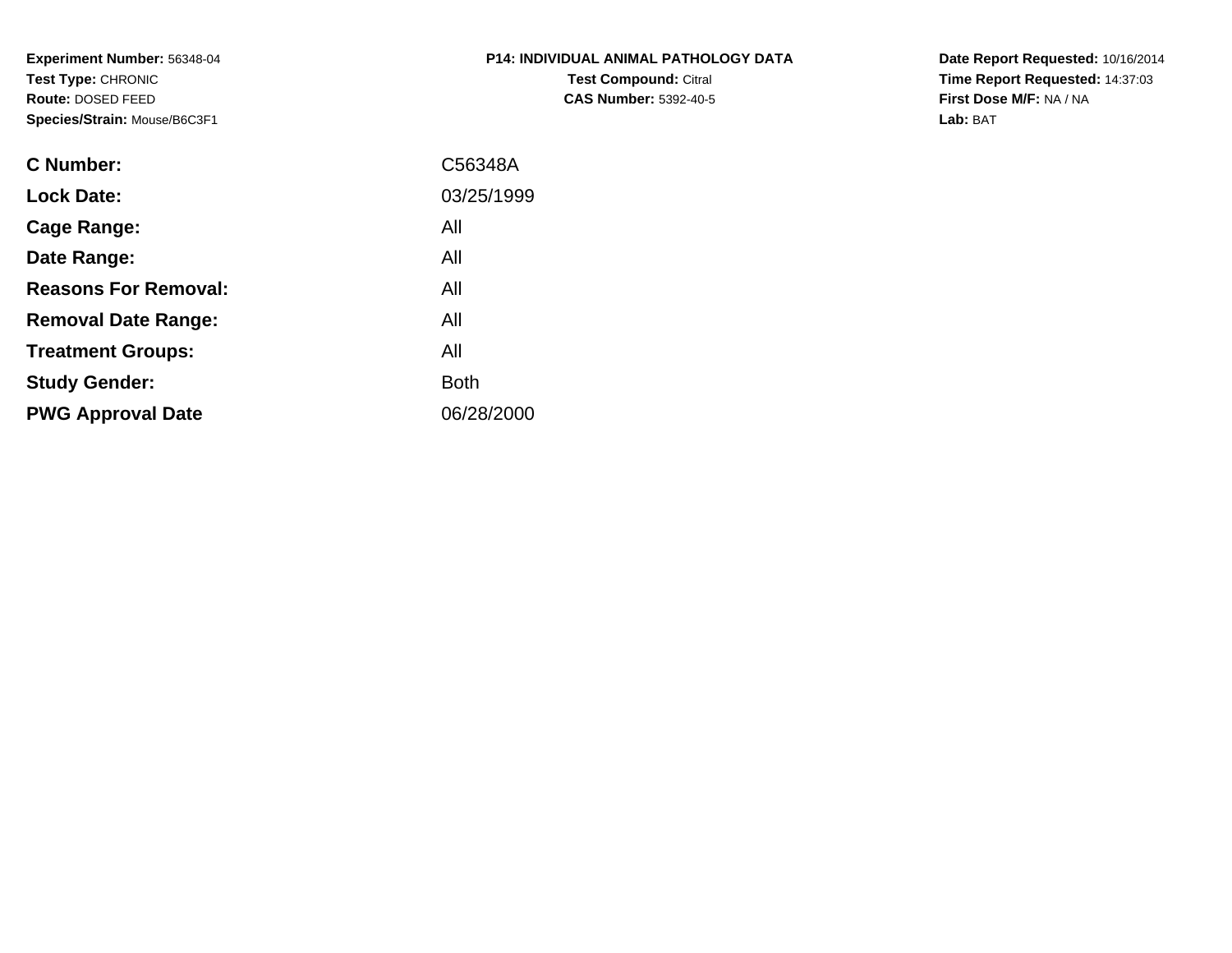| Experiment Number: 56348-04  | <b>P14: INDIVIDUAL ANIMAL PATHOLOGY DATA</b><br><b>Test Compound: Citral</b><br><b>CAS Number: 5392-40-5</b> |                                   | Date Report Requested: 10/16/2014 |
|------------------------------|--------------------------------------------------------------------------------------------------------------|-----------------------------------|-----------------------------------|
| Test Type: CHRONIC           |                                                                                                              |                                   | Time Report Requested: 14:37:03   |
| Route: DOSED FEED            |                                                                                                              |                                   | First Dose M/F: NA / NA           |
| Species/Strain: Mouse/B6C3F1 |                                                                                                              | Lab: BAT                          |                                   |
| <b>ANIMAL ID: 1</b>          | <b>TRT#: 1</b>                                                                                               | <b>SEX: Male</b>                  | DAY ON TEST: 728                  |
|                              | <b>DOSE: UNTREAT CONTROL</b>                                                                                 | <b>DISP: Terminal Sacrifice</b>   | HISTO: 9800971                    |
|                              |                                                                                                              | ORGAN AND ACCOUNTABLE SITE STATUS |                                   |
| <b>NORMAL</b>                |                                                                                                              |                                   |                                   |
| * Adrenal Medulla            | <b>Blood Vessel</b>                                                                                          | * Bone                            | * Bone Marrow                     |
| * Brain                      | * Esophagus                                                                                                  | * Gallbladder                     | * Heart                           |
| * Intestine Large, Cecum     | * Intestine Large, Colon                                                                                     | * Intestine Large, Rectum         | * Intestine Small, Duodenum       |
| * Intestine Small, Ileum     | * Islets, Pancreatic                                                                                         | * Lung                            | * Lymph Node, Mandibular          |
| * Lymph Node, Mesenteric     | * Nose                                                                                                       | Oral Mucosa                       | * Pancreas                        |
| * Parathyroid Gland          | * Pituitary Gland                                                                                            | * Preputial Gland                 | * Prostate                        |
| * Salivary Glands            | * Seminal Vesicle                                                                                            | * Skin                            | * Spleen                          |
| * Stomach, Forestomach       | * Stomach, Glandular                                                                                         | * Testes                          | * Thyroid Gland                   |
| * Trachea                    | * Urinary Bladder                                                                                            |                                   |                                   |
| <b>MISSING</b>               |                                                                                                              |                                   |                                   |
| * Mammary Gland              |                                                                                                              |                                   |                                   |
| <b>OBSERVATIONS</b>          |                                                                                                              |                                   |                                   |
| * Adrenal Cortex             | Subcapsular                                                                                                  | Hyperplasia                       | Minimal                           |
|                              |                                                                                                              | Hypertrophy                       | Focal, Minimal                    |
| * Epididymis                 |                                                                                                              | Inflammation                      | Chronic Active, Minimal           |
| * Intestine Small, Jejunum   | Serosa                                                                                                       | Inflammation                      | Granulomatous, Mild               |
| * Kidney                     |                                                                                                              | Nephropathy                       | Minimal                           |
| * Liver                      |                                                                                                              | Inflammation                      | Granulomatous, Minimal            |
| Mesentery                    |                                                                                                              | Inflammation                      | Chronic, Mild                     |
| * Thymus                     |                                                                                                              | Atrophy                           | Mild                              |
| PRIMARY CAUSE OF DEATH       |                                                                                                              |                                   |                                   |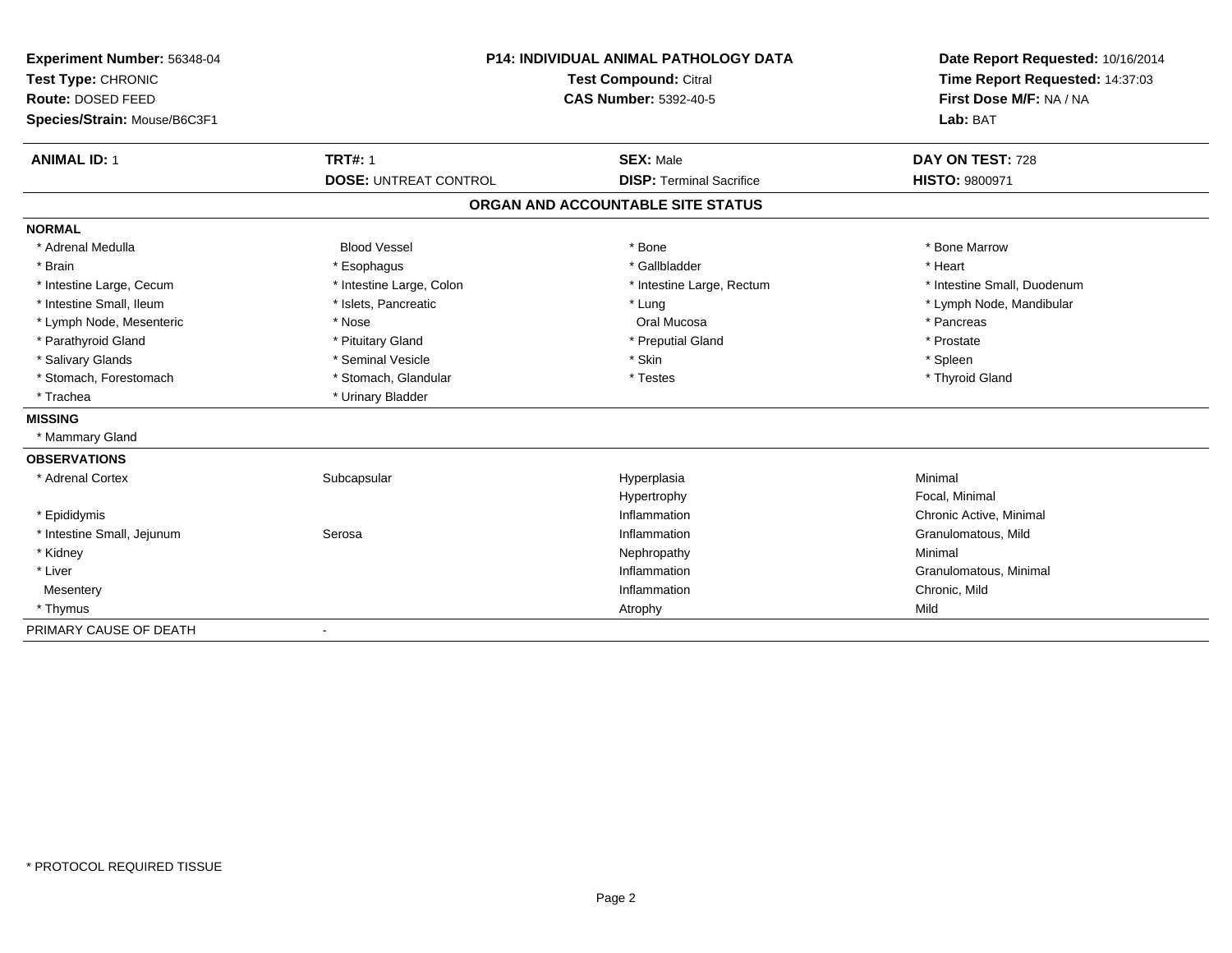| Experiment Number: 56348-04   | <b>P14: INDIVIDUAL ANIMAL PATHOLOGY DATA</b><br>Test Compound: Citral<br><b>CAS Number: 5392-40-5</b> |                                   | Date Report Requested: 10/16/2014 |
|-------------------------------|-------------------------------------------------------------------------------------------------------|-----------------------------------|-----------------------------------|
| Test Type: CHRONIC            |                                                                                                       |                                   | Time Report Requested: 14:37:03   |
| Route: DOSED FEED             |                                                                                                       |                                   | First Dose M/F: NA / NA           |
| Species/Strain: Mouse/B6C3F1  |                                                                                                       |                                   | Lab: BAT                          |
| <b>ANIMAL ID: 2</b>           | <b>TRT#: 1</b>                                                                                        | <b>SEX: Male</b>                  | DAY ON TEST: 728                  |
|                               | <b>DOSE: UNTREAT CONTROL</b>                                                                          | <b>DISP: Terminal Sacrifice</b>   | <b>HISTO: 9800972</b>             |
|                               |                                                                                                       | ORGAN AND ACCOUNTABLE SITE STATUS |                                   |
| <b>NORMAL</b>                 |                                                                                                       |                                   |                                   |
| * Adrenal Medulla             | <b>Blood Vessel</b>                                                                                   | * Bone                            | * Bone Marrow                     |
| * Brain                       | * Epididymis                                                                                          | * Esophagus                       | * Gallbladder                     |
| * Heart                       | * Intestine Large, Cecum                                                                              | * Intestine Large, Colon          | * Intestine Large, Rectum         |
| * Intestine Small, Duodenum   | * Intestine Small, Ileum                                                                              | * Intestine Small, Jejunum        | * Islets, Pancreatic              |
| * Lung                        | * Lymph Node, Mandibular                                                                              | * Lymph Node, Mesenteric          | * Nose                            |
| Oral Mucosa                   | * Pancreas                                                                                            | * Parathyroid Gland               | * Pituitary Gland                 |
| * Preputial Gland             | * Prostate                                                                                            | * Salivary Glands                 | * Seminal Vesicle                 |
| * Skin                        | * Stomach, Forestomach                                                                                | * Stomach, Glandular              | * Testes                          |
| * Thyroid Gland               | * Trachea                                                                                             | * Urinary Bladder                 |                                   |
| <b>MISSING</b>                |                                                                                                       |                                   |                                   |
| * Mammary Gland               |                                                                                                       |                                   |                                   |
| <b>OBSERVATIONS</b>           |                                                                                                       |                                   |                                   |
| * Adrenal Cortex              | Subcapsular                                                                                           | Hyperplasia                       | Minimal                           |
|                               |                                                                                                       | Hypertrophy                       | Focal, Minimal                    |
| * Kidney                      | <b>Renal Tubule</b>                                                                                   | Mineralization                    | Minimal                           |
|                               |                                                                                                       | Nephropathy                       | Minimal                           |
| * Liver                       |                                                                                                       | <b>Mixed Cell Focus</b>           |                                   |
|                               |                                                                                                       | Vacuolization Cytoplasmic         | Focal, Minimal                    |
| [Mixed Cell Focus TGLS = 1-9] |                                                                                                       |                                   |                                   |
| * Spleen                      | Lymph Follic                                                                                          | Hyperplasia                       | Minimal                           |
| * Thymus                      |                                                                                                       | Atrophy                           | Marked                            |
| PRIMARY CAUSE OF DEATH        | $\blacksquare$                                                                                        |                                   |                                   |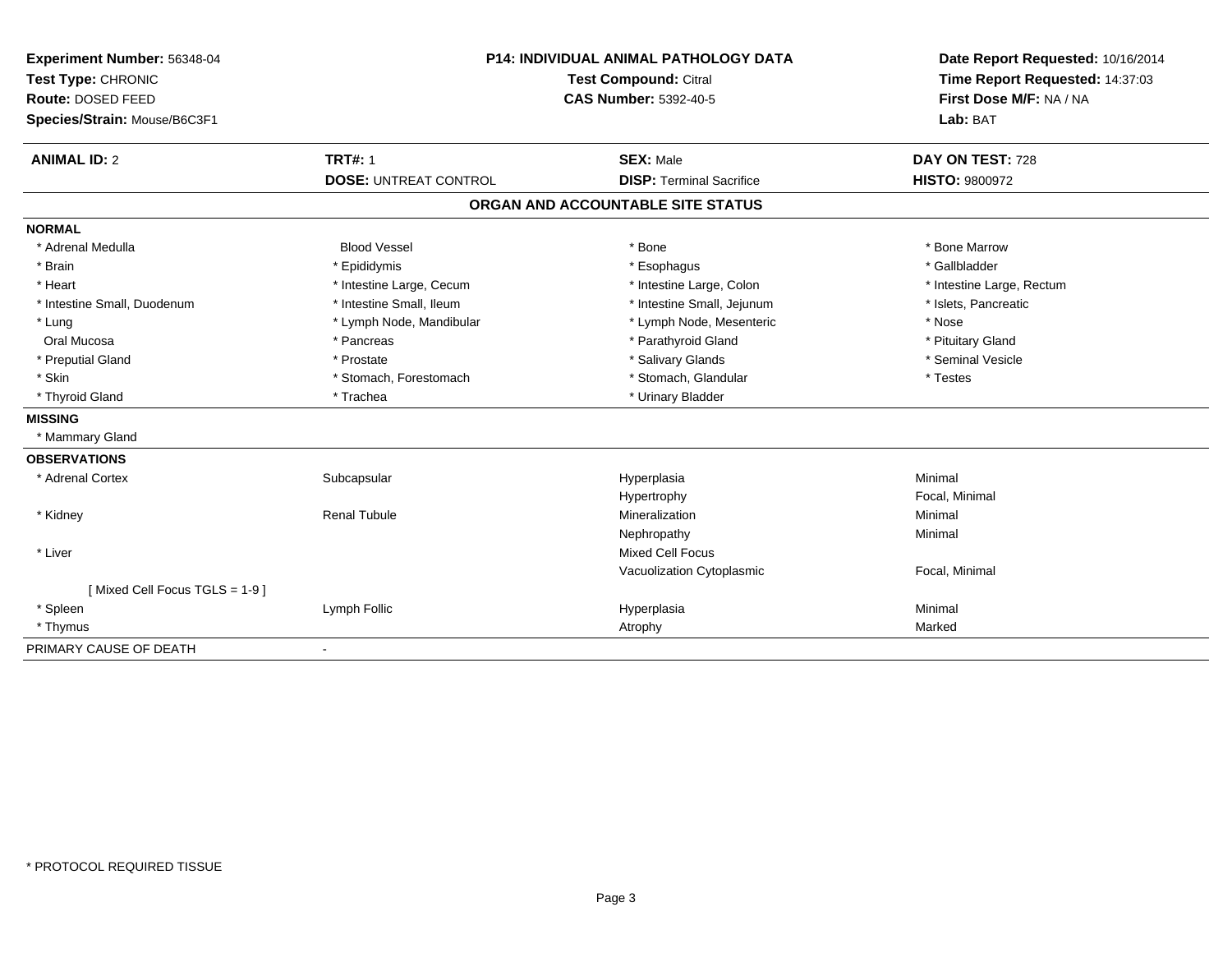| <b>Experiment Number: 56348-04</b><br>Test Type: CHRONIC<br>Route: DOSED FEED<br>Species/Strain: Mouse/B6C3F1 |                              | <b>P14: INDIVIDUAL ANIMAL PATHOLOGY DATA</b><br><b>Test Compound: Citral</b><br><b>CAS Number: 5392-40-5</b> | Date Report Requested: 10/16/2014<br>Time Report Requested: 14:37:03<br>First Dose M/F: NA / NA<br>Lab: BAT |
|---------------------------------------------------------------------------------------------------------------|------------------------------|--------------------------------------------------------------------------------------------------------------|-------------------------------------------------------------------------------------------------------------|
| <b>ANIMAL ID: 3</b>                                                                                           | <b>TRT#: 1</b>               | <b>SEX: Male</b>                                                                                             | DAY ON TEST: 727                                                                                            |
|                                                                                                               | <b>DOSE: UNTREAT CONTROL</b> | <b>DISP: Terminal Sacrifice</b>                                                                              | <b>HISTO: 9800973</b>                                                                                       |
|                                                                                                               |                              | ORGAN AND ACCOUNTABLE SITE STATUS                                                                            |                                                                                                             |
| <b>NORMAL</b>                                                                                                 |                              |                                                                                                              |                                                                                                             |
| * Adrenal Medulla                                                                                             | <b>Blood Vessel</b>          | * Bone                                                                                                       | * Bone Marrow                                                                                               |
| * Brain                                                                                                       | * Epididymis                 | * Esophagus                                                                                                  | * Gallbladder                                                                                               |
| * Heart                                                                                                       | * Intestine Large, Cecum     | * Intestine Large, Colon                                                                                     | * Intestine Large, Rectum                                                                                   |
| * Intestine Small, Duodenum                                                                                   | * Intestine Small, Ileum     | * Intestine Small, Jejunum                                                                                   | * Islets, Pancreatic                                                                                        |
| * Liver                                                                                                       | * Lung                       | * Lymph Node, Mandibular                                                                                     | * Lymph Node, Mesenteric                                                                                    |
| * Nose                                                                                                        | Oral Mucosa                  | * Pancreas                                                                                                   | * Parathyroid Gland                                                                                         |
| * Pituitary Gland                                                                                             | * Preputial Gland            | * Prostate                                                                                                   | * Salivary Glands                                                                                           |
| * Seminal Vesicle                                                                                             | * Skin                       | * Spleen                                                                                                     | * Stomach, Forestomach                                                                                      |
| * Stomach, Glandular                                                                                          | * Testes                     | * Thymus                                                                                                     | * Thyroid Gland                                                                                             |
| * Trachea                                                                                                     | * Urinary Bladder            |                                                                                                              |                                                                                                             |
| <b>MISSING</b>                                                                                                |                              |                                                                                                              |                                                                                                             |
| * Mammary Gland                                                                                               |                              |                                                                                                              |                                                                                                             |
| <b>OBSERVATIONS</b>                                                                                           |                              |                                                                                                              |                                                                                                             |
| * Adrenal Cortex                                                                                              | Subcapsular                  | Hyperplasia                                                                                                  | Minimal                                                                                                     |
|                                                                                                               |                              | Hypertrophy                                                                                                  | Focal, Minimal                                                                                              |
| * Kidney                                                                                                      | <b>Renal Tubule</b>          | Mineralization                                                                                               | Minimal                                                                                                     |
| PRIMARY CAUSE OF DEATH                                                                                        |                              |                                                                                                              |                                                                                                             |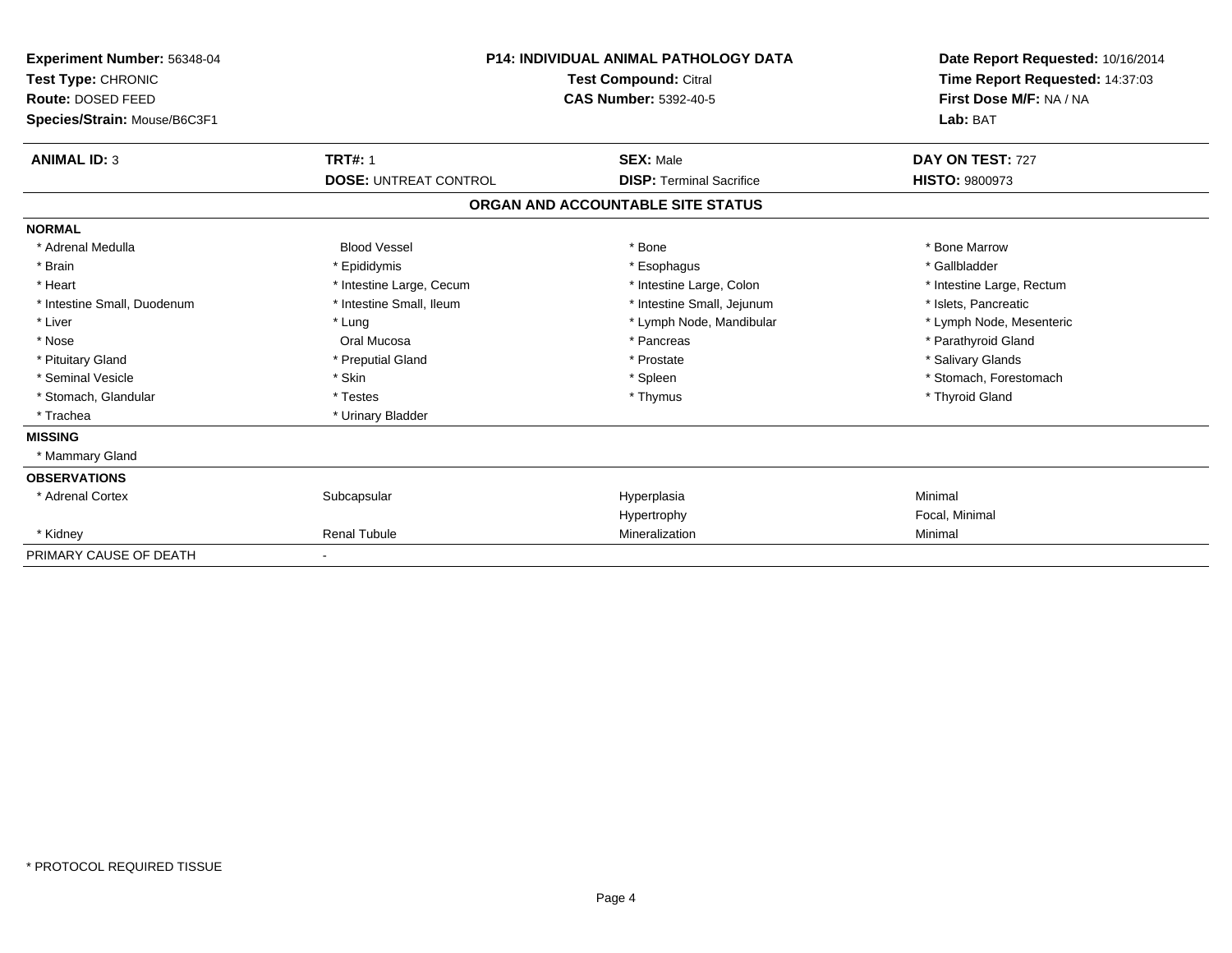| Experiment Number: 56348-04<br>Test Type: CHRONIC<br>Route: DOSED FEED<br>Species/Strain: Mouse/B6C3F1 |                              | <b>P14: INDIVIDUAL ANIMAL PATHOLOGY DATA</b><br><b>Test Compound: Citral</b><br><b>CAS Number: 5392-40-5</b> | Date Report Requested: 10/16/2014<br>Time Report Requested: 14:37:03<br>First Dose M/F: NA / NA<br>Lab: BAT |
|--------------------------------------------------------------------------------------------------------|------------------------------|--------------------------------------------------------------------------------------------------------------|-------------------------------------------------------------------------------------------------------------|
| <b>ANIMAL ID: 4</b>                                                                                    | <b>TRT#: 1</b>               | <b>SEX: Male</b>                                                                                             | DAY ON TEST: 729                                                                                            |
|                                                                                                        | <b>DOSE: UNTREAT CONTROL</b> | <b>DISP: Terminal Sacrifice</b>                                                                              | <b>HISTO: 9800974</b>                                                                                       |
|                                                                                                        |                              | ORGAN AND ACCOUNTABLE SITE STATUS                                                                            |                                                                                                             |
| <b>NORMAL</b>                                                                                          |                              |                                                                                                              |                                                                                                             |
| * Adrenal Medulla                                                                                      | <b>Blood Vessel</b>          | * Bone                                                                                                       | * Bone Marrow                                                                                               |
| * Brain                                                                                                | * Epididymis                 | * Esophagus                                                                                                  | * Gallbladder                                                                                               |
| * Heart                                                                                                | * Intestine Large, Cecum     | * Intestine Large, Colon                                                                                     | * Intestine Large, Rectum                                                                                   |
| * Intestine Small, Duodenum                                                                            | * Intestine Small, Ileum     | * Intestine Small, Jejunum                                                                                   | * Islets, Pancreatic                                                                                        |
| * Liver                                                                                                | * Lung                       | * Lymph Node, Mandibular                                                                                     | * Lymph Node, Mesenteric                                                                                    |
| * Nose                                                                                                 | Oral Mucosa                  | * Pancreas                                                                                                   | * Parathyroid Gland                                                                                         |
| * Pituitary Gland                                                                                      | * Preputial Gland            | * Prostate                                                                                                   | * Salivary Glands                                                                                           |
| * Seminal Vesicle                                                                                      | * Skin                       | * Spleen                                                                                                     | * Stomach, Forestomach                                                                                      |
| * Stomach, Glandular                                                                                   | * Testes                     | * Thymus                                                                                                     | * Thyroid Gland                                                                                             |
| * Trachea                                                                                              | * Urinary Bladder            |                                                                                                              |                                                                                                             |
| <b>MISSING</b>                                                                                         |                              |                                                                                                              |                                                                                                             |
| * Mammary Gland                                                                                        |                              |                                                                                                              |                                                                                                             |
| <b>OBSERVATIONS</b>                                                                                    |                              |                                                                                                              |                                                                                                             |
| * Adrenal Cortex                                                                                       | Subcapsular                  | Hyperplasia                                                                                                  | Minimal                                                                                                     |
|                                                                                                        |                              | Hypertrophy                                                                                                  | Focal, Minimal                                                                                              |
| * Kidney                                                                                               | <b>Renal Tubule</b>          | Mineralization                                                                                               | Minimal                                                                                                     |
|                                                                                                        |                              | Nephropathy                                                                                                  | Minimal                                                                                                     |
| PRIMARY CAUSE OF DEATH                                                                                 |                              |                                                                                                              |                                                                                                             |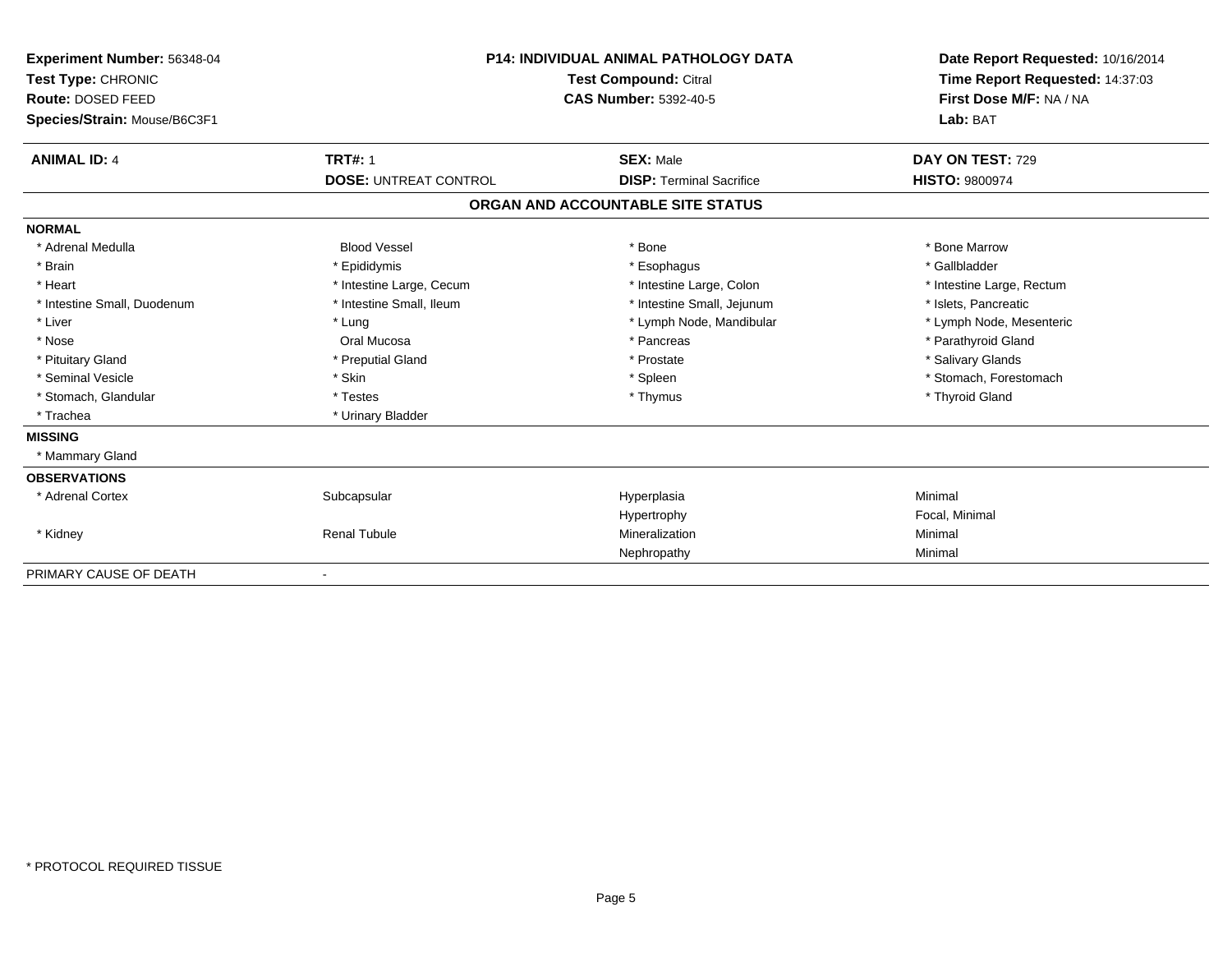| Experiment Number: 56348-04<br>Test Type: CHRONIC<br>Route: DOSED FEED<br>Species/Strain: Mouse/B6C3F1                     | <b>P14: INDIVIDUAL ANIMAL PATHOLOGY DATA</b><br>Test Compound: Citral<br><b>CAS Number: 5392-40-5</b> |                                   | Date Report Requested: 10/16/2014<br>Time Report Requested: 14:37:03<br>First Dose M/F: NA / NA<br>Lab: BAT |  |
|----------------------------------------------------------------------------------------------------------------------------|-------------------------------------------------------------------------------------------------------|-----------------------------------|-------------------------------------------------------------------------------------------------------------|--|
| <b>ANIMAL ID: 5</b>                                                                                                        | <b>TRT#: 1</b>                                                                                        | <b>SEX: Male</b>                  | DAY ON TEST: 730                                                                                            |  |
|                                                                                                                            | <b>DOSE: UNTREAT CONTROL</b>                                                                          | <b>DISP:</b> Terminal Sacrifice   | HISTO: 9800975                                                                                              |  |
|                                                                                                                            |                                                                                                       | ORGAN AND ACCOUNTABLE SITE STATUS |                                                                                                             |  |
| <b>NORMAL</b>                                                                                                              |                                                                                                       |                                   |                                                                                                             |  |
| * Adrenal Medulla                                                                                                          | <b>Blood Vessel</b>                                                                                   | * Bone                            | * Brain                                                                                                     |  |
| * Epididymis                                                                                                               | * Esophagus                                                                                           | * Gallbladder                     | * Heart                                                                                                     |  |
| * Intestine Large, Cecum                                                                                                   | * Intestine Large, Colon                                                                              | * Intestine Large, Rectum         | * Intestine Small, Duodenum                                                                                 |  |
| * Intestine Small, Ileum                                                                                                   | * Intestine Small, Jejunum                                                                            | * Islets, Pancreatic              | * Lung                                                                                                      |  |
| * Lymph Node, Mesenteric                                                                                                   | Oral Mucosa                                                                                           | * Pancreas                        | * Parathyroid Gland                                                                                         |  |
| * Pituitary Gland                                                                                                          | * Preputial Gland                                                                                     | * Prostate                        | * Salivary Glands                                                                                           |  |
| * Seminal Vesicle                                                                                                          | * Skin                                                                                                | * Stomach, Forestomach            | * Stomach, Glandular                                                                                        |  |
| * Testes                                                                                                                   | * Thyroid Gland                                                                                       | * Trachea                         | * Urinary Bladder                                                                                           |  |
| <b>MISSING</b>                                                                                                             |                                                                                                       |                                   |                                                                                                             |  |
| * Mammary Gland                                                                                                            |                                                                                                       |                                   |                                                                                                             |  |
| <b>OBSERVATIONS</b>                                                                                                        |                                                                                                       |                                   |                                                                                                             |  |
| * Adrenal Cortex                                                                                                           | Subcapsular                                                                                           | Hyperplasia                       | Minimal                                                                                                     |  |
| * Bone Marrow                                                                                                              |                                                                                                       | Hyperplasia                       | Moderate                                                                                                    |  |
| * Kidney                                                                                                                   | <b>Renal Tubule</b>                                                                                   | Mineralization                    | Minimal                                                                                                     |  |
|                                                                                                                            |                                                                                                       | Nephropathy                       | Minimal                                                                                                     |  |
| * Liver                                                                                                                    |                                                                                                       | Clear Cell Focus                  |                                                                                                             |  |
|                                                                                                                            |                                                                                                       | Hepatocellular Carcinoma          | Multiple                                                                                                    |  |
|                                                                                                                            |                                                                                                       | <b>Infiltration Cellular</b>      | Mast Cell, Minimal                                                                                          |  |
|                                                                                                                            |                                                                                                       | <b>Mixed Cell Focus</b>           |                                                                                                             |  |
| [Clear Cell Focus TGLS = $2,4-9+4$ ]<br>[ Hepatocellular Carcinoma TGLS = 1,3-10 ]<br>[Mixed Cell Focus TGLS = $2,4-9+4$ ] |                                                                                                       |                                   |                                                                                                             |  |
| * Lymph Node, Mandibular                                                                                                   |                                                                                                       | <b>Infiltration Cellular</b>      | Mast Cell, Moderate                                                                                         |  |
| * Nose                                                                                                                     |                                                                                                       | <b>Infiltration Cellular</b>      | Mast Cell, Mild                                                                                             |  |
| * Spleen                                                                                                                   |                                                                                                       | Hematopoietic Cell Proliferation  | Minimal                                                                                                     |  |
|                                                                                                                            |                                                                                                       | <b>Infiltration Cellular</b>      | Mast Cell, Mild                                                                                             |  |
| * Thymus                                                                                                                   |                                                                                                       | Atrophy                           | Minimal                                                                                                     |  |
| PRIMARY CAUSE OF DEATH                                                                                                     |                                                                                                       |                                   |                                                                                                             |  |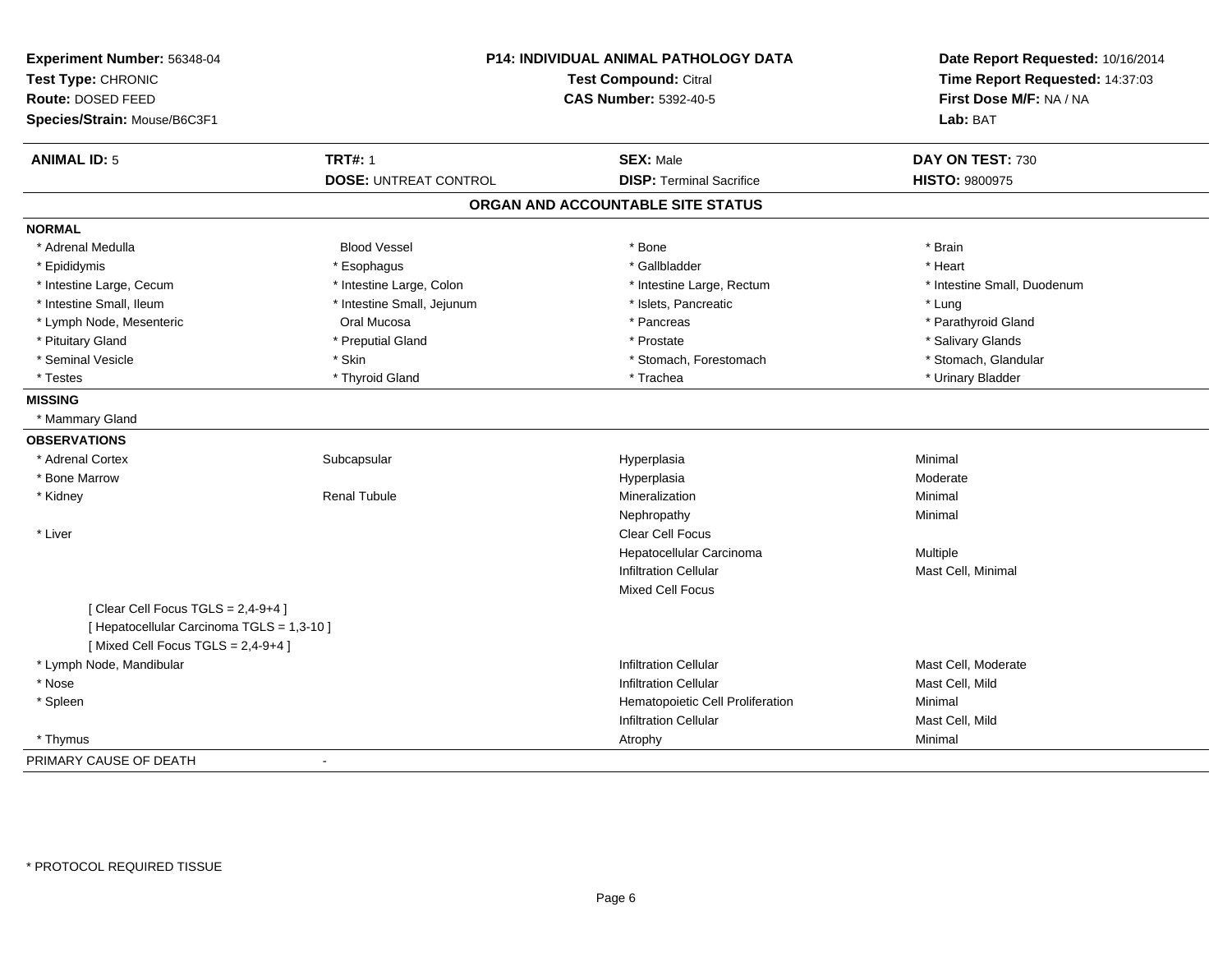| Experiment Number: 56348-04<br>Test Type: CHRONIC<br>Route: DOSED FEED                                       |                                                | <b>P14: INDIVIDUAL ANIMAL PATHOLOGY DATA</b><br>Test Compound: Citral<br><b>CAS Number: 5392-40-5</b> | Date Report Requested: 10/16/2014<br>Time Report Requested: 14:37:03<br>First Dose M/F: NA / NA |  |
|--------------------------------------------------------------------------------------------------------------|------------------------------------------------|-------------------------------------------------------------------------------------------------------|-------------------------------------------------------------------------------------------------|--|
| Species/Strain: Mouse/B6C3F1                                                                                 |                                                |                                                                                                       | Lab: BAT                                                                                        |  |
| <b>ANIMAL ID: 6</b>                                                                                          | <b>TRT#: 1</b><br><b>DOSE: UNTREAT CONTROL</b> | <b>SEX: Male</b><br><b>DISP:</b> Moribund Sacrifice                                                   | DAY ON TEST: 626<br><b>HISTO: 9800976</b>                                                       |  |
|                                                                                                              |                                                | ORGAN AND ACCOUNTABLE SITE STATUS                                                                     |                                                                                                 |  |
| <b>NORMAL</b>                                                                                                |                                                |                                                                                                       |                                                                                                 |  |
| * Adrenal Medulla                                                                                            | <b>Blood Vessel</b>                            | * Bone                                                                                                | * Bone Marrow                                                                                   |  |
| * Brain                                                                                                      | * Epididymis                                   | * Esophagus                                                                                           | * Gallbladder                                                                                   |  |
| * Heart                                                                                                      | * Intestine Large, Cecum                       | * Intestine Large, Colon                                                                              | * Intestine Large, Rectum                                                                       |  |
| * Intestine Small, Ileum                                                                                     | * Islets, Pancreatic                           | * Nose                                                                                                | Oral Mucosa                                                                                     |  |
| * Pancreas                                                                                                   | * Parathyroid Gland                            | * Pituitary Gland                                                                                     | * Prostate                                                                                      |  |
| * Salivary Glands                                                                                            | * Seminal Vesicle                              | * Skin                                                                                                | * Stomach, Forestomach                                                                          |  |
| * Testes                                                                                                     | * Thyroid Gland                                | * Trachea                                                                                             | * Urinary Bladder                                                                               |  |
| <b>MISSING</b>                                                                                               |                                                |                                                                                                       |                                                                                                 |  |
| * Mammary Gland                                                                                              |                                                |                                                                                                       |                                                                                                 |  |
| <b>OBSERVATIONS</b>                                                                                          |                                                |                                                                                                       |                                                                                                 |  |
| * Adrenal Cortex                                                                                             |                                                | Hypertrophy<br>Lymphoma Malignant                                                                     | Focal, Minimal                                                                                  |  |
| [ Lymphoma Malignant TGLS = 3-2 ]                                                                            |                                                |                                                                                                       |                                                                                                 |  |
| * Intestine Small, Duodenum                                                                                  |                                                | Lymphoma Malignant                                                                                    |                                                                                                 |  |
| [ Lymphoma Malignant TGLS = 3-2 ]                                                                            |                                                |                                                                                                       |                                                                                                 |  |
| * Intestine Small, Jejunum                                                                                   |                                                | Lymphoma Malignant                                                                                    |                                                                                                 |  |
| [ Lymphoma Malignant TGLS = 3-2 ]                                                                            |                                                |                                                                                                       |                                                                                                 |  |
| * Kidney                                                                                                     |                                                | Lymphoma Malignant                                                                                    |                                                                                                 |  |
| [ Lymphoma Malignant TGLS = 7-4 ]                                                                            |                                                |                                                                                                       |                                                                                                 |  |
| * Liver                                                                                                      |                                                | Lymphoma Malignant                                                                                    |                                                                                                 |  |
| [ Lymphoma Malignant TGLS = 7-4 ]                                                                            |                                                |                                                                                                       |                                                                                                 |  |
| * Lung                                                                                                       |                                                | Lymphoma Malignant                                                                                    |                                                                                                 |  |
| [ Lymphoma Malignant TGLS = 7-4 ]                                                                            |                                                |                                                                                                       |                                                                                                 |  |
| Lymph Node                                                                                                   | <b>Bronchial</b>                               | Lymphoma Malignant                                                                                    |                                                                                                 |  |
|                                                                                                              | Deep Cervical                                  | Lymphoma Malignant                                                                                    |                                                                                                 |  |
|                                                                                                              | <b>Iliac</b>                                   | Lymphoma Malignant                                                                                    |                                                                                                 |  |
|                                                                                                              | Mediastinal                                    | Lymphoma Malignant                                                                                    |                                                                                                 |  |
| [ Lymphoma Malignant TGLS = 8-6 ]<br>[ Lymphoma Malignant TGLS = 6-10 ]<br>[ Lymphoma Malignant TGLS = 2-9 ] |                                                |                                                                                                       |                                                                                                 |  |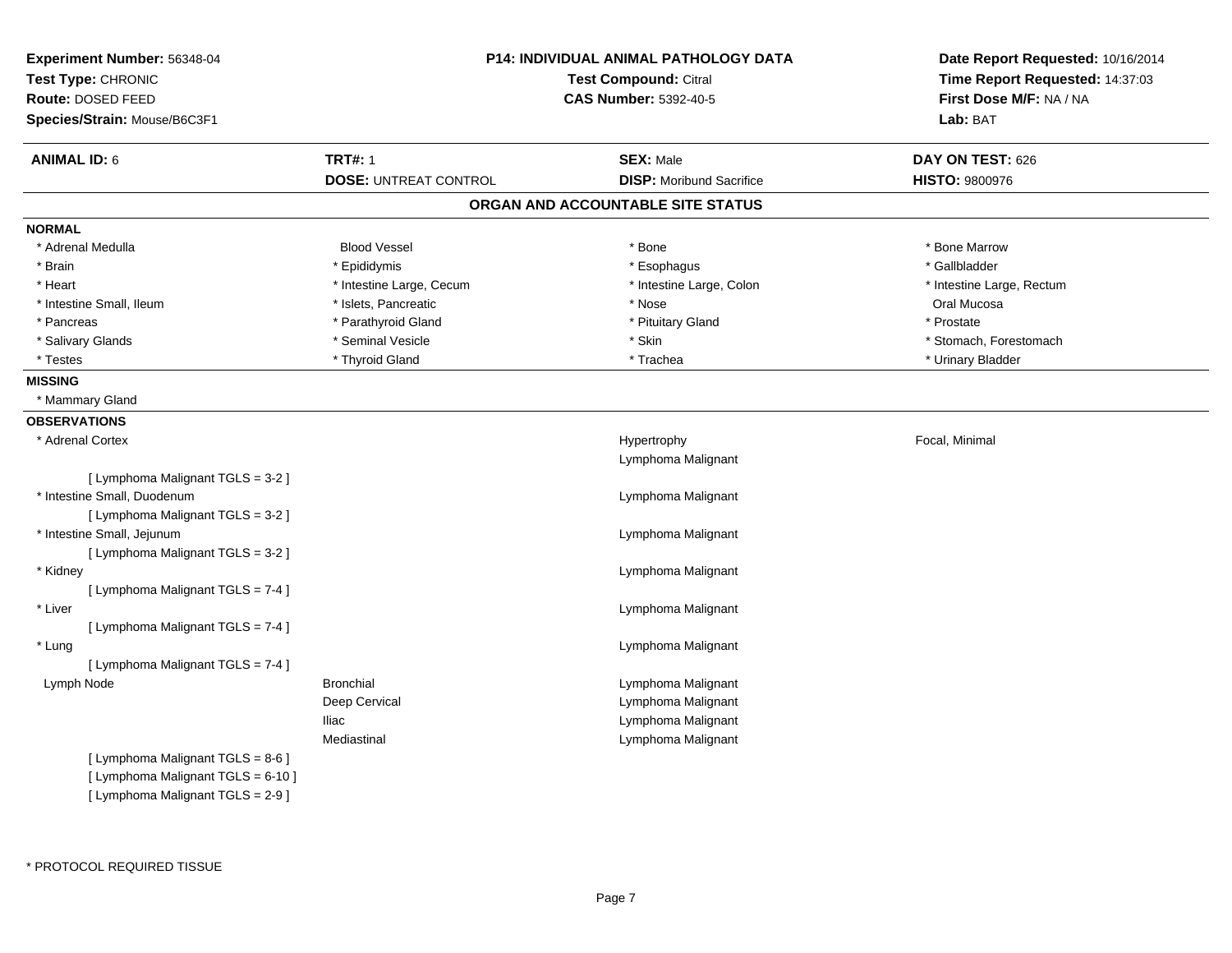| <b>Experiment Number: 56348-04</b><br>Test Type: CHRONIC<br>Route: DOSED FEED<br>Species/Strain: Mouse/B6C3F1 |                                | <b>P14: INDIVIDUAL ANIMAL PATHOLOGY DATA</b><br>Test Compound: Citral<br><b>CAS Number: 5392-40-5</b> | Date Report Requested: 10/16/2014<br>Time Report Requested: 14:37:03<br>First Dose M/F: NA / NA<br>Lab: BAT |
|---------------------------------------------------------------------------------------------------------------|--------------------------------|-------------------------------------------------------------------------------------------------------|-------------------------------------------------------------------------------------------------------------|
| <b>ANIMAL ID: 6</b>                                                                                           | <b>TRT#: 1</b>                 | <b>SEX: Male</b>                                                                                      | DAY ON TEST: 626                                                                                            |
|                                                                                                               | <b>DOSE: UNTREAT CONTROL</b>   | <b>DISP:</b> Moribund Sacrifice                                                                       | <b>HISTO: 9800976</b>                                                                                       |
|                                                                                                               |                                | ORGAN AND ACCOUNTABLE SITE STATUS                                                                     |                                                                                                             |
| * Lymph Node, Mandibular                                                                                      |                                | Lymphoma Malignant                                                                                    |                                                                                                             |
| [ Lymphoma Malignant TGLS = 3-2 ]                                                                             |                                |                                                                                                       |                                                                                                             |
| * Lymph Node, Mesenteric                                                                                      |                                | Lymphoma Malignant                                                                                    |                                                                                                             |
| [ Lymphoma Malignant TGLS = 5-5 ]                                                                             |                                |                                                                                                       |                                                                                                             |
| Mesentery                                                                                                     |                                | Lymphoma Malignant                                                                                    |                                                                                                             |
| [ Lymphoma Malignant TGLS = 6-10 ]                                                                            |                                |                                                                                                       |                                                                                                             |
| * Preputial Gland                                                                                             |                                | Cyst                                                                                                  | Moderate                                                                                                    |
| [Cyst TGLS = $1-8$ ]                                                                                          |                                |                                                                                                       |                                                                                                             |
| * Spleen                                                                                                      |                                | Lymphoma Malignant                                                                                    |                                                                                                             |
| [ Lymphoma Malignant TGLS = 4-4 ]                                                                             |                                |                                                                                                       |                                                                                                             |
| * Stomach, Glandular                                                                                          |                                | Lymphoma Malignant                                                                                    |                                                                                                             |
| * Thymus                                                                                                      |                                | Atrophy                                                                                               | Moderate                                                                                                    |
| PRIMARY CAUSE OF DEATH                                                                                        | Lymphoma Malignant<br>- Spleen |                                                                                                       |                                                                                                             |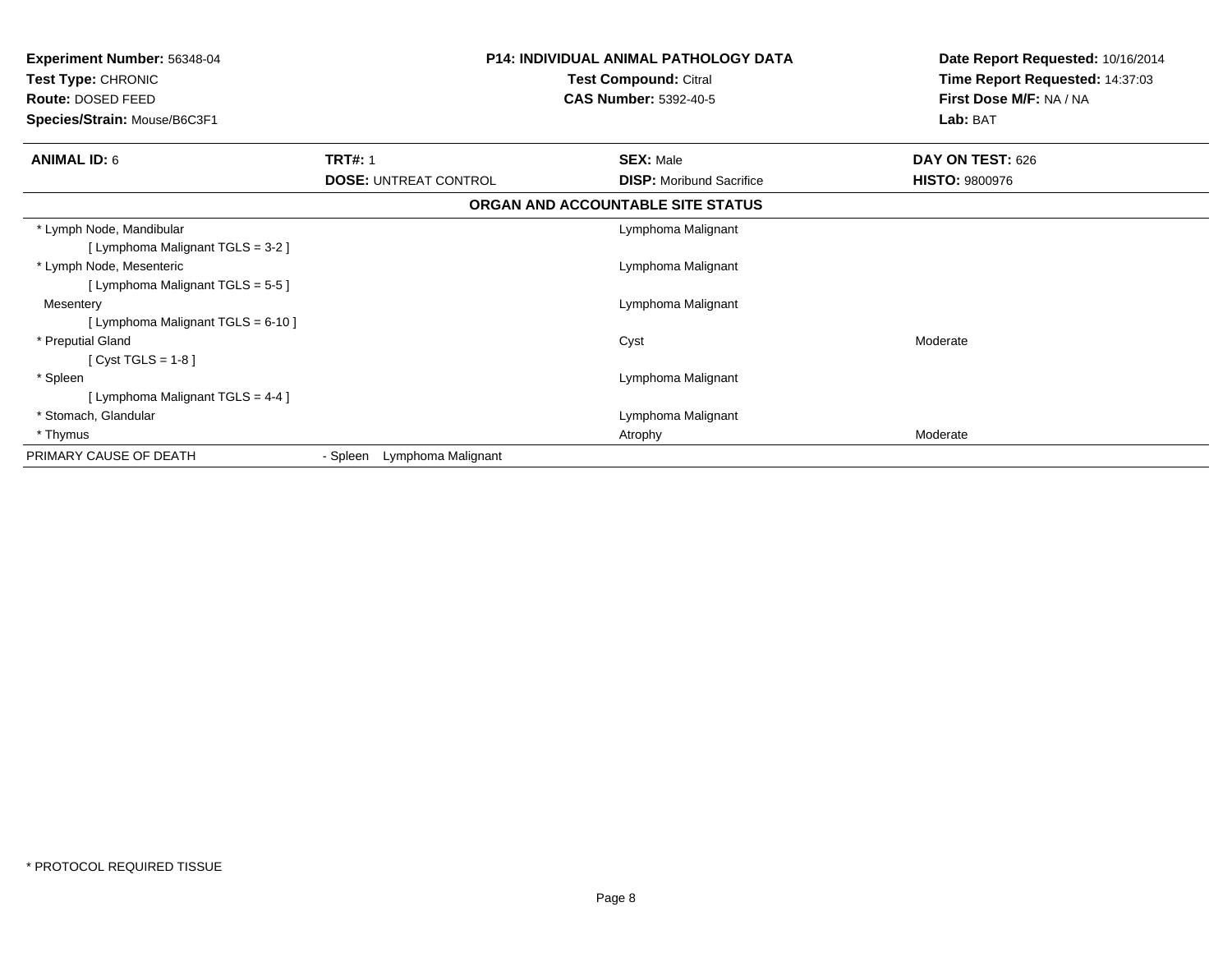| Experiment Number: 56348-04<br>Test Type: CHRONIC | P14: INDIVIDUAL ANIMAL PATHOLOGY DATA<br><b>Test Compound: Citral</b><br><b>CAS Number: 5392-40-5</b> |                                   | Date Report Requested: 10/16/2014<br>Time Report Requested: 14:37:03 |
|---------------------------------------------------|-------------------------------------------------------------------------------------------------------|-----------------------------------|----------------------------------------------------------------------|
| Route: DOSED FEED                                 |                                                                                                       |                                   | First Dose M/F: NA / NA                                              |
| Species/Strain: Mouse/B6C3F1                      |                                                                                                       |                                   | Lab: BAT                                                             |
| <b>ANIMAL ID: 7</b>                               | <b>TRT#: 1</b>                                                                                        | <b>SEX: Male</b>                  | DAY ON TEST: 731                                                     |
|                                                   | <b>DOSE: UNTREAT CONTROL</b>                                                                          | <b>DISP: Terminal Sacrifice</b>   | <b>HISTO: 9800977</b>                                                |
|                                                   |                                                                                                       | ORGAN AND ACCOUNTABLE SITE STATUS |                                                                      |
| <b>NORMAL</b>                                     |                                                                                                       |                                   |                                                                      |
| * Adrenal Medulla                                 | <b>Blood Vessel</b>                                                                                   | * Bone                            | * Bone Marrow                                                        |
| * Brain                                           | * Epididymis                                                                                          | * Esophagus                       | * Gallbladder                                                        |
| * Heart                                           | * Intestine Large, Cecum                                                                              | * Intestine Large, Colon          | * Intestine Large, Rectum                                            |
| * Intestine Small, Duodenum                       | * Intestine Small, Ileum                                                                              | * Intestine Small, Jejunum        | * Islets, Pancreatic                                                 |
| * Lung                                            | * Lymph Node, Mesenteric                                                                              | * Nose                            | Oral Mucosa                                                          |
| * Pancreas                                        | * Parathyroid Gland                                                                                   | * Pituitary Gland                 | * Prostate                                                           |
| * Salivary Glands                                 | * Seminal Vesicle                                                                                     | * Skin                            | * Spleen                                                             |
| * Stomach, Forestomach                            | * Stomach, Glandular                                                                                  | * Testes                          | * Thyroid Gland                                                      |
| * Trachea                                         | * Urinary Bladder                                                                                     |                                   |                                                                      |
| <b>MISSING</b>                                    |                                                                                                       |                                   |                                                                      |
| * Lymph Node, Mandibular                          | * Mammary Gland                                                                                       |                                   |                                                                      |
| <b>OBSERVATIONS</b>                               |                                                                                                       |                                   |                                                                      |
| * Adrenal Cortex                                  | Subcapsular                                                                                           | Hyperplasia                       | Minimal                                                              |
|                                                   |                                                                                                       | Hypertrophy                       | Focal, Minimal                                                       |
| * Kidney                                          | Renal Tubule                                                                                          | Hyperplasia                       | Minimal                                                              |
|                                                   | <b>Renal Tubule</b>                                                                                   | Mineralization                    | Minimal                                                              |
|                                                   |                                                                                                       | Nephropathy                       | Minimal                                                              |
| * Liver                                           |                                                                                                       | Hepatocellular Adenoma            |                                                                      |
|                                                   |                                                                                                       | Inflammation                      | Granulomatous, Minimal                                               |
| [ Hepatocellular Adenoma TGLS = 2-5 ]             |                                                                                                       |                                   |                                                                      |
| * Preputial Gland                                 |                                                                                                       | Cyst                              | Moderate                                                             |
|                                                   |                                                                                                       | Inflammation                      | Suppurative, Mild                                                    |
| [ $Cyst TGLS = 1-8$ ]                             |                                                                                                       |                                   |                                                                      |
| * Thymus                                          |                                                                                                       | Atrophy                           | Moderate                                                             |
| PRIMARY CAUSE OF DEATH                            | ä,                                                                                                    |                                   |                                                                      |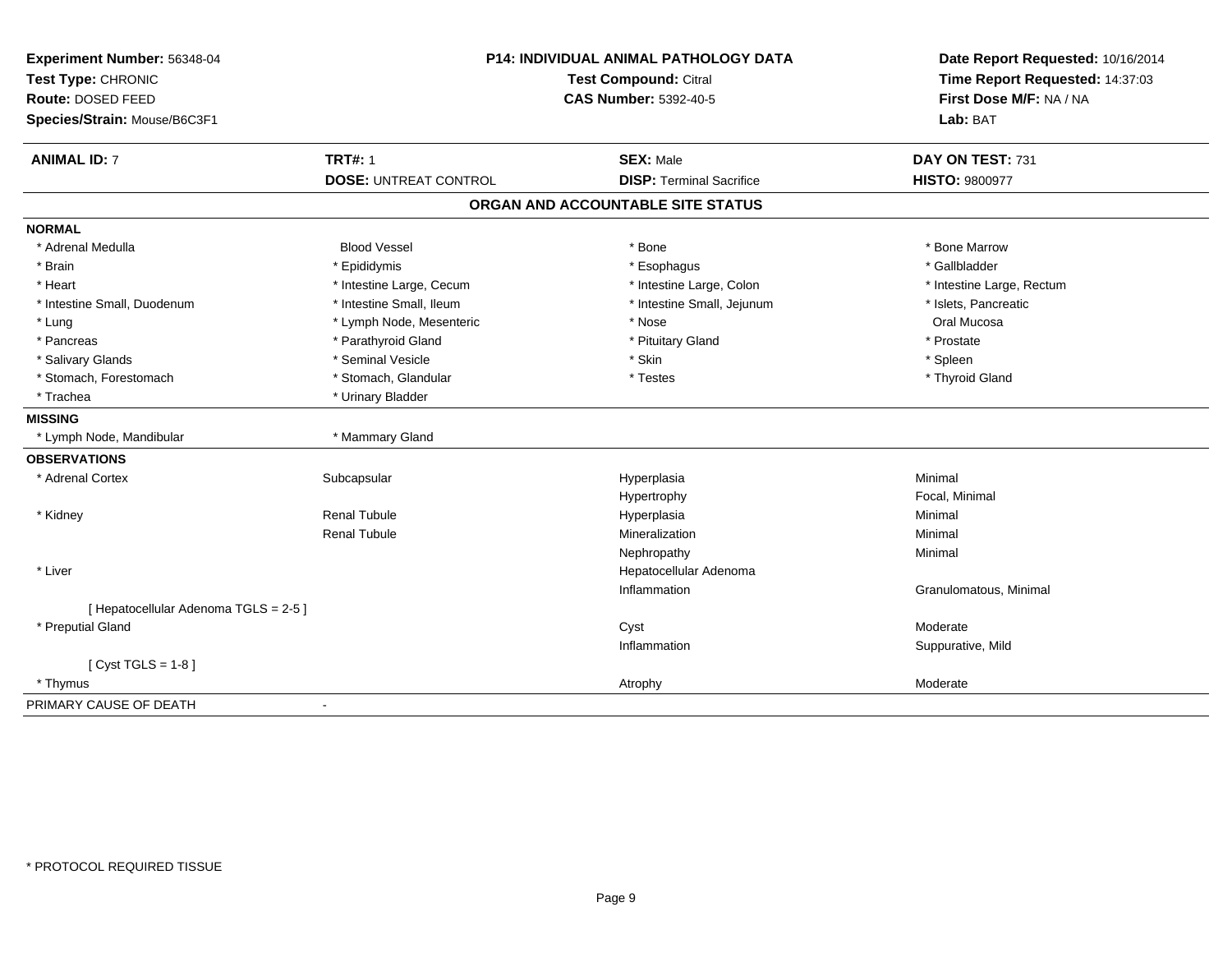| Experiment Number: 56348-04  | <b>P14: INDIVIDUAL ANIMAL PATHOLOGY DATA</b><br><b>Test Compound: Citral</b> |                                   | Date Report Requested: 10/16/2014<br>Time Report Requested: 14:37:03 |
|------------------------------|------------------------------------------------------------------------------|-----------------------------------|----------------------------------------------------------------------|
| Test Type: CHRONIC           |                                                                              |                                   |                                                                      |
| <b>Route: DOSED FEED</b>     |                                                                              | <b>CAS Number: 5392-40-5</b>      | First Dose M/F: NA / NA                                              |
| Species/Strain: Mouse/B6C3F1 |                                                                              |                                   | Lab: BAT                                                             |
| <b>ANIMAL ID: 8</b>          | <b>TRT#: 1</b>                                                               | <b>SEX: Male</b>                  | DAY ON TEST: 729                                                     |
|                              | <b>DOSE: UNTREAT CONTROL</b>                                                 | <b>DISP: Terminal Sacrifice</b>   | <b>HISTO: 9800978</b>                                                |
|                              |                                                                              | ORGAN AND ACCOUNTABLE SITE STATUS |                                                                      |
| <b>NORMAL</b>                |                                                                              |                                   |                                                                      |
| * Adrenal Cortex             | * Adrenal Medulla                                                            | <b>Blood Vessel</b>               | * Bone                                                               |
| * Bone Marrow                | * Brain                                                                      | * Epididymis                      | * Esophagus                                                          |
| * Gallbladder                | * Heart                                                                      | * Intestine Large, Cecum          | * Intestine Large, Colon                                             |
| * Intestine Large, Rectum    | * Intestine Small, Duodenum                                                  | * Intestine Small, Ileum          | * Intestine Small, Jejunum                                           |
| * Islets, Pancreatic         | * Liver                                                                      | * Lung                            | * Lymph Node, Mandibular                                             |
| * Lymph Node, Mesenteric     | * Nose                                                                       | Oral Mucosa                       | * Pancreas                                                           |
| * Parathyroid Gland          | * Pituitary Gland                                                            | * Prostate                        | * Salivary Glands                                                    |
| * Seminal Vesicle            | * Spleen                                                                     | * Stomach, Forestomach            | * Stomach, Glandular                                                 |
| * Thyroid Gland              | * Trachea                                                                    | * Urinary Bladder                 |                                                                      |
| <b>MISSING</b>               |                                                                              |                                   |                                                                      |
| * Mammary Gland              |                                                                              |                                   |                                                                      |
| <b>OBSERVATIONS</b>          |                                                                              |                                   |                                                                      |
| * Kidney                     | <b>Renal Tubule</b>                                                          | Hyperplasia                       | Minimal                                                              |
|                              | <b>Renal Tubule</b>                                                          | Mineralization                    | Minimal                                                              |
|                              |                                                                              | Nephropathy                       | Minimal                                                              |
| * Preputial Gland            |                                                                              | Cyst                              | Minimal                                                              |
| [Cyst TGLS = $2-8$ ]         |                                                                              |                                   |                                                                      |
| * Skin                       | Epidermis                                                                    | Hyperplasia                       | Focal, Minimal                                                       |
| [Hyperplasia TGLS = 1-9]     |                                                                              |                                   |                                                                      |
| * Testes                     | <b>Germinal Epith</b>                                                        | Degeneration                      | Minimal                                                              |
| * Thymus                     |                                                                              | Atrophy                           | Minimal                                                              |
| PRIMARY CAUSE OF DEATH       | $\blacksquare$                                                               |                                   |                                                                      |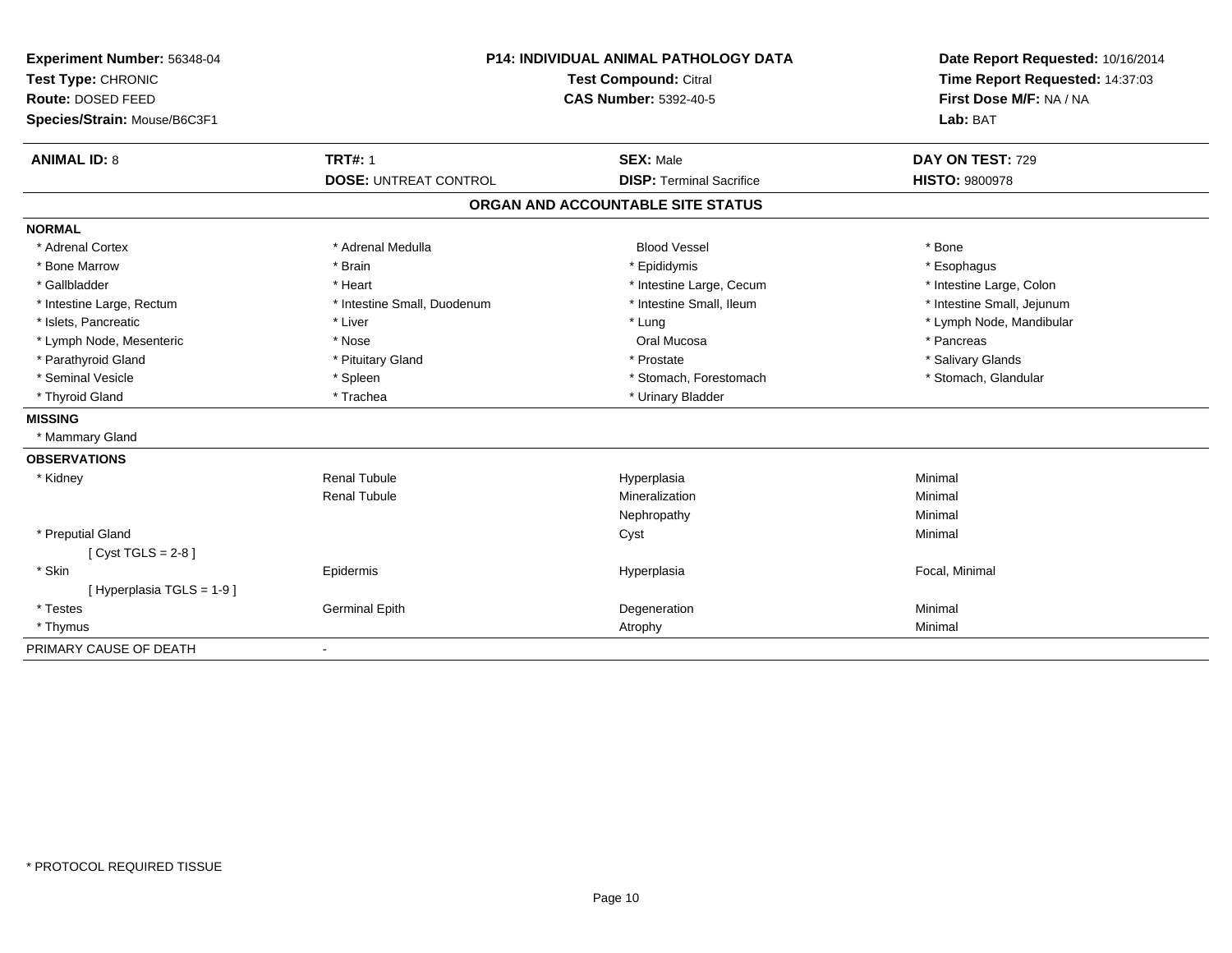| Experiment Number: 56348-04  | <b>P14: INDIVIDUAL ANIMAL PATHOLOGY DATA</b><br><b>Test Compound: Citral</b><br><b>CAS Number: 5392-40-5</b> |                                   |                                                            | Date Report Requested: 10/16/2014 |
|------------------------------|--------------------------------------------------------------------------------------------------------------|-----------------------------------|------------------------------------------------------------|-----------------------------------|
| Test Type: CHRONIC           |                                                                                                              |                                   | Time Report Requested: 14:37:03<br>First Dose M/F: NA / NA |                                   |
| Route: DOSED FEED            |                                                                                                              |                                   |                                                            |                                   |
| Species/Strain: Mouse/B6C3F1 |                                                                                                              |                                   | Lab: BAT                                                   |                                   |
| <b>ANIMAL ID: 9</b>          | <b>TRT#: 1</b>                                                                                               | <b>SEX: Male</b>                  | DAY ON TEST: 727                                           |                                   |
|                              | <b>DOSE: UNTREAT CONTROL</b>                                                                                 | <b>DISP: Terminal Sacrifice</b>   | <b>HISTO: 9800979</b>                                      |                                   |
|                              |                                                                                                              | ORGAN AND ACCOUNTABLE SITE STATUS |                                                            |                                   |
| <b>NORMAL</b>                |                                                                                                              |                                   |                                                            |                                   |
| * Adrenal Medulla            | <b>Blood Vessel</b>                                                                                          | * Bone                            | * Bone Marrow                                              |                                   |
| * Brain                      | * Epididymis                                                                                                 | * Esophagus                       | * Gallbladder                                              |                                   |
| * Heart                      | * Intestine Large, Cecum                                                                                     | * Intestine Large, Colon          | * Intestine Large, Rectum                                  |                                   |
| * Intestine Small, Duodenum  | * Intestine Small, Ileum                                                                                     | * Intestine Small, Jejunum        | * Liver                                                    |                                   |
| * Lung                       | * Lymph Node, Mandibular                                                                                     | * Lymph Node, Mesenteric          | * Nose                                                     |                                   |
| Oral Mucosa                  | * Pancreas                                                                                                   | * Pituitary Gland                 | * Preputial Gland                                          |                                   |
| * Prostate                   | * Salivary Glands                                                                                            | * Seminal Vesicle                 | * Spleen                                                   |                                   |
| * Stomach, Forestomach       | * Testes                                                                                                     | * Thyroid Gland                   | * Trachea                                                  |                                   |
| * Urinary Bladder            |                                                                                                              |                                   |                                                            |                                   |
| <b>MISSING</b>               |                                                                                                              |                                   |                                                            |                                   |
| * Mammary Gland              | * Parathyroid Gland                                                                                          |                                   |                                                            |                                   |
| <b>OBSERVATIONS</b>          |                                                                                                              |                                   |                                                            |                                   |
| * Adrenal Cortex             | Subcapsular                                                                                                  | Hyperplasia                       | Minimal                                                    |                                   |
|                              |                                                                                                              | Hypertrophy                       | Focal, Minimal                                             |                                   |
| * Islets, Pancreatic         |                                                                                                              | Hyperplasia                       | Minimal                                                    |                                   |
| * Kidney                     | <b>Renal Tubule</b>                                                                                          | Mineralization                    | Minimal                                                    |                                   |
|                              |                                                                                                              | Nephropathy                       | Minimal                                                    |                                   |
| * Skin                       | Epidermis                                                                                                    | Hyperplasia                       | Focal, Minimal                                             |                                   |
| [ Hyperplasia TGLS = 1-9 ]   |                                                                                                              |                                   |                                                            |                                   |
| * Stomach, Glandular         | Glands                                                                                                       | Ectasia                           | Minimal                                                    |                                   |
| * Thymus                     |                                                                                                              | Atrophy                           | Minimal                                                    |                                   |
| PRIMARY CAUSE OF DEATH       | $\blacksquare$                                                                                               |                                   |                                                            |                                   |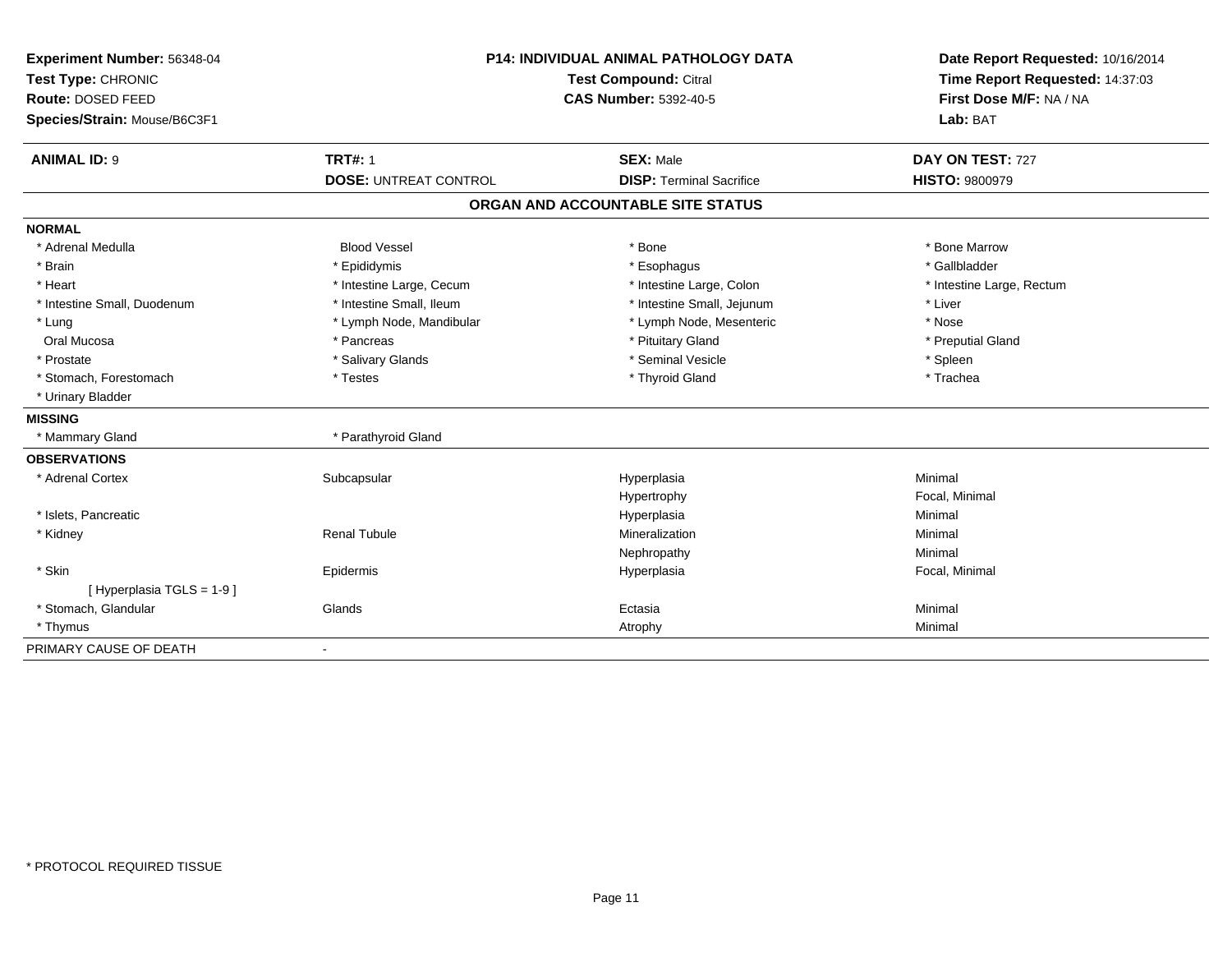| <b>Experiment Number: 56348-04</b><br>Test Type: CHRONIC<br>Route: DOSED FEED<br>Species/Strain: Mouse/B6C3F1 | <b>P14: INDIVIDUAL ANIMAL PATHOLOGY DATA</b><br><b>Test Compound: Citral</b><br><b>CAS Number: 5392-40-5</b> |                                   | Date Report Requested: 10/16/2014<br>Time Report Requested: 14:37:03<br>First Dose M/F: NA / NA<br>Lab: BAT |  |
|---------------------------------------------------------------------------------------------------------------|--------------------------------------------------------------------------------------------------------------|-----------------------------------|-------------------------------------------------------------------------------------------------------------|--|
| <b>ANIMAL ID: 10</b>                                                                                          | <b>TRT#: 1</b>                                                                                               | <b>SEX: Male</b>                  | DAY ON TEST: 731                                                                                            |  |
|                                                                                                               | <b>DOSE: UNTREAT CONTROL</b>                                                                                 | <b>DISP: Terminal Sacrifice</b>   | <b>HISTO: 9800980</b>                                                                                       |  |
|                                                                                                               |                                                                                                              | ORGAN AND ACCOUNTABLE SITE STATUS |                                                                                                             |  |
| <b>NORMAL</b>                                                                                                 |                                                                                                              |                                   |                                                                                                             |  |
| * Adrenal Medulla                                                                                             | <b>Blood Vessel</b>                                                                                          | * Bone                            | * Brain                                                                                                     |  |
| * Epididymis                                                                                                  | * Esophagus                                                                                                  | * Gallbladder                     | * Heart                                                                                                     |  |
| * Intestine Large, Cecum                                                                                      | * Intestine Large, Colon                                                                                     | * Intestine Large, Rectum         | * Intestine Small, Duodenum                                                                                 |  |
| * Intestine Small. Ileum                                                                                      | * Intestine Small, Jejunum                                                                                   | * Lung                            | * Lymph Node, Mandibular                                                                                    |  |
| * Lymph Node, Mesenteric                                                                                      | * Nose                                                                                                       | Oral Mucosa                       | * Pancreas                                                                                                  |  |
| * Parathyroid Gland                                                                                           | * Pituitary Gland                                                                                            | * Preputial Gland                 | * Prostate                                                                                                  |  |
| * Salivary Glands                                                                                             | * Seminal Vesicle                                                                                            | * Skin                            | * Spleen                                                                                                    |  |
| * Stomach, Forestomach                                                                                        | * Stomach, Glandular                                                                                         | * Testes                          | * Thymus                                                                                                    |  |
| * Thyroid Gland                                                                                               | * Trachea                                                                                                    | * Urinary Bladder                 |                                                                                                             |  |
| <b>MISSING</b>                                                                                                |                                                                                                              |                                   |                                                                                                             |  |
| * Mammary Gland                                                                                               |                                                                                                              |                                   |                                                                                                             |  |
| <b>OBSERVATIONS</b>                                                                                           |                                                                                                              |                                   |                                                                                                             |  |
| * Adrenal Cortex                                                                                              | Subcapsular                                                                                                  | Hyperplasia                       | Minimal                                                                                                     |  |
|                                                                                                               |                                                                                                              | Hypertrophy                       | Focal, Minimal                                                                                              |  |
| * Bone Marrow                                                                                                 |                                                                                                              | Inflammation                      | Suppurative, Focal, Minimal                                                                                 |  |
| * Islets, Pancreatic                                                                                          |                                                                                                              | Hyperplasia                       | Minimal                                                                                                     |  |
| * Kidney                                                                                                      |                                                                                                              | Nephropathy                       | Minimal                                                                                                     |  |
| * Liver                                                                                                       |                                                                                                              | Inflammation                      | Granulomatous, Minimal                                                                                      |  |
| PRIMARY CAUSE OF DEATH                                                                                        |                                                                                                              |                                   |                                                                                                             |  |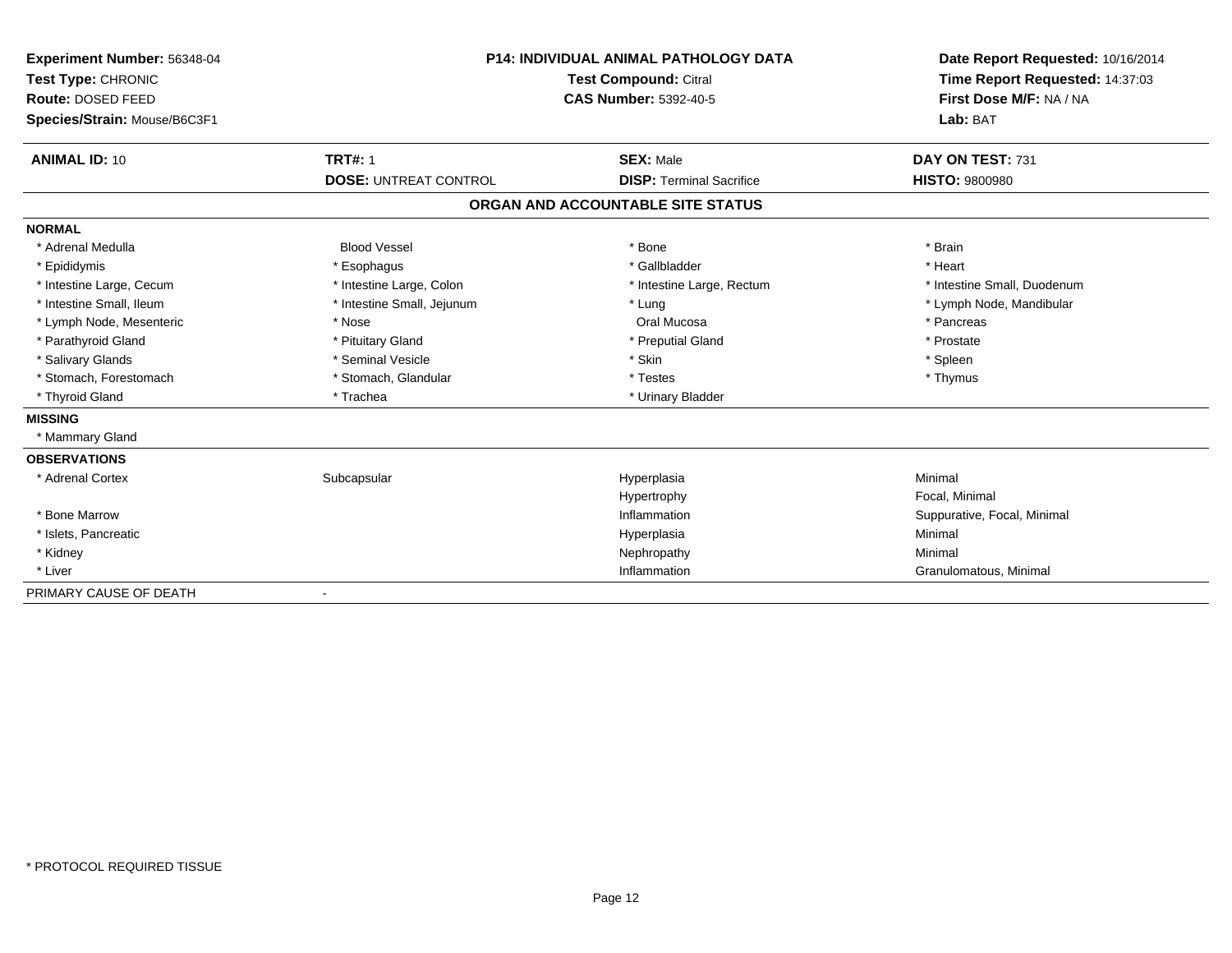| Experiment Number: 56348-04        | <b>P14: INDIVIDUAL ANIMAL PATHOLOGY DATA</b><br><b>Test Compound: Citral</b><br><b>CAS Number: 5392-40-5</b> |                                   | Date Report Requested: 10/16/2014                          |
|------------------------------------|--------------------------------------------------------------------------------------------------------------|-----------------------------------|------------------------------------------------------------|
| Test Type: CHRONIC                 |                                                                                                              |                                   | Time Report Requested: 14:37:03<br>First Dose M/F: NA / NA |
| <b>Route: DOSED FEED</b>           |                                                                                                              |                                   |                                                            |
| Species/Strain: Mouse/B6C3F1       |                                                                                                              |                                   | Lab: BAT                                                   |
| <b>ANIMAL ID: 11</b>               | <b>TRT#: 1</b>                                                                                               | <b>SEX: Male</b>                  | DAY ON TEST: 728                                           |
|                                    | <b>DOSE: UNTREAT CONTROL</b>                                                                                 | <b>DISP: Terminal Sacrifice</b>   | <b>HISTO: 9800981</b>                                      |
|                                    |                                                                                                              | ORGAN AND ACCOUNTABLE SITE STATUS |                                                            |
| <b>NORMAL</b>                      |                                                                                                              |                                   |                                                            |
| * Adrenal Medulla                  | <b>Blood Vessel</b>                                                                                          | * Bone                            | * Brain                                                    |
| * Epididymis                       | * Esophagus                                                                                                  | * Gallbladder                     | * Heart                                                    |
| * Intestine Large, Colon           | * Intestine Large, Rectum                                                                                    | * Intestine Small, Duodenum       | * Intestine Small. Ileum                                   |
| * Intestine Small, Jejunum         | * Islets, Pancreatic                                                                                         | * Liver                           | * Lung                                                     |
| * Lymph Node, Mandibular           | * Lymph Node, Mesenteric                                                                                     | * Nose                            | Oral Mucosa                                                |
| * Pancreas                         | * Parathyroid Gland                                                                                          | * Pituitary Gland                 | * Preputial Gland                                          |
| * Prostate                         | * Salivary Glands                                                                                            | * Seminal Vesicle                 | * Skin                                                     |
| * Stomach, Forestomach             | * Stomach, Glandular                                                                                         | * Testes                          | * Thymus                                                   |
| * Thyroid Gland                    | * Trachea                                                                                                    | * Urinary Bladder                 |                                                            |
| <b>MISSING</b>                     |                                                                                                              |                                   |                                                            |
| * Mammary Gland                    |                                                                                                              |                                   |                                                            |
| <b>OBSERVATIONS</b>                |                                                                                                              |                                   |                                                            |
| * Adrenal Cortex                   | Subcapsular                                                                                                  | Hyperplasia                       | Minimal                                                    |
|                                    |                                                                                                              | Hypertrophy                       | Focal, Moderate                                            |
| * Bone Marrow                      |                                                                                                              | Hyperplasia                       | Minimal                                                    |
| * Intestine Large, Cecum           | Serosa                                                                                                       | Inflammation                      | Granulomatous, Moderate                                    |
| * Kidney                           |                                                                                                              | Inflammation                      | Granulomatous, Moderate                                    |
| [Inflammation TGLS = $1,2,3-4+9$ ] |                                                                                                              |                                   |                                                            |
| * Spleen                           |                                                                                                              | Hematopoietic Cell Proliferation  | Mild                                                       |
| PRIMARY CAUSE OF DEATH             |                                                                                                              |                                   |                                                            |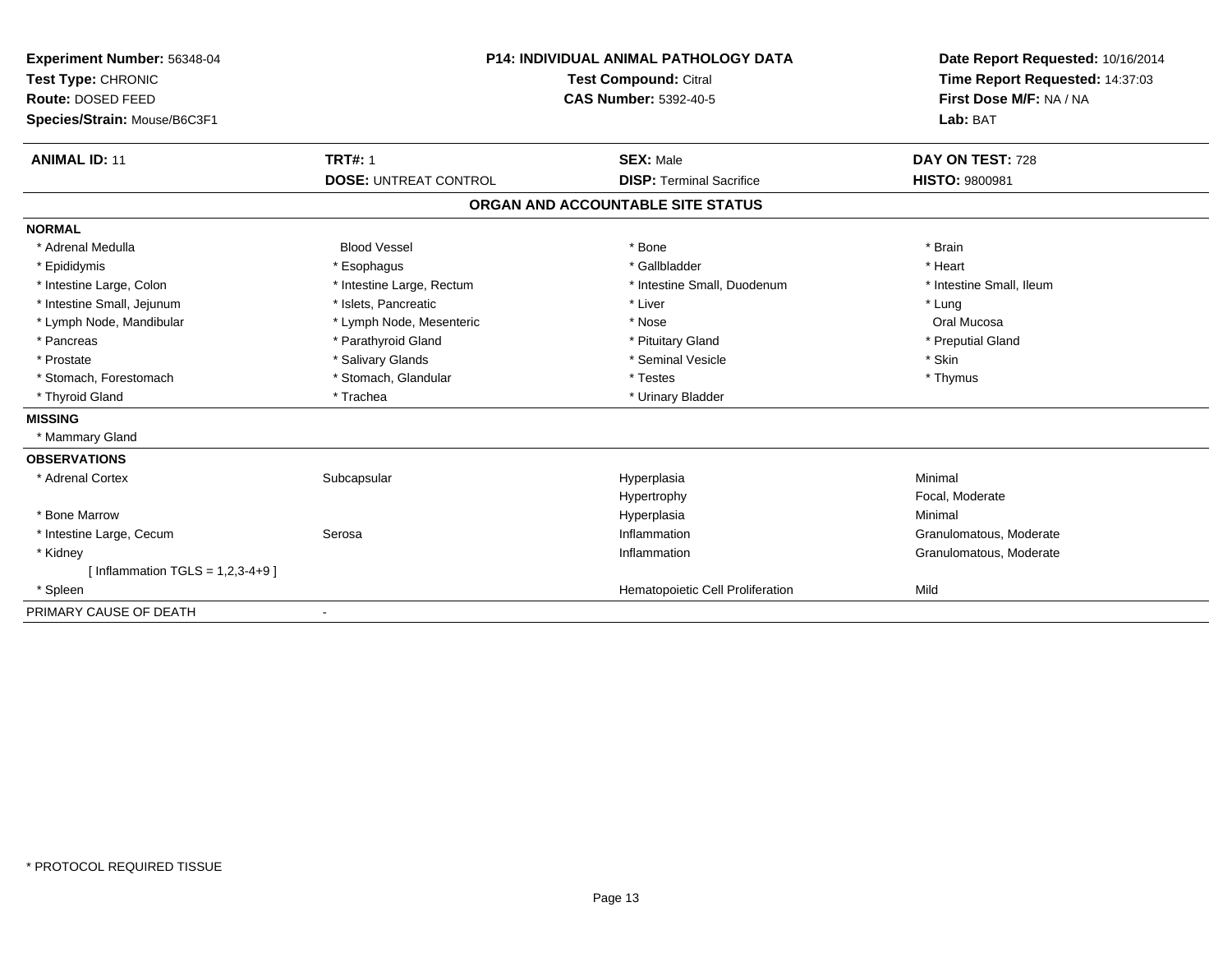| Experiment Number: 56348-04  | <b>P14: INDIVIDUAL ANIMAL PATHOLOGY DATA</b><br>Test Compound: Citral<br><b>CAS Number: 5392-40-5</b> |                                   | Date Report Requested: 10/16/2014                          |  |
|------------------------------|-------------------------------------------------------------------------------------------------------|-----------------------------------|------------------------------------------------------------|--|
| Test Type: CHRONIC           |                                                                                                       |                                   | Time Report Requested: 14:37:03<br>First Dose M/F: NA / NA |  |
| Route: DOSED FEED            |                                                                                                       |                                   |                                                            |  |
| Species/Strain: Mouse/B6C3F1 |                                                                                                       |                                   | Lab: BAT                                                   |  |
| <b>ANIMAL ID: 12</b>         | <b>TRT#: 1</b>                                                                                        | <b>SEX: Male</b>                  | DAY ON TEST: 731                                           |  |
|                              | <b>DOSE: UNTREAT CONTROL</b>                                                                          | <b>DISP: Terminal Sacrifice</b>   | <b>HISTO: 9800982</b>                                      |  |
|                              |                                                                                                       | ORGAN AND ACCOUNTABLE SITE STATUS |                                                            |  |
| <b>NORMAL</b>                |                                                                                                       |                                   |                                                            |  |
| * Adrenal Cortex             | * Adrenal Medulla                                                                                     | <b>Blood Vessel</b>               | * Bone                                                     |  |
| * Bone Marrow                | * Brain                                                                                               | * Epididymis                      | * Esophagus                                                |  |
| * Gallbladder                | * Heart                                                                                               | * Intestine Large, Cecum          | * Intestine Large, Colon                                   |  |
| * Intestine Large, Rectum    | * Intestine Small, Duodenum                                                                           | * Intestine Small, Ileum          | * Intestine Small, Jejunum                                 |  |
| * Islets, Pancreatic         | * Liver                                                                                               | * Lung                            | * Lymph Node, Mandibular                                   |  |
| * Lymph Node, Mesenteric     | * Nose                                                                                                | Oral Mucosa                       | * Pancreas                                                 |  |
| * Pituitary Gland            | * Prostate                                                                                            | * Salivary Glands                 | * Seminal Vesicle                                          |  |
| * Skin                       | * Stomach, Forestomach                                                                                | * Testes                          | * Thyroid Gland                                            |  |
| * Trachea                    | * Urinary Bladder                                                                                     |                                   |                                                            |  |
| <b>MISSING</b>               |                                                                                                       |                                   |                                                            |  |
| * Mammary Gland              | * Parathyroid Gland                                                                                   |                                   |                                                            |  |
| <b>OBSERVATIONS</b>          |                                                                                                       |                                   |                                                            |  |
| * Kidney                     | <b>Renal Tubule</b>                                                                                   | Mineralization                    | Minimal                                                    |  |
|                              |                                                                                                       | Nephropathy                       | Mild                                                       |  |
| * Preputial Gland            |                                                                                                       | Cyst                              | Moderate                                                   |  |
| [ $Cyst TGLS = 1-8$ ]        |                                                                                                       |                                   |                                                            |  |
| * Spleen                     |                                                                                                       | Hematopoietic Cell Proliferation  | Minimal                                                    |  |
| * Stomach, Glandular         | Epithelium                                                                                            | Hyperplasia                       | Focal, Minimal                                             |  |
| * Thymus                     |                                                                                                       | Atrophy                           | Mild                                                       |  |
| PRIMARY CAUSE OF DEATH       |                                                                                                       |                                   |                                                            |  |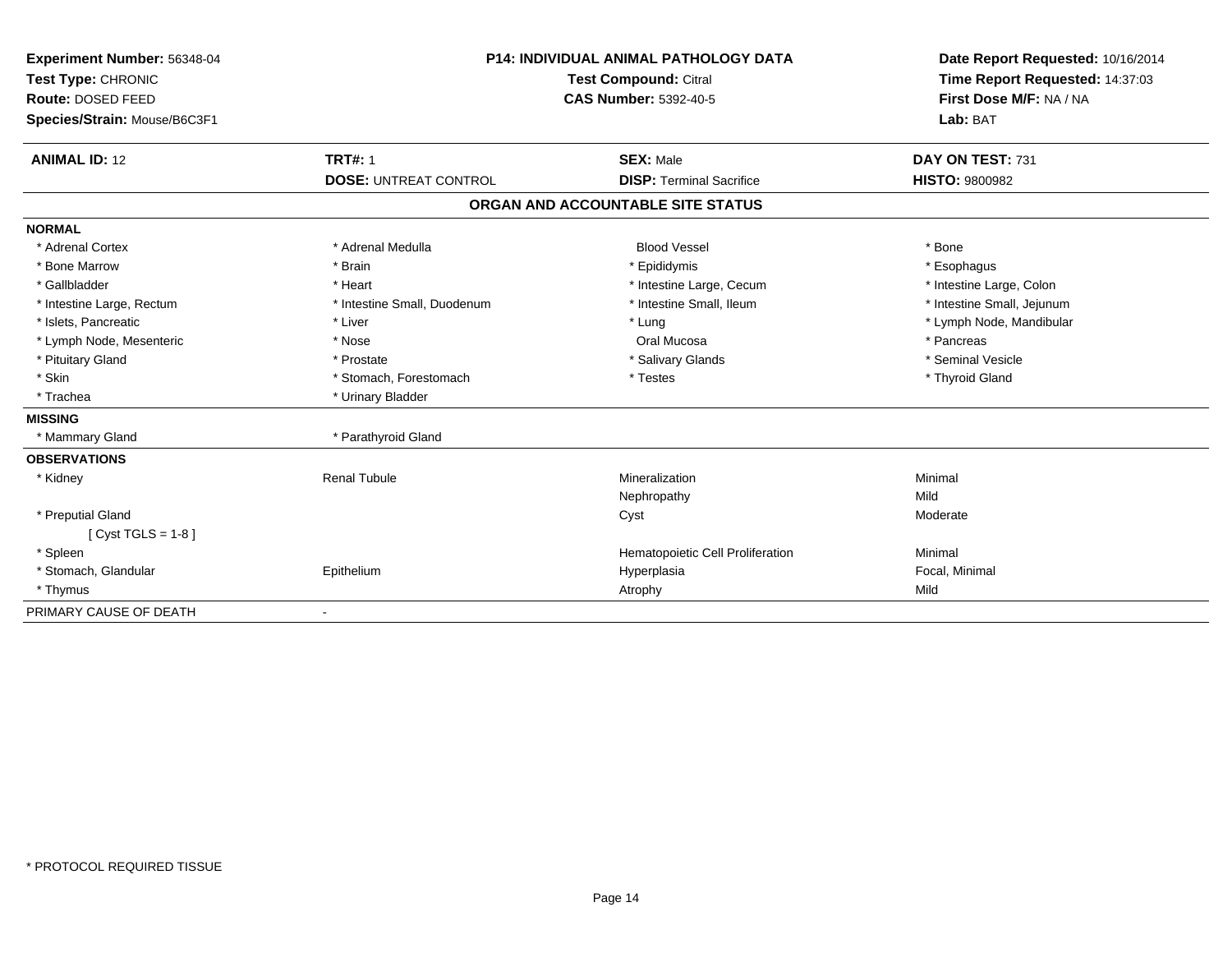| Experiment Number: 56348-04<br>Test Type: CHRONIC | <b>P14: INDIVIDUAL ANIMAL PATHOLOGY DATA</b><br>Test Compound: Citral<br><b>CAS Number: 5392-40-5</b> |                                   | Date Report Requested: 10/16/2014<br>Time Report Requested: 14:37:03 |
|---------------------------------------------------|-------------------------------------------------------------------------------------------------------|-----------------------------------|----------------------------------------------------------------------|
| Route: DOSED FEED                                 |                                                                                                       |                                   | First Dose M/F: NA / NA                                              |
| Species/Strain: Mouse/B6C3F1                      |                                                                                                       |                                   | Lab: BAT                                                             |
|                                                   |                                                                                                       |                                   |                                                                      |
| <b>ANIMAL ID: 13</b>                              | <b>TRT#: 1</b>                                                                                        | <b>SEX: Male</b>                  | DAY ON TEST: 731                                                     |
|                                                   | <b>DOSE: UNTREAT CONTROL</b>                                                                          | <b>DISP: Terminal Sacrifice</b>   | <b>HISTO: 9800983</b>                                                |
|                                                   |                                                                                                       | ORGAN AND ACCOUNTABLE SITE STATUS |                                                                      |
| <b>NORMAL</b>                                     |                                                                                                       |                                   |                                                                      |
| * Adrenal Medulla                                 | <b>Blood Vessel</b>                                                                                   | * Bone                            | * Bone Marrow                                                        |
| * Brain                                           | * Epididymis                                                                                          | * Esophagus                       | * Gallbladder                                                        |
| * Heart                                           | * Intestine Large, Cecum                                                                              | * Intestine Large, Colon          | * Intestine Large, Rectum                                            |
| * Intestine Small, Duodenum                       | * Intestine Small, Ileum                                                                              | * Intestine Small, Jejunum        | * Islets, Pancreatic                                                 |
| * Lymph Node, Mandibular                          | * Lymph Node, Mesenteric                                                                              | * Nose                            | Oral Mucosa                                                          |
| * Pancreas                                        | * Parathyroid Gland                                                                                   | * Pituitary Gland                 | * Preputial Gland                                                    |
| * Prostate                                        | * Salivary Glands                                                                                     | * Seminal Vesicle                 | * Skin                                                               |
| * Spleen                                          | * Stomach, Forestomach                                                                                | * Stomach, Glandular              | * Testes                                                             |
| * Thymus                                          | * Thyroid Gland                                                                                       | * Trachea                         | * Urinary Bladder                                                    |
| <b>MISSING</b>                                    |                                                                                                       |                                   |                                                                      |
| * Mammary Gland                                   |                                                                                                       |                                   |                                                                      |
| <b>OBSERVATIONS</b>                               |                                                                                                       |                                   |                                                                      |
| * Adrenal Cortex                                  | Subcapsular                                                                                           | Hyperplasia                       | Focal, Minimal                                                       |
|                                                   |                                                                                                       | Hypertrophy                       | Focal, Moderate                                                      |
| * Kidney                                          | <b>Renal Tubule</b>                                                                                   | Cyst                              | Minimal                                                              |
|                                                   | <b>Renal Tubule</b>                                                                                   | Mineralization                    | Minimal                                                              |
|                                                   |                                                                                                       | Nephropathy                       | Mild                                                                 |
| * Liver                                           |                                                                                                       | Hepatocellular Carcinoma          |                                                                      |
| [Hepatocellular Carcinoma TGLS = 1-9]             |                                                                                                       |                                   |                                                                      |
| * Lung                                            | <b>Bronchiole</b>                                                                                     | Inflammation                      | Suppurative, Minimal                                                 |
| PRIMARY CAUSE OF DEATH                            |                                                                                                       |                                   |                                                                      |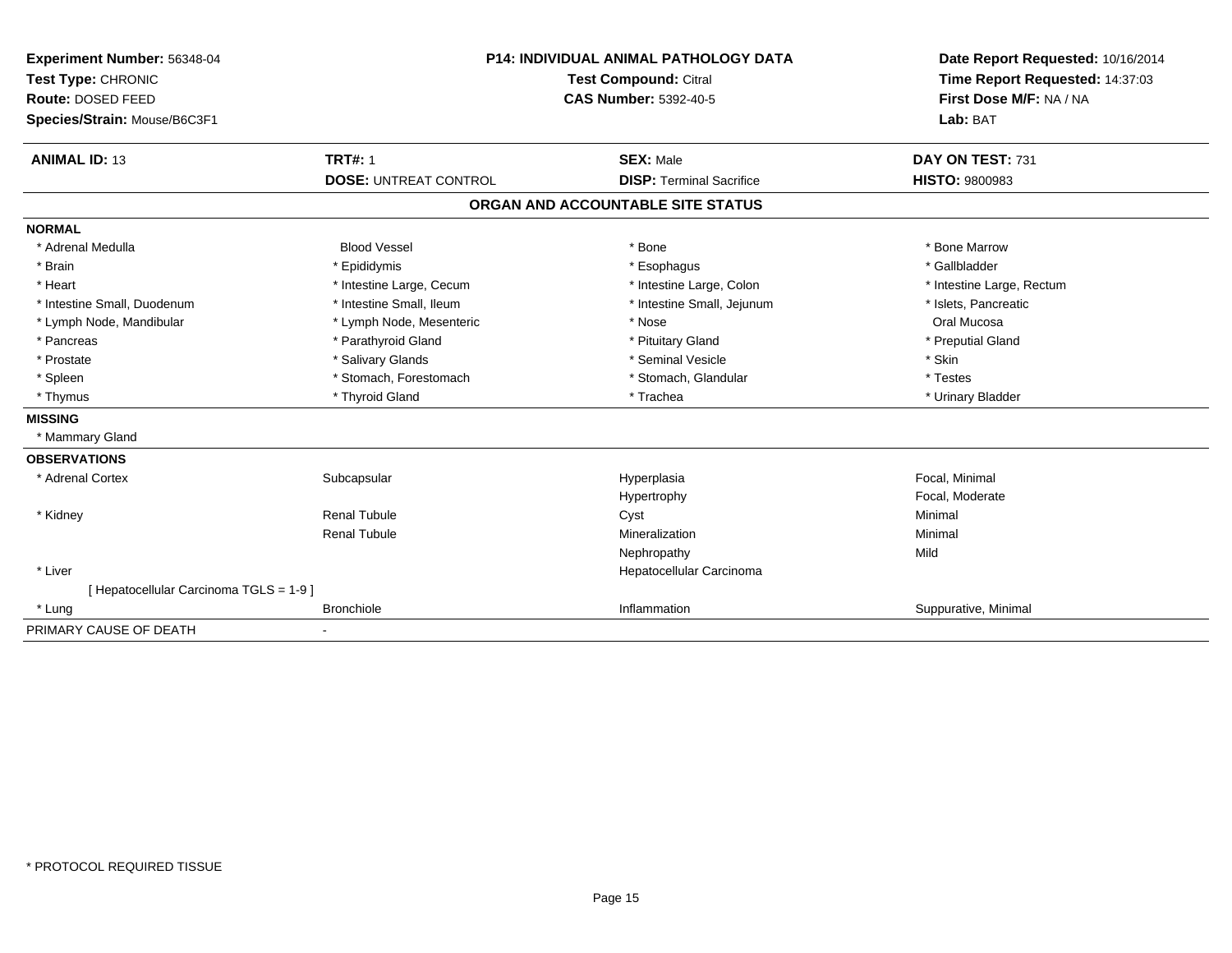| Experiment Number: 56348-04<br>Test Type: CHRONIC<br>Route: DOSED FEED<br>Species/Strain: Mouse/B6C3F1 |                              | <b>P14: INDIVIDUAL ANIMAL PATHOLOGY DATA</b><br><b>Test Compound: Citral</b><br><b>CAS Number: 5392-40-5</b> | Date Report Requested: 10/16/2014<br>Time Report Requested: 14:37:03<br>First Dose M/F: NA / NA<br>Lab: BAT |
|--------------------------------------------------------------------------------------------------------|------------------------------|--------------------------------------------------------------------------------------------------------------|-------------------------------------------------------------------------------------------------------------|
| <b>ANIMAL ID: 14</b>                                                                                   | <b>TRT#: 1</b>               | <b>SEX: Male</b>                                                                                             | DAY ON TEST: 731                                                                                            |
|                                                                                                        | <b>DOSE: UNTREAT CONTROL</b> | <b>DISP: Terminal Sacrifice</b>                                                                              | <b>HISTO: 9800984</b>                                                                                       |
|                                                                                                        |                              | ORGAN AND ACCOUNTABLE SITE STATUS                                                                            |                                                                                                             |
| <b>NORMAL</b>                                                                                          |                              |                                                                                                              |                                                                                                             |
| * Adrenal Medulla                                                                                      | <b>Blood Vessel</b>          | * Bone                                                                                                       | * Bone Marrow                                                                                               |
| * Brain                                                                                                | * Epididymis                 | * Esophagus                                                                                                  | * Gallbladder                                                                                               |
| * Heart                                                                                                | * Intestine Large, Cecum     | * Intestine Large, Colon                                                                                     | * Intestine Large, Rectum                                                                                   |
| * Intestine Small, Duodenum                                                                            | * Intestine Small, Ileum     | * Intestine Small, Jejunum                                                                                   | * Liver                                                                                                     |
| * Lung                                                                                                 | * Lymph Node, Mandibular     | * Lymph Node, Mesenteric                                                                                     | * Nose                                                                                                      |
| Oral Mucosa                                                                                            | * Pancreas                   | * Pituitary Gland                                                                                            | * Preputial Gland                                                                                           |
| * Prostate                                                                                             | * Salivary Glands            | * Seminal Vesicle                                                                                            | * Skin                                                                                                      |
| * Spleen                                                                                               | * Stomach, Forestomach       | * Stomach, Glandular                                                                                         | * Testes                                                                                                    |
| * Thyroid Gland                                                                                        | * Trachea                    | * Urinary Bladder                                                                                            |                                                                                                             |
| <b>MISSING</b>                                                                                         |                              |                                                                                                              |                                                                                                             |
| * Mammary Gland                                                                                        | * Parathyroid Gland          |                                                                                                              |                                                                                                             |
| <b>OBSERVATIONS</b>                                                                                    |                              |                                                                                                              |                                                                                                             |
| * Adrenal Cortex                                                                                       | Subcapsular                  | Adenoma                                                                                                      |                                                                                                             |
|                                                                                                        |                              | Hypertrophy                                                                                                  | Focal, Mild                                                                                                 |
| * Islets, Pancreatic                                                                                   |                              | Hyperplasia                                                                                                  | Mild                                                                                                        |
| * Kidney                                                                                               | <b>Renal Tubule</b>          | Mineralization                                                                                               | Minimal                                                                                                     |
|                                                                                                        |                              | Nephropathy                                                                                                  | Minimal                                                                                                     |
| * Thymus                                                                                               |                              | Atrophy                                                                                                      | Moderate                                                                                                    |
| PRIMARY CAUSE OF DEATH                                                                                 |                              |                                                                                                              |                                                                                                             |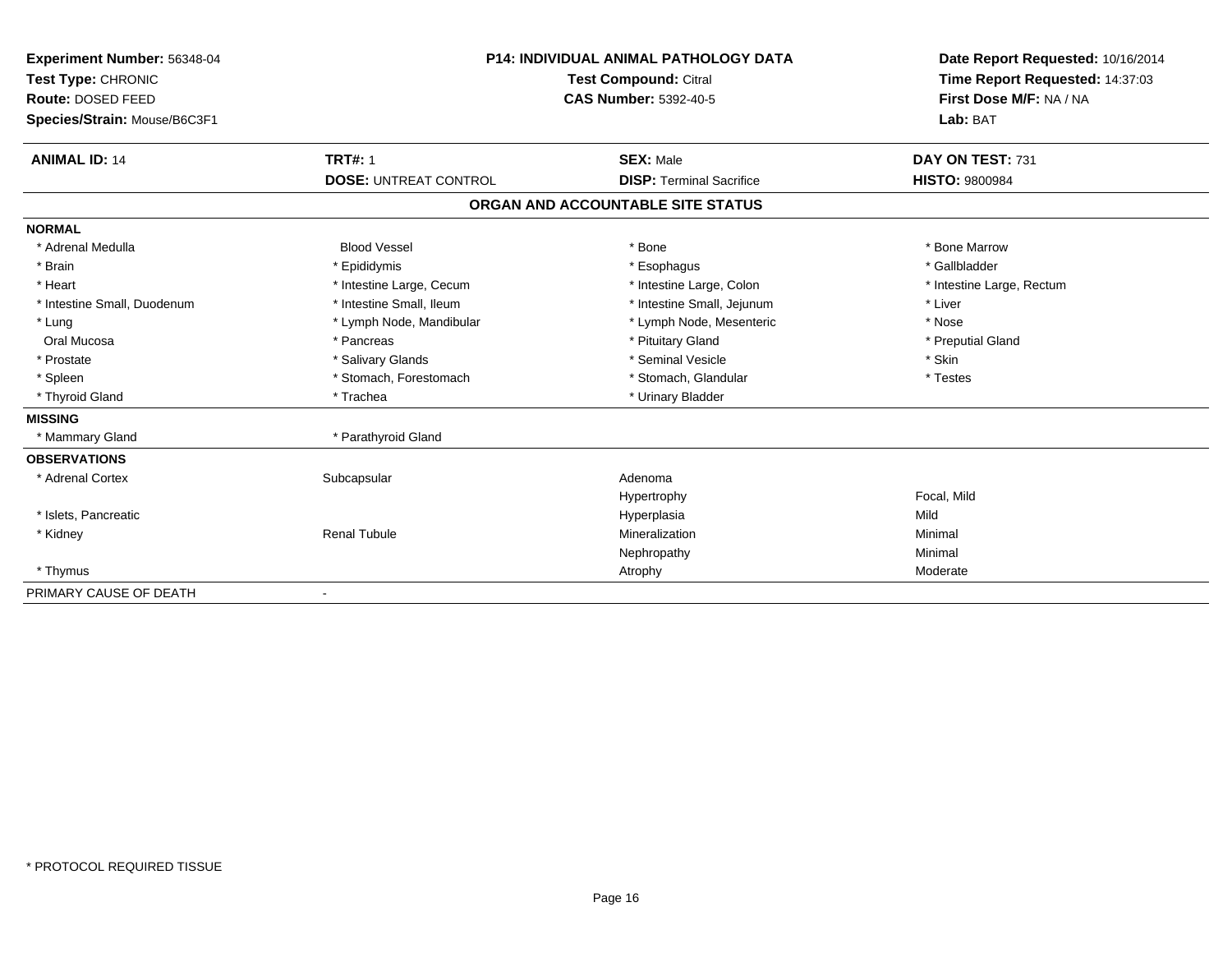| Experiment Number: 56348-04<br>Test Type: CHRONIC |                              | P14: INDIVIDUAL ANIMAL PATHOLOGY DATA<br><b>Test Compound: Citral</b> |                             |
|---------------------------------------------------|------------------------------|-----------------------------------------------------------------------|-----------------------------|
| Route: DOSED FEED                                 |                              | <b>CAS Number: 5392-40-5</b>                                          | First Dose M/F: NA / NA     |
| Species/Strain: Mouse/B6C3F1                      |                              |                                                                       | Lab: BAT                    |
| <b>ANIMAL ID: 15</b>                              | <b>TRT#: 1</b>               | <b>SEX: Male</b>                                                      | DAY ON TEST: 728            |
|                                                   | <b>DOSE: UNTREAT CONTROL</b> | <b>DISP: Terminal Sacrifice</b>                                       | <b>HISTO: 9800985</b>       |
|                                                   |                              | ORGAN AND ACCOUNTABLE SITE STATUS                                     |                             |
| <b>NORMAL</b>                                     |                              |                                                                       |                             |
| * Adrenal Medulla                                 | <b>Blood Vessel</b>          | * Bone                                                                | * Brain                     |
| * Epididymis                                      | * Esophagus                  | * Gallbladder                                                         | * Heart                     |
| * Intestine Large, Cecum                          | * Intestine Large, Colon     | * Intestine Large, Rectum                                             | * Intestine Small, Duodenum |
| * Intestine Small, Ileum                          | * Intestine Small, Jejunum   | * Islets, Pancreatic                                                  | * Liver                     |
| * Lymph Node, Mandibular                          | * Lymph Node, Mesenteric     | Oral Mucosa                                                           | * Pancreas                  |
| * Parathyroid Gland                               | * Pituitary Gland            | * Prostate                                                            | * Salivary Glands           |
| * Seminal Vesicle                                 | * Skin                       | * Spleen                                                              | * Stomach, Forestomach      |
| * Stomach, Glandular                              | * Testes                     | * Thyroid Gland                                                       | * Trachea                   |
| * Urinary Bladder                                 |                              |                                                                       |                             |
| <b>MISSING</b>                                    |                              |                                                                       |                             |
| * Mammary Gland                                   |                              |                                                                       |                             |
| <b>OBSERVATIONS</b>                               |                              |                                                                       |                             |
| * Adrenal Cortex                                  |                              | Hypertrophy                                                           | Focal, Moderate             |
| * Bone Marrow                                     |                              | Hyperplasia                                                           | Mild                        |
| <b>Harderian Gland</b>                            |                              | Adenoma                                                               |                             |
| [Adenoma TGLS = $1-9$ ]                           |                              |                                                                       |                             |
| * Kidney                                          | <b>Renal Tubule</b>          | Mineralization                                                        | Minimal                     |
|                                                   |                              | Nephropathy                                                           | Minimal                     |
| * Lung                                            | Alveolus                     | Infiltration Cellular                                                 | Histiocyte, Moderate        |
| Note: (Macrophages contain pigment)               |                              |                                                                       |                             |
| * Nose                                            | <b>Sinus</b>                 | Inflammation                                                          | Suppurative, Mild           |
| * Preputial Gland                                 |                              | Cyst                                                                  | Moderate                    |
| [Cyst TGLS = $2-8$ ]                              |                              |                                                                       |                             |
| * Thymus                                          |                              | Atrophy                                                               | Minimal                     |
| PRIMARY CAUSE OF DEATH                            | $\mathbf{r}$                 |                                                                       |                             |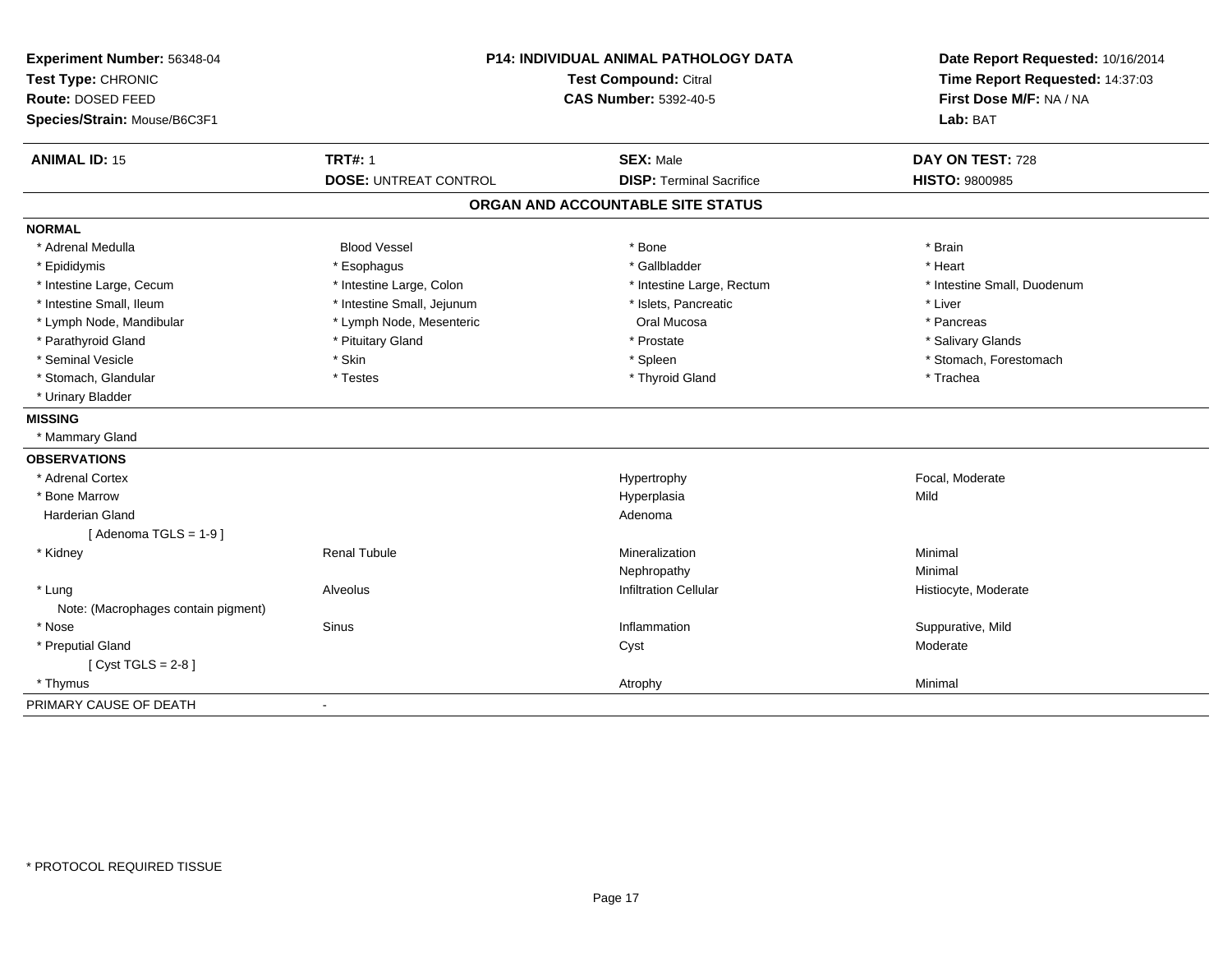| Experiment Number: 56348-04         | <b>P14: INDIVIDUAL ANIMAL PATHOLOGY DATA</b><br>Test Compound: Citral |                                   | Date Report Requested: 10/16/2014                          |
|-------------------------------------|-----------------------------------------------------------------------|-----------------------------------|------------------------------------------------------------|
| Test Type: CHRONIC                  |                                                                       |                                   | Time Report Requested: 14:37:03<br>First Dose M/F: NA / NA |
| Route: DOSED FEED                   |                                                                       | <b>CAS Number: 5392-40-5</b>      |                                                            |
| Species/Strain: Mouse/B6C3F1        |                                                                       |                                   | Lab: BAT                                                   |
| <b>ANIMAL ID: 16</b>                | <b>TRT#: 1</b>                                                        | <b>SEX: Male</b>                  | DAY ON TEST: 731                                           |
|                                     | <b>DOSE: UNTREAT CONTROL</b>                                          | <b>DISP: Terminal Sacrifice</b>   | <b>HISTO: 9800986</b>                                      |
|                                     |                                                                       | ORGAN AND ACCOUNTABLE SITE STATUS |                                                            |
| <b>NORMAL</b>                       |                                                                       |                                   |                                                            |
| * Adrenal Medulla                   | <b>Blood Vessel</b>                                                   | * Bone                            | * Brain                                                    |
| * Epididymis                        | * Esophagus                                                           | * Gallbladder                     | * Heart                                                    |
| * Intestine Large, Cecum            | * Intestine Large, Colon                                              | * Intestine Large, Rectum         | * Intestine Small, Duodenum                                |
| * Intestine Small, Ileum            | * Intestine Small, Jejunum                                            | * Islets, Pancreatic              | * Lung                                                     |
| * Lymph Node, Mandibular            | * Lymph Node, Mesenteric                                              | * Nose                            | Oral Mucosa                                                |
| * Pancreas                          | * Parathyroid Gland                                                   | * Pituitary Gland                 | * Preputial Gland                                          |
| * Prostate                          | * Salivary Glands                                                     | * Seminal Vesicle                 | * Skin                                                     |
| * Stomach, Forestomach              | * Stomach, Glandular                                                  | * Testes                          | * Thyroid Gland                                            |
| * Trachea                           | * Urinary Bladder                                                     |                                   |                                                            |
| <b>MISSING</b>                      |                                                                       |                                   |                                                            |
| * Mammary Gland                     |                                                                       |                                   |                                                            |
| <b>OBSERVATIONS</b>                 |                                                                       |                                   |                                                            |
| * Adrenal Cortex                    | Subcapsular                                                           | Hyperplasia                       | Minimal                                                    |
| * Bone Marrow                       |                                                                       | Hyperplasia                       | Minimal                                                    |
| * Kidney                            | <b>Renal Tubule</b>                                                   | Mineralization                    | Minimal                                                    |
|                                     |                                                                       | Nephropathy                       | Minimal                                                    |
| * Liver                             |                                                                       | Hepatocellular Adenoma            |                                                            |
| [Hepatocellular Adenoma TGLS = 1-5] |                                                                       |                                   |                                                            |
| * Spleen                            |                                                                       | Hematopoietic Cell Proliferation  | Minimal                                                    |
| * Thymus                            |                                                                       | Atrophy                           | Mild                                                       |
| PRIMARY CAUSE OF DEATH              |                                                                       |                                   |                                                            |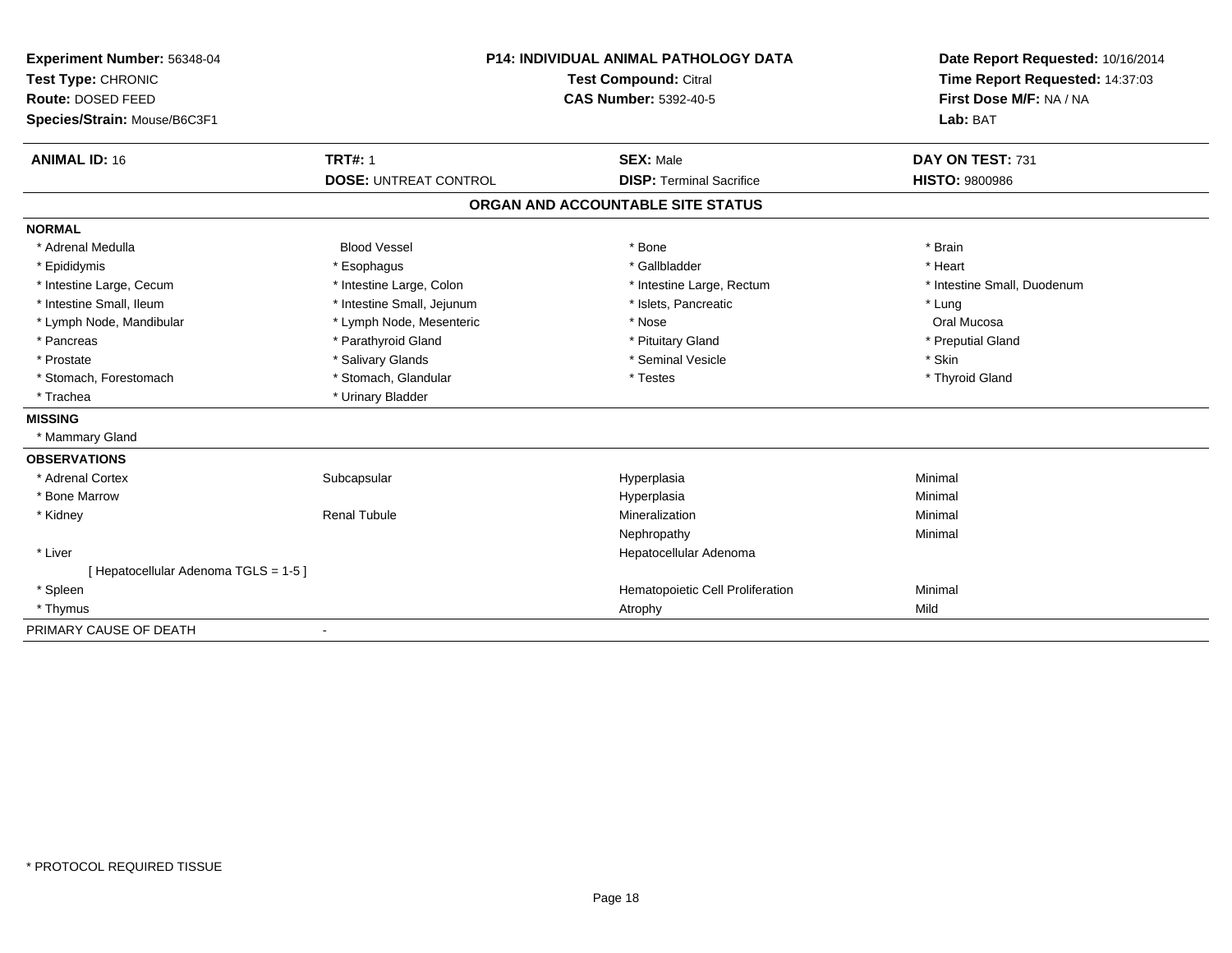| Experiment Number: 56348-04<br>Test Type: CHRONIC | <b>P14: INDIVIDUAL ANIMAL PATHOLOGY DATA</b><br><b>Test Compound: Citral</b> |                                   | Date Report Requested: 10/16/2014<br>Time Report Requested: 14:37:03 |  |
|---------------------------------------------------|------------------------------------------------------------------------------|-----------------------------------|----------------------------------------------------------------------|--|
| Route: DOSED FEED                                 |                                                                              | <b>CAS Number: 5392-40-5</b>      | First Dose M/F: NA / NA                                              |  |
| Species/Strain: Mouse/B6C3F1                      |                                                                              |                                   | Lab: BAT                                                             |  |
| <b>ANIMAL ID: 17</b>                              | <b>TRT#: 1</b>                                                               | <b>SEX: Male</b>                  | DAY ON TEST: 728                                                     |  |
|                                                   | <b>DOSE: UNTREAT CONTROL</b>                                                 | <b>DISP: Terminal Sacrifice</b>   | <b>HISTO: 9800987</b>                                                |  |
|                                                   |                                                                              | ORGAN AND ACCOUNTABLE SITE STATUS |                                                                      |  |
| <b>NORMAL</b>                                     |                                                                              |                                   |                                                                      |  |
| * Adrenal Medulla                                 | <b>Blood Vessel</b>                                                          | * Bone                            | * Bone Marrow                                                        |  |
| * Brain                                           | * Epididymis                                                                 | * Esophagus                       | * Gallbladder                                                        |  |
| * Heart                                           | * Intestine Large, Cecum                                                     | * Intestine Large, Colon          | * Intestine Large, Rectum                                            |  |
| * Intestine Small, Duodenum                       | * Intestine Small, Ileum                                                     | * Intestine Small, Jejunum        | * Islets, Pancreatic                                                 |  |
| * Lung                                            | * Lymph Node, Mandibular                                                     | * Lymph Node, Mesenteric          | * Nose                                                               |  |
| Oral Mucosa                                       | * Pancreas                                                                   | * Pituitary Gland                 | * Preputial Gland                                                    |  |
| * Prostate                                        | * Salivary Glands                                                            | * Seminal Vesicle                 | * Skin                                                               |  |
| * Stomach, Forestomach                            | * Stomach, Glandular                                                         | * Testes                          | * Thyroid Gland                                                      |  |
| * Trachea                                         | * Urinary Bladder                                                            |                                   |                                                                      |  |
| <b>MISSING</b>                                    |                                                                              |                                   |                                                                      |  |
| * Mammary Gland                                   | * Parathyroid Gland                                                          |                                   |                                                                      |  |
| <b>OBSERVATIONS</b>                               |                                                                              |                                   |                                                                      |  |
| * Adrenal Cortex                                  | Subcapsular                                                                  | Hyperplasia                       | Minimal                                                              |  |
|                                                   |                                                                              | Hypertrophy                       | Focal, Minimal                                                       |  |
| * Kidney                                          | <b>Renal Tubule</b>                                                          | Mineralization                    | Minimal                                                              |  |
|                                                   |                                                                              | Nephropathy                       | Minimal                                                              |  |
| * Liver                                           |                                                                              | Hepatocellular Adenoma            |                                                                      |  |
|                                                   |                                                                              | <b>Mixed Cell Focus</b>           |                                                                      |  |
| [ Hepatocellular Adenoma TGLS = 1-3 ]             |                                                                              |                                   |                                                                      |  |
| * Spleen                                          | Lymph Follic                                                                 | Hyperplasia                       | Minimal                                                              |  |
| * Thymus                                          |                                                                              | Atrophy                           | Marked                                                               |  |
| PRIMARY CAUSE OF DEATH                            | $\blacksquare$                                                               |                                   |                                                                      |  |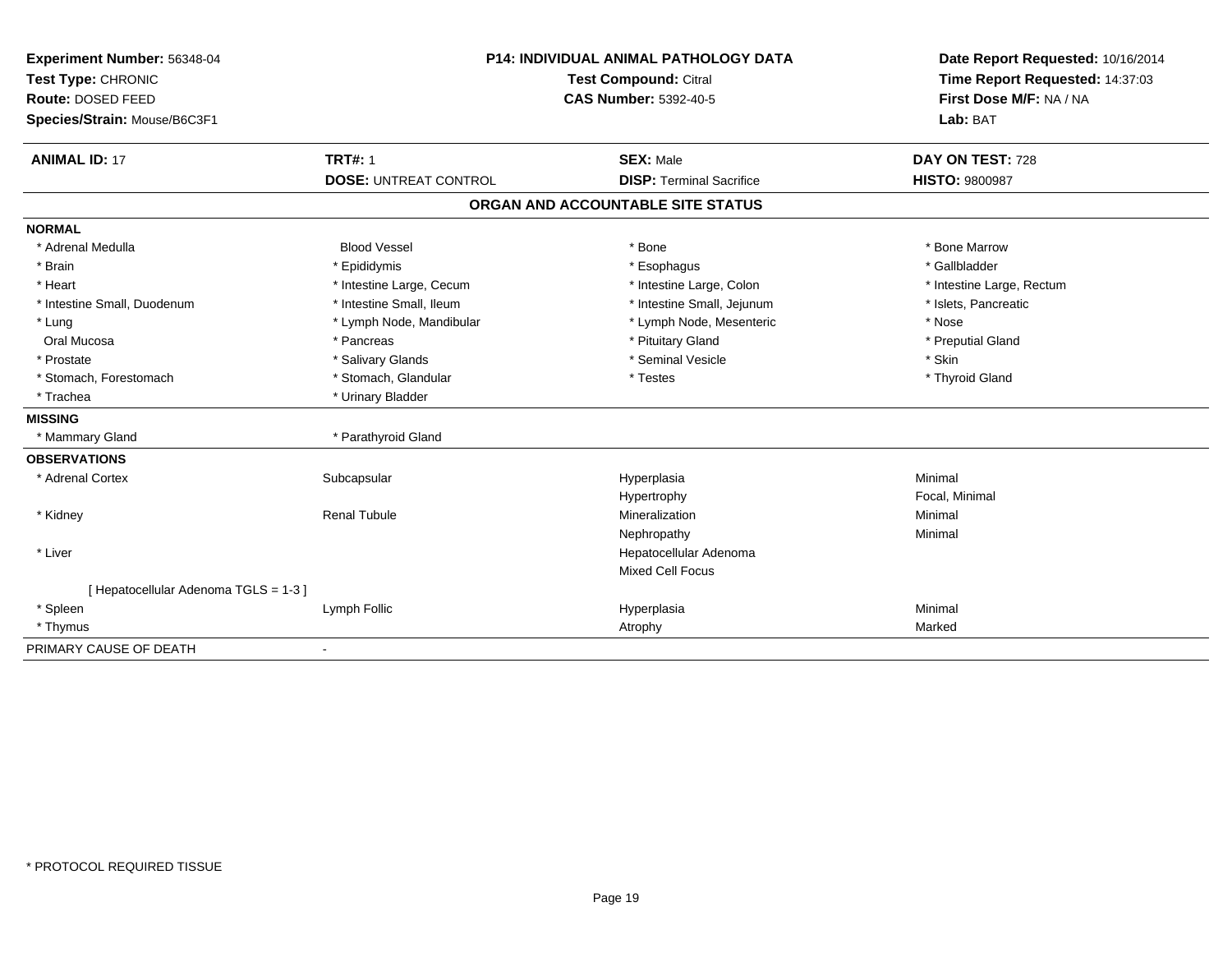| Experiment Number: 56348-04            |                              | <b>P14: INDIVIDUAL ANIMAL PATHOLOGY DATA</b> | Date Report Requested: 10/16/2014                          |
|----------------------------------------|------------------------------|----------------------------------------------|------------------------------------------------------------|
| Test Type: CHRONIC                     |                              | Test Compound: Citral                        | Time Report Requested: 14:37:03<br>First Dose M/F: NA / NA |
| Route: DOSED FEED                      |                              | <b>CAS Number: 5392-40-5</b>                 |                                                            |
| Species/Strain: Mouse/B6C3F1           |                              |                                              | Lab: BAT                                                   |
| <b>ANIMAL ID: 18</b>                   | <b>TRT#: 1</b>               | <b>SEX: Male</b>                             | DAY ON TEST: 731                                           |
|                                        | <b>DOSE: UNTREAT CONTROL</b> | <b>DISP: Terminal Sacrifice</b>              | <b>HISTO: 9800988</b>                                      |
|                                        |                              | ORGAN AND ACCOUNTABLE SITE STATUS            |                                                            |
| <b>NORMAL</b>                          |                              |                                              |                                                            |
| * Adrenal Medulla                      | <b>Blood Vessel</b>          | * Bone                                       | * Brain                                                    |
| * Epididymis                           | * Esophagus                  | * Gallbladder                                | * Heart                                                    |
| * Intestine Large, Cecum               | * Intestine Large, Colon     | * Intestine Large, Rectum                    | * Intestine Small, Ileum                                   |
| * Intestine Small, Jejunum             | * Lymph Node, Mandibular     | * Lymph Node, Mesenteric                     | * Nose                                                     |
| Oral Mucosa                            | * Pancreas                   | * Parathyroid Gland                          | * Pituitary Gland                                          |
| * Preputial Gland                      | * Prostate                   | * Salivary Glands                            | * Seminal Vesicle                                          |
| * Skin                                 | * Stomach, Forestomach       | * Stomach, Glandular                         | * Testes                                                   |
| * Thyroid Gland                        | * Trachea                    | * Urinary Bladder                            |                                                            |
| <b>MISSING</b>                         |                              |                                              |                                                            |
| * Mammary Gland                        |                              |                                              |                                                            |
| <b>OBSERVATIONS</b>                    |                              |                                              |                                                            |
| * Adrenal Cortex                       | Subcapsular                  | Hyperplasia                                  | Minimal                                                    |
| * Bone Marrow                          |                              | Hyperplasia                                  | Mild                                                       |
| * Intestine Small, Duodenum            | Epithelium                   | Hyperplasia                                  | Focal, Minimal                                             |
|                                        | Epithelium                   | Metaplasia                                   | Squamous, Focal, Minimal                                   |
|                                        | Epithelium                   | Necrosis                                     | Focal, Minimal                                             |
| Note: Necrosis is in Brunner's Glands. |                              |                                              |                                                            |
| * Islets, Pancreatic                   |                              | Hyperplasia                                  | Minimal                                                    |
| * Kidney                               | <b>Renal Tubule</b>          | Mineralization                               | Minimal                                                    |
|                                        |                              | Nephropathy                                  | Minimal                                                    |
| * Liver                                |                              | Vacuolization Cytoplasmic                    | Focal, Mild                                                |
| * Lung                                 |                              | Alveolar/Bronchiolar Adenoma                 |                                                            |
| * Spleen                               |                              | Hematopoietic Cell Proliferation             | Minimal                                                    |
| * Thymus                               |                              | Atrophy                                      | Mild                                                       |
| PRIMARY CAUSE OF DEATH                 | $\mathbf{r}$                 |                                              |                                                            |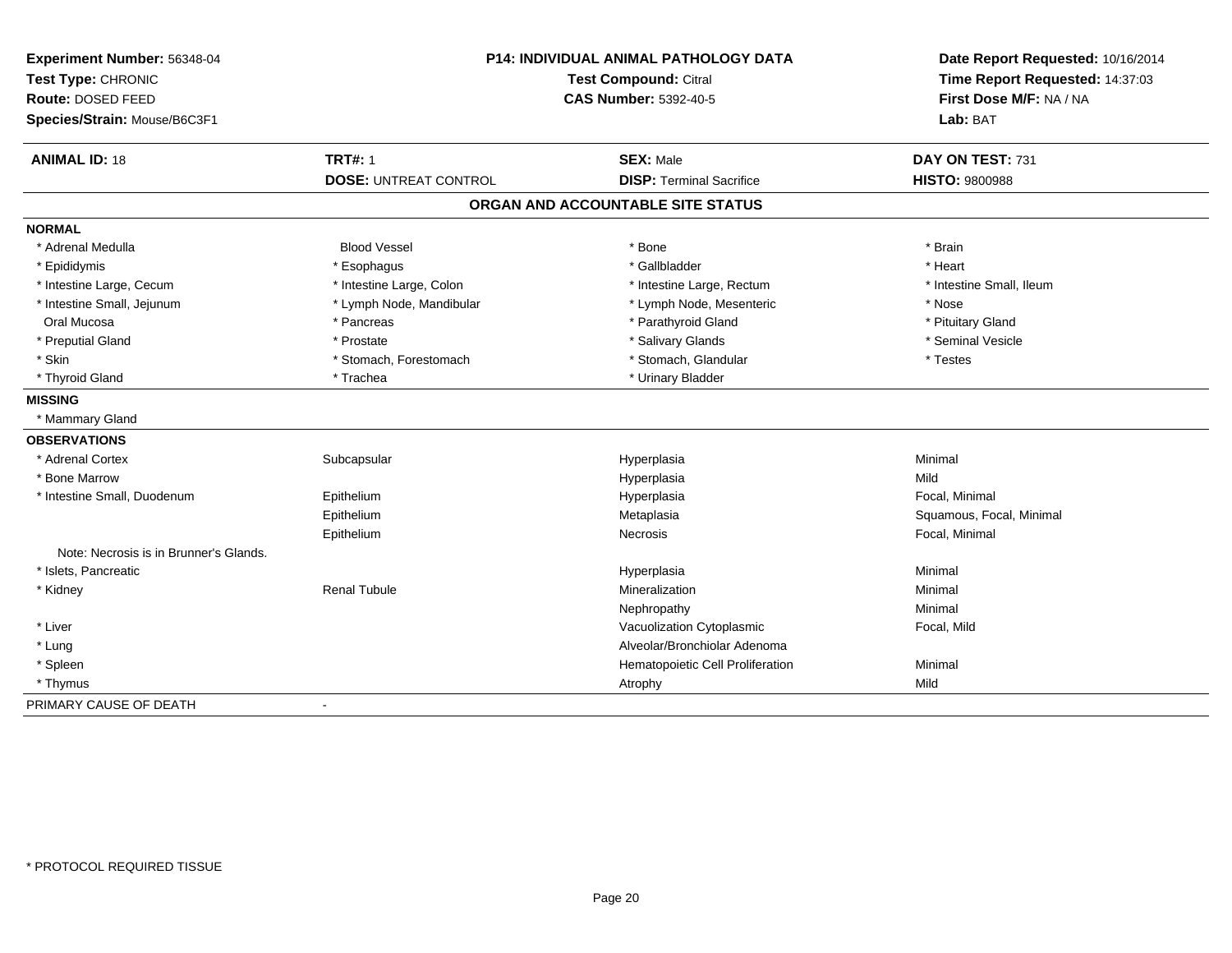| Experiment Number: 56348-04<br>Test Type: CHRONIC<br>Route: DOSED FEED<br>Species/Strain: Mouse/B6C3F1 |                              | <b>P14: INDIVIDUAL ANIMAL PATHOLOGY DATA</b><br><b>Test Compound: Citral</b><br>CAS Number: 5392-40-5 | Date Report Requested: 10/16/2014<br>Time Report Requested: 14:37:03<br>First Dose M/F: NA / NA<br>Lab: BAT |  |
|--------------------------------------------------------------------------------------------------------|------------------------------|-------------------------------------------------------------------------------------------------------|-------------------------------------------------------------------------------------------------------------|--|
| <b>ANIMAL ID: 19</b>                                                                                   | <b>TRT#: 1</b>               | <b>SEX: Male</b>                                                                                      | DAY ON TEST: 729                                                                                            |  |
|                                                                                                        | <b>DOSE: UNTREAT CONTROL</b> | <b>DISP: Terminal Sacrifice</b>                                                                       | <b>HISTO: 9800989</b>                                                                                       |  |
|                                                                                                        |                              | ORGAN AND ACCOUNTABLE SITE STATUS                                                                     |                                                                                                             |  |
| <b>NORMAL</b>                                                                                          |                              |                                                                                                       |                                                                                                             |  |
| * Adrenal Medulla                                                                                      | <b>Blood Vessel</b>          | * Bone                                                                                                | * Bone Marrow                                                                                               |  |
| * Brain                                                                                                | * Epididymis                 | * Esophagus                                                                                           | * Gallbladder                                                                                               |  |
| * Heart                                                                                                | * Intestine Large, Cecum     | * Intestine Large, Colon                                                                              | * Intestine Large, Rectum                                                                                   |  |
| * Intestine Small, Duodenum                                                                            | * Intestine Small, Ileum     | * Intestine Small, Jejunum                                                                            | * Islets, Pancreatic                                                                                        |  |
| * Liver                                                                                                | * Lung                       | * Lymph Node, Mandibular                                                                              | * Lymph Node, Mesenteric                                                                                    |  |
| * Nose                                                                                                 | Oral Mucosa                  | * Pancreas                                                                                            | * Parathyroid Gland                                                                                         |  |
| * Pituitary Gland                                                                                      | * Preputial Gland            | * Prostate                                                                                            | * Salivary Glands                                                                                           |  |
| * Seminal Vesicle                                                                                      | * Skin                       | * Spleen                                                                                              | * Stomach, Forestomach                                                                                      |  |
| * Testes                                                                                               | * Thyroid Gland              | * Trachea                                                                                             | * Urinary Bladder                                                                                           |  |
| <b>MISSING</b>                                                                                         |                              |                                                                                                       |                                                                                                             |  |
| * Mammary Gland                                                                                        |                              |                                                                                                       |                                                                                                             |  |
| <b>OBSERVATIONS</b>                                                                                    |                              |                                                                                                       |                                                                                                             |  |
| * Adrenal Cortex                                                                                       |                              | Hypertrophy                                                                                           | Focal, Moderate                                                                                             |  |
| * Kidney                                                                                               | <b>Renal Tubule</b>          | Mineralization                                                                                        | Minimal                                                                                                     |  |
|                                                                                                        |                              | Nephropathy                                                                                           | Minimal                                                                                                     |  |
| * Stomach, Glandular                                                                                   | Epithelium                   | Hyperplasia                                                                                           | Focal, Mild                                                                                                 |  |
| * Thymus                                                                                               |                              | Atrophy                                                                                               | Minimal                                                                                                     |  |
| PRIMARY CAUSE OF DEATH                                                                                 |                              |                                                                                                       |                                                                                                             |  |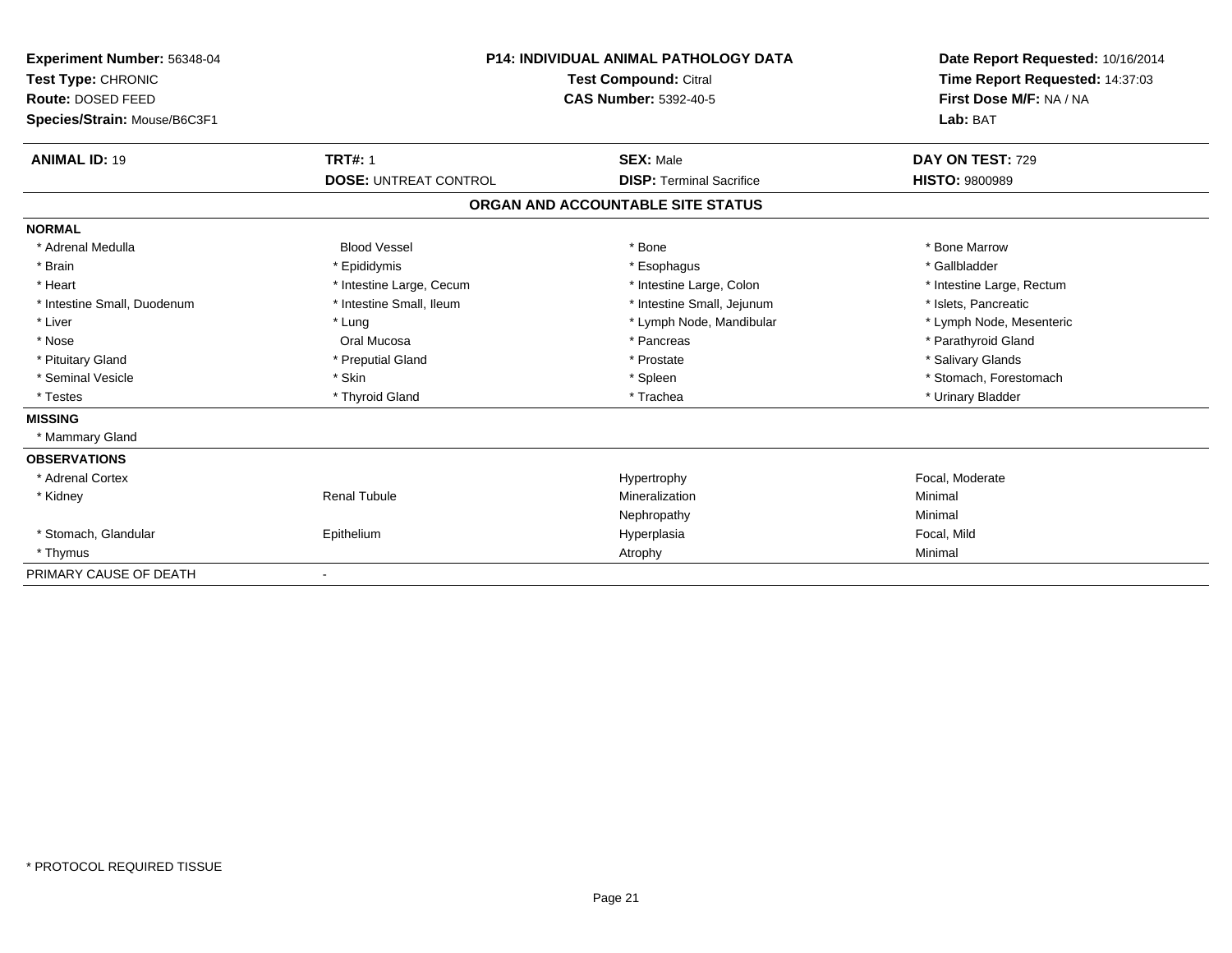| Experiment Number: 56348-04<br>Test Type: CHRONIC<br>Route: DOSED FEED<br>Species/Strain: Mouse/B6C3F1 | <b>P14: INDIVIDUAL ANIMAL PATHOLOGY DATA</b><br>Test Compound: Citral<br><b>CAS Number: 5392-40-5</b> |                                                     | Date Report Requested: 10/16/2014<br>Time Report Requested: 14:37:03<br>First Dose M/F: NA / NA<br>Lab: BAT |  |
|--------------------------------------------------------------------------------------------------------|-------------------------------------------------------------------------------------------------------|-----------------------------------------------------|-------------------------------------------------------------------------------------------------------------|--|
| <b>ANIMAL ID: 20</b>                                                                                   | <b>TRT#: 1</b><br><b>DOSE: UNTREAT CONTROL</b>                                                        | <b>SEX: Male</b><br><b>DISP: Terminal Sacrifice</b> | DAY ON TEST: 729<br><b>HISTO: 9800990</b>                                                                   |  |
|                                                                                                        |                                                                                                       | ORGAN AND ACCOUNTABLE SITE STATUS                   |                                                                                                             |  |
| <b>NORMAL</b>                                                                                          |                                                                                                       |                                                     |                                                                                                             |  |
| * Adrenal Medulla                                                                                      | <b>Blood Vessel</b>                                                                                   | * Bone                                              | * Bone Marrow                                                                                               |  |
| * Brain                                                                                                | * Epididymis                                                                                          | * Esophagus                                         | * Gallbladder                                                                                               |  |
| * Heart                                                                                                | * Intestine Large, Cecum                                                                              | * Intestine Large, Colon                            | * Intestine Large, Rectum                                                                                   |  |
| * Intestine Small, Duodenum                                                                            | * Intestine Small, Ileum                                                                              | * Intestine Small, Jejunum                          | * Islets, Pancreatic                                                                                        |  |
| * Lung                                                                                                 | * Lymph Node, Mandibular                                                                              | * Lymph Node, Mesenteric                            | * Nose                                                                                                      |  |
| Oral Mucosa                                                                                            | * Pancreas                                                                                            | * Pituitary Gland                                   | * Preputial Gland                                                                                           |  |
| * Prostate                                                                                             | * Salivary Glands                                                                                     | * Seminal Vesicle                                   | * Skin                                                                                                      |  |
| * Spleen                                                                                               | * Stomach, Glandular                                                                                  | * Testes                                            | * Thymus                                                                                                    |  |
| * Thyroid Gland                                                                                        | * Trachea                                                                                             | * Urinary Bladder                                   |                                                                                                             |  |
| <b>MISSING</b>                                                                                         |                                                                                                       |                                                     |                                                                                                             |  |
| * Mammary Gland                                                                                        | * Parathyroid Gland                                                                                   |                                                     |                                                                                                             |  |
| <b>OBSERVATIONS</b>                                                                                    |                                                                                                       |                                                     |                                                                                                             |  |
| * Adrenal Cortex                                                                                       | Subcapsular                                                                                           | Hyperplasia                                         | Minimal                                                                                                     |  |
|                                                                                                        |                                                                                                       | Hypertrophy                                         | Focal, Minimal                                                                                              |  |
| * Kidney                                                                                               | <b>Renal Tubule</b>                                                                                   | Mineralization                                      | Minimal                                                                                                     |  |
|                                                                                                        |                                                                                                       | Nephropathy                                         | Minimal                                                                                                     |  |
| * Liver                                                                                                |                                                                                                       | Hepatocellular Adenoma                              |                                                                                                             |  |
|                                                                                                        |                                                                                                       | <b>Necrosis</b>                                     | Focal, Minimal                                                                                              |  |
| [ Hepatocellular Adenoma TGLS = 1-9 ]                                                                  |                                                                                                       |                                                     |                                                                                                             |  |
| * Stomach, Forestomach                                                                                 | Epithelium                                                                                            | Hyperkeratosis                                      | Diffuse, Minimal                                                                                            |  |
| PRIMARY CAUSE OF DEATH                                                                                 |                                                                                                       |                                                     |                                                                                                             |  |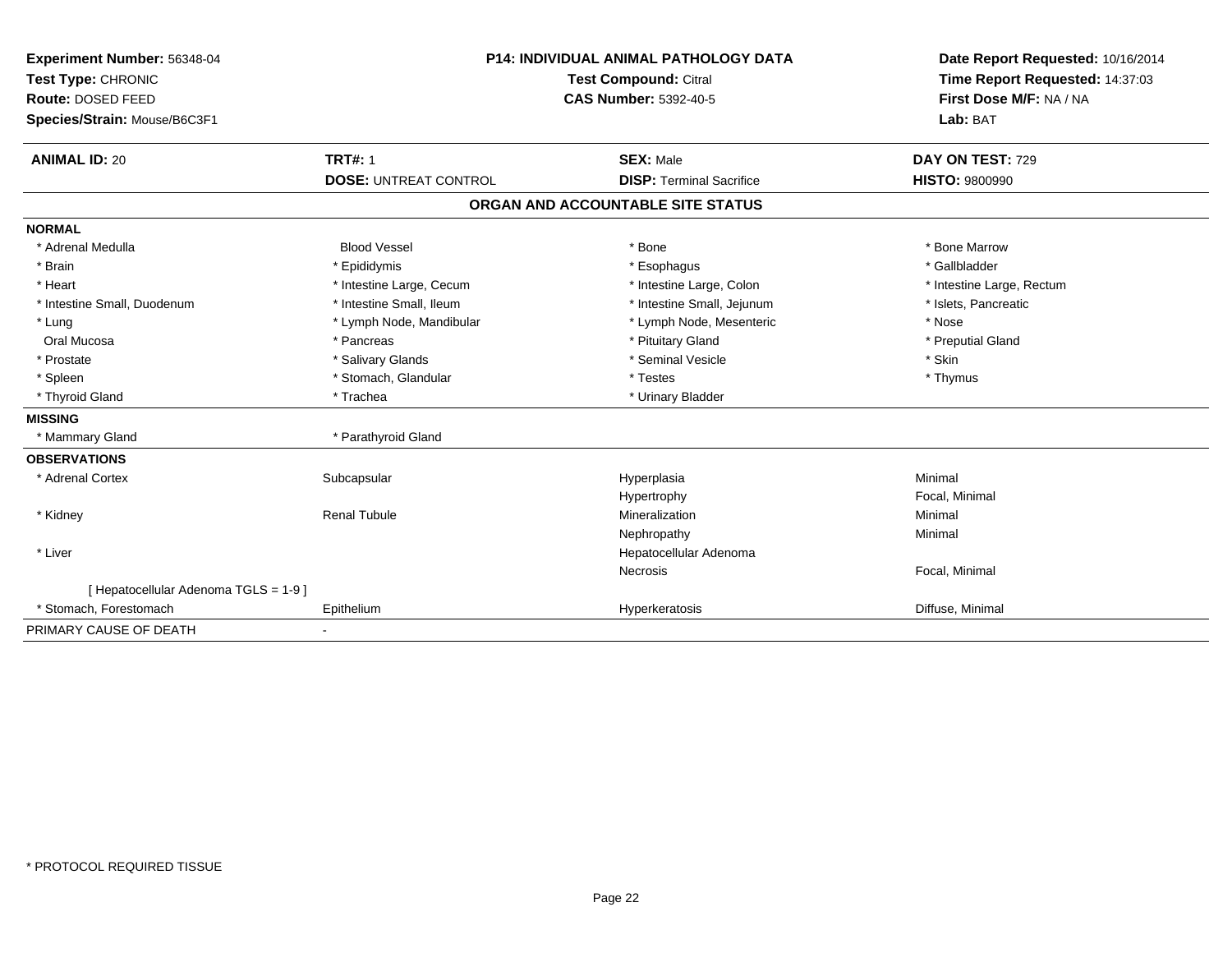| Experiment Number: 56348-04<br>Test Type: CHRONIC<br>Route: DOSED FEED | P14: INDIVIDUAL ANIMAL PATHOLOGY DATA<br>Test Compound: Citral<br><b>CAS Number: 5392-40-5</b> |                                   | Date Report Requested: 10/16/2014<br>Time Report Requested: 14:37:03<br>First Dose M/F: NA / NA |  |
|------------------------------------------------------------------------|------------------------------------------------------------------------------------------------|-----------------------------------|-------------------------------------------------------------------------------------------------|--|
| Species/Strain: Mouse/B6C3F1                                           |                                                                                                |                                   | Lab: BAT                                                                                        |  |
| <b>ANIMAL ID: 21</b>                                                   | <b>TRT#: 1</b>                                                                                 | <b>SEX: Male</b>                  | DAY ON TEST: 727                                                                                |  |
|                                                                        | <b>DOSE: UNTREAT CONTROL</b>                                                                   | <b>DISP: Terminal Sacrifice</b>   | <b>HISTO: 9800991</b>                                                                           |  |
|                                                                        |                                                                                                | ORGAN AND ACCOUNTABLE SITE STATUS |                                                                                                 |  |
| <b>NORMAL</b>                                                          |                                                                                                |                                   |                                                                                                 |  |
| * Adrenal Medulla                                                      | <b>Blood Vessel</b>                                                                            | * Bone                            | * Brain                                                                                         |  |
| * Epididymis                                                           | * Esophagus                                                                                    | * Gallbladder                     | * Heart                                                                                         |  |
| * Intestine Large, Cecum                                               | * Intestine Large, Colon                                                                       | * Intestine Large, Rectum         | * Intestine Small, Duodenum                                                                     |  |
| * Intestine Small, Ileum                                               | * Intestine Small, Jejunum                                                                     | * Islets, Pancreatic              | * Lymph Node, Mandibular                                                                        |  |
| * Lymph Node, Mesenteric                                               | * Nose                                                                                         | Oral Mucosa                       | * Pancreas                                                                                      |  |
| * Pituitary Gland                                                      | * Preputial Gland                                                                              | * Prostate                        | * Salivary Glands                                                                               |  |
| * Seminal Vesicle                                                      | * Skin                                                                                         | * Stomach, Forestomach            | * Stomach, Glandular                                                                            |  |
| * Testes                                                               | * Thyroid Gland                                                                                | * Trachea                         | * Urinary Bladder                                                                               |  |
| <b>MISSING</b>                                                         |                                                                                                |                                   |                                                                                                 |  |
| * Mammary Gland                                                        | * Parathyroid Gland                                                                            |                                   |                                                                                                 |  |
| <b>OBSERVATIONS</b>                                                    |                                                                                                |                                   |                                                                                                 |  |
| * Adrenal Cortex                                                       |                                                                                                | Hypertrophy                       | Focal, Minimal                                                                                  |  |
| * Bone Marrow                                                          |                                                                                                | Hyperplasia                       | Mild                                                                                            |  |
| * Kidney                                                               | <b>Renal Tubule</b>                                                                            | Mineralization                    | Minimal                                                                                         |  |
|                                                                        |                                                                                                | Nephropathy                       | Minimal                                                                                         |  |
| * Liver                                                                |                                                                                                | <b>Eosinophilic Focus</b>         |                                                                                                 |  |
|                                                                        |                                                                                                | Inflammation                      | Granulomatous, Minimal                                                                          |  |
| [ Eosinophilic Focus TGLS = 1-9 ]                                      |                                                                                                |                                   |                                                                                                 |  |
| * Lung                                                                 |                                                                                                | Alveolar/Bronchiolar Adenoma      |                                                                                                 |  |
| * Spleen                                                               |                                                                                                | Hematopoietic Cell Proliferation  | Minimal                                                                                         |  |
|                                                                        | Lymph Follic                                                                                   | Hyperplasia                       | Minimal                                                                                         |  |
| * Thymus                                                               |                                                                                                | Atrophy                           | Minimal                                                                                         |  |
| PRIMARY CAUSE OF DEATH                                                 |                                                                                                |                                   |                                                                                                 |  |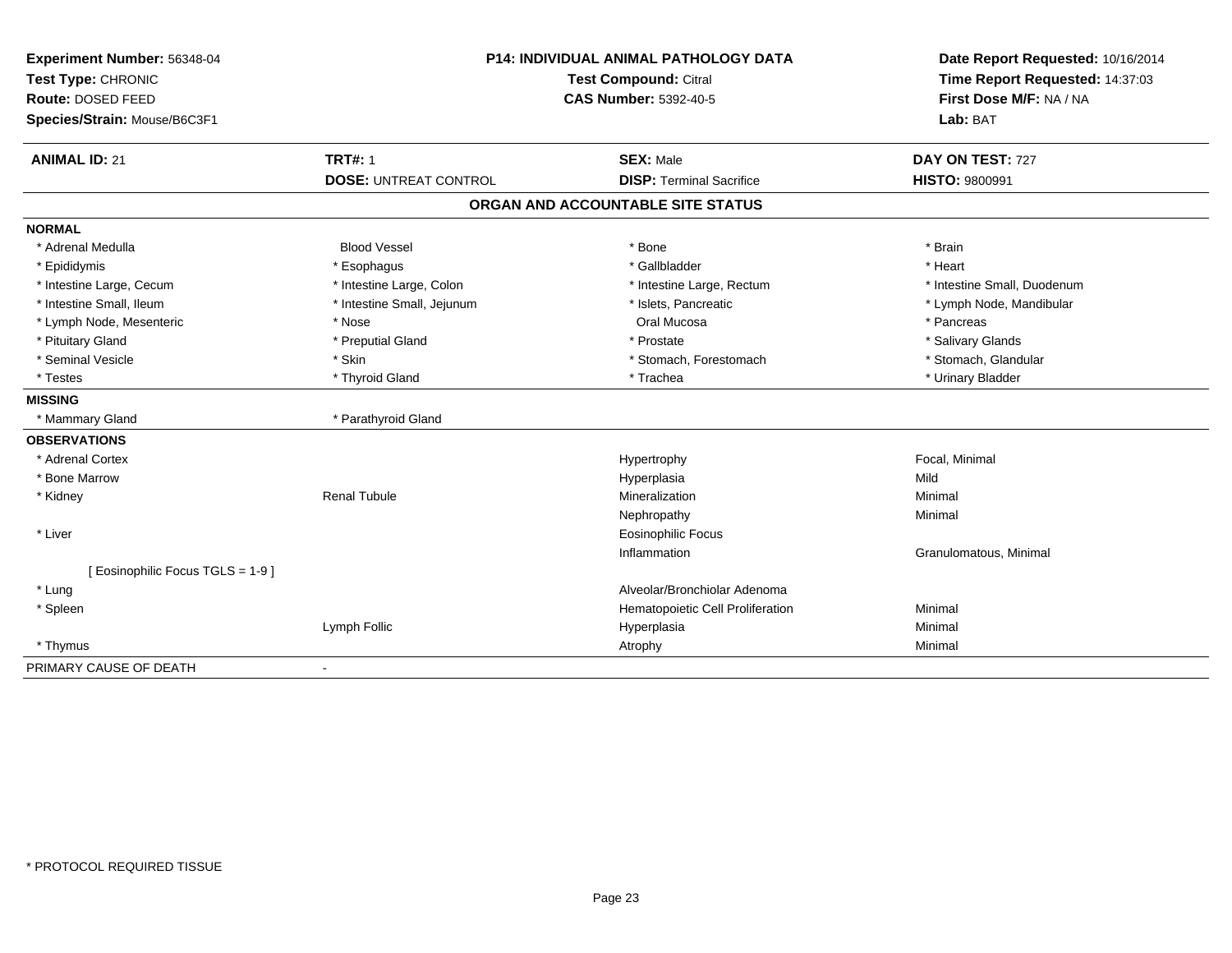| <b>Experiment Number: 56348-04</b><br>Test Type: CHRONIC<br>Route: DOSED FEED<br>Species/Strain: Mouse/B6C3F1 |                              | <b>P14: INDIVIDUAL ANIMAL PATHOLOGY DATA</b><br><b>Test Compound: Citral</b><br><b>CAS Number: 5392-40-5</b> | Date Report Requested: 10/16/2014<br>Time Report Requested: 14:37:03<br>First Dose M/F: NA / NA<br>Lab: BAT |
|---------------------------------------------------------------------------------------------------------------|------------------------------|--------------------------------------------------------------------------------------------------------------|-------------------------------------------------------------------------------------------------------------|
| <b>ANIMAL ID: 22</b>                                                                                          | <b>TRT#: 1</b>               | <b>SEX: Male</b><br><b>DISP: Terminal Sacrifice</b>                                                          | DAY ON TEST: 729<br><b>HISTO: 9800992</b>                                                                   |
|                                                                                                               | <b>DOSE: UNTREAT CONTROL</b> |                                                                                                              |                                                                                                             |
|                                                                                                               |                              | ORGAN AND ACCOUNTABLE SITE STATUS                                                                            |                                                                                                             |
| <b>NORMAL</b>                                                                                                 |                              |                                                                                                              |                                                                                                             |
| * Adrenal Medulla                                                                                             | <b>Blood Vessel</b>          | * Bone                                                                                                       | * Bone Marrow                                                                                               |
| * Brain                                                                                                       | * Epididymis                 | * Esophagus                                                                                                  | * Gallbladder                                                                                               |
| * Heart                                                                                                       | * Intestine Large, Cecum     | * Intestine Large, Colon                                                                                     | * Intestine Large, Rectum                                                                                   |
| * Intestine Small, Duodenum                                                                                   | * Intestine Small, Ileum     | * Intestine Small, Jejunum                                                                                   | * Islets, Pancreatic                                                                                        |
| * Lung                                                                                                        | * Lymph Node, Mandibular     | * Lymph Node, Mesenteric                                                                                     | * Nose                                                                                                      |
| Oral Mucosa                                                                                                   | * Pancreas                   | * Parathyroid Gland                                                                                          | * Pituitary Gland                                                                                           |
| * Preputial Gland                                                                                             | * Prostate                   | * Salivary Glands                                                                                            | * Seminal Vesicle                                                                                           |
| * Skin                                                                                                        | * Spleen                     | * Stomach, Forestomach                                                                                       | * Stomach, Glandular                                                                                        |
| * Testes                                                                                                      | * Thyroid Gland              | * Trachea                                                                                                    | * Urinary Bladder                                                                                           |
| <b>MISSING</b>                                                                                                |                              |                                                                                                              |                                                                                                             |
| * Mammary Gland                                                                                               |                              |                                                                                                              |                                                                                                             |
| <b>OBSERVATIONS</b>                                                                                           |                              |                                                                                                              |                                                                                                             |
| * Adrenal Cortex                                                                                              | Subcapsular                  | Hyperplasia                                                                                                  | Minimal                                                                                                     |
|                                                                                                               |                              | Vacuolization Cytoplasmic                                                                                    | Focal, Minimal                                                                                              |
| * Kidney                                                                                                      | <b>Renal Tubule</b>          | Mineralization                                                                                               | Minimal                                                                                                     |
|                                                                                                               |                              | Nephropathy                                                                                                  | Minimal                                                                                                     |
| * Liver                                                                                                       |                              | <b>Mixed Cell Focus</b>                                                                                      |                                                                                                             |
| * Thymus                                                                                                      |                              | Atrophy                                                                                                      | Moderate                                                                                                    |
| PRIMARY CAUSE OF DEATH                                                                                        |                              |                                                                                                              |                                                                                                             |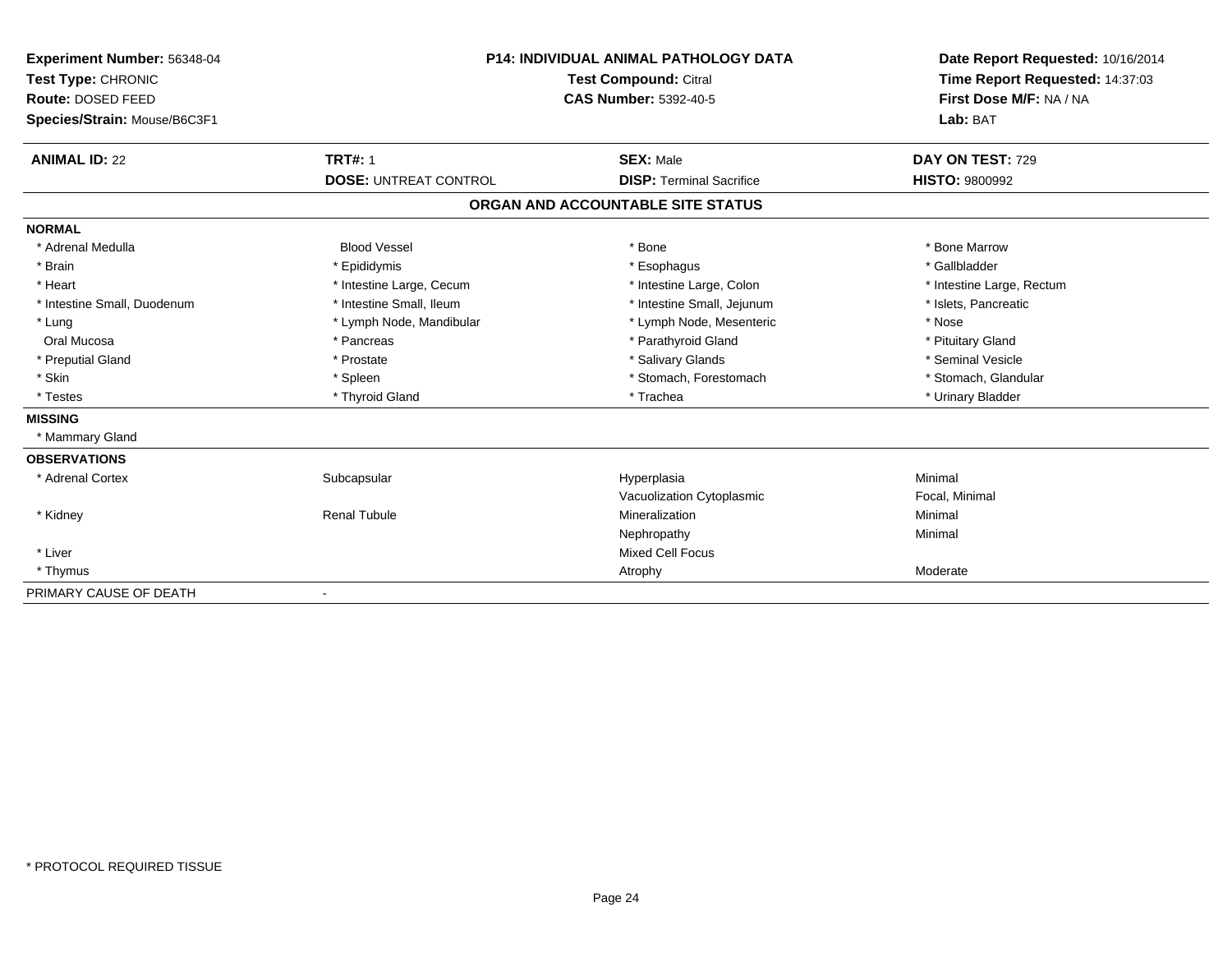| Experiment Number: 56348-04<br>Test Type: CHRONIC<br>Route: DOSED FEED<br>Species/Strain: Mouse/B6C3F1 | P14: INDIVIDUAL ANIMAL PATHOLOGY DATA<br><b>Test Compound: Citral</b><br><b>CAS Number: 5392-40-5</b> |                                   | Date Report Requested: 10/16/2014<br>Time Report Requested: 14:37:03<br>First Dose M/F: NA / NA<br>Lab: BAT |
|--------------------------------------------------------------------------------------------------------|-------------------------------------------------------------------------------------------------------|-----------------------------------|-------------------------------------------------------------------------------------------------------------|
| <b>ANIMAL ID: 23</b>                                                                                   | <b>TRT#: 1</b>                                                                                        | <b>SEX: Male</b>                  | DAY ON TEST: 728                                                                                            |
|                                                                                                        | <b>DOSE: UNTREAT CONTROL</b>                                                                          | <b>DISP: Terminal Sacrifice</b>   | <b>HISTO: 9800993</b>                                                                                       |
|                                                                                                        |                                                                                                       | ORGAN AND ACCOUNTABLE SITE STATUS |                                                                                                             |
| <b>NORMAL</b>                                                                                          |                                                                                                       |                                   |                                                                                                             |
| * Adrenal Medulla                                                                                      | <b>Blood Vessel</b>                                                                                   | * Bone                            | * Bone Marrow                                                                                               |
| * Brain                                                                                                | * Epididymis                                                                                          | * Esophagus                       | * Gallbladder                                                                                               |
| * Heart                                                                                                | * Intestine Large, Cecum                                                                              | * Intestine Large, Colon          | * Intestine Large, Rectum                                                                                   |
| * Intestine Small, Duodenum                                                                            | * Intestine Small, Ileum                                                                              | * Intestine Small, Jejunum        | * Lymph Node, Mandibular                                                                                    |
| * Lymph Node, Mesenteric                                                                               | * Nose                                                                                                | Oral Mucosa                       | * Pancreas                                                                                                  |
| * Parathyroid Gland                                                                                    | * Pituitary Gland                                                                                     | * Prostate                        | * Salivary Glands                                                                                           |
| * Seminal Vesicle                                                                                      | * Skin                                                                                                | * Spleen                          | * Stomach, Forestomach                                                                                      |
| * Stomach, Glandular                                                                                   | * Testes                                                                                              | * Thyroid Gland                   | * Trachea                                                                                                   |
| * Urinary Bladder                                                                                      |                                                                                                       |                                   |                                                                                                             |
| <b>MISSING</b>                                                                                         |                                                                                                       |                                   |                                                                                                             |
| * Mammary Gland                                                                                        |                                                                                                       |                                   |                                                                                                             |
| <b>OBSERVATIONS</b>                                                                                    |                                                                                                       |                                   |                                                                                                             |
| * Adrenal Cortex                                                                                       | Subcapsular                                                                                           | Hyperplasia                       | Minimal                                                                                                     |
| * Islets, Pancreatic                                                                                   |                                                                                                       | Hyperplasia                       | Minimal                                                                                                     |
| * Kidney                                                                                               | <b>Renal Tubule</b>                                                                                   | Cyst                              | Minimal                                                                                                     |
|                                                                                                        | <b>Renal Tubule</b>                                                                                   | Mineralization                    | Minimal                                                                                                     |
|                                                                                                        |                                                                                                       | Nephropathy                       | Minimal                                                                                                     |
| * Liver                                                                                                |                                                                                                       | Inflammation                      | Granulomatous, Minimal                                                                                      |
| * Lung                                                                                                 | Serosa                                                                                                | <b>Fibrosis</b>                   | Minimal                                                                                                     |
|                                                                                                        |                                                                                                       | Inflammation                      | Chronic, Focal, Minimal                                                                                     |
| * Preputial Gland                                                                                      |                                                                                                       | Cyst                              | Moderate                                                                                                    |
| [ $Cyst TGLS = 1-8$ ]                                                                                  |                                                                                                       |                                   |                                                                                                             |
| * Thymus                                                                                               |                                                                                                       | Atrophy                           | Mild                                                                                                        |
| PRIMARY CAUSE OF DEATH                                                                                 |                                                                                                       |                                   |                                                                                                             |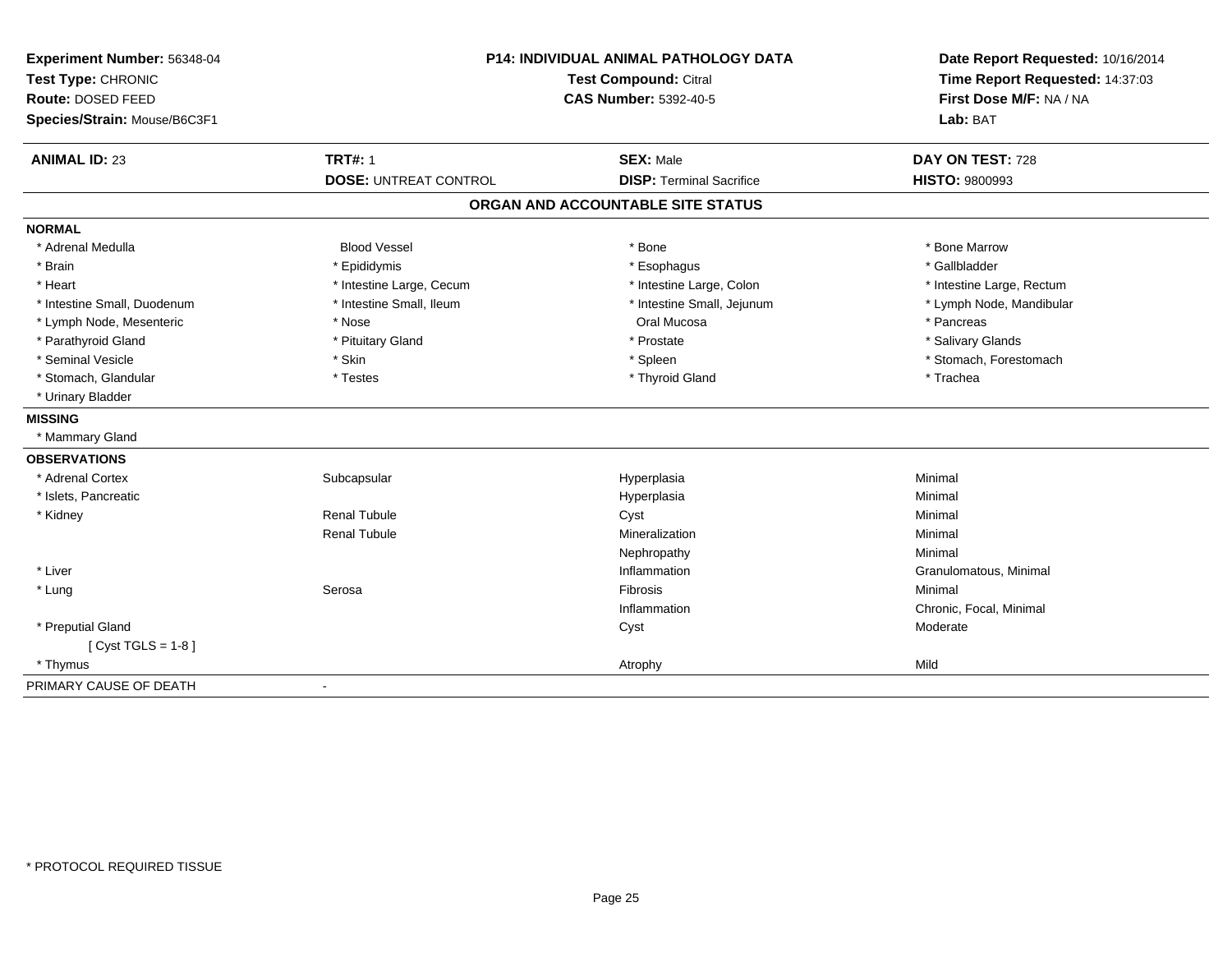| <b>Experiment Number: 56348-04</b><br>Test Type: CHRONIC<br>Route: DOSED FEED<br>Species/Strain: Mouse/B6C3F1 |                                                | <b>P14: INDIVIDUAL ANIMAL PATHOLOGY DATA</b><br><b>Test Compound: Citral</b><br><b>CAS Number: 5392-40-5</b> | Date Report Requested: 10/16/2014<br>Time Report Requested: 14:37:03<br>First Dose M/F: NA / NA<br>Lab: BAT |  |
|---------------------------------------------------------------------------------------------------------------|------------------------------------------------|--------------------------------------------------------------------------------------------------------------|-------------------------------------------------------------------------------------------------------------|--|
| <b>ANIMAL ID: 24</b>                                                                                          | <b>TRT#: 1</b><br><b>DOSE: UNTREAT CONTROL</b> | <b>SEX: Male</b><br><b>DISP: Terminal Sacrifice</b>                                                          | DAY ON TEST: 731<br><b>HISTO: 9800994</b>                                                                   |  |
|                                                                                                               |                                                |                                                                                                              |                                                                                                             |  |
|                                                                                                               |                                                | ORGAN AND ACCOUNTABLE SITE STATUS                                                                            |                                                                                                             |  |
| <b>NORMAL</b>                                                                                                 |                                                |                                                                                                              |                                                                                                             |  |
| * Adrenal Medulla                                                                                             | <b>Blood Vessel</b>                            | * Bone                                                                                                       | * Bone Marrow                                                                                               |  |
| * Brain                                                                                                       | * Epididymis                                   | * Esophagus                                                                                                  | * Gallbladder                                                                                               |  |
| * Heart                                                                                                       | * Intestine Large, Cecum                       | * Intestine Large, Colon                                                                                     | * Intestine Large, Rectum                                                                                   |  |
| * Intestine Small, Duodenum                                                                                   | * Intestine Small, Ileum                       | * Intestine Small, Jejunum                                                                                   | * Islets, Pancreatic                                                                                        |  |
| * Lung                                                                                                        | * Lymph Node, Mandibular                       | * Lymph Node, Mesenteric                                                                                     | * Nose                                                                                                      |  |
| Oral Mucosa                                                                                                   | * Pancreas                                     | * Parathyroid Gland                                                                                          | * Pituitary Gland                                                                                           |  |
| * Preputial Gland                                                                                             | * Prostate                                     | * Salivary Glands                                                                                            | * Seminal Vesicle                                                                                           |  |
| * Skin                                                                                                        | * Spleen                                       | * Stomach, Forestomach                                                                                       | * Stomach, Glandular                                                                                        |  |
| * Testes                                                                                                      | * Thyroid Gland                                | * Trachea                                                                                                    | * Urinary Bladder                                                                                           |  |
| <b>MISSING</b>                                                                                                |                                                |                                                                                                              |                                                                                                             |  |
| * Mammary Gland                                                                                               |                                                |                                                                                                              |                                                                                                             |  |
| <b>OBSERVATIONS</b>                                                                                           |                                                |                                                                                                              |                                                                                                             |  |
| * Adrenal Cortex                                                                                              | Subcapsular                                    | Hyperplasia                                                                                                  | Mild                                                                                                        |  |
|                                                                                                               |                                                | Hypertrophy                                                                                                  | Focal, Moderate                                                                                             |  |
| * Kidney                                                                                                      | <b>Renal Tubule</b>                            | Mineralization                                                                                               | Minimal                                                                                                     |  |
|                                                                                                               |                                                | Nephropathy                                                                                                  | Minimal                                                                                                     |  |
| * Liver                                                                                                       |                                                | Vacuolization Cytoplasmic                                                                                    | Focal, Minimal                                                                                              |  |
| * Thymus                                                                                                      |                                                | Atrophy                                                                                                      | Moderate                                                                                                    |  |
| PRIMARY CAUSE OF DEATH                                                                                        |                                                |                                                                                                              |                                                                                                             |  |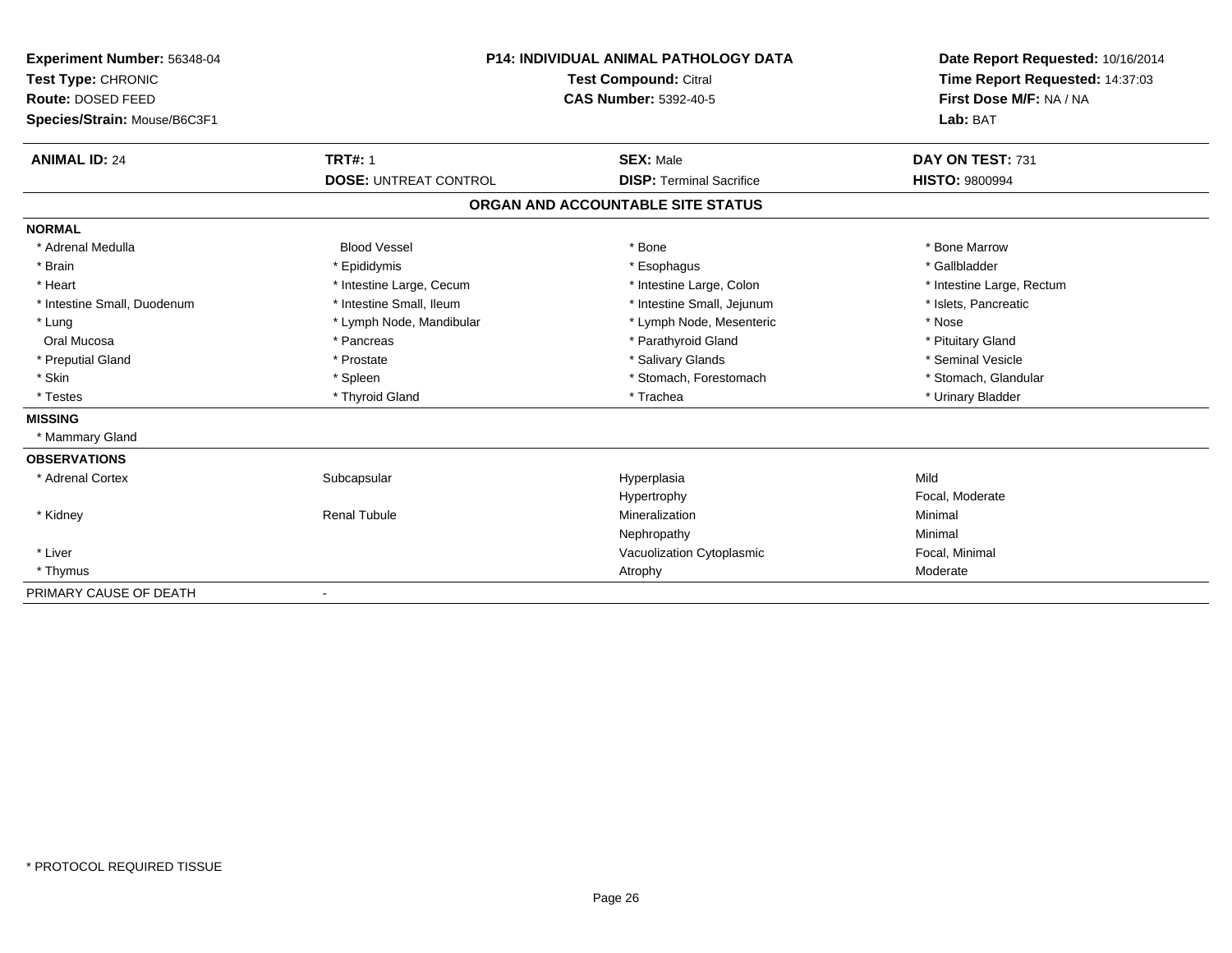| Experiment Number: 56348-04<br>Test Type: CHRONIC<br>Route: DOSED FEED |                              | <b>P14: INDIVIDUAL ANIMAL PATHOLOGY DATA</b><br><b>Test Compound: Citral</b><br><b>CAS Number: 5392-40-5</b> | Date Report Requested: 10/16/2014<br>Time Report Requested: 14:37:03 |  |
|------------------------------------------------------------------------|------------------------------|--------------------------------------------------------------------------------------------------------------|----------------------------------------------------------------------|--|
| Species/Strain: Mouse/B6C3F1                                           |                              |                                                                                                              | First Dose M/F: NA / NA<br>Lab: BAT                                  |  |
| <b>ANIMAL ID: 25</b>                                                   | <b>TRT#: 1</b>               | <b>SEX: Male</b>                                                                                             | DAY ON TEST: 728                                                     |  |
|                                                                        | <b>DOSE: UNTREAT CONTROL</b> | <b>DISP: Terminal Sacrifice</b>                                                                              | <b>HISTO: 9800995</b>                                                |  |
|                                                                        |                              | ORGAN AND ACCOUNTABLE SITE STATUS                                                                            |                                                                      |  |
| <b>NORMAL</b>                                                          |                              |                                                                                                              |                                                                      |  |
| * Adrenal Medulla                                                      | <b>Blood Vessel</b>          | * Bone                                                                                                       | * Bone Marrow                                                        |  |
| * Brain                                                                | * Epididymis                 | * Esophagus                                                                                                  | * Gallbladder                                                        |  |
| * Heart                                                                | * Intestine Large, Cecum     | * Intestine Large, Colon                                                                                     | * Intestine Large, Rectum                                            |  |
| * Intestine Small, Duodenum                                            | * Intestine Small, Ileum     | * Intestine Small, Jejunum                                                                                   | * Lung                                                               |  |
| * Lymph Node, Mandibular                                               | * Lymph Node, Mesenteric     | * Nose                                                                                                       | Oral Mucosa                                                          |  |
| * Pancreas                                                             | * Parathyroid Gland          | * Pituitary Gland                                                                                            | * Prostate                                                           |  |
| * Salivary Glands                                                      | * Seminal Vesicle            | * Skin                                                                                                       | * Stomach, Forestomach                                               |  |
| * Stomach, Glandular                                                   | * Testes                     | * Thyroid Gland                                                                                              | * Trachea                                                            |  |
| * Urinary Bladder                                                      |                              |                                                                                                              |                                                                      |  |
| <b>MISSING</b>                                                         |                              |                                                                                                              |                                                                      |  |
| * Mammary Gland                                                        |                              |                                                                                                              |                                                                      |  |
| <b>OBSERVATIONS</b>                                                    |                              |                                                                                                              |                                                                      |  |
| * Adrenal Cortex                                                       | Subcapsular                  | Hyperplasia                                                                                                  | Minimal                                                              |  |
| * Islets, Pancreatic                                                   |                              | Hyperplasia                                                                                                  | Minimal                                                              |  |
| * Kidney                                                               | <b>Renal Tubule</b>          | Cyst                                                                                                         | Minimal                                                              |  |
|                                                                        | <b>Renal Tubule</b>          | Mineralization                                                                                               | Minimal                                                              |  |
|                                                                        |                              | Nephropathy                                                                                                  | Minimal                                                              |  |
| * Liver                                                                |                              | Inflammation                                                                                                 | Granulomatous, Minimal                                               |  |
| * Preputial Gland                                                      |                              | Cyst                                                                                                         | Moderate                                                             |  |
| [ $Cyst TGLS = 1-8$ ]                                                  |                              |                                                                                                              |                                                                      |  |
| * Spleen                                                               | Lymph Follic                 | Hyperplasia                                                                                                  | Mild                                                                 |  |
| * Thymus                                                               |                              | Atrophy                                                                                                      | Minimal                                                              |  |
| PRIMARY CAUSE OF DEATH                                                 | $\overline{\phantom{a}}$     |                                                                                                              |                                                                      |  |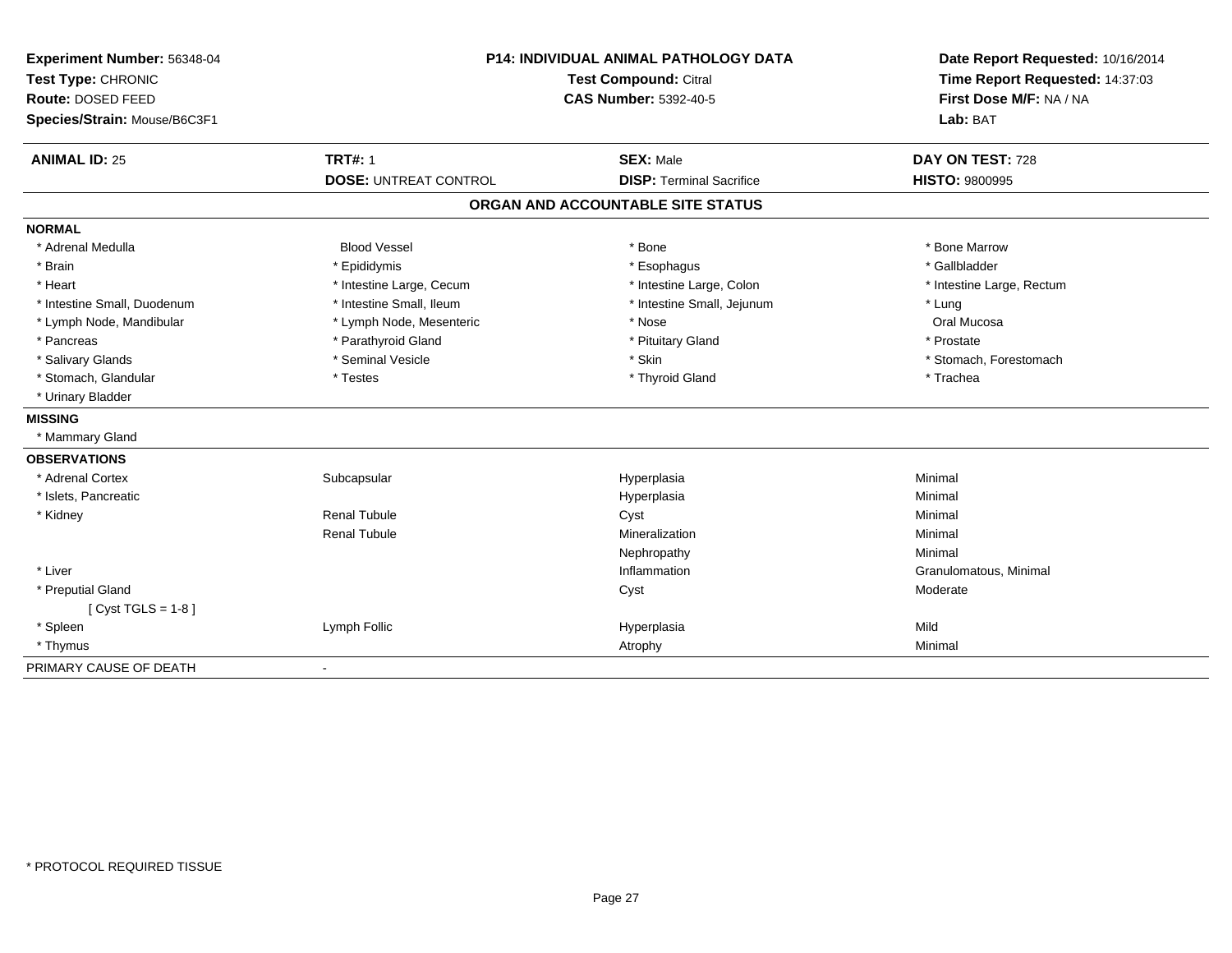| Experiment Number: 56348-04<br>Test Type: CHRONIC |                              | <b>P14: INDIVIDUAL ANIMAL PATHOLOGY DATA</b><br><b>Test Compound: Citral</b> | Date Report Requested: 10/16/2014<br>Time Report Requested: 14:37:03 |
|---------------------------------------------------|------------------------------|------------------------------------------------------------------------------|----------------------------------------------------------------------|
| Route: DOSED FEED                                 |                              | <b>CAS Number: 5392-40-5</b>                                                 | First Dose M/F: NA / NA                                              |
| Species/Strain: Mouse/B6C3F1                      |                              |                                                                              | Lab: BAT                                                             |
| <b>ANIMAL ID: 26</b>                              | <b>TRT#: 1</b>               | <b>SEX: Male</b>                                                             | DAY ON TEST: 731                                                     |
|                                                   | <b>DOSE: UNTREAT CONTROL</b> | <b>DISP: Terminal Sacrifice</b>                                              | <b>HISTO: 9800996</b>                                                |
|                                                   |                              | ORGAN AND ACCOUNTABLE SITE STATUS                                            |                                                                      |
| <b>NORMAL</b>                                     |                              |                                                                              |                                                                      |
| * Adrenal Medulla                                 | <b>Blood Vessel</b>          | * Bone                                                                       | * Bone Marrow                                                        |
| * Brain                                           | * Epididymis                 | * Esophagus                                                                  | * Gallbladder                                                        |
| * Heart                                           | * Intestine Large, Cecum     | * Intestine Large, Colon                                                     | * Intestine Large, Rectum                                            |
| * Intestine Small, Duodenum                       | * Intestine Small, Ileum     | * Intestine Small, Jejunum                                                   | * Islets, Pancreatic                                                 |
| * Lymph Node, Mandibular                          | * Lymph Node, Mesenteric     | * Nose                                                                       | Oral Mucosa                                                          |
| * Pancreas                                        | * Parathyroid Gland          | * Pituitary Gland                                                            | * Prostate                                                           |
| * Salivary Glands                                 | * Seminal Vesicle            | * Skin                                                                       | * Spleen                                                             |
| * Stomach, Forestomach                            | * Stomach, Glandular         | * Testes                                                                     | * Thyroid Gland                                                      |
| * Trachea                                         | * Urinary Bladder            |                                                                              |                                                                      |
| <b>MISSING</b>                                    |                              |                                                                              |                                                                      |
| * Mammary Gland                                   |                              |                                                                              |                                                                      |
| <b>OBSERVATIONS</b>                               |                              |                                                                              |                                                                      |
| * Adrenal Cortex                                  | Subcapsular                  | Hyperplasia                                                                  | Minimal                                                              |
| * Kidney                                          | <b>Renal Tubule</b>          | Mineralization                                                               | Minimal                                                              |
|                                                   |                              | Nephropathy                                                                  | Minimal                                                              |
| * Liver                                           |                              | Hepatocellular Adenoma                                                       |                                                                      |
| [ Hepatocellular Adenoma TGLS = 3-5 ]             |                              |                                                                              |                                                                      |
| * Lung                                            |                              | Alveolar/Bronchiolar Carcinoma                                               |                                                                      |
| [ Alveolar/Bronchiolar Carcinoma TGLS = 2-9 ]     |                              |                                                                              |                                                                      |
| Mesentery                                         | Fat                          | Necrosis                                                                     | Mild                                                                 |
| [ Necrosis TGLS = $4-9$ ]                         |                              |                                                                              |                                                                      |
| * Preputial Gland                                 |                              | Cyst                                                                         | Moderate                                                             |
| [ $Cyst TGLS = 1-8$ ]                             |                              |                                                                              |                                                                      |
| * Thymus                                          |                              | Atrophy                                                                      | Mild                                                                 |
| PRIMARY CAUSE OF DEATH                            | $\blacksquare$               |                                                                              |                                                                      |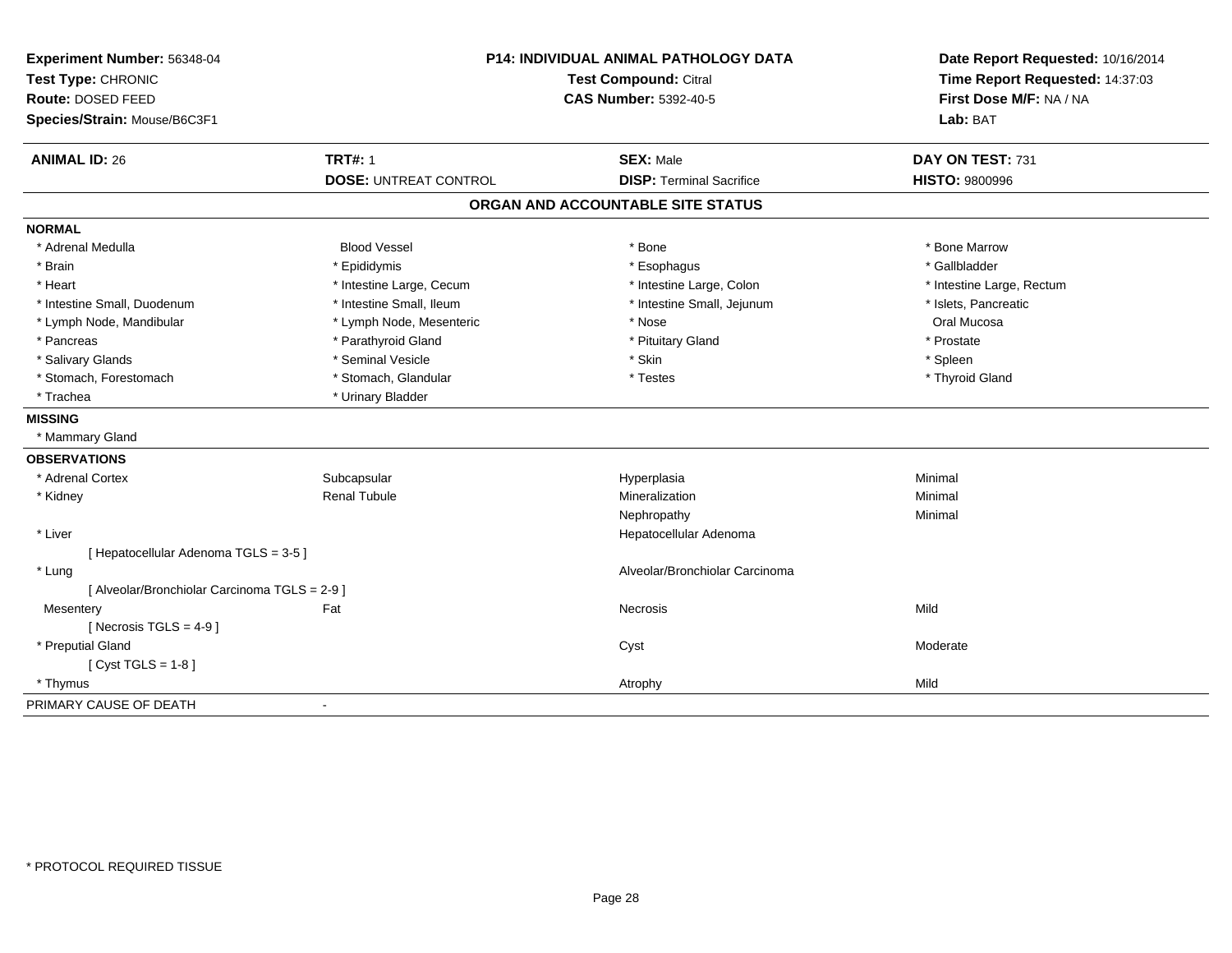| Experiment Number: 56348-04  |                              | <b>P14: INDIVIDUAL ANIMAL PATHOLOGY DATA</b> | Date Report Requested: 10/16/2014 |
|------------------------------|------------------------------|----------------------------------------------|-----------------------------------|
| Test Type: CHRONIC           |                              | <b>Test Compound: Citral</b>                 | Time Report Requested: 14:37:03   |
| Route: DOSED FEED            |                              | <b>CAS Number: 5392-40-5</b>                 | First Dose M/F: NA / NA           |
| Species/Strain: Mouse/B6C3F1 |                              |                                              | Lab: BAT                          |
| <b>ANIMAL ID: 27</b>         | <b>TRT#: 1</b>               | <b>SEX: Male</b>                             | DAY ON TEST: 727                  |
|                              | <b>DOSE: UNTREAT CONTROL</b> | <b>DISP: Terminal Sacrifice</b>              | <b>HISTO: 9800997</b>             |
|                              |                              | ORGAN AND ACCOUNTABLE SITE STATUS            |                                   |
| <b>NORMAL</b>                |                              |                                              |                                   |
| * Adrenal Medulla            | <b>Blood Vessel</b>          | * Bone                                       | * Bone Marrow                     |
| * Brain                      | * Epididymis                 | * Esophagus                                  | * Gallbladder                     |
| * Heart                      | * Intestine Large, Cecum     | * Intestine Large, Colon                     | * Intestine Large, Rectum         |
| * Intestine Small, Duodenum  | * Intestine Small, Ileum     | * Intestine Small, Jejunum                   | * Islets, Pancreatic              |
| * Liver                      | * Lung                       | * Lymph Node, Mandibular                     | * Lymph Node, Mesenteric          |
| * Nose                       | Oral Mucosa                  | * Pancreas                                   | * Parathyroid Gland               |
| * Pituitary Gland            | * Prostate                   | * Salivary Glands                            | * Seminal Vesicle                 |
| * Skin                       | * Spleen                     | * Stomach, Forestomach                       | * Stomach, Glandular              |
| * Testes                     | * Thymus                     | * Thyroid Gland                              | * Trachea                         |
| * Urinary Bladder            |                              |                                              |                                   |
| <b>MISSING</b>               |                              |                                              |                                   |
| * Mammary Gland              |                              |                                              |                                   |
| <b>OBSERVATIONS</b>          |                              |                                              |                                   |
| * Adrenal Cortex             |                              | Hypertrophy                                  | Focal, Minimal                    |
| * Kidney                     | <b>Renal Tubule</b>          | Mineralization                               | Minimal                           |
|                              |                              | Nephropathy                                  | Minimal                           |
| * Preputial Gland            |                              | Cyst                                         | Moderate                          |
| [ $Cyst TGLS = 1-8$ ]        |                              |                                              |                                   |
| PRIMARY CAUSE OF DEATH       |                              |                                              |                                   |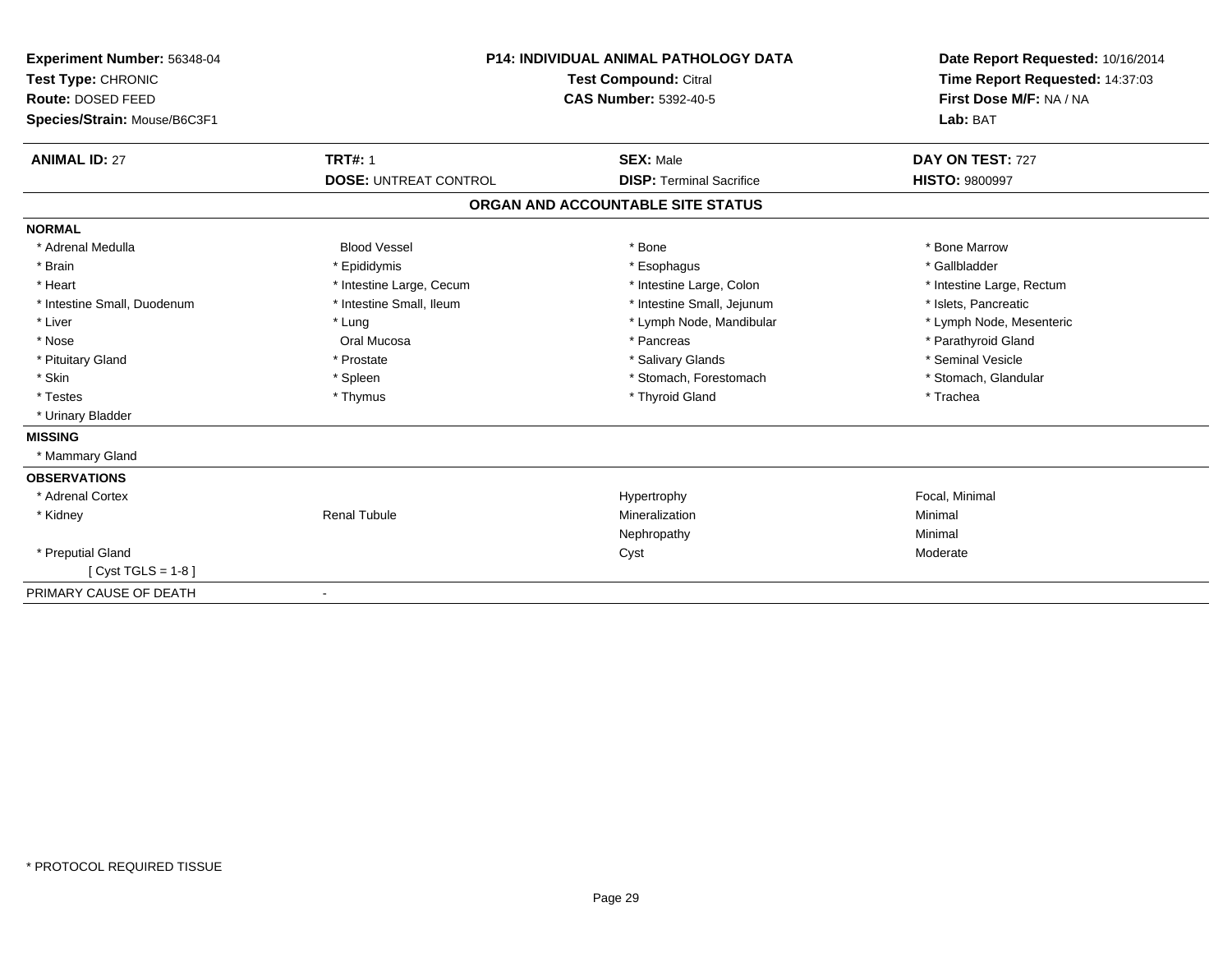| Experiment Number: 56348-04<br>Test Type: CHRONIC |                              | P14: INDIVIDUAL ANIMAL PATHOLOGY DATA<br><b>Test Compound: Citral</b> |                           |
|---------------------------------------------------|------------------------------|-----------------------------------------------------------------------|---------------------------|
| Route: DOSED FEED                                 |                              | <b>CAS Number: 5392-40-5</b>                                          | First Dose M/F: NA / NA   |
| Species/Strain: Mouse/B6C3F1                      |                              |                                                                       | Lab: BAT                  |
| <b>ANIMAL ID: 28</b>                              | <b>TRT#: 1</b>               | <b>SEX: Male</b>                                                      | DAY ON TEST: 731          |
|                                                   | <b>DOSE: UNTREAT CONTROL</b> | <b>DISP: Terminal Sacrifice</b>                                       | <b>HISTO: 9800998</b>     |
|                                                   |                              | ORGAN AND ACCOUNTABLE SITE STATUS                                     |                           |
| <b>NORMAL</b>                                     |                              |                                                                       |                           |
| * Adrenal Medulla                                 | <b>Blood Vessel</b>          | * Bone                                                                | * Bone Marrow             |
| * Brain                                           | * Epididymis                 | * Esophagus                                                           | * Gallbladder             |
| * Heart                                           | * Intestine Large, Cecum     | * Intestine Large, Colon                                              | * Intestine Large, Rectum |
| * Intestine Small, Duodenum                       | * Intestine Small, Ileum     | * Intestine Small, Jejunum                                            | * Islets, Pancreatic      |
| * Lung                                            | * Lymph Node, Mandibular     | * Lymph Node, Mesenteric                                              | * Nose                    |
| * Pancreas                                        | * Parathyroid Gland          | * Pituitary Gland                                                     | * Prostate                |
| * Salivary Glands                                 | * Seminal Vesicle            | * Stomach, Forestomach                                                | * Stomach, Glandular      |
| * Trachea                                         | * Urinary Bladder            |                                                                       |                           |
| <b>MISSING</b>                                    |                              |                                                                       |                           |
| * Mammary Gland                                   |                              |                                                                       |                           |
| <b>OBSERVATIONS</b>                               |                              |                                                                       |                           |
| * Adrenal Cortex                                  | Subcapsular                  | Hyperplasia                                                           | Minimal                   |
|                                                   |                              | Hypertrophy                                                           | Focal, Moderate           |
| * Kidney                                          | <b>Renal Tubule</b>          | Mineralization                                                        | Minimal                   |
|                                                   |                              | Nephropathy                                                           | Minimal                   |
| * Liver                                           |                              | Clear Cell Focus                                                      |                           |
|                                                   |                              | Hepatocellular Carcinoma                                              |                           |
|                                                   |                              | <b>Mixed Cell Focus</b>                                               |                           |
| [ Hepatocellular Carcinoma TGLS = 2-5 ]           |                              |                                                                       |                           |
| Oral Mucosa                                       |                              | Inflammation                                                          | Chronic Active, Mild      |
|                                                   |                              | Ulcer                                                                 | Mild                      |
| * Preputial Gland                                 |                              | Cyst                                                                  | Moderate                  |
| [Cyst TGLS = $1-8$ ]                              |                              |                                                                       |                           |
| * Skin                                            | <b>Subcut Tiss</b>           | Hemangioma                                                            |                           |
| * Spleen                                          |                              | Hematopoietic Cell Proliferation                                      | Minimal                   |
| * Testes                                          | <b>Germinal Epith</b>        | Degeneration                                                          | Minimal                   |
| * Thymus                                          |                              | Atrophy                                                               | Marked                    |
| * Thyroid Gland                                   | <b>Follicular Cel</b>        | Adenoma                                                               |                           |
| PRIMARY CAUSE OF DEATH                            |                              |                                                                       |                           |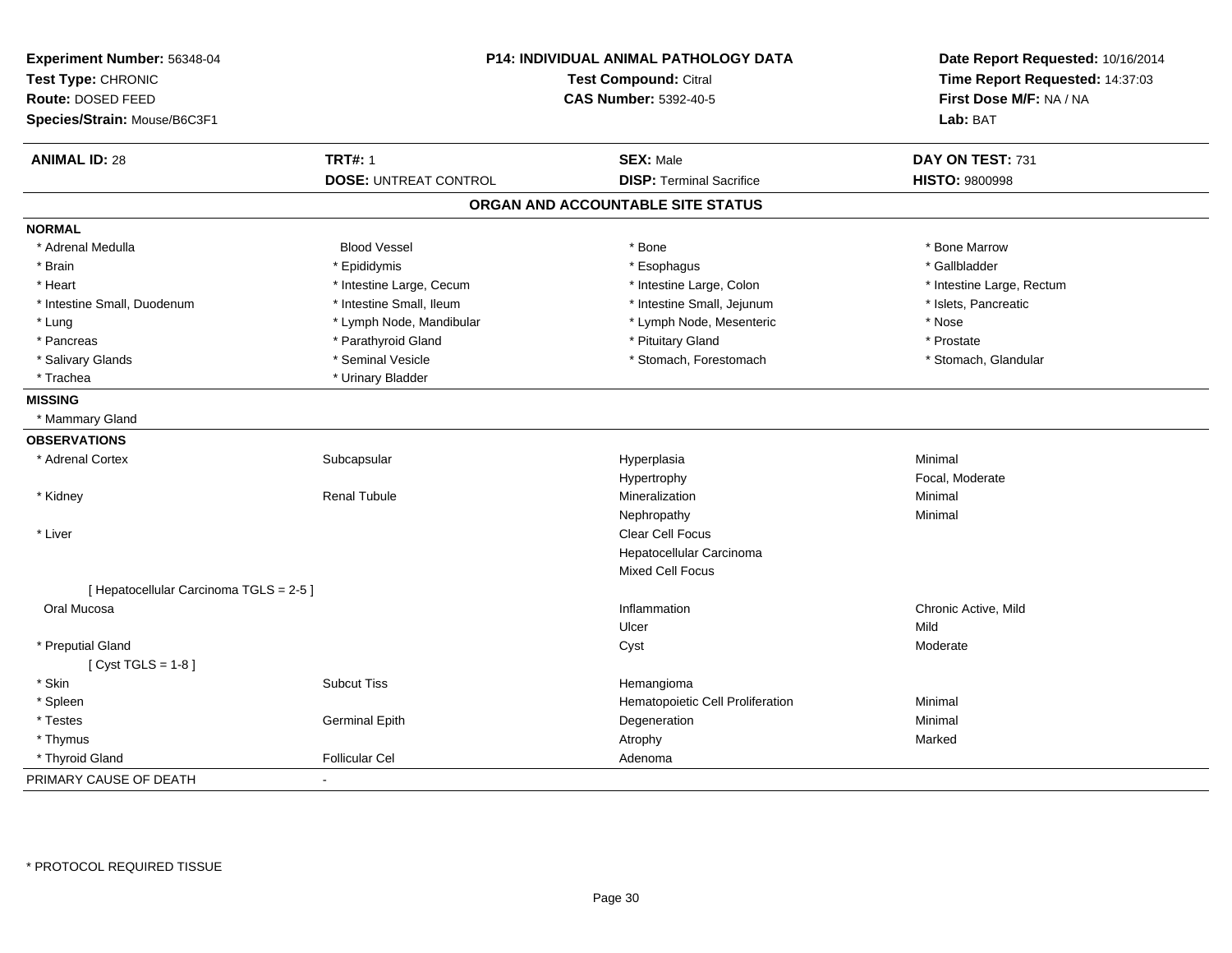| Experiment Number: 56348-04  | <b>P14: INDIVIDUAL ANIMAL PATHOLOGY DATA</b><br><b>Test Compound: Citral</b> |                                   | Date Report Requested: 10/16/2014 |
|------------------------------|------------------------------------------------------------------------------|-----------------------------------|-----------------------------------|
| Test Type: CHRONIC           |                                                                              |                                   | Time Report Requested: 14:37:03   |
| Route: DOSED FEED            |                                                                              | <b>CAS Number: 5392-40-5</b>      |                                   |
| Species/Strain: Mouse/B6C3F1 |                                                                              |                                   | Lab: BAT                          |
|                              | <b>TRT#: 1</b>                                                               |                                   |                                   |
| <b>ANIMAL ID: 29</b>         |                                                                              | <b>SEX: Male</b>                  | DAY ON TEST: 730                  |
|                              | <b>DOSE: UNTREAT CONTROL</b>                                                 | <b>DISP: Terminal Sacrifice</b>   | <b>HISTO: 9800999</b>             |
|                              |                                                                              | ORGAN AND ACCOUNTABLE SITE STATUS |                                   |
| <b>NORMAL</b>                |                                                                              |                                   |                                   |
| * Adrenal Cortex             | * Adrenal Medulla                                                            | <b>Blood Vessel</b>               | * Bone                            |
| * Bone Marrow                | * Brain                                                                      | * Epididymis                      | * Esophagus                       |
| * Gallbladder                | * Heart                                                                      | * Intestine Large, Cecum          | * Intestine Large, Colon          |
| * Intestine Large, Rectum    | * Intestine Small, Duodenum                                                  | * Intestine Small, Ileum          | * Intestine Small, Jejunum        |
| * Islets, Pancreatic         | * Lung                                                                       | * Lymph Node, Mandibular          | * Lymph Node, Mesenteric          |
| * Nose                       | Oral Mucosa                                                                  | * Pancreas                        | * Parathyroid Gland               |
| * Pituitary Gland            | * Prostate                                                                   | * Salivary Glands                 | * Seminal Vesicle                 |
| * Skin                       | * Spleen                                                                     | * Stomach, Forestomach            | * Stomach, Glandular              |
| * Testes                     | * Thyroid Gland                                                              | * Trachea                         | * Urinary Bladder                 |
| <b>MISSING</b>               |                                                                              |                                   |                                   |
| * Mammary Gland              |                                                                              |                                   |                                   |
| <b>OBSERVATIONS</b>          |                                                                              |                                   |                                   |
| * Kidney                     | <b>Renal Tubule</b>                                                          | Mineralization                    | Minimal                           |
|                              |                                                                              | Nephropathy                       | Minimal                           |
| * Liver                      |                                                                              | <b>Clear Cell Focus</b>           |                                   |
|                              |                                                                              | <b>Mixed Cell Focus</b>           |                                   |
| * Preputial Gland            |                                                                              | Cyst                              | Moderate                          |
| [ Cyst TGLS = $1-8$ ]        |                                                                              |                                   |                                   |
| * Thymus                     |                                                                              | Atrophy                           | Minimal                           |
| PRIMARY CAUSE OF DEATH       |                                                                              |                                   |                                   |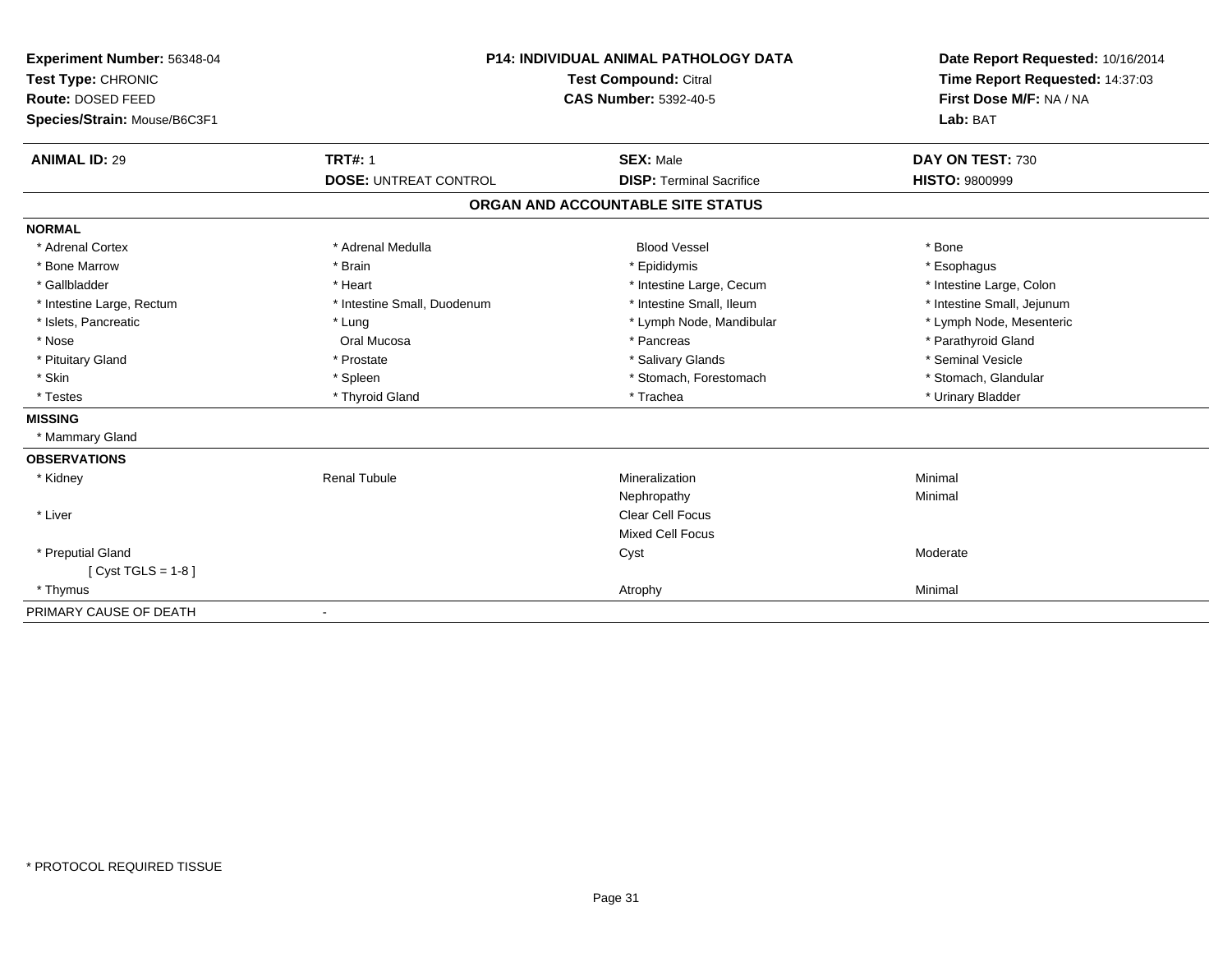| <b>Experiment Number: 56348-04</b>    |                              | <b>P14: INDIVIDUAL ANIMAL PATHOLOGY DATA</b> | Date Report Requested: 10/16/2014 |  |
|---------------------------------------|------------------------------|----------------------------------------------|-----------------------------------|--|
| Test Type: CHRONIC                    | Test Compound: Citral        |                                              | Time Report Requested: 14:37:03   |  |
| Route: DOSED FEED                     |                              | <b>CAS Number: 5392-40-5</b>                 | First Dose M/F: NA / NA           |  |
| Species/Strain: Mouse/B6C3F1          |                              |                                              | Lab: BAT                          |  |
| <b>ANIMAL ID: 30</b>                  | <b>TRT#: 1</b>               | <b>SEX: Male</b>                             | DAY ON TEST: 728                  |  |
|                                       | <b>DOSE: UNTREAT CONTROL</b> | <b>DISP: Terminal Sacrifice</b>              | <b>HISTO: 9801000</b>             |  |
|                                       |                              | ORGAN AND ACCOUNTABLE SITE STATUS            |                                   |  |
| <b>NORMAL</b>                         |                              |                                              |                                   |  |
| * Adrenal Medulla                     | <b>Blood Vessel</b>          | * Bone                                       | * Bone Marrow                     |  |
| * Brain                               | * Epididymis                 | * Esophagus                                  | * Gallbladder                     |  |
| * Heart                               | * Intestine Large, Cecum     | * Intestine Large, Colon                     | * Intestine Large, Rectum         |  |
| * Intestine Small, Duodenum           | * Intestine Small, Ileum     | * Intestine Small, Jejunum                   | * Islets, Pancreatic              |  |
| * Lung                                | * Lymph Node, Mandibular     | * Nose                                       | * Pancreas                        |  |
| * Parathyroid Gland                   | * Pituitary Gland            | * Prostate                                   | * Salivary Glands                 |  |
| * Seminal Vesicle                     | * Skin                       | * Stomach, Forestomach                       | * Stomach, Glandular              |  |
| * Testes                              | * Thyroid Gland              | * Trachea                                    | * Urinary Bladder                 |  |
| <b>MISSING</b>                        |                              |                                              |                                   |  |
| * Mammary Gland                       |                              |                                              |                                   |  |
| <b>OBSERVATIONS</b>                   |                              |                                              |                                   |  |
| * Adrenal Cortex                      | Subcapsular                  | Hyperplasia                                  | Minimal                           |  |
| * Kidney                              | <b>Renal Tubule</b>          | Mineralization                               | Minimal                           |  |
|                                       |                              | Nephropathy                                  | Minimal                           |  |
| * Liver                               |                              | Hematopoietic Cell Proliferation             | Minimal                           |  |
|                                       |                              | Hepatocellular Adenoma                       |                                   |  |
|                                       |                              | <b>Infiltration Cellular</b>                 | Lymphocyte, Minimal               |  |
| [ Hepatocellular Adenoma TGLS = 3-4 ] |                              |                                              |                                   |  |
| * Lymph Node, Mesenteric              |                              | <b>Infiltration Cellular</b>                 | Plasma Cell, Moderate             |  |
|                                       |                              | <b>Infiltration Cellular</b>                 | Histiocyte, Mild                  |  |
| [ Infiltration Cellular TGLS = 4-5 ]  |                              |                                              |                                   |  |
| [ Infiltration Cellular TGLS = 4-5 ]  |                              |                                              |                                   |  |
| Oral Mucosa                           |                              | Inflammation                                 | Chronic Active, Moderate          |  |
|                                       |                              | Ulcer                                        | Moderate                          |  |
| * Preputial Gland                     |                              | Cyst                                         | Moderate                          |  |
| [Cyst TGLS = $1-8$ ]                  |                              |                                              |                                   |  |
| * Spleen                              |                              | Hematopoietic Cell Proliferation             | Minimal                           |  |
|                                       | Lymph Follic                 | Hyperplasia                                  | Moderate                          |  |
| [Hyperplasia TGLS = 2-4]              |                              |                                              |                                   |  |
| * Thymus                              |                              | Atrophy                                      | Moderate                          |  |
|                                       |                              |                                              |                                   |  |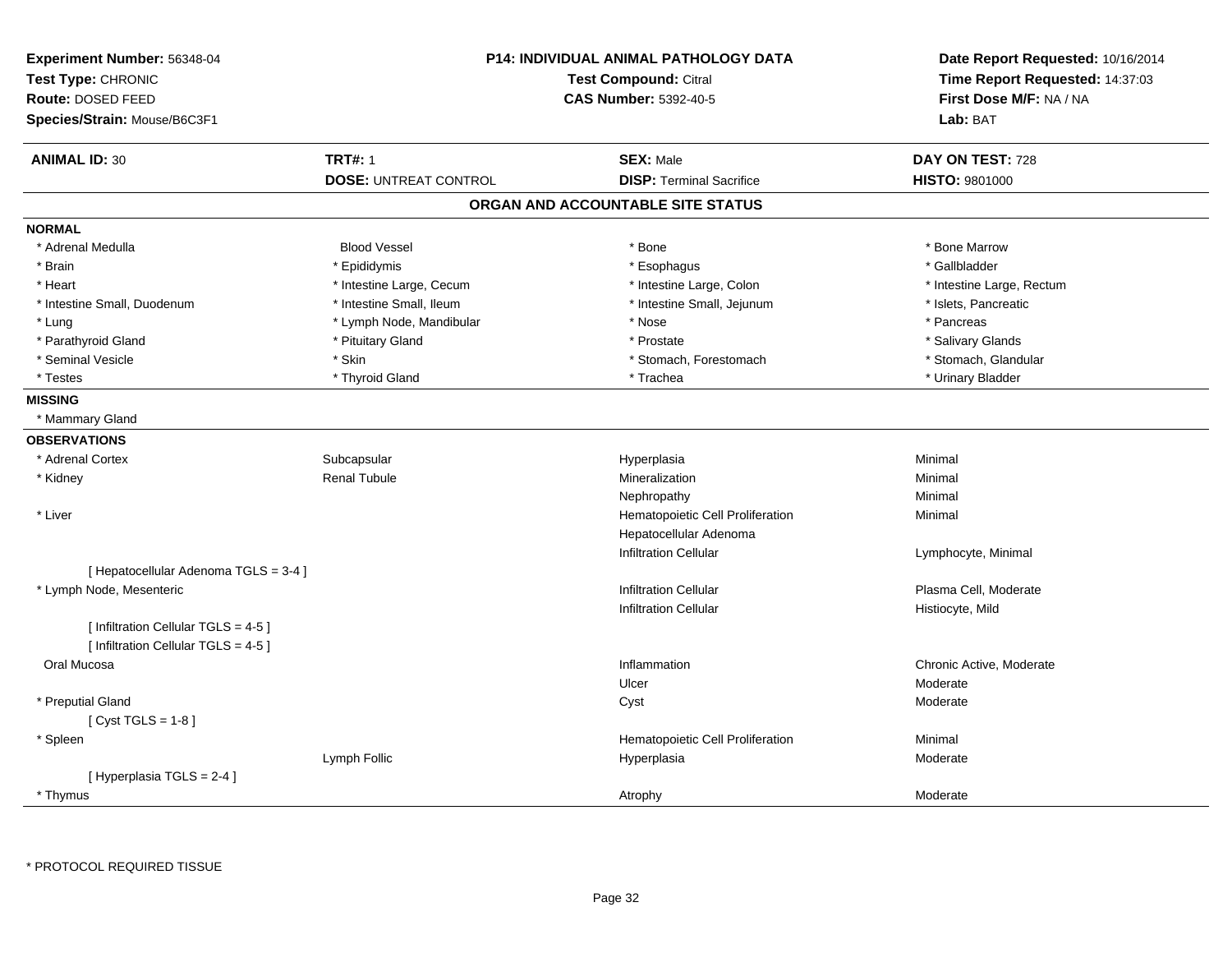| <b>Experiment Number: 56348-04</b> |                              | <b>P14: INDIVIDUAL ANIMAL PATHOLOGY DATA</b> | Date Report Requested: 10/16/2014 |  |
|------------------------------------|------------------------------|----------------------------------------------|-----------------------------------|--|
| Test Type: CHRONIC                 |                              | <b>Test Compound: Citral</b>                 | Time Report Requested: 14:37:03   |  |
| <b>Route: DOSED FEED</b>           | <b>CAS Number: 5392-40-5</b> |                                              | First Dose M/F: NA / NA           |  |
| Species/Strain: Mouse/B6C3F1       |                              |                                              | Lab: BAT                          |  |
| <b>ANIMAL ID: 30</b>               | <b>TRT#: 1</b>               | <b>SEX: Male</b>                             | DAY ON TEST: 728                  |  |
|                                    | <b>DOSE: UNTREAT CONTROL</b> | <b>DISP: Terminal Sacrifice</b>              | <b>HISTO: 9801000</b>             |  |
|                                    |                              | ORGAN AND ACCOUNTABLE SITE STATUS            |                                   |  |
| PRIMARY CAUSE OF DEATH             |                              |                                              |                                   |  |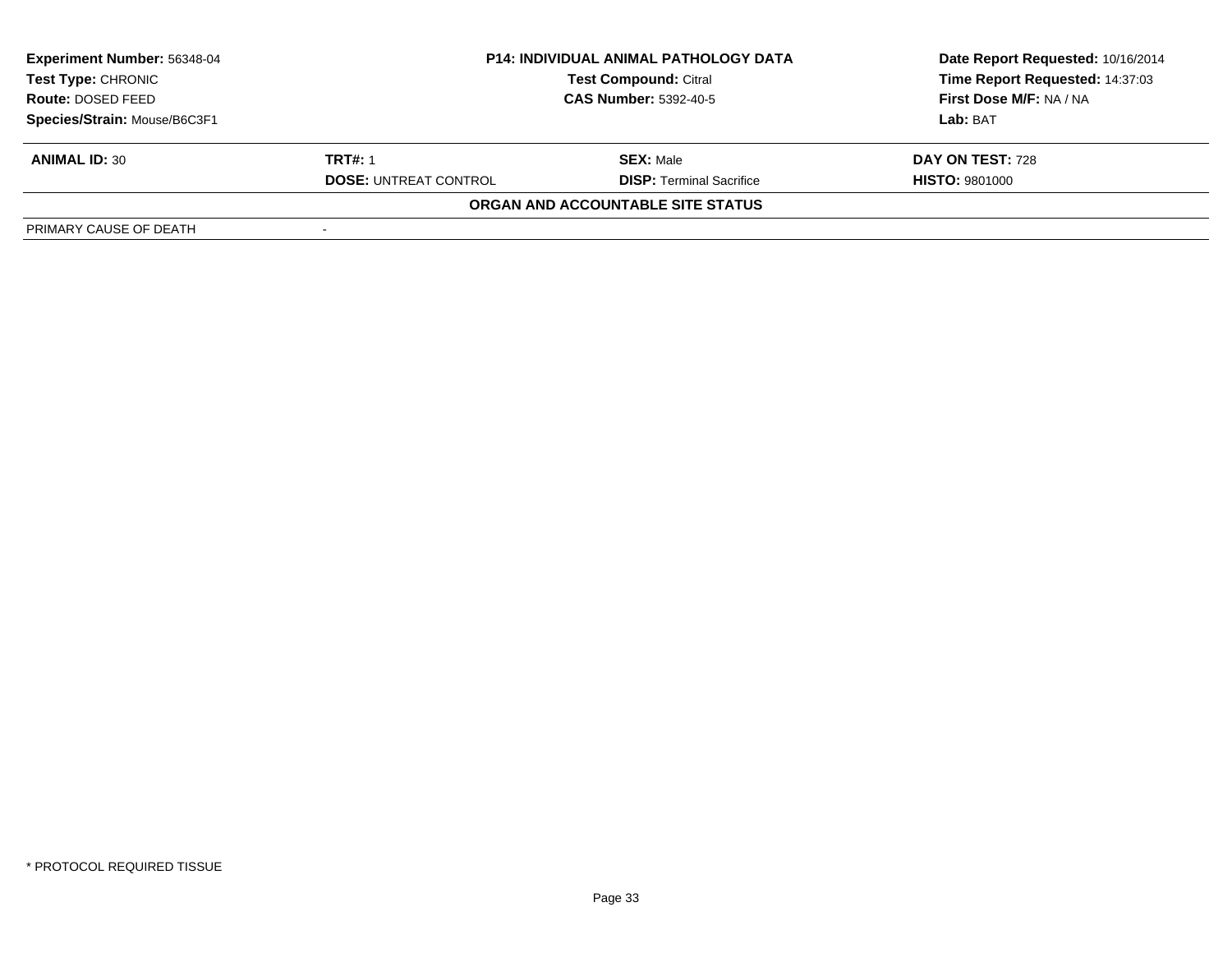| Experiment Number: 56348-04<br>Test Type: CHRONIC<br>Route: DOSED FEED<br>Species/Strain: Mouse/B6C3F1 | P14: INDIVIDUAL ANIMAL PATHOLOGY DATA<br><b>Test Compound: Citral</b><br><b>CAS Number: 5392-40-5</b> |                                                | Date Report Requested: 10/16/2014<br>Time Report Requested: 14:37:03<br>First Dose M/F: NA / NA<br>Lab: BAT |
|--------------------------------------------------------------------------------------------------------|-------------------------------------------------------------------------------------------------------|------------------------------------------------|-------------------------------------------------------------------------------------------------------------|
| <b>ANIMAL ID: 31</b>                                                                                   | <b>TRT#: 1</b><br><b>DOSE: UNTREAT CONTROL</b>                                                        | <b>SEX: Male</b><br><b>DISP: Natural Death</b> | DAY ON TEST: 397<br>HISTO: 9801001                                                                          |
|                                                                                                        |                                                                                                       | ORGAN AND ACCOUNTABLE SITE STATUS              |                                                                                                             |
|                                                                                                        |                                                                                                       |                                                |                                                                                                             |
| <b>NORMAL</b>                                                                                          |                                                                                                       |                                                |                                                                                                             |
| * Adrenal Medulla                                                                                      | <b>Blood Vessel</b>                                                                                   | * Bone                                         | * Bone Marrow                                                                                               |
| * Brain                                                                                                | * Epididymis                                                                                          | * Esophagus                                    | * Gallbladder                                                                                               |
| * Intestine Large, Cecum                                                                               | * Intestine Large, Colon                                                                              | * Intestine Large, Rectum                      | * Intestine Small, Duodenum                                                                                 |
| * Intestine Small, Ileum                                                                               | * Intestine Small, Jejunum                                                                            | * Islets, Pancreatic                           | * Lymph Node, Mesenteric                                                                                    |
| * Nose                                                                                                 | Oral Mucosa                                                                                           | * Pancreas                                     | * Pituitary Gland                                                                                           |
| * Preputial Gland                                                                                      | * Prostate                                                                                            | * Salivary Glands                              | * Seminal Vesicle                                                                                           |
| * Skin                                                                                                 | * Stomach, Glandular                                                                                  | * Testes                                       | * Thyroid Gland                                                                                             |
| * Trachea                                                                                              | * Urinary Bladder                                                                                     |                                                |                                                                                                             |
| <b>MISSING</b>                                                                                         |                                                                                                       |                                                |                                                                                                             |
| * Lymph Node, Mandibular                                                                               | * Mammary Gland                                                                                       | * Parathyroid Gland                            |                                                                                                             |
| <b>OBSERVATIONS</b>                                                                                    |                                                                                                       |                                                |                                                                                                             |
| * Adrenal Cortex                                                                                       |                                                                                                       | Lymphoma Malignant                             |                                                                                                             |
| [ Lymphoma Malignant TGLS = 1-6 ]                                                                      |                                                                                                       |                                                |                                                                                                             |
| * Heart                                                                                                |                                                                                                       | Lymphoma Malignant                             |                                                                                                             |
| * Kidney                                                                                               | <b>Renal Tubule</b>                                                                                   | Mineralization                                 | Minimal                                                                                                     |
| * Liver                                                                                                | Centrilobular                                                                                         | Degeneration                                   | Mild                                                                                                        |
| * Lung                                                                                                 |                                                                                                       | Lymphoma Malignant                             |                                                                                                             |
| Lymph Node                                                                                             | <b>Bronchial</b>                                                                                      | Lymphoma Malignant                             |                                                                                                             |
| [ Lymphoma Malignant TGLS = 2-3+9 ]                                                                    |                                                                                                       |                                                |                                                                                                             |
| * Spleen                                                                                               | Lymph Follic                                                                                          | Atrophy                                        | Moderate                                                                                                    |
|                                                                                                        |                                                                                                       | Hematopoietic Cell Proliferation               | Mild                                                                                                        |
| * Stomach, Forestomach                                                                                 |                                                                                                       | Ulcer                                          | Mild                                                                                                        |
| * Thymus                                                                                               |                                                                                                       | Lymphoma Malignant                             |                                                                                                             |
| [ Lymphoma Malignant TGLS = 1-6 ]                                                                      |                                                                                                       |                                                |                                                                                                             |
| PRIMARY CAUSE OF DEATH                                                                                 | Lymphoma Malignant<br>- Thymus                                                                        |                                                |                                                                                                             |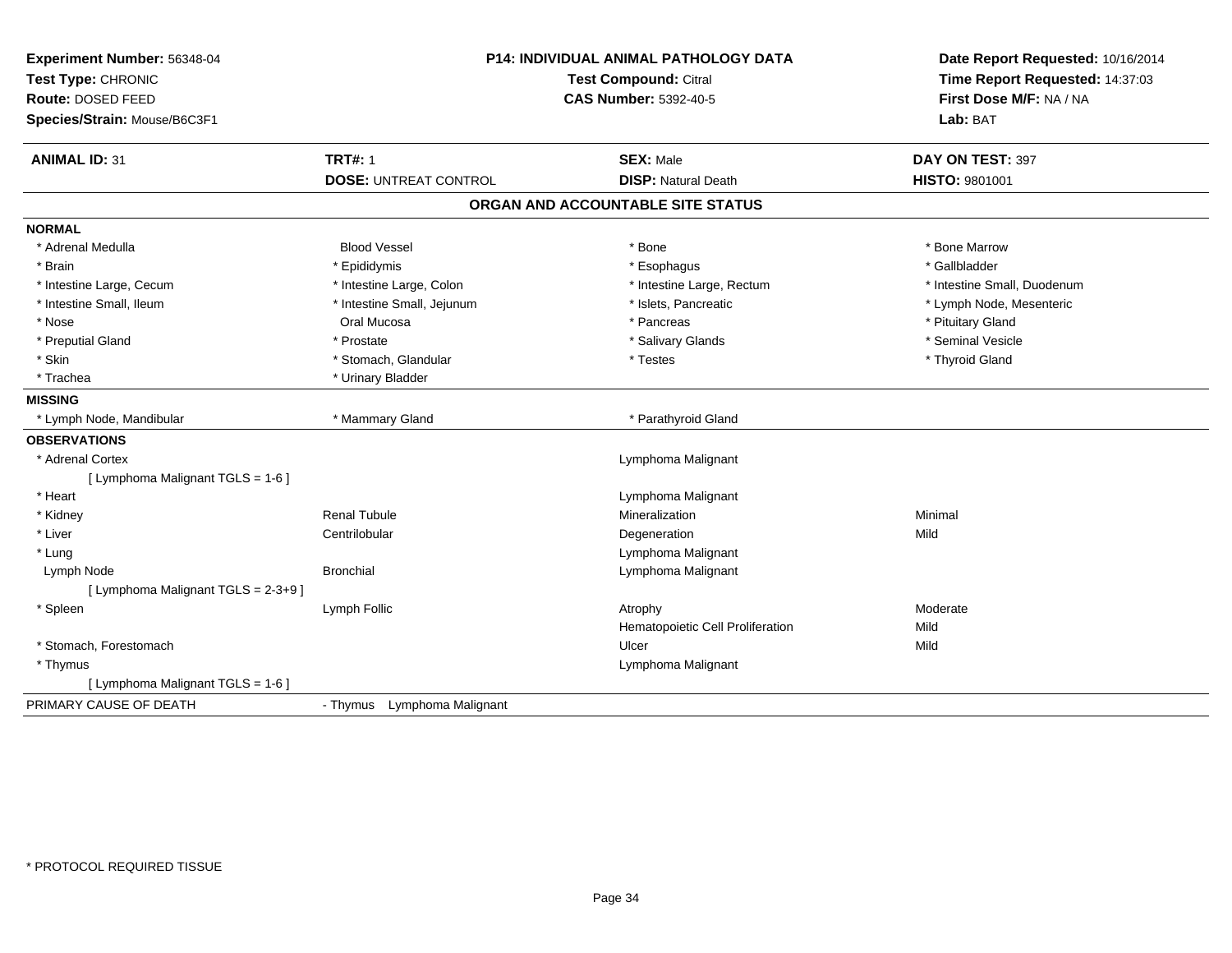| Experiment Number: 56348-04<br>Test Type: CHRONIC |                              | <b>P14: INDIVIDUAL ANIMAL PATHOLOGY DATA</b><br><b>Test Compound: Citral</b> | Date Report Requested: 10/16/2014<br>Time Report Requested: 14:37:03<br>First Dose M/F: NA / NA |
|---------------------------------------------------|------------------------------|------------------------------------------------------------------------------|-------------------------------------------------------------------------------------------------|
| Route: DOSED FEED                                 |                              | <b>CAS Number: 5392-40-5</b>                                                 |                                                                                                 |
| Species/Strain: Mouse/B6C3F1                      |                              |                                                                              | Lab: BAT                                                                                        |
| <b>ANIMAL ID: 32</b>                              | <b>TRT#: 1</b>               | <b>SEX: Male</b>                                                             | DAY ON TEST: 728                                                                                |
|                                                   | <b>DOSE: UNTREAT CONTROL</b> | <b>DISP: Terminal Sacrifice</b>                                              | <b>HISTO: 9801002</b>                                                                           |
|                                                   |                              | ORGAN AND ACCOUNTABLE SITE STATUS                                            |                                                                                                 |
| <b>NORMAL</b>                                     |                              |                                                                              |                                                                                                 |
| * Adrenal Medulla                                 | <b>Blood Vessel</b>          | * Bone                                                                       | * Brain                                                                                         |
| * Epididymis                                      | * Esophagus                  | * Gallbladder                                                                | * Intestine Large, Cecum                                                                        |
| * Intestine Large, Colon                          | * Intestine Large, Rectum    | * Intestine Small, Duodenum                                                  | * Intestine Small, Ileum                                                                        |
| * Intestine Small, Jejunum                        | * Islets, Pancreatic         | * Liver                                                                      | * Lung                                                                                          |
| * Lymph Node, Mandibular                          | * Lymph Node, Mesenteric     | * Nose                                                                       | * Pancreas                                                                                      |
| * Parathyroid Gland                               | * Preputial Gland            | * Prostate                                                                   | * Salivary Glands                                                                               |
| * Seminal Vesicle                                 | * Skin                       | * Stomach, Forestomach                                                       | * Stomach, Glandular                                                                            |
| * Testes                                          | * Thyroid Gland              | * Trachea                                                                    | * Urinary Bladder                                                                               |
| <b>MISSING</b>                                    |                              |                                                                              |                                                                                                 |
| * Mammary Gland                                   |                              |                                                                              |                                                                                                 |
| <b>OBSERVATIONS</b>                               |                              |                                                                              |                                                                                                 |
| * Adrenal Cortex                                  | Subcapsular                  | Hyperplasia                                                                  | Minimal                                                                                         |
|                                                   |                              | Hypertrophy                                                                  | Focal, Minimal                                                                                  |
| * Bone Marrow                                     |                              | Hyperplasia                                                                  | Minimal                                                                                         |
| * Heart                                           | Coron Artery                 | Inflammation                                                                 | Chronic, Minimal                                                                                |
| * Kidney                                          | <b>Renal Tubule</b>          | Mineralization                                                               | Minimal                                                                                         |
|                                                   |                              | Nephropathy                                                                  | Minimal                                                                                         |
| Mesentery                                         |                              | Inflammation                                                                 | Granulomatous, Mild                                                                             |
| Oral Mucosa                                       |                              | Inflammation                                                                 | Chronic Active, Mild                                                                            |
|                                                   |                              | Ulcer                                                                        | Minimal                                                                                         |
| * Pituitary Gland                                 |                              | Cyst                                                                         | Minimal                                                                                         |
| * Spleen                                          | Lymph Follic                 | Atrophy                                                                      | Minimal                                                                                         |
|                                                   |                              | Hematopoietic Cell Proliferation                                             | Minimal                                                                                         |
| * Thymus                                          |                              | Atrophy                                                                      | Mild                                                                                            |
| PRIMARY CAUSE OF DEATH                            | ä,                           |                                                                              |                                                                                                 |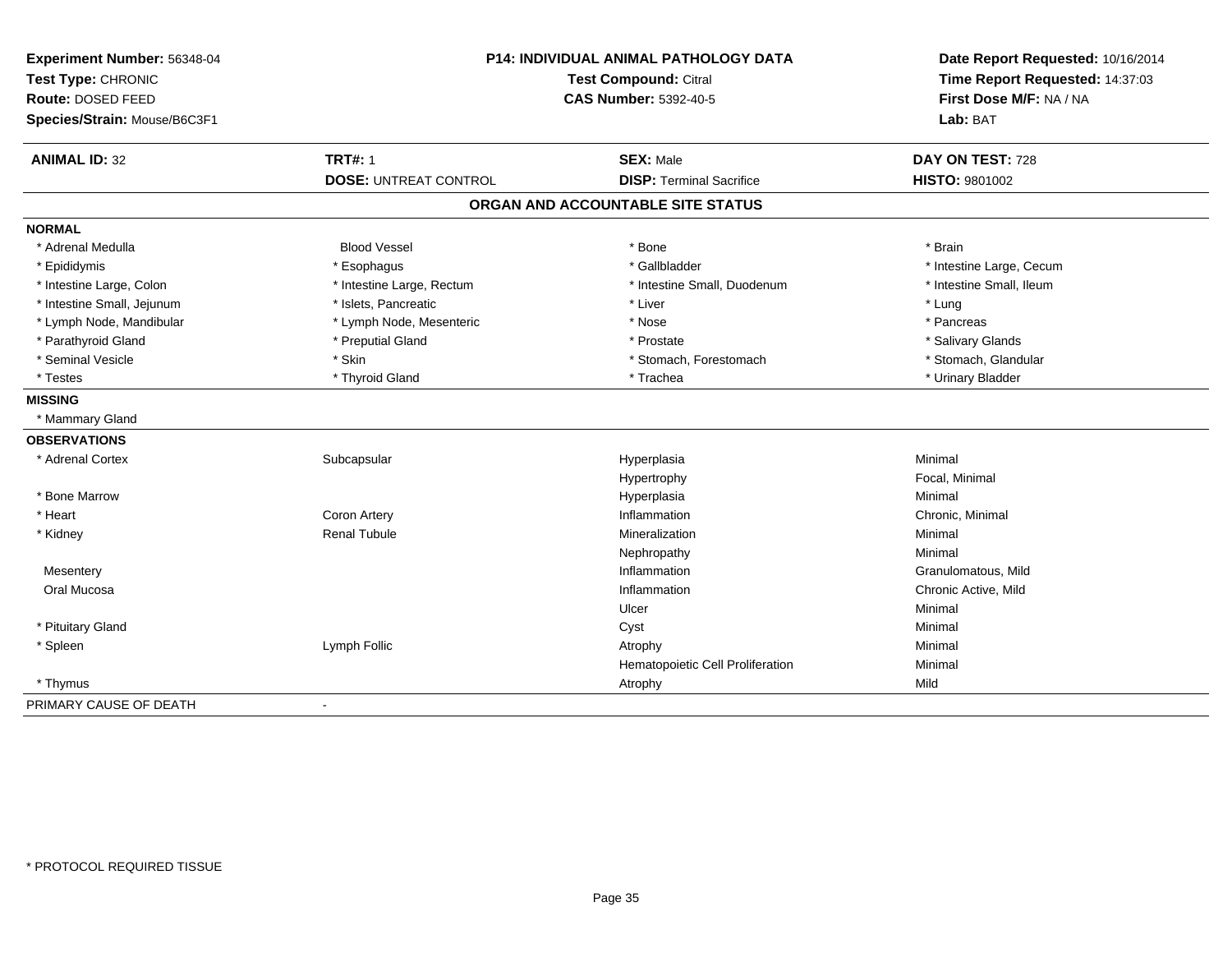| Experiment Number: 56348-04<br>Test Type: CHRONIC | <b>P14: INDIVIDUAL ANIMAL PATHOLOGY DATA</b><br><b>Test Compound: Citral</b><br><b>CAS Number: 5392-40-5</b> |                                   | Date Report Requested: 10/16/2014<br>Time Report Requested: 14:37:03<br>First Dose M/F: NA / NA<br>Lab: BAT |
|---------------------------------------------------|--------------------------------------------------------------------------------------------------------------|-----------------------------------|-------------------------------------------------------------------------------------------------------------|
| Route: DOSED FEED                                 |                                                                                                              |                                   |                                                                                                             |
| Species/Strain: Mouse/B6C3F1                      |                                                                                                              |                                   |                                                                                                             |
| <b>ANIMAL ID: 33</b>                              | <b>TRT#: 1</b>                                                                                               | <b>SEX: Male</b>                  | DAY ON TEST: 730                                                                                            |
|                                                   | <b>DOSE: UNTREAT CONTROL</b>                                                                                 | <b>DISP: Terminal Sacrifice</b>   | <b>HISTO: 9801003</b>                                                                                       |
|                                                   |                                                                                                              | ORGAN AND ACCOUNTABLE SITE STATUS |                                                                                                             |
| <b>NORMAL</b>                                     |                                                                                                              |                                   |                                                                                                             |
| * Adrenal Medulla                                 | <b>Blood Vessel</b>                                                                                          | * Bone                            | * Bone Marrow                                                                                               |
| * Brain                                           | * Epididymis                                                                                                 | * Esophagus                       | * Gallbladder                                                                                               |
| * Heart                                           | * Intestine Large, Cecum                                                                                     | * Intestine Large, Colon          | * Intestine Large, Rectum                                                                                   |
| * Intestine Small, Duodenum                       | * Intestine Small, Ileum                                                                                     | * Intestine Small, Jejunum        | * Liver                                                                                                     |
| * Lymph Node, Mandibular                          | * Lymph Node, Mesenteric                                                                                     | * Nose                            | Oral Mucosa                                                                                                 |
| * Pancreas                                        | * Parathyroid Gland                                                                                          | * Pituitary Gland                 | * Preputial Gland                                                                                           |
| * Prostate                                        | * Salivary Glands                                                                                            | * Seminal Vesicle                 | * Skin                                                                                                      |
| * Spleen                                          | * Stomach, Forestomach                                                                                       | * Stomach, Glandular              | * Testes                                                                                                    |
| * Thyroid Gland                                   | * Trachea                                                                                                    | * Urinary Bladder                 |                                                                                                             |
| <b>MISSING</b>                                    |                                                                                                              |                                   |                                                                                                             |
| * Mammary Gland                                   |                                                                                                              |                                   |                                                                                                             |
| <b>OBSERVATIONS</b>                               |                                                                                                              |                                   |                                                                                                             |
| * Adrenal Cortex                                  | Subcapsular                                                                                                  | Hyperplasia                       | Minimal                                                                                                     |
|                                                   |                                                                                                              | Hypertrophy                       | Focal, Minimal                                                                                              |
| * Islets, Pancreatic                              |                                                                                                              | Hyperplasia                       | Minimal                                                                                                     |
| * Kidney                                          | <b>Renal Tubule</b>                                                                                          | Mineralization                    | Minimal                                                                                                     |
|                                                   |                                                                                                              | Nephropathy                       | Minimal                                                                                                     |
| * Lung                                            |                                                                                                              | Alveolar/Bronchiolar Carcinoma    |                                                                                                             |
| * Thymus                                          |                                                                                                              | Atrophy                           | Mild                                                                                                        |
| PRIMARY CAUSE OF DEATH                            | $\overline{\phantom{a}}$                                                                                     |                                   |                                                                                                             |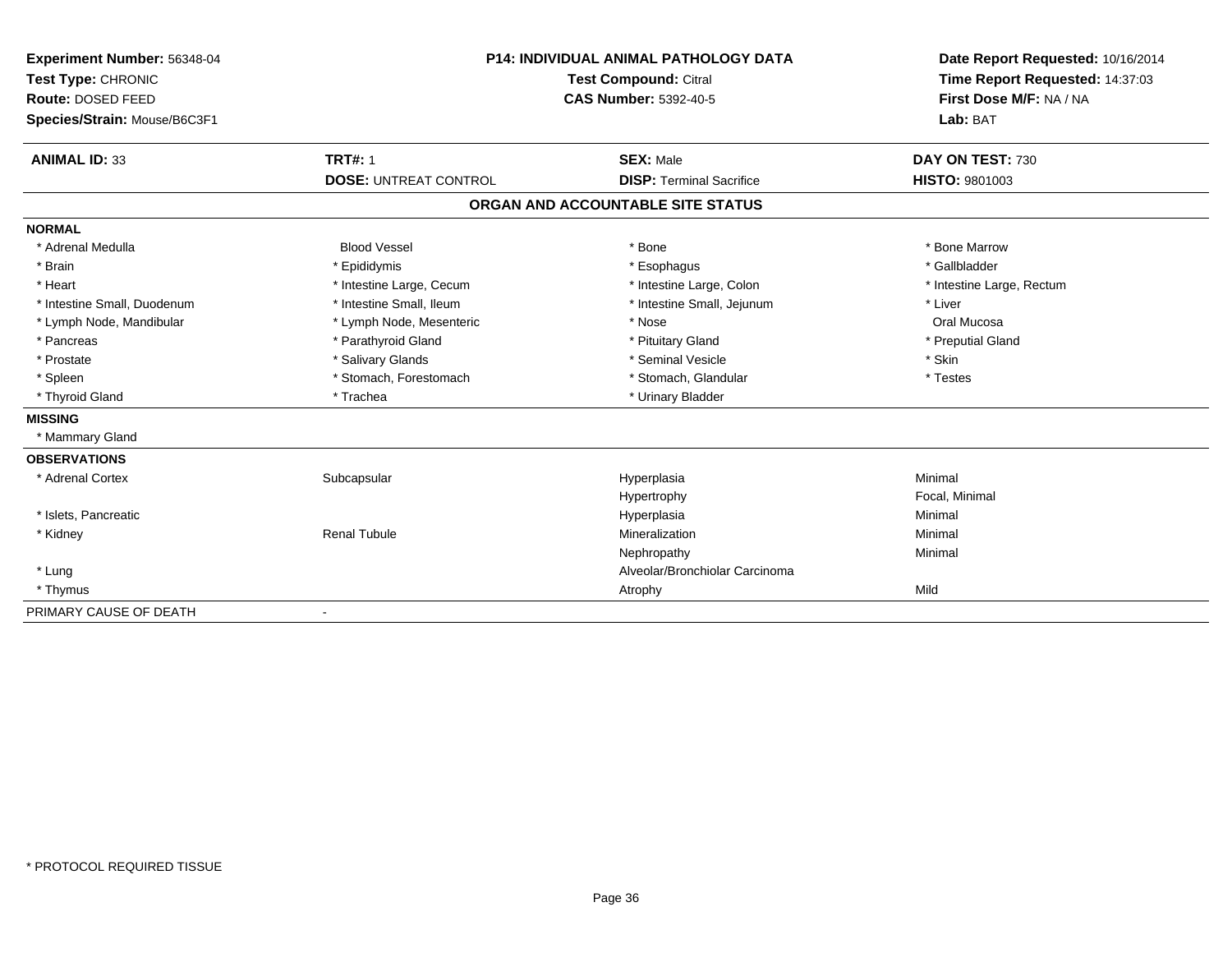| Experiment Number: 56348-04<br>Test Type: CHRONIC<br>Route: DOSED FEED<br>Species/Strain: Mouse/B6C3F1 |                              | P14: INDIVIDUAL ANIMAL PATHOLOGY DATA<br><b>Test Compound: Citral</b><br><b>CAS Number: 5392-40-5</b> | Date Report Requested: 10/16/2014<br>Time Report Requested: 14:37:03<br>First Dose M/F: NA / NA<br>Lab: BAT |
|--------------------------------------------------------------------------------------------------------|------------------------------|-------------------------------------------------------------------------------------------------------|-------------------------------------------------------------------------------------------------------------|
| <b>ANIMAL ID: 34</b>                                                                                   | <b>TRT#: 1</b>               | <b>SEX: Male</b>                                                                                      | DAY ON TEST: 728                                                                                            |
|                                                                                                        | <b>DOSE: UNTREAT CONTROL</b> | <b>DISP: Terminal Sacrifice</b>                                                                       | <b>HISTO: 9801004</b>                                                                                       |
|                                                                                                        |                              | ORGAN AND ACCOUNTABLE SITE STATUS                                                                     |                                                                                                             |
| <b>NORMAL</b>                                                                                          |                              |                                                                                                       |                                                                                                             |
| * Adrenal Cortex                                                                                       | * Adrenal Medulla            | <b>Blood Vessel</b>                                                                                   | * Bone                                                                                                      |
| * Bone Marrow                                                                                          | * Brain                      | * Epididymis                                                                                          | * Esophagus                                                                                                 |
| * Gallbladder                                                                                          | * Heart                      | * Intestine Large, Cecum                                                                              | * Intestine Large, Colon                                                                                    |
| * Intestine Large, Rectum                                                                              | * Intestine Small, Ileum     | * Intestine Small, Jejunum                                                                            | * Islets, Pancreatic                                                                                        |
| * Liver                                                                                                | * Lung                       | * Lymph Node, Mandibular                                                                              | * Lymph Node, Mesenteric                                                                                    |
| * Nose                                                                                                 | Oral Mucosa                  | * Pancreas                                                                                            | * Parathyroid Gland                                                                                         |
| * Pituitary Gland                                                                                      | * Prostate                   | * Salivary Glands                                                                                     | * Seminal Vesicle                                                                                           |
| * Skin                                                                                                 | * Stomach, Forestomach       | * Stomach, Glandular                                                                                  | * Thyroid Gland                                                                                             |
| * Trachea                                                                                              | * Urinary Bladder            |                                                                                                       |                                                                                                             |
| <b>MISSING</b>                                                                                         |                              |                                                                                                       |                                                                                                             |
| * Mammary Gland                                                                                        |                              |                                                                                                       |                                                                                                             |
| <b>OBSERVATIONS</b>                                                                                    |                              |                                                                                                       |                                                                                                             |
| * Intestine Small, Duodenum                                                                            | Epithelium                   | Hypertrophy                                                                                           | Mild                                                                                                        |
| * Kidney                                                                                               | <b>Renal Tubule</b>          | Cyst                                                                                                  | Mild                                                                                                        |
|                                                                                                        |                              | Infarct                                                                                               | Minimal                                                                                                     |
|                                                                                                        | <b>Renal Tubule</b>          | Mineralization                                                                                        | Minimal                                                                                                     |
|                                                                                                        |                              | Nephropathy                                                                                           | Minimal                                                                                                     |
| * Preputial Gland                                                                                      |                              | Cyst                                                                                                  | Mild                                                                                                        |
| [ $Cyst TGLS = 1-8$ ]                                                                                  |                              |                                                                                                       |                                                                                                             |
| * Spleen                                                                                               | Lymph Follic                 | Hyperplasia                                                                                           | Mild                                                                                                        |
| * Testes                                                                                               |                              | Hemangioma                                                                                            |                                                                                                             |
| * Thymus                                                                                               |                              | Atrophy                                                                                               | Mild                                                                                                        |
| PRIMARY CAUSE OF DEATH                                                                                 |                              |                                                                                                       |                                                                                                             |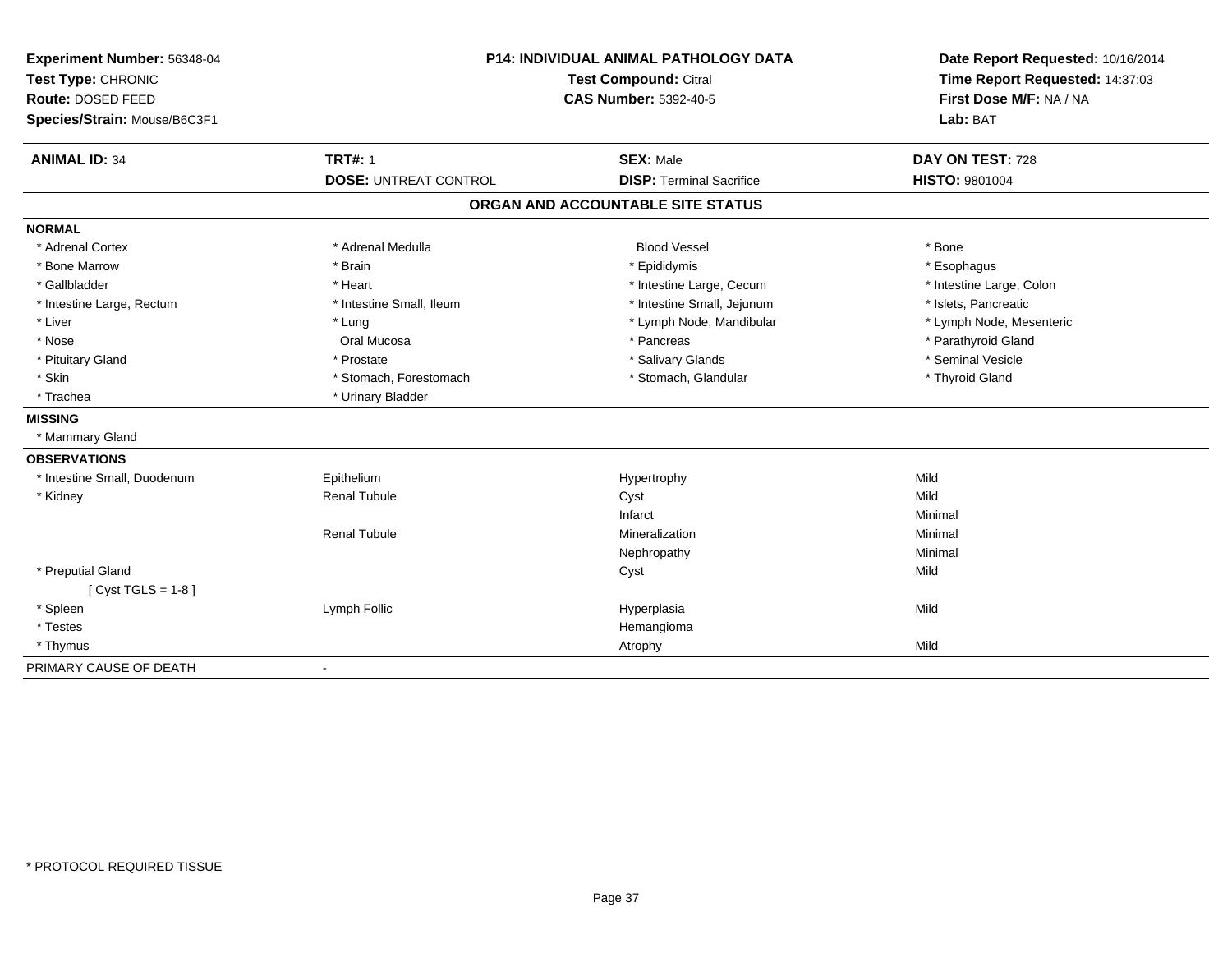| Experiment Number: 56348-04<br>Test Type: CHRONIC<br>Route: DOSED FEED<br>Species/Strain: Mouse/B6C3F1 | <b>P14: INDIVIDUAL ANIMAL PATHOLOGY DATA</b><br>Test Compound: Citral<br><b>CAS Number: 5392-40-5</b> |                                   | Date Report Requested: 10/16/2014<br>Time Report Requested: 14:37:04<br>First Dose M/F: NA / NA<br>Lab: BAT |  |
|--------------------------------------------------------------------------------------------------------|-------------------------------------------------------------------------------------------------------|-----------------------------------|-------------------------------------------------------------------------------------------------------------|--|
| <b>ANIMAL ID: 35</b>                                                                                   | <b>TRT#: 1</b>                                                                                        | <b>SEX: Male</b>                  | DAY ON TEST: 727                                                                                            |  |
|                                                                                                        | <b>DOSE: UNTREAT CONTROL</b>                                                                          | <b>DISP: Terminal Sacrifice</b>   | <b>HISTO: 9801005</b>                                                                                       |  |
|                                                                                                        |                                                                                                       | ORGAN AND ACCOUNTABLE SITE STATUS |                                                                                                             |  |
| <b>NORMAL</b>                                                                                          |                                                                                                       |                                   |                                                                                                             |  |
| * Adrenal Medulla                                                                                      | <b>Blood Vessel</b>                                                                                   | * Bone                            | * Bone Marrow                                                                                               |  |
| * Brain                                                                                                | * Epididymis                                                                                          | * Esophagus                       | * Gallbladder                                                                                               |  |
| * Heart                                                                                                | * Intestine Large, Cecum                                                                              | * Intestine Large, Colon          | * Intestine Large, Rectum                                                                                   |  |
| * Intestine Small, Duodenum                                                                            | * Intestine Small, Ileum                                                                              | * Intestine Small, Jejunum        | * Islets, Pancreatic                                                                                        |  |
| * Liver                                                                                                | * Lung                                                                                                | * Lymph Node, Mandibular          | * Lymph Node, Mesenteric                                                                                    |  |
| * Nose                                                                                                 | * Pancreas                                                                                            | * Parathyroid Gland               | * Pituitary Gland                                                                                           |  |
| * Preputial Gland                                                                                      | * Prostate                                                                                            | * Salivary Glands                 | * Seminal Vesicle                                                                                           |  |
| * Skin                                                                                                 | * Stomach, Forestomach                                                                                | * Stomach, Glandular              | * Testes                                                                                                    |  |
| * Thyroid Gland                                                                                        | * Trachea                                                                                             | * Urinary Bladder                 |                                                                                                             |  |
| <b>MISSING</b>                                                                                         |                                                                                                       |                                   |                                                                                                             |  |
| * Mammary Gland                                                                                        |                                                                                                       |                                   |                                                                                                             |  |
| <b>OBSERVATIONS</b>                                                                                    |                                                                                                       |                                   |                                                                                                             |  |
| * Adrenal Cortex                                                                                       | Subcapsular                                                                                           | Hyperplasia                       | Minimal                                                                                                     |  |
|                                                                                                        |                                                                                                       | Hypertrophy                       | Focal, Minimal                                                                                              |  |
| * Kidney                                                                                               | <b>Renal Tubule</b>                                                                                   | Cyst                              | Mild                                                                                                        |  |
|                                                                                                        | <b>Renal Tubule</b>                                                                                   | Mineralization                    | Minimal                                                                                                     |  |
|                                                                                                        |                                                                                                       | Nephropathy                       | Minimal                                                                                                     |  |
| Oral Mucosa                                                                                            |                                                                                                       | Inflammation                      | Chronic Active, Moderate                                                                                    |  |
|                                                                                                        |                                                                                                       | Ulcer                             | Moderate                                                                                                    |  |
| * Spleen                                                                                               |                                                                                                       | Lymphoma Malignant                |                                                                                                             |  |
| [ Lymphoma Malignant TGLS = 1-4 ]                                                                      |                                                                                                       |                                   |                                                                                                             |  |
| * Thymus                                                                                               |                                                                                                       | Atrophy                           | Mild                                                                                                        |  |
| PRIMARY CAUSE OF DEATH                                                                                 |                                                                                                       |                                   |                                                                                                             |  |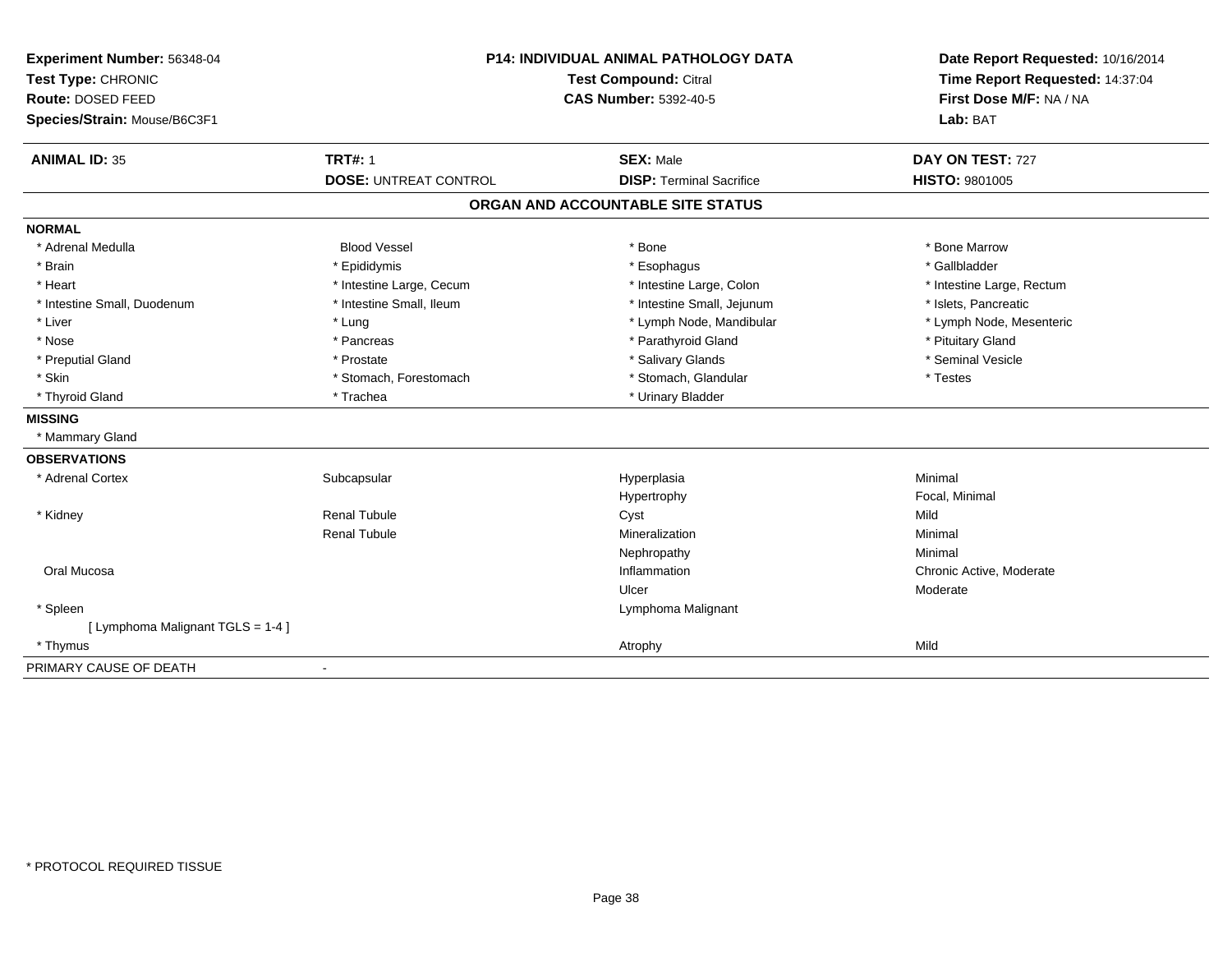| Experiment Number: 56348-04<br>Test Type: CHRONIC |                              | <b>P14: INDIVIDUAL ANIMAL PATHOLOGY DATA</b><br><b>Test Compound: Citral</b> | Date Report Requested: 10/16/2014<br>Time Report Requested: 14:37:04 |
|---------------------------------------------------|------------------------------|------------------------------------------------------------------------------|----------------------------------------------------------------------|
| Route: DOSED FEED                                 |                              | <b>CAS Number: 5392-40-5</b>                                                 | First Dose M/F: NA / NA                                              |
| Species/Strain: Mouse/B6C3F1                      |                              |                                                                              | Lab: BAT                                                             |
| <b>ANIMAL ID: 36</b>                              | <b>TRT#: 1</b>               | <b>SEX: Male</b>                                                             | DAY ON TEST: 728                                                     |
|                                                   | <b>DOSE: UNTREAT CONTROL</b> | <b>DISP: Terminal Sacrifice</b>                                              | <b>HISTO: 9801006</b>                                                |
|                                                   |                              | ORGAN AND ACCOUNTABLE SITE STATUS                                            |                                                                      |
| <b>NORMAL</b>                                     |                              |                                                                              |                                                                      |
| * Adrenal Medulla                                 | <b>Blood Vessel</b>          | * Bone                                                                       | * Bone Marrow                                                        |
| * Brain                                           | * Epididymis                 | * Esophagus                                                                  | * Gallbladder                                                        |
| * Heart                                           | * Intestine Large, Cecum     | * Intestine Large, Colon                                                     | * Intestine Large, Rectum                                            |
| * Intestine Small, Duodenum                       | * Intestine Small, Ileum     | * Intestine Small, Jejunum                                                   | * Islets, Pancreatic                                                 |
| * Lung                                            | * Lymph Node, Mandibular     | * Nose                                                                       | Oral Mucosa                                                          |
| * Pancreas                                        | * Parathyroid Gland          | * Pituitary Gland                                                            | * Preputial Gland                                                    |
| * Salivary Glands                                 | * Seminal Vesicle            | * Skin                                                                       | * Spleen                                                             |
| * Stomach, Forestomach                            | * Stomach, Glandular         | * Testes                                                                     | * Thyroid Gland                                                      |
| * Trachea                                         | * Urinary Bladder            |                                                                              |                                                                      |
| <b>MISSING</b>                                    |                              |                                                                              |                                                                      |
| * Lymph Node, Mesenteric                          | * Mammary Gland              |                                                                              |                                                                      |
| <b>OBSERVATIONS</b>                               |                              |                                                                              |                                                                      |
| * Adrenal Cortex                                  | Subcapsular                  | Hyperplasia                                                                  | Minimal                                                              |
| * Kidney                                          | <b>Renal Tubule</b>          | Mineralization                                                               | Minimal                                                              |
|                                                   |                              | Nephropathy                                                                  | Minimal                                                              |
| * Liver                                           |                              | <b>Clear Cell Focus</b>                                                      |                                                                      |
| * Prostate                                        |                              | Inflammation                                                                 | Chronic Active, Mild                                                 |
| * Thymus                                          |                              | Atrophy                                                                      | Mild                                                                 |
| PRIMARY CAUSE OF DEATH                            |                              |                                                                              |                                                                      |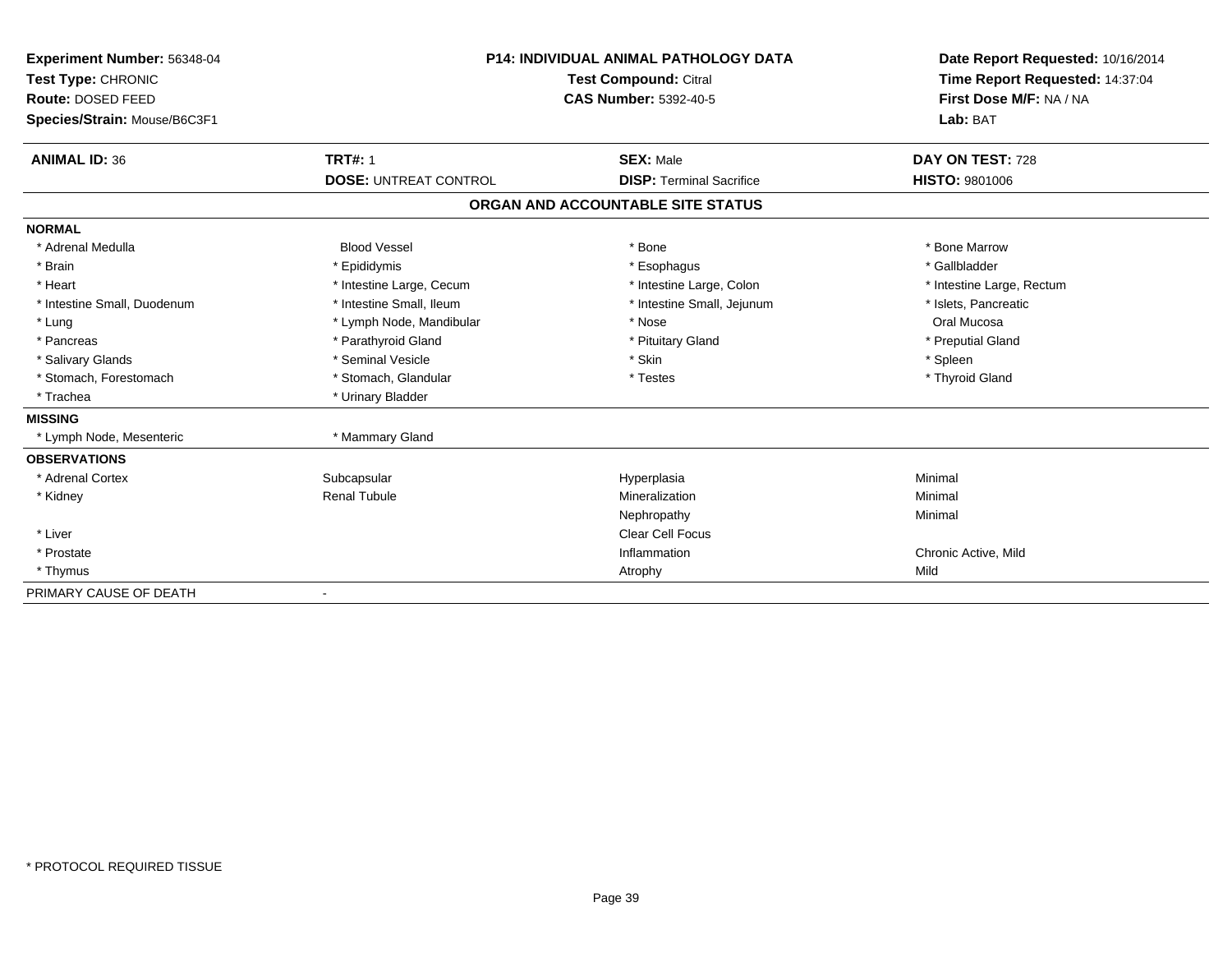| Experiment Number: 56348-04<br>Test Type: CHRONIC<br>Route: DOSED FEED<br>Species/Strain: Mouse/B6C3F1 | <b>P14: INDIVIDUAL ANIMAL PATHOLOGY DATA</b><br><b>Test Compound: Citral</b><br><b>CAS Number: 5392-40-5</b> |                                   | Date Report Requested: 10/16/2014<br>Time Report Requested: 14:37:04<br>First Dose M/F: NA / NA<br>Lab: BAT |
|--------------------------------------------------------------------------------------------------------|--------------------------------------------------------------------------------------------------------------|-----------------------------------|-------------------------------------------------------------------------------------------------------------|
| <b>ANIMAL ID: 37</b>                                                                                   | <b>TRT#: 1</b>                                                                                               | <b>SEX: Male</b>                  | DAY ON TEST: 729                                                                                            |
|                                                                                                        | <b>DOSE: UNTREAT CONTROL</b>                                                                                 | <b>DISP: Terminal Sacrifice</b>   | HISTO: 9801007                                                                                              |
|                                                                                                        |                                                                                                              | ORGAN AND ACCOUNTABLE SITE STATUS |                                                                                                             |
| <b>NORMAL</b>                                                                                          |                                                                                                              |                                   |                                                                                                             |
| * Adrenal Medulla                                                                                      | <b>Blood Vessel</b>                                                                                          | * Bone                            | * Bone Marrow                                                                                               |
| * Brain                                                                                                | * Epididymis                                                                                                 | * Esophagus                       | * Gallbladder                                                                                               |
| * Heart                                                                                                | * Intestine Large, Cecum                                                                                     | * Intestine Large, Colon          | * Intestine Large, Rectum                                                                                   |
| * Intestine Small, Duodenum                                                                            | * Intestine Small, Ileum                                                                                     | * Intestine Small, Jejunum        | * Lung                                                                                                      |
| * Lymph Node, Mandibular                                                                               | * Lymph Node, Mesenteric                                                                                     | * Nose                            | Oral Mucosa                                                                                                 |
| * Pancreas                                                                                             | * Parathyroid Gland                                                                                          | * Pituitary Gland                 | * Prostate                                                                                                  |
| * Salivary Glands                                                                                      | * Seminal Vesicle                                                                                            | * Skin                            | * Spleen                                                                                                    |
| * Stomach, Forestomach                                                                                 | * Stomach, Glandular                                                                                         | * Testes                          | * Thyroid Gland                                                                                             |
| * Trachea                                                                                              | * Urinary Bladder                                                                                            |                                   |                                                                                                             |
| <b>MISSING</b>                                                                                         |                                                                                                              |                                   |                                                                                                             |
| * Mammary Gland                                                                                        |                                                                                                              |                                   |                                                                                                             |
| <b>OBSERVATIONS</b>                                                                                    |                                                                                                              |                                   |                                                                                                             |
| * Adrenal Cortex                                                                                       | Subcapsular                                                                                                  | Hyperplasia                       | Minimal                                                                                                     |
| * Islets, Pancreatic                                                                                   |                                                                                                              | Hyperplasia                       | Minimal                                                                                                     |
| * Kidney                                                                                               | Papilla                                                                                                      | Hemorrhage                        | Mild                                                                                                        |
|                                                                                                        | <b>Renal Tubule</b>                                                                                          | Mineralization                    | Minimal                                                                                                     |
|                                                                                                        |                                                                                                              | Nephropathy                       | Minimal                                                                                                     |
| * Liver                                                                                                |                                                                                                              | Clear Cell Focus                  |                                                                                                             |
|                                                                                                        |                                                                                                              | <b>Eosinophilic Focus</b>         |                                                                                                             |
|                                                                                                        |                                                                                                              | Hepatocellular Adenoma            |                                                                                                             |
|                                                                                                        |                                                                                                              | Mixed Cell Focus                  |                                                                                                             |
|                                                                                                        |                                                                                                              | Vacuolization Cytoplasmic         | Focal, Minimal                                                                                              |
| [Clear Cell Focus TGLS = 4-9]                                                                          |                                                                                                              |                                   |                                                                                                             |
| [ Hepatocellular Adenoma TGLS = 2-4 ]<br>[Mixed Cell Focus TGLS = 3-10]                                |                                                                                                              |                                   |                                                                                                             |
| * Preputial Gland                                                                                      |                                                                                                              | Cyst                              | Moderate                                                                                                    |
| [Cyst TGLS = $1-8$ ]                                                                                   |                                                                                                              |                                   |                                                                                                             |
| * Thymus                                                                                               |                                                                                                              | Atrophy                           | Minimal                                                                                                     |
| PRIMARY CAUSE OF DEATH                                                                                 | $\sim$                                                                                                       |                                   |                                                                                                             |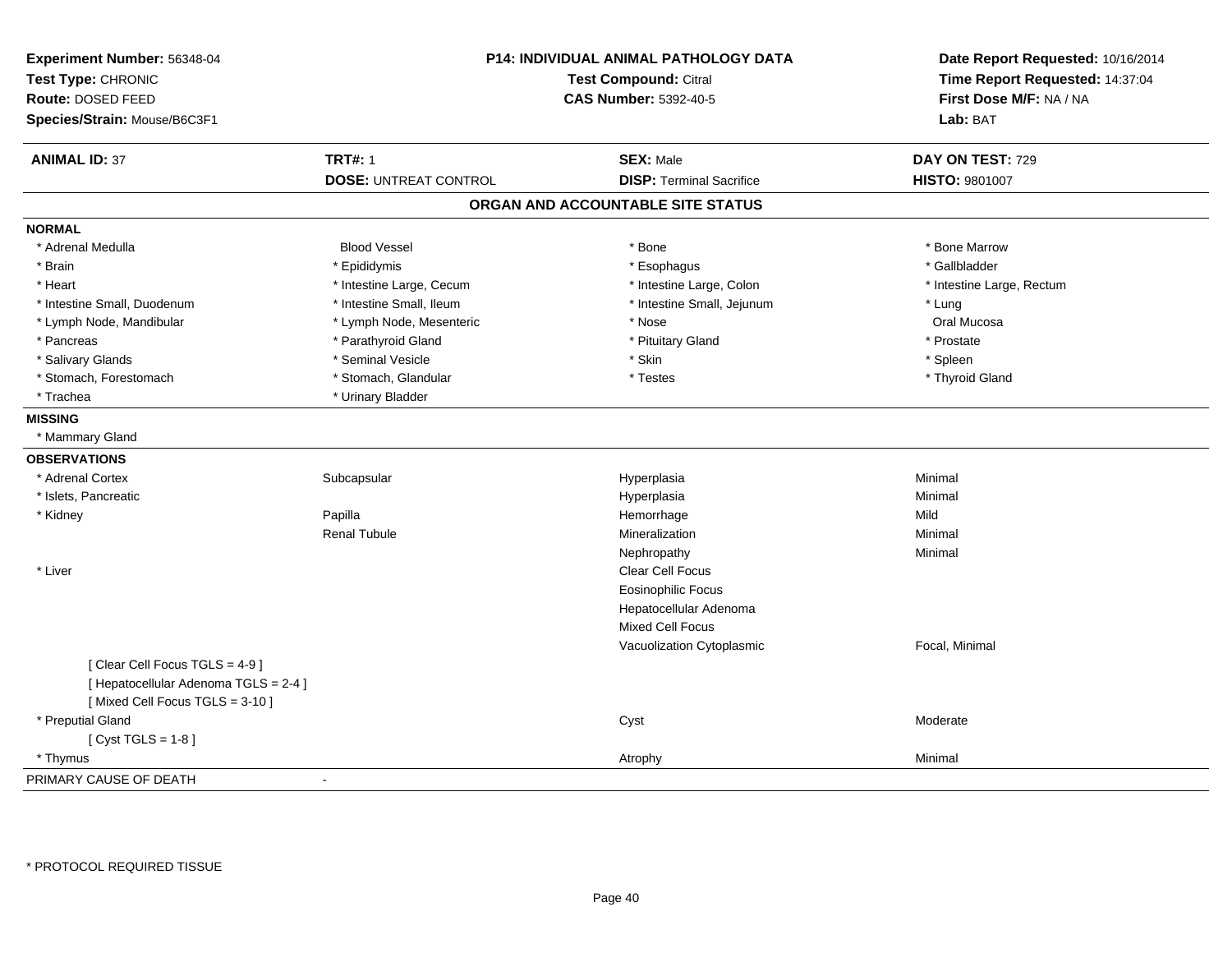| Experiment Number: 56348-04<br>Test Type: CHRONIC | <b>P14: INDIVIDUAL ANIMAL PATHOLOGY DATA</b><br>Test Compound: Citral |                                   | Date Report Requested: 10/16/2014<br>Time Report Requested: 14:37:04 |
|---------------------------------------------------|-----------------------------------------------------------------------|-----------------------------------|----------------------------------------------------------------------|
| Route: DOSED FEED                                 |                                                                       | <b>CAS Number: 5392-40-5</b>      | First Dose M/F: NA / NA                                              |
| Species/Strain: Mouse/B6C3F1                      |                                                                       |                                   | Lab: BAT                                                             |
| <b>ANIMAL ID: 38</b>                              | <b>TRT#: 1</b>                                                        | <b>SEX: Male</b>                  | DAY ON TEST: 731                                                     |
|                                                   | <b>DOSE: UNTREAT CONTROL</b>                                          | <b>DISP: Terminal Sacrifice</b>   | HISTO: 9801008                                                       |
|                                                   |                                                                       | ORGAN AND ACCOUNTABLE SITE STATUS |                                                                      |
| <b>NORMAL</b>                                     |                                                                       |                                   |                                                                      |
| * Adrenal Medulla                                 | <b>Blood Vessel</b>                                                   | * Bone                            | * Brain                                                              |
| * Epididymis                                      | * Esophagus                                                           | * Gallbladder                     | * Heart                                                              |
| * Intestine Large, Cecum                          | * Intestine Large, Colon                                              | * Intestine Large, Rectum         | * Intestine Small, Duodenum                                          |
| * Intestine Small, Ileum                          | * Intestine Small, Jejunum                                            | * Islets, Pancreatic              | * Lymph Node, Mandibular                                             |
| * Lymph Node, Mesenteric                          | * Nose                                                                | Oral Mucosa                       | * Pancreas                                                           |
| * Parathyroid Gland                               | * Pituitary Gland                                                     | * Prostate                        | * Salivary Glands                                                    |
| * Seminal Vesicle                                 | * Skin                                                                | * Stomach, Forestomach            | * Stomach, Glandular                                                 |
| * Testes                                          | * Thyroid Gland                                                       | * Trachea                         | * Urinary Bladder                                                    |
| <b>MISSING</b>                                    |                                                                       |                                   |                                                                      |
| * Mammary Gland                                   |                                                                       |                                   |                                                                      |
| <b>OBSERVATIONS</b>                               |                                                                       |                                   |                                                                      |
| * Adrenal Cortex                                  |                                                                       | Fibrosis                          | Focal, Minimal                                                       |
|                                                   | Subcapsular                                                           | Hyperplasia                       | Minimal                                                              |
|                                                   |                                                                       | Hyperplasia                       | Focal, Minimal                                                       |
| * Bone Marrow                                     |                                                                       | Hyperplasia                       | Mild                                                                 |
| * Kidney                                          | <b>Renal Tubule</b>                                                   | Cyst                              | Mild                                                                 |
|                                                   | <b>Renal Tubule</b>                                                   | Mineralization                    | Minimal                                                              |
|                                                   |                                                                       | Nephropathy                       | Minimal                                                              |
| * Liver                                           |                                                                       | Eosinophilic Focus                |                                                                      |
|                                                   |                                                                       | Hemangiosarcoma                   |                                                                      |
|                                                   |                                                                       | <b>Mixed Cell Focus</b>           |                                                                      |
| [ Eosinophilic Focus TGLS = 3-9 ]                 |                                                                       |                                   |                                                                      |
| [Hemangiosarcoma TGLS = 2,4-4+9]                  |                                                                       |                                   |                                                                      |
| [Mixed Cell Focus TGLS = 3-9]                     |                                                                       |                                   |                                                                      |
| * Lung                                            |                                                                       | Alveolar/Bronchiolar Adenoma      |                                                                      |
| [ Alveolar/Bronchiolar Adenoma TGLS = 3-9 ]       |                                                                       |                                   |                                                                      |
| * Preputial Gland                                 |                                                                       | Inflammation                      | Suppurative, Moderate                                                |
| [ Inflammation TGLS = 1-8 ]                       |                                                                       |                                   |                                                                      |
| * Spleen                                          |                                                                       | Hematopoietic Cell Proliferation  | Mild                                                                 |
| * Thymus                                          |                                                                       | Atrophy                           | Marked                                                               |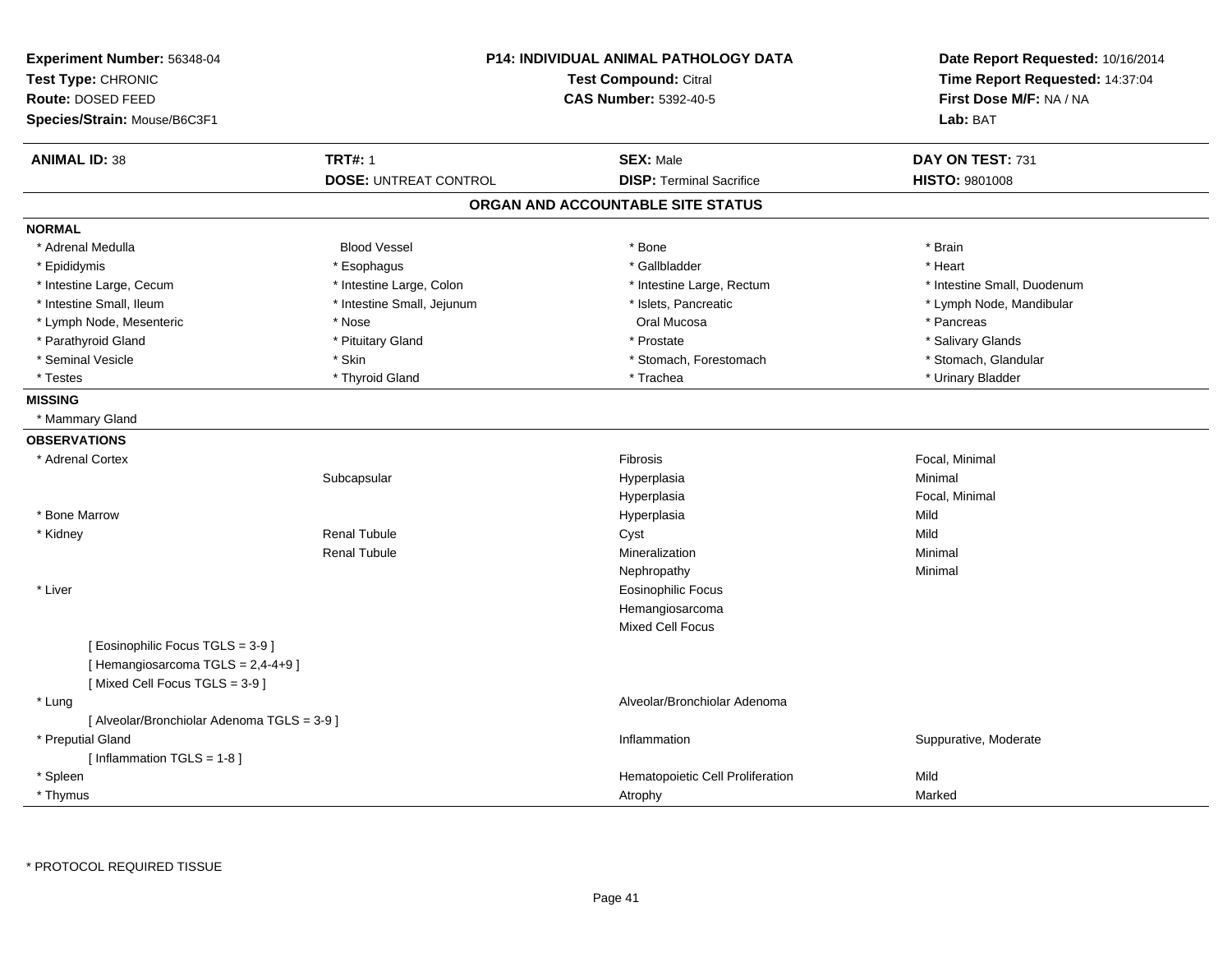| <b>Experiment Number: 56348-04</b> | <b>P14: INDIVIDUAL ANIMAL PATHOLOGY DATA</b> |                                   | Date Report Requested: 10/16/2014 |  |
|------------------------------------|----------------------------------------------|-----------------------------------|-----------------------------------|--|
| Test Type: CHRONIC                 |                                              | <b>Test Compound: Citral</b>      | Time Report Requested: 14:37:04   |  |
| <b>Route: DOSED FEED</b>           | <b>CAS Number: 5392-40-5</b>                 |                                   | First Dose M/F: NA / NA           |  |
| Species/Strain: Mouse/B6C3F1       |                                              |                                   | Lab: BAT                          |  |
| <b>ANIMAL ID: 38</b>               | <b>TRT#: 1</b>                               | <b>SEX:</b> Male                  | DAY ON TEST: 731                  |  |
|                                    | <b>DOSE: UNTREAT CONTROL</b>                 | <b>DISP: Terminal Sacrifice</b>   | <b>HISTO: 9801008</b>             |  |
|                                    |                                              | ORGAN AND ACCOUNTABLE SITE STATUS |                                   |  |
| PRIMARY CAUSE OF DEATH             |                                              |                                   |                                   |  |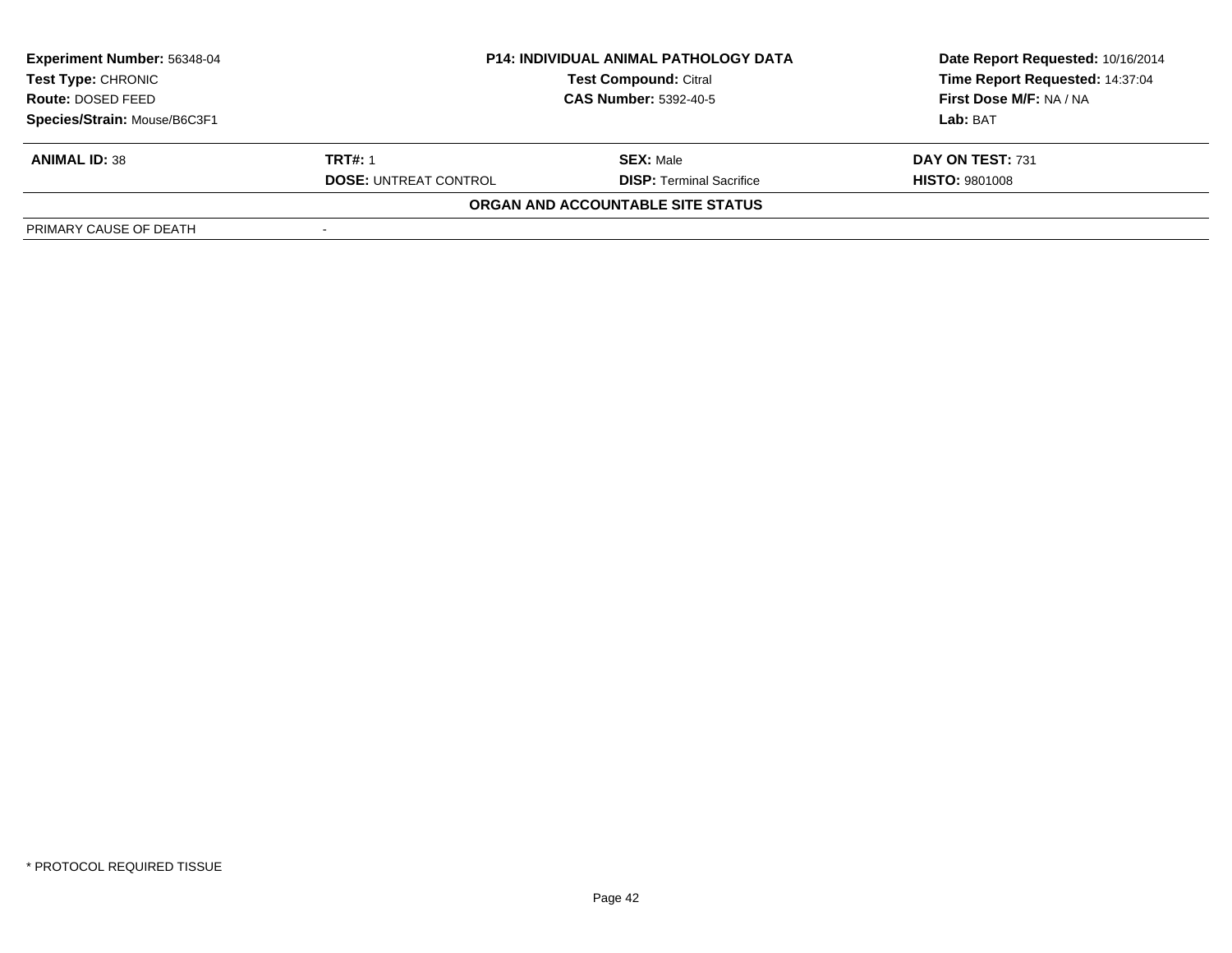| Experiment Number: 56348-04  | P14: INDIVIDUAL ANIMAL PATHOLOGY DATA<br><b>Test Compound: Citral</b><br><b>CAS Number: 5392-40-5</b> |                                   | Date Report Requested: 10/16/2014<br>Time Report Requested: 14:37:04 |  |
|------------------------------|-------------------------------------------------------------------------------------------------------|-----------------------------------|----------------------------------------------------------------------|--|
| Test Type: CHRONIC           |                                                                                                       |                                   |                                                                      |  |
| Route: DOSED FEED            |                                                                                                       |                                   | First Dose M/F: NA / NA                                              |  |
| Species/Strain: Mouse/B6C3F1 |                                                                                                       |                                   | Lab: BAT                                                             |  |
|                              |                                                                                                       |                                   |                                                                      |  |
| <b>ANIMAL ID: 39</b>         | <b>TRT#: 1</b>                                                                                        | <b>SEX: Male</b>                  | DAY ON TEST: 729                                                     |  |
|                              | <b>DOSE: UNTREAT CONTROL</b>                                                                          | <b>DISP: Terminal Sacrifice</b>   | <b>HISTO: 9801009</b>                                                |  |
|                              |                                                                                                       | ORGAN AND ACCOUNTABLE SITE STATUS |                                                                      |  |
| <b>NORMAL</b>                |                                                                                                       |                                   |                                                                      |  |
| * Adrenal Medulla            | <b>Blood Vessel</b>                                                                                   | * Bone                            | * Bone Marrow                                                        |  |
| * Brain                      | * Epididymis                                                                                          | * Esophagus                       | * Gallbladder                                                        |  |
| * Heart                      | * Intestine Large, Cecum                                                                              | * Intestine Large, Colon          | * Intestine Large, Rectum                                            |  |
| * Intestine Small, Duodenum  | * Intestine Small, Ileum                                                                              | * Intestine Small, Jejunum        | * Liver                                                              |  |
| * Lung                       | * Lymph Node, Mandibular                                                                              | * Lymph Node, Mesenteric          | * Nose                                                               |  |
| Oral Mucosa                  | * Pancreas                                                                                            | * Parathyroid Gland               | * Pituitary Gland                                                    |  |
| * Preputial Gland            | * Prostate                                                                                            | * Salivary Glands                 | * Seminal Vesicle                                                    |  |
| * Skin                       | * Spleen                                                                                              | * Stomach, Forestomach            | * Stomach, Glandular                                                 |  |
| * Testes                     | * Thyroid Gland                                                                                       | * Trachea                         | * Urinary Bladder                                                    |  |
| <b>MISSING</b>               |                                                                                                       |                                   |                                                                      |  |
| * Mammary Gland              |                                                                                                       |                                   |                                                                      |  |
| <b>OBSERVATIONS</b>          |                                                                                                       |                                   |                                                                      |  |
| * Adrenal Cortex             | Subcapsular                                                                                           | Hyperplasia                       | Minimal                                                              |  |
|                              |                                                                                                       | Hypertrophy                       | Focal, Minimal                                                       |  |
| * Islets, Pancreatic         |                                                                                                       | Hyperplasia                       | Minimal                                                              |  |
| * Kidney                     |                                                                                                       | Infarct                           | Minimal                                                              |  |
|                              | <b>Renal Tubule</b>                                                                                   | Mineralization                    | Minimal                                                              |  |
|                              |                                                                                                       | Nephropathy                       | Minimal                                                              |  |
| * Thymus                     |                                                                                                       | Atrophy                           | Mild                                                                 |  |
| PRIMARY CAUSE OF DEATH       | $\overline{\phantom{a}}$                                                                              |                                   |                                                                      |  |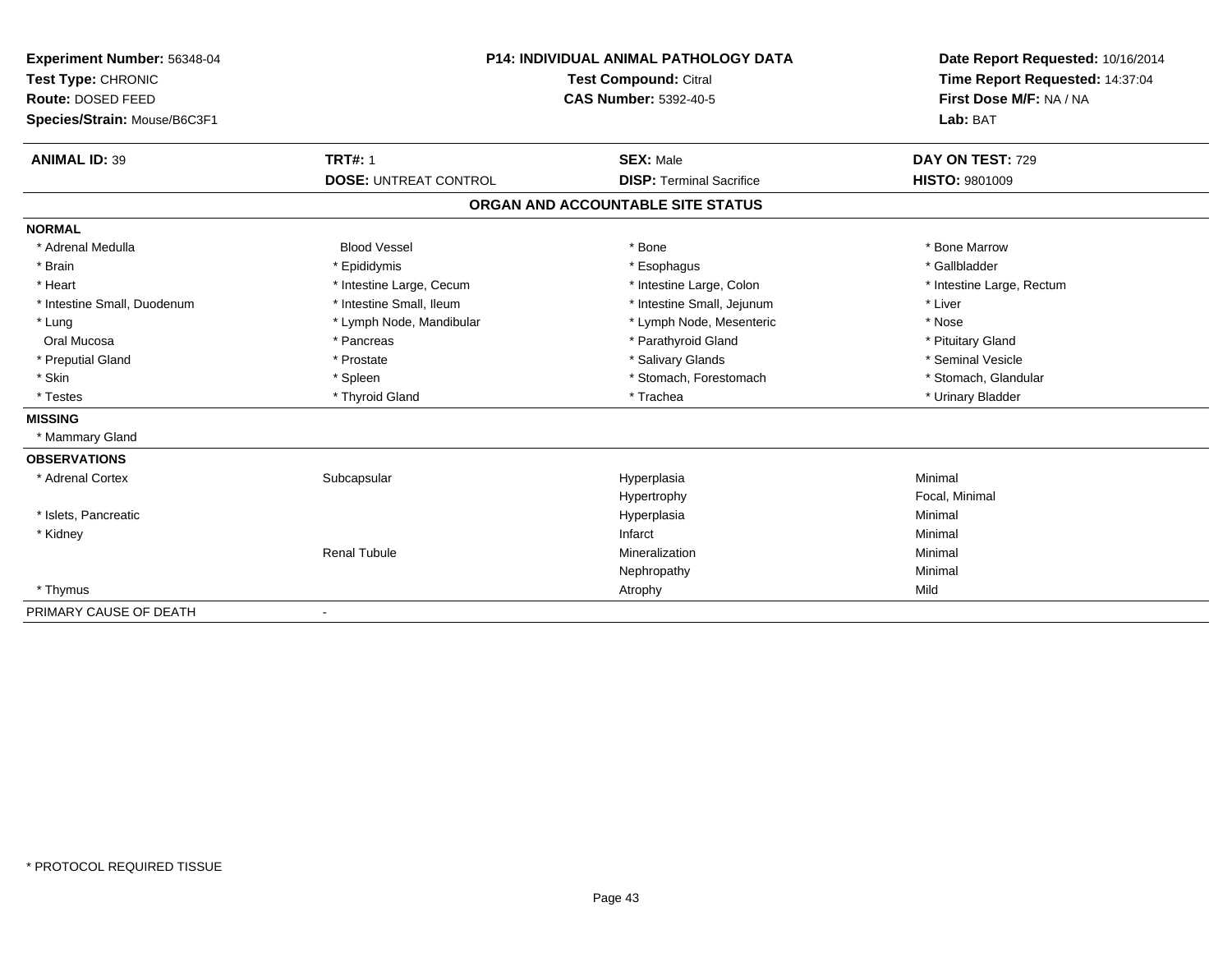| Experiment Number: 56348-04<br>Test Type: CHRONIC<br>Route: DOSED FEED<br>Species/Strain: Mouse/B6C3F1 | P14: INDIVIDUAL ANIMAL PATHOLOGY DATA<br><b>Test Compound: Citral</b><br><b>CAS Number: 5392-40-5</b> |                                   | Date Report Requested: 10/16/2014<br>Time Report Requested: 14:37:04<br>First Dose M/F: NA / NA<br>Lab: BAT |  |
|--------------------------------------------------------------------------------------------------------|-------------------------------------------------------------------------------------------------------|-----------------------------------|-------------------------------------------------------------------------------------------------------------|--|
| <b>ANIMAL ID: 40</b>                                                                                   | <b>TRT#: 1</b>                                                                                        | <b>SEX: Male</b>                  | DAY ON TEST: 728                                                                                            |  |
|                                                                                                        | <b>DOSE: UNTREAT CONTROL</b>                                                                          | <b>DISP: Terminal Sacrifice</b>   | HISTO: 9801010                                                                                              |  |
|                                                                                                        |                                                                                                       | ORGAN AND ACCOUNTABLE SITE STATUS |                                                                                                             |  |
| <b>NORMAL</b>                                                                                          |                                                                                                       |                                   |                                                                                                             |  |
| * Adrenal Medulla                                                                                      | <b>Blood Vessel</b>                                                                                   | * Bone                            | * Bone Marrow                                                                                               |  |
| * Brain                                                                                                | * Epididymis                                                                                          | * Esophagus                       | * Gallbladder                                                                                               |  |
| * Heart                                                                                                | * Intestine Large, Cecum                                                                              | * Intestine Large, Colon          | * Intestine Large, Rectum                                                                                   |  |
| * Intestine Small, Ileum                                                                               | * Liver                                                                                               | * Lymph Node, Mandibular          | * Lymph Node, Mesenteric                                                                                    |  |
| * Nose                                                                                                 | Oral Mucosa                                                                                           | * Pancreas                        | * Parathyroid Gland                                                                                         |  |
| * Pituitary Gland                                                                                      | * Preputial Gland                                                                                     | * Prostate                        | * Salivary Glands                                                                                           |  |
| * Seminal Vesicle                                                                                      | * Skin                                                                                                | * Stomach, Forestomach            | * Stomach, Glandular                                                                                        |  |
| * Testes                                                                                               | * Thyroid Gland                                                                                       | * Trachea                         | * Urinary Bladder                                                                                           |  |
| <b>MISSING</b>                                                                                         |                                                                                                       |                                   |                                                                                                             |  |
| * Mammary Gland                                                                                        |                                                                                                       |                                   |                                                                                                             |  |
| <b>OBSERVATIONS</b>                                                                                    |                                                                                                       |                                   |                                                                                                             |  |
| * Adrenal Cortex                                                                                       | Subcapsular                                                                                           | Hyperplasia                       | Minimal                                                                                                     |  |
| * Intestine Small, Duodenum                                                                            | Epithelium                                                                                            | Necrosis                          | Focal, Minimal                                                                                              |  |
| * Intestine Small, Jejunum                                                                             |                                                                                                       | Carcinoma                         |                                                                                                             |  |
| [Carcinoma TGLS = 1-9]                                                                                 |                                                                                                       |                                   |                                                                                                             |  |
| * Islets, Pancreatic                                                                                   |                                                                                                       | Hyperplasia                       | Minimal                                                                                                     |  |
| * Kidney                                                                                               |                                                                                                       | Metaplasia                        | Osseous, Minimal                                                                                            |  |
|                                                                                                        | <b>Renal Tubule</b>                                                                                   | Mineralization                    | Minimal                                                                                                     |  |
|                                                                                                        |                                                                                                       | Nephropathy                       | Minimal                                                                                                     |  |
| * Lung                                                                                                 |                                                                                                       | Alveolar/Bronchiolar Adenoma      |                                                                                                             |  |
| [ Alveolar/Bronchiolar Adenoma TGLS = 2-9 ]                                                            |                                                                                                       |                                   |                                                                                                             |  |
| * Spleen                                                                                               |                                                                                                       | Hematopoietic Cell Proliferation  | Minimal                                                                                                     |  |
| * Thymus                                                                                               |                                                                                                       | Atrophy                           | Minimal                                                                                                     |  |
| PRIMARY CAUSE OF DEATH                                                                                 | $\blacksquare$                                                                                        |                                   |                                                                                                             |  |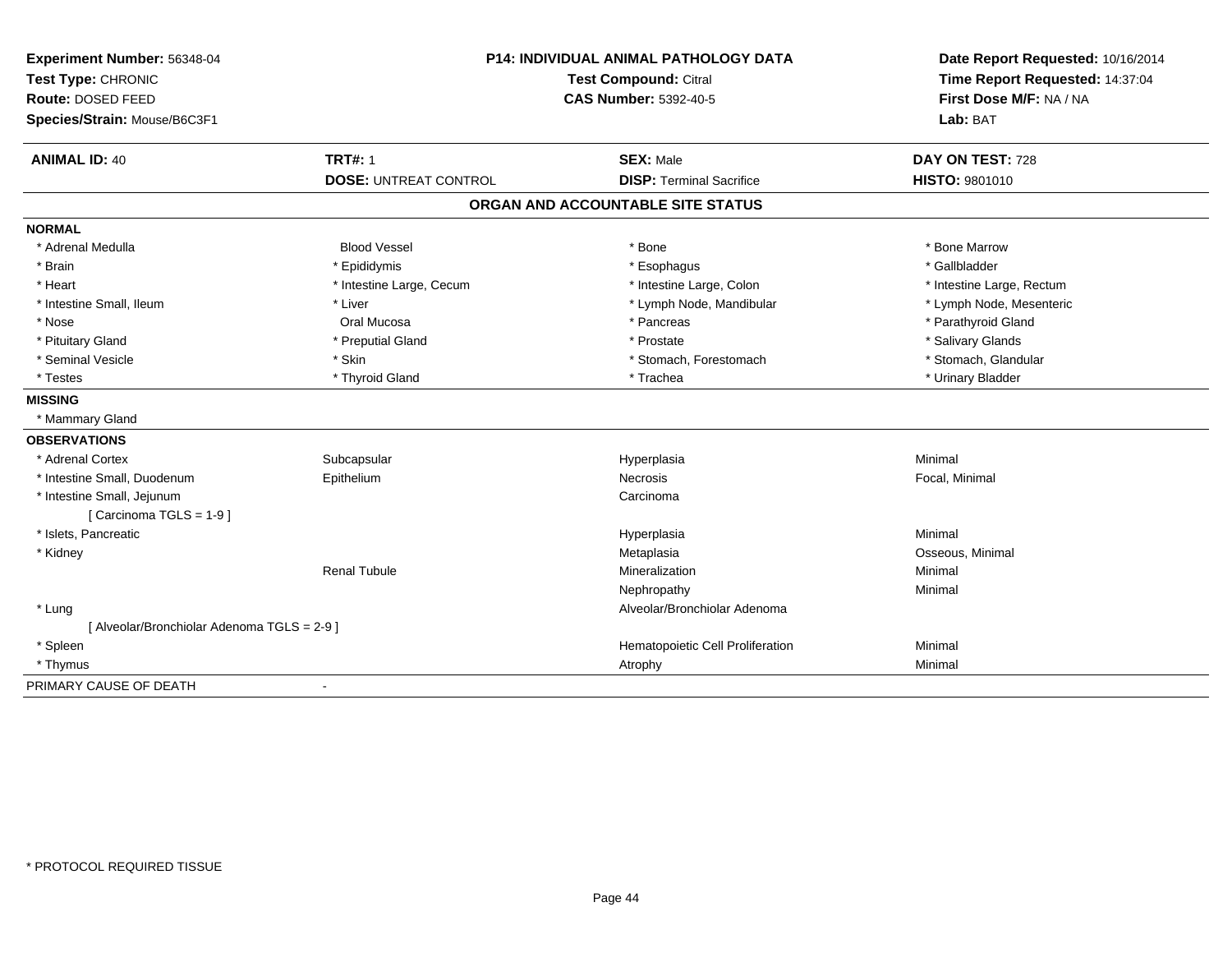| Experiment Number: 56348-04<br>Test Type: CHRONIC<br>Route: DOSED FEED<br>Species/Strain: Mouse/B6C3F1 | P14: INDIVIDUAL ANIMAL PATHOLOGY DATA<br><b>Test Compound: Citral</b><br><b>CAS Number: 5392-40-5</b> |                                   | Date Report Requested: 10/16/2014<br>Time Report Requested: 14:37:04<br>First Dose M/F: NA / NA<br>Lab: BAT |  |
|--------------------------------------------------------------------------------------------------------|-------------------------------------------------------------------------------------------------------|-----------------------------------|-------------------------------------------------------------------------------------------------------------|--|
|                                                                                                        |                                                                                                       |                                   |                                                                                                             |  |
| <b>ANIMAL ID: 41</b>                                                                                   | <b>TRT#: 1</b>                                                                                        | <b>SEX: Male</b>                  | DAY ON TEST: 731                                                                                            |  |
|                                                                                                        | <b>DOSE: UNTREAT CONTROL</b>                                                                          | <b>DISP: Terminal Sacrifice</b>   | HISTO: 9801011                                                                                              |  |
|                                                                                                        |                                                                                                       | ORGAN AND ACCOUNTABLE SITE STATUS |                                                                                                             |  |
| <b>NORMAL</b>                                                                                          |                                                                                                       |                                   |                                                                                                             |  |
| * Adrenal Medulla                                                                                      | <b>Blood Vessel</b>                                                                                   | * Bone                            | * Bone Marrow                                                                                               |  |
| * Brain                                                                                                | * Epididymis                                                                                          | * Esophagus                       | * Gallbladder                                                                                               |  |
| * Intestine Large, Cecum                                                                               | * Intestine Large, Colon                                                                              | * Intestine Large, Rectum         | * Intestine Small, Duodenum                                                                                 |  |
| * Intestine Small, Ileum                                                                               | * Intestine Small, Jejunum                                                                            | * Islets, Pancreatic              | * Lymph Node, Mandibular                                                                                    |  |
| * Lymph Node, Mesenteric                                                                               | * Nose                                                                                                | * Pancreas                        | * Parathyroid Gland                                                                                         |  |
| * Pituitary Gland                                                                                      | * Preputial Gland                                                                                     | * Prostate                        | * Salivary Glands                                                                                           |  |
| * Seminal Vesicle                                                                                      | * Skin                                                                                                | * Spleen                          | * Stomach, Forestomach                                                                                      |  |
| * Stomach, Glandular                                                                                   | * Testes                                                                                              | * Thyroid Gland                   | * Trachea                                                                                                   |  |
| * Urinary Bladder                                                                                      |                                                                                                       |                                   |                                                                                                             |  |
| <b>MISSING</b>                                                                                         |                                                                                                       |                                   |                                                                                                             |  |
| * Mammary Gland                                                                                        |                                                                                                       |                                   |                                                                                                             |  |
| <b>OBSERVATIONS</b>                                                                                    |                                                                                                       |                                   |                                                                                                             |  |
| * Adrenal Cortex                                                                                       | Subcapsular                                                                                           | Hyperplasia                       | Minimal                                                                                                     |  |
| * Heart                                                                                                | Myocardium                                                                                            | Degeneration                      | Minimal                                                                                                     |  |
| * Kidney                                                                                               | <b>Renal Tubule</b>                                                                                   | Mineralization                    | Minimal                                                                                                     |  |
|                                                                                                        |                                                                                                       | Nephropathy                       | Minimal                                                                                                     |  |
| * Liver                                                                                                |                                                                                                       | <b>Clear Cell Focus</b>           |                                                                                                             |  |
|                                                                                                        |                                                                                                       | Inflammation                      | Granulomatous, Minimal                                                                                      |  |
|                                                                                                        |                                                                                                       | Vacuolization Cytoplasmic         | Focal, Minimal                                                                                              |  |
| [Clear Cell Focus TGLS = 1-5]                                                                          |                                                                                                       |                                   |                                                                                                             |  |
| * Lung                                                                                                 | Alveolar Epith                                                                                        | Hyperplasia                       | Focal, Mild                                                                                                 |  |
| Mesentery                                                                                              |                                                                                                       | Inflammation                      | Granulomatous, Mild                                                                                         |  |
| Oral Mucosa                                                                                            |                                                                                                       | Inflammation                      | Chronic Active, Minimal                                                                                     |  |
| * Thymus                                                                                               |                                                                                                       | Atrophy                           | Mild                                                                                                        |  |
| PRIMARY CAUSE OF DEATH                                                                                 |                                                                                                       |                                   |                                                                                                             |  |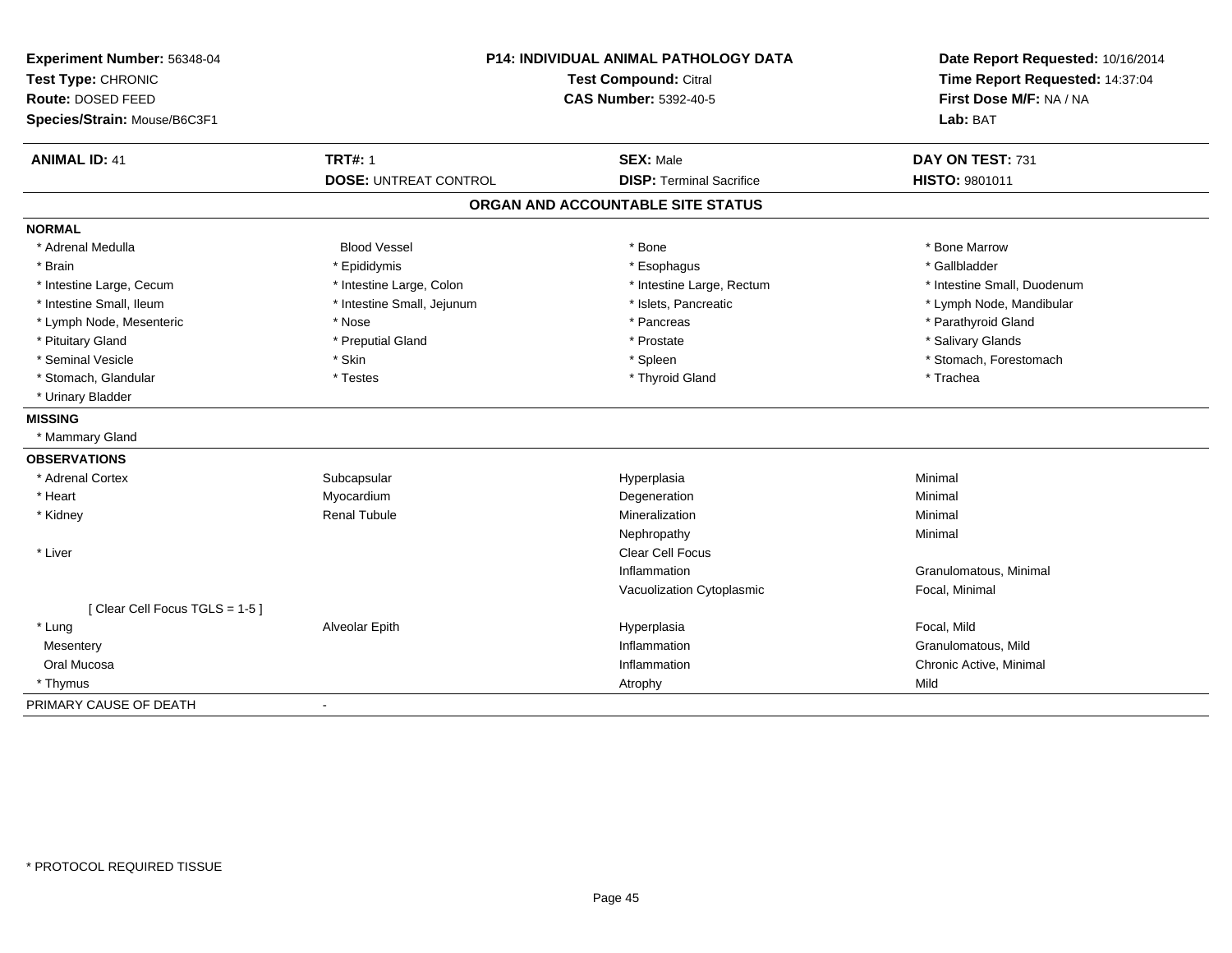| Experiment Number: 56348-04<br>Test Type: CHRONIC<br>Route: DOSED FEED<br>Species/Strain: Mouse/B6C3F1 | <b>P14: INDIVIDUAL ANIMAL PATHOLOGY DATA</b><br>Test Compound: Citral<br><b>CAS Number: 5392-40-5</b> |                                                     | Date Report Requested: 10/16/2014<br>Time Report Requested: 14:37:04<br>First Dose M/F: NA / NA<br>Lab: BAT |  |
|--------------------------------------------------------------------------------------------------------|-------------------------------------------------------------------------------------------------------|-----------------------------------------------------|-------------------------------------------------------------------------------------------------------------|--|
| <b>ANIMAL ID: 42</b>                                                                                   | <b>TRT#: 1</b><br><b>DOSE: UNTREAT CONTROL</b>                                                        | <b>SEX: Male</b><br><b>DISP: Terminal Sacrifice</b> | DAY ON TEST: 728<br>HISTO: 9801012                                                                          |  |
|                                                                                                        |                                                                                                       |                                                     |                                                                                                             |  |
|                                                                                                        |                                                                                                       | ORGAN AND ACCOUNTABLE SITE STATUS                   |                                                                                                             |  |
| <b>NORMAL</b>                                                                                          |                                                                                                       |                                                     |                                                                                                             |  |
| * Adrenal Cortex                                                                                       | * Adrenal Medulla                                                                                     | <b>Blood Vessel</b>                                 | * Bone                                                                                                      |  |
| * Bone Marrow                                                                                          | * Brain                                                                                               | * Epididymis                                        | * Esophagus                                                                                                 |  |
| * Gallbladder                                                                                          | * Heart                                                                                               | * Intestine Large, Cecum                            | * Intestine Large, Colon                                                                                    |  |
| * Intestine Large, Rectum                                                                              | * Intestine Small, Duodenum                                                                           | * Intestine Small, Ileum                            | * Intestine Small, Jejunum                                                                                  |  |
| $*$ Lung                                                                                               | * Lymph Node, Mandibular                                                                              | * Lymph Node, Mesenteric                            | * Nose                                                                                                      |  |
| * Pancreas                                                                                             | * Parathyroid Gland                                                                                   | * Pituitary Gland                                   | * Prostate                                                                                                  |  |
| * Salivary Glands                                                                                      | * Seminal Vesicle                                                                                     | * Skin                                              | * Stomach, Forestomach                                                                                      |  |
| * Stomach, Glandular                                                                                   | * Testes                                                                                              | * Thyroid Gland                                     | * Trachea                                                                                                   |  |
| * Urinary Bladder                                                                                      |                                                                                                       |                                                     |                                                                                                             |  |
| <b>MISSING</b>                                                                                         |                                                                                                       |                                                     |                                                                                                             |  |
| * Mammary Gland                                                                                        |                                                                                                       |                                                     |                                                                                                             |  |
| <b>OBSERVATIONS</b>                                                                                    |                                                                                                       |                                                     |                                                                                                             |  |
| * Islets, Pancreatic                                                                                   |                                                                                                       | Hyperplasia                                         | Minimal                                                                                                     |  |
| * Kidney                                                                                               | <b>Renal Tubule</b>                                                                                   | Cyst                                                | Mild                                                                                                        |  |
|                                                                                                        | <b>Renal Tubule</b>                                                                                   | Mineralization                                      | Minimal                                                                                                     |  |
|                                                                                                        |                                                                                                       | Nephropathy                                         | Minimal                                                                                                     |  |
| * Liver                                                                                                |                                                                                                       | Inflammation                                        | Granulomatous, Mild                                                                                         |  |
| Mesentery                                                                                              |                                                                                                       | Inflammation                                        | Granulomatous, Minimal                                                                                      |  |
| Oral Mucosa                                                                                            |                                                                                                       | Inflammation                                        | Chronic Active, Minimal                                                                                     |  |
| * Preputial Gland                                                                                      |                                                                                                       | Cyst                                                | Moderate                                                                                                    |  |
| [ $Cyst TGLS = 1-8$ ]                                                                                  |                                                                                                       |                                                     |                                                                                                             |  |
| * Spleen                                                                                               |                                                                                                       | Hematopoietic Cell Proliferation                    | Minimal                                                                                                     |  |
| * Thymus                                                                                               |                                                                                                       | Atrophy                                             | Mild                                                                                                        |  |
| PRIMARY CAUSE OF DEATH                                                                                 |                                                                                                       |                                                     |                                                                                                             |  |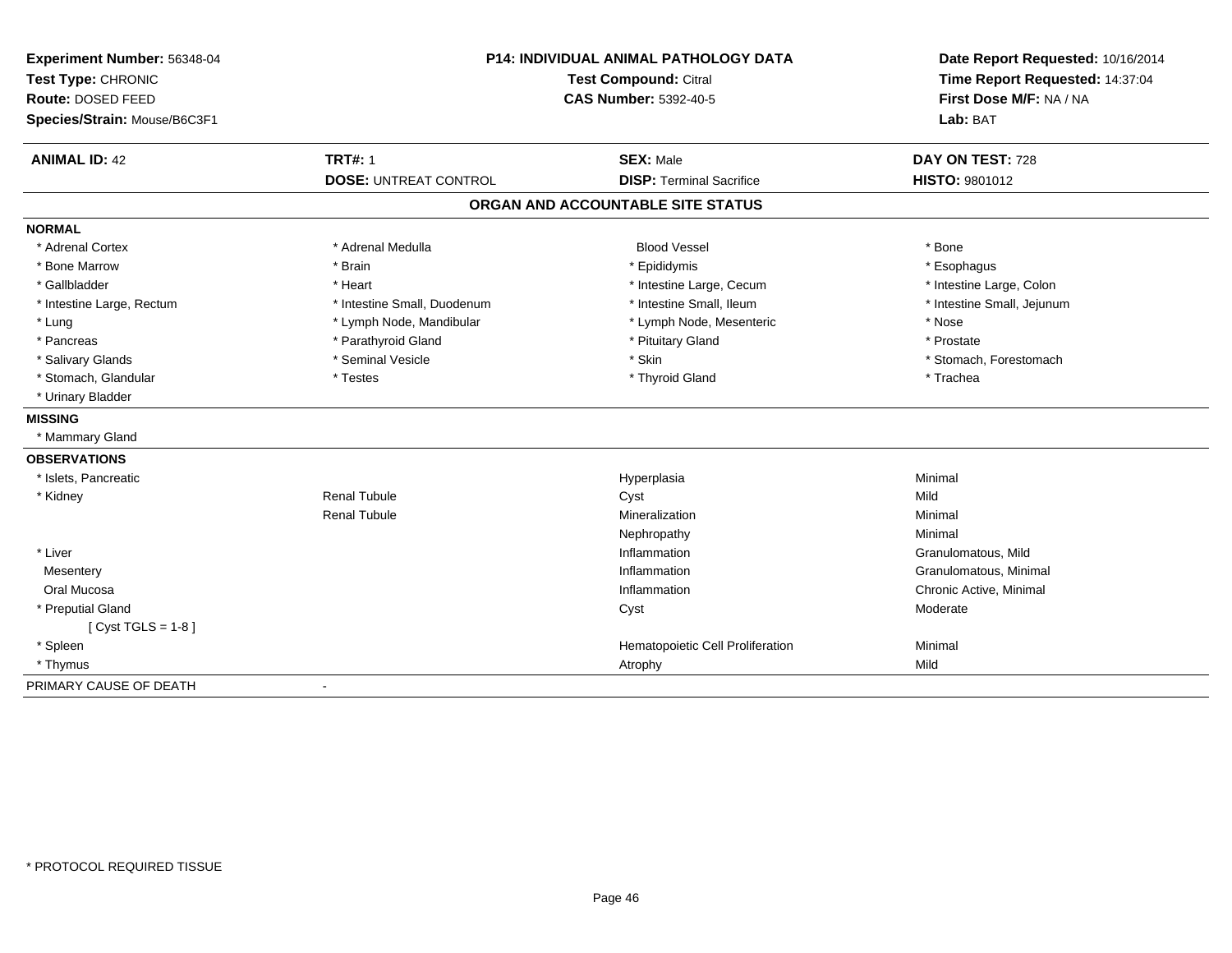| Experiment Number: 56348-04<br>Test Type: CHRONIC<br>Route: DOSED FEED<br>Species/Strain: Mouse/B6C3F1 | P14: INDIVIDUAL ANIMAL PATHOLOGY DATA<br><b>Test Compound: Citral</b><br><b>CAS Number: 5392-40-5</b> |                                                | Date Report Requested: 10/16/2014<br>Time Report Requested: 14:37:04<br>First Dose M/F: NA / NA<br>Lab: BAT |  |
|--------------------------------------------------------------------------------------------------------|-------------------------------------------------------------------------------------------------------|------------------------------------------------|-------------------------------------------------------------------------------------------------------------|--|
| <b>ANIMAL ID: 43</b>                                                                                   | <b>TRT#: 1</b><br><b>DOSE: UNTREAT CONTROL</b>                                                        | <b>SEX: Male</b><br><b>DISP: Natural Death</b> | DAY ON TEST: 727<br>HISTO: 9801013                                                                          |  |
|                                                                                                        |                                                                                                       | ORGAN AND ACCOUNTABLE SITE STATUS              |                                                                                                             |  |
| <b>NORMAL</b>                                                                                          |                                                                                                       |                                                |                                                                                                             |  |
| * Adrenal Cortex                                                                                       | <b>Blood Vessel</b>                                                                                   | * Bone                                         | * Bone Marrow                                                                                               |  |
| * Brain                                                                                                | * Epididymis                                                                                          | * Esophagus                                    | * Gallbladder                                                                                               |  |
| * Heart                                                                                                | * Intestine Large, Cecum                                                                              | * Intestine Large, Colon                       | * Intestine Large, Rectum                                                                                   |  |
| * Intestine Small, Duodenum                                                                            | * Intestine Small, Ileum                                                                              | * Islets, Pancreatic                           | * Kidney                                                                                                    |  |
| * Lung                                                                                                 | * Lymph Node, Mandibular                                                                              | * Nose                                         | Oral Mucosa                                                                                                 |  |
| * Pancreas                                                                                             | * Parathyroid Gland                                                                                   | * Pituitary Gland                              | * Prostate                                                                                                  |  |
| * Salivary Glands                                                                                      | * Seminal Vesicle                                                                                     | * Skin                                         | * Stomach, Glandular                                                                                        |  |
| * Thyroid Gland                                                                                        | * Trachea                                                                                             | * Urinary Bladder                              |                                                                                                             |  |
| <b>MISSING</b>                                                                                         |                                                                                                       |                                                |                                                                                                             |  |
| * Adrenal Medulla                                                                                      | * Lymph Node, Mesenteric                                                                              | * Mammary Gland                                |                                                                                                             |  |
| <b>OBSERVATIONS</b>                                                                                    |                                                                                                       |                                                |                                                                                                             |  |
| * Intestine Small, Jejunum                                                                             | <b>Muscularis</b>                                                                                     | Atrophy                                        | Moderate                                                                                                    |  |
| [Atrophy TGLS = $3-9$ ]                                                                                |                                                                                                       |                                                |                                                                                                             |  |
| * Liver                                                                                                |                                                                                                       | Hemangiosarcoma                                |                                                                                                             |  |
| [Hemangiosarcoma TGLS = 2-4]                                                                           |                                                                                                       |                                                |                                                                                                             |  |
| * Preputial Gland                                                                                      |                                                                                                       | Cyst                                           | Moderate                                                                                                    |  |
| [ $Cyst TGLS = 1-8$ ]                                                                                  |                                                                                                       |                                                |                                                                                                             |  |
| * Spleen                                                                                               | Lymph Follic                                                                                          | Atrophy                                        | Marked                                                                                                      |  |
|                                                                                                        |                                                                                                       | Hematopoietic Cell Proliferation               | Minimal                                                                                                     |  |
| * Stomach, Forestomach                                                                                 | Epithelium                                                                                            | Hyperplasia                                    | Diffuse, Minimal                                                                                            |  |
| * Testes                                                                                               | <b>Interstit Cell</b>                                                                                 | Adenoma                                        |                                                                                                             |  |
|                                                                                                        | <b>Germinal Epith</b>                                                                                 | Degeneration                                   | Minimal                                                                                                     |  |
| * Thymus                                                                                               |                                                                                                       | Atrophy                                        | Marked                                                                                                      |  |
| PRIMARY CAUSE OF DEATH                                                                                 | - Intestine Small, Jejunum Muscularis Atrophy                                                         |                                                |                                                                                                             |  |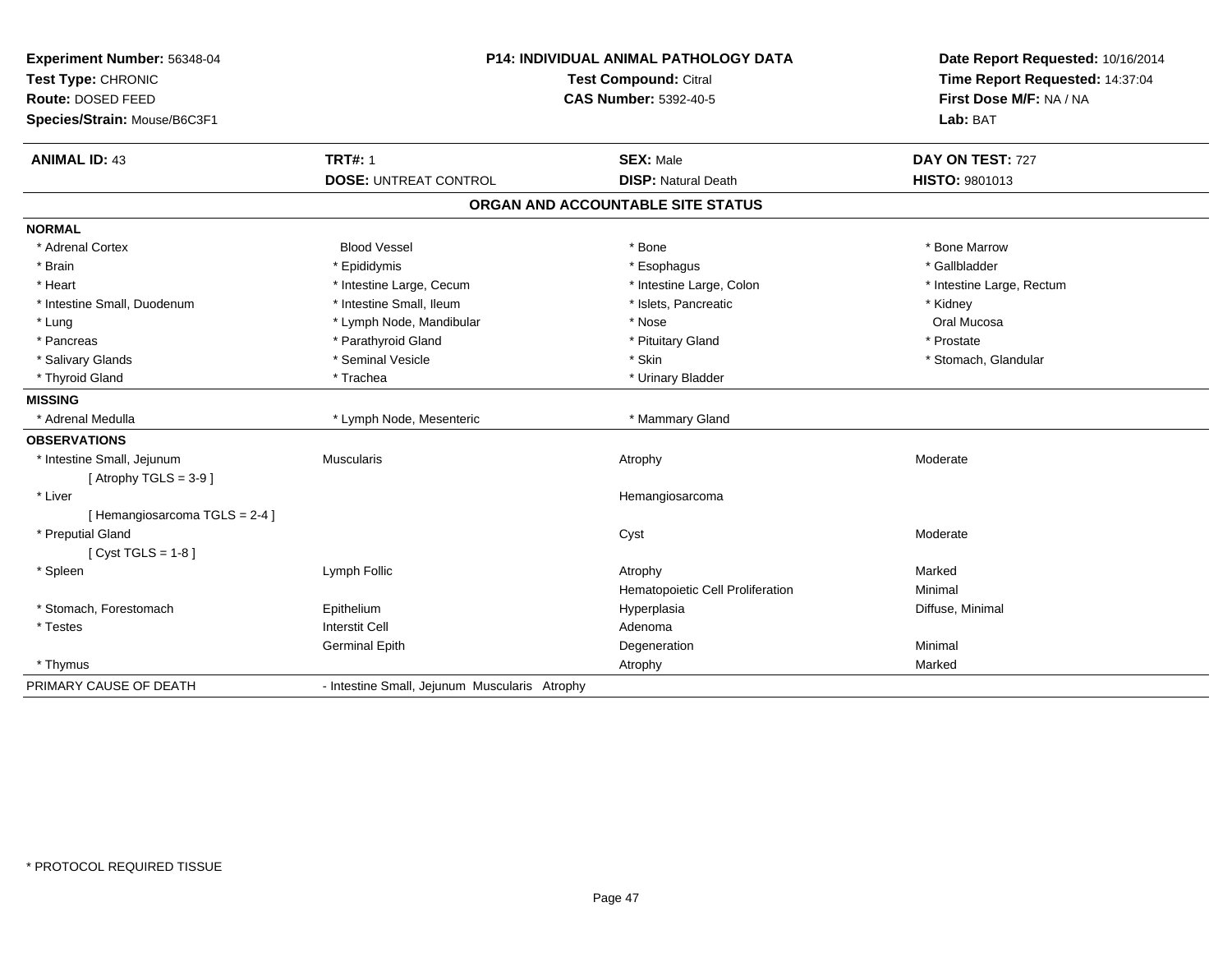| Experiment Number: 56348-04                   | <b>P14: INDIVIDUAL ANIMAL PATHOLOGY DATA</b><br>Test Compound: Citral<br><b>CAS Number: 5392-40-5</b> |                                   | Date Report Requested: 10/16/2014<br>Time Report Requested: 14:37:04 |
|-----------------------------------------------|-------------------------------------------------------------------------------------------------------|-----------------------------------|----------------------------------------------------------------------|
| Test Type: CHRONIC                            |                                                                                                       |                                   |                                                                      |
| Route: DOSED FEED                             |                                                                                                       |                                   | First Dose M/F: NA / NA                                              |
| Species/Strain: Mouse/B6C3F1                  |                                                                                                       |                                   | Lab: BAT                                                             |
| <b>ANIMAL ID: 44</b>                          | <b>TRT#: 1</b>                                                                                        | <b>SEX: Male</b>                  | DAY ON TEST: 727                                                     |
|                                               | <b>DOSE: UNTREAT CONTROL</b>                                                                          | <b>DISP: Terminal Sacrifice</b>   | HISTO: 9801014                                                       |
|                                               |                                                                                                       | ORGAN AND ACCOUNTABLE SITE STATUS |                                                                      |
| <b>NORMAL</b>                                 |                                                                                                       |                                   |                                                                      |
| * Adrenal Medulla                             | <b>Blood Vessel</b>                                                                                   | * Bone                            | * Bone Marrow                                                        |
| * Brain                                       | * Epididymis                                                                                          | * Esophagus                       | * Gallbladder                                                        |
| * Heart                                       | * Intestine Large, Cecum                                                                              | * Intestine Large, Colon          | * Intestine Large, Rectum                                            |
| * Intestine Small, Duodenum                   | * Intestine Small, Ileum                                                                              | * Intestine Small, Jejunum        | * Lymph Node, Mandibular                                             |
| * Lymph Node, Mesenteric                      | * Nose                                                                                                | Oral Mucosa                       | * Pancreas                                                           |
| * Parathyroid Gland                           | * Pituitary Gland                                                                                     | * Preputial Gland                 | * Prostate                                                           |
| * Salivary Glands                             | * Seminal Vesicle                                                                                     | * Skin                            | * Spleen                                                             |
| * Stomach, Forestomach                        | * Stomach, Glandular                                                                                  | * Testes                          | * Thymus                                                             |
| * Thyroid Gland                               | * Trachea                                                                                             | * Urinary Bladder                 |                                                                      |
| <b>MISSING</b>                                |                                                                                                       |                                   |                                                                      |
| * Mammary Gland                               |                                                                                                       |                                   |                                                                      |
| <b>OBSERVATIONS</b>                           |                                                                                                       |                                   |                                                                      |
| * Adrenal Cortex                              | Subcapsular                                                                                           | Hyperplasia                       | Minimal                                                              |
|                                               |                                                                                                       | Hypertrophy                       | Focal, Minimal                                                       |
| <b>Harderian Gland</b>                        |                                                                                                       | Adenoma                           |                                                                      |
| [Adenoma TGLS = $1-9$ ]                       |                                                                                                       |                                   |                                                                      |
| * Islets, Pancreatic                          |                                                                                                       | Hyperplasia                       | Mild                                                                 |
| * Kidney                                      | Pelvis                                                                                                | Hemorrhage                        | Mild                                                                 |
|                                               | <b>Renal Tubule</b>                                                                                   | Mineralization                    | Minimal                                                              |
|                                               |                                                                                                       | Nephropathy                       | Minimal                                                              |
| * Liver                                       |                                                                                                       | Hepatocellular Adenoma            | Multiple                                                             |
| [ Hepatocellular Adenoma TGLS = 2,3-4+9 ]     |                                                                                                       |                                   |                                                                      |
| * Lung                                        |                                                                                                       | Alveolar/Bronchiolar Carcinoma    |                                                                      |
| [ Alveolar/Bronchiolar Carcinoma TGLS = 4-3 ] |                                                                                                       |                                   |                                                                      |
| PRIMARY CAUSE OF DEATH                        |                                                                                                       |                                   |                                                                      |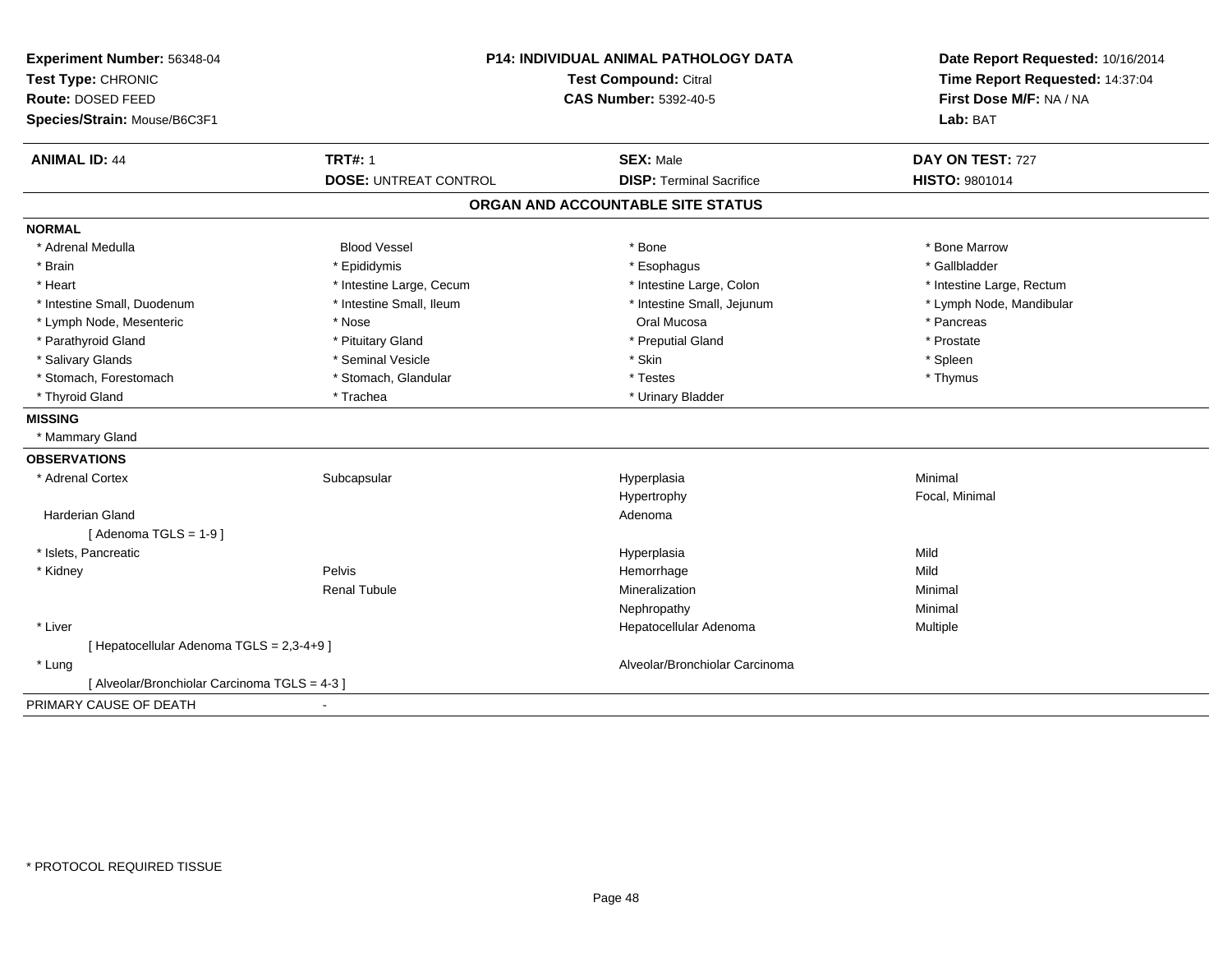| Experiment Number: 56348-04<br>Test Type: CHRONIC<br>Route: DOSED FEED<br>Species/Strain: Mouse/B6C3F1       | P14: INDIVIDUAL ANIMAL PATHOLOGY DATA<br>Test Compound: Citral<br><b>CAS Number: 5392-40-5</b> |                                                     | Date Report Requested: 10/16/2014<br>Time Report Requested: 14:37:04<br>First Dose M/F: NA / NA<br>Lab: BAT |  |
|--------------------------------------------------------------------------------------------------------------|------------------------------------------------------------------------------------------------|-----------------------------------------------------|-------------------------------------------------------------------------------------------------------------|--|
| <b>ANIMAL ID: 45</b>                                                                                         | <b>TRT#: 1</b>                                                                                 | <b>SEX: Male</b><br><b>DISP: Terminal Sacrifice</b> | DAY ON TEST: 727                                                                                            |  |
|                                                                                                              | <b>DOSE: UNTREAT CONTROL</b>                                                                   |                                                     | <b>HISTO: 9801015</b>                                                                                       |  |
|                                                                                                              |                                                                                                | ORGAN AND ACCOUNTABLE SITE STATUS                   |                                                                                                             |  |
| <b>NORMAL</b>                                                                                                |                                                                                                |                                                     |                                                                                                             |  |
| * Adrenal Medulla                                                                                            | <b>Blood Vessel</b>                                                                            | * Bone                                              | * Brain                                                                                                     |  |
| * Epididymis                                                                                                 | * Esophagus                                                                                    | * Gallbladder                                       | * Heart                                                                                                     |  |
| * Intestine Large, Cecum                                                                                     | * Intestine Large, Colon                                                                       | * Intestine Large, Rectum                           | * Intestine Small, Duodenum                                                                                 |  |
| * Intestine Small, Ileum                                                                                     | * Intestine Small, Jejunum                                                                     | * Lung                                              | * Lymph Node, Mandibular                                                                                    |  |
| * Nose                                                                                                       | Oral Mucosa                                                                                    | * Pancreas                                          | * Parathyroid Gland                                                                                         |  |
| * Pituitary Gland                                                                                            | * Preputial Gland                                                                              | * Prostate                                          | * Salivary Glands                                                                                           |  |
| * Seminal Vesicle                                                                                            | * Skin                                                                                         | * Stomach, Forestomach                              | * Stomach, Glandular                                                                                        |  |
| * Testes                                                                                                     | * Thyroid Gland                                                                                | * Trachea                                           | * Urinary Bladder                                                                                           |  |
| <b>MISSING</b>                                                                                               |                                                                                                |                                                     |                                                                                                             |  |
| * Mammary Gland                                                                                              |                                                                                                |                                                     |                                                                                                             |  |
| <b>OBSERVATIONS</b>                                                                                          |                                                                                                |                                                     |                                                                                                             |  |
| * Adrenal Cortex                                                                                             | Subcapsular                                                                                    | Hyperplasia                                         | Minimal                                                                                                     |  |
| * Bone Marrow                                                                                                |                                                                                                | Hyperplasia                                         | Moderate                                                                                                    |  |
| * Islets, Pancreatic                                                                                         |                                                                                                | Hyperplasia                                         | Minimal                                                                                                     |  |
| * Kidney                                                                                                     | <b>Renal Tubule</b>                                                                            | Mineralization                                      | Minimal                                                                                                     |  |
|                                                                                                              |                                                                                                | Nephropathy                                         | Mild                                                                                                        |  |
| * Liver                                                                                                      |                                                                                                | Hepatocellular Adenoma                              |                                                                                                             |  |
|                                                                                                              |                                                                                                | Hepatocellular Carcinoma                            |                                                                                                             |  |
|                                                                                                              |                                                                                                | Necrosis                                            | Focal, Moderate                                                                                             |  |
| [ Hepatocellular Adenoma TGLS = 2-9 ]<br>[ Hepatocellular Carcinoma TGLS = 1-5 ]<br>[Necrosis $TGLS = 3-9$ ] |                                                                                                |                                                     |                                                                                                             |  |
| * Lymph Node, Mesenteric                                                                                     |                                                                                                | Inflammation                                        | Granulomatous, Mild                                                                                         |  |
| * Spleen                                                                                                     |                                                                                                | Hematopoietic Cell Proliferation                    | Moderate                                                                                                    |  |
| * Thymus                                                                                                     |                                                                                                | Atrophy                                             | Moderate                                                                                                    |  |
| PRIMARY CAUSE OF DEATH                                                                                       | $\blacksquare$                                                                                 |                                                     |                                                                                                             |  |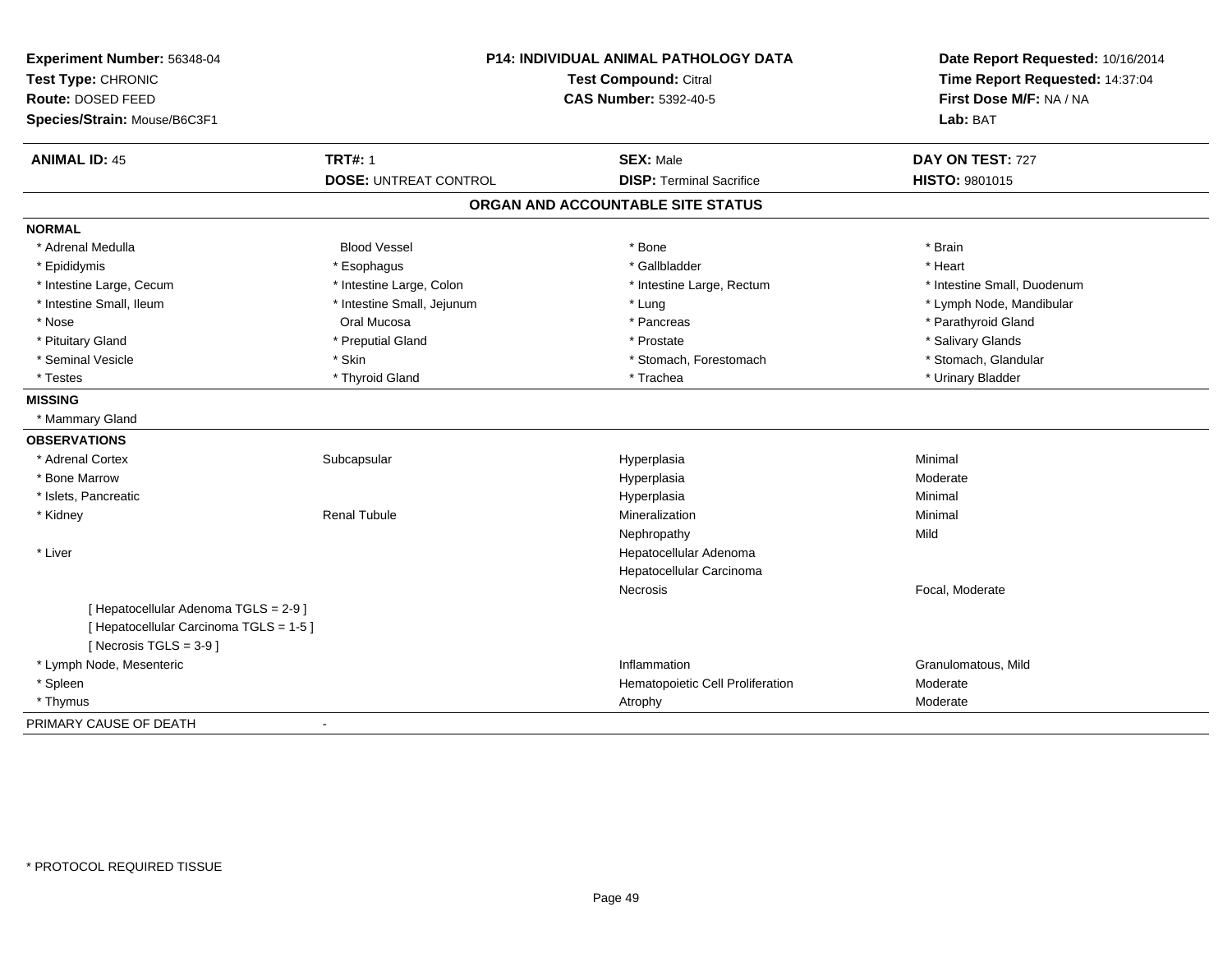| Experiment Number: 56348-04  |                              | <b>P14: INDIVIDUAL ANIMAL PATHOLOGY DATA</b><br><b>Test Compound: Citral</b> |                           |
|------------------------------|------------------------------|------------------------------------------------------------------------------|---------------------------|
| Test Type: CHRONIC           |                              |                                                                              |                           |
| Route: DOSED FEED            |                              | <b>CAS Number: 5392-40-5</b>                                                 | First Dose M/F: NA / NA   |
| Species/Strain: Mouse/B6C3F1 |                              |                                                                              | Lab: BAT                  |
| <b>ANIMAL ID: 46</b>         | <b>TRT#: 1</b>               | <b>SEX: Male</b>                                                             | DAY ON TEST: 728          |
|                              | <b>DOSE: UNTREAT CONTROL</b> | <b>DISP: Terminal Sacrifice</b>                                              | HISTO: 9801016            |
|                              |                              | ORGAN AND ACCOUNTABLE SITE STATUS                                            |                           |
| <b>NORMAL</b>                |                              |                                                                              |                           |
| * Adrenal Medulla            | <b>Blood Vessel</b>          | * Bone                                                                       | * Bone Marrow             |
| * Brain                      | * Epididymis                 | * Esophagus                                                                  | * Gallbladder             |
| * Heart                      | * Intestine Large, Cecum     | * Intestine Large, Colon                                                     | * Intestine Large, Rectum |
| * Intestine Small, Duodenum  | * Intestine Small, Ileum     | * Intestine Small, Jejunum                                                   | * Islets, Pancreatic      |
| * Lung                       | * Lymph Node, Mandibular     | * Lymph Node, Mesenteric                                                     | * Nose                    |
| Oral Mucosa                  | * Pancreas                   | * Parathyroid Gland                                                          | * Pituitary Gland         |
| * Preputial Gland            | * Prostate                   | * Salivary Glands                                                            | * Seminal Vesicle         |
| * Skin                       | * Spleen                     | * Stomach, Forestomach                                                       | * Stomach, Glandular      |
| * Testes                     | * Thyroid Gland              | * Trachea                                                                    | * Urinary Bladder         |
| <b>MISSING</b>               |                              |                                                                              |                           |
| * Mammary Gland              |                              |                                                                              |                           |
| <b>OBSERVATIONS</b>          |                              |                                                                              |                           |
| * Adrenal Cortex             | Subcapsular                  | Hyperplasia                                                                  | Minimal                   |
| * Kidney                     | <b>Renal Tubule</b>          | Mineralization                                                               | Minimal                   |
|                              |                              | Nephropathy                                                                  | Minimal                   |
| * Liver                      |                              | <b>Clear Cell Focus</b>                                                      |                           |
|                              |                              | Mixed Cell Focus                                                             |                           |
|                              |                              | Vacuolization Cytoplasmic                                                    | Focal, Minimal            |
| * Thymus                     |                              | Atrophy                                                                      | Mild                      |
| PRIMARY CAUSE OF DEATH       |                              |                                                                              |                           |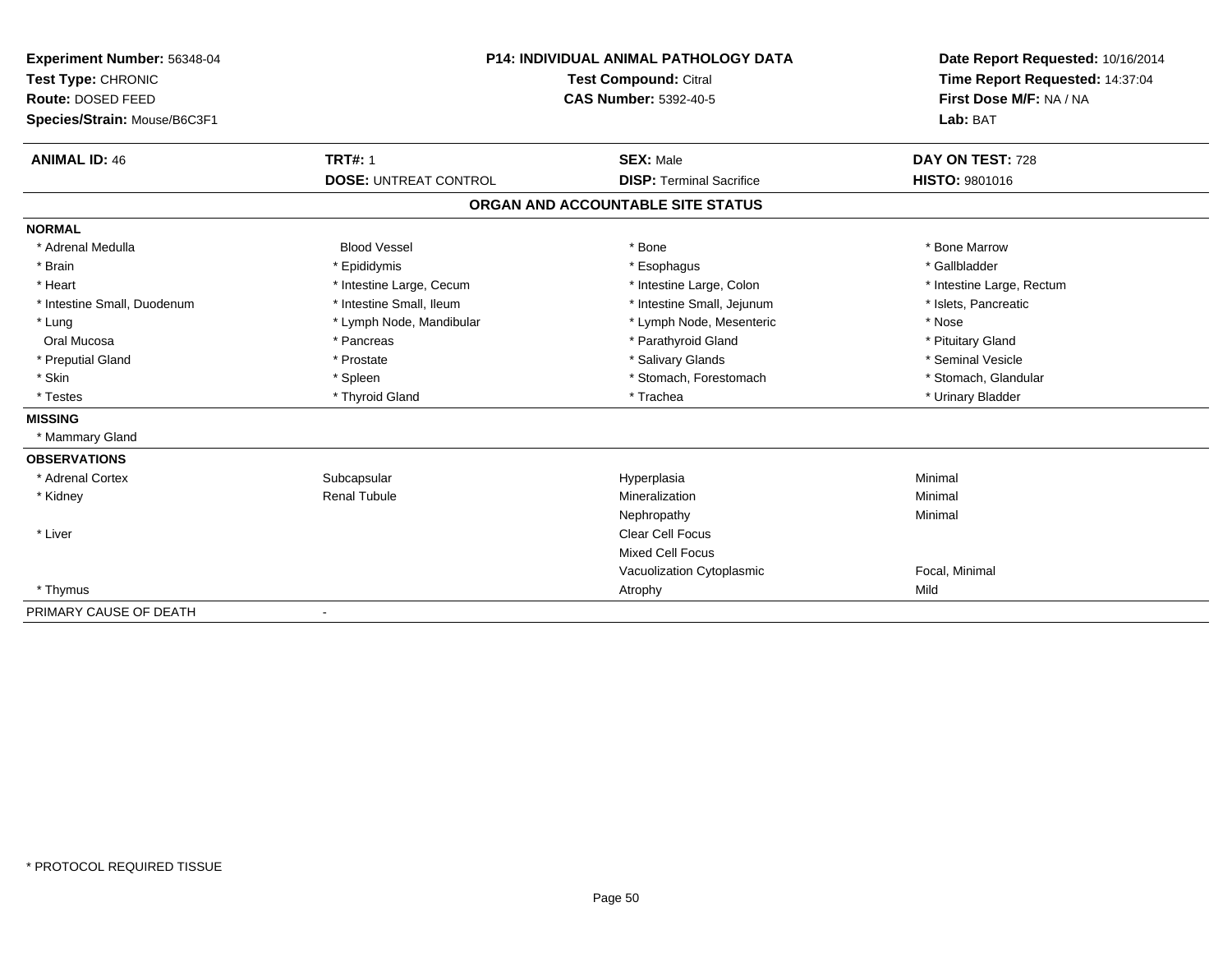| Experiment Number: 56348-04<br>Test Type: CHRONIC<br>Route: DOSED FEED<br>Species/Strain: Mouse/B6C3F1 |                              | P14: INDIVIDUAL ANIMAL PATHOLOGY DATA<br><b>Test Compound: Citral</b><br><b>CAS Number: 5392-40-5</b> | Date Report Requested: 10/16/2014<br>Time Report Requested: 14:37:04<br>First Dose M/F: NA / NA<br>Lab: BAT |
|--------------------------------------------------------------------------------------------------------|------------------------------|-------------------------------------------------------------------------------------------------------|-------------------------------------------------------------------------------------------------------------|
| <b>ANIMAL ID: 47</b>                                                                                   | <b>TRT#: 1</b>               | <b>SEX: Male</b>                                                                                      | DAY ON TEST: 731                                                                                            |
|                                                                                                        | <b>DOSE: UNTREAT CONTROL</b> | <b>DISP: Terminal Sacrifice</b>                                                                       | HISTO: 9801017                                                                                              |
|                                                                                                        |                              | ORGAN AND ACCOUNTABLE SITE STATUS                                                                     |                                                                                                             |
| <b>NORMAL</b>                                                                                          |                              |                                                                                                       |                                                                                                             |
| * Adrenal Medulla                                                                                      | <b>Blood Vessel</b>          | * Bone                                                                                                | * Bone Marrow                                                                                               |
| * Brain                                                                                                | * Epididymis                 | * Esophagus                                                                                           | * Gallbladder                                                                                               |
| * Heart                                                                                                | * Intestine Large, Cecum     | * Intestine Large, Colon                                                                              | * Intestine Large, Rectum                                                                                   |
| * Intestine Small, Duodenum                                                                            | * Intestine Small, Ileum     | * Islets, Pancreatic                                                                                  | * Lymph Node, Mandibular                                                                                    |
| * Nose                                                                                                 | Oral Mucosa                  | * Parathyroid Gland                                                                                   | * Pituitary Gland                                                                                           |
| * Preputial Gland                                                                                      | * Prostate                   | * Salivary Glands                                                                                     | * Seminal Vesicle                                                                                           |
| * Skin                                                                                                 | * Stomach, Forestomach       | * Stomach, Glandular                                                                                  | * Testes                                                                                                    |
| * Thyroid Gland                                                                                        | * Trachea                    | * Urinary Bladder                                                                                     |                                                                                                             |
| <b>MISSING</b>                                                                                         |                              |                                                                                                       |                                                                                                             |
| * Mammary Gland                                                                                        |                              |                                                                                                       |                                                                                                             |
| <b>OBSERVATIONS</b>                                                                                    |                              |                                                                                                       |                                                                                                             |
| * Adrenal Cortex                                                                                       | Subcapsular                  | Hyperplasia                                                                                           | Minimal                                                                                                     |
|                                                                                                        |                              | Hypertrophy                                                                                           | Focal, Minimal                                                                                              |
| * Intestine Small, Jejunum                                                                             | Peyers Patch                 | Inflammation                                                                                          | Suppurative, Minimal                                                                                        |
|                                                                                                        |                              | Lymphoma Malignant                                                                                    |                                                                                                             |
| [ Lymphoma Malignant TGLS = 3-9 ]                                                                      |                              |                                                                                                       |                                                                                                             |
| * Kidney                                                                                               | <b>Renal Tubule</b>          | Cyst                                                                                                  | Minimal                                                                                                     |
|                                                                                                        | <b>Renal Tubule</b>          | Mineralization                                                                                        | Minimal                                                                                                     |
|                                                                                                        |                              | Nephropathy                                                                                           | Minimal                                                                                                     |
| * Liver                                                                                                |                              | Inflammation                                                                                          | Granulomatous, Minimal                                                                                      |
| * Lung                                                                                                 |                              | Alveolar/Bronchiolar Carcinoma                                                                        |                                                                                                             |
|                                                                                                        | Alveolar Epith               | Hyperplasia                                                                                           | Focal, Minimal                                                                                              |
| [ Alveolar/Bronchiolar Carcinoma TGLS = 4-3 ]                                                          |                              |                                                                                                       |                                                                                                             |
| * Lymph Node, Mesenteric                                                                               |                              | Lymphoma Malignant                                                                                    |                                                                                                             |
| [ Lymphoma Malignant TGLS = 2-5 ]                                                                      |                              |                                                                                                       |                                                                                                             |
| * Pancreas                                                                                             |                              | Lymphoma Malignant                                                                                    |                                                                                                             |
| * Spleen                                                                                               |                              | Lymphoma Malignant                                                                                    |                                                                                                             |
| [ Lymphoma Malignant TGLS = 1-4 ]                                                                      |                              |                                                                                                       |                                                                                                             |
| * Thymus                                                                                               |                              | Atrophy                                                                                               | Moderate                                                                                                    |
| <b>DOILIADY OALIGE OF BEATLE</b>                                                                       |                              |                                                                                                       |                                                                                                             |

PRIMARY CAUSE OF DEATH-

\* PROTOCOL REQUIRED TISSUE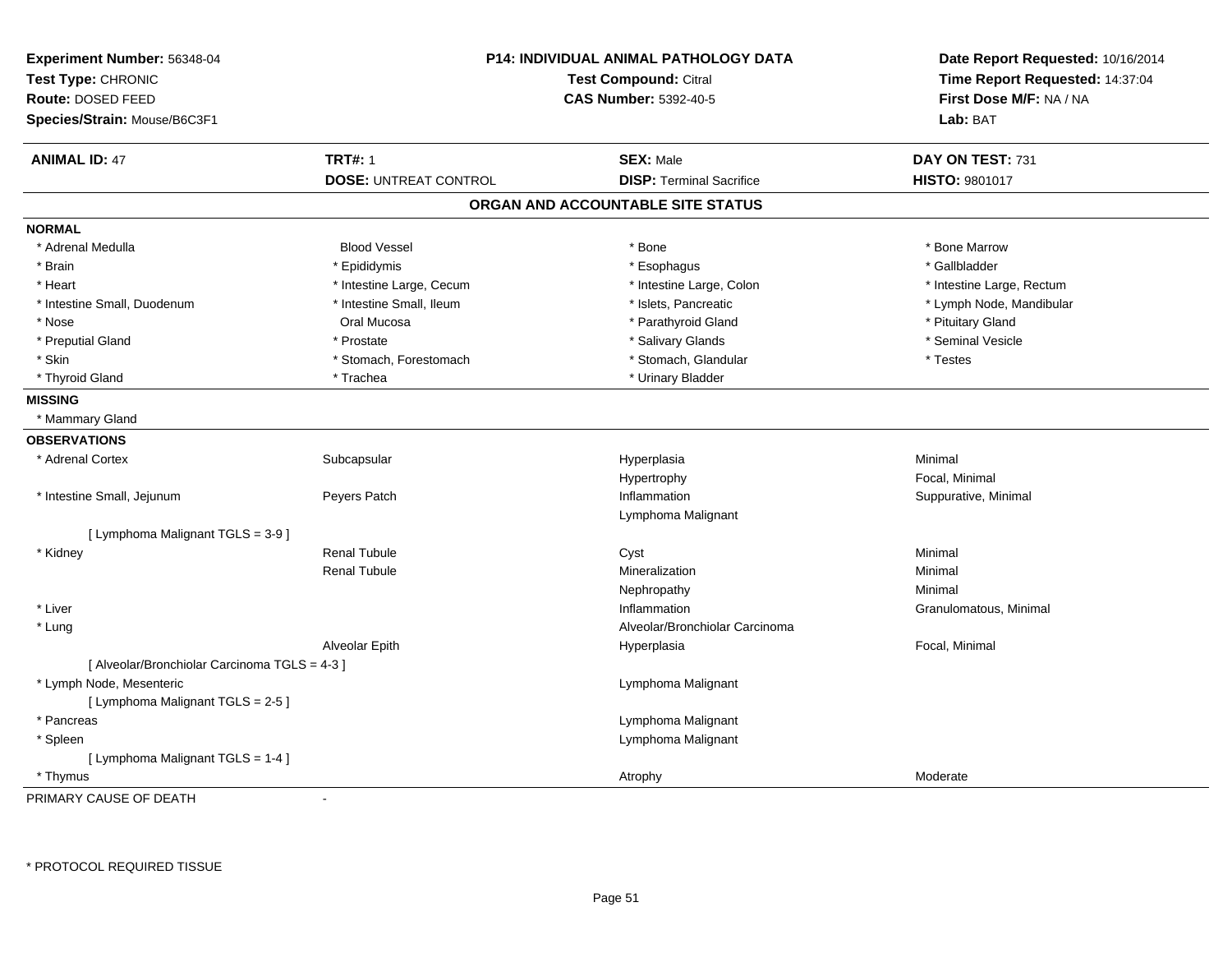| <b>Experiment Number: 56348-04</b><br><b>Test Type: CHRONIC</b><br>Route: DOSED FEED | <b>P14: INDIVIDUAL ANIMAL PATHOLOGY DATA</b><br><b>Test Compound: Citral</b><br><b>CAS Number: 5392-40-5</b> |                                   | Date Report Requested: 10/16/2014<br>Time Report Requested: 14:37:04<br>First Dose M/F: NA / NA |
|--------------------------------------------------------------------------------------|--------------------------------------------------------------------------------------------------------------|-----------------------------------|-------------------------------------------------------------------------------------------------|
|                                                                                      |                                                                                                              |                                   |                                                                                                 |
| Species/Strain: Mouse/B6C3F1                                                         |                                                                                                              |                                   | Lab: BAT                                                                                        |
| <b>ANIMAL ID: 47</b>                                                                 | <b>TRT#: 1</b>                                                                                               | <b>SEX: Male</b>                  | DAY ON TEST: 731                                                                                |
|                                                                                      | <b>DOSE: UNTREAT CONTROL</b>                                                                                 | <b>DISP: Terminal Sacrifice</b>   | <b>HISTO: 9801017</b>                                                                           |
|                                                                                      |                                                                                                              | ORGAN AND ACCOUNTABLE SITE STATUS |                                                                                                 |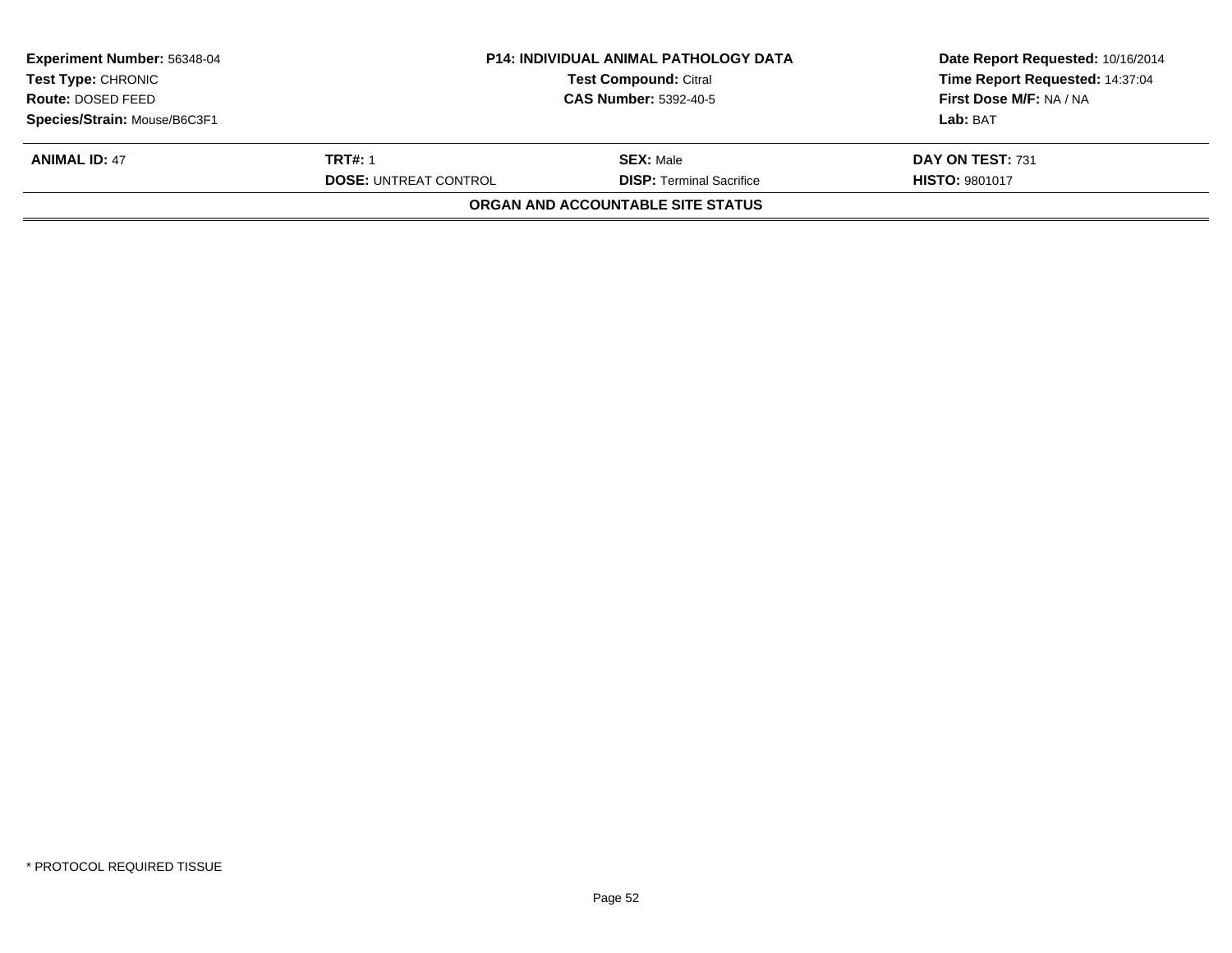| Experiment Number: 56348-04<br>Test Type: CHRONIC<br>Route: DOSED FEED<br>Species/Strain: Mouse/B6C3F1 | P14: INDIVIDUAL ANIMAL PATHOLOGY DATA<br>Test Compound: Citral<br>CAS Number: 5392-40-5 |                                   | Date Report Requested: 10/16/2014<br>Time Report Requested: 14:37:04<br>First Dose M/F: NA / NA<br>Lab: BAT |  |
|--------------------------------------------------------------------------------------------------------|-----------------------------------------------------------------------------------------|-----------------------------------|-------------------------------------------------------------------------------------------------------------|--|
| <b>ANIMAL ID: 48</b>                                                                                   | <b>TRT#: 1</b>                                                                          | <b>SEX: Male</b>                  | DAY ON TEST: 731                                                                                            |  |
|                                                                                                        | <b>DOSE: UNTREAT CONTROL</b>                                                            | <b>DISP: Terminal Sacrifice</b>   | HISTO: 9801018                                                                                              |  |
|                                                                                                        |                                                                                         | ORGAN AND ACCOUNTABLE SITE STATUS |                                                                                                             |  |
| <b>NORMAL</b>                                                                                          |                                                                                         |                                   |                                                                                                             |  |
| * Adrenal Medulla                                                                                      | <b>Blood Vessel</b>                                                                     | * Bone                            | * Bone Marrow                                                                                               |  |
| * Brain                                                                                                | * Epididymis                                                                            | * Esophagus                       | * Gallbladder                                                                                               |  |
| * Heart                                                                                                | * Intestine Large, Cecum                                                                | * Intestine Large, Colon          | * Intestine Large, Rectum                                                                                   |  |
| * Intestine Small, Ileum                                                                               | * Intestine Small, Jejunum                                                              | * Lung                            | * Lymph Node, Mandibular                                                                                    |  |
| * Lymph Node, Mesenteric                                                                               | * Nose                                                                                  | Oral Mucosa                       | * Pancreas                                                                                                  |  |
| * Parathyroid Gland                                                                                    | * Pituitary Gland                                                                       | * Preputial Gland                 | * Prostate                                                                                                  |  |
| * Salivary Glands                                                                                      | * Seminal Vesicle                                                                       | * Skin                            | * Stomach, Glandular                                                                                        |  |
| * Testes                                                                                               | * Thyroid Gland                                                                         | * Trachea                         | * Urinary Bladder                                                                                           |  |
| <b>MISSING</b>                                                                                         |                                                                                         |                                   |                                                                                                             |  |
| * Mammary Gland                                                                                        |                                                                                         |                                   |                                                                                                             |  |
| <b>OBSERVATIONS</b>                                                                                    |                                                                                         |                                   |                                                                                                             |  |
| * Adrenal Cortex                                                                                       | Subcapsular                                                                             | Hyperplasia                       | Minimal                                                                                                     |  |
| * Intestine Small, Duodenum                                                                            |                                                                                         | Polyp Adenomatous                 |                                                                                                             |  |
| [Polyp Adenomatous TGLS = 2-9]                                                                         |                                                                                         |                                   |                                                                                                             |  |
| * Islets, Pancreatic                                                                                   |                                                                                         | Hyperplasia                       | Minimal                                                                                                     |  |
| * Kidney                                                                                               | <b>Renal Tubule</b>                                                                     | Mineralization                    | Minimal                                                                                                     |  |
|                                                                                                        |                                                                                         | Nephropathy                       | Minimal                                                                                                     |  |
| * Liver                                                                                                |                                                                                         | <b>Infiltration Cellular</b>      | Lymphocyte, Minimal                                                                                         |  |
| * Spleen                                                                                               |                                                                                         | Hematopoietic Cell Proliferation  | Minimal                                                                                                     |  |
| * Stomach, Forestomach                                                                                 | Epithelium                                                                              | Hyperplasia                       | Focal, Minimal                                                                                              |  |
| [Hyperplasia TGLS = 3-9]                                                                               |                                                                                         |                                   |                                                                                                             |  |
| * Thymus                                                                                               |                                                                                         | Atrophy                           | Moderate                                                                                                    |  |
| PRIMARY CAUSE OF DEATH                                                                                 | $\blacksquare$                                                                          |                                   |                                                                                                             |  |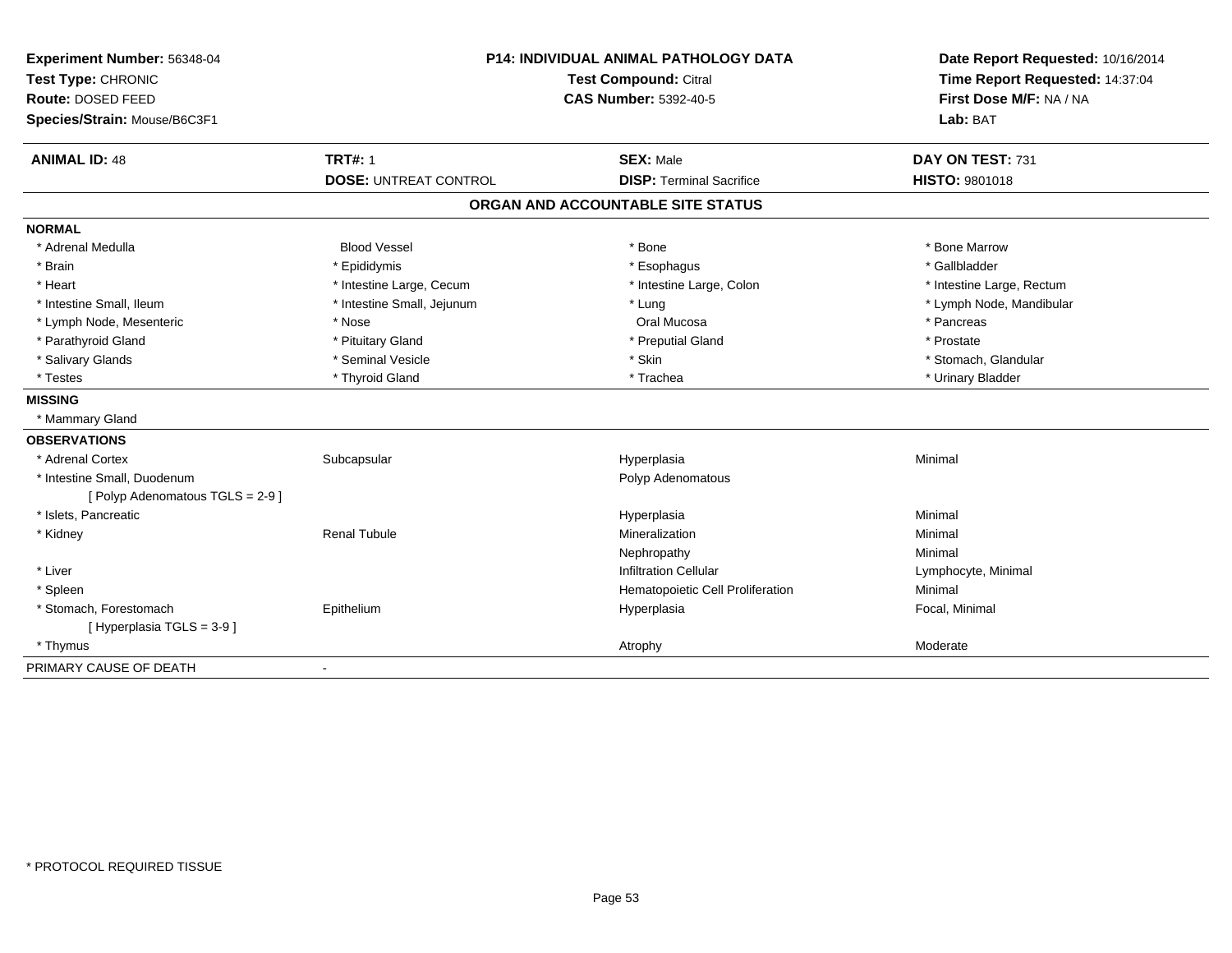| Experiment Number: 56348-04  |                              | <b>P14: INDIVIDUAL ANIMAL PATHOLOGY DATA</b> |                                                                      |  |
|------------------------------|------------------------------|----------------------------------------------|----------------------------------------------------------------------|--|
| Test Type: CHRONIC           | Test Compound: Citral        |                                              | Date Report Requested: 10/16/2014<br>Time Report Requested: 14:37:04 |  |
| <b>Route: DOSED FEED</b>     |                              | <b>CAS Number: 5392-40-5</b>                 | First Dose M/F: NA / NA                                              |  |
| Species/Strain: Mouse/B6C3F1 |                              |                                              | Lab: BAT                                                             |  |
|                              |                              |                                              |                                                                      |  |
| <b>ANIMAL ID: 49</b>         | <b>TRT#: 1</b>               | <b>SEX: Male</b>                             | DAY ON TEST: 728                                                     |  |
|                              | <b>DOSE: UNTREAT CONTROL</b> | <b>DISP: Terminal Sacrifice</b>              | <b>HISTO: 9801019</b>                                                |  |
|                              |                              | ORGAN AND ACCOUNTABLE SITE STATUS            |                                                                      |  |
| <b>NORMAL</b>                |                              |                                              |                                                                      |  |
| * Adrenal Medulla            | <b>Blood Vessel</b>          | * Bone                                       | * Bone Marrow                                                        |  |
| * Brain                      | * Epididymis                 | * Esophagus                                  | * Gallbladder                                                        |  |
| * Heart                      | * Intestine Large, Cecum     | * Intestine Large, Colon                     | * Intestine Large, Rectum                                            |  |
| * Intestine Small, Duodenum  | * Intestine Small, Ileum     | * Intestine Small, Jejunum                   | * Liver                                                              |  |
| * Lung                       | * Lymph Node, Mandibular     | * Lymph Node, Mesenteric                     | * Nose                                                               |  |
| Oral Mucosa                  | * Pancreas                   | * Parathyroid Gland                          | * Pituitary Gland                                                    |  |
| * Prostate                   | * Salivary Glands            | * Seminal Vesicle                            | * Skin                                                               |  |
| * Stomach, Forestomach       | * Stomach, Glandular         | * Testes                                     | * Thyroid Gland                                                      |  |
| * Trachea                    | * Urinary Bladder            |                                              |                                                                      |  |
| <b>MISSING</b>               |                              |                                              |                                                                      |  |
| * Mammary Gland              |                              |                                              |                                                                      |  |
| <b>OBSERVATIONS</b>          |                              |                                              |                                                                      |  |
| * Adrenal Cortex             | Subcapsular                  | Hyperplasia                                  | Minimal                                                              |  |
| * Islets, Pancreatic         |                              | Hyperplasia                                  | Minimal                                                              |  |
| * Kidney                     | <b>Renal Tubule</b>          | Mineralization                               | Minimal                                                              |  |
|                              |                              | Nephropathy                                  | Minimal                                                              |  |
| * Preputial Gland            |                              | Cyst                                         | Moderate                                                             |  |
| [ $Cyst TGLS = 1-8$ ]        |                              |                                              |                                                                      |  |
| * Spleen                     |                              | Hematopoietic Cell Proliferation             | Minimal                                                              |  |
| * Thymus                     |                              | Atrophy                                      | Mild                                                                 |  |
| PRIMARY CAUSE OF DEATH       | $\blacksquare$               |                                              |                                                                      |  |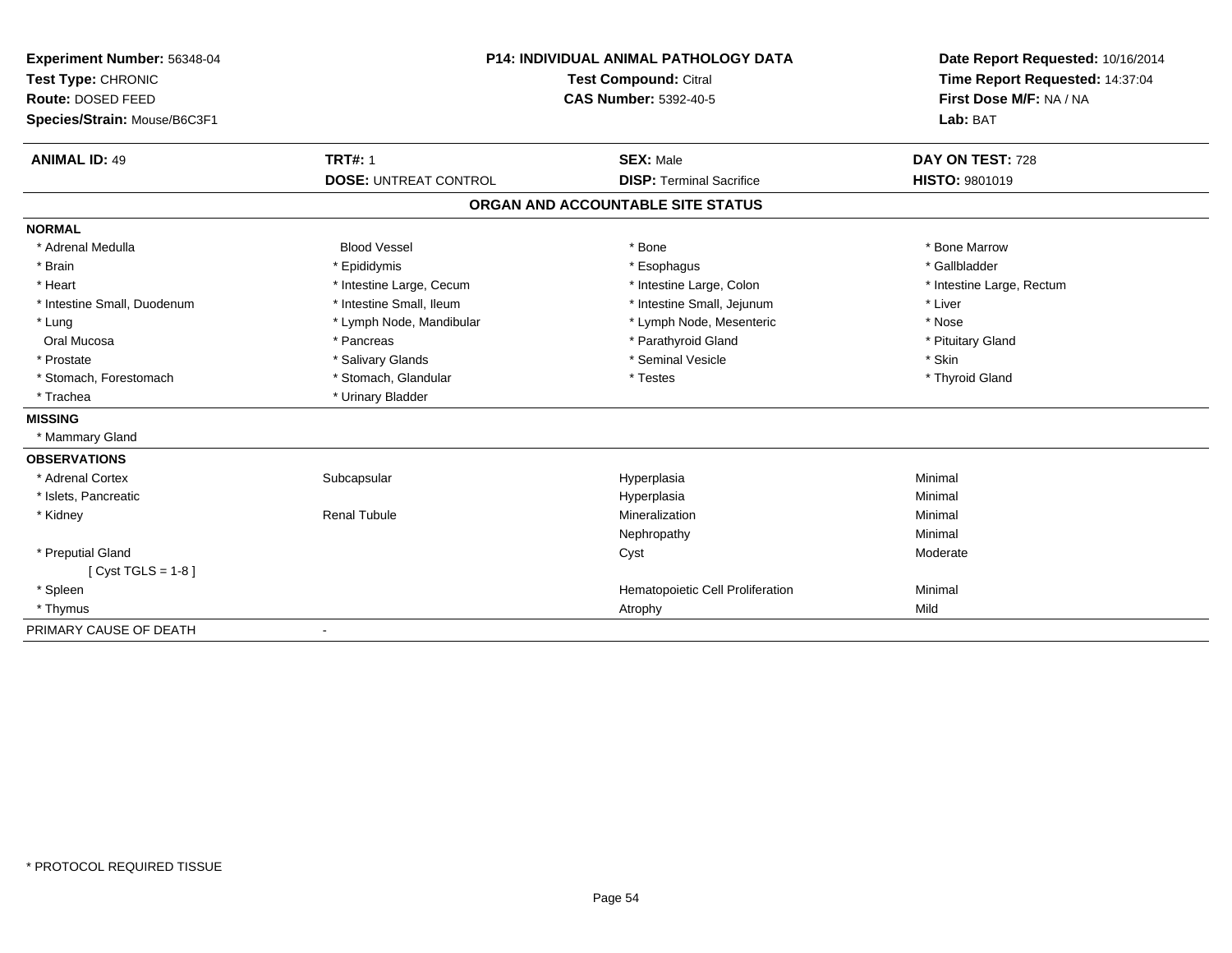| Experiment Number: 56348-04<br>Test Type: CHRONIC<br>Route: DOSED FEED<br>Species/Strain: Mouse/B6C3F1 | P14: INDIVIDUAL ANIMAL PATHOLOGY DATA<br><b>Test Compound: Citral</b><br><b>CAS Number: 5392-40-5</b> |                                   | Date Report Requested: 10/16/2014<br>Time Report Requested: 14:37:04<br>First Dose M/F: NA / NA<br>Lab: BAT |  |
|--------------------------------------------------------------------------------------------------------|-------------------------------------------------------------------------------------------------------|-----------------------------------|-------------------------------------------------------------------------------------------------------------|--|
| <b>ANIMAL ID: 50</b>                                                                                   | <b>TRT#: 1</b>                                                                                        | <b>SEX: Male</b>                  | DAY ON TEST: 731                                                                                            |  |
|                                                                                                        | <b>DOSE: UNTREAT CONTROL</b>                                                                          | <b>DISP: Terminal Sacrifice</b>   | <b>HISTO: 9801020</b>                                                                                       |  |
|                                                                                                        |                                                                                                       | ORGAN AND ACCOUNTABLE SITE STATUS |                                                                                                             |  |
| <b>NORMAL</b>                                                                                          |                                                                                                       |                                   |                                                                                                             |  |
| * Adrenal Medulla                                                                                      | <b>Blood Vessel</b>                                                                                   | * Bone                            | * Bone Marrow                                                                                               |  |
| * Brain                                                                                                | * Epididymis                                                                                          | * Esophagus                       | * Gallbladder                                                                                               |  |
| * Heart                                                                                                | * Intestine Large, Cecum                                                                              | * Intestine Large, Colon          | * Intestine Large, Rectum                                                                                   |  |
| * Intestine Small, Duodenum                                                                            | * Intestine Small, Ileum                                                                              | * Intestine Small, Jejunum        | * Islets, Pancreatic                                                                                        |  |
| * Lymph Node, Mandibular                                                                               | * Lymph Node, Mesenteric                                                                              | * Nose                            | Oral Mucosa                                                                                                 |  |
| * Pancreas                                                                                             | * Parathyroid Gland                                                                                   | * Pituitary Gland                 | * Preputial Gland                                                                                           |  |
| * Prostate                                                                                             | * Salivary Glands                                                                                     | * Seminal Vesicle                 | * Skin                                                                                                      |  |
| * Spleen                                                                                               | * Stomach, Forestomach                                                                                | * Stomach, Glandular              | * Thyroid Gland                                                                                             |  |
| * Trachea                                                                                              | * Urinary Bladder                                                                                     |                                   |                                                                                                             |  |
| <b>MISSING</b>                                                                                         |                                                                                                       |                                   |                                                                                                             |  |
| * Mammary Gland                                                                                        |                                                                                                       |                                   |                                                                                                             |  |
| <b>OBSERVATIONS</b>                                                                                    |                                                                                                       |                                   |                                                                                                             |  |
| * Adrenal Cortex                                                                                       | Subcapsular                                                                                           | Hyperplasia                       | Minimal                                                                                                     |  |
| * Kidney                                                                                               |                                                                                                       | Metaplasia                        | Osseous, Minimal                                                                                            |  |
|                                                                                                        | <b>Renal Tubule</b>                                                                                   | Mineralization                    | Minimal                                                                                                     |  |
|                                                                                                        |                                                                                                       | Nephropathy                       | Minimal                                                                                                     |  |
| * Liver                                                                                                |                                                                                                       | Clear Cell Focus                  |                                                                                                             |  |
|                                                                                                        |                                                                                                       | Hepatocellular Adenoma            |                                                                                                             |  |
|                                                                                                        |                                                                                                       | Necrosis                          | Focal, Minimal                                                                                              |  |
| [Clear Cell Focus TGLS = 2-10]                                                                         |                                                                                                       |                                   |                                                                                                             |  |
| [ Hepatocellular Adenoma TGLS = 1-9 ]                                                                  |                                                                                                       |                                   |                                                                                                             |  |
| * Lung                                                                                                 | Serosa                                                                                                | Fibrosis                          | Minimal                                                                                                     |  |
| * Testes                                                                                               | <b>Germinal Epith</b>                                                                                 | Degeneration                      | Minimal                                                                                                     |  |
| * Thymus                                                                                               |                                                                                                       | Atrophy                           | Minimal                                                                                                     |  |
| PRIMARY CAUSE OF DEATH                                                                                 | $\mathbf{r}$                                                                                          |                                   |                                                                                                             |  |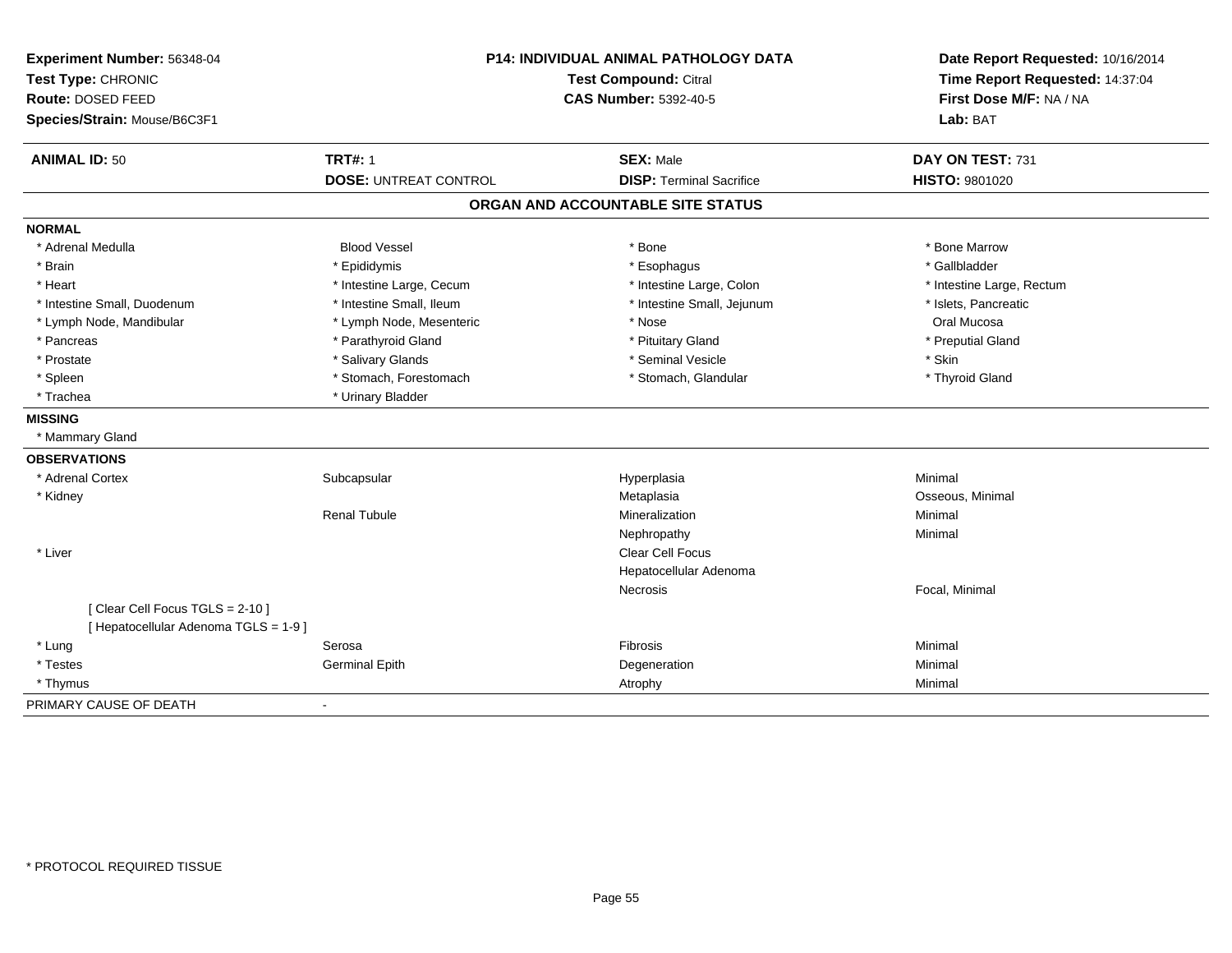| Experiment Number: 56348-04<br>Test Type: CHRONIC<br>Route: DOSED FEED<br>Species/Strain: Mouse/B6C3F1 |                              | <b>P14: INDIVIDUAL ANIMAL PATHOLOGY DATA</b><br>Test Compound: Citral<br><b>CAS Number: 5392-40-5</b> | Date Report Requested: 10/16/2014<br>Time Report Requested: 14:37:04<br>First Dose M/F: NA / NA<br>Lab: BAT |
|--------------------------------------------------------------------------------------------------------|------------------------------|-------------------------------------------------------------------------------------------------------|-------------------------------------------------------------------------------------------------------------|
| <b>ANIMAL ID: 51</b>                                                                                   | <b>TRT#: 3</b>               | <b>SEX: Male</b>                                                                                      | DAY ON TEST: 731                                                                                            |
|                                                                                                        | <b>DOSE: VEHICLE CONTROL</b> | <b>DISP: Terminal Sacrifice</b>                                                                       | <b>HISTO: 9801021</b>                                                                                       |
|                                                                                                        |                              | ORGAN AND ACCOUNTABLE SITE STATUS                                                                     |                                                                                                             |
| <b>NORMAL</b>                                                                                          |                              |                                                                                                       |                                                                                                             |
| * Adrenal Medulla                                                                                      | <b>Blood Vessel</b>          | * Bone                                                                                                | * Bone Marrow                                                                                               |
| * Brain                                                                                                | * Epididymis                 | * Esophagus                                                                                           | * Gallbladder                                                                                               |
| * Heart                                                                                                | * Intestine Large, Cecum     | * Intestine Large, Colon                                                                              | * Intestine Large, Rectum                                                                                   |
| * Intestine Small, Duodenum                                                                            | * Intestine Small, Ileum     | * Intestine Small, Jejunum                                                                            | * Islets, Pancreatic                                                                                        |
| * Liver                                                                                                | * Lung                       | * Lymph Node, Mandibular                                                                              | * Lymph Node, Mesenteric                                                                                    |
| * Nose                                                                                                 | Oral Mucosa                  | * Pancreas                                                                                            | * Parathyroid Gland                                                                                         |
| * Pituitary Gland                                                                                      | * Preputial Gland            | * Prostate                                                                                            | * Salivary Glands                                                                                           |
| * Seminal Vesicle                                                                                      | * Skin                       | * Spleen                                                                                              | * Stomach, Forestomach                                                                                      |
| * Stomach, Glandular                                                                                   | * Testes                     | * Thyroid Gland                                                                                       | * Trachea                                                                                                   |
| * Urinary Bladder                                                                                      |                              |                                                                                                       |                                                                                                             |
| <b>MISSING</b>                                                                                         |                              |                                                                                                       |                                                                                                             |
| * Mammary Gland                                                                                        |                              |                                                                                                       |                                                                                                             |
| <b>OBSERVATIONS</b>                                                                                    |                              |                                                                                                       |                                                                                                             |
| * Adrenal Cortex                                                                                       | Subcapsular                  | Hyperplasia                                                                                           | Minimal                                                                                                     |
| * Kidney                                                                                               |                              | Infarct                                                                                               | Minimal                                                                                                     |
|                                                                                                        | <b>Renal Tubule</b>          | Mineralization                                                                                        | Minimal                                                                                                     |
|                                                                                                        |                              | Nephropathy                                                                                           | Minimal                                                                                                     |
| * Thymus                                                                                               |                              | Atrophy                                                                                               | Minimal                                                                                                     |
| PRIMARY CAUSE OF DEATH                                                                                 |                              |                                                                                                       |                                                                                                             |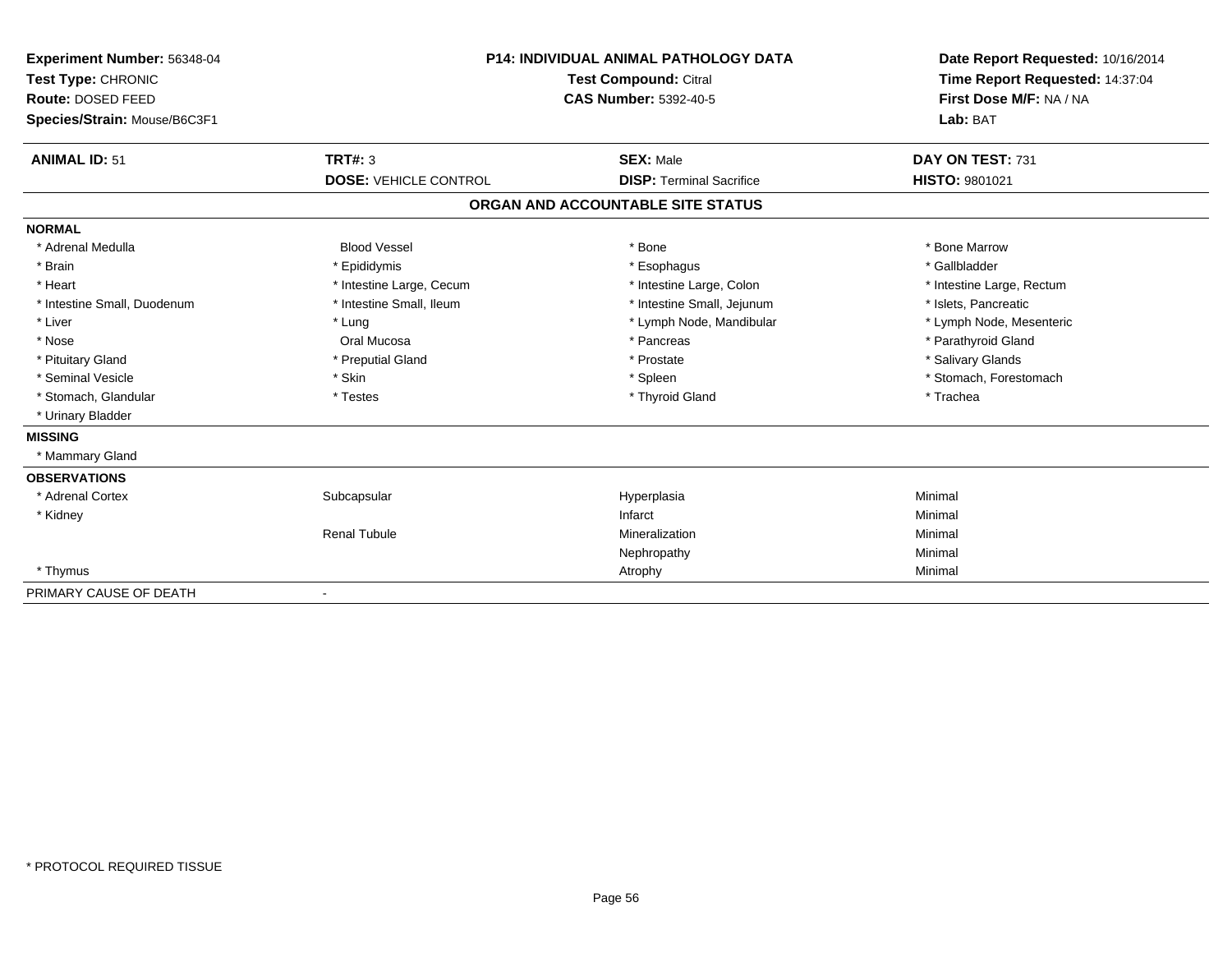| Experiment Number: 56348-04<br>Test Type: CHRONIC<br><b>Route: DOSED FEED</b><br>Species/Strain: Mouse/B6C3F1 | <b>P14: INDIVIDUAL ANIMAL PATHOLOGY DATA</b><br>Test Compound: Citral<br><b>CAS Number: 5392-40-5</b> |                                                | Date Report Requested: 10/16/2014<br>Time Report Requested: 14:37:04<br>First Dose M/F: NA / NA<br>Lab: BAT |  |
|---------------------------------------------------------------------------------------------------------------|-------------------------------------------------------------------------------------------------------|------------------------------------------------|-------------------------------------------------------------------------------------------------------------|--|
| <b>ANIMAL ID: 52</b>                                                                                          | <b>TRT#: 3</b><br><b>DOSE: VEHICLE CONTROL</b>                                                        | <b>SEX: Male</b><br><b>DISP: Natural Death</b> | DAY ON TEST: 530<br>HISTO: 9801022                                                                          |  |
|                                                                                                               |                                                                                                       |                                                |                                                                                                             |  |
|                                                                                                               |                                                                                                       | ORGAN AND ACCOUNTABLE SITE STATUS              |                                                                                                             |  |
| <b>NORMAL</b>                                                                                                 |                                                                                                       |                                                |                                                                                                             |  |
| * Adrenal Medulla                                                                                             | <b>Blood Vessel</b>                                                                                   | * Bone                                         | * Brain                                                                                                     |  |
| * Epididymis                                                                                                  | * Esophagus                                                                                           | * Gallbladder                                  | * Intestine Large, Cecum                                                                                    |  |
| * Intestine Large, Colon                                                                                      | * Intestine Large, Rectum                                                                             | * Intestine Small, Duodenum                    | * Intestine Small, Ileum                                                                                    |  |
| * Intestine Small, Jejunum                                                                                    | * Islets, Pancreatic                                                                                  | * Lung                                         | * Lymph Node, Mandibular                                                                                    |  |
| * Nose                                                                                                        | Oral Mucosa                                                                                           | * Pancreas                                     | * Parathyroid Gland                                                                                         |  |
| * Pituitary Gland                                                                                             | * Preputial Gland                                                                                     | * Prostate                                     | * Salivary Glands                                                                                           |  |
| * Seminal Vesicle                                                                                             | * Skin                                                                                                | * Stomach, Forestomach                         | * Stomach, Glandular                                                                                        |  |
| * Testes                                                                                                      | * Thyroid Gland                                                                                       | * Trachea                                      | * Urinary Bladder                                                                                           |  |
| <b>MISSING</b>                                                                                                |                                                                                                       |                                                |                                                                                                             |  |
| * Lymph Node, Mesenteric                                                                                      | * Mammary Gland                                                                                       |                                                |                                                                                                             |  |
| <b>OBSERVATIONS</b>                                                                                           |                                                                                                       |                                                |                                                                                                             |  |
| * Adrenal Cortex                                                                                              | Subcapsular                                                                                           | Hyperplasia                                    | Minimal                                                                                                     |  |
| * Bone Marrow                                                                                                 |                                                                                                       | Hyperplasia                                    | Minimal                                                                                                     |  |
| * Heart                                                                                                       | Valve                                                                                                 | Inflammation                                   | Chronic, Marked                                                                                             |  |
| * Kidney                                                                                                      |                                                                                                       | Infarct                                        | Mild                                                                                                        |  |
|                                                                                                               | <b>Renal Tubule</b>                                                                                   | Mineralization                                 | Minimal                                                                                                     |  |
|                                                                                                               |                                                                                                       | Nephropathy                                    | Minimal                                                                                                     |  |
| * Liver                                                                                                       |                                                                                                       | Hepatocellular Adenoma                         |                                                                                                             |  |
|                                                                                                               |                                                                                                       | Hepatocellular Carcinoma                       |                                                                                                             |  |
|                                                                                                               |                                                                                                       | Mixed Cell Focus                               |                                                                                                             |  |
| [ Hepatocellular Adenoma TGLS = 3-10 ]                                                                        |                                                                                                       |                                                |                                                                                                             |  |
| [ Hepatocellular Carcinoma TGLS = 1-9 ]                                                                       |                                                                                                       |                                                |                                                                                                             |  |
| [Mixed Cell Focus TGLS = 2-5]                                                                                 |                                                                                                       |                                                |                                                                                                             |  |
| * Spleen                                                                                                      |                                                                                                       | Hematopoietic Cell Proliferation               | Mild                                                                                                        |  |
| * Thymus                                                                                                      |                                                                                                       | Atrophy                                        | Moderate                                                                                                    |  |
| PRIMARY CAUSE OF DEATH                                                                                        | - Heart Valve Inflammation                                                                            |                                                |                                                                                                             |  |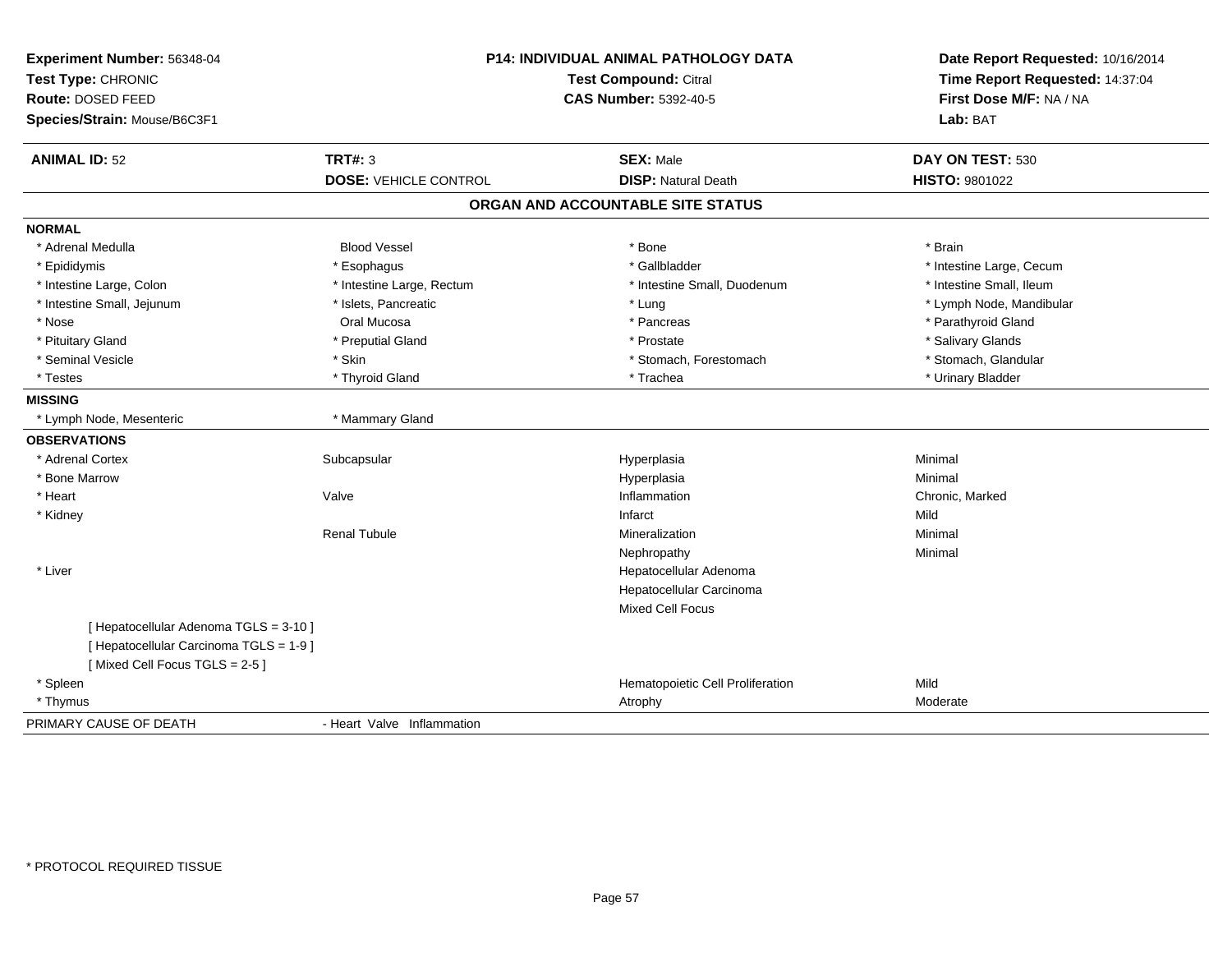| Experiment Number: 56348-04             | <b>P14: INDIVIDUAL ANIMAL PATHOLOGY DATA</b> |                                   | Date Report Requested: 10/16/2014 |  |
|-----------------------------------------|----------------------------------------------|-----------------------------------|-----------------------------------|--|
| Test Type: CHRONIC                      |                                              | <b>Test Compound: Citral</b>      | Time Report Requested: 14:37:04   |  |
| Route: DOSED FEED                       |                                              | <b>CAS Number: 5392-40-5</b>      | First Dose M/F: NA / NA           |  |
| Species/Strain: Mouse/B6C3F1            |                                              |                                   | Lab: BAT                          |  |
| <b>ANIMAL ID: 53</b>                    | <b>TRT#: 3</b>                               | <b>SEX: Male</b>                  | DAY ON TEST: 731                  |  |
|                                         | <b>DOSE: VEHICLE CONTROL</b>                 | <b>DISP: Terminal Sacrifice</b>   | HISTO: 9801023                    |  |
|                                         |                                              | ORGAN AND ACCOUNTABLE SITE STATUS |                                   |  |
| <b>NORMAL</b>                           |                                              |                                   |                                   |  |
| * Adrenal Medulla                       | <b>Blood Vessel</b>                          | * Bone                            | * Bone Marrow                     |  |
| * Brain                                 | * Epididymis                                 | * Esophagus                       | * Gallbladder                     |  |
| * Heart                                 | * Intestine Large, Cecum                     | * Intestine Large, Colon          | * Intestine Large, Rectum         |  |
| * Intestine Small, Duodenum             | * Intestine Small, Ileum                     | * Intestine Small, Jejunum        | * Lung                            |  |
| * Lymph Node, Mandibular                | * Lymph Node, Mesenteric                     | * Nose                            | * Pancreas                        |  |
| * Parathyroid Gland                     | * Pituitary Gland                            | * Preputial Gland                 | * Prostate                        |  |
| * Salivary Glands                       | * Seminal Vesicle                            | * Skin                            | * Stomach, Forestomach            |  |
| * Stomach, Glandular                    | * Testes                                     | * Thyroid Gland                   | * Trachea                         |  |
| * Urinary Bladder                       |                                              |                                   |                                   |  |
| <b>MISSING</b>                          |                                              |                                   |                                   |  |
| * Mammary Gland                         |                                              |                                   |                                   |  |
| <b>OBSERVATIONS</b>                     |                                              |                                   |                                   |  |
| * Adrenal Cortex                        | Subcapsular                                  | Hyperplasia                       | Minimal                           |  |
| * Islets, Pancreatic                    |                                              | Hyperplasia                       | Mild                              |  |
| * Kidney                                | <b>Renal Tubule</b>                          | Mineralization                    | Minimal                           |  |
|                                         |                                              | Nephropathy                       | Minimal                           |  |
| * Liver                                 |                                              | Hepatocellular Carcinoma          |                                   |  |
|                                         |                                              | Inflammation                      | Granulomatous, Minimal            |  |
|                                         |                                              | Mixed Cell Focus                  |                                   |  |
| [ Hepatocellular Carcinoma TGLS = 1-9 ] |                                              |                                   |                                   |  |
| Oral Mucosa                             |                                              | Inflammation                      | Chronic Active, Minimal           |  |
|                                         |                                              | Ulcer                             | Minimal                           |  |
| * Spleen                                |                                              | Hematopoietic Cell Proliferation  | Minimal                           |  |
| * Thymus                                |                                              | Atrophy                           | Mild                              |  |
| PRIMARY CAUSE OF DEATH                  | $\sim$                                       |                                   |                                   |  |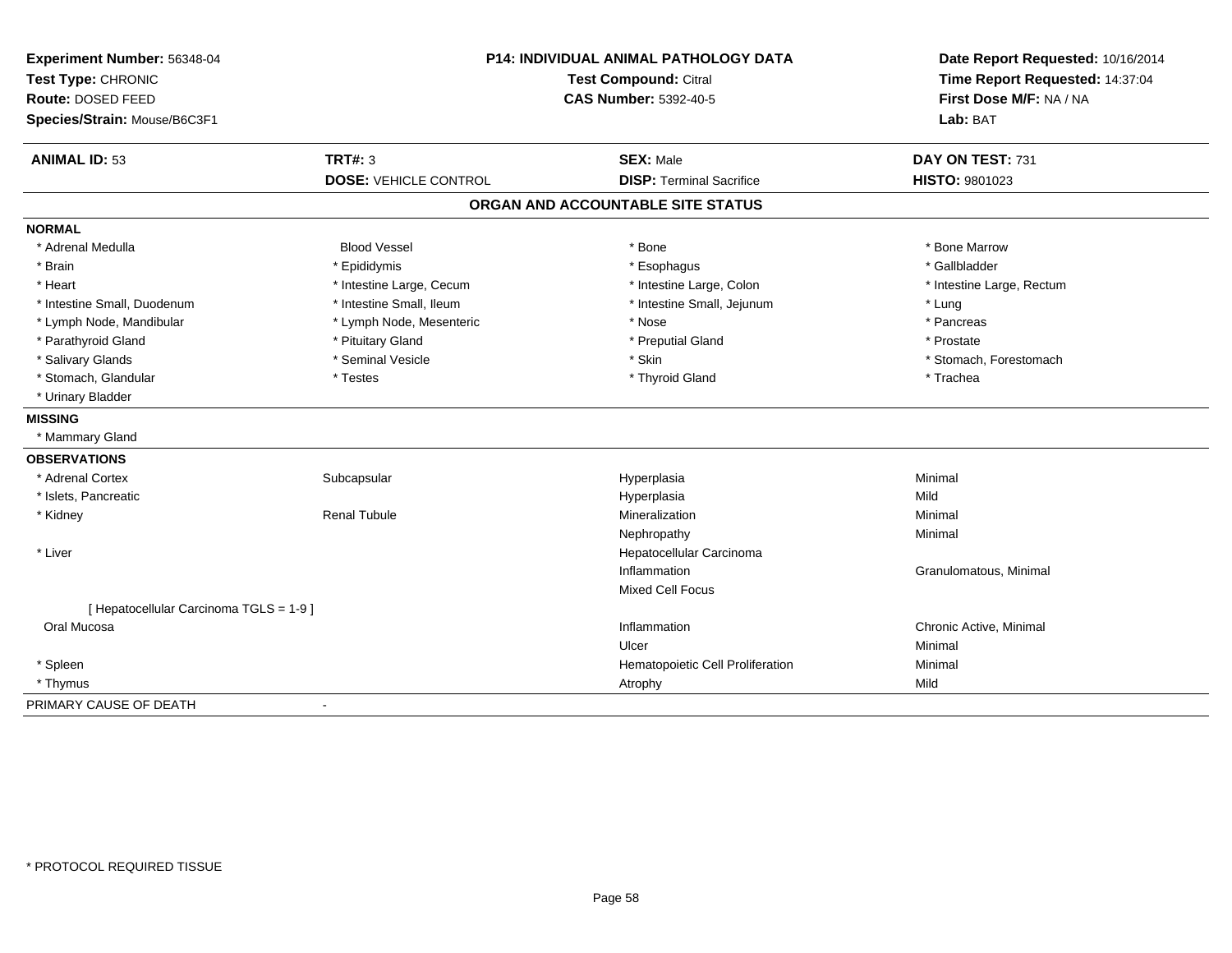| Experiment Number: 56348-04  | <b>P14: INDIVIDUAL ANIMAL PATHOLOGY DATA</b><br>Test Compound: Citral |                                   | Date Report Requested: 10/16/2014 |  |
|------------------------------|-----------------------------------------------------------------------|-----------------------------------|-----------------------------------|--|
| Test Type: CHRONIC           |                                                                       |                                   | Time Report Requested: 14:37:04   |  |
| Route: DOSED FEED            |                                                                       | <b>CAS Number: 5392-40-5</b>      | First Dose M/F: NA / NA           |  |
| Species/Strain: Mouse/B6C3F1 |                                                                       |                                   | Lab: BAT                          |  |
| <b>ANIMAL ID: 54</b>         | TRT#: 3                                                               | <b>SEX: Male</b>                  | DAY ON TEST: 731                  |  |
|                              | <b>DOSE: VEHICLE CONTROL</b>                                          | <b>DISP: Terminal Sacrifice</b>   | HISTO: 9801024                    |  |
|                              |                                                                       | ORGAN AND ACCOUNTABLE SITE STATUS |                                   |  |
| <b>NORMAL</b>                |                                                                       |                                   |                                   |  |
| * Adrenal Cortex             | * Adrenal Medulla                                                     | <b>Blood Vessel</b>               | * Bone                            |  |
| * Bone Marrow                | * Brain                                                               | * Epididymis                      | * Esophagus                       |  |
| * Gallbladder                | * Heart                                                               | * Intestine Large, Cecum          | * Intestine Large, Colon          |  |
| * Intestine Large, Rectum    | * Intestine Small, Duodenum                                           | * Intestine Small, Ileum          | * Intestine Small, Jejunum        |  |
| * Lymph Node, Mandibular     | * Lymph Node, Mesenteric                                              | * Nose                            | * Pancreas                        |  |
| * Parathyroid Gland          | * Pituitary Gland                                                     | * Preputial Gland                 | * Prostate                        |  |
| * Seminal Vesicle            | * Skin                                                                | * Spleen                          | * Stomach, Forestomach            |  |
| * Stomach, Glandular         | * Testes                                                              | * Thyroid Gland                   | * Trachea                         |  |
| * Urinary Bladder            |                                                                       |                                   |                                   |  |
| <b>MISSING</b>               |                                                                       |                                   |                                   |  |
| * Mammary Gland              |                                                                       |                                   |                                   |  |
| <b>OBSERVATIONS</b>          |                                                                       |                                   |                                   |  |
| * Islets, Pancreatic         |                                                                       | Hyperplasia                       | Minimal                           |  |
| * Kidney                     | <b>Renal Tubule</b>                                                   | Mineralization                    | Minimal                           |  |
|                              |                                                                       | Nephropathy                       | Minimal                           |  |
| * Liver                      |                                                                       | Inflammation                      | Granulomatous, Minimal            |  |
| * Lung                       |                                                                       | Alveolar/Bronchiolar Adenoma      |                                   |  |
| Oral Mucosa                  |                                                                       | Inflammation                      | Chronic Active, Mild              |  |
|                              |                                                                       | Ulcer                             | Moderate                          |  |
| * Salivary Glands            | Duct                                                                  | Hypertrophy                       | Focal, Mild                       |  |
| * Thymus                     |                                                                       | Atrophy                           | Mild                              |  |
| PRIMARY CAUSE OF DEATH       | $\blacksquare$                                                        |                                   |                                   |  |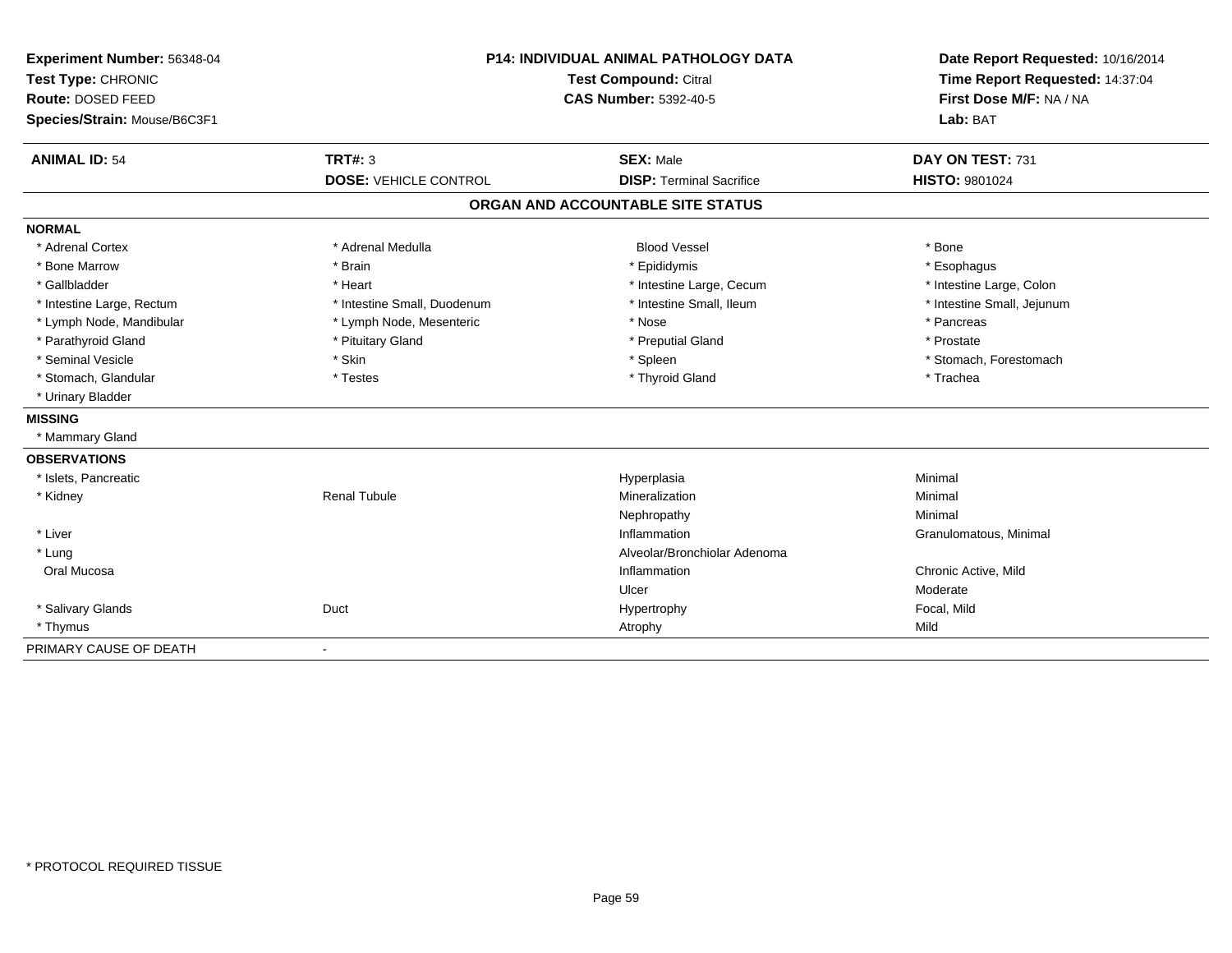| Experiment Number: 56348-04  | <b>P14: INDIVIDUAL ANIMAL PATHOLOGY DATA</b><br>Test Compound: Citral |                                   | Date Report Requested: 10/16/2014 |
|------------------------------|-----------------------------------------------------------------------|-----------------------------------|-----------------------------------|
| Test Type: CHRONIC           |                                                                       |                                   | Time Report Requested: 14:37:04   |
| Route: DOSED FEED            |                                                                       | <b>CAS Number: 5392-40-5</b>      | First Dose M/F: NA / NA           |
| Species/Strain: Mouse/B6C3F1 |                                                                       |                                   | Lab: BAT                          |
| <b>ANIMAL ID: 55</b>         | TRT#: 3                                                               | <b>SEX: Male</b>                  | DAY ON TEST: 728                  |
|                              | <b>DOSE: VEHICLE CONTROL</b>                                          | <b>DISP: Terminal Sacrifice</b>   | HISTO: 9801025                    |
|                              |                                                                       | ORGAN AND ACCOUNTABLE SITE STATUS |                                   |
| <b>NORMAL</b>                |                                                                       |                                   |                                   |
| * Adrenal Medulla            | <b>Blood Vessel</b>                                                   | * Bone                            | * Bone Marrow                     |
| * Brain                      | * Epididymis                                                          | * Esophagus                       | * Gallbladder                     |
| * Heart                      | * Intestine Large, Cecum                                              | * Intestine Large, Colon          | * Intestine Large, Rectum         |
| * Intestine Small, Duodenum  | * Intestine Small, Ileum                                              | * Intestine Small, Jejunum        | * Islets, Pancreatic              |
| * Nose                       | Oral Mucosa                                                           | * Pancreas                        | * Parathyroid Gland               |
| * Pituitary Gland            | * Preputial Gland                                                     | * Prostate                        | * Salivary Glands                 |
| * Seminal Vesicle            | * Skin                                                                | * Spleen                          | * Stomach, Glandular              |
| * Testes                     | * Thymus                                                              | * Thyroid Gland                   | * Trachea                         |
| * Urinary Bladder            |                                                                       |                                   |                                   |
| <b>MISSING</b>               |                                                                       |                                   |                                   |
| * Lymph Node, Mandibular     | * Lymph Node, Mesenteric                                              | * Mammary Gland                   |                                   |
| <b>OBSERVATIONS</b>          |                                                                       |                                   |                                   |
| * Adrenal Cortex             | Subcapsular                                                           | Adenoma                           |                                   |
|                              | Subcapsular                                                           | Hyperplasia                       | Marked                            |
|                              |                                                                       | Hypertrophy                       | Focal, Minimal                    |
| * Kidney                     | <b>Renal Tubule</b>                                                   | Mineralization                    | Minimal                           |
|                              |                                                                       | Nephropathy                       | Minimal                           |
| * Liver                      |                                                                       | Vacuolization Cytoplasmic         | Focal, Minimal                    |
| * Lung                       |                                                                       | Alveolar/Bronchiolar Adenoma      |                                   |
|                              | Alveolar Epith                                                        | Hyperplasia                       | Focal, Minimal                    |
| * Stomach, Forestomach       | Epithelium                                                            | Hyperplasia                       | Focal, Mild                       |
| PRIMARY CAUSE OF DEATH       |                                                                       |                                   |                                   |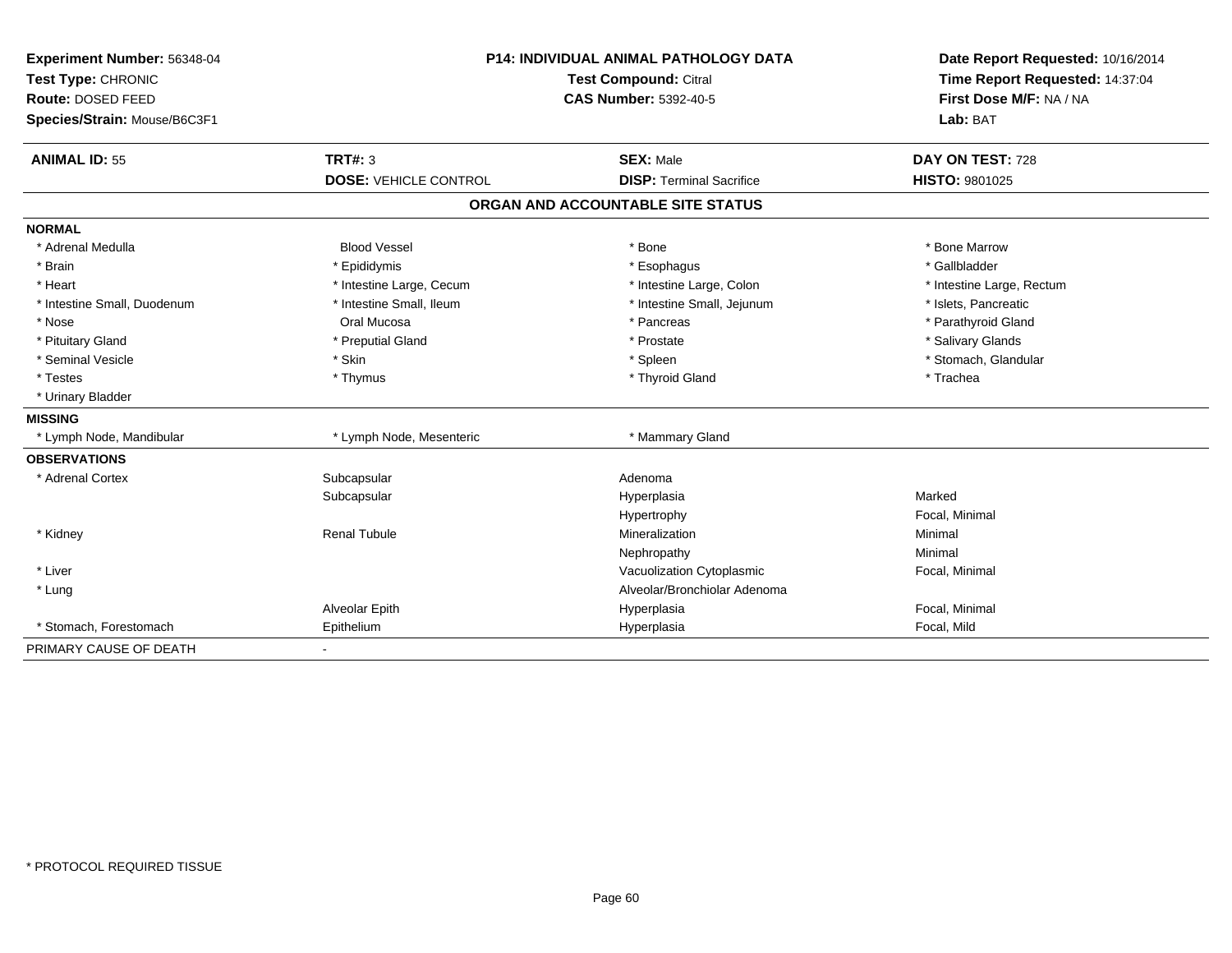| Experiment Number: 56348-04<br>Test Type: CHRONIC | P14: INDIVIDUAL ANIMAL PATHOLOGY DATA<br><b>Test Compound: Citral</b> |                                   | Date Report Requested: 10/16/2014<br>Time Report Requested: 14:37:04 |  |
|---------------------------------------------------|-----------------------------------------------------------------------|-----------------------------------|----------------------------------------------------------------------|--|
| Route: DOSED FEED<br>Species/Strain: Mouse/B6C3F1 |                                                                       | <b>CAS Number: 5392-40-5</b>      | First Dose M/F: NA / NA<br>Lab: BAT                                  |  |
|                                                   |                                                                       |                                   |                                                                      |  |
| <b>ANIMAL ID: 56</b>                              | <b>TRT#: 3</b>                                                        | <b>SEX: Male</b>                  | DAY ON TEST: 731                                                     |  |
|                                                   | <b>DOSE: VEHICLE CONTROL</b>                                          | <b>DISP: Terminal Sacrifice</b>   | HISTO: 9801026                                                       |  |
|                                                   |                                                                       | ORGAN AND ACCOUNTABLE SITE STATUS |                                                                      |  |
| <b>NORMAL</b>                                     |                                                                       |                                   |                                                                      |  |
| * Adrenal Medulla                                 | <b>Blood Vessel</b>                                                   | * Bone                            | * Bone Marrow                                                        |  |
| * Brain                                           | * Epididymis                                                          | * Esophagus                       | * Gallbladder                                                        |  |
| * Heart                                           | * Intestine Large, Cecum                                              | * Intestine Large, Colon          | * Intestine Large, Rectum                                            |  |
| * Intestine Small, Duodenum                       | * Intestine Small, Ileum                                              | * Intestine Small, Jejunum        | * Islets, Pancreatic                                                 |  |
| * Lung                                            | * Lymph Node, Mandibular                                              | * Lymph Node, Mesenteric          | * Nose                                                               |  |
| * Pancreas                                        | * Parathyroid Gland                                                   | * Pituitary Gland                 | * Prostate                                                           |  |
| * Salivary Glands                                 | * Seminal Vesicle                                                     | * Skin                            | * Spleen                                                             |  |
| * Stomach, Glandular                              | * Testes                                                              | * Thyroid Gland                   | * Trachea                                                            |  |
| * Urinary Bladder                                 |                                                                       |                                   |                                                                      |  |
| <b>MISSING</b>                                    |                                                                       |                                   |                                                                      |  |
| * Mammary Gland                                   |                                                                       |                                   |                                                                      |  |
| <b>OBSERVATIONS</b>                               |                                                                       |                                   |                                                                      |  |
| * Adrenal Cortex                                  | Subcapsular                                                           | Hyperplasia                       | Minimal                                                              |  |
|                                                   |                                                                       | Hypertrophy                       | Focal, Minimal                                                       |  |
| Harderian Gland                                   |                                                                       | Adenoma                           |                                                                      |  |
| [Adenoma TGLS = $1-9$ ]                           |                                                                       |                                   |                                                                      |  |
| * Kidney                                          | <b>Renal Tubule</b>                                                   | Mineralization                    | Minimal                                                              |  |
|                                                   |                                                                       | Nephropathy                       | Minimal                                                              |  |
| * Liver                                           |                                                                       | Hepatocellular Adenoma            |                                                                      |  |
| [ Hepatocellular Adenoma TGLS = 3-5 ]             |                                                                       |                                   |                                                                      |  |
| Oral Mucosa                                       |                                                                       | Inflammation                      | Chronic Active, Mild                                                 |  |
|                                                   |                                                                       | Ulcer                             | Minimal                                                              |  |
| * Preputial Gland                                 |                                                                       | Cyst                              | Mild                                                                 |  |
| [Cyst TGLS = $2-8$ ]                              |                                                                       |                                   |                                                                      |  |
| * Stomach, Forestomach                            | Epithelium                                                            | Hyperplasia                       | Focal, Mild                                                          |  |
| [ Hyperplasia TGLS = 4-10 ]                       |                                                                       |                                   |                                                                      |  |
| * Thymus                                          |                                                                       | Atrophy                           | Mild                                                                 |  |
| PRIMARY CAUSE OF DEATH                            | $\sim$                                                                |                                   |                                                                      |  |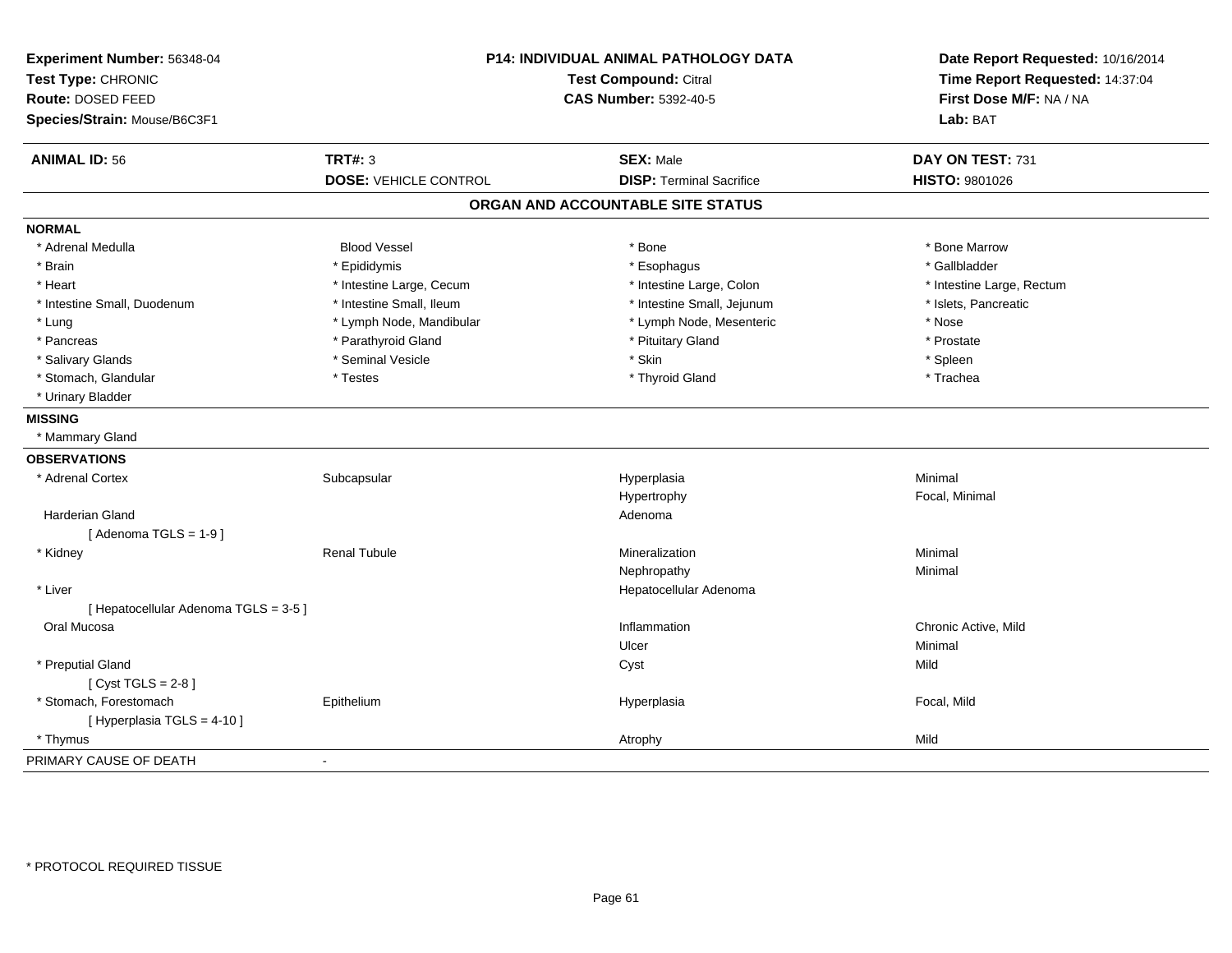| Experiment Number: 56348-04             | P14: INDIVIDUAL ANIMAL PATHOLOGY DATA<br><b>Test Compound: Citral</b> |                                   | Date Report Requested: 10/16/2014<br>Time Report Requested: 14:37:04 |
|-----------------------------------------|-----------------------------------------------------------------------|-----------------------------------|----------------------------------------------------------------------|
| Test Type: CHRONIC                      |                                                                       |                                   |                                                                      |
| Route: DOSED FEED                       |                                                                       | <b>CAS Number: 5392-40-5</b>      | First Dose M/F: NA / NA                                              |
| Species/Strain: Mouse/B6C3F1            |                                                                       |                                   | Lab: BAT                                                             |
| <b>ANIMAL ID: 57</b>                    | <b>TRT#: 3</b>                                                        | <b>SEX: Male</b>                  | DAY ON TEST: 727                                                     |
|                                         | <b>DOSE: VEHICLE CONTROL</b>                                          | <b>DISP: Terminal Sacrifice</b>   | HISTO: 9801027                                                       |
|                                         |                                                                       | ORGAN AND ACCOUNTABLE SITE STATUS |                                                                      |
| <b>NORMAL</b>                           |                                                                       |                                   |                                                                      |
| * Adrenal Cortex                        | * Adrenal Medulla                                                     | <b>Blood Vessel</b>               | * Bone                                                               |
| * Brain                                 | * Epididymis                                                          | * Esophagus                       | * Gallbladder                                                        |
| * Heart                                 | * Intestine Large, Cecum                                              | * Intestine Large, Colon          | * Intestine Large, Rectum                                            |
| * Intestine Small. Duodenum             | * Intestine Small, Ileum                                              | * Intestine Small, Jejunum        | * Lung                                                               |
| * Lymph Node, Mandibular                | * Lymph Node, Mesenteric                                              | * Nose                            | * Pancreas                                                           |
| * Parathyroid Gland                     | * Pituitary Gland                                                     | * Preputial Gland                 | * Prostate                                                           |
| * Salivary Glands                       | * Seminal Vesicle                                                     | * Skin                            | * Stomach, Forestomach                                               |
| * Stomach, Glandular                    | * Testes                                                              | * Thyroid Gland                   | * Trachea                                                            |
| <b>MISSING</b>                          |                                                                       |                                   |                                                                      |
| * Mammary Gland                         |                                                                       |                                   |                                                                      |
| <b>OBSERVATIONS</b>                     |                                                                       |                                   |                                                                      |
| * Bone Marrow                           |                                                                       | Hyperplasia                       | Mild                                                                 |
| * Islets, Pancreatic                    |                                                                       | Hyperplasia                       | Minimal                                                              |
| * Kidney                                |                                                                       | Infarct                           | Minimal                                                              |
|                                         | <b>Renal Tubule</b>                                                   | Mineralization                    | Minimal                                                              |
|                                         |                                                                       | Nephropathy                       | Minimal                                                              |
| * Liver                                 |                                                                       | Hepatocellular Carcinoma          |                                                                      |
| [ Hepatocellular Carcinoma TGLS = 1-5 ] |                                                                       |                                   |                                                                      |
| Oral Mucosa                             |                                                                       | Inflammation                      | Chronic Active, Mild                                                 |
|                                         |                                                                       | Ulcer                             | Minimal                                                              |
| * Spleen                                |                                                                       | Hematopoietic Cell Proliferation  | Moderate                                                             |
| * Thymus                                |                                                                       | Atrophy                           | Moderate                                                             |
| * Urinary Bladder                       | <b>Transit Epithe</b>                                                 | Hyperplasia                       | Mild                                                                 |
| PRIMARY CAUSE OF DEATH                  | $\blacksquare$                                                        |                                   |                                                                      |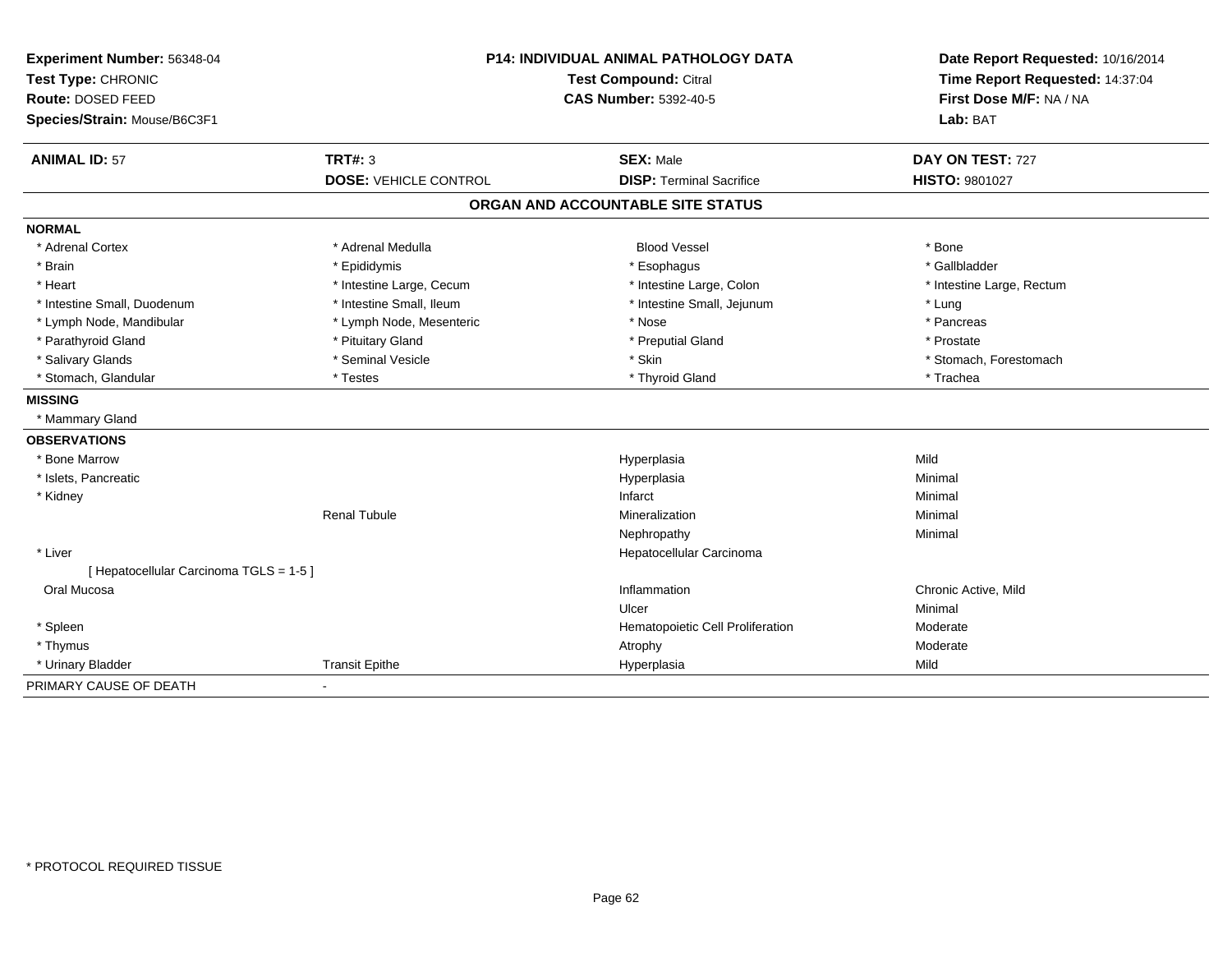| Experiment Number: 56348-04  | <b>P14: INDIVIDUAL ANIMAL PATHOLOGY DATA</b><br>Test Compound: Citral |                                   | Date Report Requested: 10/16/2014 |
|------------------------------|-----------------------------------------------------------------------|-----------------------------------|-----------------------------------|
| Test Type: CHRONIC           |                                                                       |                                   | Time Report Requested: 14:37:04   |
| Route: DOSED FEED            |                                                                       | <b>CAS Number: 5392-40-5</b>      | First Dose M/F: NA / NA           |
| Species/Strain: Mouse/B6C3F1 |                                                                       |                                   | Lab: BAT                          |
|                              |                                                                       |                                   |                                   |
| <b>ANIMAL ID: 58</b>         | <b>TRT#: 3</b>                                                        | <b>SEX: Male</b>                  | DAY ON TEST: 728                  |
|                              | <b>DOSE: VEHICLE CONTROL</b>                                          | <b>DISP: Terminal Sacrifice</b>   | <b>HISTO: 9801028</b>             |
|                              |                                                                       | ORGAN AND ACCOUNTABLE SITE STATUS |                                   |
| <b>NORMAL</b>                |                                                                       |                                   |                                   |
| * Adrenal Medulla            | <b>Blood Vessel</b>                                                   | * Bone                            | * Bone Marrow                     |
| * Brain                      | * Epididymis                                                          | * Esophagus                       | * Gallbladder                     |
| * Heart                      | * Intestine Large, Cecum                                              | * Intestine Large, Colon          | * Intestine Large, Rectum         |
| * Intestine Small, Duodenum  | * Intestine Small, Ileum                                              | * Intestine Small, Jejunum        | * Islets, Pancreatic              |
| * Liver                      | * Lung                                                                | * Lymph Node, Mandibular          | * Lymph Node, Mesenteric          |
| * Nose                       | * Pancreas                                                            | * Parathyroid Gland               | * Pituitary Gland                 |
| * Preputial Gland            | * Prostate                                                            | * Salivary Glands                 | * Seminal Vesicle                 |
| * Skin                       | * Spleen                                                              | * Stomach, Forestomach            | * Stomach, Glandular              |
| * Testes                     | * Thyroid Gland                                                       | * Trachea                         | * Urinary Bladder                 |
| <b>MISSING</b>               |                                                                       |                                   |                                   |
| * Mammary Gland              |                                                                       |                                   |                                   |
| <b>OBSERVATIONS</b>          |                                                                       |                                   |                                   |
| * Adrenal Cortex             | Subcapsular                                                           | Hyperplasia                       | Minimal                           |
| <b>Harderian Gland</b>       |                                                                       | Adenoma                           |                                   |
| [Adenoma TGLS = $1-9$ ]      |                                                                       |                                   |                                   |
| * Kidney                     | <b>Renal Tubule</b>                                                   | Cyst                              | Minimal                           |
|                              | <b>Renal Tubule</b>                                                   | Mineralization                    | Minimal                           |
| Oral Mucosa                  |                                                                       | Inflammation                      | Chronic Active, Minimal           |
|                              |                                                                       | Ulcer                             | Minimal                           |
| * Thymus                     |                                                                       | Atrophy                           | Minimal                           |
| PRIMARY CAUSE OF DEATH       |                                                                       |                                   |                                   |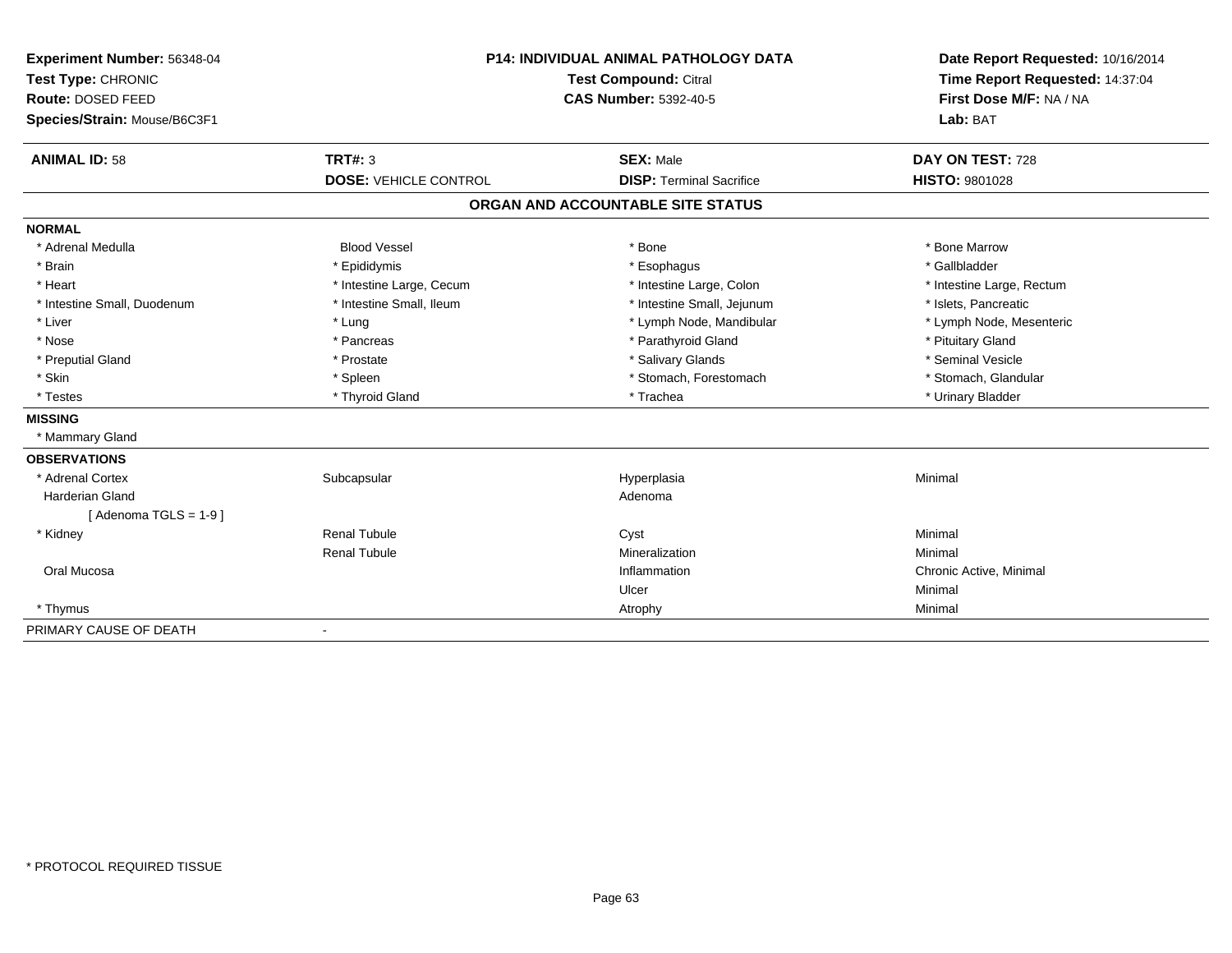| Experiment Number: 56348-04  | <b>P14: INDIVIDUAL ANIMAL PATHOLOGY DATA</b><br><b>Test Compound: Citral</b> |                                   | Date Report Requested: 10/16/2014 |
|------------------------------|------------------------------------------------------------------------------|-----------------------------------|-----------------------------------|
| Test Type: CHRONIC           |                                                                              |                                   | Time Report Requested: 14:37:04   |
| Route: DOSED FEED            |                                                                              | <b>CAS Number: 5392-40-5</b>      | First Dose M/F: NA / NA           |
| Species/Strain: Mouse/B6C3F1 |                                                                              |                                   | Lab: BAT                          |
| <b>ANIMAL ID: 59</b>         | <b>TRT#: 3</b>                                                               | <b>SEX: Male</b>                  | DAY ON TEST: 727                  |
|                              | <b>DOSE: VEHICLE CONTROL</b>                                                 | <b>DISP: Terminal Sacrifice</b>   | <b>HISTO: 9801029</b>             |
|                              |                                                                              | ORGAN AND ACCOUNTABLE SITE STATUS |                                   |
| <b>NORMAL</b>                |                                                                              |                                   |                                   |
| * Adrenal Medulla            | <b>Blood Vessel</b>                                                          | * Bone                            | * Bone Marrow                     |
| * Brain                      | * Epididymis                                                                 | * Esophagus                       | * Gallbladder                     |
| * Heart                      | * Intestine Large, Cecum                                                     | * Intestine Large, Colon          | * Intestine Large, Rectum         |
| * Intestine Small, Duodenum  | * Intestine Small, Ileum                                                     | * Intestine Small, Jejunum        | * Islets, Pancreatic              |
| * Liver                      | * Lymph Node, Mandibular                                                     | * Lymph Node, Mesenteric          | * Nose                            |
| Oral Mucosa                  | * Pancreas                                                                   | * Parathyroid Gland               | * Pituitary Gland                 |
| * Preputial Gland            | * Prostate                                                                   | * Salivary Glands                 | * Seminal Vesicle                 |
| * Skin                       | * Spleen                                                                     | * Stomach, Forestomach            | * Stomach, Glandular              |
| * Testes                     | * Thyroid Gland                                                              | * Trachea                         | * Urinary Bladder                 |
| <b>MISSING</b>               |                                                                              |                                   |                                   |
| * Mammary Gland              |                                                                              |                                   |                                   |
| <b>OBSERVATIONS</b>          |                                                                              |                                   |                                   |
| * Adrenal Cortex             | Subcapsular                                                                  | Hyperplasia                       | Minimal                           |
|                              |                                                                              | Hypertrophy                       | Focal, Minimal                    |
| * Kidney                     | <b>Renal Tubule</b>                                                          | Mineralization                    | Minimal                           |
|                              |                                                                              | Nephropathy                       | Minimal                           |
| * Lung                       |                                                                              | Alveolar/Bronchiolar Adenoma      |                                   |
| * Thymus                     |                                                                              | Atrophy                           | Minimal                           |
| PRIMARY CAUSE OF DEATH       | $\qquad \qquad \blacksquare$                                                 |                                   |                                   |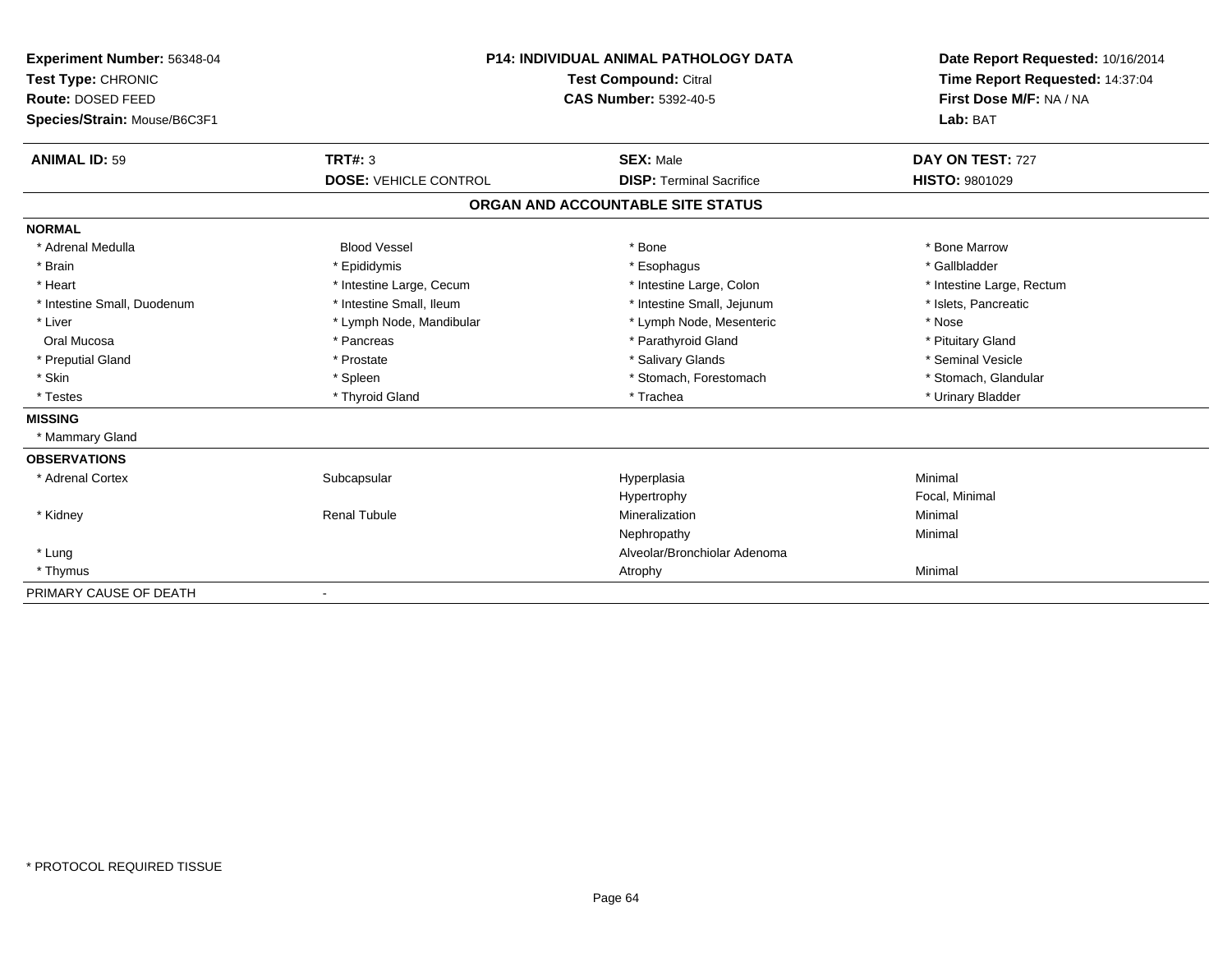| Experiment Number: 56348-04<br>Test Type: CHRONIC<br>Route: DOSED FEED<br>Species/Strain: Mouse/B6C3F1 | P14: INDIVIDUAL ANIMAL PATHOLOGY DATA<br><b>Test Compound: Citral</b><br><b>CAS Number: 5392-40-5</b> |                                   | Date Report Requested: 10/16/2014<br>Time Report Requested: 14:37:04<br>First Dose M/F: NA / NA<br>Lab: BAT |  |
|--------------------------------------------------------------------------------------------------------|-------------------------------------------------------------------------------------------------------|-----------------------------------|-------------------------------------------------------------------------------------------------------------|--|
| <b>ANIMAL ID: 60</b>                                                                                   | TRT#: 3                                                                                               | <b>SEX: Male</b>                  | DAY ON TEST: 727                                                                                            |  |
|                                                                                                        | <b>DOSE: VEHICLE CONTROL</b>                                                                          | <b>DISP: Terminal Sacrifice</b>   | HISTO: 9801030                                                                                              |  |
|                                                                                                        |                                                                                                       | ORGAN AND ACCOUNTABLE SITE STATUS |                                                                                                             |  |
| <b>NORMAL</b>                                                                                          |                                                                                                       |                                   |                                                                                                             |  |
| * Adrenal Medulla                                                                                      | <b>Blood Vessel</b>                                                                                   | * Bone                            | * Bone Marrow                                                                                               |  |
| * Brain                                                                                                | * Epididymis                                                                                          | * Esophagus                       | * Gallbladder                                                                                               |  |
| * Heart                                                                                                | * Intestine Large, Cecum                                                                              | * Intestine Large, Colon          | * Intestine Large, Rectum                                                                                   |  |
| * Intestine Small, Duodenum                                                                            | * Intestine Small, Ileum                                                                              | * Intestine Small, Jejunum        | * Islets, Pancreatic                                                                                        |  |
| * Lung                                                                                                 | * Lymph Node, Mesenteric                                                                              | * Nose                            | * Pancreas                                                                                                  |  |
| * Parathyroid Gland                                                                                    | * Pituitary Gland                                                                                     | * Prostate                        | * Salivary Glands                                                                                           |  |
| * Seminal Vesicle                                                                                      | * Skin                                                                                                | * Spleen                          | * Stomach, Forestomach                                                                                      |  |
| * Stomach, Glandular                                                                                   | * Thyroid Gland                                                                                       | * Trachea                         | * Urinary Bladder                                                                                           |  |
| <b>MISSING</b>                                                                                         |                                                                                                       |                                   |                                                                                                             |  |
| * Lymph Node, Mandibular                                                                               | * Mammary Gland                                                                                       |                                   |                                                                                                             |  |
| <b>OBSERVATIONS</b>                                                                                    |                                                                                                       |                                   |                                                                                                             |  |
| * Adrenal Cortex                                                                                       | Subcapsular                                                                                           | Hyperplasia                       | Minimal                                                                                                     |  |
|                                                                                                        |                                                                                                       | Hypertrophy                       | Focal, Minimal                                                                                              |  |
| * Kidney                                                                                               | <b>Renal Tubule</b>                                                                                   | Mineralization                    | Minimal                                                                                                     |  |
| * Liver                                                                                                |                                                                                                       | Clear Cell Focus                  |                                                                                                             |  |
|                                                                                                        |                                                                                                       | Hepatocellular Adenoma            |                                                                                                             |  |
|                                                                                                        |                                                                                                       | Hepatocellular Carcinoma          |                                                                                                             |  |
| [Clear Cell Focus TGLS = 2-4]                                                                          |                                                                                                       |                                   |                                                                                                             |  |
| [ Hepatocellular Adenoma TGLS = 3-9]                                                                   |                                                                                                       |                                   |                                                                                                             |  |
| [ Hepatocellular Carcinoma TGLS = 2-4 ]                                                                |                                                                                                       |                                   |                                                                                                             |  |
| Oral Mucosa                                                                                            |                                                                                                       | Inflammation                      | Chronic Active, Minimal                                                                                     |  |
| * Preputial Gland                                                                                      |                                                                                                       | Cyst                              | Moderate                                                                                                    |  |
| [Cyst TGLS = $1-8$ ]                                                                                   |                                                                                                       |                                   |                                                                                                             |  |
| * Testes                                                                                               | <b>Germinal Epith</b>                                                                                 | Degeneration                      | Minimal                                                                                                     |  |
| * Thymus                                                                                               |                                                                                                       | Atrophy                           | Minimal                                                                                                     |  |
| PRIMARY CAUSE OF DEATH                                                                                 |                                                                                                       |                                   |                                                                                                             |  |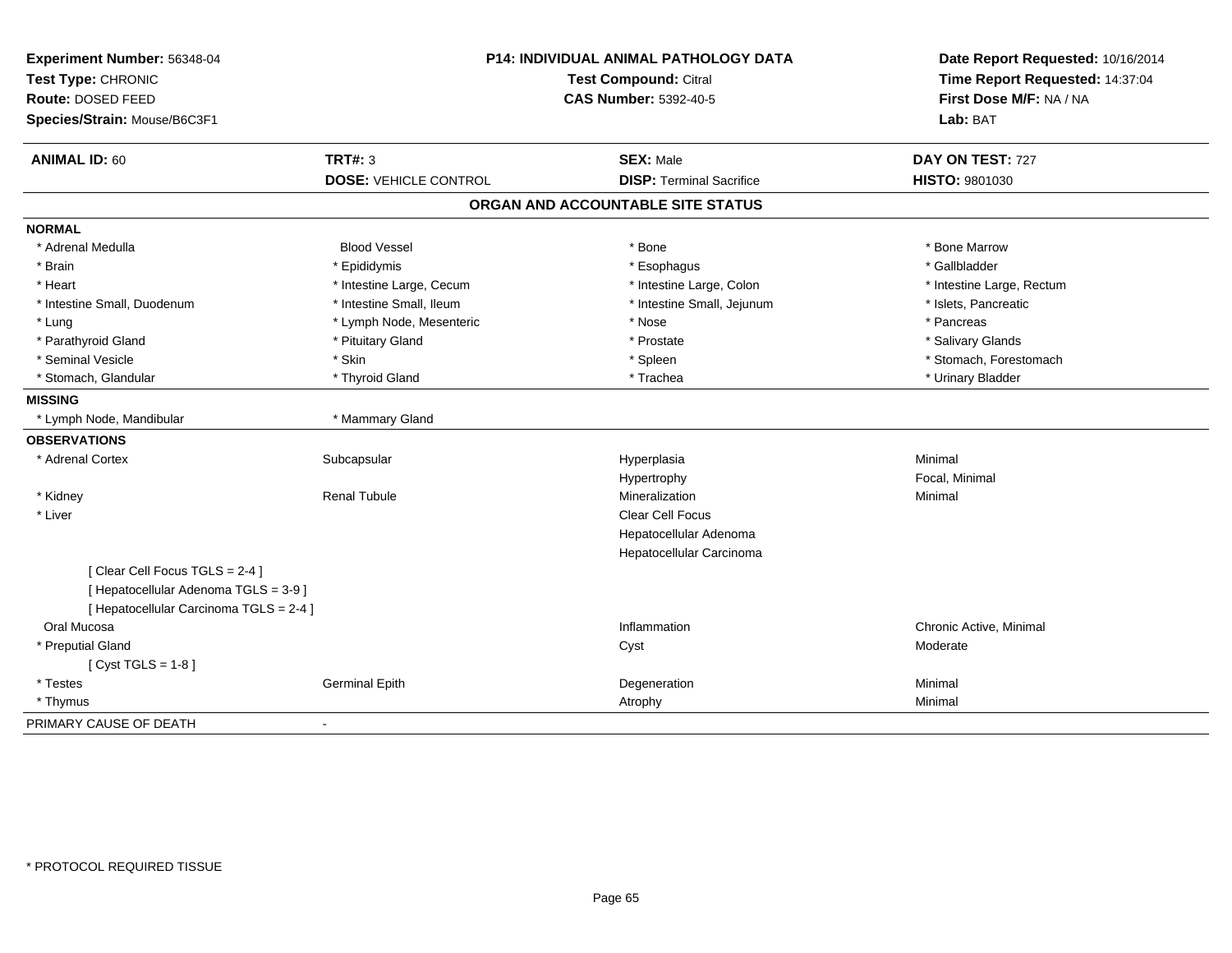| Experiment Number: 56348-04<br>Test Type: CHRONIC |                              | P14: INDIVIDUAL ANIMAL PATHOLOGY DATA<br><b>Test Compound: Citral</b> | Date Report Requested: 10/16/2014<br>Time Report Requested: 14:37:04<br>First Dose M/F: NA / NA |
|---------------------------------------------------|------------------------------|-----------------------------------------------------------------------|-------------------------------------------------------------------------------------------------|
| Route: DOSED FEED                                 |                              | <b>CAS Number: 5392-40-5</b>                                          |                                                                                                 |
| Species/Strain: Mouse/B6C3F1                      |                              |                                                                       | Lab: BAT                                                                                        |
| <b>ANIMAL ID: 61</b>                              | TRT#: 3                      | <b>SEX: Male</b>                                                      | DAY ON TEST: 731                                                                                |
|                                                   | <b>DOSE: VEHICLE CONTROL</b> | <b>DISP: Terminal Sacrifice</b>                                       | HISTO: 9801031                                                                                  |
|                                                   |                              | ORGAN AND ACCOUNTABLE SITE STATUS                                     |                                                                                                 |
| <b>NORMAL</b>                                     |                              |                                                                       |                                                                                                 |
| * Adrenal Medulla                                 | <b>Blood Vessel</b>          | * Bone                                                                | * Bone Marrow                                                                                   |
| * Brain                                           | * Epididymis                 | * Esophagus                                                           | * Gallbladder                                                                                   |
| * Heart                                           | * Intestine Large, Cecum     | * Intestine Large, Colon                                              | * Intestine Large, Rectum                                                                       |
| * Intestine Small, Duodenum                       | * Intestine Small, Ileum     | * Intestine Small, Jejunum                                            | * Islets, Pancreatic                                                                            |
| * Lymph Node, Mandibular                          | * Lymph Node, Mesenteric     | * Nose                                                                | Oral Mucosa                                                                                     |
| * Pancreas                                        | * Parathyroid Gland          | * Pituitary Gland                                                     | * Preputial Gland                                                                               |
| * Prostate                                        | * Salivary Glands            | * Seminal Vesicle                                                     | * Spleen                                                                                        |
| * Stomach, Forestomach                            | * Stomach, Glandular         | * Testes                                                              | * Thyroid Gland                                                                                 |
| * Trachea                                         | * Urinary Bladder            |                                                                       |                                                                                                 |
| <b>MISSING</b>                                    |                              |                                                                       |                                                                                                 |
| * Mammary Gland                                   |                              |                                                                       |                                                                                                 |
| <b>OBSERVATIONS</b>                               |                              |                                                                       |                                                                                                 |
| * Adrenal Cortex                                  | Subcapsular                  | Hyperplasia                                                           | Minimal                                                                                         |
|                                                   |                              | Hypertrophy                                                           | Minimal                                                                                         |
| * Kidney                                          | <b>Renal Tubule</b>          | Mineralization                                                        | Minimal                                                                                         |
|                                                   |                              | Nephropathy                                                           | Minimal                                                                                         |
| * Liver                                           |                              | <b>Eosinophilic Focus</b>                                             |                                                                                                 |
| * Lung                                            |                              | Alveolar/Bronchiolar Carcinoma                                        |                                                                                                 |
| * Skin                                            | Tail                         | Fibrosarcoma                                                          |                                                                                                 |
| [Fibrosarcoma TGLS = 1-9]                         |                              |                                                                       |                                                                                                 |
| * Thymus                                          |                              | Atrophy                                                               | Minimal                                                                                         |
| PRIMARY CAUSE OF DEATH                            | $\blacksquare$               |                                                                       |                                                                                                 |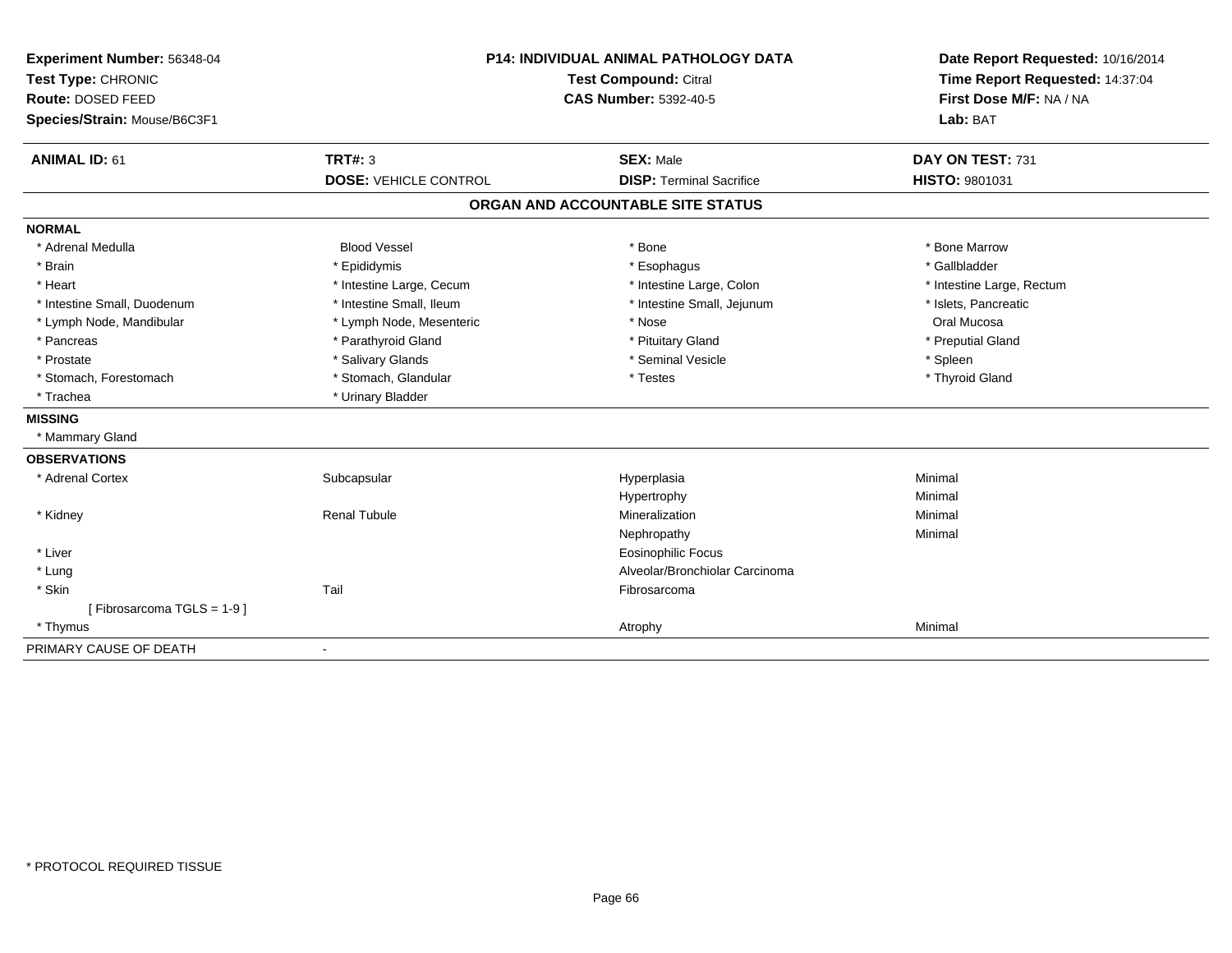| Experiment Number: 56348-04<br>Test Type: CHRONIC<br>Route: DOSED FEED<br>Species/Strain: Mouse/B6C3F1 | <b>Test Compound: Citral</b><br><b>CAS Number: 5392-40-5</b> |                                   | P14: INDIVIDUAL ANIMAL PATHOLOGY DATA<br>First Dose M/F: NA / NA<br>Lab: BAT | Date Report Requested: 10/16/2014<br>Time Report Requested: 14:37:04 |
|--------------------------------------------------------------------------------------------------------|--------------------------------------------------------------|-----------------------------------|------------------------------------------------------------------------------|----------------------------------------------------------------------|
| <b>ANIMAL ID: 62</b>                                                                                   | TRT#: 3                                                      | <b>SEX: Male</b>                  | DAY ON TEST: 728                                                             |                                                                      |
|                                                                                                        | <b>DOSE: VEHICLE CONTROL</b>                                 | <b>DISP: Terminal Sacrifice</b>   | HISTO: 9801032                                                               |                                                                      |
|                                                                                                        |                                                              | ORGAN AND ACCOUNTABLE SITE STATUS |                                                                              |                                                                      |
| <b>NORMAL</b>                                                                                          |                                                              |                                   |                                                                              |                                                                      |
| * Adrenal Medulla                                                                                      | <b>Blood Vessel</b>                                          | * Bone                            | * Brain                                                                      |                                                                      |
| * Epididymis                                                                                           | * Esophagus                                                  | * Gallbladder                     | * Heart                                                                      |                                                                      |
| * Intestine Large, Cecum                                                                               | * Intestine Large, Colon                                     | * Intestine Large, Rectum         | * Intestine Small, Duodenum                                                  |                                                                      |
| * Intestine Small, Ileum                                                                               | * Intestine Small, Jejunum                                   | * Islets, Pancreatic              | * Lung                                                                       |                                                                      |
| * Lymph Node, Mandibular                                                                               | * Lymph Node, Mesenteric                                     | * Nose                            | * Pancreas                                                                   |                                                                      |
| * Parathyroid Gland                                                                                    | * Pituitary Gland                                            | * Preputial Gland                 | * Prostate                                                                   |                                                                      |
| * Salivary Glands                                                                                      | * Seminal Vesicle                                            | * Skin                            | * Stomach, Forestomach                                                       |                                                                      |
| * Stomach, Glandular                                                                                   | * Testes                                                     | * Thyroid Gland                   | * Trachea                                                                    |                                                                      |
| * Urinary Bladder                                                                                      |                                                              |                                   |                                                                              |                                                                      |
| <b>MISSING</b>                                                                                         |                                                              |                                   |                                                                              |                                                                      |
| * Mammary Gland                                                                                        |                                                              |                                   |                                                                              |                                                                      |
| <b>OBSERVATIONS</b>                                                                                    |                                                              |                                   |                                                                              |                                                                      |
| * Adrenal Cortex                                                                                       | Subcapsular                                                  | Hyperplasia                       | Minimal                                                                      |                                                                      |
|                                                                                                        |                                                              | Hypertrophy                       | Focal, Minimal                                                               |                                                                      |
| * Bone Marrow                                                                                          |                                                              | Hyperplasia                       | Mild                                                                         |                                                                      |
| * Kidney                                                                                               | <b>Renal Tubule</b>                                          | Mineralization                    | Minimal                                                                      |                                                                      |
|                                                                                                        |                                                              | Nephropathy                       | Minimal                                                                      |                                                                      |
| * Liver                                                                                                |                                                              | Inflammation                      | Granulomatous, Minimal                                                       |                                                                      |
|                                                                                                        |                                                              | <b>Mixed Cell Focus</b>           |                                                                              |                                                                      |
|                                                                                                        |                                                              | Vacuolization Cytoplasmic         | Focal, Minimal                                                               |                                                                      |
| [Mixed Cell Focus TGLS = 1-9]                                                                          |                                                              |                                   |                                                                              |                                                                      |
| Oral Mucosa                                                                                            |                                                              | Inflammation                      | Chronic Active, Moderate                                                     |                                                                      |
|                                                                                                        |                                                              | Ulcer                             | Moderate                                                                     |                                                                      |
| * Spleen                                                                                               | Lymph Follic                                                 | Hyperplasia                       | Moderate                                                                     |                                                                      |
| * Thymus                                                                                               |                                                              | Atrophy                           | Minimal                                                                      |                                                                      |
| PRIMARY CAUSE OF DEATH                                                                                 |                                                              |                                   |                                                                              |                                                                      |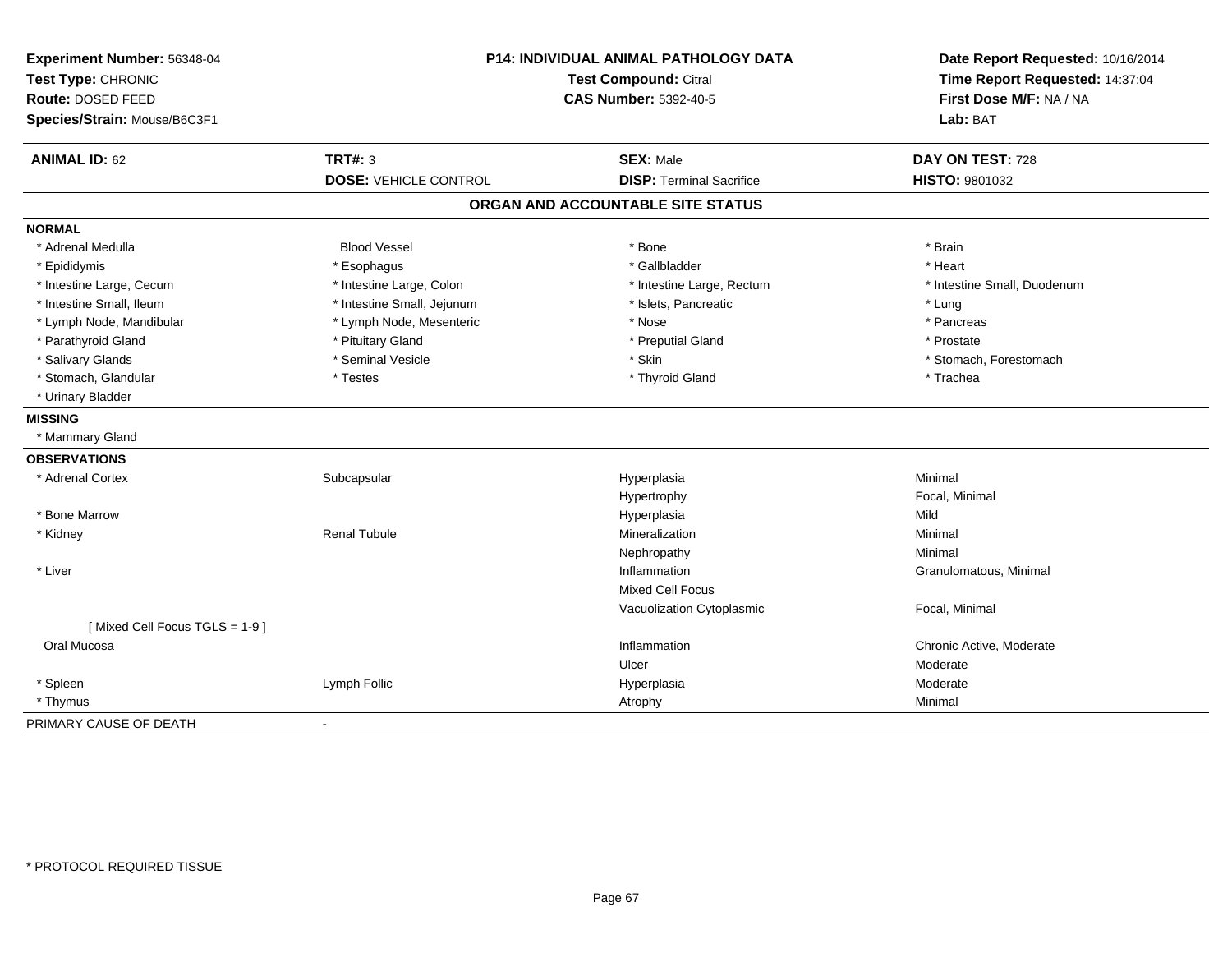| Experiment Number: 56348-04  | <b>P14: INDIVIDUAL ANIMAL PATHOLOGY DATA</b> |                                   | Date Report Requested: 10/16/2014                          |  |
|------------------------------|----------------------------------------------|-----------------------------------|------------------------------------------------------------|--|
| Test Type: CHRONIC           |                                              | Test Compound: Citral             |                                                            |  |
| Route: DOSED FEED            |                                              | <b>CAS Number: 5392-40-5</b>      | Time Report Requested: 14:37:04<br>First Dose M/F: NA / NA |  |
| Species/Strain: Mouse/B6C3F1 |                                              |                                   | Lab: BAT                                                   |  |
| <b>ANIMAL ID: 63</b>         | TRT#: 3                                      | <b>SEX: Male</b>                  | DAY ON TEST: 728                                           |  |
|                              | <b>DOSE: VEHICLE CONTROL</b>                 | <b>DISP: Terminal Sacrifice</b>   | HISTO: 9801033                                             |  |
|                              |                                              | ORGAN AND ACCOUNTABLE SITE STATUS |                                                            |  |
| <b>NORMAL</b>                |                                              |                                   |                                                            |  |
| * Adrenal Medulla            | <b>Blood Vessel</b>                          | * Bone                            | * Bone Marrow                                              |  |
| * Brain                      | * Epididymis                                 | * Esophagus                       | * Gallbladder                                              |  |
| * Heart                      | * Intestine Large, Cecum                     | * Intestine Large, Colon          | * Intestine Large, Rectum                                  |  |
| * Intestine Small, Duodenum  | * Intestine Small, Ileum                     | * Intestine Small, Jejunum        | * Lung                                                     |  |
| * Lymph Node, Mandibular     | * Lymph Node, Mesenteric                     | * Nose                            | Oral Mucosa                                                |  |
| * Pancreas                   | * Parathyroid Gland                          | * Pituitary Gland                 | * Prostate                                                 |  |
| * Salivary Glands            | * Seminal Vesicle                            | * Skin                            | * Spleen                                                   |  |
| * Stomach, Forestomach       | * Stomach, Glandular                         | * Testes                          | * Thyroid Gland                                            |  |
| * Trachea                    | * Urinary Bladder                            |                                   |                                                            |  |
| <b>MISSING</b>               |                                              |                                   |                                                            |  |
| * Mammary Gland              |                                              |                                   |                                                            |  |
| <b>OBSERVATIONS</b>          |                                              |                                   |                                                            |  |
| * Adrenal Cortex             | Subcapsular                                  | Hyperplasia                       | Minimal                                                    |  |
|                              |                                              | Hypertrophy                       | Focal, Minimal                                             |  |
| * Islets, Pancreatic         |                                              | Hyperplasia                       | Minimal                                                    |  |
| * Kidney                     | <b>Renal Tubule</b>                          | Mineralization                    | Minimal                                                    |  |
|                              |                                              | Nephropathy                       | Minimal                                                    |  |
| * Liver                      |                                              | Vacuolization Cytoplasmic         | Focal, Minimal                                             |  |
| * Preputial Gland            |                                              | Cyst                              | Moderate                                                   |  |
| [ $Cyst TGLS = 1-8$ ]        |                                              |                                   |                                                            |  |
| * Thymus                     |                                              | Atrophy                           | Mild                                                       |  |
| PRIMARY CAUSE OF DEATH       | $\overline{\phantom{a}}$                     |                                   |                                                            |  |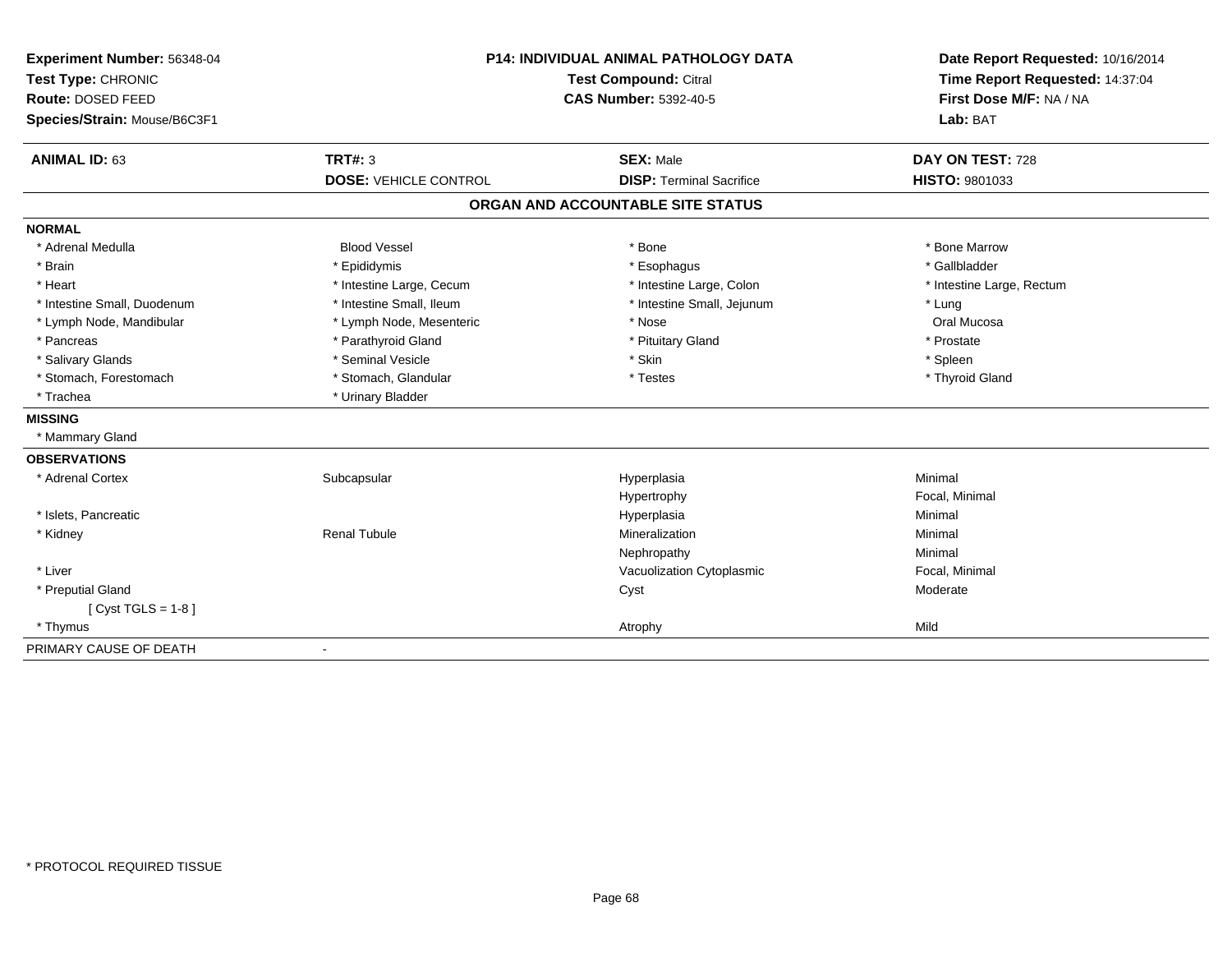| Experiment Number: 56348-04  | <b>P14: INDIVIDUAL ANIMAL PATHOLOGY DATA</b><br><b>Test Compound: Citral</b> |                                   | Date Report Requested: 10/16/2014 |  |
|------------------------------|------------------------------------------------------------------------------|-----------------------------------|-----------------------------------|--|
| Test Type: CHRONIC           |                                                                              |                                   | Time Report Requested: 14:37:04   |  |
| Route: DOSED FEED            |                                                                              | <b>CAS Number: 5392-40-5</b>      | First Dose M/F: NA / NA           |  |
| Species/Strain: Mouse/B6C3F1 |                                                                              |                                   | Lab: BAT                          |  |
| <b>ANIMAL ID: 64</b>         | TRT#: 3                                                                      | <b>SEX: Male</b>                  | DAY ON TEST: 731                  |  |
|                              | <b>DOSE: VEHICLE CONTROL</b>                                                 | <b>DISP: Terminal Sacrifice</b>   | HISTO: 9801034                    |  |
|                              |                                                                              | ORGAN AND ACCOUNTABLE SITE STATUS |                                   |  |
| <b>NORMAL</b>                |                                                                              |                                   |                                   |  |
| * Adrenal Medulla            | <b>Blood Vessel</b>                                                          | * Bone                            | * Bone Marrow                     |  |
| * Brain                      | * Epididymis                                                                 | * Esophagus                       | * Gallbladder                     |  |
| * Heart                      | * Intestine Large, Cecum                                                     | * Intestine Large, Colon          | * Intestine Large, Rectum         |  |
| * Intestine Small, Duodenum  | * Intestine Small, Ileum                                                     | * Intestine Small, Jejunum        | * Lymph Node, Mandibular          |  |
| * Lymph Node, Mesenteric     | * Nose                                                                       | * Pancreas                        | * Parathyroid Gland               |  |
| * Pituitary Gland            | * Preputial Gland                                                            | * Prostate                        | * Salivary Glands                 |  |
| * Seminal Vesicle            | * Skin                                                                       | * Spleen                          | * Stomach, Glandular              |  |
| * Testes                     | * Thyroid Gland                                                              | * Trachea                         | * Urinary Bladder                 |  |
| <b>MISSING</b>               |                                                                              |                                   |                                   |  |
| * Mammary Gland              |                                                                              |                                   |                                   |  |
| <b>OBSERVATIONS</b>          |                                                                              |                                   |                                   |  |
| * Adrenal Cortex             | Subcapsular                                                                  | Hyperplasia                       | Minimal                           |  |
| * Islets, Pancreatic         |                                                                              | Hyperplasia                       | Minimal                           |  |
| * Kidney                     | <b>Renal Tubule</b>                                                          | Mineralization                    | Minimal                           |  |
|                              |                                                                              | Nephropathy                       | Mild                              |  |
| * Liver                      |                                                                              | <b>Eosinophilic Focus</b>         |                                   |  |
| * Lung                       |                                                                              | Inflammation                      | Granulomatous, Minimal            |  |
| Oral Mucosa                  |                                                                              | Inflammation                      | Chronic Active, Minimal           |  |
| * Stomach, Forestomach       | Epithelium                                                                   | Hyperplasia                       | Focal, Moderate                   |  |
|                              |                                                                              | Inflammation                      | Suppurative, Minimal              |  |
| * Thymus                     |                                                                              | Atrophy                           | Marked                            |  |
| PRIMARY CAUSE OF DEATH       | $\blacksquare$                                                               |                                   |                                   |  |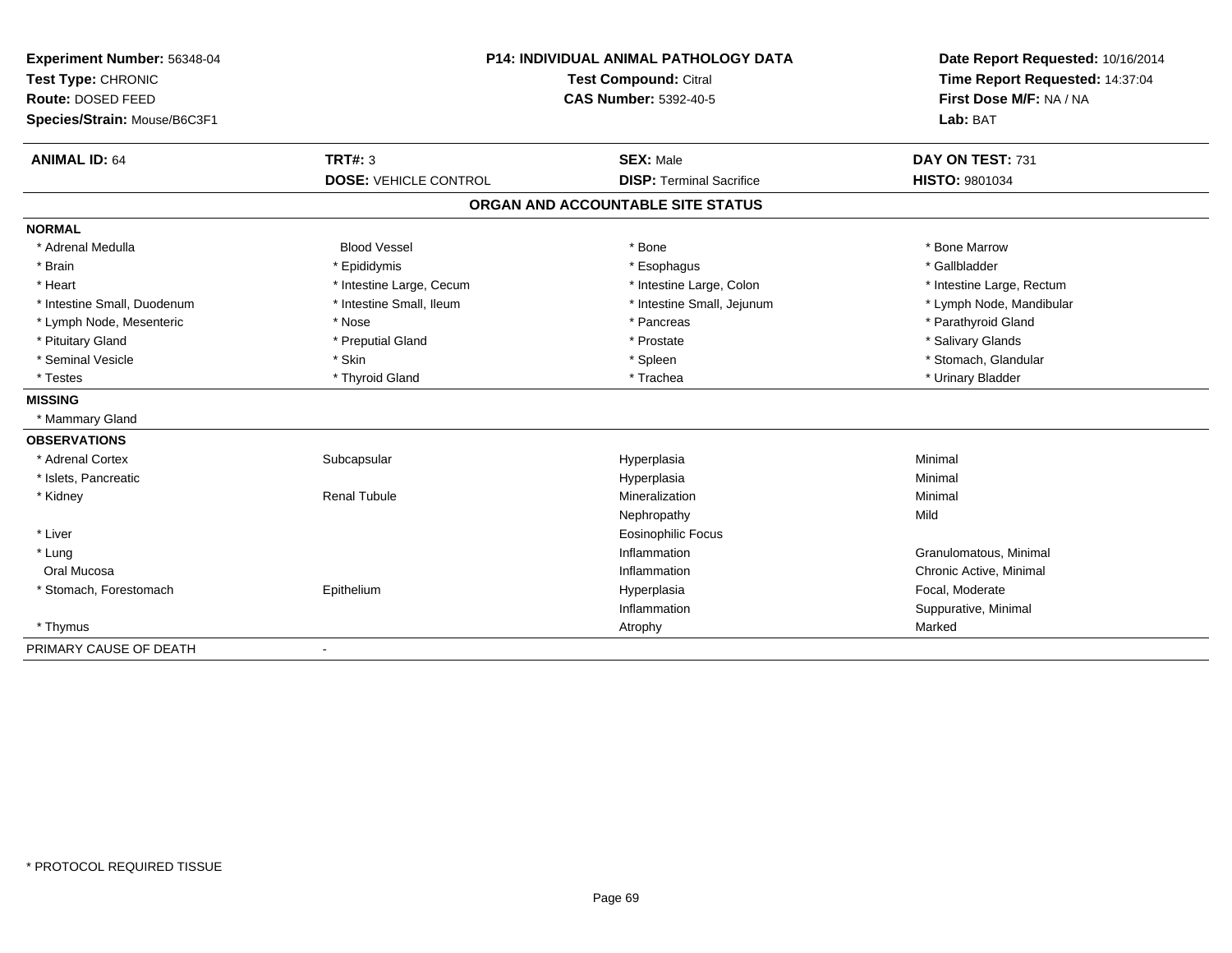| Experiment Number: 56348-04  | P14: INDIVIDUAL ANIMAL PATHOLOGY DATA |                                   | Date Report Requested: 10/16/2014                          |  |
|------------------------------|---------------------------------------|-----------------------------------|------------------------------------------------------------|--|
| Test Type: CHRONIC           |                                       | <b>Test Compound: Citral</b>      |                                                            |  |
| Route: DOSED FEED            |                                       | <b>CAS Number: 5392-40-5</b>      | Time Report Requested: 14:37:04<br>First Dose M/F: NA / NA |  |
| Species/Strain: Mouse/B6C3F1 |                                       |                                   | Lab: BAT                                                   |  |
| <b>ANIMAL ID: 65</b>         | TRT#: 3                               | <b>SEX: Male</b>                  | DAY ON TEST: 729                                           |  |
|                              | <b>DOSE: VEHICLE CONTROL</b>          | <b>DISP: Terminal Sacrifice</b>   | HISTO: 9801035                                             |  |
|                              |                                       | ORGAN AND ACCOUNTABLE SITE STATUS |                                                            |  |
| <b>NORMAL</b>                |                                       |                                   |                                                            |  |
| * Adrenal Medulla            | <b>Blood Vessel</b>                   | * Bone                            | * Bone Marrow                                              |  |
| * Brain                      | * Epididymis                          | * Esophagus                       | * Gallbladder                                              |  |
| * Heart                      | * Intestine Large, Cecum              | * Intestine Large, Colon          | * Intestine Large, Rectum                                  |  |
| * Intestine Small, Duodenum  | * Intestine Small, Ileum              | * Intestine Small, Jejunum        | * Lung                                                     |  |
| * Lymph Node, Mandibular     | * Lymph Node, Mesenteric              | * Nose                            | Oral Mucosa                                                |  |
| * Pancreas                   | * Parathyroid Gland                   | * Pituitary Gland                 | * Prostate                                                 |  |
| * Salivary Glands            | * Seminal Vesicle                     | * Skin                            | * Spleen                                                   |  |
| * Stomach, Forestomach       | * Stomach, Glandular                  | * Testes                          | * Thyroid Gland                                            |  |
| * Trachea                    | * Urinary Bladder                     |                                   |                                                            |  |
| <b>MISSING</b>               |                                       |                                   |                                                            |  |
| * Mammary Gland              |                                       |                                   |                                                            |  |
| <b>OBSERVATIONS</b>          |                                       |                                   |                                                            |  |
| * Adrenal Cortex             | Subcapsular                           | Hyperplasia                       | Minimal                                                    |  |
|                              |                                       | Hypertrophy                       | Focal, Minimal                                             |  |
| * Islets, Pancreatic         |                                       | Hyperplasia                       | Minimal                                                    |  |
| * Kidney                     |                                       | Infarct                           | Minimal                                                    |  |
|                              | <b>Renal Tubule</b>                   | Mineralization                    | Minimal                                                    |  |
|                              |                                       | Nephropathy                       | Minimal                                                    |  |
| * Liver                      |                                       | Vacuolization Cytoplasmic         | Focal, Minimal                                             |  |
| * Preputial Gland            |                                       | Inflammation                      | Suppurative, Mild                                          |  |
| * Thymus                     |                                       | Atrophy                           | Minimal                                                    |  |
| PRIMARY CAUSE OF DEATH       | $\overline{\phantom{a}}$              |                                   |                                                            |  |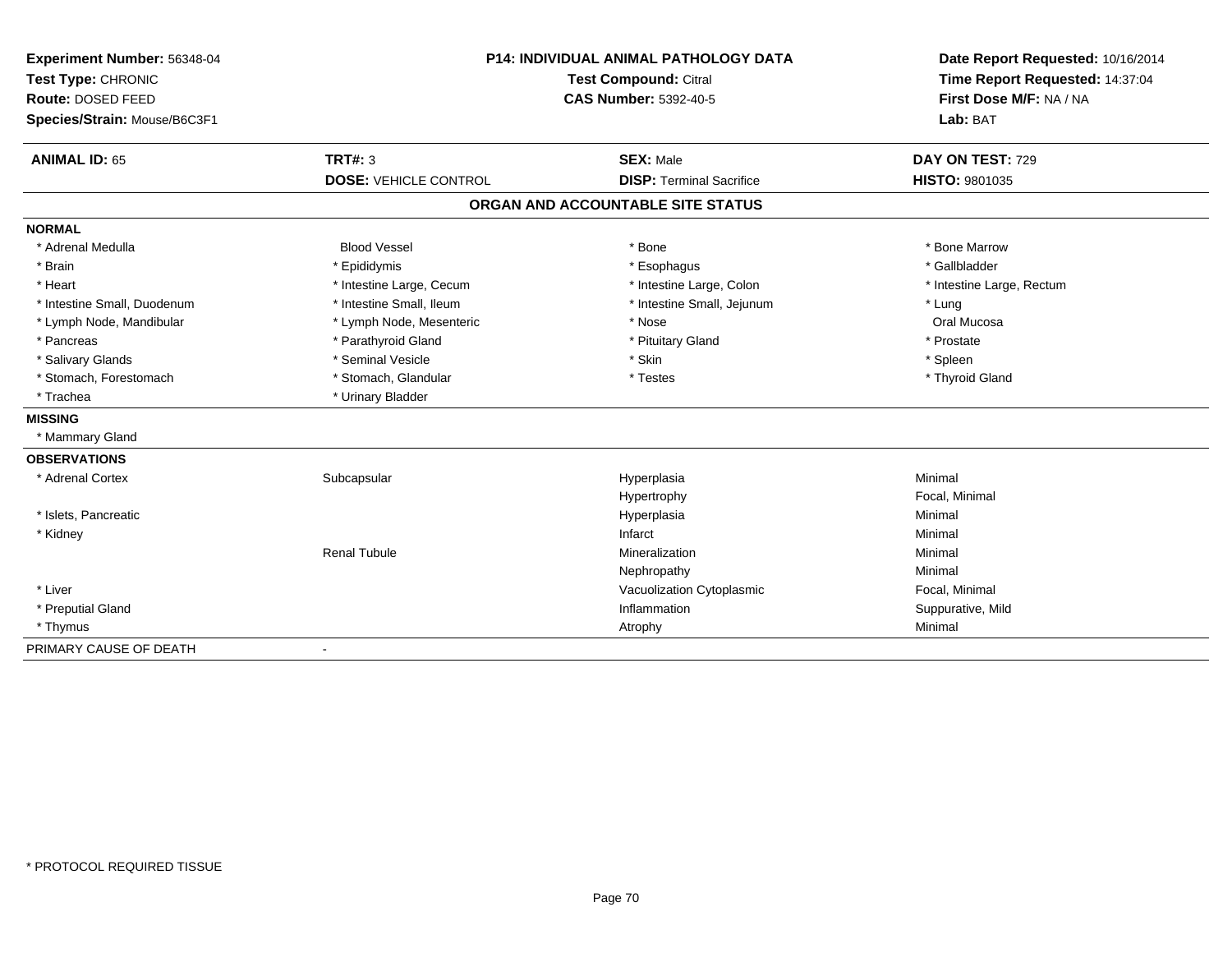| Experiment Number: 56348-04<br>Test Type: CHRONIC<br>Route: DOSED FEED<br>Species/Strain: Mouse/B6C3F1 | <b>P14: INDIVIDUAL ANIMAL PATHOLOGY DATA</b><br><b>Test Compound: Citral</b><br><b>CAS Number: 5392-40-5</b> |                                   | Date Report Requested: 10/16/2014<br>Time Report Requested: 14:37:04<br>First Dose M/F: NA / NA<br>Lab: BAT |
|--------------------------------------------------------------------------------------------------------|--------------------------------------------------------------------------------------------------------------|-----------------------------------|-------------------------------------------------------------------------------------------------------------|
| <b>ANIMAL ID: 66</b>                                                                                   | <b>TRT#: 3</b>                                                                                               | <b>SEX: Male</b>                  | DAY ON TEST: 121                                                                                            |
|                                                                                                        | <b>DOSE: VEHICLE CONTROL</b>                                                                                 | <b>DISP: Natural Death</b>        | <b>HISTO: 9801036</b>                                                                                       |
|                                                                                                        |                                                                                                              | ORGAN AND ACCOUNTABLE SITE STATUS |                                                                                                             |
| <b>NORMAL</b>                                                                                          |                                                                                                              |                                   |                                                                                                             |
| * Adrenal Cortex                                                                                       | * Adrenal Medulla                                                                                            | <b>Blood Vessel</b>               | * Bone                                                                                                      |
| * Bone Marrow                                                                                          | * Brain                                                                                                      | * Epididymis                      | * Esophagus                                                                                                 |
| * Gallbladder                                                                                          | * Heart                                                                                                      | * Intestine Large, Cecum          | * Intestine Large, Colon                                                                                    |
| * Intestine Large, Rectum                                                                              | * Intestine Small, Duodenum                                                                                  | * Intestine Small. Ileum          | * Intestine Small, Jejunum                                                                                  |
| * Islets, Pancreatic                                                                                   | * Kidney                                                                                                     | * Liver                           | * Lung                                                                                                      |
| * Nose                                                                                                 | Oral Mucosa                                                                                                  | * Pancreas                        | * Pituitary Gland                                                                                           |
| * Preputial Gland                                                                                      | * Prostate                                                                                                   | * Salivary Glands                 | * Seminal Vesicle                                                                                           |
| * Skin                                                                                                 | * Stomach, Forestomach                                                                                       | * Stomach, Glandular              | * Testes                                                                                                    |
| * Thyroid Gland                                                                                        | * Trachea                                                                                                    | * Urinary Bladder                 |                                                                                                             |
| <b>MISSING</b>                                                                                         |                                                                                                              |                                   |                                                                                                             |
| * Lymph Node, Mandibular                                                                               | * Lymph Node, Mesenteric                                                                                     | * Mammary Gland                   | * Parathyroid Gland                                                                                         |
| <b>OBSERVATIONS</b>                                                                                    |                                                                                                              |                                   |                                                                                                             |
| * Spleen                                                                                               | Lymph Follic                                                                                                 | Atrophy                           | Marked                                                                                                      |
| [Atrophy TGLS = $1-4$ ]                                                                                |                                                                                                              |                                   |                                                                                                             |
| * Thymus                                                                                               |                                                                                                              | Atrophy                           | Moderate                                                                                                    |
| PRIMARY CAUSE OF DEATH                                                                                 | - UNCERTAIN                                                                                                  |                                   |                                                                                                             |

Animal Note: This animal died due to lack of drinking water, but there were no specific micro scopic findings to identify as cause of death.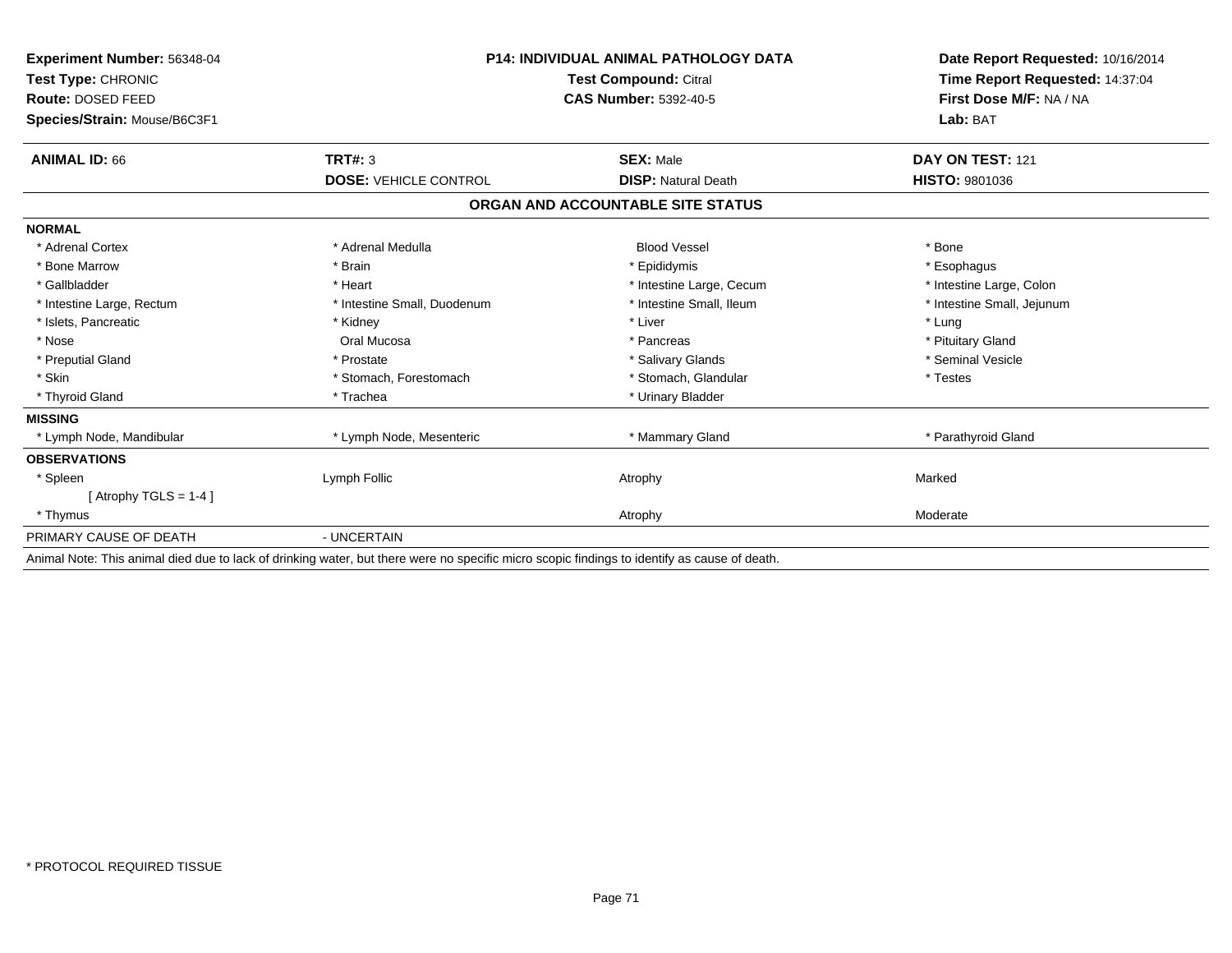| Experiment Number: 56348-04<br>Test Type: CHRONIC           |                                       | <b>P14: INDIVIDUAL ANIMAL PATHOLOGY DATA</b><br><b>Test Compound: Citral</b> | Date Report Requested: 10/16/2014<br>Time Report Requested: 14:37:04 |
|-------------------------------------------------------------|---------------------------------------|------------------------------------------------------------------------------|----------------------------------------------------------------------|
| Route: DOSED FEED<br>Species/Strain: Mouse/B6C3F1           |                                       | <b>CAS Number: 5392-40-5</b>                                                 | First Dose M/F: NA / NA<br>Lab: BAT                                  |
| <b>ANIMAL ID: 67</b>                                        | <b>TRT#: 3</b>                        | <b>SEX: Male</b>                                                             | DAY ON TEST: 530                                                     |
|                                                             | <b>DOSE: VEHICLE CONTROL</b>          | <b>DISP:</b> Moribund Sacrifice                                              | <b>HISTO: 9801037</b>                                                |
|                                                             |                                       | ORGAN AND ACCOUNTABLE SITE STATUS                                            |                                                                      |
| <b>NORMAL</b>                                               |                                       |                                                                              |                                                                      |
| * Adrenal Medulla                                           | <b>Blood Vessel</b>                   | * Bone                                                                       | * Brain                                                              |
| * Epididymis                                                | * Esophagus                           | * Gallbladder                                                                | * Heart                                                              |
| * Intestine Large, Cecum                                    | * Intestine Large, Colon              | * Intestine Large, Rectum                                                    | * Intestine Small, Duodenum                                          |
| * Intestine Small, Ileum                                    | * Intestine Small, Jejunum            | * Liver                                                                      | * Lymph Node, Mandibular                                             |
| * Lymph Node, Mesenteric                                    | Oral Mucosa                           | * Pancreas                                                                   | * Parathyroid Gland                                                  |
| * Pituitary Gland                                           | * Preputial Gland                     | * Prostate                                                                   | * Salivary Glands                                                    |
| * Seminal Vesicle                                           | * Skin                                | * Stomach, Forestomach                                                       | * Stomach, Glandular                                                 |
| * Testes                                                    | * Thyroid Gland                       | * Trachea                                                                    | * Urinary Bladder                                                    |
| <b>MISSING</b>                                              |                                       |                                                                              |                                                                      |
| * Mammary Gland                                             |                                       |                                                                              |                                                                      |
| <b>OBSERVATIONS</b>                                         |                                       |                                                                              |                                                                      |
| * Adrenal Cortex                                            | Subcapsular                           | Hyperplasia                                                                  | Minimal                                                              |
|                                                             |                                       | Hypertrophy                                                                  | Focal, Minimal                                                       |
| * Bone Marrow                                               |                                       | Hyperplasia                                                                  | Minimal                                                              |
| * Islets, Pancreatic                                        |                                       | Hyperplasia                                                                  | Mild                                                                 |
| * Kidney                                                    | <b>Renal Tubule</b>                   | Mineralization                                                               | Minimal                                                              |
|                                                             |                                       | Nephropathy                                                                  | Minimal                                                              |
| * Lung                                                      |                                       | Alveolar/Bronchiolar Adenoma                                                 |                                                                      |
|                                                             |                                       | Alveolar/Bronchiolar Carcinoma                                               |                                                                      |
| [ Alveolar/Bronchiolar Carcinoma TGLS = 1,2,3,4-3+9+10+11 ] |                                       |                                                                              |                                                                      |
| * Nose                                                      |                                       | Inflammation                                                                 | Suppurative, Mild                                                    |
| * Spleen                                                    | Lymph Follic                          | Atrophy                                                                      | Moderate                                                             |
|                                                             |                                       | Hematopoietic Cell Proliferation                                             | Moderate                                                             |
| * Thymus                                                    |                                       | Atrophy                                                                      | Marked                                                               |
| PRIMARY CAUSE OF DEATH                                      | - Lung Alveolar/Bronchiolar Carcinoma |                                                                              |                                                                      |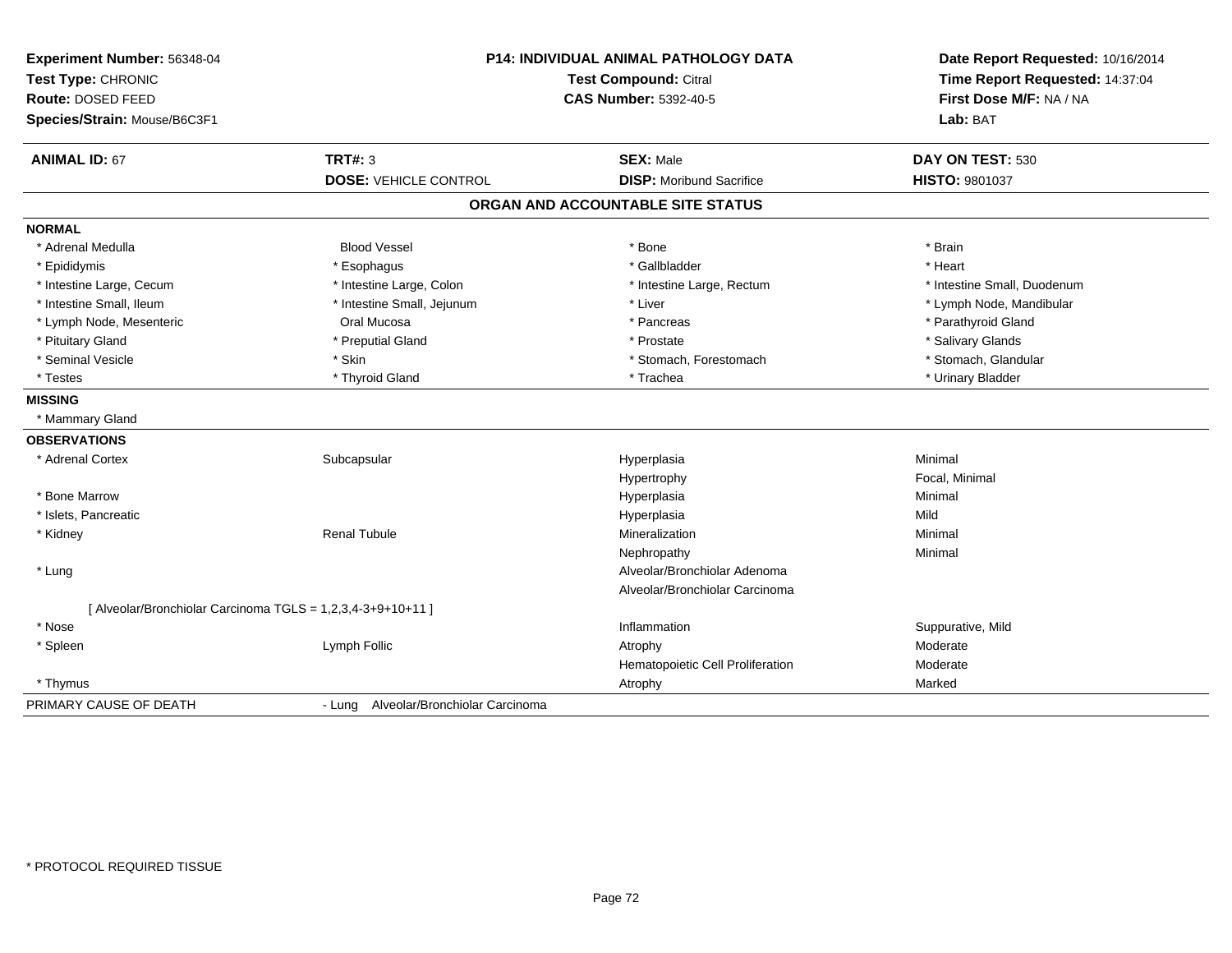| Experiment Number: 56348-04<br>Test Type: CHRONIC<br>Route: DOSED FEED<br>Species/Strain: Mouse/B6C3F1 |                              | <b>P14: INDIVIDUAL ANIMAL PATHOLOGY DATA</b><br>Test Compound: Citral<br><b>CAS Number: 5392-40-5</b> | Date Report Requested: 10/16/2014<br>Time Report Requested: 14:37:04<br>First Dose M/F: NA / NA<br>Lab: BAT |
|--------------------------------------------------------------------------------------------------------|------------------------------|-------------------------------------------------------------------------------------------------------|-------------------------------------------------------------------------------------------------------------|
| <b>ANIMAL ID: 68</b>                                                                                   | <b>TRT#: 3</b>               | <b>SEX: Male</b>                                                                                      | DAY ON TEST: 728                                                                                            |
|                                                                                                        | <b>DOSE: VEHICLE CONTROL</b> | <b>DISP: Terminal Sacrifice</b>                                                                       | HISTO: 9801038                                                                                              |
|                                                                                                        |                              | ORGAN AND ACCOUNTABLE SITE STATUS                                                                     |                                                                                                             |
| <b>NORMAL</b>                                                                                          |                              |                                                                                                       |                                                                                                             |
| * Adrenal Medulla                                                                                      | <b>Blood Vessel</b>          | * Bone                                                                                                | * Bone Marrow                                                                                               |
| * Brain                                                                                                | * Epididymis                 | * Esophagus                                                                                           | * Gallbladder                                                                                               |
| * Heart                                                                                                | * Intestine Large, Cecum     | * Intestine Large, Colon                                                                              | * Intestine Large, Rectum                                                                                   |
| * Intestine Small, Duodenum                                                                            | * Intestine Small, Ileum     | * Intestine Small, Jejunum                                                                            | * Islets, Pancreatic                                                                                        |
| * Liver                                                                                                | * Lung                       | * Lymph Node, Mandibular                                                                              | * Lymph Node, Mesenteric                                                                                    |
| * Nose                                                                                                 | Oral Mucosa                  | * Pancreas                                                                                            | * Parathyroid Gland                                                                                         |
| * Pituitary Gland                                                                                      | * Preputial Gland            | * Prostate                                                                                            | * Salivary Glands                                                                                           |
| * Seminal Vesicle                                                                                      | * Skin                       | * Spleen                                                                                              | * Stomach, Forestomach                                                                                      |
| * Stomach, Glandular                                                                                   | * Testes                     | * Thyroid Gland                                                                                       | * Trachea                                                                                                   |
| * Urinary Bladder                                                                                      |                              |                                                                                                       |                                                                                                             |
| <b>MISSING</b>                                                                                         |                              |                                                                                                       |                                                                                                             |
| * Mammary Gland                                                                                        |                              |                                                                                                       |                                                                                                             |
| <b>OBSERVATIONS</b>                                                                                    |                              |                                                                                                       |                                                                                                             |
| * Adrenal Cortex                                                                                       | Subcapsular                  | Hyperplasia                                                                                           | Minimal                                                                                                     |
|                                                                                                        |                              | Hypertrophy                                                                                           | Focal, Minimal                                                                                              |
| * Kidney                                                                                               |                              | Metaplasia                                                                                            | Osseous, Minimal                                                                                            |
|                                                                                                        | <b>Renal Tubule</b>          | Mineralization                                                                                        | Minimal                                                                                                     |
|                                                                                                        |                              | Nephropathy                                                                                           | Minimal                                                                                                     |
| * Thymus                                                                                               |                              | Atrophy                                                                                               | Minimal                                                                                                     |
| PRIMARY CAUSE OF DEATH                                                                                 |                              |                                                                                                       |                                                                                                             |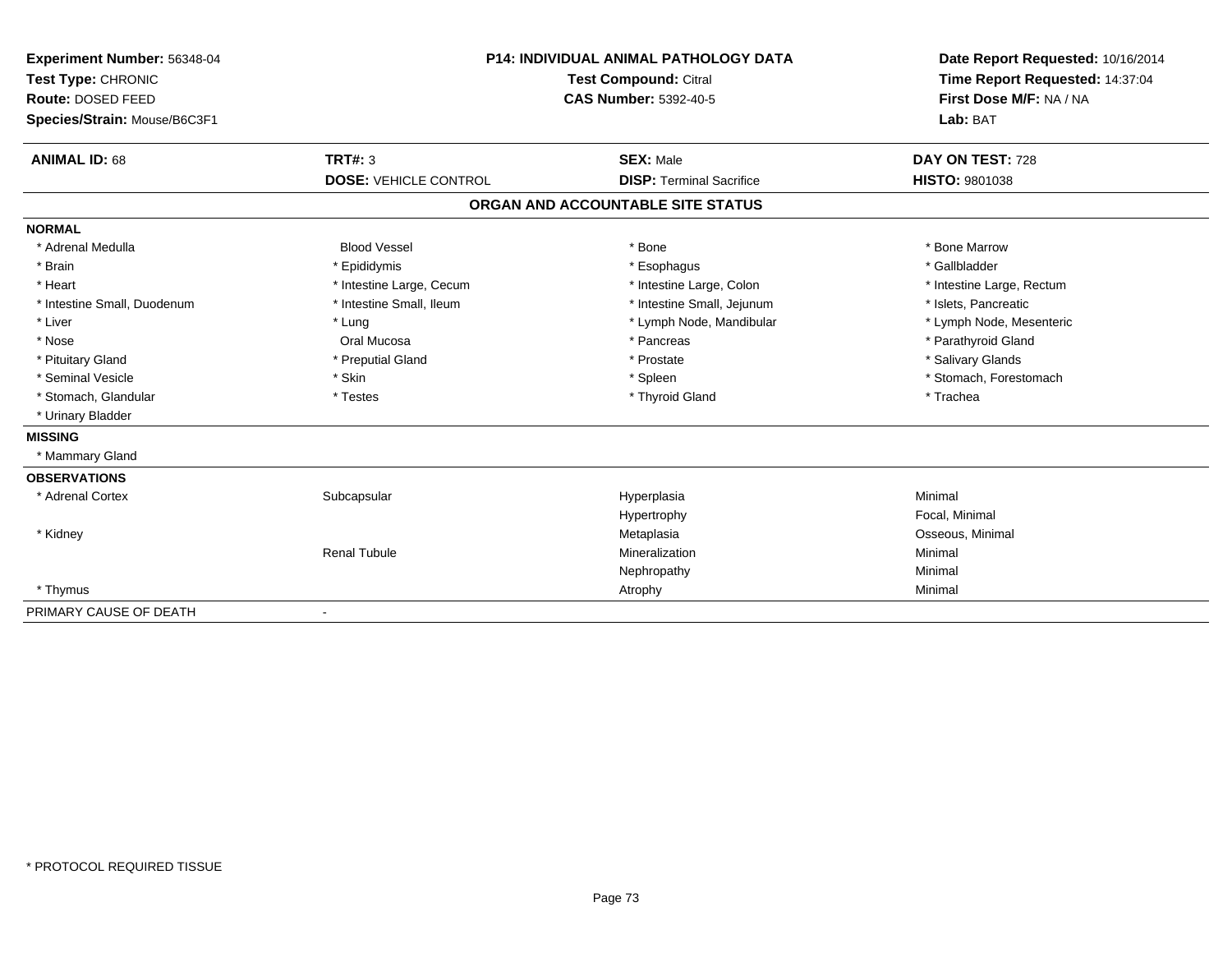| Experiment Number: 56348-04  | <b>P14: INDIVIDUAL ANIMAL PATHOLOGY DATA</b><br><b>Test Compound: Citral</b><br><b>CAS Number: 5392-40-5</b> |                                   | Date Report Requested: 10/16/2014 |
|------------------------------|--------------------------------------------------------------------------------------------------------------|-----------------------------------|-----------------------------------|
| Test Type: CHRONIC           |                                                                                                              |                                   | Time Report Requested: 14:37:04   |
| Route: DOSED FEED            |                                                                                                              |                                   | First Dose M/F: NA / NA           |
| Species/Strain: Mouse/B6C3F1 |                                                                                                              |                                   | Lab: BAT                          |
| <b>ANIMAL ID: 69</b>         | TRT#: 3                                                                                                      | <b>SEX: Male</b>                  | DAY ON TEST: 728                  |
|                              | <b>DOSE: VEHICLE CONTROL</b>                                                                                 | <b>DISP: Terminal Sacrifice</b>   | <b>HISTO: 9801039</b>             |
|                              |                                                                                                              | ORGAN AND ACCOUNTABLE SITE STATUS |                                   |
| <b>NORMAL</b>                |                                                                                                              |                                   |                                   |
| * Adrenal Medulla            | <b>Blood Vessel</b>                                                                                          | * Bone                            | * Brain                           |
| * Epididymis                 | * Esophagus                                                                                                  | * Gallbladder                     | * Heart                           |
| * Intestine Large, Cecum     | * Intestine Large, Colon                                                                                     | * Intestine Large, Rectum         | * Intestine Small, Duodenum       |
| * Intestine Small, Ileum     | * Intestine Small, Jejunum                                                                                   | * Islets, Pancreatic              | * Lung                            |
| * Lymph Node, Mandibular     | * Lymph Node, Mesenteric                                                                                     | * Nose                            | Oral Mucosa                       |
| * Pancreas                   | * Parathyroid Gland                                                                                          | * Pituitary Gland                 | * Preputial Gland                 |
| * Prostate                   | * Salivary Glands                                                                                            | * Seminal Vesicle                 | * Skin                            |
| * Spleen                     | * Stomach, Forestomach                                                                                       | * Stomach, Glandular              | * Testes                          |
| * Thyroid Gland              | * Trachea                                                                                                    | * Urinary Bladder                 |                                   |
| <b>MISSING</b>               |                                                                                                              |                                   |                                   |
| * Mammary Gland              | * Thymus                                                                                                     |                                   |                                   |
| <b>OBSERVATIONS</b>          |                                                                                                              |                                   |                                   |
| * Adrenal Cortex             | Subcapsular                                                                                                  | Hyperplasia                       | Minimal                           |
| * Bone Marrow                |                                                                                                              | Hyperplasia                       | Minimal                           |
| * Kidney                     | <b>Renal Tubule</b>                                                                                          | Mineralization                    | Minimal                           |
|                              |                                                                                                              | Nephropathy                       | Minimal                           |
| * Liver                      |                                                                                                              | Clear Cell Focus                  |                                   |
| Mesentery                    | Fat                                                                                                          | Necrosis                          | Mild                              |
| [Necrosis TGLS = $1-9$ ]     |                                                                                                              |                                   |                                   |
| PRIMARY CAUSE OF DEATH       | $\blacksquare$                                                                                               |                                   |                                   |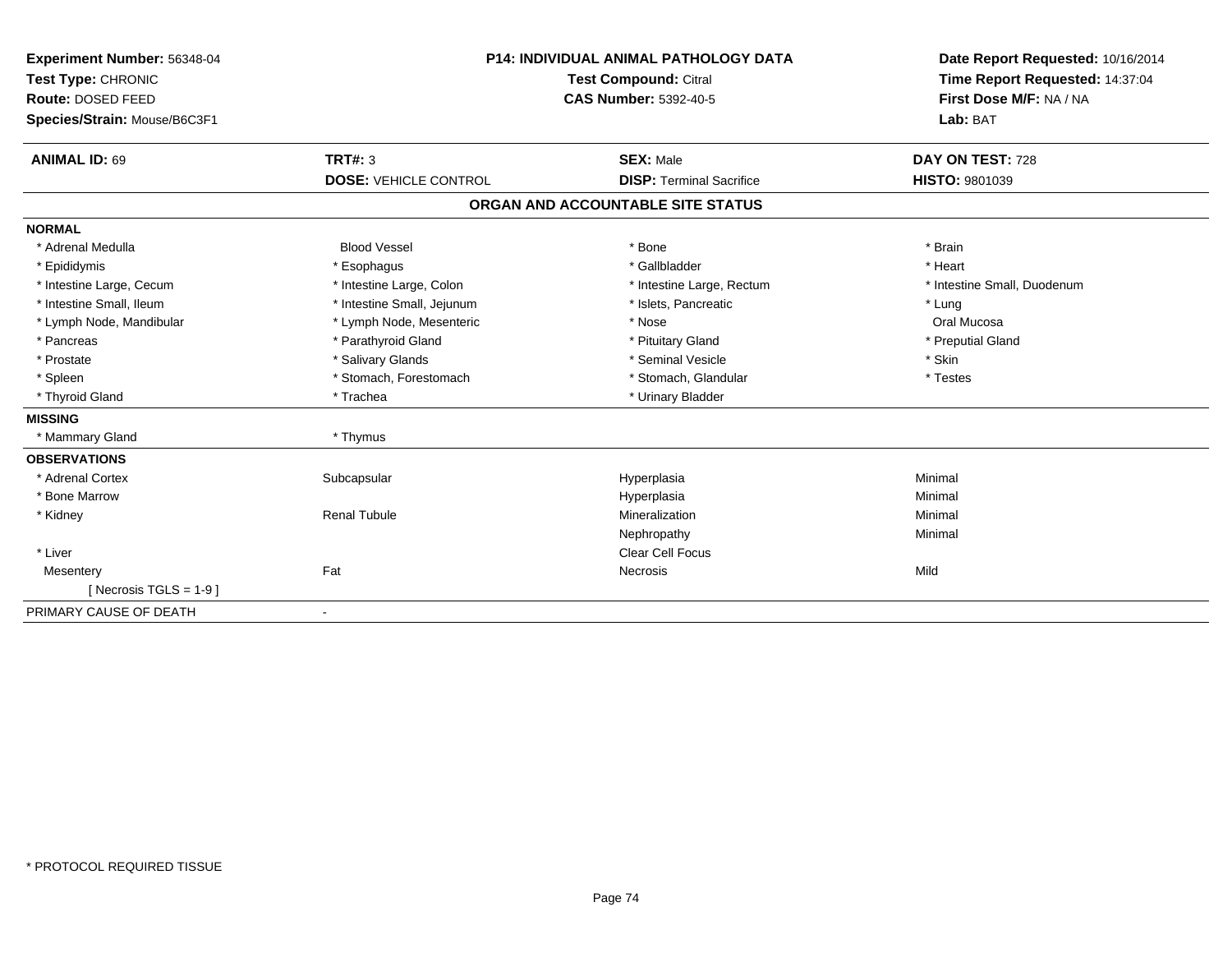| <b>Experiment Number: 56348-04</b> | <b>P14: INDIVIDUAL ANIMAL PATHOLOGY DATA</b><br><b>Test Compound: Citral</b> |                                   | Date Report Requested: 10/16/2014<br>Time Report Requested: 14:37:04 |  |
|------------------------------------|------------------------------------------------------------------------------|-----------------------------------|----------------------------------------------------------------------|--|
| Test Type: CHRONIC                 |                                                                              |                                   |                                                                      |  |
| Route: DOSED FEED                  |                                                                              | <b>CAS Number: 5392-40-5</b>      | First Dose M/F: NA / NA                                              |  |
| Species/Strain: Mouse/B6C3F1       |                                                                              |                                   | Lab: BAT                                                             |  |
| <b>ANIMAL ID: 70</b>               | TRT#: 3                                                                      | <b>SEX: Male</b>                  | DAY ON TEST: 730                                                     |  |
|                                    | <b>DOSE: VEHICLE CONTROL</b>                                                 | <b>DISP:</b> Accidentally Killed  | <b>HISTO: 9801040</b>                                                |  |
|                                    |                                                                              | ORGAN AND ACCOUNTABLE SITE STATUS |                                                                      |  |
| <b>NORMAL</b>                      |                                                                              |                                   |                                                                      |  |
| * Adrenal Medulla                  | <b>Blood Vessel</b>                                                          | * Bone                            | * Brain                                                              |  |
| * Epididymis                       | * Esophagus                                                                  | * Gallbladder                     | * Heart                                                              |  |
| * Intestine Large, Cecum           | * Intestine Large, Colon                                                     | * Intestine Large, Rectum         | * Intestine Small, Duodenum                                          |  |
| * Intestine Small, Ileum           | * Islets, Pancreatic                                                         | * Liver                           | * Lung                                                               |  |
| * Lymph Node, Mandibular           | * Lymph Node, Mesenteric                                                     | * Nose                            | Oral Mucosa                                                          |  |
| * Pancreas                         | * Parathyroid Gland                                                          | * Preputial Gland                 | * Prostate                                                           |  |
| * Salivary Glands                  | * Seminal Vesicle                                                            | * Skin                            | * Stomach, Forestomach                                               |  |
| * Stomach, Glandular               | * Testes                                                                     | * Thymus                          | * Thyroid Gland                                                      |  |
| * Trachea                          | * Urinary Bladder                                                            |                                   |                                                                      |  |
| <b>MISSING</b>                     |                                                                              |                                   |                                                                      |  |
| * Mammary Gland                    | * Pituitary Gland                                                            |                                   |                                                                      |  |
| <b>OBSERVATIONS</b>                |                                                                              |                                   |                                                                      |  |
| * Adrenal Cortex                   | Subcapsular                                                                  | Hyperplasia                       | Minimal                                                              |  |
|                                    |                                                                              | Hypertrophy                       | Focal, Minimal                                                       |  |
| * Bone Marrow                      |                                                                              | Hyperplasia                       | Minimal                                                              |  |
| * Intestine Small, Jejunum         |                                                                              | Carcinoma                         |                                                                      |  |
| [Carcinoma TGLS = 1-9]             |                                                                              |                                   |                                                                      |  |
| * Kidney                           | <b>Renal Tubule</b>                                                          | Mineralization                    | Minimal                                                              |  |
|                                    |                                                                              | Nephropathy                       | Minimal                                                              |  |
| * Spleen                           |                                                                              | Hematopoietic Cell Proliferation  | Mild                                                                 |  |
| PRIMARY CAUSE OF DEATH             | - UNCERTAIN                                                                  |                                   |                                                                      |  |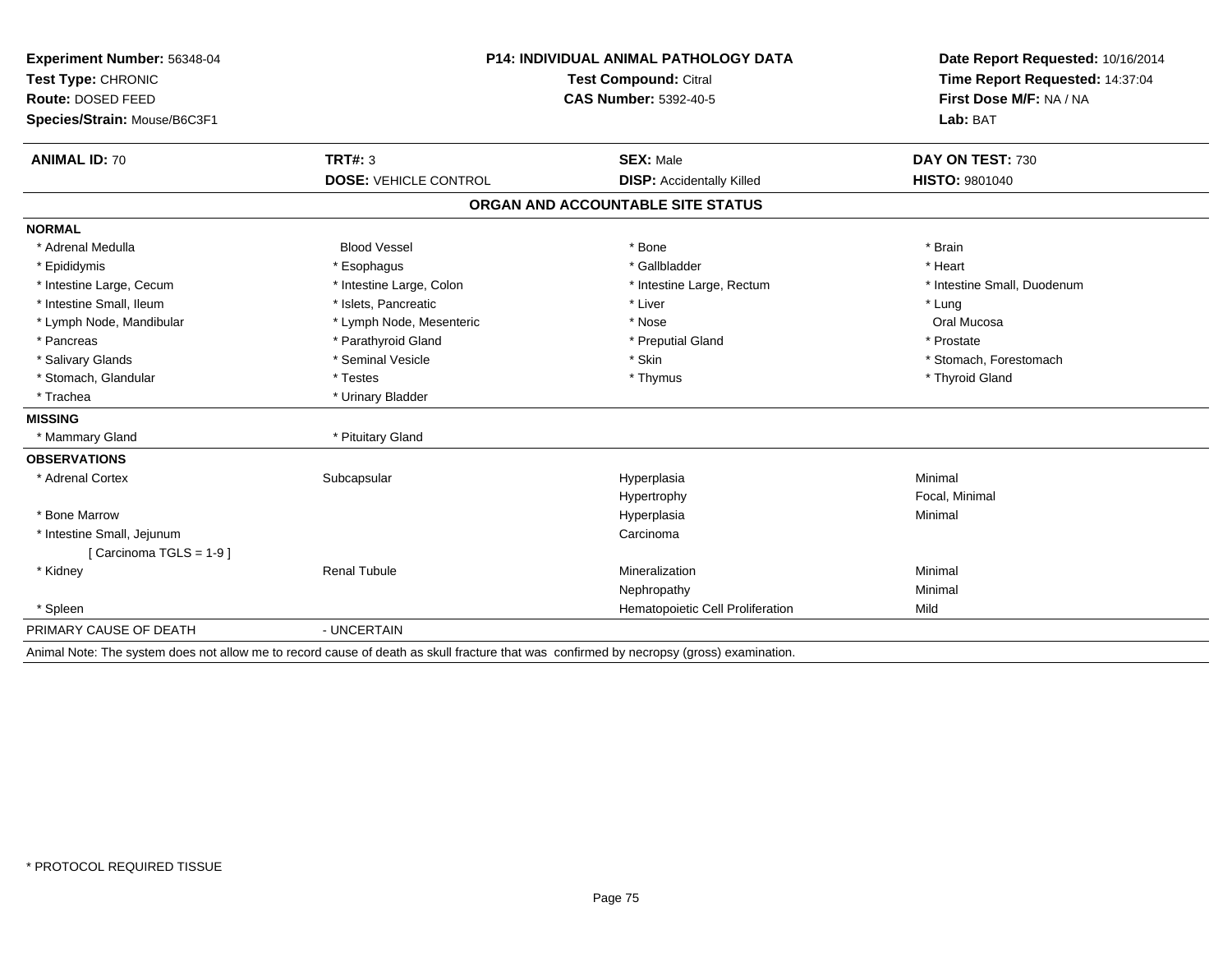| Experiment Number: 56348-04  | <b>P14: INDIVIDUAL ANIMAL PATHOLOGY DATA</b><br><b>Test Compound: Citral</b> |                                   | Date Report Requested: 10/16/2014 |
|------------------------------|------------------------------------------------------------------------------|-----------------------------------|-----------------------------------|
| Test Type: CHRONIC           |                                                                              |                                   | Time Report Requested: 14:37:04   |
| Route: DOSED FEED            |                                                                              | <b>CAS Number: 5392-40-5</b>      | First Dose M/F: NA / NA           |
| Species/Strain: Mouse/B6C3F1 |                                                                              |                                   | Lab: BAT                          |
| <b>ANIMAL ID: 71</b>         | TRT#: 3                                                                      | <b>SEX: Male</b>                  | DAY ON TEST: 729                  |
|                              | <b>DOSE: VEHICLE CONTROL</b>                                                 | <b>DISP: Terminal Sacrifice</b>   | HISTO: 9801041                    |
|                              |                                                                              | ORGAN AND ACCOUNTABLE SITE STATUS |                                   |
| <b>NORMAL</b>                |                                                                              |                                   |                                   |
| * Adrenal Medulla            | <b>Blood Vessel</b>                                                          | * Bone                            | * Bone Marrow                     |
| * Brain                      | * Epididymis                                                                 | * Esophagus                       | * Gallbladder                     |
| * Heart                      | * Intestine Large, Cecum                                                     | * Intestine Large, Colon          | * Intestine Large, Rectum         |
| * Intestine Small, Duodenum  | * Intestine Small, Ileum                                                     | * Intestine Small, Jejunum        | * Lung                            |
| * Lymph Node, Mandibular     | * Lymph Node, Mesenteric                                                     | * Nose                            | Oral Mucosa                       |
| * Pancreas                   | * Parathyroid Gland                                                          | * Pituitary Gland                 | * Prostate                        |
| * Salivary Glands            | * Seminal Vesicle                                                            | * Skin                            | * Spleen                          |
| * Stomach, Forestomach       | * Stomach, Glandular                                                         | * Testes                          | * Thyroid Gland                   |
| * Trachea                    | * Urinary Bladder                                                            |                                   |                                   |
| <b>MISSING</b>               |                                                                              |                                   |                                   |
| * Mammary Gland              |                                                                              |                                   |                                   |
| <b>OBSERVATIONS</b>          |                                                                              |                                   |                                   |
| * Adrenal Cortex             | Subcapsular                                                                  | Hyperplasia                       | Minimal                           |
|                              |                                                                              | Hypertrophy                       | Focal, Moderate                   |
| * Islets, Pancreatic         |                                                                              | Hyperplasia                       | Minimal                           |
| * Kidney                     | <b>Renal Tubule</b>                                                          | Mineralization                    | Minimal                           |
|                              |                                                                              | Nephropathy                       | Minimal                           |
| * Liver                      |                                                                              | <b>Mixed Cell Focus</b>           |                                   |
| * Preputial Gland            |                                                                              | Cyst                              | Moderate                          |
| [ Cyst TGLS = $1-8$ ]        |                                                                              |                                   |                                   |
| * Thymus                     |                                                                              | Atrophy                           | Mild                              |
| PRIMARY CAUSE OF DEATH       | $\blacksquare$                                                               |                                   |                                   |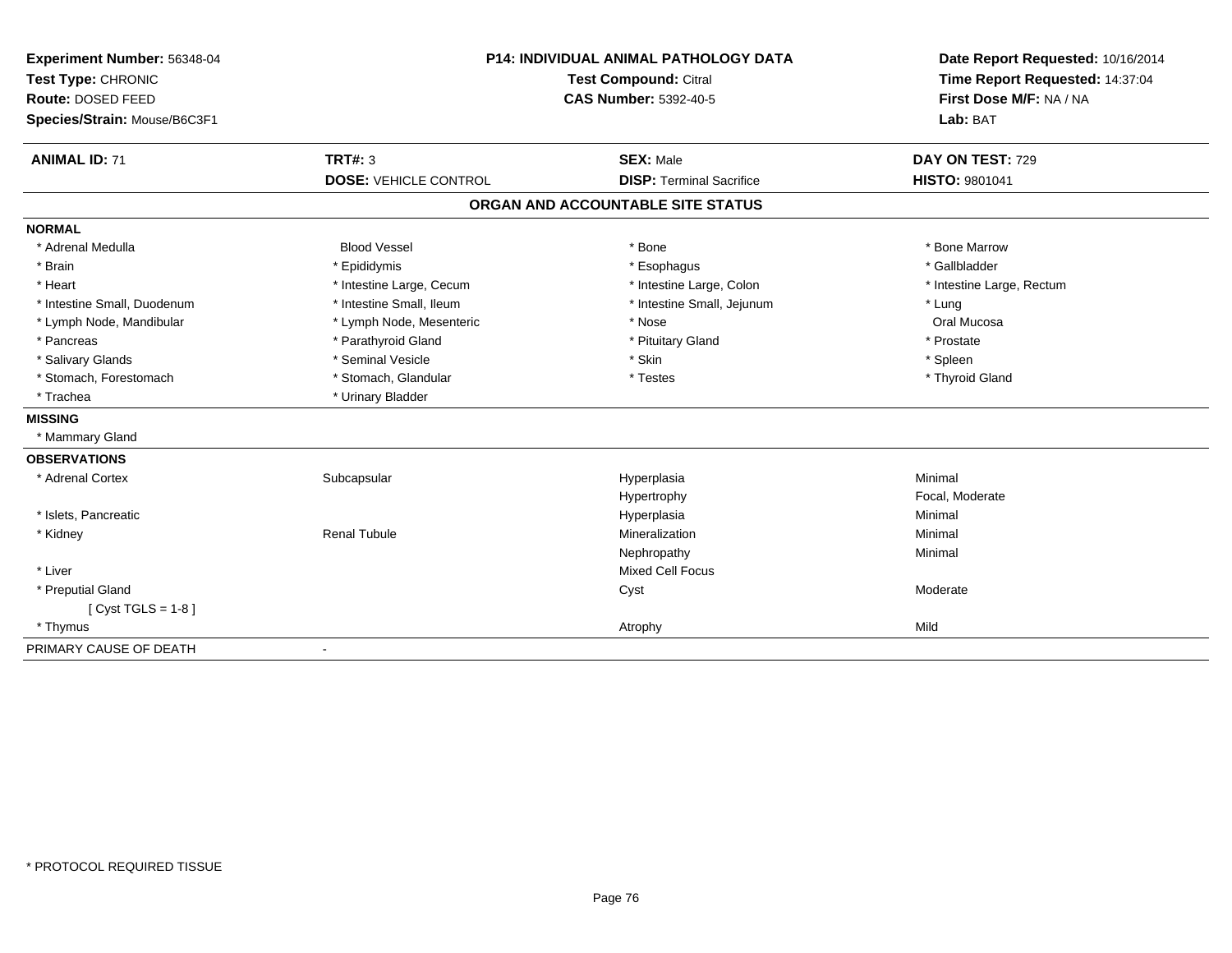| Experiment Number: 56348-04<br>Test Type: CHRONIC<br>Route: DOSED FEED<br>Species/Strain: Mouse/B6C3F1 | <b>P14: INDIVIDUAL ANIMAL PATHOLOGY DATA</b><br><b>Test Compound: Citral</b><br><b>CAS Number: 5392-40-5</b> |                                   | Date Report Requested: 10/16/2014<br>Time Report Requested: 14:37:04<br>First Dose M/F: NA / NA<br>Lab: BAT |  |
|--------------------------------------------------------------------------------------------------------|--------------------------------------------------------------------------------------------------------------|-----------------------------------|-------------------------------------------------------------------------------------------------------------|--|
| <b>ANIMAL ID: 72</b>                                                                                   | <b>TRT#: 3</b>                                                                                               | <b>SEX: Male</b>                  | DAY ON TEST: 729                                                                                            |  |
|                                                                                                        | <b>DOSE: VEHICLE CONTROL</b>                                                                                 | <b>DISP: Terminal Sacrifice</b>   | HISTO: 9801042                                                                                              |  |
|                                                                                                        |                                                                                                              | ORGAN AND ACCOUNTABLE SITE STATUS |                                                                                                             |  |
| <b>NORMAL</b>                                                                                          |                                                                                                              |                                   |                                                                                                             |  |
| * Adrenal Medulla                                                                                      | <b>Blood Vessel</b>                                                                                          | * Bone                            | * Bone Marrow                                                                                               |  |
| * Brain                                                                                                | * Epididymis                                                                                                 | * Esophagus                       | * Gallbladder                                                                                               |  |
| * Heart                                                                                                | * Intestine Large, Cecum                                                                                     | * Intestine Large, Colon          | * Intestine Large, Rectum                                                                                   |  |
| * Intestine Small, Duodenum                                                                            | * Intestine Small, Ileum                                                                                     | * Intestine Small, Jejunum        | * Islets, Pancreatic                                                                                        |  |
| * Lung                                                                                                 | * Lymph Node, Mandibular                                                                                     | * Lymph Node, Mesenteric          | * Nose                                                                                                      |  |
| Oral Mucosa                                                                                            | * Pancreas                                                                                                   | * Parathyroid Gland               | * Pituitary Gland                                                                                           |  |
| * Prostate                                                                                             | * Salivary Glands                                                                                            | * Seminal Vesicle                 | * Skin                                                                                                      |  |
| * Spleen                                                                                               | * Stomach, Forestomach                                                                                       | * Stomach, Glandular              | * Testes                                                                                                    |  |
| * Thyroid Gland                                                                                        | * Trachea                                                                                                    | * Urinary Bladder                 |                                                                                                             |  |
| <b>MISSING</b>                                                                                         |                                                                                                              |                                   |                                                                                                             |  |
| * Mammary Gland                                                                                        |                                                                                                              |                                   |                                                                                                             |  |
| <b>OBSERVATIONS</b>                                                                                    |                                                                                                              |                                   |                                                                                                             |  |
| * Adrenal Cortex                                                                                       | Subcapsular                                                                                                  | Hyperplasia                       | Minimal                                                                                                     |  |
| * Kidney                                                                                               | Renal Tubule                                                                                                 | Cyst                              | Minimal                                                                                                     |  |
|                                                                                                        | <b>Renal Tubule</b>                                                                                          | Mineralization                    | Minimal                                                                                                     |  |
|                                                                                                        |                                                                                                              | Nephropathy                       | Minimal                                                                                                     |  |
| * Liver                                                                                                |                                                                                                              | Hepatocellular Adenoma            | Multiple                                                                                                    |  |
|                                                                                                        |                                                                                                              | Vacuolization Cytoplasmic         | Focal, Minimal                                                                                              |  |
| [ Hepatocellular Adenoma TGLS = 2,3-9+10 ]                                                             |                                                                                                              |                                   |                                                                                                             |  |
| Mesentery                                                                                              |                                                                                                              | Inflammation                      | Granulomatous, Moderate                                                                                     |  |
| * Preputial Gland                                                                                      |                                                                                                              | Cyst                              | Mild                                                                                                        |  |
| [Cyst TGLS = $1-8$ ]                                                                                   |                                                                                                              |                                   |                                                                                                             |  |
| * Thymus                                                                                               |                                                                                                              | Atrophy                           | Moderate                                                                                                    |  |
| PRIMARY CAUSE OF DEATH                                                                                 | $\blacksquare$                                                                                               |                                   |                                                                                                             |  |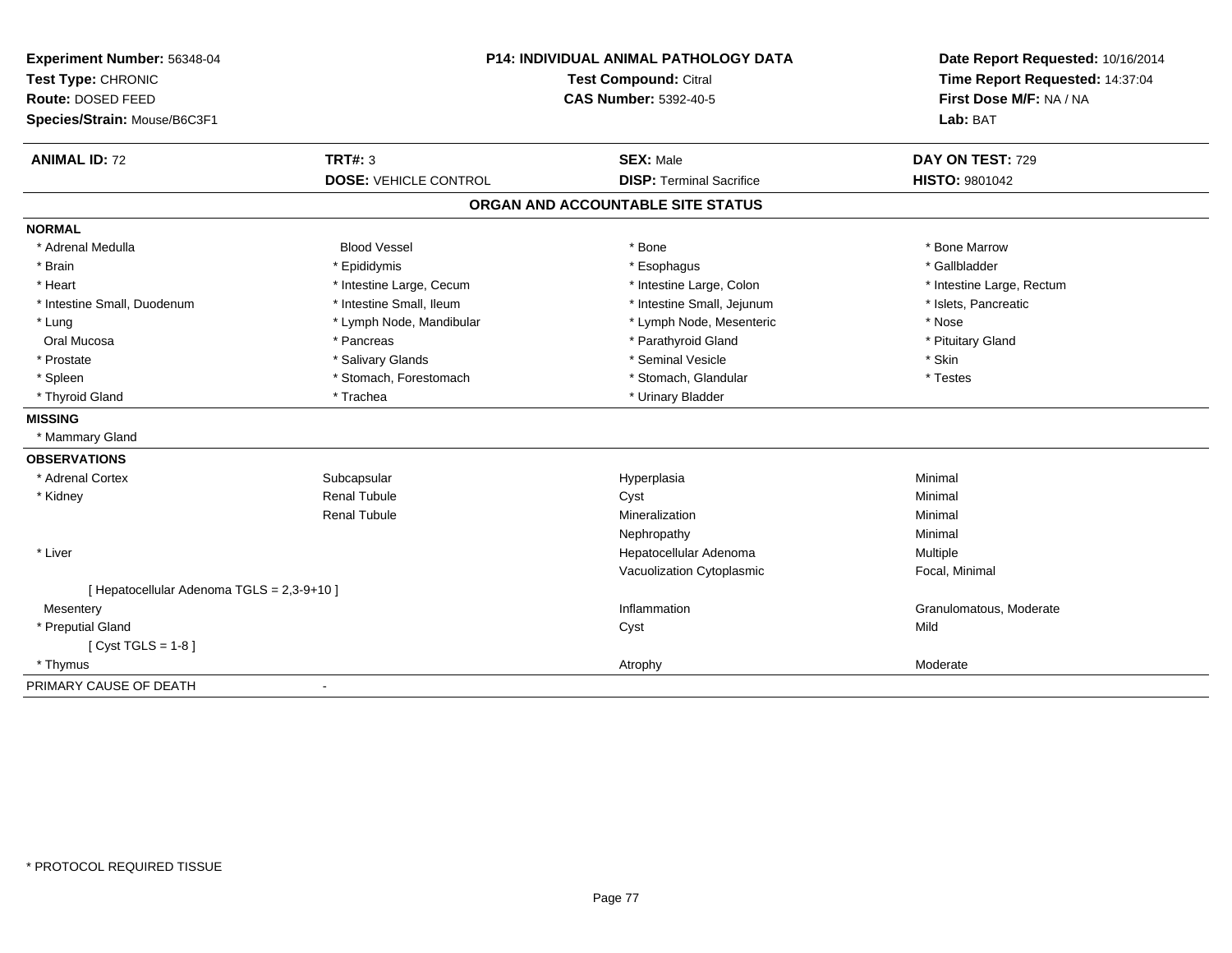| Experiment Number: 56348-04<br>Test Type: CHRONIC |                              | P14: INDIVIDUAL ANIMAL PATHOLOGY DATA<br><b>Test Compound: Citral</b> | Date Report Requested: 10/16/2014<br>Time Report Requested: 14:37:04<br>First Dose M/F: NA / NA |
|---------------------------------------------------|------------------------------|-----------------------------------------------------------------------|-------------------------------------------------------------------------------------------------|
| Route: DOSED FEED                                 |                              | <b>CAS Number: 5392-40-5</b>                                          |                                                                                                 |
| Species/Strain: Mouse/B6C3F1                      |                              |                                                                       | Lab: BAT                                                                                        |
| <b>ANIMAL ID: 73</b>                              | <b>TRT#: 3</b>               | <b>SEX: Male</b>                                                      | DAY ON TEST: 727                                                                                |
|                                                   | <b>DOSE: VEHICLE CONTROL</b> | <b>DISP: Terminal Sacrifice</b>                                       | HISTO: 9801043                                                                                  |
|                                                   |                              | ORGAN AND ACCOUNTABLE SITE STATUS                                     |                                                                                                 |
| <b>NORMAL</b>                                     |                              |                                                                       |                                                                                                 |
| * Adrenal Medulla                                 | <b>Blood Vessel</b>          | * Bone                                                                | * Brain                                                                                         |
| * Epididymis                                      | * Esophagus                  | * Gallbladder                                                         | * Heart                                                                                         |
| * Intestine Large, Cecum                          | * Intestine Large, Colon     | * Intestine Large, Rectum                                             | * Intestine Small, Duodenum                                                                     |
| * Intestine Small, Ileum                          | * Intestine Small, Jejunum   | * Islets, Pancreatic                                                  | * Lung                                                                                          |
| * Lymph Node, Mandibular                          | * Lymph Node, Mesenteric     | * Nose                                                                | Oral Mucosa                                                                                     |
| * Pancreas                                        | * Parathyroid Gland          | * Pituitary Gland                                                     | * Prostate                                                                                      |
| * Salivary Glands                                 | * Seminal Vesicle            | * Skin                                                                | * Stomach, Forestomach                                                                          |
| * Stomach, Glandular                              | * Testes                     | * Thyroid Gland                                                       | * Trachea                                                                                       |
| * Urinary Bladder                                 |                              |                                                                       |                                                                                                 |
| <b>MISSING</b>                                    |                              |                                                                       |                                                                                                 |
| * Mammary Gland                                   |                              |                                                                       |                                                                                                 |
| <b>OBSERVATIONS</b>                               |                              |                                                                       |                                                                                                 |
| * Adrenal Cortex                                  | Subcapsular                  | Hyperplasia                                                           | Minimal                                                                                         |
| * Bone Marrow                                     |                              | Hyperplasia                                                           | Mild                                                                                            |
| * Kidney                                          | <b>Renal Tubule</b>          | Mineralization                                                        | Minimal                                                                                         |
|                                                   |                              | Nephropathy                                                           | Minimal                                                                                         |
| * Liver                                           |                              | <b>Mixed Cell Focus</b>                                               |                                                                                                 |
|                                                   |                              | Vacuolization Cytoplasmic                                             | Focal, Minimal                                                                                  |
| [Mixed Cell Focus TGLS = 1-9]                     |                              |                                                                       |                                                                                                 |
| * Preputial Gland                                 |                              | Inflammation                                                          | Suppurative, Mild                                                                               |
|                                                   |                              | Inflammation                                                          | Granulomatous, Mild                                                                             |
| * Spleen                                          |                              | Hematopoietic Cell Proliferation                                      | Minimal                                                                                         |
| * Thymus                                          |                              | Atrophy                                                               | Mild                                                                                            |
| PRIMARY CAUSE OF DEATH                            | $\blacksquare$               |                                                                       |                                                                                                 |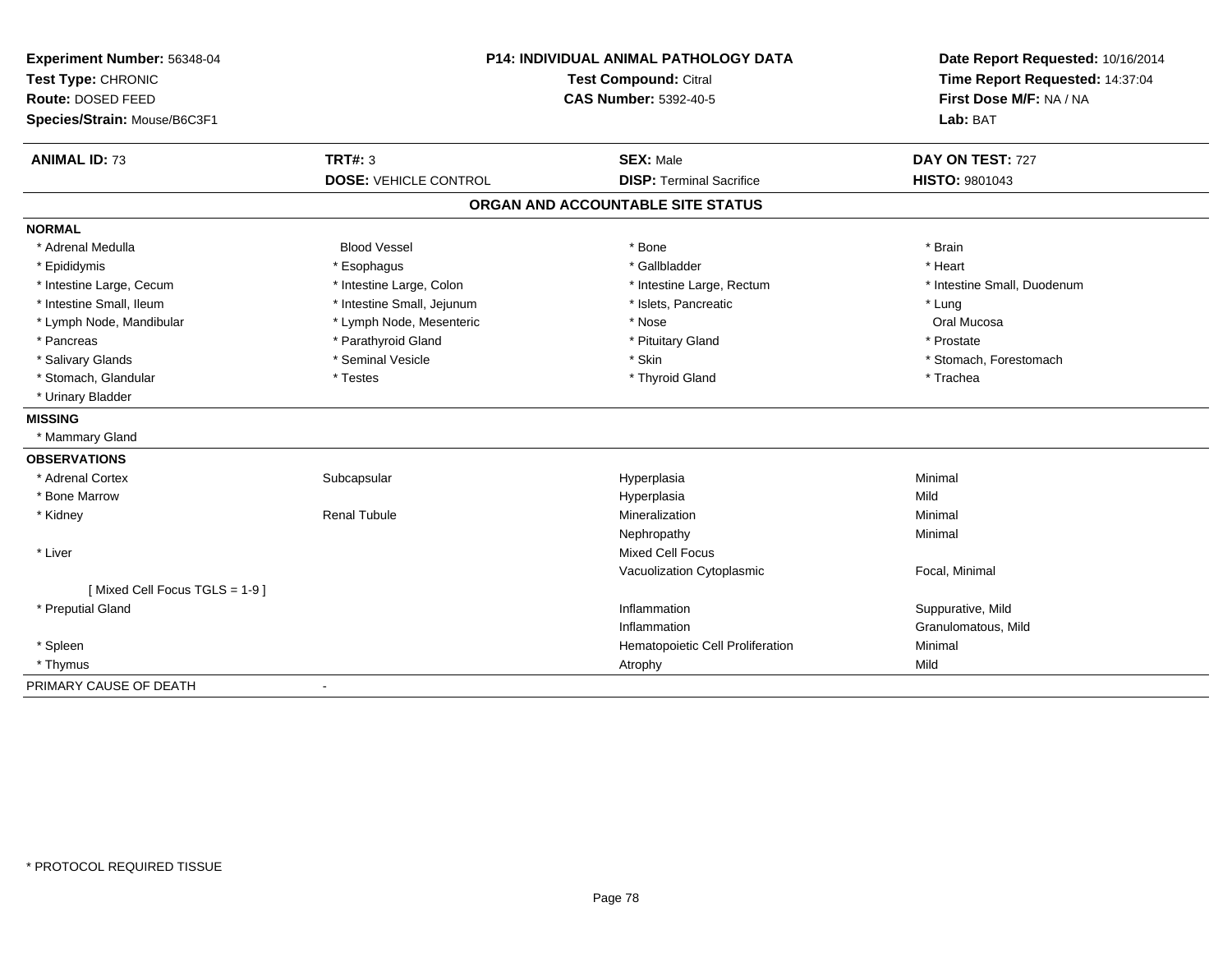| Experiment Number: 56348-04                                              | <b>P14: INDIVIDUAL ANIMAL PATHOLOGY DATA</b> |                                   | Date Report Requested: 10/16/2014 |
|--------------------------------------------------------------------------|----------------------------------------------|-----------------------------------|-----------------------------------|
| Test Type: CHRONIC                                                       |                                              | <b>Test Compound: Citral</b>      |                                   |
| Route: DOSED FEED                                                        |                                              | <b>CAS Number: 5392-40-5</b>      | First Dose M/F: NA / NA           |
| Species/Strain: Mouse/B6C3F1                                             |                                              |                                   | Lab: BAT                          |
| <b>ANIMAL ID: 74</b>                                                     | TRT#: 3                                      | <b>SEX: Male</b>                  | DAY ON TEST: 731                  |
|                                                                          | <b>DOSE: VEHICLE CONTROL</b>                 | <b>DISP: Terminal Sacrifice</b>   | HISTO: 9801044                    |
|                                                                          |                                              | ORGAN AND ACCOUNTABLE SITE STATUS |                                   |
| <b>NORMAL</b>                                                            |                                              |                                   |                                   |
| * Adrenal Medulla                                                        | <b>Blood Vessel</b>                          | * Bone                            | * Brain                           |
| * Epididymis                                                             | * Esophagus                                  | * Gallbladder                     | * Heart                           |
| * Intestine Large, Cecum                                                 | * Intestine Large, Colon                     | * Intestine Large, Rectum         | * Intestine Small, Duodenum       |
| * Intestine Small, Ileum                                                 | * Intestine Small, Jejunum                   | * Islets, Pancreatic              | * Lung                            |
| * Lymph Node, Mandibular                                                 | * Lymph Node, Mesenteric                     | * Nose                            | * Pancreas                        |
| * Parathyroid Gland                                                      | * Pituitary Gland                            | * Prostate                        | * Salivary Glands                 |
| * Seminal Vesicle                                                        | * Skin                                       | * Stomach, Glandular              | * Testes                          |
| * Thyroid Gland                                                          | * Trachea                                    | * Urinary Bladder                 |                                   |
| <b>MISSING</b>                                                           |                                              |                                   |                                   |
| * Mammary Gland                                                          |                                              |                                   |                                   |
| <b>OBSERVATIONS</b>                                                      |                                              |                                   |                                   |
| * Adrenal Cortex                                                         | Subcapsular                                  | Hyperplasia                       | Minimal                           |
| * Bone Marrow                                                            |                                              | Hyperplasia                       | Minimal                           |
| * Kidney                                                                 | Renal Tubule                                 | Mineralization                    | Minimal                           |
|                                                                          |                                              | Nephropathy                       | Mild                              |
| * Liver                                                                  |                                              | Hepatocellular Carcinoma          |                                   |
|                                                                          |                                              | <b>Mixed Cell Focus</b>           |                                   |
| [ Hepatocellular Carcinoma TGLS = 1-9 ]<br>[Mixed Cell Focus TGLS = 1-9] |                                              |                                   |                                   |
| Oral Mucosa                                                              |                                              | Inflammation                      | Chronic Active, Moderate          |
|                                                                          |                                              | Ulcer                             | Moderate                          |
| * Preputial Gland                                                        |                                              | Cyst                              | Moderate                          |
| * Spleen                                                                 | Lymph Follic                                 | Atrophy                           | Mild                              |
|                                                                          |                                              | Hematopoietic Cell Proliferation  | Moderate                          |
| * Stomach, Forestomach                                                   | Epithelium                                   | Cyst                              | Mild                              |
| * Thymus                                                                 |                                              | Atrophy                           | Moderate                          |
| PRIMARY CAUSE OF DEATH                                                   | $\overline{\phantom{a}}$                     |                                   |                                   |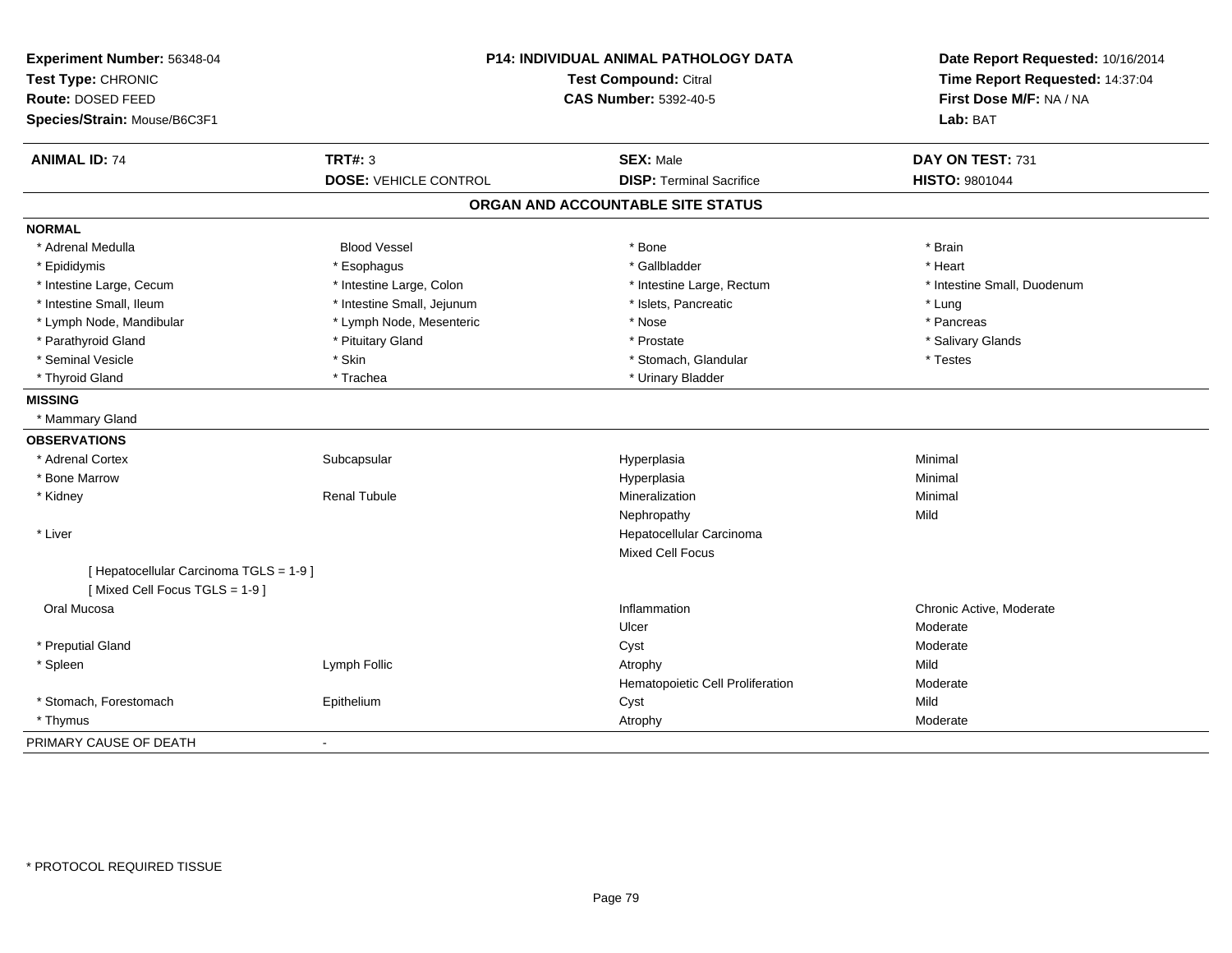| Experiment Number: 56348-04                   |                              | P14: INDIVIDUAL ANIMAL PATHOLOGY DATA | Date Report Requested: 10/16/2014 |
|-----------------------------------------------|------------------------------|---------------------------------------|-----------------------------------|
| Test Type: CHRONIC                            | <b>Test Compound: Citral</b> |                                       | Time Report Requested: 14:37:04   |
| Route: DOSED FEED                             |                              | <b>CAS Number: 5392-40-5</b>          | First Dose M/F: NA / NA           |
| Species/Strain: Mouse/B6C3F1                  |                              |                                       | Lab: BAT                          |
| <b>ANIMAL ID: 75</b>                          | <b>TRT#: 3</b>               | <b>SEX: Male</b>                      | DAY ON TEST: 731                  |
|                                               | <b>DOSE: VEHICLE CONTROL</b> | <b>DISP: Terminal Sacrifice</b>       | <b>HISTO: 9801045</b>             |
|                                               |                              | ORGAN AND ACCOUNTABLE SITE STATUS     |                                   |
| <b>NORMAL</b>                                 |                              |                                       |                                   |
| * Adrenal Medulla                             | <b>Blood Vessel</b>          | * Bone                                | * Bone Marrow                     |
| * Brain                                       | * Epididymis                 | * Esophagus                           | * Gallbladder                     |
| * Heart                                       | * Intestine Large, Cecum     | * Intestine Large, Colon              | * Intestine Large, Rectum         |
| * Intestine Small, Duodenum                   | * Intestine Small, Ileum     | * Intestine Small, Jejunum            | * Lymph Node, Mandibular          |
| * Lymph Node, Mesenteric                      | * Nose                       | Oral Mucosa                           | * Pancreas                        |
| * Parathyroid Gland                           | * Pituitary Gland            | * Prostate                            | * Salivary Glands                 |
| * Seminal Vesicle                             | * Skin                       | * Stomach, Forestomach                | * Testes                          |
| * Thymus                                      | * Thyroid Gland              | * Trachea                             | * Urinary Bladder                 |
| <b>MISSING</b>                                |                              |                                       |                                   |
| * Mammary Gland                               |                              |                                       |                                   |
| <b>OBSERVATIONS</b>                           |                              |                                       |                                   |
| * Adrenal Cortex                              | Subcapsular                  | Hyperplasia                           | Mild                              |
| * Islets, Pancreatic                          |                              | Hyperplasia                           | Minimal                           |
| * Kidney                                      | <b>Renal Tubule</b>          | Mineralization                        | Minimal                           |
|                                               |                              | Nephropathy                           | Minimal                           |
| * Liver                                       |                              | Clear Cell Focus                      |                                   |
|                                               |                              | <b>Infiltration Cellular</b>          | Lymphocyte, Minimal               |
|                                               |                              | <b>Mixed Cell Focus</b>               |                                   |
| [Clear Cell Focus TGLS = 2-11]                |                              |                                       |                                   |
| [Mixed Cell Focus TGLS = 3-10]                |                              |                                       |                                   |
| * Lung                                        |                              | Alveolar/Bronchiolar Carcinoma        |                                   |
| [ Alveolar/Bronchiolar Carcinoma TGLS = 4-3 ] |                              |                                       |                                   |
| * Preputial Gland                             |                              | Cyst                                  | Mild                              |
| [Cyst TGLS = $1-8$ ]                          |                              |                                       |                                   |
| * Spleen                                      | Lymph Follic                 | Hyperplasia                           | Minimal                           |
| * Stomach, Glandular                          | Epithelium                   | Inflammation                          | Acute, Focal, Minimal             |
| PRIMARY CAUSE OF DEATH                        |                              |                                       |                                   |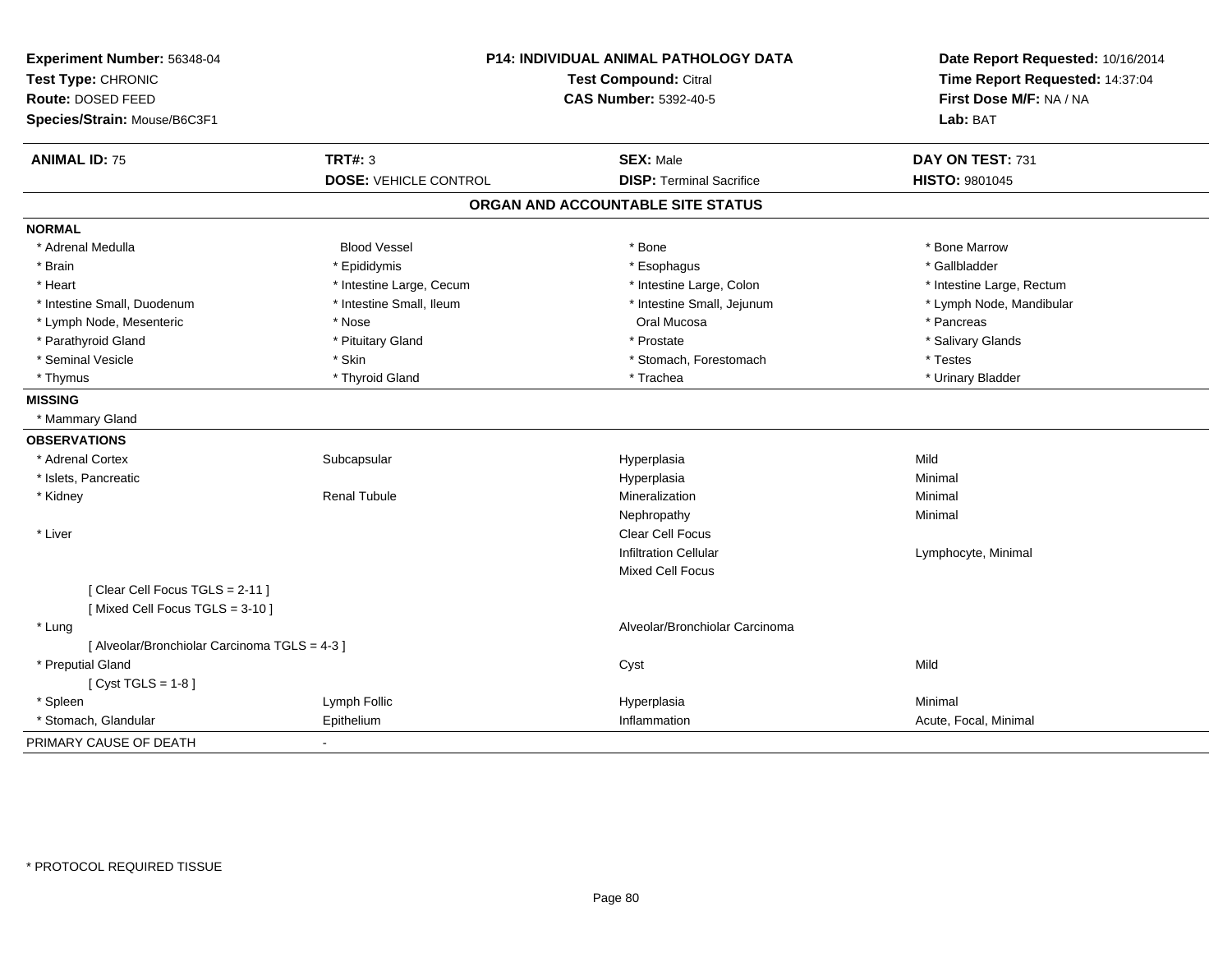| Experiment Number: 56348-04<br>Test Type: CHRONIC<br>Route: DOSED FEED | <b>P14: INDIVIDUAL ANIMAL PATHOLOGY DATA</b><br>Test Compound: Citral<br><b>CAS Number: 5392-40-5</b> |                                   | Date Report Requested: 10/16/2014<br>Time Report Requested: 14:37:04<br>First Dose M/F: NA / NA |
|------------------------------------------------------------------------|-------------------------------------------------------------------------------------------------------|-----------------------------------|-------------------------------------------------------------------------------------------------|
| Species/Strain: Mouse/B6C3F1                                           |                                                                                                       |                                   | Lab: BAT                                                                                        |
| <b>ANIMAL ID: 76</b>                                                   | <b>TRT#: 3</b>                                                                                        | <b>SEX: Male</b>                  | DAY ON TEST: 731                                                                                |
|                                                                        | <b>DOSE: VEHICLE CONTROL</b>                                                                          | <b>DISP: Terminal Sacrifice</b>   | <b>HISTO: 9801046</b>                                                                           |
|                                                                        |                                                                                                       | ORGAN AND ACCOUNTABLE SITE STATUS |                                                                                                 |
| <b>NORMAL</b>                                                          |                                                                                                       |                                   |                                                                                                 |
| * Adrenal Medulla                                                      | <b>Blood Vessel</b>                                                                                   | * Bone                            | * Brain                                                                                         |
| * Epididymis                                                           | * Esophagus                                                                                           | * Gallbladder                     | * Heart                                                                                         |
| * Intestine Large, Cecum                                               | * Intestine Large, Colon                                                                              | * Intestine Large, Rectum         | * Intestine Small, Duodenum                                                                     |
| * Intestine Small, Ileum                                               | * Intestine Small, Jejunum                                                                            | * Liver                           | * Lung                                                                                          |
| * Lymph Node, Mandibular                                               | * Lymph Node, Mesenteric                                                                              | * Nose                            | * Pancreas                                                                                      |
| * Pituitary Gland                                                      | * Prostate                                                                                            | * Salivary Glands                 | * Seminal Vesicle                                                                               |
| * Skin                                                                 | * Spleen                                                                                              | * Stomach, Forestomach            | * Testes                                                                                        |
| * Thyroid Gland                                                        | * Trachea                                                                                             | * Urinary Bladder                 |                                                                                                 |
| <b>MISSING</b>                                                         |                                                                                                       |                                   |                                                                                                 |
| * Mammary Gland                                                        | * Parathyroid Gland                                                                                   |                                   |                                                                                                 |
| <b>OBSERVATIONS</b>                                                    |                                                                                                       |                                   |                                                                                                 |
| * Adrenal Cortex                                                       | Subcapsular                                                                                           | Hyperplasia                       | Minimal                                                                                         |
|                                                                        |                                                                                                       | Hypertrophy                       | Focal, Mild                                                                                     |
| * Bone Marrow                                                          |                                                                                                       | Hyperplasia                       | Minimal                                                                                         |
| * Islets, Pancreatic                                                   |                                                                                                       | Hyperplasia                       | Minimal                                                                                         |
| * Kidney                                                               | <b>Renal Tubule</b>                                                                                   | Mineralization                    | Minimal                                                                                         |
|                                                                        |                                                                                                       | Nephropathy                       | Minimal                                                                                         |
| Oral Mucosa                                                            |                                                                                                       | Inflammation                      | Chronic Active, Moderate                                                                        |
|                                                                        |                                                                                                       | Ulcer                             | Minimal                                                                                         |
| * Preputial Gland                                                      |                                                                                                       | Inflammation                      | Granulomatous, Mild                                                                             |
| * Stomach, Glandular                                                   | Glands                                                                                                | Ectasia                           | Minimal                                                                                         |
| * Thymus                                                               |                                                                                                       | Atrophy                           | Minimal                                                                                         |
| PRIMARY CAUSE OF DEATH                                                 | $\blacksquare$                                                                                        |                                   |                                                                                                 |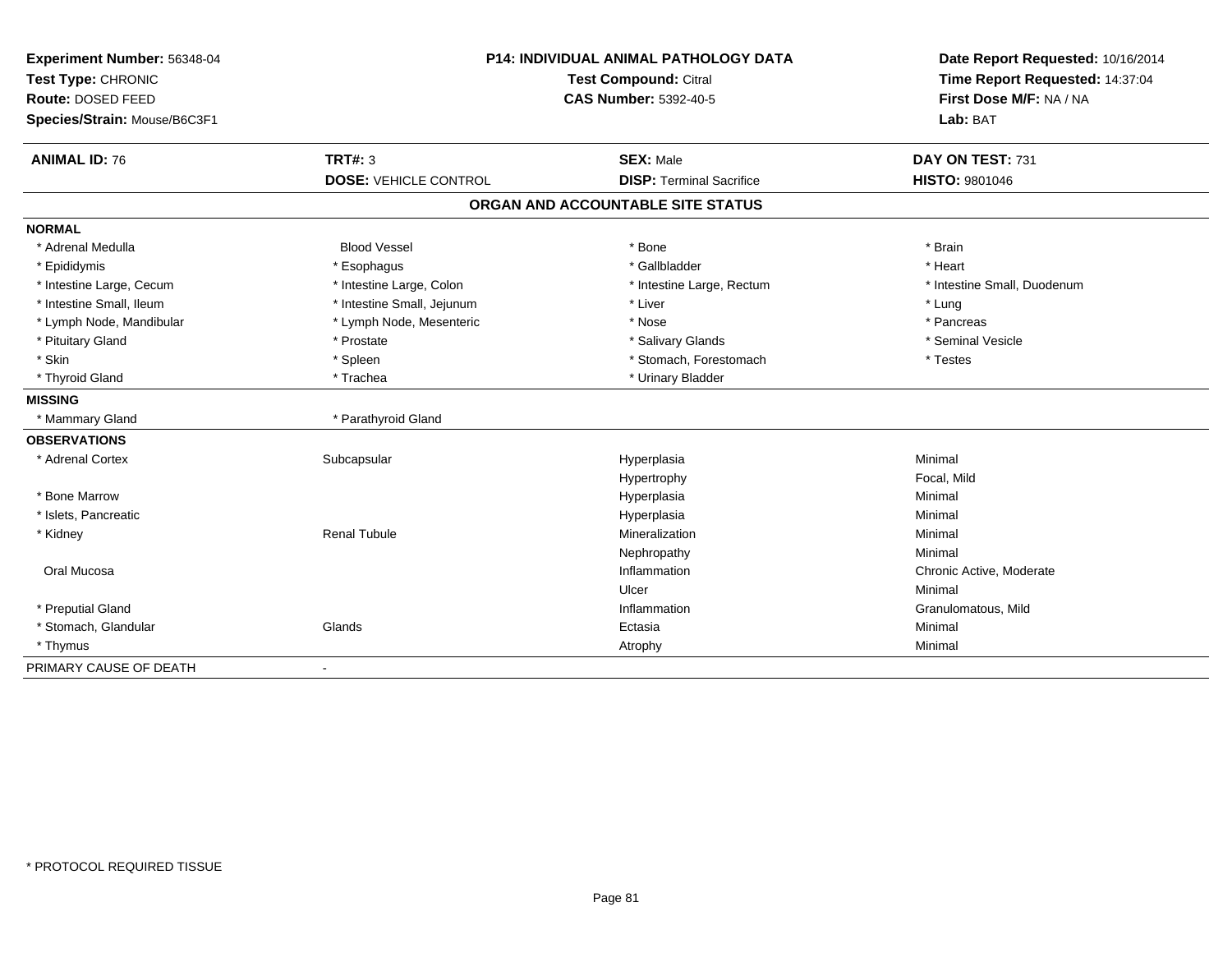| Experiment Number: 56348-04<br>Test Type: CHRONIC<br>Route: DOSED FEED<br>Species/Strain: Mouse/B6C3F1 |                                                | <b>P14: INDIVIDUAL ANIMAL PATHOLOGY DATA</b><br>Test Compound: Citral<br><b>CAS Number: 5392-40-5</b> |                                           |
|--------------------------------------------------------------------------------------------------------|------------------------------------------------|-------------------------------------------------------------------------------------------------------|-------------------------------------------|
| <b>ANIMAL ID: 77</b>                                                                                   | <b>TRT#: 3</b><br><b>DOSE: VEHICLE CONTROL</b> | <b>SEX: Male</b><br><b>DISP: Terminal Sacrifice</b>                                                   | DAY ON TEST: 727<br><b>HISTO: 9801047</b> |
|                                                                                                        |                                                | ORGAN AND ACCOUNTABLE SITE STATUS                                                                     |                                           |
| <b>NORMAL</b>                                                                                          |                                                |                                                                                                       |                                           |
| * Adrenal Medulla                                                                                      | <b>Blood Vessel</b>                            | * Bone                                                                                                | * Bone Marrow                             |
| * Brain                                                                                                | * Epididymis                                   | * Esophagus                                                                                           | * Gallbladder                             |
| * Heart                                                                                                | * Intestine Large, Cecum                       | * Intestine Large, Colon                                                                              | * Intestine Large, Rectum                 |
| * Intestine Small, Duodenum                                                                            | * Intestine Small, Ileum                       | * Intestine Small, Jejunum                                                                            | * Islets, Pancreatic                      |
| * Lung                                                                                                 | * Lymph Node, Mandibular                       | * Lymph Node, Mesenteric                                                                              | * Nose                                    |
| Oral Mucosa                                                                                            | * Pancreas                                     | * Pituitary Gland                                                                                     | * Preputial Gland                         |
| * Prostate                                                                                             | * Salivary Glands                              | * Seminal Vesicle                                                                                     | * Skin                                    |
| * Stomach, Forestomach                                                                                 | * Stomach, Glandular                           | * Testes                                                                                              | * Thyroid Gland                           |
| * Trachea                                                                                              | * Urinary Bladder                              |                                                                                                       |                                           |
| <b>MISSING</b>                                                                                         |                                                |                                                                                                       |                                           |
| * Mammary Gland                                                                                        | * Parathyroid Gland                            |                                                                                                       |                                           |
| <b>OBSERVATIONS</b>                                                                                    |                                                |                                                                                                       |                                           |
| * Adrenal Cortex                                                                                       | Subcapsular                                    | Hyperplasia                                                                                           | Minimal                                   |
| * Kidney                                                                                               |                                                | Infarct                                                                                               | Minimal                                   |
|                                                                                                        | <b>Renal Tubule</b>                            | <b>Mineralization</b>                                                                                 | Minimal                                   |
|                                                                                                        |                                                | Nephropathy                                                                                           | Minimal                                   |
| * Liver                                                                                                |                                                | Clear Cell Focus                                                                                      |                                           |
|                                                                                                        |                                                | Hepatocellular Adenoma                                                                                |                                           |
|                                                                                                        |                                                | Hepatocellular Carcinoma                                                                              |                                           |
|                                                                                                        |                                                | Mixed Cell Focus                                                                                      |                                           |
| [Clear Cell Focus TGLS = 3-11]                                                                         |                                                |                                                                                                       |                                           |
| [ Hepatocellular Adenoma TGLS = 1-9]                                                                   |                                                |                                                                                                       |                                           |
| [ Hepatocellular Carcinoma TGLS = 2-10 ]                                                               |                                                |                                                                                                       |                                           |
| [Mixed Cell Focus TGLS = 4-4]                                                                          |                                                |                                                                                                       |                                           |
| Mesentery                                                                                              |                                                | Inflammation                                                                                          | Chronic, Minimal                          |
| * Spleen                                                                                               |                                                | Hematopoietic Cell Proliferation                                                                      | Minimal                                   |
| * Thymus                                                                                               |                                                | Atrophy                                                                                               | Minimal                                   |
| PRIMARY CAUSE OF DEATH                                                                                 |                                                |                                                                                                       |                                           |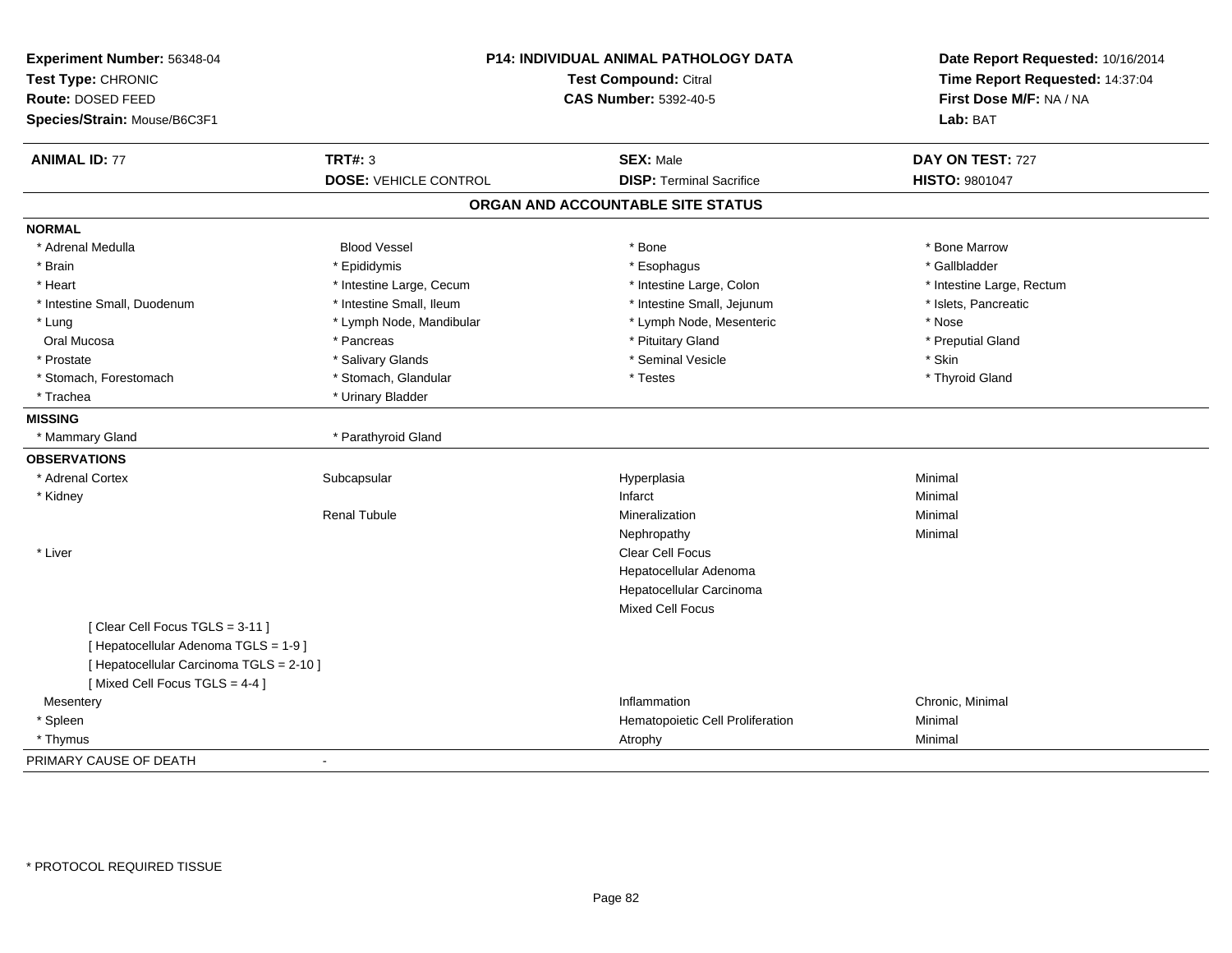| Experiment Number: 56348-04<br>Test Type: CHRONIC | <b>P14: INDIVIDUAL ANIMAL PATHOLOGY DATA</b><br>Test Compound: Citral |                                   | Date Report Requested: 10/16/2014<br>Time Report Requested: 14:37:04 |
|---------------------------------------------------|-----------------------------------------------------------------------|-----------------------------------|----------------------------------------------------------------------|
| Route: DOSED FEED                                 |                                                                       | <b>CAS Number: 5392-40-5</b>      | First Dose M/F: NA / NA                                              |
| Species/Strain: Mouse/B6C3F1                      |                                                                       |                                   | Lab: BAT                                                             |
| <b>ANIMAL ID: 78</b>                              | TRT#: 3                                                               | <b>SEX: Male</b>                  | DAY ON TEST: 730                                                     |
|                                                   | <b>DOSE: VEHICLE CONTROL</b>                                          | <b>DISP: Terminal Sacrifice</b>   | <b>HISTO: 9801048</b>                                                |
|                                                   |                                                                       | ORGAN AND ACCOUNTABLE SITE STATUS |                                                                      |
| <b>NORMAL</b>                                     |                                                                       |                                   |                                                                      |
| * Adrenal Medulla                                 | <b>Blood Vessel</b>                                                   | * Bone                            | * Brain                                                              |
| * Epididymis                                      | * Esophagus                                                           | * Gallbladder                     | * Heart                                                              |
| * Intestine Large, Cecum                          | * Intestine Large, Colon                                              | * Intestine Large, Rectum         | * Intestine Small, Duodenum                                          |
| * Intestine Small, Ileum                          | * Intestine Small, Jejunum                                            | * Islets, Pancreatic              | * Lymph Node, Mandibular                                             |
| * Lymph Node, Mesenteric                          | * Nose                                                                | Oral Mucosa                       | * Pancreas                                                           |
| * Parathyroid Gland                               | * Pituitary Gland                                                     | * Preputial Gland                 | * Prostate                                                           |
| * Salivary Glands                                 | * Seminal Vesicle                                                     | * Skin                            | * Stomach, Forestomach                                               |
| * Stomach, Glandular                              | * Testes                                                              | * Thymus                          | * Thyroid Gland                                                      |
| * Trachea                                         | * Urinary Bladder                                                     |                                   |                                                                      |
| <b>MISSING</b>                                    |                                                                       |                                   |                                                                      |
| * Mammary Gland                                   |                                                                       |                                   |                                                                      |
| <b>OBSERVATIONS</b>                               |                                                                       |                                   |                                                                      |
| * Adrenal Cortex                                  | Subcapsular                                                           | Hyperplasia                       | Minimal                                                              |
| * Bone Marrow                                     |                                                                       | Hyperplasia                       | Mild                                                                 |
| * Kidney                                          | <b>Renal Tubule</b>                                                   | Mineralization                    | Minimal                                                              |
|                                                   |                                                                       | Nephropathy                       | Minimal                                                              |
| * Liver                                           |                                                                       | Hepatocellular Adenoma            |                                                                      |
| [Hepatocellular Adenoma TGLS = 1-9]               |                                                                       |                                   |                                                                      |
| * Lung                                            | Serosa                                                                | Inflammation                      | Chronic, Minimal                                                     |
| * Spleen                                          |                                                                       | Hematopoietic Cell Proliferation  | Minimal                                                              |
| PRIMARY CAUSE OF DEATH                            |                                                                       |                                   |                                                                      |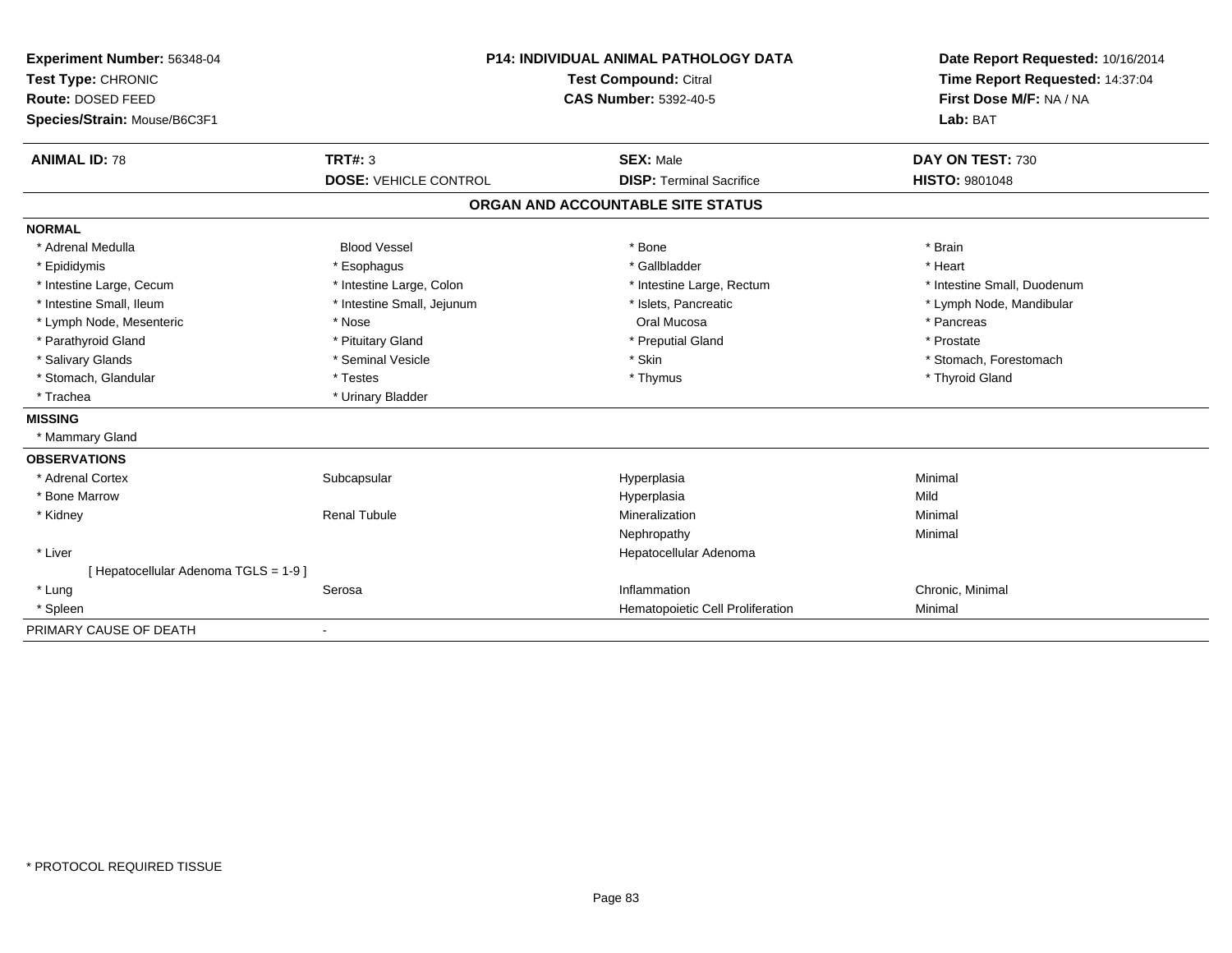| Experiment Number: 56348-04<br>Test Type: CHRONIC<br><b>Route: DOSED FEED</b><br>Species/Strain: Mouse/B6C3F1 | <b>P14: INDIVIDUAL ANIMAL PATHOLOGY DATA</b><br><b>Test Compound: Citral</b><br><b>CAS Number: 5392-40-5</b> |                                   | Date Report Requested: 10/16/2014<br>Time Report Requested: 14:37:04<br>First Dose M/F: NA / NA<br>Lab: BAT |
|---------------------------------------------------------------------------------------------------------------|--------------------------------------------------------------------------------------------------------------|-----------------------------------|-------------------------------------------------------------------------------------------------------------|
| <b>ANIMAL ID: 79</b>                                                                                          | <b>TRT#: 3</b>                                                                                               | <b>SEX: Male</b>                  | DAY ON TEST: 310                                                                                            |
|                                                                                                               | <b>DOSE: VEHICLE CONTROL</b>                                                                                 | <b>DISP: Natural Death</b>        | <b>HISTO: 9801049</b>                                                                                       |
|                                                                                                               |                                                                                                              | ORGAN AND ACCOUNTABLE SITE STATUS |                                                                                                             |
| <b>NORMAL</b>                                                                                                 |                                                                                                              |                                   |                                                                                                             |
| * Adrenal Cortex                                                                                              | * Adrenal Medulla                                                                                            | <b>Blood Vessel</b>               | * Bone                                                                                                      |
| * Brain                                                                                                       | * Epididymis                                                                                                 | * Esophagus                       | * Gallbladder                                                                                               |
| * Intestine Large, Cecum                                                                                      | * Intestine Large, Colon                                                                                     | * Intestine Large, Rectum         | * Intestine Small, Duodenum                                                                                 |
| * Intestine Small. Ileum                                                                                      | * Intestine Small, Jejunum                                                                                   | * Islets. Pancreatic              | * Kidney                                                                                                    |
| * Liver                                                                                                       | * Lung                                                                                                       | * Lymph Node, Mandibular          | * Lymph Node, Mesenteric                                                                                    |
| * Nose                                                                                                        | Oral Mucosa                                                                                                  | * Pancreas                        | * Parathyroid Gland                                                                                         |
| * Pituitary Gland                                                                                             | * Preputial Gland                                                                                            | * Prostate                        | * Salivary Glands                                                                                           |
| * Seminal Vesicle                                                                                             | * Skin                                                                                                       | * Stomach, Glandular              | * Testes                                                                                                    |
| * Thyroid Gland                                                                                               | * Trachea                                                                                                    | * Urinary Bladder                 |                                                                                                             |
| <b>MISSING</b>                                                                                                |                                                                                                              |                                   |                                                                                                             |
| * Mammary Gland                                                                                               |                                                                                                              |                                   |                                                                                                             |
| <b>OBSERVATIONS</b>                                                                                           |                                                                                                              |                                   |                                                                                                             |
| * Bone Marrow                                                                                                 |                                                                                                              | Hyperplasia                       | Mild                                                                                                        |
| * Heart                                                                                                       | Valve                                                                                                        | Inflammation                      | Chronic, Marked                                                                                             |
| * Spleen                                                                                                      |                                                                                                              | Hematopoietic Cell Proliferation  | Moderate                                                                                                    |
| * Stomach, Forestomach                                                                                        | Epithelium                                                                                                   | Hyperkeratosis                    | Diffuse, Mild                                                                                               |
| * Thymus                                                                                                      |                                                                                                              | Atrophy                           | Mild                                                                                                        |
| PRIMARY CAUSE OF DEATH                                                                                        | - Heart Valve Inflammation                                                                                   |                                   |                                                                                                             |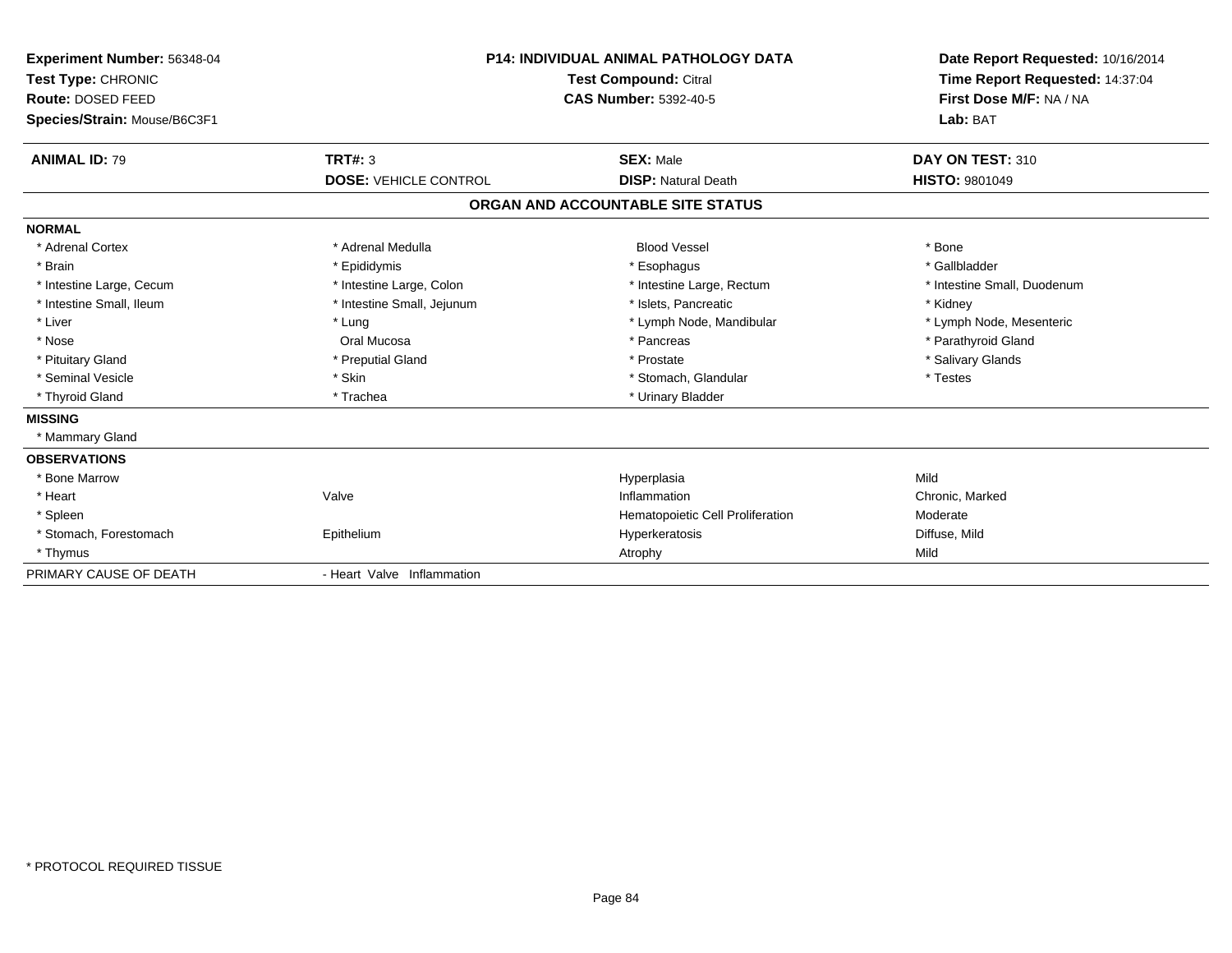| Experiment Number: 56348-04<br>Test Type: CHRONIC<br>Route: DOSED FEED<br>Species/Strain: Mouse/B6C3F1 |                                                | <b>P14: INDIVIDUAL ANIMAL PATHOLOGY DATA</b><br><b>Test Compound: Citral</b><br>CAS Number: 5392-40-5 | Date Report Requested: 10/16/2014<br>Time Report Requested: 14:37:04<br>First Dose M/F: NA / NA<br>Lab: BAT |  |
|--------------------------------------------------------------------------------------------------------|------------------------------------------------|-------------------------------------------------------------------------------------------------------|-------------------------------------------------------------------------------------------------------------|--|
|                                                                                                        |                                                |                                                                                                       |                                                                                                             |  |
| <b>ANIMAL ID: 80</b>                                                                                   | <b>TRT#: 3</b><br><b>DOSE: VEHICLE CONTROL</b> | <b>SEX: Male</b><br><b>DISP: Terminal Sacrifice</b>                                                   | DAY ON TEST: 727<br><b>HISTO: 9801050</b>                                                                   |  |
|                                                                                                        |                                                | ORGAN AND ACCOUNTABLE SITE STATUS                                                                     |                                                                                                             |  |
| <b>NORMAL</b>                                                                                          |                                                |                                                                                                       |                                                                                                             |  |
| * Adrenal Medulla                                                                                      | <b>Blood Vessel</b>                            | * Bone                                                                                                | * Bone Marrow                                                                                               |  |
| * Brain                                                                                                | * Epididymis                                   | * Esophagus                                                                                           | * Gallbladder                                                                                               |  |
| * Heart                                                                                                | * Intestine Large, Cecum                       | * Intestine Large, Colon                                                                              | * Intestine Large, Rectum                                                                                   |  |
| * Intestine Small, Duodenum                                                                            | * Intestine Small, Ileum                       | * Intestine Small, Jejunum                                                                            | * Islets, Pancreatic                                                                                        |  |
| * Liver                                                                                                | * Lung                                         | * Lymph Node, Mandibular                                                                              | * Lymph Node, Mesenteric                                                                                    |  |
| * Nose                                                                                                 | Oral Mucosa                                    | * Pancreas                                                                                            | * Pituitary Gland                                                                                           |  |
| * Preputial Gland                                                                                      | * Prostate                                     | * Salivary Glands                                                                                     | * Seminal Vesicle                                                                                           |  |
| * Skin                                                                                                 | * Spleen                                       | * Stomach, Forestomach                                                                                | * Stomach, Glandular                                                                                        |  |
| * Testes                                                                                               | * Thyroid Gland                                | * Trachea                                                                                             | * Urinary Bladder                                                                                           |  |
| <b>MISSING</b>                                                                                         |                                                |                                                                                                       |                                                                                                             |  |
| * Mammary Gland                                                                                        | * Parathyroid Gland                            |                                                                                                       |                                                                                                             |  |
| <b>OBSERVATIONS</b>                                                                                    |                                                |                                                                                                       |                                                                                                             |  |
| * Adrenal Cortex                                                                                       | Subcapsular                                    | Hyperplasia                                                                                           | Minimal                                                                                                     |  |
|                                                                                                        |                                                | Hypertrophy                                                                                           | Focal, Minimal                                                                                              |  |
| * Kidney                                                                                               | <b>Renal Tubule</b>                            | Mineralization                                                                                        | Minimal                                                                                                     |  |
|                                                                                                        |                                                | Nephropathy                                                                                           | Minimal                                                                                                     |  |
| * Thymus                                                                                               |                                                | Atrophy                                                                                               | Mild                                                                                                        |  |
| PRIMARY CAUSE OF DEATH                                                                                 |                                                |                                                                                                       |                                                                                                             |  |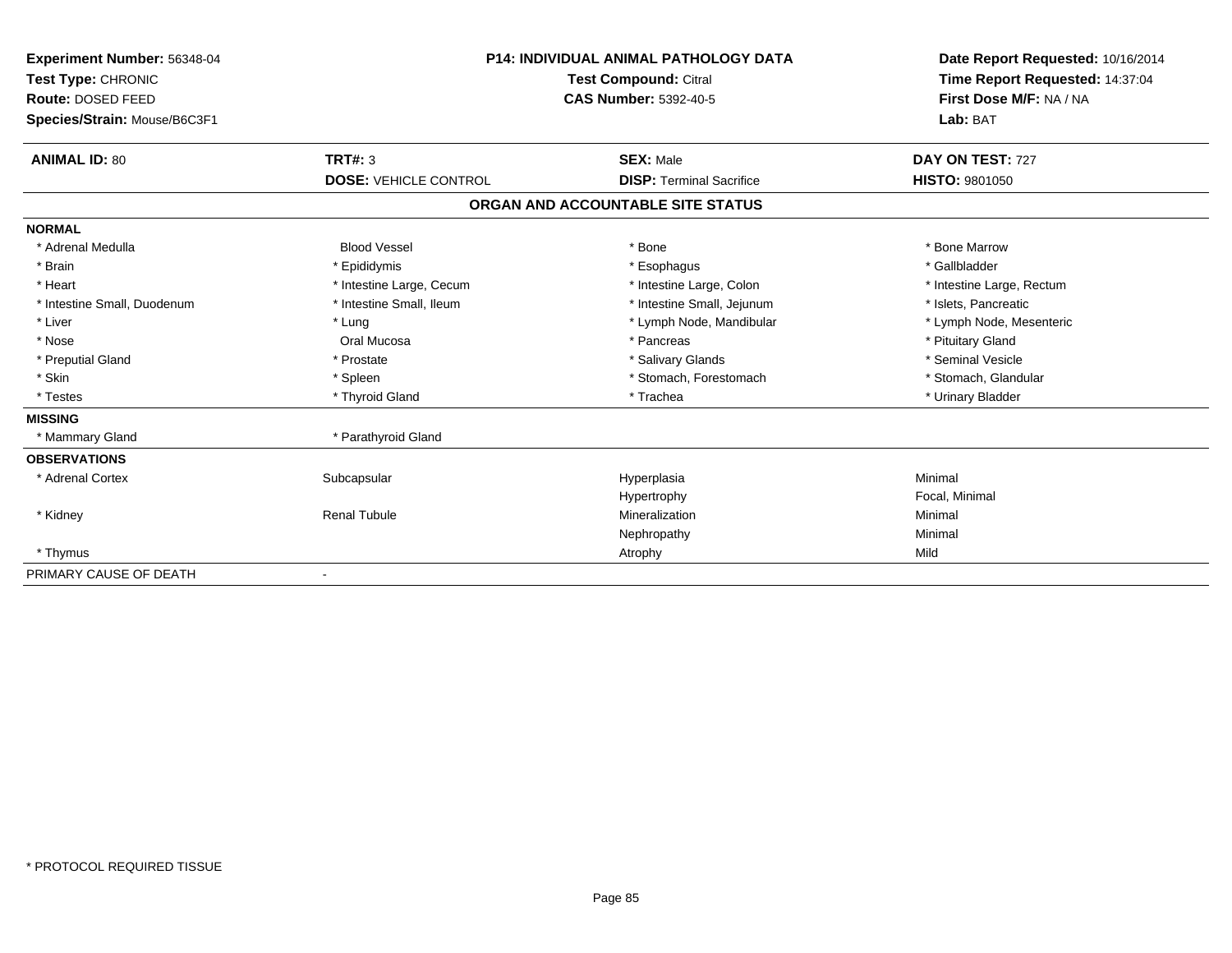| Experiment Number: 56348-04<br>Test Type: CHRONIC<br>Route: DOSED FEED<br>Species/Strain: Mouse/B6C3F1 | <b>P14: INDIVIDUAL ANIMAL PATHOLOGY DATA</b><br>Test Compound: Citral<br><b>CAS Number: 5392-40-5</b> |                                   | Date Report Requested: 10/16/2014<br>Time Report Requested: 14:37:04<br>First Dose M/F: NA / NA<br>Lab: BAT |  |
|--------------------------------------------------------------------------------------------------------|-------------------------------------------------------------------------------------------------------|-----------------------------------|-------------------------------------------------------------------------------------------------------------|--|
|                                                                                                        |                                                                                                       |                                   |                                                                                                             |  |
| <b>ANIMAL ID: 81</b>                                                                                   | <b>TRT#: 3</b>                                                                                        | <b>SEX: Male</b>                  | DAY ON TEST: 731                                                                                            |  |
|                                                                                                        | <b>DOSE: VEHICLE CONTROL</b>                                                                          | <b>DISP: Terminal Sacrifice</b>   | HISTO: 9801051                                                                                              |  |
|                                                                                                        |                                                                                                       | ORGAN AND ACCOUNTABLE SITE STATUS |                                                                                                             |  |
| <b>NORMAL</b>                                                                                          |                                                                                                       |                                   |                                                                                                             |  |
| * Adrenal Medulla                                                                                      | <b>Blood Vessel</b>                                                                                   | * Bone                            | * Brain                                                                                                     |  |
| * Epididymis                                                                                           | * Esophagus                                                                                           | * Gallbladder                     | * Heart                                                                                                     |  |
| * Intestine Large, Cecum                                                                               | * Intestine Large, Colon                                                                              | * Intestine Large, Rectum         | * Intestine Small, Duodenum                                                                                 |  |
| * Intestine Small, Ileum                                                                               | * Intestine Small, Jejunum                                                                            | * Lymph Node, Mandibular          | * Lymph Node, Mesenteric                                                                                    |  |
| * Nose                                                                                                 | Oral Mucosa                                                                                           | * Pancreas                        | * Parathyroid Gland                                                                                         |  |
| * Pituitary Gland                                                                                      | * Prostate                                                                                            | * Salivary Glands                 | * Seminal Vesicle                                                                                           |  |
| * Skin                                                                                                 | * Stomach, Forestomach                                                                                | * Stomach, Glandular              | * Testes                                                                                                    |  |
| * Thyroid Gland                                                                                        | * Trachea                                                                                             | * Urinary Bladder                 |                                                                                                             |  |
| <b>MISSING</b>                                                                                         |                                                                                                       |                                   |                                                                                                             |  |
| * Mammary Gland                                                                                        |                                                                                                       |                                   |                                                                                                             |  |
| <b>OBSERVATIONS</b>                                                                                    |                                                                                                       |                                   |                                                                                                             |  |
| * Adrenal Cortex                                                                                       |                                                                                                       | Hypertrophy                       | Focal, Minimal                                                                                              |  |
| * Bone Marrow                                                                                          |                                                                                                       | Mast Cell Tumor Malignant         |                                                                                                             |  |
| * Islets, Pancreatic                                                                                   |                                                                                                       | Hyperplasia                       | Minimal                                                                                                     |  |
| * Kidney                                                                                               |                                                                                                       | <b>Infiltration Cellular</b>      | Mast Cell, Moderate                                                                                         |  |
|                                                                                                        | <b>Renal Tubule</b>                                                                                   | Mineralization                    | Minimal                                                                                                     |  |
|                                                                                                        |                                                                                                       | Nephropathy                       | Minimal                                                                                                     |  |
| [ Infiltration Cellular TGLS = 3-10 ]                                                                  |                                                                                                       |                                   |                                                                                                             |  |
| * Liver                                                                                                |                                                                                                       | <b>Clear Cell Focus</b>           |                                                                                                             |  |
|                                                                                                        |                                                                                                       | <b>Infiltration Cellular</b>      | Mast Cell, Minimal                                                                                          |  |
|                                                                                                        |                                                                                                       | Vacuolization Cytoplasmic         | Focal, Minimal                                                                                              |  |
| [Clear Cell Focus TGLS = 2-9]                                                                          |                                                                                                       |                                   |                                                                                                             |  |
| * Lung                                                                                                 |                                                                                                       | Alveolar/Bronchiolar Adenoma      |                                                                                                             |  |
| * Preputial Gland                                                                                      |                                                                                                       | Cyst                              | Moderate                                                                                                    |  |
| [ $Cyst TGLS = 1-8$ ]                                                                                  |                                                                                                       |                                   |                                                                                                             |  |
| * Spleen                                                                                               |                                                                                                       | <b>Infiltration Cellular</b>      | Mast Cell, Minimal                                                                                          |  |
| * Thymus                                                                                               |                                                                                                       | Atrophy                           | Minimal                                                                                                     |  |
| PRIMARY CAUSE OF DEATH                                                                                 | $\blacksquare$                                                                                        |                                   |                                                                                                             |  |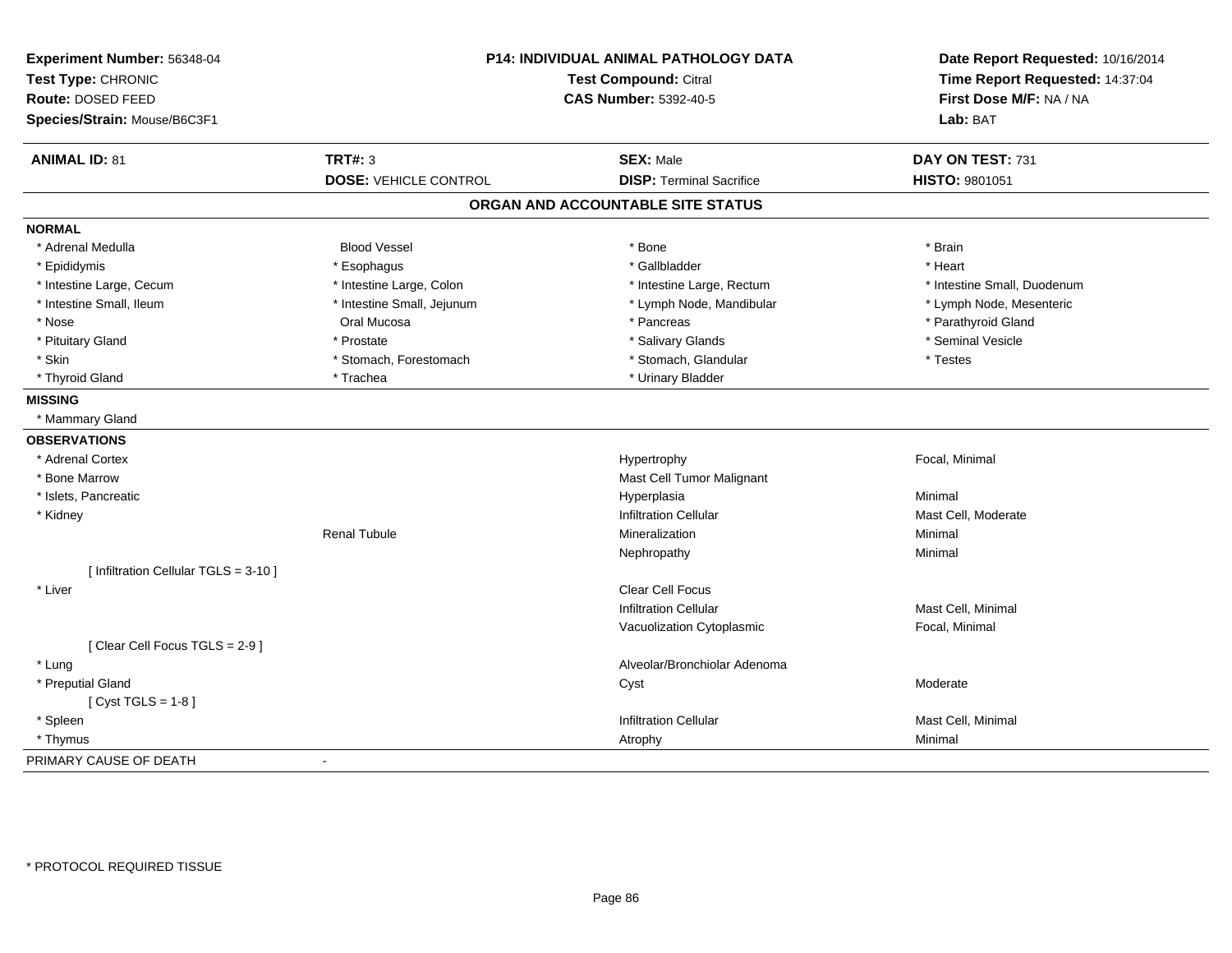| Experiment Number: 56348-04<br>Test Type: CHRONIC<br>Route: DOSED FEED<br>Species/Strain: Mouse/B6C3F1 |                              | <b>P14: INDIVIDUAL ANIMAL PATHOLOGY DATA</b><br>Test Compound: Citral<br><b>CAS Number: 5392-40-5</b> | Date Report Requested: 10/16/2014<br>Time Report Requested: 14:37:04<br>First Dose M/F: NA / NA<br>Lab: BAT |  |
|--------------------------------------------------------------------------------------------------------|------------------------------|-------------------------------------------------------------------------------------------------------|-------------------------------------------------------------------------------------------------------------|--|
|                                                                                                        |                              |                                                                                                       |                                                                                                             |  |
| <b>ANIMAL ID: 82</b>                                                                                   | TRT#: 3                      | <b>SEX: Male</b>                                                                                      | DAY ON TEST: 729                                                                                            |  |
|                                                                                                        | <b>DOSE: VEHICLE CONTROL</b> | <b>DISP: Terminal Sacrifice</b>                                                                       | <b>HISTO: 9801052</b>                                                                                       |  |
|                                                                                                        |                              | ORGAN AND ACCOUNTABLE SITE STATUS                                                                     |                                                                                                             |  |
| <b>NORMAL</b>                                                                                          |                              |                                                                                                       |                                                                                                             |  |
| * Adrenal Medulla                                                                                      | <b>Blood Vessel</b>          | * Bone                                                                                                | * Bone Marrow                                                                                               |  |
| * Brain                                                                                                | * Epididymis                 | * Esophagus                                                                                           | * Gallbladder                                                                                               |  |
| * Heart                                                                                                | * Intestine Large, Cecum     | * Intestine Large, Colon                                                                              | * Intestine Large, Rectum                                                                                   |  |
| * Intestine Small, Duodenum                                                                            | * Intestine Small. Ileum     | * Islets. Pancreatic                                                                                  | * Liver                                                                                                     |  |
| * Lung                                                                                                 | * Lymph Node, Mandibular     | * Lymph Node, Mesenteric                                                                              | * Nose                                                                                                      |  |
| Oral Mucosa                                                                                            | * Pancreas                   | * Parathyroid Gland                                                                                   | * Pituitary Gland                                                                                           |  |
| * Preputial Gland                                                                                      | * Prostate                   | * Salivary Glands                                                                                     | * Seminal Vesicle                                                                                           |  |
| * Skin                                                                                                 | * Stomach, Forestomach       | * Stomach, Glandular                                                                                  | * Testes                                                                                                    |  |
| * Thyroid Gland                                                                                        | * Trachea                    | * Urinary Bladder                                                                                     |                                                                                                             |  |
| <b>MISSING</b>                                                                                         |                              |                                                                                                       |                                                                                                             |  |
| * Mammary Gland                                                                                        |                              |                                                                                                       |                                                                                                             |  |
| <b>OBSERVATIONS</b>                                                                                    |                              |                                                                                                       |                                                                                                             |  |
| * Adrenal Cortex                                                                                       | Subcapsular                  | Hyperplasia                                                                                           | Minimal                                                                                                     |  |
| * Intestine Small, Jejunum                                                                             | Peyers Patch                 | Hyperplasia                                                                                           | Lymphoid, Mild                                                                                              |  |
|                                                                                                        | Serosa                       | Inflammation                                                                                          | Granulomatous, Mild                                                                                         |  |
| * Kidney                                                                                               | <b>Renal Tubule</b>          | Mineralization                                                                                        | Minimal                                                                                                     |  |
|                                                                                                        |                              | Nephropathy                                                                                           | Minimal                                                                                                     |  |
| * Spleen                                                                                               | Lymph Follic                 | Hyperplasia                                                                                           | Minimal                                                                                                     |  |
| * Thymus                                                                                               |                              | Atrophy                                                                                               | Minimal                                                                                                     |  |
| PRIMARY CAUSE OF DEATH                                                                                 | $\overline{\phantom{a}}$     |                                                                                                       |                                                                                                             |  |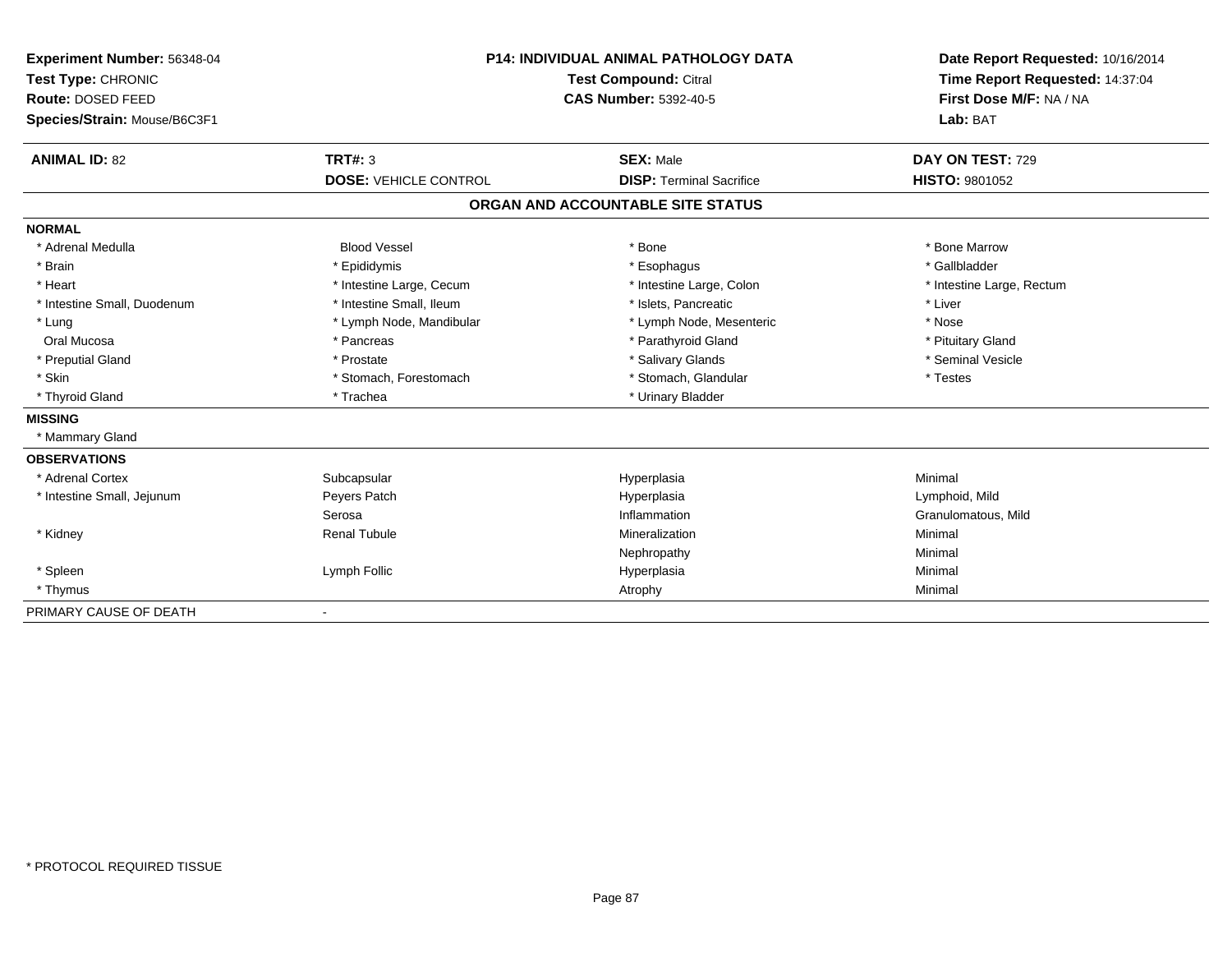| Experiment Number: 56348-04<br>Test Type: CHRONIC | <b>P14: INDIVIDUAL ANIMAL PATHOLOGY DATA</b><br>Test Compound: Citral |                                   | Date Report Requested: 10/16/2014<br>Time Report Requested: 14:37:04 |
|---------------------------------------------------|-----------------------------------------------------------------------|-----------------------------------|----------------------------------------------------------------------|
| Route: DOSED FEED                                 |                                                                       | <b>CAS Number: 5392-40-5</b>      | First Dose M/F: NA / NA                                              |
| Species/Strain: Mouse/B6C3F1                      |                                                                       |                                   | Lab: BAT                                                             |
| <b>ANIMAL ID: 83</b>                              | <b>TRT#: 3</b>                                                        | <b>SEX: Male</b>                  | DAY ON TEST: 728                                                     |
|                                                   | <b>DOSE: VEHICLE CONTROL</b>                                          | <b>DISP: Terminal Sacrifice</b>   | <b>HISTO: 9801053</b>                                                |
|                                                   |                                                                       | ORGAN AND ACCOUNTABLE SITE STATUS |                                                                      |
| <b>NORMAL</b>                                     |                                                                       |                                   |                                                                      |
| * Adrenal Medulla                                 | <b>Blood Vessel</b>                                                   | * Bone                            | * Bone Marrow                                                        |
| * Brain                                           | * Epididymis                                                          | * Esophagus                       | * Gallbladder                                                        |
| * Heart                                           | * Intestine Large, Cecum                                              | * Intestine Large, Colon          | * Intestine Large, Rectum                                            |
| * Intestine Small, Duodenum                       | * Intestine Small, Ileum                                              | * Intestine Small, Jejunum        | * Islets, Pancreatic                                                 |
| * Lymph Node, Mandibular                          | * Lymph Node, Mesenteric                                              | * Nose                            | Oral Mucosa                                                          |
| * Pancreas                                        | * Parathyroid Gland                                                   | * Pituitary Gland                 | * Preputial Gland                                                    |
| * Prostate                                        | * Salivary Glands                                                     | * Seminal Vesicle                 | * Skin                                                               |
| * Spleen                                          | * Stomach, Forestomach                                                | * Stomach, Glandular              | * Testes                                                             |
| * Thymus                                          | * Thyroid Gland                                                       | * Trachea                         | * Urinary Bladder                                                    |
| <b>MISSING</b>                                    |                                                                       |                                   |                                                                      |
| * Mammary Gland                                   |                                                                       |                                   |                                                                      |
| <b>OBSERVATIONS</b>                               |                                                                       |                                   |                                                                      |
| * Adrenal Cortex                                  | Subcapsular                                                           | Hyperplasia                       | Minimal                                                              |
|                                                   |                                                                       | Hypertrophy                       | Focal, Minimal                                                       |
| * Kidney                                          | <b>Renal Tubule</b>                                                   | Mineralization                    | Minimal                                                              |
|                                                   |                                                                       | Nephropathy                       | Minimal                                                              |
| * Liver                                           |                                                                       | Hepatocellular Adenoma            |                                                                      |
|                                                   |                                                                       | Inflammation                      | Granulomatous, Minimal                                               |
| [ Hepatocellular Adenoma TGLS = 1-9 ]             |                                                                       |                                   |                                                                      |
| * Lung                                            |                                                                       | Alveolar/Bronchiolar Adenoma      |                                                                      |
| PRIMARY CAUSE OF DEATH                            |                                                                       |                                   |                                                                      |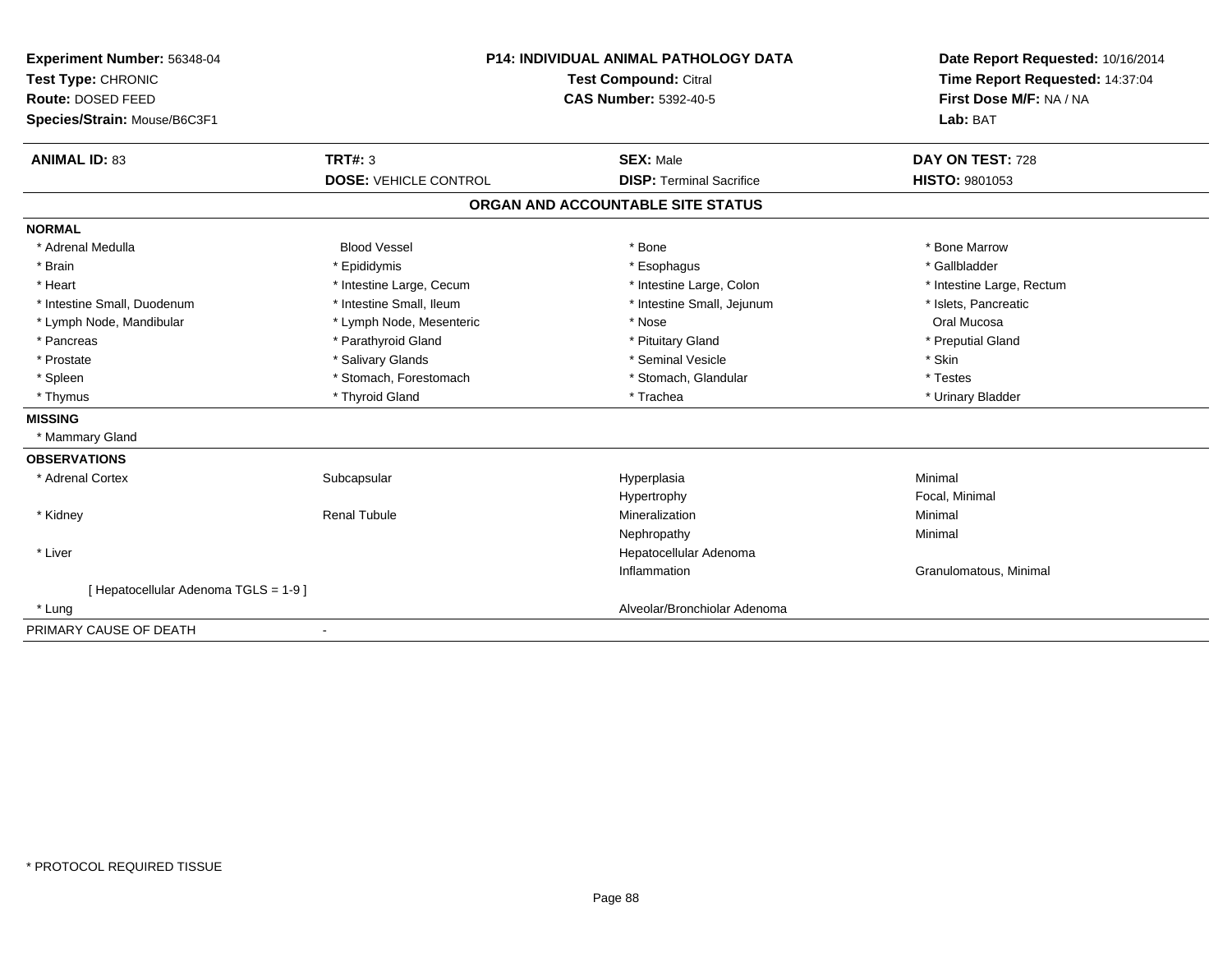| Experiment Number: 56348-04<br>Test Type: CHRONIC<br>Route: DOSED FEED |                              | P14: INDIVIDUAL ANIMAL PATHOLOGY DATA<br>Test Compound: Citral<br><b>CAS Number: 5392-40-5</b> |                                     |  |
|------------------------------------------------------------------------|------------------------------|------------------------------------------------------------------------------------------------|-------------------------------------|--|
| Species/Strain: Mouse/B6C3F1                                           |                              |                                                                                                | First Dose M/F: NA / NA<br>Lab: BAT |  |
| <b>ANIMAL ID: 84</b>                                                   | <b>TRT#: 3</b>               | <b>SEX: Male</b>                                                                               | DAY ON TEST: 731                    |  |
|                                                                        | <b>DOSE: VEHICLE CONTROL</b> | <b>DISP: Terminal Sacrifice</b>                                                                | <b>HISTO: 9801054</b>               |  |
|                                                                        |                              | ORGAN AND ACCOUNTABLE SITE STATUS                                                              |                                     |  |
| <b>NORMAL</b>                                                          |                              |                                                                                                |                                     |  |
| * Adrenal Medulla                                                      | <b>Blood Vessel</b>          | * Bone                                                                                         | * Brain                             |  |
| * Epididymis                                                           | * Esophagus                  | * Gallbladder                                                                                  | * Heart                             |  |
| * Intestine Large, Cecum                                               | * Intestine Large, Colon     | * Intestine Large, Rectum                                                                      | * Intestine Small, Ileum            |  |
| * Intestine Small, Jejunum                                             | * Lymph Node, Mesenteric     | * Nose                                                                                         | Oral Mucosa                         |  |
| * Pancreas                                                             | * Parathyroid Gland          | * Pituitary Gland                                                                              | * Prostate                          |  |
| * Salivary Glands                                                      | * Seminal Vesicle            | * Skin                                                                                         | * Spleen                            |  |
| * Stomach, Forestomach                                                 | * Stomach, Glandular         | * Testes                                                                                       | * Thyroid Gland                     |  |
| * Trachea                                                              | * Urinary Bladder            |                                                                                                |                                     |  |
| <b>MISSING</b>                                                         |                              |                                                                                                |                                     |  |
| * Lymph Node, Mandibular                                               | * Mammary Gland              |                                                                                                |                                     |  |
| <b>OBSERVATIONS</b>                                                    |                              |                                                                                                |                                     |  |
| * Adrenal Cortex                                                       | Subcapsular                  | Hyperplasia                                                                                    | Minimal                             |  |
|                                                                        |                              | Hypertrophy                                                                                    | Focal, Mild                         |  |
| * Bone Marrow                                                          |                              | Hyperplasia                                                                                    | Mild                                |  |
| * Intestine Small, Duodenum                                            |                              | Polyp Adenomatous                                                                              |                                     |  |
| * Islets, Pancreatic                                                   |                              | Hyperplasia                                                                                    | Minimal                             |  |
| * Kidney                                                               | <b>Renal Tubule</b>          | Mineralization                                                                                 | Minimal                             |  |
|                                                                        |                              | Nephropathy                                                                                    | Minimal                             |  |
| * Liver                                                                |                              | Mixed Cell Focus                                                                               |                                     |  |
| [Mixed Cell Focus TGLS = 1-9]                                          |                              |                                                                                                |                                     |  |
| * Lung                                                                 |                              | Alveolar/Bronchiolar Carcinoma                                                                 |                                     |  |
| [ Alveolar/Bronchiolar Carcinoma TGLS = 2-3 ]                          |                              |                                                                                                |                                     |  |
| * Preputial Gland                                                      |                              | Cyst                                                                                           | Moderate                            |  |
| [Cyst TGLS = $3-8$ ]                                                   |                              |                                                                                                |                                     |  |
| * Thymus                                                               |                              | Atrophy                                                                                        | Mild                                |  |
| PRIMARY CAUSE OF DEATH                                                 |                              |                                                                                                |                                     |  |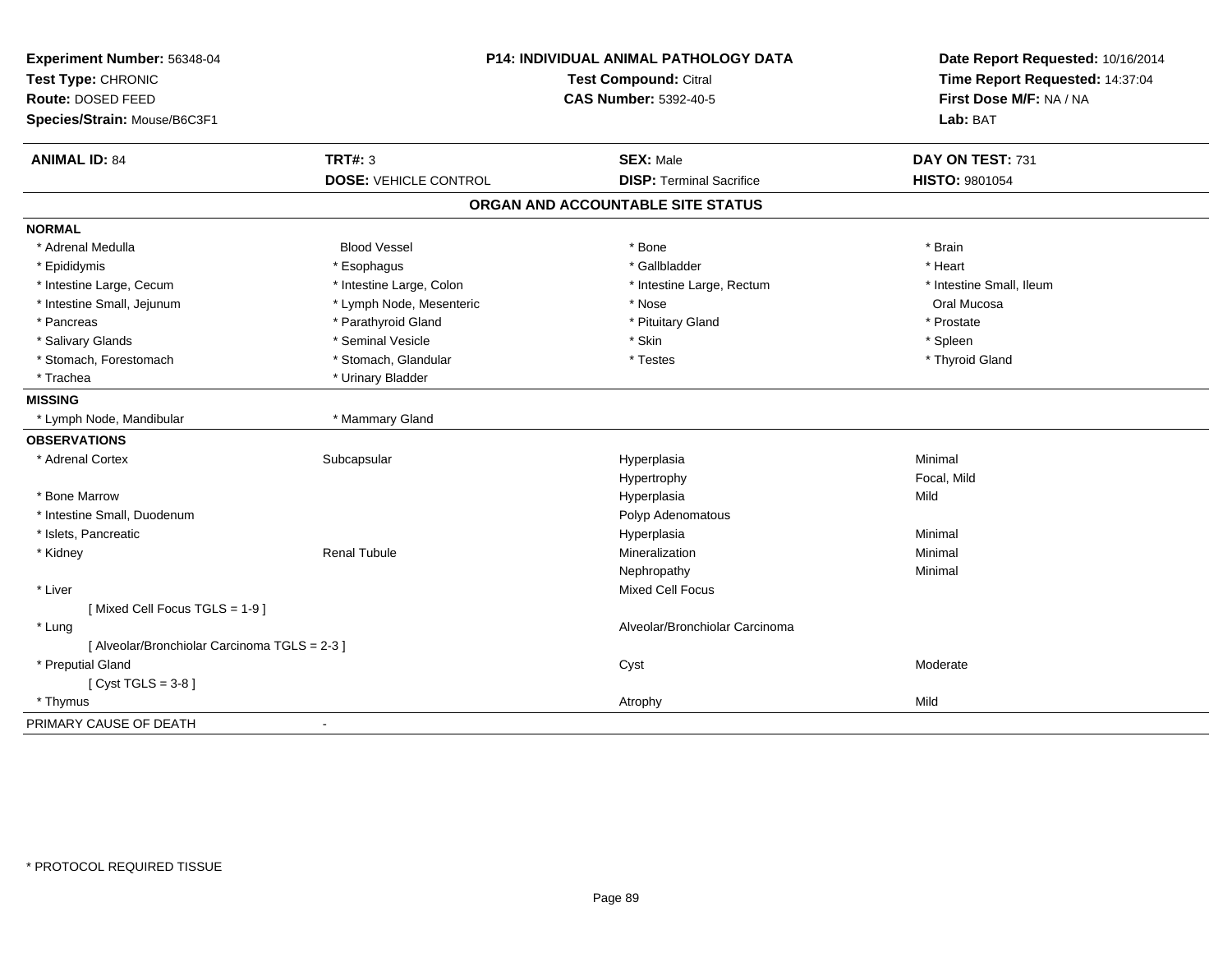| Experiment Number: 56348-04<br>Test Type: CHRONIC<br>Route: DOSED FEED | <b>P14: INDIVIDUAL ANIMAL PATHOLOGY DATA</b><br><b>Test Compound: Citral</b><br><b>CAS Number: 5392-40-5</b> |                                   | Date Report Requested: 10/16/2014<br>Time Report Requested: 14:37:04<br>First Dose M/F: NA / NA |  |
|------------------------------------------------------------------------|--------------------------------------------------------------------------------------------------------------|-----------------------------------|-------------------------------------------------------------------------------------------------|--|
| Species/Strain: Mouse/B6C3F1                                           |                                                                                                              |                                   | Lab: BAT                                                                                        |  |
| <b>ANIMAL ID: 85</b>                                                   | <b>TRT#: 3</b>                                                                                               | <b>SEX: Male</b>                  | DAY ON TEST: 728                                                                                |  |
|                                                                        | <b>DOSE: VEHICLE CONTROL</b>                                                                                 | <b>DISP: Terminal Sacrifice</b>   | <b>HISTO: 9801055</b>                                                                           |  |
|                                                                        |                                                                                                              | ORGAN AND ACCOUNTABLE SITE STATUS |                                                                                                 |  |
| <b>NORMAL</b>                                                          |                                                                                                              |                                   |                                                                                                 |  |
| * Adrenal Medulla                                                      | <b>Blood Vessel</b>                                                                                          | * Bone Marrow                     | * Brain                                                                                         |  |
| * Epididymis                                                           | * Esophagus                                                                                                  | * Gallbladder                     | * Heart                                                                                         |  |
| * Intestine Large, Cecum                                               | * Intestine Large, Colon                                                                                     | * Intestine Large, Rectum         | * Intestine Small. Duodenum                                                                     |  |
| * Intestine Small, Ileum                                               | * Intestine Small, Jejunum                                                                                   | * Islets. Pancreatic              | * Liver                                                                                         |  |
| * Lung                                                                 | * Lymph Node, Mandibular                                                                                     | * Lymph Node, Mesenteric          | * Nose                                                                                          |  |
| Oral Mucosa                                                            | * Pancreas                                                                                                   | * Parathyroid Gland               | * Pituitary Gland                                                                               |  |
| * Preputial Gland                                                      | * Prostate                                                                                                   | * Salivary Glands                 | * Seminal Vesicle                                                                               |  |
| * Skin                                                                 | * Spleen                                                                                                     | * Stomach, Forestomach            | * Stomach, Glandular                                                                            |  |
| * Testes                                                               | * Thyroid Gland                                                                                              | * Trachea                         | * Urinary Bladder                                                                               |  |
| <b>MISSING</b>                                                         |                                                                                                              |                                   |                                                                                                 |  |
| * Mammary Gland                                                        |                                                                                                              |                                   |                                                                                                 |  |
| <b>OBSERVATIONS</b>                                                    |                                                                                                              |                                   |                                                                                                 |  |
| * Adrenal Cortex                                                       | Subcapsular                                                                                                  | Hyperplasia                       | Minimal                                                                                         |  |
|                                                                        |                                                                                                              | Hypertrophy                       | Focal, Mild                                                                                     |  |
| * Bone                                                                 |                                                                                                              | <b>Fibrosis</b>                   | Mild                                                                                            |  |
| * Kidney                                                               | <b>Renal Tubule</b>                                                                                          | Mineralization                    | Minimal                                                                                         |  |
|                                                                        |                                                                                                              | Nephropathy                       | Minimal                                                                                         |  |
| * Thymus                                                               |                                                                                                              | Atrophy                           | Minimal                                                                                         |  |
| PRIMARY CAUSE OF DEATH                                                 |                                                                                                              |                                   |                                                                                                 |  |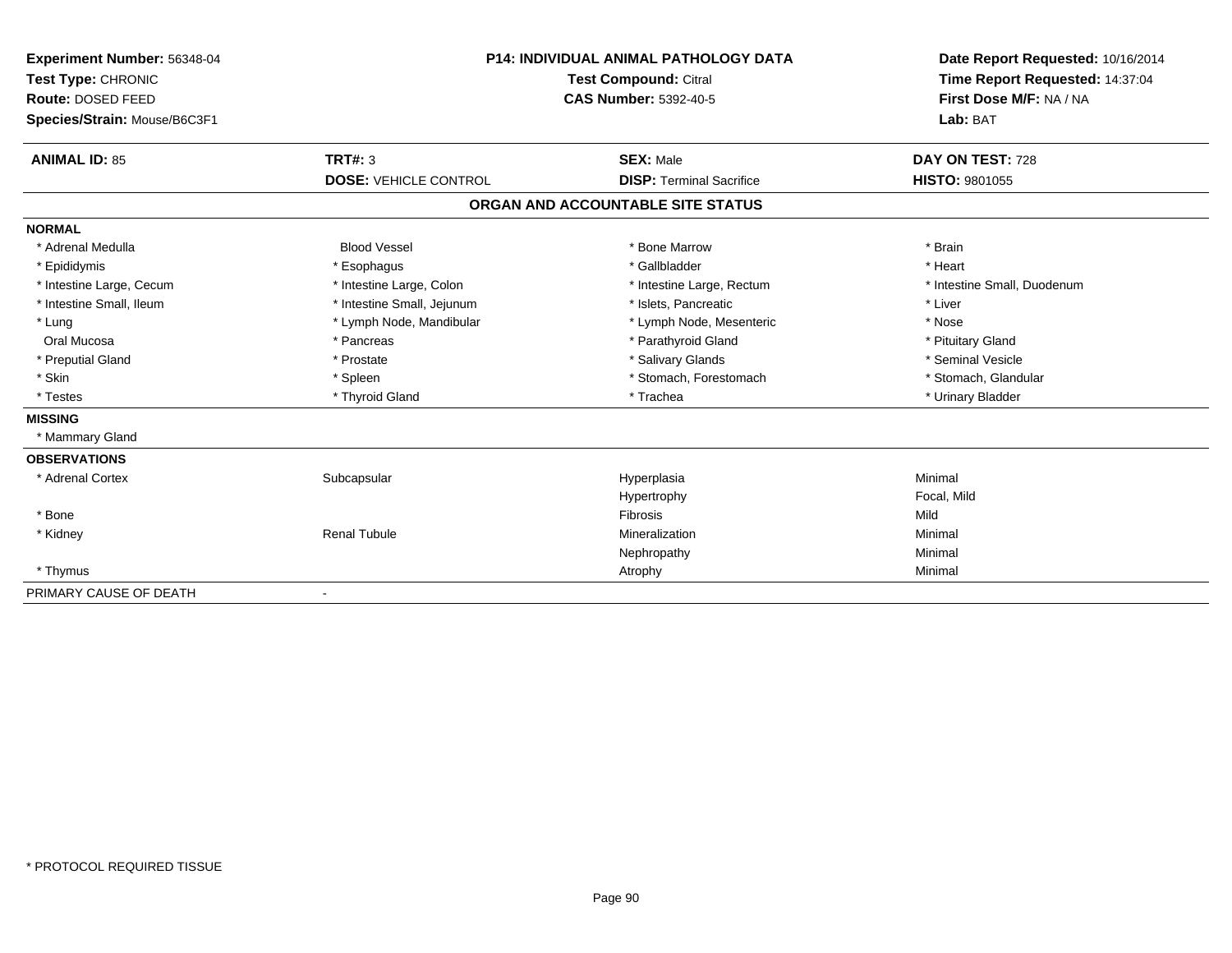| Experiment Number: 56348-04<br>Test Type: CHRONIC<br>Route: DOSED FEED<br>Species/Strain: Mouse/B6C3F1 | <b>P14: INDIVIDUAL ANIMAL PATHOLOGY DATA</b><br><b>Test Compound: Citral</b><br><b>CAS Number: 5392-40-5</b> |                                   | Date Report Requested: 10/16/2014<br>Time Report Requested: 14:37:04<br>First Dose M/F: NA / NA<br>Lab: BAT |
|--------------------------------------------------------------------------------------------------------|--------------------------------------------------------------------------------------------------------------|-----------------------------------|-------------------------------------------------------------------------------------------------------------|
| <b>ANIMAL ID: 86</b>                                                                                   | <b>TRT#: 3</b>                                                                                               | <b>SEX: Male</b>                  | DAY ON TEST: 729                                                                                            |
|                                                                                                        | <b>DOSE: VEHICLE CONTROL</b>                                                                                 | <b>DISP: Terminal Sacrifice</b>   | HISTO: 9801056                                                                                              |
|                                                                                                        |                                                                                                              | ORGAN AND ACCOUNTABLE SITE STATUS |                                                                                                             |
| <b>NORMAL</b>                                                                                          |                                                                                                              |                                   |                                                                                                             |
| * Adrenal Medulla                                                                                      | <b>Blood Vessel</b>                                                                                          | * Bone                            | * Bone Marrow                                                                                               |
| * Brain                                                                                                | * Epididymis                                                                                                 | * Esophagus                       | * Gallbladder                                                                                               |
| * Heart                                                                                                | * Intestine Large, Cecum                                                                                     | * Intestine Large, Colon          | * Intestine Large, Rectum                                                                                   |
| * Intestine Small, Duodenum                                                                            | * Intestine Small, Ileum                                                                                     | * Intestine Small, Jejunum        | * Islets, Pancreatic                                                                                        |
| * Lung                                                                                                 | * Lymph Node, Mandibular                                                                                     | * Lymph Node, Mesenteric          | * Nose                                                                                                      |
| * Pancreas                                                                                             | * Parathyroid Gland                                                                                          | * Prostate                        | * Salivary Glands                                                                                           |
| * Seminal Vesicle                                                                                      | * Skin                                                                                                       | * Spleen                          | * Stomach, Forestomach                                                                                      |
| * Stomach, Glandular                                                                                   | * Testes                                                                                                     | * Thyroid Gland                   | * Trachea                                                                                                   |
| * Urinary Bladder                                                                                      |                                                                                                              |                                   |                                                                                                             |
| <b>MISSING</b>                                                                                         |                                                                                                              |                                   |                                                                                                             |
| * Mammary Gland                                                                                        | * Pituitary Gland                                                                                            |                                   |                                                                                                             |
| <b>OBSERVATIONS</b>                                                                                    |                                                                                                              |                                   |                                                                                                             |
| * Adrenal Cortex                                                                                       | Subcapsular                                                                                                  | Hyperplasia                       | Minimal                                                                                                     |
|                                                                                                        |                                                                                                              | Hypertrophy                       | Focal, Minimal                                                                                              |
| * Kidney                                                                                               | <b>Renal Tubule</b>                                                                                          | Mineralization                    | Minimal                                                                                                     |
|                                                                                                        |                                                                                                              | Nephropathy                       | Minimal                                                                                                     |
| * Liver                                                                                                |                                                                                                              | Inflammation                      | Granulomatous, Minimal                                                                                      |
|                                                                                                        |                                                                                                              | <b>Mixed Cell Focus</b>           |                                                                                                             |
| [Mixed Cell Focus TGLS = 3-9]                                                                          |                                                                                                              |                                   |                                                                                                             |
| Oral Mucosa                                                                                            |                                                                                                              | Inflammation                      | Chronic Active, Minimal                                                                                     |
| * Preputial Gland                                                                                      |                                                                                                              | Cyst                              | Moderate                                                                                                    |
| [ $Cyst TGLS = 1,2-8$ ]                                                                                |                                                                                                              |                                   |                                                                                                             |
| * Thymus                                                                                               |                                                                                                              | Atrophy                           | Moderate                                                                                                    |
| PRIMARY CAUSE OF DEATH                                                                                 |                                                                                                              |                                   |                                                                                                             |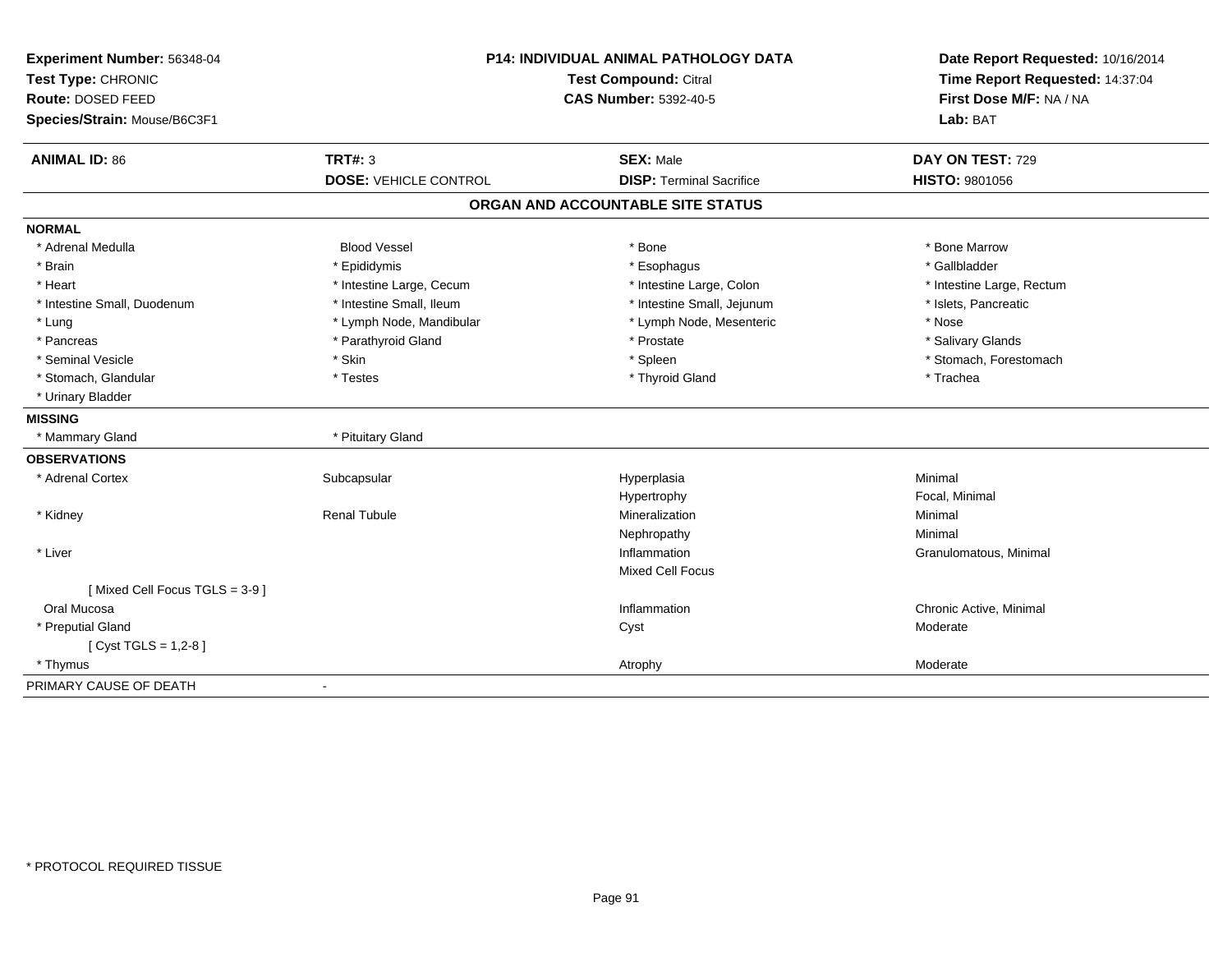| Experiment Number: 56348-04<br>Test Type: CHRONIC<br>Route: DOSED FEED<br>Species/Strain: Mouse/B6C3F1 | P14: INDIVIDUAL ANIMAL PATHOLOGY DATA<br><b>Test Compound: Citral</b><br><b>CAS Number: 5392-40-5</b> |                                                     | Date Report Requested: 10/16/2014<br>Time Report Requested: 14:37:04<br>First Dose M/F: NA / NA<br>Lab: BAT |  |
|--------------------------------------------------------------------------------------------------------|-------------------------------------------------------------------------------------------------------|-----------------------------------------------------|-------------------------------------------------------------------------------------------------------------|--|
| <b>ANIMAL ID: 87</b>                                                                                   | <b>TRT#: 3</b><br><b>DOSE: VEHICLE CONTROL</b>                                                        | <b>SEX: Male</b><br><b>DISP:</b> Moribund Sacrifice | DAY ON TEST: 682<br><b>HISTO: 9801057</b>                                                                   |  |
|                                                                                                        |                                                                                                       | ORGAN AND ACCOUNTABLE SITE STATUS                   |                                                                                                             |  |
|                                                                                                        |                                                                                                       |                                                     |                                                                                                             |  |
| <b>NORMAL</b>                                                                                          |                                                                                                       |                                                     |                                                                                                             |  |
| * Adrenal Medulla                                                                                      | <b>Blood Vessel</b>                                                                                   | * Bone                                              | * Bone Marrow                                                                                               |  |
| * Brain                                                                                                | * Epididymis                                                                                          | * Esophagus                                         | * Gallbladder                                                                                               |  |
| * Intestine Large, Cecum                                                                               | * Intestine Large, Colon                                                                              | * Intestine Large, Rectum                           | * Intestine Small, Duodenum                                                                                 |  |
| * Intestine Small, Ileum                                                                               | * Intestine Small, Jejunum                                                                            | * Islets, Pancreatic                                | * Lymph Node, Mandibular                                                                                    |  |
| * Lymph Node, Mesenteric                                                                               | * Nose                                                                                                | Oral Mucosa                                         | * Pancreas                                                                                                  |  |
| * Parathyroid Gland                                                                                    | * Pituitary Gland                                                                                     | * Preputial Gland                                   | * Prostate                                                                                                  |  |
| * Salivary Glands                                                                                      | * Seminal Vesicle                                                                                     | * Skin                                              | * Stomach, Glandular                                                                                        |  |
| * Testes                                                                                               | * Thyroid Gland                                                                                       | * Trachea                                           | * Urinary Bladder                                                                                           |  |
| <b>MISSING</b>                                                                                         |                                                                                                       |                                                     |                                                                                                             |  |
| * Mammary Gland                                                                                        |                                                                                                       |                                                     |                                                                                                             |  |
| <b>OBSERVATIONS</b>                                                                                    |                                                                                                       |                                                     |                                                                                                             |  |
| * Adrenal Cortex                                                                                       | Subcapsular                                                                                           | Hyperplasia                                         | Minimal                                                                                                     |  |
| * Heart                                                                                                | Myocardium                                                                                            | Degeneration                                        | Minimal                                                                                                     |  |
|                                                                                                        | Atrium                                                                                                | <b>Thrombosis</b>                                   | Marked                                                                                                      |  |
| [Thrombosis TGLS = $2-3$ ]                                                                             |                                                                                                       |                                                     |                                                                                                             |  |
| * Kidney                                                                                               | <b>Renal Tubule</b>                                                                                   | Mineralization                                      | Minimal                                                                                                     |  |
|                                                                                                        |                                                                                                       | Nephropathy                                         | Minimal                                                                                                     |  |
| * Liver                                                                                                | Centrilobular                                                                                         | Degeneration                                        | Mild                                                                                                        |  |
|                                                                                                        |                                                                                                       | Vacuolization Cytoplasmic                           | Focal, Minimal                                                                                              |  |
| * Lung                                                                                                 | Serosa                                                                                                | Fibrosis                                            | Focal, Minimal                                                                                              |  |
| * Spleen                                                                                               | Lymph Follic                                                                                          | Atrophy                                             | Mild                                                                                                        |  |
| * Stomach, Forestomach                                                                                 | Epithelium                                                                                            | Hyperplasia                                         | Focal, Mild                                                                                                 |  |
| * Thymus                                                                                               |                                                                                                       | Atrophy                                             | Marked                                                                                                      |  |
| PRIMARY CAUSE OF DEATH                                                                                 | - Heart Atrium Thrombosis                                                                             |                                                     |                                                                                                             |  |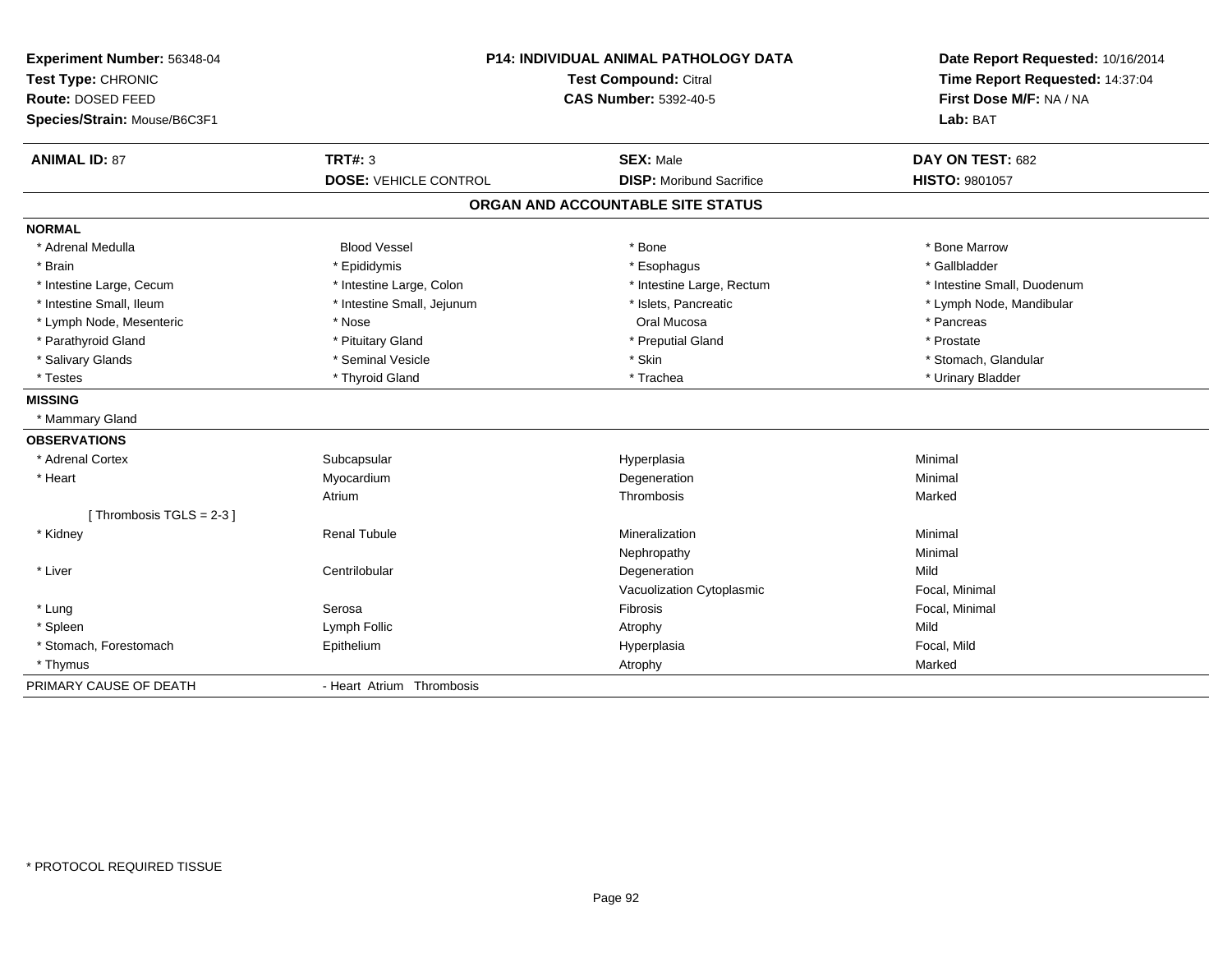| Experiment Number: 56348-04<br>Test Type: CHRONIC<br>Route: DOSED FEED<br>Species/Strain: Mouse/B6C3F1 | <b>P14: INDIVIDUAL ANIMAL PATHOLOGY DATA</b><br>Test Compound: Citral<br><b>CAS Number: 5392-40-5</b> |                                   | Date Report Requested: 10/16/2014<br>Time Report Requested: 14:37:04<br>First Dose M/F: NA / NA<br>Lab: BAT |  |
|--------------------------------------------------------------------------------------------------------|-------------------------------------------------------------------------------------------------------|-----------------------------------|-------------------------------------------------------------------------------------------------------------|--|
| <b>ANIMAL ID: 88</b>                                                                                   | <b>TRT#: 3</b>                                                                                        | <b>SEX: Male</b>                  | DAY ON TEST: 729                                                                                            |  |
|                                                                                                        | <b>DOSE: VEHICLE CONTROL</b>                                                                          | <b>DISP: Terminal Sacrifice</b>   | <b>HISTO: 9801058</b>                                                                                       |  |
|                                                                                                        |                                                                                                       | ORGAN AND ACCOUNTABLE SITE STATUS |                                                                                                             |  |
| <b>NORMAL</b>                                                                                          |                                                                                                       |                                   |                                                                                                             |  |
| * Adrenal Medulla                                                                                      | <b>Blood Vessel</b>                                                                                   | * Bone                            | * Brain                                                                                                     |  |
| * Epididymis                                                                                           | * Esophagus                                                                                           | * Gallbladder                     | * Heart                                                                                                     |  |
| * Intestine Large, Cecum                                                                               | * Intestine Large, Colon                                                                              | * Intestine Large, Rectum         | * Intestine Small, Duodenum                                                                                 |  |
| * Intestine Small, Ileum                                                                               | * Intestine Small, Jejunum                                                                            | * Lung                            | * Lymph Node, Mandibular                                                                                    |  |
| * Lymph Node, Mesenteric                                                                               | * Nose                                                                                                | Oral Mucosa                       | * Pancreas                                                                                                  |  |
| * Parathyroid Gland                                                                                    | * Pituitary Gland                                                                                     | * Preputial Gland                 | * Prostate                                                                                                  |  |
| * Salivary Glands                                                                                      | * Seminal Vesicle                                                                                     | * Skin                            | * Stomach, Forestomach                                                                                      |  |
| * Stomach, Glandular                                                                                   | * Testes                                                                                              | * Thyroid Gland                   | * Trachea                                                                                                   |  |
| * Urinary Bladder                                                                                      |                                                                                                       |                                   |                                                                                                             |  |
| <b>MISSING</b>                                                                                         |                                                                                                       |                                   |                                                                                                             |  |
| * Mammary Gland                                                                                        |                                                                                                       |                                   |                                                                                                             |  |
| <b>OBSERVATIONS</b>                                                                                    |                                                                                                       |                                   |                                                                                                             |  |
| * Adrenal Cortex                                                                                       | Subcapsular                                                                                           | Hyperplasia                       | Minimal                                                                                                     |  |
|                                                                                                        |                                                                                                       | Hypertrophy                       | Focal, Mild                                                                                                 |  |
| * Bone Marrow                                                                                          |                                                                                                       | Hyperplasia                       | Minimal                                                                                                     |  |
| * Islets, Pancreatic                                                                                   |                                                                                                       | Hyperplasia                       | Minimal                                                                                                     |  |
| * Kidney                                                                                               | <b>Renal Tubule</b>                                                                                   | Mineralization                    | Minimal                                                                                                     |  |
|                                                                                                        |                                                                                                       | Nephropathy                       | Minimal                                                                                                     |  |
| * Liver                                                                                                |                                                                                                       | <b>Eosinophilic Focus</b>         |                                                                                                             |  |
|                                                                                                        |                                                                                                       | Hepatocellular Adenoma            |                                                                                                             |  |
|                                                                                                        |                                                                                                       | Hepatocellular Carcinoma          |                                                                                                             |  |
| [ Eosinophilic Focus TGLS = 2-9 ]                                                                      |                                                                                                       |                                   |                                                                                                             |  |
| [ Hepatocellular Adenoma TGLS = 2-9 ]                                                                  |                                                                                                       |                                   |                                                                                                             |  |
| [ Hepatocellular Carcinoma TGLS = 1-4 ]                                                                |                                                                                                       |                                   |                                                                                                             |  |
| * Spleen                                                                                               |                                                                                                       | Hematopoietic Cell Proliferation  | Minimal                                                                                                     |  |
|                                                                                                        | Lymph Follic                                                                                          | Hyperplasia                       | Moderate                                                                                                    |  |
| * Thymus                                                                                               |                                                                                                       | Atrophy                           | Mild                                                                                                        |  |
| PRIMARY CAUSE OF DEATH                                                                                 |                                                                                                       |                                   |                                                                                                             |  |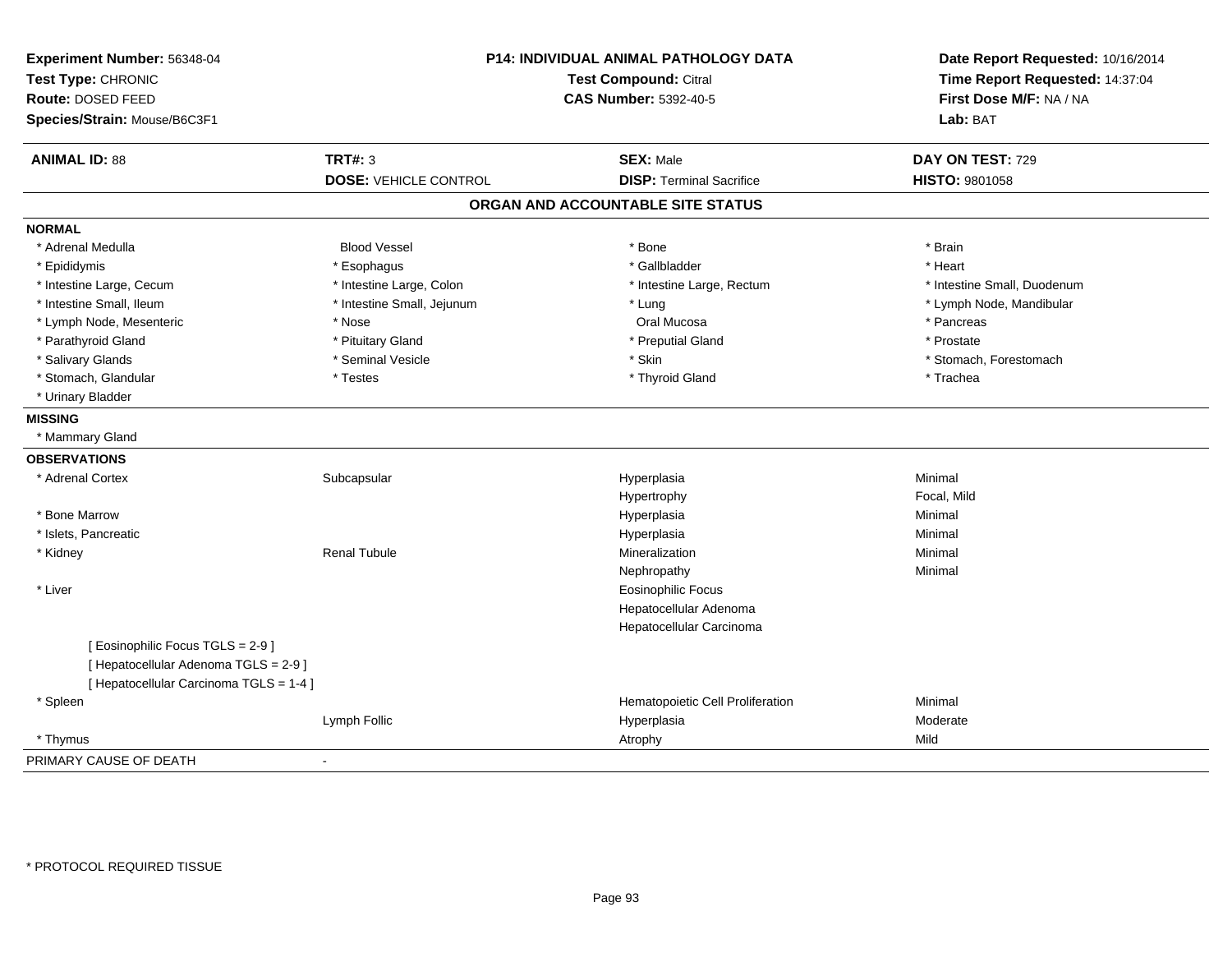| Experiment Number: 56348-04             | <b>P14: INDIVIDUAL ANIMAL PATHOLOGY DATA</b> |                                   | Date Report Requested: 10/16/2014 |
|-----------------------------------------|----------------------------------------------|-----------------------------------|-----------------------------------|
| Test Type: CHRONIC                      |                                              | <b>Test Compound: Citral</b>      | Time Report Requested: 14:37:04   |
| Route: DOSED FEED                       |                                              | <b>CAS Number: 5392-40-5</b>      | First Dose M/F: NA / NA           |
| Species/Strain: Mouse/B6C3F1            |                                              |                                   | Lab: BAT                          |
| <b>ANIMAL ID: 89</b>                    | <b>TRT#: 3</b>                               | <b>SEX: Male</b>                  | DAY ON TEST: 731                  |
|                                         | <b>DOSE: VEHICLE CONTROL</b>                 | <b>DISP: Terminal Sacrifice</b>   | HISTO: 9801059                    |
|                                         |                                              | ORGAN AND ACCOUNTABLE SITE STATUS |                                   |
| <b>NORMAL</b>                           |                                              |                                   |                                   |
| * Adrenal Medulla                       | <b>Blood Vessel</b>                          | * Bone                            | * Bone Marrow                     |
| * Brain                                 | * Epididymis                                 | * Esophagus                       | * Gallbladder                     |
| * Heart                                 | * Intestine Large, Cecum                     | * Intestine Large, Colon          | * Intestine Large, Rectum         |
| * Intestine Small, Duodenum             | * Intestine Small, Ileum                     | * Intestine Small, Jejunum        | * Lung                            |
| * Lymph Node, Mandibular                | * Lymph Node, Mesenteric                     | * Nose                            | Oral Mucosa                       |
| * Pancreas                              | * Pituitary Gland                            | * Preputial Gland                 | * Prostate                        |
| * Salivary Glands                       | * Seminal Vesicle                            | * Skin                            | * Stomach, Forestomach            |
| * Stomach, Glandular                    | * Testes                                     | * Thyroid Gland                   | * Trachea                         |
| * Urinary Bladder                       |                                              |                                   |                                   |
| <b>MISSING</b>                          |                                              |                                   |                                   |
| * Mammary Gland                         | * Parathyroid Gland                          |                                   |                                   |
| <b>OBSERVATIONS</b>                     |                                              |                                   |                                   |
| * Adrenal Cortex                        | Subcapsular                                  | Hyperplasia                       | Minimal                           |
|                                         |                                              | Hypertrophy                       | Focal, Minimal                    |
| * Islets, Pancreatic                    |                                              | Hyperplasia                       | Minimal                           |
| * Kidney                                | <b>Renal Tubule</b>                          | Mineralization                    | Minimal                           |
|                                         |                                              | Nephropathy                       | Minimal                           |
| * Liver                                 |                                              | Clear Cell Focus                  |                                   |
|                                         |                                              | Hepatocellular Carcinoma          |                                   |
|                                         |                                              | Inflammation                      | Granulomatous, Minimal            |
| [Clear Cell Focus TGLS = 2-9]           |                                              |                                   |                                   |
| [ Hepatocellular Carcinoma TGLS = 1-9 ] |                                              |                                   |                                   |
| * Spleen                                | Lymph Follic                                 | Hyperplasia                       | Minimal                           |
| * Thymus                                |                                              | Atrophy                           | Minimal                           |
| PRIMARY CAUSE OF DEATH                  | $\mathbf{r}$                                 |                                   |                                   |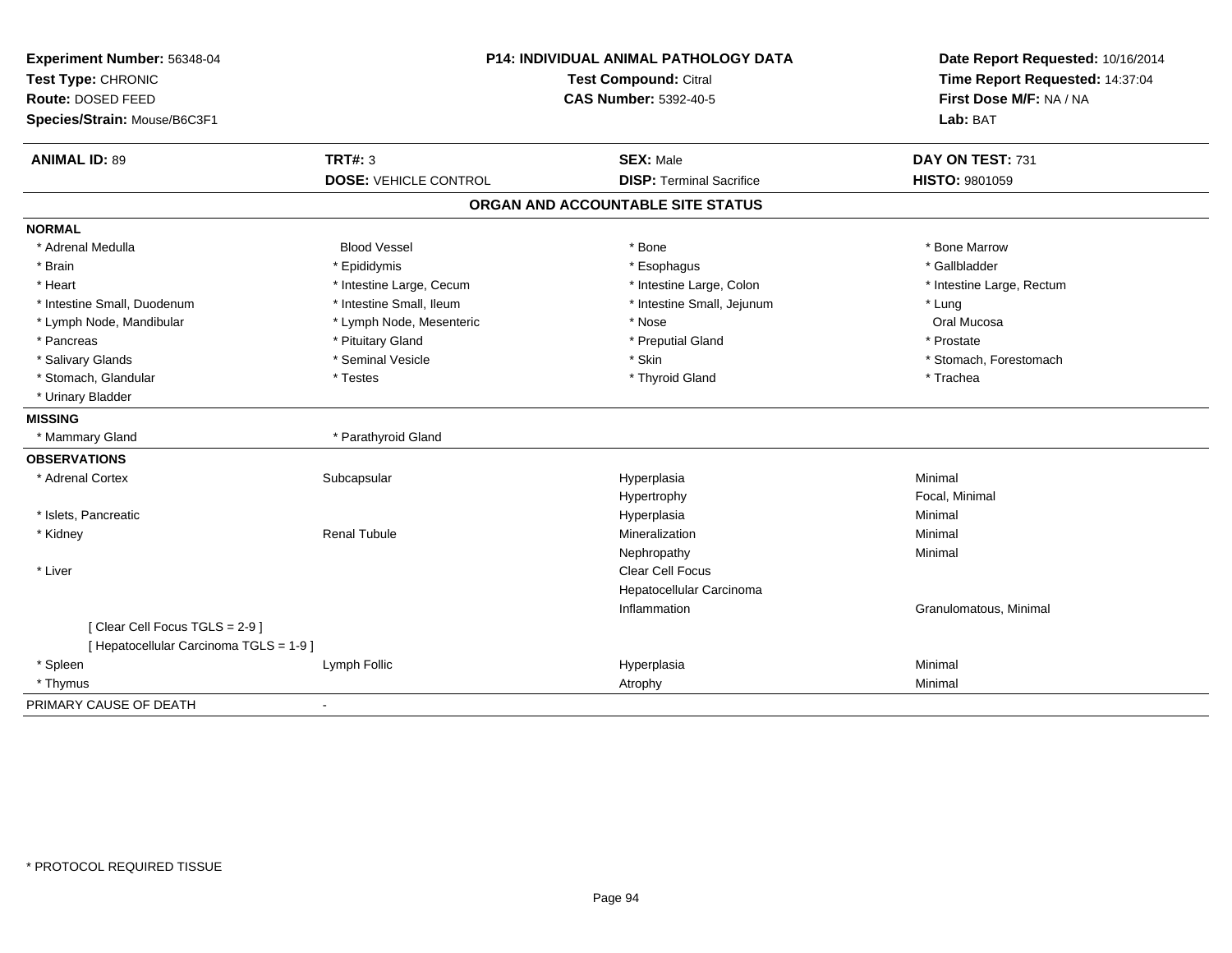| Experiment Number: 56348-04<br>Test Type: CHRONIC |                              | P14: INDIVIDUAL ANIMAL PATHOLOGY DATA<br><b>Test Compound: Citral</b> | Date Report Requested: 10/16/2014<br>Time Report Requested: 14:37:04 |  |
|---------------------------------------------------|------------------------------|-----------------------------------------------------------------------|----------------------------------------------------------------------|--|
| Route: DOSED FEED<br>Species/Strain: Mouse/B6C3F1 |                              | <b>CAS Number: 5392-40-5</b>                                          | First Dose M/F: NA / NA<br>Lab: BAT                                  |  |
| <b>ANIMAL ID: 90</b>                              | <b>TRT#: 3</b>               | <b>SEX: Male</b>                                                      | DAY ON TEST: 731                                                     |  |
|                                                   | <b>DOSE: VEHICLE CONTROL</b> | <b>DISP: Terminal Sacrifice</b>                                       | HISTO: 9801060                                                       |  |
|                                                   |                              | ORGAN AND ACCOUNTABLE SITE STATUS                                     |                                                                      |  |
| <b>NORMAL</b>                                     |                              |                                                                       |                                                                      |  |
| * Adrenal Medulla                                 | <b>Blood Vessel</b>          | * Bone                                                                | * Bone Marrow                                                        |  |
| * Brain                                           | * Epididymis                 | * Esophagus                                                           | * Gallbladder                                                        |  |
| * Heart                                           | * Intestine Large, Cecum     | * Intestine Large, Colon                                              | * Intestine Large, Rectum                                            |  |
| * Intestine Small, Duodenum                       | * Intestine Small, Ileum     | * Intestine Small, Jejunum                                            | * Islets, Pancreatic                                                 |  |
| * Lung                                            | * Lymph Node, Mandibular     | * Lymph Node, Mesenteric                                              | * Nose                                                               |  |
| Oral Mucosa                                       | * Pancreas                   | * Parathyroid Gland                                                   | * Pituitary Gland                                                    |  |
| * Prostate                                        | * Salivary Glands            | * Seminal Vesicle                                                     | * Skin                                                               |  |
| * Spleen                                          | * Stomach, Forestomach       | * Stomach, Glandular                                                  | * Testes                                                             |  |
| * Thyroid Gland                                   | * Trachea                    | * Urinary Bladder                                                     |                                                                      |  |
| <b>MISSING</b>                                    |                              |                                                                       |                                                                      |  |
| * Mammary Gland                                   |                              |                                                                       |                                                                      |  |
| <b>OBSERVATIONS</b>                               |                              |                                                                       |                                                                      |  |
| * Adrenal Cortex                                  | Subcapsular                  | Hyperplasia                                                           | Mild                                                                 |  |
|                                                   |                              | Hypertrophy                                                           | Focal, Minimal                                                       |  |
| * Kidney                                          | <b>Renal Tubule</b>          | Mineralization                                                        | Minimal                                                              |  |
|                                                   |                              | Nephropathy                                                           | Minimal                                                              |  |
| * Liver                                           |                              | Clear Cell Focus                                                      |                                                                      |  |
|                                                   |                              | Eosinophilic Focus                                                    |                                                                      |  |
| [Clear Cell Focus TGLS = 3-10]                    |                              |                                                                       |                                                                      |  |
| [ Eosinophilic Focus TGLS = 2-9 ]                 |                              |                                                                       |                                                                      |  |
| * Preputial Gland                                 |                              | Inflammation                                                          | Granulomatous, Mild                                                  |  |
| [Inflammation TGLS = 1-8]                         |                              |                                                                       |                                                                      |  |
| * Thymus                                          |                              | Atrophy                                                               | Mild                                                                 |  |
| PRIMARY CAUSE OF DEATH                            | $\blacksquare$               |                                                                       |                                                                      |  |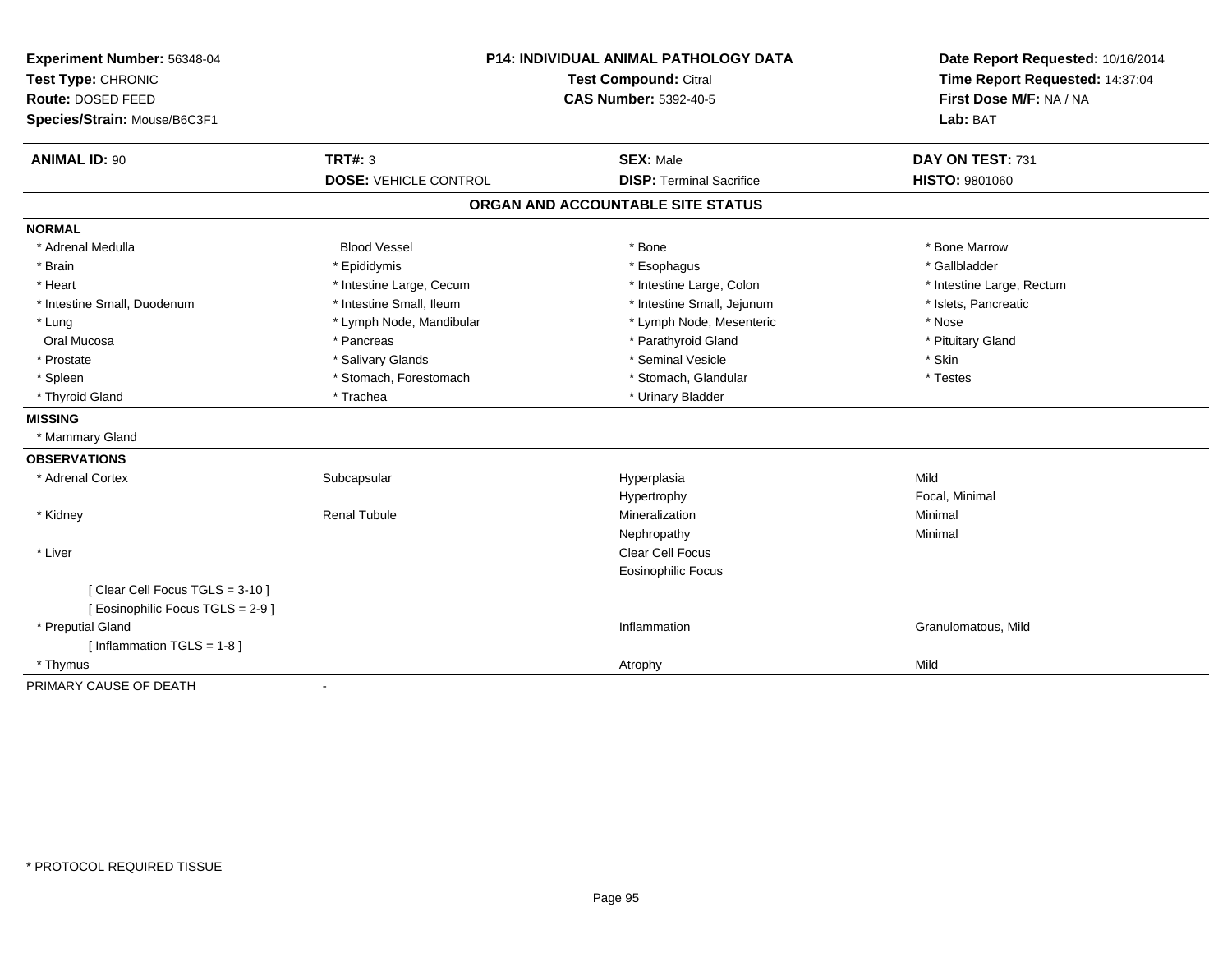| Experiment Number: 56348-04<br>Test Type: CHRONIC | P14: INDIVIDUAL ANIMAL PATHOLOGY DATA<br><b>Test Compound: Citral</b> |                                   | Date Report Requested: 10/16/2014<br>Time Report Requested: 14:37:04 |
|---------------------------------------------------|-----------------------------------------------------------------------|-----------------------------------|----------------------------------------------------------------------|
| Route: DOSED FEED                                 |                                                                       | <b>CAS Number: 5392-40-5</b>      |                                                                      |
| Species/Strain: Mouse/B6C3F1                      |                                                                       |                                   | Lab: BAT                                                             |
| <b>ANIMAL ID: 91</b>                              | TRT#: 3                                                               | <b>SEX: Male</b>                  | DAY ON TEST: 729                                                     |
|                                                   | <b>DOSE: VEHICLE CONTROL</b>                                          | <b>DISP: Terminal Sacrifice</b>   | HISTO: 9801061                                                       |
|                                                   |                                                                       | ORGAN AND ACCOUNTABLE SITE STATUS |                                                                      |
| <b>NORMAL</b>                                     |                                                                       |                                   |                                                                      |
| * Adrenal Medulla                                 | <b>Blood Vessel</b>                                                   | * Bone                            | * Brain                                                              |
| * Esophagus                                       | * Gallbladder                                                         | * Intestine Large, Cecum          | * Intestine Large, Colon                                             |
| * Intestine Large, Rectum                         | * Intestine Small, Duodenum                                           | * Intestine Small. Ileum          | * Intestine Small, Jejunum                                           |
| * Islets. Pancreatic                              | * Liver                                                               | * Lung                            | * Lymph Node, Mandibular                                             |
| * Lymph Node, Mesenteric                          | * Nose                                                                | Oral Mucosa                       | * Pancreas                                                           |
| * Parathyroid Gland                               | * Pituitary Gland                                                     | * Preputial Gland                 | * Prostate                                                           |
| * Salivary Glands                                 | * Seminal Vesicle                                                     | * Skin                            | * Stomach, Forestomach                                               |
| * Stomach, Glandular                              | * Testes                                                              | * Thyroid Gland                   | * Trachea                                                            |
| * Urinary Bladder                                 |                                                                       |                                   |                                                                      |
| <b>MISSING</b>                                    |                                                                       |                                   |                                                                      |
| * Mammary Gland                                   |                                                                       |                                   |                                                                      |
| <b>OBSERVATIONS</b>                               |                                                                       |                                   |                                                                      |
| * Adrenal Cortex                                  | Subcapsular                                                           | Hyperplasia                       | Minimal                                                              |
| * Bone Marrow                                     |                                                                       | Hyperplasia                       | Mild                                                                 |
| * Epididymis                                      |                                                                       | Granuloma Sperm                   | Mild                                                                 |
| * Heart                                           | Myocardium                                                            | Degeneration                      | Minimal                                                              |
| * Kidney                                          |                                                                       | Infarct                           | Minimal                                                              |
|                                                   |                                                                       | Metaplasia                        | Osseous, Minimal                                                     |
|                                                   | <b>Renal Tubule</b>                                                   | Mineralization                    | Minimal                                                              |
|                                                   |                                                                       | Nephropathy                       | Minimal                                                              |
| * Spleen                                          | Lymph Follic                                                          | Hyperplasia                       | Minimal                                                              |
| * Thymus                                          |                                                                       | Atrophy                           | Moderate                                                             |
| PRIMARY CAUSE OF DEATH                            |                                                                       |                                   |                                                                      |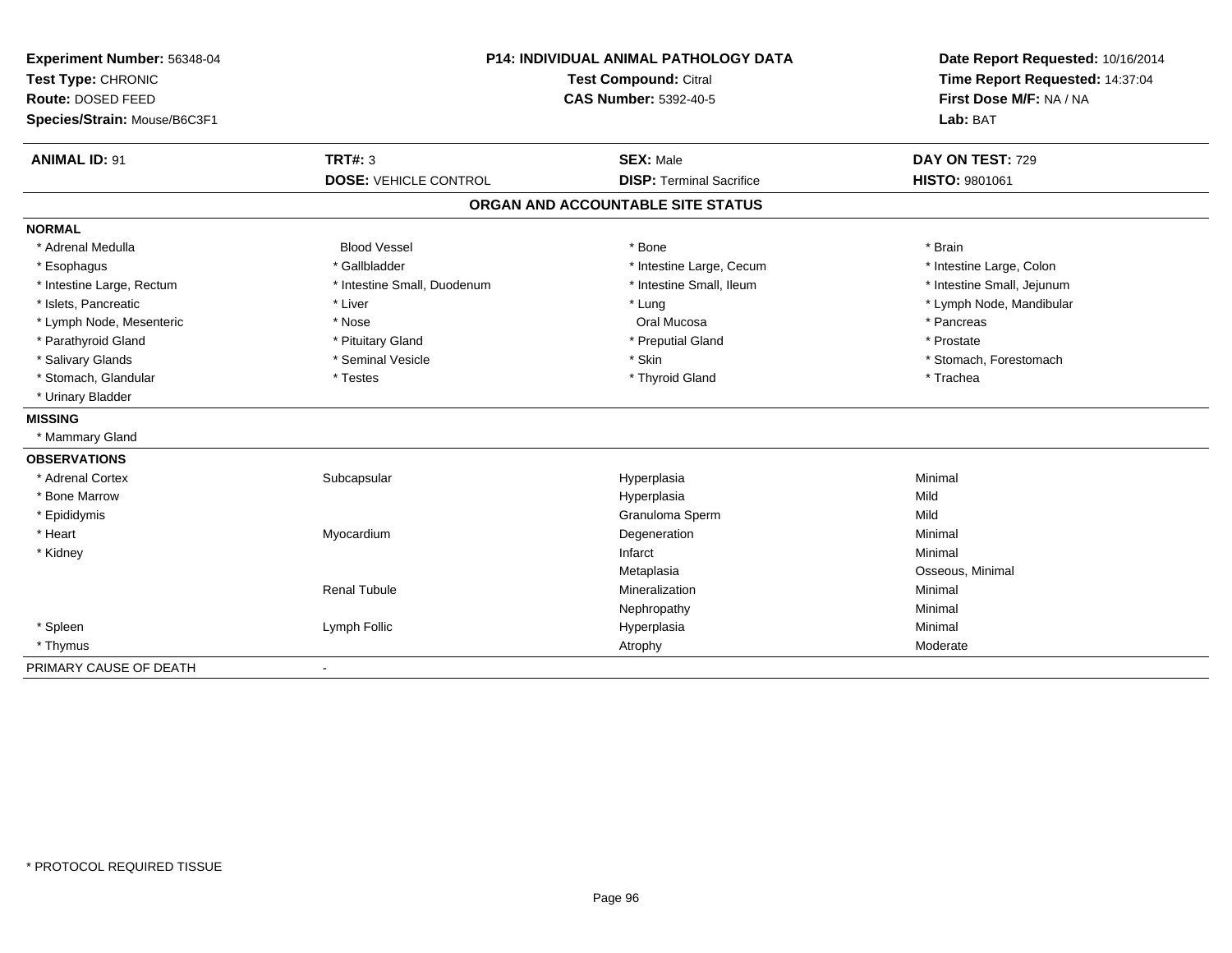| Experiment Number: 56348-04<br>Test Type: CHRONIC<br>Route: DOSED FEED<br>Species/Strain: Mouse/B6C3F1 | P14: INDIVIDUAL ANIMAL PATHOLOGY DATA<br><b>Test Compound: Citral</b><br><b>CAS Number: 5392-40-5</b> |                                   | Date Report Requested: 10/16/2014<br>Time Report Requested: 14:37:04<br>First Dose M/F: NA / NA<br>Lab: BAT |
|--------------------------------------------------------------------------------------------------------|-------------------------------------------------------------------------------------------------------|-----------------------------------|-------------------------------------------------------------------------------------------------------------|
| <b>ANIMAL ID: 92</b>                                                                                   | <b>TRT#: 3</b>                                                                                        | <b>SEX: Male</b>                  | DAY ON TEST: 729                                                                                            |
|                                                                                                        | <b>DOSE: VEHICLE CONTROL</b>                                                                          | <b>DISP: Terminal Sacrifice</b>   | HISTO: 9801062                                                                                              |
|                                                                                                        |                                                                                                       | ORGAN AND ACCOUNTABLE SITE STATUS |                                                                                                             |
| <b>NORMAL</b>                                                                                          |                                                                                                       |                                   |                                                                                                             |
| * Adrenal Cortex                                                                                       | * Adrenal Medulla                                                                                     | <b>Blood Vessel</b>               | * Bone                                                                                                      |
| * Brain                                                                                                | * Epididymis                                                                                          | * Esophagus                       | * Gallbladder                                                                                               |
| * Heart                                                                                                | * Intestine Large, Cecum                                                                              | * Intestine Large, Colon          | * Intestine Large, Rectum                                                                                   |
| * Intestine Small, Duodenum                                                                            | * Intestine Small, Ileum                                                                              | * Intestine Small, Jejunum        | * Islets, Pancreatic                                                                                        |
| * Lymph Node, Mandibular                                                                               | * Lymph Node, Mesenteric                                                                              | * Nose                            | * Pancreas                                                                                                  |
| * Parathyroid Gland                                                                                    | * Pituitary Gland                                                                                     | * Preputial Gland                 | * Prostate                                                                                                  |
| * Salivary Glands                                                                                      | * Seminal Vesicle                                                                                     | * Skin                            | * Stomach, Forestomach                                                                                      |
| * Stomach, Glandular                                                                                   | * Testes                                                                                              | * Thyroid Gland                   | * Trachea                                                                                                   |
| * Urinary Bladder                                                                                      |                                                                                                       |                                   |                                                                                                             |
| <b>MISSING</b>                                                                                         |                                                                                                       |                                   |                                                                                                             |
| * Mammary Gland                                                                                        |                                                                                                       |                                   |                                                                                                             |
| <b>OBSERVATIONS</b>                                                                                    |                                                                                                       |                                   |                                                                                                             |
| * Bone Marrow                                                                                          |                                                                                                       | Hyperplasia                       | Mild                                                                                                        |
| * Kidney                                                                                               | <b>Renal Tubule</b>                                                                                   | Mineralization                    | Minimal                                                                                                     |
|                                                                                                        |                                                                                                       | Nephropathy                       | Minimal                                                                                                     |
| * Liver                                                                                                | Periportal                                                                                            | Degeneration                      | Mild                                                                                                        |
|                                                                                                        |                                                                                                       | Hepatocellular Carcinoma          |                                                                                                             |
|                                                                                                        | <b>Bile Duct</b>                                                                                      | Hyperplasia                       | Mild                                                                                                        |
| [ Hepatocellular Carcinoma TGLS = 1-4 ]                                                                |                                                                                                       |                                   |                                                                                                             |
| * Lung                                                                                                 |                                                                                                       | Alveolar/Bronchiolar Adenoma      |                                                                                                             |
|                                                                                                        |                                                                                                       | Hepatocellular Carcinoma          | Metastatic (Liver)                                                                                          |
| [ Alveolar/Bronchiolar Adenoma TGLS = 2-9 ]                                                            |                                                                                                       |                                   |                                                                                                             |
| Oral Mucosa                                                                                            |                                                                                                       | Inflammation                      | Chronic Active, Minimal                                                                                     |
|                                                                                                        |                                                                                                       | Ulcer                             | Mild                                                                                                        |
| * Spleen                                                                                               |                                                                                                       | Hematopoietic Cell Proliferation  | Minimal                                                                                                     |
| * Thymus                                                                                               |                                                                                                       | Atrophy                           | Moderate                                                                                                    |
| PRIMARY CAUSE OF DEATH                                                                                 |                                                                                                       |                                   |                                                                                                             |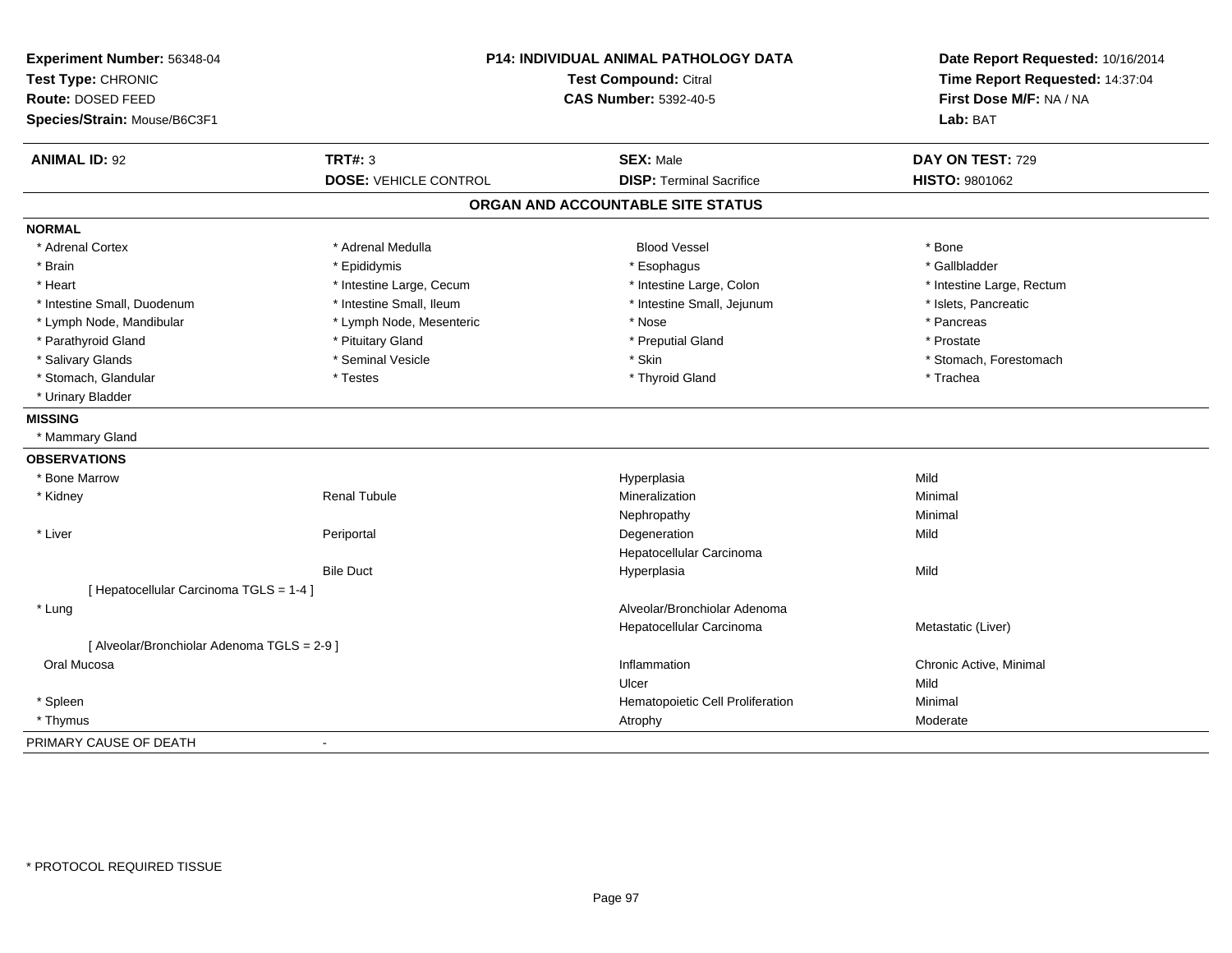| Experiment Number: 56348-04<br>Test Type: CHRONIC<br>Route: DOSED FEED<br>Species/Strain: Mouse/B6C3F1 | <b>P14: INDIVIDUAL ANIMAL PATHOLOGY DATA</b><br><b>Test Compound: Citral</b><br><b>CAS Number: 5392-40-5</b> |                                   | Date Report Requested: 10/16/2014<br>Time Report Requested: 14:37:04<br>First Dose M/F: NA / NA<br>Lab: BAT |  |
|--------------------------------------------------------------------------------------------------------|--------------------------------------------------------------------------------------------------------------|-----------------------------------|-------------------------------------------------------------------------------------------------------------|--|
| <b>ANIMAL ID: 93</b>                                                                                   | <b>TRT#: 3</b>                                                                                               | <b>SEX: Male</b>                  | DAY ON TEST: 728                                                                                            |  |
|                                                                                                        | <b>DOSE: VEHICLE CONTROL</b>                                                                                 | <b>DISP: Terminal Sacrifice</b>   | HISTO: 9801063                                                                                              |  |
|                                                                                                        |                                                                                                              | ORGAN AND ACCOUNTABLE SITE STATUS |                                                                                                             |  |
| <b>NORMAL</b>                                                                                          |                                                                                                              |                                   |                                                                                                             |  |
| * Adrenal Medulla                                                                                      | <b>Blood Vessel</b>                                                                                          | * Bone                            | * Bone Marrow                                                                                               |  |
| * Brain                                                                                                | * Epididymis                                                                                                 | * Esophagus                       | * Gallbladder                                                                                               |  |
| * Heart                                                                                                | * Intestine Large, Cecum                                                                                     | * Intestine Large, Colon          | * Intestine Large, Rectum                                                                                   |  |
| * Intestine Small, Duodenum                                                                            | * Intestine Small, Ileum                                                                                     | * Intestine Small, Jejunum        | * Islets, Pancreatic                                                                                        |  |
| * Lung                                                                                                 | * Lymph Node, Mesenteric                                                                                     | * Nose                            | Oral Mucosa                                                                                                 |  |
| * Pancreas                                                                                             | * Parathyroid Gland                                                                                          | * Pituitary Gland                 | * Prostate                                                                                                  |  |
| * Salivary Glands                                                                                      | * Seminal Vesicle                                                                                            | * Skin                            | * Spleen                                                                                                    |  |
| * Stomach, Forestomach                                                                                 | * Stomach, Glandular                                                                                         | * Testes                          | * Thyroid Gland                                                                                             |  |
| * Trachea                                                                                              | * Urinary Bladder                                                                                            |                                   |                                                                                                             |  |
| <b>MISSING</b>                                                                                         |                                                                                                              |                                   |                                                                                                             |  |
| * Lymph Node, Mandibular                                                                               | * Mammary Gland                                                                                              |                                   |                                                                                                             |  |
| <b>OBSERVATIONS</b>                                                                                    |                                                                                                              |                                   |                                                                                                             |  |
| * Adrenal Cortex                                                                                       | Subcapsular                                                                                                  | Hyperplasia                       | Minimal                                                                                                     |  |
|                                                                                                        |                                                                                                              | Hypertrophy                       | Focal, Minimal                                                                                              |  |
| Eye                                                                                                    | <b>Antr Chamber</b>                                                                                          | <b>Infiltration Cellular</b>      | Histiocyte, Mild                                                                                            |  |
| [ Infiltration Cellular TGLS = 1-9 ]                                                                   |                                                                                                              |                                   |                                                                                                             |  |
| * Kidney                                                                                               | <b>Renal Tubule</b>                                                                                          | Mineralization                    | Minimal                                                                                                     |  |
|                                                                                                        |                                                                                                              | Nephropathy                       | Minimal                                                                                                     |  |
| * Liver                                                                                                |                                                                                                              | Vacuolization Cytoplasmic         | Focal, Minimal                                                                                              |  |
| * Preputial Gland                                                                                      |                                                                                                              | Cyst                              | Moderate                                                                                                    |  |
| [Cyst TGLS = $2-8$ ]                                                                                   |                                                                                                              |                                   |                                                                                                             |  |
| * Thymus                                                                                               |                                                                                                              | Atrophy                           | Minimal                                                                                                     |  |
| PRIMARY CAUSE OF DEATH                                                                                 |                                                                                                              |                                   |                                                                                                             |  |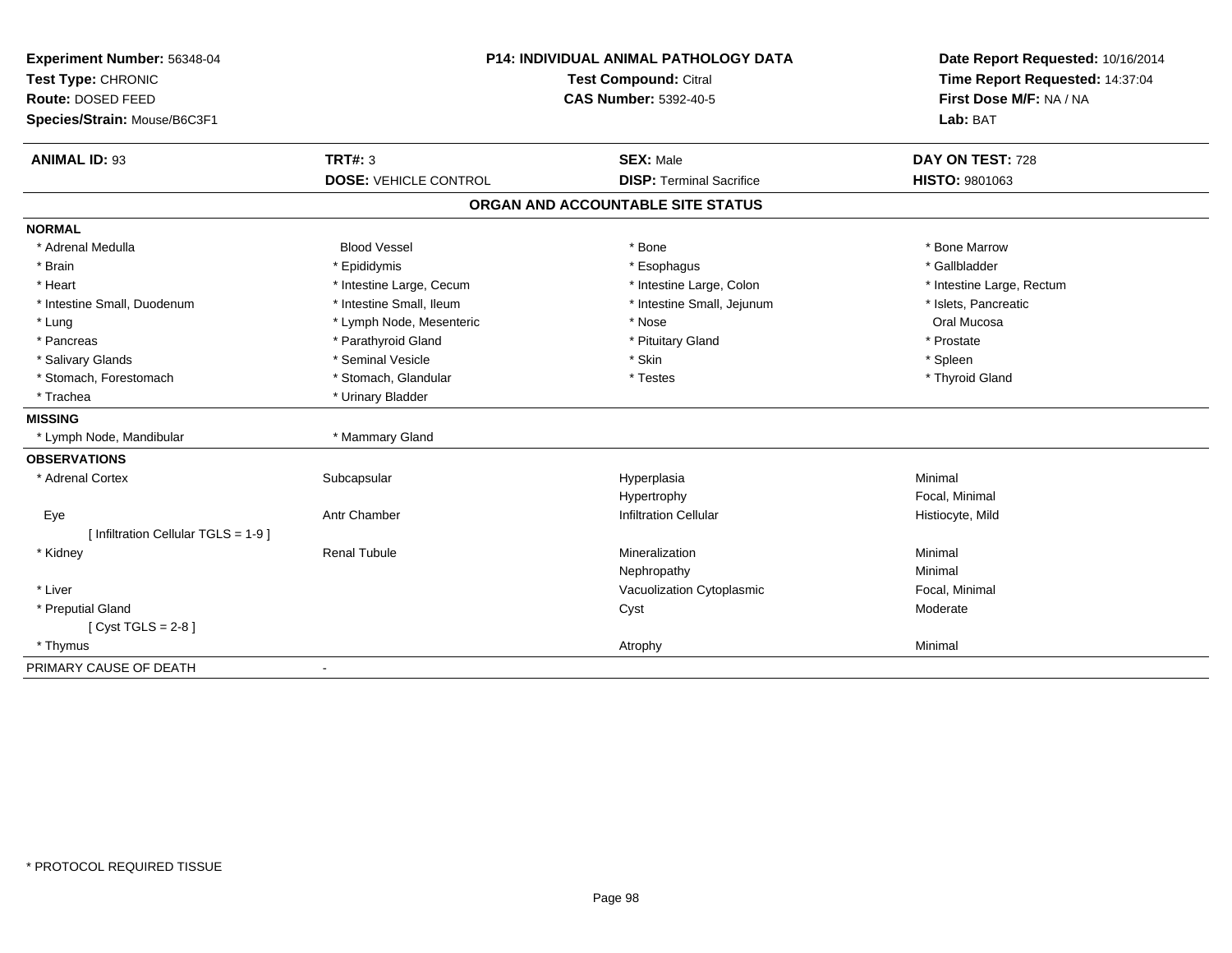| Experiment Number: 56348-04  | <b>P14: INDIVIDUAL ANIMAL PATHOLOGY DATA</b><br><b>Test Compound: Citral</b> |                                   | Date Report Requested: 10/16/2014 |
|------------------------------|------------------------------------------------------------------------------|-----------------------------------|-----------------------------------|
| Test Type: CHRONIC           |                                                                              |                                   | Time Report Requested: 14:37:04   |
| Route: DOSED FEED            |                                                                              | <b>CAS Number: 5392-40-5</b>      | First Dose M/F: NA / NA           |
| Species/Strain: Mouse/B6C3F1 |                                                                              |                                   | Lab: BAT                          |
| <b>ANIMAL ID: 94</b>         | TRT#: 3                                                                      | <b>SEX: Male</b>                  | DAY ON TEST: 682                  |
|                              | <b>DOSE: VEHICLE CONTROL</b>                                                 | <b>DISP:</b> Moribund Sacrifice   | <b>HISTO: 9801064</b>             |
|                              |                                                                              | ORGAN AND ACCOUNTABLE SITE STATUS |                                   |
| <b>NORMAL</b>                |                                                                              |                                   |                                   |
| * Adrenal Medulla            | <b>Blood Vessel</b>                                                          | * Bone                            | * Bone Marrow                     |
| * Brain                      | * Epididymis                                                                 | * Esophagus                       | * Gallbladder                     |
| * Heart                      | * Intestine Large, Cecum                                                     | * Intestine Large, Colon          | * Intestine Large, Rectum         |
| * Intestine Small, Duodenum  | * Intestine Small, Ileum                                                     | * Intestine Small, Jejunum        | * Islets, Pancreatic              |
| * Lung                       | * Lymph Node, Mandibular                                                     | * Lymph Node, Mesenteric          | * Nose                            |
| Oral Mucosa                  | * Pancreas                                                                   | * Parathyroid Gland               | * Pituitary Gland                 |
| * Preputial Gland            | * Prostate                                                                   | * Salivary Glands                 | * Seminal Vesicle                 |
| * Skin                       | * Spleen                                                                     | * Stomach, Glandular              | * Thyroid Gland                   |
| * Trachea                    | * Urinary Bladder                                                            |                                   |                                   |
| <b>MISSING</b>               |                                                                              |                                   |                                   |
| * Mammary Gland              |                                                                              |                                   |                                   |
| <b>OBSERVATIONS</b>          |                                                                              |                                   |                                   |
| * Adrenal Cortex             | Subcapsular                                                                  | Hyperplasia                       | Minimal                           |
| * Kidney                     | <b>Renal Tubule</b>                                                          | Mineralization                    | Minimal                           |
|                              |                                                                              | Nephropathy                       | Minimal                           |
| * Liver                      |                                                                              | Vacuolization Cytoplasmic         | Focal, Minimal                    |
| * Stomach, Forestomach       | Epithelium                                                                   | Hyperplasia                       | Focal, Moderate                   |
|                              |                                                                              | Inflammation                      | Suppurative, Mild                 |
| [Hyperplasia TGLS = 1-9]     |                                                                              |                                   |                                   |
| * Testes                     | <b>Germinal Epith</b>                                                        | Degeneration                      | Mild                              |
| * Thymus                     |                                                                              | Atrophy                           | Marked                            |
| PRIMARY CAUSE OF DEATH       | - UNCERTAIN                                                                  |                                   |                                   |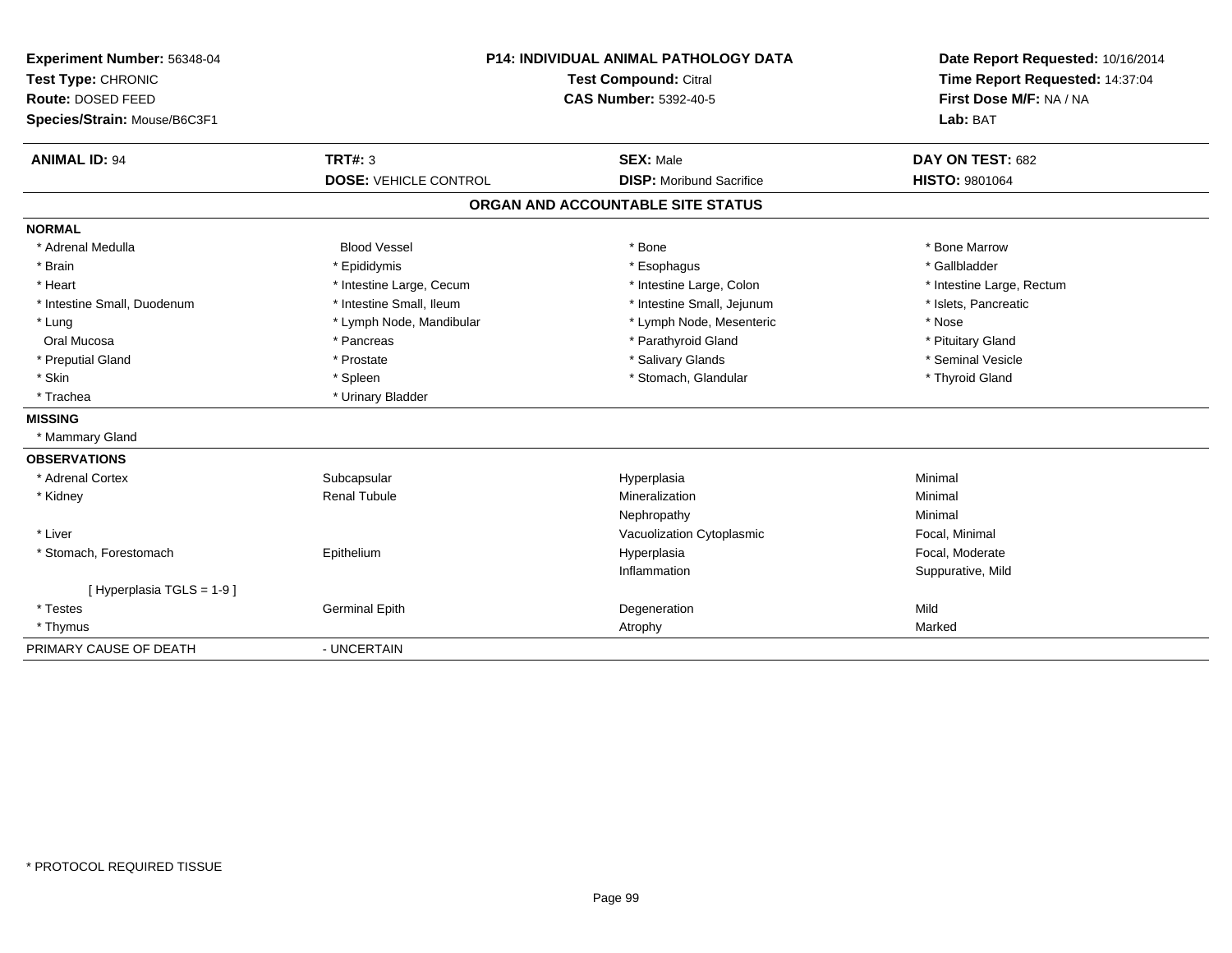| Experiment Number: 56348-04  | <b>P14: INDIVIDUAL ANIMAL PATHOLOGY DATA</b><br>Test Compound: Citral<br><b>CAS Number: 5392-40-5</b> |                                   | Date Report Requested: 10/16/2014 |
|------------------------------|-------------------------------------------------------------------------------------------------------|-----------------------------------|-----------------------------------|
| Test Type: CHRONIC           |                                                                                                       |                                   | Time Report Requested: 14:37:04   |
| Route: DOSED FEED            |                                                                                                       |                                   | First Dose M/F: NA / NA           |
| Species/Strain: Mouse/B6C3F1 |                                                                                                       |                                   | Lab: BAT                          |
| <b>ANIMAL ID: 95</b>         | <b>TRT#: 3</b>                                                                                        | <b>SEX: Male</b>                  | DAY ON TEST: 730                  |
|                              | <b>DOSE: VEHICLE CONTROL</b>                                                                          | <b>DISP: Terminal Sacrifice</b>   | <b>HISTO: 9801065</b>             |
|                              |                                                                                                       | ORGAN AND ACCOUNTABLE SITE STATUS |                                   |
| <b>NORMAL</b>                |                                                                                                       |                                   |                                   |
| * Adrenal Medulla            | <b>Blood Vessel</b>                                                                                   | * Bone                            | * Brain                           |
| * Epididymis                 | * Esophagus                                                                                           | * Gallbladder                     | * Heart                           |
| * Intestine Large, Cecum     | * Intestine Large, Colon                                                                              | * Intestine Large, Rectum         | * Intestine Small, Duodenum       |
| * Intestine Small, Ileum     | * Intestine Small, Jejunum                                                                            | * Lung                            | * Lymph Node, Mandibular          |
| * Lymph Node, Mesenteric     | * Nose                                                                                                | Oral Mucosa                       | * Pancreas                        |
| * Pituitary Gland            | * Preputial Gland                                                                                     | * Prostate                        | * Salivary Glands                 |
| * Seminal Vesicle            | * Skin                                                                                                | * Stomach, Forestomach            | * Stomach, Glandular              |
| * Testes                     | * Thyroid Gland                                                                                       | * Trachea                         | * Urinary Bladder                 |
| <b>MISSING</b>               |                                                                                                       |                                   |                                   |
| * Mammary Gland              | * Parathyroid Gland                                                                                   |                                   |                                   |
| <b>OBSERVATIONS</b>          |                                                                                                       |                                   |                                   |
| * Adrenal Cortex             | Subcapsular                                                                                           | Hyperplasia                       | Minimal                           |
|                              |                                                                                                       | Hypertrophy                       | Focal, Minimal                    |
| * Bone Marrow                |                                                                                                       | Hyperplasia                       | Minimal                           |
| * Islets, Pancreatic         |                                                                                                       | Hyperplasia                       | Minimal                           |
| * Kidney                     | <b>Renal Tubule</b>                                                                                   | Mineralization                    | Minimal                           |
|                              |                                                                                                       | Nephropathy                       | Minimal                           |
| * Liver                      |                                                                                                       | <b>Clear Cell Focus</b>           |                                   |
| * Spleen                     | Lymph Follic                                                                                          | Hyperplasia                       | Mild                              |
| * Thymus                     |                                                                                                       | Atrophy                           | Minimal                           |
| PRIMARY CAUSE OF DEATH       |                                                                                                       |                                   |                                   |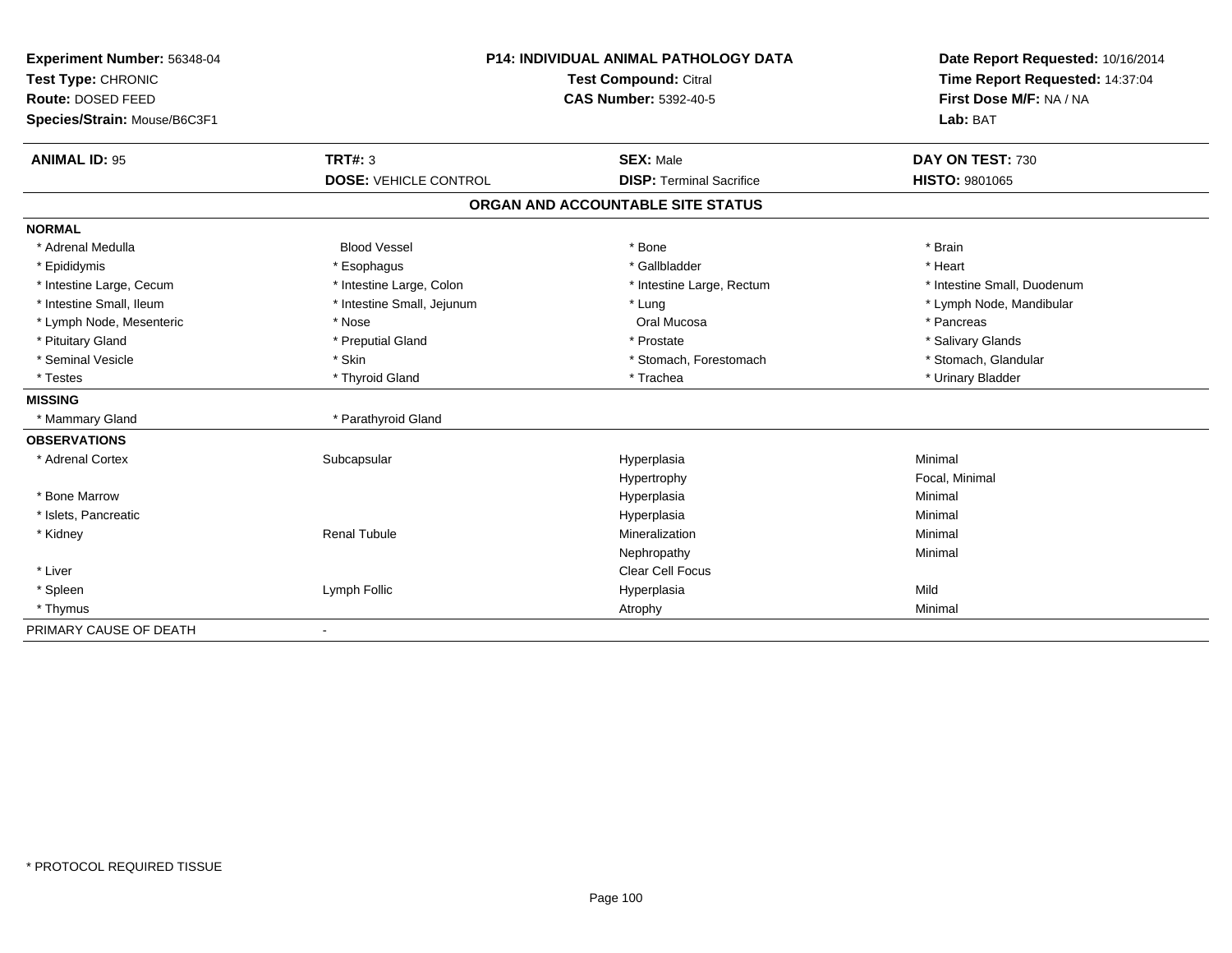| Experiment Number: 56348-04  | <b>P14: INDIVIDUAL ANIMAL PATHOLOGY DATA</b><br>Test Compound: Citral |                                   | Date Report Requested: 10/16/2014<br>Time Report Requested: 14:37:04 |
|------------------------------|-----------------------------------------------------------------------|-----------------------------------|----------------------------------------------------------------------|
| Test Type: CHRONIC           |                                                                       |                                   |                                                                      |
| Route: DOSED FEED            |                                                                       | <b>CAS Number: 5392-40-5</b>      | First Dose M/F: NA / NA                                              |
| Species/Strain: Mouse/B6C3F1 |                                                                       |                                   | Lab: BAT                                                             |
|                              |                                                                       |                                   |                                                                      |
| <b>ANIMAL ID: 96</b>         | TRT#: 3                                                               | <b>SEX: Male</b>                  | DAY ON TEST: 729                                                     |
|                              | <b>DOSE: VEHICLE CONTROL</b>                                          | <b>DISP: Terminal Sacrifice</b>   | <b>HISTO: 9801066</b>                                                |
|                              |                                                                       | ORGAN AND ACCOUNTABLE SITE STATUS |                                                                      |
| <b>NORMAL</b>                |                                                                       |                                   |                                                                      |
| * Adrenal Medulla            | <b>Blood Vessel</b>                                                   | * Bone                            | * Bone Marrow                                                        |
| * Brain                      | * Epididymis                                                          | * Esophagus                       | * Gallbladder                                                        |
| * Heart                      | * Intestine Large, Cecum                                              | * Intestine Large, Colon          | * Intestine Large, Rectum                                            |
| * Intestine Small, Duodenum  | * Intestine Small, Ileum                                              | * Intestine Small, Jejunum        | * Islets, Pancreatic                                                 |
| * Liver                      | * Lymph Node, Mandibular                                              | * Lymph Node, Mesenteric          | * Nose                                                               |
| Oral Mucosa                  | * Pancreas                                                            | * Parathyroid Gland               | * Pituitary Gland                                                    |
| * Prostate                   | * Salivary Glands                                                     | * Seminal Vesicle                 | * Skin                                                               |
| * Spleen                     | * Stomach, Forestomach                                                | * Stomach, Glandular              | * Testes                                                             |
| * Thyroid Gland              | * Trachea                                                             | * Urinary Bladder                 |                                                                      |
| <b>MISSING</b>               |                                                                       |                                   |                                                                      |
| * Mammary Gland              |                                                                       |                                   |                                                                      |
| <b>OBSERVATIONS</b>          |                                                                       |                                   |                                                                      |
| * Adrenal Cortex             | Subcapsular                                                           | Hyperplasia                       | Marked                                                               |
|                              |                                                                       | Hypertrophy                       | Focal, Mild                                                          |
| * Kidney                     | <b>Renal Tubule</b>                                                   | Mineralization                    | Minimal                                                              |
|                              |                                                                       | Nephropathy                       | Minimal                                                              |
| * Lung                       |                                                                       | Hemangiosarcoma                   |                                                                      |
| * Preputial Gland            |                                                                       | Cyst                              | Moderate                                                             |
| [Cyst TGLS = $1-8$ ]         |                                                                       |                                   |                                                                      |
| * Thymus                     |                                                                       | Atrophy                           | Minimal                                                              |
| PRIMARY CAUSE OF DEATH       | $\overline{\phantom{a}}$                                              |                                   |                                                                      |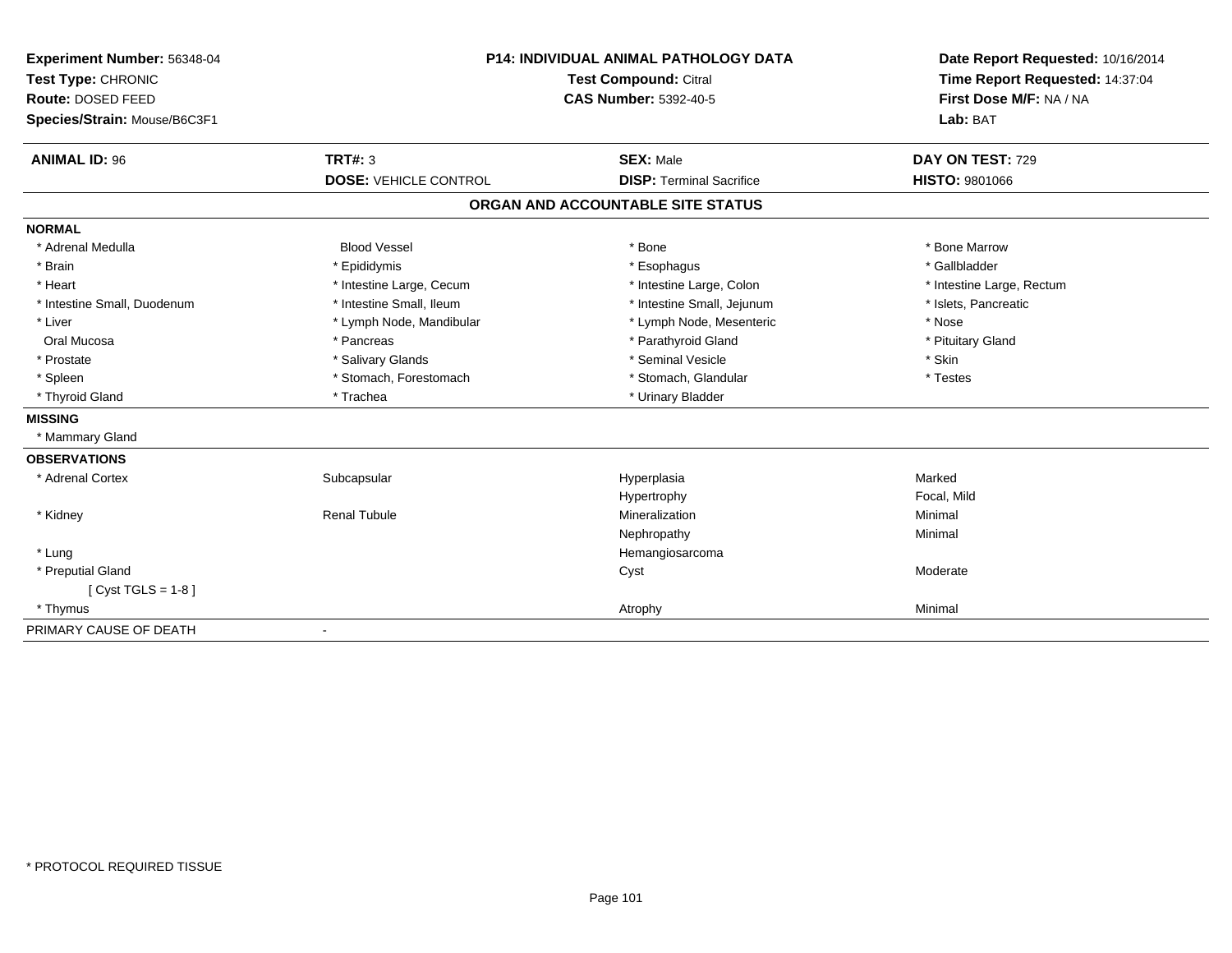| Experiment Number: 56348-04<br>Test Type: CHRONIC<br>Route: DOSED FEED<br>Species/Strain: Mouse/B6C3F1 |                                                | P14: INDIVIDUAL ANIMAL PATHOLOGY DATA<br>Test Compound: Citral<br><b>CAS Number: 5392-40-5</b> | Date Report Requested: 10/16/2014<br>Time Report Requested: 14:37:04<br>First Dose M/F: NA / NA<br>Lab: BAT |
|--------------------------------------------------------------------------------------------------------|------------------------------------------------|------------------------------------------------------------------------------------------------|-------------------------------------------------------------------------------------------------------------|
| <b>ANIMAL ID: 97</b>                                                                                   | <b>TRT#: 3</b><br><b>DOSE: VEHICLE CONTROL</b> | <b>SEX: Male</b><br><b>DISP:</b> Moribund Sacrifice                                            | DAY ON TEST: 626<br>HISTO: 9801067                                                                          |
|                                                                                                        |                                                | ORGAN AND ACCOUNTABLE SITE STATUS                                                              |                                                                                                             |
| <b>NORMAL</b>                                                                                          |                                                |                                                                                                |                                                                                                             |
| * Adrenal Medulla                                                                                      | <b>Blood Vessel</b>                            | * Bone                                                                                         | * Bone Marrow                                                                                               |
| * Brain                                                                                                | * Epididymis                                   | * Esophagus                                                                                    | * Gallbladder                                                                                               |
| * Heart                                                                                                | * Intestine Large, Cecum                       | * Intestine Large, Colon                                                                       | * Intestine Large, Rectum                                                                                   |
| * Intestine Small, Duodenum                                                                            | * Intestine Small, Ileum                       | * Intestine Small, Jejunum                                                                     | * Liver                                                                                                     |
| * Lung                                                                                                 | * Lymph Node, Mandibular                       | * Lymph Node, Mesenteric                                                                       | * Nose                                                                                                      |
| Oral Mucosa                                                                                            | * Pancreas                                     | * Parathyroid Gland                                                                            | * Pituitary Gland                                                                                           |
| * Prostate                                                                                             | * Salivary Glands                              | * Seminal Vesicle                                                                              | * Skin                                                                                                      |
| * Stomach, Forestomach                                                                                 | * Stomach, Glandular                           | * Testes                                                                                       | * Thyroid Gland                                                                                             |
| * Trachea                                                                                              | * Urinary Bladder                              |                                                                                                |                                                                                                             |
| <b>MISSING</b>                                                                                         |                                                |                                                                                                |                                                                                                             |
| * Mammary Gland                                                                                        |                                                |                                                                                                |                                                                                                             |
| <b>OBSERVATIONS</b>                                                                                    |                                                |                                                                                                |                                                                                                             |
| * Adrenal Cortex                                                                                       | Subcapsular                                    | Hyperplasia                                                                                    | Minimal                                                                                                     |
|                                                                                                        |                                                | Hypertrophy                                                                                    | Focal, Minimal                                                                                              |
| * Islets, Pancreatic                                                                                   |                                                | Adenoma                                                                                        |                                                                                                             |
|                                                                                                        |                                                | Hyperplasia                                                                                    | Moderate                                                                                                    |
| * Kidney                                                                                               | <b>Renal Tubule</b>                            | Cyst                                                                                           | Moderate                                                                                                    |
|                                                                                                        |                                                | Metaplasia                                                                                     | Osseous, Minimal                                                                                            |
|                                                                                                        | <b>Renal Tubule</b>                            | Mineralization                                                                                 | Minimal                                                                                                     |
|                                                                                                        |                                                | Nephropathy                                                                                    | Minimal                                                                                                     |
| * Preputial Gland                                                                                      |                                                | Inflammation                                                                                   | Suppurative, Minimal                                                                                        |
| * Spleen                                                                                               | Lymph Follic                                   | Hyperplasia                                                                                    | Mild                                                                                                        |
| * Thymus                                                                                               |                                                | Atrophy                                                                                        | Marked                                                                                                      |
| PRIMARY CAUSE OF DEATH                                                                                 | - Islets, Pancreatic Adenoma                   |                                                                                                |                                                                                                             |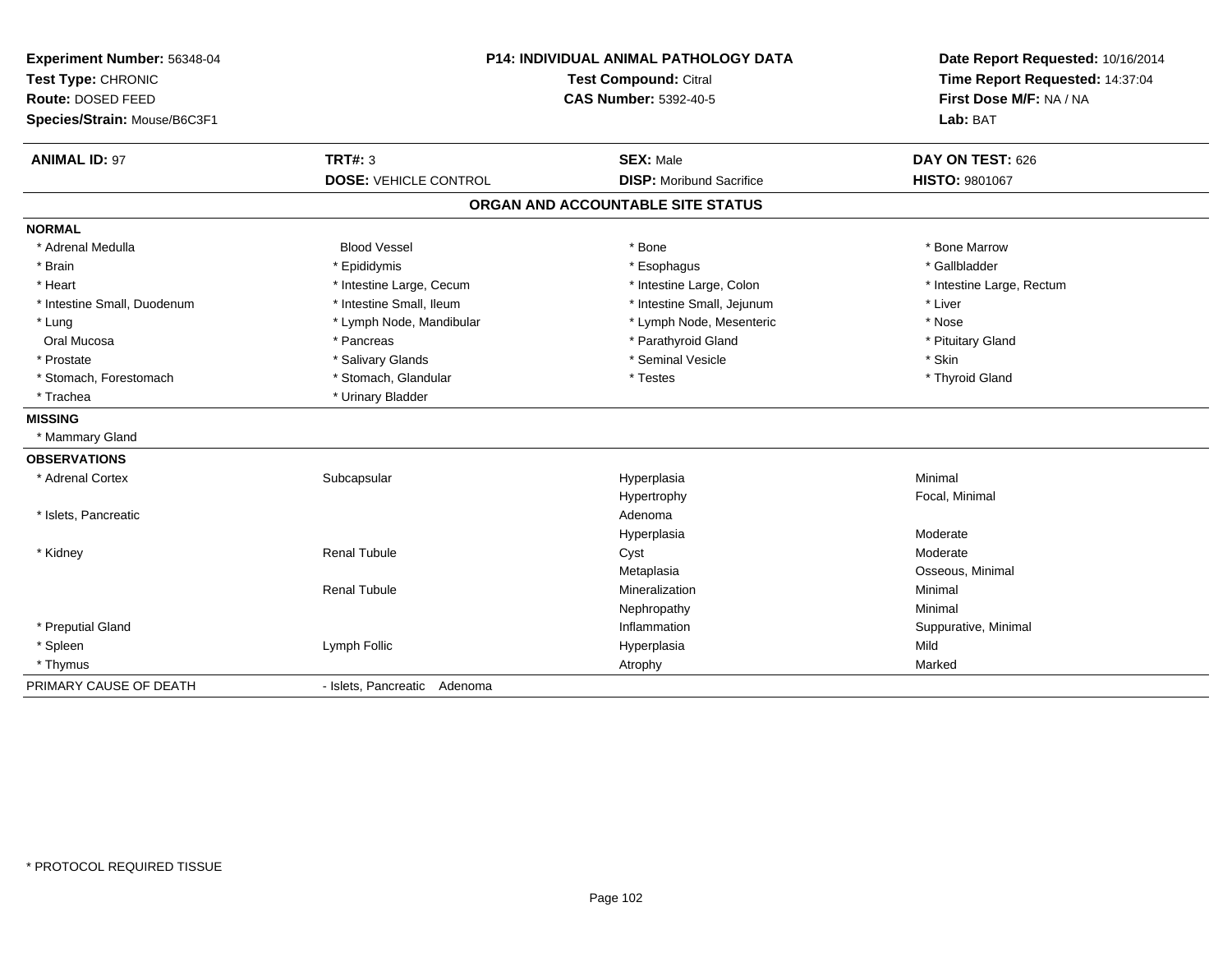| Experiment Number: 56348-04  | <b>P14: INDIVIDUAL ANIMAL PATHOLOGY DATA</b><br><b>Test Compound: Citral</b> |                                   | Date Report Requested: 10/16/2014<br>Time Report Requested: 14:37:04 |  |
|------------------------------|------------------------------------------------------------------------------|-----------------------------------|----------------------------------------------------------------------|--|
| Test Type: CHRONIC           |                                                                              |                                   |                                                                      |  |
| Route: DOSED FEED            |                                                                              | <b>CAS Number: 5392-40-5</b>      | First Dose M/F: NA / NA                                              |  |
| Species/Strain: Mouse/B6C3F1 |                                                                              |                                   | Lab: BAT                                                             |  |
| <b>ANIMAL ID: 98</b>         | TRT#: 3                                                                      | <b>SEX: Male</b>                  | DAY ON TEST: 727                                                     |  |
|                              | <b>DOSE: VEHICLE CONTROL</b>                                                 | <b>DISP: Terminal Sacrifice</b>   | <b>HISTO: 9801068</b>                                                |  |
|                              |                                                                              | ORGAN AND ACCOUNTABLE SITE STATUS |                                                                      |  |
| <b>NORMAL</b>                |                                                                              |                                   |                                                                      |  |
| * Adrenal Cortex             | * Adrenal Medulla                                                            | <b>Blood Vessel</b>               | * Bone                                                               |  |
| * Brain                      | * Epididymis                                                                 | * Esophagus                       | * Gallbladder                                                        |  |
| * Heart                      | * Intestine Large, Cecum                                                     | * Intestine Large, Colon          | * Intestine Large, Rectum                                            |  |
| * Intestine Small, Duodenum  | * Intestine Small, Ileum                                                     | * Intestine Small, Jejunum        | * Liver                                                              |  |
| * Lymph Node, Mandibular     | * Lymph Node, Mesenteric                                                     | * Nose                            | Oral Mucosa                                                          |  |
| * Pancreas                   | * Pituitary Gland                                                            | * Prostate                        | * Salivary Glands                                                    |  |
| * Seminal Vesicle            | * Skin                                                                       | * Spleen                          | * Stomach, Forestomach                                               |  |
| * Stomach, Glandular         | * Testes                                                                     | * Thymus                          | * Thyroid Gland                                                      |  |
| * Trachea                    | * Urinary Bladder                                                            |                                   |                                                                      |  |
| <b>MISSING</b>               |                                                                              |                                   |                                                                      |  |
| * Mammary Gland              |                                                                              |                                   |                                                                      |  |
| <b>OBSERVATIONS</b>          |                                                                              |                                   |                                                                      |  |
| * Bone Marrow                |                                                                              | Hyperplasia                       | Minimal                                                              |  |
| * Islets, Pancreatic         |                                                                              | Hyperplasia                       | Minimal                                                              |  |
| * Kidney                     |                                                                              | Infarct                           | Minimal                                                              |  |
|                              | <b>Renal Tubule</b>                                                          | Mineralization                    | Minimal                                                              |  |
|                              |                                                                              | Nephropathy                       | Minimal                                                              |  |
| * Lung                       |                                                                              | Alveolar/Bronchiolar Adenoma      |                                                                      |  |
| * Parathyroid Gland          |                                                                              | Hyperplasia                       | Focal, Minimal                                                       |  |
| * Preputial Gland            |                                                                              | Cyst                              | Moderate                                                             |  |
| [Cyst TGLS = $1-8$ ]         |                                                                              |                                   |                                                                      |  |
| PRIMARY CAUSE OF DEATH       | $\blacksquare$                                                               |                                   |                                                                      |  |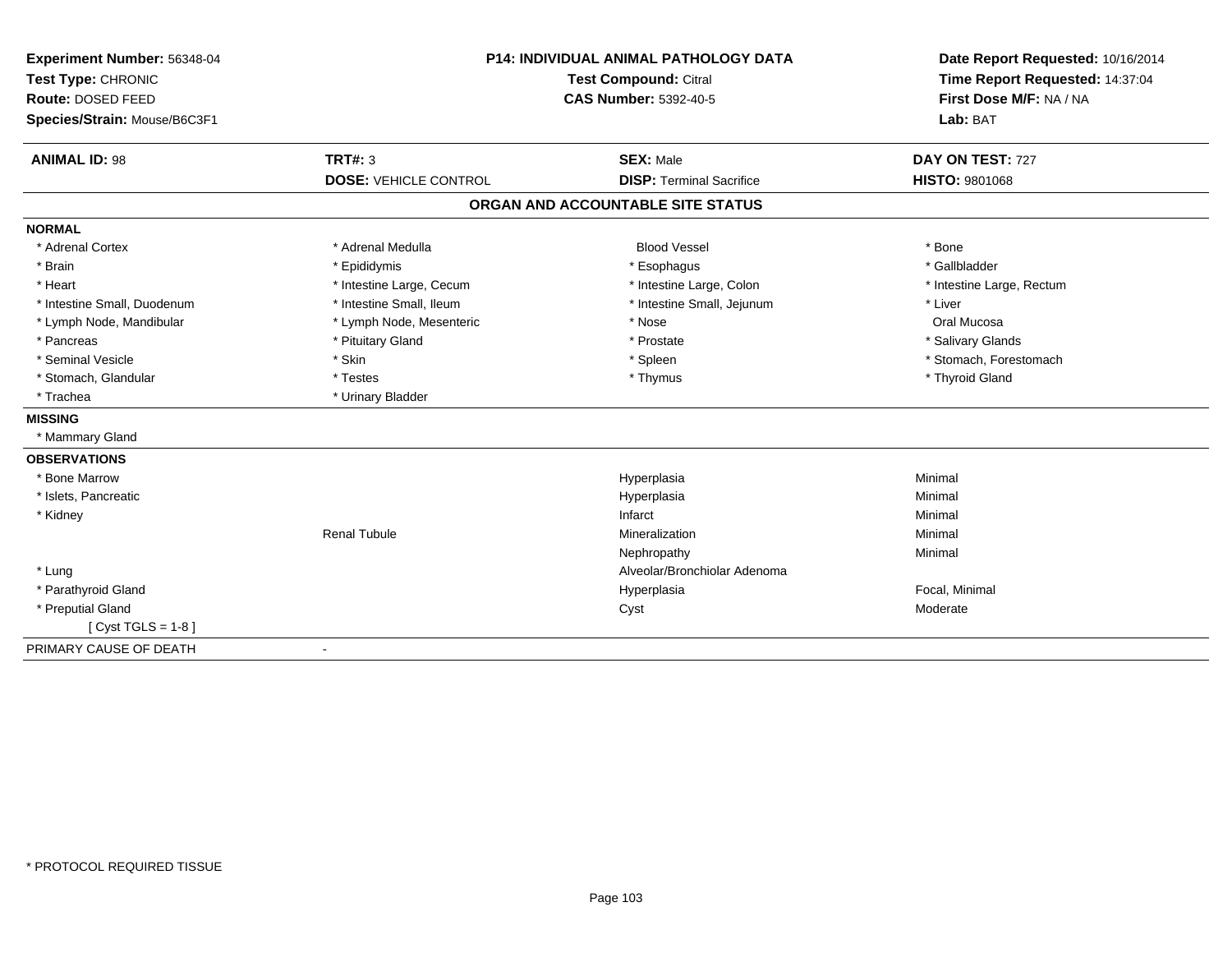| Experiment Number: 56348-04<br>Test Type: CHRONIC |                              | <b>P14: INDIVIDUAL ANIMAL PATHOLOGY DATA</b><br><b>Test Compound: Citral</b> | Date Report Requested: 10/16/2014<br>Time Report Requested: 14:37:04<br>First Dose M/F: NA / NA |
|---------------------------------------------------|------------------------------|------------------------------------------------------------------------------|-------------------------------------------------------------------------------------------------|
| Route: DOSED FEED                                 |                              | <b>CAS Number: 5392-40-5</b>                                                 |                                                                                                 |
| Species/Strain: Mouse/B6C3F1                      |                              |                                                                              | Lab: BAT                                                                                        |
| <b>ANIMAL ID: 99</b>                              | <b>TRT#: 3</b>               | <b>SEX: Male</b>                                                             | DAY ON TEST: 728                                                                                |
|                                                   | <b>DOSE: VEHICLE CONTROL</b> | <b>DISP: Terminal Sacrifice</b>                                              | <b>HISTO: 9801069</b>                                                                           |
|                                                   |                              | ORGAN AND ACCOUNTABLE SITE STATUS                                            |                                                                                                 |
| <b>NORMAL</b>                                     |                              |                                                                              |                                                                                                 |
| * Adrenal Cortex                                  | * Adrenal Medulla            | <b>Blood Vessel</b>                                                          | * Bone                                                                                          |
| * Brain                                           | * Epididymis                 | * Esophagus                                                                  | * Gallbladder                                                                                   |
| * Heart                                           | * Intestine Large, Cecum     | * Intestine Large, Colon                                                     | * Intestine Large, Rectum                                                                       |
| * Intestine Small, Duodenum                       | * Intestine Small, Ileum     | * Intestine Small, Jejunum                                                   | * Islets, Pancreatic                                                                            |
| * Lymph Node, Mandibular                          | * Lymph Node, Mesenteric     | * Nose                                                                       | Oral Mucosa                                                                                     |
| * Pancreas                                        | * Parathyroid Gland          | * Pituitary Gland                                                            | * Preputial Gland                                                                               |
| * Prostate                                        | * Salivary Glands            | * Seminal Vesicle                                                            | * Skin                                                                                          |
| * Stomach, Forestomach                            | * Stomach, Glandular         | * Testes                                                                     | * Thyroid Gland                                                                                 |
| * Trachea                                         | * Urinary Bladder            |                                                                              |                                                                                                 |
| <b>MISSING</b>                                    |                              |                                                                              |                                                                                                 |
| * Mammary Gland                                   |                              |                                                                              |                                                                                                 |
| <b>OBSERVATIONS</b>                               |                              |                                                                              |                                                                                                 |
| * Bone Marrow                                     |                              | Hyperplasia                                                                  | Mild                                                                                            |
| * Kidney                                          | <b>Renal Tubule</b>          | Mineralization                                                               | Minimal                                                                                         |
|                                                   |                              | Nephropathy                                                                  | Minimal                                                                                         |
| * Liver                                           |                              | <b>Clear Cell Focus</b>                                                      |                                                                                                 |
|                                                   |                              | Hepatocellular Adenoma                                                       | Multiple                                                                                        |
|                                                   |                              | <b>Necrosis</b>                                                              | Focal, Mild                                                                                     |
|                                                   |                              | Vacuolization Cytoplasmic                                                    | Focal, Minimal                                                                                  |
| [Clear Cell Focus TGLS = $2,6-9+13$ ]             |                              |                                                                              |                                                                                                 |
| [ Hepatocellular Adenoma TGLS = 3,4,5-10+11+12 ]  |                              |                                                                              |                                                                                                 |
| [ Necrosis $TGLS = 1-9$ ]                         |                              |                                                                              |                                                                                                 |
| * Lung                                            |                              | Alveolar/Bronchiolar Carcinoma                                               |                                                                                                 |
| [ Alveolar/Bronchiolar Carcinoma TGLS = 7-14 ]    |                              |                                                                              |                                                                                                 |
| * Spleen                                          |                              | Hematopoietic Cell Proliferation                                             | Mild                                                                                            |
| * Thymus                                          |                              | Atrophy                                                                      | Minimal                                                                                         |
| PRIMARY CAUSE OF DEATH                            |                              |                                                                              |                                                                                                 |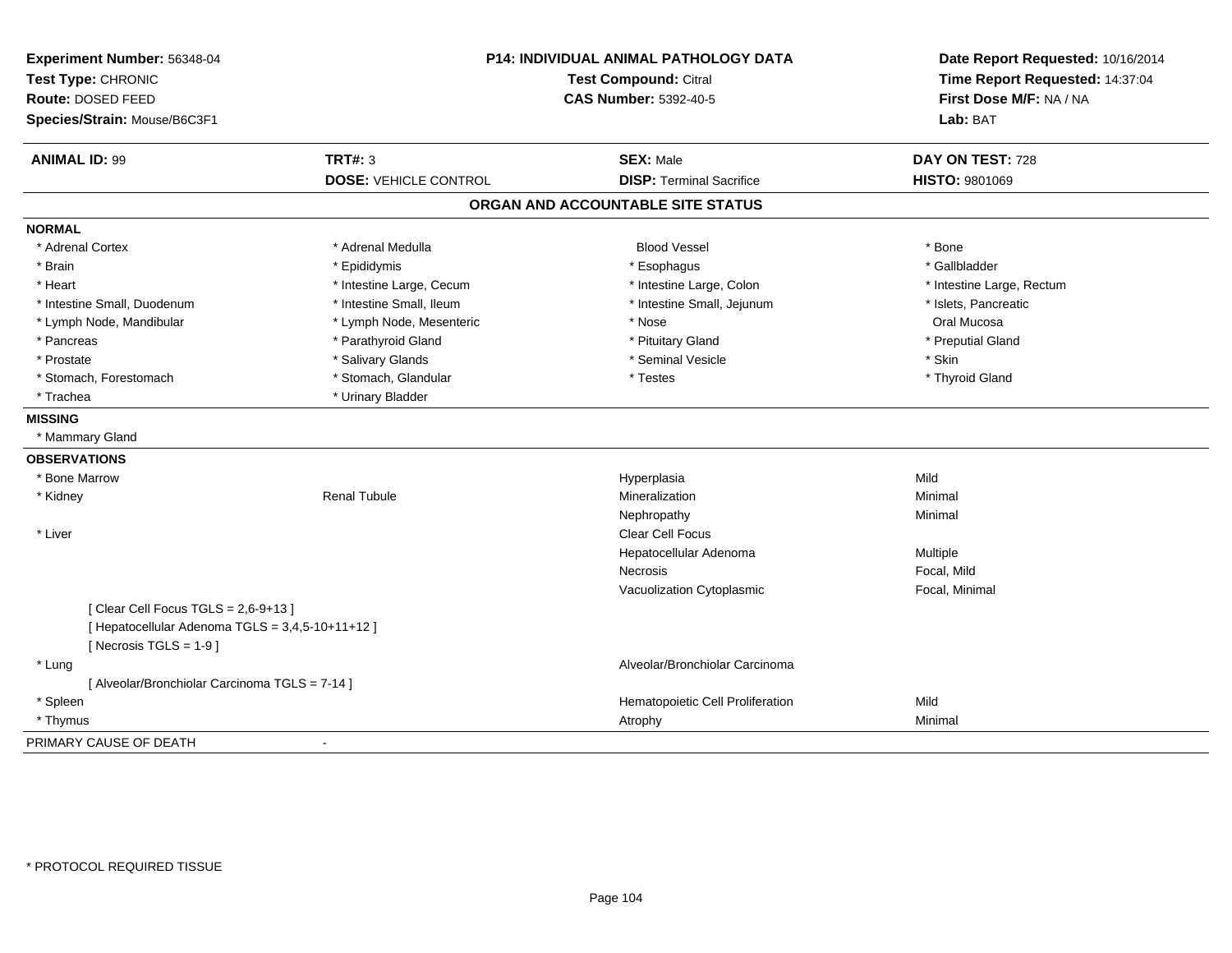| Experiment Number: 56348-04<br>Test Type: CHRONIC<br>Route: DOSED FEED<br>Species/Strain: Mouse/B6C3F1 |                              | <b>P14: INDIVIDUAL ANIMAL PATHOLOGY DATA</b><br><b>Test Compound: Citral</b><br><b>CAS Number: 5392-40-5</b> |                             |
|--------------------------------------------------------------------------------------------------------|------------------------------|--------------------------------------------------------------------------------------------------------------|-----------------------------|
| <b>ANIMAL ID: 100</b>                                                                                  | <b>TRT#: 3</b>               | <b>SEX: Male</b>                                                                                             | DAY ON TEST: 728            |
|                                                                                                        | <b>DOSE: VEHICLE CONTROL</b> | <b>DISP: Terminal Sacrifice</b>                                                                              | HISTO: 9801070              |
|                                                                                                        |                              | ORGAN AND ACCOUNTABLE SITE STATUS                                                                            |                             |
| <b>NORMAL</b>                                                                                          |                              |                                                                                                              |                             |
| * Adrenal Medulla                                                                                      | <b>Blood Vessel</b>          | * Bone                                                                                                       | * Brain                     |
| * Epididymis                                                                                           | * Esophagus                  | * Gallbladder                                                                                                | * Heart                     |
| * Intestine Large, Cecum                                                                               | * Intestine Large, Colon     | * Intestine Large, Rectum                                                                                    | * Intestine Small, Duodenum |
| * Intestine Small, Ileum                                                                               | * Lung                       | * Lymph Node, Mandibular                                                                                     | * Lymph Node, Mesenteric    |
| * Nose                                                                                                 | Oral Mucosa                  | * Pancreas                                                                                                   | * Pituitary Gland           |
| * Prostate                                                                                             | * Salivary Glands            | * Seminal Vesicle                                                                                            | * Skin                      |
| * Stomach, Glandular                                                                                   | * Testes                     | * Thyroid Gland                                                                                              | * Trachea                   |
| * Urinary Bladder                                                                                      |                              |                                                                                                              |                             |
| <b>MISSING</b>                                                                                         |                              |                                                                                                              |                             |
| * Mammary Gland                                                                                        | * Parathyroid Gland          |                                                                                                              |                             |
| <b>OBSERVATIONS</b>                                                                                    |                              |                                                                                                              |                             |
| * Adrenal Cortex                                                                                       | Subcapsular                  | Hyperplasia                                                                                                  | Minimal                     |
| * Bone Marrow                                                                                          |                              | Hyperplasia                                                                                                  | Mild                        |
| * Intestine Small, Jejunum                                                                             |                              | Carcinoma                                                                                                    |                             |
|                                                                                                        | Serosa                       | Inflammation                                                                                                 | Granulomatous, Mild         |
| [ Carcinoma TGLS = 3-9 ]                                                                               |                              |                                                                                                              |                             |
| * Islets, Pancreatic                                                                                   |                              | Hyperplasia                                                                                                  | Mild                        |
| * Kidney                                                                                               | <b>Renal Tubule</b>          | Cyst                                                                                                         | Moderate                    |
|                                                                                                        |                              | Infarct                                                                                                      | Minimal                     |
|                                                                                                        | <b>Renal Tubule</b>          | Mineralization                                                                                               | Minimal                     |
|                                                                                                        |                              | Nephropathy                                                                                                  | Minimal                     |
| * Liver                                                                                                |                              | Hepatocellular Adenoma                                                                                       |                             |
|                                                                                                        |                              | Inflammation                                                                                                 | Granulomatous, Minimal      |
| [ Hepatocellular Adenoma TGLS = 2-4 ]                                                                  |                              |                                                                                                              |                             |
| * Preputial Gland                                                                                      |                              | Cyst                                                                                                         | Moderate                    |
| [Cyst TGLS = $1-8$ ]                                                                                   |                              |                                                                                                              |                             |
| * Spleen                                                                                               |                              | Mast Cell Tumor Malignant                                                                                    |                             |
| [Mast Cell Tumor Malignant TGLS = 1-8]                                                                 |                              |                                                                                                              |                             |
| * Stomach, Forestomach                                                                                 | Epithelium                   | Cyst                                                                                                         | Mild                        |
| * Thymus                                                                                               |                              | Atrophy                                                                                                      | Minimal                     |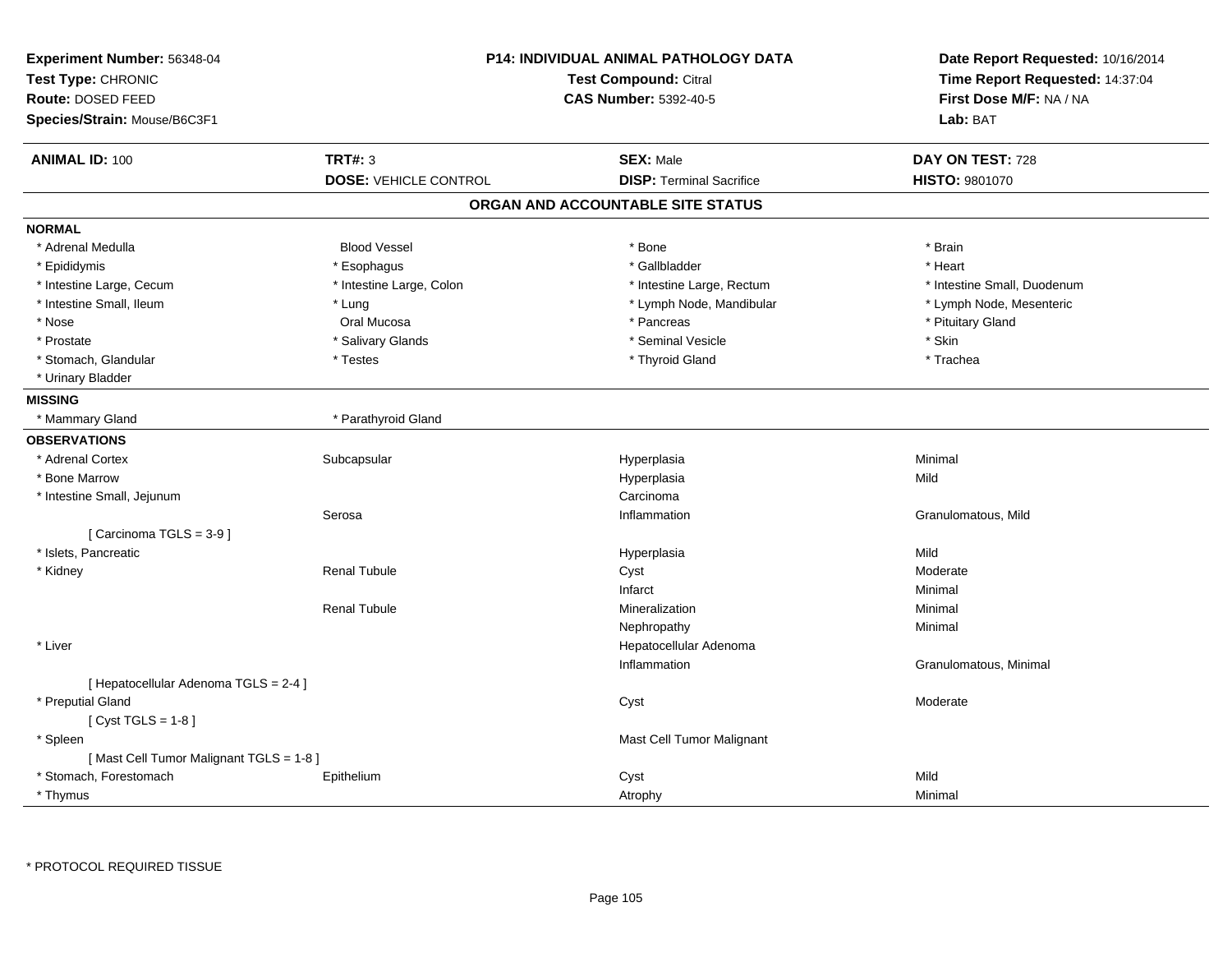| <b>Experiment Number: 56348-04</b> |                              | <b>P14: INDIVIDUAL ANIMAL PATHOLOGY DATA</b> | Date Report Requested: 10/16/2014 |  |
|------------------------------------|------------------------------|----------------------------------------------|-----------------------------------|--|
| Test Type: CHRONIC                 |                              | <b>Test Compound: Citral</b>                 | Time Report Requested: 14:37:04   |  |
| <b>Route: DOSED FEED</b>           | <b>CAS Number: 5392-40-5</b> |                                              | First Dose M/F: NA / NA           |  |
| Species/Strain: Mouse/B6C3F1       |                              |                                              | Lab: BAT                          |  |
| <b>ANIMAL ID: 100</b>              | TRT#: 3                      | <b>SEX:</b> Male                             | DAY ON TEST: 728                  |  |
|                                    | <b>DOSE: VEHICLE CONTROL</b> | <b>DISP: Terminal Sacrifice</b>              | <b>HISTO: 9801070</b>             |  |
|                                    |                              | ORGAN AND ACCOUNTABLE SITE STATUS            |                                   |  |
| PRIMARY CAUSE OF DEATH             |                              |                                              |                                   |  |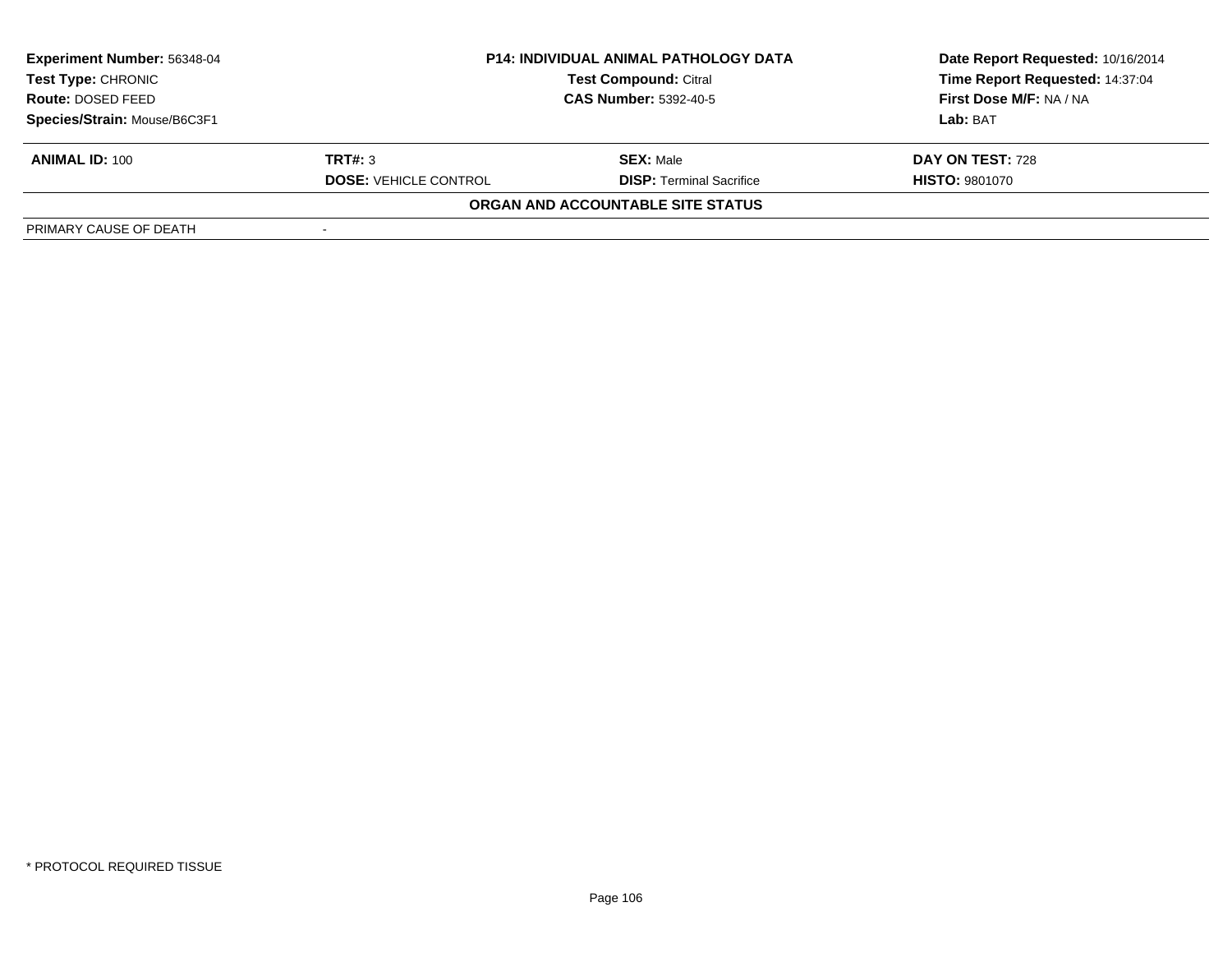| Experiment Number: 56348-04           | P14: INDIVIDUAL ANIMAL PATHOLOGY DATA |                                   | Date Report Requested: 10/16/2014 |  |
|---------------------------------------|---------------------------------------|-----------------------------------|-----------------------------------|--|
| Test Type: CHRONIC                    |                                       | <b>Test Compound: Citral</b>      | Time Report Requested: 14:37:04   |  |
| Route: DOSED FEED                     |                                       | <b>CAS Number: 5392-40-5</b>      | First Dose M/F: NA / NA           |  |
| Species/Strain: Mouse/B6C3F1          |                                       |                                   | Lab: BAT                          |  |
| <b>ANIMAL ID: 101</b>                 | <b>TRT#: 5</b>                        | <b>SEX: Male</b>                  | DAY ON TEST: 728                  |  |
|                                       | <b>DOSE: 500 PPM</b>                  | <b>DISP: Terminal Sacrifice</b>   | HISTO: 9801071                    |  |
|                                       |                                       | ORGAN AND ACCOUNTABLE SITE STATUS |                                   |  |
| <b>NORMAL</b>                         |                                       |                                   |                                   |  |
| * Adrenal Medulla                     | <b>Blood Vessel</b>                   | * Bone                            | * Bone Marrow                     |  |
| * Brain                               | * Epididymis                          | * Esophagus                       | * Gallbladder                     |  |
| * Heart                               | * Intestine Large, Cecum              | * Intestine Large, Colon          | * Intestine Large, Rectum         |  |
| * Intestine Small, Duodenum           | * Intestine Small, Ileum              | * Intestine Small, Jejunum        | * Lung                            |  |
| * Lymph Node, Mandibular              | * Lymph Node, Mesenteric              | * Nose                            | * Pancreas                        |  |
| * Parathyroid Gland                   | * Pituitary Gland                     | * Prostate                        | * Salivary Glands                 |  |
| * Skin                                | * Stomach, Forestomach                | * Stomach, Glandular              | * Testes                          |  |
| * Thymus                              | * Thyroid Gland                       | * Trachea                         |                                   |  |
| <b>MISSING</b>                        |                                       |                                   |                                   |  |
| * Mammary Gland                       | * Urinary Bladder                     |                                   |                                   |  |
| <b>OBSERVATIONS</b>                   |                                       |                                   |                                   |  |
| * Adrenal Cortex                      | Subcapsular                           | Hyperplasia                       | Minimal                           |  |
|                                       |                                       | Hypertrophy                       | Focal, Minimal                    |  |
| * Islets, Pancreatic                  |                                       | Hyperplasia                       | Minimal                           |  |
| * Kidney                              | <b>Renal Tubule</b>                   | Mineralization                    | Minimal                           |  |
|                                       |                                       | Nephropathy                       | Minimal                           |  |
| * Liver                               |                                       | Hepatocellular Adenoma            |                                   |  |
| [ Hepatocellular Adenoma TGLS = 4-4 ] |                                       |                                   |                                   |  |
| Oral Mucosa                           |                                       | Inflammation                      | Chronic Active, Minimal           |  |
| * Preputial Gland                     |                                       | Cyst                              | Moderate                          |  |
| [ $Cyst TGLS = 1-8$ ]                 |                                       |                                   |                                   |  |
| * Seminal Vesicle                     |                                       | Fibrosis                          | Moderate                          |  |
| [ Fibrosis TGLS = 2,3-7+9 ]           |                                       |                                   |                                   |  |
| * Spleen                              |                                       | Hematopoietic Cell Proliferation  | Minimal                           |  |
| PRIMARY CAUSE OF DEATH                | $\blacksquare$                        |                                   |                                   |  |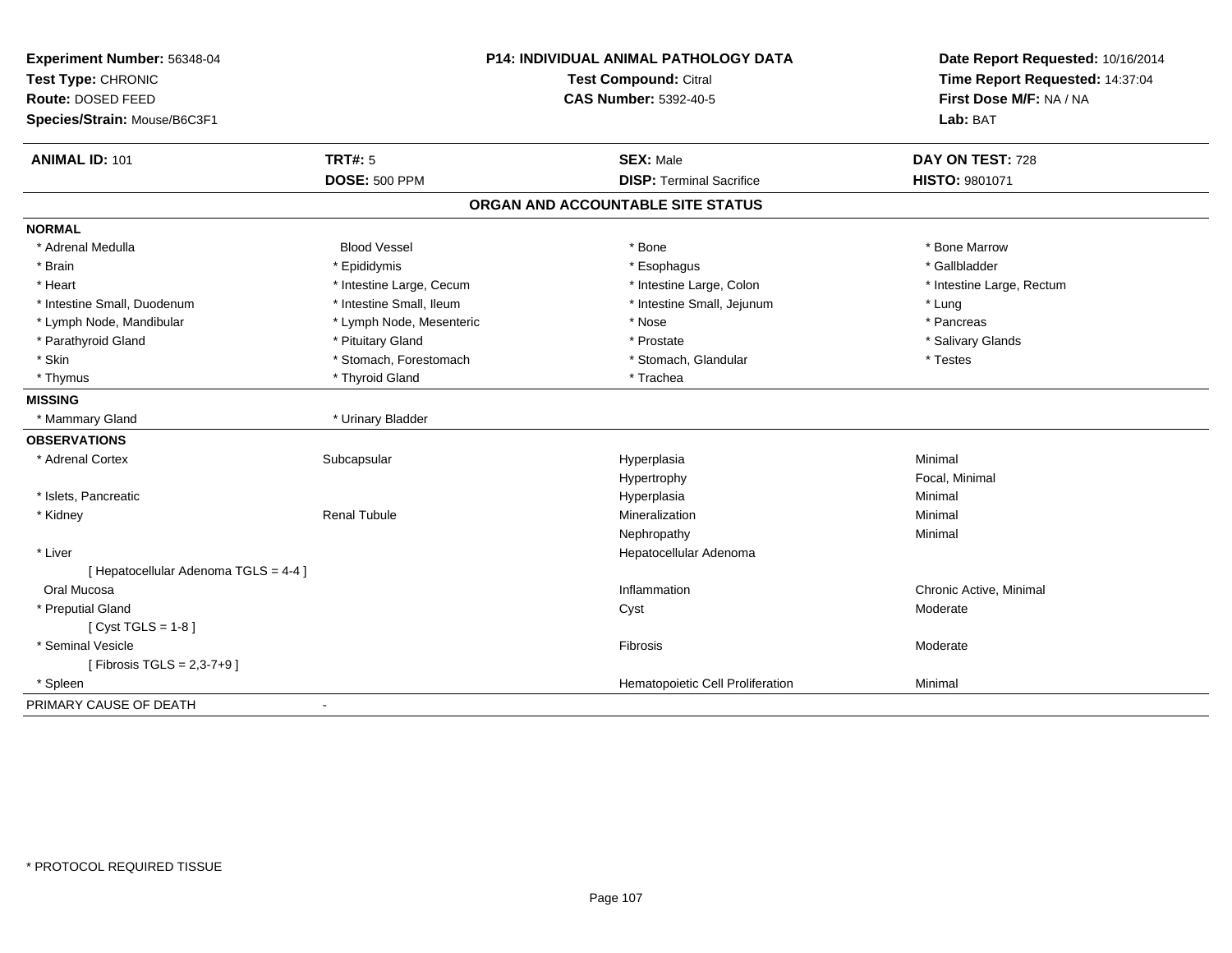| Experiment Number: 56348-04                 | <b>P14: INDIVIDUAL ANIMAL PATHOLOGY DATA</b> |                                   | Date Report Requested: 10/16/2014 |  |
|---------------------------------------------|----------------------------------------------|-----------------------------------|-----------------------------------|--|
| Test Type: CHRONIC<br>Test Compound: Citral |                                              |                                   | Time Report Requested: 14:37:04   |  |
| Route: DOSED FEED                           |                                              | <b>CAS Number: 5392-40-5</b>      | First Dose M/F: NA / NA           |  |
| Species/Strain: Mouse/B6C3F1                |                                              |                                   | Lab: BAT                          |  |
| <b>ANIMAL ID: 102</b>                       | <b>TRT#: 5</b>                               | <b>SEX: Male</b>                  | DAY ON TEST: 729                  |  |
|                                             | <b>DOSE: 500 PPM</b>                         | <b>DISP: Terminal Sacrifice</b>   | <b>HISTO: 9801072</b>             |  |
|                                             |                                              | ORGAN AND ACCOUNTABLE SITE STATUS |                                   |  |
| <b>NORMAL</b>                               |                                              |                                   |                                   |  |
| <b>Blood Vessel</b>                         | * Bone                                       | * Bone Marrow                     | * Brain                           |  |
| * Epididymis                                | * Esophagus                                  | * Heart                           | * Intestine Large, Cecum          |  |
| * Intestine Large, Colon                    | * Intestine Large, Rectum                    | * Intestine Small, Duodenum       | * Intestine Small, Ileum          |  |
| * Intestine Small, Jejunum                  | * Liver                                      | * Lung                            | * Lymph Node, Mesenteric          |  |
| * Nose                                      | Oral Mucosa                                  | * Pancreas                        | * Parathyroid Gland               |  |
| * Pituitary Gland                           | * Preputial Gland                            | * Prostate                        | * Salivary Glands                 |  |
| * Seminal Vesicle                           | * Skin                                       | * Stomach, Forestomach            | * Testes                          |  |
| * Thymus                                    | * Thyroid Gland                              | * Trachea                         | * Urinary Bladder                 |  |
| <b>MISSING</b>                              |                                              |                                   |                                   |  |
| * Lymph Node, Mandibular                    | * Mammary Gland                              |                                   |                                   |  |
| <b>OBSERVATIONS</b>                         |                                              |                                   |                                   |  |
| * Adrenal Cortex                            | Subcapsular                                  | Hyperplasia                       | Mild                              |  |
| * Adrenal Medulla                           |                                              | Pheochromocytoma Benign           |                                   |  |
| * Gallbladder                               | Epithelium                                   | <b>Cytoplasmic Alteration</b>     | Marked                            |  |
| * Islets, Pancreatic                        |                                              | Hyperplasia                       | Minimal                           |  |
| * Kidney                                    | <b>Renal Tubule</b>                          | Mineralization                    | Minimal                           |  |
|                                             |                                              | Nephropathy                       | Minimal                           |  |
| Mesentery                                   |                                              | Inflammation                      | Granulomatous, Minimal            |  |
| * Spleen                                    |                                              | Hematopoietic Cell Proliferation  | Minimal                           |  |
| * Stomach, Glandular                        |                                              | Inflammation                      | Chronic, Focal, Minimal           |  |
| PRIMARY CAUSE OF DEATH                      |                                              |                                   |                                   |  |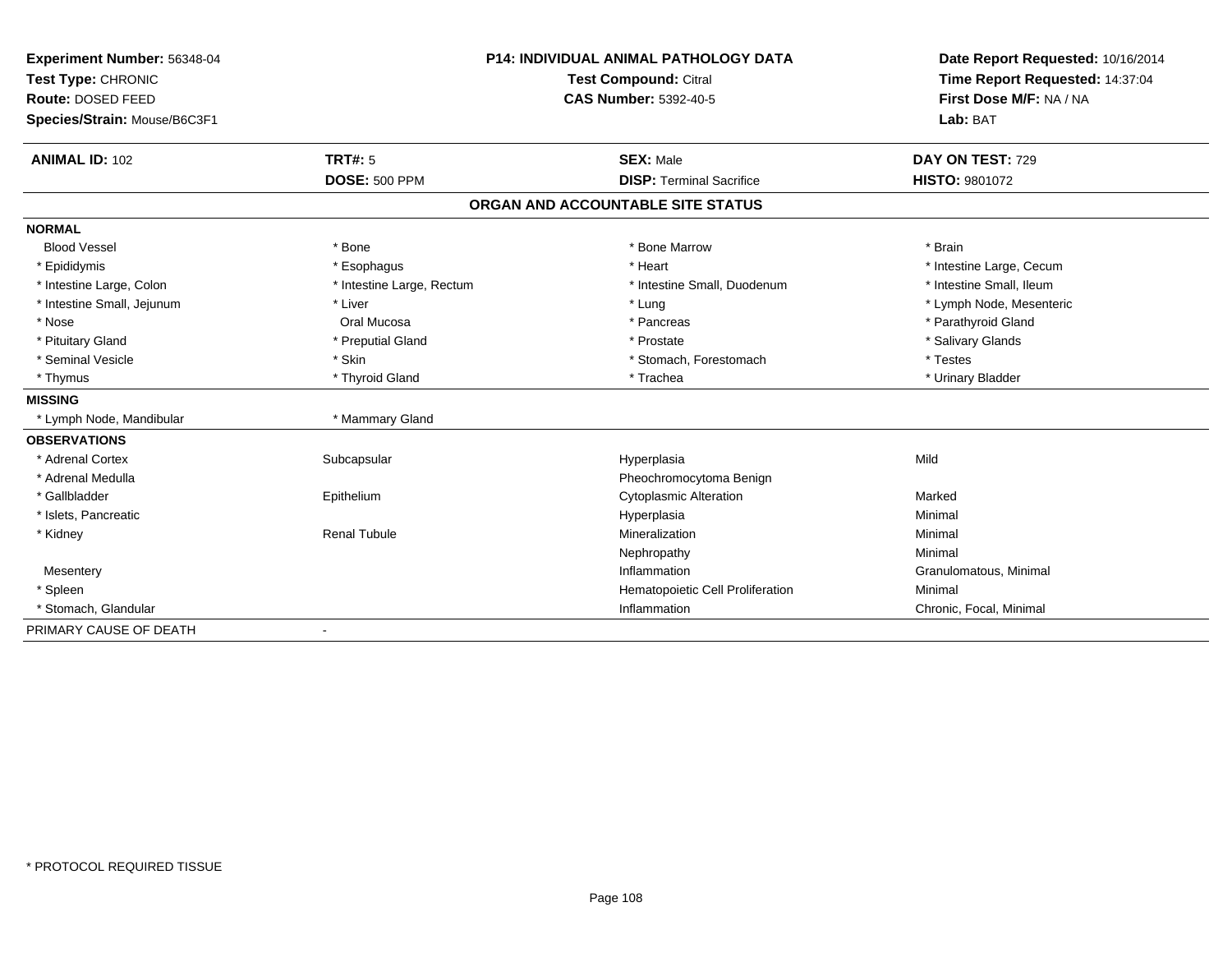| Experiment Number: 56348-04<br>Test Type: CHRONIC<br>Route: DOSED FEED<br>Species/Strain: Mouse/B6C3F1 |                                  | <b>P14: INDIVIDUAL ANIMAL PATHOLOGY DATA</b><br><b>Test Compound: Citral</b><br><b>CAS Number: 5392-40-5</b> | Date Report Requested: 10/16/2014<br>Time Report Requested: 14:37:04<br>First Dose M/F: NA / NA<br>Lab: BAT |
|--------------------------------------------------------------------------------------------------------|----------------------------------|--------------------------------------------------------------------------------------------------------------|-------------------------------------------------------------------------------------------------------------|
| <b>ANIMAL ID: 103</b>                                                                                  | TRT#: 5                          | <b>SEX: Male</b>                                                                                             | DAY ON TEST: 711                                                                                            |
|                                                                                                        | <b>DOSE: 500 PPM</b>             | <b>DISP: Natural Death</b>                                                                                   | HISTO: 9801073                                                                                              |
|                                                                                                        |                                  | ORGAN AND ACCOUNTABLE SITE STATUS                                                                            |                                                                                                             |
| <b>NORMAL</b>                                                                                          |                                  |                                                                                                              |                                                                                                             |
| * Adrenal Cortex                                                                                       | * Adrenal Medulla                | <b>Blood Vessel</b>                                                                                          | * Bone                                                                                                      |
| * Bone Marrow                                                                                          | * Brain                          | * Epididymis                                                                                                 | * Esophagus                                                                                                 |
| * Gallbladder                                                                                          | * Heart                          | * Intestine Large, Cecum                                                                                     | * Intestine Large, Colon                                                                                    |
| * Intestine Large, Rectum                                                                              | * Intestine Small. Duodenum      | * Intestine Small, Ileum                                                                                     | * Intestine Small, Jejunum                                                                                  |
| * Islets, Pancreatic                                                                                   | * Kidney                         | * Lung                                                                                                       | * Lymph Node, Mandibular                                                                                    |
| * Lymph Node, Mesenteric                                                                               | * Pancreas                       | * Pituitary Gland                                                                                            | * Preputial Gland                                                                                           |
| * Prostate                                                                                             | * Salivary Glands                | * Seminal Vesicle                                                                                            | * Skin                                                                                                      |
| * Stomach, Forestomach                                                                                 | * Stomach, Glandular             | * Testes                                                                                                     | * Thyroid Gland                                                                                             |
| * Trachea                                                                                              | * Urinary Bladder                |                                                                                                              |                                                                                                             |
| <b>MISSING</b>                                                                                         |                                  |                                                                                                              |                                                                                                             |
| * Mammary Gland                                                                                        | * Parathyroid Gland              |                                                                                                              |                                                                                                             |
| <b>OBSERVATIONS</b>                                                                                    |                                  |                                                                                                              |                                                                                                             |
| * Liver                                                                                                |                                  | Hepatocellular Adenoma                                                                                       |                                                                                                             |
|                                                                                                        |                                  | Hepatocellular Carcinoma                                                                                     |                                                                                                             |
| [Hepatocellular Adenoma TGLS = 1-9]                                                                    |                                  |                                                                                                              |                                                                                                             |
| [ Hepatocellular Carcinoma TGLS = 1-9 ]                                                                |                                  |                                                                                                              |                                                                                                             |
| * Nose                                                                                                 |                                  | Inflammation                                                                                                 | Suppurative, Minimal                                                                                        |
| Oral Mucosa                                                                                            |                                  | Inflammation                                                                                                 | Chronic Active, Moderate                                                                                    |
|                                                                                                        |                                  | Ulcer                                                                                                        | Mild                                                                                                        |
| * Spleen                                                                                               | Lymph Follic                     | Atrophy                                                                                                      | Mild                                                                                                        |
|                                                                                                        |                                  | Hematopoietic Cell Proliferation                                                                             | Minimal                                                                                                     |
| * Thymus                                                                                               |                                  | Atrophy                                                                                                      | Marked                                                                                                      |
| PRIMARY CAUSE OF DEATH                                                                                 | - Liver Hepatocellular Carcinoma |                                                                                                              |                                                                                                             |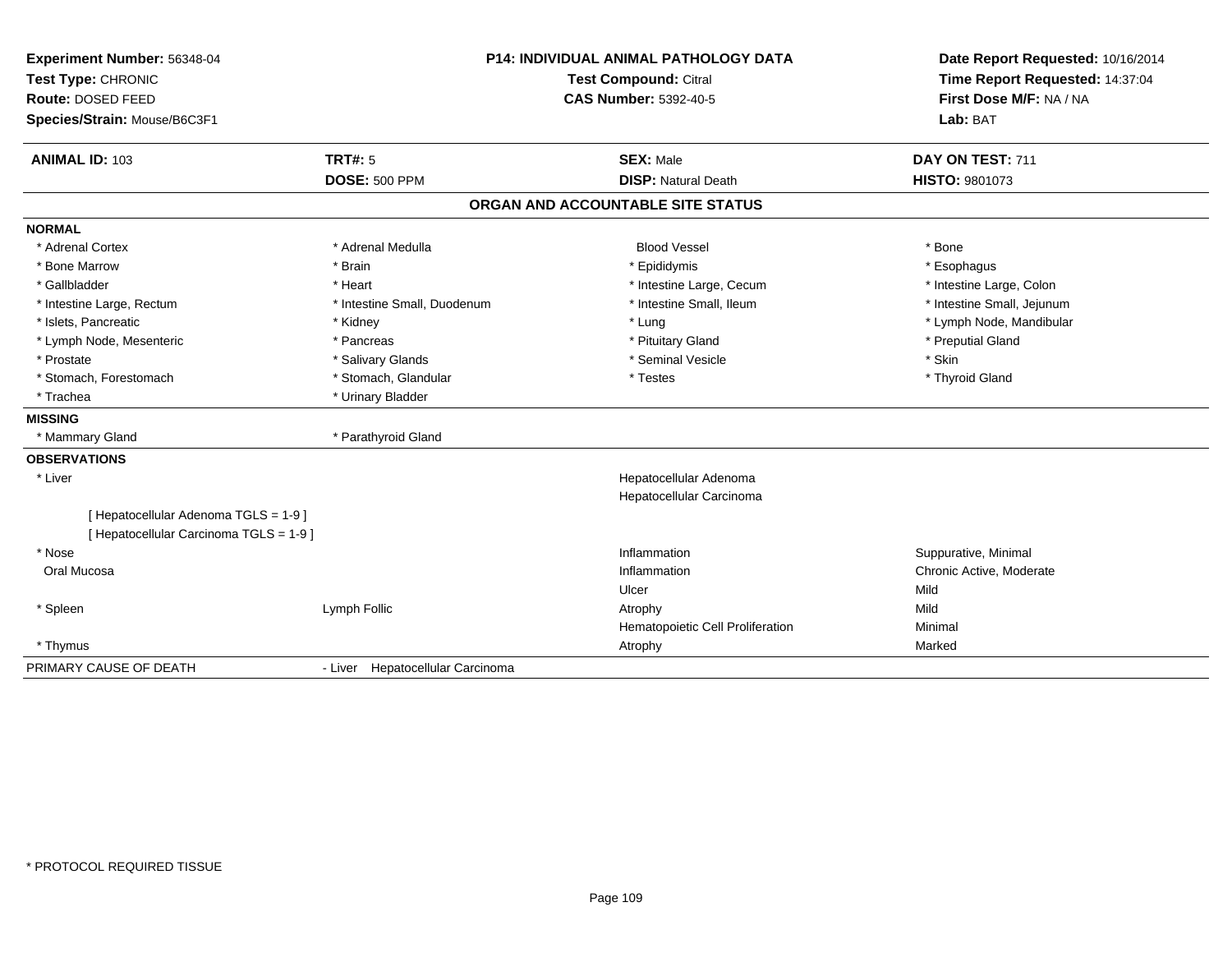| <b>Experiment Number: 56348-04</b><br>Test Type: CHRONIC<br>Route: DOSED FEED<br>Species/Strain: Mouse/B6C3F1 |                                  | <b>P14: INDIVIDUAL ANIMAL PATHOLOGY DATA</b><br><b>Test Compound: Citral</b><br><b>CAS Number: 5392-40-5</b> | Date Report Requested: 10/16/2014<br>Time Report Requested: 14:37:04<br>First Dose M/F: NA / NA<br>Lab: BAT |
|---------------------------------------------------------------------------------------------------------------|----------------------------------|--------------------------------------------------------------------------------------------------------------|-------------------------------------------------------------------------------------------------------------|
| <b>ANIMAL ID: 104</b>                                                                                         | TRT#: 5                          | <b>SEX: Male</b>                                                                                             | DAY ON TEST: 418                                                                                            |
|                                                                                                               | <b>DOSE: 500 PPM</b>             | <b>DISP: Natural Death</b>                                                                                   | HISTO: 9801074                                                                                              |
|                                                                                                               |                                  | ORGAN AND ACCOUNTABLE SITE STATUS                                                                            |                                                                                                             |
| <b>NORMAL</b>                                                                                                 |                                  |                                                                                                              |                                                                                                             |
| * Adrenal Cortex                                                                                              | * Adrenal Medulla                | <b>Blood Vessel</b>                                                                                          | * Bone                                                                                                      |
| * Bone Marrow                                                                                                 | * Brain                          | * Epididymis                                                                                                 | * Esophagus                                                                                                 |
| * Gallbladder                                                                                                 | * Heart                          | * Intestine Large, Cecum                                                                                     | * Intestine Large, Colon                                                                                    |
| * Intestine Large, Rectum                                                                                     | * Intestine Small, Duodenum      | * Intestine Small, Ileum                                                                                     | * Intestine Small, Jejunum                                                                                  |
| * Islets, Pancreatic                                                                                          | * Kidney                         | * Lung                                                                                                       | * Lymph Node, Mandibular                                                                                    |
| * Lymph Node, Mesenteric                                                                                      | * Nose                           | Oral Mucosa                                                                                                  | * Pancreas                                                                                                  |
| * Parathyroid Gland                                                                                           | * Preputial Gland                | * Prostate                                                                                                   | * Salivary Glands                                                                                           |
| * Seminal Vesicle                                                                                             | * Skin                           | * Stomach, Forestomach                                                                                       | * Stomach, Glandular                                                                                        |
| * Testes                                                                                                      | * Thyroid Gland                  | * Trachea                                                                                                    | * Urinary Bladder                                                                                           |
| <b>MISSING</b>                                                                                                |                                  |                                                                                                              |                                                                                                             |
| * Mammary Gland                                                                                               | * Pituitary Gland                |                                                                                                              |                                                                                                             |
| <b>OBSERVATIONS</b>                                                                                           |                                  |                                                                                                              |                                                                                                             |
| * Liver                                                                                                       |                                  | Hepatocellular Carcinoma                                                                                     |                                                                                                             |
| [ Hepatocellular Carcinoma TGLS = 2-9 ]                                                                       |                                  |                                                                                                              |                                                                                                             |
| * Spleen                                                                                                      |                                  | Hematopoietic Cell Proliferation                                                                             | Mild                                                                                                        |
| * Thymus                                                                                                      |                                  | Atrophy                                                                                                      | Minimal                                                                                                     |
| PRIMARY CAUSE OF DEATH                                                                                        | - Liver Hepatocellular Carcinoma |                                                                                                              |                                                                                                             |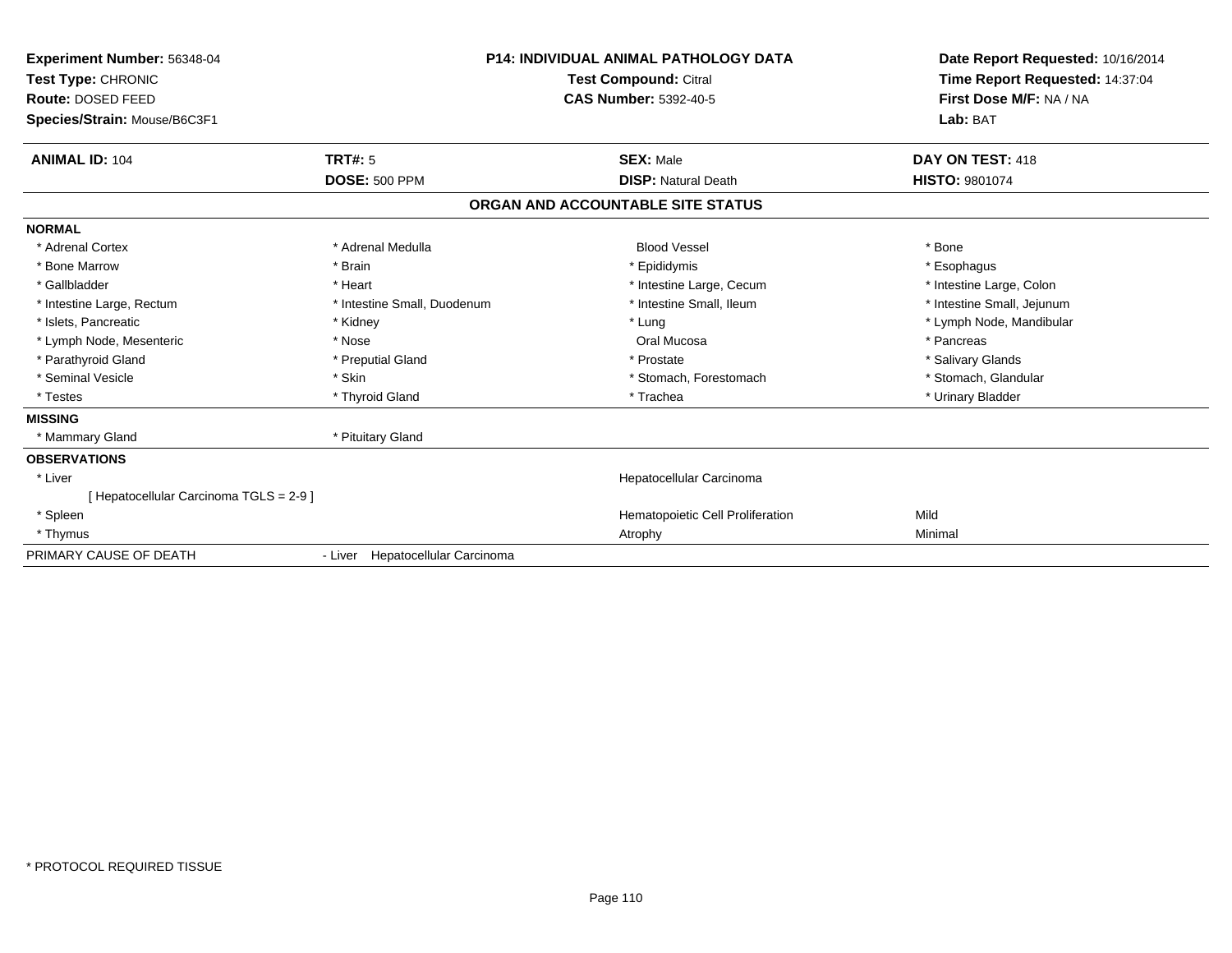| Experiment Number: 56348-04<br>Test Type: CHRONIC<br>Route: DOSED FEED<br>Species/Strain: Mouse/B6C3F1 |                            | P14: INDIVIDUAL ANIMAL PATHOLOGY DATA<br><b>Test Compound: Citral</b><br><b>CAS Number: 5392-40-5</b> | Date Report Requested: 10/16/2014<br>Time Report Requested: 14:37:04<br>First Dose M/F: NA / NA<br>Lab: BAT |
|--------------------------------------------------------------------------------------------------------|----------------------------|-------------------------------------------------------------------------------------------------------|-------------------------------------------------------------------------------------------------------------|
| <b>ANIMAL ID: 105</b>                                                                                  | <b>TRT#: 5</b>             | <b>SEX: Male</b>                                                                                      | DAY ON TEST: 731                                                                                            |
|                                                                                                        | <b>DOSE: 500 PPM</b>       | <b>DISP: Terminal Sacrifice</b>                                                                       | HISTO: 9801075                                                                                              |
|                                                                                                        |                            | ORGAN AND ACCOUNTABLE SITE STATUS                                                                     |                                                                                                             |
| <b>NORMAL</b>                                                                                          |                            |                                                                                                       |                                                                                                             |
| * Adrenal Medulla                                                                                      | <b>Blood Vessel</b>        | * Bone                                                                                                | * Brain                                                                                                     |
| * Epididymis                                                                                           | * Esophagus                | * Gallbladder                                                                                         | * Heart                                                                                                     |
| * Intestine Large, Cecum                                                                               | * Intestine Large, Colon   | * Intestine Large, Rectum                                                                             | * Intestine Small, Duodenum                                                                                 |
| * Intestine Small, Ileum                                                                               | * Intestine Small, Jejunum | * Lymph Node, Mandibular                                                                              | * Lymph Node, Mesenteric                                                                                    |
| * Nose                                                                                                 | Oral Mucosa                | * Pancreas                                                                                            | * Parathyroid Gland                                                                                         |
| * Pituitary Gland                                                                                      | * Prostate                 | * Salivary Glands                                                                                     | * Seminal Vesicle                                                                                           |
| * Skin                                                                                                 | * Stomach, Forestomach     | * Stomach, Glandular                                                                                  | * Testes                                                                                                    |
| * Thyroid Gland                                                                                        | * Trachea                  | * Urinary Bladder                                                                                     |                                                                                                             |
| <b>MISSING</b>                                                                                         |                            |                                                                                                       |                                                                                                             |
| * Mammary Gland                                                                                        |                            |                                                                                                       |                                                                                                             |
| <b>OBSERVATIONS</b>                                                                                    |                            |                                                                                                       |                                                                                                             |
| * Adrenal Cortex                                                                                       | Subcapsular                | Hyperplasia                                                                                           | Minimal                                                                                                     |
|                                                                                                        |                            | Hypertrophy                                                                                           | Focal, Minimal                                                                                              |
| * Bone Marrow                                                                                          |                            | Hyperplasia                                                                                           | Mild                                                                                                        |
| * Islets, Pancreatic                                                                                   |                            | Hyperplasia                                                                                           | Mild                                                                                                        |
| * Kidney                                                                                               | <b>Renal Tubule</b>        | Cyst                                                                                                  | Moderate                                                                                                    |
|                                                                                                        | <b>Renal Tubule</b>        | Mineralization                                                                                        | Minimal                                                                                                     |
|                                                                                                        |                            | Nephropathy                                                                                           | Minimal                                                                                                     |
| [Cyst TGLS = $3-9$ ]                                                                                   |                            |                                                                                                       |                                                                                                             |
| * Liver                                                                                                |                            | Hepatocellular Carcinoma                                                                              |                                                                                                             |
|                                                                                                        |                            | <b>Mixed Cell Focus</b>                                                                               |                                                                                                             |
| [ Hepatocellular Carcinoma TGLS = 2-9 ]<br>[Mixed Cell Focus TGLS = 3-9]                               |                            |                                                                                                       |                                                                                                             |
| * Lung                                                                                                 |                            | Hemorrhage                                                                                            | Minimal                                                                                                     |
| * Preputial Gland                                                                                      |                            | Cyst                                                                                                  | Moderate                                                                                                    |
| [ $Cyst TGLS = 1-8$ ]                                                                                  |                            |                                                                                                       |                                                                                                             |
| * Spleen                                                                                               |                            | Hematopoietic Cell Proliferation                                                                      | Minimal                                                                                                     |
| * Thymus                                                                                               |                            | Atrophy                                                                                               | Mild                                                                                                        |
| PRIMARY CAUSE OF DEATH                                                                                 | $\sim$                     |                                                                                                       |                                                                                                             |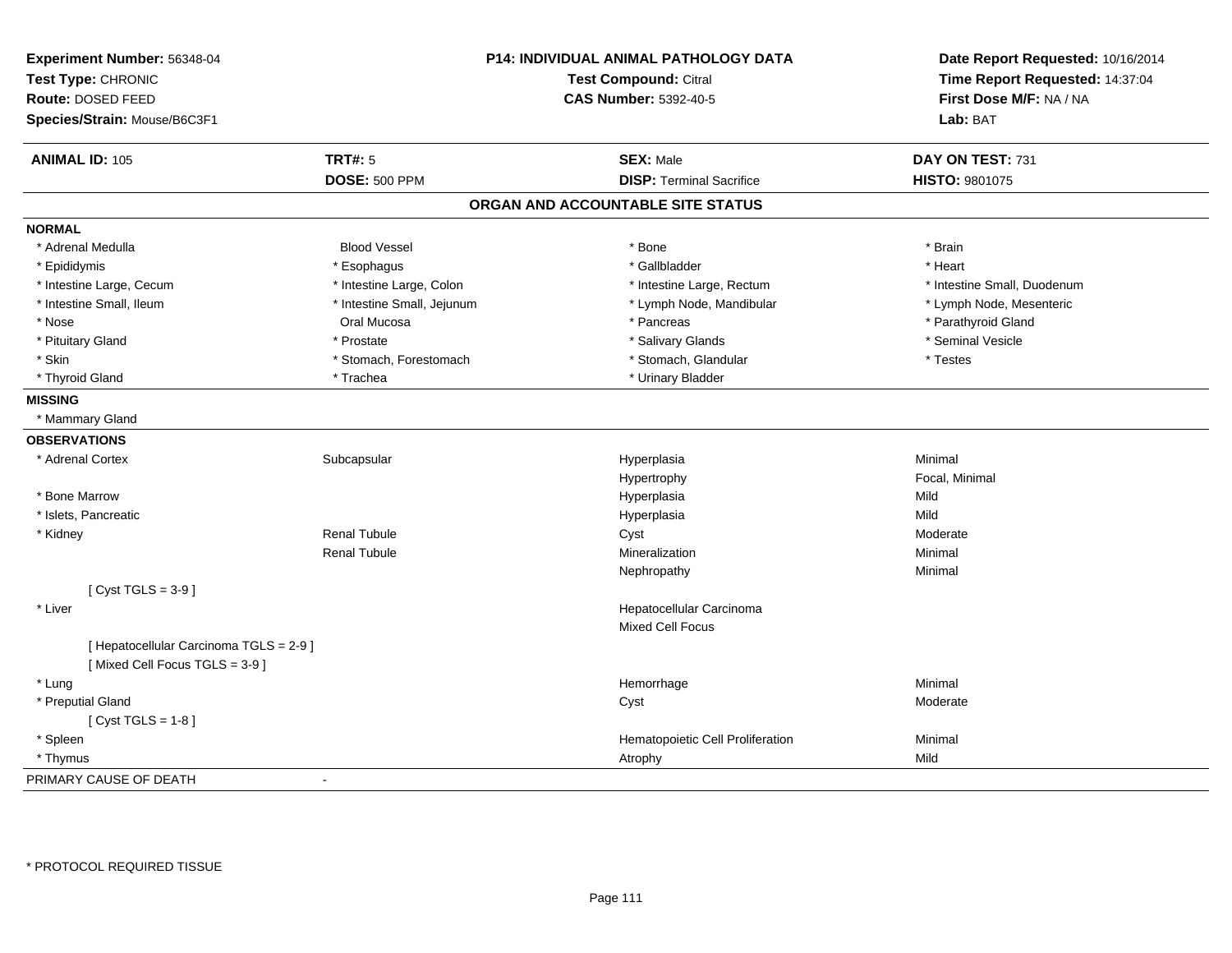| Experiment Number: 56348-04   | <b>P14: INDIVIDUAL ANIMAL PATHOLOGY DATA</b><br>Test Compound: Citral |                                   | Date Report Requested: 10/16/2014 |  |
|-------------------------------|-----------------------------------------------------------------------|-----------------------------------|-----------------------------------|--|
| Test Type: CHRONIC            |                                                                       |                                   | Time Report Requested: 14:37:04   |  |
| Route: DOSED FEED             |                                                                       | <b>CAS Number: 5392-40-5</b>      | First Dose M/F: NA / NA           |  |
| Species/Strain: Mouse/B6C3F1  |                                                                       |                                   | Lab: BAT                          |  |
| <b>ANIMAL ID: 106</b>         | <b>TRT#: 5</b>                                                        | <b>SEX: Male</b>                  | DAY ON TEST: 727                  |  |
|                               | <b>DOSE: 500 PPM</b>                                                  | <b>DISP: Terminal Sacrifice</b>   | <b>HISTO: 9801076</b>             |  |
|                               |                                                                       | ORGAN AND ACCOUNTABLE SITE STATUS |                                   |  |
| <b>NORMAL</b>                 |                                                                       |                                   |                                   |  |
| * Adrenal Medulla             | <b>Blood Vessel</b>                                                   | * Bone                            | * Bone Marrow                     |  |
| * Brain                       | * Epididymis                                                          | * Esophagus                       | * Gallbladder                     |  |
| * Heart                       | * Intestine Large, Cecum                                              | * Intestine Large, Colon          | * Intestine Large, Rectum         |  |
| * Intestine Small, Duodenum   | * Intestine Small, Ileum                                              | * Intestine Small, Jejunum        | * Islets, Pancreatic              |  |
| * Lung                        | * Lymph Node, Mandibular                                              | * Lymph Node, Mesenteric          | * Nose                            |  |
| Oral Mucosa                   | * Pancreas                                                            | * Parathyroid Gland               | * Pituitary Gland                 |  |
| * Preputial Gland             | * Prostate                                                            | * Salivary Glands                 | * Seminal Vesicle                 |  |
| * Skin                        | * Stomach, Forestomach                                                | * Stomach, Glandular              | * Testes                          |  |
| * Thymus                      | * Thyroid Gland                                                       | * Trachea                         | * Urinary Bladder                 |  |
| <b>MISSING</b>                |                                                                       |                                   |                                   |  |
| * Mammary Gland               |                                                                       |                                   |                                   |  |
| <b>OBSERVATIONS</b>           |                                                                       |                                   |                                   |  |
| * Adrenal Cortex              | Subcapsular                                                           | Hyperplasia                       | Minimal                           |  |
| * Kidney                      | <b>Renal Tubule</b>                                                   | Mineralization                    | Minimal                           |  |
|                               |                                                                       | Nephropathy                       | Minimal                           |  |
| * Liver                       |                                                                       | Inflammation                      | Granulomatous, Minimal            |  |
|                               |                                                                       | <b>Mixed Cell Focus</b>           |                                   |  |
| [Mixed Cell Focus TGLS = 2-4] |                                                                       |                                   |                                   |  |
| * Spleen                      | Lymph Follic                                                          | Hyperplasia                       | Mild                              |  |
| [Hyperplasia TGLS = 1-4]      |                                                                       |                                   |                                   |  |
| PRIMARY CAUSE OF DEATH        | ٠                                                                     |                                   |                                   |  |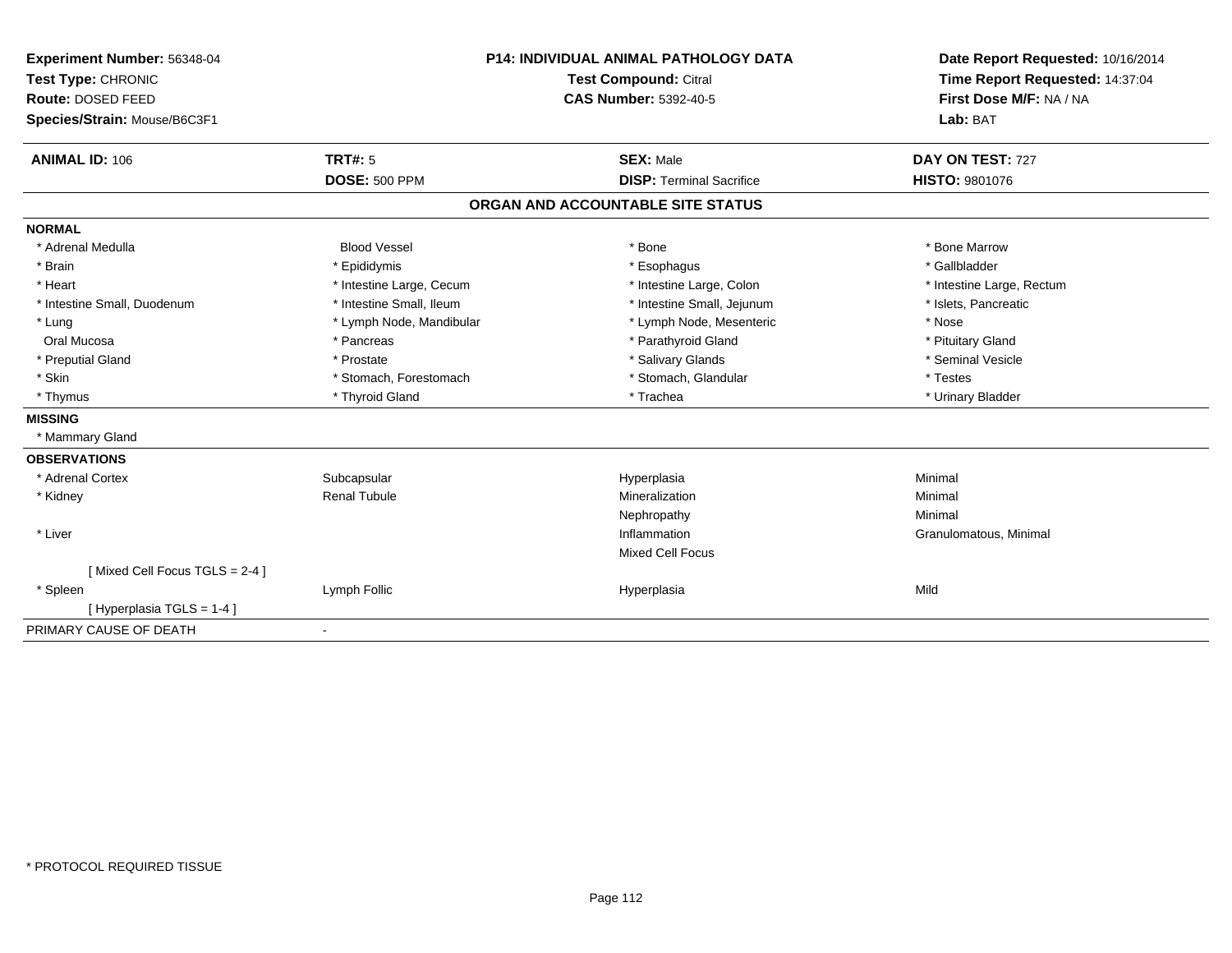| Experiment Number: 56348-04<br>Test Type: CHRONIC<br><b>Route: DOSED FEED</b><br>Species/Strain: Mouse/B6C3F1 | P14: INDIVIDUAL ANIMAL PATHOLOGY DATA<br>Test Compound: Citral<br><b>CAS Number: 5392-40-5</b> |                                                | Date Report Requested: 10/16/2014<br>Time Report Requested: 14:37:04<br>First Dose M/F: NA / NA<br>Lab: BAT |  |
|---------------------------------------------------------------------------------------------------------------|------------------------------------------------------------------------------------------------|------------------------------------------------|-------------------------------------------------------------------------------------------------------------|--|
| <b>ANIMAL ID: 107</b>                                                                                         | <b>TRT#: 5</b><br><b>DOSE: 500 PPM</b>                                                         | <b>SEX: Male</b><br><b>DISP: Natural Death</b> | DAY ON TEST: 419<br>HISTO: 9801077                                                                          |  |
|                                                                                                               |                                                                                                | ORGAN AND ACCOUNTABLE SITE STATUS              |                                                                                                             |  |
| <b>NORMAL</b>                                                                                                 |                                                                                                |                                                |                                                                                                             |  |
| * Adrenal Medulla                                                                                             | <b>Blood Vessel</b>                                                                            | * Bone                                         | * Brain                                                                                                     |  |
| * Epididymis                                                                                                  | * Esophagus                                                                                    | * Gallbladder                                  | * Intestine Large, Cecum                                                                                    |  |
| * Intestine Large, Colon                                                                                      | * Intestine Large, Rectum                                                                      | * Intestine Small, Duodenum                    | * Intestine Small, Ileum                                                                                    |  |
| * Intestine Small, Jejunum                                                                                    | * Lung                                                                                         | * Lymph Node, Mandibular                       | * Lymph Node, Mesenteric                                                                                    |  |
| * Nose                                                                                                        | Oral Mucosa                                                                                    | * Pancreas                                     | * Parathyroid Gland                                                                                         |  |
| * Pituitary Gland                                                                                             | * Preputial Gland                                                                              | * Prostate                                     | * Salivary Glands                                                                                           |  |
| * Seminal Vesicle                                                                                             | * Skin                                                                                         | * Stomach, Forestomach                         | * Stomach, Glandular                                                                                        |  |
| * Testes                                                                                                      | * Thyroid Gland                                                                                | * Trachea                                      | * Urinary Bladder                                                                                           |  |
| <b>MISSING</b>                                                                                                |                                                                                                |                                                |                                                                                                             |  |
| * Mammary Gland                                                                                               |                                                                                                |                                                |                                                                                                             |  |
| <b>OBSERVATIONS</b>                                                                                           |                                                                                                |                                                |                                                                                                             |  |
| * Adrenal Cortex                                                                                              | Subcapsular                                                                                    | Hyperplasia                                    | Minimal                                                                                                     |  |
| * Bone Marrow                                                                                                 |                                                                                                | Hyperplasia                                    | Minimal                                                                                                     |  |
| * Heart                                                                                                       | Valve                                                                                          | Inflammation                                   | Chronic, Moderate                                                                                           |  |
| * Islets, Pancreatic                                                                                          |                                                                                                | Hyperplasia                                    | Minimal                                                                                                     |  |
| * Kidney                                                                                                      | <b>Renal Tubule</b>                                                                            | Cyst                                           | Moderate                                                                                                    |  |
|                                                                                                               | <b>Renal Tubule</b>                                                                            | Mineralization                                 | Minimal                                                                                                     |  |
| [Cyst TGLS = $3-4$ ]                                                                                          |                                                                                                |                                                |                                                                                                             |  |
| * Liver                                                                                                       |                                                                                                | <b>Basophilic Focus</b>                        |                                                                                                             |  |
|                                                                                                               |                                                                                                | Hepatocellular Adenoma                         |                                                                                                             |  |
| [Basophilic Focus TGLS = 2-4]<br>[ Hepatocellular Adenoma TGLS = 1-5 ]                                        |                                                                                                |                                                |                                                                                                             |  |
| * Spleen                                                                                                      | Lymph Follic                                                                                   | Atrophy                                        | Mild                                                                                                        |  |
|                                                                                                               |                                                                                                | Hematopoietic Cell Proliferation               | Moderate                                                                                                    |  |
| * Thymus                                                                                                      |                                                                                                | Atrophy                                        | Minimal                                                                                                     |  |
| PRIMARY CAUSE OF DEATH                                                                                        | - Heart Valve Inflammation                                                                     |                                                |                                                                                                             |  |
|                                                                                                               |                                                                                                |                                                |                                                                                                             |  |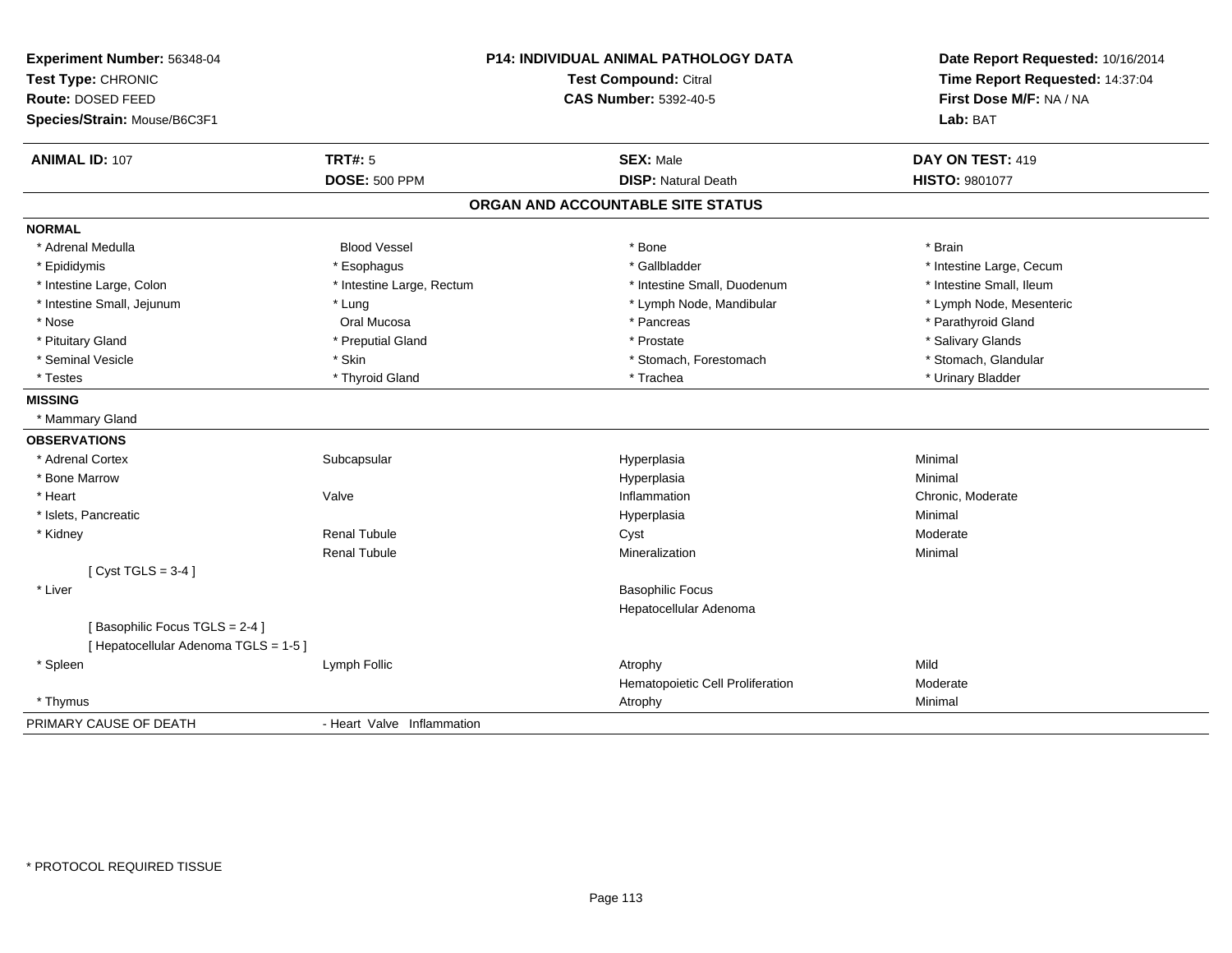| Experiment Number: 56348-04             | P14: INDIVIDUAL ANIMAL PATHOLOGY DATA |                                   | Date Report Requested: 10/16/2014 |
|-----------------------------------------|---------------------------------------|-----------------------------------|-----------------------------------|
| Test Type: CHRONIC                      |                                       | Test Compound: Citral             | Time Report Requested: 14:37:04   |
| Route: DOSED FEED                       |                                       | <b>CAS Number: 5392-40-5</b>      | First Dose M/F: NA / NA           |
| Species/Strain: Mouse/B6C3F1            |                                       |                                   | Lab: BAT                          |
| <b>ANIMAL ID: 108</b>                   | <b>TRT#: 5</b>                        | <b>SEX: Male</b>                  | DAY ON TEST: 680                  |
|                                         | <b>DOSE: 500 PPM</b>                  | <b>DISP: Natural Death</b>        | HISTO: 9801078                    |
|                                         |                                       | ORGAN AND ACCOUNTABLE SITE STATUS |                                   |
| <b>NORMAL</b>                           |                                       |                                   |                                   |
| * Adrenal Medulla                       | <b>Blood Vessel</b>                   | * Bone                            | * Bone Marrow                     |
| * Brain                                 | * Epididymis                          | * Esophagus                       | * Gallbladder                     |
| * Heart                                 | * Intestine Large, Cecum              | * Intestine Large, Colon          | * Intestine Large, Rectum         |
| * Intestine Small, Duodenum             | * Intestine Small, Jejunum            | * Lung                            | * Lymph Node, Mandibular          |
| * Lymph Node, Mesenteric                | * Nose                                | Oral Mucosa                       | * Pancreas                        |
| * Parathyroid Gland                     | * Pituitary Gland                     | * Prostate                        | * Salivary Glands                 |
| * Seminal Vesicle                       | * Skin                                | * Spleen                          | * Stomach, Forestomach            |
| * Stomach, Glandular                    | * Testes                              | * Thyroid Gland                   | * Trachea                         |
| * Urinary Bladder                       |                                       |                                   |                                   |
| <b>MISSING</b>                          |                                       |                                   |                                   |
| * Mammary Gland                         |                                       |                                   |                                   |
| <b>OBSERVATIONS</b>                     |                                       |                                   |                                   |
| * Adrenal Cortex                        | Subcapsular                           | Hyperplasia                       | Minimal                           |
| * Intestine Small, Ileum                | Serosa                                | Inflammation                      | Granulomatous, Minimal            |
| * Islets, Pancreatic                    |                                       | Hyperplasia                       | Mild                              |
| * Kidney                                | <b>Renal Tubule</b>                   | Cyst                              | Minimal                           |
|                                         |                                       | Metaplasia                        | Osseous, Minimal                  |
|                                         | <b>Renal Tubule</b>                   | Mineralization                    | Minimal                           |
| * Liver                                 |                                       | Hepatocellular Carcinoma          |                                   |
|                                         |                                       | <b>Necrosis</b>                   | Focal, Mild                       |
| [ Hepatocellular Carcinoma TGLS = 2-9 ] |                                       |                                   |                                   |
| * Preputial Gland                       |                                       | Cyst                              | Moderate                          |
| [Cyst TGLS = $1-8$ ]                    |                                       |                                   |                                   |
| * Thymus                                |                                       | Atrophy                           | Moderate                          |
| PRIMARY CAUSE OF DEATH                  | - Liver Hepatocellular Carcinoma      |                                   |                                   |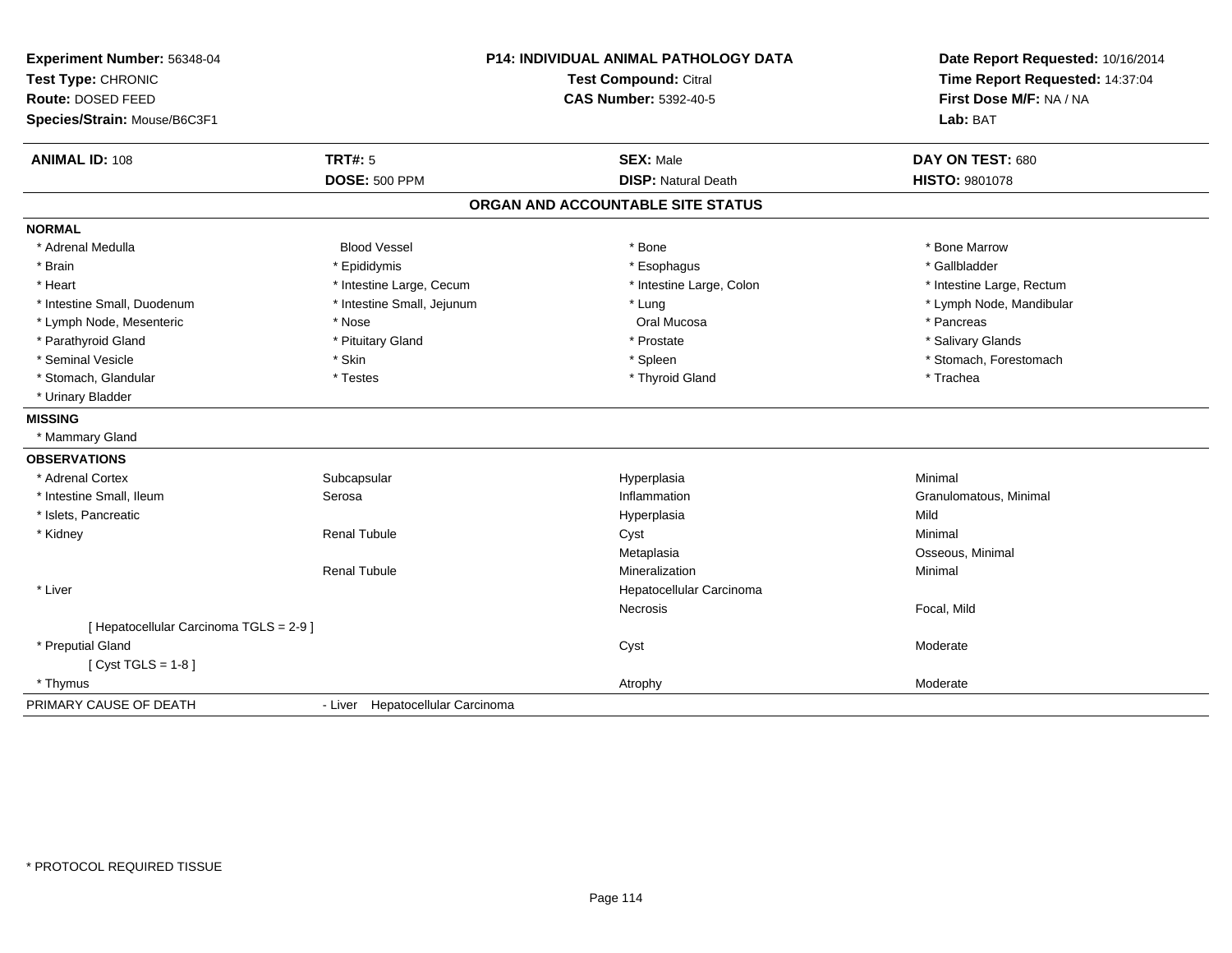| Experiment Number: 56348-04<br>Test Type: CHRONIC |                            | P14: INDIVIDUAL ANIMAL PATHOLOGY DATA<br><b>Test Compound: Citral</b> | Date Report Requested: 10/16/2014<br>Time Report Requested: 14:37:04 |
|---------------------------------------------------|----------------------------|-----------------------------------------------------------------------|----------------------------------------------------------------------|
| Route: DOSED FEED                                 |                            | <b>CAS Number: 5392-40-5</b>                                          | First Dose M/F: NA / NA                                              |
|                                                   |                            |                                                                       |                                                                      |
| Species/Strain: Mouse/B6C3F1                      |                            |                                                                       | Lab: BAT                                                             |
| <b>ANIMAL ID: 109</b>                             | TRT#: 5                    | <b>SEX: Male</b>                                                      | DAY ON TEST: 730                                                     |
|                                                   | <b>DOSE: 500 PPM</b>       | <b>DISP: Terminal Sacrifice</b>                                       | HISTO: 9801079                                                       |
|                                                   |                            | ORGAN AND ACCOUNTABLE SITE STATUS                                     |                                                                      |
| <b>NORMAL</b>                                     |                            |                                                                       |                                                                      |
| * Adrenal Medulla                                 | <b>Blood Vessel</b>        | * Bone                                                                | * Bone Marrow                                                        |
| * Brain                                           | * Epididymis               | * Esophagus                                                           | * Gallbladder                                                        |
| * Heart                                           | * Intestine Large, Cecum   | * Intestine Large, Colon                                              | * Intestine Large, Rectum                                            |
| * Intestine Small. Ileum                          | * Intestine Small, Jejunum | * Lung                                                                | * Lymph Node, Mesenteric                                             |
| * Nose                                            | Oral Mucosa                | * Pancreas                                                            | * Pituitary Gland                                                    |
| * Prostate                                        | * Salivary Glands          | * Seminal Vesicle                                                     | * Spleen                                                             |
| * Stomach, Forestomach                            | * Stomach, Glandular       | * Testes                                                              | * Thyroid Gland                                                      |
| * Trachea                                         | * Urinary Bladder          |                                                                       |                                                                      |
| <b>MISSING</b>                                    |                            |                                                                       |                                                                      |
| * Lymph Node, Mandibular                          | * Mammary Gland            | * Parathyroid Gland                                                   |                                                                      |
| <b>OBSERVATIONS</b>                               |                            |                                                                       |                                                                      |
| * Adrenal Cortex                                  | Subcapsular                | Hyperplasia                                                           | Minimal                                                              |
|                                                   |                            | Hypertrophy                                                           | Focal, Minimal                                                       |
| * Intestine Small, Duodenum                       | Peyers Patch               | Inflammation                                                          | Granulomatous, Minimal                                               |
| * Islets, Pancreatic                              |                            | Hyperplasia                                                           | Mild                                                                 |
| * Kidney                                          | <b>Renal Tubule</b>        | Mineralization                                                        | Minimal                                                              |
|                                                   |                            | Nephropathy                                                           | Minimal                                                              |
| * Liver                                           |                            | Inflammation                                                          | Granulomatous, Minimal                                               |
| * Preputial Gland                                 |                            | Cyst                                                                  | Mild                                                                 |
| [ $Cyst TGLS = 1-8$ ]                             |                            |                                                                       |                                                                      |
| * Skin                                            | <b>Subcut Tiss</b>         | Necrosis                                                              | Minimal                                                              |
| * Thymus                                          |                            | Atrophy                                                               | Minimal                                                              |
| PRIMARY CAUSE OF DEATH                            |                            |                                                                       |                                                                      |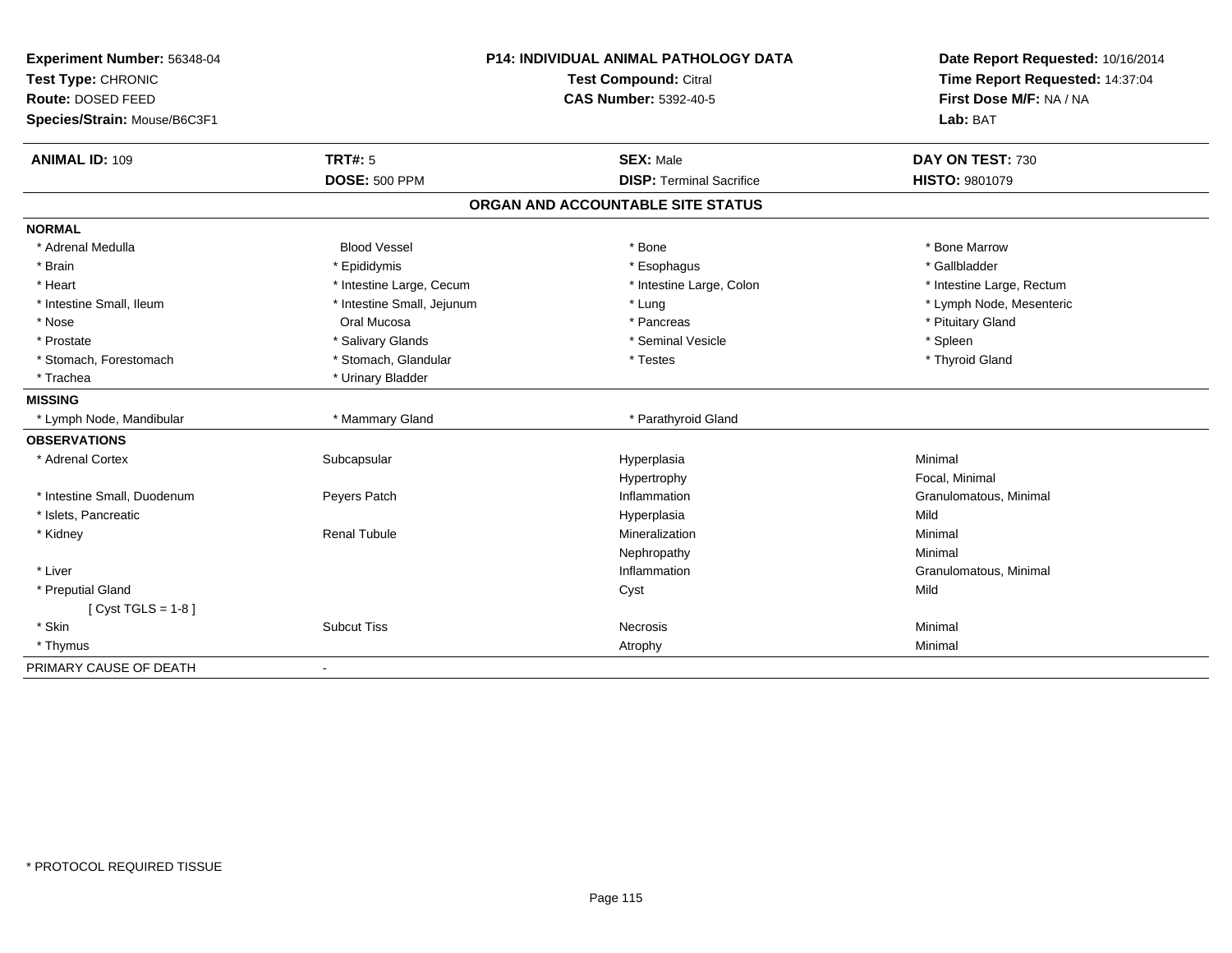| Experiment Number: 56348-04<br>Test Type: CHRONIC |                          | <b>P14: INDIVIDUAL ANIMAL PATHOLOGY DATA</b><br>Test Compound: Citral | Date Report Requested: 10/16/2014<br>Time Report Requested: 14:37:04<br>First Dose M/F: NA / NA |
|---------------------------------------------------|--------------------------|-----------------------------------------------------------------------|-------------------------------------------------------------------------------------------------|
| Route: DOSED FEED                                 |                          | <b>CAS Number: 5392-40-5</b>                                          |                                                                                                 |
| Species/Strain: Mouse/B6C3F1                      |                          |                                                                       | Lab: BAT                                                                                        |
| <b>ANIMAL ID: 110</b>                             | <b>TRT#: 5</b>           | <b>SEX: Male</b>                                                      | DAY ON TEST: 728                                                                                |
|                                                   | <b>DOSE: 500 PPM</b>     | <b>DISP: Terminal Sacrifice</b>                                       | <b>HISTO: 9801080</b>                                                                           |
|                                                   |                          | ORGAN AND ACCOUNTABLE SITE STATUS                                     |                                                                                                 |
| <b>NORMAL</b>                                     |                          |                                                                       |                                                                                                 |
| * Adrenal Medulla                                 | <b>Blood Vessel</b>      | * Bone                                                                | * Bone Marrow                                                                                   |
| * Brain                                           | * Epididymis             | * Esophagus                                                           | * Gallbladder                                                                                   |
| * Heart                                           | * Intestine Large, Cecum | * Intestine Large, Colon                                              | * Intestine Large, Rectum                                                                       |
| * Intestine Small, Duodenum                       | * Intestine Small, Ileum | * Intestine Small, Jejunum                                            | * Liver                                                                                         |
| * Lymph Node, Mandibular                          | * Lymph Node, Mesenteric | * Nose                                                                | Oral Mucosa                                                                                     |
| * Pancreas                                        | * Parathyroid Gland      | * Pituitary Gland                                                     | * Prostate                                                                                      |
| * Salivary Glands                                 | * Seminal Vesicle        | * Skin                                                                | * Spleen                                                                                        |
| * Stomach, Forestomach                            | * Stomach, Glandular     | * Testes                                                              | * Thyroid Gland                                                                                 |
| * Trachea                                         | * Urinary Bladder        |                                                                       |                                                                                                 |
| <b>MISSING</b>                                    |                          |                                                                       |                                                                                                 |
| * Mammary Gland                                   |                          |                                                                       |                                                                                                 |
| <b>OBSERVATIONS</b>                               |                          |                                                                       |                                                                                                 |
| * Adrenal Cortex                                  | Subcapsular              | Hyperplasia                                                           | Minimal                                                                                         |
| * Islets, Pancreatic                              |                          | Hyperplasia                                                           | Mild                                                                                            |
| * Kidney                                          |                          | Infarct                                                               | Minimal                                                                                         |
|                                                   | <b>Renal Tubule</b>      | Mineralization                                                        | Minimal                                                                                         |
|                                                   |                          | Nephropathy                                                           | Minimal                                                                                         |
| * Lung                                            |                          | Alveolar/Bronchiolar Carcinoma                                        |                                                                                                 |
| [ Alveolar/Bronchiolar Carcinoma TGLS = 2-9 ]     |                          |                                                                       |                                                                                                 |
| * Preputial Gland                                 |                          | Cyst                                                                  | Moderate                                                                                        |
| [ $Cyst TGLS = 1-8$ ]                             |                          |                                                                       |                                                                                                 |
| * Thymus                                          |                          | Atrophy                                                               | Minimal                                                                                         |
| PRIMARY CAUSE OF DEATH                            |                          |                                                                       |                                                                                                 |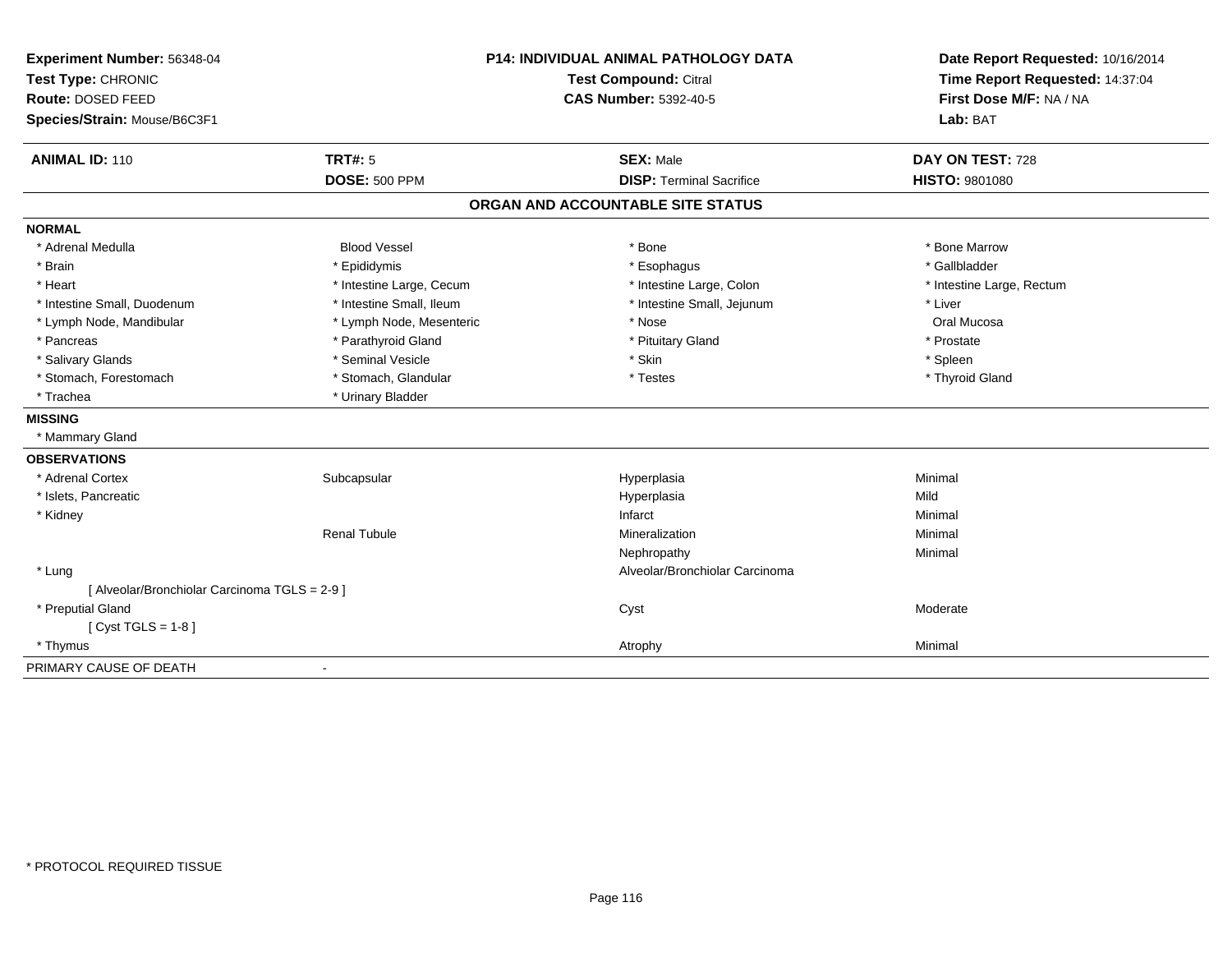| Experiment Number: 56348-04  | <b>P14: INDIVIDUAL ANIMAL PATHOLOGY DATA</b> |                                   | Date Report Requested: 10/16/2014 |
|------------------------------|----------------------------------------------|-----------------------------------|-----------------------------------|
| Test Type: CHRONIC           |                                              | Test Compound: Citral             | Time Report Requested: 14:37:04   |
| Route: DOSED FEED            |                                              | <b>CAS Number: 5392-40-5</b>      | First Dose M/F: NA / NA           |
| Species/Strain: Mouse/B6C3F1 |                                              |                                   | Lab: BAT                          |
| <b>ANIMAL ID: 111</b>        | <b>TRT#: 5</b>                               | <b>SEX: Male</b>                  | DAY ON TEST: 731                  |
|                              | <b>DOSE: 500 PPM</b>                         | <b>DISP: Terminal Sacrifice</b>   | <b>HISTO: 9801081</b>             |
|                              |                                              | ORGAN AND ACCOUNTABLE SITE STATUS |                                   |
| <b>NORMAL</b>                |                                              |                                   |                                   |
| * Adrenal Medulla            | <b>Blood Vessel</b>                          | * Bone                            | * Bone Marrow                     |
| * Brain                      | * Epididymis                                 | * Esophagus                       | * Gallbladder                     |
| * Heart                      | * Intestine Large, Cecum                     | * Intestine Large, Colon          | * Intestine Large, Rectum         |
| * Intestine Small, Duodenum  | * Intestine Small, Ileum                     | * Intestine Small, Jejunum        | * Islets, Pancreatic              |
| * Lymph Node, Mandibular     | * Lymph Node, Mesenteric                     | * Nose                            | Oral Mucosa                       |
| * Pancreas                   | * Parathyroid Gland                          | * Pituitary Gland                 | * Prostate                        |
| * Salivary Glands            | * Seminal Vesicle                            | * Skin                            | * Spleen                          |
| * Stomach, Forestomach       | * Stomach, Glandular                         | * Testes                          | * Thyroid Gland                   |
| * Trachea                    | * Urinary Bladder                            |                                   |                                   |
| <b>MISSING</b>               |                                              |                                   |                                   |
| * Mammary Gland              |                                              |                                   |                                   |
| <b>OBSERVATIONS</b>          |                                              |                                   |                                   |
| * Adrenal Cortex             | Subcapsular                                  | Hyperplasia                       | Minimal                           |
|                              |                                              | Hypertrophy                       | Focal, Minimal                    |
| * Kidney                     | <b>Renal Tubule</b>                          | Mineralization                    | Minimal                           |
| * Liver                      |                                              | Vacuolization Cytoplasmic         | Focal, Minimal                    |
| * Lung                       |                                              | Hemorrhage                        | Minimal                           |
| * Preputial Gland            |                                              | Cyst                              | Moderate                          |
| [ $Cyst TGLS = 1-8$ ]        |                                              |                                   |                                   |
| * Thymus                     |                                              | Atrophy                           | Moderate                          |
| PRIMARY CAUSE OF DEATH       |                                              |                                   |                                   |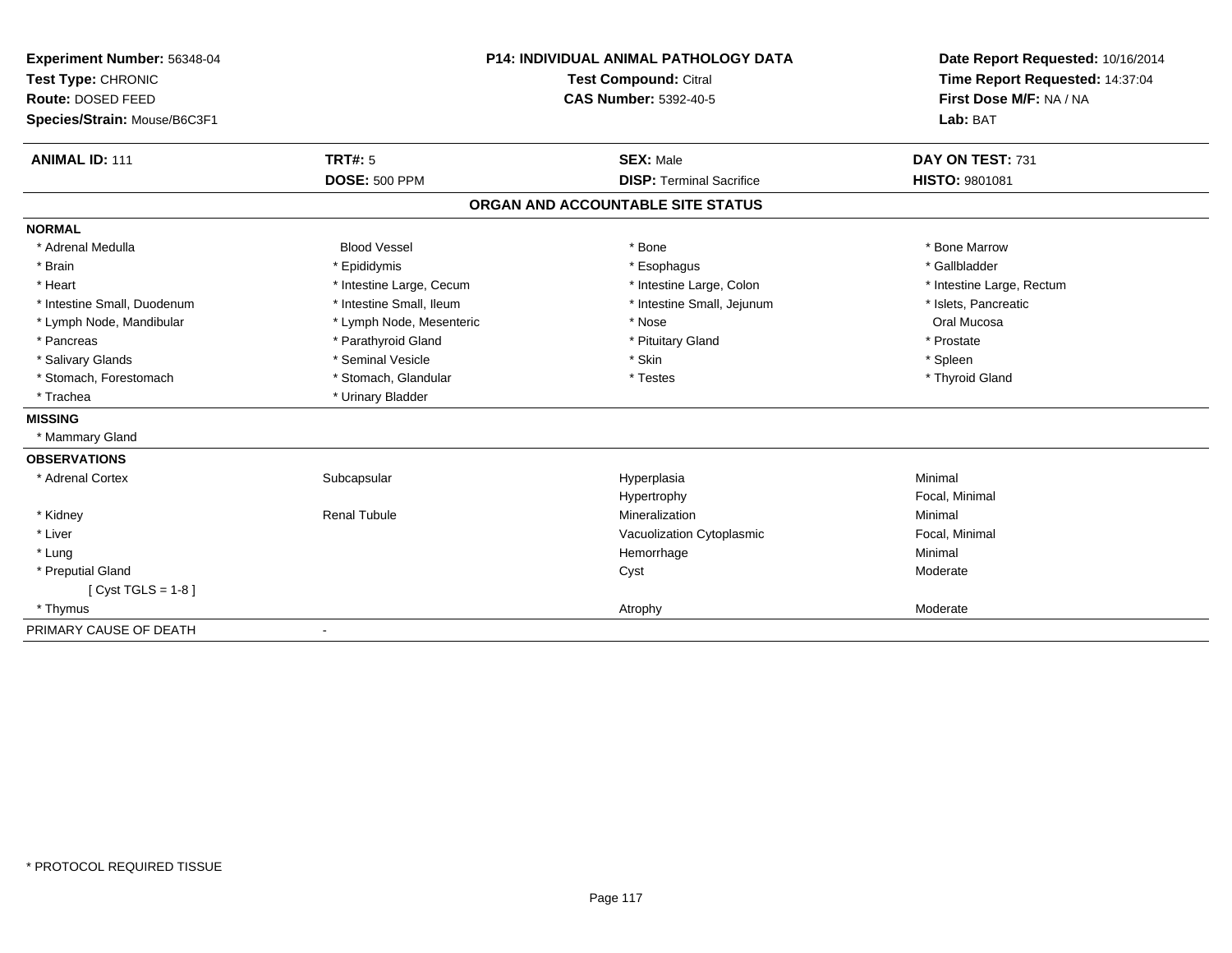| Experiment Number: 56348-04  | <b>P14: INDIVIDUAL ANIMAL PATHOLOGY DATA</b><br>Test Compound: Citral |                                   | Date Report Requested: 10/16/2014 |  |
|------------------------------|-----------------------------------------------------------------------|-----------------------------------|-----------------------------------|--|
| Test Type: CHRONIC           |                                                                       |                                   | Time Report Requested: 14:37:04   |  |
| Route: DOSED FEED            |                                                                       | <b>CAS Number: 5392-40-5</b>      | First Dose M/F: NA / NA           |  |
| Species/Strain: Mouse/B6C3F1 |                                                                       |                                   | Lab: BAT                          |  |
| <b>ANIMAL ID: 112</b>        | <b>TRT#: 5</b>                                                        | <b>SEX: Male</b>                  | DAY ON TEST: 731                  |  |
|                              | <b>DOSE: 500 PPM</b>                                                  | <b>DISP: Terminal Sacrifice</b>   | <b>HISTO: 9801082</b>             |  |
|                              |                                                                       |                                   |                                   |  |
|                              |                                                                       | ORGAN AND ACCOUNTABLE SITE STATUS |                                   |  |
| <b>NORMAL</b>                |                                                                       |                                   |                                   |  |
| * Adrenal Medulla            | <b>Blood Vessel</b>                                                   | * Bone                            | * Bone Marrow                     |  |
| * Brain                      | * Epididymis                                                          | * Esophagus                       | * Gallbladder                     |  |
| * Heart                      | * Intestine Large, Cecum                                              | * Intestine Large, Colon          | * Intestine Large, Rectum         |  |
| * Intestine Small, Duodenum  | * Intestine Small. Ileum                                              | * Intestine Small, Jejunum        | * Islets, Pancreatic              |  |
| * Lung                       | * Lymph Node, Mandibular                                              | * Lymph Node, Mesenteric          | * Nose                            |  |
| Oral Mucosa                  | * Pancreas                                                            | * Parathyroid Gland               | * Pituitary Gland                 |  |
| * Prostate                   | * Salivary Glands                                                     | * Seminal Vesicle                 | * Skin                            |  |
| * Spleen                     | * Stomach, Forestomach                                                | * Stomach, Glandular              | * Testes                          |  |
| * Thyroid Gland              | * Trachea                                                             | * Urinary Bladder                 |                                   |  |
| <b>MISSING</b>               |                                                                       |                                   |                                   |  |
| * Mammary Gland              |                                                                       |                                   |                                   |  |
| <b>OBSERVATIONS</b>          |                                                                       |                                   |                                   |  |
| * Adrenal Cortex             | Subcapsular                                                           | Hyperplasia                       | Mild                              |  |
|                              |                                                                       | Hypertrophy                       | Focal, Minimal                    |  |
| * Kidney                     | <b>Renal Tubule</b>                                                   | Mineralization                    | Minimal                           |  |
| * Liver                      |                                                                       | Vacuolization Cytoplasmic         | Focal, Minimal                    |  |
| * Preputial Gland            |                                                                       | Inflammation                      | Suppurative, Moderate             |  |
| [Inflammation TGLS = $1-8$ ] |                                                                       |                                   |                                   |  |
| * Thymus                     |                                                                       | Atrophy                           | Moderate                          |  |
| PRIMARY CAUSE OF DEATH       | $\overline{\phantom{a}}$                                              |                                   |                                   |  |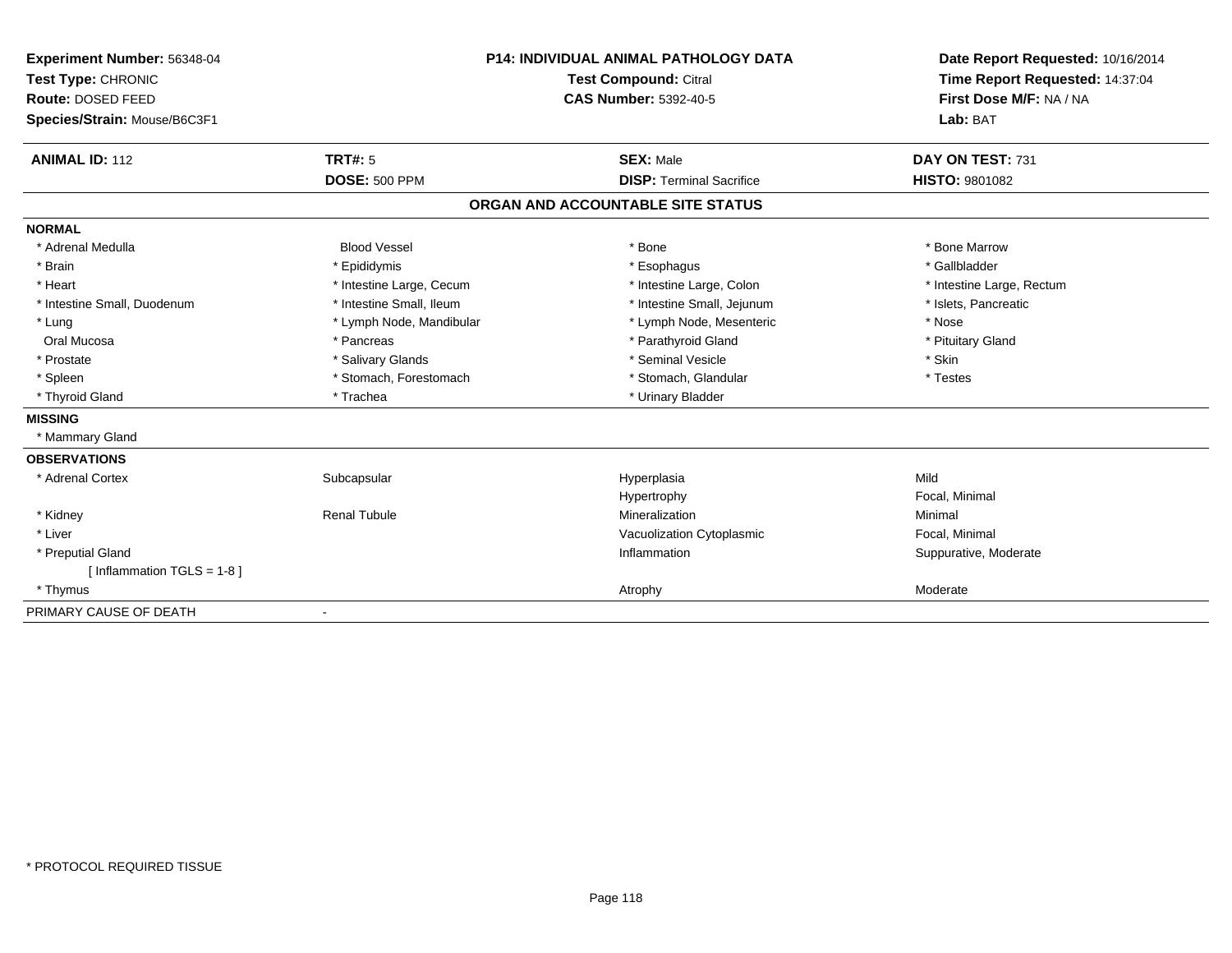| Experiment Number: 56348-04<br>Test Type: CHRONIC<br>Route: DOSED FEED<br>Species/Strain: Mouse/B6C3F1 | P14: INDIVIDUAL ANIMAL PATHOLOGY DATA<br><b>Test Compound: Citral</b><br>CAS Number: 5392-40-5 |                                   | Date Report Requested: 10/16/2014<br>Time Report Requested: 14:37:04<br>First Dose M/F: NA / NA<br>Lab: BAT |
|--------------------------------------------------------------------------------------------------------|------------------------------------------------------------------------------------------------|-----------------------------------|-------------------------------------------------------------------------------------------------------------|
| <b>ANIMAL ID: 113</b>                                                                                  | <b>TRT#: 5</b>                                                                                 | <b>SEX: Male</b>                  | DAY ON TEST: 731                                                                                            |
|                                                                                                        | <b>DOSE: 500 PPM</b>                                                                           | <b>DISP: Terminal Sacrifice</b>   | <b>HISTO: 9801083</b>                                                                                       |
|                                                                                                        |                                                                                                | ORGAN AND ACCOUNTABLE SITE STATUS |                                                                                                             |
| <b>NORMAL</b>                                                                                          |                                                                                                |                                   |                                                                                                             |
| * Adrenal Medulla                                                                                      | <b>Blood Vessel</b>                                                                            | * Bone                            | * Brain                                                                                                     |
| * Epididymis                                                                                           | * Esophagus                                                                                    | * Gallbladder                     | * Heart                                                                                                     |
| * Intestine Large, Cecum                                                                               | * Intestine Large, Colon                                                                       | * Intestine Large, Rectum         | * Intestine Small, Duodenum                                                                                 |
| * Intestine Small, Ileum                                                                               | * Intestine Small, Jejunum                                                                     | * Islets, Pancreatic              | * Lung                                                                                                      |
| * Lymph Node, Mandibular                                                                               | * Lymph Node, Mesenteric                                                                       | * Mammary Gland                   | * Nose                                                                                                      |
| Oral Mucosa                                                                                            | * Pancreas                                                                                     | * Pituitary Gland                 | * Prostate                                                                                                  |
| * Salivary Glands                                                                                      | * Seminal Vesicle                                                                              | * Skin                            | * Spleen                                                                                                    |
| * Stomach, Forestomach                                                                                 | * Stomach, Glandular                                                                           | * Testes                          | * Thyroid Gland                                                                                             |
| * Trachea                                                                                              | * Urinary Bladder                                                                              |                                   |                                                                                                             |
| <b>MISSING</b>                                                                                         |                                                                                                |                                   |                                                                                                             |
| * Parathyroid Gland                                                                                    |                                                                                                |                                   |                                                                                                             |
| <b>OBSERVATIONS</b>                                                                                    |                                                                                                |                                   |                                                                                                             |
| * Adrenal Cortex                                                                                       | Subcapsular                                                                                    | Hyperplasia                       | Minimal                                                                                                     |
|                                                                                                        |                                                                                                | Hypertrophy                       | Focal, Minimal                                                                                              |
| * Bone Marrow                                                                                          |                                                                                                | Hyperplasia                       | Mild                                                                                                        |
| * Kidney                                                                                               | <b>Renal Tubule</b>                                                                            | Mineralization                    | Minimal                                                                                                     |
|                                                                                                        |                                                                                                | Nephropathy                       | Minimal                                                                                                     |
| * Liver                                                                                                |                                                                                                | Hepatocellular Adenoma            |                                                                                                             |
|                                                                                                        |                                                                                                | <b>Infiltration Cellular</b>      | Lymphocyte, Minimal                                                                                         |
|                                                                                                        |                                                                                                | Mixed Cell Focus                  |                                                                                                             |
| [ Hepatocellular Adenoma TGLS = 3-5 ]<br>[Mixed Cell Focus TGLS = $2,4-9+4$ ]                          |                                                                                                |                                   |                                                                                                             |
| * Preputial Gland                                                                                      |                                                                                                | Cyst                              | Mild                                                                                                        |
| [ $Cyst TGLS = 1-8$ ]                                                                                  |                                                                                                |                                   |                                                                                                             |
| * Thymus                                                                                               |                                                                                                | Atrophy                           | Moderate                                                                                                    |
| PRIMARY CAUSE OF DEATH                                                                                 | $\blacksquare$                                                                                 |                                   |                                                                                                             |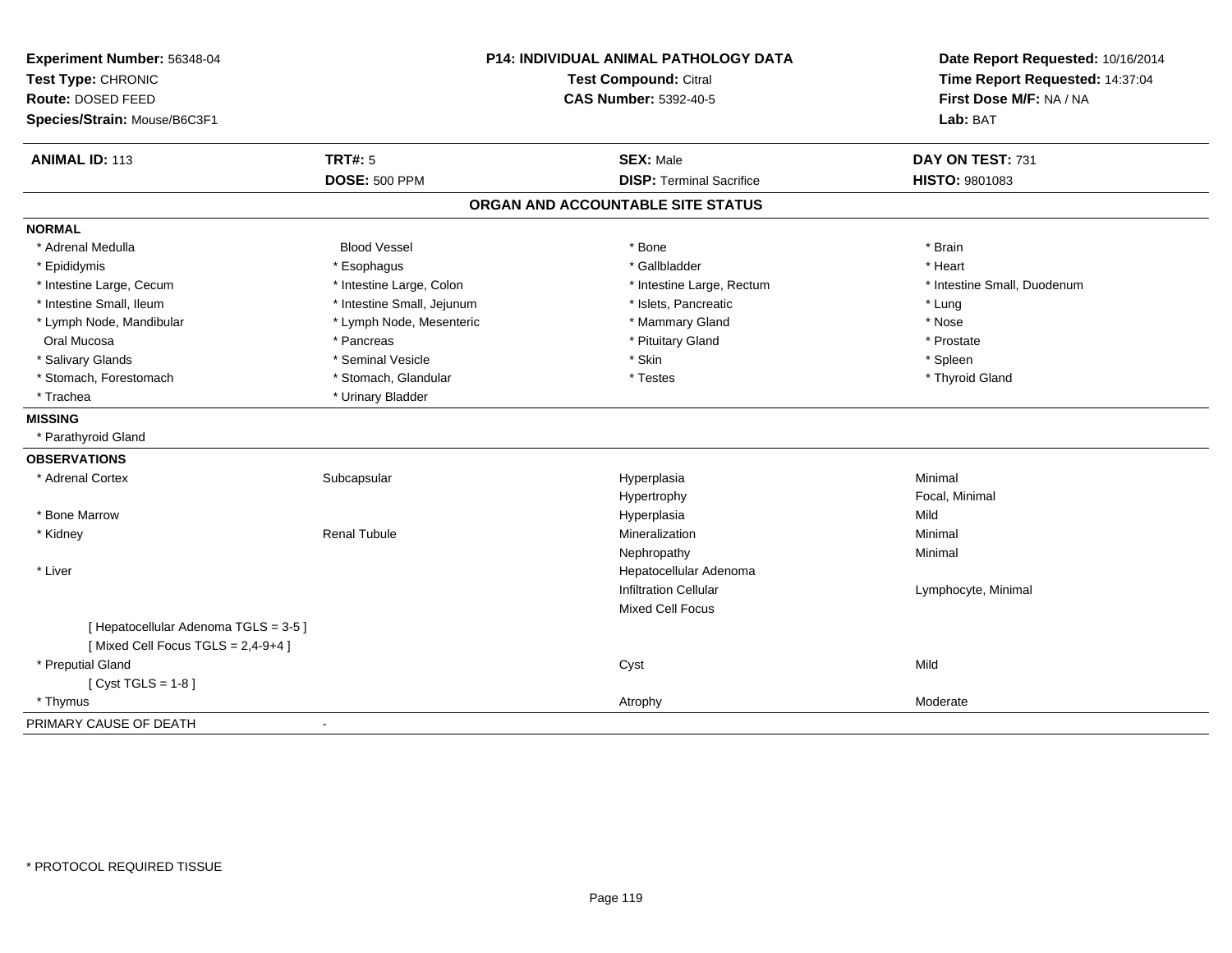| Experiment Number: 56348-04<br>Test Type: CHRONIC<br>Route: DOSED FEED<br>Species/Strain: Mouse/B6C3F1 | P14: INDIVIDUAL ANIMAL PATHOLOGY DATA<br>Test Compound: Citral<br><b>CAS Number: 5392-40-5</b> |                                   | Date Report Requested: 10/16/2014<br>Time Report Requested: 14:37:04<br>First Dose M/F: NA / NA<br>Lab: BAT |  |
|--------------------------------------------------------------------------------------------------------|------------------------------------------------------------------------------------------------|-----------------------------------|-------------------------------------------------------------------------------------------------------------|--|
| <b>ANIMAL ID: 114</b>                                                                                  | <b>TRT#: 5</b>                                                                                 | <b>SEX: Male</b>                  | DAY ON TEST: 727                                                                                            |  |
|                                                                                                        | <b>DOSE: 500 PPM</b>                                                                           | <b>DISP: Terminal Sacrifice</b>   | <b>HISTO: 9801084</b>                                                                                       |  |
|                                                                                                        |                                                                                                | ORGAN AND ACCOUNTABLE SITE STATUS |                                                                                                             |  |
| <b>NORMAL</b>                                                                                          |                                                                                                |                                   |                                                                                                             |  |
| * Adrenal Medulla                                                                                      | <b>Blood Vessel</b>                                                                            | * Bone                            | * Brain                                                                                                     |  |
| * Epididymis                                                                                           | * Esophagus                                                                                    | * Gallbladder                     | * Intestine Large, Cecum                                                                                    |  |
| * Intestine Large, Colon                                                                               | * Intestine Large, Rectum                                                                      | * Intestine Small, Duodenum       | * Intestine Small, Ileum                                                                                    |  |
| * Intestine Small, Jejunum                                                                             | * Islets, Pancreatic                                                                           | * Lymph Node, Mandibular          | * Lymph Node, Mesenteric                                                                                    |  |
| * Nose                                                                                                 | Oral Mucosa                                                                                    | * Pancreas                        | * Parathyroid Gland                                                                                         |  |
| * Pituitary Gland                                                                                      | * Preputial Gland                                                                              | * Salivary Glands                 | * Seminal Vesicle                                                                                           |  |
| * Skin                                                                                                 | * Stomach, Forestomach                                                                         | * Stomach, Glandular              | * Testes                                                                                                    |  |
| * Thyroid Gland                                                                                        | * Trachea                                                                                      | * Urinary Bladder                 |                                                                                                             |  |
| <b>MISSING</b>                                                                                         |                                                                                                |                                   |                                                                                                             |  |
| * Mammary Gland                                                                                        |                                                                                                |                                   |                                                                                                             |  |
| <b>OBSERVATIONS</b>                                                                                    |                                                                                                |                                   |                                                                                                             |  |
| * Adrenal Cortex                                                                                       | Subcapsular                                                                                    | Hyperplasia                       | Minimal                                                                                                     |  |
| * Bone Marrow                                                                                          |                                                                                                | Hyperplasia                       | Mild                                                                                                        |  |
| * Heart                                                                                                | Artery                                                                                         | Inflammation                      | Chronic, Mild                                                                                               |  |
| * Kidney                                                                                               | Artery                                                                                         | Inflammation                      | Chronic, Mild                                                                                               |  |
|                                                                                                        | <b>Renal Tubule</b>                                                                            | Mineralization                    | Minimal                                                                                                     |  |
|                                                                                                        |                                                                                                | Nephropathy                       | Minimal                                                                                                     |  |
| * Liver                                                                                                |                                                                                                | Hepatocellular Adenoma            | Multiple                                                                                                    |  |
|                                                                                                        |                                                                                                | <b>Necrosis</b>                   | Focal, Minimal                                                                                              |  |
| [ Hepatocellular Adenoma TGLS = 1,2-4+5 ]                                                              |                                                                                                |                                   |                                                                                                             |  |
| * Lung                                                                                                 |                                                                                                | Hemorrhage                        | Minimal                                                                                                     |  |
| Mesentery                                                                                              | Artery                                                                                         | Inflammation                      | Chronic, Moderate                                                                                           |  |
| * Prostate                                                                                             | Artery                                                                                         | Inflammation                      | Chronic, Mild                                                                                               |  |
| * Spleen                                                                                               |                                                                                                | Hematopoietic Cell Proliferation  | Mild                                                                                                        |  |
| * Thymus                                                                                               |                                                                                                | Atrophy                           | Mild                                                                                                        |  |
| PRIMARY CAUSE OF DEATH                                                                                 | $\blacksquare$                                                                                 |                                   |                                                                                                             |  |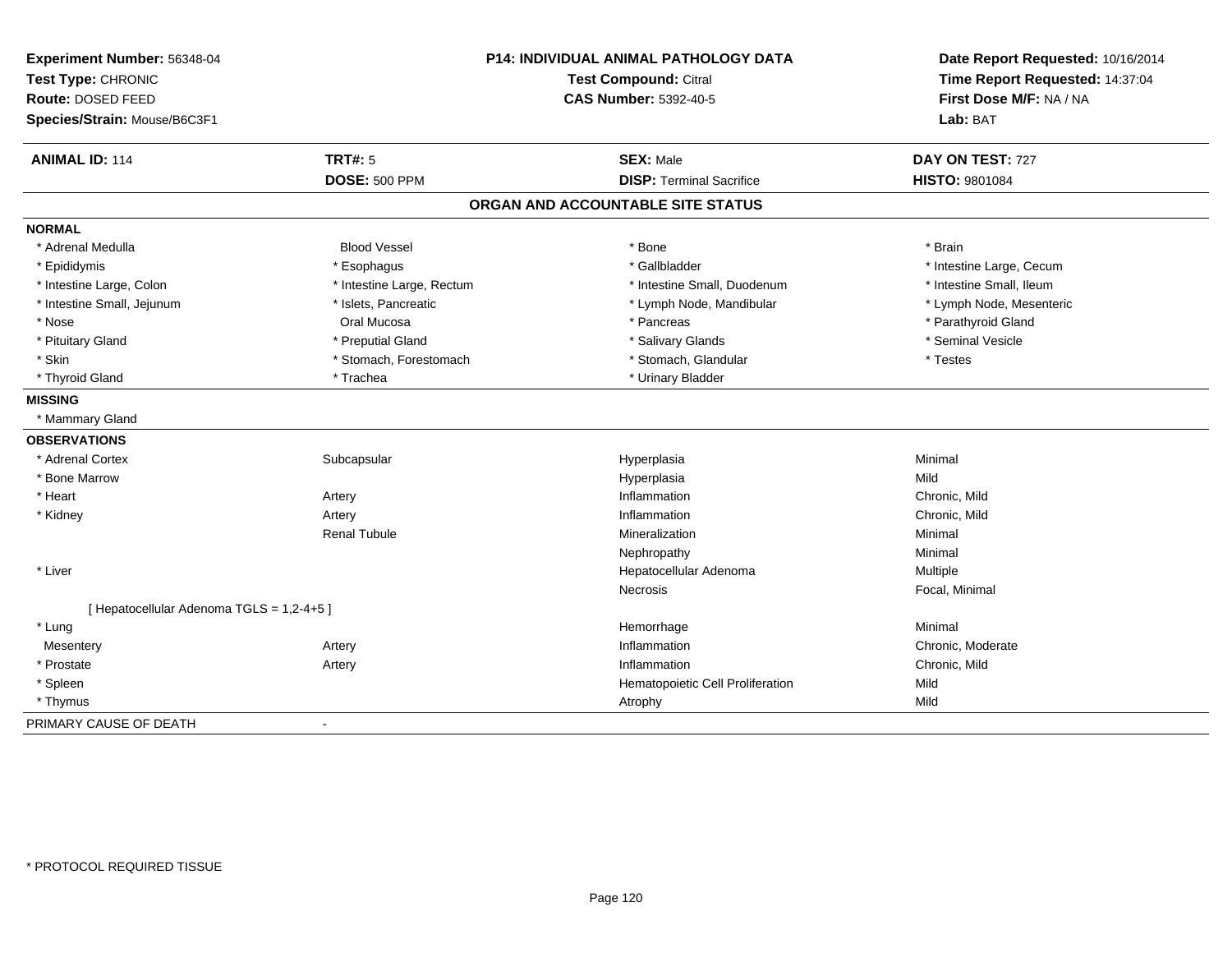| Experiment Number: 56348-04  |                              | <b>P14: INDIVIDUAL ANIMAL PATHOLOGY DATA</b> | Date Report Requested: 10/16/2014 |
|------------------------------|------------------------------|----------------------------------------------|-----------------------------------|
| Test Type: CHRONIC           |                              | Test Compound: Citral                        | Time Report Requested: 14:37:04   |
| Route: DOSED FEED            | <b>CAS Number: 5392-40-5</b> |                                              | First Dose M/F: NA / NA           |
| Species/Strain: Mouse/B6C3F1 |                              |                                              | Lab: BAT                          |
|                              |                              |                                              |                                   |
| <b>ANIMAL ID: 115</b>        | TRT#: 5                      | <b>SEX: Male</b>                             | DAY ON TEST: 727                  |
|                              | <b>DOSE: 500 PPM</b>         | <b>DISP: Terminal Sacrifice</b>              | <b>HISTO: 9801085</b>             |
|                              |                              | ORGAN AND ACCOUNTABLE SITE STATUS            |                                   |
| <b>NORMAL</b>                |                              |                                              |                                   |
| * Adrenal Medulla            | <b>Blood Vessel</b>          | * Bone                                       | * Brain                           |
| * Epididymis                 | * Esophagus                  | * Gallbladder                                | * Heart                           |
| * Intestine Large, Cecum     | * Intestine Large, Colon     | * Intestine Large, Rectum                    | * Intestine Small, Duodenum       |
| * Intestine Small, Ileum     | * Intestine Small, Jejunum   | * Liver                                      | * Lung                            |
| * Lymph Node, Mesenteric     | * Nose                       | * Pancreas                                   | * Parathyroid Gland               |
| * Pituitary Gland            | * Preputial Gland            | * Prostate                                   | * Salivary Glands                 |
| * Seminal Vesicle            | * Skin                       | * Stomach, Forestomach                       | * Stomach, Glandular              |
| * Testes                     | * Thyroid Gland              | * Trachea                                    | * Urinary Bladder                 |
| <b>MISSING</b>               |                              |                                              |                                   |
| * Lymph Node, Mandibular     | * Mammary Gland              |                                              |                                   |
| <b>OBSERVATIONS</b>          |                              |                                              |                                   |
| * Adrenal Cortex             | Subcapsular                  | Hyperplasia                                  | Minimal                           |
|                              |                              | Hypertrophy                                  | Focal, Minimal                    |
| * Bone Marrow                |                              | Hyperplasia                                  | Mild                              |
| * Islets, Pancreatic         |                              | Hyperplasia                                  | Mild                              |
| * Kidney                     | <b>Renal Tubule</b>          | Mineralization                               | Minimal                           |
|                              |                              | Nephropathy                                  | Minimal                           |
| Oral Mucosa                  |                              | Inflammation                                 | Chronic Active, Minimal           |
| * Spleen                     | Lymph Follic                 | Hyperplasia                                  | Minimal                           |
| * Thymus                     |                              | Atrophy                                      | Marked                            |
| PRIMARY CAUSE OF DEATH       |                              |                                              |                                   |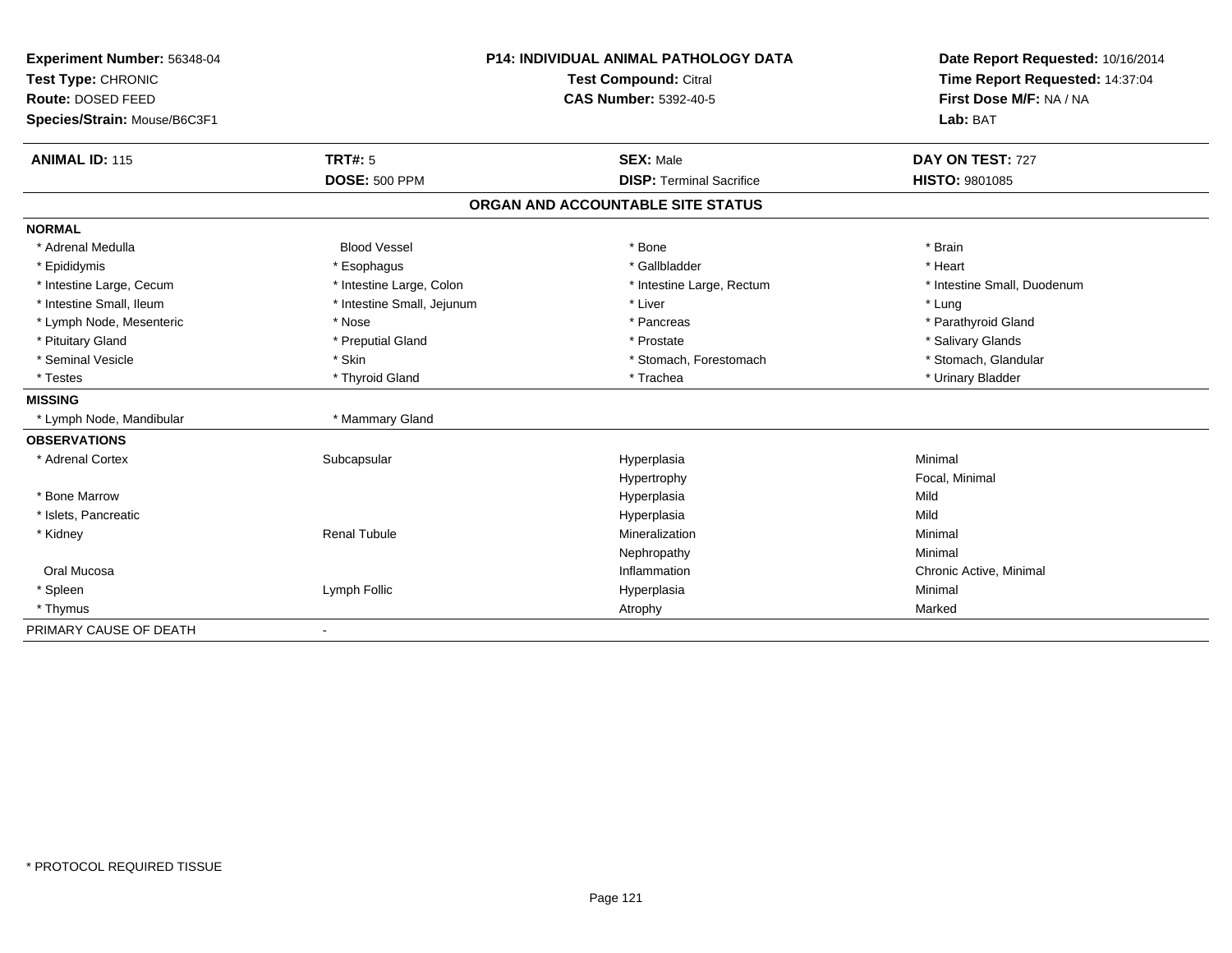| Experiment Number: 56348-04<br>Test Type: CHRONIC |                            | <b>P14: INDIVIDUAL ANIMAL PATHOLOGY DATA</b><br><b>Test Compound: Citral</b> | Date Report Requested: 10/16/2014<br>Time Report Requested: 14:37:04 |
|---------------------------------------------------|----------------------------|------------------------------------------------------------------------------|----------------------------------------------------------------------|
| Route: DOSED FEED                                 |                            | <b>CAS Number: 5392-40-5</b>                                                 | First Dose M/F: NA / NA                                              |
| Species/Strain: Mouse/B6C3F1                      |                            |                                                                              | Lab: BAT                                                             |
| <b>ANIMAL ID: 116</b>                             | <b>TRT#: 5</b>             | <b>SEX: Male</b>                                                             | DAY ON TEST: 731                                                     |
|                                                   | <b>DOSE: 500 PPM</b>       | <b>DISP: Terminal Sacrifice</b>                                              | HISTO: 9801086                                                       |
|                                                   |                            | ORGAN AND ACCOUNTABLE SITE STATUS                                            |                                                                      |
| <b>NORMAL</b>                                     |                            |                                                                              |                                                                      |
| * Adrenal Medulla                                 | <b>Blood Vessel</b>        | * Bone                                                                       | * Brain                                                              |
| * Epididymis                                      | * Esophagus                | * Gallbladder                                                                | * Heart                                                              |
| * Intestine Large, Cecum                          | * Intestine Large, Colon   | * Intestine Large, Rectum                                                    | * Intestine Small, Duodenum                                          |
| * Intestine Small, Ileum                          | * Intestine Small, Jejunum | * Lymph Node, Mandibular                                                     | * Lymph Node, Mesenteric                                             |
| * Nose                                            | * Pancreas                 | * Parathyroid Gland                                                          | * Prostate                                                           |
| * Salivary Glands                                 | * Seminal Vesicle          | * Skin                                                                       | * Spleen                                                             |
| * Stomach, Forestomach                            | * Stomach, Glandular       | * Testes                                                                     | * Thyroid Gland                                                      |
| * Trachea                                         | * Urinary Bladder          |                                                                              |                                                                      |
| <b>MISSING</b>                                    |                            |                                                                              |                                                                      |
| * Mammary Gland                                   |                            |                                                                              |                                                                      |
| <b>OBSERVATIONS</b>                               |                            |                                                                              |                                                                      |
| * Adrenal Cortex                                  | Subcapsular                | Hyperplasia                                                                  | Minimal                                                              |
|                                                   |                            | Hypertrophy                                                                  | Focal, Minimal                                                       |
| * Bone Marrow                                     |                            | Hyperplasia                                                                  | Mild                                                                 |
| * Islets, Pancreatic                              |                            | Hyperplasia                                                                  | Minimal                                                              |
| * Kidney                                          | <b>Renal Tubule</b>        | Mineralization                                                               | Minimal                                                              |
|                                                   |                            | Nephropathy                                                                  | Minimal                                                              |
| * Liver                                           |                            | Vacuolization Cytoplasmic                                                    | Focal, Minimal                                                       |
| * Lung                                            |                            | Alveolar/Bronchiolar Carcinoma                                               |                                                                      |
| [ Alveolar/Bronchiolar Carcinoma TGLS = 2-9 ]     |                            |                                                                              |                                                                      |
| Oral Mucosa                                       |                            | Inflammation                                                                 | Chronic Active, Mild                                                 |
|                                                   |                            | Ulcer                                                                        | Mild                                                                 |
| * Pituitary Gland                                 |                            | Cyst                                                                         | Minimal                                                              |
| * Preputial Gland                                 |                            | Cyst                                                                         | Moderate                                                             |
| [ $Cyst TGLS = 1-8$ ]                             |                            |                                                                              |                                                                      |
| * Thymus                                          |                            | Atrophy                                                                      | Moderate                                                             |
| PRIMARY CAUSE OF DEATH                            |                            |                                                                              |                                                                      |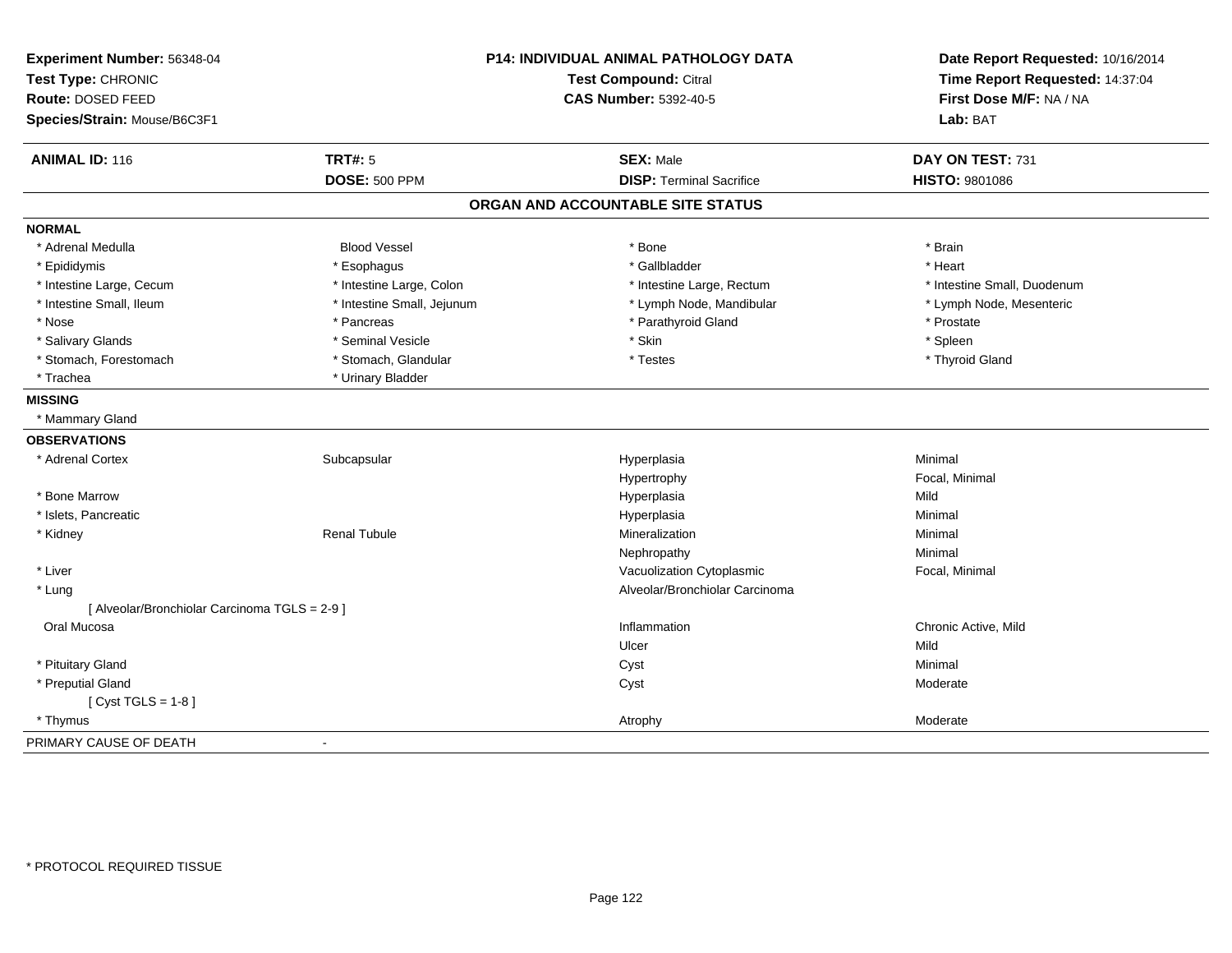| Experiment Number: 56348-04                   | <b>P14: INDIVIDUAL ANIMAL PATHOLOGY DATA</b> |                                   | Date Report Requested: 10/16/2014 |
|-----------------------------------------------|----------------------------------------------|-----------------------------------|-----------------------------------|
| Test Type: CHRONIC                            |                                              | <b>Test Compound: Citral</b>      | Time Report Requested: 14:37:04   |
| Route: DOSED FEED                             |                                              | <b>CAS Number: 5392-40-5</b>      | First Dose M/F: NA / NA           |
| Species/Strain: Mouse/B6C3F1                  |                                              |                                   | Lab: BAT                          |
| <b>ANIMAL ID: 117</b>                         | <b>TRT#: 5</b>                               | <b>SEX: Male</b>                  | DAY ON TEST: 727                  |
|                                               | <b>DOSE: 500 PPM</b>                         | <b>DISP: Terminal Sacrifice</b>   | <b>HISTO: 9801087</b>             |
|                                               |                                              | ORGAN AND ACCOUNTABLE SITE STATUS |                                   |
| <b>NORMAL</b>                                 |                                              |                                   |                                   |
| * Adrenal Medulla                             | <b>Blood Vessel</b>                          | * Bone                            | * Brain                           |
| * Epididymis                                  | * Esophagus                                  | * Gallbladder                     | * Heart                           |
| * Intestine Large, Cecum                      | * Intestine Large, Colon                     | * Intestine Large, Rectum         | * Intestine Small, Duodenum       |
| * Intestine Small, Ileum                      | * Intestine Small, Jejunum                   | * Islets, Pancreatic              | * Lymph Node, Mandibular          |
| * Lymph Node, Mesenteric                      | * Nose                                       | Oral Mucosa                       | * Pancreas                        |
| * Pituitary Gland                             | * Preputial Gland                            | * Prostate                        | * Salivary Glands                 |
| * Seminal Vesicle                             | * Skin                                       | * Stomach, Forestomach            | * Stomach, Glandular              |
| * Testes                                      | * Thyroid Gland                              | * Trachea                         | * Urinary Bladder                 |
| <b>MISSING</b>                                |                                              |                                   |                                   |
| * Mammary Gland                               | * Parathyroid Gland                          |                                   |                                   |
| <b>OBSERVATIONS</b>                           |                                              |                                   |                                   |
| * Adrenal Cortex                              | Subcapsular                                  | Hyperplasia                       | Minimal                           |
| * Bone Marrow                                 |                                              | Hyperplasia                       | Mild                              |
| * Kidney                                      | <b>Renal Tubule</b>                          | Mineralization                    | Minimal                           |
|                                               |                                              | Nephropathy                       | Minimal                           |
| * Liver                                       |                                              | <b>Mixed Cell Focus</b>           |                                   |
| [Mixed Cell Focus TGLS = 1-9]                 |                                              |                                   |                                   |
| * Lung                                        |                                              | Alveolar/Bronchiolar Carcinoma    |                                   |
| [ Alveolar/Bronchiolar Carcinoma TGLS = 2-9 ] |                                              |                                   |                                   |
| * Spleen                                      |                                              | Hematopoietic Cell Proliferation  | Minimal                           |
| * Thymus                                      |                                              | Atrophy                           | Minimal                           |
| PRIMARY CAUSE OF DEATH                        | $\blacksquare$                               |                                   |                                   |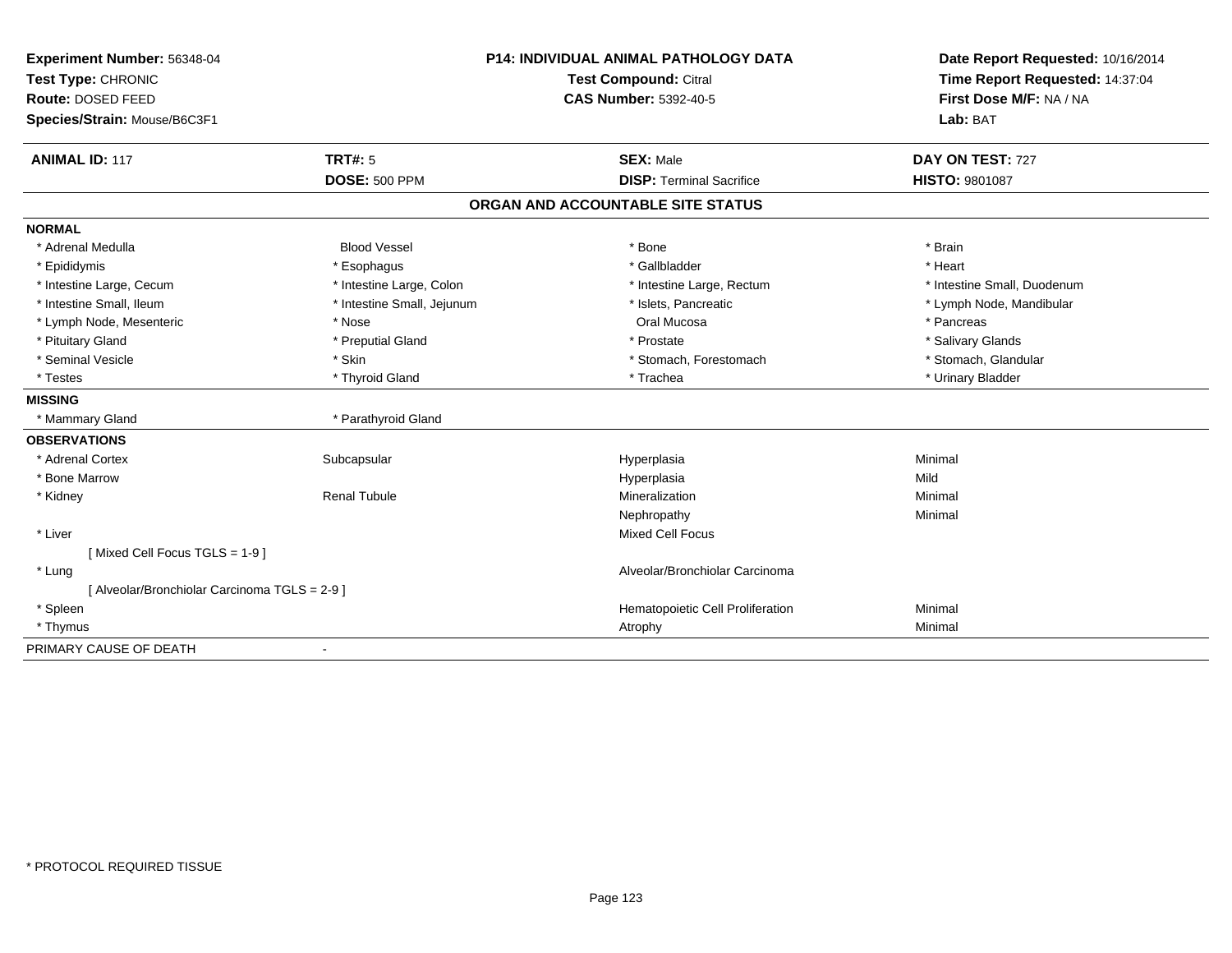| Experiment Number: 56348-04<br>Test Type: CHRONIC        |                          | <b>P14: INDIVIDUAL ANIMAL PATHOLOGY DATA</b><br>Test Compound: Citral | Date Report Requested: 10/16/2014<br>Time Report Requested: 14:37:04 |
|----------------------------------------------------------|--------------------------|-----------------------------------------------------------------------|----------------------------------------------------------------------|
| <b>Route: DOSED FEED</b><br>Species/Strain: Mouse/B6C3F1 |                          | <b>CAS Number: 5392-40-5</b>                                          | First Dose M/F: NA / NA<br>Lab: BAT                                  |
| <b>ANIMAL ID: 118</b>                                    | TRT#: 5                  | <b>SEX: Male</b>                                                      | DAY ON TEST: 728                                                     |
|                                                          | <b>DOSE: 500 PPM</b>     | <b>DISP: Terminal Sacrifice</b>                                       | HISTO: 9801088                                                       |
|                                                          |                          | ORGAN AND ACCOUNTABLE SITE STATUS                                     |                                                                      |
| <b>NORMAL</b>                                            |                          |                                                                       |                                                                      |
| * Adrenal Medulla                                        | <b>Blood Vessel</b>      | * Bone                                                                | * Bone Marrow                                                        |
| * Brain                                                  | * Epididymis             | * Esophagus                                                           | * Gallbladder                                                        |
| * Heart                                                  | * Intestine Large, Cecum | * Intestine Large, Colon                                              | * Intestine Large, Rectum                                            |
| * Intestine Small, Duodenum                              | * Intestine Small, Ileum | * Intestine Small, Jejunum                                            | * Lung                                                               |
| * Lymph Node, Mandibular                                 | * Lymph Node, Mesenteric | * Nose                                                                | Oral Mucosa                                                          |
| * Pancreas                                               | * Pituitary Gland        | * Prostate                                                            | * Salivary Glands                                                    |
| * Seminal Vesicle                                        | * Skin                   | * Spleen                                                              | * Stomach, Forestomach                                               |
| * Stomach, Glandular                                     | * Testes                 | * Thyroid Gland                                                       | * Trachea                                                            |
| * Urinary Bladder                                        |                          |                                                                       |                                                                      |
| <b>MISSING</b>                                           |                          |                                                                       |                                                                      |
| * Mammary Gland                                          | * Parathyroid Gland      |                                                                       |                                                                      |
| <b>OBSERVATIONS</b>                                      |                          |                                                                       |                                                                      |
| * Adrenal Cortex                                         | Subcapsular              | Hyperplasia                                                           | Minimal                                                              |
|                                                          |                          | Hyperplasia                                                           | Focal, Minimal                                                       |
| * Islets, Pancreatic                                     |                          | Hyperplasia                                                           | Minimal                                                              |
| * Kidney                                                 | <b>Renal Tubule</b>      | Mineralization                                                        | Minimal                                                              |
|                                                          |                          | Nephropathy                                                           | Minimal                                                              |
| * Liver                                                  |                          | Hepatocellular Adenoma                                                |                                                                      |
| [ Hepatocellular Adenoma TGLS = 2-9 ]                    |                          |                                                                       |                                                                      |
| * Preputial Gland                                        |                          | Cyst                                                                  | Moderate                                                             |
| [ $Cyst TGLS = 1-8$ ]                                    |                          |                                                                       |                                                                      |
| * Thymus                                                 |                          | Atrophy                                                               | Minimal                                                              |
| PRIMARY CAUSE OF DEATH                                   |                          |                                                                       |                                                                      |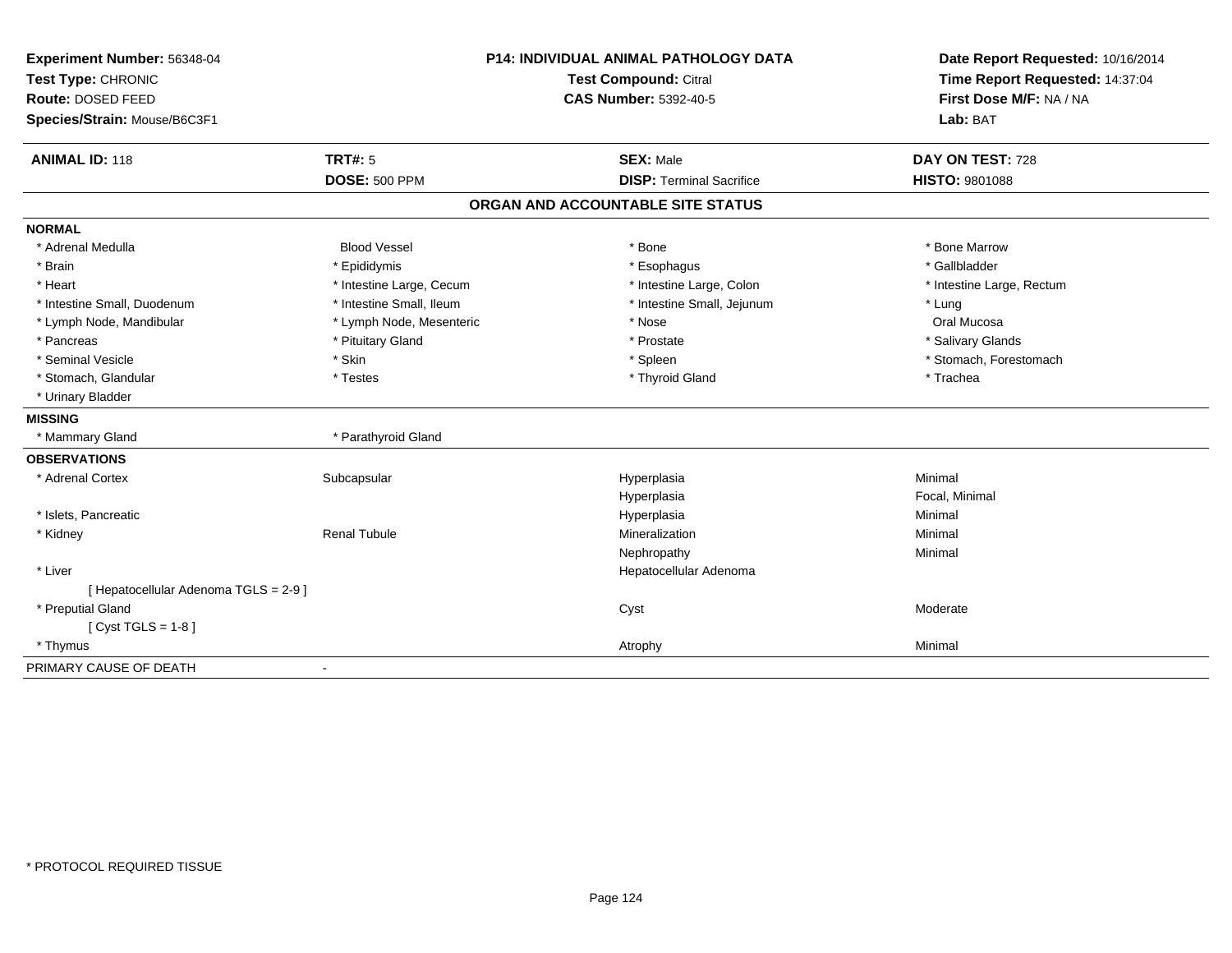| Experiment Number: 56348-04             | <b>P14: INDIVIDUAL ANIMAL PATHOLOGY DATA</b><br>Test Compound: Citral |                                   | Date Report Requested: 10/16/2014 |
|-----------------------------------------|-----------------------------------------------------------------------|-----------------------------------|-----------------------------------|
| Test Type: CHRONIC                      |                                                                       |                                   | Time Report Requested: 14:37:04   |
| Route: DOSED FEED                       |                                                                       | <b>CAS Number: 5392-40-5</b>      | First Dose M/F: NA / NA           |
| Species/Strain: Mouse/B6C3F1            |                                                                       |                                   | Lab: BAT                          |
| <b>ANIMAL ID: 119</b>                   | <b>TRT#: 5</b>                                                        | <b>SEX: Male</b>                  | DAY ON TEST: 728                  |
|                                         | <b>DOSE: 500 PPM</b>                                                  | <b>DISP: Terminal Sacrifice</b>   | HISTO: 9801089                    |
|                                         |                                                                       | ORGAN AND ACCOUNTABLE SITE STATUS |                                   |
| <b>NORMAL</b>                           |                                                                       |                                   |                                   |
| * Adrenal Medulla                       | <b>Blood Vessel</b>                                                   | * Bone                            | * Brain                           |
| * Epididymis                            | * Esophagus                                                           | * Gallbladder                     | * Heart                           |
| * Intestine Large, Cecum                | * Intestine Large, Colon                                              | * Intestine Large, Rectum         | * Intestine Small, Duodenum       |
| * Intestine Small, Ileum                | * Intestine Small, Jejunum                                            | * Kidney                          | * Lung                            |
| * Lymph Node, Mandibular                | * Lymph Node, Mesenteric                                              | * Nose                            | * Pancreas                        |
| * Pituitary Gland                       | * Preputial Gland                                                     | * Prostate                        | * Salivary Glands                 |
| * Seminal Vesicle                       | * Skin                                                                | * Stomach, Forestomach            | * Stomach, Glandular              |
| * Testes                                | * Thyroid Gland                                                       | * Trachea                         | * Urinary Bladder                 |
| <b>MISSING</b>                          |                                                                       |                                   |                                   |
| * Mammary Gland                         | * Parathyroid Gland                                                   |                                   |                                   |
| <b>OBSERVATIONS</b>                     |                                                                       |                                   |                                   |
| * Adrenal Cortex                        | Subcapsular                                                           | Hyperplasia                       | Minimal                           |
|                                         |                                                                       | Hypertrophy                       | Focal, Minimal                    |
| * Bone Marrow                           |                                                                       | Hyperplasia                       | Mild                              |
| * Islets, Pancreatic                    |                                                                       | Hyperplasia                       | Mild                              |
| * Liver                                 |                                                                       | Hepatocellular Carcinoma          |                                   |
|                                         |                                                                       | Inflammation                      | Granulomatous, Minimal            |
|                                         |                                                                       | <b>Mixed Cell Focus</b>           |                                   |
| [ Hepatocellular Carcinoma TGLS = 1-9 ] |                                                                       |                                   |                                   |
| [Mixed Cell Focus TGLS = $2,3-3+4$ ]    |                                                                       |                                   |                                   |
| Oral Mucosa                             |                                                                       | Inflammation                      | Chronic Active, Mild              |
|                                         |                                                                       | Ulcer                             | Moderate                          |
| * Spleen                                |                                                                       | Hematopoietic Cell Proliferation  | Minimal                           |
| * Thymus                                |                                                                       | Atrophy                           | Marked                            |
| PRIMARY CAUSE OF DEATH                  | $\overline{\phantom{a}}$                                              |                                   |                                   |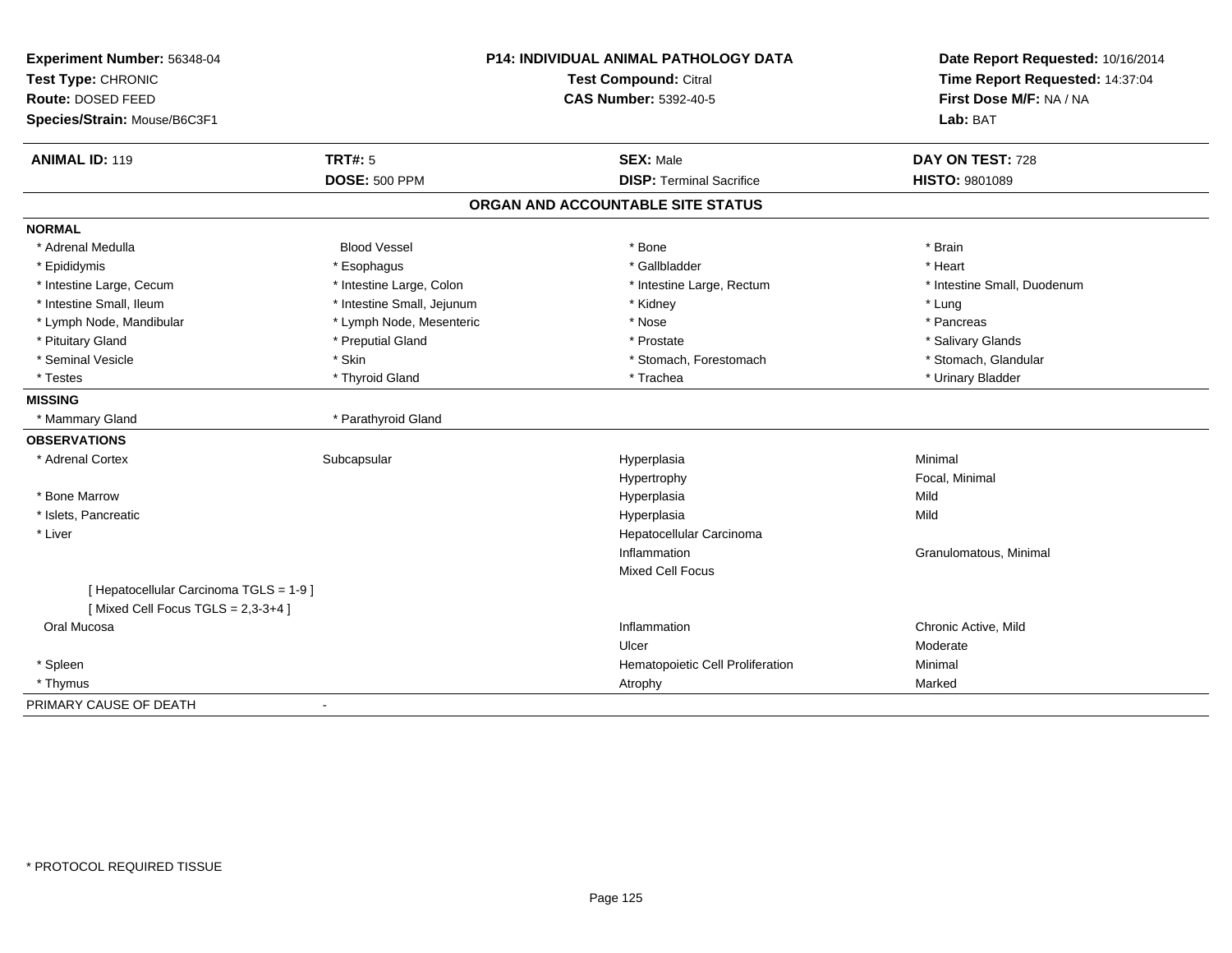| Experiment Number: 56348-04<br>Test Type: CHRONIC<br>Route: DOSED FEED<br>Species/Strain: Mouse/B6C3F1 |                          | P14: INDIVIDUAL ANIMAL PATHOLOGY DATA<br><b>Test Compound: Citral</b><br><b>CAS Number: 5392-40-5</b> | Date Report Requested: 10/16/2014<br>Time Report Requested: 14:37:04<br>First Dose M/F: NA / NA<br>Lab: BAT |
|--------------------------------------------------------------------------------------------------------|--------------------------|-------------------------------------------------------------------------------------------------------|-------------------------------------------------------------------------------------------------------------|
| <b>ANIMAL ID: 120</b>                                                                                  | <b>TRT#: 5</b>           | <b>SEX: Male</b>                                                                                      | DAY ON TEST: 728                                                                                            |
|                                                                                                        | <b>DOSE: 500 PPM</b>     | <b>DISP: Terminal Sacrifice</b>                                                                       | HISTO: 9801090                                                                                              |
|                                                                                                        |                          | ORGAN AND ACCOUNTABLE SITE STATUS                                                                     |                                                                                                             |
| <b>NORMAL</b>                                                                                          |                          |                                                                                                       |                                                                                                             |
| * Adrenal Medulla                                                                                      | <b>Blood Vessel</b>      | * Bone                                                                                                | * Bone Marrow                                                                                               |
| * Brain                                                                                                | * Epididymis             | * Esophagus                                                                                           | * Gallbladder                                                                                               |
| * Heart                                                                                                | * Intestine Large, Cecum | * Intestine Large, Colon                                                                              | * Intestine Large, Rectum                                                                                   |
| * Intestine Small, Duodenum                                                                            | * Intestine Small, Ileum | * Intestine Small, Jejunum                                                                            | * Lung                                                                                                      |
| * Lymph Node, Mandibular                                                                               | * Lymph Node, Mesenteric | * Nose                                                                                                | Oral Mucosa                                                                                                 |
| * Pancreas                                                                                             | * Parathyroid Gland      | * Pituitary Gland                                                                                     | * Prostate                                                                                                  |
| * Salivary Glands                                                                                      | * Seminal Vesicle        | * Skin                                                                                                | * Stomach, Forestomach                                                                                      |
| * Stomach, Glandular                                                                                   | * Testes                 | * Thyroid Gland                                                                                       | * Trachea                                                                                                   |
| * Urinary Bladder                                                                                      |                          |                                                                                                       |                                                                                                             |
| <b>MISSING</b>                                                                                         |                          |                                                                                                       |                                                                                                             |
| * Mammary Gland                                                                                        |                          |                                                                                                       |                                                                                                             |
| <b>OBSERVATIONS</b>                                                                                    |                          |                                                                                                       |                                                                                                             |
| * Adrenal Cortex                                                                                       | Subcapsular              | Hyperplasia                                                                                           | Minimal                                                                                                     |
| * Islets, Pancreatic                                                                                   |                          | Hyperplasia                                                                                           | Minimal                                                                                                     |
| * Kidney                                                                                               | <b>Renal Tubule</b>      | Cyst                                                                                                  | Minimal                                                                                                     |
|                                                                                                        | Renal Tubule             | Mineralization                                                                                        | Minimal                                                                                                     |
|                                                                                                        |                          | Nephropathy                                                                                           | Minimal                                                                                                     |
| * Liver                                                                                                |                          | <b>Eosinophilic Focus</b>                                                                             |                                                                                                             |
|                                                                                                        |                          | <b>Infiltration Cellular</b>                                                                          | Lymphocyte, Minimal                                                                                         |
|                                                                                                        |                          | Inflammation                                                                                          | Granulomatous, Minimal                                                                                      |
| [ Eosinophilic Focus TGLS = 2,3-4+9 ]                                                                  |                          |                                                                                                       |                                                                                                             |
| * Preputial Gland                                                                                      |                          | Inflammation                                                                                          | Granulomatous, Moderate                                                                                     |
| [Inflammation TGLS = $1-8$ ]                                                                           |                          |                                                                                                       |                                                                                                             |
| * Spleen                                                                                               |                          | Hematopoietic Cell Proliferation                                                                      | Moderate                                                                                                    |
| * Thymus                                                                                               |                          | Hyperplasia                                                                                           | Lymphoid, Mild                                                                                              |
| PRIMARY CAUSE OF DEATH                                                                                 | $\blacksquare$           |                                                                                                       |                                                                                                             |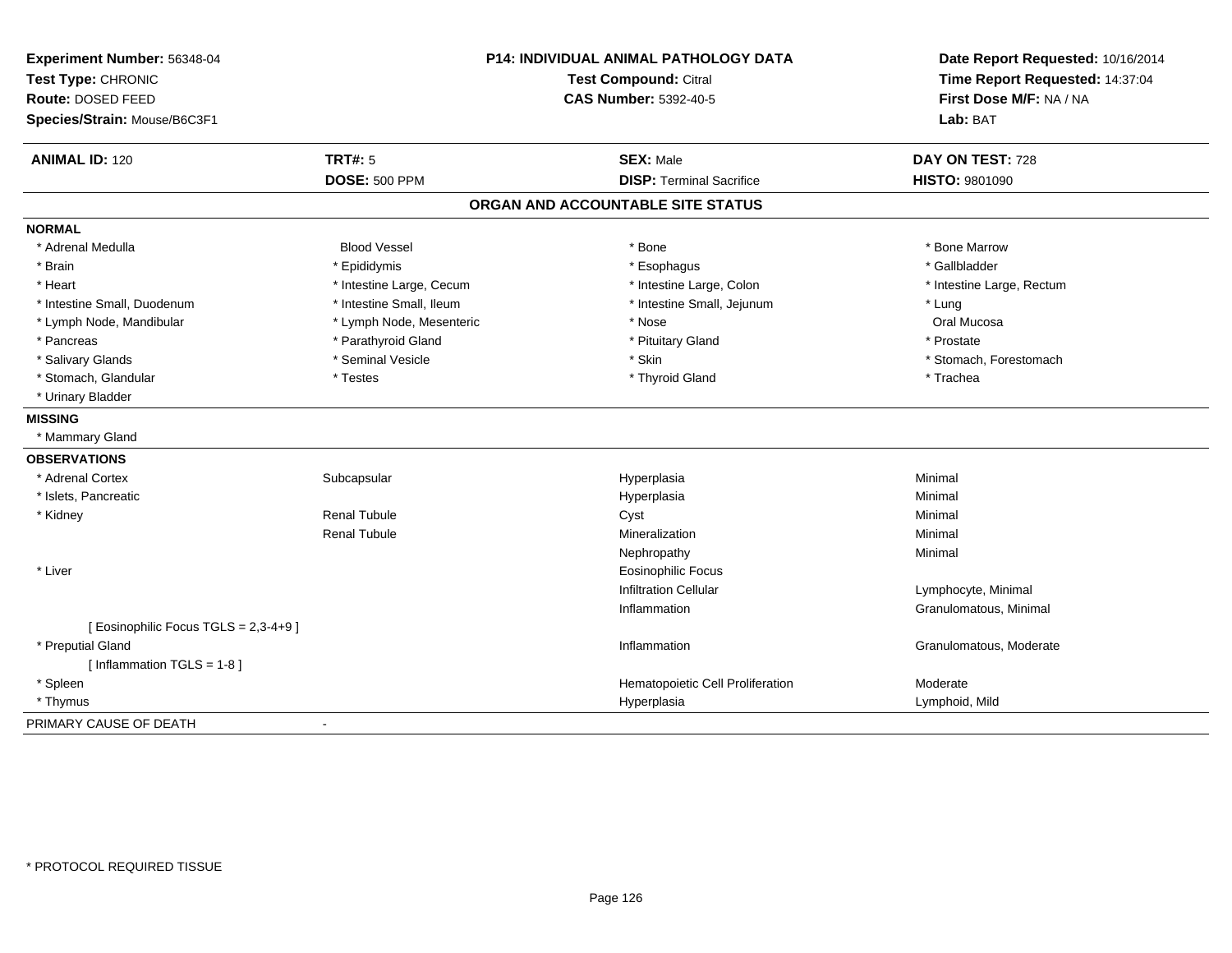| Experiment Number: 56348-04  | <b>P14: INDIVIDUAL ANIMAL PATHOLOGY DATA</b><br>Test Compound: Citral |                                   | Date Report Requested: 10/16/2014 |  |
|------------------------------|-----------------------------------------------------------------------|-----------------------------------|-----------------------------------|--|
| Test Type: CHRONIC           |                                                                       |                                   | Time Report Requested: 14:37:04   |  |
| Route: DOSED FEED            |                                                                       | <b>CAS Number: 5392-40-5</b>      | First Dose M/F: NA / NA           |  |
| Species/Strain: Mouse/B6C3F1 |                                                                       |                                   | Lab: BAT                          |  |
|                              |                                                                       |                                   |                                   |  |
| <b>ANIMAL ID: 121</b>        | TRT#: 5                                                               | <b>SEX: Male</b>                  | DAY ON TEST: 731                  |  |
|                              | <b>DOSE: 500 PPM</b>                                                  | <b>DISP: Terminal Sacrifice</b>   | HISTO: 9801091                    |  |
|                              |                                                                       | ORGAN AND ACCOUNTABLE SITE STATUS |                                   |  |
| <b>NORMAL</b>                |                                                                       |                                   |                                   |  |
| * Adrenal Medulla            | <b>Blood Vessel</b>                                                   | * Bone                            | * Bone Marrow                     |  |
| * Brain                      | * Epididymis                                                          | * Esophagus                       | * Gallbladder                     |  |
| * Heart                      | * Intestine Large, Cecum                                              | * Intestine Large, Colon          | * Intestine Large, Rectum         |  |
| * Intestine Small, Duodenum  | * Intestine Small. Ileum                                              | * Intestine Small, Jejunum        | * Islets, Pancreatic              |  |
| * Lung                       | * Lymph Node, Mandibular                                              | * Lymph Node, Mesenteric          | * Nose                            |  |
| Oral Mucosa                  | * Pancreas                                                            | * Parathyroid Gland               | * Pituitary Gland                 |  |
| * Preputial Gland            | * Prostate                                                            | * Salivary Glands                 | * Seminal Vesicle                 |  |
| * Skin                       | * Spleen                                                              | * Stomach, Forestomach            | * Stomach, Glandular              |  |
| * Testes                     | * Thyroid Gland                                                       | * Trachea                         | * Urinary Bladder                 |  |
| <b>MISSING</b>               |                                                                       |                                   |                                   |  |
| * Mammary Gland              |                                                                       |                                   |                                   |  |
| <b>OBSERVATIONS</b>          |                                                                       |                                   |                                   |  |
| * Adrenal Cortex             | Subcapsular                                                           | Hyperplasia                       | Minimal                           |  |
| * Kidney                     | <b>Renal Tubule</b>                                                   | Hyperplasia                       | Minimal                           |  |
|                              | <b>Renal Tubule</b>                                                   | Mineralization                    | Minimal                           |  |
|                              |                                                                       | Nephropathy                       | Minimal                           |  |
| * Liver                      |                                                                       | Inflammation                      | Granulomatous, Minimal            |  |
|                              |                                                                       | Vacuolization Cytoplasmic         | Focal, Minimal                    |  |
| * Thymus                     |                                                                       | Atrophy                           | Marked                            |  |
| PRIMARY CAUSE OF DEATH       |                                                                       |                                   |                                   |  |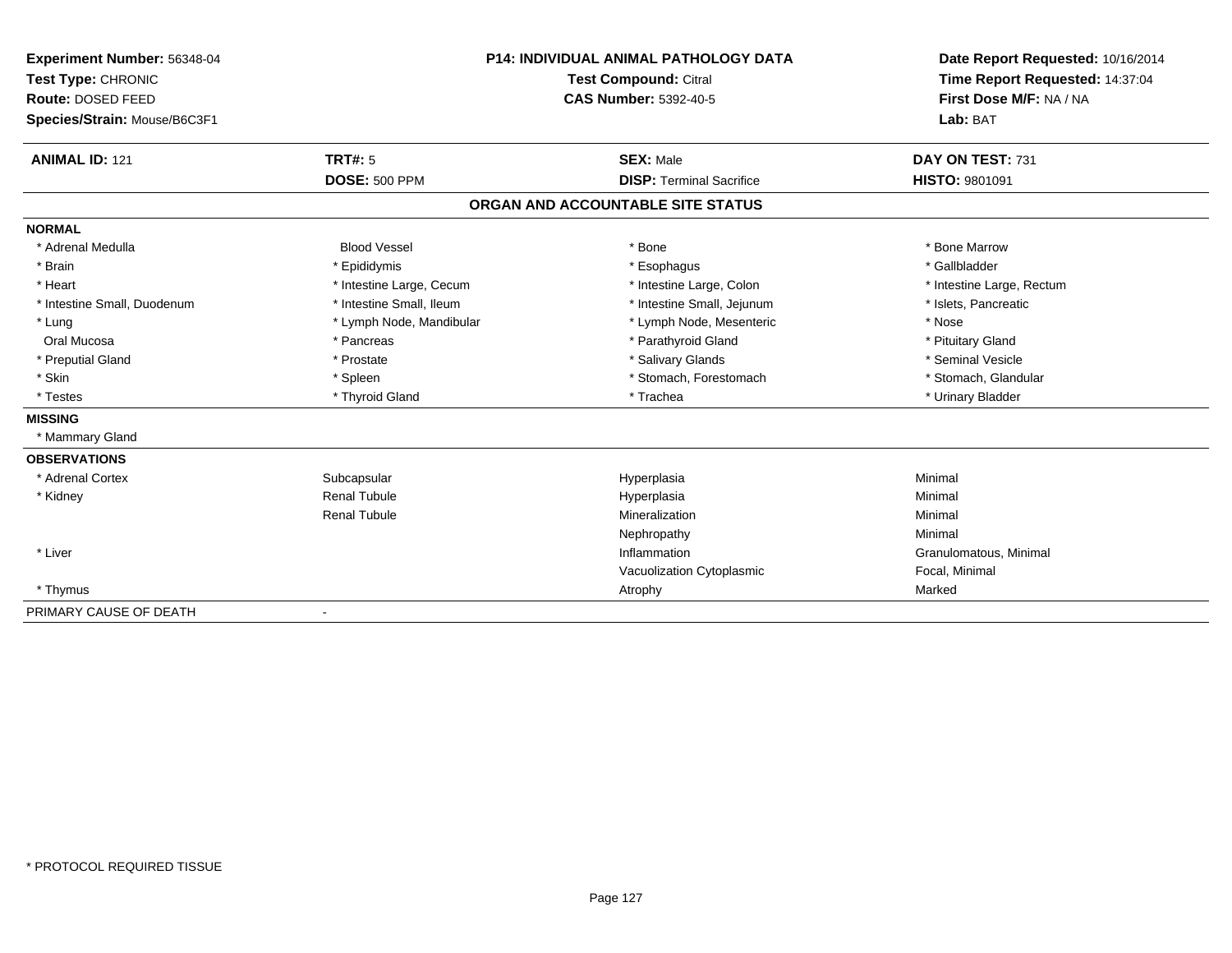| Experiment Number: 56348-04<br>Test Type: CHRONIC   |                                  | P14: INDIVIDUAL ANIMAL PATHOLOGY DATA<br><b>Test Compound: Citral</b> | Date Report Requested: 10/16/2014<br>Time Report Requested: 14:37:04 |  |
|-----------------------------------------------------|----------------------------------|-----------------------------------------------------------------------|----------------------------------------------------------------------|--|
| Route: DOSED FEED<br>Species/Strain: Mouse/B6C3F1   |                                  | <b>CAS Number: 5392-40-5</b>                                          | First Dose M/F: NA / NA<br>Lab: BAT                                  |  |
| <b>ANIMAL ID: 122</b>                               | TRT#: 5                          | <b>SEX: Male</b>                                                      | DAY ON TEST: 629                                                     |  |
|                                                     | <b>DOSE: 500 PPM</b>             | <b>DISP: Natural Death</b>                                            | <b>HISTO: 9801092</b>                                                |  |
|                                                     |                                  | ORGAN AND ACCOUNTABLE SITE STATUS                                     |                                                                      |  |
| <b>NORMAL</b>                                       |                                  |                                                                       |                                                                      |  |
| * Adrenal Medulla                                   | <b>Blood Vessel</b>              | * Bone                                                                | * Brain                                                              |  |
| * Epididymis                                        | * Esophagus                      | * Gallbladder                                                         | * Heart                                                              |  |
| * Intestine Large, Cecum                            | * Intestine Large, Colon         | * Intestine Large, Rectum                                             | * Intestine Small. Duodenum                                          |  |
| * Intestine Small, Ileum                            | * Intestine Small, Jejunum       | * Kidney                                                              | * Lung                                                               |  |
| * Lymph Node, Mandibular                            | * Lymph Node, Mesenteric         | * Mammary Gland                                                       | * Nose                                                               |  |
| * Pancreas                                          | * Parathyroid Gland              | * Pituitary Gland                                                     | * Prostate                                                           |  |
| * Salivary Glands                                   | * Seminal Vesicle                | * Skin                                                                | * Stomach, Forestomach                                               |  |
| * Stomach, Glandular                                | * Testes                         | * Thyroid Gland                                                       | * Trachea                                                            |  |
| * Urinary Bladder                                   |                                  |                                                                       |                                                                      |  |
| <b>OBSERVATIONS</b>                                 |                                  |                                                                       |                                                                      |  |
| * Adrenal Cortex                                    | Subcapsular                      | Hyperplasia                                                           | Minimal                                                              |  |
| * Bone Marrow                                       |                                  | Hyperplasia                                                           | Mild                                                                 |  |
| * Islets, Pancreatic                                |                                  | Hyperplasia                                                           | Minimal                                                              |  |
| * Liver                                             |                                  | Hepatocellular Carcinoma                                              | Multiple                                                             |  |
| [ Hepatocellular Carcinoma TGLS = 2,3-3+5+9 ]       |                                  |                                                                       |                                                                      |  |
| Oral Mucosa                                         |                                  | Inflammation                                                          | Chronic Active, Minimal                                              |  |
| * Preputial Gland                                   |                                  | Cyst                                                                  | Moderate                                                             |  |
|                                                     |                                  | Inflammation                                                          | Suppurative, Moderate                                                |  |
| [Cyst TGLS = $1-8$ ]<br>[ Inflammation TGLS = 1-8 ] |                                  |                                                                       |                                                                      |  |
| * Spleen                                            | Lymph Follic                     | Atrophy                                                               | Mild                                                                 |  |
| * Thymus                                            |                                  | Atrophy                                                               | Mild                                                                 |  |
| PRIMARY CAUSE OF DEATH                              | - Liver Hepatocellular Carcinoma |                                                                       |                                                                      |  |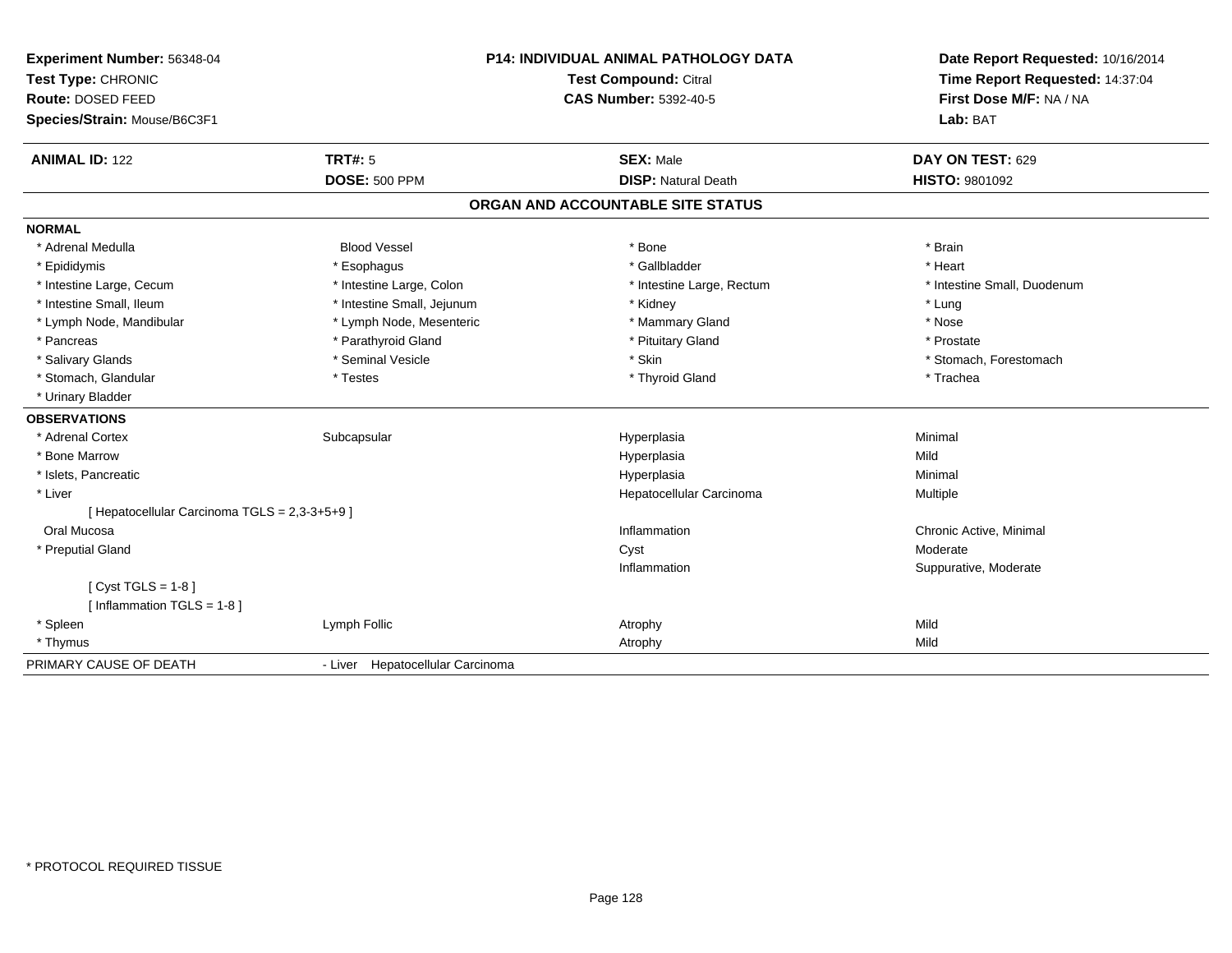| Experiment Number: 56348-04<br>Test Type: CHRONIC<br>Route: DOSED FEED<br>Species/Strain: Mouse/B6C3F1 |                            | P14: INDIVIDUAL ANIMAL PATHOLOGY DATA<br>Test Compound: Citral<br><b>CAS Number: 5392-40-5</b> | Date Report Requested: 10/16/2014<br>Time Report Requested: 14:37:04<br>First Dose M/F: NA / NA<br>Lab: BAT |
|--------------------------------------------------------------------------------------------------------|----------------------------|------------------------------------------------------------------------------------------------|-------------------------------------------------------------------------------------------------------------|
| <b>ANIMAL ID: 123</b>                                                                                  | <b>TRT#: 5</b>             | <b>SEX: Male</b>                                                                               | DAY ON TEST: 727                                                                                            |
|                                                                                                        | <b>DOSE: 500 PPM</b>       | <b>DISP: Terminal Sacrifice</b>                                                                | <b>HISTO: 9801093</b>                                                                                       |
|                                                                                                        |                            | ORGAN AND ACCOUNTABLE SITE STATUS                                                              |                                                                                                             |
| <b>NORMAL</b>                                                                                          |                            |                                                                                                |                                                                                                             |
| * Adrenal Medulla                                                                                      | <b>Blood Vessel</b>        | * Bone                                                                                         | * Brain                                                                                                     |
| * Epididymis                                                                                           | * Esophagus                | * Gallbladder                                                                                  | * Heart                                                                                                     |
| * Intestine Large, Cecum                                                                               | * Intestine Large, Colon   | * Intestine Large, Rectum                                                                      | * Intestine Small, Duodenum                                                                                 |
| * Intestine Small, Ileum                                                                               | * Intestine Small, Jejunum | * Islets, Pancreatic                                                                           | * Lung                                                                                                      |
| * Lymph Node, Mandibular                                                                               | * Lymph Node, Mesenteric   | * Nose                                                                                         | * Pancreas                                                                                                  |
| * Parathyroid Gland                                                                                    | * Pituitary Gland          | * Preputial Gland                                                                              | * Prostate                                                                                                  |
| * Salivary Glands                                                                                      | * Seminal Vesicle          | * Skin                                                                                         | * Stomach, Forestomach                                                                                      |
| * Stomach, Glandular                                                                                   | * Testes                   | * Thyroid Gland                                                                                | * Trachea                                                                                                   |
| * Urinary Bladder                                                                                      |                            |                                                                                                |                                                                                                             |
| <b>MISSING</b>                                                                                         |                            |                                                                                                |                                                                                                             |
| * Mammary Gland                                                                                        |                            |                                                                                                |                                                                                                             |
| <b>OBSERVATIONS</b>                                                                                    |                            |                                                                                                |                                                                                                             |
| * Adrenal Cortex                                                                                       | Subcapsular                | Hyperplasia                                                                                    | Minimal                                                                                                     |
| * Bone Marrow                                                                                          |                            | Hyperplasia                                                                                    | Moderate                                                                                                    |
| * Kidney                                                                                               | <b>Renal Tubule</b>        | Mineralization                                                                                 | Minimal                                                                                                     |
|                                                                                                        |                            | Nephropathy                                                                                    | Minimal                                                                                                     |
| * Liver                                                                                                |                            | Hepatocellular Adenoma                                                                         |                                                                                                             |
|                                                                                                        |                            | Hepatocellular Carcinoma                                                                       |                                                                                                             |
|                                                                                                        |                            | Necrosis                                                                                       | Focal, Minimal                                                                                              |
| [ Hepatocellular Adenoma TGLS = 2-4 ]<br>[ Hepatocellular Carcinoma TGLS = 1-9 ]                       |                            |                                                                                                |                                                                                                             |
| Oral Mucosa                                                                                            |                            | Inflammation                                                                                   | Chronic Active, Moderate                                                                                    |
|                                                                                                        |                            | Ulcer                                                                                          | Minimal                                                                                                     |
| * Spleen                                                                                               |                            | Hematopoietic Cell Proliferation                                                               | Mild                                                                                                        |
| * Thymus                                                                                               |                            | Atrophy                                                                                        | Mild                                                                                                        |
| PRIMARY CAUSE OF DEATH                                                                                 |                            |                                                                                                |                                                                                                             |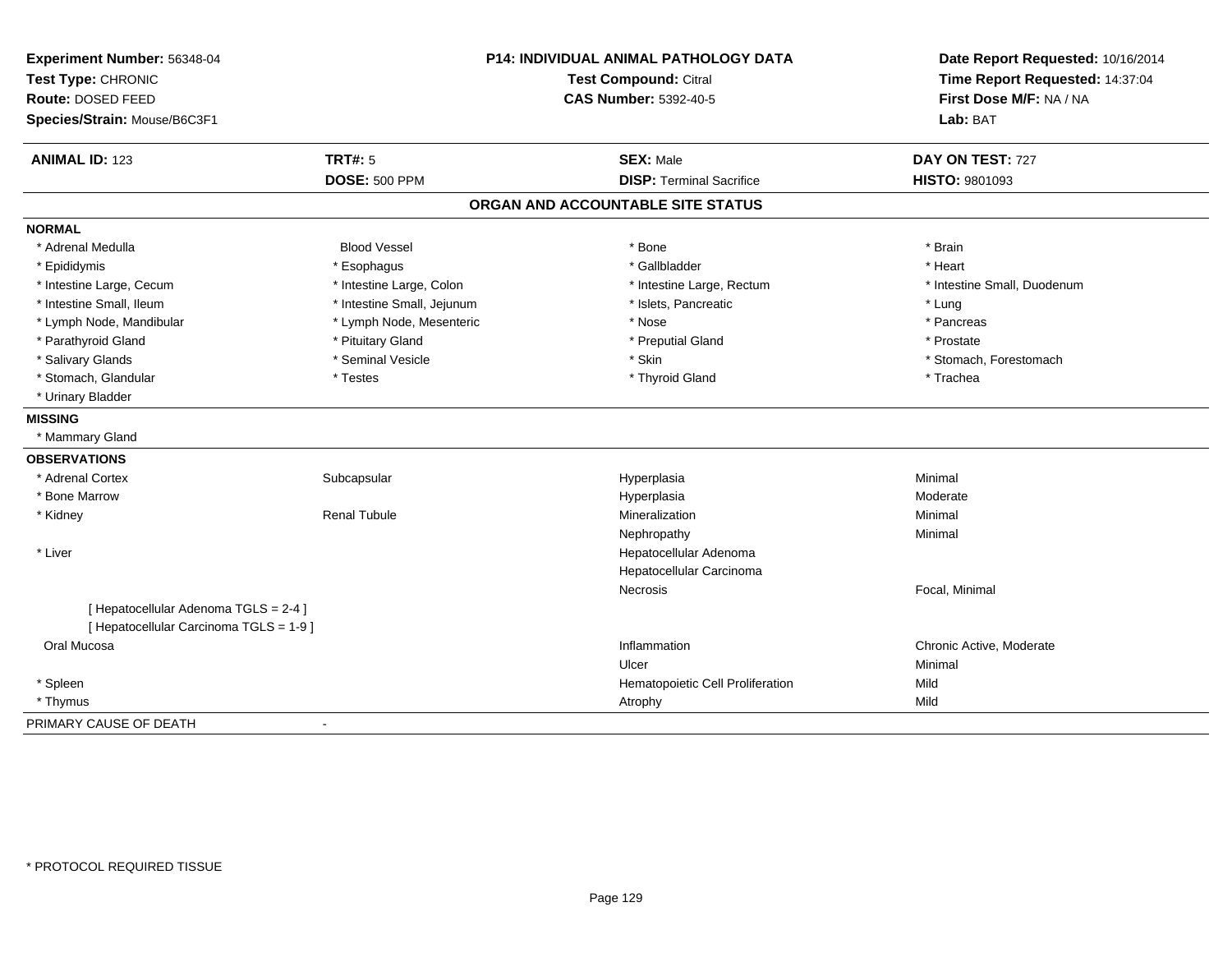| Experiment Number: 56348-04  |                          | <b>P14: INDIVIDUAL ANIMAL PATHOLOGY DATA</b> | Date Report Requested: 10/16/2014 |
|------------------------------|--------------------------|----------------------------------------------|-----------------------------------|
| Test Type: CHRONIC           |                          | Test Compound: Citral                        | Time Report Requested: 14:37:04   |
| Route: DOSED FEED            |                          | <b>CAS Number: 5392-40-5</b>                 | First Dose M/F: NA / NA           |
| Species/Strain: Mouse/B6C3F1 |                          |                                              | Lab: BAT                          |
| <b>ANIMAL ID: 124</b>        | TRT#: 5                  | <b>SEX: Male</b>                             | DAY ON TEST: 731                  |
|                              | <b>DOSE: 500 PPM</b>     | <b>DISP: Terminal Sacrifice</b>              | <b>HISTO: 9801094</b>             |
|                              |                          | ORGAN AND ACCOUNTABLE SITE STATUS            |                                   |
| <b>NORMAL</b>                |                          |                                              |                                   |
| * Adrenal Medulla            | <b>Blood Vessel</b>      | * Bone                                       | * Bone Marrow                     |
| * Brain                      | * Epididymis             | * Esophagus                                  | * Gallbladder                     |
| * Heart                      | * Intestine Large, Cecum | * Intestine Large, Colon                     | * Intestine Large, Rectum         |
| * Intestine Small, Duodenum  | * Intestine Small, Ileum | * Intestine Small, Jejunum                   | * Liver                           |
| * Lymph Node, Mandibular     | * Lymph Node, Mesenteric | * Nose                                       | * Pancreas                        |
| * Parathyroid Gland          | * Pituitary Gland        | * Preputial Gland                            | * Prostate                        |
| * Salivary Glands            | * Seminal Vesicle        | * Skin                                       | * Spleen                          |
| * Stomach, Forestomach       | * Stomach, Glandular     | * Testes                                     | * Thyroid Gland                   |
| * Trachea                    | * Urinary Bladder        |                                              |                                   |
| <b>MISSING</b>               |                          |                                              |                                   |
| * Mammary Gland              |                          |                                              |                                   |
| <b>OBSERVATIONS</b>          |                          |                                              |                                   |
| * Adrenal Cortex             | Subcapsular              | Hyperplasia                                  | Minimal                           |
| * Islets, Pancreatic         |                          | Hyperplasia                                  | Minimal                           |
| * Kidney                     | <b>Renal Tubule</b>      | Mineralization                               | Minimal                           |
|                              |                          | Nephropathy                                  | Minimal                           |
| * Lung                       |                          | Alveolar/Bronchiolar Adenoma                 |                                   |
| Oral Mucosa                  |                          | Inflammation                                 | Chronic Active, Minimal           |
| * Thymus                     |                          | Atrophy                                      | Minimal                           |
| PRIMARY CAUSE OF DEATH       |                          |                                              |                                   |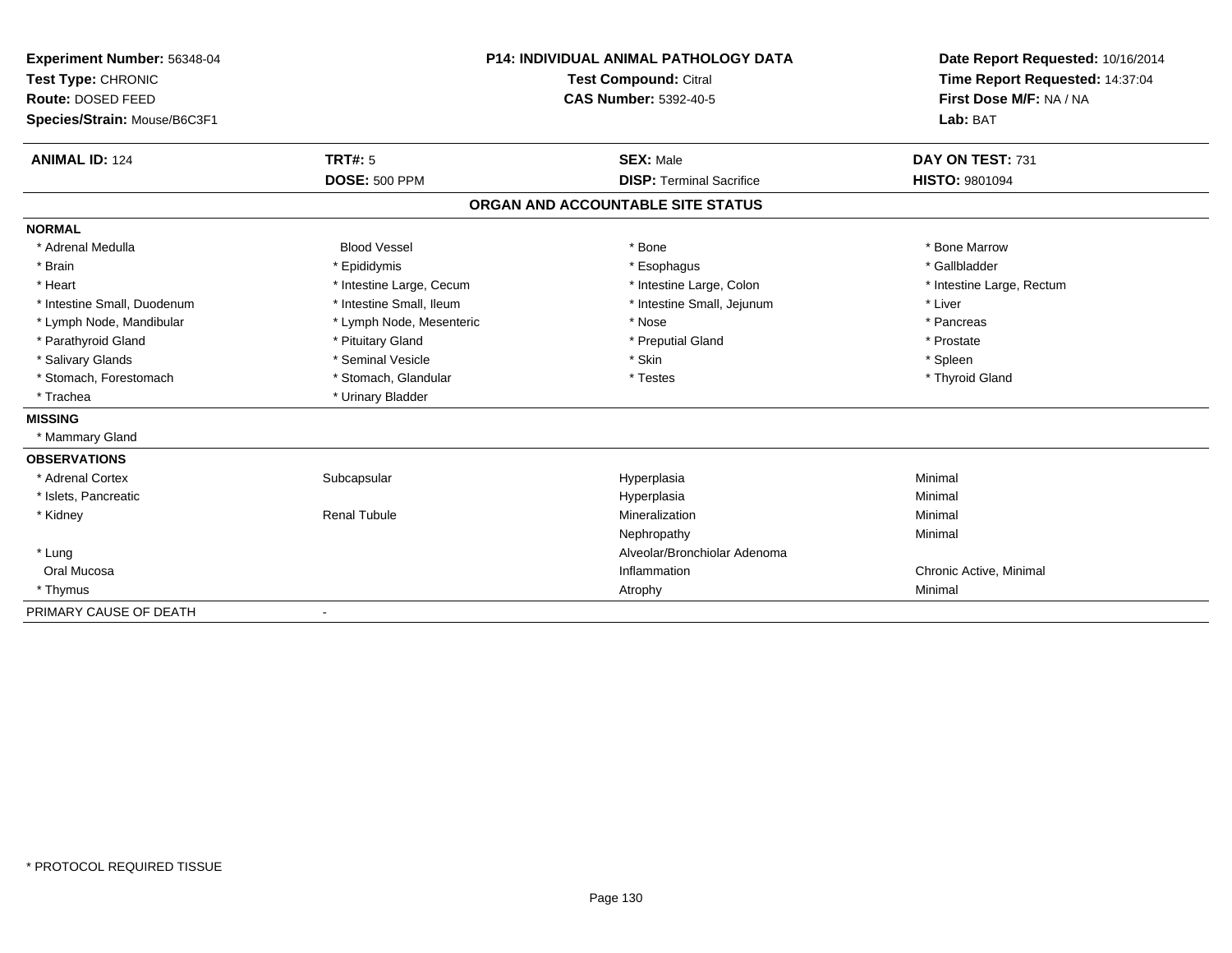| Experiment Number: 56348-04<br>Test Type: CHRONIC<br>Route: DOSED FEED<br>Species/Strain: Mouse/B6C3F1 |                            | <b>P14: INDIVIDUAL ANIMAL PATHOLOGY DATA</b><br>Test Compound: Citral<br><b>CAS Number: 5392-40-5</b> | Date Report Requested: 10/16/2014<br>Time Report Requested: 14:37:04<br>First Dose M/F: NA / NA<br>Lab: BAT |
|--------------------------------------------------------------------------------------------------------|----------------------------|-------------------------------------------------------------------------------------------------------|-------------------------------------------------------------------------------------------------------------|
|                                                                                                        |                            |                                                                                                       |                                                                                                             |
| <b>ANIMAL ID: 125</b>                                                                                  | TRT#: 5                    | <b>SEX: Male</b>                                                                                      | DAY ON TEST: 491                                                                                            |
|                                                                                                        | <b>DOSE: 500 PPM</b>       | <b>DISP: Natural Death</b>                                                                            | <b>HISTO: 9801095</b>                                                                                       |
|                                                                                                        |                            | ORGAN AND ACCOUNTABLE SITE STATUS                                                                     |                                                                                                             |
| <b>NORMAL</b>                                                                                          |                            |                                                                                                       |                                                                                                             |
| * Adrenal Medulla                                                                                      | <b>Blood Vessel</b>        | * Bone                                                                                                | * Brain                                                                                                     |
| * Epididymis                                                                                           | * Esophagus                | * Gallbladder                                                                                         | * Heart                                                                                                     |
| * Intestine Large, Cecum                                                                               | * Intestine Large, Colon   | * Intestine Large, Rectum                                                                             | * Intestine Small, Duodenum                                                                                 |
| * Intestine Small, Ileum                                                                               | * Intestine Small, Jejunum | * Islets, Pancreatic                                                                                  | * Lung                                                                                                      |
| * Lymph Node, Mandibular                                                                               | * Lymph Node, Mesenteric   | * Nose                                                                                                | Oral Mucosa                                                                                                 |
| * Pancreas                                                                                             | * Parathyroid Gland        | * Pituitary Gland                                                                                     | * Prostate                                                                                                  |
| * Salivary Glands                                                                                      | * Seminal Vesicle          | * Stomach, Forestomach                                                                                | * Stomach, Glandular                                                                                        |
| * Testes                                                                                               | * Thyroid Gland            | * Trachea                                                                                             | * Urinary Bladder                                                                                           |
| <b>MISSING</b>                                                                                         |                            |                                                                                                       |                                                                                                             |
| * Mammary Gland                                                                                        |                            |                                                                                                       |                                                                                                             |
| <b>OBSERVATIONS</b>                                                                                    |                            |                                                                                                       |                                                                                                             |
| * Adrenal Cortex                                                                                       | Subcapsular                | Hyperplasia                                                                                           | Minimal                                                                                                     |
| * Bone Marrow                                                                                          |                            | Hyperplasia                                                                                           | Mild                                                                                                        |
| * Kidney                                                                                               | <b>Renal Tubule</b>        | Mineralization                                                                                        | Minimal                                                                                                     |
| * Liver                                                                                                | Centrilobular              | Degeneration                                                                                          | Minimal                                                                                                     |
| * Preputial Gland                                                                                      |                            | Cyst                                                                                                  | Moderate                                                                                                    |
| [ $Cyst TGLS = 1-8$ ]                                                                                  |                            |                                                                                                       |                                                                                                             |
| * Skin                                                                                                 | <b>Subcut Tiss</b>         | Sarcoma                                                                                               |                                                                                                             |
| [Sarcoma TGLS = $2-9$ ]                                                                                |                            |                                                                                                       |                                                                                                             |
| * Spleen                                                                                               | Lymph Follic               | Atrophy                                                                                               | Mild                                                                                                        |
|                                                                                                        |                            | Hematopoietic Cell Proliferation                                                                      | Marked                                                                                                      |
| * Thymus                                                                                               |                            | Atrophy                                                                                               | Moderate                                                                                                    |
| PRIMARY CAUSE OF DEATH                                                                                 | - Skin Subcut Tiss Sarcoma |                                                                                                       |                                                                                                             |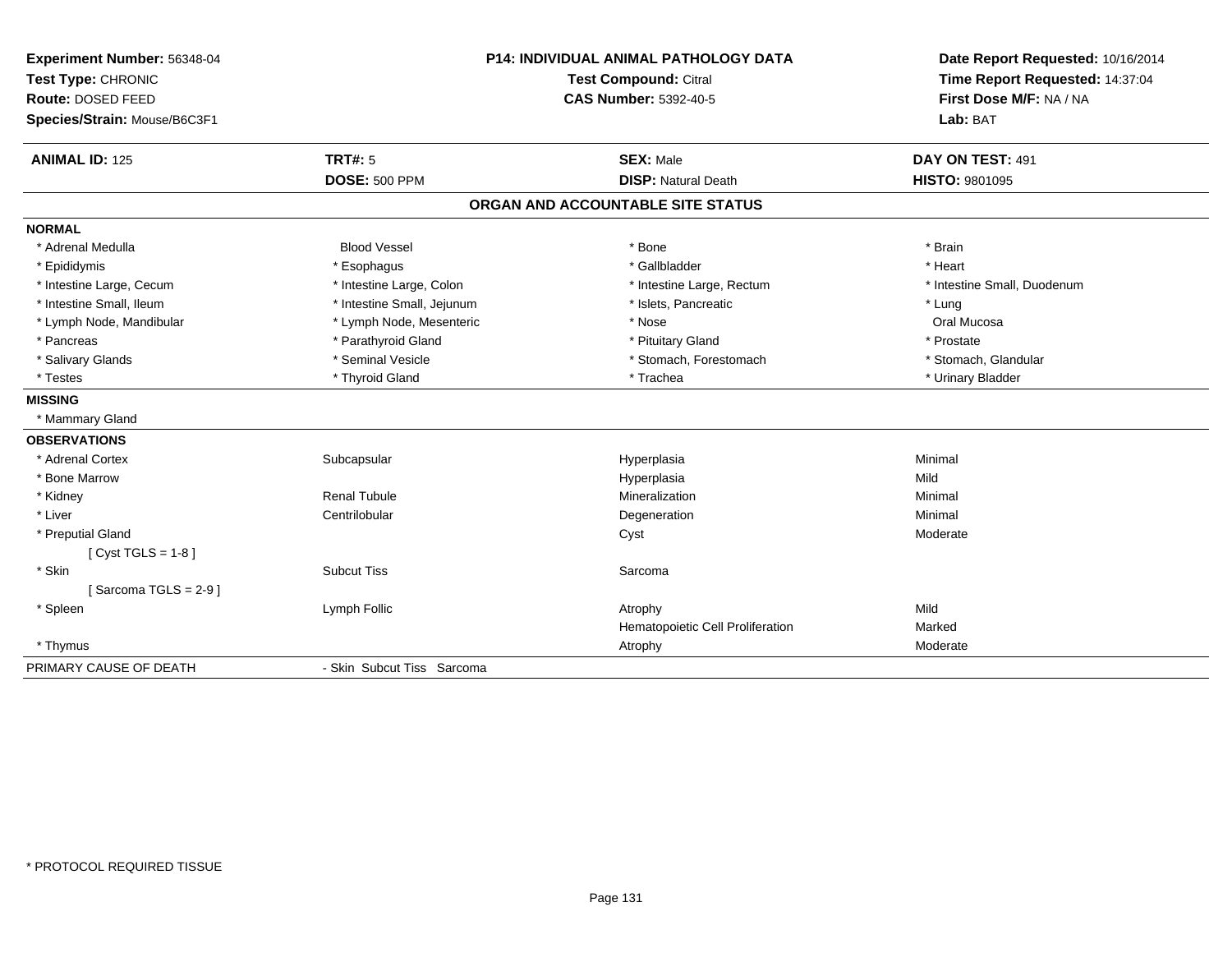| Experiment Number: 56348-04<br>Test Type: CHRONIC<br>Route: DOSED FEED |                            | <b>P14: INDIVIDUAL ANIMAL PATHOLOGY DATA</b><br><b>Test Compound: Citral</b><br><b>CAS Number: 5392-40-5</b> | Date Report Requested: 10/16/2014<br>Time Report Requested: 14:37:04<br>First Dose M/F: NA / NA |
|------------------------------------------------------------------------|----------------------------|--------------------------------------------------------------------------------------------------------------|-------------------------------------------------------------------------------------------------|
| Species/Strain: Mouse/B6C3F1                                           |                            |                                                                                                              | Lab: BAT                                                                                        |
| <b>ANIMAL ID: 126</b>                                                  | TRT#: 5                    | <b>SEX: Male</b>                                                                                             | DAY ON TEST: 731                                                                                |
|                                                                        | <b>DOSE: 500 PPM</b>       | <b>DISP: Terminal Sacrifice</b>                                                                              | HISTO: 9801096                                                                                  |
|                                                                        |                            | ORGAN AND ACCOUNTABLE SITE STATUS                                                                            |                                                                                                 |
| <b>NORMAL</b>                                                          |                            |                                                                                                              |                                                                                                 |
| * Adrenal Cortex                                                       | * Adrenal Medulla          | <b>Blood Vessel</b>                                                                                          | $*$ Bone                                                                                        |
| * Brain                                                                | * Epididymis               | * Esophagus                                                                                                  | * Gallbladder                                                                                   |
| * Intestine Large, Cecum                                               | * Intestine Large, Colon   | * Intestine Large, Rectum                                                                                    | * Intestine Small, Duodenum                                                                     |
| * Intestine Small, Ileum                                               | * Intestine Small, Jejunum | * Islets, Pancreatic                                                                                         | * Lymph Node, Mandibular                                                                        |
| * Lymph Node, Mesenteric                                               | * Nose                     | * Pancreas                                                                                                   | * Pituitary Gland                                                                               |
| * Preputial Gland                                                      | * Prostate                 | * Salivary Glands                                                                                            | * Seminal Vesicle                                                                               |
| * Skin                                                                 | * Stomach, Forestomach     | * Stomach, Glandular                                                                                         | * Testes                                                                                        |
| * Thyroid Gland                                                        | * Trachea                  | * Urinary Bladder                                                                                            |                                                                                                 |
| <b>MISSING</b>                                                         |                            |                                                                                                              |                                                                                                 |
| * Mammary Gland                                                        | * Parathyroid Gland        |                                                                                                              |                                                                                                 |
| <b>OBSERVATIONS</b>                                                    |                            |                                                                                                              |                                                                                                 |
| * Bone Marrow                                                          |                            | Hyperplasia                                                                                                  | Mild                                                                                            |
| * Heart                                                                |                            | Hepatocellular Carcinoma                                                                                     | Metastatic (Liver)                                                                              |
| * Kidney                                                               | <b>Renal Tubule</b>        | Mineralization                                                                                               | Minimal                                                                                         |
|                                                                        |                            | Nephropathy                                                                                                  | Minimal                                                                                         |
| * Liver                                                                |                            | Hepatocellular Carcinoma                                                                                     |                                                                                                 |
| [ Hepatocellular Carcinoma TGLS = 1-9 ]                                |                            |                                                                                                              |                                                                                                 |
| * Lung                                                                 |                            | Hepatocellular Carcinoma                                                                                     | Metastatic (Liver)                                                                              |
| Oral Mucosa                                                            |                            | Inflammation                                                                                                 | Chronic Active, Minimal                                                                         |
| * Spleen                                                               | Lymph Follic               | Atrophy                                                                                                      | Minimal                                                                                         |
|                                                                        |                            | Hematopoietic Cell Proliferation                                                                             | Moderate                                                                                        |
| * Thymus                                                               |                            | Atrophy                                                                                                      | Moderate                                                                                        |
| PRIMARY CAUSE OF DEATH                                                 |                            |                                                                                                              |                                                                                                 |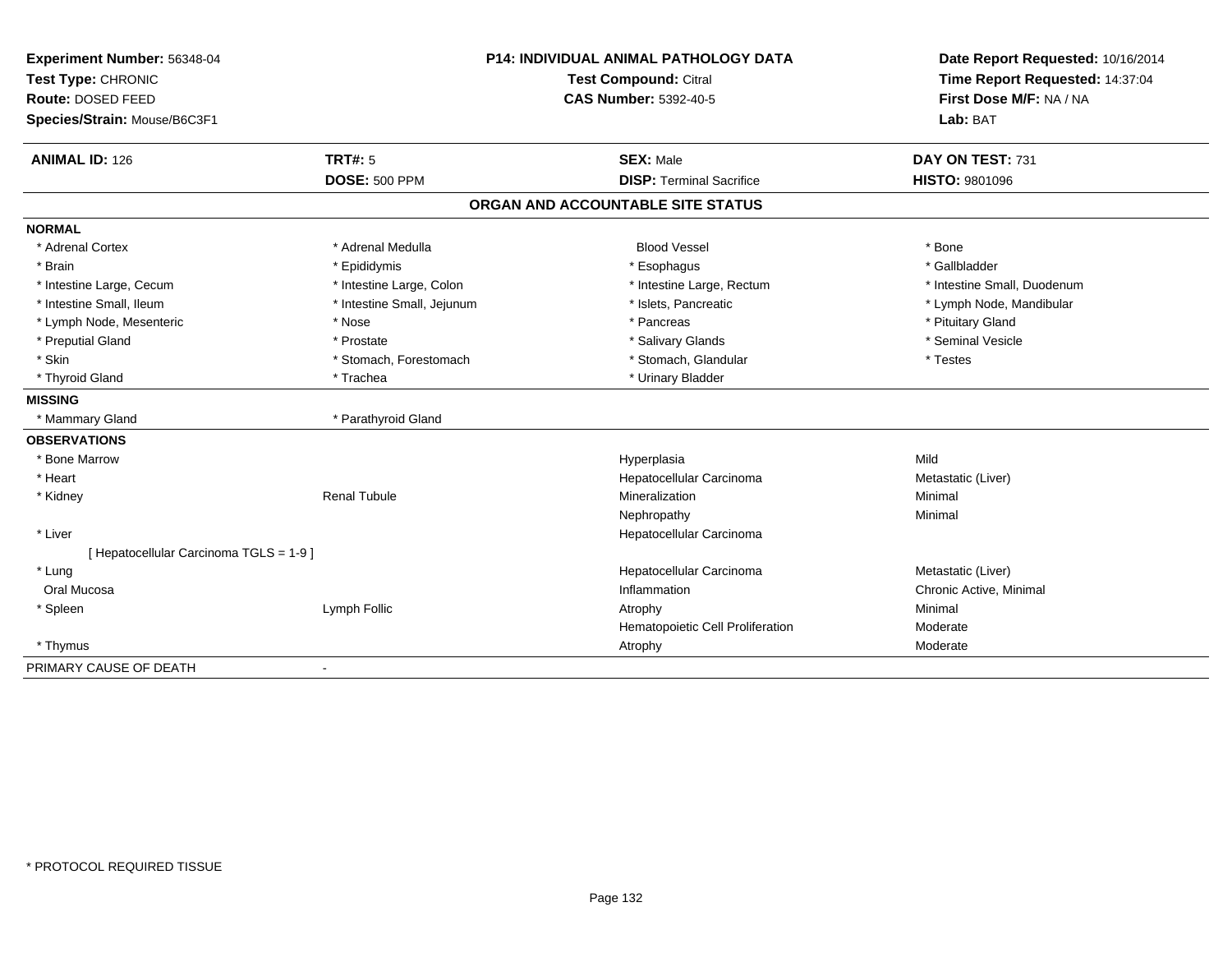| Experiment Number: 56348-04  | <b>P14: INDIVIDUAL ANIMAL PATHOLOGY DATA</b><br><b>Test Compound: Citral</b> |                                   | Date Report Requested: 10/16/2014 |
|------------------------------|------------------------------------------------------------------------------|-----------------------------------|-----------------------------------|
| Test Type: CHRONIC           |                                                                              |                                   | Time Report Requested: 14:37:04   |
| Route: DOSED FEED            |                                                                              | <b>CAS Number: 5392-40-5</b>      | First Dose M/F: NA / NA           |
| Species/Strain: Mouse/B6C3F1 |                                                                              |                                   | Lab: BAT                          |
| <b>ANIMAL ID: 127</b>        | TRT#: 5                                                                      | <b>SEX: Male</b>                  | DAY ON TEST: 731                  |
|                              | <b>DOSE: 500 PPM</b>                                                         | <b>DISP: Terminal Sacrifice</b>   | HISTO: 9801097                    |
|                              |                                                                              | ORGAN AND ACCOUNTABLE SITE STATUS |                                   |
| <b>NORMAL</b>                |                                                                              |                                   |                                   |
| * Adrenal Medulla            | <b>Blood Vessel</b>                                                          | * Bone                            | * Brain                           |
| * Epididymis                 | * Esophagus                                                                  | * Gallbladder                     | * Heart                           |
| * Intestine Large, Cecum     | * Intestine Large, Colon                                                     | * Intestine Large, Rectum         | * Intestine Small, Duodenum       |
| * Intestine Small, Ileum     | * Intestine Small, Jejunum                                                   | * Liver                           | * Lung                            |
| * Lymph Node, Mandibular     | * Lymph Node, Mesenteric                                                     | * Nose                            | * Pancreas                        |
| * Parathyroid Gland          | * Pituitary Gland                                                            | * Preputial Gland                 | * Prostate                        |
| * Salivary Glands            | * Seminal Vesicle                                                            | * Skin                            | * Spleen                          |
| * Stomach, Forestomach       | * Stomach, Glandular                                                         | * Testes                          | * Thyroid Gland                   |
| * Trachea                    | * Urinary Bladder                                                            |                                   |                                   |
| <b>MISSING</b>               |                                                                              |                                   |                                   |
| * Mammary Gland              |                                                                              |                                   |                                   |
| <b>OBSERVATIONS</b>          |                                                                              |                                   |                                   |
| * Adrenal Cortex             | Subcapsular                                                                  | Hyperplasia                       | Minimal                           |
| * Bone Marrow                |                                                                              | Hyperplasia                       | Mild                              |
| * Islets, Pancreatic         |                                                                              | Hyperplasia                       | Minimal                           |
| * Kidney                     | <b>Renal Tubule</b>                                                          | Cyst                              | Minimal                           |
|                              | <b>Renal Tubule</b>                                                          | Mineralization                    | Minimal                           |
|                              |                                                                              | Nephropathy                       | Minimal                           |
| Oral Mucosa                  |                                                                              | Inflammation                      | Chronic Active, Mild              |
| * Thymus                     |                                                                              | Atrophy                           | Minimal                           |
| PRIMARY CAUSE OF DEATH       |                                                                              |                                   |                                   |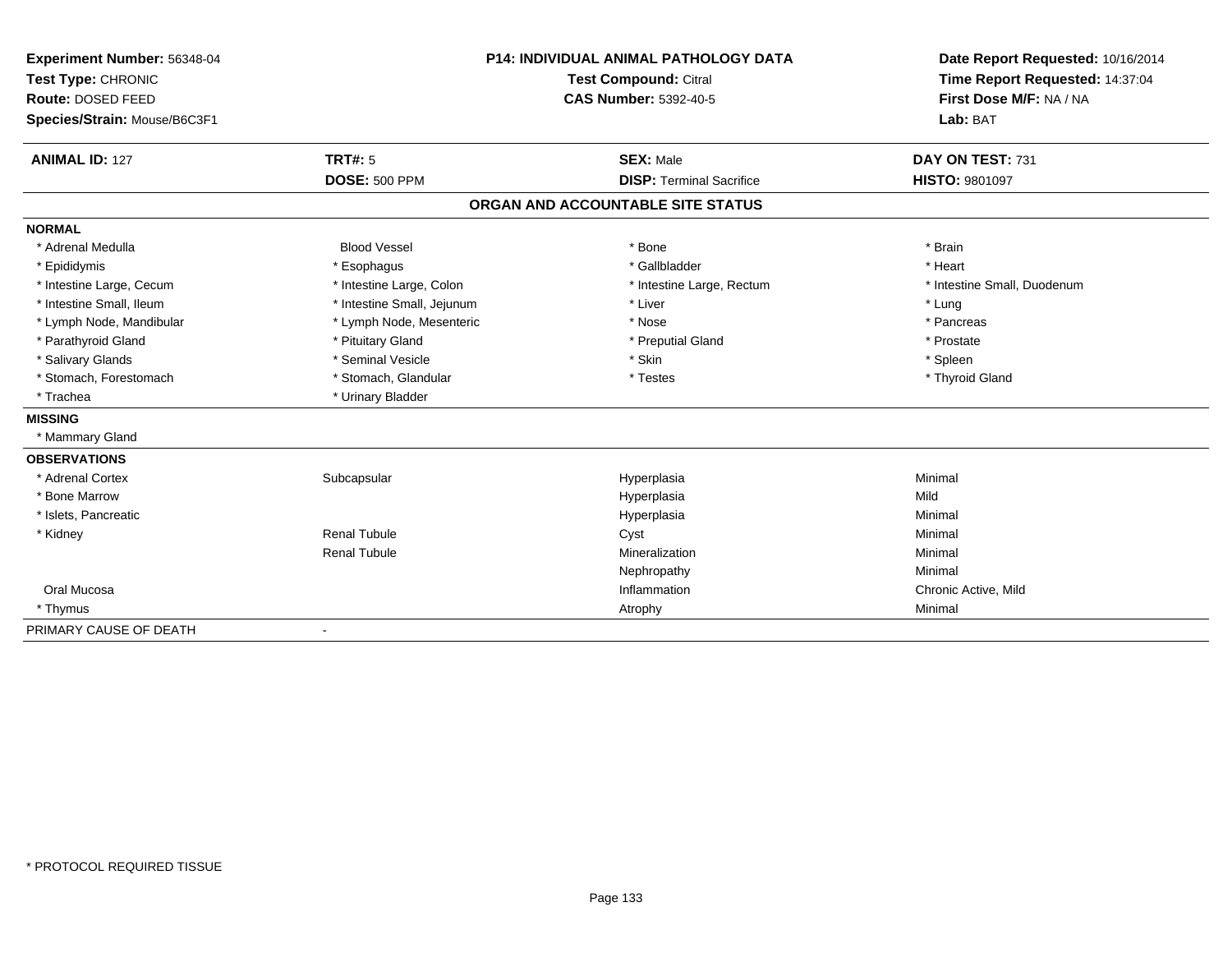| Experiment Number: 56348-04<br>Test Type: CHRONIC<br>Route: DOSED FEED<br>Species/Strain: Mouse/B6C3F1 |                                        | <b>P14: INDIVIDUAL ANIMAL PATHOLOGY DATA</b><br><b>Test Compound: Citral</b><br><b>CAS Number: 5392-40-5</b> | Date Report Requested: 10/16/2014<br>Time Report Requested: 14:37:04<br>First Dose M/F: NA / NA<br>Lab: BAT |
|--------------------------------------------------------------------------------------------------------|----------------------------------------|--------------------------------------------------------------------------------------------------------------|-------------------------------------------------------------------------------------------------------------|
|                                                                                                        |                                        |                                                                                                              | DAY ON TEST: 731                                                                                            |
| <b>ANIMAL ID: 128</b>                                                                                  | <b>TRT#: 5</b><br><b>DOSE: 500 PPM</b> | <b>SEX: Male</b><br><b>DISP: Terminal Sacrifice</b>                                                          | HISTO: 9801098                                                                                              |
|                                                                                                        |                                        |                                                                                                              |                                                                                                             |
|                                                                                                        |                                        | ORGAN AND ACCOUNTABLE SITE STATUS                                                                            |                                                                                                             |
| <b>NORMAL</b>                                                                                          |                                        |                                                                                                              |                                                                                                             |
| * Adrenal Cortex                                                                                       | * Adrenal Medulla                      | <b>Blood Vessel</b>                                                                                          | * Bone                                                                                                      |
| * Brain                                                                                                | * Epididymis                           | * Esophagus                                                                                                  | * Gallbladder                                                                                               |
| * Heart                                                                                                | * Intestine Large, Cecum               | * Intestine Large, Colon                                                                                     | * Intestine Large, Rectum                                                                                   |
| * Intestine Small, Duodenum                                                                            | * Intestine Small, Ileum               | * Intestine Small, Jejunum                                                                                   | * Lung                                                                                                      |
| * Lymph Node, Mandibular                                                                               | * Lymph Node, Mesenteric               | * Nose                                                                                                       | Oral Mucosa                                                                                                 |
| * Pancreas                                                                                             | * Parathyroid Gland                    | * Pituitary Gland                                                                                            | * Prostate                                                                                                  |
| * Salivary Glands                                                                                      | * Seminal Vesicle                      | * Skin                                                                                                       | * Spleen                                                                                                    |
| * Stomach, Forestomach                                                                                 | * Stomach, Glandular                   | * Testes                                                                                                     | * Thyroid Gland                                                                                             |
| * Trachea                                                                                              | * Urinary Bladder                      |                                                                                                              |                                                                                                             |
| <b>MISSING</b>                                                                                         |                                        |                                                                                                              |                                                                                                             |
| * Mammary Gland                                                                                        |                                        |                                                                                                              |                                                                                                             |
| <b>OBSERVATIONS</b>                                                                                    |                                        |                                                                                                              |                                                                                                             |
| * Bone Marrow                                                                                          |                                        | Hyperplasia                                                                                                  | Mild                                                                                                        |
| * Islets, Pancreatic                                                                                   |                                        | Hyperplasia                                                                                                  | Minimal                                                                                                     |
| * Kidney                                                                                               | <b>Renal Tubule</b>                    | Mineralization                                                                                               | Minimal                                                                                                     |
|                                                                                                        |                                        | Nephropathy                                                                                                  | Minimal                                                                                                     |
| * Liver                                                                                                |                                        | Hepatocellular Carcinoma                                                                                     |                                                                                                             |
|                                                                                                        |                                        | Inflammation                                                                                                 | Granulomatous, Minimal                                                                                      |
| [ Hepatocellular Carcinoma TGLS = 2-9 ]                                                                |                                        |                                                                                                              |                                                                                                             |
| * Preputial Gland                                                                                      |                                        | Cyst                                                                                                         | Moderate                                                                                                    |
| [ Cyst TGLS = $1-8$ ]                                                                                  |                                        |                                                                                                              |                                                                                                             |
| * Thymus                                                                                               |                                        | Atrophy                                                                                                      | Mild                                                                                                        |
| PRIMARY CAUSE OF DEATH                                                                                 |                                        |                                                                                                              |                                                                                                             |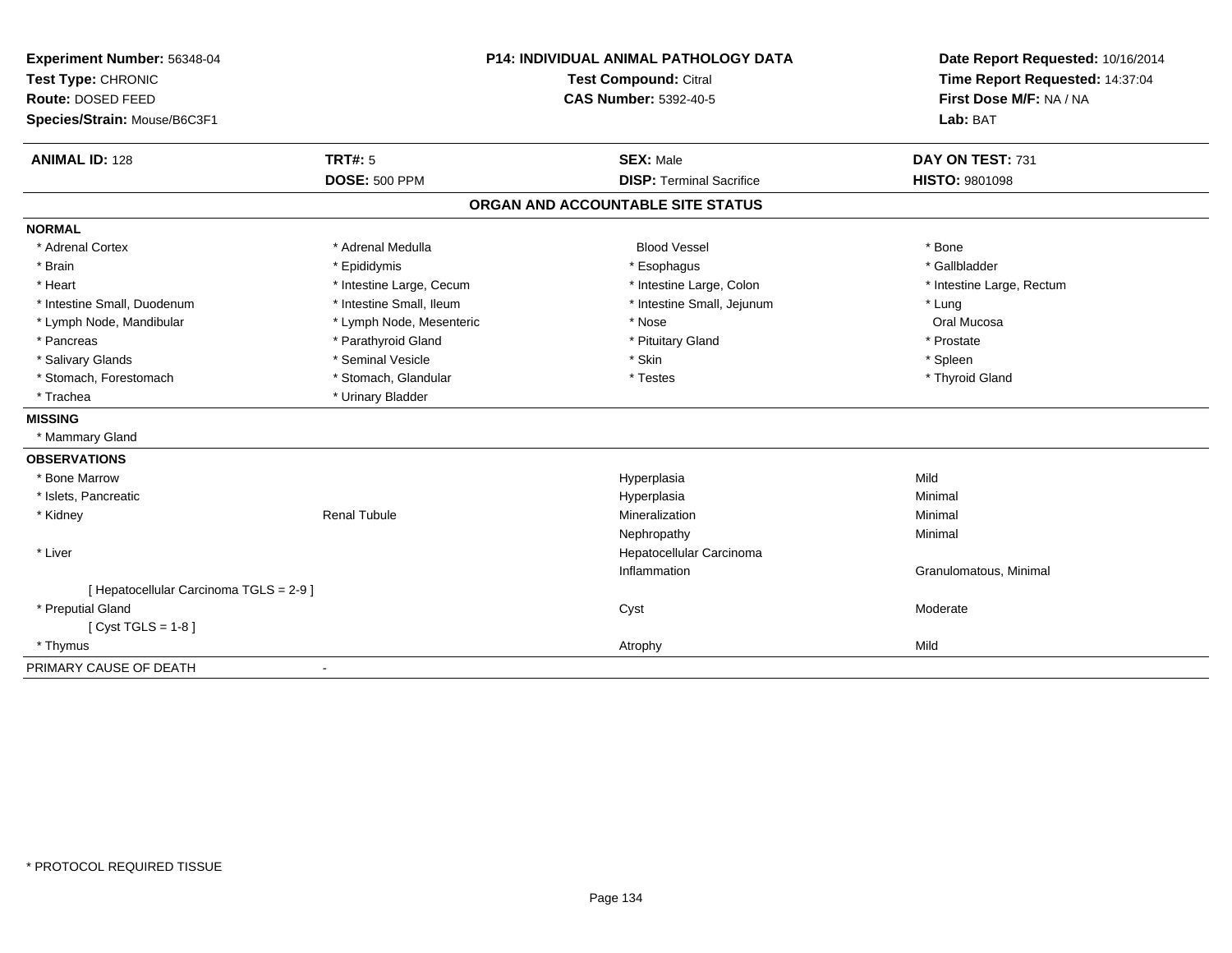| <b>Experiment Number: 56348-04</b><br>Test Type: CHRONIC |                          | <b>P14: INDIVIDUAL ANIMAL PATHOLOGY DATA</b><br><b>Test Compound: Citral</b> | Date Report Requested: 10/16/2014<br>Time Report Requested: 14:37:04 |
|----------------------------------------------------------|--------------------------|------------------------------------------------------------------------------|----------------------------------------------------------------------|
| Route: DOSED FEED                                        |                          | <b>CAS Number: 5392-40-5</b>                                                 | First Dose M/F: NA / NA                                              |
| Species/Strain: Mouse/B6C3F1                             |                          |                                                                              | Lab: BAT                                                             |
| <b>ANIMAL ID: 129</b>                                    | <b>TRT#: 5</b>           | <b>SEX: Male</b>                                                             | DAY ON TEST: 731                                                     |
|                                                          | <b>DOSE: 500 PPM</b>     | <b>DISP: Terminal Sacrifice</b>                                              | <b>HISTO: 9801099</b>                                                |
|                                                          |                          | ORGAN AND ACCOUNTABLE SITE STATUS                                            |                                                                      |
| <b>NORMAL</b>                                            |                          |                                                                              |                                                                      |
| * Adrenal Medulla                                        | <b>Blood Vessel</b>      | * Bone                                                                       | * Bone Marrow                                                        |
| * Brain                                                  | * Epididymis             | * Esophagus                                                                  | * Gallbladder                                                        |
| * Heart                                                  | * Intestine Large, Cecum | * Intestine Large, Colon                                                     | * Intestine Large, Rectum                                            |
| * Intestine Small, Duodenum                              | * Intestine Small, Ileum | * Intestine Small, Jejunum                                                   | * Islets, Pancreatic                                                 |
| * Kidney                                                 | * Liver                  | * Lymph Node, Mandibular                                                     | * Lymph Node, Mesenteric                                             |
| * Nose                                                   | Oral Mucosa              | * Pancreas                                                                   | * Parathyroid Gland                                                  |
| * Pituitary Gland                                        | * Prostate               | * Salivary Glands                                                            | * Seminal Vesicle                                                    |
| * Skin                                                   | * Spleen                 | * Stomach, Forestomach                                                       | * Stomach, Glandular                                                 |
| * Testes                                                 | * Thymus                 | * Thyroid Gland                                                              | * Trachea                                                            |
| * Urinary Bladder                                        |                          |                                                                              |                                                                      |
| <b>MISSING</b>                                           |                          |                                                                              |                                                                      |
| * Mammary Gland                                          |                          |                                                                              |                                                                      |
| <b>OBSERVATIONS</b>                                      |                          |                                                                              |                                                                      |
| * Adrenal Cortex                                         | Subcapsular              | Hyperplasia                                                                  | Minimal                                                              |
| * Lung                                                   |                          | Alveolar/Bronchiolar Adenoma                                                 |                                                                      |
| * Preputial Gland                                        |                          | Cyst                                                                         | Moderate                                                             |
| [ $Cyst TGLS = 1-8$ ]                                    |                          |                                                                              |                                                                      |
| PRIMARY CAUSE OF DEATH                                   |                          |                                                                              |                                                                      |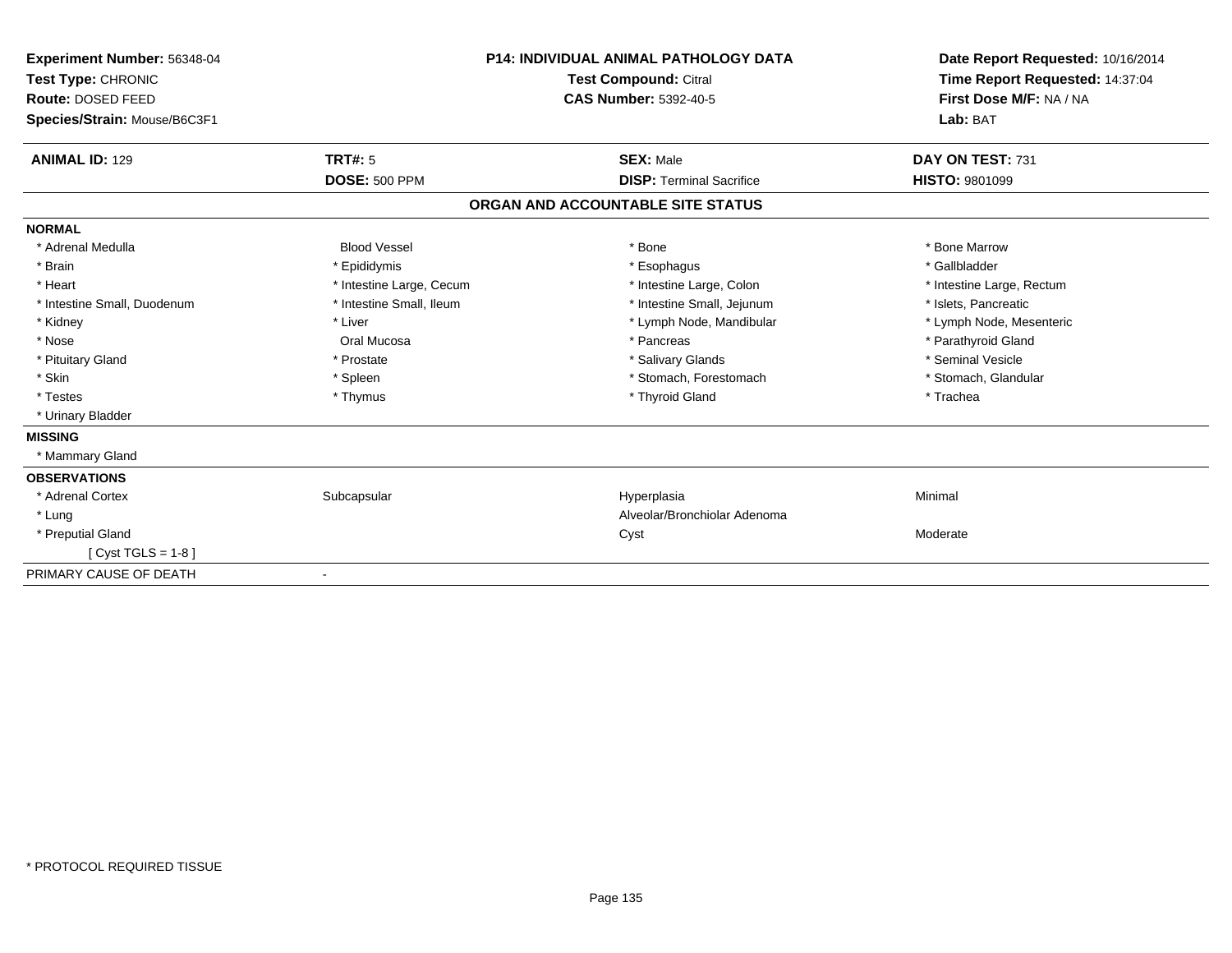| Experiment Number: 56348-04<br>Test Type: CHRONIC<br>Route: DOSED FEED<br>Species/Strain: Mouse/B6C3F1 |                          | <b>P14: INDIVIDUAL ANIMAL PATHOLOGY DATA</b><br><b>Test Compound: Citral</b><br><b>CAS Number: 5392-40-5</b> | Date Report Requested: 10/16/2014<br>Time Report Requested: 14:37:04<br>First Dose M/F: NA / NA<br>Lab: BAT |
|--------------------------------------------------------------------------------------------------------|--------------------------|--------------------------------------------------------------------------------------------------------------|-------------------------------------------------------------------------------------------------------------|
| <b>ANIMAL ID: 130</b>                                                                                  | TRT#: 5                  | <b>SEX: Male</b>                                                                                             | DAY ON TEST: 728                                                                                            |
|                                                                                                        | <b>DOSE: 500 PPM</b>     | <b>DISP: Terminal Sacrifice</b>                                                                              | HISTO: 9801100                                                                                              |
|                                                                                                        |                          | ORGAN AND ACCOUNTABLE SITE STATUS                                                                            |                                                                                                             |
| <b>NORMAL</b>                                                                                          |                          |                                                                                                              |                                                                                                             |
| * Adrenal Medulla                                                                                      | <b>Blood Vessel</b>      | * Bone                                                                                                       | * Bone Marrow                                                                                               |
| * Brain                                                                                                | * Epididymis             | * Esophagus                                                                                                  | * Gallbladder                                                                                               |
| * Heart                                                                                                | * Intestine Large, Cecum | * Intestine Large, Colon                                                                                     | * Intestine Large, Rectum                                                                                   |
| * Intestine Small, Duodenum                                                                            | * Intestine Small, Ileum | * Intestine Small, Jejunum                                                                                   | * Lung                                                                                                      |
| * Lymph Node, Mandibular                                                                               | * Lymph Node, Mesenteric | * Nose                                                                                                       | Oral Mucosa                                                                                                 |
| * Pancreas                                                                                             | * Parathyroid Gland      | * Pituitary Gland                                                                                            | * Preputial Gland                                                                                           |
| * Prostate                                                                                             | * Salivary Glands        | * Seminal Vesicle                                                                                            | * Skin                                                                                                      |
| * Spleen                                                                                               | * Stomach, Forestomach   | * Stomach, Glandular                                                                                         | * Testes                                                                                                    |
| * Thyroid Gland                                                                                        | * Trachea                | * Urinary Bladder                                                                                            |                                                                                                             |
| <b>MISSING</b>                                                                                         |                          |                                                                                                              |                                                                                                             |
| * Mammary Gland                                                                                        |                          |                                                                                                              |                                                                                                             |
| <b>OBSERVATIONS</b>                                                                                    |                          |                                                                                                              |                                                                                                             |
| * Adrenal Cortex                                                                                       |                          | Hypertrophy                                                                                                  | Focal, Minimal                                                                                              |
| * Islets, Pancreatic                                                                                   |                          | Hyperplasia                                                                                                  | Minimal                                                                                                     |
| * Kidney                                                                                               | <b>Renal Tubule</b>      | Mineralization                                                                                               | Minimal                                                                                                     |
|                                                                                                        |                          | Nephropathy                                                                                                  | Minimal                                                                                                     |
| * Liver                                                                                                |                          | <b>Infiltration Cellular</b>                                                                                 | Lymphocyte, Minimal                                                                                         |
|                                                                                                        |                          | Inflammation                                                                                                 | Granulomatous, Minimal                                                                                      |
| * Thymus                                                                                               |                          | Atrophy                                                                                                      | Mild                                                                                                        |
| PRIMARY CAUSE OF DEATH                                                                                 | $\overline{\phantom{a}}$ |                                                                                                              |                                                                                                             |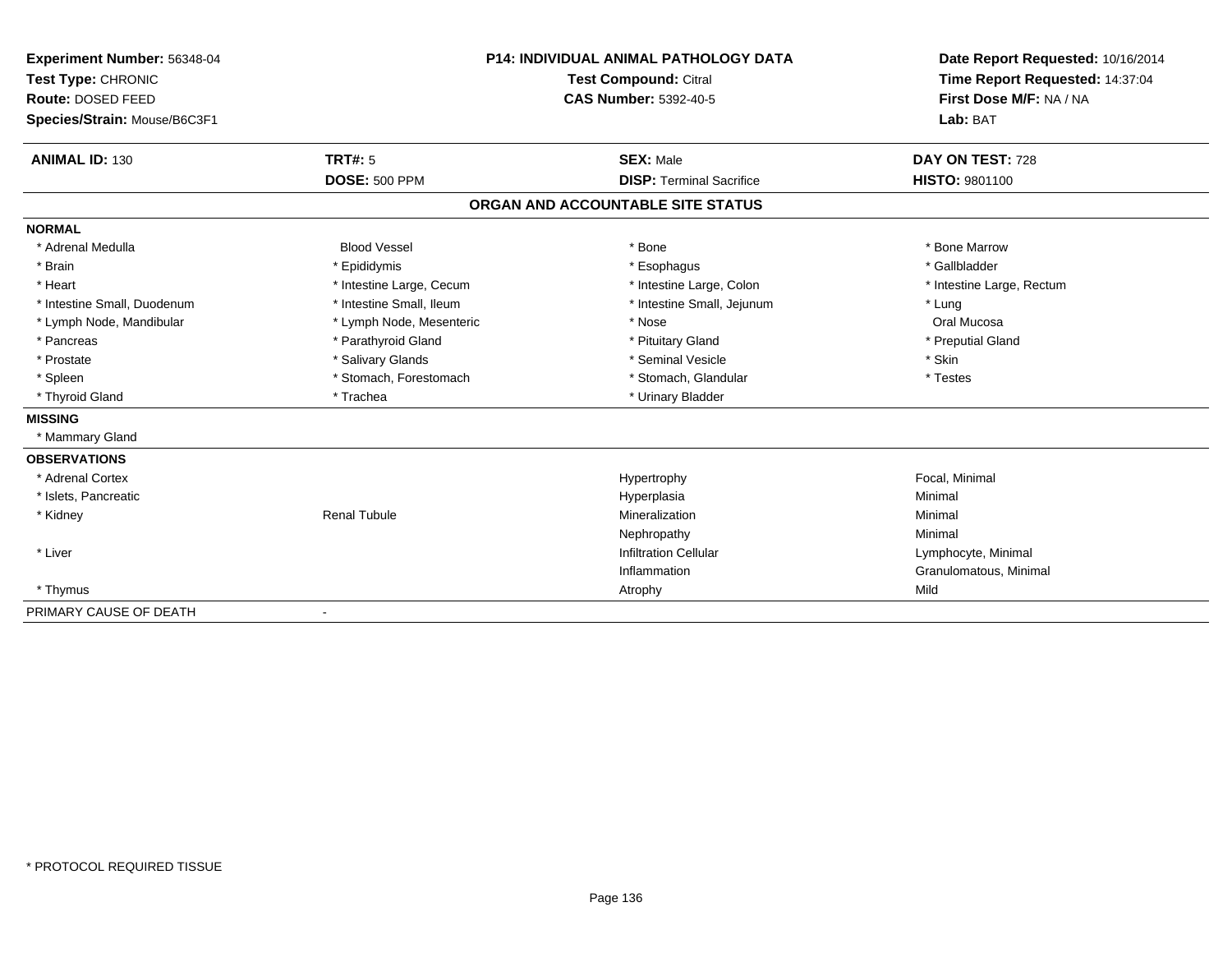| <b>Experiment Number: 56348-04</b> |                          | <b>P14: INDIVIDUAL ANIMAL PATHOLOGY DATA</b> | Date Report Requested: 10/16/2014 |
|------------------------------------|--------------------------|----------------------------------------------|-----------------------------------|
| Test Type: CHRONIC                 | Test Compound: Citral    |                                              | Time Report Requested: 14:37:04   |
| Route: DOSED FEED                  |                          | <b>CAS Number: 5392-40-5</b>                 | First Dose M/F: NA / NA           |
| Species/Strain: Mouse/B6C3F1       |                          |                                              | Lab: BAT                          |
| <b>ANIMAL ID: 131</b>              | <b>TRT#: 5</b>           | <b>SEX: Male</b>                             | DAY ON TEST: 728                  |
|                                    | <b>DOSE: 500 PPM</b>     | <b>DISP: Terminal Sacrifice</b>              | <b>HISTO: 9801101</b>             |
|                                    |                          | ORGAN AND ACCOUNTABLE SITE STATUS            |                                   |
| <b>NORMAL</b>                      |                          |                                              |                                   |
| * Adrenal Medulla                  | <b>Blood Vessel</b>      | * Bone                                       | * Bone Marrow                     |
| * Brain                            | * Epididymis             | * Esophagus                                  | * Gallbladder                     |
| * Heart                            | * Intestine Large, Cecum | * Intestine Large, Colon                     | * Intestine Large, Rectum         |
| * Intestine Small, Duodenum        | * Intestine Small, Ileum | * Intestine Small, Jejunum                   | * Lung                            |
| * Lymph Node, Mandibular           | * Lymph Node, Mesenteric | * Nose                                       | Oral Mucosa                       |
| * Pancreas                         | * Parathyroid Gland      | * Pituitary Gland                            | * Preputial Gland                 |
| * Prostate                         | * Salivary Glands        | * Seminal Vesicle                            | * Skin                            |
| * Spleen                           | * Stomach, Forestomach   | * Stomach, Glandular                         | * Testes                          |
| * Thyroid Gland                    | * Trachea                | * Urinary Bladder                            |                                   |
| <b>MISSING</b>                     |                          |                                              |                                   |
| * Mammary Gland                    | * Thymus                 |                                              |                                   |
| <b>OBSERVATIONS</b>                |                          |                                              |                                   |
| * Adrenal Cortex                   | Subcapsular              | Hyperplasia                                  | Minimal                           |
|                                    |                          | Hypertrophy                                  | Focal, Minimal                    |
| * Islets, Pancreatic               |                          | Hyperplasia                                  | Moderate                          |
| * Kidney                           | <b>Renal Tubule</b>      | Mineralization                               | Minimal                           |
|                                    |                          | Nephropathy                                  | Minimal                           |
| * Liver                            |                          | Mixed Cell Focus                             |                                   |
| PRIMARY CAUSE OF DEATH             |                          |                                              |                                   |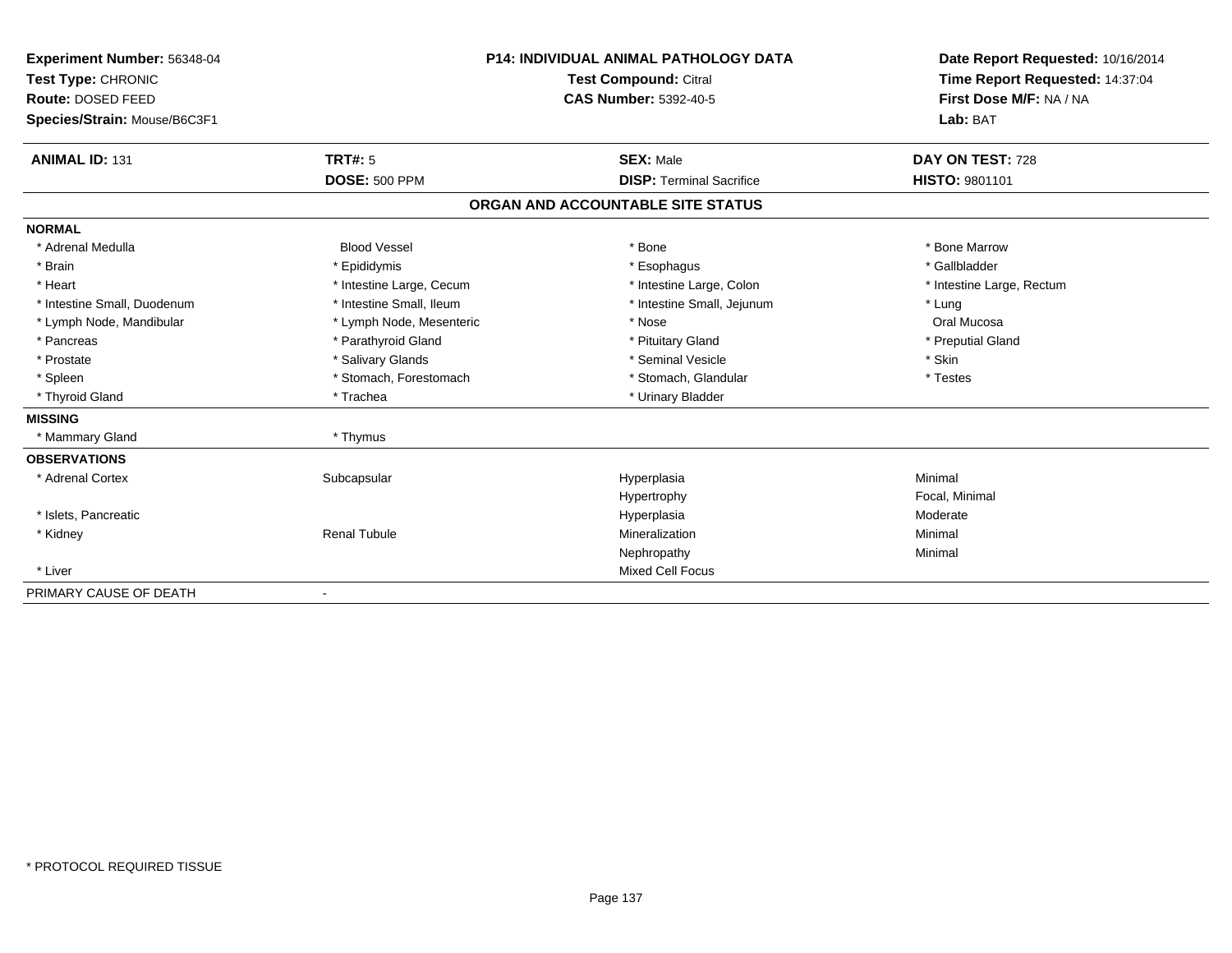| Experiment Number: 56348-04  | <b>P14: INDIVIDUAL ANIMAL PATHOLOGY DATA</b><br>Test Compound: Citral |                                   | Date Report Requested: 10/16/2014 |
|------------------------------|-----------------------------------------------------------------------|-----------------------------------|-----------------------------------|
| Test Type: CHRONIC           |                                                                       |                                   | Time Report Requested: 14:37:04   |
| Route: DOSED FEED            |                                                                       | <b>CAS Number: 5392-40-5</b>      | First Dose M/F: NA / NA           |
| Species/Strain: Mouse/B6C3F1 |                                                                       |                                   | Lab: BAT                          |
| <b>ANIMAL ID: 132</b>        | <b>TRT#: 5</b>                                                        | <b>SEX: Male</b>                  | DAY ON TEST: 728                  |
|                              | <b>DOSE: 500 PPM</b>                                                  | <b>DISP: Terminal Sacrifice</b>   | <b>HISTO: 9801102</b>             |
|                              |                                                                       | ORGAN AND ACCOUNTABLE SITE STATUS |                                   |
| <b>NORMAL</b>                |                                                                       |                                   |                                   |
| * Adrenal Medulla            | <b>Blood Vessel</b>                                                   | * Bone                            | * Brain                           |
| * Epididymis                 | * Esophagus                                                           | * Gallbladder                     | * Heart                           |
| * Intestine Large, Cecum     | * Intestine Large, Colon                                              | * Intestine Large, Rectum         | * Intestine Small, Duodenum       |
| * Intestine Small, Ileum     | * Intestine Small, Jejunum                                            | * Islets, Pancreatic              | * Liver                           |
| * Lung                       | * Lymph Node, Mandibular                                              | * Lymph Node, Mesenteric          | * Nose                            |
| * Pancreas                   | * Pituitary Gland                                                     | * Preputial Gland                 | * Salivary Glands                 |
| * Seminal Vesicle            | * Skin                                                                | * Spleen                          | * Stomach, Forestomach            |
| * Stomach, Glandular         | * Testes                                                              | * Thyroid Gland                   | * Trachea                         |
| <b>MISSING</b>               |                                                                       |                                   |                                   |
| * Mammary Gland              | * Parathyroid Gland                                                   |                                   |                                   |
| <b>OBSERVATIONS</b>          |                                                                       |                                   |                                   |
| * Adrenal Cortex             | Subcapsular                                                           | Hyperplasia                       | Minimal                           |
| * Bone Marrow                |                                                                       | Hyperplasia                       | Mild                              |
| * Kidney                     |                                                                       | Infarct                           | Moderate                          |
|                              | <b>Renal Tubule</b>                                                   | Mineralization                    | Minimal                           |
|                              |                                                                       | Nephropathy                       | Minimal                           |
| [Infarct TGLS = $1-4$ ]      |                                                                       |                                   |                                   |
| Oral Mucosa                  |                                                                       | Inflammation                      | Chronic Active, Minimal           |
| * Prostate                   |                                                                       | Inflammation                      | Chronic Active, Moderate          |
| * Thymus                     |                                                                       | Atrophy                           | Minimal                           |
| * Urinary Bladder            | <b>Transit Epithe</b>                                                 | <b>Cytoplasmic Alteration</b>     | Mild                              |
|                              |                                                                       | Inflammation                      | Chronic, Minimal                  |
| PRIMARY CAUSE OF DEATH       | $\blacksquare$                                                        |                                   |                                   |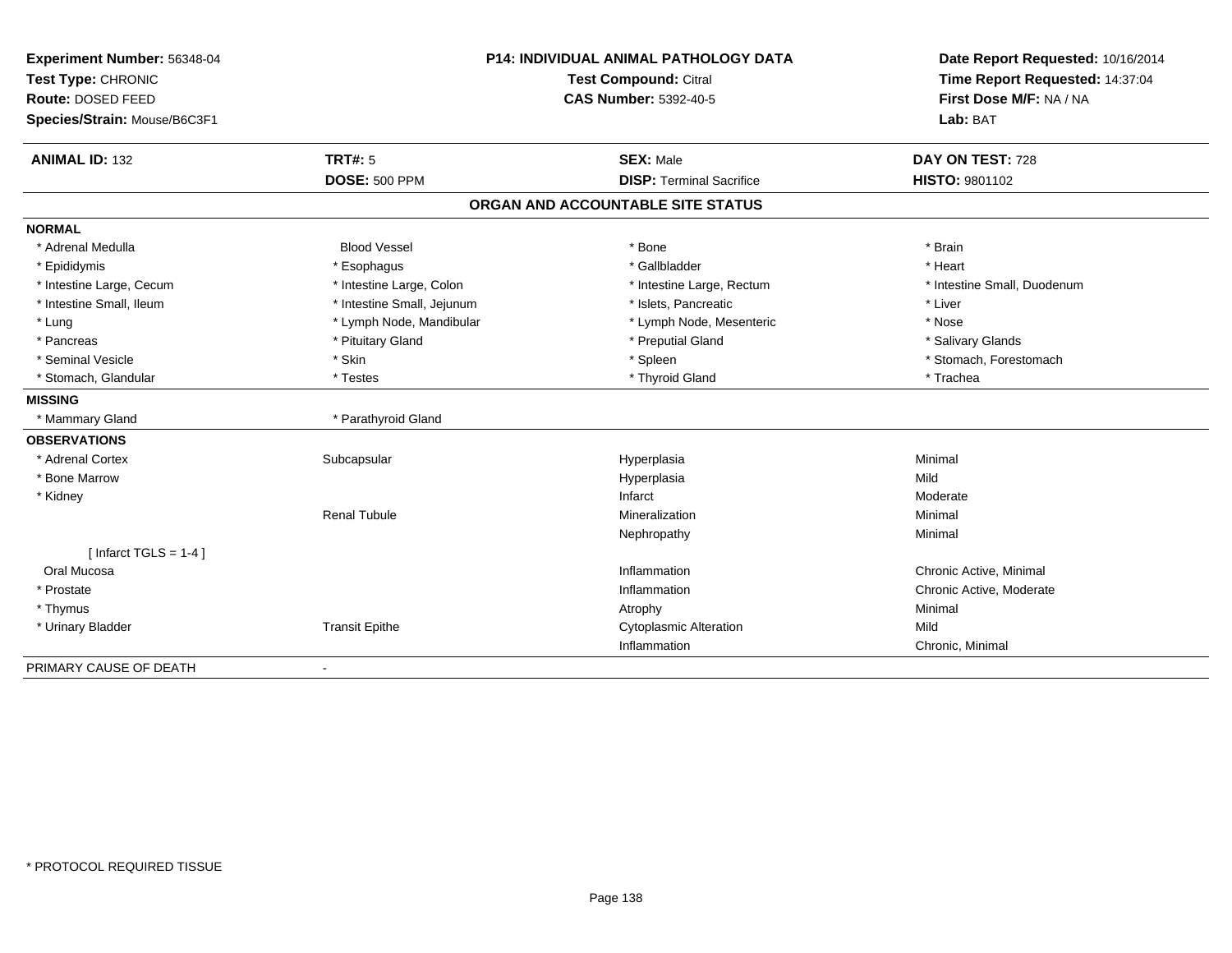| Time Report Requested: 14:37:04<br>First Dose M/F: NA / NA<br><b>CAS Number: 5392-40-5</b><br>Lab: BAT<br><b>ANIMAL ID: 133</b><br><b>TRT#: 5</b><br><b>SEX: Male</b><br>DAY ON TEST: 730<br><b>DOSE: 500 PPM</b><br><b>DISP: Terminal Sacrifice</b><br>HISTO: 9801103<br>ORGAN AND ACCOUNTABLE SITE STATUS<br>* Adrenal Medulla<br><b>Blood Vessel</b><br>* Bone<br>* Bone Marrow<br>* Brain<br>* Epididymis<br>* Esophagus<br>* Gallbladder<br>* Heart<br>* Intestine Large, Cecum<br>* Intestine Large, Colon<br>* Intestine Large, Rectum<br>* Intestine Small, Duodenum<br>* Intestine Small, Ileum<br>* Intestine Small, Jejunum<br>* Lymph Node, Mandibular<br>Oral Mucosa<br>* Nose<br>* Pancreas<br>* Lymph Node, Mesenteric<br>* Prostate<br>* Parathyroid Gland<br>* Pituitary Gland<br>* Preputial Gland<br>* Salivary Glands<br>* Seminal Vesicle<br>* Stomach, Forestomach<br>* Spleen<br>* Stomach, Glandular<br>* Thymus<br>* Thyroid Gland<br>* Testes<br>* Trachea<br>* Urinary Bladder<br>* Mammary Gland<br>Minimal<br>* Adrenal Cortex<br>Subcapsular<br>Hyperplasia<br>Focal, Minimal<br>Hypertrophy<br>* Islets, Pancreatic<br>Minimal<br>Hyperplasia<br><b>Renal Tubule</b><br>Mineralization<br>Minimal<br>* Kidney<br>Minimal<br>Nephropathy<br>* Liver<br>Clear Cell Focus<br>[Clear Cell Focus TGLS = 2-4]<br>Alveolar/Bronchiolar Adenoma<br>* Lung<br>Minimal<br>Hemorrhage<br>[ Alveolar/Bronchiolar Adenoma TGLS = 2-4 ]<br>* Skin<br>Focal, Moderate<br>Epidermis<br>Hyperplasia<br>[Hyperplasia TGLS = $1-9$ ]<br>$\blacksquare$ | Experiment Number: 56348-04  |  | P14: INDIVIDUAL ANIMAL PATHOLOGY DATA | Date Report Requested: 10/16/2014 |
|--------------------------------------------------------------------------------------------------------------------------------------------------------------------------------------------------------------------------------------------------------------------------------------------------------------------------------------------------------------------------------------------------------------------------------------------------------------------------------------------------------------------------------------------------------------------------------------------------------------------------------------------------------------------------------------------------------------------------------------------------------------------------------------------------------------------------------------------------------------------------------------------------------------------------------------------------------------------------------------------------------------------------------------------------------------------------------------------------------------------------------------------------------------------------------------------------------------------------------------------------------------------------------------------------------------------------------------------------------------------------------------------------------------------------------------------------------------------------------------------------------------------------------------------------------------------|------------------------------|--|---------------------------------------|-----------------------------------|
|                                                                                                                                                                                                                                                                                                                                                                                                                                                                                                                                                                                                                                                                                                                                                                                                                                                                                                                                                                                                                                                                                                                                                                                                                                                                                                                                                                                                                                                                                                                                                                    | Test Type: CHRONIC           |  | Test Compound: Citral                 |                                   |
|                                                                                                                                                                                                                                                                                                                                                                                                                                                                                                                                                                                                                                                                                                                                                                                                                                                                                                                                                                                                                                                                                                                                                                                                                                                                                                                                                                                                                                                                                                                                                                    | Route: DOSED FEED            |  |                                       |                                   |
|                                                                                                                                                                                                                                                                                                                                                                                                                                                                                                                                                                                                                                                                                                                                                                                                                                                                                                                                                                                                                                                                                                                                                                                                                                                                                                                                                                                                                                                                                                                                                                    | Species/Strain: Mouse/B6C3F1 |  |                                       |                                   |
|                                                                                                                                                                                                                                                                                                                                                                                                                                                                                                                                                                                                                                                                                                                                                                                                                                                                                                                                                                                                                                                                                                                                                                                                                                                                                                                                                                                                                                                                                                                                                                    |                              |  |                                       |                                   |
|                                                                                                                                                                                                                                                                                                                                                                                                                                                                                                                                                                                                                                                                                                                                                                                                                                                                                                                                                                                                                                                                                                                                                                                                                                                                                                                                                                                                                                                                                                                                                                    |                              |  |                                       |                                   |
|                                                                                                                                                                                                                                                                                                                                                                                                                                                                                                                                                                                                                                                                                                                                                                                                                                                                                                                                                                                                                                                                                                                                                                                                                                                                                                                                                                                                                                                                                                                                                                    |                              |  |                                       |                                   |
|                                                                                                                                                                                                                                                                                                                                                                                                                                                                                                                                                                                                                                                                                                                                                                                                                                                                                                                                                                                                                                                                                                                                                                                                                                                                                                                                                                                                                                                                                                                                                                    | <b>NORMAL</b>                |  |                                       |                                   |
|                                                                                                                                                                                                                                                                                                                                                                                                                                                                                                                                                                                                                                                                                                                                                                                                                                                                                                                                                                                                                                                                                                                                                                                                                                                                                                                                                                                                                                                                                                                                                                    |                              |  |                                       |                                   |
|                                                                                                                                                                                                                                                                                                                                                                                                                                                                                                                                                                                                                                                                                                                                                                                                                                                                                                                                                                                                                                                                                                                                                                                                                                                                                                                                                                                                                                                                                                                                                                    |                              |  |                                       |                                   |
|                                                                                                                                                                                                                                                                                                                                                                                                                                                                                                                                                                                                                                                                                                                                                                                                                                                                                                                                                                                                                                                                                                                                                                                                                                                                                                                                                                                                                                                                                                                                                                    |                              |  |                                       |                                   |
|                                                                                                                                                                                                                                                                                                                                                                                                                                                                                                                                                                                                                                                                                                                                                                                                                                                                                                                                                                                                                                                                                                                                                                                                                                                                                                                                                                                                                                                                                                                                                                    |                              |  |                                       |                                   |
|                                                                                                                                                                                                                                                                                                                                                                                                                                                                                                                                                                                                                                                                                                                                                                                                                                                                                                                                                                                                                                                                                                                                                                                                                                                                                                                                                                                                                                                                                                                                                                    |                              |  |                                       |                                   |
|                                                                                                                                                                                                                                                                                                                                                                                                                                                                                                                                                                                                                                                                                                                                                                                                                                                                                                                                                                                                                                                                                                                                                                                                                                                                                                                                                                                                                                                                                                                                                                    |                              |  |                                       |                                   |
|                                                                                                                                                                                                                                                                                                                                                                                                                                                                                                                                                                                                                                                                                                                                                                                                                                                                                                                                                                                                                                                                                                                                                                                                                                                                                                                                                                                                                                                                                                                                                                    |                              |  |                                       |                                   |
|                                                                                                                                                                                                                                                                                                                                                                                                                                                                                                                                                                                                                                                                                                                                                                                                                                                                                                                                                                                                                                                                                                                                                                                                                                                                                                                                                                                                                                                                                                                                                                    |                              |  |                                       |                                   |
|                                                                                                                                                                                                                                                                                                                                                                                                                                                                                                                                                                                                                                                                                                                                                                                                                                                                                                                                                                                                                                                                                                                                                                                                                                                                                                                                                                                                                                                                                                                                                                    |                              |  |                                       |                                   |
|                                                                                                                                                                                                                                                                                                                                                                                                                                                                                                                                                                                                                                                                                                                                                                                                                                                                                                                                                                                                                                                                                                                                                                                                                                                                                                                                                                                                                                                                                                                                                                    | <b>MISSING</b>               |  |                                       |                                   |
|                                                                                                                                                                                                                                                                                                                                                                                                                                                                                                                                                                                                                                                                                                                                                                                                                                                                                                                                                                                                                                                                                                                                                                                                                                                                                                                                                                                                                                                                                                                                                                    |                              |  |                                       |                                   |
|                                                                                                                                                                                                                                                                                                                                                                                                                                                                                                                                                                                                                                                                                                                                                                                                                                                                                                                                                                                                                                                                                                                                                                                                                                                                                                                                                                                                                                                                                                                                                                    | <b>OBSERVATIONS</b>          |  |                                       |                                   |
|                                                                                                                                                                                                                                                                                                                                                                                                                                                                                                                                                                                                                                                                                                                                                                                                                                                                                                                                                                                                                                                                                                                                                                                                                                                                                                                                                                                                                                                                                                                                                                    |                              |  |                                       |                                   |
|                                                                                                                                                                                                                                                                                                                                                                                                                                                                                                                                                                                                                                                                                                                                                                                                                                                                                                                                                                                                                                                                                                                                                                                                                                                                                                                                                                                                                                                                                                                                                                    |                              |  |                                       |                                   |
|                                                                                                                                                                                                                                                                                                                                                                                                                                                                                                                                                                                                                                                                                                                                                                                                                                                                                                                                                                                                                                                                                                                                                                                                                                                                                                                                                                                                                                                                                                                                                                    |                              |  |                                       |                                   |
|                                                                                                                                                                                                                                                                                                                                                                                                                                                                                                                                                                                                                                                                                                                                                                                                                                                                                                                                                                                                                                                                                                                                                                                                                                                                                                                                                                                                                                                                                                                                                                    |                              |  |                                       |                                   |
|                                                                                                                                                                                                                                                                                                                                                                                                                                                                                                                                                                                                                                                                                                                                                                                                                                                                                                                                                                                                                                                                                                                                                                                                                                                                                                                                                                                                                                                                                                                                                                    |                              |  |                                       |                                   |
|                                                                                                                                                                                                                                                                                                                                                                                                                                                                                                                                                                                                                                                                                                                                                                                                                                                                                                                                                                                                                                                                                                                                                                                                                                                                                                                                                                                                                                                                                                                                                                    |                              |  |                                       |                                   |
|                                                                                                                                                                                                                                                                                                                                                                                                                                                                                                                                                                                                                                                                                                                                                                                                                                                                                                                                                                                                                                                                                                                                                                                                                                                                                                                                                                                                                                                                                                                                                                    |                              |  |                                       |                                   |
|                                                                                                                                                                                                                                                                                                                                                                                                                                                                                                                                                                                                                                                                                                                                                                                                                                                                                                                                                                                                                                                                                                                                                                                                                                                                                                                                                                                                                                                                                                                                                                    |                              |  |                                       |                                   |
|                                                                                                                                                                                                                                                                                                                                                                                                                                                                                                                                                                                                                                                                                                                                                                                                                                                                                                                                                                                                                                                                                                                                                                                                                                                                                                                                                                                                                                                                                                                                                                    |                              |  |                                       |                                   |
|                                                                                                                                                                                                                                                                                                                                                                                                                                                                                                                                                                                                                                                                                                                                                                                                                                                                                                                                                                                                                                                                                                                                                                                                                                                                                                                                                                                                                                                                                                                                                                    |                              |  |                                       |                                   |
|                                                                                                                                                                                                                                                                                                                                                                                                                                                                                                                                                                                                                                                                                                                                                                                                                                                                                                                                                                                                                                                                                                                                                                                                                                                                                                                                                                                                                                                                                                                                                                    |                              |  |                                       |                                   |
|                                                                                                                                                                                                                                                                                                                                                                                                                                                                                                                                                                                                                                                                                                                                                                                                                                                                                                                                                                                                                                                                                                                                                                                                                                                                                                                                                                                                                                                                                                                                                                    |                              |  |                                       |                                   |
|                                                                                                                                                                                                                                                                                                                                                                                                                                                                                                                                                                                                                                                                                                                                                                                                                                                                                                                                                                                                                                                                                                                                                                                                                                                                                                                                                                                                                                                                                                                                                                    | PRIMARY CAUSE OF DEATH       |  |                                       |                                   |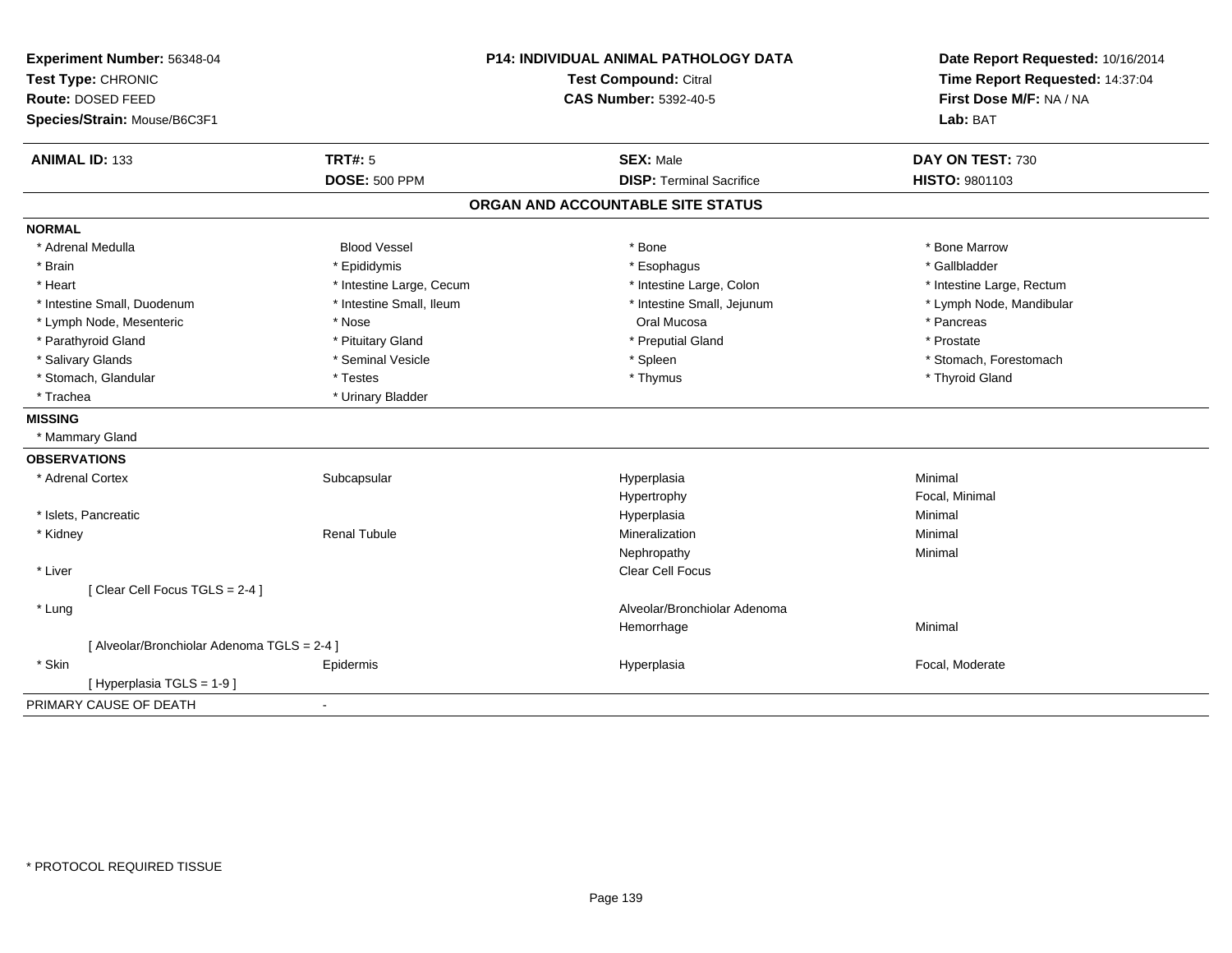| Experiment Number: 56348-04          | <b>P14: INDIVIDUAL ANIMAL PATHOLOGY DATA</b> |                                   | Date Report Requested: 10/16/2014 |
|--------------------------------------|----------------------------------------------|-----------------------------------|-----------------------------------|
| Test Type: CHRONIC                   |                                              | Test Compound: Citral             | Time Report Requested: 14:37:04   |
| Route: DOSED FEED                    |                                              | <b>CAS Number: 5392-40-5</b>      | First Dose M/F: NA / NA           |
| Species/Strain: Mouse/B6C3F1         |                                              |                                   | Lab: BAT                          |
| <b>ANIMAL ID: 134</b>                | <b>TRT#: 5</b>                               | <b>SEX: Male</b>                  | DAY ON TEST: 728                  |
|                                      | <b>DOSE: 500 PPM</b>                         | <b>DISP: Terminal Sacrifice</b>   | <b>HISTO: 9801104</b>             |
|                                      |                                              | ORGAN AND ACCOUNTABLE SITE STATUS |                                   |
| <b>NORMAL</b>                        |                                              |                                   |                                   |
| * Adrenal Medulla                    | <b>Blood Vessel</b>                          | * Brain                           | * Epididymis                      |
| * Esophagus                          | * Gallbladder                                | * Heart                           | * Intestine Large, Cecum          |
| * Intestine Large, Colon             | * Intestine Large, Rectum                    | * Intestine Small, Duodenum       | * Intestine Small, Ileum          |
| * Intestine Small, Jejunum           | * Lung                                       | * Lymph Node, Mandibular          | * Lymph Node, Mesenteric          |
| * Nose                               | Oral Mucosa                                  | * Pancreas                        | * Parathyroid Gland               |
| * Pituitary Gland                    | * Preputial Gland                            | * Prostate                        | * Salivary Glands                 |
| * Seminal Vesicle                    | * Skin                                       | * Stomach, Forestomach            | * Stomach, Glandular              |
| * Testes                             | * Thyroid Gland                              | * Trachea                         | * Urinary Bladder                 |
| <b>MISSING</b>                       |                                              |                                   |                                   |
| * Mammary Gland                      |                                              |                                   |                                   |
| <b>OBSERVATIONS</b>                  |                                              |                                   |                                   |
| * Adrenal Cortex                     | Subcapsular                                  | Hyperplasia                       | Minimal                           |
| * Bone                               |                                              | Fibrosis                          | Minimal                           |
| * Bone Marrow                        |                                              | Hyperplasia                       | Mild                              |
| * Islets, Pancreatic                 |                                              | Hyperplasia                       | Mild                              |
| * Kidney                             |                                              | Infarct                           | Moderate                          |
|                                      | <b>Renal Tubule</b>                          | Mineralization                    | Minimal                           |
| * Liver                              |                                              | Hematopoietic Cell Proliferation  | Mild                              |
|                                      |                                              | Hepatocellular Adenoma            |                                   |
|                                      |                                              | <b>Infiltration Cellular</b>      | Lymphocyte, Minimal               |
| [ Hepatocellular Adenoma TGLS = 1-9] |                                              |                                   |                                   |
| * Spleen                             |                                              | Hematopoietic Cell Proliferation  | Moderate                          |
| * Thymus                             |                                              | Atrophy                           | Moderate                          |
|                                      |                                              | Ectopic Parathyroid Gland         | Minimal                           |
| PRIMARY CAUSE OF DEATH               | $\blacksquare$                               |                                   |                                   |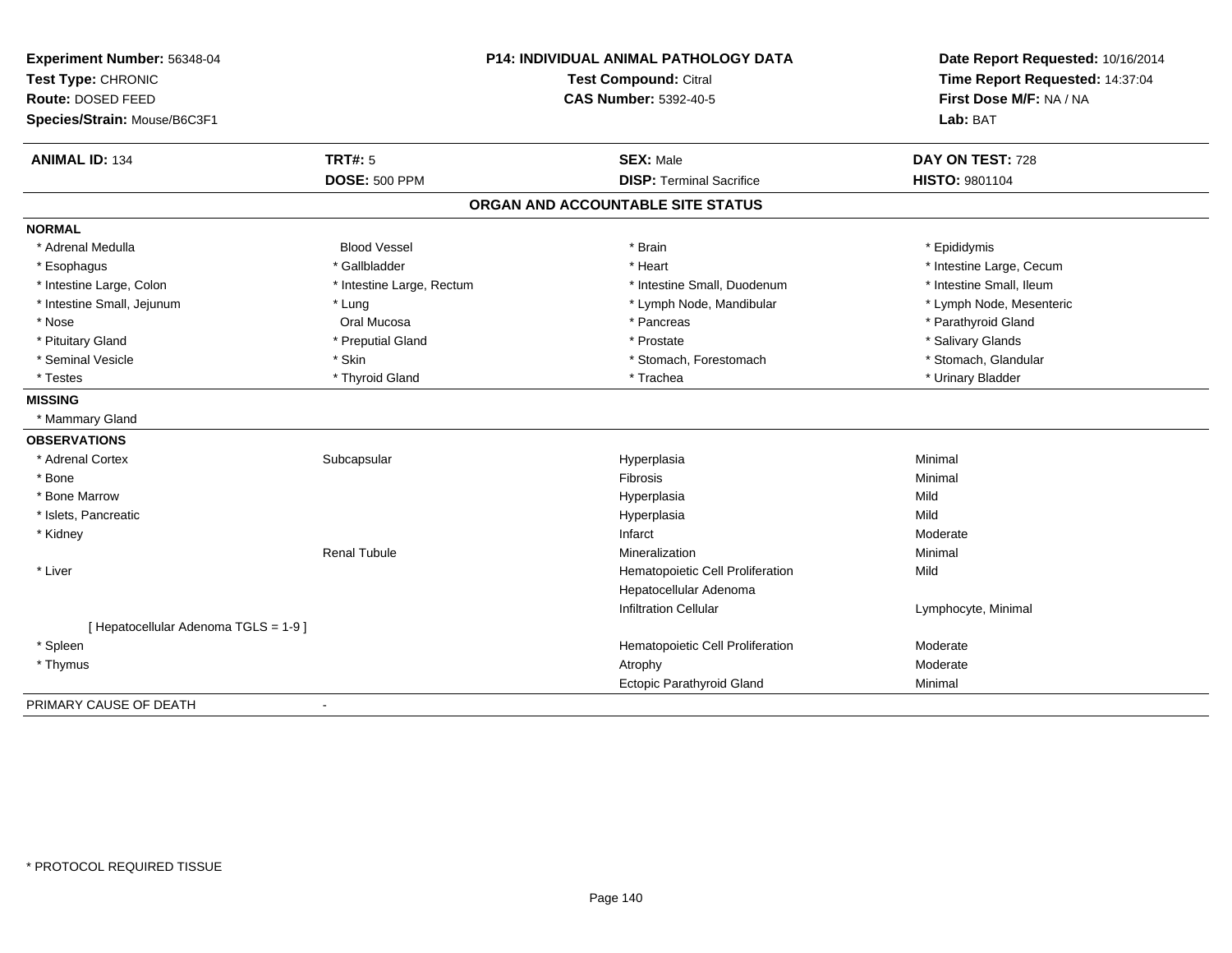| Experiment Number: 56348-04  | <b>P14: INDIVIDUAL ANIMAL PATHOLOGY DATA</b><br>Test Compound: Citral |                                   | Date Report Requested: 10/16/2014 |
|------------------------------|-----------------------------------------------------------------------|-----------------------------------|-----------------------------------|
| Test Type: CHRONIC           |                                                                       |                                   | Time Report Requested: 14:37:04   |
| Route: DOSED FEED            |                                                                       | <b>CAS Number: 5392-40-5</b>      | First Dose M/F: NA / NA           |
| Species/Strain: Mouse/B6C3F1 |                                                                       |                                   | Lab: BAT                          |
| <b>ANIMAL ID: 135</b>        | <b>TRT#: 5</b>                                                        | <b>SEX: Male</b>                  | DAY ON TEST: 728                  |
|                              | <b>DOSE: 500 PPM</b>                                                  | <b>DISP: Terminal Sacrifice</b>   | <b>HISTO: 9801105</b>             |
|                              |                                                                       | ORGAN AND ACCOUNTABLE SITE STATUS |                                   |
| <b>NORMAL</b>                |                                                                       |                                   |                                   |
| * Adrenal Medulla            | <b>Blood Vessel</b>                                                   | * Bone Marrow                     | * Brain                           |
| * Epididymis                 | * Esophagus                                                           | * Gallbladder                     | * Heart                           |
| * Intestine Large, Cecum     | * Intestine Large, Colon                                              | * Intestine Large, Rectum         | * Intestine Small, Duodenum       |
| * Intestine Small, Ileum     | * Intestine Small, Jejunum                                            | * Islets, Pancreatic              | * Lung                            |
| * Lymph Node, Mandibular     | * Lymph Node, Mesenteric                                              | * Nose                            | Oral Mucosa                       |
| * Pancreas                   | * Parathyroid Gland                                                   | * Pituitary Gland                 | * Prostate                        |
| * Salivary Glands            | * Seminal Vesicle                                                     | * Spleen                          | * Stomach, Forestomach            |
| * Stomach, Glandular         | * Testes                                                              | * Thymus                          | * Thyroid Gland                   |
| * Trachea                    | * Urinary Bladder                                                     |                                   |                                   |
| <b>MISSING</b>               |                                                                       |                                   |                                   |
| * Mammary Gland              |                                                                       |                                   |                                   |
| <b>OBSERVATIONS</b>          |                                                                       |                                   |                                   |
| * Adrenal Cortex             | Subcapsular                                                           | Adenoma                           |                                   |
|                              |                                                                       | Hypertrophy                       | Focal, Minimal                    |
| * Bone                       |                                                                       | <b>Fibrosis</b>                   | Minimal                           |
| * Kidney                     | <b>Renal Tubule</b>                                                   | Mineralization                    | Minimal                           |
|                              |                                                                       | Nephropathy                       | Mild                              |
| * Liver                      |                                                                       | <b>Clear Cell Focus</b>           |                                   |
| * Preputial Gland            |                                                                       | Cyst                              | Moderate                          |
| [Cyst TGLS = $2-8$ ]         |                                                                       |                                   |                                   |
| * Skin                       | <b>Subcut Tiss</b>                                                    | Inflammation                      | Granulomatous, Moderate           |
| [Inflammation TGLS = $1-9$ ] |                                                                       |                                   |                                   |
| PRIMARY CAUSE OF DEATH       | $\sim$                                                                |                                   |                                   |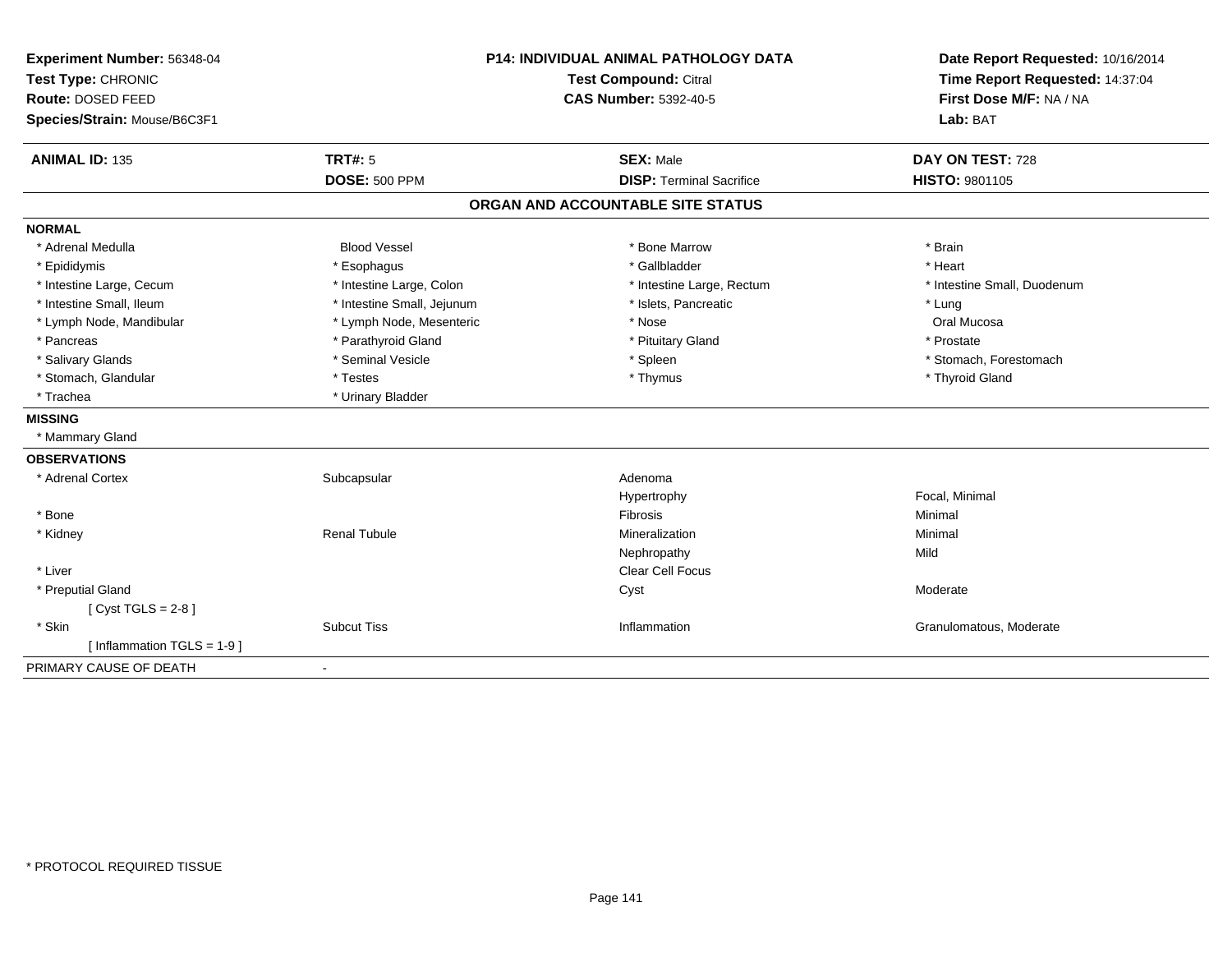| Experiment Number: 56348-04             | P14: INDIVIDUAL ANIMAL PATHOLOGY DATA<br><b>Test Compound: Citral</b> |                                   | Date Report Requested: 10/16/2014 |
|-----------------------------------------|-----------------------------------------------------------------------|-----------------------------------|-----------------------------------|
| Test Type: CHRONIC                      |                                                                       |                                   | Time Report Requested: 14:37:04   |
| Route: DOSED FEED                       |                                                                       | <b>CAS Number: 5392-40-5</b>      | First Dose M/F: NA / NA           |
| Species/Strain: Mouse/B6C3F1            |                                                                       |                                   | Lab: BAT                          |
| <b>ANIMAL ID: 136</b>                   | TRT#: 5                                                               | <b>SEX: Male</b>                  | DAY ON TEST: 601                  |
|                                         | <b>DOSE: 500 PPM</b>                                                  | <b>DISP: Natural Death</b>        | HISTO: 9801106                    |
|                                         |                                                                       | ORGAN AND ACCOUNTABLE SITE STATUS |                                   |
| <b>NORMAL</b>                           |                                                                       |                                   |                                   |
| * Adrenal Cortex                        | * Adrenal Medulla                                                     | <b>Blood Vessel</b>               | * Bone                            |
| * Bone Marrow                           | * Brain                                                               | * Epididymis                      | * Esophagus                       |
| * Gallbladder                           | * Heart                                                               | * Intestine Large, Cecum          | * Intestine Large, Colon          |
| * Intestine Large, Rectum               | * Intestine Small, Duodenum                                           | * Intestine Small, Ileum          | * Intestine Small, Jejunum        |
| * Lymph Node, Mandibular                | * Lymph Node, Mesenteric                                              | * Nose                            | Oral Mucosa                       |
| * Pancreas                              | * Parathyroid Gland                                                   | * Pituitary Gland                 | * Prostate                        |
| * Salivary Glands                       | * Seminal Vesicle                                                     | * Skin                            | * Spleen                          |
| * Stomach, Forestomach                  | * Stomach, Glandular                                                  | * Testes                          | * Thyroid Gland                   |
| * Trachea                               | * Urinary Bladder                                                     |                                   |                                   |
| <b>MISSING</b>                          |                                                                       |                                   |                                   |
| * Mammary Gland                         |                                                                       |                                   |                                   |
| <b>OBSERVATIONS</b>                     |                                                                       |                                   |                                   |
| * Islets, Pancreatic                    |                                                                       | Hyperplasia                       | Minimal                           |
| * Kidney                                |                                                                       | Infarct                           | Minimal                           |
|                                         | <b>Renal Tubule</b>                                                   | Mineralization                    | Minimal                           |
| * Liver                                 |                                                                       | Hepatocellular Carcinoma          |                                   |
| [ Hepatocellular Carcinoma TGLS = 2-9 ] |                                                                       |                                   |                                   |
| * Lung                                  |                                                                       | Hemorrhage                        | Mild                              |
| * Preputial Gland                       |                                                                       | Cyst                              | Moderate                          |
| $Cyst TGLS = 1-8$                       |                                                                       |                                   |                                   |
| * Thymus                                |                                                                       | Atrophy                           | Marked                            |
| PRIMARY CAUSE OF DEATH                  | - Liver Hepatocellular Carcinoma                                      |                                   |                                   |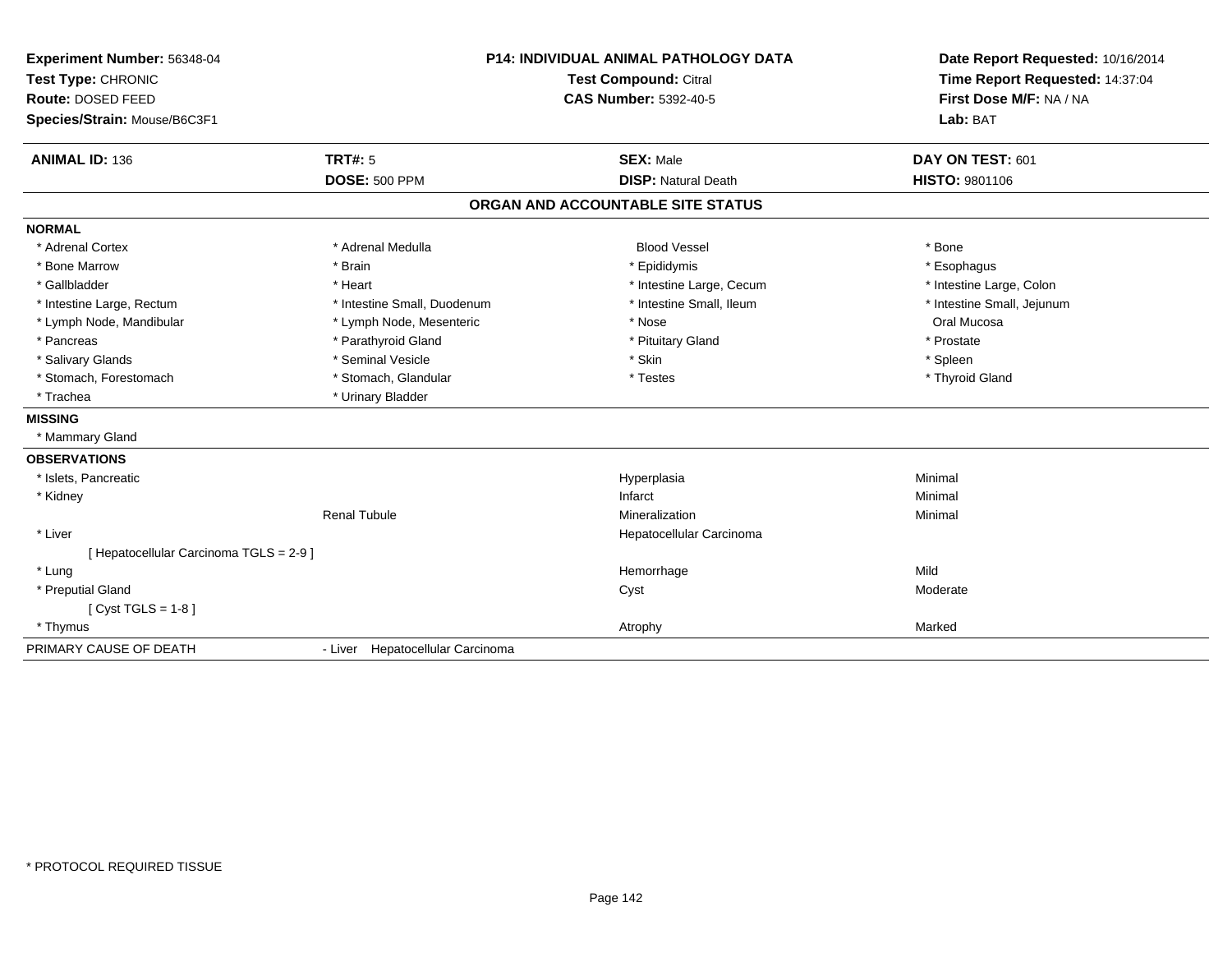| Experiment Number: 56348-04<br>Test Type: CHRONIC | <b>P14: INDIVIDUAL ANIMAL PATHOLOGY DATA</b> |                                                       | Date Report Requested: 10/16/2014<br>Time Report Requested: 14:37:04 |
|---------------------------------------------------|----------------------------------------------|-------------------------------------------------------|----------------------------------------------------------------------|
| Route: DOSED FEED                                 |                                              | Test Compound: Citral<br><b>CAS Number: 5392-40-5</b> | First Dose M/F: NA / NA                                              |
|                                                   |                                              |                                                       | Lab: BAT                                                             |
| Species/Strain: Mouse/B6C3F1                      |                                              |                                                       |                                                                      |
| <b>ANIMAL ID: 137</b>                             | <b>TRT#: 5</b>                               | <b>SEX: Male</b>                                      | DAY ON TEST: 728                                                     |
|                                                   | <b>DOSE: 500 PPM</b>                         | <b>DISP: Terminal Sacrifice</b>                       | HISTO: 9801107                                                       |
|                                                   |                                              | ORGAN AND ACCOUNTABLE SITE STATUS                     |                                                                      |
| <b>NORMAL</b>                                     |                                              |                                                       |                                                                      |
| * Adrenal Medulla                                 | <b>Blood Vessel</b>                          | * Bone                                                | * Bone Marrow                                                        |
| * Brain                                           | * Epididymis                                 | * Esophagus                                           | * Gallbladder                                                        |
| * Heart                                           | * Intestine Large, Cecum                     | * Intestine Large, Colon                              | * Intestine Large, Rectum                                            |
| * Intestine Small, Duodenum                       | * Intestine Small, Ileum                     | * Intestine Small, Jejunum                            | * Lung                                                               |
| * Lymph Node, Mandibular                          | * Lymph Node, Mesenteric                     | * Nose                                                | * Pancreas                                                           |
| * Parathyroid Gland                               | * Pituitary Gland                            | * Preputial Gland                                     | * Prostate                                                           |
| * Salivary Glands                                 | * Seminal Vesicle                            | * Skin                                                | * Spleen                                                             |
| * Stomach, Forestomach                            | * Stomach, Glandular                         | * Testes                                              | * Thyroid Gland                                                      |
| * Trachea                                         | * Urinary Bladder                            |                                                       |                                                                      |
| <b>MISSING</b>                                    |                                              |                                                       |                                                                      |
| * Mammary Gland                                   |                                              |                                                       |                                                                      |
| <b>OBSERVATIONS</b>                               |                                              |                                                       |                                                                      |
| * Adrenal Cortex                                  | Subcapsular                                  | Hyperplasia                                           | Minimal                                                              |
| * Islets, Pancreatic                              |                                              | Hyperplasia                                           | Minimal                                                              |
| * Kidney                                          | <b>Renal Tubule</b>                          | Mineralization                                        | Minimal                                                              |
|                                                   |                                              | Nephropathy                                           | Minimal                                                              |
| * Liver                                           |                                              | Vacuolization Cytoplasmic                             | Focal, Minimal                                                       |
| Oral Mucosa                                       |                                              | Inflammation                                          | Chronic Active, Moderate                                             |
|                                                   |                                              | Ulcer                                                 | Minimal                                                              |
| * Thymus                                          |                                              | Atrophy                                               | Mild                                                                 |
| PRIMARY CAUSE OF DEATH                            | $\overline{\phantom{a}}$                     |                                                       |                                                                      |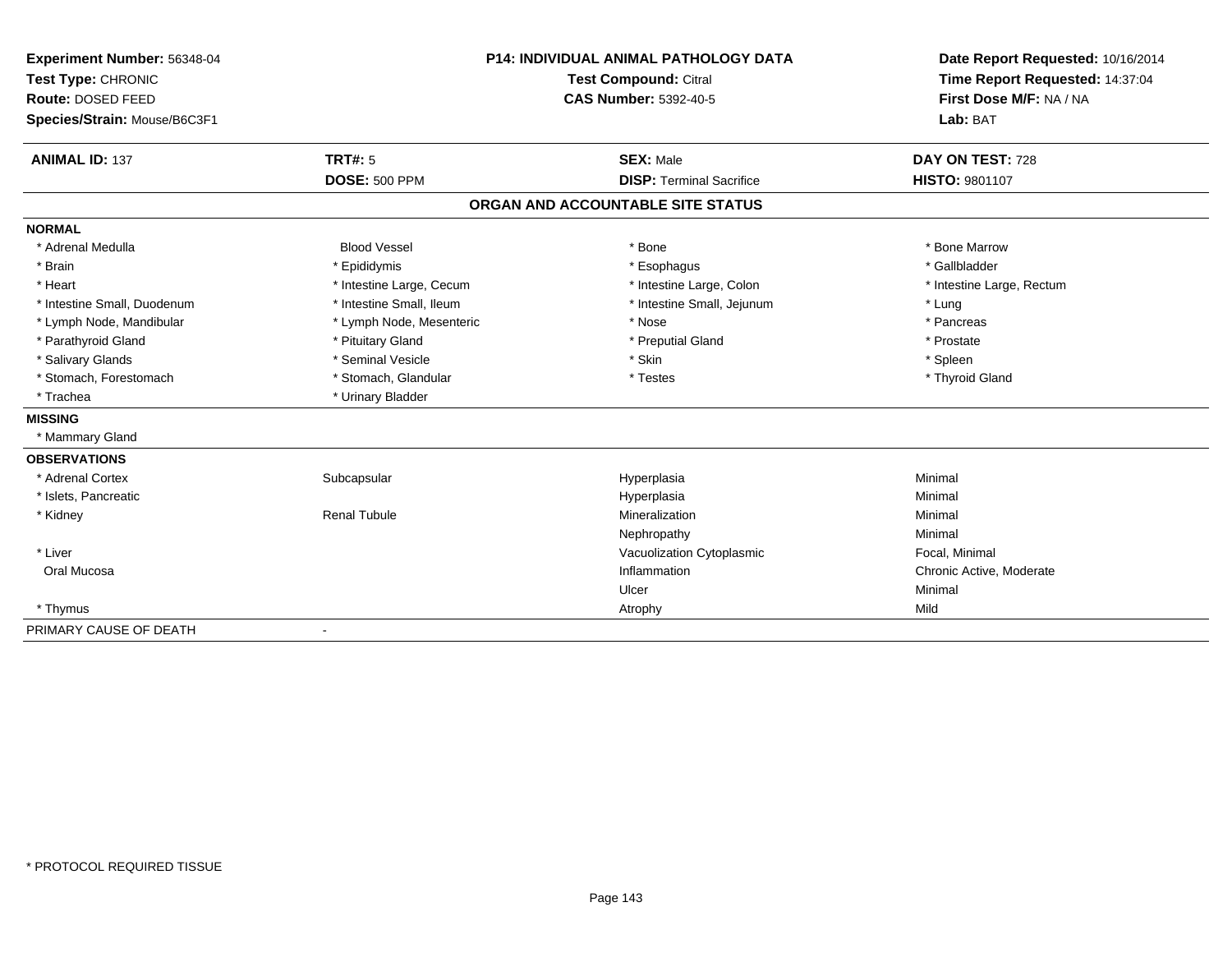| Experiment Number: 56348-04             | <b>P14: INDIVIDUAL ANIMAL PATHOLOGY DATA</b><br><b>Test Compound: Citral</b> |                                   | Date Report Requested: 10/16/2014<br>Time Report Requested: 14:37:04 |
|-----------------------------------------|------------------------------------------------------------------------------|-----------------------------------|----------------------------------------------------------------------|
| Test Type: CHRONIC                      |                                                                              |                                   |                                                                      |
| Route: DOSED FEED                       |                                                                              | <b>CAS Number: 5392-40-5</b>      | First Dose M/F: NA / NA                                              |
| Species/Strain: Mouse/B6C3F1            |                                                                              |                                   | Lab: BAT                                                             |
| <b>ANIMAL ID: 138</b>                   | TRT#: 5                                                                      | <b>SEX: Male</b>                  | DAY ON TEST: 731                                                     |
|                                         | <b>DOSE: 500 PPM</b>                                                         | <b>DISP: Terminal Sacrifice</b>   | HISTO: 9801108                                                       |
|                                         |                                                                              | ORGAN AND ACCOUNTABLE SITE STATUS |                                                                      |
| <b>NORMAL</b>                           |                                                                              |                                   |                                                                      |
| * Adrenal Cortex                        | * Adrenal Medulla                                                            | <b>Blood Vessel</b>               | * Bone                                                               |
| * Brain                                 | * Epididymis                                                                 | * Esophagus                       | * Heart                                                              |
| * Intestine Large, Cecum                | * Intestine Large, Colon                                                     | * Intestine Large, Rectum         | * Intestine Small, Duodenum                                          |
| * Intestine Small, Ileum                | * Intestine Small, Jejunum                                                   | * Islets, Pancreatic              | * Lung                                                               |
| * Lymph Node, Mandibular                | * Lymph Node, Mesenteric                                                     | * Nose                            | * Pancreas                                                           |
| * Parathyroid Gland                     | * Pituitary Gland                                                            | * Preputial Gland                 | * Prostate                                                           |
| * Salivary Glands                       | * Seminal Vesicle                                                            | * Skin                            | * Stomach, Forestomach                                               |
| * Stomach, Glandular                    | * Testes                                                                     | * Thyroid Gland                   | * Trachea                                                            |
| * Urinary Bladder                       |                                                                              |                                   |                                                                      |
| <b>MISSING</b>                          |                                                                              |                                   |                                                                      |
| * Gallbladder                           | * Mammary Gland                                                              |                                   |                                                                      |
| <b>OBSERVATIONS</b>                     |                                                                              |                                   |                                                                      |
| * Bone Marrow                           |                                                                              | Hyperplasia                       | Moderate                                                             |
| * Kidney                                | <b>Renal Tubule</b>                                                          | Mineralization                    | Minimal                                                              |
|                                         |                                                                              | Nephropathy                       | Mild                                                                 |
| * Liver                                 |                                                                              | Hepatocellular Carcinoma          |                                                                      |
| [ Hepatocellular Carcinoma TGLS = 1-9 ] |                                                                              |                                   |                                                                      |
| Oral Mucosa                             |                                                                              | Inflammation                      | Chronic Active, Marked                                               |
|                                         |                                                                              | Ulcer                             | Mild                                                                 |
| * Spleen                                |                                                                              | Hematopoietic Cell Proliferation  | Mild                                                                 |
| * Thymus                                |                                                                              | Atrophy                           | Marked                                                               |
| PRIMARY CAUSE OF DEATH                  | $\blacksquare$                                                               |                                   |                                                                      |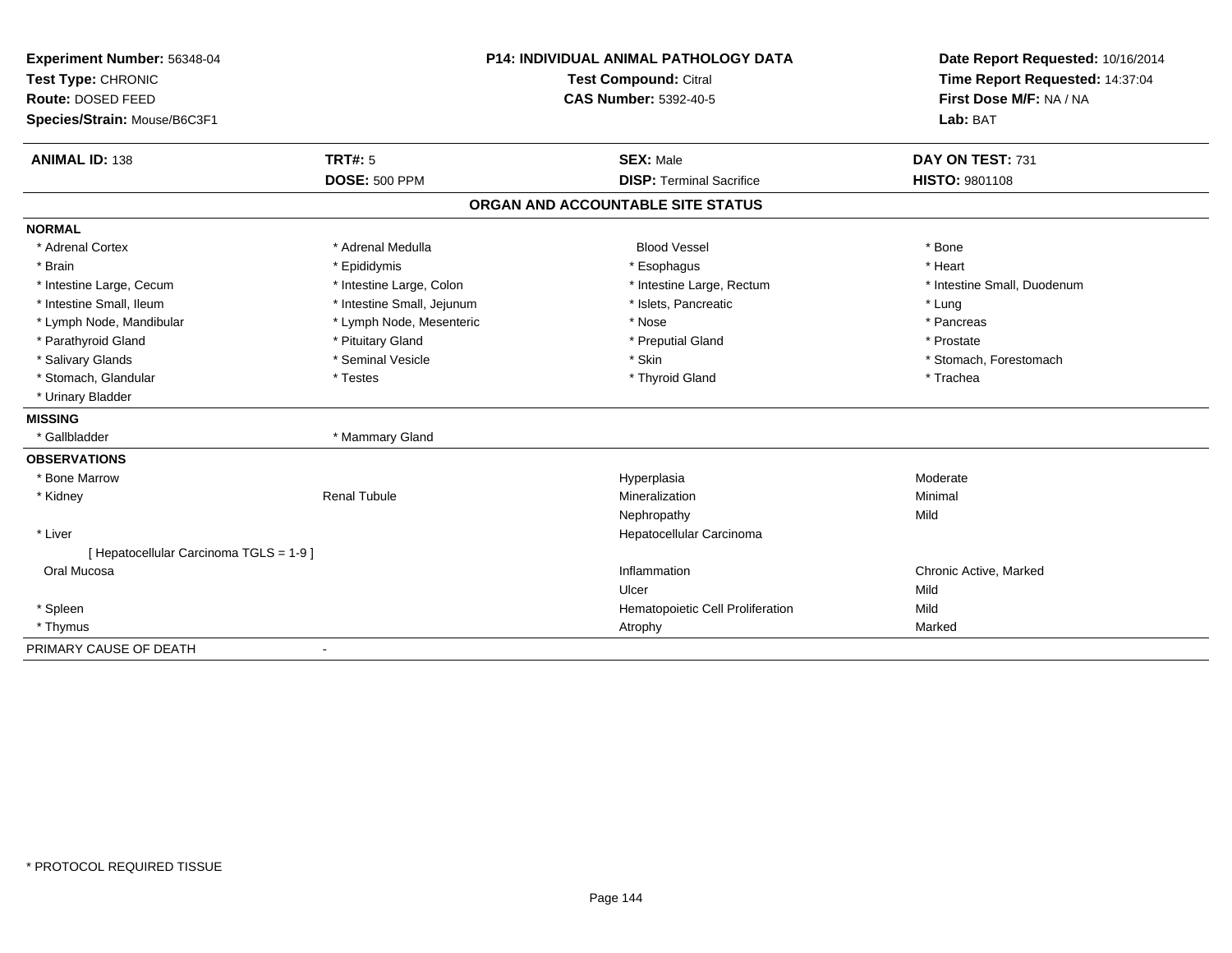| Experiment Number: 56348-04  |                            | <b>P14: INDIVIDUAL ANIMAL PATHOLOGY DATA</b> | Date Report Requested: 10/16/2014<br>Time Report Requested: 14:37:04 |
|------------------------------|----------------------------|----------------------------------------------|----------------------------------------------------------------------|
| Test Type: CHRONIC           |                            | <b>Test Compound: Citral</b>                 |                                                                      |
| Route: DOSED FEED            |                            | <b>CAS Number: 5392-40-5</b>                 | First Dose M/F: NA / NA                                              |
| Species/Strain: Mouse/B6C3F1 |                            |                                              | Lab: BAT                                                             |
| <b>ANIMAL ID: 139</b>        | <b>TRT#: 5</b>             | <b>SEX: Male</b>                             | DAY ON TEST: 731                                                     |
|                              | <b>DOSE: 500 PPM</b>       | <b>DISP:</b> Terminal Sacrifice              | <b>HISTO: 9801109</b>                                                |
|                              |                            | ORGAN AND ACCOUNTABLE SITE STATUS            |                                                                      |
| <b>NORMAL</b>                |                            |                                              |                                                                      |
| * Adrenal Medulla            | <b>Blood Vessel</b>        | * Bone Marrow                                | * Brain                                                              |
| * Epididymis                 | * Esophagus                | * Gallbladder                                | * Heart                                                              |
| * Intestine Large, Cecum     | * Intestine Large, Colon   | * Intestine Large, Rectum                    | * Intestine Small, Duodenum                                          |
| * Intestine Small, Ileum     | * Intestine Small, Jejunum | * Islets, Pancreatic                         | * Lung                                                               |
| * Lymph Node, Mandibular     | * Lymph Node, Mesenteric   | * Nose                                       | Oral Mucosa                                                          |
| * Parathyroid Gland          | * Pituitary Gland          | * Preputial Gland                            | * Prostate                                                           |
| * Salivary Glands            | * Seminal Vesicle          | * Skin                                       | * Spleen                                                             |
| * Stomach, Forestomach       | * Stomach, Glandular       | * Testes                                     | * Thymus                                                             |
| * Thyroid Gland              | * Trachea                  | * Urinary Bladder                            |                                                                      |
| <b>MISSING</b>               |                            |                                              |                                                                      |
| * Mammary Gland              |                            |                                              |                                                                      |
| <b>OBSERVATIONS</b>          |                            |                                              |                                                                      |
| * Adrenal Cortex             | Subcapsular                | Hyperplasia                                  | Minimal                                                              |
| * Bone                       |                            | Fibrosis                                     | Mild                                                                 |
| * Kidney                     | <b>Renal Tubule</b>        | Mineralization                               | Minimal                                                              |
|                              |                            | Nephropathy                                  | Minimal                                                              |
| * Liver                      |                            | Inflammation                                 | Granulomatous, Minimal                                               |
| * Pancreas                   |                            | Inflammation                                 | Chronic Active, Minimal                                              |
| PRIMARY CAUSE OF DEATH       |                            |                                              |                                                                      |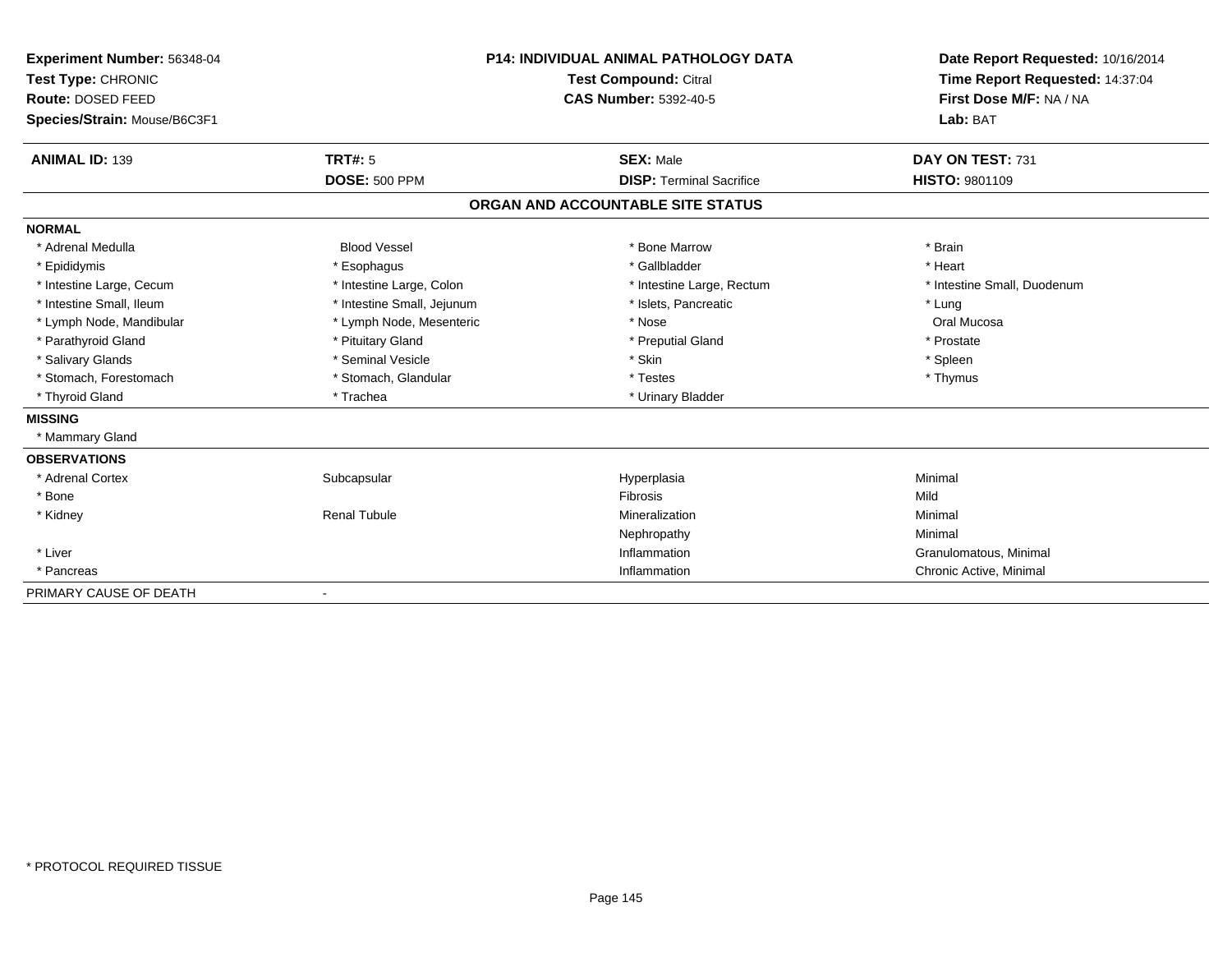| Experiment Number: 56348-04  | <b>P14: INDIVIDUAL ANIMAL PATHOLOGY DATA</b><br><b>Test Compound: Citral</b> |                                   | Date Report Requested: 10/16/2014 |
|------------------------------|------------------------------------------------------------------------------|-----------------------------------|-----------------------------------|
| Test Type: CHRONIC           |                                                                              |                                   | Time Report Requested: 14:37:04   |
| Route: DOSED FEED            |                                                                              | <b>CAS Number: 5392-40-5</b>      | First Dose M/F: NA / NA           |
| Species/Strain: Mouse/B6C3F1 |                                                                              |                                   | Lab: BAT                          |
| <b>ANIMAL ID: 140</b>        | TRT#: 5                                                                      | <b>SEX: Male</b>                  | DAY ON TEST: 731                  |
|                              | <b>DOSE: 500 PPM</b>                                                         | <b>DISP: Terminal Sacrifice</b>   | HISTO: 9801110                    |
|                              |                                                                              | ORGAN AND ACCOUNTABLE SITE STATUS |                                   |
| <b>NORMAL</b>                |                                                                              |                                   |                                   |
| * Adrenal Medulla            | <b>Blood Vessel</b>                                                          | * Bone                            | * Bone Marrow                     |
| * Brain                      | * Epididymis                                                                 | * Esophagus                       | * Gallbladder                     |
| * Heart                      | * Intestine Large, Cecum                                                     | * Intestine Large, Colon          | * Intestine Large, Rectum         |
| * Intestine Small, Duodenum  | * Intestine Small, Ileum                                                     | * Intestine Small, Jejunum        | * Liver                           |
| * Lung                       | * Lymph Node, Mandibular                                                     | * Lymph Node, Mesenteric          | * Nose                            |
| * Pancreas                   | * Parathyroid Gland                                                          | * Pituitary Gland                 | * Prostate                        |
| * Salivary Glands            | * Seminal Vesicle                                                            | * Skin                            | * Stomach, Forestomach            |
| * Stomach, Glandular         | * Testes                                                                     | * Thyroid Gland                   | * Trachea                         |
| * Urinary Bladder            |                                                                              |                                   |                                   |
| <b>MISSING</b>               |                                                                              |                                   |                                   |
| * Mammary Gland              |                                                                              |                                   |                                   |
| <b>OBSERVATIONS</b>          |                                                                              |                                   |                                   |
| * Adrenal Cortex             | Subcapsular                                                                  | Hyperplasia                       | Minimal                           |
| * Islets, Pancreatic         |                                                                              | Hyperplasia                       | Minimal                           |
| * Kidney                     | <b>Renal Tubule</b>                                                          | Mineralization                    | Minimal                           |
|                              |                                                                              | Nephropathy                       | Minimal                           |
| Oral Mucosa                  |                                                                              | Inflammation                      | Chronic Active, Minimal           |
| * Preputial Gland            |                                                                              | Cyst                              | Minimal                           |
| $[Cyst TGLS = 1-8]$          |                                                                              |                                   |                                   |
| * Spleen                     |                                                                              | Hematopoietic Cell Proliferation  | Minimal                           |
| * Thymus                     |                                                                              | Atrophy                           | Marked                            |
| PRIMARY CAUSE OF DEATH       | $\blacksquare$                                                               |                                   |                                   |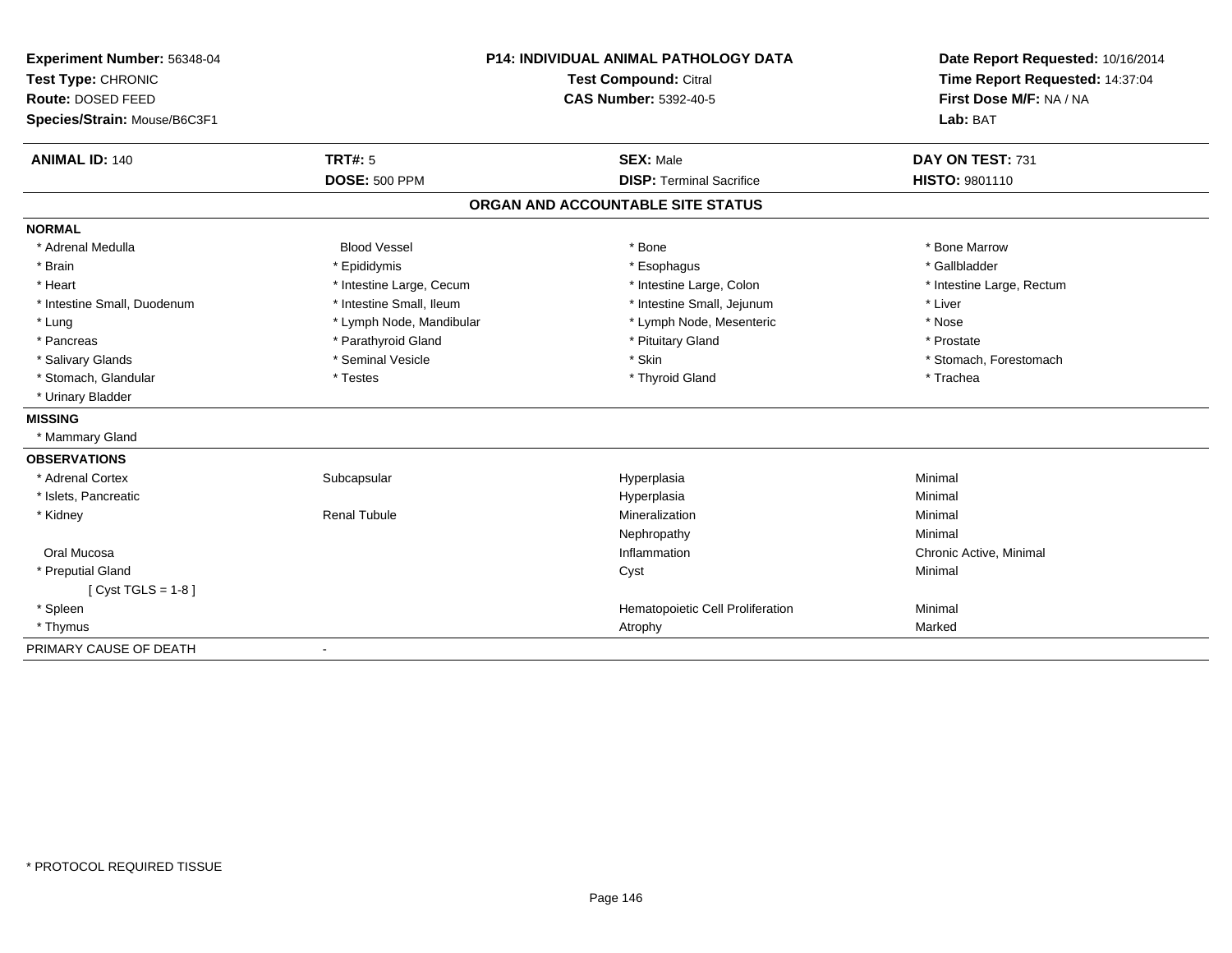| Experiment Number: 56348-04<br>Test Type: CHRONIC<br>Route: DOSED FEED                                         |                            | <b>P14: INDIVIDUAL ANIMAL PATHOLOGY DATA</b><br><b>Test Compound: Citral</b><br><b>CAS Number: 5392-40-5</b> | Date Report Requested: 10/16/2014<br>Time Report Requested: 14:37:04<br>First Dose M/F: NA / NA |
|----------------------------------------------------------------------------------------------------------------|----------------------------|--------------------------------------------------------------------------------------------------------------|-------------------------------------------------------------------------------------------------|
| Species/Strain: Mouse/B6C3F1                                                                                   |                            |                                                                                                              | Lab: BAT                                                                                        |
| <b>ANIMAL ID: 141</b>                                                                                          | <b>TRT#: 5</b>             | <b>SEX: Male</b>                                                                                             | DAY ON TEST: 576                                                                                |
|                                                                                                                | <b>DOSE: 500 PPM</b>       | <b>DISP:</b> Moribund Sacrifice                                                                              | HISTO: 9801111                                                                                  |
|                                                                                                                |                            | ORGAN AND ACCOUNTABLE SITE STATUS                                                                            |                                                                                                 |
| <b>NORMAL</b>                                                                                                  |                            |                                                                                                              |                                                                                                 |
| * Adrenal Medulla                                                                                              | <b>Blood Vessel</b>        | * Bone                                                                                                       | * Bone Marrow                                                                                   |
| * Brain                                                                                                        | * Esophagus                | * Gallbladder                                                                                                | * Heart                                                                                         |
| * Intestine Large, Cecum                                                                                       | * Intestine Large, Colon   | * Intestine Large, Rectum                                                                                    | * Intestine Small, Duodenum                                                                     |
| * Intestine Small, Ileum                                                                                       | * Intestine Small, Jejunum | * Lung                                                                                                       | * Lymph Node, Mandibular                                                                        |
| * Nose                                                                                                         | Oral Mucosa                | * Parathyroid Gland                                                                                          | * Pituitary Gland                                                                               |
| * Preputial Gland                                                                                              | * Prostate                 | * Salivary Glands                                                                                            | * Seminal Vesicle                                                                               |
| * Skin                                                                                                         | * Stomach, Forestomach     | * Stomach, Glandular                                                                                         | * Testes                                                                                        |
| * Thyroid Gland                                                                                                | * Trachea                  | * Urinary Bladder                                                                                            |                                                                                                 |
| <b>MISSING</b>                                                                                                 |                            |                                                                                                              |                                                                                                 |
| * Mammary Gland                                                                                                |                            |                                                                                                              |                                                                                                 |
| <b>OBSERVATIONS</b>                                                                                            |                            |                                                                                                              |                                                                                                 |
| * Adrenal Cortex                                                                                               |                            | Lymphoma Malignant                                                                                           |                                                                                                 |
| [ Lymphoma Malignant TGLS = 3-9 ]                                                                              |                            |                                                                                                              |                                                                                                 |
| * Epididymis                                                                                                   |                            | Lymphoma Malignant                                                                                           |                                                                                                 |
| * Islets, Pancreatic                                                                                           |                            | Hyperplasia                                                                                                  | Minimal                                                                                         |
| * Kidney                                                                                                       | <b>Renal Tubule</b>        | <b>Cytoplasmic Alteration</b>                                                                                | Moderate                                                                                        |
|                                                                                                                |                            | Lymphoma Malignant                                                                                           |                                                                                                 |
|                                                                                                                | <b>Renal Tubule</b>        | Mineralization                                                                                               | Minimal                                                                                         |
| * Liver                                                                                                        |                            | Inflammation                                                                                                 | Granulomatous, Minimal                                                                          |
| Lymph Node                                                                                                     | Lumbar                     | Lymphoma Malignant                                                                                           |                                                                                                 |
|                                                                                                                | Mediastinal                | Lymphoma Malignant                                                                                           |                                                                                                 |
|                                                                                                                | Renal                      | Lymphoma Malignant                                                                                           |                                                                                                 |
| [ Lymphoma Malignant TGLS = 6-12 ]<br>[ Lymphoma Malignant TGLS = 5-11 ]<br>[ Lymphoma Malignant TGLS = 4-10 ] |                            |                                                                                                              |                                                                                                 |
| * Lymph Node, Mesenteric<br>[ Lymphoma Malignant TGLS = 3-9 ]                                                  |                            | Lymphoma Malignant                                                                                           |                                                                                                 |
| * Pancreas<br>[ Lymphoma Malignant TGLS = 2-5 ]                                                                |                            | Lymphoma Malignant                                                                                           |                                                                                                 |
| * Spleen                                                                                                       |                            | Lymphoma Malignant                                                                                           |                                                                                                 |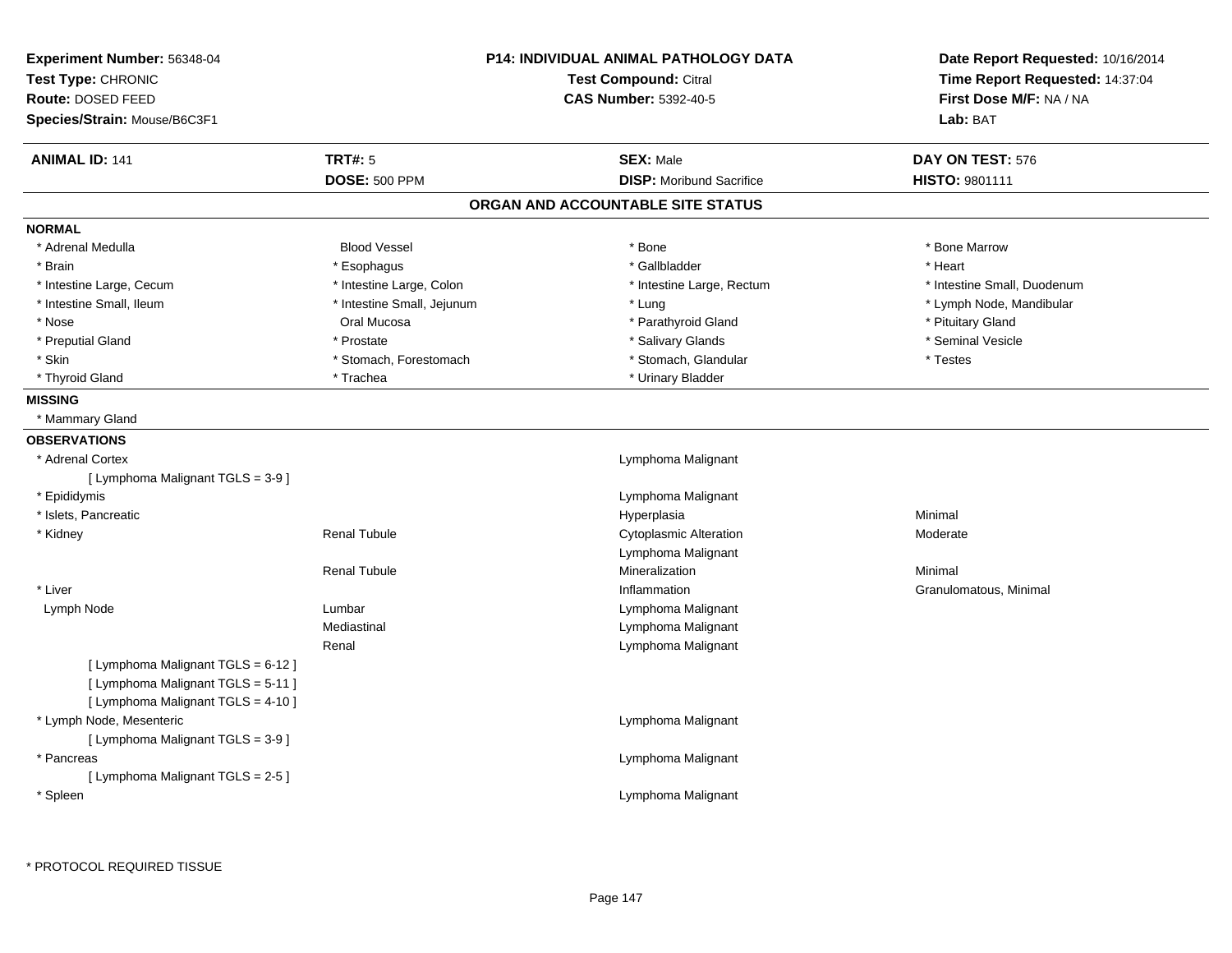| <b>Experiment Number: 56348-04</b>  |                                | <b>P14: INDIVIDUAL ANIMAL PATHOLOGY DATA</b> | Date Report Requested: 10/16/2014<br>Time Report Requested: 14:37:04 |
|-------------------------------------|--------------------------------|----------------------------------------------|----------------------------------------------------------------------|
| Test Type: CHRONIC                  |                                | <b>Test Compound: Citral</b>                 |                                                                      |
| <b>Route: DOSED FEED</b>            |                                | <b>CAS Number: 5392-40-5</b>                 | First Dose M/F: NA / NA                                              |
| Species/Strain: Mouse/B6C3F1        |                                |                                              | Lab: BAT                                                             |
| <b>ANIMAL ID: 141</b>               | TRT#: 5                        | <b>SEX: Male</b>                             | <b>DAY ON TEST: 576</b>                                              |
|                                     | <b>DOSE: 500 PPM</b>           | <b>DISP:</b> Moribund Sacrifice              | <b>HISTO: 9801111</b>                                                |
|                                     |                                | ORGAN AND ACCOUNTABLE SITE STATUS            |                                                                      |
| [ Lymphoma Malignant TGLS = $1-4$ ] |                                |                                              |                                                                      |
| * Thymus                            |                                | Atrophy                                      | Moderate                                                             |
| PRIMARY CAUSE OF DEATH              | Lymphoma Malignant<br>- Spleen |                                              |                                                                      |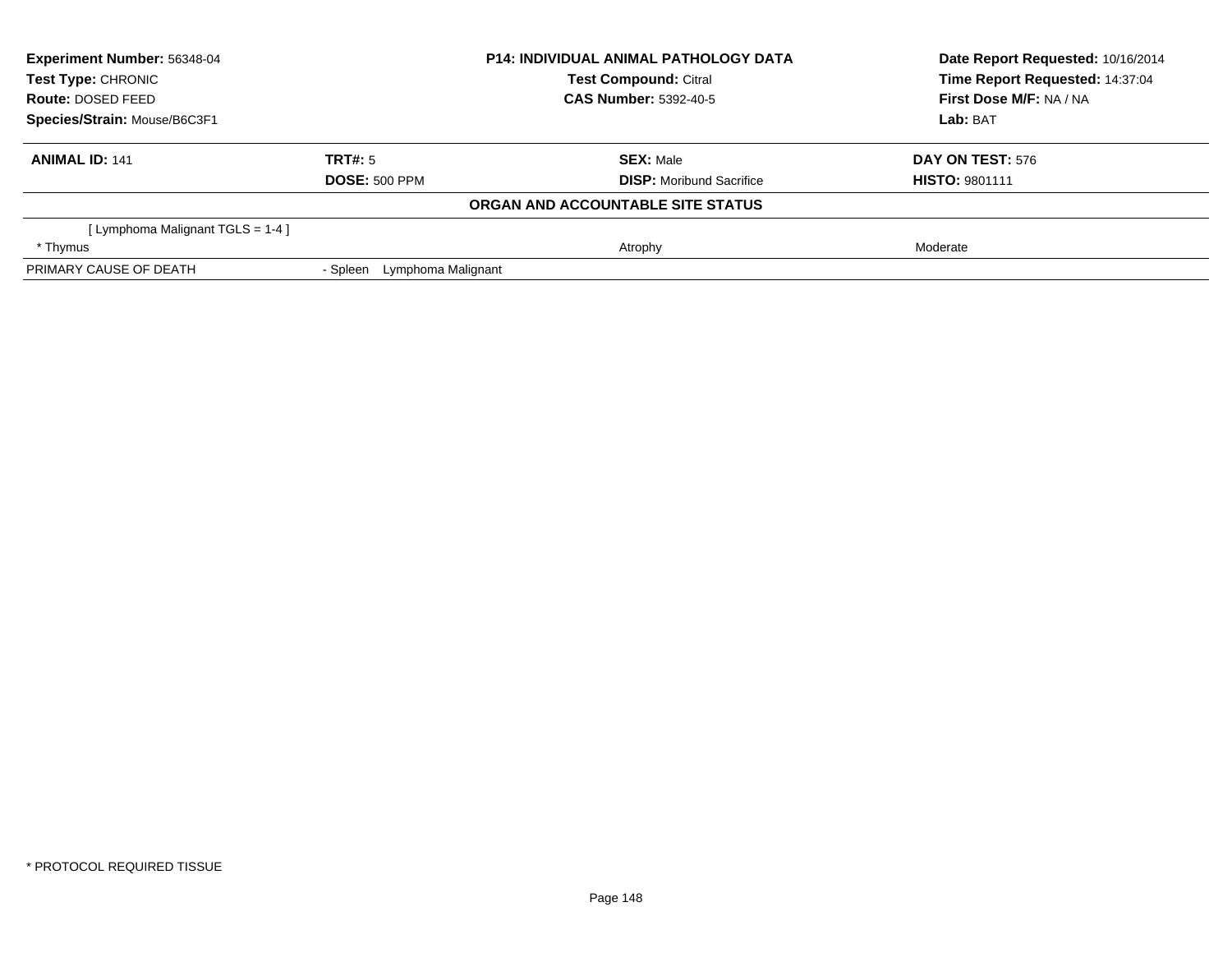| Experiment Number: 56348-04                 | <b>P14: INDIVIDUAL ANIMAL PATHOLOGY DATA</b><br><b>Test Compound: Citral</b> |                                   | Date Report Requested: 10/16/2014 |
|---------------------------------------------|------------------------------------------------------------------------------|-----------------------------------|-----------------------------------|
| Test Type: CHRONIC                          |                                                                              |                                   | Time Report Requested: 14:37:04   |
| Route: DOSED FEED                           |                                                                              | <b>CAS Number: 5392-40-5</b>      | First Dose M/F: NA / NA           |
| Species/Strain: Mouse/B6C3F1                |                                                                              |                                   | Lab: BAT                          |
| <b>ANIMAL ID: 142</b>                       | <b>TRT#: 5</b>                                                               | <b>SEX: Male</b>                  | DAY ON TEST: 731                  |
|                                             | <b>DOSE: 500 PPM</b>                                                         | <b>DISP: Terminal Sacrifice</b>   | HISTO: 9801112                    |
|                                             |                                                                              | ORGAN AND ACCOUNTABLE SITE STATUS |                                   |
| <b>NORMAL</b>                               |                                                                              |                                   |                                   |
| * Adrenal Medulla                           | <b>Blood Vessel</b>                                                          | * Bone                            | * Bone Marrow                     |
| * Brain                                     | * Epididymis                                                                 | * Esophagus                       | * Heart                           |
| * Intestine Large, Cecum                    | * Intestine Large, Colon                                                     | * Intestine Large, Rectum         | * Intestine Small, Duodenum       |
| * Intestine Small, Ileum                    | * Intestine Small, Jejunum                                                   | * Lymph Node, Mandibular          | * Lymph Node, Mesenteric          |
| * Nose                                      | Oral Mucosa                                                                  | * Pancreas                        | * Parathyroid Gland               |
| * Prostate                                  | * Salivary Glands                                                            | * Seminal Vesicle                 | * Skin                            |
| * Spleen                                    | * Stomach, Forestomach                                                       | * Stomach, Glandular              | * Testes                          |
| * Thyroid Gland                             | * Trachea                                                                    | * Urinary Bladder                 |                                   |
| <b>MISSING</b>                              |                                                                              |                                   |                                   |
| * Gallbladder                               | * Mammary Gland                                                              |                                   |                                   |
| <b>OBSERVATIONS</b>                         |                                                                              |                                   |                                   |
| * Adrenal Cortex                            | Subcapsular                                                                  | Hyperplasia                       | Minimal                           |
| * Islets, Pancreatic                        |                                                                              | Hyperplasia                       | Minimal                           |
| * Kidney                                    | <b>Renal Tubule</b>                                                          | Mineralization                    | Minimal                           |
|                                             |                                                                              | Nephropathy                       | Minimal                           |
| * Liver                                     |                                                                              | <b>Eosinophilic Focus</b>         |                                   |
|                                             |                                                                              | Inflammation                      | Granulomatous, Minimal            |
| [ Eosinophilic Focus TGLS = 2-9 ]           |                                                                              |                                   |                                   |
| * Lung                                      |                                                                              | Alveolar/Bronchiolar Adenoma      |                                   |
| [ Alveolar/Bronchiolar Adenoma TGLS = 2-9 ] |                                                                              |                                   |                                   |
| * Pituitary Gland                           | <b>Pars Distalis</b>                                                         | Hyperplasia                       | Focal, Minimal                    |
| * Preputial Gland                           |                                                                              | Cyst                              | Moderate                          |
| [ $Cyst TGLS = 1-8$ ]                       |                                                                              |                                   |                                   |
| * Thymus                                    |                                                                              | Atrophy                           | Minimal                           |
| PRIMARY CAUSE OF DEATH                      | $\blacksquare$                                                               |                                   |                                   |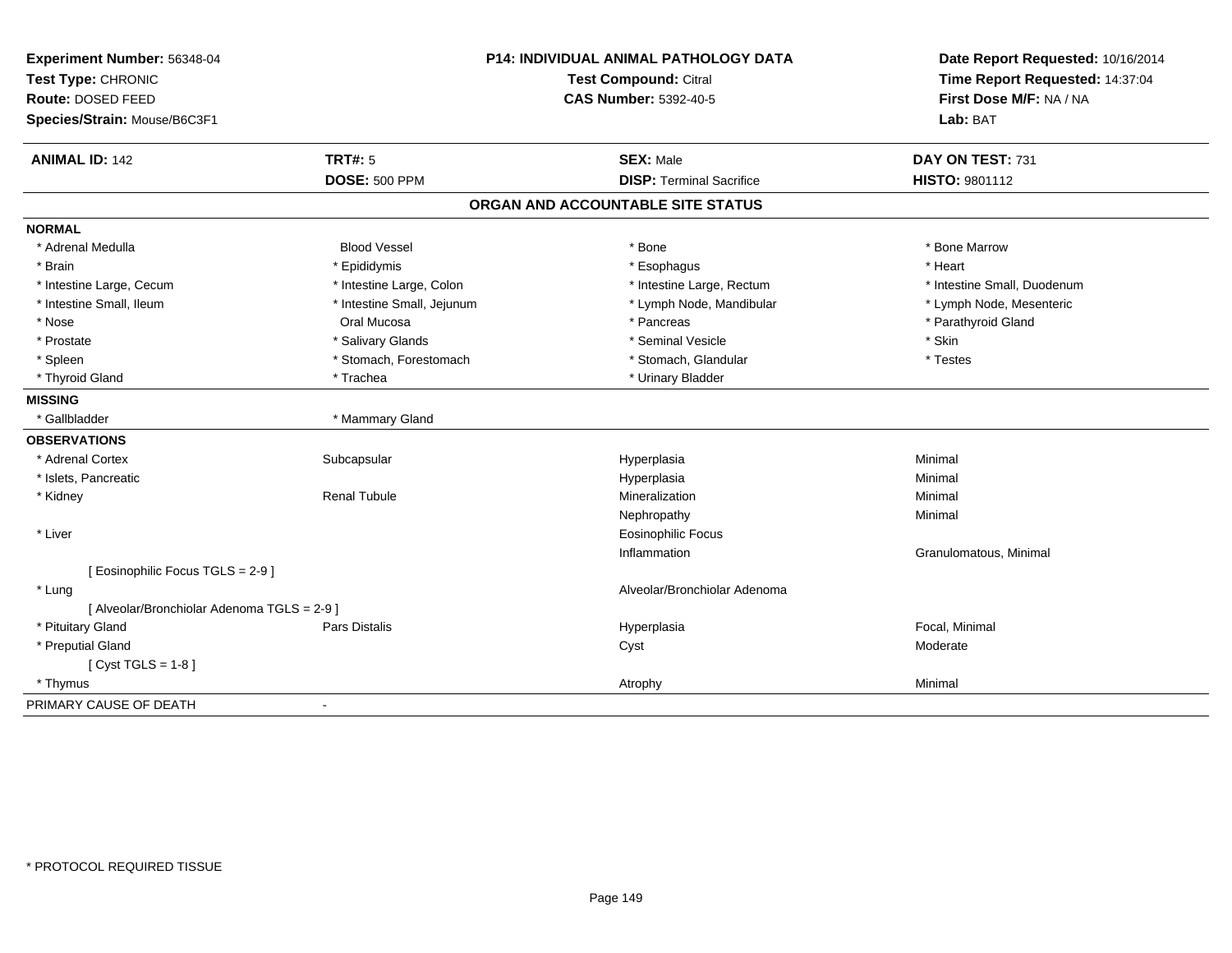| Experiment Number: 56348-04<br>Test Type: CHRONIC<br>Route: DOSED FEED |                          | P14: INDIVIDUAL ANIMAL PATHOLOGY DATA<br><b>Test Compound: Citral</b><br><b>CAS Number: 5392-40-5</b> | Date Report Requested: 10/16/2014<br>Time Report Requested: 14:37:04<br>First Dose M/F: NA / NA |
|------------------------------------------------------------------------|--------------------------|-------------------------------------------------------------------------------------------------------|-------------------------------------------------------------------------------------------------|
| Species/Strain: Mouse/B6C3F1                                           |                          |                                                                                                       | Lab: BAT                                                                                        |
| <b>ANIMAL ID: 143</b>                                                  | <b>TRT#: 5</b>           | <b>SEX: Male</b>                                                                                      | DAY ON TEST: 729                                                                                |
|                                                                        | <b>DOSE: 500 PPM</b>     | <b>DISP: Terminal Sacrifice</b>                                                                       | HISTO: 9801113                                                                                  |
|                                                                        |                          | ORGAN AND ACCOUNTABLE SITE STATUS                                                                     |                                                                                                 |
| <b>NORMAL</b>                                                          |                          |                                                                                                       |                                                                                                 |
| * Adrenal Medulla                                                      | <b>Blood Vessel</b>      | * Bone                                                                                                | * Bone Marrow                                                                                   |
| * Brain                                                                | * Epididymis             | * Esophagus                                                                                           | * Gallbladder                                                                                   |
| * Heart                                                                | * Intestine Large, Cecum | * Intestine Large, Colon                                                                              | * Intestine Large, Rectum                                                                       |
| * Intestine Small, Duodenum                                            | * Intestine Small, Ileum | * Intestine Small, Jejunum                                                                            | * Lymph Node, Mandibular                                                                        |
| * Nose                                                                 | Oral Mucosa              | * Pancreas                                                                                            | * Parathyroid Gland                                                                             |
| * Pituitary Gland                                                      | * Preputial Gland        | * Prostate                                                                                            | * Salivary Glands                                                                               |
| * Seminal Vesicle                                                      | * Skin                   | * Stomach, Forestomach                                                                                | * Stomach, Glandular                                                                            |
| * Testes                                                               | * Thyroid Gland          | * Trachea                                                                                             | * Urinary Bladder                                                                               |
| <b>MISSING</b>                                                         |                          |                                                                                                       |                                                                                                 |
| * Mammary Gland                                                        |                          |                                                                                                       |                                                                                                 |
| <b>OBSERVATIONS</b>                                                    |                          |                                                                                                       |                                                                                                 |
| * Adrenal Cortex                                                       | Subcapsular              | Hyperplasia                                                                                           | Minimal                                                                                         |
|                                                                        |                          | Hyperplasia                                                                                           | Focal, Minimal                                                                                  |
|                                                                        |                          | Hypertrophy                                                                                           | Focal, Minimal                                                                                  |
| * Islets, Pancreatic                                                   |                          | Hyperplasia                                                                                           | Minimal                                                                                         |
| * Kidney                                                               | <b>Renal Tubule</b>      | Mineralization                                                                                        | Minimal                                                                                         |
|                                                                        |                          | Nephropathy                                                                                           | Minimal                                                                                         |
| * Liver                                                                | <b>Bile Duct</b>         | Cyst                                                                                                  | Minimal                                                                                         |
|                                                                        |                          | Inflammation                                                                                          | Granulomatous, Minimal                                                                          |
| [Cyst TGLS = $1-9$ ]                                                   |                          |                                                                                                       |                                                                                                 |
| * Lung                                                                 |                          | Hemorrhage                                                                                            | Mild                                                                                            |
|                                                                        | Alveolar Epith           | Hyperplasia                                                                                           | Focal, Mild                                                                                     |
| * Lymph Node, Mesenteric                                               |                          | Hyperplasia                                                                                           | Lymphoid, Moderate                                                                              |
| [Hyperplasia TGLS = 2-5]                                               |                          |                                                                                                       |                                                                                                 |
| * Spleen                                                               |                          | Hematopoietic Cell Proliferation                                                                      | Minimal                                                                                         |
| * Thymus                                                               |                          | Atrophy                                                                                               | Mild                                                                                            |
| PRIMARY CAUSE OF DEATH                                                 | $\blacksquare$           |                                                                                                       |                                                                                                 |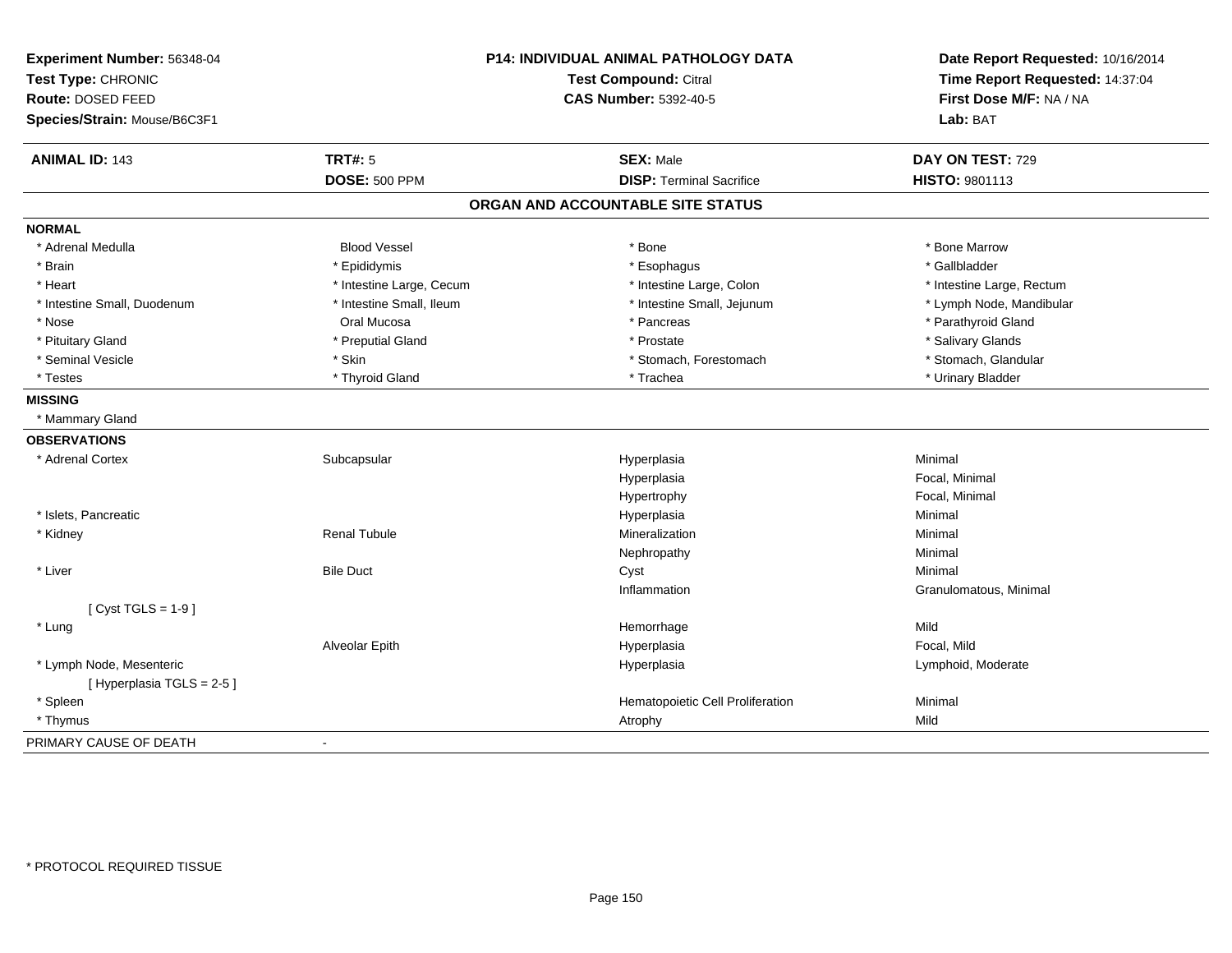| Experiment Number: 56348-04<br>Test Type: CHRONIC<br>Route: DOSED FEED<br>Species/Strain: Mouse/B6C3F1 |                                 | <b>P14: INDIVIDUAL ANIMAL PATHOLOGY DATA</b><br>Test Compound: Citral<br><b>CAS Number: 5392-40-5</b> | Date Report Requested: 10/16/2014<br>Time Report Requested: 14:37:04<br>First Dose M/F: NA / NA<br>Lab: BAT |
|--------------------------------------------------------------------------------------------------------|---------------------------------|-------------------------------------------------------------------------------------------------------|-------------------------------------------------------------------------------------------------------------|
| <b>ANIMAL ID: 144</b>                                                                                  | TRT#: 5<br><b>DOSE: 500 PPM</b> | <b>SEX: Male</b><br><b>DISP: Natural Death</b>                                                        | DAY ON TEST: 511<br><b>HISTO: 9801114</b>                                                                   |
|                                                                                                        |                                 | ORGAN AND ACCOUNTABLE SITE STATUS                                                                     |                                                                                                             |
|                                                                                                        |                                 |                                                                                                       |                                                                                                             |
| <b>NORMAL</b>                                                                                          |                                 |                                                                                                       |                                                                                                             |
| * Adrenal Cortex                                                                                       | * Adrenal Medulla               | <b>Blood Vessel</b>                                                                                   | * Bone                                                                                                      |
| * Bone Marrow                                                                                          | * Brain                         | * Epididymis                                                                                          | * Esophagus                                                                                                 |
| * Gallbladder                                                                                          | * Heart                         | * Intestine Large, Cecum                                                                              | * Intestine Large, Colon                                                                                    |
| * Intestine Large, Rectum                                                                              | * Intestine Small, Duodenum     | * Intestine Small, Ileum                                                                              | * Intestine Small, Jejunum                                                                                  |
| * Islets, Pancreatic                                                                                   | * Kidney<br>* Nose              | * Lung<br>* Pancreas                                                                                  | * Lymph Node, Mandibular                                                                                    |
| * Lymph Node, Mesenteric                                                                               |                                 | * Prostate                                                                                            | * Parathyroid Gland<br>* Salivary Glands                                                                    |
| * Pituitary Gland<br>* Seminal Vesicle                                                                 | * Preputial Gland<br>* Skin     | * Stomach, Glandular                                                                                  | * Testes                                                                                                    |
| * Thyroid Gland                                                                                        | * Trachea                       | * Urinary Bladder                                                                                     |                                                                                                             |
|                                                                                                        |                                 |                                                                                                       |                                                                                                             |
| <b>MISSING</b><br>* Mammary Gland                                                                      |                                 |                                                                                                       |                                                                                                             |
| <b>AUTO PRECLUDES DIAG.</b>                                                                            |                                 |                                                                                                       |                                                                                                             |
| * Spleen                                                                                               | * Stomach, Forestomach          |                                                                                                       |                                                                                                             |
| <b>OBSERVATIONS</b>                                                                                    |                                 |                                                                                                       |                                                                                                             |
| * Liver                                                                                                |                                 | Hepatocellular Adenoma                                                                                |                                                                                                             |
|                                                                                                        |                                 | Necrosis                                                                                              | Focal, Mild                                                                                                 |
| [ Hepatocellular Adenoma TGLS = 1-9 ]                                                                  |                                 |                                                                                                       |                                                                                                             |
| Oral Mucosa                                                                                            |                                 | Inflammation                                                                                          | Chronic Active, Minimal                                                                                     |
|                                                                                                        |                                 | Ulcer                                                                                                 | Minimal                                                                                                     |
| * Thymus                                                                                               |                                 | Atrophy                                                                                               | Marked                                                                                                      |
| PRIMARY CAUSE OF DEATH                                                                                 | - Liver Hepatocellular Adenoma  |                                                                                                       |                                                                                                             |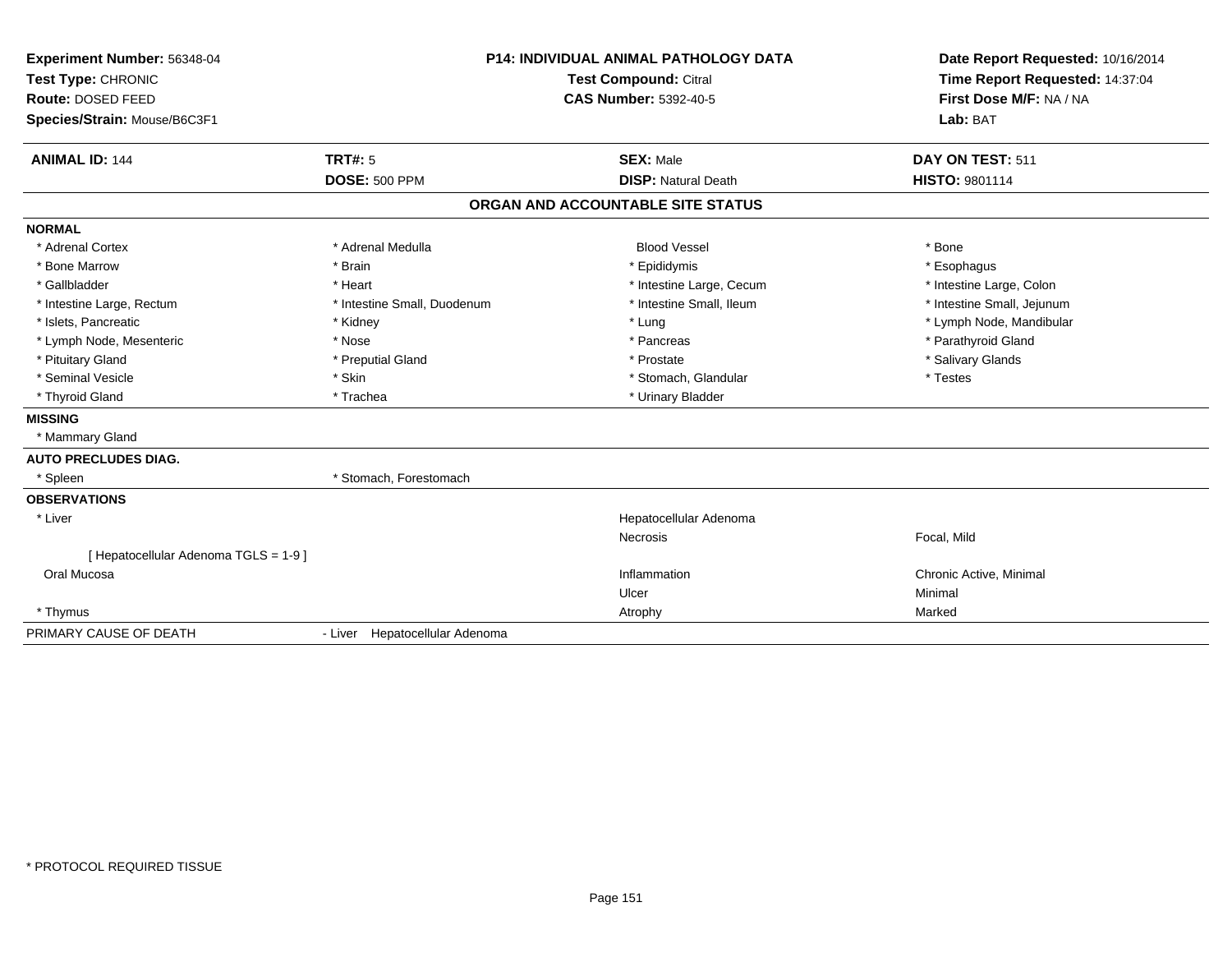| Experiment Number: 56348-04<br>Test Type: CHRONIC |                          | P14: INDIVIDUAL ANIMAL PATHOLOGY DATA<br><b>Test Compound: Citral</b> | Date Report Requested: 10/16/2014<br>Time Report Requested: 14:37:04 |  |
|---------------------------------------------------|--------------------------|-----------------------------------------------------------------------|----------------------------------------------------------------------|--|
| Route: DOSED FEED<br>Species/Strain: Mouse/B6C3F1 |                          | CAS Number: 5392-40-5                                                 | First Dose M/F: NA / NA<br>Lab: BAT                                  |  |
| <b>ANIMAL ID: 145</b>                             | TRT#: 5                  | <b>SEX: Male</b>                                                      | DAY ON TEST: 731                                                     |  |
|                                                   | <b>DOSE: 500 PPM</b>     | <b>DISP: Terminal Sacrifice</b>                                       | HISTO: 9801115                                                       |  |
|                                                   |                          | ORGAN AND ACCOUNTABLE SITE STATUS                                     |                                                                      |  |
| <b>NORMAL</b>                                     |                          |                                                                       |                                                                      |  |
| * Adrenal Medulla                                 | <b>Blood Vessel</b>      | * Bone                                                                | * Bone Marrow                                                        |  |
| * Brain                                           | * Epididymis             | * Esophagus                                                           | * Gallbladder                                                        |  |
| * Heart                                           | * Intestine Large, Cecum | * Intestine Large, Colon                                              | * Intestine Large, Rectum                                            |  |
| * Intestine Small, Duodenum                       | * Intestine Small, Ileum | * Lung                                                                | * Lymph Node, Mandibular                                             |  |
| * Lymph Node, Mesenteric                          | * Nose                   | Oral Mucosa                                                           | * Pancreas                                                           |  |
| * Parathyroid Gland                               | * Pituitary Gland        | * Prostate                                                            | * Salivary Glands                                                    |  |
| * Seminal Vesicle                                 | * Skin                   | * Spleen                                                              | * Stomach, Forestomach                                               |  |
| * Stomach, Glandular                              | * Testes                 | * Thymus                                                              | * Thyroid Gland                                                      |  |
| * Trachea                                         | * Urinary Bladder        |                                                                       |                                                                      |  |
| <b>MISSING</b>                                    |                          |                                                                       |                                                                      |  |
| * Mammary Gland                                   |                          |                                                                       |                                                                      |  |
| <b>OBSERVATIONS</b>                               |                          |                                                                       |                                                                      |  |
| * Adrenal Cortex                                  | Subcapsular              | Hyperplasia                                                           | Minimal                                                              |  |
|                                                   |                          | Hypertrophy                                                           | Focal, Mild                                                          |  |
| * Intestine Small, Jejunum                        |                          | Lymphoma Malignant                                                    |                                                                      |  |
| [ Lymphoma Malignant TGLS = 2-5 ]                 |                          |                                                                       |                                                                      |  |
| * Islets, Pancreatic                              |                          | Hyperplasia                                                           | Minimal                                                              |  |
| * Kidney                                          | <b>Renal Tubule</b>      | Mineralization                                                        | Minimal                                                              |  |
|                                                   |                          | Nephropathy                                                           | Minimal                                                              |  |
| * Liver                                           |                          | Inflammation                                                          | Granulomatous, Minimal                                               |  |
| * Preputial Gland                                 |                          | Cyst                                                                  | Moderate                                                             |  |
| [ $Cyst TGLS = 1-8$ ]                             |                          |                                                                       |                                                                      |  |
| PRIMARY CAUSE OF DEATH                            | $\overline{\phantom{a}}$ |                                                                       |                                                                      |  |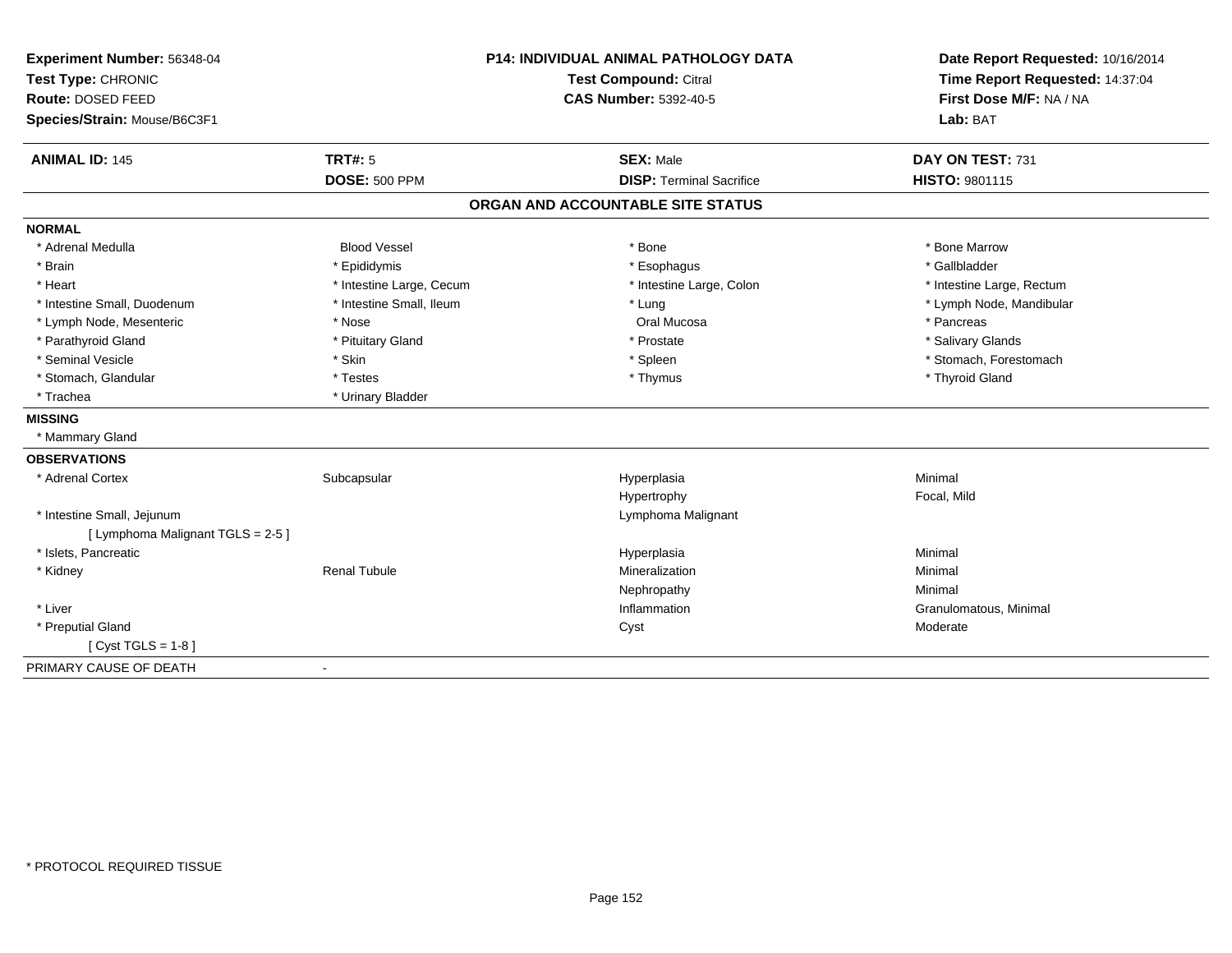| Experiment Number: 56348-04  |                              | P14: INDIVIDUAL ANIMAL PATHOLOGY DATA | Date Report Requested: 10/16/2014 |
|------------------------------|------------------------------|---------------------------------------|-----------------------------------|
| Test Type: CHRONIC           | <b>Test Compound: Citral</b> |                                       | Time Report Requested: 14:37:04   |
| Route: DOSED FEED            |                              | <b>CAS Number: 5392-40-5</b>          | First Dose M/F: NA / NA           |
| Species/Strain: Mouse/B6C3F1 |                              |                                       | Lab: BAT                          |
| <b>ANIMAL ID: 146</b>        | TRT#: 5                      | <b>SEX: Male</b>                      | DAY ON TEST: 731                  |
|                              | <b>DOSE: 500 PPM</b>         | <b>DISP: Terminal Sacrifice</b>       | HISTO: 9801116                    |
|                              |                              | ORGAN AND ACCOUNTABLE SITE STATUS     |                                   |
| <b>NORMAL</b>                |                              |                                       |                                   |
| * Adrenal Medulla            | <b>Blood Vessel</b>          | * Bone                                | * Bone Marrow                     |
| * Brain                      | * Epididymis                 | * Esophagus                           | * Gallbladder                     |
| * Heart                      | * Intestine Large, Cecum     | * Intestine Large, Colon              | * Intestine Large, Rectum         |
| * Intestine Small, Duodenum  | * Intestine Small, Ileum     | * Intestine Small, Jejunum            | * Islets, Pancreatic              |
| * Lymph Node, Mandibular     | * Lymph Node, Mesenteric     | * Nose                                | * Pancreas                        |
| * Pituitary Gland            | * Preputial Gland            | * Prostate                            | * Salivary Glands                 |
| * Seminal Vesicle            | * Skin                       | * Stomach, Forestomach                | * Stomach, Glandular              |
| * Testes                     | * Thyroid Gland              | * Trachea                             | * Urinary Bladder                 |
| <b>MISSING</b>               |                              |                                       |                                   |
| * Mammary Gland              | * Parathyroid Gland          |                                       |                                   |
| <b>OBSERVATIONS</b>          |                              |                                       |                                   |
| * Adrenal Cortex             | Subcapsular                  | Hyperplasia                           | Minimal                           |
| <b>Harderian Gland</b>       |                              | Adenoma                               |                                   |
| [Adenoma TGLS = $1-9$ ]      |                              |                                       |                                   |
| * Kidney                     | <b>Renal Tubule</b>          | Mineralization                        | Minimal                           |
|                              |                              | Nephropathy                           | Minimal                           |
| * Liver                      |                              | Vacuolization Cytoplasmic             | Focal, Minimal                    |
| * Lung                       |                              | Alveolar/Bronchiolar Carcinoma        |                                   |
| Oral Mucosa                  |                              | Inflammation                          | Chronic Active, Moderate          |
|                              |                              | Ulcer                                 | Minimal                           |
| * Spleen                     | Lymph Follic                 | Hyperplasia                           | Minimal                           |
| * Thymus                     |                              | Atrophy                               | Minimal                           |
| PRIMARY CAUSE OF DEATH       |                              |                                       |                                   |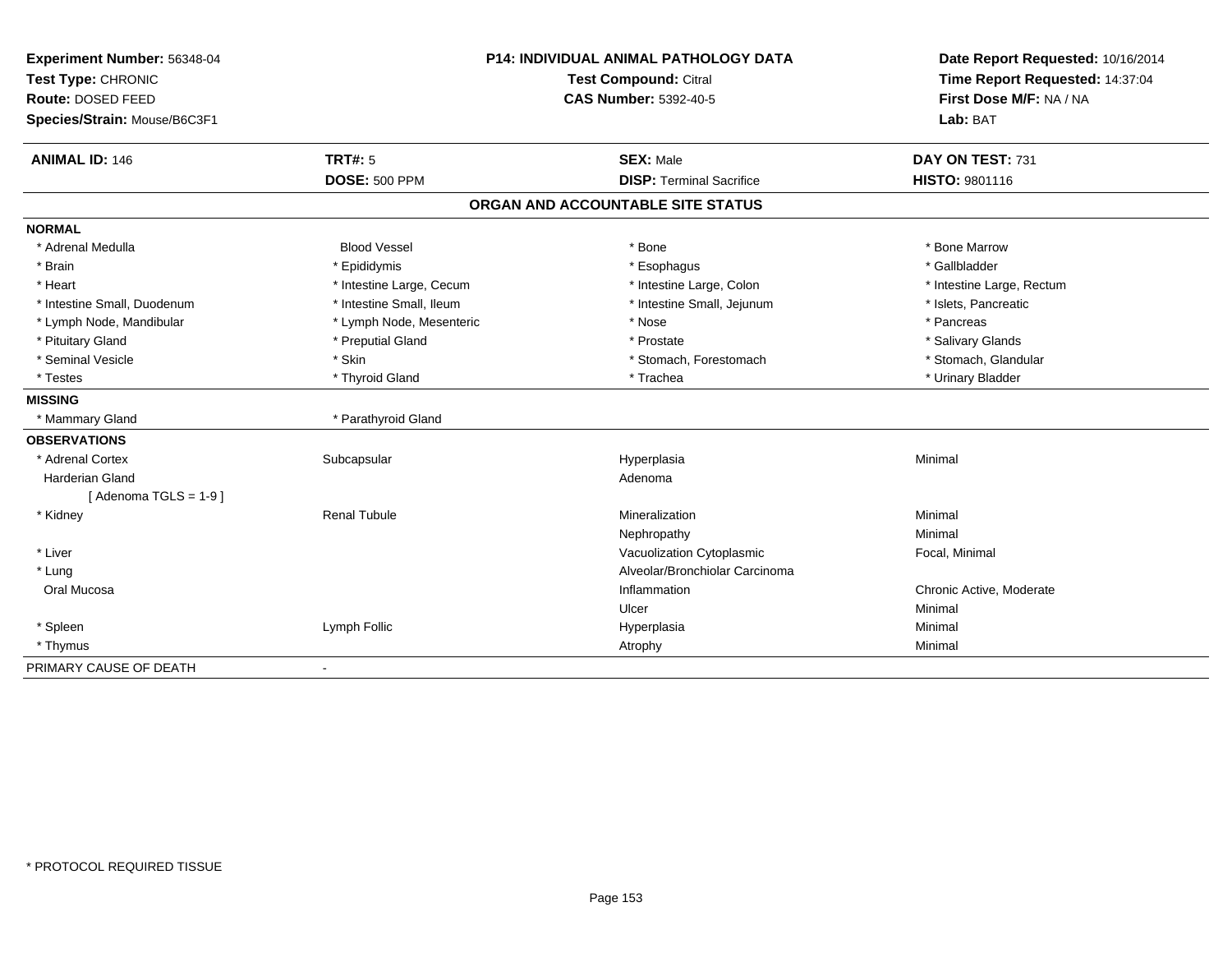| Experiment Number: 56348-04<br>Test Type: CHRONIC |                          | P14: INDIVIDUAL ANIMAL PATHOLOGY DATA<br>Test Compound: Citral | Date Report Requested: 10/16/2014<br>Time Report Requested: 14:37:04 |  |
|---------------------------------------------------|--------------------------|----------------------------------------------------------------|----------------------------------------------------------------------|--|
| Route: DOSED FEED<br>Species/Strain: Mouse/B6C3F1 |                          | <b>CAS Number: 5392-40-5</b>                                   | First Dose M/F: NA / NA<br>Lab: BAT                                  |  |
| <b>ANIMAL ID: 147</b>                             | <b>TRT#: 5</b>           | <b>SEX: Male</b>                                               | DAY ON TEST: 728                                                     |  |
|                                                   | <b>DOSE: 500 PPM</b>     | <b>DISP: Terminal Sacrifice</b>                                | HISTO: 9801117                                                       |  |
|                                                   |                          | ORGAN AND ACCOUNTABLE SITE STATUS                              |                                                                      |  |
| <b>NORMAL</b>                                     |                          |                                                                |                                                                      |  |
| * Adrenal Medulla                                 | <b>Blood Vessel</b>      | * Bone                                                         | * Bone Marrow                                                        |  |
| * Brain                                           | * Epididymis             | * Esophagus                                                    | * Gallbladder                                                        |  |
| * Heart                                           | * Intestine Large, Cecum | * Intestine Large, Colon                                       | * Intestine Large, Rectum                                            |  |
| * Intestine Small, Duodenum                       | * Intestine Small, Ileum | * Intestine Small, Jejunum                                     | * Lymph Node, Mandibular                                             |  |
| * Lymph Node, Mesenteric                          | * Nose                   | Oral Mucosa                                                    | * Pancreas                                                           |  |
| * Pituitary Gland                                 | * Preputial Gland        | * Prostate                                                     | * Salivary Glands                                                    |  |
| * Seminal Vesicle                                 | * Skin                   | * Spleen                                                       | * Stomach, Forestomach                                               |  |
| * Stomach, Glandular                              | * Thyroid Gland          | * Trachea                                                      | * Urinary Bladder                                                    |  |
| <b>MISSING</b>                                    |                          |                                                                |                                                                      |  |
| * Mammary Gland                                   | * Parathyroid Gland      |                                                                |                                                                      |  |
| <b>OBSERVATIONS</b>                               |                          |                                                                |                                                                      |  |
| * Adrenal Cortex                                  | Subcapsular              | Hyperplasia                                                    | Minimal                                                              |  |
| * Islets, Pancreatic                              |                          | Hyperplasia                                                    | Mild                                                                 |  |
| * Kidney                                          | <b>Renal Tubule</b>      | Mineralization                                                 | Minimal                                                              |  |
|                                                   |                          | Nephropathy                                                    | Minimal                                                              |  |
| * Liver                                           |                          | <b>Clear Cell Focus</b>                                        |                                                                      |  |
|                                                   |                          | Hepatocellular Adenoma                                         | Multiple                                                             |  |
|                                                   |                          | Vacuolization Cytoplasmic                                      | Focal, Minimal                                                       |  |
| [Clear Cell Focus TGLS = 2-9]                     |                          |                                                                |                                                                      |  |
| [ Hepatocellular Adenoma TGLS = 1,3-9 ]           |                          |                                                                |                                                                      |  |
| * Lung                                            |                          | Alveolar/Bronchiolar Adenoma                                   |                                                                      |  |
| * Testes                                          | <b>Germinal Epith</b>    | Mineralization                                                 | Minimal                                                              |  |
| * Thymus                                          |                          | Atrophy                                                        | Minimal                                                              |  |
| PRIMARY CAUSE OF DEATH                            | $\blacksquare$           |                                                                |                                                                      |  |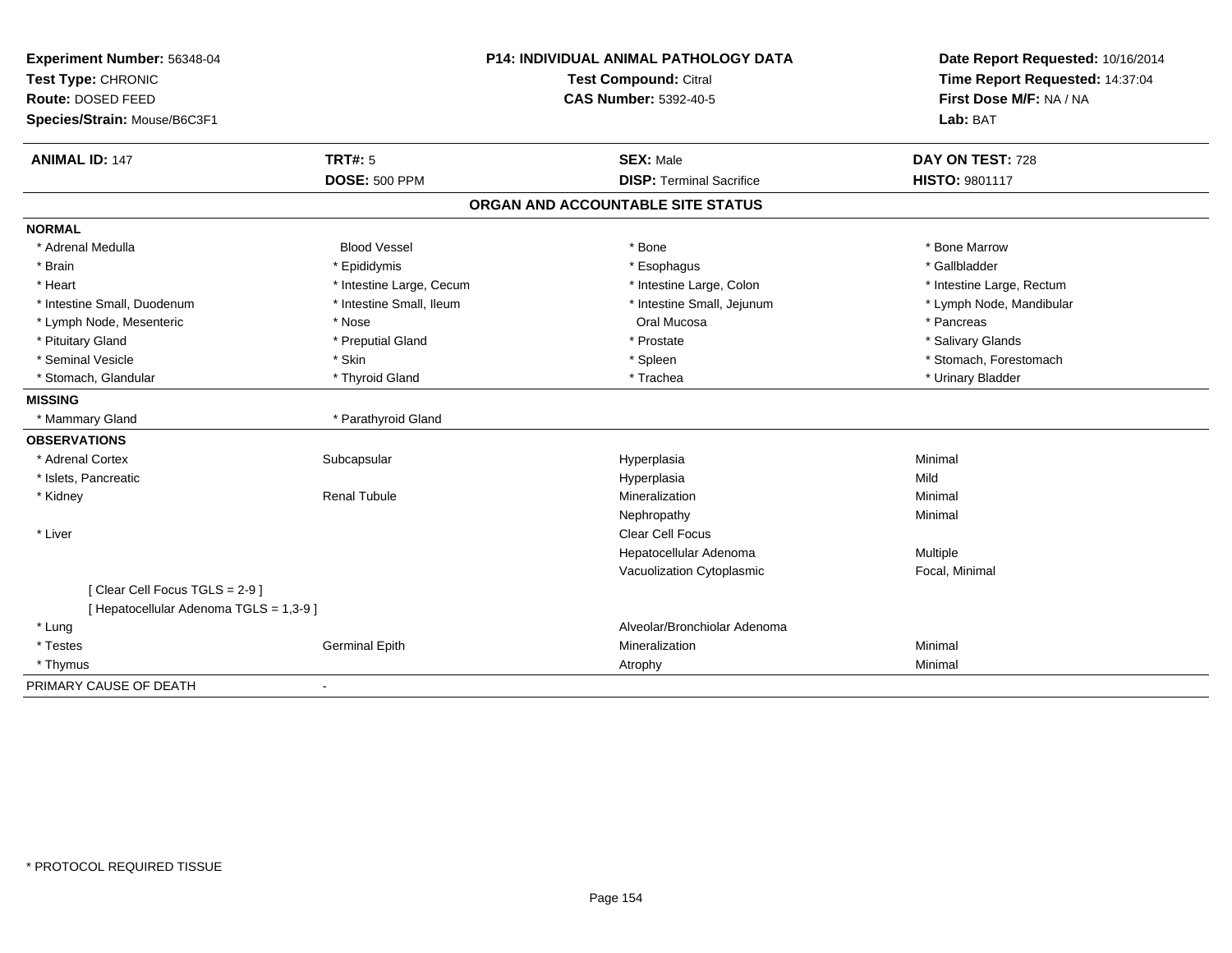| Experiment Number: 56348-04<br>Test Type: CHRONIC<br>Route: DOSED FEED<br>Species/Strain: Mouse/B6C3F1 |                          | P14: INDIVIDUAL ANIMAL PATHOLOGY DATA<br>Test Compound: Citral<br><b>CAS Number: 5392-40-5</b> | Date Report Requested: 10/16/2014<br>Time Report Requested: 14:37:04<br>First Dose M/F: NA / NA<br>Lab: BAT |
|--------------------------------------------------------------------------------------------------------|--------------------------|------------------------------------------------------------------------------------------------|-------------------------------------------------------------------------------------------------------------|
| <b>ANIMAL ID: 148</b>                                                                                  | <b>TRT#: 5</b>           | <b>SEX: Male</b>                                                                               | DAY ON TEST: 731                                                                                            |
|                                                                                                        | <b>DOSE: 500 PPM</b>     | <b>DISP: Terminal Sacrifice</b>                                                                | HISTO: 9801118                                                                                              |
|                                                                                                        |                          | ORGAN AND ACCOUNTABLE SITE STATUS                                                              |                                                                                                             |
| <b>NORMAL</b>                                                                                          |                          |                                                                                                |                                                                                                             |
| * Adrenal Medulla                                                                                      | <b>Blood Vessel</b>      | * Bone                                                                                         | * Bone Marrow                                                                                               |
| * Brain                                                                                                | * Epididymis             | * Esophagus                                                                                    | * Gallbladder                                                                                               |
| * Heart                                                                                                | * Intestine Large, Cecum | * Intestine Large, Colon                                                                       | * Intestine Large, Rectum                                                                                   |
| * Intestine Small, Duodenum                                                                            | * Intestine Small, Ileum | * Intestine Small, Jejunum                                                                     | * Islets, Pancreatic                                                                                        |
| * Lung                                                                                                 | * Lymph Node, Mandibular | * Nose                                                                                         | Oral Mucosa                                                                                                 |
| * Pancreas                                                                                             | * Pituitary Gland        | * Prostate                                                                                     | * Salivary Glands                                                                                           |
| * Seminal Vesicle                                                                                      | * Skin                   | * Spleen                                                                                       | * Stomach, Forestomach                                                                                      |
| * Stomach, Glandular                                                                                   | * Testes                 | * Thyroid Gland                                                                                | * Trachea                                                                                                   |
| * Urinary Bladder                                                                                      |                          |                                                                                                |                                                                                                             |
| <b>MISSING</b>                                                                                         |                          |                                                                                                |                                                                                                             |
| * Lymph Node, Mesenteric                                                                               | * Mammary Gland          | * Parathyroid Gland                                                                            |                                                                                                             |
| <b>OBSERVATIONS</b>                                                                                    |                          |                                                                                                |                                                                                                             |
| * Adrenal Cortex                                                                                       | Subcapsular              | Hyperplasia                                                                                    | Minimal                                                                                                     |
|                                                                                                        |                          | Hypertrophy                                                                                    | Focal, Minimal                                                                                              |
| * Kidney                                                                                               |                          | Infarct                                                                                        | Minimal                                                                                                     |
|                                                                                                        |                          | Metaplasia                                                                                     | Osseous, Minimal                                                                                            |
|                                                                                                        | <b>Renal Tubule</b>      | Mineralization                                                                                 | Minimal                                                                                                     |
|                                                                                                        |                          | Nephropathy                                                                                    | Minimal                                                                                                     |
| * Liver                                                                                                |                          | Hepatocellular Carcinoma                                                                       |                                                                                                             |
| [ Hepatocellular Carcinoma TGLS = 2-9 ]                                                                |                          |                                                                                                |                                                                                                             |
| * Preputial Gland                                                                                      |                          | Cyst                                                                                           | Moderate                                                                                                    |
| [Cyst TGLS = $1-8$ ]                                                                                   |                          |                                                                                                |                                                                                                             |
| * Thymus                                                                                               |                          | Atrophy                                                                                        | Mild                                                                                                        |
| PRIMARY CAUSE OF DEATH                                                                                 |                          |                                                                                                |                                                                                                             |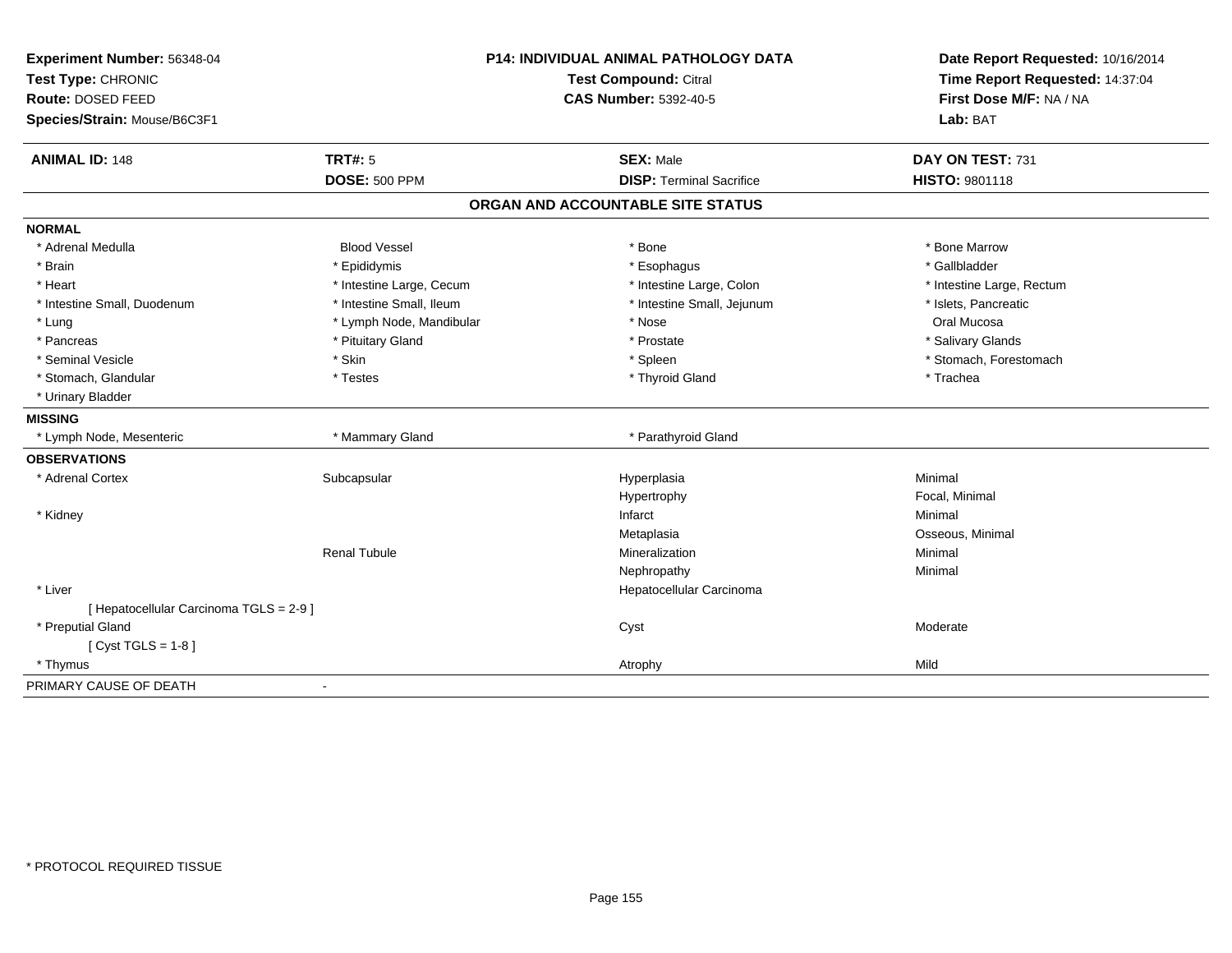| Experiment Number: 56348-04<br>Test Type: CHRONIC |                            | <b>P14: INDIVIDUAL ANIMAL PATHOLOGY DATA</b><br><b>Test Compound: Citral</b> | Date Report Requested: 10/16/2014<br>Time Report Requested: 14:37:04 |
|---------------------------------------------------|----------------------------|------------------------------------------------------------------------------|----------------------------------------------------------------------|
| Route: DOSED FEED                                 |                            | <b>CAS Number: 5392-40-5</b>                                                 | First Dose M/F: NA / NA                                              |
| Species/Strain: Mouse/B6C3F1                      |                            |                                                                              | Lab: BAT                                                             |
| <b>ANIMAL ID: 149</b>                             | <b>TRT#: 5</b>             | <b>SEX: Male</b>                                                             | DAY ON TEST: 626                                                     |
|                                                   | <b>DOSE: 500 PPM</b>       | <b>DISP:</b> Moribund Sacrifice                                              | <b>HISTO: 9801119</b>                                                |
|                                                   |                            | ORGAN AND ACCOUNTABLE SITE STATUS                                            |                                                                      |
| <b>NORMAL</b>                                     |                            |                                                                              |                                                                      |
| * Adrenal Medulla                                 | <b>Blood Vessel</b>        | * Bone                                                                       | * Brain                                                              |
| * Epididymis                                      | * Esophagus                | * Gallbladder                                                                | * Heart                                                              |
| * Intestine Large, Cecum                          | * Intestine Large, Colon   | * Intestine Large, Rectum                                                    | * Intestine Small, Duodenum                                          |
| * Intestine Small, Ileum                          | * Intestine Small, Jejunum | * Islets, Pancreatic                                                         | * Lung                                                               |
| * Lymph Node, Mandibular                          | * Lymph Node, Mesenteric   | * Nose                                                                       | Oral Mucosa                                                          |
| * Pancreas                                        | * Parathyroid Gland        | * Pituitary Gland                                                            | * Preputial Gland                                                    |
| * Prostate                                        | * Salivary Glands          | * Seminal Vesicle                                                            | * Skin                                                               |
| * Stomach, Forestomach                            | * Stomach, Glandular       | * Testes                                                                     | * Thyroid Gland                                                      |
| * Trachea                                         | * Urinary Bladder          |                                                                              |                                                                      |
| <b>MISSING</b>                                    |                            |                                                                              |                                                                      |
| * Mammary Gland                                   | * Thymus                   |                                                                              |                                                                      |
| <b>OBSERVATIONS</b>                               |                            |                                                                              |                                                                      |
| * Adrenal Cortex                                  | Subcapsular                | Hyperplasia                                                                  | Minimal                                                              |
|                                                   |                            | Hyperplasia                                                                  | Focal, Minimal                                                       |
|                                                   |                            | Mineralization                                                               | Focal, Minimal                                                       |
| * Bone Marrow                                     |                            | Hyperplasia                                                                  | Mild                                                                 |
| * Kidney                                          |                            | Metaplasia                                                                   | Osseous, Minimal                                                     |
|                                                   |                            | Nephropathy                                                                  | Mild                                                                 |
| * Liver                                           |                            | Hematopoietic Cell Proliferation                                             | Mild                                                                 |
|                                                   |                            | Hepatocellular Carcinoma                                                     |                                                                      |
|                                                   |                            | <b>Mixed Cell Focus</b>                                                      |                                                                      |
| [ Hepatocellular Carcinoma TGLS = 1-9 ]           |                            |                                                                              |                                                                      |
| [Mixed Cell Focus TGLS = 1-9]                     |                            |                                                                              |                                                                      |
| * Spleen                                          |                            | Hematopoietic Cell Proliferation                                             | Moderate                                                             |
| PRIMARY CAUSE OF DEATH                            | - Liver Mixed Cell Focus   |                                                                              |                                                                      |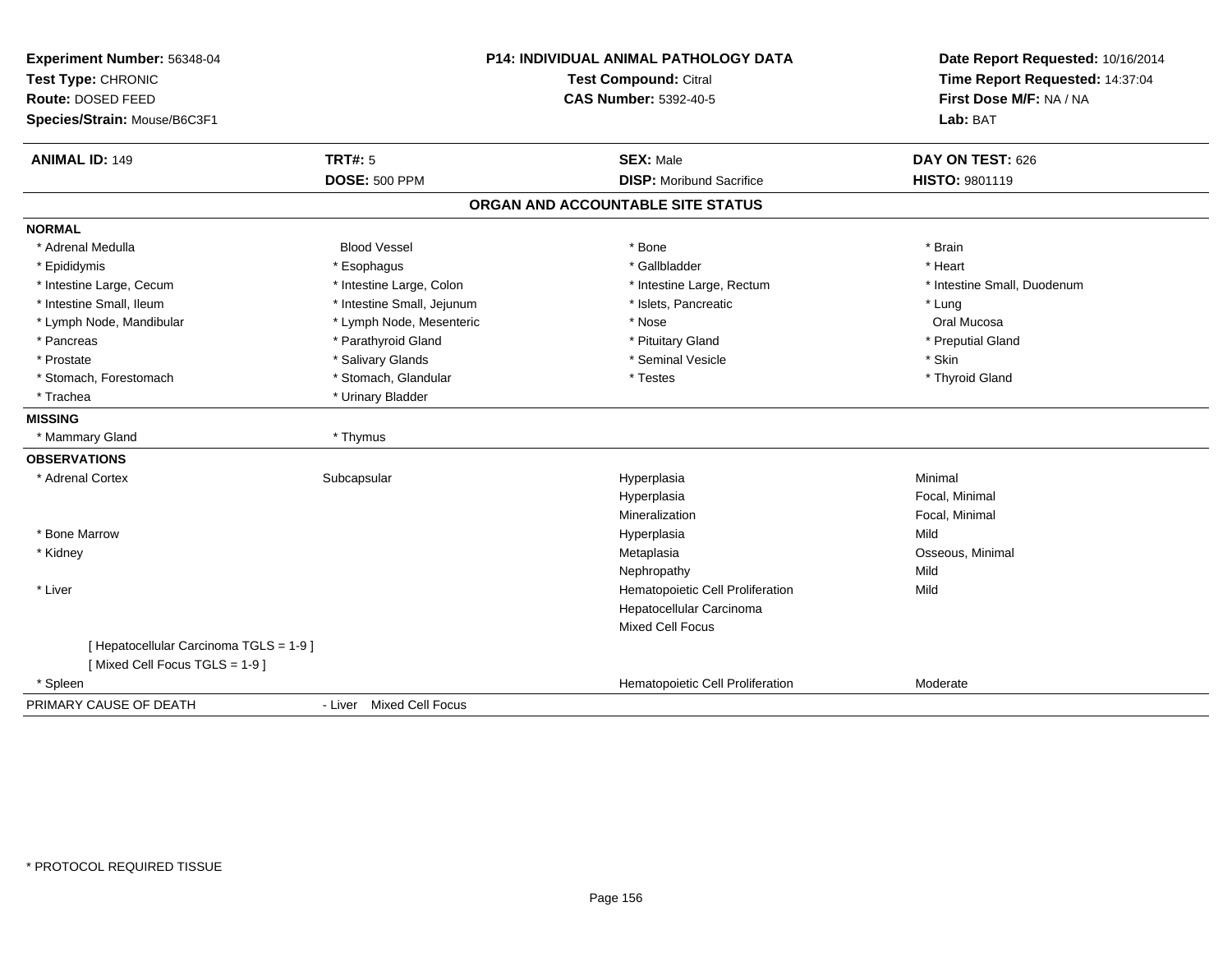| Experiment Number: 56348-04<br>Test Type: CHRONIC |                          | <b>P14: INDIVIDUAL ANIMAL PATHOLOGY DATA</b><br>Test Compound: Citral | Date Report Requested: 10/16/2014<br>Time Report Requested: 14:37:04 |
|---------------------------------------------------|--------------------------|-----------------------------------------------------------------------|----------------------------------------------------------------------|
| Route: DOSED FEED                                 |                          | <b>CAS Number: 5392-40-5</b>                                          | First Dose M/F: NA / NA                                              |
| Species/Strain: Mouse/B6C3F1                      |                          |                                                                       | Lab: BAT                                                             |
|                                                   |                          |                                                                       |                                                                      |
| <b>ANIMAL ID: 150</b>                             | <b>TRT#: 5</b>           | <b>SEX: Male</b>                                                      | DAY ON TEST: 731                                                     |
|                                                   | <b>DOSE: 500 PPM</b>     | <b>DISP: Terminal Sacrifice</b>                                       | <b>HISTO: 9801120</b>                                                |
|                                                   |                          | ORGAN AND ACCOUNTABLE SITE STATUS                                     |                                                                      |
| <b>NORMAL</b>                                     |                          |                                                                       |                                                                      |
| * Adrenal Medulla                                 | <b>Blood Vessel</b>      | * Bone                                                                | * Bone Marrow                                                        |
| * Brain                                           | * Epididymis             | * Esophagus                                                           | * Gallbladder                                                        |
| * Heart                                           | * Intestine Large, Cecum | * Intestine Large, Colon                                              | * Intestine Large, Rectum                                            |
| * Intestine Small, Duodenum                       | * Intestine Small, Ileum | * Intestine Small, Jejunum                                            | * Islets, Pancreatic                                                 |
| * Lung                                            | * Lymph Node, Mandibular | * Lymph Node, Mesenteric                                              | * Nose                                                               |
| Oral Mucosa                                       | * Pancreas               | * Parathyroid Gland                                                   | * Pituitary Gland                                                    |
| * Preputial Gland                                 | * Prostate               | * Salivary Glands                                                     | * Seminal Vesicle                                                    |
| * Skin                                            | * Spleen                 | * Stomach, Forestomach                                                | * Stomach, Glandular                                                 |
| * Testes                                          | * Thyroid Gland          | * Trachea                                                             | * Urinary Bladder                                                    |
| <b>MISSING</b>                                    |                          |                                                                       |                                                                      |
| * Mammary Gland                                   |                          |                                                                       |                                                                      |
| <b>OBSERVATIONS</b>                               |                          |                                                                       |                                                                      |
| * Adrenal Cortex                                  | Subcapsular              | Hyperplasia                                                           | Minimal                                                              |
|                                                   |                          | Hypertrophy                                                           | Focal, Minimal                                                       |
|                                                   |                          | Inflammation                                                          | Granulomatous, Minimal                                               |
| * Kidney                                          | <b>Renal Tubule</b>      | Cyst                                                                  | Mild                                                                 |
|                                                   | <b>Renal Tubule</b>      | Mineralization                                                        | Minimal                                                              |
|                                                   |                          | Nephropathy                                                           | Minimal                                                              |
| * Liver                                           |                          | Hepatocellular Adenoma                                                | Multiple                                                             |
|                                                   |                          | <b>Mixed Cell Focus</b>                                               |                                                                      |
| [ Hepatocellular Adenoma TGLS = 1,2-4+9 ]         |                          |                                                                       |                                                                      |
| * Thymus                                          |                          | Atrophy                                                               | Minimal                                                              |
| PRIMARY CAUSE OF DEATH                            |                          |                                                                       |                                                                      |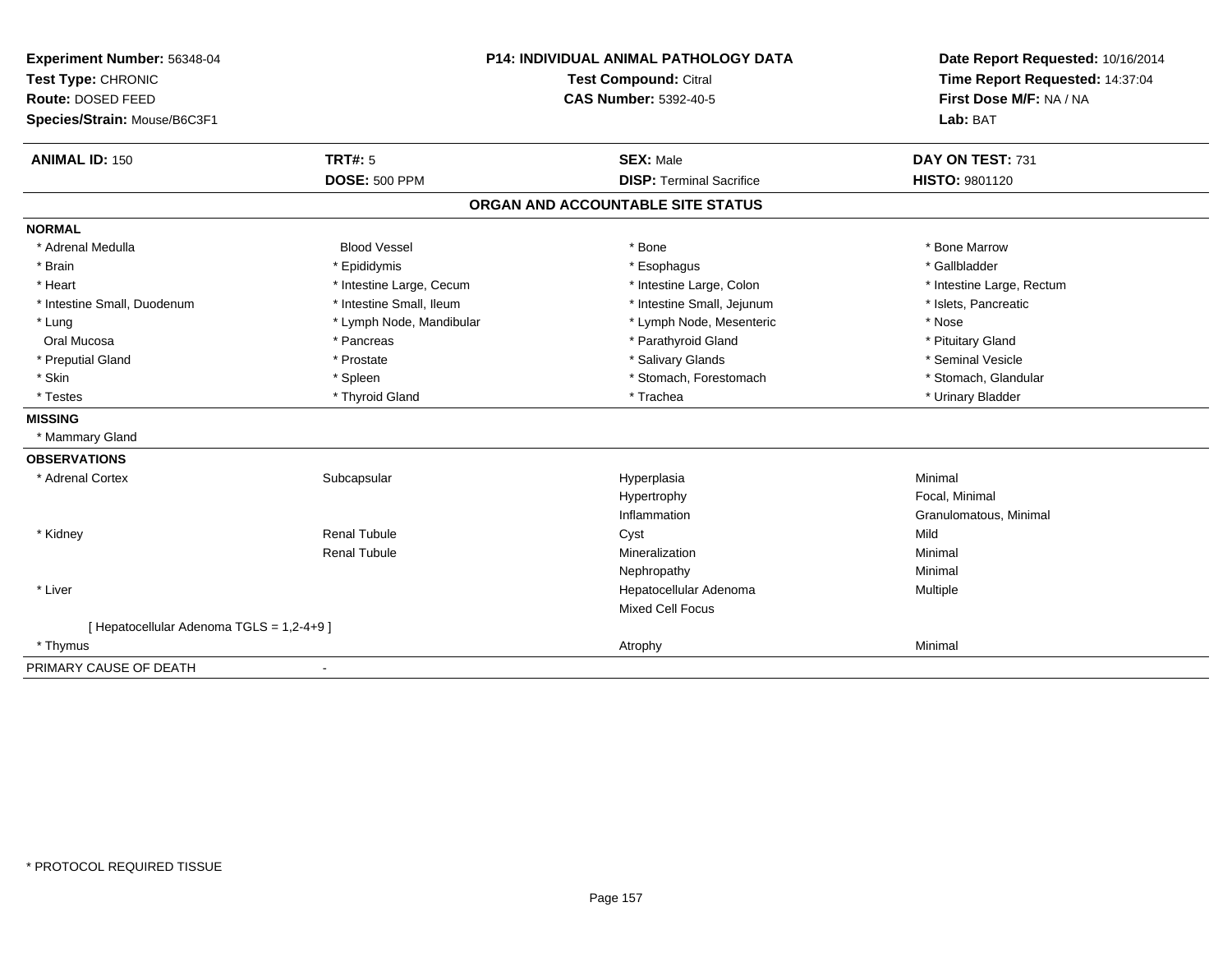| Experiment Number: 56348-04                 |                          | <b>P14: INDIVIDUAL ANIMAL PATHOLOGY DATA</b> | Date Report Requested: 10/16/2014<br>Time Report Requested: 14:37:04<br>First Dose M/F: NA / NA |
|---------------------------------------------|--------------------------|----------------------------------------------|-------------------------------------------------------------------------------------------------|
| Test Type: CHRONIC                          |                          | Test Compound: Citral                        |                                                                                                 |
| Route: DOSED FEED                           |                          | <b>CAS Number: 5392-40-5</b>                 |                                                                                                 |
| Species/Strain: Mouse/B6C3F1                |                          |                                              | Lab: BAT                                                                                        |
| <b>ANIMAL ID: 151</b>                       | <b>TRT#: 7</b>           | <b>SEX: Male</b>                             | DAY ON TEST: 729                                                                                |
|                                             | <b>DOSE: 1000 PPM</b>    | <b>DISP: Terminal Sacrifice</b>              | <b>HISTO: 9801121</b>                                                                           |
|                                             |                          | ORGAN AND ACCOUNTABLE SITE STATUS            |                                                                                                 |
| <b>NORMAL</b>                               |                          |                                              |                                                                                                 |
| * Adrenal Medulla                           | <b>Blood Vessel</b>      | * Bone                                       | * Bone Marrow                                                                                   |
| * Brain                                     | * Epididymis             | * Esophagus                                  | * Gallbladder                                                                                   |
| * Heart                                     | * Intestine Large, Cecum | * Intestine Large, Colon                     | * Intestine Large, Rectum                                                                       |
| * Intestine Small, Duodenum                 | * Intestine Small, Ileum | * Intestine Small, Jejunum                   | * Islets, Pancreatic                                                                            |
| * Liver                                     | * Lymph Node, Mandibular | * Lymph Node, Mesenteric                     | * Nose                                                                                          |
| Oral Mucosa                                 | * Pancreas               | * Parathyroid Gland                          | * Pituitary Gland                                                                               |
| * Preputial Gland                           | * Prostate               | * Salivary Glands                            | * Seminal Vesicle                                                                               |
| * Skin                                      | * Spleen                 | * Stomach, Forestomach                       | * Stomach, Glandular                                                                            |
| * Testes                                    | * Thymus                 | * Thyroid Gland                              | * Trachea                                                                                       |
| * Urinary Bladder                           |                          |                                              |                                                                                                 |
| <b>MISSING</b>                              |                          |                                              |                                                                                                 |
| * Mammary Gland                             |                          |                                              |                                                                                                 |
| <b>OBSERVATIONS</b>                         |                          |                                              |                                                                                                 |
| * Adrenal Cortex                            | Subcapsular              | Hyperplasia                                  | Minimal                                                                                         |
|                                             |                          | Hypertrophy                                  | Focal, Minimal                                                                                  |
| * Kidney                                    | <b>Renal Tubule</b>      | Mineralization                               | Minimal                                                                                         |
|                                             |                          | Nephropathy                                  | Minimal                                                                                         |
| * Lung                                      |                          | Alveolar/Bronchiolar Adenoma                 |                                                                                                 |
| [ Alveolar/Bronchiolar Adenoma TGLS = 1-9 ] |                          |                                              |                                                                                                 |
| Mesentery                                   |                          | Inflammation                                 | Chronic, Minimal                                                                                |
| [Inflammation TGLS = $2-5$ ]                |                          |                                              |                                                                                                 |
| PRIMARY CAUSE OF DEATH                      |                          |                                              |                                                                                                 |
|                                             |                          |                                              |                                                                                                 |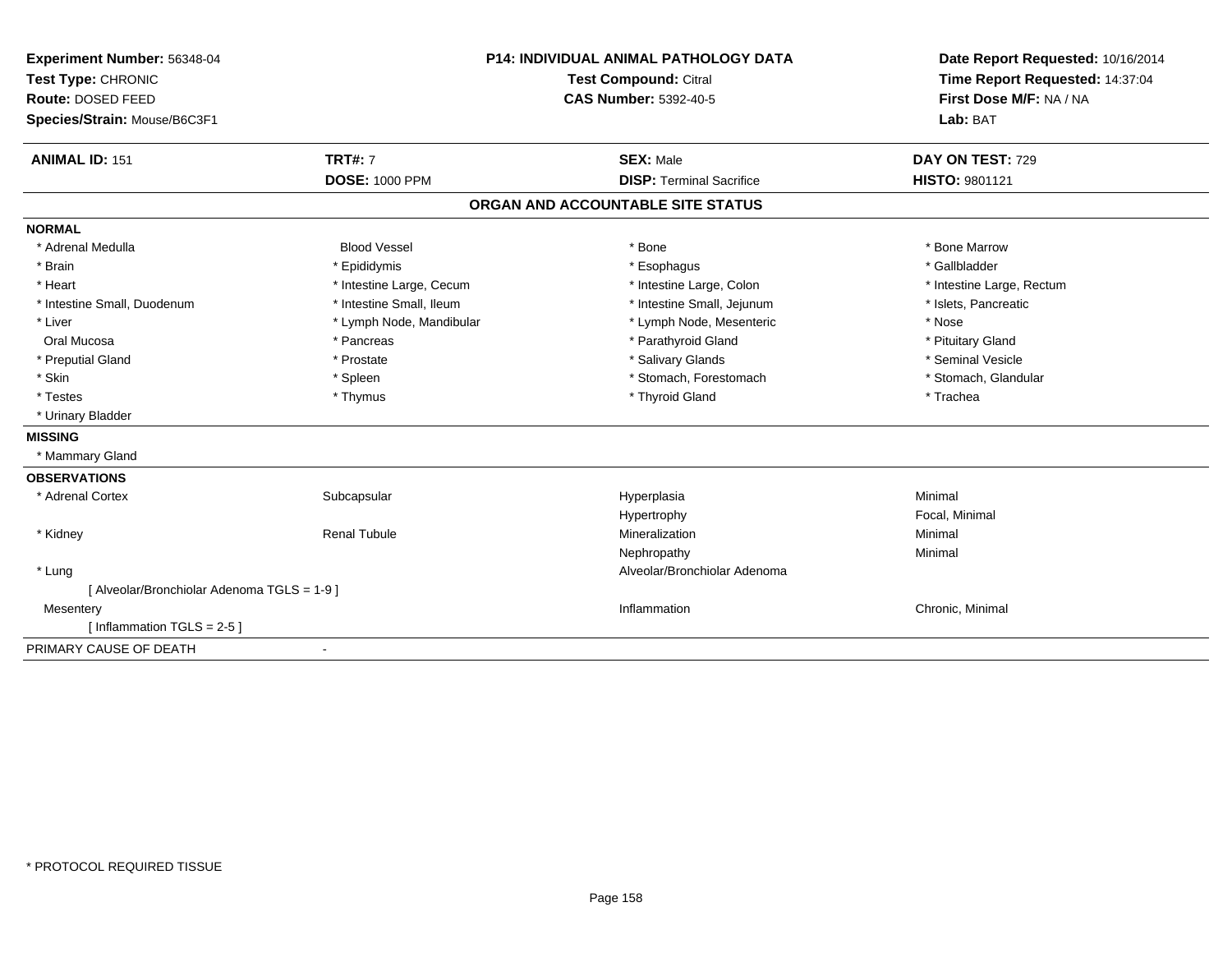| Experiment Number: 56348-04<br>Test Type: CHRONIC<br>Route: DOSED FEED<br>Species/Strain: Mouse/B6C3F1 |                          | <b>P14: INDIVIDUAL ANIMAL PATHOLOGY DATA</b><br><b>Test Compound: Citral</b><br><b>CAS Number: 5392-40-5</b> | Date Report Requested: 10/16/2014<br>Time Report Requested: 14:37:04<br>First Dose M/F: NA / NA<br>Lab: BAT |
|--------------------------------------------------------------------------------------------------------|--------------------------|--------------------------------------------------------------------------------------------------------------|-------------------------------------------------------------------------------------------------------------|
| <b>ANIMAL ID: 152</b>                                                                                  | <b>TRT#: 7</b>           | <b>SEX: Male</b>                                                                                             | DAY ON TEST: 728                                                                                            |
|                                                                                                        | <b>DOSE: 1000 PPM</b>    | <b>DISP: Terminal Sacrifice</b>                                                                              | <b>HISTO: 9801122</b>                                                                                       |
|                                                                                                        |                          | ORGAN AND ACCOUNTABLE SITE STATUS                                                                            |                                                                                                             |
| <b>NORMAL</b>                                                                                          |                          |                                                                                                              |                                                                                                             |
| * Adrenal Medulla                                                                                      | <b>Blood Vessel</b>      | * Bone                                                                                                       | * Bone Marrow                                                                                               |
| * Brain                                                                                                | * Epididymis             | * Esophagus                                                                                                  | * Gallbladder                                                                                               |
| * Heart                                                                                                | * Intestine Large, Cecum | * Intestine Large, Colon                                                                                     | * Intestine Large, Rectum                                                                                   |
| * Intestine Small, Duodenum                                                                            | * Intestine Small, Ileum | * Intestine Small, Jejunum                                                                                   | * Islets. Pancreatic                                                                                        |
| * Lung                                                                                                 | * Lymph Node, Mandibular | * Lymph Node, Mesenteric                                                                                     | * Nose                                                                                                      |
| Oral Mucosa                                                                                            | * Pancreas               | * Parathyroid Gland                                                                                          | * Pituitary Gland                                                                                           |
| * Preputial Gland                                                                                      | * Prostate               | * Salivary Glands                                                                                            | * Seminal Vesicle                                                                                           |
| * Skin                                                                                                 | * Spleen                 | * Stomach, Forestomach                                                                                       | * Stomach, Glandular                                                                                        |
| * Testes                                                                                               | * Thymus                 | * Thyroid Gland                                                                                              | * Trachea                                                                                                   |
| * Urinary Bladder                                                                                      |                          |                                                                                                              |                                                                                                             |
| <b>MISSING</b>                                                                                         |                          |                                                                                                              |                                                                                                             |
| * Mammary Gland                                                                                        |                          |                                                                                                              |                                                                                                             |
| <b>OBSERVATIONS</b>                                                                                    |                          |                                                                                                              |                                                                                                             |
| * Adrenal Cortex                                                                                       |                          | Hypertrophy                                                                                                  | Focal, Minimal                                                                                              |
| * Kidney                                                                                               | <b>Renal Tubule</b>      | Mineralization                                                                                               | Minimal                                                                                                     |
| * Liver                                                                                                |                          | <b>Infiltration Cellular</b>                                                                                 | Lymphocyte, Minimal                                                                                         |
|                                                                                                        |                          | Inflammation                                                                                                 | Granulomatous, Minimal                                                                                      |
|                                                                                                        |                          | Vacuolization Cytoplasmic                                                                                    | Focal, Minimal                                                                                              |
| PRIMARY CAUSE OF DEATH                                                                                 | $\blacksquare$           |                                                                                                              |                                                                                                             |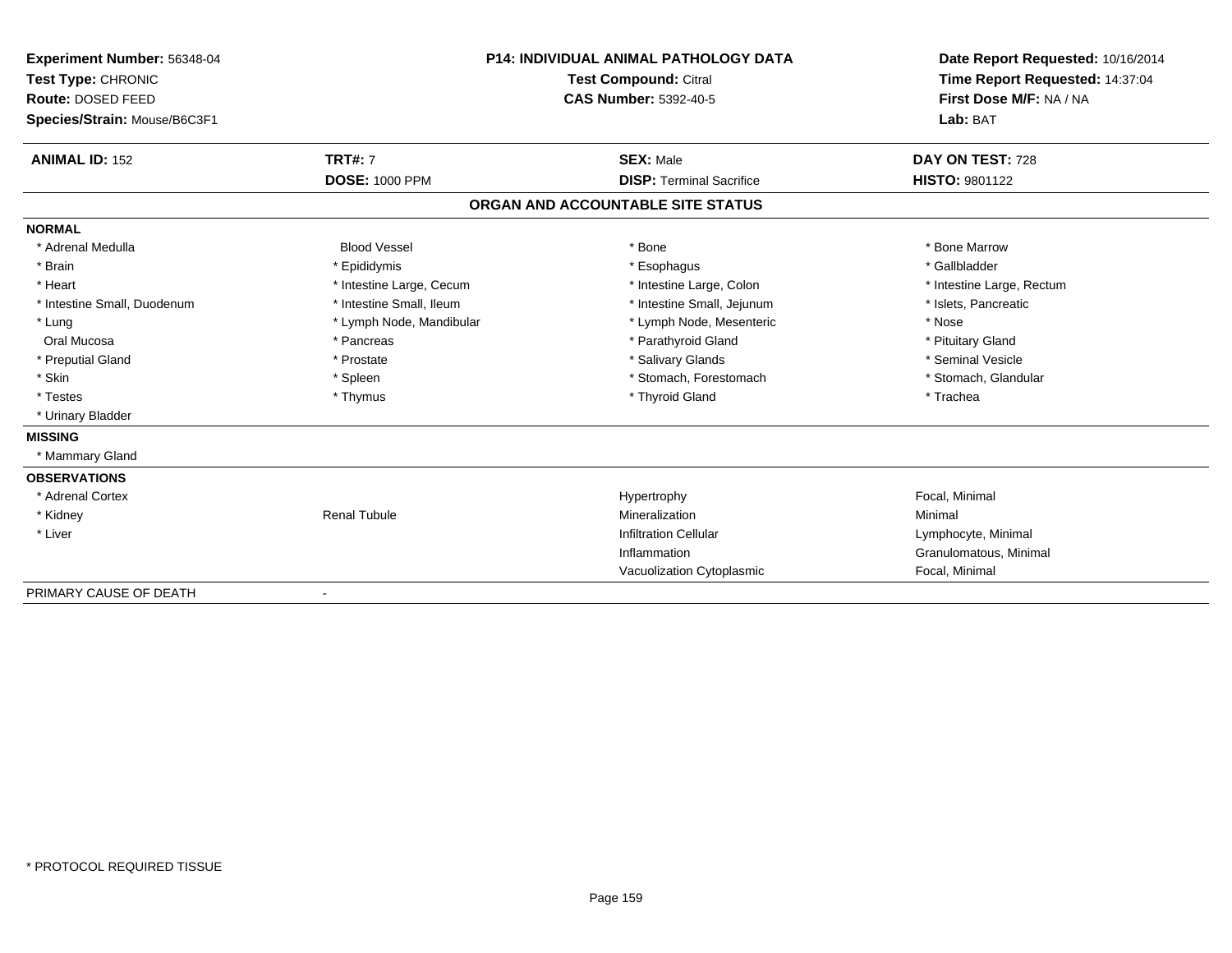| Experiment Number: 56348-04  |                              | <b>P14: INDIVIDUAL ANIMAL PATHOLOGY DATA</b> | Date Report Requested: 10/16/2014<br>Time Report Requested: 14:37:04 |
|------------------------------|------------------------------|----------------------------------------------|----------------------------------------------------------------------|
| Test Type: CHRONIC           | <b>Test Compound: Citral</b> |                                              |                                                                      |
| Route: DOSED FEED            |                              | <b>CAS Number: 5392-40-5</b>                 | First Dose M/F: NA / NA                                              |
| Species/Strain: Mouse/B6C3F1 |                              |                                              | Lab: BAT                                                             |
| <b>ANIMAL ID: 153</b>        | <b>TRT#: 7</b>               | <b>SEX: Male</b>                             | DAY ON TEST: 728                                                     |
|                              | <b>DOSE: 1000 PPM</b>        | <b>DISP: Terminal Sacrifice</b>              | HISTO: 9801123                                                       |
|                              |                              | ORGAN AND ACCOUNTABLE SITE STATUS            |                                                                      |
| <b>NORMAL</b>                |                              |                                              |                                                                      |
| * Adrenal Medulla            | <b>Blood Vessel</b>          | * Bone                                       | * Bone Marrow                                                        |
| * Brain                      | * Epididymis                 | * Esophagus                                  | * Gallbladder                                                        |
| * Heart                      | * Intestine Large, Cecum     | * Intestine Large, Colon                     | * Intestine Large, Rectum                                            |
| * Intestine Small, Duodenum  | * Intestine Small, Ileum     | * Intestine Small, Jejunum                   | * Liver                                                              |
| * Lung                       | * Lymph Node, Mandibular     | * Lymph Node, Mesenteric                     | * Nose                                                               |
| * Pancreas                   | * Pituitary Gland            | * Preputial Gland                            | * Prostate                                                           |
| * Salivary Glands            | * Seminal Vesicle            | * Skin                                       | * Spleen                                                             |
| * Stomach, Forestomach       | * Stomach, Glandular         | * Testes                                     | * Thymus                                                             |
| * Thyroid Gland              | * Trachea                    | * Urinary Bladder                            |                                                                      |
| <b>MISSING</b>               |                              |                                              |                                                                      |
| * Mammary Gland              | * Parathyroid Gland          |                                              |                                                                      |
| <b>OBSERVATIONS</b>          |                              |                                              |                                                                      |
| * Adrenal Cortex             | Subcapsular                  | Hyperplasia                                  | Minimal                                                              |
|                              |                              | Hyperplasia                                  | Focal, Minimal                                                       |
|                              |                              | Hypertrophy                                  | Focal, Minimal                                                       |
| * Islets, Pancreatic         |                              | Hyperplasia                                  | Minimal                                                              |
| * Kidney                     | <b>Renal Tubule</b>          | Hyperplasia                                  | Minimal                                                              |
|                              | <b>Renal Tubule</b>          | Mineralization                               | Minimal                                                              |
|                              |                              | Nephropathy                                  | Minimal                                                              |
| Oral Mucosa                  |                              | Inflammation                                 | Chronic Active, Minimal                                              |
|                              |                              | Ulcer                                        | Minimal                                                              |
| PRIMARY CAUSE OF DEATH       | $\blacksquare$               |                                              |                                                                      |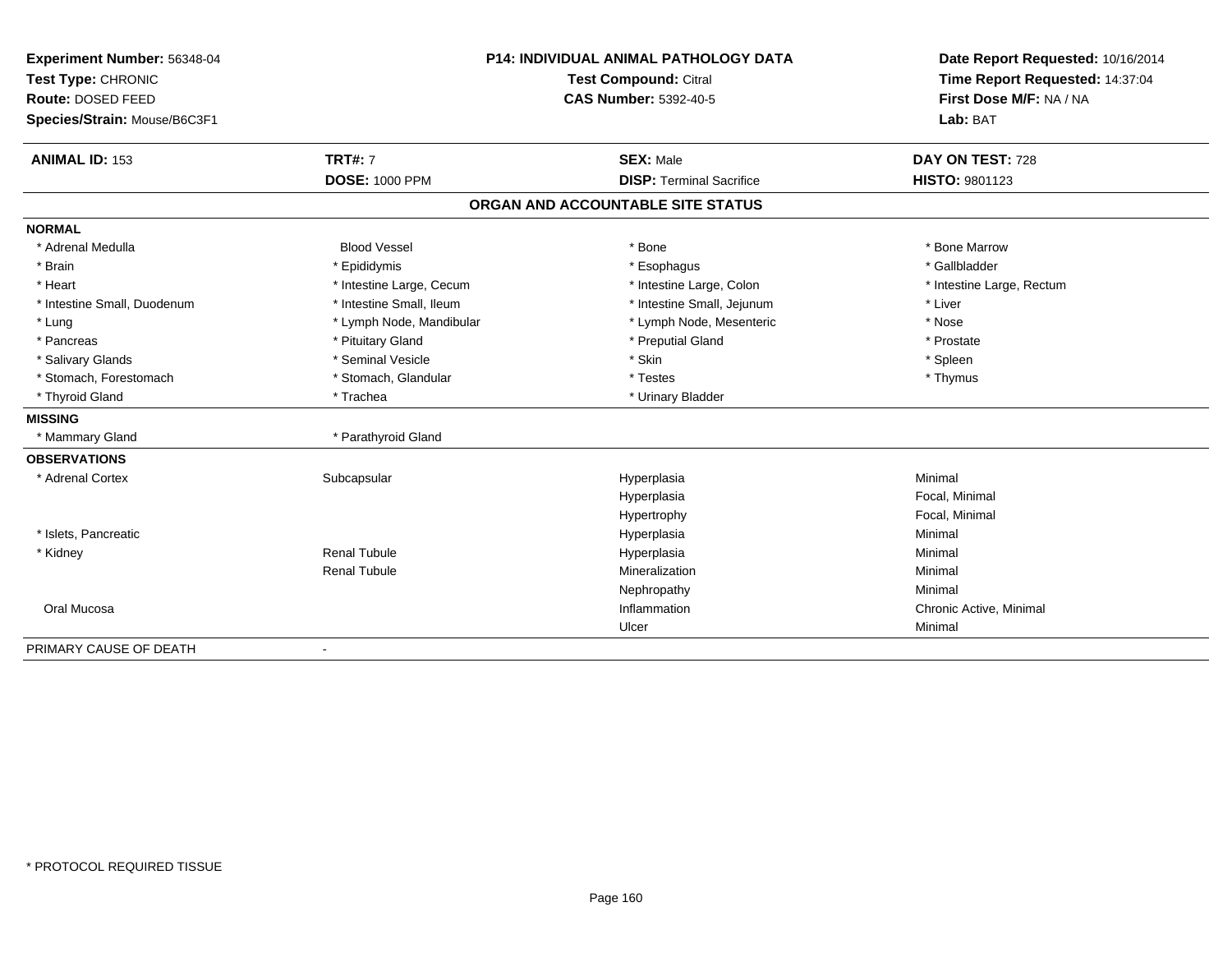| Experiment Number: 56348-04<br>Test Type: CHRONIC<br>Route: DOSED FEED<br>Species/Strain: Mouse/B6C3F1 |                             | P14: INDIVIDUAL ANIMAL PATHOLOGY DATA<br><b>Test Compound: Citral</b><br><b>CAS Number: 5392-40-5</b> | Date Report Requested: 10/16/2014<br>Time Report Requested: 14:37:04<br>First Dose M/F: NA / NA<br>Lab: BAT |
|--------------------------------------------------------------------------------------------------------|-----------------------------|-------------------------------------------------------------------------------------------------------|-------------------------------------------------------------------------------------------------------------|
| <b>ANIMAL ID: 154</b>                                                                                  | <b>TRT#: 7</b>              | <b>SEX: Male</b>                                                                                      | DAY ON TEST: 728                                                                                            |
|                                                                                                        | <b>DOSE: 1000 PPM</b>       | <b>DISP: Terminal Sacrifice</b>                                                                       | HISTO: 9801124                                                                                              |
|                                                                                                        |                             | ORGAN AND ACCOUNTABLE SITE STATUS                                                                     |                                                                                                             |
| <b>NORMAL</b>                                                                                          |                             |                                                                                                       |                                                                                                             |
| * Adrenal Medulla                                                                                      | <b>Blood Vessel</b>         | * Bone Marrow                                                                                         | * Brain                                                                                                     |
| * Epididymis                                                                                           | * Esophagus                 | * Gallbladder                                                                                         | * Intestine Large, Cecum                                                                                    |
| * Intestine Large, Colon                                                                               | * Intestine Small, Duodenum | * Intestine Small, Ileum                                                                              | * Intestine Small, Jejunum                                                                                  |
| * Islets, Pancreatic                                                                                   | * Liver                     | * Lung                                                                                                | * Lymph Node, Mandibular                                                                                    |
| * Nose                                                                                                 | Oral Mucosa                 | * Pancreas                                                                                            | * Parathyroid Gland                                                                                         |
| * Pituitary Gland                                                                                      | * Preputial Gland           | * Prostate                                                                                            | * Salivary Glands                                                                                           |
| * Seminal Vesicle                                                                                      | * Skin                      | * Spleen                                                                                              | * Stomach, Glandular                                                                                        |
| * Testes                                                                                               | * Thyroid Gland             | * Trachea                                                                                             | * Urinary Bladder                                                                                           |
| <b>MISSING</b>                                                                                         |                             |                                                                                                       |                                                                                                             |
| * Lymph Node, Mesenteric                                                                               | * Mammary Gland             |                                                                                                       |                                                                                                             |
| <b>OBSERVATIONS</b>                                                                                    |                             |                                                                                                       |                                                                                                             |
| * Adrenal Cortex                                                                                       |                             | Fibrosis                                                                                              | Focal, Minimal                                                                                              |
|                                                                                                        | Subcapsular                 | Hyperplasia                                                                                           | Minimal                                                                                                     |
|                                                                                                        |                             | Hypertrophy                                                                                           | Focal, Minimal                                                                                              |
| * Bone                                                                                                 |                             | Chondrosarcoma                                                                                        |                                                                                                             |
| [Chondrosarcoma TGLS = 1-9]                                                                            |                             |                                                                                                       |                                                                                                             |
| * Heart                                                                                                | Myocardium                  | Degeneration                                                                                          | Minimal                                                                                                     |
| * Intestine Large, Rectum                                                                              |                             | Ulcer                                                                                                 | Marked                                                                                                      |
| * Kidney                                                                                               | <b>Renal Tubule</b>         | Mineralization                                                                                        | Minimal                                                                                                     |
|                                                                                                        |                             | Nephropathy                                                                                           | Minimal                                                                                                     |
| * Stomach, Forestomach                                                                                 | Epithelium                  | Hyperplasia                                                                                           | Diffuse, Moderate                                                                                           |
|                                                                                                        |                             | Inflammation                                                                                          | Chronic, Mild                                                                                               |
| * Thymus                                                                                               |                             | Atrophy                                                                                               | Moderate                                                                                                    |
| PRIMARY CAUSE OF DEATH                                                                                 |                             |                                                                                                       |                                                                                                             |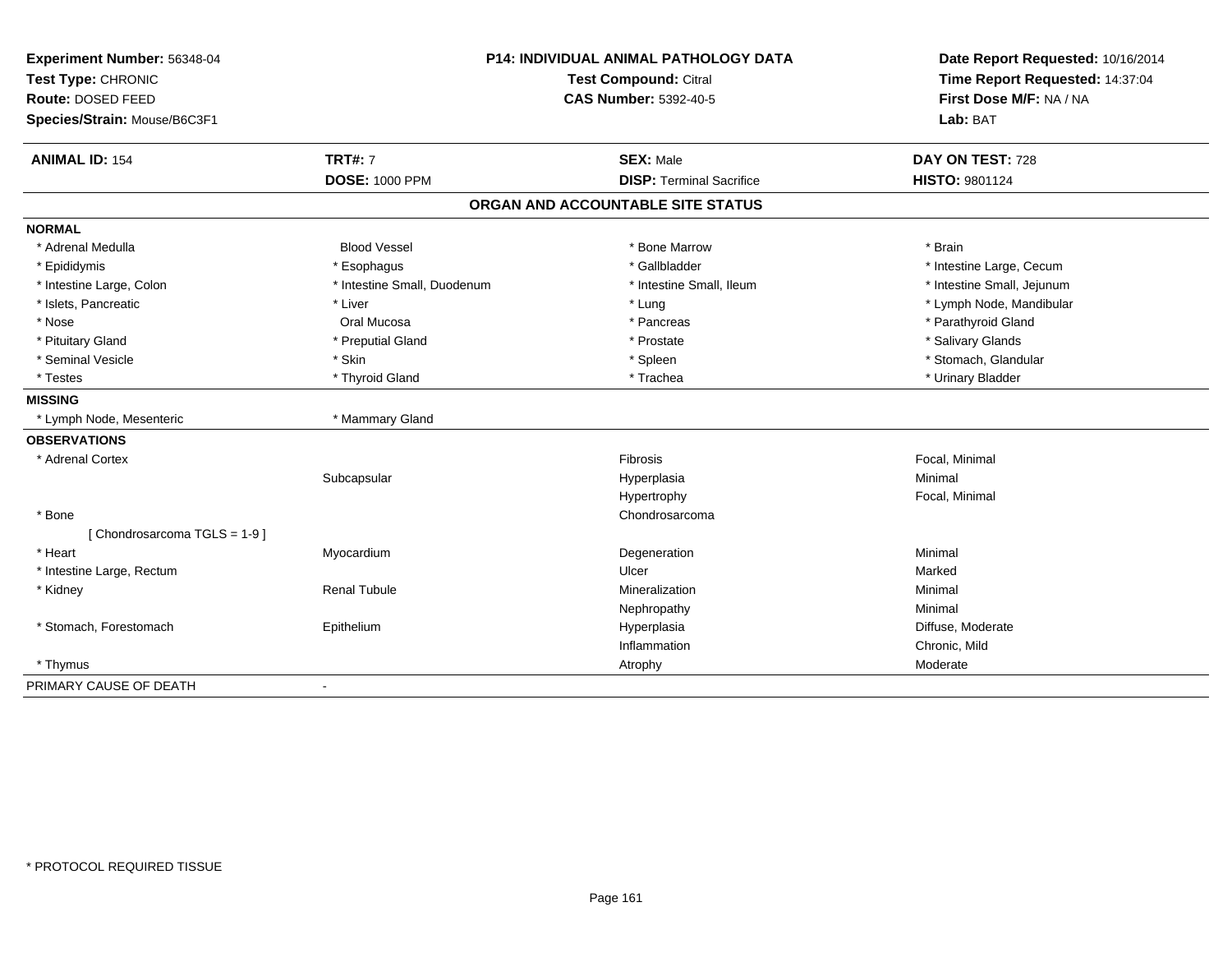| Experiment Number: 56348-04   | P14: INDIVIDUAL ANIMAL PATHOLOGY DATA<br><b>Test Compound: Citral</b> |                                   | Date Report Requested: 10/16/2014<br>Time Report Requested: 14:37:04 |
|-------------------------------|-----------------------------------------------------------------------|-----------------------------------|----------------------------------------------------------------------|
| Test Type: CHRONIC            |                                                                       |                                   |                                                                      |
| Route: DOSED FEED             |                                                                       | <b>CAS Number: 5392-40-5</b>      | First Dose M/F: NA / NA                                              |
| Species/Strain: Mouse/B6C3F1  |                                                                       |                                   | Lab: BAT                                                             |
| <b>ANIMAL ID: 155</b>         | <b>TRT#: 7</b>                                                        | <b>SEX: Male</b>                  | DAY ON TEST: 728                                                     |
|                               | <b>DOSE: 1000 PPM</b>                                                 | <b>DISP: Terminal Sacrifice</b>   | HISTO: 9801125                                                       |
|                               |                                                                       | ORGAN AND ACCOUNTABLE SITE STATUS |                                                                      |
| <b>NORMAL</b>                 |                                                                       |                                   |                                                                      |
| * Adrenal Medulla             | <b>Blood Vessel</b>                                                   | * Bone                            | * Brain                                                              |
| * Epididymis                  | * Esophagus                                                           | * Gallbladder                     | * Intestine Large, Cecum                                             |
| * Intestine Large, Colon      | * Intestine Large, Rectum                                             | * Intestine Small, Duodenum       | * Intestine Small, Ileum                                             |
| * Intestine Small, Jejunum    | * Islets, Pancreatic                                                  | * Lung                            | * Lymph Node, Mandibular                                             |
| * Lymph Node, Mesenteric      | * Nose                                                                | Oral Mucosa                       | * Pancreas                                                           |
| * Parathyroid Gland           | * Pituitary Gland                                                     | * Preputial Gland                 | * Prostate                                                           |
| * Salivary Glands             | * Seminal Vesicle                                                     | * Skin                            | * Stomach, Forestomach                                               |
| * Stomach, Glandular          | * Testes                                                              | * Thymus                          | * Thyroid Gland                                                      |
| <b>Tissue NOS</b>             | * Trachea                                                             | * Urinary Bladder                 |                                                                      |
| <b>MISSING</b>                |                                                                       |                                   |                                                                      |
| * Mammary Gland               |                                                                       |                                   |                                                                      |
| <b>OBSERVATIONS</b>           |                                                                       |                                   |                                                                      |
| * Adrenal Cortex              | Subcapsular                                                           | Hyperplasia                       | Minimal                                                              |
|                               |                                                                       | Hypertrophy                       | Focal, Minimal                                                       |
| * Bone Marrow                 |                                                                       | Hemangiosarcoma                   |                                                                      |
|                               |                                                                       | Hyperplasia                       | Mild                                                                 |
| * Heart                       |                                                                       | Hemangiosarcoma                   |                                                                      |
| * Kidney                      |                                                                       | Infarct                           | Mild                                                                 |
|                               | <b>Renal Tubule</b>                                                   | Mineralization                    | Minimal                                                              |
|                               |                                                                       | Nephropathy                       | Minimal                                                              |
| [ Infarct $TGLS = 1-4$ ]      |                                                                       |                                   |                                                                      |
| * Liver                       |                                                                       | <b>Clear Cell Focus</b>           |                                                                      |
|                               |                                                                       | <b>Infiltration Cellular</b>      | Lymphocyte, Minimal                                                  |
| [Clear Cell Focus TGLS = 2-9] |                                                                       |                                   |                                                                      |
| * Spleen                      |                                                                       | Hemangiosarcoma                   |                                                                      |
|                               |                                                                       | Hematopoietic Cell Proliferation  | Minimal                                                              |
| PRIMARY CAUSE OF DEATH        |                                                                       |                                   |                                                                      |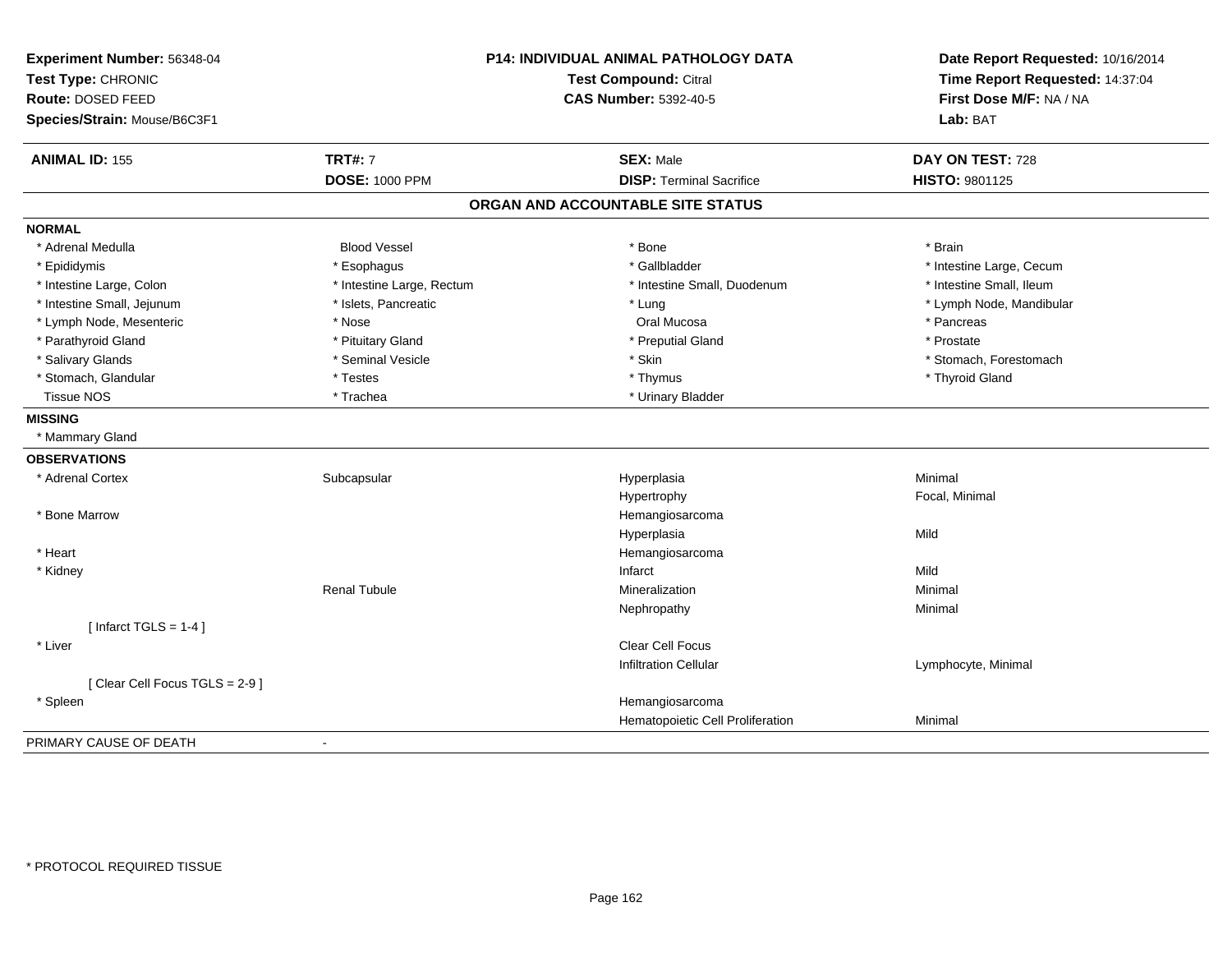| Experiment Number: 56348-04<br>Test Type: CHRONIC                |                          | <b>P14: INDIVIDUAL ANIMAL PATHOLOGY DATA</b><br><b>Test Compound: Citral</b> | Date Report Requested: 10/16/2014<br>Time Report Requested: 14:37:04 |
|------------------------------------------------------------------|--------------------------|------------------------------------------------------------------------------|----------------------------------------------------------------------|
| Route: DOSED FEED                                                |                          | <b>CAS Number: 5392-40-5</b>                                                 | First Dose M/F: NA / NA                                              |
| Species/Strain: Mouse/B6C3F1                                     |                          |                                                                              | Lab: BAT                                                             |
| <b>ANIMAL ID: 156</b>                                            | <b>TRT#: 7</b>           | <b>SEX: Male</b>                                                             | DAY ON TEST: 728                                                     |
|                                                                  | <b>DOSE: 1000 PPM</b>    | <b>DISP: Terminal Sacrifice</b>                                              | <b>HISTO: 9801126</b>                                                |
|                                                                  |                          | ORGAN AND ACCOUNTABLE SITE STATUS                                            |                                                                      |
| <b>NORMAL</b>                                                    |                          |                                                                              |                                                                      |
| * Adrenal Medulla                                                | <b>Blood Vessel</b>      | * Bone                                                                       | * Bone Marrow                                                        |
| * Brain                                                          | * Epididymis             | * Esophagus                                                                  | * Gallbladder                                                        |
| * Heart                                                          | * Intestine Large, Cecum | * Intestine Large, Colon                                                     | * Intestine Large, Rectum                                            |
| * Intestine Small, Duodenum                                      | * Intestine Small, Ileum | * Intestine Small, Jejunum                                                   | * Islets, Pancreatic                                                 |
| * Lung                                                           | * Lymph Node, Mandibular | * Lymph Node, Mesenteric                                                     | * Nose                                                               |
| Oral Mucosa                                                      | * Pancreas               | * Parathyroid Gland                                                          | * Pituitary Gland                                                    |
| * Preputial Gland                                                | * Prostate               | * Salivary Glands                                                            | * Seminal Vesicle                                                    |
| * Skin                                                           | * Spleen                 | * Stomach, Glandular                                                         | * Testes                                                             |
| * Thyroid Gland                                                  | * Trachea                | * Urinary Bladder                                                            |                                                                      |
| <b>MISSING</b>                                                   |                          |                                                                              |                                                                      |
| * Mammary Gland                                                  |                          |                                                                              |                                                                      |
| <b>OBSERVATIONS</b>                                              |                          |                                                                              |                                                                      |
| * Adrenal Cortex                                                 | Subcapsular              | Hyperplasia                                                                  | Minimal                                                              |
|                                                                  |                          | Hypertrophy                                                                  | Focal, Minimal                                                       |
| Harderian Gland                                                  |                          | Carcinoma                                                                    |                                                                      |
| [Carcinoma TGLS = 1-9]                                           |                          |                                                                              |                                                                      |
| * Kidney                                                         | <b>Renal Tubule</b>      | Mineralization                                                               | Minimal                                                              |
|                                                                  |                          | Nephropathy                                                                  | Minimal                                                              |
| * Liver                                                          |                          | <b>Eosinophilic Focus</b>                                                    |                                                                      |
|                                                                  |                          | Inflammation                                                                 | Granulomatous, Minimal                                               |
|                                                                  |                          | <b>Mixed Cell Focus</b>                                                      |                                                                      |
| [Eosinophilic Focus TGLS = 2-9]<br>[Mixed Cell Focus TGLS = 2-9] |                          |                                                                              |                                                                      |
| * Stomach, Forestomach                                           |                          | Squamous Cell Papilloma                                                      |                                                                      |
| [Squamous Cell Papilloma TGLS = 4-9]                             |                          |                                                                              |                                                                      |
| * Thymus                                                         |                          | Atrophy                                                                      | Minimal                                                              |
| PRIMARY CAUSE OF DEATH                                           |                          |                                                                              |                                                                      |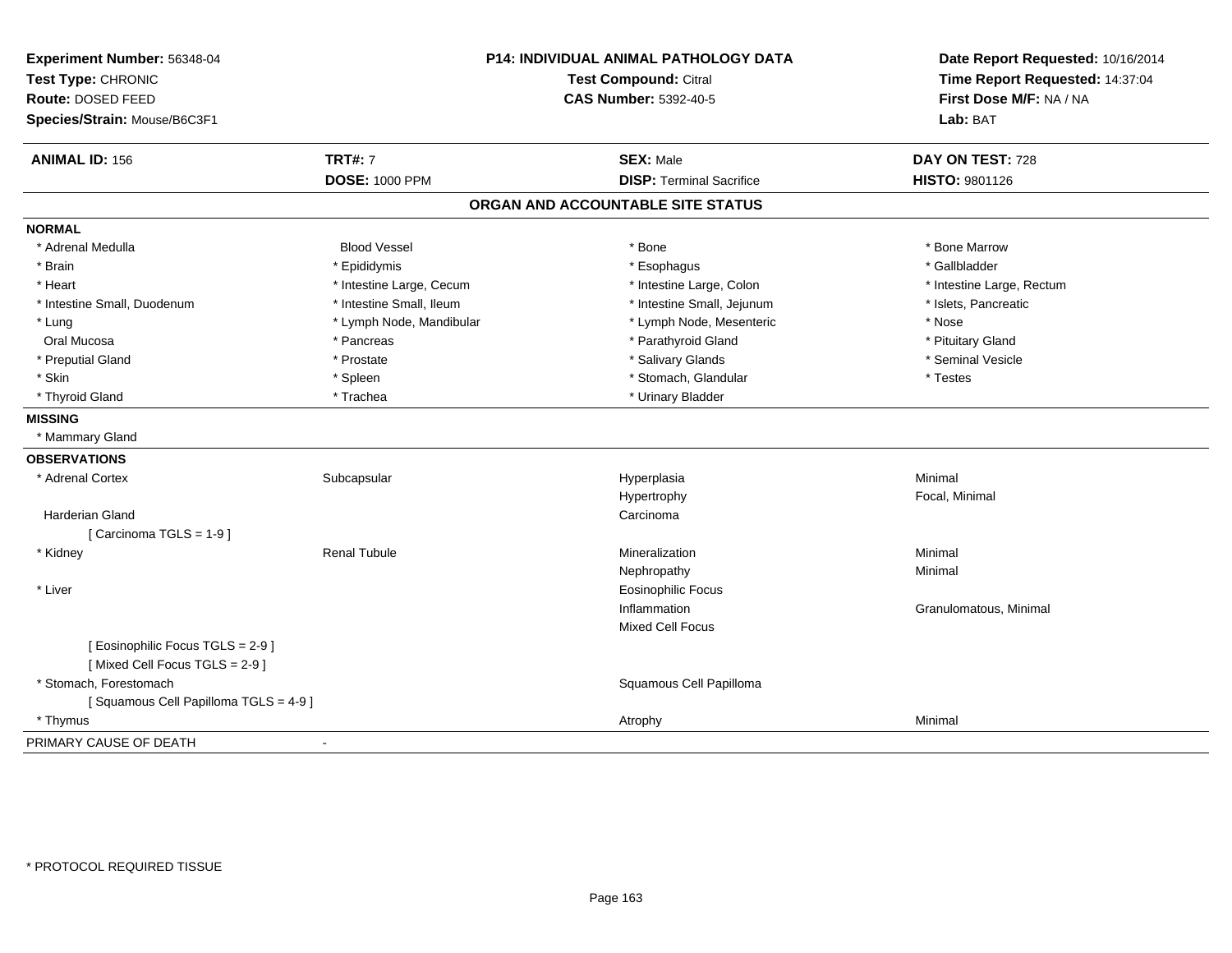| Experiment Number: 56348-04<br>Test Type: CHRONIC<br>Route: DOSED FEED<br>Species/Strain: Mouse/B6C3F1 |                          | <b>P14: INDIVIDUAL ANIMAL PATHOLOGY DATA</b><br><b>Test Compound: Citral</b><br><b>CAS Number: 5392-40-5</b> | Date Report Requested: 10/16/2014<br>Time Report Requested: 14:37:04<br>First Dose M/F: NA / NA<br>Lab: BAT |
|--------------------------------------------------------------------------------------------------------|--------------------------|--------------------------------------------------------------------------------------------------------------|-------------------------------------------------------------------------------------------------------------|
| <b>ANIMAL ID: 157</b>                                                                                  | <b>TRT#: 7</b>           | <b>SEX: Male</b>                                                                                             | DAY ON TEST: 650                                                                                            |
|                                                                                                        | <b>DOSE: 1000 PPM</b>    | <b>DISP:</b> Moribund Sacrifice                                                                              | <b>HISTO: 9801127</b>                                                                                       |
|                                                                                                        |                          | ORGAN AND ACCOUNTABLE SITE STATUS                                                                            |                                                                                                             |
| <b>NORMAL</b>                                                                                          |                          |                                                                                                              |                                                                                                             |
| * Adrenal Medulla                                                                                      | <b>Blood Vessel</b>      | * Bone                                                                                                       | * Bone Marrow                                                                                               |
| * Brain                                                                                                | * Esophagus              | * Gallbladder                                                                                                | * Heart                                                                                                     |
| * Intestine Large, Cecum                                                                               | * Intestine Large, Colon | * Intestine Large, Rectum                                                                                    | * Intestine Small, Ileum                                                                                    |
| * Intestine Small, Jejunum                                                                             | * Islets, Pancreatic     | * Lymph Node, Mandibular                                                                                     | * Lymph Node, Mesenteric                                                                                    |
| * Nose                                                                                                 | Oral Mucosa              | * Pituitary Gland                                                                                            | * Preputial Gland                                                                                           |
| * Prostate                                                                                             | * Salivary Glands        | * Skin                                                                                                       | * Stomach, Glandular                                                                                        |
| * Testes                                                                                               | * Thyroid Gland          | * Trachea                                                                                                    | * Urinary Bladder                                                                                           |
| <b>MISSING</b>                                                                                         |                          |                                                                                                              |                                                                                                             |
| * Intestine Small, Duodenum                                                                            | * Mammary Gland          | * Parathyroid Gland                                                                                          |                                                                                                             |
| <b>OBSERVATIONS</b>                                                                                    |                          |                                                                                                              |                                                                                                             |
| * Adrenal Cortex                                                                                       | Subcapsular              | Hyperplasia                                                                                                  | Minimal                                                                                                     |
| * Epididymis                                                                                           |                          | Carcinoma                                                                                                    | Metastatic (Pancreas)                                                                                       |
| * Kidney                                                                                               | <b>Renal Tubule</b>      | Mineralization                                                                                               | Minimal                                                                                                     |
|                                                                                                        |                          | Nephropathy                                                                                                  | Minimal                                                                                                     |
| * Liver                                                                                                |                          | Carcinoma                                                                                                    | Metastatic (Pancreas)                                                                                       |
|                                                                                                        |                          | Necrosis                                                                                                     | Focal, Mild                                                                                                 |
| [Carcinoma TGLS = $2-4$ ]                                                                              |                          |                                                                                                              |                                                                                                             |
| * Lung                                                                                                 |                          | Carcinoma                                                                                                    | Metastatic (Pancreas)                                                                                       |
| Lymph Node                                                                                             | Mediastinal              | Carcinoma                                                                                                    | Metastatic (Pancreas)                                                                                       |
| * Pancreas                                                                                             |                          | Carcinoma                                                                                                    |                                                                                                             |
| [Carcinoma TGLS = $1,3-9$ ]                                                                            |                          |                                                                                                              |                                                                                                             |
| * Seminal Vesicle                                                                                      |                          | Carcinoma                                                                                                    | Metastatic (Pancreas)                                                                                       |
| * Spleen                                                                                               | Lymph Follic             | Atrophy                                                                                                      | Marked                                                                                                      |
| * Stomach, Forestomach                                                                                 |                          | Carcinoma                                                                                                    | Metastatic (Pancreas)                                                                                       |
|                                                                                                        | Epithelium               | Hyperplasia                                                                                                  | Diffuse, Moderate                                                                                           |
|                                                                                                        |                          | Ulcer                                                                                                        | Moderate                                                                                                    |
| [Carcinoma TGLS = $4-5$ ]                                                                              |                          |                                                                                                              |                                                                                                             |
| [Hyperplasia TGLS = 4-5]                                                                               |                          |                                                                                                              |                                                                                                             |
| [ Ulcer TGLS = $4-5$ ]                                                                                 |                          |                                                                                                              |                                                                                                             |
| * Thymus                                                                                               |                          | Atrophy                                                                                                      | Marked                                                                                                      |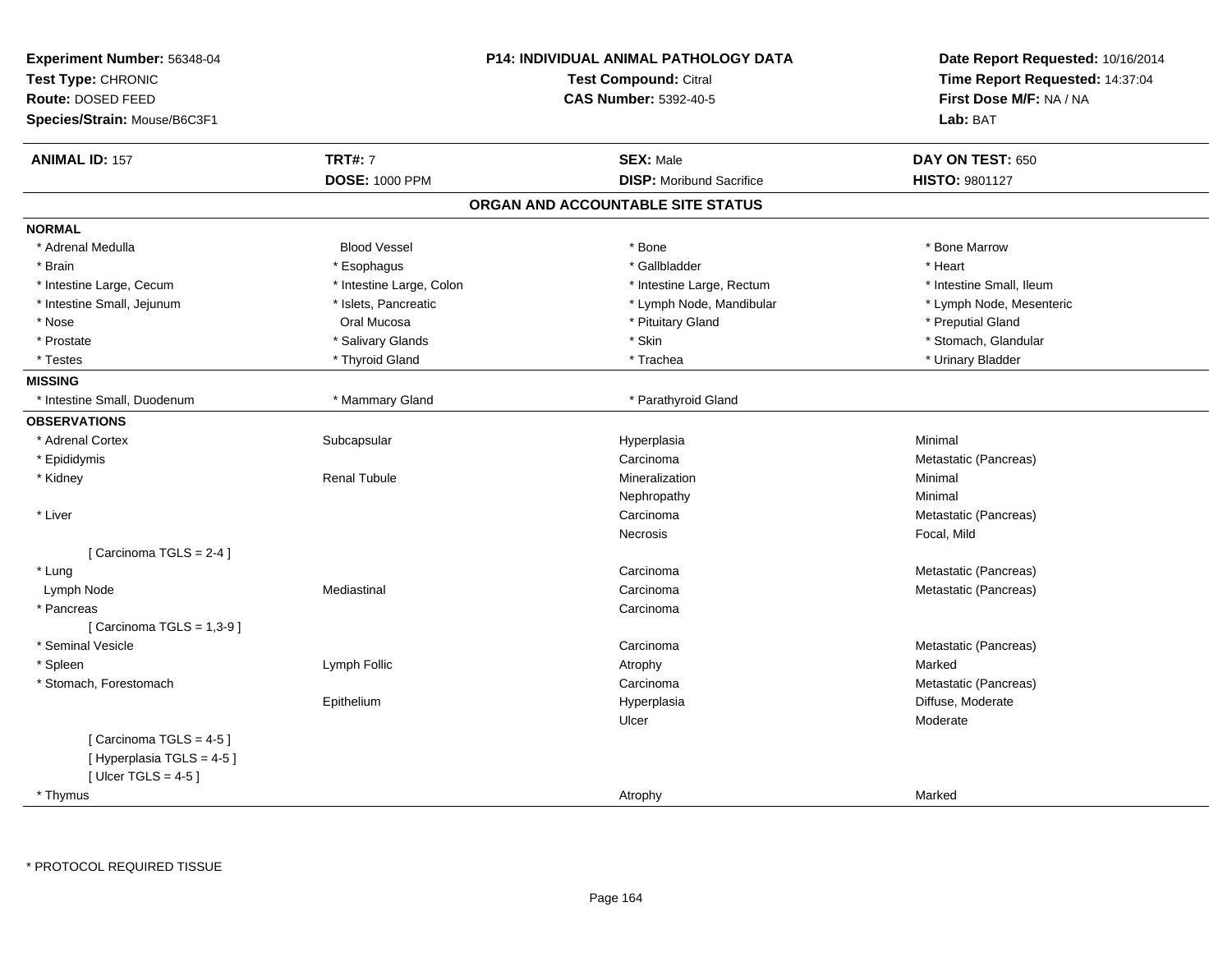| <b>Experiment Number: 56348-04</b>                                                                             |                       | <b>P14: INDIVIDUAL ANIMAL PATHOLOGY DATA</b> | Date Report Requested: 10/16/2014 |
|----------------------------------------------------------------------------------------------------------------|-----------------------|----------------------------------------------|-----------------------------------|
| <b>Test Compound: Citral</b><br><b>Test Type: CHRONIC</b><br><b>CAS Number: 5392-40-5</b><br>Route: DOSED FEED |                       |                                              | Time Report Requested: 14:37:04   |
|                                                                                                                |                       |                                              | First Dose M/F: NA / NA           |
| Species/Strain: Mouse/B6C3F1                                                                                   |                       |                                              | Lab: BAT                          |
| <b>ANIMAL ID: 157</b>                                                                                          | <b>TRT#:</b> 7        | <b>SEX: Male</b>                             | <b>DAY ON TEST: 650</b>           |
|                                                                                                                | <b>DOSE: 1000 PPM</b> | <b>DISP:</b> Moribund Sacrifice              | <b>HISTO: 9801127</b>             |
|                                                                                                                |                       | ORGAN AND ACCOUNTABLE SITE STATUS            |                                   |
| PRIMARY CAUSE OF DEATH                                                                                         | - Pancreas Carcinoma  |                                              |                                   |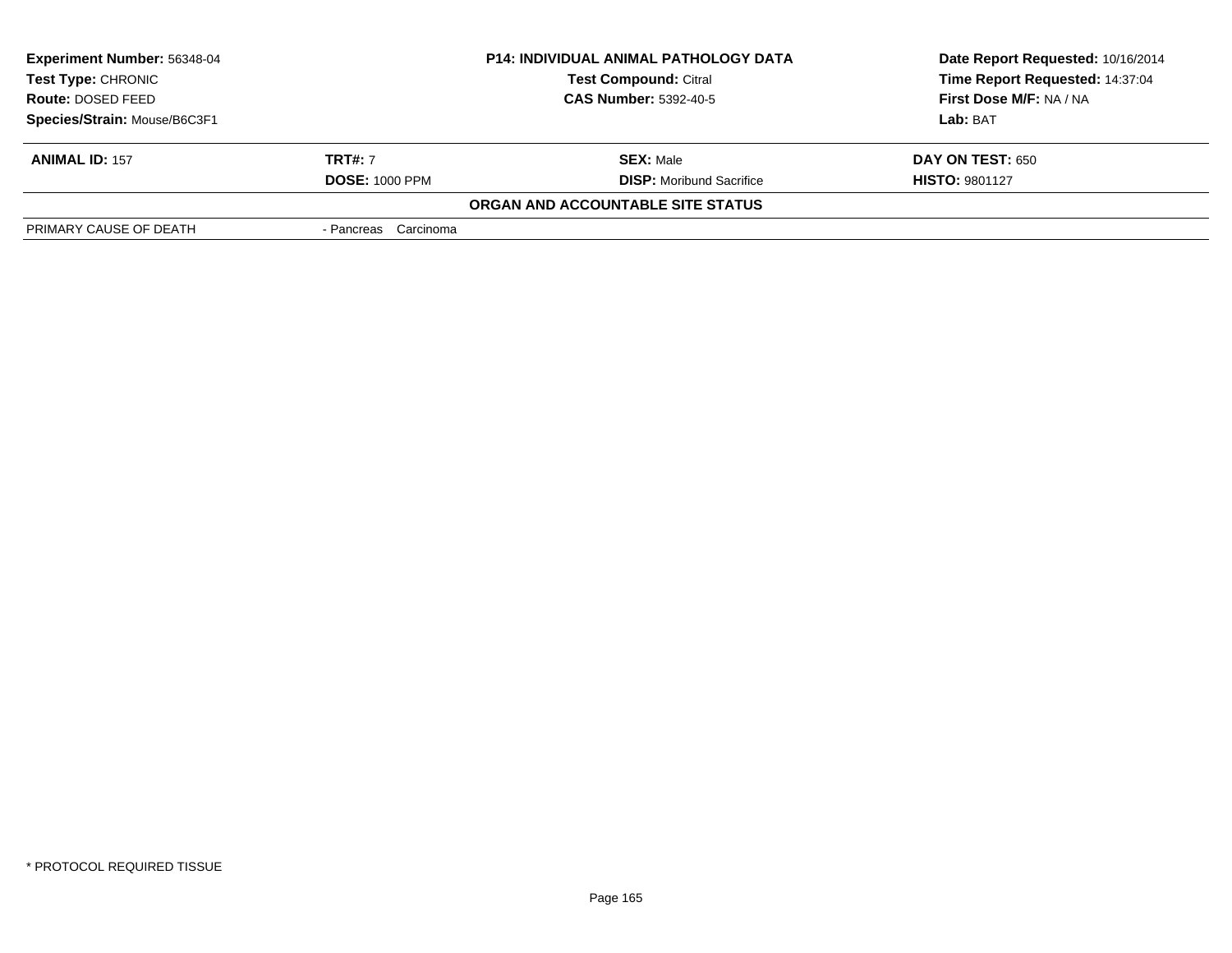| Experiment Number: 56348-04  |                          | <b>P14: INDIVIDUAL ANIMAL PATHOLOGY DATA</b> | Date Report Requested: 10/16/2014                          |  |
|------------------------------|--------------------------|----------------------------------------------|------------------------------------------------------------|--|
| Test Type: CHRONIC           |                          | <b>Test Compound: Citral</b>                 | Time Report Requested: 14:37:04<br>First Dose M/F: NA / NA |  |
| Route: DOSED FEED            |                          | <b>CAS Number: 5392-40-5</b>                 |                                                            |  |
| Species/Strain: Mouse/B6C3F1 |                          |                                              | Lab: BAT                                                   |  |
| <b>ANIMAL ID: 158</b>        | <b>TRT#: 7</b>           | <b>SEX: Male</b>                             | DAY ON TEST: 731                                           |  |
|                              | <b>DOSE: 1000 PPM</b>    | <b>DISP: Terminal Sacrifice</b>              | HISTO: 9801128                                             |  |
|                              |                          | ORGAN AND ACCOUNTABLE SITE STATUS            |                                                            |  |
| <b>NORMAL</b>                |                          |                                              |                                                            |  |
| * Adrenal Medulla            | <b>Blood Vessel</b>      | * Bone                                       | * Bone Marrow                                              |  |
| * Brain                      | * Epididymis             | * Esophagus                                  | * Gallbladder                                              |  |
| * Heart                      | * Intestine Large, Cecum | * Intestine Large, Colon                     | * Intestine Large, Rectum                                  |  |
| * Intestine Small, Duodenum  | * Intestine Small, Ileum | * Intestine Small, Jejunum                   | * Lymph Node, Mandibular                                   |  |
| * Lymph Node, Mesenteric     | * Nose                   | Oral Mucosa                                  | * Pancreas                                                 |  |
| * Parathyroid Gland          | * Pituitary Gland        | * Prostate                                   | * Salivary Glands                                          |  |
| * Seminal Vesicle            | * Spleen                 | * Stomach, Forestomach                       | * Stomach, Glandular                                       |  |
| * Testes                     | * Thyroid Gland          | * Trachea                                    | * Urinary Bladder                                          |  |
| <b>MISSING</b>               |                          |                                              |                                                            |  |
| * Mammary Gland              |                          |                                              |                                                            |  |
| <b>OBSERVATIONS</b>          |                          |                                              |                                                            |  |
| * Adrenal Cortex             | Subcapsular              | Hyperplasia                                  | Minimal                                                    |  |
| * Islets, Pancreatic         |                          | Hyperplasia                                  | Minimal                                                    |  |
| * Kidney                     | <b>Renal Tubule</b>      | Mineralization                               | Minimal                                                    |  |
|                              |                          | Nephropathy                                  | Minimal                                                    |  |
| * Liver                      |                          | Inflammation                                 | Granulomatous, Minimal                                     |  |
| * Lung                       | Alveolar Epith           | Hyperplasia                                  | Focal, Minimal                                             |  |
| * Preputial Gland            |                          | Cyst                                         | Moderate                                                   |  |
| [Cyst TGLS = $1-8$ ]         |                          |                                              |                                                            |  |
| * Skin                       | Dermis                   | Inflammation                                 | Chronic, Focal, Minimal                                    |  |
| * Thymus                     |                          | Thymoma Benign                               |                                                            |  |
| PRIMARY CAUSE OF DEATH       | $\blacksquare$           |                                              |                                                            |  |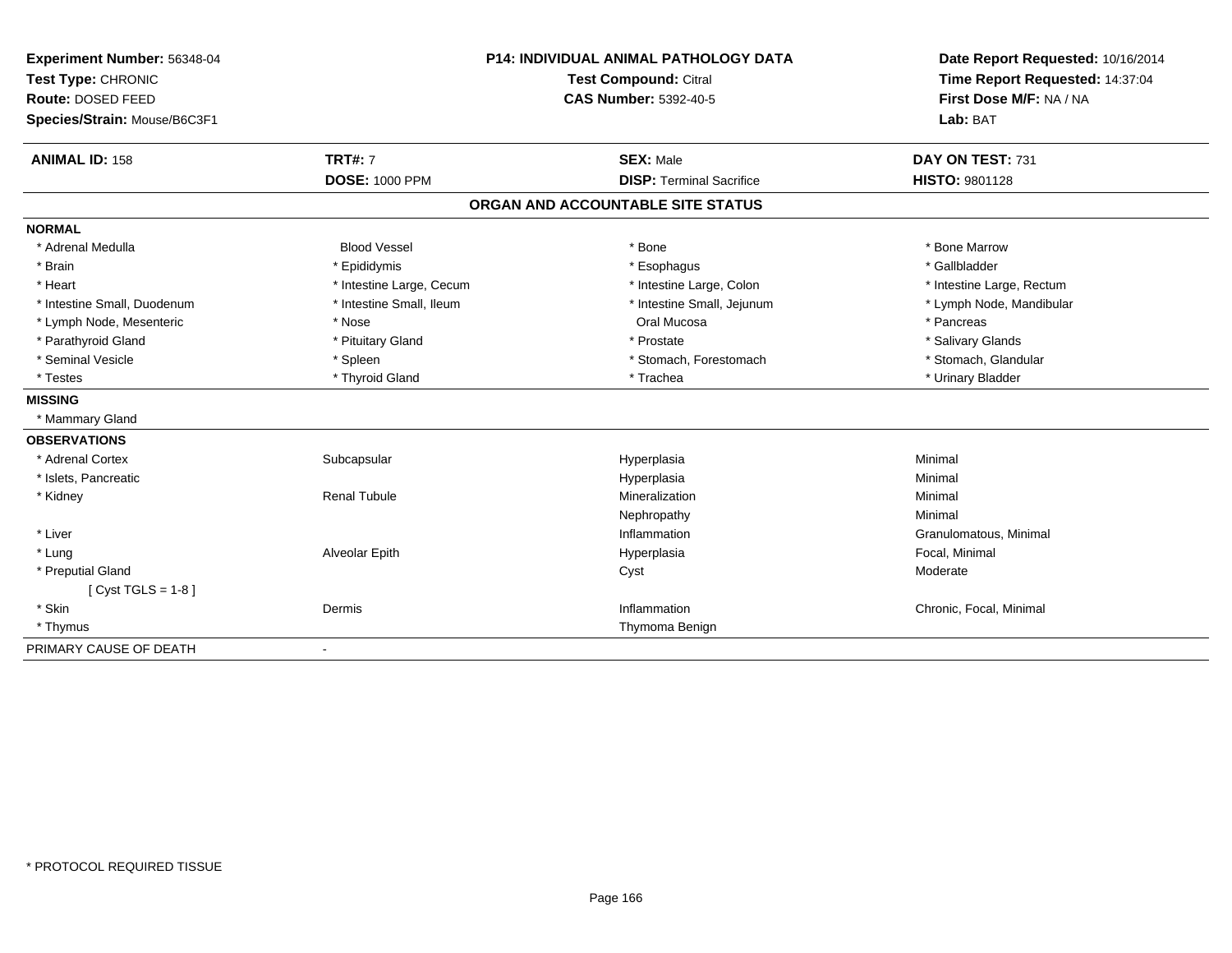| Experiment Number: 56348-04<br>Test Type: CHRONIC<br>Route: DOSED FEED<br>Species/Strain: Mouse/B6C3F1 |                                | P14: INDIVIDUAL ANIMAL PATHOLOGY DATA<br><b>Test Compound: Citral</b><br><b>CAS Number: 5392-40-5</b> | Date Report Requested: 10/16/2014<br>Time Report Requested: 14:37:04<br>First Dose M/F: NA / NA<br>Lab: BAT |
|--------------------------------------------------------------------------------------------------------|--------------------------------|-------------------------------------------------------------------------------------------------------|-------------------------------------------------------------------------------------------------------------|
| <b>ANIMAL ID: 159</b>                                                                                  | <b>TRT#: 7</b>                 | <b>SEX: Male</b>                                                                                      | DAY ON TEST: 427                                                                                            |
|                                                                                                        | <b>DOSE: 1000 PPM</b>          | <b>DISP: Natural Death</b>                                                                            | HISTO: 9801129                                                                                              |
|                                                                                                        |                                | ORGAN AND ACCOUNTABLE SITE STATUS                                                                     |                                                                                                             |
| <b>NORMAL</b>                                                                                          |                                |                                                                                                       |                                                                                                             |
| * Adrenal Medulla                                                                                      | <b>Blood Vessel</b>            | * Bone                                                                                                | * Bone Marrow                                                                                               |
| * Brain                                                                                                | * Epididymis                   | * Esophagus                                                                                           | * Gallbladder                                                                                               |
| * Heart                                                                                                | * Intestine Large, Cecum       | * Intestine Large, Colon                                                                              | * Intestine Large, Rectum                                                                                   |
| * Intestine Small, Duodenum                                                                            | * Intestine Small, Ileum       | * Intestine Small, Jejunum                                                                            | * Islets, Pancreatic                                                                                        |
| * Lung                                                                                                 | * Lymph Node, Mandibular       | * Nose                                                                                                | * Pancreas                                                                                                  |
| * Parathyroid Gland                                                                                    | * Pituitary Gland              | * Preputial Gland                                                                                     | * Prostate                                                                                                  |
| * Salivary Glands                                                                                      | * Seminal Vesicle              | * Skin                                                                                                | * Spleen                                                                                                    |
| * Stomach, Forestomach                                                                                 | * Stomach, Glandular           | * Testes                                                                                              | * Thyroid Gland                                                                                             |
| * Trachea                                                                                              | * Urinary Bladder              |                                                                                                       |                                                                                                             |
| <b>MISSING</b>                                                                                         |                                |                                                                                                       |                                                                                                             |
| * Lymph Node, Mesenteric                                                                               | * Mammary Gland                |                                                                                                       |                                                                                                             |
| <b>OBSERVATIONS</b>                                                                                    |                                |                                                                                                       |                                                                                                             |
| * Adrenal Cortex                                                                                       | Subcapsular                    | Hyperplasia                                                                                           | Minimal                                                                                                     |
|                                                                                                        |                                | Hypertrophy                                                                                           | Focal, Minimal                                                                                              |
| * Kidney                                                                                               | <b>Renal Tubule</b>            | Cyst                                                                                                  | Mild                                                                                                        |
|                                                                                                        | <b>Renal Tubule</b>            | Mineralization                                                                                        | Minimal                                                                                                     |
| * Liver                                                                                                |                                | Hepatocellular Adenoma                                                                                |                                                                                                             |
| [Hepatocellular Adenoma TGLS = 1-9]                                                                    |                                |                                                                                                       |                                                                                                             |
| Oral Mucosa                                                                                            |                                | Inflammation                                                                                          | Chronic Active, Moderate                                                                                    |
|                                                                                                        |                                | Ulcer                                                                                                 | Minimal                                                                                                     |
| * Thymus                                                                                               |                                | Atrophy                                                                                               | Minimal                                                                                                     |
| PRIMARY CAUSE OF DEATH                                                                                 | - Liver Hepatocellular Adenoma |                                                                                                       |                                                                                                             |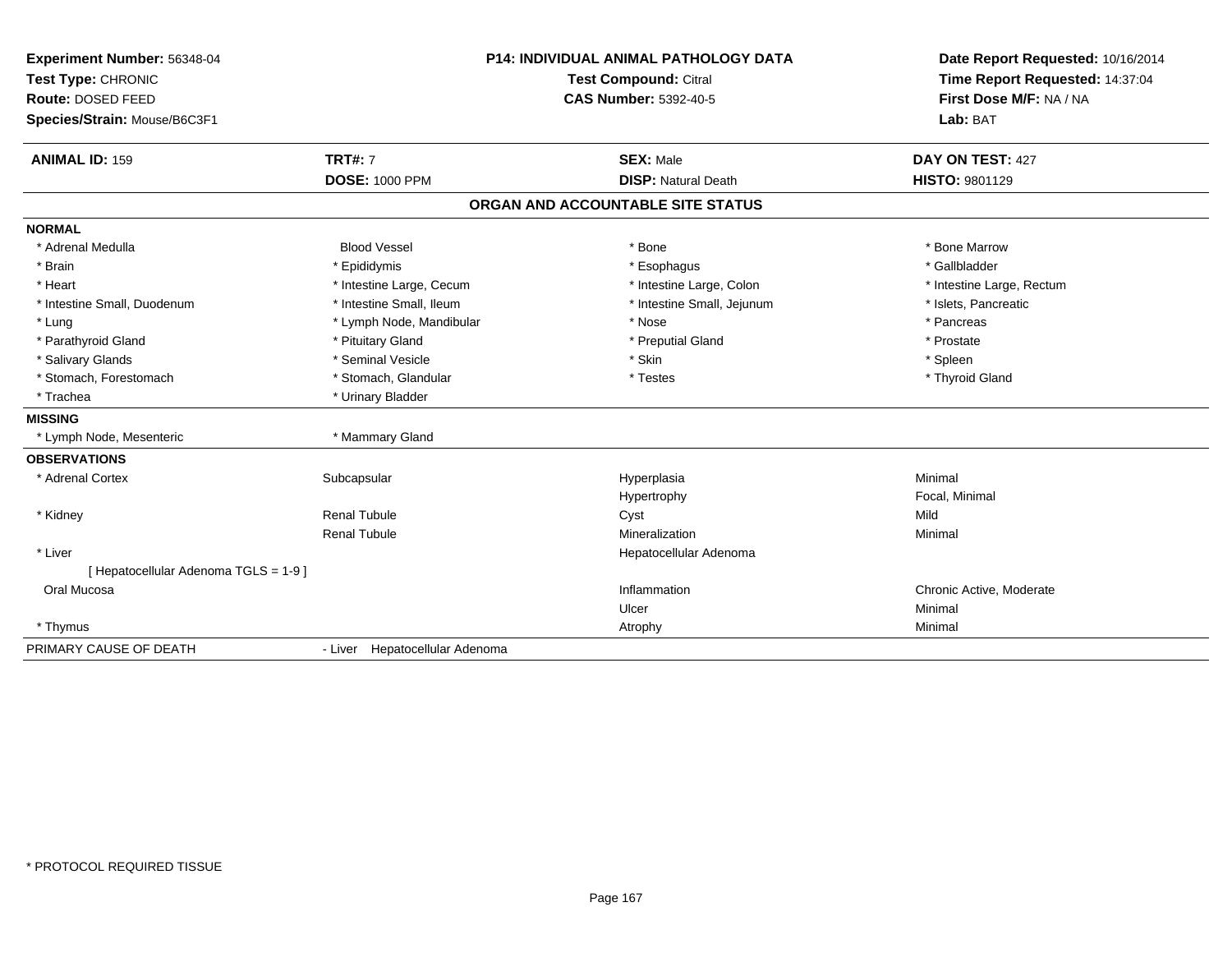| Experiment Number: 56348-04<br>Test Type: CHRONIC<br>Route: DOSED FEED<br>Species/Strain: Mouse/B6C3F1 |                           | P14: INDIVIDUAL ANIMAL PATHOLOGY DATA<br><b>Test Compound: Citral</b><br><b>CAS Number: 5392-40-5</b> | Date Report Requested: 10/16/2014<br>Time Report Requested: 14:37:04<br>First Dose M/F: NA / NA<br>Lab: BAT |
|--------------------------------------------------------------------------------------------------------|---------------------------|-------------------------------------------------------------------------------------------------------|-------------------------------------------------------------------------------------------------------------|
|                                                                                                        |                           |                                                                                                       |                                                                                                             |
| <b>ANIMAL ID: 160</b>                                                                                  | <b>TRT#: 7</b>            | <b>SEX: Male</b>                                                                                      | DAY ON TEST: 731                                                                                            |
|                                                                                                        | <b>DOSE: 1000 PPM</b>     | <b>DISP: Terminal Sacrifice</b>                                                                       | HISTO: 9801130                                                                                              |
|                                                                                                        |                           | ORGAN AND ACCOUNTABLE SITE STATUS                                                                     |                                                                                                             |
| <b>NORMAL</b>                                                                                          |                           |                                                                                                       |                                                                                                             |
| * Adrenal Medulla                                                                                      | <b>Blood Vessel</b>       | * Bone                                                                                                | * Brain                                                                                                     |
| * Epididymis                                                                                           | * Esophagus               | * Gallbladder                                                                                         | * Intestine Large, Cecum                                                                                    |
| * Intestine Large, Colon                                                                               | * Intestine Large, Rectum | * Intestine Small, Duodenum                                                                           | * Intestine Small, Ileum                                                                                    |
| * Intestine Small, Jejunum                                                                             | * Islets, Pancreatic      | * Lung                                                                                                | * Lymph Node, Mesenteric                                                                                    |
| * Nose                                                                                                 | * Pancreas                | * Pituitary Gland                                                                                     | * Prostate                                                                                                  |
| * Salivary Glands                                                                                      | * Seminal Vesicle         | * Skin                                                                                                | * Spleen                                                                                                    |
| * Stomach, Forestomach                                                                                 | * Stomach, Glandular      | * Testes                                                                                              | * Thyroid Gland                                                                                             |
| * Trachea                                                                                              | * Urinary Bladder         |                                                                                                       |                                                                                                             |
| <b>MISSING</b>                                                                                         |                           |                                                                                                       |                                                                                                             |
| * Lymph Node, Mandibular                                                                               | * Mammary Gland           | * Parathyroid Gland                                                                                   |                                                                                                             |
| <b>OBSERVATIONS</b>                                                                                    |                           |                                                                                                       |                                                                                                             |
| * Adrenal Cortex                                                                                       | Subcapsular               | Hyperplasia                                                                                           | Minimal                                                                                                     |
| * Bone Marrow                                                                                          |                           | Hyperplasia                                                                                           | Minimal                                                                                                     |
| <b>Harderian Gland</b>                                                                                 |                           | Adenoma                                                                                               |                                                                                                             |
| * Heart                                                                                                | Myocardium                | Inflammation                                                                                          | Chronic, Mild                                                                                               |
| * Kidney                                                                                               |                           | Inflammation                                                                                          | Suppurative, Minimal                                                                                        |
|                                                                                                        | <b>Renal Tubule</b>       | Mineralization                                                                                        | Minimal                                                                                                     |
|                                                                                                        |                           | Nephropathy                                                                                           | Minimal                                                                                                     |
| * Liver                                                                                                |                           | Hepatocellular Adenoma                                                                                |                                                                                                             |
|                                                                                                        |                           | <b>Necrosis</b>                                                                                       | Focal, Minimal                                                                                              |
| [ Hepatocellular Adenoma TGLS = 2-5 ]                                                                  |                           |                                                                                                       |                                                                                                             |
| Oral Mucosa                                                                                            |                           | Inflammation                                                                                          | Chronic Active, Mild                                                                                        |
|                                                                                                        |                           | Ulcer                                                                                                 | Minimal                                                                                                     |
| * Preputial Gland                                                                                      |                           | Cyst                                                                                                  | Moderate                                                                                                    |
| [Cyst TGLS = $1-8$ ]                                                                                   |                           |                                                                                                       |                                                                                                             |
| * Thymus                                                                                               |                           | Atrophy                                                                                               | Moderate                                                                                                    |
| PRIMARY CAUSE OF DEATH                                                                                 |                           |                                                                                                       |                                                                                                             |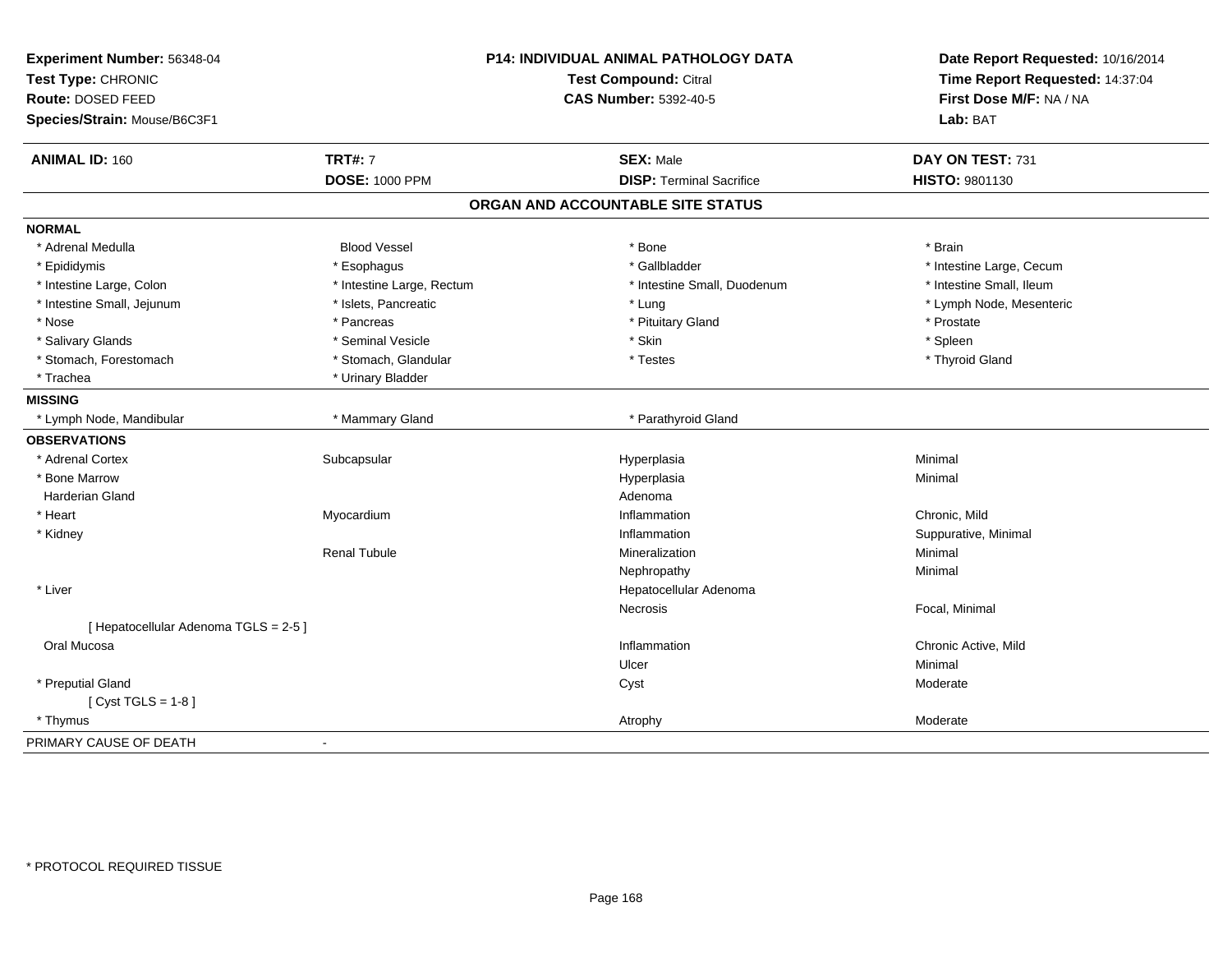| Experiment Number: 56348-04<br>Test Type: CHRONIC |                            | P14: INDIVIDUAL ANIMAL PATHOLOGY DATA<br><b>Test Compound: Citral</b> | Date Report Requested: 10/16/2014<br>Time Report Requested: 14:37:04 |  |
|---------------------------------------------------|----------------------------|-----------------------------------------------------------------------|----------------------------------------------------------------------|--|
| Route: DOSED FEED                                 |                            | <b>CAS Number: 5392-40-5</b>                                          | First Dose M/F: NA / NA                                              |  |
| Species/Strain: Mouse/B6C3F1                      |                            |                                                                       | Lab: BAT                                                             |  |
| <b>ANIMAL ID: 161</b>                             | <b>TRT#: 7</b>             | <b>SEX: Male</b>                                                      | DAY ON TEST: 729                                                     |  |
|                                                   | <b>DOSE: 1000 PPM</b>      | <b>DISP: Terminal Sacrifice</b>                                       | HISTO: 9801131                                                       |  |
|                                                   |                            | ORGAN AND ACCOUNTABLE SITE STATUS                                     |                                                                      |  |
| <b>NORMAL</b>                                     |                            |                                                                       |                                                                      |  |
| * Adrenal Medulla                                 | <b>Blood Vessel</b>        | * Bone                                                                | * Brain                                                              |  |
| * Epididymis                                      | * Esophagus                | * Gallbladder                                                         | * Heart                                                              |  |
| * Intestine Large, Cecum                          | * Intestine Large, Colon   | * Intestine Large, Rectum                                             | * Intestine Small, Duodenum                                          |  |
| * Intestine Small, Ileum                          | * Intestine Small, Jejunum | * Islets, Pancreatic                                                  | * Lung                                                               |  |
| * Lymph Node, Mandibular                          | * Lymph Node, Mesenteric   | * Nose                                                                | * Pancreas                                                           |  |
| * Parathyroid Gland                               | * Pituitary Gland          | * Preputial Gland                                                     | * Prostate                                                           |  |
| * Seminal Vesicle                                 | * Skin                     | * Stomach, Forestomach                                                | * Stomach, Glandular                                                 |  |
| * Testes                                          | * Thyroid Gland            | * Trachea                                                             | * Urinary Bladder                                                    |  |
| <b>MISSING</b>                                    |                            |                                                                       |                                                                      |  |
| * Mammary Gland                                   |                            |                                                                       |                                                                      |  |
| <b>OBSERVATIONS</b>                               |                            |                                                                       |                                                                      |  |
| * Adrenal Cortex                                  | Subcapsular                | Hyperplasia                                                           | Minimal                                                              |  |
| * Bone Marrow                                     |                            | Hyperplasia                                                           | Minimal                                                              |  |
| * Kidney                                          |                            | Infarct                                                               | Minimal                                                              |  |
|                                                   | <b>Renal Tubule</b>        | Mineralization                                                        | Minimal                                                              |  |
|                                                   |                            | Nephropathy                                                           | Minimal                                                              |  |
| * Liver                                           |                            | Hepatocellular Adenoma                                                |                                                                      |  |
|                                                   |                            | Inflammation                                                          | Granulomatous, Minimal                                               |  |
|                                                   |                            | Mixed Cell Focus                                                      |                                                                      |  |
| [ Hepatocellular Adenoma TGLS = 1-9 ]             |                            |                                                                       |                                                                      |  |
| Oral Mucosa                                       |                            | Inflammation                                                          | Chronic Active, Mild                                                 |  |
|                                                   |                            | Ulcer                                                                 | Minimal                                                              |  |
| * Salivary Glands                                 |                            | Inflammation                                                          | Chronic, Minimal                                                     |  |
| * Spleen                                          |                            | Hematopoietic Cell Proliferation                                      | Minimal                                                              |  |
| * Thymus                                          |                            | Atrophy                                                               | Mild                                                                 |  |
| PRIMARY CAUSE OF DEATH                            |                            |                                                                       |                                                                      |  |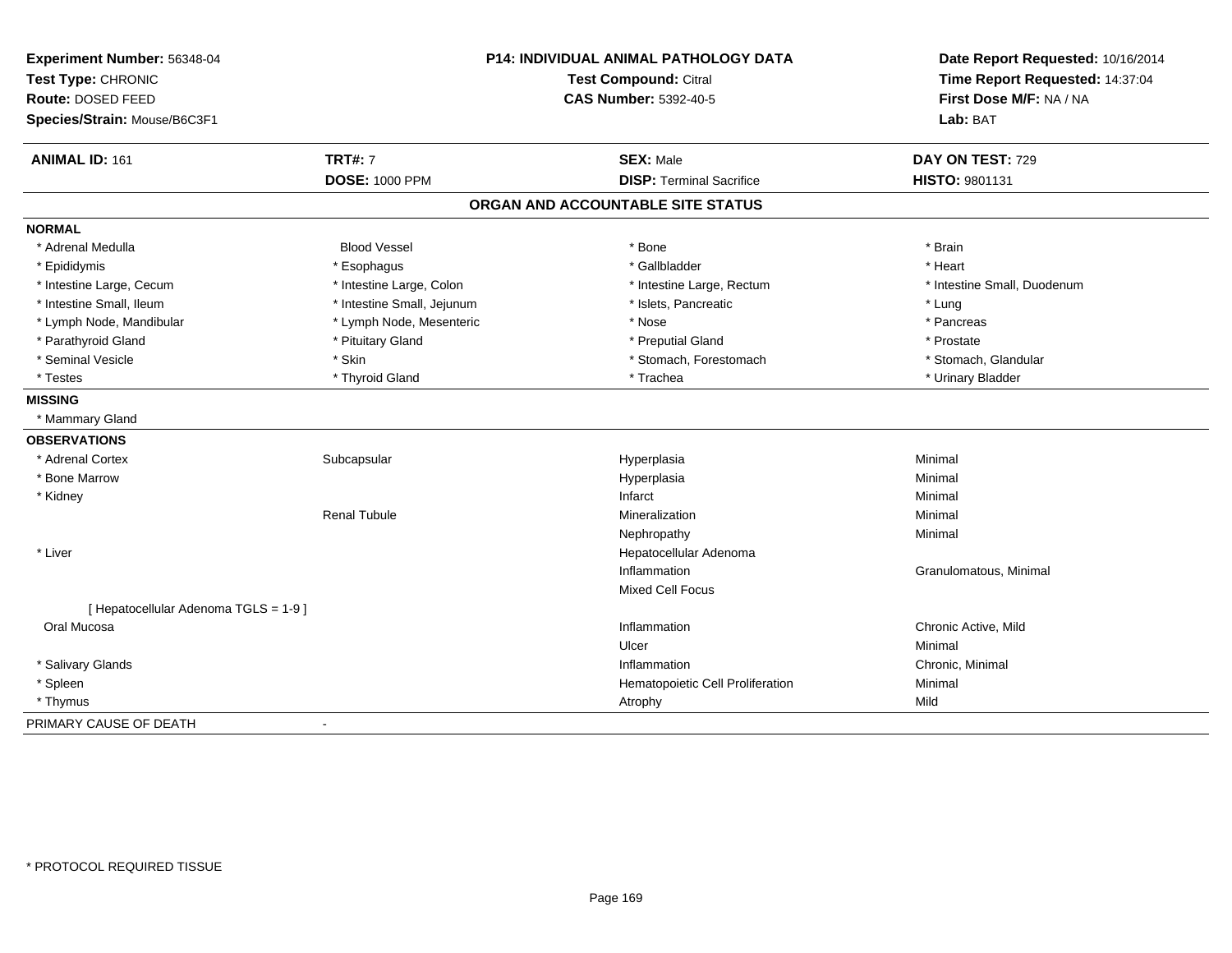| Experiment Number: 56348-04  |                              | <b>P14: INDIVIDUAL ANIMAL PATHOLOGY DATA</b> | Date Report Requested: 10/16/2014 |  |
|------------------------------|------------------------------|----------------------------------------------|-----------------------------------|--|
| Test Type: CHRONIC           | <b>Test Compound: Citral</b> |                                              | Time Report Requested: 14:37:04   |  |
| Route: DOSED FEED            |                              | <b>CAS Number: 5392-40-5</b>                 | First Dose M/F: NA / NA           |  |
| Species/Strain: Mouse/B6C3F1 |                              |                                              | Lab: BAT                          |  |
| <b>ANIMAL ID: 162</b>        | <b>TRT#: 7</b>               | <b>SEX: Male</b>                             | DAY ON TEST: 729                  |  |
|                              | <b>DOSE: 1000 PPM</b>        | <b>DISP: Terminal Sacrifice</b>              | <b>HISTO: 9801132</b>             |  |
|                              |                              | ORGAN AND ACCOUNTABLE SITE STATUS            |                                   |  |
| <b>NORMAL</b>                |                              |                                              |                                   |  |
| * Adrenal Medulla            | <b>Blood Vessel</b>          | * Bone                                       | * Bone Marrow                     |  |
| * Brain                      | * Epididymis                 | * Esophagus                                  | * Gallbladder                     |  |
| * Heart                      | * Intestine Large, Cecum     | * Intestine Large, Colon                     | * Intestine Large, Rectum         |  |
| * Intestine Small, Duodenum  | * Intestine Small, Ileum     | * Intestine Small, Jejunum                   | * Islets, Pancreatic              |  |
| * Liver                      | * Lymph Node, Mandibular     | * Lymph Node, Mesenteric                     | * Nose                            |  |
| Oral Mucosa                  | * Pancreas                   | * Parathyroid Gland                          | * Pituitary Gland                 |  |
| * Preputial Gland            | * Prostate                   | * Salivary Glands                            | * Seminal Vesicle                 |  |
| * Skin                       | * Spleen                     | * Stomach, Forestomach                       | * Stomach, Glandular              |  |
| * Testes                     | * Thymus                     | * Thyroid Gland                              | * Trachea                         |  |
| * Urinary Bladder            |                              |                                              |                                   |  |
| <b>MISSING</b>               |                              |                                              |                                   |  |
| * Mammary Gland              |                              |                                              |                                   |  |
| <b>OBSERVATIONS</b>          |                              |                                              |                                   |  |
| * Adrenal Cortex             | Subcapsular                  | Hyperplasia                                  | Mild                              |  |
|                              |                              | Hypertrophy                                  | Focal, Minimal                    |  |
| * Kidney                     | <b>Renal Tubule</b>          | Mineralization                               | Minimal                           |  |
|                              |                              | Nephropathy                                  | Minimal                           |  |
| * Lung                       |                              | Alveolar/Bronchiolar Adenoma                 |                                   |  |
| PRIMARY CAUSE OF DEATH       |                              |                                              |                                   |  |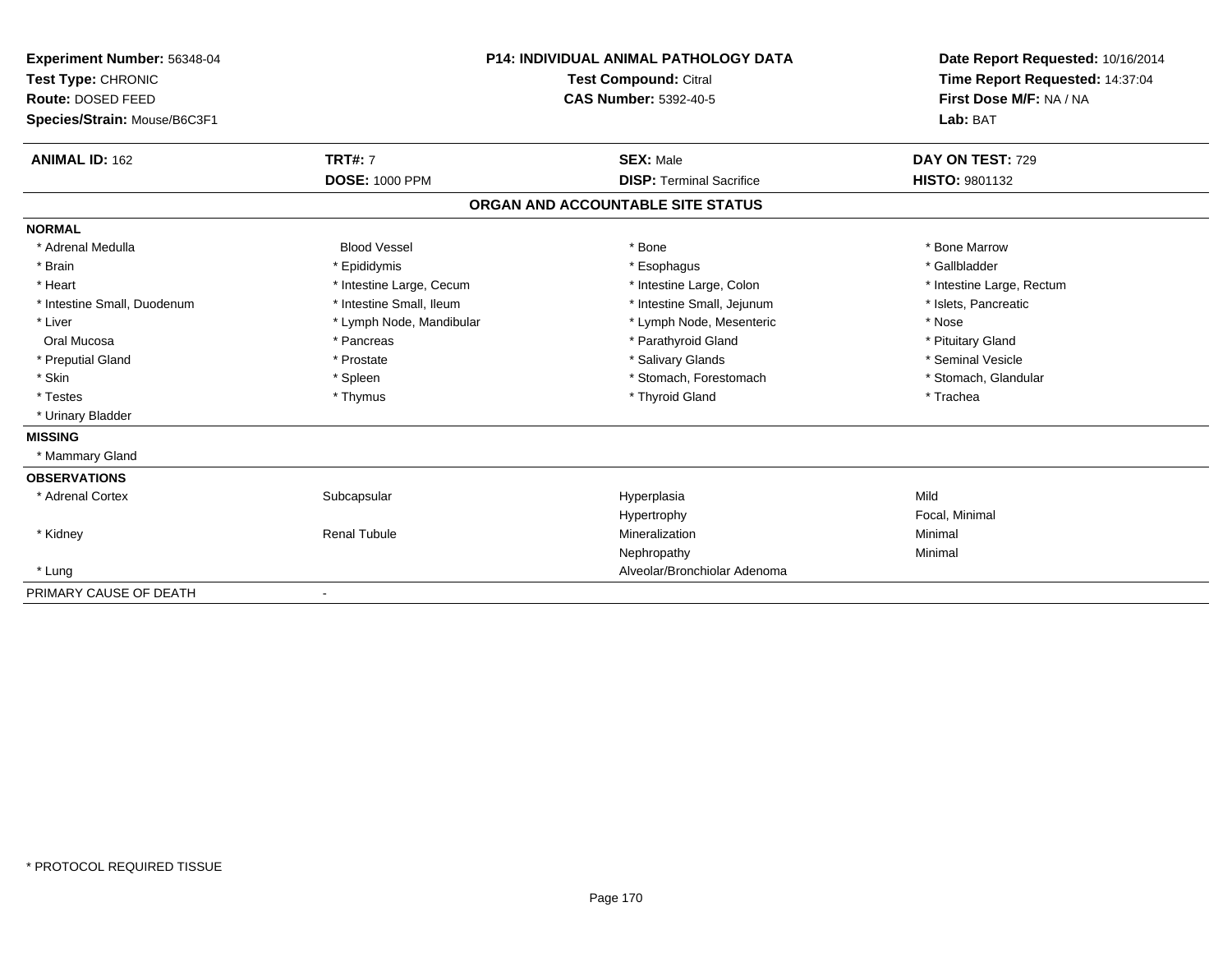| Experiment Number: 56348-04<br>Test Type: CHRONIC |                               | <b>P14: INDIVIDUAL ANIMAL PATHOLOGY DATA</b><br><b>Test Compound: Citral</b> | Date Report Requested: 10/16/2014<br>Time Report Requested: 14:37:04 |  |
|---------------------------------------------------|-------------------------------|------------------------------------------------------------------------------|----------------------------------------------------------------------|--|
| Route: DOSED FEED<br>Species/Strain: Mouse/B6C3F1 |                               | <b>CAS Number: 5392-40-5</b>                                                 | First Dose M/F: NA / NA<br>Lab: BAT                                  |  |
| ANIMAL ID: 163                                    | <b>TRT#: 7</b>                | <b>SEX: Male</b>                                                             | DAY ON TEST: 616                                                     |  |
|                                                   | <b>DOSE: 1000 PPM</b>         | <b>DISP:</b> Moribund Sacrifice                                              | HISTO: 9801133                                                       |  |
|                                                   |                               | ORGAN AND ACCOUNTABLE SITE STATUS                                            |                                                                      |  |
| <b>NORMAL</b>                                     |                               |                                                                              |                                                                      |  |
| * Adrenal Medulla                                 | <b>Blood Vessel</b>           | * Bone                                                                       | * Bone Marrow                                                        |  |
| * Brain                                           | * Epididymis                  | * Esophagus                                                                  | * Gallbladder                                                        |  |
| * Heart                                           | * Intestine Large, Cecum      | * Intestine Large, Colon                                                     | * Intestine Large, Rectum                                            |  |
| * Intestine Small, Duodenum                       | * Intestine Small, Ileum      | * Intestine Small, Jejunum                                                   | * Islets, Pancreatic                                                 |  |
| * Liver                                           | * Lymph Node, Mesenteric      | * Nose                                                                       | Oral Mucosa                                                          |  |
| * Pancreas                                        | * Parathyroid Gland           | * Pituitary Gland                                                            | * Preputial Gland                                                    |  |
| * Prostate                                        | * Salivary Glands             | * Seminal Vesicle                                                            | * Skin                                                               |  |
| Spinal Cord                                       | * Thyroid Gland               | * Trachea                                                                    | * Urinary Bladder                                                    |  |
| <b>MISSING</b>                                    |                               |                                                                              |                                                                      |  |
| * Lymph Node, Mandibular                          | * Mammary Gland               |                                                                              |                                                                      |  |
| <b>OBSERVATIONS</b>                               |                               |                                                                              |                                                                      |  |
| * Adrenal Cortex                                  | Subcapsular                   | Hyperplasia                                                                  | Minimal                                                              |  |
|                                                   |                               | Hypertrophy                                                                  | Focal, Minimal                                                       |  |
| * Kidney                                          | <b>Renal Tubule</b>           | Mineralization                                                               | Minimal                                                              |  |
|                                                   |                               | Nephropathy                                                                  | Minimal                                                              |  |
| * Lung                                            | Alveolar Epith                | Hyperplasia                                                                  | Focal, Moderate                                                      |  |
| Peripheral Nerve                                  | Axon                          | Degeneration                                                                 | Moderate                                                             |  |
| * Spleen                                          | Lymph Follic                  | Atrophy                                                                      | Mild                                                                 |  |
| * Stomach, Forestomach                            | Epithelium                    | Hyperplasia                                                                  | Focal, Moderate                                                      |  |
|                                                   |                               | Ulcer                                                                        | Mild                                                                 |  |
| [ Ulcer TGLS = $1-9$ ]                            |                               |                                                                              |                                                                      |  |
| * Stomach, Glandular                              |                               | Ulcer                                                                        | Moderate                                                             |  |
| * Testes                                          | <b>Germinal Epith</b>         | Degeneration                                                                 | Minimal                                                              |  |
| * Thymus                                          |                               | Atrophy                                                                      | Marked                                                               |  |
| PRIMARY CAUSE OF DEATH                            | - Stomach, Glandular<br>Ulcer |                                                                              |                                                                      |  |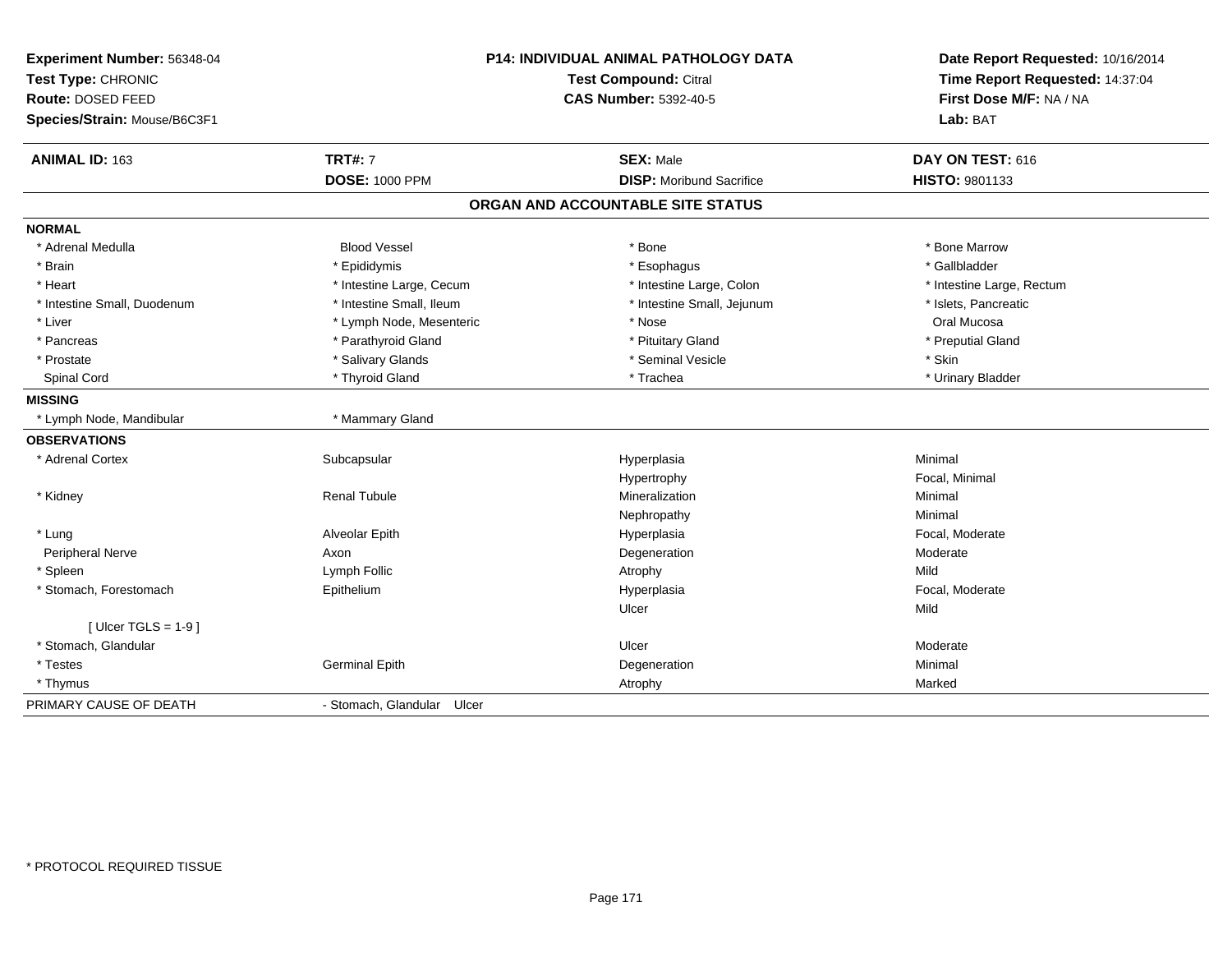| Experiment Number: 56348-04  | <b>P14: INDIVIDUAL ANIMAL PATHOLOGY DATA</b> |                                   | Date Report Requested: 10/16/2014 |  |
|------------------------------|----------------------------------------------|-----------------------------------|-----------------------------------|--|
| Test Type: CHRONIC           | Test Compound: Citral                        |                                   | Time Report Requested: 14:37:04   |  |
| Route: DOSED FEED            |                                              | <b>CAS Number: 5392-40-5</b>      | First Dose M/F: NA / NA           |  |
| Species/Strain: Mouse/B6C3F1 |                                              |                                   | Lab: BAT                          |  |
| <b>ANIMAL ID: 164</b>        | <b>TRT#: 7</b>                               | <b>SEX: Male</b>                  | DAY ON TEST: 730                  |  |
|                              | <b>DOSE: 1000 PPM</b>                        | <b>DISP: Terminal Sacrifice</b>   | <b>HISTO: 9801134</b>             |  |
|                              |                                              | ORGAN AND ACCOUNTABLE SITE STATUS |                                   |  |
| <b>NORMAL</b>                |                                              |                                   |                                   |  |
| * Adrenal Medulla            | <b>Blood Vessel</b>                          | * Bone                            | * Bone Marrow                     |  |
| * Brain                      | * Epididymis                                 | * Esophagus                       | * Gallbladder                     |  |
| * Heart                      | * Intestine Large, Cecum                     | * Intestine Large, Colon          | * Intestine Large, Rectum         |  |
| * Intestine Small, Duodenum  | * Intestine Small, Ileum                     | * Intestine Small, Jejunum        | * Lung                            |  |
| * Lymph Node, Mesenteric     | * Nose                                       | * Pancreas                        | * Pituitary Gland                 |  |
| * Prostate                   | * Salivary Glands                            | * Seminal Vesicle                 | * Skin                            |  |
| * Spleen                     | * Stomach, Forestomach                       | * Stomach, Glandular              | * Testes                          |  |
| * Thymus                     | * Thyroid Gland                              | * Trachea                         | * Urinary Bladder                 |  |
| <b>MISSING</b>               |                                              |                                   |                                   |  |
| * Lymph Node, Mandibular     | * Mammary Gland                              | * Parathyroid Gland               |                                   |  |
| <b>OBSERVATIONS</b>          |                                              |                                   |                                   |  |
| * Adrenal Cortex             | Subcapsular                                  | Hyperplasia                       | Minimal                           |  |
|                              |                                              | Hypertrophy                       | Focal, Minimal                    |  |
| * Islets, Pancreatic         |                                              | Hyperplasia                       | Minimal                           |  |
| * Kidney                     | <b>Renal Tubule</b>                          | Mineralization                    | Minimal                           |  |
|                              |                                              | Nephropathy                       | Minimal                           |  |
| * Liver                      |                                              | Inflammation                      | Granulomatous, Minimal            |  |
| Oral Mucosa                  |                                              | Inflammation                      | Chronic Active, Mild              |  |
| * Preputial Gland            |                                              | Atrophy                           | Marked                            |  |
| [Atrophy TGLS = $1-8$ ]      |                                              |                                   |                                   |  |
| PRIMARY CAUSE OF DEATH       | $\overline{\phantom{a}}$                     |                                   |                                   |  |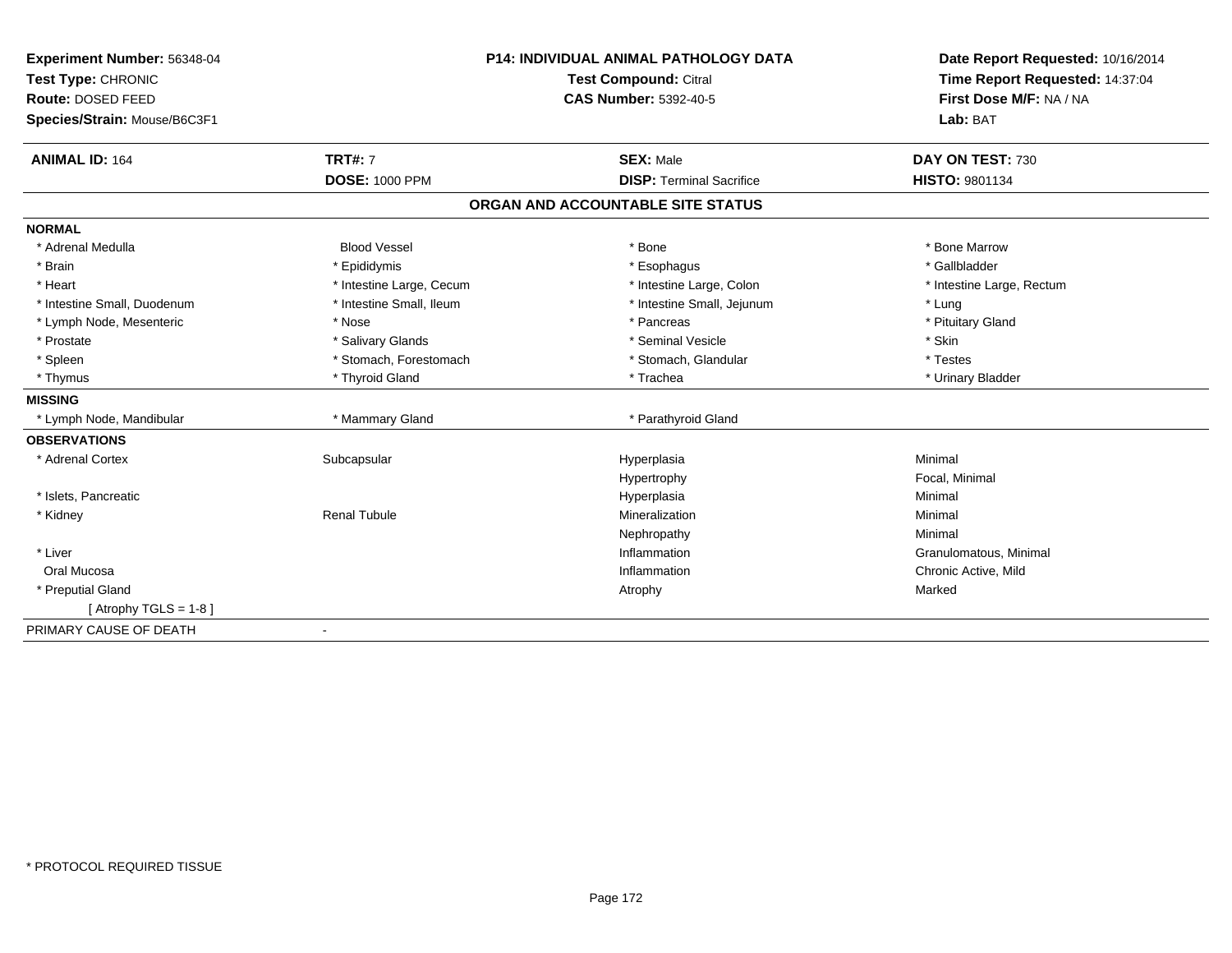| Experiment Number: 56348-04<br>Test Type: CHRONIC |                                  | P14: INDIVIDUAL ANIMAL PATHOLOGY DATA<br>Test Compound: Citral | Date Report Requested: 10/16/2014<br>Time Report Requested: 14:37:04 |  |
|---------------------------------------------------|----------------------------------|----------------------------------------------------------------|----------------------------------------------------------------------|--|
| Route: DOSED FEED                                 |                                  | <b>CAS Number: 5392-40-5</b>                                   | First Dose M/F: NA / NA                                              |  |
| Species/Strain: Mouse/B6C3F1                      |                                  |                                                                | Lab: BAT                                                             |  |
| <b>ANIMAL ID: 165</b>                             | <b>TRT#: 7</b>                   | <b>SEX: Male</b>                                               | DAY ON TEST: 710                                                     |  |
|                                                   | <b>DOSE: 1000 PPM</b>            | <b>DISP:</b> Moribund Sacrifice                                | HISTO: 9801135                                                       |  |
|                                                   |                                  | ORGAN AND ACCOUNTABLE SITE STATUS                              |                                                                      |  |
| <b>NORMAL</b>                                     |                                  |                                                                |                                                                      |  |
| * Adrenal Cortex                                  | <b>Blood Vessel</b>              | * Bone                                                         | * Brain                                                              |  |
| * Epididymis                                      | * Esophagus                      | * Gallbladder                                                  | * Heart                                                              |  |
| * Intestine Large, Cecum                          | * Intestine Large, Colon         | * Intestine Large, Rectum                                      | * Intestine Small, Duodenum                                          |  |
| * Intestine Small, Ileum                          | * Intestine Small, Jejunum       | * Lung                                                         | * Lymph Node, Mandibular                                             |  |
| * Lymph Node, Mesenteric                          | * Nose                           | * Pancreas                                                     | * Parathyroid Gland                                                  |  |
| * Prostate                                        | * Salivary Glands                | * Seminal Vesicle                                              | * Skin                                                               |  |
| * Stomach, Forestomach                            | * Stomach, Glandular             | * Testes                                                       | * Thyroid Gland                                                      |  |
| * Trachea                                         | * Urinary Bladder                |                                                                |                                                                      |  |
| <b>MISSING</b>                                    |                                  |                                                                |                                                                      |  |
| * Mammary Gland                                   |                                  |                                                                |                                                                      |  |
| <b>OBSERVATIONS</b>                               |                                  |                                                                |                                                                      |  |
| * Adrenal Medulla                                 |                                  | Hyperplasia                                                    | Focal, Moderate                                                      |  |
| * Bone Marrow                                     |                                  | Hyperplasia                                                    | Mild                                                                 |  |
| * Islets, Pancreatic                              |                                  | Hyperplasia                                                    | Mild                                                                 |  |
| * Kidney                                          | <b>Renal Tubule</b>              | Mineralization                                                 | Minimal                                                              |  |
|                                                   |                                  | Nephropathy                                                    | Mild                                                                 |  |
| * Liver                                           |                                  | Hepatocellular Carcinoma                                       | Multiple                                                             |  |
|                                                   |                                  | Necrosis                                                       | Focal, Moderate                                                      |  |
| [ Hepatocellular Carcinoma TGLS = 2,3-4+10 ]      |                                  |                                                                |                                                                      |  |
| [ Necrosis TGLS = $4-9+3$ ]                       |                                  |                                                                |                                                                      |  |
| Oral Mucosa                                       |                                  | Inflammation                                                   | Chronic Active, Moderate                                             |  |
|                                                   |                                  | Ulcer                                                          | Minimal                                                              |  |
| * Pituitary Gland                                 |                                  | Cyst                                                           | Minimal                                                              |  |
| * Preputial Gland                                 |                                  | Cyst                                                           | Moderate                                                             |  |
| [ $Cyst TGLS = 1-8$ ]                             |                                  |                                                                |                                                                      |  |
| * Spleen                                          |                                  | Hematopoietic Cell Proliferation                               | Moderate                                                             |  |
|                                                   | Lymph Follic                     | Hyperplasia                                                    | Minimal                                                              |  |
| * Thymus                                          |                                  | Atrophy                                                        | Moderate                                                             |  |
| PRIMARY CAUSE OF DEATH                            | - Liver Hepatocellular Carcinoma |                                                                |                                                                      |  |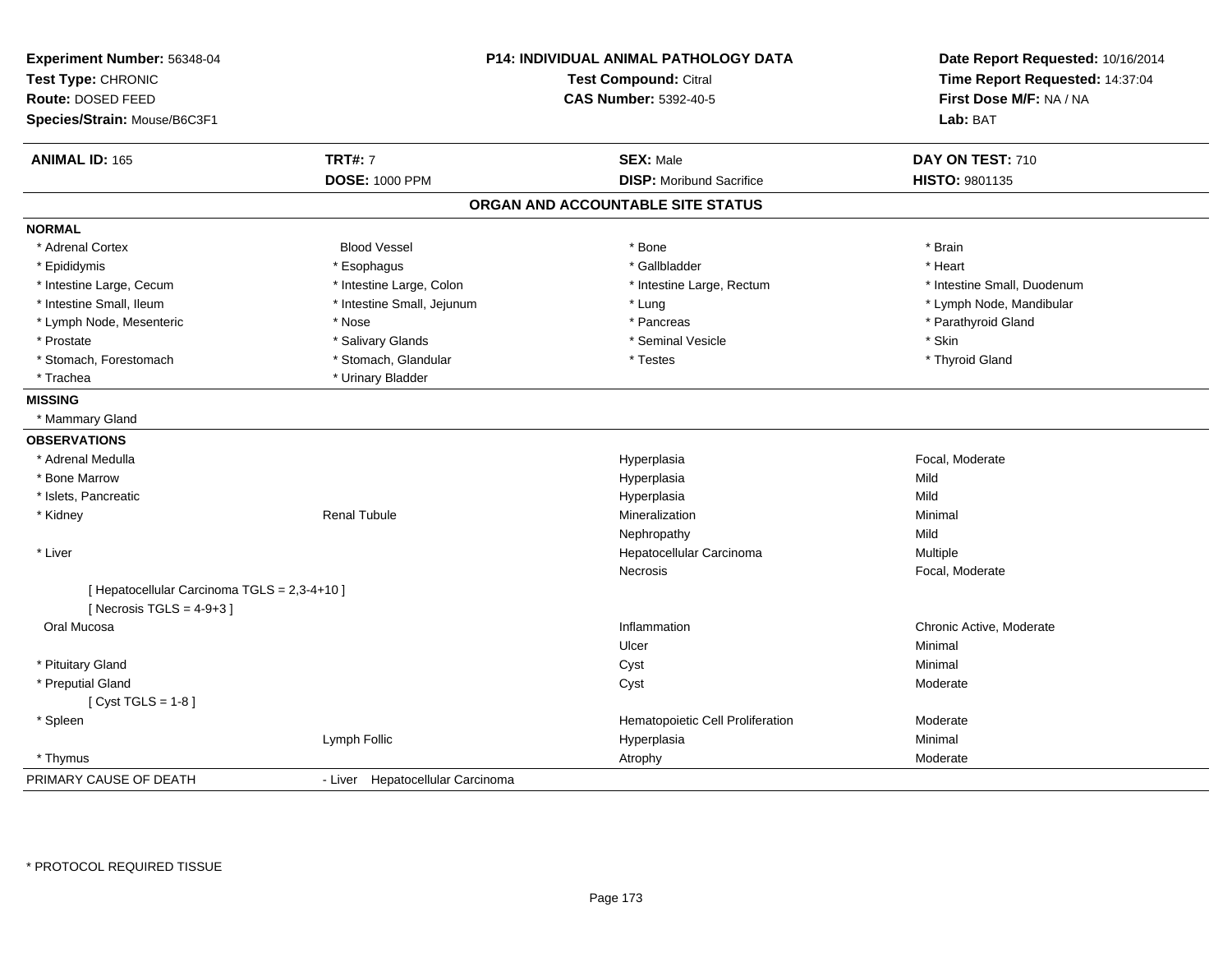| Experiment Number: 56348-04<br>Test Type: CHRONIC<br>Route: DOSED FEED |                            | P14: INDIVIDUAL ANIMAL PATHOLOGY DATA<br><b>Test Compound: Citral</b><br><b>CAS Number: 5392-40-5</b> | Date Report Requested: 10/16/2014<br>Time Report Requested: 14:37:04<br>First Dose M/F: NA / NA |
|------------------------------------------------------------------------|----------------------------|-------------------------------------------------------------------------------------------------------|-------------------------------------------------------------------------------------------------|
| Species/Strain: Mouse/B6C3F1                                           |                            |                                                                                                       | Lab: BAT                                                                                        |
| <b>ANIMAL ID: 166</b>                                                  | <b>TRT#: 7</b>             | <b>SEX: Male</b>                                                                                      | DAY ON TEST: 729                                                                                |
|                                                                        | <b>DOSE: 1000 PPM</b>      | <b>DISP: Terminal Sacrifice</b>                                                                       | HISTO: 9801136                                                                                  |
|                                                                        |                            | ORGAN AND ACCOUNTABLE SITE STATUS                                                                     |                                                                                                 |
| <b>NORMAL</b>                                                          |                            |                                                                                                       |                                                                                                 |
| * Adrenal Medulla                                                      | <b>Blood Vessel</b>        | * Bone                                                                                                | * Brain                                                                                         |
| * Epididymis                                                           | * Esophagus                | * Gallbladder                                                                                         | * Heart                                                                                         |
| * Intestine Large, Cecum                                               | * Intestine Large, Colon   | * Intestine Large, Rectum                                                                             | * Intestine Small, Duodenum                                                                     |
| * Intestine Small, Ileum                                               | * Intestine Small, Jejunum | * Islets, Pancreatic                                                                                  | * Lymph Node, Mandibular                                                                        |
| * Lymph Node, Mesenteric                                               | * Nose                     | Oral Mucosa                                                                                           | * Pancreas                                                                                      |
| * Parathyroid Gland                                                    | * Pituitary Gland          | * Preputial Gland                                                                                     | * Prostate                                                                                      |
| * Salivary Glands                                                      | * Seminal Vesicle          | * Skin                                                                                                | * Stomach, Forestomach                                                                          |
| * Stomach, Glandular                                                   | * Testes                   | * Thyroid Gland                                                                                       | * Trachea                                                                                       |
| * Urinary Bladder                                                      |                            |                                                                                                       |                                                                                                 |
| <b>MISSING</b>                                                         |                            |                                                                                                       |                                                                                                 |
| * Mammary Gland                                                        |                            |                                                                                                       |                                                                                                 |
| <b>OBSERVATIONS</b>                                                    |                            |                                                                                                       |                                                                                                 |
| * Adrenal Cortex                                                       | Subcapsular                | Hyperplasia                                                                                           | Minimal                                                                                         |
| * Bone Marrow                                                          |                            | Hemangiosarcoma                                                                                       |                                                                                                 |
|                                                                        |                            | Hyperplasia                                                                                           | Minimal                                                                                         |
| * Kidney                                                               |                            | Infarct                                                                                               | Mild                                                                                            |
|                                                                        | <b>Renal Tubule</b>        | Mineralization                                                                                        | Minimal                                                                                         |
|                                                                        |                            | Nephropathy                                                                                           | Minimal                                                                                         |
| * Liver                                                                |                            | Hepatocellular Adenoma                                                                                |                                                                                                 |
|                                                                        |                            | <b>Necrosis</b>                                                                                       | Focal, Mild                                                                                     |
| [ Hepatocellular Adenoma TGLS = 1-4 ]                                  |                            |                                                                                                       |                                                                                                 |
| * Lung                                                                 | Alveolar Epith             | Hyperplasia                                                                                           | Moderate                                                                                        |
| * Spleen                                                               |                            | Hemangiosarcoma                                                                                       |                                                                                                 |
| [Hemangiosarcoma TGLS = 2-9]                                           |                            |                                                                                                       |                                                                                                 |
| * Thymus                                                               |                            | Atrophy                                                                                               | Marked                                                                                          |
| PRIMARY CAUSE OF DEATH                                                 |                            |                                                                                                       |                                                                                                 |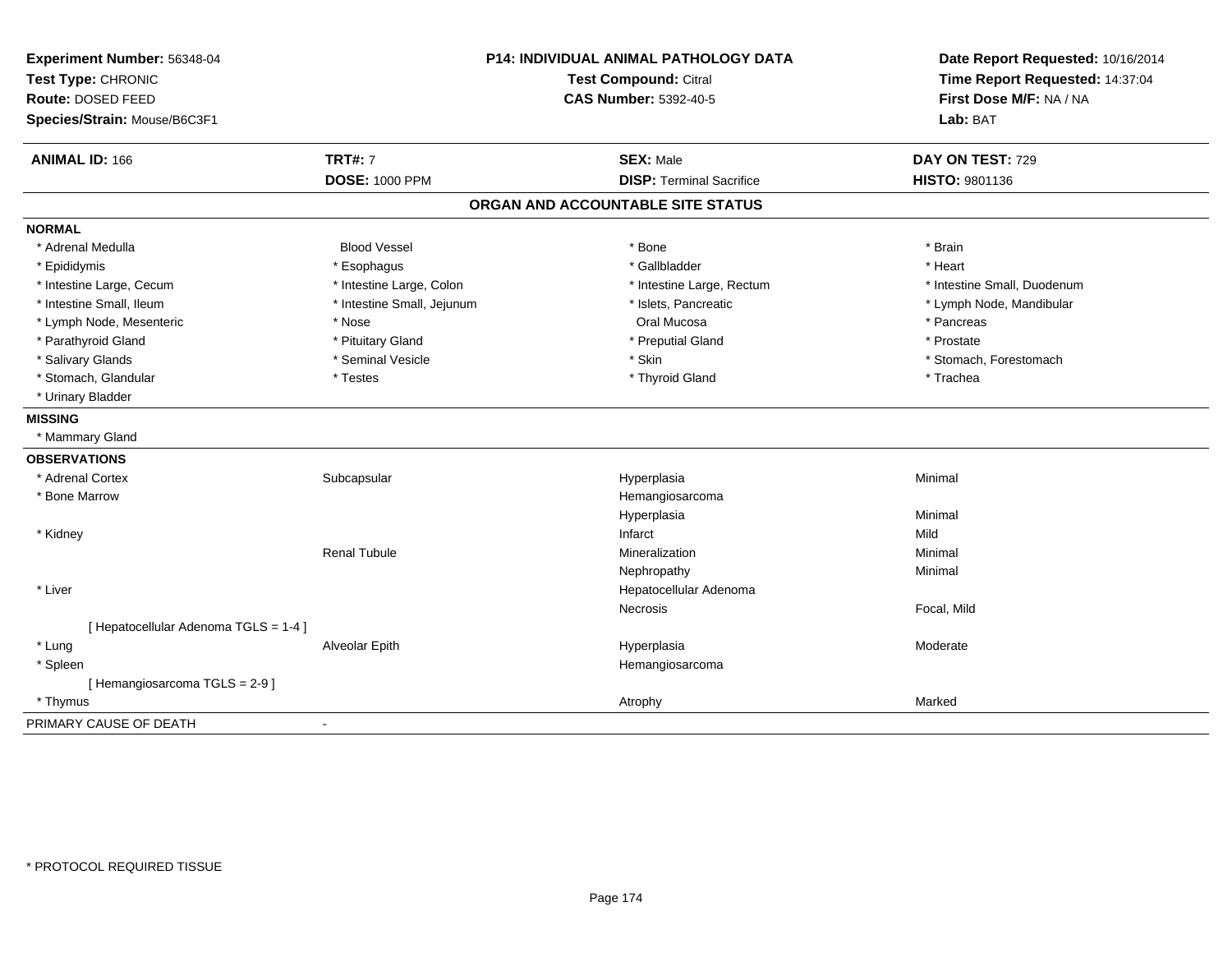| Experiment Number: 56348-04<br>Test Type: CHRONIC<br>Route: DOSED FEED<br>Species/Strain: Mouse/B6C3F1 |                           | <b>P14: INDIVIDUAL ANIMAL PATHOLOGY DATA</b><br>Test Compound: Citral<br><b>CAS Number: 5392-40-5</b> | Date Report Requested: 10/16/2014<br>Time Report Requested: 14:37:04<br>First Dose M/F: NA / NA<br>Lab: BAT |  |
|--------------------------------------------------------------------------------------------------------|---------------------------|-------------------------------------------------------------------------------------------------------|-------------------------------------------------------------------------------------------------------------|--|
| <b>ANIMAL ID: 167</b>                                                                                  | <b>TRT#: 7</b>            | <b>SEX: Male</b>                                                                                      | DAY ON TEST: 728                                                                                            |  |
|                                                                                                        | <b>DOSE: 1000 PPM</b>     | <b>DISP: Terminal Sacrifice</b>                                                                       | <b>HISTO: 9801137</b>                                                                                       |  |
|                                                                                                        |                           | ORGAN AND ACCOUNTABLE SITE STATUS                                                                     |                                                                                                             |  |
| <b>NORMAL</b>                                                                                          |                           |                                                                                                       |                                                                                                             |  |
| * Adrenal Medulla                                                                                      | <b>Blood Vessel</b>       | * Bone                                                                                                | * Brain                                                                                                     |  |
| * Epididymis                                                                                           | * Esophagus               | * Heart                                                                                               | * Intestine Large, Cecum                                                                                    |  |
| * Intestine Large, Colon                                                                               | * Intestine Large, Rectum | * Intestine Small, Duodenum                                                                           | * Intestine Small, Ileum                                                                                    |  |
| * Intestine Small, Jejunum                                                                             | * Lung                    | * Lymph Node, Mandibular                                                                              | * Lymph Node, Mesenteric                                                                                    |  |
| * Nose                                                                                                 | Oral Mucosa               | * Pancreas                                                                                            | * Parathyroid Gland                                                                                         |  |
| * Pituitary Gland                                                                                      | * Preputial Gland         | * Prostate                                                                                            | * Salivary Glands                                                                                           |  |
| * Seminal Vesicle                                                                                      | * Skin                    | * Spleen                                                                                              | * Stomach, Forestomach                                                                                      |  |
| * Stomach, Glandular                                                                                   | * Testes                  | * Thymus                                                                                              | * Thyroid Gland                                                                                             |  |
| * Trachea                                                                                              | * Urinary Bladder         |                                                                                                       |                                                                                                             |  |
| <b>MISSING</b>                                                                                         |                           |                                                                                                       |                                                                                                             |  |
| * Gallbladder                                                                                          | * Mammary Gland           |                                                                                                       |                                                                                                             |  |
| <b>OBSERVATIONS</b>                                                                                    |                           |                                                                                                       |                                                                                                             |  |
| * Adrenal Cortex                                                                                       | Subcapsular               | Hyperplasia                                                                                           | Minimal                                                                                                     |  |
| * Bone Marrow                                                                                          |                           | Hyperplasia                                                                                           | Mild                                                                                                        |  |
| * Islets, Pancreatic                                                                                   |                           | Hyperplasia                                                                                           | Minimal                                                                                                     |  |
| * Kidney                                                                                               | <b>Renal Tubule</b>       | Mineralization                                                                                        | Minimal                                                                                                     |  |
|                                                                                                        |                           | Nephropathy                                                                                           | Minimal                                                                                                     |  |
| * Liver                                                                                                |                           | Hepatocellular Adenoma                                                                                |                                                                                                             |  |
| [ Hepatocellular Adenoma TGLS = 1-9 ]                                                                  |                           |                                                                                                       |                                                                                                             |  |
| PRIMARY CAUSE OF DEATH                                                                                 |                           |                                                                                                       |                                                                                                             |  |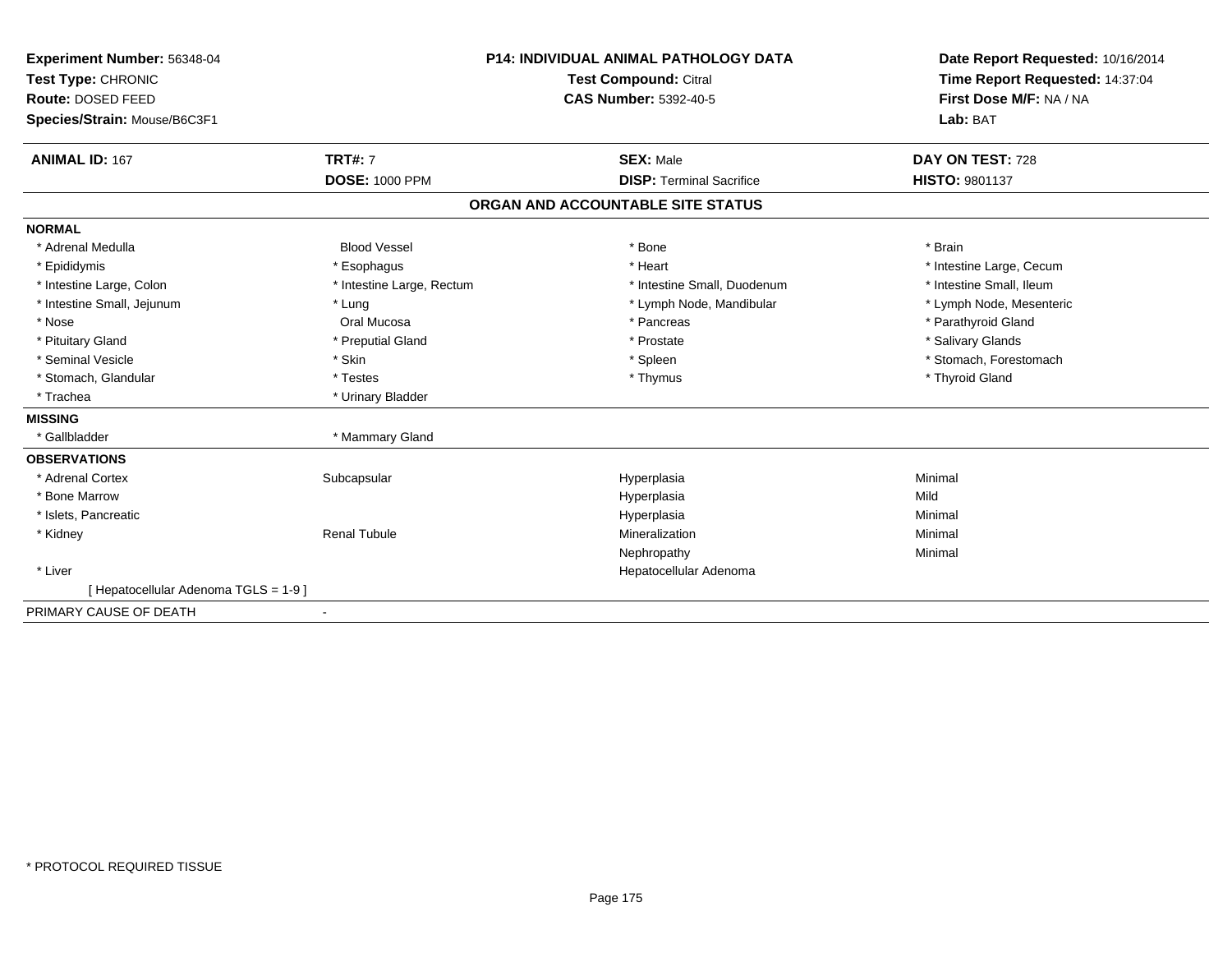| Experiment Number: 56348-04             | P14: INDIVIDUAL ANIMAL PATHOLOGY DATA |                                   | Date Report Requested: 10/16/2014<br>Time Report Requested: 14:37:04<br>First Dose M/F: NA / NA |  |
|-----------------------------------------|---------------------------------------|-----------------------------------|-------------------------------------------------------------------------------------------------|--|
| Test Type: CHRONIC<br>Route: DOSED FEED |                                       | <b>Test Compound: Citral</b>      |                                                                                                 |  |
|                                         |                                       | <b>CAS Number: 5392-40-5</b>      |                                                                                                 |  |
| Species/Strain: Mouse/B6C3F1            |                                       |                                   | Lab: BAT                                                                                        |  |
|                                         |                                       |                                   |                                                                                                 |  |
| <b>ANIMAL ID: 168</b>                   | <b>TRT#: 7</b>                        | <b>SEX: Male</b>                  | DAY ON TEST: 727                                                                                |  |
|                                         | <b>DOSE: 1000 PPM</b>                 | <b>DISP: Terminal Sacrifice</b>   | <b>HISTO: 9801138</b>                                                                           |  |
|                                         |                                       | ORGAN AND ACCOUNTABLE SITE STATUS |                                                                                                 |  |
| <b>NORMAL</b>                           |                                       |                                   |                                                                                                 |  |
| * Adrenal Medulla                       | <b>Blood Vessel</b>                   | * Bone                            | * Bone Marrow                                                                                   |  |
| * Brain                                 | * Epididymis                          | * Esophagus                       | * Gallbladder                                                                                   |  |
| * Heart                                 | * Intestine Large, Cecum              | * Intestine Large, Colon          | * Intestine Large, Rectum                                                                       |  |
| * Intestine Small, Duodenum             | * Intestine Small, Ileum              | * Intestine Small, Jejunum        | * Islets, Pancreatic                                                                            |  |
| * Lung                                  | * Lymph Node, Mandibular              | * Lymph Node, Mesenteric          | * Nose                                                                                          |  |
| Oral Mucosa                             | * Pancreas                            | * Parathyroid Gland               | * Pituitary Gland                                                                               |  |
| * Preputial Gland                       | * Prostate                            | * Salivary Glands                 | * Skin                                                                                          |  |
| * Spleen                                | * Stomach, Forestomach                | * Stomach, Glandular              | * Testes                                                                                        |  |
| * Thymus                                | * Thyroid Gland                       | * Trachea                         | * Urinary Bladder                                                                               |  |
| <b>MISSING</b>                          |                                       |                                   |                                                                                                 |  |
| * Mammary Gland                         |                                       |                                   |                                                                                                 |  |
| <b>OBSERVATIONS</b>                     |                                       |                                   |                                                                                                 |  |
| * Adrenal Cortex                        | Subcapsular                           | Hyperplasia                       | Minimal                                                                                         |  |
|                                         |                                       | Hypertrophy                       | Focal, Minimal                                                                                  |  |
| * Kidney                                | <b>Renal Tubule</b>                   | Cyst                              | Minimal                                                                                         |  |
|                                         | <b>Renal Tubule</b>                   | Mineralization                    | Minimal                                                                                         |  |
|                                         |                                       | Nephropathy                       | Minimal                                                                                         |  |
| * Liver                                 |                                       | Inflammation                      | Granulomatous, Minimal                                                                          |  |
| * Seminal Vesicle                       |                                       | Fibrosis                          | Minimal                                                                                         |  |
| PRIMARY CAUSE OF DEATH                  | $\overline{\phantom{a}}$              |                                   |                                                                                                 |  |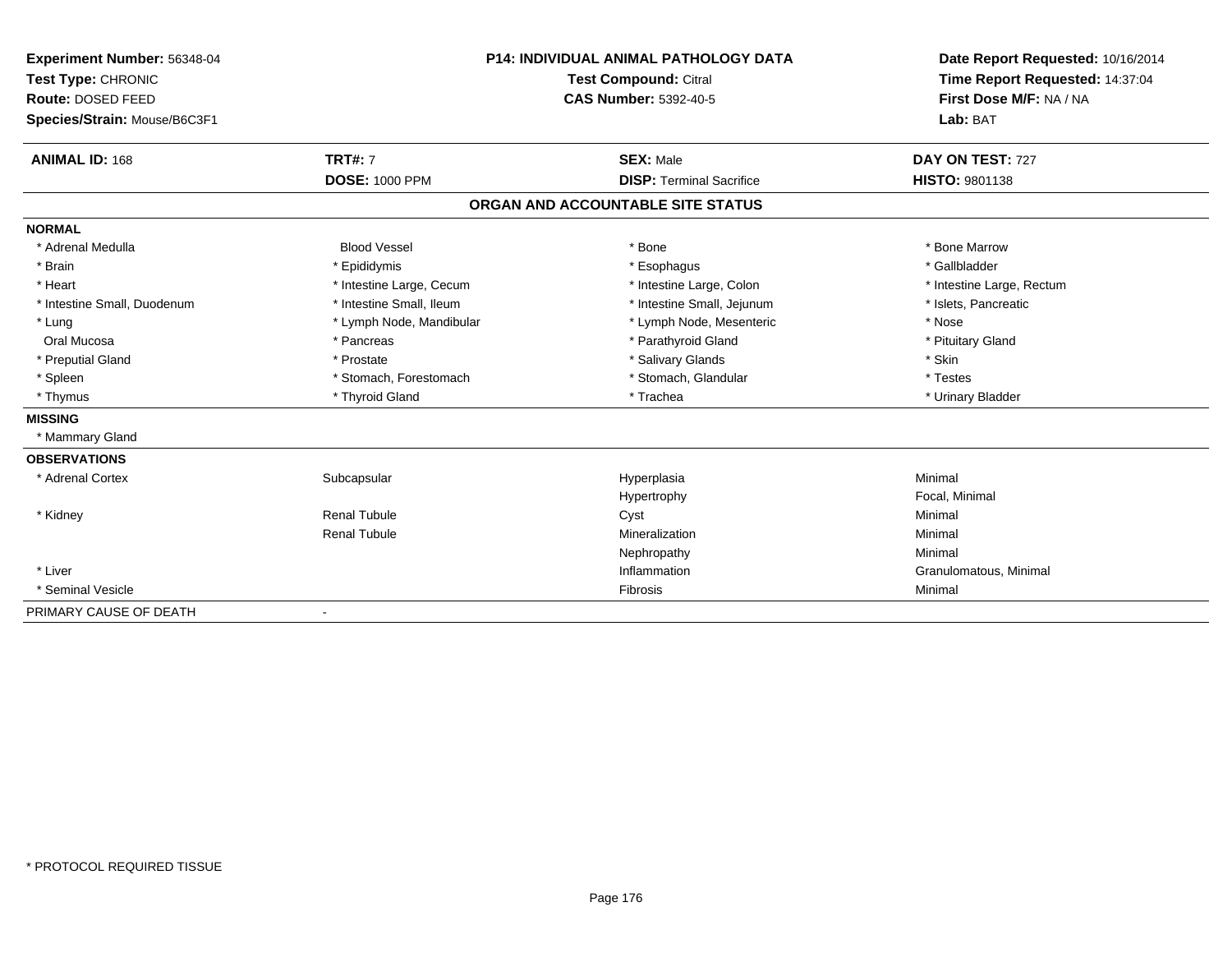| Experiment Number: 56348-04                 | P14: INDIVIDUAL ANIMAL PATHOLOGY DATA<br><b>Test Compound: Citral</b><br><b>CAS Number: 5392-40-5</b> |                                   | Date Report Requested: 10/16/2014 |
|---------------------------------------------|-------------------------------------------------------------------------------------------------------|-----------------------------------|-----------------------------------|
| Test Type: CHRONIC                          |                                                                                                       |                                   | Time Report Requested: 14:37:04   |
| Route: DOSED FEED                           |                                                                                                       |                                   | First Dose M/F: NA / NA           |
| Species/Strain: Mouse/B6C3F1                |                                                                                                       |                                   | Lab: BAT                          |
| <b>ANIMAL ID: 169</b>                       | <b>TRT#: 7</b>                                                                                        | <b>SEX: Male</b>                  | DAY ON TEST: 731                  |
|                                             | <b>DOSE: 1000 PPM</b>                                                                                 | <b>DISP: Terminal Sacrifice</b>   | HISTO: 9801139                    |
|                                             |                                                                                                       | ORGAN AND ACCOUNTABLE SITE STATUS |                                   |
| <b>NORMAL</b>                               |                                                                                                       |                                   |                                   |
| * Adrenal Medulla                           | <b>Blood Vessel</b>                                                                                   | * Bone                            | * Bone Marrow                     |
| * Brain                                     | * Epididymis                                                                                          | * Esophagus                       | * Gallbladder                     |
| * Heart                                     | * Intestine Large, Cecum                                                                              | * Intestine Large, Colon          | * Intestine Large, Rectum         |
| * Intestine Small, Duodenum                 | * Intestine Small, Ileum                                                                              | * Intestine Small, Jejunum        | * Lymph Node, Mandibular          |
| * Lymph Node, Mesenteric                    | * Nose                                                                                                | Oral Mucosa                       | * Pancreas                        |
| * Parathyroid Gland                         | * Pituitary Gland                                                                                     | * Preputial Gland                 | * Prostate                        |
| * Salivary Glands                           | * Seminal Vesicle                                                                                     | * Skin                            | * Spleen                          |
| * Stomach, Forestomach                      | * Stomach, Glandular                                                                                  | * Testes                          | * Thyroid Gland                   |
| * Trachea                                   | * Urinary Bladder                                                                                     |                                   |                                   |
| <b>MISSING</b>                              |                                                                                                       |                                   |                                   |
| * Mammary Gland                             |                                                                                                       |                                   |                                   |
| <b>OBSERVATIONS</b>                         |                                                                                                       |                                   |                                   |
| * Adrenal Cortex                            | Subcapsular                                                                                           | Hyperplasia                       | Minimal                           |
|                                             |                                                                                                       | Hypertrophy                       | Focal, Minimal                    |
| * Islets, Pancreatic                        |                                                                                                       | Hyperplasia                       | Minimal                           |
| * Kidney                                    | <b>Renal Tubule</b>                                                                                   | Mineralization                    | Minimal                           |
|                                             |                                                                                                       | Nephropathy                       | Minimal                           |
| * Liver                                     |                                                                                                       | <b>Eosinophilic Focus</b>         |                                   |
|                                             |                                                                                                       | <b>Mixed Cell Focus</b>           |                                   |
| [ Eosinophilic Focus TGLS = 1-4 ]           |                                                                                                       |                                   |                                   |
| * Lung                                      |                                                                                                       | Alveolar/Bronchiolar Adenoma      |                                   |
| [ Alveolar/Bronchiolar Adenoma TGLS = 1-4 ] |                                                                                                       |                                   |                                   |
| * Thymus                                    |                                                                                                       | Atrophy                           | Minimal                           |
| PRIMARY CAUSE OF DEATH                      |                                                                                                       |                                   |                                   |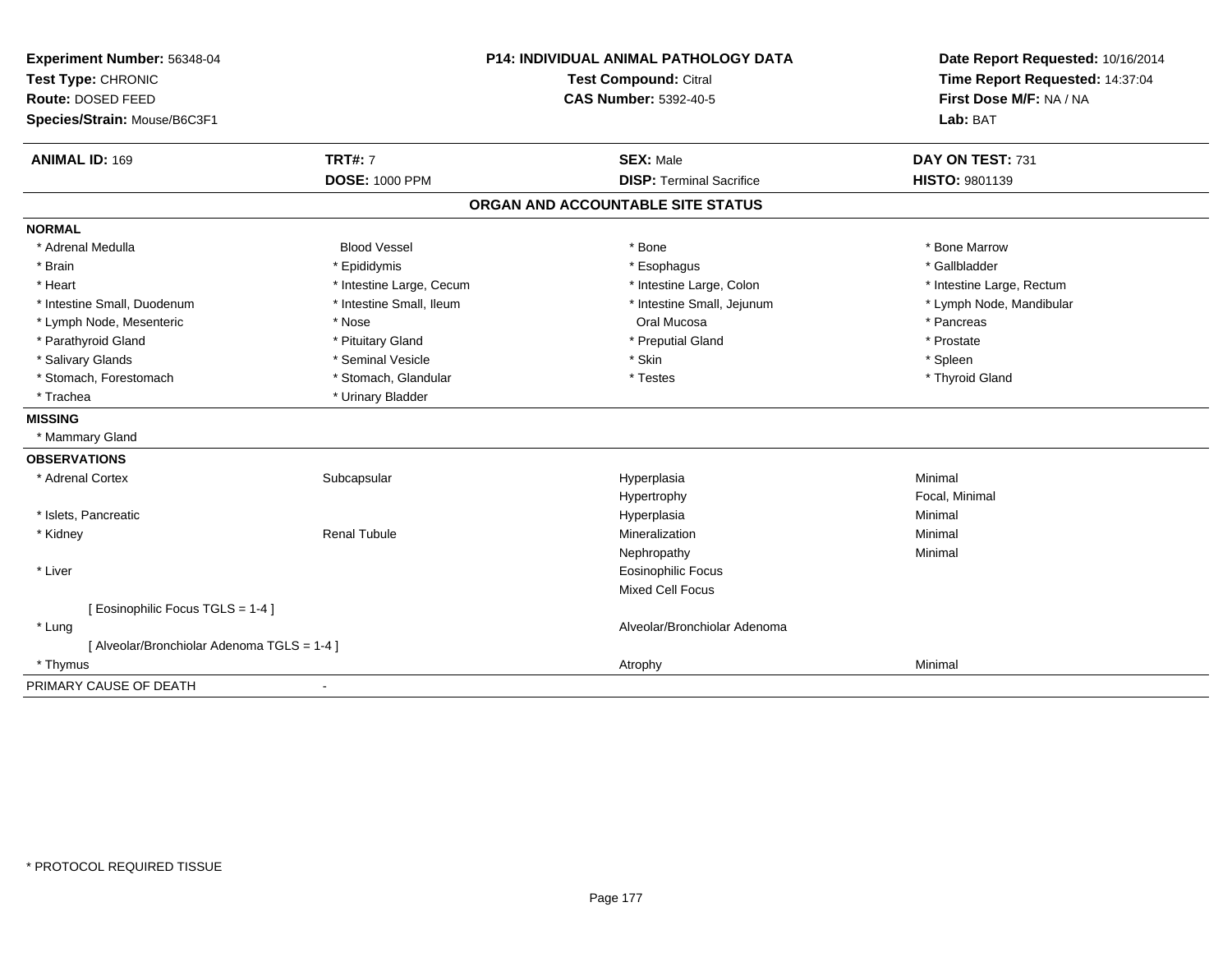| <b>Experiment Number: 56348-04</b> | <b>P14: INDIVIDUAL ANIMAL PATHOLOGY DATA</b><br><b>Test Compound: Citral</b> |                                   | Date Report Requested: 10/16/2014 |  |
|------------------------------------|------------------------------------------------------------------------------|-----------------------------------|-----------------------------------|--|
| Test Type: CHRONIC                 |                                                                              |                                   | Time Report Requested: 14:37:04   |  |
| Route: DOSED FEED                  |                                                                              | <b>CAS Number: 5392-40-5</b>      | First Dose M/F: NA / NA           |  |
| Species/Strain: Mouse/B6C3F1       |                                                                              |                                   | Lab: BAT                          |  |
| <b>ANIMAL ID: 170</b>              | <b>TRT#: 7</b>                                                               | <b>SEX: Male</b>                  | DAY ON TEST: 731                  |  |
|                                    | <b>DOSE: 1000 PPM</b>                                                        | <b>DISP: Terminal Sacrifice</b>   | <b>HISTO: 9801140</b>             |  |
|                                    |                                                                              | ORGAN AND ACCOUNTABLE SITE STATUS |                                   |  |
| <b>NORMAL</b>                      |                                                                              |                                   |                                   |  |
| * Adrenal Medulla                  | <b>Blood Vessel</b>                                                          | * Bone                            | * Bone Marrow                     |  |
| * Brain                            | * Epididymis                                                                 | * Esophagus                       | * Gallbladder                     |  |
| * Heart                            | * Intestine Large, Cecum                                                     | * Intestine Large, Colon          | * Intestine Large, Rectum         |  |
| * Intestine Small, Duodenum        | * Intestine Small, Ileum                                                     | * Intestine Small, Jejunum        | * Liver                           |  |
| * Lung                             | * Lymph Node, Mandibular                                                     | * Lymph Node, Mesenteric          | * Nose                            |  |
| Oral Mucosa                        | * Pancreas                                                                   | * Parathyroid Gland               | * Pituitary Gland                 |  |
| * Prostate                         | * Salivary Glands                                                            | * Seminal Vesicle                 | * Skin                            |  |
| * Spleen                           | * Stomach, Forestomach                                                       | * Stomach, Glandular              | * Testes                          |  |
| * Thymus                           | * Thyroid Gland                                                              | * Trachea                         | * Urinary Bladder                 |  |
| <b>MISSING</b>                     |                                                                              |                                   |                                   |  |
| * Mammary Gland                    |                                                                              |                                   |                                   |  |
| <b>OBSERVATIONS</b>                |                                                                              |                                   |                                   |  |
| * Adrenal Cortex                   | Subcapsular                                                                  | Hyperplasia                       | Minimal                           |  |
| * Islets, Pancreatic               |                                                                              | Hyperplasia                       | Minimal                           |  |
| * Kidney                           | <b>Renal Tubule</b>                                                          | Mineralization                    | Minimal                           |  |
|                                    |                                                                              | Nephropathy                       | Minimal                           |  |
| * Preputial Gland                  |                                                                              | Cyst                              | Moderate                          |  |
| [ $Cyst TGLS = 1-8$ ]              |                                                                              |                                   |                                   |  |
| PRIMARY CAUSE OF DEATH             |                                                                              |                                   |                                   |  |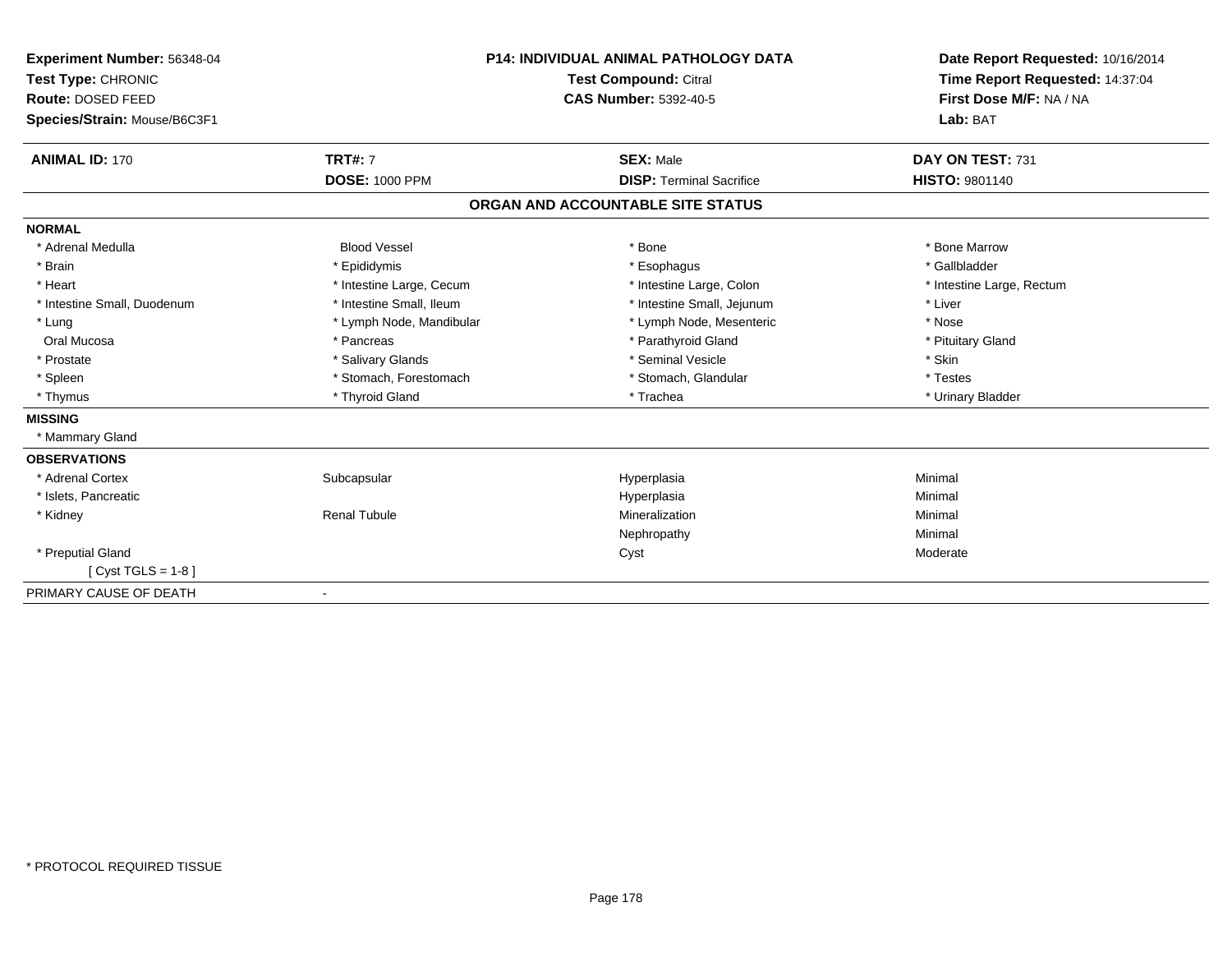| Experiment Number: 56348-04<br>Test Type: CHRONIC<br>Route: DOSED FEED |                            | P14: INDIVIDUAL ANIMAL PATHOLOGY DATA<br><b>Test Compound: Citral</b><br><b>CAS Number: 5392-40-5</b> |                                  | Date Report Requested: 10/16/2014 |
|------------------------------------------------------------------------|----------------------------|-------------------------------------------------------------------------------------------------------|----------------------------------|-----------------------------------|
|                                                                        |                            |                                                                                                       |                                  | Time Report Requested: 14:37:04   |
|                                                                        |                            |                                                                                                       |                                  | First Dose M/F: NA / NA           |
| Species/Strain: Mouse/B6C3F1                                           |                            |                                                                                                       |                                  | Lab: BAT                          |
| <b>ANIMAL ID: 171</b>                                                  | <b>TRT#: 7</b>             |                                                                                                       | <b>SEX: Male</b>                 | DAY ON TEST: 730                  |
|                                                                        | <b>DOSE: 1000 PPM</b>      |                                                                                                       | <b>DISP: Terminal Sacrifice</b>  | <b>HISTO: 9801141</b>             |
|                                                                        |                            | ORGAN AND ACCOUNTABLE SITE STATUS                                                                     |                                  |                                   |
| <b>NORMAL</b>                                                          |                            |                                                                                                       |                                  |                                   |
| * Adrenal Medulla                                                      | <b>Blood Vessel</b>        |                                                                                                       | * Bone                           | * Brain                           |
| * Epididymis                                                           | * Esophagus                |                                                                                                       | * Gallbladder                    | * Heart                           |
| * Intestine Large, Cecum                                               | * Intestine Large, Colon   |                                                                                                       | * Intestine Large, Rectum        | * Intestine Small, Duodenum       |
| * Intestine Small, Ileum                                               | * Intestine Small, Jejunum |                                                                                                       | * Lung                           | * Lymph Node, Mandibular          |
| * Lymph Node, Mesenteric                                               | * Nose                     |                                                                                                       | Oral Mucosa                      | * Pancreas                        |
| * Parathyroid Gland                                                    | * Pituitary Gland          |                                                                                                       | * Prostate                       | * Salivary Glands                 |
| * Seminal Vesicle                                                      | * Skin                     |                                                                                                       | * Stomach, Forestomach           | * Stomach, Glandular              |
| * Thyroid Gland                                                        | * Trachea                  |                                                                                                       | * Urinary Bladder                |                                   |
| <b>MISSING</b>                                                         |                            |                                                                                                       |                                  |                                   |
| * Mammary Gland                                                        |                            |                                                                                                       |                                  |                                   |
| <b>OBSERVATIONS</b>                                                    |                            |                                                                                                       |                                  |                                   |
| * Adrenal Cortex                                                       | Subcapsular                |                                                                                                       | Hyperplasia                      | Minimal                           |
|                                                                        |                            |                                                                                                       | Hypertrophy                      | Focal, Minimal                    |
| * Bone Marrow                                                          |                            |                                                                                                       | Hyperplasia                      | Minimal                           |
| * Islets, Pancreatic                                                   |                            |                                                                                                       | Hyperplasia                      | Mild                              |
| * Kidney                                                               | <b>Renal Tubule</b>        |                                                                                                       | Mineralization                   | Minimal                           |
|                                                                        |                            |                                                                                                       | Nephropathy                      | Minimal                           |
| * Liver                                                                |                            |                                                                                                       | Clear Cell Focus                 |                                   |
|                                                                        |                            |                                                                                                       | <b>Eosinophilic Focus</b>        |                                   |
|                                                                        |                            |                                                                                                       | Hepatocellular Adenoma           |                                   |
|                                                                        |                            |                                                                                                       | <b>Mixed Cell Focus</b>          |                                   |
| [Clear Cell Focus TGLS = $3,4-9+5$ ]                                   |                            |                                                                                                       |                                  |                                   |
| [ Eosinophilic Focus TGLS = 5-9 ]                                      |                            |                                                                                                       |                                  |                                   |
| [ Hepatocellular Adenoma TGLS = 2-4 ]                                  |                            |                                                                                                       |                                  |                                   |
| [Mixed Cell Focus TGLS = $3,4-9+5$ ]                                   |                            |                                                                                                       |                                  |                                   |
| * Preputial Gland                                                      |                            | Cyst                                                                                                  |                                  | Moderate                          |
| [Cyst TGLS = $1-8$ ]                                                   |                            |                                                                                                       |                                  |                                   |
| * Spleen                                                               |                            |                                                                                                       | Hematopoietic Cell Proliferation | Mild                              |
| * Testes                                                               | <b>Germinal Epith</b>      |                                                                                                       | Degeneration                     | Minimal                           |
| * Thymus                                                               |                            | Atrophy                                                                                               |                                  | Minimal                           |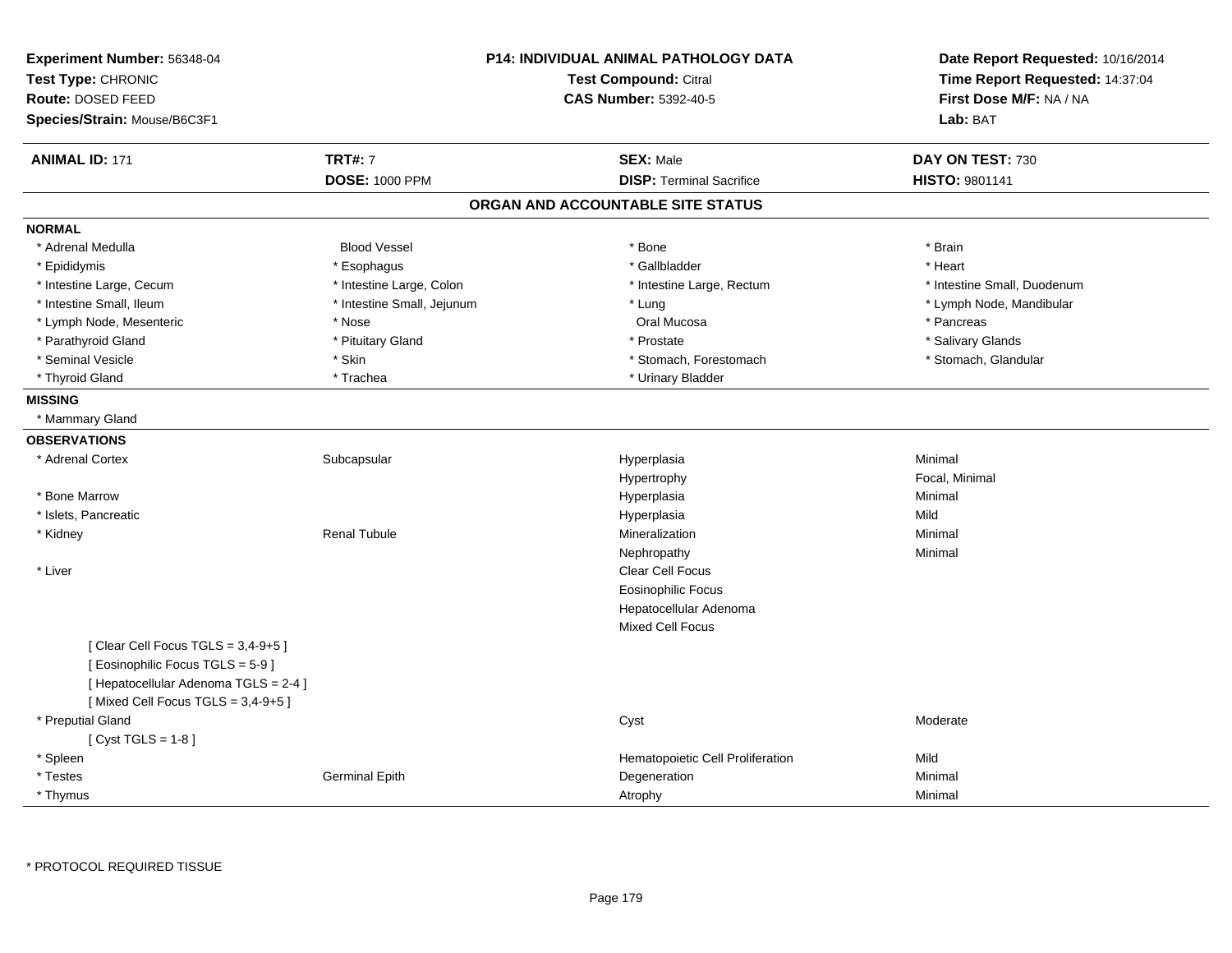| <b>Experiment Number: 56348-04</b><br>Test Type: CHRONIC |                              | <b>P14: INDIVIDUAL ANIMAL PATHOLOGY DATA</b> | Date Report Requested: 10/16/2014 |
|----------------------------------------------------------|------------------------------|----------------------------------------------|-----------------------------------|
|                                                          |                              | <b>Test Compound: Citral</b>                 | Time Report Requested: 14:37:04   |
| <b>Route: DOSED FEED</b>                                 | <b>CAS Number: 5392-40-5</b> |                                              | First Dose M/F: NA / NA           |
| Species/Strain: Mouse/B6C3F1                             |                              |                                              | Lab: BAT                          |
| <b>ANIMAL ID: 171</b>                                    | <b>TRT#: 7</b>               | <b>SEX:</b> Male                             | DAY ON TEST: 730                  |
|                                                          | <b>DOSE: 1000 PPM</b>        | <b>DISP: Terminal Sacrifice</b>              | <b>HISTO: 9801141</b>             |
|                                                          |                              | ORGAN AND ACCOUNTABLE SITE STATUS            |                                   |
| PRIMARY CAUSE OF DEATH                                   |                              |                                              |                                   |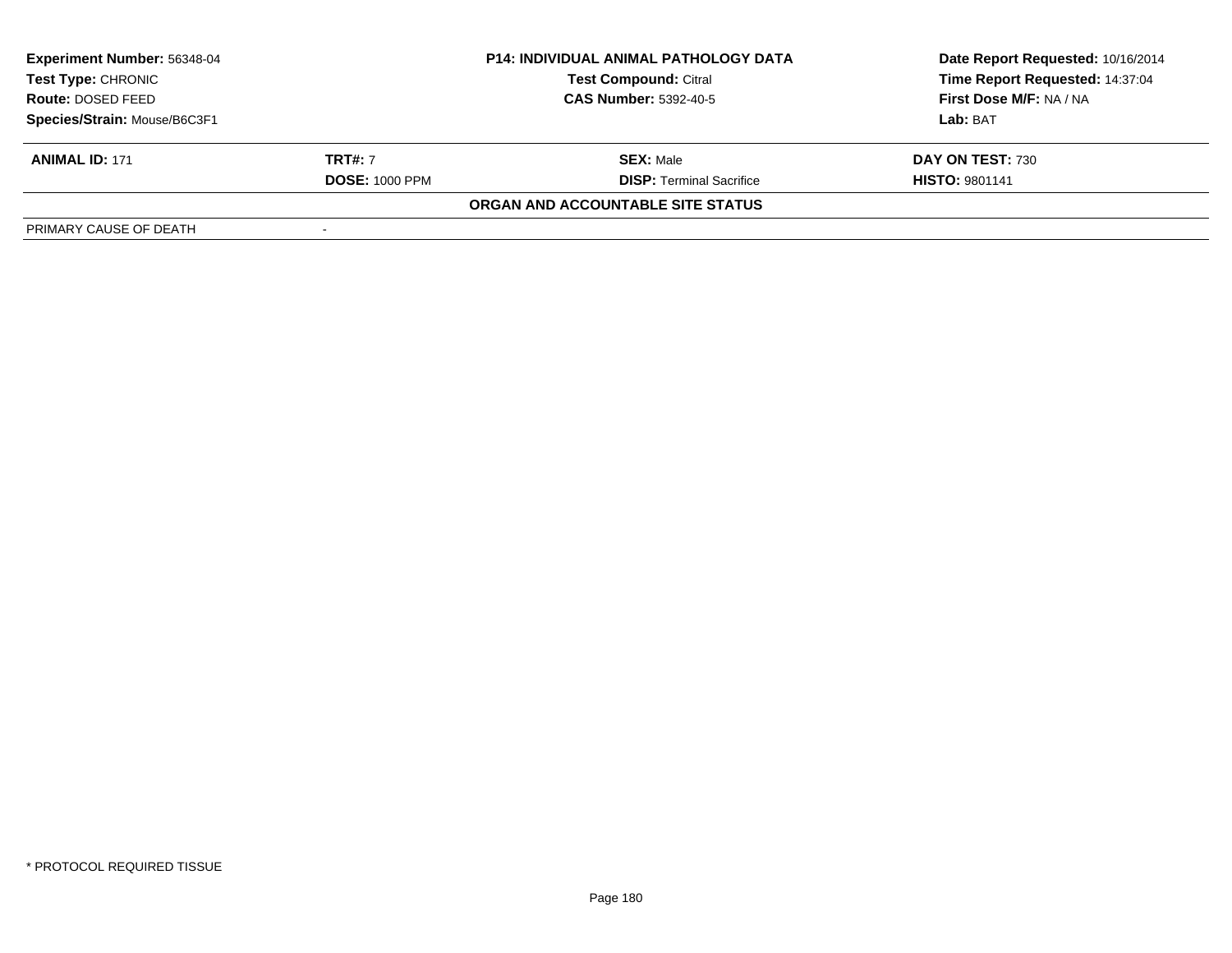| Experiment Number: 56348-04<br>Test Type: CHRONIC<br>Route: DOSED FEED<br>Species/Strain: Mouse/B6C3F1 |                          | P14: INDIVIDUAL ANIMAL PATHOLOGY DATA<br><b>Test Compound: Citral</b><br><b>CAS Number: 5392-40-5</b> | Date Report Requested: 10/16/2014<br>Time Report Requested: 14:37:04<br>First Dose M/F: NA / NA<br>Lab: BAT |
|--------------------------------------------------------------------------------------------------------|--------------------------|-------------------------------------------------------------------------------------------------------|-------------------------------------------------------------------------------------------------------------|
| <b>ANIMAL ID: 172</b>                                                                                  | <b>TRT#: 7</b>           | <b>SEX: Male</b>                                                                                      | DAY ON TEST: 727                                                                                            |
|                                                                                                        | <b>DOSE: 1000 PPM</b>    | <b>DISP: Terminal Sacrifice</b>                                                                       | <b>HISTO: 9801142</b>                                                                                       |
|                                                                                                        |                          | ORGAN AND ACCOUNTABLE SITE STATUS                                                                     |                                                                                                             |
| <b>NORMAL</b>                                                                                          |                          |                                                                                                       |                                                                                                             |
| * Adrenal Medulla                                                                                      | <b>Blood Vessel</b>      | * Bone                                                                                                | * Bone Marrow                                                                                               |
| * Brain                                                                                                | * Epididymis             | * Esophagus                                                                                           | * Gallbladder                                                                                               |
| * Heart                                                                                                | * Intestine Large, Cecum | * Intestine Large, Colon                                                                              | * Intestine Large, Rectum                                                                                   |
| * Intestine Small, Duodenum                                                                            | * Liver                  | * Lung                                                                                                | * Lymph Node, Mandibular                                                                                    |
| * Nose                                                                                                 | Oral Mucosa              | * Pancreas                                                                                            | * Parathyroid Gland                                                                                         |
| * Pituitary Gland                                                                                      | * Prostate               | * Salivary Glands                                                                                     | * Seminal Vesicle                                                                                           |
| * Skin                                                                                                 | * Stomach, Forestomach   | * Stomach, Glandular                                                                                  | * Testes                                                                                                    |
| * Thyroid Gland                                                                                        | * Trachea                | * Urinary Bladder                                                                                     |                                                                                                             |
| <b>MISSING</b>                                                                                         |                          |                                                                                                       |                                                                                                             |
| * Mammary Gland                                                                                        |                          |                                                                                                       |                                                                                                             |
| <b>OBSERVATIONS</b>                                                                                    |                          |                                                                                                       |                                                                                                             |
| * Adrenal Cortex                                                                                       | Subcapsular              | Hyperplasia                                                                                           | Minimal                                                                                                     |
|                                                                                                        |                          | Hypertrophy                                                                                           | Focal, Minimal                                                                                              |
| * Intestine Small, Ileum                                                                               |                          | Lymphoma Malignant                                                                                    |                                                                                                             |
| [ Lymphoma Malignant TGLS = 4-5 ]                                                                      |                          |                                                                                                       |                                                                                                             |
| * Intestine Small, Jejunum                                                                             | Peyers Patch             | Hyperplasia                                                                                           | Lymphoid, Moderate                                                                                          |
|                                                                                                        | Peyers Patch             | <b>Infiltration Cellular</b>                                                                          | Plasma Cell, Marked                                                                                         |
| [Hyperplasia TGLS = 4-5]                                                                               |                          |                                                                                                       |                                                                                                             |
| [ Infiltration Cellular TGLS = 4-5 ]                                                                   |                          |                                                                                                       |                                                                                                             |
| * Islets, Pancreatic                                                                                   |                          | Hyperplasia                                                                                           | Minimal                                                                                                     |
| * Kidney                                                                                               | <b>Renal Tubule</b>      | Mineralization                                                                                        | Minimal                                                                                                     |
|                                                                                                        |                          | Nephropathy                                                                                           | Minimal                                                                                                     |
| * Lymph Node, Mesenteric                                                                               |                          | Infiltration Cellular                                                                                 | Plasma Cell, Marked                                                                                         |
|                                                                                                        |                          | Lymphoma Malignant                                                                                    |                                                                                                             |
| [ Infiltration Cellular TGLS = 5-5 ]                                                                   |                          |                                                                                                       |                                                                                                             |
| [ Lymphoma Malignant TGLS = 5-5]                                                                       |                          |                                                                                                       |                                                                                                             |
| Mesentery                                                                                              | Fat                      | Necrosis                                                                                              | Mild                                                                                                        |
| [Necrosis $TGLS = 2-9$ ]                                                                               |                          |                                                                                                       |                                                                                                             |
| * Preputial Gland                                                                                      |                          | Cyst                                                                                                  | Moderate                                                                                                    |
| [Cyst TGLS = $1-8$ ]                                                                                   |                          |                                                                                                       |                                                                                                             |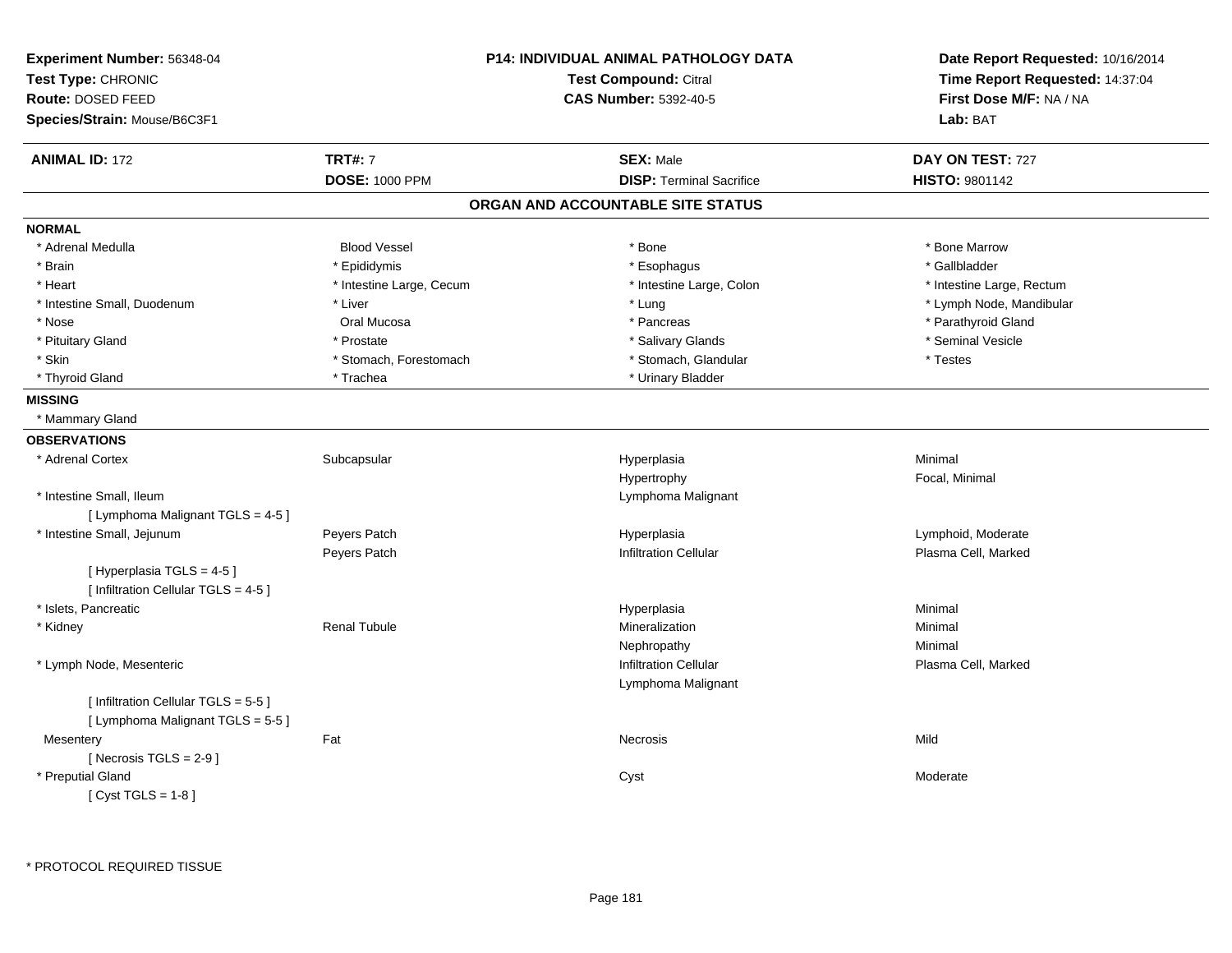| Experiment Number: 56348-04<br><b>Test Type: CHRONIC</b> |                       | <b>P14: INDIVIDUAL ANIMAL PATHOLOGY DATA</b> | Date Report Requested: 10/16/2014 |
|----------------------------------------------------------|-----------------------|----------------------------------------------|-----------------------------------|
|                                                          |                       | <b>Test Compound: Citral</b>                 | Time Report Requested: 14:37:04   |
| Route: DOSED FEED                                        |                       | <b>CAS Number: 5392-40-5</b>                 | First Dose M/F: NA / NA           |
| Species/Strain: Mouse/B6C3F1                             |                       |                                              | Lab: BAT                          |
| <b>ANIMAL ID: 172</b>                                    | <b>TRT#: 7</b>        | <b>SEX: Male</b>                             | <b>DAY ON TEST: 727</b>           |
|                                                          | <b>DOSE: 1000 PPM</b> | <b>DISP: Terminal Sacrifice</b>              | <b>HISTO: 9801142</b>             |
|                                                          |                       | ORGAN AND ACCOUNTABLE SITE STATUS            |                                   |
| * Spleen                                                 |                       | Hematopoietic Cell Proliferation             | Minimal                           |
| * Thymus                                                 |                       | Atrophy                                      | Mild                              |
| PRIMARY CAUSE OF DEATH                                   |                       |                                              |                                   |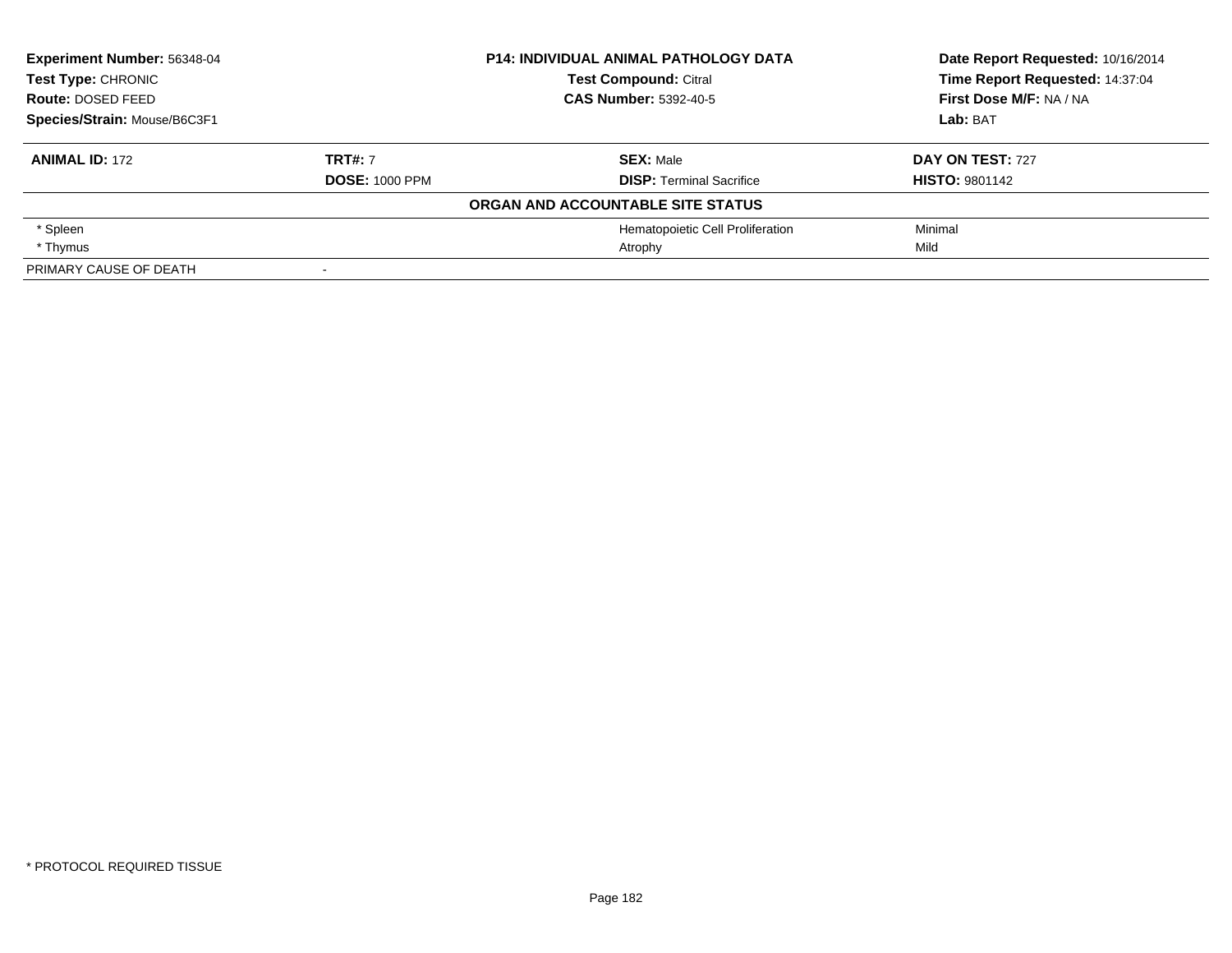| Experiment Number: 56348-04  | <b>P14: INDIVIDUAL ANIMAL PATHOLOGY DATA</b> |                                   | Date Report Requested: 10/16/2014 |
|------------------------------|----------------------------------------------|-----------------------------------|-----------------------------------|
| Test Type: CHRONIC           |                                              | <b>Test Compound: Citral</b>      | Time Report Requested: 14:37:04   |
| Route: DOSED FEED            |                                              | <b>CAS Number: 5392-40-5</b>      | First Dose M/F: NA / NA           |
| Species/Strain: Mouse/B6C3F1 |                                              |                                   | Lab: BAT                          |
| <b>ANIMAL ID: 173</b>        | <b>TRT#: 7</b>                               | <b>SEX: Male</b>                  | DAY ON TEST: 729                  |
|                              | <b>DOSE: 1000 PPM</b>                        | <b>DISP: Terminal Sacrifice</b>   | HISTO: 9801143                    |
|                              |                                              | ORGAN AND ACCOUNTABLE SITE STATUS |                                   |
| <b>NORMAL</b>                |                                              |                                   |                                   |
| * Adrenal Medulla            | * Bone                                       | * Bone Marrow                     | * Brain                           |
| * Epididymis                 | * Esophagus                                  | * Gallbladder                     | * Heart                           |
| * Intestine Large, Cecum     | * Intestine Large, Colon                     | * Intestine Large, Rectum         | * Intestine Small, Duodenum       |
| * Intestine Small, Ileum     | * Intestine Small, Jejunum                   | * Lung                            | * Lymph Node, Mandibular          |
| * Lymph Node, Mesenteric     | * Nose                                       | * Pancreas                        | * Parathyroid Gland               |
| * Pituitary Gland            | * Preputial Gland                            | * Prostate                        | * Salivary Glands                 |
| * Seminal Vesicle            | * Skin                                       | * Spleen                          | * Stomach, Forestomach            |
| * Stomach, Glandular         | * Testes                                     | * Thyroid Gland                   | * Trachea                         |
| * Urinary Bladder            |                                              |                                   |                                   |
| <b>MISSING</b>               |                                              |                                   |                                   |
| * Mammary Gland              | * Thymus                                     |                                   |                                   |
| <b>OBSERVATIONS</b>          |                                              |                                   |                                   |
| * Adrenal Cortex             | Subcapsular                                  | Hyperplasia                       | Minimal                           |
|                              |                                              | Hypertrophy                       | Focal, Minimal                    |
| <b>Blood Vessel</b>          | Adventitia, Aorta                            | Inflammation                      | Chronic, Minimal                  |
| * Islets, Pancreatic         |                                              | Hyperplasia                       | Minimal                           |
| * Kidney                     | <b>Renal Tubule</b>                          | Cyst                              | Minimal                           |
|                              | <b>Renal Tubule</b>                          | Mineralization                    | Minimal                           |
|                              |                                              | Nephropathy                       | Minimal                           |
| * Liver                      |                                              | <b>Infiltration Cellular</b>      | Lymphocyte, Minimal               |
| Oral Mucosa                  |                                              | Inflammation                      | Chronic Active, Minimal           |
| PRIMARY CAUSE OF DEATH       |                                              |                                   |                                   |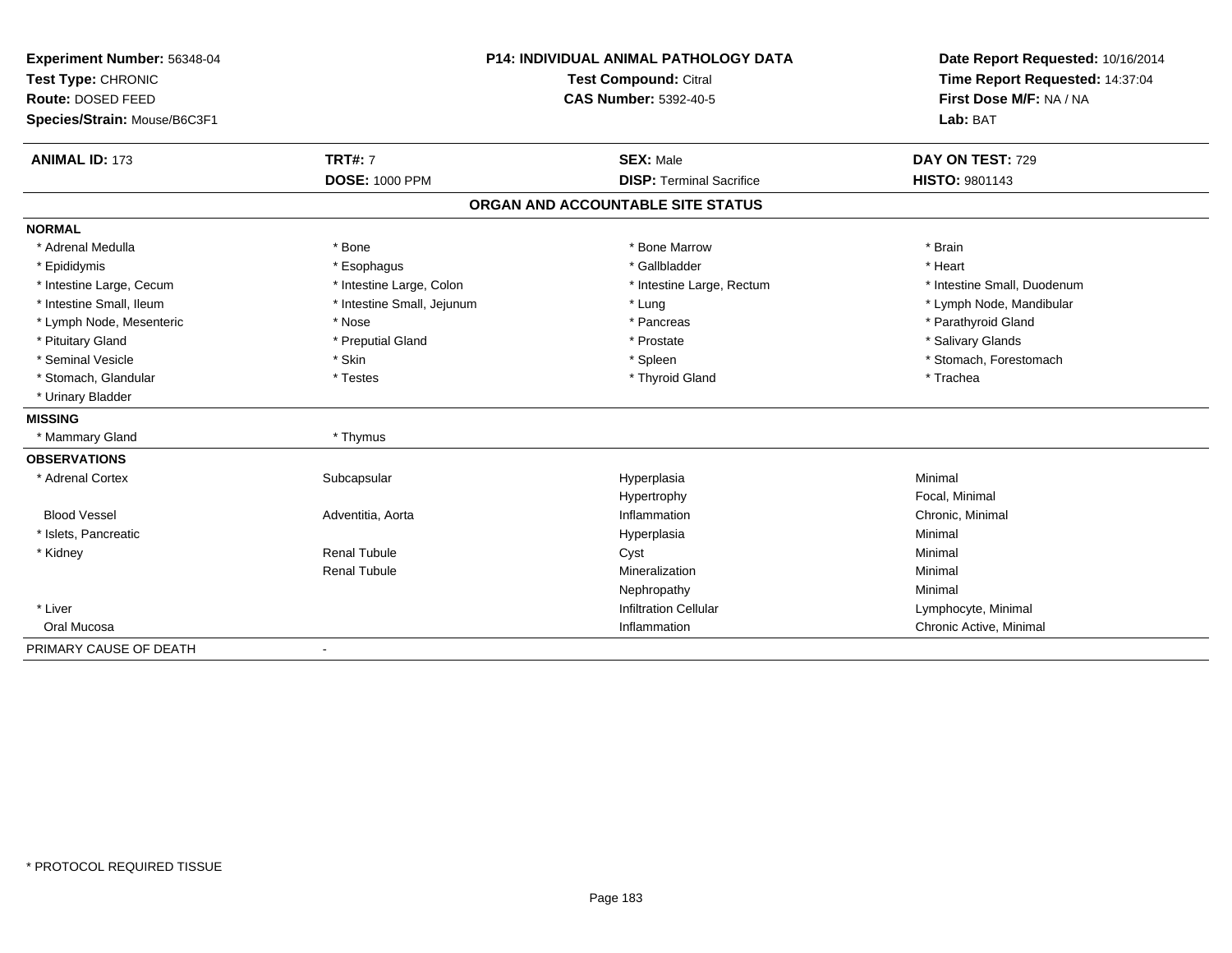| Experiment Number: 56348-04<br>Test Type: CHRONIC<br>Route: DOSED FEED<br>Species/Strain: Mouse/B6C3F1 | P14: INDIVIDUAL ANIMAL PATHOLOGY DATA<br>Test Compound: Citral<br><b>CAS Number: 5392-40-5</b> |                                   | Date Report Requested: 10/16/2014<br>Time Report Requested: 14:37:04<br>First Dose M/F: NA / NA<br>Lab: BAT |  |
|--------------------------------------------------------------------------------------------------------|------------------------------------------------------------------------------------------------|-----------------------------------|-------------------------------------------------------------------------------------------------------------|--|
| <b>ANIMAL ID: 174</b>                                                                                  | <b>TRT#: 7</b>                                                                                 | <b>SEX: Male</b>                  | DAY ON TEST: 720                                                                                            |  |
|                                                                                                        | <b>DOSE: 1000 PPM</b>                                                                          | <b>DISP:</b> Moribund Sacrifice   | <b>HISTO: 9801144</b>                                                                                       |  |
|                                                                                                        |                                                                                                | ORGAN AND ACCOUNTABLE SITE STATUS |                                                                                                             |  |
| <b>NORMAL</b>                                                                                          |                                                                                                |                                   |                                                                                                             |  |
| * Adrenal Medulla                                                                                      | <b>Blood Vessel</b>                                                                            | * Bone                            | * Brain                                                                                                     |  |
| * Epididymis                                                                                           | * Esophagus                                                                                    | * Gallbladder                     | * Heart                                                                                                     |  |
| * Intestine Large, Cecum                                                                               | * Intestine Large, Colon                                                                       | * Intestine Large, Rectum         | * Intestine Small, Duodenum                                                                                 |  |
| * Intestine Small, Ileum                                                                               | * Intestine Small, Jejunum                                                                     | * Islets, Pancreatic              | * Liver                                                                                                     |  |
| * Lung                                                                                                 | * Lymph Node, Mandibular                                                                       | * Nose                            | Oral Mucosa                                                                                                 |  |
| * Pancreas                                                                                             | * Parathyroid Gland                                                                            | * Pituitary Gland                 | * Preputial Gland                                                                                           |  |
| * Prostate                                                                                             | * Salivary Glands                                                                              | * Seminal Vesicle                 | * Skin                                                                                                      |  |
| * Stomach, Forestomach                                                                                 | * Stomach, Glandular                                                                           | * Testes                          | * Thyroid Gland                                                                                             |  |
| * Trachea                                                                                              | * Urinary Bladder                                                                              |                                   |                                                                                                             |  |
| <b>MISSING</b>                                                                                         |                                                                                                |                                   |                                                                                                             |  |
| * Mammary Gland                                                                                        |                                                                                                |                                   |                                                                                                             |  |
| <b>OBSERVATIONS</b>                                                                                    |                                                                                                |                                   |                                                                                                             |  |
| * Adrenal Cortex                                                                                       | Subcapsular                                                                                    | Hyperplasia                       | Minimal                                                                                                     |  |
| * Bone Marrow                                                                                          |                                                                                                | Hyperplasia                       | Mild                                                                                                        |  |
| * Kidney                                                                                               |                                                                                                | Infarct                           | Minimal                                                                                                     |  |
|                                                                                                        | Capsule                                                                                        | Inflammation                      | Chronic, Minimal                                                                                            |  |
|                                                                                                        | <b>Renal Tubule</b>                                                                            | Mineralization                    | Minimal                                                                                                     |  |
|                                                                                                        |                                                                                                | Nephropathy                       | Minimal                                                                                                     |  |
| Lymph Node                                                                                             | Renal                                                                                          | Lymphoma Malignant                |                                                                                                             |  |
| [ Lymphoma Malignant TGLS = 2-9 ]                                                                      |                                                                                                |                                   |                                                                                                             |  |
| * Lymph Node, Mesenteric                                                                               |                                                                                                | Lymphoma Malignant                |                                                                                                             |  |
| [ Lymphoma Malignant TGLS = 1-10 ]                                                                     |                                                                                                |                                   |                                                                                                             |  |
| * Spleen                                                                                               | Lymph Follic                                                                                   | Atrophy                           | Marked                                                                                                      |  |
| * Thymus                                                                                               |                                                                                                | Atrophy                           | Marked                                                                                                      |  |
| PRIMARY CAUSE OF DEATH                                                                                 | - Lymph Node, Mesenteric Lymphoma Malignant                                                    |                                   |                                                                                                             |  |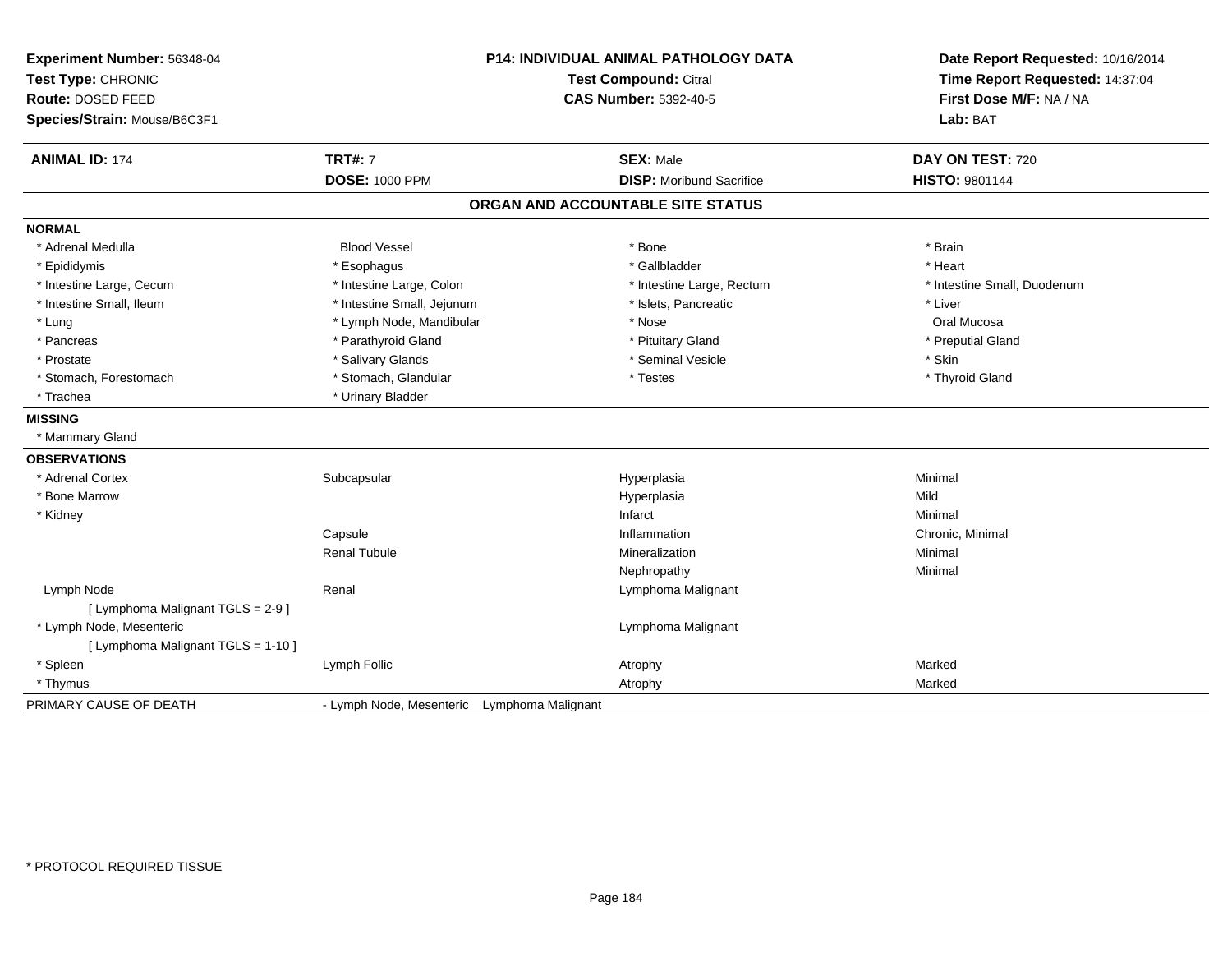| Experiment Number: 56348-04  | <b>P14: INDIVIDUAL ANIMAL PATHOLOGY DATA</b> |                                   | Date Report Requested: 10/16/2014 |
|------------------------------|----------------------------------------------|-----------------------------------|-----------------------------------|
| Test Type: CHRONIC           |                                              | <b>Test Compound: Citral</b>      | Time Report Requested: 14:37:04   |
| Route: DOSED FEED            |                                              | <b>CAS Number: 5392-40-5</b>      | First Dose M/F: NA / NA           |
| Species/Strain: Mouse/B6C3F1 |                                              |                                   | Lab: BAT                          |
| <b>ANIMAL ID: 175</b>        | <b>TRT#: 7</b>                               | <b>SEX: Male</b>                  | DAY ON TEST: 728                  |
|                              | <b>DOSE: 1000 PPM</b>                        | <b>DISP: Terminal Sacrifice</b>   | <b>HISTO: 9801145</b>             |
|                              |                                              | ORGAN AND ACCOUNTABLE SITE STATUS |                                   |
| <b>NORMAL</b>                |                                              |                                   |                                   |
| * Adrenal Medulla            | <b>Blood Vessel</b>                          | * Bone                            | * Bone Marrow                     |
| * Brain                      | * Epididymis                                 | * Esophagus                       | * Gallbladder                     |
| * Heart                      | * Intestine Large, Cecum                     | * Intestine Large, Colon          | * Intestine Large, Rectum         |
| * Intestine Small, Duodenum  | * Intestine Small, Ileum                     | * Intestine Small, Jejunum        | * Lung                            |
| * Lymph Node, Mandibular     | * Lymph Node, Mesenteric                     | * Nose                            | Oral Mucosa                       |
| * Pancreas                   | * Parathyroid Gland                          | * Pituitary Gland                 | * Prostate                        |
| * Salivary Glands            | * Seminal Vesicle                            | * Skin                            | * Stomach, Forestomach            |
| * Stomach, Glandular         | * Testes                                     | * Thymus                          | * Thyroid Gland                   |
| * Trachea                    | * Urinary Bladder                            |                                   |                                   |
| <b>MISSING</b>               |                                              |                                   |                                   |
| * Mammary Gland              |                                              |                                   |                                   |
| <b>OBSERVATIONS</b>          |                                              |                                   |                                   |
| * Adrenal Cortex             | Subcapsular                                  | Hyperplasia                       | Minimal                           |
|                              |                                              | Hypertrophy                       | Focal, Minimal                    |
| * Islets, Pancreatic         |                                              | Hyperplasia                       | Minimal                           |
| * Kidney                     |                                              | Infarct                           | Minimal                           |
|                              | <b>Renal Tubule</b>                          | Mineralization                    | Minimal                           |
|                              |                                              | Nephropathy                       | Minimal                           |
| * Liver                      |                                              | <b>Mixed Cell Focus</b>           |                                   |
|                              |                                              | Vacuolization Cytoplasmic         | Focal, Minimal                    |
| * Preputial Gland            |                                              | Cyst                              | Mild                              |
| * Spleen                     |                                              | Hematopoietic Cell Proliferation  | Minimal                           |
| PRIMARY CAUSE OF DEATH       |                                              |                                   |                                   |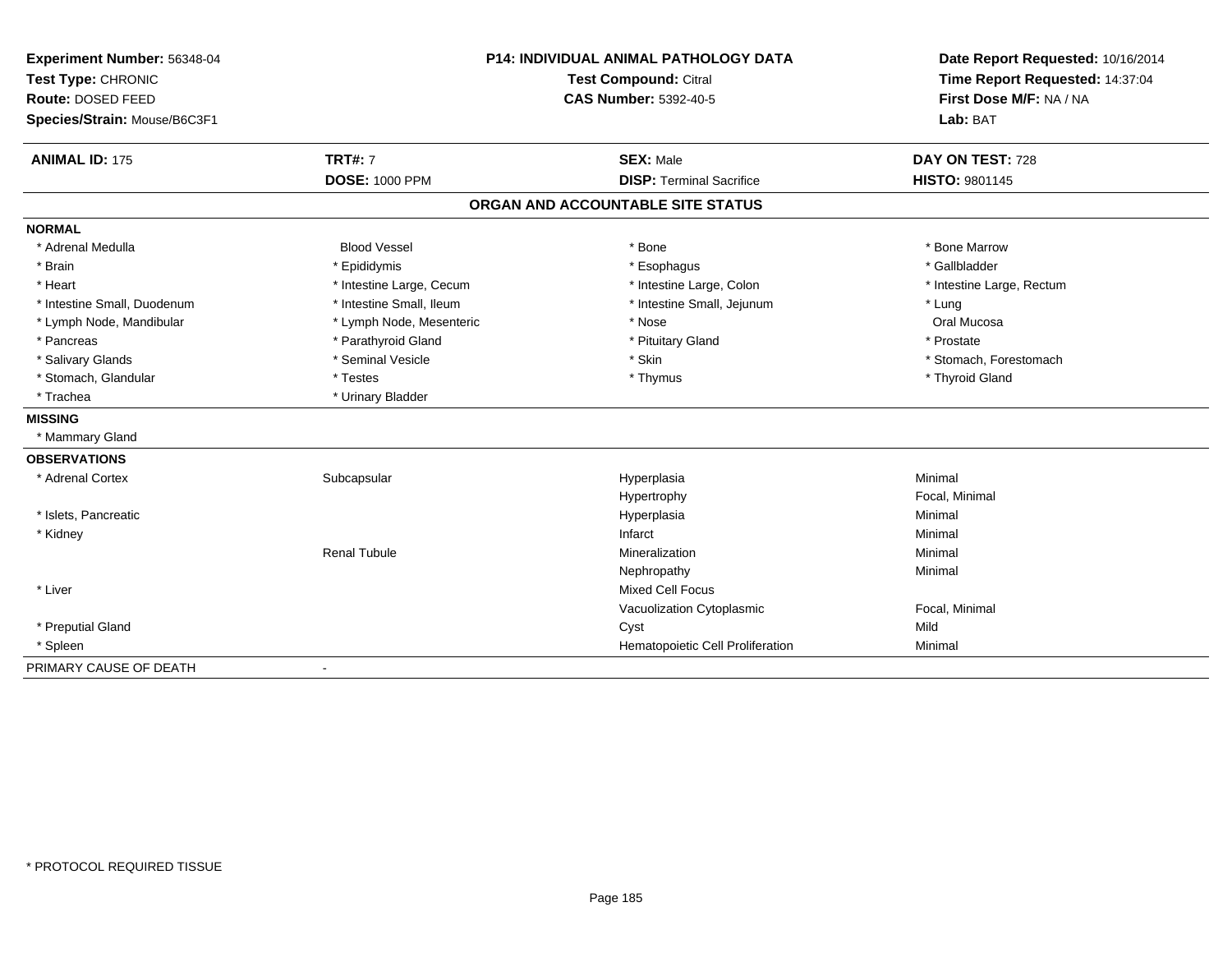| Experiment Number: 56348-04<br>Test Type: CHRONIC               |                          | P14: INDIVIDUAL ANIMAL PATHOLOGY DATA<br><b>Test Compound: Citral</b> | Date Report Requested: 10/16/2014<br>Time Report Requested: 14:37:04 |
|-----------------------------------------------------------------|--------------------------|-----------------------------------------------------------------------|----------------------------------------------------------------------|
| Route: DOSED FEED                                               |                          | <b>CAS Number: 5392-40-5</b>                                          | First Dose M/F: NA / NA                                              |
| Species/Strain: Mouse/B6C3F1                                    |                          |                                                                       | Lab: BAT                                                             |
| <b>ANIMAL ID: 176</b>                                           | <b>TRT#: 7</b>           | <b>SEX: Male</b>                                                      | DAY ON TEST: 727                                                     |
|                                                                 | <b>DOSE: 1000 PPM</b>    | <b>DISP: Terminal Sacrifice</b>                                       | HISTO: 9801146                                                       |
|                                                                 |                          | ORGAN AND ACCOUNTABLE SITE STATUS                                     |                                                                      |
| <b>NORMAL</b>                                                   |                          |                                                                       |                                                                      |
| * Adrenal Medulla                                               | <b>Blood Vessel</b>      | * Bone                                                                | * Bone Marrow                                                        |
| * Brain                                                         | * Epididymis             | * Esophagus                                                           | * Gallbladder                                                        |
| * Heart                                                         | * Intestine Large, Cecum | * Intestine Large, Colon                                              | * Intestine Large, Rectum                                            |
| * Intestine Small, Duodenum                                     | * Intestine Small, Ileum | * Intestine Small, Jejunum                                            | * Islets, Pancreatic                                                 |
| * Lymph Node, Mandibular                                        | * Nose                   | Oral Mucosa                                                           | * Pancreas                                                           |
| * Parathyroid Gland                                             | * Pituitary Gland        | * Prostate                                                            | * Salivary Glands                                                    |
| * Seminal Vesicle                                               | * Skin                   | * Stomach, Forestomach                                                | * Stomach, Glandular                                                 |
| * Testes                                                        | * Thyroid Gland          | * Trachea                                                             | * Urinary Bladder                                                    |
| <b>MISSING</b>                                                  |                          |                                                                       |                                                                      |
| * Mammary Gland                                                 |                          |                                                                       |                                                                      |
| <b>OBSERVATIONS</b>                                             |                          |                                                                       |                                                                      |
| * Adrenal Cortex                                                | Subcapsular              | Hyperplasia                                                           | Minimal                                                              |
|                                                                 |                          | Hypertrophy                                                           | Focal, Minimal                                                       |
| * Kidney                                                        | <b>Renal Tubule</b>      | Cyst                                                                  | Mild                                                                 |
|                                                                 | <b>Renal Tubule</b>      | Mineralization                                                        | Minimal                                                              |
|                                                                 |                          | Nephropathy                                                           | Minimal                                                              |
| * Liver                                                         |                          | <b>Infiltration Cellular</b>                                          | Lymphocyte, Minimal                                                  |
| * Lung                                                          |                          | Inflammation                                                          | Granulomatous, Minimal                                               |
| * Lymph Node, Mesenteric                                        |                          | Congestion                                                            | Moderate                                                             |
|                                                                 |                          | <b>Infiltration Cellular</b>                                          | Histiocyte, Marked                                                   |
| [Congestion TGLS = 2-5]<br>[ Infiltration Cellular TGLS = 2-5 ] |                          |                                                                       |                                                                      |
| * Preputial Gland                                               |                          | Inflammation                                                          | Suppurative, Mild                                                    |
| * Spleen                                                        | Lymph Follic             | Hyperplasia                                                           | Marked                                                               |
| [Hyperplasia TGLS = 1-4]                                        |                          |                                                                       |                                                                      |
| * Thymus                                                        |                          | Atrophy                                                               | Minimal                                                              |
| PRIMARY CAUSE OF DEATH                                          | $\blacksquare$           |                                                                       |                                                                      |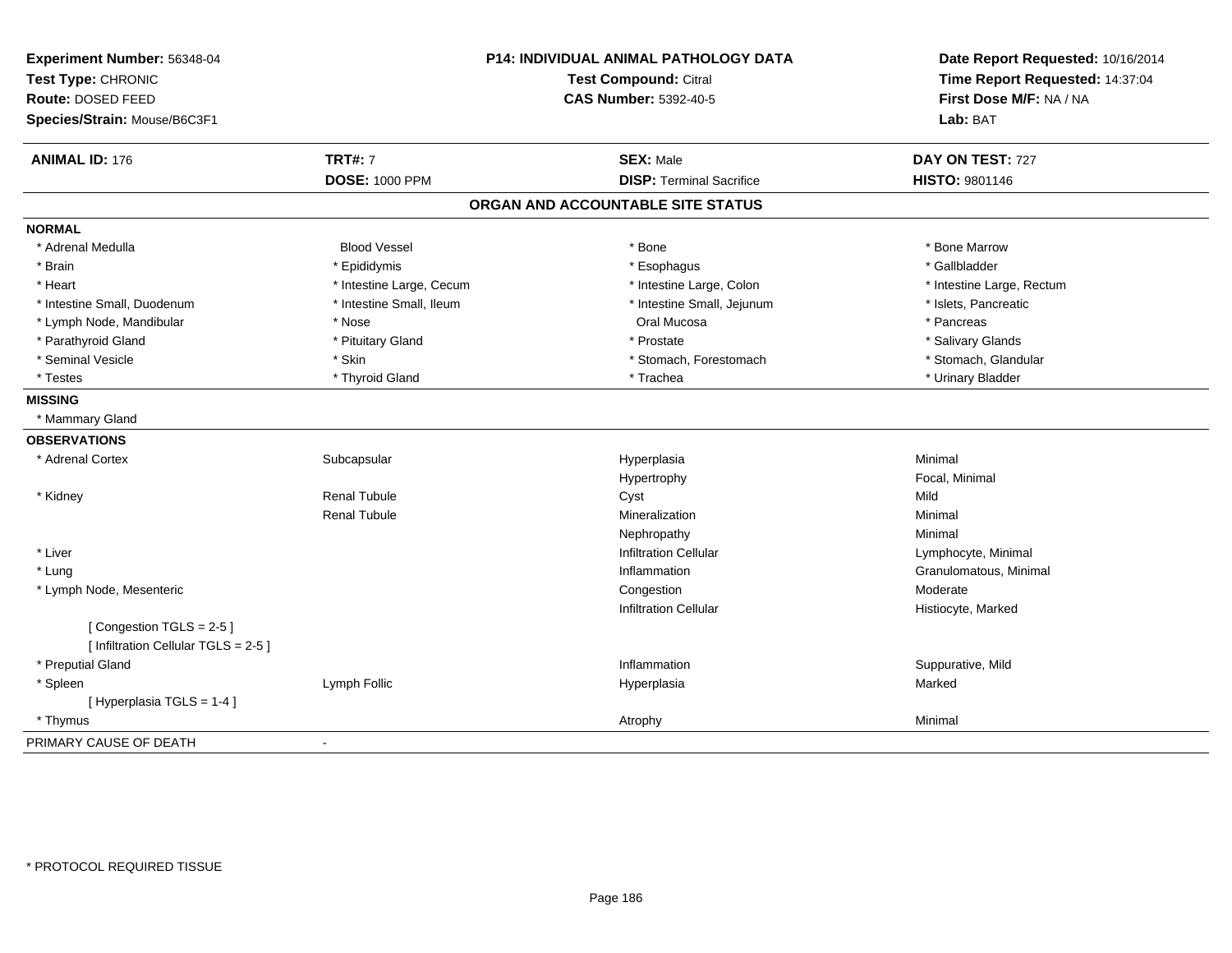| Experiment Number: 56348-04<br>Test Type: CHRONIC |                          | P14: INDIVIDUAL ANIMAL PATHOLOGY DATA<br>Test Compound: Citral | Date Report Requested: 10/16/2014<br>Time Report Requested: 14:37:04 |
|---------------------------------------------------|--------------------------|----------------------------------------------------------------|----------------------------------------------------------------------|
| Route: DOSED FEED                                 |                          | <b>CAS Number: 5392-40-5</b>                                   | First Dose M/F: NA / NA                                              |
| Species/Strain: Mouse/B6C3F1                      |                          |                                                                | Lab: BAT                                                             |
| <b>ANIMAL ID: 177</b>                             | <b>TRT#: 7</b>           | <b>SEX: Male</b>                                               | DAY ON TEST: 731                                                     |
|                                                   | <b>DOSE: 1000 PPM</b>    | <b>DISP: Terminal Sacrifice</b>                                | HISTO: 9801147                                                       |
|                                                   |                          | ORGAN AND ACCOUNTABLE SITE STATUS                              |                                                                      |
| <b>NORMAL</b>                                     |                          |                                                                |                                                                      |
| * Adrenal Medulla                                 | <b>Blood Vessel</b>      | * Bone                                                         | * Brain                                                              |
| * Epididymis                                      | * Esophagus              | * Gallbladder                                                  | * Heart                                                              |
| * Intestine Large, Cecum                          | * Intestine Large, Colon | * Intestine Large, Rectum                                      | * Intestine Small, Duodenum                                          |
| * Intestine Small, Jejunum                        | * Lung                   | * Lymph Node, Mandibular                                       | * Lymph Node, Mesenteric                                             |
| * Nose                                            | Oral Mucosa              | * Pancreas                                                     | * Parathyroid Gland                                                  |
| * Pituitary Gland                                 | * Prostate               | * Salivary Glands                                              | * Seminal Vesicle                                                    |
| * Skin                                            | * Stomach, Forestomach   | * Stomach, Glandular                                           | * Testes                                                             |
| * Thyroid Gland                                   | * Trachea                | * Urinary Bladder                                              |                                                                      |
| <b>MISSING</b>                                    |                          |                                                                |                                                                      |
| * Mammary Gland                                   |                          |                                                                |                                                                      |
| <b>OBSERVATIONS</b>                               |                          |                                                                |                                                                      |
| * Adrenal Cortex                                  | Subcapsular              | Hyperplasia                                                    | Minimal                                                              |
|                                                   |                          | Hyperplasia                                                    | Minimal                                                              |
|                                                   |                          | Hypertrophy                                                    | Focal, Minimal                                                       |
| * Bone Marrow                                     |                          | Mast Cell Tumor Malignant                                      |                                                                      |
| * Intestine Small, Ileum                          |                          | Inflammation                                                   | Chronic, Moderate                                                    |
| * Islets, Pancreatic                              |                          | Hyperplasia                                                    | Minimal                                                              |
| * Kidney                                          | <b>Renal Tubule</b>      | Mineralization                                                 | Minimal                                                              |
|                                                   |                          | Nephropathy                                                    | Minimal                                                              |
| * Liver                                           |                          | Inflammation                                                   | Granulomatous, Minimal                                               |
| * Preputial Gland                                 |                          | Cyst                                                           | Mild                                                                 |
| * Spleen                                          |                          | Hematopoietic Cell Proliferation                               | Minimal                                                              |
| * Thymus                                          |                          | Atrophy                                                        | Minimal                                                              |
| PRIMARY CAUSE OF DEATH                            |                          |                                                                |                                                                      |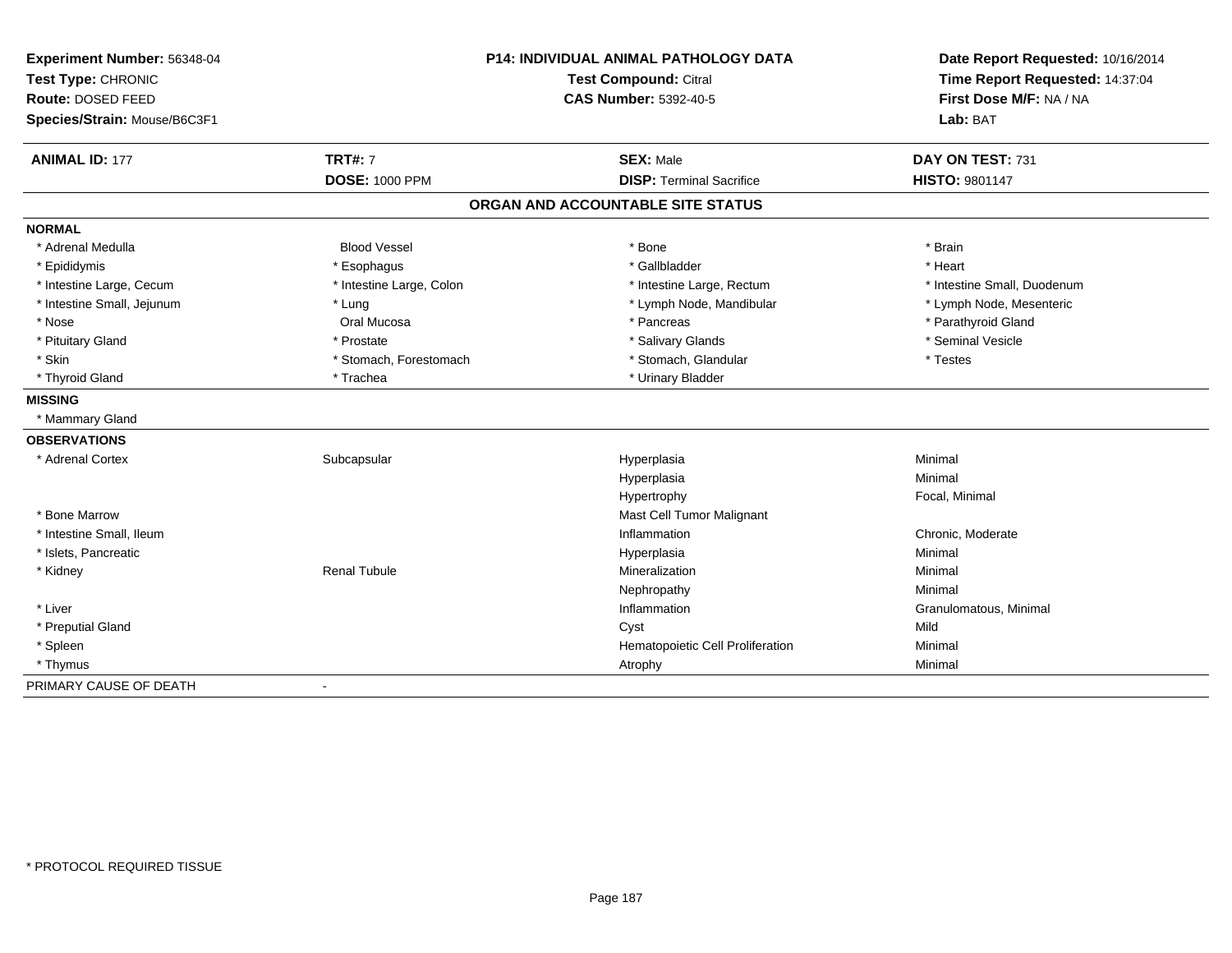| Experiment Number: 56348-04                 | P14: INDIVIDUAL ANIMAL PATHOLOGY DATA |                                   | Date Report Requested: 10/16/2014 |
|---------------------------------------------|---------------------------------------|-----------------------------------|-----------------------------------|
| Test Type: CHRONIC                          |                                       | Test Compound: Citral             | Time Report Requested: 14:37:04   |
| Route: DOSED FEED                           |                                       | <b>CAS Number: 5392-40-5</b>      | First Dose M/F: NA / NA           |
| Species/Strain: Mouse/B6C3F1                |                                       |                                   | Lab: BAT                          |
| <b>ANIMAL ID: 178</b>                       | <b>TRT#: 7</b>                        | <b>SEX: Male</b>                  | DAY ON TEST: 729                  |
|                                             | <b>DOSE: 1000 PPM</b>                 | <b>DISP: Terminal Sacrifice</b>   | HISTO: 9801148                    |
|                                             |                                       | ORGAN AND ACCOUNTABLE SITE STATUS |                                   |
| <b>NORMAL</b>                               |                                       |                                   |                                   |
| * Adrenal Medulla                           | <b>Blood Vessel</b>                   | * Bone                            | * Bone Marrow                     |
| * Brain                                     | * Epididymis                          | * Esophagus                       | * Gallbladder                     |
| * Heart                                     | * Intestine Large, Cecum              | * Intestine Large, Colon          | * Intestine Large, Rectum         |
| * Intestine Small, Duodenum                 | * Intestine Small, Ileum              | * Intestine Small, Jejunum        | * Islets, Pancreatic              |
| * Lymph Node, Mandibular                    | * Lymph Node, Mesenteric              | * Nose                            | * Pancreas                        |
| * Parathyroid Gland                         | * Pituitary Gland                     | * Prostate                        | * Salivary Glands                 |
| * Seminal Vesicle                           | * Stomach, Forestomach                | * Stomach, Glandular              | * Testes                          |
| * Thyroid Gland                             | * Trachea                             | * Urinary Bladder                 |                                   |
| <b>MISSING</b>                              |                                       |                                   |                                   |
| * Mammary Gland                             |                                       |                                   |                                   |
| <b>OBSERVATIONS</b>                         |                                       |                                   |                                   |
| * Adrenal Cortex                            | Subcapsular                           | Hyperplasia                       | Minimal                           |
| * Kidney                                    | <b>Renal Tubule</b>                   | Mineralization                    | Minimal                           |
| * Liver                                     |                                       | Hepatocellular Carcinoma          |                                   |
|                                             |                                       | Inflammation                      | Granulomatous, Minimal            |
| [ Hepatocellular Carcinoma TGLS = 3-4 ]     |                                       |                                   |                                   |
| * Lung                                      |                                       | Alveolar/Bronchiolar Adenoma      |                                   |
| [ Alveolar/Bronchiolar Adenoma TGLS = 3-4 ] |                                       |                                   |                                   |
| Oral Mucosa                                 |                                       | Inflammation                      | Chronic Active, Minimal           |
| * Preputial Gland                           |                                       | Inflammation                      | Granulomatous, Mild               |
| [Inflammation TGLS = 2-8]                   |                                       |                                   |                                   |
| * Skin                                      |                                       | Cyst Epithelial Inclusion         |                                   |
| [ Cyst Epithelial Inclusion TGLS = 1-9 ]    |                                       |                                   |                                   |
| * Spleen                                    |                                       | Hematopoietic Cell Proliferation  | Mild                              |
| * Thymus                                    |                                       | Atrophy                           | Mild                              |
| PRIMARY CAUSE OF DEATH                      |                                       |                                   |                                   |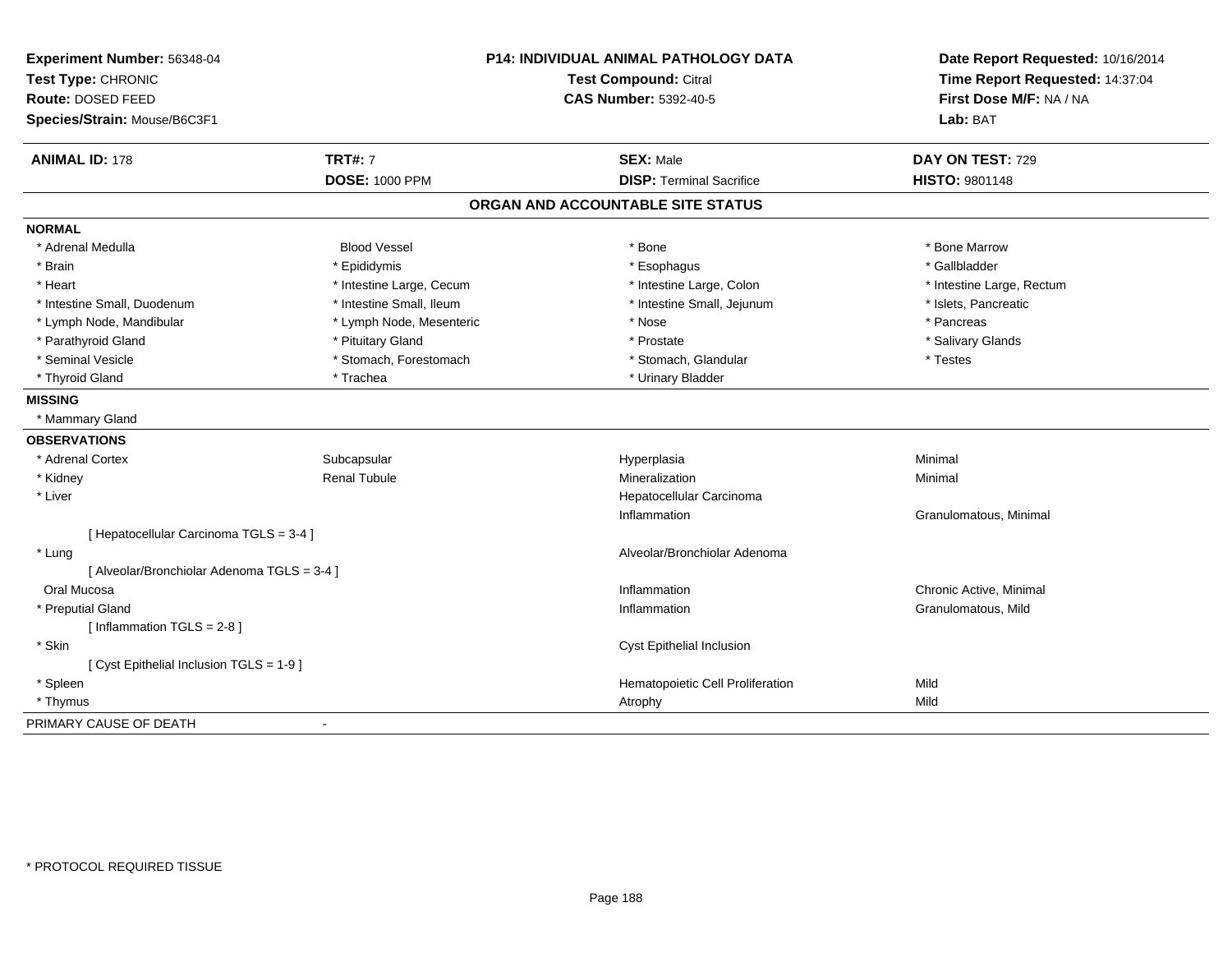| <b>ANIMAL ID: 179</b><br><b>TRT#: 7</b><br><b>SEX: Male</b><br>DAY ON TEST: 731<br><b>DOSE: 1000 PPM</b><br><b>DISP: Terminal Sacrifice</b><br><b>HISTO: 9801149</b><br>ORGAN AND ACCOUNTABLE SITE STATUS<br><b>NORMAL</b><br>* Adrenal Medulla<br><b>Blood Vessel</b><br>* Bone<br>* Brain<br>* Gallbladder<br>* Heart<br>* Intestine Large, Rectum<br>* Esophagus<br>* Intestine Small, Jejunum<br>* Intestine Small, Duodenum<br>* Islets, Pancreatic<br>* Lymph Node, Mandibular<br>* Pituitary Gland<br>* Nose<br>* Pancreas<br>* Parathyroid Gland<br>* Salivary Glands<br>* Seminal Vesicle<br>* Skin<br>* Prostate<br>* Stomach, Glandular<br>* Testes<br>* Stomach, Forestomach<br>* Thyroid Gland<br>* Urinary Bladder<br>* Trachea<br><b>MISSING</b><br>* Mammary Gland<br><b>OBSERVATIONS</b><br>* Adrenal Cortex<br>Minimal<br>Subcapsular<br>Hyperplasia<br>* Bone Marrow<br>Hyperplasia<br>Minimal<br>* Epididymis<br>Inflammation<br>Granulomatous, Mild<br>* Intestine Large, Cecum<br>Edema<br>Moderate<br>* Intestine Large, Colon<br>Serosa<br>Inflammation<br>Granulomatous, Mild<br>* Intestine Small, Ileum<br>Serosa<br>Inflammation<br>Granulomatous, Minimal<br><b>Renal Tubule</b><br>Minimal<br>* Kidney<br>Mineralization<br>Nephropathy<br>Minimal<br>* Liver<br><b>Eosinophilic Focus</b><br>Hepatocellular Adenoma<br>Mixed Cell Focus<br>[ Hepatocellular Adenoma TGLS = 2-9 ]<br>[Mixed Cell Focus TGLS = 3-4]<br>Mild<br>* Lung<br>Serosa<br>Fibrosis<br>[Fibrosis TGLS = $4-3$ ]<br>* Lymph Node, Mesenteric<br>Granulomatous, Mild<br>Inflammation<br>Oral Mucosa<br>Inflammation<br>Chronic Active, Mild<br>Minimal<br>Ulcer | Experiment Number: 56348-04<br>Test Type: CHRONIC<br>Route: DOSED FEED<br>Species/Strain: Mouse/B6C3F1 | <b>P14: INDIVIDUAL ANIMAL PATHOLOGY DATA</b><br><b>Test Compound: Citral</b><br><b>CAS Number: 5392-40-5</b> | Date Report Requested: 10/16/2014<br>Time Report Requested: 14:37:04<br>First Dose M/F: NA / NA<br>Lab: BAT |
|--------------------------------------------------------------------------------------------------------------------------------------------------------------------------------------------------------------------------------------------------------------------------------------------------------------------------------------------------------------------------------------------------------------------------------------------------------------------------------------------------------------------------------------------------------------------------------------------------------------------------------------------------------------------------------------------------------------------------------------------------------------------------------------------------------------------------------------------------------------------------------------------------------------------------------------------------------------------------------------------------------------------------------------------------------------------------------------------------------------------------------------------------------------------------------------------------------------------------------------------------------------------------------------------------------------------------------------------------------------------------------------------------------------------------------------------------------------------------------------------------------------------------------------------------------------------------------------------------------------------------------------------------------------------|--------------------------------------------------------------------------------------------------------|--------------------------------------------------------------------------------------------------------------|-------------------------------------------------------------------------------------------------------------|
|                                                                                                                                                                                                                                                                                                                                                                                                                                                                                                                                                                                                                                                                                                                                                                                                                                                                                                                                                                                                                                                                                                                                                                                                                                                                                                                                                                                                                                                                                                                                                                                                                                                                    |                                                                                                        |                                                                                                              |                                                                                                             |
|                                                                                                                                                                                                                                                                                                                                                                                                                                                                                                                                                                                                                                                                                                                                                                                                                                                                                                                                                                                                                                                                                                                                                                                                                                                                                                                                                                                                                                                                                                                                                                                                                                                                    |                                                                                                        |                                                                                                              |                                                                                                             |
|                                                                                                                                                                                                                                                                                                                                                                                                                                                                                                                                                                                                                                                                                                                                                                                                                                                                                                                                                                                                                                                                                                                                                                                                                                                                                                                                                                                                                                                                                                                                                                                                                                                                    |                                                                                                        |                                                                                                              |                                                                                                             |
|                                                                                                                                                                                                                                                                                                                                                                                                                                                                                                                                                                                                                                                                                                                                                                                                                                                                                                                                                                                                                                                                                                                                                                                                                                                                                                                                                                                                                                                                                                                                                                                                                                                                    |                                                                                                        |                                                                                                              |                                                                                                             |
|                                                                                                                                                                                                                                                                                                                                                                                                                                                                                                                                                                                                                                                                                                                                                                                                                                                                                                                                                                                                                                                                                                                                                                                                                                                                                                                                                                                                                                                                                                                                                                                                                                                                    |                                                                                                        |                                                                                                              |                                                                                                             |
|                                                                                                                                                                                                                                                                                                                                                                                                                                                                                                                                                                                                                                                                                                                                                                                                                                                                                                                                                                                                                                                                                                                                                                                                                                                                                                                                                                                                                                                                                                                                                                                                                                                                    |                                                                                                        |                                                                                                              |                                                                                                             |
|                                                                                                                                                                                                                                                                                                                                                                                                                                                                                                                                                                                                                                                                                                                                                                                                                                                                                                                                                                                                                                                                                                                                                                                                                                                                                                                                                                                                                                                                                                                                                                                                                                                                    |                                                                                                        |                                                                                                              |                                                                                                             |
|                                                                                                                                                                                                                                                                                                                                                                                                                                                                                                                                                                                                                                                                                                                                                                                                                                                                                                                                                                                                                                                                                                                                                                                                                                                                                                                                                                                                                                                                                                                                                                                                                                                                    |                                                                                                        |                                                                                                              |                                                                                                             |
|                                                                                                                                                                                                                                                                                                                                                                                                                                                                                                                                                                                                                                                                                                                                                                                                                                                                                                                                                                                                                                                                                                                                                                                                                                                                                                                                                                                                                                                                                                                                                                                                                                                                    |                                                                                                        |                                                                                                              |                                                                                                             |
|                                                                                                                                                                                                                                                                                                                                                                                                                                                                                                                                                                                                                                                                                                                                                                                                                                                                                                                                                                                                                                                                                                                                                                                                                                                                                                                                                                                                                                                                                                                                                                                                                                                                    |                                                                                                        |                                                                                                              |                                                                                                             |
|                                                                                                                                                                                                                                                                                                                                                                                                                                                                                                                                                                                                                                                                                                                                                                                                                                                                                                                                                                                                                                                                                                                                                                                                                                                                                                                                                                                                                                                                                                                                                                                                                                                                    |                                                                                                        |                                                                                                              |                                                                                                             |
|                                                                                                                                                                                                                                                                                                                                                                                                                                                                                                                                                                                                                                                                                                                                                                                                                                                                                                                                                                                                                                                                                                                                                                                                                                                                                                                                                                                                                                                                                                                                                                                                                                                                    |                                                                                                        |                                                                                                              |                                                                                                             |
|                                                                                                                                                                                                                                                                                                                                                                                                                                                                                                                                                                                                                                                                                                                                                                                                                                                                                                                                                                                                                                                                                                                                                                                                                                                                                                                                                                                                                                                                                                                                                                                                                                                                    |                                                                                                        |                                                                                                              |                                                                                                             |
|                                                                                                                                                                                                                                                                                                                                                                                                                                                                                                                                                                                                                                                                                                                                                                                                                                                                                                                                                                                                                                                                                                                                                                                                                                                                                                                                                                                                                                                                                                                                                                                                                                                                    |                                                                                                        |                                                                                                              |                                                                                                             |
|                                                                                                                                                                                                                                                                                                                                                                                                                                                                                                                                                                                                                                                                                                                                                                                                                                                                                                                                                                                                                                                                                                                                                                                                                                                                                                                                                                                                                                                                                                                                                                                                                                                                    |                                                                                                        |                                                                                                              |                                                                                                             |
|                                                                                                                                                                                                                                                                                                                                                                                                                                                                                                                                                                                                                                                                                                                                                                                                                                                                                                                                                                                                                                                                                                                                                                                                                                                                                                                                                                                                                                                                                                                                                                                                                                                                    |                                                                                                        |                                                                                                              |                                                                                                             |
|                                                                                                                                                                                                                                                                                                                                                                                                                                                                                                                                                                                                                                                                                                                                                                                                                                                                                                                                                                                                                                                                                                                                                                                                                                                                                                                                                                                                                                                                                                                                                                                                                                                                    |                                                                                                        |                                                                                                              |                                                                                                             |
|                                                                                                                                                                                                                                                                                                                                                                                                                                                                                                                                                                                                                                                                                                                                                                                                                                                                                                                                                                                                                                                                                                                                                                                                                                                                                                                                                                                                                                                                                                                                                                                                                                                                    |                                                                                                        |                                                                                                              |                                                                                                             |
|                                                                                                                                                                                                                                                                                                                                                                                                                                                                                                                                                                                                                                                                                                                                                                                                                                                                                                                                                                                                                                                                                                                                                                                                                                                                                                                                                                                                                                                                                                                                                                                                                                                                    |                                                                                                        |                                                                                                              |                                                                                                             |
|                                                                                                                                                                                                                                                                                                                                                                                                                                                                                                                                                                                                                                                                                                                                                                                                                                                                                                                                                                                                                                                                                                                                                                                                                                                                                                                                                                                                                                                                                                                                                                                                                                                                    |                                                                                                        |                                                                                                              |                                                                                                             |
|                                                                                                                                                                                                                                                                                                                                                                                                                                                                                                                                                                                                                                                                                                                                                                                                                                                                                                                                                                                                                                                                                                                                                                                                                                                                                                                                                                                                                                                                                                                                                                                                                                                                    |                                                                                                        |                                                                                                              |                                                                                                             |
|                                                                                                                                                                                                                                                                                                                                                                                                                                                                                                                                                                                                                                                                                                                                                                                                                                                                                                                                                                                                                                                                                                                                                                                                                                                                                                                                                                                                                                                                                                                                                                                                                                                                    |                                                                                                        |                                                                                                              |                                                                                                             |
|                                                                                                                                                                                                                                                                                                                                                                                                                                                                                                                                                                                                                                                                                                                                                                                                                                                                                                                                                                                                                                                                                                                                                                                                                                                                                                                                                                                                                                                                                                                                                                                                                                                                    |                                                                                                        |                                                                                                              |                                                                                                             |
|                                                                                                                                                                                                                                                                                                                                                                                                                                                                                                                                                                                                                                                                                                                                                                                                                                                                                                                                                                                                                                                                                                                                                                                                                                                                                                                                                                                                                                                                                                                                                                                                                                                                    |                                                                                                        |                                                                                                              |                                                                                                             |
|                                                                                                                                                                                                                                                                                                                                                                                                                                                                                                                                                                                                                                                                                                                                                                                                                                                                                                                                                                                                                                                                                                                                                                                                                                                                                                                                                                                                                                                                                                                                                                                                                                                                    |                                                                                                        |                                                                                                              |                                                                                                             |
|                                                                                                                                                                                                                                                                                                                                                                                                                                                                                                                                                                                                                                                                                                                                                                                                                                                                                                                                                                                                                                                                                                                                                                                                                                                                                                                                                                                                                                                                                                                                                                                                                                                                    |                                                                                                        |                                                                                                              |                                                                                                             |
|                                                                                                                                                                                                                                                                                                                                                                                                                                                                                                                                                                                                                                                                                                                                                                                                                                                                                                                                                                                                                                                                                                                                                                                                                                                                                                                                                                                                                                                                                                                                                                                                                                                                    |                                                                                                        |                                                                                                              |                                                                                                             |
|                                                                                                                                                                                                                                                                                                                                                                                                                                                                                                                                                                                                                                                                                                                                                                                                                                                                                                                                                                                                                                                                                                                                                                                                                                                                                                                                                                                                                                                                                                                                                                                                                                                                    |                                                                                                        |                                                                                                              |                                                                                                             |
|                                                                                                                                                                                                                                                                                                                                                                                                                                                                                                                                                                                                                                                                                                                                                                                                                                                                                                                                                                                                                                                                                                                                                                                                                                                                                                                                                                                                                                                                                                                                                                                                                                                                    |                                                                                                        |                                                                                                              |                                                                                                             |
|                                                                                                                                                                                                                                                                                                                                                                                                                                                                                                                                                                                                                                                                                                                                                                                                                                                                                                                                                                                                                                                                                                                                                                                                                                                                                                                                                                                                                                                                                                                                                                                                                                                                    |                                                                                                        |                                                                                                              |                                                                                                             |
|                                                                                                                                                                                                                                                                                                                                                                                                                                                                                                                                                                                                                                                                                                                                                                                                                                                                                                                                                                                                                                                                                                                                                                                                                                                                                                                                                                                                                                                                                                                                                                                                                                                                    |                                                                                                        |                                                                                                              |                                                                                                             |
| * Preputial Gland<br>Cyst<br>Moderate                                                                                                                                                                                                                                                                                                                                                                                                                                                                                                                                                                                                                                                                                                                                                                                                                                                                                                                                                                                                                                                                                                                                                                                                                                                                                                                                                                                                                                                                                                                                                                                                                              |                                                                                                        |                                                                                                              |                                                                                                             |
| [Cyst TGLS = $1-8$ ]                                                                                                                                                                                                                                                                                                                                                                                                                                                                                                                                                                                                                                                                                                                                                                                                                                                                                                                                                                                                                                                                                                                                                                                                                                                                                                                                                                                                                                                                                                                                                                                                                                               |                                                                                                        |                                                                                                              |                                                                                                             |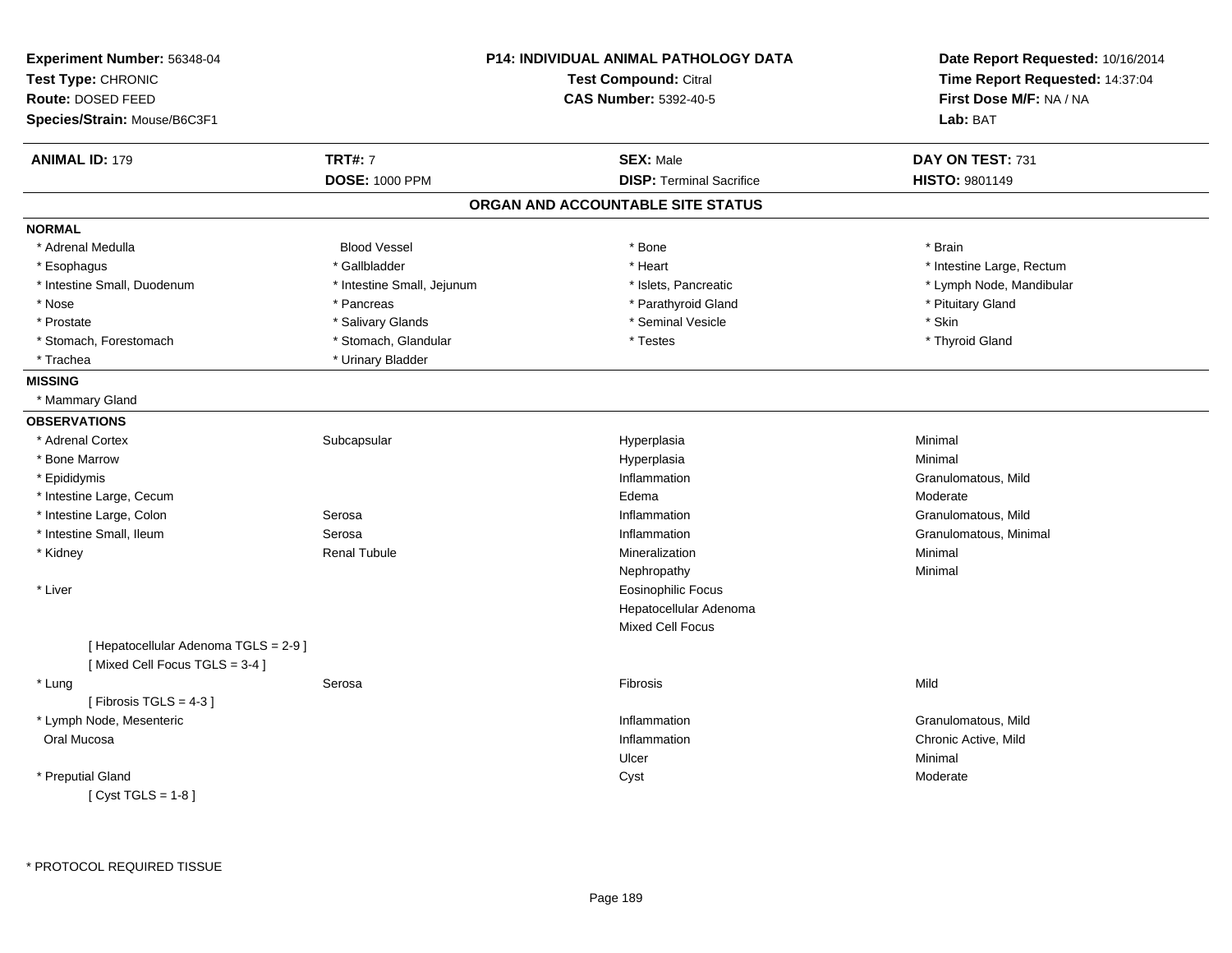| Experiment Number: 56348-04<br><b>Test Type: CHRONIC</b> |                       | <b>P14: INDIVIDUAL ANIMAL PATHOLOGY DATA</b> | Date Report Requested: 10/16/2014 |
|----------------------------------------------------------|-----------------------|----------------------------------------------|-----------------------------------|
|                                                          |                       | <b>Test Compound: Citral</b>                 | Time Report Requested: 14:37:04   |
| Route: DOSED FEED                                        |                       | <b>CAS Number: 5392-40-5</b>                 | First Dose M/F: NA / NA           |
| Species/Strain: Mouse/B6C3F1                             |                       |                                              | Lab: BAT                          |
| <b>ANIMAL ID: 179</b>                                    | <b>TRT#: 7</b>        | <b>SEX: Male</b>                             | DAY ON TEST: 731                  |
|                                                          | <b>DOSE: 1000 PPM</b> | <b>DISP: Terminal Sacrifice</b>              | <b>HISTO: 9801149</b>             |
|                                                          |                       | ORGAN AND ACCOUNTABLE SITE STATUS            |                                   |
| * Spleen                                                 |                       | Hematopoietic Cell Proliferation             | Moderate                          |
| * Thymus                                                 |                       | Atrophy                                      | Moderate                          |
| PRIMARY CAUSE OF DEATH                                   |                       |                                              |                                   |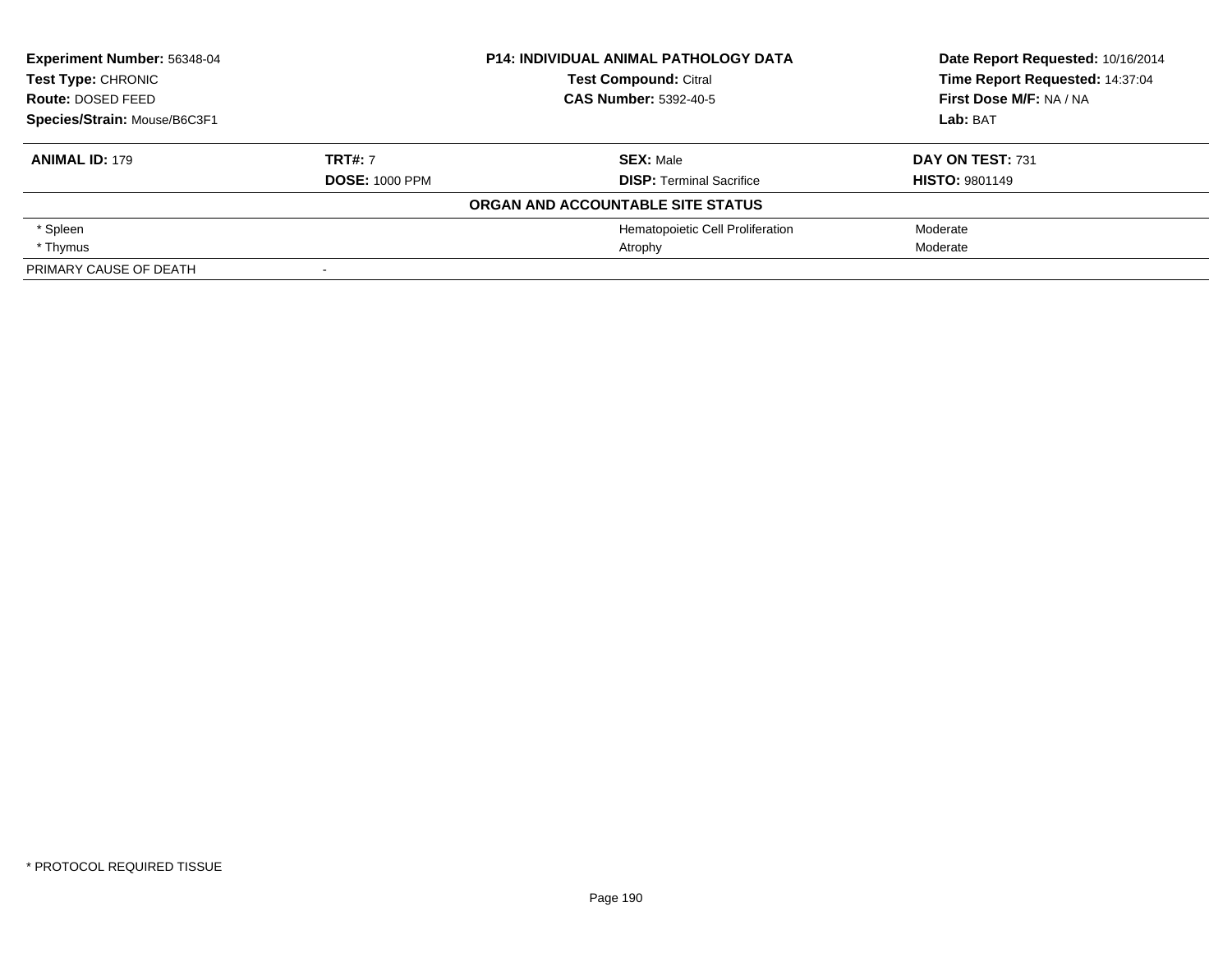| Experiment Number: 56348-04<br>Test Type: CHRONIC | <b>P14: INDIVIDUAL ANIMAL PATHOLOGY DATA</b><br>Test Compound: Citral |                                   | Date Report Requested: 10/16/2014<br>Time Report Requested: 14:37:04 |
|---------------------------------------------------|-----------------------------------------------------------------------|-----------------------------------|----------------------------------------------------------------------|
| Route: DOSED FEED                                 |                                                                       | <b>CAS Number: 5392-40-5</b>      | First Dose M/F: NA / NA                                              |
| Species/Strain: Mouse/B6C3F1                      |                                                                       |                                   | Lab: BAT                                                             |
| <b>ANIMAL ID: 180</b>                             | <b>TRT#: 7</b>                                                        | <b>SEX: Male</b>                  | DAY ON TEST: 731                                                     |
|                                                   | <b>DOSE: 1000 PPM</b>                                                 | <b>DISP: Terminal Sacrifice</b>   | <b>HISTO: 9801150</b>                                                |
|                                                   |                                                                       | ORGAN AND ACCOUNTABLE SITE STATUS |                                                                      |
| <b>NORMAL</b>                                     |                                                                       |                                   |                                                                      |
| * Adrenal Medulla                                 | <b>Blood Vessel</b>                                                   | * Bone                            | * Bone Marrow                                                        |
| * Brain                                           | * Epididymis                                                          | * Esophagus                       | * Gallbladder                                                        |
| * Heart                                           | * Intestine Large, Cecum                                              | * Intestine Large, Colon          | * Intestine Large, Rectum                                            |
| * Intestine Small, Duodenum                       | * Intestine Small, Ileum                                              | * Intestine Small, Jejunum        | * Liver                                                              |
| * Lung                                            | * Lymph Node, Mandibular                                              | * Lymph Node, Mesenteric          | * Nose                                                               |
| Oral Mucosa                                       | * Pancreas                                                            | * Parathyroid Gland               | * Pituitary Gland                                                    |
| * Preputial Gland                                 | * Prostate                                                            | * Salivary Glands                 | * Seminal Vesicle                                                    |
| * Skin                                            | * Spleen                                                              | * Stomach, Forestomach            | * Stomach, Glandular                                                 |
| * Testes                                          | * Thymus                                                              | * Thyroid Gland                   | * Trachea                                                            |
| * Urinary Bladder                                 |                                                                       |                                   |                                                                      |
| <b>MISSING</b>                                    |                                                                       |                                   |                                                                      |
| * Mammary Gland                                   |                                                                       |                                   |                                                                      |
| <b>OBSERVATIONS</b>                               |                                                                       |                                   |                                                                      |
| * Adrenal Cortex                                  | Subcapsular                                                           | Hyperplasia                       | Minimal                                                              |
|                                                   |                                                                       | Hypertrophy                       | Focal, Mild                                                          |
| * Islets, Pancreatic                              |                                                                       | Hyperplasia                       | Minimal                                                              |
| * Kidney                                          | <b>Renal Tubule</b>                                                   | Mineralization                    | Minimal                                                              |
|                                                   |                                                                       | Nephropathy                       | Minimal                                                              |
| Mesentery                                         | Fat                                                                   | Necrosis                          | Mild                                                                 |
| [ Necrosis TGLS = $1-9$ ]                         |                                                                       |                                   |                                                                      |
| PRIMARY CAUSE OF DEATH                            | $\overline{\phantom{a}}$                                              |                                   |                                                                      |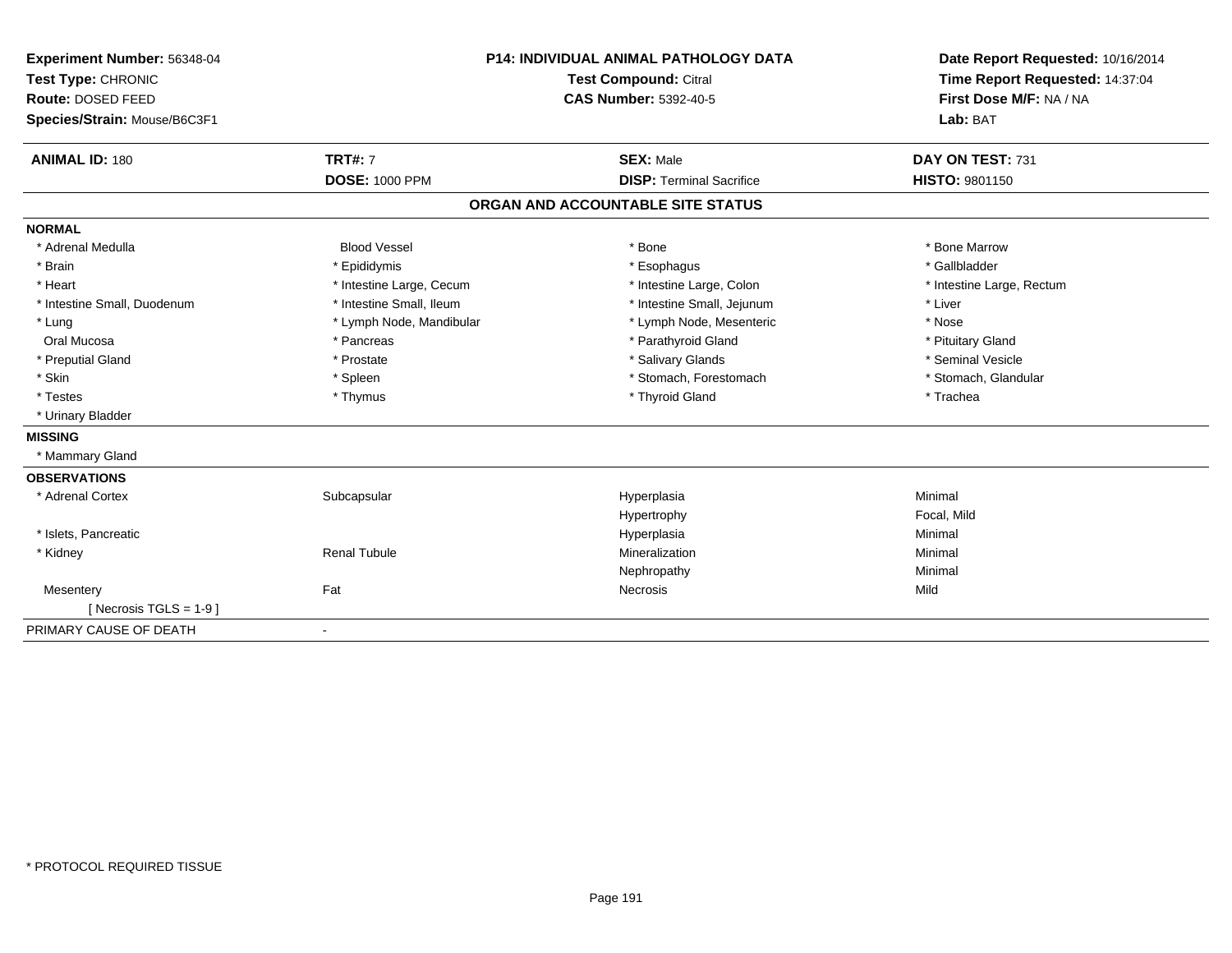| Experiment Number: 56348-04  | <b>P14: INDIVIDUAL ANIMAL PATHOLOGY DATA</b> |                                   | Date Report Requested: 10/16/2014 |
|------------------------------|----------------------------------------------|-----------------------------------|-----------------------------------|
| Test Type: CHRONIC           |                                              | Test Compound: Citral             | Time Report Requested: 14:37:04   |
| Route: DOSED FEED            |                                              | <b>CAS Number: 5392-40-5</b>      | First Dose M/F: NA / NA           |
| Species/Strain: Mouse/B6C3F1 |                                              |                                   | Lab: BAT                          |
| <b>ANIMAL ID: 181</b>        | <b>TRT#: 7</b>                               | <b>SEX: Male</b>                  | DAY ON TEST: 729                  |
|                              | <b>DOSE: 1000 PPM</b>                        | <b>DISP: Terminal Sacrifice</b>   | <b>HISTO: 9801151</b>             |
|                              |                                              | ORGAN AND ACCOUNTABLE SITE STATUS |                                   |
| <b>NORMAL</b>                |                                              |                                   |                                   |
| * Adrenal Medulla            | <b>Blood Vessel</b>                          | * Bone                            | * Bone Marrow                     |
| * Brain                      | * Epididymis                                 | * Esophagus                       | * Gallbladder                     |
| * Heart                      | * Intestine Large, Cecum                     | * Intestine Large, Colon          | * Intestine Large, Rectum         |
| * Intestine Small, Duodenum  | * Intestine Small, Ileum                     | * Intestine Small, Jejunum        | * Islets, Pancreatic              |
| * Liver                      | * Lung                                       | * Lymph Node, Mandibular          | * Lymph Node, Mesenteric          |
| * Nose                       | Oral Mucosa                                  | * Pancreas                        | * Parathyroid Gland               |
| * Pituitary Gland            | * Preputial Gland                            | * Prostate                        | * Salivary Glands                 |
| * Seminal Vesicle            | * Skin                                       | * Stomach, Forestomach            | * Stomach, Glandular              |
| * Thyroid Gland              | * Trachea                                    | * Urinary Bladder                 |                                   |
| <b>MISSING</b>               |                                              |                                   |                                   |
| * Mammary Gland              |                                              |                                   |                                   |
| <b>OBSERVATIONS</b>          |                                              |                                   |                                   |
| * Adrenal Cortex             | Subcapsular                                  | Hyperplasia                       | Minimal                           |
|                              |                                              | Hypertrophy                       | Focal, Minimal                    |
| * Kidney                     | <b>Renal Tubule</b>                          | Mineralization                    | Minimal                           |
|                              |                                              | Nephropathy                       | Minimal                           |
| * Spleen                     | Lymph Follic                                 | Hyperplasia                       | Mild                              |
| * Testes                     | <b>Germinal Epith</b>                        | Degeneration                      | Minimal                           |
| * Thymus                     |                                              | Atrophy                           | Minimal                           |
| PRIMARY CAUSE OF DEATH       |                                              |                                   |                                   |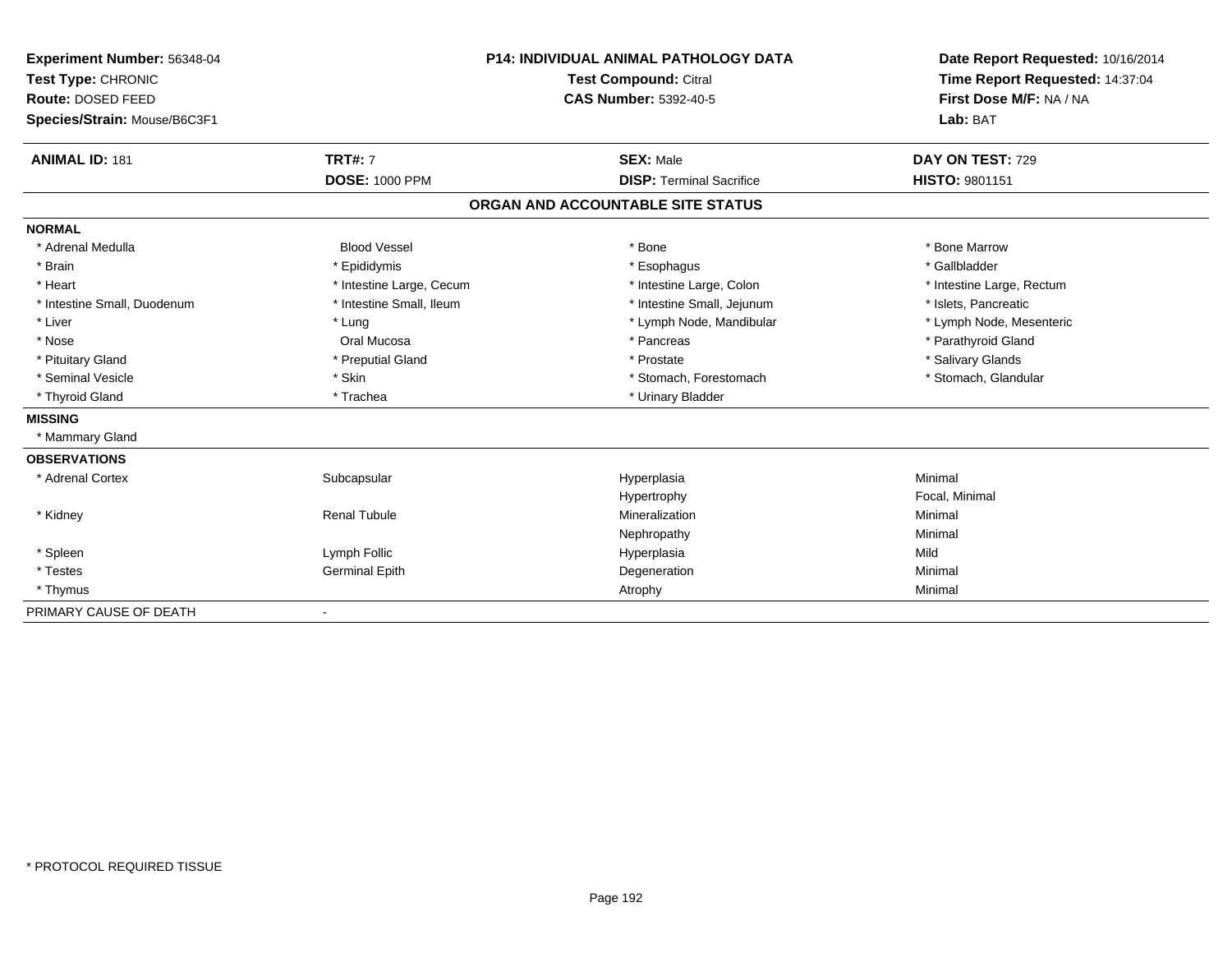| Experiment Number: 56348-04<br>Test Type: CHRONIC |                            | <b>P14: INDIVIDUAL ANIMAL PATHOLOGY DATA</b><br><b>Test Compound: Citral</b> | Date Report Requested: 10/16/2014<br>Time Report Requested: 14:37:04 |
|---------------------------------------------------|----------------------------|------------------------------------------------------------------------------|----------------------------------------------------------------------|
| Route: DOSED FEED                                 |                            | <b>CAS Number: 5392-40-5</b>                                                 | First Dose M/F: NA / NA                                              |
| Species/Strain: Mouse/B6C3F1                      |                            |                                                                              | Lab: BAT                                                             |
| <b>ANIMAL ID: 182</b>                             | <b>TRT#: 7</b>             | <b>SEX: Male</b>                                                             | DAY ON TEST: 728                                                     |
|                                                   | <b>DOSE: 1000 PPM</b>      | <b>DISP: Terminal Sacrifice</b>                                              | HISTO: 9801152                                                       |
|                                                   |                            | ORGAN AND ACCOUNTABLE SITE STATUS                                            |                                                                      |
| <b>NORMAL</b>                                     |                            |                                                                              |                                                                      |
| * Adrenal Medulla                                 | <b>Blood Vessel</b>        | * Bone                                                                       | * Bone Marrow                                                        |
| * Brain                                           | * Epididymis               | * Esophagus                                                                  | * Heart                                                              |
| * Intestine Large, Cecum                          | * Intestine Large, Colon   | * Intestine Large, Rectum                                                    | * Intestine Small, Duodenum                                          |
| * Intestine Small, Ileum                          | * Intestine Small, Jejunum | * Lung                                                                       | * Lymph Node, Mandibular                                             |
| * Nose                                            | * Pancreas                 | * Parathyroid Gland                                                          | * Pituitary Gland                                                    |
| * Preputial Gland                                 | * Prostate                 | * Salivary Glands                                                            | * Seminal Vesicle                                                    |
| * Skin                                            | * Stomach, Forestomach     | * Stomach, Glandular                                                         | * Testes                                                             |
| * Thyroid Gland                                   | * Trachea                  | * Urinary Bladder                                                            |                                                                      |
| <b>MISSING</b>                                    |                            |                                                                              |                                                                      |
| * Gallbladder                                     | * Mammary Gland            |                                                                              |                                                                      |
| <b>OBSERVATIONS</b>                               |                            |                                                                              |                                                                      |
| * Adrenal Cortex                                  | Subcapsular                | Hyperplasia                                                                  | Mild                                                                 |
|                                                   |                            | Hypertrophy                                                                  | Focal, Minimal                                                       |
| * Islets, Pancreatic                              |                            | Hyperplasia                                                                  | Mild                                                                 |
| * Kidney                                          | <b>Renal Tubule</b>        | Mineralization                                                               | Minimal                                                              |
|                                                   |                            | Nephropathy                                                                  | Minimal                                                              |
| * Liver                                           |                            | Clear Cell Focus                                                             |                                                                      |
|                                                   |                            | Inflammation                                                                 | Granulomatous, Minimal                                               |
| * Lymph Node, Mesenteric                          |                            | Lymphoma Malignant                                                           |                                                                      |
| [ Lymphoma Malignant TGLS = 2-5 ]                 |                            |                                                                              |                                                                      |
| Oral Mucosa                                       |                            | Inflammation                                                                 | Chronic Active, Minimal                                              |
| * Spleen                                          |                            | Lymphoma Malignant                                                           |                                                                      |
| * Thymus                                          |                            | Atrophy                                                                      | Mild                                                                 |
| PRIMARY CAUSE OF DEATH                            | $\overline{\phantom{a}}$   |                                                                              |                                                                      |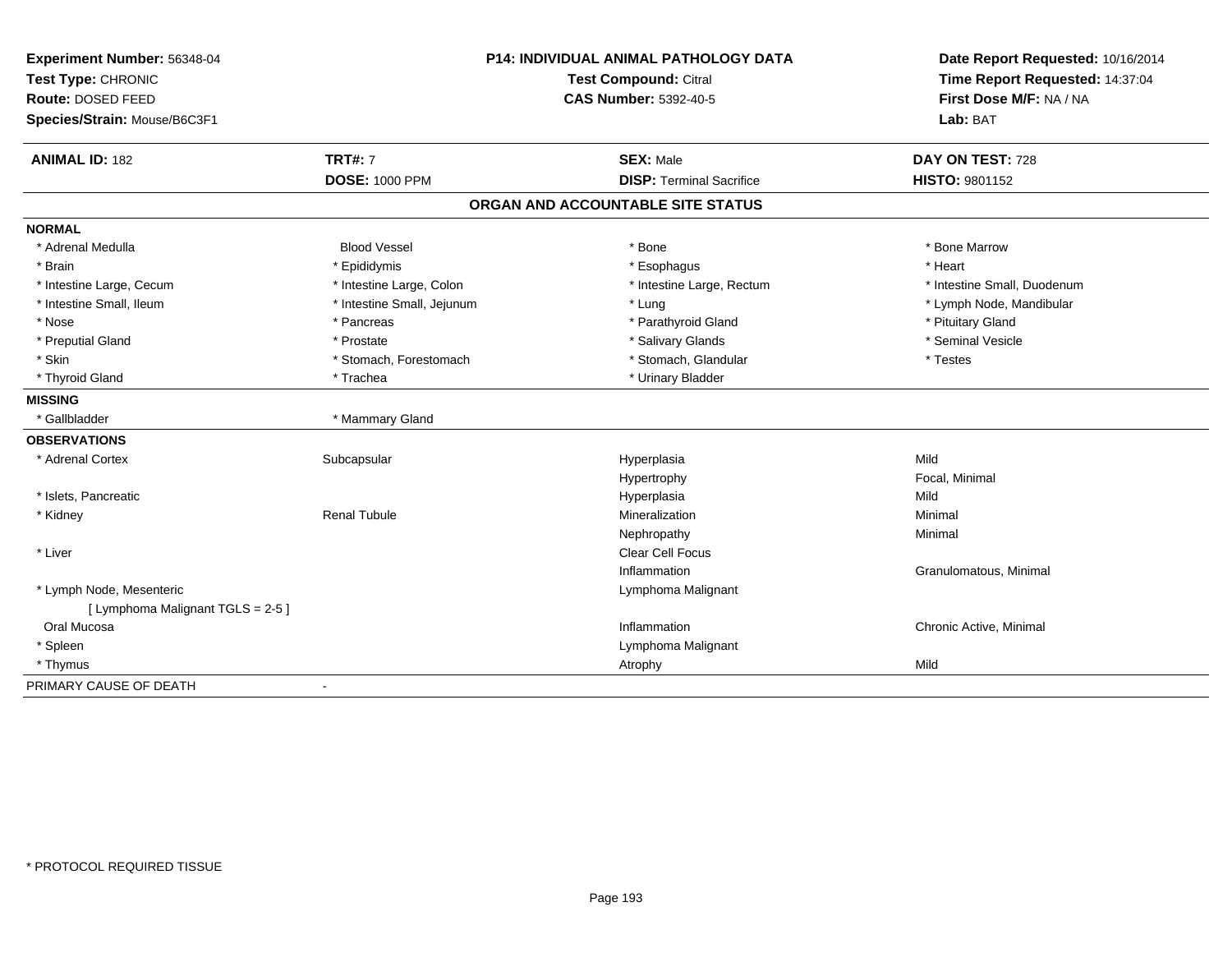| Experiment Number: 56348-04  |                          | <b>P14: INDIVIDUAL ANIMAL PATHOLOGY DATA</b> | Date Report Requested: 10/16/2014 |
|------------------------------|--------------------------|----------------------------------------------|-----------------------------------|
| Test Type: CHRONIC           | Test Compound: Citral    |                                              | Time Report Requested: 14:37:04   |
| Route: DOSED FEED            |                          | <b>CAS Number: 5392-40-5</b>                 | First Dose M/F: NA / NA           |
| Species/Strain: Mouse/B6C3F1 |                          |                                              | Lab: BAT                          |
| <b>ANIMAL ID: 183</b>        | <b>TRT#: 7</b>           | <b>SEX: Male</b>                             | DAY ON TEST: 731                  |
|                              | <b>DOSE: 1000 PPM</b>    | <b>DISP: Terminal Sacrifice</b>              | <b>HISTO: 9801153</b>             |
|                              |                          | ORGAN AND ACCOUNTABLE SITE STATUS            |                                   |
| <b>NORMAL</b>                |                          |                                              |                                   |
| * Adrenal Medulla            | <b>Blood Vessel</b>      | * Bone                                       | * Bone Marrow                     |
| * Brain                      | * Epididymis             | * Esophagus                                  | * Gallbladder                     |
| * Heart                      | * Intestine Large, Cecum | * Intestine Large, Colon                     | * Intestine Large, Rectum         |
| * Intestine Small, Duodenum  | * Intestine Small, Ileum | * Intestine Small, Jejunum                   | * Liver                           |
| * Lung                       | * Lymph Node, Mandibular | * Lymph Node, Mesenteric                     | * Nose                            |
| * Pancreas                   | * Parathyroid Gland      | * Pituitary Gland                            | * Prostate                        |
| * Salivary Glands            | * Seminal Vesicle        | * Skin                                       | * Spleen                          |
| * Stomach, Forestomach       | * Stomach, Glandular     | * Testes                                     | * Thyroid Gland                   |
| * Trachea                    | * Urinary Bladder        |                                              |                                   |
| <b>MISSING</b>               |                          |                                              |                                   |
| * Mammary Gland              |                          |                                              |                                   |
| <b>OBSERVATIONS</b>          |                          |                                              |                                   |
| * Adrenal Cortex             | Subcapsular              | Hyperplasia                                  | Minimal                           |
|                              |                          | Hypertrophy                                  | Focal, Minimal                    |
| * Islets, Pancreatic         |                          | Hyperplasia                                  | Minimal                           |
| * Kidney                     |                          | Inflammation                                 | Granulomatous, Minimal            |
|                              | <b>Renal Tubule</b>      | Mineralization                               | Minimal                           |
|                              |                          | Nephropathy                                  | Minimal                           |
| Oral Mucosa                  |                          | Inflammation                                 | Chronic Active, Minimal           |
| * Preputial Gland            |                          | Cyst                                         | Moderate                          |
| [ $Cyst TGLS = 1-8$ ]        |                          |                                              |                                   |
| * Thymus                     |                          | Atrophy                                      | Mild                              |
| PRIMARY CAUSE OF DEATH       | $\blacksquare$           |                                              |                                   |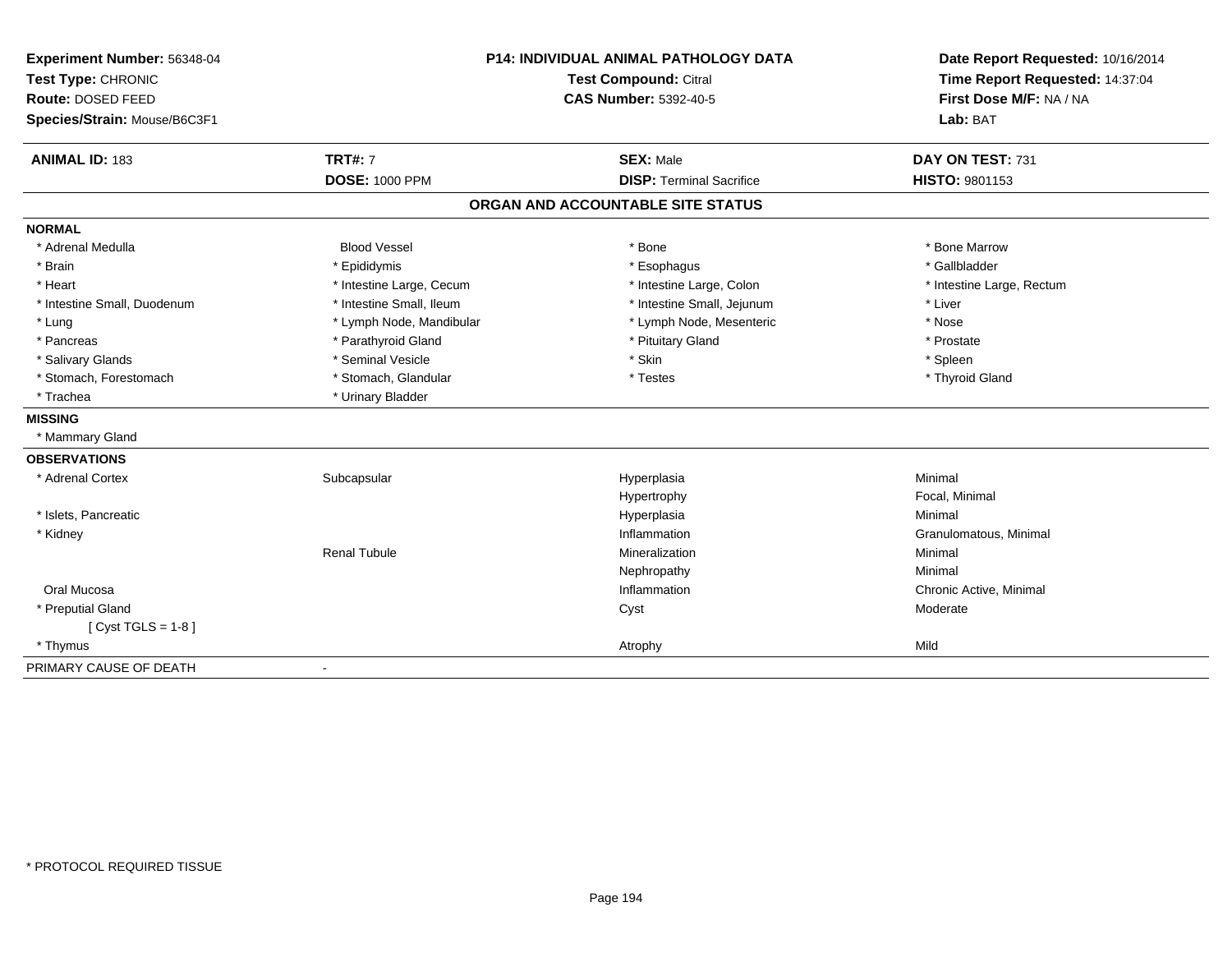| Experiment Number: 56348-04<br>Test Type: CHRONIC<br>Route: DOSED FEED     |                          | P14: INDIVIDUAL ANIMAL PATHOLOGY DATA<br>Test Compound: Citral<br><b>CAS Number: 5392-40-5</b> | Date Report Requested: 10/16/2014<br>Time Report Requested: 14:37:04<br>First Dose M/F: NA / NA |
|----------------------------------------------------------------------------|--------------------------|------------------------------------------------------------------------------------------------|-------------------------------------------------------------------------------------------------|
| Species/Strain: Mouse/B6C3F1                                               |                          |                                                                                                | Lab: BAT                                                                                        |
| <b>ANIMAL ID: 184</b>                                                      | <b>TRT#: 7</b>           | <b>SEX: Male</b>                                                                               | DAY ON TEST: 731                                                                                |
|                                                                            | <b>DOSE: 1000 PPM</b>    | <b>DISP: Terminal Sacrifice</b>                                                                | HISTO: 9801154                                                                                  |
|                                                                            |                          | ORGAN AND ACCOUNTABLE SITE STATUS                                                              |                                                                                                 |
| <b>NORMAL</b>                                                              |                          |                                                                                                |                                                                                                 |
| * Adrenal Medulla                                                          | <b>Blood Vessel</b>      | * Epididymis                                                                                   | * Esophagus                                                                                     |
| * Gallbladder                                                              | * Intestine Large, Cecum | * Intestine Large, Colon                                                                       | * Intestine Large, Rectum                                                                       |
| * Intestine Small, Duodenum                                                | * Intestine Small, Ileum | * Intestine Small, Jejunum                                                                     | * Lung                                                                                          |
| * Lymph Node, Mandibular                                                   | * Lymph Node, Mesenteric | * Nose                                                                                         | * Pancreas                                                                                      |
| * Parathyroid Gland                                                        | * Pituitary Gland        | * Preputial Gland                                                                              | * Prostate                                                                                      |
| * Salivary Glands                                                          | * Seminal Vesicle        | * Stomach, Glandular                                                                           | * Testes                                                                                        |
| * Thyroid Gland                                                            | * Trachea                | * Urinary Bladder                                                                              |                                                                                                 |
| <b>MISSING</b>                                                             |                          |                                                                                                |                                                                                                 |
| * Mammary Gland                                                            |                          |                                                                                                |                                                                                                 |
| <b>OBSERVATIONS</b>                                                        |                          |                                                                                                |                                                                                                 |
| * Adrenal Cortex                                                           | Subcapsular              | Hyperplasia                                                                                    | Minimal                                                                                         |
| * Bone                                                                     |                          | Inflammation                                                                                   | Granulomatous, Mild                                                                             |
| [Inflammation TGLS = $1-9$ ]                                               |                          |                                                                                                |                                                                                                 |
| * Bone Marrow                                                              |                          | Hyperplasia                                                                                    | Moderate                                                                                        |
| * Brain                                                                    |                          | Cyst Epithelial Inclusion                                                                      |                                                                                                 |
| [ Cyst Epithelial Inclusion TGLS = 1-9 ]                                   |                          |                                                                                                |                                                                                                 |
| * Heart                                                                    | Myocardium               | Degeneration                                                                                   | Minimal                                                                                         |
| * Islets, Pancreatic                                                       |                          | Hyperplasia                                                                                    | Minimal                                                                                         |
| * Kidney                                                                   | <b>Renal Tubule</b>      | Mineralization                                                                                 | Minimal                                                                                         |
|                                                                            |                          | Nephropathy                                                                                    | Minimal                                                                                         |
| * Liver                                                                    |                          | Hepatocellular Carcinoma                                                                       |                                                                                                 |
|                                                                            |                          | Inflammation                                                                                   | Granulomatous, Minimal                                                                          |
|                                                                            |                          | <b>Mixed Cell Focus</b>                                                                        |                                                                                                 |
| [ Hepatocellular Carcinoma TGLS = 2-10 ]<br>[Mixed Cell Focus TGLS = 2-10] |                          |                                                                                                |                                                                                                 |
| Oral Mucosa                                                                |                          | Inflammation                                                                                   | Chronic Active, Moderate                                                                        |
|                                                                            |                          | Ulcer                                                                                          | Mild                                                                                            |
| * Skin                                                                     | <b>Subcut Tiss</b>       | Inflammation                                                                                   | Granulomatous, Moderate                                                                         |
| [Inflammation TGLS = $1-9$ ]                                               |                          |                                                                                                |                                                                                                 |
| * Spleen                                                                   |                          | Hemangiosarcoma                                                                                |                                                                                                 |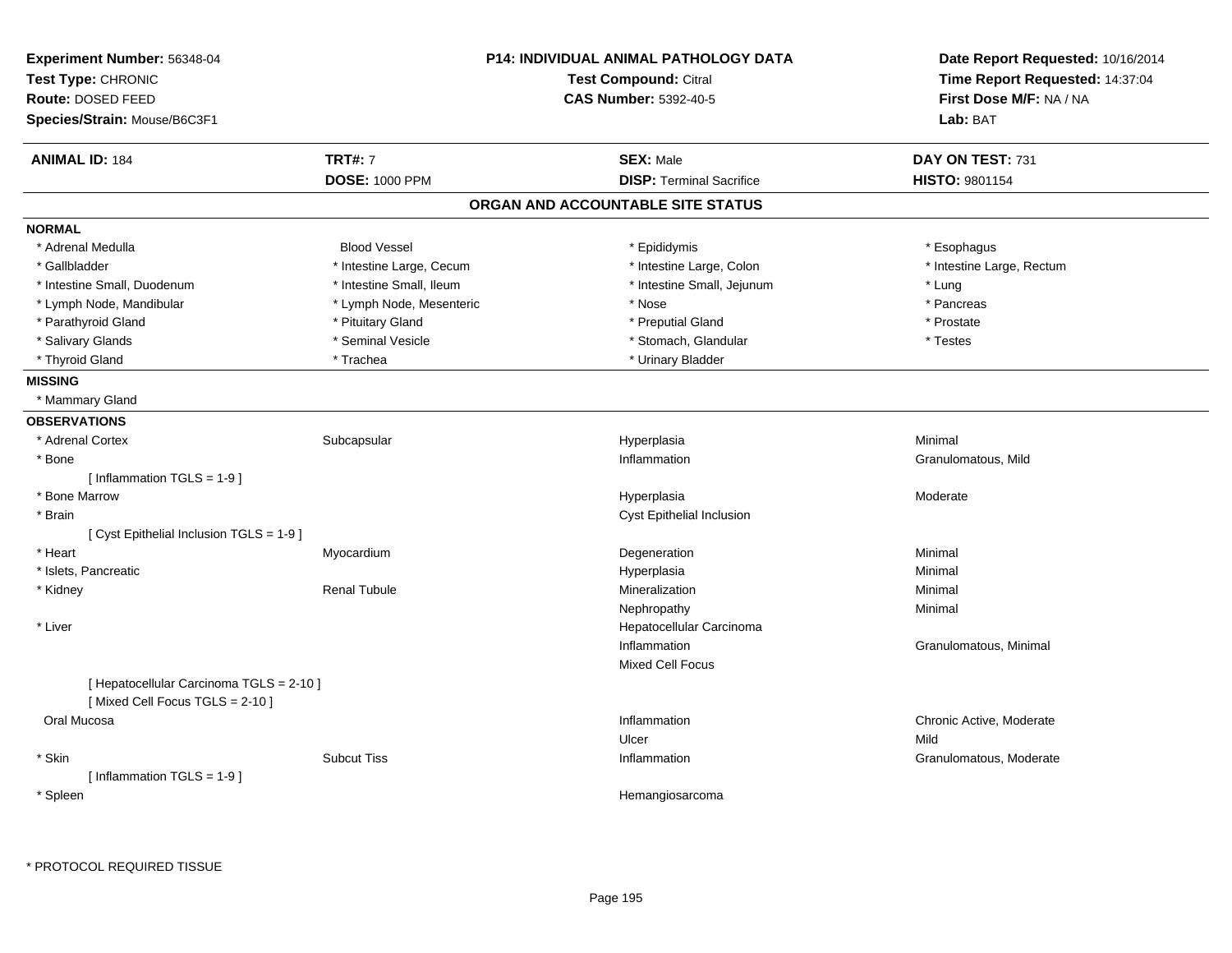| <b>Experiment Number: 56348-04</b><br>Test Type: CHRONIC |                       | <b>P14: INDIVIDUAL ANIMAL PATHOLOGY DATA</b> | Date Report Requested: 10/16/2014<br>Time Report Requested: 14:37:04 |
|----------------------------------------------------------|-----------------------|----------------------------------------------|----------------------------------------------------------------------|
|                                                          |                       | <b>Test Compound: Citral</b>                 |                                                                      |
| <b>Route: DOSED FEED</b>                                 |                       | <b>CAS Number: 5392-40-5</b>                 | First Dose M/F: NA / NA                                              |
| Species/Strain: Mouse/B6C3F1                             |                       |                                              | Lab: BAT                                                             |
| <b>ANIMAL ID: 184</b>                                    | <b>TRT#: 7</b>        | <b>SEX: Male</b>                             | DAY ON TEST: 731                                                     |
|                                                          | <b>DOSE: 1000 PPM</b> | <b>DISP:</b> Terminal Sacrifice              | <b>HISTO: 9801154</b>                                                |
|                                                          |                       | ORGAN AND ACCOUNTABLE SITE STATUS            |                                                                      |
| [Hemangiosarcoma TGLS = 1-9]                             |                       |                                              |                                                                      |
| * Stomach, Forestomach                                   | Epithelium            | Hyperplasia                                  | Focal, Mild                                                          |
| * Thymus                                                 |                       | Atrophy                                      | Mild                                                                 |
| PRIMARY CAUSE OF DEATH                                   |                       |                                              |                                                                      |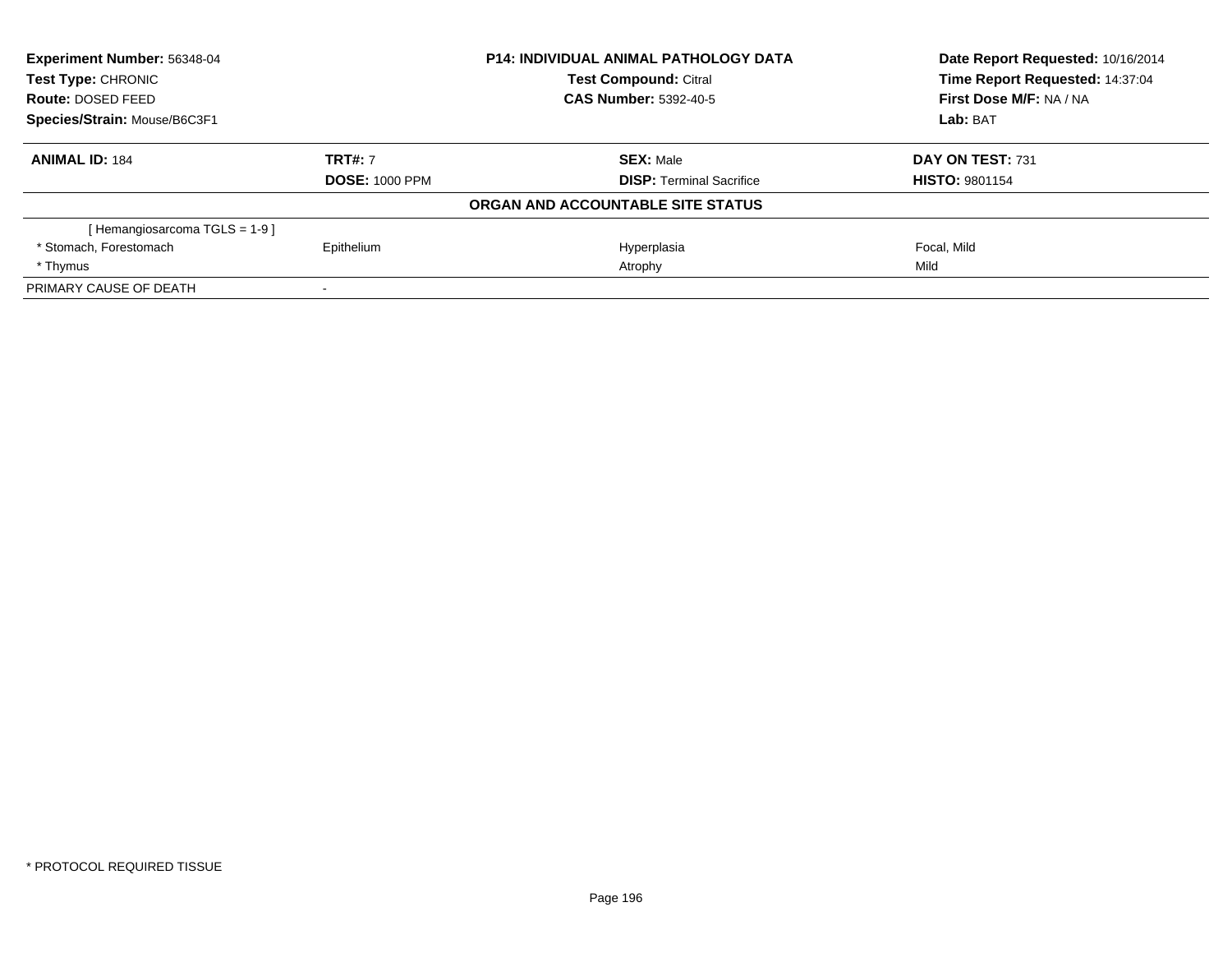| Experiment Number: 56348-04<br>Test Type: CHRONIC<br>Route: DOSED FEED<br>Species/Strain: Mouse/B6C3F1 |                           | P14: INDIVIDUAL ANIMAL PATHOLOGY DATA<br><b>Test Compound: Citral</b><br><b>CAS Number: 5392-40-5</b> | Date Report Requested: 10/16/2014<br>Time Report Requested: 14:37:04<br>First Dose M/F: NA / NA<br>Lab: BAT |
|--------------------------------------------------------------------------------------------------------|---------------------------|-------------------------------------------------------------------------------------------------------|-------------------------------------------------------------------------------------------------------------|
| <b>ANIMAL ID: 185</b>                                                                                  | <b>TRT#: 7</b>            | <b>SEX: Male</b>                                                                                      | DAY ON TEST: 731                                                                                            |
|                                                                                                        | <b>DOSE: 1000 PPM</b>     | <b>DISP: Terminal Sacrifice</b>                                                                       | HISTO: 9801155                                                                                              |
|                                                                                                        |                           | ORGAN AND ACCOUNTABLE SITE STATUS                                                                     |                                                                                                             |
| <b>NORMAL</b>                                                                                          |                           |                                                                                                       |                                                                                                             |
| * Adrenal Medulla                                                                                      | <b>Blood Vessel</b>       | * Bone                                                                                                | * Brain                                                                                                     |
| * Epididymis                                                                                           | * Esophagus               | * Gallbladder                                                                                         | * Intestine Large, Cecum                                                                                    |
| * Intestine Large, Colon                                                                               | * Intestine Large, Rectum | * Intestine Small, Duodenum                                                                           | * Intestine Small, Ileum                                                                                    |
| * Intestine Small, Jejunum                                                                             | * Liver                   | * Lung                                                                                                | * Lymph Node, Mandibular                                                                                    |
| * Lymph Node, Mesenteric                                                                               | * Nose                    | * Pancreas                                                                                            | * Parathyroid Gland                                                                                         |
| * Pituitary Gland                                                                                      | * Preputial Gland         | * Prostate                                                                                            | * Salivary Glands                                                                                           |
| * Seminal Vesicle                                                                                      | * Skin                    | * Spleen                                                                                              | * Stomach, Forestomach                                                                                      |
| * Stomach, Glandular                                                                                   | * Testes                  | * Thyroid Gland                                                                                       | * Trachea                                                                                                   |
| <b>MISSING</b>                                                                                         |                           |                                                                                                       |                                                                                                             |
| * Mammary Gland                                                                                        |                           |                                                                                                       |                                                                                                             |
| <b>OBSERVATIONS</b>                                                                                    |                           |                                                                                                       |                                                                                                             |
| * Adrenal Cortex                                                                                       | Subcapsular               | Hyperplasia                                                                                           | Minimal                                                                                                     |
| * Bone Marrow                                                                                          |                           | Hyperplasia                                                                                           | Minimal                                                                                                     |
| * Heart                                                                                                | Myocardium                | Degeneration                                                                                          | Minimal                                                                                                     |
| * Islets, Pancreatic                                                                                   |                           | Hyperplasia                                                                                           | Minimal                                                                                                     |
| * Kidney                                                                                               | <b>Renal Tubule</b>       | Cyst                                                                                                  | Minimal                                                                                                     |
|                                                                                                        |                           | Infarct                                                                                               | Minimal                                                                                                     |
|                                                                                                        | <b>Renal Tubule</b>       | Mineralization                                                                                        | Minimal                                                                                                     |
|                                                                                                        |                           | Nephropathy                                                                                           | Minimal                                                                                                     |
| Oral Mucosa                                                                                            |                           | Inflammation                                                                                          | Chronic Active, Minimal                                                                                     |
|                                                                                                        |                           | Ulcer                                                                                                 | Minimal                                                                                                     |
| * Thymus                                                                                               |                           | Atrophy                                                                                               | Minimal                                                                                                     |
| * Urinary Bladder                                                                                      |                           | Hemangioma                                                                                            |                                                                                                             |
| PRIMARY CAUSE OF DEATH                                                                                 | $\blacksquare$            |                                                                                                       |                                                                                                             |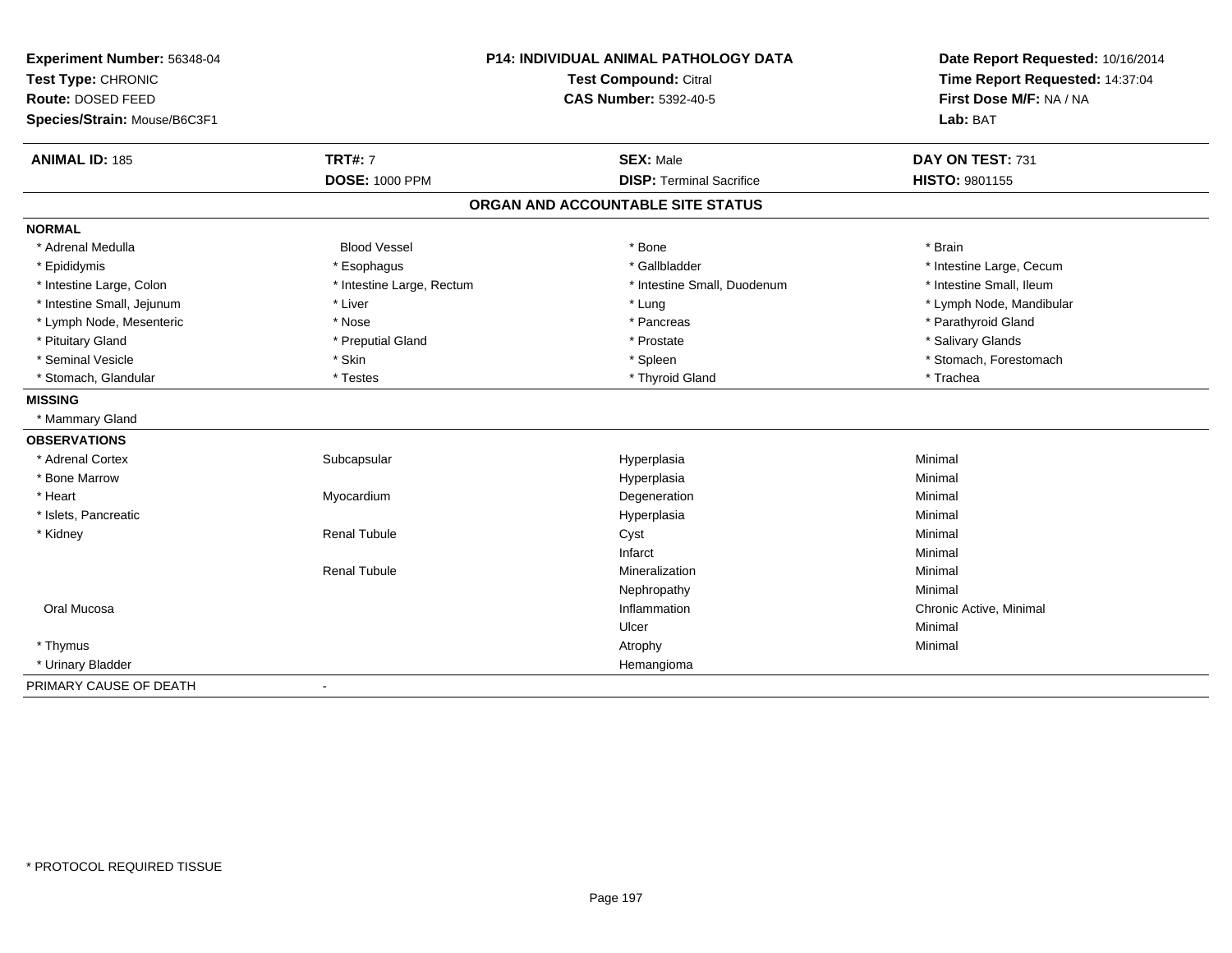| Experiment Number: 56348-04   |                            | <b>P14: INDIVIDUAL ANIMAL PATHOLOGY DATA</b> | Date Report Requested: 10/16/2014 |
|-------------------------------|----------------------------|----------------------------------------------|-----------------------------------|
| Test Type: CHRONIC            | Test Compound: Citral      |                                              | Time Report Requested: 14:37:04   |
| Route: DOSED FEED             |                            | <b>CAS Number: 5392-40-5</b>                 | First Dose M/F: NA / NA           |
| Species/Strain: Mouse/B6C3F1  |                            |                                              | Lab: BAT                          |
| <b>ANIMAL ID: 186</b>         | <b>TRT#: 7</b>             | <b>SEX: Male</b>                             | DAY ON TEST: 727                  |
|                               | <b>DOSE: 1000 PPM</b>      | <b>DISP: Terminal Sacrifice</b>              | HISTO: 9801156                    |
|                               |                            | ORGAN AND ACCOUNTABLE SITE STATUS            |                                   |
| <b>NORMAL</b>                 |                            |                                              |                                   |
| * Adrenal Medulla             | <b>Blood Vessel</b>        | * Bone                                       | * Brain                           |
| * Epididymis                  | * Esophagus                | * Gallbladder                                | * Heart                           |
| * Intestine Large, Cecum      | * Intestine Large, Colon   | * Intestine Large, Rectum                    | * Intestine Small, Duodenum       |
| * Intestine Small, Ileum      | * Intestine Small, Jejunum | * Lymph Node, Mandibular                     | * Lymph Node, Mesenteric          |
| * Nose                        | * Pancreas                 | * Prostate                                   | * Salivary Glands                 |
| * Seminal Vesicle             | * Skin                     | * Spleen                                     | * Stomach, Forestomach            |
| * Stomach, Glandular          | * Testes                   | * Thyroid Gland                              | * Trachea                         |
| * Urinary Bladder             |                            |                                              |                                   |
| <b>MISSING</b>                |                            |                                              |                                   |
| * Mammary Gland               | * Parathyroid Gland        |                                              |                                   |
| <b>OBSERVATIONS</b>           |                            |                                              |                                   |
| * Adrenal Cortex              | Subcapsular                | Hyperplasia                                  | Minimal                           |
| * Bone Marrow                 |                            | Hyperplasia                                  | Minimal                           |
| * Islets, Pancreatic          |                            | Hyperplasia                                  | Minimal                           |
| * Kidney                      | <b>Renal Tubule</b>        | Mineralization                               | Minimal                           |
|                               |                            | Nephropathy                                  | Minimal                           |
| * Liver                       |                            | Mixed Cell Focus                             |                                   |
| [Mixed Cell Focus TGLS = 1-4] |                            |                                              |                                   |
| * Lung                        |                            | Hemorrhage                                   | Mild                              |
| Oral Mucosa                   |                            | Inflammation                                 | Chronic Active, Minimal           |
| * Pituitary Gland             | Pars Intermed              | Adenoma                                      |                                   |
| [Adenoma TGLS = $2-6$ ]       |                            |                                              |                                   |
| * Preputial Gland             |                            | Inflammation                                 | Granulomatous, Mild               |
| * Thymus                      |                            | Atrophy                                      | Mild                              |
| PRIMARY CAUSE OF DEATH        | $\blacksquare$             |                                              |                                   |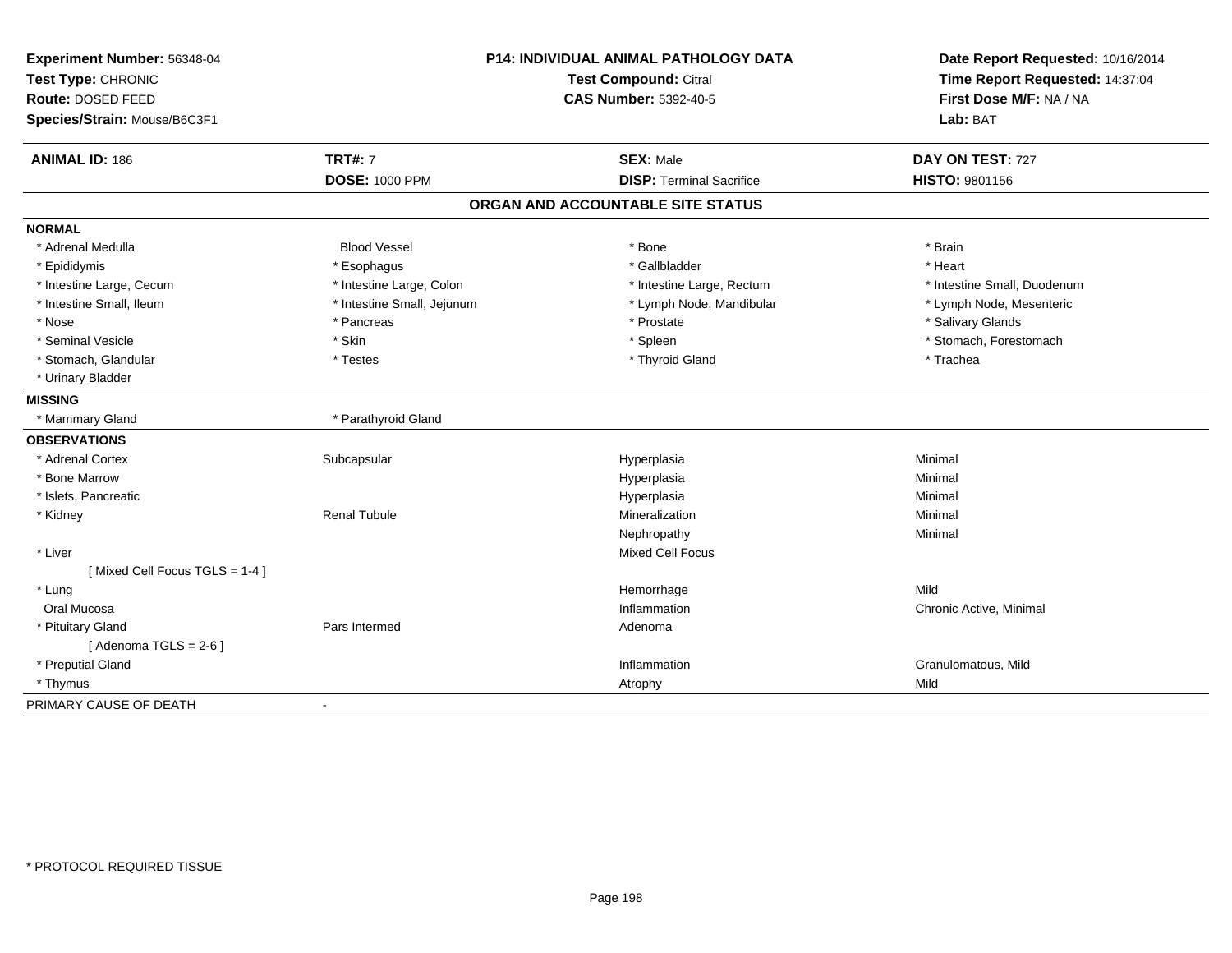| Experiment Number: 56348-04<br>Test Type: CHRONIC<br>Route: DOSED FEED<br>Species/Strain: Mouse/B6C3F1 | P14: INDIVIDUAL ANIMAL PATHOLOGY DATA<br><b>Test Compound: Citral</b><br><b>CAS Number: 5392-40-5</b> |                                                     | Date Report Requested: 10/16/2014<br>Time Report Requested: 14:37:04<br>First Dose M/F: NA / NA<br>Lab: BAT |  |
|--------------------------------------------------------------------------------------------------------|-------------------------------------------------------------------------------------------------------|-----------------------------------------------------|-------------------------------------------------------------------------------------------------------------|--|
| <b>ANIMAL ID: 187</b>                                                                                  | <b>TRT#: 7</b><br><b>DOSE: 1000 PPM</b>                                                               | <b>SEX: Male</b><br><b>DISP: Terminal Sacrifice</b> | DAY ON TEST: 727<br><b>HISTO: 9801157</b>                                                                   |  |
|                                                                                                        |                                                                                                       |                                                     |                                                                                                             |  |
|                                                                                                        |                                                                                                       | ORGAN AND ACCOUNTABLE SITE STATUS                   |                                                                                                             |  |
| <b>NORMAL</b>                                                                                          |                                                                                                       |                                                     |                                                                                                             |  |
| * Adrenal Medulla                                                                                      | <b>Blood Vessel</b>                                                                                   | * Bone                                              | * Bone Marrow                                                                                               |  |
| * Brain                                                                                                | * Epididymis                                                                                          | * Esophagus                                         | * Gallbladder                                                                                               |  |
| * Heart                                                                                                | * Intestine Large, Cecum                                                                              | * Intestine Large, Colon                            | * Intestine Large, Rectum                                                                                   |  |
| * Intestine Small, Duodenum                                                                            | * Intestine Small, Ileum                                                                              | * Intestine Small, Jejunum                          | * Islets, Pancreatic                                                                                        |  |
| * Lung                                                                                                 | * Lymph Node, Mandibular                                                                              | * Lymph Node, Mesenteric                            | * Nose                                                                                                      |  |
| Oral Mucosa                                                                                            | * Pancreas                                                                                            | * Parathyroid Gland                                 | * Pituitary Gland                                                                                           |  |
| * Preputial Gland                                                                                      | * Prostate                                                                                            | * Salivary Glands                                   | * Seminal Vesicle                                                                                           |  |
| * Spleen                                                                                               | * Stomach, Forestomach                                                                                | * Stomach, Glandular                                | * Testes                                                                                                    |  |
| * Thyroid Gland                                                                                        | * Trachea                                                                                             | * Urinary Bladder                                   |                                                                                                             |  |
| <b>MISSING</b>                                                                                         |                                                                                                       |                                                     |                                                                                                             |  |
| * Mammary Gland                                                                                        |                                                                                                       |                                                     |                                                                                                             |  |
| <b>OBSERVATIONS</b>                                                                                    |                                                                                                       |                                                     |                                                                                                             |  |
| * Adrenal Cortex                                                                                       | Subcapsular                                                                                           | Hyperplasia                                         | Minimal                                                                                                     |  |
|                                                                                                        |                                                                                                       | Hypertrophy                                         | Focal, Minimal                                                                                              |  |
| * Kidney                                                                                               | <b>Renal Tubule</b>                                                                                   | Mineralization                                      | Minimal                                                                                                     |  |
|                                                                                                        |                                                                                                       | Nephropathy                                         | Minimal                                                                                                     |  |
| * Liver                                                                                                |                                                                                                       | Clear Cell Focus                                    |                                                                                                             |  |
|                                                                                                        |                                                                                                       | Hepatocellular Adenoma                              |                                                                                                             |  |
| [Clear Cell Focus TGLS = 3-5]                                                                          |                                                                                                       |                                                     |                                                                                                             |  |
| [ Hepatocellular Adenoma TGLS = 2-10 ]                                                                 |                                                                                                       |                                                     |                                                                                                             |  |
| * Skin                                                                                                 | Tail                                                                                                  | Fibrosarcoma                                        |                                                                                                             |  |
| [Fibrosarcoma TGLS = 1-9]                                                                              |                                                                                                       |                                                     |                                                                                                             |  |
| * Thymus                                                                                               |                                                                                                       | Atrophy                                             | Mild                                                                                                        |  |
| PRIMARY CAUSE OF DEATH                                                                                 |                                                                                                       |                                                     |                                                                                                             |  |
|                                                                                                        |                                                                                                       |                                                     |                                                                                                             |  |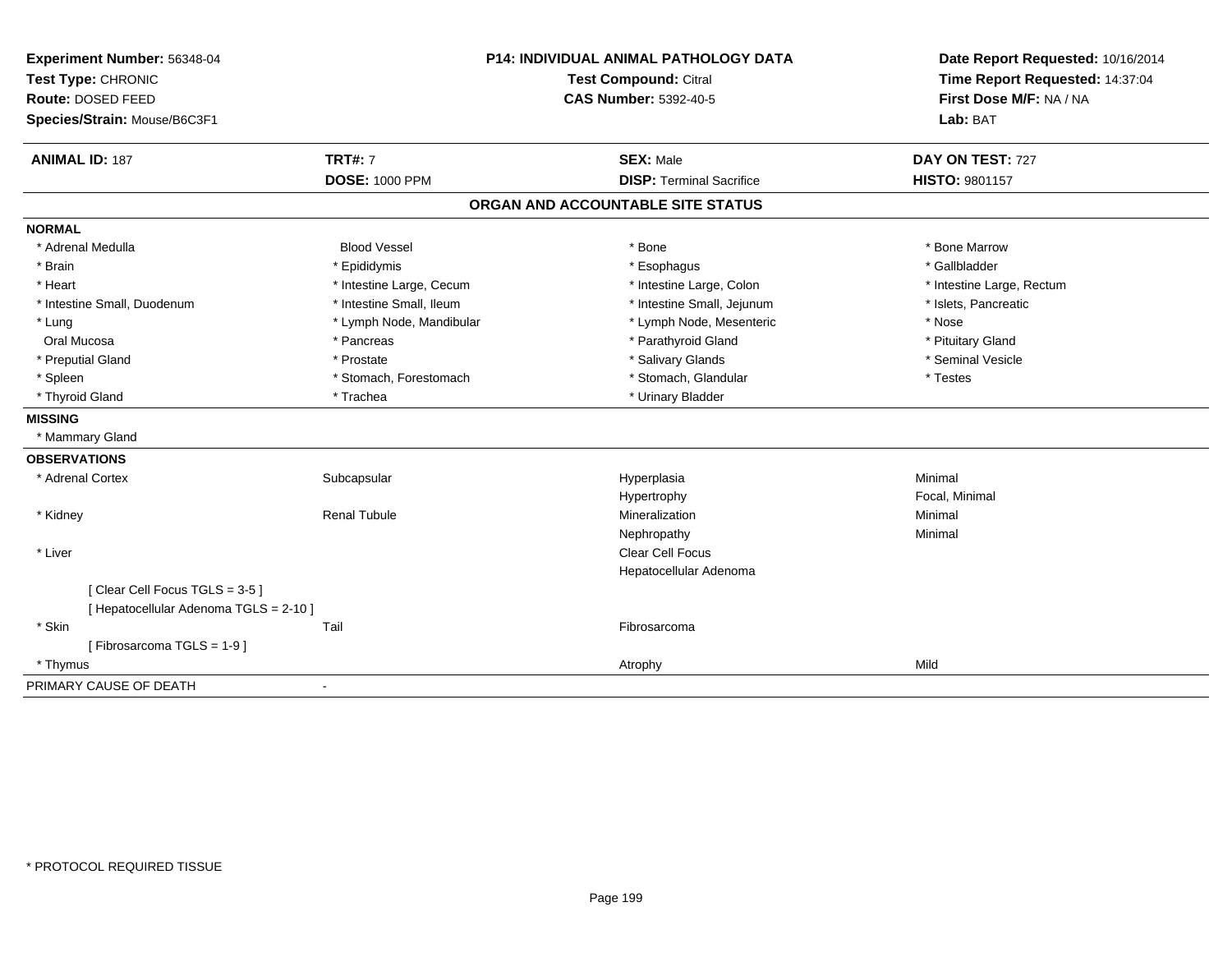| Experiment Number: 56348-04                     |                            | <b>P14: INDIVIDUAL ANIMAL PATHOLOGY DATA</b> | Date Report Requested: 10/16/2014                          |
|-------------------------------------------------|----------------------------|----------------------------------------------|------------------------------------------------------------|
| Test Type: CHRONIC                              |                            | <b>Test Compound: Citral</b>                 | Time Report Requested: 14:37:04<br>First Dose M/F: NA / NA |
| Route: DOSED FEED                               |                            | <b>CAS Number: 5392-40-5</b>                 |                                                            |
| Species/Strain: Mouse/B6C3F1                    |                            |                                              | Lab: BAT                                                   |
| <b>ANIMAL ID: 188</b>                           | <b>TRT#: 7</b>             | <b>SEX: Male</b>                             | DAY ON TEST: 697                                           |
|                                                 | <b>DOSE: 1000 PPM</b>      | <b>DISP: Natural Death</b>                   | <b>HISTO: 9801158</b>                                      |
|                                                 |                            | ORGAN AND ACCOUNTABLE SITE STATUS            |                                                            |
| <b>NORMAL</b>                                   |                            |                                              |                                                            |
| * Adrenal Medulla                               | <b>Blood Vessel</b>        | * Bone                                       | * Bone Marrow                                              |
| * Brain                                         | * Epididymis               | * Esophagus                                  | * Gallbladder                                              |
| * Intestine Large, Cecum                        | * Intestine Large, Colon   | * Intestine Large, Rectum                    | * Intestine Small, Duodenum                                |
| * Intestine Small, Jejunum                      | * Islets, Pancreatic       | * Liver                                      | * Lung                                                     |
| * Lymph Node, Mandibular                        | * Lymph Node, Mesenteric   | * Nose                                       | Oral Mucosa                                                |
| * Pancreas                                      | * Parathyroid Gland        | * Pituitary Gland                            | * Prostate                                                 |
| * Salivary Glands                               | * Seminal Vesicle          | * Skin                                       | * Stomach, Forestomach                                     |
| * Testes                                        | * Thyroid Gland            | * Trachea                                    | * Urinary Bladder                                          |
| <b>MISSING</b>                                  |                            |                                              |                                                            |
| * Mammary Gland                                 |                            |                                              |                                                            |
| <b>OBSERVATIONS</b>                             |                            |                                              |                                                            |
| * Adrenal Cortex                                | Subcapsular                | Hyperplasia                                  | Minimal                                                    |
| * Heart                                         | Valve                      | Inflammation                                 | Chronic, Moderate                                          |
| * Intestine Small, Ileum                        |                            | Inflammation                                 | Granulomatous, Minimal                                     |
| * Kidney                                        | <b>Renal Tubule</b>        | Mineralization                               | Minimal                                                    |
|                                                 |                            | Nephropathy                                  | Minimal                                                    |
| * Preputial Gland                               |                            | Cyst                                         | Moderate                                                   |
| [ $Cyst TGLS = 1-8$ ]                           |                            |                                              |                                                            |
| * Spleen                                        |                            | Hematopoietic Cell Proliferation             | Marked                                                     |
| [ Hematopoietic Cell Proliferation TGLS = 2-4 ] |                            |                                              |                                                            |
| * Stomach, Glandular                            |                            | Ulcer                                        | Minimal                                                    |
| * Thymus                                        |                            | Atrophy                                      | Mild                                                       |
| PRIMARY CAUSE OF DEATH                          | - Heart Valve Inflammation |                                              |                                                            |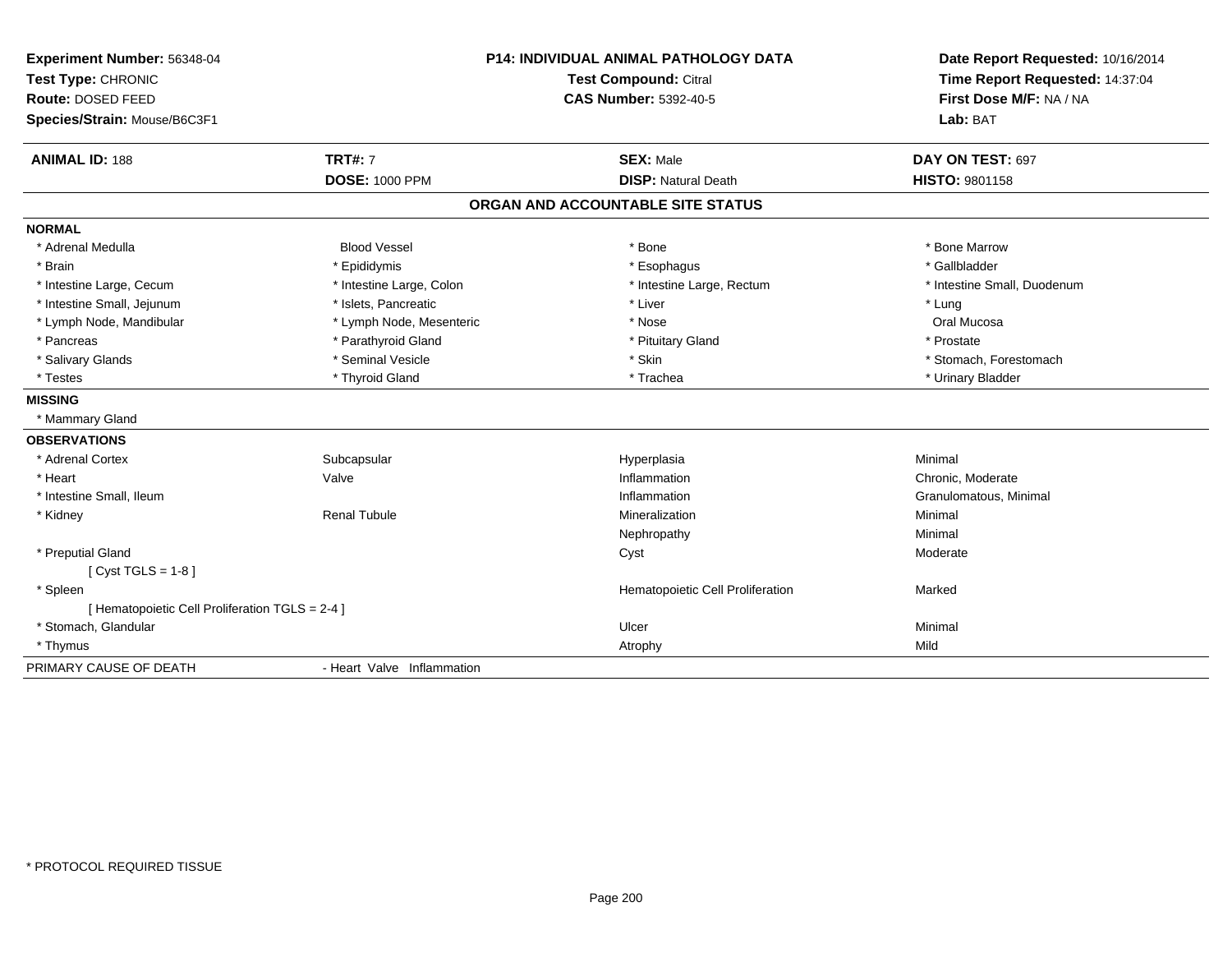| Experiment Number: 56348-04                 | <b>P14: INDIVIDUAL ANIMAL PATHOLOGY DATA</b> |                                   | Date Report Requested: 10/16/2014 |
|---------------------------------------------|----------------------------------------------|-----------------------------------|-----------------------------------|
| Test Type: CHRONIC                          |                                              | Test Compound: Citral             | Time Report Requested: 14:37:04   |
| Route: DOSED FEED                           |                                              | <b>CAS Number: 5392-40-5</b>      | First Dose M/F: NA / NA           |
| Species/Strain: Mouse/B6C3F1                |                                              |                                   | Lab: BAT                          |
| <b>ANIMAL ID: 189</b>                       | <b>TRT#: 7</b>                               | <b>SEX: Male</b>                  | DAY ON TEST: 728                  |
|                                             | <b>DOSE: 1000 PPM</b>                        | <b>DISP: Terminal Sacrifice</b>   | <b>HISTO: 9801159</b>             |
|                                             |                                              | ORGAN AND ACCOUNTABLE SITE STATUS |                                   |
| <b>NORMAL</b>                               |                                              |                                   |                                   |
| * Adrenal Medulla                           | <b>Blood Vessel</b>                          | * Bone                            | * Bone Marrow                     |
| * Brain                                     | * Epididymis                                 | * Esophagus                       | * Gallbladder                     |
| * Heart                                     | * Intestine Large, Cecum                     | * Intestine Large, Colon          | * Intestine Large, Rectum         |
| * Intestine Small, Duodenum                 | * Intestine Small, Ileum                     | * Intestine Small, Jejunum        | * Liver                           |
| * Lymph Node, Mandibular                    | * Lymph Node, Mesenteric                     | * Nose                            | Oral Mucosa                       |
| * Pancreas                                  | * Parathyroid Gland                          | * Pituitary Gland                 | * Preputial Gland                 |
| * Prostate                                  | * Salivary Glands                            | * Seminal Vesicle                 | * Skin                            |
| * Spleen                                    | * Stomach, Forestomach                       | * Stomach, Glandular              | * Testes                          |
| * Thyroid Gland                             | * Trachea                                    | * Urinary Bladder                 |                                   |
| <b>MISSING</b>                              |                                              |                                   |                                   |
| * Mammary Gland                             |                                              |                                   |                                   |
| <b>OBSERVATIONS</b>                         |                                              |                                   |                                   |
| * Adrenal Cortex                            | Subcapsular                                  | Hyperplasia                       | Minimal                           |
|                                             |                                              | Hypertrophy                       | Focal, Minimal                    |
| * Islets, Pancreatic                        |                                              | Hyperplasia                       | Minimal                           |
| * Kidney                                    | <b>Renal Tubule</b>                          | Mineralization                    | Minimal                           |
|                                             |                                              | Nephropathy                       | Minimal                           |
| * Lung                                      |                                              | Alveolar/Bronchiolar Carcinoma    |                                   |
| [Alveolar/Bronchiolar Carcinoma TGLS = 1-9] |                                              |                                   |                                   |
| * Thymus                                    |                                              | Atrophy                           | Moderate                          |
| PRIMARY CAUSE OF DEATH                      |                                              |                                   |                                   |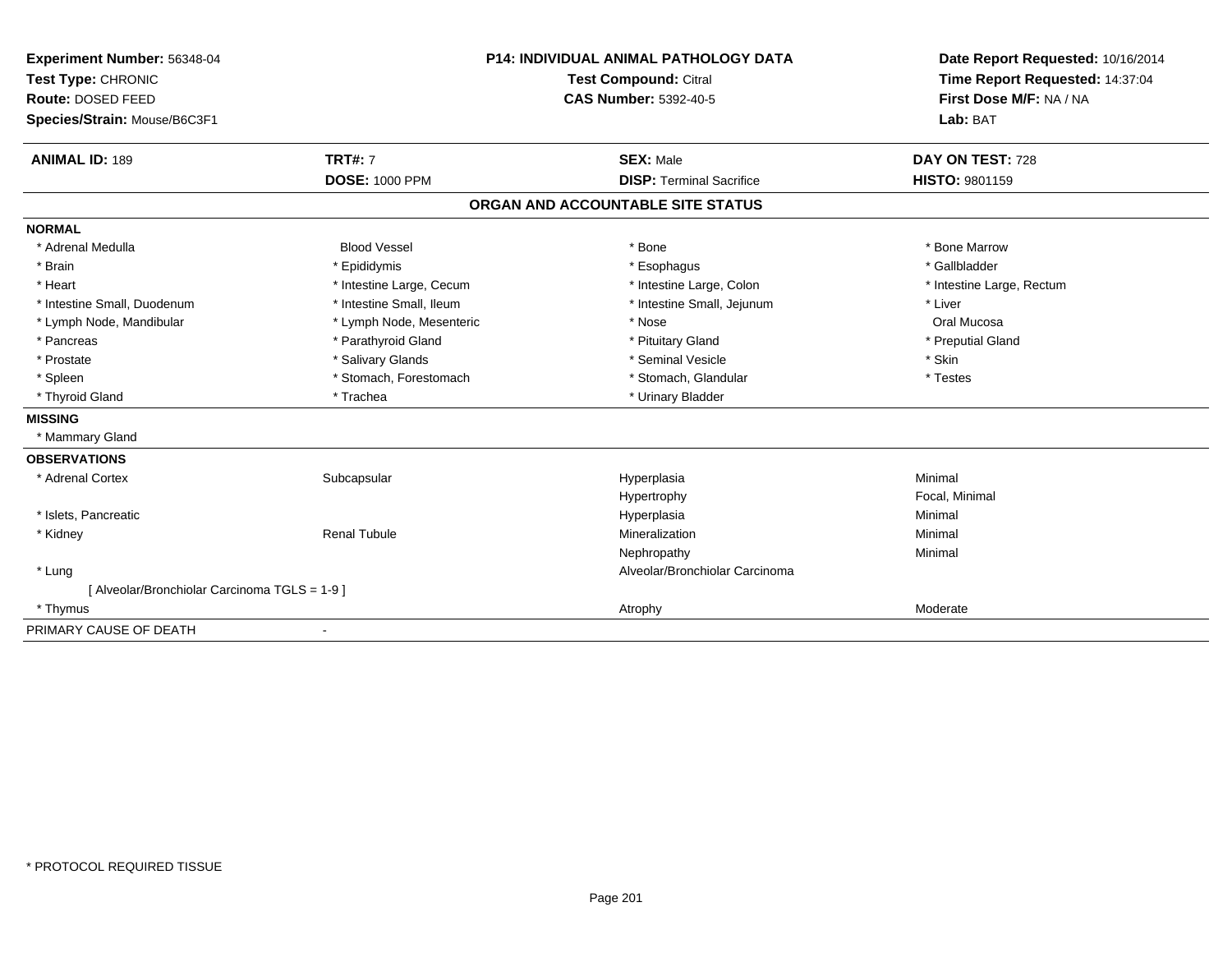| Experiment Number: 56348-04  | <b>P14: INDIVIDUAL ANIMAL PATHOLOGY DATA</b><br><b>Test Compound: Citral</b> |                                   | Date Report Requested: 10/16/2014 |
|------------------------------|------------------------------------------------------------------------------|-----------------------------------|-----------------------------------|
| Test Type: CHRONIC           |                                                                              |                                   | Time Report Requested: 14:37:04   |
| <b>Route: DOSED FEED</b>     |                                                                              | <b>CAS Number: 5392-40-5</b>      | First Dose M/F: NA / NA           |
| Species/Strain: Mouse/B6C3F1 |                                                                              |                                   | Lab: BAT                          |
| <b>ANIMAL ID: 190</b>        | <b>TRT#: 7</b>                                                               | <b>SEX: Male</b>                  | DAY ON TEST: 729                  |
|                              | <b>DOSE: 1000 PPM</b>                                                        | <b>DISP: Terminal Sacrifice</b>   | HISTO: 9801160                    |
|                              |                                                                              | ORGAN AND ACCOUNTABLE SITE STATUS |                                   |
| <b>NORMAL</b>                |                                                                              |                                   |                                   |
| * Adrenal Medulla            | <b>Blood Vessel</b>                                                          | * Bone                            | * Bone Marrow                     |
| * Brain                      | * Epididymis                                                                 | * Esophagus                       | * Gallbladder                     |
| * Heart                      | * Intestine Large, Cecum                                                     | * Intestine Large, Colon          | * Intestine Large, Rectum         |
| * Intestine Small, Duodenum  | * Intestine Small, Ileum                                                     | * Intestine Small, Jejunum        | * Liver                           |
| * Lymph Node, Mandibular     | * Lymph Node, Mesenteric                                                     | * Nose                            | * Pancreas                        |
| * Parathyroid Gland          | * Pituitary Gland                                                            | * Preputial Gland                 | * Prostate                        |
| * Salivary Glands            | * Seminal Vesicle                                                            | * Skin                            | * Spleen                          |
| * Stomach, Forestomach       | * Stomach, Glandular                                                         | * Testes                          | * Thyroid Gland                   |
| * Trachea                    | * Urinary Bladder                                                            |                                   |                                   |
| <b>MISSING</b>               |                                                                              |                                   |                                   |
| * Mammary Gland              |                                                                              |                                   |                                   |
| <b>OBSERVATIONS</b>          |                                                                              |                                   |                                   |
| * Adrenal Cortex             | Subcapsular                                                                  | Hyperplasia                       | Minimal                           |
| * Islets, Pancreatic         |                                                                              | Hyperplasia                       | Minimal                           |
| * Kidney                     | <b>Renal Tubule</b>                                                          | Mineralization                    | Minimal                           |
|                              |                                                                              | Nephropathy                       | Minimal                           |
| * Lung                       |                                                                              | Hemorrhage                        | Minimal                           |
| Oral Mucosa                  |                                                                              | Inflammation                      | Chronic Active, Mild              |
|                              |                                                                              | Ulcer                             | Mild                              |
| * Thymus                     |                                                                              | Atrophy                           | Minimal                           |
| PRIMARY CAUSE OF DEATH       |                                                                              |                                   |                                   |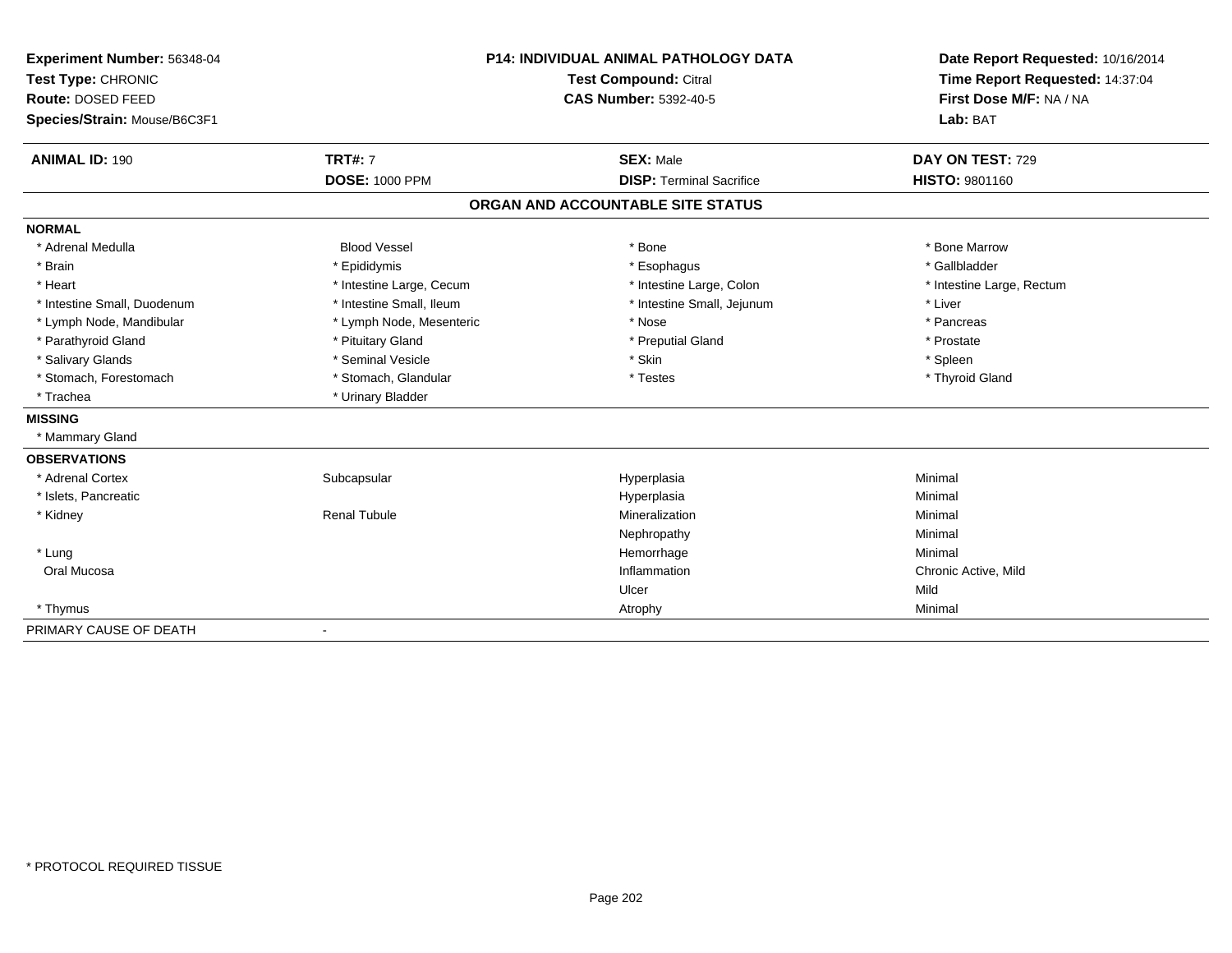| Experiment Number: 56348-04<br>Test Type: CHRONIC<br>Route: DOSED FEED<br>Species/Strain: Mouse/B6C3F1 |                                  | P14: INDIVIDUAL ANIMAL PATHOLOGY DATA<br><b>Test Compound: Citral</b><br><b>CAS Number: 5392-40-5</b> | Date Report Requested: 10/16/2014<br>Time Report Requested: 14:37:04<br>First Dose M/F: NA / NA<br>Lab: BAT |
|--------------------------------------------------------------------------------------------------------|----------------------------------|-------------------------------------------------------------------------------------------------------|-------------------------------------------------------------------------------------------------------------|
|                                                                                                        |                                  |                                                                                                       |                                                                                                             |
| <b>ANIMAL ID: 191</b>                                                                                  | <b>TRT#: 7</b>                   | <b>SEX: Male</b>                                                                                      | DAY ON TEST: 689                                                                                            |
|                                                                                                        | <b>DOSE: 1000 PPM</b>            | <b>DISP:</b> Moribund Sacrifice                                                                       | HISTO: 9801161                                                                                              |
|                                                                                                        |                                  | ORGAN AND ACCOUNTABLE SITE STATUS                                                                     |                                                                                                             |
| <b>NORMAL</b>                                                                                          |                                  |                                                                                                       |                                                                                                             |
| * Adrenal Medulla                                                                                      | <b>Blood Vessel</b>              | * Bone                                                                                                | * Bone Marrow                                                                                               |
| * Brain                                                                                                | * Epididymis                     | * Esophagus                                                                                           | * Gallbladder                                                                                               |
| * Heart                                                                                                | * Intestine Large, Cecum         | * Intestine Large, Colon                                                                              | * Intestine Large, Rectum                                                                                   |
| * Intestine Small, Duodenum                                                                            | * Intestine Small, Ileum         | * Intestine Small, Jejunum                                                                            | * Lymph Node, Mandibular                                                                                    |
| * Lymph Node, Mesenteric                                                                               | * Nose                           | * Pancreas                                                                                            | * Parathyroid Gland                                                                                         |
| * Preputial Gland                                                                                      | * Prostate                       | * Salivary Glands                                                                                     | * Skin                                                                                                      |
| * Stomach, Forestomach                                                                                 | * Stomach, Glandular             | * Thyroid Gland                                                                                       | * Trachea                                                                                                   |
| * Urinary Bladder                                                                                      |                                  |                                                                                                       |                                                                                                             |
| <b>MISSING</b>                                                                                         |                                  |                                                                                                       |                                                                                                             |
| * Mammary Gland                                                                                        | * Pituitary Gland                |                                                                                                       |                                                                                                             |
| <b>OBSERVATIONS</b>                                                                                    |                                  |                                                                                                       |                                                                                                             |
| * Adrenal Cortex                                                                                       | Subcapsular                      | Hyperplasia                                                                                           | Minimal                                                                                                     |
| * Islets, Pancreatic                                                                                   |                                  | Hyperplasia                                                                                           | Minimal                                                                                                     |
| * Kidney                                                                                               | <b>Renal Tubule</b>              | Mineralization                                                                                        | Minimal                                                                                                     |
|                                                                                                        |                                  | Nephropathy                                                                                           | Minimal                                                                                                     |
| * Liver                                                                                                |                                  | Hepatocellular Carcinoma                                                                              |                                                                                                             |
|                                                                                                        |                                  | Inflammation                                                                                          | Granulomatous, Minimal                                                                                      |
| [ Hepatocellular Carcinoma TGLS = 2-9 ]                                                                |                                  |                                                                                                       |                                                                                                             |
| * Lung                                                                                                 |                                  | Hepatocellular Carcinoma                                                                              | Metastatic (Liver)                                                                                          |
| Oral Mucosa                                                                                            |                                  | Inflammation                                                                                          | Chronic Active, Mild                                                                                        |
|                                                                                                        |                                  | Ulcer                                                                                                 | Minimal                                                                                                     |
| * Seminal Vesicle                                                                                      |                                  | Fibrosis                                                                                              | Minimal                                                                                                     |
| [Fibrosis TGLS = $1-7$ ]                                                                               |                                  |                                                                                                       |                                                                                                             |
| * Spleen                                                                                               |                                  | Hematopoietic Cell Proliferation                                                                      | Moderate                                                                                                    |
| * Testes                                                                                               | <b>Germinal Epith</b>            | Degeneration                                                                                          | Minimal                                                                                                     |
| * Thymus                                                                                               |                                  | Atrophy                                                                                               | Moderate                                                                                                    |
| PRIMARY CAUSE OF DEATH                                                                                 | - Liver Hepatocellular Carcinoma |                                                                                                       |                                                                                                             |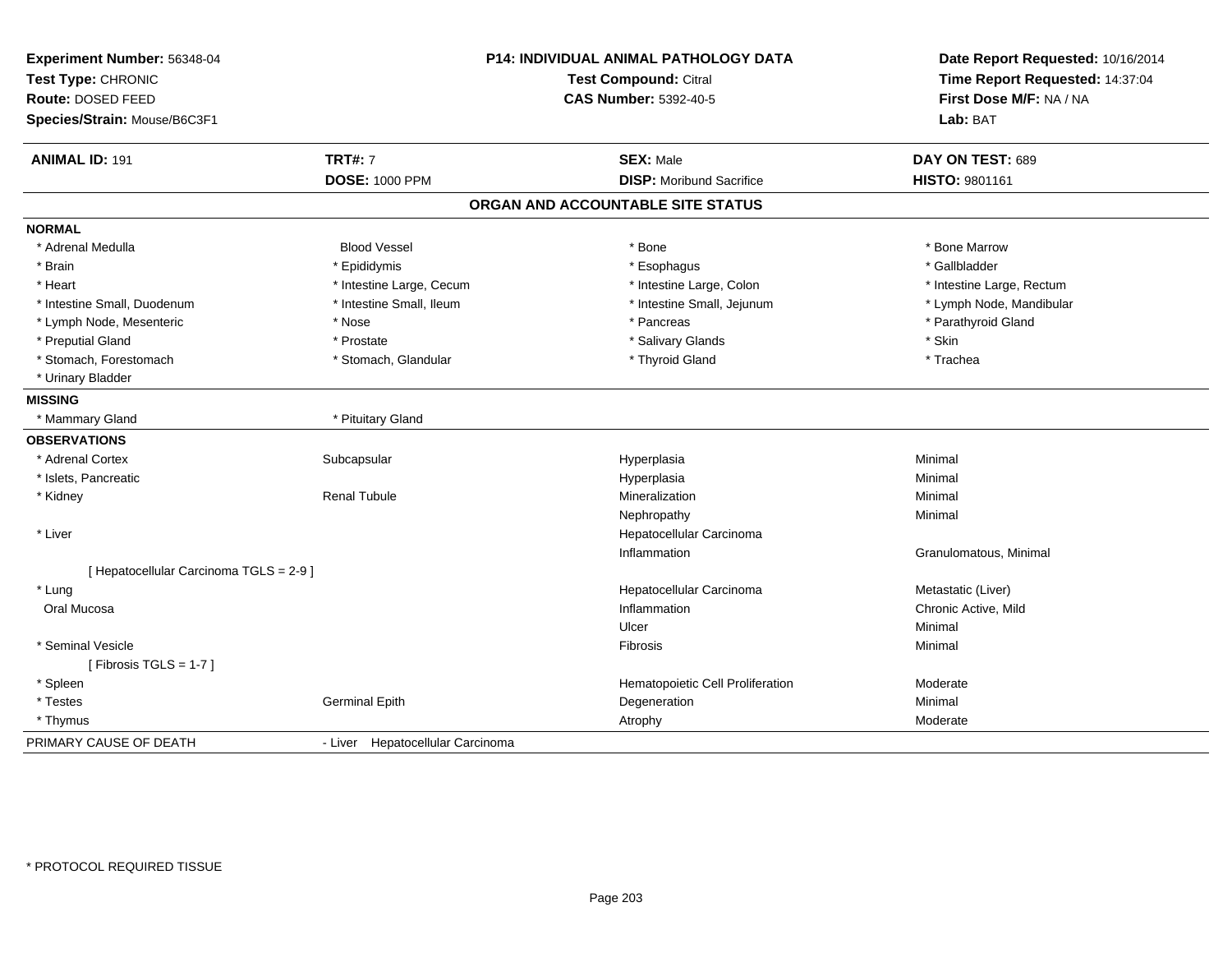| Experiment Number: 56348-04<br>Test Type: CHRONIC<br>Route: DOSED FEED<br>Species/Strain: Mouse/B6C3F1 |                            | P14: INDIVIDUAL ANIMAL PATHOLOGY DATA<br>Test Compound: Citral<br><b>CAS Number: 5392-40-5</b> | Date Report Requested: 10/16/2014<br>Time Report Requested: 14:37:04<br>First Dose M/F: NA / NA<br>Lab: BAT |
|--------------------------------------------------------------------------------------------------------|----------------------------|------------------------------------------------------------------------------------------------|-------------------------------------------------------------------------------------------------------------|
| <b>ANIMAL ID: 192</b>                                                                                  | <b>TRT#: 7</b>             | <b>SEX: Male</b>                                                                               | DAY ON TEST: 731                                                                                            |
|                                                                                                        | <b>DOSE: 1000 PPM</b>      | <b>DISP: Terminal Sacrifice</b>                                                                | HISTO: 9801162                                                                                              |
|                                                                                                        |                            | ORGAN AND ACCOUNTABLE SITE STATUS                                                              |                                                                                                             |
| <b>NORMAL</b>                                                                                          |                            |                                                                                                |                                                                                                             |
| * Adrenal Medulla                                                                                      | <b>Blood Vessel</b>        | * Bone                                                                                         | * Brain                                                                                                     |
| * Epididymis                                                                                           | * Esophagus                | * Gallbladder                                                                                  | * Heart                                                                                                     |
| * Intestine Large, Cecum                                                                               | * Intestine Large, Colon   | * Intestine Large, Rectum                                                                      | * Intestine Small, Duodenum                                                                                 |
| * Intestine Small, Ileum                                                                               | * Intestine Small, Jejunum | * Lung                                                                                         | * Lymph Node, Mandibular                                                                                    |
| * Lymph Node, Mesenteric                                                                               | * Nose                     | * Pancreas                                                                                     | * Parathyroid Gland                                                                                         |
| * Prostate                                                                                             | * Salivary Glands          | * Seminal Vesicle                                                                              | * Skin                                                                                                      |
| * Stomach, Forestomach                                                                                 | * Stomach, Glandular       | * Testes                                                                                       | * Thyroid Gland                                                                                             |
| * Trachea                                                                                              | * Urinary Bladder          |                                                                                                |                                                                                                             |
| <b>MISSING</b>                                                                                         |                            |                                                                                                |                                                                                                             |
| * Mammary Gland                                                                                        | * Pituitary Gland          | * Thymus                                                                                       |                                                                                                             |
| <b>OBSERVATIONS</b>                                                                                    |                            |                                                                                                |                                                                                                             |
| * Adrenal Cortex                                                                                       | Subcapsular                | Hyperplasia                                                                                    | Minimal                                                                                                     |
| * Bone Marrow                                                                                          |                            | Hyperplasia                                                                                    | Mild                                                                                                        |
| * Islets, Pancreatic                                                                                   |                            | Hyperplasia                                                                                    | Minimal                                                                                                     |
| * Kidney                                                                                               | <b>Renal Tubule</b>        | Hyperplasia                                                                                    | Moderate                                                                                                    |
|                                                                                                        | <b>Renal Tubule</b>        | Mineralization                                                                                 | Minimal                                                                                                     |
|                                                                                                        |                            | Nephropathy                                                                                    | Minimal                                                                                                     |
| * Liver                                                                                                |                            | Hepatocellular Adenoma                                                                         |                                                                                                             |
|                                                                                                        |                            | Hepatocellular Carcinoma                                                                       |                                                                                                             |
|                                                                                                        |                            | Necrosis                                                                                       | Focal, Minimal                                                                                              |
| [ Hepatocellular Adenoma TGLS = 3-10 ]                                                                 |                            |                                                                                                |                                                                                                             |
| [ Hepatocellular Carcinoma TGLS = 1-9 ]                                                                |                            |                                                                                                |                                                                                                             |
| Oral Mucosa                                                                                            |                            | Inflammation                                                                                   | Chronic Active, Moderate                                                                                    |
|                                                                                                        |                            | Ulcer                                                                                          | Mild                                                                                                        |
| * Preputial Gland                                                                                      |                            | Cyst                                                                                           | Moderate                                                                                                    |
| [Cyst TGLS = $2-8$ ]                                                                                   |                            |                                                                                                |                                                                                                             |
| * Spleen                                                                                               |                            | Hematopoietic Cell Proliferation                                                               | Mild                                                                                                        |
| PRIMARY CAUSE OF DEATH                                                                                 | $\sim$                     |                                                                                                |                                                                                                             |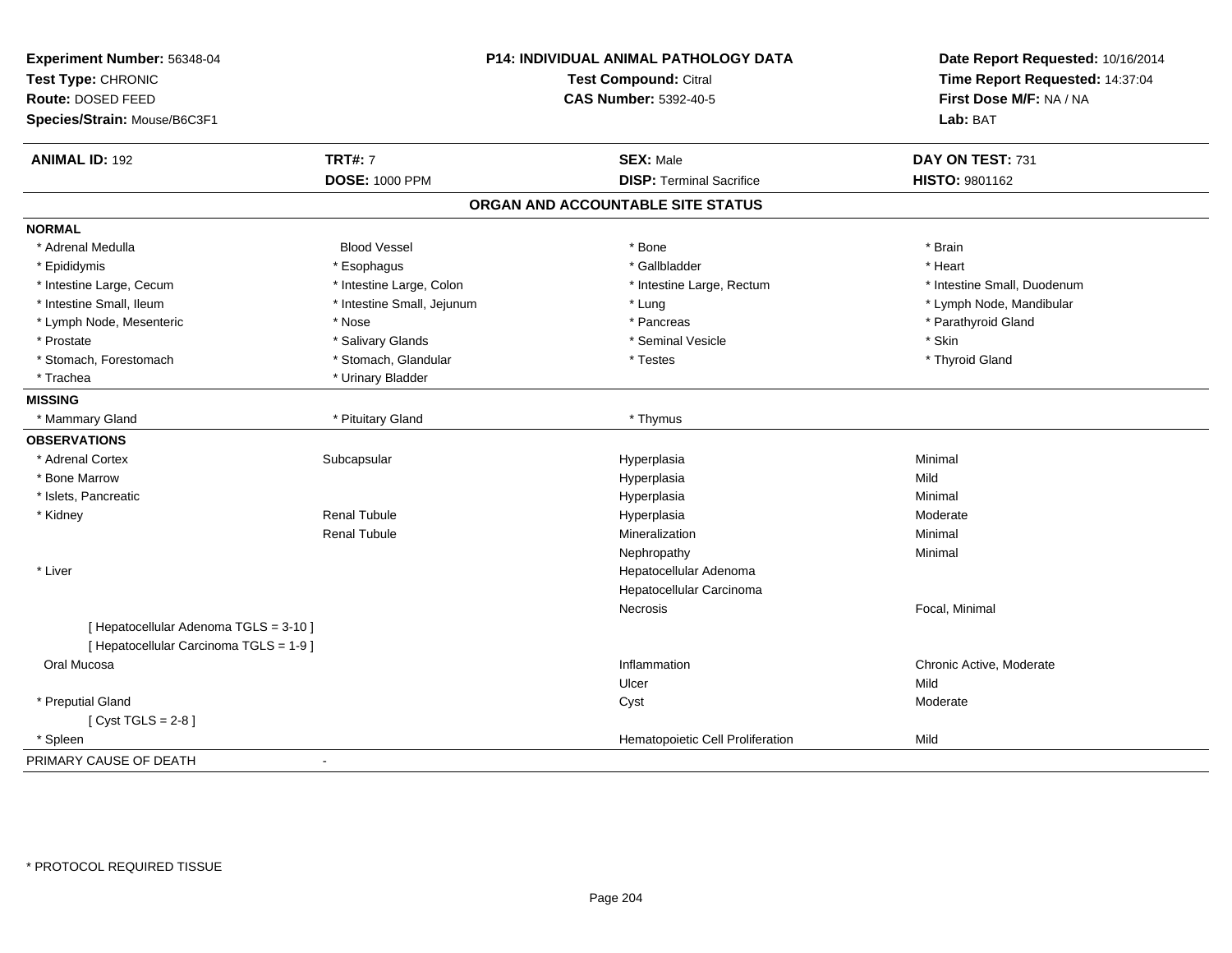| Experiment Number: 56348-04  |                          | <b>P14: INDIVIDUAL ANIMAL PATHOLOGY DATA</b> | Date Report Requested: 10/16/2014 |
|------------------------------|--------------------------|----------------------------------------------|-----------------------------------|
| Test Type: CHRONIC           |                          | <b>Test Compound: Citral</b>                 | Time Report Requested: 14:37:04   |
| Route: DOSED FEED            |                          | <b>CAS Number: 5392-40-5</b>                 | First Dose M/F: NA / NA           |
| Species/Strain: Mouse/B6C3F1 |                          |                                              | Lab: BAT                          |
| <b>ANIMAL ID: 193</b>        | <b>TRT#: 7</b>           | <b>SEX: Male</b>                             | DAY ON TEST: 682                  |
|                              | <b>DOSE: 1000 PPM</b>    | <b>DISP: Moribund Sacrifice</b>              | HISTO: 9801163                    |
|                              |                          | ORGAN AND ACCOUNTABLE SITE STATUS            |                                   |
| <b>NORMAL</b>                |                          |                                              |                                   |
| * Adrenal Medulla            | <b>Blood Vessel</b>      | * Bone                                       | * Bone Marrow                     |
| * Brain                      | * Epididymis             | * Esophagus                                  | * Gallbladder                     |
| * Heart                      | * Intestine Large, Cecum | * Intestine Large, Colon                     | * Intestine Large, Rectum         |
| * Intestine Small, Duodenum  | * Intestine Small, Ileum | * Intestine Small, Jejunum                   | * Lymph Node, Mandibular          |
| * Lymph Node, Mesenteric     | * Nose                   | Oral Mucosa                                  | * Pancreas                        |
| * Parathyroid Gland          | * Prostate               | * Salivary Glands                            | * Seminal Vesicle                 |
| * Skin                       | * Spleen                 | * Stomach, Forestomach                       | * Stomach, Glandular              |
| * Testes                     | * Thyroid Gland          | * Trachea                                    | * Urinary Bladder                 |
| <b>MISSING</b>               |                          |                                              |                                   |
| * Mammary Gland              | * Pituitary Gland        |                                              |                                   |
| <b>OBSERVATIONS</b>          |                          |                                              |                                   |
| * Adrenal Cortex             | Subcapsular              | Hyperplasia                                  | Minimal                           |
| * Islets, Pancreatic         |                          | Hyperplasia                                  | Minimal                           |
| * Kidney                     | <b>Renal Tubule</b>      | Mineralization                               | Minimal                           |
|                              |                          | Nephropathy                                  | Mild                              |
| * Liver                      |                          | <b>Infiltration Cellular</b>                 | Lymphocyte, Minimal               |
|                              |                          | Vacuolization Cytoplasmic                    | Focal, Minimal                    |
| * Lung                       |                          | Alveolar/Bronchiolar Adenoma                 |                                   |
| * Preputial Gland            |                          | Cyst                                         | Moderate                          |
| [Cyst TGLS = $1-8$ ]         |                          |                                              |                                   |
| * Thymus                     |                          | Atrophy                                      | Moderate                          |
| PRIMARY CAUSE OF DEATH       | - UNCERTAIN              |                                              |                                   |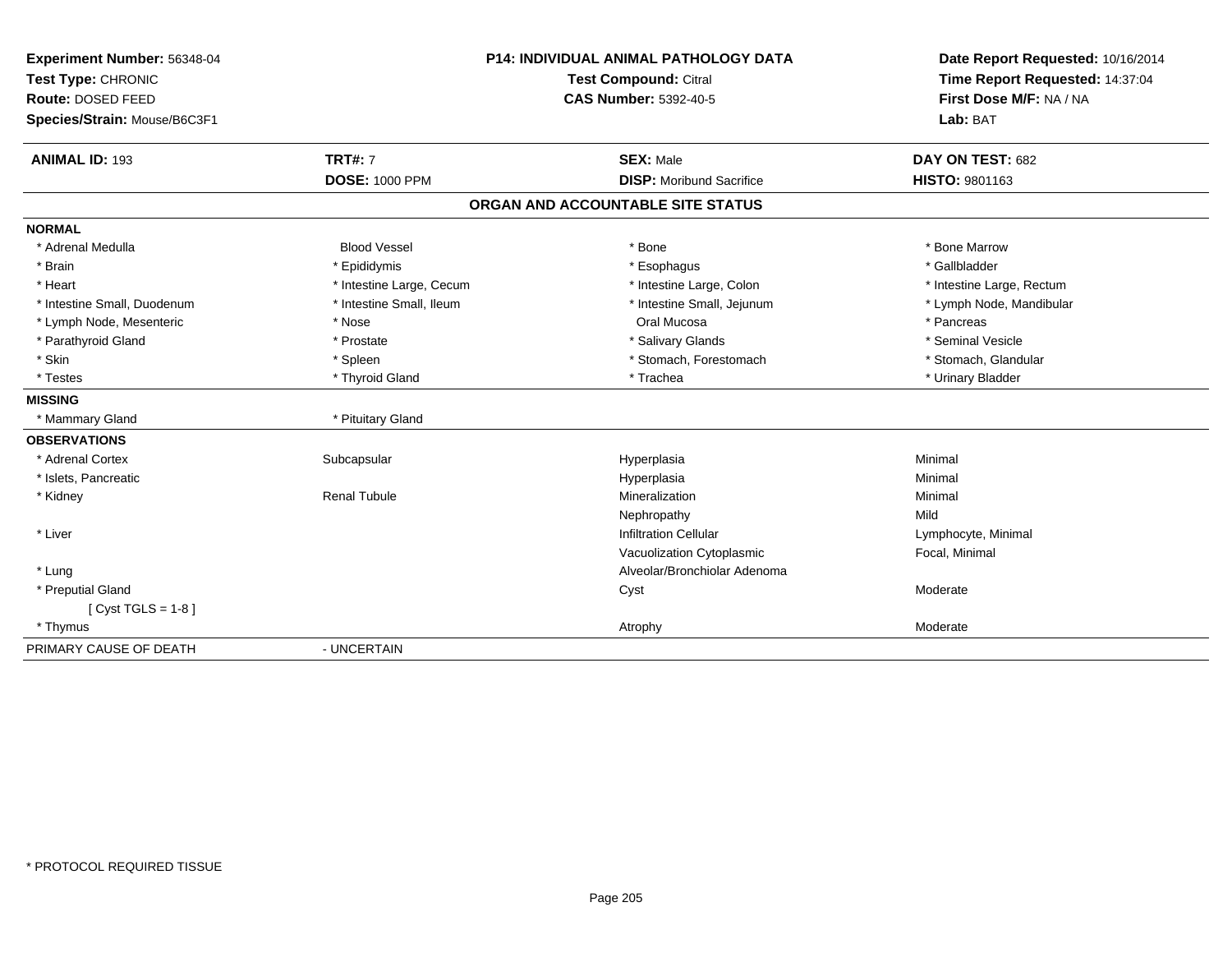| Experiment Number: 56348-04  |                              | <b>P14: INDIVIDUAL ANIMAL PATHOLOGY DATA</b> | Date Report Requested: 10/16/2014 |
|------------------------------|------------------------------|----------------------------------------------|-----------------------------------|
| Test Type: CHRONIC           | <b>Test Compound: Citral</b> |                                              | Time Report Requested: 14:37:04   |
| Route: DOSED FEED            |                              | <b>CAS Number: 5392-40-5</b>                 | First Dose M/F: NA / NA           |
| Species/Strain: Mouse/B6C3F1 |                              |                                              | Lab: BAT                          |
| <b>ANIMAL ID: 194</b>        | <b>TRT#: 7</b>               | <b>SEX: Male</b>                             | DAY ON TEST: 731                  |
|                              | <b>DOSE: 1000 PPM</b>        | <b>DISP: Terminal Sacrifice</b>              | <b>HISTO: 9801164</b>             |
|                              |                              | ORGAN AND ACCOUNTABLE SITE STATUS            |                                   |
| <b>NORMAL</b>                |                              |                                              |                                   |
| * Adrenal Medulla            | <b>Blood Vessel</b>          | * Bone                                       | * Bone Marrow                     |
| * Brain                      | * Epididymis                 | * Esophagus                                  | * Gallbladder                     |
| * Heart                      | * Intestine Large, Cecum     | * Intestine Large, Colon                     | * Intestine Large, Rectum         |
| * Intestine Small, Duodenum  | * Intestine Small, Ileum     | * Intestine Small, Jejunum                   | * Liver                           |
| * Lung                       | * Lymph Node, Mandibular     | * Lymph Node, Mesenteric                     | * Nose                            |
| Oral Mucosa                  | * Pancreas                   | * Pituitary Gland                            | * Prostate                        |
| * Salivary Glands            | * Skin                       | * Spleen                                     | * Stomach, Forestomach            |
| * Stomach, Glandular         | * Testes                     | * Thyroid Gland                              | * Trachea                         |
| * Urinary Bladder            |                              |                                              |                                   |
| <b>MISSING</b>               |                              |                                              |                                   |
| * Mammary Gland              | * Parathyroid Gland          |                                              |                                   |
| <b>OBSERVATIONS</b>          |                              |                                              |                                   |
| * Adrenal Cortex             | Subcapsular                  | Hyperplasia                                  | Minimal                           |
|                              |                              | Hypertrophy                                  | Focal, Minimal                    |
| * Islets, Pancreatic         |                              | Hyperplasia                                  | Minimal                           |
| * Kidney                     | <b>Renal Tubule</b>          | Cyst                                         | Minimal                           |
|                              | <b>Renal Tubule</b>          | Mineralization                               | Minimal                           |
|                              |                              | Nephropathy                                  | Minimal                           |
| * Preputial Gland            |                              | Cyst                                         | Moderate                          |
| [Cyst TGLS = $1-8$ ]         |                              |                                              |                                   |
| * Seminal Vesicle            |                              | Fibrosis                                     | Mild                              |
| * Thymus                     |                              | Atrophy                                      | Minimal                           |
| PRIMARY CAUSE OF DEATH       |                              |                                              |                                   |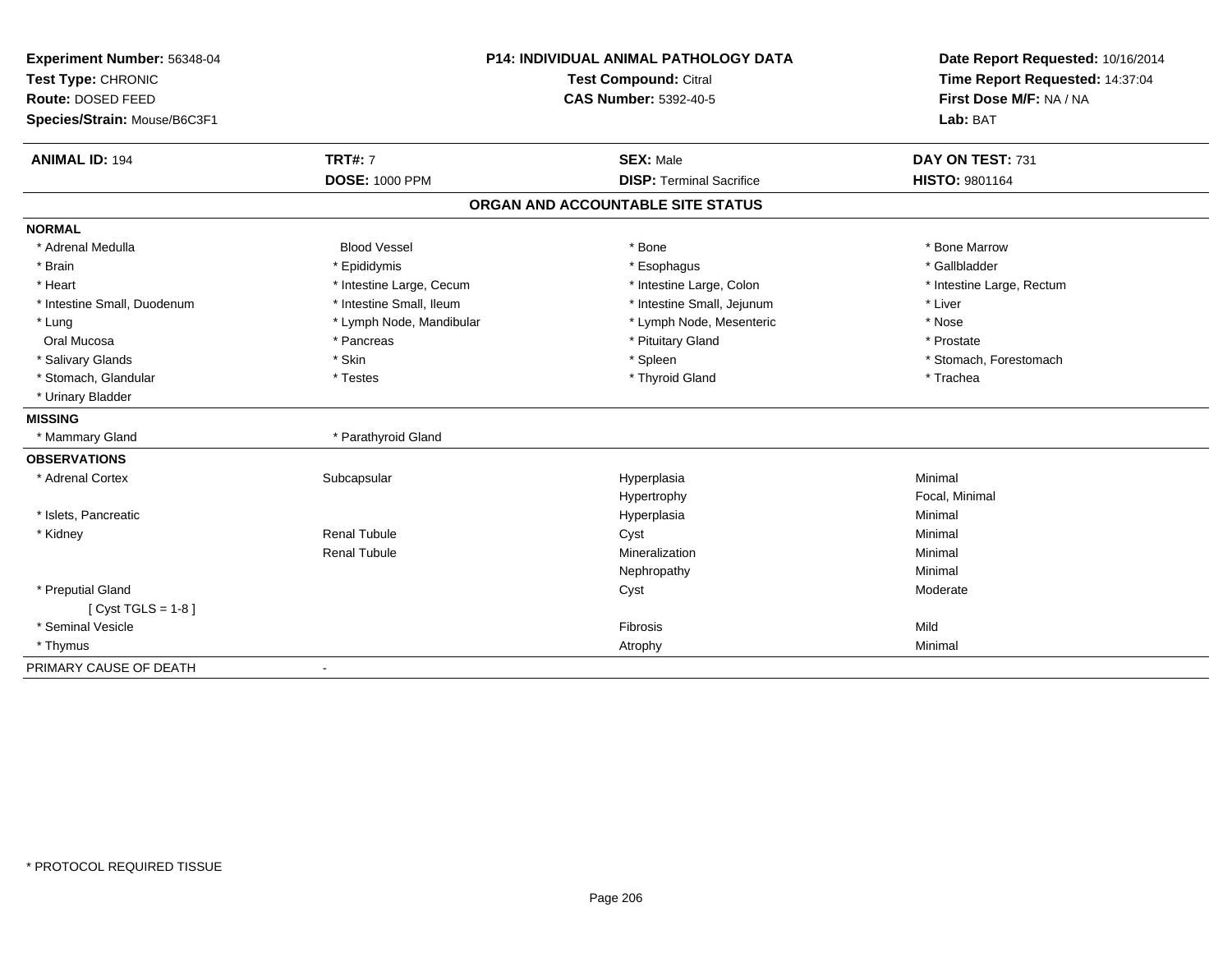| Experiment Number: 56348-04<br>Test Type: CHRONIC<br><b>Route: DOSED FEED</b><br>Species/Strain: Mouse/B6C3F1 |                          | <b>P14: INDIVIDUAL ANIMAL PATHOLOGY DATA</b><br><b>Test Compound: Citral</b><br><b>CAS Number: 5392-40-5</b> | Date Report Requested: 10/16/2014<br>Time Report Requested: 14:37:04<br>First Dose M/F: NA / NA<br>Lab: BAT |
|---------------------------------------------------------------------------------------------------------------|--------------------------|--------------------------------------------------------------------------------------------------------------|-------------------------------------------------------------------------------------------------------------|
| <b>ANIMAL ID: 195</b>                                                                                         | <b>TRT#: 7</b>           | <b>SEX: Male</b>                                                                                             | DAY ON TEST: 728                                                                                            |
|                                                                                                               | <b>DOSE: 1000 PPM</b>    | <b>DISP: Terminal Sacrifice</b>                                                                              | <b>HISTO: 9801165</b>                                                                                       |
|                                                                                                               |                          | ORGAN AND ACCOUNTABLE SITE STATUS                                                                            |                                                                                                             |
| <b>NORMAL</b>                                                                                                 |                          |                                                                                                              |                                                                                                             |
| * Adrenal Medulla                                                                                             | <b>Blood Vessel</b>      | * Bone                                                                                                       | * Bone Marrow                                                                                               |
| * Brain                                                                                                       | * Epididymis             | * Esophagus                                                                                                  | * Gallbladder                                                                                               |
| * Heart                                                                                                       | * Intestine Large, Cecum | * Intestine Large, Colon                                                                                     | * Intestine Large, Rectum                                                                                   |
| * Intestine Small, Duodenum                                                                                   | * Intestine Small, Ileum | * Intestine Small, Jejunum                                                                                   | * Lung                                                                                                      |
| * Lymph Node, Mandibular                                                                                      | * Lymph Node, Mesenteric | * Nose                                                                                                       | Oral Mucosa                                                                                                 |
| * Pancreas                                                                                                    | * Parathyroid Gland      | * Pituitary Gland                                                                                            | * Preputial Gland                                                                                           |
| * Prostate                                                                                                    | * Salivary Glands        | * Seminal Vesicle                                                                                            | * Skin                                                                                                      |
| * Spleen                                                                                                      | * Stomach, Forestomach   | * Stomach, Glandular                                                                                         | * Thymus                                                                                                    |
| * Thyroid Gland                                                                                               | * Trachea                | * Urinary Bladder                                                                                            |                                                                                                             |
| <b>MISSING</b>                                                                                                |                          |                                                                                                              |                                                                                                             |
| * Mammary Gland                                                                                               |                          |                                                                                                              |                                                                                                             |
| <b>OBSERVATIONS</b>                                                                                           |                          |                                                                                                              |                                                                                                             |
| * Adrenal Cortex                                                                                              | Subcapsular              | Hyperplasia                                                                                                  | Minimal                                                                                                     |
| * Islets, Pancreatic                                                                                          |                          | Hyperplasia                                                                                                  | Mild                                                                                                        |
| * Kidney                                                                                                      | <b>Renal Tubule</b>      | Mineralization                                                                                               | Minimal                                                                                                     |
|                                                                                                               |                          | Nephropathy                                                                                                  | Minimal                                                                                                     |
| * Liver                                                                                                       |                          | <b>Mixed Cell Focus</b>                                                                                      |                                                                                                             |
| [Mixed Cell Focus TGLS = 1-4]                                                                                 |                          |                                                                                                              |                                                                                                             |
| * Testes                                                                                                      | Tunic                    | Mineralization                                                                                               | Minimal                                                                                                     |
| PRIMARY CAUSE OF DEATH                                                                                        | $\blacksquare$           |                                                                                                              |                                                                                                             |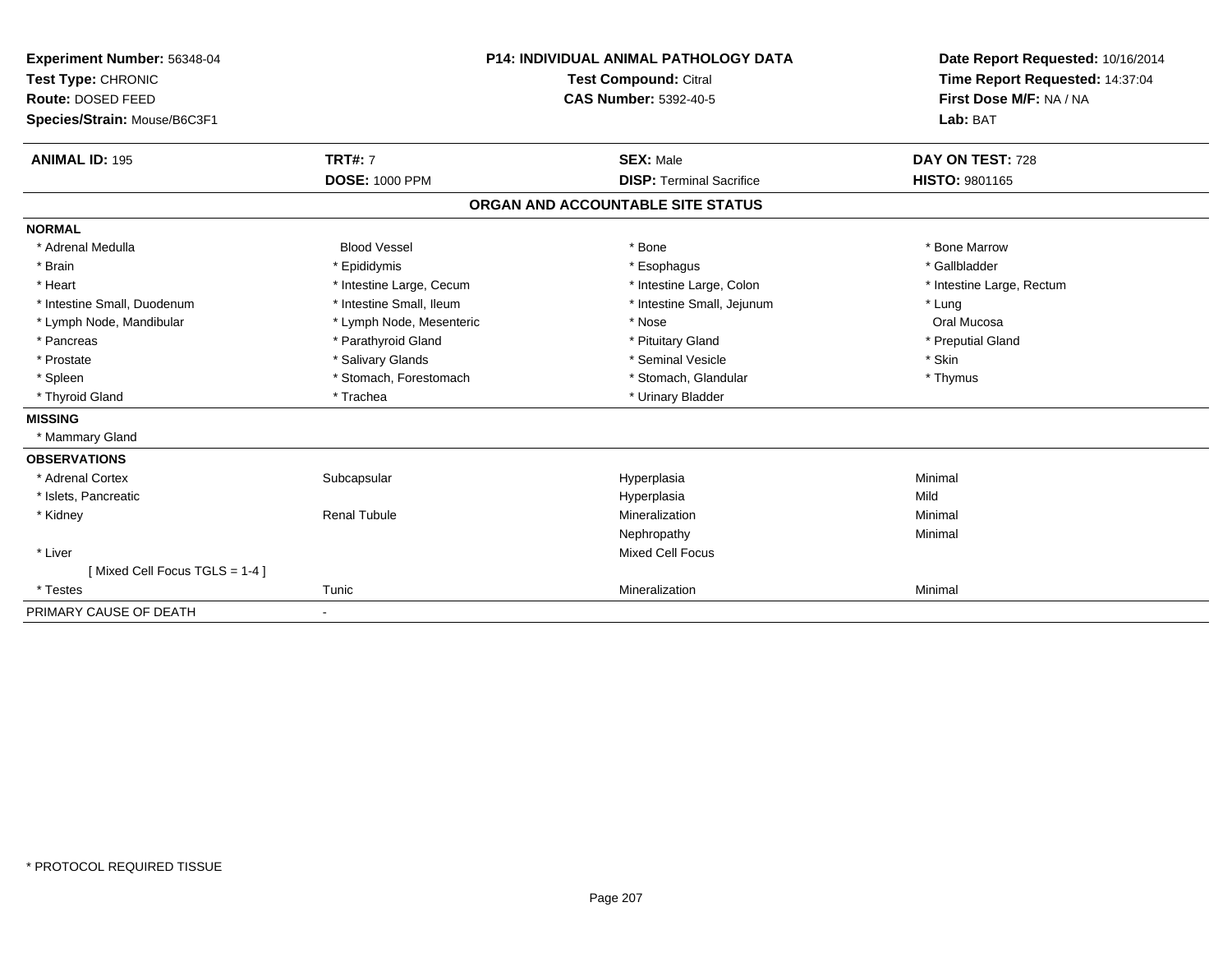| Experiment Number: 56348-04             | <b>P14: INDIVIDUAL ANIMAL PATHOLOGY DATA</b><br><b>Test Compound: Citral</b> |                                   | Date Report Requested: 10/16/2014<br>Time Report Requested: 14:37:04 |
|-----------------------------------------|------------------------------------------------------------------------------|-----------------------------------|----------------------------------------------------------------------|
| Test Type: CHRONIC<br>Route: DOSED FEED |                                                                              | <b>CAS Number: 5392-40-5</b>      | First Dose M/F: NA / NA                                              |
|                                         |                                                                              |                                   |                                                                      |
| Species/Strain: Mouse/B6C3F1            |                                                                              |                                   | Lab: BAT                                                             |
| <b>ANIMAL ID: 196</b>                   | <b>TRT#: 7</b>                                                               | <b>SEX: Male</b>                  | DAY ON TEST: 728                                                     |
|                                         | <b>DOSE: 1000 PPM</b>                                                        | <b>DISP: Terminal Sacrifice</b>   | <b>HISTO: 9801166</b>                                                |
|                                         |                                                                              | ORGAN AND ACCOUNTABLE SITE STATUS |                                                                      |
| <b>NORMAL</b>                           |                                                                              |                                   |                                                                      |
| * Adrenal Medulla                       | <b>Blood Vessel</b>                                                          | * Bone                            | * Bone Marrow                                                        |
| * Brain                                 | * Epididymis                                                                 | * Esophagus                       | * Gallbladder                                                        |
| * Heart                                 | * Intestine Large, Cecum                                                     | * Intestine Large, Colon          | * Intestine Large, Rectum                                            |
| * Intestine Small, Duodenum             | * Intestine Small, Ileum                                                     | * Intestine Small, Jejunum        | * Liver                                                              |
| * Lung                                  | * Lymph Node, Mandibular                                                     | * Lymph Node, Mesenteric          | * Nose                                                               |
| * Pancreas                              | * Parathyroid Gland                                                          | * Pituitary Gland                 | * Prostate                                                           |
| * Salivary Glands                       | * Seminal Vesicle                                                            | * Skin                            | * Spleen                                                             |
| * Stomach, Forestomach                  | * Stomach, Glandular                                                         | * Testes                          | * Thyroid Gland                                                      |
| * Trachea                               | * Urinary Bladder                                                            |                                   |                                                                      |
| <b>MISSING</b>                          |                                                                              |                                   |                                                                      |
| * Mammary Gland                         |                                                                              |                                   |                                                                      |
| <b>OBSERVATIONS</b>                     |                                                                              |                                   |                                                                      |
| * Adrenal Cortex                        | Subcapsular                                                                  | Hyperplasia                       | Minimal                                                              |
| * Islets, Pancreatic                    |                                                                              | Hyperplasia                       | Minimal                                                              |
| * Kidney                                | <b>Renal Tubule</b>                                                          | Mineralization                    | Minimal                                                              |
|                                         |                                                                              | Nephropathy                       | Minimal                                                              |
| Oral Mucosa                             |                                                                              | Inflammation                      | Chronic Active, Mild                                                 |
| * Preputial Gland                       |                                                                              | Cyst                              | Moderate                                                             |
| [ $Cyst TGLS = 1-8$ ]                   |                                                                              |                                   |                                                                      |
| * Thymus                                |                                                                              | Atrophy                           | Moderate                                                             |
| PRIMARY CAUSE OF DEATH                  |                                                                              |                                   |                                                                      |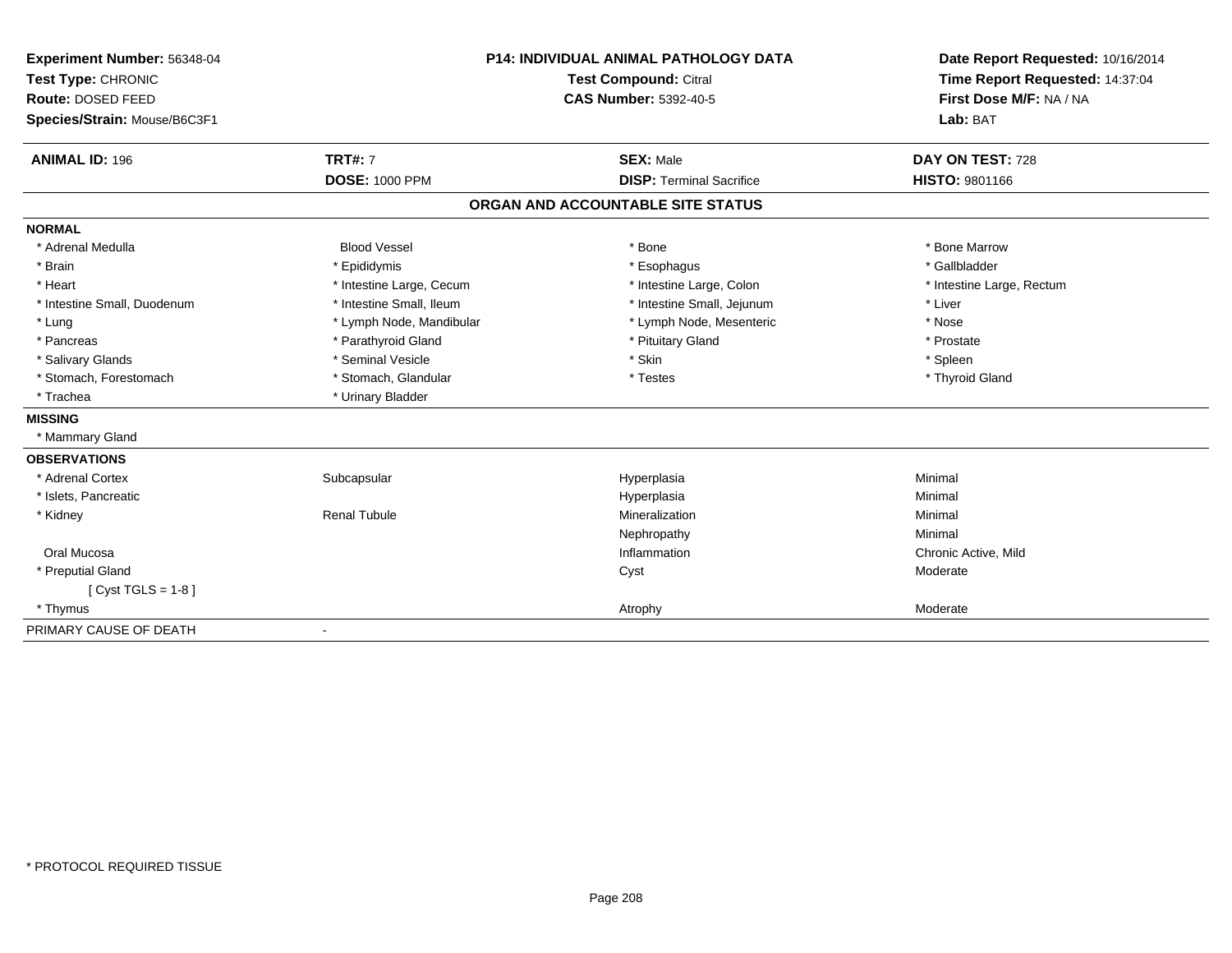| Experiment Number: 56348-04           | <b>P14: INDIVIDUAL ANIMAL PATHOLOGY DATA</b> |                                   | Date Report Requested: 10/16/2014 |
|---------------------------------------|----------------------------------------------|-----------------------------------|-----------------------------------|
| Test Type: CHRONIC                    |                                              | <b>Test Compound: Citral</b>      | Time Report Requested: 14:37:04   |
| Route: DOSED FEED                     |                                              | <b>CAS Number: 5392-40-5</b>      | First Dose M/F: NA / NA           |
| Species/Strain: Mouse/B6C3F1          |                                              |                                   | Lab: BAT                          |
| <b>ANIMAL ID: 197</b>                 | <b>TRT#: 7</b>                               | <b>SEX: Male</b>                  | DAY ON TEST: 728                  |
|                                       | <b>DOSE: 1000 PPM</b>                        | <b>DISP: Terminal Sacrifice</b>   | <b>HISTO: 9801167</b>             |
|                                       |                                              | ORGAN AND ACCOUNTABLE SITE STATUS |                                   |
| <b>NORMAL</b>                         |                                              |                                   |                                   |
| * Adrenal Medulla                     | <b>Blood Vessel</b>                          | * Bone                            | * Bone Marrow                     |
| * Brain                               | * Epididymis                                 | * Esophagus                       | * Gallbladder                     |
| * Heart                               | * Intestine Large, Cecum                     | * Intestine Large, Colon          | * Intestine Large, Rectum         |
| * Intestine Small, Duodenum           | * Intestine Small, Ileum                     | * Intestine Small, Jejunum        | * Lung                            |
| * Lymph Node, Mandibular              | * Lymph Node, Mesenteric                     | * Nose                            | * Pancreas                        |
| * Parathyroid Gland                   | * Pituitary Gland                            | * Prostate                        | * Salivary Glands                 |
| * Seminal Vesicle                     | * Skin                                       | * Spleen                          | * Stomach, Forestomach            |
| * Stomach, Glandular                  | * Testes                                     | * Thymus                          | * Thyroid Gland                   |
| * Trachea                             | * Urinary Bladder                            |                                   |                                   |
| <b>MISSING</b>                        |                                              |                                   |                                   |
| * Mammary Gland                       |                                              |                                   |                                   |
| <b>OBSERVATIONS</b>                   |                                              |                                   |                                   |
| * Adrenal Cortex                      | Subcapsular                                  | Hyperplasia                       | Minimal                           |
|                                       |                                              | Hypertrophy                       | Focal, Minimal                    |
| * Islets, Pancreatic                  |                                              | Hyperplasia                       | Minimal                           |
| * Kidney                              | <b>Renal Tubule</b>                          | Mineralization                    | Minimal                           |
| * Liver                               |                                              | <b>Clear Cell Focus</b>           |                                   |
|                                       |                                              | Eosinophilic Focus                |                                   |
|                                       |                                              | Hepatocellular Adenoma            |                                   |
| [Clear Cell Focus TGLS = 1-9]         |                                              |                                   |                                   |
| [ Hepatocellular Adenoma TGLS = 2-5 ] |                                              |                                   |                                   |
| Oral Mucosa                           |                                              | Inflammation                      | Chronic Active, Minimal           |
| * Preputial Gland                     |                                              | Cyst                              | Mild                              |
| [Cyst TGLS = $3-8$ ]                  |                                              |                                   |                                   |
| PRIMARY CAUSE OF DEATH                | $\overline{\phantom{a}}$                     |                                   |                                   |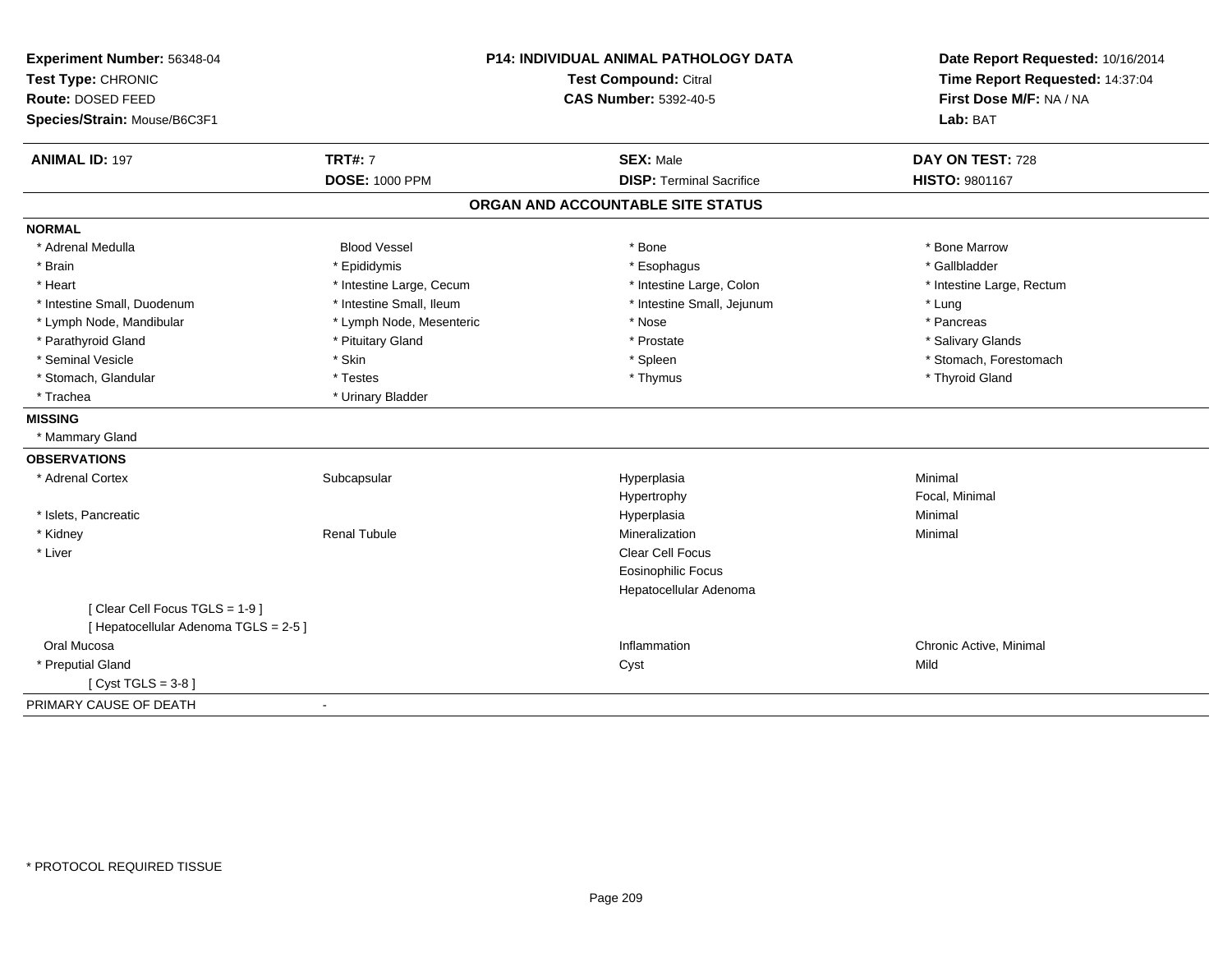| Experiment Number: 56348-04<br>Test Type: CHRONIC |                          | P14: INDIVIDUAL ANIMAL PATHOLOGY DATA<br><b>Test Compound: Citral</b> | Date Report Requested: 10/16/2014<br>Time Report Requested: 14:37:05 |
|---------------------------------------------------|--------------------------|-----------------------------------------------------------------------|----------------------------------------------------------------------|
| Route: DOSED FEED                                 |                          | <b>CAS Number: 5392-40-5</b>                                          | First Dose M/F: NA / NA                                              |
| Species/Strain: Mouse/B6C3F1                      |                          |                                                                       | Lab: BAT                                                             |
| <b>ANIMAL ID: 198</b>                             | <b>TRT#: 7</b>           | <b>SEX: Male</b>                                                      | DAY ON TEST: 728                                                     |
|                                                   | <b>DOSE: 1000 PPM</b>    | <b>DISP: Terminal Sacrifice</b>                                       | HISTO: 9801168                                                       |
|                                                   |                          | ORGAN AND ACCOUNTABLE SITE STATUS                                     |                                                                      |
| <b>NORMAL</b>                                     |                          |                                                                       |                                                                      |
| * Adrenal Medulla                                 | <b>Blood Vessel</b>      | * Bone                                                                | * Bone Marrow                                                        |
| * Brain                                           | * Epididymis             | * Esophagus                                                           | * Gallbladder                                                        |
| * Heart                                           | * Intestine Large, Cecum | * Intestine Large, Colon                                              | * Intestine Large, Rectum                                            |
| * Intestine Small, Duodenum                       | * Intestine Small, Ileum | * Lymph Node, Mandibular                                              | * Lymph Node, Mesenteric                                             |
| * Nose                                            | Oral Mucosa              | * Pancreas                                                            | * Parathyroid Gland                                                  |
| * Pituitary Gland                                 | * Prostate               | * Salivary Glands                                                     | * Seminal Vesicle                                                    |
| * Skin                                            | * Stomach, Forestomach   | * Stomach, Glandular                                                  | * Testes                                                             |
| * Thyroid Gland                                   | * Trachea                | * Urinary Bladder                                                     |                                                                      |
| <b>MISSING</b>                                    |                          |                                                                       |                                                                      |
| * Mammary Gland                                   |                          |                                                                       |                                                                      |
| <b>OBSERVATIONS</b>                               |                          |                                                                       |                                                                      |
| * Adrenal Cortex                                  | Subcapsular              | Hyperplasia                                                           | Minimal                                                              |
|                                                   |                          | Hypertrophy                                                           | Focal, Mild                                                          |
| * Intestine Small, Jejunum                        |                          | Carcinoma                                                             |                                                                      |
|                                                   | <b>Muscularis</b>        | Inflammation                                                          | Chronic, Minimal                                                     |
| [Carcinoma TGLS = 3-9]                            |                          |                                                                       |                                                                      |
| * Islets, Pancreatic                              |                          | Hyperplasia                                                           | Minimal                                                              |
| * Kidney                                          | Renal Tubule             | Mineralization                                                        | Minimal                                                              |
|                                                   |                          | Nephropathy                                                           | Minimal                                                              |
| * Liver                                           |                          | Clear Cell Focus                                                      |                                                                      |
|                                                   |                          | Vacuolization Cytoplasmic                                             | Focal, Minimal                                                       |
| [Clear Cell Focus TGLS = 2-9]                     |                          |                                                                       |                                                                      |
| * Lung                                            | Alveolar Epith           | Hyperplasia                                                           | Focal, Minimal                                                       |
| * Preputial Gland                                 |                          | Cyst                                                                  | Moderate                                                             |
| [Cyst TGLS = $1-8$ ]                              |                          |                                                                       |                                                                      |
| * Spleen                                          |                          | Hematopoietic Cell Proliferation                                      | Mild                                                                 |
| * Thymus                                          |                          | Atrophy                                                               | Minimal                                                              |
|                                                   |                          | Inflammation                                                          | Suppurative, Marked                                                  |
| PRIMARY CAUSE OF DEATH                            | $\overline{a}$           |                                                                       |                                                                      |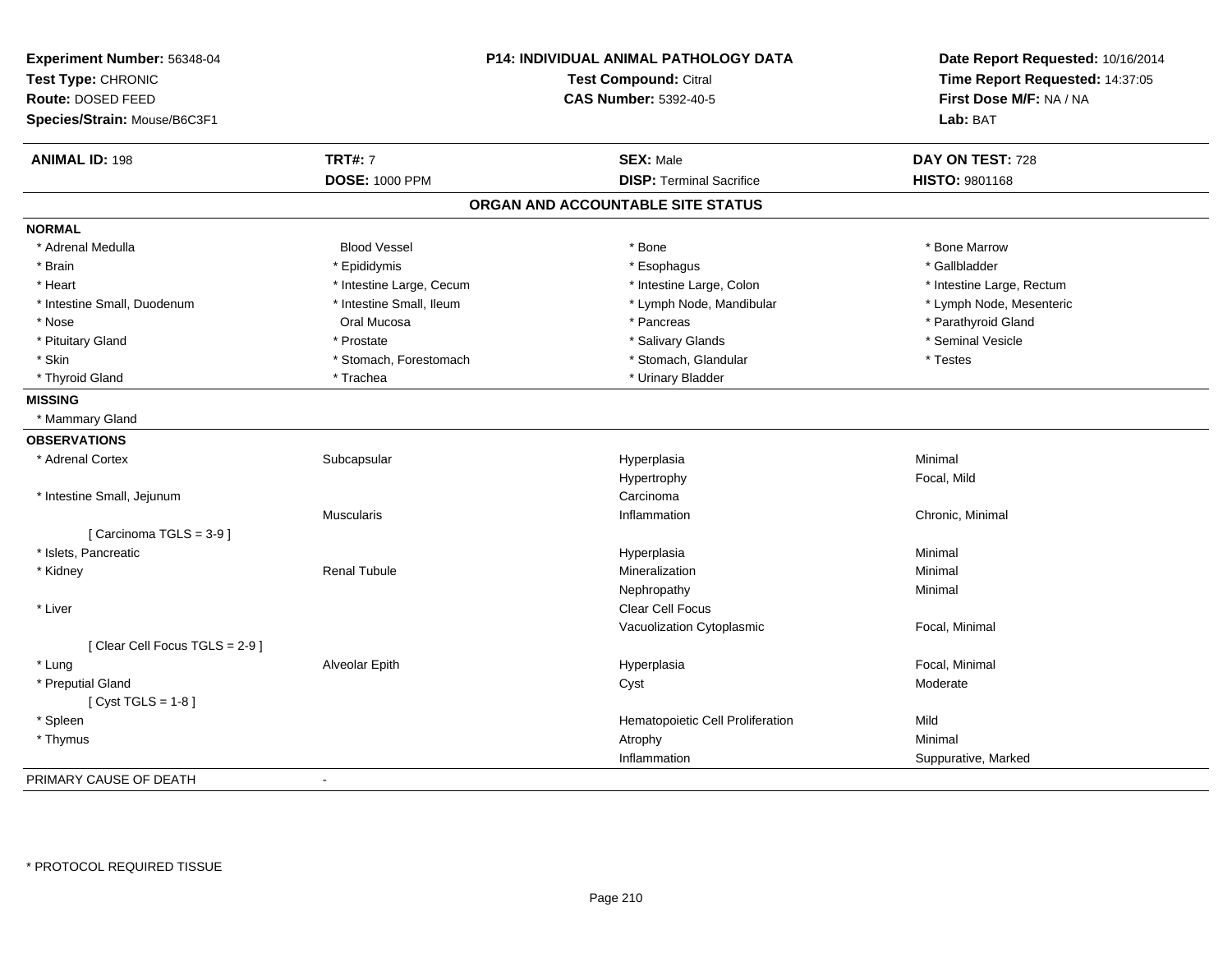| Experiment Number: 56348-04  | <b>P14: INDIVIDUAL ANIMAL PATHOLOGY DATA</b><br><b>Test Compound: Citral</b> |                                   | Date Report Requested: 10/16/2014 |
|------------------------------|------------------------------------------------------------------------------|-----------------------------------|-----------------------------------|
| Test Type: CHRONIC           |                                                                              |                                   | Time Report Requested: 14:37:05   |
| Route: DOSED FEED            |                                                                              | <b>CAS Number: 5392-40-5</b>      | First Dose M/F: NA / NA           |
| Species/Strain: Mouse/B6C3F1 |                                                                              |                                   | Lab: BAT                          |
| <b>ANIMAL ID: 199</b>        | <b>TRT#: 7</b>                                                               | <b>SEX: Male</b>                  | DAY ON TEST: 730                  |
|                              | <b>DOSE: 1000 PPM</b>                                                        | <b>DISP: Terminal Sacrifice</b>   | HISTO: 9801169                    |
|                              |                                                                              | ORGAN AND ACCOUNTABLE SITE STATUS |                                   |
| <b>NORMAL</b>                |                                                                              |                                   |                                   |
| * Adrenal Medulla            | <b>Blood Vessel</b>                                                          | * Bone                            | * Bone Marrow                     |
| * Brain                      | * Epididymis                                                                 | * Esophagus                       | * Gallbladder                     |
| * Heart                      | * Intestine Large, Cecum                                                     | * Intestine Large, Colon          | * Intestine Large, Rectum         |
| * Intestine Small, Duodenum  | * Intestine Small, Ileum                                                     | * Intestine Small, Jejunum        | * Liver                           |
| * Lymph Node, Mandibular     | * Lymph Node, Mesenteric                                                     | * Nose                            | * Pancreas                        |
| * Parathyroid Gland          | * Pituitary Gland                                                            | * Prostate                        | * Salivary Glands                 |
| * Seminal Vesicle            | * Skin                                                                       | * Spleen                          | * Stomach, Forestomach            |
| * Stomach, Glandular         | * Testes                                                                     | * Thymus                          | * Thyroid Gland                   |
| * Trachea                    | * Urinary Bladder                                                            |                                   |                                   |
| <b>MISSING</b>               |                                                                              |                                   |                                   |
| * Mammary Gland              |                                                                              |                                   |                                   |
| <b>OBSERVATIONS</b>          |                                                                              |                                   |                                   |
| * Adrenal Cortex             |                                                                              | Hypertrophy                       | Focal, Minimal                    |
| * Islets, Pancreatic         |                                                                              | Hyperplasia                       | Minimal                           |
| * Kidney                     | <b>Renal Tubule</b>                                                          | Mineralization                    | Minimal                           |
|                              |                                                                              | Nephropathy                       | Minimal                           |
| * Lung                       |                                                                              | Alveolar/Bronchiolar Adenoma      |                                   |
| Oral Mucosa                  |                                                                              | Inflammation                      | Chronic Active, Moderate          |
|                              |                                                                              | Ulcer                             | Moderate                          |
| * Preputial Gland            |                                                                              | Cyst                              | Moderate                          |
| [Cyst TGLS = $1-8$ ]         |                                                                              |                                   |                                   |
| PRIMARY CAUSE OF DEATH       |                                                                              |                                   |                                   |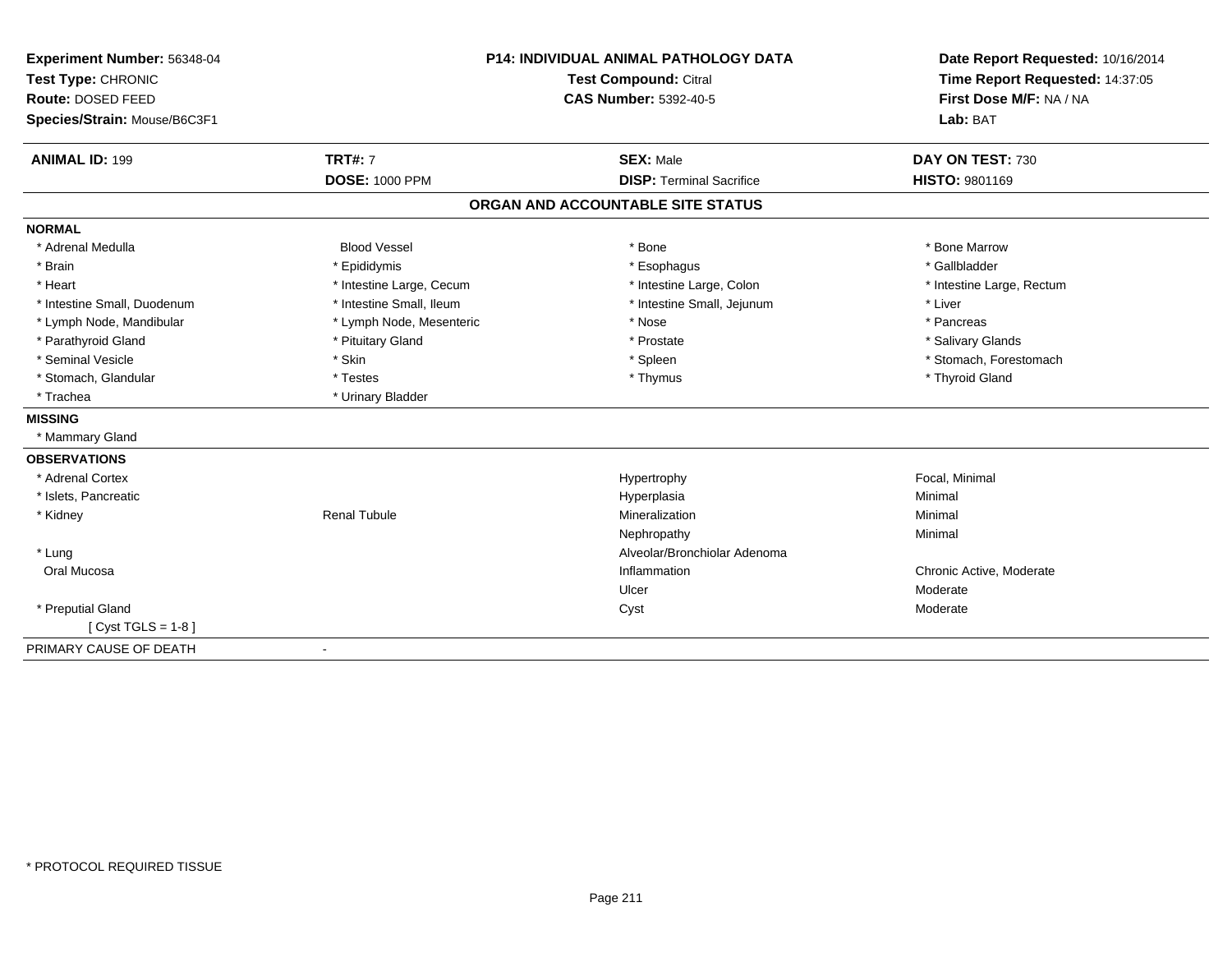| Experiment Number: 56348-04<br>Test Type: CHRONIC<br>Route: DOSED FEED<br>Species/Strain: Mouse/B6C3F1 | P14: INDIVIDUAL ANIMAL PATHOLOGY DATA<br><b>Test Compound: Citral</b><br><b>CAS Number: 5392-40-5</b> |                                   | Date Report Requested: 10/16/2014<br>Time Report Requested: 14:37:05<br>First Dose M/F: NA / NA<br>Lab: BAT |
|--------------------------------------------------------------------------------------------------------|-------------------------------------------------------------------------------------------------------|-----------------------------------|-------------------------------------------------------------------------------------------------------------|
| <b>ANIMAL ID: 200</b>                                                                                  | <b>TRT#: 7</b>                                                                                        | <b>SEX: Male</b>                  | DAY ON TEST: 731                                                                                            |
|                                                                                                        | <b>DOSE: 1000 PPM</b>                                                                                 | <b>DISP: Terminal Sacrifice</b>   | HISTO: 9801170                                                                                              |
|                                                                                                        |                                                                                                       | ORGAN AND ACCOUNTABLE SITE STATUS |                                                                                                             |
| <b>NORMAL</b>                                                                                          |                                                                                                       |                                   |                                                                                                             |
| * Adrenal Medulla                                                                                      | <b>Blood Vessel</b>                                                                                   | * Bone                            | * Brain                                                                                                     |
| * Epididymis                                                                                           | * Esophagus                                                                                           | * Gallbladder                     | * Heart                                                                                                     |
| * Intestine Large, Cecum                                                                               | * Intestine Large, Colon                                                                              | * Intestine Large, Rectum         | * Intestine Small, Duodenum                                                                                 |
| * Intestine Small, Ileum                                                                               | * Intestine Small, Jejunum                                                                            | * Lymph Node, Mandibular          | * Lymph Node, Mesenteric                                                                                    |
| * Nose                                                                                                 | * Pancreas                                                                                            | * Parathyroid Gland               | * Pituitary Gland                                                                                           |
| * Preputial Gland                                                                                      | * Prostate                                                                                            | * Salivary Glands                 | * Seminal Vesicle                                                                                           |
| * Skin                                                                                                 | * Spleen                                                                                              | * Stomach, Forestomach            | * Stomach, Glandular                                                                                        |
| * Testes                                                                                               | * Thymus                                                                                              | * Thyroid Gland                   | * Trachea                                                                                                   |
| * Urinary Bladder                                                                                      |                                                                                                       |                                   |                                                                                                             |
| <b>MISSING</b>                                                                                         |                                                                                                       |                                   |                                                                                                             |
| * Mammary Gland                                                                                        |                                                                                                       |                                   |                                                                                                             |
| <b>OBSERVATIONS</b>                                                                                    |                                                                                                       |                                   |                                                                                                             |
| * Adrenal Cortex                                                                                       | Subcapsular                                                                                           | Hyperplasia                       | Minimal                                                                                                     |
| * Bone Marrow                                                                                          |                                                                                                       | Hyperplasia                       | Mild                                                                                                        |
| <b>Harderian Gland</b>                                                                                 |                                                                                                       | Adenoma                           |                                                                                                             |
| [Adenoma TGLS = $3-9$ ]                                                                                |                                                                                                       |                                   |                                                                                                             |
| * Islets, Pancreatic                                                                                   |                                                                                                       | Hyperplasia                       | Minimal                                                                                                     |
| * Kidney                                                                                               | <b>Renal Tubule</b>                                                                                   | Mineralization                    | Minimal                                                                                                     |
|                                                                                                        |                                                                                                       | Nephropathy                       | Minimal                                                                                                     |
| * Liver                                                                                                |                                                                                                       | Clear Cell Focus                  |                                                                                                             |
|                                                                                                        |                                                                                                       | Hepatocellular Adenoma            |                                                                                                             |
|                                                                                                        |                                                                                                       | Inflammation                      | Granulomatous, Mild                                                                                         |
| [Clear Cell Focus TGLS = 1-5]<br>[ Hepatocellular Adenoma TGLS = 1-5 ]<br>[ Inflammation TGLS = 2-9 ]  |                                                                                                       |                                   |                                                                                                             |
| * Lung                                                                                                 | <b>Alveolar Epith</b>                                                                                 | Hyperplasia                       | Focal, Minimal                                                                                              |
| Oral Mucosa                                                                                            |                                                                                                       | Inflammation                      | Chronic Active, Mild                                                                                        |
| PRIMARY CAUSE OF DEATH                                                                                 |                                                                                                       |                                   |                                                                                                             |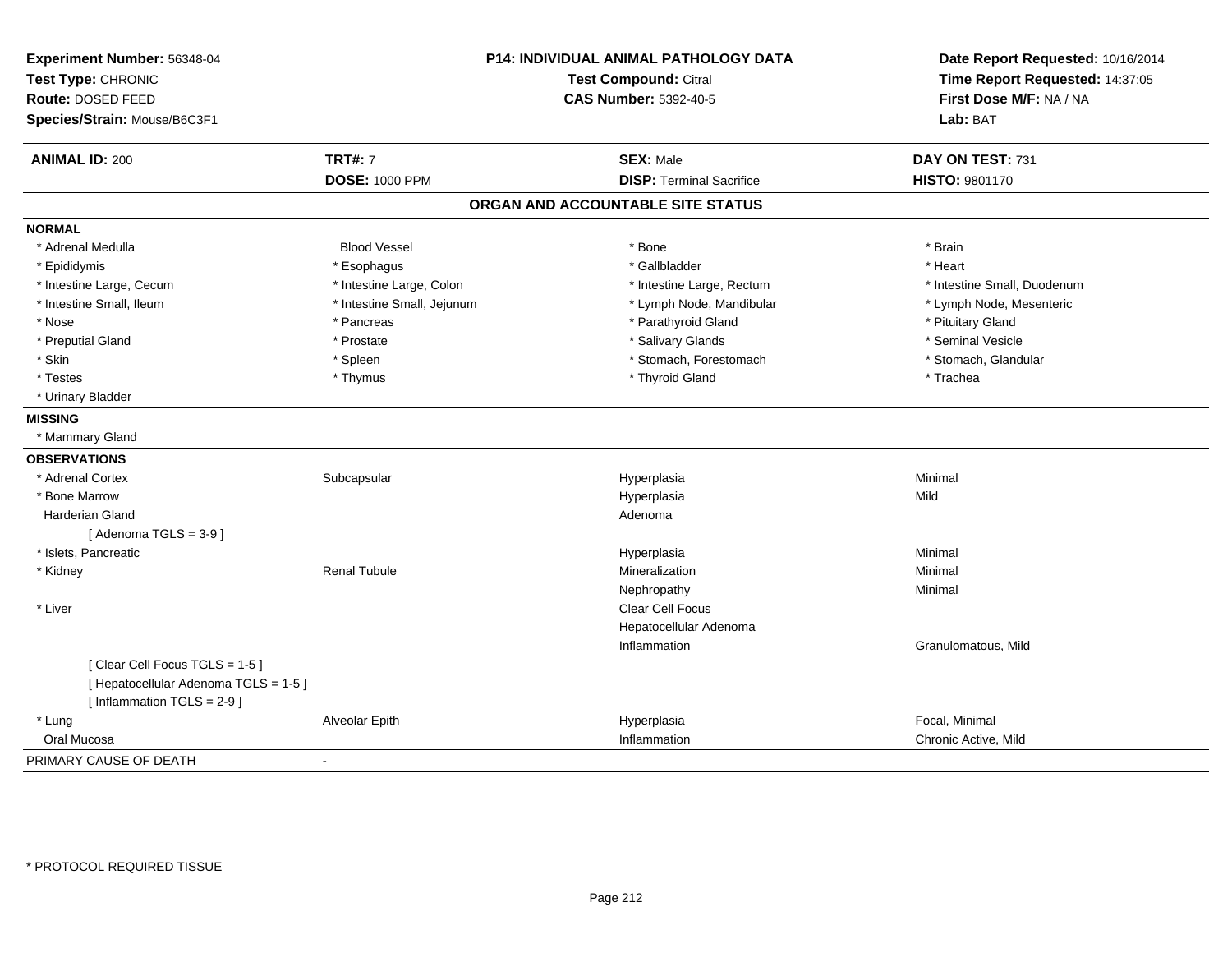| Experiment Number: 56348-04           | <b>P14: INDIVIDUAL ANIMAL PATHOLOGY DATA</b><br>Test Compound: Citral |                                   | Date Report Requested: 10/16/2014<br>Time Report Requested: 14:37:05 |  |
|---------------------------------------|-----------------------------------------------------------------------|-----------------------------------|----------------------------------------------------------------------|--|
| Test Type: CHRONIC                    |                                                                       |                                   |                                                                      |  |
| Route: DOSED FEED                     |                                                                       | <b>CAS Number: 5392-40-5</b>      | First Dose M/F: NA / NA                                              |  |
| Species/Strain: Mouse/B6C3F1          |                                                                       |                                   | Lab: BAT                                                             |  |
| <b>ANIMAL ID: 201</b>                 | <b>TRT#: 9</b>                                                        | <b>SEX: Male</b>                  | DAY ON TEST: 728                                                     |  |
|                                       | <b>DOSE: 2000 PPM</b>                                                 | <b>DISP: Terminal Sacrifice</b>   | <b>HISTO: 9801171</b>                                                |  |
|                                       |                                                                       | ORGAN AND ACCOUNTABLE SITE STATUS |                                                                      |  |
| <b>NORMAL</b>                         |                                                                       |                                   |                                                                      |  |
| * Adrenal Medulla                     | <b>Blood Vessel</b>                                                   | * Bone                            | * Brain                                                              |  |
| * Epididymis                          | * Esophagus                                                           | * Gallbladder                     | * Heart                                                              |  |
| * Intestine Large, Cecum              | * Intestine Large, Colon                                              | * Intestine Large, Rectum         | * Intestine Small, Duodenum                                          |  |
| * Intestine Small. Ileum              | * Intestine Small, Jejunum                                            | * Islets, Pancreatic              | * Lung                                                               |  |
| * Lymph Node, Mandibular              | * Lymph Node, Mesenteric                                              | * Nose                            | Oral Mucosa                                                          |  |
| * Pancreas                            | * Parathyroid Gland                                                   | * Pituitary Gland                 | * Preputial Gland                                                    |  |
| * Prostate                            | * Salivary Glands                                                     | * Seminal Vesicle                 | * Skin                                                               |  |
| * Spleen                              | * Stomach, Forestomach                                                | * Stomach, Glandular              | * Testes                                                             |  |
| * Thyroid Gland                       | * Trachea                                                             | * Urinary Bladder                 |                                                                      |  |
| <b>MISSING</b>                        |                                                                       |                                   |                                                                      |  |
| * Mammary Gland                       | * Thymus                                                              |                                   |                                                                      |  |
| <b>OBSERVATIONS</b>                   |                                                                       |                                   |                                                                      |  |
| * Adrenal Cortex                      | Subcapsular                                                           | Hyperplasia                       | Minimal                                                              |  |
| * Bone Marrow                         |                                                                       | Hyperplasia                       | Mild                                                                 |  |
| * Kidney                              | <b>Renal Tubule</b>                                                   | Mineralization                    | Minimal                                                              |  |
|                                       |                                                                       | Nephropathy                       | Minimal                                                              |  |
| * Liver                               |                                                                       | Angiectasis                       | Minimal                                                              |  |
|                                       |                                                                       | Hepatocellular Adenoma            |                                                                      |  |
|                                       |                                                                       | <b>Infiltration Cellular</b>      | Lymphocyte, Minimal                                                  |  |
| [ Hepatocellular Adenoma TGLS = 1-9 ] |                                                                       |                                   |                                                                      |  |
| PRIMARY CAUSE OF DEATH                |                                                                       |                                   |                                                                      |  |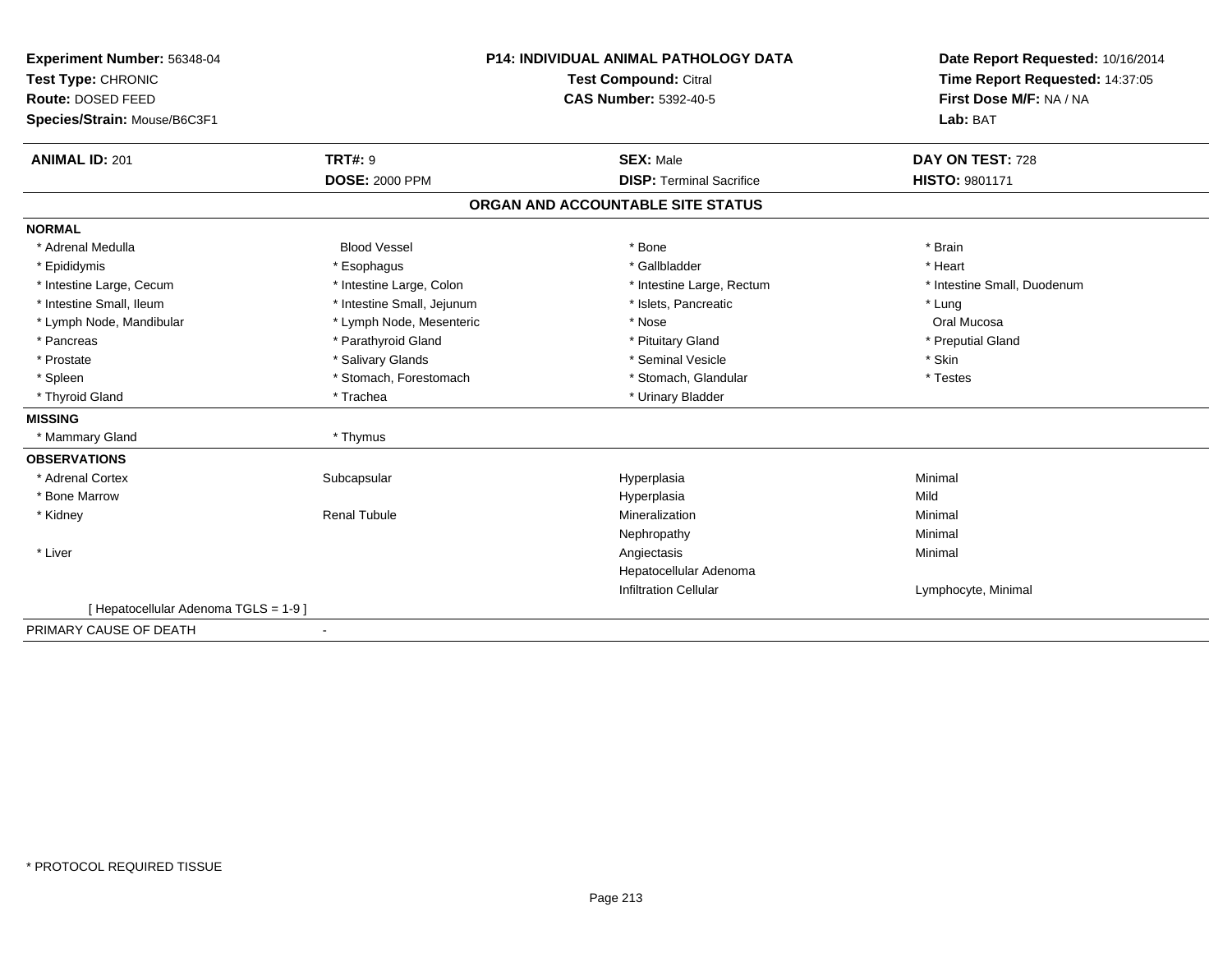| Experiment Number: 56348-04<br>Test Type: CHRONIC                      | <b>P14: INDIVIDUAL ANIMAL PATHOLOGY DATA</b><br>Test Compound: Citral<br><b>CAS Number: 5392-40-5</b> |                                   | Date Report Requested: 10/16/2014<br>Time Report Requested: 14:37:05<br>First Dose M/F: NA / NA |
|------------------------------------------------------------------------|-------------------------------------------------------------------------------------------------------|-----------------------------------|-------------------------------------------------------------------------------------------------|
| Route: DOSED FEED                                                      |                                                                                                       |                                   |                                                                                                 |
| Species/Strain: Mouse/B6C3F1                                           |                                                                                                       |                                   | Lab: BAT                                                                                        |
| <b>ANIMAL ID: 202</b>                                                  | <b>TRT#: 9</b>                                                                                        | <b>SEX: Male</b>                  | DAY ON TEST: 727                                                                                |
|                                                                        | <b>DOSE: 2000 PPM</b>                                                                                 | <b>DISP: Terminal Sacrifice</b>   | <b>HISTO: 9801172</b>                                                                           |
|                                                                        |                                                                                                       | ORGAN AND ACCOUNTABLE SITE STATUS |                                                                                                 |
| <b>NORMAL</b>                                                          |                                                                                                       |                                   |                                                                                                 |
| * Adrenal Medulla                                                      | <b>Blood Vessel</b>                                                                                   | * Bone                            | * Brain                                                                                         |
| * Epididymis                                                           | * Esophagus                                                                                           | * Gallbladder                     | * Heart                                                                                         |
| * Intestine Large, Cecum                                               | * Intestine Large, Colon                                                                              | * Intestine Large, Rectum         | * Intestine Small, Duodenum                                                                     |
| * Kidney                                                               | * Lung                                                                                                | * Lymph Node, Mandibular          | * Lymph Node, Mesenteric                                                                        |
| * Nose                                                                 | Oral Mucosa                                                                                           | * Pancreas                        | * Parathyroid Gland                                                                             |
| * Pituitary Gland                                                      | * Preputial Gland                                                                                     | * Prostate                        | * Salivary Glands                                                                               |
| * Seminal Vesicle                                                      | * Skin                                                                                                | * Stomach, Forestomach            | * Stomach, Glandular                                                                            |
| * Testes                                                               | * Thyroid Gland                                                                                       | * Trachea                         | * Urinary Bladder                                                                               |
| <b>MISSING</b>                                                         |                                                                                                       |                                   |                                                                                                 |
| * Mammary Gland                                                        |                                                                                                       |                                   |                                                                                                 |
| <b>OBSERVATIONS</b>                                                    |                                                                                                       |                                   |                                                                                                 |
| * Adrenal Cortex                                                       | Subcapsular                                                                                           | Hyperplasia                       | Minimal                                                                                         |
| * Bone Marrow                                                          |                                                                                                       | Hyperplasia                       | Mild                                                                                            |
| * Intestine Small, Ileum                                               |                                                                                                       | Inflammation                      | Chronic, Mild                                                                                   |
| * Intestine Small, Jejunum                                             | <b>Muscularis</b>                                                                                     | Inflammation                      | Chronic, Mild                                                                                   |
| * Islets, Pancreatic                                                   |                                                                                                       | Hyperplasia                       | Minimal                                                                                         |
| * Liver                                                                |                                                                                                       | Hepatocellular Adenoma            |                                                                                                 |
|                                                                        |                                                                                                       | <b>Mixed Cell Focus</b>           |                                                                                                 |
| [ Hepatocellular Adenoma TGLS = 1-4 ]<br>[Mixed Cell Focus TGLS = 2-9] |                                                                                                       |                                   |                                                                                                 |
| * Spleen                                                               |                                                                                                       | Hematopoietic Cell Proliferation  | Minimal                                                                                         |
| * Thymus                                                               |                                                                                                       | Atrophy                           | Minimal                                                                                         |
| PRIMARY CAUSE OF DEATH                                                 |                                                                                                       |                                   |                                                                                                 |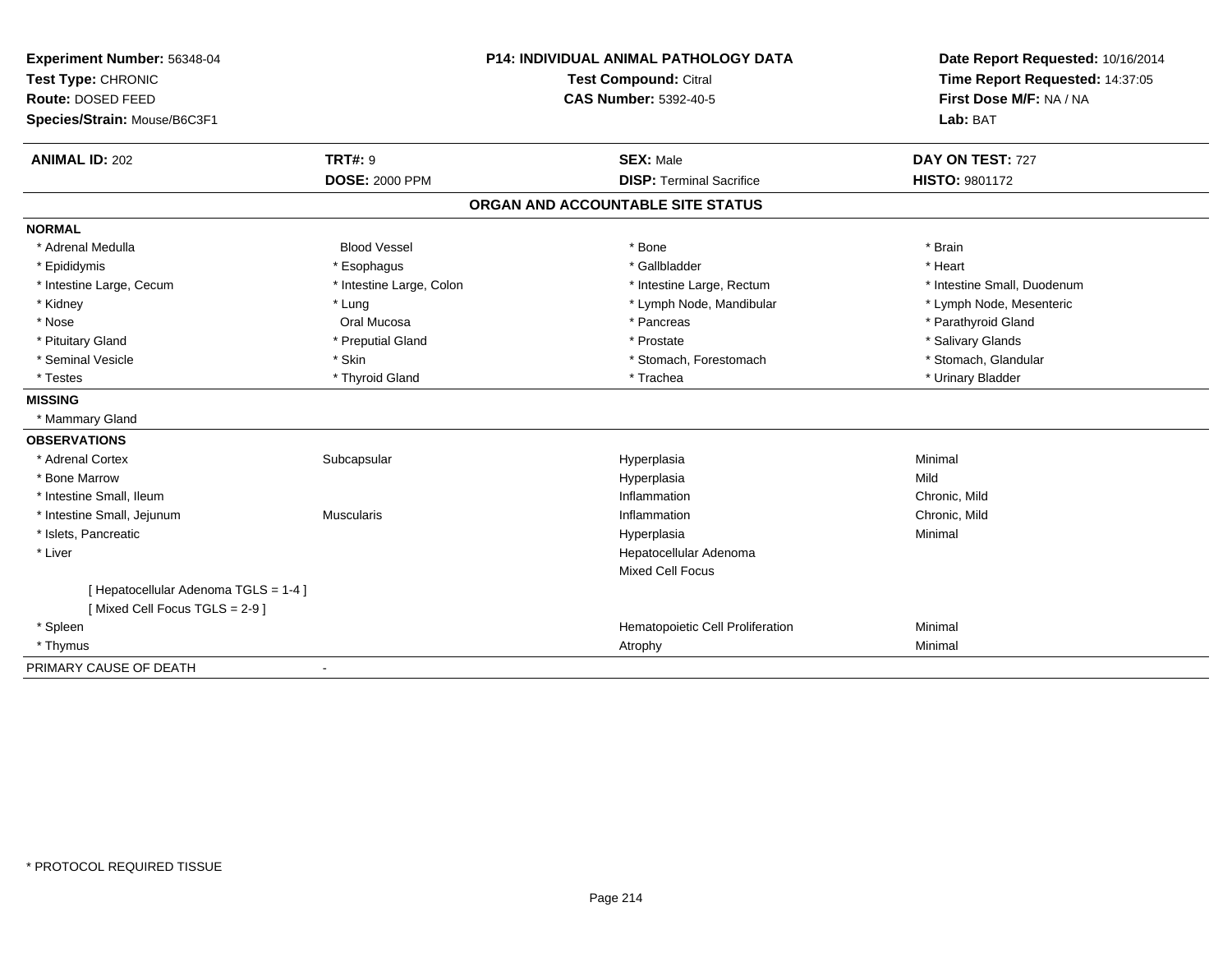| Experiment Number: 56348-04<br>Test Type: CHRONIC |                          | <b>P14: INDIVIDUAL ANIMAL PATHOLOGY DATA</b><br>Test Compound: Citral | Date Report Requested: 10/16/2014<br>Time Report Requested: 14:37:05 |
|---------------------------------------------------|--------------------------|-----------------------------------------------------------------------|----------------------------------------------------------------------|
| Route: DOSED FEED                                 |                          | <b>CAS Number: 5392-40-5</b>                                          | First Dose M/F: NA / NA                                              |
| Species/Strain: Mouse/B6C3F1                      |                          |                                                                       | Lab: BAT                                                             |
|                                                   |                          |                                                                       |                                                                      |
| <b>ANIMAL ID: 203</b>                             | <b>TRT#: 9</b>           | <b>SEX: Male</b>                                                      | DAY ON TEST: 728                                                     |
|                                                   | <b>DOSE: 2000 PPM</b>    | <b>DISP: Terminal Sacrifice</b>                                       | <b>HISTO: 9801173</b>                                                |
|                                                   |                          | ORGAN AND ACCOUNTABLE SITE STATUS                                     |                                                                      |
| <b>NORMAL</b>                                     |                          |                                                                       |                                                                      |
| * Adrenal Medulla                                 | <b>Blood Vessel</b>      | * Bone                                                                | * Bone Marrow                                                        |
| * Brain                                           | * Epididymis             | * Esophagus                                                           | * Gallbladder                                                        |
| * Heart                                           | * Intestine Large, Cecum | * Intestine Large, Colon                                              | * Intestine Large, Rectum                                            |
| * Intestine Small, Duodenum                       | * Intestine Small, Ileum | * Intestine Small, Jejunum                                            | * Islets, Pancreatic                                                 |
| * Lung                                            | * Lymph Node, Mandibular | * Lymph Node, Mesenteric                                              | * Nose                                                               |
| * Pancreas                                        | * Pituitary Gland        | * Preputial Gland                                                     | * Prostate                                                           |
| * Salivary Glands                                 | * Seminal Vesicle        | * Skin                                                                | * Spleen                                                             |
| * Stomach, Forestomach                            | * Stomach, Glandular     | * Testes                                                              | * Thyroid Gland                                                      |
| * Trachea                                         | * Urinary Bladder        |                                                                       |                                                                      |
| <b>MISSING</b>                                    |                          |                                                                       |                                                                      |
| * Mammary Gland                                   | * Parathyroid Gland      |                                                                       |                                                                      |
| <b>OBSERVATIONS</b>                               |                          |                                                                       |                                                                      |
| * Adrenal Cortex                                  | Subcapsular              | Hyperplasia                                                           | Minimal                                                              |
| * Kidney                                          | <b>Renal Tubule</b>      | Mineralization                                                        | Minimal                                                              |
|                                                   |                          | Nephropathy                                                           | Minimal                                                              |
| * Liver                                           |                          | <b>Clear Cell Focus</b>                                               |                                                                      |
|                                                   |                          | Hepatocellular Carcinoma                                              |                                                                      |
|                                                   |                          | Vacuolization Cytoplasmic                                             | Focal, Minimal                                                       |
| [Clear Cell Focus TGLS = 1-9]                     |                          |                                                                       |                                                                      |
| [ Hepatocellular Carcinoma TGLS = 1-9 ]           |                          |                                                                       |                                                                      |
| Oral Mucosa                                       |                          | Inflammation                                                          | Chronic Active, Minimal                                              |
| * Thymus                                          |                          | Atrophy                                                               | Mild                                                                 |
| PRIMARY CAUSE OF DEATH                            | $\blacksquare$           |                                                                       |                                                                      |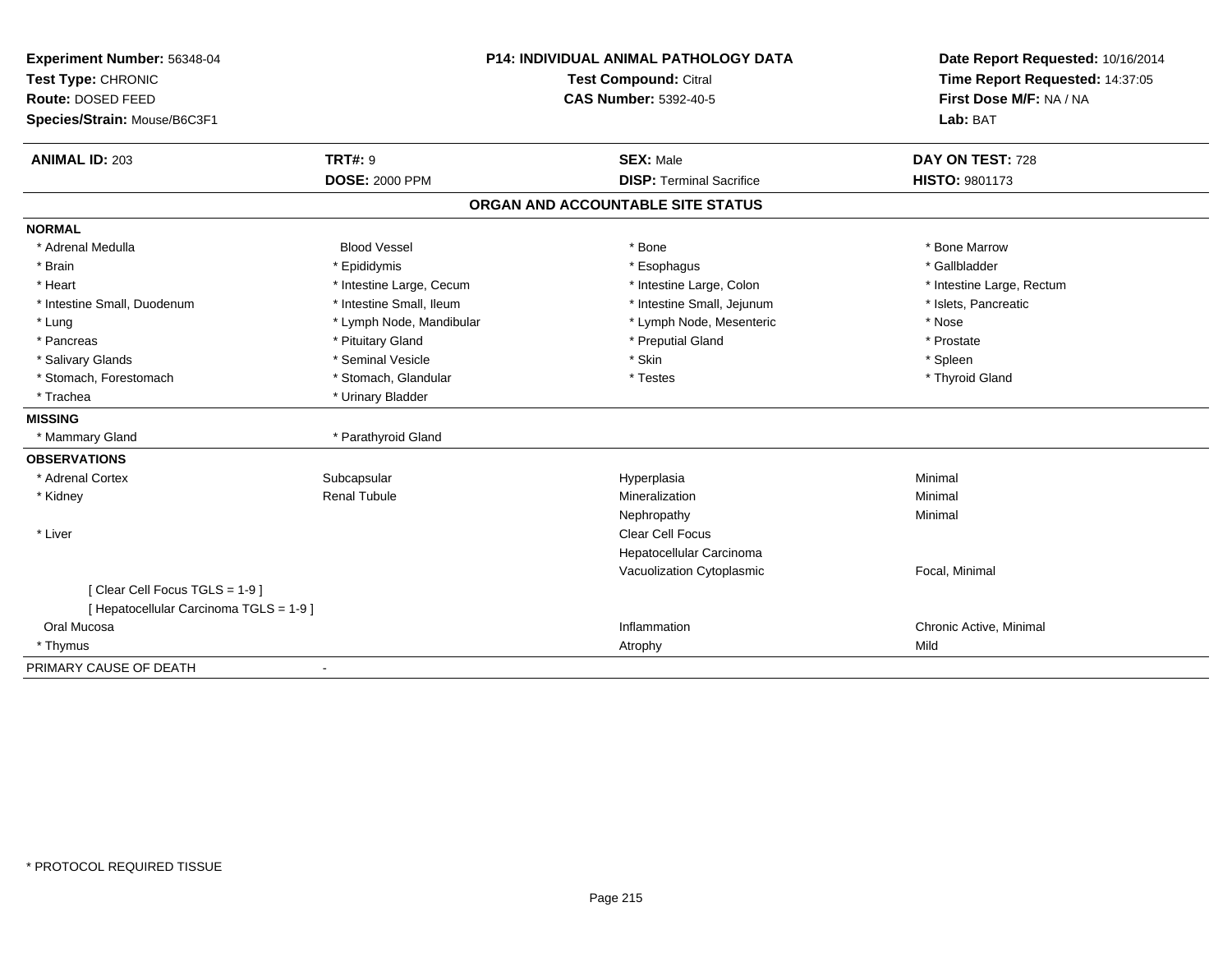| Experiment Number: 56348-04           |                            | <b>P14: INDIVIDUAL ANIMAL PATHOLOGY DATA</b> | Date Report Requested: 10/16/2014 |
|---------------------------------------|----------------------------|----------------------------------------------|-----------------------------------|
| Test Type: CHRONIC                    | Test Compound: Citral      |                                              | Time Report Requested: 14:37:05   |
| Route: DOSED FEED                     |                            | <b>CAS Number: 5392-40-5</b>                 | First Dose M/F: NA / NA           |
| Species/Strain: Mouse/B6C3F1          |                            |                                              | Lab: BAT                          |
| <b>ANIMAL ID: 204</b>                 | <b>TRT#: 9</b>             | <b>SEX: Male</b>                             | DAY ON TEST: 731                  |
|                                       | <b>DOSE: 2000 PPM</b>      | <b>DISP: Terminal Sacrifice</b>              | <b>HISTO: 9801174</b>             |
|                                       |                            | ORGAN AND ACCOUNTABLE SITE STATUS            |                                   |
| <b>NORMAL</b>                         |                            |                                              |                                   |
| * Adrenal Medulla                     | <b>Blood Vessel</b>        | * Bone                                       | * Brain                           |
| * Epididymis                          | * Esophagus                | * Gallbladder                                | * Heart                           |
| * Intestine Large, Cecum              | * Intestine Large, Colon   | * Intestine Large, Rectum                    | * Intestine Small, Duodenum       |
| * Intestine Small, Ileum              | * Intestine Small, Jejunum | * Islets, Pancreatic                         | * Lung                            |
| * Lymph Node, Mandibular              | * Lymph Node, Mesenteric   | * Nose                                       | * Pancreas                        |
| * Parathyroid Gland                   | * Pituitary Gland          | * Prostate                                   | * Salivary Glands                 |
| * Seminal Vesicle                     | * Skin                     | * Spleen                                     | * Stomach, Forestomach            |
| * Stomach, Glandular                  | * Testes                   | * Thymus                                     | * Thyroid Gland                   |
| * Trachea                             | * Urinary Bladder          |                                              |                                   |
| <b>MISSING</b>                        |                            |                                              |                                   |
| * Mammary Gland                       |                            |                                              |                                   |
| <b>OBSERVATIONS</b>                   |                            |                                              |                                   |
| * Adrenal Cortex                      | Subcapsular                | Hyperplasia                                  | Minimal                           |
| * Bone Marrow                         |                            | Hyperplasia                                  | Minimal                           |
| * Kidney                              | <b>Renal Tubule</b>        | Mineralization                               | Minimal                           |
|                                       |                            | Nephropathy                                  | Minimal                           |
| * Liver                               |                            | Hepatocellular Adenoma                       |                                   |
|                                       |                            | <b>Mixed Cell Focus</b>                      |                                   |
| [ Hepatocellular Adenoma TGLS = 2-9 ] |                            |                                              |                                   |
| Oral Mucosa                           |                            | Inflammation                                 | Chronic Active, Minimal           |
| * Preputial Gland                     |                            | Cyst                                         | Moderate                          |
| [ $Cyst TGLS = 1-8$ ]                 |                            |                                              |                                   |
| PRIMARY CAUSE OF DEATH                |                            |                                              |                                   |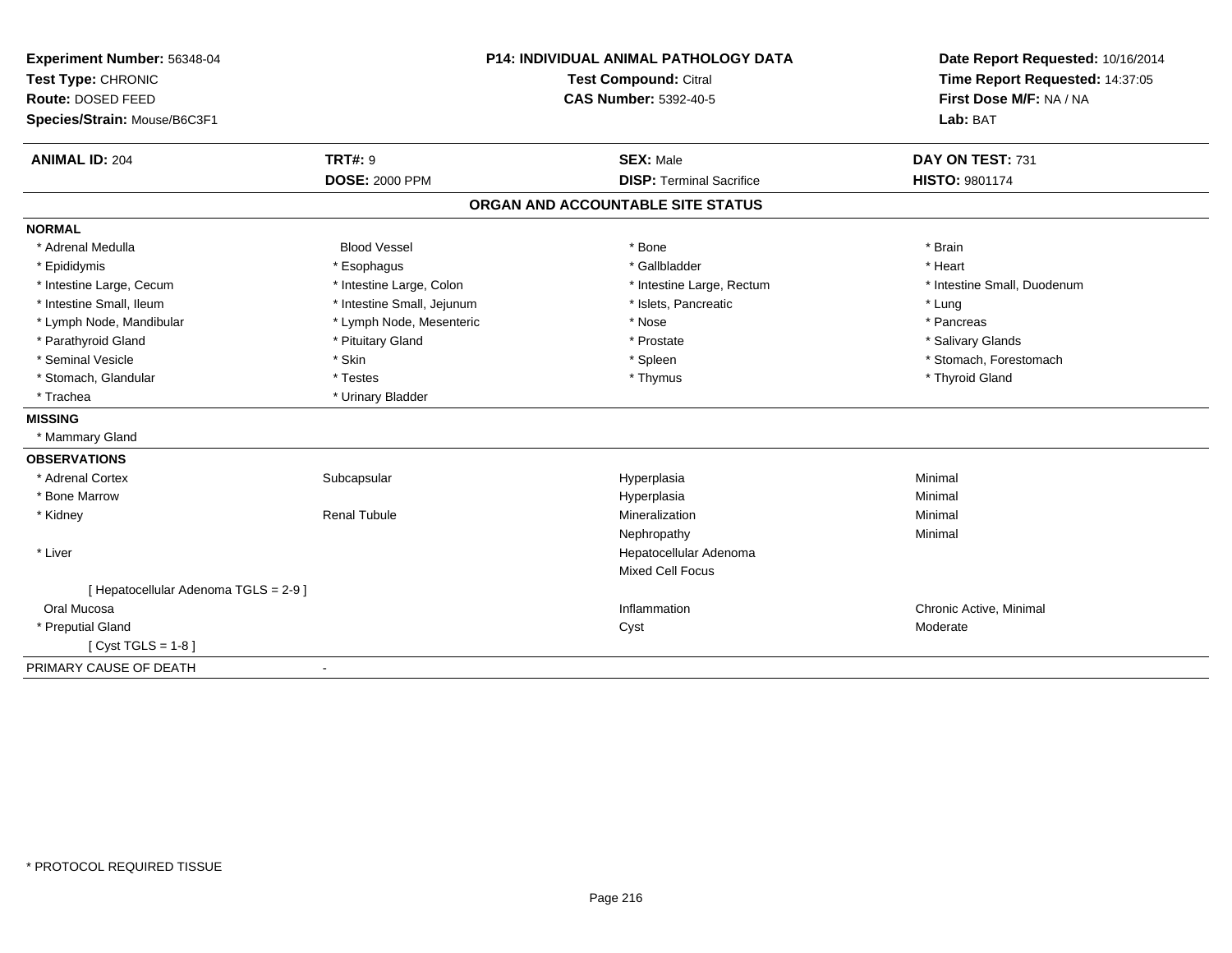| Experiment Number: 56348-04               | <b>P14: INDIVIDUAL ANIMAL PATHOLOGY DATA</b> |                                   | Date Report Requested: 10/16/2014                          |
|-------------------------------------------|----------------------------------------------|-----------------------------------|------------------------------------------------------------|
| Test Type: CHRONIC                        |                                              | Test Compound: Citral             | Time Report Requested: 14:37:05<br>First Dose M/F: NA / NA |
| Route: DOSED FEED                         |                                              | <b>CAS Number: 5392-40-5</b>      |                                                            |
| Species/Strain: Mouse/B6C3F1              |                                              |                                   | Lab: BAT                                                   |
| <b>ANIMAL ID: 205</b>                     | <b>TRT#: 9</b>                               | <b>SEX: Male</b>                  | DAY ON TEST: 730                                           |
|                                           | <b>DOSE: 2000 PPM</b>                        | <b>DISP: Terminal Sacrifice</b>   | <b>HISTO: 9801175</b>                                      |
|                                           |                                              | ORGAN AND ACCOUNTABLE SITE STATUS |                                                            |
| <b>NORMAL</b>                             |                                              |                                   |                                                            |
| * Adrenal Medulla                         | <b>Blood Vessel</b>                          | * Bone                            | * Bone Marrow                                              |
| * Brain                                   | * Epididymis                                 | * Esophagus                       | * Gallbladder                                              |
| * Heart                                   | * Intestine Large, Cecum                     | * Intestine Large, Colon          | * Intestine Large, Rectum                                  |
| * Intestine Small, Duodenum               | * Intestine Small, Ileum                     | * Intestine Small, Jejunum        | * Islets, Pancreatic                                       |
| * Lung                                    | * Lymph Node, Mandibular                     | * Lymph Node, Mesenteric          | * Nose                                                     |
| * Pancreas                                | * Parathyroid Gland                          | * Pituitary Gland                 | * Prostate                                                 |
| * Salivary Glands                         | * Seminal Vesicle                            | * Skin                            | * Stomach, Forestomach                                     |
| * Stomach, Glandular                      | * Testes                                     | * Thyroid Gland                   | * Trachea                                                  |
| * Urinary Bladder                         |                                              |                                   |                                                            |
| <b>MISSING</b>                            |                                              |                                   |                                                            |
| * Mammary Gland                           |                                              |                                   |                                                            |
| <b>OBSERVATIONS</b>                       |                                              |                                   |                                                            |
| * Adrenal Cortex                          | Subcapsular                                  | Hyperplasia                       | Minimal                                                    |
| * Kidney                                  | <b>Renal Tubule</b>                          | Mineralization                    | Minimal                                                    |
|                                           |                                              | Nephropathy                       | Minimal                                                    |
| * Liver                                   |                                              | Hepatocellular Adenoma            | Multiple                                                   |
| [ Hepatocellular Adenoma TGLS = 2,3-9+5 ] |                                              |                                   |                                                            |
| Oral Mucosa                               |                                              | Inflammation                      | Chronic Active, Mild                                       |
| * Preputial Gland                         |                                              | Cyst                              | Moderate                                                   |
| [ $Cyst TGLS = 1-8$ ]                     |                                              |                                   |                                                            |
| * Spleen                                  | Lymph Follic                                 | Atrophy                           | Minimal                                                    |
| * Thymus                                  |                                              | Atrophy                           | Mild                                                       |
| PRIMARY CAUSE OF DEATH                    |                                              |                                   |                                                            |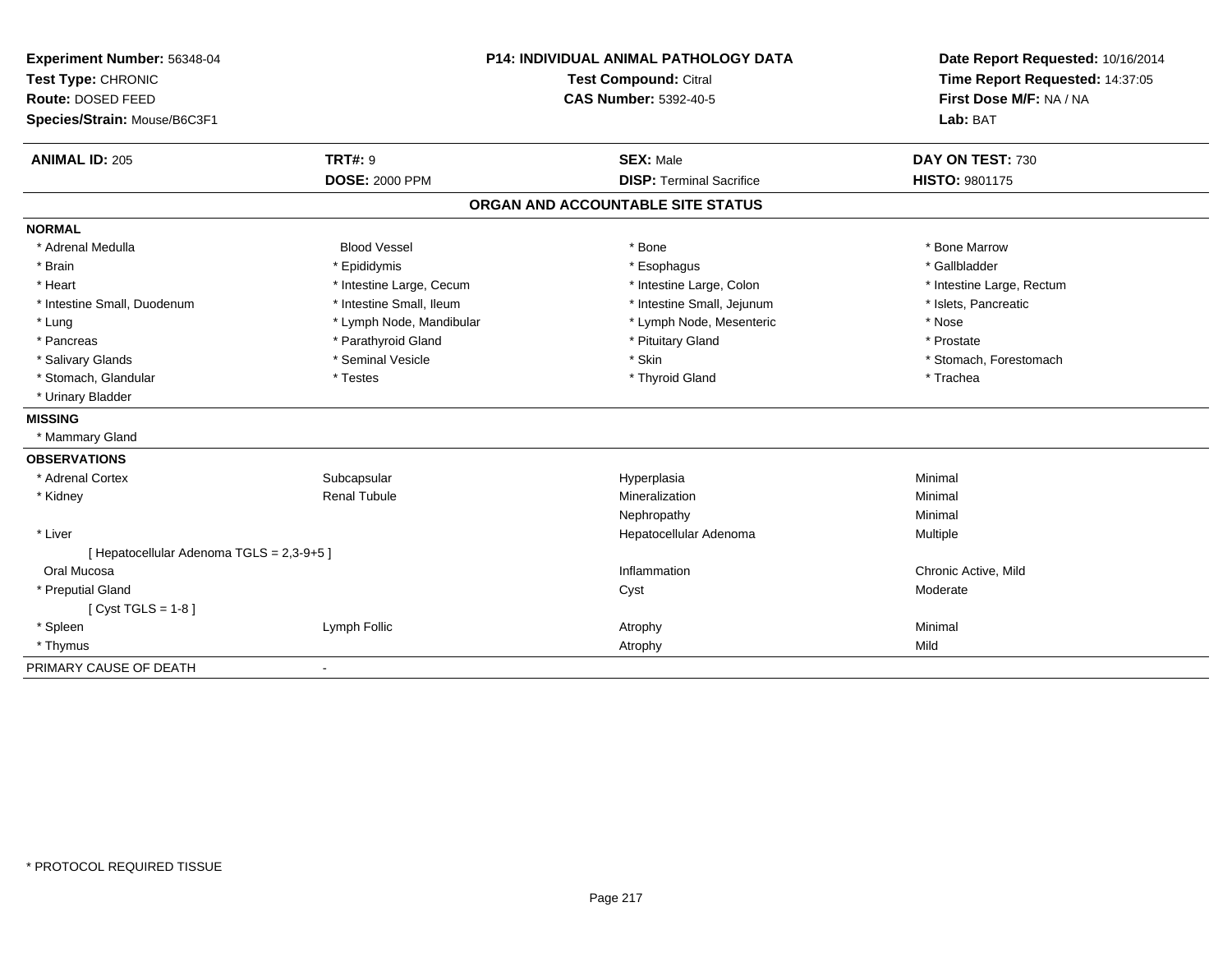| Experiment Number: 56348-04<br>Test Type: CHRONIC<br>Route: DOSED FEED<br>Species/Strain: Mouse/B6C3F1 |                          | <b>P14: INDIVIDUAL ANIMAL PATHOLOGY DATA</b><br>Test Compound: Citral<br><b>CAS Number: 5392-40-5</b> | Date Report Requested: 10/16/2014<br>Time Report Requested: 14:37:05<br>First Dose M/F: NA / NA<br>Lab: BAT |
|--------------------------------------------------------------------------------------------------------|--------------------------|-------------------------------------------------------------------------------------------------------|-------------------------------------------------------------------------------------------------------------|
| <b>ANIMAL ID: 206</b>                                                                                  | <b>TRT#: 9</b>           | <b>SEX: Male</b>                                                                                      | DAY ON TEST: 731                                                                                            |
|                                                                                                        | <b>DOSE: 2000 PPM</b>    | <b>DISP: Terminal Sacrifice</b>                                                                       | HISTO: 9801176                                                                                              |
|                                                                                                        |                          | ORGAN AND ACCOUNTABLE SITE STATUS                                                                     |                                                                                                             |
| <b>NORMAL</b>                                                                                          |                          |                                                                                                       |                                                                                                             |
| * Adrenal Cortex                                                                                       | * Adrenal Medulla        | <b>Blood Vessel</b>                                                                                   | * Bone                                                                                                      |
| * Brain                                                                                                | * Epididymis             | * Esophagus                                                                                           | * Gallbladder                                                                                               |
| * Heart                                                                                                | * Intestine Large, Cecum | * Intestine Large, Colon                                                                              | * Intestine Large, Rectum                                                                                   |
| * Intestine Small, Duodenum                                                                            | * Intestine Small, Ileum | * Intestine Small, Jejunum                                                                            | * Islets, Pancreatic                                                                                        |
| * Lung                                                                                                 | * Lymph Node, Mandibular | * Lymph Node, Mesenteric                                                                              | * Nose                                                                                                      |
| Oral Mucosa                                                                                            | * Pancreas               | * Parathyroid Gland                                                                                   | * Pituitary Gland                                                                                           |
| * Preputial Gland                                                                                      | * Prostate               | * Salivary Glands                                                                                     | * Seminal Vesicle                                                                                           |
| * Skin                                                                                                 | * Stomach, Glandular     | * Thyroid Gland                                                                                       | * Trachea                                                                                                   |
| * Urinary Bladder                                                                                      |                          |                                                                                                       |                                                                                                             |
| <b>MISSING</b>                                                                                         |                          |                                                                                                       |                                                                                                             |
| * Mammary Gland                                                                                        |                          |                                                                                                       |                                                                                                             |
| <b>OBSERVATIONS</b>                                                                                    |                          |                                                                                                       |                                                                                                             |
| * Bone Marrow                                                                                          |                          | Hyperplasia                                                                                           | Mild                                                                                                        |
| * Kidney                                                                                               | <b>Renal Tubule</b>      | Mineralization                                                                                        | Minimal                                                                                                     |
|                                                                                                        |                          | Nephropathy                                                                                           | Mild                                                                                                        |
| * Liver                                                                                                |                          | Angiectasis                                                                                           | Minimal                                                                                                     |
|                                                                                                        |                          | Hepatocellular Adenoma                                                                                | Multiple                                                                                                    |
|                                                                                                        |                          | Hepatocellular Carcinoma                                                                              |                                                                                                             |
| [ Hepatocellular Adenoma TGLS = 1,3-9+11 ]                                                             |                          |                                                                                                       |                                                                                                             |
| [ Hepatocellular Carcinoma TGLS = 2-10 ]                                                               |                          |                                                                                                       |                                                                                                             |
| * Spleen                                                                                               |                          | Hematopoietic Cell Proliferation                                                                      | Minimal                                                                                                     |
| * Stomach, Forestomach                                                                                 | Epithelium               | Hyperplasia                                                                                           | Focal, Moderate                                                                                             |
|                                                                                                        |                          | Inflammation                                                                                          | Suppurative, Minimal                                                                                        |
| [ Hyperplasia TGLS = 4-5 ]                                                                             |                          |                                                                                                       |                                                                                                             |
| * Testes                                                                                               | <b>Germinal Epith</b>    | Degeneration                                                                                          | Minimal                                                                                                     |
| * Thymus                                                                                               |                          | Atrophy                                                                                               | Mild                                                                                                        |
| PRIMARY CAUSE OF DEATH                                                                                 |                          |                                                                                                       |                                                                                                             |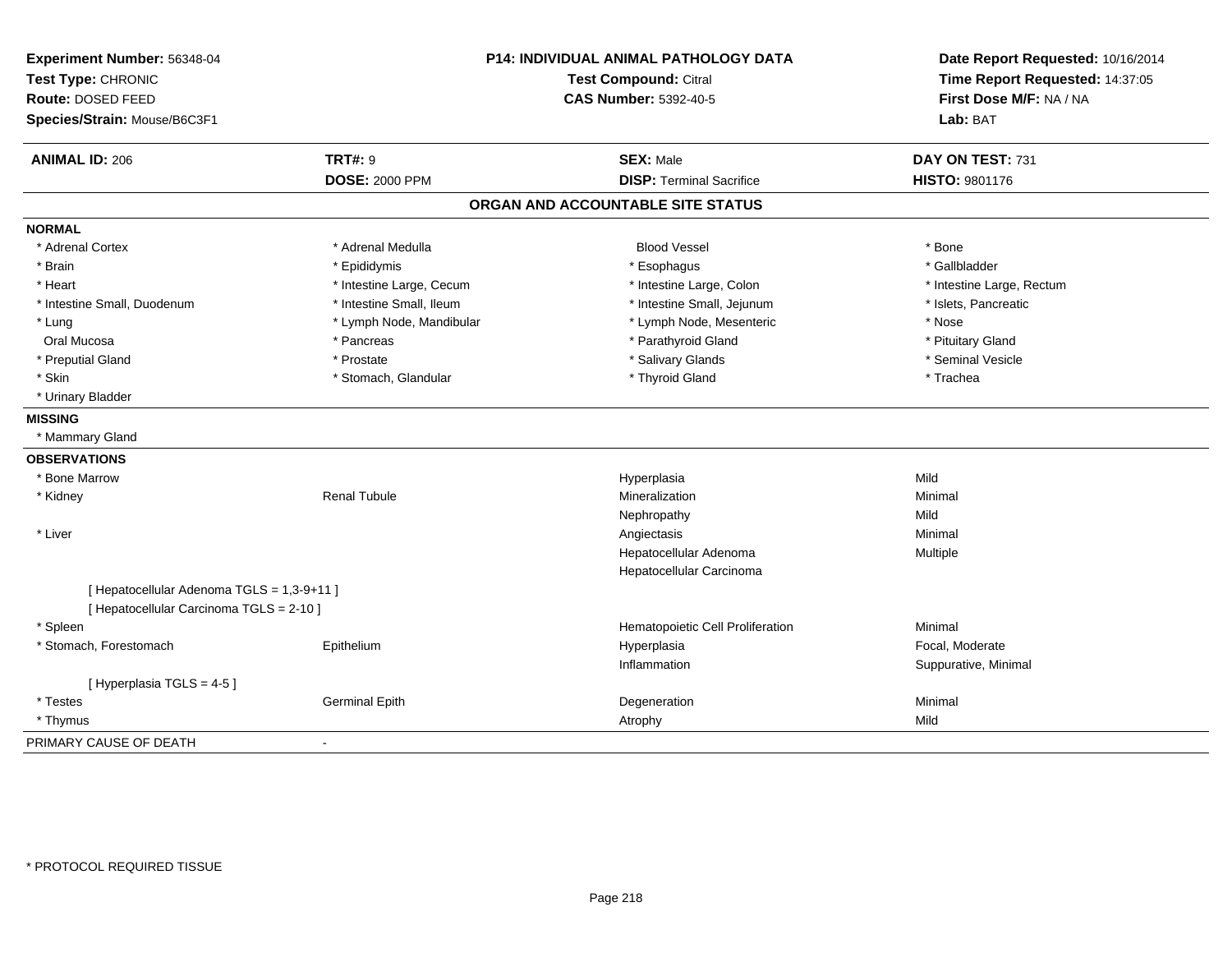| Experiment Number: 56348-04              | P14: INDIVIDUAL ANIMAL PATHOLOGY DATA<br><b>Test Compound: Citral</b> |                                   | Date Report Requested: 10/16/2014<br>Time Report Requested: 14:37:05 |
|------------------------------------------|-----------------------------------------------------------------------|-----------------------------------|----------------------------------------------------------------------|
| Test Type: CHRONIC                       |                                                                       |                                   |                                                                      |
| Route: DOSED FEED                        |                                                                       | <b>CAS Number: 5392-40-5</b>      | First Dose M/F: NA / NA                                              |
| Species/Strain: Mouse/B6C3F1             |                                                                       |                                   | Lab: BAT                                                             |
| <b>TRT#: 9</b><br><b>ANIMAL ID: 207</b>  |                                                                       | <b>SEX: Male</b>                  | DAY ON TEST: 727                                                     |
|                                          | <b>DOSE: 2000 PPM</b>                                                 | <b>DISP: Terminal Sacrifice</b>   | HISTO: 9801177                                                       |
|                                          |                                                                       | ORGAN AND ACCOUNTABLE SITE STATUS |                                                                      |
| <b>NORMAL</b>                            |                                                                       |                                   |                                                                      |
| * Adrenal Cortex                         | * Adrenal Medulla                                                     | <b>Blood Vessel</b>               | * Bone                                                               |
| * Brain                                  | * Epididymis                                                          | * Esophagus                       | * Gallbladder                                                        |
| * Heart                                  | * Intestine Large, Cecum                                              | * Intestine Large, Colon          | * Intestine Large, Rectum                                            |
| * Intestine Small, Duodenum              | * Intestine Small, Ileum                                              | * Intestine Small, Jejunum        | * Islets, Pancreatic                                                 |
| * Lung                                   | * Lymph Node, Mandibular                                              | * Lymph Node, Mesenteric          | * Nose                                                               |
| * Pancreas                               | * Parathyroid Gland                                                   | * Pituitary Gland                 | * Prostate                                                           |
| * Salivary Glands                        | * Seminal Vesicle                                                     | * Skin                            | * Spleen                                                             |
| * Stomach, Forestomach                   | * Stomach, Glandular                                                  | * Testes                          | * Thyroid Gland                                                      |
| * Trachea                                | * Urinary Bladder                                                     |                                   |                                                                      |
| <b>MISSING</b>                           |                                                                       |                                   |                                                                      |
| * Mammary Gland                          |                                                                       |                                   |                                                                      |
| <b>OBSERVATIONS</b>                      |                                                                       |                                   |                                                                      |
| * Bone Marrow                            |                                                                       | Hyperplasia                       | Mild                                                                 |
| * Kidney                                 | <b>Renal Tubule</b>                                                   | Mineralization                    | Minimal                                                              |
|                                          |                                                                       | Nephropathy                       | Minimal                                                              |
| * Liver                                  |                                                                       | Hepatocellular Carcinoma          |                                                                      |
| [ Hepatocellular Carcinoma TGLS = 2-9 ]  |                                                                       |                                   |                                                                      |
| Fat<br>Mesentery                         |                                                                       | Necrosis                          | Mild                                                                 |
| [ Necrosis $TGLS = 3-10$ ]               |                                                                       |                                   |                                                                      |
| Oral Mucosa                              |                                                                       | Inflammation                      | Chronic Active, Minimal                                              |
|                                          |                                                                       | Ulcer                             | Minimal                                                              |
| * Preputial Gland                        |                                                                       | Cyst                              | Moderate                                                             |
| [ $Cyst TGLS = 1-8$ ]                    |                                                                       |                                   |                                                                      |
| * Thymus                                 |                                                                       | Atrophy                           | Minimal                                                              |
| PRIMARY CAUSE OF DEATH<br>$\blacksquare$ |                                                                       |                                   |                                                                      |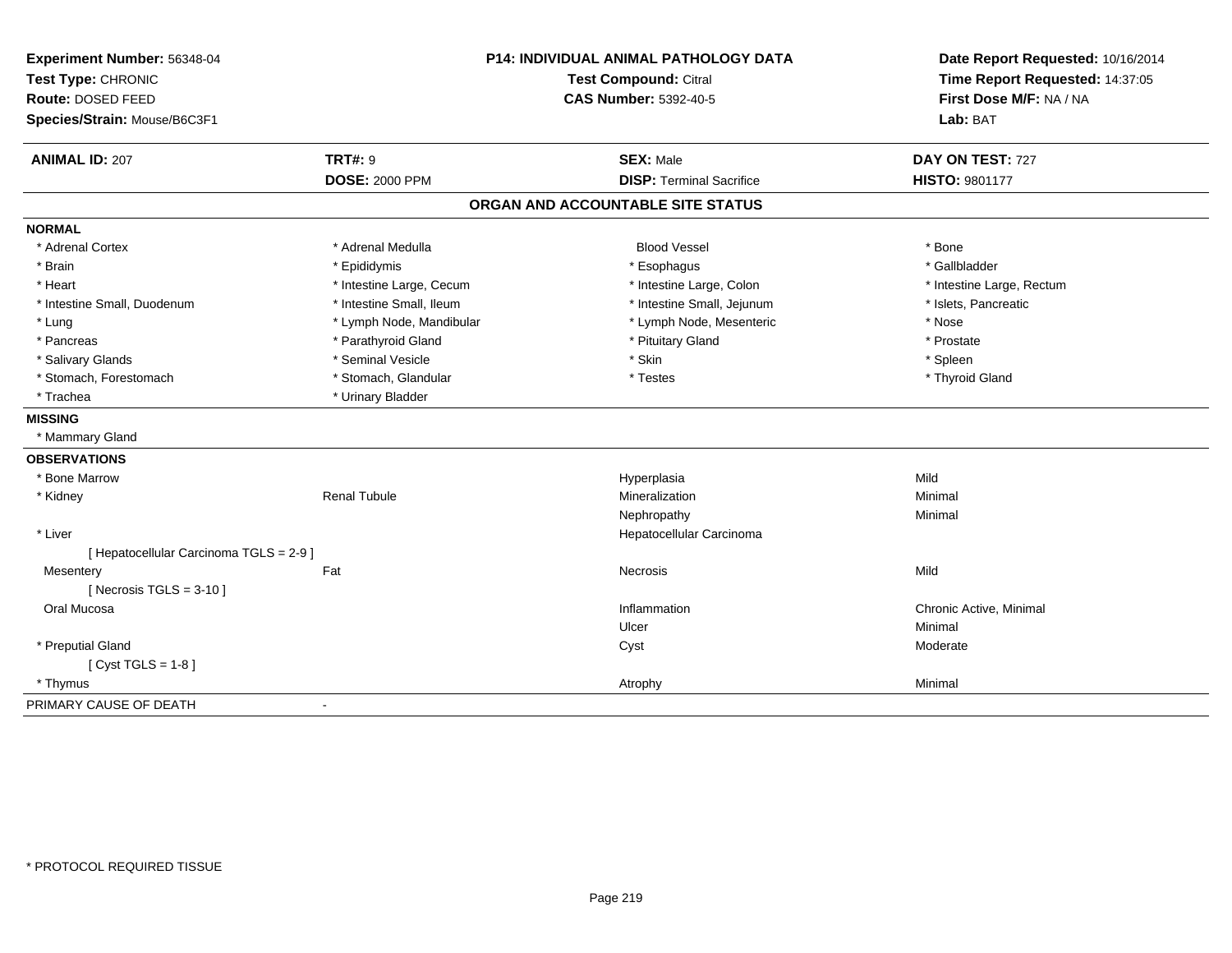| Experiment Number: 56348-04<br>Test Type: CHRONIC<br>Route: DOSED FEED |                          | <b>P14: INDIVIDUAL ANIMAL PATHOLOGY DATA</b><br><b>Test Compound: Citral</b> | Date Report Requested: 10/16/2014<br>Time Report Requested: 14:37:05 |  |
|------------------------------------------------------------------------|--------------------------|------------------------------------------------------------------------------|----------------------------------------------------------------------|--|
|                                                                        |                          | <b>CAS Number: 5392-40-5</b>                                                 | First Dose M/F: NA / NA                                              |  |
| Species/Strain: Mouse/B6C3F1                                           |                          |                                                                              | Lab: BAT                                                             |  |
| <b>ANIMAL ID: 208</b>                                                  | <b>TRT#: 9</b>           | <b>SEX: Male</b>                                                             | DAY ON TEST: 728                                                     |  |
|                                                                        | <b>DOSE: 2000 PPM</b>    | <b>DISP: Terminal Sacrifice</b>                                              | HISTO: 9801178                                                       |  |
|                                                                        |                          | ORGAN AND ACCOUNTABLE SITE STATUS                                            |                                                                      |  |
| <b>NORMAL</b>                                                          |                          |                                                                              |                                                                      |  |
| * Adrenal Medulla                                                      | <b>Blood Vessel</b>      | * Bone                                                                       | * Bone Marrow                                                        |  |
| * Brain                                                                | * Epididymis             | * Esophagus                                                                  | * Gallbladder                                                        |  |
| * Heart                                                                | * Intestine Large, Cecum | * Intestine Large, Colon                                                     | * Intestine Large, Rectum                                            |  |
| * Intestine Small, Duodenum                                            | * Intestine Small, Ileum | * Intestine Small, Jejunum                                                   | * Islets, Pancreatic                                                 |  |
| * Liver                                                                | * Lung                   | * Lymph Node, Mandibular                                                     | * Lymph Node, Mesenteric                                             |  |
| * Nose                                                                 | Oral Mucosa              | * Pancreas                                                                   | * Preputial Gland                                                    |  |
| * Prostate                                                             | * Salivary Glands        | * Seminal Vesicle                                                            | * Skin                                                               |  |
| * Spleen                                                               | * Stomach, Forestomach   | * Stomach, Glandular                                                         | * Testes                                                             |  |
| * Thyroid Gland                                                        | * Trachea                | * Urinary Bladder                                                            |                                                                      |  |
| <b>MISSING</b>                                                         |                          |                                                                              |                                                                      |  |
| * Mammary Gland                                                        | * Parathyroid Gland      |                                                                              |                                                                      |  |
| <b>OBSERVATIONS</b>                                                    |                          |                                                                              |                                                                      |  |
| * Adrenal Cortex                                                       | Subcapsular              | Hyperplasia                                                                  | Minimal                                                              |  |
|                                                                        |                          | Hypertrophy                                                                  | Focal, Minimal                                                       |  |
| * Kidney                                                               | <b>Renal Tubule</b>      | Mineralization                                                               | Minimal                                                              |  |
| * Pituitary Gland                                                      | Pars Distalis            | Hyperplasia                                                                  | Focal, Minimal                                                       |  |
| * Thymus                                                               |                          | Atrophy                                                                      | Minimal                                                              |  |
| PRIMARY CAUSE OF DEATH                                                 |                          |                                                                              |                                                                      |  |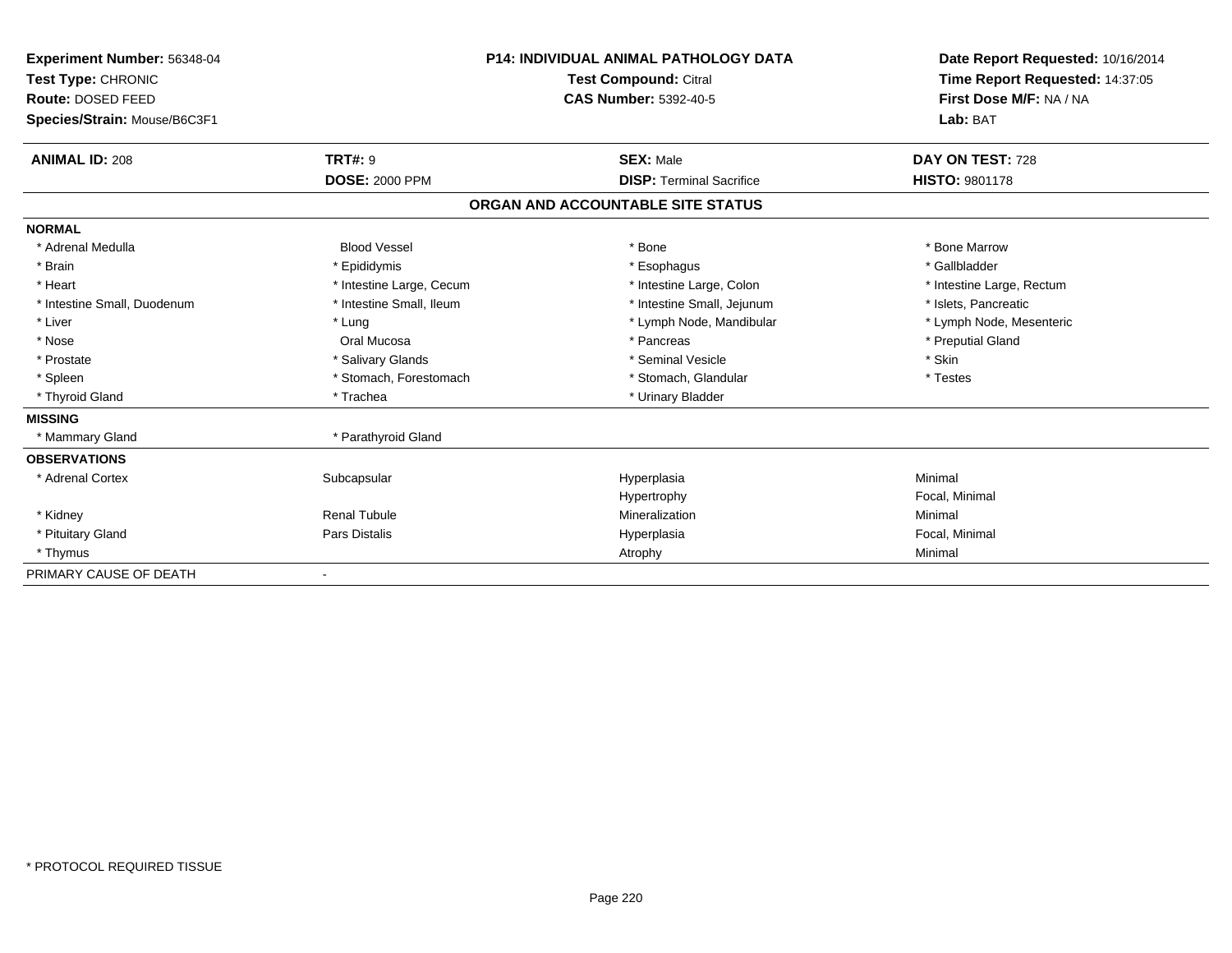| Experiment Number: 56348-04<br>Test Type: CHRONIC |                                | <b>P14: INDIVIDUAL ANIMAL PATHOLOGY DATA</b><br><b>Test Compound: Citral</b> | Date Report Requested: 10/16/2014<br>Time Report Requested: 14:37:05 |
|---------------------------------------------------|--------------------------------|------------------------------------------------------------------------------|----------------------------------------------------------------------|
| Route: DOSED FEED                                 | <b>CAS Number: 5392-40-5</b>   |                                                                              | First Dose M/F: NA / NA                                              |
| Species/Strain: Mouse/B6C3F1                      |                                |                                                                              | Lab: BAT                                                             |
|                                                   |                                |                                                                              |                                                                      |
| <b>ANIMAL ID: 209</b>                             | <b>TRT#: 9</b>                 | <b>SEX: Male</b>                                                             | DAY ON TEST: 681                                                     |
|                                                   | <b>DOSE: 2000 PPM</b>          | <b>DISP: Natural Death</b>                                                   | HISTO: 9801179                                                       |
|                                                   |                                | ORGAN AND ACCOUNTABLE SITE STATUS                                            |                                                                      |
| <b>NORMAL</b>                                     |                                |                                                                              |                                                                      |
| * Adrenal Medulla                                 | <b>Blood Vessel</b>            | * Bone                                                                       | * Bone Marrow                                                        |
| * Brain                                           | * Epididymis                   | * Esophagus                                                                  | * Gallbladder                                                        |
| * Heart                                           | * Intestine Large, Cecum       | * Intestine Large, Colon                                                     | * Intestine Large, Rectum                                            |
| * Intestine Small, Duodenum                       | * Intestine Small, Ileum       | * Intestine Small, Jejunum                                                   | * Lung                                                               |
| * Lymph Node, Mandibular                          | * Lymph Node, Mesenteric       | * Nose                                                                       | Oral Mucosa                                                          |
| * Pancreas                                        | * Parathyroid Gland            | * Pituitary Gland                                                            | * Prostate                                                           |
| * Salivary Glands                                 | * Seminal Vesicle              | * Stomach, Forestomach                                                       | * Stomach, Glandular                                                 |
| * Testes                                          | * Thyroid Gland                | * Trachea                                                                    | * Urinary Bladder                                                    |
| <b>MISSING</b>                                    |                                |                                                                              |                                                                      |
| * Mammary Gland                                   |                                |                                                                              |                                                                      |
| <b>OBSERVATIONS</b>                               |                                |                                                                              |                                                                      |
| * Adrenal Cortex                                  | Subcapsular                    | Hyperplasia                                                                  | Minimal                                                              |
| * Islets, Pancreatic                              |                                | Hyperplasia                                                                  | Minimal                                                              |
| * Kidney                                          | <b>Renal Tubule</b>            | Mineralization                                                               | Minimal                                                              |
| * Liver                                           |                                | Hepatocellular Adenoma                                                       | Multiple                                                             |
| [ Hepatocellular Adenoma TGLS = 3,4-9+10 ]        |                                |                                                                              |                                                                      |
| * Preputial Gland                                 |                                | Cyst                                                                         | Moderate                                                             |
|                                                   |                                | Inflammation                                                                 | Suppurative, Moderate                                                |
| [Cyst TGLS = $2-8$ ]                              |                                |                                                                              |                                                                      |
| [Inflammation TGLS = $2-8$ ]                      |                                |                                                                              |                                                                      |
| * Skin                                            | Tail                           | Neurofibrosarcoma                                                            |                                                                      |
| [Neurofibrosarcoma TGLS = 1-11]                   |                                |                                                                              |                                                                      |
| * Spleen                                          | Lymph Follic                   | Atrophy                                                                      | Mild                                                                 |
| * Thymus                                          |                                | Atrophy                                                                      | Minimal                                                              |
| PRIMARY CAUSE OF DEATH                            | - Liver Hepatocellular Adenoma |                                                                              |                                                                      |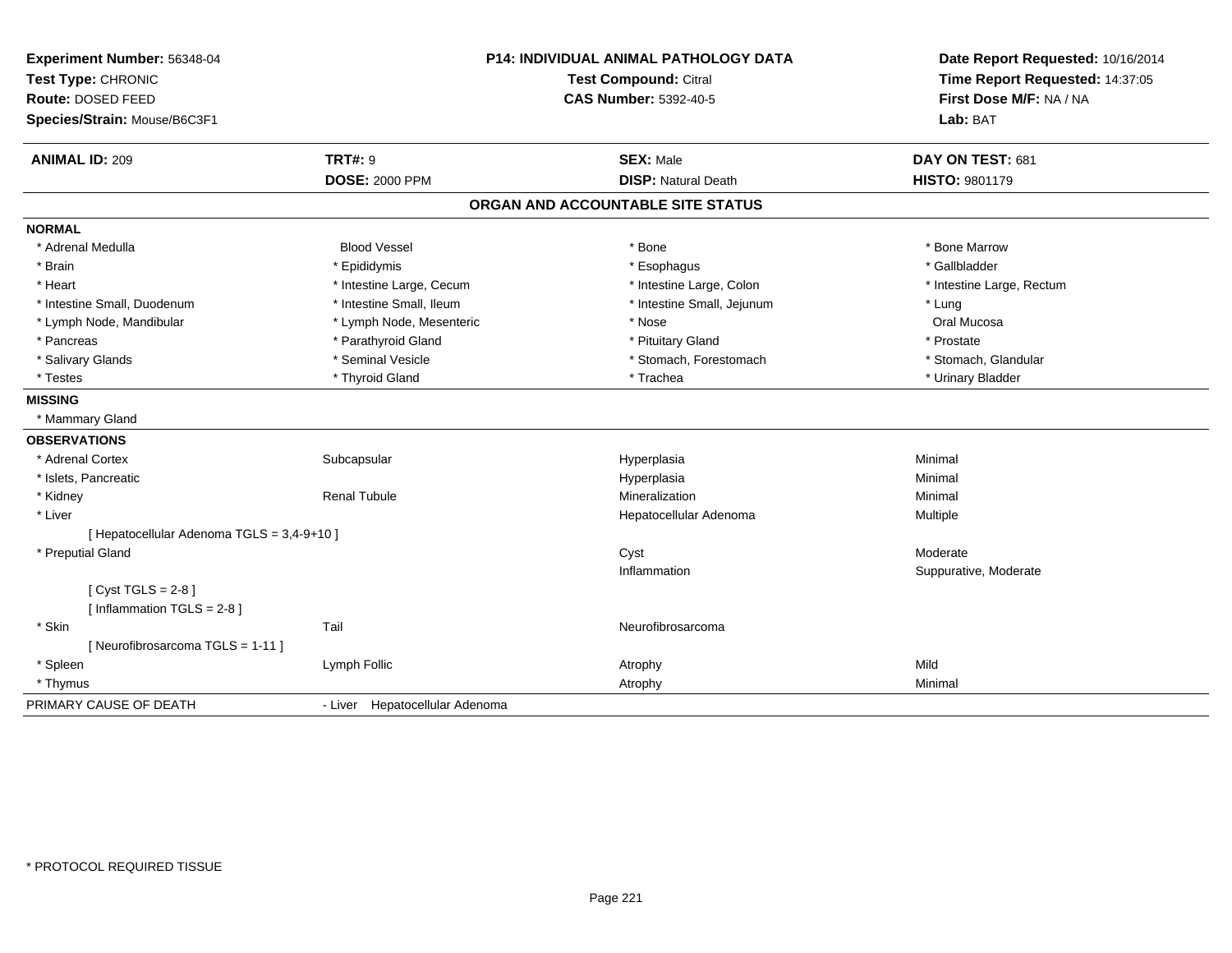| Experiment Number: 56348-04<br>Test Type: CHRONIC<br>Route: DOSED FEED<br>Species/Strain: Mouse/B6C3F1 |                                         | P14: INDIVIDUAL ANIMAL PATHOLOGY DATA<br><b>Test Compound: Citral</b><br><b>CAS Number: 5392-40-5</b> |                                    |
|--------------------------------------------------------------------------------------------------------|-----------------------------------------|-------------------------------------------------------------------------------------------------------|------------------------------------|
| <b>ANIMAL ID: 210</b>                                                                                  | <b>TRT#: 9</b><br><b>DOSE: 2000 PPM</b> | <b>SEX: Male</b><br><b>DISP: Moribund Sacrifice</b>                                                   | DAY ON TEST: 661<br>HISTO: 9801180 |
|                                                                                                        |                                         |                                                                                                       |                                    |
|                                                                                                        |                                         | ORGAN AND ACCOUNTABLE SITE STATUS                                                                     |                                    |
| <b>NORMAL</b>                                                                                          |                                         |                                                                                                       |                                    |
| * Adrenal Medulla                                                                                      | <b>Blood Vessel</b>                     | * Bone                                                                                                | * Brain                            |
| * Epididymis                                                                                           | * Esophagus                             | * Gallbladder                                                                                         | * Heart                            |
| * Intestine Large, Cecum                                                                               | * Intestine Large, Colon                | * Intestine Large, Rectum                                                                             | * Intestine Small, Duodenum        |
| * Intestine Small. Ileum                                                                               | * Intestine Small, Jejunum              | * Islets, Pancreatic                                                                                  | * Lymph Node, Mandibular           |
| * Lymph Node, Mesenteric                                                                               | * Nose                                  | * Pancreas                                                                                            | * Parathyroid Gland                |
| * Pituitary Gland                                                                                      | * Preputial Gland                       | * Prostate                                                                                            | * Salivary Glands                  |
| * Seminal Vesicle                                                                                      | * Skin                                  | * Spleen                                                                                              | * Stomach, Forestomach             |
| * Stomach, Glandular                                                                                   | * Thymus                                | * Thyroid Gland                                                                                       | * Trachea                          |
| * Urinary Bladder                                                                                      |                                         |                                                                                                       |                                    |
| <b>MISSING</b>                                                                                         |                                         |                                                                                                       |                                    |
| * Mammary Gland                                                                                        |                                         |                                                                                                       |                                    |
| <b>OBSERVATIONS</b>                                                                                    |                                         |                                                                                                       |                                    |
| * Adrenal Cortex                                                                                       | Subcapsular                             | Hyperplasia                                                                                           | Minimal                            |
|                                                                                                        |                                         | Hypertrophy                                                                                           | Focal, Minimal                     |
| * Bone Marrow                                                                                          |                                         | Hyperplasia                                                                                           | Mild                               |
| * Kidney                                                                                               | <b>Renal Tubule</b>                     | Mineralization                                                                                        | Minimal                            |
|                                                                                                        |                                         | Nephropathy                                                                                           | Minimal                            |
| * Liver                                                                                                |                                         | Hepatocellular Carcinoma                                                                              |                                    |
| [ Hepatocellular Carcinoma TGLS = 1-9 ]                                                                |                                         |                                                                                                       |                                    |
| * Lung                                                                                                 |                                         | Hepatocellular Carcinoma                                                                              | Metastatic (Liver)                 |
| Oral Mucosa                                                                                            |                                         | Inflammation                                                                                          | Chronic Active, Mild               |
|                                                                                                        |                                         | Ulcer                                                                                                 | Minimal                            |
| * Testes                                                                                               | Germinal Epith                          | Degeneration                                                                                          | Minimal                            |
| PRIMARY CAUSE OF DEATH                                                                                 | - Liver Hepatocellular Carcinoma        |                                                                                                       |                                    |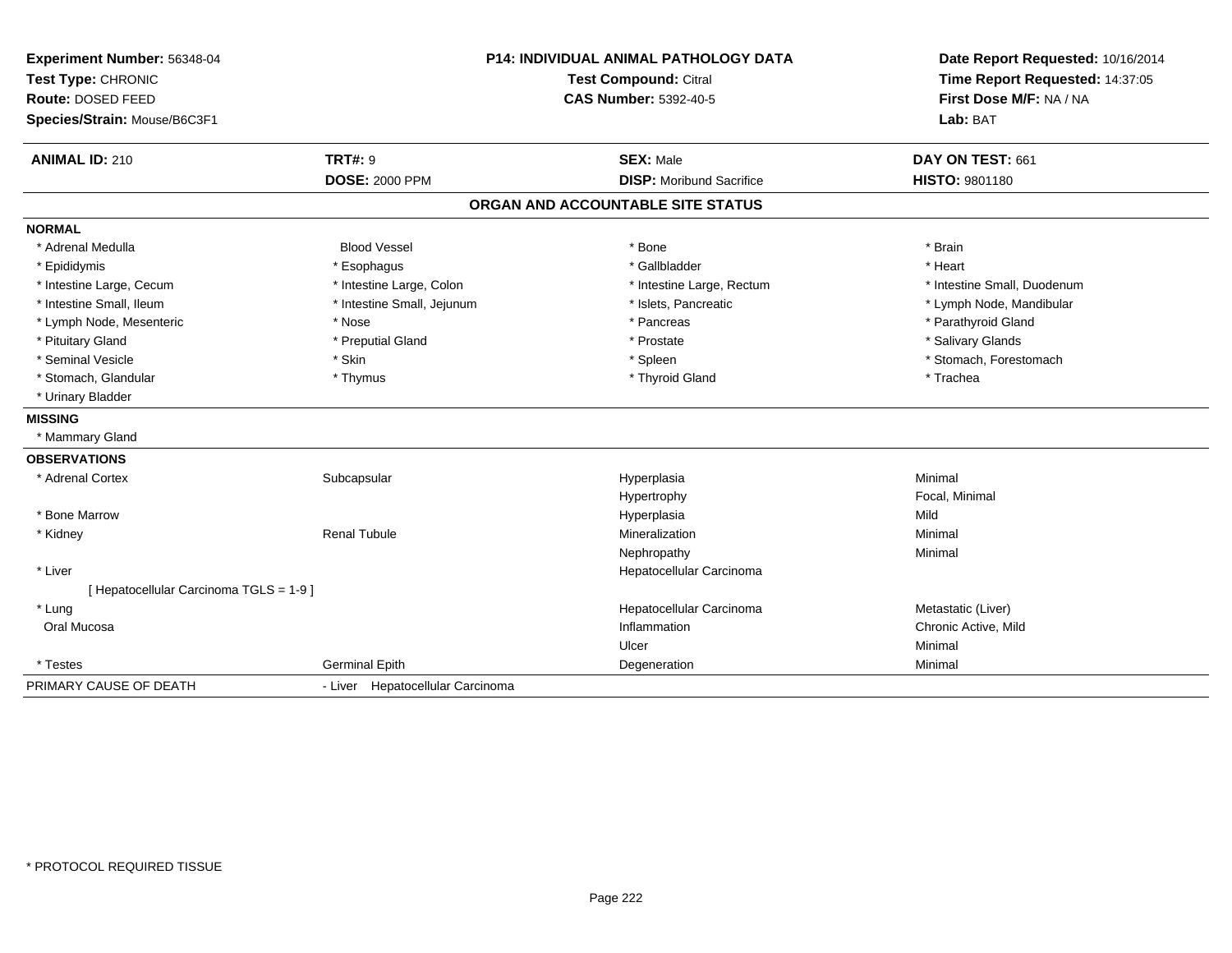| Experiment Number: 56348-04<br>Test Type: CHRONIC<br>Route: DOSED FEED |                          | <b>P14: INDIVIDUAL ANIMAL PATHOLOGY DATA</b><br><b>Test Compound: Citral</b><br><b>CAS Number: 5392-40-5</b> | Date Report Requested: 10/16/2014<br>Time Report Requested: 14:37:05<br>First Dose M/F: NA / NA |
|------------------------------------------------------------------------|--------------------------|--------------------------------------------------------------------------------------------------------------|-------------------------------------------------------------------------------------------------|
| Species/Strain: Mouse/B6C3F1                                           |                          |                                                                                                              | Lab: BAT                                                                                        |
| <b>ANIMAL ID: 211</b>                                                  | <b>TRT#: 9</b>           | <b>SEX: Male</b>                                                                                             | DAY ON TEST: 728                                                                                |
|                                                                        | <b>DOSE: 2000 PPM</b>    | <b>DISP: Terminal Sacrifice</b>                                                                              | <b>HISTO: 9801181</b>                                                                           |
|                                                                        |                          | ORGAN AND ACCOUNTABLE SITE STATUS                                                                            |                                                                                                 |
| <b>NORMAL</b>                                                          |                          |                                                                                                              |                                                                                                 |
| * Adrenal Medulla                                                      | <b>Blood Vessel</b>      | * Bone                                                                                                       | * Bone Marrow                                                                                   |
| * Brain                                                                | * Epididymis             | * Esophagus                                                                                                  | * Gallbladder                                                                                   |
| * Heart                                                                | * Intestine Large, Cecum | * Intestine Large, Colon                                                                                     | * Intestine Large, Rectum                                                                       |
| * Intestine Small, Duodenum                                            | * Intestine Small, Ileum | * Intestine Small, Jejunum                                                                                   | * Islets, Pancreatic                                                                            |
| * Lung                                                                 | * Lymph Node, Mandibular | * Lymph Node, Mesenteric                                                                                     | * Nose                                                                                          |
| Oral Mucosa                                                            | * Pancreas               | * Parathyroid Gland                                                                                          | * Pituitary Gland                                                                               |
| * Preputial Gland                                                      | * Prostate               | * Salivary Glands                                                                                            | * Seminal Vesicle                                                                               |
| * Skin                                                                 | * Spleen                 | * Stomach, Forestomach                                                                                       | * Stomach, Glandular                                                                            |
| * Testes                                                               | * Thyroid Gland          | * Trachea                                                                                                    | * Urinary Bladder                                                                               |
| <b>MISSING</b>                                                         |                          |                                                                                                              |                                                                                                 |
| * Mammary Gland                                                        |                          |                                                                                                              |                                                                                                 |
| <b>OBSERVATIONS</b>                                                    |                          |                                                                                                              |                                                                                                 |
| * Adrenal Cortex                                                       |                          | Hypertrophy                                                                                                  | Focal, Minimal                                                                                  |
| * Kidney                                                               |                          | Nephropathy                                                                                                  | Minimal                                                                                         |
| * Liver                                                                |                          | Hepatocellular Adenoma                                                                                       |                                                                                                 |
|                                                                        |                          | <b>Mixed Cell Focus</b>                                                                                      |                                                                                                 |
| [Hepatocellular Adenoma TGLS = 1-9]                                    |                          |                                                                                                              |                                                                                                 |
| * Thymus                                                               |                          | Atrophy                                                                                                      | Minimal                                                                                         |
| PRIMARY CAUSE OF DEATH                                                 | $\blacksquare$           |                                                                                                              |                                                                                                 |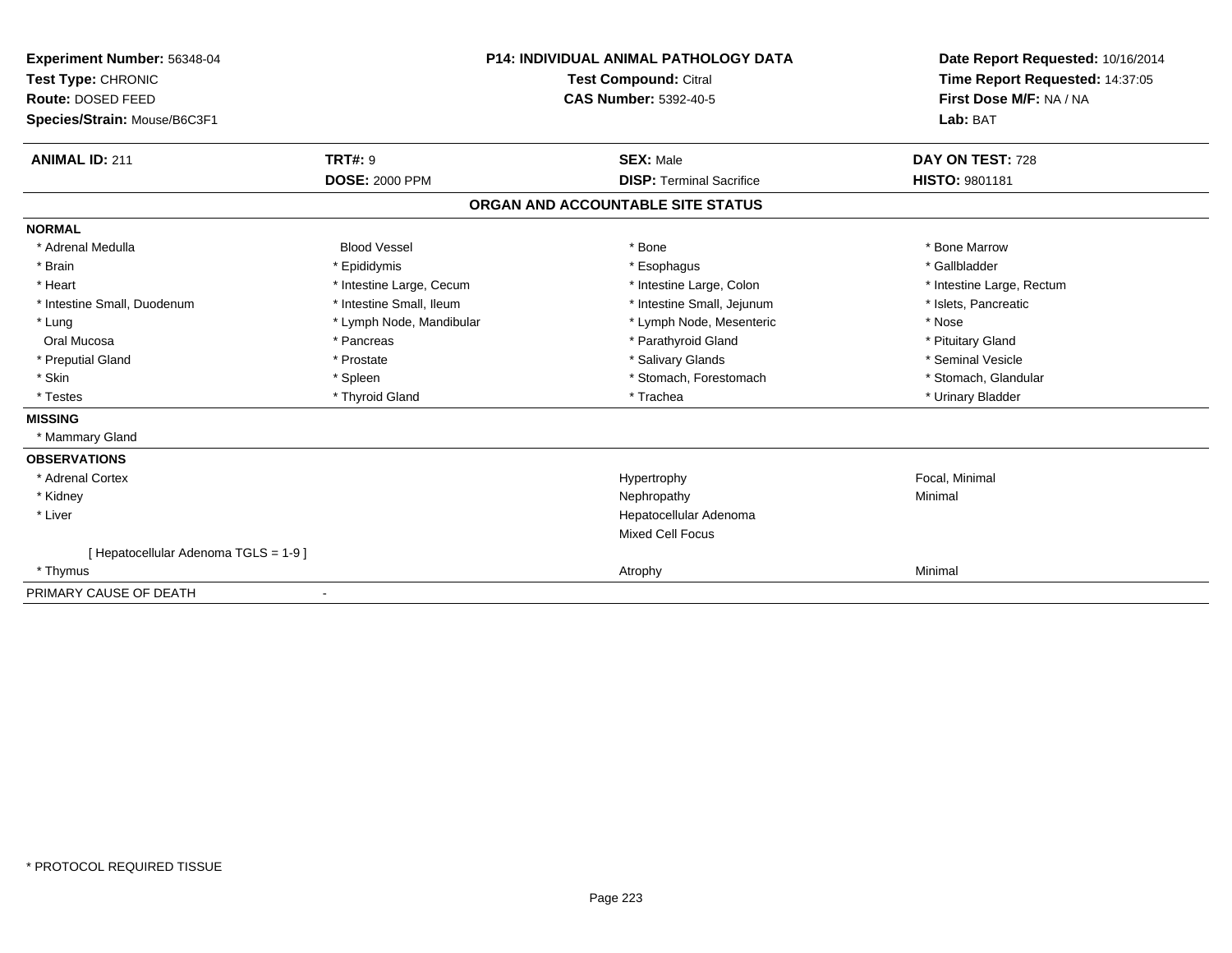| Experiment Number: 56348-04<br>Test Type: CHRONIC |                              | <b>P14: INDIVIDUAL ANIMAL PATHOLOGY DATA</b><br>Test Compound: Citral | Date Report Requested: 10/16/2014<br>Time Report Requested: 14:37:05 |
|---------------------------------------------------|------------------------------|-----------------------------------------------------------------------|----------------------------------------------------------------------|
| Route: DOSED FEED                                 | <b>CAS Number: 5392-40-5</b> |                                                                       | First Dose M/F: NA / NA                                              |
| Species/Strain: Mouse/B6C3F1                      |                              |                                                                       | Lab: BAT                                                             |
| <b>ANIMAL ID: 212</b>                             | <b>TRT#: 9</b>               | <b>SEX: Male</b>                                                      | DAY ON TEST: 729                                                     |
|                                                   | <b>DOSE: 2000 PPM</b>        | <b>DISP: Terminal Sacrifice</b>                                       | <b>HISTO: 9801182</b>                                                |
|                                                   |                              | ORGAN AND ACCOUNTABLE SITE STATUS                                     |                                                                      |
| <b>NORMAL</b>                                     |                              |                                                                       |                                                                      |
| * Adrenal Medulla                                 | <b>Blood Vessel</b>          | * Bone                                                                | * Bone Marrow                                                        |
| * Brain                                           | * Epididymis                 | * Esophagus                                                           | * Gallbladder                                                        |
| * Heart                                           | * Intestine Large, Cecum     | * Intestine Large, Colon                                              | * Intestine Large, Rectum                                            |
| * Intestine Small, Duodenum                       | * Intestine Small, Ileum     | * Intestine Small, Jejunum                                            | * Liver                                                              |
| * Lung                                            | * Lymph Node, Mandibular     | * Lymph Node, Mesenteric                                              | * Nose                                                               |
| * Pancreas                                        | * Pituitary Gland            | * Prostate                                                            | * Salivary Glands                                                    |
| * Seminal Vesicle                                 | * Skin                       | * Stomach, Forestomach                                                | * Stomach, Glandular                                                 |
| * Testes                                          | * Thyroid Gland              | * Trachea                                                             | * Urinary Bladder                                                    |
| <b>MISSING</b>                                    |                              |                                                                       |                                                                      |
| * Mammary Gland                                   | * Parathyroid Gland          |                                                                       |                                                                      |
| <b>OBSERVATIONS</b>                               |                              |                                                                       |                                                                      |
| * Adrenal Cortex                                  | Subcapsular                  | Hyperplasia                                                           | Minimal                                                              |
|                                                   |                              | Hypertrophy                                                           | Focal, Minimal                                                       |
| * Islets, Pancreatic                              |                              | Hyperplasia                                                           | Minimal                                                              |
| * Kidney                                          | <b>Renal Tubule</b>          | Mineralization                                                        | Minimal                                                              |
|                                                   |                              | Nephropathy                                                           | Minimal                                                              |
| Oral Mucosa                                       |                              | Inflammation                                                          | Chronic Active, Minimal                                              |
|                                                   |                              | Ulcer                                                                 | Minimal                                                              |
| * Preputial Gland                                 |                              | Inflammation                                                          | Suppurative, Moderate                                                |
| [Inflammation TGLS = $1-8$ ]                      |                              |                                                                       |                                                                      |
| * Spleen                                          |                              | Hematopoietic Cell Proliferation                                      | Minimal                                                              |
| * Thymus                                          |                              | Atrophy                                                               | Mild                                                                 |
| PRIMARY CAUSE OF DEATH                            |                              |                                                                       |                                                                      |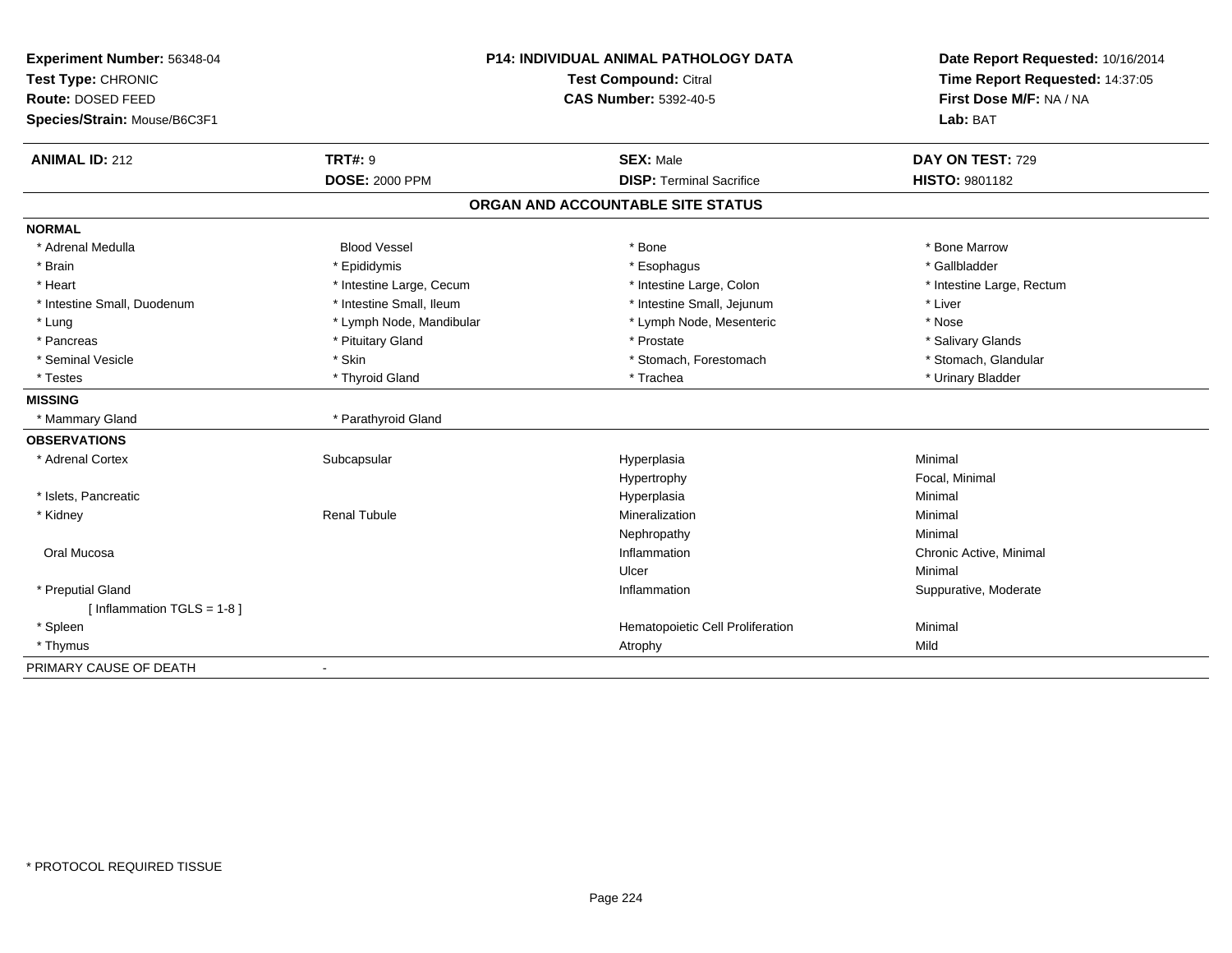| Experiment Number: 56348-04<br>Test Type: CHRONIC<br>Route: DOSED FEED<br>Species/Strain: Mouse/B6C3F1 |                          | P14: INDIVIDUAL ANIMAL PATHOLOGY DATA<br><b>Test Compound: Citral</b><br><b>CAS Number: 5392-40-5</b> | Date Report Requested: 10/16/2014<br>Time Report Requested: 14:37:05<br>First Dose M/F: NA / NA<br>Lab: BAT |
|--------------------------------------------------------------------------------------------------------|--------------------------|-------------------------------------------------------------------------------------------------------|-------------------------------------------------------------------------------------------------------------|
| <b>ANIMAL ID: 213</b>                                                                                  | <b>TRT#: 9</b>           | <b>SEX: Male</b>                                                                                      | DAY ON TEST: 731                                                                                            |
|                                                                                                        | <b>DOSE: 2000 PPM</b>    | <b>DISP: Terminal Sacrifice</b>                                                                       | HISTO: 9801183                                                                                              |
|                                                                                                        |                          | ORGAN AND ACCOUNTABLE SITE STATUS                                                                     |                                                                                                             |
| <b>NORMAL</b>                                                                                          |                          |                                                                                                       |                                                                                                             |
| * Adrenal Medulla                                                                                      | <b>Blood Vessel</b>      | * Bone                                                                                                | * Bone Marrow                                                                                               |
| * Brain                                                                                                | * Epididymis             | * Esophagus                                                                                           | * Gallbladder                                                                                               |
| * Heart                                                                                                | * Intestine Large, Cecum | * Intestine Large, Colon                                                                              | * Intestine Large, Rectum                                                                                   |
| * Intestine Small, Duodenum                                                                            | * Intestine Small, Ileum | * Intestine Small, Jejunum                                                                            | * Islets, Pancreatic                                                                                        |
| * Lymph Node, Mandibular                                                                               | * Lymph Node, Mesenteric | * Nose                                                                                                | * Pancreas                                                                                                  |
| * Parathyroid Gland                                                                                    | * Pituitary Gland        | * Prostate                                                                                            | * Salivary Glands                                                                                           |
| * Seminal Vesicle                                                                                      | * Skin                   | * Spleen                                                                                              | * Stomach, Forestomach                                                                                      |
| * Stomach, Glandular                                                                                   | * Testes                 | * Thyroid Gland                                                                                       | * Trachea                                                                                                   |
| * Urinary Bladder                                                                                      |                          |                                                                                                       |                                                                                                             |
| <b>MISSING</b>                                                                                         |                          |                                                                                                       |                                                                                                             |
| * Mammary Gland                                                                                        |                          |                                                                                                       |                                                                                                             |
| <b>OBSERVATIONS</b>                                                                                    |                          |                                                                                                       |                                                                                                             |
| * Adrenal Cortex                                                                                       |                          | Hyperplasia                                                                                           | Focal, Mild                                                                                                 |
|                                                                                                        |                          | Hypertrophy                                                                                           | Focal, Minimal                                                                                              |
| * Kidney                                                                                               | <b>Renal Tubule</b>      | Mineralization                                                                                        | Minimal                                                                                                     |
|                                                                                                        |                          | Nephropathy                                                                                           | Minimal                                                                                                     |
| * Liver                                                                                                |                          | Hepatocellular Adenoma                                                                                |                                                                                                             |
| [ Hepatocellular Adenoma TGLS = 2-5]                                                                   |                          |                                                                                                       |                                                                                                             |
| * Lung                                                                                                 |                          | Alveolar/Bronchiolar Adenoma                                                                          |                                                                                                             |
| [ Alveolar/Bronchiolar Adenoma TGLS = 2-5 ]                                                            |                          |                                                                                                       |                                                                                                             |
| Oral Mucosa                                                                                            |                          | Inflammation                                                                                          | Chronic Active, Moderate                                                                                    |
|                                                                                                        |                          | Ulcer                                                                                                 | Mild                                                                                                        |
| * Preputial Gland                                                                                      |                          | Cyst                                                                                                  | Moderate                                                                                                    |
| [Cyst TGLS = $1-8$ ]                                                                                   |                          |                                                                                                       |                                                                                                             |
| * Thymus                                                                                               |                          | Atrophy                                                                                               | Moderate                                                                                                    |
| PRIMARY CAUSE OF DEATH                                                                                 |                          |                                                                                                       |                                                                                                             |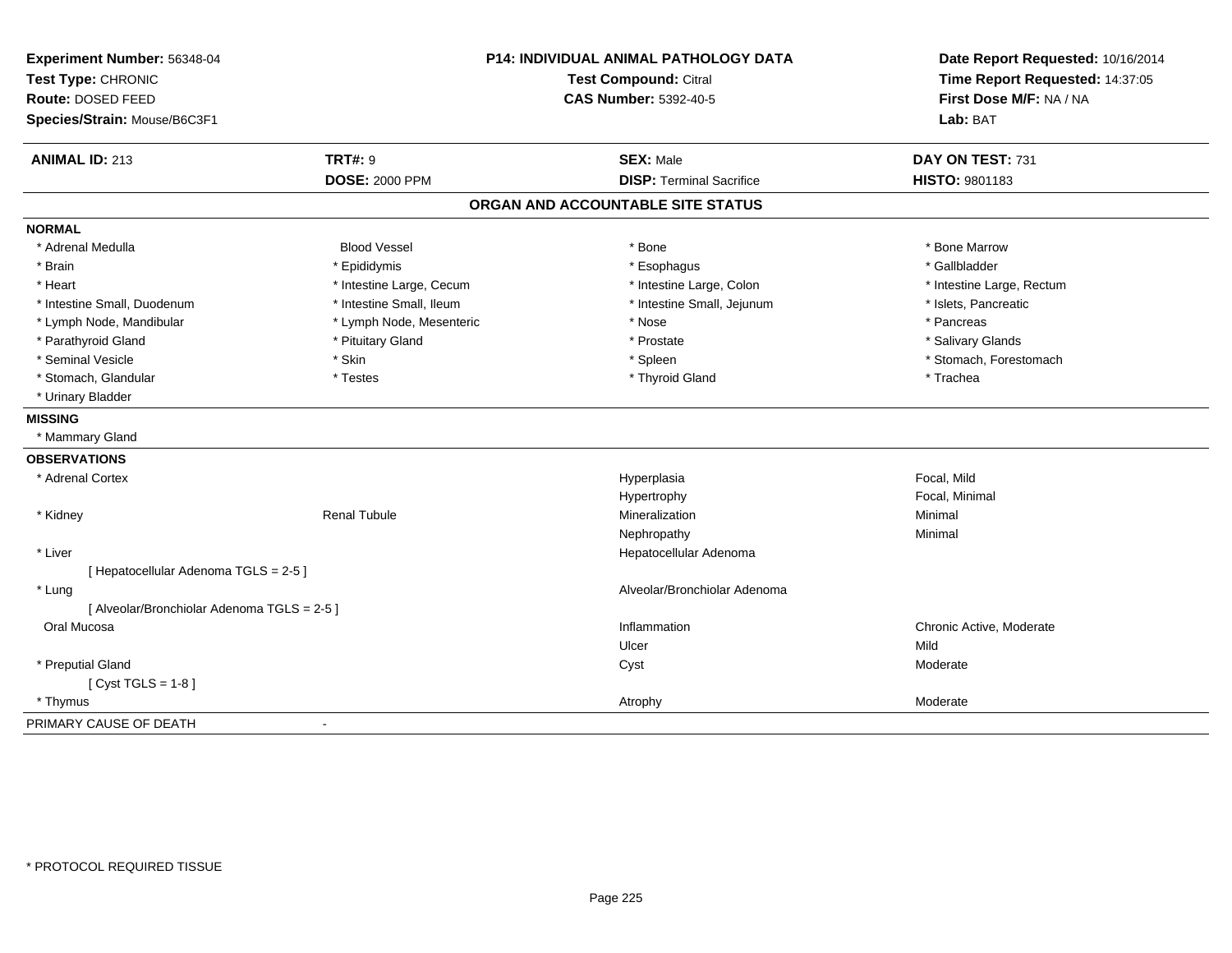| Experiment Number: 56348-04  |                          | P14: INDIVIDUAL ANIMAL PATHOLOGY DATA | Date Report Requested: 10/16/2014 |
|------------------------------|--------------------------|---------------------------------------|-----------------------------------|
| Test Type: CHRONIC           |                          | <b>Test Compound: Citral</b>          | Time Report Requested: 14:37:05   |
| Route: DOSED FEED            |                          | <b>CAS Number: 5392-40-5</b>          | First Dose M/F: NA / NA           |
| Species/Strain: Mouse/B6C3F1 |                          |                                       | Lab: BAT                          |
| <b>ANIMAL ID: 214</b>        | <b>TRT#: 9</b>           | <b>SEX: Male</b>                      | DAY ON TEST: 727                  |
|                              | <b>DOSE: 2000 PPM</b>    | <b>DISP: Terminal Sacrifice</b>       | <b>HISTO: 9801184</b>             |
|                              |                          | ORGAN AND ACCOUNTABLE SITE STATUS     |                                   |
| <b>NORMAL</b>                |                          |                                       |                                   |
| * Adrenal Medulla            | <b>Blood Vessel</b>      | * Bone                                | * Bone Marrow                     |
| * Brain                      | * Epididymis             | * Esophagus                           | * Gallbladder                     |
| * Heart                      | * Intestine Large, Cecum | * Intestine Large, Colon              | * Intestine Large, Rectum         |
| * Intestine Small, Duodenum  | * Intestine Small, Ileum | * Intestine Small, Jejunum            | * Islets, Pancreatic              |
| * Liver                      | * Lung                   | * Lymph Node, Mandibular              | * Lymph Node, Mesenteric          |
| * Nose                       | Oral Mucosa              | * Pancreas                            | * Parathyroid Gland               |
| * Pituitary Gland            | * Preputial Gland        | * Prostate                            | * Salivary Glands                 |
| * Seminal Vesicle            | * Skin                   | * Spleen                              | * Stomach, Forestomach            |
| * Stomach, Glandular         | * Testes                 | * Thyroid Gland                       | * Trachea                         |
| * Urinary Bladder            |                          |                                       |                                   |
| <b>MISSING</b>               |                          |                                       |                                   |
| * Mammary Gland              |                          |                                       |                                   |
| <b>OBSERVATIONS</b>          |                          |                                       |                                   |
| * Adrenal Cortex             |                          | Hypertrophy                           | Focal, Minimal                    |
| * Kidney                     | <b>Renal Tubule</b>      | Cyst                                  | Minimal                           |
|                              |                          | Infarct                               | Minimal                           |
|                              | <b>Renal Tubule</b>      | Mineralization                        | Minimal                           |
|                              |                          | Nephropathy                           | Minimal                           |
| * Thymus                     |                          | Atrophy                               | Mild                              |
| PRIMARY CAUSE OF DEATH       |                          |                                       |                                   |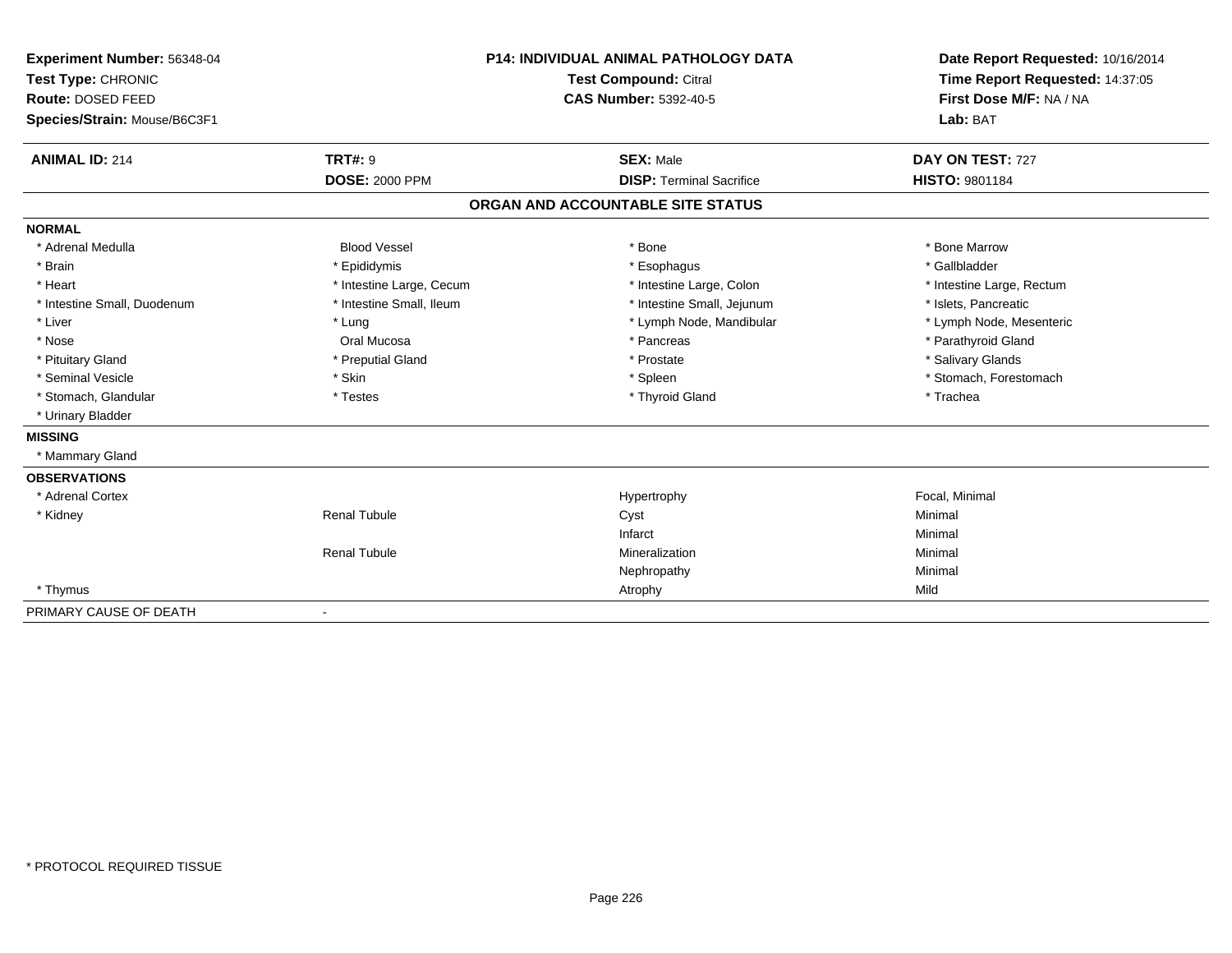| Experiment Number: 56348-04  | <b>P14: INDIVIDUAL ANIMAL PATHOLOGY DATA</b><br><b>Test Compound: Citral</b> |                                   | Date Report Requested: 10/16/2014 |
|------------------------------|------------------------------------------------------------------------------|-----------------------------------|-----------------------------------|
| Test Type: CHRONIC           |                                                                              |                                   | Time Report Requested: 14:37:05   |
| Route: DOSED FEED            |                                                                              | <b>CAS Number: 5392-40-5</b>      | First Dose M/F: NA / NA           |
| Species/Strain: Mouse/B6C3F1 |                                                                              |                                   | Lab: BAT                          |
| <b>ANIMAL ID: 215</b>        | <b>TRT#: 9</b>                                                               | <b>SEX: Male</b>                  | DAY ON TEST: 728                  |
|                              | <b>DOSE: 2000 PPM</b>                                                        | <b>DISP: Terminal Sacrifice</b>   | HISTO: 9801185                    |
|                              |                                                                              | ORGAN AND ACCOUNTABLE SITE STATUS |                                   |
| <b>NORMAL</b>                |                                                                              |                                   |                                   |
| * Adrenal Medulla            | <b>Blood Vessel</b>                                                          | * Bone                            | * Brain                           |
| * Epididymis                 | * Esophagus                                                                  | * Gallbladder                     | * Heart                           |
| * Intestine Large, Cecum     | * Intestine Large, Colon                                                     | * Intestine Large, Rectum         | * Intestine Small, Duodenum       |
| * Intestine Small, Ileum     | * Intestine Small, Jejunum                                                   | * Islets, Pancreatic              | * Kidney                          |
| * Liver                      | * Lung                                                                       | * Lymph Node, Mesenteric          | * Nose                            |
| * Pancreas                   | * Parathyroid Gland                                                          | * Preputial Gland                 | * Prostate                        |
| * Salivary Glands            | * Seminal Vesicle                                                            | * Skin                            | Spinal Cord                       |
| * Stomach, Forestomach       | * Testes                                                                     | * Thyroid Gland                   | * Trachea                         |
| * Urinary Bladder            |                                                                              |                                   |                                   |
| <b>MISSING</b>               |                                                                              |                                   |                                   |
| * Lymph Node, Mandibular     | * Mammary Gland                                                              |                                   |                                   |
| <b>OBSERVATIONS</b>          |                                                                              |                                   |                                   |
| * Adrenal Cortex             | Subcapsular                                                                  | Hyperplasia                       | Minimal                           |
|                              |                                                                              | Hyperplasia                       | Focal, Mild                       |
|                              |                                                                              | Hypertrophy                       | Focal, Mild                       |
| * Bone Marrow                |                                                                              | Hemangiosarcoma                   |                                   |
| Oral Mucosa                  |                                                                              | Inflammation                      | Chronic Active, Mild              |
|                              |                                                                              | Ulcer                             | Mild                              |
| * Pituitary Gland            | Pars Distalis                                                                | Hyperplasia                       | Focal, Minimal                    |
| * Spleen                     |                                                                              | Hemangiosarcoma                   |                                   |
| [Hemangiosarcoma TGLS = 1-4] |                                                                              |                                   |                                   |
| * Stomach, Glandular         | Epithelium                                                                   | Hyperplasia                       | Focal, Mild                       |
| [ Hyperplasia TGLS = 2-9 ]   |                                                                              |                                   |                                   |
| * Thymus                     |                                                                              | Atrophy                           | Minimal                           |
| PRIMARY CAUSE OF DEATH       | $\blacksquare$                                                               |                                   |                                   |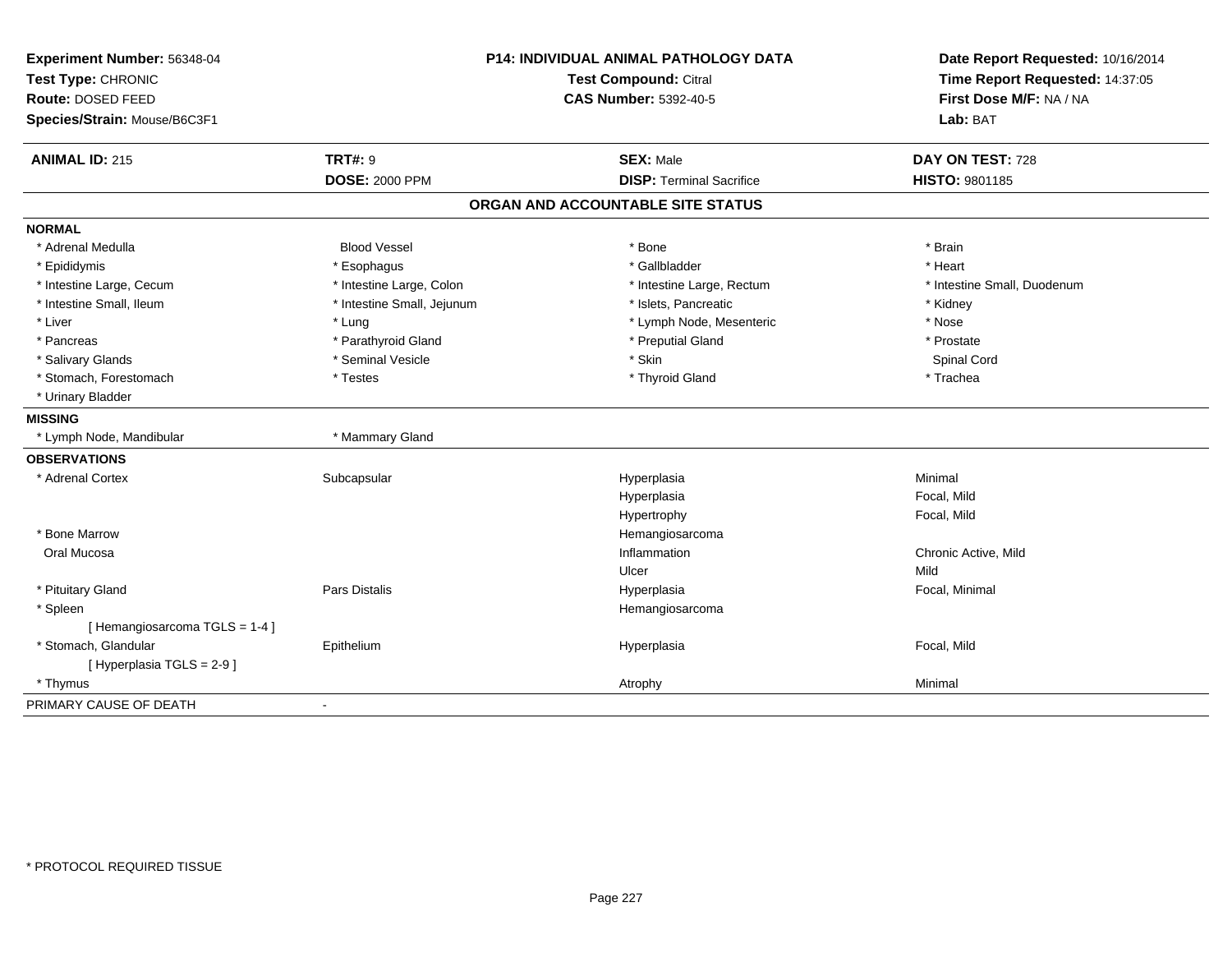| Experiment Number: 56348-04  | <b>P14: INDIVIDUAL ANIMAL PATHOLOGY DATA</b> |                                   | Date Report Requested: 10/16/2014 |  |
|------------------------------|----------------------------------------------|-----------------------------------|-----------------------------------|--|
| Test Type: CHRONIC           |                                              | <b>Test Compound: Citral</b>      | Time Report Requested: 14:37:05   |  |
| Route: DOSED FEED            |                                              | <b>CAS Number: 5392-40-5</b>      | First Dose M/F: NA / NA           |  |
| Species/Strain: Mouse/B6C3F1 |                                              |                                   | Lab: BAT                          |  |
| <b>ANIMAL ID: 216</b>        | <b>TRT#: 9</b>                               | <b>SEX: Male</b>                  | DAY ON TEST: 728                  |  |
|                              | <b>DOSE: 2000 PPM</b>                        | <b>DISP: Terminal Sacrifice</b>   | HISTO: 9801186                    |  |
|                              |                                              | ORGAN AND ACCOUNTABLE SITE STATUS |                                   |  |
| <b>NORMAL</b>                |                                              |                                   |                                   |  |
| * Adrenal Cortex             | * Adrenal Medulla                            | <b>Blood Vessel</b>               | * Bone                            |  |
| * Bone Marrow                | * Brain                                      | * Epididymis                      | * Esophagus                       |  |
| * Gallbladder                | * Heart                                      | * Intestine Large, Cecum          | * Intestine Large, Colon          |  |
| * Intestine Large, Rectum    | * Intestine Small, Duodenum                  | * Intestine Small, Ileum          | * Intestine Small, Jejunum        |  |
| * Islets, Pancreatic         | * Lung                                       | * Lymph Node, Mandibular          | * Lymph Node, Mesenteric          |  |
| * Nose                       | Oral Mucosa                                  | * Pancreas                        | * Pituitary Gland                 |  |
| * Prostate                   | * Salivary Glands                            | * Seminal Vesicle                 | * Skin                            |  |
| * Spleen                     | * Stomach, Forestomach                       | * Stomach, Glandular              | * Testes                          |  |
| * Thyroid Gland              | * Trachea                                    | * Urinary Bladder                 |                                   |  |
| <b>MISSING</b>               |                                              |                                   |                                   |  |
| * Mammary Gland              |                                              |                                   |                                   |  |
| <b>OBSERVATIONS</b>          |                                              |                                   |                                   |  |
| * Kidney                     | <b>Renal Tubule</b>                          | Mineralization                    | Minimal                           |  |
|                              |                                              | Nephropathy                       | Minimal                           |  |
| * Liver                      |                                              | Inflammation                      | Granulomatous, Minimal            |  |
| * Parathyroid Gland          |                                              | Cyst                              | Mild                              |  |
| * Preputial Gland            |                                              | Cyst                              | Moderate                          |  |
| [Cyst TGLS = $1-8$ ]         |                                              |                                   |                                   |  |
| * Thymus                     |                                              | Atrophy                           | Mild                              |  |
| PRIMARY CAUSE OF DEATH       | $\overline{\phantom{a}}$                     |                                   |                                   |  |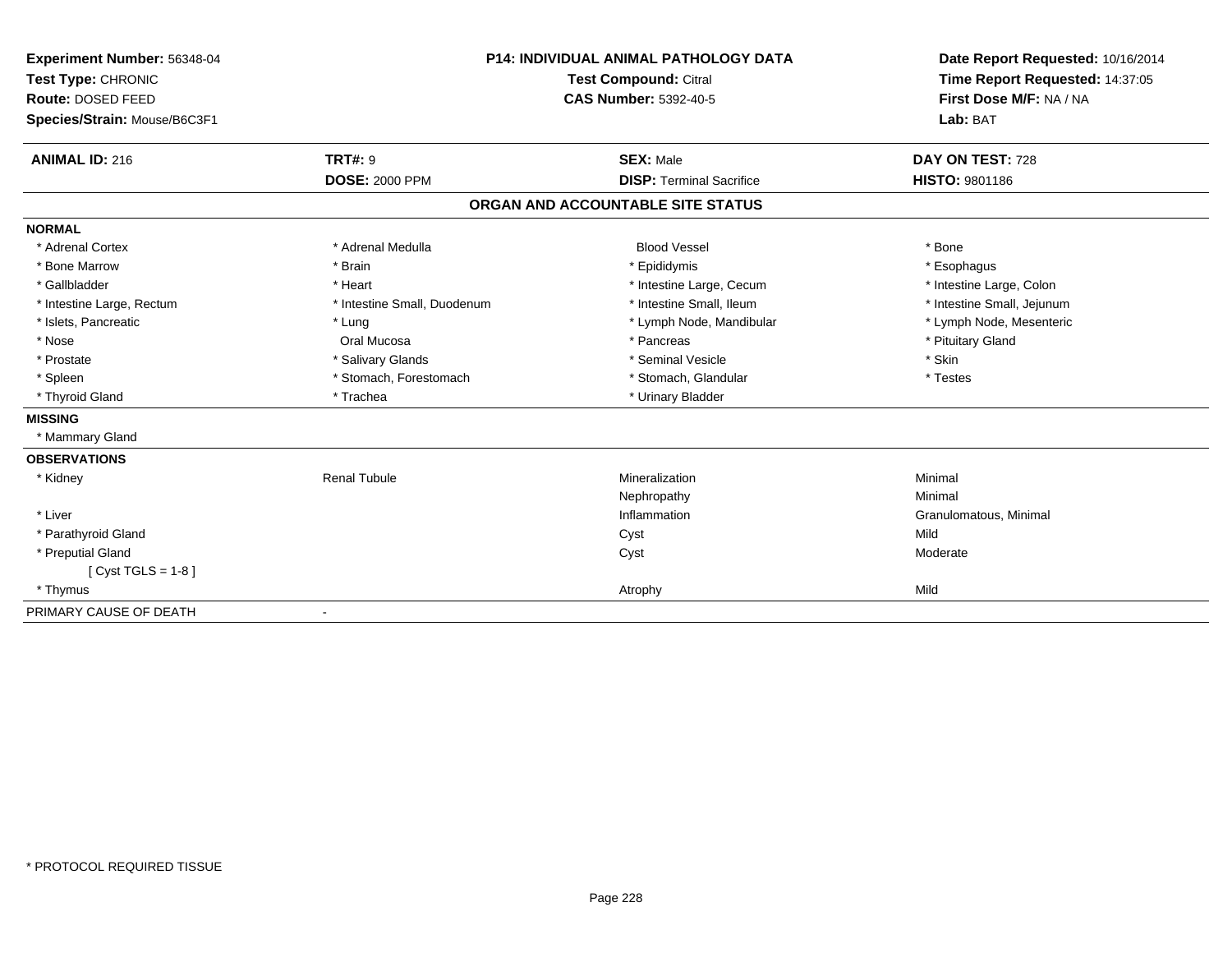| Experiment Number: 56348-04  |                              | P14: INDIVIDUAL ANIMAL PATHOLOGY DATA |                                     |
|------------------------------|------------------------------|---------------------------------------|-------------------------------------|
| Test Type: CHRONIC           | <b>Test Compound: Citral</b> |                                       | Time Report Requested: 14:37:05     |
| Route: DOSED FEED            |                              | <b>CAS Number: 5392-40-5</b>          | First Dose M/F: NA / NA<br>Lab: BAT |
| Species/Strain: Mouse/B6C3F1 |                              |                                       |                                     |
| <b>ANIMAL ID: 217</b>        | <b>TRT#: 9</b>               | <b>SEX: Male</b>                      | DAY ON TEST: 731                    |
|                              | <b>DOSE: 2000 PPM</b>        | <b>DISP: Terminal Sacrifice</b>       | <b>HISTO: 9801187</b>               |
|                              |                              | ORGAN AND ACCOUNTABLE SITE STATUS     |                                     |
| <b>NORMAL</b>                |                              |                                       |                                     |
| * Adrenal Medulla            | <b>Blood Vessel</b>          | * Bone                                | * Bone Marrow                       |
| * Brain                      | * Epididymis                 | * Esophagus                           | * Gallbladder                       |
| * Heart                      | * Intestine Large, Cecum     | * Intestine Large, Colon              | * Intestine Large, Rectum           |
| * Intestine Small, Duodenum  | * Intestine Small, Ileum     | * Intestine Small, Jejunum            | * Islets, Pancreatic                |
| * Lung                       | * Lymph Node, Mandibular     | * Lymph Node, Mesenteric              | * Nose                              |
| Oral Mucosa                  | * Pancreas                   | * Parathyroid Gland                   | * Pituitary Gland                   |
| * Prostate                   | * Salivary Glands            | * Seminal Vesicle                     | * Skin                              |
| * Stomach, Forestomach       | * Stomach, Glandular         | * Testes                              | * Thyroid Gland                     |
| * Trachea                    | * Urinary Bladder            |                                       |                                     |
| <b>MISSING</b>               |                              |                                       |                                     |
| * Mammary Gland              |                              |                                       |                                     |
| <b>OBSERVATIONS</b>          |                              |                                       |                                     |
| * Adrenal Cortex             | Subcapsular                  | Hyperplasia                           | Mild                                |
| * Kidney                     | Renal Tubule                 | Mineralization                        | Minimal                             |
|                              |                              | Nephropathy                           | Minimal                             |
| * Liver                      |                              | <b>Infiltration Cellular</b>          | Lymphocyte, Minimal                 |
|                              |                              | Inflammation                          | Granulomatous, Minimal              |
| * Preputial Gland            |                              | Cyst                                  | Moderate                            |
| [ $Cyst TGLS = 1-8$ ]        |                              |                                       |                                     |
| * Spleen                     |                              | Hematopoietic Cell Proliferation      | Minimal                             |
|                              | Lymph Follic                 | Hyperplasia                           | Minimal                             |
| * Thymus                     |                              | Atrophy                               | Mild                                |
| PRIMARY CAUSE OF DEATH       |                              |                                       |                                     |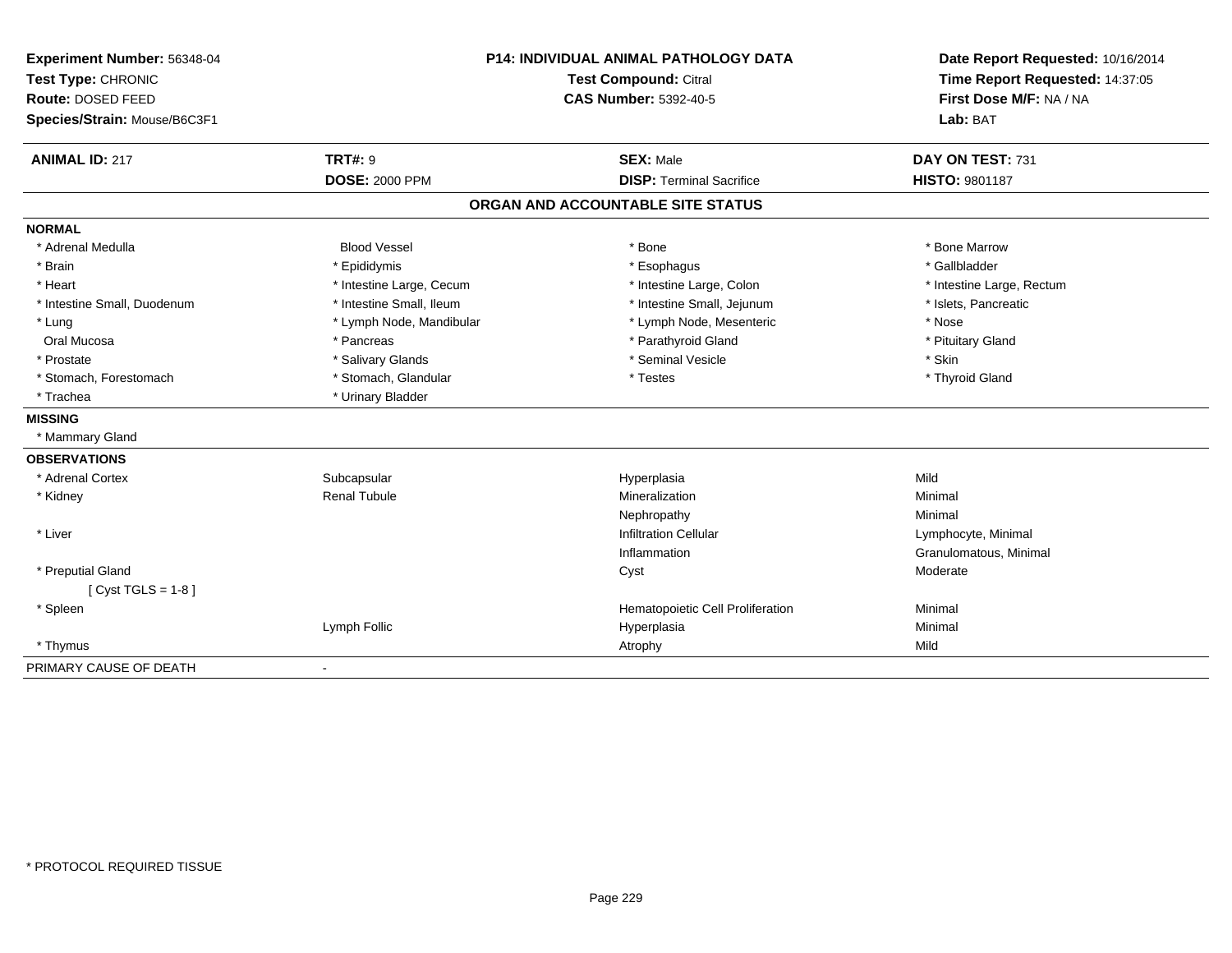| Experiment Number: 56348-04           |                            | <b>P14: INDIVIDUAL ANIMAL PATHOLOGY DATA</b> | Date Report Requested: 10/16/2014                          |  |
|---------------------------------------|----------------------------|----------------------------------------------|------------------------------------------------------------|--|
| Test Type: CHRONIC                    |                            | <b>Test Compound: Citral</b>                 | Time Report Requested: 14:37:05<br>First Dose M/F: NA / NA |  |
| Route: DOSED FEED                     |                            | <b>CAS Number: 5392-40-5</b>                 |                                                            |  |
| Species/Strain: Mouse/B6C3F1          |                            |                                              | Lab: BAT                                                   |  |
| <b>ANIMAL ID: 218</b>                 | <b>TRT#: 9</b>             | <b>SEX: Male</b>                             | DAY ON TEST: 731                                           |  |
|                                       | <b>DOSE: 2000 PPM</b>      | <b>DISP: Terminal Sacrifice</b>              | <b>HISTO: 9801188</b>                                      |  |
|                                       |                            | ORGAN AND ACCOUNTABLE SITE STATUS            |                                                            |  |
| <b>NORMAL</b>                         |                            |                                              |                                                            |  |
| * Adrenal Medulla                     | <b>Blood Vessel</b>        | * Bone Marrow                                | * Brain                                                    |  |
| * Epididymis                          | * Esophagus                | * Gallbladder                                | * Heart                                                    |  |
| * Intestine Large, Cecum              | * Intestine Large, Colon   | * Intestine Large, Rectum                    | * Intestine Small, Duodenum                                |  |
| * Intestine Small, Ileum              | * Intestine Small, Jejunum | * Lung                                       | * Lymph Node, Mandibular                                   |  |
| * Lymph Node, Mesenteric              | * Nose                     | * Pancreas                                   | * Pituitary Gland                                          |  |
| * Preputial Gland                     | * Prostate                 | * Salivary Glands                            | * Seminal Vesicle                                          |  |
| * Skin                                | * Spleen                   | * Stomach, Forestomach                       | * Stomach, Glandular                                       |  |
| * Testes                              | * Thyroid Gland            | * Trachea                                    | * Urinary Bladder                                          |  |
| <b>MISSING</b>                        |                            |                                              |                                                            |  |
| * Mammary Gland                       |                            |                                              |                                                            |  |
| <b>OBSERVATIONS</b>                   |                            |                                              |                                                            |  |
| * Adrenal Cortex                      | Subcapsular                | Hyperplasia                                  | Minimal                                                    |  |
| * Bone                                |                            | Fibrosis                                     | Minimal                                                    |  |
| * Islets, Pancreatic                  |                            | Hyperplasia                                  | Minimal                                                    |  |
| * Kidney                              | <b>Renal Tubule</b>        | Mineralization                               | Minimal                                                    |  |
|                                       |                            | Nephropathy                                  | Minimal                                                    |  |
| * Liver                               |                            | Hepatocellular Adenoma                       |                                                            |  |
| [ Hepatocellular Adenoma TGLS = 1-4 ] |                            |                                              |                                                            |  |
| Oral Mucosa                           |                            | Inflammation                                 | Chronic Active, Minimal                                    |  |
| * Parathyroid Gland                   |                            | Cyst                                         | Minimal                                                    |  |
| * Thymus                              |                            | Atrophy                                      | Marked                                                     |  |
| PRIMARY CAUSE OF DEATH                | $\blacksquare$             |                                              |                                                            |  |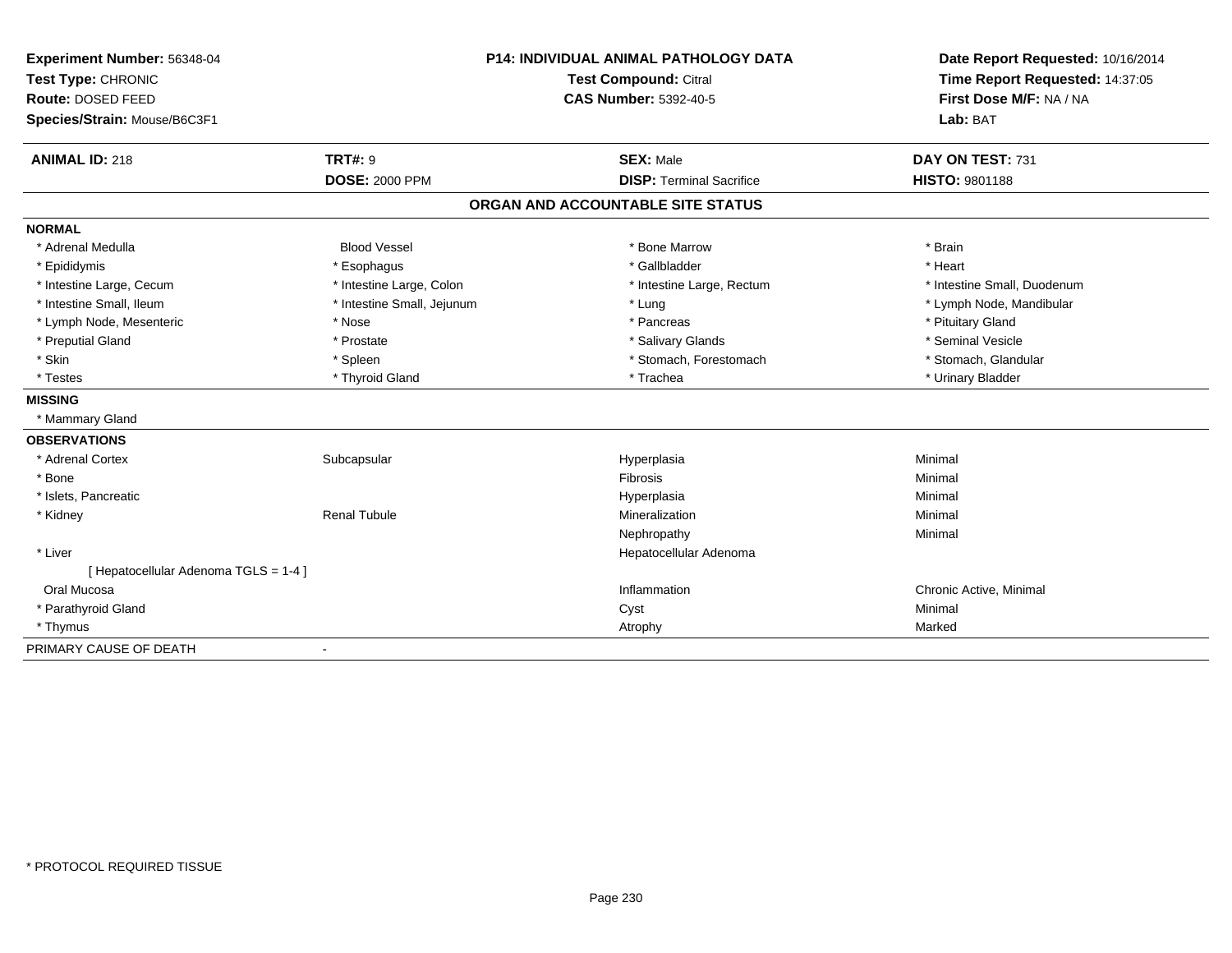|                              | <b>P14: INDIVIDUAL ANIMAL PATHOLOGY DATA</b><br>Experiment Number: 56348-04<br>Test Compound: Citral<br>Test Type: CHRONIC |                                   | Date Report Requested: 10/16/2014 |  |
|------------------------------|----------------------------------------------------------------------------------------------------------------------------|-----------------------------------|-----------------------------------|--|
|                              |                                                                                                                            |                                   | Time Report Requested: 14:37:05   |  |
| Route: DOSED FEED            |                                                                                                                            | <b>CAS Number: 5392-40-5</b>      | First Dose M/F: NA / NA           |  |
| Species/Strain: Mouse/B6C3F1 |                                                                                                                            |                                   | Lab: BAT                          |  |
|                              |                                                                                                                            |                                   |                                   |  |
| <b>ANIMAL ID: 219</b>        | <b>TRT#: 9</b>                                                                                                             | <b>SEX: Male</b>                  | DAY ON TEST: 729                  |  |
|                              | <b>DOSE: 2000 PPM</b>                                                                                                      | <b>DISP: Terminal Sacrifice</b>   | <b>HISTO: 9801189</b>             |  |
|                              |                                                                                                                            | ORGAN AND ACCOUNTABLE SITE STATUS |                                   |  |
| <b>NORMAL</b>                |                                                                                                                            |                                   |                                   |  |
| <b>Blood Vessel</b>          | * Bone                                                                                                                     | * Bone Marrow                     | * Brain                           |  |
| * Epididymis                 | * Esophagus                                                                                                                | * Gallbladder                     | * Heart                           |  |
| * Intestine Large, Cecum     | * Intestine Large, Colon                                                                                                   | * Intestine Large, Rectum         | * Intestine Small, Duodenum       |  |
| * Intestine Small, Ileum     | * Intestine Small, Jejunum                                                                                                 | * Islets, Pancreatic              | * Liver                           |  |
| * Lung                       | * Lymph Node, Mandibular                                                                                                   | * Lymph Node, Mesenteric          | * Nose                            |  |
| Oral Mucosa                  | * Pancreas                                                                                                                 | * Pituitary Gland                 | * Prostate                        |  |
| * Salivary Glands            | * Seminal Vesicle                                                                                                          | * Skin                            | * Spleen                          |  |
| * Stomach, Forestomach       | * Stomach, Glandular                                                                                                       | * Testes                          | * Thyroid Gland                   |  |
| * Trachea                    | * Urinary Bladder                                                                                                          |                                   |                                   |  |
| <b>MISSING</b>               |                                                                                                                            |                                   |                                   |  |
| * Mammary Gland              | * Parathyroid Gland                                                                                                        |                                   |                                   |  |
| <b>OBSERVATIONS</b>          |                                                                                                                            |                                   |                                   |  |
| * Adrenal Cortex             | Subcapsular                                                                                                                | Hyperplasia                       | Moderate                          |  |
|                              |                                                                                                                            | Hypertrophy                       | Focal, Minimal                    |  |
|                              |                                                                                                                            | Vacuolization Cytoplasmic         | Focal, Minimal                    |  |
| * Adrenal Medulla            |                                                                                                                            | Hyperplasia                       | Focal, Minimal                    |  |
| * Kidney                     | <b>Renal Tubule</b>                                                                                                        | Mineralization                    | Minimal                           |  |
|                              |                                                                                                                            | Nephropathy                       | Minimal                           |  |
| * Preputial Gland            |                                                                                                                            | Inflammation                      | Suppurative, Mild                 |  |
| * Thymus                     |                                                                                                                            | Atrophy                           | Minimal                           |  |
| PRIMARY CAUSE OF DEATH       |                                                                                                                            |                                   |                                   |  |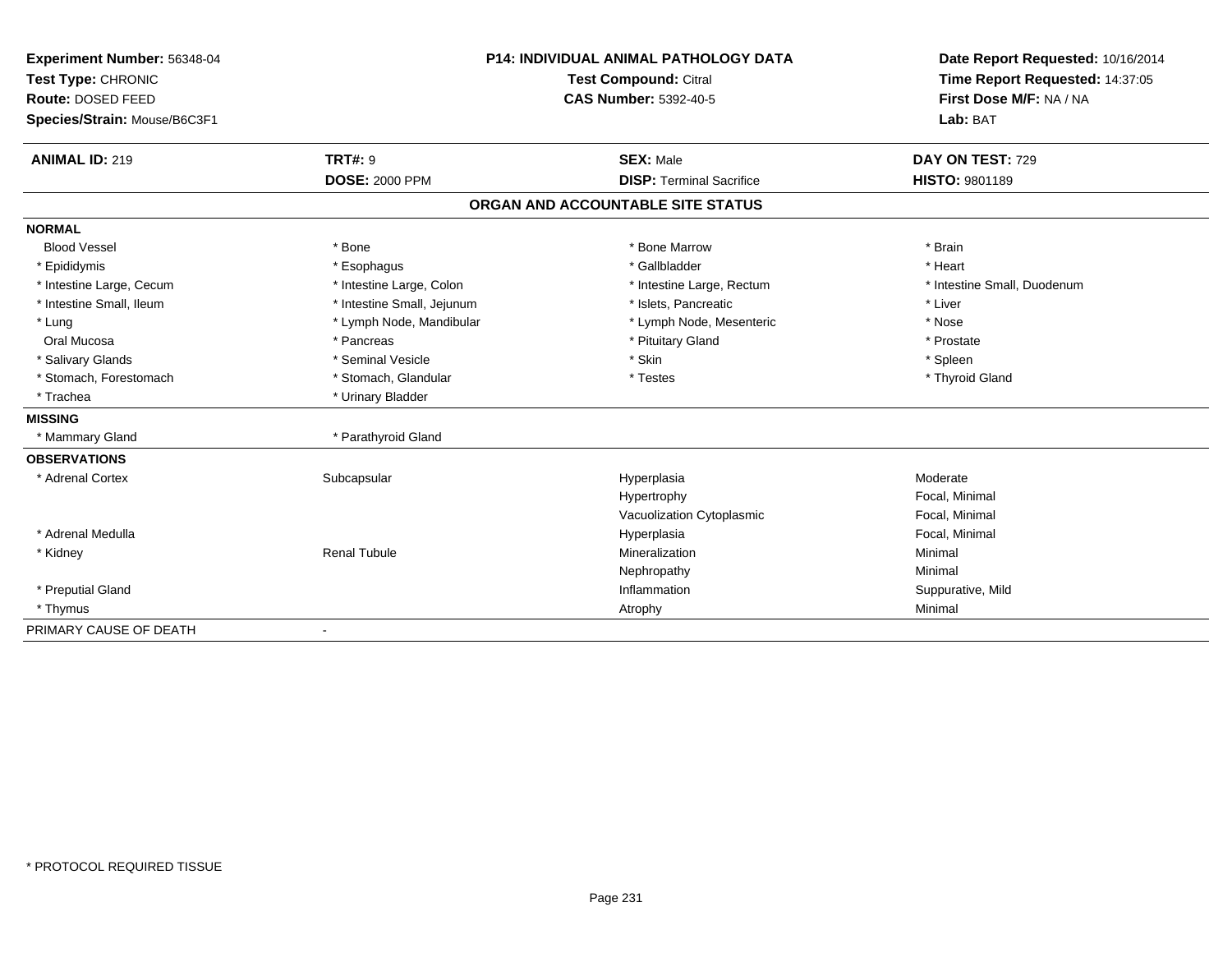| Experiment Number: 56348-04          |                              | <b>P14: INDIVIDUAL ANIMAL PATHOLOGY DATA</b> | Date Report Requested: 10/16/2014 |
|--------------------------------------|------------------------------|----------------------------------------------|-----------------------------------|
| Test Type: CHRONIC                   | <b>Test Compound: Citral</b> |                                              | Time Report Requested: 14:37:05   |
| Route: DOSED FEED                    |                              | <b>CAS Number: 5392-40-5</b>                 | First Dose M/F: NA / NA           |
| Species/Strain: Mouse/B6C3F1         |                              |                                              | Lab: BAT                          |
| <b>ANIMAL ID: 220</b>                | <b>TRT#: 9</b>               | <b>SEX: Male</b>                             | DAY ON TEST: 727                  |
|                                      | <b>DOSE: 2000 PPM</b>        | <b>DISP: Terminal Sacrifice</b>              | HISTO: 9801190                    |
|                                      |                              | ORGAN AND ACCOUNTABLE SITE STATUS            |                                   |
| <b>NORMAL</b>                        |                              |                                              |                                   |
| * Adrenal Medulla                    | <b>Blood Vessel</b>          | * Bone                                       | * Brain                           |
| * Epididymis                         | * Esophagus                  | * Gallbladder                                | * Heart                           |
| * Intestine Large, Cecum             | * Intestine Large, Colon     | * Intestine Large, Rectum                    | * Intestine Small, Duodenum       |
| * Intestine Small, Ileum             | * Intestine Small, Jejunum   | * Islets, Pancreatic                         | * Lung                            |
| * Lymph Node, Mandibular             | * Lymph Node, Mesenteric     | * Nose                                       | Oral Mucosa                       |
| * Pancreas                           | * Parathyroid Gland          | * Pituitary Gland                            | * Prostate                        |
| * Salivary Glands                    | * Seminal Vesicle            | * Skin                                       | * Stomach, Forestomach            |
| * Stomach, Glandular                 | * Testes                     | * Thyroid Gland                              | * Trachea                         |
| * Urinary Bladder                    |                              |                                              |                                   |
| <b>MISSING</b>                       |                              |                                              |                                   |
| * Mammary Gland                      | * Thymus                     |                                              |                                   |
| <b>OBSERVATIONS</b>                  |                              |                                              |                                   |
| * Adrenal Cortex                     | Subcapsular                  | Hyperplasia                                  | Minimal                           |
|                                      |                              | Hyperplasia                                  | Focal, Minimal                    |
| * Bone Marrow                        |                              | Hyperplasia                                  | Mild                              |
| * Kidney                             | <b>Renal Tubule</b>          | Cyst                                         | Minimal                           |
|                                      | <b>Renal Tubule</b>          | Mineralization                               | Minimal                           |
|                                      |                              | Nephropathy                                  | Minimal                           |
| * Liver                              |                              | Clear Cell Focus                             |                                   |
| [Clear Cell Focus TGLS = $2,3-4+5$ ] |                              |                                              |                                   |
| Mesentery                            |                              | Inflammation                                 | Granulomatous, Mild               |
| * Preputial Gland                    |                              | Cyst                                         | Moderate                          |
| [Cyst TGLS = $1-8$ ]                 |                              |                                              |                                   |
| * Spleen                             | Lymph Follic                 | Hyperplasia                                  | Minimal                           |
| PRIMARY CAUSE OF DEATH               | $\sim$                       |                                              |                                   |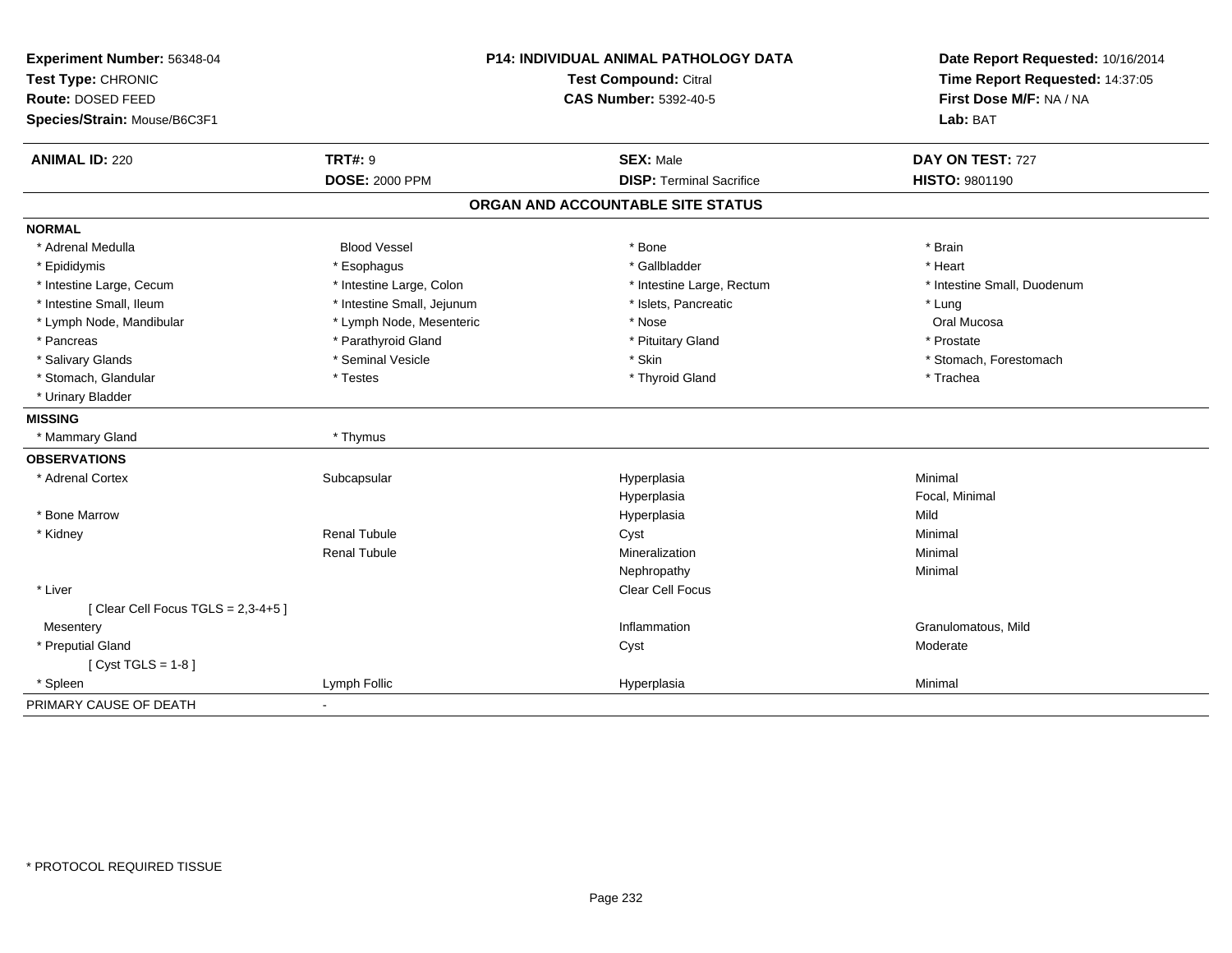| Experiment Number: 56348-04           |                            | P14: INDIVIDUAL ANIMAL PATHOLOGY DATA | Date Report Requested: 10/16/2014<br>Time Report Requested: 14:37:05 |
|---------------------------------------|----------------------------|---------------------------------------|----------------------------------------------------------------------|
| Test Type: CHRONIC                    | Test Compound: Citral      |                                       |                                                                      |
| Route: DOSED FEED                     |                            | <b>CAS Number: 5392-40-5</b>          | First Dose M/F: NA / NA                                              |
| Species/Strain: Mouse/B6C3F1          |                            |                                       | Lab: BAT                                                             |
| <b>ANIMAL ID: 221</b>                 | <b>TRT#: 9</b>             | <b>SEX: Male</b>                      | DAY ON TEST: 682                                                     |
|                                       | <b>DOSE: 2000 PPM</b>      | <b>DISP:</b> Moribund Sacrifice       | <b>HISTO: 9801191</b>                                                |
|                                       |                            | ORGAN AND ACCOUNTABLE SITE STATUS     |                                                                      |
| <b>NORMAL</b>                         |                            |                                       |                                                                      |
| * Adrenal Medulla                     | <b>Blood Vessel</b>        | * Bone                                | * Epididymis                                                         |
| * Esophagus                           | * Gallbladder              | * Heart                               | * Intestine Large, Cecum                                             |
| * Intestine Large, Colon              | * Intestine Large, Rectum  | * Intestine Small, Duodenum           | * Intestine Small, Ileum                                             |
| * Intestine Small, Jejunum            | * Islets, Pancreatic       | * Lung                                | * Lymph Node, Mandibular                                             |
| * Lymph Node, Mesenteric              | * Nose                     | Oral Mucosa                           | * Pancreas                                                           |
| * Parathyroid Gland                   | * Pituitary Gland          | * Preputial Gland                     | * Prostate                                                           |
| * Salivary Glands                     | * Seminal Vesicle          | * Skin                                | * Stomach, Glandular                                                 |
| * Testes                              | * Thyroid Gland            | * Trachea                             | * Urinary Bladder                                                    |
| <b>MISSING</b>                        |                            |                                       |                                                                      |
| * Mammary Gland                       |                            |                                       |                                                                      |
| <b>OBSERVATIONS</b>                   |                            |                                       |                                                                      |
| * Adrenal Cortex                      | Subcapsular                | Hyperplasia                           | Minimal                                                              |
|                                       |                            | Hypertrophy                           | Focal, Minimal                                                       |
| * Bone Marrow                         |                            | Hyperplasia                           | Mild                                                                 |
| * Brain                               |                            | Astrocytoma Benign                    |                                                                      |
| * Kidney                              | <b>Renal Tubule</b>        | Hyperplasia                           | Minimal                                                              |
|                                       |                            | Nephropathy                           | Minimal                                                              |
| * Liver                               |                            | Hepatocellular Adenoma                |                                                                      |
| [ Hepatocellular Adenoma TGLS = 1-9 ] |                            |                                       |                                                                      |
| * Spleen                              |                            | Hematopoietic Cell Proliferation      | Minimal                                                              |
| * Stomach, Forestomach                | Epithelium                 | Hyperplasia                           | Focal, Mild                                                          |
|                                       |                            | Inflammation                          | Suppurative, Mild                                                    |
| [Hyperplasia TGLS = $2-10$ ]          |                            |                                       |                                                                      |
| * Thymus                              |                            | Atrophy                               | Moderate                                                             |
| PRIMARY CAUSE OF DEATH                | - Brain Astrocytoma Benign |                                       |                                                                      |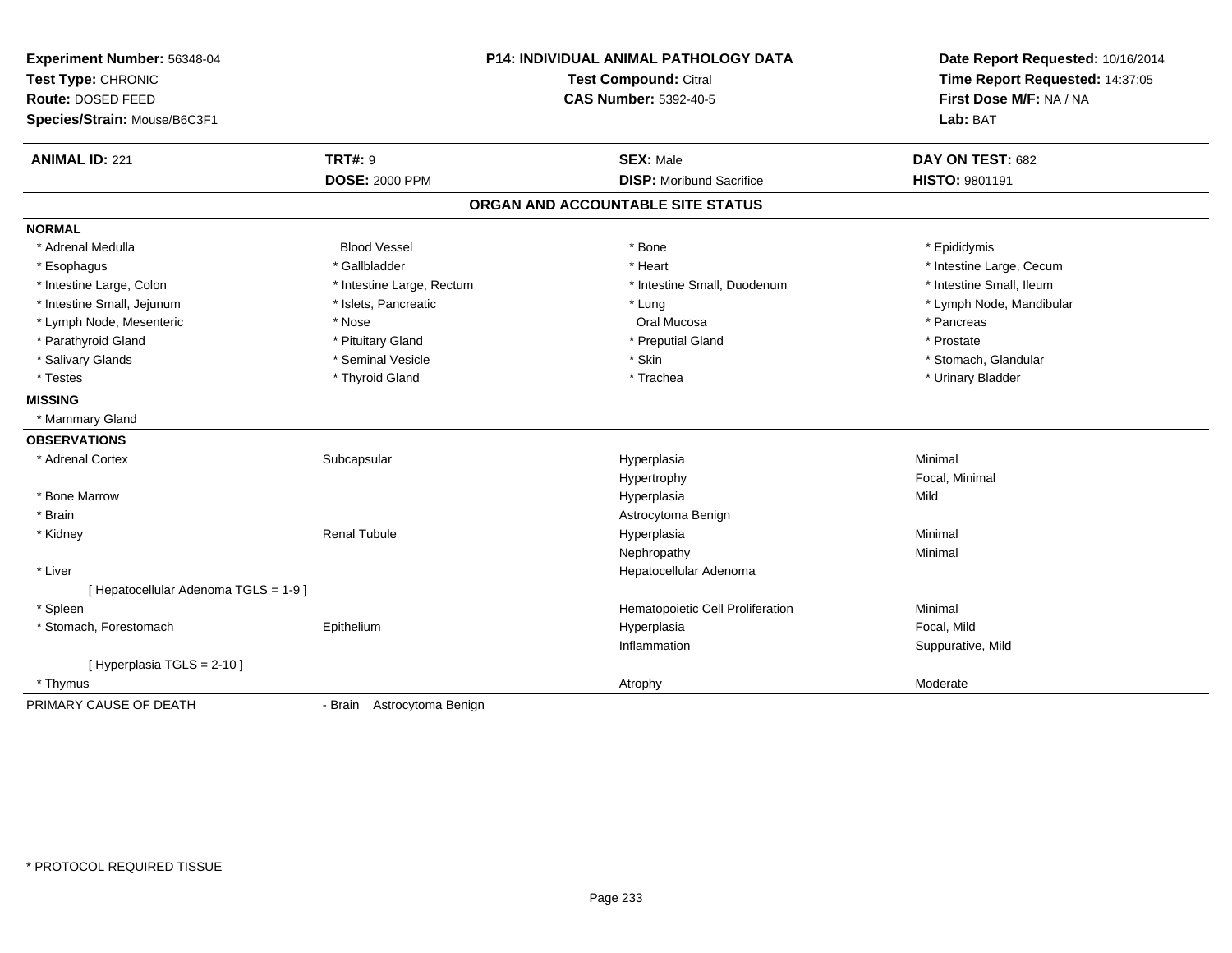| Experiment Number: 56348-04<br>Test Type: CHRONIC |                          | P14: INDIVIDUAL ANIMAL PATHOLOGY DATA<br><b>Test Compound: Citral</b> | Date Report Requested: 10/16/2014<br>Time Report Requested: 14:37:05 |
|---------------------------------------------------|--------------------------|-----------------------------------------------------------------------|----------------------------------------------------------------------|
| Route: DOSED FEED<br>Species/Strain: Mouse/B6C3F1 |                          | <b>CAS Number: 5392-40-5</b>                                          | First Dose M/F: NA / NA<br>Lab: BAT                                  |
| <b>ANIMAL ID: 222</b>                             | <b>TRT#: 9</b>           | <b>SEX: Male</b>                                                      | DAY ON TEST: 729                                                     |
|                                                   | <b>DOSE: 2000 PPM</b>    | <b>DISP: Terminal Sacrifice</b>                                       | HISTO: 9801192                                                       |
|                                                   |                          | ORGAN AND ACCOUNTABLE SITE STATUS                                     |                                                                      |
| <b>NORMAL</b>                                     |                          |                                                                       |                                                                      |
| * Adrenal Medulla                                 | <b>Blood Vessel</b>      | * Bone                                                                | * Bone Marrow                                                        |
| * Brain                                           | * Epididymis             | * Esophagus                                                           | * Gallbladder                                                        |
| * Heart                                           | * Intestine Large, Cecum | * Intestine Large, Colon                                              | * Intestine Large, Rectum                                            |
| * Intestine Small, Duodenum                       | * Intestine Small, Ileum | * Intestine Small, Jejunum                                            | * Lung                                                               |
| * Lymph Node, Mandibular                          | * Lymph Node, Mesenteric | * Nose                                                                | Oral Mucosa                                                          |
| * Pancreas                                        | * Parathyroid Gland      | * Pituitary Gland                                                     | * Prostate                                                           |
| * Salivary Glands                                 | * Seminal Vesicle        | * Spleen                                                              | * Stomach, Forestomach                                               |
| * Stomach, Glandular                              | * Testes                 | * Thyroid Gland                                                       | * Trachea                                                            |
| * Urinary Bladder                                 |                          |                                                                       |                                                                      |
| <b>MISSING</b>                                    |                          |                                                                       |                                                                      |
| * Mammary Gland                                   |                          |                                                                       |                                                                      |
| <b>OBSERVATIONS</b>                               |                          |                                                                       |                                                                      |
| * Adrenal Cortex                                  | Subcapsular              | Hyperplasia                                                           | Minimal                                                              |
|                                                   |                          | Hyperplasia                                                           | Focal, Mild                                                          |
|                                                   |                          | Hypertrophy                                                           | Focal, Minimal                                                       |
| * Islets, Pancreatic                              |                          | Hyperplasia                                                           | Minimal                                                              |
| * Kidney                                          | <b>Renal Tubule</b>      | Mineralization                                                        | Minimal                                                              |
|                                                   |                          | Nephropathy                                                           | Minimal                                                              |
| * Liver                                           |                          | Hepatocellular Adenoma                                                |                                                                      |
|                                                   |                          | Inflammation                                                          | Granulomatous, Minimal                                               |
| [ Hepatocellular Adenoma TGLS = 3-9 ]             |                          |                                                                       |                                                                      |
| * Preputial Gland                                 |                          | Cyst                                                                  | Moderate                                                             |
| [Cyst TGLS = $2-8$ ]                              |                          |                                                                       |                                                                      |
| * Skin                                            | Pinna                    | Melanoma Malignant                                                    |                                                                      |
| [Melanoma Malignant TGLS = 1-9]                   |                          |                                                                       |                                                                      |
| * Thymus                                          |                          | Atrophy                                                               | Mild                                                                 |
| PRIMARY CAUSE OF DEATH                            | $\overline{\phantom{a}}$ |                                                                       |                                                                      |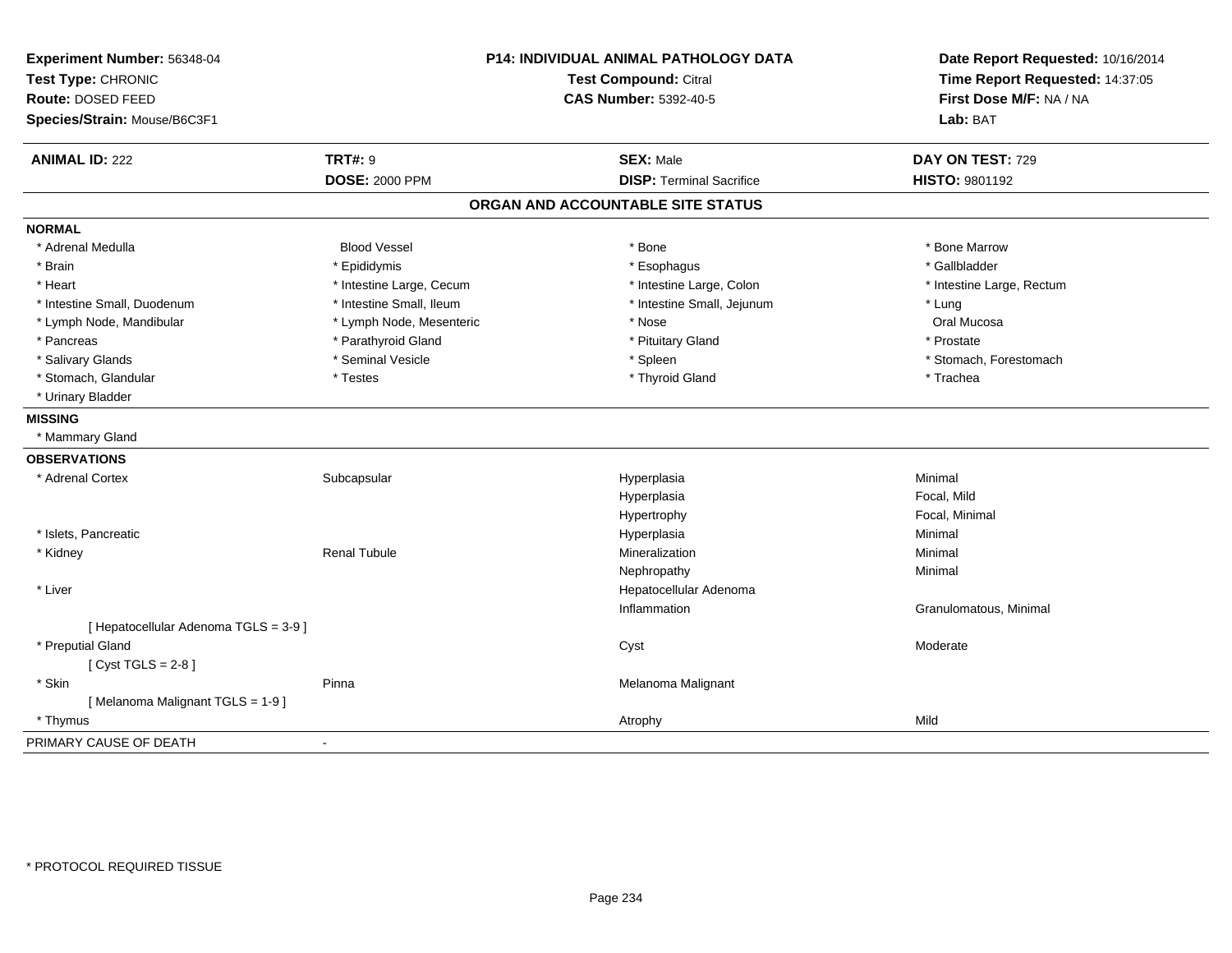| Experiment Number: 56348-04<br>Test Type: CHRONIC<br>Route: DOSED FEED |                            | P14: INDIVIDUAL ANIMAL PATHOLOGY DATA<br><b>Test Compound: Citral</b><br><b>CAS Number: 5392-40-5</b> |                                     |
|------------------------------------------------------------------------|----------------------------|-------------------------------------------------------------------------------------------------------|-------------------------------------|
| Species/Strain: Mouse/B6C3F1                                           |                            |                                                                                                       | First Dose M/F: NA / NA<br>Lab: BAT |
| <b>ANIMAL ID: 223</b>                                                  | <b>TRT#: 9</b>             | <b>SEX: Male</b>                                                                                      | DAY ON TEST: 728                    |
|                                                                        | <b>DOSE: 2000 PPM</b>      | <b>DISP: Terminal Sacrifice</b>                                                                       | HISTO: 9801193                      |
|                                                                        |                            | ORGAN AND ACCOUNTABLE SITE STATUS                                                                     |                                     |
| <b>NORMAL</b>                                                          |                            |                                                                                                       |                                     |
| * Adrenal Medulla                                                      | <b>Blood Vessel</b>        | * Bone                                                                                                | * Brain                             |
| * Epididymis                                                           | * Esophagus                | * Gallbladder                                                                                         | * Heart                             |
| * Intestine Large, Cecum                                               | * Intestine Large, Colon   | * Intestine Large, Rectum                                                                             | * Intestine Small, Duodenum         |
| * Intestine Small, Ileum                                               | * Intestine Small, Jejunum | * Islets, Pancreatic                                                                                  | * Lymph Node, Mandibular            |
| * Lymph Node, Mesenteric                                               | * Nose                     | Oral Mucosa                                                                                           | * Pancreas                          |
| * Parathyroid Gland                                                    | * Preputial Gland          | * Prostate                                                                                            | * Salivary Glands                   |
| * Seminal Vesicle                                                      | * Skin                     | * Stomach, Forestomach                                                                                | * Stomach, Glandular                |
| * Testes                                                               | * Thyroid Gland            | * Trachea                                                                                             | * Urinary Bladder                   |
| <b>MISSING</b>                                                         |                            |                                                                                                       |                                     |
| * Mammary Gland                                                        |                            |                                                                                                       |                                     |
| <b>OBSERVATIONS</b>                                                    |                            |                                                                                                       |                                     |
| * Adrenal Cortex                                                       | Subcapsular                | Hyperplasia                                                                                           | Minimal                             |
|                                                                        |                            | Hypertrophy                                                                                           | Focal, Minimal                      |
| * Bone Marrow                                                          |                            | Hyperplasia                                                                                           | Moderate                            |
| * Kidney                                                               | <b>Renal Tubule</b>        | Mineralization                                                                                        | Minimal                             |
|                                                                        |                            | Nephropathy                                                                                           | Minimal                             |
| * Liver                                                                |                            | Hepatocellular Carcinoma                                                                              |                                     |
|                                                                        |                            | <b>Necrosis</b>                                                                                       | Focal, Minimal                      |
| [ Hepatocellular Carcinoma TGLS = 1-4 ]                                |                            |                                                                                                       |                                     |
| * Lung                                                                 |                            | Hepatocellular Carcinoma                                                                              | Metastatic (Liver)                  |
| [ Hepatocellular Carcinoma TGLS = 2,3-3 ]                              |                            |                                                                                                       |                                     |
| Mesentery                                                              | Artery                     | Inflammation                                                                                          | Chronic, Moderate                   |
| * Pituitary Gland                                                      |                            | Cyst                                                                                                  | Minimal                             |
| * Spleen                                                               |                            | Hematopoietic Cell Proliferation                                                                      | Moderate                            |
| * Thymus                                                               |                            | Atrophy                                                                                               | Marked                              |
| PRIMARY CAUSE OF DEATH                                                 |                            |                                                                                                       |                                     |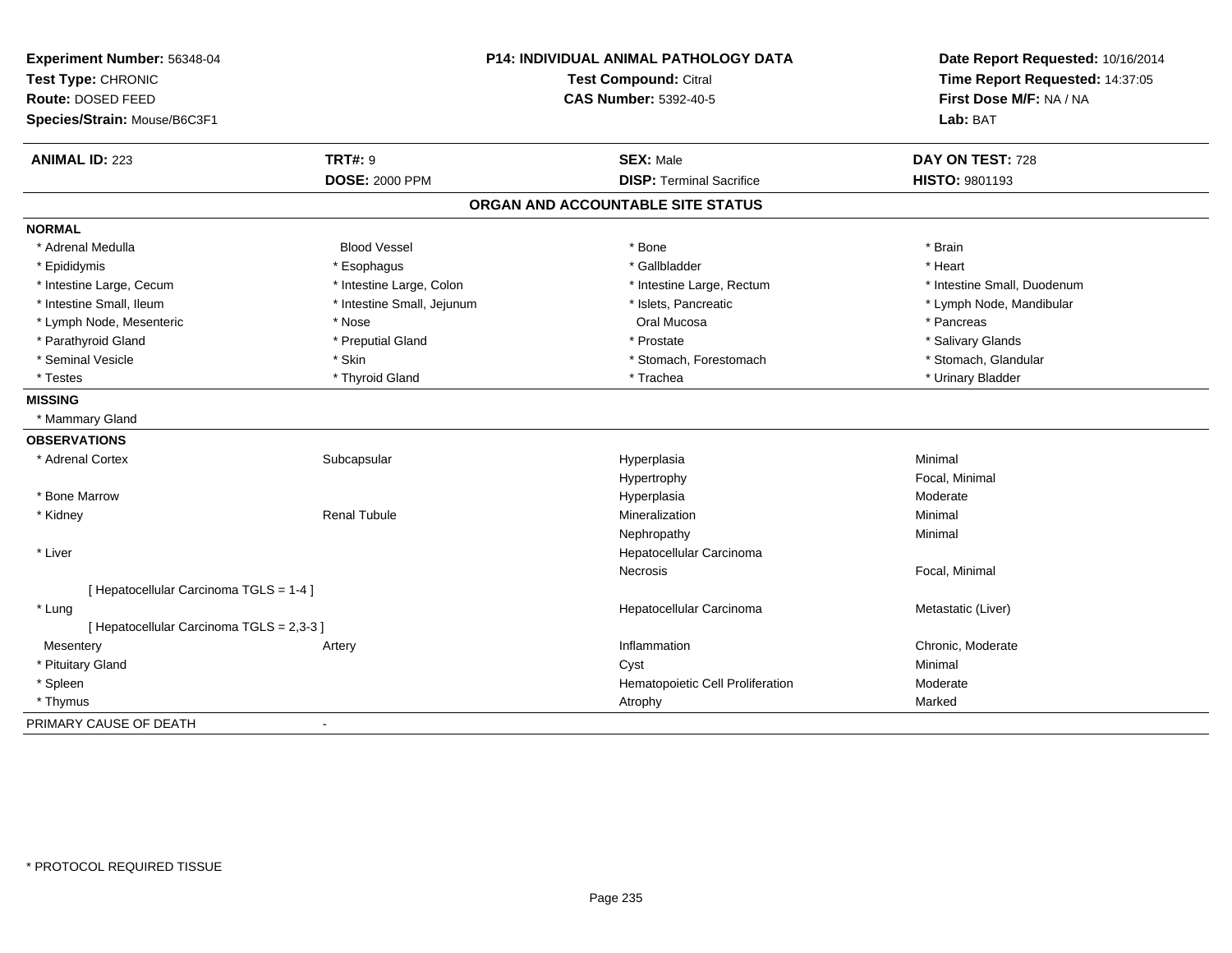| Experiment Number: 56348-04<br>Test Type: CHRONIC<br>Route: DOSED FEED<br>Species/Strain: Mouse/B6C3F1 |                                  | <b>P14: INDIVIDUAL ANIMAL PATHOLOGY DATA</b><br><b>Test Compound: Citral</b><br><b>CAS Number: 5392-40-5</b> | Date Report Requested: 10/16/2014<br>Time Report Requested: 14:37:05<br>First Dose M/F: NA / NA<br>Lab: BAT |
|--------------------------------------------------------------------------------------------------------|----------------------------------|--------------------------------------------------------------------------------------------------------------|-------------------------------------------------------------------------------------------------------------|
| <b>ANIMAL ID: 224</b>                                                                                  | <b>TRT#: 9</b>                   | <b>SEX: Male</b><br><b>DISP: Natural Death</b>                                                               | DAY ON TEST: 633<br><b>HISTO: 9801194</b>                                                                   |
|                                                                                                        | <b>DOSE: 2000 PPM</b>            |                                                                                                              |                                                                                                             |
|                                                                                                        |                                  | ORGAN AND ACCOUNTABLE SITE STATUS                                                                            |                                                                                                             |
| <b>NORMAL</b>                                                                                          |                                  |                                                                                                              |                                                                                                             |
| * Adrenal Medulla                                                                                      | <b>Blood Vessel</b>              | * Bone                                                                                                       | * Bone Marrow                                                                                               |
| * Brain                                                                                                | * Epididymis                     | * Esophagus                                                                                                  | * Gallbladder                                                                                               |
| * Intestine Large, Cecum                                                                               | * Intestine Large, Colon         | * Intestine Large, Rectum                                                                                    | * Intestine Small, Duodenum                                                                                 |
| * Intestine Small, Ileum                                                                               | * Intestine Small, Jejunum       | * Islets, Pancreatic                                                                                         | * Lung                                                                                                      |
| * Lymph Node, Mandibular                                                                               | * Lymph Node, Mesenteric         | * Nose                                                                                                       | Oral Mucosa                                                                                                 |
| * Pancreas                                                                                             | * Pituitary Gland                | * Preputial Gland                                                                                            | * Prostate                                                                                                  |
| * Salivary Glands                                                                                      | * Seminal Vesicle                | * Skin                                                                                                       | * Spleen                                                                                                    |
| * Stomach, Forestomach                                                                                 | * Stomach, Glandular             | * Testes                                                                                                     | * Thyroid Gland                                                                                             |
| * Trachea                                                                                              | * Urinary Bladder                |                                                                                                              |                                                                                                             |
| <b>MISSING</b>                                                                                         |                                  |                                                                                                              |                                                                                                             |
| * Mammary Gland                                                                                        | * Parathyroid Gland              |                                                                                                              |                                                                                                             |
| <b>OBSERVATIONS</b>                                                                                    |                                  |                                                                                                              |                                                                                                             |
| * Adrenal Cortex                                                                                       | Subcapsular                      | Hyperplasia                                                                                                  | Minimal                                                                                                     |
| * Heart                                                                                                | <b>Coron Artery</b>              | Inflammation                                                                                                 | Chronic, Mild                                                                                               |
| * Kidney                                                                                               |                                  | Nephropathy                                                                                                  | Minimal                                                                                                     |
| * Liver                                                                                                |                                  | Hepatocellular Carcinoma                                                                                     |                                                                                                             |
| [ Hepatocellular Carcinoma TGLS = 1-9 ]                                                                |                                  |                                                                                                              |                                                                                                             |
| * Thymus                                                                                               |                                  | Atrophy                                                                                                      | Mild                                                                                                        |
| PRIMARY CAUSE OF DEATH                                                                                 | - Liver Hepatocellular Carcinoma |                                                                                                              |                                                                                                             |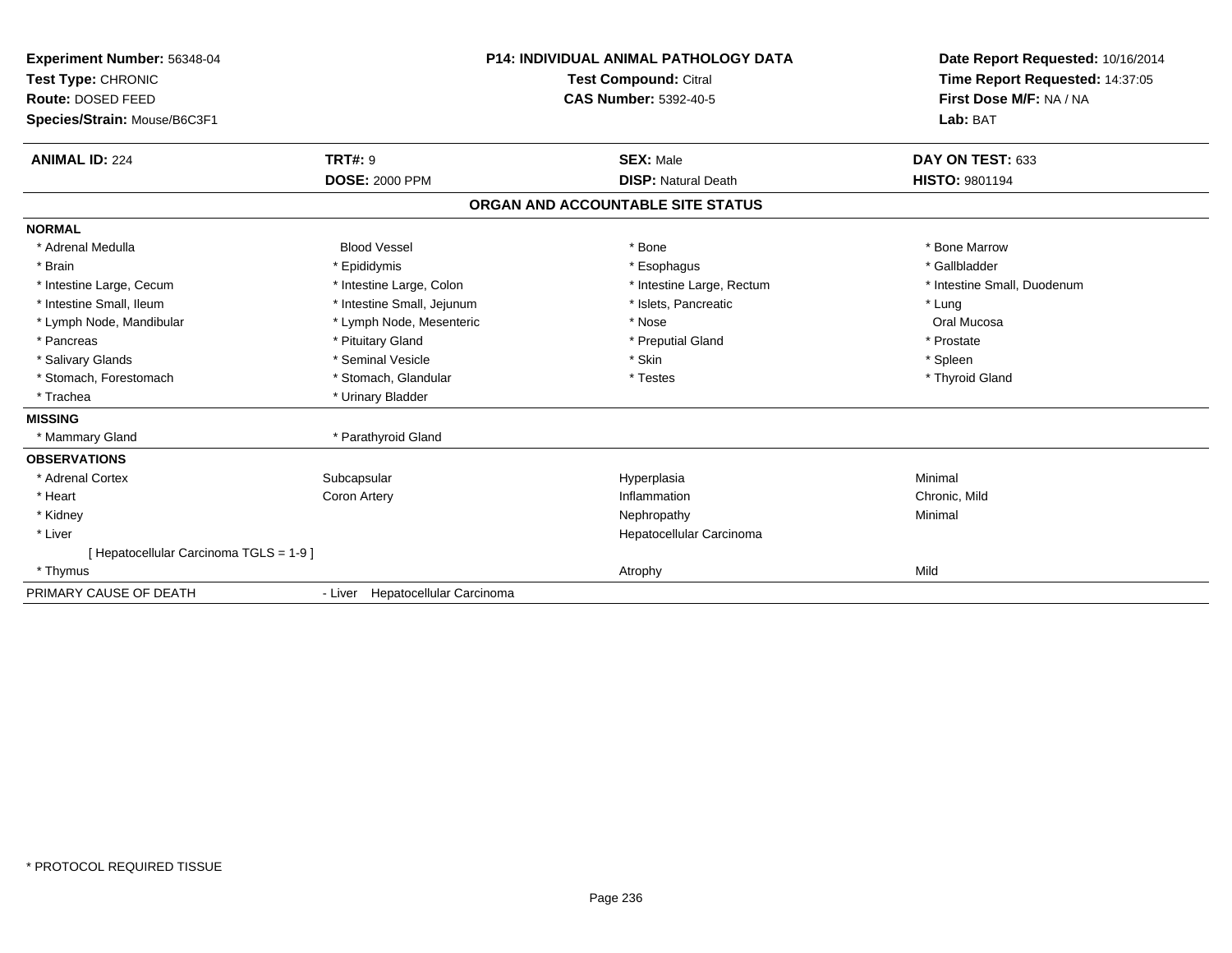| Experiment Number: 56348-04<br>Test Type: CHRONIC<br>Route: DOSED FEED<br>Species/Strain: Mouse/B6C3F1 | P14: INDIVIDUAL ANIMAL PATHOLOGY DATA<br><b>Test Compound: Citral</b><br><b>CAS Number: 5392-40-5</b> |                                                     | Date Report Requested: 10/16/2014<br>Time Report Requested: 14:37:05<br>First Dose M/F: NA / NA<br>Lab: BAT |  |
|--------------------------------------------------------------------------------------------------------|-------------------------------------------------------------------------------------------------------|-----------------------------------------------------|-------------------------------------------------------------------------------------------------------------|--|
| <b>ANIMAL ID: 225</b><br><b>TRT#: 9</b><br><b>DOSE: 2000 PPM</b>                                       |                                                                                                       | <b>SEX: Male</b><br><b>DISP: Terminal Sacrifice</b> | DAY ON TEST: 729<br>HISTO: 9801195                                                                          |  |
|                                                                                                        |                                                                                                       | ORGAN AND ACCOUNTABLE SITE STATUS                   |                                                                                                             |  |
|                                                                                                        |                                                                                                       |                                                     |                                                                                                             |  |
| <b>NORMAL</b>                                                                                          |                                                                                                       |                                                     |                                                                                                             |  |
| * Adrenal Medulla<br><b>Blood Vessel</b>                                                               |                                                                                                       | * Bone                                              | * Bone Marrow                                                                                               |  |
| * Brain<br>* Epididymis                                                                                |                                                                                                       | * Esophagus                                         | * Gallbladder                                                                                               |  |
| * Heart                                                                                                | * Intestine Large, Cecum                                                                              | * Intestine Large, Colon                            | * Intestine Large, Rectum                                                                                   |  |
| * Intestine Small, Duodenum                                                                            | * Intestine Small, Ileum                                                                              | * Intestine Small, Jejunum                          | * Islets, Pancreatic                                                                                        |  |
| * Lung                                                                                                 | * Lymph Node, Mandibular                                                                              | * Lymph Node, Mesenteric                            | * Nose                                                                                                      |  |
| * Pancreas                                                                                             | * Parathyroid Gland                                                                                   | * Pituitary Gland                                   | * Preputial Gland                                                                                           |  |
| * Salivary Glands<br>* Prostate                                                                        |                                                                                                       | * Seminal Vesicle                                   | * Skin                                                                                                      |  |
| * Stomach, Forestomach                                                                                 | * Stomach, Glandular                                                                                  | * Testes                                            | * Thyroid Gland                                                                                             |  |
| * Urinary Bladder<br>* Trachea                                                                         |                                                                                                       |                                                     |                                                                                                             |  |
| <b>MISSING</b>                                                                                         |                                                                                                       |                                                     |                                                                                                             |  |
| * Mammary Gland                                                                                        |                                                                                                       |                                                     |                                                                                                             |  |
| <b>OBSERVATIONS</b>                                                                                    |                                                                                                       |                                                     |                                                                                                             |  |
| * Adrenal Cortex<br>Subcapsular                                                                        |                                                                                                       | Hyperplasia                                         | Minimal                                                                                                     |  |
| * Kidney<br><b>Renal Tubule</b>                                                                        |                                                                                                       | Mineralization                                      | Minimal                                                                                                     |  |
|                                                                                                        |                                                                                                       | Nephropathy                                         | Minimal                                                                                                     |  |
| <b>Bile Duct</b><br>* Liver                                                                            |                                                                                                       | <b>Cytoplasmic Alteration</b>                       | Minimal                                                                                                     |  |
| Periportal                                                                                             |                                                                                                       | Fibrosis                                            | Minimal                                                                                                     |  |
|                                                                                                        |                                                                                                       | <b>Infiltration Cellular</b>                        | Lymphocyte, Minimal                                                                                         |  |
|                                                                                                        |                                                                                                       | Inflammation                                        | Granulomatous, Minimal                                                                                      |  |
| Oral Mucosa                                                                                            |                                                                                                       | Inflammation                                        | Chronic Active, Mild                                                                                        |  |
|                                                                                                        |                                                                                                       | Ulcer                                               | Mild                                                                                                        |  |
| * Spleen<br>Lymph Follic                                                                               |                                                                                                       | Hyperplasia                                         | Mild                                                                                                        |  |
| * Thymus                                                                                               |                                                                                                       | Atrophy                                             | Mild                                                                                                        |  |
| PRIMARY CAUSE OF DEATH<br>$\blacksquare$                                                               |                                                                                                       |                                                     |                                                                                                             |  |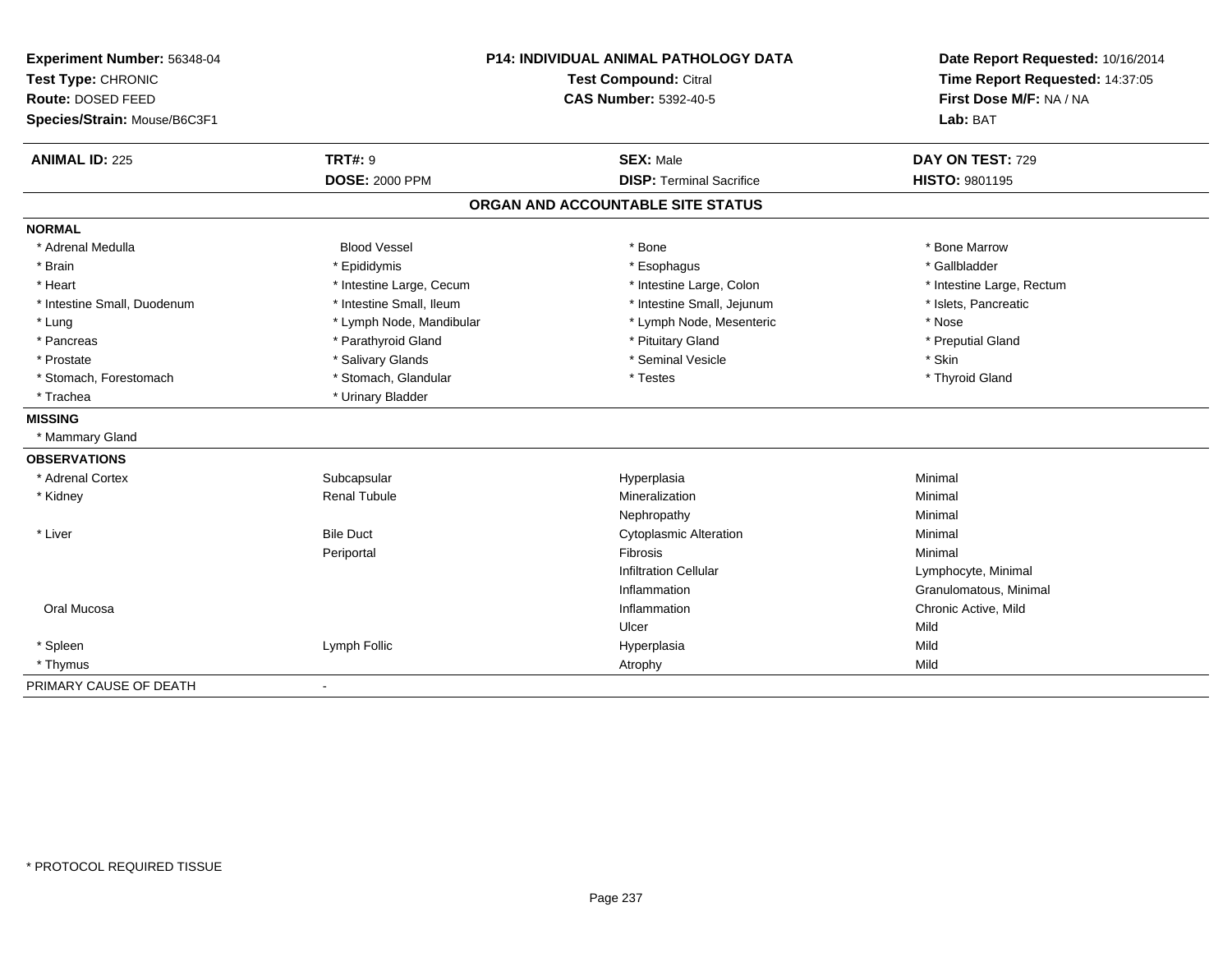| Experiment Number: 56348-04  | <b>P14: INDIVIDUAL ANIMAL PATHOLOGY DATA</b><br>Test Compound: Citral |                                   | Date Report Requested: 10/16/2014 |  |
|------------------------------|-----------------------------------------------------------------------|-----------------------------------|-----------------------------------|--|
| Test Type: CHRONIC           |                                                                       |                                   | Time Report Requested: 14:37:05   |  |
| Route: DOSED FEED            |                                                                       | <b>CAS Number: 5392-40-5</b>      | First Dose M/F: NA / NA           |  |
| Species/Strain: Mouse/B6C3F1 |                                                                       |                                   | Lab: BAT                          |  |
| <b>ANIMAL ID: 226</b>        | <b>TRT#: 9</b>                                                        | <b>SEX: Male</b>                  | DAY ON TEST: 729                  |  |
|                              | <b>DOSE: 2000 PPM</b>                                                 | <b>DISP: Terminal Sacrifice</b>   | <b>HISTO: 9801196</b>             |  |
|                              |                                                                       | ORGAN AND ACCOUNTABLE SITE STATUS |                                   |  |
| <b>NORMAL</b>                |                                                                       |                                   |                                   |  |
| * Adrenal Medulla            | <b>Blood Vessel</b>                                                   | * Bone                            | * Bone Marrow                     |  |
| * Brain                      | * Epididymis                                                          | * Esophagus                       | * Gallbladder                     |  |
| * Heart                      | * Intestine Large, Cecum                                              | * Intestine Large, Colon          | * Intestine Large, Rectum         |  |
| * Intestine Small, Duodenum  | * Intestine Small, Ileum                                              | * Intestine Small, Jejunum        | * Liver                           |  |
| * Lung                       | * Lymph Node, Mandibular                                              | * Lymph Node, Mesenteric          | * Nose                            |  |
| * Pancreas                   | * Parathyroid Gland                                                   | * Pituitary Gland                 | * Preputial Gland                 |  |
| * Prostate                   | * Salivary Glands                                                     | * Seminal Vesicle                 | * Skin                            |  |
| * Stomach, Forestomach       | * Stomach, Glandular                                                  | * Testes                          | * Thyroid Gland                   |  |
| * Trachea                    | * Urinary Bladder                                                     |                                   |                                   |  |
| <b>MISSING</b>               |                                                                       |                                   |                                   |  |
| * Mammary Gland              |                                                                       |                                   |                                   |  |
| <b>OBSERVATIONS</b>          |                                                                       |                                   |                                   |  |
| * Adrenal Cortex             | Subcapsular                                                           | Hyperplasia                       | Minimal                           |  |
| * Islets, Pancreatic         |                                                                       | Hyperplasia                       | Minimal                           |  |
| * Kidney                     | <b>Renal Tubule</b>                                                   | Mineralization                    | Minimal                           |  |
|                              |                                                                       | Nephropathy                       | Minimal                           |  |
| Oral Mucosa                  |                                                                       | Inflammation                      | Chronic Active, Mild              |  |
|                              |                                                                       | Ulcer                             | Mild                              |  |
| * Spleen                     | Lymph Follic                                                          | Hyperplasia                       | Minimal                           |  |
| * Thymus                     |                                                                       | Atrophy                           | Minimal                           |  |
| PRIMARY CAUSE OF DEATH       | $\overline{\phantom{a}}$                                              |                                   |                                   |  |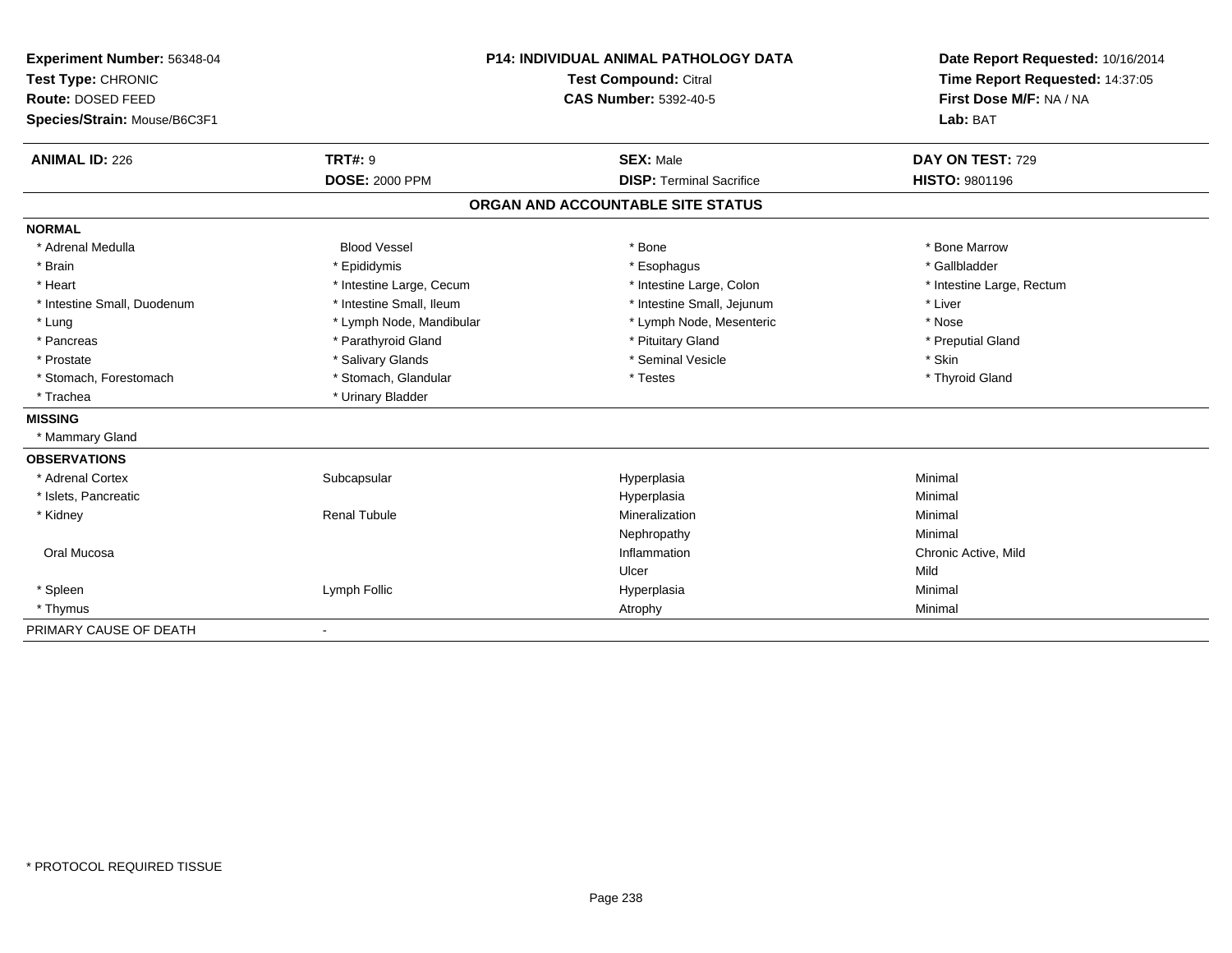| Experiment Number: 56348-04<br>Test Type: CHRONIC<br>Route: DOSED FEED<br>Species/Strain: Mouse/B6C3F1 |                                         | <b>P14: INDIVIDUAL ANIMAL PATHOLOGY DATA</b><br><b>Test Compound: Citral</b><br><b>CAS Number: 5392-40-5</b> | Date Report Requested: 10/16/2014<br>Time Report Requested: 14:37:05<br>First Dose M/F: NA / NA<br>Lab: BAT |
|--------------------------------------------------------------------------------------------------------|-----------------------------------------|--------------------------------------------------------------------------------------------------------------|-------------------------------------------------------------------------------------------------------------|
| <b>ANIMAL ID: 227</b>                                                                                  | <b>TRT#: 9</b><br><b>DOSE: 2000 PPM</b> | <b>SEX: Male</b><br><b>DISP: Natural Death</b>                                                               | DAY ON TEST: 608<br><b>HISTO: 9801197</b>                                                                   |
|                                                                                                        |                                         |                                                                                                              |                                                                                                             |
|                                                                                                        |                                         | ORGAN AND ACCOUNTABLE SITE STATUS                                                                            |                                                                                                             |
| <b>NORMAL</b>                                                                                          |                                         |                                                                                                              |                                                                                                             |
| * Adrenal Cortex                                                                                       | * Adrenal Medulla                       | <b>Blood Vessel</b>                                                                                          | * Bone                                                                                                      |
| * Brain                                                                                                | * Epididymis                            | * Esophagus                                                                                                  | * Gallbladder                                                                                               |
| * Intestine Large, Cecum                                                                               | * Intestine Large, Colon                | * Intestine Large, Rectum                                                                                    | * Intestine Small, Duodenum                                                                                 |
| * Intestine Small, Ileum                                                                               | * Intestine Small, Jejunum              | * Islets, Pancreatic                                                                                         | * Liver                                                                                                     |
| * Lung                                                                                                 | * Lymph Node, Mandibular                | * Lymph Node, Mesenteric                                                                                     | * Nose                                                                                                      |
| Oral Mucosa                                                                                            | * Pancreas                              | * Pituitary Gland                                                                                            | * Preputial Gland                                                                                           |
| * Prostate                                                                                             | * Salivary Glands                       | * Seminal Vesicle                                                                                            | * Skin                                                                                                      |
| * Stomach, Forestomach                                                                                 | * Stomach, Glandular                    | * Testes                                                                                                     | * Thymus                                                                                                    |
| * Thyroid Gland                                                                                        | * Trachea                               | * Urinary Bladder                                                                                            |                                                                                                             |
| <b>MISSING</b>                                                                                         |                                         |                                                                                                              |                                                                                                             |
| * Mammary Gland                                                                                        | * Parathyroid Gland                     |                                                                                                              |                                                                                                             |
| <b>OBSERVATIONS</b>                                                                                    |                                         |                                                                                                              |                                                                                                             |
| * Bone Marrow                                                                                          |                                         | Hyperplasia                                                                                                  | Minimal                                                                                                     |
| * Heart                                                                                                | Valve                                   | Inflammation                                                                                                 | Chronic, Marked                                                                                             |
| * Kidney                                                                                               |                                         | Infarct                                                                                                      | Mild                                                                                                        |
|                                                                                                        |                                         | Metaplasia                                                                                                   | Osseous, Minimal                                                                                            |
|                                                                                                        | <b>Renal Tubule</b>                     | Mineralization                                                                                               | Minimal                                                                                                     |
| * Spleen                                                                                               |                                         | Hematopoietic Cell Proliferation                                                                             | Minimal                                                                                                     |
| PRIMARY CAUSE OF DEATH                                                                                 | - Heart Valve Inflammation              |                                                                                                              |                                                                                                             |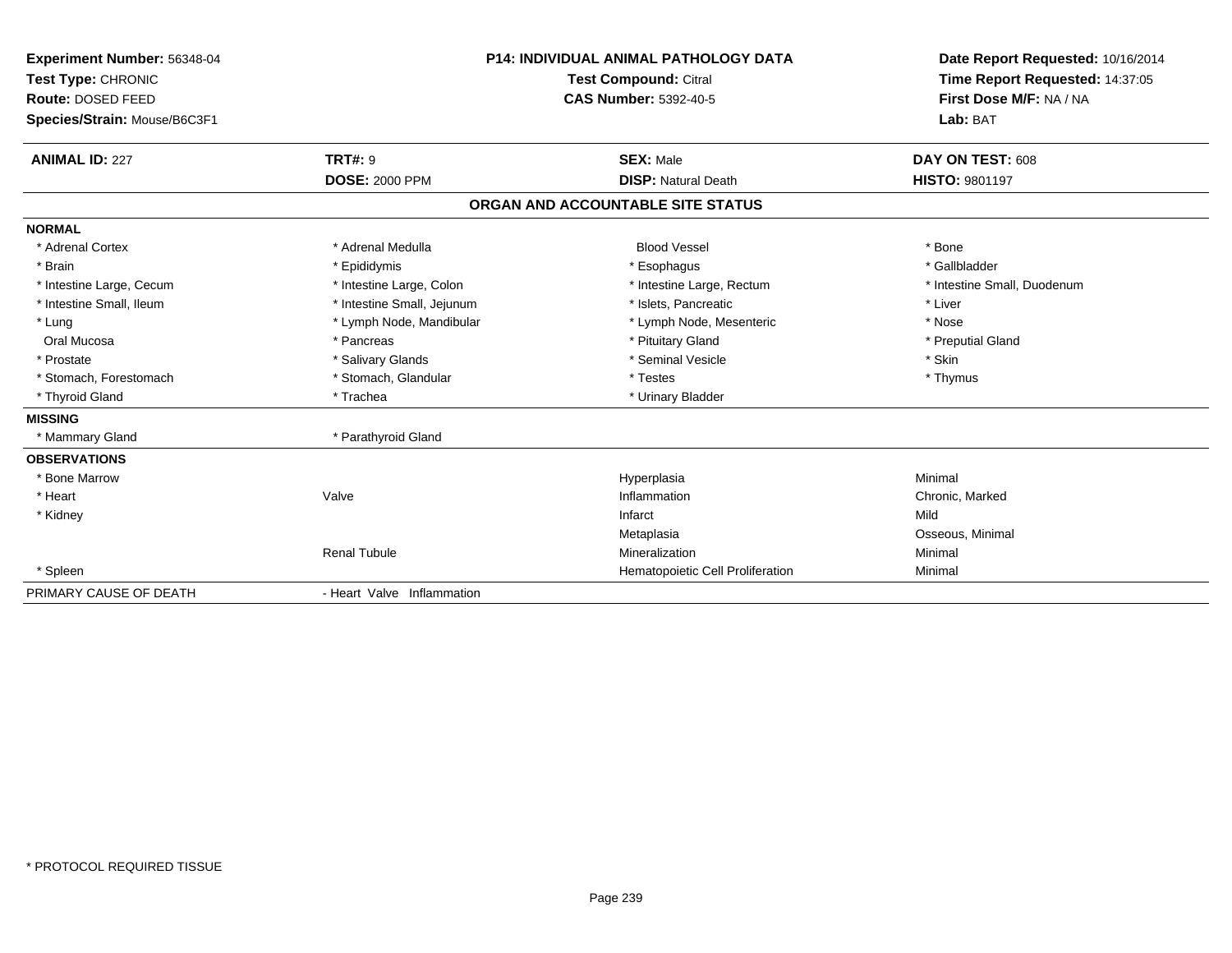| Experiment Number: 56348-04  |                            | <b>P14: INDIVIDUAL ANIMAL PATHOLOGY DATA</b> | Date Report Requested: 10/16/2014                          |
|------------------------------|----------------------------|----------------------------------------------|------------------------------------------------------------|
| Test Type: CHRONIC           |                            | Test Compound: Citral                        | Time Report Requested: 14:37:05<br>First Dose M/F: NA / NA |
| Route: DOSED FEED            |                            | <b>CAS Number: 5392-40-5</b>                 |                                                            |
| Species/Strain: Mouse/B6C3F1 |                            |                                              | Lab: BAT                                                   |
| <b>ANIMAL ID: 228</b>        | <b>TRT#: 9</b>             | <b>SEX: Male</b>                             | DAY ON TEST: 447                                           |
|                              | <b>DOSE: 2000 PPM</b>      | <b>DISP: Natural Death</b>                   | <b>HISTO: 9801198</b>                                      |
|                              |                            | ORGAN AND ACCOUNTABLE SITE STATUS            |                                                            |
| <b>NORMAL</b>                |                            |                                              |                                                            |
| * Adrenal Medulla            | <b>Blood Vessel</b>        | * Bone                                       | * Brain                                                    |
| * Epididymis                 | * Esophagus                | * Gallbladder                                | * Intestine Large, Cecum                                   |
| * Intestine Large, Colon     | * Intestine Large, Rectum  | * Intestine Small, Duodenum                  | * Intestine Small, Ileum                                   |
| * Intestine Small, Jejunum   | * Islets. Pancreatic       | * Liver                                      | * Lung                                                     |
| * Lymph Node, Mandibular     | * Lymph Node, Mesenteric   | * Nose                                       | Oral Mucosa                                                |
| * Pancreas                   | * Parathyroid Gland        | * Pituitary Gland                            | * Preputial Gland                                          |
| * Prostate                   | * Salivary Glands          | * Seminal Vesicle                            | * Skin                                                     |
| * Stomach, Glandular         | * Testes                   | * Thyroid Gland                              | * Trachea                                                  |
| * Urinary Bladder            |                            |                                              |                                                            |
| <b>MISSING</b>               |                            |                                              |                                                            |
| * Mammary Gland              |                            |                                              |                                                            |
| <b>OBSERVATIONS</b>          |                            |                                              |                                                            |
| * Adrenal Cortex             | Subcapsular                | Hyperplasia                                  | Minimal                                                    |
| * Bone Marrow                |                            | Hyperplasia                                  | Mild                                                       |
| * Heart                      | Valve                      | Inflammation                                 | Chronic, Marked                                            |
| * Kidney                     |                            | Infarct                                      | Moderate                                                   |
|                              | Artery                     | Inflammation                                 | Suppurative, Moderate                                      |
| * Spleen                     |                            | Hematopoietic Cell Proliferation             | Moderate                                                   |
| * Stomach, Forestomach       | Epithelium                 | Hyperkeratosis                               | Diffuse, Minimal                                           |
| * Thymus                     |                            | Atrophy                                      | Moderate                                                   |
| PRIMARY CAUSE OF DEATH       | - Heart Valve Inflammation |                                              |                                                            |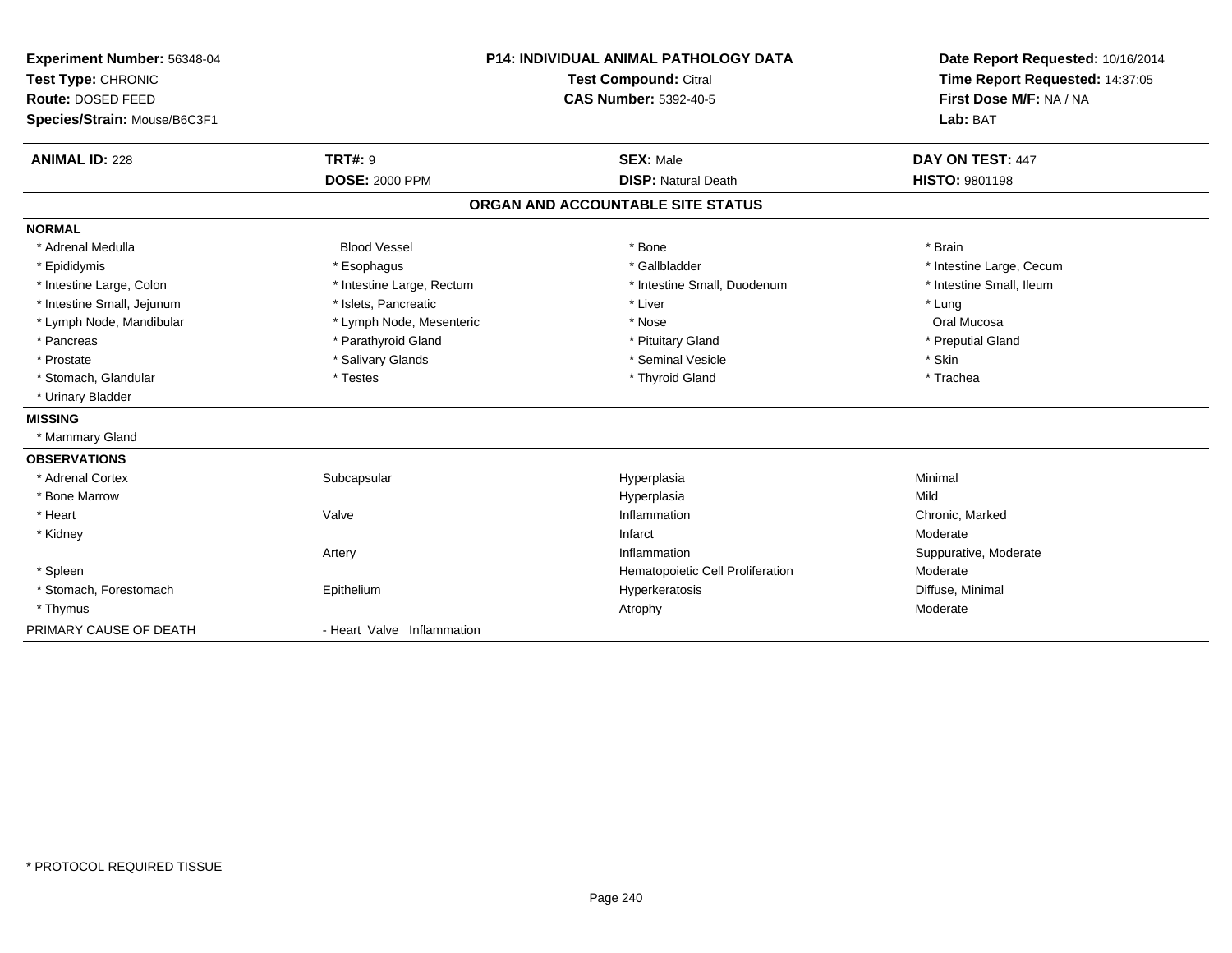| Experiment Number: 56348-04  | <b>P14: INDIVIDUAL ANIMAL PATHOLOGY DATA</b><br><b>Test Compound: Citral</b> |                                   | Date Report Requested: 10/16/2014 |
|------------------------------|------------------------------------------------------------------------------|-----------------------------------|-----------------------------------|
| Test Type: CHRONIC           |                                                                              |                                   | Time Report Requested: 14:37:05   |
| Route: DOSED FEED            |                                                                              | <b>CAS Number: 5392-40-5</b>      | First Dose M/F: NA / NA           |
| Species/Strain: Mouse/B6C3F1 |                                                                              |                                   | Lab: BAT                          |
| <b>ANIMAL ID: 229</b>        | <b>TRT#: 9</b>                                                               | <b>SEX: Male</b>                  | DAY ON TEST: 728                  |
|                              | <b>DOSE: 2000 PPM</b>                                                        | <b>DISP: Terminal Sacrifice</b>   | <b>HISTO: 9801199</b>             |
|                              |                                                                              | ORGAN AND ACCOUNTABLE SITE STATUS |                                   |
| <b>NORMAL</b>                |                                                                              |                                   |                                   |
| * Adrenal Medulla            | <b>Blood Vessel</b>                                                          | * Bone                            | * Bone Marrow                     |
| * Brain                      | * Epididymis                                                                 | * Esophagus                       | * Gallbladder                     |
| * Heart                      | * Intestine Large, Cecum                                                     | * Intestine Large, Colon          | * Intestine Large, Rectum         |
| * Intestine Small, Duodenum  | * Intestine Small, Ileum                                                     | * Intestine Small, Jejunum        | * Islets, Pancreatic              |
| * Liver                      | * Lung                                                                       | * Lymph Node, Mandibular          | * Lymph Node, Mesenteric          |
| * Nose                       | * Pancreas                                                                   | * Pituitary Gland                 | * Preputial Gland                 |
| * Prostate                   | * Salivary Glands                                                            | * Seminal Vesicle                 | * Skin                            |
| * Stomach, Forestomach       | * Stomach, Glandular                                                         | * Thyroid Gland                   | * Trachea                         |
| * Urinary Bladder            |                                                                              |                                   |                                   |
| <b>MISSING</b>               |                                                                              |                                   |                                   |
| * Mammary Gland              | * Parathyroid Gland                                                          |                                   |                                   |
| <b>OBSERVATIONS</b>          |                                                                              |                                   |                                   |
| * Adrenal Cortex             | Subcapsular                                                                  | Hyperplasia                       | Minimal                           |
|                              |                                                                              | Hypertrophy                       | Focal, Minimal                    |
| * Kidney                     |                                                                              | Nephropathy                       | Minimal                           |
| Oral Mucosa                  |                                                                              | Inflammation                      | Chronic Active, Minimal           |
| * Spleen                     | Lymph Follic                                                                 | Hyperplasia                       | Minimal                           |
| * Testes                     |                                                                              | Hemangiosarcoma                   |                                   |
| [Hemangiosarcoma TGLS = 1-7] |                                                                              |                                   |                                   |
| * Thymus                     |                                                                              | Atrophy                           | Minimal                           |
| PRIMARY CAUSE OF DEATH       |                                                                              |                                   |                                   |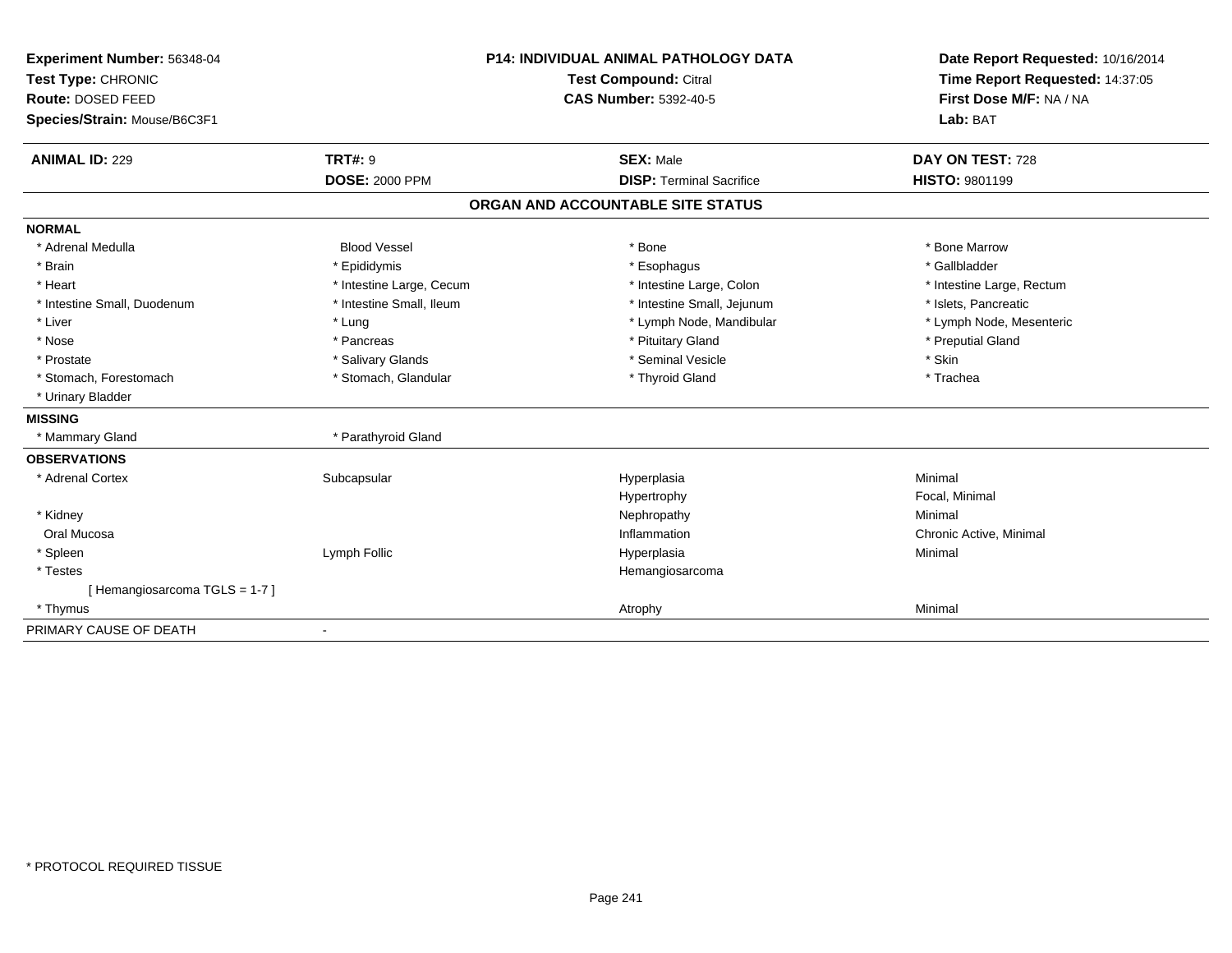| Experiment Number: 56348-04  | <b>P14: INDIVIDUAL ANIMAL PATHOLOGY DATA</b> |                                   | Date Report Requested: 10/16/2014 |  |
|------------------------------|----------------------------------------------|-----------------------------------|-----------------------------------|--|
| Test Type: CHRONIC           | <b>Test Compound: Citral</b>                 |                                   | Time Report Requested: 14:37:05   |  |
| Route: DOSED FEED            |                                              | <b>CAS Number: 5392-40-5</b>      | First Dose M/F: NA / NA           |  |
| Species/Strain: Mouse/B6C3F1 |                                              |                                   | Lab: BAT                          |  |
| <b>ANIMAL ID: 230</b>        | <b>TRT#: 9</b>                               | <b>SEX: Male</b>                  | DAY ON TEST: 728                  |  |
|                              | <b>DOSE: 2000 PPM</b>                        | <b>DISP: Terminal Sacrifice</b>   | HISTO: 9801200                    |  |
|                              |                                              | ORGAN AND ACCOUNTABLE SITE STATUS |                                   |  |
| <b>NORMAL</b>                |                                              |                                   |                                   |  |
| * Adrenal Medulla            | <b>Blood Vessel</b>                          | * Bone                            | * Bone Marrow                     |  |
| * Brain                      | * Epididymis                                 | * Esophagus                       | * Gallbladder                     |  |
| * Heart                      | * Intestine Large, Cecum                     | * Intestine Large, Colon          | * Intestine Large, Rectum         |  |
| * Intestine Small, Duodenum  | * Intestine Small, Ileum                     | * Intestine Small, Jejunum        | * Kidney                          |  |
| * Lung                       | * Lymph Node, Mandibular                     | * Lymph Node, Mesenteric          | * Nose                            |  |
| * Pancreas                   | * Pituitary Gland                            | * Prostate                        | * Salivary Glands                 |  |
| * Seminal Vesicle            | * Skin                                       | * Spleen                          | * Stomach, Forestomach            |  |
| * Stomach, Glandular         | * Testes                                     | * Thyroid Gland                   | * Trachea                         |  |
| * Urinary Bladder            |                                              |                                   |                                   |  |
| <b>MISSING</b>               |                                              |                                   |                                   |  |
| * Mammary Gland              | * Parathyroid Gland                          |                                   |                                   |  |
| <b>OBSERVATIONS</b>          |                                              |                                   |                                   |  |
| * Adrenal Cortex             | Subcapsular                                  | Hyperplasia                       | Minimal                           |  |
|                              |                                              | Hypertrophy                       | Focal, Minimal                    |  |
| * Islets, Pancreatic         |                                              | Hyperplasia                       | Minimal                           |  |
| * Liver                      |                                              | <b>Infiltration Cellular</b>      | Lymphocyte, Minimal               |  |
| Oral Mucosa                  |                                              | Inflammation                      | Chronic Active, Minimal           |  |
|                              |                                              | Ulcer                             | Minimal                           |  |
| * Preputial Gland            |                                              | Cyst                              | Moderate                          |  |
| [ $Cyst TGLS = 1-8$ ]        |                                              |                                   |                                   |  |
| * Thymus                     |                                              | Atrophy                           | Minimal                           |  |
| PRIMARY CAUSE OF DEATH       | $\blacksquare$                               |                                   |                                   |  |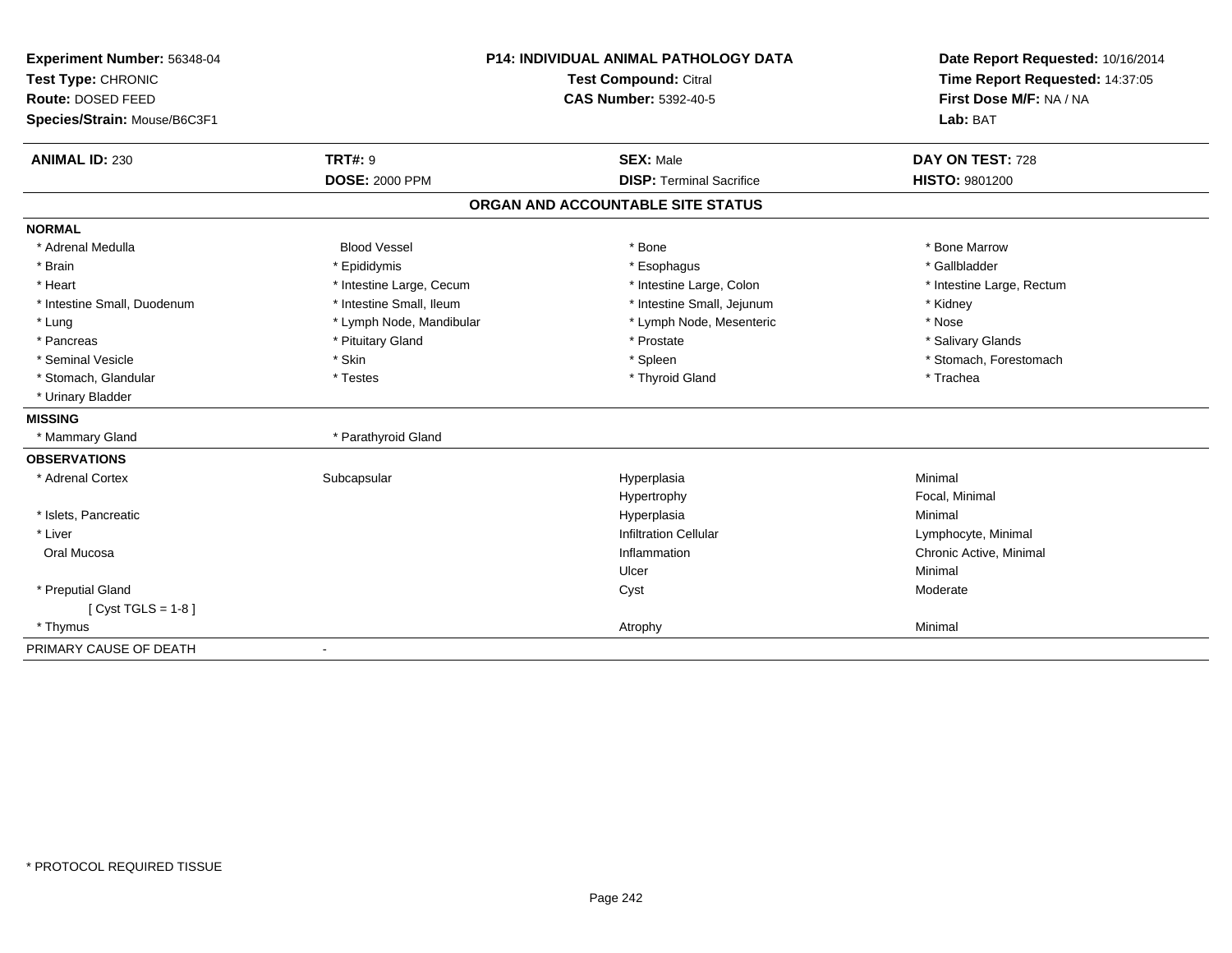| Experiment Number: 56348-04  |                          | <b>P14: INDIVIDUAL ANIMAL PATHOLOGY DATA</b> | Date Report Requested: 10/16/2014 |
|------------------------------|--------------------------|----------------------------------------------|-----------------------------------|
| Test Type: CHRONIC           | Test Compound: Citral    |                                              | Time Report Requested: 14:37:05   |
| Route: DOSED FEED            |                          | <b>CAS Number: 5392-40-5</b>                 | First Dose M/F: NA / NA           |
| Species/Strain: Mouse/B6C3F1 |                          |                                              | Lab: BAT                          |
| <b>ANIMAL ID: 231</b>        | <b>TRT#: 9</b>           | <b>SEX: Male</b>                             | DAY ON TEST: 727                  |
|                              | <b>DOSE: 2000 PPM</b>    | <b>DISP: Terminal Sacrifice</b>              | <b>HISTO: 9801201</b>             |
|                              |                          | ORGAN AND ACCOUNTABLE SITE STATUS            |                                   |
| <b>NORMAL</b>                |                          |                                              |                                   |
| * Adrenal Medulla            | <b>Blood Vessel</b>      | * Bone                                       | * Bone Marrow                     |
| * Brain                      | * Epididymis             | * Esophagus                                  | * Gallbladder                     |
| * Heart                      | * Intestine Large, Cecum | * Intestine Large, Colon                     | * Intestine Large, Rectum         |
| * Intestine Small, Duodenum  | * Intestine Small, Ileum | * Intestine Small, Jejunum                   | * Islets, Pancreatic              |
| * Liver                      | * Lymph Node, Mandibular | * Lymph Node, Mesenteric                     | * Nose                            |
| Oral Mucosa                  | * Pancreas               | * Parathyroid Gland                          | * Pituitary Gland                 |
| * Prostate                   | * Salivary Glands        | * Seminal Vesicle                            | * Skin                            |
| * Spleen                     | * Stomach, Forestomach   | * Stomach, Glandular                         | * Testes                          |
| * Thyroid Gland              | * Trachea                | * Urinary Bladder                            |                                   |
| <b>MISSING</b>               |                          |                                              |                                   |
| * Mammary Gland              |                          |                                              |                                   |
| <b>OBSERVATIONS</b>          |                          |                                              |                                   |
| * Adrenal Cortex             | Subcapsular              | Hyperplasia                                  | Minimal                           |
|                              |                          | Hypertrophy                                  | Focal, Minimal                    |
| * Kidney                     | <b>Renal Tubule</b>      | Mineralization                               | Minimal                           |
|                              |                          | Nephropathy                                  | Minimal                           |
| * Lung                       |                          | Inflammation                                 | Granulomatous, Minimal            |
| * Preputial Gland            |                          | Inflammation                                 | Granulomatous, Minimal            |
| * Thymus                     |                          | Atrophy                                      | Minimal                           |
| PRIMARY CAUSE OF DEATH       |                          |                                              |                                   |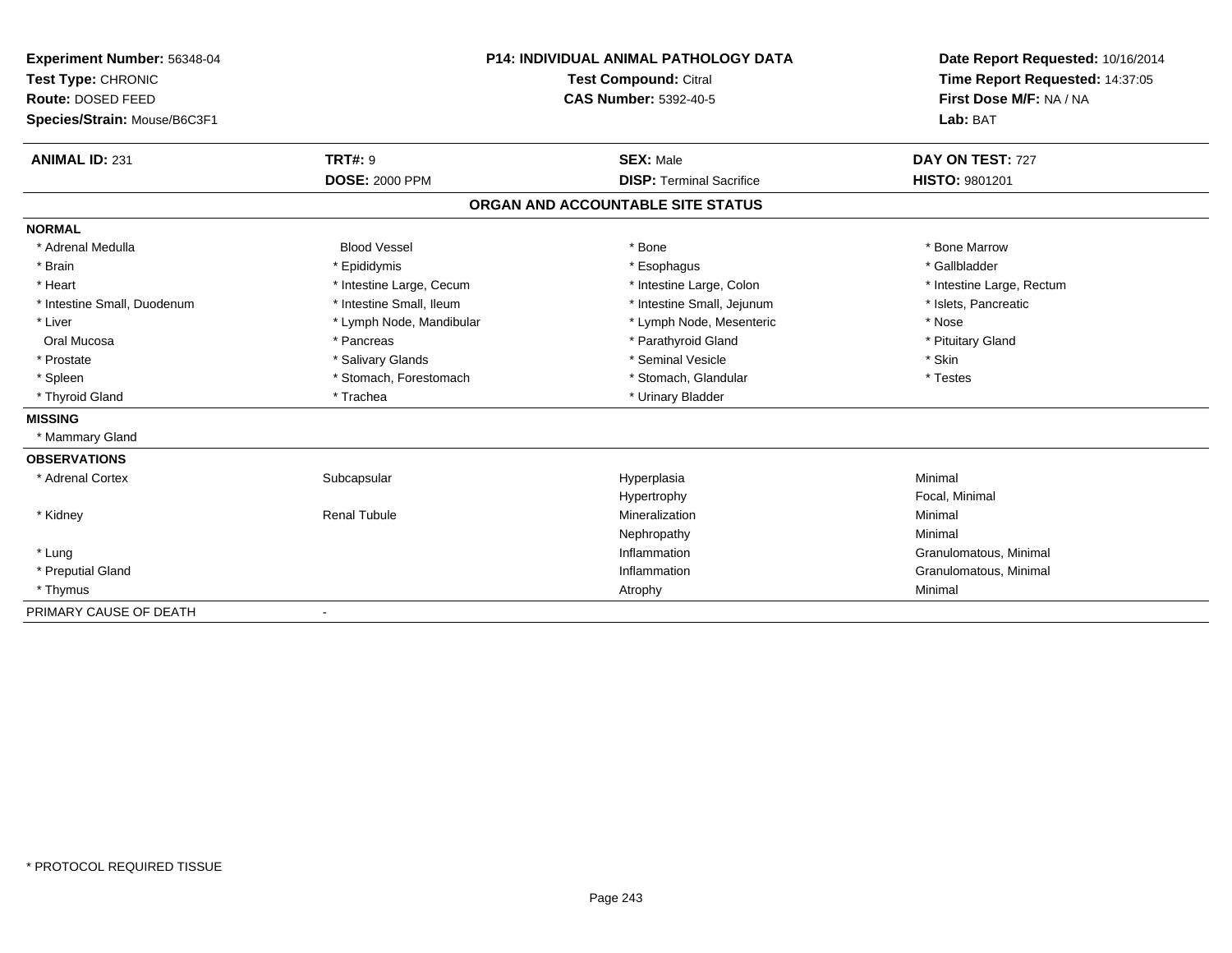| Experiment Number: 56348-04<br>Test Type: CHRONIC |                            | <b>P14: INDIVIDUAL ANIMAL PATHOLOGY DATA</b><br><b>Test Compound: Citral</b> | Date Report Requested: 10/16/2014<br>Time Report Requested: 14:37:05 |
|---------------------------------------------------|----------------------------|------------------------------------------------------------------------------|----------------------------------------------------------------------|
| Route: DOSED FEED                                 |                            | <b>CAS Number: 5392-40-5</b>                                                 | First Dose M/F: NA / NA                                              |
| Species/Strain: Mouse/B6C3F1                      |                            |                                                                              | Lab: BAT                                                             |
| <b>ANIMAL ID: 232</b>                             | <b>TRT#: 9</b>             | <b>SEX: Male</b>                                                             | DAY ON TEST: 728                                                     |
|                                                   | <b>DOSE: 2000 PPM</b>      | <b>DISP: Terminal Sacrifice</b>                                              | HISTO: 9801202                                                       |
|                                                   |                            | ORGAN AND ACCOUNTABLE SITE STATUS                                            |                                                                      |
| <b>NORMAL</b>                                     |                            |                                                                              |                                                                      |
| * Adrenal Medulla                                 | <b>Blood Vessel</b>        | * Bone                                                                       | * Bone Marrow                                                        |
| * Brain                                           | * Epididymis               | * Esophagus                                                                  | * Gallbladder                                                        |
| * Intestine Large, Cecum                          | * Intestine Large, Colon   | * Intestine Large, Rectum                                                    | * Intestine Small, Duodenum                                          |
| * Intestine Small. Ileum                          | * Intestine Small, Jejunum | * Islets. Pancreatic                                                         | * Kidney                                                             |
| * Liver                                           | * Lymph Node, Mandibular   | * Lymph Node, Mesenteric                                                     | * Nose                                                               |
| Oral Mucosa                                       | * Pancreas                 | * Parathyroid Gland                                                          | * Pituitary Gland                                                    |
| * Preputial Gland                                 | * Prostate                 | * Salivary Glands                                                            | * Seminal Vesicle                                                    |
| * Skin                                            | * Spleen                   | * Stomach, Forestomach                                                       | * Stomach, Glandular                                                 |
| * Testes                                          | * Thyroid Gland            | * Trachea                                                                    | * Urinary Bladder                                                    |
| <b>MISSING</b>                                    |                            |                                                                              |                                                                      |
| * Mammary Gland                                   |                            |                                                                              |                                                                      |
| <b>OBSERVATIONS</b>                               |                            |                                                                              |                                                                      |
| * Adrenal Cortex                                  | Subcapsular                | Hyperplasia                                                                  | Minimal                                                              |
|                                                   |                            | Hypertrophy                                                                  | Focal, Minimal                                                       |
| * Heart                                           | Artery                     | Inflammation                                                                 | Chronic, Minimal                                                     |
| * Lung                                            | Alveolar Epith             | Hyperplasia                                                                  | Focal, Marked                                                        |
| * Thymus                                          |                            | Atrophy                                                                      | Mild                                                                 |
| PRIMARY CAUSE OF DEATH                            | $\overline{\phantom{a}}$   |                                                                              |                                                                      |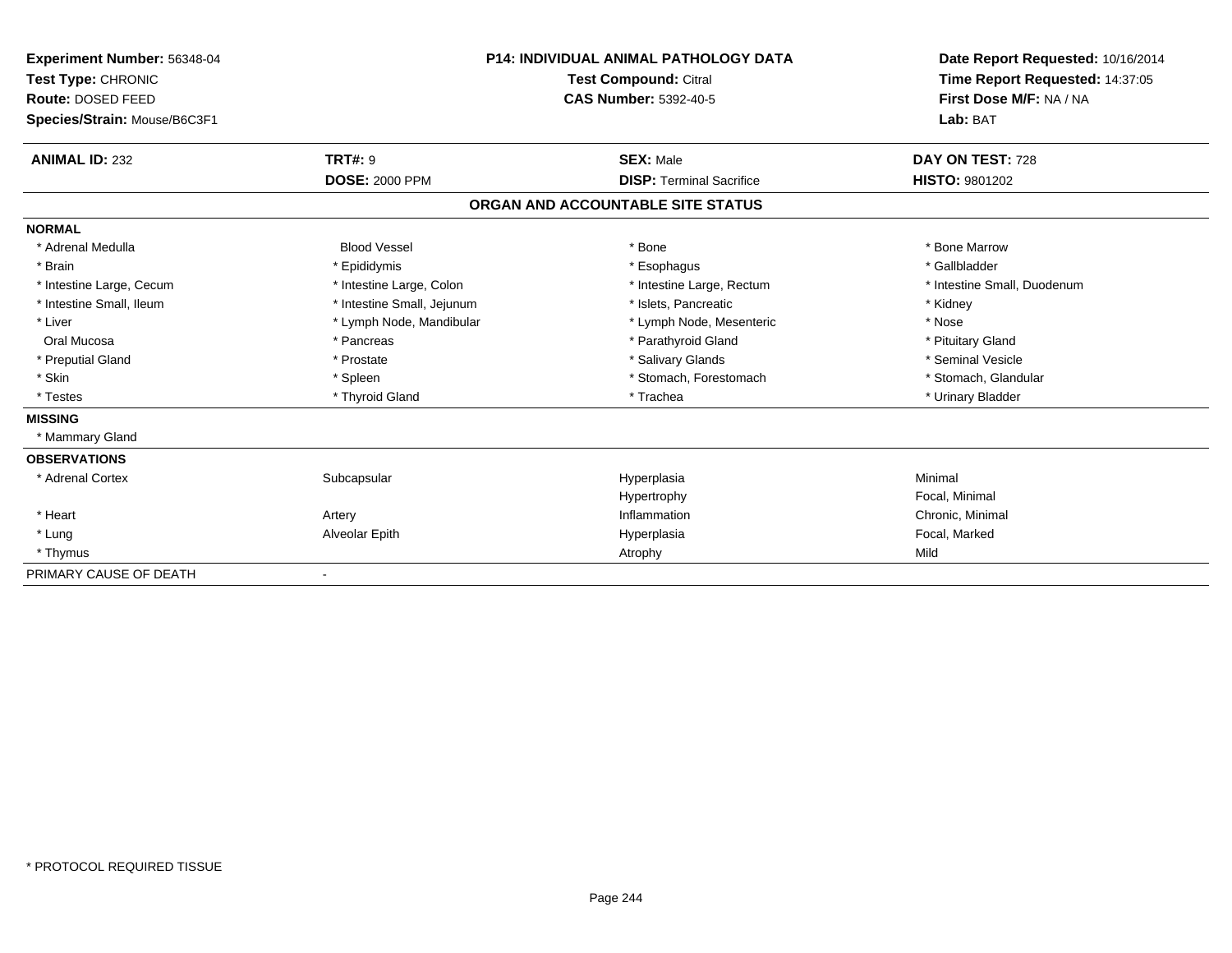| Experiment Number: 56348-04                   |                          | P14: INDIVIDUAL ANIMAL PATHOLOGY DATA | Date Report Requested: 10/16/2014 |
|-----------------------------------------------|--------------------------|---------------------------------------|-----------------------------------|
| Test Type: CHRONIC                            |                          | <b>Test Compound: Citral</b>          | Time Report Requested: 14:37:05   |
| Route: DOSED FEED                             |                          | <b>CAS Number: 5392-40-5</b>          | First Dose M/F: NA / NA           |
| Species/Strain: Mouse/B6C3F1                  |                          |                                       | Lab: BAT                          |
| <b>ANIMAL ID: 233</b>                         | <b>TRT#: 9</b>           | <b>SEX: Male</b>                      | DAY ON TEST: 731                  |
|                                               | <b>DOSE: 2000 PPM</b>    | <b>DISP: Terminal Sacrifice</b>       | HISTO: 9801203                    |
|                                               |                          | ORGAN AND ACCOUNTABLE SITE STATUS     |                                   |
| <b>NORMAL</b>                                 |                          |                                       |                                   |
| * Adrenal Cortex                              | * Adrenal Medulla        | <b>Blood Vessel</b>                   | * Bone                            |
| * Bone Marrow                                 | * Brain                  | * Epididymis                          | * Esophagus                       |
| * Gallbladder                                 | * Intestine Large, Cecum | * Intestine Large, Colon              | * Intestine Large, Rectum         |
| * Intestine Small, Duodenum                   | * Intestine Small, Ileum | * Intestine Small, Jejunum            | * Islets, Pancreatic              |
| * Lymph Node, Mandibular                      | * Lymph Node, Mesenteric | * Nose                                | * Pancreas                        |
| * Parathyroid Gland                           | * Pituitary Gland        | * Preputial Gland                     | * Prostate                        |
| * Salivary Glands                             | * Seminal Vesicle        | * Skin                                | * Spleen                          |
| * Stomach, Forestomach                        | * Stomach, Glandular     | * Testes                              | * Thyroid Gland                   |
| * Trachea                                     | * Urinary Bladder        |                                       |                                   |
| <b>MISSING</b>                                |                          |                                       |                                   |
| * Mammary Gland                               |                          |                                       |                                   |
| <b>OBSERVATIONS</b>                           |                          |                                       |                                   |
| * Heart                                       | Myocardium               | Degeneration                          | Minimal                           |
| * Kidney                                      | <b>Renal Tubule</b>      | Mineralization                        | Minimal                           |
|                                               |                          | Nephropathy                           | Minimal                           |
| * Liver                                       |                          | Hepatocellular Adenoma                |                                   |
|                                               |                          | Inflammation                          | Granulomatous, Mild               |
| [ Hepatocellular Adenoma TGLS = 1-4 ]         |                          |                                       |                                   |
| * Lung                                        |                          | Alveolar/Bronchiolar Carcinoma        |                                   |
| [ Alveolar/Bronchiolar Carcinoma TGLS = 2-9 ] |                          |                                       |                                   |
| Oral Mucosa                                   |                          | Inflammation                          | Chronic Active, Minimal           |
| * Thymus                                      |                          | Atrophy                               | Marked                            |
| PRIMARY CAUSE OF DEATH                        |                          |                                       |                                   |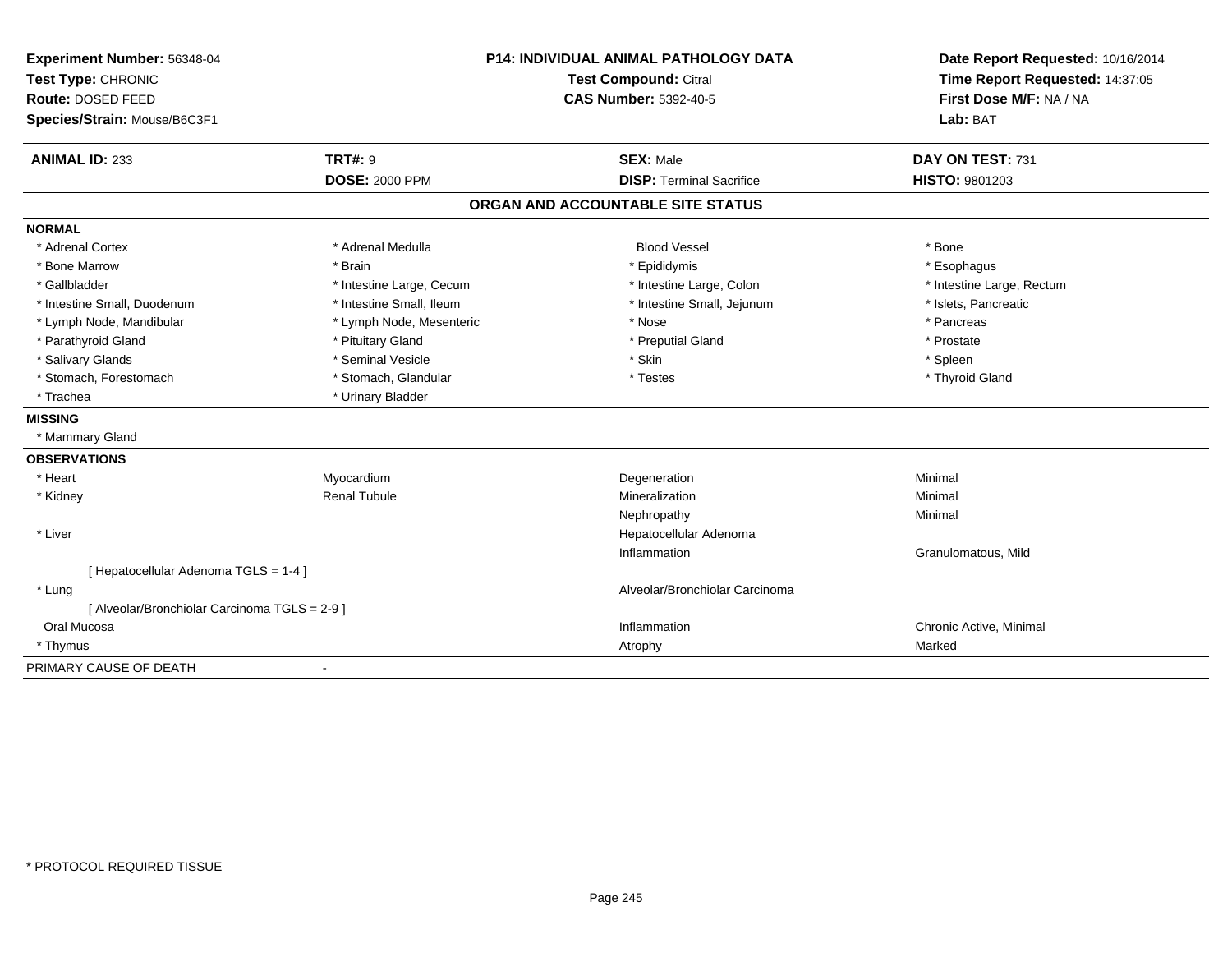| Experiment Number: 56348-04  | <b>P14: INDIVIDUAL ANIMAL PATHOLOGY DATA</b> |                                   | Date Report Requested: 10/16/2014 |  |
|------------------------------|----------------------------------------------|-----------------------------------|-----------------------------------|--|
| Test Type: CHRONIC           | Test Compound: Citral                        |                                   | Time Report Requested: 14:37:05   |  |
| Route: DOSED FEED            |                                              | <b>CAS Number: 5392-40-5</b>      | First Dose M/F: NA / NA           |  |
| Species/Strain: Mouse/B6C3F1 |                                              |                                   | Lab: BAT                          |  |
|                              |                                              |                                   |                                   |  |
| <b>ANIMAL ID: 234</b>        | <b>TRT#: 9</b>                               | <b>SEX: Male</b>                  | DAY ON TEST: 728                  |  |
|                              | <b>DOSE: 2000 PPM</b>                        | <b>DISP: Terminal Sacrifice</b>   | <b>HISTO: 9801204</b>             |  |
|                              |                                              | ORGAN AND ACCOUNTABLE SITE STATUS |                                   |  |
| <b>NORMAL</b>                |                                              |                                   |                                   |  |
| * Adrenal Medulla            | <b>Blood Vessel</b>                          | * Bone                            | * Bone Marrow                     |  |
| * Brain                      | * Epididymis                                 | * Esophagus                       | * Gallbladder                     |  |
| * Heart                      | * Intestine Large, Cecum                     | * Intestine Large, Colon          | * Intestine Large, Rectum         |  |
| * Intestine Small, Duodenum  | * Intestine Small, Ileum                     | * Intestine Small, Jejunum        | * Islets, Pancreatic              |  |
| * Lung                       | * Lymph Node, Mandibular                     | * Lymph Node, Mesenteric          | * Nose                            |  |
| Oral Mucosa                  | * Pancreas                                   | * Parathyroid Gland               | * Pituitary Gland                 |  |
| * Preputial Gland            | * Prostate                                   | * Salivary Glands                 | * Seminal Vesicle                 |  |
| * Skin                       | * Spleen                                     | * Stomach, Forestomach            | * Stomach, Glandular              |  |
| * Thyroid Gland              | * Trachea                                    | * Urinary Bladder                 |                                   |  |
| <b>MISSING</b>               |                                              |                                   |                                   |  |
| * Mammary Gland              |                                              |                                   |                                   |  |
| <b>OBSERVATIONS</b>          |                                              |                                   |                                   |  |
| * Adrenal Cortex             | Subcapsular                                  | Hyperplasia                       | Minimal                           |  |
|                              |                                              | Hypertrophy                       | Focal, Minimal                    |  |
| * Kidney                     |                                              | Nephropathy                       | Minimal                           |  |
| * Liver                      |                                              | Vacuolization Cytoplasmic         | Focal, Minimal                    |  |
| * Testes                     | <b>Germinal Epith</b>                        | Degeneration                      | Mild                              |  |
|                              | <b>Germinal Epith</b>                        | Mineralization                    | Minimal                           |  |
| * Thymus                     |                                              | Atrophy                           | Mild                              |  |
| PRIMARY CAUSE OF DEATH       | $\blacksquare$                               |                                   |                                   |  |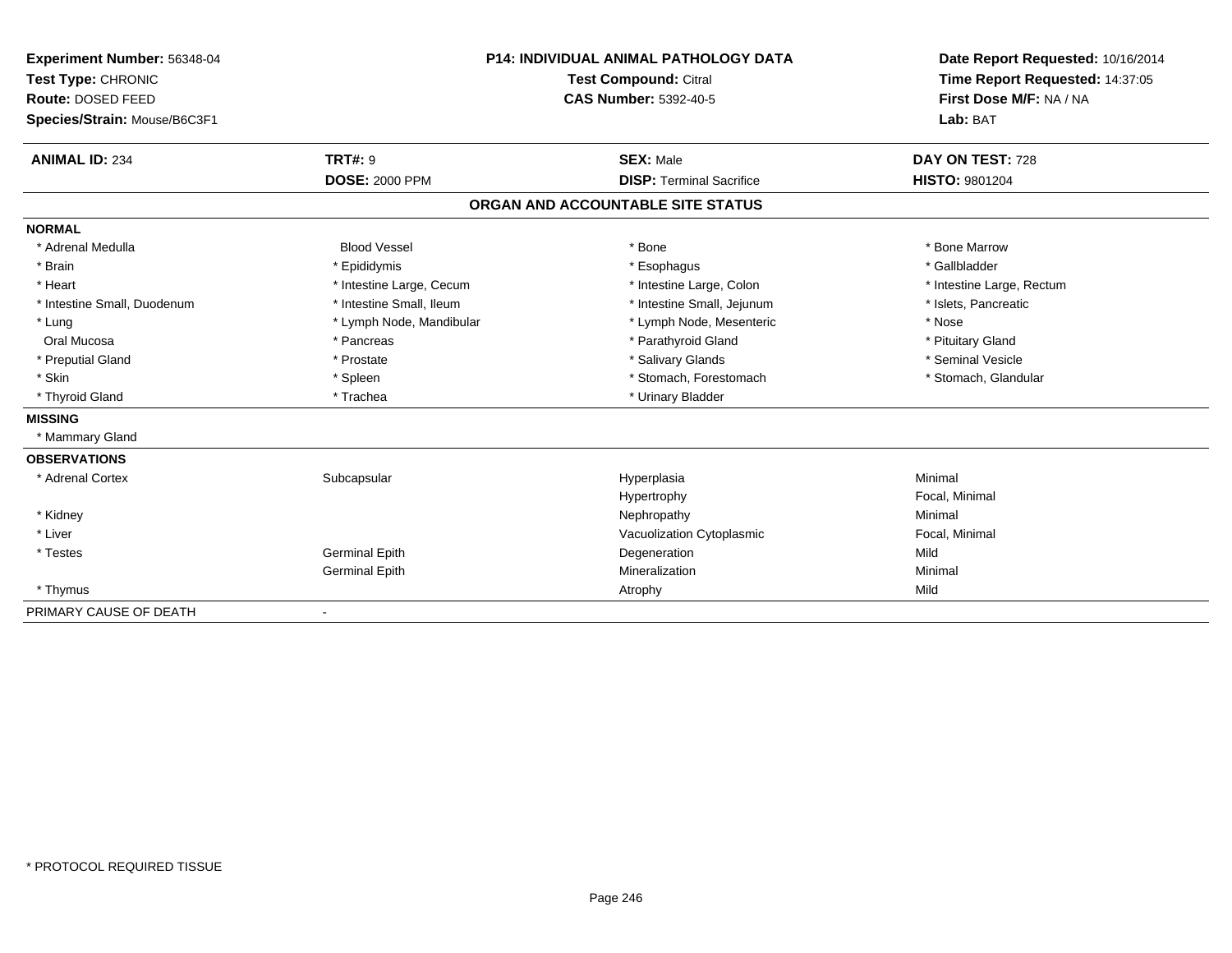| Experiment Number: 56348-04   | <b>P14: INDIVIDUAL ANIMAL PATHOLOGY DATA</b> |                                   | Date Report Requested: 10/16/2014 |
|-------------------------------|----------------------------------------------|-----------------------------------|-----------------------------------|
| Test Type: CHRONIC            | Test Compound: Citral                        |                                   | Time Report Requested: 14:37:05   |
| Route: DOSED FEED             |                                              | <b>CAS Number: 5392-40-5</b>      | First Dose M/F: NA / NA           |
| Species/Strain: Mouse/B6C3F1  |                                              |                                   | Lab: BAT                          |
| <b>ANIMAL ID: 235</b>         | <b>TRT#: 9</b>                               | <b>SEX: Male</b>                  | DAY ON TEST: 727                  |
|                               | <b>DOSE: 2000 PPM</b>                        | <b>DISP: Terminal Sacrifice</b>   | <b>HISTO: 9801205</b>             |
|                               |                                              | ORGAN AND ACCOUNTABLE SITE STATUS |                                   |
| <b>NORMAL</b>                 |                                              |                                   |                                   |
| * Adrenal Medulla             | <b>Blood Vessel</b>                          | * Bone                            | * Bone Marrow                     |
| * Brain                       | * Epididymis                                 | * Esophagus                       | * Heart                           |
| * Intestine Large, Cecum      | * Intestine Large, Colon                     | * Intestine Large, Rectum         | * Intestine Small, Duodenum       |
| * Intestine Small, Ileum      | * Intestine Small, Jejunum                   | * Islets, Pancreatic              | * Lung                            |
| * Lymph Node, Mandibular      | * Lymph Node, Mesenteric                     | * Nose                            | * Pancreas                        |
| * Pituitary Gland             | * Preputial Gland                            | * Prostate                        | * Salivary Glands                 |
| * Seminal Vesicle             | * Skin                                       | * Spleen                          | * Stomach, Forestomach            |
| * Stomach, Glandular          | * Testes                                     | * Thyroid Gland                   | * Trachea                         |
| * Urinary Bladder             |                                              |                                   |                                   |
| <b>MISSING</b>                |                                              |                                   |                                   |
| * Gallbladder                 | * Mammary Gland                              | * Parathyroid Gland               |                                   |
| <b>OBSERVATIONS</b>           |                                              |                                   |                                   |
| * Adrenal Cortex              | Subcapsular                                  | Hyperplasia                       | Minimal                           |
| * Kidney                      | <b>Renal Tubule</b>                          | Mineralization                    | Minimal                           |
|                               |                                              | Nephropathy                       | Minimal                           |
| * Liver                       |                                              | <b>Mixed Cell Focus</b>           |                                   |
|                               |                                              | Vacuolization Cytoplasmic         | Focal, Minimal                    |
| [Mixed Cell Focus TGLS = 1-9] |                                              |                                   |                                   |
| Oral Mucosa                   |                                              | Inflammation                      | Chronic Active, Minimal           |
| * Thymus                      |                                              | Atrophy                           | Moderate                          |
| PRIMARY CAUSE OF DEATH        |                                              |                                   |                                   |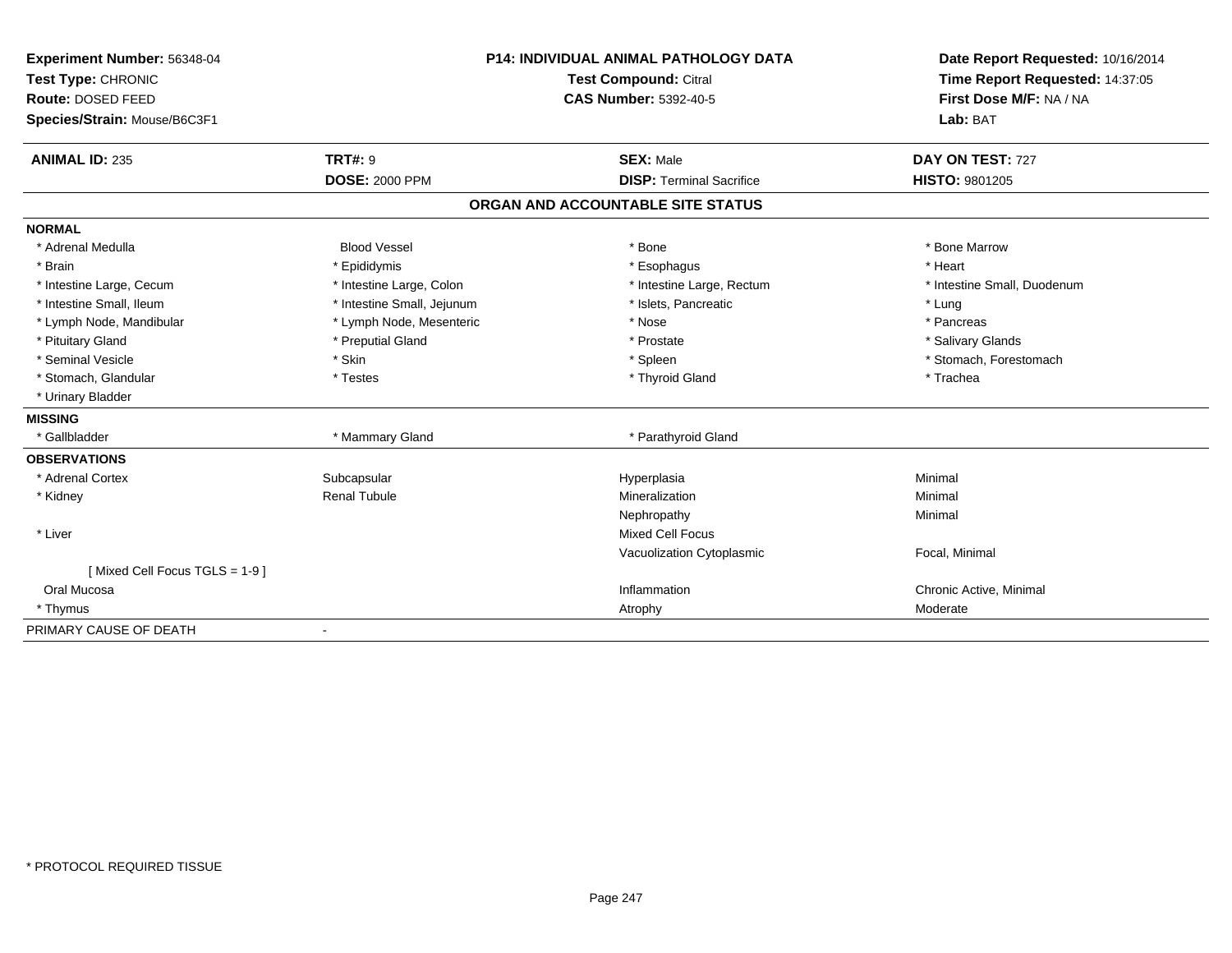| <b>Experiment Number: 56348-04</b><br>Test Type: CHRONIC<br>Route: DOSED FEED<br>Species/Strain: Mouse/B6C3F1 |                          | <b>P14: INDIVIDUAL ANIMAL PATHOLOGY DATA</b><br><b>Test Compound: Citral</b><br><b>CAS Number: 5392-40-5</b> | Date Report Requested: 10/16/2014<br>Time Report Requested: 14:37:05<br>First Dose M/F: NA / NA<br>Lab: BAT |
|---------------------------------------------------------------------------------------------------------------|--------------------------|--------------------------------------------------------------------------------------------------------------|-------------------------------------------------------------------------------------------------------------|
| <b>ANIMAL ID: 236</b>                                                                                         | TRT#: 9                  | <b>SEX: Male</b>                                                                                             | DAY ON TEST: 456                                                                                            |
|                                                                                                               | <b>DOSE: 2000 PPM</b>    | <b>DISP: Natural Death</b>                                                                                   | <b>HISTO: 9801206</b>                                                                                       |
|                                                                                                               |                          | ORGAN AND ACCOUNTABLE SITE STATUS                                                                            |                                                                                                             |
| <b>NORMAL</b>                                                                                                 |                          |                                                                                                              |                                                                                                             |
| * Adrenal Medulla                                                                                             | <b>Blood Vessel</b>      | * Bone                                                                                                       | * Bone Marrow                                                                                               |
| * Brain                                                                                                       | * Epididymis             | * Esophagus                                                                                                  | * Gallbladder                                                                                               |
| * Heart                                                                                                       | * Intestine Large, Cecum | * Intestine Large, Colon                                                                                     | * Intestine Large, Rectum                                                                                   |
| * Intestine Small, Duodenum                                                                                   | * Intestine Small, Ileum | * Intestine Small, Jejunum                                                                                   | * Kidney                                                                                                    |
| * Liver                                                                                                       | * Lung                   | * Lymph Node, Mandibular                                                                                     | * Lymph Node, Mesenteric                                                                                    |
| * Nose                                                                                                        | Oral Mucosa              | * Pancreas                                                                                                   | * Parathyroid Gland                                                                                         |
| * Pituitary Gland                                                                                             | * Preputial Gland        | * Prostate                                                                                                   | * Salivary Glands                                                                                           |
| * Seminal Vesicle                                                                                             | * Skin                   | * Stomach, Forestomach                                                                                       | * Stomach, Glandular                                                                                        |
| * Testes                                                                                                      | * Thyroid Gland          | * Trachea                                                                                                    |                                                                                                             |
| <b>MISSING</b>                                                                                                |                          |                                                                                                              |                                                                                                             |
| * Mammary Gland                                                                                               | * Thymus                 |                                                                                                              |                                                                                                             |
| <b>OBSERVATIONS</b>                                                                                           |                          |                                                                                                              |                                                                                                             |
| * Adrenal Cortex                                                                                              |                          | Hypertrophy                                                                                                  | Focal, Minimal                                                                                              |
| * Islets, Pancreatic                                                                                          |                          | Hyperplasia                                                                                                  | Minimal                                                                                                     |
| * Spleen                                                                                                      | Lymph Follic             | Atrophy                                                                                                      | Moderate                                                                                                    |
| * Urinary Bladder                                                                                             | <b>Transit Epithe</b>    | Hyperplasia                                                                                                  | Minimal                                                                                                     |
| PRIMARY CAUSE OF DEATH                                                                                        | - UNCERTAIN              |                                                                                                              |                                                                                                             |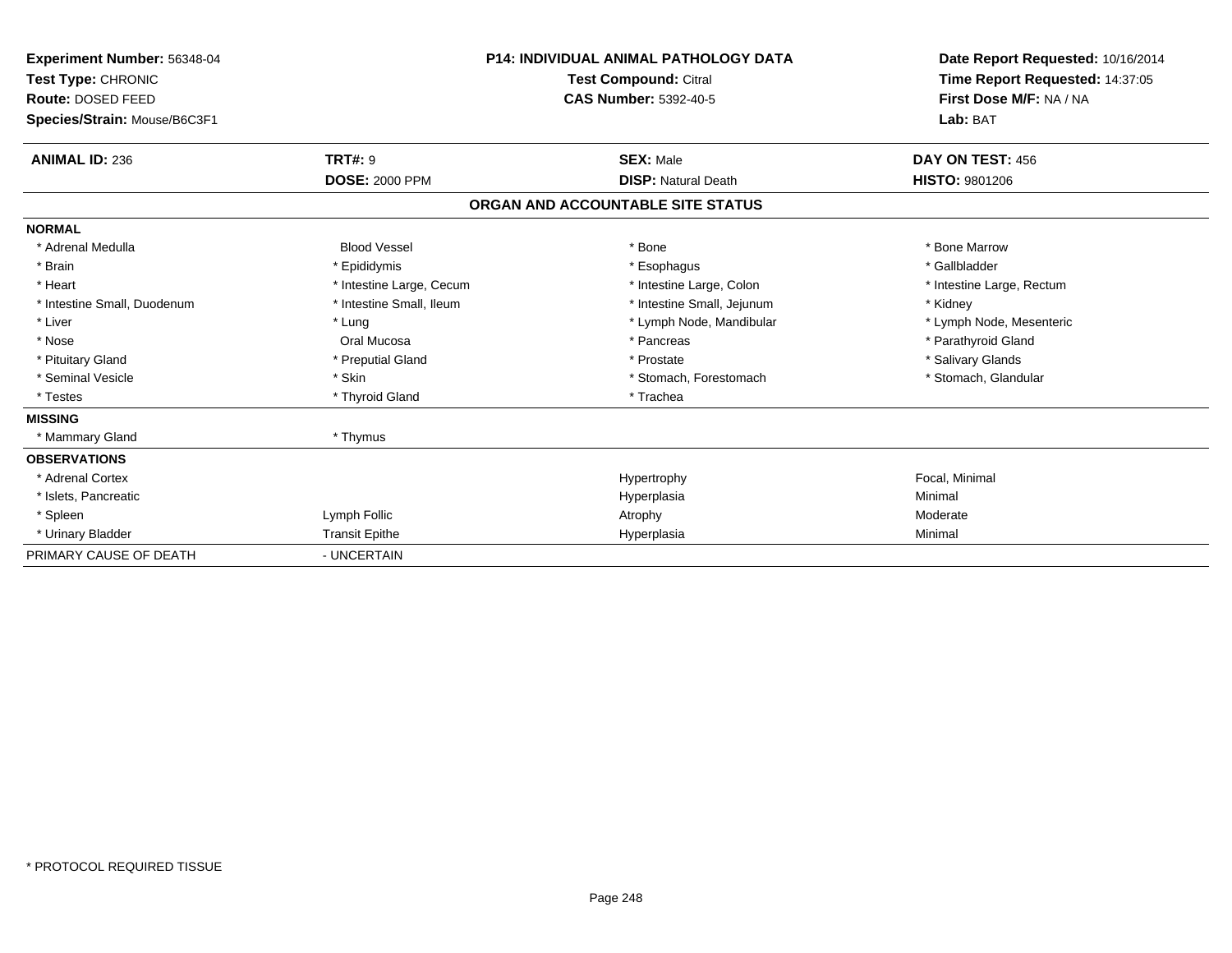| Experiment Number: 56348-04  | <b>P14: INDIVIDUAL ANIMAL PATHOLOGY DATA</b><br>Test Compound: Citral |                                   | Date Report Requested: 10/16/2014 |
|------------------------------|-----------------------------------------------------------------------|-----------------------------------|-----------------------------------|
| Test Type: CHRONIC           |                                                                       |                                   | Time Report Requested: 14:37:05   |
| Route: DOSED FEED            |                                                                       | <b>CAS Number: 5392-40-5</b>      | First Dose M/F: NA / NA           |
| Species/Strain: Mouse/B6C3F1 |                                                                       |                                   | Lab: BAT                          |
| <b>ANIMAL ID: 237</b>        | <b>TRT#: 9</b>                                                        | <b>SEX: Male</b>                  | DAY ON TEST: 731                  |
|                              | <b>DOSE: 2000 PPM</b>                                                 | <b>DISP: Terminal Sacrifice</b>   | <b>HISTO: 9801207</b>             |
|                              |                                                                       | ORGAN AND ACCOUNTABLE SITE STATUS |                                   |
| <b>NORMAL</b>                |                                                                       |                                   |                                   |
| * Adrenal Medulla            | <b>Blood Vessel</b>                                                   | * Bone                            | * Bone Marrow                     |
| * Brain                      | * Epididymis                                                          | * Esophagus                       | * Gallbladder                     |
| * Heart                      | * Intestine Large, Cecum                                              | * Intestine Large, Colon          | * Intestine Large, Rectum         |
| * Intestine Small, Duodenum  | * Intestine Small, Ileum                                              | * Intestine Small, Jejunum        | * Islets, Pancreatic              |
| * Liver                      | * Lung                                                                | * Lymph Node, Mandibular          | * Lymph Node, Mesenteric          |
| * Nose                       | * Pancreas                                                            | * Parathyroid Gland               | * Pituitary Gland                 |
| * Prostate                   | * Salivary Glands                                                     | * Seminal Vesicle                 | * Skin                            |
| * Spleen                     | * Stomach, Forestomach                                                | * Stomach, Glandular              | * Testes                          |
| * Thyroid Gland              | * Trachea                                                             |                                   |                                   |
| <b>MISSING</b>               |                                                                       |                                   |                                   |
| * Mammary Gland              | * Thymus                                                              |                                   |                                   |
| <b>OBSERVATIONS</b>          |                                                                       |                                   |                                   |
| * Adrenal Cortex             |                                                                       | Hyperplasia                       | Focal, Minimal                    |
|                              |                                                                       | Hypertrophy                       | Focal, Minimal                    |
| * Kidney                     | <b>Renal Tubule</b>                                                   | Mineralization                    | Minimal                           |
|                              |                                                                       | Nephropathy                       | Minimal                           |
| Oral Mucosa                  |                                                                       | Inflammation                      | Chronic Active, Minimal           |
| * Preputial Gland            |                                                                       | Cyst                              | Moderate                          |
| [ $Cyst TGLS = 1-8$ ]        |                                                                       |                                   |                                   |
| * Urinary Bladder            | <b>Transit Epithe</b>                                                 | <b>Cytoplasmic Alteration</b>     | Mild                              |
| PRIMARY CAUSE OF DEATH       | $\blacksquare$                                                        |                                   |                                   |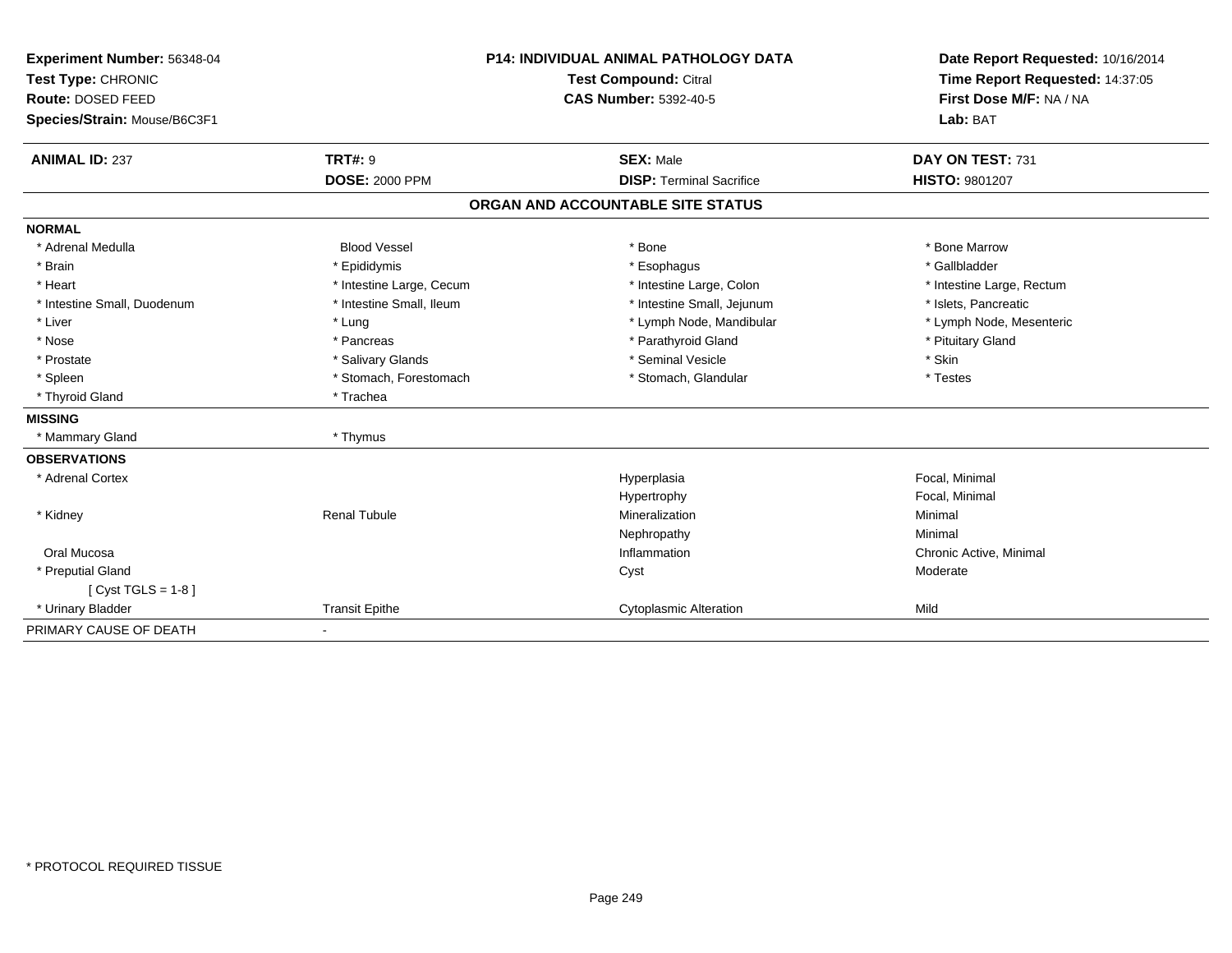| Experiment Number: 56348-04<br>Test Type: CHRONIC<br>Route: DOSED FEED<br>Species/Strain: Mouse/B6C3F1 |                                  | <b>P14: INDIVIDUAL ANIMAL PATHOLOGY DATA</b><br><b>Test Compound: Citral</b><br><b>CAS Number: 5392-40-5</b> | Date Report Requested: 10/16/2014<br>Time Report Requested: 14:37:05<br>First Dose M/F: NA / NA<br>Lab: BAT |
|--------------------------------------------------------------------------------------------------------|----------------------------------|--------------------------------------------------------------------------------------------------------------|-------------------------------------------------------------------------------------------------------------|
| <b>ANIMAL ID: 238</b>                                                                                  | <b>TRT#: 9</b>                   | <b>SEX: Male</b>                                                                                             | DAY ON TEST: 652                                                                                            |
|                                                                                                        | <b>DOSE: 2000 PPM</b>            | <b>DISP: Natural Death</b>                                                                                   | <b>HISTO: 9801208</b>                                                                                       |
|                                                                                                        |                                  | ORGAN AND ACCOUNTABLE SITE STATUS                                                                            |                                                                                                             |
| <b>NORMAL</b>                                                                                          |                                  |                                                                                                              |                                                                                                             |
| * Adrenal Medulla                                                                                      | <b>Blood Vessel</b>              | * Bone                                                                                                       | * Bone Marrow                                                                                               |
| * Brain                                                                                                | * Epididymis                     | * Esophagus                                                                                                  | * Gallbladder                                                                                               |
| * Heart                                                                                                | * Intestine Large, Cecum         | * Intestine Large, Colon                                                                                     | * Intestine Large, Rectum                                                                                   |
| * Intestine Small, Duodenum                                                                            | * Intestine Small, Ileum         | * Intestine Small, Jejunum                                                                                   | * Islets, Pancreatic                                                                                        |
| * Kidney                                                                                               | * Lung                           | * Lymph Node, Mandibular                                                                                     | * Lymph Node, Mesenteric                                                                                    |
| * Nose                                                                                                 | * Pancreas                       | * Parathyroid Gland                                                                                          | * Pituitary Gland                                                                                           |
| * Preputial Gland                                                                                      | * Prostate                       | * Salivary Glands                                                                                            | * Seminal Vesicle                                                                                           |
| * Skin                                                                                                 | * Stomach, Forestomach           | * Stomach, Glandular                                                                                         | * Testes                                                                                                    |
| * Thymus                                                                                               | * Thyroid Gland                  | * Trachea                                                                                                    | * Urinary Bladder                                                                                           |
| <b>MISSING</b>                                                                                         |                                  |                                                                                                              |                                                                                                             |
| * Mammary Gland                                                                                        |                                  |                                                                                                              |                                                                                                             |
| <b>OBSERVATIONS</b>                                                                                    |                                  |                                                                                                              |                                                                                                             |
| * Adrenal Cortex                                                                                       |                                  | Hypertrophy                                                                                                  | Focal, Minimal                                                                                              |
| * Liver                                                                                                |                                  | Hepatocellular Carcinoma                                                                                     |                                                                                                             |
| [ Hepatocellular Carcinoma TGLS = 1-9 ]                                                                |                                  |                                                                                                              |                                                                                                             |
| Oral Mucosa                                                                                            |                                  | Inflammation                                                                                                 | Chronic Active, Minimal                                                                                     |
| * Spleen                                                                                               | Lymph Follic                     | Atrophy                                                                                                      | Mild                                                                                                        |
| PRIMARY CAUSE OF DEATH                                                                                 | - Liver Hepatocellular Carcinoma |                                                                                                              |                                                                                                             |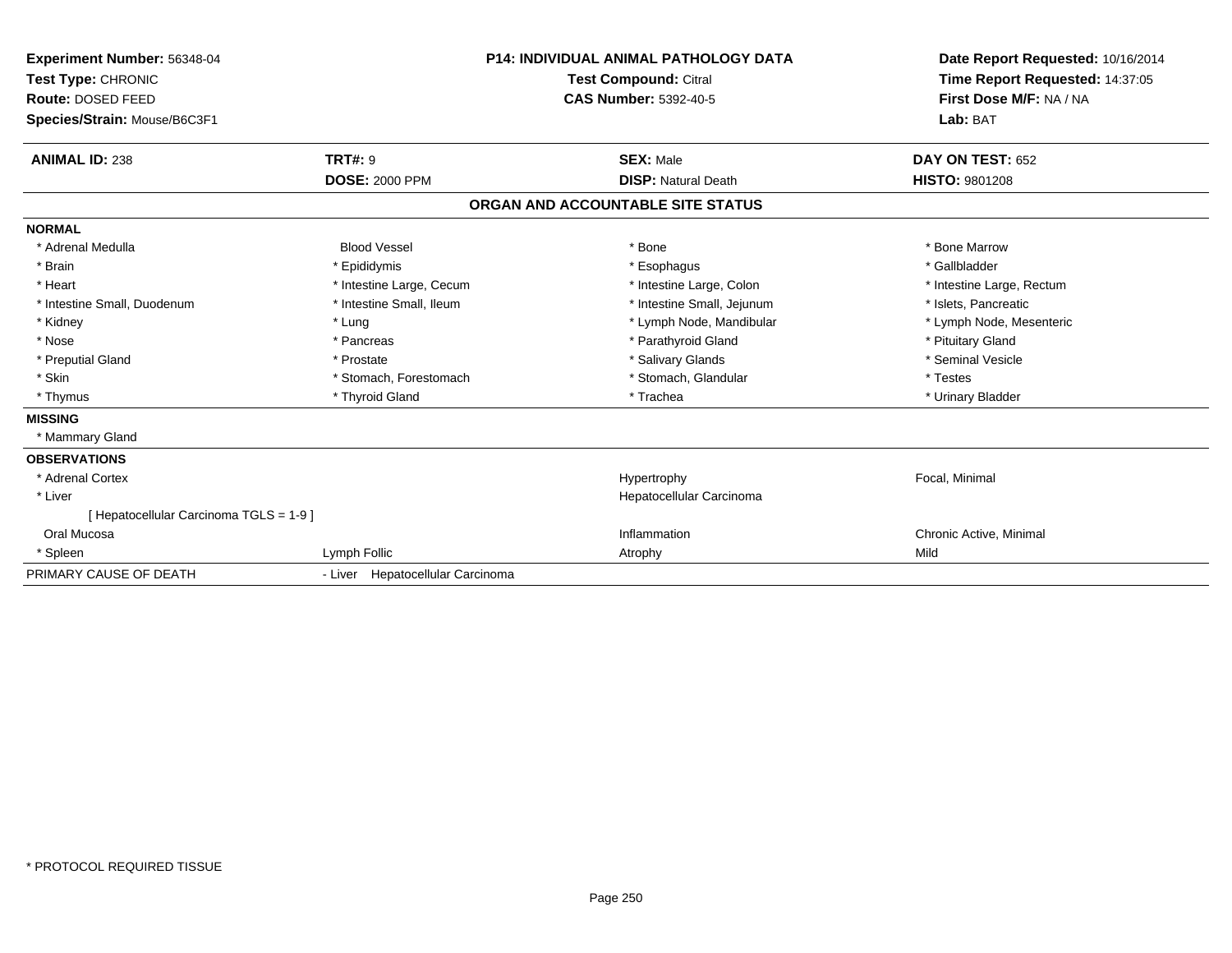| Experiment Number: 56348-04                   | <b>P14: INDIVIDUAL ANIMAL PATHOLOGY DATA</b> |                                   | Date Report Requested: 10/16/2014 |
|-----------------------------------------------|----------------------------------------------|-----------------------------------|-----------------------------------|
| Test Type: CHRONIC                            | <b>Test Compound: Citral</b>                 |                                   | Time Report Requested: 14:37:05   |
| Route: DOSED FEED                             |                                              | <b>CAS Number: 5392-40-5</b>      | First Dose M/F: NA / NA           |
| Species/Strain: Mouse/B6C3F1                  |                                              |                                   | Lab: BAT                          |
|                                               |                                              |                                   |                                   |
| <b>ANIMAL ID: 239</b>                         | TRT#: 9                                      | <b>SEX: Male</b>                  | DAY ON TEST: 729                  |
|                                               | <b>DOSE: 2000 PPM</b>                        | <b>DISP: Terminal Sacrifice</b>   | <b>HISTO: 9801209</b>             |
|                                               |                                              | ORGAN AND ACCOUNTABLE SITE STATUS |                                   |
| <b>NORMAL</b>                                 |                                              |                                   |                                   |
| * Adrenal Medulla                             | <b>Blood Vessel</b>                          | * Bone                            | * Bone Marrow                     |
| * Brain                                       | * Epididymis                                 | * Esophagus                       | * Gallbladder                     |
| * Heart                                       | * Intestine Large, Cecum                     | * Intestine Large, Colon          | * Intestine Large, Rectum         |
| * Intestine Small, Duodenum                   | * Intestine Small, Ileum                     | * Intestine Small, Jejunum        | * Islets, Pancreatic              |
| * Liver                                       | * Lymph Node, Mandibular                     | * Lymph Node, Mesenteric          | * Nose                            |
| * Pancreas                                    | * Pituitary Gland                            | * Preputial Gland                 | * Prostate                        |
| * Salivary Glands                             | * Seminal Vesicle                            | * Skin                            | * Spleen                          |
| * Stomach, Forestomach                        | * Stomach, Glandular                         | * Testes                          | * Thyroid Gland                   |
| * Trachea                                     | * Urinary Bladder                            |                                   |                                   |
| <b>MISSING</b>                                |                                              |                                   |                                   |
| * Mammary Gland                               | * Parathyroid Gland                          |                                   |                                   |
| <b>OBSERVATIONS</b>                           |                                              |                                   |                                   |
| * Adrenal Cortex                              | Subcapsular                                  | Hyperplasia                       | Minimal                           |
| * Kidney                                      |                                              | Nephropathy                       | Minimal                           |
| * Lung                                        |                                              | Alveolar/Bronchiolar Adenoma      |                                   |
|                                               |                                              | Alveolar/Bronchiolar Carcinoma    |                                   |
| [ Alveolar/Bronchiolar Adenoma TGLS = 2-9 ]   |                                              |                                   |                                   |
| [ Alveolar/Bronchiolar Carcinoma TGLS = 1-3 ] |                                              |                                   |                                   |
| Oral Mucosa                                   |                                              | Inflammation                      | Chronic Active, Moderate          |
|                                               |                                              | Ulcer                             | Mild                              |
| * Thymus                                      |                                              | Atrophy                           | Marked                            |
| PRIMARY CAUSE OF DEATH                        | $\blacksquare$                               |                                   |                                   |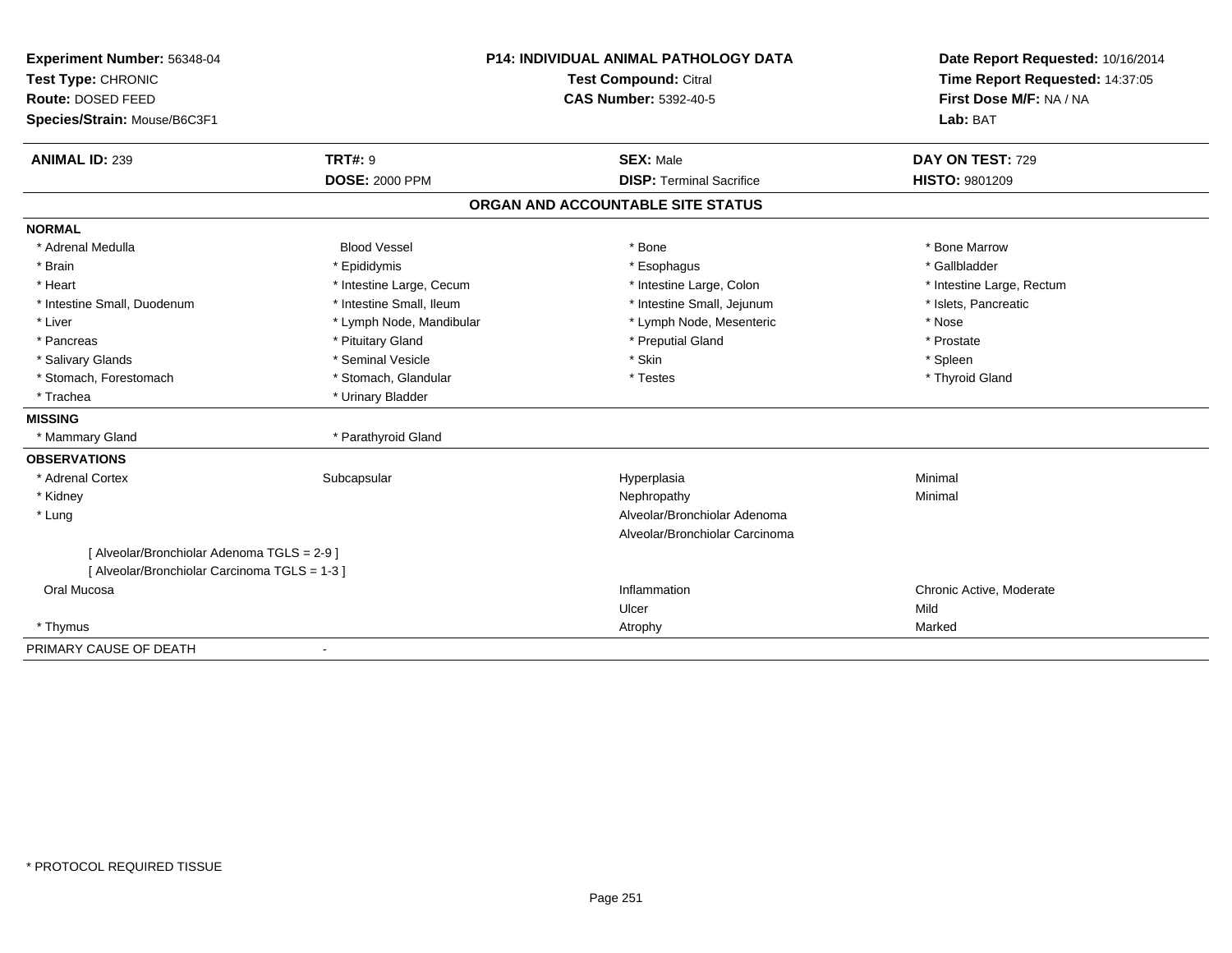| Test Type: CHRONIC<br>Route: DOSED FEED<br>Species/Strain: Mouse/B6C3F1<br><b>ANIMAL ID: 240</b>                | <b>TRT#: 9</b>             | Test Compound: Citral<br><b>CAS Number: 5392-40-5</b> | Time Report Requested: 14:37:05<br>First Dose M/F: NA / NA<br>Lab: BAT |
|-----------------------------------------------------------------------------------------------------------------|----------------------------|-------------------------------------------------------|------------------------------------------------------------------------|
|                                                                                                                 |                            |                                                       |                                                                        |
|                                                                                                                 |                            |                                                       |                                                                        |
|                                                                                                                 |                            |                                                       |                                                                        |
|                                                                                                                 |                            | <b>SEX: Male</b>                                      | DAY ON TEST: 727                                                       |
|                                                                                                                 | <b>DOSE: 2000 PPM</b>      | <b>DISP: Terminal Sacrifice</b>                       | HISTO: 9801210                                                         |
|                                                                                                                 |                            | ORGAN AND ACCOUNTABLE SITE STATUS                     |                                                                        |
| <b>NORMAL</b>                                                                                                   |                            |                                                       |                                                                        |
| * Adrenal Medulla                                                                                               | <b>Blood Vessel</b>        | * Bone                                                | * Brain                                                                |
| * Epididymis                                                                                                    | * Esophagus                | * Gallbladder                                         | * Heart                                                                |
| * Intestine Large, Cecum                                                                                        | * Intestine Large, Colon   | * Intestine Large, Rectum                             | * Intestine Small, Duodenum                                            |
| * Intestine Small, Ileum                                                                                        | * Intestine Small, Jejunum | * Islets, Pancreatic                                  | * Lymph Node, Mandibular                                               |
| * Nose                                                                                                          | Oral Mucosa                | * Pancreas                                            | * Parathyroid Gland                                                    |
| * Pituitary Gland                                                                                               | * Preputial Gland          | * Prostate                                            | * Salivary Glands                                                      |
| * Seminal Vesicle                                                                                               | * Skin                     | * Stomach, Forestomach                                | * Stomach, Glandular                                                   |
| * Testes                                                                                                        | * Thyroid Gland            | * Trachea                                             | * Urinary Bladder                                                      |
| <b>MISSING</b>                                                                                                  |                            |                                                       |                                                                        |
| * Mammary Gland                                                                                                 |                            |                                                       |                                                                        |
| <b>OBSERVATIONS</b>                                                                                             |                            |                                                       |                                                                        |
| * Adrenal Cortex                                                                                                | Subcapsular                | Hyperplasia                                           | Minimal                                                                |
|                                                                                                                 |                            | Hypertrophy                                           | Focal, Minimal                                                         |
| * Bone Marrow                                                                                                   |                            | Hyperplasia                                           | Mild                                                                   |
| * Kidney                                                                                                        | <b>Renal Tubule</b>        | Mineralization                                        | Minimal                                                                |
|                                                                                                                 |                            | Nephropathy                                           | Minimal                                                                |
| * Liver                                                                                                         |                            | <b>Eosinophilic Focus</b>                             |                                                                        |
|                                                                                                                 |                            | Hepatocellular Carcinoma                              |                                                                        |
|                                                                                                                 |                            | Mixed Cell Focus                                      |                                                                        |
| [ Eosinophilic Focus TGLS = 4-10 ]<br>[ Hepatocellular Carcinoma TGLS = 1-9 ]<br>[Mixed Cell Focus TGLS = 3-10] |                            |                                                       |                                                                        |
| * Lung                                                                                                          | Alveolar Epith             | Hyperplasia                                           | Focal, Moderate                                                        |
| * Lymph Node, Mesenteric                                                                                        |                            | Hematopoietic Cell Proliferation                      | Mild                                                                   |
| [ Hematopoietic Cell Proliferation TGLS = 2-5 ]                                                                 |                            |                                                       |                                                                        |
| * Spleen                                                                                                        |                            | Hematopoietic Cell Proliferation                      | Minimal                                                                |
| * Thymus                                                                                                        |                            | Atrophy                                               | Minimal                                                                |
| PRIMARY CAUSE OF DEATH                                                                                          |                            |                                                       |                                                                        |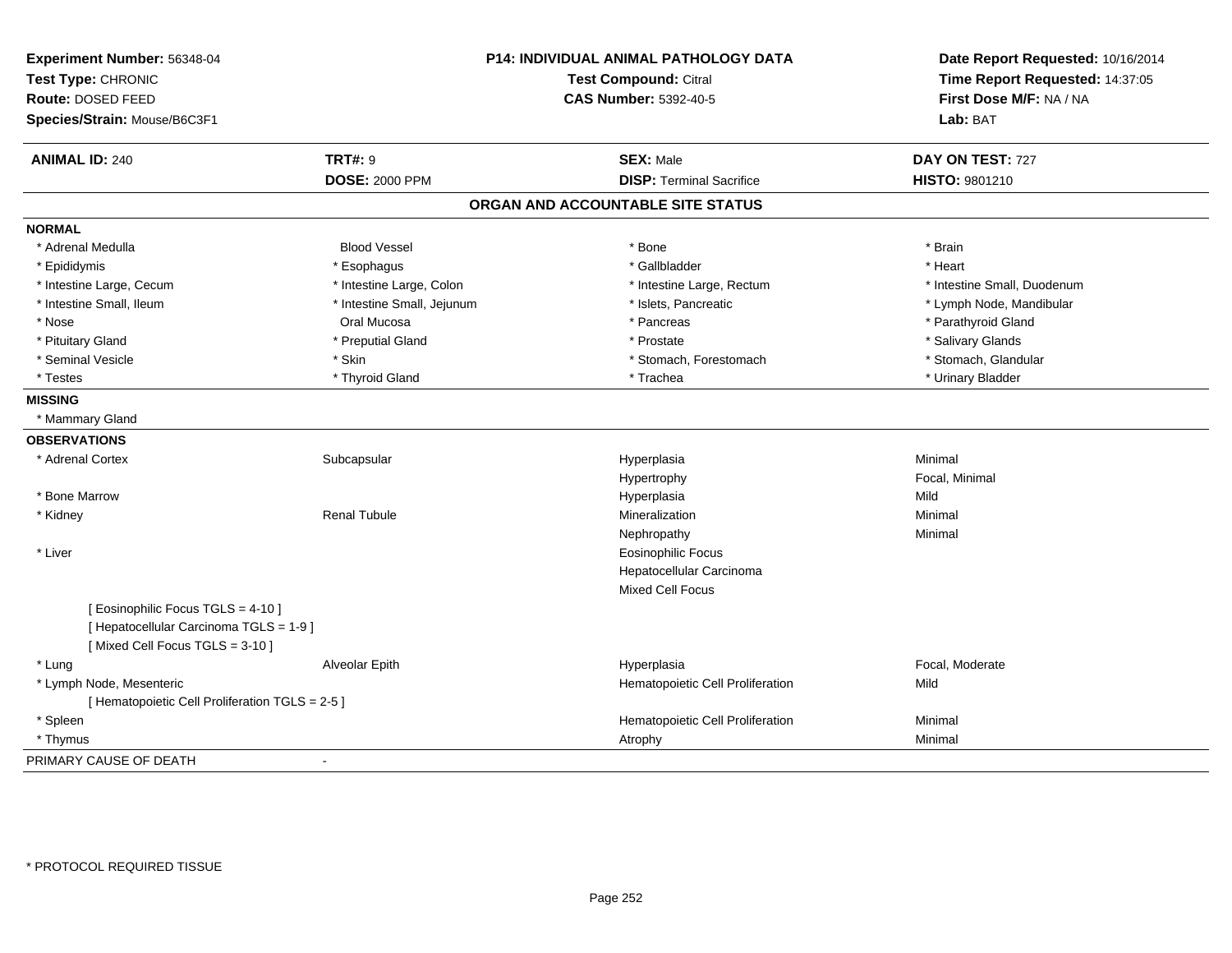| Experiment Number: 56348-04  | <b>P14: INDIVIDUAL ANIMAL PATHOLOGY DATA</b><br>Test Compound: Citral |                                   | Date Report Requested: 10/16/2014 |
|------------------------------|-----------------------------------------------------------------------|-----------------------------------|-----------------------------------|
| Test Type: CHRONIC           |                                                                       |                                   | Time Report Requested: 14:37:05   |
| Route: DOSED FEED            |                                                                       | <b>CAS Number: 5392-40-5</b>      | First Dose M/F: NA / NA           |
| Species/Strain: Mouse/B6C3F1 |                                                                       |                                   | Lab: BAT                          |
|                              |                                                                       |                                   |                                   |
| <b>ANIMAL ID: 241</b>        | <b>TRT#: 9</b>                                                        | <b>SEX: Male</b>                  | DAY ON TEST: 731                  |
|                              | <b>DOSE: 2000 PPM</b>                                                 | <b>DISP: Terminal Sacrifice</b>   | <b>HISTO: 9801211</b>             |
|                              |                                                                       | ORGAN AND ACCOUNTABLE SITE STATUS |                                   |
| <b>NORMAL</b>                |                                                                       |                                   |                                   |
| * Adrenal Medulla            | <b>Blood Vessel</b>                                                   | * Bone                            | * Bone Marrow                     |
| * Brain                      | * Epididymis                                                          | * Esophagus                       | * Gallbladder                     |
| * Heart                      | * Intestine Large, Cecum                                              | * Intestine Large, Colon          | * Intestine Large, Rectum         |
| * Intestine Small, Duodenum  | * Intestine Small. Ileum                                              | * Intestine Small, Jejunum        | * Islets, Pancreatic              |
| * Lung                       | * Lymph Node, Mandibular                                              | * Lymph Node, Mesenteric          | * Nose                            |
| * Pancreas                   | * Parathyroid Gland                                                   | * Pituitary Gland                 | * Preputial Gland                 |
| * Prostate                   | * Salivary Glands                                                     | * Seminal Vesicle                 | * Skin                            |
| * Spleen                     | * Stomach, Forestomach                                                | * Stomach, Glandular              | * Testes                          |
| * Thyroid Gland              | * Trachea                                                             | * Urinary Bladder                 |                                   |
| <b>MISSING</b>               |                                                                       |                                   |                                   |
| * Mammary Gland              |                                                                       |                                   |                                   |
| <b>OBSERVATIONS</b>          |                                                                       |                                   |                                   |
| * Adrenal Cortex             | Subcapsular                                                           | Hyperplasia                       | Minimal                           |
| * Kidney                     | <b>Renal Tubule</b>                                                   | Mineralization                    | Minimal                           |
|                              |                                                                       | Nephropathy                       | Minimal                           |
| * Liver                      |                                                                       | Inflammation                      | Granulomatous, Minimal            |
|                              |                                                                       | <b>Mixed Cell Focus</b>           |                                   |
| Oral Mucosa                  |                                                                       | Inflammation                      | Chronic Active, Minimal           |
| * Thymus                     |                                                                       | Atrophy                           | Minimal                           |
| PRIMARY CAUSE OF DEATH       |                                                                       |                                   |                                   |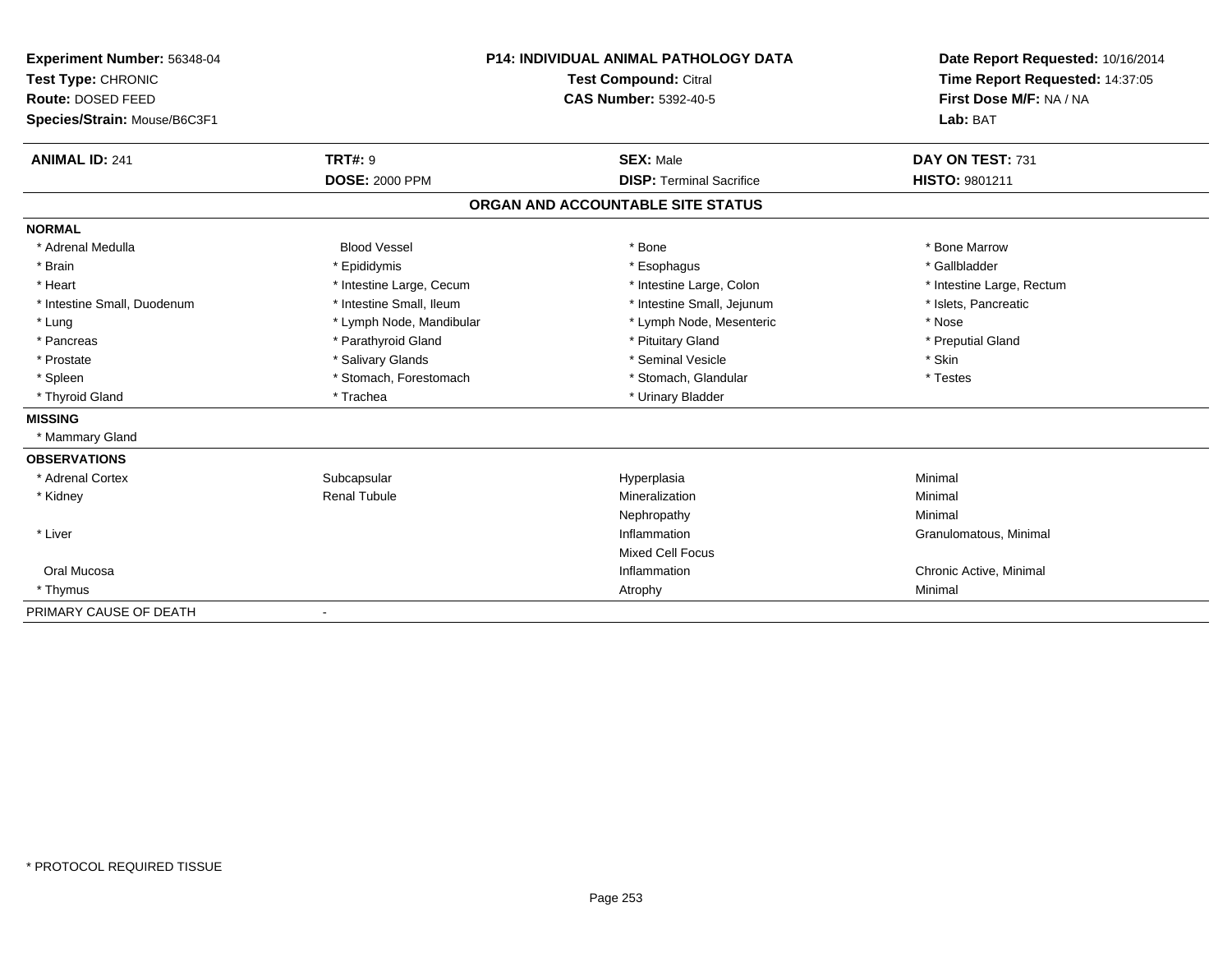| Experiment Number: 56348-04     | <b>P14: INDIVIDUAL ANIMAL PATHOLOGY DATA</b> |                                   | Date Report Requested: 10/16/2014 |  |
|---------------------------------|----------------------------------------------|-----------------------------------|-----------------------------------|--|
| Test Type: CHRONIC              |                                              | <b>Test Compound: Citral</b>      | Time Report Requested: 14:37:05   |  |
| Route: DOSED FEED               |                                              | <b>CAS Number: 5392-40-5</b>      | First Dose M/F: NA / NA           |  |
| Species/Strain: Mouse/B6C3F1    |                                              |                                   | Lab: BAT                          |  |
|                                 |                                              |                                   |                                   |  |
| <b>ANIMAL ID: 242</b>           | <b>TRT#: 9</b>                               | <b>SEX: Male</b>                  | DAY ON TEST: 727                  |  |
|                                 | <b>DOSE: 2000 PPM</b>                        | <b>DISP: Terminal Sacrifice</b>   | <b>HISTO: 9801212</b>             |  |
|                                 |                                              | ORGAN AND ACCOUNTABLE SITE STATUS |                                   |  |
| <b>NORMAL</b>                   |                                              |                                   |                                   |  |
| * Adrenal Medulla               | <b>Blood Vessel</b>                          | * Bone                            | * Bone Marrow                     |  |
| * Brain                         | * Epididymis                                 | * Esophagus                       | * Gallbladder                     |  |
| * Heart                         | * Intestine Large, Cecum                     | * Intestine Large, Colon          | * Intestine Large, Rectum         |  |
| * Intestine Small, Duodenum     | * Intestine Small, Ileum                     | * Intestine Small, Jejunum        | * Islets, Pancreatic              |  |
| * Lung                          | * Lymph Node, Mandibular                     | * Lymph Node, Mesenteric          | * Nose                            |  |
| Oral Mucosa                     | * Pancreas                                   | * Parathyroid Gland               | * Pituitary Gland                 |  |
| * Preputial Gland               | * Prostate                                   | * Salivary Glands                 | * Seminal Vesicle                 |  |
| * Skin                          | * Spleen                                     | * Stomach, Forestomach            | * Stomach, Glandular              |  |
| * Testes                        | * Thyroid Gland                              | * Trachea                         | * Urinary Bladder                 |  |
| <b>MISSING</b>                  |                                              |                                   |                                   |  |
| * Mammary Gland                 |                                              |                                   |                                   |  |
| <b>OBSERVATIONS</b>             |                                              |                                   |                                   |  |
| * Adrenal Cortex                | Subcapsular                                  | Hyperplasia                       | Minimal                           |  |
|                                 |                                              | Hypertrophy                       | Focal, Minimal                    |  |
| * Kidney                        | <b>Renal Tubule</b>                          | Mineralization                    | Minimal                           |  |
|                                 |                                              | Nephropathy                       | Minimal                           |  |
| * Liver                         |                                              | <b>Mixed Cell Focus</b>           |                                   |  |
| [Mixed Cell Focus TGLS = 1,2-9] |                                              |                                   |                                   |  |
| * Thymus                        |                                              | Atrophy                           | Minimal                           |  |
| PRIMARY CAUSE OF DEATH          | $\blacksquare$                               |                                   |                                   |  |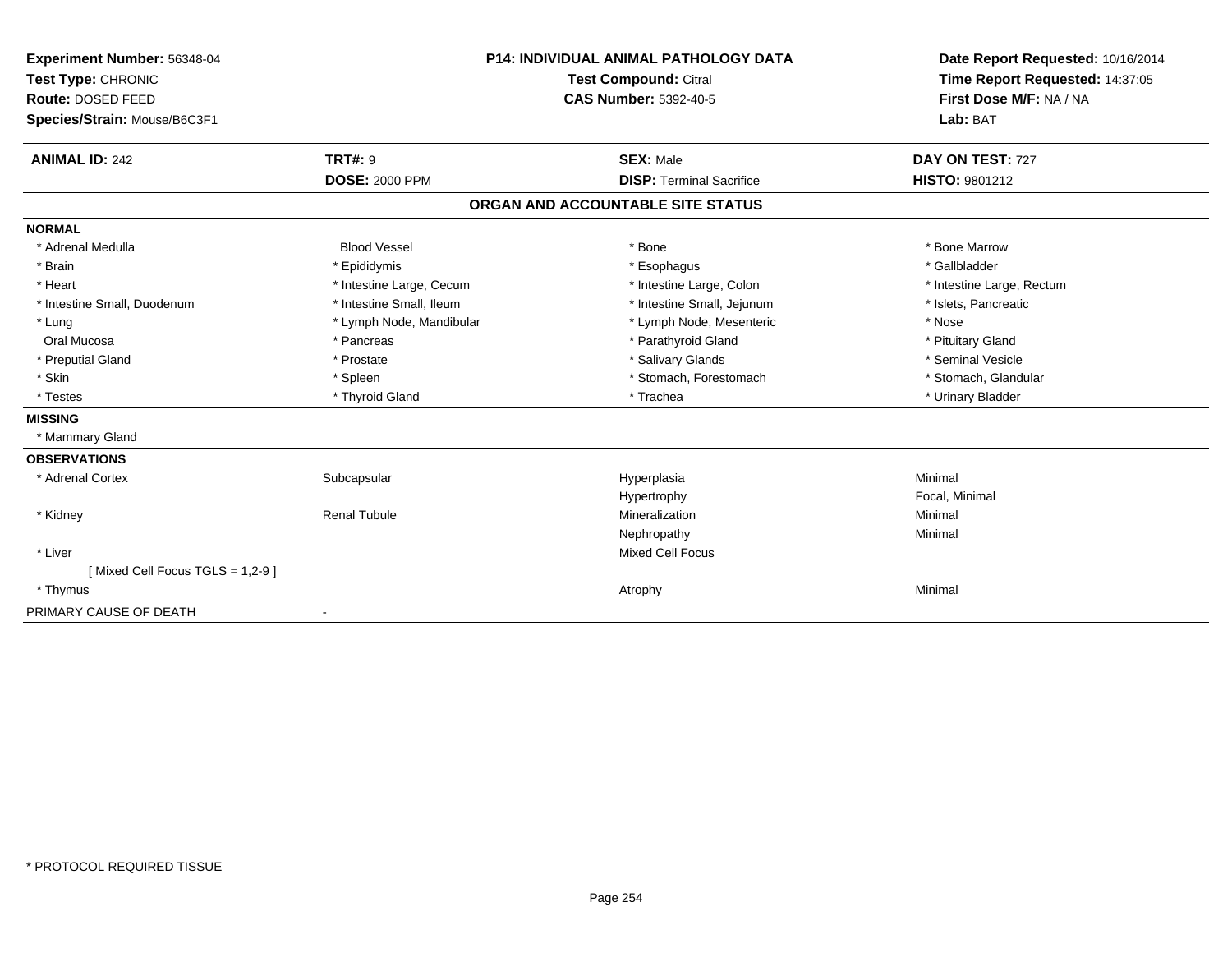| Experiment Number: 56348-04  | <b>P14: INDIVIDUAL ANIMAL PATHOLOGY DATA</b> |                                   | Date Report Requested: 10/16/2014                          |
|------------------------------|----------------------------------------------|-----------------------------------|------------------------------------------------------------|
| Test Type: CHRONIC           |                                              | <b>Test Compound: Citral</b>      | Time Report Requested: 14:37:05<br>First Dose M/F: NA / NA |
| Route: DOSED FEED            |                                              | <b>CAS Number: 5392-40-5</b>      |                                                            |
| Species/Strain: Mouse/B6C3F1 |                                              |                                   | Lab: BAT                                                   |
| <b>ANIMAL ID: 243</b>        | <b>TRT#: 9</b>                               | <b>SEX: Male</b>                  | DAY ON TEST: 731                                           |
|                              | <b>DOSE: 2000 PPM</b>                        | <b>DISP: Terminal Sacrifice</b>   | HISTO: 9801213                                             |
|                              |                                              | ORGAN AND ACCOUNTABLE SITE STATUS |                                                            |
| <b>NORMAL</b>                |                                              |                                   |                                                            |
| * Adrenal Medulla            | <b>Blood Vessel</b>                          | * Bone                            | * Brain                                                    |
| * Epididymis                 | * Esophagus                                  | * Gallbladder                     | * Heart                                                    |
| * Intestine Large, Cecum     | * Intestine Large, Colon                     | * Intestine Large, Rectum         | * Intestine Small, Duodenum                                |
| * Intestine Small, Ileum     | * Intestine Small, Jejunum                   | * Islets, Pancreatic              | * Lung                                                     |
| * Lymph Node, Mandibular     | * Lymph Node, Mesenteric                     | * Nose                            | * Pancreas                                                 |
| * Pituitary Gland            | * Preputial Gland                            | * Prostate                        | * Salivary Glands                                          |
| * Seminal Vesicle            | * Skin                                       | * Spleen                          | * Stomach, Forestomach                                     |
| * Stomach, Glandular         | * Testes                                     | * Thyroid Gland                   | * Trachea                                                  |
| * Urinary Bladder            |                                              |                                   |                                                            |
| <b>MISSING</b>               |                                              |                                   |                                                            |
| * Mammary Gland              | * Parathyroid Gland                          |                                   |                                                            |
| <b>OBSERVATIONS</b>          |                                              |                                   |                                                            |
| * Adrenal Cortex             | Subcapsular                                  | Hyperplasia                       | Minimal                                                    |
| * Bone Marrow                |                                              | Hyperplasia                       | Minimal                                                    |
| * Kidney                     | <b>Renal Tubule</b>                          | Mineralization                    | Minimal                                                    |
|                              |                                              | Nephropathy                       | Minimal                                                    |
| * Liver                      |                                              | Vacuolization Cytoplasmic         | Focal, Minimal                                             |
| Oral Mucosa                  |                                              | Inflammation                      | Chronic Active, Mild                                       |
| * Thymus                     |                                              | Atrophy                           | Minimal                                                    |
| PRIMARY CAUSE OF DEATH       |                                              |                                   |                                                            |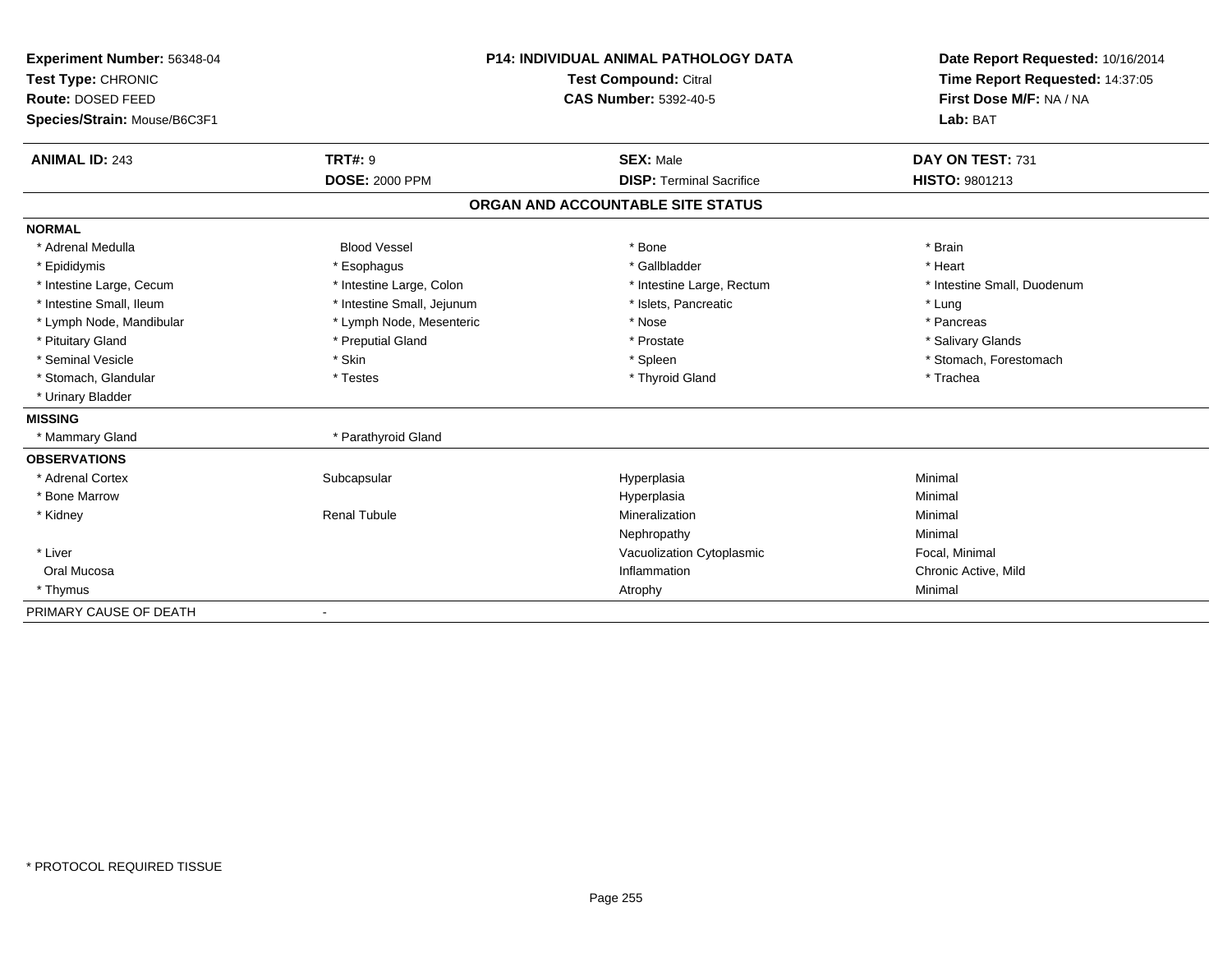| Experiment Number: 56348-04  |                            | <b>P14: INDIVIDUAL ANIMAL PATHOLOGY DATA</b> | Date Report Requested: 10/16/2014<br>Time Report Requested: 14:37:05 |
|------------------------------|----------------------------|----------------------------------------------|----------------------------------------------------------------------|
| Test Type: CHRONIC           |                            | <b>Test Compound: Citral</b>                 |                                                                      |
| Route: DOSED FEED            |                            | <b>CAS Number: 5392-40-5</b>                 | First Dose M/F: NA / NA                                              |
| Species/Strain: Mouse/B6C3F1 |                            |                                              | Lab: BAT                                                             |
| <b>ANIMAL ID: 244</b>        | <b>TRT#: 9</b>             | <b>SEX: Male</b>                             | DAY ON TEST: 730                                                     |
|                              | <b>DOSE: 2000 PPM</b>      | <b>DISP: Terminal Sacrifice</b>              | <b>HISTO: 9801214</b>                                                |
|                              |                            | ORGAN AND ACCOUNTABLE SITE STATUS            |                                                                      |
| <b>NORMAL</b>                |                            |                                              |                                                                      |
| * Adrenal Medulla            | <b>Blood Vessel</b>        | * Bone                                       | * Brain                                                              |
| * Epididymis                 | * Esophagus                | * Gallbladder                                | * Heart                                                              |
| * Intestine Large, Cecum     | * Intestine Large, Colon   | * Intestine Large, Rectum                    | * Intestine Small, Duodenum                                          |
| * Intestine Small, Ileum     | * Intestine Small, Jejunum | * Islets, Pancreatic                         | * Liver                                                              |
| * Lung                       | * Lymph Node, Mandibular   | * Lymph Node, Mesenteric                     | * Nose                                                               |
| Oral Mucosa                  | * Pancreas                 | * Parathyroid Gland                          | * Pituitary Gland                                                    |
| * Preputial Gland            | * Prostate                 | * Salivary Glands                            | * Seminal Vesicle                                                    |
| * Skin                       | * Spleen                   | * Stomach, Forestomach                       | * Stomach, Glandular                                                 |
| * Testes                     | * Thyroid Gland            | * Trachea                                    | * Urinary Bladder                                                    |
| <b>MISSING</b>               |                            |                                              |                                                                      |
| * Mammary Gland              |                            |                                              |                                                                      |
| <b>OBSERVATIONS</b>          |                            |                                              |                                                                      |
| * Adrenal Cortex             | Subcapsular                | Hyperplasia                                  | Minimal                                                              |
|                              |                            | Hypertrophy                                  | Focal, Minimal                                                       |
| * Bone Marrow                |                            | Hyperplasia                                  | Minimal                                                              |
| * Kidney                     | <b>Renal Tubule</b>        | Cyst                                         | Minimal                                                              |
|                              | <b>Renal Tubule</b>        | Mineralization                               | Minimal                                                              |
| * Thymus                     |                            | Atrophy                                      | Mild                                                                 |
| PRIMARY CAUSE OF DEATH       |                            |                                              |                                                                      |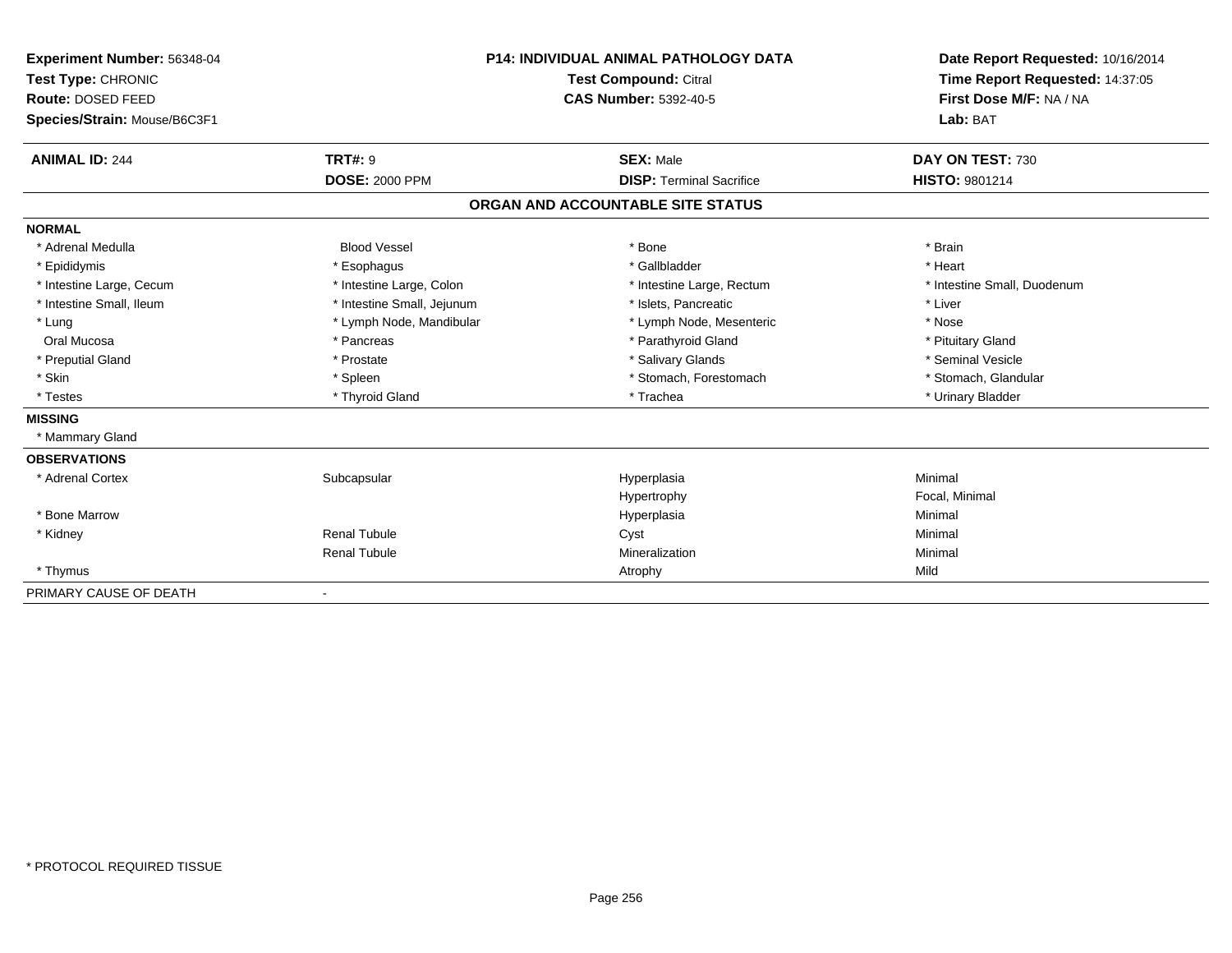| Experiment Number: 56348-04           |                                  | <b>P14: INDIVIDUAL ANIMAL PATHOLOGY DATA</b> | Date Report Requested: 10/16/2014<br>Time Report Requested: 14:37:05 |
|---------------------------------------|----------------------------------|----------------------------------------------|----------------------------------------------------------------------|
| Test Type: CHRONIC                    |                                  | Test Compound: Citral                        |                                                                      |
| <b>Route: DOSED FEED</b>              |                                  | <b>CAS Number: 5392-40-5</b>                 | First Dose M/F: NA / NA                                              |
| Species/Strain: Mouse/B6C3F1          |                                  |                                              | Lab: BAT                                                             |
| <b>ANIMAL ID: 245</b>                 | <b>TRT#: 9</b>                   | <b>SEX: Male</b>                             | DAY ON TEST: 626                                                     |
|                                       | <b>DOSE: 2000 PPM</b>            | <b>DISP:</b> Moribund Sacrifice              | HISTO: 9801215                                                       |
|                                       |                                  | ORGAN AND ACCOUNTABLE SITE STATUS            |                                                                      |
| <b>NORMAL</b>                         |                                  |                                              |                                                                      |
| * Adrenal Medulla                     | <b>Blood Vessel</b>              | * Bone                                       | * Bone Marrow                                                        |
| * Brain                               | * Epididymis                     | * Esophagus                                  | * Gallbladder                                                        |
| * Heart                               | * Intestine Large, Cecum         | * Intestine Large, Colon                     | * Intestine Large, Rectum                                            |
| * Intestine Small, Duodenum           | * Intestine Small, Ileum         | * Intestine Small, Jejunum                   | * Lung                                                               |
| * Lymph Node, Mandibular              | * Lymph Node, Mesenteric         | * Nose                                       | Oral Mucosa                                                          |
| * Pancreas                            | * Parathyroid Gland              | * Pituitary Gland                            | * Preputial Gland                                                    |
| * Prostate                            | * Salivary Glands                | * Seminal Vesicle                            | * Skin                                                               |
| * Stomach, Forestomach                | * Stomach, Glandular             | * Testes                                     | * Thyroid Gland                                                      |
| * Trachea                             | * Urinary Bladder                |                                              |                                                                      |
| <b>MISSING</b>                        |                                  |                                              |                                                                      |
| * Mammary Gland                       |                                  |                                              |                                                                      |
| <b>OBSERVATIONS</b>                   |                                  |                                              |                                                                      |
| * Adrenal Cortex                      | Subcapsular                      | Hyperplasia                                  | Minimal                                                              |
| * Islets, Pancreatic                  |                                  | Hyperplasia                                  | Minimal                                                              |
| * Kidney                              | <b>Renal Tubule</b>              | Mineralization                               | Minimal                                                              |
|                                       |                                  | Nephropathy                                  | Mild                                                                 |
| * Liver                               |                                  | Hepatocellular Carcinoma                     |                                                                      |
| [Hepatocellular Carcinoma TGLS = 1-9] |                                  |                                              |                                                                      |
| * Spleen                              | Lymph Follic                     | Atrophy                                      | Mild                                                                 |
|                                       |                                  | Hematopoietic Cell Proliferation             | Mild                                                                 |
| * Thymus                              |                                  | Atrophy                                      | Marked                                                               |
| PRIMARY CAUSE OF DEATH                | - Liver Hepatocellular Carcinoma |                                              |                                                                      |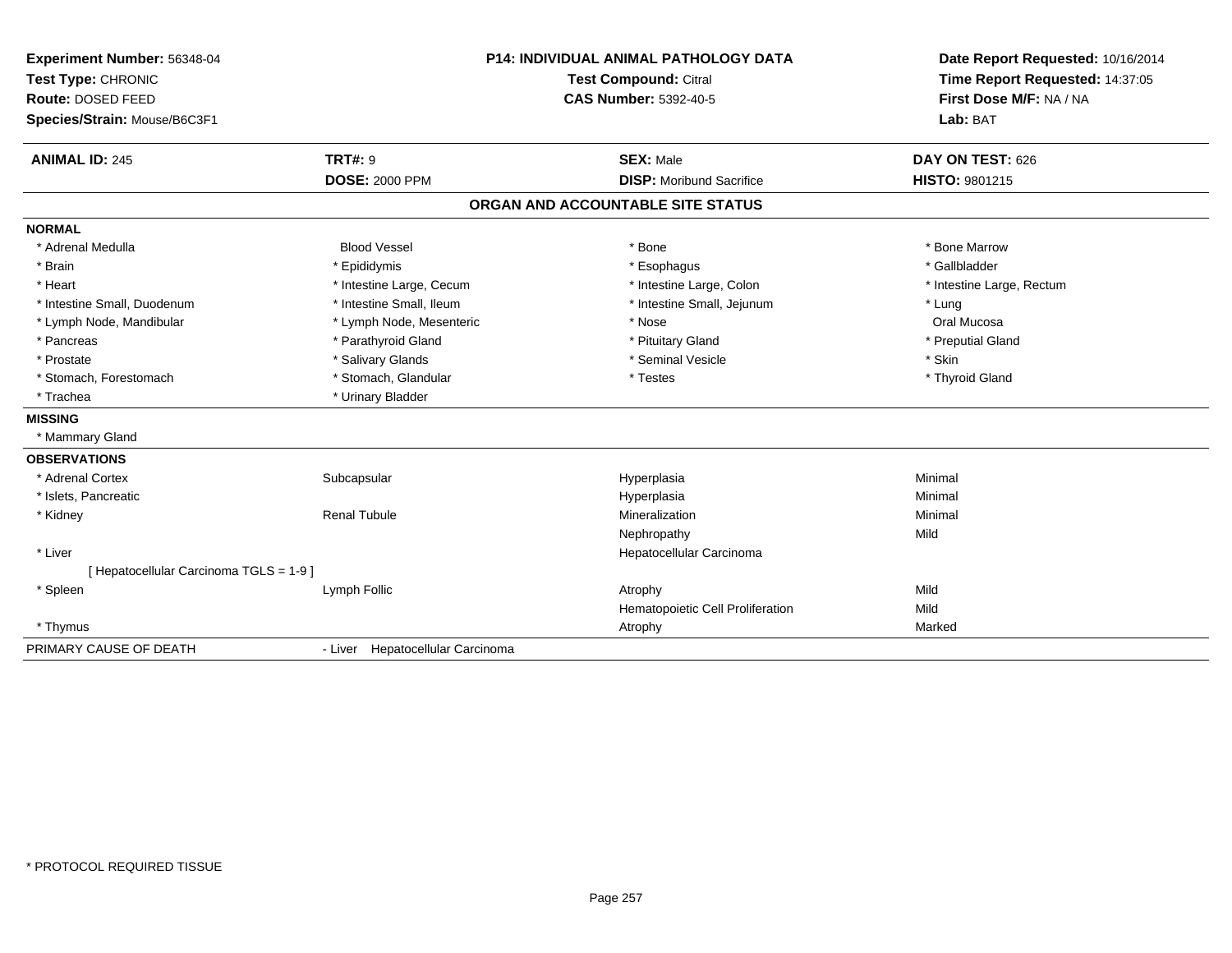| Experiment Number: 56348-04  | <b>P14: INDIVIDUAL ANIMAL PATHOLOGY DATA</b><br>Test Compound: Citral<br><b>CAS Number: 5392-40-5</b> |                                   | Date Report Requested: 10/16/2014 |
|------------------------------|-------------------------------------------------------------------------------------------------------|-----------------------------------|-----------------------------------|
| Test Type: CHRONIC           |                                                                                                       |                                   | Time Report Requested: 14:37:05   |
| Route: DOSED FEED            |                                                                                                       |                                   | First Dose M/F: NA / NA           |
| Species/Strain: Mouse/B6C3F1 |                                                                                                       |                                   | Lab: BAT                          |
| <b>ANIMAL ID: 246</b>        | <b>TRT#: 9</b>                                                                                        | <b>SEX: Male</b>                  | DAY ON TEST: 728                  |
|                              | <b>DOSE: 2000 PPM</b>                                                                                 | <b>DISP: Terminal Sacrifice</b>   | HISTO: 9801216                    |
|                              |                                                                                                       | ORGAN AND ACCOUNTABLE SITE STATUS |                                   |
| <b>NORMAL</b>                |                                                                                                       |                                   |                                   |
| * Adrenal Medulla            | <b>Blood Vessel</b>                                                                                   | * Bone                            | * Bone Marrow                     |
| * Brain                      | * Epididymis                                                                                          | * Esophagus                       | * Gallbladder                     |
| * Heart                      | * Intestine Large, Cecum                                                                              | * Intestine Large, Colon          | * Intestine Large, Rectum         |
| * Intestine Small, Duodenum  | * Intestine Small, Ileum                                                                              | * Intestine Small, Jejunum        | * Islets, Pancreatic              |
| * Liver                      | * Lung                                                                                                | * Lymph Node, Mandibular          | * Lymph Node, Mesenteric          |
| * Nose                       | Oral Mucosa                                                                                           | * Pancreas                        | * Pituitary Gland                 |
| * Prostate                   | * Salivary Glands                                                                                     | * Seminal Vesicle                 | * Spleen                          |
| * Stomach, Forestomach       | * Stomach, Glandular                                                                                  | * Testes                          | * Thyroid Gland                   |
| * Trachea                    | * Urinary Bladder                                                                                     |                                   |                                   |
| <b>MISSING</b>               |                                                                                                       |                                   |                                   |
| * Mammary Gland              | * Parathyroid Gland                                                                                   |                                   |                                   |
| <b>OBSERVATIONS</b>          |                                                                                                       |                                   |                                   |
| * Adrenal Cortex             | Subcapsular                                                                                           | Hyperplasia                       | Minimal                           |
| * Kidney                     | <b>Renal Tubule</b>                                                                                   | Cyst                              | Minimal                           |
|                              |                                                                                                       | Nephropathy                       | Minimal                           |
| * Preputial Gland            |                                                                                                       | Inflammation                      | Suppurative, Mild                 |
| [Inflammation TGLS = $2-8$ ] |                                                                                                       |                                   |                                   |
| * Skin                       | <b>Subcut Tiss</b>                                                                                    | Inflammation                      | Suppurative, Moderate             |
| [Inflammation TGLS = 1-9]    |                                                                                                       |                                   |                                   |
| * Thymus                     |                                                                                                       | Atrophy                           | Minimal                           |
| PRIMARY CAUSE OF DEATH       | $\overline{\phantom{a}}$                                                                              |                                   |                                   |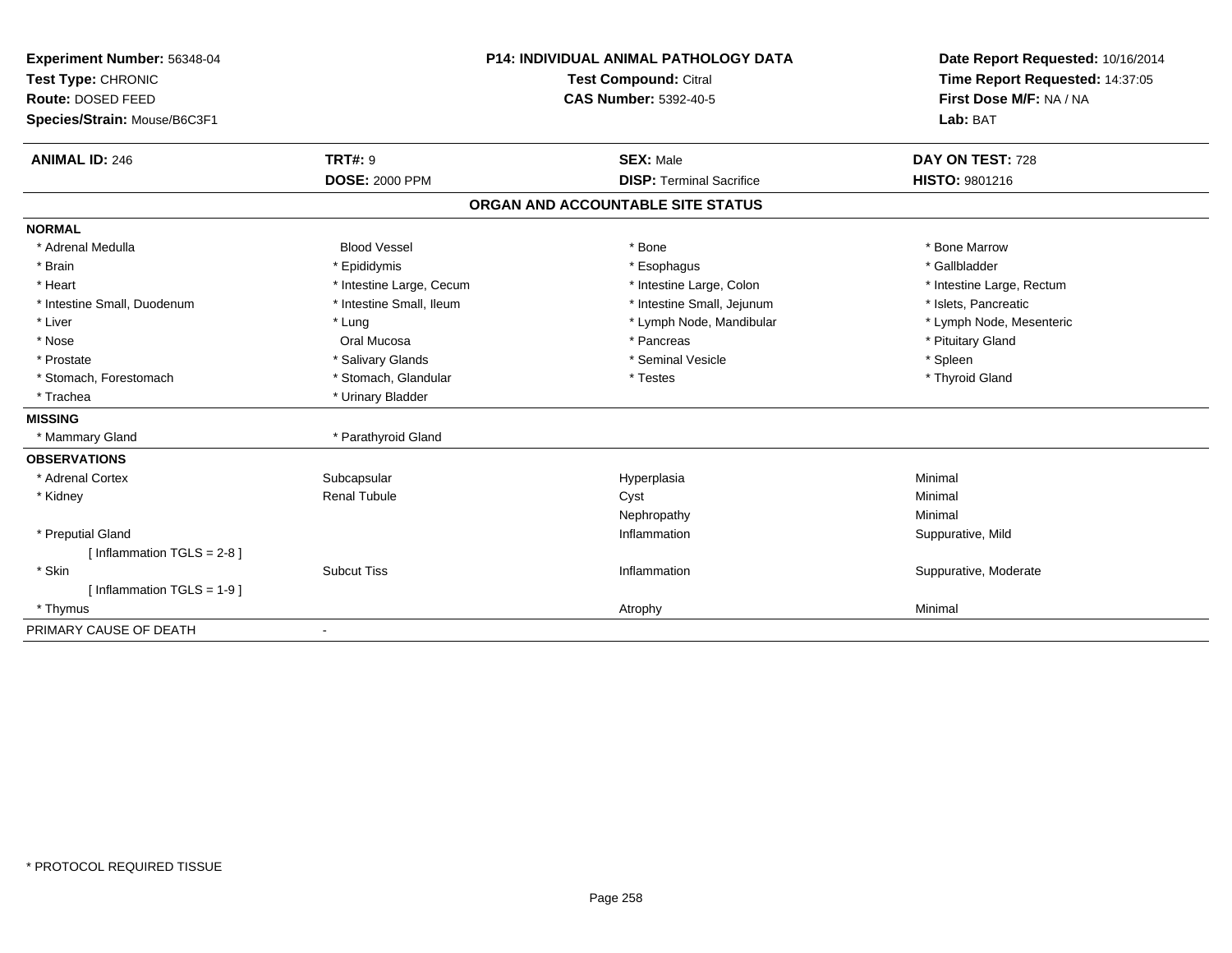| Experiment Number: 56348-04                   | <b>P14: INDIVIDUAL ANIMAL PATHOLOGY DATA</b> |                                   | Date Report Requested: 10/16/2014                          |  |
|-----------------------------------------------|----------------------------------------------|-----------------------------------|------------------------------------------------------------|--|
| Test Type: CHRONIC                            |                                              | <b>Test Compound: Citral</b>      | Time Report Requested: 14:37:05<br>First Dose M/F: NA / NA |  |
| Route: DOSED FEED                             |                                              | <b>CAS Number: 5392-40-5</b>      |                                                            |  |
| Species/Strain: Mouse/B6C3F1                  |                                              |                                   | Lab: BAT                                                   |  |
| <b>ANIMAL ID: 247</b>                         | TRT#: 9                                      | <b>SEX: Male</b>                  | DAY ON TEST: 731                                           |  |
|                                               | <b>DOSE: 2000 PPM</b>                        | <b>DISP: Terminal Sacrifice</b>   | <b>HISTO: 9801217</b>                                      |  |
|                                               |                                              | ORGAN AND ACCOUNTABLE SITE STATUS |                                                            |  |
| <b>NORMAL</b>                                 |                                              |                                   |                                                            |  |
| * Adrenal Medulla                             | <b>Blood Vessel</b>                          | * Bone                            | * Bone Marrow                                              |  |
| * Brain                                       | * Epididymis                                 | * Esophagus                       | * Gallbladder                                              |  |
| * Heart                                       | * Intestine Large, Cecum                     | * Intestine Large, Colon          | * Intestine Large, Rectum                                  |  |
| * Intestine Small, Duodenum                   | * Intestine Small, Ileum                     | * Intestine Small, Jejunum        | * Islets, Pancreatic                                       |  |
| * Lymph Node, Mandibular                      | * Lymph Node, Mesenteric                     | * Nose                            | Oral Mucosa                                                |  |
| * Pancreas                                    | * Parathyroid Gland                          | * Pituitary Gland                 | * Preputial Gland                                          |  |
| * Prostate                                    | * Salivary Glands                            | * Seminal Vesicle                 | * Skin                                                     |  |
| * Spleen                                      | * Stomach, Forestomach                       | * Stomach, Glandular              | * Testes                                                   |  |
| * Thyroid Gland                               | * Trachea                                    | * Urinary Bladder                 |                                                            |  |
| <b>MISSING</b>                                |                                              |                                   |                                                            |  |
| * Mammary Gland                               |                                              |                                   |                                                            |  |
| <b>OBSERVATIONS</b>                           |                                              |                                   |                                                            |  |
| * Adrenal Cortex                              | Subcapsular                                  | Hyperplasia                       | Minimal                                                    |  |
| * Kidney                                      | <b>Renal Tubule</b>                          | Hyperplasia                       | Minimal                                                    |  |
|                                               | <b>Renal Tubule</b>                          | Mineralization                    | Minimal                                                    |  |
|                                               |                                              | Nephropathy                       | Minimal                                                    |  |
| * Liver                                       |                                              | Hepatocellular Adenoma            |                                                            |  |
| [ Hepatocellular Adenoma TGLS = 1-4 ]         |                                              |                                   |                                                            |  |
| * Lung                                        |                                              | Alveolar/Bronchiolar Carcinoma    |                                                            |  |
| [ Alveolar/Bronchiolar Carcinoma TGLS = 2-9 ] |                                              |                                   |                                                            |  |
| * Thymus                                      |                                              | Atrophy                           | Minimal                                                    |  |
| PRIMARY CAUSE OF DEATH                        |                                              |                                   |                                                            |  |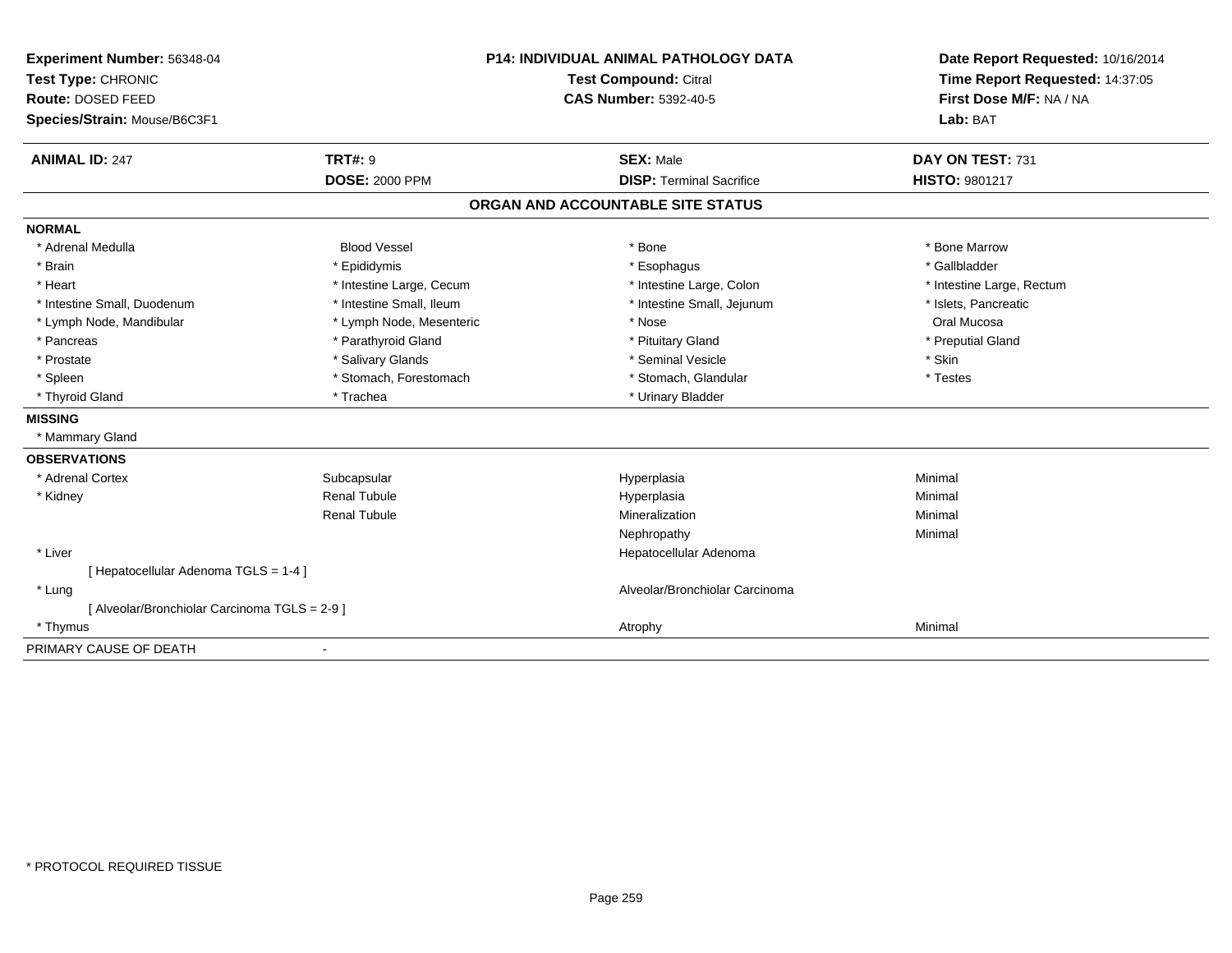| Experiment Number: 56348-04<br>Test Type: CHRONIC<br>Route: DOSED FEED<br>Species/Strain: Mouse/B6C3F1       |                                         | P14: INDIVIDUAL ANIMAL PATHOLOGY DATA<br>Test Compound: Citral<br><b>CAS Number: 5392-40-5</b> | Date Report Requested: 10/16/2014<br>Time Report Requested: 14:37:05<br>First Dose M/F: NA / NA<br>Lab: BAT |
|--------------------------------------------------------------------------------------------------------------|-----------------------------------------|------------------------------------------------------------------------------------------------|-------------------------------------------------------------------------------------------------------------|
| <b>ANIMAL ID: 248</b>                                                                                        | <b>TRT#: 9</b><br><b>DOSE: 2000 PPM</b> | <b>SEX: Male</b><br><b>DISP: Natural Death</b>                                                 | DAY ON TEST: 500<br>HISTO: 9801218                                                                          |
|                                                                                                              |                                         | ORGAN AND ACCOUNTABLE SITE STATUS                                                              |                                                                                                             |
| <b>NORMAL</b>                                                                                                |                                         |                                                                                                |                                                                                                             |
| * Adrenal Medulla                                                                                            | <b>Blood Vessel</b>                     | * Bone                                                                                         | * Bone Marrow                                                                                               |
| * Brain                                                                                                      | * Esophagus                             | * Gallbladder                                                                                  | * Intestine Large, Cecum                                                                                    |
| * Intestine Large, Colon                                                                                     | * Intestine Large, Rectum               | * Intestine Small, Duodenum                                                                    | * Intestine Small, Ileum                                                                                    |
| * Intestine Small, Jejunum                                                                                   | * Islets, Pancreatic                    | * Nose                                                                                         | Oral Mucosa                                                                                                 |
| * Pancreas                                                                                                   | * Pituitary Gland                       | * Salivary Glands                                                                              | * Seminal Vesicle                                                                                           |
| * Skin                                                                                                       | * Stomach, Glandular                    | * Testes                                                                                       | * Thyroid Gland                                                                                             |
| * Trachea                                                                                                    |                                         |                                                                                                |                                                                                                             |
| <b>MISSING</b>                                                                                               |                                         |                                                                                                |                                                                                                             |
| * Mammary Gland                                                                                              | * Parathyroid Gland                     |                                                                                                |                                                                                                             |
| <b>OBSERVATIONS</b>                                                                                          |                                         |                                                                                                |                                                                                                             |
| * Adrenal Cortex                                                                                             | Subcapsular                             | Hyperplasia<br>Lymphoma Malignant                                                              | Minimal                                                                                                     |
| * Epididymis                                                                                                 |                                         | Lymphoma Malignant                                                                             |                                                                                                             |
| * Heart                                                                                                      |                                         | Lymphoma Malignant                                                                             |                                                                                                             |
| * Kidney                                                                                                     |                                         | Lymphoma Malignant                                                                             |                                                                                                             |
| * Liver                                                                                                      |                                         | Inflammation                                                                                   | Granulomatous, Minimal                                                                                      |
|                                                                                                              |                                         | Lymphoma Malignant                                                                             |                                                                                                             |
| * Lung                                                                                                       |                                         | Lymphoma Malignant                                                                             |                                                                                                             |
| Lymph Node                                                                                                   | Deep Cervical                           | Lymphoma Malignant                                                                             |                                                                                                             |
|                                                                                                              | Inguinal                                | Lymphoma Malignant                                                                             |                                                                                                             |
| [ Lymphoma Malignant TGLS = 4-10 ]<br>[ Lymphoma Malignant TGLS = 2-9 ]<br>[ Lymphoma Malignant TGLS = 6-6 ] | Mediastinal                             | Lymphoma Malignant                                                                             |                                                                                                             |
| * Lymph Node, Mandibular<br>[ Lymphoma Malignant TGLS = 7-6 ]                                                |                                         | Lymphoma Malignant                                                                             |                                                                                                             |
| * Lymph Node, Mesenteric<br>[ Lymphoma Malignant TGLS = 7-6 ]                                                |                                         | Lymphoma Malignant                                                                             |                                                                                                             |
| * Preputial Gland<br>[ Lymphoma Malignant TGLS = 1-8 ]                                                       |                                         | Lymphoma Malignant                                                                             |                                                                                                             |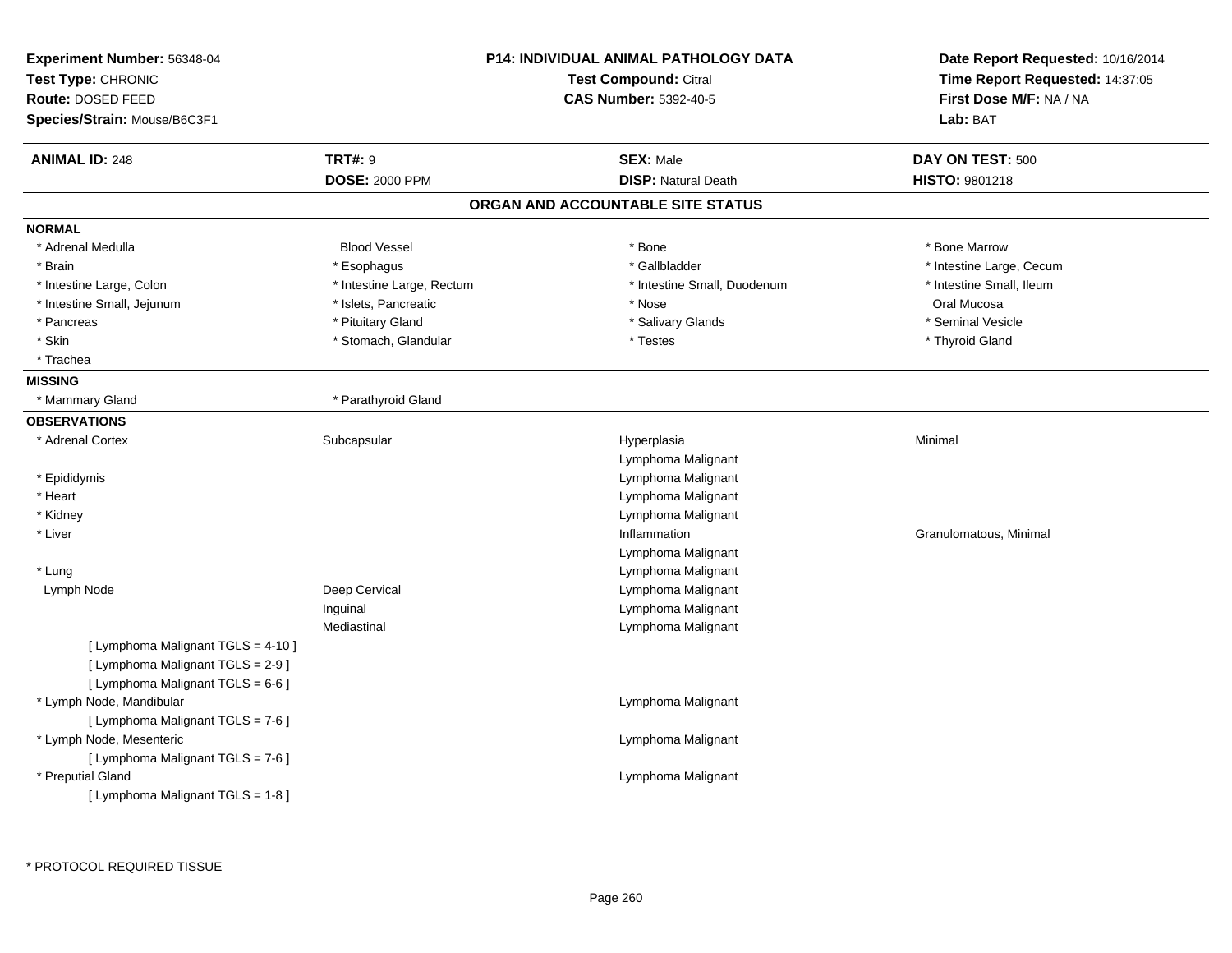| <b>Experiment Number: 56348-04</b><br><b>Test Type: CHRONIC</b> |                       | <b>P14: INDIVIDUAL ANIMAL PATHOLOGY DATA</b> | Date Report Requested: 10/16/2014<br>Time Report Requested: 14:37:05 |  |
|-----------------------------------------------------------------|-----------------------|----------------------------------------------|----------------------------------------------------------------------|--|
|                                                                 |                       | Test Compound: Citral                        |                                                                      |  |
| Route: DOSED FEED                                               |                       | <b>CAS Number: 5392-40-5</b>                 | First Dose M/F: NA / NA                                              |  |
| Species/Strain: Mouse/B6C3F1                                    |                       |                                              | Lab: BAT                                                             |  |
| <b>ANIMAL ID: 248</b>                                           | <b>TRT#: 9</b>        | <b>SEX: Male</b>                             | DAY ON TEST: 500                                                     |  |
|                                                                 | <b>DOSE: 2000 PPM</b> | <b>DISP:</b> Natural Death                   | <b>HISTO: 9801218</b>                                                |  |
|                                                                 |                       | ORGAN AND ACCOUNTABLE SITE STATUS            |                                                                      |  |
| * Prostate                                                      |                       | Lymphoma Malignant                           |                                                                      |  |
| [Lymphoma Malignant TGLS = 1-8]                                 |                       |                                              |                                                                      |  |
| * Spleen                                                        |                       | Hematopoietic Cell Proliferation             | Marked                                                               |  |
|                                                                 |                       | Lymphoma Malignant                           |                                                                      |  |
| [Hematopoietic Cell Proliferation TGLS = 3-4 ]                  |                       |                                              |                                                                      |  |
| [Lymphoma Malignant TGLS = 3-4 ]                                |                       |                                              |                                                                      |  |
| * Stomach, Forestomach                                          | Epithelium            | Hyperkeratosis                               | Diffuse, Minimal                                                     |  |
| * Thymus                                                        |                       | Lymphoma Malignant                           |                                                                      |  |
| [ Lymphoma Malignant TGLS = 7-6 ]                               |                       |                                              |                                                                      |  |
| * Urinary Bladder                                               |                       | Lymphoma Malignant                           |                                                                      |  |
| [ Lymphoma Malignant TGLS = 7-6 ]                               |                       |                                              |                                                                      |  |
| PRIMARY CAUSE OF DEATH                                          | - Urinary Bladder     | Lymphoma Malignant                           |                                                                      |  |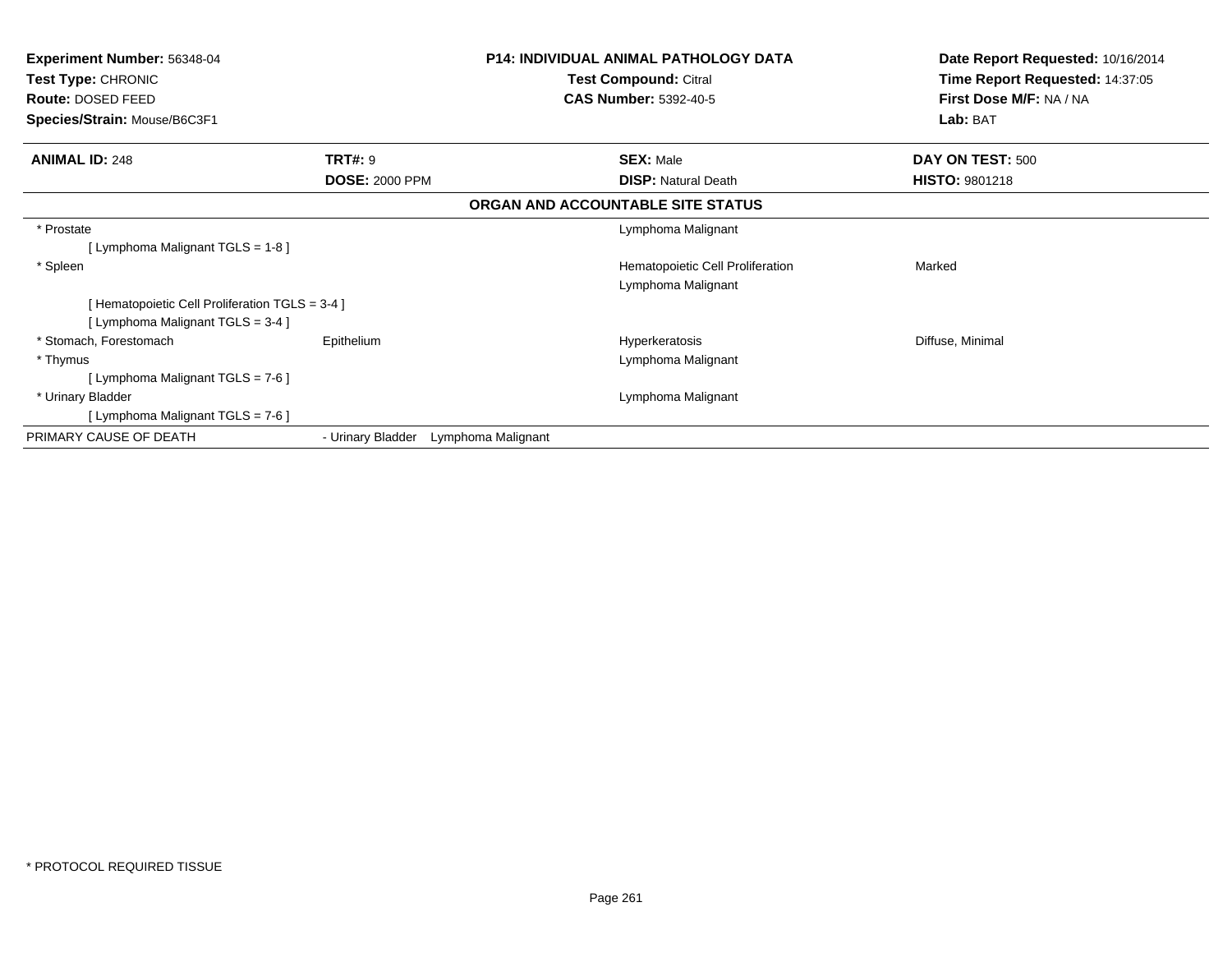| Experiment Number: 56348-04  | P14: INDIVIDUAL ANIMAL PATHOLOGY DATA<br>Test Compound: Citral |                                   | Date Report Requested: 10/16/2014 |
|------------------------------|----------------------------------------------------------------|-----------------------------------|-----------------------------------|
| Test Type: CHRONIC           |                                                                |                                   | Time Report Requested: 14:37:05   |
| Route: DOSED FEED            |                                                                | <b>CAS Number: 5392-40-5</b>      | First Dose M/F: NA / NA           |
| Species/Strain: Mouse/B6C3F1 |                                                                |                                   | Lab: BAT                          |
| <b>ANIMAL ID: 249</b>        | <b>TRT#: 9</b>                                                 | <b>SEX: Male</b>                  | DAY ON TEST: 729                  |
|                              | <b>DOSE: 2000 PPM</b>                                          | <b>DISP: Terminal Sacrifice</b>   | HISTO: 9801219                    |
|                              |                                                                | ORGAN AND ACCOUNTABLE SITE STATUS |                                   |
| <b>NORMAL</b>                |                                                                |                                   |                                   |
| * Adrenal Medulla            | <b>Blood Vessel</b>                                            | * Bone                            | * Bone Marrow                     |
| * Brain                      | * Esophagus                                                    | * Gallbladder                     | * Heart                           |
| * Intestine Large, Cecum     | * Intestine Large, Colon                                       | * Intestine Large, Rectum         | * Intestine Small, Duodenum       |
| * Intestine Small, Ileum     | * Intestine Small, Jejunum                                     | * Islets, Pancreatic              | * Liver                           |
| * Lung                       | * Lymph Node, Mandibular                                       | * Lymph Node, Mesenteric          | * Nose                            |
| * Pancreas                   | * Parathyroid Gland                                            | * Prostate                        | * Salivary Glands                 |
| * Seminal Vesicle            | * Skin                                                         | * Spleen                          | * Stomach, Forestomach            |
| * Stomach, Glandular         | * Thyroid Gland                                                | * Trachea                         | * Urinary Bladder                 |
| <b>MISSING</b>               |                                                                |                                   |                                   |
| * Mammary Gland              |                                                                |                                   |                                   |
| <b>OBSERVATIONS</b>          |                                                                |                                   |                                   |
| * Adrenal Cortex             | Subcapsular                                                    | Hyperplasia                       | Minimal                           |
| * Epididymis                 |                                                                | Granuloma Sperm                   | Moderate                          |
| * Kidney                     |                                                                | Nephropathy                       | Minimal                           |
| Oral Mucosa                  |                                                                | Inflammation                      | Chronic Active, Mild              |
|                              |                                                                | Ulcer                             | Mild                              |
| * Pituitary Gland            | Pars Distalis                                                  | Hyperplasia                       | Focal, Minimal                    |
| * Preputial Gland            |                                                                | Cyst                              | Moderate                          |
| [ $Cyst TGLS = 1-8$ ]        |                                                                |                                   |                                   |
| * Testes                     | <b>Germinal Epith</b>                                          | Degeneration                      | Minimal                           |
|                              | Tunic                                                          | Mineralization                    | Minimal                           |
| * Thymus                     |                                                                | Atrophy                           | Minimal                           |
| PRIMARY CAUSE OF DEATH       | $\overline{\phantom{a}}$                                       |                                   |                                   |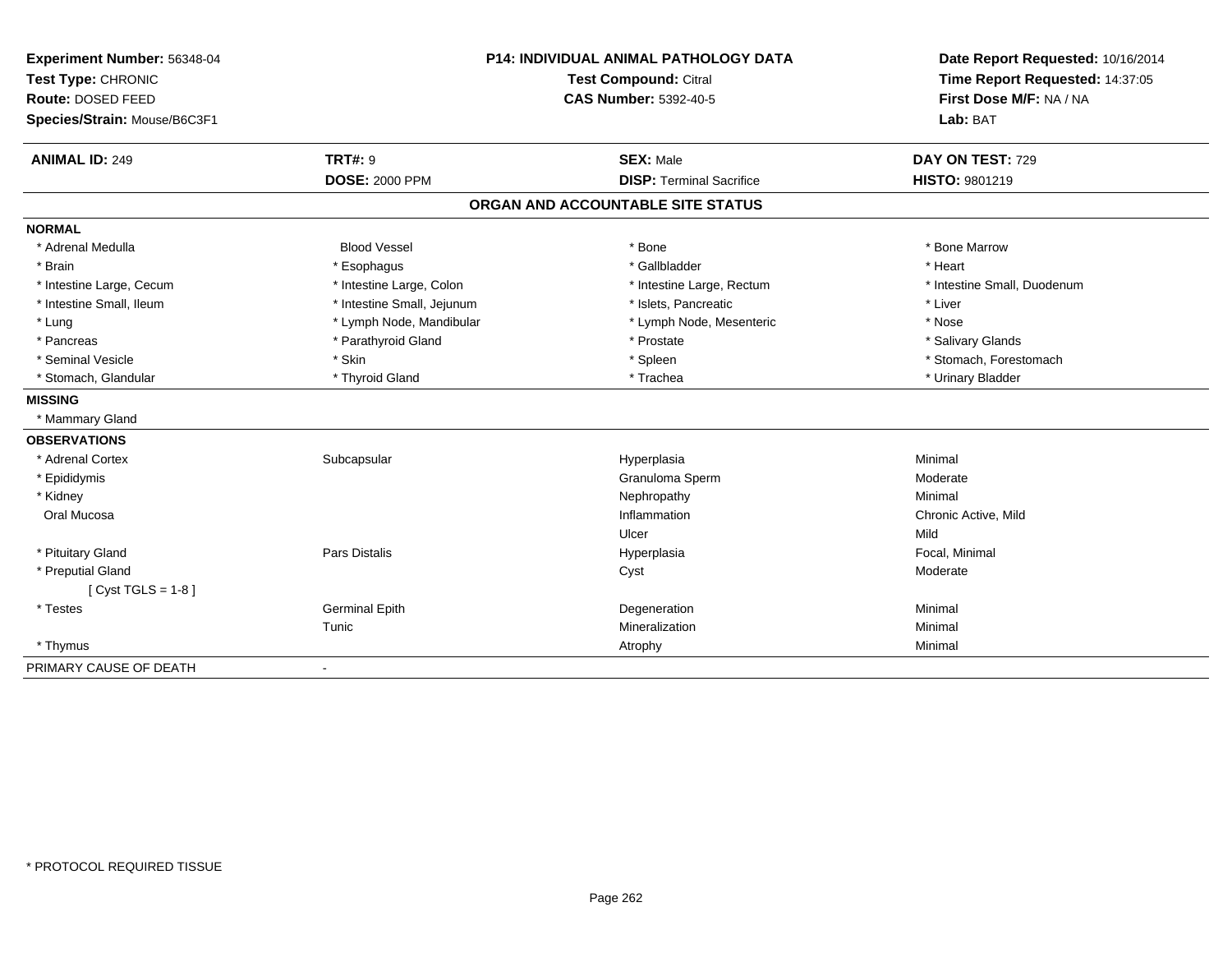| Experiment Number: 56348-04  |                              | <b>P14: INDIVIDUAL ANIMAL PATHOLOGY DATA</b> | Date Report Requested: 10/16/2014<br>Time Report Requested: 14:37:05 |
|------------------------------|------------------------------|----------------------------------------------|----------------------------------------------------------------------|
| Test Type: CHRONIC           | <b>Test Compound: Citral</b> |                                              |                                                                      |
| <b>Route: DOSED FEED</b>     |                              | CAS Number: 5392-40-5                        | First Dose M/F: NA / NA                                              |
| Species/Strain: Mouse/B6C3F1 |                              |                                              | Lab: BAT                                                             |
| <b>ANIMAL ID: 250</b>        | <b>TRT#: 9</b>               | <b>SEX: Male</b>                             | DAY ON TEST: 727                                                     |
|                              | <b>DOSE: 2000 PPM</b>        | <b>DISP: Terminal Sacrifice</b>              | HISTO: 9801220                                                       |
|                              |                              | ORGAN AND ACCOUNTABLE SITE STATUS            |                                                                      |
| <b>NORMAL</b>                |                              |                                              |                                                                      |
| * Adrenal Medulla            | <b>Blood Vessel</b>          | * Bone                                       | * Bone Marrow                                                        |
| * Brain                      | * Epididymis                 | * Esophagus                                  | * Gallbladder                                                        |
| * Heart                      | * Intestine Large, Cecum     | * Intestine Large, Colon                     | * Intestine Large, Rectum                                            |
| * Intestine Small, Duodenum  | * Intestine Small, Ileum     | * Intestine Small, Jejunum                   | * Islets, Pancreatic                                                 |
| * Liver                      | * Lung                       | * Lymph Node, Mandibular                     | * Lymph Node, Mesenteric                                             |
| * Nose                       | Oral Mucosa                  | * Pancreas                                   | * Parathyroid Gland                                                  |
| * Pituitary Gland            | * Preputial Gland            | * Prostate                                   | * Salivary Glands                                                    |
| * Seminal Vesicle            | * Skin                       | * Stomach, Forestomach                       | * Stomach, Glandular                                                 |
| * Testes                     | * Thyroid Gland              | * Trachea                                    | * Urinary Bladder                                                    |
| <b>MISSING</b>               |                              |                                              |                                                                      |
| * Mammary Gland              |                              |                                              |                                                                      |
| <b>OBSERVATIONS</b>          |                              |                                              |                                                                      |
| * Adrenal Cortex             | Subcapsular                  | Hyperplasia                                  | Minimal                                                              |
| * Kidney                     |                              | Nephropathy                                  | Minimal                                                              |
| * Spleen                     | Lymph Follic                 | Atrophy                                      | Moderate                                                             |
|                              |                              | Hemangiosarcoma                              |                                                                      |
| * Thymus                     |                              | Atrophy                                      | Mild                                                                 |
| PRIMARY CAUSE OF DEATH       |                              |                                              |                                                                      |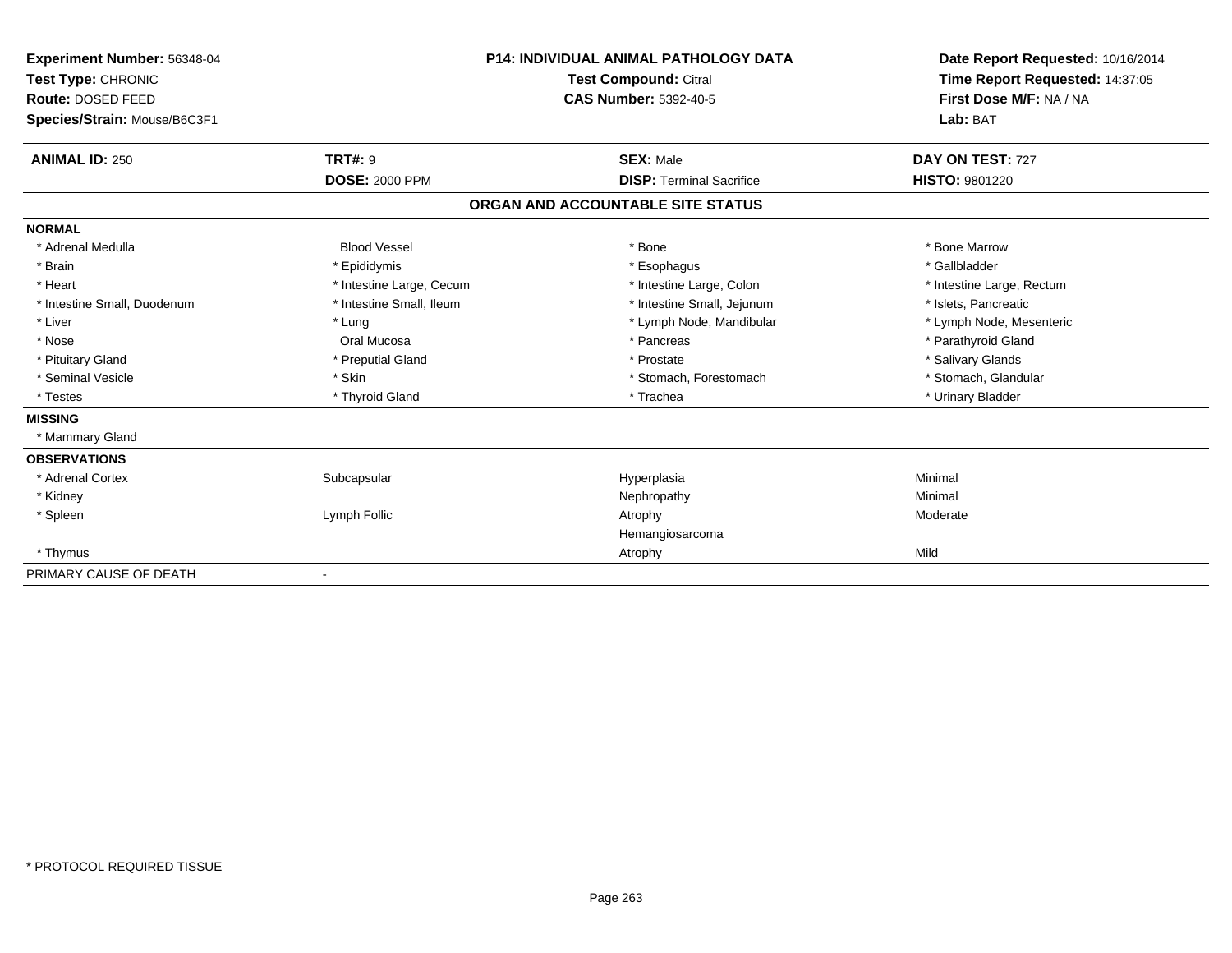| Experiment Number: 56348-04<br>Test Type: CHRONIC | <b>P14: INDIVIDUAL ANIMAL PATHOLOGY DATA</b><br>Test Compound: Citral |                                   | Date Report Requested: 10/16/2014<br>Time Report Requested: 14:37:05 |
|---------------------------------------------------|-----------------------------------------------------------------------|-----------------------------------|----------------------------------------------------------------------|
| Route: DOSED FEED                                 |                                                                       | <b>CAS Number: 5392-40-5</b>      | First Dose M/F: NA / NA                                              |
| Species/Strain: Mouse/B6C3F1                      |                                                                       |                                   | Lab: BAT                                                             |
| <b>ANIMAL ID: 251</b>                             | <b>TRT#: 2</b>                                                        | <b>SEX: Female</b>                | DAY ON TEST: 734                                                     |
|                                                   | <b>DOSE: UNTREAT CONTROL</b>                                          | <b>DISP: Terminal Sacrifice</b>   | HISTO: 9801221                                                       |
|                                                   |                                                                       | ORGAN AND ACCOUNTABLE SITE STATUS |                                                                      |
| <b>NORMAL</b>                                     |                                                                       |                                   |                                                                      |
| * Adrenal Medulla                                 | <b>Blood Vessel</b>                                                   | * Bone                            | * Bone Marrow                                                        |
| * Brain                                           | * Clitoral Gland                                                      | * Esophagus                       | * Gallbladder                                                        |
| * Heart                                           | * Intestine Large, Cecum                                              | * Intestine Large, Colon          | * Intestine Large, Rectum                                            |
| * Intestine Small, Duodenum                       | * Intestine Small, Ileum                                              | * Intestine Small, Jejunum        | * Islets, Pancreatic                                                 |
| * Lung                                            | * Lymph Node, Mandibular                                              | * Lymph Node, Mesenteric          | * Mammary Gland                                                      |
| * Nose                                            | * Ovary                                                               | * Pancreas                        | * Parathyroid Gland                                                  |
| * Salivary Glands                                 | * Skin                                                                | * Spleen                          | * Stomach, Forestomach                                               |
| * Stomach, Glandular                              | * Thyroid Gland                                                       | * Trachea                         | * Urinary Bladder                                                    |
| <b>OBSERVATIONS</b>                               |                                                                       |                                   |                                                                      |
| * Adrenal Cortex                                  | Subcapsular                                                           | Hyperplasia                       | Minimal                                                              |
| * Kidney                                          | <b>Renal Tubule</b>                                                   | Mineralization                    | Minimal                                                              |
| * Liver                                           |                                                                       | Inflammation                      | Granulomatous, Minimal                                               |
|                                                   |                                                                       | Vacuolization Cytoplasmic         | Focal, Minimal                                                       |
| Oral Mucosa                                       |                                                                       | Inflammation                      | Chronic Active, Mild                                                 |
|                                                   |                                                                       | Ulcer                             | Mild                                                                 |
| * Pituitary Gland                                 | Pars Distalis                                                         | Hyperplasia                       | Focal, Minimal                                                       |
| * Thymus                                          |                                                                       | Hyperplasia                       | Lymphoid, Mild                                                       |
| * Uterus                                          | Endometrium                                                           | Hyperplasia                       | Cystic, Minimal                                                      |
| [Hyperplasia TGLS = 1-7]                          |                                                                       |                                   |                                                                      |
| PRIMARY CAUSE OF DEATH                            |                                                                       |                                   |                                                                      |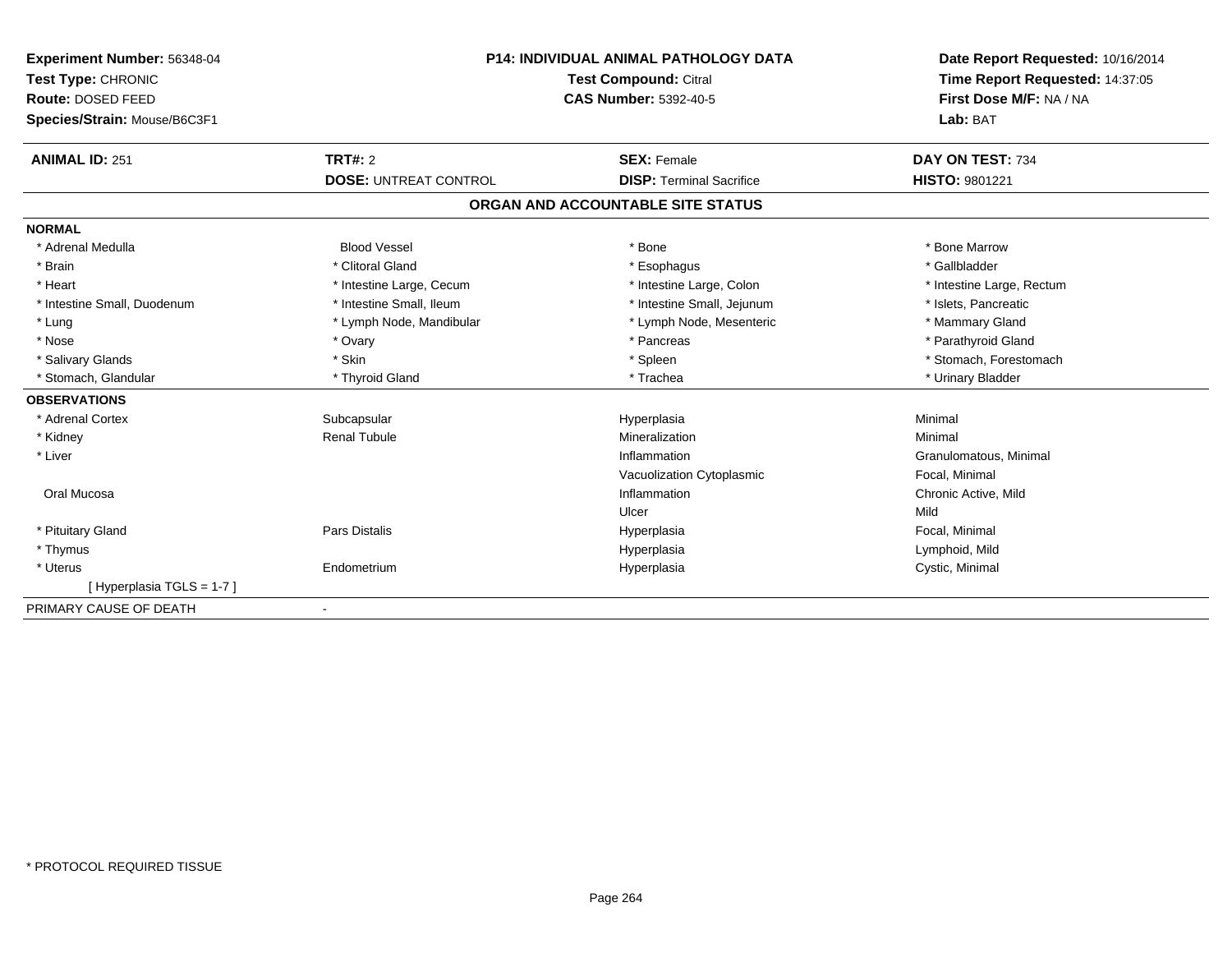| Experiment Number: 56348-04<br>Test Type: CHRONIC<br>Route: DOSED FEED<br>Species/Strain: Mouse/B6C3F1 |                              | <b>P14: INDIVIDUAL ANIMAL PATHOLOGY DATA</b><br>Test Compound: Citral<br><b>CAS Number: 5392-40-5</b> | Date Report Requested: 10/16/2014<br>Time Report Requested: 14:37:05<br>First Dose M/F: NA / NA<br>Lab: BAT |
|--------------------------------------------------------------------------------------------------------|------------------------------|-------------------------------------------------------------------------------------------------------|-------------------------------------------------------------------------------------------------------------|
| <b>ANIMAL ID: 252</b>                                                                                  | <b>TRT#: 2</b>               | <b>SEX: Female</b>                                                                                    | DAY ON TEST: 243                                                                                            |
|                                                                                                        | <b>DOSE: UNTREAT CONTROL</b> | <b>DISP: Natural Death</b>                                                                            | <b>HISTO: 9801222</b>                                                                                       |
|                                                                                                        |                              | ORGAN AND ACCOUNTABLE SITE STATUS                                                                     |                                                                                                             |
| <b>NORMAL</b>                                                                                          |                              |                                                                                                       |                                                                                                             |
| * Adrenal Cortex                                                                                       | * Adrenal Medulla            | <b>Blood Vessel</b>                                                                                   | * Bone                                                                                                      |
| * Bone Marrow                                                                                          | * Brain                      | * Clitoral Gland                                                                                      | * Esophagus                                                                                                 |
| * Gallbladder                                                                                          | * Heart                      | * Intestine Large, Cecum                                                                              | * Intestine Large, Colon                                                                                    |
| * Intestine Large, Rectum                                                                              | * Intestine Small, Duodenum  | * Intestine Small, Ileum                                                                              | * Intestine Small, Jejunum                                                                                  |
| * Islets, Pancreatic                                                                                   | * Lymph Node, Mandibular     | * Lymph Node, Mesenteric                                                                              | * Mammary Gland                                                                                             |
| * Nose                                                                                                 | Oral Mucosa                  | * Ovary                                                                                               | * Pancreas                                                                                                  |
| * Parathyroid Gland                                                                                    | * Pituitary Gland            | * Salivary Glands                                                                                     | * Skin                                                                                                      |
| * Stomach, Forestomach                                                                                 | * Thyroid Gland              | * Trachea                                                                                             | * Urinary Bladder                                                                                           |
| * Uterus                                                                                               |                              |                                                                                                       |                                                                                                             |
| <b>MISSING</b>                                                                                         |                              |                                                                                                       |                                                                                                             |
| * Thymus                                                                                               |                              |                                                                                                       |                                                                                                             |
| <b>OBSERVATIONS</b>                                                                                    |                              |                                                                                                       |                                                                                                             |
| * Kidney                                                                                               | <b>Renal Tubule</b>          | Mineralization                                                                                        | Minimal                                                                                                     |
|                                                                                                        |                              | Nephropathy                                                                                           | Minimal                                                                                                     |
| * Liver                                                                                                |                              | <b>Necrosis</b>                                                                                       | Focal, Mild                                                                                                 |
| * Lung                                                                                                 |                              | Hemorrhage                                                                                            | Minimal                                                                                                     |
| * Spleen                                                                                               | Lymph Follic                 | Atrophy                                                                                               | Moderate                                                                                                    |
| * Stomach, Glandular                                                                                   |                              | Ulcer                                                                                                 | Mild                                                                                                        |
| PRIMARY CAUSE OF DEATH                                                                                 | - Liver Necrosis             |                                                                                                       |                                                                                                             |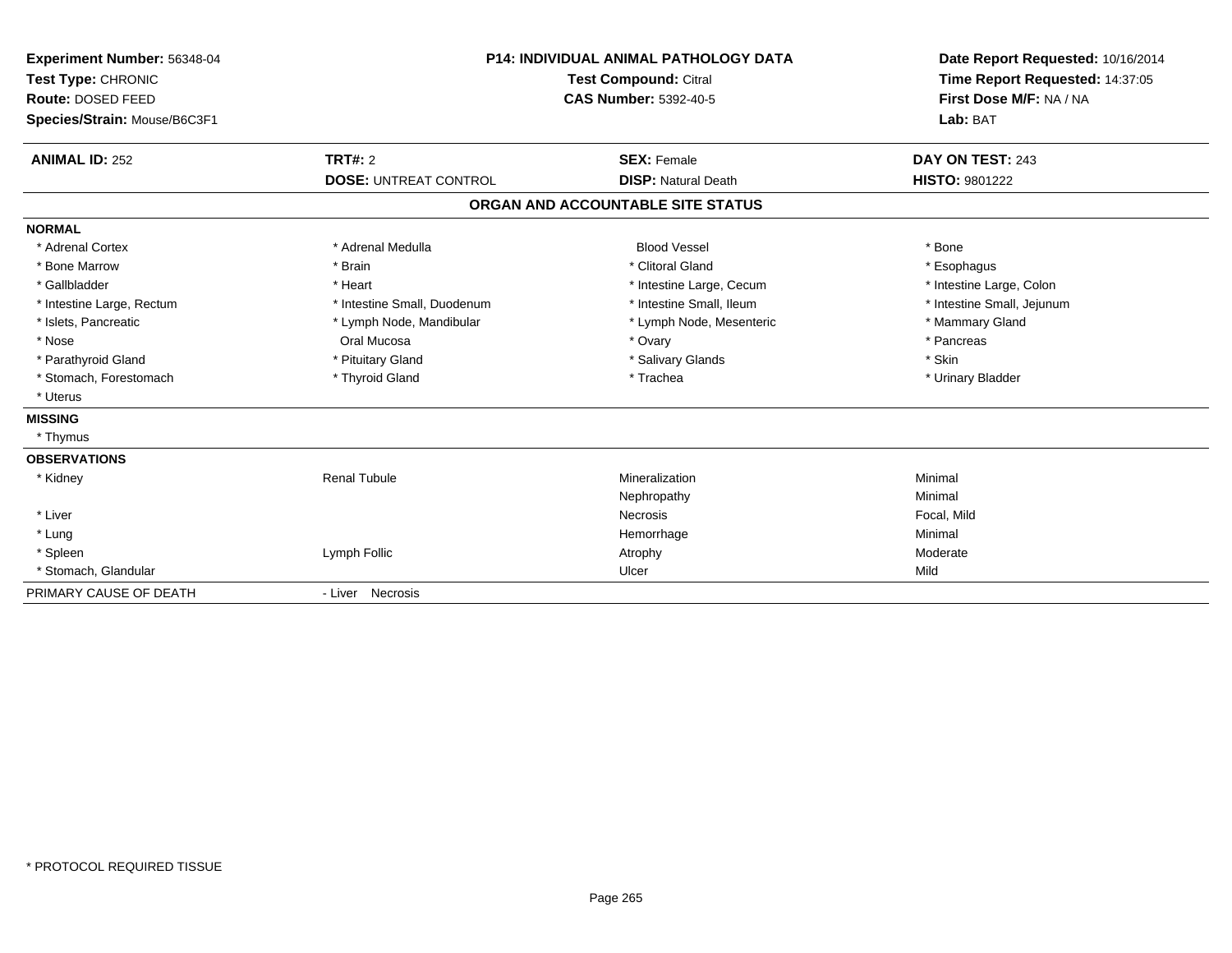| Experiment Number: 56348-04<br><b>Test Type: CHRONIC</b><br>Route: DOSED FEED<br>Species/Strain: Mouse/B6C3F1 |                              | <b>P14: INDIVIDUAL ANIMAL PATHOLOGY DATA</b><br>Test Compound: Citral<br><b>CAS Number: 5392-40-5</b> |                           |
|---------------------------------------------------------------------------------------------------------------|------------------------------|-------------------------------------------------------------------------------------------------------|---------------------------|
| <b>ANIMAL ID: 253</b>                                                                                         | <b>TRT#: 2</b>               | <b>SEX: Female</b>                                                                                    | DAY ON TEST: 242          |
|                                                                                                               | <b>DOSE: UNTREAT CONTROL</b> | <b>DISP: Natural Death</b>                                                                            | <b>HISTO: 9801223</b>     |
|                                                                                                               |                              | ORGAN AND ACCOUNTABLE SITE STATUS                                                                     |                           |
| <b>NORMAL</b>                                                                                                 |                              |                                                                                                       |                           |
| * Adrenal Medulla                                                                                             | <b>Blood Vessel</b>          | * Bone                                                                                                | * Bone Marrow             |
| * Brain                                                                                                       | * Clitoral Gland             | * Esophagus                                                                                           | * Gallbladder             |
| * Heart                                                                                                       | * Intestine Large, Cecum     | * Intestine Large, Colon                                                                              | * Intestine Large, Rectum |
| * Intestine Small, Duodenum                                                                                   | * Intestine Small, Ileum     | * Intestine Small, Jejunum                                                                            | * Islets, Pancreatic      |
| * Kidney                                                                                                      | * Lung                       | * Lymph Node, Mandibular                                                                              | * Lymph Node, Mesenteric  |
| * Mammary Gland                                                                                               | * Nose                       | Oral Mucosa                                                                                           | * Ovary                   |
| * Pancreas                                                                                                    | * Parathyroid Gland          | * Pituitary Gland                                                                                     | * Salivary Glands         |
| * Skin                                                                                                        | * Stomach, Forestomach       | * Stomach, Glandular                                                                                  | * Thyroid Gland           |
| * Trachea                                                                                                     | * Urinary Bladder            | * Uterus                                                                                              |                           |
| <b>OBSERVATIONS</b>                                                                                           |                              |                                                                                                       |                           |
| * Adrenal Cortex                                                                                              | Subcapsular                  | Hyperplasia                                                                                           | Minimal                   |
| * Liver                                                                                                       |                              | <b>Necrosis</b>                                                                                       | Focal, Mild               |
| [Necrosis TGLS = $1-9$ ]                                                                                      |                              |                                                                                                       |                           |
| * Spleen                                                                                                      | Lymph Follic                 | Atrophy                                                                                               | Mild                      |
| * Thymus                                                                                                      |                              | Atrophy                                                                                               | Minimal                   |
| PRIMARY CAUSE OF DEATH                                                                                        | - UNCERTAIN                  |                                                                                                       |                           |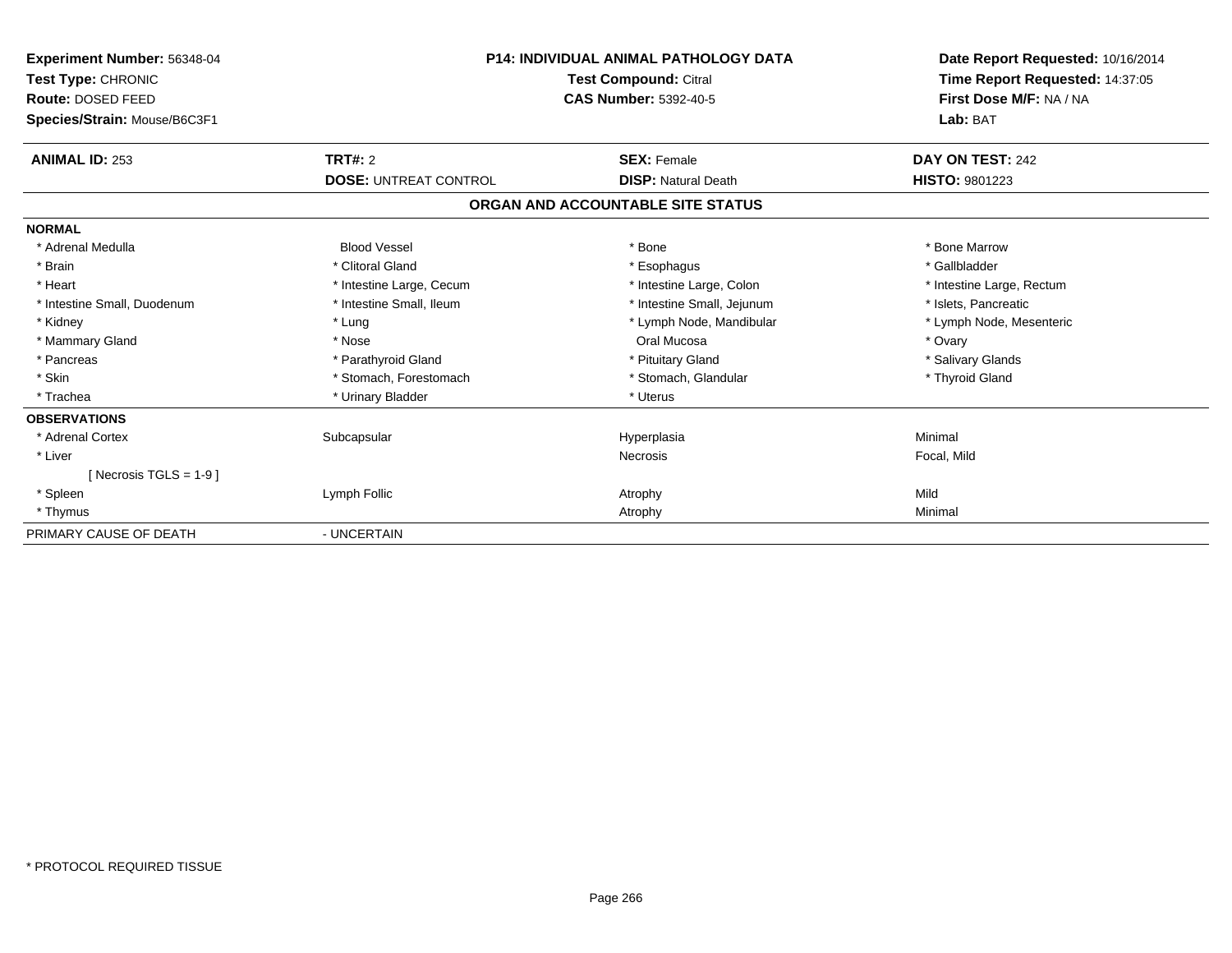| Experiment Number: 56348-04<br>Test Type: CHRONIC<br>Route: DOSED FEED<br>Species/Strain: Mouse/B6C3F1 | <b>P14: INDIVIDUAL ANIMAL PATHOLOGY DATA</b><br><b>Test Compound: Citral</b><br><b>CAS Number: 5392-40-5</b> |                                   | Date Report Requested: 10/16/2014<br>Time Report Requested: 14:37:05<br>First Dose M/F: NA / NA<br>Lab: BAT |
|--------------------------------------------------------------------------------------------------------|--------------------------------------------------------------------------------------------------------------|-----------------------------------|-------------------------------------------------------------------------------------------------------------|
| <b>ANIMAL ID: 254</b>                                                                                  | <b>TRT#: 2</b>                                                                                               | <b>SEX: Female</b>                | DAY ON TEST: 242                                                                                            |
|                                                                                                        | <b>DOSE: UNTREAT CONTROL</b>                                                                                 | <b>DISP: Natural Death</b>        | HISTO: 9801224                                                                                              |
|                                                                                                        |                                                                                                              | ORGAN AND ACCOUNTABLE SITE STATUS |                                                                                                             |
| <b>NORMAL</b>                                                                                          |                                                                                                              |                                   |                                                                                                             |
| * Adrenal Medulla                                                                                      | <b>Blood Vessel</b>                                                                                          | * Bone                            | * Bone Marrow                                                                                               |
| * Brain                                                                                                | * Clitoral Gland                                                                                             | * Esophagus                       | * Gallbladder                                                                                               |
| * Heart                                                                                                | * Intestine Large, Cecum                                                                                     | * Intestine Large, Colon          | * Intestine Large, Rectum                                                                                   |
| * Intestine Small, Duodenum                                                                            | * Intestine Small, Ileum                                                                                     | * Intestine Small, Jejunum        | * Islets, Pancreatic                                                                                        |
| * Kidney                                                                                               | * Lung                                                                                                       | * Lymph Node, Mandibular          | * Mammary Gland                                                                                             |
| * Nose                                                                                                 | Oral Mucosa                                                                                                  | * Ovary                           | * Pancreas                                                                                                  |
| * Parathyroid Gland                                                                                    | * Pituitary Gland                                                                                            | * Salivary Glands                 | * Skin                                                                                                      |
| * Stomach, Forestomach                                                                                 | * Stomach, Glandular                                                                                         | * Thyroid Gland                   | * Trachea                                                                                                   |
| * Urinary Bladder                                                                                      | * Uterus                                                                                                     |                                   |                                                                                                             |
| <b>OBSERVATIONS</b>                                                                                    |                                                                                                              |                                   |                                                                                                             |
| * Adrenal Cortex                                                                                       | Subcapsular                                                                                                  | Hyperplasia                       | Minimal                                                                                                     |
| * Liver                                                                                                |                                                                                                              | Inflammation                      | Granulomatous, Minimal                                                                                      |
|                                                                                                        |                                                                                                              | Vacuolization Cytoplasmic         | Focal, Minimal                                                                                              |
| * Lymph Node, Mesenteric                                                                               |                                                                                                              | Atrophy                           | Minimal                                                                                                     |
| * Spleen                                                                                               | Lymph Follic                                                                                                 | Atrophy                           | Moderate                                                                                                    |
| * Thymus                                                                                               |                                                                                                              | Atrophy                           | Mild                                                                                                        |
| PRIMARY CAUSE OF DEATH                                                                                 | - UNCERTAIN                                                                                                  |                                   |                                                                                                             |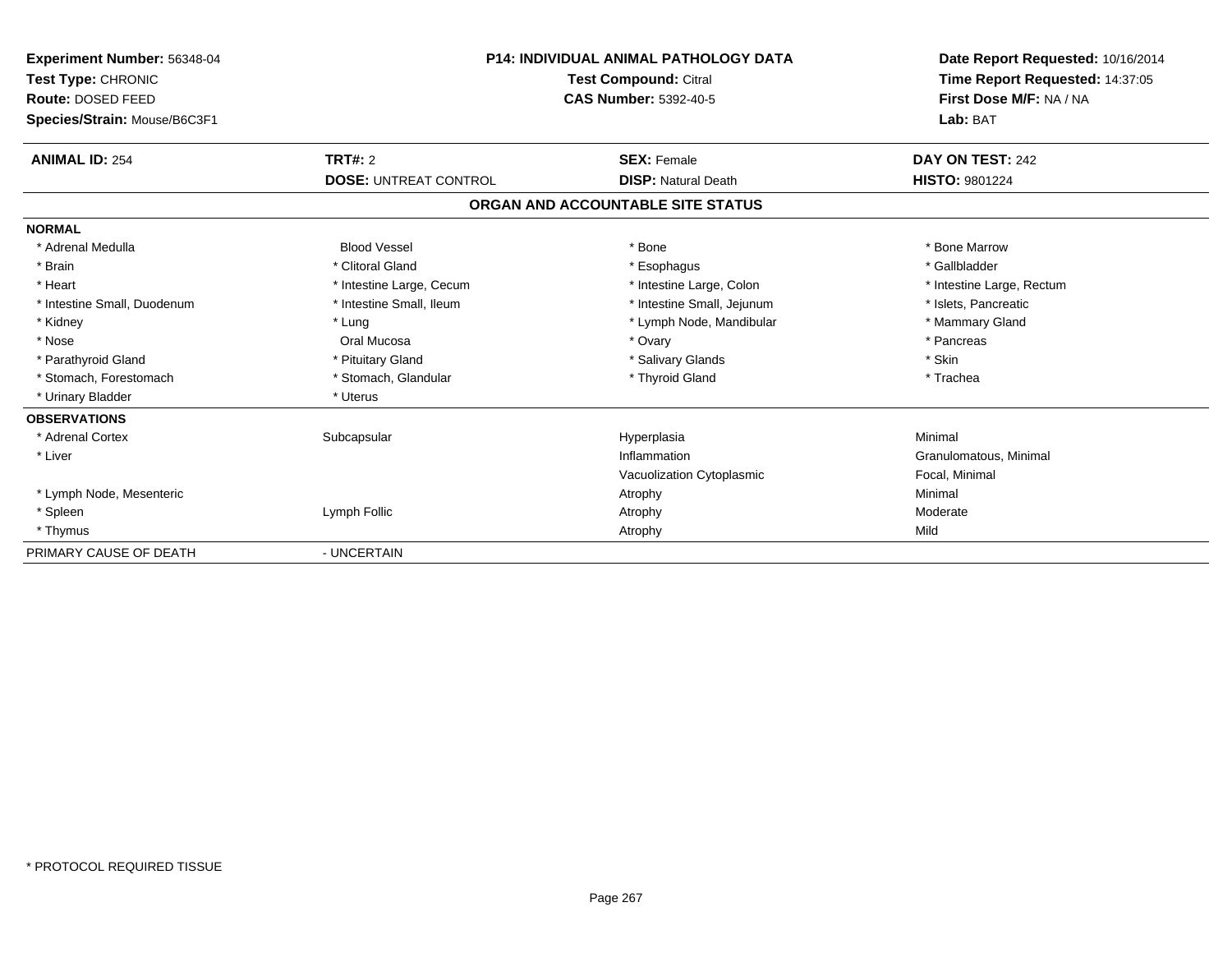| Experiment Number: 56348-04  | <b>P14: INDIVIDUAL ANIMAL PATHOLOGY DATA</b><br>Test Compound: Citral |                                   | Date Report Requested: 10/16/2014 |  |
|------------------------------|-----------------------------------------------------------------------|-----------------------------------|-----------------------------------|--|
| Test Type: CHRONIC           |                                                                       |                                   | Time Report Requested: 14:37:05   |  |
| Route: DOSED FEED            |                                                                       | <b>CAS Number: 5392-40-5</b>      | First Dose M/F: NA / NA           |  |
| Species/Strain: Mouse/B6C3F1 |                                                                       |                                   | Lab: BAT                          |  |
| <b>ANIMAL ID: 255</b>        | TRT#: 2                                                               | <b>SEX: Female</b>                | DAY ON TEST: 733                  |  |
|                              | <b>DOSE: UNTREAT CONTROL</b>                                          | <b>DISP: Terminal Sacrifice</b>   | HISTO: 9801225                    |  |
|                              |                                                                       | ORGAN AND ACCOUNTABLE SITE STATUS |                                   |  |
| <b>NORMAL</b>                |                                                                       |                                   |                                   |  |
| * Adrenal Medulla            | <b>Blood Vessel</b>                                                   | * Bone                            | * Bone Marrow                     |  |
| * Brain                      | * Esophagus                                                           | * Gallbladder                     | * Heart                           |  |
| * Intestine Large, Cecum     | * Intestine Large, Colon                                              | * Intestine Large, Rectum         | * Intestine Small, Duodenum       |  |
| * Intestine Small, Ileum     | * Intestine Small, Jejunum                                            | * Islets, Pancreatic              | * Kidney                          |  |
| * Lung                       | * Lymph Node, Mandibular                                              | * Lymph Node, Mesenteric          | * Mammary Gland                   |  |
| * Nose                       | Oral Mucosa                                                           | * Pancreas                        | * Pituitary Gland                 |  |
| * Salivary Glands            | * Skin                                                                | * Stomach, Forestomach            | * Stomach, Glandular              |  |
| * Thymus                     | * Trachea                                                             | * Urinary Bladder                 |                                   |  |
| <b>MISSING</b>               |                                                                       |                                   |                                   |  |
| * Parathyroid Gland          |                                                                       |                                   |                                   |  |
| <b>OBSERVATIONS</b>          |                                                                       |                                   |                                   |  |
| * Adrenal Cortex             | Subcapsular                                                           | Hyperplasia                       | Minimal                           |  |
| * Clitoral Gland             |                                                                       | Carcinoma                         |                                   |  |
| [Carcinoma TGLS = 1-9]       |                                                                       |                                   |                                   |  |
| * Liver                      |                                                                       | Inflammation                      | Granulomatous, Minimal            |  |
| * Ovary                      |                                                                       | Cyst                              | Moderate                          |  |
| * Spleen                     | Lymph Follic                                                          | Hyperplasia                       | Minimal                           |  |
| * Thyroid Gland              |                                                                       | Inflammation                      | Granulomatous, Minimal            |  |
| * Uterus                     | Endometrium                                                           | Hyperplasia                       | Cystic, Mild                      |  |
| PRIMARY CAUSE OF DEATH       |                                                                       |                                   |                                   |  |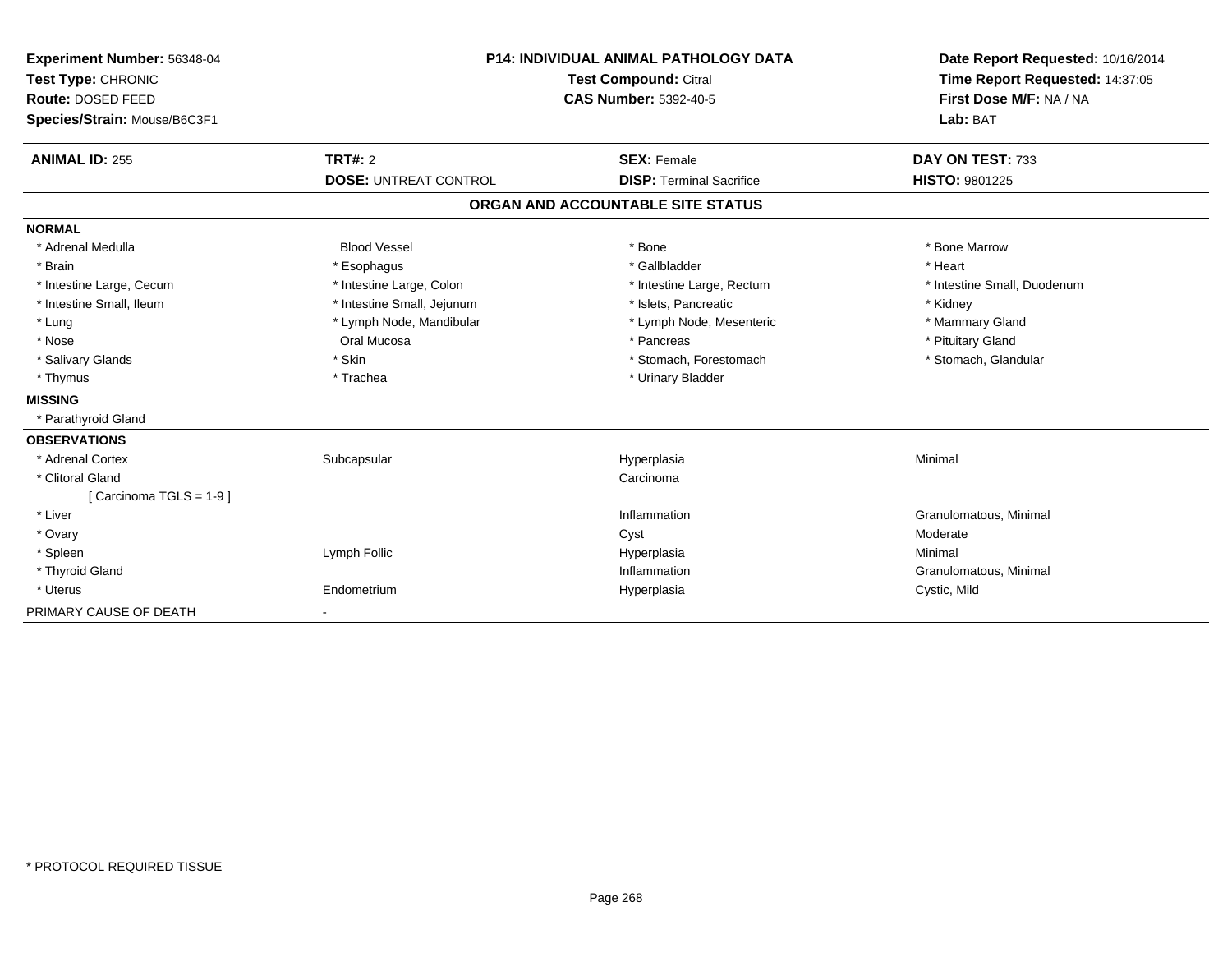| Experiment Number: 56348-04<br>Test Type: CHRONIC<br>Route: DOSED FEED<br>Species/Strain: Mouse/B6C3F1 |                              | P14: INDIVIDUAL ANIMAL PATHOLOGY DATA<br><b>Test Compound: Citral</b><br><b>CAS Number: 5392-40-5</b> | Date Report Requested: 10/16/2014<br>Time Report Requested: 14:37:05<br>First Dose M/F: NA / NA<br>Lab: BAT |  |
|--------------------------------------------------------------------------------------------------------|------------------------------|-------------------------------------------------------------------------------------------------------|-------------------------------------------------------------------------------------------------------------|--|
| <b>ANIMAL ID: 256</b>                                                                                  | <b>TRT#: 2</b>               | <b>SEX: Female</b>                                                                                    | DAY ON TEST: 709                                                                                            |  |
|                                                                                                        | <b>DOSE: UNTREAT CONTROL</b> | <b>DISP:</b> Moribund Sacrifice                                                                       | HISTO: 9801226                                                                                              |  |
|                                                                                                        |                              | ORGAN AND ACCOUNTABLE SITE STATUS                                                                     |                                                                                                             |  |
| <b>NORMAL</b>                                                                                          |                              |                                                                                                       |                                                                                                             |  |
| * Adrenal Medulla                                                                                      | <b>Blood Vessel</b>          | * Bone                                                                                                | * Brain                                                                                                     |  |
| * Clitoral Gland                                                                                       | * Esophagus                  | * Gallbladder                                                                                         | * Heart                                                                                                     |  |
| * Intestine Large, Cecum                                                                               | * Intestine Large, Colon     | * Intestine Large, Rectum                                                                             | * Intestine Small, Ileum                                                                                    |  |
| * Intestine Small, Jejunum                                                                             | * Islets, Pancreatic         | * Lung                                                                                                | * Lymph Node, Mandibular                                                                                    |  |
| * Lymph Node, Mesenteric                                                                               | * Mammary Gland              | * Nose                                                                                                | Oral Mucosa                                                                                                 |  |
| * Ovary                                                                                                | * Parathyroid Gland          | * Salivary Glands                                                                                     | * Skin                                                                                                      |  |
| * Stomach, Forestomach                                                                                 | * Stomach, Glandular         | * Thyroid Gland                                                                                       | * Trachea                                                                                                   |  |
| * Urinary Bladder                                                                                      |                              |                                                                                                       |                                                                                                             |  |
| <b>OBSERVATIONS</b>                                                                                    |                              |                                                                                                       |                                                                                                             |  |
| * Adrenal Cortex                                                                                       |                              | Hematopoietic Cell Proliferation                                                                      | Mild                                                                                                        |  |
|                                                                                                        | Subcapsular                  | Hyperplasia                                                                                           | Minimal                                                                                                     |  |
| * Bone Marrow                                                                                          |                              | Hyperplasia                                                                                           | Minimal                                                                                                     |  |
| * Intestine Small, Duodenum                                                                            |                              | Ectasia                                                                                               | Moderate                                                                                                    |  |
| [Ectasia TGLS = $4-11$ ]                                                                               |                              |                                                                                                       |                                                                                                             |  |
| * Kidney                                                                                               |                              | Nephropathy                                                                                           | Minimal                                                                                                     |  |
| * Liver                                                                                                |                              | Hematopoietic Cell Proliferation                                                                      | Mild                                                                                                        |  |
|                                                                                                        |                              | Inflammation                                                                                          | Granulomatous, Minimal                                                                                      |  |
| Mesentery                                                                                              | Fat                          | Necrosis                                                                                              | Marked                                                                                                      |  |
| [ Necrosis $TGLS = 1-9$ ]                                                                              |                              |                                                                                                       |                                                                                                             |  |
| * Pancreas                                                                                             | Acinus                       | Atrophy                                                                                               | Marked                                                                                                      |  |
|                                                                                                        | Duct                         | Cyst                                                                                                  | Marked                                                                                                      |  |
| [ $Cyst TGLS = 2-10$ ]                                                                                 |                              |                                                                                                       |                                                                                                             |  |
| * Pituitary Gland                                                                                      | Pars Distalis                | Hyperplasia                                                                                           | Focal, Minimal                                                                                              |  |
| * Spleen                                                                                               | Lymph Follic                 | Atrophy                                                                                               | Mild                                                                                                        |  |
|                                                                                                        |                              | Hematopoietic Cell Proliferation                                                                      | Moderate                                                                                                    |  |
| [ Hematopoietic Cell Proliferation TGLS = 3-4 ]                                                        |                              |                                                                                                       |                                                                                                             |  |
| * Thymus                                                                                               |                              | Atrophy                                                                                               | Mild                                                                                                        |  |
| * Uterus                                                                                               | Endometrium                  | Hyperplasia                                                                                           | Cystic, Minimal                                                                                             |  |
| PRIMARY CAUSE OF DEATH                                                                                 | - Pancreas Acinus Atrophy    |                                                                                                       |                                                                                                             |  |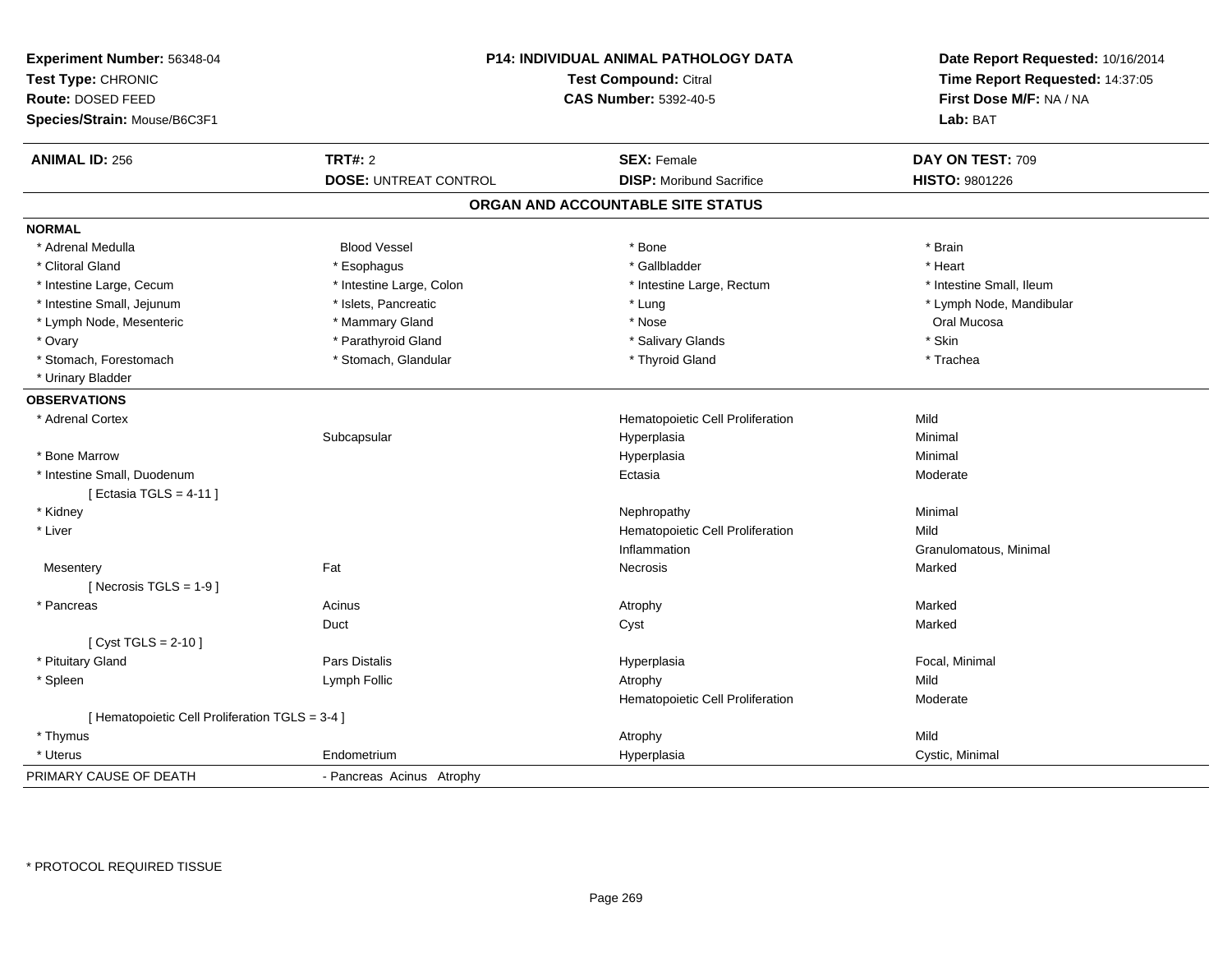| <b>Experiment Number: 56348-04</b> | <b>P14: INDIVIDUAL ANIMAL PATHOLOGY DATA</b><br>Test Compound: Citral |                                   | Date Report Requested: 10/16/2014 |
|------------------------------------|-----------------------------------------------------------------------|-----------------------------------|-----------------------------------|
| Test Type: CHRONIC                 |                                                                       |                                   | Time Report Requested: 14:37:05   |
| Route: DOSED FEED                  |                                                                       | <b>CAS Number: 5392-40-5</b>      | First Dose M/F: NA / NA           |
| Species/Strain: Mouse/B6C3F1       |                                                                       |                                   | Lab: BAT                          |
| <b>ANIMAL ID: 257</b>              | TRT#: 2                                                               | <b>SEX: Female</b>                | DAY ON TEST: 734                  |
|                                    | <b>DOSE: UNTREAT CONTROL</b>                                          | <b>DISP: Terminal Sacrifice</b>   | <b>HISTO: 9801227</b>             |
|                                    |                                                                       | ORGAN AND ACCOUNTABLE SITE STATUS |                                   |
| <b>NORMAL</b>                      |                                                                       |                                   |                                   |
| * Adrenal Medulla                  | <b>Blood Vessel</b>                                                   | * Bone Marrow                     | * Brain                           |
| * Clitoral Gland                   | * Esophagus                                                           | * Gallbladder                     | * Heart                           |
| * Intestine Large, Cecum           | * Intestine Large, Colon                                              | * Intestine Large, Rectum         | * Intestine Small. Duodenum       |
| * Intestine Small, Ileum           | * Intestine Small, Jejunum                                            | * Islets. Pancreatic              | * Kidney                          |
| * Lung                             | * Lymph Node, Mandibular                                              | * Lymph Node, Mesenteric          | * Mammary Gland                   |
| * Nose                             | * Parathyroid Gland                                                   | * Pituitary Gland                 | * Salivary Glands                 |
| * Skin                             | * Spleen                                                              | * Stomach, Forestomach            | * Stomach, Glandular              |
| * Thymus                           | * Thyroid Gland                                                       | * Trachea                         | * Urinary Bladder                 |
| <b>OBSERVATIONS</b>                |                                                                       |                                   |                                   |
| * Adrenal Cortex                   | Subcapsular                                                           | Hyperplasia                       | Minimal                           |
| * Bone                             |                                                                       | Fibrosis                          | Moderate                          |
| * Liver                            |                                                                       | Hepatocellular Adenoma            |                                   |
|                                    |                                                                       | <b>Infiltration Cellular</b>      | Lymphocyte, Minimal               |
| Oral Mucosa                        |                                                                       | Inflammation                      | Chronic Active, Minimal           |
| * Ovary                            |                                                                       | Cyst                              | Mild                              |
| * Pancreas                         | Acinus                                                                | Hypertrophy                       | Focal, Mild                       |
| * Uterus                           | Endometrium                                                           | Hyperplasia                       | Cystic, Minimal                   |
| [Hyperplasia TGLS = 1-7]           |                                                                       |                                   |                                   |
| PRIMARY CAUSE OF DEATH             |                                                                       |                                   |                                   |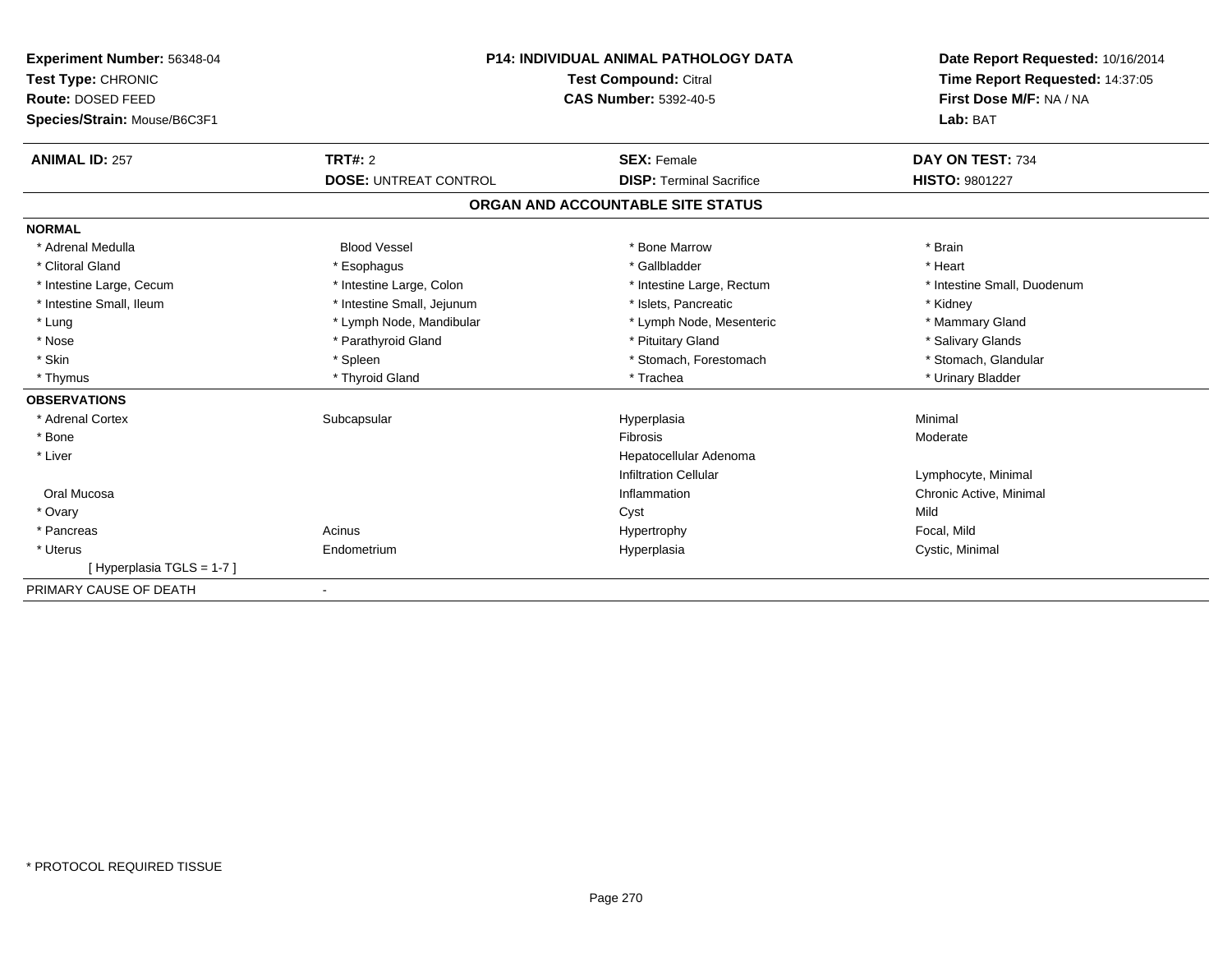| Experiment Number: 56348-04  | <b>P14: INDIVIDUAL ANIMAL PATHOLOGY DATA</b> |                                   | Date Report Requested: 10/16/2014 |
|------------------------------|----------------------------------------------|-----------------------------------|-----------------------------------|
| Test Type: CHRONIC           |                                              | Test Compound: Citral             |                                   |
| Route: DOSED FEED            |                                              | <b>CAS Number: 5392-40-5</b>      | First Dose M/F: NA / NA           |
| Species/Strain: Mouse/B6C3F1 |                                              |                                   | Lab: BAT                          |
| <b>ANIMAL ID: 258</b>        | <b>TRT#: 2</b>                               | <b>SEX: Female</b>                | DAY ON TEST: 735                  |
|                              | <b>DOSE: UNTREAT CONTROL</b>                 | <b>DISP: Terminal Sacrifice</b>   | <b>HISTO: 9801228</b>             |
|                              |                                              | ORGAN AND ACCOUNTABLE SITE STATUS |                                   |
| <b>NORMAL</b>                |                                              |                                   |                                   |
| * Adrenal Medulla            | <b>Blood Vessel</b>                          | * Bone Marrow                     | * Brain                           |
| * Clitoral Gland             | * Esophagus                                  | * Gallbladder                     | * Heart                           |
| * Intestine Large, Cecum     | * Intestine Large, Colon                     | * Intestine Large, Rectum         | * Intestine Small, Duodenum       |
| * Intestine Small, Ileum     | * Intestine Small, Jejunum                   | * Lung                            | * Lymph Node, Mandibular          |
| * Lymph Node, Mesenteric     | * Mammary Gland                              | * Nose                            | Oral Mucosa                       |
| * Ovary                      | * Pancreas                                   | * Parathyroid Gland               | * Pituitary Gland                 |
| * Salivary Glands            | * Skin                                       | * Stomach, Forestomach            | * Stomach, Glandular              |
| * Thymus                     | * Thyroid Gland                              | * Trachea                         | * Urinary Bladder                 |
| <b>OBSERVATIONS</b>          |                                              |                                   |                                   |
| * Adrenal Cortex             | Subcapsular                                  | Hyperplasia                       | Minimal                           |
| * Bone                       |                                              | Fibrosis                          | Mild                              |
| * Islets, Pancreatic         |                                              | Hyperplasia                       | Minimal                           |
| * Kidney                     | <b>Renal Tubule</b>                          | Cyst                              | Minimal                           |
|                              |                                              | Infarct                           | Minimal                           |
| * Liver                      |                                              | <b>Infiltration Cellular</b>      | Lymphocyte, Minimal               |
|                              |                                              | Inflammation                      | Granulomatous, Minimal            |
| * Spleen                     |                                              | Hematopoietic Cell Proliferation  | Minimal                           |
|                              | Lymph Follic                                 | Hyperplasia                       | Minimal                           |
| * Uterus                     | Endometrium                                  | Hyperplasia                       | Cystic, Mild                      |
| PRIMARY CAUSE OF DEATH       |                                              |                                   |                                   |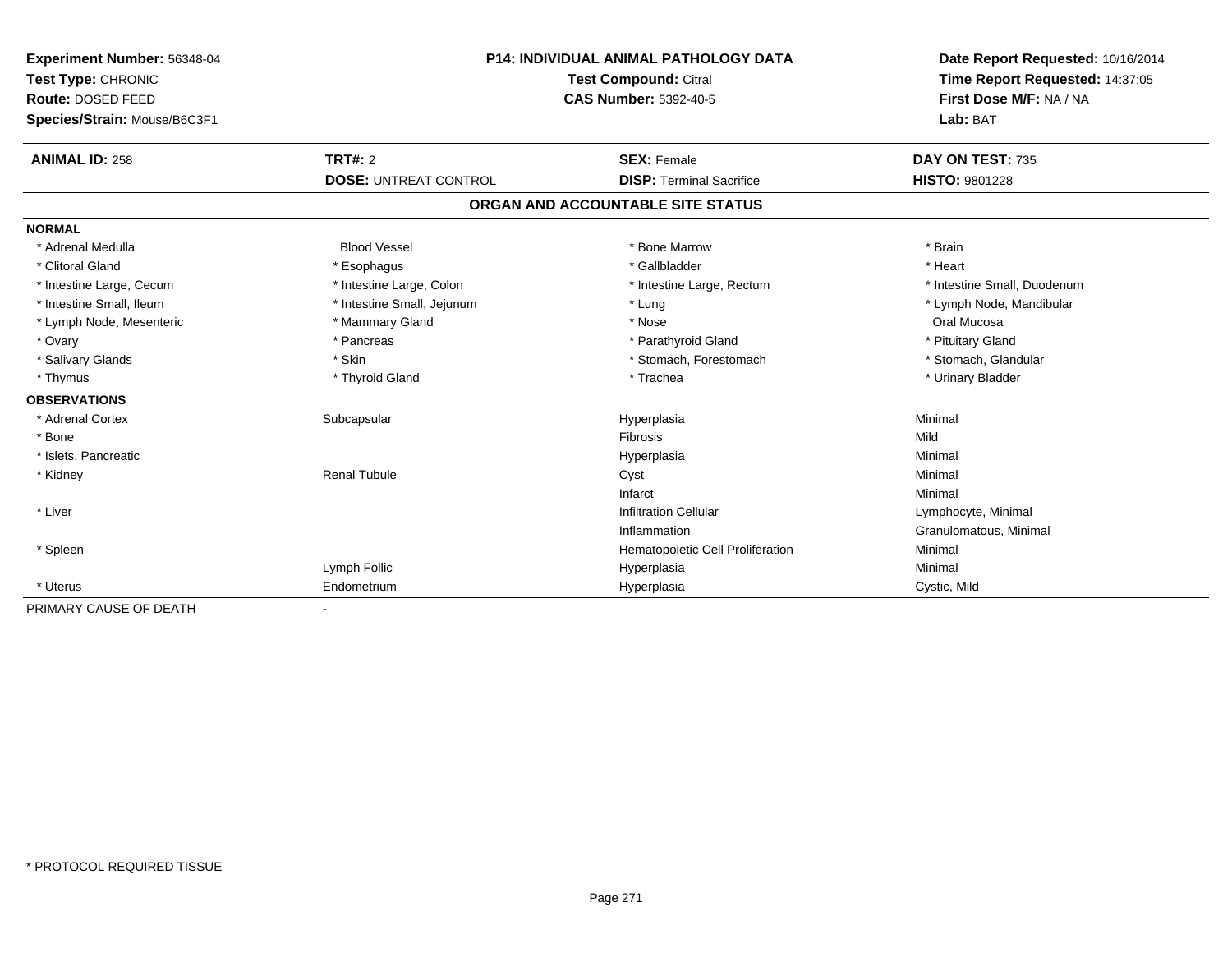| Experiment Number: 56348-04<br>Test Type: CHRONIC<br>Route: DOSED FEED | <b>P14: INDIVIDUAL ANIMAL PATHOLOGY DATA</b><br><b>Test Compound: Citral</b><br><b>CAS Number: 5392-40-5</b> |                                   | Date Report Requested: 10/16/2014<br>Time Report Requested: 14:37:05<br>First Dose M/F: NA / NA |  |
|------------------------------------------------------------------------|--------------------------------------------------------------------------------------------------------------|-----------------------------------|-------------------------------------------------------------------------------------------------|--|
| Species/Strain: Mouse/B6C3F1                                           |                                                                                                              |                                   | Lab: BAT                                                                                        |  |
| <b>ANIMAL ID: 259</b>                                                  | TRT#: 2                                                                                                      | <b>SEX: Female</b>                | DAY ON TEST: 735                                                                                |  |
|                                                                        | <b>DOSE: UNTREAT CONTROL</b>                                                                                 | <b>DISP:</b> Terminal Sacrifice   | <b>HISTO: 9801229</b>                                                                           |  |
|                                                                        |                                                                                                              | ORGAN AND ACCOUNTABLE SITE STATUS |                                                                                                 |  |
| <b>NORMAL</b>                                                          |                                                                                                              |                                   |                                                                                                 |  |
| * Adrenal Medulla                                                      | <b>Blood Vessel</b>                                                                                          | * Bone                            | * Bone Marrow                                                                                   |  |
| * Brain                                                                | * Clitoral Gland                                                                                             | * Esophagus                       | * Gallbladder                                                                                   |  |
| * Heart                                                                | * Intestine Large, Cecum                                                                                     | * Intestine Large, Colon          | * Intestine Large, Rectum                                                                       |  |
| * Intestine Small, Duodenum                                            | * Intestine Small, Ileum                                                                                     | * Intestine Small, Jejunum        | * Islets, Pancreatic                                                                            |  |
| * Kidney                                                               | * Lung                                                                                                       | * Lymph Node, Mandibular          | * Mammary Gland                                                                                 |  |
| * Nose                                                                 | Oral Mucosa                                                                                                  | * Pancreas                        | * Parathyroid Gland                                                                             |  |
| * Pituitary Gland                                                      | * Salivary Glands                                                                                            | * Skin                            | * Spleen                                                                                        |  |
| * Stomach, Forestomach                                                 | * Stomach, Glandular                                                                                         | * Thymus                          | * Thyroid Gland                                                                                 |  |
| * Trachea                                                              | * Urinary Bladder                                                                                            |                                   |                                                                                                 |  |
| <b>OBSERVATIONS</b>                                                    |                                                                                                              |                                   |                                                                                                 |  |
| * Adrenal Cortex                                                       | Subcapsular                                                                                                  | Hyperplasia                       | Minimal                                                                                         |  |
| * Liver                                                                |                                                                                                              | <b>Infiltration Cellular</b>      | Lymphocyte, Minimal                                                                             |  |
|                                                                        |                                                                                                              | Inflammation                      | Granulomatous, Minimal                                                                          |  |
| * Lymph Node, Mesenteric                                               |                                                                                                              | Infiltration Cellular             | Plasma Cell, Minimal                                                                            |  |
| * Ovary                                                                |                                                                                                              | Cyst                              | Moderate                                                                                        |  |
| [Cyst TGLS = 1-7]                                                      |                                                                                                              |                                   |                                                                                                 |  |
| * Uterus                                                               | Endometrium                                                                                                  | Hyperplasia                       | Cystic, Minimal                                                                                 |  |
| PRIMARY CAUSE OF DEATH                                                 |                                                                                                              |                                   |                                                                                                 |  |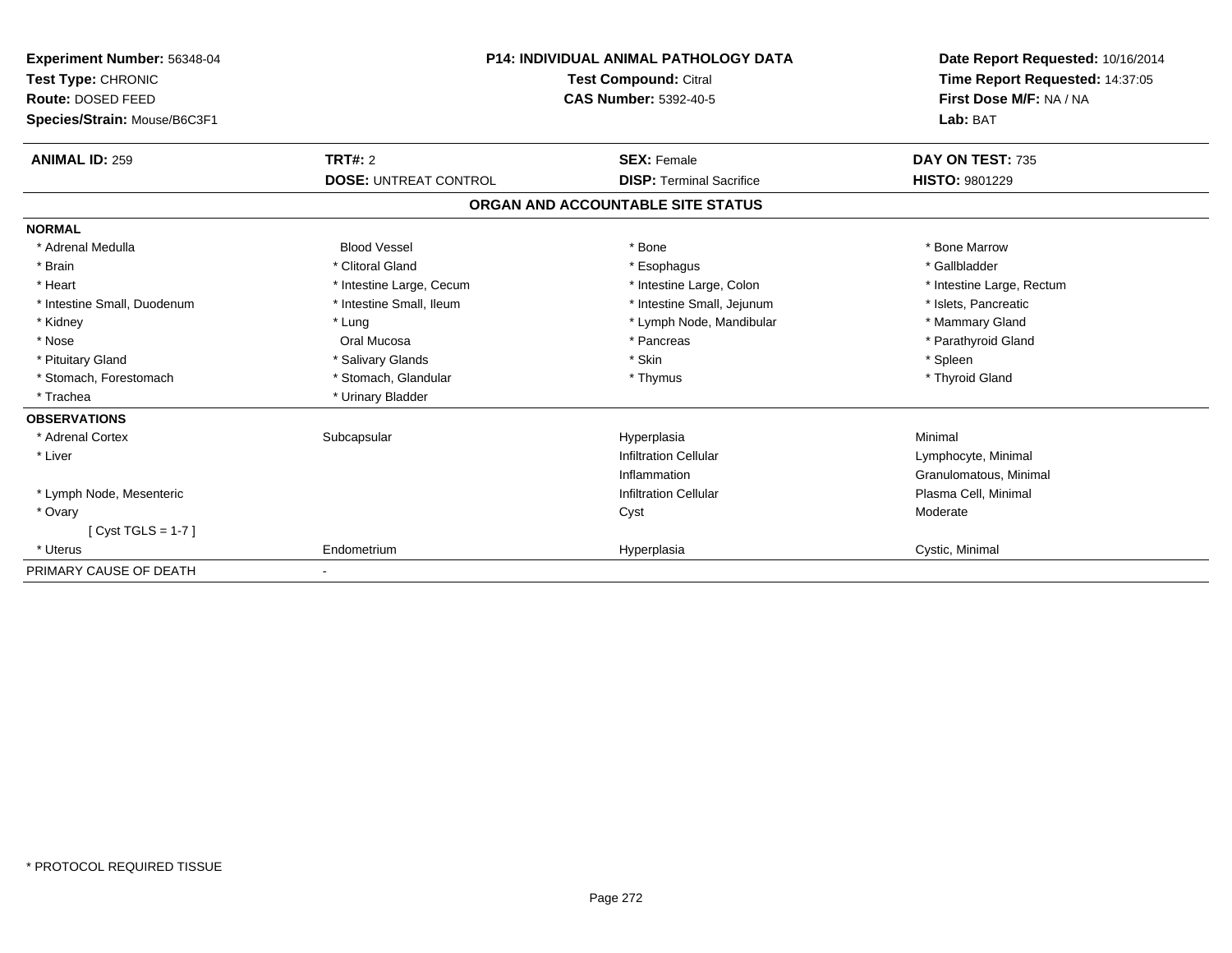| Experiment Number: 56348-04  | <b>P14: INDIVIDUAL ANIMAL PATHOLOGY DATA</b><br><b>Test Compound: Citral</b> |                                   | Date Report Requested: 10/16/2014 |
|------------------------------|------------------------------------------------------------------------------|-----------------------------------|-----------------------------------|
| Test Type: CHRONIC           |                                                                              |                                   | Time Report Requested: 14:37:05   |
| Route: DOSED FEED            |                                                                              | <b>CAS Number: 5392-40-5</b>      | First Dose M/F: NA / NA           |
| Species/Strain: Mouse/B6C3F1 |                                                                              |                                   | Lab: BAT                          |
|                              |                                                                              |                                   |                                   |
| <b>ANIMAL ID: 260</b>        | TRT#: 2                                                                      | <b>SEX: Female</b>                | DAY ON TEST: 733                  |
|                              | <b>DOSE: UNTREAT CONTROL</b>                                                 | <b>DISP: Terminal Sacrifice</b>   | <b>HISTO: 9801230</b>             |
|                              |                                                                              | ORGAN AND ACCOUNTABLE SITE STATUS |                                   |
| <b>NORMAL</b>                |                                                                              |                                   |                                   |
| * Adrenal Medulla            | <b>Blood Vessel</b>                                                          | * Bone Marrow                     | * Brain                           |
| * Clitoral Gland             | * Esophagus                                                                  | * Gallbladder                     | * Heart                           |
| * Intestine Large, Cecum     | * Intestine Large, Colon                                                     | * Intestine Large, Rectum         | * Intestine Small, Duodenum       |
| * Intestine Small. Ileum     | * Intestine Small, Jejunum                                                   | * Islets. Pancreatic              | * Kidney                          |
| * Lung                       | * Lymph Node, Mandibular                                                     | * Lymph Node, Mesenteric          | * Mammary Gland                   |
| * Nose                       | Oral Mucosa                                                                  | * Pancreas                        | * Parathyroid Gland               |
| * Pituitary Gland            | * Salivary Glands                                                            | * Skin                            | * Stomach, Forestomach            |
| * Stomach, Glandular         | * Thyroid Gland                                                              | * Trachea                         | * Urinary Bladder                 |
| <b>OBSERVATIONS</b>          |                                                                              |                                   |                                   |
| * Adrenal Cortex             | Subcapsular                                                                  | Hyperplasia                       | Minimal                           |
| * Bone                       |                                                                              | Fibrosis                          | Minimal                           |
| * Liver                      |                                                                              | <b>Infiltration Cellular</b>      | Lymphocyte, Minimal               |
| * Ovary                      |                                                                              | Cyst                              | Moderate                          |
| $[Cyst TGLS = 1-7]$          |                                                                              |                                   |                                   |
| * Spleen                     | Lymph Follic                                                                 | Hyperplasia                       | Minimal                           |
| * Thymus                     |                                                                              | Atrophy                           | Mild                              |
| * Uterus                     | Endometrium                                                                  | Hyperplasia                       | Cystic, Mild                      |
| PRIMARY CAUSE OF DEATH       | ٠                                                                            |                                   |                                   |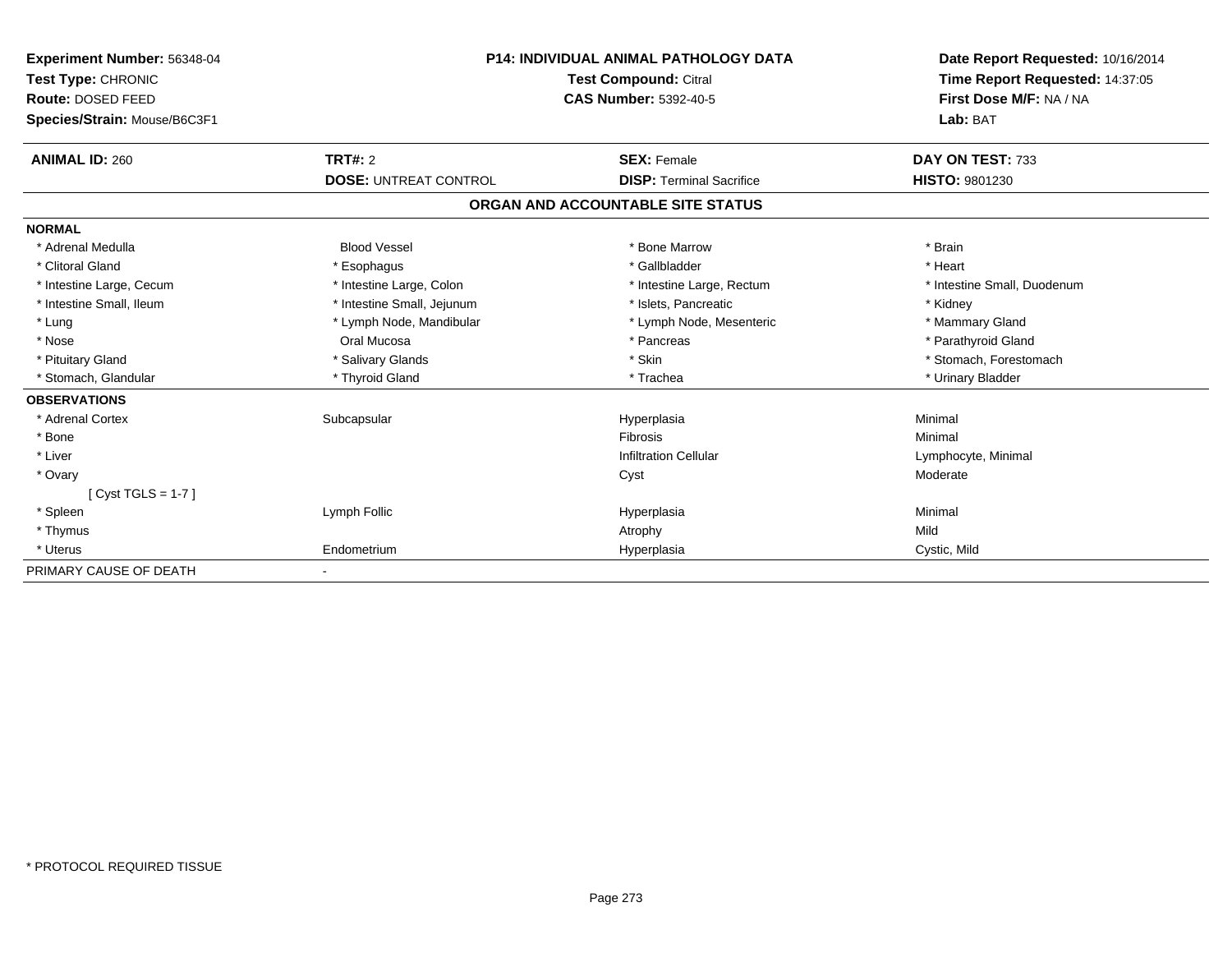| Experiment Number: 56348-04<br>Test Type: CHRONIC<br><b>Route: DOSED FEED</b> | <b>P14: INDIVIDUAL ANIMAL PATHOLOGY DATA</b><br><b>Test Compound: Citral</b><br><b>CAS Number: 5392-40-5</b> |  | Date Report Requested: 10/16/2014<br>Time Report Requested: 14:37:05<br>First Dose M/F: NA / NA |                              |
|-------------------------------------------------------------------------------|--------------------------------------------------------------------------------------------------------------|--|-------------------------------------------------------------------------------------------------|------------------------------|
| Species/Strain: Mouse/B6C3F1                                                  |                                                                                                              |  |                                                                                                 | Lab: BAT                     |
| <b>ANIMAL ID: 261</b>                                                         | <b>TRT#: 2</b>                                                                                               |  | <b>SEX: Female</b>                                                                              | DAY ON TEST: 735             |
|                                                                               | <b>DOSE: UNTREAT CONTROL</b>                                                                                 |  | <b>DISP: Terminal Sacrifice</b>                                                                 | HISTO: 9801231               |
|                                                                               |                                                                                                              |  | ORGAN AND ACCOUNTABLE SITE STATUS                                                               |                              |
| <b>NORMAL</b>                                                                 |                                                                                                              |  |                                                                                                 |                              |
| * Adrenal Medulla                                                             | * Bone                                                                                                       |  | * Bone Marrow                                                                                   | * Brain                      |
| * Clitoral Gland                                                              | * Esophagus                                                                                                  |  | * Gallbladder                                                                                   | * Heart                      |
| * Intestine Large, Cecum                                                      | * Intestine Large, Colon                                                                                     |  | * Intestine Large, Rectum                                                                       | * Intestine Small, Duodenum  |
| * Intestine Small, Ileum                                                      | * Intestine Small, Jejunum                                                                                   |  | * Islets, Pancreatic                                                                            | * Liver                      |
| * Lymph Node, Mandibular                                                      | * Lymph Node, Mesenteric                                                                                     |  | * Mammary Gland                                                                                 | * Nose                       |
| Oral Mucosa                                                                   | * Ovary                                                                                                      |  | * Pancreas                                                                                      | * Parathyroid Gland          |
| * Salivary Glands                                                             | * Stomach, Forestomach                                                                                       |  | * Stomach, Glandular                                                                            | * Thyroid Gland              |
| * Trachea                                                                     | * Urinary Bladder                                                                                            |  |                                                                                                 |                              |
| <b>OBSERVATIONS</b>                                                           |                                                                                                              |  |                                                                                                 |                              |
| * Adrenal Cortex                                                              | Subcapsular                                                                                                  |  | Hyperplasia                                                                                     | Minimal                      |
| <b>Blood Vessel</b>                                                           | Adventitia, Aorta                                                                                            |  | Inflammation                                                                                    | Chronic, Minimal             |
| <b>Harderian Gland</b>                                                        |                                                                                                              |  | Carcinoma                                                                                       |                              |
| [Carcinoma TGLS = 1-9]                                                        |                                                                                                              |  |                                                                                                 |                              |
| * Kidney                                                                      |                                                                                                              |  | Nephropathy                                                                                     | Minimal                      |
| * Lung                                                                        |                                                                                                              |  | Carcinoma                                                                                       | Metastatic (Harderian Gland) |
| [Carcinoma TGLS = $5-10$ ]                                                    |                                                                                                              |  |                                                                                                 |                              |
| Lymph Node                                                                    | Mediastinal                                                                                                  |  | Lymphoma Malignant                                                                              |                              |
|                                                                               | Pancreatic                                                                                                   |  | Lymphoma Malignant                                                                              |                              |
| [ Lymphoma Malignant TGLS = 4-11 ]                                            |                                                                                                              |  |                                                                                                 |                              |
| [ Lymphoma Malignant TGLS = 6-10 ]                                            |                                                                                                              |  |                                                                                                 |                              |
| Mesentery                                                                     | Fat                                                                                                          |  | Necrosis                                                                                        | Minimal                      |
| [Necrosis $TGLS = 3-9$ ]                                                      |                                                                                                              |  |                                                                                                 |                              |
| * Pituitary Gland                                                             | Pars Intermed                                                                                                |  | Adenoma                                                                                         |                              |
| * Skin                                                                        | Dermis                                                                                                       |  | Fibrosis                                                                                        | Focal, Minimal               |
| * Spleen                                                                      |                                                                                                              |  | Hematopoietic Cell Proliferation                                                                | Mild                         |
|                                                                               |                                                                                                              |  | Lymphoma Malignant                                                                              |                              |
| [ Lymphoma Malignant TGLS = 2-4 ]                                             |                                                                                                              |  |                                                                                                 |                              |
| * Thymus                                                                      |                                                                                                              |  | Atrophy                                                                                         | Moderate                     |
| Tooth                                                                         | Pulp                                                                                                         |  | Inflammation                                                                                    | Chronic, Mild                |
| * Uterus                                                                      | Endometrium                                                                                                  |  | Hyperplasia                                                                                     | Cystic, Mild                 |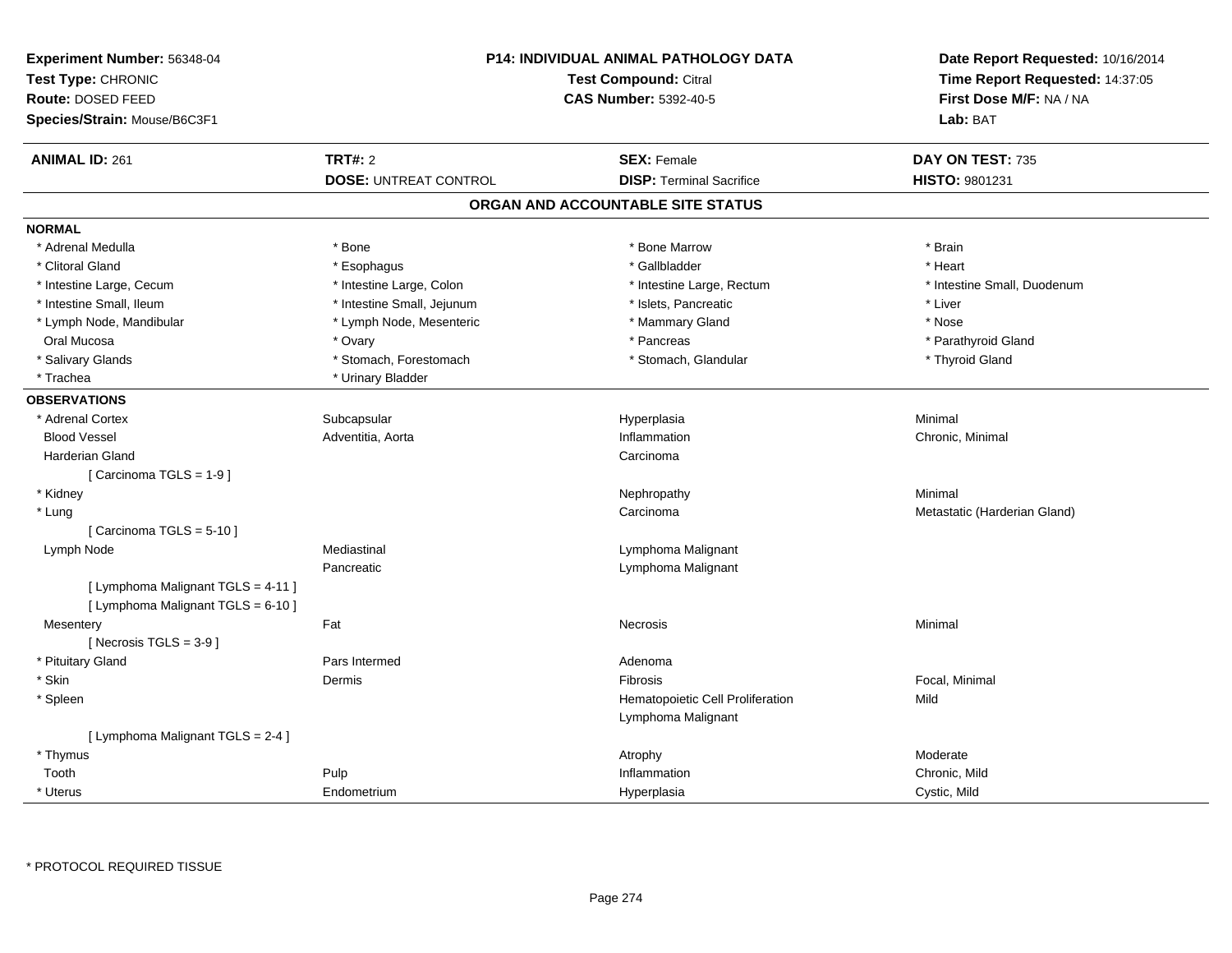| <b>Experiment Number: 56348-04</b> |                                                              | <b>P14: INDIVIDUAL ANIMAL PATHOLOGY DATA</b> | Date Report Requested: 10/16/2014 |  |
|------------------------------------|--------------------------------------------------------------|----------------------------------------------|-----------------------------------|--|
| Test Type: CHRONIC                 | <b>Test Compound: Citral</b><br><b>CAS Number: 5392-40-5</b> |                                              | Time Report Requested: 14:37:05   |  |
| <b>Route: DOSED FEED</b>           |                                                              |                                              | First Dose M/F: NA / NA           |  |
| Species/Strain: Mouse/B6C3F1       |                                                              |                                              | Lab: BAT                          |  |
| <b>ANIMAL ID: 261</b>              | <b>TRT#:</b> 2                                               | <b>SEX:</b> Female                           | DAY ON TEST: 735                  |  |
|                                    | <b>DOSE: UNTREAT CONTROL</b>                                 | <b>DISP: Terminal Sacrifice</b>              | <b>HISTO: 9801231</b>             |  |
|                                    |                                                              | <b>ORGAN AND ACCOUNTABLE SITE STATUS</b>     |                                   |  |
| PRIMARY CAUSE OF DEATH             |                                                              |                                              |                                   |  |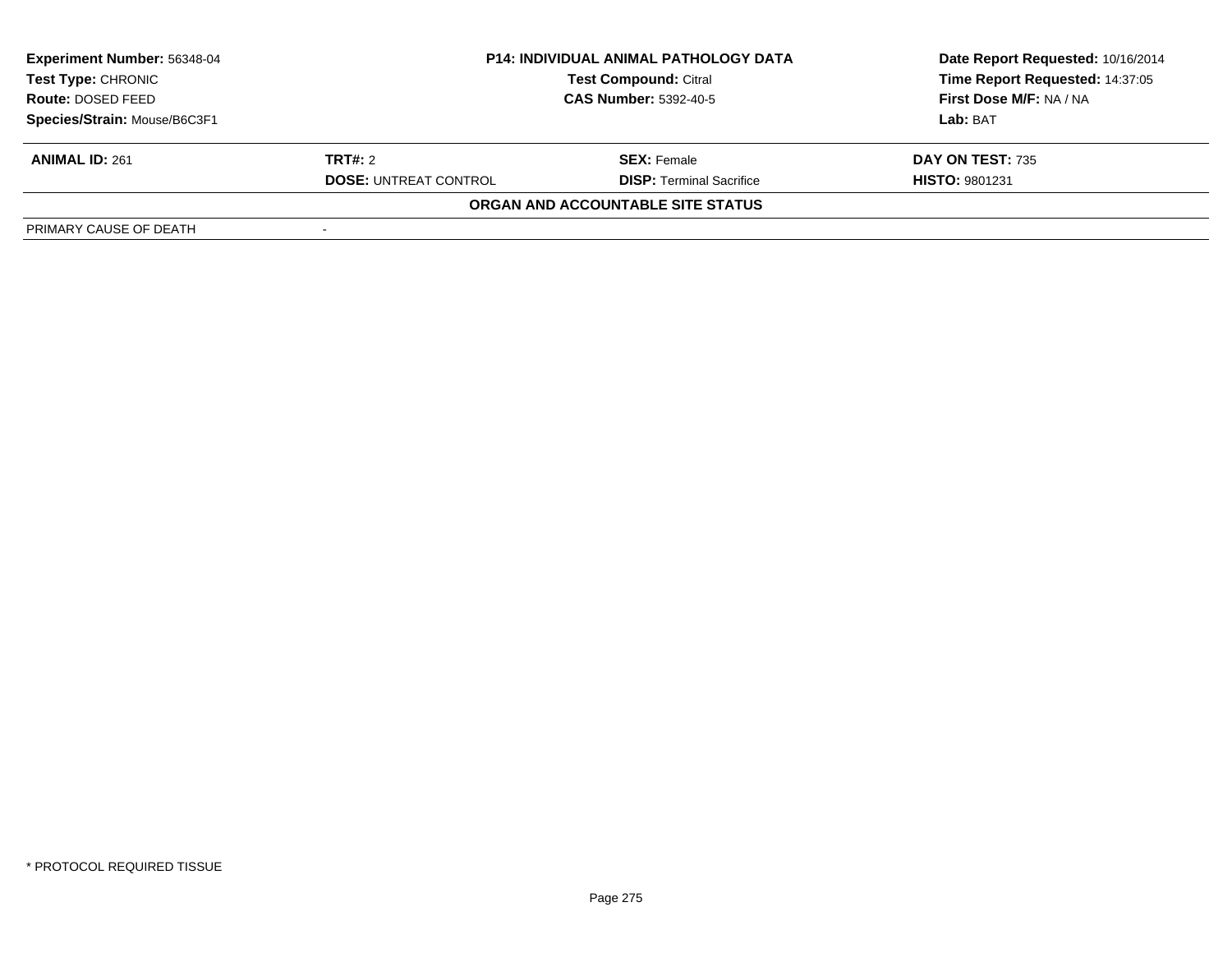| Experiment Number: 56348-04<br>Test Type: CHRONIC<br>Route: DOSED FEED<br>Species/Strain: Mouse/B6C3F1 | P14: INDIVIDUAL ANIMAL PATHOLOGY DATA<br><b>Test Compound: Citral</b><br><b>CAS Number: 5392-40-5</b> |                                                       | Date Report Requested: 10/16/2014<br>Time Report Requested: 14:37:05<br>First Dose M/F: NA / NA<br>Lab: BAT |
|--------------------------------------------------------------------------------------------------------|-------------------------------------------------------------------------------------------------------|-------------------------------------------------------|-------------------------------------------------------------------------------------------------------------|
| <b>ANIMAL ID: 262</b>                                                                                  | <b>TRT#: 2</b><br><b>DOSE: UNTREAT CONTROL</b>                                                        | <b>SEX: Female</b><br><b>DISP: Terminal Sacrifice</b> | DAY ON TEST: 733<br><b>HISTO: N9801232</b>                                                                  |
|                                                                                                        |                                                                                                       | ORGAN AND ACCOUNTABLE SITE STATUS                     |                                                                                                             |
|                                                                                                        |                                                                                                       |                                                       |                                                                                                             |
| <b>NORMAL</b>                                                                                          |                                                                                                       |                                                       |                                                                                                             |
| * Adrenal Medulla                                                                                      | <b>Blood Vessel</b>                                                                                   | * Bone Marrow                                         | * Brain                                                                                                     |
| * Clitoral Gland                                                                                       | * Esophagus                                                                                           | * Gallbladder                                         | * Heart                                                                                                     |
| * Intestine Large, Cecum                                                                               | * Intestine Large, Colon                                                                              | * Intestine Large, Rectum                             | * Intestine Small, Duodenum                                                                                 |
| * Intestine Small, Ileum                                                                               | * Intestine Small, Jejunum                                                                            | * Islets, Pancreatic                                  | * Lung                                                                                                      |
| * Lymph Node, Mandibular                                                                               | * Mammary Gland                                                                                       | * Nose                                                | * Pancreas                                                                                                  |
| * Pituitary Gland                                                                                      | * Salivary Glands                                                                                     | * Skin                                                | * Stomach, Forestomach                                                                                      |
| * Stomach, Glandular                                                                                   | * Thyroid Gland                                                                                       | * Trachea                                             | * Urinary Bladder                                                                                           |
| <b>MISSING</b>                                                                                         |                                                                                                       |                                                       |                                                                                                             |
| * Parathyroid Gland                                                                                    |                                                                                                       |                                                       |                                                                                                             |
| <b>OBSERVATIONS</b>                                                                                    |                                                                                                       |                                                       |                                                                                                             |
| * Adrenal Cortex                                                                                       | Subcapsular                                                                                           | Hyperplasia                                           | Minimal                                                                                                     |
| * Bone                                                                                                 |                                                                                                       | <b>Fibrosis</b>                                       | Minimal                                                                                                     |
| * Kidney                                                                                               | Glomerulus                                                                                            | Inflammation                                          | Chronic, Moderate                                                                                           |
|                                                                                                        |                                                                                                       | Nephropathy                                           | Minimal                                                                                                     |
| * Liver                                                                                                |                                                                                                       | <b>Infiltration Cellular</b>                          | Lymphocyte, Minimal                                                                                         |
|                                                                                                        |                                                                                                       | Inflammation                                          | Granulomatous, Minimal                                                                                      |
| * Lymph Node, Mesenteric                                                                               |                                                                                                       | Hyperplasia                                           | Lymphoid, Moderate                                                                                          |
| Oral Mucosa                                                                                            |                                                                                                       | Inflammation                                          | Chronic Active, Mild                                                                                        |
| * Ovary                                                                                                |                                                                                                       | Cyst                                                  | Moderate                                                                                                    |
| * Spleen                                                                                               | Lymph Follic                                                                                          | Hyperplasia                                           | Marked                                                                                                      |
| * Thymus                                                                                               |                                                                                                       | Hyperplasia                                           | Lymphoid, Minimal                                                                                           |
| * Uterus                                                                                               | Endometrium                                                                                           | Hyperplasia                                           | Cystic, Mild                                                                                                |
| [Hyperplasia TGLS = 1-7]                                                                               |                                                                                                       |                                                       |                                                                                                             |
| PRIMARY CAUSE OF DEATH                                                                                 | $\blacksquare$                                                                                        |                                                       |                                                                                                             |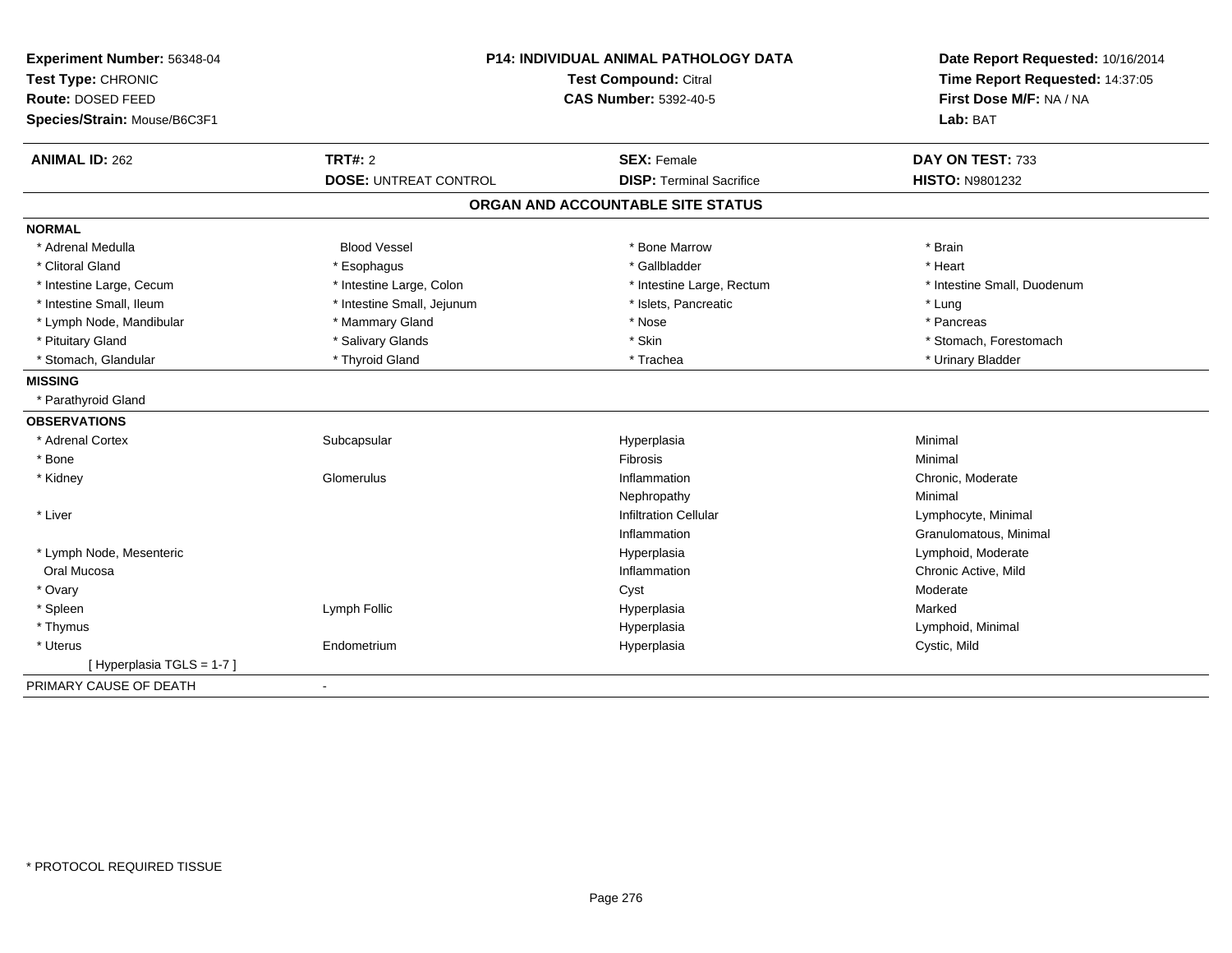| Experiment Number: 56348-04  | <b>P14: INDIVIDUAL ANIMAL PATHOLOGY DATA</b><br><b>Test Compound: Citral</b><br><b>CAS Number: 5392-40-5</b> |                                   | Date Report Requested: 10/16/2014 |
|------------------------------|--------------------------------------------------------------------------------------------------------------|-----------------------------------|-----------------------------------|
| Test Type: CHRONIC           |                                                                                                              |                                   | Time Report Requested: 14:37:05   |
| Route: DOSED FEED            |                                                                                                              |                                   | First Dose M/F: NA / NA           |
| Species/Strain: Mouse/B6C3F1 |                                                                                                              |                                   | Lab: BAT                          |
| <b>ANIMAL ID: 263</b>        | <b>TRT#: 2</b>                                                                                               | <b>SEX: Female</b>                | DAY ON TEST: 733                  |
|                              | <b>DOSE: UNTREAT CONTROL</b>                                                                                 | <b>DISP: Terminal Sacrifice</b>   | <b>HISTO: 9801233</b>             |
|                              |                                                                                                              | ORGAN AND ACCOUNTABLE SITE STATUS |                                   |
| <b>NORMAL</b>                |                                                                                                              |                                   |                                   |
| * Adrenal Medulla            | <b>Blood Vessel</b>                                                                                          | * Bone Marrow                     | * Brain                           |
| * Clitoral Gland             | * Esophagus                                                                                                  | * Gallbladder                     | * Heart                           |
| * Intestine Large, Cecum     | * Intestine Large, Colon                                                                                     | * Intestine Large, Rectum         | * Intestine Small, Duodenum       |
| * Intestine Small, Ileum     | * Intestine Small, Jejunum                                                                                   | * Islets. Pancreatic              | * Kidney                          |
| * Lung                       | * Lymph Node, Mandibular                                                                                     | * Lymph Node, Mesenteric          | * Mammary Gland                   |
| * Nose                       | Oral Mucosa                                                                                                  | * Pancreas                        | * Parathyroid Gland               |
| * Salivary Glands            | * Skin                                                                                                       | * Spleen                          | * Stomach, Forestomach            |
| * Stomach, Glandular         | * Thyroid Gland                                                                                              | * Trachea                         | * Urinary Bladder                 |
| <b>OBSERVATIONS</b>          |                                                                                                              |                                   |                                   |
| * Adrenal Cortex             | Subcapsular                                                                                                  | Hyperplasia                       | Minimal                           |
| * Bone                       |                                                                                                              | <b>Fibrosis</b>                   | Mild                              |
| * Liver                      |                                                                                                              | <b>Clear Cell Focus</b>           |                                   |
|                              |                                                                                                              | <b>Infiltration Cellular</b>      | Lymphocyte, Minimal               |
| * Ovary                      |                                                                                                              | Cyst                              | Moderate                          |
|                              |                                                                                                              | Granulosa Cell Tumor Benign       |                                   |
| * Pituitary Gland            | Pars Distalis                                                                                                | Hyperplasia                       | Focal, Mild                       |
| * Thymus                     |                                                                                                              | Hyperplasia                       | Lymphoid, Mild                    |
| * Uterus                     | Endometrium                                                                                                  | Hyperplasia                       | Cystic, Minimal                   |
| [Hyperplasia TGLS = 1-7]     |                                                                                                              |                                   |                                   |
| PRIMARY CAUSE OF DEATH       | $\blacksquare$                                                                                               |                                   |                                   |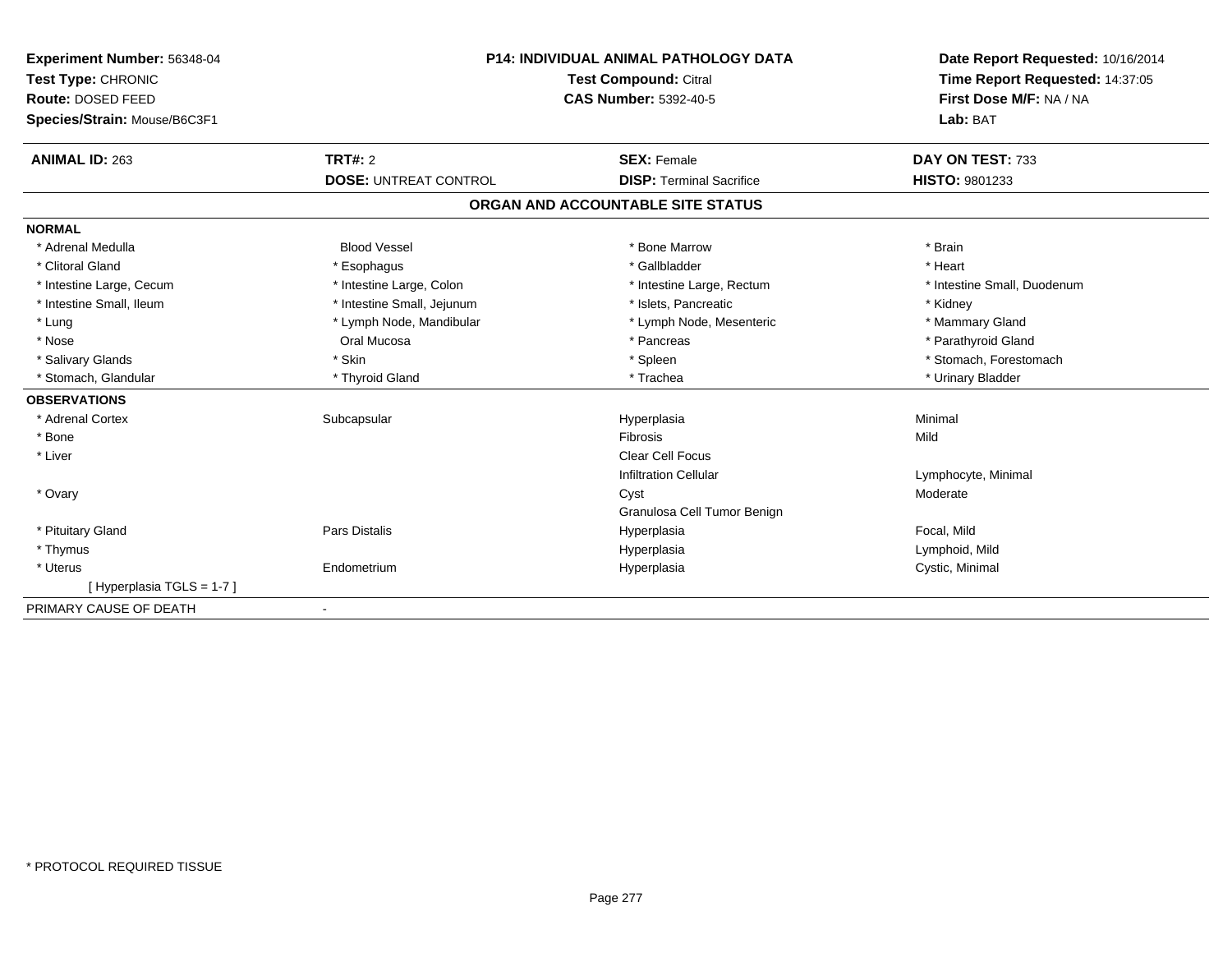| Experiment Number: 56348-04<br>Test Type: CHRONIC<br>Route: DOSED FEED<br>Species/Strain: Mouse/B6C3F1 |                                                | <b>P14: INDIVIDUAL ANIMAL PATHOLOGY DATA</b><br><b>Test Compound: Citral</b><br><b>CAS Number: 5392-40-5</b> |                                    |
|--------------------------------------------------------------------------------------------------------|------------------------------------------------|--------------------------------------------------------------------------------------------------------------|------------------------------------|
| <b>ANIMAL ID: 264</b>                                                                                  | <b>TRT#: 2</b><br><b>DOSE: UNTREAT CONTROL</b> | <b>SEX: Female</b><br><b>DISP: Natural Death</b>                                                             | DAY ON TEST: 557<br>HISTO: 9801234 |
|                                                                                                        |                                                | ORGAN AND ACCOUNTABLE SITE STATUS                                                                            |                                    |
|                                                                                                        |                                                |                                                                                                              |                                    |
| <b>NORMAL</b>                                                                                          |                                                |                                                                                                              |                                    |
| * Adrenal Cortex                                                                                       | * Adrenal Medulla                              | <b>Blood Vessel</b>                                                                                          | * Bone                             |
| * Bone Marrow                                                                                          | * Brain                                        | * Clitoral Gland                                                                                             | * Esophagus                        |
| * Gallbladder                                                                                          | * Intestine Large, Cecum                       | * Intestine Large, Colon                                                                                     | * Intestine Large, Rectum          |
| * Intestine Small, Duodenum                                                                            | * Intestine Small, Ileum                       | * Intestine Small, Jejunum                                                                                   | * Islets, Pancreatic               |
| * Liver<br>* Nose                                                                                      | * Lung                                         | * Lymph Node, Mesenteric<br>* Pancreas                                                                       | * Mammary Gland                    |
| * Skin                                                                                                 | * Ovary                                        |                                                                                                              | * Pituitary Gland<br>* Trachea     |
| * Urinary Bladder                                                                                      | * Stomach, Forestomach<br>* Uterus             | * Stomach, Glandular                                                                                         |                                    |
| <b>MISSING</b>                                                                                         |                                                |                                                                                                              |                                    |
| * Lymph Node, Mandibular                                                                               | * Parathyroid Gland                            | * Salivary Glands                                                                                            | * Thyroid Gland                    |
| <b>OBSERVATIONS</b>                                                                                    |                                                |                                                                                                              |                                    |
| * Heart                                                                                                | Valve                                          | Inflammation                                                                                                 | Chronic, Marked                    |
| * Kidney                                                                                               |                                                | Infarct                                                                                                      | Mild                               |
| * Liver                                                                                                |                                                |                                                                                                              |                                    |
| Note: Liver was focally autolyzed, accounting for gross observation (focus).                           |                                                |                                                                                                              |                                    |
| Mesentery                                                                                              | Fat                                            | Necrosis                                                                                                     | Mild                               |
| [ Necrosis TGLS = $2-9$ ]                                                                              |                                                |                                                                                                              |                                    |
| Oral Mucosa                                                                                            |                                                | Inflammation                                                                                                 | Chronic Active, Minimal            |
| * Spleen                                                                                               |                                                | Hematopoietic Cell Proliferation                                                                             | Moderate                           |
| * Thymus                                                                                               |                                                | Atrophy                                                                                                      | Mild                               |
| PRIMARY CAUSE OF DEATH                                                                                 | - Heart Valve Inflammation                     |                                                                                                              |                                    |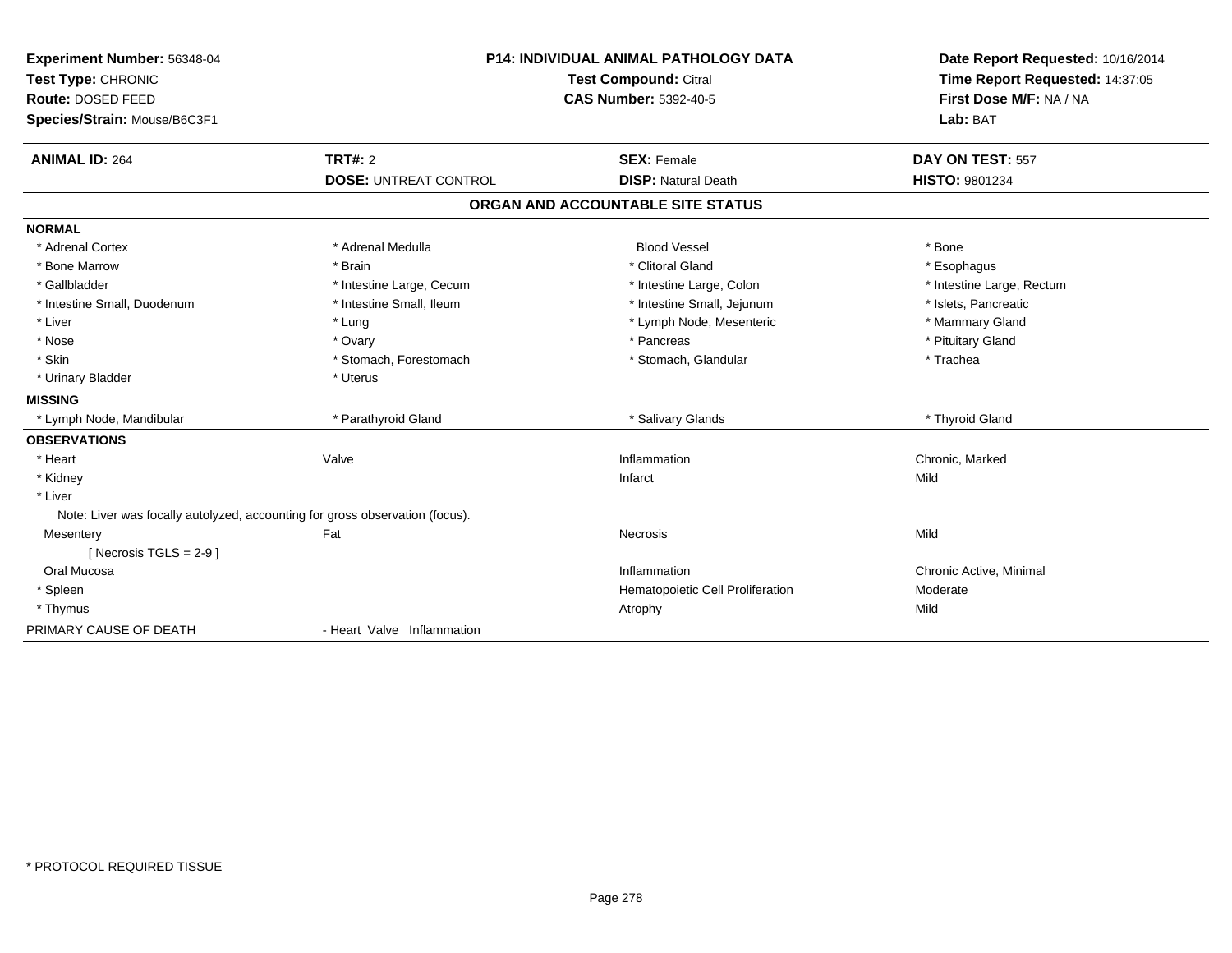| Experiment Number: 56348-04<br>Test Type: CHRONIC<br>Route: DOSED FEED | <b>P14: INDIVIDUAL ANIMAL PATHOLOGY DATA</b><br><b>Test Compound: Citral</b> |                                   | Date Report Requested: 10/16/2014<br>Time Report Requested: 14:37:05<br>First Dose M/F: NA / NA |
|------------------------------------------------------------------------|------------------------------------------------------------------------------|-----------------------------------|-------------------------------------------------------------------------------------------------|
| Species/Strain: Mouse/B6C3F1                                           |                                                                              | <b>CAS Number: 5392-40-5</b>      | Lab: BAT                                                                                        |
| <b>ANIMAL ID: 265</b>                                                  | <b>TRT#: 2</b>                                                               | <b>SEX: Female</b>                | DAY ON TEST: 734                                                                                |
|                                                                        | <b>DOSE: UNTREAT CONTROL</b>                                                 | <b>DISP: Terminal Sacrifice</b>   | HISTO: 9801235                                                                                  |
|                                                                        |                                                                              | ORGAN AND ACCOUNTABLE SITE STATUS |                                                                                                 |
| <b>NORMAL</b>                                                          |                                                                              |                                   |                                                                                                 |
| * Adrenal Medulla                                                      | <b>Blood Vessel</b>                                                          | * Bone Marrow                     | * Brain                                                                                         |
| * Clitoral Gland                                                       | * Esophagus                                                                  | * Gallbladder                     | * Intestine Large, Cecum                                                                        |
| * Intestine Large, Colon                                               | * Intestine Large, Rectum                                                    | * Intestine Small, Duodenum       | * Intestine Small, Ileum                                                                        |
| * Intestine Small, Jejunum                                             | * Islets, Pancreatic                                                         | * Lung                            | * Lymph Node, Mandibular                                                                        |
| * Lymph Node, Mesenteric                                               | * Mammary Gland                                                              | * Nose                            | Oral Mucosa                                                                                     |
| * Pancreas                                                             | * Parathyroid Gland                                                          | * Pituitary Gland                 | * Salivary Glands                                                                               |
| * Skin                                                                 | * Stomach, Forestomach                                                       | * Stomach, Glandular              | * Thyroid Gland                                                                                 |
| * Trachea                                                              | * Urinary Bladder                                                            |                                   |                                                                                                 |
| <b>OBSERVATIONS</b>                                                    |                                                                              |                                   |                                                                                                 |
| * Adrenal Cortex                                                       | Subcapsular                                                                  | Hyperplasia                       | Minimal                                                                                         |
|                                                                        |                                                                              | Hyperplasia                       | Focal, Mild                                                                                     |
| * Bone                                                                 |                                                                              | Fibrosis                          | Minimal                                                                                         |
| * Heart                                                                | Myocardium                                                                   | Degeneration                      | Minimal                                                                                         |
| * Kidney                                                               |                                                                              | Nephropathy                       | Minimal                                                                                         |
| * Liver                                                                |                                                                              | <b>Infiltration Cellular</b>      | Lymphocyte, Minimal                                                                             |
| * Ovary                                                                |                                                                              | Cyst                              | Minimal                                                                                         |
| * Spleen                                                               |                                                                              | Hematopoietic Cell Proliferation  | Minimal                                                                                         |
|                                                                        | Lymph Follic                                                                 | Hyperplasia                       | Mild                                                                                            |
| [ Hyperplasia TGLS = 2-4 ]                                             |                                                                              |                                   |                                                                                                 |
| * Thymus                                                               |                                                                              | Atrophy                           | Moderate                                                                                        |
| * Uterus                                                               | Endometrium                                                                  | Hyperplasia                       | Cystic, Mild                                                                                    |
| [Hyperplasia TGLS = 1-7]                                               |                                                                              |                                   |                                                                                                 |
| PRIMARY CAUSE OF DEATH                                                 |                                                                              |                                   |                                                                                                 |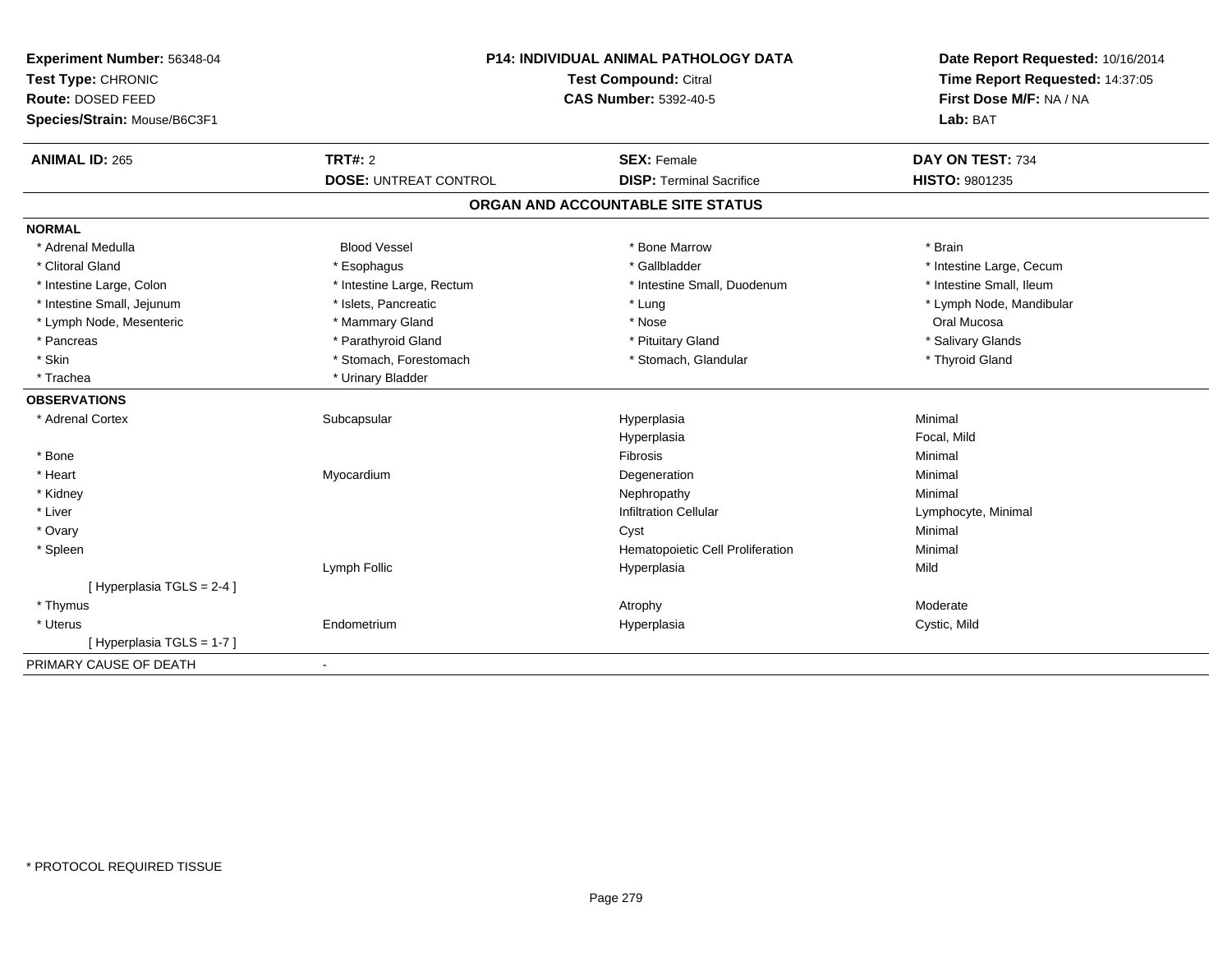| Experiment Number: 56348-04  | <b>P14: INDIVIDUAL ANIMAL PATHOLOGY DATA</b><br><b>Test Compound: Citral</b> |                                   | Date Report Requested: 10/16/2014 |
|------------------------------|------------------------------------------------------------------------------|-----------------------------------|-----------------------------------|
| Test Type: CHRONIC           |                                                                              |                                   | Time Report Requested: 14:37:05   |
| Route: DOSED FEED            |                                                                              | <b>CAS Number: 5392-40-5</b>      | First Dose M/F: NA / NA           |
| Species/Strain: Mouse/B6C3F1 |                                                                              |                                   | Lab: BAT                          |
| <b>ANIMAL ID: 266</b>        | TRT#: 2                                                                      | <b>SEX: Female</b>                | DAY ON TEST: 734                  |
|                              | <b>DOSE: UNTREAT CONTROL</b>                                                 | <b>DISP: Terminal Sacrifice</b>   | HISTO: 9801236                    |
|                              |                                                                              | ORGAN AND ACCOUNTABLE SITE STATUS |                                   |
| <b>NORMAL</b>                |                                                                              |                                   |                                   |
| * Adrenal Medulla            | <b>Blood Vessel</b>                                                          | * Bone                            | * Bone Marrow                     |
| * Brain                      | * Clitoral Gland                                                             | * Esophagus                       | * Gallbladder                     |
| * Heart                      | * Intestine Large, Cecum                                                     | * Intestine Large, Colon          | * Intestine Large, Rectum         |
| * Intestine Small, Duodenum  | * Intestine Small, Ileum                                                     | * Intestine Small, Jejunum        | * Islets, Pancreatic              |
| * Kidney                     | * Lung                                                                       | * Lymph Node, Mandibular          | * Lymph Node, Mesenteric          |
| * Mammary Gland              | * Nose                                                                       | Oral Mucosa                       | * Pancreas                        |
| * Parathyroid Gland          | * Pituitary Gland                                                            | * Salivary Glands                 | * Skin                            |
| * Spleen                     | * Stomach, Forestomach                                                       | * Stomach, Glandular              | * Thyroid Gland                   |
| * Trachea                    | * Urinary Bladder                                                            |                                   |                                   |
| <b>OBSERVATIONS</b>          |                                                                              |                                   |                                   |
| * Adrenal Cortex             | Subcapsular                                                                  | Hyperplasia                       | Minimal                           |
| * Liver                      |                                                                              | Inflammation                      | Granulomatous, Minimal            |
| Mesentery                    |                                                                              | Inflammation                      | Granulomatous, Mild               |
| * Ovary                      |                                                                              | Cyst                              | Moderate                          |
| [Cyst TGLS = 1-7]            |                                                                              |                                   |                                   |
| * Thymus                     |                                                                              | Atrophy                           | Minimal                           |
| * Uterus                     | Endometrium                                                                  | Hyperplasia                       | Cystic, Minimal                   |
| PRIMARY CAUSE OF DEATH       |                                                                              |                                   |                                   |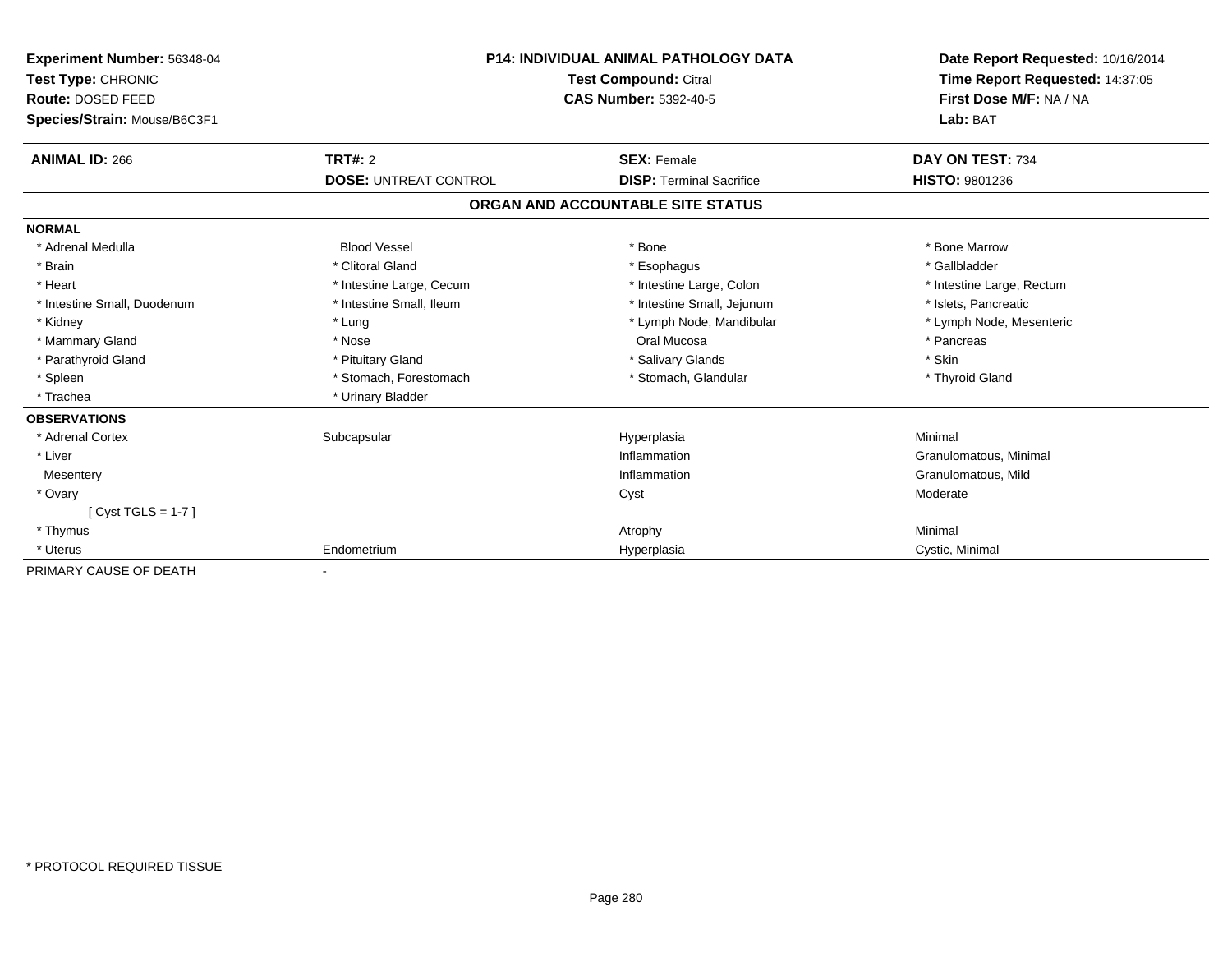| Experiment Number: 56348-04<br>Test Type: CHRONIC<br>Route: DOSED FEED<br>Species/Strain: Mouse/B6C3F1 | <b>P14: INDIVIDUAL ANIMAL PATHOLOGY DATA</b><br>Test Compound: Citral<br><b>CAS Number: 5392-40-5</b> |                                   | Date Report Requested: 10/16/2014<br>Time Report Requested: 14:37:05<br>First Dose M/F: NA / NA<br>Lab: BAT |
|--------------------------------------------------------------------------------------------------------|-------------------------------------------------------------------------------------------------------|-----------------------------------|-------------------------------------------------------------------------------------------------------------|
| <b>ANIMAL ID: 267</b>                                                                                  | TRT#: 2                                                                                               | <b>SEX: Female</b>                | DAY ON TEST: 545                                                                                            |
|                                                                                                        | <b>DOSE: UNTREAT CONTROL</b>                                                                          | <b>DISP:</b> Moribund Sacrifice   | <b>HISTO: 9801237</b>                                                                                       |
|                                                                                                        |                                                                                                       | ORGAN AND ACCOUNTABLE SITE STATUS |                                                                                                             |
| <b>NORMAL</b>                                                                                          |                                                                                                       |                                   |                                                                                                             |
| <b>Blood Vessel</b>                                                                                    | * Bone                                                                                                | * Bone Marrow                     | * Brain                                                                                                     |
| * Esophagus                                                                                            | * Gallbladder                                                                                         | * Heart                           | * Intestine Large, Cecum                                                                                    |
| * Intestine Large, Colon                                                                               | * Intestine Large, Rectum                                                                             | * Intestine Small, Duodenum       | * Intestine Small, Ileum                                                                                    |
| * Intestine Small, Jejunum                                                                             | * Islets, Pancreatic                                                                                  | * Liver                           | * Lymph Node, Mandibular                                                                                    |
| * Lymph Node, Mesenteric                                                                               | * Mammary Gland                                                                                       | * Nose                            | * Ovary                                                                                                     |
| * Pancreas                                                                                             | * Pituitary Gland                                                                                     | * Salivary Glands                 | * Skin                                                                                                      |
| * Stomach, Forestomach                                                                                 | * Stomach, Glandular                                                                                  | * Trachea                         | * Urinary Bladder                                                                                           |
| <b>MISSING</b>                                                                                         |                                                                                                       |                                   |                                                                                                             |
| * Clitoral Gland                                                                                       | * Parathyroid Gland                                                                                   | * Thyroid Gland                   |                                                                                                             |
| <b>OBSERVATIONS</b>                                                                                    |                                                                                                       |                                   |                                                                                                             |
| * Adrenal Cortex                                                                                       | Subcapsular                                                                                           | Hyperplasia                       | Minimal                                                                                                     |
| * Adrenal Medulla                                                                                      |                                                                                                       | Pheochromocytoma Malignant        |                                                                                                             |
| [Pheochromocytoma Malignant TGLS = 1-9]                                                                |                                                                                                       |                                   |                                                                                                             |
| * Kidney                                                                                               |                                                                                                       | Nephropathy                       | Minimal                                                                                                     |
| * Lung                                                                                                 |                                                                                                       | Pheochromocytoma Malignant        | Metastatic (Adrenal Medulla)                                                                                |
| Oral Mucosa                                                                                            |                                                                                                       | Inflammation                      | Chronic Active, Mild                                                                                        |
|                                                                                                        |                                                                                                       | Ulcer                             | Minimal                                                                                                     |
| * Spleen                                                                                               | Lymph Follic                                                                                          | Atrophy                           | Moderate                                                                                                    |
| * Thymus                                                                                               |                                                                                                       | Atrophy                           | Moderate                                                                                                    |
| * Uterus                                                                                               | Endometrium                                                                                           | Hyperplasia                       | Cystic, Minimal                                                                                             |
| PRIMARY CAUSE OF DEATH                                                                                 | - Adrenal Medulla<br>Pheochromocytoma Malignant                                                       |                                   |                                                                                                             |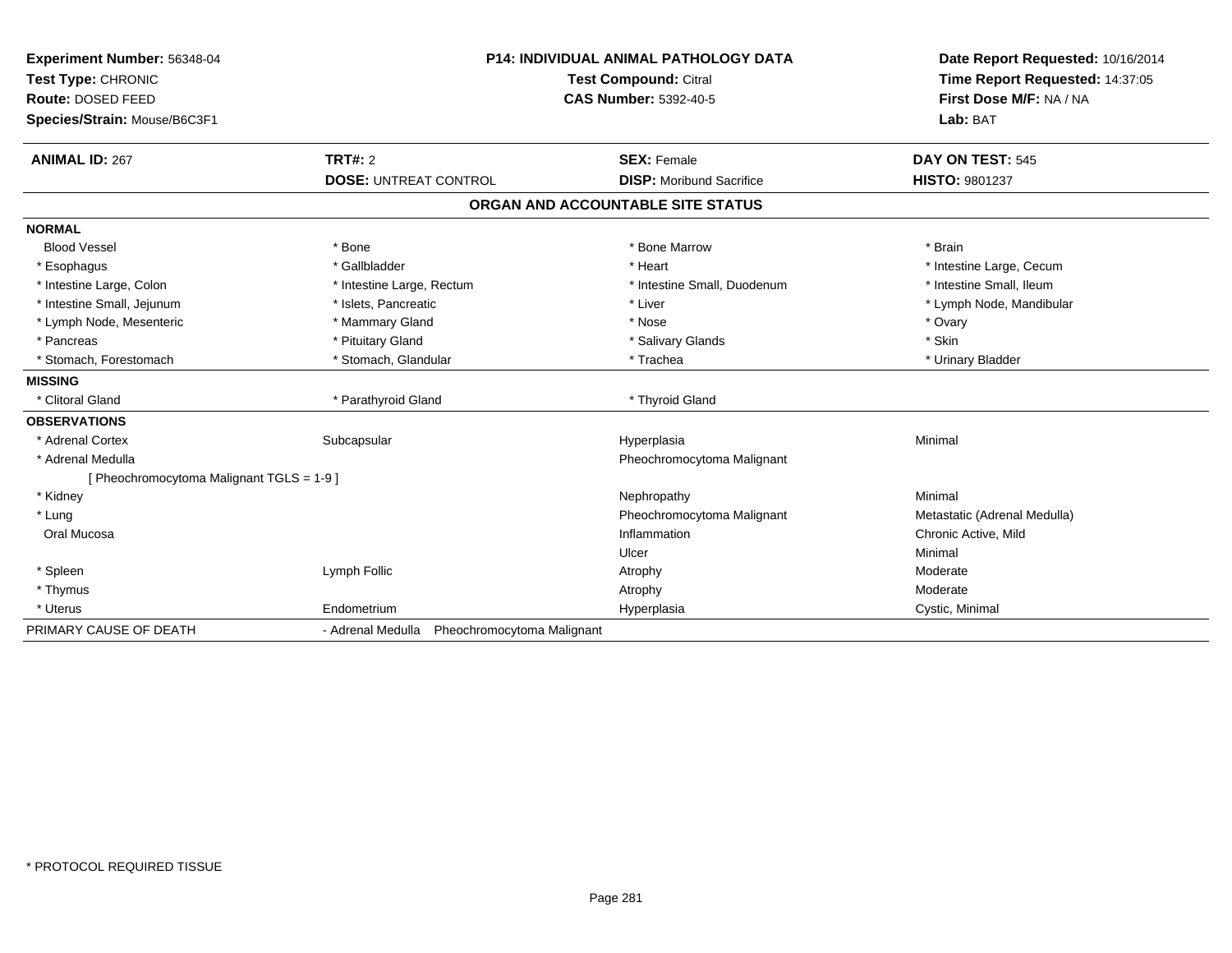| Experiment Number: 56348-04<br>Test Type: CHRONIC<br>Route: DOSED FEED<br>Species/Strain: Mouse/B6C3F1 | <b>P14: INDIVIDUAL ANIMAL PATHOLOGY DATA</b><br>Test Compound: Citral<br><b>CAS Number: 5392-40-5</b> |                                   | Date Report Requested: 10/16/2014<br>Time Report Requested: 14:37:05<br>First Dose M/F: NA / NA<br>Lab: BAT |  |
|--------------------------------------------------------------------------------------------------------|-------------------------------------------------------------------------------------------------------|-----------------------------------|-------------------------------------------------------------------------------------------------------------|--|
| <b>ANIMAL ID: 268</b>                                                                                  | TRT#: 2                                                                                               | <b>SEX: Female</b>                | DAY ON TEST: 734                                                                                            |  |
|                                                                                                        | <b>DOSE: UNTREAT CONTROL</b>                                                                          | <b>DISP: Terminal Sacrifice</b>   | <b>HISTO: 9801238</b>                                                                                       |  |
|                                                                                                        |                                                                                                       | ORGAN AND ACCOUNTABLE SITE STATUS |                                                                                                             |  |
| <b>NORMAL</b>                                                                                          |                                                                                                       |                                   |                                                                                                             |  |
| * Adrenal Medulla                                                                                      | <b>Blood Vessel</b>                                                                                   | * Bone                            | * Bone Marrow                                                                                               |  |
| * Brain                                                                                                | * Clitoral Gland                                                                                      | * Esophagus                       | * Gallbladder                                                                                               |  |
| * Heart                                                                                                | * Intestine Large, Cecum                                                                              | * Intestine Large, Colon          | * Intestine Large, Rectum                                                                                   |  |
| * Intestine Small, Duodenum                                                                            | * Intestine Small, Ileum                                                                              | * Intestine Small, Jejunum        | * Islets, Pancreatic                                                                                        |  |
| * Lung                                                                                                 | * Lymph Node, Mandibular                                                                              | * Lymph Node, Mesenteric          | * Mammary Gland                                                                                             |  |
| * Nose                                                                                                 | * Ovary                                                                                               | * Pancreas                        | * Parathyroid Gland                                                                                         |  |
| * Pituitary Gland                                                                                      | * Salivary Glands                                                                                     | * Skin                            | * Spleen                                                                                                    |  |
| * Stomach, Forestomach                                                                                 | * Thymus                                                                                              | * Thyroid Gland                   | * Trachea                                                                                                   |  |
| * Urinary Bladder                                                                                      |                                                                                                       |                                   |                                                                                                             |  |
| <b>OBSERVATIONS</b>                                                                                    |                                                                                                       |                                   |                                                                                                             |  |
| * Adrenal Cortex                                                                                       | Subcapsular                                                                                           | Hyperplasia                       | Minimal                                                                                                     |  |
| * Kidney                                                                                               |                                                                                                       | Nephropathy                       | Minimal                                                                                                     |  |
| * Liver                                                                                                |                                                                                                       | Inflammation                      | Granulomatous, Minimal                                                                                      |  |
| Oral Mucosa                                                                                            |                                                                                                       | Inflammation                      | Chronic Active, Mild                                                                                        |  |
| * Stomach, Glandular                                                                                   | Artery                                                                                                | Inflammation                      | Chronic, Minimal                                                                                            |  |
| * Uterus                                                                                               | Endometrium                                                                                           | Hyperplasia                       | Cystic, Minimal                                                                                             |  |
| [Hyperplasia TGLS = 1-7]                                                                               |                                                                                                       |                                   |                                                                                                             |  |
| PRIMARY CAUSE OF DEATH                                                                                 |                                                                                                       |                                   |                                                                                                             |  |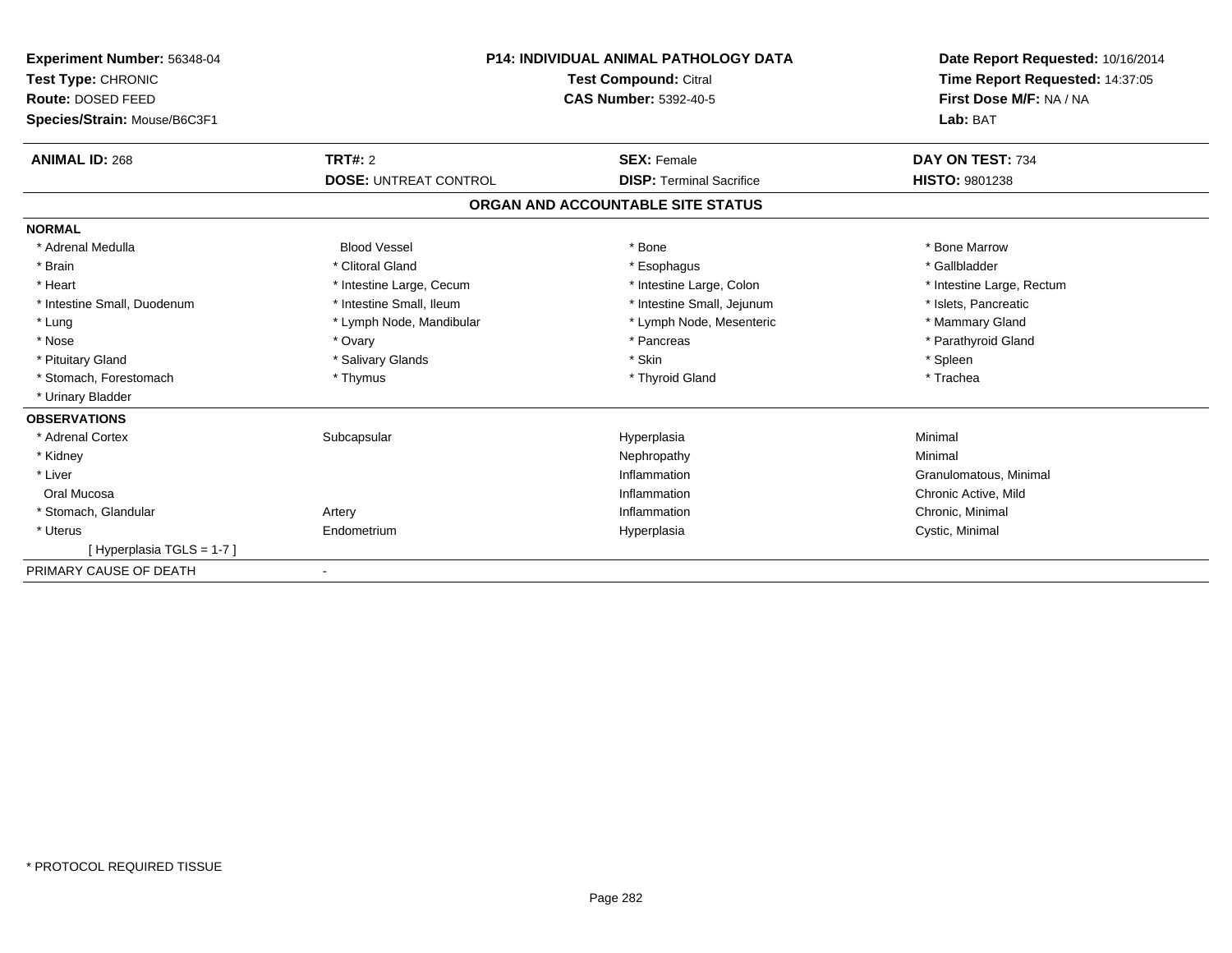| Experiment Number: 56348-04<br>Test Type: CHRONIC<br>Route: DOSED FEED<br>Species/Strain: Mouse/B6C3F1 |                              | <b>P14: INDIVIDUAL ANIMAL PATHOLOGY DATA</b><br><b>Test Compound: Citral</b><br><b>CAS Number: 5392-40-5</b> | Date Report Requested: 10/16/2014<br>Time Report Requested: 14:37:05<br>First Dose M/F: NA / NA<br>Lab: BAT |
|--------------------------------------------------------------------------------------------------------|------------------------------|--------------------------------------------------------------------------------------------------------------|-------------------------------------------------------------------------------------------------------------|
| <b>ANIMAL ID: 269</b>                                                                                  | <b>TRT#: 2</b>               | <b>SEX: Female</b>                                                                                           | DAY ON TEST: 544                                                                                            |
|                                                                                                        | <b>DOSE: UNTREAT CONTROL</b> | <b>DISP: Natural Death</b>                                                                                   | <b>HISTO: 9801239</b>                                                                                       |
|                                                                                                        |                              | ORGAN AND ACCOUNTABLE SITE STATUS                                                                            |                                                                                                             |
| <b>NORMAL</b>                                                                                          |                              |                                                                                                              |                                                                                                             |
| * Adrenal Medulla                                                                                      | <b>Blood Vessel</b>          | * Bone                                                                                                       | * Bone Marrow                                                                                               |
| * Brain                                                                                                | * Clitoral Gland             | * Esophagus                                                                                                  | * Gallbladder                                                                                               |
| * Intestine Large, Cecum                                                                               | * Intestine Large, Colon     | * Intestine Large, Rectum                                                                                    | * Intestine Small, Duodenum                                                                                 |
| * Intestine Small, Ileum                                                                               | * Intestine Small, Jejunum   | * Islets, Pancreatic                                                                                         | * Liver                                                                                                     |
| * Lung                                                                                                 | * Lymph Node, Mandibular     | * Mammary Gland                                                                                              | * Nose                                                                                                      |
| Oral Mucosa                                                                                            | * Ovary                      | * Pancreas                                                                                                   | * Parathyroid Gland                                                                                         |
| * Pituitary Gland                                                                                      | * Salivary Glands            | * Skin                                                                                                       | * Spleen                                                                                                    |
| * Stomach, Forestomach                                                                                 | * Stomach, Glandular         | * Thyroid Gland                                                                                              | * Trachea                                                                                                   |
| * Urinary Bladder                                                                                      |                              |                                                                                                              |                                                                                                             |
| <b>MISSING</b>                                                                                         |                              |                                                                                                              |                                                                                                             |
| * Lymph Node, Mesenteric                                                                               |                              |                                                                                                              |                                                                                                             |
| <b>OBSERVATIONS</b>                                                                                    |                              |                                                                                                              |                                                                                                             |
| * Adrenal Cortex                                                                                       | Subcapsular                  | Hyperplasia                                                                                                  | Minimal                                                                                                     |
| * Heart                                                                                                | Myocardium                   | Degeneration                                                                                                 | Mild                                                                                                        |
|                                                                                                        | Valve                        | Inflammation                                                                                                 | Chronic, Marked                                                                                             |
| * Kidney                                                                                               |                              | Infarct                                                                                                      | Mild                                                                                                        |
| * Thymus                                                                                               |                              | Atrophy                                                                                                      | Moderate                                                                                                    |
| * Uterus                                                                                               | Endometrium                  | Hyperplasia                                                                                                  | Cystic, Minimal                                                                                             |
| PRIMARY CAUSE OF DEATH                                                                                 | - Heart Valve Inflammation   |                                                                                                              |                                                                                                             |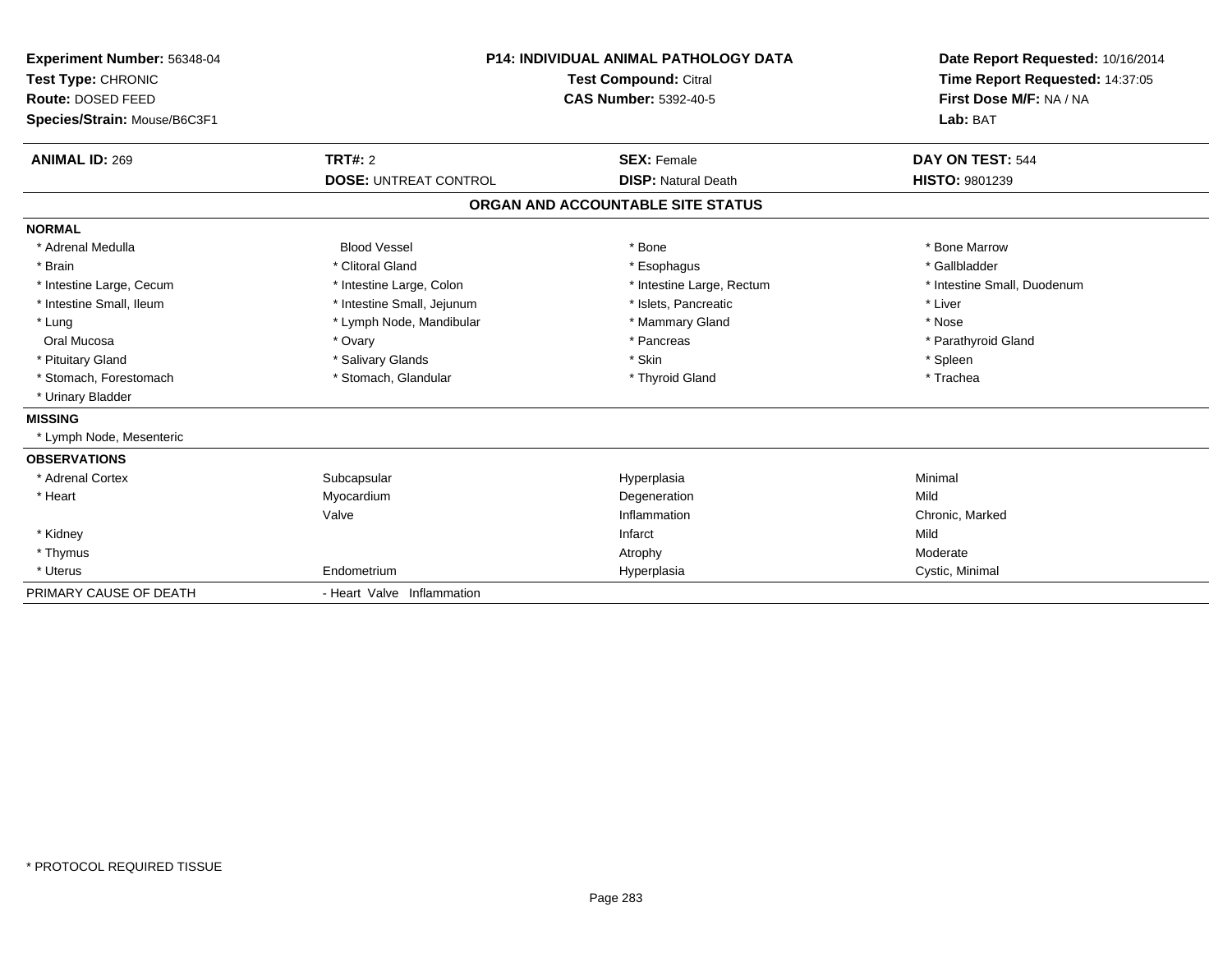| Experiment Number: 56348-04<br>Test Type: CHRONIC<br>Route: DOSED FEED<br>Species/Strain: Mouse/B6C3F1 |                              | P14: INDIVIDUAL ANIMAL PATHOLOGY DATA<br><b>Test Compound: Citral</b><br><b>CAS Number: 5392-40-5</b> |                           |
|--------------------------------------------------------------------------------------------------------|------------------------------|-------------------------------------------------------------------------------------------------------|---------------------------|
| <b>ANIMAL ID: 270</b>                                                                                  | <b>TRT#: 2</b>               | <b>SEX: Female</b>                                                                                    | DAY ON TEST: 735          |
|                                                                                                        | <b>DOSE: UNTREAT CONTROL</b> | <b>DISP: Terminal Sacrifice</b>                                                                       | <b>HISTO: 9801240</b>     |
|                                                                                                        |                              | ORGAN AND ACCOUNTABLE SITE STATUS                                                                     |                           |
| <b>NORMAL</b>                                                                                          |                              |                                                                                                       |                           |
| * Adrenal Medulla                                                                                      | <b>Blood Vessel</b>          | * Bone                                                                                                | * Bone Marrow             |
| * Brain                                                                                                | * Clitoral Gland             | * Esophagus                                                                                           | * Gallbladder             |
| * Heart                                                                                                | * Intestine Large, Cecum     | * Intestine Large, Colon                                                                              | * Intestine Large, Rectum |
| * Intestine Small, Duodenum                                                                            | * Intestine Small, Ileum     | * Intestine Small, Jejunum                                                                            | * Islets, Pancreatic      |
| * Kidney                                                                                               | * Lung                       | * Lymph Node, Mandibular                                                                              | * Lymph Node, Mesenteric  |
| * Mammary Gland                                                                                        | * Nose                       | * Pancreas                                                                                            | * Parathyroid Gland       |
| * Salivary Glands                                                                                      | * Skin                       | * Stomach, Glandular                                                                                  | * Thyroid Gland           |
| * Trachea                                                                                              | * Urinary Bladder            |                                                                                                       |                           |
| <b>OBSERVATIONS</b>                                                                                    |                              |                                                                                                       |                           |
| * Adrenal Cortex                                                                                       | Subcapsular                  | Hyperplasia                                                                                           | Minimal                   |
|                                                                                                        |                              | Hypertrophy                                                                                           | Focal, Minimal            |
| * Liver                                                                                                |                              | Hepatocellular Adenoma                                                                                |                           |
|                                                                                                        |                              | Inflammation                                                                                          | Granulomatous, Minimal    |
| [ Hepatocellular Adenoma TGLS = 2-9 ]                                                                  |                              |                                                                                                       |                           |
| Oral Mucosa                                                                                            |                              | Inflammation                                                                                          | Chronic Active, Minimal   |
| * Ovary                                                                                                |                              | <b>Necrosis</b>                                                                                       | Focal, Moderate           |
| * Pituitary Gland                                                                                      | Pars Distalis                | Hyperplasia                                                                                           | Focal, Minimal            |
| * Spleen                                                                                               | Lymph Follic                 | Hyperplasia                                                                                           | Minimal                   |
| * Stomach, Forestomach                                                                                 | Epithelium                   | Hyperplasia                                                                                           | Focal, Minimal            |
|                                                                                                        |                              | <b>Infiltration Cellular</b>                                                                          | Lymphocyte, Minimal       |
| * Thymus                                                                                               |                              | Atrophy                                                                                               | Minimal                   |
| * Uterus                                                                                               | Endometrium                  | Hyperplasia                                                                                           | Cystic, Minimal           |
| [ Hyperplasia TGLS = 1-7 ]                                                                             |                              |                                                                                                       |                           |
| PRIMARY CAUSE OF DEATH                                                                                 | $\blacksquare$               |                                                                                                       |                           |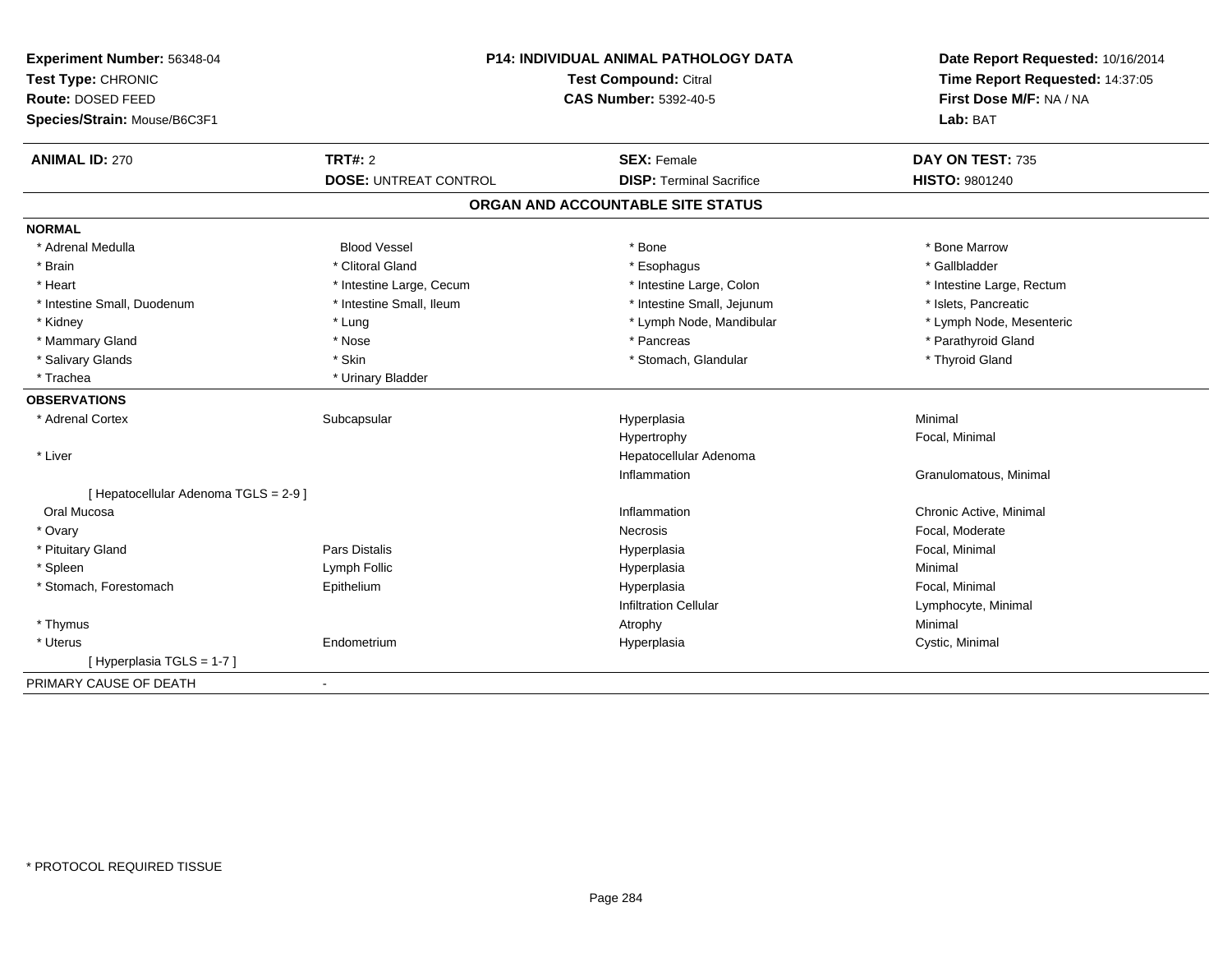| Experiment Number: 56348-04<br>Test Type: CHRONIC<br>Route: DOSED FEED<br>Species/Strain: Mouse/B6C3F1 |                              | <b>P14: INDIVIDUAL ANIMAL PATHOLOGY DATA</b><br>Test Compound: Citral<br><b>CAS Number: 5392-40-5</b> | Date Report Requested: 10/16/2014<br>Time Report Requested: 14:37:05<br>First Dose M/F: NA / NA<br>Lab: BAT |  |
|--------------------------------------------------------------------------------------------------------|------------------------------|-------------------------------------------------------------------------------------------------------|-------------------------------------------------------------------------------------------------------------|--|
| <b>ANIMAL ID: 271</b>                                                                                  | TRT#: 2                      | <b>SEX: Female</b>                                                                                    | DAY ON TEST: 734                                                                                            |  |
|                                                                                                        | <b>DOSE: UNTREAT CONTROL</b> | <b>DISP: Terminal Sacrifice</b>                                                                       | <b>HISTO: 9801241</b>                                                                                       |  |
|                                                                                                        |                              | ORGAN AND ACCOUNTABLE SITE STATUS                                                                     |                                                                                                             |  |
| <b>NORMAL</b>                                                                                          |                              |                                                                                                       |                                                                                                             |  |
| * Adrenal Medulla                                                                                      | <b>Blood Vessel</b>          | * Bone                                                                                                | * Bone Marrow                                                                                               |  |
| * Brain                                                                                                | * Clitoral Gland             | * Esophagus                                                                                           | * Gallbladder                                                                                               |  |
| * Heart                                                                                                | * Intestine Large, Cecum     | * Intestine Large, Colon                                                                              | * Intestine Large, Rectum                                                                                   |  |
| * Intestine Small, Duodenum                                                                            | * Intestine Small, Ileum     | * Intestine Small, Jejunum                                                                            | * Islets, Pancreatic                                                                                        |  |
| * Kidney                                                                                               | * Lung                       | * Lymph Node, Mandibular                                                                              | * Lymph Node, Mesenteric                                                                                    |  |
| * Mammary Gland                                                                                        | * Nose                       | Oral Mucosa                                                                                           | * Pancreas                                                                                                  |  |
| * Parathyroid Gland                                                                                    | * Pituitary Gland            | * Salivary Glands                                                                                     | * Skin                                                                                                      |  |
| * Stomach, Forestomach                                                                                 | * Stomach, Glandular         | * Thyroid Gland                                                                                       | * Trachea                                                                                                   |  |
| * Urinary Bladder                                                                                      |                              |                                                                                                       |                                                                                                             |  |
| <b>OBSERVATIONS</b>                                                                                    |                              |                                                                                                       |                                                                                                             |  |
| * Adrenal Cortex                                                                                       | Subcapsular                  | Hyperplasia                                                                                           | Minimal                                                                                                     |  |
| * Liver                                                                                                |                              | <b>Infiltration Cellular</b>                                                                          | Lymphocyte, Minimal                                                                                         |  |
|                                                                                                        |                              | Inflammation                                                                                          | Granulomatous, Minimal                                                                                      |  |
|                                                                                                        |                              | <b>Mixed Cell Focus</b>                                                                               |                                                                                                             |  |
| * Ovary                                                                                                |                              | Cyst                                                                                                  | Moderate                                                                                                    |  |
| [ $Cyst TGLS = 1-7$ ]                                                                                  |                              |                                                                                                       |                                                                                                             |  |
| * Spleen                                                                                               |                              | Hematopoietic Cell Proliferation                                                                      | Minimal                                                                                                     |  |
| * Thymus                                                                                               |                              | Atrophy                                                                                               | Mild                                                                                                        |  |
| * Uterus                                                                                               | Endometrium                  | Hyperplasia                                                                                           | Cystic, Minimal                                                                                             |  |
| [Hyperplasia TGLS = 2-7]                                                                               |                              |                                                                                                       |                                                                                                             |  |
| PRIMARY CAUSE OF DEATH                                                                                 |                              |                                                                                                       |                                                                                                             |  |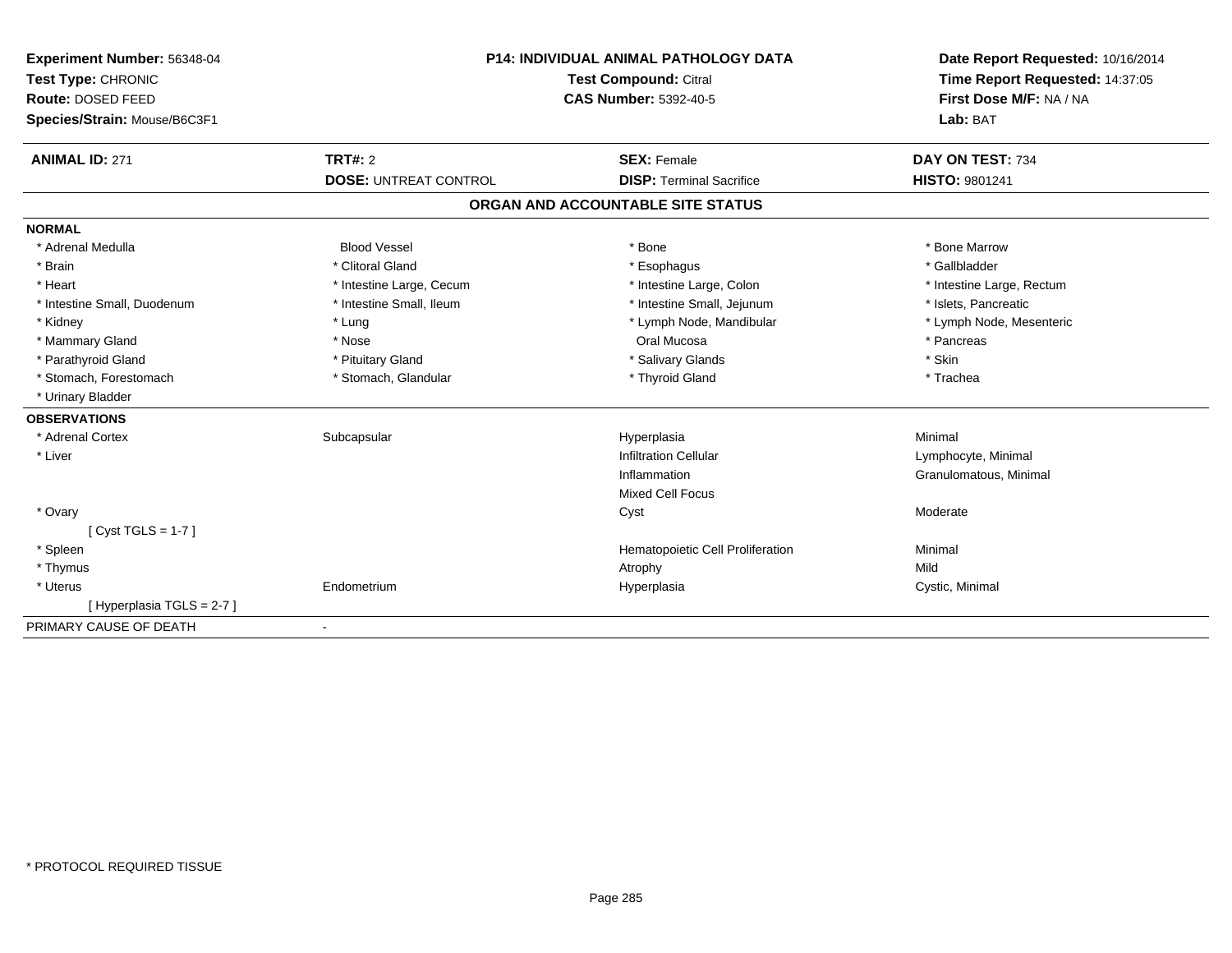| Experiment Number: 56348-04<br>Test Type: CHRONIC<br>Route: DOSED FEED<br>Species/Strain: Mouse/B6C3F1 |                              | <b>P14: INDIVIDUAL ANIMAL PATHOLOGY DATA</b><br><b>Test Compound: Citral</b><br><b>CAS Number: 5392-40-5</b> | Date Report Requested: 10/16/2014<br>Time Report Requested: 14:37:05<br>First Dose M/F: NA / NA<br>Lab: BAT |  |
|--------------------------------------------------------------------------------------------------------|------------------------------|--------------------------------------------------------------------------------------------------------------|-------------------------------------------------------------------------------------------------------------|--|
| <b>ANIMAL ID: 272</b>                                                                                  | TRT#: 2                      | <b>SEX: Female</b>                                                                                           | DAY ON TEST: 734                                                                                            |  |
|                                                                                                        | <b>DOSE: UNTREAT CONTROL</b> | <b>DISP: Terminal Sacrifice</b>                                                                              | <b>HISTO: 9801242</b>                                                                                       |  |
|                                                                                                        |                              | ORGAN AND ACCOUNTABLE SITE STATUS                                                                            |                                                                                                             |  |
| <b>NORMAL</b>                                                                                          |                              |                                                                                                              |                                                                                                             |  |
| * Adrenal Medulla                                                                                      | <b>Blood Vessel</b>          | * Bone                                                                                                       | * Bone Marrow                                                                                               |  |
| * Brain                                                                                                | * Clitoral Gland             | * Esophagus                                                                                                  | * Gallbladder                                                                                               |  |
| * Heart                                                                                                | * Intestine Large, Cecum     | * Intestine Large, Colon                                                                                     | * Intestine Large, Rectum                                                                                   |  |
| * Intestine Small, Duodenum                                                                            | * Intestine Small, Ileum     | * Intestine Small, Jejunum                                                                                   | * Islets, Pancreatic                                                                                        |  |
| * Kidney                                                                                               | * Lung                       | * Lymph Node, Mandibular                                                                                     | * Lymph Node, Mesenteric                                                                                    |  |
| * Mammary Gland                                                                                        | * Nose                       | * Ovary                                                                                                      | * Pancreas                                                                                                  |  |
| * Pituitary Gland                                                                                      | * Salivary Glands            | * Skin                                                                                                       | * Spleen                                                                                                    |  |
| * Stomach, Forestomach                                                                                 | * Stomach, Glandular         | * Thyroid Gland                                                                                              | * Trachea                                                                                                   |  |
| * Urinary Bladder                                                                                      |                              |                                                                                                              |                                                                                                             |  |
| <b>OBSERVATIONS</b>                                                                                    |                              |                                                                                                              |                                                                                                             |  |
| * Adrenal Cortex                                                                                       | Subcapsular                  | Hyperplasia                                                                                                  | Minimal                                                                                                     |  |
| * Liver                                                                                                |                              | Vacuolization Cytoplasmic                                                                                    | Focal, Minimal                                                                                              |  |
| Oral Mucosa                                                                                            |                              | Inflammation                                                                                                 | Chronic Active, Minimal                                                                                     |  |
| * Parathyroid Gland                                                                                    |                              | Inflammation                                                                                                 | Granulomatous, Minimal                                                                                      |  |
| * Thymus                                                                                               |                              | Atrophy                                                                                                      | Mild                                                                                                        |  |
| * Uterus                                                                                               | Endometrium                  | Hyperplasia                                                                                                  | Cystic, Mild                                                                                                |  |
| [Hyperplasia TGLS = 1-7]                                                                               |                              |                                                                                                              |                                                                                                             |  |
| PRIMARY CAUSE OF DEATH                                                                                 |                              |                                                                                                              |                                                                                                             |  |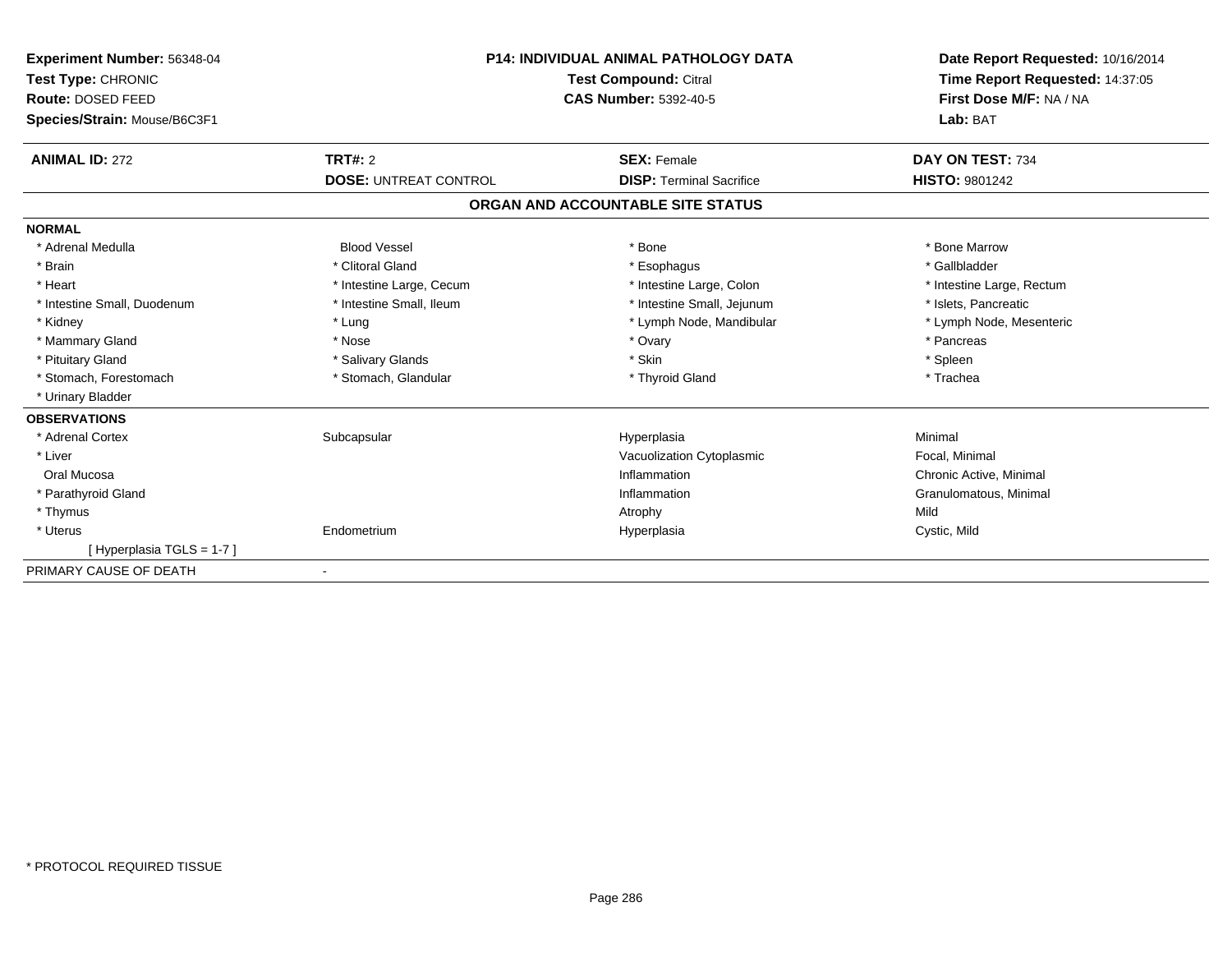| Experiment Number: 56348-04  | <b>P14: INDIVIDUAL ANIMAL PATHOLOGY DATA</b><br>Test Compound: Citral<br><b>CAS Number: 5392-40-5</b> |                                   | Date Report Requested: 10/16/2014 |  |
|------------------------------|-------------------------------------------------------------------------------------------------------|-----------------------------------|-----------------------------------|--|
| Test Type: CHRONIC           |                                                                                                       |                                   | Time Report Requested: 14:37:05   |  |
| Route: DOSED FEED            |                                                                                                       |                                   | First Dose M/F: NA / NA           |  |
| Species/Strain: Mouse/B6C3F1 |                                                                                                       |                                   | Lab: BAT                          |  |
| <b>ANIMAL ID: 273</b>        | <b>TRT#: 2</b>                                                                                        | <b>SEX: Female</b>                | DAY ON TEST: 735                  |  |
|                              | <b>DOSE: UNTREAT CONTROL</b>                                                                          | <b>DISP: Terminal Sacrifice</b>   | HISTO: 9801243                    |  |
|                              |                                                                                                       | ORGAN AND ACCOUNTABLE SITE STATUS |                                   |  |
| <b>NORMAL</b>                |                                                                                                       |                                   |                                   |  |
| * Adrenal Medulla            | <b>Blood Vessel</b>                                                                                   | * Bone                            | * Bone Marrow                     |  |
| * Brain                      | * Clitoral Gland                                                                                      | * Esophagus                       | * Gallbladder                     |  |
| * Heart                      | * Intestine Large, Cecum                                                                              | * Intestine Large, Colon          | * Intestine Large, Rectum         |  |
| * Intestine Small, Duodenum  | * Intestine Small, Ileum                                                                              | * Intestine Small, Jejunum        | * Islets, Pancreatic              |  |
| * Kidney                     | * Lung                                                                                                | * Lymph Node, Mandibular          | * Lymph Node, Mesenteric          |  |
| * Mammary Gland              | * Nose                                                                                                | * Pancreas                        | * Parathyroid Gland               |  |
| * Salivary Glands            | * Skin                                                                                                | * Spleen                          | * Stomach, Forestomach            |  |
| * Stomach, Glandular         | * Thyroid Gland                                                                                       | * Trachea                         | * Urinary Bladder                 |  |
| <b>OBSERVATIONS</b>          |                                                                                                       |                                   |                                   |  |
| * Adrenal Cortex             | Subcapsular                                                                                           | Hyperplasia                       | Minimal                           |  |
| * Liver                      |                                                                                                       | Inflammation                      | Granulomatous, Minimal            |  |
|                              |                                                                                                       | Vacuolization Cytoplasmic         | Focal, Minimal                    |  |
| Oral Mucosa                  |                                                                                                       | Inflammation                      | Chronic Active, Mild              |  |
|                              |                                                                                                       | Ulcer                             | Minimal                           |  |
| * Ovary                      |                                                                                                       | Cyst                              | Minimal                           |  |
| * Pituitary Gland            | Pars Distalis                                                                                         | Adenoma                           |                                   |  |
| [Adenoma TGLS = $1-6$ ]      |                                                                                                       |                                   |                                   |  |
| * Thymus                     |                                                                                                       | Atrophy                           | Mild                              |  |
| * Uterus                     | Endometrium                                                                                           | Hyperplasia                       | Cystic, Minimal                   |  |
| [Hyperplasia TGLS = 2-7]     |                                                                                                       |                                   |                                   |  |
| PRIMARY CAUSE OF DEATH       | $\blacksquare$                                                                                        |                                   |                                   |  |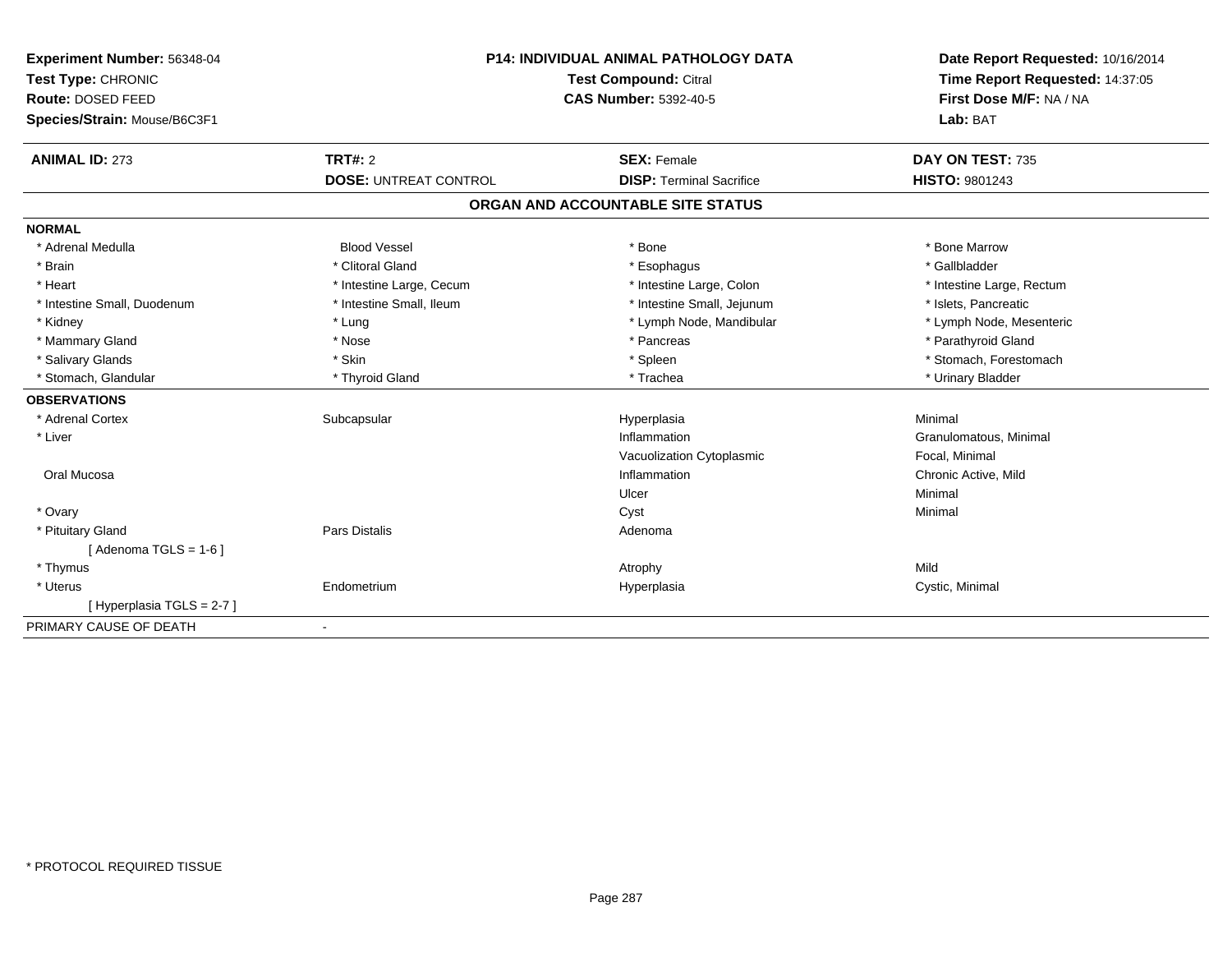| <b>Experiment Number: 56348-04</b><br>Test Type: CHRONIC<br>Route: DOSED FEED<br>Species/Strain: Mouse/B6C3F1 |                              | <b>P14: INDIVIDUAL ANIMAL PATHOLOGY DATA</b><br><b>Test Compound: Citral</b><br><b>CAS Number: 5392-40-5</b> | Date Report Requested: 10/16/2014<br>Time Report Requested: 14:37:05<br>First Dose M/F: NA / NA<br>Lab: BAT |  |
|---------------------------------------------------------------------------------------------------------------|------------------------------|--------------------------------------------------------------------------------------------------------------|-------------------------------------------------------------------------------------------------------------|--|
| <b>ANIMAL ID: 274</b>                                                                                         | <b>TRT#: 2</b>               | <b>SEX: Female</b>                                                                                           | DAY ON TEST: 734                                                                                            |  |
|                                                                                                               | <b>DOSE: UNTREAT CONTROL</b> | <b>DISP: Terminal Sacrifice</b>                                                                              | <b>HISTO: 9801244</b>                                                                                       |  |
|                                                                                                               |                              | ORGAN AND ACCOUNTABLE SITE STATUS                                                                            |                                                                                                             |  |
| <b>NORMAL</b>                                                                                                 |                              |                                                                                                              |                                                                                                             |  |
| * Adrenal Medulla                                                                                             | <b>Blood Vessel</b>          | * Bone                                                                                                       | * Bone Marrow                                                                                               |  |
| * Brain                                                                                                       | * Clitoral Gland             | * Esophagus                                                                                                  | * Gallbladder                                                                                               |  |
| * Heart                                                                                                       | * Intestine Large, Cecum     | * Intestine Large, Colon                                                                                     | * Intestine Large, Rectum                                                                                   |  |
| * Intestine Small, Ileum                                                                                      | * Intestine Small, Jejunum   | * Islets. Pancreatic                                                                                         | * Kidney                                                                                                    |  |
| * Lung                                                                                                        | * Lymph Node, Mandibular     | * Lymph Node, Mesenteric                                                                                     | * Mammary Gland                                                                                             |  |
| * Nose                                                                                                        | Oral Mucosa                  | * Ovary                                                                                                      | * Pancreas                                                                                                  |  |
| * Parathyroid Gland                                                                                           | * Salivary Glands            | * Skin                                                                                                       | * Spleen                                                                                                    |  |
| * Stomach, Forestomach                                                                                        | * Stomach, Glandular         | * Thyroid Gland                                                                                              | * Trachea                                                                                                   |  |
| * Urinary Bladder                                                                                             |                              |                                                                                                              |                                                                                                             |  |
| <b>MISSING</b>                                                                                                |                              |                                                                                                              |                                                                                                             |  |
| * Pituitary Gland                                                                                             |                              |                                                                                                              |                                                                                                             |  |
| <b>OBSERVATIONS</b>                                                                                           |                              |                                                                                                              |                                                                                                             |  |
| * Adrenal Cortex                                                                                              | Subcapsular                  | Hyperplasia                                                                                                  | Minimal                                                                                                     |  |
| * Intestine Small, Duodenum                                                                                   | Epithelium                   | Hyperplasia                                                                                                  | Focal, Minimal                                                                                              |  |
|                                                                                                               | Epithelium                   | Metaplasia                                                                                                   | Squamous, Minimal                                                                                           |  |
| * Liver                                                                                                       |                              | <b>Infiltration Cellular</b>                                                                                 | Lymphocyte, Minimal                                                                                         |  |
| * Thymus                                                                                                      |                              | Atrophy                                                                                                      | Mild                                                                                                        |  |
| * Uterus                                                                                                      | Endometrium                  | Hyperplasia                                                                                                  | Cystic, Mild                                                                                                |  |
| PRIMARY CAUSE OF DEATH                                                                                        |                              |                                                                                                              |                                                                                                             |  |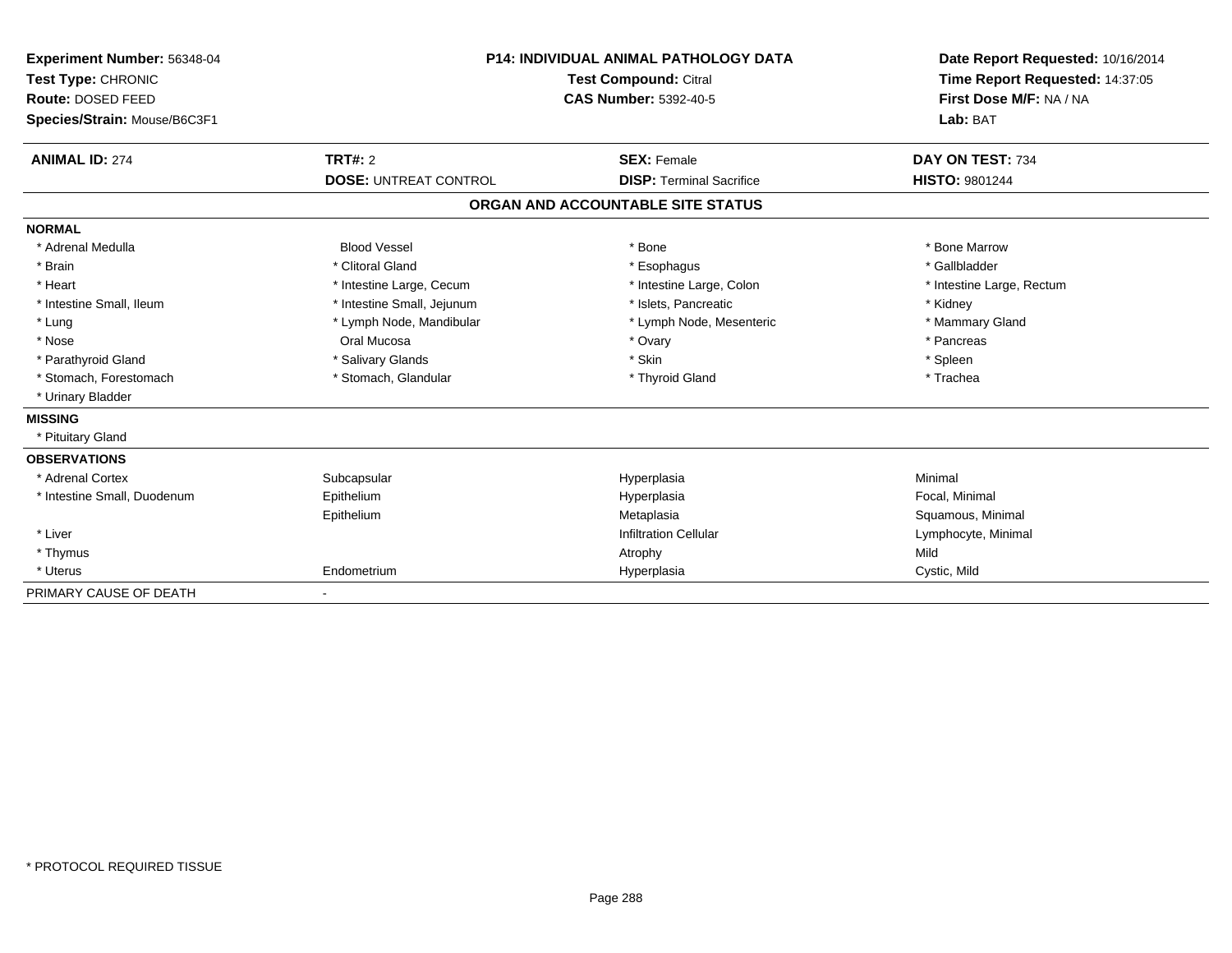| Experiment Number: 56348-04<br><b>Test Type: CHRONIC</b><br>Route: DOSED FEED<br>Species/Strain: Mouse/B6C3F1 | <b>P14: INDIVIDUAL ANIMAL PATHOLOGY DATA</b><br>Test Compound: Citral<br><b>CAS Number: 5392-40-5</b> |                                   | Date Report Requested: 10/16/2014<br>Time Report Requested: 14:37:05<br>First Dose M/F: NA / NA<br>Lab: BAT |
|---------------------------------------------------------------------------------------------------------------|-------------------------------------------------------------------------------------------------------|-----------------------------------|-------------------------------------------------------------------------------------------------------------|
| <b>ANIMAL ID: 275</b>                                                                                         | TRT#: 2                                                                                               | <b>SEX: Female</b>                | DAY ON TEST: 733                                                                                            |
|                                                                                                               | <b>DOSE: UNTREAT CONTROL</b>                                                                          | <b>DISP: Terminal Sacrifice</b>   | <b>HISTO: 9801245</b>                                                                                       |
|                                                                                                               |                                                                                                       | ORGAN AND ACCOUNTABLE SITE STATUS |                                                                                                             |
| <b>NORMAL</b>                                                                                                 |                                                                                                       |                                   |                                                                                                             |
| * Adrenal Medulla                                                                                             | <b>Blood Vessel</b>                                                                                   | * Bone Marrow                     | * Brain                                                                                                     |
| * Clitoral Gland                                                                                              | * Esophagus                                                                                           | * Gallbladder                     | * Heart                                                                                                     |
| * Intestine Large, Cecum                                                                                      | * Intestine Large, Colon                                                                              | * Intestine Large, Rectum         | * Intestine Small, Duodenum                                                                                 |
| * Intestine Small, Ileum                                                                                      | * Intestine Small, Jejunum                                                                            | * Islets, Pancreatic              | * Kidney                                                                                                    |
| * Liver                                                                                                       | * Lung                                                                                                | * Lymph Node, Mandibular          | * Lymph Node, Mesenteric                                                                                    |
| * Mammary Gland                                                                                               | * Nose                                                                                                | Oral Mucosa                       | * Ovary                                                                                                     |
| * Pancreas                                                                                                    | * Parathyroid Gland                                                                                   | * Pituitary Gland                 | * Salivary Glands                                                                                           |
| * Skin                                                                                                        | * Spleen                                                                                              | * Stomach. Forestomach            | * Stomach, Glandular                                                                                        |
| * Thyroid Gland                                                                                               | * Trachea                                                                                             | * Urinary Bladder                 |                                                                                                             |
| <b>OBSERVATIONS</b>                                                                                           |                                                                                                       |                                   |                                                                                                             |
| * Adrenal Cortex                                                                                              | Subcapsular                                                                                           | Hyperplasia                       | Minimal                                                                                                     |
|                                                                                                               |                                                                                                       | Hypertrophy                       | Focal, Minimal                                                                                              |
| * Bone                                                                                                        |                                                                                                       | Fibrosis                          | Mild                                                                                                        |
| * Thymus                                                                                                      |                                                                                                       | Atrophy                           | Minimal                                                                                                     |
| * Uterus                                                                                                      | Endometrium                                                                                           | Hyperplasia                       | Cystic, Minimal                                                                                             |
| PRIMARY CAUSE OF DEATH                                                                                        |                                                                                                       |                                   |                                                                                                             |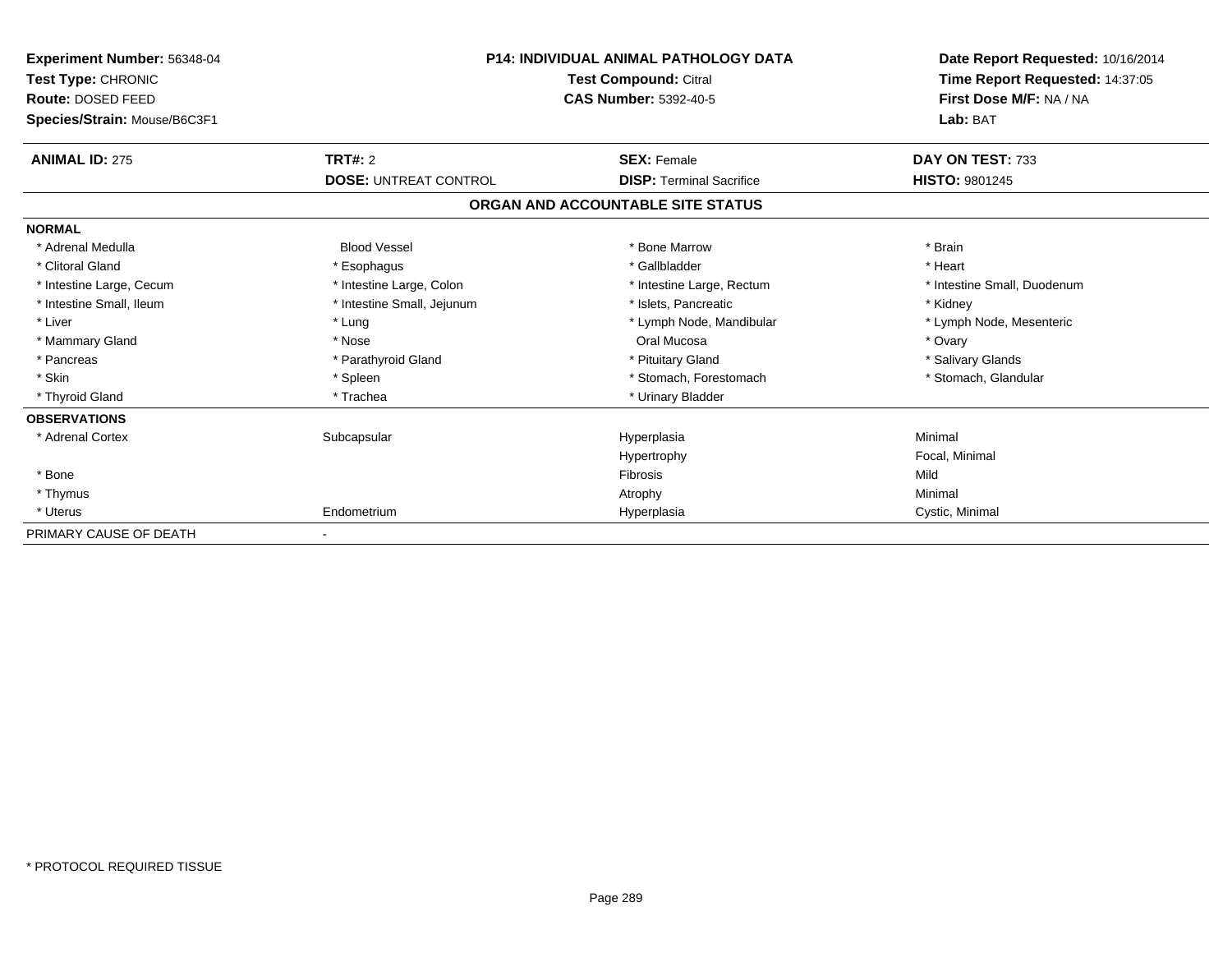| Experiment Number: 56348-04<br>Test Type: CHRONIC<br>Route: DOSED FEED<br>Species/Strain: Mouse/B6C3F1 |                              | <b>P14: INDIVIDUAL ANIMAL PATHOLOGY DATA</b><br>Test Compound: Citral<br><b>CAS Number: 5392-40-5</b> | Date Report Requested: 10/16/2014<br>Time Report Requested: 14:37:05<br>First Dose M/F: NA / NA<br>Lab: BAT |
|--------------------------------------------------------------------------------------------------------|------------------------------|-------------------------------------------------------------------------------------------------------|-------------------------------------------------------------------------------------------------------------|
| <b>ANIMAL ID: 276</b>                                                                                  | <b>TRT#: 2</b>               | <b>SEX: Female</b>                                                                                    | DAY ON TEST: 660                                                                                            |
|                                                                                                        | <b>DOSE: UNTREAT CONTROL</b> | <b>DISP:</b> Moribund Sacrifice                                                                       | <b>HISTO: 9801246</b>                                                                                       |
|                                                                                                        |                              | ORGAN AND ACCOUNTABLE SITE STATUS                                                                     |                                                                                                             |
| <b>NORMAL</b>                                                                                          |                              |                                                                                                       |                                                                                                             |
| * Adrenal Medulla                                                                                      | <b>Blood Vessel</b>          | * Bone                                                                                                | * Bone Marrow                                                                                               |
| * Brain                                                                                                | * Clitoral Gland             | * Esophagus                                                                                           | * Gallbladder                                                                                               |
| * Heart                                                                                                | * Intestine Large, Cecum     | * Intestine Large, Colon                                                                              | * Intestine Large, Rectum                                                                                   |
| * Intestine Small, Duodenum                                                                            | * Intestine Small, Ileum     | * Intestine Small, Jejunum                                                                            | * Islets, Pancreatic                                                                                        |
| * Kidney                                                                                               | * Liver                      | * Lung                                                                                                | * Lymph Node, Mandibular                                                                                    |
| * Lymph Node, Mesenteric                                                                               | * Mammary Gland              | * Nose                                                                                                | Oral Mucosa                                                                                                 |
| * Ovary                                                                                                | * Parathyroid Gland          | * Pituitary Gland                                                                                     | * Salivary Glands                                                                                           |
| * Skin                                                                                                 | * Stomach, Forestomach       | * Stomach, Glandular                                                                                  | * Thyroid Gland                                                                                             |
| * Trachea                                                                                              | * Urinary Bladder            |                                                                                                       |                                                                                                             |
| <b>MISSING</b>                                                                                         |                              |                                                                                                       |                                                                                                             |
| * Thymus                                                                                               |                              |                                                                                                       |                                                                                                             |
| <b>OBSERVATIONS</b>                                                                                    |                              |                                                                                                       |                                                                                                             |
| * Adrenal Cortex                                                                                       | Subcapsular                  | Hyperplasia                                                                                           | Minimal                                                                                                     |
| Mesentery                                                                                              |                              | <b>Infiltration Cellular</b>                                                                          | Mast Cell, Mild                                                                                             |
| * Pancreas                                                                                             |                              | <b>Infiltration Cellular</b>                                                                          | Mast Cell, Mild                                                                                             |
| * Spleen                                                                                               |                              | Hematopoietic Cell Proliferation                                                                      | Minimal                                                                                                     |
| * Uterus                                                                                               | Endometrium                  | Hyperplasia                                                                                           | Cystic, Minimal                                                                                             |
| [Hyperplasia TGLS = 1-7]                                                                               |                              |                                                                                                       |                                                                                                             |
| PRIMARY CAUSE OF DEATH                                                                                 | - UNCERTAIN                  |                                                                                                       |                                                                                                             |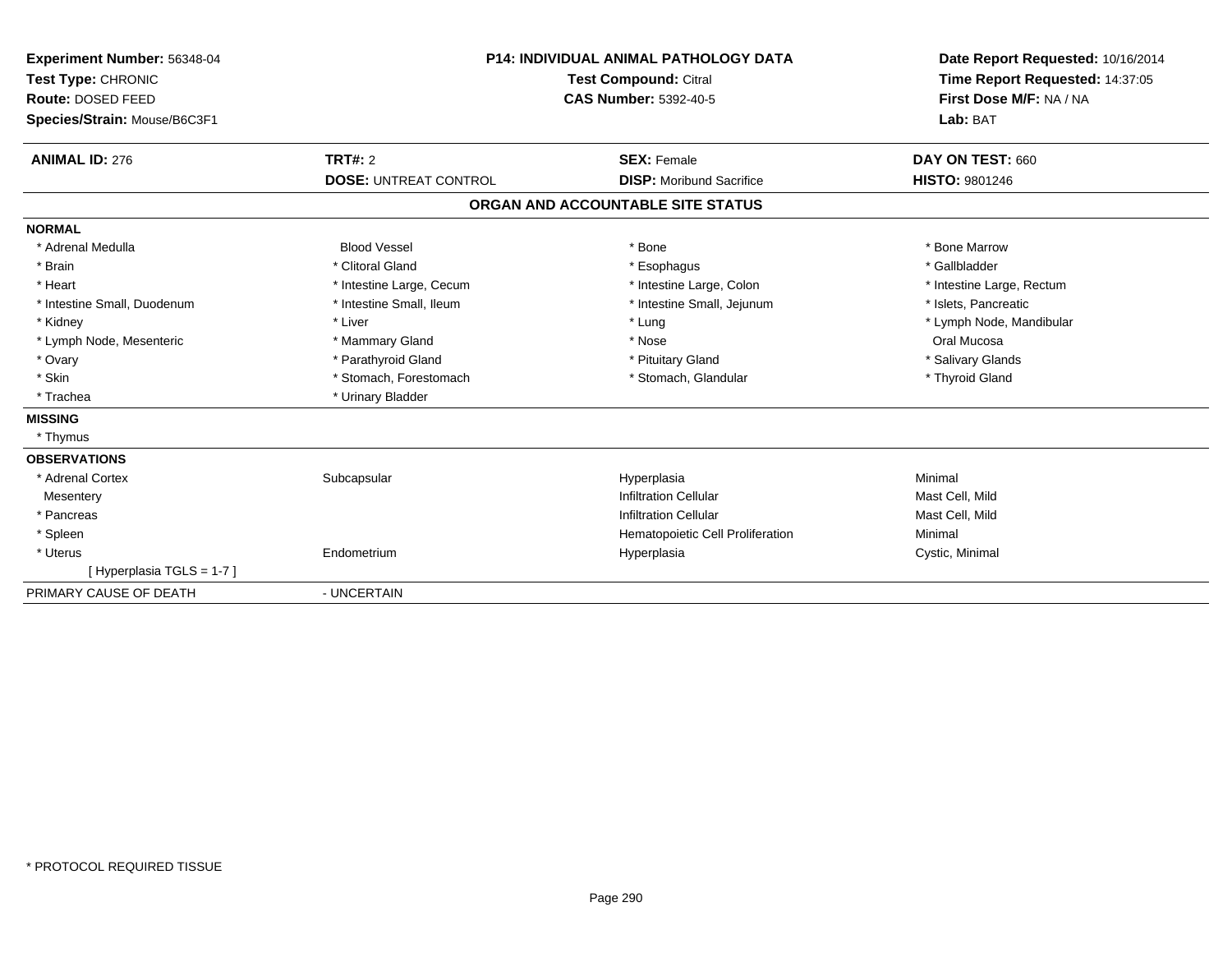| Experiment Number: 56348-04                 |                              | <b>P14: INDIVIDUAL ANIMAL PATHOLOGY DATA</b> | Date Report Requested: 10/16/2014<br>Time Report Requested: 14:37:05 |
|---------------------------------------------|------------------------------|----------------------------------------------|----------------------------------------------------------------------|
| Test Type: CHRONIC                          |                              | <b>Test Compound: Citral</b>                 |                                                                      |
| Route: DOSED FEED                           | <b>CAS Number: 5392-40-5</b> |                                              | First Dose M/F: NA / NA                                              |
| Species/Strain: Mouse/B6C3F1                |                              |                                              | Lab: BAT                                                             |
| <b>ANIMAL ID: 277</b>                       | TRT#: 2                      | <b>SEX: Female</b>                           | DAY ON TEST: 734                                                     |
|                                             | <b>DOSE: UNTREAT CONTROL</b> | <b>DISP: Terminal Sacrifice</b>              | <b>HISTO: 9801247</b>                                                |
|                                             |                              | ORGAN AND ACCOUNTABLE SITE STATUS            |                                                                      |
| <b>NORMAL</b>                               |                              |                                              |                                                                      |
| * Adrenal Medulla                           | <b>Blood Vessel</b>          | * Bone Marrow                                | * Brain                                                              |
| * Clitoral Gland                            | * Esophagus                  | * Gallbladder                                | * Heart                                                              |
| * Intestine Large, Cecum                    | * Intestine Large, Colon     | * Intestine Large, Rectum                    | * Intestine Small, Duodenum                                          |
| * Intestine Small, Ileum                    | * Intestine Small, Jejunum   | * Islets, Pancreatic                         | * Kidney                                                             |
| * Lymph Node, Mandibular                    | * Lymph Node, Mesenteric     | * Mammary Gland                              | * Nose                                                               |
| Oral Mucosa                                 | * Pancreas                   | * Parathyroid Gland                          | * Pituitary Gland                                                    |
| * Salivary Glands                           | * Skin                       | * Spleen                                     | * Stomach. Forestomach                                               |
| * Stomach, Glandular                        | * Thyroid Gland              | * Trachea                                    | * Urinary Bladder                                                    |
| <b>OBSERVATIONS</b>                         |                              |                                              |                                                                      |
| * Adrenal Cortex                            | Subcapsular                  | Hyperplasia                                  | Minimal                                                              |
| * Bone                                      |                              | Fibrosis                                     | Minimal                                                              |
| * Liver                                     |                              | Hepatocellular Adenoma                       |                                                                      |
| [Hepatocellular Adenoma TGLS = 1-9]         |                              |                                              |                                                                      |
| * Lung                                      |                              | Alveolar/Bronchiolar Adenoma                 |                                                                      |
| [ Alveolar/Bronchiolar Adenoma TGLS = 1-9 ] |                              |                                              |                                                                      |
| * Ovary                                     |                              | Cyst                                         | Moderate                                                             |
| * Thymus                                    |                              | Hyperplasia                                  | Lymphoid, Minimal                                                    |
| * Uterus                                    | Endometrium                  | Hyperplasia                                  | Cystic, Minimal                                                      |
| PRIMARY CAUSE OF DEATH                      | $\blacksquare$               |                                              |                                                                      |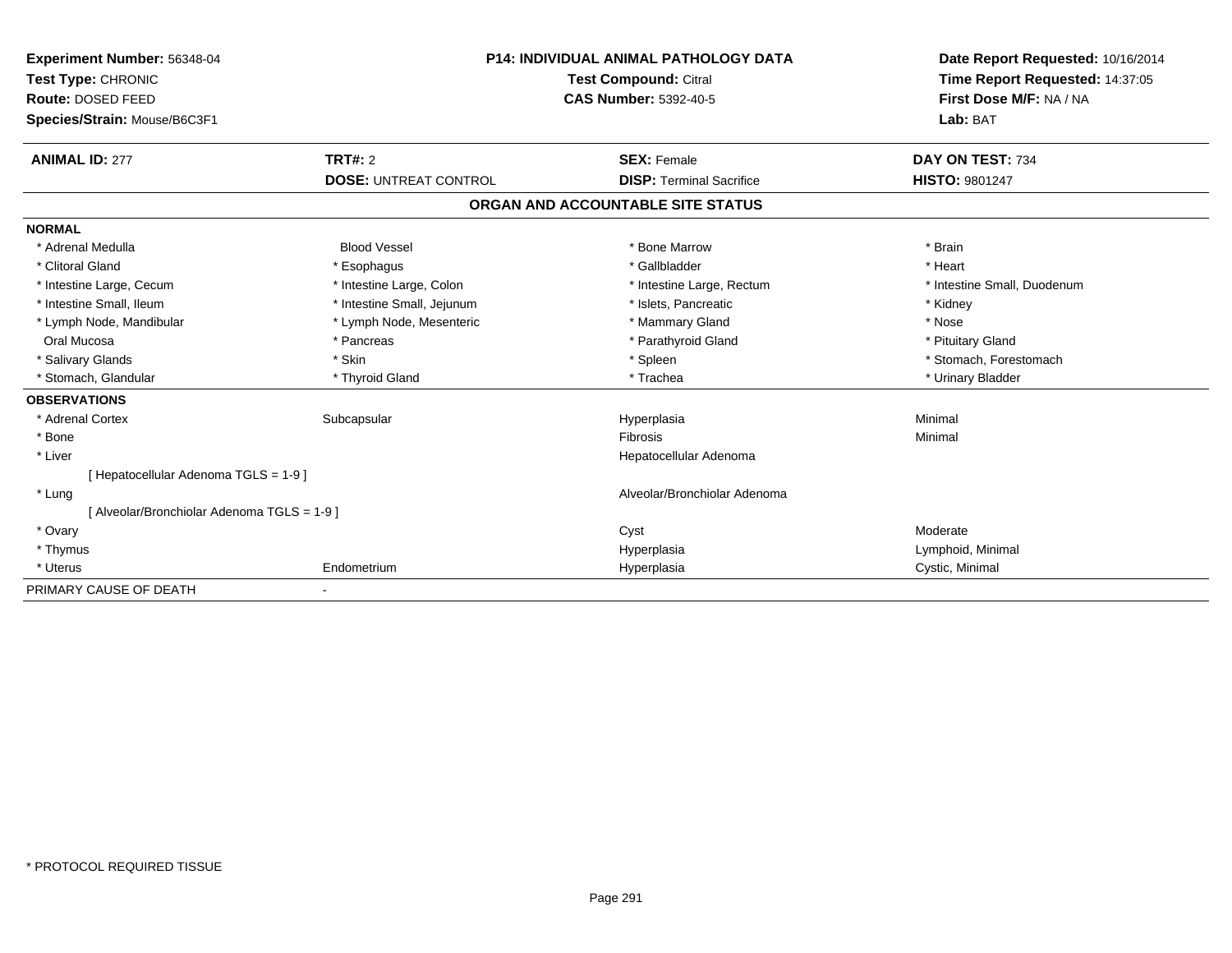| <b>P14: INDIVIDUAL ANIMAL PATHOLOGY DATA</b><br>Experiment Number: 56348-04<br><b>Test Compound: Citral</b><br>Test Type: CHRONIC |                              |                                   | Date Report Requested: 10/16/2014 |
|-----------------------------------------------------------------------------------------------------------------------------------|------------------------------|-----------------------------------|-----------------------------------|
|                                                                                                                                   |                              |                                   | Time Report Requested: 14:37:05   |
| Route: DOSED FEED                                                                                                                 |                              | <b>CAS Number: 5392-40-5</b>      | First Dose M/F: NA / NA           |
| Species/Strain: Mouse/B6C3F1                                                                                                      |                              |                                   | Lab: BAT                          |
| <b>ANIMAL ID: 278</b>                                                                                                             | TRT#: 2                      | <b>SEX: Female</b>                | DAY ON TEST: 735                  |
|                                                                                                                                   | <b>DOSE: UNTREAT CONTROL</b> | <b>DISP: Terminal Sacrifice</b>   | <b>HISTO: 9801248</b>             |
|                                                                                                                                   |                              | ORGAN AND ACCOUNTABLE SITE STATUS |                                   |
| <b>NORMAL</b>                                                                                                                     |                              |                                   |                                   |
| * Adrenal Medulla                                                                                                                 | <b>Blood Vessel</b>          | * Bone                            | * Bone Marrow                     |
| * Brain                                                                                                                           | * Clitoral Gland             | * Esophagus                       | * Gallbladder                     |
| * Heart                                                                                                                           | * Intestine Large, Cecum     | * Intestine Large, Colon          | * Intestine Large, Rectum         |
| * Intestine Small, Duodenum                                                                                                       | * Intestine Small, Ileum     | * Intestine Small, Jejunum        | * Islets, Pancreatic              |
| * Kidney                                                                                                                          | * Lung                       | * Lymph Node, Mandibular          | * Lymph Node, Mesenteric          |
| * Mammary Gland                                                                                                                   | * Nose                       | * Pancreas                        | * Parathyroid Gland               |
| * Pituitary Gland                                                                                                                 | * Salivary Glands            | * Skin                            | * Stomach, Forestomach            |
| * Stomach, Glandular                                                                                                              | * Thyroid Gland              | * Trachea                         | * Urinary Bladder                 |
| <b>OBSERVATIONS</b>                                                                                                               |                              |                                   |                                   |
| * Adrenal Cortex                                                                                                                  | Subcapsular                  | Hyperplasia                       | Minimal                           |
| * Liver                                                                                                                           |                              | <b>Infiltration Cellular</b>      | Lymphocyte, Minimal               |
| Oral Mucosa                                                                                                                       |                              | <b>Infiltration Cellular</b>      | Mast Cell, Minimal                |
| * Ovary                                                                                                                           |                              | Cyst                              | Minimal                           |
| * Spleen                                                                                                                          |                              | Hematopoietic Cell Proliferation  | Minimal                           |
| * Thymus                                                                                                                          |                              | Hyperplasia                       | Lymphoid, Minimal                 |
| * Uterus                                                                                                                          | Endometrium                  | Hyperplasia                       | Cystic, Minimal                   |
| [Hyperplasia TGLS = 1-7]                                                                                                          |                              |                                   |                                   |
| PRIMARY CAUSE OF DEATH                                                                                                            |                              |                                   |                                   |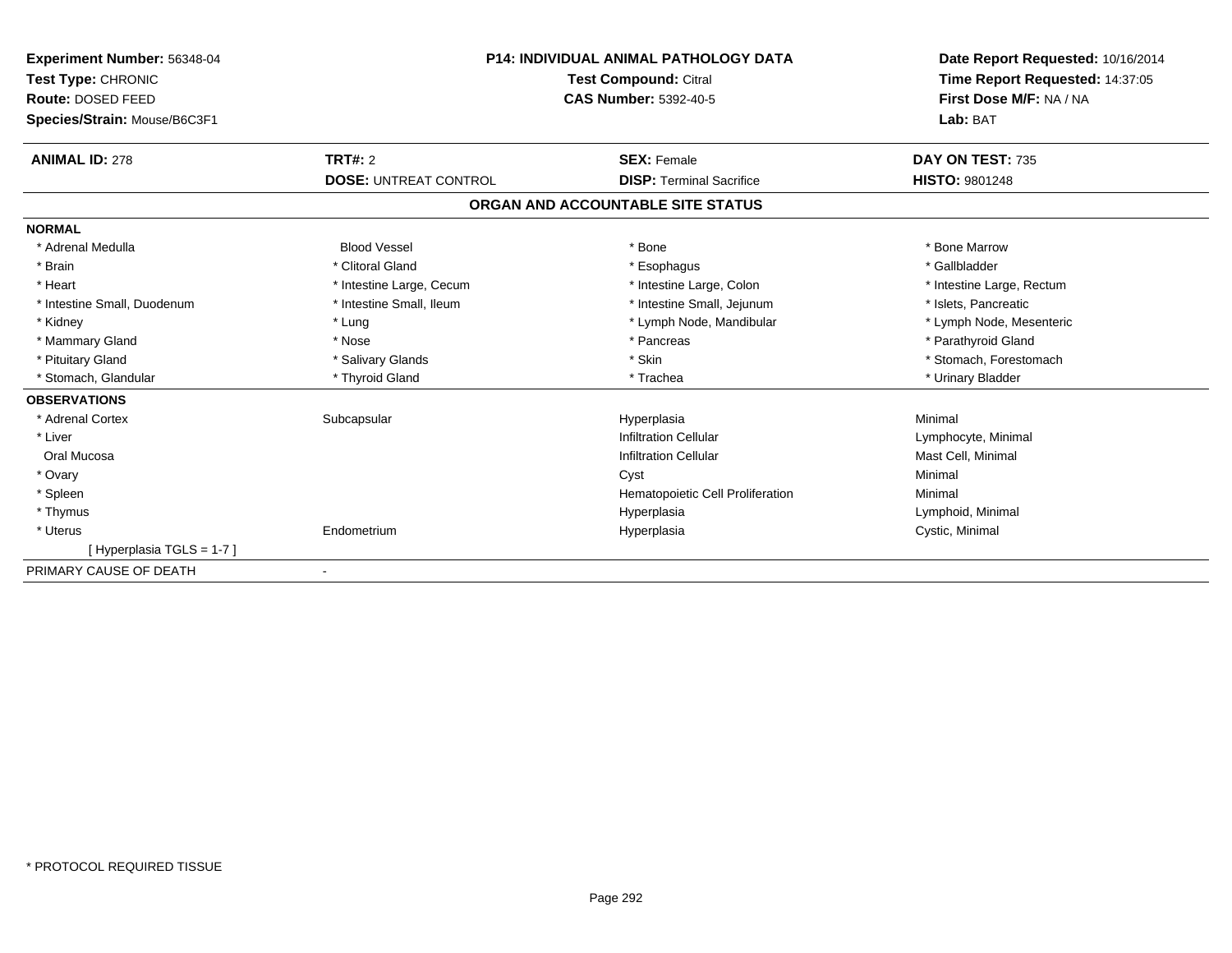| Experiment Number: 56348-04<br>Test Type: CHRONIC<br>Route: DOSED FEED<br>Species/Strain: Mouse/B6C3F1 | <b>P14: INDIVIDUAL ANIMAL PATHOLOGY DATA</b><br><b>Test Compound: Citral</b><br><b>CAS Number: 5392-40-5</b> |                                   | Date Report Requested: 10/16/2014<br>Time Report Requested: 14:37:05<br>First Dose M/F: NA / NA<br>Lab: BAT |
|--------------------------------------------------------------------------------------------------------|--------------------------------------------------------------------------------------------------------------|-----------------------------------|-------------------------------------------------------------------------------------------------------------|
| <b>ANIMAL ID: 279</b>                                                                                  | <b>TRT#: 2</b>                                                                                               | <b>SEX: Female</b>                | DAY ON TEST: 733                                                                                            |
|                                                                                                        | <b>DOSE: UNTREAT CONTROL</b>                                                                                 | <b>DISP: Terminal Sacrifice</b>   | <b>HISTO: 9801249</b>                                                                                       |
|                                                                                                        |                                                                                                              | ORGAN AND ACCOUNTABLE SITE STATUS |                                                                                                             |
| <b>NORMAL</b>                                                                                          |                                                                                                              |                                   |                                                                                                             |
| * Adrenal Medulla                                                                                      | <b>Blood Vessel</b>                                                                                          | * Bone Marrow                     | * Brain                                                                                                     |
| * Clitoral Gland                                                                                       | * Esophagus                                                                                                  | * Gallbladder                     | * Heart                                                                                                     |
| * Intestine Large, Cecum                                                                               | * Intestine Large, Colon                                                                                     | * Intestine Large, Rectum         | * Intestine Small, Duodenum                                                                                 |
| * Intestine Small, Ileum                                                                               | * Intestine Small, Jejunum                                                                                   | * Islets. Pancreatic              | * Kidney                                                                                                    |
| * Lymph Node, Mandibular                                                                               | * Lymph Node, Mesenteric                                                                                     | * Mammary Gland                   | * Nose                                                                                                      |
| * Ovary                                                                                                | * Pancreas                                                                                                   | * Parathyroid Gland               | * Pituitary Gland                                                                                           |
| * Salivary Glands                                                                                      | * Skin                                                                                                       | * Spleen                          | * Stomach, Forestomach                                                                                      |
| * Stomach, Glandular                                                                                   | * Thyroid Gland                                                                                              | * Trachea                         | * Urinary Bladder                                                                                           |
| <b>OBSERVATIONS</b>                                                                                    |                                                                                                              |                                   |                                                                                                             |
| * Adrenal Cortex                                                                                       | Subcapsular                                                                                                  | Hyperplasia                       | Minimal                                                                                                     |
| * Bone                                                                                                 |                                                                                                              | <b>Fibrosis</b>                   | Mild                                                                                                        |
| * Liver                                                                                                |                                                                                                              | Inflammation                      | Granulomatous, Minimal                                                                                      |
| * Lung                                                                                                 | Alveolus                                                                                                     | Inflammation                      | Chronic, Focal, Minimal                                                                                     |
| Oral Mucosa                                                                                            |                                                                                                              | Inflammation                      | Chronic Active, Minimal                                                                                     |
| * Thymus                                                                                               |                                                                                                              | Atrophy                           | Mild                                                                                                        |
| * Uterus                                                                                               | Endometrium                                                                                                  | Hyperplasia                       | Cystic, Mild                                                                                                |
| PRIMARY CAUSE OF DEATH                                                                                 |                                                                                                              |                                   |                                                                                                             |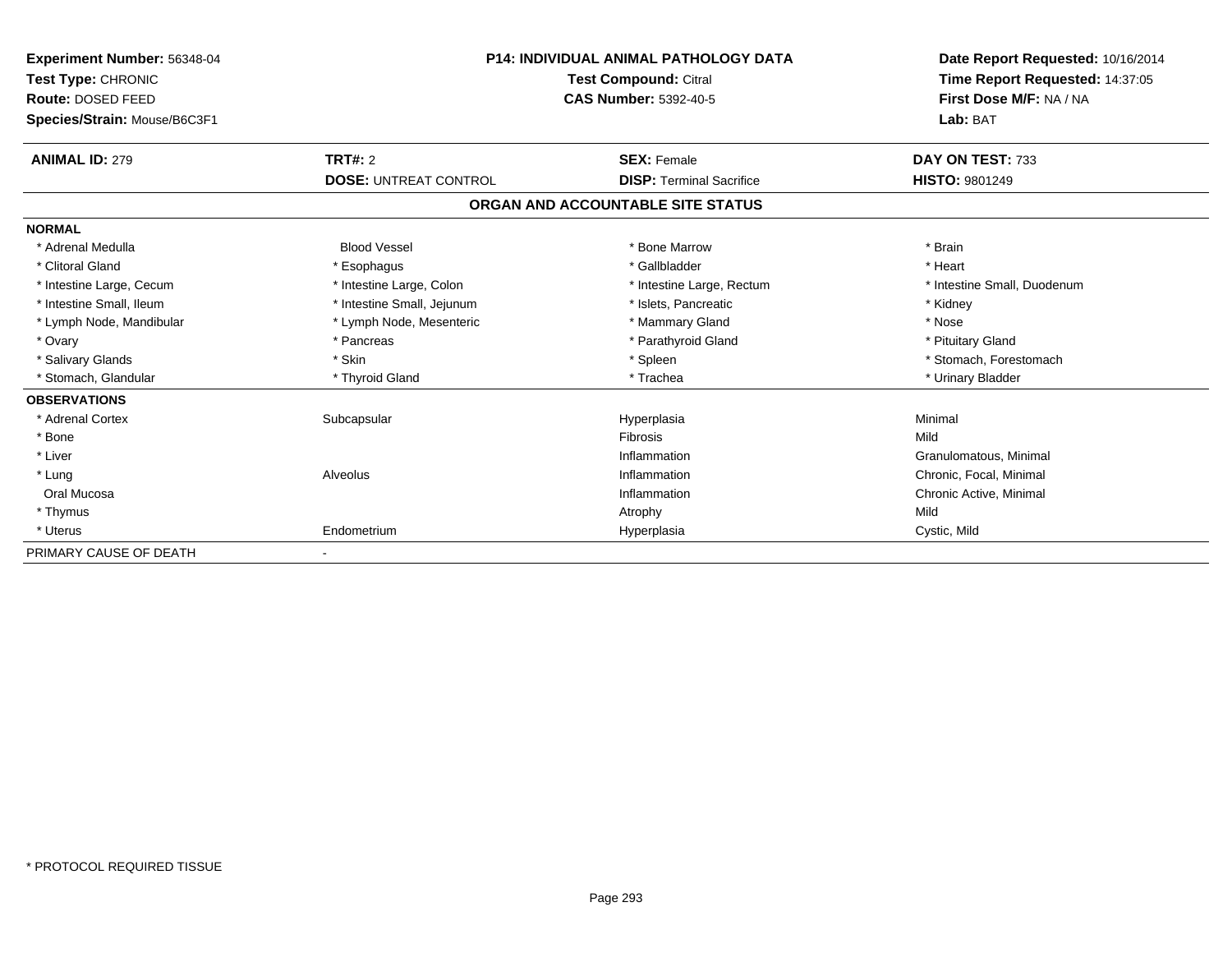| Experiment Number: 56348-04<br>Test Type: CHRONIC<br><b>Route: DOSED FEED</b><br>Species/Strain: Mouse/B6C3F1 | P14: INDIVIDUAL ANIMAL PATHOLOGY DATA<br><b>Test Compound: Citral</b><br><b>CAS Number: 5392-40-5</b> |                                   | Date Report Requested: 10/16/2014<br>Time Report Requested: 14:37:05<br>First Dose M/F: NA / NA<br>Lab: BAT |
|---------------------------------------------------------------------------------------------------------------|-------------------------------------------------------------------------------------------------------|-----------------------------------|-------------------------------------------------------------------------------------------------------------|
| <b>ANIMAL ID: 280</b>                                                                                         | <b>TRT#: 2</b>                                                                                        | <b>SEX: Female</b>                | DAY ON TEST: 735                                                                                            |
|                                                                                                               | <b>DOSE: UNTREAT CONTROL</b>                                                                          | <b>DISP: Terminal Sacrifice</b>   | HISTO: 9801250                                                                                              |
|                                                                                                               |                                                                                                       | ORGAN AND ACCOUNTABLE SITE STATUS |                                                                                                             |
| <b>NORMAL</b>                                                                                                 |                                                                                                       |                                   |                                                                                                             |
| * Adrenal Medulla                                                                                             | <b>Blood Vessel</b>                                                                                   | * Bone                            | * Clitoral Gland                                                                                            |
| * Esophagus                                                                                                   | * Gallbladder                                                                                         | * Heart                           | * Intestine Large, Cecum                                                                                    |
| * Intestine Large, Colon                                                                                      | * Intestine Large, Rectum                                                                             | * Intestine Small, Duodenum       | * Intestine Small, Jejunum                                                                                  |
| * Islets, Pancreatic                                                                                          | * Nose                                                                                                | Oral Mucosa                       | * Parathyroid Gland                                                                                         |
| * Pituitary Gland                                                                                             | * Salivary Glands                                                                                     | * Skin                            | * Stomach, Forestomach                                                                                      |
| * Stomach, Glandular                                                                                          | * Thyroid Gland                                                                                       | * Trachea                         | * Urinary Bladder                                                                                           |
| * Uterus                                                                                                      |                                                                                                       |                                   |                                                                                                             |
| <b>OBSERVATIONS</b>                                                                                           |                                                                                                       |                                   |                                                                                                             |
| * Adrenal Cortex                                                                                              | Subcapsular                                                                                           | Hyperplasia                       | Minimal                                                                                                     |
| * Bone Marrow                                                                                                 |                                                                                                       | Hyperplasia                       | Marked                                                                                                      |
| * Brain                                                                                                       | Meninges                                                                                              | Inflammation                      | Acute, Marked                                                                                               |
| * Intestine Small, Ileum                                                                                      |                                                                                                       | Inflammation                      | Granulomatous, Marked                                                                                       |
|                                                                                                               |                                                                                                       | Ulcer                             | Marked                                                                                                      |
| [ $Ulecr$ TGLS = 3-9 ]                                                                                        |                                                                                                       |                                   |                                                                                                             |
| * Kidney                                                                                                      |                                                                                                       | Hydronephrosis                    | Mild                                                                                                        |
|                                                                                                               | <b>Transit Epithe</b>                                                                                 | Hyperplasia                       | Moderate                                                                                                    |
|                                                                                                               | <b>Pelvis</b>                                                                                         | Inflammation                      | Granulomatous, Mild                                                                                         |
| * Liver                                                                                                       | <b>Bile Duct</b>                                                                                      | Inflammation                      | Granulomatous, Minimal                                                                                      |
| * Lung                                                                                                        | Alveolar Epith                                                                                        | Hyperplasia                       | Focal, Minimal                                                                                              |
|                                                                                                               |                                                                                                       | Inflammation                      | Granulomatous, Moderate                                                                                     |
| * Lymph Node, Mandibular                                                                                      |                                                                                                       | Amyloid Deposition                | Marked                                                                                                      |
| [ Amyloid Deposition TGLS = 2-2 ]                                                                             |                                                                                                       |                                   |                                                                                                             |
| * Lymph Node, Mesenteric<br>[Fibrosis TGLS = 4-5]                                                             |                                                                                                       | Fibrosis                          | Moderate                                                                                                    |
| * Mammary Gland                                                                                               |                                                                                                       | Hyperplasia                       | Cystic, Minimal                                                                                             |
| * Ovary                                                                                                       |                                                                                                       | Cystadenoma                       |                                                                                                             |
| * Pancreas                                                                                                    | Duct                                                                                                  | Inflammation                      | Chronic, Marked                                                                                             |
| * Spleen                                                                                                      | Lymph Follic                                                                                          | Atrophy                           | Marked                                                                                                      |
|                                                                                                               |                                                                                                       | Hematopoietic Cell Proliferation  | Marked                                                                                                      |
| [ Hematopoietic Cell Proliferation TGLS = 1-4 ]                                                               |                                                                                                       |                                   |                                                                                                             |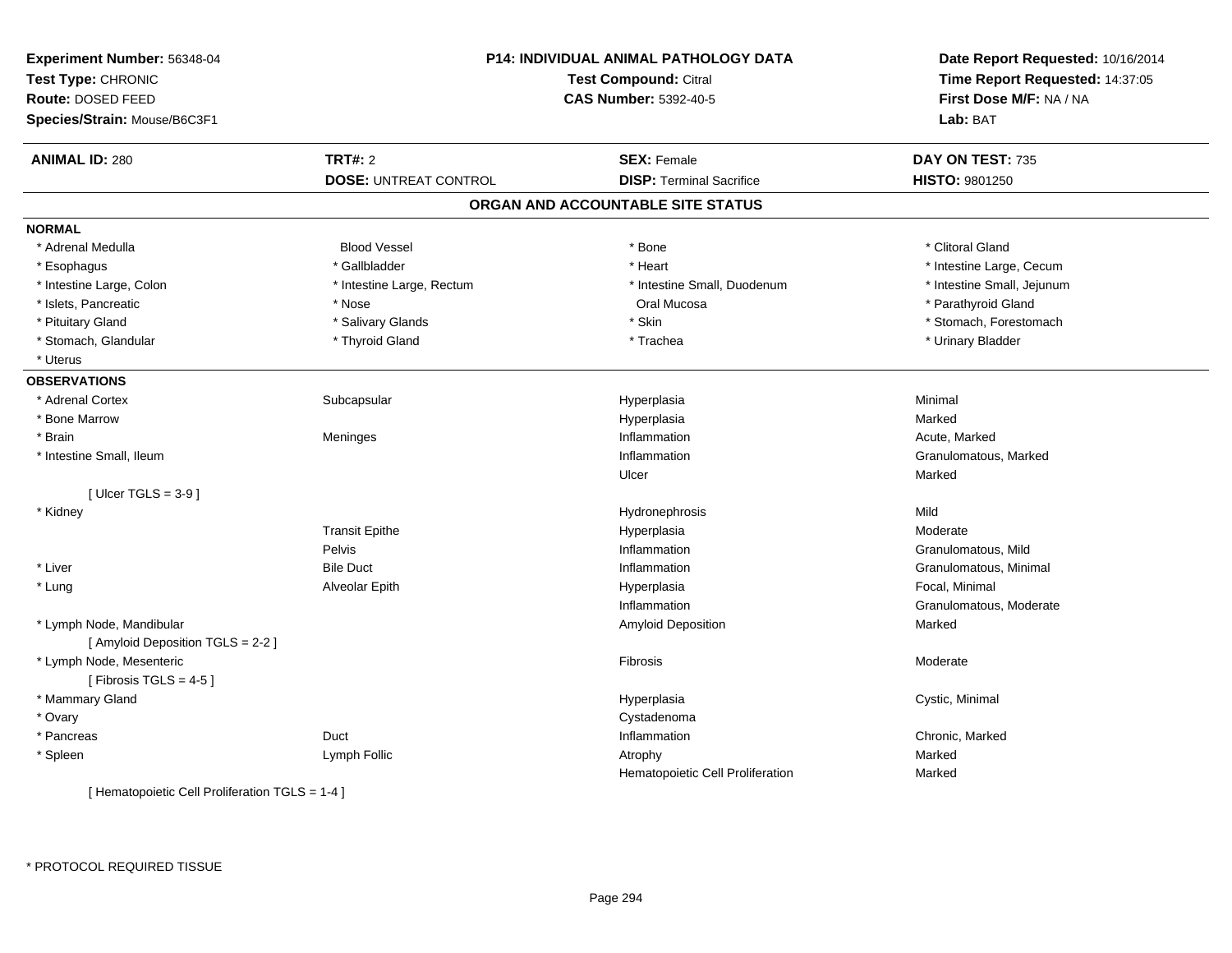| Experiment Number: 56348-04  | <b>P14: INDIVIDUAL ANIMAL PATHOLOGY DATA</b> |                                   | Date Report Requested: 10/16/2014 |
|------------------------------|----------------------------------------------|-----------------------------------|-----------------------------------|
| Test Type: CHRONIC           |                                              | <b>Test Compound: Citral</b>      | Time Report Requested: 14:37:05   |
| <b>Route: DOSED FEED</b>     |                                              | <b>CAS Number: 5392-40-5</b>      |                                   |
| Species/Strain: Mouse/B6C3F1 |                                              | Lab: BAT                          |                                   |
| <b>ANIMAL ID: 280</b>        | TRT#: 2                                      | <b>SEX: Female</b>                | DAY ON TEST: 735                  |
|                              | <b>DOSE: UNTREAT CONTROL</b>                 | <b>DISP: Terminal Sacrifice</b>   | <b>HISTO: 9801250</b>             |
|                              |                                              | ORGAN AND ACCOUNTABLE SITE STATUS |                                   |
| * Thymus                     |                                              | Atrophy                           | Marked                            |
| PRIMARY CAUSE OF DEATH       |                                              |                                   |                                   |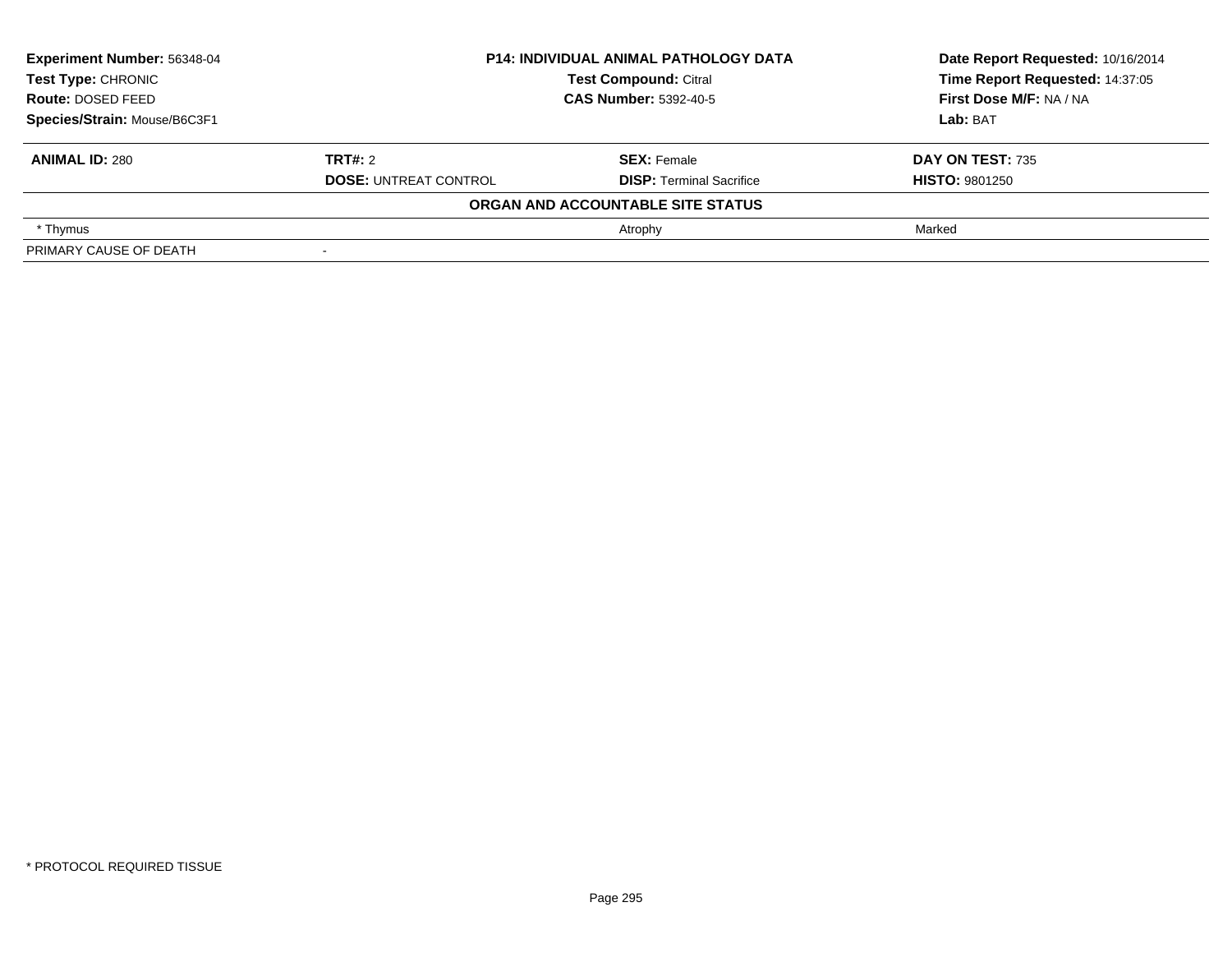| Experiment Number: 56348-04<br>Test Type: CHRONIC<br><b>Route: DOSED FEED</b><br>Species/Strain: Mouse/B6C3F1 | <b>P14: INDIVIDUAL ANIMAL PATHOLOGY DATA</b><br><b>Test Compound: Citral</b><br><b>CAS Number: 5392-40-5</b> |                                   | Date Report Requested: 10/16/2014<br>Time Report Requested: 14:37:05<br>First Dose M/F: NA / NA<br>Lab: BAT |
|---------------------------------------------------------------------------------------------------------------|--------------------------------------------------------------------------------------------------------------|-----------------------------------|-------------------------------------------------------------------------------------------------------------|
| <b>ANIMAL ID: 281</b>                                                                                         | TRT#: 2                                                                                                      | <b>SEX: Female</b>                | DAY ON TEST: 733                                                                                            |
|                                                                                                               | <b>DOSE: UNTREAT CONTROL</b>                                                                                 | <b>DISP: Terminal Sacrifice</b>   | HISTO: 9801251                                                                                              |
|                                                                                                               |                                                                                                              | ORGAN AND ACCOUNTABLE SITE STATUS |                                                                                                             |
| <b>NORMAL</b>                                                                                                 |                                                                                                              |                                   |                                                                                                             |
| * Adrenal Medulla                                                                                             | <b>Blood Vessel</b>                                                                                          | * Bone Marrow                     | * Brain                                                                                                     |
| * Clitoral Gland                                                                                              | * Esophagus                                                                                                  | * Gallbladder                     | * Heart                                                                                                     |
| * Intestine Large, Cecum                                                                                      | * Intestine Large, Colon                                                                                     | * Intestine Large, Rectum         | * Intestine Small, Duodenum                                                                                 |
| * Intestine Small, Ileum                                                                                      | * Intestine Small, Jejunum                                                                                   | * Islets, Pancreatic              | * Kidney                                                                                                    |
| * Liver                                                                                                       | * Lung                                                                                                       | * Lymph Node, Mandibular          | * Lymph Node, Mesenteric                                                                                    |
| * Mammary Gland                                                                                               | * Nose                                                                                                       | Oral Mucosa                       | * Ovary                                                                                                     |
| * Pancreas                                                                                                    | * Parathyroid Gland                                                                                          | * Pituitary Gland                 | * Salivary Glands                                                                                           |
| * Skin                                                                                                        | * Stomach, Forestomach                                                                                       | * Stomach, Glandular              | * Thyroid Gland                                                                                             |
| * Trachea                                                                                                     | * Urinary Bladder                                                                                            |                                   |                                                                                                             |
| <b>OBSERVATIONS</b>                                                                                           |                                                                                                              |                                   |                                                                                                             |
| * Adrenal Cortex                                                                                              | Subcapsular                                                                                                  | Hyperplasia                       | Minimal                                                                                                     |
| * Bone                                                                                                        |                                                                                                              | Fibrosis                          | Minimal                                                                                                     |
| * Spleen                                                                                                      | Lymph Follic                                                                                                 | Atrophy                           | Mild                                                                                                        |
|                                                                                                               |                                                                                                              | Hematopoietic Cell Proliferation  | Mild                                                                                                        |
| * Thymus                                                                                                      |                                                                                                              | Atrophy                           | Moderate                                                                                                    |
| * Uterus                                                                                                      | Endometrium                                                                                                  | Hyperplasia                       | Cystic, Mild                                                                                                |
| PRIMARY CAUSE OF DEATH                                                                                        |                                                                                                              |                                   |                                                                                                             |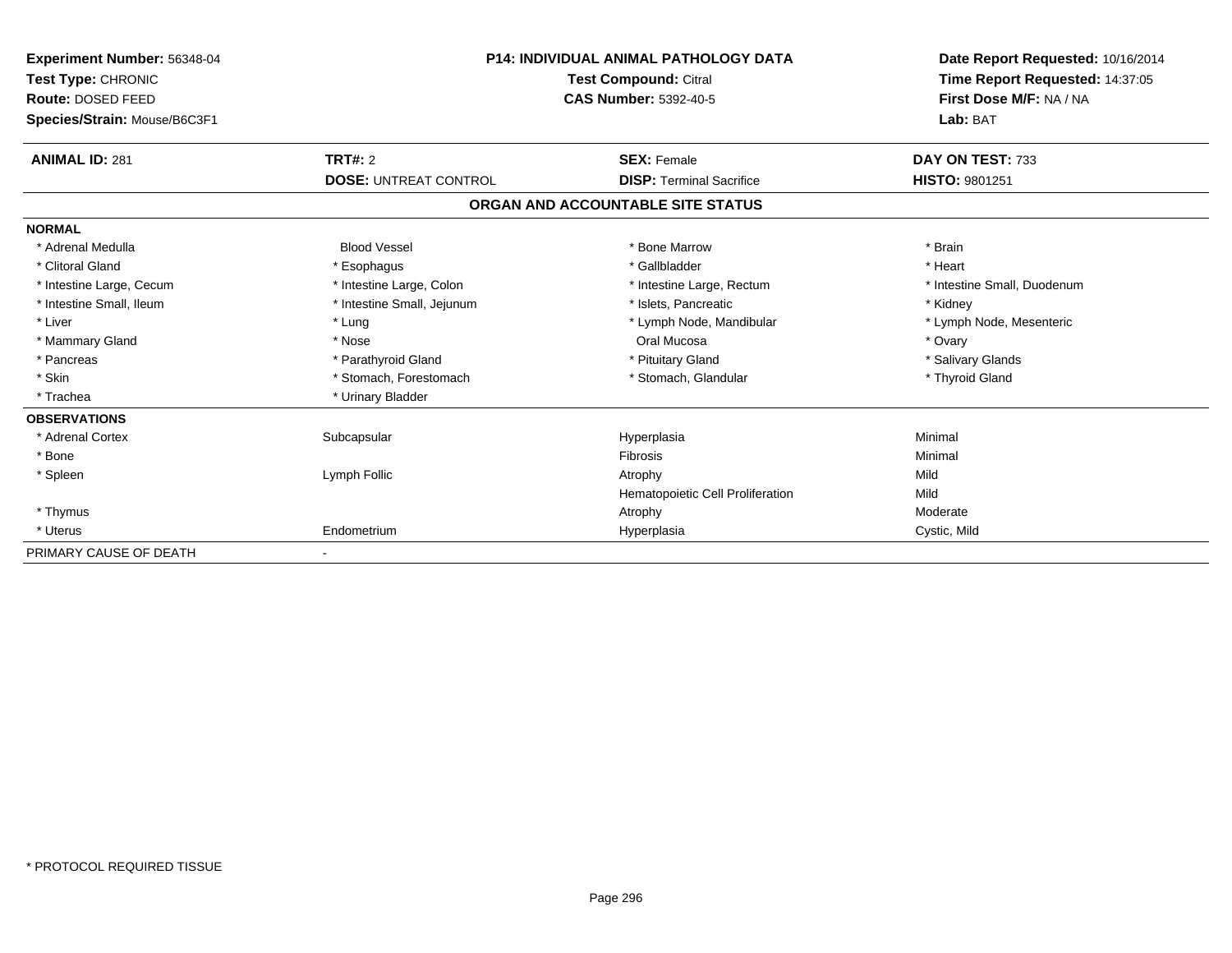| Experiment Number: 56348-04<br>Test Type: CHRONIC<br>Route: DOSED FEED<br>Species/Strain: Mouse/B6C3F1 | <b>P14: INDIVIDUAL ANIMAL PATHOLOGY DATA</b><br><b>Test Compound: Citral</b><br><b>CAS Number: 5392-40-5</b> |                                   | Date Report Requested: 10/16/2014<br>Time Report Requested: 14:37:05<br>First Dose M/F: NA / NA<br>Lab: BAT |
|--------------------------------------------------------------------------------------------------------|--------------------------------------------------------------------------------------------------------------|-----------------------------------|-------------------------------------------------------------------------------------------------------------|
| <b>ANIMAL ID: 282</b>                                                                                  | TRT#: 2                                                                                                      | <b>SEX: Female</b>                | DAY ON TEST: 735                                                                                            |
|                                                                                                        | <b>DOSE: UNTREAT CONTROL</b>                                                                                 | <b>DISP: Terminal Sacrifice</b>   | <b>HISTO: 9801252</b>                                                                                       |
|                                                                                                        |                                                                                                              | ORGAN AND ACCOUNTABLE SITE STATUS |                                                                                                             |
| <b>NORMAL</b>                                                                                          |                                                                                                              |                                   |                                                                                                             |
| * Adrenal Medulla                                                                                      | <b>Blood Vessel</b>                                                                                          | * Bone Marrow                     | * Brain                                                                                                     |
| * Clitoral Gland                                                                                       | * Esophagus                                                                                                  | * Gallbladder                     | * Heart                                                                                                     |
| * Intestine Large, Cecum                                                                               | * Intestine Large, Colon                                                                                     | * Intestine Large, Rectum         | * Intestine Small, Duodenum                                                                                 |
| * Intestine Small, Ileum                                                                               | * Intestine Small, Jejunum                                                                                   | * Kidney                          | * Liver                                                                                                     |
| * Lung                                                                                                 | * Lymph Node, Mandibular                                                                                     | * Lymph Node, Mesenteric          | * Mammary Gland                                                                                             |
| * Nose                                                                                                 | Oral Mucosa                                                                                                  | * Ovary                           | * Pancreas                                                                                                  |
| * Parathyroid Gland                                                                                    | * Pituitary Gland                                                                                            | * Salivary Glands                 | * Skin                                                                                                      |
| * Spleen                                                                                               | * Stomach, Forestomach                                                                                       | * Stomach, Glandular              | * Thyroid Gland                                                                                             |
| * Trachea                                                                                              | * Urinary Bladder                                                                                            |                                   |                                                                                                             |
| <b>OBSERVATIONS</b>                                                                                    |                                                                                                              |                                   |                                                                                                             |
| * Adrenal Cortex                                                                                       | Subcapsular                                                                                                  | Hyperplasia                       | Minimal                                                                                                     |
| * Bone                                                                                                 |                                                                                                              | Fibrosis                          | Mild                                                                                                        |
| * Islets, Pancreatic                                                                                   |                                                                                                              | Hyperplasia                       | Minimal                                                                                                     |
| * Thymus                                                                                               |                                                                                                              | Atrophy                           | Minimal                                                                                                     |
| * Uterus                                                                                               | Endometrium                                                                                                  | Hyperplasia                       | Cystic, Minimal                                                                                             |
| [Hyperplasia TGLS = 1-7]                                                                               |                                                                                                              |                                   |                                                                                                             |
| PRIMARY CAUSE OF DEATH                                                                                 |                                                                                                              |                                   |                                                                                                             |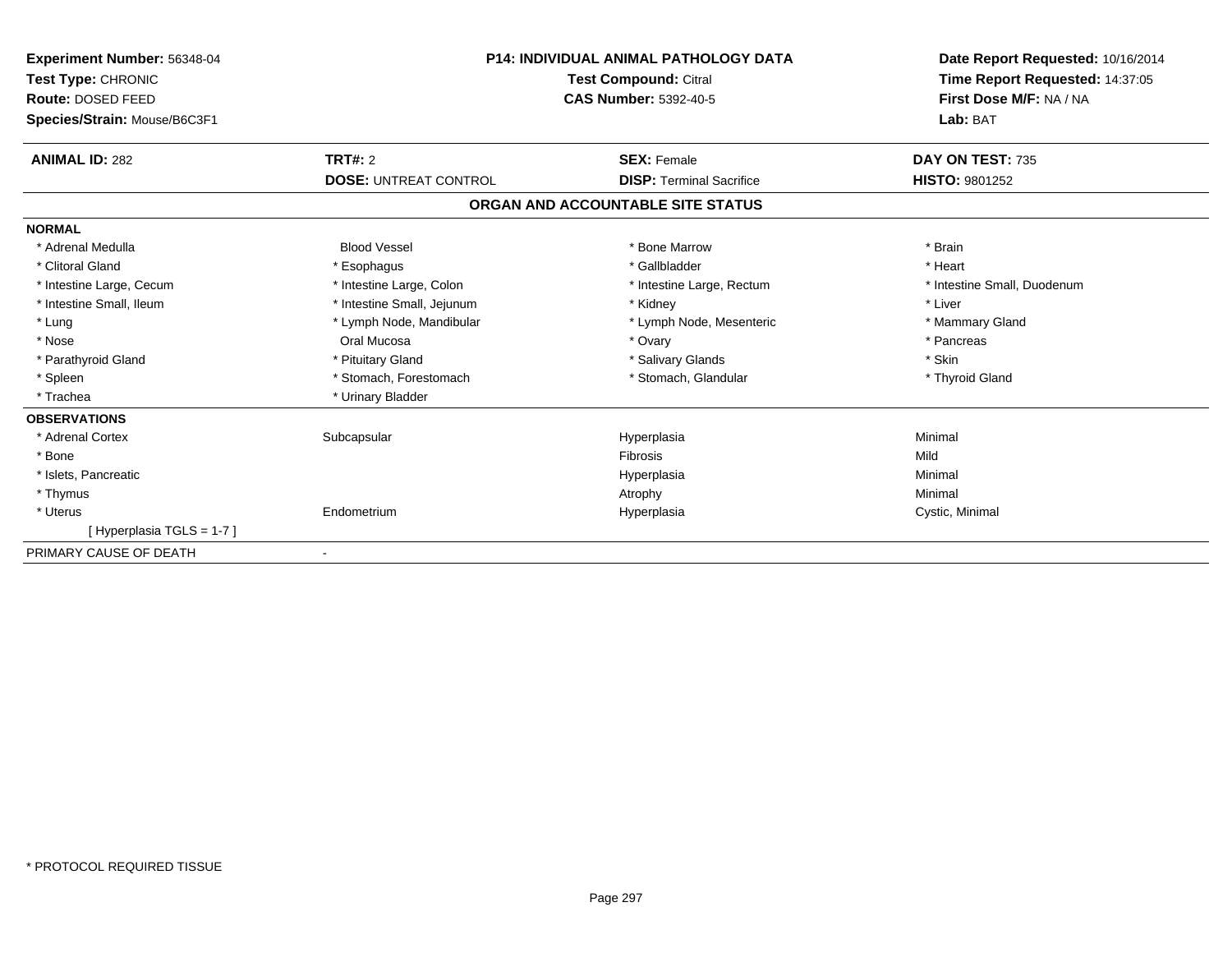| Experiment Number: 56348-04<br>Test Type: CHRONIC<br><b>Route: DOSED FEED</b><br>Species/Strain: Mouse/B6C3F1 | P14: INDIVIDUAL ANIMAL PATHOLOGY DATA<br><b>Test Compound: Citral</b><br><b>CAS Number: 5392-40-5</b> |                                   | Date Report Requested: 10/16/2014<br>Time Report Requested: 14:37:05<br>First Dose M/F: NA / NA<br>Lab: BAT |  |
|---------------------------------------------------------------------------------------------------------------|-------------------------------------------------------------------------------------------------------|-----------------------------------|-------------------------------------------------------------------------------------------------------------|--|
| <b>ANIMAL ID: 283</b>                                                                                         | <b>TRT#: 2</b>                                                                                        | <b>SEX: Female</b>                | DAY ON TEST: 733                                                                                            |  |
|                                                                                                               | <b>DOSE: UNTREAT CONTROL</b>                                                                          | <b>DISP: Terminal Sacrifice</b>   | <b>HISTO: 9801253</b>                                                                                       |  |
|                                                                                                               |                                                                                                       | ORGAN AND ACCOUNTABLE SITE STATUS |                                                                                                             |  |
| <b>NORMAL</b>                                                                                                 |                                                                                                       |                                   |                                                                                                             |  |
| * Adrenal Medulla                                                                                             | <b>Blood Vessel</b>                                                                                   | * Bone Marrow                     | * Brain                                                                                                     |  |
| * Clitoral Gland                                                                                              | * Esophagus                                                                                           | * Gallbladder                     | * Heart                                                                                                     |  |
| * Intestine Large, Cecum                                                                                      | * Intestine Large, Colon                                                                              | * Intestine Large, Rectum         | * Intestine Small, Duodenum                                                                                 |  |
| * Intestine Small, Ileum                                                                                      | * Intestine Small, Jejunum                                                                            | * Islets, Pancreatic              | * Lung                                                                                                      |  |
| * Mammary Gland                                                                                               | * Nose                                                                                                | Oral Mucosa                       | * Ovary                                                                                                     |  |
| * Parathyroid Gland                                                                                           | * Pituitary Gland                                                                                     | * Salivary Glands                 | * Skin                                                                                                      |  |
| * Stomach, Forestomach                                                                                        | * Stomach, Glandular                                                                                  | * Thyroid Gland                   | * Trachea                                                                                                   |  |
| * Urinary Bladder                                                                                             |                                                                                                       |                                   |                                                                                                             |  |
| <b>OBSERVATIONS</b>                                                                                           |                                                                                                       |                                   |                                                                                                             |  |
| * Adrenal Cortex                                                                                              | Subcapsular                                                                                           | Hyperplasia                       | Mild                                                                                                        |  |
| * Bone                                                                                                        |                                                                                                       | Fibrosis                          | Mild                                                                                                        |  |
| * Kidney                                                                                                      |                                                                                                       | Nephropathy                       | Minimal                                                                                                     |  |
| * Liver                                                                                                       |                                                                                                       | Clear Cell Focus                  |                                                                                                             |  |
|                                                                                                               |                                                                                                       | Inflammation                      | Granulomatous, Minimal                                                                                      |  |
| Lymph Node                                                                                                    | Pancreatic                                                                                            | Lymphoma Malignant                |                                                                                                             |  |
| [ Lymphoma Malignant TGLS = 4-9]                                                                              |                                                                                                       |                                   |                                                                                                             |  |
| * Lymph Node, Mandibular                                                                                      |                                                                                                       | Lymphoma Malignant                |                                                                                                             |  |
| [ Lymphoma Malignant TGLS = 3-2 ]                                                                             |                                                                                                       |                                   |                                                                                                             |  |
| * Lymph Node, Mesenteric                                                                                      |                                                                                                       | Lymphoma Malignant                |                                                                                                             |  |
| [ Lymphoma Malignant TGLS = 2-5 ]                                                                             |                                                                                                       |                                   |                                                                                                             |  |
| * Pancreas                                                                                                    |                                                                                                       | Lymphoma Malignant                |                                                                                                             |  |
| [ Lymphoma Malignant TGLS = 4-9 ]                                                                             |                                                                                                       |                                   |                                                                                                             |  |
| * Spleen                                                                                                      |                                                                                                       | Lymphoma Malignant                |                                                                                                             |  |
| [ Lymphoma Malignant TGLS = 1-4 ]                                                                             |                                                                                                       |                                   |                                                                                                             |  |
| * Thymus                                                                                                      |                                                                                                       | Lymphoma Malignant                |                                                                                                             |  |
| [ Lymphoma Malignant TGLS = 1-4 ]                                                                             |                                                                                                       |                                   |                                                                                                             |  |
| * Uterus                                                                                                      | Endometrium                                                                                           | Hyperplasia                       | Cystic, Minimal                                                                                             |  |
| PRIMARY CAUSE OF DEATH                                                                                        |                                                                                                       |                                   |                                                                                                             |  |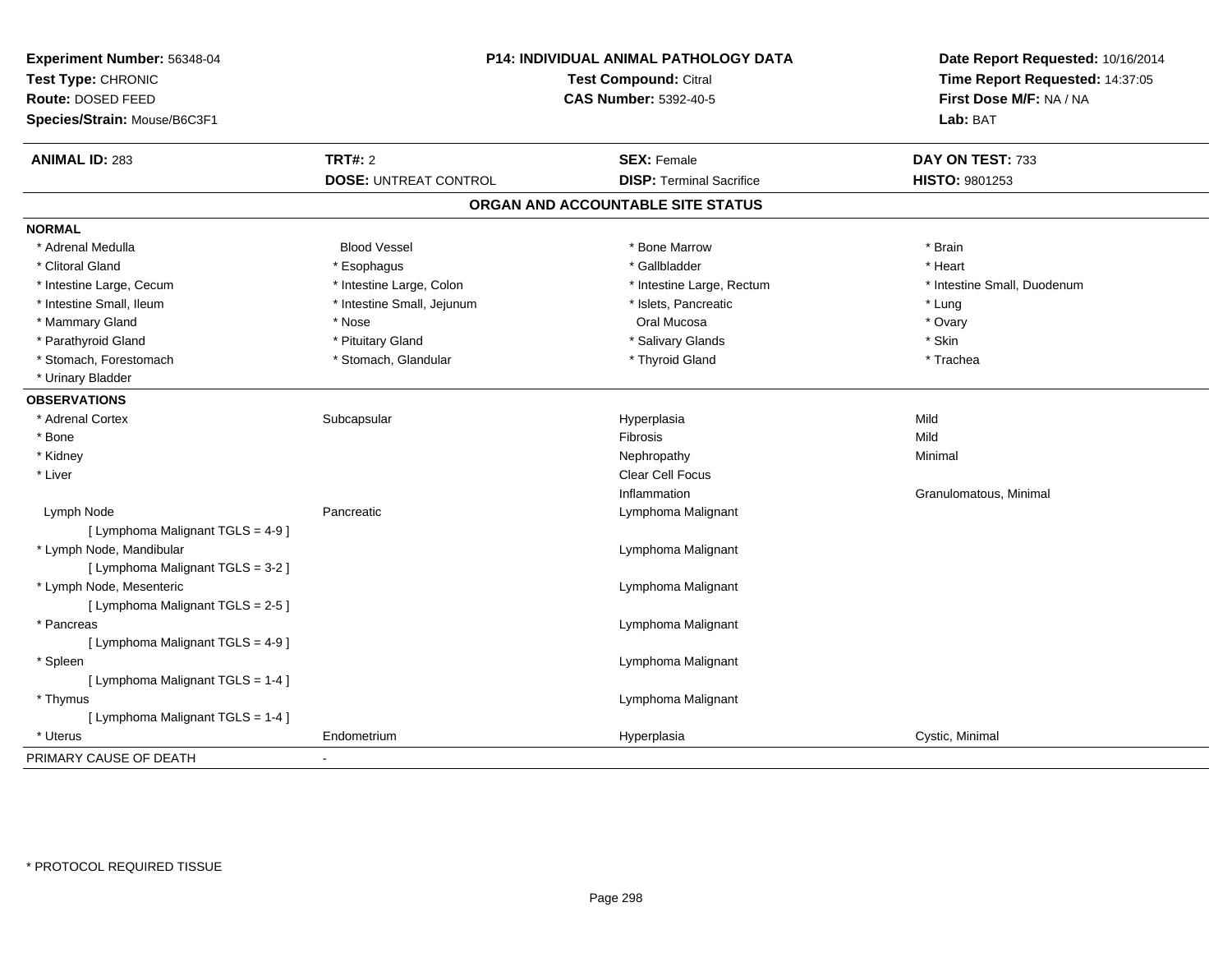| Experiment Number: 56348-04<br>Test Type: CHRONIC<br>Route: DOSED FEED<br>Species/Strain: Mouse/B6C3F1 | P14: INDIVIDUAL ANIMAL PATHOLOGY DATA<br><b>Test Compound: Citral</b><br><b>CAS Number: 5392-40-5</b> |                                   | Date Report Requested: 10/16/2014<br>Time Report Requested: 14:37:05<br>First Dose M/F: NA / NA<br>Lab: BAT |  |
|--------------------------------------------------------------------------------------------------------|-------------------------------------------------------------------------------------------------------|-----------------------------------|-------------------------------------------------------------------------------------------------------------|--|
|                                                                                                        |                                                                                                       |                                   |                                                                                                             |  |
| <b>ANIMAL ID: 284</b>                                                                                  | TRT#: 2                                                                                               | <b>SEX: Female</b>                | DAY ON TEST: 735                                                                                            |  |
|                                                                                                        | <b>DOSE: UNTREAT CONTROL</b>                                                                          | <b>DISP: Terminal Sacrifice</b>   | HISTO: 9801254                                                                                              |  |
|                                                                                                        |                                                                                                       | ORGAN AND ACCOUNTABLE SITE STATUS |                                                                                                             |  |
| <b>NORMAL</b>                                                                                          |                                                                                                       |                                   |                                                                                                             |  |
| * Adrenal Medulla                                                                                      | <b>Blood Vessel</b>                                                                                   | * Bone                            | * Bone Marrow                                                                                               |  |
| * Brain                                                                                                | * Clitoral Gland                                                                                      | * Esophagus                       | * Gallbladder                                                                                               |  |
| * Intestine Large, Cecum                                                                               | * Intestine Large, Colon                                                                              | * Intestine Large, Rectum         | * Intestine Small, Ileum                                                                                    |  |
| * Intestine Small, Jejunum                                                                             | * Islets, Pancreatic                                                                                  | * Lymph Node, Mandibular          | * Mammary Gland                                                                                             |  |
| * Nose                                                                                                 | Oral Mucosa                                                                                           | * Pancreas                        | * Parathyroid Gland                                                                                         |  |
| * Pituitary Gland                                                                                      | * Salivary Glands                                                                                     | * Stomach, Glandular              | * Thyroid Gland                                                                                             |  |
| * Urinary Bladder                                                                                      |                                                                                                       |                                   |                                                                                                             |  |
| <b>OBSERVATIONS</b>                                                                                    |                                                                                                       |                                   |                                                                                                             |  |
| * Adrenal Cortex                                                                                       | Subcapsular                                                                                           | Hyperplasia                       | Minimal                                                                                                     |  |
| * Heart                                                                                                | Myocardium                                                                                            | Degeneration                      | Minimal                                                                                                     |  |
| * Intestine Small, Duodenum                                                                            |                                                                                                       | Inflammation                      | Chronic, Minimal                                                                                            |  |
| * Kidney                                                                                               |                                                                                                       | Nephropathy                       | Minimal                                                                                                     |  |
| * Liver                                                                                                |                                                                                                       | Inflammation                      | Granulomatous, Minimal                                                                                      |  |
| * Lung                                                                                                 |                                                                                                       | Alveolar/Bronchiolar Adenoma      |                                                                                                             |  |
| [ Alveolar/Bronchiolar Adenoma TGLS = 2-3 ]                                                            |                                                                                                       |                                   |                                                                                                             |  |
| * Lymph Node, Mesenteric                                                                               |                                                                                                       | <b>Infiltration Cellular</b>      | Plasma Cell, Mild                                                                                           |  |
| * Ovary                                                                                                |                                                                                                       | Luteoma                           |                                                                                                             |  |
| [Luteoma TGLS = $2-3$ ]                                                                                |                                                                                                       |                                   |                                                                                                             |  |
| * Skin                                                                                                 | <b>Subcut Tiss</b>                                                                                    | Hemangioma                        |                                                                                                             |  |
| [Hemangioma TGLS = 1-9]                                                                                |                                                                                                       |                                   |                                                                                                             |  |
| * Spleen                                                                                               |                                                                                                       | Hematopoietic Cell Proliferation  | Minimal                                                                                                     |  |
| * Stomach, Forestomach                                                                                 | Epithelium                                                                                            | Hyperplasia                       | Focal, Minimal                                                                                              |  |
| * Thymus                                                                                               |                                                                                                       | Atrophy                           | Minimal                                                                                                     |  |
| * Trachea                                                                                              | Glands                                                                                                | Inflammation                      | Suppurative, Minimal                                                                                        |  |
| * Uterus                                                                                               | Endometrium                                                                                           | Hyperplasia                       | Cystic, Minimal                                                                                             |  |
| PRIMARY CAUSE OF DEATH                                                                                 | $\blacksquare$                                                                                        |                                   |                                                                                                             |  |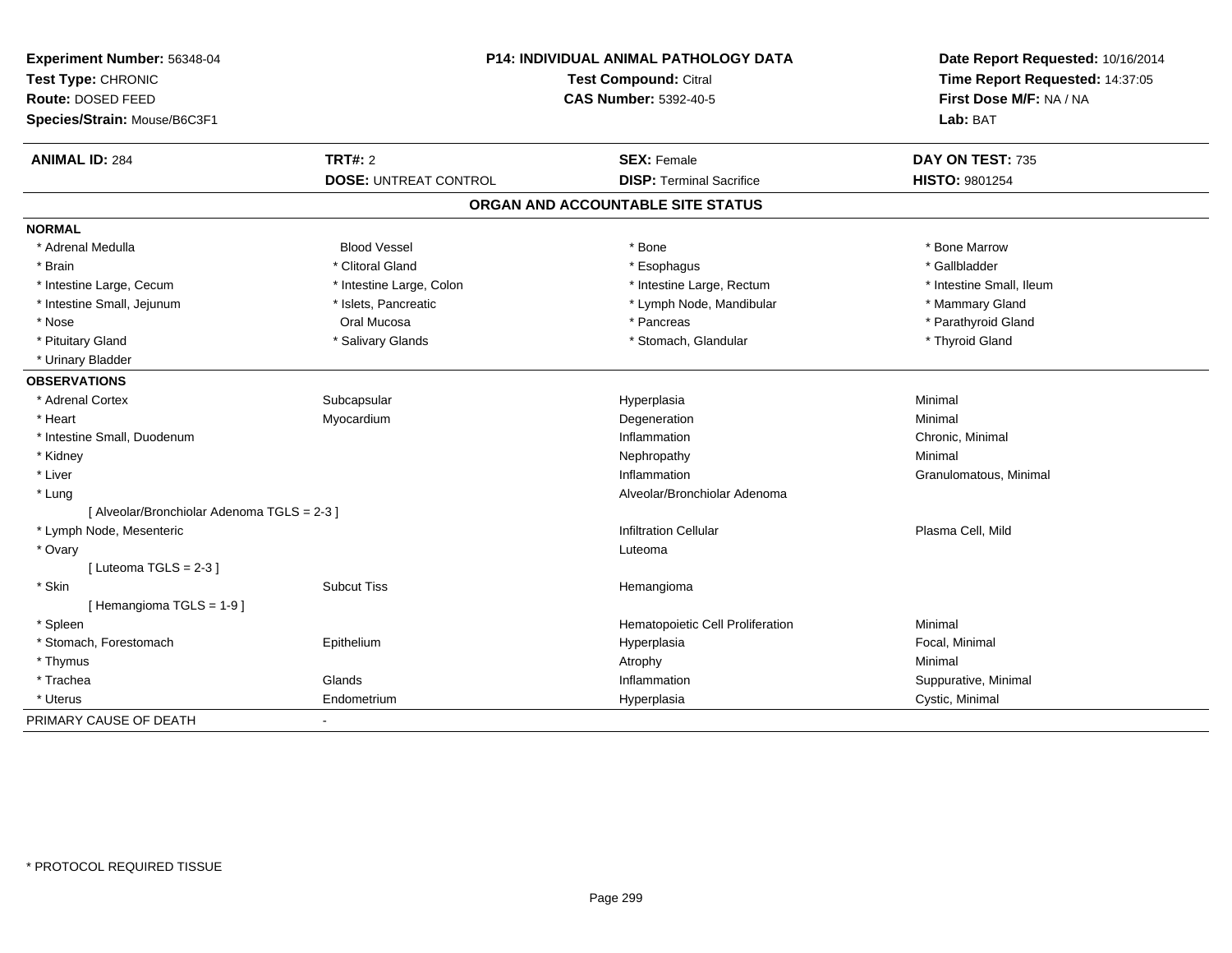| Experiment Number: 56348-04<br>Test Type: CHRONIC<br>Route: DOSED FEED<br>Species/Strain: Mouse/B6C3F1 | P14: INDIVIDUAL ANIMAL PATHOLOGY DATA<br><b>Test Compound: Citral</b><br><b>CAS Number: 5392-40-5</b> |                                   | Date Report Requested: 10/16/2014<br>Time Report Requested: 14:37:05<br>First Dose M/F: NA / NA<br>Lab: BAT |
|--------------------------------------------------------------------------------------------------------|-------------------------------------------------------------------------------------------------------|-----------------------------------|-------------------------------------------------------------------------------------------------------------|
| <b>ANIMAL ID: 285</b>                                                                                  | <b>TRT#: 2</b>                                                                                        | <b>SEX: Female</b>                | DAY ON TEST: 734                                                                                            |
|                                                                                                        | <b>DOSE: UNTREAT CONTROL</b>                                                                          | <b>DISP: Terminal Sacrifice</b>   | HISTO: 9801255                                                                                              |
|                                                                                                        |                                                                                                       | ORGAN AND ACCOUNTABLE SITE STATUS |                                                                                                             |
| <b>NORMAL</b>                                                                                          |                                                                                                       |                                   |                                                                                                             |
| * Adrenal Medulla                                                                                      | <b>Blood Vessel</b>                                                                                   | * Bone                            | * Bone Marrow                                                                                               |
| * Brain                                                                                                | * Clitoral Gland                                                                                      | * Esophagus                       | * Gallbladder                                                                                               |
| * Heart                                                                                                | * Intestine Large, Cecum                                                                              | * Intestine Large, Colon          | * Intestine Large, Rectum                                                                                   |
| * Intestine Small, Duodenum                                                                            | * Intestine Small, Ileum                                                                              | * Intestine Small, Jejunum        | * Islets, Pancreatic                                                                                        |
| * Lung                                                                                                 | * Lymph Node, Mandibular                                                                              | * Mammary Gland                   | * Nose                                                                                                      |
| * Pancreas                                                                                             | * Parathyroid Gland                                                                                   | * Pituitary Gland                 | * Salivary Glands                                                                                           |
| * Skin                                                                                                 | * Stomach, Glandular                                                                                  | * Thyroid Gland                   | * Trachea                                                                                                   |
| * Urinary Bladder                                                                                      |                                                                                                       |                                   |                                                                                                             |
| <b>OBSERVATIONS</b>                                                                                    |                                                                                                       |                                   |                                                                                                             |
| * Adrenal Cortex                                                                                       | Subcapsular                                                                                           | Hyperplasia                       | Minimal                                                                                                     |
| * Kidney                                                                                               |                                                                                                       | Nephropathy                       | Minimal                                                                                                     |
| * Liver                                                                                                |                                                                                                       | Inflammation                      | Granulomatous, Minimal                                                                                      |
| * Lymph Node, Mesenteric                                                                               |                                                                                                       | Lymphoma Malignant                |                                                                                                             |
| [ Lymphoma Malignant TGLS = 2-5 ]                                                                      |                                                                                                       |                                   |                                                                                                             |
| Oral Mucosa                                                                                            |                                                                                                       | Inflammation                      | Chronic Active, Minimal                                                                                     |
| * Ovary                                                                                                |                                                                                                       | Cyst                              | Mild                                                                                                        |
| * Spleen                                                                                               |                                                                                                       | Lymphoma Malignant                |                                                                                                             |
| [ Lymphoma Malignant TGLS = 3-4 ]                                                                      |                                                                                                       |                                   |                                                                                                             |
| * Stomach, Forestomach                                                                                 |                                                                                                       | Squamous Cell Papilloma           |                                                                                                             |
| [Squamous Cell Papilloma TGLS = 4-9]                                                                   |                                                                                                       |                                   |                                                                                                             |
| * Thymus                                                                                               |                                                                                                       | Atrophy                           | Minimal                                                                                                     |
| * Uterus                                                                                               | Endometrium                                                                                           | Hyperplasia                       | Cystic, Minimal                                                                                             |
| [ Hyperplasia TGLS = 1-7 ]                                                                             |                                                                                                       |                                   |                                                                                                             |
| PRIMARY CAUSE OF DEATH                                                                                 | $\blacksquare$                                                                                        |                                   |                                                                                                             |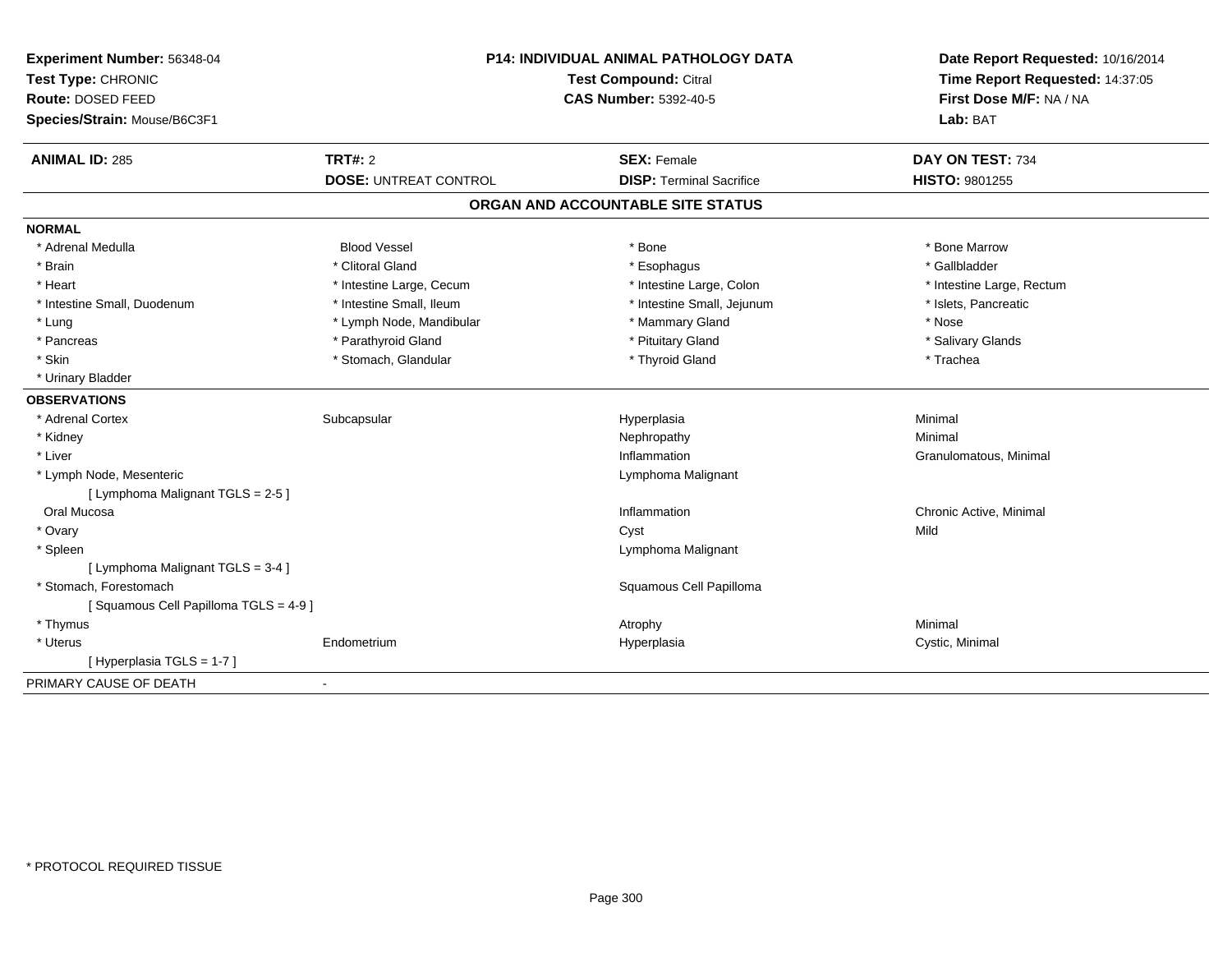| Experiment Number: 56348-04       | P14: INDIVIDUAL ANIMAL PATHOLOGY DATA<br>Test Compound: Citral<br><b>CAS Number: 5392-40-5</b> |                                   | Date Report Requested: 10/16/2014 |  |
|-----------------------------------|------------------------------------------------------------------------------------------------|-----------------------------------|-----------------------------------|--|
| Test Type: CHRONIC                |                                                                                                |                                   | Time Report Requested: 14:37:05   |  |
| Route: DOSED FEED                 |                                                                                                |                                   | First Dose M/F: NA / NA           |  |
| Species/Strain: Mouse/B6C3F1      |                                                                                                |                                   | Lab: BAT                          |  |
| <b>ANIMAL ID: 286</b>             | <b>TRT#: 2</b>                                                                                 | <b>SEX: Female</b>                | DAY ON TEST: 733                  |  |
|                                   | <b>DOSE: UNTREAT CONTROL</b>                                                                   | <b>DISP: Terminal Sacrifice</b>   | HISTO: 9801256                    |  |
|                                   |                                                                                                | ORGAN AND ACCOUNTABLE SITE STATUS |                                   |  |
| <b>NORMAL</b>                     |                                                                                                |                                   |                                   |  |
| * Adrenal Medulla                 | <b>Blood Vessel</b>                                                                            | * Bone Marrow                     | * Brain                           |  |
| * Clitoral Gland                  | * Esophagus                                                                                    | * Gallbladder                     | * Heart                           |  |
| * Intestine Large, Cecum          | * Intestine Large, Colon                                                                       | * Intestine Large, Rectum         | * Intestine Small, Duodenum       |  |
| * Islets, Pancreatic              | * Lung                                                                                         | * Lymph Node, Mandibular          | * Lymph Node, Mesenteric          |  |
| * Mammary Gland                   | * Nose                                                                                         | Oral Mucosa                       | * Pancreas                        |  |
| * Parathyroid Gland               | * Pituitary Gland                                                                              | * Salivary Glands                 | * Skin                            |  |
| * Stomach, Forestomach            | * Stomach, Glandular                                                                           | * Thyroid Gland                   | * Trachea                         |  |
| * Urinary Bladder                 |                                                                                                |                                   |                                   |  |
| <b>OBSERVATIONS</b>               |                                                                                                |                                   |                                   |  |
| * Adrenal Cortex                  | Subcapsular                                                                                    | Hyperplasia                       | Minimal                           |  |
| * Bone                            |                                                                                                | <b>Fibrosis</b>                   | Minimal                           |  |
| * Intestine Small, Ileum          |                                                                                                | Inflammation                      | Chronic, Mild                     |  |
| * Intestine Small, Jejunum        | Peyers Patch                                                                                   | Hyperplasia                       | Lymphoid, Marked                  |  |
| [Hyperplasia TGLS = $4,5-11+12$ ] |                                                                                                |                                   |                                   |  |
| * Kidney                          |                                                                                                | Infarct                           | Mild                              |  |
| * Liver                           | Centrilobular                                                                                  | Degeneration                      | Mild                              |  |
|                                   |                                                                                                | <b>Infiltration Cellular</b>      | Lymphocyte, Minimal               |  |
| * Ovary                           |                                                                                                | Dysplasia                         | Focal, Minimal                    |  |
| [Dysplasia TGLS = 2-7]            |                                                                                                |                                   |                                   |  |
| <b>Skeletal Muscle</b>            |                                                                                                | Sarcoma                           |                                   |  |
| [Sarcoma TGLS = 1,3-9+10]         |                                                                                                |                                   |                                   |  |
| * Spleen                          |                                                                                                | Hematopoietic Cell Proliferation  | Minimal                           |  |
| * Thymus                          |                                                                                                | Atrophy                           | Mild                              |  |
| * Uterus                          | Endometrium                                                                                    | Hyperplasia                       | Cystic, Minimal                   |  |
| PRIMARY CAUSE OF DEATH            | $\overline{\phantom{a}}$                                                                       |                                   |                                   |  |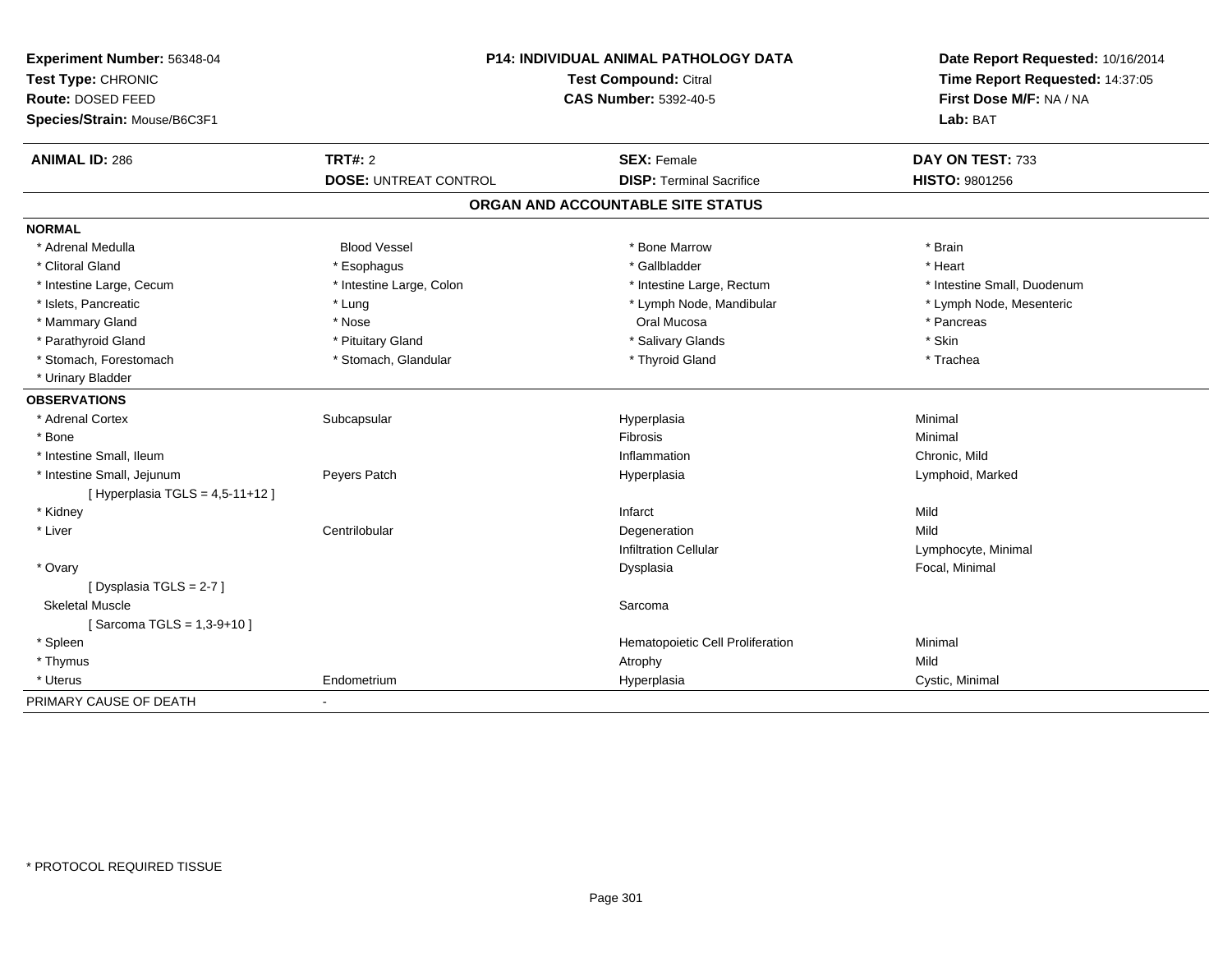| <b>Experiment Number: 56348-04</b><br>Test Type: CHRONIC<br><b>Route: DOSED FEED</b><br>Species/Strain: Mouse/B6C3F1 | P14: INDIVIDUAL ANIMAL PATHOLOGY DATA<br><b>Test Compound: Citral</b><br><b>CAS Number: 5392-40-5</b> |                                   | Date Report Requested: 10/16/2014<br>Time Report Requested: 14:37:05<br>First Dose M/F: NA / NA<br>Lab: BAT |
|----------------------------------------------------------------------------------------------------------------------|-------------------------------------------------------------------------------------------------------|-----------------------------------|-------------------------------------------------------------------------------------------------------------|
| <b>ANIMAL ID: 287</b>                                                                                                | <b>TRT#: 2</b>                                                                                        | <b>SEX: Female</b>                | DAY ON TEST: 9                                                                                              |
|                                                                                                                      | <b>DOSE: UNTREAT CONTROL</b>                                                                          | <b>DISP:</b> Accidentally Killed  | <b>HISTO: 9801257</b>                                                                                       |
|                                                                                                                      |                                                                                                       | ORGAN AND ACCOUNTABLE SITE STATUS |                                                                                                             |
| <b>NORMAL</b>                                                                                                        |                                                                                                       |                                   |                                                                                                             |
| * Adrenal Cortex                                                                                                     | * Adrenal Medulla                                                                                     | <b>Blood Vessel</b>               | * Bone Marrow                                                                                               |
| * Brain                                                                                                              | * Clitoral Gland                                                                                      | * Esophagus                       | * Gallbladder                                                                                               |
| * Heart                                                                                                              | * Intestine Large, Cecum                                                                              | * Intestine Large, Colon          | * Intestine Large, Rectum                                                                                   |
| * Intestine Small, Duodenum                                                                                          | * Intestine Small. Ileum                                                                              | * Intestine Small, Jejunum        | * Islets. Pancreatic                                                                                        |
| * Kidney                                                                                                             | * Liver                                                                                               | * Lung                            | * Lymph Node, Mandibular                                                                                    |
| * Lymph Node, Mesenteric                                                                                             | * Mammary Gland                                                                                       | * Nose                            | Oral Mucosa                                                                                                 |
| * Ovary                                                                                                              | * Pancreas                                                                                            | * Parathyroid Gland               | * Pituitary Gland                                                                                           |
| * Salivary Glands                                                                                                    | * Skin                                                                                                | * Stomach, Forestomach            | * Stomach, Glandular                                                                                        |
| * Thymus                                                                                                             | * Thyroid Gland                                                                                       | * Trachea                         | * Urinary Bladder                                                                                           |
| * Uterus                                                                                                             |                                                                                                       |                                   |                                                                                                             |
| <b>OBSERVATIONS</b>                                                                                                  |                                                                                                       |                                   |                                                                                                             |
| * Bone                                                                                                               |                                                                                                       | Fracture                          | Marked                                                                                                      |
| [Fracture TGLS = $1-9$ ]                                                                                             |                                                                                                       |                                   |                                                                                                             |
| * Spleen                                                                                                             |                                                                                                       | Hematopoietic Cell Proliferation  | Mild                                                                                                        |
| PRIMARY CAUSE OF DEATH                                                                                               | - Bone Fracture                                                                                       |                                   |                                                                                                             |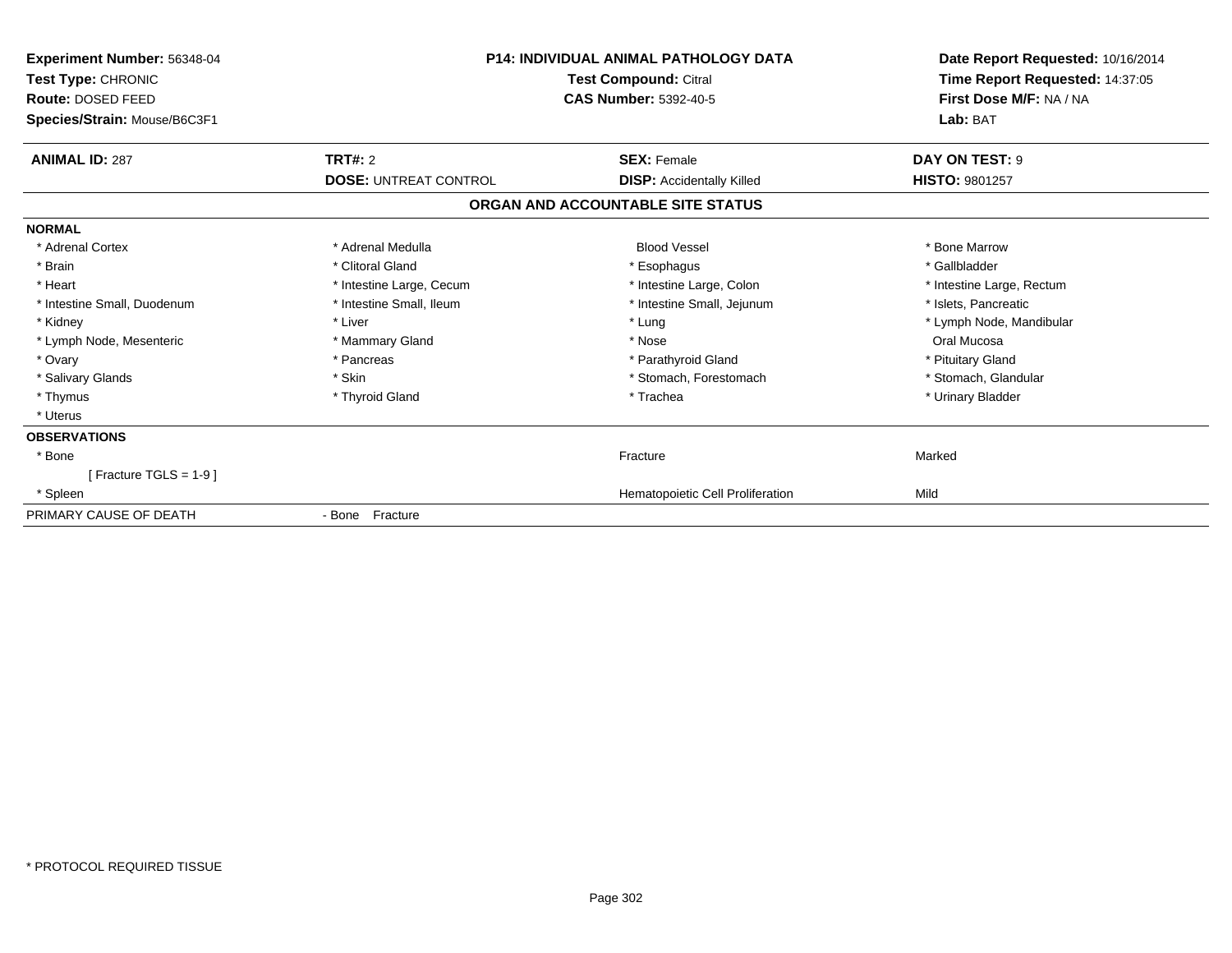| Route: DOSED FEED<br><b>CAS Number: 5392-40-5</b><br>First Dose M/F: NA / NA<br>Species/Strain: Mouse/B6C3F1<br>Lab: BAT<br>TRT#: 2<br><b>ANIMAL ID: 288</b><br><b>SEX: Female</b><br>DAY ON TEST: 734<br><b>DOSE: UNTREAT CONTROL</b><br><b>DISP: Terminal Sacrifice</b><br><b>HISTO: 9801258</b><br>ORGAN AND ACCOUNTABLE SITE STATUS<br><b>Blood Vessel</b><br>* Bone Marrow<br>* Adrenal Medulla<br>* Brain<br>* Heart<br>* Clitoral Gland<br>* Gallbladder<br>* Esophagus<br>* Intestine Large, Cecum<br>* Intestine Large, Colon<br>* Intestine Small, Duodenum<br>* Intestine Large, Rectum<br>* Intestine Small, Ileum<br>* Islets, Pancreatic<br>* Liver<br>* Lung<br>* Nose<br>* Lymph Node, Mandibular<br>* Lymph Node, Mesenteric<br>* Mammary Gland<br>* Parathyroid Gland<br>Oral Mucosa<br>* Pancreas<br>* Pituitary Gland<br>* Salivary Glands<br>* Skin<br>* Spleen<br>* Stomach, Forestomach<br>* Stomach, Glandular<br>* Urinary Bladder<br>* Trachea<br>* Adrenal Cortex<br>Subcapsular<br>Hyperplasia<br>Minimal<br>* Bone<br>Fibrosarcoma<br>Minimal<br><b>Fibrosis</b><br>[Fibrosarcoma TGLS = 1-9]<br>* Intestine Small, Jejunum<br>Peyers Patch<br>Lymphoid, Moderate<br>Hyperplasia<br>[ Hyperplasia TGLS = 3-10 ]<br>* Kidney<br>Minimal<br>Nephropathy<br>* Ovary<br>Minimal<br>Cyst<br>Lymphoid, Moderate<br>* Thymus<br>Hyperplasia<br>* Thyroid Gland<br>Inflammation<br>Granulomatous, Minimal<br>* Uterus<br>Endometrium<br>Cystic, Mild<br>Hyperplasia<br>[Hyperplasia TGLS = 2-7] | Experiment Number: 56348-04 | <b>P14: INDIVIDUAL ANIMAL PATHOLOGY DATA</b><br><b>Test Compound: Citral</b> |  | Date Report Requested: 10/16/2014 |
|----------------------------------------------------------------------------------------------------------------------------------------------------------------------------------------------------------------------------------------------------------------------------------------------------------------------------------------------------------------------------------------------------------------------------------------------------------------------------------------------------------------------------------------------------------------------------------------------------------------------------------------------------------------------------------------------------------------------------------------------------------------------------------------------------------------------------------------------------------------------------------------------------------------------------------------------------------------------------------------------------------------------------------------------------------------------------------------------------------------------------------------------------------------------------------------------------------------------------------------------------------------------------------------------------------------------------------------------------------------------------------------------------------------------------------------------------------------------------------------------------------------------|-----------------------------|------------------------------------------------------------------------------|--|-----------------------------------|
|                                                                                                                                                                                                                                                                                                                                                                                                                                                                                                                                                                                                                                                                                                                                                                                                                                                                                                                                                                                                                                                                                                                                                                                                                                                                                                                                                                                                                                                                                                                      | Test Type: CHRONIC          |                                                                              |  | Time Report Requested: 14:37:05   |
|                                                                                                                                                                                                                                                                                                                                                                                                                                                                                                                                                                                                                                                                                                                                                                                                                                                                                                                                                                                                                                                                                                                                                                                                                                                                                                                                                                                                                                                                                                                      |                             |                                                                              |  |                                   |
|                                                                                                                                                                                                                                                                                                                                                                                                                                                                                                                                                                                                                                                                                                                                                                                                                                                                                                                                                                                                                                                                                                                                                                                                                                                                                                                                                                                                                                                                                                                      |                             |                                                                              |  |                                   |
|                                                                                                                                                                                                                                                                                                                                                                                                                                                                                                                                                                                                                                                                                                                                                                                                                                                                                                                                                                                                                                                                                                                                                                                                                                                                                                                                                                                                                                                                                                                      |                             |                                                                              |  |                                   |
|                                                                                                                                                                                                                                                                                                                                                                                                                                                                                                                                                                                                                                                                                                                                                                                                                                                                                                                                                                                                                                                                                                                                                                                                                                                                                                                                                                                                                                                                                                                      |                             |                                                                              |  |                                   |
|                                                                                                                                                                                                                                                                                                                                                                                                                                                                                                                                                                                                                                                                                                                                                                                                                                                                                                                                                                                                                                                                                                                                                                                                                                                                                                                                                                                                                                                                                                                      |                             |                                                                              |  |                                   |
|                                                                                                                                                                                                                                                                                                                                                                                                                                                                                                                                                                                                                                                                                                                                                                                                                                                                                                                                                                                                                                                                                                                                                                                                                                                                                                                                                                                                                                                                                                                      | <b>NORMAL</b>               |                                                                              |  |                                   |
|                                                                                                                                                                                                                                                                                                                                                                                                                                                                                                                                                                                                                                                                                                                                                                                                                                                                                                                                                                                                                                                                                                                                                                                                                                                                                                                                                                                                                                                                                                                      |                             |                                                                              |  |                                   |
|                                                                                                                                                                                                                                                                                                                                                                                                                                                                                                                                                                                                                                                                                                                                                                                                                                                                                                                                                                                                                                                                                                                                                                                                                                                                                                                                                                                                                                                                                                                      |                             |                                                                              |  |                                   |
|                                                                                                                                                                                                                                                                                                                                                                                                                                                                                                                                                                                                                                                                                                                                                                                                                                                                                                                                                                                                                                                                                                                                                                                                                                                                                                                                                                                                                                                                                                                      |                             |                                                                              |  |                                   |
|                                                                                                                                                                                                                                                                                                                                                                                                                                                                                                                                                                                                                                                                                                                                                                                                                                                                                                                                                                                                                                                                                                                                                                                                                                                                                                                                                                                                                                                                                                                      |                             |                                                                              |  |                                   |
|                                                                                                                                                                                                                                                                                                                                                                                                                                                                                                                                                                                                                                                                                                                                                                                                                                                                                                                                                                                                                                                                                                                                                                                                                                                                                                                                                                                                                                                                                                                      |                             |                                                                              |  |                                   |
|                                                                                                                                                                                                                                                                                                                                                                                                                                                                                                                                                                                                                                                                                                                                                                                                                                                                                                                                                                                                                                                                                                                                                                                                                                                                                                                                                                                                                                                                                                                      |                             |                                                                              |  |                                   |
|                                                                                                                                                                                                                                                                                                                                                                                                                                                                                                                                                                                                                                                                                                                                                                                                                                                                                                                                                                                                                                                                                                                                                                                                                                                                                                                                                                                                                                                                                                                      |                             |                                                                              |  |                                   |
|                                                                                                                                                                                                                                                                                                                                                                                                                                                                                                                                                                                                                                                                                                                                                                                                                                                                                                                                                                                                                                                                                                                                                                                                                                                                                                                                                                                                                                                                                                                      |                             |                                                                              |  |                                   |
|                                                                                                                                                                                                                                                                                                                                                                                                                                                                                                                                                                                                                                                                                                                                                                                                                                                                                                                                                                                                                                                                                                                                                                                                                                                                                                                                                                                                                                                                                                                      | <b>OBSERVATIONS</b>         |                                                                              |  |                                   |
|                                                                                                                                                                                                                                                                                                                                                                                                                                                                                                                                                                                                                                                                                                                                                                                                                                                                                                                                                                                                                                                                                                                                                                                                                                                                                                                                                                                                                                                                                                                      |                             |                                                                              |  |                                   |
|                                                                                                                                                                                                                                                                                                                                                                                                                                                                                                                                                                                                                                                                                                                                                                                                                                                                                                                                                                                                                                                                                                                                                                                                                                                                                                                                                                                                                                                                                                                      |                             |                                                                              |  |                                   |
|                                                                                                                                                                                                                                                                                                                                                                                                                                                                                                                                                                                                                                                                                                                                                                                                                                                                                                                                                                                                                                                                                                                                                                                                                                                                                                                                                                                                                                                                                                                      |                             |                                                                              |  |                                   |
|                                                                                                                                                                                                                                                                                                                                                                                                                                                                                                                                                                                                                                                                                                                                                                                                                                                                                                                                                                                                                                                                                                                                                                                                                                                                                                                                                                                                                                                                                                                      |                             |                                                                              |  |                                   |
|                                                                                                                                                                                                                                                                                                                                                                                                                                                                                                                                                                                                                                                                                                                                                                                                                                                                                                                                                                                                                                                                                                                                                                                                                                                                                                                                                                                                                                                                                                                      |                             |                                                                              |  |                                   |
|                                                                                                                                                                                                                                                                                                                                                                                                                                                                                                                                                                                                                                                                                                                                                                                                                                                                                                                                                                                                                                                                                                                                                                                                                                                                                                                                                                                                                                                                                                                      |                             |                                                                              |  |                                   |
|                                                                                                                                                                                                                                                                                                                                                                                                                                                                                                                                                                                                                                                                                                                                                                                                                                                                                                                                                                                                                                                                                                                                                                                                                                                                                                                                                                                                                                                                                                                      |                             |                                                                              |  |                                   |
|                                                                                                                                                                                                                                                                                                                                                                                                                                                                                                                                                                                                                                                                                                                                                                                                                                                                                                                                                                                                                                                                                                                                                                                                                                                                                                                                                                                                                                                                                                                      |                             |                                                                              |  |                                   |
|                                                                                                                                                                                                                                                                                                                                                                                                                                                                                                                                                                                                                                                                                                                                                                                                                                                                                                                                                                                                                                                                                                                                                                                                                                                                                                                                                                                                                                                                                                                      |                             |                                                                              |  |                                   |
|                                                                                                                                                                                                                                                                                                                                                                                                                                                                                                                                                                                                                                                                                                                                                                                                                                                                                                                                                                                                                                                                                                                                                                                                                                                                                                                                                                                                                                                                                                                      |                             |                                                                              |  |                                   |
|                                                                                                                                                                                                                                                                                                                                                                                                                                                                                                                                                                                                                                                                                                                                                                                                                                                                                                                                                                                                                                                                                                                                                                                                                                                                                                                                                                                                                                                                                                                      |                             |                                                                              |  |                                   |
|                                                                                                                                                                                                                                                                                                                                                                                                                                                                                                                                                                                                                                                                                                                                                                                                                                                                                                                                                                                                                                                                                                                                                                                                                                                                                                                                                                                                                                                                                                                      | PRIMARY CAUSE OF DEATH      |                                                                              |  |                                   |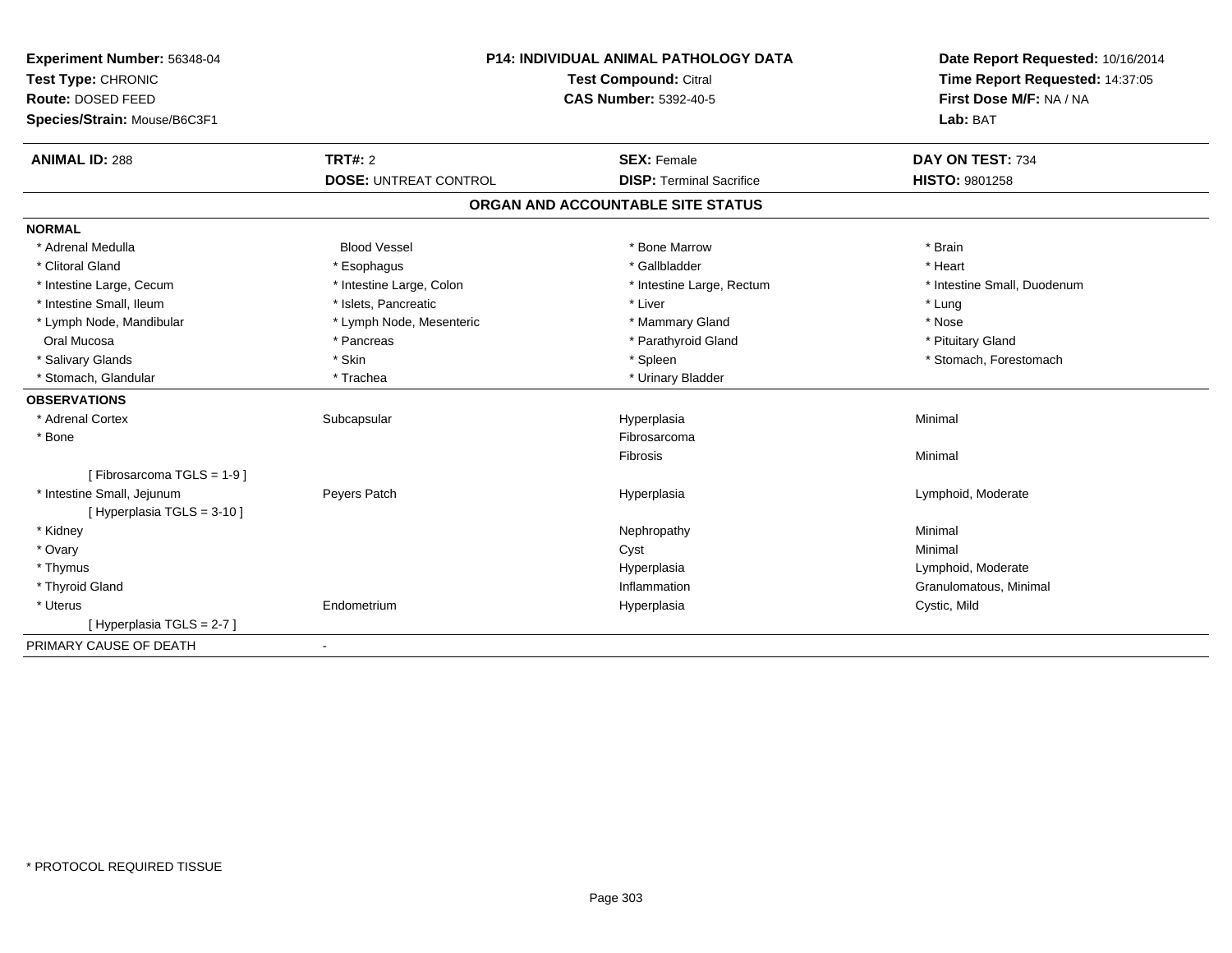| Experiment Number: 56348-04<br>Test Type: CHRONIC<br><b>Route: DOSED FEED</b><br>Species/Strain: Mouse/B6C3F1 |                              | P14: INDIVIDUAL ANIMAL PATHOLOGY DATA<br><b>Test Compound: Citral</b><br><b>CAS Number: 5392-40-5</b> | Date Report Requested: 10/16/2014<br>Time Report Requested: 14:37:05<br>First Dose M/F: NA / NA<br>Lab: BAT |
|---------------------------------------------------------------------------------------------------------------|------------------------------|-------------------------------------------------------------------------------------------------------|-------------------------------------------------------------------------------------------------------------|
| <b>ANIMAL ID: 289</b>                                                                                         | <b>TRT#: 2</b>               | <b>SEX: Female</b><br><b>DISP: Terminal Sacrifice</b>                                                 | DAY ON TEST: 733<br>HISTO: 9801259                                                                          |
|                                                                                                               | <b>DOSE: UNTREAT CONTROL</b> |                                                                                                       |                                                                                                             |
|                                                                                                               |                              | ORGAN AND ACCOUNTABLE SITE STATUS                                                                     |                                                                                                             |
| <b>NORMAL</b>                                                                                                 |                              |                                                                                                       |                                                                                                             |
| * Adrenal Medulla                                                                                             | <b>Blood Vessel</b>          | * Bone Marrow                                                                                         | * Brain                                                                                                     |
| * Clitoral Gland                                                                                              | * Esophagus                  | * Gallbladder                                                                                         | * Heart                                                                                                     |
| * Intestine Large, Cecum                                                                                      | * Intestine Large, Colon     | * Intestine Large, Rectum                                                                             | * Intestine Small, Duodenum                                                                                 |
| * Intestine Small, Ileum                                                                                      | * Intestine Small, Jejunum   | * Islets, Pancreatic                                                                                  | * Kidney                                                                                                    |
| * Lung                                                                                                        | * Lymph Node, Mandibular     | * Lymph Node, Mesenteric                                                                              | * Mammary Gland                                                                                             |
| * Nose                                                                                                        | * Ovary                      | * Pancreas                                                                                            | * Parathyroid Gland                                                                                         |
| * Salivary Glands                                                                                             | * Skin                       | * Stomach, Forestomach                                                                                | * Stomach, Glandular                                                                                        |
| * Thyroid Gland                                                                                               | * Trachea                    | * Urinary Bladder                                                                                     |                                                                                                             |
| <b>OBSERVATIONS</b>                                                                                           |                              |                                                                                                       |                                                                                                             |
| * Adrenal Cortex                                                                                              | Subcapsular                  | Hyperplasia                                                                                           | Minimal                                                                                                     |
| * Bone                                                                                                        |                              | <b>Fibrosis</b>                                                                                       | Mild                                                                                                        |
| * Liver                                                                                                       |                              | Hepatocellular Adenoma                                                                                |                                                                                                             |
|                                                                                                               |                              | Inflammation                                                                                          | Granulomatous, Minimal                                                                                      |
|                                                                                                               |                              | <b>Mixed Cell Focus</b>                                                                               |                                                                                                             |
| [ Hepatocellular Adenoma TGLS = 1-9 ]                                                                         |                              |                                                                                                       |                                                                                                             |
| [Mixed Cell Focus TGLS = 1-9]                                                                                 |                              |                                                                                                       |                                                                                                             |
| Oral Mucosa                                                                                                   |                              | Inflammation                                                                                          | Chronic Active, Minimal                                                                                     |
|                                                                                                               |                              | Ulcer                                                                                                 | Minimal                                                                                                     |
| * Pituitary Gland                                                                                             | <b>Pars Distalis</b>         | Hyperplasia                                                                                           | Focal, Minimal                                                                                              |
| * Spleen                                                                                                      |                              | Hematopoietic Cell Proliferation                                                                      | Minimal                                                                                                     |
| * Thymus                                                                                                      |                              | Hyperplasia                                                                                           | Lymphoid, Mild                                                                                              |
| * Uterus                                                                                                      | Endometrium                  | Hyperplasia                                                                                           | Cystic, Minimal                                                                                             |
| [ Hyperplasia TGLS = 2-7 ]                                                                                    |                              |                                                                                                       |                                                                                                             |
| PRIMARY CAUSE OF DEATH                                                                                        | $\blacksquare$               |                                                                                                       |                                                                                                             |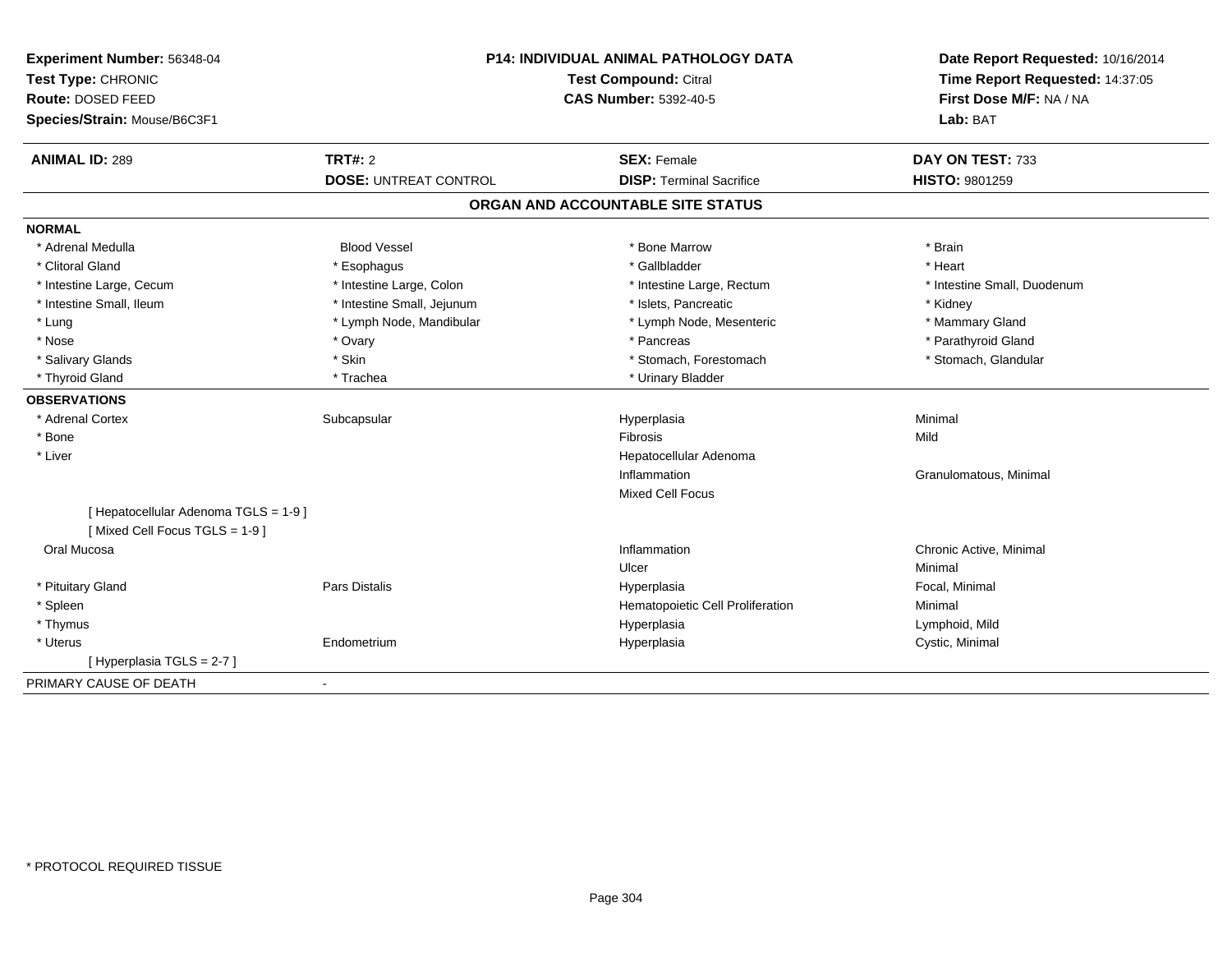| Experiment Number: 56348-04             | <b>P14: INDIVIDUAL ANIMAL PATHOLOGY DATA</b> |                                   | Date Report Requested: 10/16/2014 |
|-----------------------------------------|----------------------------------------------|-----------------------------------|-----------------------------------|
| Test Type: CHRONIC                      |                                              | <b>Test Compound: Citral</b>      | Time Report Requested: 14:37:05   |
| <b>Route: DOSED FEED</b>                |                                              | <b>CAS Number: 5392-40-5</b>      | First Dose M/F: NA / NA           |
| Species/Strain: Mouse/B6C3F1            |                                              |                                   | Lab: BAT                          |
| <b>ANIMAL ID: 290</b>                   | <b>TRT#: 2</b>                               | <b>SEX: Female</b>                | DAY ON TEST: 735                  |
|                                         | <b>DOSE: UNTREAT CONTROL</b>                 | <b>DISP: Terminal Sacrifice</b>   | HISTO: 9801260                    |
|                                         |                                              | ORGAN AND ACCOUNTABLE SITE STATUS |                                   |
| <b>NORMAL</b>                           |                                              |                                   |                                   |
| * Adrenal Medulla                       | <b>Blood Vessel</b>                          | * Bone Marrow                     | * Brain                           |
| * Clitoral Gland                        | * Esophagus                                  | * Gallbladder                     | * Heart                           |
| * Intestine Large, Cecum                | * Intestine Large, Colon                     | * Intestine Large, Rectum         | * Intestine Small, Duodenum       |
| * Intestine Small, Ileum                | * Intestine Small, Jejunum                   | * Islets, Pancreatic              | * Kidney                          |
| * Lung                                  | * Lymph Node, Mandibular                     | * Lymph Node, Mesenteric          | * Mammary Gland                   |
| * Nose                                  | * Ovary                                      | * Pancreas                        | * Salivary Glands                 |
| * Skin                                  | * Stomach, Forestomach                       | * Stomach, Glandular              | * Thyroid Gland                   |
| * Trachea                               | * Urinary Bladder                            |                                   |                                   |
| <b>MISSING</b>                          |                                              |                                   |                                   |
| * Parathyroid Gland                     |                                              |                                   |                                   |
| <b>INSUFFICIENT TISSUE</b>              |                                              |                                   |                                   |
| * Thymus                                |                                              |                                   |                                   |
| <b>OBSERVATIONS</b>                     |                                              |                                   |                                   |
| * Adrenal Cortex                        | Subcapsular                                  | Hyperplasia                       | Minimal                           |
| * Bone                                  |                                              | Fibrosis                          | Minimal                           |
| * Liver                                 |                                              | Hepatocellular Carcinoma          |                                   |
|                                         |                                              | <b>Infiltration Cellular</b>      | Lymphocyte, Minimal               |
|                                         |                                              | Inflammation                      | Granulomatous, Minimal            |
| [ Hepatocellular Carcinoma TGLS = 1-9 ] |                                              |                                   |                                   |
| Oral Mucosa                             |                                              | Inflammation                      | Chronic Active, Mild              |
|                                         |                                              | Ulcer                             | Mild                              |
| * Pituitary Gland                       | <b>Pars Distalis</b>                         | Adenoma                           |                                   |
| [Adenoma TGLS = $2-6$ ]                 |                                              |                                   |                                   |
| * Spleen                                |                                              | Hematopoietic Cell Proliferation  | Mild                              |
| * Uterus                                | Endometrium                                  | Hyperplasia                       | Cystic, Mild                      |
| PRIMARY CAUSE OF DEATH                  | ÷.                                           |                                   |                                   |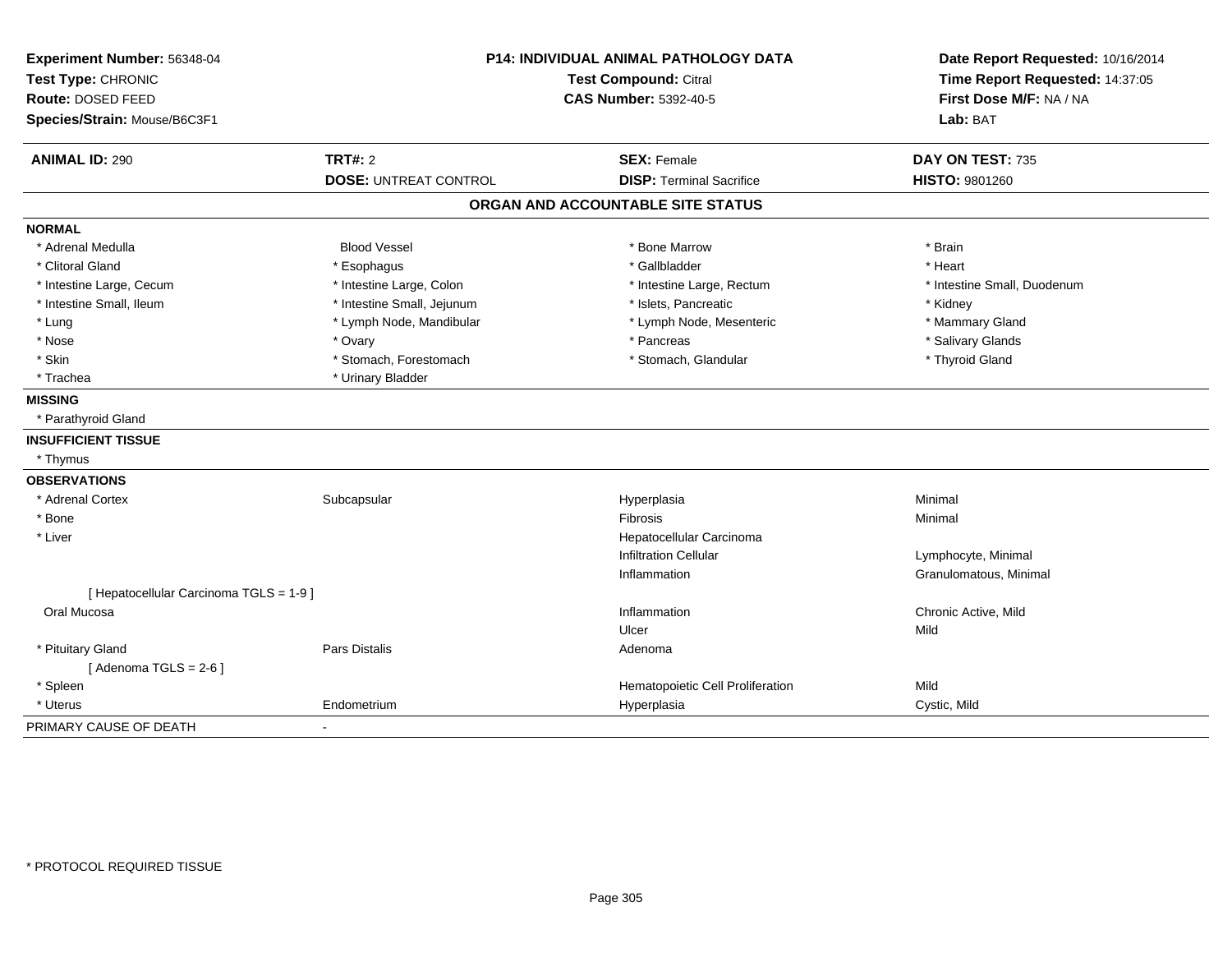| Experiment Number: 56348-04<br>Test Type: CHRONIC |                              | <b>P14: INDIVIDUAL ANIMAL PATHOLOGY DATA</b><br>Test Compound: Citral | Date Report Requested: 10/16/2014<br>Time Report Requested: 14:37:05 |
|---------------------------------------------------|------------------------------|-----------------------------------------------------------------------|----------------------------------------------------------------------|
| Route: DOSED FEED                                 | <b>CAS Number: 5392-40-5</b> |                                                                       | First Dose M/F: NA / NA                                              |
| Species/Strain: Mouse/B6C3F1                      |                              |                                                                       | Lab: BAT                                                             |
| <b>ANIMAL ID: 291</b>                             | <b>TRT#: 2</b>               | <b>SEX: Female</b>                                                    | DAY ON TEST: 733                                                     |
|                                                   | <b>DOSE: UNTREAT CONTROL</b> | <b>DISP: Terminal Sacrifice</b>                                       | HISTO: 9801261                                                       |
|                                                   |                              | ORGAN AND ACCOUNTABLE SITE STATUS                                     |                                                                      |
| <b>NORMAL</b>                                     |                              |                                                                       |                                                                      |
| * Adrenal Medulla                                 | <b>Blood Vessel</b>          | * Bone Marrow                                                         | * Brain                                                              |
| * Clitoral Gland                                  | * Esophagus                  | * Gallbladder                                                         | * Heart                                                              |
| * Intestine Large, Cecum                          | * Intestine Large, Colon     | * Intestine Large, Rectum                                             | * Intestine Small, Duodenum                                          |
| * Intestine Small, Ileum                          | * Intestine Small, Jejunum   | * Islets, Pancreatic                                                  | * Liver                                                              |
| * Lung                                            | * Lymph Node, Mandibular     | * Lymph Node, Mesenteric                                              | * Mammary Gland                                                      |
| * Nose                                            | Oral Mucosa                  | * Parathyroid Gland                                                   | * Salivary Glands                                                    |
| * Skin                                            | * Stomach, Forestomach       | * Stomach, Glandular                                                  | * Thyroid Gland                                                      |
| * Trachea                                         | * Urinary Bladder            |                                                                       |                                                                      |
| <b>OBSERVATIONS</b>                               |                              |                                                                       |                                                                      |
| * Adrenal Cortex                                  | Subcapsular                  | Hyperplasia                                                           | Minimal                                                              |
| * Bone                                            |                              | <b>Fibrosis</b>                                                       | Minimal                                                              |
| Eye                                               | Retrobulbar                  | <b>Fibrosis</b>                                                       | Mild                                                                 |
|                                                   |                              | Synechia                                                              | Mild                                                                 |
| [Synechia TGLS = $3-10$ ]                         |                              |                                                                       |                                                                      |
| <b>Harderian Gland</b>                            |                              | Adenoma                                                               |                                                                      |
| [Adenoma TGLS = $2-9$ ]                           |                              |                                                                       |                                                                      |
| * Kidney                                          |                              | Nephropathy                                                           | Minimal                                                              |
| * Ovary                                           |                              | Cyst                                                                  | Moderate                                                             |
| [ $Cyst TGLS = 1-7$ ]                             |                              |                                                                       |                                                                      |
| * Pancreas                                        | Duct                         | Cyst                                                                  | Moderate                                                             |
| * Pituitary Gland                                 | Pars Distalis                | Hyperplasia                                                           | Focal, Minimal                                                       |
| * Spleen                                          |                              | Hematopoietic Cell Proliferation                                      | Minimal                                                              |
| * Thymus                                          |                              | Hyperplasia                                                           | Lymphoid, Mild                                                       |
| * Uterus                                          | Endometrium                  | Hyperplasia                                                           | Cystic, Minimal                                                      |
| PRIMARY CAUSE OF DEATH                            | $\overline{\phantom{a}}$     |                                                                       |                                                                      |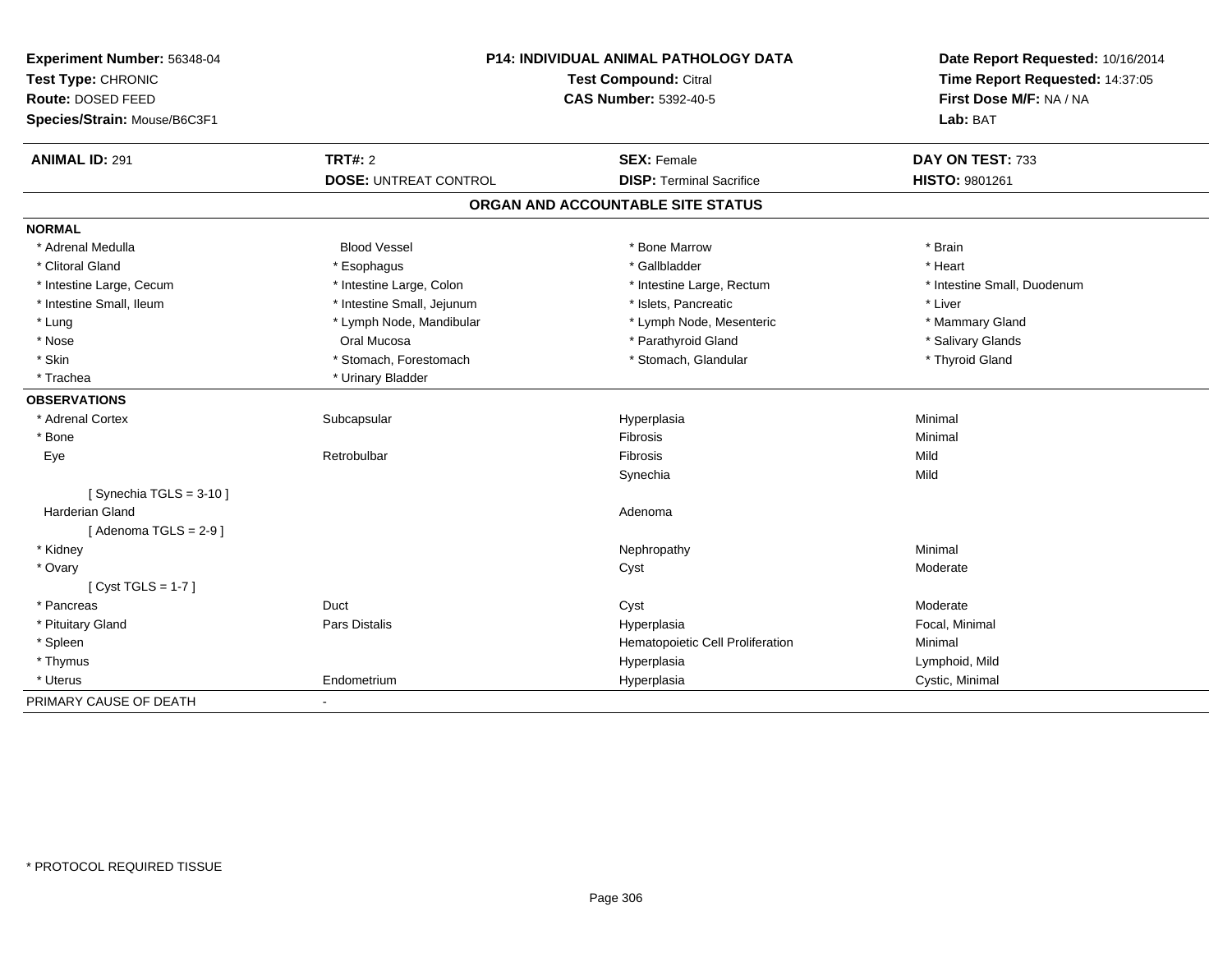| Experiment Number: 56348-04<br>Test Type: CHRONIC | <b>P14: INDIVIDUAL ANIMAL PATHOLOGY DATA</b><br><b>Test Compound: Citral</b> |                                   | Date Report Requested: 10/16/2014<br>Time Report Requested: 14:37:05 |
|---------------------------------------------------|------------------------------------------------------------------------------|-----------------------------------|----------------------------------------------------------------------|
| Route: DOSED FEED                                 |                                                                              | <b>CAS Number: 5392-40-5</b>      | First Dose M/F: NA / NA                                              |
| Species/Strain: Mouse/B6C3F1                      |                                                                              |                                   | Lab: BAT                                                             |
| <b>ANIMAL ID: 292</b>                             | TRT#: 2                                                                      | <b>SEX: Female</b>                | DAY ON TEST: 733                                                     |
|                                                   | <b>DOSE: UNTREAT CONTROL</b>                                                 | <b>DISP: Terminal Sacrifice</b>   | <b>HISTO: 9801262</b>                                                |
|                                                   |                                                                              | ORGAN AND ACCOUNTABLE SITE STATUS |                                                                      |
| <b>NORMAL</b>                                     |                                                                              |                                   |                                                                      |
| * Adrenal Medulla                                 | <b>Blood Vessel</b>                                                          | * Bone                            | * Bone Marrow                                                        |
| * Brain                                           | * Clitoral Gland                                                             | * Esophagus                       | * Gallbladder                                                        |
| * Heart                                           | * Intestine Large, Cecum                                                     | * Intestine Large, Colon          | * Intestine Large, Rectum                                            |
| * Intestine Small, Duodenum                       | * Intestine Small, Ileum                                                     | * Intestine Small, Jejunum        | * Islets, Pancreatic                                                 |
| * Kidney                                          | * Lung                                                                       | * Lymph Node, Mandibular          | * Lymph Node, Mesenteric                                             |
| * Mammary Gland                                   | * Nose                                                                       | * Ovary                           | * Pancreas                                                           |
| * Parathyroid Gland                               | * Pituitary Gland                                                            | * Salivary Glands                 | * Skin                                                               |
| * Spleen                                          | * Stomach, Forestomach                                                       | * Stomach, Glandular              | * Thyroid Gland                                                      |
| * Trachea                                         | * Urinary Bladder                                                            | * Uterus                          |                                                                      |
| <b>OBSERVATIONS</b>                               |                                                                              |                                   |                                                                      |
| * Adrenal Cortex                                  | Subcapsular                                                                  | Hyperplasia                       | Minimal                                                              |
| * Liver                                           |                                                                              | Hepatocellular Adenoma            |                                                                      |
|                                                   |                                                                              | <b>Infiltration Cellular</b>      | Lymphocyte, Minimal                                                  |
|                                                   |                                                                              | Inflammation                      | Granulomatous, Minimal                                               |
| [Hepatocellular Adenoma TGLS = 1-9]               |                                                                              |                                   |                                                                      |
| Oral Mucosa                                       |                                                                              | Inflammation                      | Chronic Active, Minimal                                              |
| * Thymus                                          |                                                                              | Hyperplasia                       | Lymphoid, Minimal                                                    |
| PRIMARY CAUSE OF DEATH                            |                                                                              |                                   |                                                                      |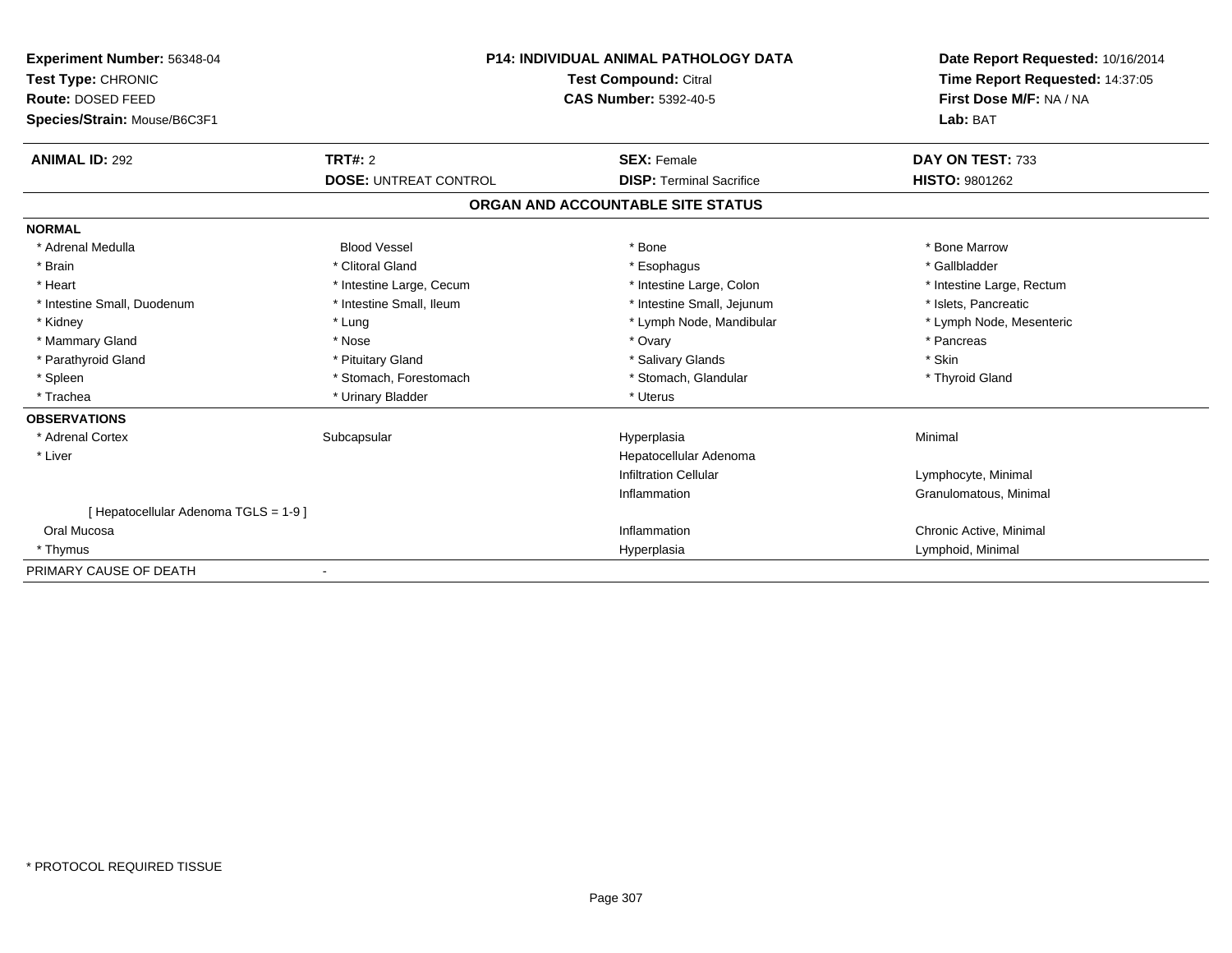| Experiment Number: 56348-04   | <b>P14: INDIVIDUAL ANIMAL PATHOLOGY DATA</b><br><b>Test Compound: Citral</b><br><b>CAS Number: 5392-40-5</b> |                                   | Date Report Requested: 10/16/2014 |
|-------------------------------|--------------------------------------------------------------------------------------------------------------|-----------------------------------|-----------------------------------|
| Test Type: CHRONIC            |                                                                                                              |                                   | Time Report Requested: 14:37:05   |
| <b>Route: DOSED FEED</b>      |                                                                                                              |                                   | First Dose M/F: NA / NA           |
| Species/Strain: Mouse/B6C3F1  |                                                                                                              |                                   | Lab: BAT                          |
| <b>ANIMAL ID: 293</b>         | <b>TRT#: 2</b>                                                                                               | <b>SEX: Female</b>                | DAY ON TEST: 733                  |
|                               | <b>DOSE: UNTREAT CONTROL</b>                                                                                 | <b>DISP: Terminal Sacrifice</b>   | HISTO: 9801263                    |
|                               |                                                                                                              | ORGAN AND ACCOUNTABLE SITE STATUS |                                   |
| <b>NORMAL</b>                 |                                                                                                              |                                   |                                   |
| * Adrenal Medulla             | <b>Blood Vessel</b>                                                                                          | * Bone                            | * Bone Marrow                     |
| * Brain                       | * Esophagus                                                                                                  | * Gallbladder                     | * Heart                           |
| * Intestine Large, Cecum      | * Intestine Large, Colon                                                                                     | * Intestine Large, Rectum         | * Intestine Small, Duodenum       |
| * Intestine Small, Ileum      | * Intestine Small, Jejunum                                                                                   | * Islets, Pancreatic              | * Kidney                          |
| * Lung                        | * Lymph Node, Mandibular                                                                                     | * Lymph Node, Mesenteric          | * Mammary Gland                   |
| * Nose                        | * Ovary                                                                                                      | * Pancreas                        | * Parathyroid Gland               |
| * Salivary Glands             | * Skin                                                                                                       | * Stomach, Forestomach            | * Stomach, Glandular              |
| * Thyroid Gland               | * Trachea                                                                                                    | * Urinary Bladder                 |                                   |
| <b>MISSING</b>                |                                                                                                              |                                   |                                   |
| * Clitoral Gland              |                                                                                                              |                                   |                                   |
| <b>OBSERVATIONS</b>           |                                                                                                              |                                   |                                   |
| * Adrenal Cortex              | Subcapsular                                                                                                  | Hyperplasia                       | Minimal                           |
| * Liver                       |                                                                                                              | <b>Infiltration Cellular</b>      | Lymphocyte, Minimal               |
|                               |                                                                                                              | <b>Mixed Cell Focus</b>           |                                   |
| [Mixed Cell Focus TGLS = 1-9] |                                                                                                              |                                   |                                   |
| Oral Mucosa                   |                                                                                                              | Inflammation                      | Chronic Active, Minimal           |
|                               |                                                                                                              | Ulcer                             | Minimal                           |
| * Pituitary Gland             | <b>Pars Distalis</b>                                                                                         | Adenoma                           |                                   |
| [Adenoma TGLS = $2-6$ ]       |                                                                                                              |                                   |                                   |
| * Spleen                      | Lymph Follic                                                                                                 | Hyperplasia                       | Mild                              |
| * Thymus                      |                                                                                                              | Lymphoma Malignant                |                                   |
| * Uterus                      | Endometrium                                                                                                  | Hyperplasia                       | Cystic, Minimal                   |
| PRIMARY CAUSE OF DEATH        |                                                                                                              |                                   |                                   |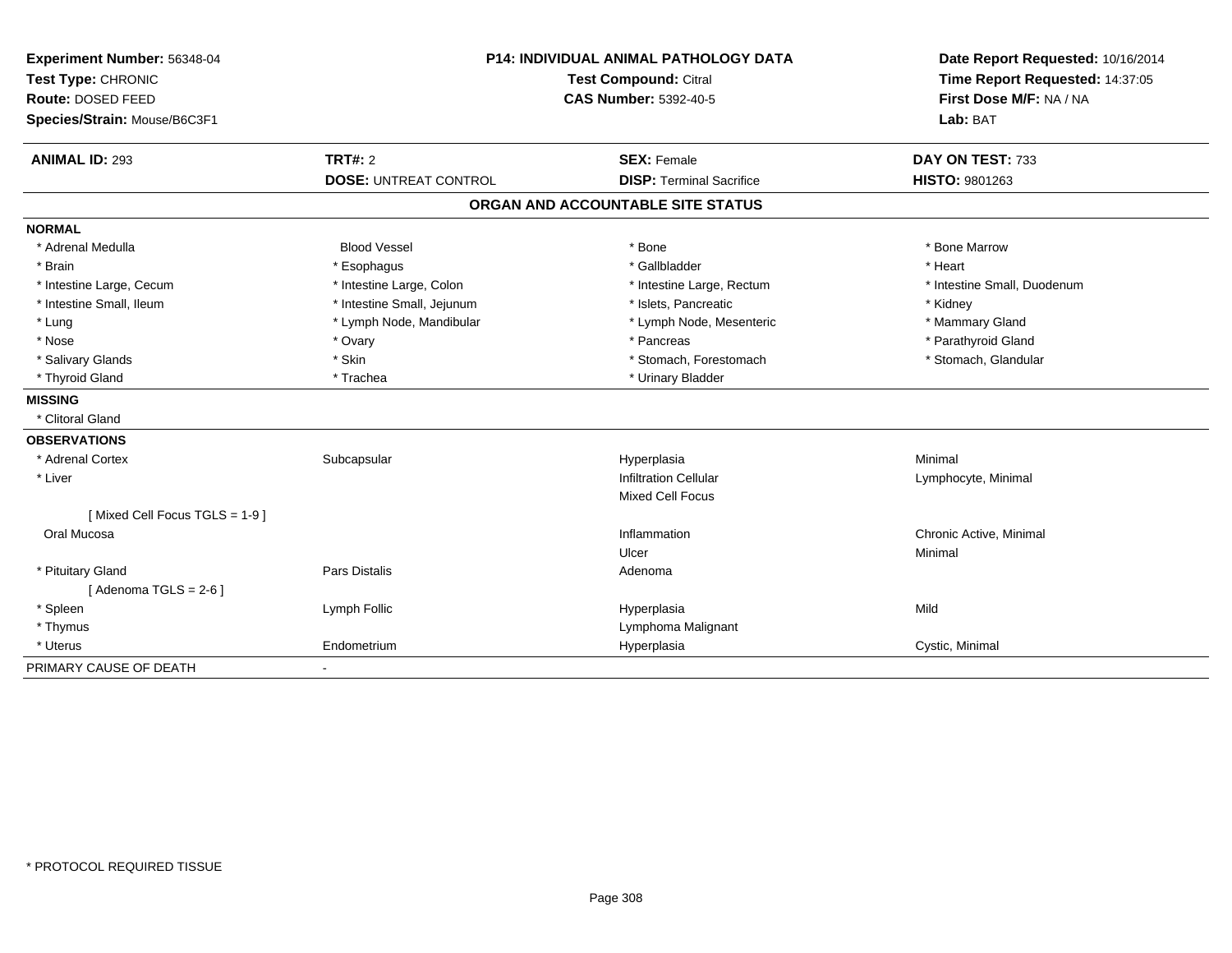| Experiment Number: 56348-04<br>Test Type: CHRONIC | <b>P14: INDIVIDUAL ANIMAL PATHOLOGY DATA</b><br><b>Test Compound: Citral</b> |                                   | Date Report Requested: 10/16/2014<br>Time Report Requested: 14:37:05 |
|---------------------------------------------------|------------------------------------------------------------------------------|-----------------------------------|----------------------------------------------------------------------|
| Route: DOSED FEED                                 |                                                                              | <b>CAS Number: 5392-40-5</b>      | First Dose M/F: NA / NA                                              |
| Species/Strain: Mouse/B6C3F1                      |                                                                              |                                   | Lab: BAT                                                             |
| <b>ANIMAL ID: 294</b>                             | <b>TRT#: 2</b>                                                               | <b>SEX: Female</b>                | DAY ON TEST: 733                                                     |
|                                                   | <b>DOSE: UNTREAT CONTROL</b>                                                 | <b>DISP: Terminal Sacrifice</b>   | <b>HISTO: 9801264</b>                                                |
|                                                   |                                                                              | ORGAN AND ACCOUNTABLE SITE STATUS |                                                                      |
| <b>NORMAL</b>                                     |                                                                              |                                   |                                                                      |
| * Adrenal Medulla                                 | <b>Blood Vessel</b>                                                          | * Bone                            | * Bone Marrow                                                        |
| * Brain                                           | * Clitoral Gland                                                             | * Esophagus                       | * Gallbladder                                                        |
| * Heart                                           | * Intestine Large, Cecum                                                     | * Intestine Large, Colon          | * Intestine Large, Rectum                                            |
| * Intestine Small, Duodenum                       | * Intestine Small, Ileum                                                     | * Intestine Small, Jejunum        | * Islets, Pancreatic                                                 |
| * Liver                                           | * Lymph Node, Mandibular                                                     | * Lymph Node, Mesenteric          | * Mammary Gland                                                      |
| * Nose                                            | * Ovary                                                                      | * Pancreas                        | * Parathyroid Gland                                                  |
| * Pituitary Gland                                 | * Salivary Glands                                                            | * Skin                            | * Stomach, Forestomach                                               |
| * Stomach, Glandular                              | * Thymus                                                                     | * Thyroid Gland                   | * Trachea                                                            |
| * Urinary Bladder                                 |                                                                              |                                   |                                                                      |
| <b>OBSERVATIONS</b>                               |                                                                              |                                   |                                                                      |
| * Adrenal Cortex                                  | Subcapsular                                                                  | Hyperplasia                       | Mild                                                                 |
| * Kidney                                          |                                                                              | Nephropathy                       | Minimal                                                              |
| * Lung                                            |                                                                              | Alveolar/Bronchiolar Adenoma      |                                                                      |
| [ Alveolar/Bronchiolar Adenoma TGLS = 2-3 ]       |                                                                              |                                   |                                                                      |
| Oral Mucosa                                       |                                                                              | Inflammation                      | Chronic Active, Mild                                                 |
| * Spleen                                          | Lymph Follic                                                                 | Hyperplasia                       | Minimal                                                              |
| * Uterus                                          | Endometrium                                                                  | Hyperplasia                       | Cystic, Mild                                                         |
| [Hyperplasia TGLS = 1-7]                          |                                                                              |                                   |                                                                      |
| PRIMARY CAUSE OF DEATH                            |                                                                              |                                   |                                                                      |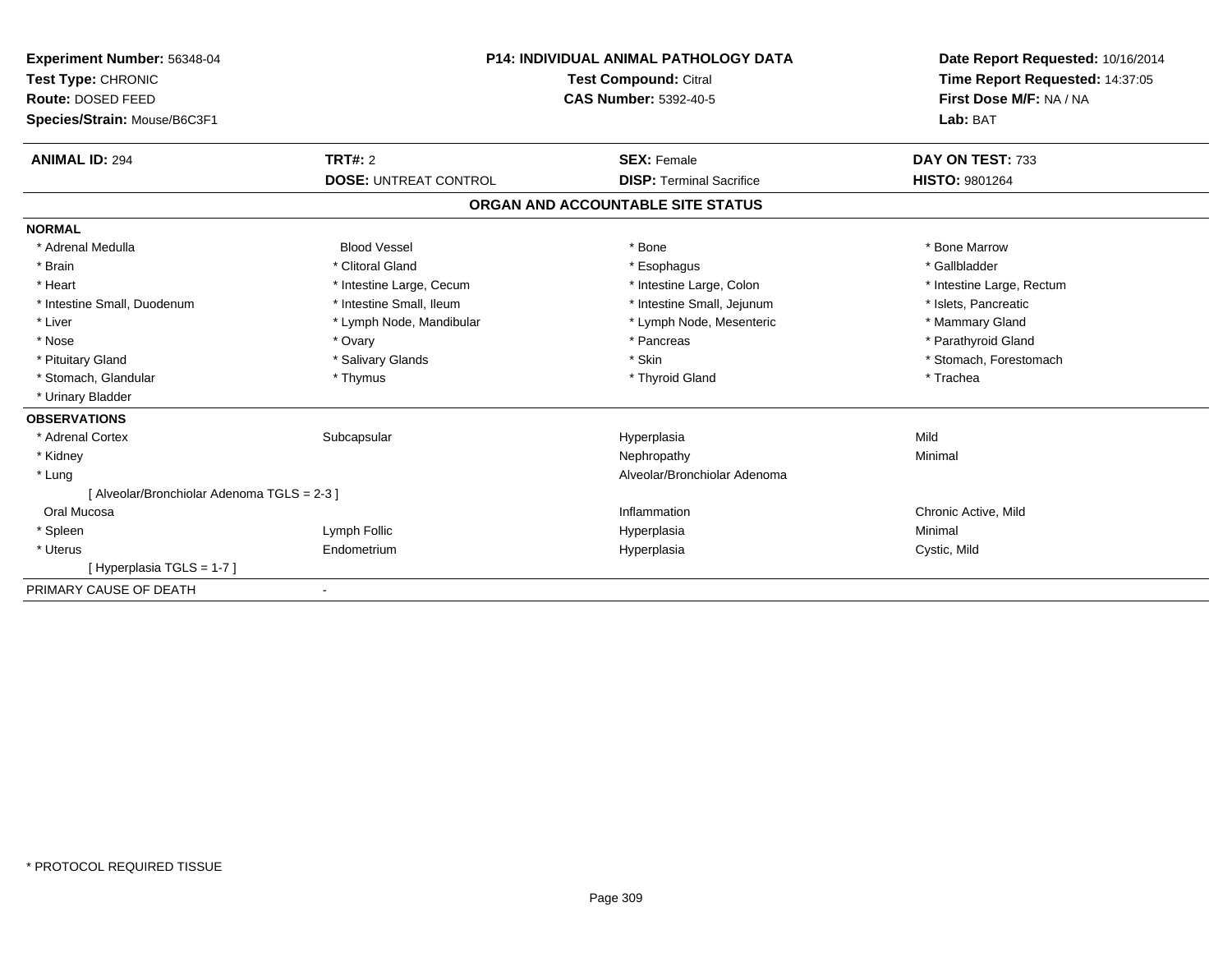| Experiment Number: 56348-04                   | P14: INDIVIDUAL ANIMAL PATHOLOGY DATA<br>Test Compound: Citral<br><b>CAS Number: 5392-40-5</b> |                                   | Date Report Requested: 10/16/2014<br>Time Report Requested: 14:37:05 |
|-----------------------------------------------|------------------------------------------------------------------------------------------------|-----------------------------------|----------------------------------------------------------------------|
| Test Type: CHRONIC                            |                                                                                                |                                   |                                                                      |
| Route: DOSED FEED                             |                                                                                                |                                   | First Dose M/F: NA / NA                                              |
| Species/Strain: Mouse/B6C3F1                  |                                                                                                |                                   | Lab: BAT                                                             |
| <b>ANIMAL ID: 295</b>                         | <b>TRT#: 2</b>                                                                                 | <b>SEX: Female</b>                | DAY ON TEST: 734                                                     |
|                                               | <b>DOSE: UNTREAT CONTROL</b>                                                                   | <b>DISP: Terminal Sacrifice</b>   | <b>HISTO: 9801265</b>                                                |
|                                               |                                                                                                | ORGAN AND ACCOUNTABLE SITE STATUS |                                                                      |
| <b>NORMAL</b>                                 |                                                                                                |                                   |                                                                      |
| <b>Blood Vessel</b>                           | * Bone                                                                                         | * Bone Marrow                     | * Brain                                                              |
| * Clitoral Gland                              | * Esophagus                                                                                    | * Gallbladder                     | * Heart                                                              |
| * Intestine Large, Cecum                      | * Intestine Large, Colon                                                                       | * Intestine Large, Rectum         | * Intestine Small, Duodenum                                          |
| * Intestine Small, Ileum                      | * Intestine Small, Jejunum                                                                     | * Islets, Pancreatic              | * Lymph Node, Mandibular                                             |
| * Lymph Node, Mesenteric                      | * Mammary Gland                                                                                | * Nose                            | * Pancreas                                                           |
| * Parathyroid Gland                           | * Salivary Glands                                                                              | * Skin                            | * Spleen                                                             |
| * Stomach, Glandular                          | * Thyroid Gland                                                                                | * Trachea                         | * Urinary Bladder                                                    |
| <b>OBSERVATIONS</b>                           |                                                                                                |                                   |                                                                      |
| * Adrenal Cortex                              | Subcapsular                                                                                    | Hyperplasia                       | Minimal                                                              |
|                                               |                                                                                                | Hypertrophy                       | Focal, Minimal                                                       |
| * Adrenal Medulla                             |                                                                                                | Hyperplasia                       | Focal, Minimal                                                       |
| * Kidney                                      | <b>Renal Tubule</b>                                                                            | Mineralization                    | Minimal                                                              |
| * Liver                                       |                                                                                                | <b>Infiltration Cellular</b>      | Lymphocyte, Minimal                                                  |
| * Lung                                        |                                                                                                | Alveolar/Bronchiolar Carcinoma    |                                                                      |
| [ Alveolar/Bronchiolar Carcinoma TGLS = 2-9 ] |                                                                                                |                                   |                                                                      |
| Oral Mucosa                                   |                                                                                                | Inflammation                      | Chronic Active, Minimal                                              |
| * Ovary                                       |                                                                                                | Cyst                              | Moderate                                                             |
| * Pituitary Gland                             | Pars Distalis                                                                                  | Adenoma                           |                                                                      |
| * Stomach, Forestomach                        |                                                                                                | Ulcer                             | Mild                                                                 |
| [ Ulcer TGLS = $3-10$ ]                       |                                                                                                |                                   |                                                                      |
| * Thymus                                      |                                                                                                | Atrophy                           | Minimal                                                              |
| * Uterus                                      | Endometrium                                                                                    | Hyperplasia                       | Cystic, Mild                                                         |
| [ Hyperplasia TGLS = 1-7 ]                    |                                                                                                |                                   |                                                                      |
| PRIMARY CAUSE OF DEATH                        | $\blacksquare$                                                                                 |                                   |                                                                      |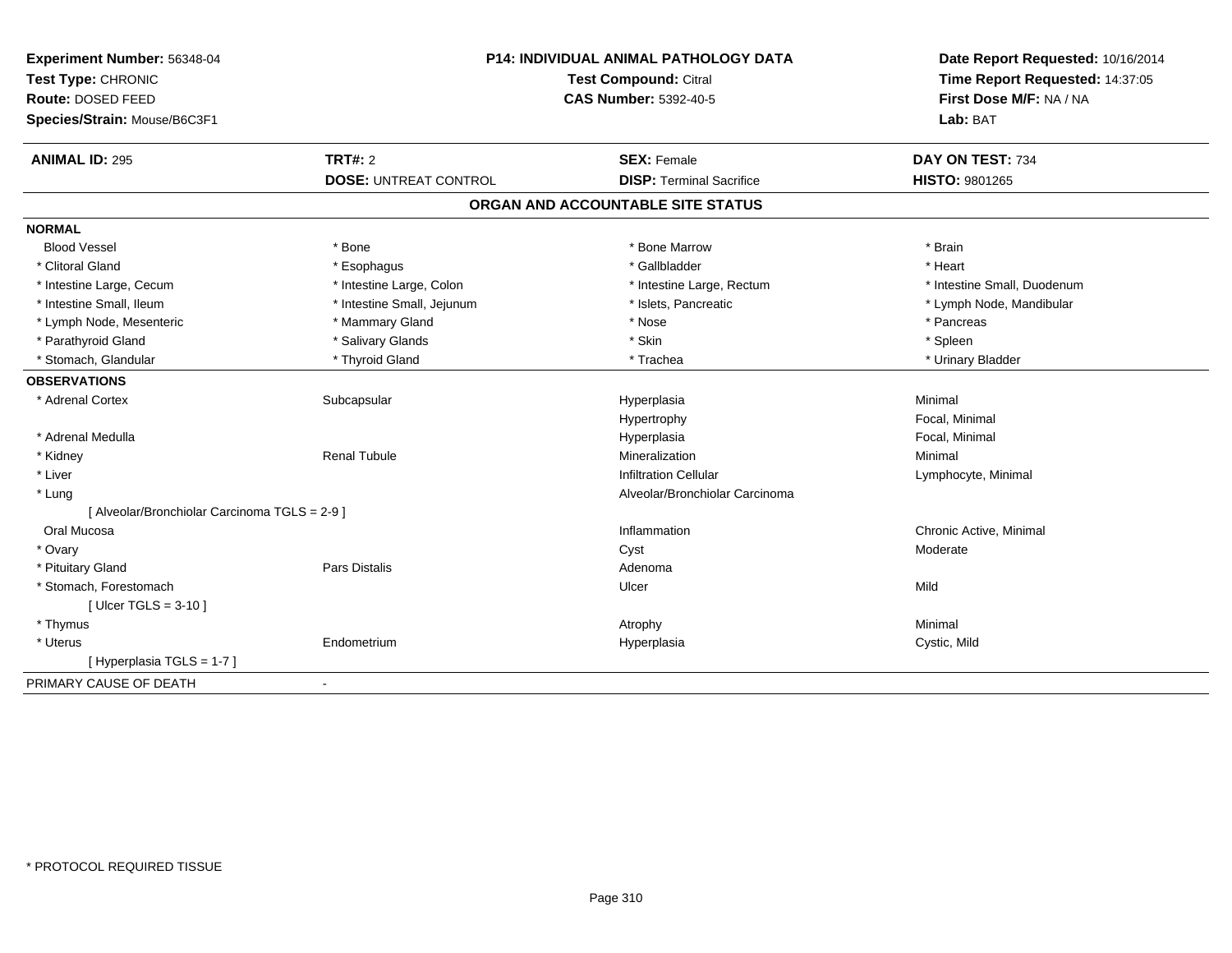| Experiment Number: 56348-04<br>Test Type: CHRONIC<br>Route: DOSED FEED<br>Species/Strain: Mouse/B6C3F1 | P14: INDIVIDUAL ANIMAL PATHOLOGY DATA<br><b>Test Compound: Citral</b><br><b>CAS Number: 5392-40-5</b> |                                                       | Date Report Requested: 10/16/2014<br>Time Report Requested: 14:37:05<br>First Dose M/F: NA / NA<br>Lab: BAT |  |
|--------------------------------------------------------------------------------------------------------|-------------------------------------------------------------------------------------------------------|-------------------------------------------------------|-------------------------------------------------------------------------------------------------------------|--|
| <b>ANIMAL ID: 296</b>                                                                                  | <b>TRT#: 2</b><br><b>DOSE: UNTREAT CONTROL</b>                                                        | <b>SEX: Female</b><br><b>DISP: Moribund Sacrifice</b> | DAY ON TEST: 722<br><b>HISTO: 9801266</b>                                                                   |  |
|                                                                                                        |                                                                                                       | ORGAN AND ACCOUNTABLE SITE STATUS                     |                                                                                                             |  |
| <b>NORMAL</b>                                                                                          |                                                                                                       |                                                       |                                                                                                             |  |
|                                                                                                        |                                                                                                       |                                                       |                                                                                                             |  |
| * Adrenal Medulla                                                                                      | * Bone Marrow                                                                                         | * Esophagus                                           | * Gallbladder                                                                                               |  |
| * Heart                                                                                                | * Intestine Large, Cecum                                                                              | * Intestine Large, Colon                              | * Intestine Large, Rectum                                                                                   |  |
| * Intestine Small, Duodenum                                                                            | * Intestine Small, Ileum                                                                              | * Intestine Small, Jejunum                            | * Islets, Pancreatic                                                                                        |  |
| * Kidney                                                                                               | * Liver                                                                                               | * Lung                                                | * Lymph Node, Mandibular                                                                                    |  |
| * Lymph Node, Mesenteric                                                                               | * Mammary Gland                                                                                       | * Nose                                                | Oral Mucosa                                                                                                 |  |
| * Ovary                                                                                                | * Pancreas                                                                                            | * Parathyroid Gland                                   | * Pituitary Gland                                                                                           |  |
| * Salivary Glands                                                                                      | * Skin                                                                                                | * Stomach, Glandular                                  | * Thyroid Gland                                                                                             |  |
| * Trachea                                                                                              | * Urinary Bladder                                                                                     |                                                       |                                                                                                             |  |
| <b>MISSING</b>                                                                                         |                                                                                                       |                                                       |                                                                                                             |  |
| * Clitoral Gland                                                                                       |                                                                                                       |                                                       |                                                                                                             |  |
| <b>OBSERVATIONS</b>                                                                                    |                                                                                                       |                                                       |                                                                                                             |  |
| * Adrenal Cortex                                                                                       | Subcapsular                                                                                           | Hyperplasia                                           | Minimal                                                                                                     |  |
| <b>Blood Vessel</b>                                                                                    | Pulmn Vein                                                                                            | Hemorrhage                                            | Mild                                                                                                        |  |
| * Bone                                                                                                 |                                                                                                       | Fibrosis                                              | Minimal                                                                                                     |  |
| * Brain                                                                                                |                                                                                                       | Hemorrhage                                            | Focal, Mild                                                                                                 |  |
|                                                                                                        |                                                                                                       | Necrosis                                              | Focal, Moderate                                                                                             |  |
| * Spleen                                                                                               | Lymph Follic                                                                                          | Atrophy                                               | Marked                                                                                                      |  |
|                                                                                                        |                                                                                                       | Hematopoietic Cell Proliferation                      | Moderate                                                                                                    |  |
| [ Hematopoietic Cell Proliferation TGLS = 2-9 ]                                                        |                                                                                                       |                                                       |                                                                                                             |  |
| * Stomach, Forestomach                                                                                 | Epithelium                                                                                            | Hyperplasia                                           | Focal, Mild                                                                                                 |  |
| * Thymus                                                                                               |                                                                                                       | Atrophy                                               | Marked                                                                                                      |  |
| * Uterus                                                                                               | Endometrium                                                                                           | Hyperplasia                                           | Cystic, Minimal                                                                                             |  |
| [Hyperplasia TGLS = 1-7]                                                                               |                                                                                                       |                                                       |                                                                                                             |  |
| PRIMARY CAUSE OF DEATH                                                                                 | - Brain Necrosis                                                                                      |                                                       |                                                                                                             |  |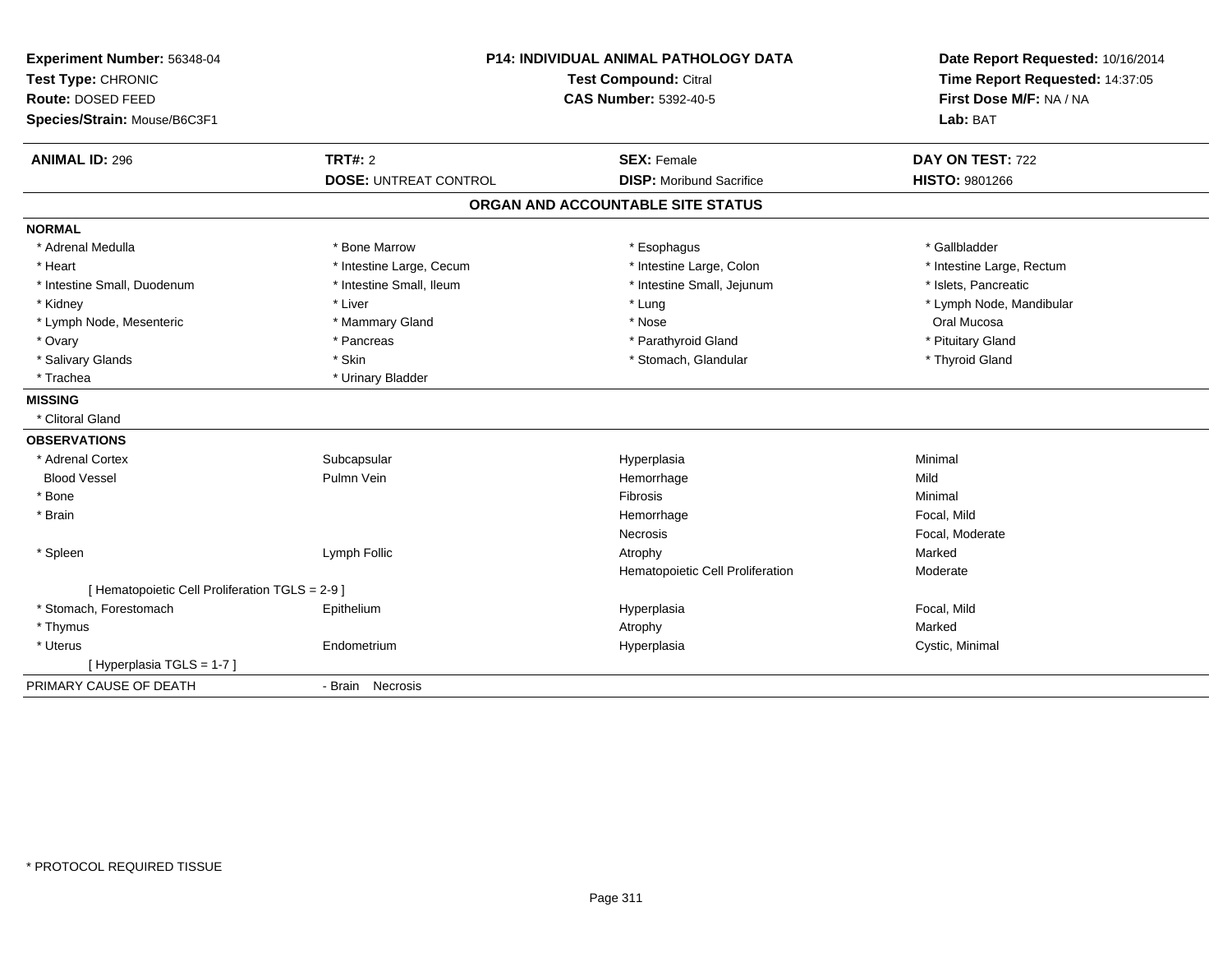| Experiment Number: 56348-04                   | <b>P14: INDIVIDUAL ANIMAL PATHOLOGY DATA</b> |                                                       | Date Report Requested: 10/16/2014 |
|-----------------------------------------------|----------------------------------------------|-------------------------------------------------------|-----------------------------------|
| Test Type: CHRONIC                            |                                              | Test Compound: Citral<br><b>CAS Number: 5392-40-5</b> |                                   |
| <b>Route: DOSED FEED</b>                      |                                              |                                                       |                                   |
| Species/Strain: Mouse/B6C3F1                  |                                              |                                                       | Lab: BAT                          |
| <b>ANIMAL ID: 297</b>                         | TRT#: 2                                      | <b>SEX: Female</b>                                    | DAY ON TEST: 734                  |
|                                               | <b>DOSE: UNTREAT CONTROL</b>                 | <b>DISP: Terminal Sacrifice</b>                       | HISTO: 9801267                    |
|                                               |                                              | ORGAN AND ACCOUNTABLE SITE STATUS                     |                                   |
| <b>NORMAL</b>                                 |                                              |                                                       |                                   |
| * Adrenal Medulla                             | <b>Blood Vessel</b>                          | * Bone                                                | * Bone Marrow                     |
| * Brain                                       | * Clitoral Gland                             | * Esophagus                                           | * Gallbladder                     |
| * Heart                                       | * Intestine Large, Cecum                     | * Intestine Large, Colon                              | * Intestine Large, Rectum         |
| * Intestine Small, Duodenum                   | * Intestine Small, Ileum                     | * Intestine Small, Jejunum                            | * Islets, Pancreatic              |
| * Kidney                                      | * Lymph Node, Mandibular                     | * Mammary Gland                                       | * Nose                            |
| * Pancreas                                    | * Parathyroid Gland                          | * Salivary Glands                                     | * Skin                            |
| * Spleen                                      | * Stomach, Forestomach                       | * Stomach, Glandular                                  | * Thyroid Gland                   |
| * Trachea                                     | * Urinary Bladder                            |                                                       |                                   |
| <b>OBSERVATIONS</b>                           |                                              |                                                       |                                   |
| * Adrenal Cortex                              | Subcapsular                                  | Hyperplasia                                           | Minimal                           |
| * Liver                                       |                                              | <b>Infiltration Cellular</b>                          | Lymphocyte, Minimal               |
| * Lung                                        |                                              | Alveolar/Bronchiolar Carcinoma                        |                                   |
| [ Alveolar/Bronchiolar Carcinoma TGLS = 1-9 ] |                                              |                                                       |                                   |
| * Lymph Node, Mesenteric                      |                                              | <b>Infiltration Cellular</b>                          | Plasma Cell, Minimal              |
| Oral Mucosa                                   |                                              | Inflammation                                          | Chronic Active, Minimal           |
| * Ovary                                       |                                              | Cyst                                                  | Mild                              |
| * Pituitary Gland                             | Pars Distalis                                | Hyperplasia                                           | Focal, Minimal                    |
| * Thymus                                      |                                              | Atrophy                                               | Minimal                           |
| * Uterus                                      | Endometrium                                  | Hyperplasia                                           | Cystic, Mild                      |
| PRIMARY CAUSE OF DEATH                        | $\overline{\phantom{a}}$                     |                                                       |                                   |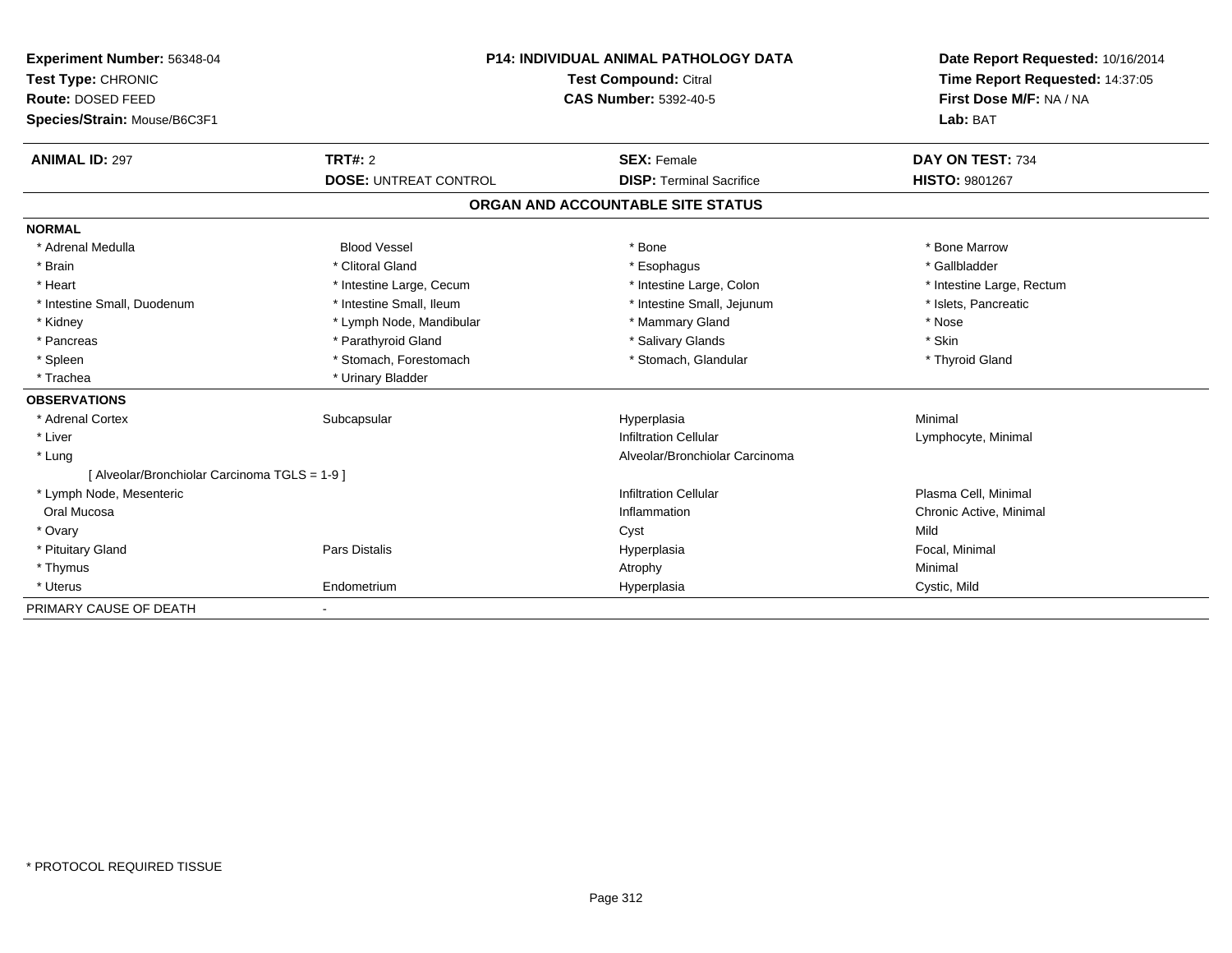| Experiment Number: 56348-04  | <b>P14: INDIVIDUAL ANIMAL PATHOLOGY DATA</b><br>Test Compound: Citral |                                   | Date Report Requested: 10/16/2014 |  |
|------------------------------|-----------------------------------------------------------------------|-----------------------------------|-----------------------------------|--|
| Test Type: CHRONIC           |                                                                       |                                   | Time Report Requested: 14:37:05   |  |
| Route: DOSED FEED            |                                                                       | <b>CAS Number: 5392-40-5</b>      | First Dose M/F: NA / NA           |  |
| Species/Strain: Mouse/B6C3F1 |                                                                       |                                   |                                   |  |
|                              |                                                                       |                                   | Lab: BAT                          |  |
| <b>ANIMAL ID: 298</b>        | TRT#: 2                                                               | <b>SEX: Female</b>                | DAY ON TEST: 735                  |  |
|                              | <b>DOSE: UNTREAT CONTROL</b>                                          | <b>DISP: Terminal Sacrifice</b>   | <b>HISTO: 9801268</b>             |  |
|                              |                                                                       | ORGAN AND ACCOUNTABLE SITE STATUS |                                   |  |
| <b>NORMAL</b>                |                                                                       |                                   |                                   |  |
| * Adrenal Medulla            | <b>Blood Vessel</b>                                                   | * Bone                            | * Bone Marrow                     |  |
| * Brain                      | * Clitoral Gland                                                      | * Esophagus                       | * Gallbladder                     |  |
| * Heart                      | * Intestine Large, Cecum                                              | * Intestine Large, Colon          | * Intestine Large, Rectum         |  |
| * Intestine Small, Duodenum  | * Intestine Small, Ileum                                              | * Intestine Small, Jejunum        | * Islets, Pancreatic              |  |
| * Kidney                     | * Lymph Node, Mandibular                                              | * Lymph Node, Mesenteric          | * Mammary Gland                   |  |
| * Nose                       | * Pancreas                                                            | * Pituitary Gland                 | * Salivary Glands                 |  |
| * Skin                       | * Spleen                                                              | * Stomach, Glandular              | * Thyroid Gland                   |  |
| * Trachea                    | * Urinary Bladder                                                     |                                   |                                   |  |
| <b>MISSING</b>               |                                                                       |                                   |                                   |  |
| * Parathyroid Gland          |                                                                       |                                   |                                   |  |
| <b>OBSERVATIONS</b>          |                                                                       |                                   |                                   |  |
| * Adrenal Cortex             | Subcapsular                                                           | Hyperplasia                       | Minimal                           |  |
| * Liver                      |                                                                       | Inflammation                      | Granulomatous, Minimal            |  |
| * Lung                       | Alveolar Epith                                                        | Hyperplasia                       | Focal, Mild                       |  |
| Oral Mucosa                  |                                                                       | Inflammation                      | Chronic Active, Minimal           |  |
| * Ovary                      |                                                                       | Cyst                              | Mild                              |  |
| * Stomach, Forestomach       |                                                                       | Edema                             | Focal, Minimal                    |  |
| [Edema TGLS = $1-9$ ]        |                                                                       |                                   |                                   |  |
| * Thymus                     |                                                                       | Hyperplasia                       | Lymphoid, Minimal                 |  |
| * Uterus                     | Endometrium                                                           | Hyperplasia                       | Cystic, Minimal                   |  |
| PRIMARY CAUSE OF DEATH       |                                                                       |                                   |                                   |  |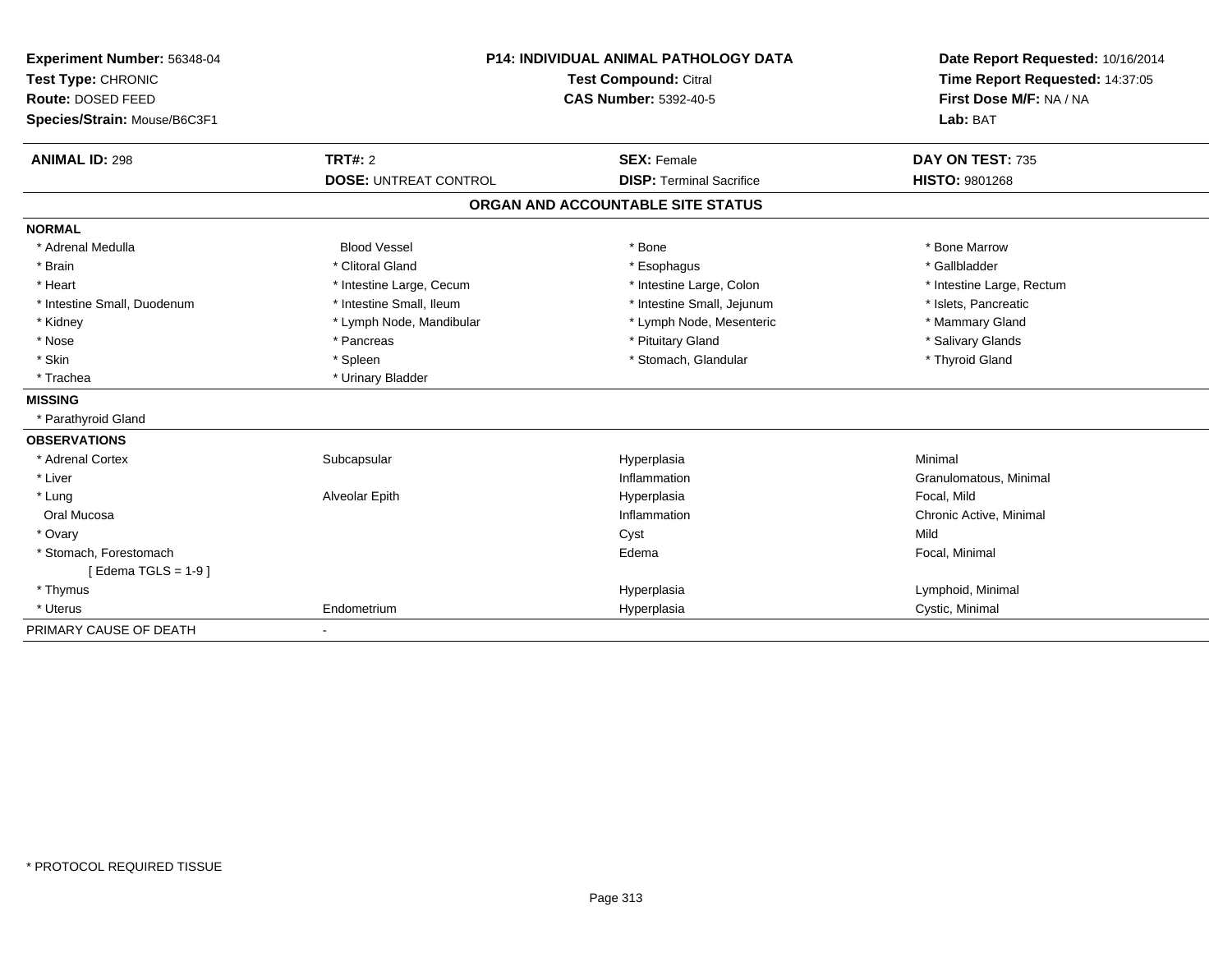| Experiment Number: 56348-04                   | <b>P14: INDIVIDUAL ANIMAL PATHOLOGY DATA</b><br><b>Test Compound: Citral</b> |                                   | Date Report Requested: 10/16/2014 |
|-----------------------------------------------|------------------------------------------------------------------------------|-----------------------------------|-----------------------------------|
| Test Type: CHRONIC                            |                                                                              |                                   | Time Report Requested: 14:37:05   |
| Route: DOSED FEED                             |                                                                              | <b>CAS Number: 5392-40-5</b>      | First Dose M/F: NA / NA           |
| Species/Strain: Mouse/B6C3F1                  |                                                                              |                                   | Lab: BAT                          |
| <b>ANIMAL ID: 299</b>                         | <b>TRT#: 2</b>                                                               | <b>SEX: Female</b>                | DAY ON TEST: 735                  |
|                                               | <b>DOSE: UNTREAT CONTROL</b>                                                 | <b>DISP: Terminal Sacrifice</b>   | HISTO: 9801269                    |
|                                               |                                                                              | ORGAN AND ACCOUNTABLE SITE STATUS |                                   |
| <b>NORMAL</b>                                 |                                                                              |                                   |                                   |
| * Adrenal Medulla                             | <b>Blood Vessel</b>                                                          | * Bone                            | * Bone Marrow                     |
| * Brain                                       | * Clitoral Gland                                                             | * Esophagus                       | * Gallbladder                     |
| * Heart                                       | * Intestine Large, Cecum                                                     | * Intestine Large, Colon          | * Intestine Large, Rectum         |
| * Intestine Small, Duodenum                   | * Intestine Small, Ileum                                                     | * Intestine Small, Jejunum        | * Islets, Pancreatic              |
| * Kidney                                      | * Lymph Node, Mandibular                                                     | * Mammary Gland                   | * Nose                            |
| * Pancreas                                    | * Parathyroid Gland                                                          | * Pituitary Gland                 | * Salivary Glands                 |
| * Skin                                        | * Spleen                                                                     | * Stomach, Forestomach            | * Stomach, Glandular              |
| * Thymus                                      | * Thyroid Gland                                                              | * Trachea                         | * Urinary Bladder                 |
| <b>OBSERVATIONS</b>                           |                                                                              |                                   |                                   |
| * Adrenal Cortex                              | Subcapsular                                                                  | Hyperplasia                       | Minimal                           |
| * Liver                                       |                                                                              | <b>Mixed Cell Focus</b>           |                                   |
| [Mixed Cell Focus TGLS = 1-9]                 |                                                                              |                                   |                                   |
| * Lung                                        |                                                                              | Alveolar/Bronchiolar Carcinoma    |                                   |
| [ Alveolar/Bronchiolar Carcinoma TGLS = 3-9 ] |                                                                              |                                   |                                   |
| * Lymph Node, Mesenteric                      |                                                                              | Inflammation                      | Granulomatous, Mild               |
| Oral Mucosa                                   |                                                                              | Inflammation                      | Chronic Active, Minimal           |
| * Ovary                                       |                                                                              | Cyst                              | Moderate                          |
| [Cyst TGLS = $2-7$ ]                          |                                                                              |                                   |                                   |
| * Uterus                                      | Endometrium                                                                  | Hyperplasia                       | Cystic, Mild                      |
| [Hyperplasia TGLS = 1-7]                      |                                                                              |                                   |                                   |
| PRIMARY CAUSE OF DEATH                        | ٠                                                                            |                                   |                                   |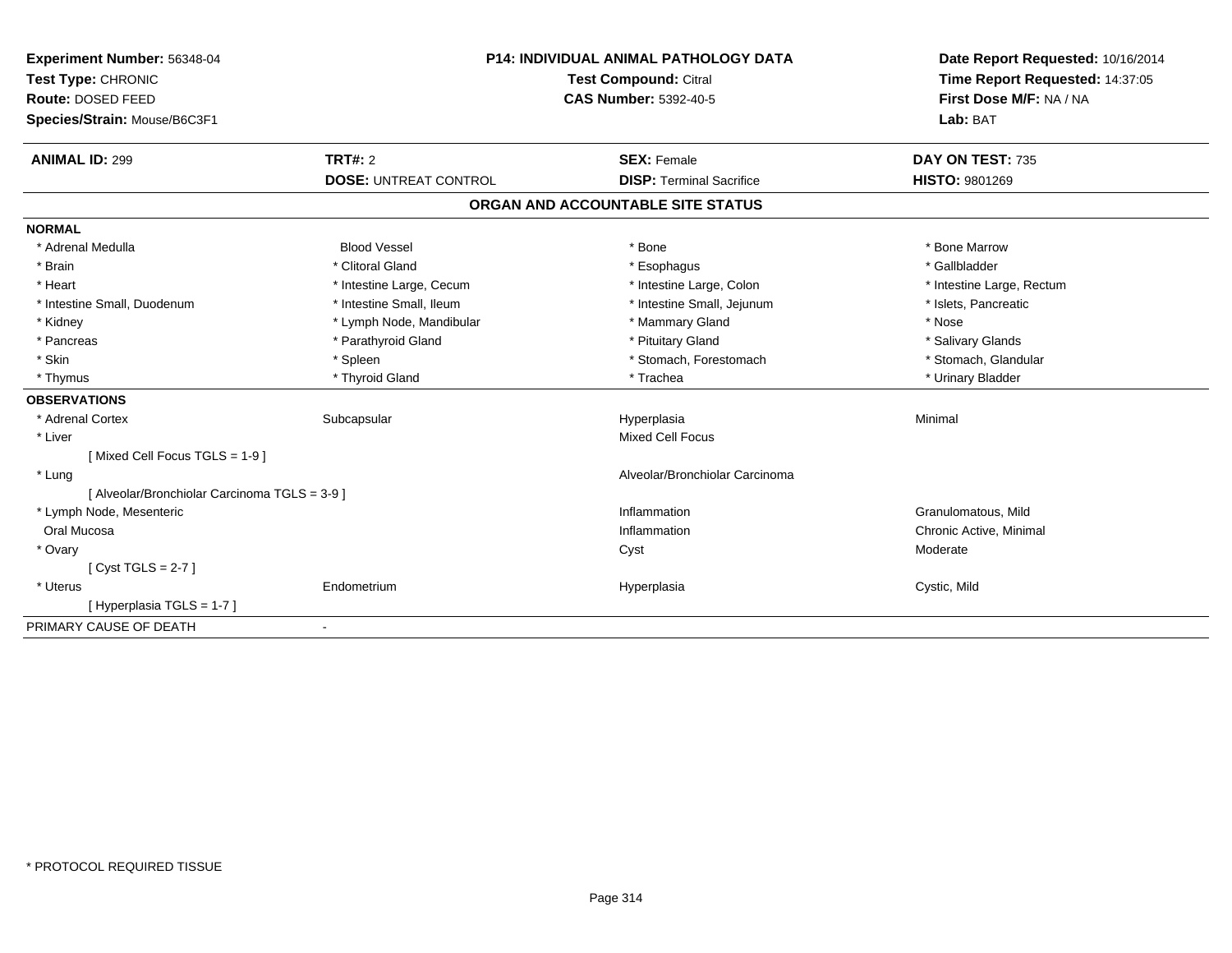| Experiment Number: 56348-04<br>Test Type: CHRONIC<br>Route: DOSED FEED<br>Species/Strain: Mouse/B6C3F1 | <b>P14: INDIVIDUAL ANIMAL PATHOLOGY DATA</b><br><b>Test Compound: Citral</b><br><b>CAS Number: 5392-40-5</b> |                                   | Date Report Requested: 10/16/2014<br>Time Report Requested: 14:37:05<br>First Dose M/F: NA / NA<br>Lab: BAT |
|--------------------------------------------------------------------------------------------------------|--------------------------------------------------------------------------------------------------------------|-----------------------------------|-------------------------------------------------------------------------------------------------------------|
| <b>ANIMAL ID: 300</b>                                                                                  | <b>TRT#: 2</b>                                                                                               | <b>SEX: Female</b>                | DAY ON TEST: 735                                                                                            |
|                                                                                                        | <b>DOSE: UNTREAT CONTROL</b>                                                                                 | <b>DISP: Terminal Sacrifice</b>   | <b>HISTO: 9801270</b>                                                                                       |
|                                                                                                        |                                                                                                              | ORGAN AND ACCOUNTABLE SITE STATUS |                                                                                                             |
| <b>NORMAL</b>                                                                                          |                                                                                                              |                                   |                                                                                                             |
| * Adrenal Medulla                                                                                      | <b>Blood Vessel</b>                                                                                          | * Bone Marrow                     | * Brain                                                                                                     |
| * Clitoral Gland                                                                                       | * Esophagus                                                                                                  | * Gallbladder                     | * Heart                                                                                                     |
| * Intestine Large, Cecum                                                                               | * Intestine Large, Colon                                                                                     | * Intestine Large, Rectum         | * Intestine Small, Duodenum                                                                                 |
| * Intestine Small, Ileum                                                                               | * Intestine Small, Jejunum                                                                                   | * Islets. Pancreatic              | * Kidney                                                                                                    |
| * Lung                                                                                                 | * Lymph Node, Mandibular                                                                                     | * Lymph Node, Mesenteric          | * Mammary Gland                                                                                             |
| * Nose                                                                                                 | Oral Mucosa                                                                                                  | * Ovary                           | * Pancreas                                                                                                  |
| * Pituitary Gland                                                                                      | * Salivary Glands                                                                                            | * Skin                            | * Spleen                                                                                                    |
| * Stomach, Forestomach                                                                                 | * Stomach, Glandular                                                                                         | * Thyroid Gland                   | * Trachea                                                                                                   |
| * Urinary Bladder                                                                                      |                                                                                                              |                                   |                                                                                                             |
| <b>MISSING</b>                                                                                         |                                                                                                              |                                   |                                                                                                             |
| * Parathyroid Gland                                                                                    |                                                                                                              |                                   |                                                                                                             |
| <b>OBSERVATIONS</b>                                                                                    |                                                                                                              |                                   |                                                                                                             |
| * Adrenal Cortex                                                                                       | Subcapsular                                                                                                  | Hyperplasia                       | Minimal                                                                                                     |
| * Bone                                                                                                 |                                                                                                              | <b>Fibrosis</b>                   | Minimal                                                                                                     |
| * Liver                                                                                                |                                                                                                              | Clear Cell Focus                  |                                                                                                             |
| [Clear Cell Focus TGLS = 1-9]                                                                          |                                                                                                              |                                   |                                                                                                             |
| * Thymus                                                                                               |                                                                                                              | Hyperplasia                       | Lymphoid, Mild                                                                                              |
| * Uterus                                                                                               | Endometrium                                                                                                  | Hyperplasia                       | Cystic, Minimal                                                                                             |
| PRIMARY CAUSE OF DEATH                                                                                 |                                                                                                              |                                   |                                                                                                             |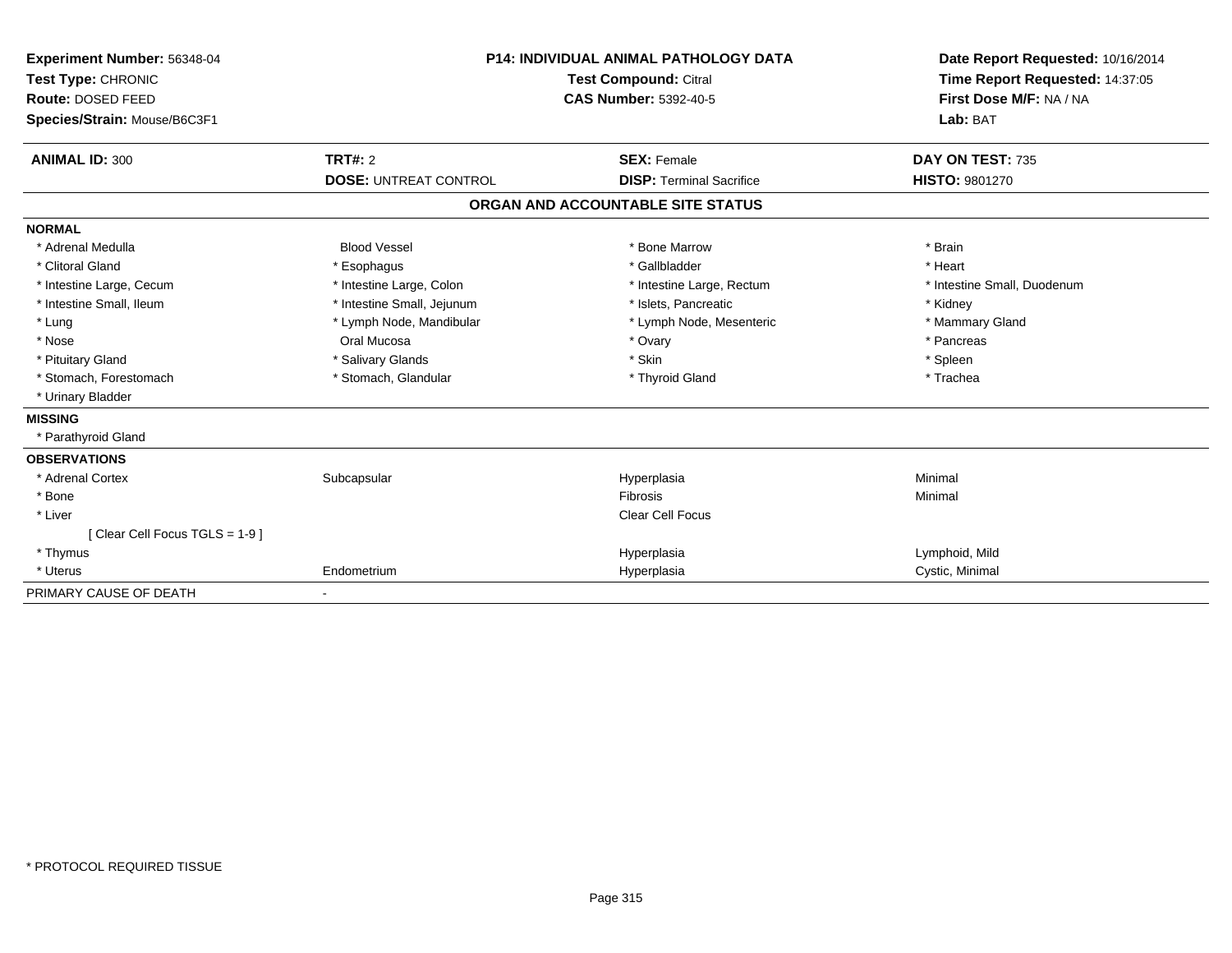| Experiment Number: 56348-04                   | <b>P14: INDIVIDUAL ANIMAL PATHOLOGY DATA</b><br>Test Type: CHRONIC<br><b>Test Compound: Citral</b><br><b>CAS Number: 5392-40-5</b> |                                   | Date Report Requested: 10/16/2014<br>Time Report Requested: 14:37:05 |
|-----------------------------------------------|------------------------------------------------------------------------------------------------------------------------------------|-----------------------------------|----------------------------------------------------------------------|
| Route: DOSED FEED                             |                                                                                                                                    |                                   | First Dose M/F: NA / NA                                              |
| Species/Strain: Mouse/B6C3F1                  |                                                                                                                                    |                                   | Lab: BAT                                                             |
| <b>ANIMAL ID: 301</b>                         | <b>TRT#: 4</b>                                                                                                                     | <b>SEX: Female</b>                | DAY ON TEST: 734                                                     |
|                                               | <b>DOSE: VEHICLE CONTROL</b>                                                                                                       | <b>DISP: Terminal Sacrifice</b>   | <b>HISTO: 9801271</b>                                                |
|                                               |                                                                                                                                    | ORGAN AND ACCOUNTABLE SITE STATUS |                                                                      |
| <b>NORMAL</b>                                 |                                                                                                                                    |                                   |                                                                      |
| * Adrenal Medulla                             | <b>Blood Vessel</b>                                                                                                                | * Bone                            | * Bone Marrow                                                        |
| * Brain                                       | * Clitoral Gland                                                                                                                   | * Esophagus                       | * Gallbladder                                                        |
| * Heart                                       | * Intestine Large, Cecum                                                                                                           | * Intestine Large, Colon          | * Intestine Large, Rectum                                            |
| * Intestine Small, Duodenum                   | * Intestine Small, Ileum                                                                                                           | * Intestine Small, Jejunum        | * Islets, Pancreatic                                                 |
| * Kidney                                      | * Lymph Node, Mandibular                                                                                                           | * Lymph Node, Mesenteric          | * Mammary Gland                                                      |
| * Nose                                        | * Pancreas                                                                                                                         | * Parathyroid Gland               | * Pituitary Gland                                                    |
| * Salivary Glands                             | * Skin                                                                                                                             | * Spleen                          | * Stomach, Forestomach                                               |
| * Stomach, Glandular                          | * Thyroid Gland                                                                                                                    | * Trachea                         | * Urinary Bladder                                                    |
| <b>OBSERVATIONS</b>                           |                                                                                                                                    |                                   |                                                                      |
| * Adrenal Cortex                              | Subcapsular                                                                                                                        | Hyperplasia                       | Minimal                                                              |
| * Liver                                       |                                                                                                                                    | Inflammation                      | Granulomatous, Minimal                                               |
|                                               |                                                                                                                                    | <b>Mixed Cell Focus</b>           |                                                                      |
| * Lung                                        |                                                                                                                                    | Alveolar/Bronchiolar Carcinoma    |                                                                      |
| [ Alveolar/Bronchiolar Carcinoma TGLS = 2-9 ] |                                                                                                                                    |                                   |                                                                      |
| Oral Mucosa                                   |                                                                                                                                    | Inflammation                      | Chronic Active, Minimal                                              |
| * Ovary                                       |                                                                                                                                    | Dysplasia                         | Focal, Minimal                                                       |
| * Thymus                                      |                                                                                                                                    | Hyperplasia                       | Lymphoid, Mild                                                       |
| * Uterus                                      | Endometrium                                                                                                                        | Hyperplasia                       | Cystic, Minimal                                                      |
| [Hyperplasia TGLS = 1-7]                      |                                                                                                                                    |                                   |                                                                      |
| PRIMARY CAUSE OF DEATH                        | $\overline{\phantom{a}}$                                                                                                           |                                   |                                                                      |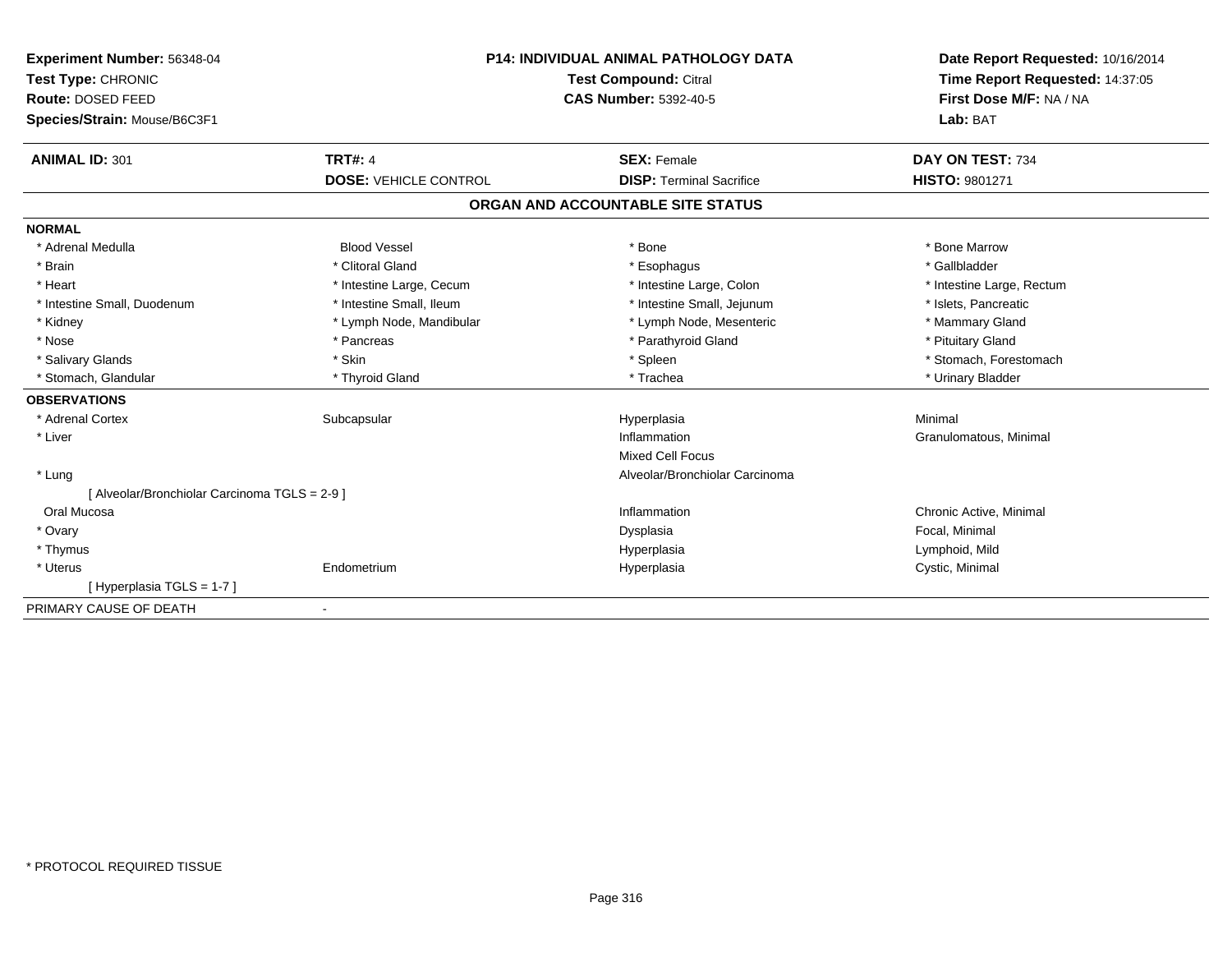| Experiment Number: 56348-04<br>Test Type: CHRONIC<br><b>Route: DOSED FEED</b><br>Species/Strain: Mouse/B6C3F1 |                                  | P14: INDIVIDUAL ANIMAL PATHOLOGY DATA<br><b>Test Compound: Citral</b><br><b>CAS Number: 5392-40-5</b> | Date Report Requested: 10/16/2014<br>Time Report Requested: 14:37:05<br>First Dose M/F: NA / NA<br>Lab: BAT |
|---------------------------------------------------------------------------------------------------------------|----------------------------------|-------------------------------------------------------------------------------------------------------|-------------------------------------------------------------------------------------------------------------|
| <b>ANIMAL ID: 302</b>                                                                                         | <b>TRT#: 4</b>                   | <b>SEX: Female</b>                                                                                    | DAY ON TEST: 709                                                                                            |
|                                                                                                               | <b>DOSE: VEHICLE CONTROL</b>     | <b>DISP:</b> Moribund Sacrifice                                                                       | <b>HISTO: 9801272</b>                                                                                       |
|                                                                                                               |                                  | ORGAN AND ACCOUNTABLE SITE STATUS                                                                     |                                                                                                             |
| <b>NORMAL</b>                                                                                                 |                                  |                                                                                                       |                                                                                                             |
| * Adrenal Medulla                                                                                             | <b>Blood Vessel</b>              | * Bone                                                                                                | * Brain                                                                                                     |
| * Clitoral Gland                                                                                              | * Esophagus                      | * Gallbladder                                                                                         | * Intestine Large, Cecum                                                                                    |
| * Intestine Large, Colon                                                                                      | * Intestine Large, Rectum        | * Intestine Small, Duodenum                                                                           | * Intestine Small, Ileum                                                                                    |
| * Intestine Small, Jejunum                                                                                    | * Islets, Pancreatic             | * Kidney                                                                                              | * Lymph Node, Mandibular                                                                                    |
| * Lymph Node, Mesenteric                                                                                      | * Mammary Gland                  | * Nose                                                                                                | * Ovary                                                                                                     |
| * Pancreas                                                                                                    | * Parathyroid Gland              | * Pituitary Gland                                                                                     | * Salivary Glands                                                                                           |
| * Skin                                                                                                        | * Stomach, Forestomach           | * Stomach, Glandular                                                                                  | * Thyroid Gland                                                                                             |
| * Trachea                                                                                                     | * Urinary Bladder                |                                                                                                       |                                                                                                             |
| <b>OBSERVATIONS</b>                                                                                           |                                  |                                                                                                       |                                                                                                             |
| * Adrenal Cortex                                                                                              | Subcapsular                      | Hyperplasia                                                                                           | Minimal                                                                                                     |
| * Bone Marrow                                                                                                 |                                  | Hyperplasia                                                                                           | Minimal                                                                                                     |
| * Heart                                                                                                       | Valve                            | Inflammation                                                                                          | Chronic, Mild                                                                                               |
|                                                                                                               | Atrium                           | Thrombosis                                                                                            | Minimal                                                                                                     |
| * Liver                                                                                                       |                                  | Hepatocellular Carcinoma                                                                              | Multiple                                                                                                    |
| [ Hepatocellular Carcinoma TGLS = 4,5-10 ]                                                                    |                                  |                                                                                                       |                                                                                                             |
| * Lung                                                                                                        |                                  | Hepatocellular Carcinoma                                                                              | Metastatic (Liver)                                                                                          |
| [ Hepatocellular Carcinoma TGLS = 3-3+9 ]                                                                     |                                  |                                                                                                       |                                                                                                             |
| Oral Mucosa                                                                                                   |                                  | Inflammation                                                                                          | Chronic Active, Minimal                                                                                     |
| * Spleen                                                                                                      |                                  | Hematopoietic Cell Proliferation                                                                      | Moderate                                                                                                    |
| [ Hematopoietic Cell Proliferation TGLS = 2-4 ]                                                               |                                  |                                                                                                       |                                                                                                             |
| * Thymus                                                                                                      |                                  | Atrophy                                                                                               | Minimal                                                                                                     |
| * Uterus                                                                                                      | Endometrium                      | Hyperplasia                                                                                           | Cystic, Minimal                                                                                             |
| [Hyperplasia TGLS = 1-7]                                                                                      |                                  |                                                                                                       |                                                                                                             |
| PRIMARY CAUSE OF DEATH                                                                                        | - Liver Hepatocellular Carcinoma |                                                                                                       |                                                                                                             |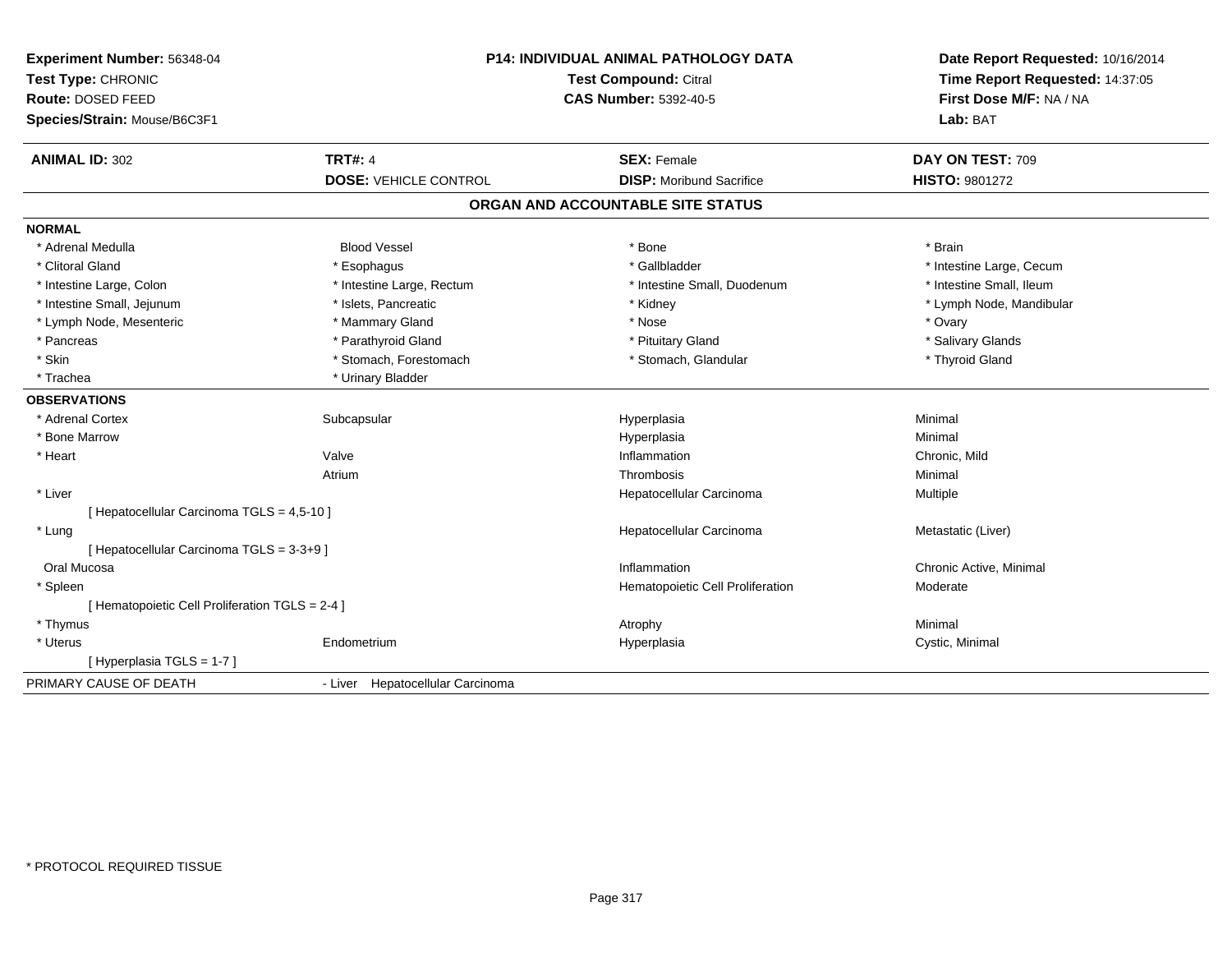| Experiment Number: 56348-04  |                              | <b>P14: INDIVIDUAL ANIMAL PATHOLOGY DATA</b> | Date Report Requested: 10/16/2014 |
|------------------------------|------------------------------|----------------------------------------------|-----------------------------------|
| Test Type: CHRONIC           |                              | Test Compound: Citral                        | Time Report Requested: 14:37:05   |
| Route: DOSED FEED            |                              | <b>CAS Number: 5392-40-5</b>                 | First Dose M/F: NA / NA           |
| Species/Strain: Mouse/B6C3F1 |                              |                                              | Lab: BAT                          |
| <b>ANIMAL ID: 303</b>        | <b>TRT#: 4</b>               | <b>SEX: Female</b>                           | DAY ON TEST: 734                  |
|                              | <b>DOSE: VEHICLE CONTROL</b> | <b>DISP: Terminal Sacrifice</b>              | <b>HISTO: 9801273</b>             |
|                              |                              | ORGAN AND ACCOUNTABLE SITE STATUS            |                                   |
| <b>NORMAL</b>                |                              |                                              |                                   |
| * Adrenal Medulla            | <b>Blood Vessel</b>          | * Bone                                       | * Bone Marrow                     |
| * Brain                      | * Clitoral Gland             | * Esophagus                                  | * Gallbladder                     |
| * Heart                      | * Intestine Large, Cecum     | * Intestine Large, Colon                     | * Intestine Large, Rectum         |
| * Intestine Small, Ileum     | * Intestine Small, Jejunum   | * Islets, Pancreatic                         | * Kidney                          |
| * Lung                       | * Lymph Node, Mandibular     | * Lymph Node, Mesenteric                     | * Mammary Gland                   |
| * Nose                       | Oral Mucosa                  | * Ovary                                      | * Pancreas                        |
| * Parathyroid Gland          | * Salivary Glands            | * Skin                                       | * Spleen                          |
| * Stomach, Forestomach       | * Stomach, Glandular         | * Thymus                                     | * Thyroid Gland                   |
| * Trachea                    | * Urinary Bladder            |                                              |                                   |
| <b>OBSERVATIONS</b>          |                              |                                              |                                   |
| * Adrenal Cortex             | Subcapsular                  | Hyperplasia                                  | Minimal                           |
| <b>Harderian Gland</b>       |                              | Adenoma                                      |                                   |
| [Adenoma TGLS = $1-9$ ]      |                              |                                              |                                   |
| * Intestine Small, Duodenum  | Epithelium                   | Hyperplasia                                  | Focal, Mild                       |
| * Liver                      |                              | <b>Infiltration Cellular</b>                 | Lymphocyte, Minimal               |
| * Pituitary Gland            | Pars Intermed                | Adenoma                                      |                                   |
| * Uterus                     | Endometrium                  | Hyperplasia                                  | Cystic, Minimal                   |
| PRIMARY CAUSE OF DEATH       |                              |                                              |                                   |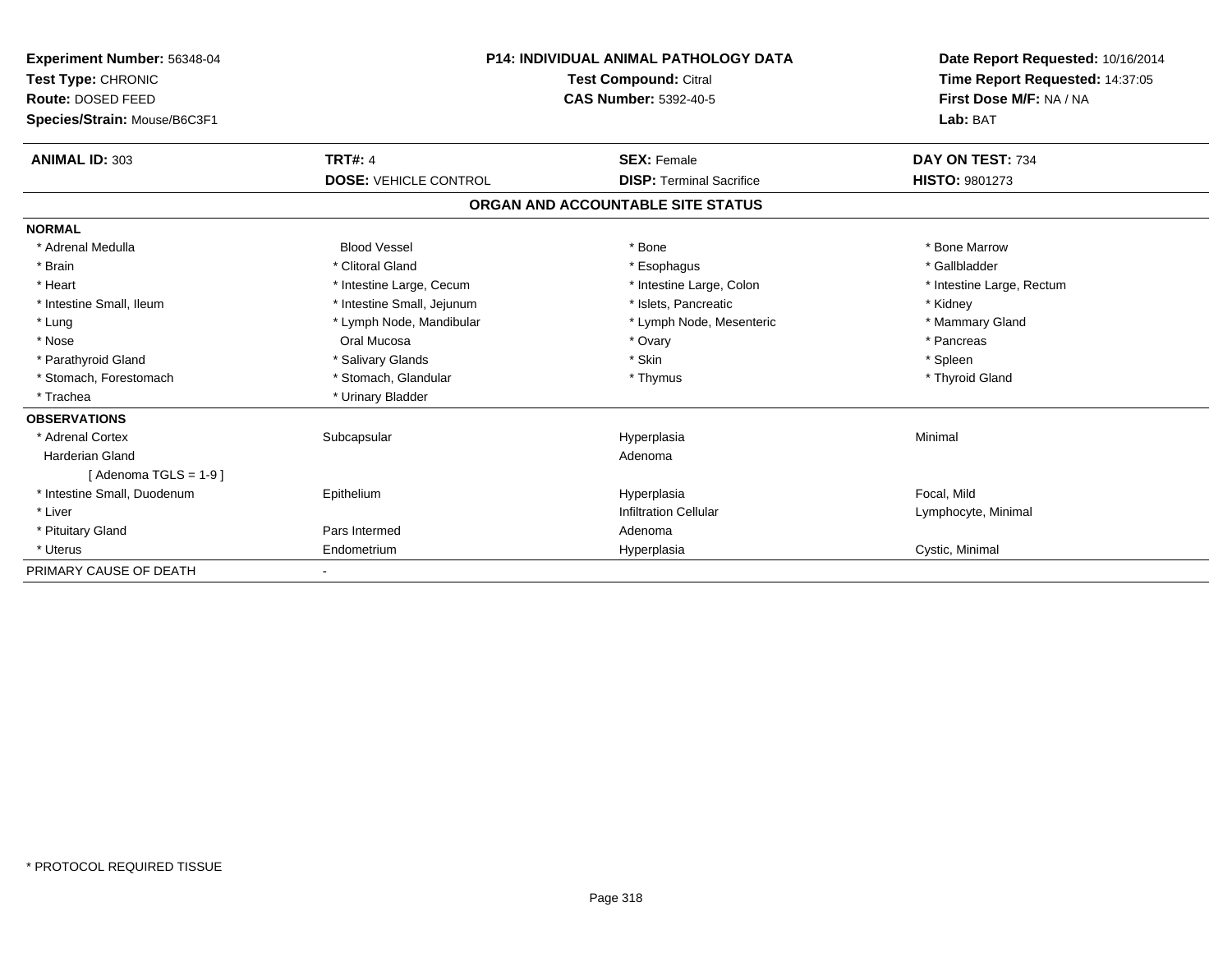| Experiment Number: 56348-04  | <b>P14: INDIVIDUAL ANIMAL PATHOLOGY DATA</b><br>Test Compound: Citral        |                                   | Date Report Requested: 10/16/2014 |
|------------------------------|------------------------------------------------------------------------------|-----------------------------------|-----------------------------------|
| Test Type: CHRONIC           |                                                                              |                                   | Time Report Requested: 14:37:05   |
| Route: DOSED FEED            |                                                                              | <b>CAS Number: 5392-40-5</b>      | First Dose M/F: NA / NA           |
| Species/Strain: Mouse/B6C3F1 |                                                                              |                                   | Lab: BAT                          |
| <b>ANIMAL ID: 304</b>        | <b>TRT#: 4</b>                                                               | <b>SEX: Female</b>                | DAY ON TEST: 733                  |
|                              | <b>DOSE: VEHICLE CONTROL</b>                                                 | <b>DISP: Terminal Sacrifice</b>   | <b>HISTO: 9801274</b>             |
|                              |                                                                              | ORGAN AND ACCOUNTABLE SITE STATUS |                                   |
| <b>NORMAL</b>                |                                                                              |                                   |                                   |
| * Adrenal Medulla            | <b>Blood Vessel</b>                                                          | * Bone                            | * Bone Marrow                     |
| * Brain                      | * Clitoral Gland                                                             | * Esophagus                       | * Gallbladder                     |
| * Heart                      | * Intestine Large, Cecum                                                     | * Intestine Large, Colon          | * Intestine Large, Rectum         |
| * Intestine Small, Duodenum  | * Intestine Small, Ileum                                                     | * Intestine Small, Jejunum        | * Islets, Pancreatic              |
| * Lung                       | * Lymph Node, Mandibular                                                     | * Lymph Node, Mesenteric          | * Mammary Gland                   |
| * Nose                       | Oral Mucosa                                                                  | * Ovary                           | * Pancreas                        |
| * Parathyroid Gland          | * Pituitary Gland                                                            | * Skin                            | * Spleen                          |
| * Stomach, Forestomach       | * Thyroid Gland                                                              | * Trachea                         | * Urinary Bladder                 |
| <b>OBSERVATIONS</b>          |                                                                              |                                   |                                   |
| * Adrenal Cortex             | Subcapsular                                                                  | Hyperplasia                       | Minimal                           |
|                              |                                                                              | Hypertrophy                       | Focal, Minimal                    |
| * Kidney                     |                                                                              | Nephropathy                       | Minimal                           |
| * Liver                      |                                                                              | <b>Infiltration Cellular</b>      | Lymphocyte, Minimal               |
|                              |                                                                              | Inflammation                      | Granulomatous, Minimal            |
| * Salivary Glands            | Parotid GI                                                                   | Inflammation                      | Chronic, Minimal                  |
| * Stomach, Glandular         | Epithelium                                                                   | Hyperplasia                       | Atypical, Focal, Minimal          |
|                              | Note: Atypical hyperplasia of glandular stomach resembles carcinoma in situ. |                                   |                                   |
| * Thymus                     |                                                                              | Atrophy                           | Mild                              |
| * Uterus                     | Endometrium                                                                  | Hyperplasia                       | Cystic, Minimal                   |
| [Hyperplasia TGLS = 1,2-7]   |                                                                              |                                   |                                   |
| PRIMARY CAUSE OF DEATH       | $\blacksquare$                                                               |                                   |                                   |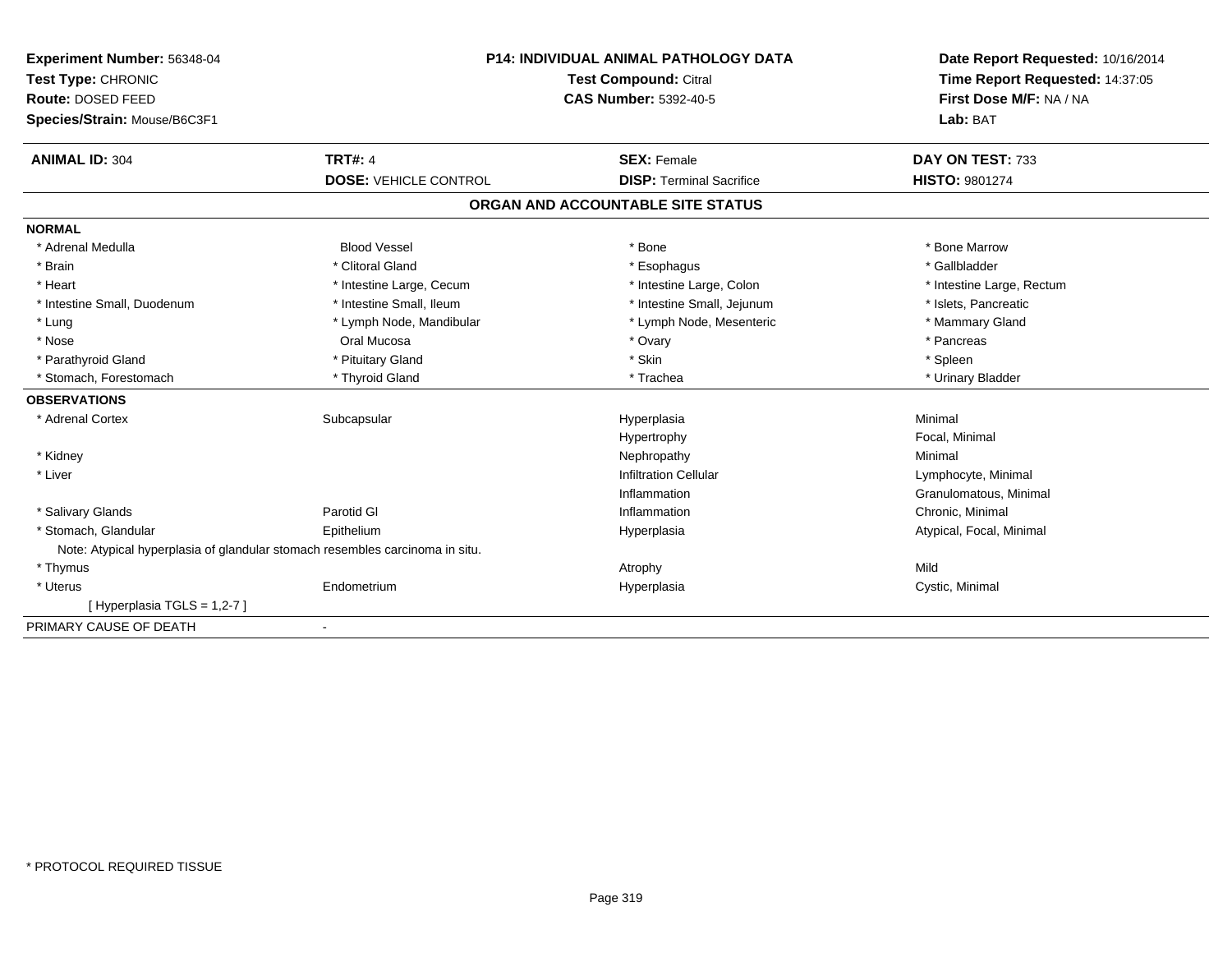| Experiment Number: 56348-04  | <b>P14: INDIVIDUAL ANIMAL PATHOLOGY DATA</b><br>Test Compound: Citral |                                   | Date Report Requested: 10/16/2014 |
|------------------------------|-----------------------------------------------------------------------|-----------------------------------|-----------------------------------|
| Test Type: CHRONIC           |                                                                       |                                   | Time Report Requested: 14:37:05   |
| Route: DOSED FEED            |                                                                       | <b>CAS Number: 5392-40-5</b>      | First Dose M/F: NA / NA           |
| Species/Strain: Mouse/B6C3F1 |                                                                       |                                   | Lab: BAT                          |
| <b>ANIMAL ID: 305</b>        | <b>TRT#: 4</b>                                                        | <b>SEX: Female</b>                | DAY ON TEST: 734                  |
|                              | <b>DOSE: VEHICLE CONTROL</b>                                          | <b>DISP: Terminal Sacrifice</b>   | HISTO: 9801275                    |
|                              |                                                                       | ORGAN AND ACCOUNTABLE SITE STATUS |                                   |
| <b>NORMAL</b>                |                                                                       |                                   |                                   |
| * Adrenal Medulla            | <b>Blood Vessel</b>                                                   | * Bone                            | * Bone Marrow                     |
| * Brain                      | * Clitoral Gland                                                      | * Esophagus                       | * Gallbladder                     |
| * Heart                      | * Intestine Large, Cecum                                              | * Intestine Large, Colon          | * Intestine Large, Rectum         |
| * Intestine Small, Duodenum  | * Intestine Small, Ileum                                              | * Intestine Small, Jejunum        | * Islets, Pancreatic              |
| * Kidney                     | * Lung                                                                | * Lymph Node, Mandibular          | * Lymph Node, Mesenteric          |
| * Mammary Gland              | * Nose                                                                | Oral Mucosa                       | * Pancreas                        |
| * Parathyroid Gland          | * Pituitary Gland                                                     | * Salivary Glands                 | * Skin                            |
| * Stomach, Forestomach       | * Stomach, Glandular                                                  | * Thyroid Gland                   | * Trachea                         |
| * Urinary Bladder            |                                                                       |                                   |                                   |
| <b>OBSERVATIONS</b>          |                                                                       |                                   |                                   |
| * Adrenal Cortex             | Subcapsular                                                           | Hyperplasia                       | Minimal                           |
| * Liver                      |                                                                       | <b>Infiltration Cellular</b>      | Lymphocyte, Minimal               |
|                              |                                                                       | Inflammation                      | Granulomatous, Minimal            |
|                              |                                                                       | <b>Mixed Cell Focus</b>           |                                   |
| * Ovary                      |                                                                       | Cyst                              | Minimal                           |
| * Spleen                     | Lymph Follic                                                          | Hyperplasia                       | Mild                              |
| * Thymus                     |                                                                       | Atrophy                           | Mild                              |
| * Uterus                     | Endometrium                                                           | Hyperplasia                       | Cystic, Mild                      |
| [Hyperplasia TGLS = 1-7]     |                                                                       |                                   |                                   |
| PRIMARY CAUSE OF DEATH       |                                                                       |                                   |                                   |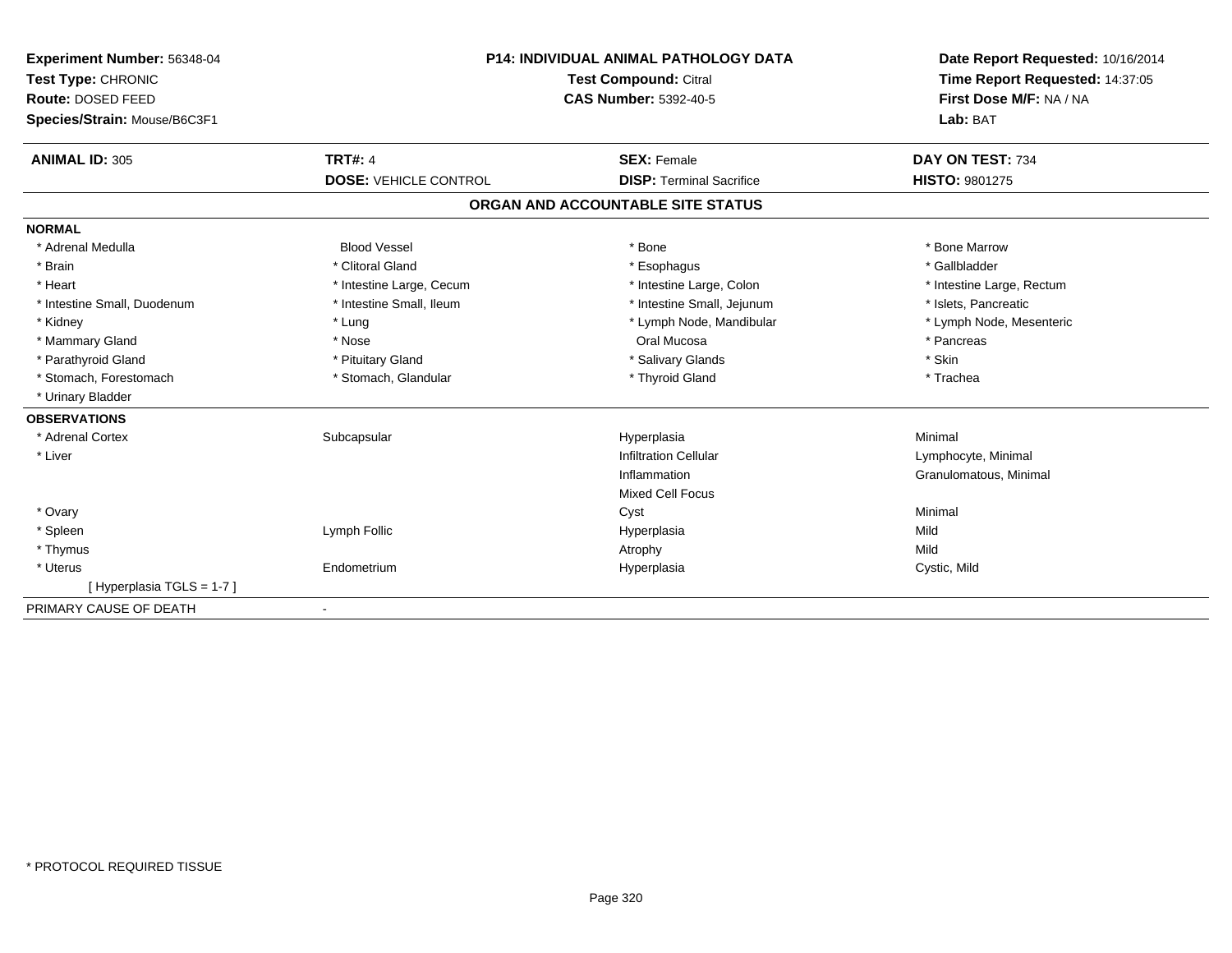| Experiment Number: 56348-04<br>Test Type: CHRONIC                           |                              | <b>P14: INDIVIDUAL ANIMAL PATHOLOGY DATA</b><br><b>Test Compound: Citral</b> | Date Report Requested: 10/16/2014<br>Time Report Requested: 14:37:05<br>First Dose M/F: NA / NA |
|-----------------------------------------------------------------------------|------------------------------|------------------------------------------------------------------------------|-------------------------------------------------------------------------------------------------|
| Route: DOSED FEED                                                           |                              | <b>CAS Number: 5392-40-5</b>                                                 |                                                                                                 |
| Species/Strain: Mouse/B6C3F1                                                |                              |                                                                              | Lab: BAT                                                                                        |
| <b>ANIMAL ID: 306</b>                                                       | <b>TRT#: 4</b>               | <b>SEX: Female</b>                                                           | DAY ON TEST: 735                                                                                |
|                                                                             | <b>DOSE: VEHICLE CONTROL</b> | <b>DISP: Terminal Sacrifice</b>                                              | HISTO: 9801276                                                                                  |
|                                                                             |                              | ORGAN AND ACCOUNTABLE SITE STATUS                                            |                                                                                                 |
| <b>NORMAL</b>                                                               |                              |                                                                              |                                                                                                 |
| * Adrenal Medulla                                                           | <b>Blood Vessel</b>          | * Bone Marrow                                                                | * Brain                                                                                         |
| * Clitoral Gland                                                            | * Esophagus                  | * Gallbladder                                                                | * Heart                                                                                         |
| * Intestine Large, Cecum                                                    | * Intestine Large, Colon     | * Intestine Large, Rectum                                                    | * Intestine Small, Duodenum                                                                     |
| * Intestine Small, Ileum                                                    | * Intestine Small, Jejunum   | * Islets, Pancreatic                                                         | * Kidney                                                                                        |
| * Lung                                                                      | * Lymph Node, Mandibular     | * Lymph Node, Mesenteric                                                     | * Mammary Gland                                                                                 |
| * Nose                                                                      | Oral Mucosa                  | * Ovary                                                                      | * Pancreas                                                                                      |
| * Parathyroid Gland                                                         | * Salivary Glands            | * Skin                                                                       | * Stomach, Forestomach                                                                          |
| * Stomach, Glandular                                                        | * Thyroid Gland              | * Trachea                                                                    | * Urinary Bladder                                                                               |
| <b>OBSERVATIONS</b>                                                         |                              |                                                                              |                                                                                                 |
| * Adrenal Cortex                                                            | Subcapsular                  | Hyperplasia                                                                  | Minimal                                                                                         |
| * Bone                                                                      |                              | Fibrosis                                                                     | Mild                                                                                            |
| * Liver                                                                     |                              | Hepatocellular Adenoma                                                       | Multiple                                                                                        |
|                                                                             |                              | <b>Infiltration Cellular</b>                                                 | Lymphocyte, Minimal                                                                             |
|                                                                             |                              | <b>Mixed Cell Focus</b>                                                      |                                                                                                 |
| [ Hepatocellular Adenoma TGLS = 1,3-4+10 ]<br>[Mixed Cell Focus TGLS = 2-9] |                              |                                                                              |                                                                                                 |
| * Pituitary Gland                                                           | <b>Pars Distalis</b>         | Hyperplasia                                                                  | Focal, Minimal                                                                                  |
| * Spleen                                                                    |                              | Hematopoietic Cell Proliferation                                             | Mild                                                                                            |
|                                                                             | Lymph Follic                 | Hyperplasia                                                                  | Minimal                                                                                         |
| * Thymus                                                                    |                              | Atrophy                                                                      | Moderate                                                                                        |
| * Uterus                                                                    | Endometrium                  | Hyperplasia                                                                  | Cystic, Minimal                                                                                 |
| [Hyperplasia TGLS = 4-7]                                                    |                              |                                                                              |                                                                                                 |
| PRIMARY CAUSE OF DEATH                                                      | $\overline{\phantom{a}}$     |                                                                              |                                                                                                 |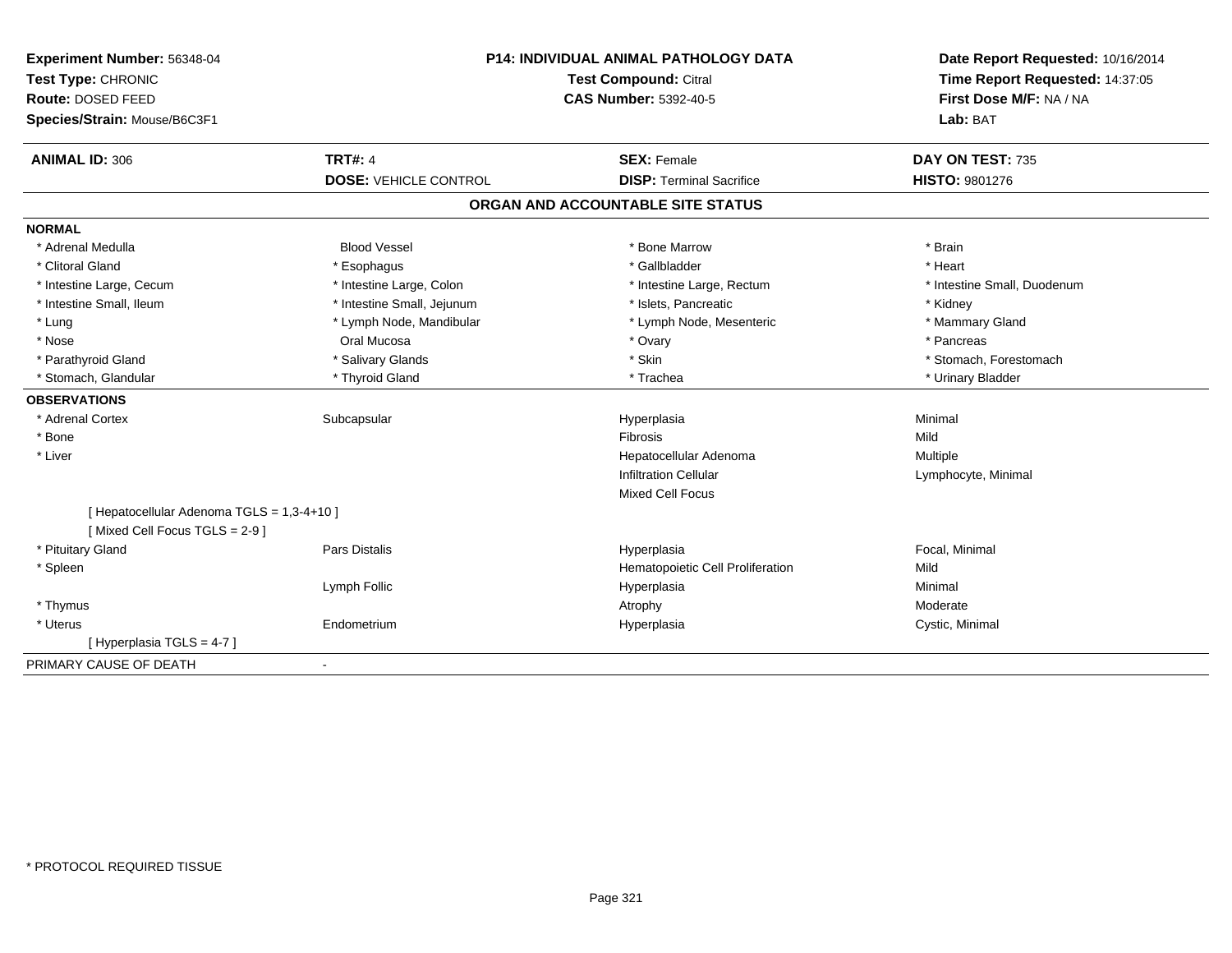| Experiment Number: 56348-04  | <b>P14: INDIVIDUAL ANIMAL PATHOLOGY DATA</b><br>Test Compound: Citral |                                   | Date Report Requested: 10/16/2014 |  |
|------------------------------|-----------------------------------------------------------------------|-----------------------------------|-----------------------------------|--|
| Test Type: CHRONIC           |                                                                       |                                   | Time Report Requested: 14:37:05   |  |
| Route: DOSED FEED            |                                                                       | <b>CAS Number: 5392-40-5</b>      | First Dose M/F: NA / NA           |  |
| Species/Strain: Mouse/B6C3F1 |                                                                       |                                   | Lab: BAT                          |  |
| <b>ANIMAL ID: 307</b>        | <b>TRT#: 4</b>                                                        | <b>SEX: Female</b>                | DAY ON TEST: 734                  |  |
|                              | <b>DOSE: VEHICLE CONTROL</b>                                          | <b>DISP: Terminal Sacrifice</b>   | <b>HISTO: 9801277</b>             |  |
|                              |                                                                       | ORGAN AND ACCOUNTABLE SITE STATUS |                                   |  |
| <b>NORMAL</b>                |                                                                       |                                   |                                   |  |
| <b>Blood Vessel</b>          | * Bone Marrow                                                         | * Brain                           | * Clitoral Gland                  |  |
| * Esophagus                  | * Gallbladder                                                         | * Heart                           | * Intestine Large, Cecum          |  |
| * Intestine Large, Colon     | * Intestine Large, Rectum                                             | * Intestine Small, Duodenum       | * Intestine Small, Ileum          |  |
| * Intestine Small, Jejunum   | * Islets, Pancreatic                                                  | * Kidney                          | * Lung                            |  |
| * Lymph Node, Mandibular     | * Lymph Node, Mesenteric                                              | * Mammary Gland                   | * Nose                            |  |
| Oral Mucosa                  | * Ovary                                                               | * Pancreas                        | * Parathyroid Gland               |  |
| * Pituitary Gland            | * Salivary Glands                                                     | * Skin                            | * Spleen                          |  |
| * Stomach, Forestomach       | * Stomach, Glandular                                                  | * Thyroid Gland                   | * Trachea                         |  |
| * Urinary Bladder            |                                                                       |                                   |                                   |  |
| <b>OBSERVATIONS</b>          |                                                                       |                                   |                                   |  |
| * Adrenal Cortex             | Subcapsular                                                           | Hyperplasia                       | Moderate                          |  |
|                              |                                                                       | Hypertrophy                       | Focal, Moderate                   |  |
| * Adrenal Medulla            |                                                                       | Hyperplasia                       | Focal, Minimal                    |  |
| * Bone                       |                                                                       | Fibrosis                          | Mild                              |  |
| <b>Harderian Gland</b>       |                                                                       | Adenoma                           |                                   |  |
| [Adenoma TGLS = $1-9$ ]      |                                                                       |                                   |                                   |  |
| * Liver                      |                                                                       | <b>Infiltration Cellular</b>      | Lymphocyte, Minimal               |  |
|                              |                                                                       | Inflammation                      | Granulomatous, Minimal            |  |
| * Thymus                     |                                                                       | Atrophy                           | Mild                              |  |
| * Uterus                     | Endometrium                                                           | Hyperplasia                       | Cystic, Minimal                   |  |
| PRIMARY CAUSE OF DEATH       | $\overline{\phantom{a}}$                                              |                                   |                                   |  |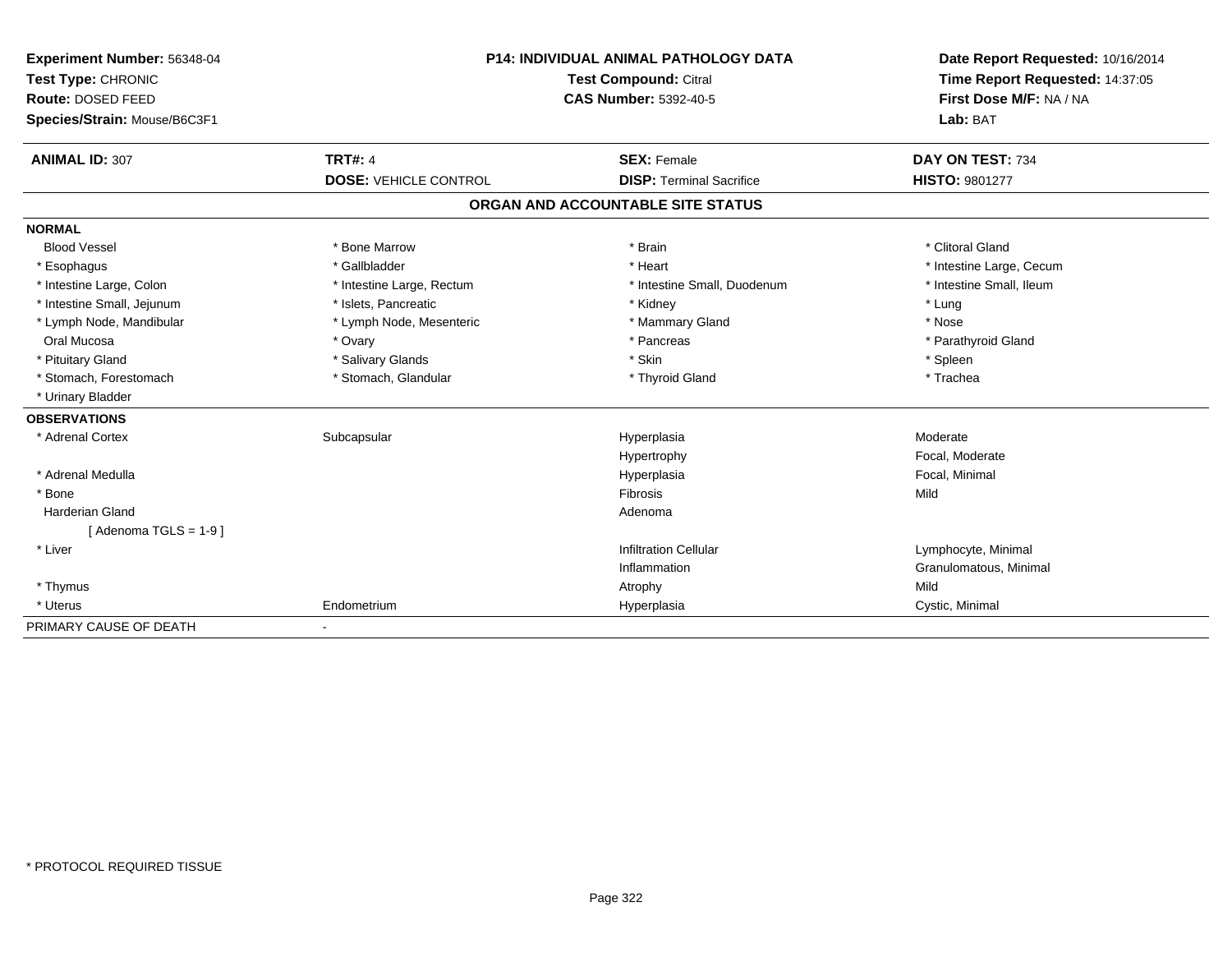| Experiment Number: 56348-04  | <b>P14: INDIVIDUAL ANIMAL PATHOLOGY DATA</b><br><b>Test Compound: Citral</b> |                                   | Date Report Requested: 10/16/2014 |  |
|------------------------------|------------------------------------------------------------------------------|-----------------------------------|-----------------------------------|--|
| Test Type: CHRONIC           |                                                                              |                                   | Time Report Requested: 14:37:05   |  |
| Route: DOSED FEED            |                                                                              | <b>CAS Number: 5392-40-5</b>      | First Dose M/F: NA / NA           |  |
| Species/Strain: Mouse/B6C3F1 |                                                                              |                                   | Lab: BAT                          |  |
| <b>ANIMAL ID: 308</b>        | <b>TRT#: 4</b>                                                               | <b>SEX: Female</b>                | DAY ON TEST: 733                  |  |
|                              | <b>DOSE: VEHICLE CONTROL</b>                                                 | <b>DISP: Terminal Sacrifice</b>   | <b>HISTO: 9801278</b>             |  |
|                              |                                                                              | ORGAN AND ACCOUNTABLE SITE STATUS |                                   |  |
| <b>NORMAL</b>                |                                                                              |                                   |                                   |  |
| * Adrenal Medulla            | <b>Blood Vessel</b>                                                          | * Bone Marrow                     | * Brain                           |  |
| * Clitoral Gland             | * Esophagus                                                                  | * Gallbladder                     | * Heart                           |  |
| * Intestine Large, Cecum     | * Intestine Large, Colon                                                     | * Intestine Large, Rectum         | * Intestine Small, Duodenum       |  |
| * Intestine Small, Ileum     | * Intestine Small, Jejunum                                                   | * Islets, Pancreatic              | * Kidney                          |  |
| * Lung                       | * Lymph Node, Mandibular                                                     | * Lymph Node, Mesenteric          | * Mammary Gland                   |  |
| * Nose                       | Oral Mucosa                                                                  | * Ovary                           | * Pancreas                        |  |
| * Parathyroid Gland          | * Pituitary Gland                                                            | * Salivary Glands                 | * Skin                            |  |
| * Spleen                     | * Stomach, Forestomach                                                       | * Stomach, Glandular              | * Thyroid Gland                   |  |
| * Trachea                    | * Urinary Bladder                                                            |                                   |                                   |  |
| <b>MISSING</b>               |                                                                              |                                   |                                   |  |
| * Thymus                     |                                                                              |                                   |                                   |  |
| <b>OBSERVATIONS</b>          |                                                                              |                                   |                                   |  |
| * Adrenal Cortex             | Subcapsular                                                                  | Hyperplasia                       | Minimal                           |  |
| * Bone                       |                                                                              | Fibrosis                          | Mild                              |  |
| * Liver                      |                                                                              | <b>Infiltration Cellular</b>      | Lymphocyte, Mild                  |  |
|                              |                                                                              | Inflammation                      | Granulomatous, Minimal            |  |
| * Uterus                     | Endometrium                                                                  | Hyperplasia                       | Cystic, Minimal                   |  |
| [Hyperplasia TGLS = 1-7]     |                                                                              |                                   |                                   |  |
| PRIMARY CAUSE OF DEATH       | $\blacksquare$                                                               |                                   |                                   |  |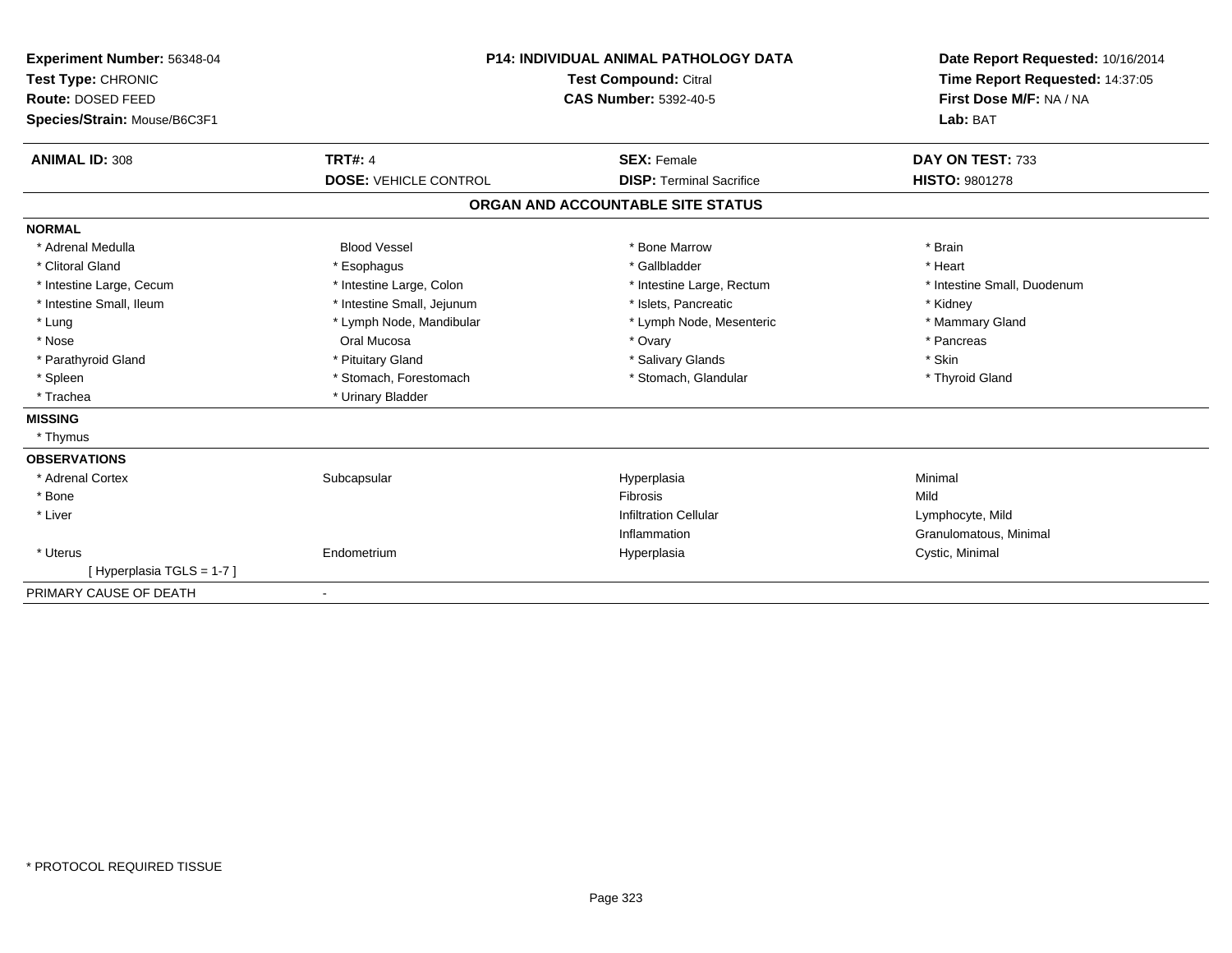| Experiment Number: 56348-04             | <b>P14: INDIVIDUAL ANIMAL PATHOLOGY DATA</b><br><b>Test Compound: Citral</b><br><b>CAS Number: 5392-40-5</b> |                                   | Date Report Requested: 10/16/2014<br>Time Report Requested: 14:37:05<br>First Dose M/F: NA / NA |
|-----------------------------------------|--------------------------------------------------------------------------------------------------------------|-----------------------------------|-------------------------------------------------------------------------------------------------|
| Test Type: CHRONIC<br>Route: DOSED FEED |                                                                                                              |                                   |                                                                                                 |
| Species/Strain: Mouse/B6C3F1            |                                                                                                              |                                   | Lab: BAT                                                                                        |
|                                         |                                                                                                              |                                   |                                                                                                 |
| <b>ANIMAL ID: 309</b>                   | <b>TRT#: 4</b>                                                                                               | <b>SEX: Female</b>                | DAY ON TEST: 735                                                                                |
|                                         | <b>DOSE: VEHICLE CONTROL</b>                                                                                 | <b>DISP: Terminal Sacrifice</b>   | <b>HISTO: 9801279</b>                                                                           |
|                                         |                                                                                                              | ORGAN AND ACCOUNTABLE SITE STATUS |                                                                                                 |
| <b>NORMAL</b>                           |                                                                                                              |                                   |                                                                                                 |
| * Adrenal Medulla                       | <b>Blood Vessel</b>                                                                                          | * Bone                            | * Bone Marrow                                                                                   |
| * Brain                                 | * Clitoral Gland                                                                                             | * Esophagus                       | * Gallbladder                                                                                   |
| * Heart                                 | * Intestine Large, Cecum                                                                                     | * Intestine Large, Colon          | * Intestine Large, Rectum                                                                       |
| * Intestine Small, Duodenum             | * Intestine Small, Ileum                                                                                     | * Intestine Small, Jejunum        | * Islets, Pancreatic                                                                            |
| * Kidney                                | * Lung                                                                                                       | * Lymph Node, Mandibular          | * Lymph Node, Mesenteric                                                                        |
| * Mammary Gland                         | * Nose                                                                                                       | Oral Mucosa                       | * Pancreas                                                                                      |
| * Parathyroid Gland                     | * Salivary Glands                                                                                            | * Skin                            | * Spleen                                                                                        |
| * Stomach, Forestomach                  | * Stomach, Glandular                                                                                         | * Thyroid Gland                   | * Trachea                                                                                       |
| * Urinary Bladder                       |                                                                                                              |                                   |                                                                                                 |
| <b>OBSERVATIONS</b>                     |                                                                                                              |                                   |                                                                                                 |
| * Adrenal Cortex                        | Subcapsular                                                                                                  | Hyperplasia                       | Minimal                                                                                         |
| * Liver                                 |                                                                                                              | <b>Infiltration Cellular</b>      | Lymphocyte, Minimal                                                                             |
| * Ovary                                 |                                                                                                              | Cyst                              | Mild                                                                                            |
| * Pituitary Gland                       | Pars Distalis                                                                                                | Hyperplasia                       | Focal, Minimal                                                                                  |
| * Thymus                                |                                                                                                              | Hyperplasia                       | Lymphoid, Minimal                                                                               |
| * Uterus                                | Endometrium                                                                                                  | Hyperplasia                       | Cystic, Minimal                                                                                 |
| [Hyperplasia TGLS = 1-7]                |                                                                                                              |                                   |                                                                                                 |
| PRIMARY CAUSE OF DEATH                  |                                                                                                              |                                   |                                                                                                 |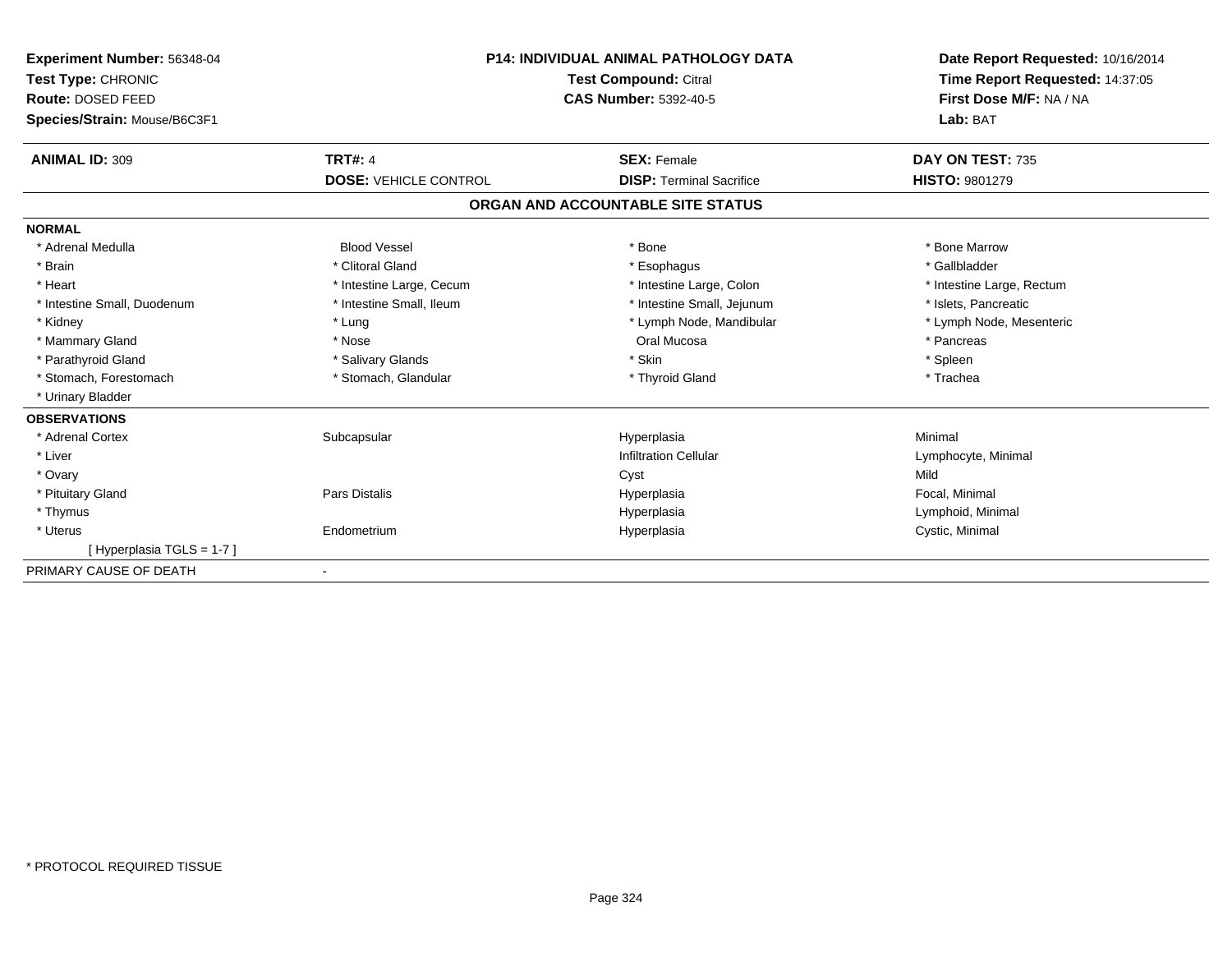| Experiment Number: 56348-04<br>Test Type: CHRONIC<br>Route: DOSED FEED<br>Species/Strain: Mouse/B6C3F1 |                              | P14: INDIVIDUAL ANIMAL PATHOLOGY DATA<br><b>Test Compound: Citral</b><br><b>CAS Number: 5392-40-5</b> | Date Report Requested: 10/16/2014<br>Time Report Requested: 14:37:05<br>First Dose M/F: NA / NA<br>Lab: BAT |
|--------------------------------------------------------------------------------------------------------|------------------------------|-------------------------------------------------------------------------------------------------------|-------------------------------------------------------------------------------------------------------------|
| <b>ANIMAL ID: 310</b>                                                                                  | <b>TRT#: 4</b>               | <b>SEX: Female</b>                                                                                    | DAY ON TEST: 735                                                                                            |
|                                                                                                        | <b>DOSE: VEHICLE CONTROL</b> | <b>DISP: Terminal Sacrifice</b>                                                                       | HISTO: 9801280                                                                                              |
|                                                                                                        |                              | ORGAN AND ACCOUNTABLE SITE STATUS                                                                     |                                                                                                             |
| <b>NORMAL</b>                                                                                          |                              |                                                                                                       |                                                                                                             |
| * Adrenal Medulla                                                                                      | <b>Blood Vessel</b>          | * Bone                                                                                                | * Bone Marrow                                                                                               |
| * Brain                                                                                                | * Clitoral Gland             | * Esophagus                                                                                           | * Gallbladder                                                                                               |
| * Heart                                                                                                | * Intestine Large, Cecum     | * Intestine Large, Colon                                                                              | * Intestine Large, Rectum                                                                                   |
| * Intestine Small, Duodenum                                                                            | * Intestine Small, Ileum     | * Intestine Small, Jejunum                                                                            | * Islets, Pancreatic                                                                                        |
| * Kidney                                                                                               | * Lung                       | * Lymph Node, Mandibular                                                                              | * Lymph Node, Mesenteric                                                                                    |
| * Mammary Gland                                                                                        | * Nose                       | Oral Mucosa                                                                                           | * Pancreas                                                                                                  |
| * Parathyroid Gland                                                                                    | * Pituitary Gland            | * Salivary Glands                                                                                     | * Skin                                                                                                      |
| * Spleen                                                                                               | * Stomach, Forestomach       | * Stomach, Glandular                                                                                  | * Thyroid Gland                                                                                             |
| * Trachea                                                                                              | * Urinary Bladder            |                                                                                                       |                                                                                                             |
| <b>OBSERVATIONS</b>                                                                                    |                              |                                                                                                       |                                                                                                             |
| * Adrenal Cortex                                                                                       | Subcapsular                  | Hyperplasia                                                                                           | Minimal                                                                                                     |
| * Liver                                                                                                |                              | Vacuolization Cytoplasmic                                                                             | Focal, Minimal                                                                                              |
| * Ovary                                                                                                |                              | Cyst                                                                                                  | Mild                                                                                                        |
| * Thymus                                                                                               |                              | Atrophy                                                                                               | Mild                                                                                                        |
| * Uterus                                                                                               | Endometrium                  | Hyperplasia                                                                                           | Cystic, Minimal                                                                                             |
| [Hyperplasia TGLS = 1-7]                                                                               |                              |                                                                                                       |                                                                                                             |
| PRIMARY CAUSE OF DEATH                                                                                 |                              |                                                                                                       |                                                                                                             |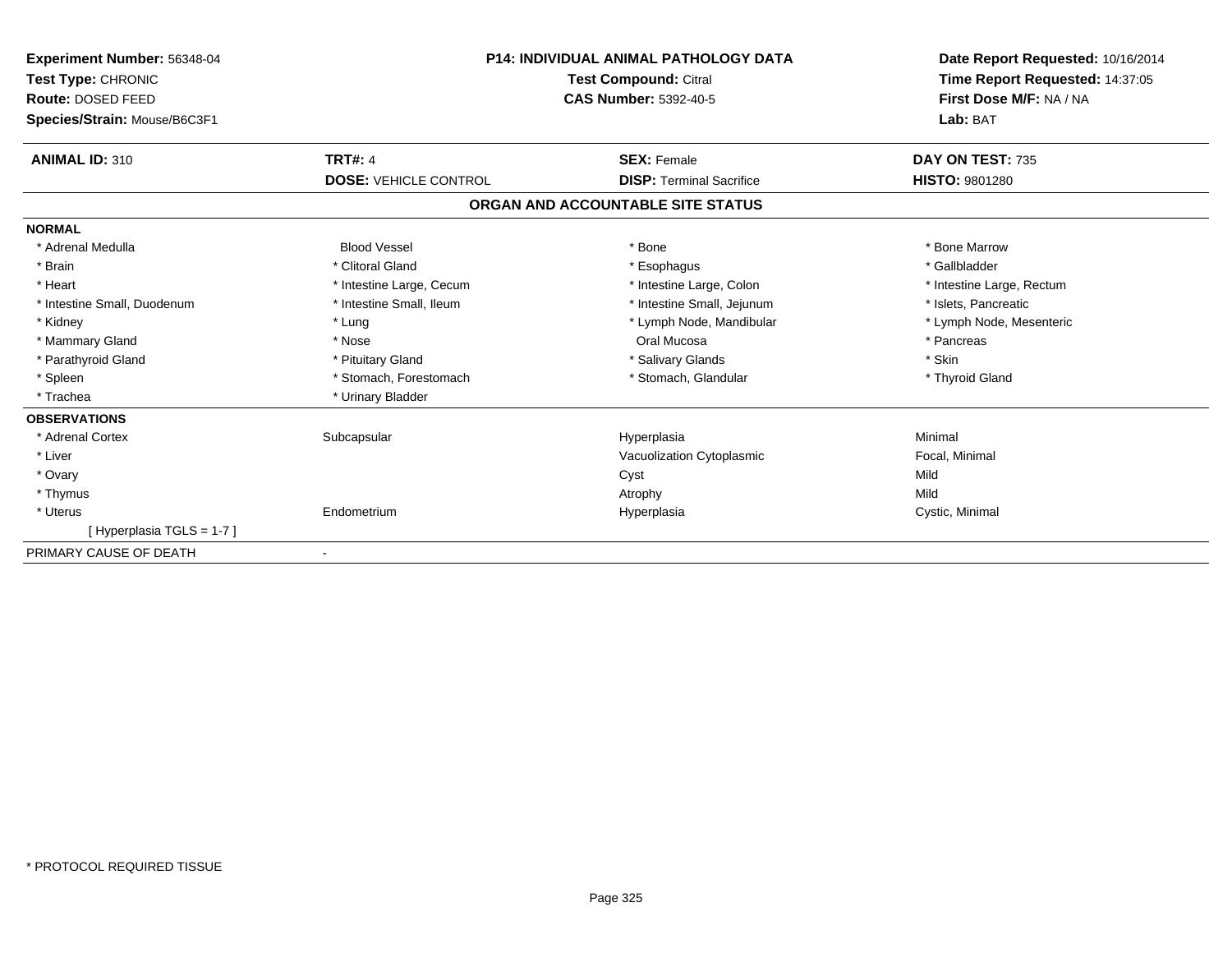| <b>Experiment Number: 56348-04</b><br>Test Type: CHRONIC<br>Route: DOSED FEED<br>Species/Strain: Mouse/B6C3F1 | P14: INDIVIDUAL ANIMAL PATHOLOGY DATA<br><b>Test Compound: Citral</b><br><b>CAS Number: 5392-40-5</b> |                                   | Date Report Requested: 10/16/2014<br>Time Report Requested: 14:37:05<br>First Dose M/F: NA / NA<br>Lab: BAT |
|---------------------------------------------------------------------------------------------------------------|-------------------------------------------------------------------------------------------------------|-----------------------------------|-------------------------------------------------------------------------------------------------------------|
| <b>ANIMAL ID: 311</b>                                                                                         | <b>TRT#: 4</b>                                                                                        | <b>SEX: Female</b>                | DAY ON TEST: 734                                                                                            |
|                                                                                                               | <b>DOSE: VEHICLE CONTROL</b>                                                                          | <b>DISP: Terminal Sacrifice</b>   | <b>HISTO: 9801281</b>                                                                                       |
|                                                                                                               |                                                                                                       | ORGAN AND ACCOUNTABLE SITE STATUS |                                                                                                             |
| <b>NORMAL</b>                                                                                                 |                                                                                                       |                                   |                                                                                                             |
| * Adrenal Medulla                                                                                             | <b>Blood Vessel</b>                                                                                   | * Bone                            | * Bone Marrow                                                                                               |
| * Brain                                                                                                       | * Clitoral Gland                                                                                      | * Esophagus                       | * Gallbladder                                                                                               |
| * Heart                                                                                                       | * Intestine Large, Cecum                                                                              | * Intestine Large, Colon          | * Intestine Large, Rectum                                                                                   |
| * Intestine Small, Duodenum                                                                                   | * Intestine Small, Ileum                                                                              | * Intestine Small, Jejunum        | * Islets, Pancreatic                                                                                        |
| * Kidney                                                                                                      | * Liver                                                                                               | * Lung                            | * Lymph Node, Mandibular                                                                                    |
| * Lymph Node, Mesenteric                                                                                      | * Mammary Gland                                                                                       | * Nose                            | Oral Mucosa                                                                                                 |
| * Pancreas                                                                                                    | * Parathyroid Gland                                                                                   | * Pituitary Gland                 | * Salivary Glands                                                                                           |
| * Skin                                                                                                        | * Spleen                                                                                              | * Stomach, Forestomach            | * Stomach, Glandular                                                                                        |
| * Thyroid Gland                                                                                               | * Trachea                                                                                             | * Urinary Bladder                 |                                                                                                             |
| <b>OBSERVATIONS</b>                                                                                           |                                                                                                       |                                   |                                                                                                             |
| * Adrenal Cortex                                                                                              | Subcapsular                                                                                           | Hyperplasia                       | Minimal                                                                                                     |
| * Ovary                                                                                                       |                                                                                                       | Cyst                              | Mild                                                                                                        |
| * Thymus                                                                                                      |                                                                                                       | Atrophy                           | Mild                                                                                                        |
| * Uterus                                                                                                      | Endometrium                                                                                           | Hyperplasia                       | Cystic, Mild                                                                                                |
| [Hyperplasia TGLS = 1-7]                                                                                      |                                                                                                       |                                   |                                                                                                             |
| PRIMARY CAUSE OF DEATH                                                                                        |                                                                                                       |                                   |                                                                                                             |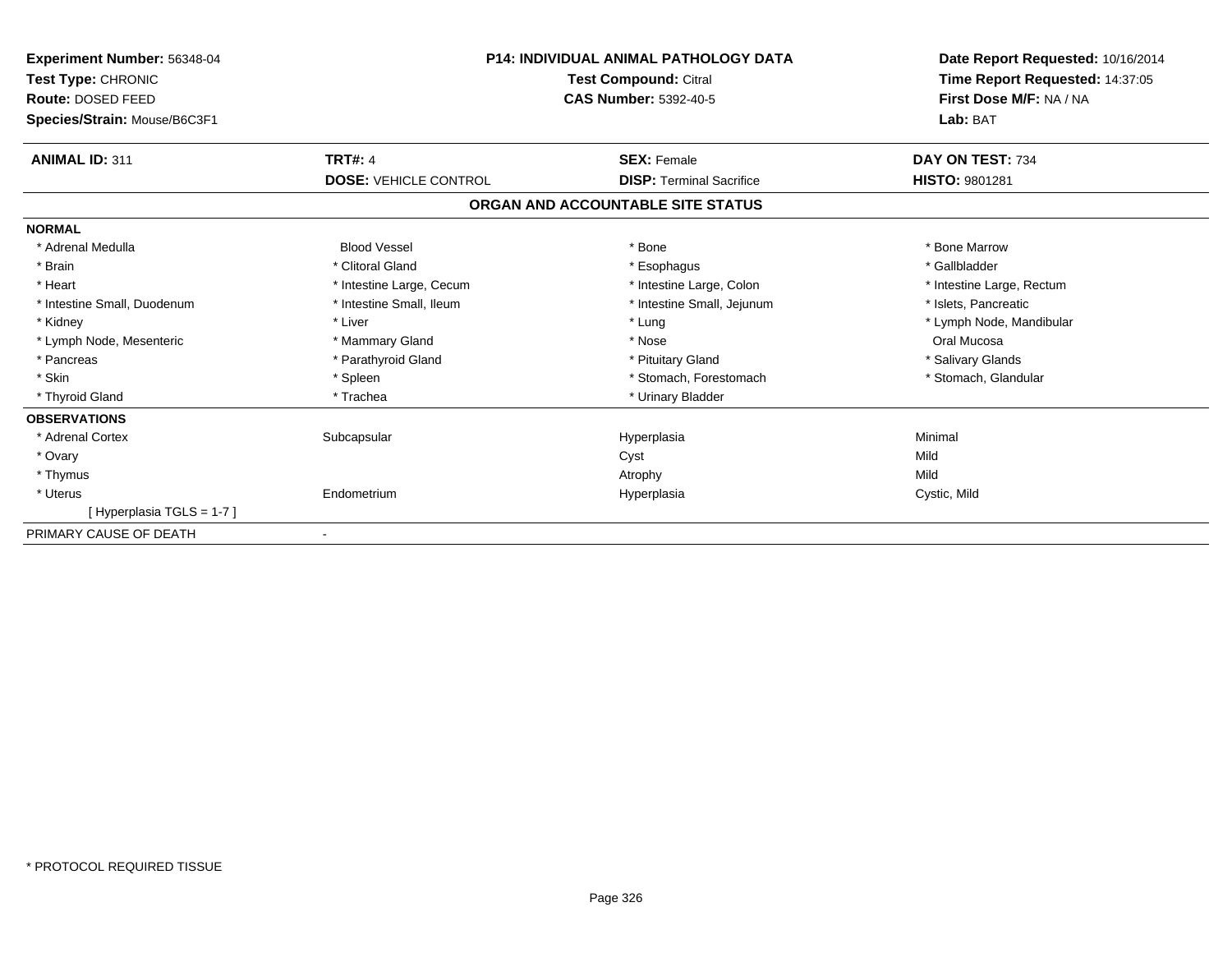| Experiment Number: 56348-04  | <b>P14: INDIVIDUAL ANIMAL PATHOLOGY DATA</b><br><b>Test Compound: Citral</b><br><b>CAS Number: 5392-40-5</b> |                                   | Date Report Requested: 10/16/2014 |
|------------------------------|--------------------------------------------------------------------------------------------------------------|-----------------------------------|-----------------------------------|
| Test Type: CHRONIC           |                                                                                                              |                                   | Time Report Requested: 14:37:05   |
| Route: DOSED FEED            |                                                                                                              |                                   | First Dose M/F: NA / NA           |
| Species/Strain: Mouse/B6C3F1 |                                                                                                              |                                   | Lab: BAT                          |
| <b>ANIMAL ID: 312</b>        | <b>TRT#: 4</b>                                                                                               | <b>SEX: Female</b>                | DAY ON TEST: 733                  |
|                              | <b>DOSE: VEHICLE CONTROL</b>                                                                                 | <b>DISP: Terminal Sacrifice</b>   | <b>HISTO: 9801282</b>             |
|                              |                                                                                                              | ORGAN AND ACCOUNTABLE SITE STATUS |                                   |
| <b>NORMAL</b>                |                                                                                                              |                                   |                                   |
| * Adrenal Medulla            | <b>Blood Vessel</b>                                                                                          | * Bone                            | * Bone Marrow                     |
| * Brain                      | * Clitoral Gland                                                                                             | * Esophagus                       | * Gallbladder                     |
| * Heart                      | * Intestine Large, Cecum                                                                                     | * Intestine Large, Colon          | * Intestine Large, Rectum         |
| * Intestine Small, Duodenum  | * Intestine Small, Ileum                                                                                     | * Intestine Small, Jejunum        | * Islets, Pancreatic              |
| * Lung                       | * Lymph Node, Mandibular                                                                                     | * Lymph Node, Mesenteric          | * Mammary Gland                   |
| * Nose                       | Oral Mucosa                                                                                                  | * Pancreas                        | * Pituitary Gland                 |
| * Salivary Glands            | * Skin                                                                                                       | * Spleen                          | * Stomach, Forestomach            |
| * Stomach, Glandular         | * Thyroid Gland                                                                                              | * Trachea                         | * Urinary Bladder                 |
| <b>MISSING</b>               |                                                                                                              |                                   |                                   |
| * Parathyroid Gland          |                                                                                                              |                                   |                                   |
| <b>OBSERVATIONS</b>          |                                                                                                              |                                   |                                   |
| * Adrenal Cortex             | Subcapsular                                                                                                  | Hyperplasia                       | Minimal                           |
| * Kidney                     |                                                                                                              | Nephropathy                       | Minimal                           |
| * Liver                      |                                                                                                              | <b>Infiltration Cellular</b>      | Lymphocyte, Minimal               |
|                              |                                                                                                              | <b>Mixed Cell Focus</b>           |                                   |
| * Ovary                      |                                                                                                              | Cystadenoma                       |                                   |
| [ Cystadenoma TGLS = 1-7 ]   |                                                                                                              |                                   |                                   |
| * Thymus                     |                                                                                                              | Atrophy                           | Mild                              |
| * Uterus                     | Endometrium                                                                                                  | Hyperplasia                       | Cystic, Mild                      |
| PRIMARY CAUSE OF DEATH       |                                                                                                              |                                   |                                   |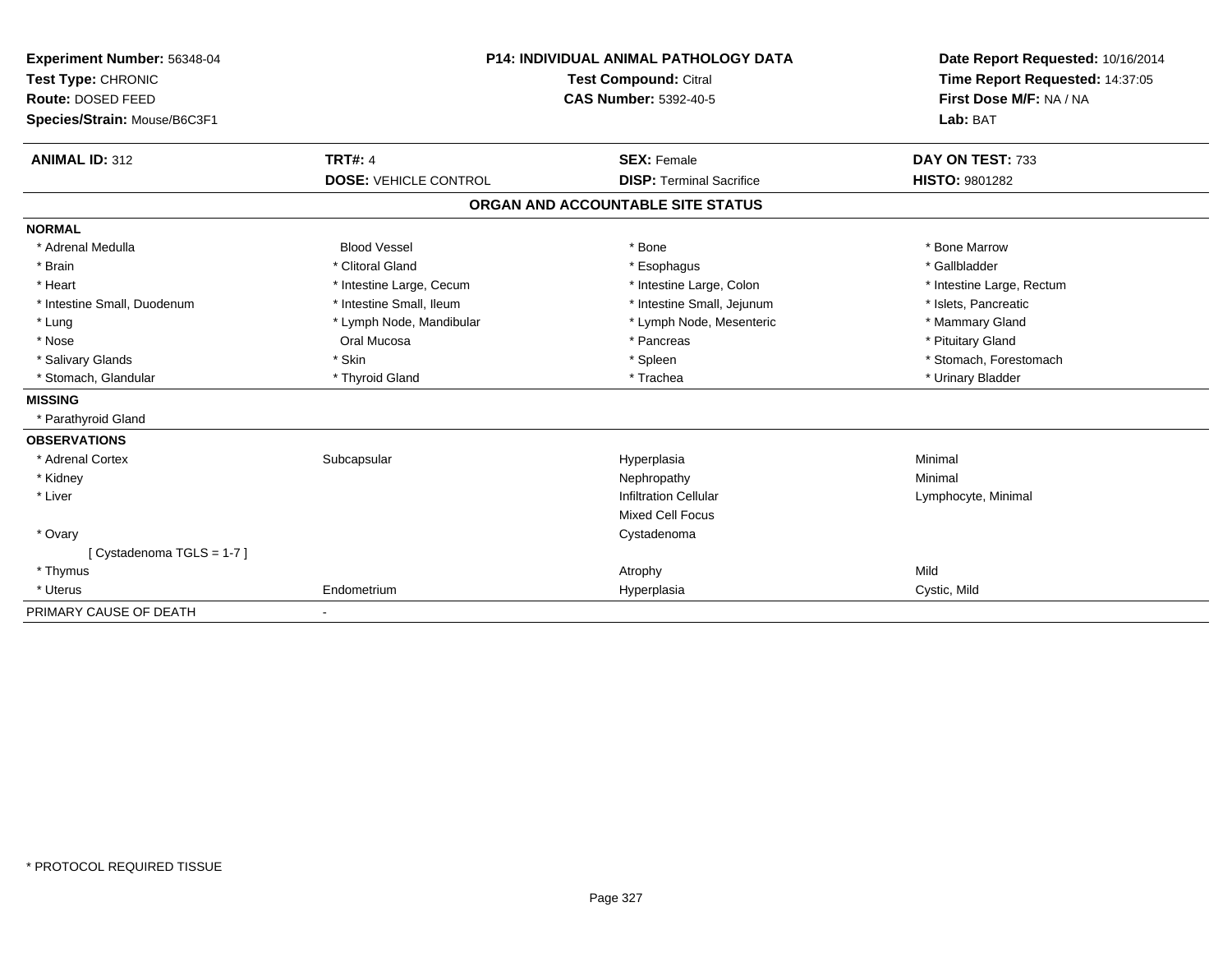| Experiment Number: 56348-04                     |                              | P14: INDIVIDUAL ANIMAL PATHOLOGY DATA | Date Report Requested: 10/16/2014 |
|-------------------------------------------------|------------------------------|---------------------------------------|-----------------------------------|
| Test Type: CHRONIC                              |                              | Test Compound: Citral                 | Time Report Requested: 14:37:05   |
| Route: DOSED FEED                               |                              | <b>CAS Number: 5392-40-5</b>          | First Dose M/F: NA / NA           |
| Species/Strain: Mouse/B6C3F1                    |                              |                                       | Lab: BAT                          |
| <b>ANIMAL ID: 313</b>                           | <b>TRT#: 4</b>               | <b>SEX: Female</b>                    | DAY ON TEST: 734                  |
|                                                 | <b>DOSE: VEHICLE CONTROL</b> | <b>DISP: Terminal Sacrifice</b>       | HISTO: 9801283                    |
|                                                 |                              | ORGAN AND ACCOUNTABLE SITE STATUS     |                                   |
| <b>NORMAL</b>                                   |                              |                                       |                                   |
| * Adrenal Medulla                               | <b>Blood Vessel</b>          | * Bone                                | * Bone Marrow                     |
| * Brain                                         | * Clitoral Gland             | * Esophagus                           | * Gallbladder                     |
| * Heart                                         | * Intestine Large, Cecum     | * Intestine Large, Colon              | * Intestine Large, Rectum         |
| * Intestine Small, Duodenum                     | * Intestine Small, Ileum     | * Intestine Small, Jejunum            | * Islets, Pancreatic              |
| * Lung                                          | * Lymph Node, Mandibular     | * Lymph Node, Mesenteric              | * Mammary Gland                   |
| * Nose                                          | Oral Mucosa                  | * Pancreas                            | * Parathyroid Gland               |
| * Pituitary Gland                               | * Salivary Glands            | * Skin                                | * Stomach, Forestomach            |
| * Stomach, Glandular                            | * Thyroid Gland              | * Trachea                             | * Urinary Bladder                 |
| <b>OBSERVATIONS</b>                             |                              |                                       |                                   |
| * Adrenal Cortex                                | Subcapsular                  | Hyperplasia                           | Minimal                           |
| Harderian Gland                                 |                              | Lymphoma Malignant                    |                                   |
| [ Lymphoma Malignant TGLS = 1-9 ]               |                              |                                       |                                   |
| * Kidney                                        |                              | Lymphoma Malignant                    |                                   |
| [ Lymphoma Malignant TGLS = 1-9 ]               |                              |                                       |                                   |
| * Liver                                         |                              | Hepatocellular Adenoma                |                                   |
|                                                 |                              | Lymphoma Malignant                    |                                   |
|                                                 |                              | Mineralization                        | Moderate                          |
| [ Hepatocellular Adenoma TGLS = 5,6,8-10+5+11 ] |                              |                                       |                                   |
| [ Lymphoma Malignant TGLS = 5,6,8-10+5+11 ]     |                              |                                       |                                   |
| [Mineralization TGLS = 4-9]                     |                              |                                       |                                   |
| Mesentery                                       | Fat                          | <b>Necrosis</b>                       | Mild                              |
| [Necrosis $TGLS = 7-10$ ]                       |                              |                                       |                                   |
| * Ovary                                         |                              | Cyst                                  | Moderate                          |
| [Cyst TGLS = $3-7$ ]                            |                              |                                       |                                   |
| * Spleen                                        | Lymph Follic                 | Hyperplasia                           | Mild                              |
| * Thymus                                        |                              | Atrophy                               | Mild                              |
| * Uterus                                        | Endometrium                  | Hyperplasia                           | Cystic, Mild                      |
| [Hyperplasia TGLS = $2-7$ ]                     |                              |                                       |                                   |
| PRIMARY CAUSE OF DEATH                          |                              |                                       |                                   |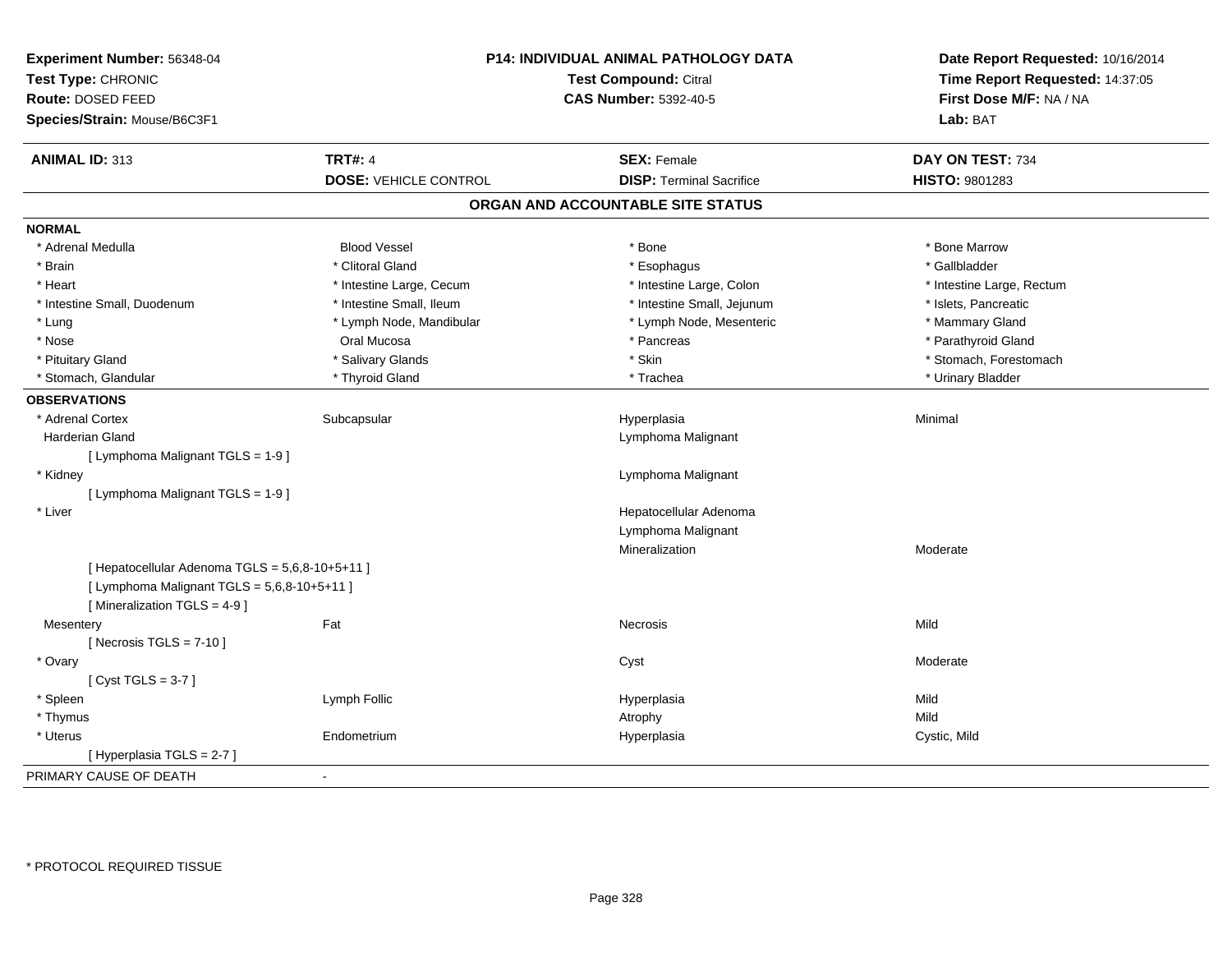| Experiment Number: 56348-04<br>Test Type: CHRONIC |                              | <b>P14: INDIVIDUAL ANIMAL PATHOLOGY DATA</b><br>Test Compound: Citral | Date Report Requested: 10/16/2014<br>Time Report Requested: 14:37:05 |
|---------------------------------------------------|------------------------------|-----------------------------------------------------------------------|----------------------------------------------------------------------|
| Route: DOSED FEED                                 |                              | <b>CAS Number: 5392-40-5</b>                                          | First Dose M/F: NA / NA                                              |
| Species/Strain: Mouse/B6C3F1                      |                              |                                                                       | Lab: BAT                                                             |
| <b>ANIMAL ID: 314</b>                             | <b>TRT#: 4</b>               | <b>SEX: Female</b>                                                    | DAY ON TEST: 688                                                     |
|                                                   | <b>DOSE: VEHICLE CONTROL</b> | <b>DISP:</b> Moribund Sacrifice                                       | HISTO: 9801284                                                       |
|                                                   |                              | ORGAN AND ACCOUNTABLE SITE STATUS                                     |                                                                      |
| <b>NORMAL</b>                                     |                              |                                                                       |                                                                      |
| * Adrenal Medulla                                 | <b>Blood Vessel</b>          | * Brain                                                               | * Clitoral Gland                                                     |
| * Esophagus                                       | * Gallbladder                | * Heart                                                               | * Intestine Large, Cecum                                             |
| * Intestine Large, Colon                          | * Intestine Large, Rectum    | * Intestine Small, Duodenum                                           | * Intestine Small, Ileum                                             |
| * Intestine Small, Jejunum                        | * Islets, Pancreatic         | * Kidney                                                              | * Lung                                                               |
| * Lymph Node, Mandibular                          | * Mammary Gland              | * Nose                                                                | Oral Mucosa                                                          |
| * Ovary                                           | * Pancreas                   | * Parathyroid Gland                                                   | * Pituitary Gland                                                    |
| * Salivary Glands                                 | <b>Skeletal Muscle</b>       | * Stomach, Forestomach                                                | * Stomach, Glandular                                                 |
| * Thyroid Gland                                   | * Trachea                    | * Urinary Bladder                                                     |                                                                      |
| <b>MISSING</b>                                    |                              |                                                                       |                                                                      |
| * Lymph Node, Mesenteric                          |                              |                                                                       |                                                                      |
| <b>OBSERVATIONS</b>                               |                              |                                                                       |                                                                      |
| * Adrenal Cortex                                  | Subcapsular                  | Hyperplasia                                                           | Minimal                                                              |
| * Bone                                            |                              | <b>Fibrosis</b>                                                       | Mild                                                                 |
| * Bone Marrow                                     |                              | Hyperplasia                                                           | Mild                                                                 |
| * Liver                                           |                              | Necrosis                                                              | Focal, Moderate                                                      |
| [ Necrosis $TGLS = 2-3$ ]                         |                              |                                                                       |                                                                      |
| * Skin                                            | <b>Subcut Tiss</b>           | Sarcoma                                                               |                                                                      |
| [Sarcoma TGLS = $3-9$ ]                           |                              |                                                                       |                                                                      |
| * Spleen                                          |                              | Hematopoietic Cell Proliferation                                      | Moderate                                                             |
|                                                   | Lymph Follic                 | Hyperplasia                                                           | Minimal                                                              |
| [ Hematopoietic Cell Proliferation TGLS = 1-4 ]   |                              |                                                                       |                                                                      |
| [Hyperplasia TGLS = 1-4]                          |                              |                                                                       |                                                                      |
| * Thymus                                          |                              | Atrophy                                                               | Mild                                                                 |
| * Uterus                                          | Endometrium                  | Hyperplasia                                                           | Cystic, Minimal                                                      |
| PRIMARY CAUSE OF DEATH                            | - Skin Subcut Tiss Sarcoma   |                                                                       |                                                                      |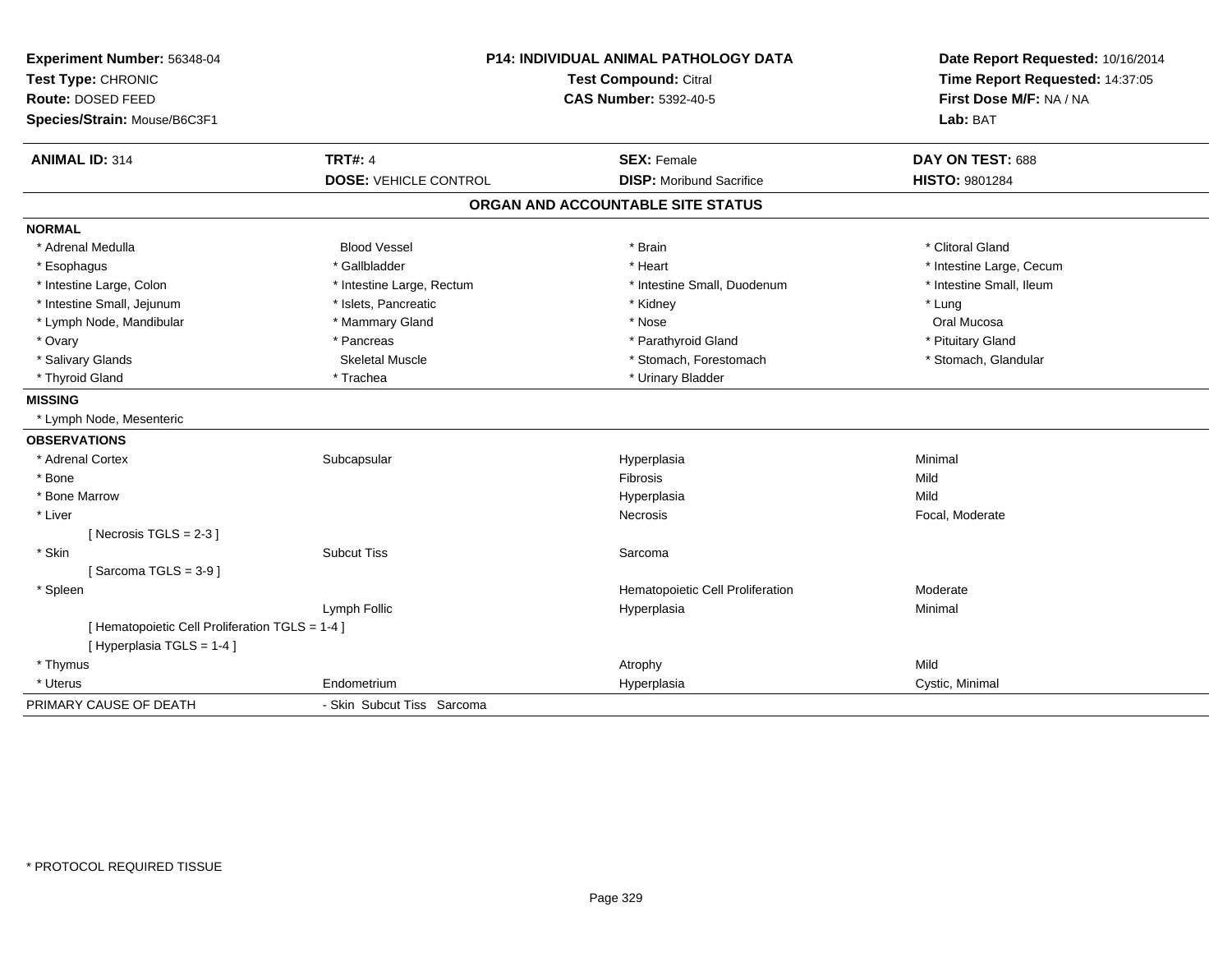| Experiment Number: 56348-04                     | <b>P14: INDIVIDUAL ANIMAL PATHOLOGY DATA</b> |                                   | Date Report Requested: 10/16/2014 |
|-------------------------------------------------|----------------------------------------------|-----------------------------------|-----------------------------------|
| Test Type: CHRONIC                              |                                              | <b>Test Compound: Citral</b>      | Time Report Requested: 14:37:05   |
| Route: DOSED FEED                               |                                              | <b>CAS Number: 5392-40-5</b>      | First Dose M/F: NA / NA           |
| Species/Strain: Mouse/B6C3F1                    |                                              |                                   | Lab: BAT                          |
| <b>ANIMAL ID: 315</b>                           | <b>TRT#: 4</b>                               | <b>SEX: Female</b>                | DAY ON TEST: 625                  |
|                                                 | <b>DOSE: VEHICLE CONTROL</b>                 | <b>DISP:</b> Moribund Sacrifice   | <b>HISTO: 9801285</b>             |
|                                                 |                                              | ORGAN AND ACCOUNTABLE SITE STATUS |                                   |
| <b>NORMAL</b>                                   |                                              |                                   |                                   |
| * Adrenal Medulla                               | <b>Blood Vessel</b>                          | * Bone                            | * Brain                           |
| * Clitoral Gland                                | * Esophagus                                  | * Gallbladder                     | * Heart                           |
| * Intestine Large, Cecum                        | * Intestine Large, Colon                     | * Intestine Large, Rectum         | * Intestine Small, Duodenum       |
| * Intestine Small, Ileum                        | * Intestine Small, Jejunum                   | * Islets, Pancreatic              | * Kidney                          |
| * Lymph Node, Mandibular                        | * Lymph Node, Mesenteric                     | * Mammary Gland                   | Oral Mucosa                       |
| * Pancreas                                      | * Parathyroid Gland                          | * Pituitary Gland                 | * Salivary Glands                 |
| * Stomach, Forestomach                          | * Stomach, Glandular                         | * Thyroid Gland                   | * Trachea                         |
| * Urinary Bladder                               | * Uterus                                     |                                   |                                   |
| <b>OBSERVATIONS</b>                             |                                              |                                   |                                   |
| * Adrenal Cortex                                | Subcapsular                                  | Hyperplasia                       | Minimal                           |
| * Bone Marrow                                   |                                              | Hyperplasia                       | Moderate                          |
| * Liver                                         |                                              | Inflammation                      | Granulomatous, Minimal            |
| * Lung                                          |                                              | Sarcoma                           | Metastatic (Skin)                 |
| * Nose                                          |                                              | Hemorrhage                        | Minimal                           |
| * Ovary                                         |                                              | Cyst                              | Mild                              |
| * Skin                                          | <b>Subcut Tiss</b>                           | Sarcoma                           |                                   |
| [Sarcoma TGLS = $1-9$ ]                         |                                              |                                   |                                   |
| * Spleen                                        | Lymph Follic                                 | Atrophy                           | Marked                            |
|                                                 |                                              | Hematopoietic Cell Proliferation  | Marked                            |
| [ Hematopoietic Cell Proliferation TGLS = 2-4 ] |                                              |                                   |                                   |
| * Thymus                                        |                                              | Atrophy                           | Marked                            |
| PRIMARY CAUSE OF DEATH                          | - Skin Subcut Tiss Sarcoma                   |                                   |                                   |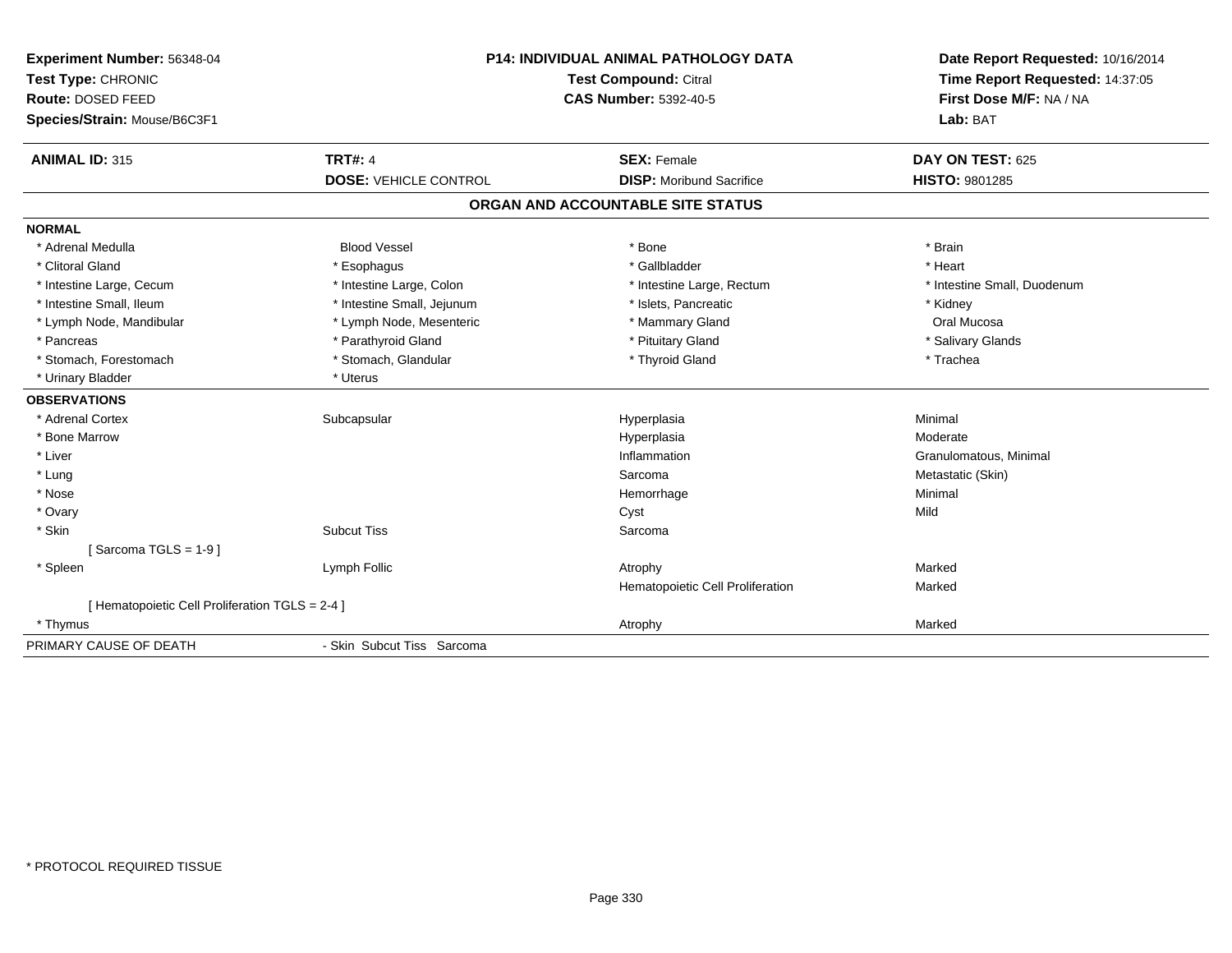| <b>ANIMAL ID: 316</b><br><b>TRT#: 4</b><br>DAY ON TEST: 735<br><b>SEX: Female</b><br><b>DOSE: VEHICLE CONTROL</b><br><b>DISP: Terminal Sacrifice</b><br><b>HISTO: 9801286</b><br>ORGAN AND ACCOUNTABLE SITE STATUS<br><b>NORMAL</b><br><b>Blood Vessel</b><br>* Adrenal Medulla<br>* Brain<br>* Clitoral Gland<br>* Gallbladder<br>* Intestine Large, Cecum<br>* Heart<br>* Esophagus<br>* Intestine Small, Ileum<br>* Intestine Large, Colon<br>* Intestine Large, Rectum<br>* Intestine Small, Duodenum<br>* Intestine Small, Jejunum<br>* Islets, Pancreatic<br>* Lung<br>* Kidney<br>* Lymph Node, Mandibular<br>* Mammary Gland<br>* Ovary<br>* Nose<br>* Parathyroid Gland<br>* Skin<br>* Pancreas<br>* Salivary Glands<br>* Stomach, Glandular<br>* Thyroid Gland<br>* Stomach, Forestomach<br>* Trachea<br>* Urinary Bladder<br><b>OBSERVATIONS</b><br>* Adrenal Cortex<br>Minimal<br>Subcapsular<br>Hyperplasia<br>* Bone<br>Fibrosis<br>Moderate<br>Minimal<br>* Bone Marrow<br>Hyperplasia<br>* Liver<br><b>Infiltration Cellular</b><br>Lymphocyte, Mild<br>Plasma Cell, Mild<br><b>Infiltration Cellular</b><br>* Lymph Node, Mesenteric<br>Chronic Active, Mild<br>Oral Mucosa<br>Inflammation<br>Mild<br>Ulcer<br>Pars Distalis<br>* Pituitary Gland<br>Focal, Minimal<br>Hyperplasia<br>[Hyperplasia TGLS = 1-9]<br>* Spleen<br>Hematopoietic Cell Proliferation<br>Minimal<br>Lymph Follic<br>Mild<br>Hyperplasia<br>* Thymus<br>Moderate<br>Atrophy<br>* Uterus<br>Endometrium<br>Hyperplasia<br>Cystic, Mild<br>[Hyperplasia TGLS = 2-7]<br>PRIMARY CAUSE OF DEATH<br>$\blacksquare$ | Experiment Number: 56348-04<br>Test Type: CHRONIC<br>Route: DOSED FEED<br>Species/Strain: Mouse/B6C3F1 | P14: INDIVIDUAL ANIMAL PATHOLOGY DATA<br><b>Test Compound: Citral</b><br><b>CAS Number: 5392-40-5</b> |  |
|---------------------------------------------------------------------------------------------------------------------------------------------------------------------------------------------------------------------------------------------------------------------------------------------------------------------------------------------------------------------------------------------------------------------------------------------------------------------------------------------------------------------------------------------------------------------------------------------------------------------------------------------------------------------------------------------------------------------------------------------------------------------------------------------------------------------------------------------------------------------------------------------------------------------------------------------------------------------------------------------------------------------------------------------------------------------------------------------------------------------------------------------------------------------------------------------------------------------------------------------------------------------------------------------------------------------------------------------------------------------------------------------------------------------------------------------------------------------------------------------------------------------------------------------------------------------------------------------------------|--------------------------------------------------------------------------------------------------------|-------------------------------------------------------------------------------------------------------|--|
|                                                                                                                                                                                                                                                                                                                                                                                                                                                                                                                                                                                                                                                                                                                                                                                                                                                                                                                                                                                                                                                                                                                                                                                                                                                                                                                                                                                                                                                                                                                                                                                                         |                                                                                                        |                                                                                                       |  |
|                                                                                                                                                                                                                                                                                                                                                                                                                                                                                                                                                                                                                                                                                                                                                                                                                                                                                                                                                                                                                                                                                                                                                                                                                                                                                                                                                                                                                                                                                                                                                                                                         |                                                                                                        |                                                                                                       |  |
|                                                                                                                                                                                                                                                                                                                                                                                                                                                                                                                                                                                                                                                                                                                                                                                                                                                                                                                                                                                                                                                                                                                                                                                                                                                                                                                                                                                                                                                                                                                                                                                                         |                                                                                                        |                                                                                                       |  |
|                                                                                                                                                                                                                                                                                                                                                                                                                                                                                                                                                                                                                                                                                                                                                                                                                                                                                                                                                                                                                                                                                                                                                                                                                                                                                                                                                                                                                                                                                                                                                                                                         |                                                                                                        |                                                                                                       |  |
|                                                                                                                                                                                                                                                                                                                                                                                                                                                                                                                                                                                                                                                                                                                                                                                                                                                                                                                                                                                                                                                                                                                                                                                                                                                                                                                                                                                                                                                                                                                                                                                                         |                                                                                                        |                                                                                                       |  |
|                                                                                                                                                                                                                                                                                                                                                                                                                                                                                                                                                                                                                                                                                                                                                                                                                                                                                                                                                                                                                                                                                                                                                                                                                                                                                                                                                                                                                                                                                                                                                                                                         |                                                                                                        |                                                                                                       |  |
|                                                                                                                                                                                                                                                                                                                                                                                                                                                                                                                                                                                                                                                                                                                                                                                                                                                                                                                                                                                                                                                                                                                                                                                                                                                                                                                                                                                                                                                                                                                                                                                                         |                                                                                                        |                                                                                                       |  |
|                                                                                                                                                                                                                                                                                                                                                                                                                                                                                                                                                                                                                                                                                                                                                                                                                                                                                                                                                                                                                                                                                                                                                                                                                                                                                                                                                                                                                                                                                                                                                                                                         |                                                                                                        |                                                                                                       |  |
|                                                                                                                                                                                                                                                                                                                                                                                                                                                                                                                                                                                                                                                                                                                                                                                                                                                                                                                                                                                                                                                                                                                                                                                                                                                                                                                                                                                                                                                                                                                                                                                                         |                                                                                                        |                                                                                                       |  |
|                                                                                                                                                                                                                                                                                                                                                                                                                                                                                                                                                                                                                                                                                                                                                                                                                                                                                                                                                                                                                                                                                                                                                                                                                                                                                                                                                                                                                                                                                                                                                                                                         |                                                                                                        |                                                                                                       |  |
|                                                                                                                                                                                                                                                                                                                                                                                                                                                                                                                                                                                                                                                                                                                                                                                                                                                                                                                                                                                                                                                                                                                                                                                                                                                                                                                                                                                                                                                                                                                                                                                                         |                                                                                                        |                                                                                                       |  |
|                                                                                                                                                                                                                                                                                                                                                                                                                                                                                                                                                                                                                                                                                                                                                                                                                                                                                                                                                                                                                                                                                                                                                                                                                                                                                                                                                                                                                                                                                                                                                                                                         |                                                                                                        |                                                                                                       |  |
|                                                                                                                                                                                                                                                                                                                                                                                                                                                                                                                                                                                                                                                                                                                                                                                                                                                                                                                                                                                                                                                                                                                                                                                                                                                                                                                                                                                                                                                                                                                                                                                                         |                                                                                                        |                                                                                                       |  |
|                                                                                                                                                                                                                                                                                                                                                                                                                                                                                                                                                                                                                                                                                                                                                                                                                                                                                                                                                                                                                                                                                                                                                                                                                                                                                                                                                                                                                                                                                                                                                                                                         |                                                                                                        |                                                                                                       |  |
|                                                                                                                                                                                                                                                                                                                                                                                                                                                                                                                                                                                                                                                                                                                                                                                                                                                                                                                                                                                                                                                                                                                                                                                                                                                                                                                                                                                                                                                                                                                                                                                                         |                                                                                                        |                                                                                                       |  |
|                                                                                                                                                                                                                                                                                                                                                                                                                                                                                                                                                                                                                                                                                                                                                                                                                                                                                                                                                                                                                                                                                                                                                                                                                                                                                                                                                                                                                                                                                                                                                                                                         |                                                                                                        |                                                                                                       |  |
|                                                                                                                                                                                                                                                                                                                                                                                                                                                                                                                                                                                                                                                                                                                                                                                                                                                                                                                                                                                                                                                                                                                                                                                                                                                                                                                                                                                                                                                                                                                                                                                                         |                                                                                                        |                                                                                                       |  |
|                                                                                                                                                                                                                                                                                                                                                                                                                                                                                                                                                                                                                                                                                                                                                                                                                                                                                                                                                                                                                                                                                                                                                                                                                                                                                                                                                                                                                                                                                                                                                                                                         |                                                                                                        |                                                                                                       |  |
|                                                                                                                                                                                                                                                                                                                                                                                                                                                                                                                                                                                                                                                                                                                                                                                                                                                                                                                                                                                                                                                                                                                                                                                                                                                                                                                                                                                                                                                                                                                                                                                                         |                                                                                                        |                                                                                                       |  |
|                                                                                                                                                                                                                                                                                                                                                                                                                                                                                                                                                                                                                                                                                                                                                                                                                                                                                                                                                                                                                                                                                                                                                                                                                                                                                                                                                                                                                                                                                                                                                                                                         |                                                                                                        |                                                                                                       |  |
|                                                                                                                                                                                                                                                                                                                                                                                                                                                                                                                                                                                                                                                                                                                                                                                                                                                                                                                                                                                                                                                                                                                                                                                                                                                                                                                                                                                                                                                                                                                                                                                                         |                                                                                                        |                                                                                                       |  |
|                                                                                                                                                                                                                                                                                                                                                                                                                                                                                                                                                                                                                                                                                                                                                                                                                                                                                                                                                                                                                                                                                                                                                                                                                                                                                                                                                                                                                                                                                                                                                                                                         |                                                                                                        |                                                                                                       |  |
|                                                                                                                                                                                                                                                                                                                                                                                                                                                                                                                                                                                                                                                                                                                                                                                                                                                                                                                                                                                                                                                                                                                                                                                                                                                                                                                                                                                                                                                                                                                                                                                                         |                                                                                                        |                                                                                                       |  |
|                                                                                                                                                                                                                                                                                                                                                                                                                                                                                                                                                                                                                                                                                                                                                                                                                                                                                                                                                                                                                                                                                                                                                                                                                                                                                                                                                                                                                                                                                                                                                                                                         |                                                                                                        |                                                                                                       |  |
|                                                                                                                                                                                                                                                                                                                                                                                                                                                                                                                                                                                                                                                                                                                                                                                                                                                                                                                                                                                                                                                                                                                                                                                                                                                                                                                                                                                                                                                                                                                                                                                                         |                                                                                                        |                                                                                                       |  |
|                                                                                                                                                                                                                                                                                                                                                                                                                                                                                                                                                                                                                                                                                                                                                                                                                                                                                                                                                                                                                                                                                                                                                                                                                                                                                                                                                                                                                                                                                                                                                                                                         |                                                                                                        |                                                                                                       |  |
|                                                                                                                                                                                                                                                                                                                                                                                                                                                                                                                                                                                                                                                                                                                                                                                                                                                                                                                                                                                                                                                                                                                                                                                                                                                                                                                                                                                                                                                                                                                                                                                                         |                                                                                                        |                                                                                                       |  |
|                                                                                                                                                                                                                                                                                                                                                                                                                                                                                                                                                                                                                                                                                                                                                                                                                                                                                                                                                                                                                                                                                                                                                                                                                                                                                                                                                                                                                                                                                                                                                                                                         |                                                                                                        |                                                                                                       |  |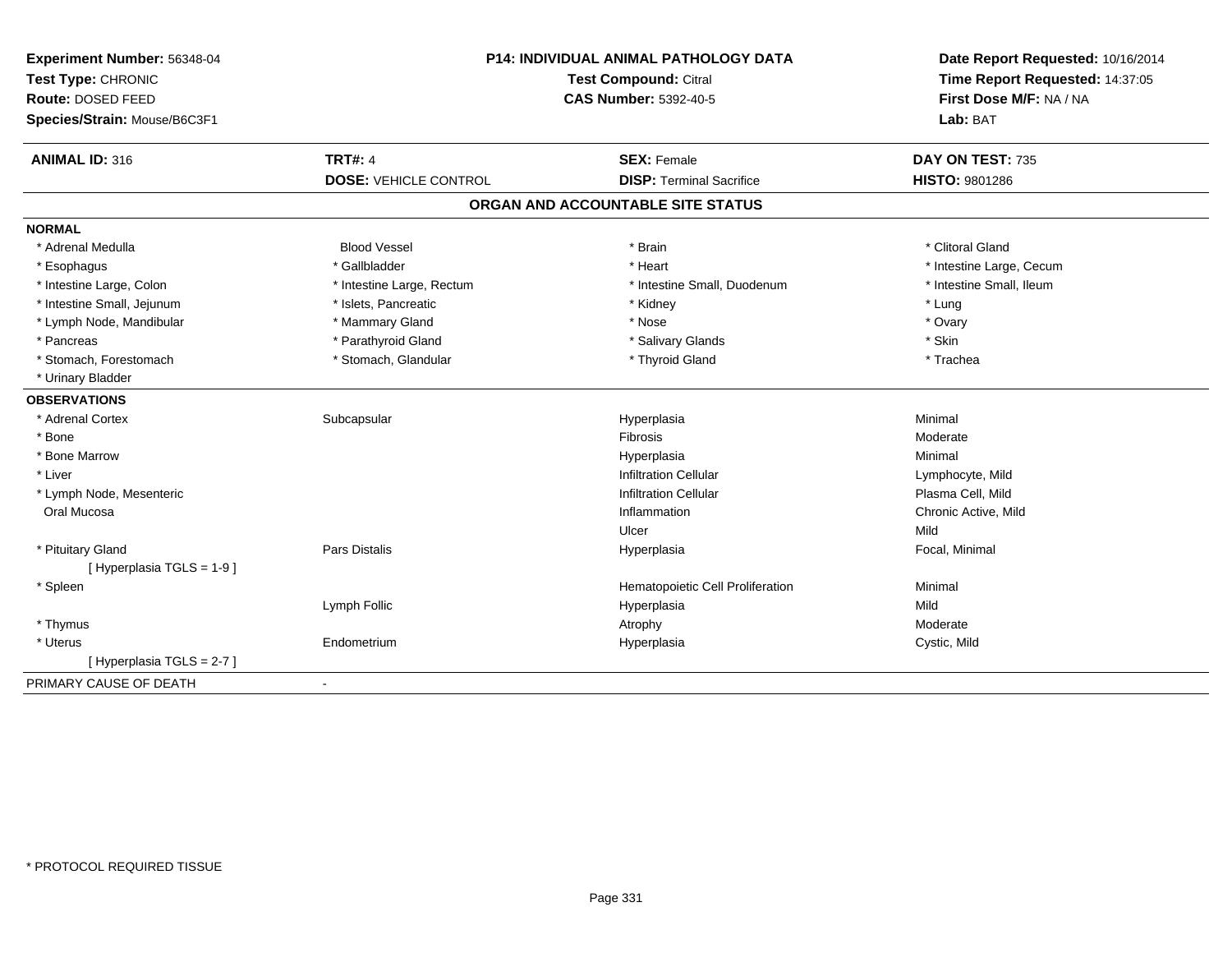| Experiment Number: 56348-04                 | <b>P14: INDIVIDUAL ANIMAL PATHOLOGY DATA</b><br><b>Test Compound: Citral</b><br>CAS Number: 5392-40-5 |                                   | Date Report Requested: 10/16/2014 |
|---------------------------------------------|-------------------------------------------------------------------------------------------------------|-----------------------------------|-----------------------------------|
| Test Type: CHRONIC                          |                                                                                                       |                                   | Time Report Requested: 14:37:05   |
| Route: DOSED FEED                           |                                                                                                       |                                   | First Dose M/F: NA / NA           |
| Species/Strain: Mouse/B6C3F1                |                                                                                                       |                                   | Lab: BAT                          |
| <b>ANIMAL ID: 317</b>                       | <b>TRT#: 4</b>                                                                                        | <b>SEX: Female</b>                | DAY ON TEST: 733                  |
|                                             | <b>DOSE: VEHICLE CONTROL</b>                                                                          | <b>DISP: Terminal Sacrifice</b>   | <b>HISTO: 9801287</b>             |
|                                             |                                                                                                       | ORGAN AND ACCOUNTABLE SITE STATUS |                                   |
| <b>NORMAL</b>                               |                                                                                                       |                                   |                                   |
| * Adrenal Medulla                           | <b>Blood Vessel</b>                                                                                   | * Bone Marrow                     | * Brain                           |
| * Clitoral Gland                            | * Esophagus                                                                                           | * Gallbladder                     | * Heart                           |
| * Intestine Large, Cecum                    | * Intestine Large, Colon                                                                              | * Intestine Large, Rectum         | * Intestine Small, Duodenum       |
| * Intestine Small, Ileum                    | * Intestine Small, Jejunum                                                                            | * Islets, Pancreatic              | * Kidney                          |
| * Liver                                     | * Lymph Node, Mandibular                                                                              | * Lymph Node, Mesenteric          | * Mammary Gland                   |
| * Nose                                      | * Pancreas                                                                                            | * Parathyroid Gland               | * Pituitary Gland                 |
| * Salivary Glands                           | * Skin                                                                                                | * Stomach, Forestomach            | * Stomach, Glandular              |
| * Thyroid Gland                             | * Trachea                                                                                             | * Urinary Bladder                 |                                   |
| <b>OBSERVATIONS</b>                         |                                                                                                       |                                   |                                   |
| * Adrenal Cortex                            | Subcapsular                                                                                           | Hyperplasia                       | Minimal                           |
| * Bone                                      |                                                                                                       | <b>Fibrosis</b>                   | Minimal                           |
| * Lung                                      |                                                                                                       | Alveolar/Bronchiolar Adenoma      |                                   |
| [ Alveolar/Bronchiolar Adenoma TGLS = 3-9 ] |                                                                                                       |                                   |                                   |
| Oral Mucosa                                 |                                                                                                       | Inflammation                      | Chronic Active, Mild              |
| * Ovary                                     |                                                                                                       | Cyst                              | Mild                              |
| * Spleen                                    | Lymph Follic                                                                                          | Hyperplasia                       | Mild                              |
| * Thymus                                    |                                                                                                       | Lymphoma Malignant                |                                   |
| [ Lymphoma Malignant TGLS = 2-6 ]           |                                                                                                       |                                   |                                   |
| * Uterus                                    | Endometrium                                                                                           | Hyperplasia                       | Cystic, Minimal                   |
| PRIMARY CAUSE OF DEATH                      |                                                                                                       |                                   |                                   |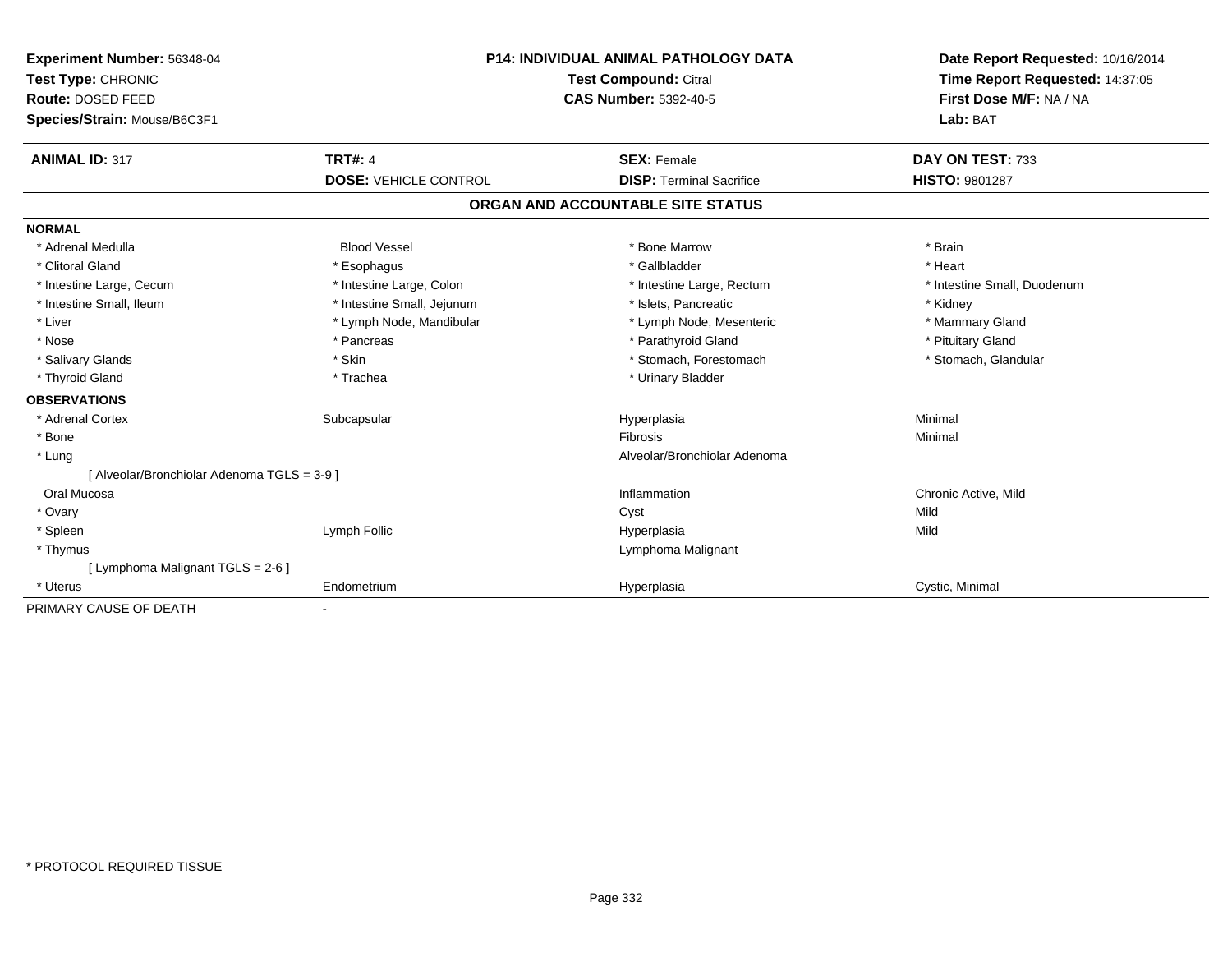| Experiment Number: 56348-04  | <b>P14: INDIVIDUAL ANIMAL PATHOLOGY DATA</b><br>Test Compound: Citral<br><b>CAS Number: 5392-40-5</b> |                                   | Date Report Requested: 10/16/2014 |
|------------------------------|-------------------------------------------------------------------------------------------------------|-----------------------------------|-----------------------------------|
| Test Type: CHRONIC           |                                                                                                       |                                   | Time Report Requested: 14:37:05   |
| Route: DOSED FEED            |                                                                                                       |                                   | First Dose M/F: NA / NA           |
| Species/Strain: Mouse/B6C3F1 |                                                                                                       |                                   | Lab: BAT                          |
| <b>ANIMAL ID: 318</b>        | <b>TRT#: 4</b>                                                                                        | <b>SEX: Female</b>                | DAY ON TEST: 733                  |
|                              | <b>DOSE: VEHICLE CONTROL</b>                                                                          | <b>DISP: Terminal Sacrifice</b>   | <b>HISTO: 9801288</b>             |
|                              |                                                                                                       | ORGAN AND ACCOUNTABLE SITE STATUS |                                   |
| <b>NORMAL</b>                |                                                                                                       |                                   |                                   |
| * Adrenal Medulla            | <b>Blood Vessel</b>                                                                                   | * Bone                            | * Bone Marrow                     |
| * Brain                      | * Clitoral Gland                                                                                      | * Esophagus                       | * Gallbladder                     |
| * Heart                      | * Intestine Large, Cecum                                                                              | * Intestine Large, Colon          | * Intestine Large, Rectum         |
| * Intestine Small, Duodenum  | * Intestine Small, Ileum                                                                              | * Intestine Small, Jejunum        | * Islets, Pancreatic              |
| * Kidney                     | * Lung                                                                                                | * Lymph Node, Mesenteric          | * Mammary Gland                   |
| * Nose                       | Oral Mucosa                                                                                           | * Pancreas                        | * Pituitary Gland                 |
| * Salivary Glands            | * Skin                                                                                                | * Stomach, Forestomach            | * Stomach, Glandular              |
| * Thymus                     | * Thyroid Gland                                                                                       | * Trachea                         | * Urinary Bladder                 |
| <b>MISSING</b>               |                                                                                                       |                                   |                                   |
| * Parathyroid Gland          |                                                                                                       |                                   |                                   |
| <b>OBSERVATIONS</b>          |                                                                                                       |                                   |                                   |
| * Adrenal Cortex             | Subcapsular                                                                                           | Hyperplasia                       | Minimal                           |
| * Liver                      |                                                                                                       | Vacuolization Cytoplasmic         | Focal, Minimal                    |
| * Lymph Node, Mandibular     |                                                                                                       | Hyperplasia                       | Lymphoid, Mild                    |
| * Ovary                      |                                                                                                       | Cyst                              | Moderate                          |
| * Spleen                     | Lymph Follic                                                                                          | Hyperplasia                       | Marked                            |
| [ Hyperplasia TGLS = 2-4 ]   |                                                                                                       |                                   |                                   |
| * Uterus                     | Endometrium                                                                                           | Hyperplasia                       | Cystic, Minimal                   |
| [Hyperplasia TGLS = 1-7]     |                                                                                                       |                                   |                                   |
| PRIMARY CAUSE OF DEATH       | $\overline{\phantom{a}}$                                                                              |                                   |                                   |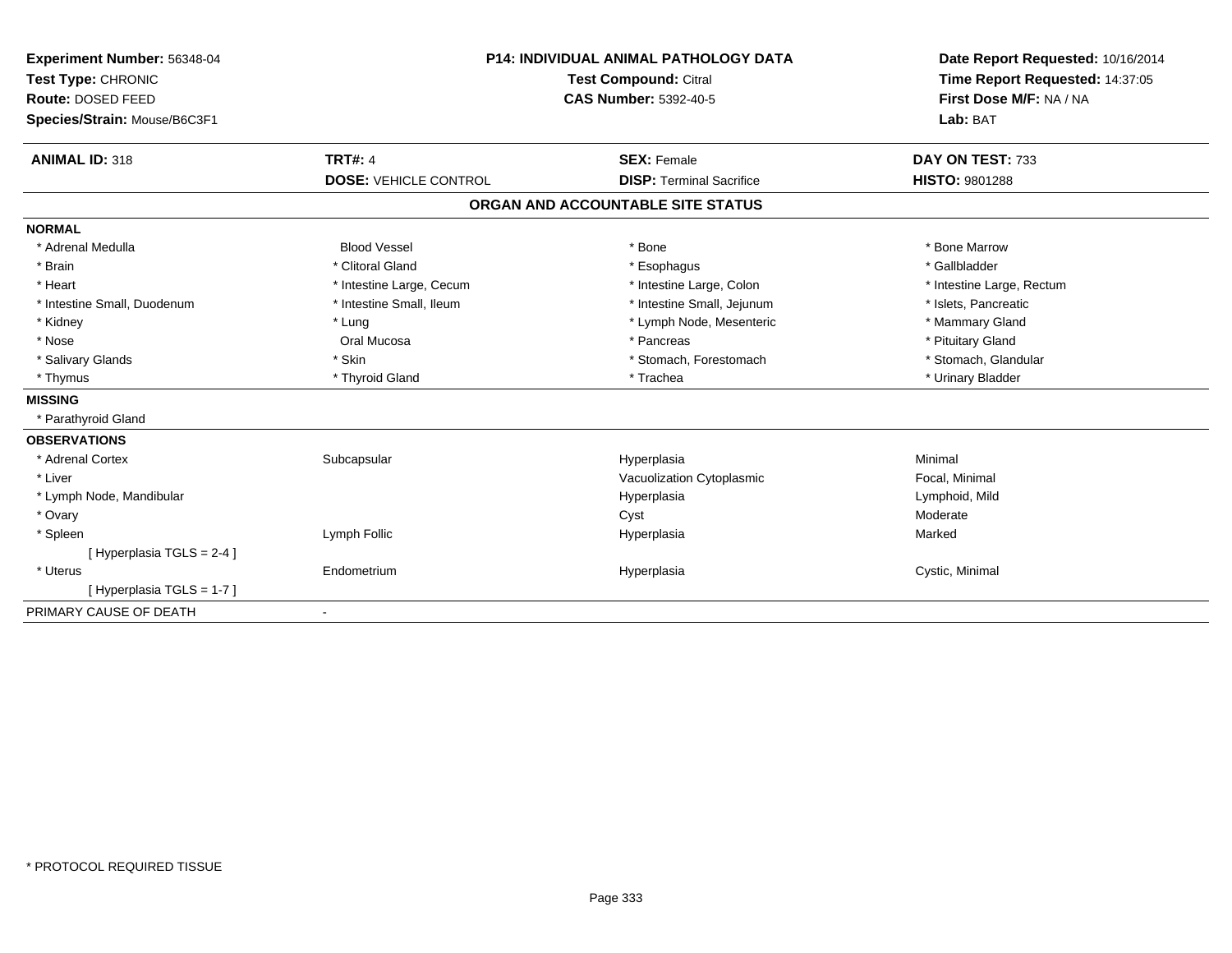| Experiment Number: 56348-04<br>Test Type: CHRONIC |                              | <b>P14: INDIVIDUAL ANIMAL PATHOLOGY DATA</b><br><b>Test Compound: Citral</b> | Date Report Requested: 10/16/2014<br>Time Report Requested: 14:37:05 |
|---------------------------------------------------|------------------------------|------------------------------------------------------------------------------|----------------------------------------------------------------------|
| Route: DOSED FEED                                 |                              | <b>CAS Number: 5392-40-5</b>                                                 | First Dose M/F: NA / NA                                              |
| Species/Strain: Mouse/B6C3F1                      |                              |                                                                              | Lab: BAT                                                             |
|                                                   |                              |                                                                              |                                                                      |
| <b>ANIMAL ID: 319</b>                             | <b>TRT#: 4</b>               | <b>SEX: Female</b>                                                           | DAY ON TEST: 733                                                     |
|                                                   | <b>DOSE: VEHICLE CONTROL</b> | <b>DISP: Terminal Sacrifice</b>                                              | <b>HISTO: 9801289</b>                                                |
|                                                   |                              | ORGAN AND ACCOUNTABLE SITE STATUS                                            |                                                                      |
| <b>NORMAL</b>                                     |                              |                                                                              |                                                                      |
| * Adrenal Medulla                                 | <b>Blood Vessel</b>          | * Bone                                                                       | * Bone Marrow                                                        |
| * Brain                                           | * Clitoral Gland             | * Esophagus                                                                  | * Gallbladder                                                        |
| * Heart                                           | * Intestine Large, Cecum     | * Intestine Large, Colon                                                     | * Intestine Large, Rectum                                            |
| * Intestine Small, Duodenum                       | * Intestine Small, Ileum     | * Intestine Small, Jejunum                                                   | * Islets, Pancreatic                                                 |
| * Kidney                                          | * Lung                       | * Lymph Node, Mandibular                                                     | * Lymph Node, Mesenteric                                             |
| * Mammary Gland                                   | * Nose                       | Oral Mucosa                                                                  | * Ovary                                                              |
| * Pancreas                                        | * Parathyroid Gland          | * Pituitary Gland                                                            | * Salivary Glands                                                    |
| * Skin                                            | * Spleen                     | * Stomach, Glandular                                                         | * Thyroid Gland                                                      |
| * Trachea                                         | * Urinary Bladder            |                                                                              |                                                                      |
| <b>OBSERVATIONS</b>                               |                              |                                                                              |                                                                      |
| * Adrenal Cortex                                  | Subcapsular                  | Hyperplasia                                                                  | Minimal                                                              |
| * Liver                                           |                              | Inflammation                                                                 | Granulomatous, Minimal                                               |
|                                                   |                              | <b>Mixed Cell Focus</b>                                                      |                                                                      |
| * Stomach. Forestomach                            | Epithelium                   | Hyperplasia                                                                  | Focal, Mild                                                          |
| [Hyperplasia TGLS = $1-9$ ]                       |                              |                                                                              |                                                                      |
| * Thymus                                          |                              | Atrophy                                                                      | Mild                                                                 |
| * Uterus                                          | Endometrium                  | Hyperplasia                                                                  | Cystic, Mild                                                         |
| PRIMARY CAUSE OF DEATH                            | ٠                            |                                                                              |                                                                      |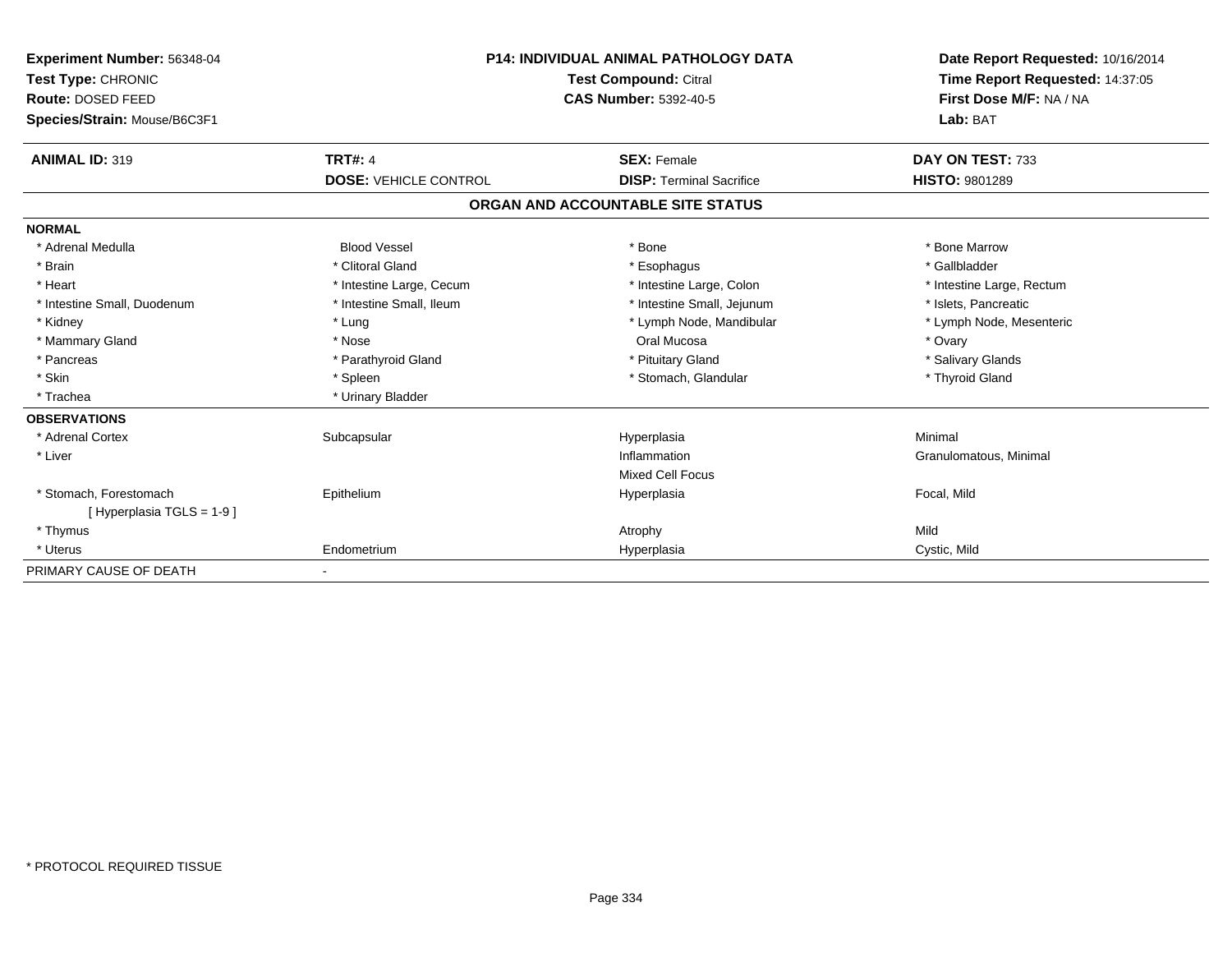| Experiment Number: 56348-04  | <b>P14: INDIVIDUAL ANIMAL PATHOLOGY DATA</b><br>Test Compound: Citral<br><b>CAS Number: 5392-40-5</b> |                                   | Date Report Requested: 10/16/2014 |  |
|------------------------------|-------------------------------------------------------------------------------------------------------|-----------------------------------|-----------------------------------|--|
| Test Type: CHRONIC           |                                                                                                       |                                   | Time Report Requested: 14:37:05   |  |
| Route: DOSED FEED            |                                                                                                       |                                   | First Dose M/F: NA / NA           |  |
| Species/Strain: Mouse/B6C3F1 |                                                                                                       |                                   | Lab: BAT                          |  |
| <b>ANIMAL ID: 320</b>        | <b>TRT#: 4</b>                                                                                        | <b>SEX: Female</b>                | DAY ON TEST: 733                  |  |
|                              | <b>DOSE: VEHICLE CONTROL</b>                                                                          | <b>DISP: Terminal Sacrifice</b>   | <b>HISTO: 9801290</b>             |  |
|                              |                                                                                                       | ORGAN AND ACCOUNTABLE SITE STATUS |                                   |  |
| <b>NORMAL</b>                |                                                                                                       |                                   |                                   |  |
| * Adrenal Medulla            | <b>Blood Vessel</b>                                                                                   | * Bone Marrow                     | * Brain                           |  |
| * Clitoral Gland             | * Esophagus                                                                                           | * Gallbladder                     | * Heart                           |  |
| * Intestine Large, Cecum     | * Intestine Large, Colon                                                                              | * Intestine Large, Rectum         | * Intestine Small, Duodenum       |  |
| * Intestine Small, Ileum     | * Intestine Small, Jejunum                                                                            | * Islets. Pancreatic              | * Kidney                          |  |
| * Lung                       | * Lymph Node, Mandibular                                                                              | * Lymph Node, Mesenteric          | * Mammary Gland                   |  |
| * Nose                       | Oral Mucosa                                                                                           | * Parathyroid Gland               | * Salivary Glands                 |  |
| * Skin                       | * Spleen                                                                                              | * Stomach, Forestomach            | * Stomach, Glandular              |  |
| * Thyroid Gland              | * Trachea                                                                                             | * Urinary Bladder                 |                                   |  |
| <b>OBSERVATIONS</b>          |                                                                                                       |                                   |                                   |  |
| * Adrenal Cortex             | Subcapsular                                                                                           | Hyperplasia                       | Minimal                           |  |
| * Bone                       |                                                                                                       | Fibrosis                          | Minimal                           |  |
| * Liver                      |                                                                                                       | <b>Infiltration Cellular</b>      | Lymphocyte, Minimal               |  |
|                              |                                                                                                       | Inflammation                      | Granulomatous, Minimal            |  |
| * Ovary                      |                                                                                                       | Cyst                              | Moderate                          |  |
| * Pancreas                   | Duct                                                                                                  | Cyst                              | Moderate                          |  |
| $[Cyst TGLS = 2-9]$          |                                                                                                       |                                   |                                   |  |
| * Pituitary Gland            | Pars Distalis                                                                                         | Hyperplasia                       | Focal, Minimal                    |  |
| * Thymus                     |                                                                                                       | Atrophy                           | Moderate                          |  |
| * Uterus                     | Endometrium                                                                                           | Hyperplasia                       | Cystic, Mild                      |  |
| [Hyperplasia TGLS = 1-7]     |                                                                                                       |                                   |                                   |  |
| PRIMARY CAUSE OF DEATH       |                                                                                                       |                                   |                                   |  |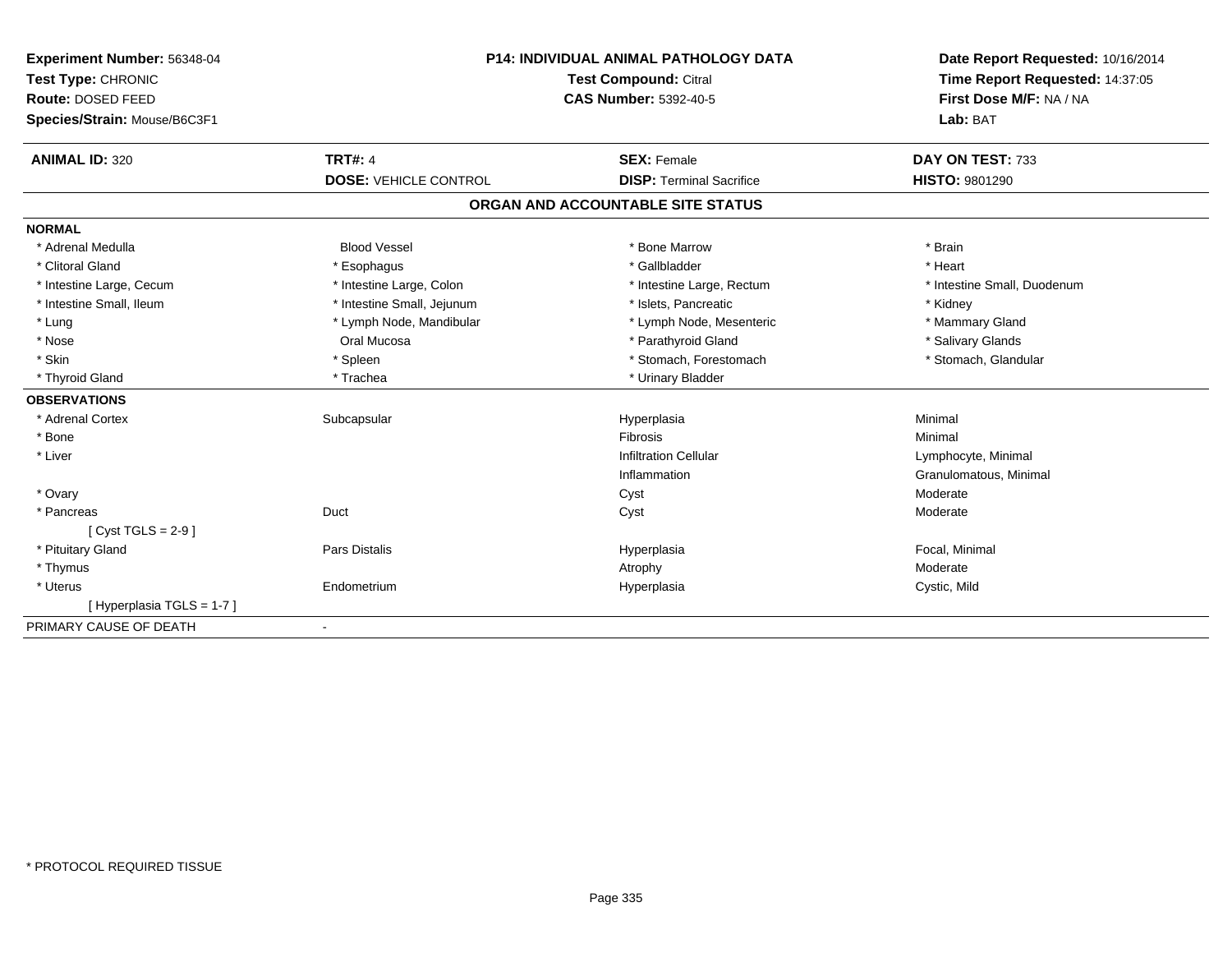| <b>Experiment Number: 56348-04</b><br>Test Type: CHRONIC<br>Route: DOSED FEED<br>Species/Strain: Mouse/B6C3F1 | <b>P14: INDIVIDUAL ANIMAL PATHOLOGY DATA</b><br><b>Test Compound: Citral</b><br><b>CAS Number: 5392-40-5</b> |                                   | Date Report Requested: 10/16/2014<br>Time Report Requested: 14:37:05<br>First Dose M/F: NA / NA<br>Lab: BAT |
|---------------------------------------------------------------------------------------------------------------|--------------------------------------------------------------------------------------------------------------|-----------------------------------|-------------------------------------------------------------------------------------------------------------|
| <b>ANIMAL ID: 321</b>                                                                                         | <b>TRT#: 4</b>                                                                                               | <b>SEX: Female</b>                | DAY ON TEST: 735                                                                                            |
|                                                                                                               | <b>DOSE: VEHICLE CONTROL</b>                                                                                 | <b>DISP: Terminal Sacrifice</b>   | <b>HISTO: 9801291</b>                                                                                       |
|                                                                                                               |                                                                                                              | ORGAN AND ACCOUNTABLE SITE STATUS |                                                                                                             |
| <b>NORMAL</b>                                                                                                 |                                                                                                              |                                   |                                                                                                             |
| * Adrenal Medulla                                                                                             | <b>Blood Vessel</b>                                                                                          | * Bone                            | * Bone Marrow                                                                                               |
| * Brain                                                                                                       | * Clitoral Gland                                                                                             | * Esophagus                       | * Gallbladder                                                                                               |
| * Heart                                                                                                       | * Intestine Large, Cecum                                                                                     | * Intestine Large, Colon          | * Intestine Large, Rectum                                                                                   |
| * Intestine Small, Duodenum                                                                                   | * Intestine Small, Ileum                                                                                     | * Intestine Small, Jejunum        | * Islets, Pancreatic                                                                                        |
| * Kidney                                                                                                      | * Liver                                                                                                      | * Lung                            | * Lymph Node, Mandibular                                                                                    |
| * Lymph Node, Mesenteric                                                                                      | * Mammary Gland                                                                                              | * Nose                            | * Ovary                                                                                                     |
| * Pancreas                                                                                                    | * Parathyroid Gland                                                                                          | * Pituitary Gland                 | * Salivary Glands                                                                                           |
| * Skin                                                                                                        | * Spleen                                                                                                     | * Stomach, Forestomach            | * Stomach, Glandular                                                                                        |
| * Thyroid Gland                                                                                               | * Trachea                                                                                                    | * Urinary Bladder                 |                                                                                                             |
| <b>OBSERVATIONS</b>                                                                                           |                                                                                                              |                                   |                                                                                                             |
| * Adrenal Cortex                                                                                              | Subcapsular                                                                                                  | Hyperplasia                       | Minimal                                                                                                     |
| Oral Mucosa                                                                                                   |                                                                                                              | Inflammation                      | Chronic Active, Minimal                                                                                     |
| * Thymus                                                                                                      |                                                                                                              | Hyperplasia                       | Lymphoid, Minimal                                                                                           |
| * Uterus                                                                                                      | Endometrium                                                                                                  | Hyperplasia                       | Cystic, Mild                                                                                                |
| [Hyperplasia TGLS = 1-7]                                                                                      |                                                                                                              |                                   |                                                                                                             |
| PRIMARY CAUSE OF DEATH                                                                                        |                                                                                                              |                                   |                                                                                                             |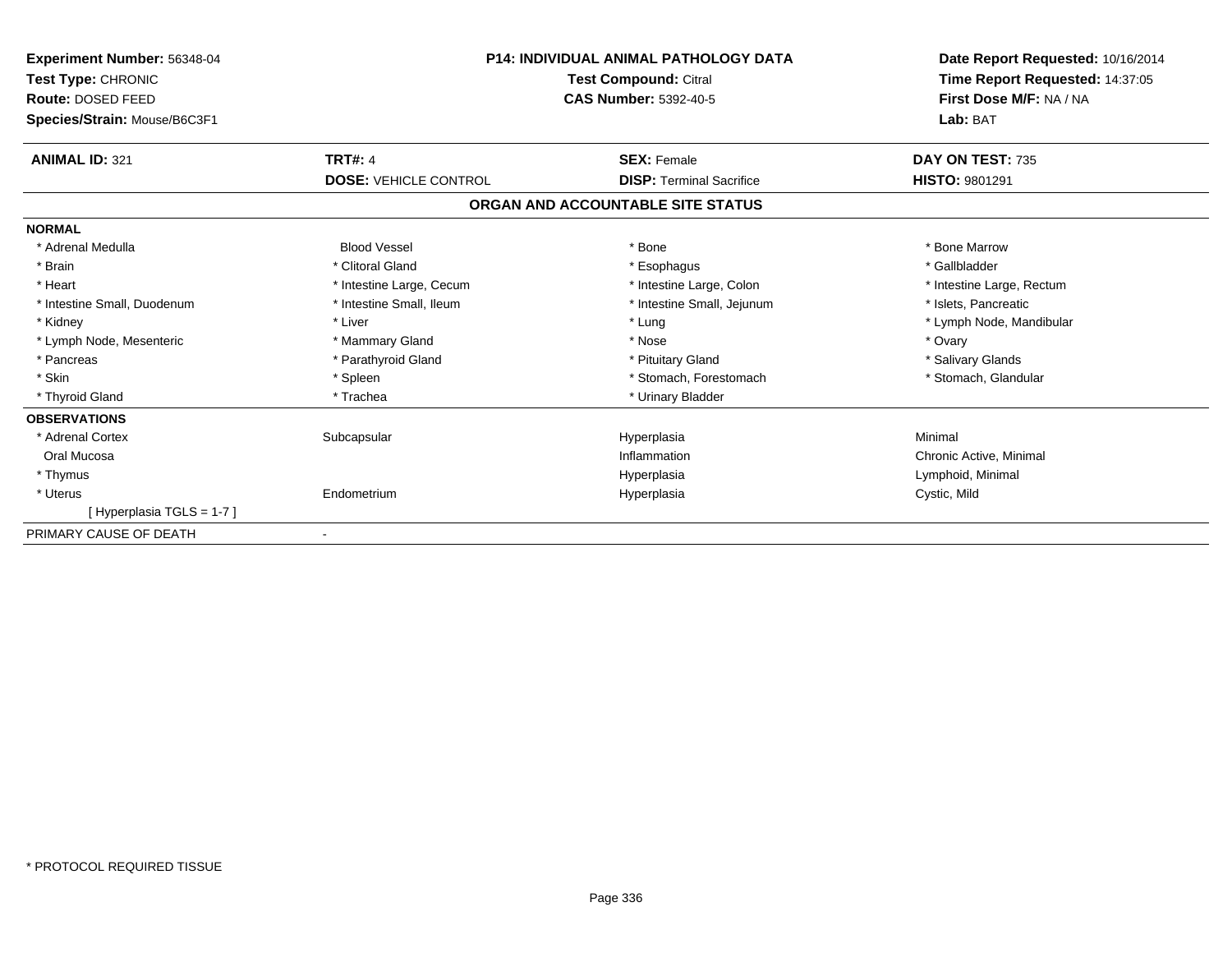| Experiment Number: 56348-04  | P14: INDIVIDUAL ANIMAL PATHOLOGY DATA |                                   | Date Report Requested: 10/16/2014 |  |
|------------------------------|---------------------------------------|-----------------------------------|-----------------------------------|--|
| Test Type: CHRONIC           |                                       | Test Compound: Citral             | Time Report Requested: 14:37:05   |  |
| Route: DOSED FEED            |                                       | <b>CAS Number: 5392-40-5</b>      | First Dose M/F: NA / NA           |  |
| Species/Strain: Mouse/B6C3F1 |                                       |                                   | Lab: BAT                          |  |
| <b>ANIMAL ID: 322</b>        | <b>TRT#: 4</b>                        | <b>SEX: Female</b>                | DAY ON TEST: 733                  |  |
|                              | <b>DOSE: VEHICLE CONTROL</b>          | <b>DISP: Terminal Sacrifice</b>   | <b>HISTO: 9801292</b>             |  |
|                              |                                       | ORGAN AND ACCOUNTABLE SITE STATUS |                                   |  |
| <b>NORMAL</b>                |                                       |                                   |                                   |  |
| * Adrenal Medulla            | <b>Blood Vessel</b>                   | * Bone                            | * Bone Marrow                     |  |
| * Brain                      | * Clitoral Gland                      | * Esophagus                       | * Gallbladder                     |  |
| * Heart                      | * Intestine Large, Cecum              | * Intestine Large, Colon          | * Intestine Large, Rectum         |  |
| * Intestine Small, Duodenum  | * Intestine Small, Ileum              | * Intestine Small, Jejunum        | * Islets, Pancreatic              |  |
| * Lung                       | * Lymph Node, Mandibular              | * Lymph Node, Mesenteric          | * Mammary Gland                   |  |
| * Nose                       | Oral Mucosa                           | * Parathyroid Gland               | * Salivary Glands                 |  |
| * Skin                       | * Stomach, Forestomach                | * Stomach, Glandular              | * Thyroid Gland                   |  |
| * Trachea                    | * Urinary Bladder                     |                                   |                                   |  |
| <b>OBSERVATIONS</b>          |                                       |                                   |                                   |  |
| * Adrenal Cortex             | Subcapsular                           | Hyperplasia                       | Minimal                           |  |
| * Kidney                     |                                       | Nephropathy                       | Minimal                           |  |
| * Liver                      |                                       | Inflammation                      | Granulomatous, Minimal            |  |
| * Ovary                      |                                       | Cyst                              | Minimal                           |  |
| $[Cyst TGLS = 1-7]$          |                                       |                                   |                                   |  |
| * Pancreas                   |                                       | Hypertrophy                       | Focal, Minimal                    |  |
| * Pituitary Gland            | Pars Distalis                         | Hyperplasia                       | Focal, Minimal                    |  |
| * Spleen                     |                                       | Hematopoietic Cell Proliferation  | Minimal                           |  |
| * Thymus                     |                                       | Atrophy                           | Minimal                           |  |
| * Uterus                     | Endometrium                           | Hyperplasia                       | Cystic, Mild                      |  |
| PRIMARY CAUSE OF DEATH       |                                       |                                   |                                   |  |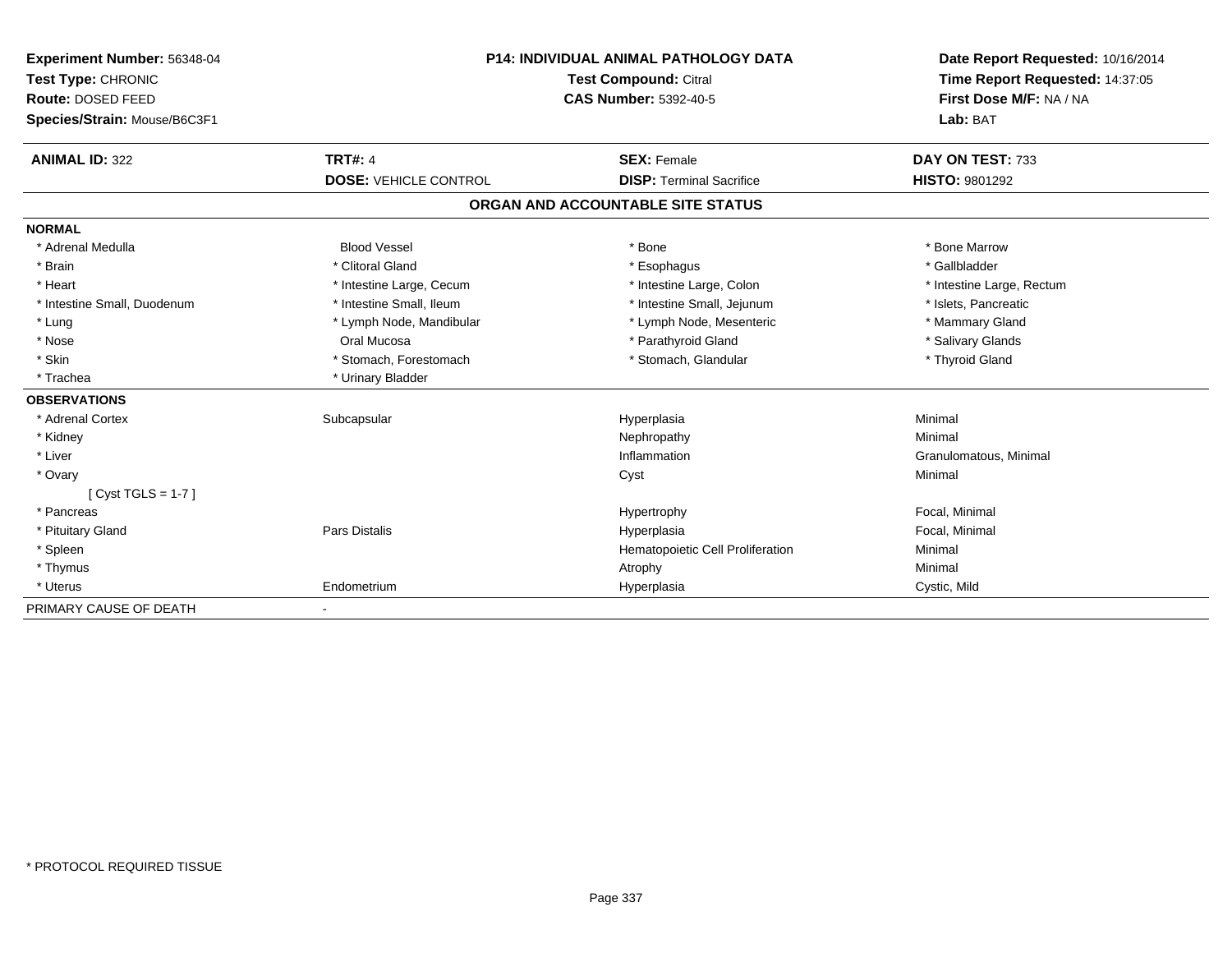| Experiment Number: 56348-04<br>Test Type: CHRONIC<br>Route: DOSED FEED<br>Species/Strain: Mouse/B6C3F1 | <b>P14: INDIVIDUAL ANIMAL PATHOLOGY DATA</b><br><b>Test Compound: Citral</b><br><b>CAS Number: 5392-40-5</b> |                                   | Date Report Requested: 10/16/2014<br>Time Report Requested: 14:37:05<br>First Dose M/F: NA / NA<br>Lab: BAT |
|--------------------------------------------------------------------------------------------------------|--------------------------------------------------------------------------------------------------------------|-----------------------------------|-------------------------------------------------------------------------------------------------------------|
| <b>ANIMAL ID: 323</b>                                                                                  | <b>TRT#: 4</b>                                                                                               | <b>SEX: Female</b>                | DAY ON TEST: 735                                                                                            |
|                                                                                                        | <b>DOSE: VEHICLE CONTROL</b>                                                                                 | <b>DISP: Terminal Sacrifice</b>   | <b>HISTO: 9801293</b>                                                                                       |
|                                                                                                        |                                                                                                              | ORGAN AND ACCOUNTABLE SITE STATUS |                                                                                                             |
| <b>NORMAL</b>                                                                                          |                                                                                                              |                                   |                                                                                                             |
| * Adrenal Medulla                                                                                      | <b>Blood Vessel</b>                                                                                          | * Bone                            | * Bone Marrow                                                                                               |
| * Brain                                                                                                | * Clitoral Gland                                                                                             | * Esophagus                       | * Gallbladder                                                                                               |
| * Heart                                                                                                | * Intestine Large, Cecum                                                                                     | * Intestine Large, Colon          | * Intestine Large, Rectum                                                                                   |
| * Intestine Small, Duodenum                                                                            | * Intestine Small, Ileum                                                                                     | * Intestine Small, Jejunum        | * Islets, Pancreatic                                                                                        |
| * Kidney                                                                                               | * Lung                                                                                                       | * Lymph Node, Mandibular          | * Lymph Node, Mesenteric                                                                                    |
| * Mammary Gland                                                                                        | * Nose                                                                                                       | Oral Mucosa                       | * Ovary                                                                                                     |
| * Pancreas                                                                                             | * Parathyroid Gland                                                                                          | * Pituitary Gland                 | * Salivary Glands                                                                                           |
| * Skin                                                                                                 | * Spleen                                                                                                     | * Stomach, Forestomach            | * Stomach, Glandular                                                                                        |
| * Thyroid Gland                                                                                        | * Trachea                                                                                                    | * Urinary Bladder                 |                                                                                                             |
| <b>OBSERVATIONS</b>                                                                                    |                                                                                                              |                                   |                                                                                                             |
| * Adrenal Cortex                                                                                       | Subcapsular                                                                                                  | Hyperplasia                       | Minimal                                                                                                     |
| * Liver                                                                                                |                                                                                                              | Inflammation                      | Granulomatous, Minimal                                                                                      |
| * Thymus                                                                                               |                                                                                                              | Atrophy                           | Mild                                                                                                        |
| * Uterus                                                                                               | Endometrium                                                                                                  | Hyperplasia                       | Cystic, Mild                                                                                                |
| [Hyperplasia TGLS = 1-7]                                                                               |                                                                                                              |                                   |                                                                                                             |
| PRIMARY CAUSE OF DEATH                                                                                 |                                                                                                              |                                   |                                                                                                             |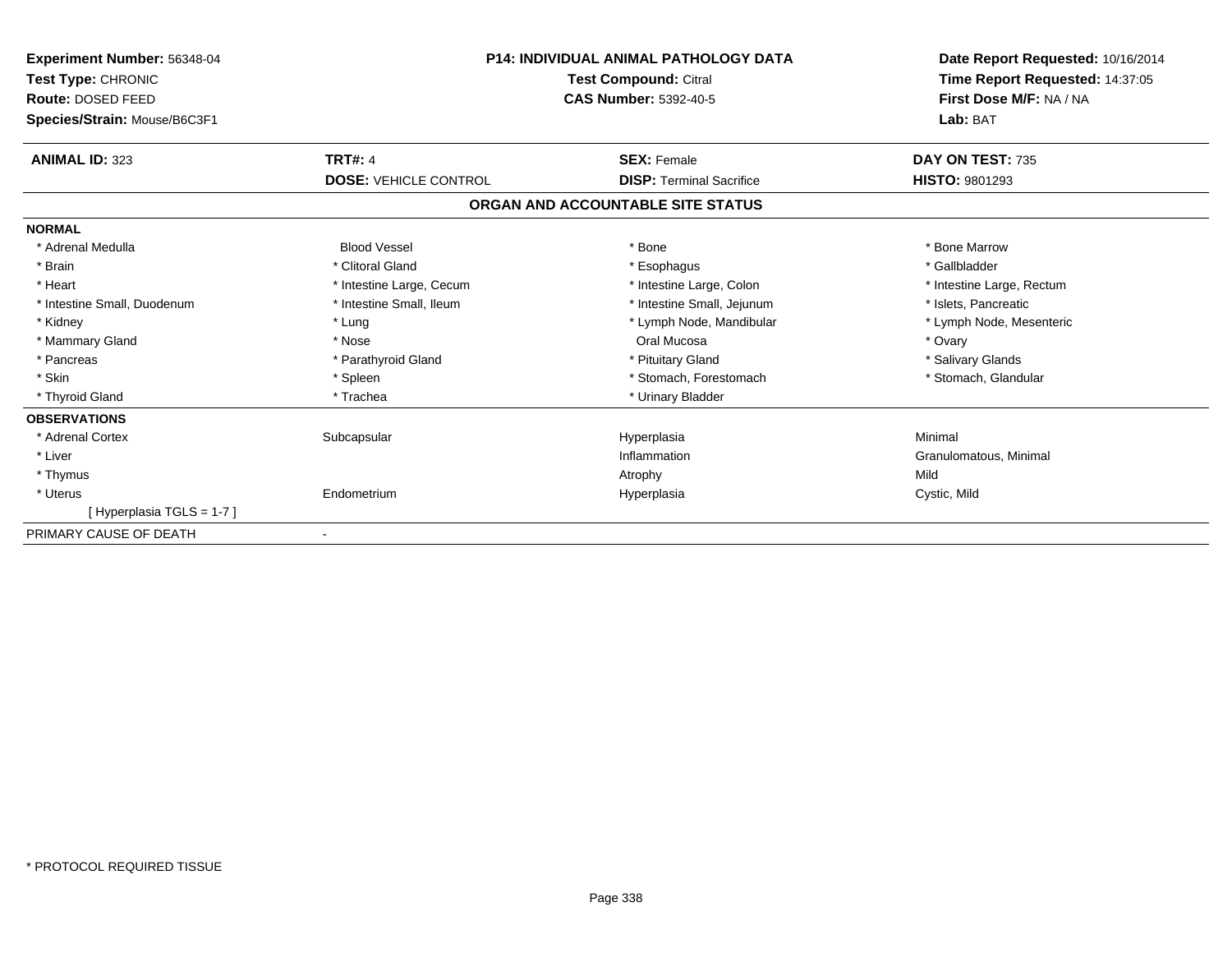| Experiment Number: 56348-04<br>Test Type: CHRONIC<br>Route: DOSED FEED<br>Species/Strain: Mouse/B6C3F1 |                                                | <b>P14: INDIVIDUAL ANIMAL PATHOLOGY DATA</b><br><b>Test Compound: Citral</b><br><b>CAS Number: 5392-40-5</b> | Date Report Requested: 10/16/2014<br>Time Report Requested: 14:37:05<br>First Dose M/F: NA / NA<br>Lab: BAT |
|--------------------------------------------------------------------------------------------------------|------------------------------------------------|--------------------------------------------------------------------------------------------------------------|-------------------------------------------------------------------------------------------------------------|
| <b>ANIMAL ID: 324</b>                                                                                  | <b>TRT#: 4</b><br><b>DOSE: VEHICLE CONTROL</b> | <b>SEX: Female</b><br><b>DISP: Natural Death</b>                                                             | DAY ON TEST: 719<br>HISTO: 9801294                                                                          |
|                                                                                                        |                                                | ORGAN AND ACCOUNTABLE SITE STATUS                                                                            |                                                                                                             |
| <b>NORMAL</b>                                                                                          |                                                |                                                                                                              |                                                                                                             |
| * Adrenal Medulla                                                                                      | <b>Blood Vessel</b>                            | * Bone                                                                                                       | * Clitoral Gland                                                                                            |
| * Esophagus                                                                                            | * Gallbladder                                  | * Intestine Large, Cecum                                                                                     | * Intestine Large, Colon                                                                                    |
| * Intestine Large, Rectum                                                                              | * Intestine Small, Duodenum                    | * Intestine Small, Ileum                                                                                     | * Intestine Small, Jejunum                                                                                  |
| * Islets, Pancreatic                                                                                   | * Mammary Gland                                | * Nose                                                                                                       | * Pancreas                                                                                                  |
| * Parathyroid Gland                                                                                    | * Pituitary Gland                              | * Salivary Glands                                                                                            | * Stomach, Glandular                                                                                        |
| * Thyroid Gland                                                                                        | * Trachea                                      |                                                                                                              |                                                                                                             |
| <b>OBSERVATIONS</b>                                                                                    |                                                |                                                                                                              |                                                                                                             |
| * Adrenal Cortex                                                                                       | Subcapsular                                    | Hyperplasia<br>Lymphoma Malignant                                                                            | Minimal                                                                                                     |
| [ Lymphoma Malignant TGLS = 2-2 ]                                                                      |                                                |                                                                                                              |                                                                                                             |
| * Bone Marrow                                                                                          |                                                | Lymphoma Malignant                                                                                           |                                                                                                             |
| * Brain                                                                                                |                                                | Lymphoma Malignant                                                                                           |                                                                                                             |
| [ Lymphoma Malignant TGLS = 8-2 ]                                                                      |                                                |                                                                                                              |                                                                                                             |
| * Heart                                                                                                |                                                | Lymphoma Malignant                                                                                           |                                                                                                             |
| [ Lymphoma Malignant TGLS = 8-2 ]                                                                      |                                                |                                                                                                              |                                                                                                             |
| * Kidney                                                                                               |                                                | Lymphoma Malignant                                                                                           |                                                                                                             |
| [ Lymphoma Malignant TGLS = 8-2 ]                                                                      |                                                |                                                                                                              |                                                                                                             |
| * Liver                                                                                                |                                                | Lymphoma Malignant                                                                                           |                                                                                                             |
| [ Lymphoma Malignant TGLS = 6-4+5 ]                                                                    |                                                |                                                                                                              |                                                                                                             |
| * Lung                                                                                                 |                                                | Lymphoma Malignant                                                                                           |                                                                                                             |
| [ Lymphoma Malignant TGLS = 6-4+5 ]                                                                    |                                                |                                                                                                              |                                                                                                             |
| Lymph Node                                                                                             | Lumbar                                         | Lymphoma Malignant                                                                                           |                                                                                                             |
|                                                                                                        | Renal                                          | Lymphoma Malignant                                                                                           |                                                                                                             |
| [ Lymphoma Malignant TGLS = 3-9 ]                                                                      |                                                |                                                                                                              |                                                                                                             |
| [ Lymphoma Malignant TGLS = 7-10 ]                                                                     |                                                |                                                                                                              |                                                                                                             |
| * Lymph Node, Mandibular                                                                               |                                                | Lymphoma Malignant                                                                                           |                                                                                                             |
| [ Lymphoma Malignant TGLS = 2-2 ]                                                                      |                                                |                                                                                                              |                                                                                                             |
| * Lymph Node, Mesenteric                                                                               |                                                | Lymphoma Malignant                                                                                           |                                                                                                             |
| Oral Mucosa                                                                                            |                                                | Inflammation                                                                                                 | Chronic Active, Minimal                                                                                     |
| * Ovary                                                                                                |                                                | Lymphoma Malignant                                                                                           |                                                                                                             |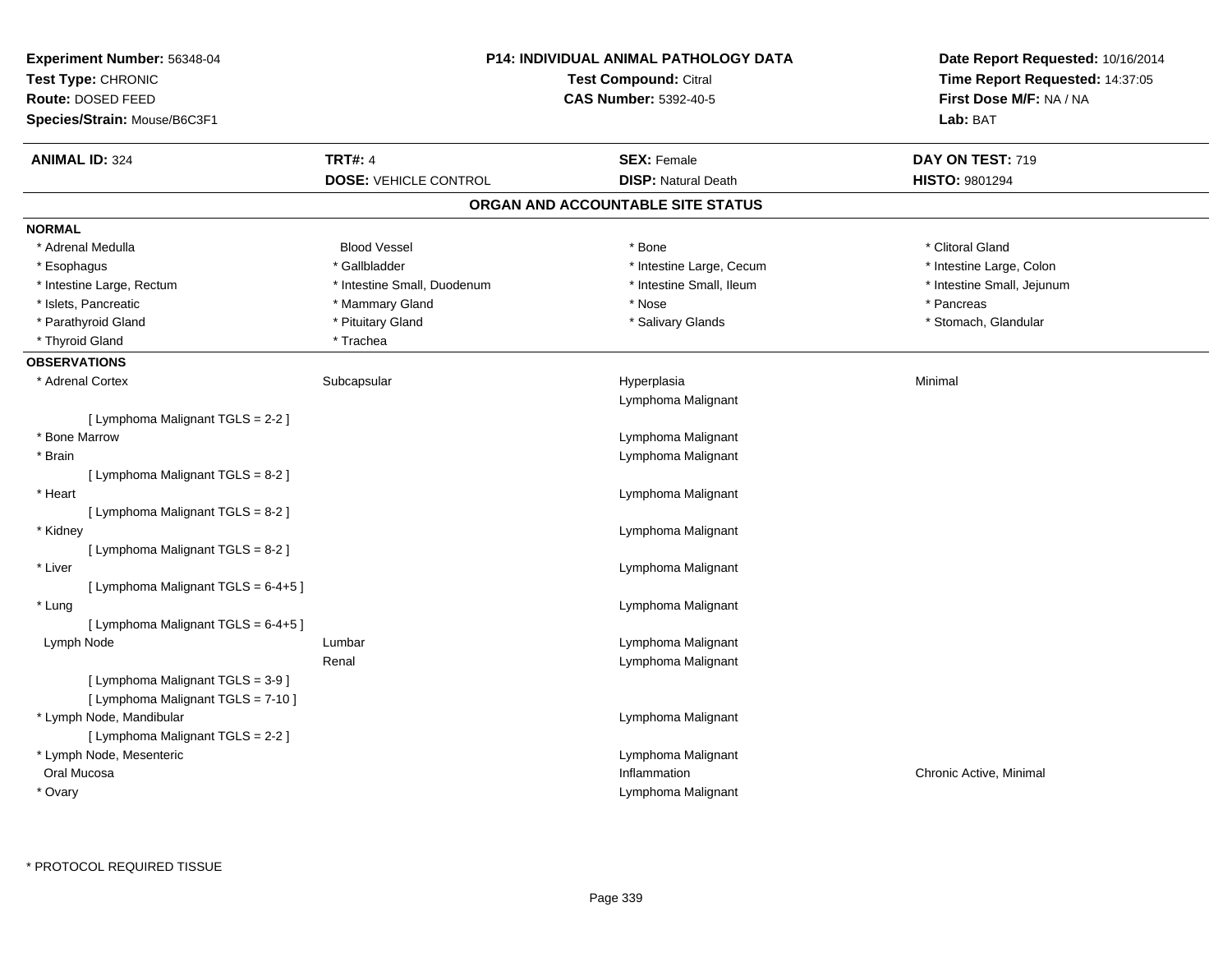| Experiment Number: 56348-04<br>Test Type: CHRONIC<br>Route: DOSED FEED<br>Species/Strain: Mouse/B6C3F1 | <b>P14: INDIVIDUAL ANIMAL PATHOLOGY DATA</b><br><b>Test Compound: Citral</b><br><b>CAS Number: 5392-40-5</b> |                                   | Date Report Requested: 10/16/2014<br>Time Report Requested: 14:37:05<br>First Dose M/F: NA / NA<br>Lab: BAT |
|--------------------------------------------------------------------------------------------------------|--------------------------------------------------------------------------------------------------------------|-----------------------------------|-------------------------------------------------------------------------------------------------------------|
| <b>ANIMAL ID: 324</b>                                                                                  | <b>TRT#: 4</b>                                                                                               | <b>SEX: Female</b>                | DAY ON TEST: 719                                                                                            |
|                                                                                                        | <b>DOSE: VEHICLE CONTROL</b>                                                                                 | <b>DISP: Natural Death</b>        | <b>HISTO: 9801294</b>                                                                                       |
|                                                                                                        |                                                                                                              | ORGAN AND ACCOUNTABLE SITE STATUS |                                                                                                             |
| [ Lymphoma Malignant TGLS = 7-10 ]                                                                     |                                                                                                              |                                   |                                                                                                             |
| * Skin                                                                                                 |                                                                                                              | Necrosis                          | Moderate                                                                                                    |
| [ Necrosis TGLS = $1-9$ ]                                                                              |                                                                                                              |                                   |                                                                                                             |
| * Spleen                                                                                               |                                                                                                              | Lymphoma Malignant                |                                                                                                             |
| [ Lymphoma Malignant TGLS = 4-4 ]                                                                      |                                                                                                              |                                   |                                                                                                             |
| * Stomach, Forestomach                                                                                 |                                                                                                              | Lymphoma Malignant                |                                                                                                             |
|                                                                                                        |                                                                                                              | Ulcer                             | Mild                                                                                                        |
| [ Ulcer TGLS = $9-11$ ]                                                                                |                                                                                                              |                                   |                                                                                                             |
| * Thymus                                                                                               |                                                                                                              | Lymphoma Malignant                |                                                                                                             |
| [ Lymphoma Malignant TGLS = 4-4 ]                                                                      |                                                                                                              |                                   |                                                                                                             |
| * Urinary Bladder                                                                                      |                                                                                                              | Lymphoma Malignant                |                                                                                                             |
| [ Lymphoma Malignant TGLS = 4-4 ]                                                                      |                                                                                                              |                                   |                                                                                                             |
| * Uterus                                                                                               | Endometrium                                                                                                  | Hyperplasia                       | Cystic, Minimal                                                                                             |
|                                                                                                        |                                                                                                              | Lymphoma Malignant                |                                                                                                             |
| [Hyperplasia TGLS = 5-7]                                                                               |                                                                                                              |                                   |                                                                                                             |
| [ Lymphoma Malignant TGLS = 5-7 ]                                                                      |                                                                                                              |                                   |                                                                                                             |
| PRIMARY CAUSE OF DEATH                                                                                 | - Urinary Bladder<br>Lymphoma Malignant                                                                      |                                   |                                                                                                             |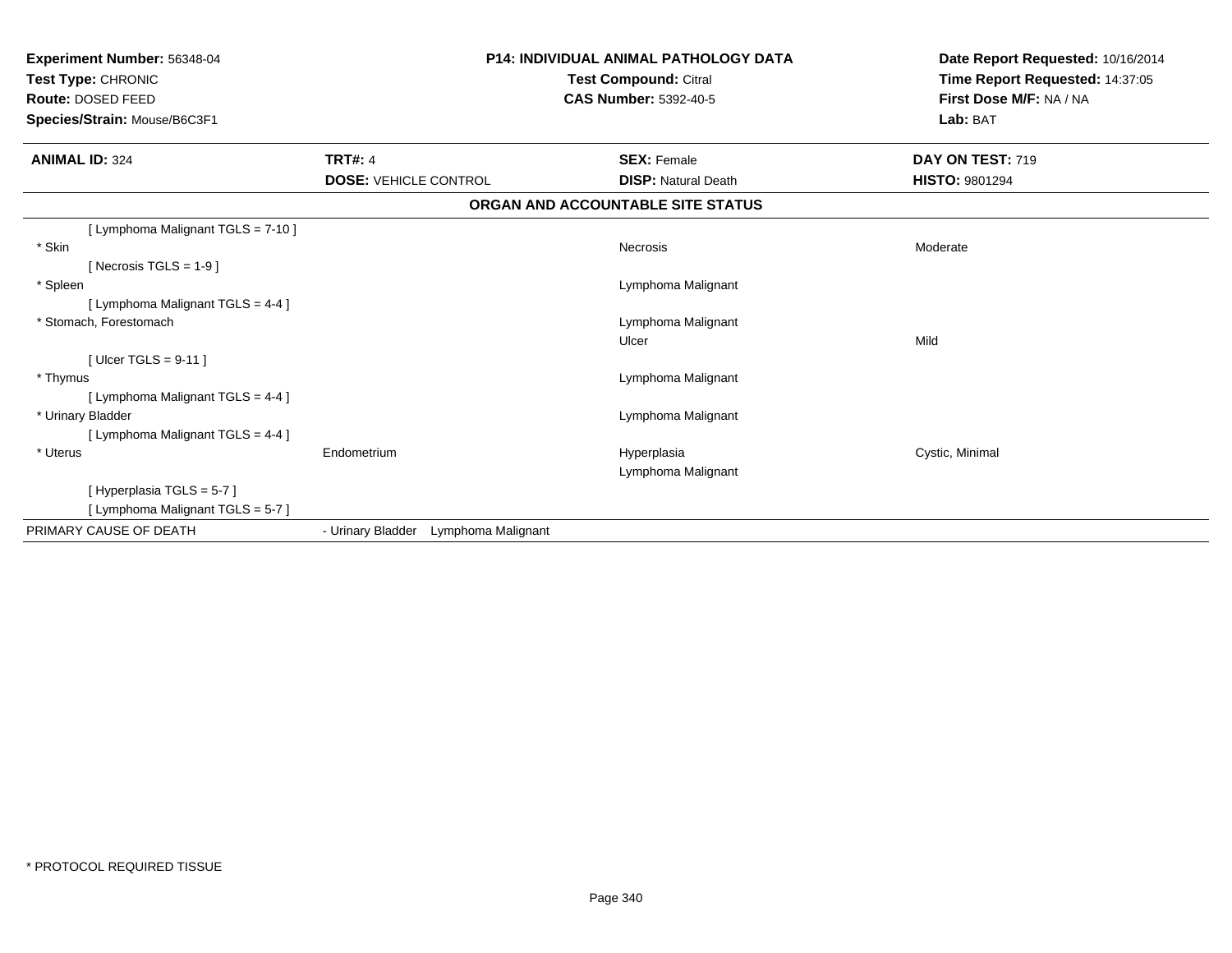| Experiment Number: 56348-04<br>Test Type: CHRONIC | <b>P14: INDIVIDUAL ANIMAL PATHOLOGY DATA</b><br><b>Test Compound: Citral</b><br><b>CAS Number: 5392-40-5</b> |                                   | Date Report Requested: 10/16/2014<br>Time Report Requested: 14:37:05<br>First Dose M/F: NA / NA |
|---------------------------------------------------|--------------------------------------------------------------------------------------------------------------|-----------------------------------|-------------------------------------------------------------------------------------------------|
| Route: DOSED FEED                                 |                                                                                                              |                                   |                                                                                                 |
| Species/Strain: Mouse/B6C3F1                      |                                                                                                              |                                   | Lab: BAT                                                                                        |
| <b>ANIMAL ID: 325</b>                             | <b>TRT#: 4</b>                                                                                               | <b>SEX: Female</b>                | DAY ON TEST: 735                                                                                |
|                                                   | <b>DOSE: VEHICLE CONTROL</b>                                                                                 | <b>DISP: Terminal Sacrifice</b>   | <b>HISTO: 9801295</b>                                                                           |
|                                                   |                                                                                                              | ORGAN AND ACCOUNTABLE SITE STATUS |                                                                                                 |
| <b>NORMAL</b>                                     |                                                                                                              |                                   |                                                                                                 |
| * Adrenal Medulla                                 | <b>Blood Vessel</b>                                                                                          | * Bone Marrow                     | * Brain                                                                                         |
| * Clitoral Gland                                  | * Esophagus                                                                                                  | * Gallbladder                     | * Heart                                                                                         |
| * Intestine Large, Cecum                          | * Intestine Large, Colon                                                                                     | * Intestine Large, Rectum         | * Intestine Small, Duodenum                                                                     |
| * Intestine Small, Ileum                          | * Intestine Small, Jejunum                                                                                   | * Islets, Pancreatic              | * Kidney                                                                                        |
| * Lung                                            | * Lymph Node, Mandibular                                                                                     | * Lymph Node, Mesenteric          | * Mammary Gland                                                                                 |
| * Nose                                            | Oral Mucosa                                                                                                  | * Pancreas                        | * Parathyroid Gland                                                                             |
| * Pituitary Gland                                 | * Salivary Glands                                                                                            | * Skin                            | * Stomach, Forestomach                                                                          |
| * Stomach, Glandular                              | * Thyroid Gland                                                                                              | * Trachea                         | * Urinary Bladder                                                                               |
| <b>OBSERVATIONS</b>                               |                                                                                                              |                                   |                                                                                                 |
| * Adrenal Cortex                                  | Subcapsular                                                                                                  | Hyperplasia                       | Minimal                                                                                         |
| * Bone                                            |                                                                                                              | <b>Fibrosis</b>                   | Moderate                                                                                        |
| * Liver                                           |                                                                                                              | <b>Infiltration Cellular</b>      | Lymphocyte, Minimal                                                                             |
| * Ovary                                           |                                                                                                              | Cyst                              | Moderate                                                                                        |
| * Spleen                                          | Lymph Follic                                                                                                 | Hyperplasia                       | Minimal                                                                                         |
| * Thymus                                          |                                                                                                              | Hyperplasia                       | Lymphoid, Mild                                                                                  |
| * Uterus                                          | Endometrium                                                                                                  | Hyperplasia                       | Cystic, Mild                                                                                    |
| [Hyperplasia TGLS = 1-7]                          |                                                                                                              |                                   |                                                                                                 |
| PRIMARY CAUSE OF DEATH                            |                                                                                                              |                                   |                                                                                                 |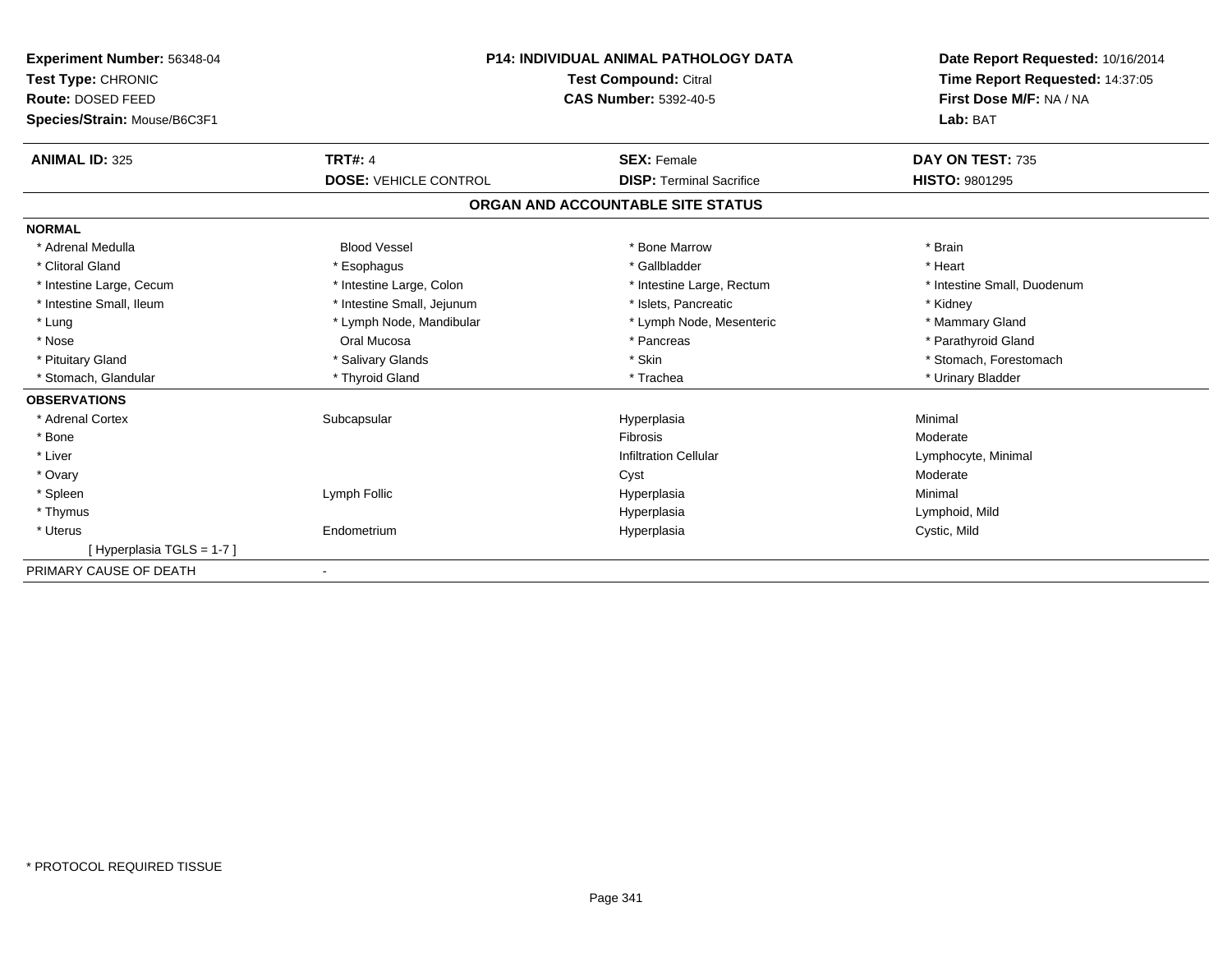| Experiment Number: 56348-04<br>Test Type: CHRONIC<br>Route: DOSED FEED<br>Species/Strain: Mouse/B6C3F1 |                              | P14: INDIVIDUAL ANIMAL PATHOLOGY DATA<br><b>Test Compound: Citral</b><br><b>CAS Number: 5392-40-5</b> | Date Report Requested: 10/16/2014<br>Time Report Requested: 14:37:05<br>First Dose M/F: NA / NA<br>Lab: BAT |  |
|--------------------------------------------------------------------------------------------------------|------------------------------|-------------------------------------------------------------------------------------------------------|-------------------------------------------------------------------------------------------------------------|--|
| <b>ANIMAL ID: 326</b>                                                                                  | <b>TRT#: 4</b>               | <b>SEX: Female</b>                                                                                    | DAY ON TEST: 733                                                                                            |  |
|                                                                                                        | <b>DOSE: VEHICLE CONTROL</b> | <b>DISP: Terminal Sacrifice</b>                                                                       | HISTO: 9801296                                                                                              |  |
|                                                                                                        |                              | ORGAN AND ACCOUNTABLE SITE STATUS                                                                     |                                                                                                             |  |
| <b>NORMAL</b>                                                                                          |                              |                                                                                                       |                                                                                                             |  |
| * Adrenal Medulla                                                                                      | <b>Blood Vessel</b>          | * Bone                                                                                                | * Bone Marrow                                                                                               |  |
| * Clitoral Gland                                                                                       | * Esophagus                  | * Gallbladder                                                                                         | * Heart                                                                                                     |  |
| * Intestine Large, Cecum                                                                               | * Intestine Large, Colon     | * Intestine Large, Rectum                                                                             | * Intestine Small, Duodenum                                                                                 |  |
| * Intestine Small, Ileum                                                                               | * Intestine Small, Jejunum   | * Islets, Pancreatic                                                                                  | * Kidney                                                                                                    |  |
| * Lung                                                                                                 | * Lymph Node, Mandibular     | * Lymph Node, Mesenteric                                                                              | * Mammary Gland                                                                                             |  |
| * Nose                                                                                                 | * Pancreas                   | * Salivary Glands                                                                                     | * Skin                                                                                                      |  |
| * Spleen                                                                                               | * Stomach, Forestomach       | * Stomach, Glandular                                                                                  | * Thyroid Gland                                                                                             |  |
| * Trachea                                                                                              | * Urinary Bladder            |                                                                                                       |                                                                                                             |  |
| <b>MISSING</b>                                                                                         |                              |                                                                                                       |                                                                                                             |  |
| * Parathyroid Gland                                                                                    |                              |                                                                                                       |                                                                                                             |  |
| <b>OBSERVATIONS</b>                                                                                    |                              |                                                                                                       |                                                                                                             |  |
| * Adrenal Cortex                                                                                       | Subcapsular                  | Hyperplasia                                                                                           | Minimal                                                                                                     |  |
| * Brain                                                                                                | Hypothalamus                 | Compression                                                                                           | Moderate                                                                                                    |  |
| * Liver                                                                                                |                              | <b>Infiltration Cellular</b>                                                                          | Lymphocyte, Minimal                                                                                         |  |
| Oral Mucosa                                                                                            |                              | Inflammation                                                                                          | Chronic Active, Minimal                                                                                     |  |
|                                                                                                        |                              | Ulcer                                                                                                 | Minimal                                                                                                     |  |
| * Ovary                                                                                                |                              | Cyst                                                                                                  | Minimal                                                                                                     |  |
| * Pituitary Gland                                                                                      | Pars Distalis                | Adenoma                                                                                               |                                                                                                             |  |
| [Adenoma TGLS = $1-6$ ]                                                                                |                              |                                                                                                       |                                                                                                             |  |
| * Thymus                                                                                               |                              | Atrophy                                                                                               | Minimal                                                                                                     |  |
| * Uterus                                                                                               | Endometrium                  | Hyperplasia                                                                                           | Cystic, Minimal                                                                                             |  |
| [Hyperplasia TGLS = 2-7]                                                                               |                              |                                                                                                       |                                                                                                             |  |
| PRIMARY CAUSE OF DEATH                                                                                 | $\blacksquare$               |                                                                                                       |                                                                                                             |  |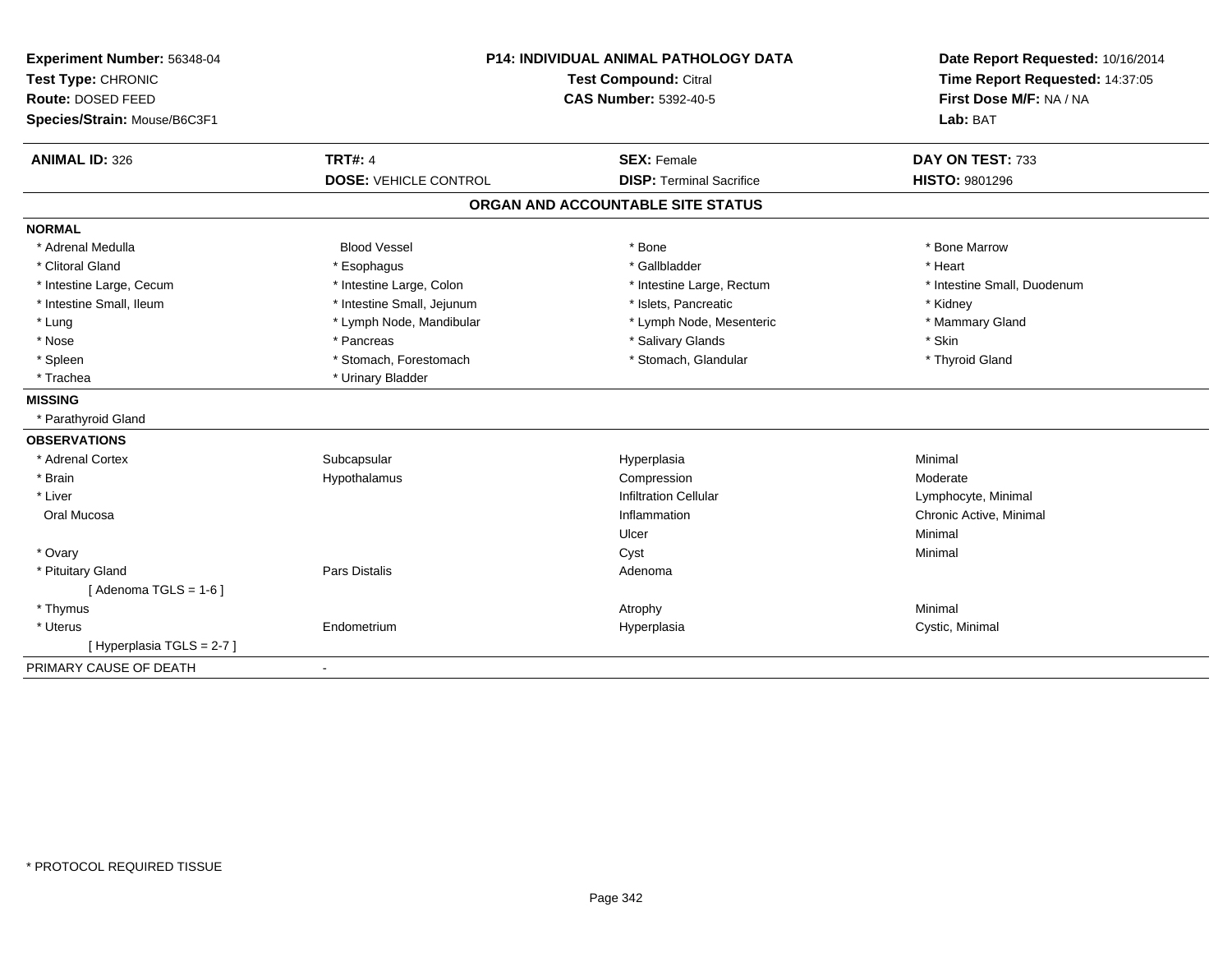| Experiment Number: 56348-04          | <b>P14: INDIVIDUAL ANIMAL PATHOLOGY DATA</b><br><b>Test Compound: Citral</b><br><b>CAS Number: 5392-40-5</b> |                                   | Date Report Requested: 10/16/2014 |  |
|--------------------------------------|--------------------------------------------------------------------------------------------------------------|-----------------------------------|-----------------------------------|--|
| Test Type: CHRONIC                   |                                                                                                              |                                   | Time Report Requested: 14:37:05   |  |
| Route: DOSED FEED                    |                                                                                                              |                                   | First Dose M/F: NA / NA           |  |
| Species/Strain: Mouse/B6C3F1         |                                                                                                              |                                   | Lab: BAT                          |  |
| <b>ANIMAL ID: 327</b>                | <b>TRT#: 4</b>                                                                                               | <b>SEX: Female</b>                | DAY ON TEST: 734                  |  |
|                                      | <b>DOSE: VEHICLE CONTROL</b>                                                                                 | <b>DISP: Terminal Sacrifice</b>   | <b>HISTO: 9801297</b>             |  |
|                                      |                                                                                                              | ORGAN AND ACCOUNTABLE SITE STATUS |                                   |  |
| <b>NORMAL</b>                        |                                                                                                              |                                   |                                   |  |
| * Adrenal Medulla                    | <b>Blood Vessel</b>                                                                                          | * Brain                           | * Clitoral Gland                  |  |
| * Esophagus                          | * Gallbladder                                                                                                | * Heart                           | * Intestine Large, Cecum          |  |
| * Intestine Large, Colon             | * Intestine Large, Rectum                                                                                    | * Intestine Small, Duodenum       | * Intestine Small, Ileum          |  |
| * Intestine Small, Jejunum           | * Islets, Pancreatic                                                                                         | * Liver                           | * Lung                            |  |
| * Lymph Node, Mandibular             | * Lymph Node, Mesenteric                                                                                     | * Mammary Gland                   | * Nose                            |  |
| Oral Mucosa                          | * Ovary                                                                                                      | * Pancreas                        | * Parathyroid Gland               |  |
| * Pituitary Gland                    | * Salivary Glands                                                                                            | * Skin                            | * Stomach, Forestomach            |  |
| * Stomach, Glandular                 | * Thyroid Gland                                                                                              | * Trachea                         | * Urinary Bladder                 |  |
| <b>OBSERVATIONS</b>                  |                                                                                                              |                                   |                                   |  |
| * Adrenal Cortex                     | Subcapsular                                                                                                  | Hyperplasia                       | Minimal                           |  |
| * Bone                               |                                                                                                              | <b>Fibrosis</b>                   | Minimal                           |  |
| * Bone Marrow                        |                                                                                                              | Hyperplasia                       | Minimal                           |  |
| * Kidney                             |                                                                                                              | Nephropathy                       | Minimal                           |  |
| * Spleen                             |                                                                                                              | Hematopoietic Cell Proliferation  | Minimal                           |  |
| * Thymus                             |                                                                                                              | Atrophy                           | Mild                              |  |
| Tongue                               |                                                                                                              | Squamous Cell Carcinoma           |                                   |  |
| [Squamous Cell Carcinoma TGLS = 2-9] |                                                                                                              |                                   |                                   |  |
| * Uterus                             | Endometrium                                                                                                  | Hyperplasia                       | Cystic, Minimal                   |  |
| [Hyperplasia TGLS = 1-7]             |                                                                                                              |                                   |                                   |  |
| PRIMARY CAUSE OF DEATH               | $\overline{\phantom{a}}$                                                                                     |                                   |                                   |  |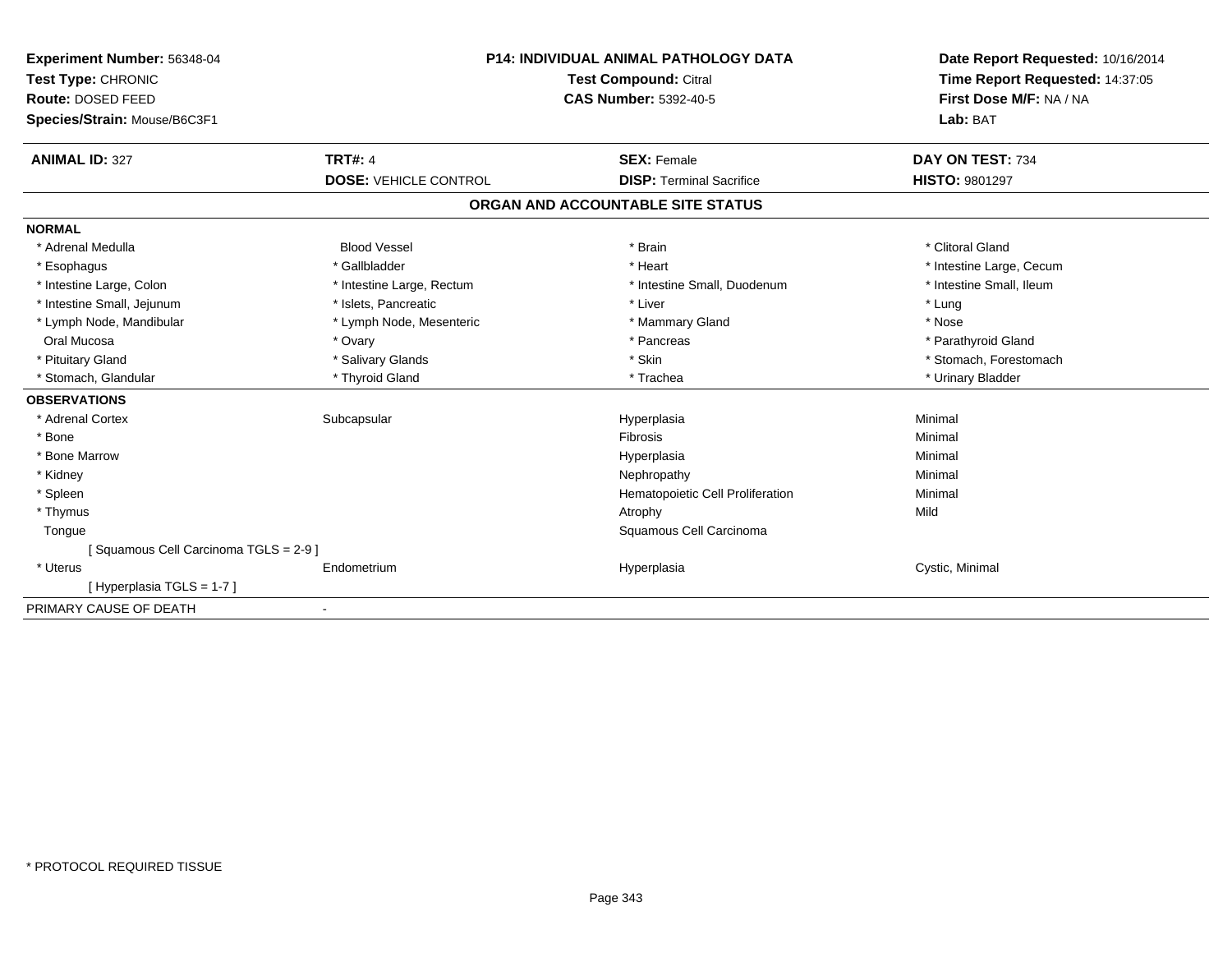| P14: INDIVIDUAL ANIMAL PATHOLOGY DATA<br>Experiment Number: 56348-04 |                              |                                   | Date Report Requested: 10/16/2014<br>Time Report Requested: 14:37:05 |
|----------------------------------------------------------------------|------------------------------|-----------------------------------|----------------------------------------------------------------------|
| Test Type: CHRONIC                                                   |                              | <b>Test Compound: Citral</b>      |                                                                      |
| Route: DOSED FEED                                                    |                              | <b>CAS Number: 5392-40-5</b>      | First Dose M/F: NA / NA                                              |
| Species/Strain: Mouse/B6C3F1                                         |                              |                                   | Lab: BAT                                                             |
| <b>ANIMAL ID: 328</b>                                                | <b>TRT#: 4</b>               | <b>SEX: Female</b>                | DAY ON TEST: 633                                                     |
|                                                                      | <b>DOSE: VEHICLE CONTROL</b> | <b>DISP:</b> Moribund Sacrifice   | HISTO: 9801298                                                       |
|                                                                      |                              | ORGAN AND ACCOUNTABLE SITE STATUS |                                                                      |
| <b>NORMAL</b>                                                        |                              |                                   |                                                                      |
| * Adrenal Medulla                                                    | <b>Blood Vessel</b>          | * Bone                            | * Bone Marrow                                                        |
| * Brain                                                              | * Clitoral Gland             | * Esophagus                       | * Gallbladder                                                        |
| * Heart                                                              | * Intestine Large, Cecum     | * Intestine Large, Colon          | * Intestine Large, Rectum                                            |
| * Intestine Small, Duodenum                                          | * Intestine Small, Ileum     | * Intestine Small, Jejunum        | * Islets, Pancreatic                                                 |
| * Lung                                                               | * Lymph Node, Mandibular     | * Lymph Node, Mesenteric          | * Mammary Gland                                                      |
| * Nose                                                               | * Pancreas                   | * Pituitary Gland                 | * Salivary Glands                                                    |
| * Skin                                                               | * Spleen                     | * Stomach, Forestomach            | * Stomach, Glandular                                                 |
| * Thyroid Gland                                                      | * Trachea                    | * Urinary Bladder                 |                                                                      |
| <b>MISSING</b>                                                       |                              |                                   |                                                                      |
| * Parathyroid Gland                                                  |                              |                                   |                                                                      |
| <b>OBSERVATIONS</b>                                                  |                              |                                   |                                                                      |
| * Adrenal Cortex                                                     | Subcapsular                  | Hyperplasia                       | Minimal                                                              |
| * Kidney                                                             | <b>Renal Tubule</b>          | Mineralization                    | Minimal                                                              |
|                                                                      |                              | Nephropathy                       | Minimal                                                              |
| * Liver                                                              |                              | Hemorrhage                        | Minimal                                                              |
|                                                                      |                              | <b>Infiltration Cellular</b>      | Lymphocyte, Minimal                                                  |
| Oral Mucosa                                                          |                              | Inflammation                      | Chronic Active, Mild                                                 |
|                                                                      |                              | Ulcer                             | Minimal                                                              |
| * Ovary                                                              |                              | Angiectasis                       | Moderate                                                             |
| * Thymus                                                             |                              | Atrophy                           | Mild                                                                 |
| * Uterus                                                             | Endometrium                  | Hyperplasia                       | Cystic, Minimal                                                      |
| PRIMARY CAUSE OF DEATH                                               | - UNCERTAIN                  |                                   |                                                                      |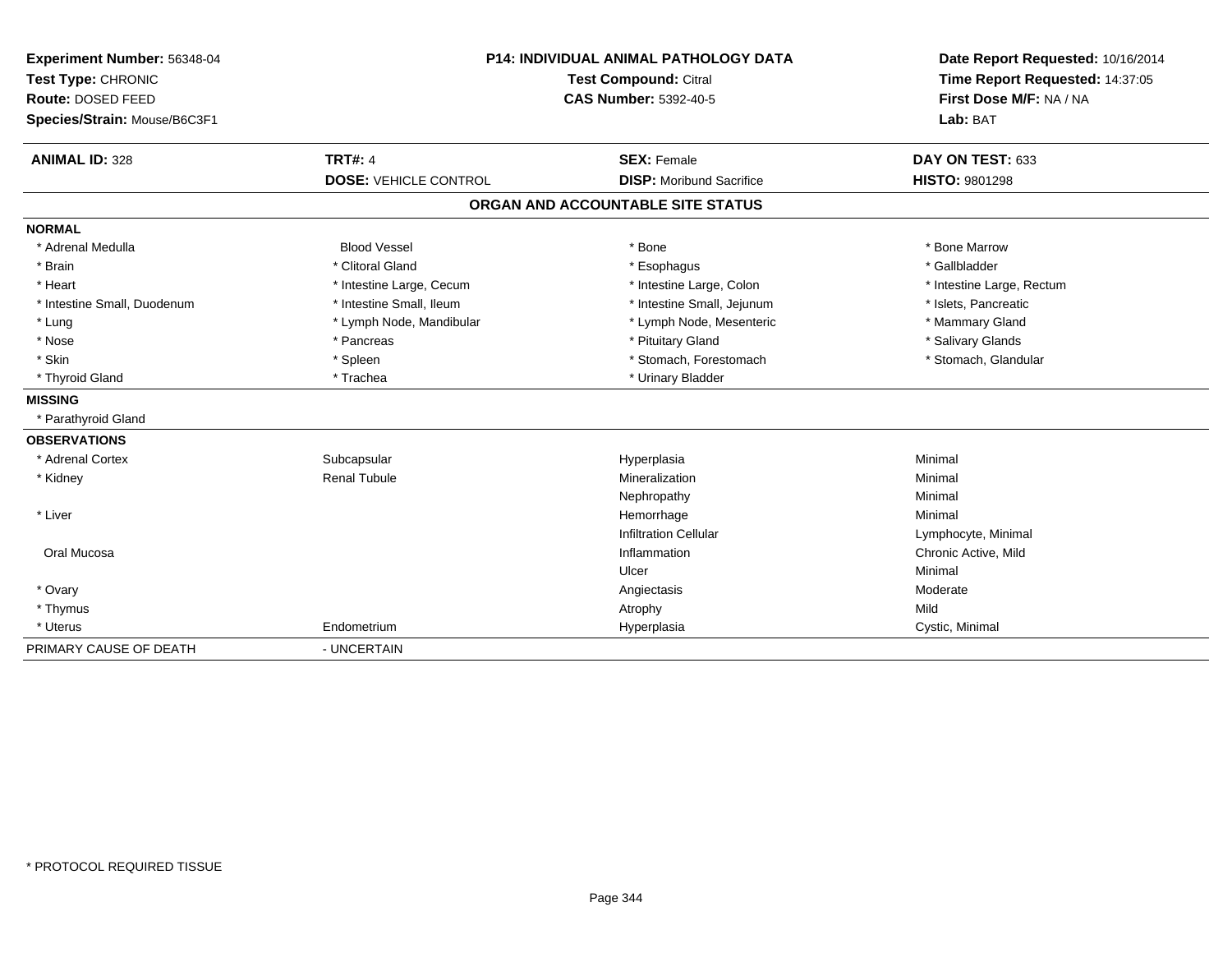| <b>Experiment Number: 56348-04</b><br>Test Type: CHRONIC<br>Route: DOSED FEED<br>Species/Strain: Mouse/B6C3F1 | <b>P14: INDIVIDUAL ANIMAL PATHOLOGY DATA</b><br><b>Test Compound: Citral</b><br><b>CAS Number: 5392-40-5</b> |                                   | Date Report Requested: 10/16/2014<br>Time Report Requested: 14:37:05<br>First Dose M/F: NA / NA<br>Lab: BAT |
|---------------------------------------------------------------------------------------------------------------|--------------------------------------------------------------------------------------------------------------|-----------------------------------|-------------------------------------------------------------------------------------------------------------|
| <b>ANIMAL ID: 329</b>                                                                                         | <b>TRT#: 4</b>                                                                                               | <b>SEX: Female</b>                | DAY ON TEST: 735                                                                                            |
|                                                                                                               | <b>DOSE: VEHICLE CONTROL</b>                                                                                 | <b>DISP: Terminal Sacrifice</b>   | <b>HISTO: 9801299</b>                                                                                       |
|                                                                                                               |                                                                                                              | ORGAN AND ACCOUNTABLE SITE STATUS |                                                                                                             |
| <b>NORMAL</b>                                                                                                 |                                                                                                              |                                   |                                                                                                             |
| * Adrenal Medulla                                                                                             | <b>Blood Vessel</b>                                                                                          | * Bone                            | * Bone Marrow                                                                                               |
| * Brain                                                                                                       | * Clitoral Gland                                                                                             | * Esophagus                       | * Gallbladder                                                                                               |
| * Heart                                                                                                       | * Intestine Large, Cecum                                                                                     | * Intestine Large, Colon          | * Intestine Large, Rectum                                                                                   |
| * Intestine Small, Duodenum                                                                                   | * Intestine Small, Ileum                                                                                     | * Intestine Small, Jejunum        | * Islets, Pancreatic                                                                                        |
| * Kidney                                                                                                      | * Lung                                                                                                       | * Lymph Node, Mandibular          | * Lymph Node, Mesenteric                                                                                    |
| * Mammary Gland                                                                                               | * Nose                                                                                                       | Oral Mucosa                       | * Ovary                                                                                                     |
| * Pancreas                                                                                                    | * Parathyroid Gland                                                                                          | * Pituitary Gland                 | * Salivary Glands                                                                                           |
| * Skin                                                                                                        | * Stomach, Forestomach                                                                                       | * Stomach, Glandular              | * Thyroid Gland                                                                                             |
| * Trachea                                                                                                     | * Urinary Bladder                                                                                            |                                   |                                                                                                             |
| <b>OBSERVATIONS</b>                                                                                           |                                                                                                              |                                   |                                                                                                             |
| * Adrenal Cortex                                                                                              | Subcapsular                                                                                                  | Hyperplasia                       | Minimal                                                                                                     |
| * Liver                                                                                                       |                                                                                                              | <b>Infiltration Cellular</b>      | Lymphocyte, Minimal                                                                                         |
| * Spleen                                                                                                      | Lymph Follic                                                                                                 | Hyperplasia                       | Minimal                                                                                                     |
| * Thymus                                                                                                      |                                                                                                              | Hyperplasia                       | Lymphoid, Minimal                                                                                           |
| * Uterus                                                                                                      | Endometrium                                                                                                  | Hyperplasia                       | Cystic, Minimal                                                                                             |
| [Hyperplasia TGLS = 1-7]                                                                                      |                                                                                                              |                                   |                                                                                                             |
| PRIMARY CAUSE OF DEATH                                                                                        |                                                                                                              |                                   |                                                                                                             |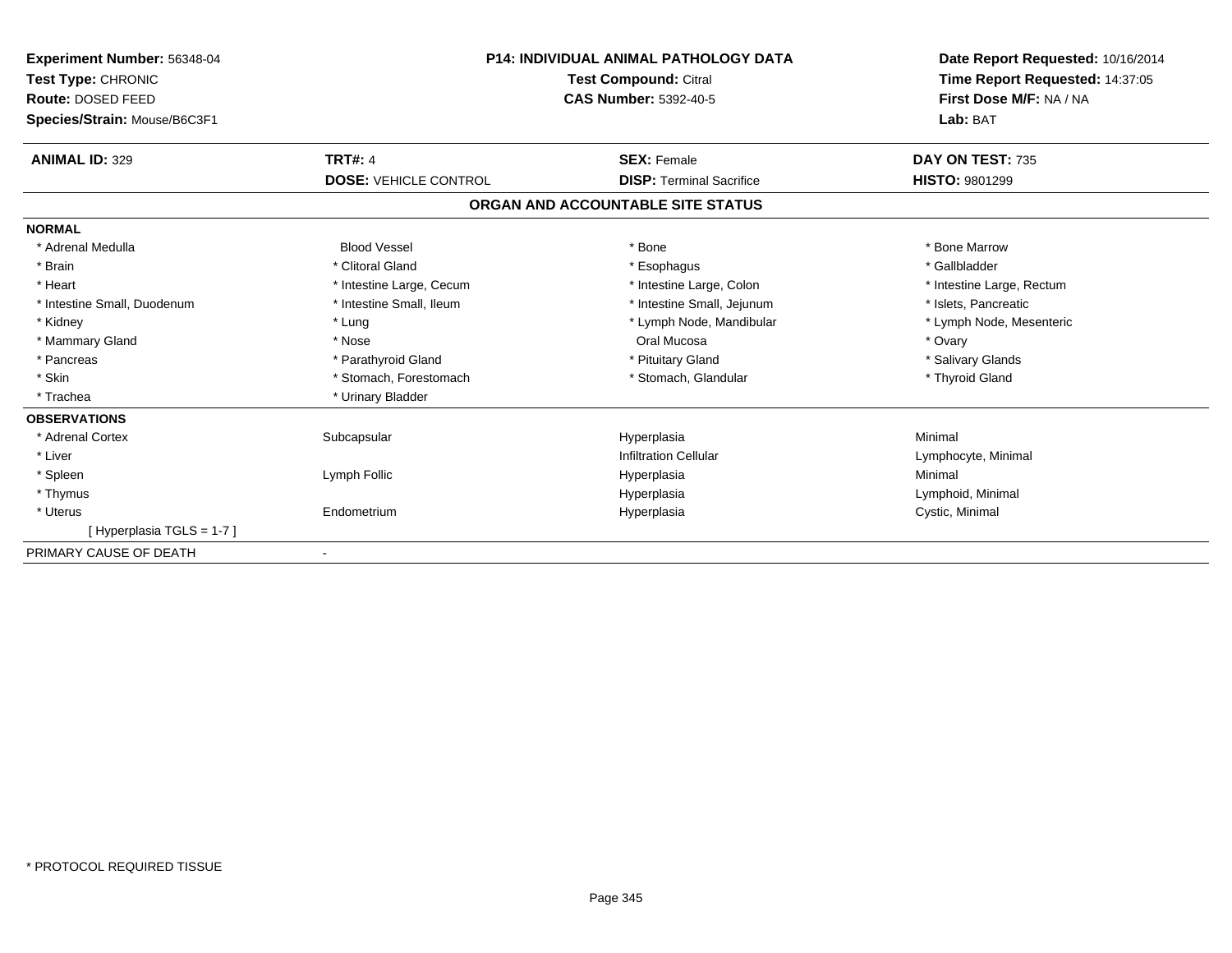| Experiment Number: 56348-04<br>Test Type: CHRONIC<br>Route: DOSED FEED<br>Species/Strain: Mouse/B6C3F1 |                              | <b>P14: INDIVIDUAL ANIMAL PATHOLOGY DATA</b><br>Test Compound: Citral<br><b>CAS Number: 5392-40-5</b> | Date Report Requested: 10/16/2014<br>Time Report Requested: 14:37:05<br>First Dose M/F: NA / NA<br>Lab: BAT |  |
|--------------------------------------------------------------------------------------------------------|------------------------------|-------------------------------------------------------------------------------------------------------|-------------------------------------------------------------------------------------------------------------|--|
| <b>ANIMAL ID: 331</b>                                                                                  | <b>TRT#: 4</b>               | <b>SEX: Female</b>                                                                                    | DAY ON TEST: 735                                                                                            |  |
|                                                                                                        | <b>DOSE: VEHICLE CONTROL</b> | <b>DISP: Terminal Sacrifice</b>                                                                       | <b>HISTO: 9801301</b>                                                                                       |  |
|                                                                                                        |                              | ORGAN AND ACCOUNTABLE SITE STATUS                                                                     |                                                                                                             |  |
| <b>NORMAL</b>                                                                                          |                              |                                                                                                       |                                                                                                             |  |
| * Adrenal Medulla                                                                                      | <b>Blood Vessel</b>          | * Bone                                                                                                | * Bone Marrow                                                                                               |  |
| * Brain                                                                                                | * Clitoral Gland             | * Esophagus                                                                                           | * Gallbladder                                                                                               |  |
| * Heart                                                                                                | * Intestine Large, Cecum     | * Intestine Large, Colon                                                                              | * Intestine Large, Rectum                                                                                   |  |
| * Intestine Small, Duodenum                                                                            | * Intestine Small, Ileum     | * Intestine Small, Jejunum                                                                            | * Islets, Pancreatic                                                                                        |  |
| * Lung                                                                                                 | * Lymph Node, Mandibular     | * Lymph Node, Mesenteric                                                                              | * Mammary Gland                                                                                             |  |
| * Nose                                                                                                 | Oral Mucosa                  | * Ovary                                                                                               | * Pancreas                                                                                                  |  |
| * Pituitary Gland                                                                                      | * Salivary Glands            | * Skin                                                                                                | * Spleen                                                                                                    |  |
| * Stomach, Forestomach                                                                                 | * Stomach, Glandular         | * Thyroid Gland                                                                                       | * Trachea                                                                                                   |  |
| * Urinary Bladder                                                                                      |                              |                                                                                                       |                                                                                                             |  |
| <b>MISSING</b>                                                                                         |                              |                                                                                                       |                                                                                                             |  |
| * Parathyroid Gland                                                                                    |                              |                                                                                                       |                                                                                                             |  |
| <b>OBSERVATIONS</b>                                                                                    |                              |                                                                                                       |                                                                                                             |  |
| * Adrenal Cortex                                                                                       | Subcapsular                  | Hyperplasia                                                                                           | Minimal                                                                                                     |  |
|                                                                                                        |                              | Hypertrophy                                                                                           | Focal, Minimal                                                                                              |  |
| * Kidney                                                                                               | <b>Renal Tubule</b>          | Mineralization                                                                                        | Minimal                                                                                                     |  |
|                                                                                                        |                              | Nephropathy                                                                                           | Minimal                                                                                                     |  |
| * Liver                                                                                                |                              | Infarct                                                                                               | Minimal                                                                                                     |  |
| * Thymus                                                                                               |                              | Atrophy                                                                                               | Mild                                                                                                        |  |
| * Uterus                                                                                               | Endometrium                  | Hyperplasia                                                                                           | Cystic, Minimal                                                                                             |  |
| PRIMARY CAUSE OF DEATH                                                                                 |                              |                                                                                                       |                                                                                                             |  |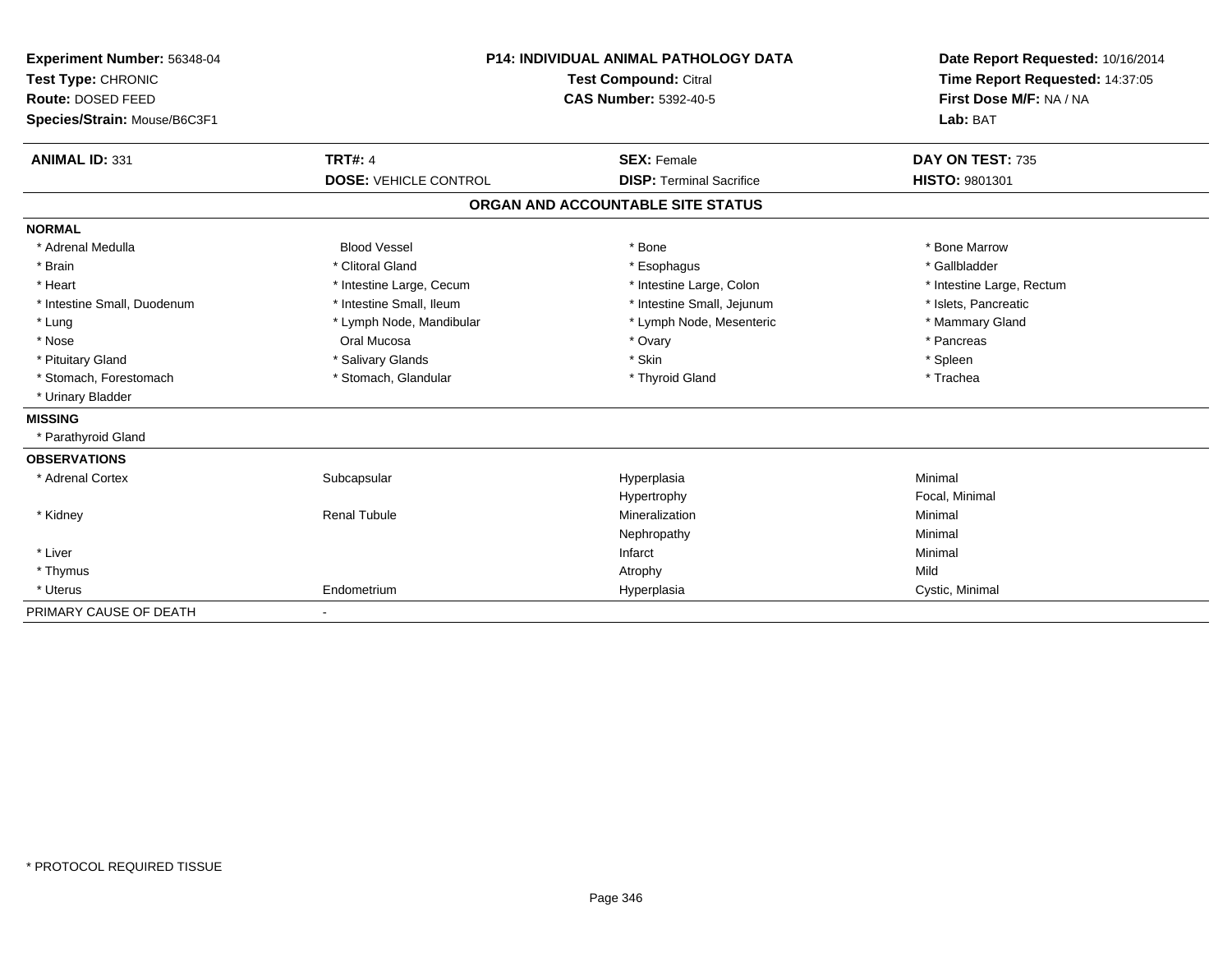| Experiment Number: 56348-04<br>Test Type: CHRONIC<br>Route: DOSED FEED<br>Species/Strain: Mouse/B6C3F1 | <b>P14: INDIVIDUAL ANIMAL PATHOLOGY DATA</b><br><b>Test Compound: Citral</b><br><b>CAS Number: 5392-40-5</b> |                                                  | Date Report Requested: 10/16/2014<br>Time Report Requested: 14:37:05<br>First Dose M/F: NA / NA<br>Lab: BAT |
|--------------------------------------------------------------------------------------------------------|--------------------------------------------------------------------------------------------------------------|--------------------------------------------------|-------------------------------------------------------------------------------------------------------------|
| <b>ANIMAL ID: 332</b>                                                                                  | <b>TRT#: 4</b><br><b>DOSE: VEHICLE CONTROL</b>                                                               | <b>SEX: Female</b><br><b>DISP: Natural Death</b> | DAY ON TEST: 680<br>HISTO: 9801302                                                                          |
|                                                                                                        |                                                                                                              | ORGAN AND ACCOUNTABLE SITE STATUS                |                                                                                                             |
|                                                                                                        |                                                                                                              |                                                  |                                                                                                             |
| <b>NORMAL</b>                                                                                          |                                                                                                              |                                                  |                                                                                                             |
| * Adrenal Medulla                                                                                      | * Bone                                                                                                       | * Bone Marrow                                    | * Clitoral Gland                                                                                            |
| * Esophagus                                                                                            | * Gallbladder                                                                                                | * Heart                                          | * Intestine Large, Cecum                                                                                    |
| * Intestine Large, Colon                                                                               | * Intestine Large, Rectum                                                                                    | * Intestine Small, Duodenum                      | * Intestine Small. Ileum                                                                                    |
| * Intestine Small, Jejunum                                                                             | * Islets, Pancreatic                                                                                         | * Kidney                                         | * Lymph Node, Mandibular                                                                                    |
| * Mammary Gland                                                                                        | * Nose                                                                                                       | Oral Mucosa                                      | * Ovary                                                                                                     |
| * Pancreas                                                                                             | * Pituitary Gland                                                                                            | * Salivary Glands                                | * Skin                                                                                                      |
| * Spleen                                                                                               | * Stomach, Forestomach                                                                                       | * Thyroid Gland                                  | * Trachea                                                                                                   |
| * Urinary Bladder                                                                                      |                                                                                                              |                                                  |                                                                                                             |
| <b>MISSING</b>                                                                                         |                                                                                                              |                                                  |                                                                                                             |
| * Brain                                                                                                | * Lymph Node, Mesenteric                                                                                     | * Parathyroid Gland                              |                                                                                                             |
| <b>OBSERVATIONS</b>                                                                                    |                                                                                                              |                                                  |                                                                                                             |
| * Adrenal Cortex                                                                                       | Subcapsular                                                                                                  | Hyperplasia                                      | Minimal                                                                                                     |
| <b>Blood Vessel</b>                                                                                    | Aorta                                                                                                        | Mineralization                                   | Marked                                                                                                      |
| * Liver                                                                                                | Centrilobular                                                                                                | Degeneration                                     | Moderate                                                                                                    |
|                                                                                                        |                                                                                                              | Hepatocellular Carcinoma                         |                                                                                                             |
| [Degeneration TGLS = 3-4+5]                                                                            |                                                                                                              |                                                  |                                                                                                             |
| [ Hepatocellular Carcinoma TGLS = 2-4 ]                                                                |                                                                                                              |                                                  |                                                                                                             |
| * Lung                                                                                                 |                                                                                                              | Mineralization                                   | Marked                                                                                                      |
| * Stomach, Glandular                                                                                   |                                                                                                              | Mineralization                                   | Moderate                                                                                                    |
|                                                                                                        |                                                                                                              | Ulcer                                            | Mild                                                                                                        |
| * Thymus                                                                                               |                                                                                                              | Atrophy                                          | Marked                                                                                                      |
| * Uterus                                                                                               |                                                                                                              | Thrombosis                                       | Moderate                                                                                                    |
| [Thrombosis TGLS = $1-7$ ]                                                                             |                                                                                                              |                                                  |                                                                                                             |
| PRIMARY CAUSE OF DEATH                                                                                 | - Liver Centrilobular Degeneration                                                                           |                                                  |                                                                                                             |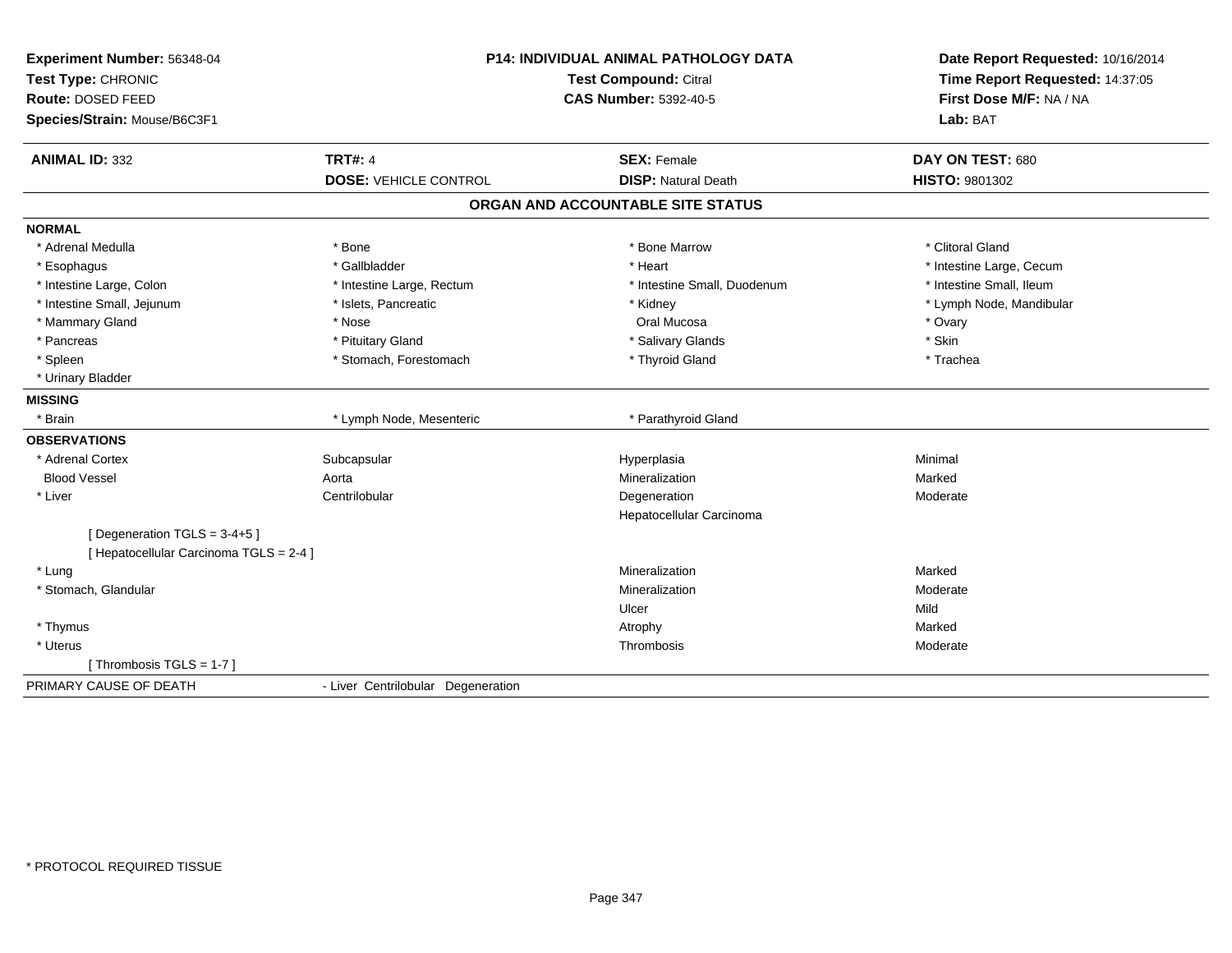| Experiment Number: 56348-04<br>Test Type: CHRONIC |                              | <b>P14: INDIVIDUAL ANIMAL PATHOLOGY DATA</b><br>Test Compound: Citral | Date Report Requested: 10/16/2014<br>Time Report Requested: 14:37:05 |
|---------------------------------------------------|------------------------------|-----------------------------------------------------------------------|----------------------------------------------------------------------|
| Route: DOSED FEED                                 | <b>CAS Number: 5392-40-5</b> |                                                                       | First Dose M/F: NA / NA                                              |
| Species/Strain: Mouse/B6C3F1                      |                              |                                                                       | Lab: BAT                                                             |
| <b>ANIMAL ID: 333</b>                             | <b>TRT#: 4</b>               | <b>SEX: Female</b>                                                    | DAY ON TEST: 733                                                     |
|                                                   | <b>DOSE: VEHICLE CONTROL</b> | <b>DISP: Terminal Sacrifice</b>                                       | <b>HISTO: 9801303</b>                                                |
|                                                   |                              | ORGAN AND ACCOUNTABLE SITE STATUS                                     |                                                                      |
| <b>NORMAL</b>                                     |                              |                                                                       |                                                                      |
| * Adrenal Medulla                                 | <b>Blood Vessel</b>          | * Bone                                                                | * Bone Marrow                                                        |
| * Brain                                           | * Clitoral Gland             | * Esophagus                                                           | * Gallbladder                                                        |
| * Heart                                           | * Intestine Large, Cecum     | * Intestine Large, Colon                                              | * Intestine Large, Rectum                                            |
| * Intestine Small, Duodenum                       | * Intestine Small, Ileum     | * Intestine Small, Jejunum                                            | * Islets, Pancreatic                                                 |
| * Liver                                           | * Lung                       | * Lymph Node, Mandibular                                              | * Lymph Node, Mesenteric                                             |
| * Mammary Gland                                   | * Nose                       | Oral Mucosa                                                           | * Ovary                                                              |
| * Pancreas                                        | * Parathyroid Gland          | * Pituitary Gland                                                     | * Salivary Glands                                                    |
| * Skin                                            | * Stomach, Forestomach       | * Stomach, Glandular                                                  | * Thyroid Gland                                                      |
| * Trachea                                         | * Urinary Bladder            |                                                                       |                                                                      |
| <b>OBSERVATIONS</b>                               |                              |                                                                       |                                                                      |
| * Adrenal Cortex                                  | Subcapsular                  | Hyperplasia                                                           | Minimal                                                              |
| * Kidney                                          | <b>Renal Tubule</b>          | Mineralization                                                        | Minimal                                                              |
| * Spleen                                          |                              | Hematopoietic Cell Proliferation                                      | Minimal                                                              |
|                                                   | Lymph Follic                 | Hyperplasia                                                           | Mild                                                                 |
| * Thymus                                          |                              | Hyperplasia                                                           | Lymphoid, Mild                                                       |
| * Uterus                                          | Endometrium                  | Hyperplasia                                                           | Cystic, Mild                                                         |
| [Hyperplasia TGLS = 1-7]                          |                              |                                                                       |                                                                      |
| PRIMARY CAUSE OF DEATH                            |                              |                                                                       |                                                                      |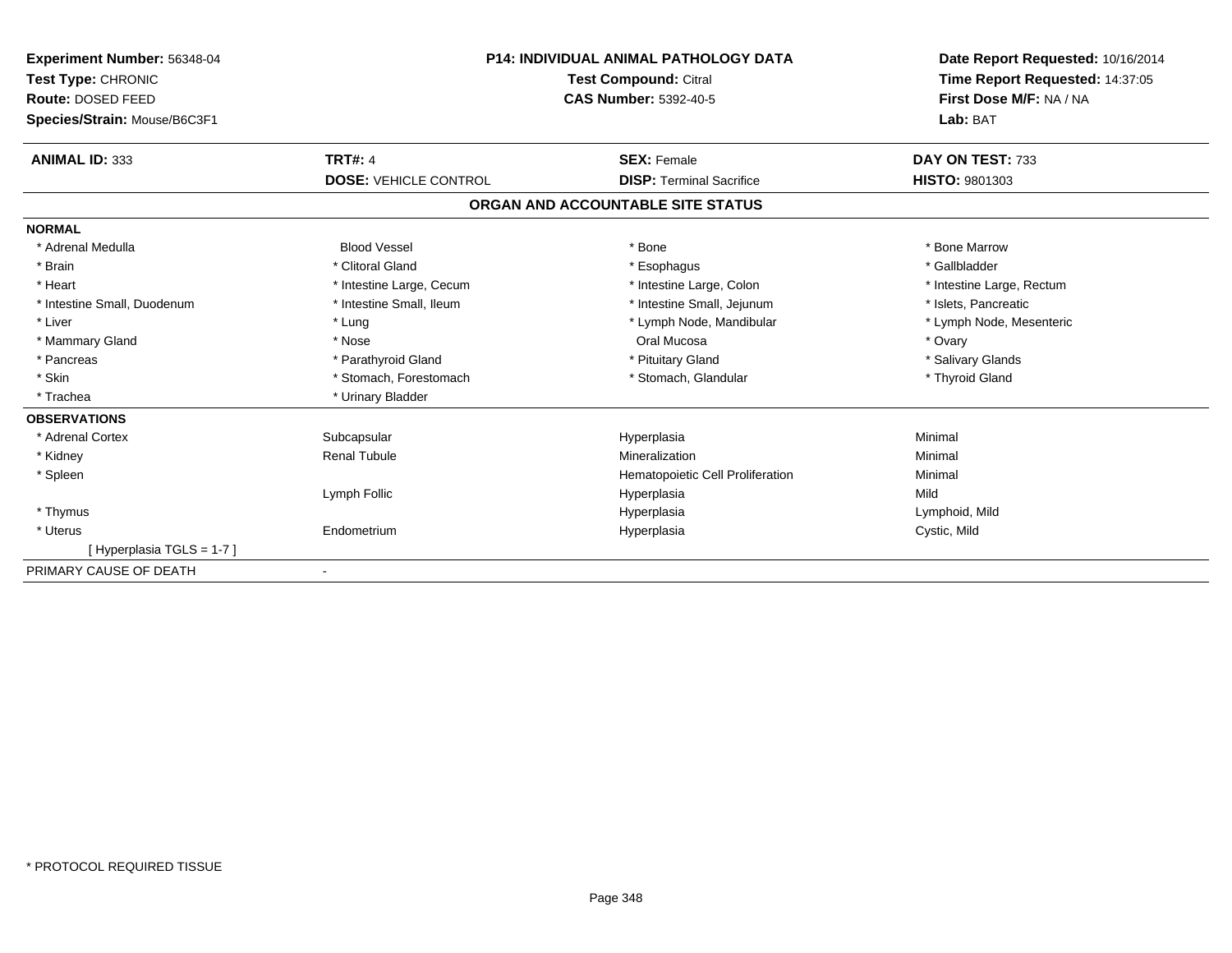| Experiment Number: 56348-04<br>Test Type: CHRONIC<br>Route: DOSED FEED<br>Species/Strain: Mouse/B6C3F1 |                              | <b>P14: INDIVIDUAL ANIMAL PATHOLOGY DATA</b><br>Test Compound: Citral<br><b>CAS Number: 5392-40-5</b> | Date Report Requested: 10/16/2014<br>Time Report Requested: 14:37:05<br>First Dose M/F: NA / NA<br>Lab: BAT |  |
|--------------------------------------------------------------------------------------------------------|------------------------------|-------------------------------------------------------------------------------------------------------|-------------------------------------------------------------------------------------------------------------|--|
| <b>ANIMAL ID: 334</b>                                                                                  | <b>TRT#: 4</b>               | <b>SEX: Female</b>                                                                                    | DAY ON TEST: 734                                                                                            |  |
|                                                                                                        | <b>DOSE: VEHICLE CONTROL</b> | <b>DISP: Terminal Sacrifice</b>                                                                       | <b>HISTO: 9801304</b>                                                                                       |  |
|                                                                                                        |                              | ORGAN AND ACCOUNTABLE SITE STATUS                                                                     |                                                                                                             |  |
| <b>NORMAL</b>                                                                                          |                              |                                                                                                       |                                                                                                             |  |
| * Adrenal Medulla                                                                                      | <b>Blood Vessel</b>          | * Bone                                                                                                | * Bone Marrow                                                                                               |  |
| * Brain                                                                                                | * Clitoral Gland             | * Esophagus                                                                                           | * Gallbladder                                                                                               |  |
| * Heart                                                                                                | * Intestine Large, Cecum     | * Intestine Large, Colon                                                                              | * Intestine Large, Rectum                                                                                   |  |
| * Intestine Small, Duodenum                                                                            | * Intestine Small, Ileum     | * Intestine Small, Jejunum                                                                            | * Islets, Pancreatic                                                                                        |  |
| * Kidney                                                                                               | * Lymph Node, Mandibular     | * Lymph Node, Mesenteric                                                                              | * Mammary Gland                                                                                             |  |
| * Nose                                                                                                 | * Pancreas                   | * Parathyroid Gland                                                                                   | * Pituitary Gland                                                                                           |  |
| * Salivary Glands                                                                                      | * Skin                       | * Stomach, Forestomach                                                                                | * Stomach, Glandular                                                                                        |  |
| * Thyroid Gland                                                                                        | * Trachea                    | * Urinary Bladder                                                                                     |                                                                                                             |  |
| <b>OBSERVATIONS</b>                                                                                    |                              |                                                                                                       |                                                                                                             |  |
| * Adrenal Cortex                                                                                       | Subcapsular                  | Hyperplasia                                                                                           | Minimal                                                                                                     |  |
| * Liver                                                                                                |                              | <b>Infiltration Cellular</b>                                                                          | Lymphocyte, Minimal                                                                                         |  |
| * Lung                                                                                                 |                              | Alveolar/Bronchiolar Carcinoma                                                                        |                                                                                                             |  |
| Oral Mucosa                                                                                            |                              | Inflammation                                                                                          | Chronic Active, Minimal                                                                                     |  |
| * Ovary                                                                                                |                              | Cyst                                                                                                  | Minimal                                                                                                     |  |
| * Spleen                                                                                               |                              | Hematopoietic Cell Proliferation                                                                      | Minimal                                                                                                     |  |
|                                                                                                        | Lymph Follic                 | Hyperplasia                                                                                           | Moderate                                                                                                    |  |
| * Thymus                                                                                               |                              | Hyperplasia                                                                                           | Lymphoid, Minimal                                                                                           |  |
| * Uterus                                                                                               | Endometrium                  | Hyperplasia                                                                                           | Cystic, Minimal                                                                                             |  |
| [Hyperplasia TGLS = 1-7]                                                                               |                              |                                                                                                       |                                                                                                             |  |
| PRIMARY CAUSE OF DEATH                                                                                 | $\blacksquare$               |                                                                                                       |                                                                                                             |  |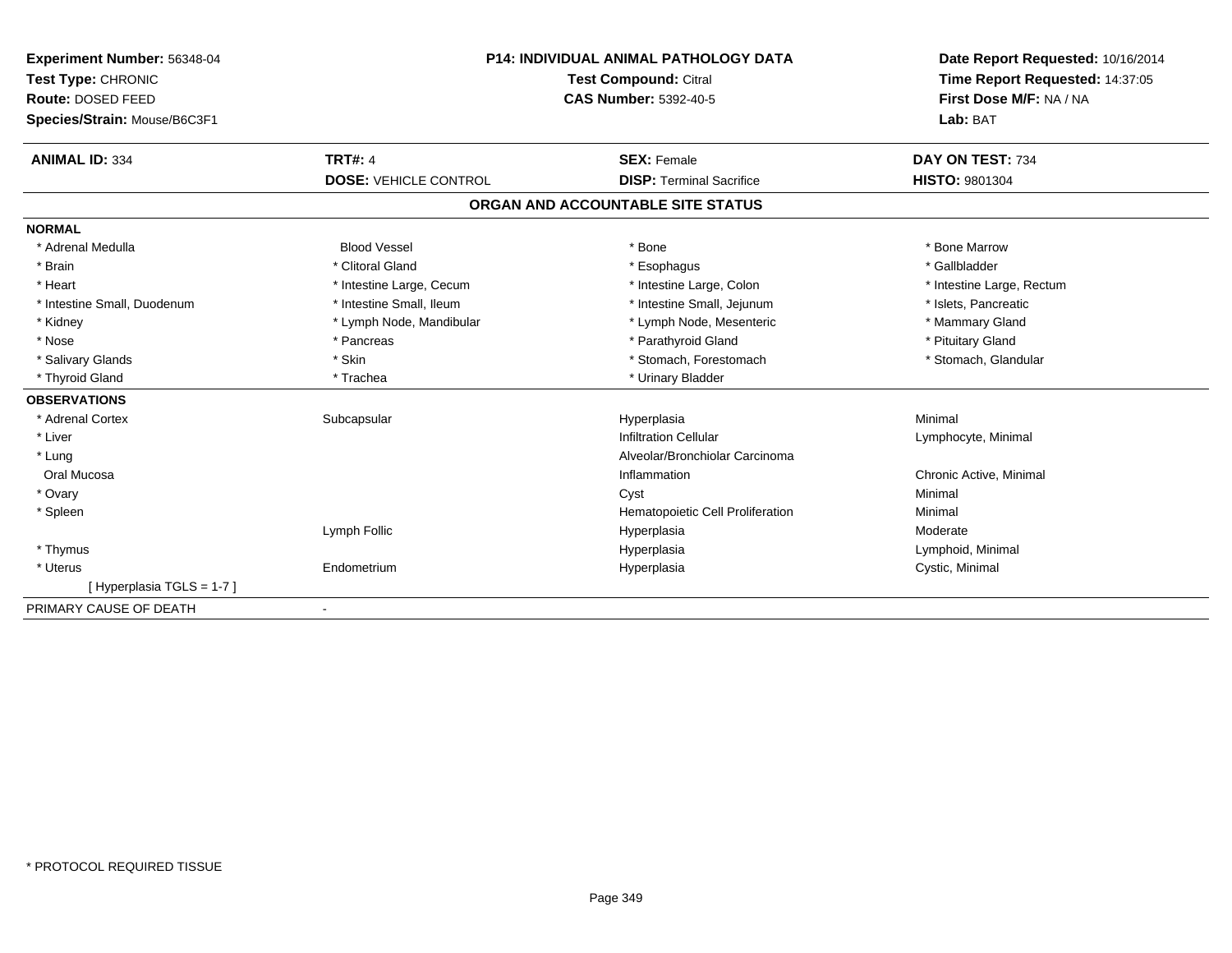| Experiment Number: 56348-04<br>Test Type: CHRONIC<br>Route: DOSED FEED<br>Species/Strain: Mouse/B6C3F1 | P14: INDIVIDUAL ANIMAL PATHOLOGY DATA<br>Test Compound: Citral<br><b>CAS Number: 5392-40-5</b> |                                   | Date Report Requested: 10/16/2014<br>Time Report Requested: 14:37:05<br>First Dose M/F: NA / NA<br>Lab: BAT |  |
|--------------------------------------------------------------------------------------------------------|------------------------------------------------------------------------------------------------|-----------------------------------|-------------------------------------------------------------------------------------------------------------|--|
|                                                                                                        |                                                                                                |                                   |                                                                                                             |  |
| <b>ANIMAL ID: 335</b>                                                                                  | <b>TRT#: 4</b>                                                                                 | <b>SEX: Female</b>                | DAY ON TEST: 734                                                                                            |  |
|                                                                                                        | <b>DOSE: VEHICLE CONTROL</b>                                                                   | <b>DISP: Terminal Sacrifice</b>   | <b>HISTO: 9801305</b>                                                                                       |  |
|                                                                                                        |                                                                                                | ORGAN AND ACCOUNTABLE SITE STATUS |                                                                                                             |  |
| <b>NORMAL</b>                                                                                          |                                                                                                |                                   |                                                                                                             |  |
| * Adrenal Medulla                                                                                      | <b>Blood Vessel</b>                                                                            | * Bone Marrow                     | * Brain                                                                                                     |  |
| * Clitoral Gland                                                                                       | * Gallbladder                                                                                  | * Heart                           | * Intestine Large, Cecum                                                                                    |  |
| * Intestine Large, Colon                                                                               | * Intestine Large, Rectum                                                                      | * Intestine Small, Duodenum       | * Intestine Small, Ileum                                                                                    |  |
| * Intestine Small, Jejunum                                                                             | * Islets, Pancreatic                                                                           | * Lung                            | * Lymph Node, Mandibular                                                                                    |  |
| * Lymph Node, Mesenteric                                                                               | * Mammary Gland                                                                                | * Nose                            | * Pancreas                                                                                                  |  |
| * Salivary Glands                                                                                      | * Skin                                                                                         | * Spleen                          | * Stomach, Forestomach                                                                                      |  |
| * Stomach, Glandular                                                                                   | * Thymus                                                                                       | * Thyroid Gland                   | * Trachea                                                                                                   |  |
| * Urinary Bladder                                                                                      |                                                                                                |                                   |                                                                                                             |  |
| <b>MISSING</b>                                                                                         |                                                                                                |                                   |                                                                                                             |  |
| * Parathyroid Gland                                                                                    |                                                                                                |                                   |                                                                                                             |  |
| <b>OBSERVATIONS</b>                                                                                    |                                                                                                |                                   |                                                                                                             |  |
| * Adrenal Cortex                                                                                       | Subcapsular                                                                                    | Hyperplasia                       | Minimal                                                                                                     |  |
| * Bone                                                                                                 |                                                                                                | Fibrosis                          | Minimal                                                                                                     |  |
| * Esophagus                                                                                            |                                                                                                | Hyperplasia                       | Basal Cell, Moderate                                                                                        |  |
| * Kidney                                                                                               |                                                                                                | Nephropathy                       | Minimal                                                                                                     |  |
| * Liver                                                                                                |                                                                                                | <b>Infiltration Cellular</b>      | Lymphocyte, Minimal                                                                                         |  |
|                                                                                                        |                                                                                                | Inflammation                      | Granulomatous, Minimal                                                                                      |  |
| Oral Mucosa                                                                                            |                                                                                                | Inflammation                      | Chronic Active, Mild                                                                                        |  |
|                                                                                                        |                                                                                                | Ulcer                             | Minimal                                                                                                     |  |
| * Ovary                                                                                                |                                                                                                | Cyst                              | Moderate                                                                                                    |  |
| * Pituitary Gland                                                                                      | Pars Distalis                                                                                  | Adenoma                           |                                                                                                             |  |
| [Adenoma TGLS = $2-6$ ]                                                                                |                                                                                                |                                   |                                                                                                             |  |
| * Uterus                                                                                               | Endometrium                                                                                    | Hyperplasia                       | Cystic, Minimal                                                                                             |  |
| [ Hyperplasia TGLS = 1-7 ]                                                                             |                                                                                                |                                   |                                                                                                             |  |
| PRIMARY CAUSE OF DEATH                                                                                 | $\mathbf{r}$                                                                                   |                                   |                                                                                                             |  |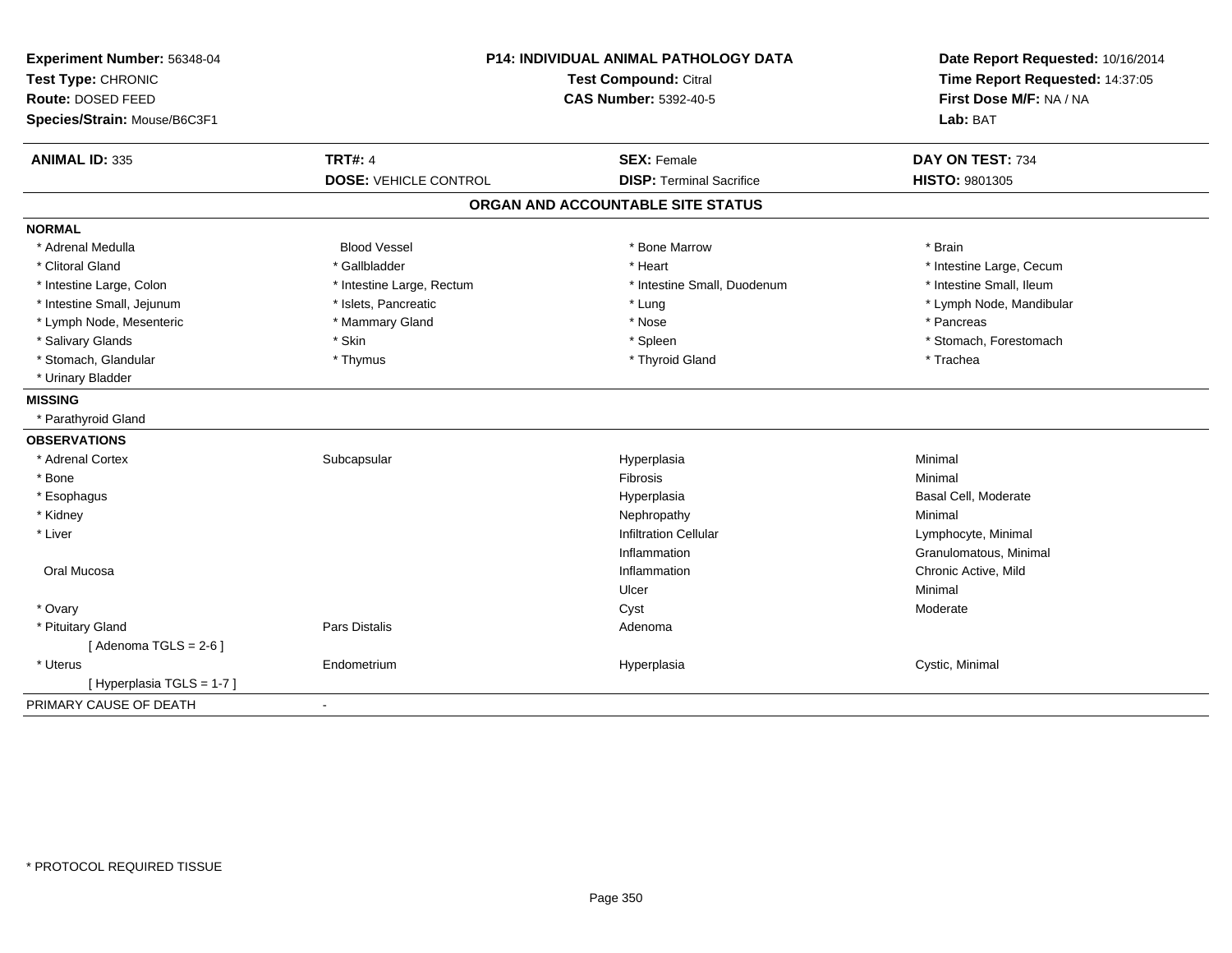| <b>Experiment Number: 56348-04</b><br>Test Type: CHRONIC<br>Route: DOSED FEED<br>Species/Strain: Mouse/B6C3F1 | <b>P14: INDIVIDUAL ANIMAL PATHOLOGY DATA</b><br><b>Test Compound: Citral</b><br><b>CAS Number: 5392-40-5</b> |                                   | Date Report Requested: 10/16/2014<br>Time Report Requested: 14:37:05<br>First Dose M/F: NA / NA<br>Lab: BAT |
|---------------------------------------------------------------------------------------------------------------|--------------------------------------------------------------------------------------------------------------|-----------------------------------|-------------------------------------------------------------------------------------------------------------|
| <b>ANIMAL ID: 336</b>                                                                                         | <b>TRT#: 4</b>                                                                                               | <b>SEX: Female</b>                | DAY ON TEST: 735                                                                                            |
|                                                                                                               | <b>DOSE: VEHICLE CONTROL</b>                                                                                 | <b>DISP: Terminal Sacrifice</b>   | <b>HISTO: 9801306</b>                                                                                       |
|                                                                                                               |                                                                                                              | ORGAN AND ACCOUNTABLE SITE STATUS |                                                                                                             |
| <b>NORMAL</b>                                                                                                 |                                                                                                              |                                   |                                                                                                             |
| * Adrenal Medulla                                                                                             | <b>Blood Vessel</b>                                                                                          | * Bone                            | * Bone Marrow                                                                                               |
| * Brain                                                                                                       | * Clitoral Gland                                                                                             | * Esophagus                       | * Gallbladder                                                                                               |
| * Heart                                                                                                       | * Intestine Large, Cecum                                                                                     | * Intestine Large, Colon          | * Intestine Large, Rectum                                                                                   |
| * Intestine Small, Duodenum                                                                                   | * Intestine Small, Ileum                                                                                     | * Intestine Small, Jejunum        | * Islets, Pancreatic                                                                                        |
| * Kidney                                                                                                      | * Lymph Node, Mandibular                                                                                     | * Lymph Node, Mesenteric          | * Mammary Gland                                                                                             |
| * Nose                                                                                                        | * Ovary                                                                                                      | * Pancreas                        | * Parathyroid Gland                                                                                         |
| * Pituitary Gland                                                                                             | * Salivary Glands                                                                                            | * Skin                            | * Spleen                                                                                                    |
| * Stomach, Forestomach                                                                                        | * Stomach, Glandular                                                                                         | * Thymus                          | * Thyroid Gland                                                                                             |
| * Trachea                                                                                                     | * Urinary Bladder                                                                                            |                                   |                                                                                                             |
| <b>OBSERVATIONS</b>                                                                                           |                                                                                                              |                                   |                                                                                                             |
| * Adrenal Cortex                                                                                              | Subcapsular                                                                                                  | Hyperplasia                       | Minimal                                                                                                     |
| * Liver                                                                                                       |                                                                                                              | <b>Necrosis</b>                   | Focal, Mild                                                                                                 |
| * Lung                                                                                                        |                                                                                                              | Alveolar/Bronchiolar Carcinoma    |                                                                                                             |
| Oral Mucosa                                                                                                   |                                                                                                              | Inflammation                      | Chronic Active, Minimal                                                                                     |
| * Uterus                                                                                                      | Endometrium                                                                                                  | Hyperplasia                       | Cystic, Minimal                                                                                             |
| [Hyperplasia TGLS = 1-7]                                                                                      |                                                                                                              |                                   |                                                                                                             |
| PRIMARY CAUSE OF DEATH                                                                                        |                                                                                                              |                                   |                                                                                                             |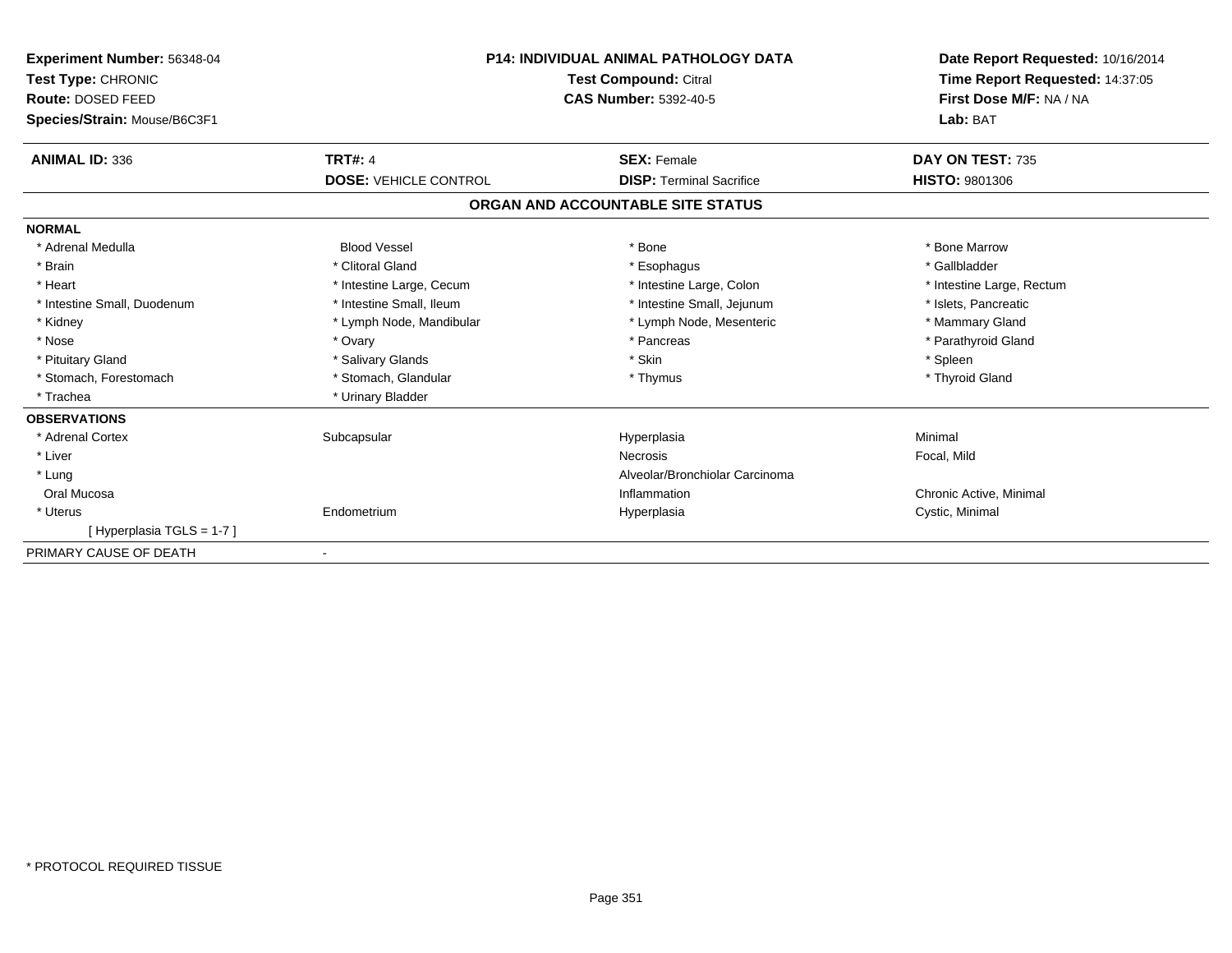| Experiment Number: 56348-04  | <b>P14: INDIVIDUAL ANIMAL PATHOLOGY DATA</b><br>Test Compound: Citral |                                   | Date Report Requested: 10/16/2014 |  |
|------------------------------|-----------------------------------------------------------------------|-----------------------------------|-----------------------------------|--|
| Test Type: CHRONIC           |                                                                       |                                   | Time Report Requested: 14:37:05   |  |
| Route: DOSED FEED            |                                                                       | <b>CAS Number: 5392-40-5</b>      |                                   |  |
| Species/Strain: Mouse/B6C3F1 |                                                                       |                                   | Lab: BAT                          |  |
| <b>ANIMAL ID: 337</b>        | <b>TRT#: 4</b>                                                        | <b>SEX: Female</b>                | DAY ON TEST: 735                  |  |
|                              | <b>DOSE: VEHICLE CONTROL</b>                                          | <b>DISP: Terminal Sacrifice</b>   | <b>HISTO: 9801307</b>             |  |
|                              |                                                                       | ORGAN AND ACCOUNTABLE SITE STATUS |                                   |  |
| <b>NORMAL</b>                |                                                                       |                                   |                                   |  |
| * Adrenal Medulla            | <b>Blood Vessel</b>                                                   | * Bone                            | * Bone Marrow                     |  |
| * Brain                      | * Clitoral Gland                                                      | * Esophagus                       | * Gallbladder                     |  |
| * Heart                      | * Intestine Large, Cecum                                              | * Intestine Large, Colon          | * Intestine Large, Rectum         |  |
| * Intestine Small, Duodenum  | * Intestine Small, Ileum                                              | * Intestine Small, Jejunum        | * Islets, Pancreatic              |  |
| * Kidney                     | * Lung                                                                | * Lymph Node, Mandibular          | * Lymph Node, Mesenteric          |  |
| * Mammary Gland              | * Nose                                                                | * Pancreas                        | * Parathyroid Gland               |  |
| * Pituitary Gland            | * Salivary Glands                                                     | * Skin                            | * Spleen                          |  |
| * Stomach, Forestomach       | * Stomach, Glandular                                                  | * Thyroid Gland                   | * Trachea                         |  |
| * Urinary Bladder            |                                                                       |                                   |                                   |  |
| <b>OBSERVATIONS</b>          |                                                                       |                                   |                                   |  |
| * Adrenal Cortex             | Subcapsular                                                           | Hyperplasia                       | Minimal                           |  |
| * Liver                      |                                                                       | <b>Infiltration Cellular</b>      | Lymphocyte, Minimal               |  |
| Oral Mucosa                  |                                                                       | Inflammation                      | Chronic Active, Minimal           |  |
|                              |                                                                       | Ulcer                             | Minimal                           |  |
| * Ovary                      |                                                                       | Cyst                              | Minimal                           |  |
| * Thymus                     |                                                                       | Atrophy                           | Mild                              |  |
| * Uterus                     | Endometrium                                                           | Hyperplasia                       | Cystic, Minimal                   |  |
| [Hyperplasia TGLS = 1-7]     |                                                                       |                                   |                                   |  |
| PRIMARY CAUSE OF DEATH       |                                                                       |                                   |                                   |  |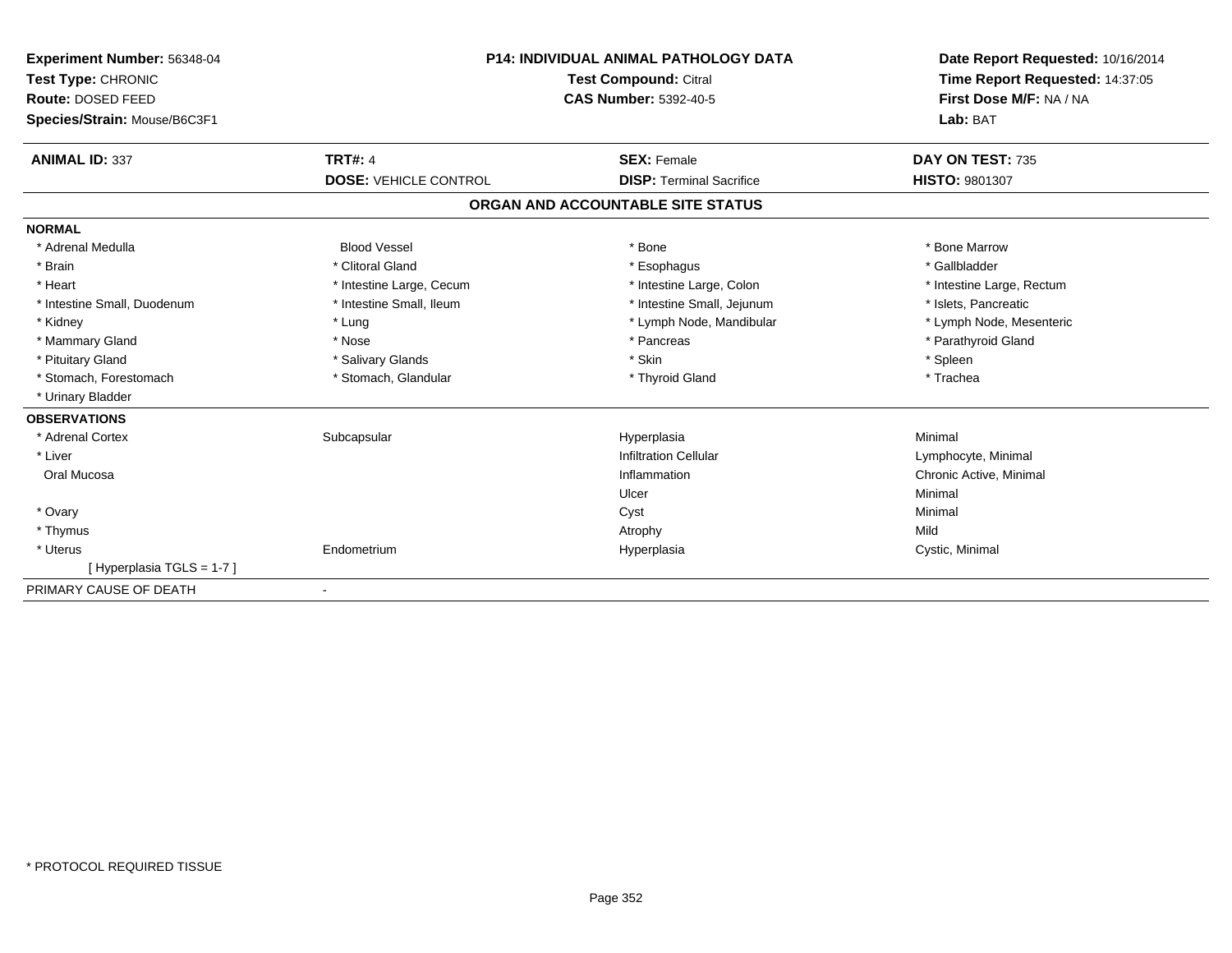| Experiment Number: 56348-04  | <b>P14: INDIVIDUAL ANIMAL PATHOLOGY DATA</b><br><b>Test Compound: Citral</b> |                                   | Date Report Requested: 10/16/2014 |  |
|------------------------------|------------------------------------------------------------------------------|-----------------------------------|-----------------------------------|--|
| Test Type: CHRONIC           |                                                                              |                                   | Time Report Requested: 14:37:05   |  |
| Route: DOSED FEED            |                                                                              | <b>CAS Number: 5392-40-5</b>      | First Dose M/F: NA / NA           |  |
| Species/Strain: Mouse/B6C3F1 |                                                                              |                                   | Lab: BAT                          |  |
| <b>ANIMAL ID: 338</b>        | <b>TRT#: 4</b>                                                               | <b>SEX: Female</b>                | DAY ON TEST: 733                  |  |
|                              | <b>DOSE: VEHICLE CONTROL</b>                                                 | <b>DISP: Terminal Sacrifice</b>   | <b>HISTO: 9801308</b>             |  |
|                              |                                                                              | ORGAN AND ACCOUNTABLE SITE STATUS |                                   |  |
| <b>NORMAL</b>                |                                                                              |                                   |                                   |  |
| * Adrenal Medulla            | <b>Blood Vessel</b>                                                          | * Bone                            | * Bone Marrow                     |  |
| * Brain                      | * Clitoral Gland                                                             | * Esophagus                       | * Gallbladder                     |  |
| * Heart                      | * Intestine Large, Cecum                                                     | * Intestine Large, Colon          | * Intestine Large, Rectum         |  |
| * Intestine Small, Duodenum  | * Intestine Small, Ileum                                                     | * Intestine Small, Jejunum        | * Islets, Pancreatic              |  |
| * Kidney                     | * Lung                                                                       | * Lymph Node, Mandibular          | * Lymph Node, Mesenteric          |  |
| * Mammary Gland              | * Nose                                                                       | Oral Mucosa                       | * Pancreas                        |  |
| * Parathyroid Gland          | * Salivary Glands                                                            | * Skin                            | * Spleen                          |  |
| * Stomach, Forestomach       | * Stomach, Glandular                                                         | * Thyroid Gland                   | * Trachea                         |  |
| * Urinary Bladder            |                                                                              |                                   |                                   |  |
| <b>MISSING</b>               |                                                                              |                                   |                                   |  |
| * Pituitary Gland            |                                                                              |                                   |                                   |  |
| <b>OBSERVATIONS</b>          |                                                                              |                                   |                                   |  |
| * Adrenal Cortex             | Subcapsular                                                                  | Hyperplasia                       | Minimal                           |  |
| * Liver                      |                                                                              | Vacuolization Cytoplasmic         | Focal, Minimal                    |  |
| Mesentery                    | Fat                                                                          | Necrosis                          | Mild                              |  |
| [ Necrosis $TGLS = 2-9$ ]    |                                                                              |                                   |                                   |  |
| * Ovary                      |                                                                              | Cyst                              | Minimal                           |  |
| * Thymus                     |                                                                              | Atrophy                           | Mild                              |  |
| * Uterus                     | Endometrium                                                                  | Hyperplasia                       | Cystic, Minimal                   |  |
| [ Hyperplasia TGLS = 1-7 ]   |                                                                              |                                   |                                   |  |
| PRIMARY CAUSE OF DEATH       |                                                                              |                                   |                                   |  |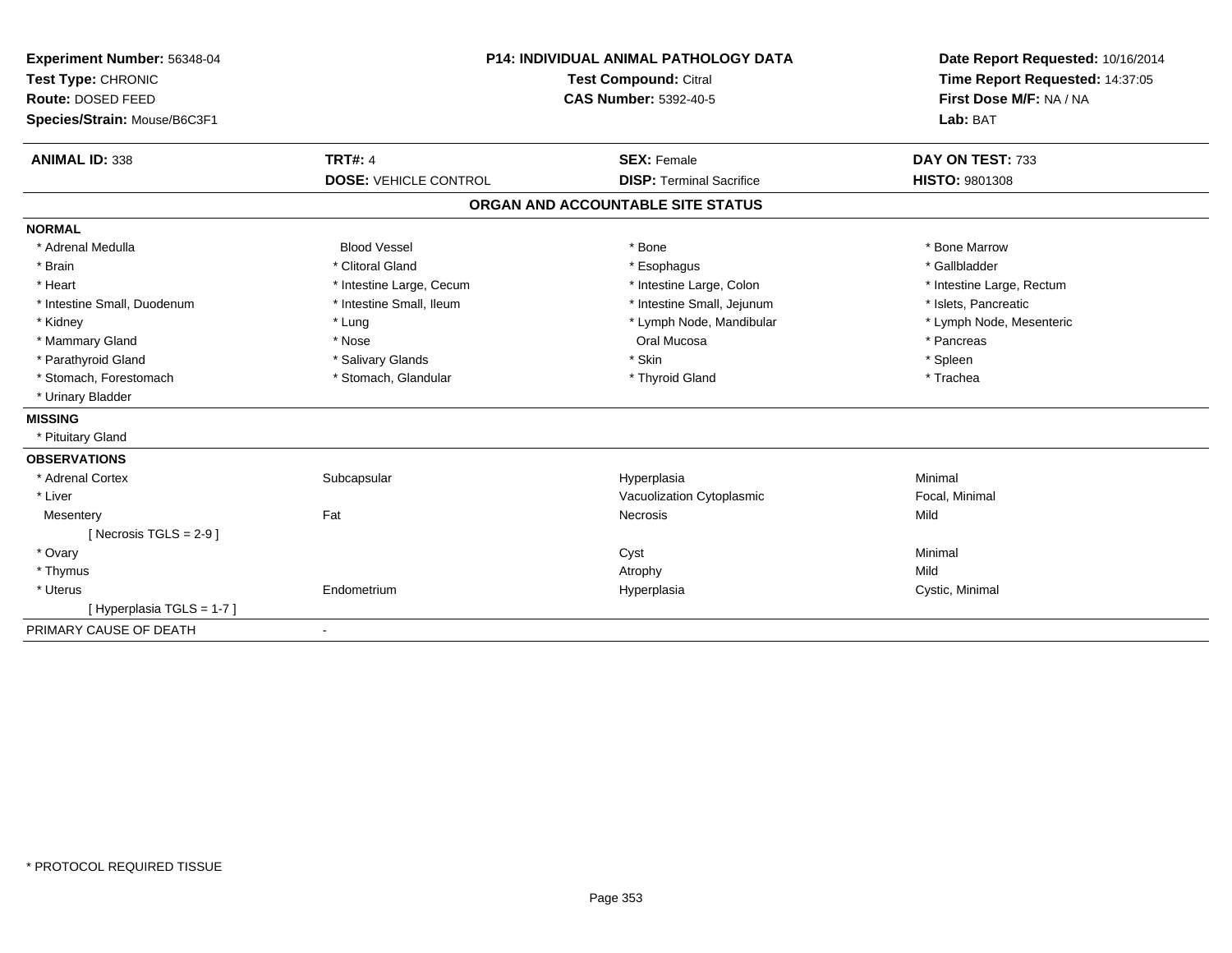| Experiment Number: 56348-04<br><b>Test Type: CHRONIC</b><br>Route: DOSED FEED<br>Species/Strain: Mouse/B6C3F1 | <b>P14: INDIVIDUAL ANIMAL PATHOLOGY DATA</b><br>Test Compound: Citral<br><b>CAS Number: 5392-40-5</b> |                                   | Date Report Requested: 10/16/2014<br>Time Report Requested: 14:37:05<br>First Dose M/F: NA / NA<br>Lab: BAT |
|---------------------------------------------------------------------------------------------------------------|-------------------------------------------------------------------------------------------------------|-----------------------------------|-------------------------------------------------------------------------------------------------------------|
| <b>ANIMAL ID: 339</b>                                                                                         | <b>TRT#: 4</b>                                                                                        | <b>SEX: Female</b>                | DAY ON TEST: 735                                                                                            |
|                                                                                                               | <b>DOSE: VEHICLE CONTROL</b>                                                                          | <b>DISP: Terminal Sacrifice</b>   | <b>HISTO: 9801309</b>                                                                                       |
|                                                                                                               |                                                                                                       | ORGAN AND ACCOUNTABLE SITE STATUS |                                                                                                             |
| <b>NORMAL</b>                                                                                                 |                                                                                                       |                                   |                                                                                                             |
| * Adrenal Medulla                                                                                             | <b>Blood Vessel</b>                                                                                   | * Bone                            | * Bone Marrow                                                                                               |
| * Brain                                                                                                       | * Clitoral Gland                                                                                      | * Esophagus                       | * Gallbladder                                                                                               |
| * Heart                                                                                                       | * Intestine Large, Cecum                                                                              | * Intestine Large, Colon          | * Intestine Large, Rectum                                                                                   |
| * Intestine Small, Duodenum                                                                                   | * Intestine Small, Ileum                                                                              | * Intestine Small, Jejunum        | * Islets, Pancreatic                                                                                        |
| * Kidney                                                                                                      | * Liver                                                                                               | * Lung                            | * Lymph Node, Mandibular                                                                                    |
| * Lymph Node, Mesenteric                                                                                      | * Mammary Gland                                                                                       | * Nose                            | Oral Mucosa                                                                                                 |
| * Ovary                                                                                                       | * Pancreas                                                                                            | * Parathyroid Gland               | * Pituitary Gland                                                                                           |
| * Salivary Glands                                                                                             | * Skin                                                                                                | * Spleen                          | * Stomach, Glandular                                                                                        |
| * Thyroid Gland                                                                                               | * Trachea                                                                                             | * Urinary Bladder                 |                                                                                                             |
| <b>OBSERVATIONS</b>                                                                                           |                                                                                                       |                                   |                                                                                                             |
| * Adrenal Cortex                                                                                              | Subcapsular                                                                                           | Hyperplasia                       | Minimal                                                                                                     |
| * Stomach, Forestomach                                                                                        | Epithelium                                                                                            | Hyperplasia                       | Focal, Moderate                                                                                             |
| [Hyperplasia TGLS = $1-9$ ]                                                                                   |                                                                                                       |                                   |                                                                                                             |
| * Thymus                                                                                                      |                                                                                                       | Atrophy                           | Moderate                                                                                                    |
| * Uterus                                                                                                      | Endometrium                                                                                           | Hyperplasia                       | Cystic, Mild                                                                                                |
| PRIMARY CAUSE OF DEATH                                                                                        |                                                                                                       |                                   |                                                                                                             |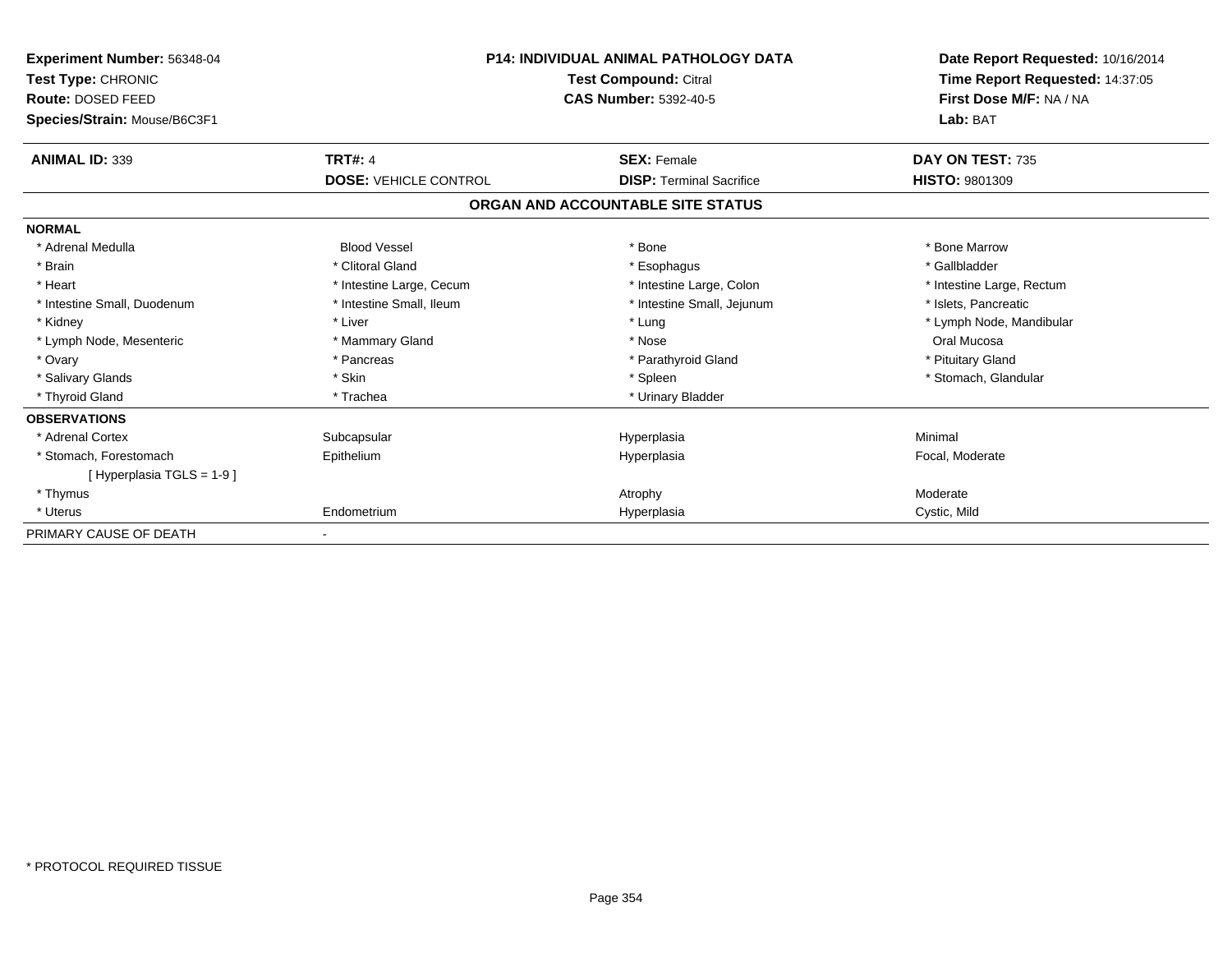| Experiment Number: 56348-04  | <b>P14: INDIVIDUAL ANIMAL PATHOLOGY DATA</b><br><b>Test Compound: Citral</b> |                                   | Date Report Requested: 10/16/2014<br>Time Report Requested: 14:37:05 |
|------------------------------|------------------------------------------------------------------------------|-----------------------------------|----------------------------------------------------------------------|
| Test Type: CHRONIC           |                                                                              |                                   |                                                                      |
| Route: DOSED FEED            |                                                                              | <b>CAS Number: 5392-40-5</b>      |                                                                      |
| Species/Strain: Mouse/B6C3F1 |                                                                              |                                   | Lab: BAT                                                             |
| <b>ANIMAL ID: 340</b>        | <b>TRT#: 4</b>                                                               | <b>SEX: Female</b>                | DAY ON TEST: 733                                                     |
|                              | <b>DOSE: VEHICLE CONTROL</b>                                                 | <b>DISP: Terminal Sacrifice</b>   | <b>HISTO: 9801310</b>                                                |
|                              |                                                                              | ORGAN AND ACCOUNTABLE SITE STATUS |                                                                      |
| <b>NORMAL</b>                |                                                                              |                                   |                                                                      |
| * Adrenal Medulla            | <b>Blood Vessel</b>                                                          | * Bone                            | * Bone Marrow                                                        |
| * Brain                      | * Clitoral Gland                                                             | * Esophagus                       | * Gallbladder                                                        |
| * Heart                      | * Intestine Large, Cecum                                                     | * Intestine Large, Colon          | * Intestine Large, Rectum                                            |
| * Intestine Small, Duodenum  | * Intestine Small, Ileum                                                     | * Intestine Small, Jejunum        | * Islets, Pancreatic                                                 |
| * Kidney                     | * Lung                                                                       | * Lymph Node, Mandibular          | * Lymph Node, Mesenteric                                             |
| * Nose                       | Oral Mucosa                                                                  | * Pancreas                        | * Parathyroid Gland                                                  |
| * Pituitary Gland            | * Salivary Glands                                                            | * Skin                            | * Stomach, Forestomach                                               |
| * Stomach, Glandular         | * Trachea                                                                    | * Urinary Bladder                 |                                                                      |
| <b>OBSERVATIONS</b>          |                                                                              |                                   |                                                                      |
| * Adrenal Cortex             | Subcapsular                                                                  | Hyperplasia                       | Minimal                                                              |
| * Liver                      |                                                                              | Inflammation                      | Granulomatous, Minimal                                               |
| * Mammary Gland              |                                                                              | Hyperplasia                       | Mild                                                                 |
| * Ovary                      |                                                                              | Cyst                              | Mild                                                                 |
| * Spleen                     | Lymph Follic                                                                 | Hyperplasia                       | Minimal                                                              |
| * Thymus                     |                                                                              | Atrophy                           | Mild                                                                 |
| * Thyroid Gland              |                                                                              | Inflammation                      | Chronic, Focal, Minimal                                              |
| * Uterus                     | Endometrium                                                                  | Hyperplasia                       | Cystic, Mild                                                         |
| PRIMARY CAUSE OF DEATH       |                                                                              |                                   |                                                                      |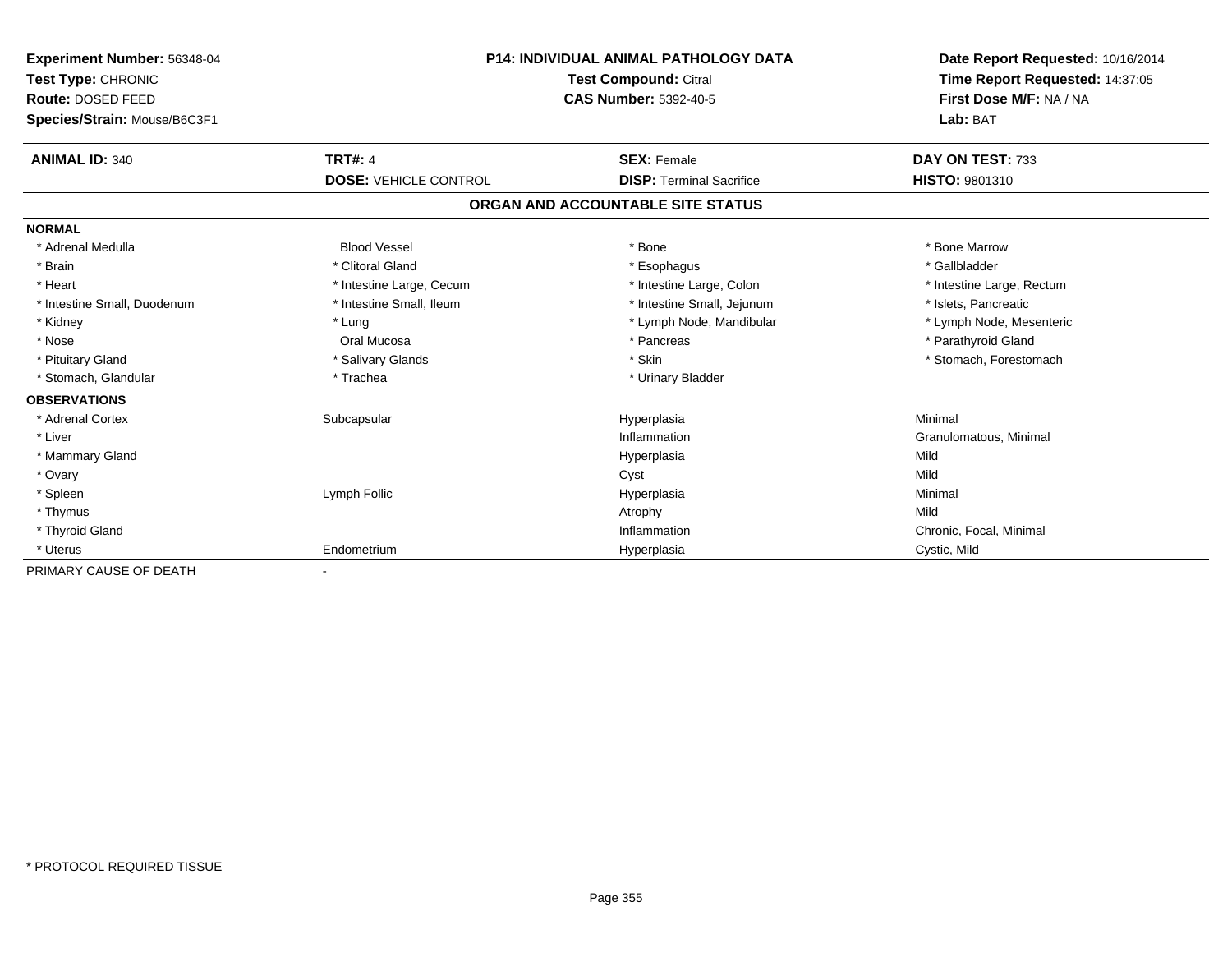| <b>Experiment Number: 56348-04</b>    | <b>P14: INDIVIDUAL ANIMAL PATHOLOGY DATA</b><br><b>Test Compound: Citral</b><br><b>CAS Number: 5392-40-5</b> |                                   | Date Report Requested: 10/16/2014                          |  |
|---------------------------------------|--------------------------------------------------------------------------------------------------------------|-----------------------------------|------------------------------------------------------------|--|
| Test Type: CHRONIC                    |                                                                                                              |                                   | Time Report Requested: 14:37:05<br>First Dose M/F: NA / NA |  |
| Route: DOSED FEED                     |                                                                                                              |                                   |                                                            |  |
| Species/Strain: Mouse/B6C3F1          |                                                                                                              |                                   | Lab: BAT                                                   |  |
| <b>ANIMAL ID: 341</b>                 | <b>TRT#: 4</b>                                                                                               | <b>SEX: Female</b>                | DAY ON TEST: 733                                           |  |
|                                       | <b>DOSE: VEHICLE CONTROL</b>                                                                                 | <b>DISP: Terminal Sacrifice</b>   | <b>HISTO: 9801311</b>                                      |  |
|                                       |                                                                                                              | ORGAN AND ACCOUNTABLE SITE STATUS |                                                            |  |
| <b>NORMAL</b>                         |                                                                                                              |                                   |                                                            |  |
| * Adrenal Medulla                     | <b>Blood Vessel</b>                                                                                          | * Bone                            | * Bone Marrow                                              |  |
| * Brain                               | * Clitoral Gland                                                                                             | * Esophagus                       | * Gallbladder                                              |  |
| * Heart                               | * Intestine Large, Cecum                                                                                     | * Intestine Large, Colon          | * Intestine Large, Rectum                                  |  |
| * Intestine Small, Duodenum           | * Intestine Small. Ileum                                                                                     | * Intestine Small, Jejunum        | * Islets. Pancreatic                                       |  |
| * Kidney                              | * Lung                                                                                                       | * Lymph Node, Mandibular          | * Lymph Node, Mesenteric                                   |  |
| * Mammary Gland                       | * Nose                                                                                                       | Oral Mucosa                       | * Ovary                                                    |  |
| * Pancreas                            | * Parathyroid Gland                                                                                          | * Pituitary Gland                 | * Salivary Glands                                          |  |
| * Skin                                | * Stomach, Forestomach                                                                                       | * Stomach, Glandular              | * Thyroid Gland                                            |  |
| * Trachea                             | * Urinary Bladder                                                                                            |                                   |                                                            |  |
| <b>OBSERVATIONS</b>                   |                                                                                                              |                                   |                                                            |  |
| * Adrenal Cortex                      | Subcapsular                                                                                                  | Hyperplasia                       | Minimal                                                    |  |
| * Liver                               |                                                                                                              | Hepatocellular Adenoma            |                                                            |  |
| [ Hepatocellular Adenoma TGLS = 1-9 ] |                                                                                                              |                                   |                                                            |  |
| * Spleen                              |                                                                                                              | Hematopoietic Cell Proliferation  | Minimal                                                    |  |
|                                       | Lymph Follic                                                                                                 | Hyperplasia                       | Minimal                                                    |  |
| * Thymus                              |                                                                                                              | Atrophy                           | Mild                                                       |  |
| * Uterus                              | Endometrium                                                                                                  | Hyperplasia                       | Cystic, Minimal                                            |  |
| PRIMARY CAUSE OF DEATH                |                                                                                                              |                                   |                                                            |  |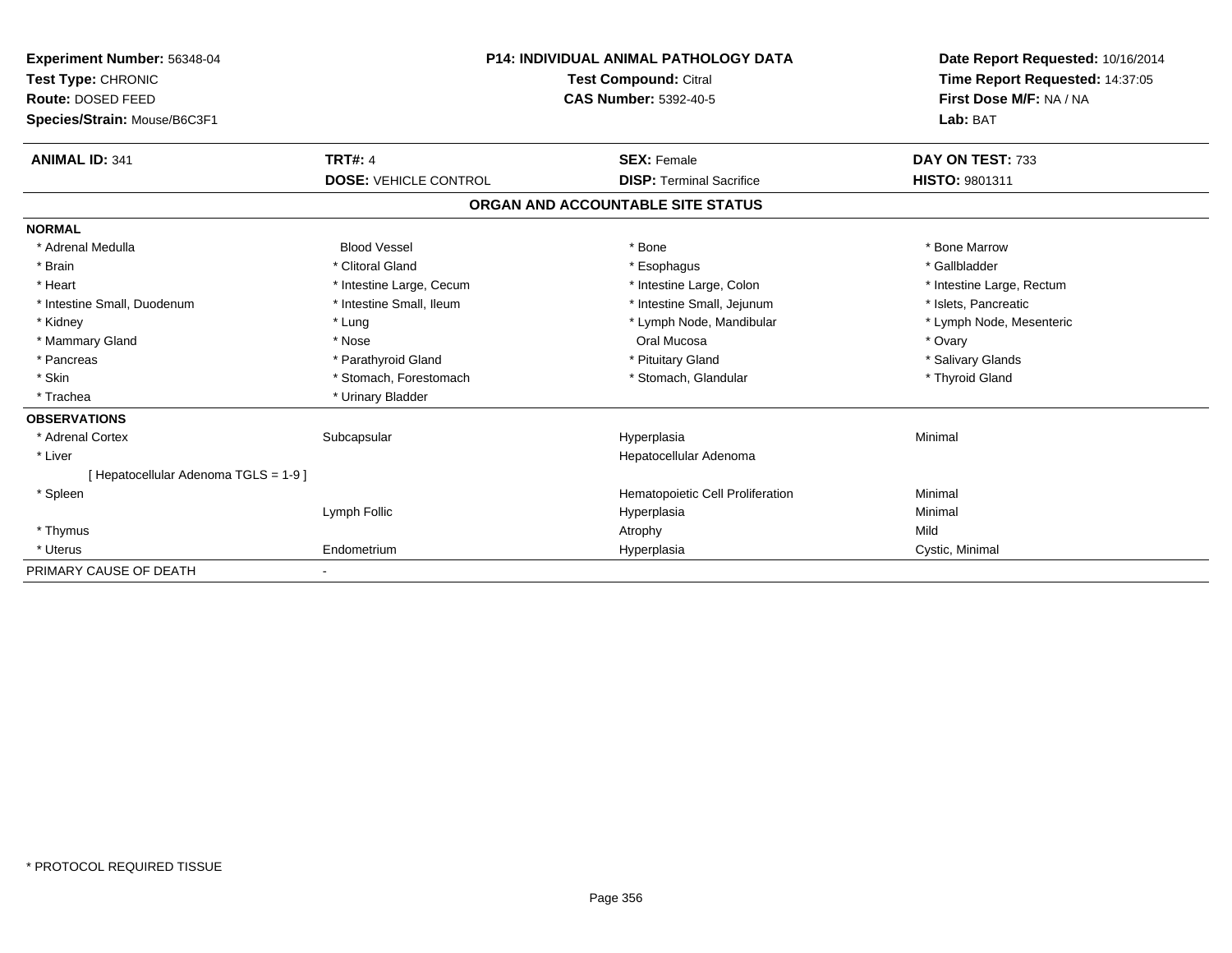| Experiment Number: 56348-04<br>Test Type: CHRONIC<br>Route: DOSED FEED |                                   | P14: INDIVIDUAL ANIMAL PATHOLOGY DATA<br>Test Compound: Citral<br><b>CAS Number: 5392-40-5</b> |                                     |  |
|------------------------------------------------------------------------|-----------------------------------|------------------------------------------------------------------------------------------------|-------------------------------------|--|
| Species/Strain: Mouse/B6C3F1                                           |                                   |                                                                                                | First Dose M/F: NA / NA<br>Lab: BAT |  |
| <b>ANIMAL ID: 342</b>                                                  | <b>TRT#: 4</b>                    | <b>SEX: Female</b>                                                                             | DAY ON TEST: 441                    |  |
|                                                                        | <b>DOSE: VEHICLE CONTROL</b>      | <b>DISP:</b> Moribund Sacrifice                                                                | <b>HISTO: 9801312</b>               |  |
|                                                                        |                                   | ORGAN AND ACCOUNTABLE SITE STATUS                                                              |                                     |  |
| <b>NORMAL</b>                                                          |                                   |                                                                                                |                                     |  |
| * Adrenal Medulla                                                      | <b>Blood Vessel</b>               | * Bone                                                                                         | * Brain                             |  |
| * Clitoral Gland                                                       | * Esophagus                       | * Gallbladder                                                                                  | * Intestine Large, Cecum            |  |
| * Intestine Large, Colon                                               | * Intestine Large, Rectum         | * Intestine Small, Duodenum                                                                    | * Intestine Small, Ileum            |  |
| * Intestine Small, Jejunum                                             | * Islets, Pancreatic              | * Liver                                                                                        | * Lung                              |  |
| * Lymph Node, Mandibular                                               | * Lymph Node, Mesenteric          | * Mammary Gland                                                                                | * Nose                              |  |
| Oral Mucosa                                                            | * Ovary                           | * Pancreas                                                                                     | * Parathyroid Gland                 |  |
| * Pituitary Gland                                                      | * Skin                            | * Spleen                                                                                       | * Stomach, Forestomach              |  |
| * Stomach, Glandular                                                   | * Thyroid Gland                   | * Trachea                                                                                      | * Urinary Bladder                   |  |
| <b>OBSERVATIONS</b>                                                    |                                   |                                                                                                |                                     |  |
| * Adrenal Cortex                                                       | Subcapsular                       | Hyperplasia                                                                                    | Minimal                             |  |
| * Bone Marrow                                                          |                                   | Hyperplasia                                                                                    | Minimal                             |  |
| * Heart                                                                | Myocardium                        | Degeneration                                                                                   | Mild                                |  |
|                                                                        | Artery                            | Inflammation                                                                                   | Chronic, Mild                       |  |
| * Kidney                                                               | Artery                            | Inflammation                                                                                   | Chronic, Moderate                   |  |
| Mesentery                                                              | Artery                            | Inflammation                                                                                   | Chronic, Moderate                   |  |
| Peripheral Nerve                                                       | Axon                              | Degeneration                                                                                   | Moderate                            |  |
| * Salivary Glands                                                      | Artery                            | Inflammation                                                                                   | Chronic, Mild                       |  |
| Spinal Cord                                                            | Axon                              | Degeneration                                                                                   | Marked                              |  |
|                                                                        | Artery                            | Inflammation                                                                                   | Chronic, Marked                     |  |
| * Thymus                                                               |                                   | Atrophy                                                                                        | Marked                              |  |
| * Uterus                                                               | Endometrium                       | Hyperplasia                                                                                    | Cystic, Minimal                     |  |
| PRIMARY CAUSE OF DEATH                                                 | - Spinal Cord Artery Inflammation |                                                                                                |                                     |  |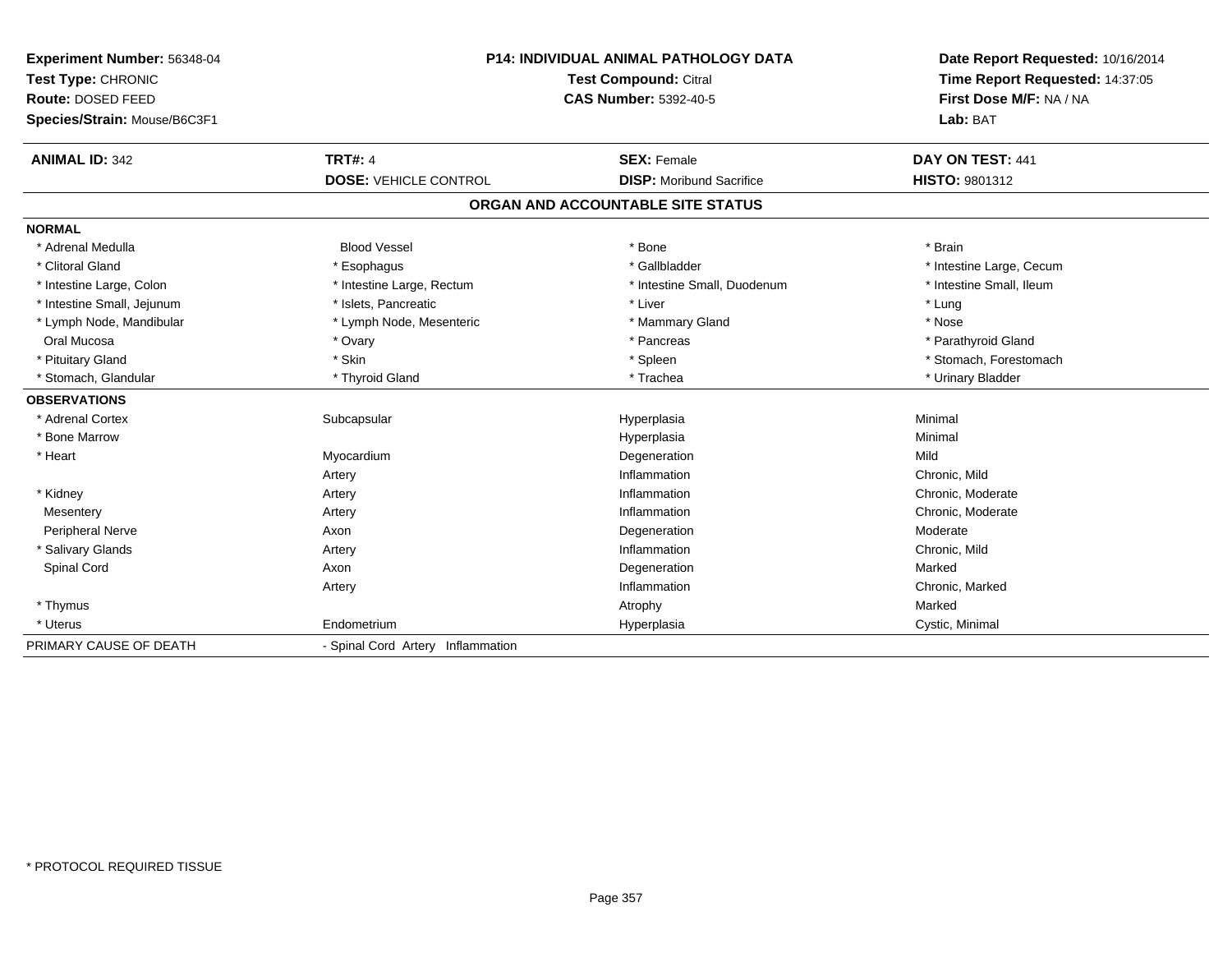| Experiment Number: 56348-04<br>Test Type: CHRONIC<br>Route: DOSED FEED |                              | P14: INDIVIDUAL ANIMAL PATHOLOGY DATA<br>Test Compound: Citral<br><b>CAS Number: 5392-40-5</b> | Date Report Requested: 10/16/2014<br>Time Report Requested: 14:37:05<br>First Dose M/F: NA / NA |
|------------------------------------------------------------------------|------------------------------|------------------------------------------------------------------------------------------------|-------------------------------------------------------------------------------------------------|
| Species/Strain: Mouse/B6C3F1                                           |                              |                                                                                                | Lab: BAT                                                                                        |
| <b>ANIMAL ID: 343</b>                                                  | <b>TRT#: 4</b>               | <b>SEX: Female</b>                                                                             | DAY ON TEST: 735                                                                                |
|                                                                        | <b>DOSE: VEHICLE CONTROL</b> | <b>DISP: Terminal Sacrifice</b>                                                                | HISTO: 9801313                                                                                  |
|                                                                        |                              | ORGAN AND ACCOUNTABLE SITE STATUS                                                              |                                                                                                 |
| <b>NORMAL</b>                                                          |                              |                                                                                                |                                                                                                 |
| * Adrenal Medulla                                                      | <b>Blood Vessel</b>          | * Bone                                                                                         | * Brain                                                                                         |
| * Clitoral Gland                                                       | * Esophagus                  | * Gallbladder                                                                                  | * Heart                                                                                         |
| * Intestine Large, Cecum                                               | * Intestine Large, Colon     | * Intestine Large, Rectum                                                                      | * Intestine Small. Ileum                                                                        |
| * Islets, Pancreatic                                                   | * Kidney                     | * Lung                                                                                         | * Lymph Node, Mandibular                                                                        |
| * Mammary Gland                                                        | * Nose                       | Oral Mucosa                                                                                    | * Pancreas                                                                                      |
| * Parathyroid Gland                                                    | * Pituitary Gland            | * Salivary Glands                                                                              | * Skin                                                                                          |
| * Stomach, Forestomach                                                 | * Thyroid Gland              | * Trachea                                                                                      | * Urinary Bladder                                                                               |
| <b>OBSERVATIONS</b>                                                    |                              |                                                                                                |                                                                                                 |
| * Adrenal Cortex                                                       |                              | Hematopoietic Cell Proliferation                                                               | Mild                                                                                            |
|                                                                        | Subcapsular                  | Hyperplasia                                                                                    | Minimal                                                                                         |
| * Bone Marrow                                                          |                              | Hyperplasia                                                                                    | Moderate                                                                                        |
| * Intestine Small, Duodenum                                            |                              | Inflammation                                                                                   | Chronic, Moderate                                                                               |
| * Intestine Small, Jejunum                                             |                              | Inflammation                                                                                   | Chronic Active, Moderate                                                                        |
|                                                                        |                              | Ulcer                                                                                          | Mild                                                                                            |
| * Liver                                                                |                              | Hematopoietic Cell Proliferation                                                               | Minimal                                                                                         |
| * Lymph Node, Mesenteric                                               |                              | Hematopoietic Cell Proliferation                                                               | Mild                                                                                            |
|                                                                        |                              | <b>Infiltration Cellular</b>                                                                   | Plasma Cell, Marked                                                                             |
| [ Infiltration Cellular TGLS = 3-5 ]                                   |                              |                                                                                                |                                                                                                 |
| * Ovary                                                                |                              | Cyst                                                                                           | Moderate                                                                                        |
| [Cyst TGLS = $2-7$ ]                                                   |                              |                                                                                                |                                                                                                 |
| * Spleen                                                               | Lymph Follic                 | Atrophy                                                                                        | Mild                                                                                            |
|                                                                        |                              | Hematopoietic Cell Proliferation                                                               | Moderate                                                                                        |
| [ Hematopoietic Cell Proliferation TGLS = 1-4 ]                        |                              |                                                                                                |                                                                                                 |
| * Stomach, Glandular                                                   | <b>Muscularis</b>            | Inflammation                                                                                   | Acute, Mild                                                                                     |
| * Thymus                                                               |                              | Atrophy                                                                                        | Moderate                                                                                        |
| * Uterus                                                               | Endometrium                  | Hyperplasia                                                                                    | Cystic, Minimal                                                                                 |
| PRIMARY CAUSE OF DEATH                                                 |                              |                                                                                                |                                                                                                 |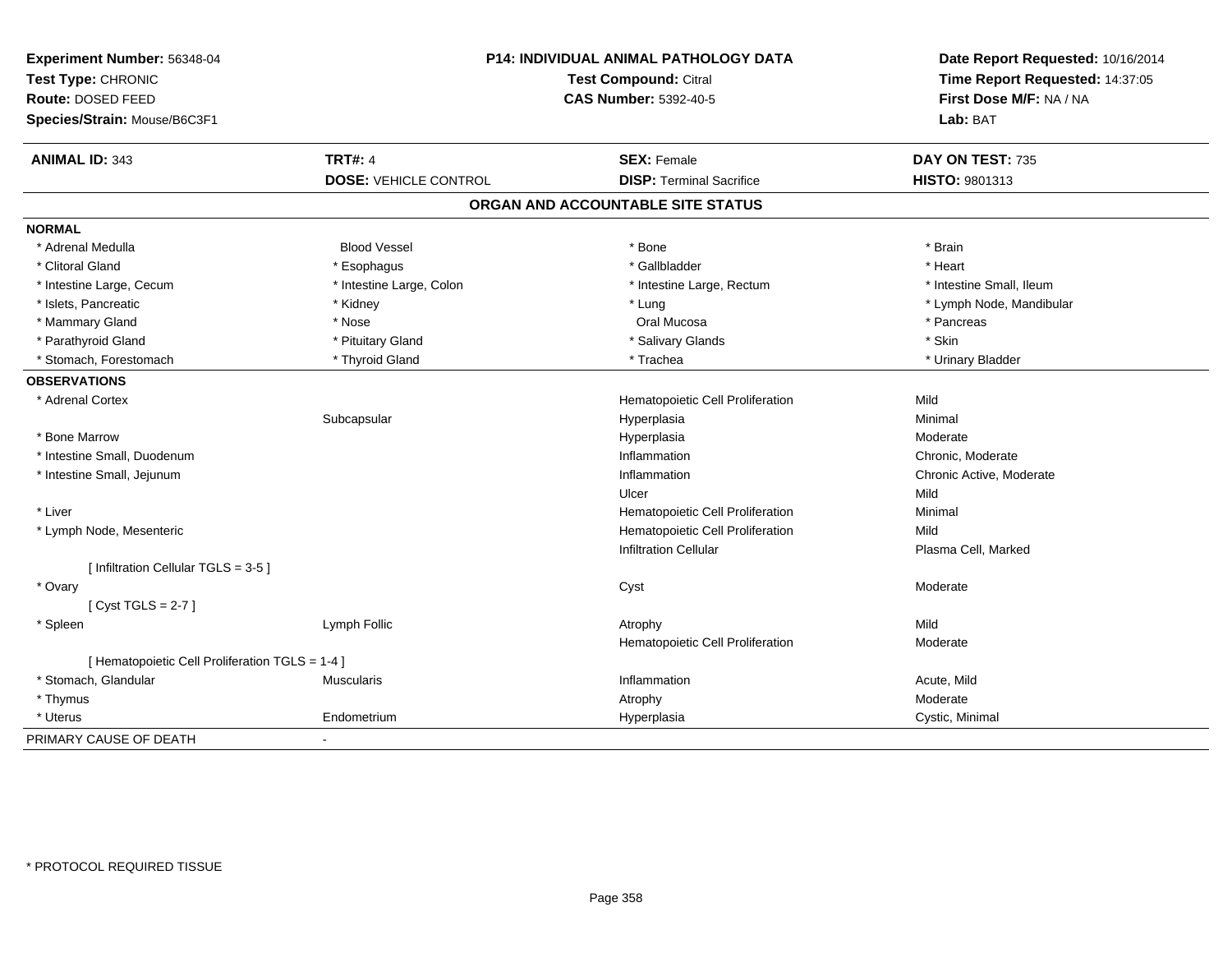| Experiment Number: 56348-04<br>Test Type: CHRONIC<br>Route: DOSED FEED<br>Species/Strain: Mouse/B6C3F1 | <b>P14: INDIVIDUAL ANIMAL PATHOLOGY DATA</b><br><b>Test Compound: Citral</b><br><b>CAS Number: 5392-40-5</b> |                                   | Date Report Requested: 10/16/2014<br>Time Report Requested: 14:37:05<br>First Dose M/F: NA / NA<br>Lab: BAT |
|--------------------------------------------------------------------------------------------------------|--------------------------------------------------------------------------------------------------------------|-----------------------------------|-------------------------------------------------------------------------------------------------------------|
| <b>ANIMAL ID: 344</b>                                                                                  | <b>TRT#: 4</b>                                                                                               | <b>SEX: Female</b>                | DAY ON TEST: 734                                                                                            |
|                                                                                                        | <b>DOSE: VEHICLE CONTROL</b>                                                                                 | <b>DISP: Terminal Sacrifice</b>   | HISTO: 9801314                                                                                              |
|                                                                                                        |                                                                                                              | ORGAN AND ACCOUNTABLE SITE STATUS |                                                                                                             |
| <b>NORMAL</b>                                                                                          |                                                                                                              |                                   |                                                                                                             |
| * Adrenal Medulla                                                                                      | <b>Blood Vessel</b>                                                                                          | * Bone                            | * Bone Marrow                                                                                               |
| * Brain                                                                                                | * Clitoral Gland                                                                                             | * Esophagus                       | * Gallbladder                                                                                               |
| * Heart                                                                                                | * Intestine Large, Cecum                                                                                     | * Intestine Large, Colon          | * Intestine Large, Rectum                                                                                   |
| * Intestine Small, Duodenum                                                                            | * Intestine Small, Ileum                                                                                     | * Intestine Small, Jejunum        | * Islets, Pancreatic                                                                                        |
| * Kidney                                                                                               | * Lung                                                                                                       | * Lymph Node, Mandibular          | * Lymph Node, Mesenteric                                                                                    |
| * Mammary Gland                                                                                        | * Nose                                                                                                       | * Ovary                           | * Pancreas                                                                                                  |
| * Parathyroid Gland                                                                                    | * Salivary Glands                                                                                            | * Skin                            | * Spleen                                                                                                    |
| * Stomach, Forestomach                                                                                 | * Stomach, Glandular                                                                                         | * Thyroid Gland                   | * Trachea                                                                                                   |
| * Urinary Bladder                                                                                      |                                                                                                              |                                   |                                                                                                             |
| <b>OBSERVATIONS</b>                                                                                    |                                                                                                              |                                   |                                                                                                             |
| * Adrenal Cortex                                                                                       | Subcapsular                                                                                                  | Hyperplasia                       | Minimal                                                                                                     |
| * Liver                                                                                                |                                                                                                              | Inflammation                      | Granulomatous, Minimal                                                                                      |
| Oral Mucosa                                                                                            |                                                                                                              | Inflammation                      | Chronic Active, Minimal                                                                                     |
| * Pituitary Gland                                                                                      | Pars Distalis                                                                                                | Hyperplasia                       | Focal, Moderate                                                                                             |
| * Thymus                                                                                               |                                                                                                              | Atrophy                           | Mild                                                                                                        |
| * Uterus                                                                                               | Endometrium                                                                                                  | Hyperplasia                       | Cystic, Minimal                                                                                             |
| PRIMARY CAUSE OF DEATH                                                                                 |                                                                                                              |                                   |                                                                                                             |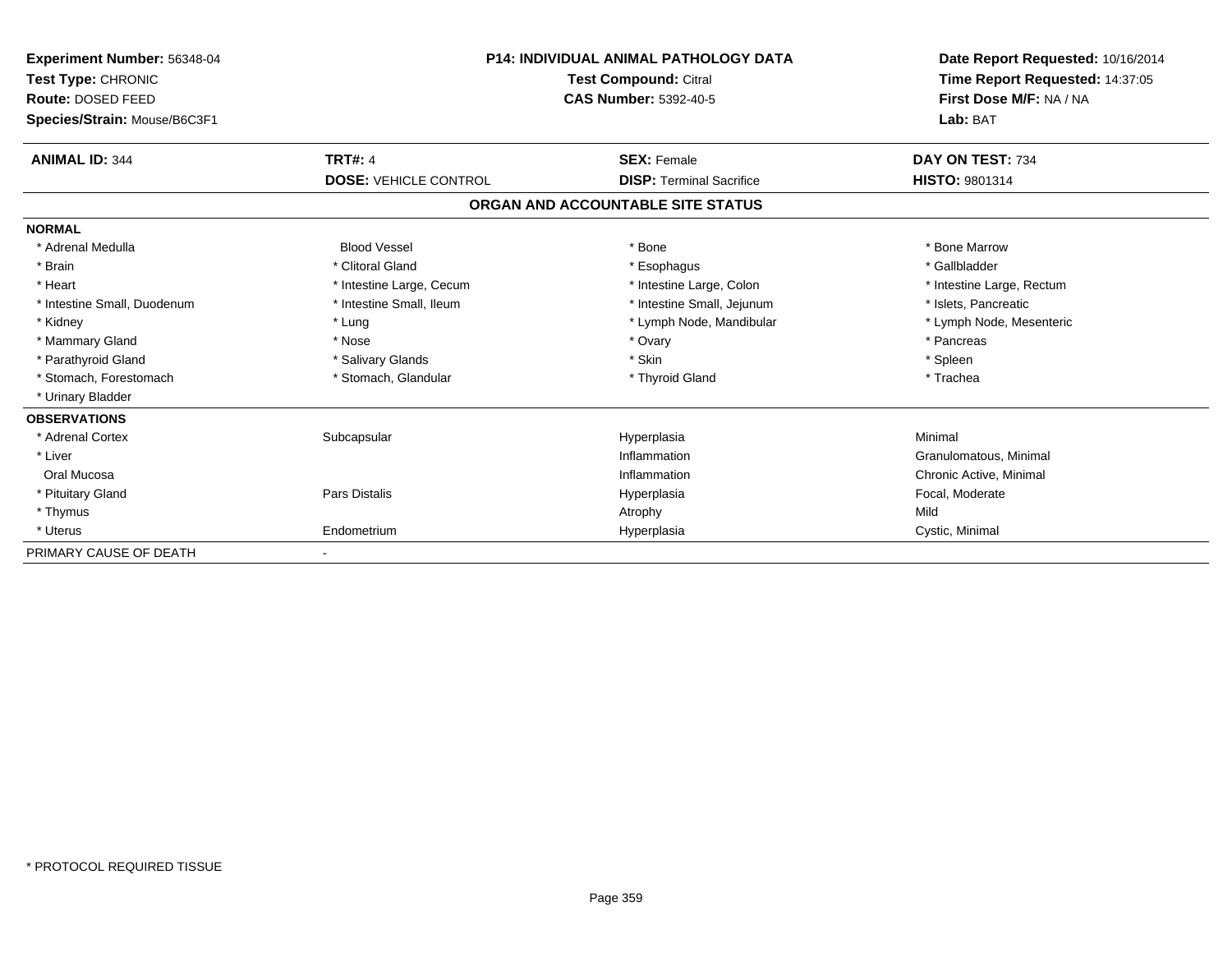| Experiment Number: 56348-04  | <b>P14: INDIVIDUAL ANIMAL PATHOLOGY DATA</b><br><b>Test Compound: Citral</b><br><b>CAS Number: 5392-40-5</b> |                                   | Date Report Requested: 10/16/2014                          |  |
|------------------------------|--------------------------------------------------------------------------------------------------------------|-----------------------------------|------------------------------------------------------------|--|
| Test Type: CHRONIC           |                                                                                                              |                                   | Time Report Requested: 14:37:05<br>First Dose M/F: NA / NA |  |
| Route: DOSED FEED            |                                                                                                              |                                   |                                                            |  |
| Species/Strain: Mouse/B6C3F1 |                                                                                                              |                                   | Lab: BAT                                                   |  |
| <b>ANIMAL ID: 345</b>        | <b>TRT#: 4</b>                                                                                               | <b>SEX: Female</b>                | DAY ON TEST: 735                                           |  |
|                              | <b>DOSE: VEHICLE CONTROL</b>                                                                                 | <b>DISP: Terminal Sacrifice</b>   | <b>HISTO: 9801315</b>                                      |  |
|                              |                                                                                                              | ORGAN AND ACCOUNTABLE SITE STATUS |                                                            |  |
| <b>NORMAL</b>                |                                                                                                              |                                   |                                                            |  |
| * Adrenal Medulla            | <b>Blood Vessel</b>                                                                                          | * Bone                            | * Bone Marrow                                              |  |
| * Brain                      | * Clitoral Gland                                                                                             | * Esophagus                       | * Gallbladder                                              |  |
| * Heart                      | * Intestine Large, Cecum                                                                                     | * Intestine Large, Colon          | * Intestine Large, Rectum                                  |  |
| * Intestine Small, Duodenum  | * Intestine Small, Ileum                                                                                     | * Intestine Small, Jejunum        | * Islets, Pancreatic                                       |  |
| * Kidney                     | * Liver                                                                                                      | * Lung                            | * Lymph Node, Mandibular                                   |  |
| * Lymph Node, Mesenteric     | * Mammary Gland                                                                                              | * Nose                            | Oral Mucosa                                                |  |
| * Pancreas                   | * Parathyroid Gland                                                                                          | * Salivary Glands                 | * Skin                                                     |  |
| * Stomach, Forestomach       | * Stomach, Glandular                                                                                         | * Thyroid Gland                   | * Trachea                                                  |  |
| * Urinary Bladder            | * Uterus                                                                                                     |                                   |                                                            |  |
| <b>OBSERVATIONS</b>          |                                                                                                              |                                   |                                                            |  |
| * Adrenal Cortex             | Subcapsular                                                                                                  | Hyperplasia                       | Minimal                                                    |  |
| * Ovary                      |                                                                                                              | Cystadenoma                       |                                                            |  |
| [ Cystadenoma TGLS = 1-7 ]   |                                                                                                              |                                   |                                                            |  |
| * Pituitary Gland            | <b>Pars Distalis</b>                                                                                         | Adenoma                           |                                                            |  |
| * Spleen                     |                                                                                                              | Hematopoietic Cell Proliferation  | Minimal                                                    |  |
|                              | Lymph Follic                                                                                                 | Hyperplasia                       | Minimal                                                    |  |
| * Thymus                     |                                                                                                              | Atrophy                           | Mild                                                       |  |
| PRIMARY CAUSE OF DEATH       |                                                                                                              |                                   |                                                            |  |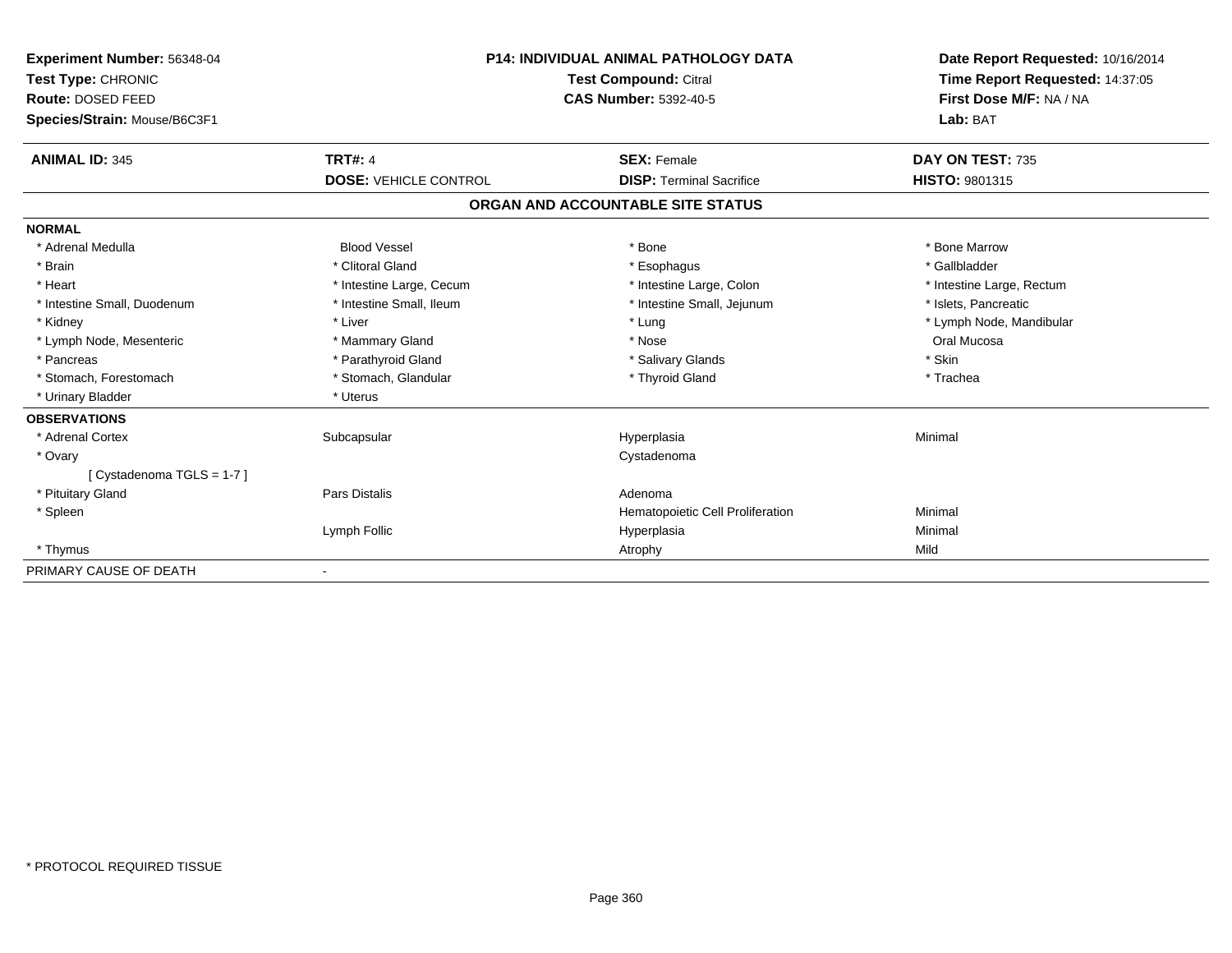| Experiment Number: 56348-04<br>Test Type: CHRONIC<br>Route: DOSED FEED<br>Species/Strain: Mouse/B6C3F1 |                              | <b>P14: INDIVIDUAL ANIMAL PATHOLOGY DATA</b><br><b>Test Compound: Citral</b><br><b>CAS Number: 5392-40-5</b> | Date Report Requested: 10/16/2014<br>Time Report Requested: 14:37:05<br>First Dose M/F: NA / NA<br>Lab: BAT |
|--------------------------------------------------------------------------------------------------------|------------------------------|--------------------------------------------------------------------------------------------------------------|-------------------------------------------------------------------------------------------------------------|
| <b>ANIMAL ID: 346</b>                                                                                  | <b>TRT#: 4</b>               | <b>SEX: Female</b>                                                                                           | DAY ON TEST: 470                                                                                            |
|                                                                                                        | <b>DOSE: VEHICLE CONTROL</b> | <b>DISP: Natural Death</b>                                                                                   | HISTO: 9801316                                                                                              |
|                                                                                                        |                              | ORGAN AND ACCOUNTABLE SITE STATUS                                                                            |                                                                                                             |
| <b>NORMAL</b>                                                                                          |                              |                                                                                                              |                                                                                                             |
| * Adrenal Medulla                                                                                      | <b>Blood Vessel</b>          | * Bone                                                                                                       | * Brain                                                                                                     |
| * Esophagus                                                                                            | * Gallbladder                | * Intestine Large, Cecum                                                                                     | * Intestine Large, Colon                                                                                    |
| * Intestine Large, Rectum                                                                              | * Intestine Small, Duodenum  | * Intestine Small, Ileum                                                                                     | * Intestine Small, Jejunum                                                                                  |
| * Islets. Pancreatic                                                                                   | * Kidney                     | * Lung                                                                                                       | * Lymph Node, Mandibular                                                                                    |
| * Lymph Node, Mesenteric                                                                               | * Mammary Gland              | * Nose                                                                                                       | Oral Mucosa                                                                                                 |
| * Ovary                                                                                                | * Pancreas                   | * Parathyroid Gland                                                                                          | * Pituitary Gland                                                                                           |
| * Salivary Glands                                                                                      | * Skin                       | * Stomach, Forestomach                                                                                       | * Stomach, Glandular                                                                                        |
| * Thymus                                                                                               | * Thyroid Gland              | * Trachea                                                                                                    | * Urinary Bladder                                                                                           |
| * Uterus                                                                                               |                              |                                                                                                              |                                                                                                             |
| <b>MISSING</b>                                                                                         |                              |                                                                                                              |                                                                                                             |
| * Clitoral Gland                                                                                       |                              |                                                                                                              |                                                                                                             |
| <b>OBSERVATIONS</b>                                                                                    |                              |                                                                                                              |                                                                                                             |
| * Adrenal Cortex                                                                                       | Subcapsular                  | Hyperplasia                                                                                                  | Minimal                                                                                                     |
| * Bone Marrow                                                                                          |                              | Hyperplasia                                                                                                  | Mild                                                                                                        |
| * Heart                                                                                                | Valve                        | Inflammation                                                                                                 | Chronic, Marked                                                                                             |
| * Liver                                                                                                |                              | Necrosis                                                                                                     | Focal, Minimal                                                                                              |
| [ Necrosis TGLS = $1-3$ ]                                                                              |                              |                                                                                                              |                                                                                                             |
| * Spleen                                                                                               | Lymph Follic                 | Atrophy                                                                                                      | Mild                                                                                                        |
|                                                                                                        |                              | Hematopoietic Cell Proliferation                                                                             | Moderate                                                                                                    |
| PRIMARY CAUSE OF DEATH                                                                                 | - Heart Valve Inflammation   |                                                                                                              |                                                                                                             |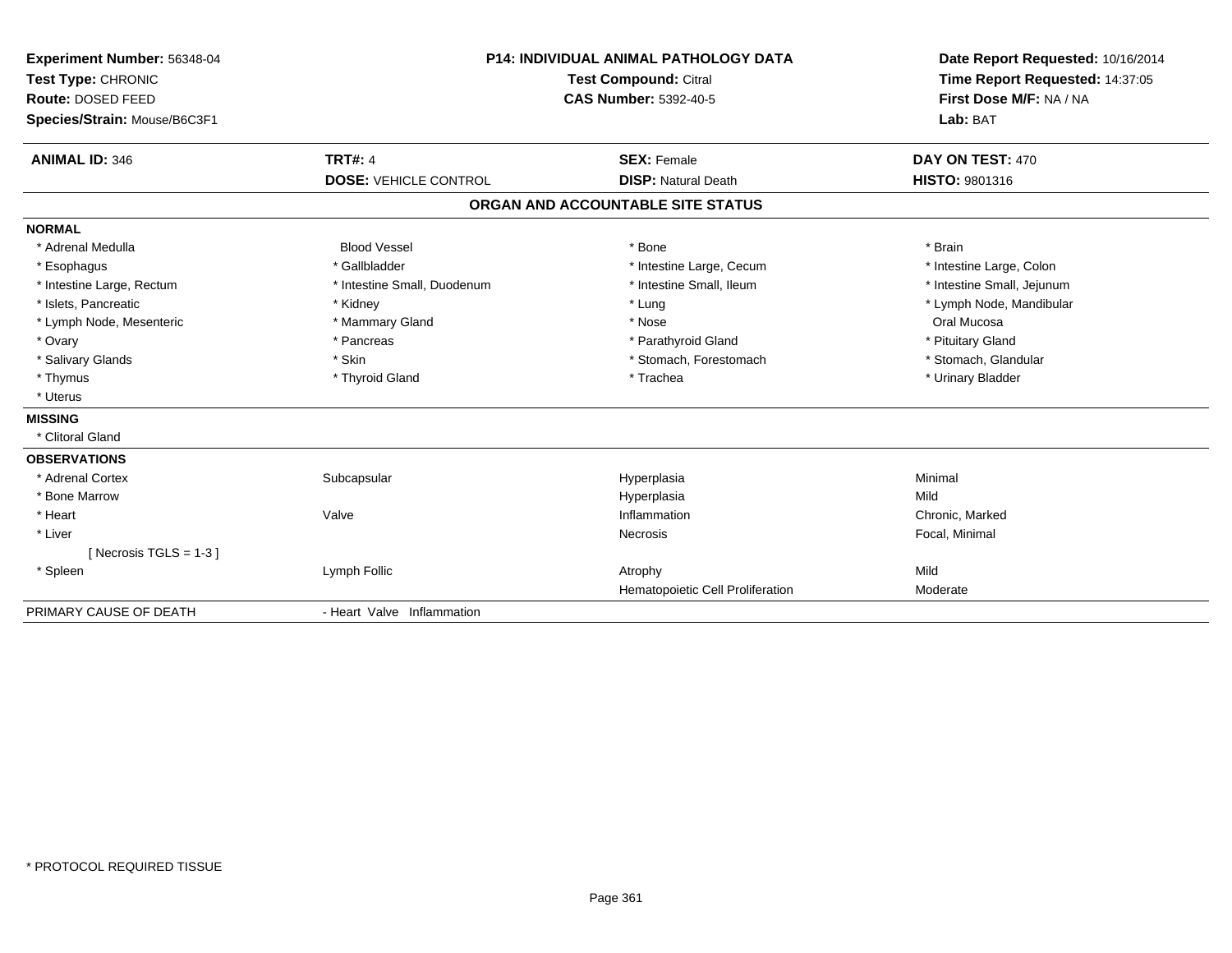| Experiment Number: 56348-04  | P14: INDIVIDUAL ANIMAL PATHOLOGY DATA<br>Test Compound: Citral |                                   | Date Report Requested: 10/16/2014 |  |
|------------------------------|----------------------------------------------------------------|-----------------------------------|-----------------------------------|--|
| Test Type: CHRONIC           |                                                                |                                   | Time Report Requested: 14:37:05   |  |
| Route: DOSED FEED            |                                                                | <b>CAS Number: 5392-40-5</b>      |                                   |  |
| Species/Strain: Mouse/B6C3F1 |                                                                |                                   | Lab: BAT                          |  |
| <b>ANIMAL ID: 347</b>        | <b>TRT#: 4</b>                                                 | <b>SEX: Female</b>                | DAY ON TEST: 735                  |  |
|                              | <b>DOSE: VEHICLE CONTROL</b>                                   | <b>DISP: Terminal Sacrifice</b>   | <b>HISTO: 9801317</b>             |  |
|                              |                                                                | ORGAN AND ACCOUNTABLE SITE STATUS |                                   |  |
| <b>NORMAL</b>                |                                                                |                                   |                                   |  |
| * Adrenal Medulla            | <b>Blood Vessel</b>                                            | * Bone                            | * Brain                           |  |
| * Clitoral Gland             | * Esophagus                                                    | * Gallbladder                     | * Heart                           |  |
| * Intestine Large, Cecum     | * Intestine Large, Colon                                       | * Intestine Large, Rectum         | * Intestine Small, Duodenum       |  |
| * Intestine Small, Ileum     | * Intestine Small, Jejunum                                     | * Islets, Pancreatic              | * Lung                            |  |
| * Lymph Node, Mandibular     | * Lymph Node, Mesenteric                                       | * Mammary Gland                   | * Nose                            |  |
| Oral Mucosa                  | * Ovary                                                        | * Pancreas                        | * Parathyroid Gland               |  |
| * Salivary Glands            | * Skin                                                         | * Spleen                          | * Stomach, Forestomach            |  |
| * Stomach, Glandular         | * Thyroid Gland                                                | * Trachea                         | * Urinary Bladder                 |  |
| <b>OBSERVATIONS</b>          |                                                                |                                   |                                   |  |
| * Adrenal Cortex             | Subcapsular                                                    | Hyperplasia                       | Minimal                           |  |
| * Bone Marrow                |                                                                | Hyperplasia                       | Mild                              |  |
| * Kidney                     | <b>Renal Tubule</b>                                            | Cyst                              | Minimal                           |  |
|                              |                                                                | Nephropathy                       | Minimal                           |  |
| * Liver                      |                                                                | <b>Infiltration Cellular</b>      | Lymphocyte, Minimal               |  |
| * Pituitary Gland            | <b>Pars Distalis</b>                                           | Adenoma                           |                                   |  |
| [Adenoma TGLS = $2-6$ ]      |                                                                |                                   |                                   |  |
| * Thymus                     |                                                                | Atrophy                           | Moderate                          |  |
| * Uterus                     | Endometrium                                                    | Hyperplasia                       | Cystic, Moderate                  |  |
|                              |                                                                | Polyp Stromal                     |                                   |  |
| [ Hyperplasia TGLS = 1-7 ]   |                                                                |                                   |                                   |  |
| [Polyp Stromal TGLS = 1-7]   |                                                                |                                   |                                   |  |
| PRIMARY CAUSE OF DEATH       |                                                                |                                   |                                   |  |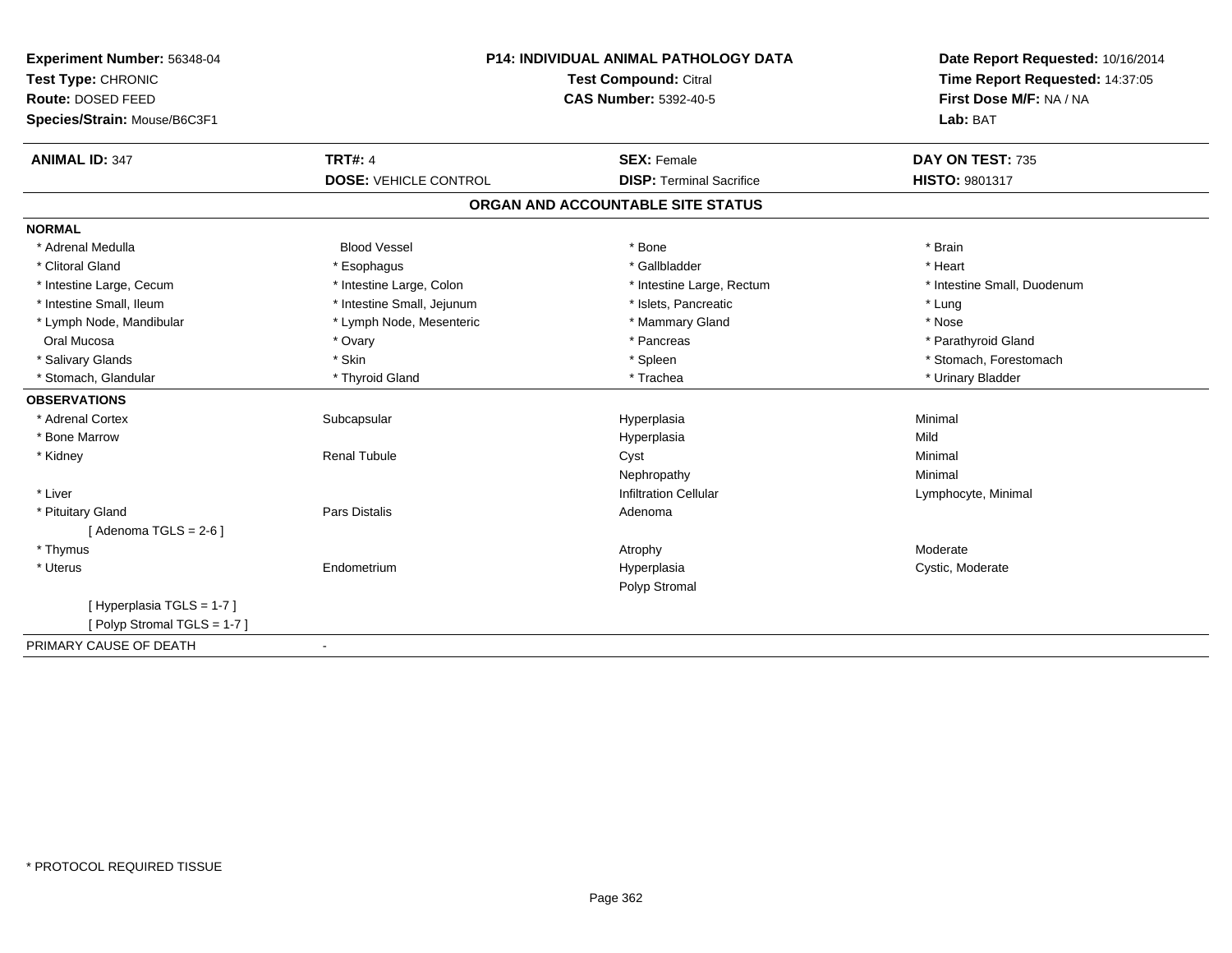| <b>Experiment Number: 56348-04</b><br>Test Type: CHRONIC<br>Route: DOSED FEED<br>Species/Strain: Mouse/B6C3F1 | <b>P14: INDIVIDUAL ANIMAL PATHOLOGY DATA</b><br><b>Test Compound: Citral</b><br><b>CAS Number: 5392-40-5</b> |                                   | Date Report Requested: 10/16/2014<br>Time Report Requested: 14:37:05<br>First Dose M/F: NA / NA<br>Lab: BAT |
|---------------------------------------------------------------------------------------------------------------|--------------------------------------------------------------------------------------------------------------|-----------------------------------|-------------------------------------------------------------------------------------------------------------|
| <b>ANIMAL ID: 348</b>                                                                                         | <b>TRT#: 4</b>                                                                                               | <b>SEX: Female</b>                | DAY ON TEST: 734                                                                                            |
|                                                                                                               | <b>DOSE: VEHICLE CONTROL</b>                                                                                 | <b>DISP:</b> Terminal Sacrifice   | <b>HISTO: 9801318</b>                                                                                       |
|                                                                                                               |                                                                                                              | ORGAN AND ACCOUNTABLE SITE STATUS |                                                                                                             |
| <b>NORMAL</b>                                                                                                 |                                                                                                              |                                   |                                                                                                             |
| * Adrenal Medulla                                                                                             | <b>Blood Vessel</b>                                                                                          | * Bone                            | * Brain                                                                                                     |
| * Clitoral Gland                                                                                              | * Esophagus                                                                                                  | * Gallbladder                     | * Heart                                                                                                     |
| * Intestine Large, Cecum                                                                                      | * Intestine Large, Colon                                                                                     | * Intestine Large, Rectum         | * Intestine Small, Duodenum                                                                                 |
| * Intestine Small, Ileum                                                                                      | * Intestine Small, Jejunum                                                                                   | * Islets, Pancreatic              | * Kidney                                                                                                    |
| * Liver                                                                                                       | * Lung                                                                                                       | * Lymph Node, Mandibular          | * Lymph Node, Mesenteric                                                                                    |
| * Mammary Gland                                                                                               | * Nose                                                                                                       | Oral Mucosa                       | * Ovary                                                                                                     |
| * Pancreas                                                                                                    | * Parathyroid Gland                                                                                          | * Salivary Glands                 | * Skin                                                                                                      |
| * Spleen                                                                                                      | * Stomach, Forestomach                                                                                       | * Stomach, Glandular              | * Thymus                                                                                                    |
| * Thyroid Gland                                                                                               | * Trachea                                                                                                    | * Urinary Bladder                 |                                                                                                             |
| <b>OBSERVATIONS</b>                                                                                           |                                                                                                              |                                   |                                                                                                             |
| * Adrenal Cortex                                                                                              | Subcapsular                                                                                                  | Hyperplasia                       | Minimal                                                                                                     |
| * Bone Marrow                                                                                                 |                                                                                                              | Hyperplasia                       | Mild                                                                                                        |
| * Pituitary Gland                                                                                             | Pars Distalis                                                                                                | Hyperplasia                       | Focal, Minimal                                                                                              |
| * Uterus                                                                                                      | Endometrium                                                                                                  | Hyperplasia                       | Cystic, Minimal                                                                                             |
| [Hyperplasia TGLS = 1,2-7]                                                                                    |                                                                                                              |                                   |                                                                                                             |
| PRIMARY CAUSE OF DEATH                                                                                        |                                                                                                              |                                   |                                                                                                             |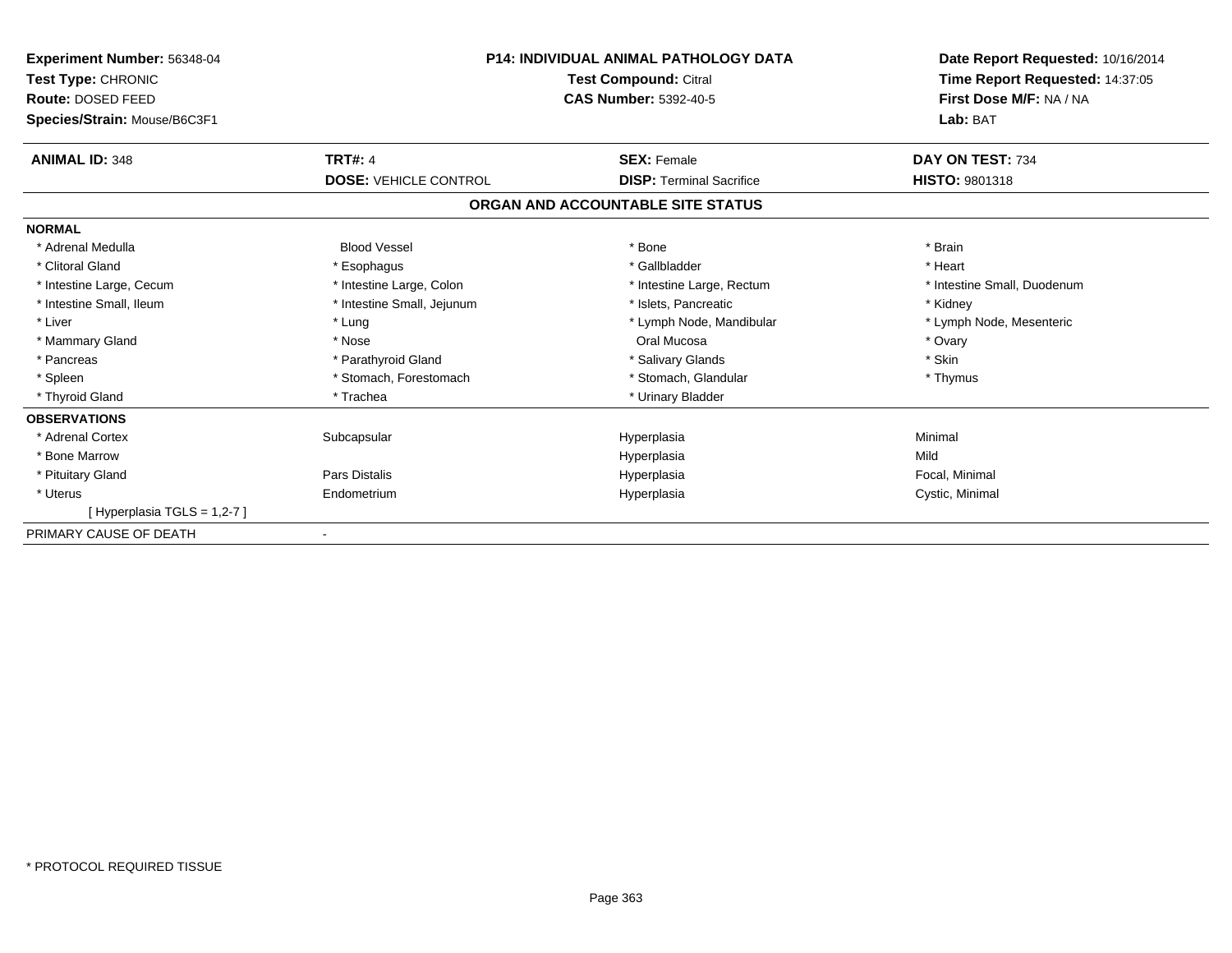| Experiment Number: 56348-04  | <b>P14: INDIVIDUAL ANIMAL PATHOLOGY DATA</b><br>Test Compound: Citral |                                   | Date Report Requested: 10/16/2014 |  |
|------------------------------|-----------------------------------------------------------------------|-----------------------------------|-----------------------------------|--|
| Test Type: CHRONIC           |                                                                       |                                   | Time Report Requested: 14:37:05   |  |
| Route: DOSED FEED            |                                                                       | <b>CAS Number: 5392-40-5</b>      | First Dose M/F: NA / NA           |  |
| Species/Strain: Mouse/B6C3F1 |                                                                       |                                   | Lab: BAT                          |  |
| <b>ANIMAL ID: 349</b>        | <b>TRT#: 4</b>                                                        | <b>SEX: Female</b>                | DAY ON TEST: 735                  |  |
|                              | <b>DOSE: VEHICLE CONTROL</b>                                          | <b>DISP: Terminal Sacrifice</b>   | HISTO: 9801319                    |  |
|                              |                                                                       | ORGAN AND ACCOUNTABLE SITE STATUS |                                   |  |
| <b>NORMAL</b>                |                                                                       |                                   |                                   |  |
| * Adrenal Medulla            | <b>Blood Vessel</b>                                                   | * Bone Marrow                     | * Brain                           |  |
| * Clitoral Gland             | * Esophagus                                                           | * Gallbladder                     | * Heart                           |  |
| * Intestine Large, Cecum     | * Intestine Large, Colon                                              | * Intestine Large, Rectum         | * Intestine Small, Duodenum       |  |
| * Intestine Small, Ileum     | * Intestine Small, Jejunum                                            | * Islets, Pancreatic              | * Kidney                          |  |
| * Lymph Node, Mandibular     | * Lymph Node, Mesenteric                                              | * Mammary Gland                   | * Nose                            |  |
| Oral Mucosa                  | * Pancreas                                                            | * Parathyroid Gland               | * Pituitary Gland                 |  |
| * Salivary Glands            | * Skin                                                                | * Spleen                          | * Stomach, Forestomach            |  |
| * Thymus                     | * Thyroid Gland                                                       | * Trachea                         | * Urinary Bladder                 |  |
| <b>OBSERVATIONS</b>          |                                                                       |                                   |                                   |  |
| * Adrenal Cortex             | Subcapsular                                                           | Hyperplasia                       | Minimal                           |  |
| * Bone                       |                                                                       | Fibrosis                          | Minimal                           |  |
| * Liver                      |                                                                       | Inflammation                      | Granulomatous, Minimal            |  |
| * Lung                       |                                                                       | Alveolar/Bronchiolar Adenoma      |                                   |  |
| * Ovary                      |                                                                       | Cyst                              | Moderate                          |  |
| [Cyst TGLS = $2-7$ ]         |                                                                       |                                   |                                   |  |
| * Stomach, Glandular         | Glands                                                                | Ectasia                           | Minimal                           |  |
| * Uterus                     | Endometrium                                                           | Hyperplasia                       | Cystic, Mild                      |  |
|                              |                                                                       | Polyp Stromal                     |                                   |  |
| [Hyperplasia TGLS = 1-7]     |                                                                       |                                   |                                   |  |
| [Polyp Stromal TGLS = 1-7]   |                                                                       |                                   |                                   |  |
| PRIMARY CAUSE OF DEATH       | $\blacksquare$                                                        |                                   |                                   |  |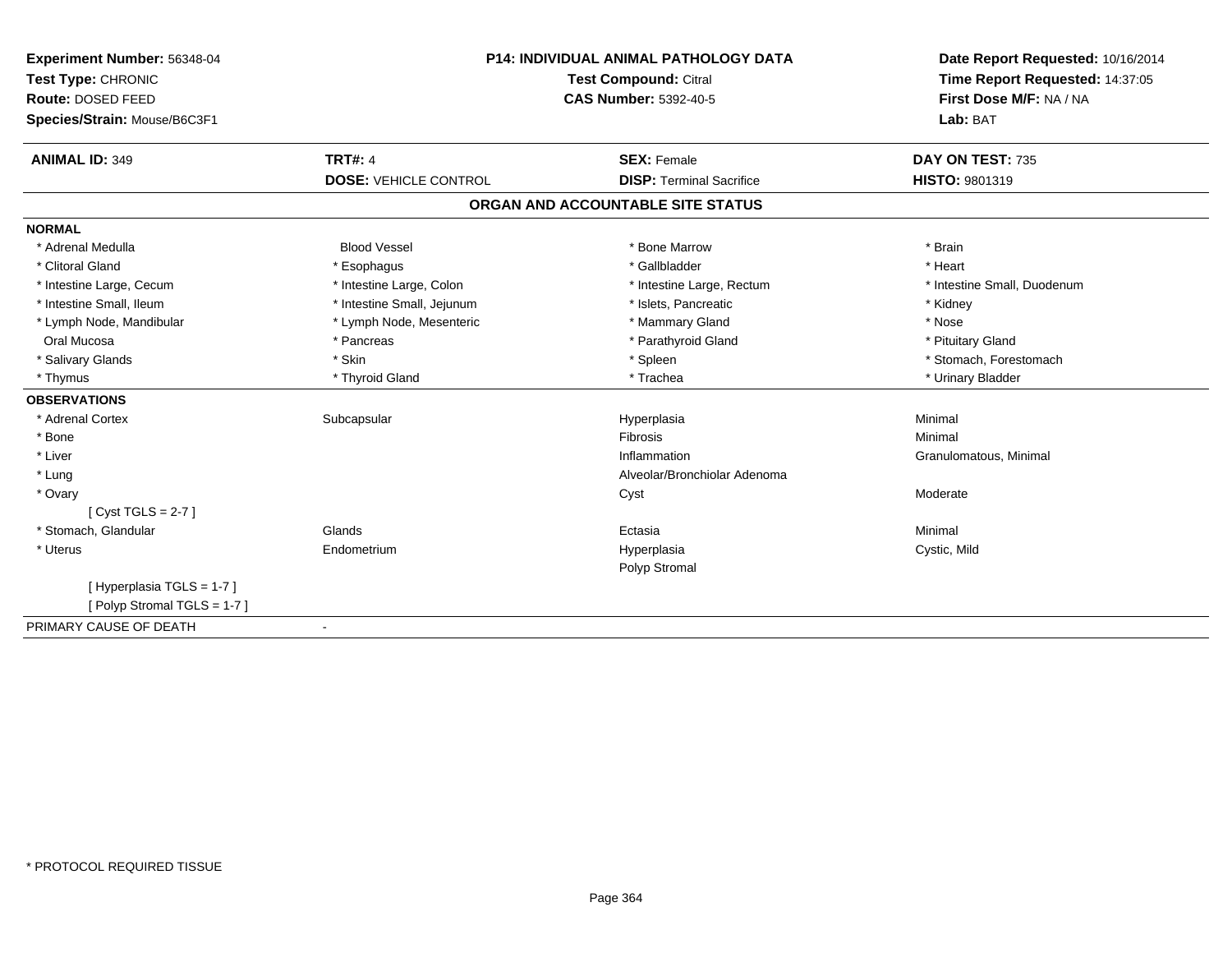| Experiment Number: 56348-04<br>Test Type: CHRONIC<br>Route: DOSED FEED<br>Species/Strain: Mouse/B6C3F1 | P14: INDIVIDUAL ANIMAL PATHOLOGY DATA<br><b>Test Compound: Citral</b><br><b>CAS Number: 5392-40-5</b> |                                   | Date Report Requested: 10/16/2014<br>Time Report Requested: 14:37:05<br>First Dose M/F: NA / NA<br>Lab: BAT |
|--------------------------------------------------------------------------------------------------------|-------------------------------------------------------------------------------------------------------|-----------------------------------|-------------------------------------------------------------------------------------------------------------|
| <b>ANIMAL ID: 350</b>                                                                                  | <b>TRT#: 4</b>                                                                                        | <b>SEX: Female</b>                | DAY ON TEST: 734                                                                                            |
|                                                                                                        | <b>DOSE: VEHICLE CONTROL</b>                                                                          | <b>DISP: Terminal Sacrifice</b>   | HISTO: 9801320                                                                                              |
|                                                                                                        |                                                                                                       | ORGAN AND ACCOUNTABLE SITE STATUS |                                                                                                             |
| <b>NORMAL</b>                                                                                          |                                                                                                       |                                   |                                                                                                             |
| * Adrenal Medulla                                                                                      | <b>Blood Vessel</b>                                                                                   | * Bone                            | * Brain                                                                                                     |
| * Clitoral Gland                                                                                       | * Esophagus                                                                                           | * Gallbladder                     | * Heart                                                                                                     |
| * Intestine Large, Cecum                                                                               | * Intestine Large, Colon                                                                              | * Intestine Large, Rectum         | * Intestine Small, Duodenum                                                                                 |
| * Intestine Small, Ileum                                                                               | * Intestine Small, Jejunum                                                                            | * Islets, Pancreatic              | * Lung                                                                                                      |
| * Lymph Node, Mandibular                                                                               | * Lymph Node, Mesenteric                                                                              | * Mammary Gland                   | * Nose                                                                                                      |
| * Pancreas                                                                                             | * Parathyroid Gland                                                                                   | * Pituitary Gland                 | * Salivary Glands                                                                                           |
| * Skin                                                                                                 | * Stomach, Forestomach                                                                                | * Stomach, Glandular              | * Thymus                                                                                                    |
| * Thyroid Gland                                                                                        | * Trachea                                                                                             | * Urinary Bladder                 |                                                                                                             |
| <b>OBSERVATIONS</b>                                                                                    |                                                                                                       |                                   |                                                                                                             |
| * Adrenal Cortex                                                                                       | Subcapsular                                                                                           | Hyperplasia                       | Moderate                                                                                                    |
| * Bone Marrow                                                                                          |                                                                                                       | Hyperplasia                       | Mild                                                                                                        |
| * Kidney                                                                                               | Papilla                                                                                               | <b>Fibrosis</b>                   | Focal, Minimal                                                                                              |
|                                                                                                        |                                                                                                       | Infarct                           | Minimal                                                                                                     |
|                                                                                                        | <b>Renal Tubule</b>                                                                                   | Mineralization                    | Minimal                                                                                                     |
|                                                                                                        |                                                                                                       | Nephropathy                       | Minimal                                                                                                     |
| * Liver                                                                                                |                                                                                                       | Hepatocellular Carcinoma          |                                                                                                             |
| [ Hepatocellular Carcinoma TGLS = 1-9 ]                                                                |                                                                                                       |                                   |                                                                                                             |
| Oral Mucosa                                                                                            |                                                                                                       | Inflammation                      | Chronic Active, Mild                                                                                        |
|                                                                                                        |                                                                                                       | Ulcer                             | Minimal                                                                                                     |
| * Ovary                                                                                                |                                                                                                       | Cyst                              | Mild                                                                                                        |
| * Spleen                                                                                               | Lymph Follic                                                                                          | Atrophy                           | Mild                                                                                                        |
|                                                                                                        |                                                                                                       | Hematopoietic Cell Proliferation  | Mild                                                                                                        |
| * Uterus                                                                                               | Endometrium                                                                                           | Hyperplasia                       | Cystic, Minimal                                                                                             |
| PRIMARY CAUSE OF DEATH                                                                                 |                                                                                                       |                                   |                                                                                                             |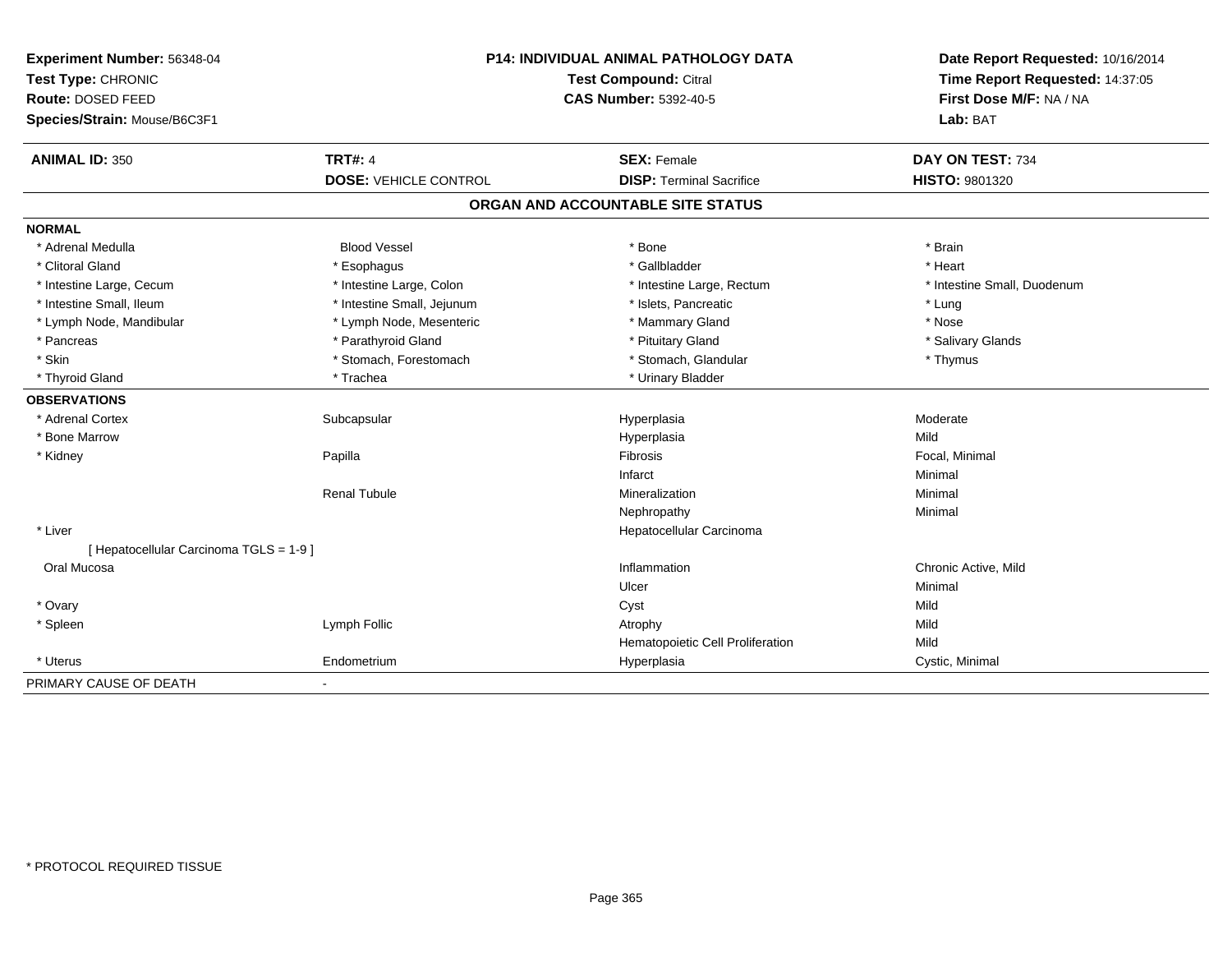| Experiment Number: 56348-04<br>Test Type: CHRONIC<br>Route: DOSED FEED |                            | <b>P14: INDIVIDUAL ANIMAL PATHOLOGY DATA</b><br><b>Test Compound: Citral</b><br><b>CAS Number: 5392-40-5</b> | Date Report Requested: 10/16/2014<br>Time Report Requested: 14:37:05<br>First Dose M/F: NA / NA |
|------------------------------------------------------------------------|----------------------------|--------------------------------------------------------------------------------------------------------------|-------------------------------------------------------------------------------------------------|
| Species/Strain: Mouse/B6C3F1                                           |                            |                                                                                                              | Lab: BAT                                                                                        |
| <b>ANIMAL ID: 351</b>                                                  | TRT#: 6                    | <b>SEX: Female</b>                                                                                           | DAY ON TEST: 734                                                                                |
|                                                                        | <b>DOSE: 500 PPM</b>       | <b>DISP: Terminal Sacrifice</b>                                                                              | <b>HISTO: 9801321</b>                                                                           |
|                                                                        |                            | ORGAN AND ACCOUNTABLE SITE STATUS                                                                            |                                                                                                 |
| <b>NORMAL</b>                                                          |                            |                                                                                                              |                                                                                                 |
| * Adrenal Medulla                                                      | <b>Blood Vessel</b>        | * Bone Marrow                                                                                                | * Brain                                                                                         |
| * Clitoral Gland                                                       | * Esophagus                | * Gallbladder                                                                                                | * Heart                                                                                         |
| * Intestine Large, Cecum                                               | * Intestine Large, Colon   | * Intestine Large, Rectum                                                                                    | * Intestine Small, Duodenum                                                                     |
| * Intestine Small, Ileum                                               | * Intestine Small, Jejunum | * Islets, Pancreatic                                                                                         | * Liver                                                                                         |
| * Lung                                                                 | * Lymph Node, Mandibular   | * Lymph Node, Mesenteric                                                                                     | * Mammary Gland                                                                                 |
| * Nose                                                                 | * Ovary                    | * Pancreas                                                                                                   | * Parathyroid Gland                                                                             |
| * Pituitary Gland                                                      | * Salivary Glands          | * Skin                                                                                                       | * Stomach, Forestomach                                                                          |
| * Stomach, Glandular                                                   | * Thymus                   | * Thyroid Gland                                                                                              | * Trachea                                                                                       |
| * Urinary Bladder                                                      |                            |                                                                                                              |                                                                                                 |
| <b>OBSERVATIONS</b>                                                    |                            |                                                                                                              |                                                                                                 |
| * Adrenal Cortex                                                       | Subcapsular                | Hyperplasia                                                                                                  | Minimal                                                                                         |
| * Bone                                                                 |                            | <b>Fibrosis</b>                                                                                              | Mild                                                                                            |
| * Kidney                                                               |                            | Nephropathy                                                                                                  | Minimal                                                                                         |
| Oral Mucosa                                                            |                            | Inflammation                                                                                                 | Chronic Active, Minimal                                                                         |
| * Spleen                                                               |                            | Hematopoietic Cell Proliferation                                                                             | Moderate                                                                                        |
| [Hematopoietic Cell Proliferation TGLS = 1-4 ]                         |                            |                                                                                                              |                                                                                                 |
| * Uterus                                                               | Endometrium                | Hyperplasia                                                                                                  | Cystic, Mild                                                                                    |
| PRIMARY CAUSE OF DEATH                                                 |                            |                                                                                                              |                                                                                                 |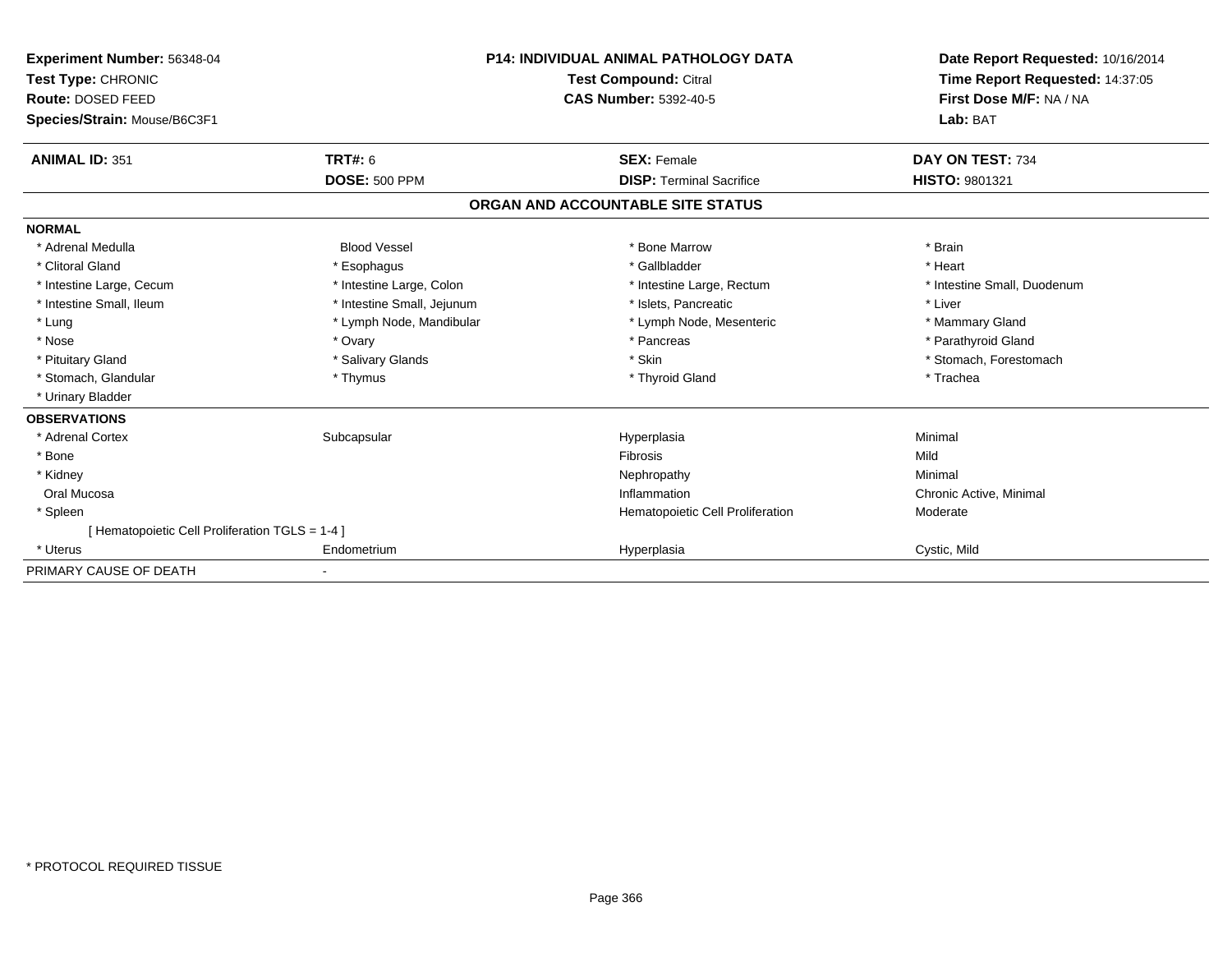| Experiment Number: 56348-04  | <b>P14: INDIVIDUAL ANIMAL PATHOLOGY DATA</b> |                                   | Date Report Requested: 10/16/2014 |
|------------------------------|----------------------------------------------|-----------------------------------|-----------------------------------|
| Test Type: CHRONIC           |                                              | Test Compound: Citral             | Time Report Requested: 14:37:05   |
| Route: DOSED FEED            |                                              | <b>CAS Number: 5392-40-5</b>      | First Dose M/F: NA / NA           |
| Species/Strain: Mouse/B6C3F1 |                                              |                                   | Lab: BAT                          |
| <b>ANIMAL ID: 352</b>        | TRT#: 6                                      | <b>SEX: Female</b>                | DAY ON TEST: 734                  |
|                              | <b>DOSE: 500 PPM</b>                         | <b>DISP: Terminal Sacrifice</b>   | <b>HISTO: 9801322</b>             |
|                              |                                              | ORGAN AND ACCOUNTABLE SITE STATUS |                                   |
| <b>NORMAL</b>                |                                              |                                   |                                   |
| * Adrenal Medulla            | <b>Blood Vessel</b>                          | * Bone Marrow                     | * Brain                           |
| * Clitoral Gland             | * Esophagus                                  | * Gallbladder                     | * Heart                           |
| * Intestine Large, Cecum     | * Intestine Large, Colon                     | * Intestine Large, Rectum         | * Intestine Small, Duodenum       |
| * Intestine Small, Ileum     | * Intestine Small, Jejunum                   | * Islets, Pancreatic              | * Lung                            |
| * Lymph Node, Mandibular     | * Lymph Node, Mesenteric                     | * Mammary Gland                   | * Nose                            |
| * Pancreas                   | * Parathyroid Gland                          | * Salivary Glands                 | * Skin                            |
| * Spleen                     | * Stomach, Forestomach                       | * Stomach, Glandular              | * Thyroid Gland                   |
| * Trachea                    | * Urinary Bladder                            |                                   |                                   |
| <b>OBSERVATIONS</b>          |                                              |                                   |                                   |
| * Adrenal Cortex             | Subcapsular                                  | Hyperplasia                       | Minimal                           |
| * Bone                       |                                              | <b>Fibrosis</b>                   | Moderate                          |
| * Kidney                     |                                              | Nephropathy                       | Minimal                           |
| * Liver                      |                                              | Inflammation                      | Granulomatous, Minimal            |
| Oral Mucosa                  |                                              | Inflammation                      | Chronic Active, Moderate          |
|                              |                                              | Ulcer                             | Mild                              |
| * Ovary                      |                                              | Cyst                              | Moderate                          |
| * Pituitary Gland            | Pars Distalis                                | Adenoma                           |                                   |
| [Adenoma TGLS = $1-6$ ]      |                                              |                                   |                                   |
| * Thymus                     |                                              | Atrophy                           | Mild                              |
| * Uterus                     | Endometrium                                  | Hyperplasia                       | Cystic, Minimal                   |
| PRIMARY CAUSE OF DEATH       | $\blacksquare$                               |                                   |                                   |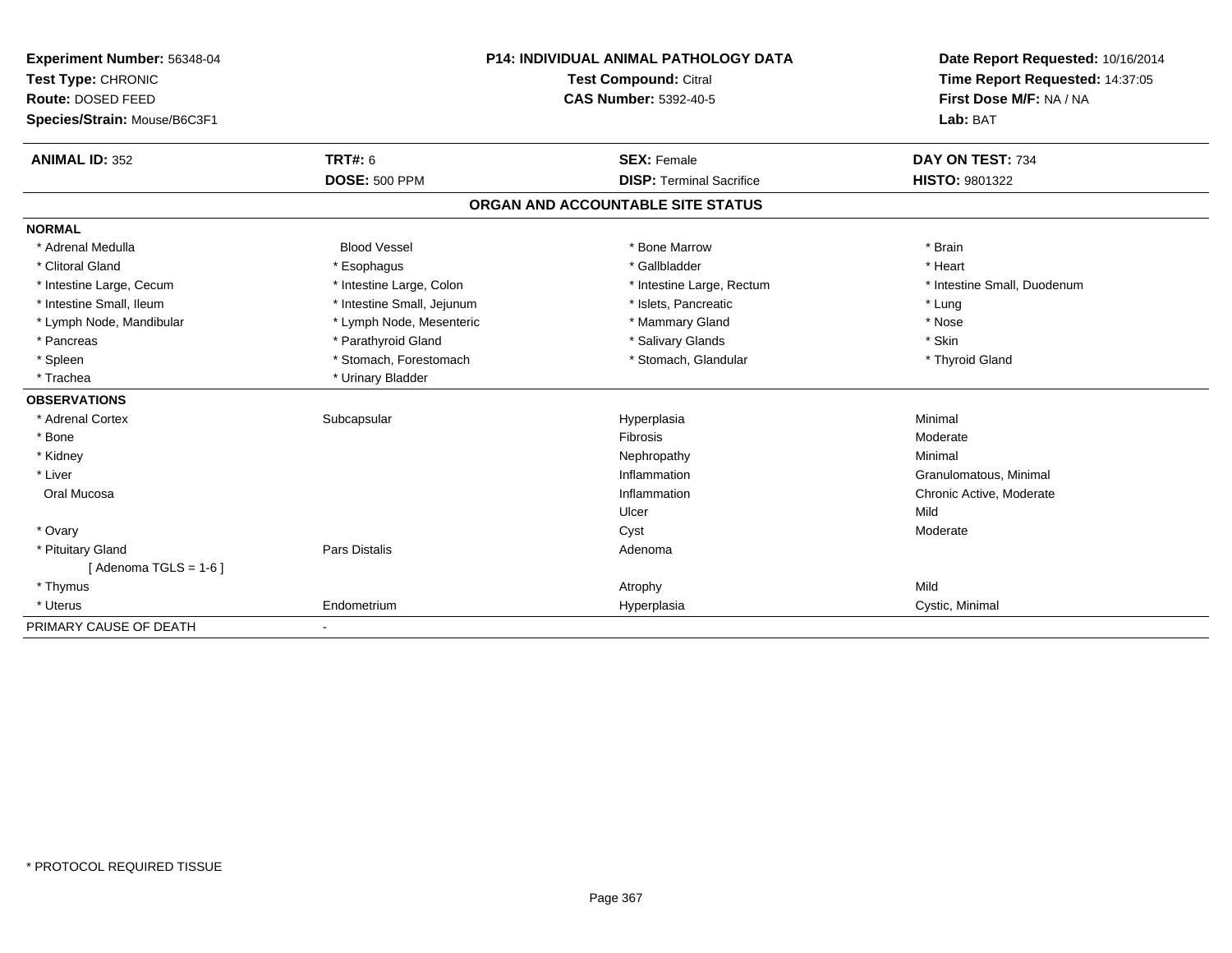| Experiment Number: 56348-04<br>Test Type: CHRONIC<br>Route: DOSED FEED<br>Species/Strain: Mouse/B6C3F1 |                          | <b>P14: INDIVIDUAL ANIMAL PATHOLOGY DATA</b><br><b>Test Compound: Citral</b><br><b>CAS Number: 5392-40-5</b> | Date Report Requested: 10/16/2014<br>Time Report Requested: 14:37:05<br>First Dose M/F: NA / NA<br>Lab: BAT |
|--------------------------------------------------------------------------------------------------------|--------------------------|--------------------------------------------------------------------------------------------------------------|-------------------------------------------------------------------------------------------------------------|
| <b>ANIMAL ID: 353</b>                                                                                  | <b>TRT#: 6</b>           | <b>SEX: Female</b>                                                                                           | DAY ON TEST: 734                                                                                            |
|                                                                                                        | <b>DOSE: 500 PPM</b>     | <b>DISP: Terminal Sacrifice</b>                                                                              | <b>HISTO: 9801323</b>                                                                                       |
|                                                                                                        |                          | ORGAN AND ACCOUNTABLE SITE STATUS                                                                            |                                                                                                             |
| <b>NORMAL</b>                                                                                          |                          |                                                                                                              |                                                                                                             |
| * Adrenal Medulla                                                                                      | <b>Blood Vessel</b>      | * Bone                                                                                                       | * Bone Marrow                                                                                               |
| * Brain                                                                                                | * Clitoral Gland         | * Esophagus                                                                                                  | * Gallbladder                                                                                               |
| * Heart                                                                                                | * Intestine Large, Cecum | * Intestine Large, Colon                                                                                     | * Intestine Large, Rectum                                                                                   |
| * Intestine Small, Duodenum                                                                            | * Intestine Small, Ileum | * Intestine Small, Jejunum                                                                                   | * Islets, Pancreatic                                                                                        |
| * Lymph Node, Mandibular                                                                               | * Lymph Node, Mesenteric | * Mammary Gland                                                                                              | * Nose                                                                                                      |
| * Ovary                                                                                                | * Pancreas               | * Parathyroid Gland                                                                                          | * Pituitary Gland                                                                                           |
| * Salivary Glands                                                                                      | * Skin                   | * Spleen                                                                                                     | * Stomach, Forestomach                                                                                      |
| * Stomach, Glandular                                                                                   | * Thyroid Gland          | * Trachea                                                                                                    | * Urinary Bladder                                                                                           |
| <b>OBSERVATIONS</b>                                                                                    |                          |                                                                                                              |                                                                                                             |
| * Adrenal Cortex                                                                                       | Subcapsular              | Hyperplasia                                                                                                  | Minimal                                                                                                     |
| * Kidney                                                                                               |                          | Nephropathy                                                                                                  | Minimal                                                                                                     |
| * Liver                                                                                                |                          | Inflammation                                                                                                 | Granulomatous, Minimal                                                                                      |
| * Lung                                                                                                 | Alveolar Epith           | Hyperplasia                                                                                                  | Focal, Minimal                                                                                              |
| Oral Mucosa                                                                                            |                          | Inflammation                                                                                                 | Chronic Active, Minimal                                                                                     |
| * Thymus                                                                                               |                          | Atrophy                                                                                                      | Mild                                                                                                        |
| * Uterus                                                                                               | Endometrium              | Hyperplasia                                                                                                  | Cystic, Mild                                                                                                |
| PRIMARY CAUSE OF DEATH                                                                                 |                          |                                                                                                              |                                                                                                             |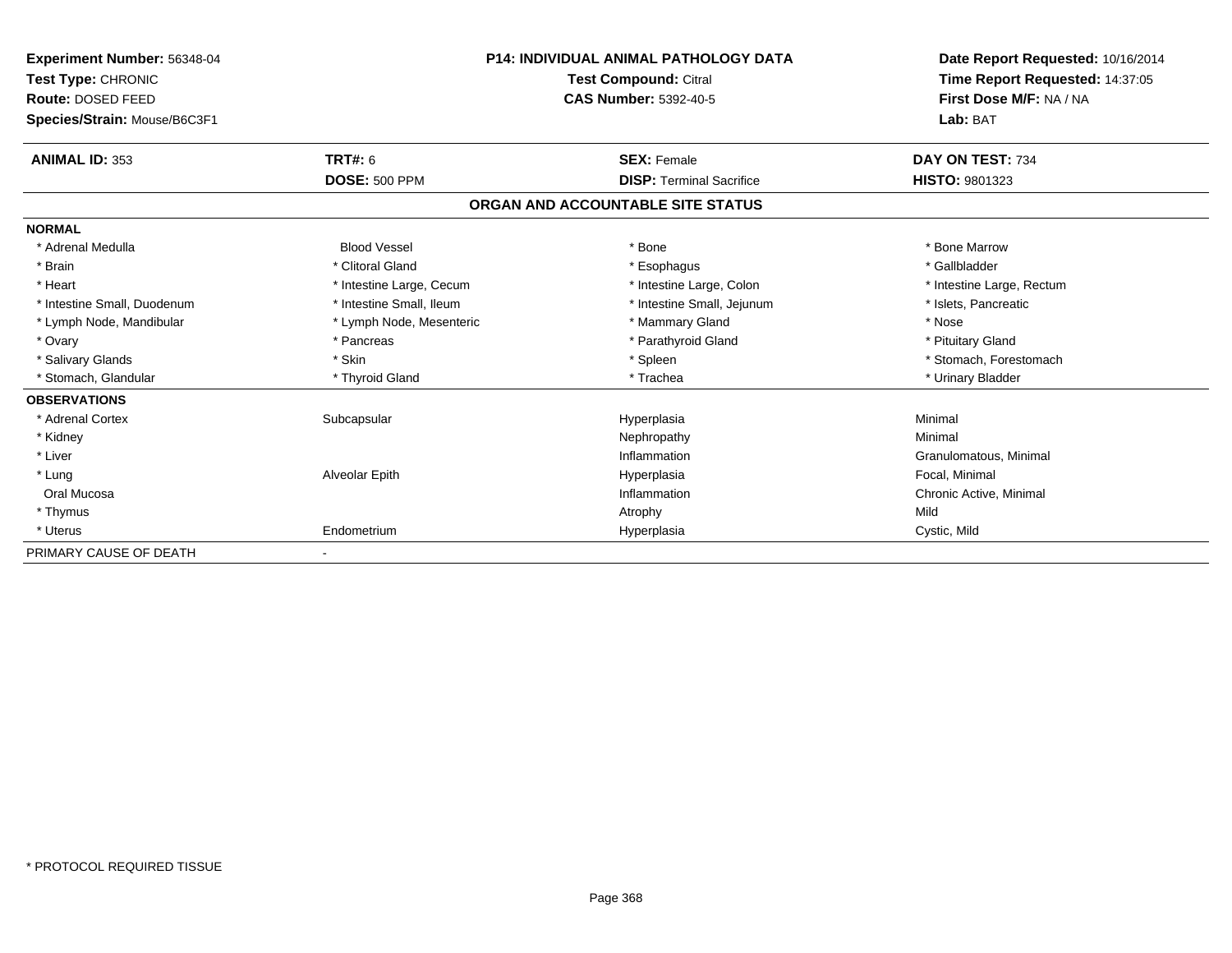| Experiment Number: 56348-04<br>Test Type: CHRONIC<br><b>Route: DOSED FEED</b><br>Species/Strain: Mouse/B6C3F1 | P14: INDIVIDUAL ANIMAL PATHOLOGY DATA<br><b>Test Compound: Citral</b><br><b>CAS Number: 5392-40-5</b> |                                   | Date Report Requested: 10/16/2014<br>Time Report Requested: 14:37:05<br>First Dose M/F: NA / NA<br>Lab: BAT |
|---------------------------------------------------------------------------------------------------------------|-------------------------------------------------------------------------------------------------------|-----------------------------------|-------------------------------------------------------------------------------------------------------------|
| <b>ANIMAL ID: 354</b>                                                                                         | <b>TRT#: 6</b>                                                                                        | <b>SEX: Female</b>                | DAY ON TEST: 733                                                                                            |
|                                                                                                               | <b>DOSE: 500 PPM</b>                                                                                  | <b>DISP: Terminal Sacrifice</b>   | <b>HISTO: 9801324</b>                                                                                       |
|                                                                                                               |                                                                                                       | ORGAN AND ACCOUNTABLE SITE STATUS |                                                                                                             |
| <b>NORMAL</b>                                                                                                 |                                                                                                       |                                   |                                                                                                             |
| * Adrenal Medulla                                                                                             | <b>Blood Vessel</b>                                                                                   | * Brain                           | * Clitoral Gland                                                                                            |
| * Esophagus                                                                                                   | * Gallbladder                                                                                         | * Heart                           | * Intestine Large, Cecum                                                                                    |
| * Intestine Large, Colon                                                                                      | * Intestine Large, Rectum                                                                             | * Intestine Small, Duodenum       | * Intestine Small, Ileum                                                                                    |
| * Intestine Small, Jejunum                                                                                    | * Islets, Pancreatic                                                                                  | * Lung                            | * Lymph Node, Mandibular                                                                                    |
| * Mammary Gland                                                                                               | * Nose                                                                                                | Oral Mucosa                       | * Ovary                                                                                                     |
| * Pancreas                                                                                                    | * Pituitary Gland                                                                                     | * Salivary Glands                 | * Skin                                                                                                      |
| * Stomach, Forestomach                                                                                        | * Stomach, Glandular                                                                                  | * Thyroid Gland                   | * Trachea                                                                                                   |
| * Urinary Bladder                                                                                             |                                                                                                       |                                   |                                                                                                             |
| <b>MISSING</b>                                                                                                |                                                                                                       |                                   |                                                                                                             |
| * Parathyroid Gland                                                                                           |                                                                                                       |                                   |                                                                                                             |
| <b>OBSERVATIONS</b>                                                                                           |                                                                                                       |                                   |                                                                                                             |
| * Adrenal Cortex                                                                                              | Subcapsular                                                                                           | Hyperplasia                       | Minimal                                                                                                     |
| * Bone                                                                                                        |                                                                                                       | Fibrosis                          | Minimal                                                                                                     |
| * Bone Marrow                                                                                                 |                                                                                                       | Hyperplasia                       | Mild                                                                                                        |
| * Kidney                                                                                                      |                                                                                                       | Nephropathy                       | Minimal                                                                                                     |
| * Liver                                                                                                       |                                                                                                       | <b>Eosinophilic Focus</b>         |                                                                                                             |
|                                                                                                               |                                                                                                       | <b>Infiltration Cellular</b>      | Lymphocyte, Minimal                                                                                         |
|                                                                                                               |                                                                                                       | Inflammation                      | Granulomatous, Minimal                                                                                      |
|                                                                                                               |                                                                                                       | Vacuolization Cytoplasmic         | Focal, Minimal                                                                                              |
| * Lymph Node, Mesenteric                                                                                      |                                                                                                       | Hyperplasia                       | Lymphoid, Mild                                                                                              |
| Mesentery                                                                                                     | Fat                                                                                                   | Necrosis                          | Mild                                                                                                        |
| [Necrosis TGLS = $2-9$ ]                                                                                      |                                                                                                       |                                   |                                                                                                             |
| * Spleen                                                                                                      |                                                                                                       | Hematopoietic Cell Proliferation  | Minimal                                                                                                     |
| * Thymus                                                                                                      |                                                                                                       | Atrophy                           | Minimal                                                                                                     |
| * Uterus                                                                                                      | Endometrium                                                                                           | Hyperplasia                       | Cystic, Mild                                                                                                |
| [Hyperplasia TGLS = 1-7]                                                                                      |                                                                                                       |                                   |                                                                                                             |
| PRIMARY CAUSE OF DEATH                                                                                        | $\blacksquare$                                                                                        |                                   |                                                                                                             |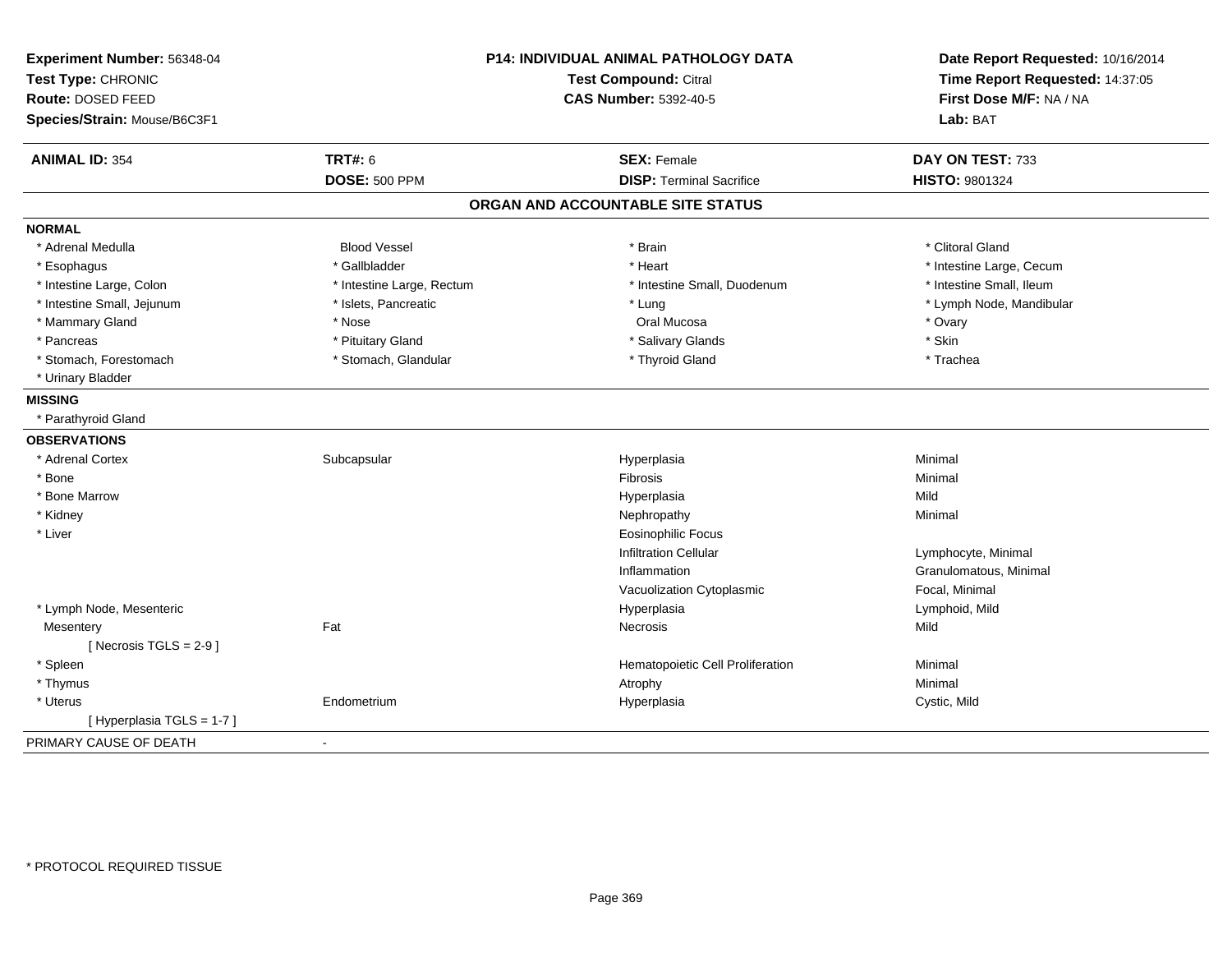| Experiment Number: 56348-04             |                          | P14: INDIVIDUAL ANIMAL PATHOLOGY DATA | Date Report Requested: 10/16/2014<br>Time Report Requested: 14:37:05 |
|-----------------------------------------|--------------------------|---------------------------------------|----------------------------------------------------------------------|
| Test Type: CHRONIC                      |                          | Test Compound: Citral                 |                                                                      |
| Route: DOSED FEED                       |                          | <b>CAS Number: 5392-40-5</b>          | First Dose M/F: NA / NA                                              |
| Species/Strain: Mouse/B6C3F1            |                          |                                       | Lab: BAT                                                             |
| <b>ANIMAL ID: 355</b>                   | <b>TRT#: 6</b>           | <b>SEX: Female</b>                    | DAY ON TEST: 734                                                     |
|                                         | <b>DOSE: 500 PPM</b>     | <b>DISP: Terminal Sacrifice</b>       | <b>HISTO: 9801325</b>                                                |
|                                         |                          | ORGAN AND ACCOUNTABLE SITE STATUS     |                                                                      |
| <b>NORMAL</b>                           |                          |                                       |                                                                      |
| * Adrenal Medulla                       | <b>Blood Vessel</b>      | * Bone                                | * Bone Marrow                                                        |
| * Brain                                 | * Clitoral Gland         | * Esophagus                           | * Gallbladder                                                        |
| * Heart                                 | * Intestine Large, Cecum | * Intestine Large, Colon              | * Intestine Large, Rectum                                            |
| * Intestine Small, Duodenum             | * Intestine Small, Ileum | * Intestine Small, Jejunum            | * Islets, Pancreatic                                                 |
| * Lung                                  | * Lymph Node, Mandibular | * Lymph Node, Mesenteric              | * Mammary Gland                                                      |
| * Nose                                  | * Pancreas               | * Parathyroid Gland                   | * Pituitary Gland                                                    |
| * Salivary Glands                       | * Skin                   | * Stomach, Forestomach                | * Stomach, Glandular                                                 |
| * Thyroid Gland                         | * Trachea                | * Urinary Bladder                     |                                                                      |
| <b>OBSERVATIONS</b>                     |                          |                                       |                                                                      |
| * Adrenal Cortex                        | Subcapsular              | Hyperplasia                           | Minimal                                                              |
| * Kidney                                | <b>Renal Tubule</b>      | Mineralization                        | Minimal                                                              |
|                                         |                          | Nephropathy                           | Minimal                                                              |
| * Liver                                 |                          | Hepatocellular Carcinoma              |                                                                      |
|                                         |                          | Inflammation                          | Granulomatous, Minimal                                               |
| [ Hepatocellular Carcinoma TGLS = 1-9 ] |                          |                                       |                                                                      |
| Oral Mucosa                             |                          | Inflammation                          | Chronic Active, Minimal                                              |
| * Ovary                                 |                          | Cyst                                  | Mild                                                                 |
| * Spleen                                |                          | Hematopoietic Cell Proliferation      | Minimal                                                              |
|                                         | Lymph Follic             | Hyperplasia                           | Minimal                                                              |
| * Thymus                                |                          | Atrophy                               | Minimal                                                              |
| * Uterus                                | Endometrium              | Hyperplasia                           | Cystic, Minimal                                                      |
| PRIMARY CAUSE OF DEATH                  |                          |                                       |                                                                      |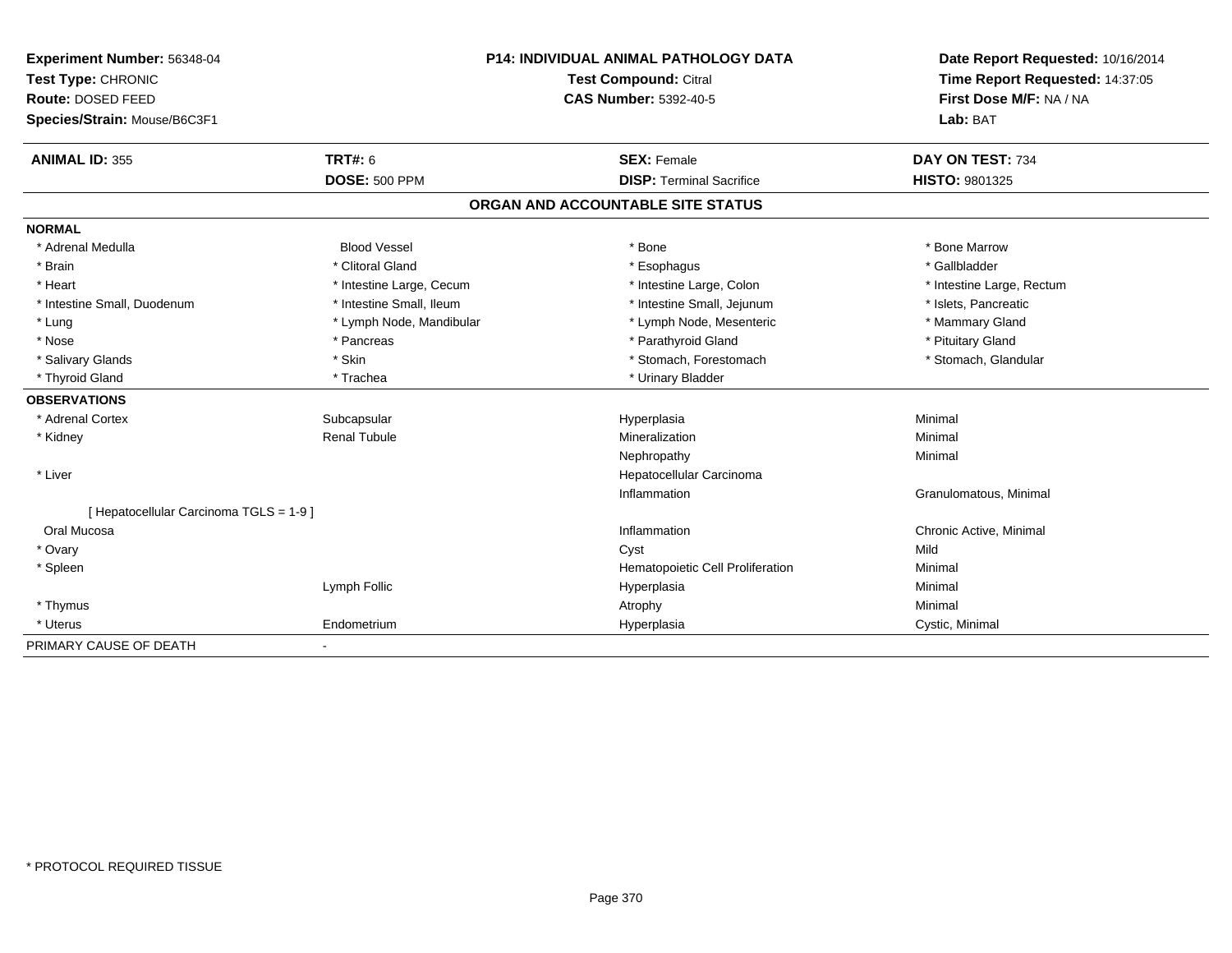| Experiment Number: 56348-04  | <b>P14: INDIVIDUAL ANIMAL PATHOLOGY DATA</b><br>Test Compound: Citral |                                   | Date Report Requested: 10/16/2014 |
|------------------------------|-----------------------------------------------------------------------|-----------------------------------|-----------------------------------|
| Test Type: CHRONIC           |                                                                       |                                   | Time Report Requested: 14:37:05   |
| Route: DOSED FEED            |                                                                       | <b>CAS Number: 5392-40-5</b>      | First Dose M/F: NA / NA           |
| Species/Strain: Mouse/B6C3F1 |                                                                       |                                   | Lab: BAT                          |
|                              |                                                                       |                                   |                                   |
| <b>ANIMAL ID: 356</b>        | TRT#: 6                                                               | <b>SEX: Female</b>                | DAY ON TEST: 734                  |
|                              | <b>DOSE: 500 PPM</b>                                                  | <b>DISP: Terminal Sacrifice</b>   | <b>HISTO: 9801326</b>             |
|                              |                                                                       | ORGAN AND ACCOUNTABLE SITE STATUS |                                   |
| <b>NORMAL</b>                |                                                                       |                                   |                                   |
| * Adrenal Medulla            | <b>Blood Vessel</b>                                                   | * Bone Marrow                     | * Brain                           |
| * Clitoral Gland             | * Esophagus                                                           | * Gallbladder                     | * Heart                           |
| * Intestine Large, Cecum     | * Intestine Large, Colon                                              | * Intestine Large, Rectum         | * Intestine Small, Duodenum       |
| * Intestine Small, Ileum     | * Intestine Small, Jejunum                                            | * Islets, Pancreatic              | * Kidney                          |
| * Lung                       | * Lymph Node, Mandibular                                              | * Lymph Node, Mesenteric          | * Mammary Gland                   |
| * Nose                       | * Pancreas                                                            | * Pituitary Gland                 | * Salivary Glands                 |
| * Skin                       | * Spleen                                                              | * Stomach, Forestomach            | * Stomach, Glandular              |
| * Thyroid Gland              | * Trachea                                                             | * Urinary Bladder                 |                                   |
| <b>MISSING</b>               |                                                                       |                                   |                                   |
| * Parathyroid Gland          |                                                                       |                                   |                                   |
| <b>OBSERVATIONS</b>          |                                                                       |                                   |                                   |
| * Adrenal Cortex             | Subcapsular                                                           | Hyperplasia                       | Minimal                           |
| * Bone                       |                                                                       | <b>Fibrosis</b>                   | Mild                              |
| * Liver                      |                                                                       | <b>Infiltration Cellular</b>      | Lymphocyte, Minimal               |
| Oral Mucosa                  |                                                                       | Inflammation                      | Chronic Active, Minimal           |
| * Ovary                      |                                                                       | Cyst                              | Moderate                          |
| [Cyst TGLS = $2-7$ ]         |                                                                       |                                   |                                   |
| * Thymus                     |                                                                       | Atrophy                           | Minimal                           |
| * Uterus                     | Endometrium                                                           | Hyperplasia                       | Cystic, Mild                      |
| [Hyperplasia TGLS = 1-7]     |                                                                       |                                   |                                   |
| PRIMARY CAUSE OF DEATH       |                                                                       |                                   |                                   |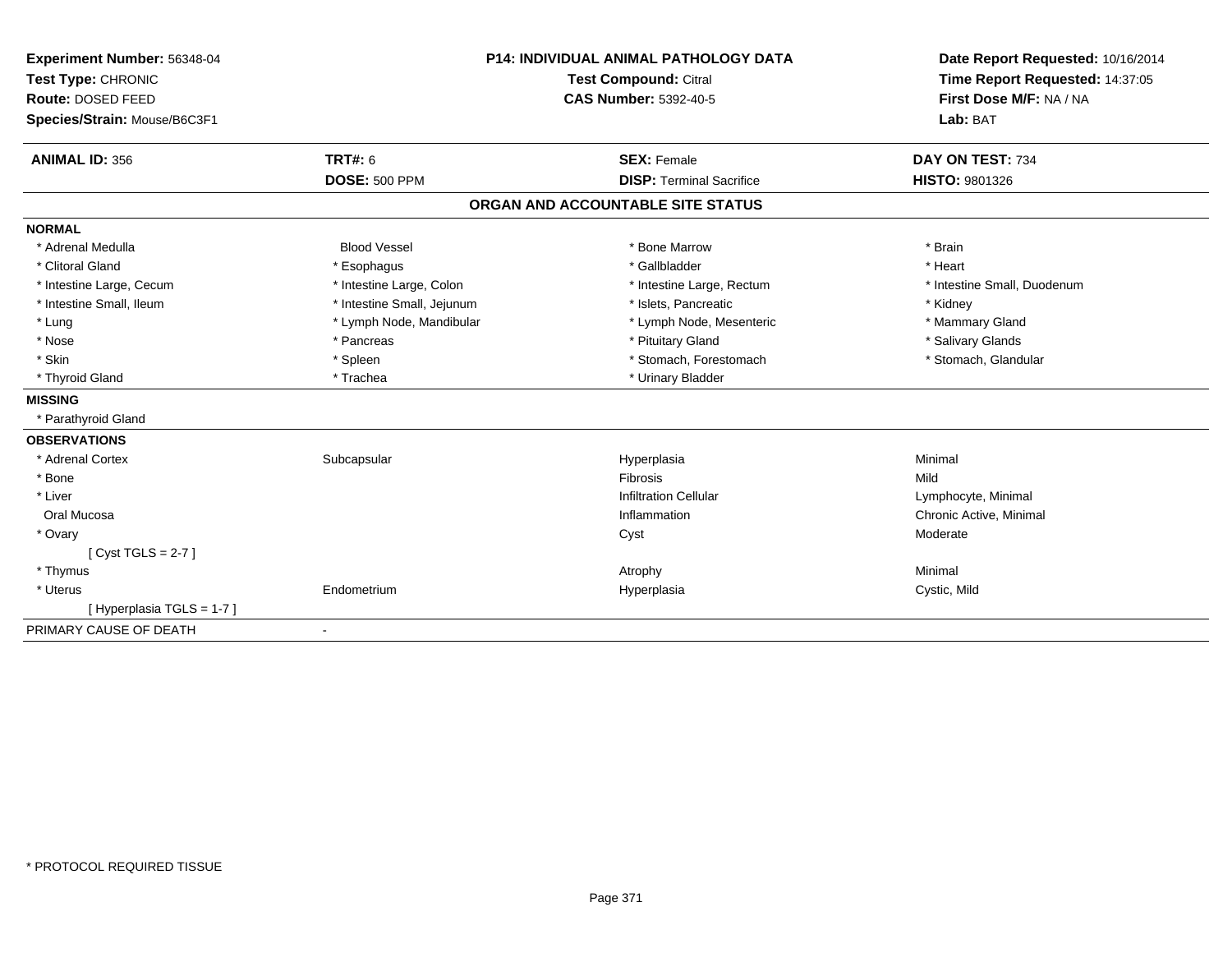| Experiment Number: 56348-04<br>Test Type: CHRONIC<br>Route: DOSED FEED<br>Species/Strain: Mouse/B6C3F1 |                            | <b>P14: INDIVIDUAL ANIMAL PATHOLOGY DATA</b><br><b>Test Compound: Citral</b><br><b>CAS Number: 5392-40-5</b> | Date Report Requested: 10/16/2014<br>Time Report Requested: 14:37:05<br>First Dose M/F: NA / NA<br>Lab: BAT |
|--------------------------------------------------------------------------------------------------------|----------------------------|--------------------------------------------------------------------------------------------------------------|-------------------------------------------------------------------------------------------------------------|
| <b>ANIMAL ID: 357</b>                                                                                  | <b>TRT#: 6</b>             | <b>SEX: Female</b>                                                                                           | DAY ON TEST: 615                                                                                            |
|                                                                                                        | <b>DOSE: 500 PPM</b>       | <b>DISP:</b> Moribund Sacrifice                                                                              | <b>HISTO: 9801327</b>                                                                                       |
|                                                                                                        |                            | ORGAN AND ACCOUNTABLE SITE STATUS                                                                            |                                                                                                             |
| <b>NORMAL</b>                                                                                          |                            |                                                                                                              |                                                                                                             |
| * Adrenal Medulla                                                                                      | <b>Blood Vessel</b>        | * Bone                                                                                                       | * Brain                                                                                                     |
| * Clitoral Gland                                                                                       | * Esophagus                | * Gallbladder                                                                                                | * Heart                                                                                                     |
| * Intestine Large, Cecum                                                                               | * Intestine Large, Colon   | * Intestine Large, Rectum                                                                                    | * Intestine Small, Duodenum                                                                                 |
| * Intestine Small, Ileum                                                                               | * Intestine Small, Jejunum | * Islets, Pancreatic                                                                                         | * Lung                                                                                                      |
| * Lymph Node, Mandibular                                                                               | * Lymph Node, Mesenteric   | * Nose                                                                                                       | * Ovary                                                                                                     |
| * Pancreas                                                                                             | * Parathyroid Gland        | * Pituitary Gland                                                                                            | * Salivary Glands                                                                                           |
| * Skin                                                                                                 | * Stomach, Forestomach     | * Stomach, Glandular                                                                                         | * Thyroid Gland                                                                                             |
| * Trachea                                                                                              | * Urinary Bladder          | * Uterus                                                                                                     |                                                                                                             |
| <b>OBSERVATIONS</b>                                                                                    |                            |                                                                                                              |                                                                                                             |
| * Adrenal Cortex                                                                                       | Subcapsular                | Hyperplasia                                                                                                  | Minimal                                                                                                     |
| * Bone Marrow                                                                                          |                            | Hyperplasia                                                                                                  | Mild                                                                                                        |
| * Kidney                                                                                               | <b>Renal Tubule</b>        | Mineralization                                                                                               | Minimal                                                                                                     |
|                                                                                                        |                            | Nephropathy                                                                                                  | Minimal                                                                                                     |
| * Liver                                                                                                |                            | Inflammation                                                                                                 | Granulomatous, Minimal                                                                                      |
| * Mammary Gland                                                                                        |                            | Carcinoma                                                                                                    |                                                                                                             |
| [Carcinoma TGLS = $2-9$ ]                                                                              |                            |                                                                                                              |                                                                                                             |
| Oral Mucosa                                                                                            |                            | Inflammation                                                                                                 | Chronic Active, Mild                                                                                        |
|                                                                                                        |                            | Ulcer                                                                                                        | Minimal                                                                                                     |
| * Spleen                                                                                               | Lymph Follic               | Atrophy                                                                                                      | Moderate                                                                                                    |
|                                                                                                        |                            | Hematopoietic Cell Proliferation                                                                             | Marked                                                                                                      |
| [ Hematopoietic Cell Proliferation TGLS = 1-4 ]                                                        |                            |                                                                                                              |                                                                                                             |
| * Thymus                                                                                               |                            | Atrophy                                                                                                      | Minimal                                                                                                     |
| PRIMARY CAUSE OF DEATH                                                                                 | - Mammary Gland Carcinoma  |                                                                                                              |                                                                                                             |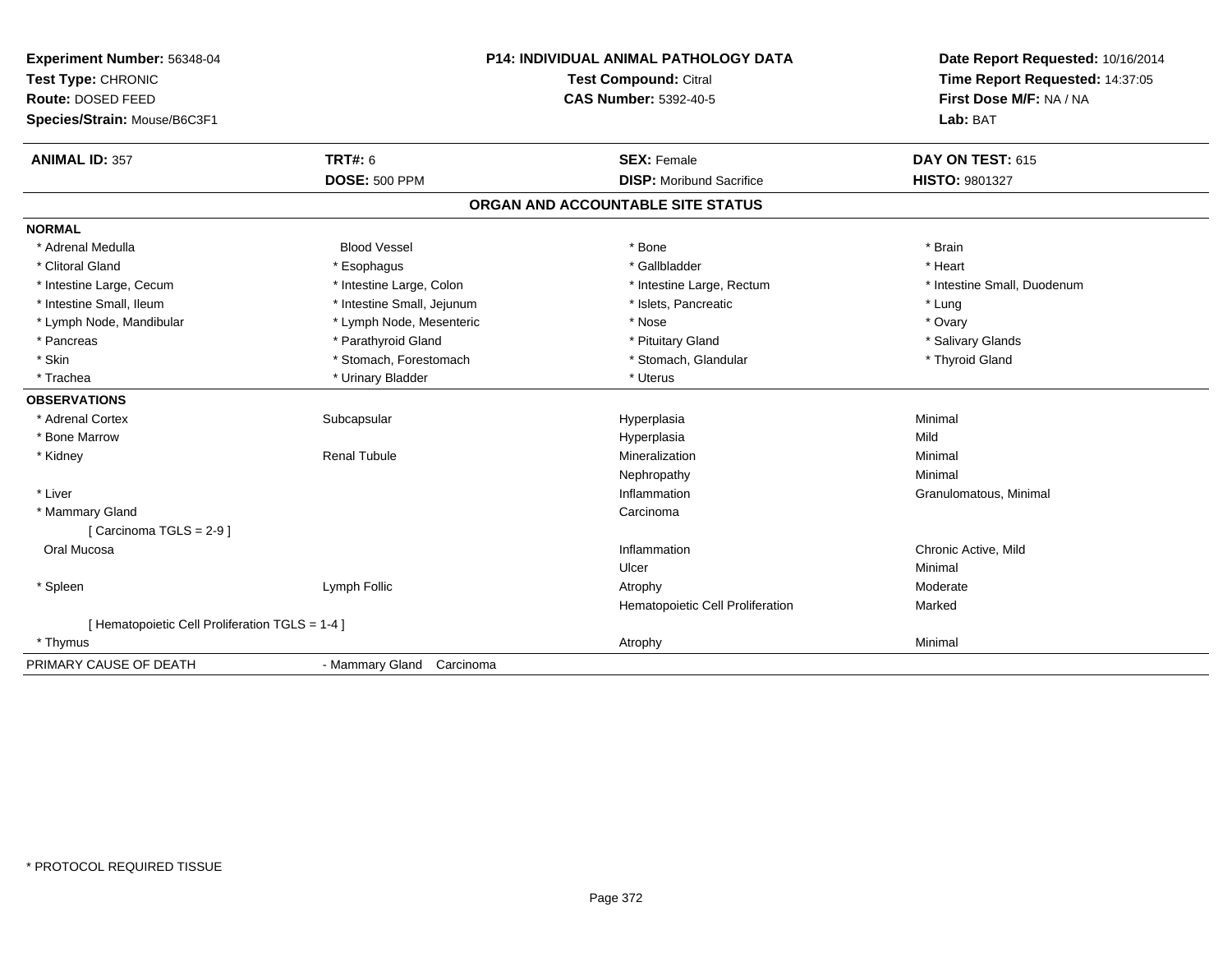| Experiment Number: 56348-04  | <b>P14: INDIVIDUAL ANIMAL PATHOLOGY DATA</b> |                                   | Date Report Requested: 10/16/2014 |
|------------------------------|----------------------------------------------|-----------------------------------|-----------------------------------|
| Test Type: CHRONIC           |                                              | Test Compound: Citral             | Time Report Requested: 14:37:05   |
| Route: DOSED FEED            |                                              | <b>CAS Number: 5392-40-5</b>      | First Dose M/F: NA / NA           |
| Species/Strain: Mouse/B6C3F1 |                                              |                                   | Lab: BAT                          |
| <b>ANIMAL ID: 358</b>        | <b>TRT#: 6</b>                               | <b>SEX: Female</b>                | DAY ON TEST: 734                  |
|                              | <b>DOSE: 500 PPM</b>                         | <b>DISP: Terminal Sacrifice</b>   | HISTO: 9801328                    |
|                              |                                              | ORGAN AND ACCOUNTABLE SITE STATUS |                                   |
| <b>NORMAL</b>                |                                              |                                   |                                   |
| * Adrenal Medulla            | <b>Blood Vessel</b>                          | * Bone Marrow                     | * Brain                           |
| * Clitoral Gland             | * Esophagus                                  | * Gallbladder                     | * Heart                           |
| * Intestine Large, Cecum     | * Intestine Large, Colon                     | * Intestine Large, Rectum         | * Intestine Small, Duodenum       |
| * Intestine Small, Ileum     | * Intestine Small, Jejunum                   | * Islets, Pancreatic              | * Kidney                          |
| * Lung                       | * Lymph Node, Mandibular                     | * Lymph Node, Mesenteric          | * Mammary Gland                   |
| * Nose                       | Oral Mucosa                                  | * Pancreas                        | * Parathyroid Gland               |
| * Salivary Glands            | * Skin                                       | * Stomach, Forestomach            | * Stomach, Glandular              |
| * Thymus                     | * Thyroid Gland                              | * Trachea                         | * Urinary Bladder                 |
| <b>OBSERVATIONS</b>          |                                              |                                   |                                   |
| * Adrenal Cortex             |                                              | Hematopoietic Cell Proliferation  | Minimal                           |
|                              | Subcapsular                                  | Hyperplasia                       | Minimal                           |
| * Bone                       |                                              | Fibrosis                          | Mild                              |
| * Liver                      |                                              | Inflammation                      | Granulomatous, Minimal            |
| * Ovary                      |                                              | Cyst                              | Minimal                           |
| * Pituitary Gland            | Pars Intermed                                | Adenoma                           |                                   |
|                              | Pars Distalis                                | Hyperplasia                       | Focal, Minimal                    |
| * Spleen                     |                                              | Hematopoietic Cell Proliferation  | Minimal                           |
| * Uterus                     | Endometrium                                  | Hyperplasia                       | Cystic, Minimal                   |
| [Hyperplasia TGLS = 1-7]     |                                              |                                   |                                   |
| PRIMARY CAUSE OF DEATH       | $\blacksquare$                               |                                   |                                   |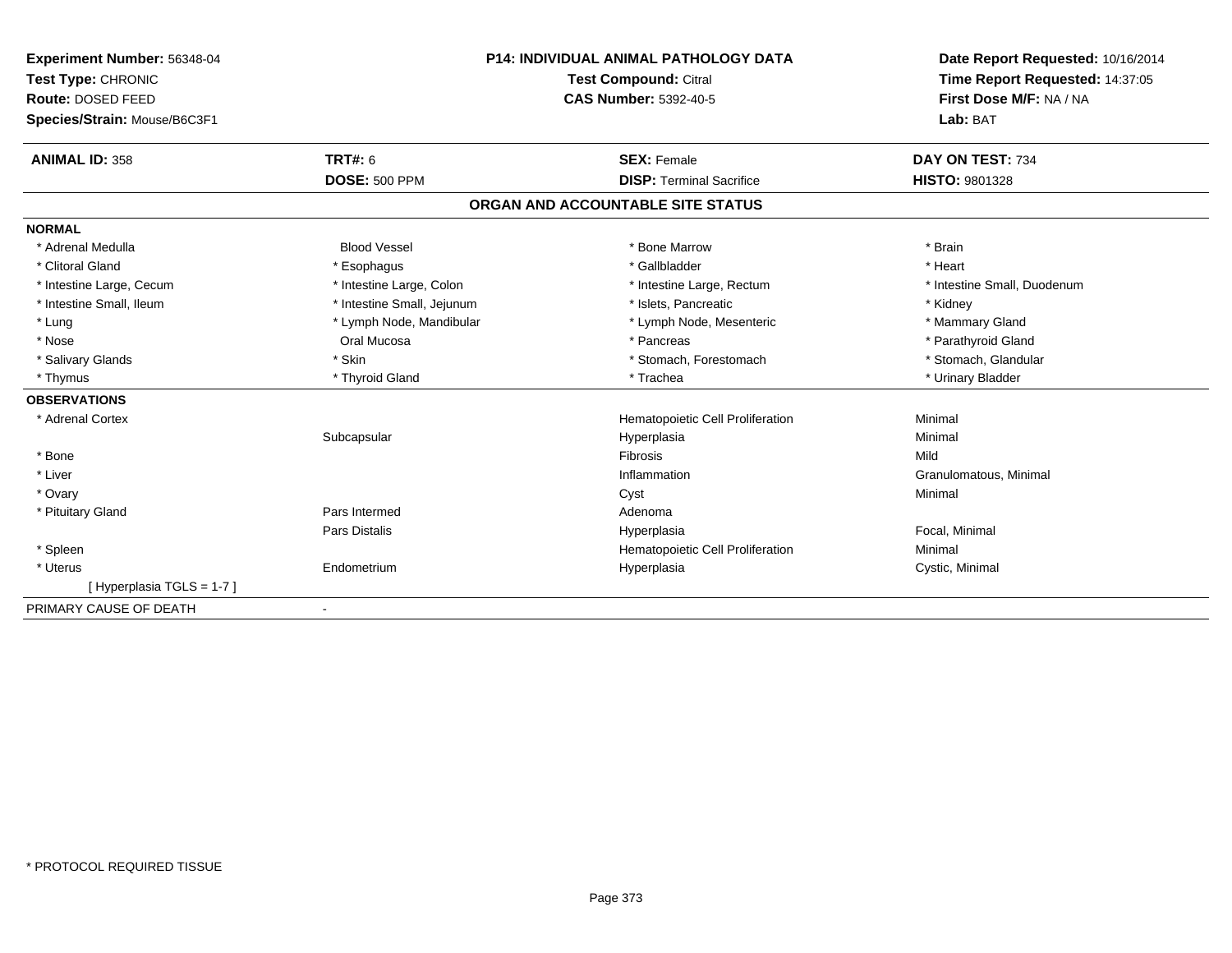| Experiment Number: 56348-04<br>Test Type: CHRONIC<br>Route: DOSED FEED<br>Species/Strain: Mouse/B6C3F1 |                          | <b>P14: INDIVIDUAL ANIMAL PATHOLOGY DATA</b><br><b>Test Compound: Citral</b><br><b>CAS Number: 5392-40-5</b> | Date Report Requested: 10/16/2014<br>Time Report Requested: 14:37:05<br>First Dose M/F: NA / NA<br>Lab: BAT |
|--------------------------------------------------------------------------------------------------------|--------------------------|--------------------------------------------------------------------------------------------------------------|-------------------------------------------------------------------------------------------------------------|
|                                                                                                        |                          |                                                                                                              |                                                                                                             |
| <b>ANIMAL ID: 359</b>                                                                                  | <b>TRT#: 6</b>           | <b>SEX: Female</b>                                                                                           | DAY ON TEST: 735                                                                                            |
|                                                                                                        | <b>DOSE: 500 PPM</b>     | <b>DISP: Terminal Sacrifice</b>                                                                              | <b>HISTO: 9801329</b>                                                                                       |
|                                                                                                        |                          | ORGAN AND ACCOUNTABLE SITE STATUS                                                                            |                                                                                                             |
| <b>NORMAL</b>                                                                                          |                          |                                                                                                              |                                                                                                             |
| * Adrenal Medulla                                                                                      | <b>Blood Vessel</b>      | * Bone                                                                                                       | * Bone Marrow                                                                                               |
| * Brain                                                                                                | * Clitoral Gland         | * Esophagus                                                                                                  | * Gallbladder                                                                                               |
| * Heart                                                                                                | * Intestine Large, Cecum | * Intestine Large, Colon                                                                                     | * Intestine Large, Rectum                                                                                   |
| * Intestine Small, Duodenum                                                                            | * Intestine Small, Ileum | * Intestine Small, Jejunum                                                                                   | * Islets, Pancreatic                                                                                        |
| * Liver                                                                                                | * Lung                   | * Lymph Node, Mandibular                                                                                     | * Lymph Node, Mesenteric                                                                                    |
| * Mammary Gland                                                                                        | * Nose                   | Oral Mucosa                                                                                                  | * Ovary                                                                                                     |
| * Parathyroid Gland                                                                                    | * Pituitary Gland        | * Salivary Glands                                                                                            | * Stomach, Forestomach                                                                                      |
| * Stomach, Glandular                                                                                   | * Thyroid Gland          | * Trachea                                                                                                    | * Urinary Bladder                                                                                           |
| <b>OBSERVATIONS</b>                                                                                    |                          |                                                                                                              |                                                                                                             |
| * Adrenal Cortex                                                                                       | Subcapsular              | Hyperplasia                                                                                                  | Minimal                                                                                                     |
| * Kidney                                                                                               | <b>Renal Tubule</b>      | Mineralization                                                                                               | Minimal                                                                                                     |
| * Pancreas                                                                                             |                          | <b>Fibrosis</b>                                                                                              | Focal, Mild                                                                                                 |
| * Skin                                                                                                 | <b>Subcut Tiss</b>       | Sarcoma                                                                                                      |                                                                                                             |
| [Sarcoma TGLS = $1-9$ ]                                                                                |                          |                                                                                                              |                                                                                                             |
| * Spleen                                                                                               |                          | Hematopoietic Cell Proliferation                                                                             | Mild                                                                                                        |
| * Thymus                                                                                               |                          | Atrophy                                                                                                      | Moderate                                                                                                    |
| * Uterus                                                                                               | Endometrium              | Hyperplasia                                                                                                  | Cystic, Minimal                                                                                             |
| [Hyperplasia TGLS = 2-7]                                                                               |                          |                                                                                                              |                                                                                                             |
| PRIMARY CAUSE OF DEATH                                                                                 | $\blacksquare$           |                                                                                                              |                                                                                                             |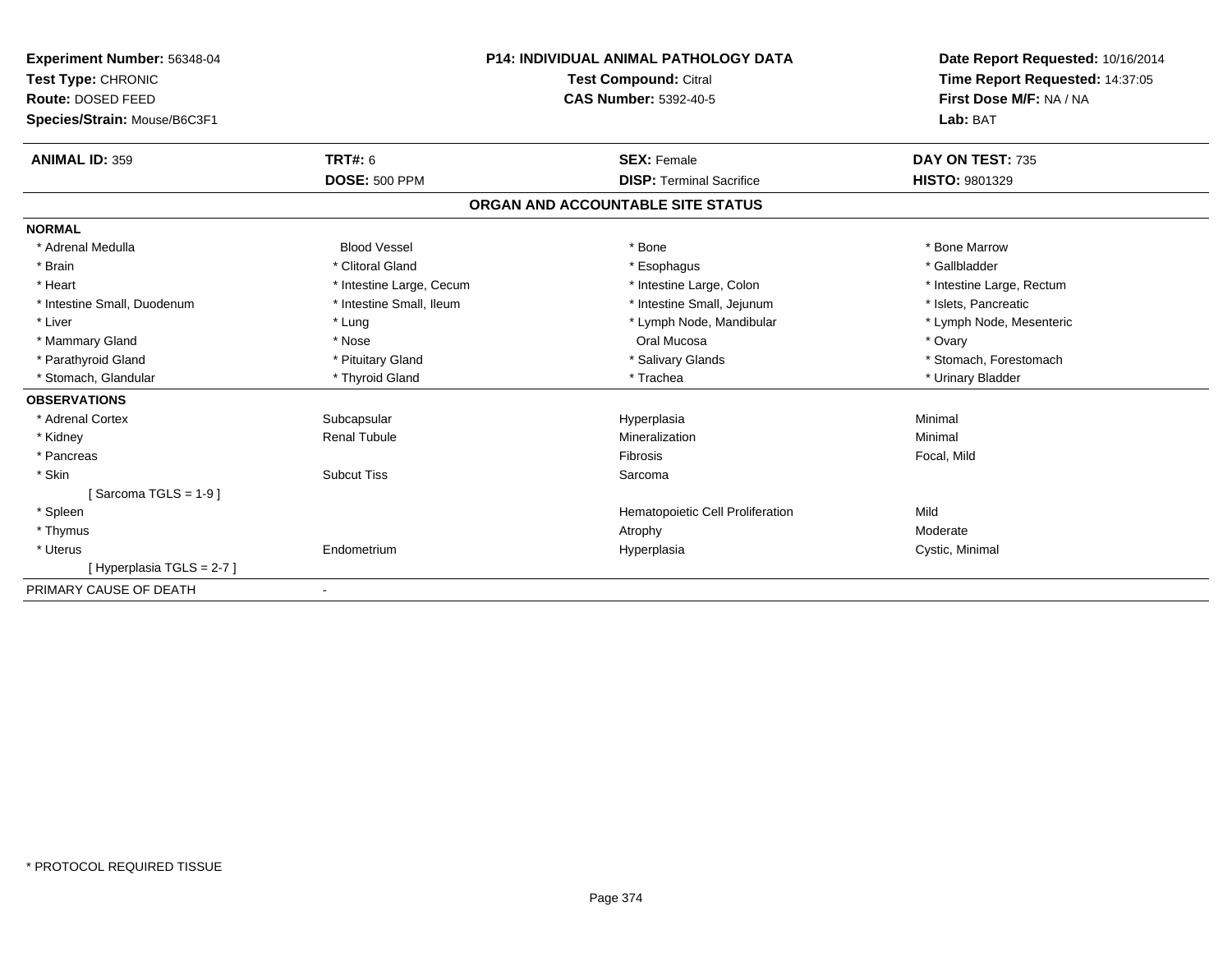| Experiment Number: 56348-04   | <b>P14: INDIVIDUAL ANIMAL PATHOLOGY DATA</b><br>Test Compound: Citral |                                   | Date Report Requested: 10/16/2014 |  |
|-------------------------------|-----------------------------------------------------------------------|-----------------------------------|-----------------------------------|--|
| Test Type: CHRONIC            |                                                                       |                                   | Time Report Requested: 14:37:05   |  |
| Route: DOSED FEED             |                                                                       | <b>CAS Number: 5392-40-5</b>      | First Dose M/F: NA / NA           |  |
| Species/Strain: Mouse/B6C3F1  |                                                                       |                                   | Lab: BAT                          |  |
| <b>ANIMAL ID: 360</b>         | <b>TRT#: 6</b>                                                        | <b>SEX: Female</b>                | DAY ON TEST: 733                  |  |
|                               | <b>DOSE: 500 PPM</b>                                                  | <b>DISP: Terminal Sacrifice</b>   | HISTO: 9801330                    |  |
|                               |                                                                       | ORGAN AND ACCOUNTABLE SITE STATUS |                                   |  |
| <b>NORMAL</b>                 |                                                                       |                                   |                                   |  |
| * Adrenal Medulla             | <b>Blood Vessel</b>                                                   | * Bone                            | * Bone Marrow                     |  |
| * Brain                       | * Clitoral Gland                                                      | * Esophagus                       | * Gallbladder                     |  |
| * Heart                       | * Intestine Large, Cecum                                              | * Intestine Large, Colon          | * Intestine Large, Rectum         |  |
| * Intestine Small, Ileum      | * Intestine Small, Jejunum                                            | * Islets, Pancreatic              | * Kidney                          |  |
| * Lung                        | * Lymph Node, Mandibular                                              | * Lymph Node, Mesenteric          | * Mammary Gland                   |  |
| * Nose                        | * Ovary                                                               | * Pancreas                        | * Parathyroid Gland               |  |
| * Salivary Glands             | * Skin                                                                | * Stomach, Forestomach            | * Stomach, Glandular              |  |
| * Thymus                      | * Thyroid Gland                                                       | * Trachea                         | * Urinary Bladder                 |  |
| <b>OBSERVATIONS</b>           |                                                                       |                                   |                                   |  |
| * Adrenal Cortex              | Subcapsular                                                           | Hyperplasia                       | Minimal                           |  |
| * Intestine Small, Duodenum   |                                                                       | Inflammation                      | Chronic, Minimal                  |  |
| * Liver                       |                                                                       | <b>Clear Cell Focus</b>           |                                   |  |
|                               |                                                                       | Infiltration Cellular             | Lymphocyte, Minimal               |  |
|                               |                                                                       | Vacuolization Cytoplasmic         | Focal, Minimal                    |  |
| [Clear Cell Focus TGLS = 1-4] |                                                                       |                                   |                                   |  |
| Oral Mucosa                   |                                                                       | Inflammation                      | Chronic Active, Minimal           |  |
| * Pituitary Gland             | Pars Distalis                                                         | Adenoma                           |                                   |  |
| * Spleen                      | Lymph Follic                                                          | Hyperplasia                       | Minimal                           |  |
| * Uterus                      | Endometrium                                                           | Hyperplasia                       | Cystic, Minimal                   |  |
| PRIMARY CAUSE OF DEATH        |                                                                       |                                   |                                   |  |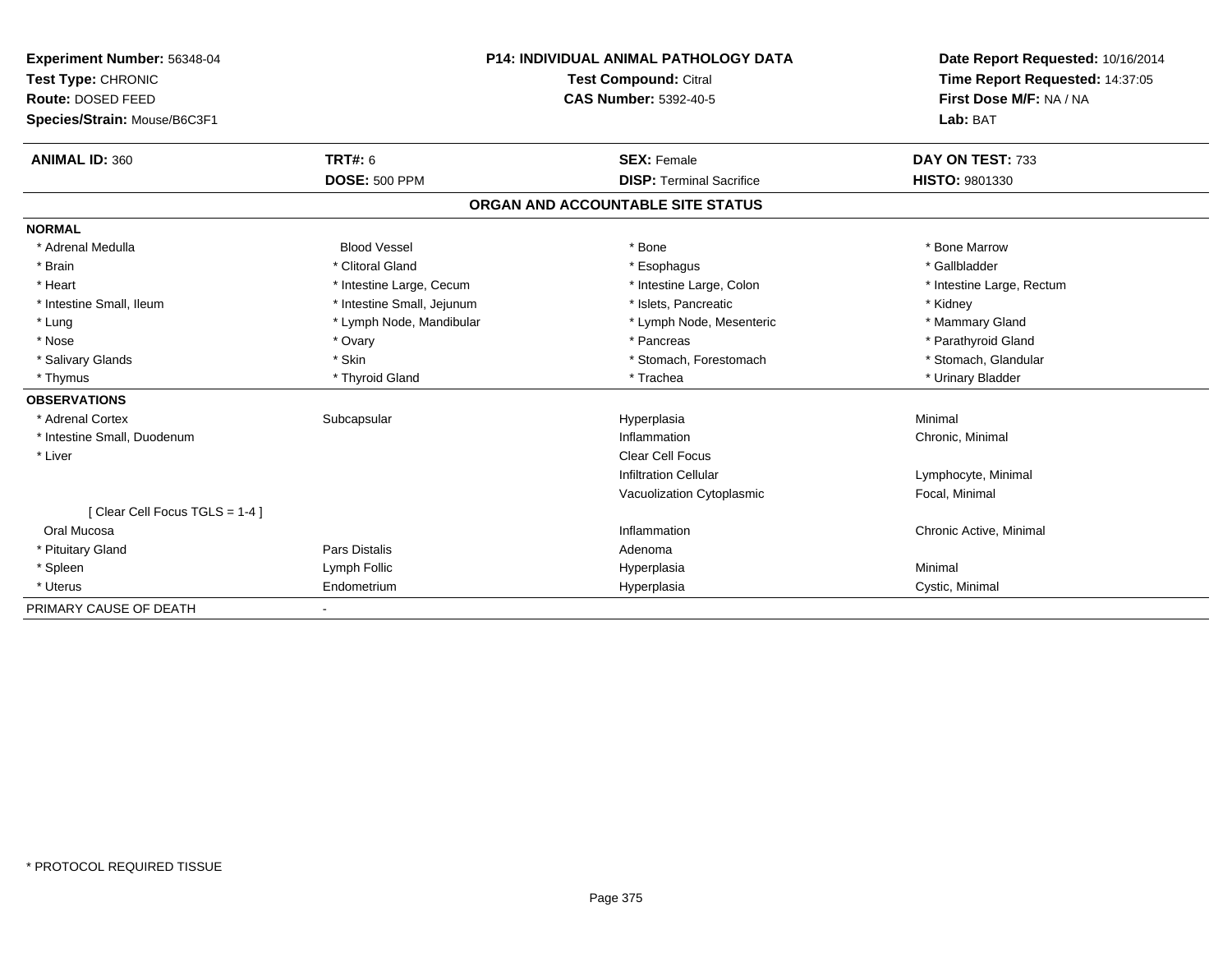| Experiment Number: 56348-04<br>Test Type: CHRONIC<br>Route: DOSED FEED<br>Species/Strain: Mouse/B6C3F1 | P14: INDIVIDUAL ANIMAL PATHOLOGY DATA<br>Test Compound: Citral<br><b>CAS Number: 5392-40-5</b> |                                   | Date Report Requested: 10/16/2014<br>Time Report Requested: 14:37:05<br>First Dose M/F: NA / NA<br>Lab: BAT |  |
|--------------------------------------------------------------------------------------------------------|------------------------------------------------------------------------------------------------|-----------------------------------|-------------------------------------------------------------------------------------------------------------|--|
| <b>ANIMAL ID: 361</b>                                                                                  | TRT#: 6                                                                                        | <b>SEX: Female</b>                | DAY ON TEST: 734                                                                                            |  |
|                                                                                                        | <b>DOSE: 500 PPM</b>                                                                           | <b>DISP: Terminal Sacrifice</b>   | HISTO: 9801331                                                                                              |  |
|                                                                                                        |                                                                                                | ORGAN AND ACCOUNTABLE SITE STATUS |                                                                                                             |  |
| <b>NORMAL</b>                                                                                          |                                                                                                |                                   |                                                                                                             |  |
| * Adrenal Medulla                                                                                      | <b>Blood Vessel</b>                                                                            | * Bone Marrow                     | * Brain                                                                                                     |  |
| * Esophagus                                                                                            | * Gallbladder                                                                                  | * Heart                           | * Intestine Large, Cecum                                                                                    |  |
| * Intestine Large, Colon                                                                               | * Intestine Large, Rectum                                                                      | * Intestine Small, Duodenum       | * Intestine Small, Ileum                                                                                    |  |
| * Intestine Small, Jejunum                                                                             | * Islets, Pancreatic                                                                           | * Liver                           | * Lung                                                                                                      |  |
| * Lymph Node, Mandibular                                                                               | * Lymph Node, Mesenteric                                                                       | * Mammary Gland                   | * Nose                                                                                                      |  |
| * Pancreas                                                                                             | * Parathyroid Gland                                                                            | * Pituitary Gland                 | * Salivary Glands                                                                                           |  |
| * Skin                                                                                                 | * Spleen                                                                                       | * Stomach, Glandular              | * Thyroid Gland                                                                                             |  |
| * Trachea                                                                                              | * Urinary Bladder                                                                              | * Uterus                          |                                                                                                             |  |
| <b>OBSERVATIONS</b>                                                                                    |                                                                                                |                                   |                                                                                                             |  |
| * Adrenal Cortex                                                                                       | Subcapsular                                                                                    | Hyperplasia                       | Minimal                                                                                                     |  |
| * Bone                                                                                                 |                                                                                                | Fibrosis                          | Mild                                                                                                        |  |
| * Clitoral Gland                                                                                       |                                                                                                | Cyst                              | Mild                                                                                                        |  |
| [ $Cyst TGLS = 1-8$ ]                                                                                  |                                                                                                |                                   |                                                                                                             |  |
| * Kidney                                                                                               |                                                                                                | Nephropathy                       | Minimal                                                                                                     |  |
| Oral Mucosa                                                                                            |                                                                                                | Inflammation                      | Chronic Active, Moderate                                                                                    |  |
|                                                                                                        |                                                                                                | Ulcer                             | Moderate                                                                                                    |  |
| * Ovary                                                                                                |                                                                                                | Cyst                              | Minimal                                                                                                     |  |
| * Stomach, Forestomach                                                                                 | Epithelium                                                                                     | Hyperplasia                       | Focal, Moderate                                                                                             |  |
|                                                                                                        |                                                                                                | Inflammation                      | Chronic, Focal, Mild                                                                                        |  |
| [Hyperplasia TGLS = 3-9]<br>[Inflammation TGLS = $3-9$ ]                                               |                                                                                                |                                   |                                                                                                             |  |
| * Thymus                                                                                               |                                                                                                | Atrophy                           | Minimal                                                                                                     |  |
| PRIMARY CAUSE OF DEATH                                                                                 |                                                                                                |                                   |                                                                                                             |  |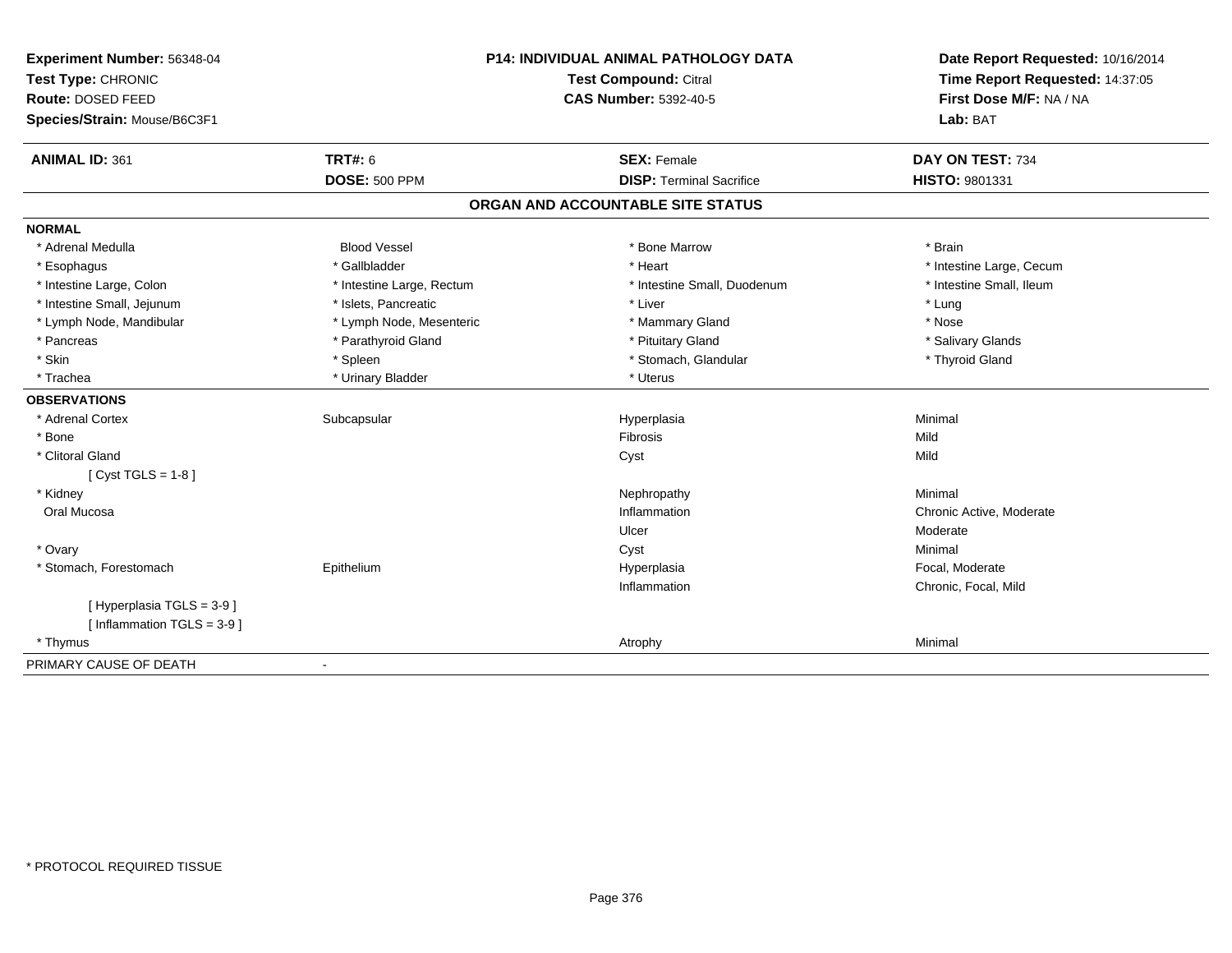| Experiment Number: 56348-04  | <b>P14: INDIVIDUAL ANIMAL PATHOLOGY DATA</b> |                                   | Date Report Requested: 10/16/2014 |  |
|------------------------------|----------------------------------------------|-----------------------------------|-----------------------------------|--|
| Test Type: CHRONIC           |                                              | Test Compound: Citral             | Time Report Requested: 14:37:05   |  |
| Route: DOSED FEED            |                                              | <b>CAS Number: 5392-40-5</b>      | First Dose M/F: NA / NA           |  |
| Species/Strain: Mouse/B6C3F1 |                                              |                                   | Lab: BAT                          |  |
| <b>ANIMAL ID: 362</b>        | <b>TRT#: 6</b>                               | <b>SEX: Female</b>                | DAY ON TEST: 735                  |  |
|                              | <b>DOSE: 500 PPM</b>                         | <b>DISP: Terminal Sacrifice</b>   | HISTO: 9801332                    |  |
|                              |                                              | ORGAN AND ACCOUNTABLE SITE STATUS |                                   |  |
| <b>NORMAL</b>                |                                              |                                   |                                   |  |
| * Adrenal Medulla            | <b>Blood Vessel</b>                          | * Bone Marrow                     | * Brain                           |  |
| * Clitoral Gland             | * Esophagus                                  | * Gallbladder                     | * Heart                           |  |
| * Intestine Large, Cecum     | * Intestine Large, Colon                     | * Intestine Large, Rectum         | * Intestine Small, Duodenum       |  |
| * Intestine Small, Ileum     | * Intestine Small, Jejunum                   | * Islets, Pancreatic              | * Lung                            |  |
| * Lymph Node, Mandibular     | * Lymph Node, Mesenteric                     | * Mammary Gland                   | * Nose                            |  |
| * Pancreas                   | * Parathyroid Gland                          | * Pituitary Gland                 | * Salivary Glands                 |  |
| * Skin                       | * Stomach, Forestomach                       | * Stomach, Glandular              | * Thyroid Gland                   |  |
| * Trachea                    | * Urinary Bladder                            |                                   |                                   |  |
| <b>OBSERVATIONS</b>          |                                              |                                   |                                   |  |
| * Adrenal Cortex             | Subcapsular                                  | Hyperplasia                       | Minimal                           |  |
| * Bone                       |                                              | Fibrosis                          | Moderate                          |  |
| * Kidney                     | <b>Renal Tubule</b>                          | Mineralization                    | Minimal                           |  |
| * Liver                      |                                              | Inflammation                      | Granulomatous, Minimal            |  |
| Oral Mucosa                  |                                              | Inflammation                      | Chronic Active, Mild              |  |
| * Ovary                      |                                              | Thrombosis                        | Marked                            |  |
| [Thrombosis TGLS = $2-7$ ]   |                                              |                                   |                                   |  |
| * Spleen                     | Lymph Follic                                 | Hyperplasia                       | Minimal                           |  |
| * Thymus                     |                                              | Atrophy                           | Mild                              |  |
| * Uterus                     | Endometrium                                  | Hyperplasia                       | Cystic, Mild                      |  |
| [Hyperplasia TGLS = 1-7]     |                                              |                                   |                                   |  |
| PRIMARY CAUSE OF DEATH       |                                              |                                   |                                   |  |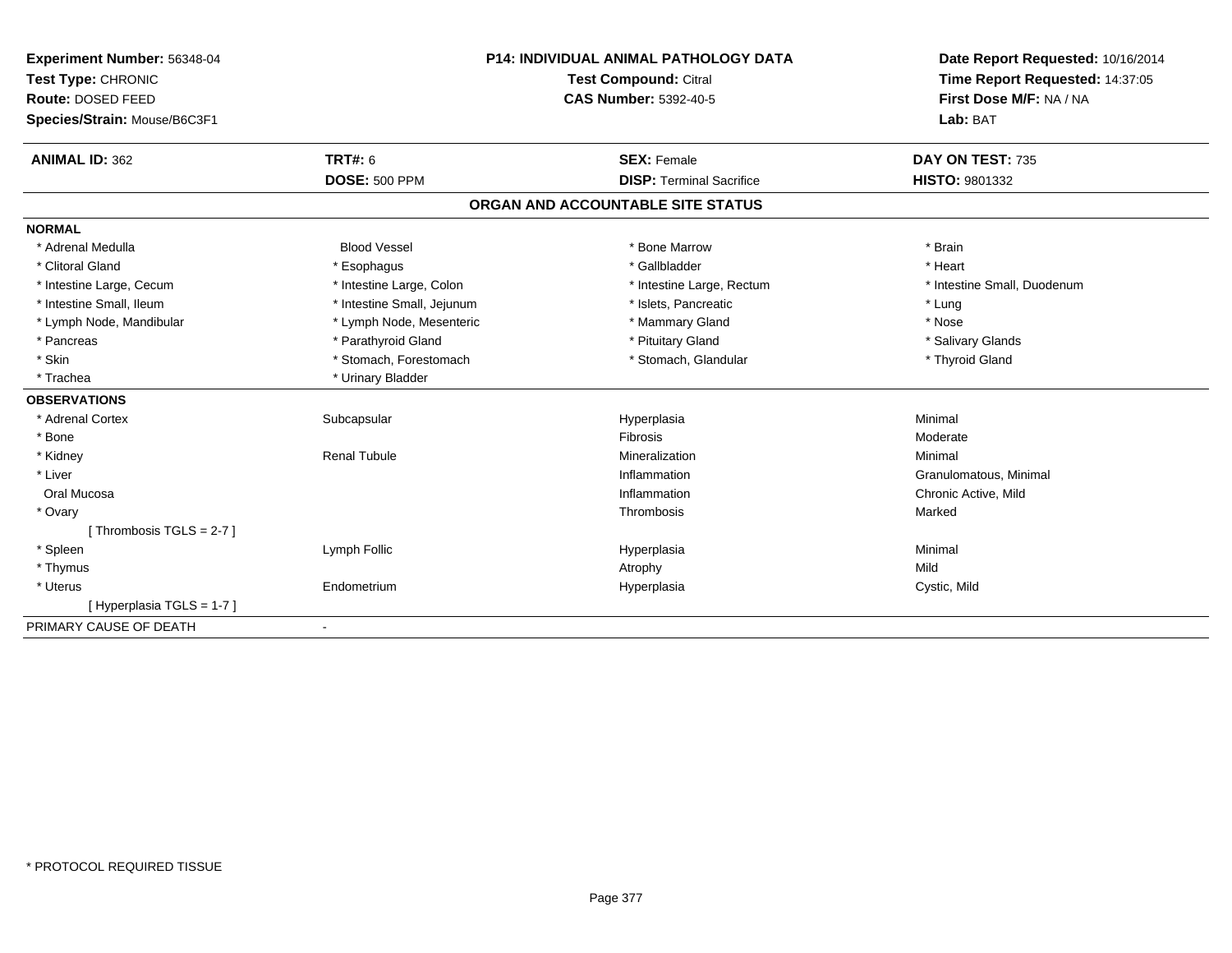| Experiment Number: 56348-04                     |                            | <b>P14: INDIVIDUAL ANIMAL PATHOLOGY DATA</b> | Date Report Requested: 10/16/2014                          |
|-------------------------------------------------|----------------------------|----------------------------------------------|------------------------------------------------------------|
| Test Type: CHRONIC                              |                            | <b>Test Compound: Citral</b>                 | Time Report Requested: 14:37:05<br>First Dose M/F: NA / NA |
| Route: DOSED FEED                               |                            | <b>CAS Number: 5392-40-5</b>                 |                                                            |
| Species/Strain: Mouse/B6C3F1                    |                            |                                              | Lab: BAT                                                   |
| ANIMAL ID: 363                                  | <b>TRT#: 6</b>             | <b>SEX: Female</b>                           | DAY ON TEST: 653                                           |
|                                                 | <b>DOSE: 500 PPM</b>       | <b>DISP: Natural Death</b>                   | HISTO: 9801333                                             |
|                                                 |                            | ORGAN AND ACCOUNTABLE SITE STATUS            |                                                            |
| <b>NORMAL</b>                                   |                            |                                              |                                                            |
| * Adrenal Medulla                               | <b>Blood Vessel</b>        | * Bone                                       | * Bone Marrow                                              |
| * Brain                                         | * Clitoral Gland           | * Esophagus                                  | * Gallbladder                                              |
| * Intestine Large, Cecum                        | * Intestine Large, Colon   | * Intestine Large, Rectum                    | * Intestine Small, Duodenum                                |
| * Intestine Small, Ileum                        | * Intestine Small, Jejunum | * Islets, Pancreatic                         | * Liver                                                    |
| * Lymph Node, Mandibular                        | * Lymph Node, Mesenteric   | * Mammary Gland                              | * Nose                                                     |
| Oral Mucosa                                     | * Pancreas                 | * Pituitary Gland                            | * Salivary Glands                                          |
| * Skin                                          | * Stomach, Forestomach     | * Stomach, Glandular                         | * Thyroid Gland                                            |
| * Trachea                                       | * Urinary Bladder          |                                              |                                                            |
| <b>MISSING</b>                                  |                            |                                              |                                                            |
| * Parathyroid Gland                             |                            |                                              |                                                            |
| <b>OBSERVATIONS</b>                             |                            |                                              |                                                            |
| * Adrenal Cortex                                | Subcapsular                | Hyperplasia                                  | Minimal                                                    |
| * Heart                                         | Valve                      | Inflammation                                 | Chronic, Marked                                            |
| * Kidney                                        |                            | Inflammation                                 | Suppurative, Mild                                          |
|                                                 |                            | Nephropathy                                  | Minimal                                                    |
| * Lung                                          |                            | Hemorrhage                                   | Minimal                                                    |
| * Ovary                                         |                            | Cyst                                         | Mild                                                       |
| [Cyst TGLS = $1-7$ ]                            |                            |                                              |                                                            |
| * Spleen                                        | Lymph Follic               | Atrophy                                      | Mild                                                       |
|                                                 |                            | Hematopoietic Cell Proliferation             | Marked                                                     |
| [ Hematopoietic Cell Proliferation TGLS = 2-4 ] |                            |                                              |                                                            |
| * Thymus                                        |                            | Atrophy                                      | Minimal                                                    |
| * Uterus                                        | Endometrium                | Hyperplasia                                  | Cystic, Minimal                                            |
| PRIMARY CAUSE OF DEATH                          | - Heart Valve Inflammation |                                              |                                                            |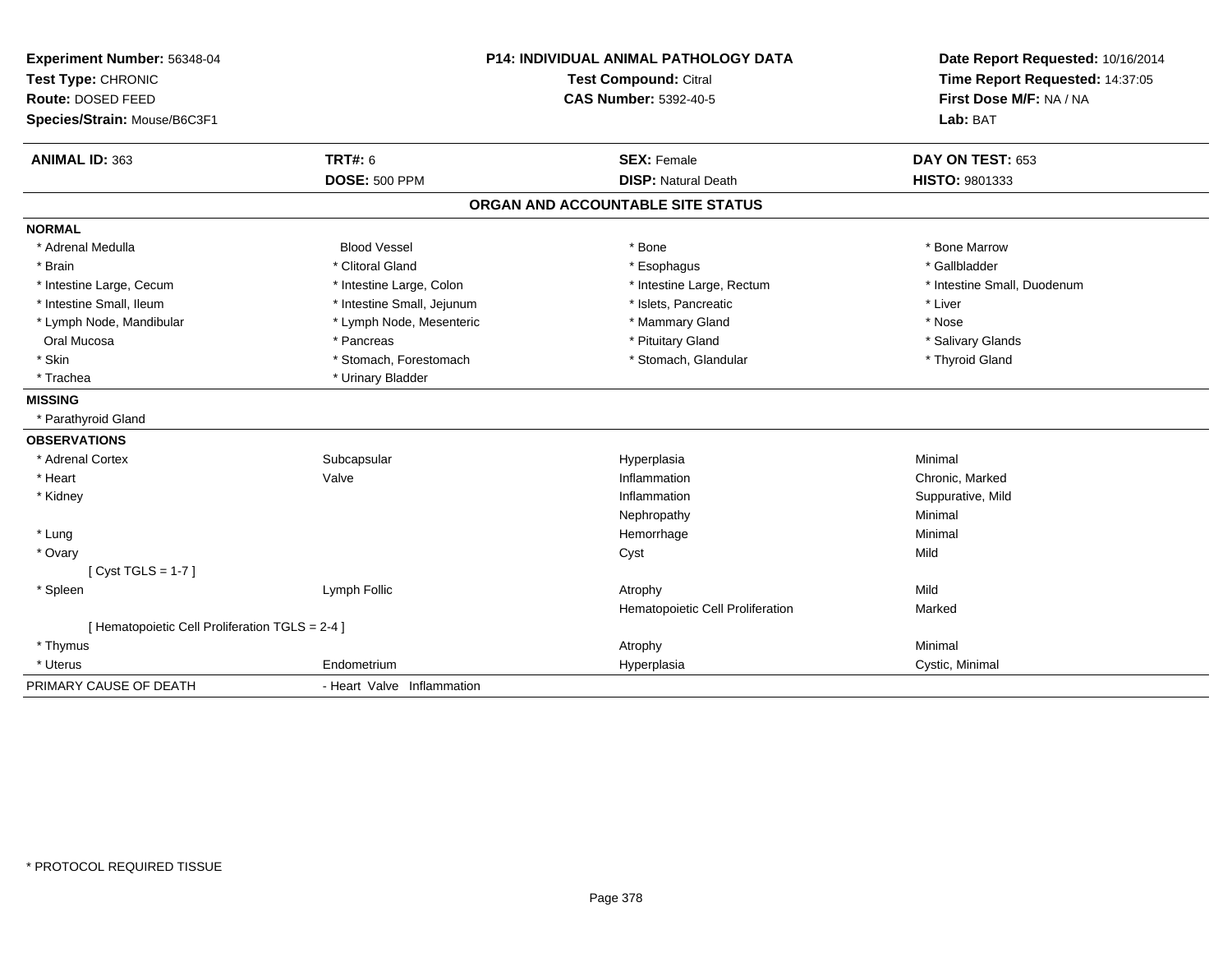| Experiment Number: 56348-04                 | <b>P14: INDIVIDUAL ANIMAL PATHOLOGY DATA</b> |                                   | Date Report Requested: 10/16/2014 |  |
|---------------------------------------------|----------------------------------------------|-----------------------------------|-----------------------------------|--|
| Test Compound: Citral<br>Test Type: CHRONIC |                                              |                                   | Time Report Requested: 14:37:05   |  |
| Route: DOSED FEED                           |                                              | <b>CAS Number: 5392-40-5</b>      | First Dose M/F: NA / NA           |  |
| Species/Strain: Mouse/B6C3F1                |                                              |                                   | Lab: BAT                          |  |
| <b>ANIMAL ID: 364</b>                       | TRT#: 6                                      | <b>SEX: Female</b>                | DAY ON TEST: 733                  |  |
|                                             | <b>DOSE: 500 PPM</b>                         | <b>DISP: Terminal Sacrifice</b>   | <b>HISTO: 9801334</b>             |  |
|                                             |                                              | ORGAN AND ACCOUNTABLE SITE STATUS |                                   |  |
| <b>NORMAL</b>                               |                                              |                                   |                                   |  |
| * Adrenal Medulla                           | <b>Blood Vessel</b>                          | * Bone                            | * Brain                           |  |
| * Clitoral Gland                            | * Esophagus                                  | * Gallbladder                     | * Heart                           |  |
| * Intestine Large, Cecum                    | * Intestine Large, Colon                     | * Intestine Large, Rectum         | * Intestine Small. Duodenum       |  |
| * Intestine Small, Ileum                    | * Intestine Small, Jejunum                   | * Islets. Pancreatic              | * Liver                           |  |
| * Lung                                      | * Lymph Node, Mandibular                     | * Lymph Node, Mesenteric          | * Mammary Gland                   |  |
| * Nose                                      | Oral Mucosa                                  | * Pancreas                        | * Parathyroid Gland               |  |
| * Pituitary Gland                           | * Salivary Glands                            | * Skin                            | * Stomach. Forestomach            |  |
| * Stomach, Glandular                        | * Thyroid Gland                              | * Trachea                         | * Urinary Bladder                 |  |
| <b>OBSERVATIONS</b>                         |                                              |                                   |                                   |  |
| * Adrenal Cortex                            | Subcapsular                                  | Hyperplasia                       | Minimal                           |  |
| * Bone Marrow                               |                                              | Hyperplasia                       | Moderate                          |  |
| * Kidney                                    | <b>Renal Tubule</b>                          | Mineralization                    | Minimal                           |  |
| * Ovary                                     |                                              | Cyst                              | Moderate                          |  |
| * Spleen                                    |                                              | Hematopoietic Cell Proliferation  | Mild                              |  |
| * Thymus                                    |                                              | Atrophy                           | Mild                              |  |
| * Uterus                                    |                                              | Carcinoma                         |                                   |  |
|                                             | Endometrium                                  | Hyperplasia                       | Cystic, Minimal                   |  |
| [Carcinoma TGLS = 1-7]                      |                                              |                                   |                                   |  |
| PRIMARY CAUSE OF DEATH                      | $\blacksquare$                               |                                   |                                   |  |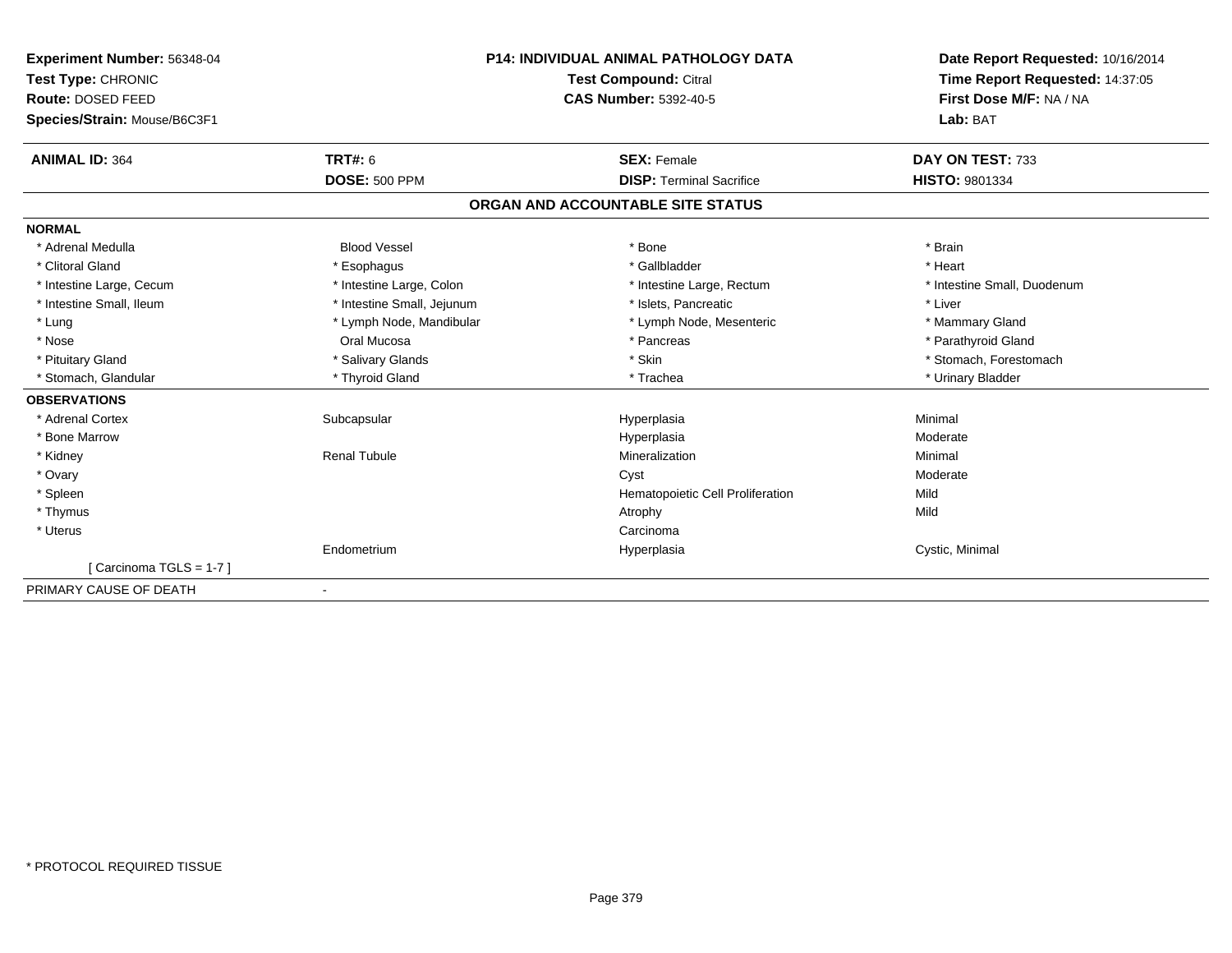| Experiment Number: 56348-04<br>Test Type: CHRONIC<br><b>Route: DOSED FEED</b><br>Species/Strain: Mouse/B6C3F1 |                          | <b>P14: INDIVIDUAL ANIMAL PATHOLOGY DATA</b><br><b>Test Compound: Citral</b><br><b>CAS Number: 5392-40-5</b> | Date Report Requested: 10/16/2014<br>Time Report Requested: 14:37:05<br>First Dose M/F: NA / NA<br>Lab: BAT |
|---------------------------------------------------------------------------------------------------------------|--------------------------|--------------------------------------------------------------------------------------------------------------|-------------------------------------------------------------------------------------------------------------|
| <b>ANIMAL ID: 365</b>                                                                                         | <b>TRT#: 6</b>           | <b>SEX: Female</b>                                                                                           | DAY ON TEST: 733                                                                                            |
|                                                                                                               | <b>DOSE: 500 PPM</b>     | <b>DISP: Terminal Sacrifice</b>                                                                              | HISTO: 9801335                                                                                              |
|                                                                                                               |                          | ORGAN AND ACCOUNTABLE SITE STATUS                                                                            |                                                                                                             |
| <b>NORMAL</b>                                                                                                 |                          |                                                                                                              |                                                                                                             |
| * Adrenal Medulla                                                                                             | <b>Blood Vessel</b>      | * Bone                                                                                                       | * Bone Marrow                                                                                               |
| * Brain                                                                                                       | * Clitoral Gland         | * Esophagus                                                                                                  | * Gallbladder                                                                                               |
| * Heart                                                                                                       | * Intestine Large, Cecum | * Intestine Large, Colon                                                                                     | * Intestine Large, Rectum                                                                                   |
| * Intestine Small, Duodenum                                                                                   | * Intestine Small, Ileum | * Intestine Small, Jejunum                                                                                   | * Islets, Pancreatic                                                                                        |
| * Liver                                                                                                       | * Lung                   | * Lymph Node, Mandibular                                                                                     | * Lymph Node, Mesenteric                                                                                    |
| * Mammary Gland                                                                                               | * Nose                   | * Pancreas                                                                                                   | * Parathyroid Gland                                                                                         |
| * Pituitary Gland                                                                                             | * Salivary Glands        | * Skin                                                                                                       | * Spleen                                                                                                    |
| * Stomach, Forestomach                                                                                        | * Stomach, Glandular     | * Thymus                                                                                                     | * Thyroid Gland                                                                                             |
| * Trachea                                                                                                     | * Urinary Bladder        |                                                                                                              |                                                                                                             |
| <b>OBSERVATIONS</b>                                                                                           |                          |                                                                                                              |                                                                                                             |
| * Adrenal Cortex                                                                                              | Subcapsular              | Hyperplasia                                                                                                  | Minimal                                                                                                     |
| * Kidney                                                                                                      | <b>Renal Tubule</b>      | Mineralization                                                                                               | Minimal                                                                                                     |
| Oral Mucosa                                                                                                   |                          | Inflammation                                                                                                 | Chronic Active, Mild                                                                                        |
| * Ovary                                                                                                       |                          | Cyst                                                                                                         | Moderate                                                                                                    |
| [Cyst TGLS = $1-7$ ]                                                                                          |                          |                                                                                                              |                                                                                                             |
| * Uterus                                                                                                      | Endometrium              | Hyperplasia                                                                                                  | Cystic, Minimal                                                                                             |
| PRIMARY CAUSE OF DEATH                                                                                        |                          |                                                                                                              |                                                                                                             |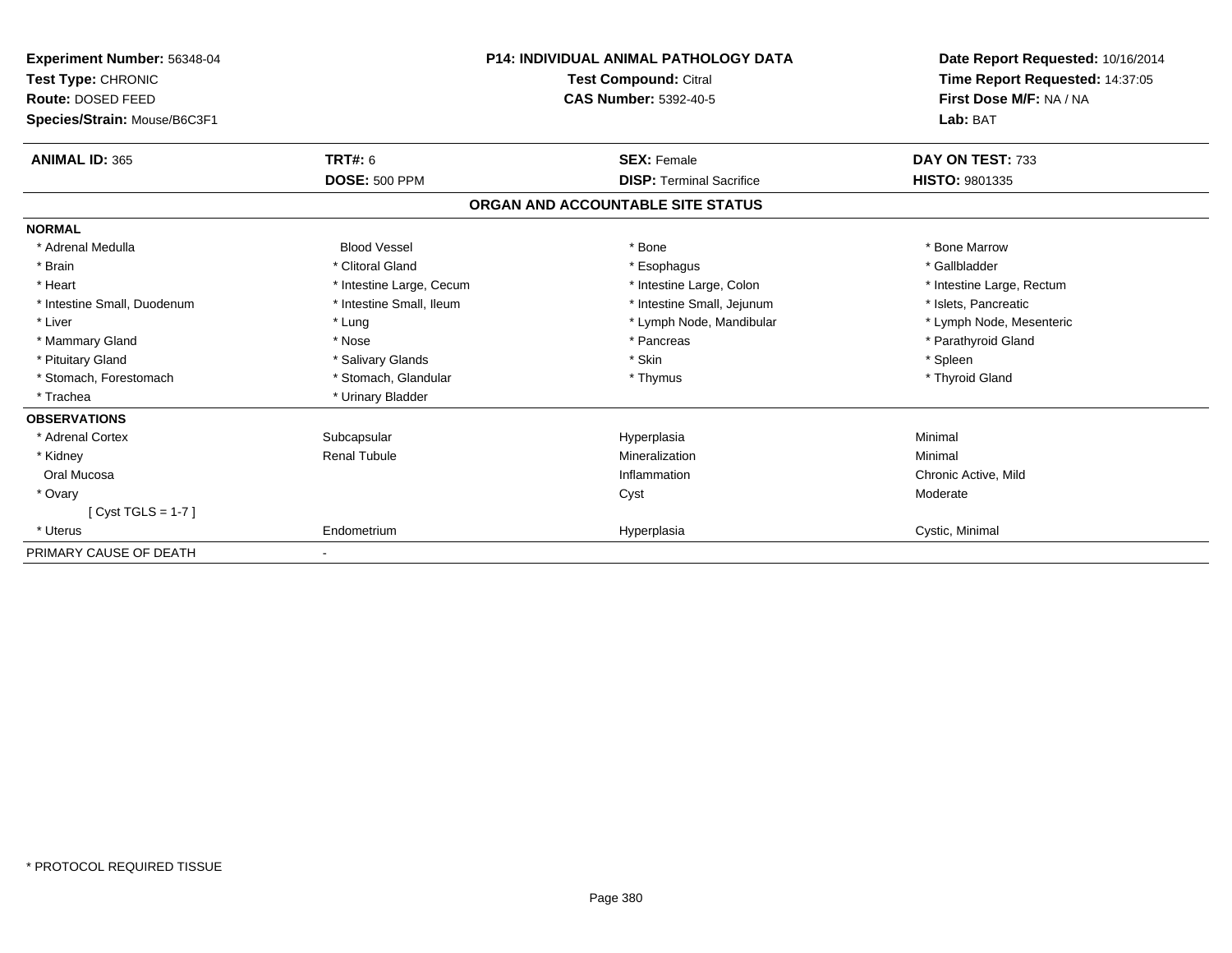| Experiment Number: 56348-04                 | <b>P14: INDIVIDUAL ANIMAL PATHOLOGY DATA</b><br>Test Compound: Citral |                                   | Date Report Requested: 10/16/2014 |
|---------------------------------------------|-----------------------------------------------------------------------|-----------------------------------|-----------------------------------|
| Test Type: CHRONIC                          |                                                                       |                                   | Time Report Requested: 14:37:05   |
| Route: DOSED FEED                           |                                                                       | <b>CAS Number: 5392-40-5</b>      | First Dose M/F: NA / NA           |
| Species/Strain: Mouse/B6C3F1                |                                                                       |                                   | Lab: BAT                          |
| <b>ANIMAL ID: 366</b>                       | <b>TRT#: 6</b>                                                        | <b>SEX: Female</b>                | DAY ON TEST: 735                  |
|                                             | <b>DOSE: 500 PPM</b>                                                  | <b>DISP: Terminal Sacrifice</b>   | HISTO: 9801336                    |
|                                             |                                                                       | ORGAN AND ACCOUNTABLE SITE STATUS |                                   |
| <b>NORMAL</b>                               |                                                                       |                                   |                                   |
| * Adrenal Medulla                           | <b>Blood Vessel</b>                                                   | * Bone Marrow                     | * Brain                           |
| * Clitoral Gland                            | * Esophagus                                                           | * Gallbladder                     | * Heart                           |
| * Intestine Large, Cecum                    | * Intestine Large, Colon                                              | * Intestine Large, Rectum         | * Intestine Small, Duodenum       |
| * Intestine Small, Ileum                    | * Intestine Small, Jejunum                                            | * Islets, Pancreatic              | * Kidney                          |
| * Lymph Node, Mandibular                    | * Lymph Node, Mesenteric                                              | * Mammary Gland                   | * Nose                            |
| * Pancreas                                  | * Parathyroid Gland                                                   | * Pituitary Gland                 | * Salivary Glands                 |
| * Skin                                      | * Spleen                                                              | * Stomach, Forestomach            | * Stomach, Glandular              |
| * Thymus                                    | * Thyroid Gland                                                       | * Trachea                         | * Urinary Bladder                 |
| <b>OBSERVATIONS</b>                         |                                                                       |                                   |                                   |
| * Adrenal Cortex                            | Subcapsular                                                           | Hyperplasia                       | Minimal                           |
| * Bone                                      |                                                                       | Fibrosis                          | Mild                              |
| * Liver                                     |                                                                       | <b>Infiltration Cellular</b>      | Lymphocyte, Minimal               |
|                                             |                                                                       | Inflammation                      | Granulomatous, Minimal            |
| * Lung                                      |                                                                       | Alveolar/Bronchiolar Adenoma      |                                   |
| [ Alveolar/Bronchiolar Adenoma TGLS = 1-9 ] |                                                                       |                                   |                                   |
| Oral Mucosa                                 |                                                                       | Inflammation                      | Chronic Active, Mild              |
|                                             |                                                                       | Ulcer                             | Mild                              |
| * Ovary                                     |                                                                       | Cyst                              | Moderate                          |
| * Uterus                                    | Endometrium                                                           | Hyperplasia                       | Cystic, Minimal                   |
| PRIMARY CAUSE OF DEATH                      | $\overline{\phantom{a}}$                                              |                                   |                                   |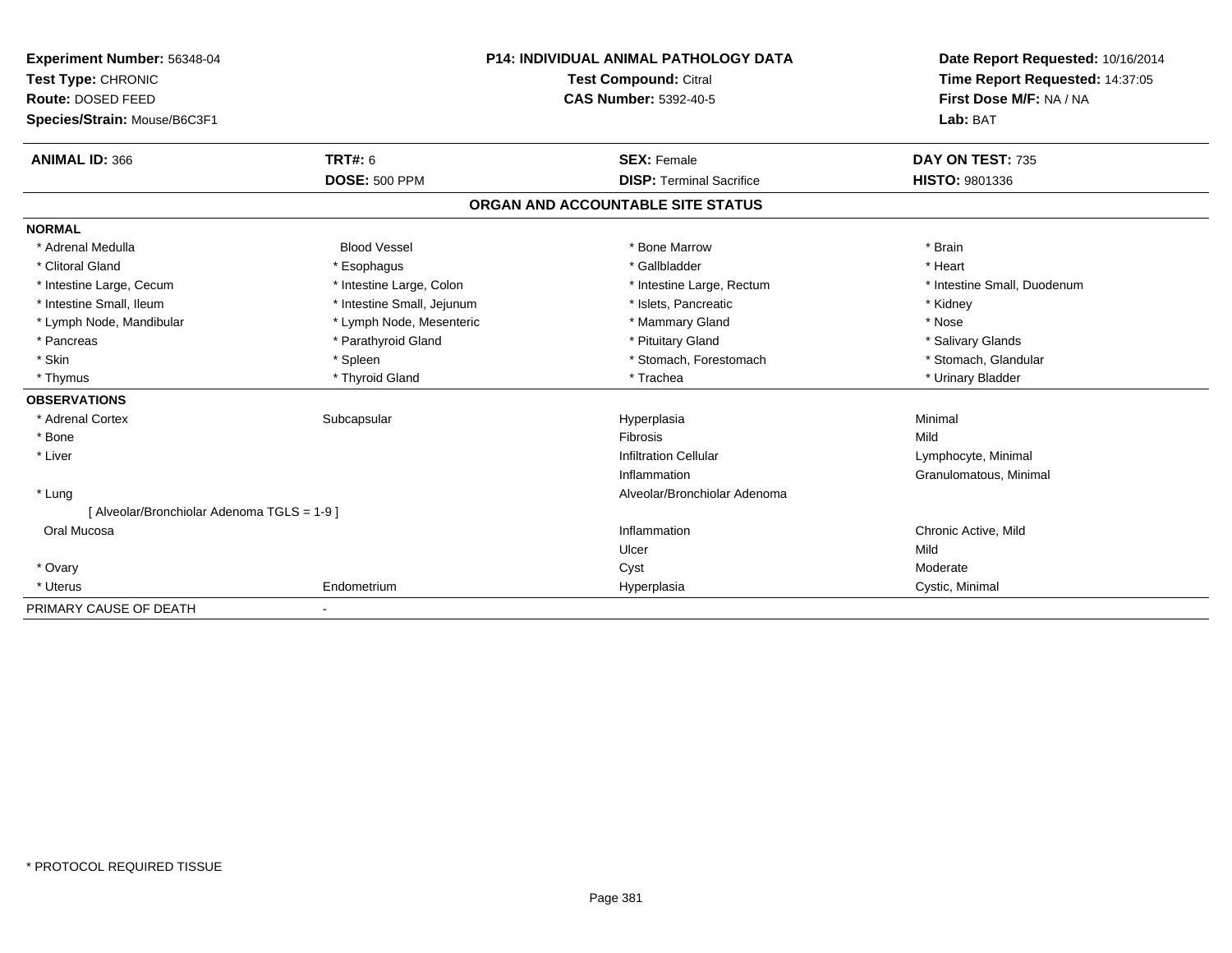| Experiment Number: 56348-04<br>Test Type: CHRONIC<br>Route: DOSED FEED<br>Species/Strain: Mouse/B6C3F1 |                                | P14: INDIVIDUAL ANIMAL PATHOLOGY DATA<br><b>Test Compound: Citral</b><br><b>CAS Number: 5392-40-5</b> | Date Report Requested: 10/16/2014<br>Time Report Requested: 14:37:05<br>First Dose M/F: NA / NA<br>Lab: BAT |
|--------------------------------------------------------------------------------------------------------|--------------------------------|-------------------------------------------------------------------------------------------------------|-------------------------------------------------------------------------------------------------------------|
| <b>ANIMAL ID: 367</b>                                                                                  | <b>TRT#: 6</b>                 | <b>SEX: Female</b>                                                                                    | DAY ON TEST: 698                                                                                            |
|                                                                                                        | <b>DOSE: 500 PPM</b>           | <b>DISP:</b> Moribund Sacrifice                                                                       | HISTO: 9801337                                                                                              |
|                                                                                                        |                                | ORGAN AND ACCOUNTABLE SITE STATUS                                                                     |                                                                                                             |
| <b>NORMAL</b>                                                                                          |                                |                                                                                                       |                                                                                                             |
| * Adrenal Medulla                                                                                      | * Bone                         | * Bone Marrow                                                                                         | * Brain                                                                                                     |
| * Clitoral Gland                                                                                       | * Esophagus                    | * Gallbladder                                                                                         | * Intestine Large, Cecum                                                                                    |
| * Intestine Large, Colon                                                                               | * Intestine Large, Rectum      | * Intestine Small, Duodenum                                                                           | * Intestine Small, Ileum                                                                                    |
| * Intestine Small, Jejunum                                                                             | * Lung                         | * Lymph Node, Mandibular                                                                              | * Mammary Gland                                                                                             |
| * Nose                                                                                                 | * Salivary Glands              | * Skin                                                                                                | * Stomach, Forestomach                                                                                      |
| * Stomach, Glandular                                                                                   | * Thyroid Gland                | * Trachea                                                                                             | * Urinary Bladder                                                                                           |
| <b>MISSING</b>                                                                                         |                                |                                                                                                       |                                                                                                             |
| * Lymph Node, Mesenteric                                                                               | * Parathyroid Gland            | * Thymus                                                                                              |                                                                                                             |
| <b>OBSERVATIONS</b>                                                                                    |                                |                                                                                                       |                                                                                                             |
| * Adrenal Cortex                                                                                       | Subcapsular                    | Hyperplasia                                                                                           | Minimal                                                                                                     |
| <b>Blood Vessel</b>                                                                                    | Aorta                          | Mineralization                                                                                        | Moderate                                                                                                    |
| * Heart                                                                                                | Artery                         | Mineralization                                                                                        | Moderate                                                                                                    |
|                                                                                                        | Myocardium                     | Mineralization                                                                                        | Mild                                                                                                        |
| * Islets, Pancreatic                                                                                   |                                | Hyperplasia                                                                                           | Mild                                                                                                        |
| * Kidney                                                                                               | Artery                         | Mineralization                                                                                        | Moderate                                                                                                    |
|                                                                                                        | <b>Renal Tubule</b>            | Mineralization                                                                                        | Minimal                                                                                                     |
|                                                                                                        | <b>Renal Tubule</b>            | Necrosis                                                                                              | Moderate                                                                                                    |
| * Liver                                                                                                | Centrilobular                  | Degeneration                                                                                          | Moderate                                                                                                    |
| Oral Mucosa                                                                                            |                                | Inflammation                                                                                          | Chronic Active, Minimal                                                                                     |
| * Ovary                                                                                                |                                | Thrombosis                                                                                            | Marked                                                                                                      |
| [Thrombosis $TGLS = 1-7$ ]                                                                             |                                |                                                                                                       |                                                                                                             |
| * Pancreas                                                                                             | Duct                           | Cyst                                                                                                  | Moderate                                                                                                    |
| * Pituitary Gland                                                                                      |                                | Cyst                                                                                                  | Minimal                                                                                                     |
|                                                                                                        | Pars Nervosa                   | Mineralization                                                                                        | Moderate                                                                                                    |
| * Spleen                                                                                               | Lymph Follic                   | Atrophy                                                                                               | Marked                                                                                                      |
|                                                                                                        |                                | Hematopoietic Cell Proliferation                                                                      | Mild                                                                                                        |
| * Uterus                                                                                               | Endometrium                    | Hyperplasia                                                                                           | Cystic, Minimal                                                                                             |
|                                                                                                        |                                | Inflammation                                                                                          | Suppurative, Mild                                                                                           |
| PRIMARY CAUSE OF DEATH                                                                                 | - Kidney Renal Tubule Necrosis |                                                                                                       |                                                                                                             |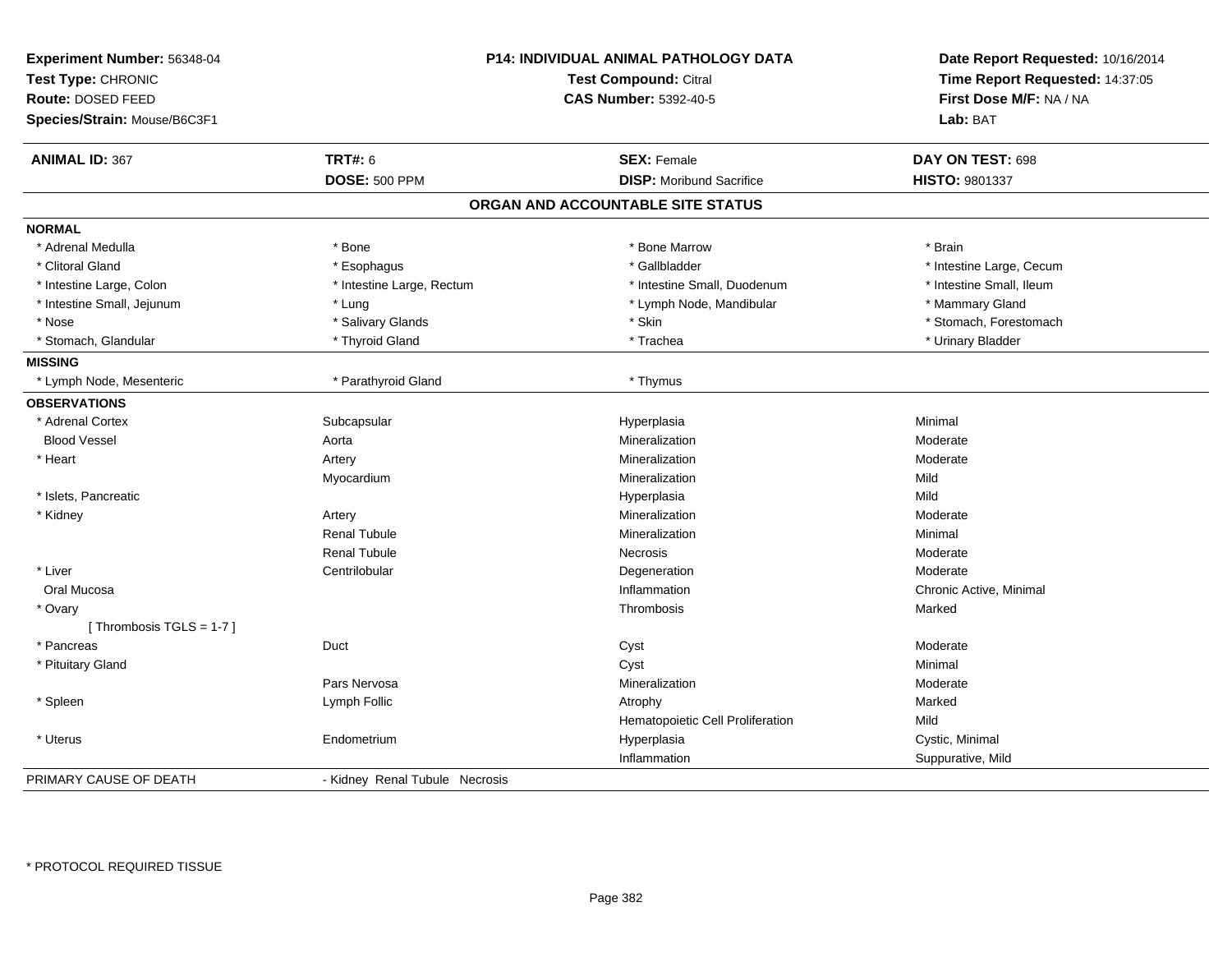| Experiment Number: 56348-04  | <b>P14: INDIVIDUAL ANIMAL PATHOLOGY DATA</b><br>Test Compound: Citral |                                   | Date Report Requested: 10/16/2014 |
|------------------------------|-----------------------------------------------------------------------|-----------------------------------|-----------------------------------|
| Test Type: CHRONIC           |                                                                       |                                   | Time Report Requested: 14:37:05   |
| Route: DOSED FEED            |                                                                       | <b>CAS Number: 5392-40-5</b>      | First Dose M/F: NA / NA           |
| Species/Strain: Mouse/B6C3F1 |                                                                       |                                   | Lab: BAT                          |
| <b>ANIMAL ID: 368</b>        | <b>TRT#: 6</b>                                                        | <b>SEX: Female</b>                | DAY ON TEST: 735                  |
|                              | <b>DOSE: 500 PPM</b>                                                  | <b>DISP: Terminal Sacrifice</b>   | HISTO: 9801338                    |
|                              |                                                                       | ORGAN AND ACCOUNTABLE SITE STATUS |                                   |
| <b>NORMAL</b>                |                                                                       |                                   |                                   |
| * Adrenal Medulla            | <b>Blood Vessel</b>                                                   | * Bone Marrow                     | * Brain                           |
| * Clitoral Gland             | * Esophagus                                                           | * Gallbladder                     | * Heart                           |
| * Intestine Large, Cecum     | * Intestine Large, Colon                                              | * Intestine Large, Rectum         | * Intestine Small, Duodenum       |
| * Intestine Small, Ileum     | * Intestine Small, Jejunum                                            | * Lymph Node, Mandibular          | * Lymph Node, Mesenteric          |
| * Mammary Gland              | * Nose                                                                | * Pancreas                        | * Parathyroid Gland               |
| * Pituitary Gland            | * Salivary Glands                                                     | * Skin                            | * Spleen                          |
| * Stomach, Forestomach       | * Stomach, Glandular                                                  | * Thymus                          | * Thyroid Gland                   |
| * Trachea                    | * Urinary Bladder                                                     |                                   |                                   |
| <b>OBSERVATIONS</b>          |                                                                       |                                   |                                   |
| * Adrenal Cortex             | Subcapsular                                                           | Hyperplasia                       | Minimal                           |
| * Bone                       |                                                                       | Fibrosis                          | Mild                              |
| * Islets, Pancreatic         |                                                                       | Hyperplasia                       | Minimal                           |
| * Kidney                     |                                                                       | Nephropathy                       | Minimal                           |
| * Liver                      |                                                                       | Inflammation                      | Granulomatous, Minimal            |
| * Lung                       |                                                                       | Alveolar/Bronchiolar Adenoma      |                                   |
| Oral Mucosa                  |                                                                       | Inflammation                      | Chronic Active, Moderate          |
|                              |                                                                       | Ulcer                             | Mild                              |
| * Ovary                      |                                                                       | Cyst                              | Minimal                           |
| * Uterus                     | Endometrium                                                           | Hyperplasia                       | Cystic, Mild                      |
| PRIMARY CAUSE OF DEATH       |                                                                       |                                   |                                   |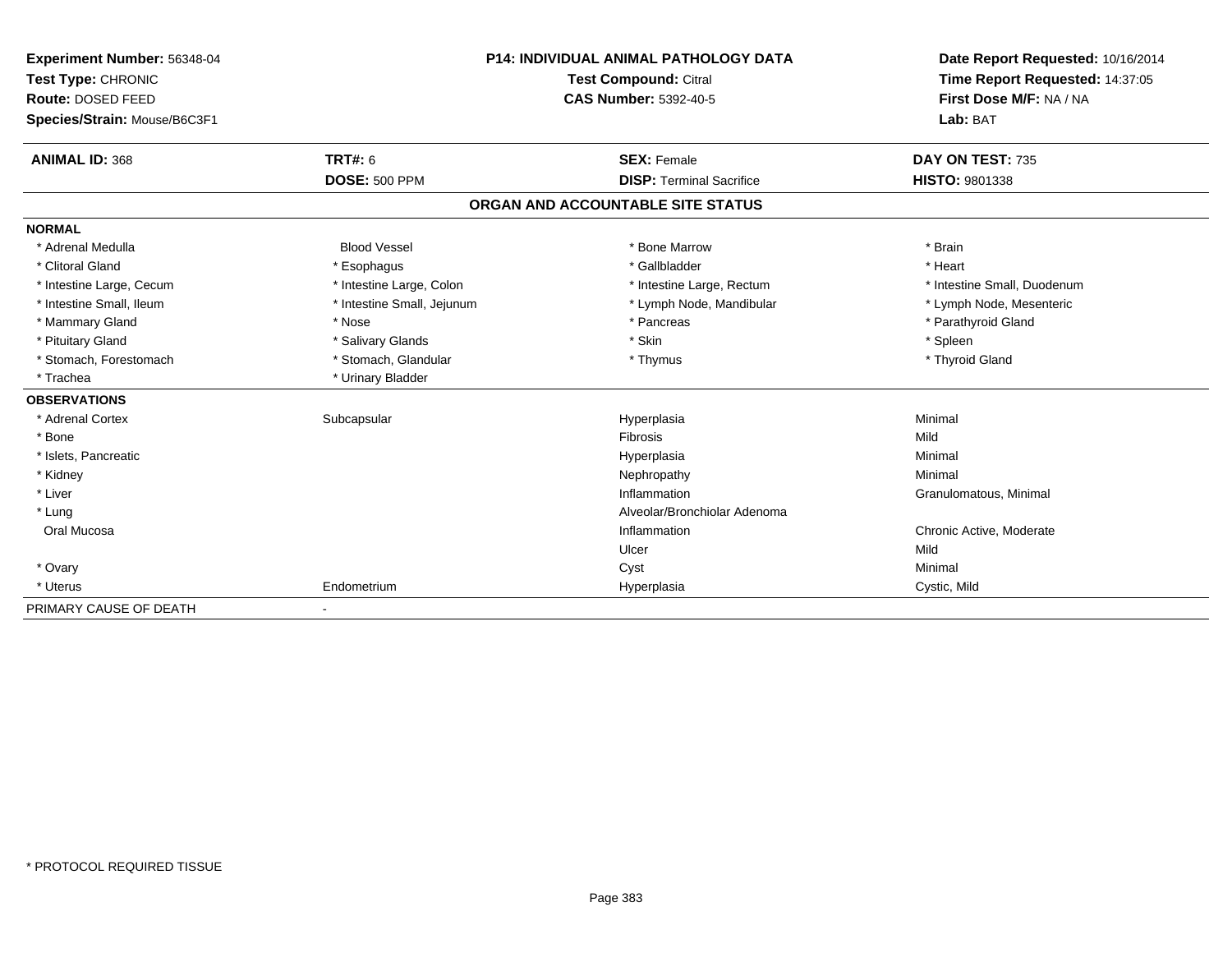| Experiment Number: 56348-04  |                          | <b>P14: INDIVIDUAL ANIMAL PATHOLOGY DATA</b> | Date Report Requested: 10/16/2014 |
|------------------------------|--------------------------|----------------------------------------------|-----------------------------------|
| Test Type: CHRONIC           |                          | Test Compound: Citral                        | Time Report Requested: 14:37:06   |
| Route: DOSED FEED            |                          | <b>CAS Number: 5392-40-5</b>                 | First Dose M/F: NA / NA           |
| Species/Strain: Mouse/B6C3F1 |                          |                                              | Lab: BAT                          |
| <b>ANIMAL ID: 369</b>        | TRT#: 6                  | <b>SEX: Female</b>                           | DAY ON TEST: 735                  |
|                              | <b>DOSE: 500 PPM</b>     | <b>DISP: Terminal Sacrifice</b>              | <b>HISTO: 9801339</b>             |
|                              |                          | ORGAN AND ACCOUNTABLE SITE STATUS            |                                   |
| <b>NORMAL</b>                |                          |                                              |                                   |
| * Adrenal Medulla            | <b>Blood Vessel</b>      | * Bone                                       | * Bone Marrow                     |
| * Brain                      | * Clitoral Gland         | * Esophagus                                  | * Gallbladder                     |
| * Heart                      | * Intestine Large, Cecum | * Intestine Large, Colon                     | * Intestine Large, Rectum         |
| * Intestine Small, Duodenum  | * Intestine Small, Ileum | * Intestine Small, Jejunum                   | * Islets, Pancreatic              |
| * Lung                       | * Lymph Node, Mandibular | * Lymph Node, Mesenteric                     | * Mammary Gland                   |
| * Nose                       | * Ovary                  | * Pancreas                                   | * Parathyroid Gland               |
| * Pituitary Gland            | * Salivary Glands        | * Skin                                       | * Spleen                          |
| * Stomach, Forestomach       | * Stomach, Glandular     | * Thyroid Gland                              | * Trachea                         |
| * Urinary Bladder            |                          |                                              |                                   |
| <b>OBSERVATIONS</b>          |                          |                                              |                                   |
| * Adrenal Cortex             | Subcapsular              | Hyperplasia                                  | Minimal                           |
| * Kidney                     |                          | Nephropathy                                  | Minimal                           |
| * Liver                      |                          | Inflammation                                 | Granulomatous, Minimal            |
| Oral Mucosa                  |                          | Inflammation                                 | Chronic Active, Moderate          |
|                              |                          | Ulcer                                        | Mild                              |
| * Thymus                     |                          | Atrophy                                      | Mild                              |
| * Uterus                     | Endometrium              | Hyperplasia                                  | Cystic, Mild                      |
| [Hyperplasia TGLS = 1-7]     |                          |                                              |                                   |
| PRIMARY CAUSE OF DEATH       |                          |                                              |                                   |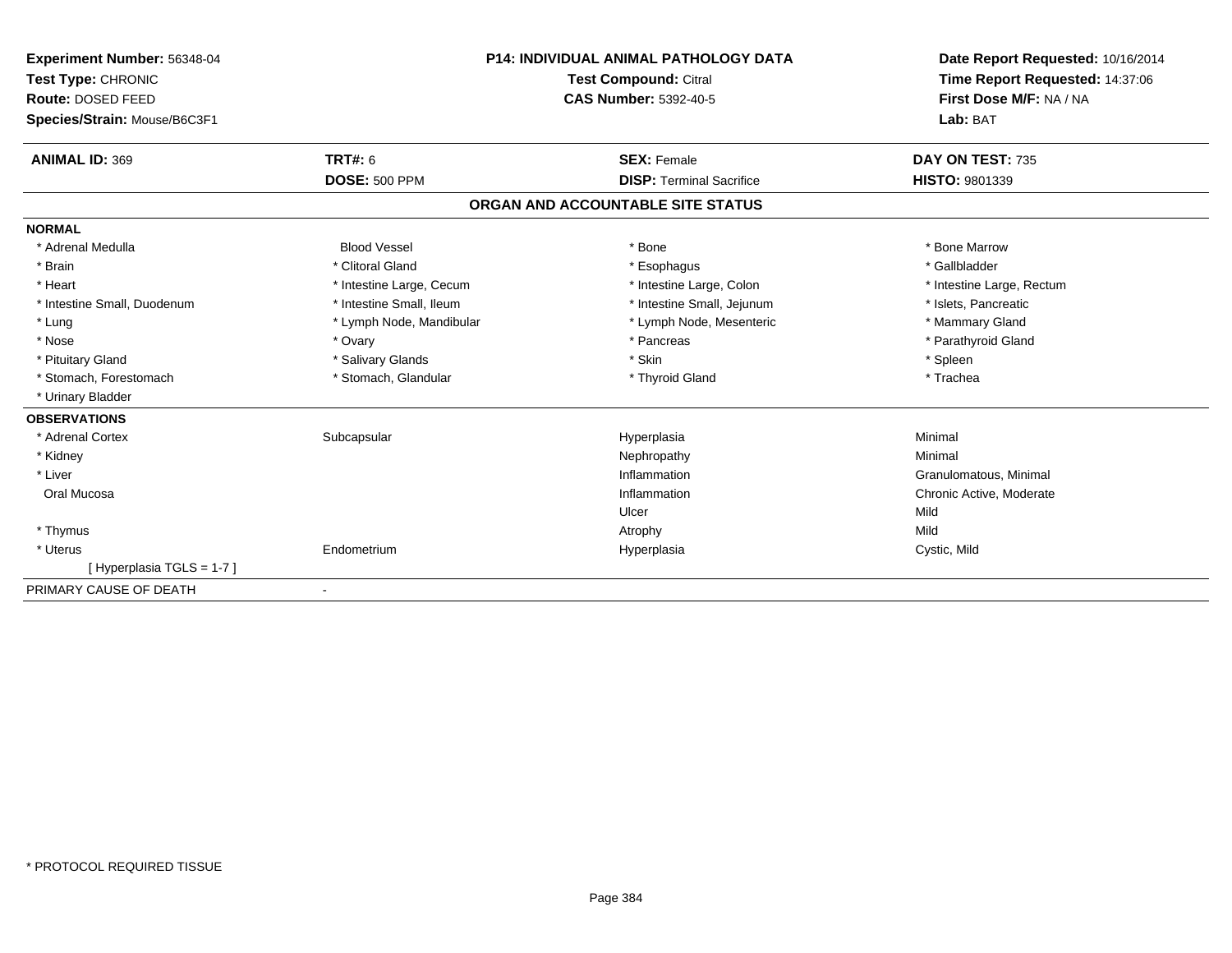| Experiment Number: 56348-04   |                            | P14: INDIVIDUAL ANIMAL PATHOLOGY DATA | Date Report Requested: 10/16/2014                          |  |
|-------------------------------|----------------------------|---------------------------------------|------------------------------------------------------------|--|
| Test Type: CHRONIC            |                            | Test Compound: Citral                 | Time Report Requested: 14:37:06<br>First Dose M/F: NA / NA |  |
| Route: DOSED FEED             |                            | <b>CAS Number: 5392-40-5</b>          |                                                            |  |
| Species/Strain: Mouse/B6C3F1  |                            |                                       | Lab: BAT                                                   |  |
| <b>ANIMAL ID: 370</b>         | <b>TRT#: 6</b>             | <b>SEX: Female</b>                    | DAY ON TEST: 735                                           |  |
|                               | <b>DOSE: 500 PPM</b>       | <b>DISP: Terminal Sacrifice</b>       | <b>HISTO: 9801340</b>                                      |  |
|                               |                            | ORGAN AND ACCOUNTABLE SITE STATUS     |                                                            |  |
| <b>NORMAL</b>                 |                            |                                       |                                                            |  |
| * Adrenal Medulla             | <b>Blood Vessel</b>        | * Bone Marrow                         | * Brain                                                    |  |
| * Clitoral Gland              | * Esophagus                | * Gallbladder                         | * Heart                                                    |  |
| * Intestine Large, Cecum      | * Intestine Large, Colon   | * Intestine Large, Rectum             | * Intestine Small, Duodenum                                |  |
| * Intestine Small, Ileum      | * Intestine Small, Jejunum | * Islets, Pancreatic                  | * Lung                                                     |  |
| * Lymph Node, Mandibular      | * Lymph Node, Mesenteric   | * Mammary Gland                       | * Nose                                                     |  |
| * Pancreas                    | * Parathyroid Gland        | * Salivary Glands                     | * Skin                                                     |  |
| * Spleen                      | * Stomach, Glandular       | * Thyroid Gland                       | * Trachea                                                  |  |
| * Urinary Bladder             |                            |                                       |                                                            |  |
| <b>OBSERVATIONS</b>           |                            |                                       |                                                            |  |
| * Adrenal Cortex              | Subcapsular                | Hyperplasia                           | Minimal                                                    |  |
| * Bone                        |                            | Fibrosis                              | Mild                                                       |  |
| * Kidney                      | <b>Renal Tubule</b>        | Mineralization                        | Minimal                                                    |  |
|                               |                            | Nephropathy                           | Minimal                                                    |  |
| * Liver                       |                            | Clear Cell Focus                      |                                                            |  |
| [Clear Cell Focus TGLS = 1-5] |                            |                                       |                                                            |  |
| Oral Mucosa                   |                            | Inflammation                          | Chronic Active, Mild                                       |  |
| * Ovary                       |                            | Cyst                                  | Mild                                                       |  |
| * Pituitary Gland             | <b>Pars Distalis</b>       | Hyperplasia                           | Focal, Minimal                                             |  |
| * Stomach, Forestomach        | Epithelium                 | Hyperplasia                           | Focal, Minimal                                             |  |
| * Thymus                      |                            | Atrophy                               | Minimal                                                    |  |
| * Uterus                      | Endometrium                | Hyperplasia                           | Cystic, Minimal                                            |  |
| PRIMARY CAUSE OF DEATH        |                            |                                       |                                                            |  |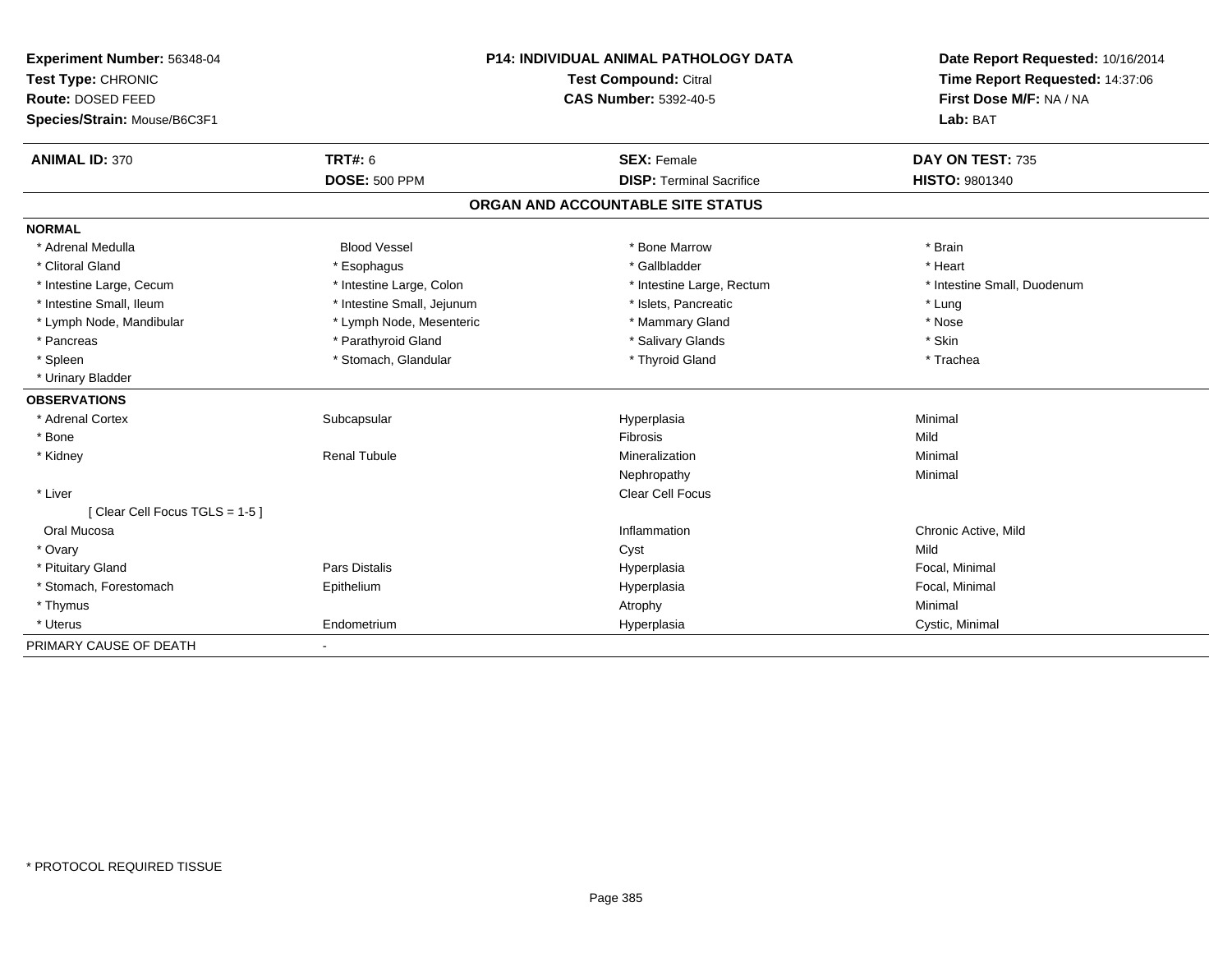| Experiment Number: 56348-04                 | <b>P14: INDIVIDUAL ANIMAL PATHOLOGY DATA</b> |                                   | Date Report Requested: 10/16/2014 |
|---------------------------------------------|----------------------------------------------|-----------------------------------|-----------------------------------|
| Test Type: CHRONIC<br>Route: DOSED FEED     |                                              | <b>Test Compound: Citral</b>      | Time Report Requested: 14:37:06   |
|                                             |                                              | <b>CAS Number: 5392-40-5</b>      | First Dose M/F: NA / NA           |
| Species/Strain: Mouse/B6C3F1                |                                              |                                   | Lab: BAT                          |
| <b>ANIMAL ID: 371</b>                       | TRT#: 6                                      | <b>SEX: Female</b>                | DAY ON TEST: 734                  |
|                                             | <b>DOSE: 500 PPM</b>                         | <b>DISP: Terminal Sacrifice</b>   | HISTO: 9801341                    |
|                                             |                                              | ORGAN AND ACCOUNTABLE SITE STATUS |                                   |
| <b>NORMAL</b>                               |                                              |                                   |                                   |
| * Adrenal Medulla                           | <b>Blood Vessel</b>                          | * Bone                            | * Bone Marrow                     |
| * Brain                                     | * Clitoral Gland                             | * Esophagus                       | * Gallbladder                     |
| * Heart                                     | * Intestine Large, Cecum                     | * Intestine Large, Colon          | * Intestine Large, Rectum         |
| * Intestine Small, Duodenum                 | * Intestine Small, Ileum                     | * Intestine Small, Jejunum        | * Islets, Pancreatic              |
| * Kidney                                    | * Lymph Node, Mesenteric                     | * Mammary Gland                   | * Nose                            |
| Oral Mucosa                                 | * Pancreas                                   | * Parathyroid Gland               | * Pituitary Gland                 |
| * Salivary Glands                           | * Skin                                       | * Spleen                          | * Stomach, Forestomach            |
| * Stomach, Glandular                        | * Thyroid Gland                              | * Trachea                         | * Urinary Bladder                 |
| <b>MISSING</b>                              |                                              |                                   |                                   |
| * Lymph Node, Mandibular                    |                                              |                                   |                                   |
| <b>OBSERVATIONS</b>                         |                                              |                                   |                                   |
| * Adrenal Cortex                            | Subcapsular                                  | Hyperplasia                       | Minimal                           |
| * Liver                                     |                                              | <b>Infiltration Cellular</b>      | Lymphocyte, Minimal               |
| * Lung                                      |                                              | Alveolar/Bronchiolar Adenoma      |                                   |
| [ Alveolar/Bronchiolar Adenoma TGLS = 2-9 ] |                                              |                                   |                                   |
| * Ovary                                     |                                              | Cyst                              | Minimal                           |
| * Thymus                                    |                                              | Hyperplasia                       | Lymphoid, Mild                    |
| * Uterus                                    | Endometrium                                  | Hyperplasia                       | Cystic, Minimal                   |
| [Hyperplasia TGLS = 1-7]                    |                                              |                                   |                                   |
| PRIMARY CAUSE OF DEATH                      | $\overline{\phantom{a}}$                     |                                   |                                   |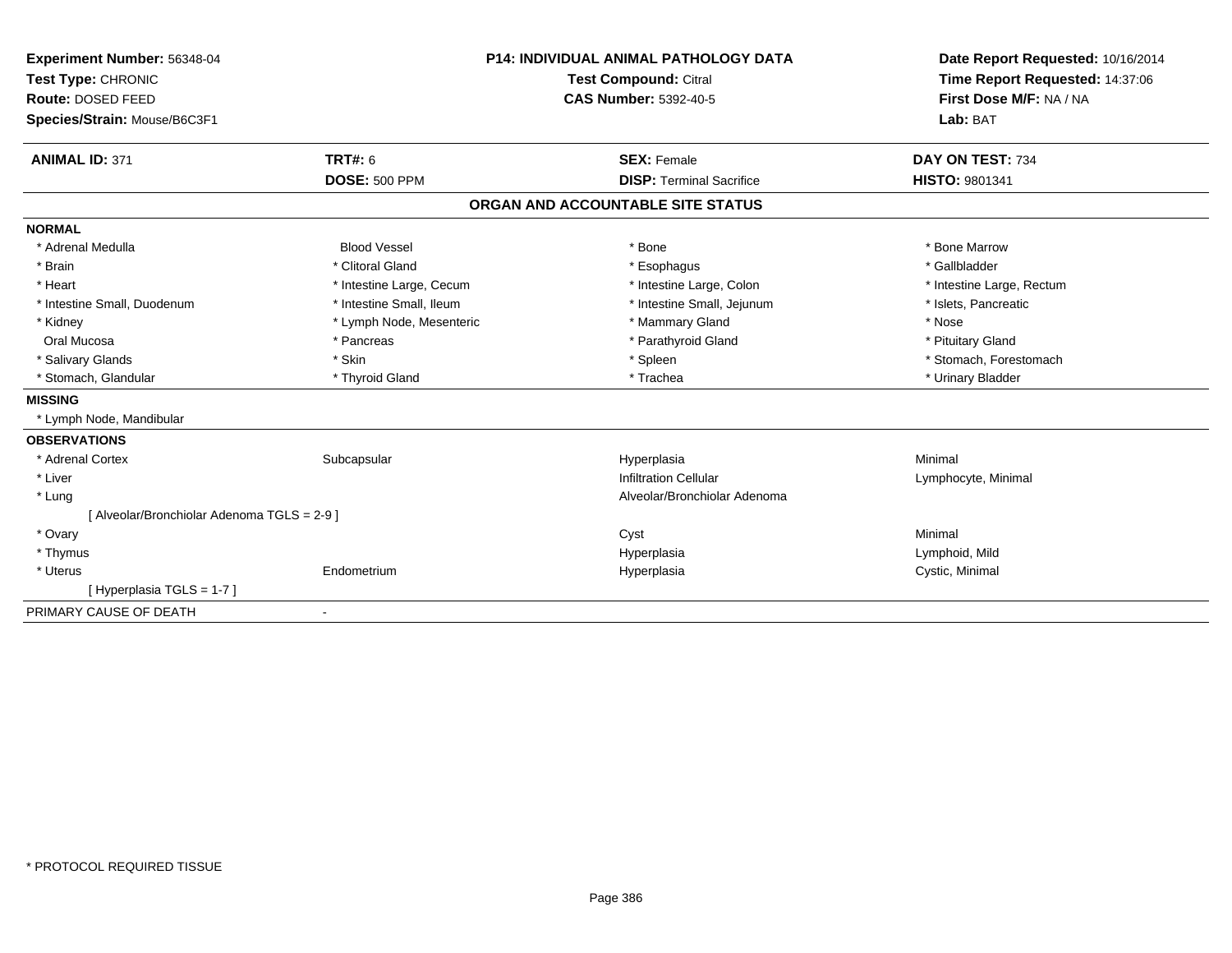| Experiment Number: 56348-04<br>Test Type: CHRONIC |                            | <b>P14: INDIVIDUAL ANIMAL PATHOLOGY DATA</b><br>Test Compound: Citral | Date Report Requested: 10/16/2014<br>Time Report Requested: 14:37:06 |
|---------------------------------------------------|----------------------------|-----------------------------------------------------------------------|----------------------------------------------------------------------|
| Route: DOSED FEED                                 |                            | <b>CAS Number: 5392-40-5</b>                                          | First Dose M/F: NA / NA                                              |
| Species/Strain: Mouse/B6C3F1                      |                            |                                                                       | Lab: BAT                                                             |
| <b>ANIMAL ID: 372</b>                             | TRT#: 6                    | <b>SEX: Female</b>                                                    | DAY ON TEST: 734                                                     |
|                                                   | <b>DOSE: 500 PPM</b>       | <b>DISP: Terminal Sacrifice</b>                                       | <b>HISTO: 9801342</b>                                                |
|                                                   |                            | ORGAN AND ACCOUNTABLE SITE STATUS                                     |                                                                      |
| <b>NORMAL</b>                                     |                            |                                                                       |                                                                      |
| * Adrenal Medulla                                 | <b>Blood Vessel</b>        | * Bone                                                                | * Bone Marrow                                                        |
| * Brain                                           | * Clitoral Gland           | * Esophagus                                                           | * Gallbladder                                                        |
| * Intestine Large, Cecum                          | * Intestine Large, Colon   | * Intestine Large, Rectum                                             | * Intestine Small, Duodenum                                          |
| * Intestine Small, Ileum                          | * Intestine Small, Jejunum | * Islets, Pancreatic                                                  | * Kidney                                                             |
| * Liver                                           | * Lung                     | * Lymph Node, Mandibular                                              | * Lymph Node, Mesenteric                                             |
| * Mammary Gland                                   | * Nose                     | * Ovary                                                               | * Pancreas                                                           |
| * Salivary Glands                                 | * Skin                     | * Stomach, Forestomach                                                | * Stomach, Glandular                                                 |
| * Thyroid Gland                                   | * Trachea                  | * Urinary Bladder                                                     |                                                                      |
| <b>MISSING</b>                                    |                            |                                                                       |                                                                      |
| * Parathyroid Gland                               |                            |                                                                       |                                                                      |
| <b>OBSERVATIONS</b>                               |                            |                                                                       |                                                                      |
| * Adrenal Cortex                                  | Subcapsular                | Hyperplasia                                                           | Minimal                                                              |
| * Heart                                           | Valve                      | Inflammation                                                          | Chronic, Minimal                                                     |
| Oral Mucosa                                       |                            | Inflammation                                                          | Chronic Active, Moderate                                             |
|                                                   |                            | Ulcer                                                                 | Moderate                                                             |
| * Pituitary Gland                                 | <b>Pars Distalis</b>       | Adenoma                                                               |                                                                      |
| [Adenoma TGLS = $2-6$ ]                           |                            |                                                                       |                                                                      |
| * Spleen                                          | Lymph Follic               | Atrophy                                                               | Minimal                                                              |
|                                                   |                            | Hematopoietic Cell Proliferation                                      | Minimal                                                              |
| * Thymus                                          |                            | Hyperplasia                                                           | Lymphoid, Mild                                                       |
| * Uterus                                          | Endometrium                | Hyperplasia                                                           | Cystic, Moderate                                                     |
| [Hyperplasia TGLS = 1-7]                          |                            |                                                                       |                                                                      |
| PRIMARY CAUSE OF DEATH                            | $\blacksquare$             |                                                                       |                                                                      |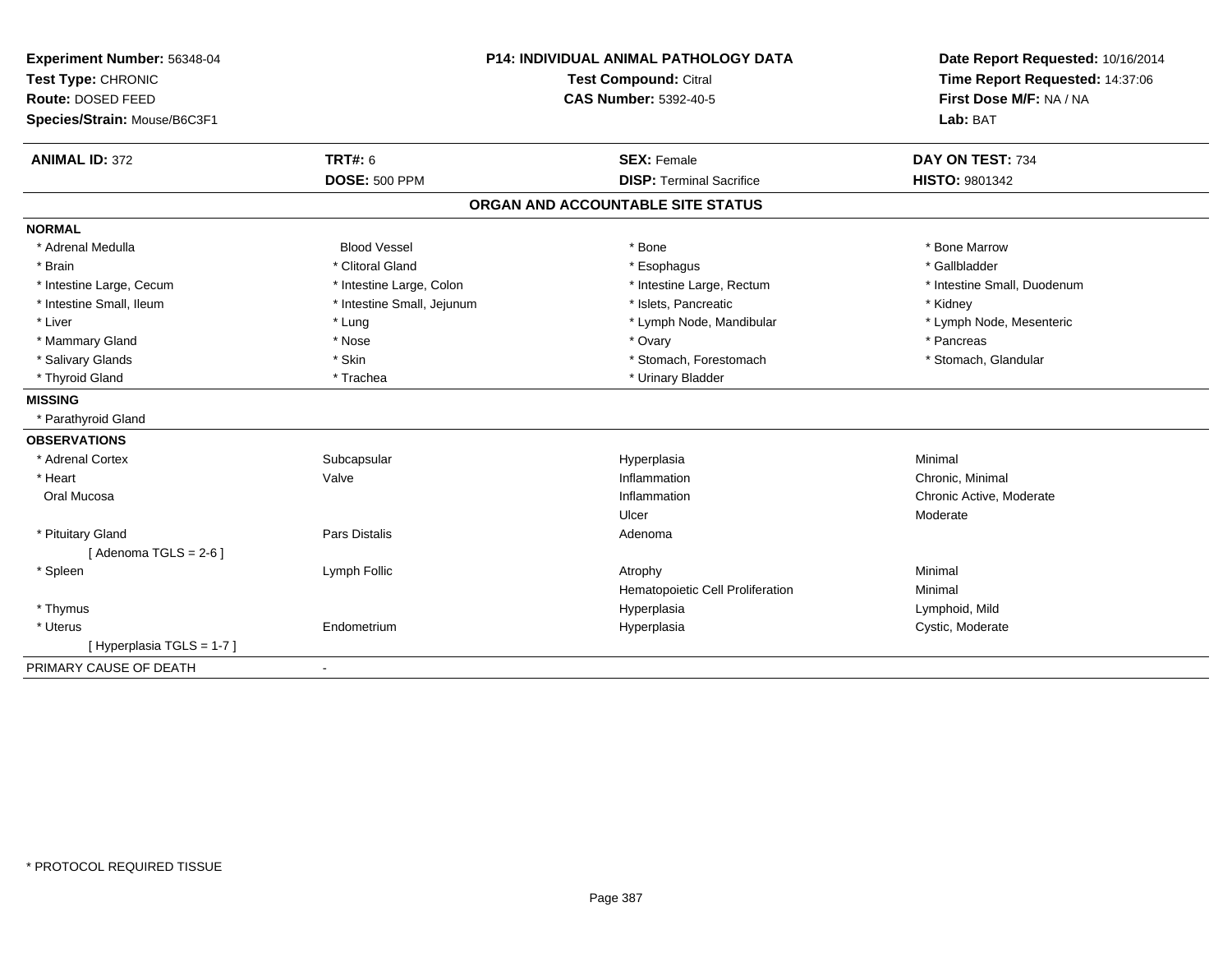| Experiment Number: 56348-04  | P14: INDIVIDUAL ANIMAL PATHOLOGY DATA |                                   | Date Report Requested: 10/16/2014                          |  |
|------------------------------|---------------------------------------|-----------------------------------|------------------------------------------------------------|--|
| Test Type: CHRONIC           |                                       | Test Compound: Citral             | Time Report Requested: 14:37:06<br>First Dose M/F: NA / NA |  |
| Route: DOSED FEED            |                                       | <b>CAS Number: 5392-40-5</b>      |                                                            |  |
| Species/Strain: Mouse/B6C3F1 |                                       |                                   | Lab: BAT                                                   |  |
| <b>ANIMAL ID: 373</b>        | <b>TRT#: 6</b>                        | <b>SEX: Female</b>                | DAY ON TEST: 733                                           |  |
|                              | <b>DOSE: 500 PPM</b>                  | <b>DISP: Terminal Sacrifice</b>   | <b>HISTO: 9801343</b>                                      |  |
|                              |                                       | ORGAN AND ACCOUNTABLE SITE STATUS |                                                            |  |
| <b>NORMAL</b>                |                                       |                                   |                                                            |  |
| * Adrenal Medulla            | <b>Blood Vessel</b>                   | * Bone                            | * Bone Marrow                                              |  |
| * Brain                      | * Clitoral Gland                      | * Esophagus                       | * Gallbladder                                              |  |
| <b>Harderian Gland</b>       | * Heart                               | * Intestine Large, Cecum          | * Intestine Large, Colon                                   |  |
| * Intestine Large, Rectum    | * Intestine Small, Duodenum           | * Intestine Small. Ileum          | * Islets. Pancreatic                                       |  |
| * Lung                       | * Lymph Node, Mandibular              | * Lymph Node, Mesenteric          | * Mammary Gland                                            |  |
| * Nose                       | * Pancreas                            | * Parathyroid Gland               | * Pituitary Gland                                          |  |
| * Salivary Glands            | * Skin                                | * Stomach, Forestomach            | * Stomach, Glandular                                       |  |
| * Thyroid Gland              | * Trachea                             | * Urinary Bladder                 |                                                            |  |
| <b>OBSERVATIONS</b>          |                                       |                                   |                                                            |  |
| * Adrenal Cortex             | Subcapsular                           | Hyperplasia                       | Minimal                                                    |  |
| * Intestine Small, Jejunum   |                                       | Carcinoma                         |                                                            |  |
| [Carcinoma TGLS = 2-9]       |                                       |                                   |                                                            |  |
| * Kidney                     | <b>Renal Tubule</b>                   | Mineralization                    | Minimal                                                    |  |
| * Liver                      |                                       | Necrosis                          | Focal, Minimal                                             |  |
| Oral Mucosa                  |                                       | Inflammation                      | Chronic Active, Mild                                       |  |
|                              |                                       | Ulcer                             | Minimal                                                    |  |
| * Ovary                      |                                       | Cyst                              | Minimal                                                    |  |
| * Spleen                     |                                       | Hematopoietic Cell Proliferation  | Mild                                                       |  |
| * Thymus                     |                                       | Atrophy                           | Moderate                                                   |  |
| * Uterus                     | Endometrium                           | Hyperplasia                       | Cystic, Mild                                               |  |
| [Hyperplasia TGLS = 1-7]     |                                       |                                   |                                                            |  |
| PRIMARY CAUSE OF DEATH       |                                       |                                   |                                                            |  |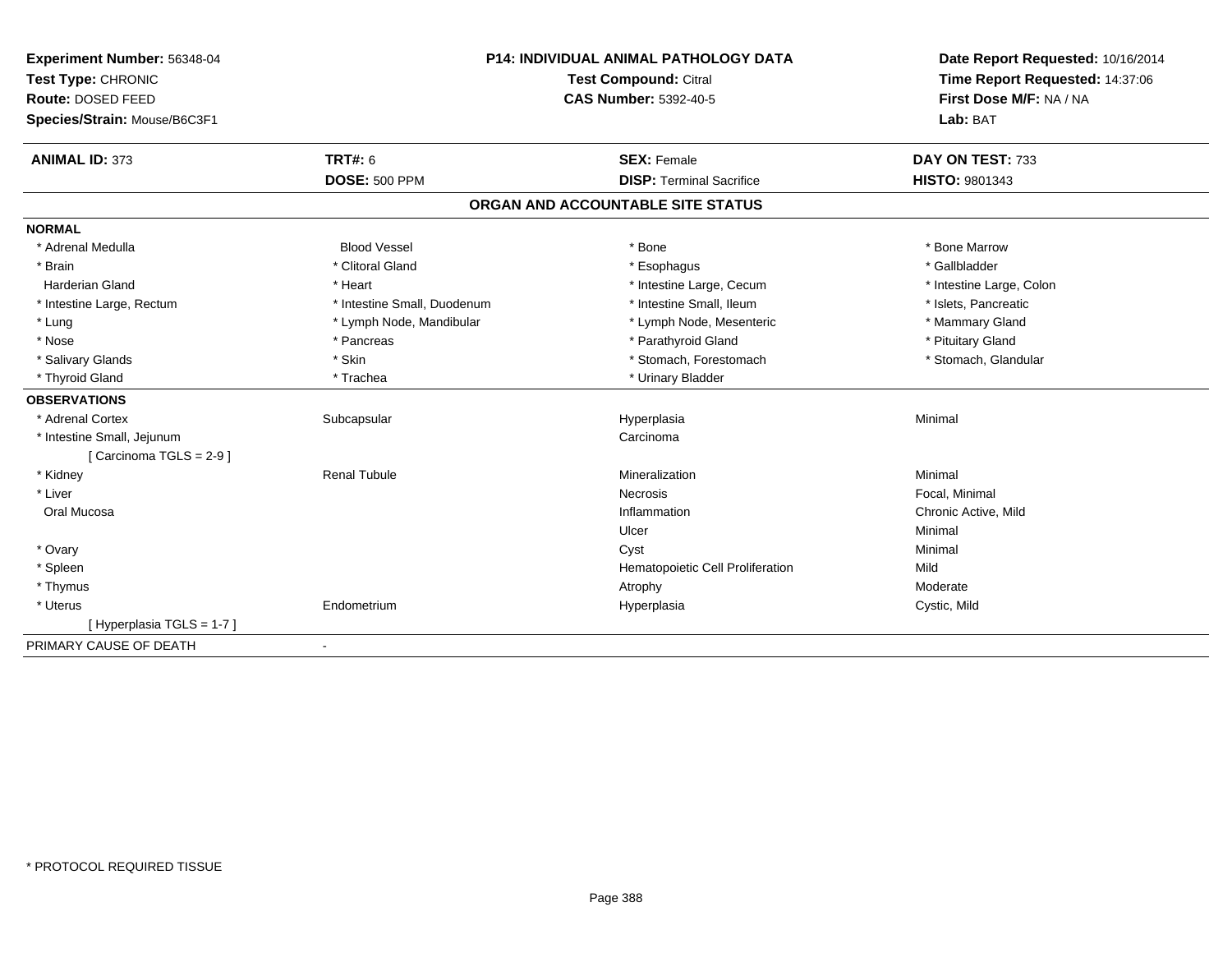| Experiment Number: 56348-04<br>Test Type: CHRONIC |                          | <b>P14: INDIVIDUAL ANIMAL PATHOLOGY DATA</b><br>Test Compound: Citral |                                   | Date Report Requested: 10/16/2014<br>Time Report Requested: 14:37:06 |  |
|---------------------------------------------------|--------------------------|-----------------------------------------------------------------------|-----------------------------------|----------------------------------------------------------------------|--|
| Route: DOSED FEED                                 |                          | <b>CAS Number: 5392-40-5</b>                                          |                                   | First Dose M/F: NA / NA                                              |  |
| Species/Strain: Mouse/B6C3F1                      |                          |                                                                       |                                   | Lab: BAT                                                             |  |
| <b>ANIMAL ID: 374</b>                             | <b>TRT#: 6</b>           |                                                                       | <b>SEX: Female</b>                | DAY ON TEST: 734                                                     |  |
|                                                   | <b>DOSE: 500 PPM</b>     |                                                                       | <b>DISP: Terminal Sacrifice</b>   | <b>HISTO: 9801344</b>                                                |  |
|                                                   |                          |                                                                       | ORGAN AND ACCOUNTABLE SITE STATUS |                                                                      |  |
| <b>NORMAL</b>                                     |                          |                                                                       |                                   |                                                                      |  |
| * Adrenal Medulla                                 | <b>Blood Vessel</b>      |                                                                       | * Bone                            | * Bone Marrow                                                        |  |
| * Brain                                           | * Clitoral Gland         |                                                                       | * Esophagus                       | * Gallbladder                                                        |  |
| * Heart                                           | * Intestine Large, Cecum |                                                                       | * Intestine Large, Colon          | * Intestine Large, Rectum                                            |  |
| * Intestine Small, Duodenum                       | * Intestine Small, Ileum |                                                                       | * Intestine Small, Jejunum        | * Islets. Pancreatic                                                 |  |
| * Kidney                                          | * Lung                   |                                                                       | * Lymph Node, Mandibular          | * Lymph Node, Mesenteric                                             |  |
| * Mammary Gland                                   | * Nose                   |                                                                       | Oral Mucosa                       | * Ovary                                                              |  |
| * Pancreas                                        | * Pituitary Gland        |                                                                       | * Salivary Glands                 | * Skin                                                               |  |
| * Stomach, Forestomach                            | * Stomach, Glandular     |                                                                       | * Thymus                          | * Thyroid Gland                                                      |  |
| * Trachea                                         | * Urinary Bladder        |                                                                       |                                   |                                                                      |  |
| <b>MISSING</b>                                    |                          |                                                                       |                                   |                                                                      |  |
| * Parathyroid Gland                               |                          |                                                                       |                                   |                                                                      |  |
| <b>OBSERVATIONS</b>                               |                          |                                                                       |                                   |                                                                      |  |
| * Adrenal Cortex                                  | Subcapsular              |                                                                       | Hyperplasia                       | Minimal                                                              |  |
| * Liver                                           |                          |                                                                       | Hepatocellular Adenoma            |                                                                      |  |
|                                                   |                          |                                                                       | Vacuolization Cytoplasmic         | Focal, Minimal                                                       |  |
| [ Hepatocellular Adenoma TGLS = 1-4 ]             |                          |                                                                       |                                   |                                                                      |  |
| * Spleen                                          | Lymph Follic             |                                                                       | Atrophy                           | Minimal                                                              |  |
|                                                   |                          |                                                                       | Hematopoietic Cell Proliferation  | Minimal                                                              |  |
| * Uterus                                          | Endometrium              |                                                                       | Hyperplasia                       | Cystic, Minimal                                                      |  |
| PRIMARY CAUSE OF DEATH                            |                          |                                                                       |                                   |                                                                      |  |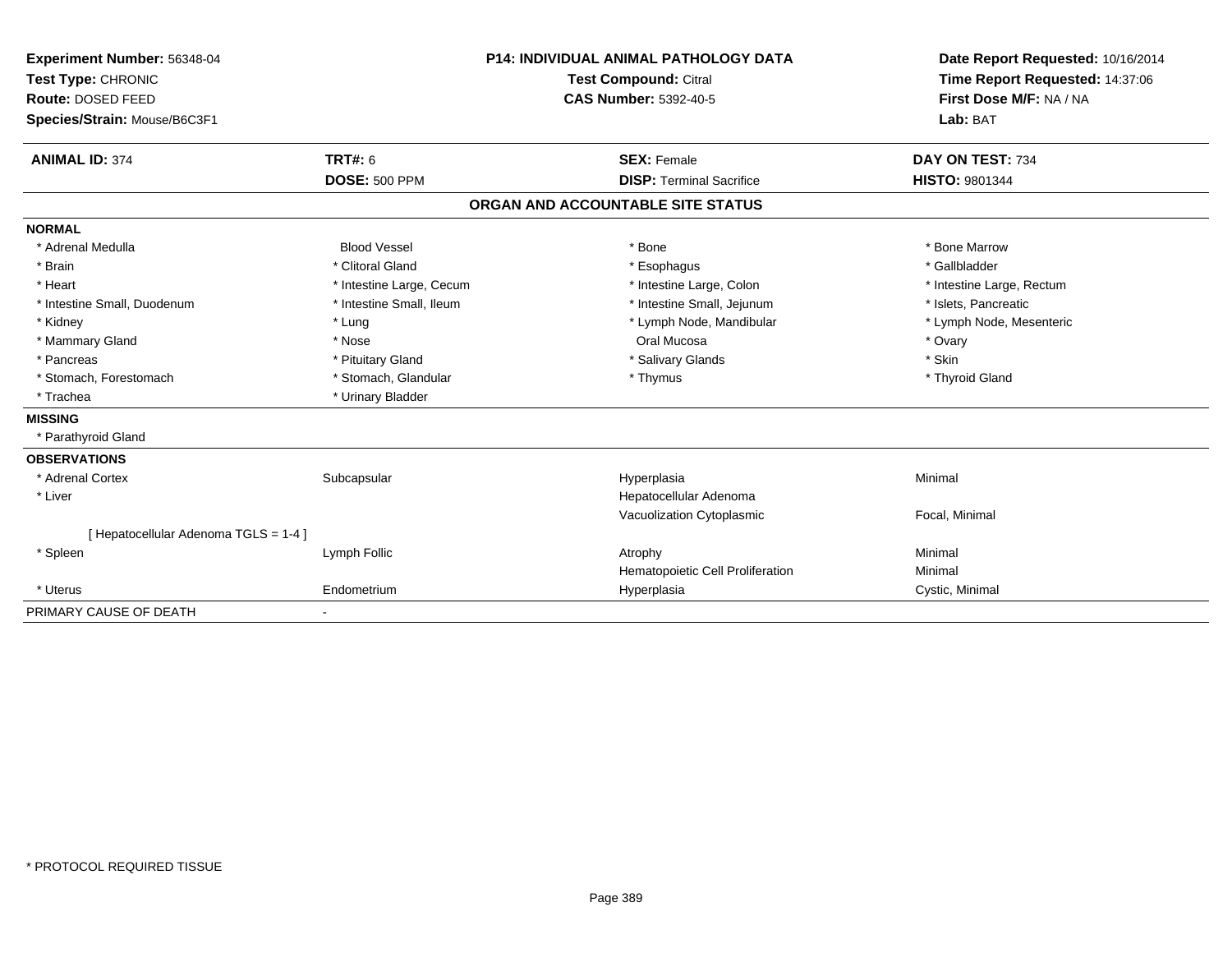| Experiment Number: 56348-04  | <b>P14: INDIVIDUAL ANIMAL PATHOLOGY DATA</b><br><b>Test Compound: Citral</b><br><b>CAS Number: 5392-40-5</b> |                                   | Date Report Requested: 10/16/2014 |  |
|------------------------------|--------------------------------------------------------------------------------------------------------------|-----------------------------------|-----------------------------------|--|
| Test Type: CHRONIC           |                                                                                                              |                                   | Time Report Requested: 14:37:06   |  |
| Route: DOSED FEED            |                                                                                                              |                                   | First Dose M/F: NA / NA           |  |
| Species/Strain: Mouse/B6C3F1 |                                                                                                              |                                   | Lab: BAT                          |  |
| <b>ANIMAL ID: 375</b>        | <b>TRT#: 6</b>                                                                                               | <b>SEX: Female</b>                | DAY ON TEST: 733                  |  |
|                              | <b>DOSE: 500 PPM</b>                                                                                         | <b>DISP: Terminal Sacrifice</b>   | <b>HISTO: 9801345</b>             |  |
|                              |                                                                                                              | ORGAN AND ACCOUNTABLE SITE STATUS |                                   |  |
| <b>NORMAL</b>                |                                                                                                              |                                   |                                   |  |
| * Adrenal Medulla            | <b>Blood Vessel</b>                                                                                          | * Bone                            | * Bone Marrow                     |  |
| * Brain                      | * Clitoral Gland                                                                                             | * Esophagus                       | * Gallbladder                     |  |
| * Heart                      | * Intestine Large, Cecum                                                                                     | * Intestine Large, Colon          | * Intestine Large, Rectum         |  |
| * Intestine Small, Duodenum  | * Intestine Small, Ileum                                                                                     | * Intestine Small, Jejunum        | * Islets, Pancreatic              |  |
| * Kidney                     | * Lung                                                                                                       | * Lymph Node, Mandibular          | * Lymph Node, Mesenteric          |  |
| * Mammary Gland              | * Nose                                                                                                       | * Ovary                           | * Pancreas                        |  |
| * Parathyroid Gland          | * Pituitary Gland                                                                                            | * Salivary Glands                 | * Skin                            |  |
| * Stomach, Glandular         | * Thyroid Gland                                                                                              | * Trachea                         | * Urinary Bladder                 |  |
| * Uterus                     |                                                                                                              |                                   |                                   |  |
| <b>OBSERVATIONS</b>          |                                                                                                              |                                   |                                   |  |
| * Adrenal Cortex             | Subcapsular                                                                                                  | Hyperplasia                       | Minimal                           |  |
| * Liver                      |                                                                                                              | Inflammation                      | Granulomatous, Minimal            |  |
|                              |                                                                                                              | Necrosis                          | Focal, Minimal                    |  |
| Oral Mucosa                  |                                                                                                              | Inflammation                      | Chronic Active, Mild              |  |
|                              |                                                                                                              | Ulcer                             | Mild                              |  |
| * Spleen                     |                                                                                                              | Hematopoietic Cell Proliferation  | Mild                              |  |
| * Stomach, Forestomach       | Epithelium                                                                                                   | Hyperplasia                       | Focal, Mild                       |  |
|                              |                                                                                                              | Ulcer                             | Mild                              |  |
| [ Ulcer TGLS = $1-9$ ]       |                                                                                                              |                                   |                                   |  |
| * Thymus                     |                                                                                                              | Atrophy                           | Mild                              |  |
| PRIMARY CAUSE OF DEATH       |                                                                                                              |                                   |                                   |  |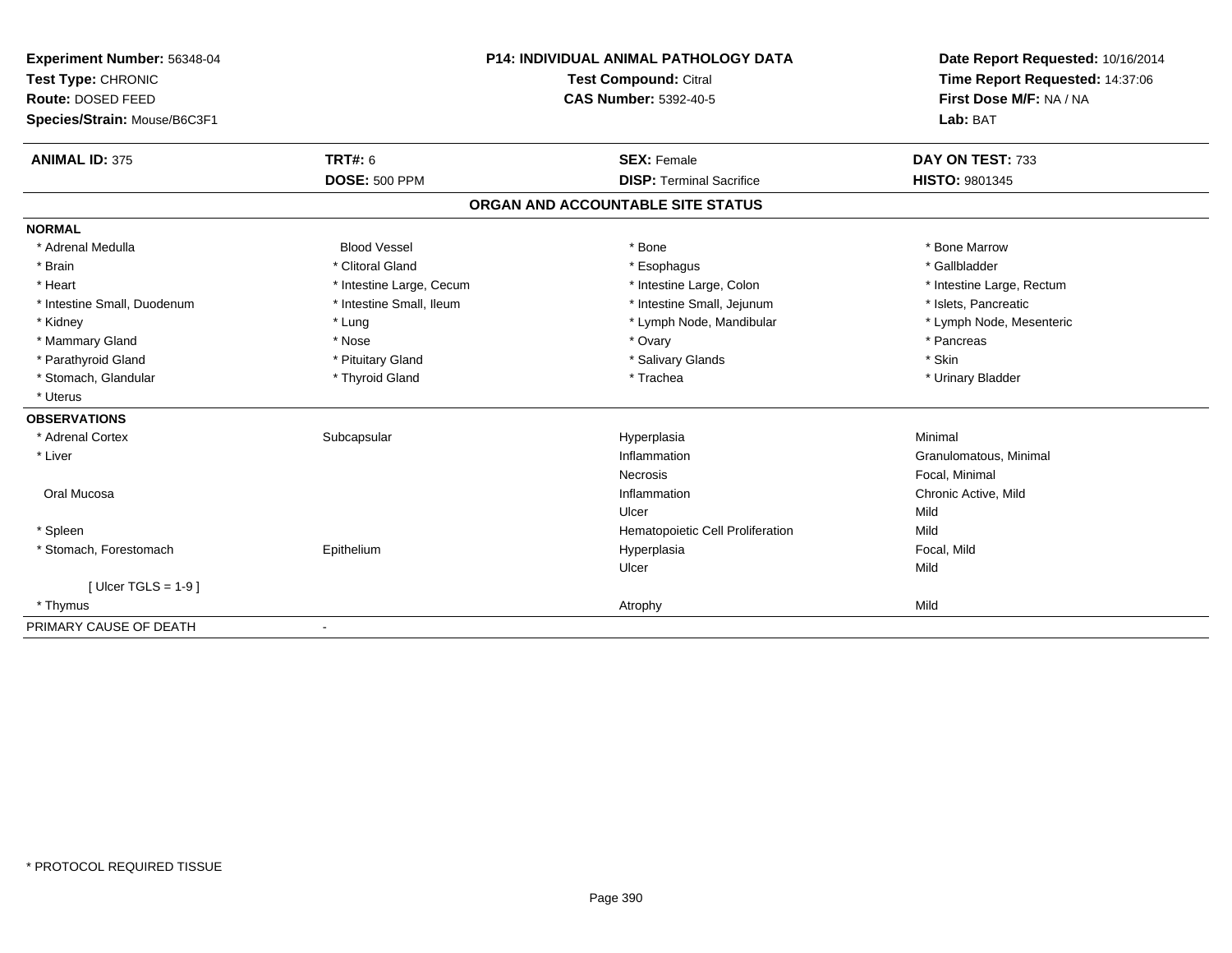| Experiment Number: 56348-04                 |                           | P14: INDIVIDUAL ANIMAL PATHOLOGY DATA | Date Report Requested: 10/16/2014 |  |
|---------------------------------------------|---------------------------|---------------------------------------|-----------------------------------|--|
| Test Type: CHRONIC                          |                           | <b>Test Compound: Citral</b>          | Time Report Requested: 14:37:06   |  |
| <b>Route: DOSED FEED</b>                    |                           | <b>CAS Number: 5392-40-5</b>          | First Dose M/F: NA / NA           |  |
| Species/Strain: Mouse/B6C3F1                |                           |                                       | Lab: BAT                          |  |
| <b>ANIMAL ID: 376</b>                       | <b>TRT#: 6</b>            | <b>SEX: Female</b>                    | DAY ON TEST: 734                  |  |
|                                             | <b>DOSE: 500 PPM</b>      | <b>DISP: Terminal Sacrifice</b>       | HISTO: 9801346                    |  |
|                                             |                           | ORGAN AND ACCOUNTABLE SITE STATUS     |                                   |  |
| <b>NORMAL</b>                               |                           |                                       |                                   |  |
| * Adrenal Medulla                           | <b>Blood Vessel</b>       | * Bone Marrow                         | * Brain                           |  |
| * Clitoral Gland                            | * Esophagus               | * Gallbladder                         | * Intestine Large, Cecum          |  |
| * Intestine Large, Colon                    | * Intestine Large, Rectum | * Intestine Small, Duodenum           | * Intestine Small, Ileum          |  |
| * Intestine Small, Jejunum                  | * Islets, Pancreatic      | * Kidney                              | * Lymph Node, Mandibular          |  |
| * Lymph Node, Mesenteric                    | * Mammary Gland           | * Nose                                | * Pancreas                        |  |
| * Salivary Glands                           | * Skin                    | * Stomach, Forestomach                | * Stomach, Glandular              |  |
| * Thyroid Gland                             | * Trachea                 | * Urinary Bladder                     |                                   |  |
| <b>MISSING</b>                              |                           |                                       |                                   |  |
| * Parathyroid Gland                         |                           |                                       |                                   |  |
| <b>OBSERVATIONS</b>                         |                           |                                       |                                   |  |
| * Adrenal Cortex                            |                           | Atrophy                               | Minimal                           |  |
|                                             | Subcapsular               | Hyperplasia                           | Minimal                           |  |
| * Bone                                      |                           | Fibrosis                              | Minimal                           |  |
| * Heart                                     | Artery                    | Inflammation                          | Chronic, Minimal                  |  |
| * Liver                                     |                           | Lymphoma Malignant                    |                                   |  |
| [ Lymphoma Malignant TGLS = 2-9 ]           |                           |                                       |                                   |  |
| * Lung                                      |                           | Alveolar/Bronchiolar Adenoma          |                                   |  |
|                                             |                           | Lymphoma Malignant                    |                                   |  |
| [ Alveolar/Bronchiolar Adenoma TGLS = 2-9 ] |                           |                                       |                                   |  |
| [ Lymphoma Malignant TGLS = 2-9 ]           |                           |                                       |                                   |  |
| Oral Mucosa                                 |                           | Inflammation                          | Chronic Active, Mild              |  |
| * Ovary                                     |                           | Cyst                                  | Mild                              |  |
| * Pituitary Gland                           | <b>Pars Distalis</b>      | Hyperplasia                           | Focal, Mild                       |  |
| * Spleen                                    |                           | Hematopoietic Cell Proliferation      | Mild                              |  |
|                                             |                           | Lymphoma Malignant                    |                                   |  |
| [ Lymphoma Malignant TGLS = 1-4 ]           |                           |                                       |                                   |  |
| * Thymus                                    |                           | Atrophy                               | Mild                              |  |
| * Uterus                                    | Endometrium               | Hyperplasia                           | Cystic, Mild                      |  |
| PRIMARY CAUSE OF DEATH                      |                           |                                       |                                   |  |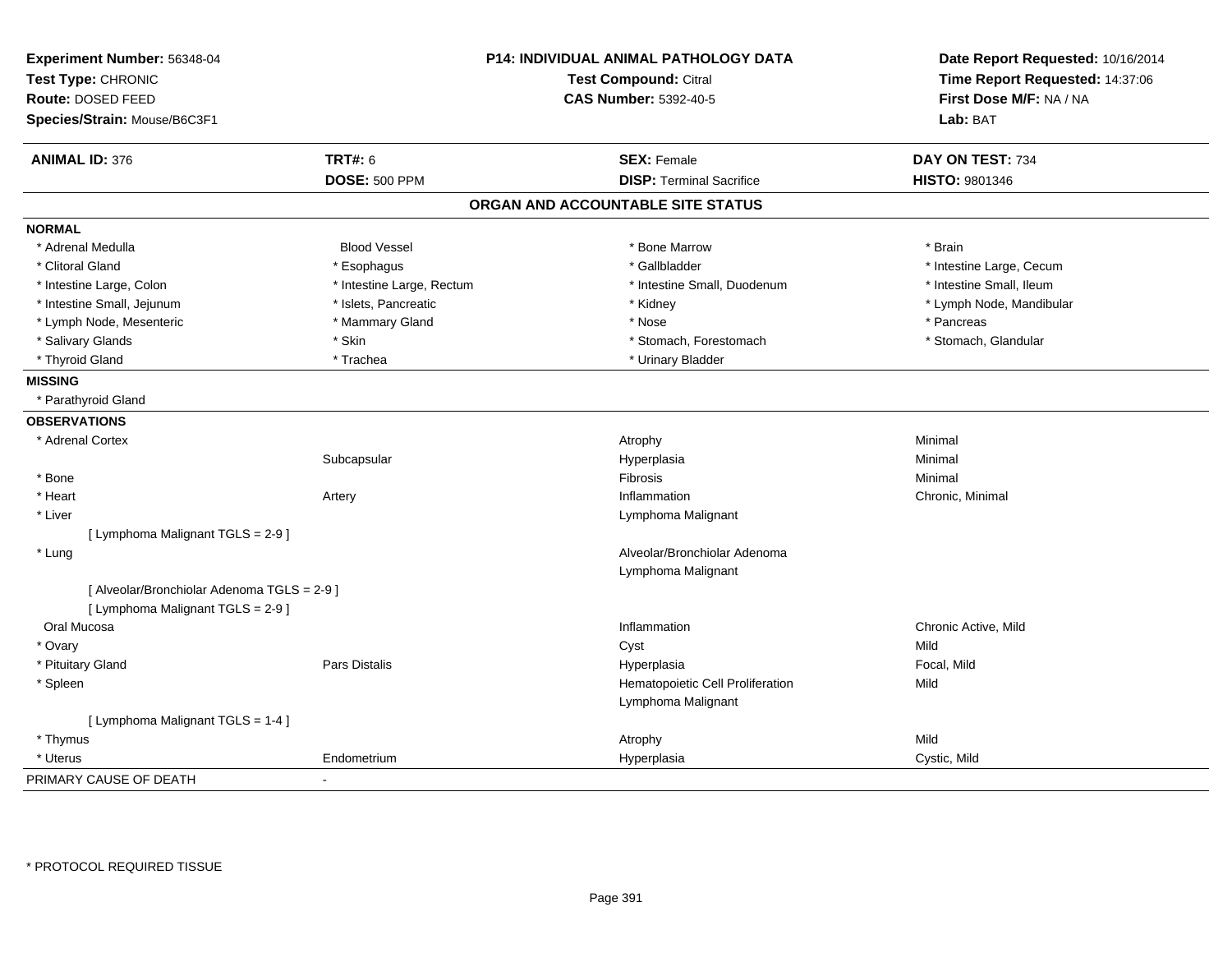| Experiment Number: 56348-04  | <b>P14: INDIVIDUAL ANIMAL PATHOLOGY DATA</b> |                                   | Date Report Requested: 10/16/2014 |
|------------------------------|----------------------------------------------|-----------------------------------|-----------------------------------|
| Test Type: CHRONIC           |                                              | Test Compound: Citral             | Time Report Requested: 14:37:06   |
| Route: DOSED FEED            |                                              | <b>CAS Number: 5392-40-5</b>      | First Dose M/F: NA / NA           |
| Species/Strain: Mouse/B6C3F1 |                                              |                                   | Lab: BAT                          |
| <b>ANIMAL ID: 377</b>        | <b>TRT#: 6</b>                               | <b>SEX: Female</b>                | DAY ON TEST: 733                  |
|                              | <b>DOSE: 500 PPM</b>                         | <b>DISP: Terminal Sacrifice</b>   | <b>HISTO: 9801347</b>             |
|                              |                                              | ORGAN AND ACCOUNTABLE SITE STATUS |                                   |
| <b>NORMAL</b>                |                                              |                                   |                                   |
| * Adrenal Medulla            | <b>Blood Vessel</b>                          | * Bone                            | * Bone Marrow                     |
| * Brain                      | * Clitoral Gland                             | * Esophagus                       | * Gallbladder                     |
| * Intestine Large, Cecum     | * Intestine Large, Colon                     | * Intestine Large, Rectum         | * Intestine Small, Duodenum       |
| * Intestine Small, Ileum     | * Intestine Small, Jejunum                   | * Islets, Pancreatic              | * Kidney                          |
| * Liver                      | * Lymph Node, Mandibular                     | * Lymph Node, Mesenteric          | * Mammary Gland                   |
| * Nose                       | Oral Mucosa                                  | * Ovary                           | * Pancreas                        |
| * Pituitary Gland            | * Salivary Glands                            | * Skin                            | * Stomach, Forestomach            |
| * Stomach, Glandular         | * Thyroid Gland                              | * Trachea                         | * Urinary Bladder                 |
| <b>MISSING</b>               |                                              |                                   |                                   |
| * Parathyroid Gland          |                                              |                                   |                                   |
| <b>OBSERVATIONS</b>          |                                              |                                   |                                   |
| * Adrenal Cortex             | Subcapsular                                  | Hyperplasia                       | Minimal                           |
| * Heart                      | Artery                                       | Inflammation                      | Chronic, Minimal                  |
| * Lung                       |                                              | Alveolar/Bronchiolar Adenoma      |                                   |
|                              |                                              | Hemorrhage                        | Minimal                           |
| * Spleen                     | Lymph Follic                                 | Hyperplasia                       | Minimal                           |
| * Thymus                     |                                              | Atrophy                           | Minimal                           |
| * Uterus                     | Endometrium                                  | Hyperplasia                       | Cystic, Minimal                   |
| [Hyperplasia TGLS = 1-7]     |                                              |                                   |                                   |
| PRIMARY CAUSE OF DEATH       | $\blacksquare$                               |                                   |                                   |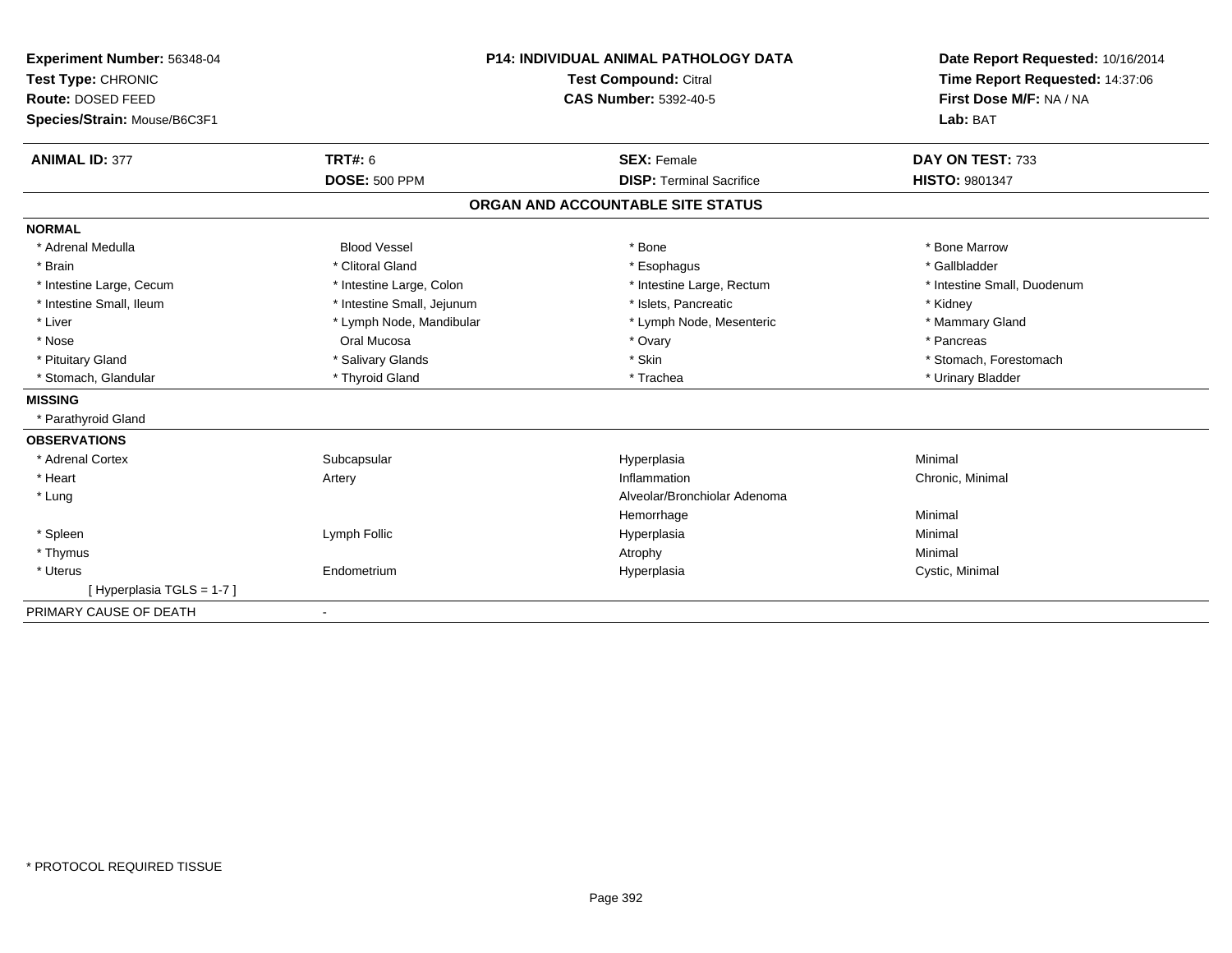| Experiment Number: 56348-04                       |                            | P14: INDIVIDUAL ANIMAL PATHOLOGY DATA | Date Report Requested: 10/16/2014   |  |
|---------------------------------------------------|----------------------------|---------------------------------------|-------------------------------------|--|
| Test Type: CHRONIC                                |                            | <b>Test Compound: Citral</b>          | Time Report Requested: 14:37:06     |  |
| Route: DOSED FEED<br>Species/Strain: Mouse/B6C3F1 |                            | <b>CAS Number: 5392-40-5</b>          | First Dose M/F: NA / NA<br>Lab: BAT |  |
| <b>ANIMAL ID: 378</b>                             | <b>TRT#: 6</b>             | <b>SEX: Female</b>                    | DAY ON TEST: 734                    |  |
|                                                   | <b>DOSE: 500 PPM</b>       | <b>DISP: Terminal Sacrifice</b>       | <b>HISTO: 9801348</b>               |  |
|                                                   |                            | ORGAN AND ACCOUNTABLE SITE STATUS     |                                     |  |
| <b>NORMAL</b>                                     |                            |                                       |                                     |  |
| * Adrenal Medulla                                 | <b>Blood Vessel</b>        | * Bone                                | * Bone Marrow                       |  |
| * Brain                                           | * Clitoral Gland           | * Esophagus                           | * Gallbladder                       |  |
| * Intestine Large, Cecum                          | * Intestine Large, Colon   | * Intestine Large, Rectum             | * Intestine Small, Duodenum         |  |
| * Intestine Small. Ileum                          | * Intestine Small, Jejunum | * Islets, Pancreatic                  | * Kidney                            |  |
| * Lung                                            | * Lymph Node, Mandibular   | * Mammary Gland                       | * Nose                              |  |
| * Pancreas                                        | * Parathyroid Gland        | * Pituitary Gland                     | * Salivary Glands                   |  |
| * Skin                                            | * Stomach, Forestomach     | * Stomach, Glandular                  | * Thyroid Gland                     |  |
| * Trachea                                         | * Urinary Bladder          |                                       |                                     |  |
| <b>OBSERVATIONS</b>                               |                            |                                       |                                     |  |
| * Adrenal Cortex                                  | Subcapsular                | Hyperplasia                           | Minimal                             |  |
| * Heart                                           | Myocardium                 | Degeneration                          | Minimal                             |  |
| * Liver                                           |                            | Lymphoma Malignant                    |                                     |  |
| * Lymph Node, Mesenteric                          |                            | Lymphoma Malignant                    |                                     |  |
| Oral Mucosa                                       |                            | Inflammation                          | Chronic Active, Mild                |  |
| * Ovary                                           |                            | Cyst                                  | Moderate                            |  |
| [Cyst TGLS = $3-7$ ]                              |                            |                                       |                                     |  |
| * Spleen                                          |                            | Lymphoma Malignant                    |                                     |  |
| [ Lymphoma Malignant TGLS = 3-7 ]                 |                            |                                       |                                     |  |
| * Thymus                                          |                            | Atrophy                               | Minimal                             |  |
| * Uterus                                          | Endometrium                | Hyperplasia                           | Cystic, Mild                        |  |
|                                                   |                            | Polyp Stromal                         |                                     |  |
| [ Hyperplasia TGLS = 1-7 ]                        |                            |                                       |                                     |  |
| [Polyp Stromal TGLS = 2-7]                        |                            |                                       |                                     |  |
| PRIMARY CAUSE OF DEATH                            | $\blacksquare$             |                                       |                                     |  |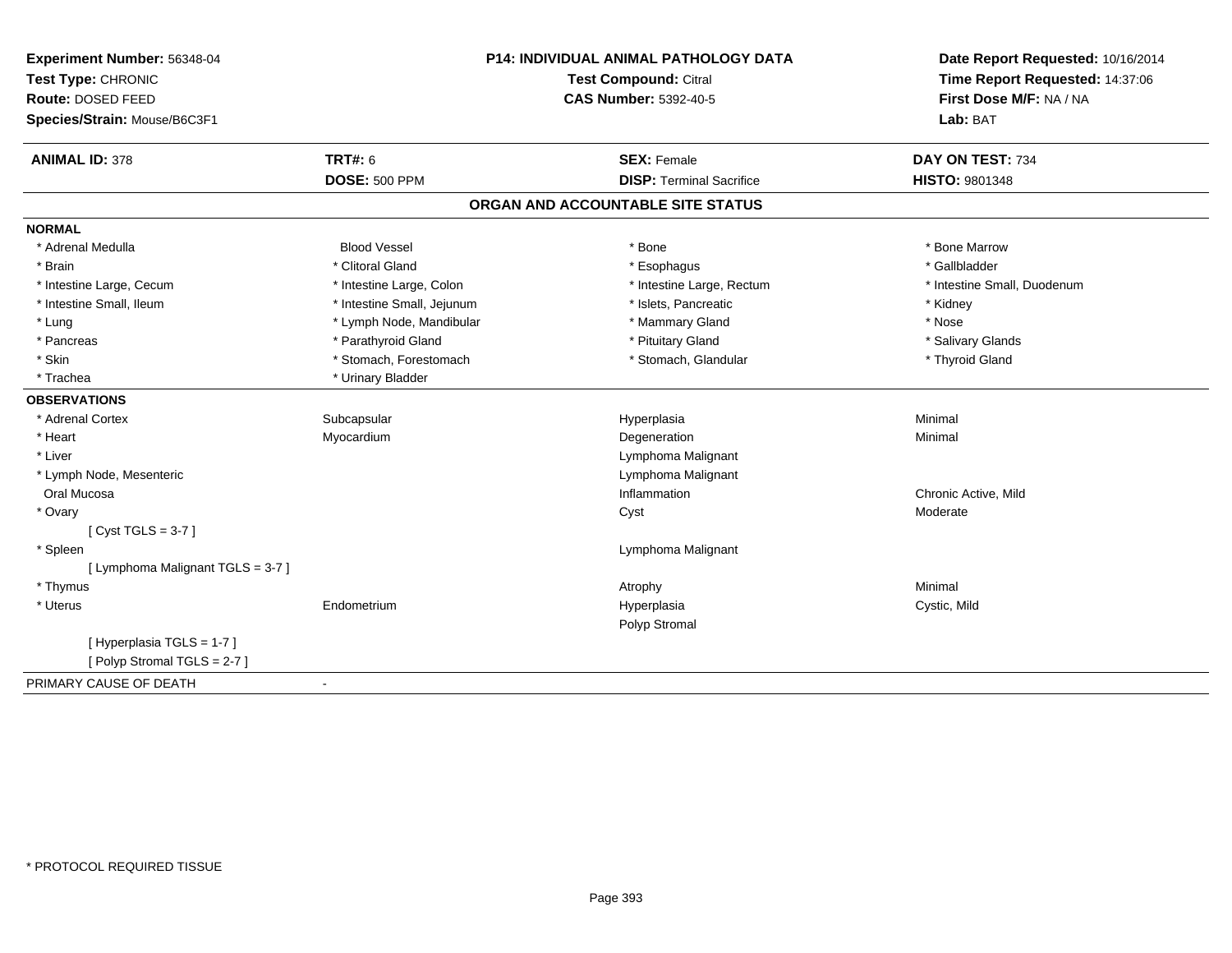| Experiment Number: 56348-04  | <b>P14: INDIVIDUAL ANIMAL PATHOLOGY DATA</b><br><b>Test Compound: Citral</b> |                                   | Date Report Requested: 10/16/2014 |
|------------------------------|------------------------------------------------------------------------------|-----------------------------------|-----------------------------------|
| Test Type: CHRONIC           |                                                                              |                                   | Time Report Requested: 14:37:06   |
| Route: DOSED FEED            |                                                                              | <b>CAS Number: 5392-40-5</b>      | First Dose M/F: NA / NA           |
| Species/Strain: Mouse/B6C3F1 |                                                                              |                                   | Lab: BAT                          |
| <b>ANIMAL ID: 379</b>        | TRT#: 6                                                                      | <b>SEX: Female</b>                | DAY ON TEST: 734                  |
|                              | <b>DOSE: 500 PPM</b>                                                         | <b>DISP: Terminal Sacrifice</b>   | <b>HISTO: 9801349</b>             |
|                              |                                                                              | ORGAN AND ACCOUNTABLE SITE STATUS |                                   |
| <b>NORMAL</b>                |                                                                              |                                   |                                   |
| * Adrenal Medulla            | <b>Blood Vessel</b>                                                          | * Bone                            | * Bone Marrow                     |
| * Brain                      | * Clitoral Gland                                                             | * Esophagus                       | * Gallbladder                     |
| * Heart                      | * Intestine Large, Cecum                                                     | * Intestine Large, Colon          | * Intestine Large, Rectum         |
| * Intestine Small, Duodenum  | * Intestine Small, Ileum                                                     | * Intestine Small, Jejunum        | * Islets, Pancreatic              |
| * Lung                       | * Lymph Node, Mandibular                                                     | * Lymph Node, Mesenteric          | * Mammary Gland                   |
| * Nose                       | Oral Mucosa                                                                  | * Ovary                           | * Pancreas                        |
| * Parathyroid Gland          | * Salivary Glands                                                            | * Skin                            | * Spleen                          |
| * Stomach, Forestomach       | * Stomach, Glandular                                                         | * Thyroid Gland                   | * Trachea                         |
| * Urinary Bladder            |                                                                              |                                   |                                   |
| <b>OBSERVATIONS</b>          |                                                                              |                                   |                                   |
| * Adrenal Cortex             | Subcapsular                                                                  | Hyperplasia                       | Minimal                           |
| * Kidney                     | <b>Renal Tubule</b>                                                          | Mineralization                    | Minimal                           |
| * Liver                      |                                                                              | Inflammation                      | Granulomatous, Minimal            |
| * Pituitary Gland            | Pars Distalis                                                                | Adenoma                           |                                   |
| * Thymus                     |                                                                              | Atrophy                           | Minimal                           |
| * Uterus                     | Endometrium                                                                  | Hyperplasia                       | Cystic, Mild                      |
| [Hyperplasia TGLS = 1-7]     |                                                                              |                                   |                                   |
| PRIMARY CAUSE OF DEATH       |                                                                              |                                   |                                   |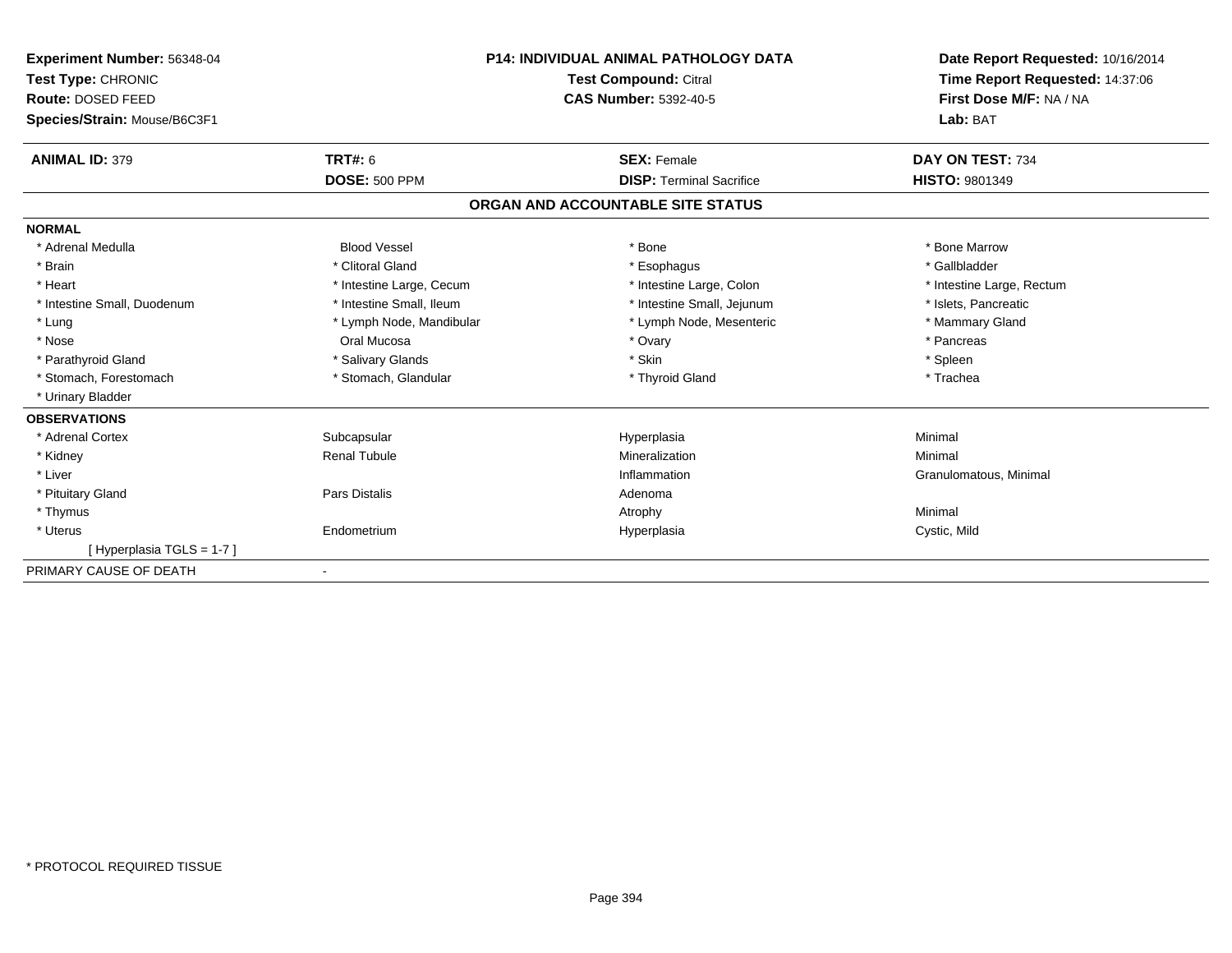| <b>Experiment Number: 56348-04</b><br>Test Type: CHRONIC |                           | <b>P14: INDIVIDUAL ANIMAL PATHOLOGY DATA</b> | Date Report Requested: 10/16/2014<br>Time Report Requested: 14:37:06 |
|----------------------------------------------------------|---------------------------|----------------------------------------------|----------------------------------------------------------------------|
|                                                          |                           | <b>Test Compound: Citral</b>                 |                                                                      |
| Route: DOSED FEED                                        |                           | <b>CAS Number: 5392-40-5</b>                 | First Dose M/F: NA / NA                                              |
| Species/Strain: Mouse/B6C3F1                             |                           |                                              | Lab: BAT                                                             |
| <b>ANIMAL ID: 380</b>                                    | TRT#: 6                   | <b>SEX: Female</b>                           | DAY ON TEST: 733                                                     |
|                                                          | <b>DOSE: 500 PPM</b>      | <b>DISP: Terminal Sacrifice</b>              | <b>HISTO: 9801350</b>                                                |
|                                                          |                           | ORGAN AND ACCOUNTABLE SITE STATUS            |                                                                      |
| <b>NORMAL</b>                                            |                           |                                              |                                                                      |
| * Adrenal Medulla                                        | <b>Blood Vessel</b>       | * Bone Marrow                                | * Brain                                                              |
| * Clitoral Gland                                         | * Esophagus               | * Gallbladder                                | * Intestine Large, Cecum                                             |
| * Intestine Large, Colon                                 | * Intestine Large, Rectum | * Intestine Small, Duodenum                  | * Intestine Small, Ileum                                             |
| * Intestine Small, Jejunum                               | * Islets, Pancreatic      | * Kidney                                     | * Liver                                                              |
| * Lymph Node, Mandibular                                 | * Lymph Node, Mesenteric  | * Mammary Gland                              | * Nose                                                               |
| Oral Mucosa                                              | * Ovary                   | * Pancreas                                   | * Parathyroid Gland                                                  |
| * Pituitary Gland                                        | * Salivary Glands         | * Skin                                       | * Spleen                                                             |
| * Stomach, Forestomach                                   | * Stomach, Glandular      | * Thymus                                     | * Trachea                                                            |
| * Urinary Bladder                                        |                           |                                              |                                                                      |
| <b>OBSERVATIONS</b>                                      |                           |                                              |                                                                      |
| * Adrenal Cortex                                         | Subcapsular               | Hyperplasia                                  | Mild                                                                 |
| * Bone                                                   |                           | Fibrosis                                     | Minimal                                                              |
| * Heart                                                  | Atrium                    | Inflammation                                 | Chronic, Minimal                                                     |
| * Lung                                                   |                           | Inflammation                                 | Granulomatous, Minimal                                               |
| * Thyroid Gland                                          | Follicle                  | Adenoma                                      |                                                                      |
| [Adenoma TGLS = $1-3$ ]                                  |                           |                                              |                                                                      |
| * Uterus                                                 | Endometrium               | Hyperplasia                                  | Cystic, Minimal                                                      |
| PRIMARY CAUSE OF DEATH                                   |                           |                                              |                                                                      |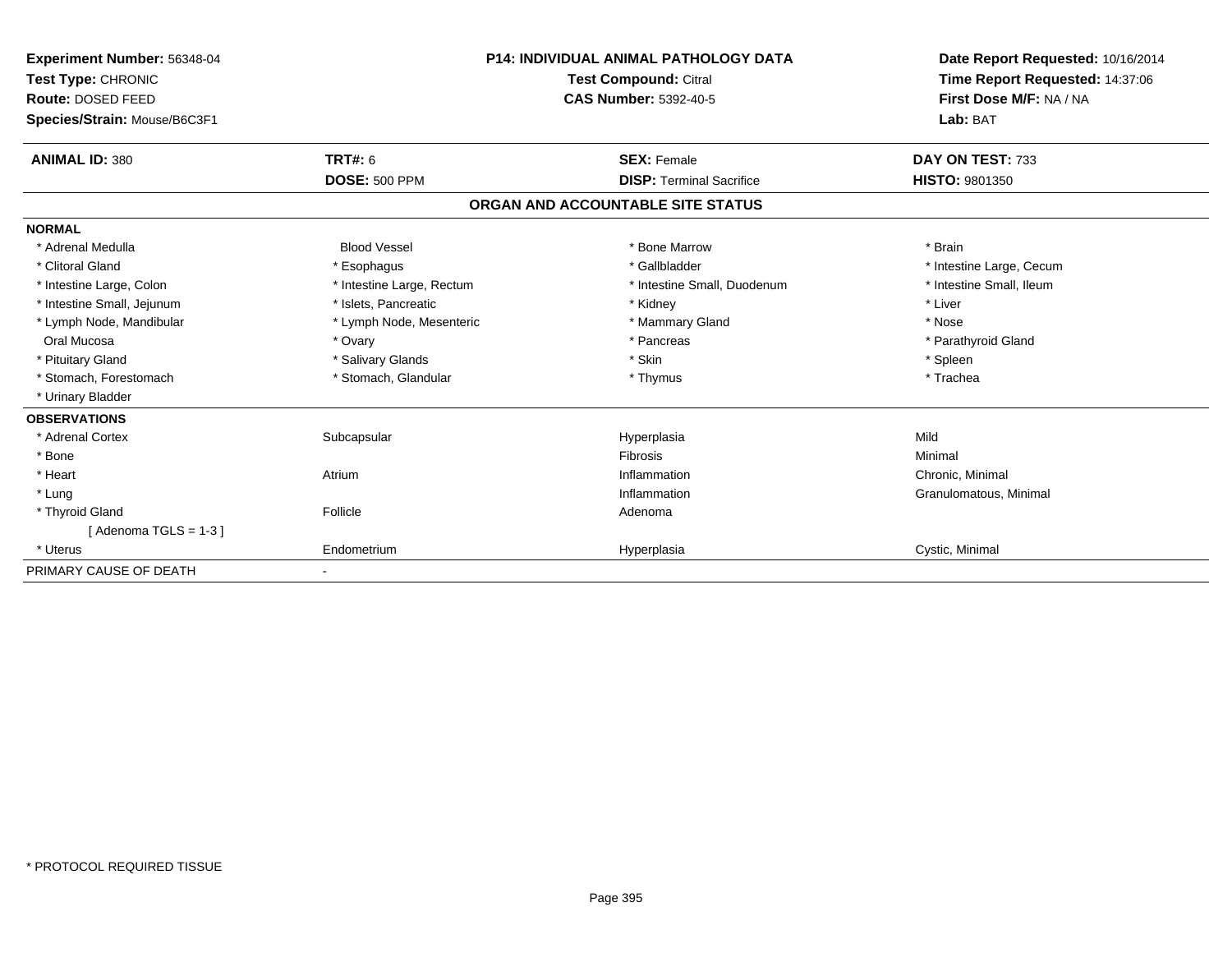| Experiment Number: 56348-04<br>Test Type: CHRONIC<br>Route: DOSED FEED<br>Species/Strain: Mouse/B6C3F1 |                          | <b>P14: INDIVIDUAL ANIMAL PATHOLOGY DATA</b><br>Test Compound: Citral<br><b>CAS Number: 5392-40-5</b> | Date Report Requested: 10/16/2014<br>Time Report Requested: 14:37:06<br>First Dose M/F: NA / NA<br>Lab: BAT |
|--------------------------------------------------------------------------------------------------------|--------------------------|-------------------------------------------------------------------------------------------------------|-------------------------------------------------------------------------------------------------------------|
| <b>ANIMAL ID: 381</b>                                                                                  | TRT#: 6                  | <b>SEX: Female</b>                                                                                    | DAY ON TEST: 413                                                                                            |
|                                                                                                        | <b>DOSE: 500 PPM</b>     | <b>DISP: Natural Death</b>                                                                            | HISTO: 9801351                                                                                              |
|                                                                                                        |                          | ORGAN AND ACCOUNTABLE SITE STATUS                                                                     |                                                                                                             |
| <b>NORMAL</b>                                                                                          |                          |                                                                                                       |                                                                                                             |
| * Adrenal Medulla                                                                                      | <b>Blood Vessel</b>      | * Bone                                                                                                | * Bone Marrow                                                                                               |
| * Brain                                                                                                | * Clitoral Gland         | * Esophagus                                                                                           | * Gallbladder                                                                                               |
| * Heart                                                                                                | * Intestine Large, Cecum | * Intestine Large, Colon                                                                              | * Intestine Large, Rectum                                                                                   |
| * Intestine Small, Duodenum                                                                            | * Intestine Small, Ileum | * Intestine Small, Jejunum                                                                            | * Islets, Pancreatic                                                                                        |
| * Kidney                                                                                               | * Liver                  | * Lung                                                                                                | * Lymph Node, Mandibular                                                                                    |
| * Lymph Node, Mesenteric                                                                               | * Mammary Gland          | * Nose                                                                                                | Oral Mucosa                                                                                                 |
| * Ovary                                                                                                | * Pancreas               | * Pituitary Gland                                                                                     | * Salivary Glands                                                                                           |
| * Skin                                                                                                 | * Stomach, Forestomach   | * Stomach, Glandular                                                                                  | * Thyroid Gland                                                                                             |
| * Trachea                                                                                              | * Urinary Bladder        |                                                                                                       |                                                                                                             |
| <b>MISSING</b>                                                                                         |                          |                                                                                                       |                                                                                                             |
| * Parathyroid Gland                                                                                    |                          |                                                                                                       |                                                                                                             |
| <b>OBSERVATIONS</b>                                                                                    |                          |                                                                                                       |                                                                                                             |
| * Adrenal Cortex                                                                                       | Subcapsular              | Hyperplasia                                                                                           | Minimal                                                                                                     |
| * Spleen                                                                                               | Lymph Follic             | Atrophy                                                                                               | Marked                                                                                                      |
| * Thymus                                                                                               |                          | Atrophy                                                                                               | Mild                                                                                                        |
| * Uterus                                                                                               | Endometrium              | Hyperplasia                                                                                           | Cystic, Minimal                                                                                             |
| PRIMARY CAUSE OF DEATH                                                                                 | - UNCERTAIN              |                                                                                                       |                                                                                                             |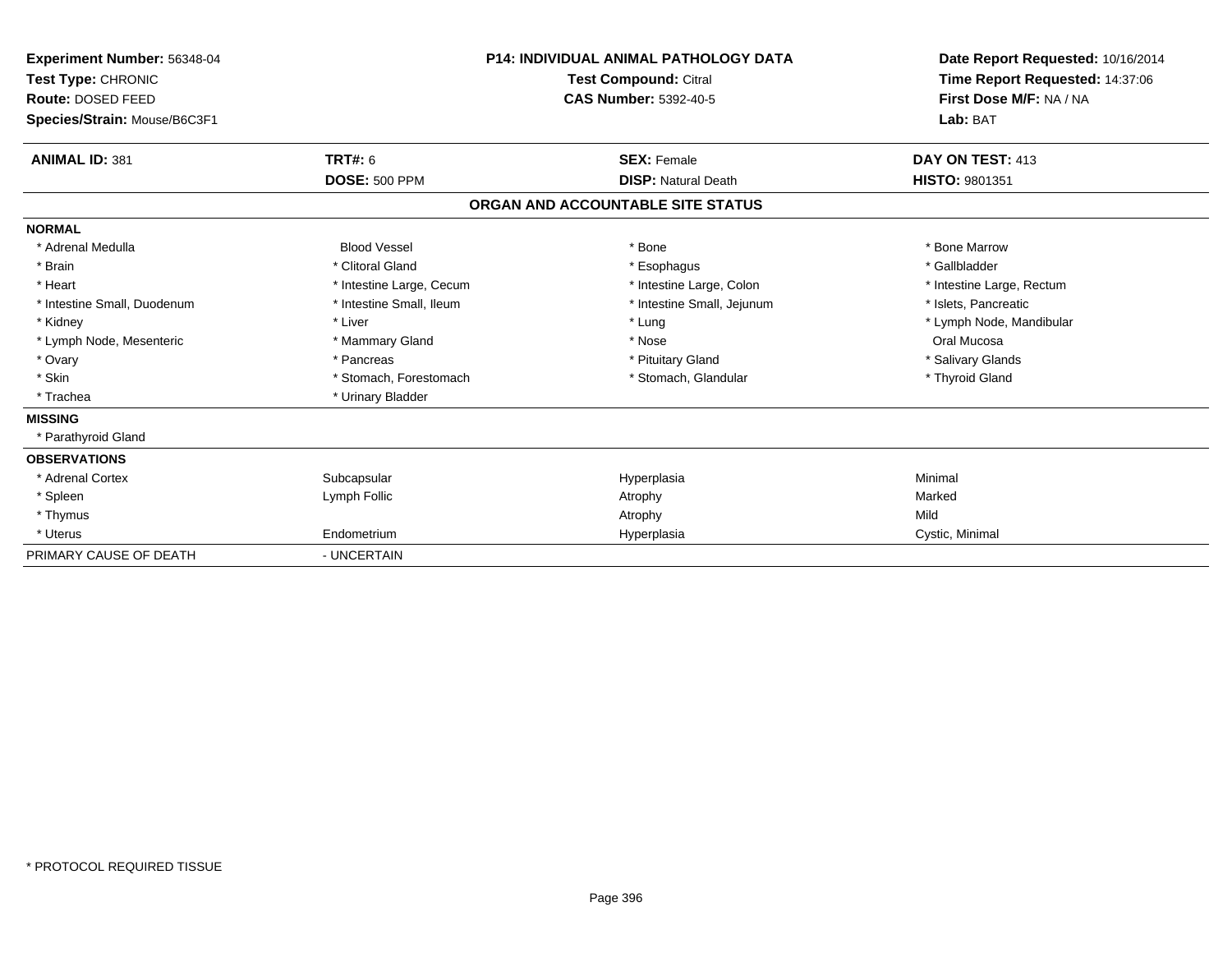| <b>Experiment Number: 56348-04</b><br>Test Type: CHRONIC<br>Route: DOSED FEED<br>Species/Strain: Mouse/B6C3F1 |                          | <b>P14: INDIVIDUAL ANIMAL PATHOLOGY DATA</b><br><b>Test Compound: Citral</b><br><b>CAS Number: 5392-40-5</b> | Date Report Requested: 10/16/2014<br>Time Report Requested: 14:37:06<br>First Dose M/F: NA / NA<br>Lab: BAT |
|---------------------------------------------------------------------------------------------------------------|--------------------------|--------------------------------------------------------------------------------------------------------------|-------------------------------------------------------------------------------------------------------------|
|                                                                                                               |                          |                                                                                                              |                                                                                                             |
| <b>ANIMAL ID: 382</b>                                                                                         | TRT#: 6                  | <b>SEX: Female</b>                                                                                           | DAY ON TEST: 733                                                                                            |
|                                                                                                               | <b>DOSE: 500 PPM</b>     | <b>DISP: Terminal Sacrifice</b>                                                                              | <b>HISTO: 9801352</b>                                                                                       |
|                                                                                                               |                          | ORGAN AND ACCOUNTABLE SITE STATUS                                                                            |                                                                                                             |
| <b>NORMAL</b>                                                                                                 |                          |                                                                                                              |                                                                                                             |
| * Adrenal Medulla                                                                                             | <b>Blood Vessel</b>      | * Bone                                                                                                       | * Bone Marrow                                                                                               |
| * Brain                                                                                                       | * Clitoral Gland         | * Esophagus                                                                                                  | * Gallbladder                                                                                               |
| * Heart                                                                                                       | * Intestine Large, Cecum | * Intestine Large, Colon                                                                                     | * Intestine Large, Rectum                                                                                   |
| * Intestine Small, Duodenum                                                                                   | * Intestine Small, Ileum | * Intestine Small, Jejunum                                                                                   | * Islets, Pancreatic                                                                                        |
| * Kidney                                                                                                      | * Liver                  | * Lung                                                                                                       | * Lymph Node, Mandibular                                                                                    |
| * Lymph Node, Mesenteric                                                                                      | * Mammary Gland          | * Nose                                                                                                       | Oral Mucosa                                                                                                 |
| * Pancreas                                                                                                    | * Parathyroid Gland      | * Pituitary Gland                                                                                            | * Salivary Glands                                                                                           |
| * Skin                                                                                                        | * Spleen                 | * Stomach, Forestomach                                                                                       | * Stomach, Glandular                                                                                        |
| * Thyroid Gland                                                                                               | * Trachea                | * Urinary Bladder                                                                                            |                                                                                                             |
| <b>OBSERVATIONS</b>                                                                                           |                          |                                                                                                              |                                                                                                             |
| * Adrenal Cortex                                                                                              | Subcapsular              | Hyperplasia                                                                                                  | Minimal                                                                                                     |
| * Ovary                                                                                                       |                          | Cyst                                                                                                         | Minimal                                                                                                     |
| * Thymus                                                                                                      |                          | Atrophy                                                                                                      | Minimal                                                                                                     |
| * Uterus                                                                                                      | Endometrium              | Hyperplasia                                                                                                  | Cystic, Minimal                                                                                             |
| [Hyperplasia TGLS = 1-7]                                                                                      |                          |                                                                                                              |                                                                                                             |
| PRIMARY CAUSE OF DEATH                                                                                        |                          |                                                                                                              |                                                                                                             |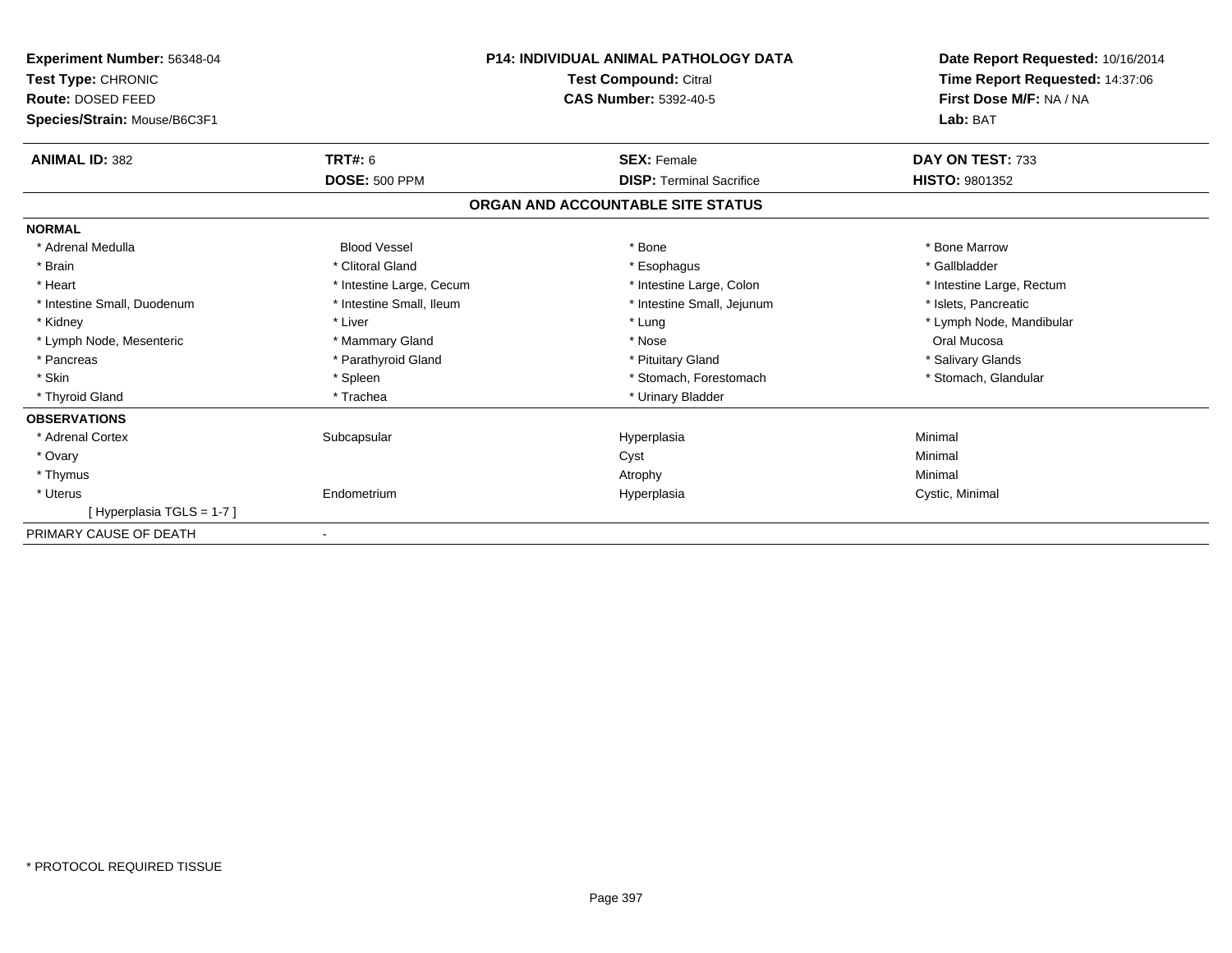| Experiment Number: 56348-04                     |                          | P14: INDIVIDUAL ANIMAL PATHOLOGY DATA | Date Report Requested: 10/16/2014 |  |
|-------------------------------------------------|--------------------------|---------------------------------------|-----------------------------------|--|
| Test Type: CHRONIC                              |                          | <b>Test Compound: Citral</b>          | Time Report Requested: 14:37:06   |  |
| Route: DOSED FEED                               |                          | <b>CAS Number: 5392-40-5</b>          | First Dose M/F: NA / NA           |  |
| Species/Strain: Mouse/B6C3F1                    |                          |                                       | Lab: BAT                          |  |
| <b>ANIMAL ID: 383</b>                           | <b>TRT#: 6</b>           | <b>SEX: Female</b>                    | DAY ON TEST: 733                  |  |
|                                                 | <b>DOSE: 500 PPM</b>     | <b>DISP: Terminal Sacrifice</b>       | <b>HISTO: 9801353</b>             |  |
|                                                 |                          | ORGAN AND ACCOUNTABLE SITE STATUS     |                                   |  |
| <b>NORMAL</b>                                   |                          |                                       |                                   |  |
| * Adrenal Medulla                               | <b>Blood Vessel</b>      | * Bone                                | * Bone Marrow                     |  |
| * Brain                                         | * Clitoral Gland         | * Esophagus                           | * Gallbladder                     |  |
| * Heart                                         | * Intestine Large, Cecum | * Intestine Large, Colon              | * Intestine Large, Rectum         |  |
| * Intestine Small, Duodenum                     | * Intestine Small, Ileum | * Intestine Small, Jejunum            | * Islets. Pancreatic              |  |
| * Kidney                                        | * Lung                   | * Lymph Node, Mandibular              | * Mammary Gland                   |  |
| * Nose                                          | * Ovary                  | * Pancreas                            | * Parathyroid Gland               |  |
| * Pituitary Gland                               | * Salivary Glands        | * Skin                                | * Stomach, Forestomach            |  |
| * Stomach, Glandular                            | * Thyroid Gland          | * Trachea                             | * Urinary Bladder                 |  |
| <b>OBSERVATIONS</b>                             |                          |                                       |                                   |  |
| * Adrenal Cortex                                | Subcapsular              | Hyperplasia                           | Minimal                           |  |
| * Liver                                         |                          | <b>Infiltration Cellular</b>          | Lymphocyte, Minimal               |  |
| * Lymph Node, Mesenteric                        |                          | Infiltration Cellular                 | Plasma Cell, Mild                 |  |
| Oral Mucosa                                     |                          | Inflammation                          | Chronic Active, Minimal           |  |
|                                                 |                          | Ulcer                                 | Mild                              |  |
| * Spleen                                        |                          | Hematopoietic Cell Proliferation      | Mild                              |  |
|                                                 |                          | Lymphoma Malignant                    |                                   |  |
| [ Hematopoietic Cell Proliferation TGLS = 1-4 ] |                          |                                       |                                   |  |
| [ Lymphoma Malignant TGLS = 1-4 ]               |                          |                                       |                                   |  |
| * Thymus                                        |                          | Lymphoma Malignant                    |                                   |  |
| [ Lymphoma Malignant TGLS = 1-4 ]               |                          |                                       |                                   |  |
| * Uterus                                        | Endometrium              | Hyperplasia                           | Cystic, Mild                      |  |
| PRIMARY CAUSE OF DEATH                          | $\blacksquare$           |                                       |                                   |  |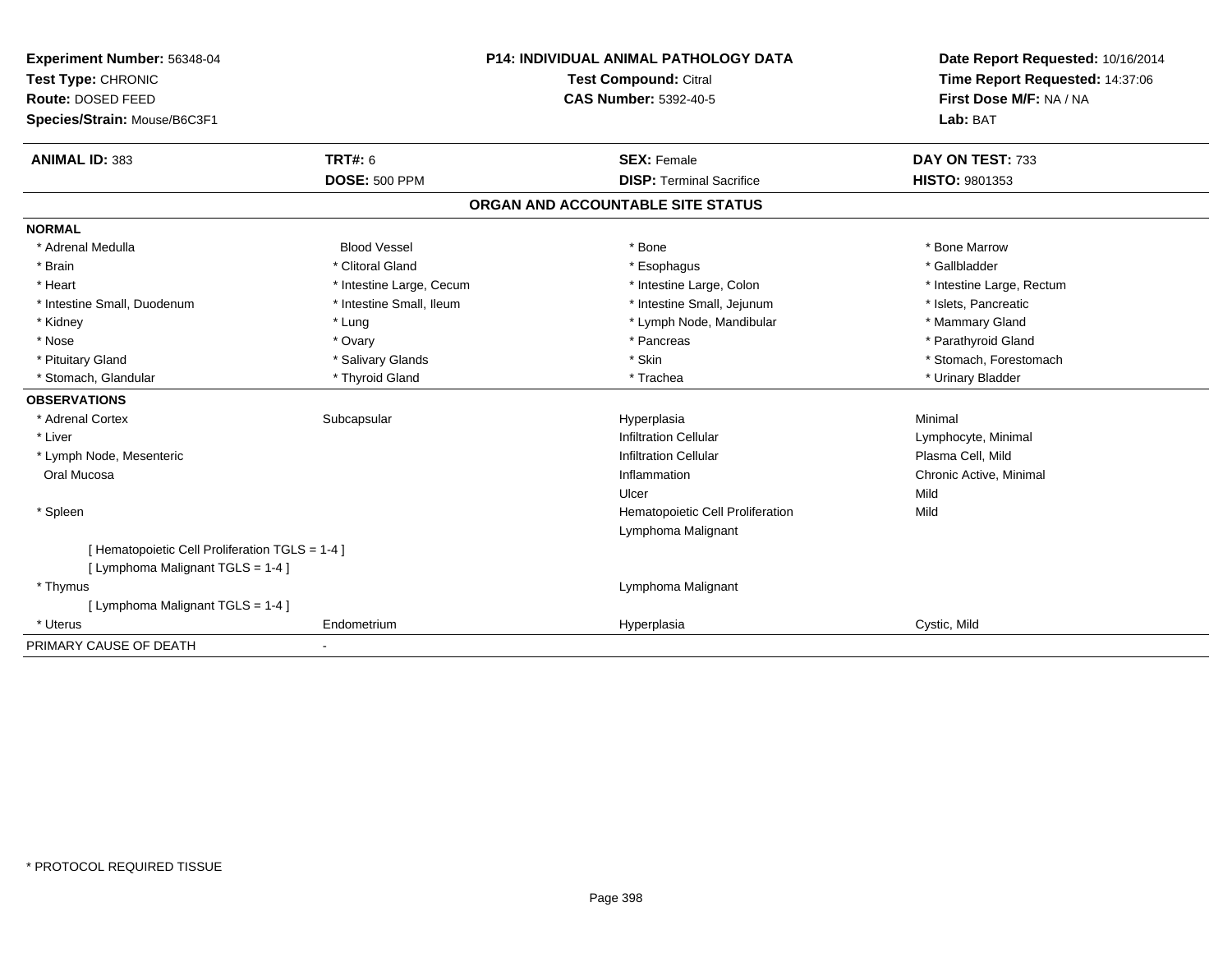| Experiment Number: 56348-04<br>Test Type: CHRONIC<br>Route: DOSED FEED | <b>P14: INDIVIDUAL ANIMAL PATHOLOGY DATA</b><br>Test Compound: Citral<br>CAS Number: 5392-40-5 | Date Report Requested: 10/16/2014<br>Time Report Requested: 14:37:06<br>First Dose M/F: NA / NA |  |
|------------------------------------------------------------------------|------------------------------------------------------------------------------------------------|-------------------------------------------------------------------------------------------------|--|
| Species/Strain: Mouse/B6C3F1                                           |                                                                                                | Lab: BAT                                                                                        |  |
| <b>ANIMAL ID: 384</b><br><b>TRT#: 6</b>                                | <b>SEX: Female</b>                                                                             | DAY ON TEST: 733                                                                                |  |
| <b>DOSE: 500 PPM</b>                                                   | <b>DISP: Terminal Sacrifice</b>                                                                | <b>HISTO: 9801354</b>                                                                           |  |
|                                                                        | ORGAN AND ACCOUNTABLE SITE STATUS                                                              |                                                                                                 |  |
| <b>NORMAL</b>                                                          |                                                                                                |                                                                                                 |  |
| <b>Blood Vessel</b><br>* Adrenal Medulla                               | * Bone                                                                                         | * Bone Marrow                                                                                   |  |
| * Clitoral Gland<br>* Brain                                            | * Esophagus                                                                                    | * Gallbladder                                                                                   |  |
| * Intestine Large, Cecum<br>* Intestine Large, Colon                   | * Intestine Large, Rectum                                                                      | * Intestine Small, Duodenum                                                                     |  |
| * Intestine Small, Ileum<br>* Intestine Small, Jejunum                 | * Islets, Pancreatic                                                                           | * Kidney                                                                                        |  |
| * Lung<br>* Lymph Node, Mandibular                                     | * Lymph Node, Mesenteric                                                                       | * Mammary Gland                                                                                 |  |
| * Nose<br>Oral Mucosa                                                  | * Ovary                                                                                        | * Pancreas                                                                                      |  |
| * Salivary Glands<br>* Pituitary Gland                                 | * Skin                                                                                         | * Stomach, Forestomach                                                                          |  |
| * Stomach, Glandular<br>* Trachea                                      | * Urinary Bladder                                                                              |                                                                                                 |  |
| <b>MISSING</b>                                                         |                                                                                                |                                                                                                 |  |
| * Parathyroid Gland                                                    |                                                                                                |                                                                                                 |  |
| <b>OBSERVATIONS</b>                                                    |                                                                                                |                                                                                                 |  |
| * Adrenal Cortex<br>Subcapsular                                        | Hyperplasia                                                                                    | Minimal                                                                                         |  |
|                                                                        | Hypertrophy                                                                                    | Focal, Minimal                                                                                  |  |
| Valve<br>* Heart                                                       | Inflammation                                                                                   | Chronic, Minimal                                                                                |  |
| * Liver<br><b>Bile Duct</b>                                            | Cyst                                                                                           | Mild                                                                                            |  |
|                                                                        | Inflammation                                                                                   | Granulomatous, Minimal                                                                          |  |
|                                                                        | <b>Mixed Cell Focus</b>                                                                        |                                                                                                 |  |
| * Spleen<br>Lymph Follic                                               | Hyperplasia                                                                                    | Minimal                                                                                         |  |
| * Thymus                                                               | Atrophy                                                                                        | Mild                                                                                            |  |
| Follicle<br>* Thyroid Gland                                            | Hyperplasia                                                                                    | Mild                                                                                            |  |
| * Uterus<br>Endometrium                                                | Hyperplasia                                                                                    | Cystic, Minimal                                                                                 |  |
| [Hyperplasia TGLS = 1-7]                                               |                                                                                                |                                                                                                 |  |
| PRIMARY CAUSE OF DEATH                                                 |                                                                                                |                                                                                                 |  |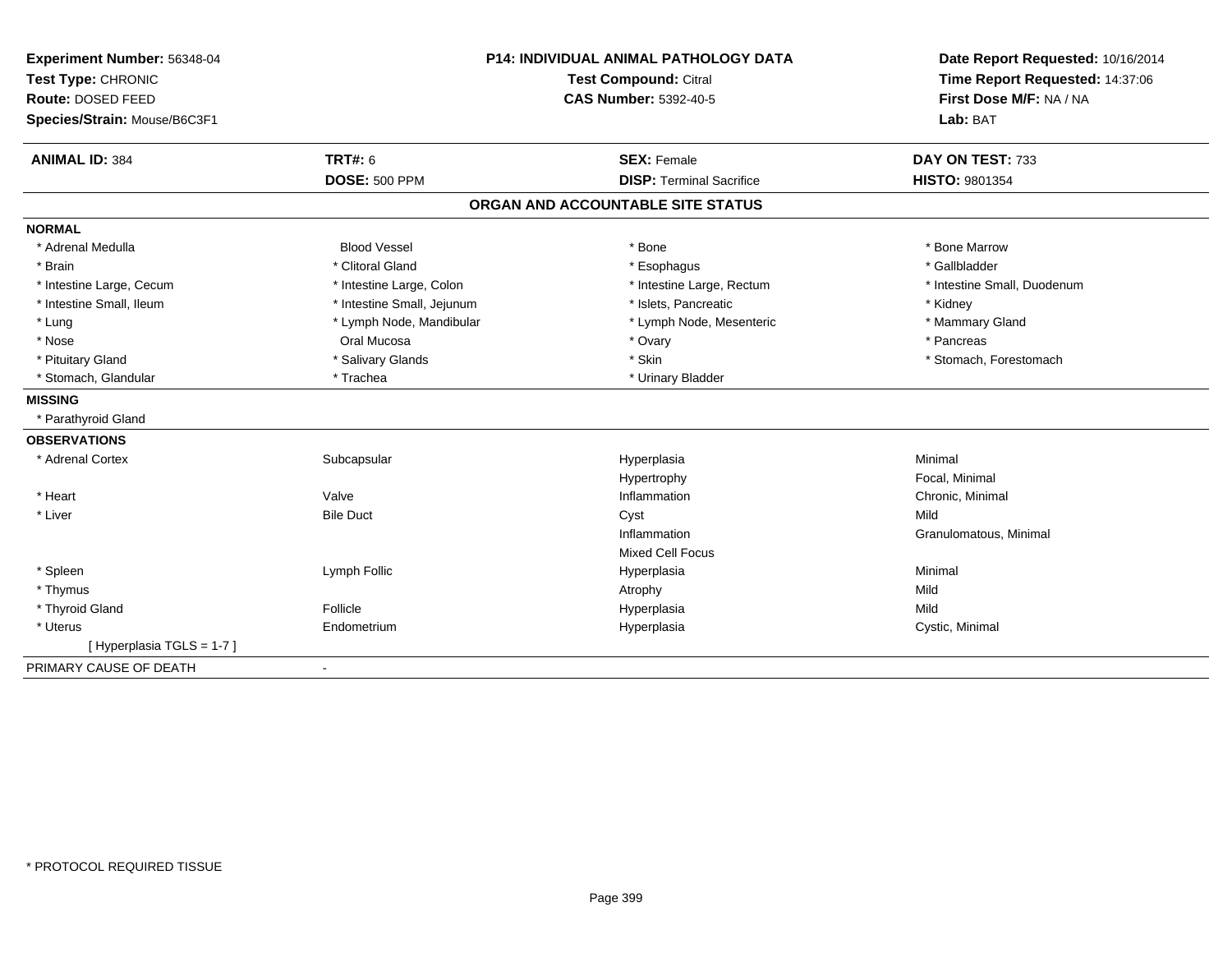| Experiment Number: 56348-04  | <b>P14: INDIVIDUAL ANIMAL PATHOLOGY DATA</b><br>Test Compound: Citral |                                   | Date Report Requested: 10/16/2014 |
|------------------------------|-----------------------------------------------------------------------|-----------------------------------|-----------------------------------|
| Test Type: CHRONIC           |                                                                       |                                   | Time Report Requested: 14:37:06   |
| Route: DOSED FEED            |                                                                       | <b>CAS Number: 5392-40-5</b>      |                                   |
| Species/Strain: Mouse/B6C3F1 |                                                                       |                                   | Lab: BAT                          |
| <b>ANIMAL ID: 385</b>        | <b>TRT#: 6</b>                                                        | <b>SEX: Female</b>                | DAY ON TEST: 735                  |
|                              | <b>DOSE: 500 PPM</b>                                                  | <b>DISP: Terminal Sacrifice</b>   | <b>HISTO: 9801355</b>             |
|                              |                                                                       | ORGAN AND ACCOUNTABLE SITE STATUS |                                   |
| <b>NORMAL</b>                |                                                                       |                                   |                                   |
| * Adrenal Medulla            | <b>Blood Vessel</b>                                                   | * Bone Marrow                     | * Brain                           |
| * Clitoral Gland             | * Esophagus                                                           | * Gallbladder                     | * Heart                           |
| * Intestine Large, Cecum     | * Intestine Large, Colon                                              | * Intestine Large, Rectum         | * Intestine Small, Duodenum       |
| * Intestine Small, Ileum     | * Intestine Small, Jejunum                                            | * Islets, Pancreatic              | * Kidney                          |
| * Lung                       | * Lymph Node, Mesenteric                                              | * Mammary Gland                   | * Nose                            |
| * Pancreas                   | * Parathyroid Gland                                                   | * Pituitary Gland                 | * Salivary Glands                 |
| * Skin                       | * Stomach, Forestomach                                                | * Stomach, Glandular              | * Thyroid Gland                   |
| * Trachea                    | * Urinary Bladder                                                     |                                   |                                   |
| <b>MISSING</b>               |                                                                       |                                   |                                   |
| * Lymph Node, Mandibular     |                                                                       |                                   |                                   |
| <b>OBSERVATIONS</b>          |                                                                       |                                   |                                   |
| * Adrenal Cortex             | Subcapsular                                                           | Hyperplasia                       | Minimal                           |
| * Bone                       |                                                                       | Fibrosis                          | Mild                              |
| * Liver                      |                                                                       | Inflammation                      | Granulomatous, Minimal            |
| Oral Mucosa                  |                                                                       | Inflammation                      | Chronic Active, Minimal           |
|                              |                                                                       | Ulcer                             | Minimal                           |
| * Ovary                      |                                                                       | Cyst                              | Moderate                          |
| [Cyst TGLS = 2-7]            |                                                                       |                                   |                                   |
| * Spleen                     |                                                                       | Hematopoietic Cell Proliferation  | Minimal                           |
| * Thymus                     |                                                                       | Hyperplasia                       | Lymphoid, Mild                    |
| * Uterus                     | Endometrium                                                           | Hyperplasia                       | Cystic, Moderate                  |
| [ Hyperplasia TGLS = 1-7 ]   |                                                                       |                                   |                                   |
| PRIMARY CAUSE OF DEATH       | $\blacksquare$                                                        |                                   |                                   |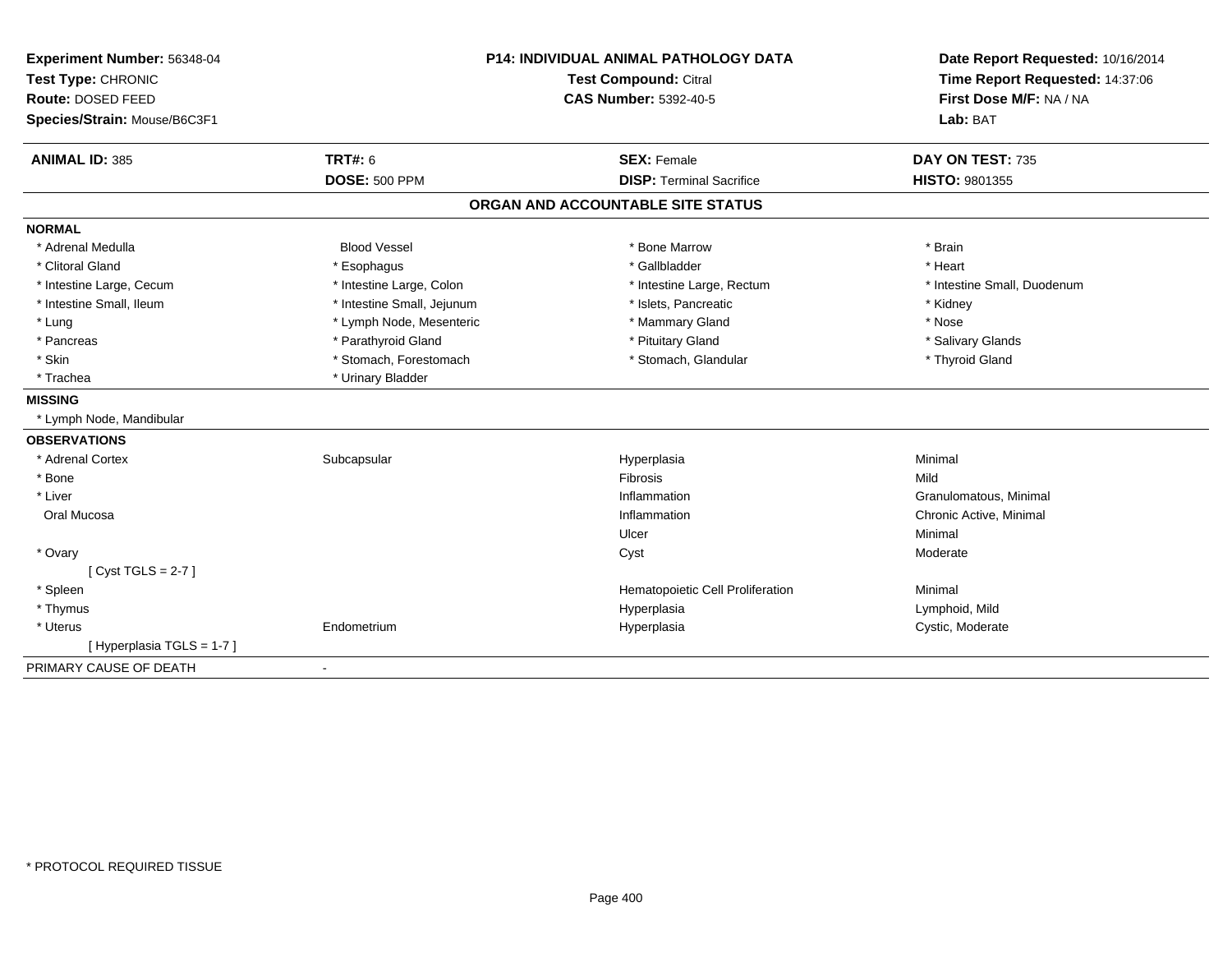| Experiment Number: 56348-04  |                            | <b>P14: INDIVIDUAL ANIMAL PATHOLOGY DATA</b> |                                 |
|------------------------------|----------------------------|----------------------------------------------|---------------------------------|
| Test Type: CHRONIC           | Test Compound: Citral      |                                              | Time Report Requested: 14:37:06 |
| Route: DOSED FEED            |                            | <b>CAS Number: 5392-40-5</b>                 | First Dose M/F: NA / NA         |
| Species/Strain: Mouse/B6C3F1 |                            |                                              | Lab: BAT                        |
| <b>ANIMAL ID: 386</b>        | <b>TRT#: 6</b>             | <b>SEX: Female</b>                           | DAY ON TEST: 734                |
|                              | <b>DOSE: 500 PPM</b>       | <b>DISP: Terminal Sacrifice</b>              | <b>HISTO: 9801356</b>           |
|                              |                            | ORGAN AND ACCOUNTABLE SITE STATUS            |                                 |
| <b>NORMAL</b>                |                            |                                              |                                 |
| * Adrenal Medulla            | <b>Blood Vessel</b>        | * Bone Marrow                                | * Brain                         |
| * Clitoral Gland             | * Esophagus                | * Gallbladder                                | * Heart                         |
| * Intestine Large, Cecum     | * Intestine Large, Colon   | * Intestine Large, Rectum                    | * Intestine Small, Duodenum     |
| * Intestine Small, Ileum     | * Intestine Small, Jejunum | * Islets. Pancreatic                         | * Liver                         |
| * Lung                       | * Lymph Node, Mandibular   | * Lymph Node, Mesenteric                     | * Mammary Gland                 |
| * Nose                       | * Pancreas                 | * Parathyroid Gland                          | * Pituitary Gland               |
| * Salivary Glands            | * Skin                     | * Spleen                                     | * Stomach, Forestomach          |
| * Stomach, Glandular         | * Thyroid Gland            | * Trachea                                    | * Urinary Bladder               |
| <b>OBSERVATIONS</b>          |                            |                                              |                                 |
| * Adrenal Cortex             | Subcapsular                | Hyperplasia                                  | Minimal                         |
| * Bone                       |                            | Fibrosis                                     | Mild                            |
| * Kidney                     | <b>Renal Tubule</b>        | Mineralization                               | Minimal                         |
|                              |                            | Nephropathy                                  | Minimal                         |
| Oral Mucosa                  |                            | Inflammation                                 | Chronic Active, Mild            |
|                              |                            | Ulcer                                        | Minimal                         |
| * Ovary                      |                            | Cyst                                         | Minimal                         |
| * Thymus                     |                            | Atrophy                                      | Minimal                         |
| * Uterus                     | Endometrium                | Hyperplasia                                  | Cystic, Mild                    |
| PRIMARY CAUSE OF DEATH       | $\blacksquare$             |                                              |                                 |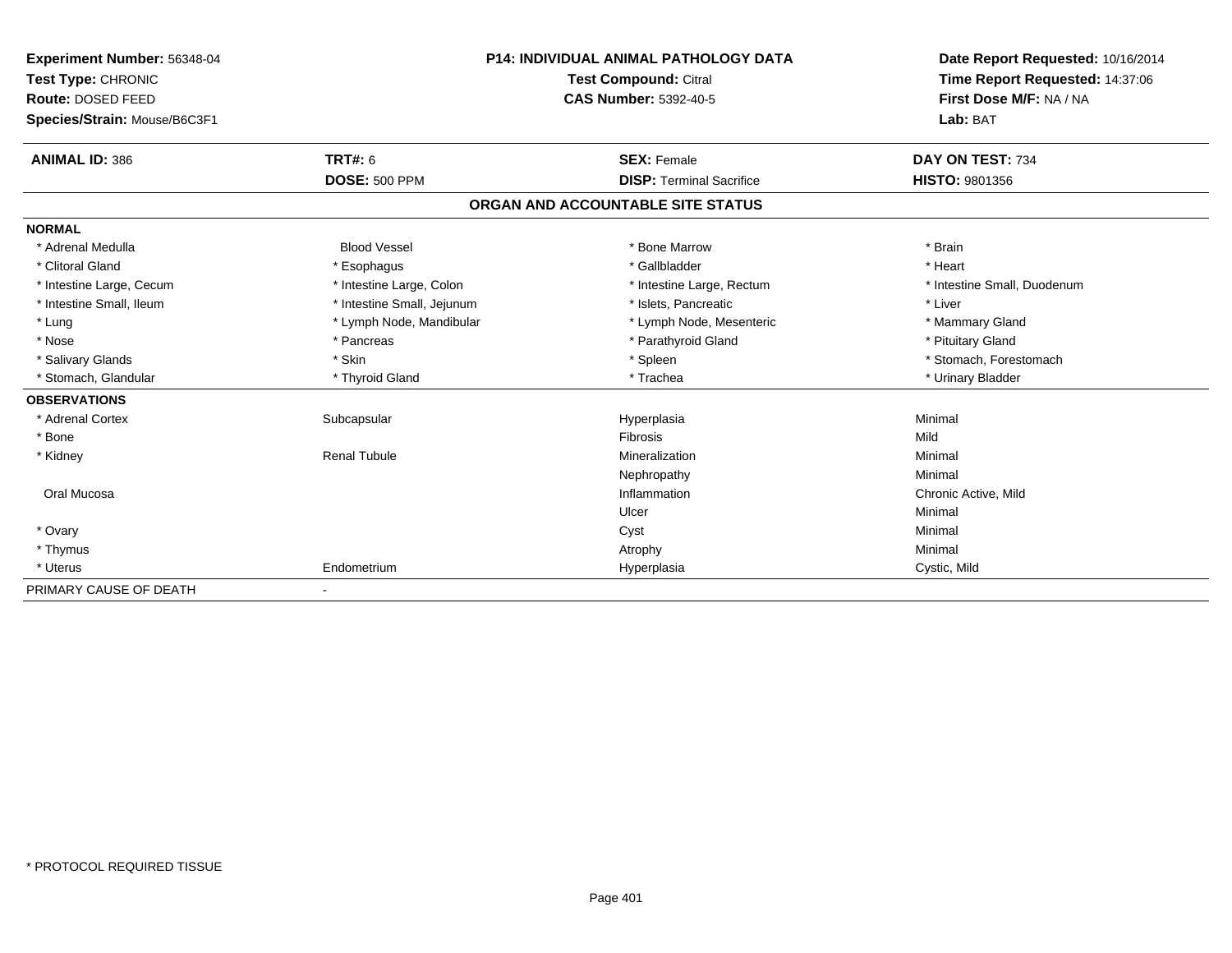| Experiment Number: 56348-04<br>Test Type: CHRONIC<br>Route: DOSED FEED<br>Species/Strain: Mouse/B6C3F1 |                           | <b>P14: INDIVIDUAL ANIMAL PATHOLOGY DATA</b><br><b>Test Compound: Citral</b><br><b>CAS Number: 5392-40-5</b> | Date Report Requested: 10/16/2014<br>Time Report Requested: 14:37:06<br>First Dose M/F: NA / NA<br>Lab: BAT |
|--------------------------------------------------------------------------------------------------------|---------------------------|--------------------------------------------------------------------------------------------------------------|-------------------------------------------------------------------------------------------------------------|
| <b>ANIMAL ID: 387</b>                                                                                  | <b>TRT#: 6</b>            | <b>SEX: Female</b>                                                                                           | DAY ON TEST: 734                                                                                            |
|                                                                                                        | <b>DOSE: 500 PPM</b>      | <b>DISP: Terminal Sacrifice</b>                                                                              | HISTO: 9801357                                                                                              |
|                                                                                                        |                           | ORGAN AND ACCOUNTABLE SITE STATUS                                                                            |                                                                                                             |
| <b>NORMAL</b>                                                                                          |                           |                                                                                                              |                                                                                                             |
| * Adrenal Medulla                                                                                      | <b>Blood Vessel</b>       | * Bone Marrow                                                                                                | * Brain                                                                                                     |
| * Esophagus                                                                                            | * Gallbladder             | * Heart                                                                                                      | * Intestine Large, Cecum                                                                                    |
| * Intestine Large, Colon                                                                               | * Intestine Large, Rectum | * Intestine Small, Duodenum                                                                                  | * Intestine Small, Ileum                                                                                    |
| * Intestine Small, Jejunum                                                                             | * Islets, Pancreatic      | * Kidney                                                                                                     | * Liver                                                                                                     |
| * Lung                                                                                                 | * Lymph Node, Mandibular  | * Lymph Node, Mesenteric                                                                                     | * Mammary Gland                                                                                             |
| * Nose                                                                                                 | Oral Mucosa               | * Pancreas                                                                                                   | * Parathyroid Gland                                                                                         |
| * Salivary Glands                                                                                      | * Skin                    | * Spleen                                                                                                     | * Stomach, Forestomach                                                                                      |
| * Stomach, Glandular                                                                                   | * Thyroid Gland           | * Trachea                                                                                                    | * Urinary Bladder                                                                                           |
| <b>OBSERVATIONS</b>                                                                                    |                           |                                                                                                              |                                                                                                             |
| * Adrenal Cortex                                                                                       | Subcapsular               | Hyperplasia                                                                                                  | Minimal                                                                                                     |
| * Bone                                                                                                 |                           | <b>Fibrosis</b>                                                                                              | Mild                                                                                                        |
| * Clitoral Gland                                                                                       |                           | Inflammation                                                                                                 | Granulomatous, Mild                                                                                         |
| * Ovary                                                                                                |                           | Cyst                                                                                                         | Minimal                                                                                                     |
| * Pituitary Gland                                                                                      | Pars Distalis             | Hyperplasia                                                                                                  | Focal, Moderate                                                                                             |
| * Thymus                                                                                               |                           | Atrophy                                                                                                      | Mild                                                                                                        |
| * Uterus                                                                                               | Endometrium               | Hyperplasia                                                                                                  | Cystic, Minimal                                                                                             |
| PRIMARY CAUSE OF DEATH                                                                                 |                           |                                                                                                              |                                                                                                             |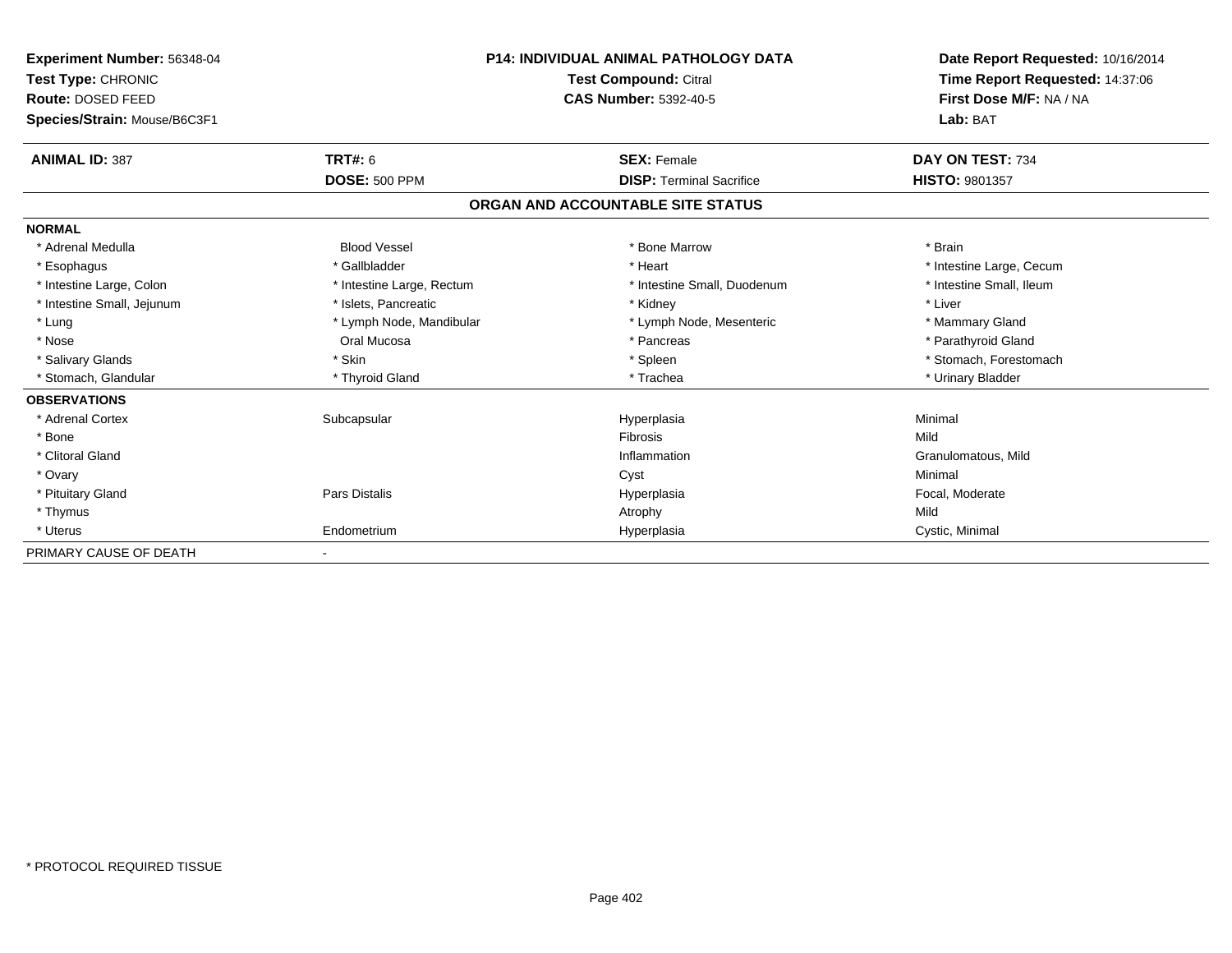| Experiment Number: 56348-04  | <b>P14: INDIVIDUAL ANIMAL PATHOLOGY DATA</b><br>Test Compound: Citral |                                   | Date Report Requested: 10/16/2014 |  |
|------------------------------|-----------------------------------------------------------------------|-----------------------------------|-----------------------------------|--|
| Test Type: CHRONIC           |                                                                       |                                   | Time Report Requested: 14:37:06   |  |
| Route: DOSED FEED            |                                                                       | <b>CAS Number: 5392-40-5</b>      | First Dose M/F: NA / NA           |  |
| Species/Strain: Mouse/B6C3F1 |                                                                       |                                   | Lab: BAT                          |  |
| <b>ANIMAL ID: 388</b>        | <b>TRT#: 6</b>                                                        | <b>SEX: Female</b>                | DAY ON TEST: 735                  |  |
|                              | <b>DOSE: 500 PPM</b>                                                  | <b>DISP: Terminal Sacrifice</b>   | HISTO: 9801358                    |  |
|                              |                                                                       | ORGAN AND ACCOUNTABLE SITE STATUS |                                   |  |
| <b>NORMAL</b>                |                                                                       |                                   |                                   |  |
| * Adrenal Medulla            | <b>Blood Vessel</b>                                                   | * Bone                            | * Brain                           |  |
| * Clitoral Gland             | * Esophagus                                                           | * Gallbladder                     | * Heart                           |  |
| * Intestine Large, Cecum     | * Intestine Large, Colon                                              | * Intestine Large, Rectum         | * Intestine Small, Duodenum       |  |
| * Intestine Small, Ileum     | * Intestine Small, Jejunum                                            | * Islets, Pancreatic              | * Liver                           |  |
| * Lung                       | * Lymph Node, Mandibular                                              | * Lymph Node, Mesenteric          | * Mammary Gland                   |  |
| * Nose                       | * Ovary                                                               | * Pancreas                        | * Parathyroid Gland               |  |
| * Salivary Glands            | * Stomach, Forestomach                                                | * Stomach, Glandular              | * Thyroid Gland                   |  |
| * Trachea                    | * Urinary Bladder                                                     |                                   |                                   |  |
| <b>OBSERVATIONS</b>          |                                                                       |                                   |                                   |  |
| * Adrenal Cortex             | Subcapsular                                                           | Hyperplasia                       | Minimal                           |  |
|                              |                                                                       | Vacuolization Cytoplasmic         | Focal, Mild                       |  |
| * Bone Marrow                |                                                                       | Hyperplasia                       | Minimal                           |  |
| * Kidney                     |                                                                       | Nephropathy                       | Minimal                           |  |
| Oral Mucosa                  |                                                                       | Inflammation                      | Chronic Active, Mild              |  |
| * Pituitary Gland            | Pars Distalis                                                         | Hyperplasia                       | Focal, Minimal                    |  |
| * Skin                       | Sebaceous GI                                                          | Adenoma                           |                                   |  |
| [Adenoma TGLS = 1-9]         |                                                                       |                                   |                                   |  |
| * Spleen                     | Lymph Follic                                                          | Atrophy                           | Minimal                           |  |
|                              |                                                                       | Hematopoietic Cell Proliferation  | Moderate                          |  |
| * Thymus                     |                                                                       | Atrophy                           | Mild                              |  |
| * Uterus                     | Endometrium                                                           | Hyperplasia                       | Cystic, Minimal                   |  |
| [Hyperplasia TGLS = 2-7]     |                                                                       |                                   |                                   |  |
| PRIMARY CAUSE OF DEATH       | $\blacksquare$                                                        |                                   |                                   |  |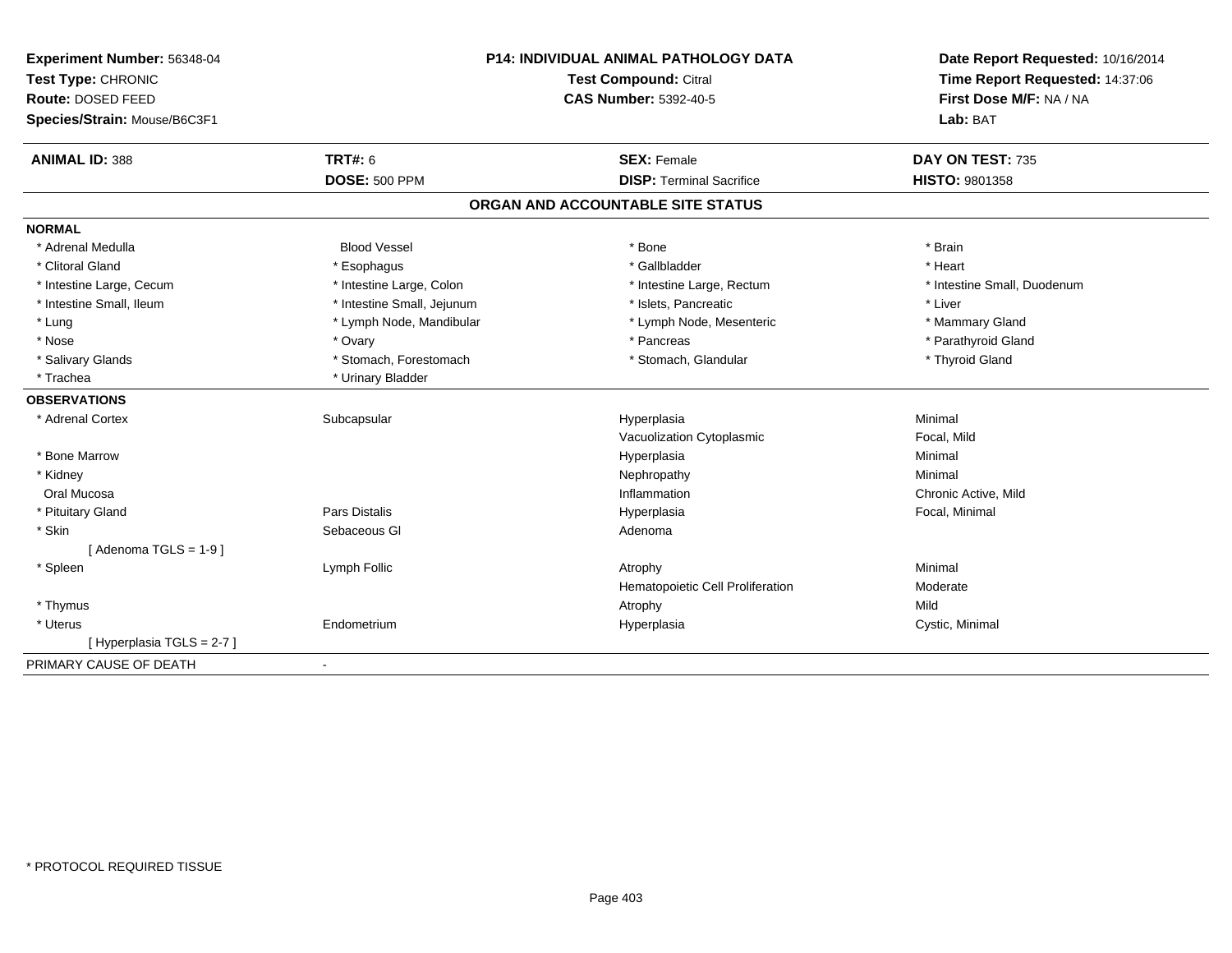| <b>Experiment Number: 56348-04</b>            | <b>P14: INDIVIDUAL ANIMAL PATHOLOGY DATA</b> |                                   | Date Report Requested: 10/16/2014                          |  |
|-----------------------------------------------|----------------------------------------------|-----------------------------------|------------------------------------------------------------|--|
| Test Type: CHRONIC                            |                                              | Test Compound: Citral             | Time Report Requested: 14:37:06<br>First Dose M/F: NA / NA |  |
| Route: DOSED FEED                             |                                              | <b>CAS Number: 5392-40-5</b>      |                                                            |  |
| Species/Strain: Mouse/B6C3F1                  |                                              |                                   | Lab: BAT                                                   |  |
| <b>ANIMAL ID: 389</b>                         | <b>TRT#: 6</b>                               | <b>SEX: Female</b>                | DAY ON TEST: 734                                           |  |
|                                               | <b>DOSE: 500 PPM</b>                         | <b>DISP: Terminal Sacrifice</b>   | <b>HISTO: 9801359</b>                                      |  |
|                                               |                                              | ORGAN AND ACCOUNTABLE SITE STATUS |                                                            |  |
| <b>NORMAL</b>                                 |                                              |                                   |                                                            |  |
| * Adrenal Medulla                             | <b>Blood Vessel</b>                          | * Bone Marrow                     | * Brain                                                    |  |
| * Clitoral Gland                              | * Esophagus                                  | * Gallbladder                     | * Heart                                                    |  |
| * Intestine Large, Cecum                      | * Intestine Large, Colon                     | * Intestine Large, Rectum         | * Intestine Small, Duodenum                                |  |
| * Intestine Small, Ileum                      | * Intestine Small, Jejunum                   | * Islets, Pancreatic              | * Lymph Node, Mandibular                                   |  |
| * Lymph Node, Mesenteric                      | * Mammary Gland                              | * Nose                            | * Ovary                                                    |  |
| * Pancreas                                    | * Parathyroid Gland                          | * Pituitary Gland                 | * Salivary Glands                                          |  |
| * Skin                                        | * Spleen                                     | * Stomach, Forestomach            | * Stomach, Glandular                                       |  |
| * Thyroid Gland                               | * Trachea                                    | * Urinary Bladder                 |                                                            |  |
| <b>OBSERVATIONS</b>                           |                                              |                                   |                                                            |  |
| * Adrenal Cortex                              | Subcapsular                                  | Hyperplasia                       | Minimal                                                    |  |
| * Bone                                        |                                              | <b>Fibrosis</b>                   | Moderate                                                   |  |
| * Kidney                                      |                                              | Infarct                           | Minimal                                                    |  |
| * Liver                                       |                                              | <b>Infiltration Cellular</b>      | Lymphocyte, Minimal                                        |  |
|                                               |                                              | Inflammation                      | Granulomatous, Minimal                                     |  |
| * Lung                                        |                                              | Alveolar/Bronchiolar Carcinoma    |                                                            |  |
| [ Alveolar/Bronchiolar Carcinoma TGLS = 1-9 ] |                                              |                                   |                                                            |  |
| Oral Mucosa                                   |                                              | Inflammation                      | Chronic Active, Mild                                       |  |
|                                               |                                              | Ulcer                             | Minimal                                                    |  |
| * Thymus                                      |                                              | Hyperplasia                       | Lymphoid, Minimal                                          |  |
| * Uterus                                      | Endometrium                                  | Hyperplasia                       | Cystic, Minimal                                            |  |
| PRIMARY CAUSE OF DEATH                        |                                              |                                   |                                                            |  |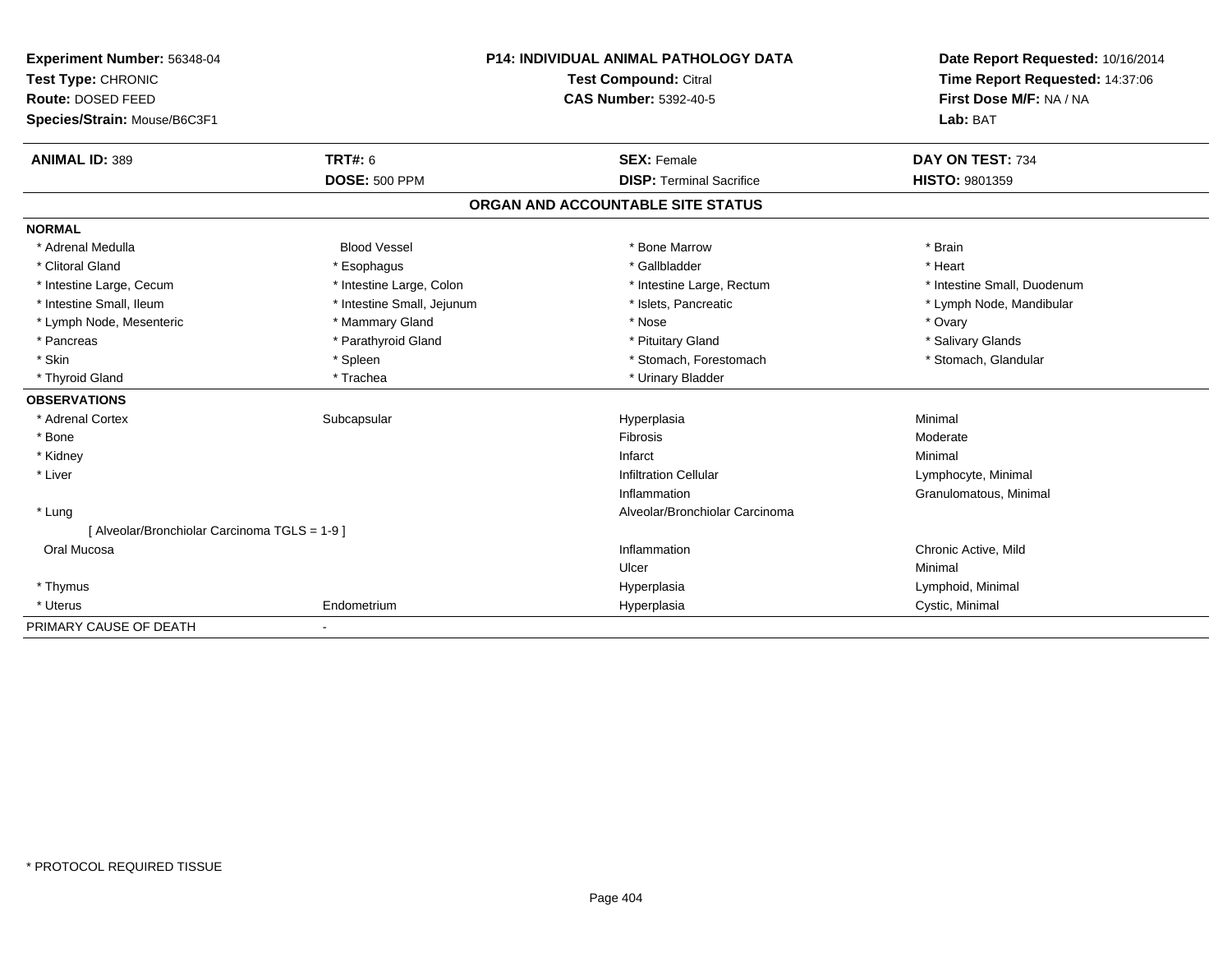| Experiment Number: 56348-04  | <b>P14: INDIVIDUAL ANIMAL PATHOLOGY DATA</b><br>Test Compound: Citral |                                   | Date Report Requested: 10/16/2014 |
|------------------------------|-----------------------------------------------------------------------|-----------------------------------|-----------------------------------|
| Test Type: CHRONIC           |                                                                       |                                   | Time Report Requested: 14:37:06   |
| Route: DOSED FEED            |                                                                       | <b>CAS Number: 5392-40-5</b>      | First Dose M/F: NA / NA           |
| Species/Strain: Mouse/B6C3F1 |                                                                       |                                   | Lab: BAT                          |
| <b>ANIMAL ID: 390</b>        | <b>TRT#: 6</b>                                                        | <b>SEX: Female</b>                | DAY ON TEST: 733                  |
|                              | <b>DOSE: 500 PPM</b>                                                  | <b>DISP: Terminal Sacrifice</b>   | <b>HISTO: 9801360</b>             |
|                              |                                                                       | ORGAN AND ACCOUNTABLE SITE STATUS |                                   |
| <b>NORMAL</b>                |                                                                       |                                   |                                   |
| * Adrenal Medulla            | <b>Blood Vessel</b>                                                   | * Bone Marrow                     | * Brain                           |
| * Clitoral Gland             | * Esophagus                                                           | * Gallbladder                     | * Heart                           |
| * Intestine Large, Cecum     | * Intestine Large, Colon                                              | * Intestine Large, Rectum         | * Intestine Small, Duodenum       |
| * Intestine Small, Ileum     | * Intestine Small, Jejunum                                            | * Islets, Pancreatic              | * Lymph Node, Mandibular          |
| * Mammary Gland              | * Nose                                                                | * Pancreas                        | * Pituitary Gland                 |
| * Salivary Glands            | * Skin                                                                | * Spleen                          | * Stomach, Forestomach            |
| * Stomach, Glandular         | * Thymus                                                              | * Thyroid Gland                   | * Trachea                         |
| * Urinary Bladder            |                                                                       |                                   |                                   |
| <b>MISSING</b>               |                                                                       |                                   |                                   |
| * Parathyroid Gland          |                                                                       |                                   |                                   |
| <b>OBSERVATIONS</b>          |                                                                       |                                   |                                   |
| * Adrenal Cortex             | Subcapsular                                                           | Hyperplasia                       | Minimal                           |
| * Bone                       |                                                                       | Fibrosis                          | Minimal                           |
| <b>Harderian Gland</b>       |                                                                       | Adenoma                           |                                   |
| [Adenoma TGLS = $1-9$ ]      |                                                                       |                                   |                                   |
| * Kidney                     | <b>Renal Tubule</b>                                                   | Mineralization                    | Minimal                           |
|                              |                                                                       | Nephropathy                       | Minimal                           |
| * Liver                      |                                                                       | <b>Infiltration Cellular</b>      | Lymphocyte, Minimal               |
| * Lung                       | Alveolar Epith                                                        | Hyperplasia                       | Focal, Moderate                   |
| * Lymph Node, Mesenteric     |                                                                       | Lymphoma Malignant                |                                   |
| Oral Mucosa                  |                                                                       | Inflammation                      | Chronic Active, Mild              |
| * Ovary                      |                                                                       | Cyst                              | Moderate                          |
| [Cyst TGLS = $2-7$ ]         |                                                                       |                                   |                                   |
| * Uterus                     | Endometrium                                                           | Hyperplasia                       | Cystic, Mild                      |
| PRIMARY CAUSE OF DEATH       | $\sim$                                                                |                                   |                                   |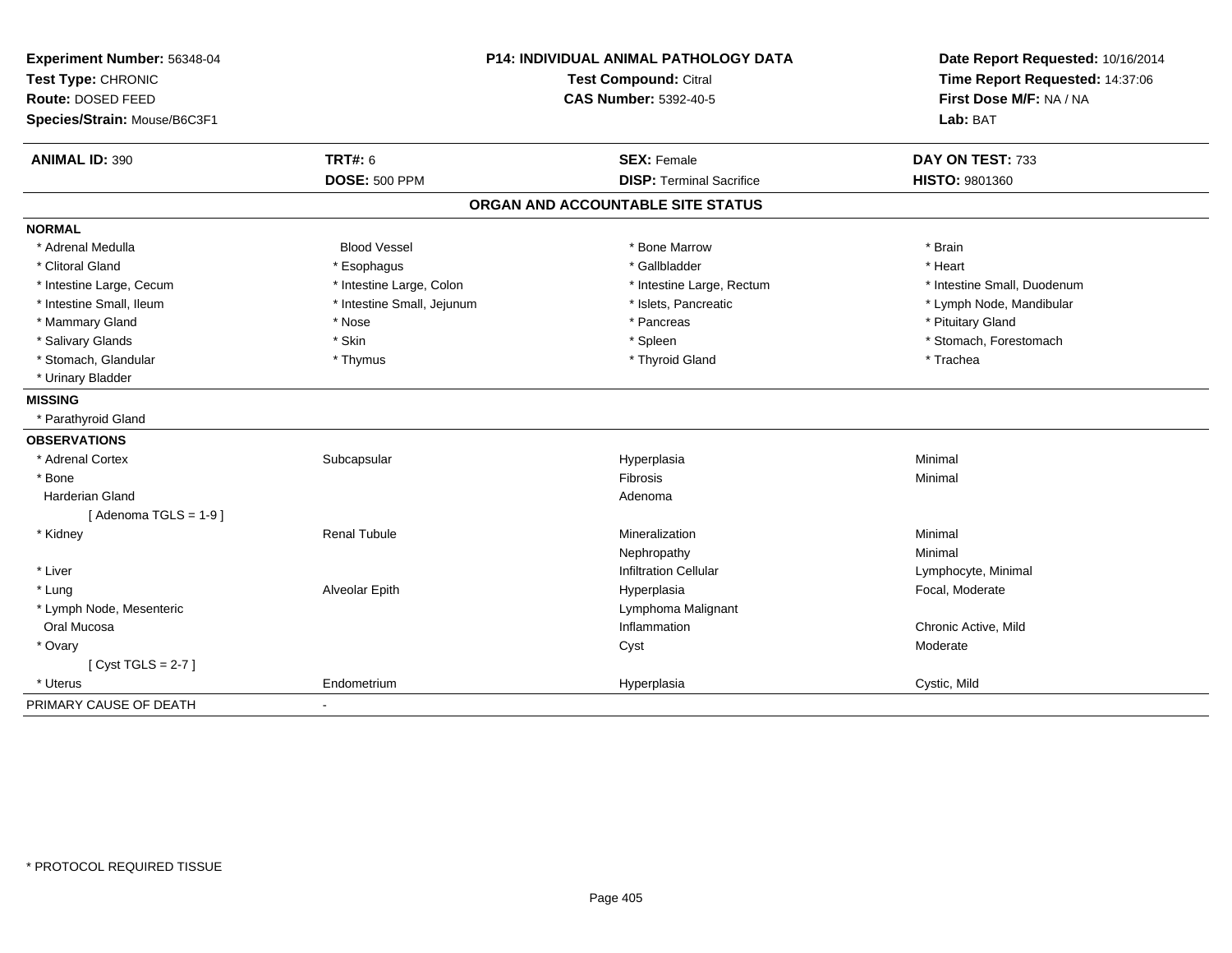| Experiment Number: 56348-04<br>Test Type: CHRONIC |                           | <b>P14: INDIVIDUAL ANIMAL PATHOLOGY DATA</b> | Date Report Requested: 10/16/2014<br>Time Report Requested: 14:37:06 |
|---------------------------------------------------|---------------------------|----------------------------------------------|----------------------------------------------------------------------|
|                                                   |                           | <b>Test Compound: Citral</b>                 |                                                                      |
| Route: DOSED FEED                                 |                           | <b>CAS Number: 5392-40-5</b>                 | First Dose M/F: NA / NA                                              |
| Species/Strain: Mouse/B6C3F1                      |                           |                                              | Lab: BAT                                                             |
| <b>ANIMAL ID: 391</b>                             | <b>TRT#: 6</b>            | <b>SEX: Female</b>                           | DAY ON TEST: 734                                                     |
|                                                   | <b>DOSE: 500 PPM</b>      | <b>DISP: Terminal Sacrifice</b>              | HISTO: 9801361                                                       |
|                                                   |                           | ORGAN AND ACCOUNTABLE SITE STATUS            |                                                                      |
| <b>NORMAL</b>                                     |                           |                                              |                                                                      |
| * Adrenal Medulla                                 | <b>Blood Vessel</b>       | * Bone Marrow                                | * Brain                                                              |
| * Clitoral Gland                                  | * Esophagus               | * Gallbladder                                | * Intestine Large, Cecum                                             |
| * Intestine Large, Colon                          | * Intestine Large, Rectum | * Intestine Small, Duodenum                  | * Intestine Small, Ileum                                             |
| * Intestine Small, Jejunum                        | * Islets, Pancreatic      | * Kidney                                     | * Lymph Node, Mandibular                                             |
| * Lymph Node, Mesenteric                          | * Mammary Gland           | * Nose                                       | Oral Mucosa                                                          |
| * Ovary                                           | * Pancreas                | * Parathyroid Gland                          | * Pituitary Gland                                                    |
| * Salivary Glands                                 | * Skin                    | * Spleen                                     | * Stomach, Forestomach                                               |
| * Stomach, Glandular                              | * Thyroid Gland           | * Trachea                                    | * Urinary Bladder                                                    |
| <b>OBSERVATIONS</b>                               |                           |                                              |                                                                      |
| * Adrenal Cortex                                  | Subcapsular               | Hyperplasia                                  | Minimal                                                              |
|                                                   |                           | Hypertrophy                                  | Focal, Minimal                                                       |
| * Bone                                            |                           | Fibrosis                                     | Minimal                                                              |
| * Heart                                           | Coron Artery              | Inflammation                                 | Chronic, Minimal                                                     |
| * Liver                                           |                           | Inflammation                                 | Granulomatous, Minimal                                               |
| * Lung                                            |                           | Alveolar/Bronchiolar Adenoma                 |                                                                      |
| [ Alveolar/Bronchiolar Adenoma TGLS = 1-9 ]       |                           |                                              |                                                                      |
| * Thymus                                          |                           | Atrophy                                      | Mild                                                                 |
| * Uterus                                          | Endometrium               | Hyperplasia                                  | Cystic, Mild                                                         |
| PRIMARY CAUSE OF DEATH                            |                           |                                              |                                                                      |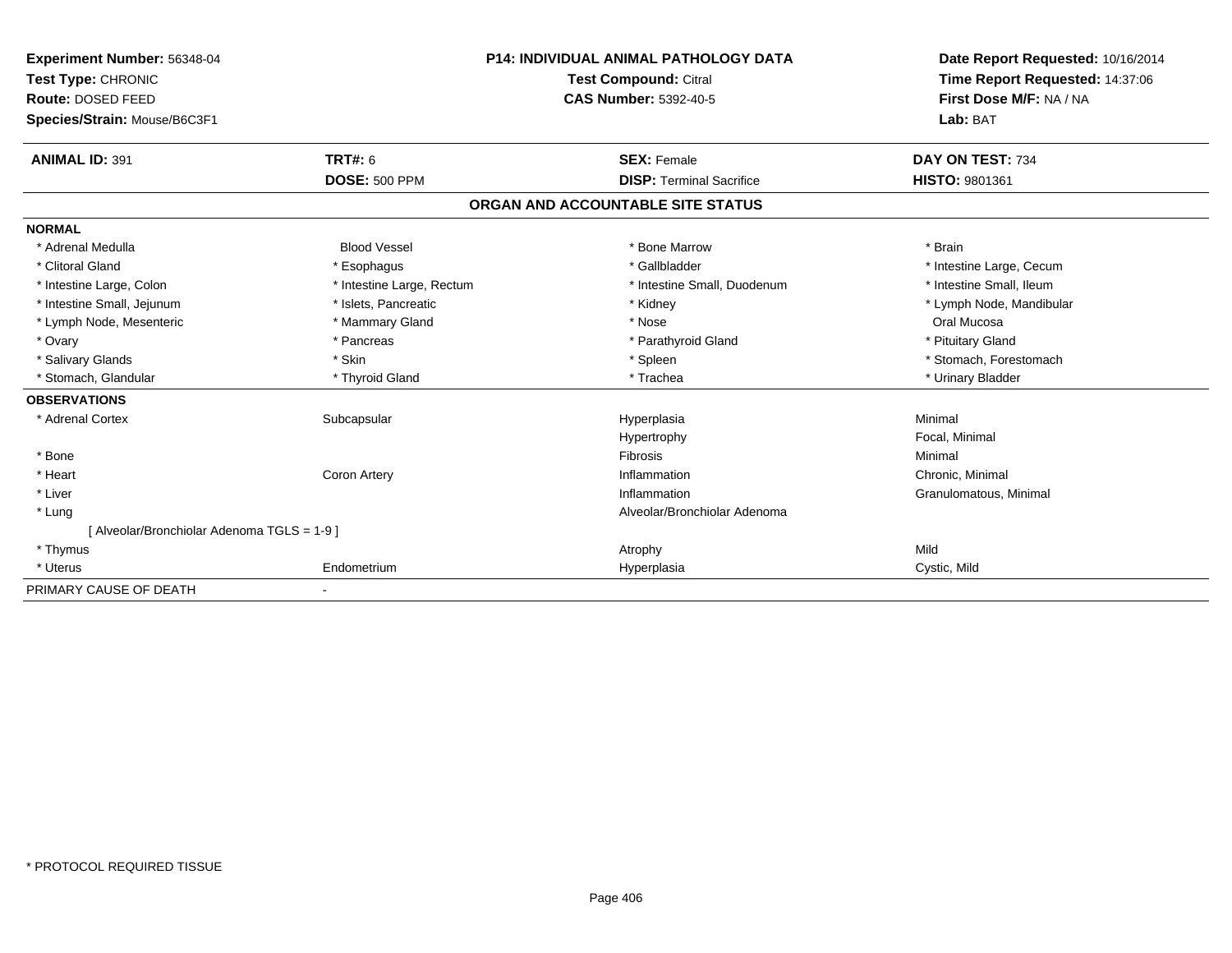| Experiment Number: 56348-04  | <b>P14: INDIVIDUAL ANIMAL PATHOLOGY DATA</b><br>Test Compound: Citral |                                   | Date Report Requested: 10/16/2014 |  |
|------------------------------|-----------------------------------------------------------------------|-----------------------------------|-----------------------------------|--|
| Test Type: CHRONIC           |                                                                       |                                   | Time Report Requested: 14:37:06   |  |
| Route: DOSED FEED            |                                                                       | <b>CAS Number: 5392-40-5</b>      | First Dose M/F: NA / NA           |  |
| Species/Strain: Mouse/B6C3F1 |                                                                       |                                   | Lab: BAT                          |  |
| <b>ANIMAL ID: 392</b>        | <b>TRT#: 6</b>                                                        | <b>SEX: Female</b>                | DAY ON TEST: 734                  |  |
|                              | <b>DOSE: 500 PPM</b>                                                  | <b>DISP: Terminal Sacrifice</b>   | HISTO: 9801362                    |  |
|                              |                                                                       | ORGAN AND ACCOUNTABLE SITE STATUS |                                   |  |
| <b>NORMAL</b>                |                                                                       |                                   |                                   |  |
| * Adrenal Medulla            | <b>Blood Vessel</b>                                                   | * Brain                           | * Clitoral Gland                  |  |
| * Esophagus                  | * Gallbladder                                                         | * Heart                           | * Intestine Large, Cecum          |  |
| * Intestine Large, Colon     | * Intestine Large, Rectum                                             | * Intestine Small, Duodenum       | * Intestine Small, Ileum          |  |
| * Intestine Small, Jejunum   | * Islets, Pancreatic                                                  | * Lymph Node, Mandibular          | * Lymph Node, Mesenteric          |  |
| * Mammary Gland              | * Nose                                                                | * Ovary                           | * Pancreas                        |  |
| * Parathyroid Gland          | * Pituitary Gland                                                     | * Salivary Glands                 | * Skin                            |  |
| * Spleen                     | * Stomach, Forestomach                                                | * Stomach, Glandular              | * Thyroid Gland                   |  |
| * Trachea                    | * Urinary Bladder                                                     |                                   |                                   |  |
| <b>OBSERVATIONS</b>          |                                                                       |                                   |                                   |  |
| * Adrenal Cortex             | Subcapsular                                                           | Hyperplasia                       | Minimal                           |  |
| * Bone                       |                                                                       | Fibrosis                          | Moderate                          |  |
| * Bone Marrow                |                                                                       | Hyperplasia                       | Mild                              |  |
| * Kidney                     | <b>Renal Tubule</b>                                                   | Mineralization                    | Minimal                           |  |
| * Liver                      |                                                                       | <b>Infiltration Cellular</b>      | Lymphocyte, Minimal               |  |
| * Lung                       |                                                                       | Inflammation                      | Granulomatous, Minimal            |  |
| Oral Mucosa                  |                                                                       | Inflammation                      | Chronic Active, Moderate          |  |
|                              |                                                                       | Ulcer                             | Moderate                          |  |
| * Thymus                     |                                                                       | Atrophy                           | Mild                              |  |
| * Uterus                     | Endometrium                                                           | Hyperplasia                       | Cystic, Mild                      |  |
| PRIMARY CAUSE OF DEATH       |                                                                       |                                   |                                   |  |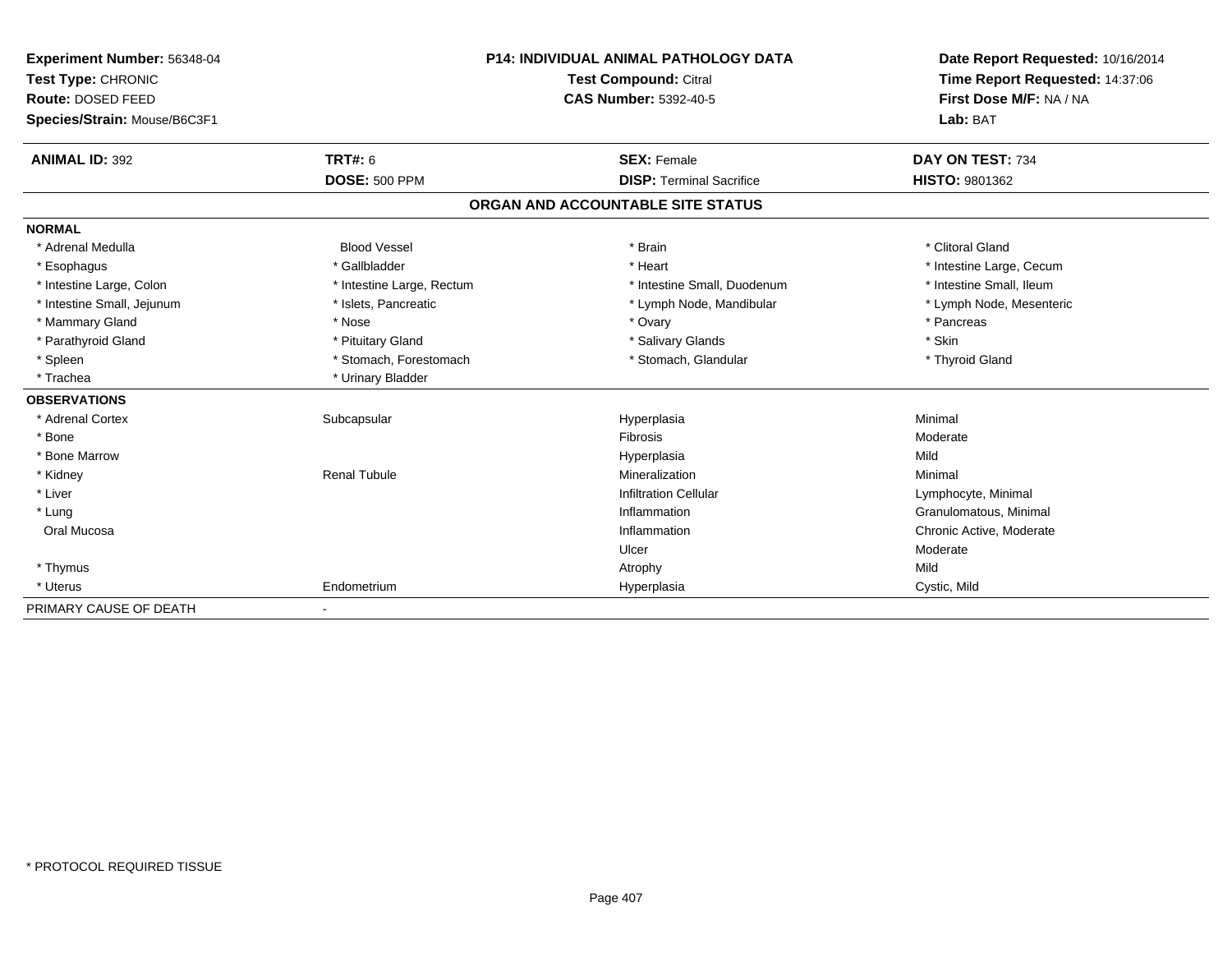| Experiment Number: 56348-04<br>Test Type: CHRONIC<br>Route: DOSED FEED |                          | P14: INDIVIDUAL ANIMAL PATHOLOGY DATA<br><b>Test Compound: Citral</b><br><b>CAS Number: 5392-40-5</b> | Date Report Requested: 10/16/2014<br>Time Report Requested: 14:37:06<br>First Dose M/F: NA / NA |
|------------------------------------------------------------------------|--------------------------|-------------------------------------------------------------------------------------------------------|-------------------------------------------------------------------------------------------------|
| Species/Strain: Mouse/B6C3F1                                           |                          |                                                                                                       | Lab: BAT                                                                                        |
| <b>ANIMAL ID: 393</b>                                                  | TRT#: 6                  | <b>SEX: Female</b>                                                                                    | DAY ON TEST: 735                                                                                |
|                                                                        | <b>DOSE: 500 PPM</b>     | <b>DISP: Terminal Sacrifice</b>                                                                       | HISTO: 9801363                                                                                  |
|                                                                        |                          | ORGAN AND ACCOUNTABLE SITE STATUS                                                                     |                                                                                                 |
| <b>NORMAL</b>                                                          |                          |                                                                                                       |                                                                                                 |
| * Adrenal Medulla                                                      | <b>Blood Vessel</b>      | * Bone                                                                                                | * Bone Marrow                                                                                   |
| * Brain                                                                | * Clitoral Gland         | * Esophagus                                                                                           | * Gallbladder                                                                                   |
| * Heart                                                                | * Intestine Large, Cecum | * Intestine Large, Colon                                                                              | * Intestine Large, Rectum                                                                       |
| * Intestine Small, Duodenum                                            | * Intestine Small, Ileum | * Intestine Small, Jejunum                                                                            | * Islets, Pancreatic                                                                            |
| * Lung                                                                 | * Lymph Node, Mandibular | * Lymph Node, Mesenteric                                                                              | * Mammary Gland                                                                                 |
| * Nose                                                                 | * Pancreas               | * Salivary Glands                                                                                     | * Skin                                                                                          |
| * Spleen                                                               | * Stomach, Forestomach   | * Stomach, Glandular                                                                                  | * Thyroid Gland                                                                                 |
| * Trachea                                                              | * Urinary Bladder        |                                                                                                       |                                                                                                 |
| <b>MISSING</b>                                                         |                          |                                                                                                       |                                                                                                 |
| * Parathyroid Gland                                                    |                          |                                                                                                       |                                                                                                 |
| <b>OBSERVATIONS</b>                                                    |                          |                                                                                                       |                                                                                                 |
| * Adrenal Cortex                                                       | Subcapsular              | Hyperplasia                                                                                           | Minimal                                                                                         |
| * Kidney                                                               |                          | Metaplasia                                                                                            | Osseous, Minimal                                                                                |
| * Liver                                                                |                          | <b>Infiltration Cellular</b>                                                                          | Lymphocyte, Minimal                                                                             |
|                                                                        |                          | Vacuolization Cytoplasmic                                                                             | Focal, Minimal                                                                                  |
| Oral Mucosa                                                            |                          | Inflammation                                                                                          | Chronic Active, Mild                                                                            |
| * Ovary                                                                |                          | Cyst                                                                                                  | Moderate                                                                                        |
| [Cyst TGLS = $1-7$ ]                                                   |                          |                                                                                                       |                                                                                                 |
| * Pituitary Gland                                                      | <b>Pars Distalis</b>     | Hyperplasia                                                                                           | Focal, Mild                                                                                     |
| [ Hyperplasia TGLS = 2-6 ]                                             |                          |                                                                                                       |                                                                                                 |
| * Thymus                                                               |                          | Atrophy                                                                                               | Minimal                                                                                         |
| * Uterus                                                               | Endometrium              | Hyperplasia                                                                                           | Cystic, Minimal                                                                                 |
| PRIMARY CAUSE OF DEATH                                                 |                          |                                                                                                       |                                                                                                 |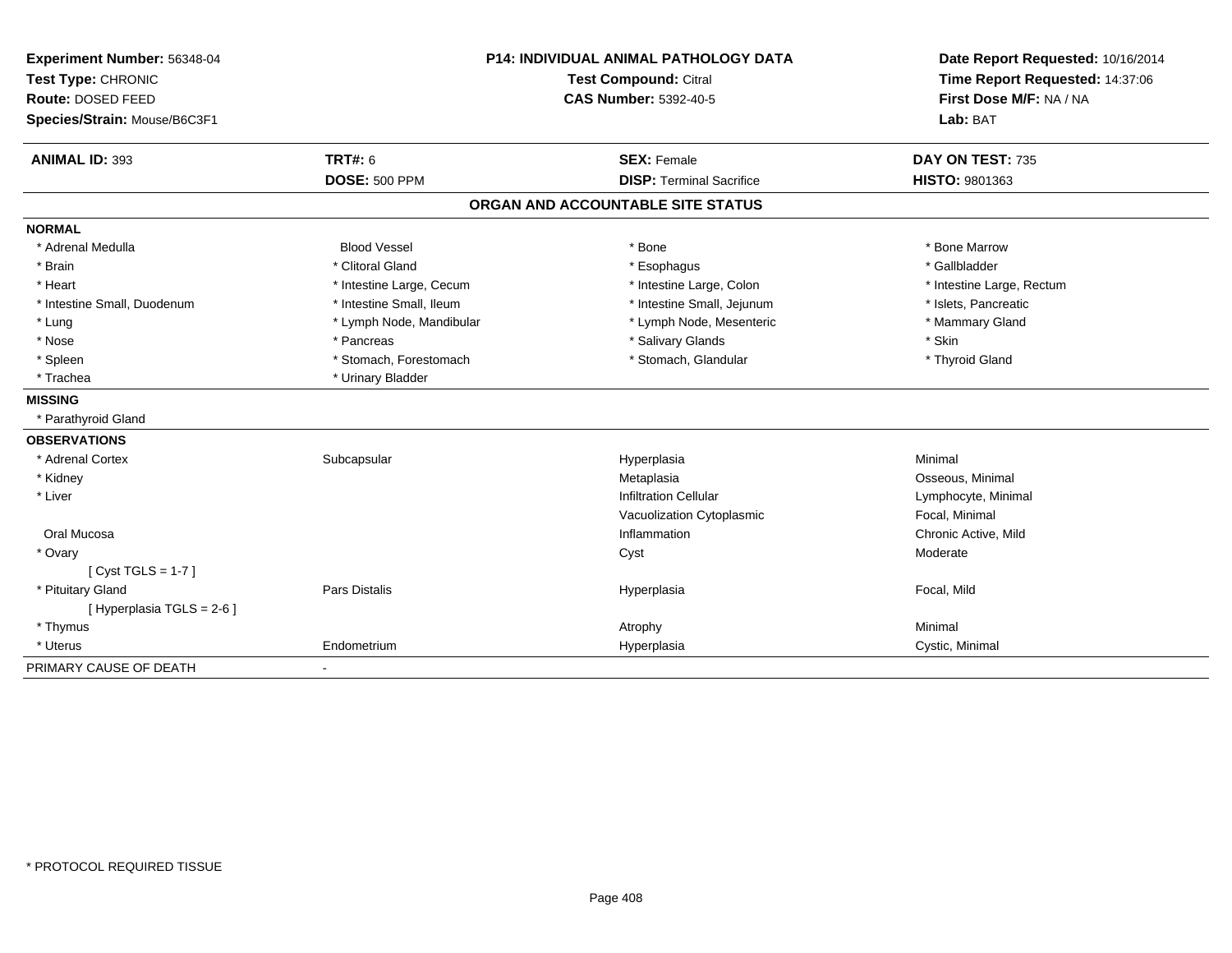| Experiment Number: 56348-04<br>Test Type: CHRONIC |                          | P14: INDIVIDUAL ANIMAL PATHOLOGY DATA<br><b>Test Compound: Citral</b> | Date Report Requested: 10/16/2014<br>Time Report Requested: 14:37:06<br>First Dose M/F: NA / NA |
|---------------------------------------------------|--------------------------|-----------------------------------------------------------------------|-------------------------------------------------------------------------------------------------|
| Route: DOSED FEED                                 |                          | <b>CAS Number: 5392-40-5</b>                                          |                                                                                                 |
| Species/Strain: Mouse/B6C3F1                      |                          |                                                                       | Lab: BAT                                                                                        |
| <b>ANIMAL ID: 394</b>                             | <b>TRT#: 6</b>           | <b>SEX: Female</b>                                                    | DAY ON TEST: 735                                                                                |
|                                                   | <b>DOSE: 500 PPM</b>     | <b>DISP: Terminal Sacrifice</b>                                       | HISTO: 9801364                                                                                  |
|                                                   |                          | ORGAN AND ACCOUNTABLE SITE STATUS                                     |                                                                                                 |
| <b>NORMAL</b>                                     |                          |                                                                       |                                                                                                 |
| * Adrenal Medulla                                 | <b>Blood Vessel</b>      | * Bone                                                                | * Bone Marrow                                                                                   |
| * Brain                                           | * Clitoral Gland         | * Esophagus                                                           | * Gallbladder                                                                                   |
| * Heart                                           | * Intestine Large, Cecum | * Intestine Large, Colon                                              | * Intestine Large, Rectum                                                                       |
| * Intestine Small, Duodenum                       | * Intestine Small, Ileum | * Intestine Small, Jejunum                                            | * Islets, Pancreatic                                                                            |
| * Lymph Node, Mandibular                          | * Lymph Node, Mesenteric | * Mammary Gland                                                       | * Nose                                                                                          |
| Oral Mucosa                                       | * Ovary                  | * Pancreas                                                            | * Parathyroid Gland                                                                             |
| * Salivary Glands                                 | * Spleen                 | * Stomach, Forestomach                                                | * Stomach, Glandular                                                                            |
| * Thyroid Gland                                   | * Trachea                | * Urinary Bladder                                                     |                                                                                                 |
| <b>OBSERVATIONS</b>                               |                          |                                                                       |                                                                                                 |
| * Adrenal Cortex                                  | Subcapsular              | Hyperplasia                                                           | Minimal                                                                                         |
| * Kidney                                          |                          | Nephropathy                                                           | Minimal                                                                                         |
| * Liver                                           |                          | Hepatocellular Adenoma                                                |                                                                                                 |
|                                                   |                          | Inflammation                                                          | Granulomatous, Minimal                                                                          |
| [ Hepatocellular Adenoma TGLS = 2-4 ]             |                          |                                                                       |                                                                                                 |
| * Lung                                            | Alveolar Epith           | Hyperplasia                                                           | Focal, Minimal                                                                                  |
| * Pituitary Gland                                 | <b>Pars Distalis</b>     | Adenoma                                                               |                                                                                                 |
| [Adenoma TGLS = $3-6$ ]                           |                          |                                                                       |                                                                                                 |
| * Skin                                            | <b>Subcut Tiss</b>       | Sarcoma                                                               |                                                                                                 |
|                                                   | Tail                     | Sarcoma                                                               |                                                                                                 |
| [Sarcoma TGLS = $1-9$ ]                           |                          |                                                                       |                                                                                                 |
| [Sarcoma TGLS = $1-9$ ]                           |                          |                                                                       |                                                                                                 |
| * Thymus                                          |                          | Atrophy                                                               | Mild                                                                                            |
| * Uterus                                          | Endometrium              | Hyperplasia                                                           | Cystic, Minimal                                                                                 |
| PRIMARY CAUSE OF DEATH                            | $\blacksquare$           |                                                                       |                                                                                                 |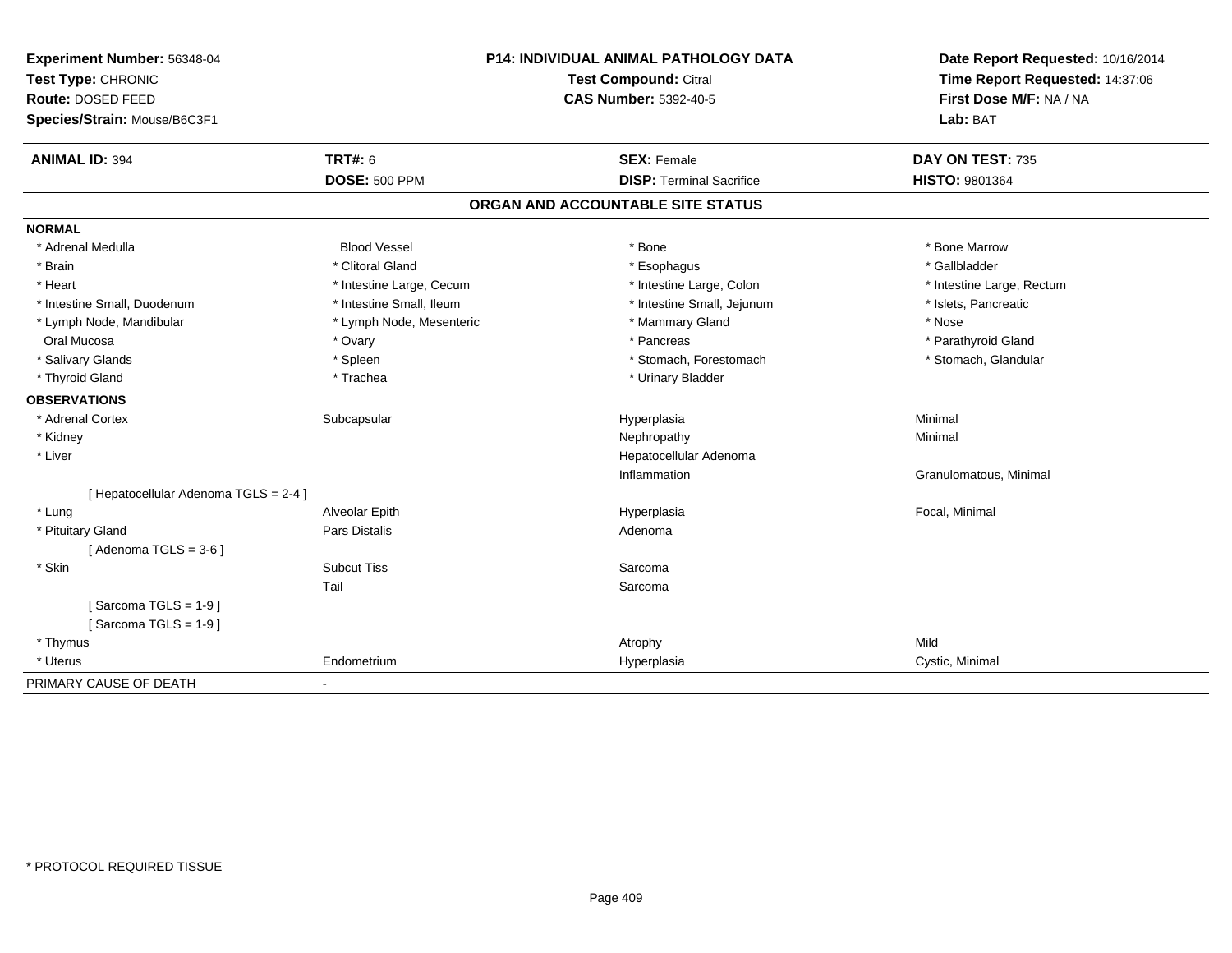| Experiment Number: 56348-04<br>Test Type: CHRONIC<br>Route: DOSED FEED<br>Species/Strain: Mouse/B6C3F1 |                            | <b>P14: INDIVIDUAL ANIMAL PATHOLOGY DATA</b><br><b>Test Compound: Citral</b><br><b>CAS Number: 5392-40-5</b> | Date Report Requested: 10/16/2014<br>Time Report Requested: 14:37:06<br>First Dose M/F: NA / NA<br>Lab: BAT |
|--------------------------------------------------------------------------------------------------------|----------------------------|--------------------------------------------------------------------------------------------------------------|-------------------------------------------------------------------------------------------------------------|
| <b>ANIMAL ID: 395</b>                                                                                  | <b>TRT#: 6</b>             | <b>SEX: Female</b>                                                                                           | DAY ON TEST: 600                                                                                            |
|                                                                                                        | <b>DOSE: 500 PPM</b>       | <b>DISP: Natural Death</b>                                                                                   | <b>HISTO: 9801365</b>                                                                                       |
|                                                                                                        |                            | ORGAN AND ACCOUNTABLE SITE STATUS                                                                            |                                                                                                             |
| <b>NORMAL</b>                                                                                          |                            |                                                                                                              |                                                                                                             |
| * Adrenal Medulla                                                                                      | <b>Blood Vessel</b>        | * Bone                                                                                                       | * Bone Marrow                                                                                               |
| * Brain                                                                                                | * Clitoral Gland           | * Esophagus                                                                                                  | * Gallbladder                                                                                               |
| * Intestine Large, Cecum                                                                               | * Intestine Large, Colon   | * Intestine Large, Rectum                                                                                    | * Intestine Small, Duodenum                                                                                 |
| * Intestine Small, Ileum                                                                               | * Intestine Small, Jejunum | * Islets, Pancreatic                                                                                         | * Liver                                                                                                     |
| * Lung                                                                                                 | * Lymph Node, Mandibular   | * Mammary Gland                                                                                              | * Nose                                                                                                      |
| Oral Mucosa                                                                                            | * Ovary                    | * Pancreas                                                                                                   | * Parathyroid Gland                                                                                         |
| * Pituitary Gland                                                                                      | * Salivary Glands          | * Skin                                                                                                       | * Stomach, Forestomach                                                                                      |
| * Stomach, Glandular                                                                                   | * Thyroid Gland            | * Trachea                                                                                                    | * Urinary Bladder                                                                                           |
| * Uterus                                                                                               |                            |                                                                                                              |                                                                                                             |
| <b>MISSING</b>                                                                                         |                            |                                                                                                              |                                                                                                             |
| * Lymph Node, Mesenteric                                                                               |                            |                                                                                                              |                                                                                                             |
| <b>OBSERVATIONS</b>                                                                                    |                            |                                                                                                              |                                                                                                             |
| * Adrenal Cortex                                                                                       | Subcapsular                | Hyperplasia                                                                                                  | Minimal                                                                                                     |
| * Heart                                                                                                | Valve                      | Inflammation                                                                                                 | Chronic, Marked                                                                                             |
| * Kidney                                                                                               | <b>Renal Tubule</b>        | Mineralization                                                                                               | Minimal                                                                                                     |
| * Spleen                                                                                               |                            | Hematopoietic Cell Proliferation                                                                             | Mild                                                                                                        |
| * Thymus                                                                                               |                            | Atrophy                                                                                                      | Moderate                                                                                                    |
| PRIMARY CAUSE OF DEATH                                                                                 | - Heart Valve Inflammation |                                                                                                              |                                                                                                             |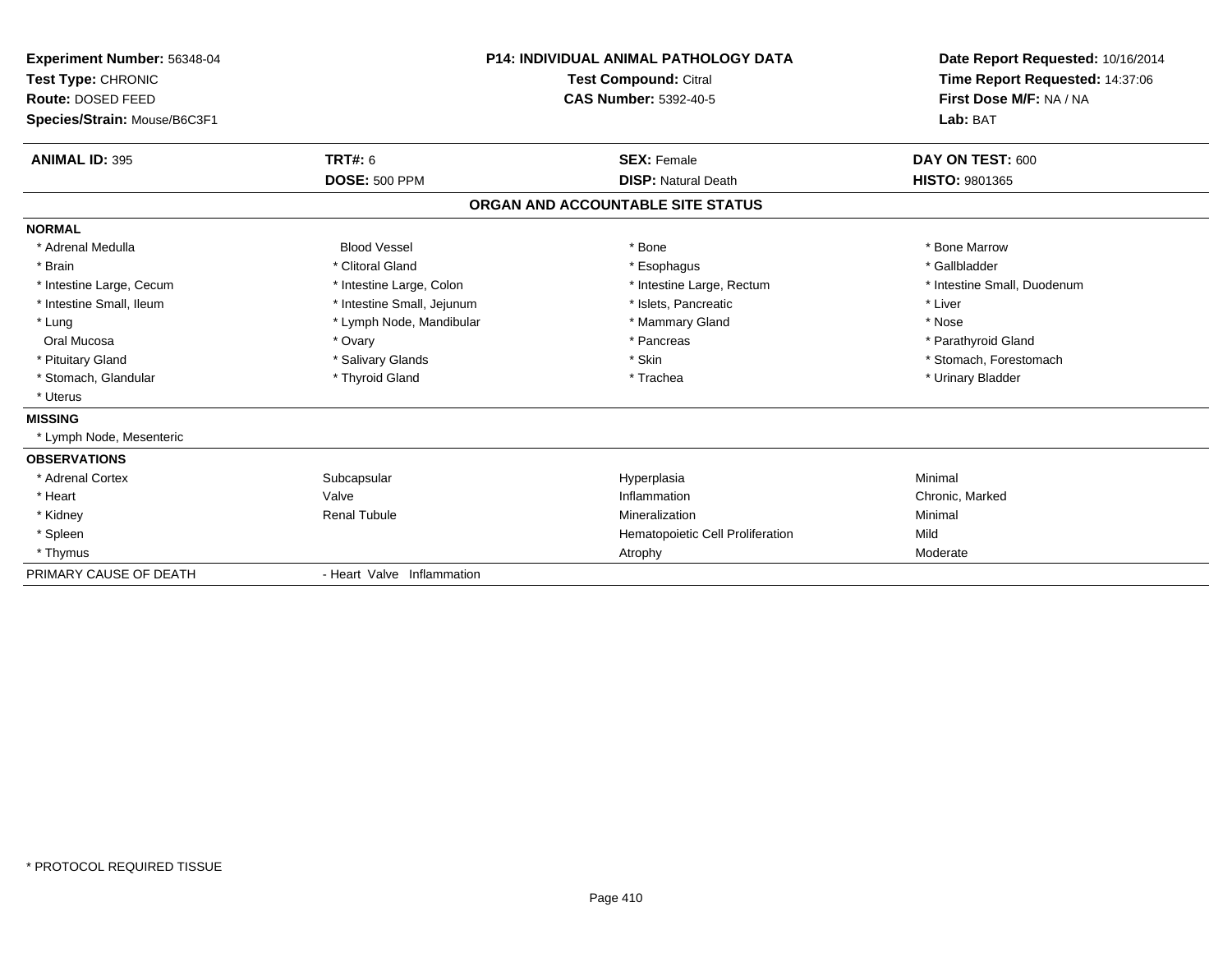| Experiment Number: 56348-04<br>Test Type: CHRONIC |                              | <b>P14: INDIVIDUAL ANIMAL PATHOLOGY DATA</b> | Date Report Requested: 10/16/2014<br>Time Report Requested: 14:37:06 |
|---------------------------------------------------|------------------------------|----------------------------------------------|----------------------------------------------------------------------|
|                                                   |                              | <b>Test Compound: Citral</b>                 |                                                                      |
| Route: DOSED FEED                                 |                              | CAS Number: 5392-40-5                        | First Dose M/F: NA / NA                                              |
| Species/Strain: Mouse/B6C3F1                      |                              |                                              | Lab: BAT                                                             |
| <b>ANIMAL ID: 396</b>                             | <b>TRT#: 6</b>               | <b>SEX: Female</b>                           | DAY ON TEST: 733                                                     |
|                                                   | <b>DOSE: 500 PPM</b>         | <b>DISP: Terminal Sacrifice</b>              | <b>HISTO: 9801366</b>                                                |
|                                                   |                              | ORGAN AND ACCOUNTABLE SITE STATUS            |                                                                      |
| <b>NORMAL</b>                                     |                              |                                              |                                                                      |
| * Adrenal Medulla                                 | <b>Blood Vessel</b>          | * Bone                                       | * Bone Marrow                                                        |
| * Brain                                           | * Clitoral Gland             | * Esophagus                                  | * Gallbladder                                                        |
| * Heart                                           | * Intestine Large, Cecum     | * Intestine Large, Colon                     | * Intestine Large, Rectum                                            |
| * Intestine Small, Duodenum                       | * Intestine Small, Ileum     | * Intestine Small, Jejunum                   | * Islets, Pancreatic                                                 |
| * Kidney                                          | * Lung                       | * Lymph Node, Mandibular                     | * Lymph Node, Mesenteric                                             |
| * Mammary Gland                                   | * Nose                       | * Ovary                                      | * Pituitary Gland                                                    |
| * Salivary Glands                                 | * Skin                       | * Stomach, Forestomach                       | * Stomach, Glandular                                                 |
| * Thyroid Gland                                   | * Trachea                    | * Urinary Bladder                            | * Uterus                                                             |
| <b>MISSING</b>                                    |                              |                                              |                                                                      |
| * Parathyroid Gland                               |                              |                                              |                                                                      |
| <b>OBSERVATIONS</b>                               |                              |                                              |                                                                      |
| * Adrenal Cortex                                  | Subcapsular                  | Hyperplasia                                  | Minimal                                                              |
| * Liver                                           |                              | Inflammation                                 | Granulomatous, Minimal                                               |
| Oral Mucosa                                       |                              | Inflammation                                 | Chronic Active, Minimal                                              |
| * Pancreas                                        |                              | Inflammation                                 | Chronic, Minimal                                                     |
| * Spleen                                          | Lymph Follic                 | Hyperplasia                                  | Minimal                                                              |
| * Thymus                                          |                              | Atrophy                                      | Minimal                                                              |
| PRIMARY CAUSE OF DEATH                            | $\qquad \qquad \blacksquare$ |                                              |                                                                      |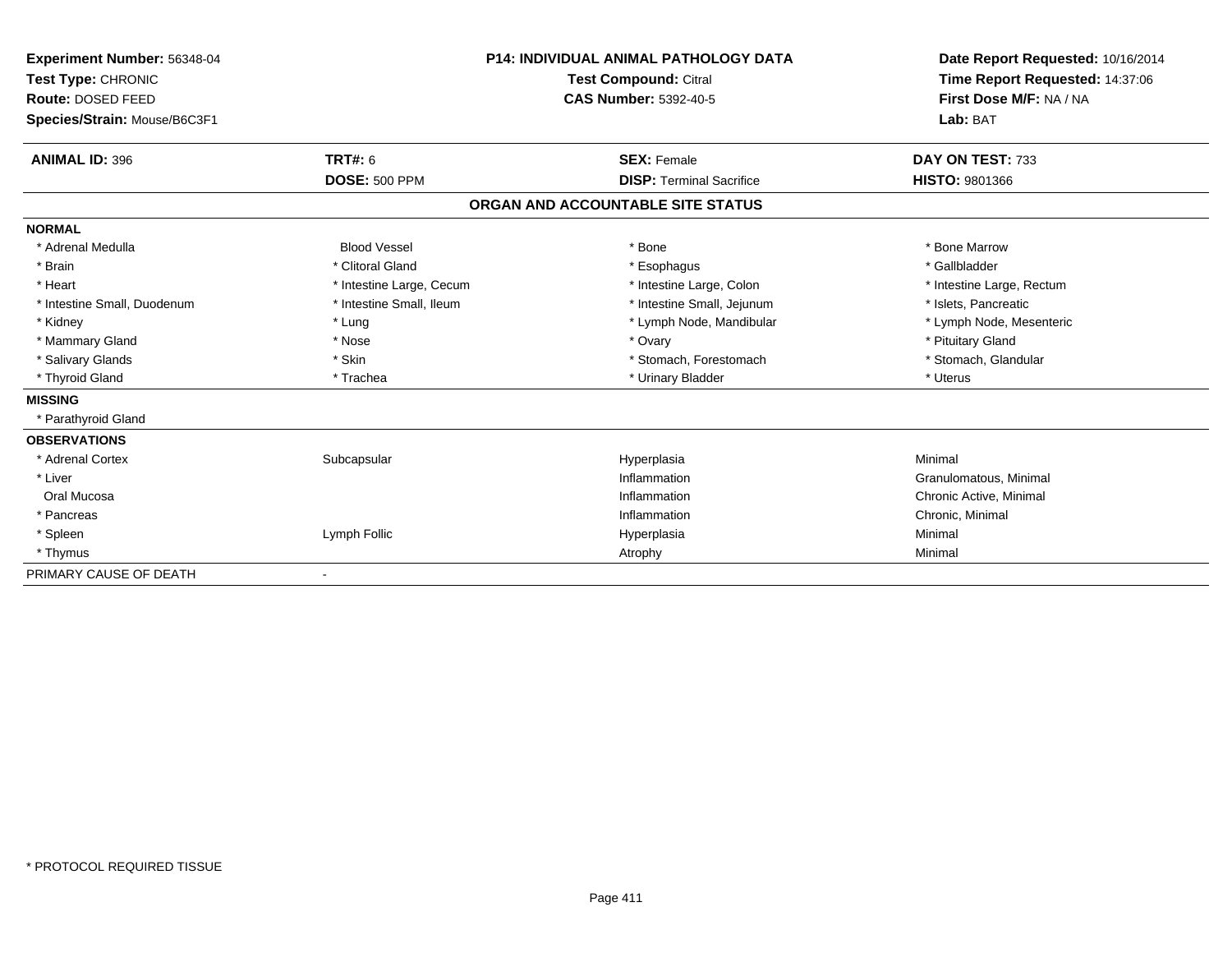| Experiment Number: 56348-04  | P14: INDIVIDUAL ANIMAL PATHOLOGY DATA<br>Test Compound: Citral |                                   | Date Report Requested: 10/16/2014 |
|------------------------------|----------------------------------------------------------------|-----------------------------------|-----------------------------------|
| Test Type: CHRONIC           |                                                                |                                   | Time Report Requested: 14:37:06   |
| Route: DOSED FEED            |                                                                | <b>CAS Number: 5392-40-5</b>      | First Dose M/F: NA / NA           |
| Species/Strain: Mouse/B6C3F1 |                                                                |                                   | Lab: BAT                          |
| <b>ANIMAL ID: 397</b>        | TRT#: 6                                                        | <b>SEX: Female</b>                | DAY ON TEST: 735                  |
|                              | <b>DOSE: 500 PPM</b>                                           | <b>DISP: Terminal Sacrifice</b>   | <b>HISTO: 9801367</b>             |
|                              |                                                                | ORGAN AND ACCOUNTABLE SITE STATUS |                                   |
| <b>NORMAL</b>                |                                                                |                                   |                                   |
| * Adrenal Medulla            | <b>Blood Vessel</b>                                            | * Bone Marrow                     | * Brain                           |
| * Clitoral Gland             | * Esophagus                                                    | * Gallbladder                     | * Heart                           |
| * Intestine Large, Cecum     | * Intestine Large, Colon                                       | * Intestine Large, Rectum         | * Intestine Small, Duodenum       |
| * Intestine Small, Ileum     | * Intestine Small, Jejunum                                     | * Lung                            | * Lymph Node, Mandibular          |
| * Lymph Node, Mesenteric     | * Mammary Gland                                                | * Nose                            | Oral Mucosa                       |
| * Pancreas                   | * Parathyroid Gland                                            | * Pituitary Gland                 | * Salivary Glands                 |
| * Skin                       | * Stomach, Forestomach                                         | * Stomach, Glandular              | * Thyroid Gland                   |
| * Trachea                    | * Urinary Bladder                                              |                                   |                                   |
| <b>OBSERVATIONS</b>          |                                                                |                                   |                                   |
| * Adrenal Cortex             | Subcapsular                                                    | Hyperplasia                       | Minimal                           |
| * Bone                       |                                                                | Fibrosis                          | Mild                              |
| * Islets, Pancreatic         |                                                                | Hyperplasia                       | Minimal                           |
| * Kidney                     |                                                                | Metaplasia                        | Osseous, Minimal                  |
| * Liver                      |                                                                | Inflammation                      | Granulomatous, Minimal            |
| * Ovary                      |                                                                | Cyst                              | Minimal                           |
|                              |                                                                | Cystadenoma                       |                                   |
| [Cystadenoma TGLS = 2-7]     |                                                                |                                   |                                   |
| * Spleen                     | Lymph Follic                                                   | Hyperplasia                       | Minimal                           |
| * Thymus                     |                                                                | Atrophy                           | Mild                              |
| * Uterus                     |                                                                | Adenoma                           |                                   |
| [Adenoma TGLS = $1-7$ ]      |                                                                |                                   |                                   |
| PRIMARY CAUSE OF DEATH       |                                                                |                                   |                                   |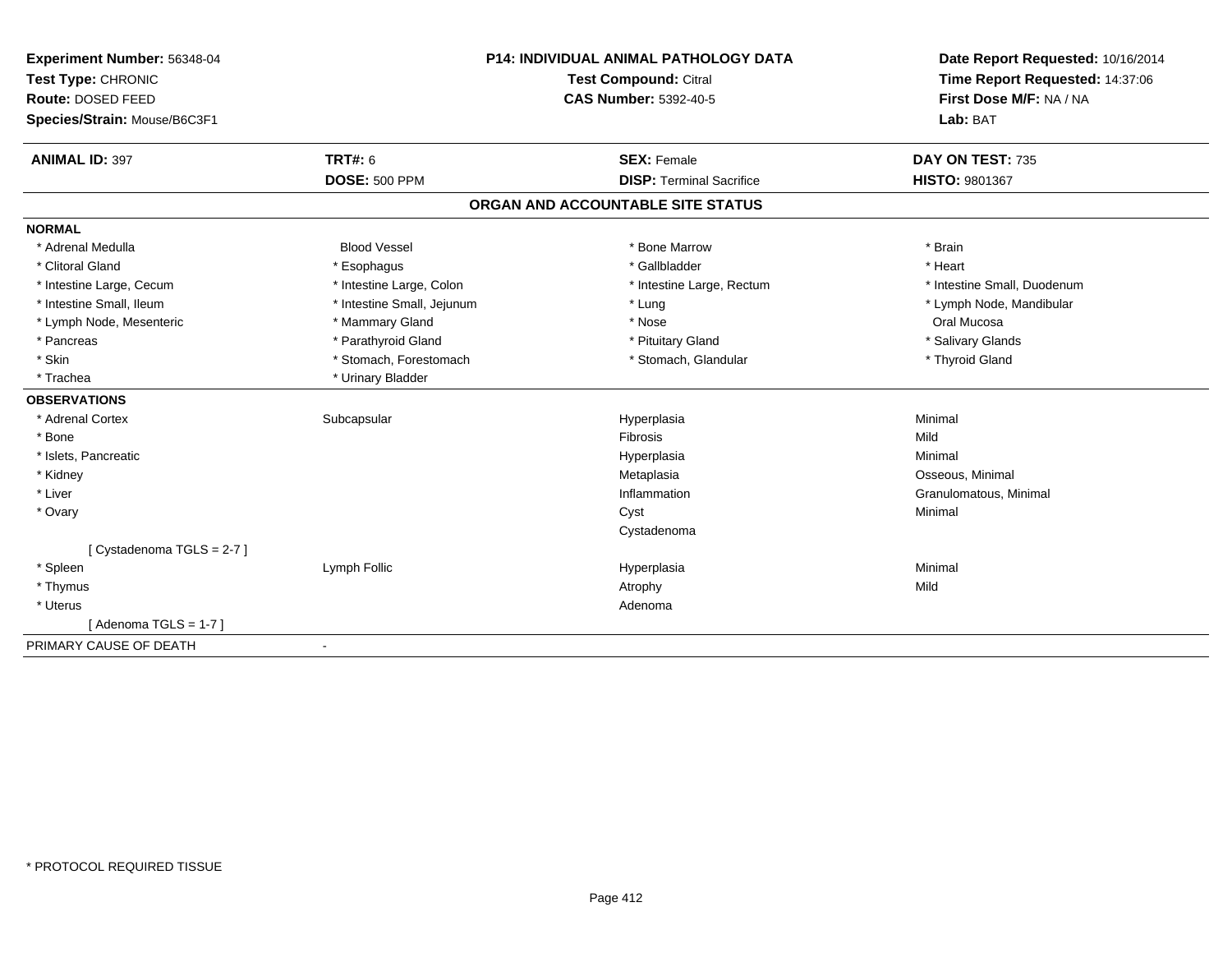| Experiment Number: 56348-04   |                          | P14: INDIVIDUAL ANIMAL PATHOLOGY DATA | Date Report Requested: 10/16/2014                          |
|-------------------------------|--------------------------|---------------------------------------|------------------------------------------------------------|
| Test Type: CHRONIC            |                          | Test Compound: Citral                 | Time Report Requested: 14:37:06<br>First Dose M/F: NA / NA |
| Route: DOSED FEED             |                          | <b>CAS Number: 5392-40-5</b>          |                                                            |
| Species/Strain: Mouse/B6C3F1  |                          |                                       | Lab: BAT                                                   |
| <b>ANIMAL ID: 398</b>         | <b>TRT#: 6</b>           | <b>SEX: Female</b>                    | DAY ON TEST: 735                                           |
|                               | <b>DOSE: 500 PPM</b>     | <b>DISP: Terminal Sacrifice</b>       | HISTO: 9801368                                             |
|                               |                          | ORGAN AND ACCOUNTABLE SITE STATUS     |                                                            |
| <b>NORMAL</b>                 |                          |                                       |                                                            |
| * Adrenal Medulla             | <b>Blood Vessel</b>      | * Clitoral Gland                      | * Esophagus                                                |
| * Gallbladder                 | * Heart                  | * Intestine Large, Colon              | * Intestine Large, Rectum                                  |
| * Intestine Small, Duodenum   | * Intestine Small, Ileum | * Intestine Small, Jejunum            | * Islets, Pancreatic                                       |
| * Lung                        | * Lymph Node, Mandibular | * Lymph Node, Mesenteric              | * Mammary Gland                                            |
| * Nose                        | * Ovary                  | * Pancreas                            | * Salivary Glands                                          |
| * Skin                        | * Spleen                 | * Stomach, Forestomach                | * Stomach, Glandular                                       |
| * Thyroid Gland               | * Trachea                | * Urinary Bladder                     |                                                            |
| <b>MISSING</b>                |                          |                                       |                                                            |
| * Parathyroid Gland           |                          |                                       |                                                            |
| <b>OBSERVATIONS</b>           |                          |                                       |                                                            |
| * Adrenal Cortex              | Subcapsular              | Hyperplasia                           | Minimal                                                    |
| * Bone                        |                          | Fibrosis                              | Mild                                                       |
| * Bone Marrow                 |                          | Hyperplasia                           | Minimal                                                    |
| * Brain                       |                          | Hydrocephalus                         | Mild                                                       |
| * Intestine Large, Cecum      |                          | Leiomyosarcoma                        |                                                            |
| [ Leiomyosarcoma TGLS = 2-9 ] |                          |                                       |                                                            |
| * Kidney                      |                          | Nephropathy                           | Minimal                                                    |
| * Liver                       |                          | <b>Infiltration Cellular</b>          | Lymphocyte, Minimal                                        |
|                               |                          | Vacuolization Cytoplasmic             | Focal, Minimal                                             |
| Oral Mucosa                   |                          | Inflammation                          | Chronic Active, Mild                                       |
| * Pituitary Gland             | Pars Distalis            | Hyperplasia                           | Focal, Minimal                                             |
| * Thymus                      |                          | Hyperplasia                           | Lymphoid, Mild                                             |
| * Uterus                      | Endometrium              | Hyperplasia                           | Cystic, Moderate                                           |
| [Hyperplasia TGLS = 1-7]      |                          |                                       |                                                            |
| PRIMARY CAUSE OF DEATH        |                          |                                       |                                                            |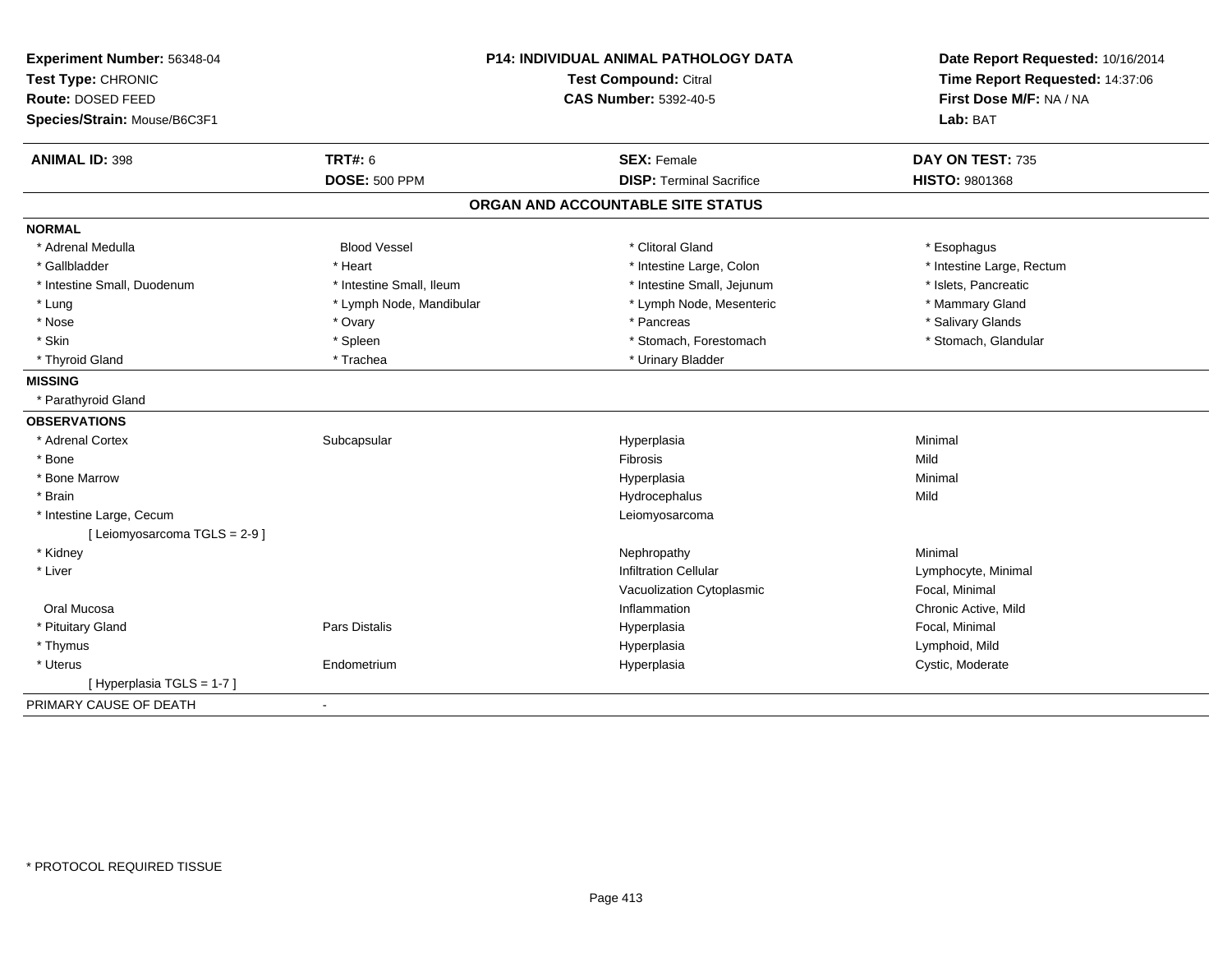| Experiment Number: 56348-04<br>Test Type: CHRONIC<br>Route: DOSED FEED<br>Species/Strain: Mouse/B6C3F1 |                          | <b>P14: INDIVIDUAL ANIMAL PATHOLOGY DATA</b><br><b>Test Compound: Citral</b><br><b>CAS Number: 5392-40-5</b> | Date Report Requested: 10/16/2014<br>Time Report Requested: 14:37:06<br>First Dose M/F: NA / NA<br>Lab: BAT |
|--------------------------------------------------------------------------------------------------------|--------------------------|--------------------------------------------------------------------------------------------------------------|-------------------------------------------------------------------------------------------------------------|
| <b>ANIMAL ID: 399</b>                                                                                  | <b>TRT#: 6</b>           | <b>SEX: Female</b>                                                                                           | DAY ON TEST: 734                                                                                            |
|                                                                                                        | <b>DOSE: 500 PPM</b>     | <b>DISP: Terminal Sacrifice</b>                                                                              | HISTO: 9801369                                                                                              |
|                                                                                                        |                          | ORGAN AND ACCOUNTABLE SITE STATUS                                                                            |                                                                                                             |
| <b>NORMAL</b>                                                                                          |                          |                                                                                                              |                                                                                                             |
| * Adrenal Medulla                                                                                      | <b>Blood Vessel</b>      | * Bone                                                                                                       | * Bone Marrow                                                                                               |
| * Brain                                                                                                | * Clitoral Gland         | * Esophagus                                                                                                  | * Gallbladder                                                                                               |
| * Heart                                                                                                | * Intestine Large, Cecum | * Intestine Large, Colon                                                                                     | * Intestine Large, Rectum                                                                                   |
| * Intestine Small, Duodenum                                                                            | * Intestine Small, Ileum | * Intestine Small, Jejunum                                                                                   | * Islets, Pancreatic                                                                                        |
| * Kidney                                                                                               | * Lung                   | * Lymph Node, Mandibular                                                                                     | * Lymph Node, Mesenteric                                                                                    |
| * Mammary Gland                                                                                        | * Nose                   | * Ovary                                                                                                      | * Pancreas                                                                                                  |
| * Parathyroid Gland                                                                                    | * Pituitary Gland        | * Salivary Glands                                                                                            | * Skin                                                                                                      |
| * Spleen                                                                                               | * Stomach, Forestomach   | * Stomach, Glandular                                                                                         | * Thyroid Gland                                                                                             |
| * Trachea                                                                                              | * Urinary Bladder        |                                                                                                              |                                                                                                             |
| <b>OBSERVATIONS</b>                                                                                    |                          |                                                                                                              |                                                                                                             |
| * Adrenal Cortex                                                                                       | Subcapsular              | Hyperplasia                                                                                                  | Minimal                                                                                                     |
| * Liver                                                                                                |                          | <b>Infiltration Cellular</b>                                                                                 | Lymphocyte, Minimal                                                                                         |
| Oral Mucosa                                                                                            |                          | Inflammation                                                                                                 | Chronic Active, Mild                                                                                        |
|                                                                                                        |                          | Ulcer                                                                                                        | Moderate                                                                                                    |
| * Thymus                                                                                               |                          | Atrophy                                                                                                      | Mild                                                                                                        |
| * Uterus                                                                                               | Endometrium              | Hyperplasia                                                                                                  | Cystic, Minimal                                                                                             |
| PRIMARY CAUSE OF DEATH                                                                                 |                          |                                                                                                              |                                                                                                             |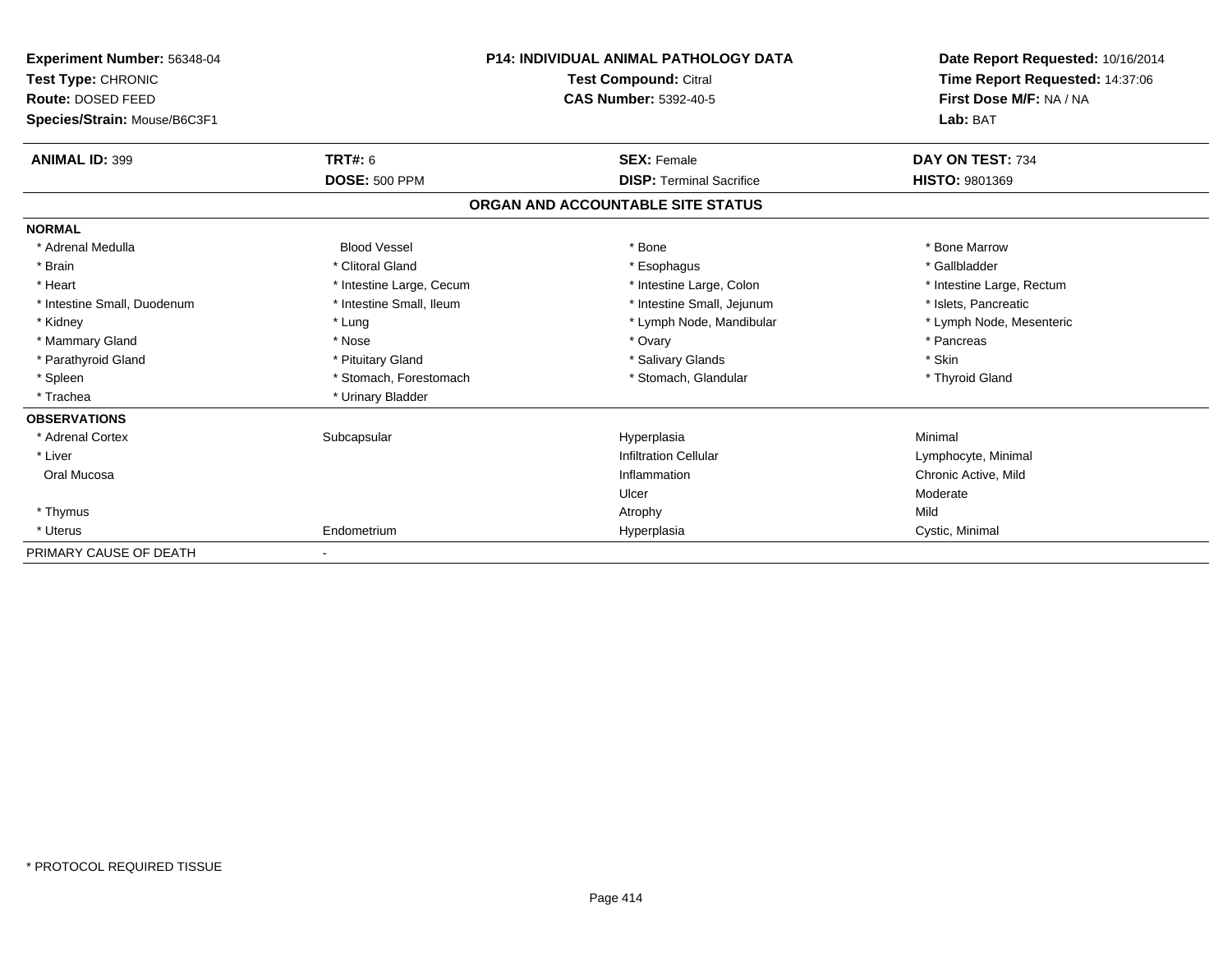| Experiment Number: 56348-04       | <b>P14: INDIVIDUAL ANIMAL PATHOLOGY DATA</b><br>Test Compound: Citral |                                   | Date Report Requested: 10/16/2014 |
|-----------------------------------|-----------------------------------------------------------------------|-----------------------------------|-----------------------------------|
| Test Type: CHRONIC                |                                                                       |                                   | Time Report Requested: 14:37:06   |
| Route: DOSED FEED                 |                                                                       | <b>CAS Number: 5392-40-5</b>      | First Dose M/F: NA / NA           |
| Species/Strain: Mouse/B6C3F1      |                                                                       |                                   | Lab: BAT                          |
| <b>ANIMAL ID: 400</b>             | <b>TRT#: 6</b>                                                        | <b>SEX: Female</b>                | DAY ON TEST: 734                  |
|                                   | <b>DOSE: 500 PPM</b>                                                  | <b>DISP: Terminal Sacrifice</b>   | <b>HISTO: 9801370</b>             |
|                                   |                                                                       | ORGAN AND ACCOUNTABLE SITE STATUS |                                   |
| <b>NORMAL</b>                     |                                                                       |                                   |                                   |
| * Adrenal Medulla                 | <b>Blood Vessel</b>                                                   | * Bone Marrow                     | * Brain                           |
| * Clitoral Gland                  | * Esophagus                                                           | * Gallbladder                     | * Heart                           |
| * Intestine Large, Cecum          | * Intestine Large, Colon                                              | * Intestine Large, Rectum         | * Intestine Small, Duodenum       |
| * Intestine Small, Ileum          | * Intestine Small, Jejunum                                            | * Islets, Pancreatic              | * Lymph Node, Mandibular          |
| * Lymph Node, Mesenteric          | * Mammary Gland                                                       | * Nose                            | * Pancreas                        |
| * Pituitary Gland                 | * Salivary Glands                                                     | * Skin                            | * Stomach, Forestomach            |
| * Thyroid Gland                   | * Trachea                                                             | * Urinary Bladder                 | * Uterus                          |
| <b>MISSING</b>                    |                                                                       |                                   |                                   |
| * Parathyroid Gland               |                                                                       |                                   |                                   |
| <b>OBSERVATIONS</b>               |                                                                       |                                   |                                   |
| * Adrenal Cortex                  | Subcapsular                                                           | Hyperplasia                       | Minimal                           |
| * Bone                            |                                                                       | Fibrosis                          | Minimal                           |
| * Kidney                          |                                                                       | Metaplasia                        | Osseous, Minimal                  |
| * Liver                           |                                                                       | Inflammation                      | Granulomatous, Minimal            |
| * Lung                            |                                                                       | Alveolar/Bronchiolar Adenoma      |                                   |
| Oral Mucosa                       |                                                                       | Inflammation                      | Chronic Active, Minimal           |
| * Ovary                           |                                                                       | Cyst                              | Moderate                          |
| [Cyst TGLS = $1-7$ ]              |                                                                       |                                   |                                   |
| * Spleen                          |                                                                       | Hematopoietic Cell Proliferation  | Mild                              |
| * Stomach, Glandular              |                                                                       | Adenoma                           |                                   |
| [Adenoma TGLS = $3-10$ ]          |                                                                       |                                   |                                   |
| * Thymus                          |                                                                       | Lymphoma Malignant                |                                   |
| [ Lymphoma Malignant TGLS = 2-9 ] |                                                                       |                                   |                                   |
| PRIMARY CAUSE OF DEATH            | $\blacksquare$                                                        |                                   |                                   |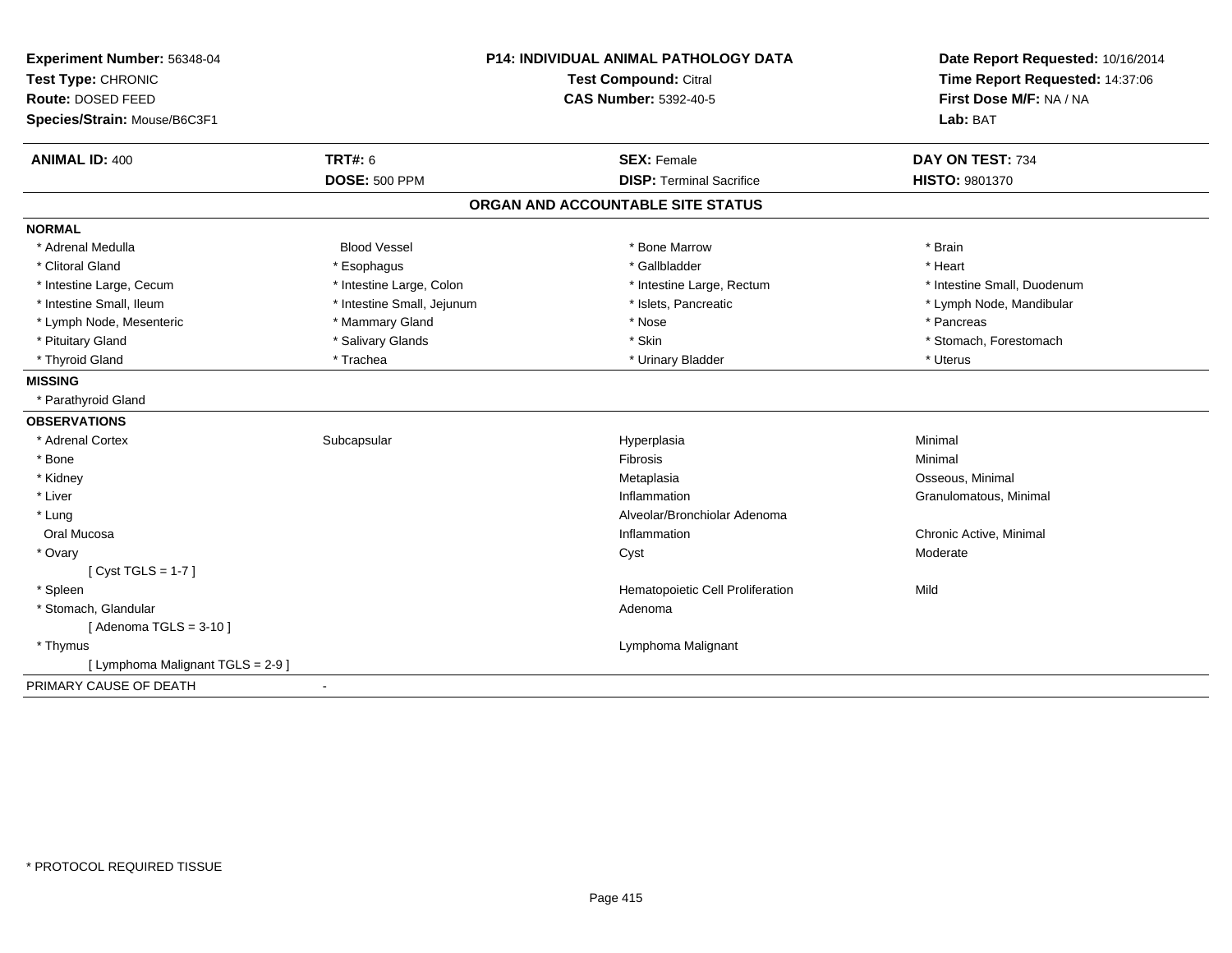| Experiment Number: 56348-04<br>Test Type: CHRONIC<br><b>Route: DOSED FEED</b><br>Species/Strain: Mouse/B6C3F1 |                            | P14: INDIVIDUAL ANIMAL PATHOLOGY DATA<br><b>Test Compound: Citral</b><br><b>CAS Number: 5392-40-5</b> | Date Report Requested: 10/16/2014<br>Time Report Requested: 14:37:06<br>First Dose M/F: NA / NA<br>Lab: BAT |
|---------------------------------------------------------------------------------------------------------------|----------------------------|-------------------------------------------------------------------------------------------------------|-------------------------------------------------------------------------------------------------------------|
| <b>ANIMAL ID: 401</b>                                                                                         | <b>TRT#: 8</b>             | <b>SEX: Female</b>                                                                                    | DAY ON TEST: 735                                                                                            |
|                                                                                                               | <b>DOSE: 1000 PPM</b>      | <b>DISP: Terminal Sacrifice</b>                                                                       | HISTO: 9801371                                                                                              |
|                                                                                                               |                            | ORGAN AND ACCOUNTABLE SITE STATUS                                                                     |                                                                                                             |
| <b>NORMAL</b>                                                                                                 |                            |                                                                                                       |                                                                                                             |
| * Adrenal Medulla                                                                                             | <b>Blood Vessel</b>        | * Bone                                                                                                | * Brain                                                                                                     |
| * Clitoral Gland                                                                                              | * Esophagus                | * Gallbladder                                                                                         | * Heart                                                                                                     |
| * Intestine Large, Cecum                                                                                      | * Intestine Large, Colon   | * Intestine Large, Rectum                                                                             | * Intestine Small, Duodenum                                                                                 |
| * Intestine Small, Ileum                                                                                      | * Intestine Small, Jejunum | * Islets, Pancreatic                                                                                  | * Mammary Gland                                                                                             |
| * Nose                                                                                                        | Oral Mucosa                | * Pancreas                                                                                            | * Parathyroid Gland                                                                                         |
| * Pituitary Gland                                                                                             | * Salivary Glands          | * Skin                                                                                                | * Stomach, Forestomach                                                                                      |
| * Stomach, Glandular                                                                                          | * Thyroid Gland            | * Trachea                                                                                             | * Urinary Bladder                                                                                           |
| <b>OBSERVATIONS</b>                                                                                           |                            |                                                                                                       |                                                                                                             |
| * Adrenal Cortex                                                                                              | Subcapsular                | Hyperplasia<br>Lymphoma Malignant                                                                     | Minimal                                                                                                     |
| [ Lymphoma Malignant TGLS = 5-6 ]                                                                             |                            |                                                                                                       |                                                                                                             |
| * Bone Marrow                                                                                                 |                            | Hyperplasia                                                                                           | Mild                                                                                                        |
| Harderian Gland                                                                                               |                            | Adenoma                                                                                               |                                                                                                             |
| [Adenoma TGLS = $3-9$ ]                                                                                       |                            |                                                                                                       |                                                                                                             |
| * Kidney                                                                                                      |                            | Lymphoma Malignant                                                                                    |                                                                                                             |
| [ Lymphoma Malignant TGLS = 4-4 ]                                                                             |                            |                                                                                                       |                                                                                                             |
| * Liver                                                                                                       |                            | Hematopoietic Cell Proliferation                                                                      | Moderate                                                                                                    |
|                                                                                                               |                            | Lymphoma Malignant                                                                                    |                                                                                                             |
| [ Lymphoma Malignant TGLS = 6-4+5 ]                                                                           |                            |                                                                                                       |                                                                                                             |
| * Lung                                                                                                        |                            | Lymphoma Malignant                                                                                    |                                                                                                             |
| * Lymph Node, Mandibular                                                                                      |                            | Lymphoma Malignant                                                                                    |                                                                                                             |
| * Lymph Node, Mesenteric                                                                                      |                            | Lymphoma Malignant                                                                                    |                                                                                                             |
| * Ovary                                                                                                       |                            | Cyst                                                                                                  | Mild                                                                                                        |
| * Spleen                                                                                                      |                            | Lymphoma Malignant                                                                                    |                                                                                                             |
| [ Lymphoma Malignant TGLS = 1,2-4 ]                                                                           |                            |                                                                                                       |                                                                                                             |
| * Thymus                                                                                                      |                            | Atrophy                                                                                               | Moderate                                                                                                    |
| * Uterus                                                                                                      | Endometrium                | Hyperplasia                                                                                           | Cystic, Minimal                                                                                             |
| PRIMARY CAUSE OF DEATH                                                                                        |                            |                                                                                                       |                                                                                                             |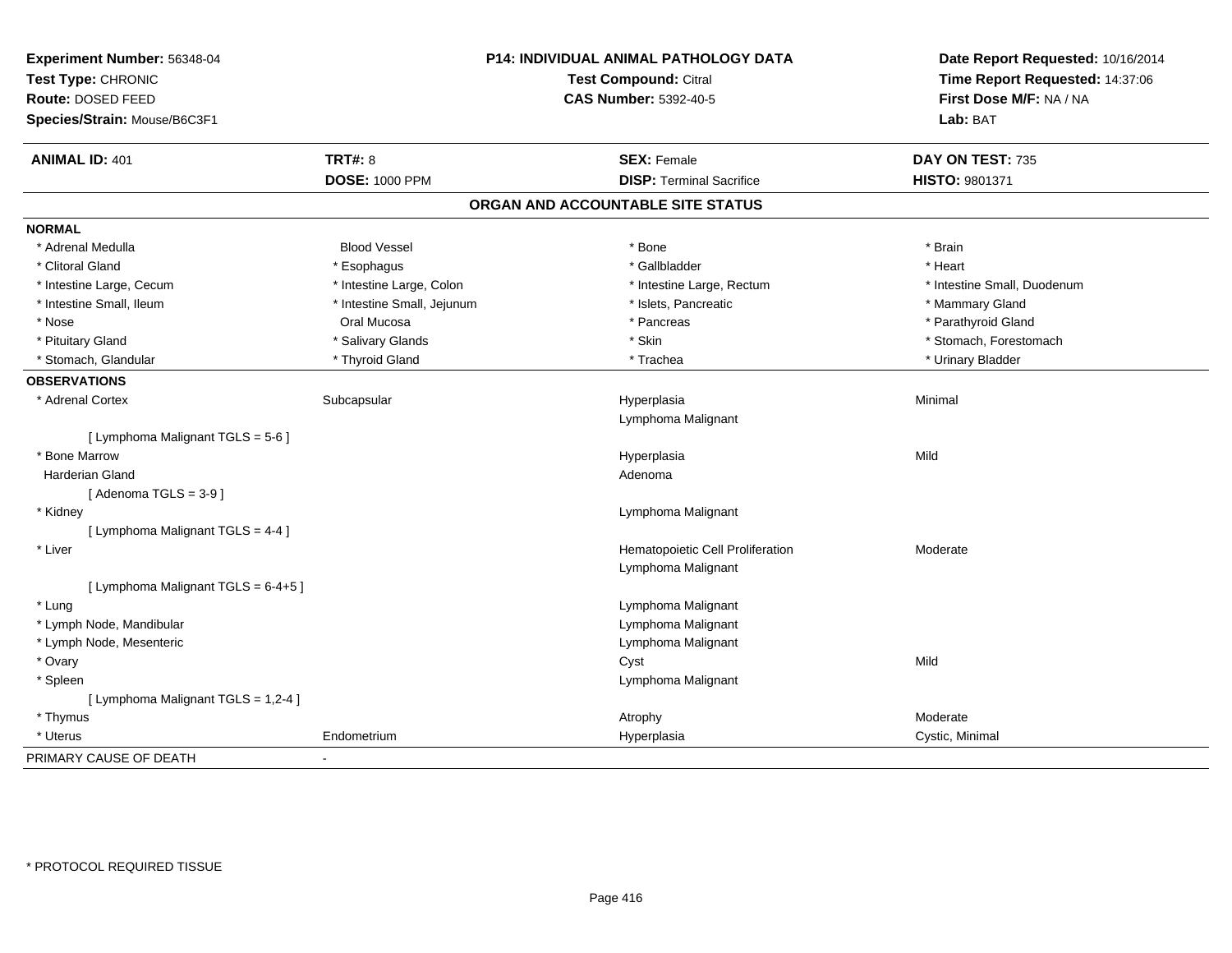| Experiment Number: 56348-04  | <b>P14: INDIVIDUAL ANIMAL PATHOLOGY DATA</b><br>Test Compound: Citral |                                   | Date Report Requested: 10/16/2014 |
|------------------------------|-----------------------------------------------------------------------|-----------------------------------|-----------------------------------|
| Test Type: CHRONIC           |                                                                       |                                   | Time Report Requested: 14:37:06   |
| Route: DOSED FEED            |                                                                       | <b>CAS Number: 5392-40-5</b>      | First Dose M/F: NA / NA           |
| Species/Strain: Mouse/B6C3F1 |                                                                       |                                   | Lab: BAT                          |
| <b>ANIMAL ID: 402</b>        | <b>TRT#: 8</b>                                                        | <b>SEX: Female</b>                | DAY ON TEST: 733                  |
|                              | <b>DOSE: 1000 PPM</b>                                                 | <b>DISP: Terminal Sacrifice</b>   | HISTO: 9801372                    |
|                              |                                                                       | ORGAN AND ACCOUNTABLE SITE STATUS |                                   |
| <b>NORMAL</b>                |                                                                       |                                   |                                   |
| * Adrenal Medulla            | <b>Blood Vessel</b>                                                   | * Bone Marrow                     | * Brain                           |
| * Clitoral Gland             | * Esophagus                                                           | * Gallbladder                     | * Heart                           |
| * Intestine Large, Cecum     | * Intestine Large, Colon                                              | * Intestine Large, Rectum         | * Intestine Small, Duodenum       |
| * Intestine Small, Ileum     | * Intestine Small, Jejunum                                            | * Islets, Pancreatic              | * Lymph Node, Mandibular          |
| * Lymph Node, Mesenteric     | * Mammary Gland                                                       | * Nose                            | * Ovary                           |
| * Pancreas                   | * Parathyroid Gland                                                   | * Pituitary Gland                 | * Salivary Glands                 |
| * Skin                       | * Stomach, Forestomach                                                | * Stomach, Glandular              | * Thyroid Gland                   |
| * Trachea                    | * Urinary Bladder                                                     |                                   |                                   |
| <b>OBSERVATIONS</b>          |                                                                       |                                   |                                   |
| * Adrenal Cortex             | Subcapsular                                                           | Hyperplasia                       | Minimal                           |
| * Bone                       |                                                                       | Fibrosis                          | Minimal                           |
| * Kidney                     |                                                                       | Nephropathy                       | Minimal                           |
| * Liver                      |                                                                       | <b>Infiltration Cellular</b>      | Lymphocyte, Minimal               |
|                              |                                                                       | Inflammation                      | Granulomatous, Minimal            |
| * Lung                       | Alveolar Epith                                                        | Hyperplasia                       | Focal. Minimal                    |
| Oral Mucosa                  |                                                                       | Inflammation                      | Chronic Active, Mild              |
| * Spleen                     | Lymph Follic                                                          | Hyperplasia                       | Minimal                           |
| * Thymus                     |                                                                       | Atrophy                           | Mild                              |
| * Uterus                     | Endometrium                                                           | Hyperplasia                       | Cystic, Mild                      |
| PRIMARY CAUSE OF DEATH       |                                                                       |                                   |                                   |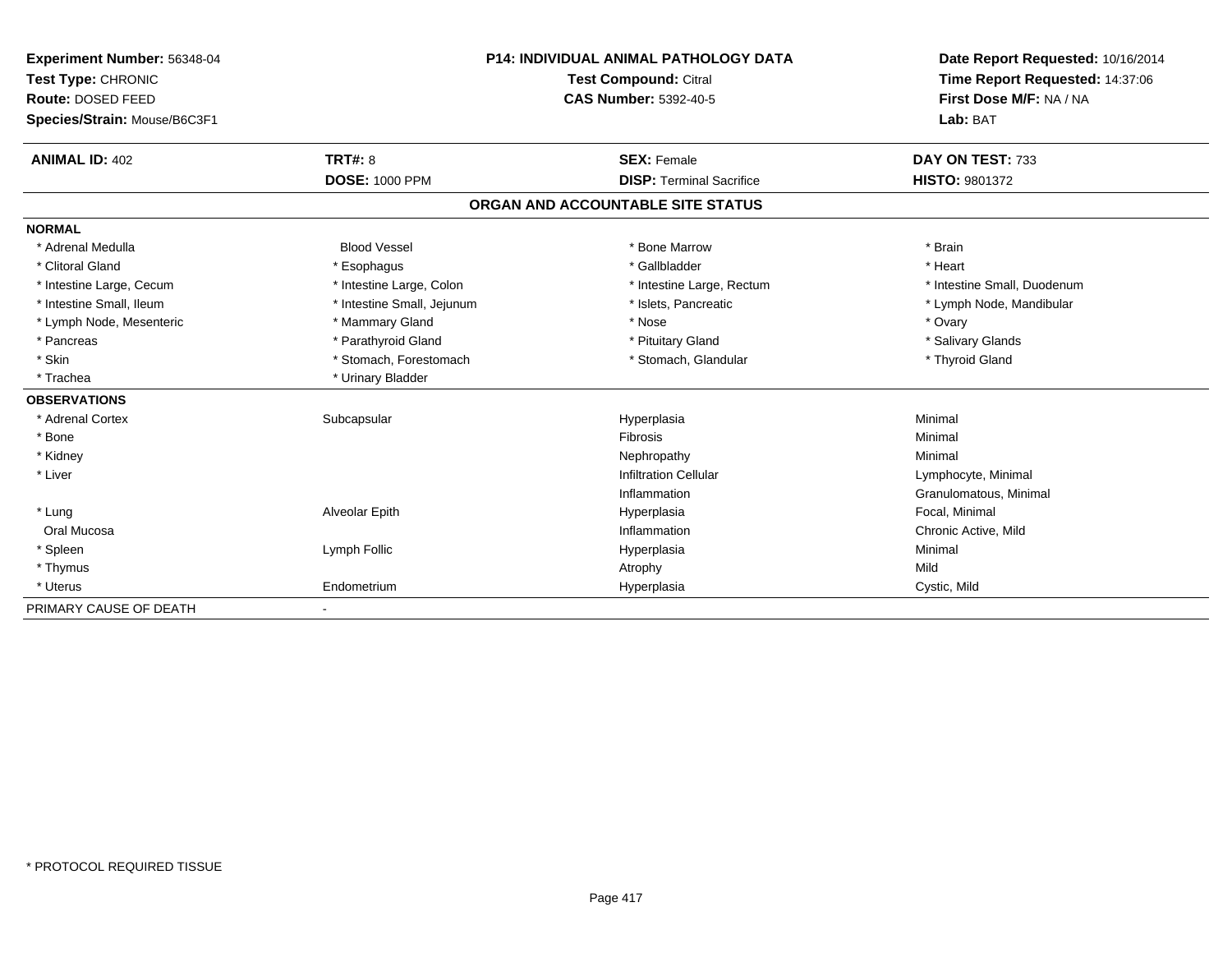| Experiment Number: 56348-04<br><b>Test Type: CHRONIC</b><br>Route: DOSED FEED |                          | <b>P14: INDIVIDUAL ANIMAL PATHOLOGY DATA</b><br>Test Compound: Citral<br><b>CAS Number: 5392-40-5</b> | Date Report Requested: 10/16/2014<br>Time Report Requested: 14:37:06<br>First Dose M/F: NA / NA |
|-------------------------------------------------------------------------------|--------------------------|-------------------------------------------------------------------------------------------------------|-------------------------------------------------------------------------------------------------|
| Species/Strain: Mouse/B6C3F1                                                  |                          |                                                                                                       | Lab: BAT                                                                                        |
| <b>ANIMAL ID: 403</b>                                                         | <b>TRT#: 8</b>           | <b>SEX: Female</b>                                                                                    | DAY ON TEST: 734                                                                                |
|                                                                               | <b>DOSE: 1000 PPM</b>    | <b>DISP: Terminal Sacrifice</b>                                                                       | <b>HISTO: 9801373</b>                                                                           |
|                                                                               |                          | ORGAN AND ACCOUNTABLE SITE STATUS                                                                     |                                                                                                 |
| <b>NORMAL</b>                                                                 |                          |                                                                                                       |                                                                                                 |
| * Adrenal Medulla                                                             | <b>Blood Vessel</b>      | * Bone                                                                                                | * Bone Marrow                                                                                   |
| * Brain                                                                       | * Clitoral Gland         | * Esophagus                                                                                           | * Gallbladder                                                                                   |
| * Heart                                                                       | * Intestine Large, Cecum | * Intestine Large, Colon                                                                              | * Intestine Large, Rectum                                                                       |
| * Intestine Small, Duodenum                                                   | * Intestine Small, Ileum | * Intestine Small, Jejunum                                                                            | * Islets, Pancreatic                                                                            |
| * Kidney                                                                      | * Lung                   | * Lymph Node, Mandibular                                                                              | * Lymph Node, Mesenteric                                                                        |
| * Mammary Gland                                                               | * Nose                   | * Pancreas                                                                                            | * Parathyroid Gland                                                                             |
| * Pituitary Gland                                                             | * Salivary Glands        | * Skin                                                                                                | * Spleen                                                                                        |
| * Stomach, Forestomach                                                        | * Stomach, Glandular     | * Thymus                                                                                              | * Thyroid Gland                                                                                 |
| * Trachea                                                                     | * Urinary Bladder        |                                                                                                       |                                                                                                 |
| <b>OBSERVATIONS</b>                                                           |                          |                                                                                                       |                                                                                                 |
| * Adrenal Cortex                                                              | Subcapsular              | Hyperplasia                                                                                           | Minimal                                                                                         |
| * Liver                                                                       |                          | Inflammation                                                                                          | Granulomatous, Minimal                                                                          |
| Oral Mucosa                                                                   |                          | Inflammation                                                                                          | Chronic Active, Mild                                                                            |
| * Ovary                                                                       |                          | Cyst                                                                                                  | Minimal                                                                                         |
| * Uterus                                                                      | Endometrium              | Hyperplasia                                                                                           | Cystic, Minimal                                                                                 |
| PRIMARY CAUSE OF DEATH                                                        |                          |                                                                                                       |                                                                                                 |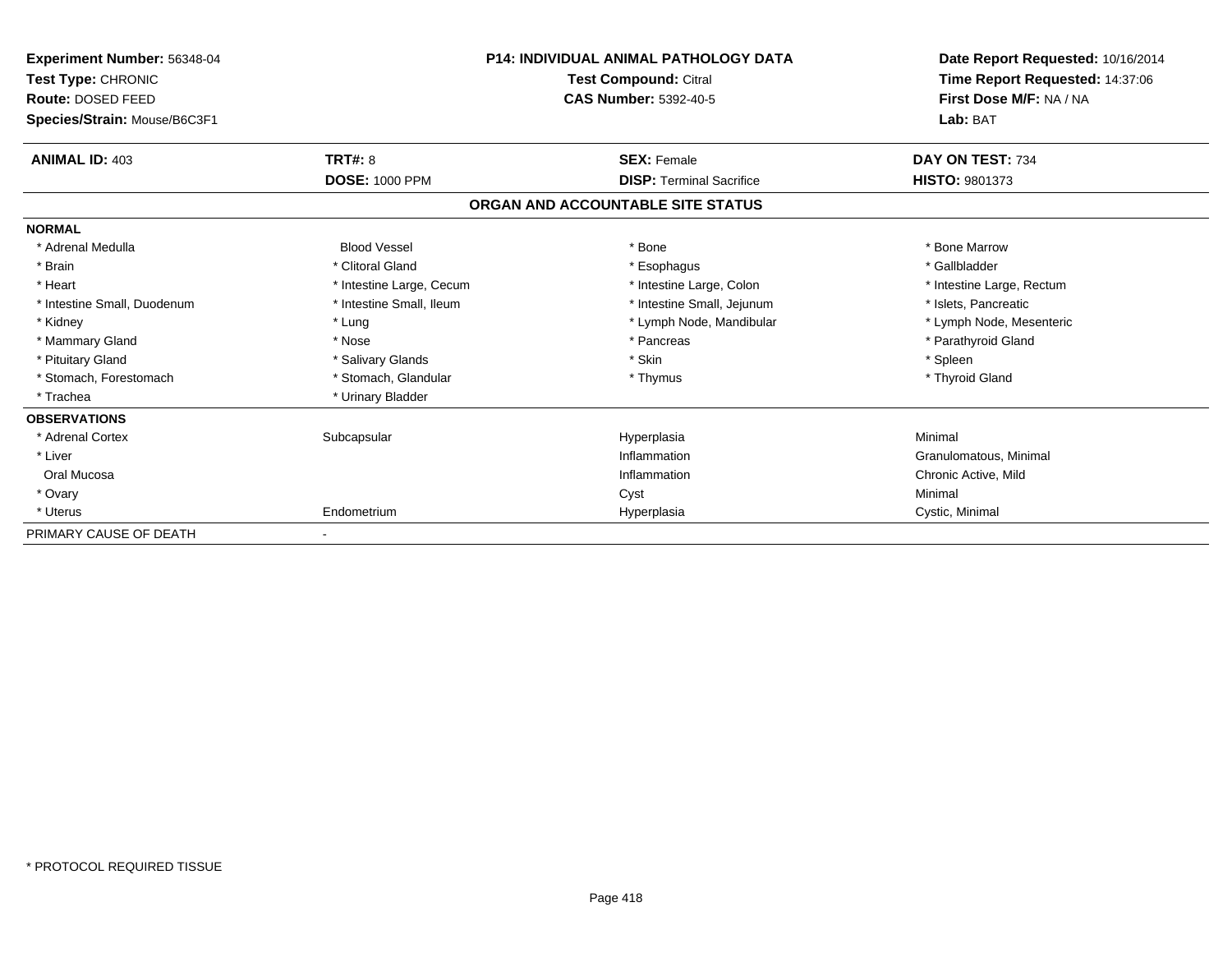| Experiment Number: 56348-04  |                          | <b>P14: INDIVIDUAL ANIMAL PATHOLOGY DATA</b><br>Test Compound: Citral |                                                            |
|------------------------------|--------------------------|-----------------------------------------------------------------------|------------------------------------------------------------|
| Test Type: CHRONIC           |                          |                                                                       |                                                            |
| Route: DOSED FEED            |                          | <b>CAS Number: 5392-40-5</b>                                          | Time Report Requested: 14:37:06<br>First Dose M/F: NA / NA |
| Species/Strain: Mouse/B6C3F1 |                          |                                                                       | Lab: BAT                                                   |
| <b>ANIMAL ID: 404</b>        | TRT#: 8                  | <b>SEX: Female</b>                                                    | DAY ON TEST: 735                                           |
|                              | <b>DOSE: 1000 PPM</b>    | <b>DISP: Terminal Sacrifice</b>                                       | <b>HISTO: 9801374</b>                                      |
|                              |                          | ORGAN AND ACCOUNTABLE SITE STATUS                                     |                                                            |
| <b>NORMAL</b>                |                          |                                                                       |                                                            |
| * Adrenal Medulla            | <b>Blood Vessel</b>      | * Bone                                                                | * Bone Marrow                                              |
| * Brain                      | * Clitoral Gland         | * Esophagus                                                           | * Gallbladder                                              |
| * Heart                      | * Intestine Large, Cecum | * Intestine Large, Colon                                              | * Intestine Large, Rectum                                  |
| * Intestine Small, Duodenum  | * Intestine Small, Ileum | * Intestine Small, Jejunum                                            | * Islets, Pancreatic                                       |
| * Lymph Node, Mandibular     | * Lymph Node, Mesenteric | * Mammary Gland                                                       | * Nose                                                     |
| * Ovary                      | * Pancreas               | * Salivary Glands                                                     | * Skin                                                     |
| * Spleen                     | * Stomach, Forestomach   | * Stomach, Glandular                                                  | * Thyroid Gland                                            |
| * Trachea                    | * Urinary Bladder        |                                                                       |                                                            |
| <b>MISSING</b>               |                          |                                                                       |                                                            |
| * Parathyroid Gland          |                          |                                                                       |                                                            |
| <b>OBSERVATIONS</b>          |                          |                                                                       |                                                            |
| * Adrenal Cortex             | Subcapsular              | Hyperplasia                                                           | Minimal                                                    |
| * Kidney                     |                          | Nephropathy                                                           | Minimal                                                    |
| * Liver                      |                          | <b>Mixed Cell Focus</b>                                               |                                                            |
| * Lung                       |                          | Hemorrhage                                                            | Minimal                                                    |
| Oral Mucosa                  |                          | Inflammation                                                          | Chronic Active, Moderate                                   |
|                              |                          | Ulcer                                                                 | Minimal                                                    |
| * Pituitary Gland            | <b>Pars Distalis</b>     | Hyperplasia                                                           | Focal, Mild                                                |
| * Thymus                     |                          | Atrophy                                                               | Mild                                                       |
| * Uterus                     | Endometrium              | Hyperplasia                                                           | Cystic, Minimal                                            |
| PRIMARY CAUSE OF DEATH       |                          |                                                                       |                                                            |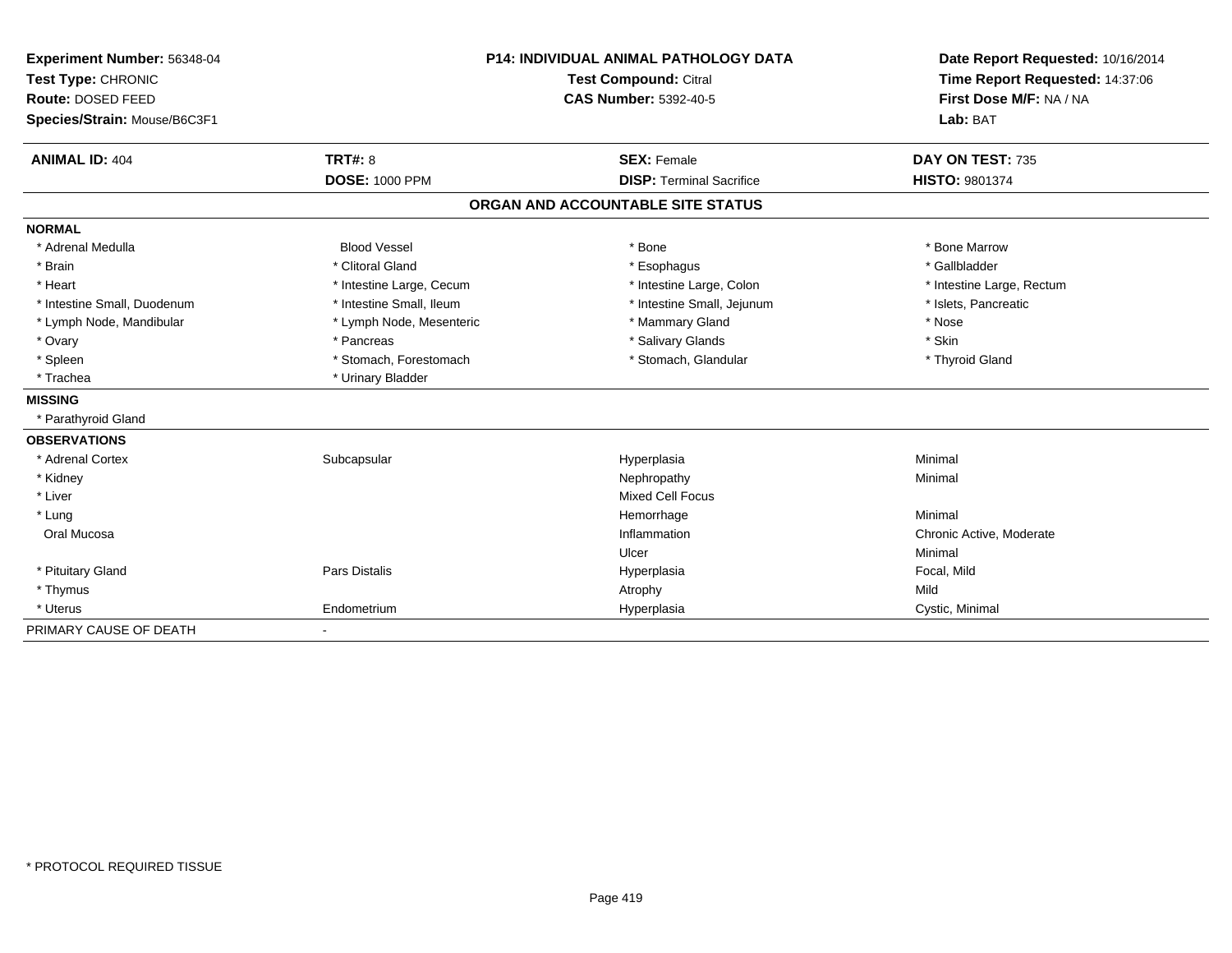| Experiment Number: 56348-04  | P14: INDIVIDUAL ANIMAL PATHOLOGY DATA |                                   | Date Report Requested: 10/16/2014<br>Time Report Requested: 14:37:06 |
|------------------------------|---------------------------------------|-----------------------------------|----------------------------------------------------------------------|
| Test Type: CHRONIC           |                                       | <b>Test Compound: Citral</b>      |                                                                      |
| Route: DOSED FEED            |                                       | <b>CAS Number: 5392-40-5</b>      | First Dose M/F: NA / NA                                              |
| Species/Strain: Mouse/B6C3F1 |                                       |                                   | Lab: BAT                                                             |
| <b>ANIMAL ID: 405</b>        | <b>TRT#: 8</b>                        | <b>SEX: Female</b>                | DAY ON TEST: 734                                                     |
|                              | <b>DOSE: 1000 PPM</b>                 | <b>DISP: Terminal Sacrifice</b>   | <b>HISTO: 9801375</b>                                                |
|                              |                                       | ORGAN AND ACCOUNTABLE SITE STATUS |                                                                      |
| <b>NORMAL</b>                |                                       |                                   |                                                                      |
| * Adrenal Medulla            | <b>Blood Vessel</b>                   | * Bone Marrow                     | * Brain                                                              |
| * Clitoral Gland             | * Esophagus                           | * Gallbladder                     | * Heart                                                              |
| * Intestine Large, Cecum     | * Intestine Large, Colon              | * Intestine Large, Rectum         | * Intestine Small, Duodenum                                          |
| * Intestine Small, Ileum     | * Intestine Small, Jejunum            | * Islets, Pancreatic              | * Kidney                                                             |
| * Lung                       | * Lymph Node, Mesenteric              | * Mammary Gland                   | * Nose                                                               |
| * Ovary                      | * Pancreas                            | * Pituitary Gland                 | * Salivary Glands                                                    |
| * Skin                       | * Spleen                              | * Stomach, Forestomach            | * Stomach, Glandular                                                 |
| * Thyroid Gland              | * Trachea                             | * Urinary Bladder                 |                                                                      |
| <b>MISSING</b>               |                                       |                                   |                                                                      |
| * Lymph Node, Mandibular     | * Parathyroid Gland                   | * Thymus                          |                                                                      |
| <b>OBSERVATIONS</b>          |                                       |                                   |                                                                      |
| * Adrenal Cortex             | Subcapsular                           | Hyperplasia                       | Minimal                                                              |
| * Bone                       |                                       | Fibrosis                          | Minimal                                                              |
| * Liver                      |                                       | <b>Infiltration Cellular</b>      | Lymphocyte, Minimal                                                  |
|                              |                                       | Inflammation                      | Granulomatous, Minimal                                               |
| Oral Mucosa                  |                                       | Inflammation                      | Chronic Active, Mild                                                 |
|                              |                                       | Ulcer                             | Minimal                                                              |
| * Uterus                     | Endometrium                           | Hyperplasia                       | Cystic, Minimal                                                      |
| PRIMARY CAUSE OF DEATH       | $\overline{\phantom{a}}$              |                                   |                                                                      |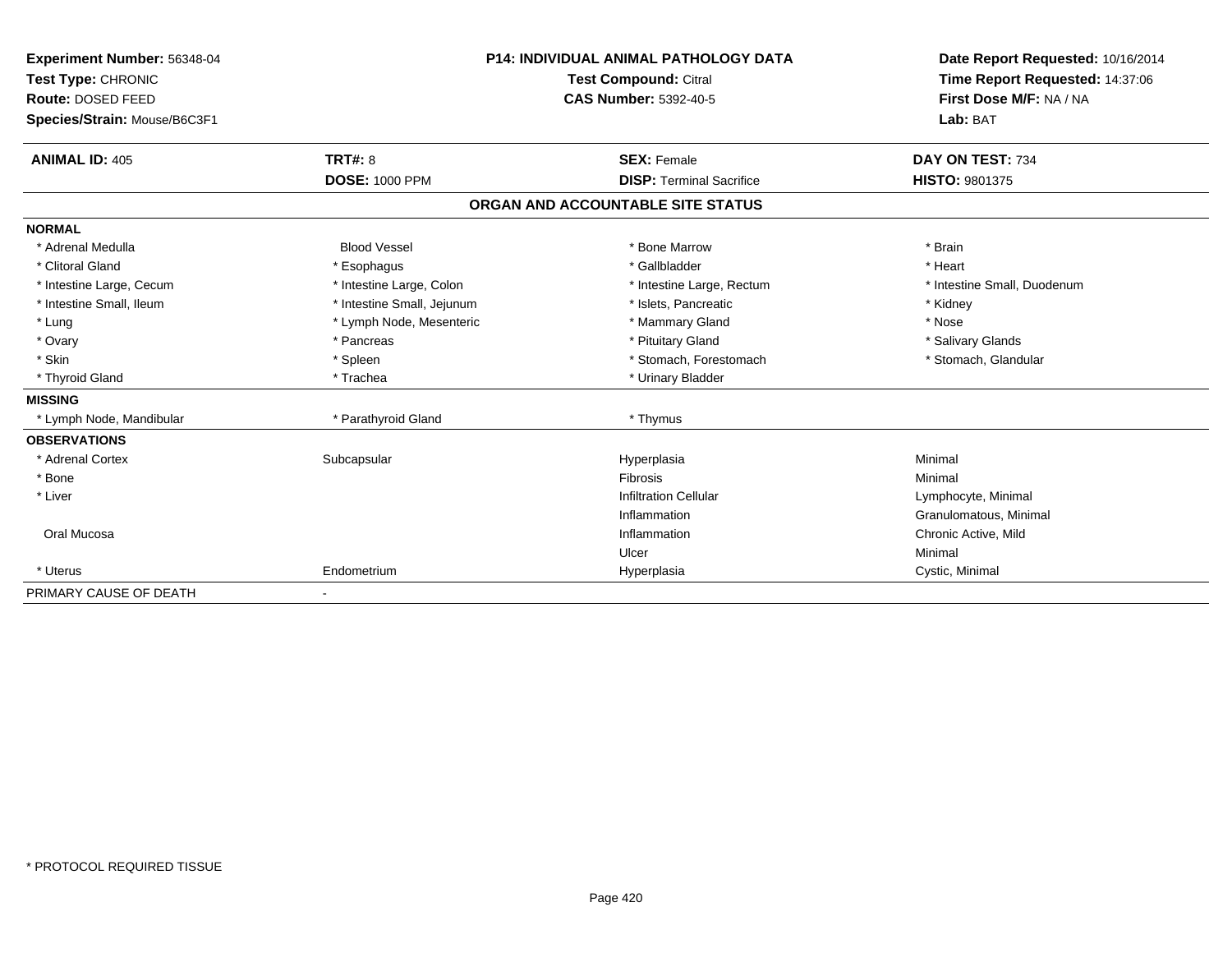| Experiment Number: 56348-04  |                            | <b>P14: INDIVIDUAL ANIMAL PATHOLOGY DATA</b> | Date Report Requested: 10/16/2014 |
|------------------------------|----------------------------|----------------------------------------------|-----------------------------------|
| Test Type: CHRONIC           |                            | <b>Test Compound: Citral</b>                 | Time Report Requested: 14:37:06   |
| Route: DOSED FEED            |                            | <b>CAS Number: 5392-40-5</b>                 | First Dose M/F: NA / NA           |
| Species/Strain: Mouse/B6C3F1 |                            |                                              | Lab: BAT                          |
| <b>ANIMAL ID: 406</b>        | TRT#: 8                    | <b>SEX: Female</b>                           | DAY ON TEST: 734                  |
|                              | <b>DOSE: 1000 PPM</b>      | <b>DISP: Terminal Sacrifice</b>              | HISTO: 9801376                    |
|                              |                            | ORGAN AND ACCOUNTABLE SITE STATUS            |                                   |
| <b>NORMAL</b>                |                            |                                              |                                   |
| * Adrenal Medulla            | <b>Blood Vessel</b>        | * Bone Marrow                                | * Brain                           |
| * Clitoral Gland             | * Esophagus                | * Gallbladder                                | * Heart                           |
| * Intestine Large, Cecum     | * Intestine Large, Colon   | * Intestine Large, Rectum                    | * Intestine Small, Duodenum       |
| * Intestine Small, Ileum     | * Intestine Small, Jejunum | * Islets, Pancreatic                         | * Liver                           |
| * Lung                       | * Lymph Node, Mandibular   | * Lymph Node, Mesenteric                     | * Mammary Gland                   |
| * Nose                       | Oral Mucosa                | * Pancreas                                   | * Parathyroid Gland               |
| * Pituitary Gland            | * Salivary Glands          | * Skin                                       | * Spleen                          |
| * Stomach, Forestomach       | * Stomach, Glandular       | * Thyroid Gland                              | * Trachea                         |
| * Urinary Bladder            |                            |                                              |                                   |
| <b>OBSERVATIONS</b>          |                            |                                              |                                   |
| * Adrenal Cortex             | Subcapsular                | Hyperplasia                                  | Minimal                           |
| * Bone                       |                            | <b>Fibrosis</b>                              | Mild                              |
| * Kidney                     |                            | Nephropathy                                  | Minimal                           |
| * Ovary                      |                            | Cyst                                         | Moderate                          |
| [Cyst TGLS = $2-7$ ]         |                            |                                              |                                   |
| * Thymus                     |                            | Atrophy                                      | Moderate                          |
| * Uterus                     | Endometrium                | Hyperplasia                                  | Cystic, Mild                      |
| [Hyperplasia TGLS = 1-7]     |                            |                                              |                                   |
| PRIMARY CAUSE OF DEATH       | $\blacksquare$             |                                              |                                   |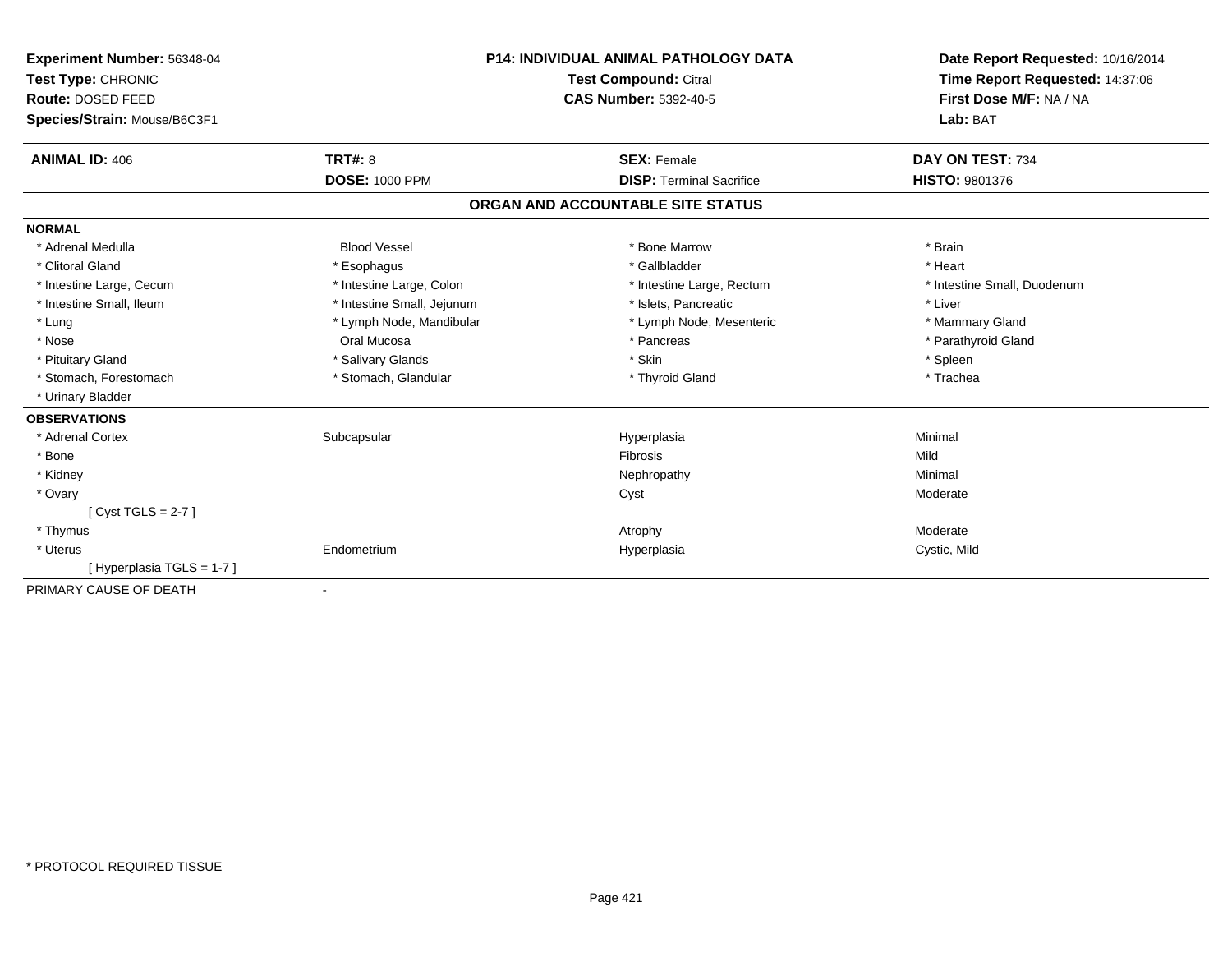| Experiment Number: 56348-04  |                            | <b>P14: INDIVIDUAL ANIMAL PATHOLOGY DATA</b> | Date Report Requested: 10/16/2014 |
|------------------------------|----------------------------|----------------------------------------------|-----------------------------------|
| Test Type: CHRONIC           |                            | <b>Test Compound: Citral</b>                 | Time Report Requested: 14:37:06   |
| Route: DOSED FEED            |                            | <b>CAS Number: 5392-40-5</b>                 | First Dose M/F: NA / NA           |
| Species/Strain: Mouse/B6C3F1 |                            |                                              | Lab: BAT                          |
| <b>ANIMAL ID: 407</b>        | TRT#: 8                    | <b>SEX: Female</b>                           | DAY ON TEST: 625                  |
|                              | <b>DOSE: 1000 PPM</b>      | <b>DISP:</b> Moribund Sacrifice              | <b>HISTO: 9801377</b>             |
|                              |                            | ORGAN AND ACCOUNTABLE SITE STATUS            |                                   |
| <b>NORMAL</b>                |                            |                                              |                                   |
| * Adrenal Medulla            | <b>Blood Vessel</b>        | * Bone Marrow                                | * Brain                           |
| * Clitoral Gland             | * Esophagus                | * Gallbladder                                | * Heart                           |
| * Intestine Large, Cecum     | * Intestine Large, Colon   | * Intestine Large, Rectum                    | * Intestine Small, Duodenum       |
| * Intestine Small, Ileum     | * Intestine Small, Jejunum | * Islets, Pancreatic                         | * Lung                            |
| * Lymph Node, Mandibular     | * Lymph Node, Mesenteric   | * Mammary Gland                              | * Nose                            |
| * Ovary                      | * Pancreas                 | * Parathyroid Gland                          | * Pituitary Gland                 |
| * Salivary Glands            | * Skin                     | * Stomach, Forestomach                       | * Stomach, Glandular              |
| * Thyroid Gland              | * Trachea                  | * Urinary Bladder                            |                                   |
| <b>OBSERVATIONS</b>          |                            |                                              |                                   |
| * Adrenal Cortex             | Subcapsular                | Hyperplasia                                  | Minimal                           |
| * Bone                       |                            | Fibrosis                                     | Minimal                           |
| * Kidney                     | <b>Renal Tubule</b>        | Mineralization                               | Minimal                           |
|                              |                            | Nephropathy                                  | Marked                            |
| * Liver                      |                            | Inflammation                                 | Granulomatous, Minimal            |
| Oral Mucosa                  |                            | Inflammation                                 | Chronic Active, Mild              |
|                              |                            | Ulcer                                        | Mild                              |
| * Spleen                     | Lymph Follic               | Hyperplasia                                  | Minimal                           |
| * Thymus                     |                            | Hyperplasia                                  | Lymphoid, Minimal                 |
| * Uterus                     | Endometrium                | Hyperplasia                                  | Cystic, Minimal                   |
| PRIMARY CAUSE OF DEATH       | - Kidney Nephropathy       |                                              |                                   |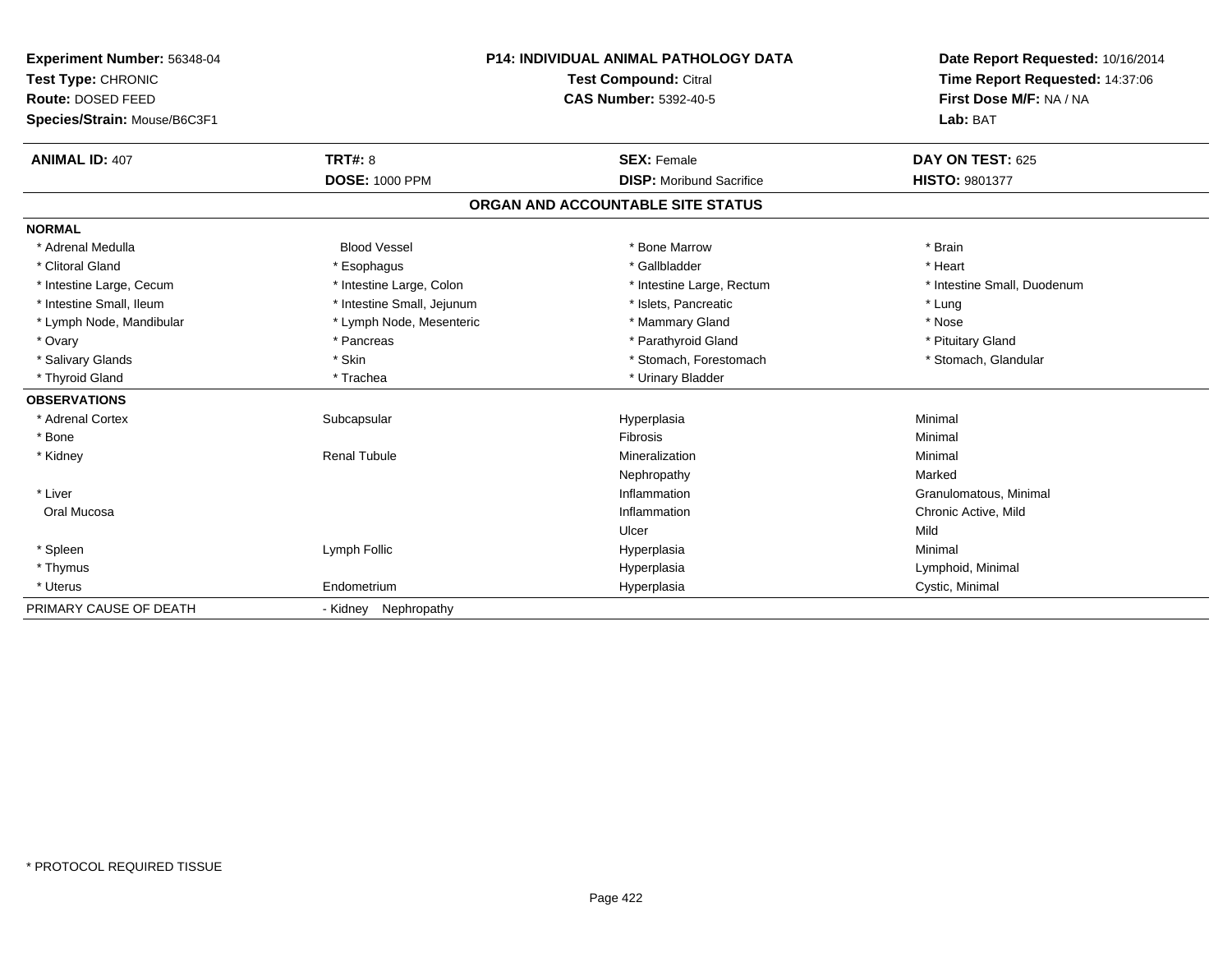| Experiment Number: 56348-04<br>Test Type: CHRONIC<br>Route: DOSED FEED | P14: INDIVIDUAL ANIMAL PATHOLOGY DATA<br>Test Compound: Citral<br><b>CAS Number: 5392-40-5</b> |                                   | Date Report Requested: 10/16/2014<br>Time Report Requested: 14:37:06<br>First Dose M/F: NA / NA |
|------------------------------------------------------------------------|------------------------------------------------------------------------------------------------|-----------------------------------|-------------------------------------------------------------------------------------------------|
| Species/Strain: Mouse/B6C3F1                                           |                                                                                                |                                   | Lab: BAT                                                                                        |
| <b>ANIMAL ID: 408</b>                                                  | <b>TRT#: 8</b>                                                                                 | <b>SEX: Female</b>                | DAY ON TEST: 734                                                                                |
|                                                                        | <b>DOSE: 1000 PPM</b>                                                                          | <b>DISP: Terminal Sacrifice</b>   | <b>HISTO: 9801378</b>                                                                           |
|                                                                        |                                                                                                | ORGAN AND ACCOUNTABLE SITE STATUS |                                                                                                 |
| <b>NORMAL</b>                                                          |                                                                                                |                                   |                                                                                                 |
| * Adrenal Medulla                                                      | <b>Blood Vessel</b>                                                                            | * Bone Marrow                     | * Brain                                                                                         |
| * Clitoral Gland                                                       | * Esophagus                                                                                    | * Gallbladder                     | * Heart                                                                                         |
| * Intestine Large, Cecum                                               | * Intestine Large, Colon                                                                       | * Intestine Large, Rectum         | * Intestine Small, Duodenum                                                                     |
| * Intestine Small, Ileum                                               | * Intestine Small, Jejunum                                                                     | * Islets, Pancreatic              | * Lymph Node, Mandibular                                                                        |
| * Lymph Node, Mesenteric                                               | * Mammary Gland                                                                                | * Nose                            | Oral Mucosa                                                                                     |
| * Ovary                                                                | * Pancreas                                                                                     | * Parathyroid Gland               | * Pituitary Gland                                                                               |
| * Salivary Glands                                                      | <b>Skeletal Muscle</b>                                                                         | * Stomach, Forestomach            | * Stomach, Glandular                                                                            |
| * Thyroid Gland                                                        | * Trachea                                                                                      | * Urinary Bladder                 |                                                                                                 |
| <b>OBSERVATIONS</b>                                                    |                                                                                                |                                   |                                                                                                 |
| * Adrenal Cortex                                                       | Subcapsular                                                                                    | Hyperplasia                       | Minimal                                                                                         |
| * Bone                                                                 |                                                                                                | Fibrosis                          | Mild                                                                                            |
| * Kidney                                                               |                                                                                                | Nephropathy                       | Minimal                                                                                         |
| * Liver                                                                |                                                                                                | <b>Infiltration Cellular</b>      | Lymphocyte, Minimal                                                                             |
|                                                                        |                                                                                                | Inflammation                      | Granulomatous, Minimal                                                                          |
| * Lung                                                                 |                                                                                                | Inflammation                      | Granulomatous, Minimal                                                                          |
| Lymph Node                                                             | Mediastinal                                                                                    | Sarcoma                           | Metastatic (Skin)                                                                               |
| Mesentery                                                              |                                                                                                | Sarcoma                           | Metastatic (Skin)                                                                               |
| [Sarcoma TGLS = $3-10$ ]                                               |                                                                                                |                                   |                                                                                                 |
| * Skin                                                                 | <b>Subcut Tiss</b>                                                                             | Sarcoma                           |                                                                                                 |
| [Sarcoma TGLS = $1-9$ ]                                                |                                                                                                |                                   |                                                                                                 |
| * Spleen                                                               |                                                                                                | Hematopoietic Cell Proliferation  | Mild                                                                                            |
|                                                                        | Lymph Follic                                                                                   | Hyperplasia                       | Minimal                                                                                         |
| * Thymus                                                               |                                                                                                | Atrophy                           | Minimal                                                                                         |
| * Uterus                                                               | Endometrium                                                                                    | Hyperplasia                       | Cystic, Mild                                                                                    |
| [ Hyperplasia TGLS = 2-7 ]                                             |                                                                                                |                                   |                                                                                                 |
| PRIMARY CAUSE OF DEATH                                                 |                                                                                                |                                   |                                                                                                 |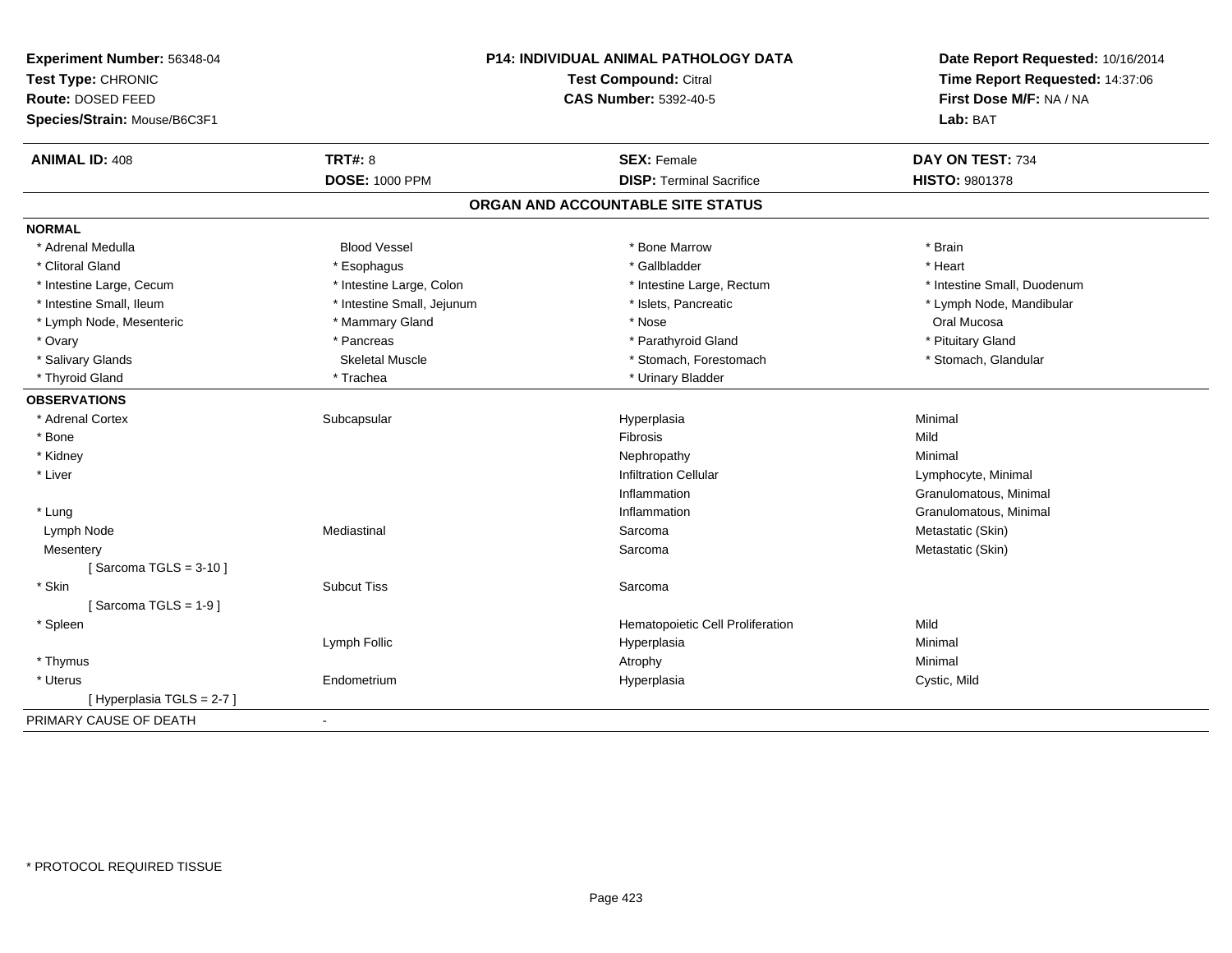| Experiment Number: 56348-04<br>Test Type: CHRONIC<br>Route: DOSED FEED<br>Species/Strain: Mouse/B6C3F1 | <b>P14: INDIVIDUAL ANIMAL PATHOLOGY DATA</b><br><b>Test Compound: Citral</b><br><b>CAS Number: 5392-40-5</b> |                                                       | Date Report Requested: 10/16/2014<br>Time Report Requested: 14:37:06<br>First Dose M/F: NA / NA<br>Lab: BAT |
|--------------------------------------------------------------------------------------------------------|--------------------------------------------------------------------------------------------------------------|-------------------------------------------------------|-------------------------------------------------------------------------------------------------------------|
| <b>ANIMAL ID: 409</b>                                                                                  | <b>TRT#: 8</b><br><b>DOSE: 1000 PPM</b>                                                                      | <b>SEX: Female</b><br><b>DISP: Terminal Sacrifice</b> | DAY ON TEST: 735<br>HISTO: 9801379                                                                          |
|                                                                                                        |                                                                                                              | ORGAN AND ACCOUNTABLE SITE STATUS                     |                                                                                                             |
| <b>NORMAL</b>                                                                                          |                                                                                                              |                                                       |                                                                                                             |
| * Adrenal Medulla                                                                                      | <b>Blood Vessel</b>                                                                                          | * Bone Marrow                                         | * Clitoral Gland                                                                                            |
| * Esophagus                                                                                            | * Gallbladder                                                                                                | * Heart                                               | * Intestine Large, Cecum                                                                                    |
| * Intestine Large, Colon                                                                               | * Intestine Large, Rectum                                                                                    | * Intestine Small, Duodenum                           | * Intestine Small, Ileum                                                                                    |
| * Intestine Small, Jejunum                                                                             | * Islets, Pancreatic                                                                                         | * Kidney                                              | * Lung                                                                                                      |
| * Lymph Node, Mandibular                                                                               | * Lymph Node, Mesenteric                                                                                     | * Mammary Gland                                       | * Nose                                                                                                      |
| * Pancreas                                                                                             | * Pituitary Gland                                                                                            | * Salivary Glands                                     | * Skin                                                                                                      |
| * Spleen                                                                                               | * Stomach, Forestomach                                                                                       | * Stomach, Glandular                                  | * Thyroid Gland                                                                                             |
| * Trachea                                                                                              | * Urinary Bladder                                                                                            |                                                       |                                                                                                             |
| <b>MISSING</b>                                                                                         |                                                                                                              |                                                       |                                                                                                             |
| * Parathyroid Gland                                                                                    |                                                                                                              |                                                       |                                                                                                             |
| <b>OBSERVATIONS</b>                                                                                    |                                                                                                              |                                                       |                                                                                                             |
| * Adrenal Cortex                                                                                       |                                                                                                              | <b>Accessory Adrenal Cortical Nodule</b>              | Minimal                                                                                                     |
|                                                                                                        | Subcapsular                                                                                                  | Hyperplasia                                           | Minimal                                                                                                     |
| * Bone                                                                                                 |                                                                                                              | Fibrosis                                              | Minimal                                                                                                     |
| * Brain                                                                                                |                                                                                                              | Hydrocephalus                                         | Minimal                                                                                                     |
| * Liver                                                                                                |                                                                                                              | <b>Infiltration Cellular</b>                          | Lymphocyte, Minimal                                                                                         |
|                                                                                                        |                                                                                                              | Inflammation                                          | Granulomatous, Minimal                                                                                      |
| Oral Mucosa                                                                                            |                                                                                                              | Inflammation                                          | Chronic Active, Mild                                                                                        |
|                                                                                                        |                                                                                                              | Ulcer                                                 | Minimal                                                                                                     |
| * Ovary                                                                                                |                                                                                                              | Cyst                                                  | Minimal                                                                                                     |
| * Thymus                                                                                               |                                                                                                              | Atrophy                                               | Mild                                                                                                        |
| * Uterus                                                                                               | Endometrium                                                                                                  | Hyperplasia                                           | Cystic, Mild                                                                                                |
| [Hyperplasia TGLS = 1-7]                                                                               |                                                                                                              |                                                       |                                                                                                             |
| PRIMARY CAUSE OF DEATH                                                                                 | $\blacksquare$                                                                                               |                                                       |                                                                                                             |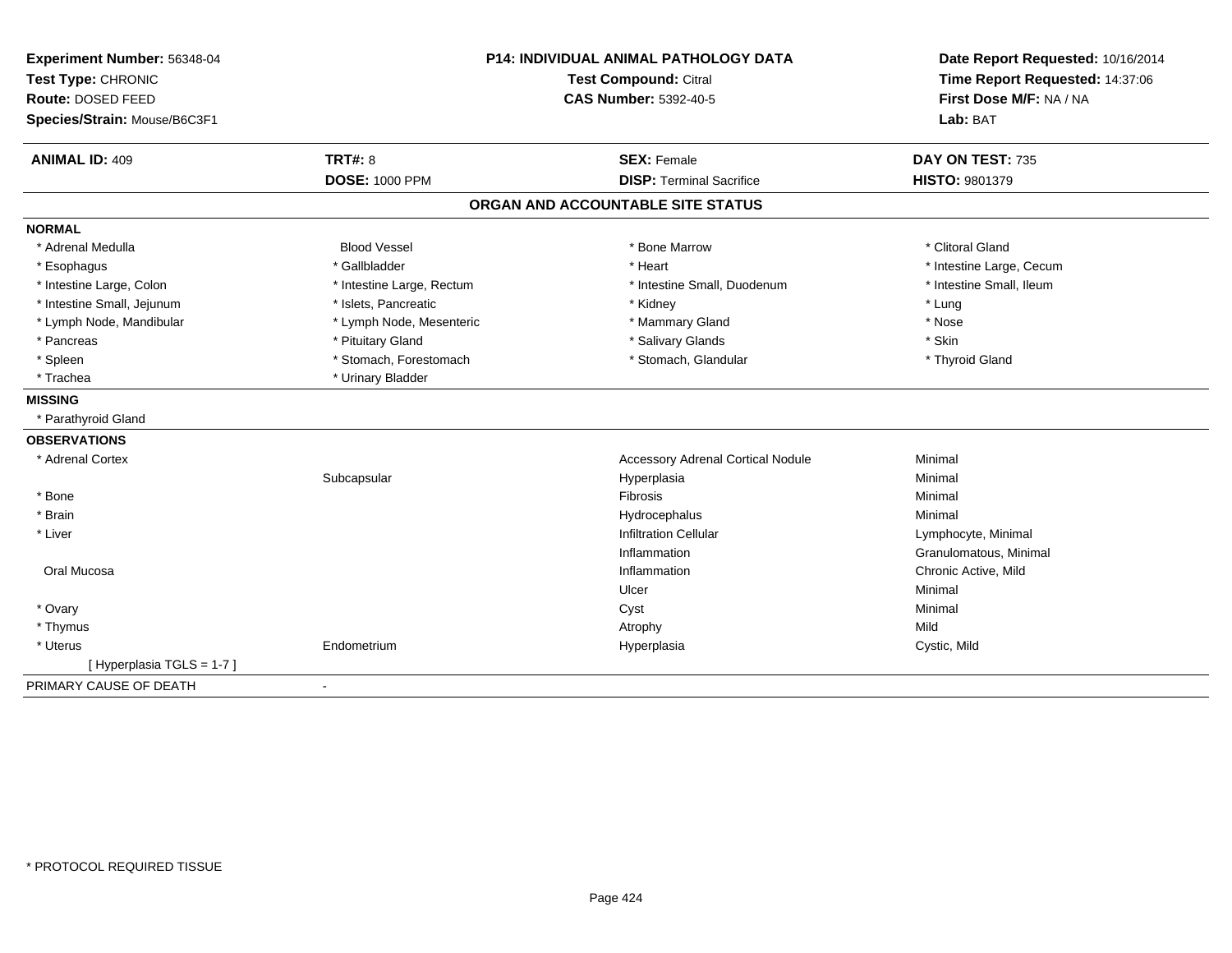| Experiment Number: 56348-04  |                          | <b>P14: INDIVIDUAL ANIMAL PATHOLOGY DATA</b> | Date Report Requested: 10/16/2014<br>Time Report Requested: 14:37:06 |
|------------------------------|--------------------------|----------------------------------------------|----------------------------------------------------------------------|
| Test Type: CHRONIC           |                          | Test Compound: Citral                        |                                                                      |
| Route: DOSED FEED            |                          | <b>CAS Number: 5392-40-5</b>                 | First Dose M/F: NA / NA                                              |
| Species/Strain: Mouse/B6C3F1 |                          |                                              | Lab: BAT                                                             |
| <b>ANIMAL ID: 410</b>        | <b>TRT#: 8</b>           | <b>SEX: Female</b>                           | DAY ON TEST: 734                                                     |
|                              | <b>DOSE: 1000 PPM</b>    | <b>DISP: Terminal Sacrifice</b>              | HISTO: 9801380                                                       |
|                              |                          | ORGAN AND ACCOUNTABLE SITE STATUS            |                                                                      |
| <b>NORMAL</b>                |                          |                                              |                                                                      |
| * Adrenal Medulla            | <b>Blood Vessel</b>      | * Bone                                       | * Bone Marrow                                                        |
| * Brain                      | * Clitoral Gland         | * Esophagus                                  | * Gallbladder                                                        |
| * Heart                      | * Intestine Large, Cecum | * Intestine Large, Colon                     | * Intestine Large, Rectum                                            |
| * Intestine Small, Duodenum  | * Intestine Small, Ileum | * Intestine Small, Jejunum                   | * Islets, Pancreatic                                                 |
| * Kidney                     | * Lung                   | * Lymph Node, Mandibular                     | * Lymph Node, Mesenteric                                             |
| * Mammary Gland              | * Nose                   | Oral Mucosa                                  | * Ovary                                                              |
| * Parathyroid Gland          | * Salivary Glands        | * Skin                                       | * Spleen                                                             |
| * Stomach, Forestomach       | * Stomach, Glandular     | * Thyroid Gland                              | * Trachea                                                            |
| * Urinary Bladder            |                          |                                              |                                                                      |
| <b>OBSERVATIONS</b>          |                          |                                              |                                                                      |
| * Adrenal Cortex             | Subcapsular              | Hyperplasia                                  | Minimal                                                              |
|                              |                          | Hypertrophy                                  | Focal, Minimal                                                       |
| * Liver                      |                          | <b>Infiltration Cellular</b>                 | Lymphocyte, Minimal                                                  |
|                              |                          | Inflammation                                 | Granulomatous, Minimal                                               |
| * Pancreas                   | Acinus                   | Hypertrophy                                  | Focal, Minimal                                                       |
| * Pituitary Gland            | Pars Distalis            | Hyperplasia                                  | Focal, Moderate                                                      |
| * Thymus                     |                          | Atrophy                                      | Moderate                                                             |
| * Uterus                     | Endometrium              | Hyperplasia                                  | Cystic, Minimal                                                      |
| [Hyperplasia TGLS = 1-7]     |                          |                                              |                                                                      |
| PRIMARY CAUSE OF DEATH       |                          |                                              |                                                                      |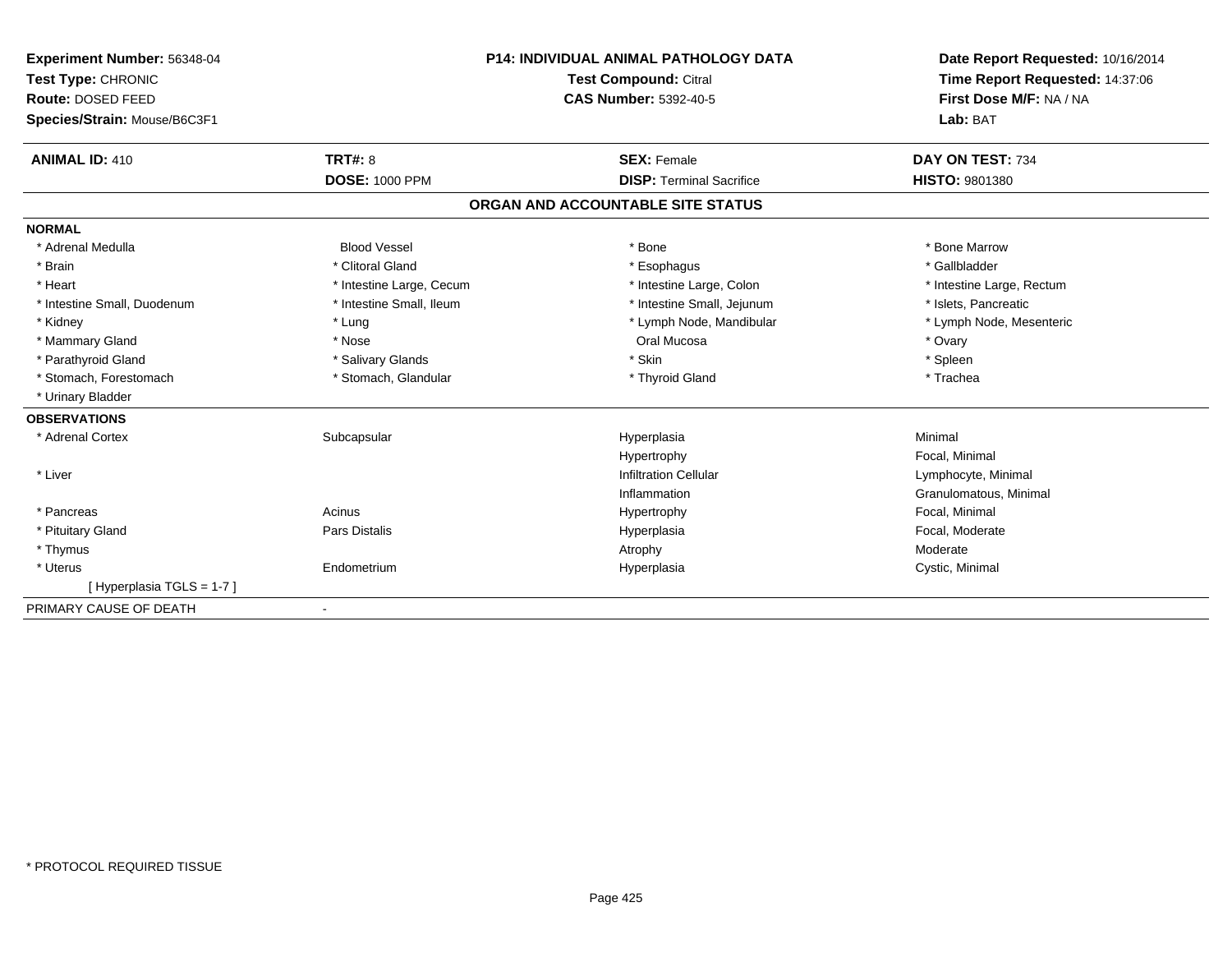| Experiment Number: 56348-04             | <b>P14: INDIVIDUAL ANIMAL PATHOLOGY DATA</b> |                                   | Date Report Requested: 10/16/2014 |
|-----------------------------------------|----------------------------------------------|-----------------------------------|-----------------------------------|
| Test Type: CHRONIC                      |                                              | <b>Test Compound: Citral</b>      | Time Report Requested: 14:37:06   |
| Route: DOSED FEED                       |                                              | CAS Number: 5392-40-5             | First Dose M/F: NA / NA           |
| Species/Strain: Mouse/B6C3F1            |                                              |                                   | Lab: BAT                          |
| <b>ANIMAL ID: 411</b>                   | <b>TRT#: 8</b>                               | <b>SEX: Female</b>                | DAY ON TEST: 618                  |
|                                         | <b>DOSE: 1000 PPM</b>                        | <b>DISP:</b> Moribund Sacrifice   | <b>HISTO: 9801381</b>             |
|                                         |                                              | ORGAN AND ACCOUNTABLE SITE STATUS |                                   |
| <b>NORMAL</b>                           |                                              |                                   |                                   |
| * Adrenal Medulla                       | <b>Blood Vessel</b>                          | * Bone                            | * Bone Marrow                     |
| * Brain                                 | * Clitoral Gland                             | * Esophagus                       | * Gallbladder                     |
| * Heart                                 | * Intestine Large, Cecum                     | * Intestine Large, Colon          | * Intestine Large, Rectum         |
| * Intestine Small, Duodenum             | * Intestine Small, Ileum                     | * Intestine Small, Jejunum        | * Islets, Pancreatic              |
| * Lung                                  | * Lymph Node, Mandibular                     | * Lymph Node, Mesenteric          | * Mammary Gland                   |
| * Nose                                  | Oral Mucosa                                  | * Ovary                           | * Pancreas                        |
| * Parathyroid Gland                     | * Salivary Glands                            | * Skin                            | * Stomach, Forestomach            |
| * Stomach, Glandular                    | * Thyroid Gland                              | * Trachea                         | * Urinary Bladder                 |
| <b>OBSERVATIONS</b>                     |                                              |                                   |                                   |
| * Adrenal Cortex                        | Subcapsular                                  | Hyperplasia                       | Minimal                           |
| * Kidney                                |                                              | Nephropathy                       | Minimal                           |
| * Liver                                 |                                              | Hepatocellular Carcinoma          |                                   |
|                                         |                                              | Necrosis                          | Focal, Mild                       |
| [ Hepatocellular Carcinoma TGLS = 2-9 ] |                                              |                                   |                                   |
| * Pituitary Gland                       | Pars Distalis                                | Hyperplasia                       | Focal, Minimal                    |
| * Spleen                                |                                              | Hematopoietic Cell Proliferation  | Minimal                           |
| * Thymus                                |                                              | Hyperplasia                       | Lymphoid, Minimal                 |
| * Uterus                                | Endometrium                                  | Hyperplasia                       | Cystic, Minimal                   |
| [Hyperplasia TGLS = 1-7]                |                                              |                                   |                                   |
| PRIMARY CAUSE OF DEATH                  | - Liver Hepatocellular Carcinoma             |                                   |                                   |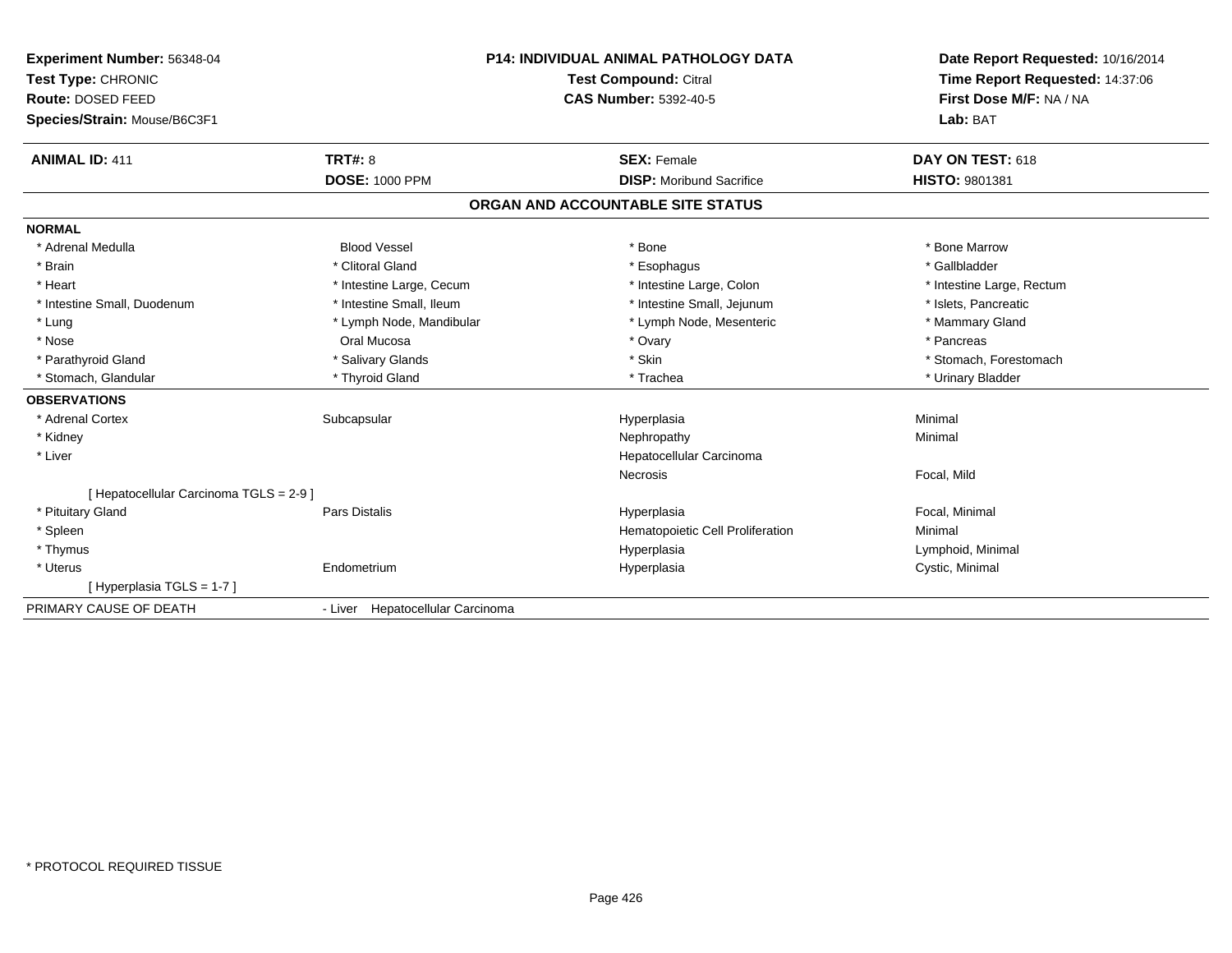| Experiment Number: 56348-04  | <b>P14: INDIVIDUAL ANIMAL PATHOLOGY DATA</b><br><b>Test Compound: Citral</b> |                                   | Date Report Requested: 10/16/2014 |
|------------------------------|------------------------------------------------------------------------------|-----------------------------------|-----------------------------------|
| Test Type: CHRONIC           |                                                                              |                                   | Time Report Requested: 14:37:06   |
| Route: DOSED FEED            |                                                                              | <b>CAS Number: 5392-40-5</b>      | First Dose M/F: NA / NA           |
| Species/Strain: Mouse/B6C3F1 |                                                                              |                                   | Lab: BAT                          |
|                              |                                                                              |                                   |                                   |
| <b>ANIMAL ID: 412</b>        | TRT#: 8                                                                      | <b>SEX: Female</b>                | DAY ON TEST: 735                  |
|                              | <b>DOSE: 1000 PPM</b>                                                        | <b>DISP: Terminal Sacrifice</b>   | <b>HISTO: 9801382</b>             |
|                              |                                                                              | ORGAN AND ACCOUNTABLE SITE STATUS |                                   |
| <b>NORMAL</b>                |                                                                              |                                   |                                   |
| * Adrenal Medulla            | <b>Blood Vessel</b>                                                          | * Bone Marrow                     | * Brain                           |
| * Clitoral Gland             | * Esophagus                                                                  | * Gallbladder                     | * Heart                           |
| * Intestine Large, Cecum     | * Intestine Large, Colon                                                     | * Intestine Large, Rectum         | * Intestine Small, Duodenum       |
| * Intestine Small, Ileum     | * Intestine Small, Jejunum                                                   | * Islets, Pancreatic              | * Kidney                          |
| * Lung                       | * Lymph Node, Mandibular                                                     | * Lymph Node, Mesenteric          | * Mammary Gland                   |
| * Nose                       | * Ovary                                                                      | * Pancreas                        | * Parathyroid Gland               |
| * Pituitary Gland            | * Salivary Glands                                                            | * Skin                            | * Spleen                          |
| * Stomach, Forestomach       | * Stomach, Glandular                                                         | * Thyroid Gland                   | * Trachea                         |
| * Urinary Bladder            |                                                                              |                                   |                                   |
| <b>INSUFFICIENT TISSUE</b>   |                                                                              |                                   |                                   |
| * Thymus                     |                                                                              |                                   |                                   |
| <b>OBSERVATIONS</b>          |                                                                              |                                   |                                   |
| * Adrenal Cortex             | Subcapsular                                                                  | Hyperplasia                       | Minimal                           |
| * Bone                       |                                                                              | <b>Fibrosis</b>                   | Moderate                          |
| <b>Harderian Gland</b>       |                                                                              | Adenoma                           |                                   |
| [Adenoma TGLS = $1-9$ ]      |                                                                              |                                   |                                   |
| * Liver                      |                                                                              | Inflammation                      | Granulomatous, Minimal            |
| Oral Mucosa                  |                                                                              | Inflammation                      | Chronic Active, Moderate          |
|                              |                                                                              | Ulcer                             | Mild                              |
| * Uterus                     | Endometrium                                                                  | Hyperplasia                       | Cystic, Minimal                   |
| PRIMARY CAUSE OF DEATH       |                                                                              |                                   |                                   |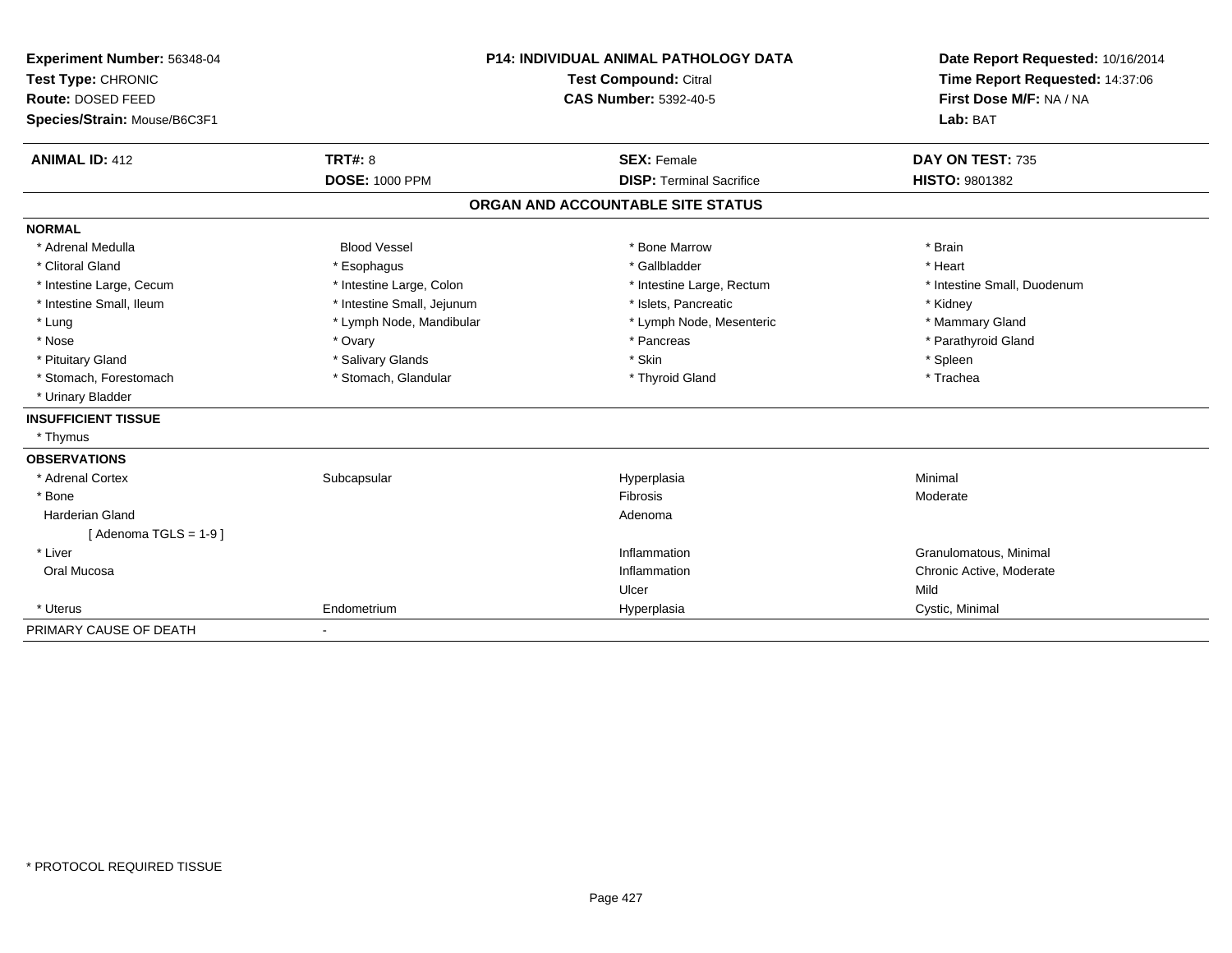| Experiment Number: 56348-04<br>Test Type: CHRONIC<br>Route: DOSED FEED<br>Species/Strain: Mouse/B6C3F1 |                          | <b>P14: INDIVIDUAL ANIMAL PATHOLOGY DATA</b><br><b>Test Compound: Citral</b><br><b>CAS Number: 5392-40-5</b> | Date Report Requested: 10/16/2014<br>Time Report Requested: 14:37:06<br>First Dose M/F: NA / NA<br>Lab: BAT |
|--------------------------------------------------------------------------------------------------------|--------------------------|--------------------------------------------------------------------------------------------------------------|-------------------------------------------------------------------------------------------------------------|
|                                                                                                        |                          |                                                                                                              |                                                                                                             |
| <b>ANIMAL ID: 413</b>                                                                                  | <b>TRT#: 8</b>           | <b>SEX: Female</b>                                                                                           | DAY ON TEST: 733                                                                                            |
|                                                                                                        | <b>DOSE: 1000 PPM</b>    | <b>DISP: Terminal Sacrifice</b>                                                                              | HISTO: 9801383                                                                                              |
|                                                                                                        |                          | ORGAN AND ACCOUNTABLE SITE STATUS                                                                            |                                                                                                             |
| <b>NORMAL</b>                                                                                          |                          |                                                                                                              |                                                                                                             |
| * Adrenal Medulla                                                                                      | <b>Blood Vessel</b>      | * Bone                                                                                                       | * Bone Marrow                                                                                               |
| * Brain                                                                                                | * Clitoral Gland         | * Esophagus                                                                                                  | * Gallbladder                                                                                               |
| * Heart                                                                                                | * Intestine Large, Cecum | * Intestine Large, Colon                                                                                     | * Intestine Large, Rectum                                                                                   |
| * Intestine Small, Duodenum                                                                            | * Intestine Small, Ileum | * Intestine Small, Jejunum                                                                                   | * Islets, Pancreatic                                                                                        |
| * Kidney                                                                                               | * Lung                   | * Lymph Node, Mandibular                                                                                     | * Lymph Node, Mesenteric                                                                                    |
| * Mammary Gland                                                                                        | * Nose                   | * Pancreas                                                                                                   | * Parathyroid Gland                                                                                         |
| * Pituitary Gland                                                                                      | * Salivary Glands        | * Skin                                                                                                       | * Spleen                                                                                                    |
| * Stomach, Forestomach                                                                                 | * Stomach, Glandular     | * Thymus                                                                                                     | * Thyroid Gland                                                                                             |
| * Trachea                                                                                              | * Urinary Bladder        |                                                                                                              |                                                                                                             |
| <b>OBSERVATIONS</b>                                                                                    |                          |                                                                                                              |                                                                                                             |
| * Adrenal Cortex                                                                                       | Subcapsular              | Hyperplasia                                                                                                  | Minimal                                                                                                     |
| * Liver                                                                                                |                          | <b>Infiltration Cellular</b>                                                                                 | Lymphocyte, Minimal                                                                                         |
|                                                                                                        |                          | Vacuolization Cytoplasmic                                                                                    | Focal, Minimal                                                                                              |
| Oral Mucosa                                                                                            |                          | Inflammation                                                                                                 | Chronic Active, Minimal                                                                                     |
| * Ovary                                                                                                |                          | Cyst                                                                                                         | Minimal                                                                                                     |
| * Uterus                                                                                               | Endometrium              | Hyperplasia                                                                                                  | Cystic, Minimal                                                                                             |
| PRIMARY CAUSE OF DEATH                                                                                 |                          |                                                                                                              |                                                                                                             |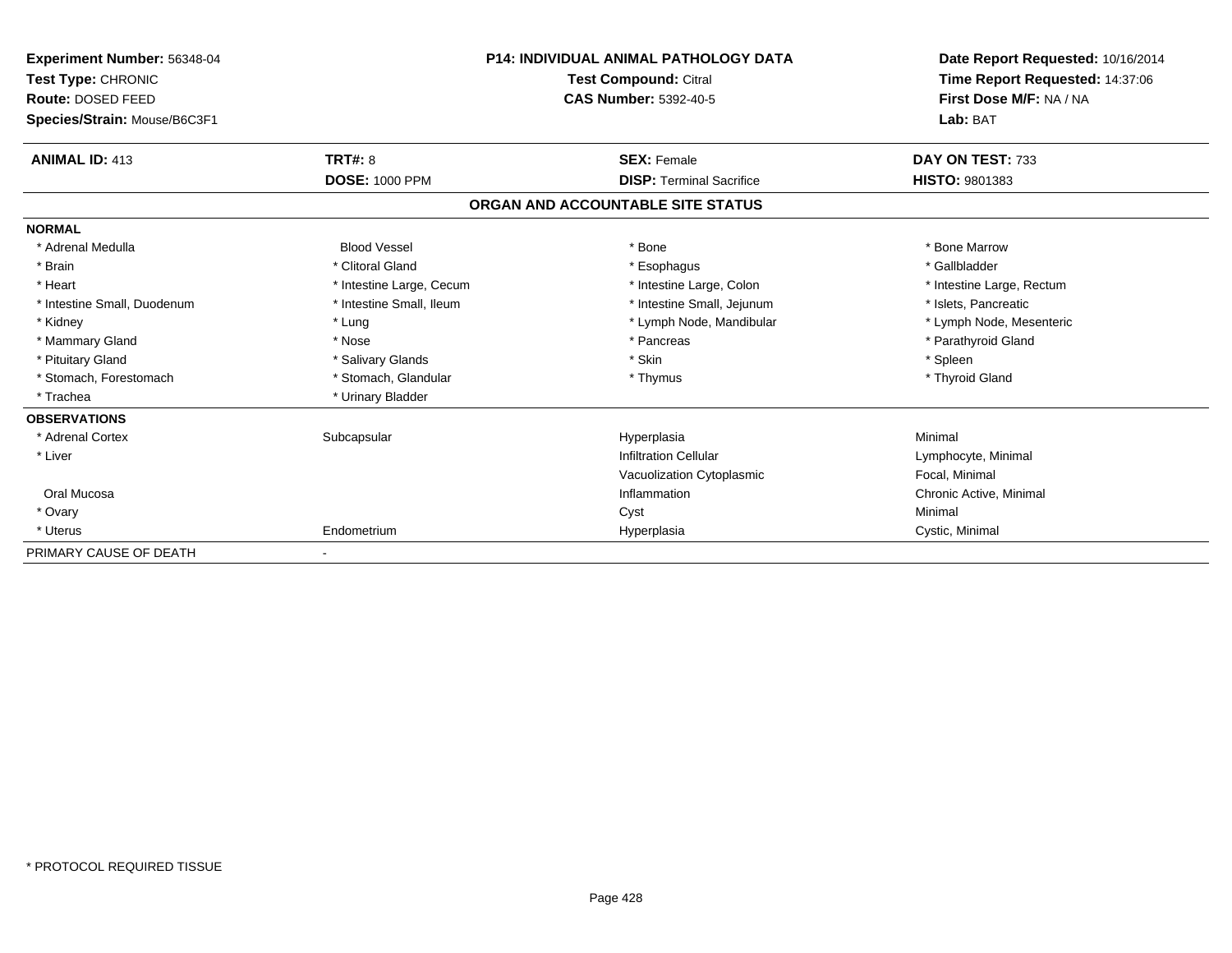| Experiment Number: 56348-04<br>Test Type: CHRONIC<br>Route: DOSED FEED<br>Species/Strain: Mouse/B6C3F1<br><b>ANIMAL ID: 414</b> | TRT#: 8                  | <b>P14: INDIVIDUAL ANIMAL PATHOLOGY DATA</b><br>Test Compound: Citral<br><b>CAS Number: 5392-40-5</b><br><b>SEX: Female</b> | Date Report Requested: 10/16/2014<br>Time Report Requested: 14:37:06<br>First Dose M/F: NA / NA<br>Lab: BAT<br>DAY ON TEST: 645 |
|---------------------------------------------------------------------------------------------------------------------------------|--------------------------|-----------------------------------------------------------------------------------------------------------------------------|---------------------------------------------------------------------------------------------------------------------------------|
|                                                                                                                                 | <b>DOSE: 1000 PPM</b>    | <b>DISP: Natural Death</b>                                                                                                  | <b>HISTO: 9801384</b>                                                                                                           |
|                                                                                                                                 |                          | ORGAN AND ACCOUNTABLE SITE STATUS                                                                                           |                                                                                                                                 |
| <b>NORMAL</b>                                                                                                                   |                          |                                                                                                                             |                                                                                                                                 |
| * Adrenal Cortex                                                                                                                | * Adrenal Medulla        | * Bone                                                                                                                      | * Bone Marrow                                                                                                                   |
| * Brain                                                                                                                         | * Clitoral Gland         | * Esophagus                                                                                                                 | * Gallbladder                                                                                                                   |
| * Heart                                                                                                                         | * Intestine Large, Cecum | * Intestine Large, Colon                                                                                                    | * Intestine Large, Rectum                                                                                                       |
| * Intestine Small, Duodenum                                                                                                     | * Intestine Small, Ileum | * Intestine Small, Jejunum                                                                                                  | * Islets, Pancreatic                                                                                                            |
| * Kidney                                                                                                                        | * Lymph Node, Mandibular | * Lymph Node, Mesenteric                                                                                                    | * Mammary Gland                                                                                                                 |
| * Nose                                                                                                                          | * Ovary                  | * Pancreas                                                                                                                  | * Parathyroid Gland                                                                                                             |
| * Pituitary Gland                                                                                                               | * Salivary Glands        | * Skin                                                                                                                      | * Stomach, Forestomach                                                                                                          |
| * Stomach, Glandular                                                                                                            | * Thyroid Gland          | * Trachea                                                                                                                   | * Urinary Bladder                                                                                                               |
| <b>AUTO PRECLUDES DIAG.</b>                                                                                                     |                          |                                                                                                                             |                                                                                                                                 |
| * Spleen                                                                                                                        |                          |                                                                                                                             |                                                                                                                                 |
| <b>OBSERVATIONS</b>                                                                                                             |                          |                                                                                                                             |                                                                                                                                 |
| <b>Blood Vessel</b>                                                                                                             | Aorta                    | Mineralization                                                                                                              | Mild                                                                                                                            |
| * Liver                                                                                                                         | Centrilobular            | Degeneration                                                                                                                | Moderate                                                                                                                        |
| * Lung                                                                                                                          |                          | Inflammation                                                                                                                | Acute, Focal, Minimal                                                                                                           |
| Oral Mucosa                                                                                                                     |                          | Inflammation                                                                                                                | Chronic Active, Mild                                                                                                            |
|                                                                                                                                 |                          | Ulcer                                                                                                                       | Marked                                                                                                                          |
| * Thymus                                                                                                                        |                          | Atrophy                                                                                                                     | Marked                                                                                                                          |
| * Uterus                                                                                                                        |                          | Ulcer                                                                                                                       | Marked                                                                                                                          |
| [Ulcer TGLS = $1-7$ ]                                                                                                           |                          |                                                                                                                             |                                                                                                                                 |
| PRIMARY CAUSE OF DEATH                                                                                                          | - Uterus Ulcer           |                                                                                                                             |                                                                                                                                 |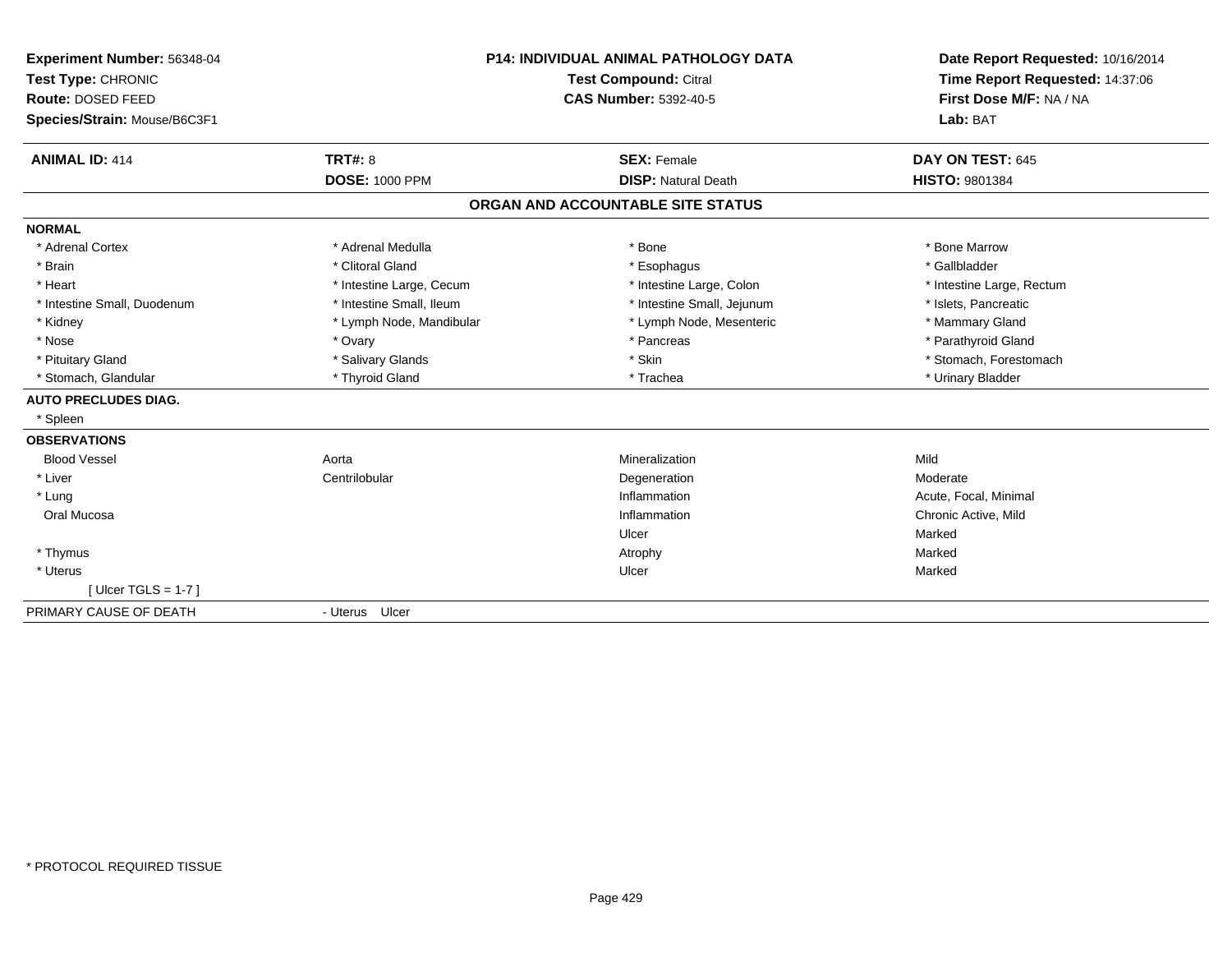| Experiment Number: 56348-04<br>Test Type: CHRONIC<br>Route: DOSED FEED<br>Species/Strain: Mouse/B6C3F1 |                            | P14: INDIVIDUAL ANIMAL PATHOLOGY DATA<br><b>Test Compound: Citral</b><br><b>CAS Number: 5392-40-5</b> | Date Report Requested: 10/16/2014<br>Time Report Requested: 14:37:06<br>First Dose M/F: NA / NA<br>Lab: BAT |
|--------------------------------------------------------------------------------------------------------|----------------------------|-------------------------------------------------------------------------------------------------------|-------------------------------------------------------------------------------------------------------------|
| <b>ANIMAL ID: 415</b>                                                                                  | <b>TRT#: 8</b>             | <b>SEX: Female</b>                                                                                    | DAY ON TEST: 733                                                                                            |
|                                                                                                        | <b>DOSE: 1000 PPM</b>      | <b>DISP: Terminal Sacrifice</b>                                                                       | HISTO: 9801385                                                                                              |
|                                                                                                        |                            | ORGAN AND ACCOUNTABLE SITE STATUS                                                                     |                                                                                                             |
| <b>NORMAL</b>                                                                                          |                            |                                                                                                       |                                                                                                             |
| * Adrenal Medulla                                                                                      | <b>Blood Vessel</b>        | * Bone                                                                                                | * Brain                                                                                                     |
| * Clitoral Gland                                                                                       | * Esophagus                | * Gallbladder                                                                                         | * Heart                                                                                                     |
| * Intestine Large, Cecum                                                                               | * Intestine Large, Colon   | * Intestine Large, Rectum                                                                             | * Intestine Small, Duodenum                                                                                 |
| * Intestine Small, Ileum                                                                               | * Intestine Small, Jejunum | * Lymph Node, Mandibular                                                                              | * Mammary Gland                                                                                             |
| * Nose                                                                                                 | * Pancreas                 | * Parathyroid Gland                                                                                   | * Pituitary Gland                                                                                           |
| * Salivary Glands                                                                                      | * Stomach, Forestomach     | * Stomach, Glandular                                                                                  | * Thyroid Gland                                                                                             |
| * Trachea                                                                                              | * Urinary Bladder          | * Uterus                                                                                              |                                                                                                             |
| <b>OBSERVATIONS</b>                                                                                    |                            |                                                                                                       |                                                                                                             |
| * Adrenal Cortex                                                                                       | Subcapsular                | Hyperplasia                                                                                           | Minimal                                                                                                     |
| * Bone Marrow                                                                                          |                            | Hyperplasia                                                                                           | Mild                                                                                                        |
| * Islets, Pancreatic                                                                                   |                            | Hyperplasia                                                                                           | Mild                                                                                                        |
| * Kidney                                                                                               |                            | Infarct                                                                                               | Minimal                                                                                                     |
|                                                                                                        |                            | Nephropathy                                                                                           | Minimal                                                                                                     |
| * Liver                                                                                                |                            | Fibrous Histiocytoma                                                                                  |                                                                                                             |
|                                                                                                        |                            | Hepatocellular Adenoma                                                                                |                                                                                                             |
|                                                                                                        |                            | <b>Mixed Cell Focus</b>                                                                               |                                                                                                             |
|                                                                                                        |                            | Necrosis                                                                                              | Focal, Minimal                                                                                              |
| [ Fibrous Histiocytoma TGLS = 4-9 ]<br>[ Hepatocellular Adenoma TGLS = 4-9]                            |                            |                                                                                                       |                                                                                                             |
| * Lung                                                                                                 |                            | Fibrous Histiocytoma                                                                                  |                                                                                                             |
| [ Fibrous Histiocytoma TGLS = 4-9 ]                                                                    |                            |                                                                                                       |                                                                                                             |
| Lymph Node                                                                                             | Renal                      | Hyperplasia                                                                                           | Lymphoid, Marked                                                                                            |
| [Hyperplasia TGLS = $5-10$ ]                                                                           |                            |                                                                                                       |                                                                                                             |
| * Lymph Node, Mesenteric                                                                               |                            | Lymphoma Malignant                                                                                    |                                                                                                             |
| Mesentery                                                                                              |                            | Fibrous Histiocytoma                                                                                  |                                                                                                             |
| [ Fibrous Histiocytoma TGLS = 5-10 ]                                                                   |                            |                                                                                                       |                                                                                                             |
| Oral Mucosa                                                                                            |                            | Inflammation                                                                                          | Chronic Active, Minimal                                                                                     |
|                                                                                                        |                            | Ulcer                                                                                                 | Minimal                                                                                                     |
| * Ovary                                                                                                |                            | Cyst                                                                                                  | Moderate                                                                                                    |
| [Cyst TGLS = $3-7$ ]                                                                                   |                            |                                                                                                       |                                                                                                             |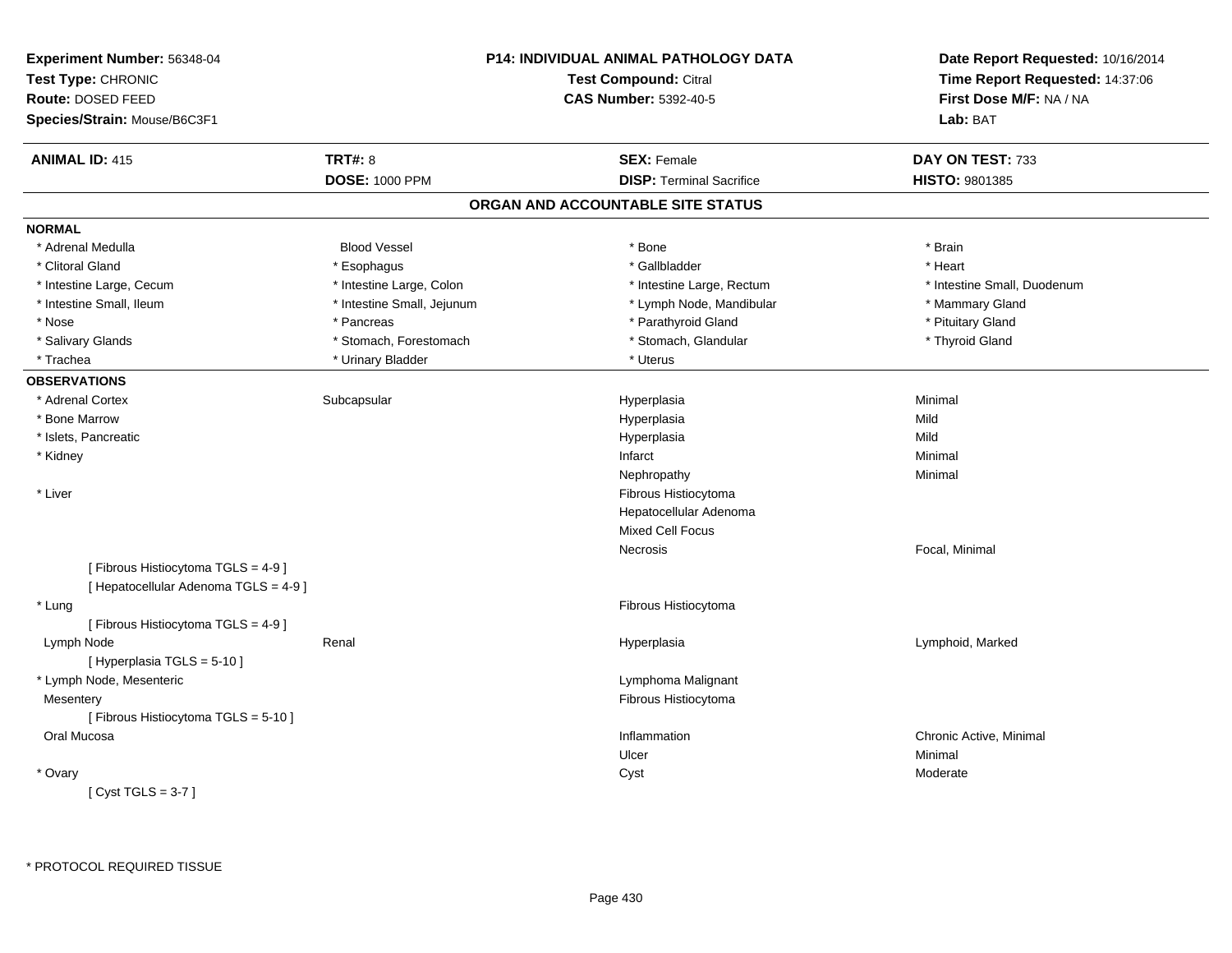| Experiment Number: 56348-04                    |                       | <b>P14: INDIVIDUAL ANIMAL PATHOLOGY DATA</b> | Date Report Requested: 10/16/2014 |
|------------------------------------------------|-----------------------|----------------------------------------------|-----------------------------------|
| <b>Test Type: CHRONIC</b>                      |                       | <b>Test Compound: Citral</b>                 | Time Report Requested: 14:37:06   |
| <b>Route: DOSED FEED</b>                       |                       | <b>CAS Number: 5392-40-5</b>                 | First Dose M/F: NA / NA           |
| Species/Strain: Mouse/B6C3F1                   |                       |                                              | Lab: BAT                          |
| <b>ANIMAL ID: 415</b>                          | <b>TRT#: 8</b>        | <b>SEX: Female</b>                           | DAY ON TEST: 733                  |
|                                                | <b>DOSE: 1000 PPM</b> | <b>DISP:</b> Terminal Sacrifice              | <b>HISTO: 9801385</b>             |
|                                                |                       | ORGAN AND ACCOUNTABLE SITE STATUS            |                                   |
| * Skin                                         |                       | Fibrous Histiocytoma                         |                                   |
| [Fibrous Histiocytoma TGLS = 1-9]              |                       |                                              |                                   |
| * Spleen                                       |                       | Hematopoietic Cell Proliferation             | Moderate                          |
|                                                | Lymph Follic          | Hyperplasia                                  | Mild                              |
| [Hematopoietic Cell Proliferation TGLS = 2-4 ] |                       |                                              |                                   |
| * Thymus                                       |                       | Atrophy                                      | Moderate                          |
| PRIMARY CAUSE OF DEATH                         |                       |                                              |                                   |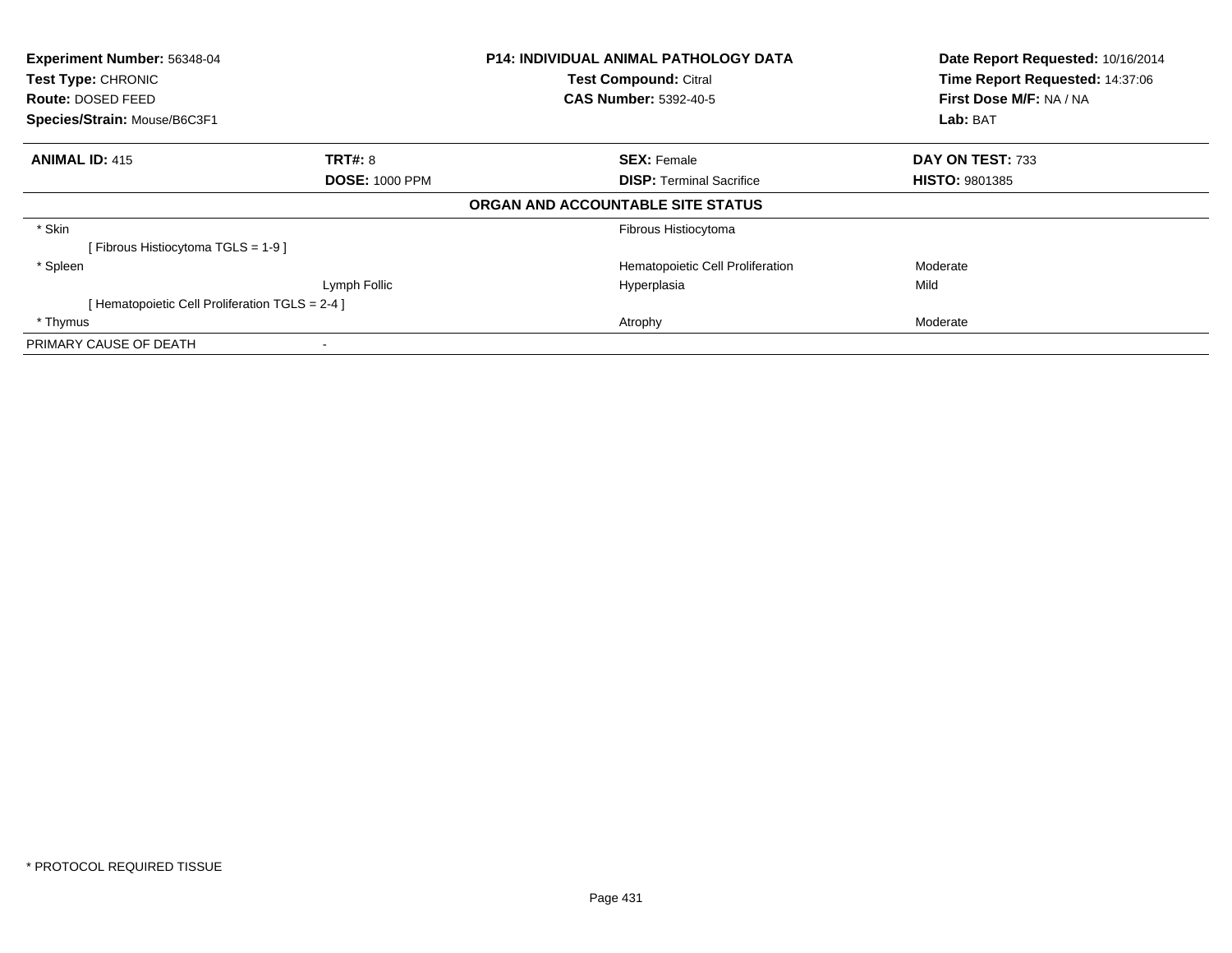| Experiment Number: 56348-04<br>Test Type: CHRONIC<br>Route: DOSED FEED<br>Species/Strain: Mouse/B6C3F1 |                          | <b>P14: INDIVIDUAL ANIMAL PATHOLOGY DATA</b><br><b>Test Compound: Citral</b><br><b>CAS Number: 5392-40-5</b> | Date Report Requested: 10/16/2014<br>Time Report Requested: 14:37:06<br>First Dose M/F: NA / NA<br>Lab: BAT |
|--------------------------------------------------------------------------------------------------------|--------------------------|--------------------------------------------------------------------------------------------------------------|-------------------------------------------------------------------------------------------------------------|
| <b>ANIMAL ID: 416</b>                                                                                  | <b>TRT#: 8</b>           | <b>SEX: Female</b>                                                                                           | DAY ON TEST: 734                                                                                            |
|                                                                                                        | <b>DOSE: 1000 PPM</b>    | <b>DISP: Terminal Sacrifice</b>                                                                              | <b>HISTO: 9801386</b>                                                                                       |
|                                                                                                        |                          | ORGAN AND ACCOUNTABLE SITE STATUS                                                                            |                                                                                                             |
| <b>NORMAL</b>                                                                                          |                          |                                                                                                              |                                                                                                             |
| * Adrenal Medulla                                                                                      | <b>Blood Vessel</b>      | * Bone                                                                                                       | * Bone Marrow                                                                                               |
| * Brain                                                                                                | * Clitoral Gland         | * Esophagus                                                                                                  | * Gallbladder                                                                                               |
| * Heart                                                                                                | * Intestine Large, Cecum | * Intestine Large, Colon                                                                                     | * Intestine Large, Rectum                                                                                   |
| * Intestine Small, Duodenum                                                                            | * Intestine Small, Ileum | * Intestine Small, Jejunum                                                                                   | * Islets, Pancreatic                                                                                        |
| * Lung                                                                                                 | * Lymph Node, Mandibular | * Mammary Gland                                                                                              | * Nose                                                                                                      |
| * Ovary                                                                                                | * Pancreas               | * Parathyroid Gland                                                                                          | * Pituitary Gland                                                                                           |
| * Skin                                                                                                 | * Stomach, Forestomach   | * Stomach, Glandular                                                                                         | * Thyroid Gland                                                                                             |
| * Trachea                                                                                              | * Urinary Bladder        |                                                                                                              |                                                                                                             |
| <b>OBSERVATIONS</b>                                                                                    |                          |                                                                                                              |                                                                                                             |
| * Adrenal Cortex                                                                                       | Subcapsular              | Hyperplasia                                                                                                  | Minimal                                                                                                     |
|                                                                                                        |                          | Hyperplasia                                                                                                  | Focal, Minimal                                                                                              |
| * Kidney                                                                                               |                          | Lymphoma Malignant                                                                                           |                                                                                                             |
|                                                                                                        | <b>Renal Tubule</b>      | Mineralization                                                                                               | Minimal                                                                                                     |
|                                                                                                        |                          | Nephropathy                                                                                                  | Minimal                                                                                                     |
| * Liver                                                                                                |                          | Hepatocellular Adenoma                                                                                       |                                                                                                             |
| [ Hepatocellular Adenoma TGLS = 2-9 ]                                                                  |                          |                                                                                                              |                                                                                                             |
| Lymph Node                                                                                             | Mediastinal              | Lymphoma Malignant                                                                                           |                                                                                                             |
| [ Lymphoma Malignant TGLS = 3-9 ]                                                                      |                          |                                                                                                              |                                                                                                             |
| * Lymph Node, Mesenteric                                                                               |                          | Lymphoma Malignant                                                                                           |                                                                                                             |
| Oral Mucosa                                                                                            |                          | Inflammation                                                                                                 | Chronic Active, Mild                                                                                        |
|                                                                                                        |                          | Ulcer                                                                                                        | Minimal                                                                                                     |
| * Salivary Glands                                                                                      |                          | Lymphoma Malignant                                                                                           |                                                                                                             |
| [ Lymphoma Malignant TGLS = 3-9 ]                                                                      |                          |                                                                                                              |                                                                                                             |
| * Spleen                                                                                               |                          | Lymphoma Malignant                                                                                           |                                                                                                             |
| [ Lymphoma Malignant TGLS = 1-4 ]                                                                      |                          |                                                                                                              |                                                                                                             |
| * Thymus                                                                                               |                          | Atrophy                                                                                                      | Mild                                                                                                        |
| * Uterus                                                                                               | Endometrium              | Hyperplasia                                                                                                  | Cystic, Minimal                                                                                             |
| PRIMARY CAUSE OF DEATH                                                                                 |                          |                                                                                                              |                                                                                                             |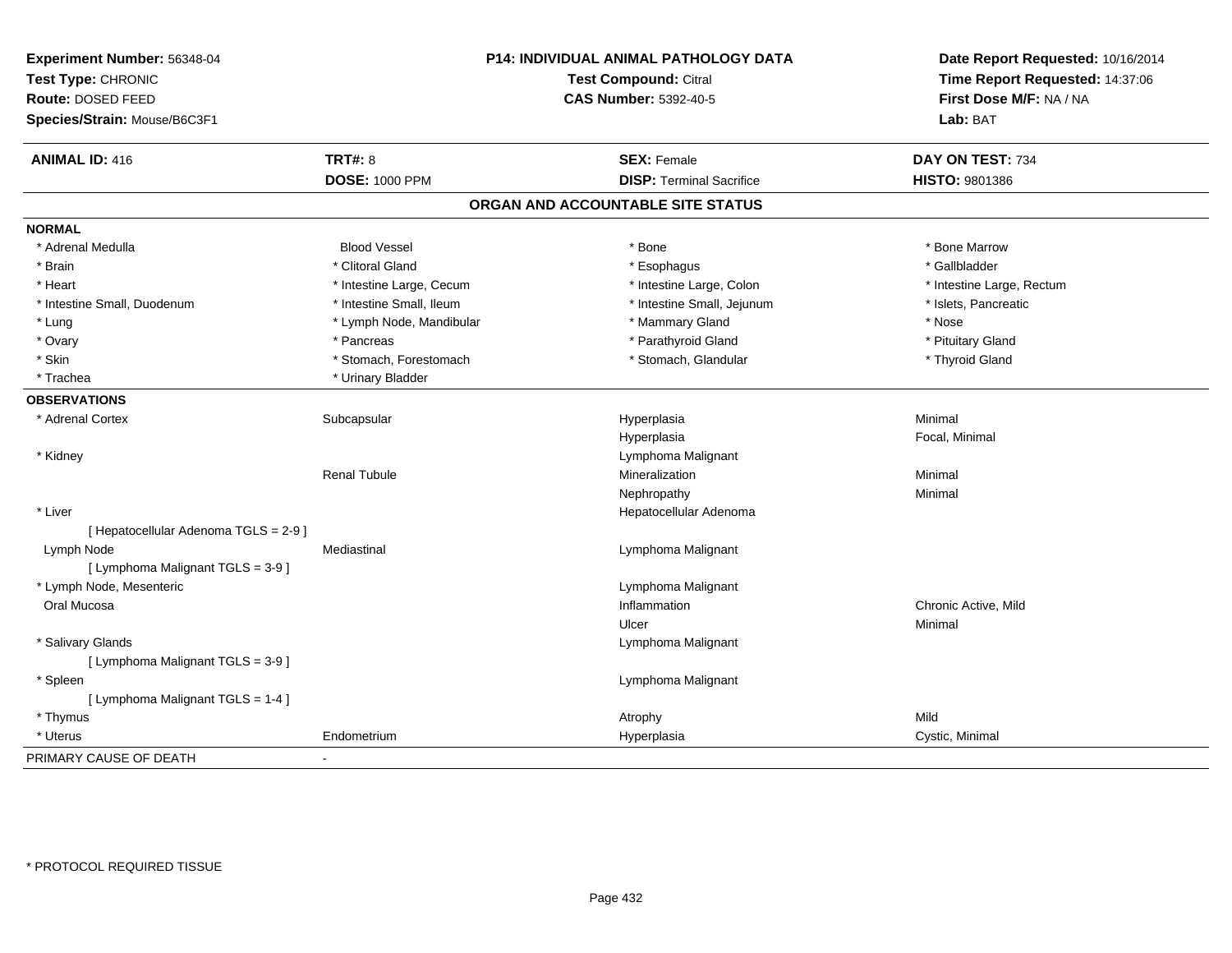| <b>Experiment Number: 56348-04</b> | <b>P14: INDIVIDUAL ANIMAL PATHOLOGY DATA</b><br>Test Compound: Citral |                                   | Date Report Requested: 10/16/2014 |  |
|------------------------------------|-----------------------------------------------------------------------|-----------------------------------|-----------------------------------|--|
| Test Type: CHRONIC                 |                                                                       |                                   | Time Report Requested: 14:37:06   |  |
| Route: DOSED FEED                  |                                                                       | <b>CAS Number: 5392-40-5</b>      | First Dose M/F: NA / NA           |  |
| Species/Strain: Mouse/B6C3F1       |                                                                       |                                   | Lab: BAT                          |  |
| <b>ANIMAL ID: 417</b>              | <b>TRT#: 8</b>                                                        | <b>SEX: Female</b>                | DAY ON TEST: 735                  |  |
|                                    | <b>DOSE: 1000 PPM</b>                                                 | <b>DISP: Terminal Sacrifice</b>   | HISTO: 9801387                    |  |
|                                    |                                                                       | ORGAN AND ACCOUNTABLE SITE STATUS |                                   |  |
| <b>NORMAL</b>                      |                                                                       |                                   |                                   |  |
| * Adrenal Medulla                  | <b>Blood Vessel</b>                                                   | * Bone                            | * Bone Marrow                     |  |
| * Brain                            | * Clitoral Gland                                                      | * Esophagus                       | * Gallbladder                     |  |
| * Heart                            | * Intestine Large, Cecum                                              | * Intestine Large, Colon          | * Intestine Large, Rectum         |  |
| * Intestine Small, Duodenum        | * Intestine Small, Ileum                                              | * Intestine Small, Jejunum        | * Islets, Pancreatic              |  |
| * Lung                             | * Lymph Node, Mandibular                                              | * Mammary Gland                   | * Nose                            |  |
| Oral Mucosa                        | * Pancreas                                                            | * Parathyroid Gland               | * Pituitary Gland                 |  |
| * Salivary Glands                  | * Skin                                                                | * Stomach, Forestomach            | * Stomach, Glandular              |  |
| * Thyroid Gland                    | * Trachea                                                             | * Urinary Bladder                 |                                   |  |
| <b>OBSERVATIONS</b>                |                                                                       |                                   |                                   |  |
| * Adrenal Cortex                   | Subcapsular                                                           | Hyperplasia                       | Minimal                           |  |
|                                    |                                                                       | Hypertrophy                       | Focal, Minimal                    |  |
| * Kidney                           | <b>Renal Tubule</b>                                                   | Mineralization                    | Minimal                           |  |
|                                    |                                                                       | Nephropathy                       | Minimal                           |  |
| * Liver                            |                                                                       | <b>Infiltration Cellular</b>      | Lymphocyte, Minimal               |  |
| * Lymph Node, Mesenteric           |                                                                       | <b>Infiltration Cellular</b>      | Polymorphnuclr, Mild              |  |
| * Ovary                            |                                                                       | Cyst                              | Mild                              |  |
| * Spleen                           | Lymph Follic                                                          | Hyperplasia                       | Marked                            |  |
| * Thymus                           |                                                                       | Hyperplasia                       | Lymphoid, Mild                    |  |
| * Uterus                           | Endometrium                                                           | Hyperplasia                       | Cystic, Minimal                   |  |
| [Hyperplasia TGLS = 1-7]           |                                                                       |                                   |                                   |  |
| PRIMARY CAUSE OF DEATH             |                                                                       |                                   |                                   |  |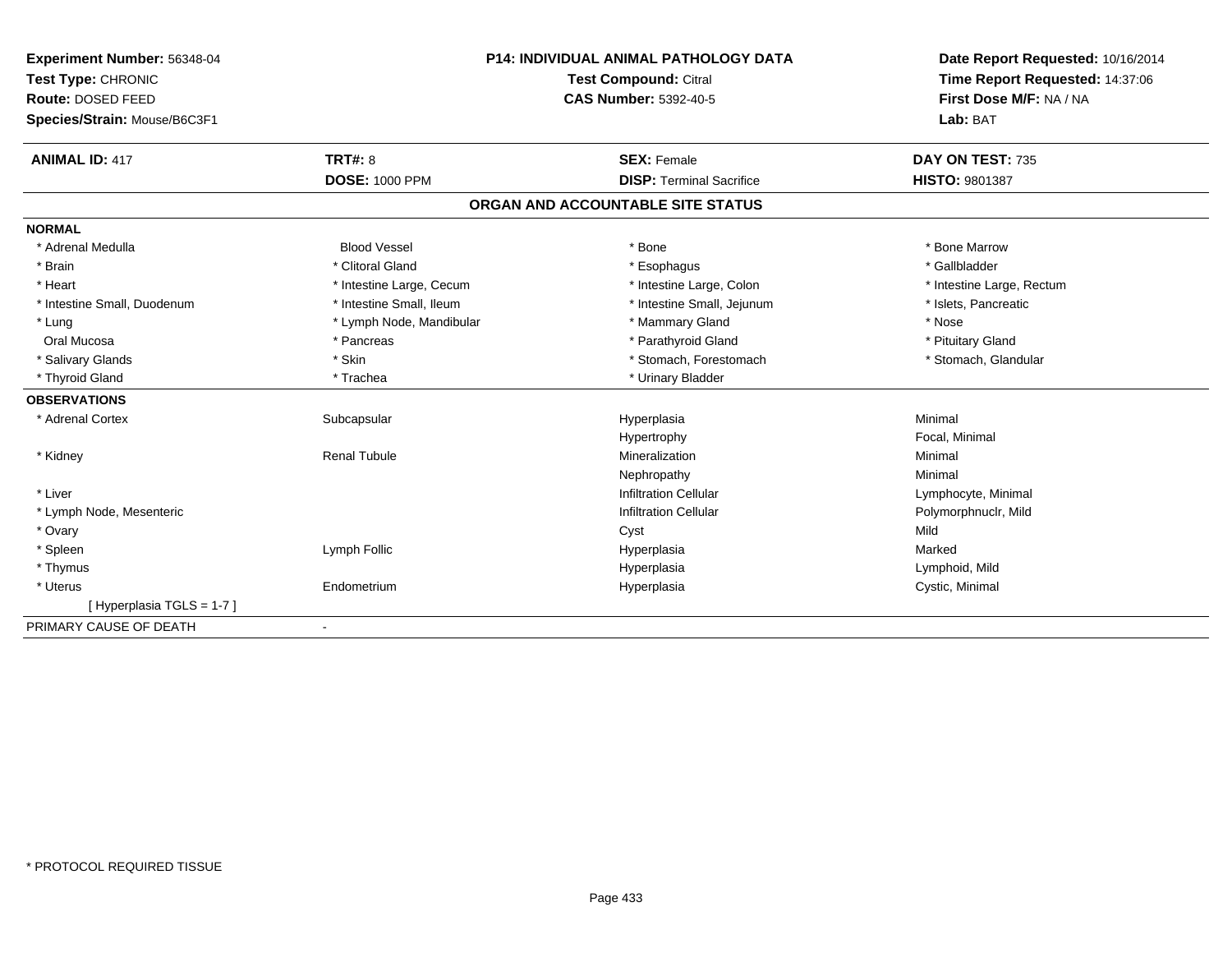| Experiment Number: 56348-04<br>Test Type: CHRONIC<br>Route: DOSED FEED<br>Species/Strain: Mouse/B6C3F1 |                          | <b>P14: INDIVIDUAL ANIMAL PATHOLOGY DATA</b><br><b>Test Compound: Citral</b><br><b>CAS Number: 5392-40-5</b> | Date Report Requested: 10/16/2014<br>Time Report Requested: 14:37:06<br>First Dose M/F: NA / NA<br>Lab: BAT |
|--------------------------------------------------------------------------------------------------------|--------------------------|--------------------------------------------------------------------------------------------------------------|-------------------------------------------------------------------------------------------------------------|
| <b>ANIMAL ID: 418</b>                                                                                  | <b>TRT#: 8</b>           | <b>SEX: Female</b>                                                                                           | DAY ON TEST: 575                                                                                            |
|                                                                                                        | <b>DOSE: 1000 PPM</b>    | <b>DISP:</b> Moribund Sacrifice                                                                              | <b>HISTO: 9801388</b>                                                                                       |
|                                                                                                        |                          | ORGAN AND ACCOUNTABLE SITE STATUS                                                                            |                                                                                                             |
| <b>NORMAL</b>                                                                                          |                          |                                                                                                              |                                                                                                             |
| * Adrenal Medulla                                                                                      | <b>Blood Vessel</b>      | * Bone                                                                                                       | * Bone Marrow                                                                                               |
| * Brain                                                                                                | * Clitoral Gland         | * Esophagus                                                                                                  | * Gallbladder                                                                                               |
| * Heart                                                                                                | * Intestine Large, Cecum | * Intestine Large, Colon                                                                                     | * Intestine Large, Rectum                                                                                   |
| * Intestine Small, Duodenum                                                                            | * Intestine Small, Ileum | * Intestine Small, Jejunum                                                                                   | * Islets, Pancreatic                                                                                        |
| * Liver                                                                                                | * Lung                   | * Lymph Node, Mandibular                                                                                     | * Lymph Node, Mesenteric                                                                                    |
| * Mammary Gland                                                                                        | * Nose                   | * Ovary                                                                                                      | * Pancreas                                                                                                  |
| * Salivary Glands                                                                                      | * Skin                   | * Spleen                                                                                                     | * Stomach, Forestomach                                                                                      |
| * Stomach, Glandular                                                                                   | * Thymus                 | * Thyroid Gland                                                                                              | * Trachea                                                                                                   |
| * Urinary Bladder                                                                                      | * Uterus                 |                                                                                                              |                                                                                                             |
| <b>MISSING</b>                                                                                         |                          |                                                                                                              |                                                                                                             |
| * Parathyroid Gland                                                                                    |                          |                                                                                                              |                                                                                                             |
| <b>OBSERVATIONS</b>                                                                                    |                          |                                                                                                              |                                                                                                             |
| * Adrenal Cortex                                                                                       | Subcapsular              | Hyperplasia                                                                                                  | Minimal                                                                                                     |
| * Kidney                                                                                               | <b>Renal Tubule</b>      | Mineralization                                                                                               | Minimal                                                                                                     |
| Oral Mucosa                                                                                            |                          | Inflammation                                                                                                 | Chronic Active, Mild                                                                                        |
|                                                                                                        |                          | Ulcer                                                                                                        | Minimal                                                                                                     |
| * Pituitary Gland                                                                                      | Pars Distalis            | Hyperplasia                                                                                                  | Focal, Minimal                                                                                              |
| PRIMARY CAUSE OF DEATH                                                                                 | - UNCERTAIN              |                                                                                                              |                                                                                                             |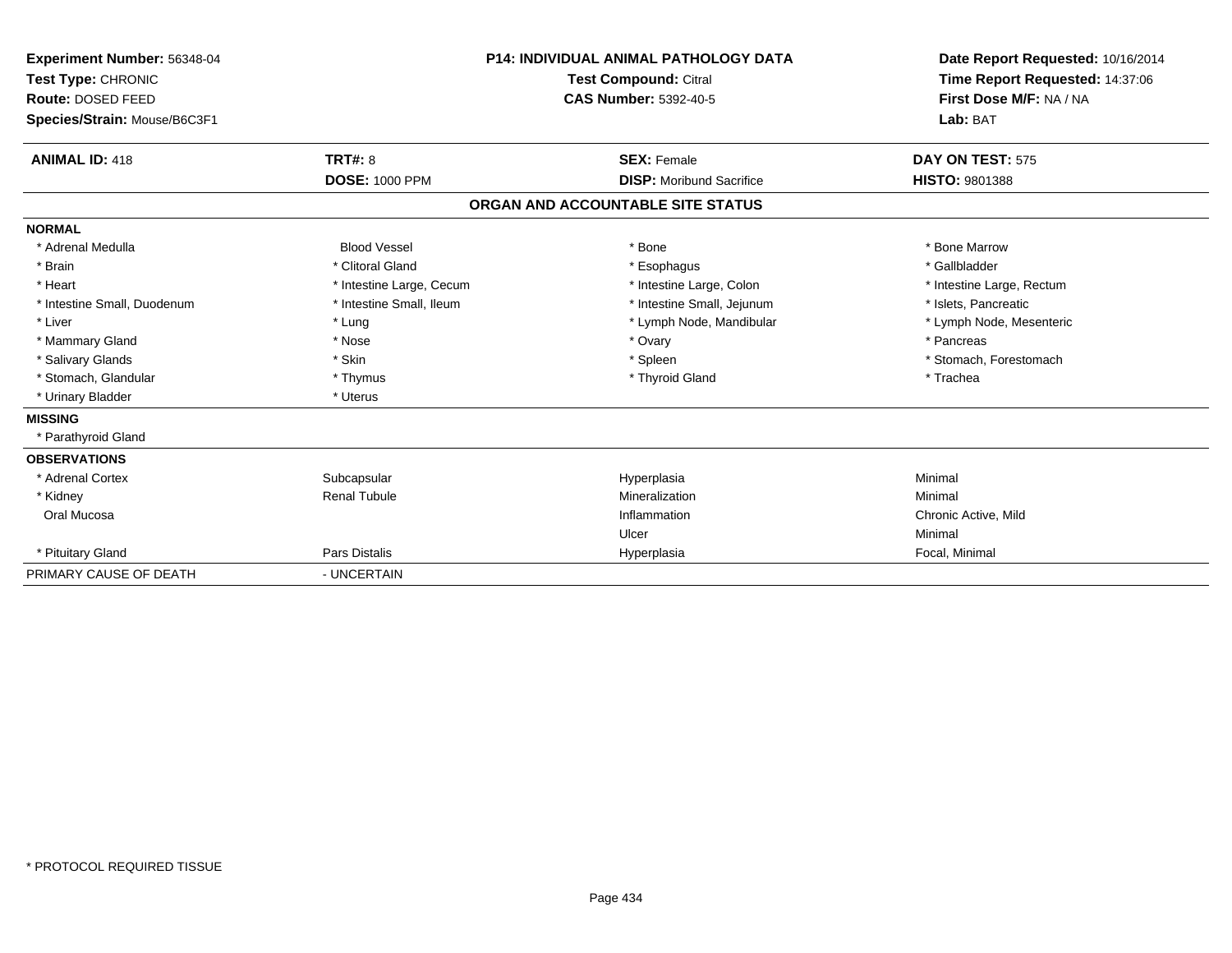| Experiment Number: 56348-04  | <b>P14: INDIVIDUAL ANIMAL PATHOLOGY DATA</b><br><b>Test Compound: Citral</b> |                                   | Date Report Requested: 10/16/2014 |  |
|------------------------------|------------------------------------------------------------------------------|-----------------------------------|-----------------------------------|--|
| Test Type: CHRONIC           |                                                                              |                                   | Time Report Requested: 14:37:06   |  |
| Route: DOSED FEED            |                                                                              | <b>CAS Number: 5392-40-5</b>      | First Dose M/F: NA / NA           |  |
| Species/Strain: Mouse/B6C3F1 |                                                                              |                                   | Lab: BAT                          |  |
| <b>ANIMAL ID: 419</b>        | TRT#: 8                                                                      | <b>SEX: Female</b>                | DAY ON TEST: 733                  |  |
|                              | <b>DOSE: 1000 PPM</b>                                                        | <b>DISP: Terminal Sacrifice</b>   | <b>HISTO: 9801389</b>             |  |
|                              |                                                                              | ORGAN AND ACCOUNTABLE SITE STATUS |                                   |  |
| <b>NORMAL</b>                |                                                                              |                                   |                                   |  |
| * Adrenal Medulla            | <b>Blood Vessel</b>                                                          | * Bone                            | * Bone Marrow                     |  |
| * Brain                      | * Clitoral Gland                                                             | * Esophagus                       | * Gallbladder                     |  |
| * Heart                      | * Intestine Large, Cecum                                                     | * Intestine Large, Colon          | * Intestine Large, Rectum         |  |
| * Intestine Small, Duodenum  | * Intestine Small, Ileum                                                     | * Intestine Small, Jejunum        | * Islets, Pancreatic              |  |
| * Kidney                     | * Lung                                                                       | * Lymph Node, Mandibular          | * Lymph Node, Mesenteric          |  |
| * Mammary Gland              | * Nose                                                                       | * Ovary                           | * Pancreas                        |  |
| * Parathyroid Gland          | * Pituitary Gland                                                            | * Salivary Glands                 | * Skin                            |  |
| * Spleen                     | * Stomach, Forestomach                                                       | * Stomach, Glandular              | * Thyroid Gland                   |  |
| * Trachea                    | * Urinary Bladder                                                            |                                   |                                   |  |
| <b>OBSERVATIONS</b>          |                                                                              |                                   |                                   |  |
| * Adrenal Cortex             | Subcapsular                                                                  | Hyperplasia                       | Minimal                           |  |
| * Liver                      |                                                                              | Clear Cell Focus                  |                                   |  |
|                              |                                                                              | <b>Infiltration Cellular</b>      | Lymphocyte, Mild                  |  |
| Oral Mucosa                  |                                                                              | Inflammation                      | Chronic Active, Mild              |  |
|                              |                                                                              | Ulcer                             | Mild                              |  |
| * Thymus                     |                                                                              | Hyperplasia                       | Lymphoid, Mild                    |  |
| * Uterus                     | Endometrium                                                                  | Hyperplasia                       | Cystic, Mild                      |  |
| PRIMARY CAUSE OF DEATH       |                                                                              |                                   |                                   |  |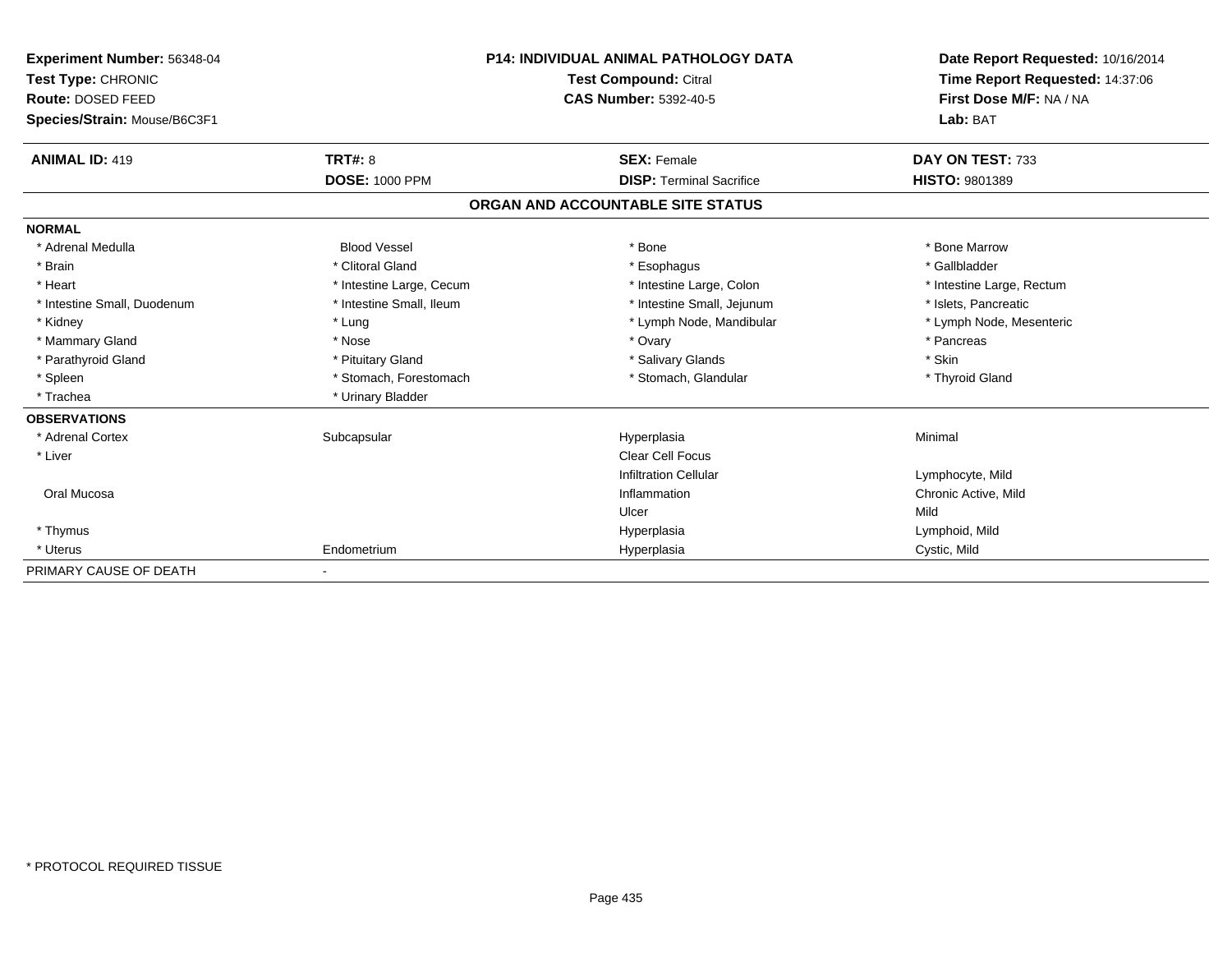| Experiment Number: 56348-04                     |                                                | <b>P14: INDIVIDUAL ANIMAL PATHOLOGY DATA</b> | Date Report Requested: 10/16/2014 |
|-------------------------------------------------|------------------------------------------------|----------------------------------------------|-----------------------------------|
| Test Type: CHRONIC                              |                                                | <b>Test Compound: Citral</b>                 | Time Report Requested: 14:37:06   |
| Route: DOSED FEED                               |                                                | <b>CAS Number: 5392-40-5</b>                 | First Dose M/F: NA / NA           |
| Species/Strain: Mouse/B6C3F1                    |                                                |                                              | Lab: BAT                          |
| <b>ANIMAL ID: 420</b>                           | <b>TRT#: 8</b>                                 | <b>SEX: Female</b>                           | DAY ON TEST: 717                  |
|                                                 | <b>DOSE: 1000 PPM</b>                          | <b>DISP: Natural Death</b>                   | <b>HISTO: 9801390</b>             |
|                                                 |                                                | ORGAN AND ACCOUNTABLE SITE STATUS            |                                   |
| <b>NORMAL</b>                                   |                                                |                                              |                                   |
| * Adrenal Medulla                               | <b>Blood Vessel</b>                            | * Bone                                       | * Brain                           |
| * Esophagus                                     | * Gallbladder                                  | * Heart                                      | * Intestine Large, Cecum          |
| * Intestine Large, Colon                        | * Intestine Large, Rectum                      | * Intestine Small, Duodenum                  | * Intestine Small, Ileum          |
| * Intestine Small, Jejunum                      | * Islets, Pancreatic                           | * Lung                                       | * Lymph Node, Mandibular          |
| * Mammary Gland                                 | * Nose                                         | Oral Mucosa                                  | * Pancreas                        |
| * Parathyroid Gland                             | * Pituitary Gland                              | * Salivary Glands                            | * Skin                            |
| * Stomach, Glandular                            | * Thyroid Gland                                | * Trachea                                    | * Urinary Bladder                 |
| <b>MISSING</b>                                  |                                                |                                              |                                   |
| * Clitoral Gland                                |                                                |                                              |                                   |
| <b>OBSERVATIONS</b>                             |                                                |                                              |                                   |
| * Adrenal Cortex                                | Subcapsular                                    | Hyperplasia                                  | Minimal                           |
| * Bone Marrow                                   |                                                | Hyperplasia                                  | Mild                              |
| * Kidney                                        |                                                | Infarct                                      | Moderate                          |
|                                                 |                                                | Metaplasia                                   | Osseous, Minimal                  |
| * Liver                                         |                                                | Squamous Cell Carcinoma                      | Metastatic (Stomach, Forestomach) |
| [Squamous Cell Carcinoma TGLS = 2-4+5]          |                                                |                                              |                                   |
| * Lymph Node, Mesenteric                        |                                                | Squamous Cell Carcinoma                      | Metastatic (Stomach, Forestomach) |
| [Squamous Cell Carcinoma TGLS = 3-5]            |                                                |                                              |                                   |
| * Ovary                                         |                                                | Carcinoma                                    | Metastatic (Stomach, Forestomach) |
|                                                 |                                                | Squamous Cell Carcinoma                      | Metastatic (Stomach, Forestomach) |
| * Spleen                                        | Lymph Follic                                   | Atrophy                                      | Marked                            |
|                                                 |                                                | Hematopoietic Cell Proliferation             | Marked                            |
| [ Hematopoietic Cell Proliferation TGLS = 1-4 ] |                                                |                                              |                                   |
| * Stomach. Forestomach                          |                                                | Squamous Cell Carcinoma                      |                                   |
| * Thymus                                        |                                                | Atrophy                                      | Marked                            |
| * Uterus                                        | Endometrium                                    | Hyperplasia                                  | Cystic, Minimal                   |
| PRIMARY CAUSE OF DEATH                          | - Stomach, Forestomach Squamous Cell Carcinoma |                                              |                                   |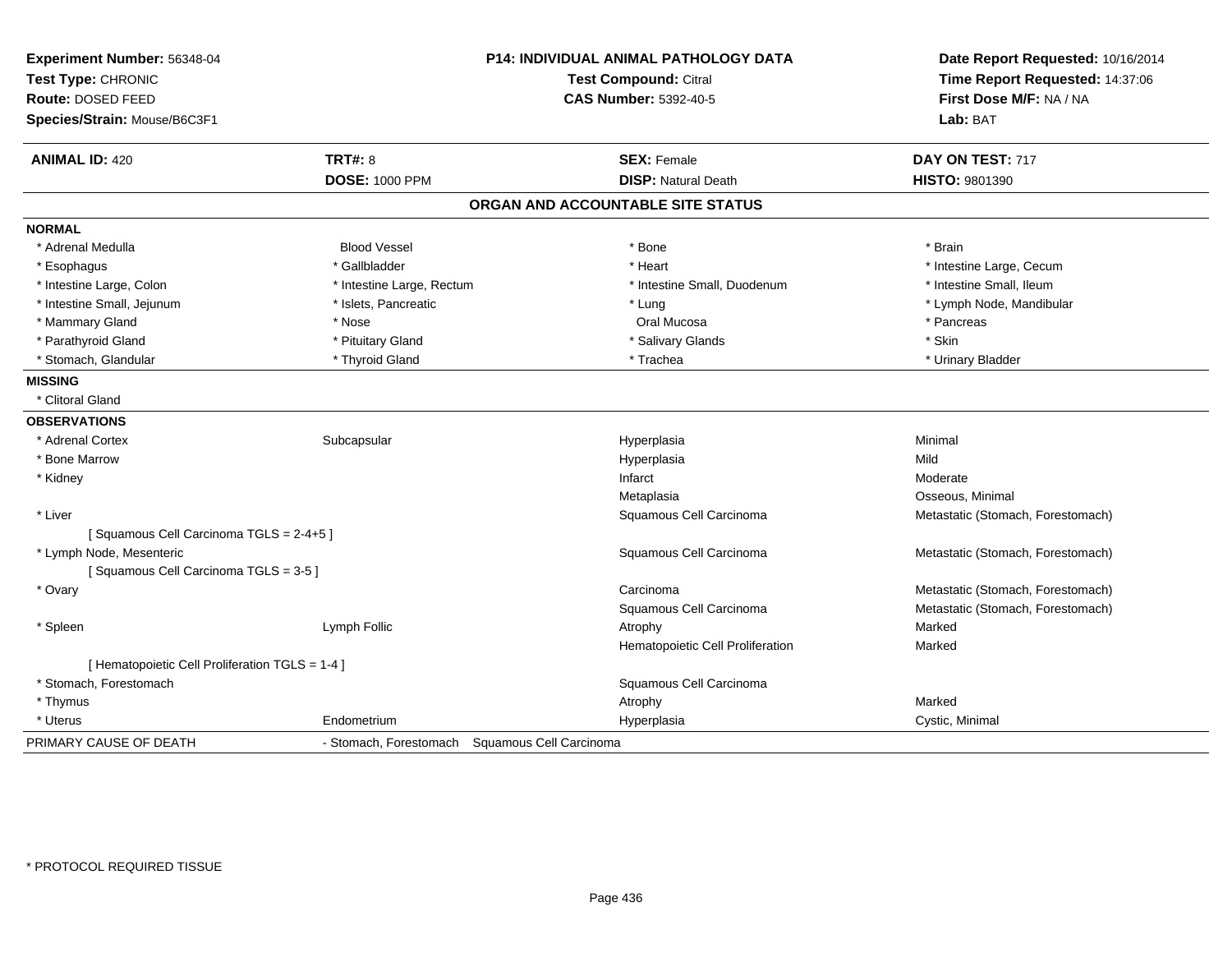| Experiment Number: 56348-04<br>Test Type: CHRONIC<br>Route: DOSED FEED |                            | <b>P14: INDIVIDUAL ANIMAL PATHOLOGY DATA</b><br><b>Test Compound: Citral</b><br><b>CAS Number: 5392-40-5</b> | Date Report Requested: 10/16/2014<br>Time Report Requested: 14:37:06<br>First Dose M/F: NA / NA |
|------------------------------------------------------------------------|----------------------------|--------------------------------------------------------------------------------------------------------------|-------------------------------------------------------------------------------------------------|
| Species/Strain: Mouse/B6C3F1                                           |                            |                                                                                                              | Lab: BAT                                                                                        |
| <b>ANIMAL ID: 421</b>                                                  | <b>TRT#: 8</b>             | <b>SEX: Female</b>                                                                                           | DAY ON TEST: 735                                                                                |
|                                                                        | <b>DOSE: 1000 PPM</b>      | <b>DISP: Terminal Sacrifice</b>                                                                              | HISTO: 9801391                                                                                  |
|                                                                        |                            | ORGAN AND ACCOUNTABLE SITE STATUS                                                                            |                                                                                                 |
| <b>NORMAL</b>                                                          |                            |                                                                                                              |                                                                                                 |
| * Adrenal Medulla                                                      | <b>Blood Vessel</b>        | * Bone Marrow                                                                                                | * Brain                                                                                         |
| * Clitoral Gland                                                       | * Esophagus                | * Gallbladder                                                                                                | * Heart                                                                                         |
| * Intestine Large, Cecum                                               | * Intestine Large, Colon   | * Intestine Large, Rectum                                                                                    | * Intestine Small, Duodenum                                                                     |
| * Intestine Small, Ileum                                               | * Intestine Small, Jejunum | * Islets. Pancreatic                                                                                         | * Lung                                                                                          |
| * Lymph Node, Mandibular                                               | * Lymph Node, Mesenteric   | * Mammary Gland                                                                                              | * Nose                                                                                          |
| * Ovary                                                                | * Pancreas                 | * Pituitary Gland                                                                                            | * Salivary Glands                                                                               |
| * Skin                                                                 | * Stomach, Forestomach     | * Stomach, Glandular                                                                                         | * Thyroid Gland                                                                                 |
| * Trachea                                                              | * Urinary Bladder          |                                                                                                              |                                                                                                 |
| <b>MISSING</b>                                                         |                            |                                                                                                              |                                                                                                 |
| * Parathyroid Gland                                                    |                            |                                                                                                              |                                                                                                 |
| <b>OBSERVATIONS</b>                                                    |                            |                                                                                                              |                                                                                                 |
| * Adrenal Cortex                                                       | Subcapsular                | Hyperplasia                                                                                                  | Minimal                                                                                         |
| * Bone                                                                 |                            | Fibrosis                                                                                                     | Minimal                                                                                         |
|                                                                        | Joint                      | Inflammation                                                                                                 | Chronic, Minimal                                                                                |
| * Kidney                                                               | Capsule                    | Inflammation                                                                                                 | Granulomatous, Minimal                                                                          |
|                                                                        | <b>Renal Tubule</b>        | Mineralization                                                                                               | Minimal                                                                                         |
| * Liver                                                                |                            | <b>Clear Cell Focus</b>                                                                                      |                                                                                                 |
|                                                                        |                            | Inflammation                                                                                                 | Granulomatous, Minimal                                                                          |
| Oral Mucosa                                                            |                            | Inflammation                                                                                                 | Chronic Active, Minimal                                                                         |
| * Spleen                                                               | Lymph Follic               | Hyperplasia                                                                                                  | Minimal                                                                                         |
| * Thymus                                                               |                            | Hyperplasia                                                                                                  | Lymphoid, Mild                                                                                  |
| * Uterus                                                               | Endometrium                | Hyperplasia                                                                                                  | Cystic, Minimal                                                                                 |
| [ Hyperplasia TGLS = 1-7 ]                                             |                            |                                                                                                              |                                                                                                 |
| PRIMARY CAUSE OF DEATH                                                 | $\blacksquare$             |                                                                                                              |                                                                                                 |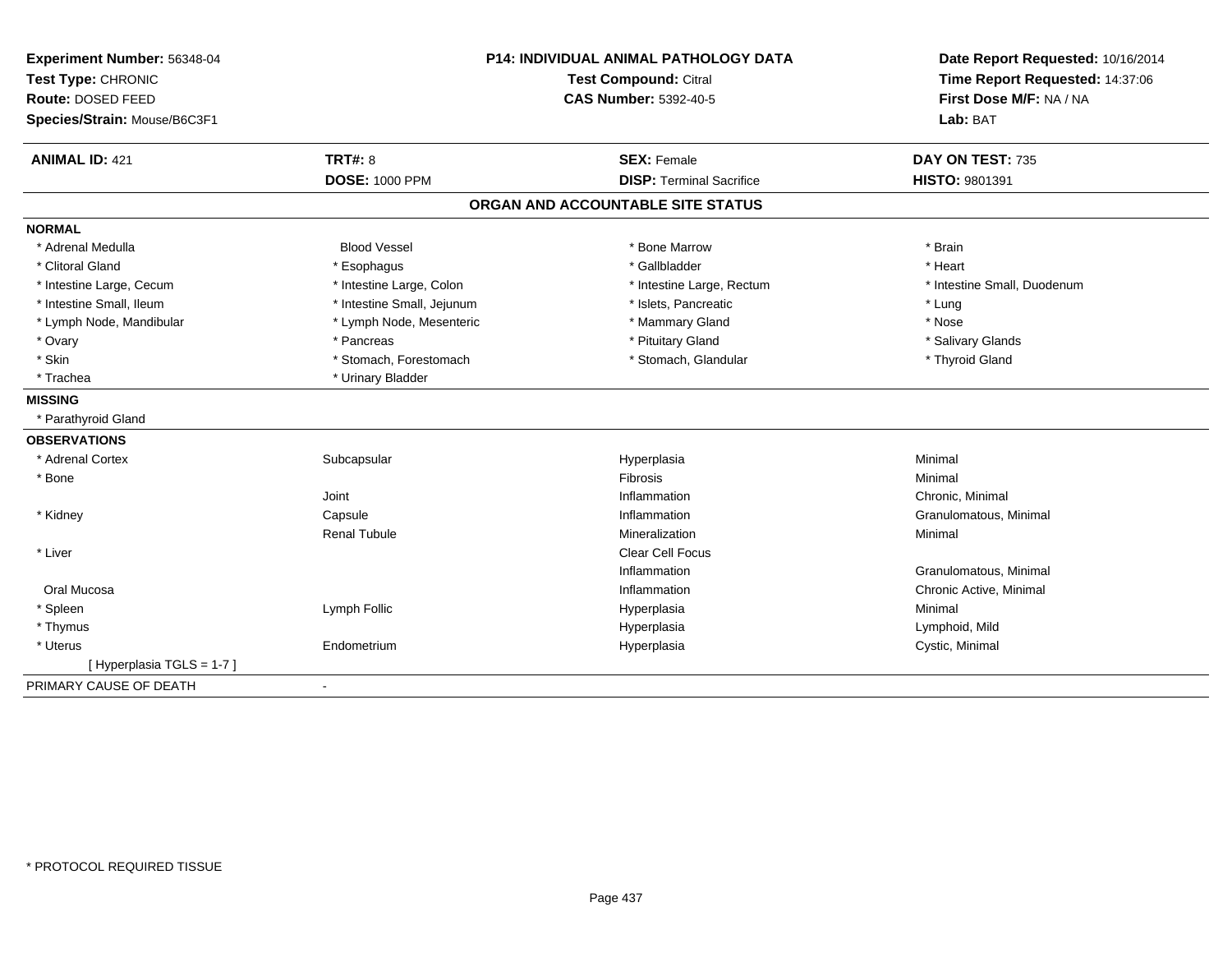| Experiment Number: 56348-04         | <b>P14: INDIVIDUAL ANIMAL PATHOLOGY DATA</b><br><b>Test Compound: Citral</b> |                                   | Date Report Requested: 10/16/2014 |  |
|-------------------------------------|------------------------------------------------------------------------------|-----------------------------------|-----------------------------------|--|
| Test Type: CHRONIC                  |                                                                              |                                   | Time Report Requested: 14:37:06   |  |
| Route: DOSED FEED                   |                                                                              | <b>CAS Number: 5392-40-5</b>      | First Dose M/F: NA / NA           |  |
| Species/Strain: Mouse/B6C3F1        |                                                                              |                                   | Lab: BAT                          |  |
| <b>ANIMAL ID: 422</b>               | TRT#: 8                                                                      | <b>SEX: Female</b>                | DAY ON TEST: 733                  |  |
|                                     | <b>DOSE: 1000 PPM</b>                                                        | <b>DISP: Terminal Sacrifice</b>   | <b>HISTO: 9801392</b>             |  |
|                                     |                                                                              | ORGAN AND ACCOUNTABLE SITE STATUS |                                   |  |
| <b>NORMAL</b>                       |                                                                              |                                   |                                   |  |
| * Adrenal Medulla                   | <b>Blood Vessel</b>                                                          | * Bone                            | * Bone Marrow                     |  |
| * Brain                             | * Clitoral Gland                                                             | * Esophagus                       | * Gallbladder                     |  |
| * Heart                             | * Intestine Large, Cecum                                                     | * Intestine Large, Colon          | * Intestine Large, Rectum         |  |
| * Intestine Small, Duodenum         | * Intestine Small, Ileum                                                     | * Intestine Small, Jejunum        | * Islets, Pancreatic              |  |
| * Kidney                            | * Lung                                                                       | * Lymph Node, Mandibular          | * Lymph Node, Mesenteric          |  |
| * Mammary Gland                     | * Nose                                                                       | Oral Mucosa                       | * Ovary                           |  |
| * Pancreas                          | * Parathyroid Gland                                                          | * Pituitary Gland                 | * Salivary Glands                 |  |
| * Skin                              | * Spleen                                                                     | * Stomach, Forestomach            | * Stomach, Glandular              |  |
| * Thyroid Gland                     | * Trachea                                                                    | * Urinary Bladder                 |                                   |  |
| <b>OBSERVATIONS</b>                 |                                                                              |                                   |                                   |  |
| * Adrenal Cortex                    | Subcapsular                                                                  | Hyperplasia                       | Minimal                           |  |
| * Liver                             |                                                                              | Hepatocellular Adenoma            |                                   |  |
|                                     |                                                                              | <b>Infiltration Cellular</b>      | Lymphocyte, Minimal               |  |
|                                     |                                                                              | Vacuolization Cytoplasmic         | Focal, Minimal                    |  |
| [Hepatocellular Adenoma TGLS = 1-9] |                                                                              |                                   |                                   |  |
| * Thymus                            |                                                                              | Hyperplasia                       | Lymphoid, Mild                    |  |
| * Uterus                            | Endometrium                                                                  | Hyperplasia                       | Cystic, Minimal                   |  |
| PRIMARY CAUSE OF DEATH              |                                                                              |                                   |                                   |  |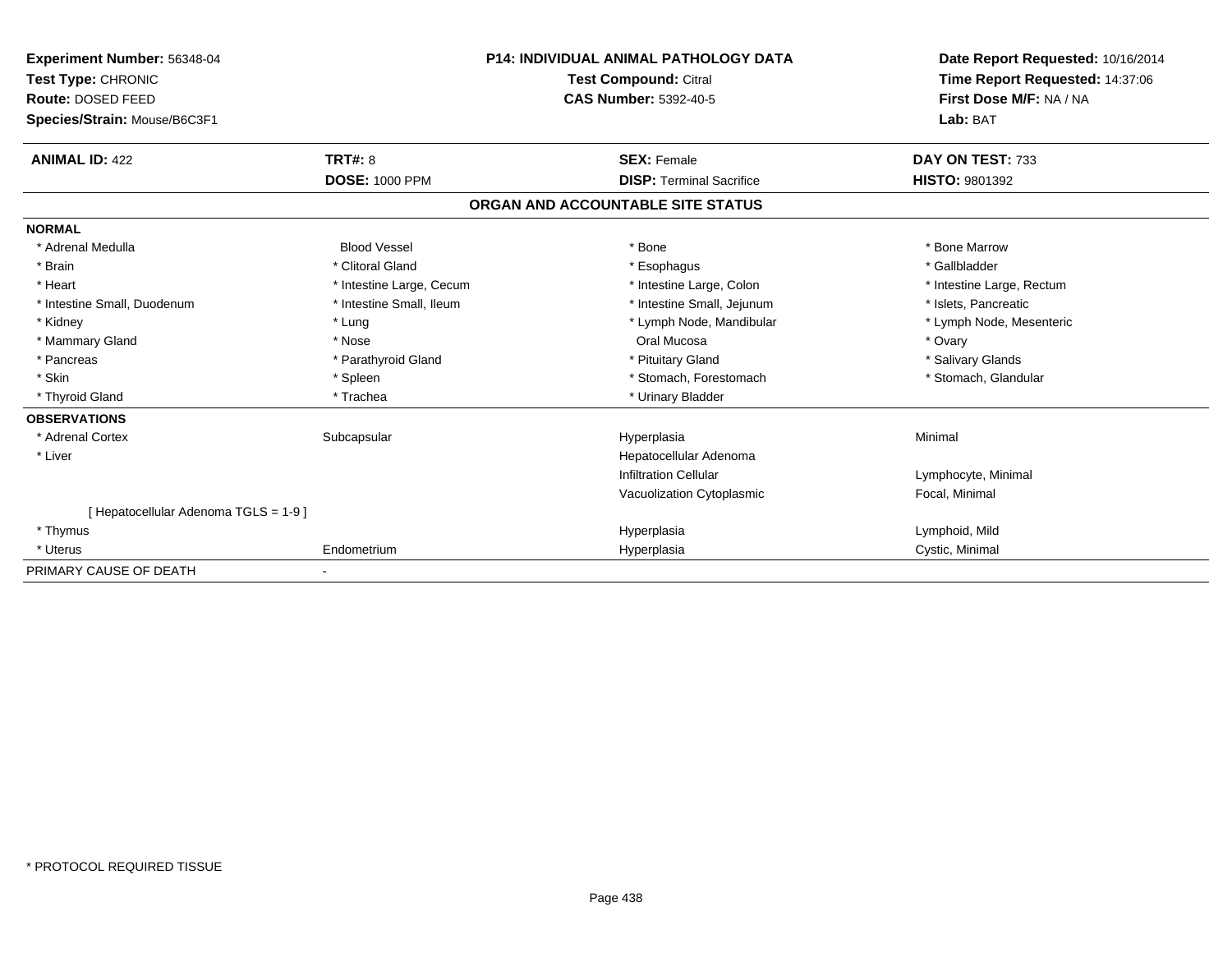| Experiment Number: 56348-04<br>Test Type: CHRONIC<br>Route: DOSED FEED<br>Species/Strain: Mouse/B6C3F1 |                             | <b>P14: INDIVIDUAL ANIMAL PATHOLOGY DATA</b><br><b>Test Compound: Citral</b><br><b>CAS Number: 5392-40-5</b> | Date Report Requested: 10/16/2014<br>Time Report Requested: 14:37:06<br>First Dose M/F: NA / NA<br>Lab: BAT |
|--------------------------------------------------------------------------------------------------------|-----------------------------|--------------------------------------------------------------------------------------------------------------|-------------------------------------------------------------------------------------------------------------|
| <b>ANIMAL ID: 423</b>                                                                                  | <b>TRT#: 8</b>              | <b>SEX: Female</b>                                                                                           | DAY ON TEST: 469                                                                                            |
|                                                                                                        | <b>DOSE: 1000 PPM</b>       | <b>DISP: Natural Death</b>                                                                                   | <b>HISTO: 9801393</b>                                                                                       |
|                                                                                                        |                             | ORGAN AND ACCOUNTABLE SITE STATUS                                                                            |                                                                                                             |
| <b>NORMAL</b>                                                                                          |                             |                                                                                                              |                                                                                                             |
| * Adrenal Medulla                                                                                      | <b>Blood Vessel</b>         | * Bone                                                                                                       | * Esophagus                                                                                                 |
| * Gallbladder                                                                                          | * Heart                     | * Intestine Large, Cecum                                                                                     | * Intestine Large, Colon                                                                                    |
| * Intestine Large, Rectum                                                                              | * Intestine Small, Duodenum | * Intestine Small, Ileum                                                                                     | * Intestine Small, Jejunum                                                                                  |
| * Islets, Pancreatic                                                                                   | * Nose                      | * Parathyroid Gland                                                                                          | * Pituitary Gland                                                                                           |
| * Stomach, Forestomach                                                                                 | * Stomach, Glandular        | * Thyroid Gland                                                                                              | * Trachea                                                                                                   |
| <b>MISSING</b>                                                                                         |                             |                                                                                                              |                                                                                                             |
| * Clitoral Gland                                                                                       | * Mammary Gland             |                                                                                                              |                                                                                                             |
| <b>OBSERVATIONS</b>                                                                                    |                             |                                                                                                              |                                                                                                             |
| * Adrenal Cortex                                                                                       | Subcapsular                 | Hyperplasia<br>Lymphoma Malignant                                                                            | Minimal                                                                                                     |
| * Bone Marrow                                                                                          |                             | Hyperplasia                                                                                                  | Mild                                                                                                        |
| * Brain                                                                                                |                             | Lymphoma Malignant                                                                                           |                                                                                                             |
| * Kidney                                                                                               |                             | Lymphoma Malignant                                                                                           |                                                                                                             |
| * Liver                                                                                                |                             | Lymphoma Malignant                                                                                           |                                                                                                             |
|                                                                                                        |                             | Necrosis                                                                                                     | Focal, Minimal                                                                                              |
| * Lung                                                                                                 |                             | Lymphoma Malignant                                                                                           |                                                                                                             |
| Lymph Node                                                                                             | Deep Cervical               | Lymphoma Malignant                                                                                           |                                                                                                             |
|                                                                                                        | <b>Iliac</b>                | Lymphoma Malignant                                                                                           |                                                                                                             |
|                                                                                                        | Popliteal                   | Lymphoma Malignant                                                                                           |                                                                                                             |
|                                                                                                        | Renal                       | Lymphoma Malignant                                                                                           |                                                                                                             |
| [ Lymphoma Malignant TGLS = 9-13 ]                                                                     |                             |                                                                                                              |                                                                                                             |
| [ Lymphoma Malignant TGLS = 7-12 ]                                                                     |                             |                                                                                                              |                                                                                                             |
| [ Lymphoma Malignant TGLS = 3-9 ]                                                                      |                             |                                                                                                              |                                                                                                             |
| [ Lymphoma Malignant TGLS = 4-10 ]                                                                     |                             |                                                                                                              |                                                                                                             |
| * Lymph Node, Mandibular                                                                               |                             | Lymphoma Malignant                                                                                           |                                                                                                             |
| [ Lymphoma Malignant TGLS = 1-2 ]                                                                      |                             |                                                                                                              |                                                                                                             |
| * Lymph Node, Mesenteric                                                                               |                             | Lymphoma Malignant                                                                                           |                                                                                                             |
| [ Lymphoma Malignant TGLS = 10-5 ]                                                                     |                             |                                                                                                              |                                                                                                             |
| Oral Mucosa                                                                                            |                             | Inflammation                                                                                                 | Chronic Active, Mild                                                                                        |
| * Ovary                                                                                                |                             | Lymphoma Malignant                                                                                           |                                                                                                             |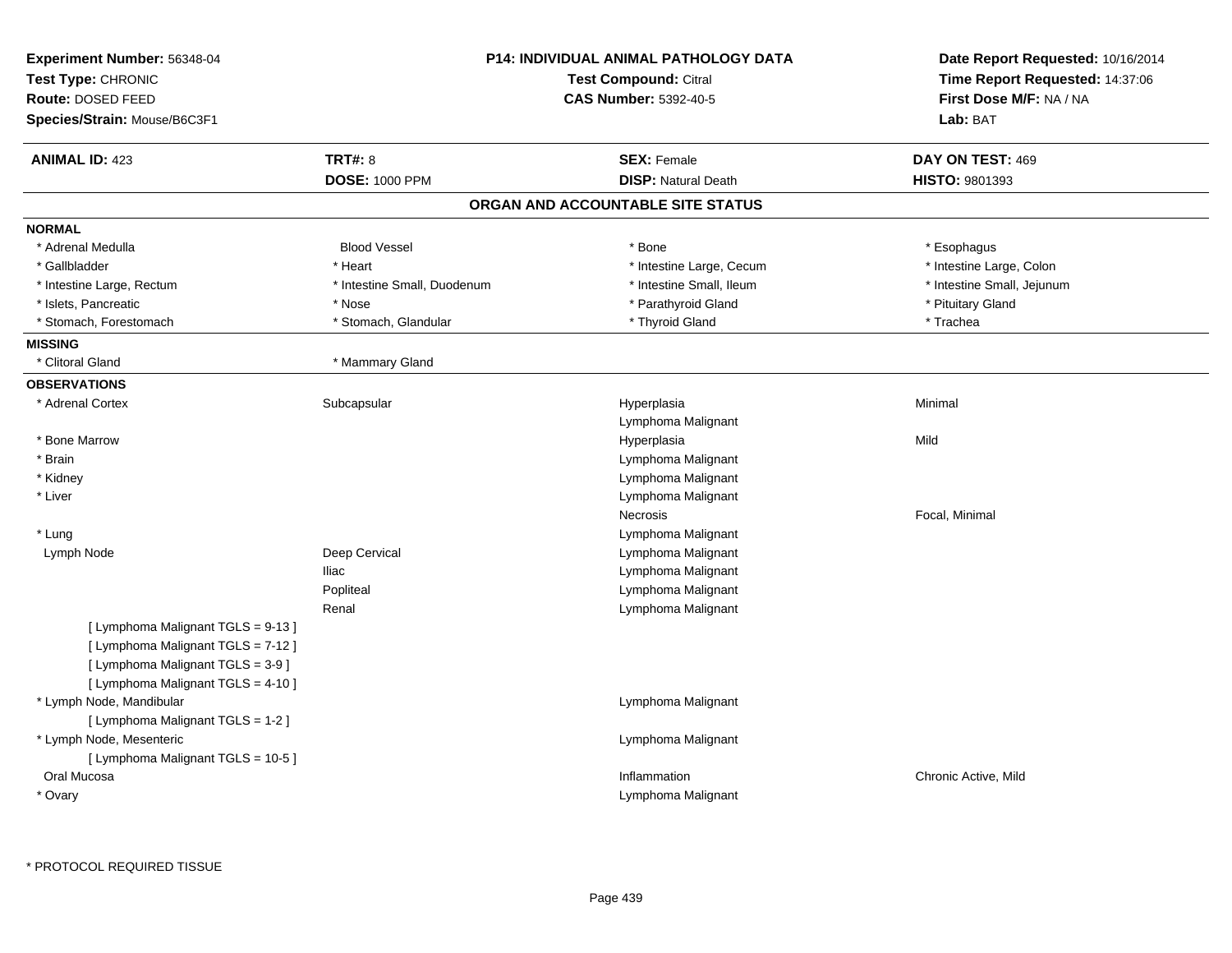| <b>Experiment Number: 56348-04</b><br>Test Type: CHRONIC<br><b>Route: DOSED FEED</b><br>Species/Strain: Mouse/B6C3F1 | <b>P14: INDIVIDUAL ANIMAL PATHOLOGY DATA</b><br><b>Test Compound: Citral</b><br><b>CAS Number: 5392-40-5</b> |                                   | Date Report Requested: 10/16/2014<br>Time Report Requested: 14:37:06<br>First Dose M/F: NA / NA<br>Lab: BAT |  |
|----------------------------------------------------------------------------------------------------------------------|--------------------------------------------------------------------------------------------------------------|-----------------------------------|-------------------------------------------------------------------------------------------------------------|--|
| <b>ANIMAL ID: 423</b>                                                                                                | <b>TRT#: 8</b>                                                                                               | <b>SEX: Female</b>                | DAY ON TEST: 469                                                                                            |  |
|                                                                                                                      | <b>DOSE: 1000 PPM</b>                                                                                        | <b>DISP:</b> Natural Death        | <b>HISTO: 9801393</b>                                                                                       |  |
|                                                                                                                      |                                                                                                              | ORGAN AND ACCOUNTABLE SITE STATUS |                                                                                                             |  |
| [ Lymphoma Malignant TGLS = 9-13 ]                                                                                   |                                                                                                              |                                   |                                                                                                             |  |
| * Pancreas                                                                                                           |                                                                                                              | Lymphoma Malignant                |                                                                                                             |  |
| [ Lymphoma Malignant TGLS = 9-13 ]                                                                                   |                                                                                                              |                                   |                                                                                                             |  |
| * Salivary Glands                                                                                                    |                                                                                                              | Lymphoma Malignant                |                                                                                                             |  |
| [ Lymphoma Malignant TGLS = 9-13 ]                                                                                   |                                                                                                              |                                   |                                                                                                             |  |
| * Skin                                                                                                               | <b>Subcut Tiss</b>                                                                                           | Lymphoma Malignant                |                                                                                                             |  |
| [ Lymphoma Malignant TGLS = 5-11 ]                                                                                   |                                                                                                              |                                   |                                                                                                             |  |
| * Spleen                                                                                                             |                                                                                                              | Lymphoma Malignant                |                                                                                                             |  |
| [ Lymphoma Malignant TGLS = 2-4 ]                                                                                    |                                                                                                              |                                   |                                                                                                             |  |
| * Thymus<br>[ Lymphoma Malignant TGLS = 8-6 ]                                                                        |                                                                                                              | Lymphoma Malignant                |                                                                                                             |  |
| * Urinary Bladder                                                                                                    |                                                                                                              | Lymphoma Malignant                |                                                                                                             |  |
| [ Lymphoma Malignant TGLS = 8-6 ]                                                                                    |                                                                                                              |                                   |                                                                                                             |  |
| * Uterus                                                                                                             |                                                                                                              | Lymphoma Malignant                |                                                                                                             |  |
| [ Lymphoma Malignant TGLS = 8-6 ]                                                                                    |                                                                                                              |                                   |                                                                                                             |  |
| PRIMARY CAUSE OF DEATH                                                                                               | Lymphoma Malignant<br>- Spleen                                                                               |                                   |                                                                                                             |  |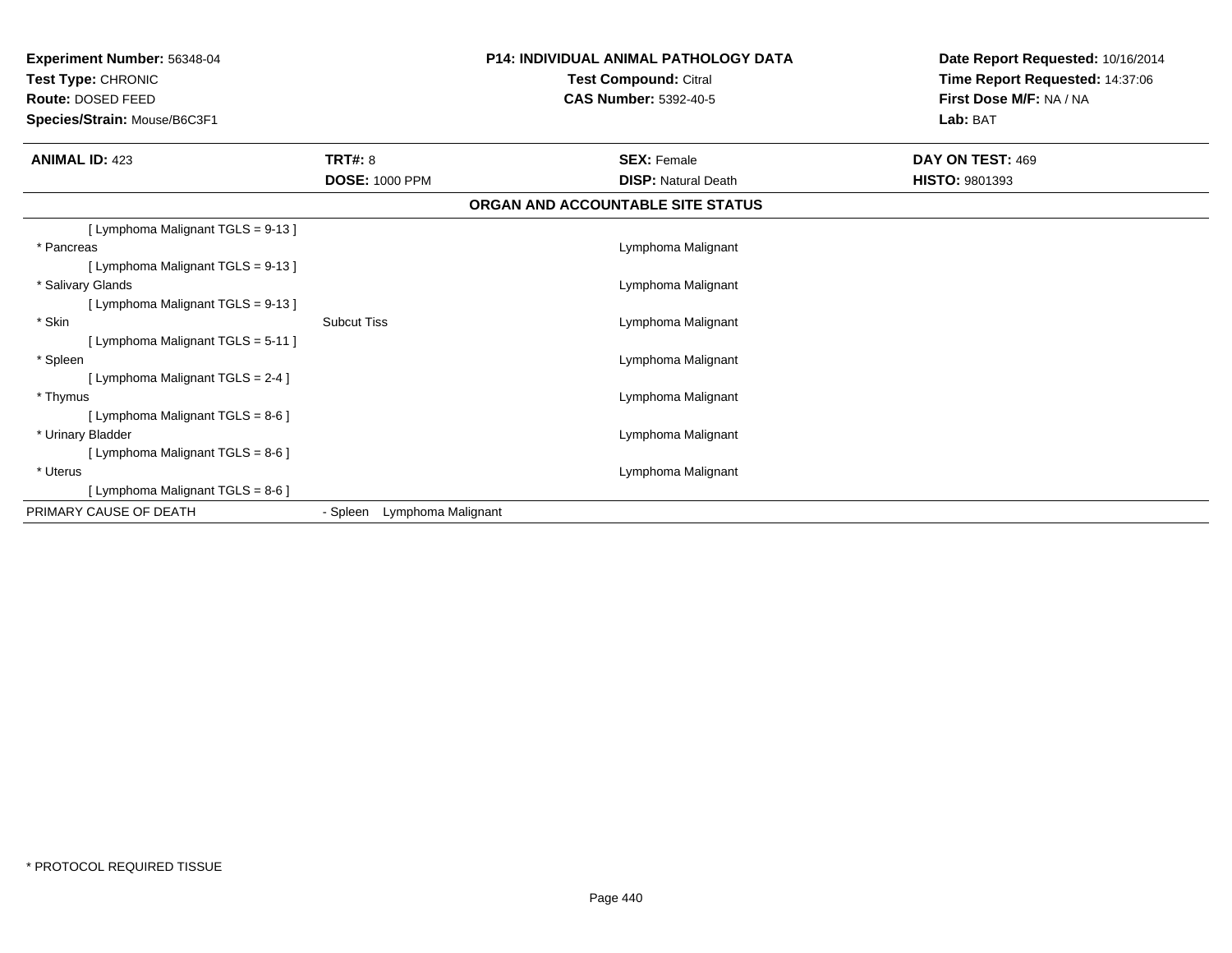| Experiment Number: 56348-04<br>Test Type: CHRONIC |                            | <b>P14: INDIVIDUAL ANIMAL PATHOLOGY DATA</b><br><b>Test Compound: Citral</b> | Date Report Requested: 10/16/2014<br>Time Report Requested: 14:37:06 |
|---------------------------------------------------|----------------------------|------------------------------------------------------------------------------|----------------------------------------------------------------------|
| Route: DOSED FEED                                 |                            | <b>CAS Number: 5392-40-5</b>                                                 | First Dose M/F: NA / NA                                              |
| Species/Strain: Mouse/B6C3F1                      |                            |                                                                              | Lab: BAT                                                             |
|                                                   |                            |                                                                              |                                                                      |
| <b>ANIMAL ID: 424</b>                             | <b>TRT#: 8</b>             | <b>SEX: Female</b>                                                           | DAY ON TEST: 735                                                     |
|                                                   | <b>DOSE: 1000 PPM</b>      | <b>DISP: Terminal Sacrifice</b>                                              | <b>HISTO: 9801394</b>                                                |
|                                                   |                            | ORGAN AND ACCOUNTABLE SITE STATUS                                            |                                                                      |
| <b>NORMAL</b>                                     |                            |                                                                              |                                                                      |
| * Adrenal Medulla                                 | <b>Blood Vessel</b>        | * Bone Marrow                                                                | * Brain                                                              |
| * Clitoral Gland                                  | * Esophagus                | * Gallbladder                                                                | * Heart                                                              |
| * Intestine Large, Cecum                          | * Intestine Large, Colon   | * Intestine Large, Rectum                                                    | * Intestine Small, Duodenum                                          |
| * Intestine Small, Ileum                          | * Intestine Small, Jejunum | * Islets, Pancreatic                                                         | * Lymph Node, Mandibular                                             |
| * Lymph Node, Mesenteric                          | * Mammary Gland            | * Nose                                                                       | * Pancreas                                                           |
| * Salivary Glands                                 | * Skin                     | * Spleen                                                                     | * Stomach, Forestomach                                               |
| * Stomach, Glandular                              | * Thymus                   | * Thyroid Gland                                                              | * Trachea                                                            |
| * Urinary Bladder                                 |                            |                                                                              |                                                                      |
| <b>MISSING</b>                                    |                            |                                                                              |                                                                      |
| * Parathyroid Gland                               |                            |                                                                              |                                                                      |
| <b>INSUFFICIENT TISSUE</b>                        |                            |                                                                              |                                                                      |
| * Ovary                                           |                            |                                                                              |                                                                      |
| <b>OBSERVATIONS</b>                               |                            |                                                                              |                                                                      |
| * Adrenal Cortex                                  | Subcapsular                | Hyperplasia                                                                  | Minimal                                                              |
| * Bone                                            |                            | Fibrosis                                                                     | Mild                                                                 |
| * Kidney                                          |                            | Infarct                                                                      | Minimal                                                              |
| * Liver                                           |                            | Hepatocellular Adenoma                                                       |                                                                      |
| [ Hepatocellular Adenoma TGLS = 2-9 ]             |                            |                                                                              |                                                                      |
| * Lung                                            |                            | Alveolar/Bronchiolar Adenoma                                                 |                                                                      |
| [ Alveolar/Bronchiolar Adenoma TGLS = 2-9 ]       |                            |                                                                              |                                                                      |
| Oral Mucosa                                       |                            | Inflammation                                                                 | Chronic Active, Mild                                                 |
|                                                   |                            | Ulcer                                                                        | Minimal                                                              |
| * Pituitary Gland                                 | <b>Pars Distalis</b>       | Hyperplasia                                                                  | Focal, Minimal                                                       |
| * Uterus                                          | Endometrium                | Hyperplasia                                                                  | Cystic, Mild                                                         |
| [ Hyperplasia TGLS = 1-7 ]                        |                            |                                                                              |                                                                      |
| PRIMARY CAUSE OF DEATH                            | $\sim$                     |                                                                              |                                                                      |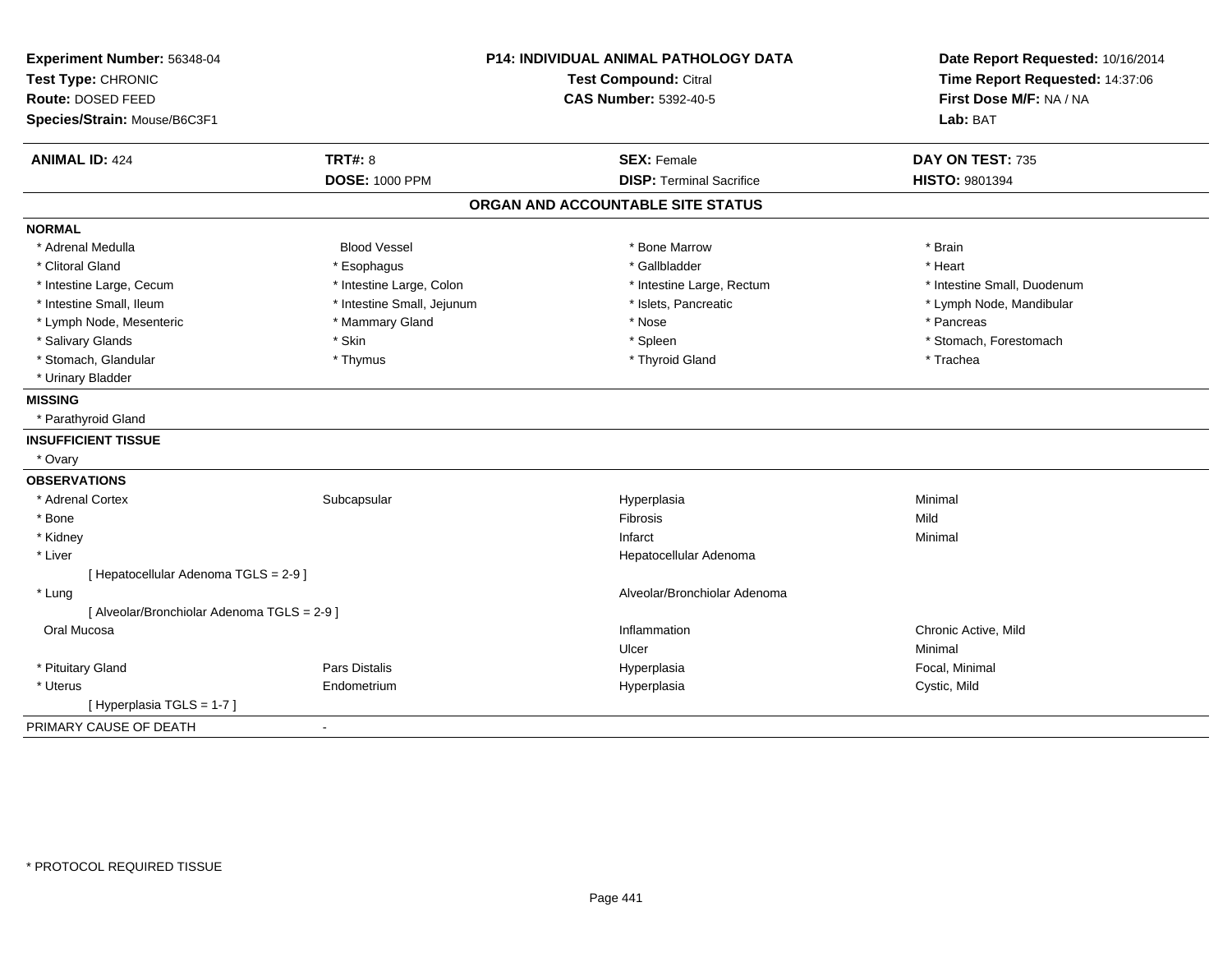| Experiment Number: 56348-04           |                              | P14: INDIVIDUAL ANIMAL PATHOLOGY DATA | Date Report Requested: 10/16/2014 |
|---------------------------------------|------------------------------|---------------------------------------|-----------------------------------|
| Test Type: CHRONIC                    | <b>Test Compound: Citral</b> |                                       | Time Report Requested: 14:37:06   |
| <b>Route: DOSED FEED</b>              |                              | <b>CAS Number: 5392-40-5</b>          | First Dose M/F: NA / NA           |
| Species/Strain: Mouse/B6C3F1          |                              |                                       | Lab: BAT                          |
| <b>ANIMAL ID: 425</b>                 | <b>TRT#: 8</b>               | <b>SEX: Female</b>                    | DAY ON TEST: 735                  |
|                                       | <b>DOSE: 1000 PPM</b>        | <b>DISP: Terminal Sacrifice</b>       | HISTO: 9801395                    |
|                                       |                              | ORGAN AND ACCOUNTABLE SITE STATUS     |                                   |
| <b>NORMAL</b>                         |                              |                                       |                                   |
| * Adrenal Medulla                     | <b>Blood Vessel</b>          | * Bone                                | * Bone Marrow                     |
| * Brain                               | * Clitoral Gland             | * Esophagus                           | * Gallbladder                     |
| * Heart                               | * Intestine Large, Cecum     | * Intestine Large, Colon              | * Intestine Large, Rectum         |
| * Intestine Small, Duodenum           | * Intestine Small, Ileum     | * Intestine Small, Jejunum            | * Islets, Pancreatic              |
| * Lung                                | * Lymph Node, Mandibular     | * Lymph Node, Mesenteric              | * Mammary Gland                   |
| * Nose                                | * Ovary                      | * Pancreas                            | * Parathyroid Gland               |
| * Salivary Glands                     | * Skin                       | * Stomach, Forestomach                | * Stomach, Glandular              |
| * Thyroid Gland                       | * Trachea                    | * Urinary Bladder                     |                                   |
| <b>OBSERVATIONS</b>                   |                              |                                       |                                   |
| * Adrenal Cortex                      | Subcapsular                  | Hyperplasia                           | Minimal                           |
| * Kidney                              | <b>Renal Tubule</b>          | Mineralization                        | Minimal                           |
| * Liver                               |                              | Hepatocellular Adenoma                |                                   |
|                                       |                              | <b>Infiltration Cellular</b>          | Lymphocyte, Minimal               |
| [ Hepatocellular Adenoma TGLS = 4-5 ] |                              |                                       |                                   |
| Mesentery                             | Fat                          | Necrosis                              | Mild                              |
| [ Necrosis TGLS = $3-9$ ]             |                              |                                       |                                   |
| Oral Mucosa                           |                              | Inflammation                          | Chronic Active, Mild              |
|                                       |                              | Ulcer                                 | Minimal                           |
| * Pituitary Gland                     | Pars Distalis                | Adenoma                               |                                   |
| * Spleen                              |                              | Hematopoietic Cell Proliferation      | Minimal                           |
| * Thymus                              |                              | Atrophy                               | Minimal                           |
| * Uterus                              | Endometrium                  | Hyperplasia                           | Cystic, Minimal                   |
|                                       |                              | Thrombosis                            | Marked                            |
| [Hyperplasia TGLS = 1-7]              |                              |                                       |                                   |
| [Thrombosis TGLS = $2-7$ ]            |                              |                                       |                                   |
| PRIMARY CAUSE OF DEATH                | $\sim$                       |                                       |                                   |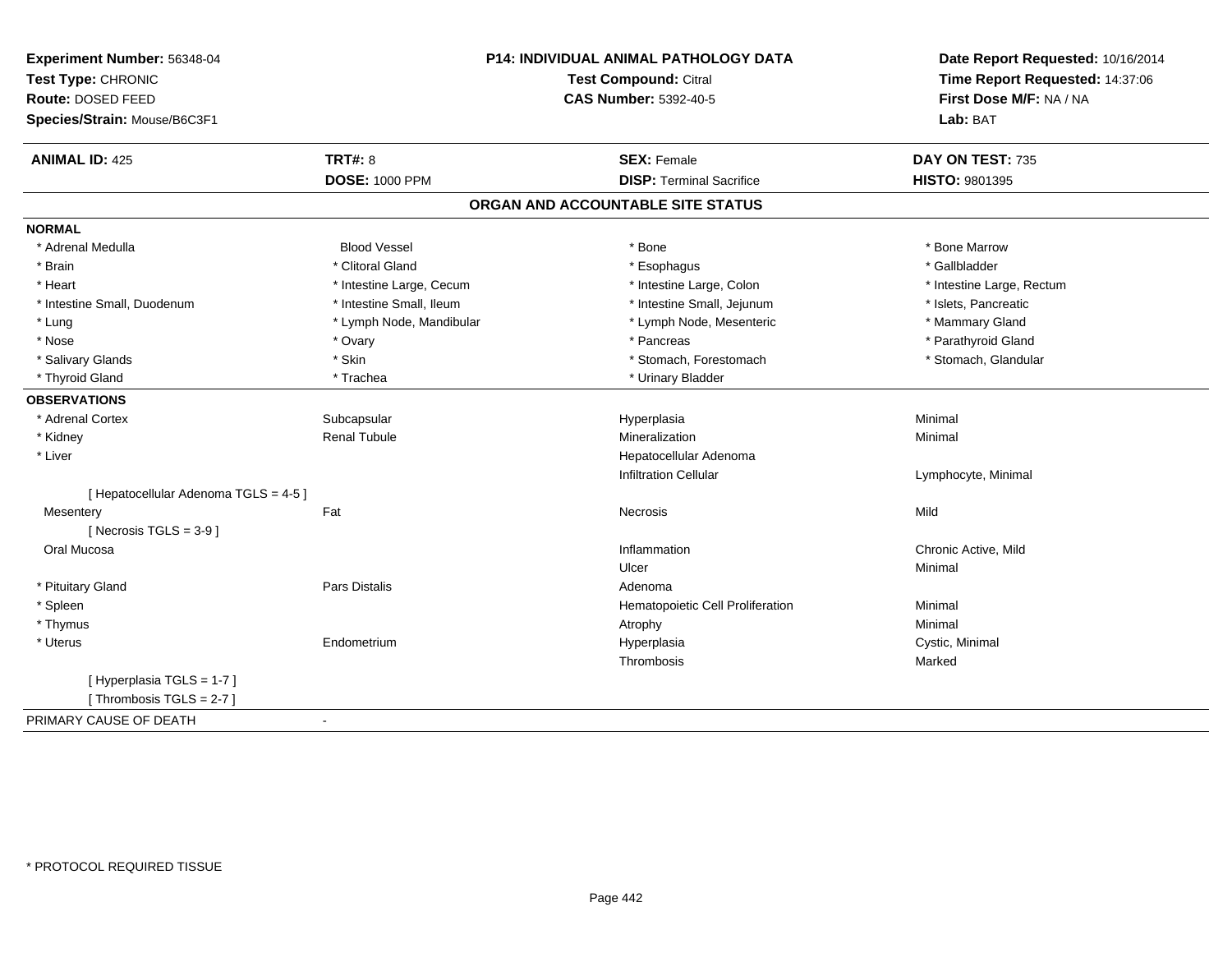| Experiment Number: 56348-04           | P14: INDIVIDUAL ANIMAL PATHOLOGY DATA<br><b>Test Compound: Citral</b> |                                   | Date Report Requested: 10/16/2014 |
|---------------------------------------|-----------------------------------------------------------------------|-----------------------------------|-----------------------------------|
| Test Type: CHRONIC                    |                                                                       |                                   | Time Report Requested: 14:37:06   |
| Route: DOSED FEED                     |                                                                       | <b>CAS Number: 5392-40-5</b>      | First Dose M/F: NA / NA           |
| Species/Strain: Mouse/B6C3F1          |                                                                       |                                   | Lab: BAT                          |
| <b>ANIMAL ID: 426</b>                 | <b>TRT#: 8</b>                                                        | <b>SEX: Female</b>                | DAY ON TEST: 733                  |
|                                       | <b>DOSE: 1000 PPM</b>                                                 | <b>DISP: Terminal Sacrifice</b>   | <b>HISTO: 9801396</b>             |
|                                       |                                                                       | ORGAN AND ACCOUNTABLE SITE STATUS |                                   |
| <b>NORMAL</b>                         |                                                                       |                                   |                                   |
| * Adrenal Medulla                     | <b>Blood Vessel</b>                                                   | * Bone                            | * Brain                           |
| * Clitoral Gland                      | * Esophagus                                                           | * Gallbladder                     | * Heart                           |
| * Intestine Large, Cecum              | * Intestine Large, Colon                                              | * Intestine Large, Rectum         | * Intestine Small, Duodenum       |
| * Intestine Small, Ileum              | * Intestine Small, Jejunum                                            | * Islets, Pancreatic              | * Lymph Node, Mandibular          |
| * Lymph Node, Mesenteric              | * Mammary Gland                                                       | * Nose                            | * Ovary                           |
| * Pancreas                            | * Parathyroid Gland                                                   | * Pituitary Gland                 | * Salivary Glands                 |
| * Skin                                | * Stomach, Forestomach                                                | * Stomach, Glandular              | * Thyroid Gland                   |
| * Trachea                             | * Urinary Bladder                                                     |                                   |                                   |
| <b>OBSERVATIONS</b>                   |                                                                       |                                   |                                   |
| * Adrenal Cortex                      | Subcapsular                                                           | Hyperplasia                       | Minimal                           |
| * Bone Marrow                         |                                                                       | Hyperplasia                       | Minimal                           |
| * Kidney                              | <b>Renal Tubule</b>                                                   | Mineralization                    | Minimal                           |
| * Liver                               |                                                                       | Hepatocellular Adenoma            |                                   |
|                                       |                                                                       | <b>Infiltration Cellular</b>      | Lymphocyte, Minimal               |
|                                       |                                                                       | Inflammation                      | Granulomatous, Minimal            |
| [ Hepatocellular Adenoma TGLS = 2-9 ] |                                                                       |                                   |                                   |
| * Lung                                |                                                                       | Inflammation                      | Granulomatous, Minimal            |
| Oral Mucosa                           |                                                                       | Inflammation                      | Chronic Active, Mild              |
|                                       |                                                                       | Ulcer                             | Minimal                           |
| * Spleen                              |                                                                       | Hematopoietic Cell Proliferation  | Minimal                           |
| * Thymus                              |                                                                       | Atrophy                           | Mild                              |
| * Uterus                              | Endometrium                                                           | Hyperplasia                       | Cystic, Minimal                   |
| [Hyperplasia TGLS = 1-7]              |                                                                       |                                   |                                   |
| PRIMARY CAUSE OF DEATH                | $\blacksquare$                                                        |                                   |                                   |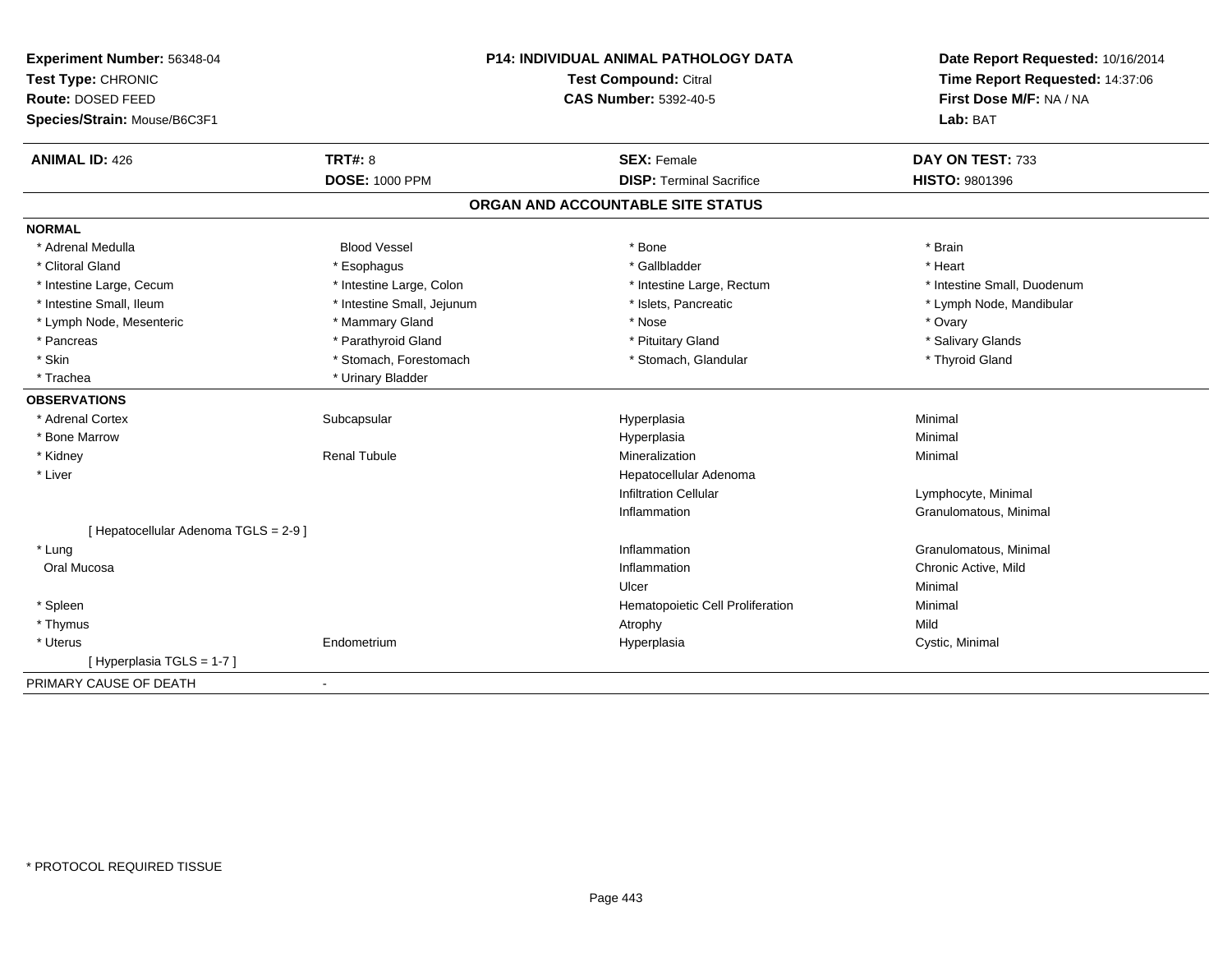| Experiment Number: 56348-04  |                              | <b>P14: INDIVIDUAL ANIMAL PATHOLOGY DATA</b> | Date Report Requested: 10/16/2014<br>Time Report Requested: 14:37:06 |
|------------------------------|------------------------------|----------------------------------------------|----------------------------------------------------------------------|
| Test Type: CHRONIC           | <b>Test Compound: Citral</b> |                                              |                                                                      |
| <b>Route: DOSED FEED</b>     |                              | <b>CAS Number: 5392-40-5</b>                 | First Dose M/F: NA / NA                                              |
| Species/Strain: Mouse/B6C3F1 |                              |                                              | Lab: BAT                                                             |
| <b>ANIMAL ID: 427</b>        | <b>TRT#: 8</b>               | <b>SEX: Female</b>                           | DAY ON TEST: 734                                                     |
|                              | <b>DOSE: 1000 PPM</b>        | <b>DISP: Terminal Sacrifice</b>              | <b>HISTO: 9801397</b>                                                |
|                              |                              | ORGAN AND ACCOUNTABLE SITE STATUS            |                                                                      |
| <b>NORMAL</b>                |                              |                                              |                                                                      |
| * Adrenal Medulla            | <b>Blood Vessel</b>          | * Bone                                       | * Bone Marrow                                                        |
| * Brain                      | * Clitoral Gland             | * Esophagus                                  | * Gallbladder                                                        |
| * Heart                      | * Intestine Large, Cecum     | * Intestine Large, Colon                     | * Intestine Large, Rectum                                            |
| * Intestine Small, Duodenum  | * Intestine Small, Ileum     | * Intestine Small, Jejunum                   | * Islets, Pancreatic                                                 |
| * Kidney                     | * Lung                       | * Lymph Node, Mandibular                     | * Lymph Node, Mesenteric                                             |
| * Mammary Gland              | * Nose                       | * Ovary                                      | * Pancreas                                                           |
| * Parathyroid Gland          | * Pituitary Gland            | * Salivary Glands                            | * Skin                                                               |
| * Spleen                     | * Stomach, Forestomach       | * Stomach, Glandular                         | * Thyroid Gland                                                      |
| * Trachea                    | * Urinary Bladder            |                                              |                                                                      |
| <b>OBSERVATIONS</b>          |                              |                                              |                                                                      |
| * Adrenal Cortex             | Subcapsular                  | Hyperplasia                                  | Minimal                                                              |
| <b>Harderian Gland</b>       |                              | Carcinoma                                    |                                                                      |
| [Carcinoma TGLS = 1-9]       |                              |                                              |                                                                      |
| * Liver                      |                              | <b>Infiltration Cellular</b>                 | Lymphocyte, Mild                                                     |
| Oral Mucosa                  |                              | Inflammation                                 | Chronic Active, Minimal                                              |
|                              |                              | Ulcer                                        | Minimal                                                              |
| * Thymus                     |                              | Atrophy                                      | Mild                                                                 |
| * Uterus                     | Endometrium                  | Hyperplasia                                  | Cystic, Mild                                                         |
| PRIMARY CAUSE OF DEATH       |                              |                                              |                                                                      |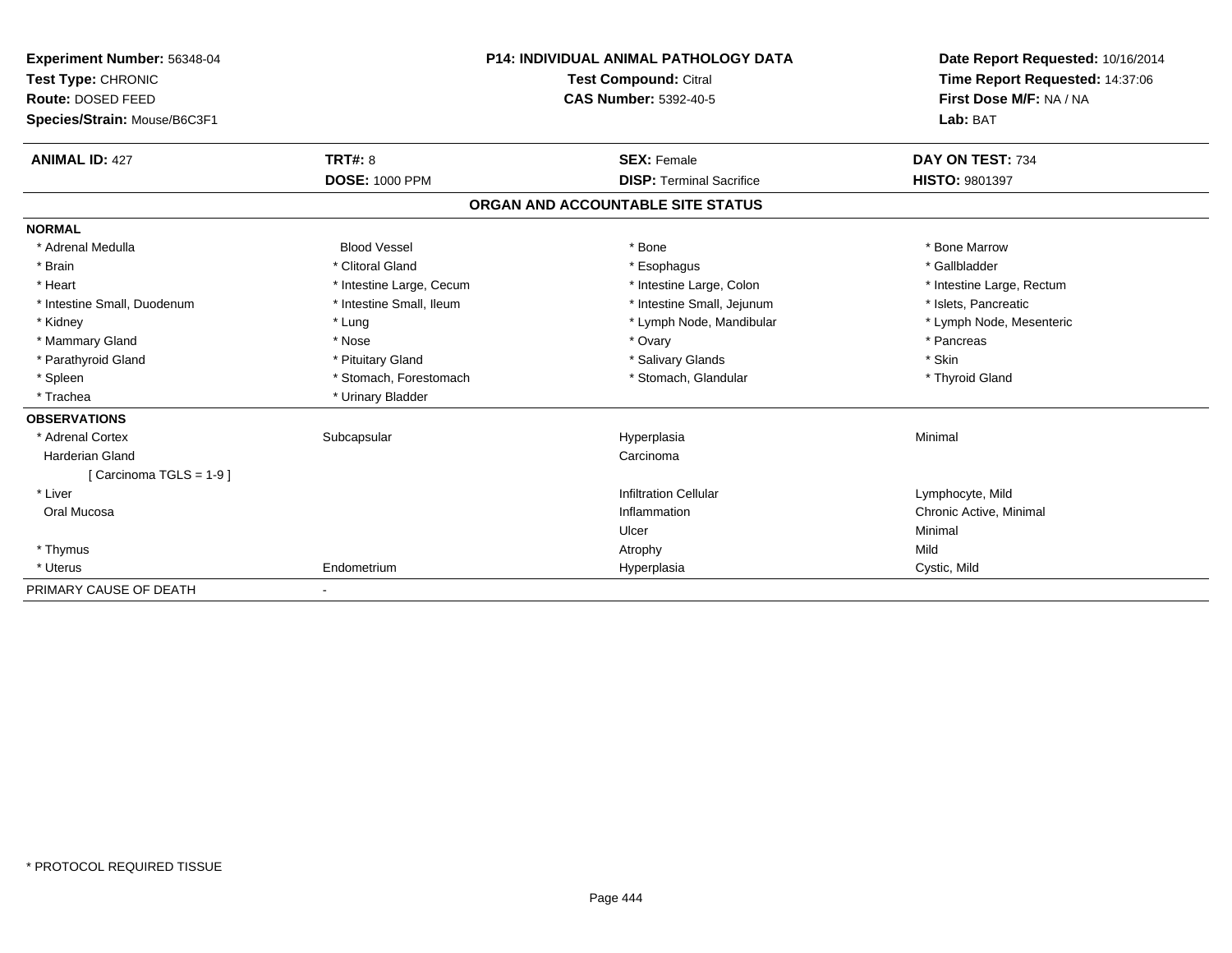| Experiment Number: 56348-04<br>Test Type: CHRONIC<br>Route: DOSED FEED<br>Species/Strain: Mouse/B6C3F1 |                            | P14: INDIVIDUAL ANIMAL PATHOLOGY DATA<br><b>Test Compound: Citral</b><br><b>CAS Number: 5392-40-5</b> | Date Report Requested: 10/16/2014<br>Time Report Requested: 14:37:06<br>First Dose M/F: NA / NA<br>Lab: BAT |
|--------------------------------------------------------------------------------------------------------|----------------------------|-------------------------------------------------------------------------------------------------------|-------------------------------------------------------------------------------------------------------------|
| <b>ANIMAL ID: 428</b>                                                                                  | <b>TRT#: 8</b>             | <b>SEX: Female</b>                                                                                    | DAY ON TEST: 733                                                                                            |
|                                                                                                        | <b>DOSE: 1000 PPM</b>      | <b>DISP: Terminal Sacrifice</b>                                                                       | HISTO: 9801398                                                                                              |
|                                                                                                        |                            | ORGAN AND ACCOUNTABLE SITE STATUS                                                                     |                                                                                                             |
| <b>NORMAL</b>                                                                                          |                            |                                                                                                       |                                                                                                             |
| * Adrenal Medulla                                                                                      | <b>Blood Vessel</b>        | * Bone Marrow                                                                                         | * Brain                                                                                                     |
| * Clitoral Gland                                                                                       | * Esophagus                | * Gallbladder                                                                                         | * Heart                                                                                                     |
| * Intestine Large, Cecum                                                                               | * Intestine Large, Colon   | * Intestine Large, Rectum                                                                             | * Intestine Small, Duodenum                                                                                 |
| * Intestine Small, Ileum                                                                               | * Intestine Small, Jejunum | * Islets, Pancreatic                                                                                  | * Kidney                                                                                                    |
| * Lymph Node, Mandibular                                                                               | * Lymph Node, Mesenteric   | * Mammary Gland                                                                                       | * Nose                                                                                                      |
| * Ovary                                                                                                | * Parathyroid Gland        | * Salivary Glands                                                                                     | * Skin                                                                                                      |
| * Stomach, Forestomach                                                                                 | * Stomach, Glandular       | * Thyroid Gland                                                                                       | * Trachea                                                                                                   |
| * Urinary Bladder                                                                                      |                            |                                                                                                       |                                                                                                             |
| <b>OBSERVATIONS</b>                                                                                    |                            |                                                                                                       |                                                                                                             |
| * Adrenal Cortex                                                                                       | Subcapsular                | Hyperplasia                                                                                           | Minimal                                                                                                     |
| * Bone                                                                                                 |                            | Fibrosis                                                                                              | Minimal                                                                                                     |
| * Liver                                                                                                |                            | Hematopoietic Cell Proliferation                                                                      | Marked                                                                                                      |
|                                                                                                        |                            | Lymphoma Malignant                                                                                    |                                                                                                             |
| [ Lymphoma Malignant TGLS = 2-4+5 ]                                                                    |                            |                                                                                                       |                                                                                                             |
| * Lung                                                                                                 |                            | Lymphoma Malignant                                                                                    |                                                                                                             |
| Lymph Node                                                                                             | Lumbar                     | Hyperplasia                                                                                           | Lymphoid, Mild                                                                                              |
| [ Hyperplasia TGLS = 3-9 ]                                                                             |                            |                                                                                                       |                                                                                                             |
| Oral Mucosa                                                                                            |                            | Inflammation                                                                                          | Chronic Active, Mild                                                                                        |
|                                                                                                        |                            | Ulcer                                                                                                 | Minimal                                                                                                     |
| * Pancreas                                                                                             |                            | Lymphoma Malignant                                                                                    |                                                                                                             |
| [ Lymphoma Malignant TGLS = 3-9 ]                                                                      |                            |                                                                                                       |                                                                                                             |
| * Pituitary Gland                                                                                      |                            | Lymphoma Malignant                                                                                    |                                                                                                             |
| [ Lymphoma Malignant TGLS = 3-9 ]                                                                      |                            |                                                                                                       |                                                                                                             |
| * Spleen                                                                                               |                            | Lymphoma Malignant                                                                                    |                                                                                                             |
| [ Lymphoma Malignant TGLS = 1-9 ]                                                                      |                            |                                                                                                       |                                                                                                             |
| * Thymus                                                                                               |                            | Hyperplasia                                                                                           | Lymphoid, Minimal                                                                                           |
| * Uterus                                                                                               | Endometrium                | Hyperplasia                                                                                           | Cystic, Minimal                                                                                             |
| PRIMARY CAUSE OF DEATH                                                                                 |                            |                                                                                                       |                                                                                                             |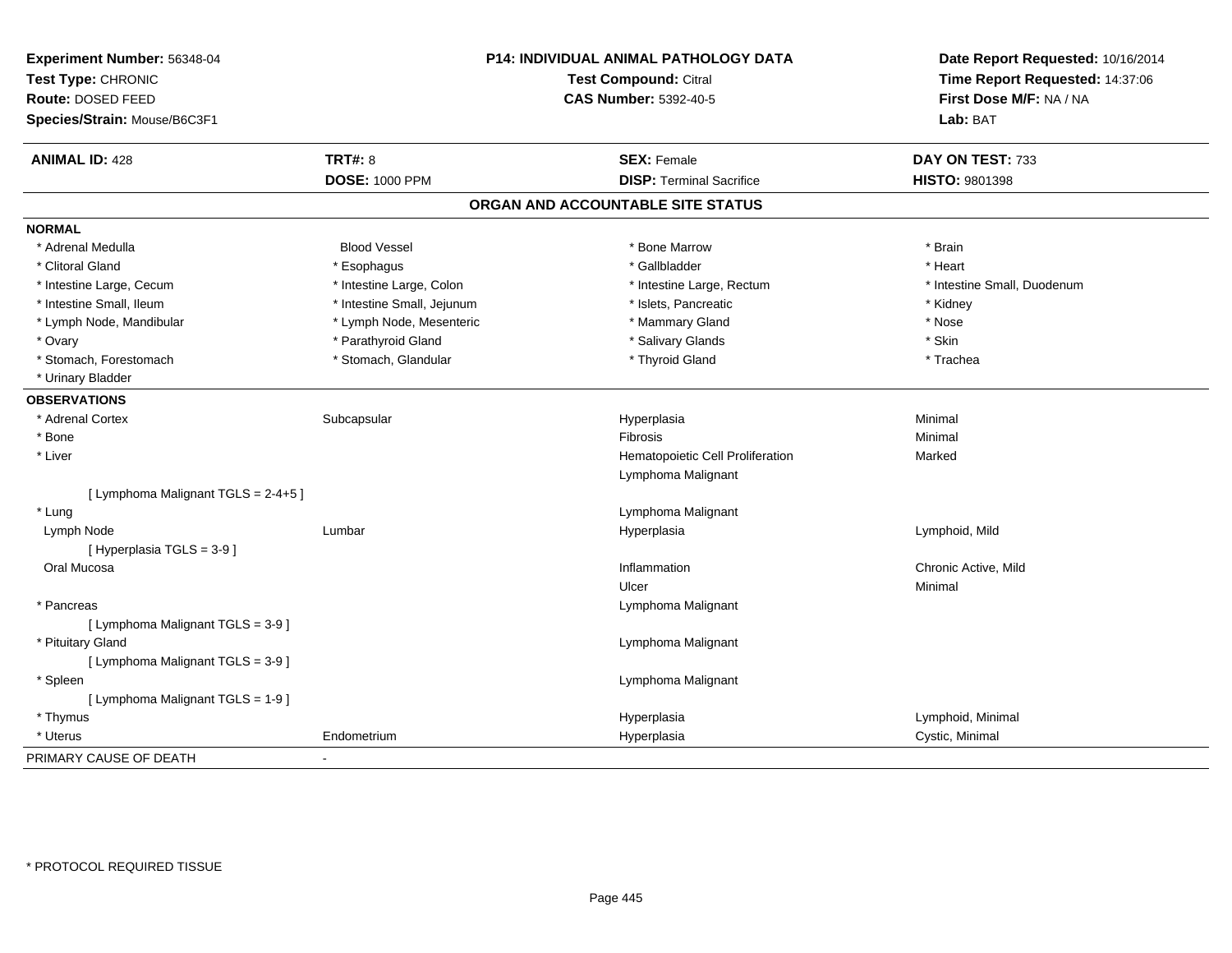| Experiment Number: 56348-04  | <b>P14: INDIVIDUAL ANIMAL PATHOLOGY DATA</b> |                                   | Date Report Requested: 10/16/2014                          |  |
|------------------------------|----------------------------------------------|-----------------------------------|------------------------------------------------------------|--|
| Test Type: CHRONIC           |                                              | <b>Test Compound: Citral</b>      | Time Report Requested: 14:37:06<br>First Dose M/F: NA / NA |  |
| Route: DOSED FEED            |                                              | CAS Number: 5392-40-5             |                                                            |  |
| Species/Strain: Mouse/B6C3F1 |                                              |                                   | Lab: BAT                                                   |  |
| <b>ANIMAL ID: 429</b>        | <b>TRT#: 8</b>                               | <b>SEX: Female</b>                | DAY ON TEST: 735                                           |  |
|                              | <b>DOSE: 1000 PPM</b>                        | <b>DISP: Terminal Sacrifice</b>   | HISTO: 9801399                                             |  |
|                              |                                              | ORGAN AND ACCOUNTABLE SITE STATUS |                                                            |  |
| <b>NORMAL</b>                |                                              |                                   |                                                            |  |
| * Adrenal Medulla            | <b>Blood Vessel</b>                          | * Bone Marrow                     | * Brain                                                    |  |
| * Esophagus                  | * Gallbladder                                | * Heart                           | * Intestine Large, Cecum                                   |  |
| * Intestine Large, Colon     | * Intestine Large, Rectum                    | * Intestine Small. Ileum          | * Intestine Small, Jejunum                                 |  |
| * Islets, Pancreatic         | * Lung                                       | * Lymph Node, Mandibular          | * Lymph Node, Mesenteric                                   |  |
| * Mammary Gland              | * Nose                                       | * Ovary                           | * Salivary Glands                                          |  |
| * Skin                       | * Spleen                                     | * Stomach, Forestomach            | * Stomach, Glandular                                       |  |
| * Thyroid Gland              | * Trachea                                    | * Urinary Bladder                 |                                                            |  |
| <b>MISSING</b>               |                                              |                                   |                                                            |  |
| * Clitoral Gland             | * Parathyroid Gland                          |                                   |                                                            |  |
| <b>OBSERVATIONS</b>          |                                              |                                   |                                                            |  |
| * Adrenal Cortex             | Subcapsular                                  | Hyperplasia                       | Minimal                                                    |  |
| * Bone                       |                                              | Fibrosis                          | Minimal                                                    |  |
| * Intestine Small, Duodenum  |                                              | Inflammation                      | Chronic, Minimal                                           |  |
| * Kidney                     |                                              | Nephropathy                       | Minimal                                                    |  |
| * Liver                      |                                              | <b>Infiltration Cellular</b>      | Lymphocyte, Minimal                                        |  |
|                              |                                              | Inflammation                      | Granulomatous, Minimal                                     |  |
| Oral Mucosa                  |                                              | Inflammation                      | Chronic Active, Minimal                                    |  |
|                              |                                              | Ulcer                             | Minimal                                                    |  |
| * Pancreas                   | Acinus                                       | Hypertrophy                       | Focal, Minimal                                             |  |
| * Pituitary Gland            | <b>Pars Distalis</b>                         | Hyperplasia                       | Focal, Minimal                                             |  |
| * Thymus                     |                                              | Atrophy                           | Mild                                                       |  |
| * Uterus                     | Endometrium                                  | Hyperplasia                       | Cystic, Minimal                                            |  |
| PRIMARY CAUSE OF DEATH       | $\blacksquare$                               |                                   |                                                            |  |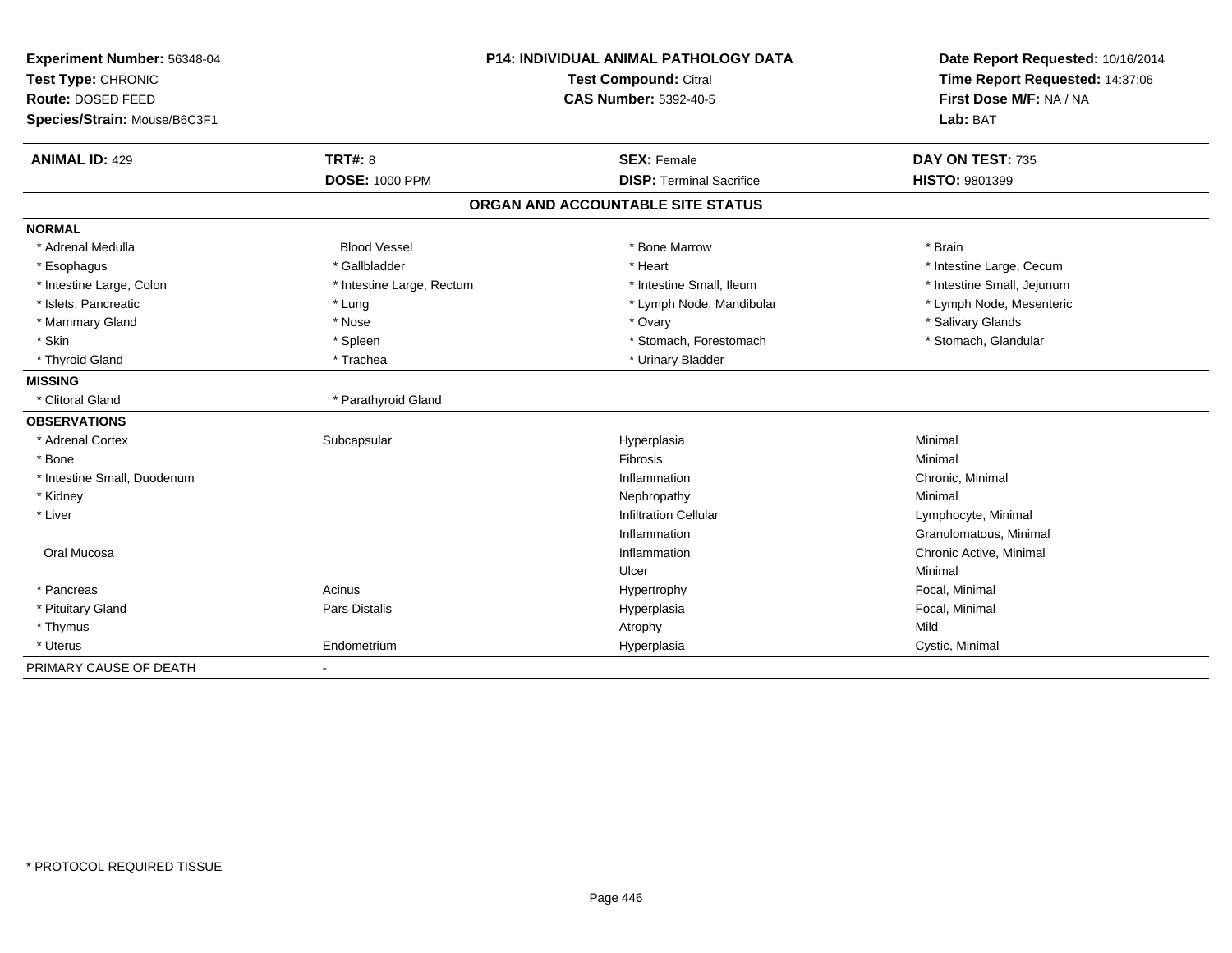| Experiment Number: 56348-04             | <b>P14: INDIVIDUAL ANIMAL PATHOLOGY DATA</b> |                                   | Date Report Requested: 10/16/2014                          |  |
|-----------------------------------------|----------------------------------------------|-----------------------------------|------------------------------------------------------------|--|
| Test Type: CHRONIC<br>Route: DOSED FEED |                                              | <b>Test Compound: Citral</b>      | Time Report Requested: 14:37:06<br>First Dose M/F: NA / NA |  |
|                                         |                                              | <b>CAS Number: 5392-40-5</b>      |                                                            |  |
| Species/Strain: Mouse/B6C3F1            |                                              |                                   | Lab: BAT                                                   |  |
| <b>ANIMAL ID: 430</b>                   | <b>TRT#: 8</b>                               | <b>SEX: Female</b>                | DAY ON TEST: 735                                           |  |
|                                         | <b>DOSE: 1000 PPM</b>                        | <b>DISP: Terminal Sacrifice</b>   | HISTO: 9801400                                             |  |
|                                         |                                              | ORGAN AND ACCOUNTABLE SITE STATUS |                                                            |  |
| <b>NORMAL</b>                           |                                              |                                   |                                                            |  |
| * Adrenal Medulla                       | <b>Blood Vessel</b>                          | * Bone Marrow                     | * Brain                                                    |  |
| * Clitoral Gland                        | * Esophagus                                  | * Gallbladder                     | * Heart                                                    |  |
| * Intestine Large, Cecum                | * Intestine Large, Colon                     | * Intestine Large, Rectum         | * Intestine Small, Duodenum                                |  |
| * Intestine Small, Ileum                | * Intestine Small, Jejunum                   | * Islets, Pancreatic              | * Lung                                                     |  |
| * Lymph Node, Mesenteric                | * Mammary Gland                              | * Nose                            | * Ovary                                                    |  |
| * Pancreas                              | * Parathyroid Gland                          | * Pituitary Gland                 | * Salivary Glands                                          |  |
| * Skin                                  | * Spleen                                     | * Stomach, Forestomach            | * Stomach, Glandular                                       |  |
| * Thyroid Gland                         | * Trachea                                    | * Urinary Bladder                 |                                                            |  |
| <b>MISSING</b>                          |                                              |                                   |                                                            |  |
| * Lymph Node, Mandibular                |                                              |                                   |                                                            |  |
| <b>OBSERVATIONS</b>                     |                                              |                                   |                                                            |  |
| * Adrenal Cortex                        | Subcapsular                                  | Hyperplasia                       | Minimal                                                    |  |
| * Bone                                  |                                              | Fibrosis                          | Mild                                                       |  |
| * Kidney                                |                                              | Infarct                           | Mild                                                       |  |
| [Infarct TGLS = $2-4$ ]                 |                                              |                                   |                                                            |  |
| * Liver                                 |                                              | <b>Clear Cell Focus</b>           |                                                            |  |
|                                         |                                              | Inflammation                      | Granulomatous, Minimal                                     |  |
| [Clear Cell Focus TGLS = 1-4]           |                                              |                                   |                                                            |  |
| Oral Mucosa                             |                                              | Inflammation                      | Chronic Active, Mild                                       |  |
|                                         |                                              | Ulcer                             | Moderate                                                   |  |
| * Thymus                                |                                              | Atrophy                           | Minimal                                                    |  |
| * Uterus                                | Endometrium                                  | Hyperplasia                       | Cystic, Minimal                                            |  |
| PRIMARY CAUSE OF DEATH                  | ٠                                            |                                   |                                                            |  |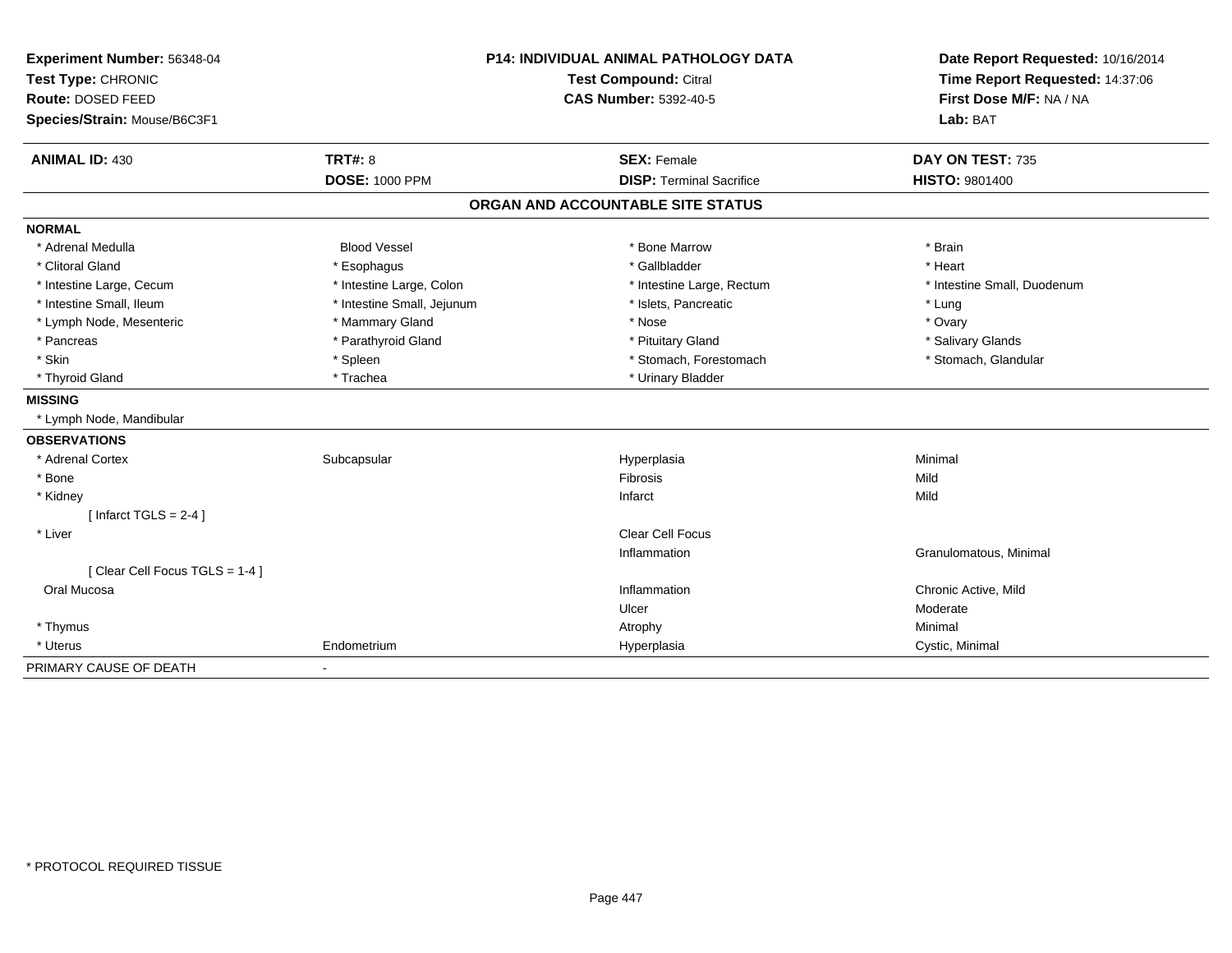| Experiment Number: 56348-04  | <b>P14: INDIVIDUAL ANIMAL PATHOLOGY DATA</b><br>Test Compound: Citral |                                   | Date Report Requested: 10/16/2014 |  |
|------------------------------|-----------------------------------------------------------------------|-----------------------------------|-----------------------------------|--|
| Test Type: CHRONIC           |                                                                       |                                   | Time Report Requested: 14:37:06   |  |
| Route: DOSED FEED            |                                                                       | <b>CAS Number: 5392-40-5</b>      | First Dose M/F: NA / NA           |  |
| Species/Strain: Mouse/B6C3F1 |                                                                       |                                   | Lab: BAT                          |  |
| <b>ANIMAL ID: 431</b>        | <b>TRT#: 8</b>                                                        | <b>SEX: Female</b>                | DAY ON TEST: 735                  |  |
|                              | <b>DOSE: 1000 PPM</b>                                                 | <b>DISP: Terminal Sacrifice</b>   | HISTO: 9801401                    |  |
|                              |                                                                       | ORGAN AND ACCOUNTABLE SITE STATUS |                                   |  |
| <b>NORMAL</b>                |                                                                       |                                   |                                   |  |
| * Adrenal Medulla            | <b>Blood Vessel</b>                                                   | * Bone Marrow                     | * Brain                           |  |
| * Clitoral Gland             | * Esophagus                                                           | * Gallbladder                     | * Heart                           |  |
| * Intestine Large, Cecum     | * Intestine Large, Colon                                              | * Intestine Large, Rectum         | * Intestine Small, Duodenum       |  |
| * Intestine Small, Ileum     | * Intestine Small, Jejunum                                            | * Islets, Pancreatic              | * Lung                            |  |
| * Lymph Node, Mandibular     | * Lymph Node, Mesenteric                                              | * Mammary Gland                   | * Nose                            |  |
| * Ovary                      | * Pancreas                                                            | * Parathyroid Gland               | * Pituitary Gland                 |  |
| * Salivary Glands            | * Skin                                                                | * Spleen                          | * Stomach, Forestomach            |  |
| * Stomach, Glandular         | * Thyroid Gland                                                       | * Trachea                         | * Urinary Bladder                 |  |
| <b>OBSERVATIONS</b>          |                                                                       |                                   |                                   |  |
| * Adrenal Cortex             | Subcapsular                                                           | Hyperplasia                       | Minimal                           |  |
| * Bone                       |                                                                       | Fibrosis                          | Mild                              |  |
| * Kidney                     | <b>Renal Tubule</b>                                                   | Mineralization                    | Minimal                           |  |
| * Liver                      |                                                                       | <b>Clear Cell Focus</b>           |                                   |  |
|                              |                                                                       | Inflammation                      | Granulomatous, Minimal            |  |
|                              |                                                                       | <b>Mixed Cell Focus</b>           |                                   |  |
| Oral Mucosa                  |                                                                       | Inflammation                      | Chronic Active, Moderate          |  |
|                              |                                                                       | Ulcer                             | Moderate                          |  |
| * Thymus                     |                                                                       | Hyperplasia                       | Lymphoid, Minimal                 |  |
| * Uterus                     | Endometrium                                                           | Hyperplasia                       | Cystic, Minimal                   |  |
| [Hyperplasia TGLS = 1-7]     |                                                                       |                                   |                                   |  |
| PRIMARY CAUSE OF DEATH       |                                                                       |                                   |                                   |  |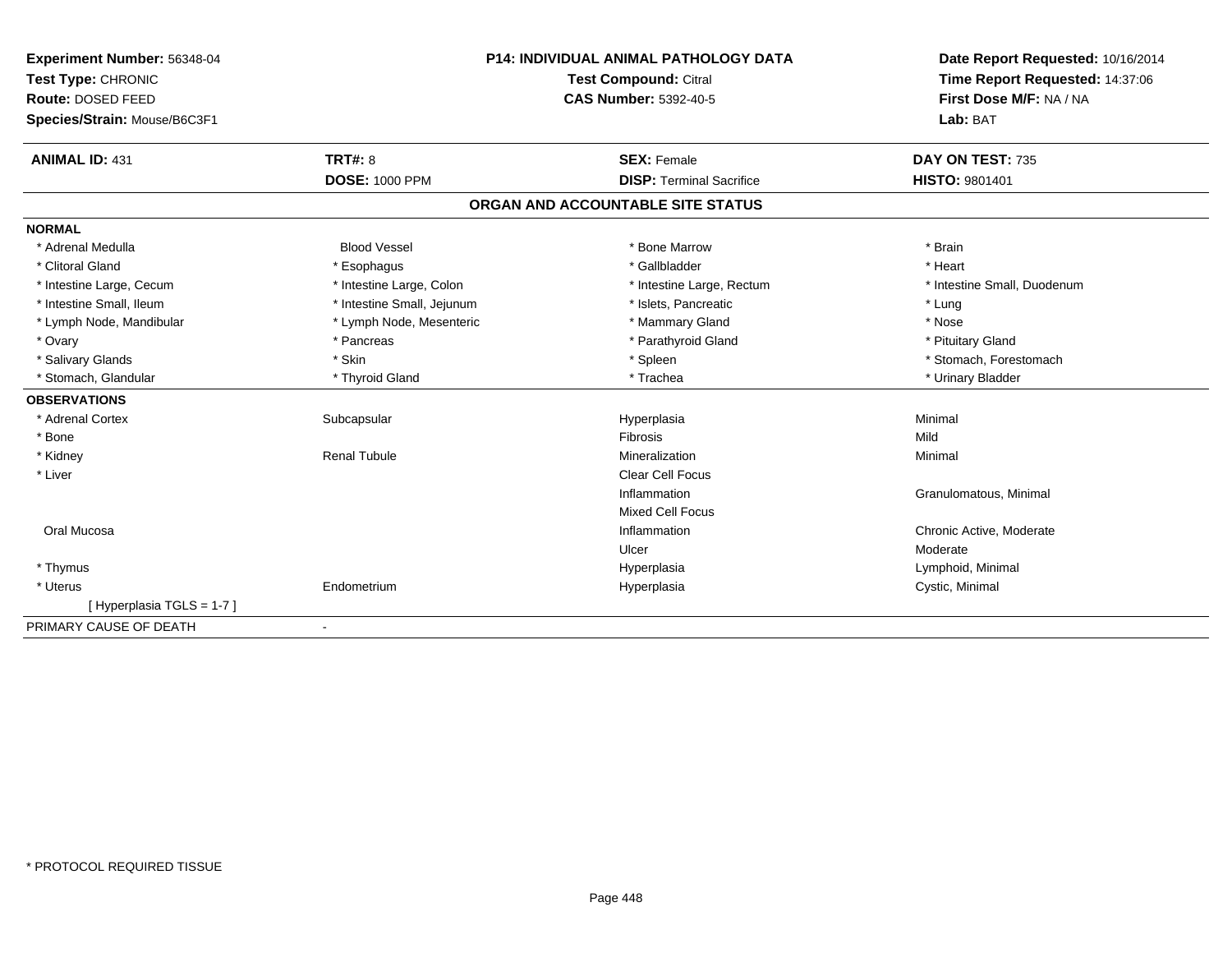| <b>Experiment Number: 56348-04</b><br>Test Type: CHRONIC |                            | <b>P14: INDIVIDUAL ANIMAL PATHOLOGY DATA</b><br>Test Compound: Citral | Date Report Requested: 10/16/2014<br>Time Report Requested: 14:37:06 |  |
|----------------------------------------------------------|----------------------------|-----------------------------------------------------------------------|----------------------------------------------------------------------|--|
| Route: DOSED FEED                                        |                            | <b>CAS Number: 5392-40-5</b>                                          | First Dose M/F: NA / NA                                              |  |
| Species/Strain: Mouse/B6C3F1                             |                            |                                                                       | Lab: BAT                                                             |  |
|                                                          |                            |                                                                       |                                                                      |  |
| <b>ANIMAL ID: 432</b>                                    | <b>TRT#: 8</b>             | <b>SEX: Female</b>                                                    | DAY ON TEST: 735                                                     |  |
|                                                          | <b>DOSE: 1000 PPM</b>      | <b>DISP: Terminal Sacrifice</b>                                       | <b>HISTO: 9801402</b>                                                |  |
|                                                          |                            | ORGAN AND ACCOUNTABLE SITE STATUS                                     |                                                                      |  |
| <b>NORMAL</b>                                            |                            |                                                                       |                                                                      |  |
| * Adrenal Medulla                                        | <b>Blood Vessel</b>        | * Bone Marrow                                                         | * Brain                                                              |  |
| * Clitoral Gland                                         | * Esophagus                | * Gallbladder                                                         | * Heart                                                              |  |
| * Intestine Large, Cecum                                 | * Intestine Large, Colon   | * Intestine Large, Rectum                                             | * Intestine Small, Duodenum                                          |  |
| * Intestine Small, Ileum                                 | * Intestine Small, Jejunum | * Islets. Pancreatic                                                  | * Lung                                                               |  |
| * Lymph Node, Mandibular                                 | * Mammary Gland            | * Nose                                                                | Oral Mucosa                                                          |  |
| * Pancreas                                               | * Parathyroid Gland        | * Pituitary Gland                                                     | * Salivary Glands                                                    |  |
| * Skin                                                   | * Spleen                   | * Stomach, Forestomach                                                | * Stomach, Glandular                                                 |  |
| * Thyroid Gland                                          | * Trachea                  | * Urinary Bladder                                                     | * Uterus                                                             |  |
| <b>OBSERVATIONS</b>                                      |                            |                                                                       |                                                                      |  |
| * Adrenal Cortex                                         | Subcapsular                | Hyperplasia                                                           | Minimal                                                              |  |
| * Bone                                                   |                            | <b>Fibrosis</b>                                                       | Minimal                                                              |  |
| * Kidney                                                 | <b>Renal Tubule</b>        | Mineralization                                                        | Minimal                                                              |  |
| * Liver                                                  |                            | <b>Basophilic Focus</b>                                               |                                                                      |  |
|                                                          |                            | <b>Infiltration Cellular</b>                                          | Lymphocyte, Minimal                                                  |  |
|                                                          |                            | <b>Mixed Cell Focus</b>                                               |                                                                      |  |
| [Mixed Cell Focus TGLS = 1-4]                            |                            |                                                                       |                                                                      |  |
| * Lymph Node, Mesenteric                                 |                            | <b>Infiltration Cellular</b>                                          | Plasma Cell, Mild                                                    |  |
| * Ovary                                                  |                            | Cyst                                                                  | Minimal                                                              |  |
| * Thymus                                                 |                            | Atrophy                                                               | Minimal                                                              |  |
| PRIMARY CAUSE OF DEATH                                   |                            |                                                                       |                                                                      |  |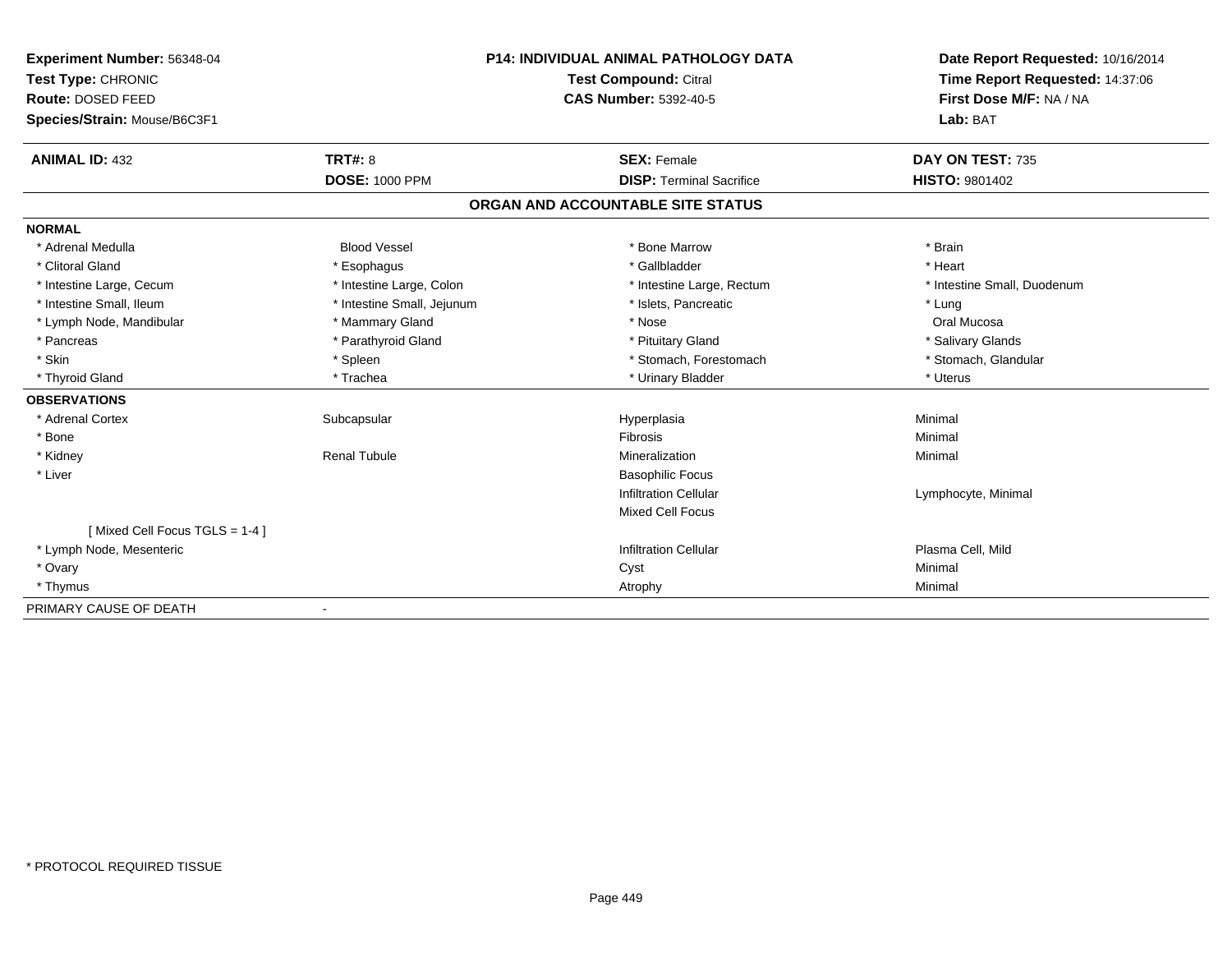| Experiment Number: 56348-04<br>Test Type: CHRONIC<br>Route: DOSED FEED<br>Species/Strain: Mouse/B6C3F1 |                          | P14: INDIVIDUAL ANIMAL PATHOLOGY DATA<br><b>Test Compound: Citral</b><br><b>CAS Number: 5392-40-5</b> | Date Report Requested: 10/16/2014<br>Time Report Requested: 14:37:06<br>First Dose M/F: NA / NA<br>Lab: BAT |
|--------------------------------------------------------------------------------------------------------|--------------------------|-------------------------------------------------------------------------------------------------------|-------------------------------------------------------------------------------------------------------------|
| <b>ANIMAL ID: 433</b>                                                                                  | <b>TRT#: 8</b>           | <b>SEX: Female</b>                                                                                    | DAY ON TEST: 733                                                                                            |
|                                                                                                        | <b>DOSE: 1000 PPM</b>    | <b>DISP: Terminal Sacrifice</b>                                                                       | HISTO: 9801403                                                                                              |
|                                                                                                        |                          | ORGAN AND ACCOUNTABLE SITE STATUS                                                                     |                                                                                                             |
| <b>NORMAL</b>                                                                                          |                          |                                                                                                       |                                                                                                             |
| * Adrenal Medulla                                                                                      | <b>Blood Vessel</b>      | * Bone                                                                                                | * Bone Marrow                                                                                               |
| * Brain                                                                                                | * Clitoral Gland         | * Esophagus                                                                                           | * Gallbladder                                                                                               |
| * Heart                                                                                                | * Intestine Large, Cecum | * Intestine Large, Colon                                                                              | * Intestine Large, Rectum                                                                                   |
| * Intestine Small, Duodenum                                                                            | * Intestine Small, Ileum | * Intestine Small, Jejunum                                                                            | * Islets, Pancreatic                                                                                        |
| * Lymph Node, Mandibular                                                                               | * Mammary Gland          | * Nose                                                                                                | Oral Mucosa                                                                                                 |
| * Parathyroid Gland                                                                                    | * Skin                   | * Stomach, Forestomach                                                                                | * Stomach, Glandular                                                                                        |
| * Thymus                                                                                               | * Trachea                |                                                                                                       |                                                                                                             |
| <b>OBSERVATIONS</b>                                                                                    |                          |                                                                                                       |                                                                                                             |
| * Adrenal Cortex                                                                                       | Subcapsular              | Hyperplasia                                                                                           | Minimal                                                                                                     |
| * Kidney                                                                                               |                          | Lymphoma Malignant                                                                                    |                                                                                                             |
|                                                                                                        | <b>Renal Tubule</b>      | Mineralization                                                                                        | Minimal                                                                                                     |
|                                                                                                        |                          | Nephropathy                                                                                           | Minimal                                                                                                     |
| * Liver                                                                                                |                          | <b>Infiltration Cellular</b>                                                                          | Lymphocyte, Minimal                                                                                         |
| * Lung                                                                                                 |                          | Lymphoma Malignant                                                                                    |                                                                                                             |
| Lymph Node<br>[ Hyperplasia TGLS = 1-9 ]                                                               | Pancreatic               | Hyperplasia                                                                                           | Lymphoid, Moderate                                                                                          |
| * Lymph Node, Mesenteric                                                                               |                          | Lymphoma Malignant                                                                                    |                                                                                                             |
| * Ovary                                                                                                |                          | Cyst                                                                                                  | Moderate                                                                                                    |
|                                                                                                        |                          | Lymphoma Malignant                                                                                    |                                                                                                             |
| [ Lymphoma Malignant TGLS = 1-9 ]                                                                      |                          |                                                                                                       |                                                                                                             |
| * Pancreas                                                                                             |                          | Lymphoma Malignant                                                                                    |                                                                                                             |
| * Pituitary Gland                                                                                      | <b>Pars Distalis</b>     | Hyperplasia                                                                                           | Focal, Minimal                                                                                              |
| * Salivary Glands                                                                                      |                          | Lymphoma Malignant                                                                                    |                                                                                                             |
| * Spleen                                                                                               |                          | Hematopoietic Cell Proliferation                                                                      | Mild                                                                                                        |
|                                                                                                        | Lymph Follic             | Hyperplasia                                                                                           | Moderate                                                                                                    |
| * Thyroid Gland                                                                                        |                          | Lymphoma Malignant                                                                                    |                                                                                                             |
| * Urinary Bladder                                                                                      |                          | Lymphoma Malignant                                                                                    |                                                                                                             |
| * Uterus                                                                                               | Endometrium              | Hyperplasia                                                                                           | Cystic, Minimal                                                                                             |
| PRIMARY CAUSE OF DEATH                                                                                 |                          |                                                                                                       |                                                                                                             |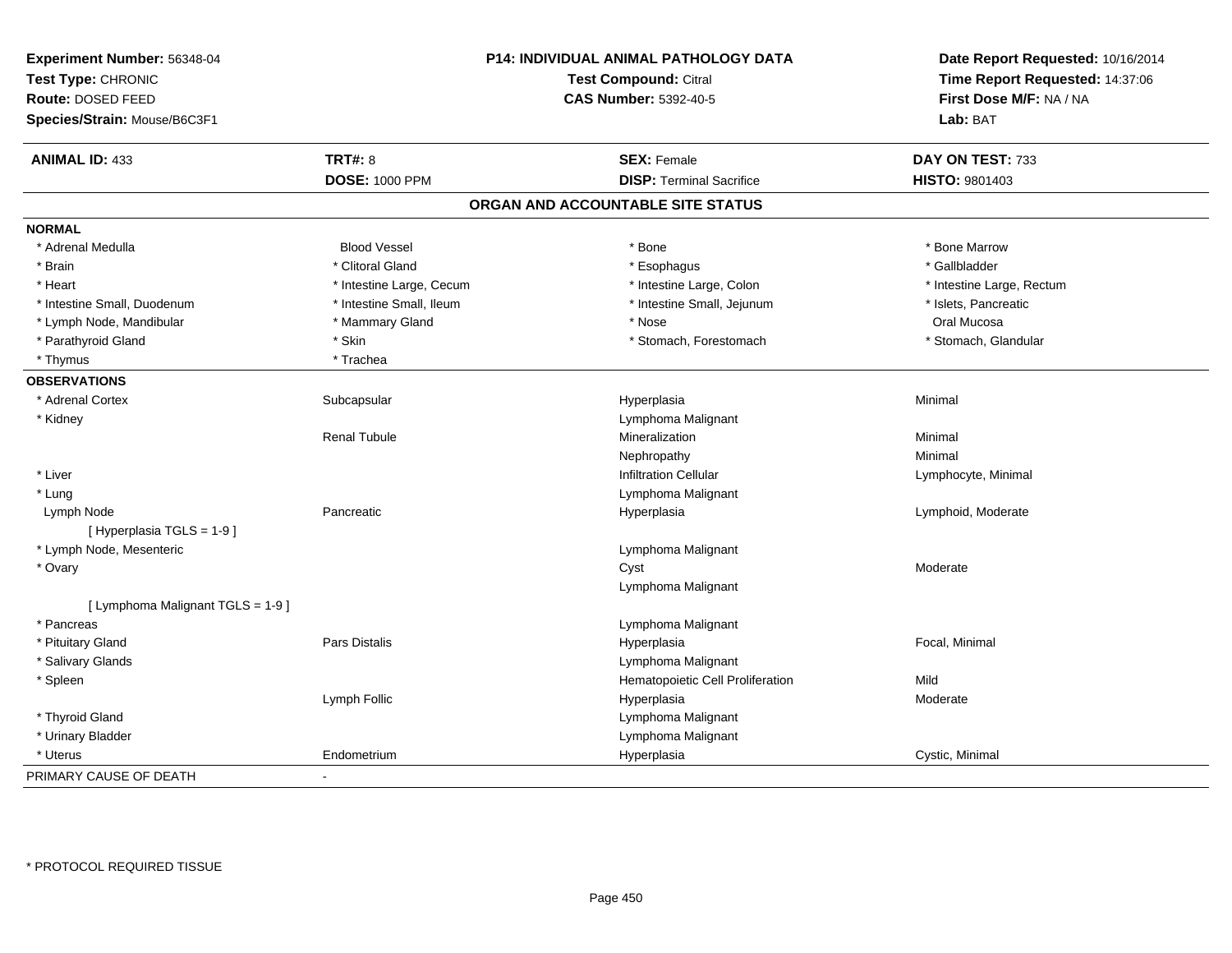| Experiment Number: 56348-04  | P14: INDIVIDUAL ANIMAL PATHOLOGY DATA<br><b>Test Compound: Citral</b> |                                   | Date Report Requested: 10/16/2014 |  |
|------------------------------|-----------------------------------------------------------------------|-----------------------------------|-----------------------------------|--|
| Test Type: CHRONIC           |                                                                       |                                   | Time Report Requested: 14:37:06   |  |
| Route: DOSED FEED            |                                                                       | <b>CAS Number: 5392-40-5</b>      | First Dose M/F: NA / NA           |  |
| Species/Strain: Mouse/B6C3F1 |                                                                       |                                   | Lab: BAT                          |  |
| <b>ANIMAL ID: 434</b>        | TRT#: 8                                                               | <b>SEX: Female</b>                | DAY ON TEST: 735                  |  |
|                              | <b>DOSE: 1000 PPM</b>                                                 | <b>DISP: Terminal Sacrifice</b>   | <b>HISTO: 9801404</b>             |  |
|                              |                                                                       | ORGAN AND ACCOUNTABLE SITE STATUS |                                   |  |
| <b>NORMAL</b>                |                                                                       |                                   |                                   |  |
| * Adrenal Medulla            | <b>Blood Vessel</b>                                                   | * Bone                            | * Bone Marrow                     |  |
| * Brain                      | * Clitoral Gland                                                      | * Esophagus                       | * Gallbladder                     |  |
| * Heart                      | * Intestine Large, Cecum                                              | * Intestine Large, Colon          | * Intestine Large, Rectum         |  |
| * Intestine Small, Duodenum  | * Intestine Small, Ileum                                              | * Intestine Small, Jejunum        | * Islets, Pancreatic              |  |
| * Lung                       | * Lymph Node, Mandibular                                              | * Lymph Node, Mesenteric          | * Mammary Gland                   |  |
| * Nose                       | * Pancreas                                                            | * Salivary Glands                 | * Skin                            |  |
| * Stomach, Forestomach       | * Stomach, Glandular                                                  | * Thyroid Gland                   | * Trachea                         |  |
| * Urinary Bladder            |                                                                       |                                   |                                   |  |
| <b>MISSING</b>               |                                                                       |                                   |                                   |  |
| * Parathyroid Gland          |                                                                       |                                   |                                   |  |
| <b>OBSERVATIONS</b>          |                                                                       |                                   |                                   |  |
| * Adrenal Cortex             | Subcapsular                                                           | Hyperplasia                       | Minimal                           |  |
| * Kidney                     | <b>Renal Tubule</b>                                                   | Mineralization                    | Minimal                           |  |
| * Liver                      |                                                                       | <b>Clear Cell Focus</b>           |                                   |  |
|                              |                                                                       | <b>Infiltration Cellular</b>      | Lymphocyte, Minimal               |  |
| Oral Mucosa                  |                                                                       | Inflammation                      | Chronic Active, Minimal           |  |
| * Ovary                      |                                                                       | Cyst                              | Mild                              |  |
| * Pituitary Gland            |                                                                       | Cyst                              | Minimal                           |  |
| * Spleen                     |                                                                       | Hematopoietic Cell Proliferation  | Minimal                           |  |
| * Thymus                     |                                                                       | Atrophy                           | Mild                              |  |
| * Uterus                     | Endometrium                                                           | Hyperplasia                       | Cystic, Mild                      |  |
| PRIMARY CAUSE OF DEATH       |                                                                       |                                   |                                   |  |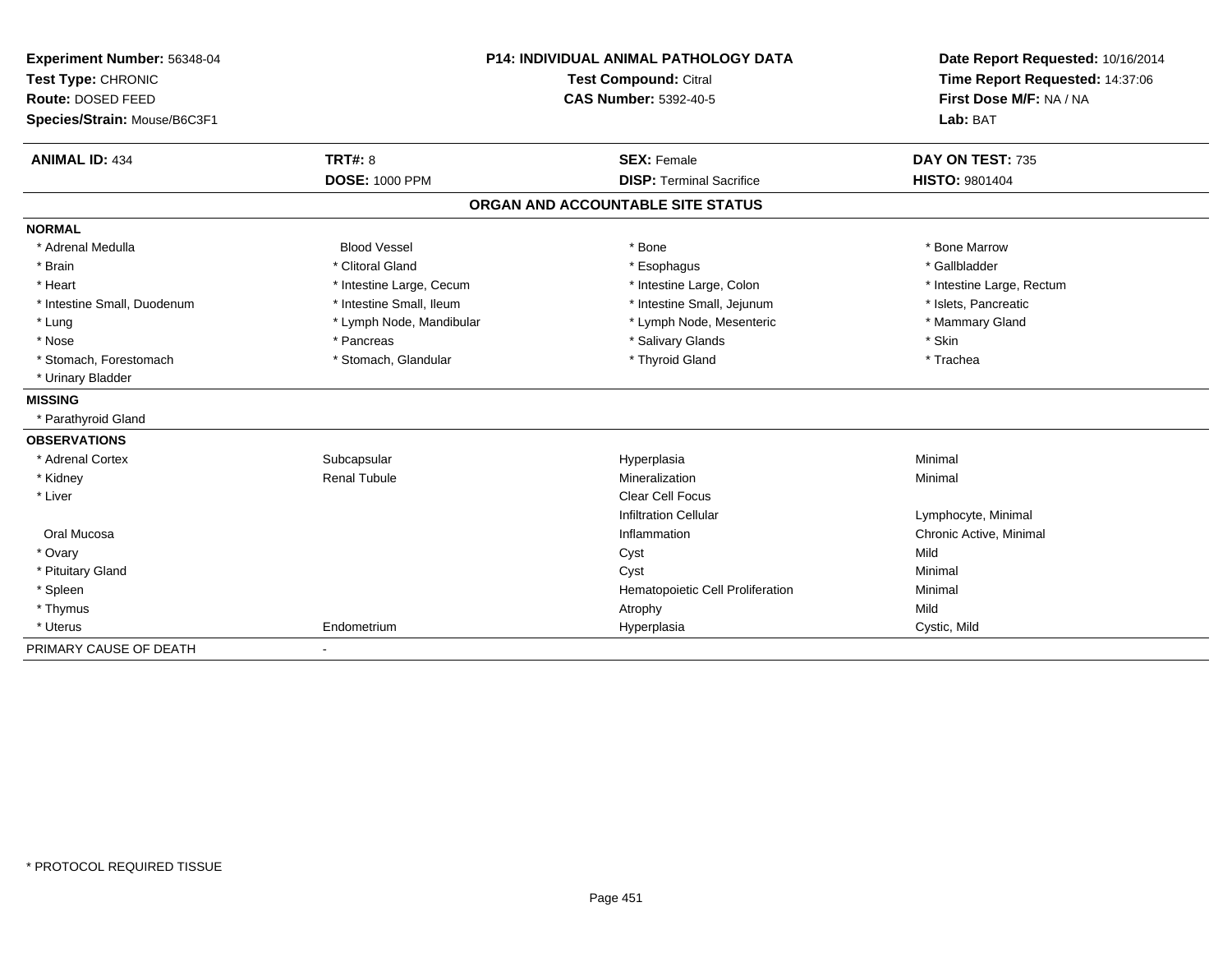| Experiment Number: 56348-04<br>Test Type: CHRONIC | P14: INDIVIDUAL ANIMAL PATHOLOGY DATA<br><b>Test Compound: Citral</b> |                                   | Date Report Requested: 10/16/2014<br>Time Report Requested: 14:37:06 |  |
|---------------------------------------------------|-----------------------------------------------------------------------|-----------------------------------|----------------------------------------------------------------------|--|
| Route: DOSED FEED                                 |                                                                       | <b>CAS Number: 5392-40-5</b>      | First Dose M/F: NA / NA<br>Lab: BAT                                  |  |
| Species/Strain: Mouse/B6C3F1                      |                                                                       |                                   |                                                                      |  |
|                                                   |                                                                       |                                   |                                                                      |  |
| <b>ANIMAL ID: 435</b>                             | <b>TRT#: 8</b>                                                        | <b>SEX: Female</b>                | DAY ON TEST: 733                                                     |  |
|                                                   | <b>DOSE: 1000 PPM</b>                                                 | <b>DISP: Terminal Sacrifice</b>   | <b>HISTO: 9801405</b>                                                |  |
|                                                   |                                                                       | ORGAN AND ACCOUNTABLE SITE STATUS |                                                                      |  |
| <b>NORMAL</b>                                     |                                                                       |                                   |                                                                      |  |
| * Adrenal Medulla                                 | <b>Blood Vessel</b>                                                   | * Bone                            | * Bone Marrow                                                        |  |
| * Brain                                           | * Clitoral Gland                                                      | * Esophagus                       | * Gallbladder                                                        |  |
| * Heart                                           | * Intestine Large, Cecum                                              | * Intestine Large, Colon          | * Intestine Large, Rectum                                            |  |
| * Intestine Small, Duodenum                       | * Intestine Small, Ileum                                              | * Intestine Small, Jejunum        | * Islets, Pancreatic                                                 |  |
| * Lung                                            | * Lymph Node, Mesenteric                                              | * Mammary Gland                   | * Nose                                                               |  |
| * Ovary                                           | * Pancreas                                                            | * Parathyroid Gland               | * Pituitary Gland                                                    |  |
| * Salivary Glands                                 | * Stomach, Forestomach                                                | * Stomach, Glandular              | * Thyroid Gland                                                      |  |
| * Trachea                                         | * Urinary Bladder                                                     |                                   |                                                                      |  |
| <b>MISSING</b>                                    |                                                                       |                                   |                                                                      |  |
| * Lymph Node, Mandibular                          |                                                                       |                                   |                                                                      |  |
| <b>OBSERVATIONS</b>                               |                                                                       |                                   |                                                                      |  |
| * Adrenal Cortex                                  | Subcapsular                                                           | Hyperplasia                       | Minimal                                                              |  |
|                                                   |                                                                       | Hyperplasia                       | Focal, Minimal                                                       |  |
| * Kidney                                          | <b>Renal Tubule</b>                                                   | Mineralization                    | Minimal                                                              |  |
| * Liver                                           |                                                                       | <b>Infiltration Cellular</b>      | Lymphocyte, Mild                                                     |  |
| Mesentery                                         | Fat                                                                   | Necrosis                          | Mild                                                                 |  |
| [ Necrosis TGLS = $1-9$ ]                         |                                                                       |                                   |                                                                      |  |
| Oral Mucosa                                       |                                                                       | Inflammation                      | Chronic Active, Mild                                                 |  |
|                                                   |                                                                       | Ulcer                             | Mild                                                                 |  |
| * Skin                                            | <b>Subcut Tiss</b>                                                    | Fibrosis                          | Mild                                                                 |  |
| * Spleen                                          | Lymph Follic                                                          | Hyperplasia                       | Minimal                                                              |  |
| * Thymus                                          |                                                                       | Atrophy                           | Minimal                                                              |  |
| * Uterus                                          | Endometrium                                                           | Hyperplasia                       | Cystic, Mild                                                         |  |
| [ Hyperplasia TGLS = 2-7 ]                        |                                                                       |                                   |                                                                      |  |
| PRIMARY CAUSE OF DEATH                            | $\blacksquare$                                                        |                                   |                                                                      |  |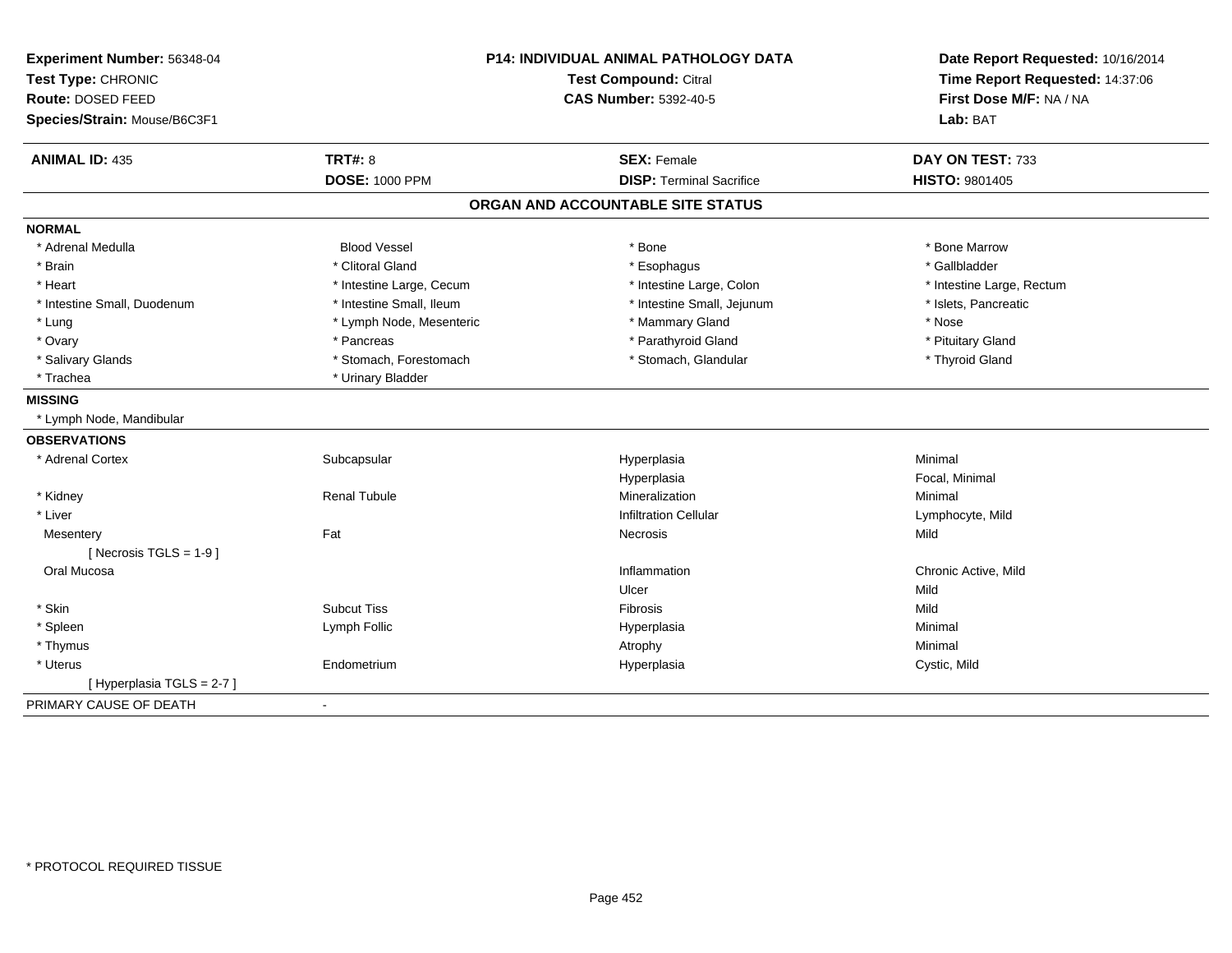| Experiment Number: 56348-04<br>Test Type: CHRONIC<br>Route: DOSED FEED<br>Species/Strain: Mouse/B6C3F1 | P14: INDIVIDUAL ANIMAL PATHOLOGY DATA<br><b>Test Compound: Citral</b><br><b>CAS Number: 5392-40-5</b> |                                   | Date Report Requested: 10/16/2014<br>Time Report Requested: 14:37:06<br>First Dose M/F: NA / NA<br>Lab: BAT |  |
|--------------------------------------------------------------------------------------------------------|-------------------------------------------------------------------------------------------------------|-----------------------------------|-------------------------------------------------------------------------------------------------------------|--|
| <b>ANIMAL ID: 436</b>                                                                                  | <b>TRT#: 8</b>                                                                                        | <b>SEX: Female</b>                | DAY ON TEST: 734                                                                                            |  |
|                                                                                                        | <b>DOSE: 1000 PPM</b>                                                                                 | <b>DISP: Terminal Sacrifice</b>   | <b>HISTO: 9801406</b>                                                                                       |  |
|                                                                                                        |                                                                                                       | ORGAN AND ACCOUNTABLE SITE STATUS |                                                                                                             |  |
| <b>NORMAL</b>                                                                                          |                                                                                                       |                                   |                                                                                                             |  |
| * Adrenal Medulla                                                                                      | <b>Blood Vessel</b>                                                                                   | * Bone                            | * Bone Marrow                                                                                               |  |
| * Brain                                                                                                | * Clitoral Gland                                                                                      | * Esophagus                       | * Gallbladder                                                                                               |  |
| * Heart                                                                                                | * Intestine Large, Cecum                                                                              | * Intestine Large, Colon          | * Intestine Large, Rectum                                                                                   |  |
| * Intestine Small, Duodenum                                                                            | * Intestine Small, Ileum                                                                              | * Intestine Small, Jejunum        | * Islets, Pancreatic                                                                                        |  |
| * Kidney                                                                                               | * Lung                                                                                                | * Lymph Node, Mesenteric          | * Mammary Gland                                                                                             |  |
| * Nose                                                                                                 | * Pancreas                                                                                            | * Parathyroid Gland               | * Salivary Glands                                                                                           |  |
| * Skin                                                                                                 | * Stomach, Forestomach                                                                                | * Stomach, Glandular              | * Thyroid Gland                                                                                             |  |
| * Trachea                                                                                              | * Urinary Bladder                                                                                     |                                   |                                                                                                             |  |
| <b>OBSERVATIONS</b>                                                                                    |                                                                                                       |                                   |                                                                                                             |  |
| * Adrenal Cortex                                                                                       | Subcapsular                                                                                           | Hyperplasia                       | Minimal                                                                                                     |  |
| * Liver                                                                                                |                                                                                                       | Hematopoietic Cell Proliferation  | Minimal                                                                                                     |  |
|                                                                                                        |                                                                                                       | Inflammation                      | Granulomatous, Minimal                                                                                      |  |
| * Lymph Node, Mandibular                                                                               |                                                                                                       | Lymphoma Malignant                |                                                                                                             |  |
| Oral Mucosa                                                                                            |                                                                                                       | Inflammation                      | Chronic Active, Moderate                                                                                    |  |
|                                                                                                        |                                                                                                       | Ulcer                             | Moderate                                                                                                    |  |
| * Ovary                                                                                                |                                                                                                       | Angiectasis                       | Minimal                                                                                                     |  |
|                                                                                                        |                                                                                                       | Cyst                              | Moderate                                                                                                    |  |
|                                                                                                        |                                                                                                       | Lymphoma Malignant                |                                                                                                             |  |
| * Pituitary Gland                                                                                      | <b>Pars Distalis</b>                                                                                  | Hyperplasia                       | Focal, Mild                                                                                                 |  |
| * Spleen                                                                                               |                                                                                                       | Lymphoma Malignant                |                                                                                                             |  |
| [ Lymphoma Malignant TGLS = 1-4 ]                                                                      |                                                                                                       |                                   |                                                                                                             |  |
| * Thymus                                                                                               |                                                                                                       | Lymphoma Malignant                |                                                                                                             |  |
| [ Lymphoma Malignant TGLS = 1-4 ]                                                                      |                                                                                                       |                                   |                                                                                                             |  |
| * Uterus                                                                                               | Endometrium                                                                                           | Hyperplasia                       | Cystic, Minimal                                                                                             |  |
| [Hyperplasia TGLS = 2-7]                                                                               |                                                                                                       |                                   |                                                                                                             |  |
| PRIMARY CAUSE OF DEATH                                                                                 | $\blacksquare$                                                                                        |                                   |                                                                                                             |  |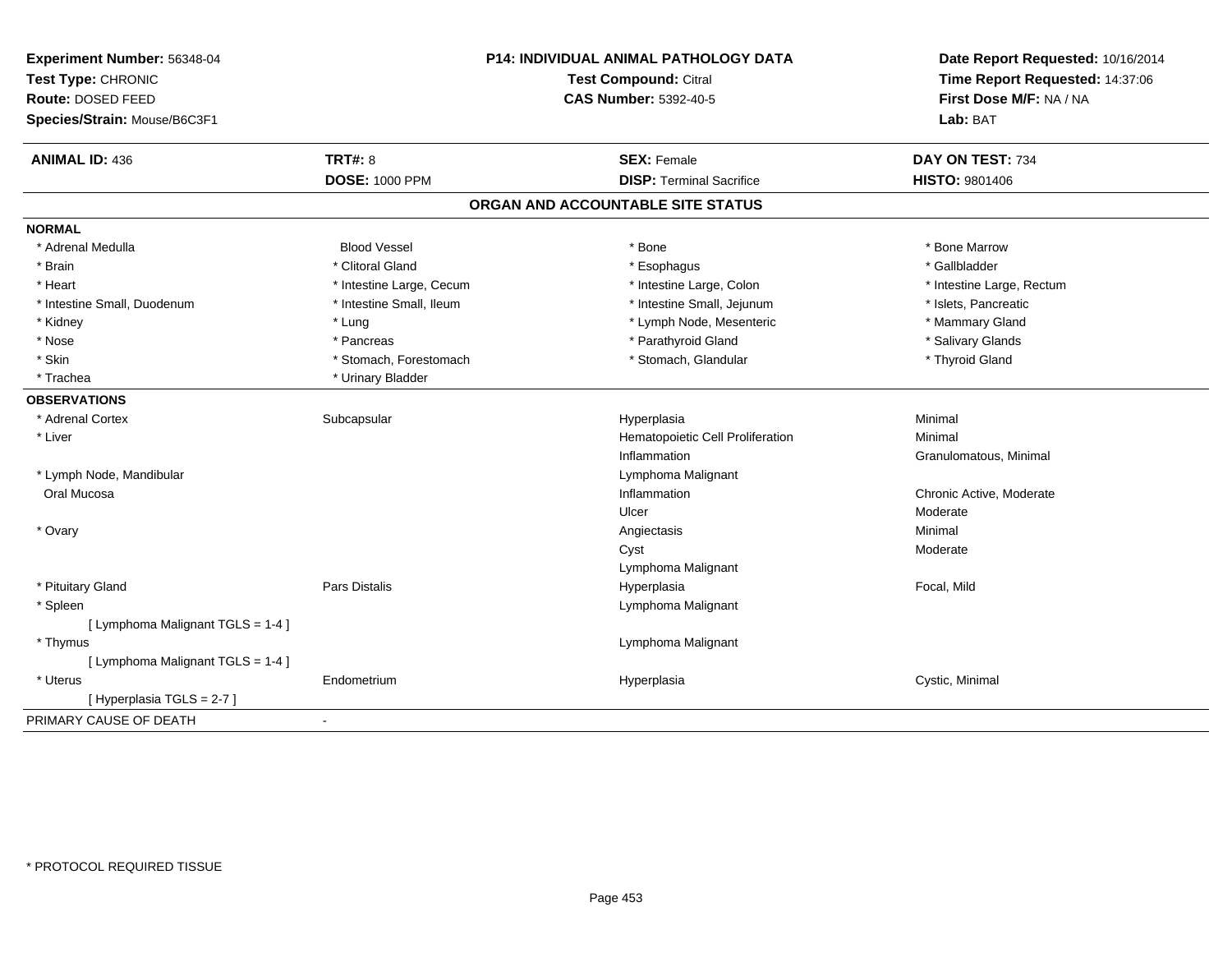| Experiment Number: 56348-04<br>Test Type: CHRONIC<br>Route: DOSED FEED |                          | <b>P14: INDIVIDUAL ANIMAL PATHOLOGY DATA</b><br><b>Test Compound: Citral</b> | Date Report Requested: 10/16/2014<br>Time Report Requested: 14:37:06 |  |
|------------------------------------------------------------------------|--------------------------|------------------------------------------------------------------------------|----------------------------------------------------------------------|--|
|                                                                        |                          | <b>CAS Number: 5392-40-5</b>                                                 | First Dose M/F: NA / NA                                              |  |
| Species/Strain: Mouse/B6C3F1                                           |                          |                                                                              | Lab: BAT                                                             |  |
| <b>ANIMAL ID: 437</b>                                                  | <b>TRT#: 8</b>           | <b>SEX: Female</b>                                                           | DAY ON TEST: 733                                                     |  |
|                                                                        | <b>DOSE: 1000 PPM</b>    | <b>DISP: Terminal Sacrifice</b>                                              | <b>HISTO: 9801407</b>                                                |  |
|                                                                        |                          | ORGAN AND ACCOUNTABLE SITE STATUS                                            |                                                                      |  |
| <b>NORMAL</b>                                                          |                          |                                                                              |                                                                      |  |
| * Adrenal Medulla                                                      | <b>Blood Vessel</b>      | * Bone Marrow                                                                | * Brain                                                              |  |
| * Clitoral Gland                                                       | * Esophagus              | * Gallbladder                                                                | * Heart                                                              |  |
| * Intestine Large, Cecum                                               | * Intestine Large, Colon | * Intestine Large, Rectum                                                    | * Intestine Small, Ileum                                             |  |
| * Islets, Pancreatic                                                   | * Lung                   | * Lymph Node, Mandibular                                                     | * Lymph Node, Mesenteric                                             |  |
| * Mammary Gland                                                        | * Nose                   | * Pancreas                                                                   | * Salivary Glands                                                    |  |
| * Skin                                                                 | * Spleen                 | * Stomach, Forestomach                                                       | * Stomach, Glandular                                                 |  |
| * Thyroid Gland                                                        | * Trachea                | * Urinary Bladder                                                            |                                                                      |  |
| <b>MISSING</b>                                                         |                          |                                                                              |                                                                      |  |
| * Parathyroid Gland                                                    | * Pituitary Gland        |                                                                              |                                                                      |  |
| <b>OBSERVATIONS</b>                                                    |                          |                                                                              |                                                                      |  |
| * Adrenal Cortex                                                       | Subcapsular              | Hyperplasia                                                                  | Minimal                                                              |  |
| * Bone                                                                 |                          | Fibrosis                                                                     | Minimal                                                              |  |
| * Intestine Small, Duodenum                                            |                          | Ulcer                                                                        | Moderate                                                             |  |
| * Intestine Small, Jejunum                                             | Peyers Patch             | Hyperplasia                                                                  | Lymphoid, Moderate                                                   |  |
|                                                                        | Peyers Patch             | <b>Infiltration Cellular</b>                                                 | Plasma Cell, Moderate                                                |  |
| [Hyperplasia TGLS = 1-5]<br>[ Infiltration Cellular TGLS = 1-5 ]       |                          |                                                                              |                                                                      |  |
| * Kidney                                                               |                          | Nephropathy                                                                  | Minimal                                                              |  |
| * Liver                                                                |                          | Vacuolization Cytoplasmic                                                    | Focal, Minimal                                                       |  |
| Oral Mucosa                                                            |                          | Inflammation                                                                 | Chronic Active, Mild                                                 |  |
|                                                                        |                          | Ulcer                                                                        | Minimal                                                              |  |
| * Ovary                                                                |                          | Angiectasis                                                                  | Moderate                                                             |  |
|                                                                        | <b>Interstit Cell</b>    | Hyperplasia                                                                  | Moderate                                                             |  |
| * Thymus                                                               |                          | Hyperplasia                                                                  | Lymphoid, Mild                                                       |  |
| * Uterus                                                               | Endometrium              | Hyperplasia                                                                  | Cystic, Minimal                                                      |  |
| PRIMARY CAUSE OF DEATH                                                 |                          |                                                                              |                                                                      |  |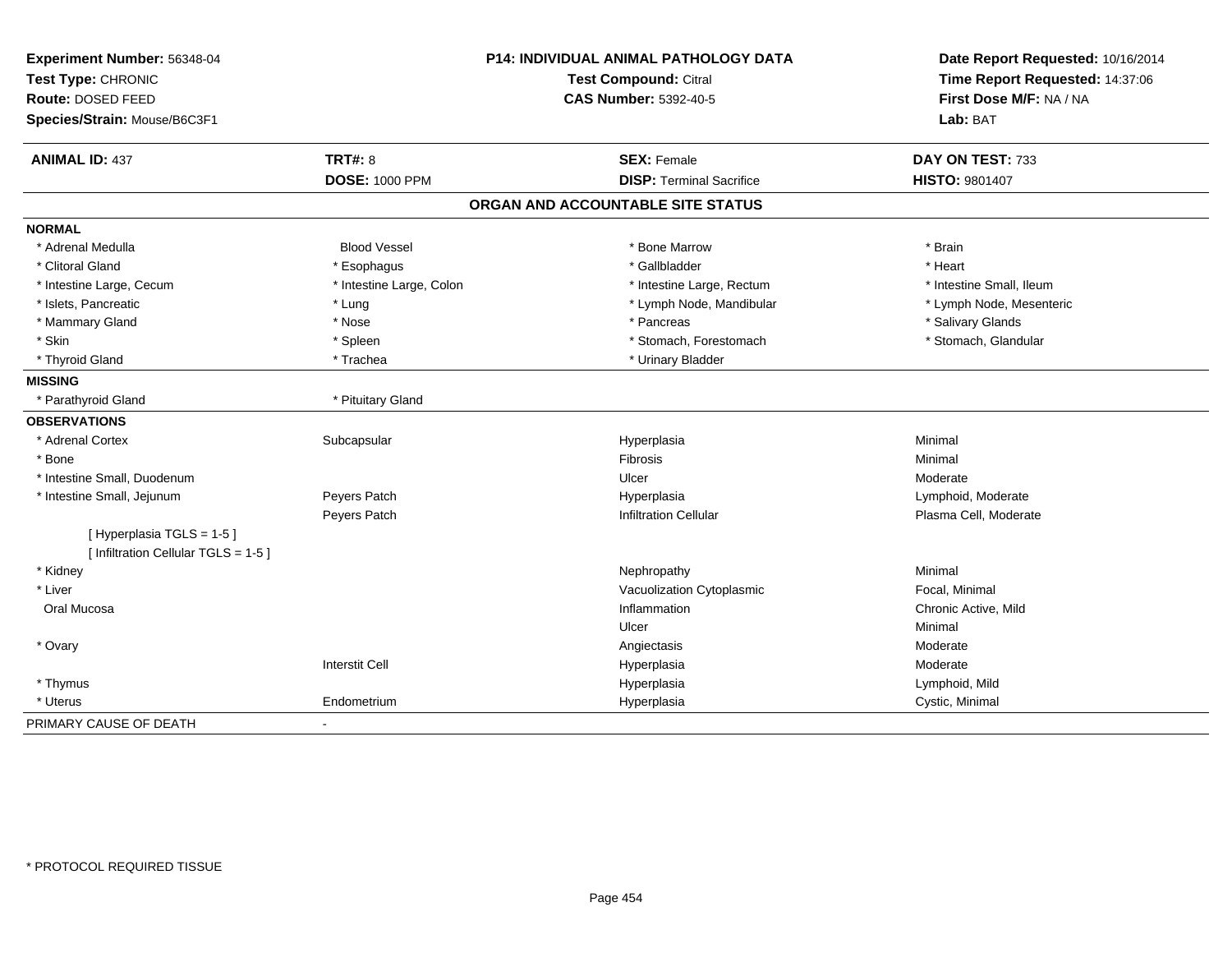| Experiment Number: 56348-04          | P14: INDIVIDUAL ANIMAL PATHOLOGY DATA |                                                       | Date Report Requested: 10/16/2014 |                                 |
|--------------------------------------|---------------------------------------|-------------------------------------------------------|-----------------------------------|---------------------------------|
| Test Type: CHRONIC                   |                                       | Test Compound: Citral<br><b>CAS Number: 5392-40-5</b> |                                   | Time Report Requested: 14:37:06 |
| Route: DOSED FEED                    |                                       |                                                       |                                   | First Dose M/F: NA / NA         |
| Species/Strain: Mouse/B6C3F1         |                                       |                                                       |                                   | Lab: BAT                        |
| <b>ANIMAL ID: 438</b>                | <b>TRT#: 8</b>                        |                                                       | <b>SEX: Female</b>                | DAY ON TEST: 709                |
|                                      | <b>DOSE: 1000 PPM</b>                 |                                                       | <b>DISP:</b> Moribund Sacrifice   | <b>HISTO: 9801408</b>           |
|                                      |                                       |                                                       | ORGAN AND ACCOUNTABLE SITE STATUS |                                 |
| <b>NORMAL</b>                        |                                       |                                                       |                                   |                                 |
| * Adrenal Medulla                    | <b>Blood Vessel</b>                   |                                                       | * Bone                            | * Bone Marrow                   |
| * Brain                              | * Clitoral Gland                      |                                                       | * Esophagus                       | * Gallbladder                   |
| * Heart                              | * Intestine Large, Cecum              |                                                       | * Intestine Large, Colon          | * Intestine Large, Rectum       |
| * Intestine Small, Duodenum          | * Intestine Small, Ileum              |                                                       | * Intestine Small, Jejunum        | * Islets, Pancreatic            |
| * Lung                               | * Lymph Node, Mandibular              |                                                       | * Mammary Gland                   | * Nose                          |
| Oral Mucosa                          | * Ovary                               |                                                       | * Pancreas                        | * Parathyroid Gland             |
| * Pituitary Gland                    | * Salivary Glands                     |                                                       | * Skin                            | * Stomach, Forestomach          |
| * Stomach, Glandular                 | * Thyroid Gland                       |                                                       | * Trachea                         | * Urinary Bladder               |
| <b>OBSERVATIONS</b>                  |                                       |                                                       |                                   |                                 |
| * Adrenal Cortex                     | Subcapsular                           |                                                       | Hyperplasia                       | Minimal                         |
| * Kidney                             | <b>Renal Tubule</b>                   |                                                       | Mineralization                    | Minimal                         |
| * Liver                              |                                       |                                                       | <b>Infiltration Cellular</b>      | Lymphocyte, Minimal             |
| Lymph Node                           | Mediastinal                           |                                                       | Lymphoma Malignant                |                                 |
| [ Lymphoma Malignant TGLS = 3,4-10 ] |                                       |                                                       |                                   |                                 |
| * Lymph Node, Mesenteric             |                                       |                                                       | Lymphoma Malignant                |                                 |
| [ Lymphoma Malignant TGLS = 2-9 ]    |                                       |                                                       |                                   |                                 |
| * Spleen                             |                                       |                                                       | Hematopoietic Cell Proliferation  | Mild                            |
|                                      |                                       |                                                       | Lymphoma Malignant                |                                 |
| [ Lymphoma Malignant TGLS = 1-4 ]    |                                       |                                                       |                                   |                                 |
| * Thymus                             |                                       |                                                       | Atrophy                           | Moderate                        |
| * Uterus                             | Endometrium                           |                                                       | Hyperplasia                       | Cystic, Minimal                 |
| PRIMARY CAUSE OF DEATH               | - Spleen Lymphoma Malignant           |                                                       |                                   |                                 |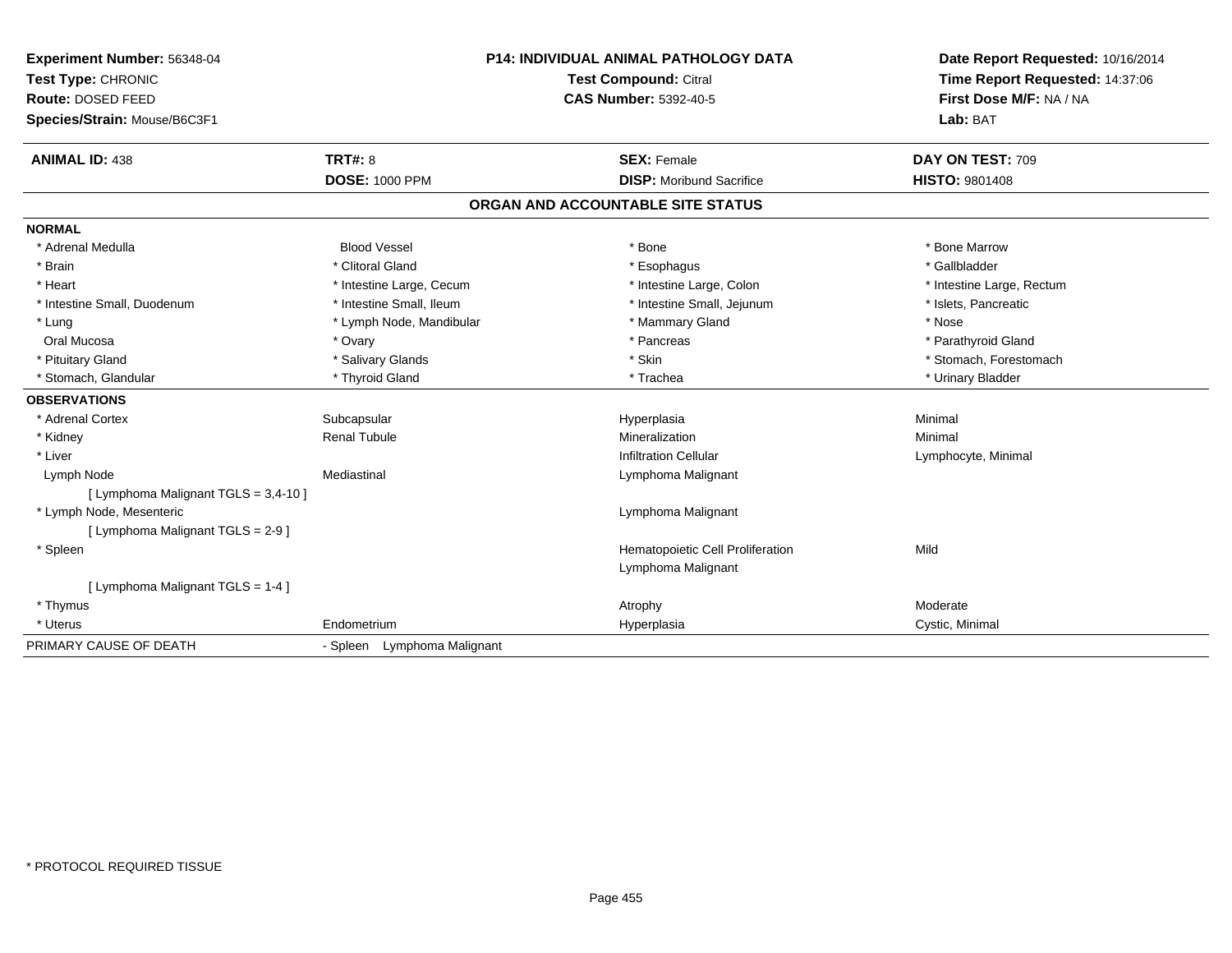| Experiment Number: 56348-04   |                            | <b>P14: INDIVIDUAL ANIMAL PATHOLOGY DATA</b> | Date Report Requested: 10/16/2014 |  |
|-------------------------------|----------------------------|----------------------------------------------|-----------------------------------|--|
| Test Type: CHRONIC            |                            | Test Compound: Citral                        | Time Report Requested: 14:37:06   |  |
| Route: DOSED FEED             |                            | <b>CAS Number: 5392-40-5</b>                 | First Dose M/F: NA / NA           |  |
| Species/Strain: Mouse/B6C3F1  |                            |                                              | Lab: BAT                          |  |
| <b>ANIMAL ID: 439</b>         | <b>TRT#: 8</b>             | <b>SEX: Female</b>                           | DAY ON TEST: 734                  |  |
|                               | <b>DOSE: 1000 PPM</b>      | <b>DISP: Terminal Sacrifice</b>              | <b>HISTO: 9801409</b>             |  |
|                               |                            | ORGAN AND ACCOUNTABLE SITE STATUS            |                                   |  |
| <b>NORMAL</b>                 |                            |                                              |                                   |  |
| * Adrenal Medulla             | <b>Blood Vessel</b>        | * Bone Marrow                                | * Brain                           |  |
| * Clitoral Gland              | * Esophagus                | * Gallbladder                                | * Heart                           |  |
| * Intestine Large, Cecum      | * Intestine Large, Colon   | * Intestine Large, Rectum                    | * Intestine Small, Duodenum       |  |
| * Intestine Small, Ileum      | * Intestine Small, Jejunum | * Islets, Pancreatic                         | * Liver                           |  |
| * Lymph Node, Mandibular      | * Lymph Node, Mesenteric   | * Mammary Gland                              | * Nose                            |  |
| * Pancreas                    | * Parathyroid Gland        | * Salivary Glands                            | * Skin                            |  |
| * Spleen                      | * Stomach, Forestomach     | * Stomach, Glandular                         | * Thyroid Gland                   |  |
| * Trachea                     | * Urinary Bladder          |                                              |                                   |  |
| <b>OBSERVATIONS</b>           |                            |                                              |                                   |  |
| * Adrenal Cortex              | Subcapsular                | Hyperplasia                                  | Minimal                           |  |
| * Bone                        |                            | Fibrosis                                     | Mild                              |  |
| * Kidney                      |                            | Nephropathy                                  | Minimal                           |  |
| * Lung                        |                            | Alveolar/Bronchiolar Adenoma                 |                                   |  |
| Mesentery                     |                            | Inflammation                                 | Granulomatous, Marked             |  |
| [ Inflammation $TGLS = 1-9$ ] |                            |                                              |                                   |  |
| Oral Mucosa                   |                            | Inflammation                                 | Chronic Active, Minimal           |  |
| * Ovary                       |                            | Cyst                                         | Minimal                           |  |
| * Pituitary Gland             | <b>Pars Distalis</b>       | Hyperplasia                                  | Focal, Minimal                    |  |
| * Thymus                      |                            | Atrophy                                      | Minimal                           |  |
| * Uterus                      | Endometrium                | Hyperplasia                                  | Cystic, Minimal                   |  |
| PRIMARY CAUSE OF DEATH        |                            |                                              |                                   |  |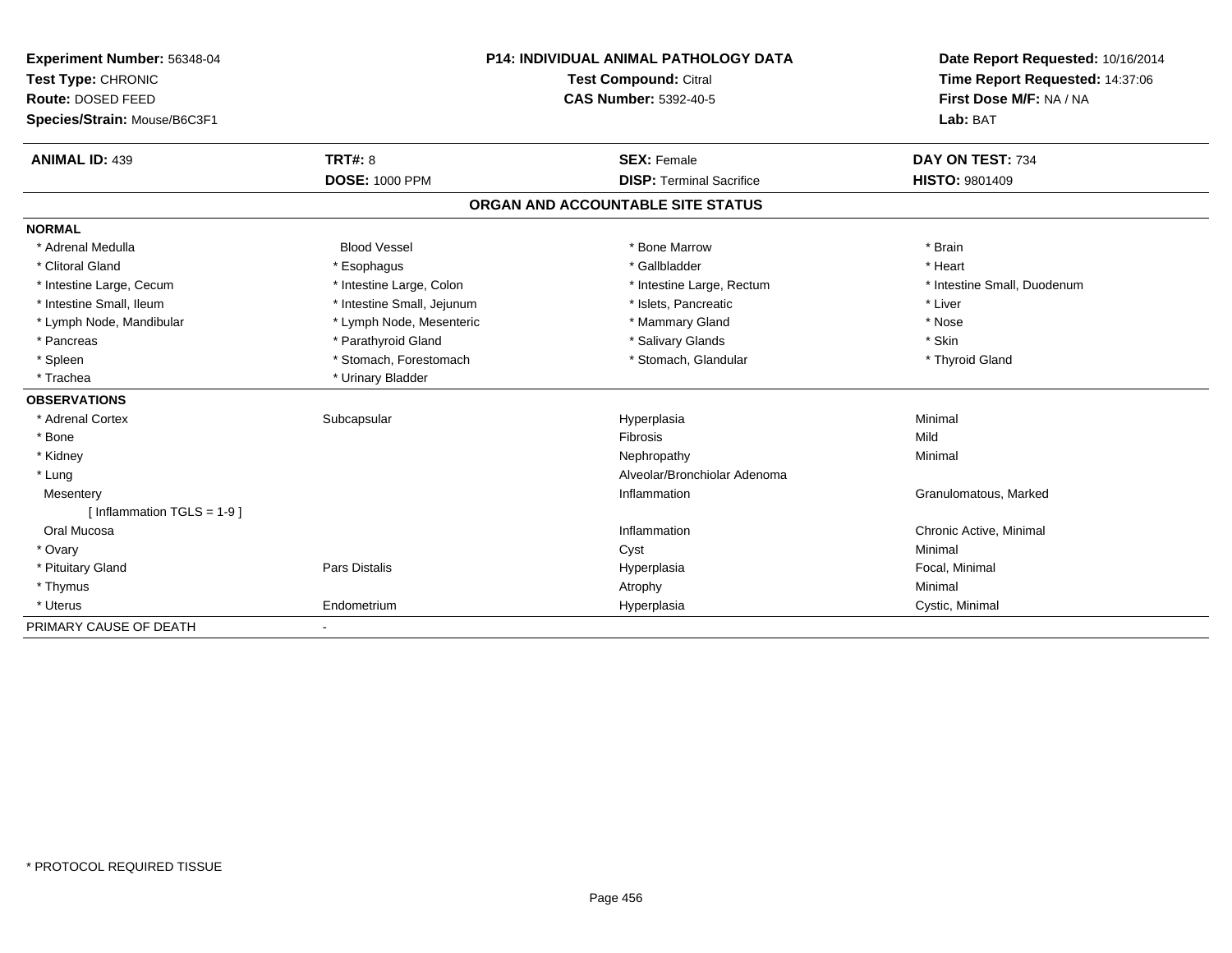| Experiment Number: 56348-04  | <b>P14: INDIVIDUAL ANIMAL PATHOLOGY DATA</b> |                                   | Date Report Requested: 10/16/2014 |  |
|------------------------------|----------------------------------------------|-----------------------------------|-----------------------------------|--|
| Test Type: CHRONIC           |                                              | Test Compound: Citral             | Time Report Requested: 14:37:06   |  |
| Route: DOSED FEED            |                                              | CAS Number: 5392-40-5             | First Dose M/F: NA / NA           |  |
| Species/Strain: Mouse/B6C3F1 |                                              |                                   | Lab: BAT                          |  |
| <b>ANIMAL ID: 440</b>        | <b>TRT#: 8</b>                               | <b>SEX: Female</b>                | DAY ON TEST: 734                  |  |
|                              | <b>DOSE: 1000 PPM</b>                        | <b>DISP: Terminal Sacrifice</b>   | <b>HISTO: 9801410</b>             |  |
|                              |                                              | ORGAN AND ACCOUNTABLE SITE STATUS |                                   |  |
| <b>NORMAL</b>                |                                              |                                   |                                   |  |
| * Adrenal Medulla            | <b>Blood Vessel</b>                          | * Bone                            | * Bone Marrow                     |  |
| * Brain                      | * Clitoral Gland                             | * Esophagus                       | * Gallbladder                     |  |
| * Heart                      | * Intestine Large, Cecum                     | * Intestine Large, Colon          | * Intestine Large, Rectum         |  |
| * Intestine Small, Duodenum  | * Intestine Small, Ileum                     | * Intestine Small, Jejunum        | * Islets, Pancreatic              |  |
| * Liver                      | * Lung                                       | * Lymph Node, Mandibular          | * Lymph Node, Mesenteric          |  |
| * Mammary Gland              | * Nose                                       | Oral Mucosa                       | * Pancreas                        |  |
| * Parathyroid Gland          | * Pituitary Gland                            | * Salivary Glands                 | * Skin                            |  |
| * Spleen                     | * Stomach, Glandular                         | * Thyroid Gland                   | * Trachea                         |  |
| * Urinary Bladder            |                                              |                                   |                                   |  |
| <b>OBSERVATIONS</b>          |                                              |                                   |                                   |  |
| * Adrenal Cortex             | Subcapsular                                  | Hyperplasia                       | Minimal                           |  |
| * Kidney                     |                                              | Nephropathy                       | Minimal                           |  |
| * Ovary                      |                                              | Cyst                              | Moderate                          |  |
| [Cyst TGLS = $2-7$ ]         |                                              |                                   |                                   |  |
| * Stomach. Forestomach       | Epithelium                                   | Hyperplasia                       | Focal, Minimal                    |  |
| * Thymus                     |                                              | Atrophy                           | Minimal                           |  |
| * Uterus                     | Endometrium                                  | Hyperplasia                       | Cystic, Minimal                   |  |
| [Hyperplasia TGLS = 1-7]     |                                              |                                   |                                   |  |
| PRIMARY CAUSE OF DEATH       | $\blacksquare$                               |                                   |                                   |  |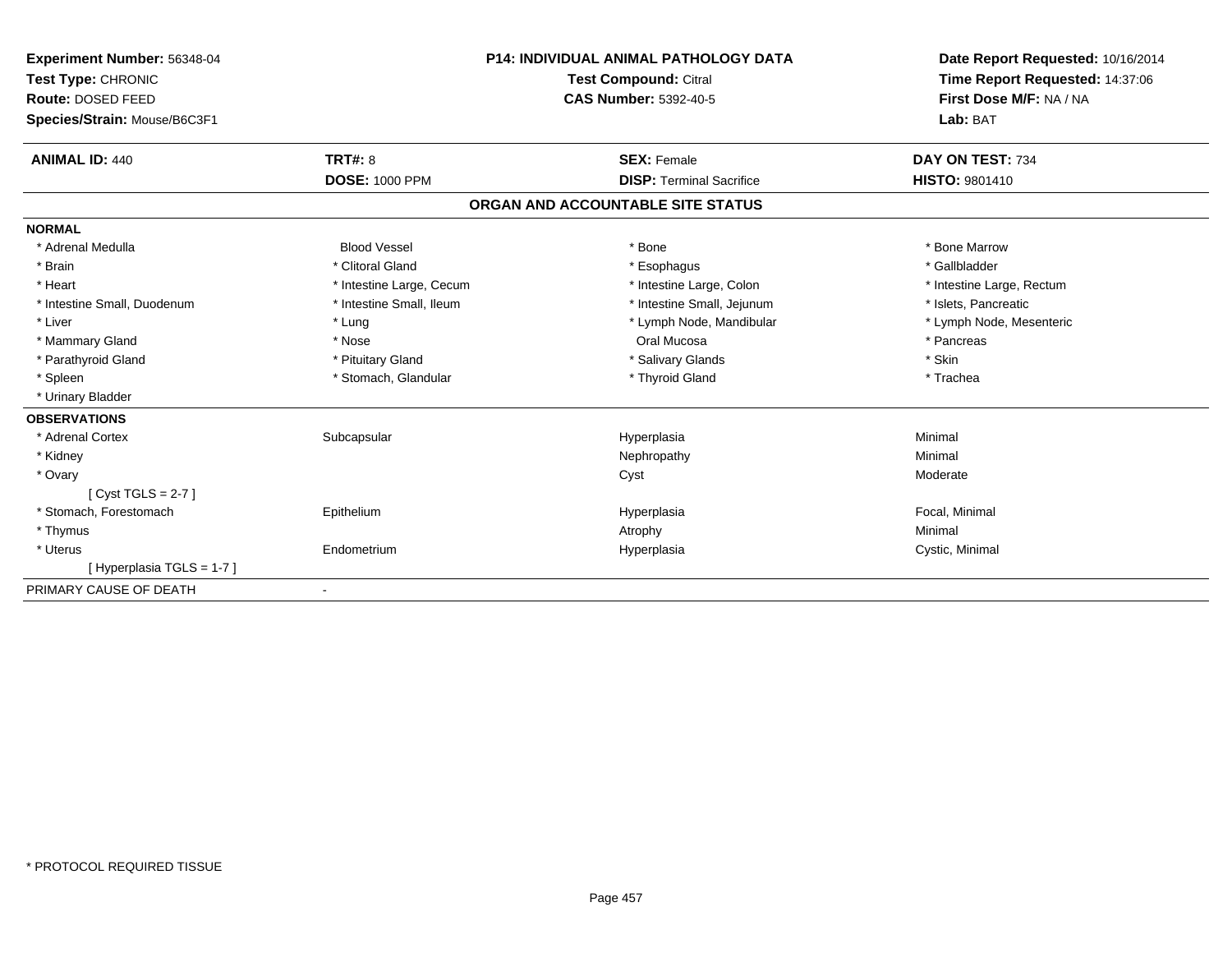| Experiment Number: 56348-04  |                             | P14: INDIVIDUAL ANIMAL PATHOLOGY DATA |                                                            |  |
|------------------------------|-----------------------------|---------------------------------------|------------------------------------------------------------|--|
| Test Type: CHRONIC           |                             | <b>Test Compound: Citral</b>          | Time Report Requested: 14:37:06<br>First Dose M/F: NA / NA |  |
| Route: DOSED FEED            |                             | <b>CAS Number: 5392-40-5</b>          |                                                            |  |
| Species/Strain: Mouse/B6C3F1 |                             |                                       | Lab: BAT                                                   |  |
| <b>ANIMAL ID: 441</b>        | <b>TRT#: 8</b>              | <b>SEX: Female</b>                    | DAY ON TEST: 733                                           |  |
|                              | <b>DOSE: 1000 PPM</b>       | <b>DISP: Terminal Sacrifice</b>       | <b>HISTO: 9801411</b>                                      |  |
|                              |                             | ORGAN AND ACCOUNTABLE SITE STATUS     |                                                            |  |
| <b>NORMAL</b>                |                             |                                       |                                                            |  |
| * Adrenal Medulla            | <b>Blood Vessel</b>         | * Bone Marrow                         | * Clitoral Gland                                           |  |
| * Esophagus                  | * Gallbladder               | * Intestine Large, Cecum              | * Intestine Large, Colon                                   |  |
| * Intestine Large, Rectum    | * Intestine Small, Duodenum | * Intestine Small, Ileum              | * Intestine Small, Jejunum                                 |  |
| * Islets, Pancreatic         | * Kidney                    | * Liver                               | * Lung                                                     |  |
| * Lymph Node, Mandibular     | * Lymph Node, Mesenteric    | * Mammary Gland                       | * Nose                                                     |  |
| * Ovary                      | * Pancreas                  | * Parathyroid Gland                   | * Pituitary Gland                                          |  |
| * Skin                       | * Spleen                    | * Stomach, Forestomach                | * Stomach, Glandular                                       |  |
| * Thymus                     | * Thyroid Gland             | * Trachea                             | * Urinary Bladder                                          |  |
| * Uterus                     |                             |                                       |                                                            |  |
| <b>OBSERVATIONS</b>          |                             |                                       |                                                            |  |
| * Adrenal Cortex             | Subcapsular                 | Hyperplasia                           | Minimal                                                    |  |
| * Bone                       |                             | <b>Fibrosis</b>                       | Minimal                                                    |  |
| * Brain                      | Artery, Meninges            | Inflammation                          | Chronic, Mild                                              |  |
| * Heart                      | Artery                      | Inflammation                          | Chronic, Moderate                                          |  |
| Mesentery                    | Artery                      | Inflammation                          | Chronic, Mild                                              |  |
| Oral Mucosa                  |                             | Inflammation                          | Chronic Active, Minimal                                    |  |
| * Salivary Glands            | Artery                      | Inflammation                          | Chronic, Mild                                              |  |
| PRIMARY CAUSE OF DEATH       |                             |                                       |                                                            |  |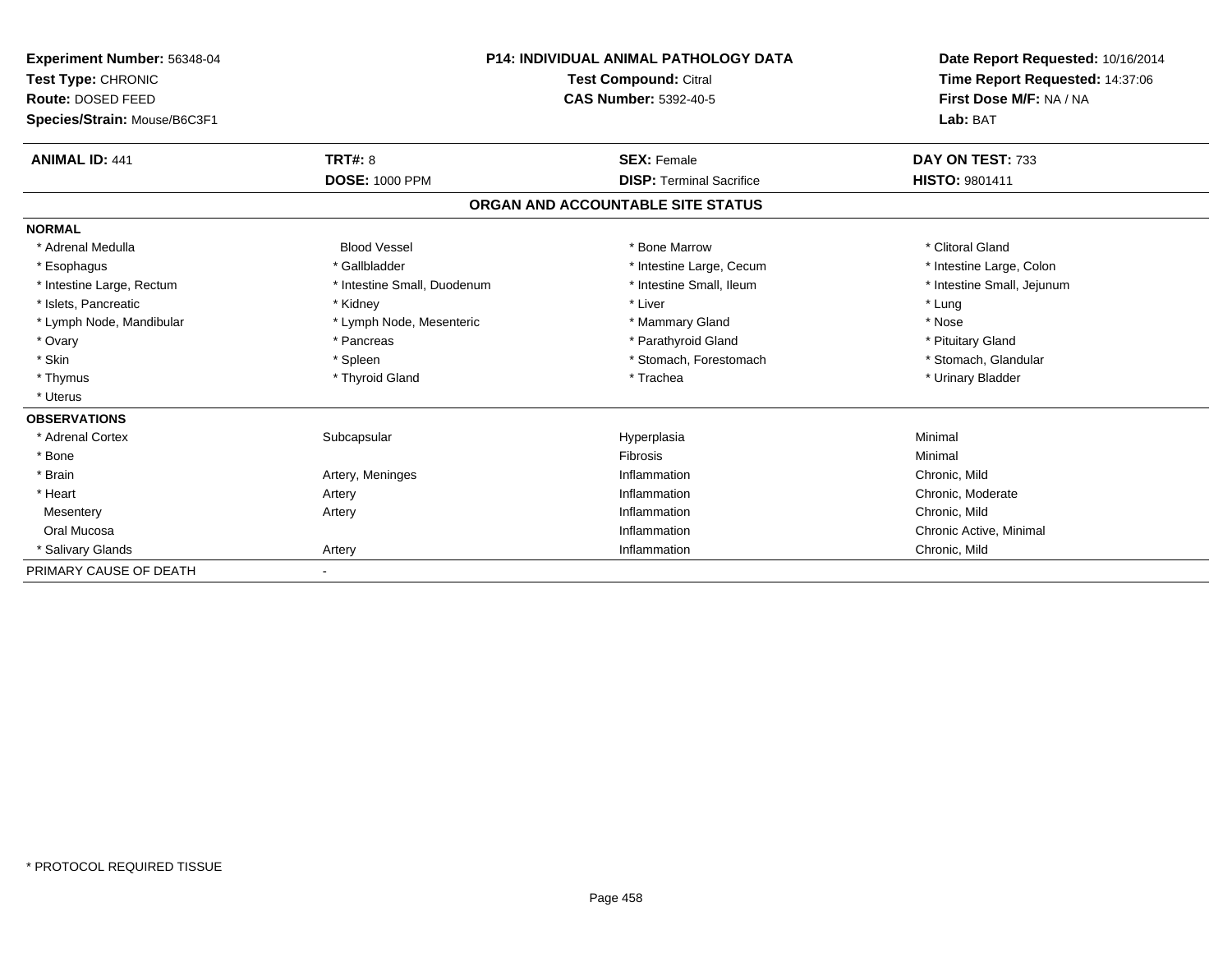| Experiment Number: 56348-04  |                          | <b>P14: INDIVIDUAL ANIMAL PATHOLOGY DATA</b> | Date Report Requested: 10/16/2014                          |  |
|------------------------------|--------------------------|----------------------------------------------|------------------------------------------------------------|--|
| Test Type: CHRONIC           |                          | <b>Test Compound: Citral</b>                 | Time Report Requested: 14:37:06<br>First Dose M/F: NA / NA |  |
| Route: DOSED FEED            |                          | <b>CAS Number: 5392-40-5</b>                 |                                                            |  |
| Species/Strain: Mouse/B6C3F1 |                          |                                              | Lab: BAT                                                   |  |
| <b>ANIMAL ID: 442</b>        | TRT#: 8                  | <b>SEX: Female</b>                           | DAY ON TEST: 733                                           |  |
|                              | <b>DOSE: 1000 PPM</b>    | <b>DISP: Terminal Sacrifice</b>              | <b>HISTO: 9801412</b>                                      |  |
|                              |                          | ORGAN AND ACCOUNTABLE SITE STATUS            |                                                            |  |
| <b>NORMAL</b>                |                          |                                              |                                                            |  |
| * Adrenal Medulla            | <b>Blood Vessel</b>      | * Bone                                       | * Bone Marrow                                              |  |
| * Brain                      | * Clitoral Gland         | * Esophagus                                  | * Gallbladder                                              |  |
| * Heart                      | * Intestine Large, Cecum | * Intestine Large, Colon                     | * Intestine Large, Rectum                                  |  |
| * Intestine Small, Duodenum  | * Intestine Small, Ileum | * Islets, Pancreatic                         | * Lung                                                     |  |
| * Lymph Node, Mandibular     | * Lymph Node, Mesenteric | * Mammary Gland                              | * Nose                                                     |  |
| Oral Mucosa                  | * Pancreas               | * Parathyroid Gland                          | * Pituitary Gland                                          |  |
| * Salivary Glands            | * Skin                   | * Stomach, Forestomach                       | * Stomach, Glandular                                       |  |
| * Thyroid Gland              | * Trachea                | * Urinary Bladder                            |                                                            |  |
| <b>OBSERVATIONS</b>          |                          |                                              |                                                            |  |
| * Adrenal Cortex             | Subcapsular              | Hyperplasia                                  | Minimal                                                    |  |
| * Intestine Small, Jejunum   | Peyers Patch             | Hyperplasia                                  | Lymphoid, Moderate                                         |  |
| * Kidney                     |                          | Infarct                                      | Minimal                                                    |  |
|                              |                          | Nephropathy                                  | Minimal                                                    |  |
| * Liver                      |                          | <b>Infiltration Cellular</b>                 | Lymphocyte, Minimal                                        |  |
| * Ovary                      |                          | Cyst                                         | Minimal                                                    |  |
| * Spleen                     | Lymph Follic             | Hyperplasia                                  | Mild                                                       |  |
| * Thymus                     |                          | Hyperplasia                                  | Lymphoid, Moderate                                         |  |
| * Uterus                     | Endometrium              | Hyperplasia                                  | Cystic, Minimal                                            |  |
| PRIMARY CAUSE OF DEATH       | $\overline{\phantom{a}}$ |                                              |                                                            |  |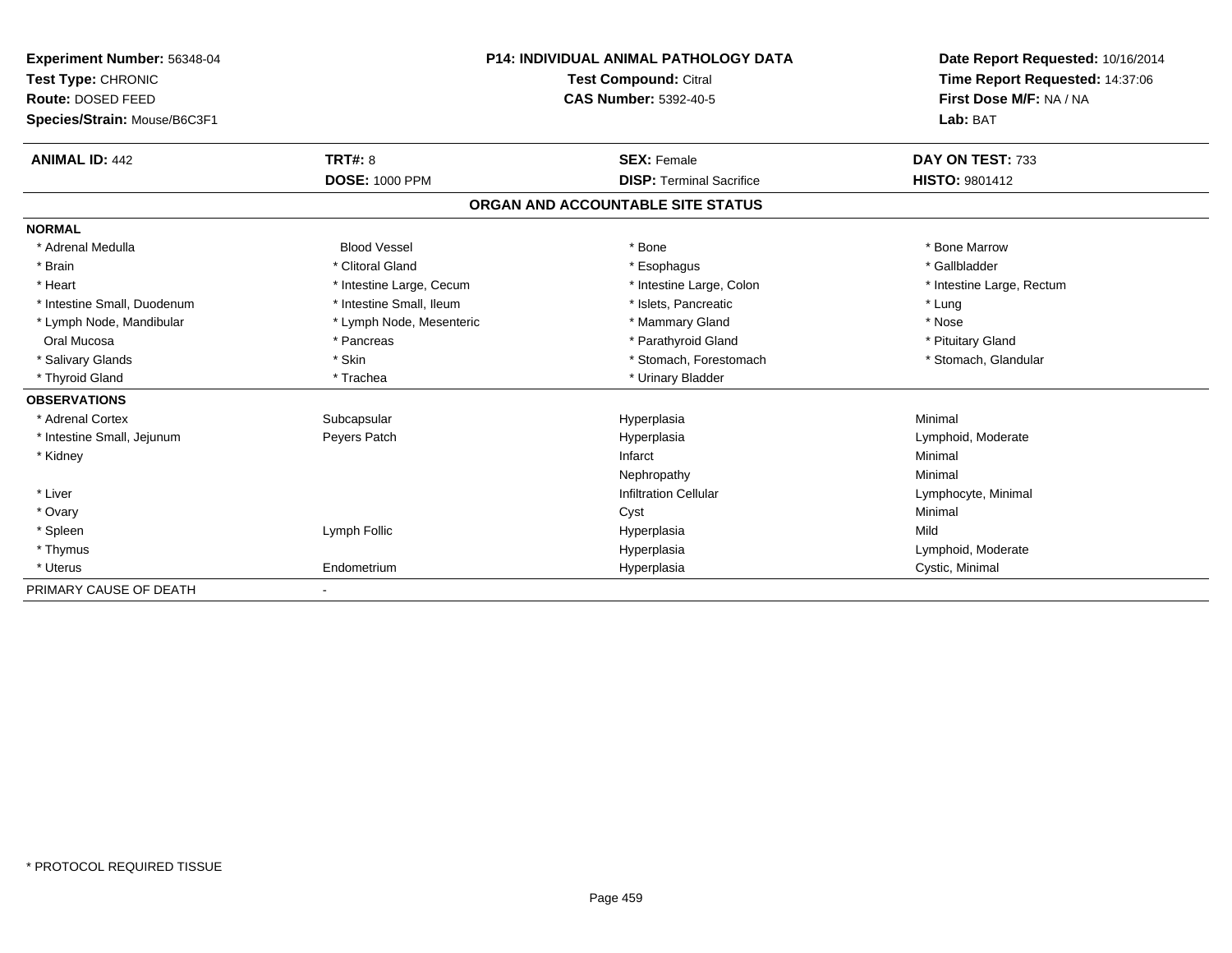| Experiment Number: 56348-04<br>Test Type: CHRONIC<br>Route: DOSED FEED |                          | P14: INDIVIDUAL ANIMAL PATHOLOGY DATA<br>Test Compound: Citral | Date Report Requested: 10/16/2014<br>Time Report Requested: 14:37:06<br>First Dose M/F: NA / NA |  |
|------------------------------------------------------------------------|--------------------------|----------------------------------------------------------------|-------------------------------------------------------------------------------------------------|--|
|                                                                        |                          | <b>CAS Number: 5392-40-5</b>                                   |                                                                                                 |  |
| Species/Strain: Mouse/B6C3F1                                           |                          |                                                                | Lab: BAT                                                                                        |  |
| <b>ANIMAL ID: 443</b>                                                  | <b>TRT#: 8</b>           | <b>SEX: Female</b>                                             | DAY ON TEST: 734                                                                                |  |
|                                                                        | <b>DOSE: 1000 PPM</b>    | <b>DISP: Terminal Sacrifice</b>                                | HISTO: 9801413                                                                                  |  |
|                                                                        |                          | ORGAN AND ACCOUNTABLE SITE STATUS                              |                                                                                                 |  |
| <b>NORMAL</b>                                                          |                          |                                                                |                                                                                                 |  |
| * Adrenal Medulla                                                      | <b>Blood Vessel</b>      | * Bone                                                         | * Bone Marrow                                                                                   |  |
| * Brain                                                                | * Clitoral Gland         | * Esophagus                                                    | * Gallbladder                                                                                   |  |
| * Heart                                                                | * Intestine Large, Cecum | * Intestine Large, Colon                                       | * Intestine Large, Rectum                                                                       |  |
| * Intestine Small, Duodenum                                            | * Intestine Small, Ileum | * Islets, Pancreatic                                           | * Lymph Node, Mandibular                                                                        |  |
| * Lymph Node, Mesenteric                                               | * Mammary Gland          | * Nose                                                         | * Ovary                                                                                         |  |
| * Pancreas                                                             | * Parathyroid Gland      | * Pituitary Gland                                              | * Salivary Glands                                                                               |  |
| * Skin                                                                 | * Stomach, Forestomach   | * Stomach, Glandular                                           | * Thyroid Gland                                                                                 |  |
| * Trachea                                                              | * Urinary Bladder        |                                                                |                                                                                                 |  |
| <b>OBSERVATIONS</b>                                                    |                          |                                                                |                                                                                                 |  |
| * Adrenal Cortex                                                       | Subcapsular              | Hyperplasia                                                    | Minimal                                                                                         |  |
| * Intestine Small, Jejunum                                             |                          | Lymphoma Malignant                                             |                                                                                                 |  |
| [ Lymphoma Malignant TGLS = 3-5 ]                                      |                          |                                                                |                                                                                                 |  |
| * Kidney                                                               | <b>Renal Tubule</b>      | Degeneration                                                   | Focal, Mild                                                                                     |  |
|                                                                        | Papilla                  | Necrosis                                                       | Minimal                                                                                         |  |
| * Liver                                                                |                          | Hemangiosarcoma                                                |                                                                                                 |  |
|                                                                        |                          | <b>Infiltration Cellular</b>                                   | Lymphocyte, Minimal                                                                             |  |
|                                                                        |                          | Inflammation                                                   | Granulomatous, Minimal                                                                          |  |
| [Hemangiosarcoma TGLS = 1-9]                                           |                          |                                                                |                                                                                                 |  |
| * Lung                                                                 | Alveolar Epith           | Hyperplasia                                                    | Focal, Minimal                                                                                  |  |
|                                                                        |                          | Metaplasia                                                     | Osseous, Minimal                                                                                |  |
| Oral Mucosa                                                            |                          | Inflammation                                                   | Chronic Active, Minimal                                                                         |  |
| * Spleen                                                               |                          | Hematopoietic Cell Proliferation                               | Minimal                                                                                         |  |
|                                                                        |                          | Lymphoma Malignant                                             |                                                                                                 |  |
| [ Hematopoietic Cell Proliferation TGLS = 2-4 ]                        |                          |                                                                |                                                                                                 |  |
| [ Lymphoma Malignant TGLS = 2-4 ]                                      |                          |                                                                |                                                                                                 |  |
| * Thymus                                                               |                          | Hyperplasia                                                    | Lymphoid, Minimal                                                                               |  |
| * Uterus                                                               | Endometrium              | Hyperplasia                                                    | Cystic, Minimal                                                                                 |  |
| PRIMARY CAUSE OF DEATH                                                 |                          |                                                                |                                                                                                 |  |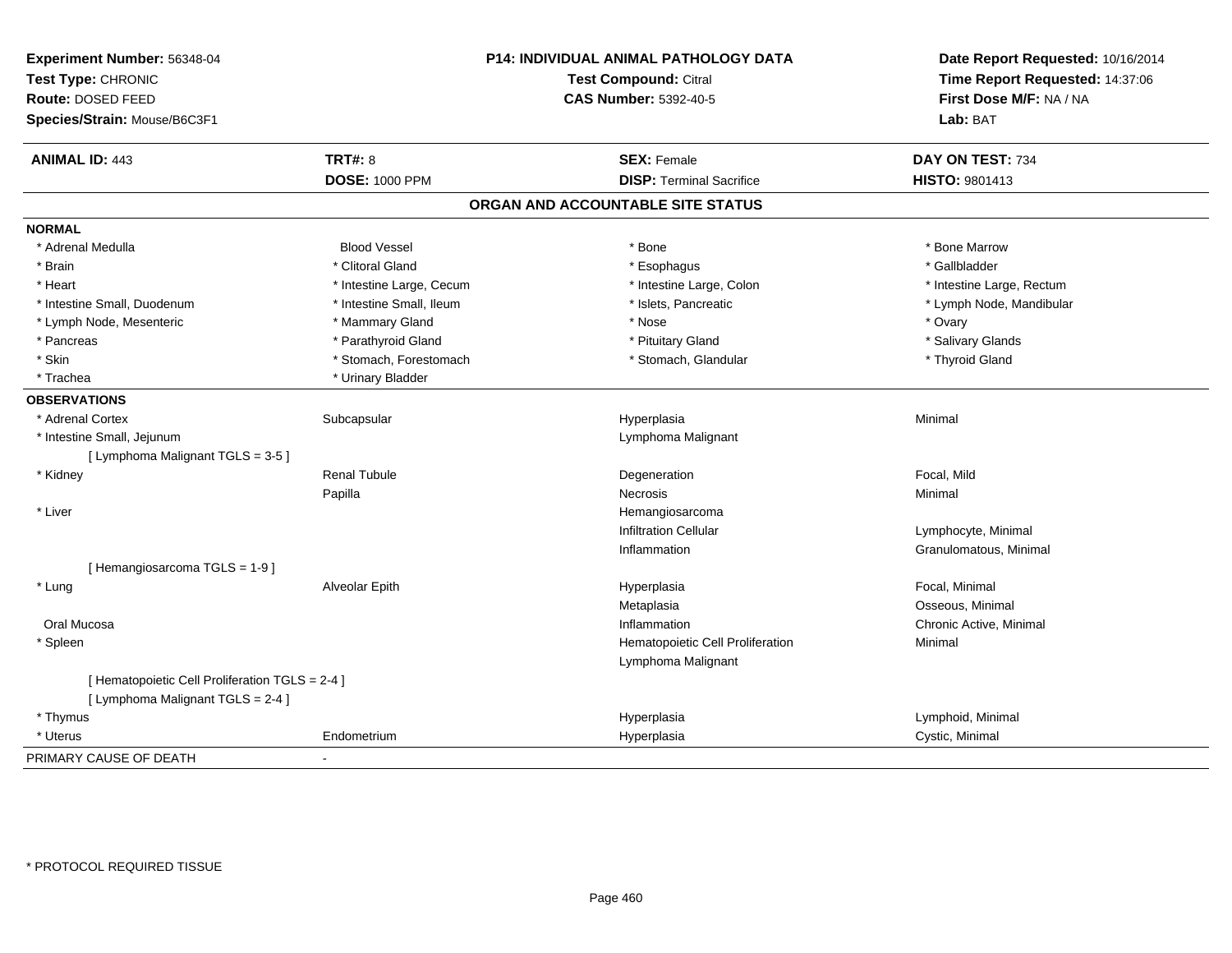| Experiment Number: 56348-04           |                            | <b>P14: INDIVIDUAL ANIMAL PATHOLOGY DATA</b> | Date Report Requested: 10/16/2014                          |  |
|---------------------------------------|----------------------------|----------------------------------------------|------------------------------------------------------------|--|
| Test Type: CHRONIC                    |                            | <b>Test Compound: Citral</b>                 | Time Report Requested: 14:37:06<br>First Dose M/F: NA / NA |  |
| Route: DOSED FEED                     |                            | <b>CAS Number: 5392-40-5</b>                 |                                                            |  |
| Species/Strain: Mouse/B6C3F1          |                            |                                              | Lab: BAT                                                   |  |
| <b>ANIMAL ID: 444</b>                 | <b>TRT#: 8</b>             | <b>SEX: Female</b>                           | DAY ON TEST: 733                                           |  |
|                                       | <b>DOSE: 1000 PPM</b>      | <b>DISP: Terminal Sacrifice</b>              | HISTO: 9801414                                             |  |
|                                       |                            | ORGAN AND ACCOUNTABLE SITE STATUS            |                                                            |  |
| <b>NORMAL</b>                         |                            |                                              |                                                            |  |
| * Adrenal Medulla                     | <b>Blood Vessel</b>        | * Bone                                       | * Brain                                                    |  |
| * Clitoral Gland                      | * Esophagus                | * Gallbladder                                | * Heart                                                    |  |
| * Intestine Large, Cecum              | * Intestine Large, Colon   | * Intestine Large, Rectum                    | * Intestine Small, Duodenum                                |  |
| * Intestine Small, Ileum              | * Intestine Small, Jejunum | * Islets, Pancreatic                         | * Kidney                                                   |  |
| * Lymph Node, Mandibular              | * Lymph Node, Mesenteric   | * Mammary Gland                              | * Nose                                                     |  |
| * Pancreas                            | * Pituitary Gland          | * Salivary Glands                            | * Skin                                                     |  |
| * Stomach, Forestomach                | * Stomach, Glandular       | * Thyroid Gland                              | * Trachea                                                  |  |
| * Urinary Bladder                     |                            |                                              |                                                            |  |
| <b>MISSING</b>                        |                            |                                              |                                                            |  |
| * Parathyroid Gland                   |                            |                                              |                                                            |  |
| <b>OBSERVATIONS</b>                   |                            |                                              |                                                            |  |
| * Adrenal Cortex                      | Subcapsular                | Hyperplasia                                  | Minimal                                                    |  |
| * Bone Marrow                         |                            | Hyperplasia                                  | Mild                                                       |  |
| * Liver                               |                            | Hemorrhage                                   | Minimal                                                    |  |
|                                       |                            | Hepatocellular Adenoma                       |                                                            |  |
|                                       |                            | <b>Infiltration Cellular</b>                 | Lymphocyte, Minimal                                        |  |
| [Hemorrhage TGLS = 2-9]               |                            |                                              |                                                            |  |
| [ Hepatocellular Adenoma TGLS = 1-5 ] |                            |                                              |                                                            |  |
| * Lung                                |                            | Inflammation                                 | Granulomatous, Minimal                                     |  |
| Oral Mucosa                           |                            | Inflammation                                 | Chronic Active, Mild                                       |  |
| * Ovary                               |                            | Cystadenoma                                  |                                                            |  |
| * Spleen                              | Lymph Follic               | Atrophy                                      | Moderate                                                   |  |
| * Thymus                              |                            | Hyperplasia                                  | Lymphoid, Minimal                                          |  |
| * Uterus                              | Endometrium                | Hyperplasia                                  | Cystic, Minimal                                            |  |
| PRIMARY CAUSE OF DEATH                |                            |                                              |                                                            |  |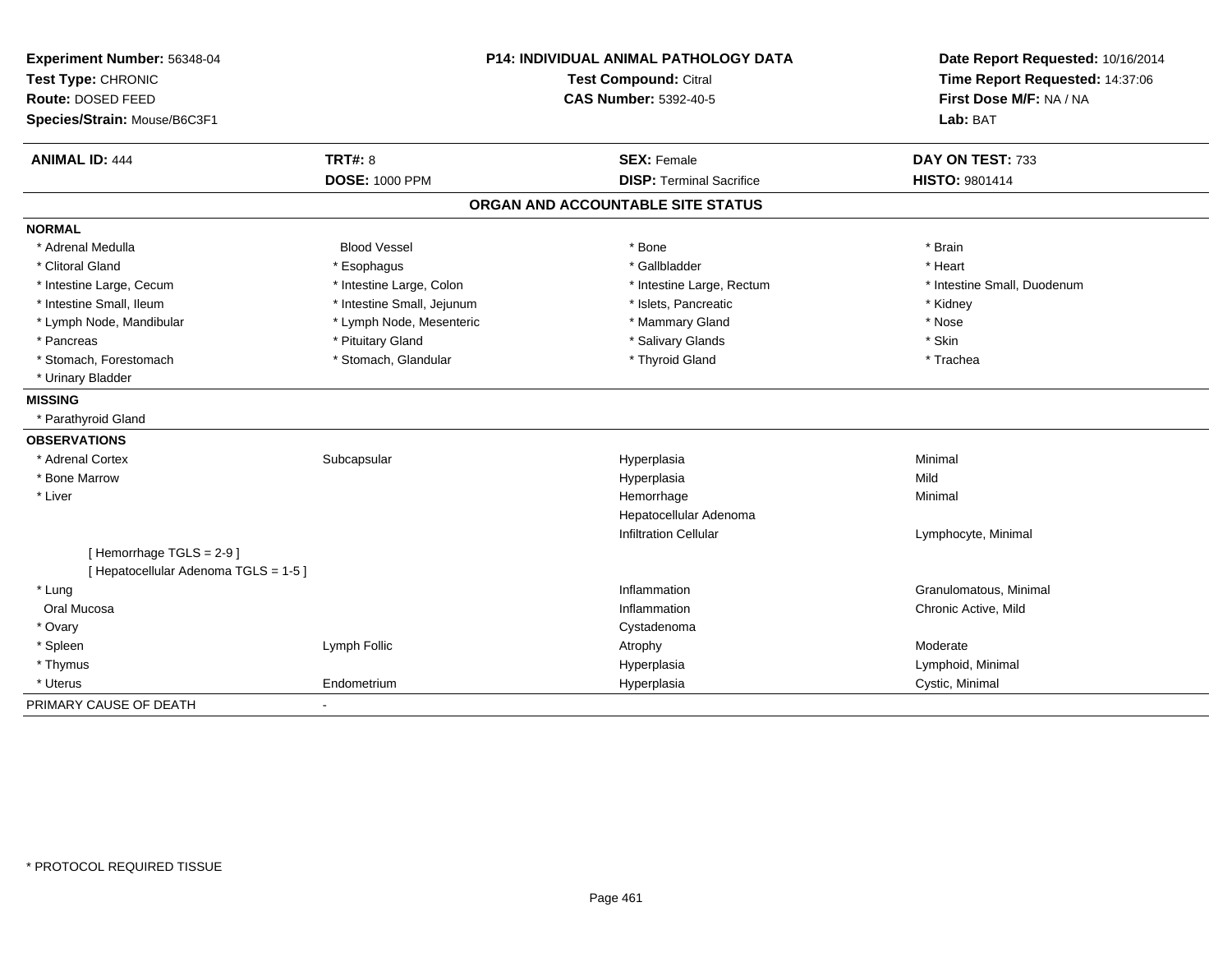| Experiment Number: 56348-04                 | P14: INDIVIDUAL ANIMAL PATHOLOGY DATA<br>Test Compound: Citral<br><b>CAS Number: 5392-40-5</b> |                                   | Date Report Requested: 10/16/2014 |
|---------------------------------------------|------------------------------------------------------------------------------------------------|-----------------------------------|-----------------------------------|
| Test Type: CHRONIC                          |                                                                                                |                                   | Time Report Requested: 14:37:06   |
| Route: DOSED FEED                           |                                                                                                |                                   | First Dose M/F: NA / NA           |
| Species/Strain: Mouse/B6C3F1                |                                                                                                |                                   | Lab: BAT                          |
| <b>ANIMAL ID: 445</b>                       | <b>TRT#: 8</b>                                                                                 | <b>SEX: Female</b>                | DAY ON TEST: 733                  |
|                                             | <b>DOSE: 1000 PPM</b>                                                                          | <b>DISP: Terminal Sacrifice</b>   | <b>HISTO: 9801415</b>             |
|                                             |                                                                                                | ORGAN AND ACCOUNTABLE SITE STATUS |                                   |
| <b>NORMAL</b>                               |                                                                                                |                                   |                                   |
| <b>Blood Vessel</b>                         | * Bone Marrow                                                                                  | * Brain                           | * Clitoral Gland                  |
| * Esophagus                                 | * Gallbladder                                                                                  | * Heart                           | * Intestine Large, Cecum          |
| * Intestine Large, Colon                    | * Intestine Large, Rectum                                                                      | * Intestine Small, Duodenum       | * Intestine Small, Ileum          |
| * Intestine Small, Jejunum                  | * Islets, Pancreatic                                                                           | * Lymph Node, Mandibular          | * Lymph Node, Mesenteric          |
| * Mammary Gland                             | * Nose                                                                                         | * Ovary                           | * Pancreas                        |
| * Parathyroid Gland                         | * Pituitary Gland                                                                              | * Salivary Glands                 | * Skin                            |
| * Spleen                                    | * Stomach, Forestomach                                                                         | * Stomach, Glandular              | * Thyroid Gland                   |
| * Trachea                                   | * Urinary Bladder                                                                              |                                   |                                   |
| <b>OBSERVATIONS</b>                         |                                                                                                |                                   |                                   |
| * Adrenal Cortex                            | Subcapsular                                                                                    | Hyperplasia                       | Minimal                           |
| * Adrenal Medulla                           |                                                                                                | Hyperplasia                       | Focal, Moderate                   |
| * Bone                                      |                                                                                                | <b>Fibrosis</b>                   | Mild                              |
| * Kidney                                    | <b>Renal Tubule</b>                                                                            | Mineralization                    | Minimal                           |
| * Liver                                     |                                                                                                | <b>Clear Cell Focus</b>           |                                   |
|                                             |                                                                                                | <b>Infiltration Cellular</b>      | Lymphocyte, Minimal               |
|                                             |                                                                                                | Inflammation                      | Granulomatous, Minimal            |
| [Clear Cell Focus TGLS = 2-9]               |                                                                                                |                                   |                                   |
| * Lung                                      |                                                                                                | Alveolar/Bronchiolar Adenoma      |                                   |
| [ Alveolar/Bronchiolar Adenoma TGLS = 3-9 ] |                                                                                                |                                   |                                   |
| Oral Mucosa                                 |                                                                                                | Inflammation                      | Chronic Active, Minimal           |
| * Thymus                                    |                                                                                                | Atrophy                           | Minimal                           |
| * Uterus                                    | Endometrium                                                                                    | Hyperplasia                       | Cystic, Mild                      |
| [Hyperplasia TGLS = 1-7]                    |                                                                                                |                                   |                                   |
| PRIMARY CAUSE OF DEATH                      | $\blacksquare$                                                                                 |                                   |                                   |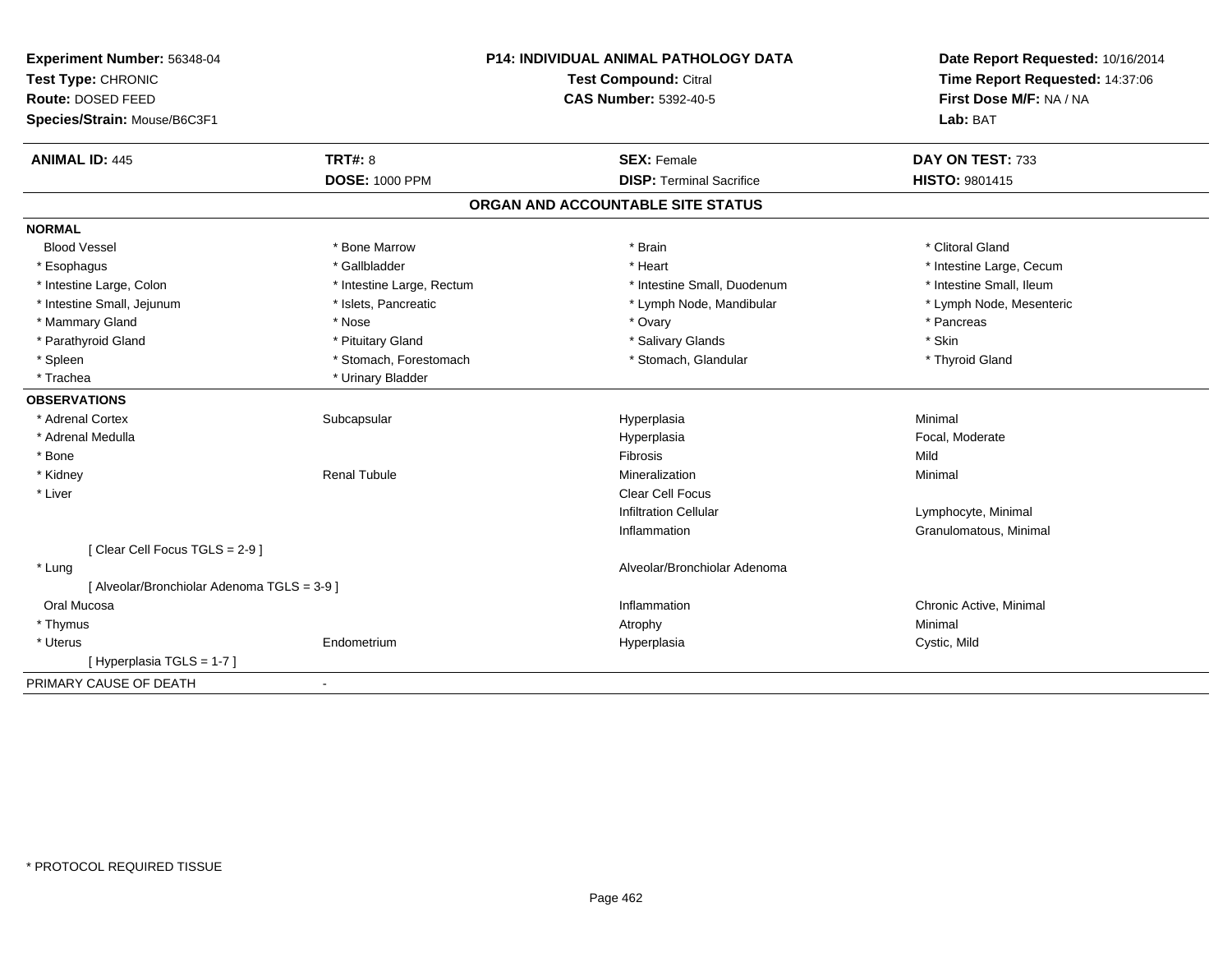| Experiment Number: 56348-04  |                            | <b>P14: INDIVIDUAL ANIMAL PATHOLOGY DATA</b> | Date Report Requested: 10/16/2014                          |  |
|------------------------------|----------------------------|----------------------------------------------|------------------------------------------------------------|--|
| Test Type: CHRONIC           |                            | Test Compound: Citral                        | Time Report Requested: 14:37:06<br>First Dose M/F: NA / NA |  |
| <b>Route: DOSED FEED</b>     |                            | <b>CAS Number: 5392-40-5</b>                 |                                                            |  |
| Species/Strain: Mouse/B6C3F1 |                            |                                              | Lab: BAT                                                   |  |
| <b>ANIMAL ID: 446</b>        | TRT#: 8                    | <b>SEX: Female</b>                           | DAY ON TEST: 735                                           |  |
|                              | <b>DOSE: 1000 PPM</b>      | <b>DISP: Terminal Sacrifice</b>              | <b>HISTO: 9801416</b>                                      |  |
|                              |                            | ORGAN AND ACCOUNTABLE SITE STATUS            |                                                            |  |
| <b>NORMAL</b>                |                            |                                              |                                                            |  |
| * Adrenal Medulla            | <b>Blood Vessel</b>        | * Bone Marrow                                | * Brain                                                    |  |
| * Clitoral Gland             | * Esophagus                | * Gallbladder                                | * Heart                                                    |  |
| * Intestine Large, Cecum     | * Intestine Large, Colon   | * Intestine Large, Rectum                    | * Intestine Small, Duodenum                                |  |
| * Intestine Small, Ileum     | * Intestine Small, Jejunum | * Islets. Pancreatic                         | * Lung                                                     |  |
| * Lymph Node, Mandibular     | * Lymph Node, Mesenteric   | * Mammary Gland                              | * Nose                                                     |  |
| * Ovary                      | * Pancreas                 | * Parathyroid Gland                          | * Salivary Glands                                          |  |
| * Skin                       | * Stomach, Forestomach     | * Stomach, Glandular                         | * Thyroid Gland                                            |  |
| * Trachea                    | * Urinary Bladder          |                                              |                                                            |  |
| <b>OBSERVATIONS</b>          |                            |                                              |                                                            |  |
| * Adrenal Cortex             | Subcapsular                | Hyperplasia                                  | Minimal                                                    |  |
| * Bone                       |                            | Fibrosis                                     | Mild                                                       |  |
| * Kidney                     | <b>Renal Tubule</b>        | Mineralization                               | Minimal                                                    |  |
| * Liver                      |                            | <b>Infiltration Cellular</b>                 | Lymphocyte, Minimal                                        |  |
| Oral Mucosa                  |                            | Inflammation                                 | Chronic Active, Mild                                       |  |
| * Pituitary Gland            | Pars Distalis              | Hyperplasia                                  | Focal, Minimal                                             |  |
| * Spleen                     | Lymph Follic               | Hyperplasia                                  | Mild                                                       |  |
| * Thymus                     |                            | Hyperplasia                                  | Lymphoid, Minimal                                          |  |
| * Uterus                     | Endometrium                | Hyperplasia                                  | Cystic, Minimal                                            |  |
| PRIMARY CAUSE OF DEATH       |                            |                                              |                                                            |  |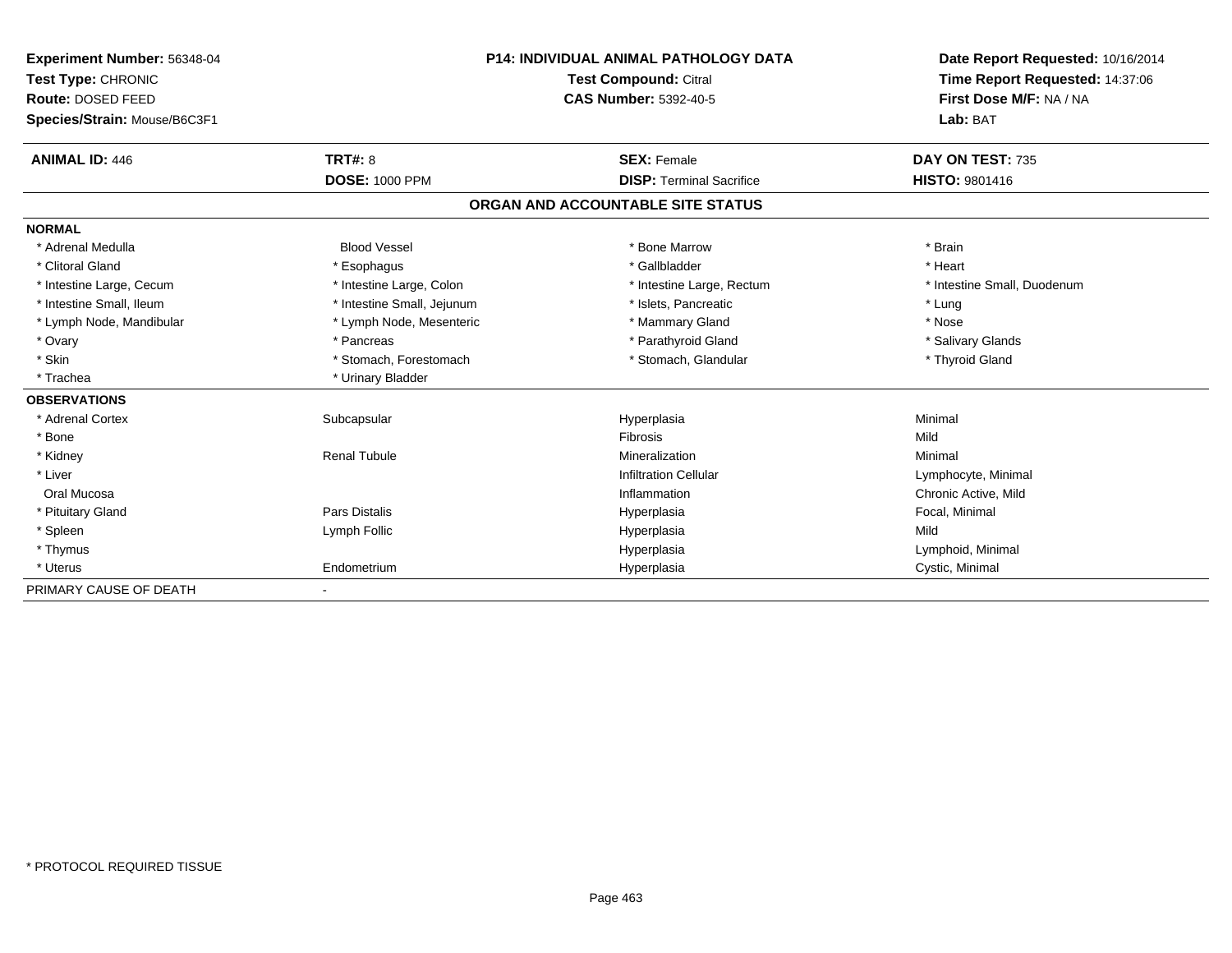| Experiment Number: 56348-04  |                           | <b>P14: INDIVIDUAL ANIMAL PATHOLOGY DATA</b> | Date Report Requested: 10/16/2014                          |  |
|------------------------------|---------------------------|----------------------------------------------|------------------------------------------------------------|--|
| Test Type: CHRONIC           |                           | <b>Test Compound: Citral</b>                 | Time Report Requested: 14:37:06<br>First Dose M/F: NA / NA |  |
| <b>Route: DOSED FEED</b>     |                           | <b>CAS Number: 5392-40-5</b>                 |                                                            |  |
| Species/Strain: Mouse/B6C3F1 |                           |                                              | Lab: BAT                                                   |  |
| <b>ANIMAL ID: 447</b>        | TRT#: 8                   | <b>SEX: Female</b>                           | DAY ON TEST: 735                                           |  |
|                              | <b>DOSE: 1000 PPM</b>     | <b>DISP: Terminal Sacrifice</b>              | <b>HISTO: 9801417</b>                                      |  |
|                              |                           | ORGAN AND ACCOUNTABLE SITE STATUS            |                                                            |  |
| <b>NORMAL</b>                |                           |                                              |                                                            |  |
| <b>Blood Vessel</b>          | * Bone                    | * Bone Marrow                                | * Brain                                                    |  |
| * Clitoral Gland             | * Esophagus               | * Gallbladder                                | * Intestine Large, Cecum                                   |  |
| * Intestine Large, Colon     | * Intestine Large, Rectum | * Intestine Small, Duodenum                  | * Intestine Small, Ileum                                   |  |
| * Intestine Small, Jejunum   | * Islets, Pancreatic      | * Lung                                       | * Lymph Node, Mandibular                                   |  |
| * Lymph Node, Mesenteric     | * Mammary Gland           | * Nose                                       | Oral Mucosa                                                |  |
| * Ovary                      | * Pancreas                | * Parathyroid Gland                          | * Pituitary Gland                                          |  |
| * Salivary Glands            | * Skin                    | * Spleen                                     | * Stomach, Forestomach                                     |  |
| Stomach, Glandular           | * Thyroid Gland           | * Trachea                                    | * Urinary Bladder                                          |  |
| <b>OBSERVATIONS</b>          |                           |                                              |                                                            |  |
| * Adrenal Cortex             | Subcapsular               | Hyperplasia                                  | Minimal                                                    |  |
| * Adrenal Medulla            |                           | Hyperplasia                                  | Focal, Minimal                                             |  |
| * Heart                      | Myocardium                | Degeneration                                 | Minimal                                                    |  |
| * Kidney                     | <b>Renal Tubule</b>       | Mineralization                               | Minimal                                                    |  |
| * Liver                      |                           | <b>Infiltration Cellular</b>                 | Lymphocyte, Moderate                                       |  |
| * Thymus                     |                           | Hyperplasia                                  | Lymphoid, Mild                                             |  |
| * Uterus                     | Endometrium               | Hyperplasia                                  | Cystic, Mild                                               |  |
| [Hyperplasia TGLS = $1-7$ ]  |                           |                                              |                                                            |  |
| PRIMARY CAUSE OF DEATH       |                           |                                              |                                                            |  |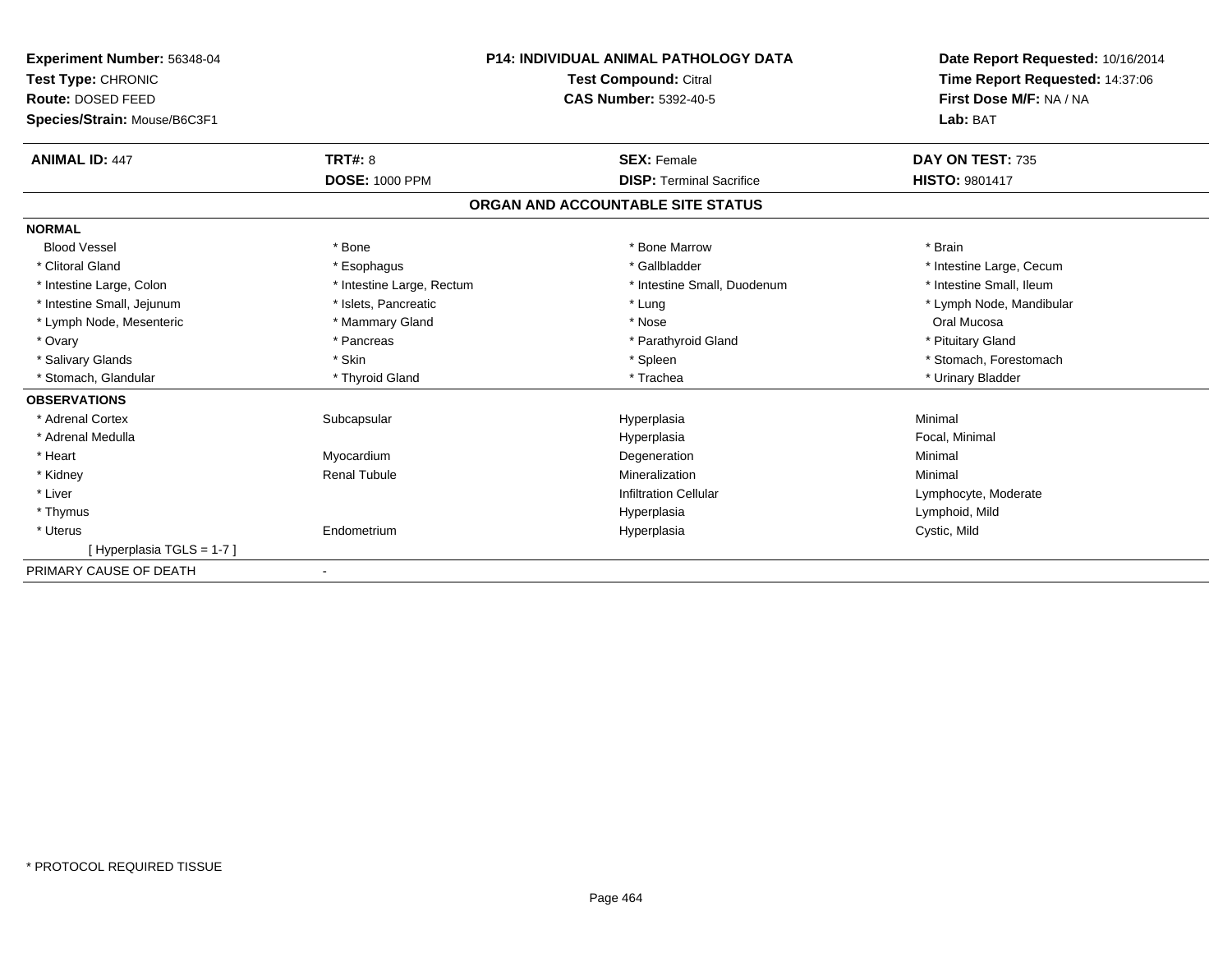| Experiment Number: 56348-04<br>Test Type: CHRONIC<br><b>Route: DOSED FEED</b><br>Species/Strain: Mouse/B6C3F1 | <b>P14: INDIVIDUAL ANIMAL PATHOLOGY DATA</b><br><b>Test Compound: Citral</b><br><b>CAS Number: 5392-40-5</b> |                                   | Date Report Requested: 10/16/2014<br>Time Report Requested: 14:37:06<br>First Dose M/F: NA / NA<br>Lab: BAT |
|---------------------------------------------------------------------------------------------------------------|--------------------------------------------------------------------------------------------------------------|-----------------------------------|-------------------------------------------------------------------------------------------------------------|
| <b>ANIMAL ID: 448</b>                                                                                         | <b>TRT#: 8</b>                                                                                               | <b>SEX: Female</b>                | DAY ON TEST: 735                                                                                            |
|                                                                                                               | <b>DOSE: 1000 PPM</b>                                                                                        | <b>DISP: Terminal Sacrifice</b>   | <b>HISTO: 9801418</b>                                                                                       |
|                                                                                                               |                                                                                                              | ORGAN AND ACCOUNTABLE SITE STATUS |                                                                                                             |
| <b>NORMAL</b>                                                                                                 |                                                                                                              |                                   |                                                                                                             |
| * Adrenal Medulla                                                                                             | <b>Blood Vessel</b>                                                                                          | * Bone                            | * Bone Marrow                                                                                               |
| * Brain                                                                                                       | * Clitoral Gland                                                                                             | * Esophagus                       | * Gallbladder                                                                                               |
| * Intestine Large, Cecum                                                                                      | * Intestine Large, Colon                                                                                     | * Intestine Large, Rectum         | * Intestine Small, Duodenum                                                                                 |
| * Intestine Small, Ileum                                                                                      | * Intestine Small, Jejunum                                                                                   | * Islets, Pancreatic              | * Lung                                                                                                      |
| * Lymph Node, Mandibular                                                                                      | * Lymph Node, Mesenteric                                                                                     | * Mammary Gland                   | * Nose                                                                                                      |
| Oral Mucosa                                                                                                   | * Ovary                                                                                                      | * Pancreas                        | * Parathyroid Gland                                                                                         |
| * Salivary Glands                                                                                             | * Skin                                                                                                       | * Stomach, Forestomach            | * Stomach, Glandular                                                                                        |
| * Thyroid Gland                                                                                               | * Trachea                                                                                                    | * Urinary Bladder                 |                                                                                                             |
| <b>OBSERVATIONS</b>                                                                                           |                                                                                                              |                                   |                                                                                                             |
| * Adrenal Cortex                                                                                              | Subcapsular                                                                                                  | Hyperplasia                       | Minimal                                                                                                     |
| * Heart                                                                                                       | Myocardium                                                                                                   | Mineralization                    | Minimal                                                                                                     |
| * Kidney                                                                                                      | <b>Renal Tubule</b>                                                                                          | Mineralization                    | Minimal                                                                                                     |
| * Liver                                                                                                       |                                                                                                              | <b>Infiltration Cellular</b>      | Lymphocyte, Minimal                                                                                         |
| * Pituitary Gland                                                                                             | <b>Pars Distalis</b>                                                                                         | Adenoma                           |                                                                                                             |
| * Spleen                                                                                                      | Lymph Follic                                                                                                 | Hyperplasia                       | Mild                                                                                                        |
| [Hyperplasia TGLS = $1-4+9$ ]                                                                                 |                                                                                                              |                                   |                                                                                                             |
| * Thymus                                                                                                      |                                                                                                              | Hyperplasia                       | Lymphoid, Mild                                                                                              |
| * Uterus                                                                                                      | Endometrium                                                                                                  | Hyperplasia                       | Cystic, Minimal                                                                                             |
| PRIMARY CAUSE OF DEATH                                                                                        | $\overline{\phantom{a}}$                                                                                     |                                   |                                                                                                             |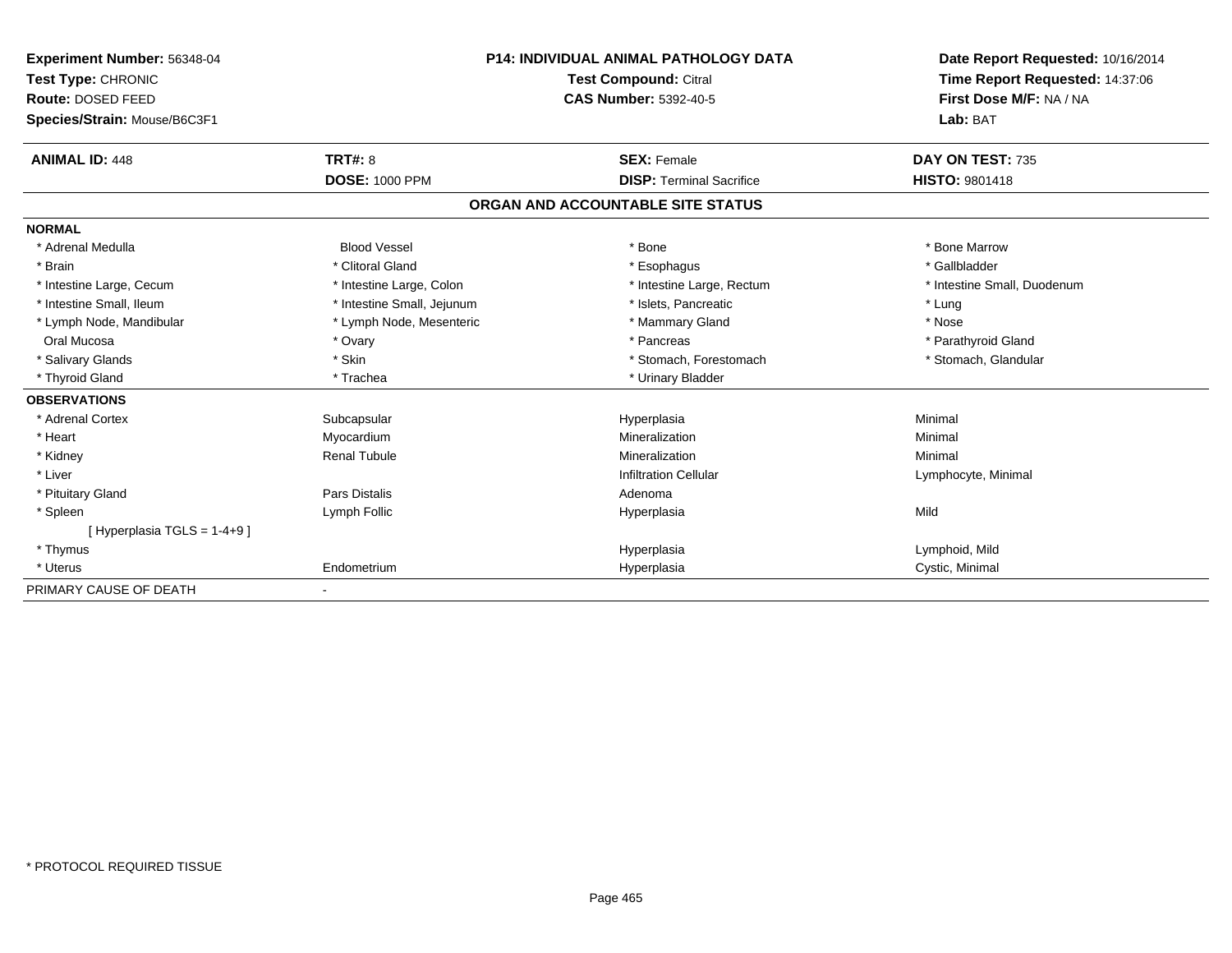| Experiment Number: 56348-04  | <b>P14: INDIVIDUAL ANIMAL PATHOLOGY DATA</b> |                                   | Date Report Requested: 10/16/2014 |  |
|------------------------------|----------------------------------------------|-----------------------------------|-----------------------------------|--|
| Test Type: CHRONIC           |                                              | Test Compound: Citral             | Time Report Requested: 14:37:06   |  |
| Route: DOSED FEED            |                                              | <b>CAS Number: 5392-40-5</b>      | First Dose M/F: NA / NA           |  |
| Species/Strain: Mouse/B6C3F1 |                                              |                                   | Lab: BAT                          |  |
| <b>ANIMAL ID: 449</b>        | <b>TRT#: 8</b>                               | <b>SEX: Female</b>                | DAY ON TEST: 734                  |  |
|                              | <b>DOSE: 1000 PPM</b>                        | <b>DISP: Terminal Sacrifice</b>   | <b>HISTO: 9801419</b>             |  |
|                              |                                              | ORGAN AND ACCOUNTABLE SITE STATUS |                                   |  |
| <b>NORMAL</b>                |                                              |                                   |                                   |  |
| * Adrenal Medulla            | <b>Blood Vessel</b>                          | * Bone Marrow                     | * Brain                           |  |
| * Clitoral Gland             | * Esophagus                                  | * Gallbladder                     | * Heart                           |  |
| * Intestine Large, Cecum     | * Intestine Large, Colon                     | * Intestine Large, Rectum         | * Intestine Small, Duodenum       |  |
| * Intestine Small, Ileum     | * Intestine Small, Jejunum                   | * Islets, Pancreatic              | * Lung                            |  |
| * Lymph Node, Mandibular     | * Mammary Gland                              | * Nose                            | * Pancreas                        |  |
| * Parathyroid Gland          | * Pituitary Gland                            | * Salivary Glands                 | * Skin                            |  |
| * Stomach, Forestomach       | * Stomach, Glandular                         | * Thyroid Gland                   | * Trachea                         |  |
| * Urinary Bladder            |                                              |                                   |                                   |  |
| <b>OBSERVATIONS</b>          |                                              |                                   |                                   |  |
| * Adrenal Cortex             | Subcapsular                                  | Hyperplasia                       | Minimal                           |  |
| * Bone                       |                                              | Fibrosis                          | Mild                              |  |
| * Kidney                     | <b>Renal Tubule</b>                          | Mineralization                    | Minimal                           |  |
| * Liver                      |                                              | <b>Infiltration Cellular</b>      | Lymphocyte, Minimal               |  |
| * Lymph Node, Mesenteric     |                                              | <b>Infiltration Cellular</b>      | Plasma Cell, Moderate             |  |
| Oral Mucosa                  |                                              | Inflammation                      | Chronic Active, Mild              |  |
| * Ovary                      |                                              | Cyst                              | Minimal                           |  |
| * Spleen                     | Lymph Follic                                 | Hyperplasia                       | Minimal                           |  |
| * Thymus                     |                                              | Atrophy                           | Mild                              |  |
| * Uterus                     | Endometrium                                  | Hyperplasia                       | Cystic, Minimal                   |  |
| [Hyperplasia TGLS = 1,2-7]   |                                              |                                   |                                   |  |
| PRIMARY CAUSE OF DEATH       |                                              |                                   |                                   |  |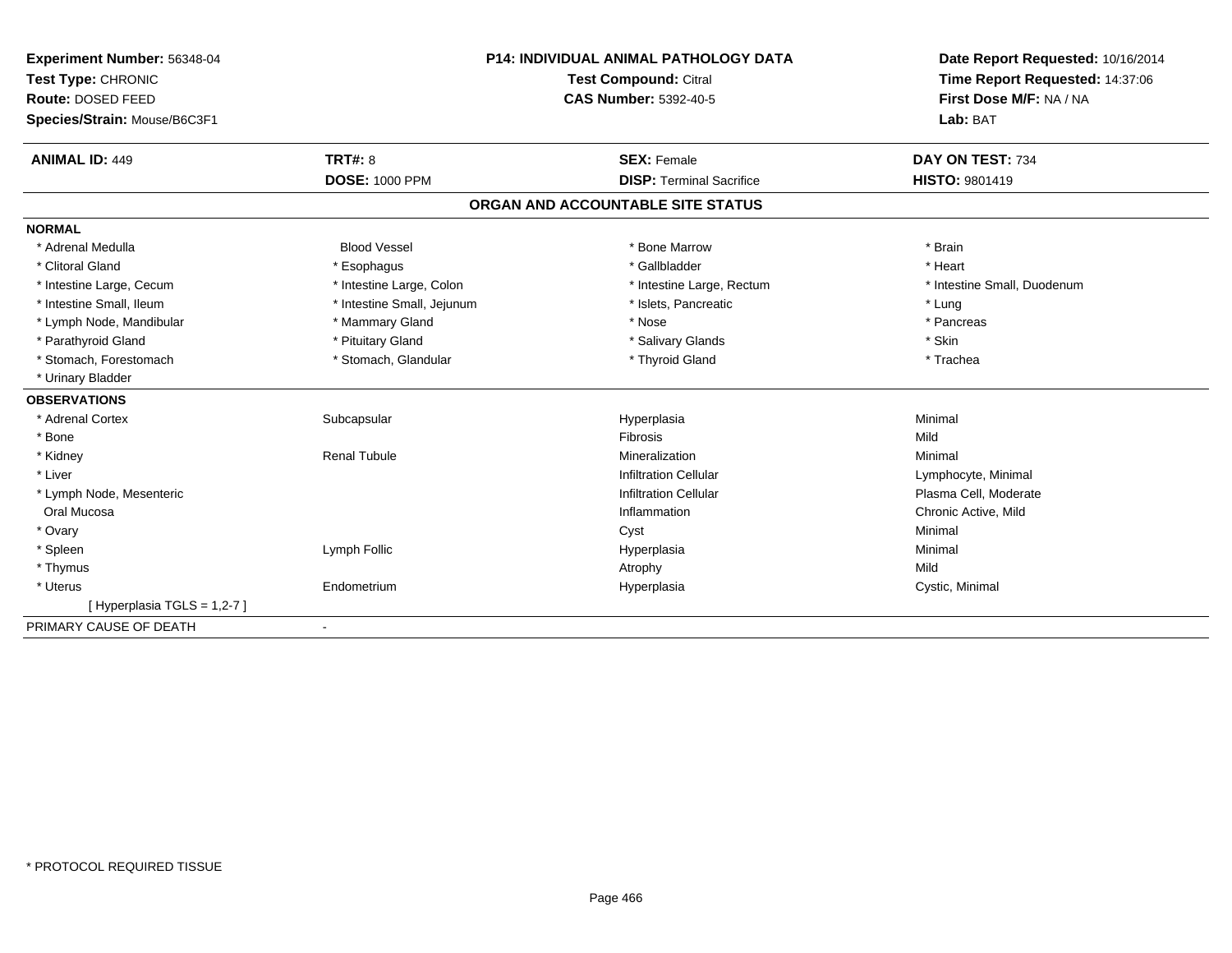| Experiment Number: 56348-04<br>Test Type: CHRONIC |                            | P14: INDIVIDUAL ANIMAL PATHOLOGY DATA | Date Report Requested: 10/16/2014 |  |
|---------------------------------------------------|----------------------------|---------------------------------------|-----------------------------------|--|
|                                                   |                            | Test Compound: Citral                 | Time Report Requested: 14:37:06   |  |
| Route: DOSED FEED                                 |                            | <b>CAS Number: 5392-40-5</b>          | First Dose M/F: NA / NA           |  |
| Species/Strain: Mouse/B6C3F1                      |                            |                                       | Lab: BAT                          |  |
| <b>ANIMAL ID: 450</b>                             | TRT#: 8                    | <b>SEX: Female</b>                    | DAY ON TEST: 733                  |  |
|                                                   | <b>DOSE: 1000 PPM</b>      | <b>DISP: Terminal Sacrifice</b>       | <b>HISTO: 9801420</b>             |  |
|                                                   |                            | ORGAN AND ACCOUNTABLE SITE STATUS     |                                   |  |
| <b>NORMAL</b>                                     |                            |                                       |                                   |  |
| * Adrenal Medulla                                 | <b>Blood Vessel</b>        | * Bone Marrow                         | * Brain                           |  |
| * Clitoral Gland                                  | * Esophagus                | * Gallbladder                         | * Heart                           |  |
| * Intestine Large, Cecum                          | * Intestine Large, Colon   | * Intestine Large, Rectum             | * Intestine Small, Duodenum       |  |
| * Intestine Small, Ileum                          | * Intestine Small, Jejunum | * Islets, Pancreatic                  | * Kidney                          |  |
| * Lung                                            | * Lymph Node, Mandibular   | * Lymph Node, Mesenteric              | * Mammary Gland                   |  |
| * Nose                                            | * Pancreas                 | * Parathyroid Gland                   | * Pituitary Gland                 |  |
| * Salivary Glands                                 | * Skin                     | * Spleen                              | * Stomach, Forestomach            |  |
| * Stomach, Glandular                              | * Thyroid Gland            | * Trachea                             | * Urinary Bladder                 |  |
| <b>OBSERVATIONS</b>                               |                            |                                       |                                   |  |
| * Adrenal Cortex                                  | Subcapsular                | Hyperplasia                           | Minimal                           |  |
| * Bone                                            |                            | <b>Fibrosis</b>                       | Minimal                           |  |
| * Liver                                           |                            | Hepatocellular Adenoma                |                                   |  |
|                                                   |                            | <b>Infiltration Cellular</b>          | Lymphocyte, Minimal               |  |
| [ Hepatocellular Adenoma TGLS = 3-9 ]             |                            |                                       |                                   |  |
| Oral Mucosa                                       |                            | <b>Infiltration Cellular</b>          | Mast Cell, Minimal                |  |
|                                                   |                            | Inflammation                          | Chronic Active, Mild              |  |
|                                                   |                            | Ulcer                                 | Minimal                           |  |
| * Ovary                                           |                            | Cyst                                  | Moderate                          |  |
| $[Cyst TGLS = 1-7]$                               |                            |                                       |                                   |  |
| * Thymus                                          |                            | Hyperplasia                           | Lymphoid, Mild                    |  |
| * Uterus                                          | Endometrium                | Hyperplasia                           | Cystic, Minimal                   |  |
| [Hyperplasia TGLS = 2-7]                          |                            |                                       |                                   |  |
| PRIMARY CAUSE OF DEATH                            | $\blacksquare$             |                                       |                                   |  |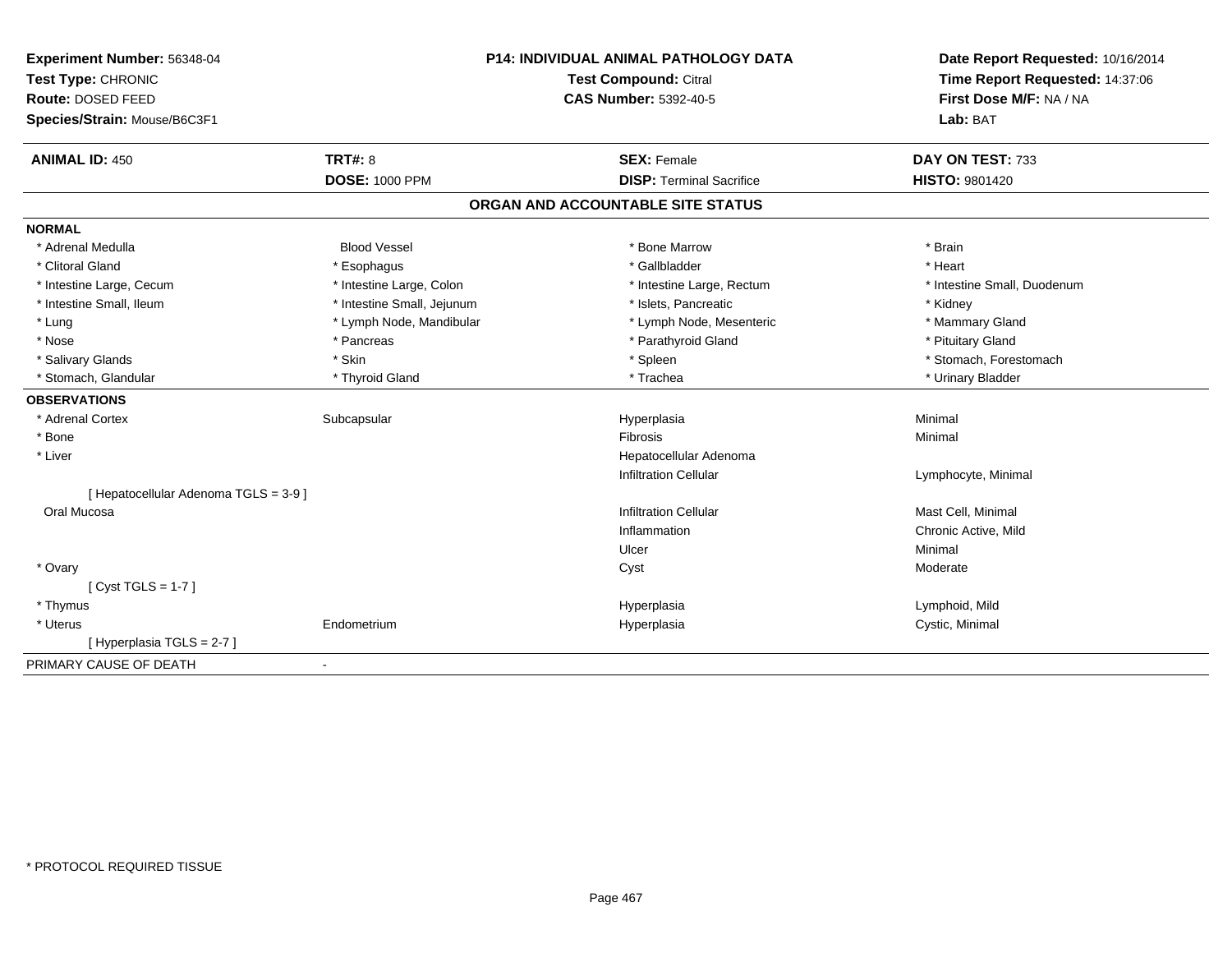| Experiment Number: 56348-04           | <b>P14: INDIVIDUAL ANIMAL PATHOLOGY DATA</b> |  | Date Report Requested: 10/16/2014 |                                 |  |
|---------------------------------------|----------------------------------------------|--|-----------------------------------|---------------------------------|--|
| Test Type: CHRONIC                    | <b>Test Compound: Citral</b>                 |  |                                   | Time Report Requested: 14:37:06 |  |
| Route: DOSED FEED                     |                                              |  | <b>CAS Number: 5392-40-5</b>      | First Dose M/F: NA / NA         |  |
| Species/Strain: Mouse/B6C3F1          |                                              |  |                                   | Lab: BAT                        |  |
| <b>ANIMAL ID: 451</b>                 | <b>TRT#: 10</b>                              |  | <b>SEX: Female</b>                | DAY ON TEST: 734                |  |
|                                       | <b>DOSE: 2000 PPM</b>                        |  | <b>DISP: Terminal Sacrifice</b>   | HISTO: 9801421                  |  |
|                                       |                                              |  | ORGAN AND ACCOUNTABLE SITE STATUS |                                 |  |
| <b>NORMAL</b>                         |                                              |  |                                   |                                 |  |
| * Adrenal Medulla                     | <b>Blood Vessel</b>                          |  | * Bone                            | * Brain                         |  |
| * Clitoral Gland                      | * Esophagus                                  |  | * Gallbladder                     | * Heart                         |  |
| * Intestine Large, Cecum              | * Intestine Large, Colon                     |  | * Intestine Large, Rectum         | * Intestine Small, Duodenum     |  |
| * Intestine Small, Ileum              | * Intestine Small, Jejunum                   |  | * Islets, Pancreatic              | * Lung                          |  |
| * Lymph Node, Mandibular              | * Lymph Node, Mesenteric                     |  | * Mammary Gland                   | * Nose                          |  |
| * Ovary                               | * Pancreas                                   |  | * Parathyroid Gland               | * Pituitary Gland               |  |
| * Salivary Glands                     | * Skin                                       |  | * Stomach, Forestomach            | * Stomach, Glandular            |  |
| * Thyroid Gland                       | * Trachea                                    |  | * Urinary Bladder                 |                                 |  |
| <b>OBSERVATIONS</b>                   |                                              |  |                                   |                                 |  |
| * Adrenal Cortex                      | Subcapsular                                  |  | Hyperplasia                       | Minimal                         |  |
| * Bone Marrow                         |                                              |  | Hyperplasia                       | Moderate                        |  |
| * Kidney                              | <b>Renal Tubule</b>                          |  | Mineralization                    | Minimal                         |  |
| * Liver                               |                                              |  | Hepatocellular Adenoma            |                                 |  |
|                                       |                                              |  | <b>Infiltration Cellular</b>      | Lymphocyte, Minimal             |  |
| [ Hepatocellular Adenoma TGLS = 1-9 ] |                                              |  |                                   |                                 |  |
| Oral Mucosa                           |                                              |  | Inflammation                      | Chronic Active, Mild            |  |
|                                       |                                              |  | Ulcer                             | Mild                            |  |
| * Spleen                              |                                              |  | Hematopoietic Cell Proliferation  | Mild                            |  |
| * Thymus                              |                                              |  | Hyperplasia                       | Lymphoid, Minimal               |  |
| * Uterus                              | Endometrium                                  |  | Hyperplasia                       | Cystic, Minimal                 |  |
| PRIMARY CAUSE OF DEATH                |                                              |  |                                   |                                 |  |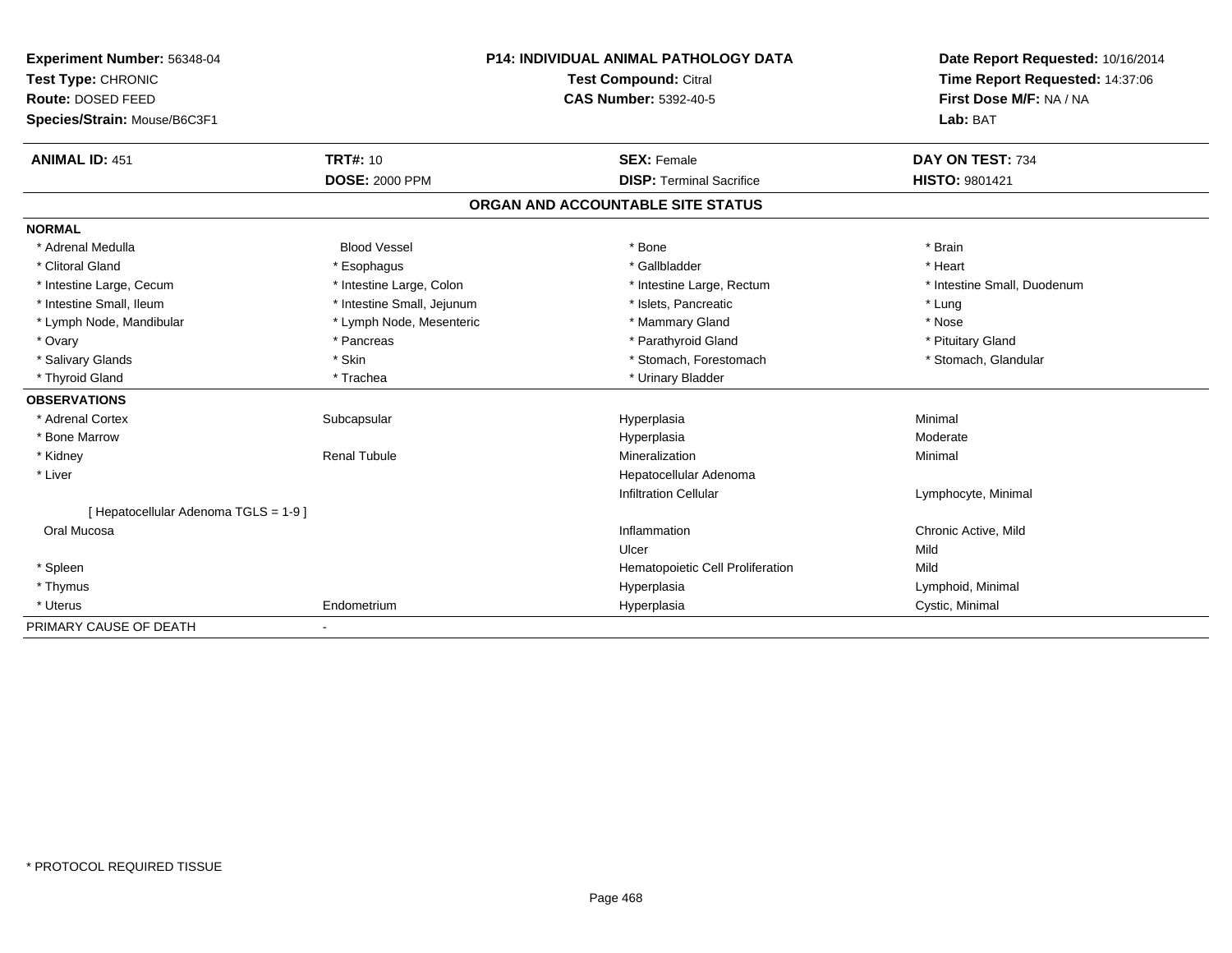| <b>Experiment Number: 56348-04</b><br>Test Type: CHRONIC<br>Route: DOSED FEED<br>Species/Strain: Mouse/B6C3F1<br><b>ANIMAL ID: 452</b> | <b>TRT#: 10</b>          | <b>P14: INDIVIDUAL ANIMAL PATHOLOGY DATA</b><br><b>Test Compound: Citral</b><br><b>CAS Number: 5392-40-5</b><br><b>SEX: Female</b> | Date Report Requested: 10/16/2014<br>Time Report Requested: 14:37:06<br>First Dose M/F: NA / NA<br>Lab: BAT<br>DAY ON TEST: 734 |
|----------------------------------------------------------------------------------------------------------------------------------------|--------------------------|------------------------------------------------------------------------------------------------------------------------------------|---------------------------------------------------------------------------------------------------------------------------------|
|                                                                                                                                        | <b>DOSE: 2000 PPM</b>    | <b>DISP: Terminal Sacrifice</b>                                                                                                    | <b>HISTO: 9801422</b>                                                                                                           |
|                                                                                                                                        |                          |                                                                                                                                    |                                                                                                                                 |
|                                                                                                                                        |                          | ORGAN AND ACCOUNTABLE SITE STATUS                                                                                                  |                                                                                                                                 |
| <b>NORMAL</b>                                                                                                                          |                          |                                                                                                                                    |                                                                                                                                 |
| * Adrenal Medulla                                                                                                                      | <b>Blood Vessel</b>      | * Bone                                                                                                                             | * Bone Marrow                                                                                                                   |
| * Brain                                                                                                                                | * Clitoral Gland         | * Esophagus                                                                                                                        | * Gallbladder                                                                                                                   |
| * Heart                                                                                                                                | * Intestine Large, Cecum | * Intestine Large, Colon                                                                                                           | * Intestine Large, Rectum                                                                                                       |
| * Intestine Small, Duodenum                                                                                                            | * Intestine Small, Ileum | * Intestine Small, Jejunum                                                                                                         | * Islets, Pancreatic                                                                                                            |
| * Kidney                                                                                                                               | * Lung                   | * Lymph Node, Mandibular                                                                                                           | * Lymph Node, Mesenteric                                                                                                        |
| * Mammary Gland                                                                                                                        | * Nose                   | Oral Mucosa                                                                                                                        | * Ovary                                                                                                                         |
| * Pancreas                                                                                                                             | * Parathyroid Gland      | * Pituitary Gland                                                                                                                  | * Salivary Glands                                                                                                               |
| * Skin                                                                                                                                 | * Spleen                 | * Stomach, Forestomach                                                                                                             | * Stomach, Glandular                                                                                                            |
| * Thyroid Gland                                                                                                                        | * Trachea                | * Urinary Bladder                                                                                                                  |                                                                                                                                 |
| <b>OBSERVATIONS</b>                                                                                                                    |                          |                                                                                                                                    |                                                                                                                                 |
| * Adrenal Cortex                                                                                                                       | Subcapsular              | Hyperplasia                                                                                                                        | Minimal                                                                                                                         |
| <b>Harderian Gland</b>                                                                                                                 |                          | Adenoma                                                                                                                            |                                                                                                                                 |
| [Adenoma TGLS = $1-9$ ]                                                                                                                |                          |                                                                                                                                    |                                                                                                                                 |
| * Liver                                                                                                                                |                          | <b>Infiltration Cellular</b>                                                                                                       | Lymphocyte, Minimal                                                                                                             |
| Lymph Node                                                                                                                             | Renal                    | Lymphoma Malignant                                                                                                                 |                                                                                                                                 |
| [ Lymphoma Malignant TGLS = 3-10 ]                                                                                                     |                          |                                                                                                                                    |                                                                                                                                 |
| * Thymus                                                                                                                               |                          | Hyperplasia                                                                                                                        | Lymphoid, Mild                                                                                                                  |
| * Uterus                                                                                                                               | Endometrium              | Hyperplasia                                                                                                                        | Cystic, Minimal                                                                                                                 |
| [Hyperplasia TGLS = 2-7]                                                                                                               |                          |                                                                                                                                    |                                                                                                                                 |
| PRIMARY CAUSE OF DEATH                                                                                                                 | $\blacksquare$           |                                                                                                                                    |                                                                                                                                 |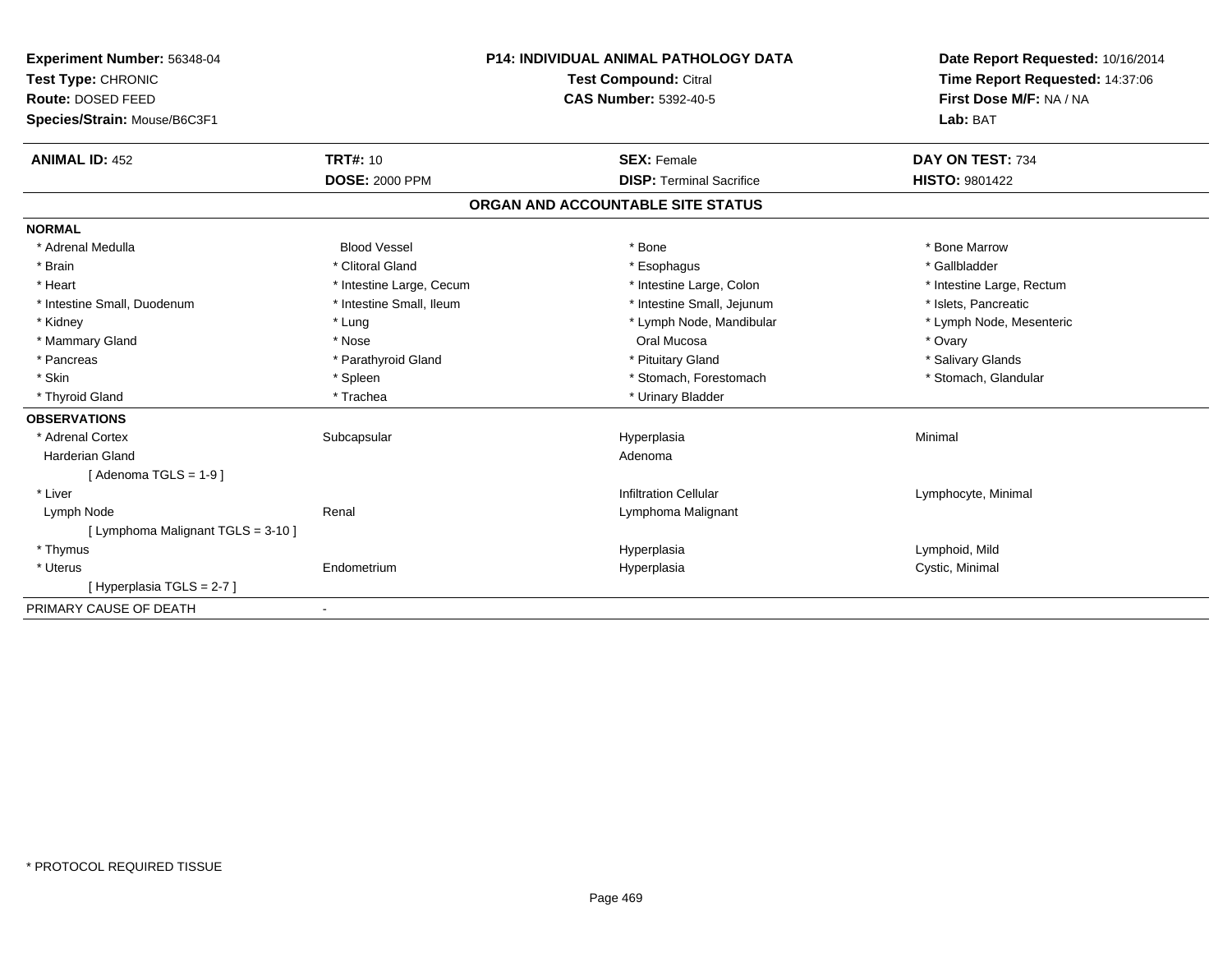| Experiment Number: 56348-04  | <b>P14: INDIVIDUAL ANIMAL PATHOLOGY DATA</b><br><b>Test Compound: Citral</b> |                                   | Date Report Requested: 10/16/2014 |
|------------------------------|------------------------------------------------------------------------------|-----------------------------------|-----------------------------------|
| Test Type: CHRONIC           |                                                                              |                                   | Time Report Requested: 14:37:06   |
| Route: DOSED FEED            |                                                                              | <b>CAS Number: 5392-40-5</b>      | First Dose M/F: NA / NA           |
| Species/Strain: Mouse/B6C3F1 |                                                                              |                                   | Lab: BAT                          |
| <b>ANIMAL ID: 453</b>        | <b>TRT#: 10</b>                                                              | <b>SEX: Female</b>                | DAY ON TEST: 735                  |
|                              | <b>DOSE: 2000 PPM</b>                                                        | <b>DISP: Terminal Sacrifice</b>   | HISTO: 9801423                    |
|                              |                                                                              | ORGAN AND ACCOUNTABLE SITE STATUS |                                   |
| <b>NORMAL</b>                |                                                                              |                                   |                                   |
| * Adrenal Medulla            | <b>Blood Vessel</b>                                                          | * Bone                            | * Brain                           |
| * Clitoral Gland             | * Esophagus                                                                  | * Gallbladder                     | * Heart                           |
| * Intestine Large, Cecum     | * Intestine Large, Colon                                                     | * Intestine Large, Rectum         | * Intestine Small, Duodenum       |
| * Intestine Small, Ileum     | * Intestine Small, Jejunum                                                   | * Islets, Pancreatic              | * Kidney                          |
| * Lung                       | * Lymph Node, Mandibular                                                     | * Lymph Node, Mesenteric          | * Mammary Gland                   |
| * Nose                       | Oral Mucosa                                                                  | * Pancreas                        | * Parathyroid Gland               |
| * Pituitary Gland            | * Salivary Glands                                                            | * Skin                            | * Stomach, Forestomach            |
| * Stomach, Glandular         | * Thyroid Gland                                                              | * Trachea                         | * Urinary Bladder                 |
| <b>OBSERVATIONS</b>          |                                                                              |                                   |                                   |
| * Adrenal Cortex             | Subcapsular                                                                  | Hyperplasia                       | Mild                              |
| * Bone Marrow                |                                                                              | Hyperplasia                       | Mild                              |
| * Liver                      |                                                                              | <b>Infiltration Cellular</b>      | Lymphocyte, Minimal               |
| * Ovary                      |                                                                              | Cyst                              | Moderate                          |
| [Cyst TGLS = 2-7]            |                                                                              |                                   |                                   |
| * Spleen                     | Lymph Follic                                                                 | Hyperplasia                       | Minimal                           |
| * Thymus                     |                                                                              | Atrophy                           | Moderate                          |
| * Uterus                     | Endometrium                                                                  | Hyperplasia                       | Cystic, Minimal                   |
|                              |                                                                              | Leiomyosarcoma                    |                                   |
| [Leiomyosarcoma TGLS = 1-9]  |                                                                              |                                   |                                   |
| PRIMARY CAUSE OF DEATH       | $\blacksquare$                                                               |                                   |                                   |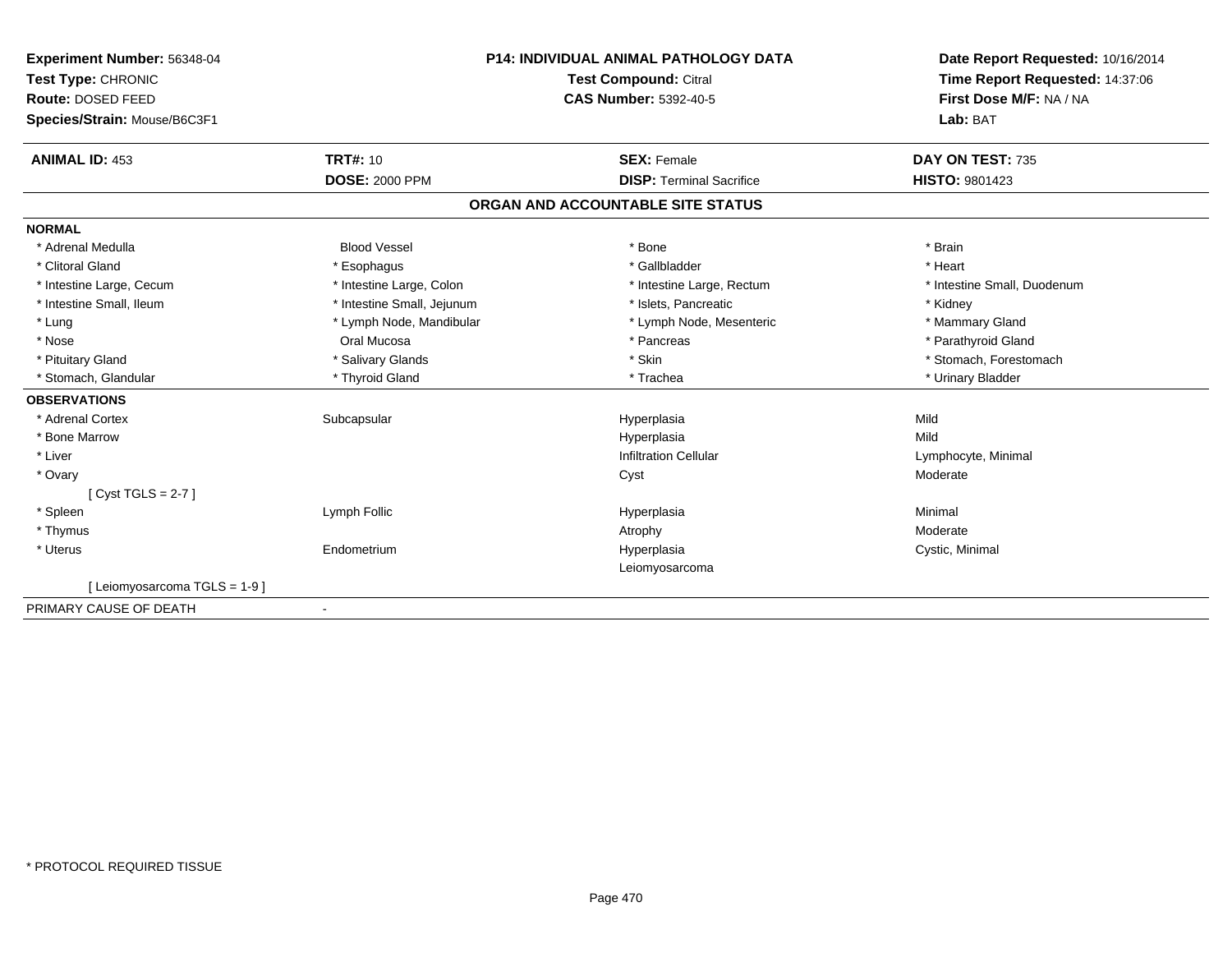| Experiment Number: 56348-04  | <b>P14: INDIVIDUAL ANIMAL PATHOLOGY DATA</b><br><b>Test Compound: Citral</b> |                                   | Date Report Requested: 10/16/2014 |
|------------------------------|------------------------------------------------------------------------------|-----------------------------------|-----------------------------------|
| Test Type: CHRONIC           |                                                                              |                                   | Time Report Requested: 14:37:06   |
| Route: DOSED FEED            |                                                                              | <b>CAS Number: 5392-40-5</b>      | First Dose M/F: NA / NA           |
| Species/Strain: Mouse/B6C3F1 |                                                                              |                                   | Lab: BAT                          |
| <b>ANIMAL ID: 454</b>        | <b>TRT#: 10</b>                                                              | <b>SEX: Female</b>                | DAY ON TEST: 733                  |
|                              | <b>DOSE: 2000 PPM</b>                                                        | <b>DISP: Terminal Sacrifice</b>   | <b>HISTO: 9801424</b>             |
|                              |                                                                              | ORGAN AND ACCOUNTABLE SITE STATUS |                                   |
| <b>NORMAL</b>                |                                                                              |                                   |                                   |
| * Adrenal Medulla            | <b>Blood Vessel</b>                                                          | * Bone Marrow                     | * Brain                           |
| * Clitoral Gland             | * Esophagus                                                                  | * Gallbladder                     | * Heart                           |
| * Intestine Large, Cecum     | * Intestine Large, Colon                                                     | * Intestine Large, Rectum         | * Intestine Small, Duodenum       |
| * Intestine Small, Ileum     | * Intestine Small, Jejunum                                                   | * Islets, Pancreatic              | * Liver                           |
| * Lymph Node, Mandibular     | * Lymph Node, Mesenteric                                                     | * Mammary Gland                   | * Nose                            |
| * Ovary                      | * Pancreas                                                                   | * Parathyroid Gland               | * Pituitary Gland                 |
| * Salivary Glands            | * Skin                                                                       | * Spleen                          | * Stomach, Forestomach            |
| * Thyroid Gland              | * Trachea                                                                    | * Urinary Bladder                 |                                   |
| <b>OBSERVATIONS</b>          |                                                                              |                                   |                                   |
| * Adrenal Cortex             | Subcapsular                                                                  | Hyperplasia                       | Minimal                           |
| * Bone                       |                                                                              | Fibrosis                          | Moderate                          |
| * Kidney                     |                                                                              | Nephropathy                       | Minimal                           |
| * Lung                       |                                                                              | Inflammation                      | Granulomatous, Minimal            |
| Oral Mucosa                  |                                                                              | Inflammation                      | Chronic Active, Mild              |
|                              |                                                                              | Ulcer                             | Minimal                           |
| * Stomach, Glandular         | Glands                                                                       | Ectasia                           | Minimal                           |
| * Thymus                     |                                                                              | Atrophy                           | Minimal                           |
| * Uterus                     | Endometrium                                                                  | Hyperplasia                       | Cystic, Minimal                   |
| [Hyperplasia TGLS = 1-7]     |                                                                              |                                   |                                   |
| PRIMARY CAUSE OF DEATH       | $\blacksquare$                                                               |                                   |                                   |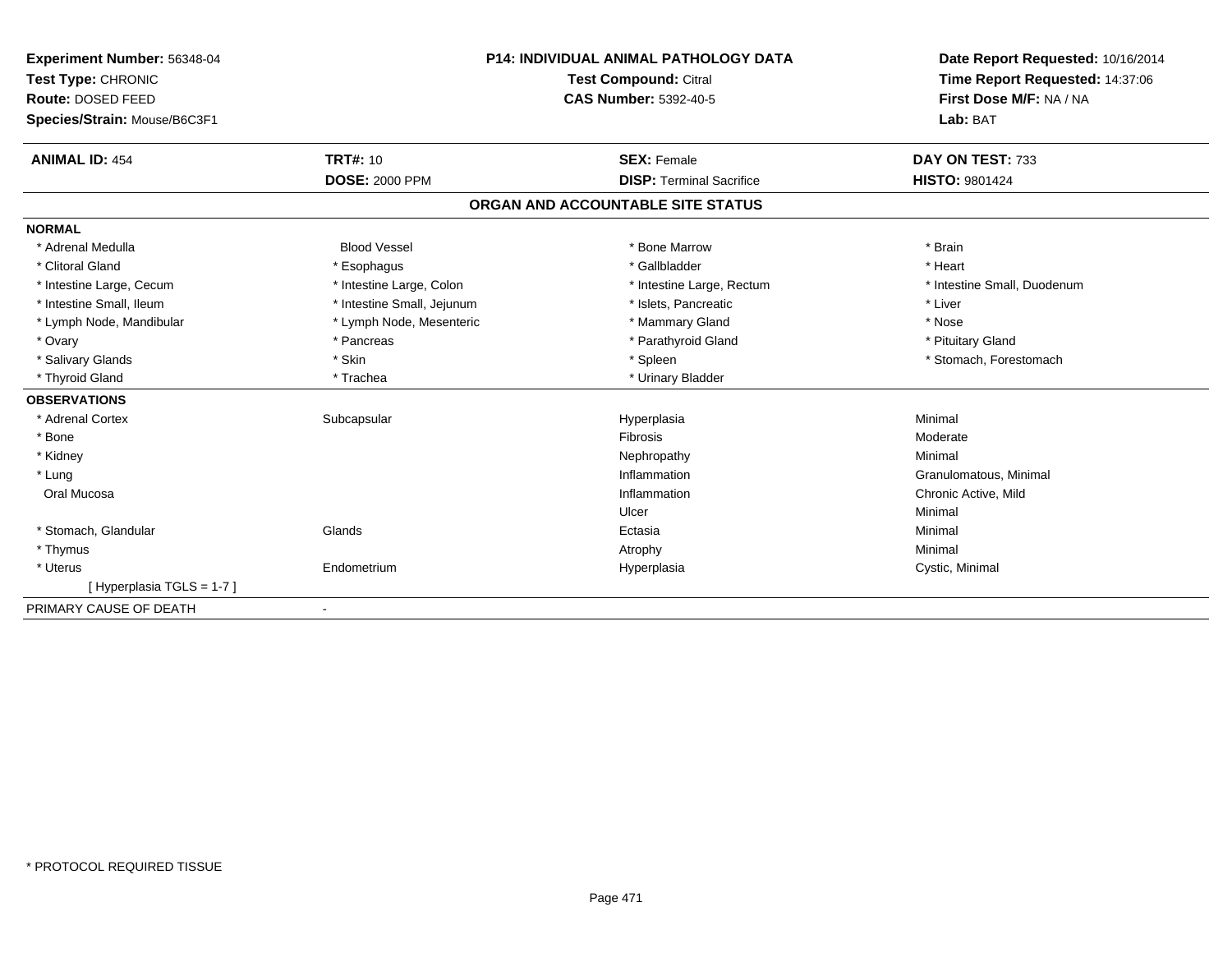| <b>Experiment Number: 56348-04</b><br>Test Type: CHRONIC<br>Route: DOSED FEED<br>Species/Strain: Mouse/B6C3F1 |                            | <b>P14: INDIVIDUAL ANIMAL PATHOLOGY DATA</b><br><b>Test Compound: Citral</b><br><b>CAS Number: 5392-40-5</b> | Date Report Requested: 10/16/2014<br>Time Report Requested: 14:37:06<br>First Dose M/F: NA / NA<br>Lab: BAT |
|---------------------------------------------------------------------------------------------------------------|----------------------------|--------------------------------------------------------------------------------------------------------------|-------------------------------------------------------------------------------------------------------------|
| <b>ANIMAL ID: 455</b>                                                                                         | <b>TRT#: 10</b>            | <b>SEX: Female</b>                                                                                           | DAY ON TEST: 735                                                                                            |
|                                                                                                               | <b>DOSE: 2000 PPM</b>      | <b>DISP: Terminal Sacrifice</b>                                                                              | HISTO: 9801425                                                                                              |
|                                                                                                               |                            | ORGAN AND ACCOUNTABLE SITE STATUS                                                                            |                                                                                                             |
| <b>NORMAL</b>                                                                                                 |                            |                                                                                                              |                                                                                                             |
| * Adrenal Medulla                                                                                             | <b>Blood Vessel</b>        | * Bone Marrow                                                                                                | * Brain                                                                                                     |
| * Clitoral Gland                                                                                              | * Esophagus                | * Gallbladder                                                                                                | * Heart                                                                                                     |
| * Intestine Large, Cecum                                                                                      | * Intestine Large, Colon   | * Intestine Large, Rectum                                                                                    | * Intestine Small, Duodenum                                                                                 |
| * Intestine Small, Ileum                                                                                      | * Intestine Small, Jejunum | * Islets, Pancreatic                                                                                         | * Kidney                                                                                                    |
| * Liver                                                                                                       | * Lung                     | * Lymph Node, Mandibular                                                                                     | * Lymph Node, Mesenteric                                                                                    |
| * Mammary Gland                                                                                               | * Nose                     | * Ovary                                                                                                      | * Pancreas                                                                                                  |
| * Parathyroid Gland                                                                                           | * Pituitary Gland          | * Salivary Glands                                                                                            | * Skin                                                                                                      |
| * Stomach, Forestomach                                                                                        | * Stomach, Glandular       | * Thyroid Gland                                                                                              | * Trachea                                                                                                   |
| * Urinary Bladder                                                                                             |                            |                                                                                                              |                                                                                                             |
| <b>OBSERVATIONS</b>                                                                                           |                            |                                                                                                              |                                                                                                             |
| * Adrenal Cortex                                                                                              | Subcapsular                | Hyperplasia                                                                                                  | Minimal                                                                                                     |
| * Bone                                                                                                        |                            | <b>Fibrosis</b>                                                                                              | Minimal                                                                                                     |
| Oral Mucosa                                                                                                   |                            | Inflammation                                                                                                 | Chronic Active, Minimal                                                                                     |
| * Spleen                                                                                                      | Lymph Follic               | Hyperplasia                                                                                                  | Minimal                                                                                                     |
| * Thymus                                                                                                      |                            | Atrophy                                                                                                      | Minimal                                                                                                     |
| * Uterus                                                                                                      | Endometrium                | Hyperplasia                                                                                                  | Cystic, Minimal                                                                                             |
| PRIMARY CAUSE OF DEATH                                                                                        |                            |                                                                                                              |                                                                                                             |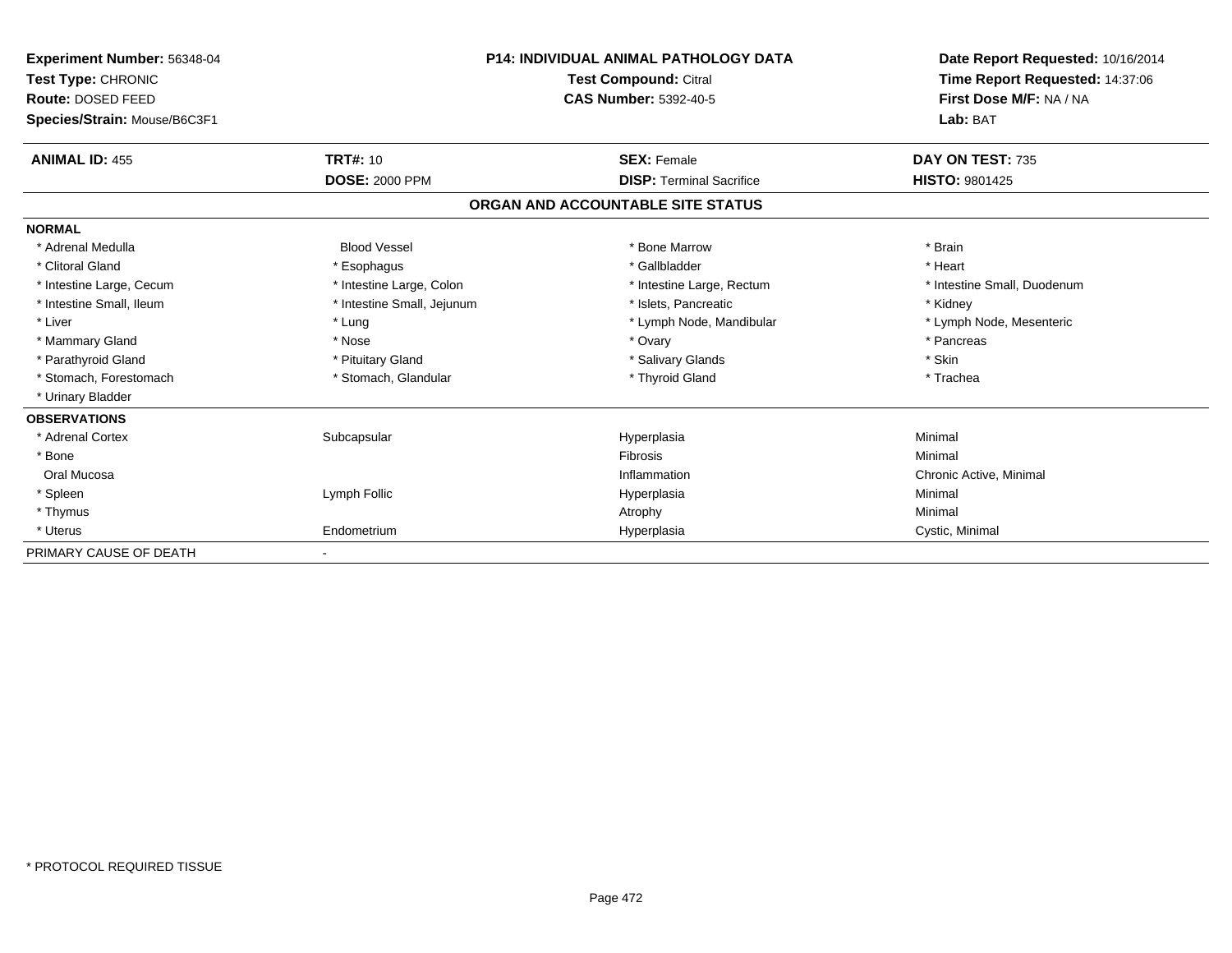| Experiment Number: 56348-04        |                           | P14: INDIVIDUAL ANIMAL PATHOLOGY DATA | Date Report Requested: 10/16/2014<br>Time Report Requested: 14:37:06 |
|------------------------------------|---------------------------|---------------------------------------|----------------------------------------------------------------------|
| Test Type: CHRONIC                 |                           | Test Compound: Citral                 |                                                                      |
| <b>Route: DOSED FEED</b>           |                           | <b>CAS Number: 5392-40-5</b>          | First Dose M/F: NA / NA                                              |
| Species/Strain: Mouse/B6C3F1       |                           |                                       | Lab: BAT                                                             |
| <b>ANIMAL ID: 456</b>              | <b>TRT#: 10</b>           | <b>SEX: Female</b>                    | DAY ON TEST: 733                                                     |
|                                    | <b>DOSE: 2000 PPM</b>     | <b>DISP: Terminal Sacrifice</b>       | HISTO: 9801426                                                       |
|                                    |                           | ORGAN AND ACCOUNTABLE SITE STATUS     |                                                                      |
| <b>NORMAL</b>                      |                           |                                       |                                                                      |
| * Adrenal Medulla                  | <b>Blood Vessel</b>       | * Bone                                | * Clitoral Gland                                                     |
| * Esophagus                        | * Gallbladder             | * Heart                               | * Intestine Large, Cecum                                             |
| * Intestine Large, Colon           | * Intestine Large, Rectum | * Intestine Small, Duodenum           | * Intestine Small, Ileum                                             |
| * Kidney                           | * Liver                   | * Lung                                | * Nose                                                               |
| * Pancreas                         | * Parathyroid Gland       | * Salivary Glands                     | * Skin                                                               |
| * Stomach, Forestomach             | * Stomach, Glandular      | * Thymus                              | * Thyroid Gland                                                      |
| * Trachea                          | * Urinary Bladder         |                                       |                                                                      |
| <b>MISSING</b>                     |                           |                                       |                                                                      |
| * Lymph Node, Mandibular           |                           |                                       |                                                                      |
| <b>OBSERVATIONS</b>                |                           |                                       |                                                                      |
| * Adrenal Cortex                   | Subcapsular               | Hyperplasia                           | Minimal                                                              |
| * Bone Marrow                      |                           | Hyperplasia                           | Moderate                                                             |
| * Brain                            | Hypothalamus              | Compression                           | Marked                                                               |
| * Intestine Small, Jejunum         |                           | Lymphoma Malignant                    |                                                                      |
|                                    |                           | Ulcer                                 | Moderate                                                             |
| [ Lymphoma Malignant TGLS = 4-5 ]  |                           |                                       |                                                                      |
| * Islets, Pancreatic               |                           | Hyperplasia                           | Mild                                                                 |
| Lymph Node                         | Pancreatic                | Lymphoma Malignant                    |                                                                      |
| [ Lymphoma Malignant TGLS = 3-9 ]  |                           |                                       |                                                                      |
| * Lymph Node, Mesenteric           |                           | Lymphoma Malignant                    |                                                                      |
| [ Lymphoma Malignant TGLS = 2-10 ] |                           |                                       |                                                                      |
| * Mammary Gland                    |                           | Hyperplasia                           | Cystic, Moderate                                                     |
| Oral Mucosa                        |                           | Inflammation                          | Chronic Active, Mild                                                 |
| * Ovary                            |                           | Cyst                                  | Mild                                                                 |
| * Pituitary Gland                  | <b>Pars Distalis</b>      | Adenoma                               |                                                                      |
| [Adenoma TGLS = $1-6$ ]            |                           |                                       |                                                                      |
| * Spleen                           |                           | Hematopoietic Cell Proliferation      | Minimal                                                              |
|                                    | Lymph Follic              | Hyperplasia                           | Mild                                                                 |
| * Uterus                           | Endometrium               | Hyperplasia                           | Cystic, Minimal                                                      |

PRIMARY CAUSE OF DEATH-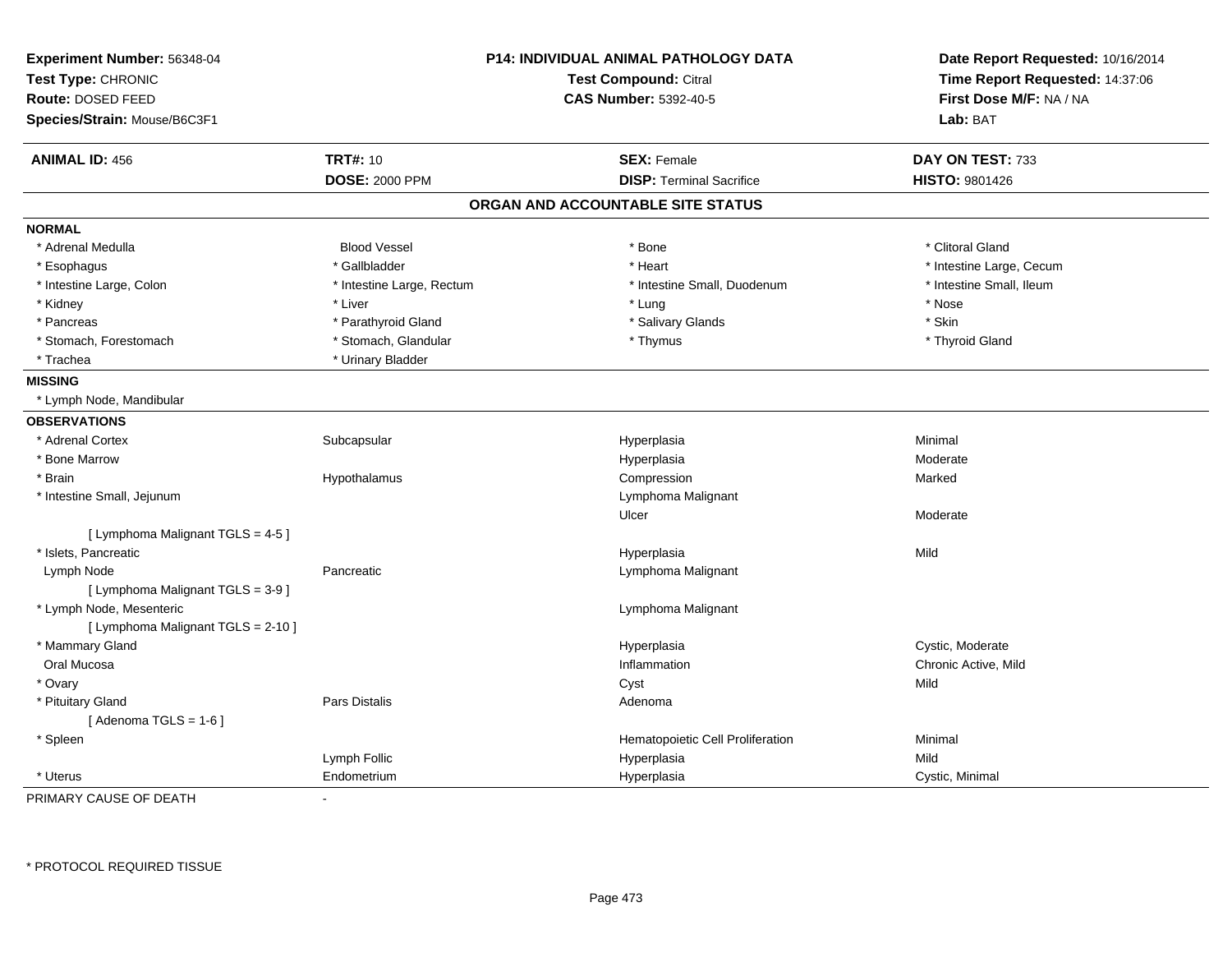| <b>Experiment Number: 56348-04</b> |                       | <b>P14: INDIVIDUAL ANIMAL PATHOLOGY DATA</b> | Date Report Requested: 10/16/2014 |  |
|------------------------------------|-----------------------|----------------------------------------------|-----------------------------------|--|
| <b>Test Type: CHRONIC</b>          |                       | <b>Test Compound: Citral</b>                 | Time Report Requested: 14:37:06   |  |
| Route: DOSED FEED                  |                       | <b>CAS Number: 5392-40-5</b>                 | First Dose M/F: NA / NA           |  |
| Species/Strain: Mouse/B6C3F1       |                       |                                              | Lab: BAT                          |  |
| <b>ANIMAL ID: 456</b>              | <b>TRT#:</b> 10       | <b>SEX:</b> Female                           | DAY ON TEST: 733                  |  |
|                                    | <b>DOSE: 2000 PPM</b> | <b>DISP:</b> Terminal Sacrifice              | <b>HISTO: 9801426</b>             |  |
|                                    |                       | ORGAN AND ACCOUNTABLE SITE STATUS            |                                   |  |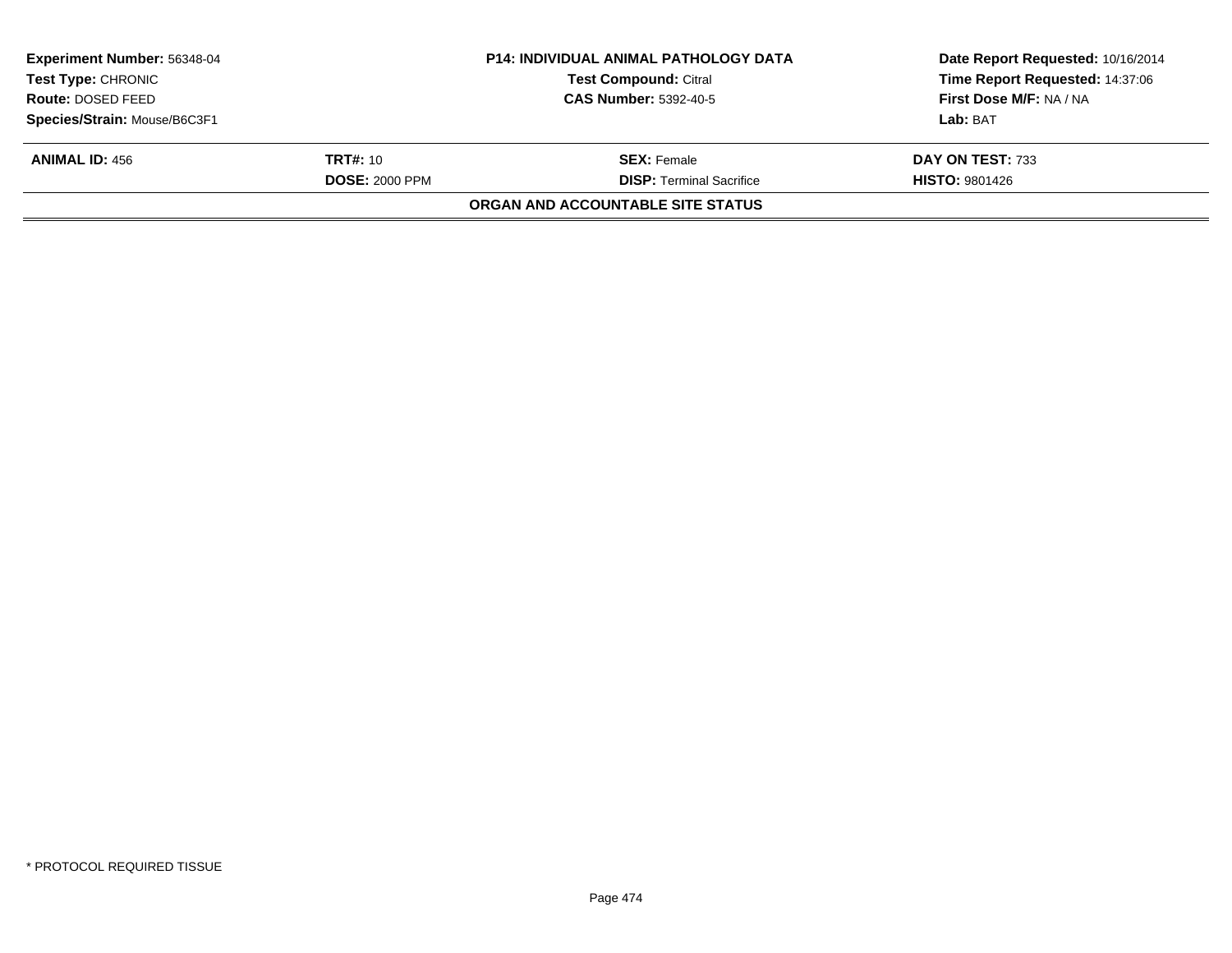| Experiment Number: 56348-04<br>Test Type: CHRONIC<br>Route: DOSED FEED<br>Species/Strain: Mouse/B6C3F1 |                            | <b>P14: INDIVIDUAL ANIMAL PATHOLOGY DATA</b><br><b>Test Compound: Citral</b><br><b>CAS Number: 5392-40-5</b> | Date Report Requested: 10/16/2014<br>Time Report Requested: 14:37:06<br>First Dose M/F: NA / NA<br>Lab: BAT |  |
|--------------------------------------------------------------------------------------------------------|----------------------------|--------------------------------------------------------------------------------------------------------------|-------------------------------------------------------------------------------------------------------------|--|
| <b>ANIMAL ID: 457</b>                                                                                  | <b>TRT#: 10</b>            | <b>SEX: Female</b>                                                                                           | DAY ON TEST: 264                                                                                            |  |
|                                                                                                        | <b>DOSE: 2000 PPM</b>      | <b>DISP: Natural Death</b>                                                                                   | <b>HISTO: 9801427</b>                                                                                       |  |
|                                                                                                        |                            | ORGAN AND ACCOUNTABLE SITE STATUS                                                                            |                                                                                                             |  |
| <b>NORMAL</b>                                                                                          |                            |                                                                                                              |                                                                                                             |  |
| * Adrenal Medulla                                                                                      | <b>Blood Vessel</b>        | * Bone                                                                                                       | * Brain                                                                                                     |  |
| * Clitoral Gland                                                                                       | * Esophagus                | * Gallbladder                                                                                                | * Intestine Large, Cecum                                                                                    |  |
| * Intestine Large, Colon                                                                               | * Intestine Large, Rectum  | * Intestine Small, Duodenum                                                                                  | * Intestine Small, Ileum                                                                                    |  |
| * Intestine Small, Jejunum                                                                             | * Islets, Pancreatic       | * Liver                                                                                                      | * Lung                                                                                                      |  |
| * Lymph Node, Mandibular                                                                               | * Lymph Node, Mesenteric   | * Mammary Gland                                                                                              | * Nose                                                                                                      |  |
| Oral Mucosa                                                                                            | * Pancreas                 | * Parathyroid Gland                                                                                          | * Pituitary Gland                                                                                           |  |
| * Salivary Glands                                                                                      | * Skin                     | * Stomach, Forestomach                                                                                       | * Stomach, Glandular                                                                                        |  |
| * Thyroid Gland                                                                                        | * Trachea                  | * Urinary Bladder                                                                                            | * Uterus                                                                                                    |  |
| <b>OBSERVATIONS</b>                                                                                    |                            |                                                                                                              |                                                                                                             |  |
| * Adrenal Cortex                                                                                       | Subcapsular                | Hyperplasia                                                                                                  | Minimal                                                                                                     |  |
| * Bone Marrow                                                                                          |                            | Hyperplasia                                                                                                  | Mild                                                                                                        |  |
| * Heart                                                                                                | Valve                      | Inflammation                                                                                                 | Chronic, Marked                                                                                             |  |
| * Kidney                                                                                               |                            | Infarct                                                                                                      | Moderate                                                                                                    |  |
| * Ovary                                                                                                |                            | Cyst                                                                                                         | Mild                                                                                                        |  |
| * Spleen                                                                                               | Lymph Follic               | Atrophy                                                                                                      | Moderate                                                                                                    |  |
|                                                                                                        |                            | Hematopoietic Cell Proliferation                                                                             | Moderate                                                                                                    |  |
| * Thymus                                                                                               |                            | Atrophy                                                                                                      | Minimal                                                                                                     |  |
| PRIMARY CAUSE OF DEATH                                                                                 | - Heart Valve Inflammation |                                                                                                              |                                                                                                             |  |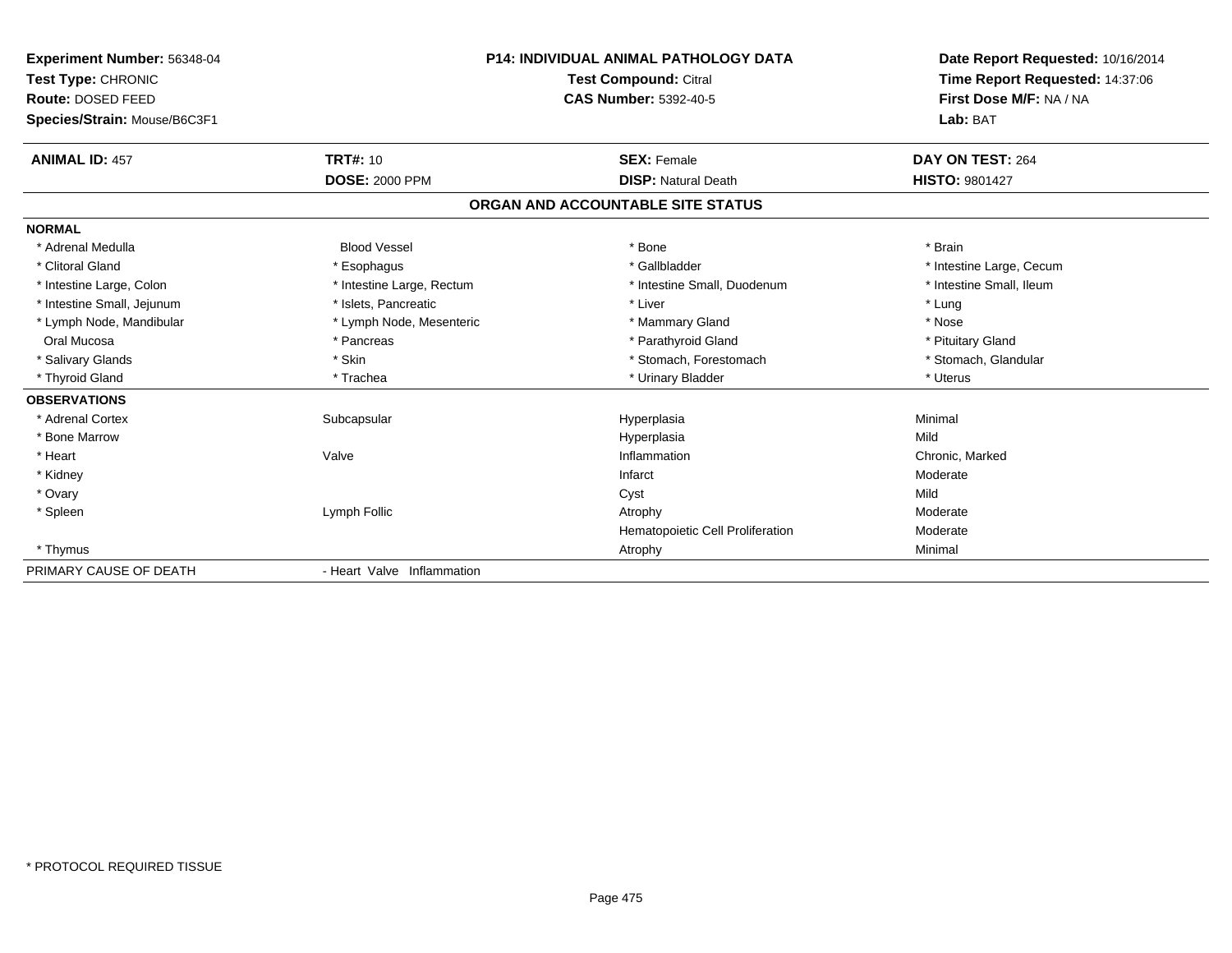| Experiment Number: 56348-04         |                              | P14: INDIVIDUAL ANIMAL PATHOLOGY DATA | Date Report Requested: 10/16/2014<br>Time Report Requested: 14:37:06 |
|-------------------------------------|------------------------------|---------------------------------------|----------------------------------------------------------------------|
| Test Type: CHRONIC                  | <b>Test Compound: Citral</b> |                                       |                                                                      |
| Route: DOSED FEED                   |                              | <b>CAS Number: 5392-40-5</b>          | First Dose M/F: NA / NA                                              |
| Species/Strain: Mouse/B6C3F1        |                              |                                       | Lab: BAT                                                             |
| <b>ANIMAL ID: 458</b>               | <b>TRT#: 10</b>              | <b>SEX: Female</b>                    | DAY ON TEST: 734                                                     |
|                                     | <b>DOSE: 2000 PPM</b>        | <b>DISP: Terminal Sacrifice</b>       | <b>HISTO: 9801428</b>                                                |
|                                     |                              | ORGAN AND ACCOUNTABLE SITE STATUS     |                                                                      |
| <b>NORMAL</b>                       |                              |                                       |                                                                      |
| * Adrenal Medulla                   | <b>Blood Vessel</b>          | * Bone Marrow                         | * Brain                                                              |
| * Clitoral Gland                    | * Esophagus                  | * Gallbladder                         | * Heart                                                              |
| * Intestine Large, Cecum            | * Intestine Large, Colon     | * Intestine Large, Rectum             | * Intestine Small, Duodenum                                          |
| * Intestine Small, Ileum            | * Intestine Small, Jejunum   | * Islets, Pancreatic                  | * Mammary Gland                                                      |
| * Nose                              | * Ovary                      | * Pancreas                            | * Parathyroid Gland                                                  |
| * Pituitary Gland                   | * Salivary Glands            | * Skin                                | * Stomach, Forestomach                                               |
| * Stomach, Glandular                | * Thyroid Gland              | * Trachea                             |                                                                      |
| <b>OBSERVATIONS</b>                 |                              |                                       |                                                                      |
| * Adrenal Cortex                    | Subcapsular                  | Hyperplasia                           | Minimal                                                              |
| * Bone                              |                              | Fibrosis                              | Minimal                                                              |
| * Kidney                            |                              | Lymphoma Malignant                    |                                                                      |
|                                     | <b>Renal Tubule</b>          | Mineralization                        | Mild                                                                 |
| [ Lymphoma Malignant TGLS = 2,3-9 ] |                              |                                       |                                                                      |
| * Liver                             |                              | Inflammation                          | Granulomatous, Minimal                                               |
|                                     |                              | Lymphoma Malignant                    |                                                                      |
|                                     |                              | Vacuolization Cytoplasmic             | Focal, Minimal                                                       |
| * Lung                              |                              | Lymphoma Malignant                    |                                                                      |
| * Lymph Node, Mandibular            |                              | Lymphoma Malignant                    |                                                                      |
| [ Lymphoma Malignant TGLS = 4-5 ]   |                              |                                       |                                                                      |
| * Lymph Node, Mesenteric            |                              | Lymphoma Malignant                    |                                                                      |
| [ Lymphoma Malignant TGLS = 4-5 ]   |                              |                                       |                                                                      |
| Oral Mucosa                         |                              | Inflammation                          | Chronic Active, Minimal                                              |
|                                     |                              | Ulcer                                 | Minimal                                                              |
| * Spleen                            |                              | Lymphoma Malignant                    |                                                                      |
| * Thymus                            |                              | Lymphoma Malignant                    |                                                                      |
| * Urinary Bladder                   |                              | Lymphoma Malignant                    |                                                                      |
| * Uterus                            | Endometrium                  | Hyperplasia                           | Cystic, Minimal                                                      |
| [Hyperplasia TGLS = 1-7]            |                              |                                       |                                                                      |
| PRIMARY CAUSE OF DEATH              | $\blacksquare$               |                                       |                                                                      |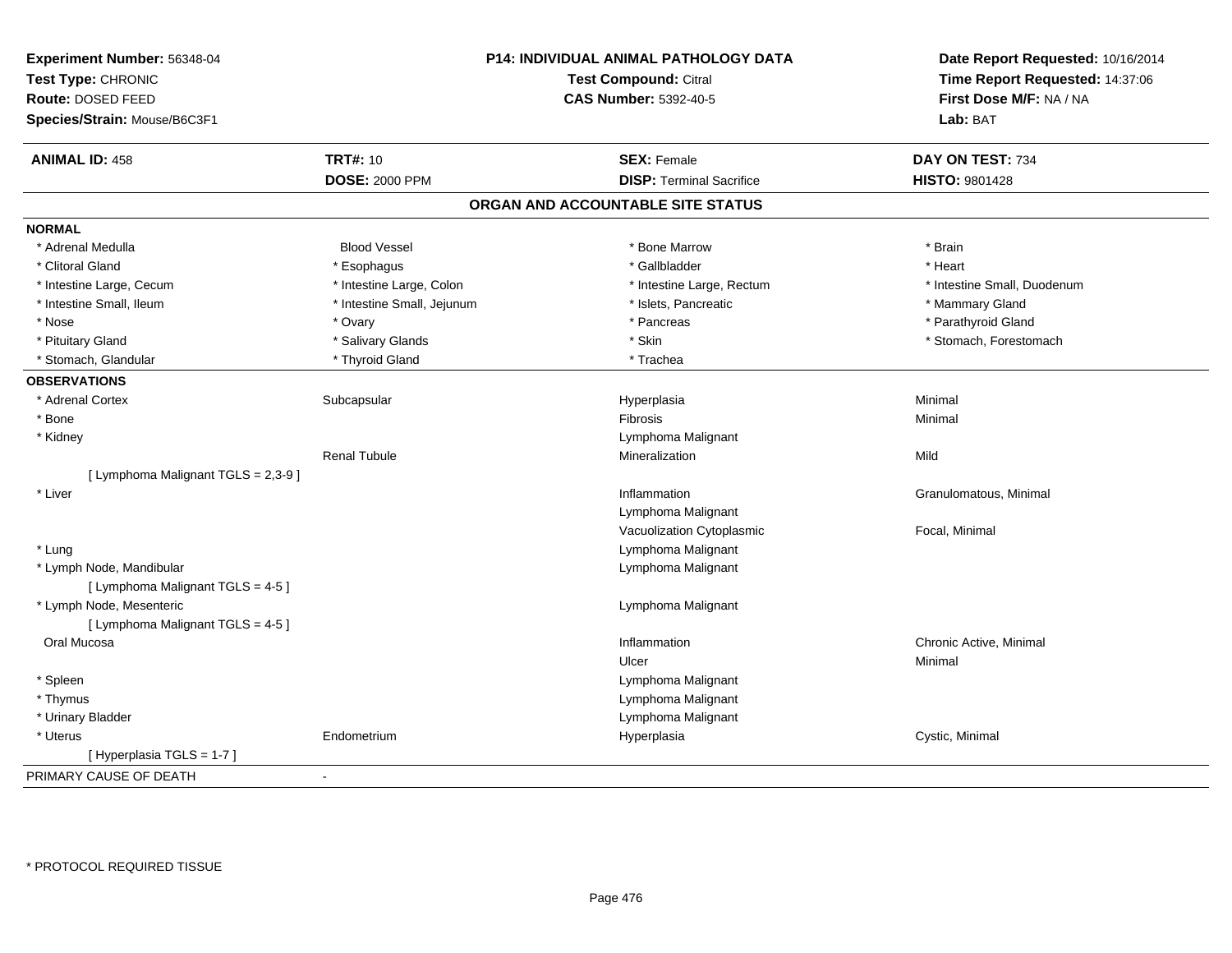| Experiment Number: 56348-04<br>Test Type: CHRONIC |                          | <b>P14: INDIVIDUAL ANIMAL PATHOLOGY DATA</b><br>Test Compound: Citral                                                                                                 | Date Report Requested: 10/16/2014<br>Time Report Requested: 14:37:06 |  |
|---------------------------------------------------|--------------------------|-----------------------------------------------------------------------------------------------------------------------------------------------------------------------|----------------------------------------------------------------------|--|
| Route: DOSED FEED                                 |                          | <b>CAS Number: 5392-40-5</b>                                                                                                                                          | First Dose M/F: NA / NA                                              |  |
| Species/Strain: Mouse/B6C3F1                      |                          |                                                                                                                                                                       | Lab: BAT                                                             |  |
| <b>ANIMAL ID: 459</b>                             | <b>TRT#: 10</b>          | <b>SEX: Female</b>                                                                                                                                                    | DAY ON TEST: 597                                                     |  |
|                                                   | <b>DOSE: 2000 PPM</b>    | <b>DISP:</b> Moribund Sacrifice                                                                                                                                       | HISTO: 9801429                                                       |  |
|                                                   |                          | ORGAN AND ACCOUNTABLE SITE STATUS                                                                                                                                     |                                                                      |  |
| <b>NORMAL</b>                                     |                          |                                                                                                                                                                       |                                                                      |  |
| * Adrenal Medulla                                 | <b>Blood Vessel</b>      | * Bone                                                                                                                                                                | * Bone Marrow                                                        |  |
| * Brain                                           | * Clitoral Gland         | * Esophagus                                                                                                                                                           | * Gallbladder                                                        |  |
| * Heart                                           | * Intestine Large, Cecum | * Intestine Large, Colon                                                                                                                                              | * Intestine Large, Rectum                                            |  |
| * Intestine Small, Duodenum                       | * Intestine Small, Ileum | * Intestine Small, Jejunum                                                                                                                                            | * Islets, Pancreatic                                                 |  |
| * Lung                                            | * Lymph Node, Mesenteric | * Mammary Gland                                                                                                                                                       | * Nose                                                               |  |
| Oral Mucosa                                       | * Ovary                  | * Parathyroid Gland                                                                                                                                                   | * Pituitary Gland                                                    |  |
| * Salivary Glands                                 | * Skin                   | * Spleen                                                                                                                                                              | * Stomach, Glandular                                                 |  |
| * Thyroid Gland                                   | * Trachea                | * Urinary Bladder                                                                                                                                                     |                                                                      |  |
| <b>MISSING</b>                                    |                          |                                                                                                                                                                       |                                                                      |  |
| * Lymph Node, Mandibular                          |                          |                                                                                                                                                                       |                                                                      |  |
| <b>OBSERVATIONS</b>                               |                          |                                                                                                                                                                       |                                                                      |  |
| * Adrenal Cortex                                  | Subcapsular              | Hyperplasia                                                                                                                                                           | Minimal                                                              |  |
|                                                   |                          | Hypertrophy                                                                                                                                                           | Focal, Minimal                                                       |  |
| * Kidney                                          |                          | Nephropathy                                                                                                                                                           | Minimal                                                              |  |
| * Liver                                           | Centrilobular            | Degeneration                                                                                                                                                          | Minimal                                                              |  |
|                                                   |                          | <b>Mixed Cell Focus</b>                                                                                                                                               |                                                                      |  |
| [Mixed Cell Focus TGLS = 3-9]                     |                          |                                                                                                                                                                       |                                                                      |  |
| Mesentery                                         | Fat                      | <b>Necrosis</b>                                                                                                                                                       | Mild                                                                 |  |
| [Necrosis TGLS = $1-9$ ]                          |                          |                                                                                                                                                                       |                                                                      |  |
| * Pancreas                                        | Acinus                   | Atrophy                                                                                                                                                               | Mild                                                                 |  |
|                                                   | Duct                     | Cyst                                                                                                                                                                  | Moderate                                                             |  |
| Peripheral Nerve                                  | Axon                     | Degeneration                                                                                                                                                          | Moderate                                                             |  |
| Spinal Cord                                       | Axon                     | Degeneration                                                                                                                                                          | Moderate                                                             |  |
|                                                   |                          | Note: Axonal degeneration was more pronounced caudally than rostrally in spinal cord; was even more pronounced in spinal and peripheral nerves at caudal end of body. |                                                                      |  |
| * Stomach, Forestomach                            | Epithelium               | Hyperplasia                                                                                                                                                           | Focal, Mild                                                          |  |
|                                                   |                          | Ulcer                                                                                                                                                                 | Minimal                                                              |  |
| * Thymus                                          |                          | Atrophy                                                                                                                                                               | Moderate                                                             |  |
| * Uterus                                          | Endometrium              | Hyperplasia                                                                                                                                                           | Cystic, Minimal                                                      |  |
| [Hyperplasia TGLS = 2-7]                          |                          |                                                                                                                                                                       |                                                                      |  |
| PRIMARY CAUSE OF DEATH                            | - UNCERTAIN              |                                                                                                                                                                       |                                                                      |  |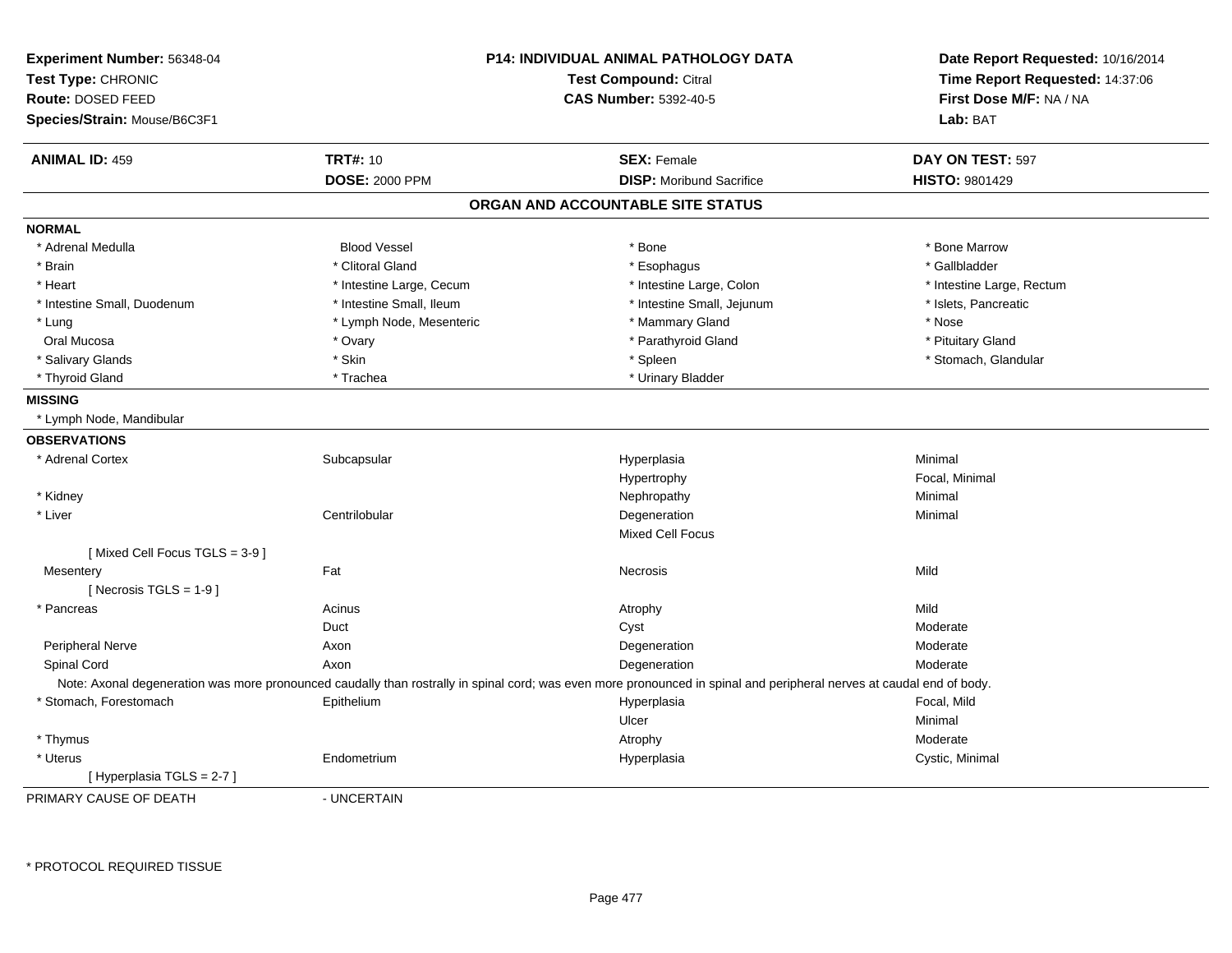| <b>Experiment Number: 56348-04</b> |                       | <b>P14: INDIVIDUAL ANIMAL PATHOLOGY DATA</b> | Date Report Requested: 10/16/2014 |  |
|------------------------------------|-----------------------|----------------------------------------------|-----------------------------------|--|
| <b>Test Type: CHRONIC</b>          |                       | <b>Test Compound: Citral</b>                 | Time Report Requested: 14:37:06   |  |
| Route: DOSED FEED                  |                       | <b>CAS Number: 5392-40-5</b>                 | First Dose M/F: NA / NA           |  |
| Species/Strain: Mouse/B6C3F1       |                       |                                              | Lab: BAT                          |  |
| <b>ANIMAL ID: 459</b>              | <b>TRT#:</b> 10       | <b>SEX:</b> Female                           | DAY ON TEST: 597                  |  |
|                                    | <b>DOSE: 2000 PPM</b> | <b>DISP:</b> Moribund Sacrifice              | <b>HISTO: 9801429</b>             |  |
|                                    |                       | ORGAN AND ACCOUNTABLE SITE STATUS            |                                   |  |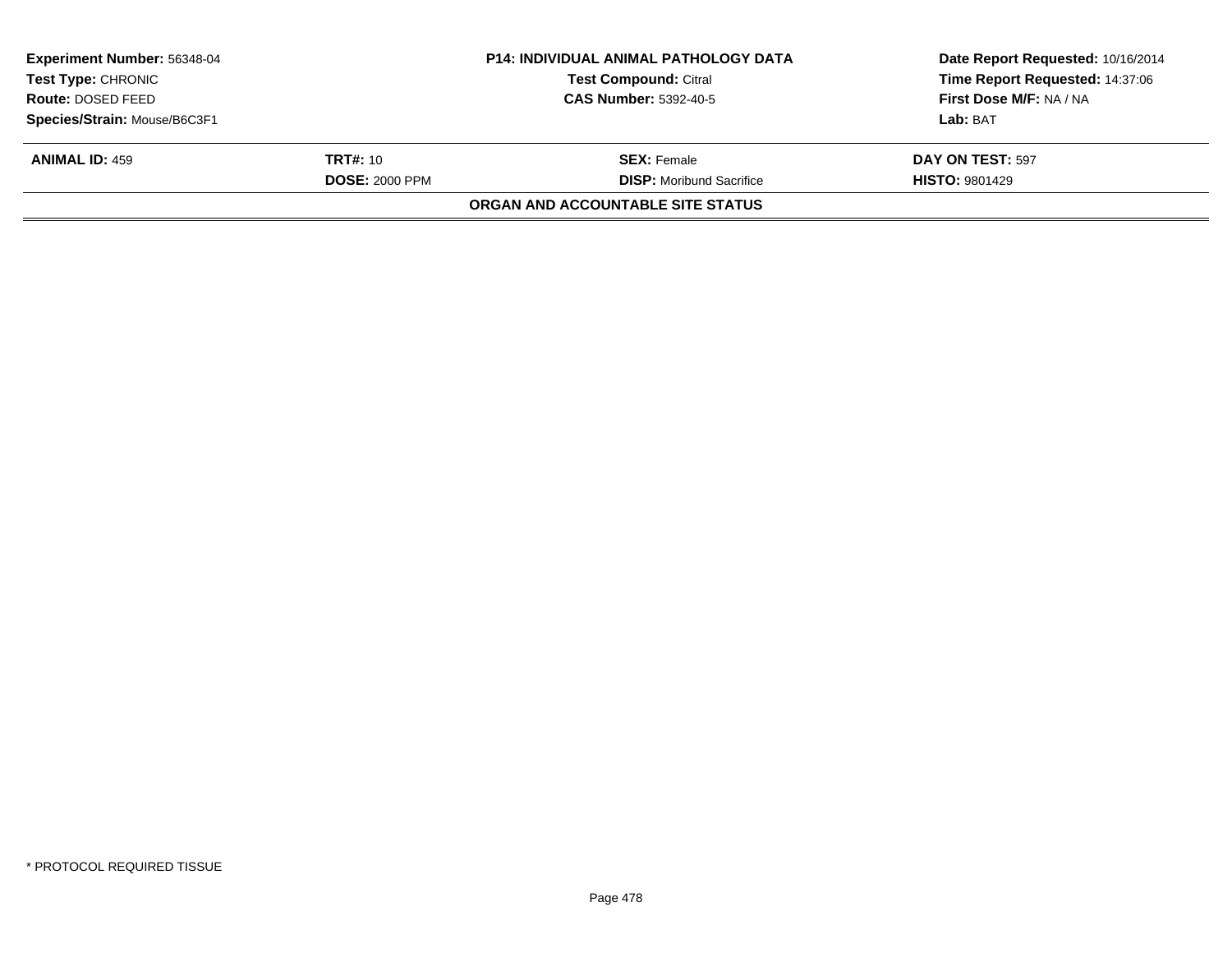| Experiment Number: 56348-04<br>Test Type: CHRONIC<br>Route: DOSED FEED<br>Species/Strain: Mouse/B6C3F1 | P14: INDIVIDUAL ANIMAL PATHOLOGY DATA<br><b>Test Compound: Citral</b><br><b>CAS Number: 5392-40-5</b> |                                   | Date Report Requested: 10/16/2014<br>Time Report Requested: 14:37:06<br>First Dose M/F: NA / NA<br>Lab: BAT |  |
|--------------------------------------------------------------------------------------------------------|-------------------------------------------------------------------------------------------------------|-----------------------------------|-------------------------------------------------------------------------------------------------------------|--|
| <b>ANIMAL ID: 460</b>                                                                                  | <b>TRT#: 10</b>                                                                                       | <b>SEX: Female</b>                | DAY ON TEST: 733                                                                                            |  |
|                                                                                                        | <b>DOSE: 2000 PPM</b>                                                                                 | <b>DISP: Terminal Sacrifice</b>   | <b>HISTO: 9801430</b>                                                                                       |  |
|                                                                                                        |                                                                                                       | ORGAN AND ACCOUNTABLE SITE STATUS |                                                                                                             |  |
| <b>NORMAL</b>                                                                                          |                                                                                                       |                                   |                                                                                                             |  |
| * Adrenal Medulla                                                                                      | <b>Blood Vessel</b>                                                                                   | * Brain                           | * Clitoral Gland                                                                                            |  |
| * Esophagus                                                                                            | * Gallbladder                                                                                         | * Intestine Large, Cecum          | * Intestine Large, Colon                                                                                    |  |
| * Intestine Large, Rectum                                                                              | * Intestine Small, Duodenum                                                                           | * Intestine Small, Ileum          | * Intestine Small, Jejunum                                                                                  |  |
| * Islets, Pancreatic                                                                                   | * Lymph Node, Mandibular                                                                              | * Lymph Node, Mesenteric          | * Mammary Gland                                                                                             |  |
| * Nose                                                                                                 | Oral Mucosa                                                                                           | * Pancreas                        | * Parathyroid Gland                                                                                         |  |
| * Salivary Glands                                                                                      | * Skin                                                                                                | * Stomach, Forestomach            | * Stomach, Glandular                                                                                        |  |
| * Thyroid Gland                                                                                        | * Trachea                                                                                             | * Urinary Bladder                 |                                                                                                             |  |
| <b>OBSERVATIONS</b>                                                                                    |                                                                                                       |                                   |                                                                                                             |  |
| * Adrenal Cortex                                                                                       | Subcapsular                                                                                           | Hyperplasia                       | Minimal                                                                                                     |  |
| * Bone                                                                                                 |                                                                                                       | <b>Fibrosis</b>                   | Moderate                                                                                                    |  |
| * Bone Marrow                                                                                          |                                                                                                       | Hyperplasia                       | Mild                                                                                                        |  |
| * Heart                                                                                                | Artery                                                                                                | Inflammation                      | Chronic, Mild                                                                                               |  |
| * Kidney                                                                                               |                                                                                                       | Nephropathy                       | Minimal                                                                                                     |  |
| * Liver                                                                                                |                                                                                                       | <b>Infiltration Cellular</b>      | Lymphocyte, Minimal                                                                                         |  |
| * Lung                                                                                                 |                                                                                                       | Inflammation                      | Granulomatous, Minimal                                                                                      |  |
| * Ovary                                                                                                |                                                                                                       | Cyst                              | Moderate                                                                                                    |  |
| [Cyst TGLS = $2-7$ ]                                                                                   |                                                                                                       |                                   |                                                                                                             |  |
| * Pituitary Gland                                                                                      | <b>Pars Distalis</b>                                                                                  | Hyperplasia                       | Focal, Minimal                                                                                              |  |
| * Spleen                                                                                               |                                                                                                       | Hematopoietic Cell Proliferation  | Mild                                                                                                        |  |
|                                                                                                        | Lymph Follic                                                                                          | Hyperplasia                       | Minimal                                                                                                     |  |
| * Thymus                                                                                               |                                                                                                       | Hyperplasia                       | Lymphoid, Mild                                                                                              |  |
| * Uterus                                                                                               | Endometrium                                                                                           | Hyperplasia                       | Cystic, Minimal                                                                                             |  |
| [Hyperplasia TGLS = 1-7]                                                                               |                                                                                                       |                                   |                                                                                                             |  |
| PRIMARY CAUSE OF DEATH                                                                                 | $\blacksquare$                                                                                        |                                   |                                                                                                             |  |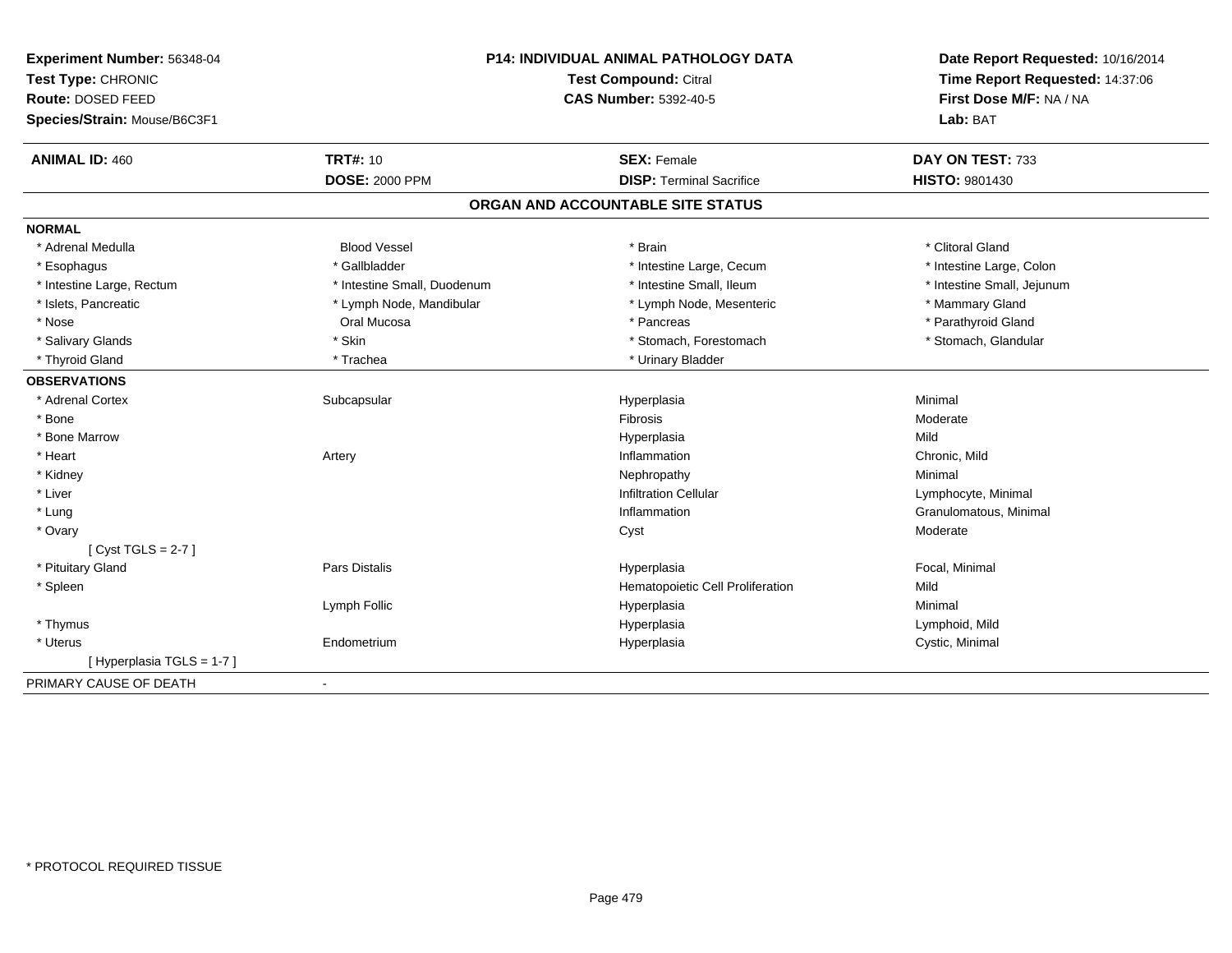| Experiment Number: 56348-04<br>Test Type: CHRONIC<br>Route: DOSED FEED<br>Species/Strain: Mouse/B6C3F1 |                                          | P14: INDIVIDUAL ANIMAL PATHOLOGY DATA<br><b>Test Compound: Citral</b><br><b>CAS Number: 5392-40-5</b> |                                    |
|--------------------------------------------------------------------------------------------------------|------------------------------------------|-------------------------------------------------------------------------------------------------------|------------------------------------|
| <b>ANIMAL ID: 461</b>                                                                                  | <b>TRT#: 10</b><br><b>DOSE: 2000 PPM</b> | <b>SEX: Female</b><br><b>DISP: Natural Death</b>                                                      | DAY ON TEST: 523<br>HISTO: 9801431 |
|                                                                                                        |                                          |                                                                                                       |                                    |
|                                                                                                        |                                          | ORGAN AND ACCOUNTABLE SITE STATUS                                                                     |                                    |
| <b>NORMAL</b>                                                                                          |                                          |                                                                                                       |                                    |
| * Adrenal Medulla                                                                                      | <b>Blood Vessel</b>                      | * Bone                                                                                                | * Brain                            |
| * Esophagus                                                                                            | * Gallbladder                            | * Intestine Large, Cecum                                                                              | * Intestine Large, Colon           |
| * Intestine Large, Rectum                                                                              | * Intestine Small, Duodenum              | * Intestine Small, Ileum                                                                              | * Intestine Small, Jejunum         |
| * Islets, Pancreatic                                                                                   | * Mammary Gland                          | * Nose                                                                                                | Oral Mucosa                        |
| * Pancreas                                                                                             | * Skin                                   | * Stomach, Glandular                                                                                  | * Urinary Bladder                  |
| * Uterus                                                                                               |                                          |                                                                                                       |                                    |
| <b>MISSING</b>                                                                                         |                                          |                                                                                                       |                                    |
| * Clitoral Gland                                                                                       | * Lymph Node, Mandibular                 | * Parathyroid Gland                                                                                   | * Pituitary Gland                  |
| * Salivary Glands                                                                                      | * Thyroid Gland                          | * Trachea                                                                                             |                                    |
| <b>OBSERVATIONS</b>                                                                                    |                                          |                                                                                                       |                                    |
| * Adrenal Cortex                                                                                       | Subcapsular                              | Hyperplasia                                                                                           | Minimal                            |
|                                                                                                        |                                          | Lymphoma Malignant                                                                                    |                                    |
| * Bone Marrow                                                                                          |                                          | Hyperplasia                                                                                           | Minimal                            |
| * Heart                                                                                                |                                          | Lymphoma Malignant                                                                                    |                                    |
| * Kidney                                                                                               |                                          | Lymphoma Malignant                                                                                    |                                    |
| * Liver                                                                                                |                                          | Lymphoma Malignant                                                                                    |                                    |
| * Lung                                                                                                 |                                          | Lymphoma Malignant                                                                                    |                                    |
| * Lymph Node, Mesenteric                                                                               |                                          | Lymphoma Malignant                                                                                    |                                    |
| * Ovary                                                                                                |                                          | Lymphoma Malignant                                                                                    |                                    |
| * Spleen                                                                                               |                                          | Lymphoma Malignant                                                                                    |                                    |
| * Stomach, Forestomach                                                                                 | Epithelium                               | Hyperplasia                                                                                           | Focal, Mild                        |
|                                                                                                        |                                          | Ulcer                                                                                                 | Mild                               |
| * Thymus                                                                                               |                                          | Atrophy                                                                                               | Moderate                           |
|                                                                                                        |                                          | Lymphoma Malignant                                                                                    |                                    |
| [ Lymphoma Malignant TGLS = 1-6 ]                                                                      |                                          |                                                                                                       |                                    |
| PRIMARY CAUSE OF DEATH                                                                                 | - Thymus Lymphoma Malignant              |                                                                                                       |                                    |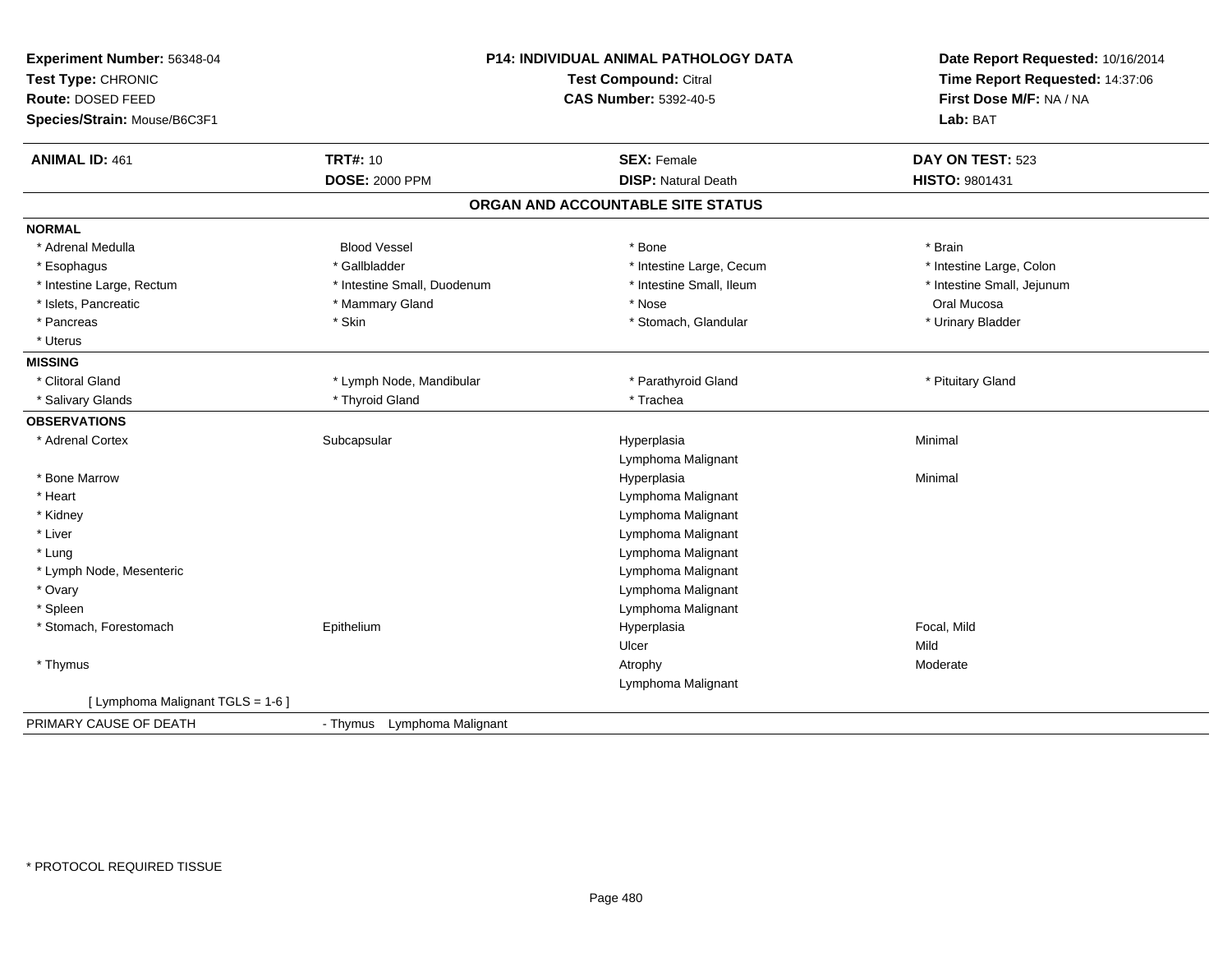| Experiment Number: 56348-04<br>Test Type: CHRONIC<br>Route: DOSED FEED<br>Species/Strain: Mouse/B6C3F1 |                          | <b>P14: INDIVIDUAL ANIMAL PATHOLOGY DATA</b><br><b>Test Compound: Citral</b><br><b>CAS Number: 5392-40-5</b> | Date Report Requested: 10/16/2014<br>Time Report Requested: 14:37:06<br>First Dose M/F: NA / NA<br>Lab: BAT |
|--------------------------------------------------------------------------------------------------------|--------------------------|--------------------------------------------------------------------------------------------------------------|-------------------------------------------------------------------------------------------------------------|
| <b>ANIMAL ID: 462</b>                                                                                  | <b>TRT#: 10</b>          | <b>SEX: Female</b>                                                                                           | DAY ON TEST: 734                                                                                            |
|                                                                                                        | <b>DOSE: 2000 PPM</b>    | <b>DISP: Terminal Sacrifice</b>                                                                              | HISTO: 9801432                                                                                              |
|                                                                                                        |                          | ORGAN AND ACCOUNTABLE SITE STATUS                                                                            |                                                                                                             |
| <b>NORMAL</b>                                                                                          |                          |                                                                                                              |                                                                                                             |
| * Adrenal Medulla                                                                                      | <b>Blood Vessel</b>      | * Bone                                                                                                       | * Bone Marrow                                                                                               |
| * Brain                                                                                                | * Clitoral Gland         | * Esophagus                                                                                                  | * Gallbladder                                                                                               |
| * Heart                                                                                                | * Intestine Large, Cecum | * Intestine Large, Colon                                                                                     | * Intestine Large, Rectum                                                                                   |
| * Intestine Small, Duodenum                                                                            | * Intestine Small, Ileum | * Intestine Small, Jejunum                                                                                   | * Islets, Pancreatic                                                                                        |
| * Liver                                                                                                | * Lung                   | * Lymph Node, Mandibular                                                                                     | * Lymph Node, Mesenteric                                                                                    |
| * Mammary Gland                                                                                        | * Nose                   | * Ovary                                                                                                      | * Pancreas                                                                                                  |
| * Parathyroid Gland                                                                                    | * Pituitary Gland        | * Salivary Glands                                                                                            | * Skin                                                                                                      |
| * Spleen                                                                                               | * Stomach, Forestomach   | * Stomach, Glandular                                                                                         | * Thyroid Gland                                                                                             |
| * Trachea                                                                                              | * Urinary Bladder        |                                                                                                              |                                                                                                             |
| <b>OBSERVATIONS</b>                                                                                    |                          |                                                                                                              |                                                                                                             |
| * Adrenal Cortex                                                                                       | Subcapsular              | Hyperplasia                                                                                                  | Minimal                                                                                                     |
| * Kidney                                                                                               |                          | Nephropathy                                                                                                  | Minimal                                                                                                     |
| Oral Mucosa                                                                                            |                          | Inflammation                                                                                                 | Chronic Active, Mild                                                                                        |
|                                                                                                        |                          | Ulcer                                                                                                        | Minimal                                                                                                     |
| * Thymus                                                                                               |                          | Hyperplasia                                                                                                  | Lymphoid, Minimal                                                                                           |
| * Uterus                                                                                               | Endometrium              | Hyperplasia                                                                                                  | Cystic, Minimal                                                                                             |
| PRIMARY CAUSE OF DEATH                                                                                 |                          |                                                                                                              |                                                                                                             |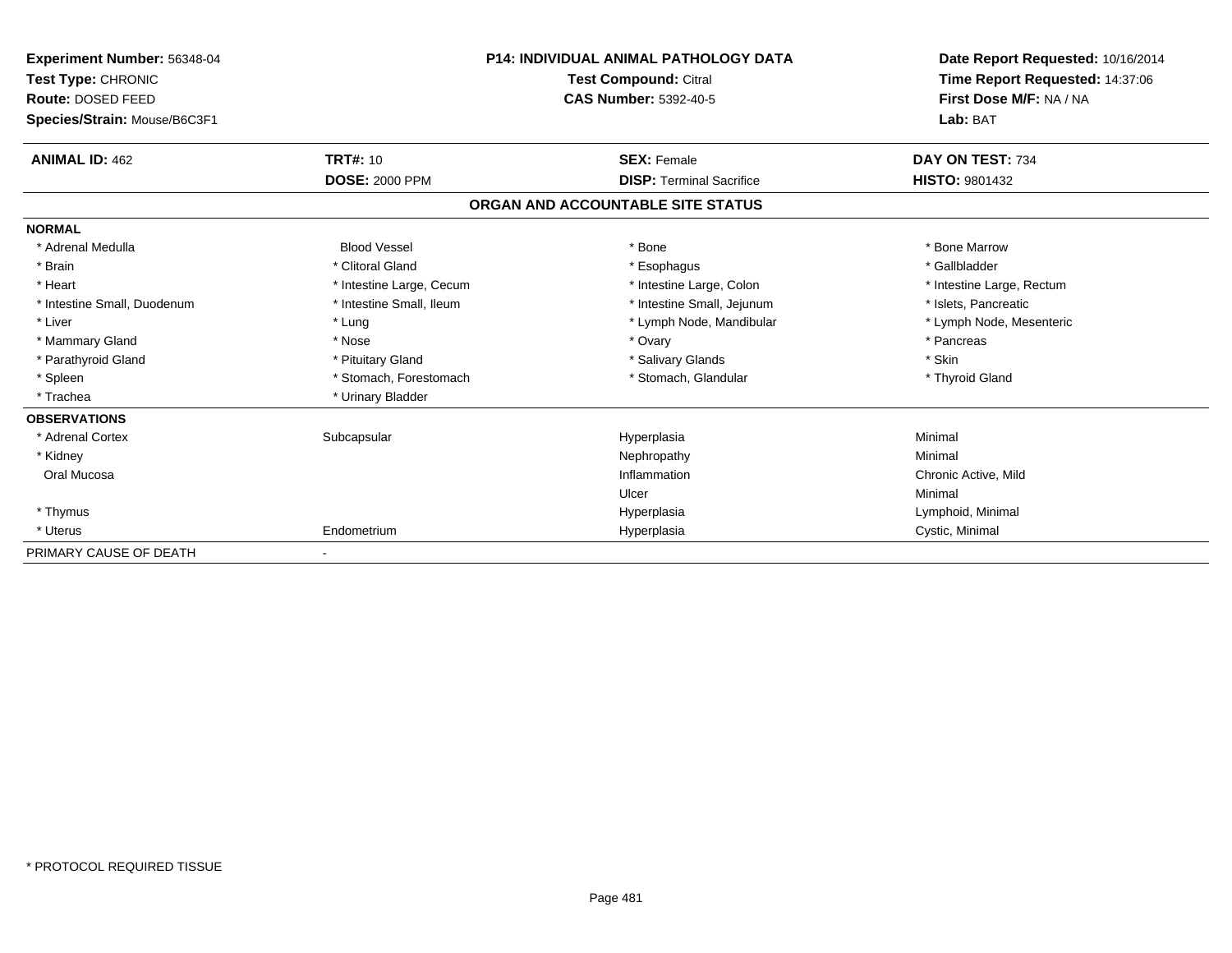| Experiment Number: 56348-04<br>Test Type: CHRONIC<br>Route: DOSED FEED |                          | <b>P14: INDIVIDUAL ANIMAL PATHOLOGY DATA</b> | Date Report Requested: 10/16/2014<br>Time Report Requested: 14:37:06 |
|------------------------------------------------------------------------|--------------------------|----------------------------------------------|----------------------------------------------------------------------|
|                                                                        |                          | <b>Test Compound: Citral</b>                 |                                                                      |
|                                                                        |                          | <b>CAS Number: 5392-40-5</b>                 | First Dose M/F: NA / NA                                              |
| Species/Strain: Mouse/B6C3F1                                           |                          |                                              | Lab: BAT                                                             |
| <b>ANIMAL ID: 463</b>                                                  | <b>TRT#: 10</b>          | <b>SEX: Female</b>                           | DAY ON TEST: 733                                                     |
|                                                                        | <b>DOSE: 2000 PPM</b>    | <b>DISP: Terminal Sacrifice</b>              | <b>HISTO: 9801433</b>                                                |
|                                                                        |                          | ORGAN AND ACCOUNTABLE SITE STATUS            |                                                                      |
| <b>NORMAL</b>                                                          |                          |                                              |                                                                      |
| * Adrenal Medulla                                                      | <b>Blood Vessel</b>      | * Bone                                       | * Bone Marrow                                                        |
| * Brain                                                                | * Clitoral Gland         | * Esophagus                                  | * Gallbladder                                                        |
| * Intestine Large, Cecum                                               | * Intestine Large, Colon | * Intestine Large, Rectum                    | * Intestine Small, Duodenum                                          |
| * Intestine Small, Ileum                                               | * Islets, Pancreatic     | * Lung                                       | * Lymph Node, Mandibular                                             |
| * Mammary Gland                                                        | * Nose                   | * Ovary                                      | * Pancreas                                                           |
| * Parathyroid Gland                                                    | * Salivary Glands        | * Skin                                       | * Stomach, Forestomach                                               |
| * Stomach, Glandular                                                   | * Thymus                 | * Thyroid Gland                              | * Trachea                                                            |
| * Urinary Bladder                                                      | * Uterus                 |                                              |                                                                      |
| <b>OBSERVATIONS</b>                                                    |                          |                                              |                                                                      |
| * Adrenal Cortex                                                       | Subcapsular              | Hyperplasia                                  | Minimal                                                              |
| * Heart                                                                | Artery                   | Inflammation                                 | Chronic, Mild                                                        |
| * Intestine Small, Jejunum<br>[ Lymphoma Malignant TGLS = 2,3-9 ]      |                          | Lymphoma Malignant                           |                                                                      |
| * Kidney                                                               |                          | Nephropathy                                  | Minimal                                                              |
| * Liver                                                                |                          | Inflammation                                 | Granulomatous, Minimal                                               |
| * Lymph Node, Mesenteric<br>[ Lymphoma Malignant TGLS = 1-5 ]          |                          | Lymphoma Malignant                           |                                                                      |
| Oral Mucosa                                                            |                          | Inflammation                                 | Chronic Active, Minimal                                              |
| * Pituitary Gland                                                      |                          | Angiectasis                                  | Mild                                                                 |
|                                                                        | Pars Distalis            | Hyperplasia                                  | Focal, Mild                                                          |
| * Spleen                                                               |                          | Hematopoietic Cell Proliferation             | Minimal                                                              |
| PRIMARY CAUSE OF DEATH                                                 |                          |                                              |                                                                      |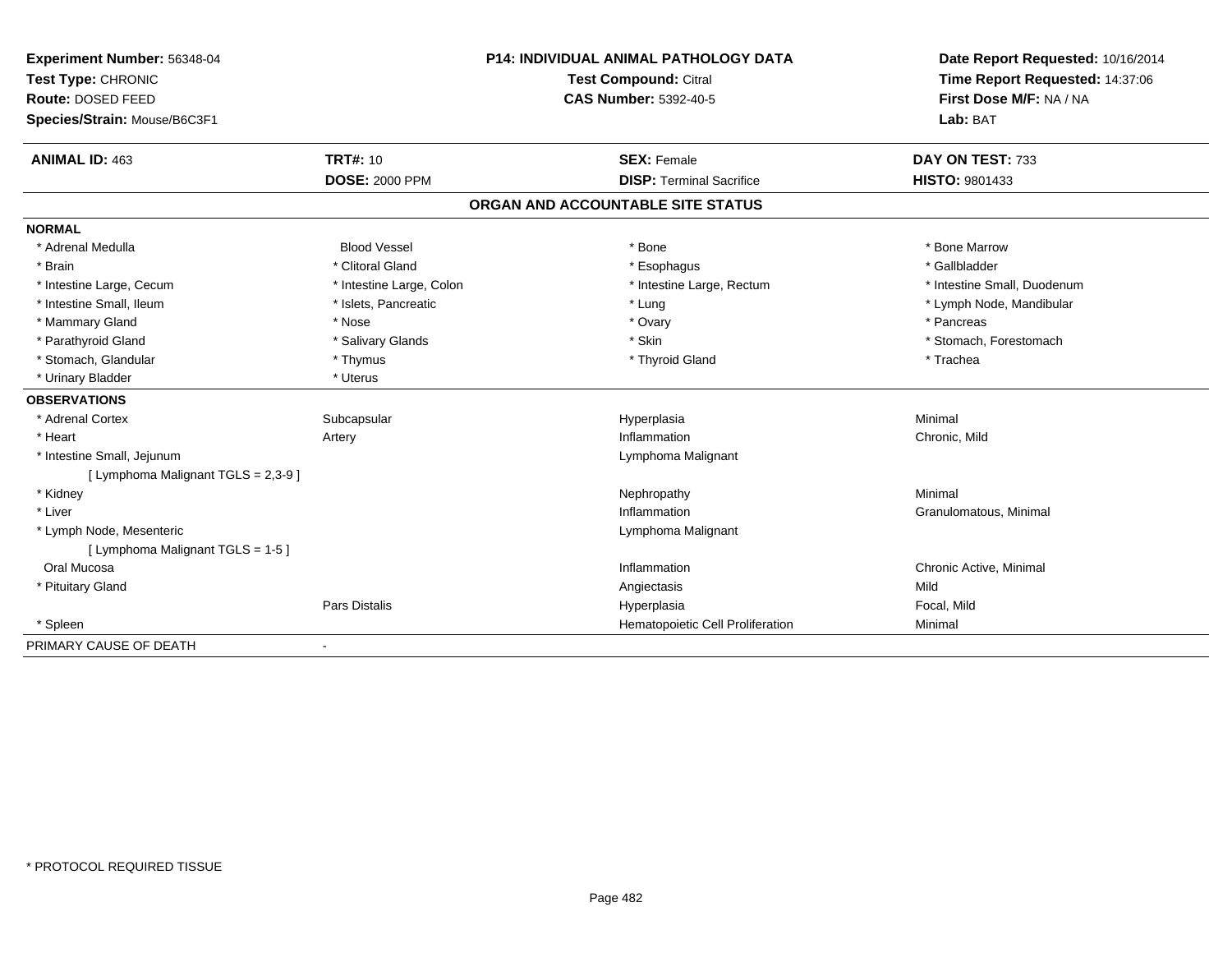| Experiment Number: 56348-04          | <b>P14: INDIVIDUAL ANIMAL PATHOLOGY DATA</b><br><b>Test Compound: Citral</b> |                                   | Date Report Requested: 10/16/2014<br>Time Report Requested: 14:37:06 |
|--------------------------------------|------------------------------------------------------------------------------|-----------------------------------|----------------------------------------------------------------------|
| Test Type: CHRONIC                   |                                                                              |                                   |                                                                      |
| Route: DOSED FEED                    |                                                                              | <b>CAS Number: 5392-40-5</b>      | First Dose M/F: NA / NA                                              |
| Species/Strain: Mouse/B6C3F1         |                                                                              |                                   | Lab: BAT                                                             |
| <b>ANIMAL ID: 464</b>                | <b>TRT#: 10</b>                                                              | <b>SEX: Female</b>                | DAY ON TEST: 735                                                     |
|                                      | <b>DOSE: 2000 PPM</b>                                                        | <b>DISP: Terminal Sacrifice</b>   | HISTO: 9801434                                                       |
|                                      |                                                                              | ORGAN AND ACCOUNTABLE SITE STATUS |                                                                      |
| <b>NORMAL</b>                        |                                                                              |                                   |                                                                      |
| * Adrenal Medulla                    | <b>Blood Vessel</b>                                                          | * Bone                            | * Brain                                                              |
| * Clitoral Gland                     | * Esophagus                                                                  | * Gallbladder                     | * Heart                                                              |
| * Intestine Large, Cecum             | * Intestine Large, Colon                                                     | * Intestine Large, Rectum         | * Intestine Small, Duodenum                                          |
| * Intestine Small, Ileum             | * Intestine Small, Jejunum                                                   | * Islets, Pancreatic              | * Kidney                                                             |
| * Lung                               | * Lymph Node, Mandibular                                                     | * Mammary Gland                   | * Nose                                                               |
| * Pancreas                           | * Parathyroid Gland                                                          | * Salivary Glands                 | * Skin                                                               |
| * Stomach, Forestomach               | * Stomach, Glandular                                                         | * Thyroid Gland                   | * Trachea                                                            |
| * Urinary Bladder                    | * Uterus                                                                     |                                   |                                                                      |
| <b>OBSERVATIONS</b>                  |                                                                              |                                   |                                                                      |
| * Adrenal Cortex                     | Subcapsular                                                                  | Hyperplasia                       | Mild                                                                 |
| * Bone Marrow                        |                                                                              | Lymphoma Malignant                |                                                                      |
| * Liver                              |                                                                              | Lymphoma Malignant                |                                                                      |
| Lymph Node                           | Renal                                                                        | Lymphoma Malignant                |                                                                      |
| [ Lymphoma Malignant TGLS = 3-9 ]    |                                                                              |                                   |                                                                      |
| * Lymph Node, Mesenteric             |                                                                              | Lymphoma Malignant                |                                                                      |
| [ Lymphoma Malignant TGLS = 5-5 ]    |                                                                              |                                   |                                                                      |
| Oral Mucosa                          |                                                                              | Inflammation                      | Chronic Active, Mild                                                 |
| * Ovary                              |                                                                              | Cyst                              | Moderate                                                             |
| [Cyst TGLS = $2-7$ ]                 |                                                                              |                                   |                                                                      |
| * Pituitary Gland                    | Pars Distalis                                                                | Hyperplasia                       | Focal, Minimal                                                       |
| * Spleen                             |                                                                              | Lymphoma Malignant                |                                                                      |
| [ Lymphoma Malignant TGLS = 1-4 ]    |                                                                              |                                   |                                                                      |
| * Thymus                             |                                                                              | Lymphoma Malignant                |                                                                      |
| [ Lymphoma Malignant TGLS = 4-6+10 ] |                                                                              |                                   |                                                                      |
| PRIMARY CAUSE OF DEATH               |                                                                              |                                   |                                                                      |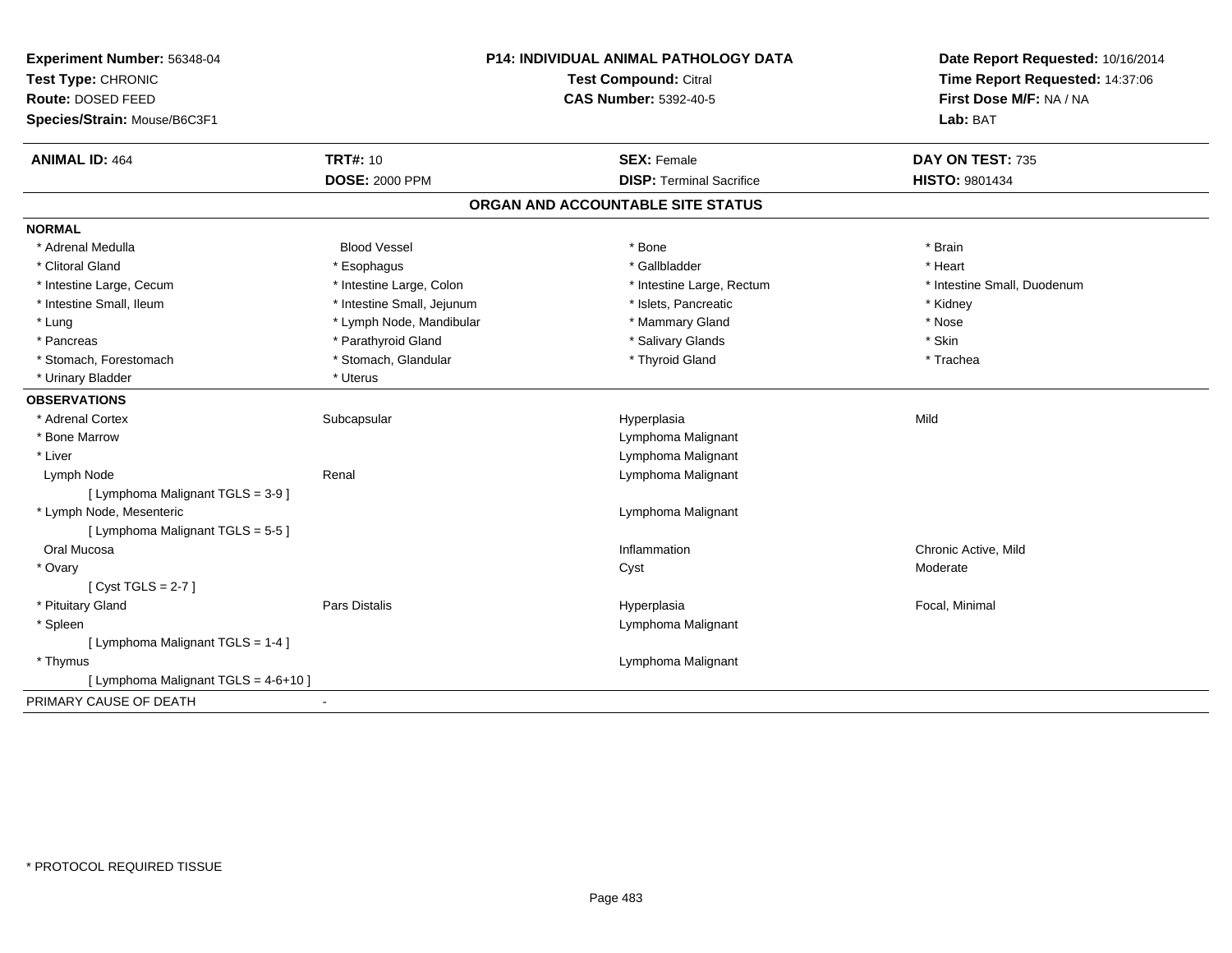| Experiment Number: 56348-04<br>Test Type: CHRONIC<br>Route: DOSED FEED |                          | <b>P14: INDIVIDUAL ANIMAL PATHOLOGY DATA</b> | Date Report Requested: 10/16/2014<br>Time Report Requested: 14:37:06 |  |
|------------------------------------------------------------------------|--------------------------|----------------------------------------------|----------------------------------------------------------------------|--|
|                                                                        |                          | <b>Test Compound: Citral</b>                 |                                                                      |  |
|                                                                        |                          | <b>CAS Number: 5392-40-5</b>                 | First Dose M/F: NA / NA                                              |  |
| Species/Strain: Mouse/B6C3F1                                           |                          |                                              | Lab: BAT                                                             |  |
| <b>ANIMAL ID: 465</b>                                                  | <b>TRT#: 10</b>          | <b>SEX: Female</b>                           | DAY ON TEST: 733                                                     |  |
|                                                                        | <b>DOSE: 2000 PPM</b>    | <b>DISP: Terminal Sacrifice</b>              | HISTO: 9801435                                                       |  |
|                                                                        |                          | ORGAN AND ACCOUNTABLE SITE STATUS            |                                                                      |  |
| <b>NORMAL</b>                                                          |                          |                                              |                                                                      |  |
| * Adrenal Medulla                                                      | <b>Blood Vessel</b>      | * Bone                                       | * Bone Marrow                                                        |  |
| * Brain                                                                | * Clitoral Gland         | * Esophagus                                  | * Gallbladder                                                        |  |
| * Heart                                                                | * Intestine Large, Cecum | * Intestine Large, Colon                     | * Intestine Large, Rectum                                            |  |
| * Intestine Small, Duodenum                                            | * Intestine Small, Ileum | * Intestine Small, Jejunum                   | * Islets, Pancreatic                                                 |  |
| * Kidney                                                               | * Lung                   | * Lymph Node, Mandibular                     | * Lymph Node, Mesenteric                                             |  |
| * Mammary Gland                                                        | * Nose                   | * Ovary                                      | * Pancreas                                                           |  |
| * Pituitary Gland                                                      | * Salivary Glands        | * Skin                                       | * Stomach, Forestomach                                               |  |
| * Stomach, Glandular                                                   | * Thymus                 | * Thyroid Gland                              | * Trachea                                                            |  |
| * Urinary Bladder                                                      |                          |                                              |                                                                      |  |
| <b>MISSING</b>                                                         |                          |                                              |                                                                      |  |
| * Parathyroid Gland                                                    |                          |                                              |                                                                      |  |
| <b>OBSERVATIONS</b>                                                    |                          |                                              |                                                                      |  |
| * Adrenal Cortex                                                       | Subcapsular              | Hyperplasia                                  | Minimal                                                              |  |
| * Liver                                                                |                          | Eosinophilic Focus                           |                                                                      |  |
|                                                                        |                          | <b>Infiltration Cellular</b>                 | Lymphocyte, Minimal                                                  |  |
|                                                                        |                          | Vacuolization Cytoplasmic                    | Focal, Minimal                                                       |  |
| [ Eosinophilic Focus TGLS = 1-9 ]                                      |                          |                                              |                                                                      |  |
| Oral Mucosa                                                            |                          | Ulcer                                        | Minimal                                                              |  |
| * Spleen                                                               | Lymph Follic             | Hyperplasia                                  | Minimal                                                              |  |
| * Uterus                                                               | Endometrium              | Hyperplasia                                  | Cystic, Minimal                                                      |  |
|                                                                        |                          | Polyp Stromal                                |                                                                      |  |
| PRIMARY CAUSE OF DEATH                                                 |                          |                                              |                                                                      |  |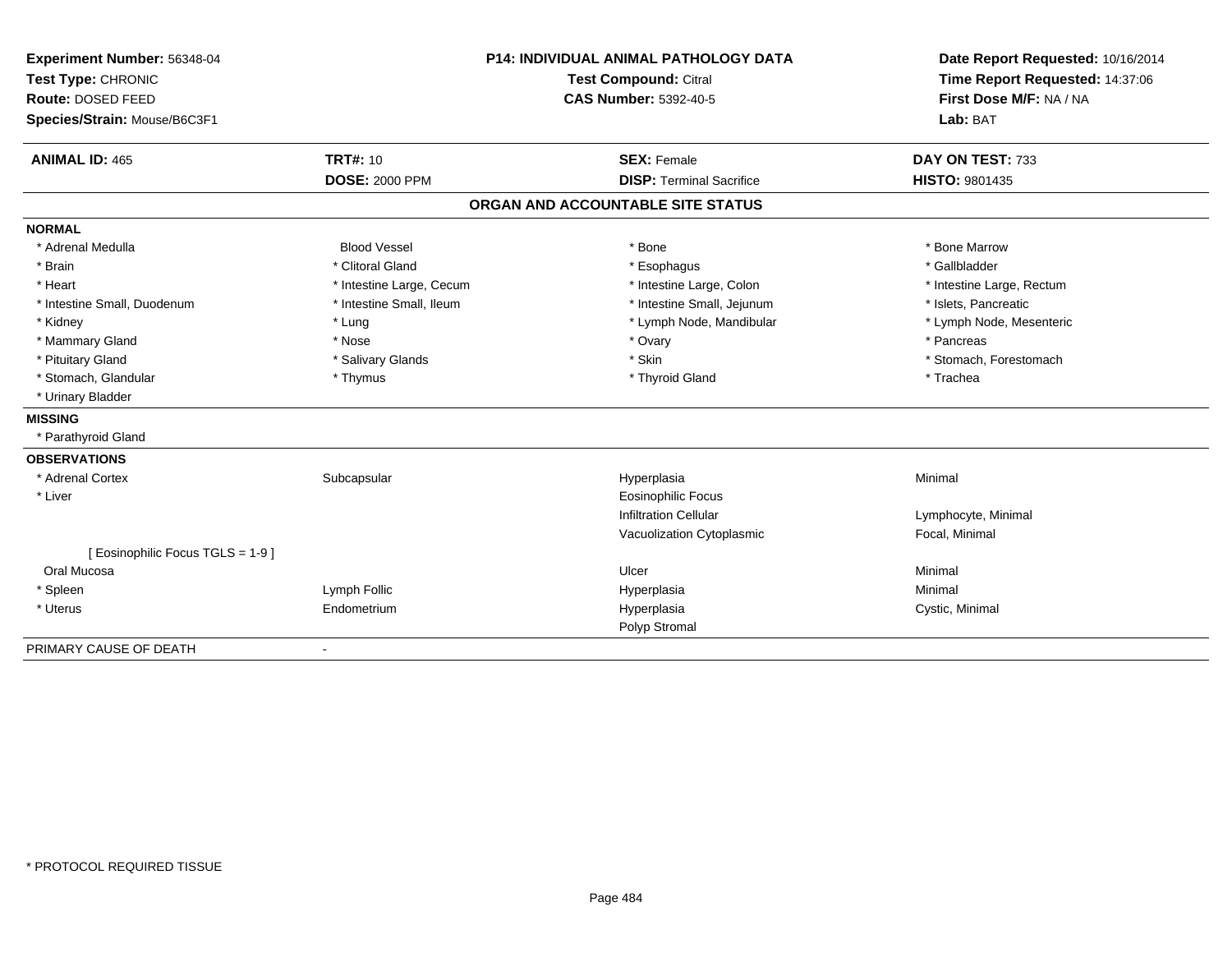| <b>Experiment Number: 56348-04</b><br>Test Type: CHRONIC | <b>P14: INDIVIDUAL ANIMAL PATHOLOGY DATA</b><br>Test Compound: Citral |                                   | Date Report Requested: 10/16/2014<br>Time Report Requested: 14:37:06 |
|----------------------------------------------------------|-----------------------------------------------------------------------|-----------------------------------|----------------------------------------------------------------------|
| Route: DOSED FEED                                        |                                                                       | <b>CAS Number: 5392-40-5</b>      | First Dose M/F: NA / NA<br>Lab: BAT                                  |
| Species/Strain: Mouse/B6C3F1                             |                                                                       |                                   |                                                                      |
| <b>ANIMAL ID: 466</b>                                    | <b>TRT#: 10</b>                                                       | <b>SEX: Female</b>                | DAY ON TEST: 734                                                     |
|                                                          | <b>DOSE: 2000 PPM</b>                                                 | <b>DISP: Terminal Sacrifice</b>   | <b>HISTO: 9801436</b>                                                |
|                                                          |                                                                       | ORGAN AND ACCOUNTABLE SITE STATUS |                                                                      |
| <b>NORMAL</b>                                            |                                                                       |                                   |                                                                      |
| * Adrenal Medulla                                        | <b>Blood Vessel</b>                                                   | * Bone Marrow                     | * Brain                                                              |
| * Clitoral Gland                                         | * Esophagus                                                           | * Gallbladder                     | * Heart                                                              |
| * Intestine Large, Cecum                                 | * Intestine Large, Colon                                              | * Intestine Large, Rectum         | * Intestine Small, Duodenum                                          |
| * Intestine Small, Ileum                                 | * Intestine Small, Jejunum                                            | * Islets. Pancreatic              | * Lung                                                               |
| * Lymph Node, Mandibular                                 | * Lymph Node, Mesenteric                                              | * Mammary Gland                   | * Nose                                                               |
| * Ovary                                                  | * Pancreas                                                            | * Parathyroid Gland               | * Pituitary Gland                                                    |
| * Salivary Glands                                        | * Skin                                                                | * Spleen                          | * Stomach, Forestomach                                               |
| * Stomach, Glandular                                     | * Thyroid Gland                                                       | * Trachea                         | * Urinary Bladder                                                    |
| <b>OBSERVATIONS</b>                                      |                                                                       |                                   |                                                                      |
| * Adrenal Cortex                                         | Subcapsular                                                           | Hyperplasia                       | Minimal                                                              |
|                                                          |                                                                       | Hypertrophy                       | Focal, Minimal                                                       |
| * Bone                                                   |                                                                       | Fibrosis                          | Mild                                                                 |
| * Kidney                                                 |                                                                       | Nephropathy                       | Minimal                                                              |
| * Liver                                                  |                                                                       | <b>Infiltration Cellular</b>      | Lymphocyte, Minimal                                                  |
|                                                          |                                                                       | Vacuolization Cytoplasmic         | Focal, Minimal                                                       |
| Oral Mucosa                                              |                                                                       | Inflammation                      | Chronic Active, Mild                                                 |
|                                                          |                                                                       | Ulcer                             | Minimal                                                              |
| * Thymus                                                 |                                                                       | Hyperplasia                       | Lymphoid, Minimal                                                    |
| * Uterus                                                 | Endometrium                                                           | Hyperplasia                       | Cystic, Mild                                                         |
| PRIMARY CAUSE OF DEATH                                   | $\overline{\phantom{a}}$                                              |                                   |                                                                      |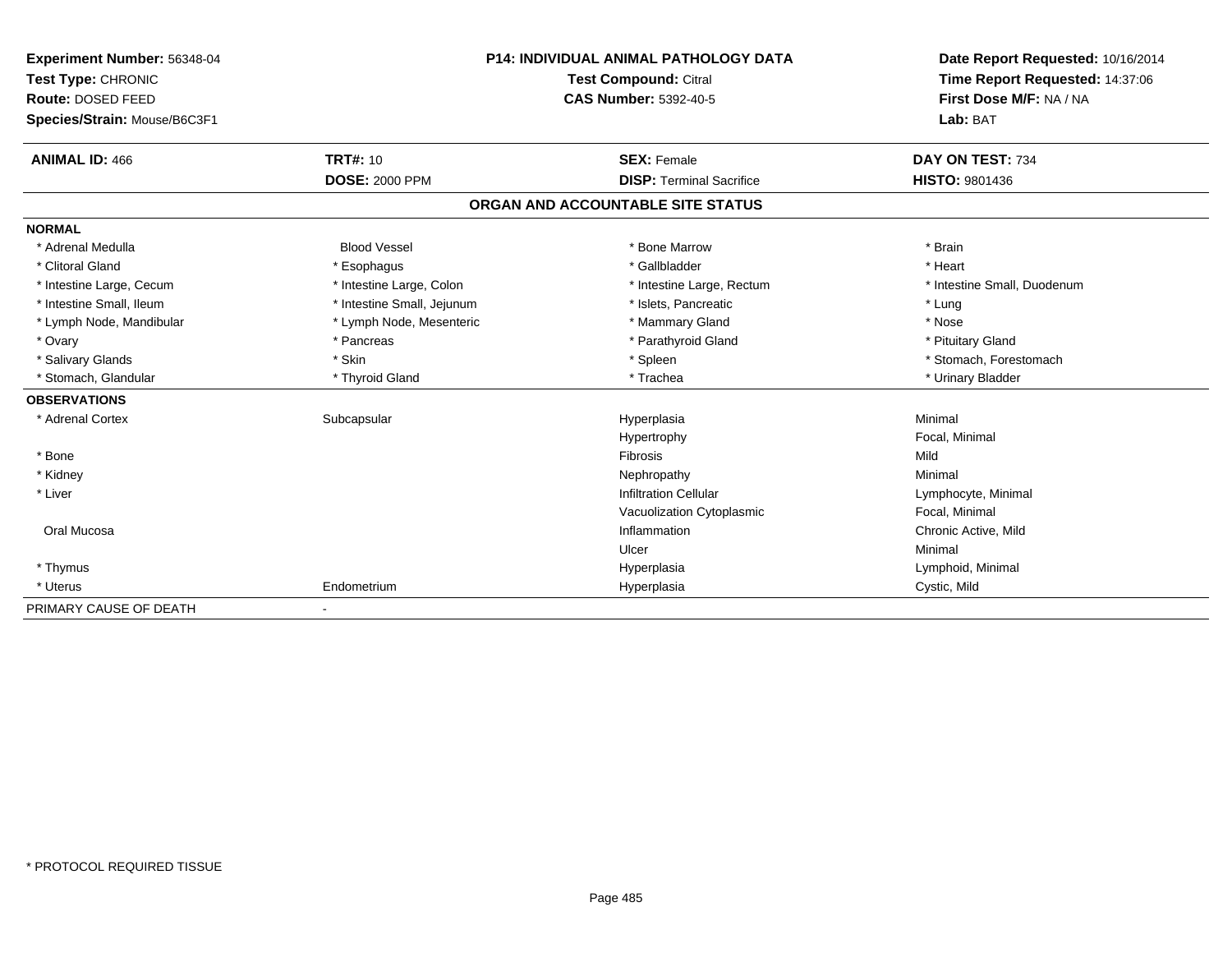| Experiment Number: 56348-04         | <b>P14: INDIVIDUAL ANIMAL PATHOLOGY DATA</b><br><b>Test Compound: Citral</b><br><b>CAS Number: 5392-40-5</b> |                                   | Date Report Requested: 10/16/2014<br>Time Report Requested: 14:37:06<br>First Dose M/F: NA / NA |
|-------------------------------------|--------------------------------------------------------------------------------------------------------------|-----------------------------------|-------------------------------------------------------------------------------------------------|
| Test Type: CHRONIC                  |                                                                                                              |                                   |                                                                                                 |
| Route: DOSED FEED                   |                                                                                                              |                                   |                                                                                                 |
| Species/Strain: Mouse/B6C3F1        |                                                                                                              |                                   | Lab: BAT                                                                                        |
| <b>ANIMAL ID: 467</b>               | <b>TRT#: 10</b>                                                                                              | <b>SEX: Female</b>                | DAY ON TEST: 734                                                                                |
|                                     | <b>DOSE: 2000 PPM</b>                                                                                        | <b>DISP: Terminal Sacrifice</b>   | <b>HISTO: 9801437</b>                                                                           |
|                                     |                                                                                                              | ORGAN AND ACCOUNTABLE SITE STATUS |                                                                                                 |
| <b>NORMAL</b>                       |                                                                                                              |                                   |                                                                                                 |
| * Adrenal Medulla                   | <b>Blood Vessel</b>                                                                                          | * Bone                            | * Bone Marrow                                                                                   |
| * Brain                             | * Clitoral Gland                                                                                             | * Esophagus                       | * Gallbladder                                                                                   |
| * Heart                             | * Intestine Large, Cecum                                                                                     | * Intestine Large, Colon          | * Intestine Large, Rectum                                                                       |
| * Intestine Small, Duodenum         | * Intestine Small, Ileum                                                                                     | * Intestine Small, Jejunum        | * Islets, Pancreatic                                                                            |
| * Kidney                            | * Lung                                                                                                       | * Lymph Node, Mandibular          | * Lymph Node, Mesenteric                                                                        |
| * Mammary Gland                     | * Nose                                                                                                       | * Pancreas                        | * Parathyroid Gland                                                                             |
| * Pituitary Gland                   | * Salivary Glands                                                                                            | * Skin                            | * Stomach, Forestomach                                                                          |
| * Stomach, Glandular                | * Thymus                                                                                                     | * Thyroid Gland                   | * Trachea                                                                                       |
| * Urinary Bladder                   | * Uterus                                                                                                     |                                   |                                                                                                 |
| <b>OBSERVATIONS</b>                 |                                                                                                              |                                   |                                                                                                 |
| * Adrenal Cortex                    | Subcapsular                                                                                                  | Hyperplasia                       | Minimal                                                                                         |
| * Liver                             |                                                                                                              | Hepatocellular Adenoma            |                                                                                                 |
| [Hepatocellular Adenoma TGLS = 1-9] |                                                                                                              |                                   |                                                                                                 |
| Oral Mucosa                         |                                                                                                              | Inflammation                      | Chronic Active, Moderate                                                                        |
|                                     |                                                                                                              | Ulcer                             | Minimal                                                                                         |
| * Ovary                             |                                                                                                              | Cyst                              | Mild                                                                                            |
| * Spleen                            |                                                                                                              | Hematopoietic Cell Proliferation  | Minimal                                                                                         |
| PRIMARY CAUSE OF DEATH              |                                                                                                              |                                   |                                                                                                 |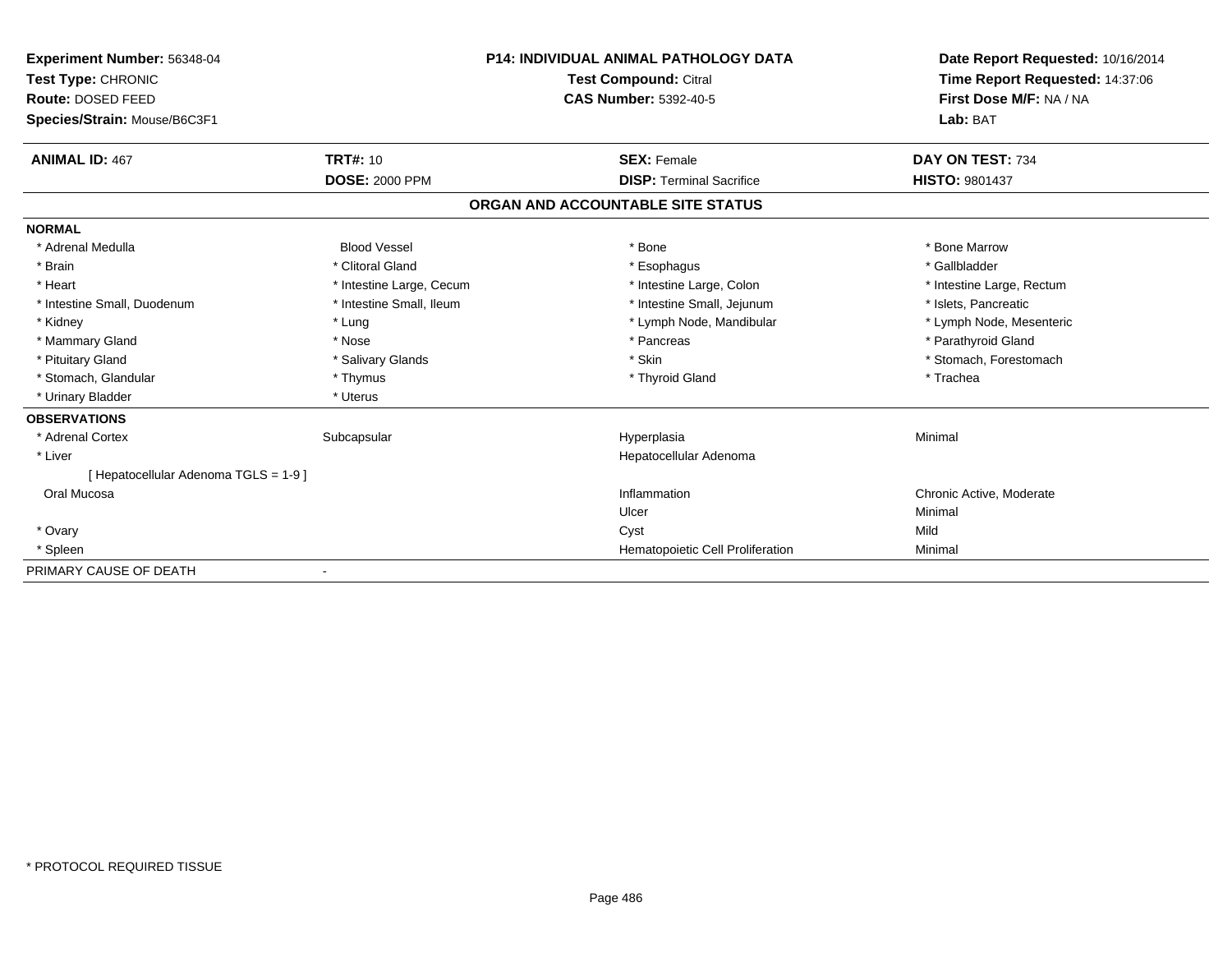| Experiment Number: 56348-04           | <b>P14: INDIVIDUAL ANIMAL PATHOLOGY DATA</b> |                              | Date Report Requested: 10/16/2014 |                                 |  |
|---------------------------------------|----------------------------------------------|------------------------------|-----------------------------------|---------------------------------|--|
| Test Type: CHRONIC                    |                                              |                              | Test Compound: Citral             | Time Report Requested: 14:37:06 |  |
| Route: DOSED FEED                     |                                              | <b>CAS Number: 5392-40-5</b> |                                   | First Dose M/F: NA / NA         |  |
| Species/Strain: Mouse/B6C3F1          |                                              |                              |                                   | Lab: BAT                        |  |
| <b>ANIMAL ID: 468</b>                 | <b>TRT#: 10</b>                              |                              | <b>SEX: Female</b>                | DAY ON TEST: 735                |  |
|                                       | <b>DOSE: 2000 PPM</b>                        |                              | <b>DISP: Terminal Sacrifice</b>   | <b>HISTO: 9801438</b>           |  |
|                                       |                                              |                              | ORGAN AND ACCOUNTABLE SITE STATUS |                                 |  |
| <b>NORMAL</b>                         |                                              |                              |                                   |                                 |  |
| * Adrenal Medulla                     | <b>Blood Vessel</b>                          |                              | * Bone                            | * Bone Marrow                   |  |
| * Brain                               | * Clitoral Gland                             |                              | * Esophagus                       | * Gallbladder                   |  |
| * Heart                               | * Intestine Large, Cecum                     |                              | * Intestine Large, Colon          | * Intestine Large, Rectum       |  |
| * Intestine Small, Duodenum           | * Intestine Small, Ileum                     |                              | * Intestine Small, Jejunum        | * Islets, Pancreatic            |  |
| * Kidney                              | * Lung                                       |                              | * Lymph Node, Mandibular          | * Lymph Node, Mesenteric        |  |
| * Mammary Gland                       | * Nose                                       |                              | * Pancreas                        | * Parathyroid Gland             |  |
| * Pituitary Gland                     | * Salivary Glands                            |                              | * Skin                            | * Stomach, Forestomach          |  |
| * Stomach, Glandular                  | * Thymus                                     |                              | * Thyroid Gland                   | * Trachea                       |  |
| * Urinary Bladder                     |                                              |                              |                                   |                                 |  |
| <b>OBSERVATIONS</b>                   |                                              |                              |                                   |                                 |  |
| * Adrenal Cortex                      | Subcapsular                                  |                              | Hyperplasia                       | Minimal                         |  |
|                                       |                                              |                              | Inflammation                      | Granulomatous, Minimal          |  |
| * Liver                               |                                              |                              | Hepatocellular Adenoma            |                                 |  |
|                                       |                                              |                              | <b>Infiltration Cellular</b>      | Lymphocyte, Minimal             |  |
| [ Hepatocellular Adenoma TGLS = 1-9 ] |                                              |                              |                                   |                                 |  |
| Oral Mucosa                           |                                              |                              | Inflammation                      | Chronic Active, Mild            |  |
|                                       |                                              |                              | Ulcer                             | Mild                            |  |
| * Ovary                               |                                              |                              | Cyst                              | Minimal                         |  |
| * Spleen                              | Lymph Follic                                 |                              | Hyperplasia                       | Marked                          |  |
| * Uterus                              | Endometrium                                  |                              | Hyperplasia                       | Cystic, Minimal                 |  |
| PRIMARY CAUSE OF DEATH                |                                              |                              |                                   |                                 |  |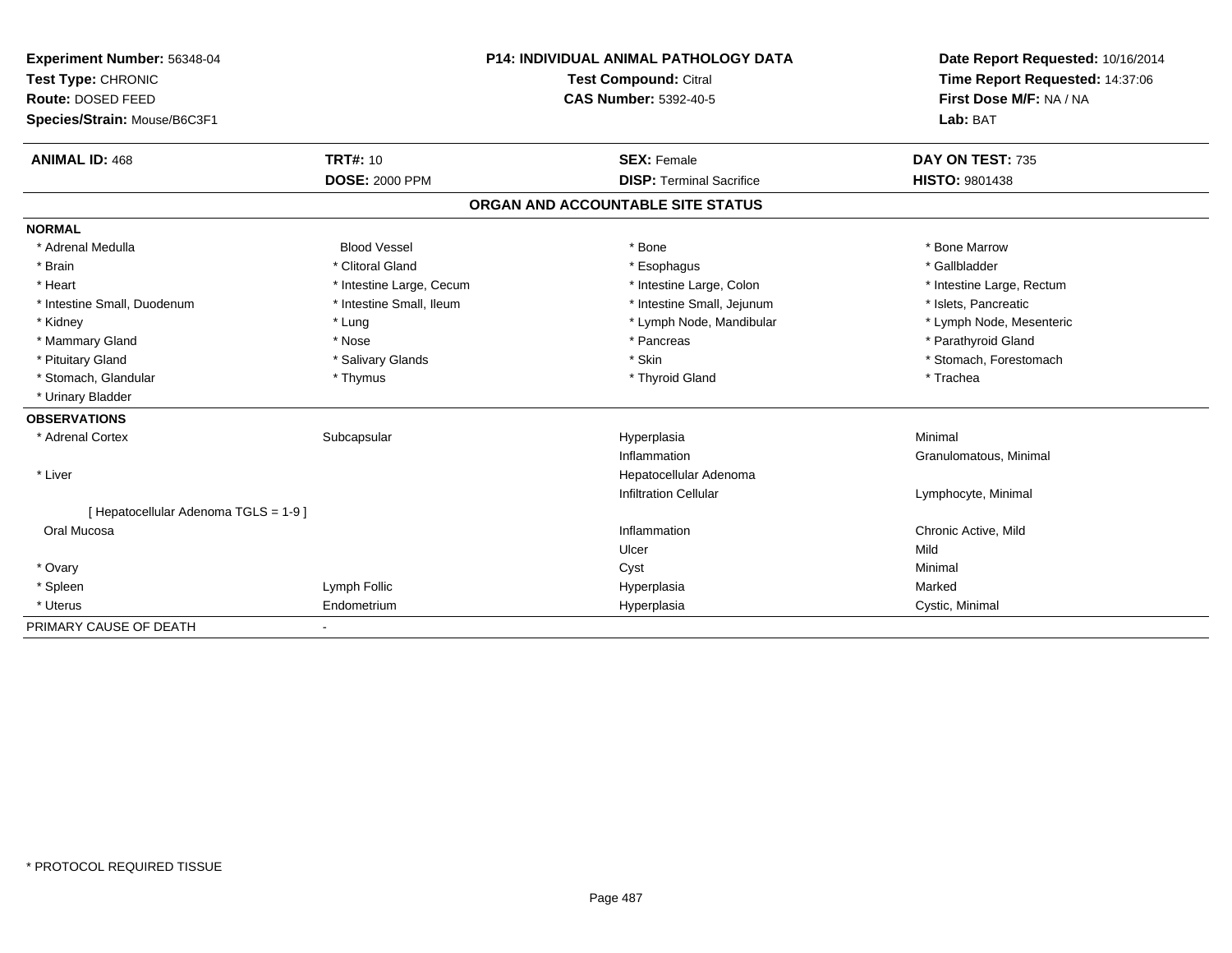| <b>Experiment Number: 56348-04</b><br>Test Type: CHRONIC<br>Route: DOSED FEED<br>Species/Strain: Mouse/B6C3F1 |                           | <b>P14: INDIVIDUAL ANIMAL PATHOLOGY DATA</b><br><b>Test Compound: Citral</b><br><b>CAS Number: 5392-40-5</b> | Date Report Requested: 10/16/2014<br>Time Report Requested: 14:37:06<br>First Dose M/F: NA / NA<br>Lab: BAT |  |
|---------------------------------------------------------------------------------------------------------------|---------------------------|--------------------------------------------------------------------------------------------------------------|-------------------------------------------------------------------------------------------------------------|--|
|                                                                                                               |                           |                                                                                                              |                                                                                                             |  |
| <b>ANIMAL ID: 469</b>                                                                                         | <b>TRT#: 10</b>           | <b>SEX: Female</b>                                                                                           | DAY ON TEST: 733                                                                                            |  |
|                                                                                                               | <b>DOSE: 2000 PPM</b>     | <b>DISP: Terminal Sacrifice</b>                                                                              | HISTO: 9801439                                                                                              |  |
|                                                                                                               |                           | ORGAN AND ACCOUNTABLE SITE STATUS                                                                            |                                                                                                             |  |
| <b>NORMAL</b>                                                                                                 |                           |                                                                                                              |                                                                                                             |  |
| * Adrenal Medulla                                                                                             | <b>Blood Vessel</b>       | * Brain                                                                                                      | * Clitoral Gland                                                                                            |  |
| * Esophagus                                                                                                   | * Gallbladder             | * Heart                                                                                                      | * Intestine Large, Cecum                                                                                    |  |
| * Intestine Large, Colon                                                                                      | * Intestine Large, Rectum | * Intestine Small, Duodenum                                                                                  | * Intestine Small. Ileum                                                                                    |  |
| * Intestine Small, Jejunum                                                                                    | * Islets, Pancreatic      | * Kidney                                                                                                     | * Liver                                                                                                     |  |
| * Lung                                                                                                        | * Lymph Node, Mandibular  | * Lymph Node, Mesenteric                                                                                     | * Mammary Gland                                                                                             |  |
| * Nose                                                                                                        | * Pancreas                | * Parathyroid Gland                                                                                          | * Pituitary Gland                                                                                           |  |
| * Salivary Glands                                                                                             | * Skin                    | * Stomach, Forestomach                                                                                       | * Stomach, Glandular                                                                                        |  |
| * Thyroid Gland                                                                                               | * Trachea                 | * Urinary Bladder                                                                                            |                                                                                                             |  |
| <b>OBSERVATIONS</b>                                                                                           |                           |                                                                                                              |                                                                                                             |  |
| * Adrenal Cortex                                                                                              | Subcapsular               | Hyperplasia                                                                                                  | Minimal                                                                                                     |  |
| * Bone                                                                                                        |                           | <b>Fibrosis</b>                                                                                              | Mild                                                                                                        |  |
| * Bone Marrow                                                                                                 |                           | Hyperplasia                                                                                                  | Minimal                                                                                                     |  |
| Oral Mucosa                                                                                                   |                           | Inflammation                                                                                                 | Chronic Active, Minimal                                                                                     |  |
|                                                                                                               |                           | Ulcer                                                                                                        | Minimal                                                                                                     |  |
| * Ovary                                                                                                       |                           | Cyst                                                                                                         | Mild                                                                                                        |  |
| * Spleen                                                                                                      |                           | Hematopoietic Cell Proliferation                                                                             | Mild                                                                                                        |  |
| * Thymus                                                                                                      |                           | Atrophy                                                                                                      | Minimal                                                                                                     |  |
| * Uterus                                                                                                      | Endometrium               | Hyperplasia                                                                                                  | Cystic, Minimal                                                                                             |  |
| PRIMARY CAUSE OF DEATH                                                                                        | $\overline{\phantom{a}}$  |                                                                                                              |                                                                                                             |  |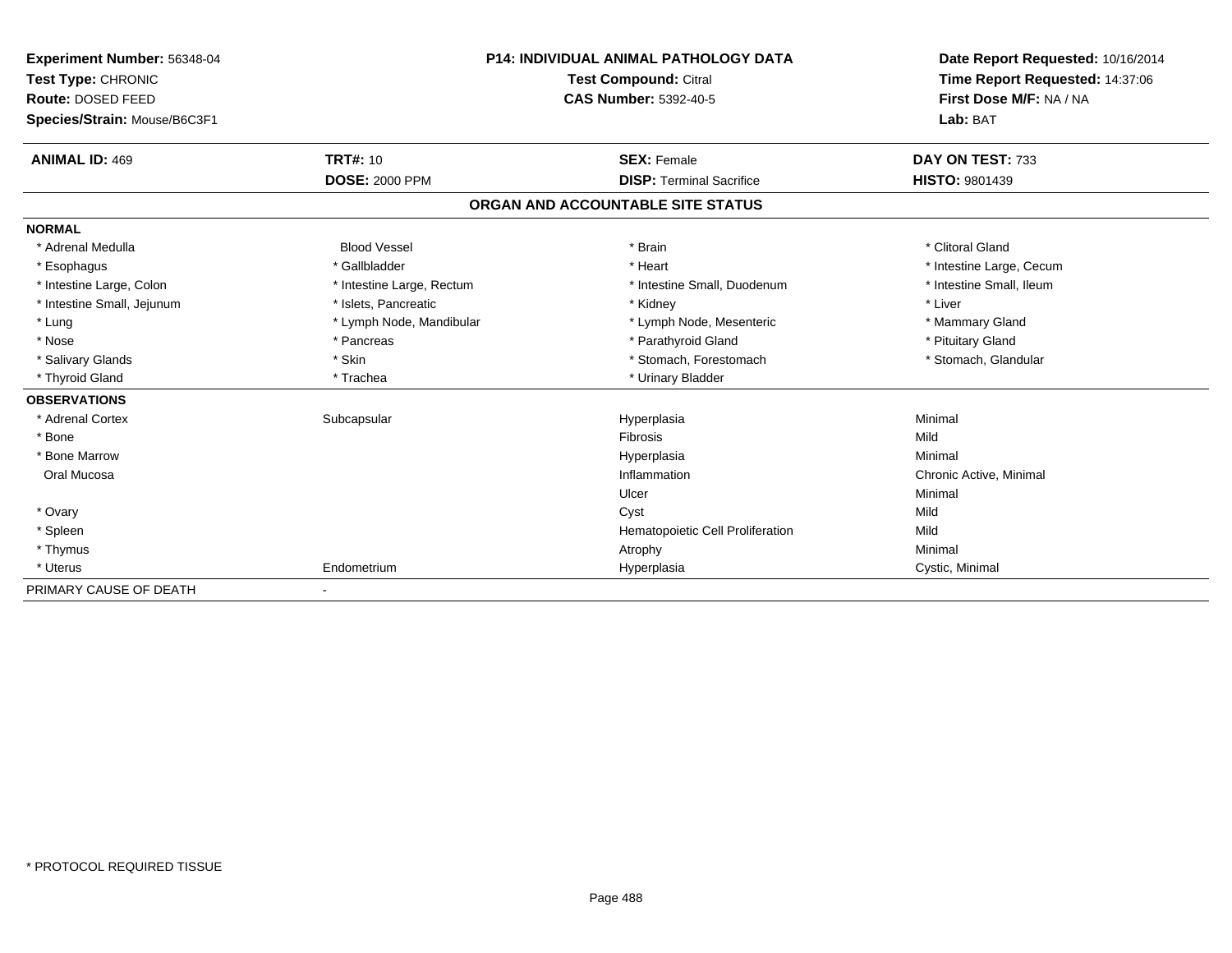| <b>Experiment Number: 56348-04</b>   | <b>P14: INDIVIDUAL ANIMAL PATHOLOGY DATA</b><br><b>Test Compound: Citral</b> |                                   | Date Report Requested: 10/16/2014 |
|--------------------------------------|------------------------------------------------------------------------------|-----------------------------------|-----------------------------------|
| Test Type: CHRONIC                   |                                                                              |                                   | Time Report Requested: 14:37:06   |
| Route: DOSED FEED                    |                                                                              | <b>CAS Number: 5392-40-5</b>      | First Dose M/F: NA / NA           |
| Species/Strain: Mouse/B6C3F1         |                                                                              |                                   | Lab: BAT                          |
| <b>ANIMAL ID: 470</b>                | <b>TRT#: 10</b>                                                              | <b>SEX: Female</b>                | DAY ON TEST: 735                  |
|                                      | <b>DOSE: 2000 PPM</b>                                                        | <b>DISP: Terminal Sacrifice</b>   | <b>HISTO: 9801440</b>             |
|                                      |                                                                              | ORGAN AND ACCOUNTABLE SITE STATUS |                                   |
| <b>NORMAL</b>                        |                                                                              |                                   |                                   |
| * Adrenal Medulla                    | <b>Blood Vessel</b>                                                          | * Bone Marrow                     | * Brain                           |
| * Clitoral Gland                     | * Esophagus                                                                  | * Gallbladder                     | * Heart                           |
| * Intestine Large, Cecum             | * Intestine Large, Colon                                                     | * Intestine Large, Rectum         | * Intestine Small, Duodenum       |
| * Intestine Small, Ileum             | * Intestine Small, Jejunum                                                   | * Islets, Pancreatic              | * Kidney                          |
| * Lung                               | * Lymph Node, Mandibular                                                     | * Lymph Node, Mesenteric          | * Mammary Gland                   |
| * Nose                               | Oral Mucosa                                                                  | * Ovary                           | * Pancreas                        |
| * Parathyroid Gland                  | * Salivary Glands                                                            | * Skin                            | * Spleen                          |
| * Stomach, Glandular                 | * Thyroid Gland                                                              | * Trachea                         | * Urinary Bladder                 |
| <b>OBSERVATIONS</b>                  |                                                                              |                                   |                                   |
| * Adrenal Cortex                     | Subcapsular                                                                  | Hyperplasia                       | Minimal                           |
| * Bone                               |                                                                              | Fibrosis                          | Minimal                           |
| * Liver                              |                                                                              | Infiltration Cellular             | Lymphocyte, Minimal               |
|                                      |                                                                              | Inflammation                      | Granulomatous, Minimal            |
| * Pituitary Gland                    | Pars Distalis                                                                | Hyperplasia                       | Focal, Mild                       |
| * Stomach. Forestomach               |                                                                              | Squamous Cell Papilloma           |                                   |
| [Squamous Cell Papilloma TGLS = 1-9] |                                                                              |                                   |                                   |
| * Thymus                             |                                                                              | Atrophy                           | Minimal                           |
| * Uterus                             | Endometrium                                                                  | Hyperplasia                       | Cystic, Minimal                   |
| PRIMARY CAUSE OF DEATH               |                                                                              |                                   |                                   |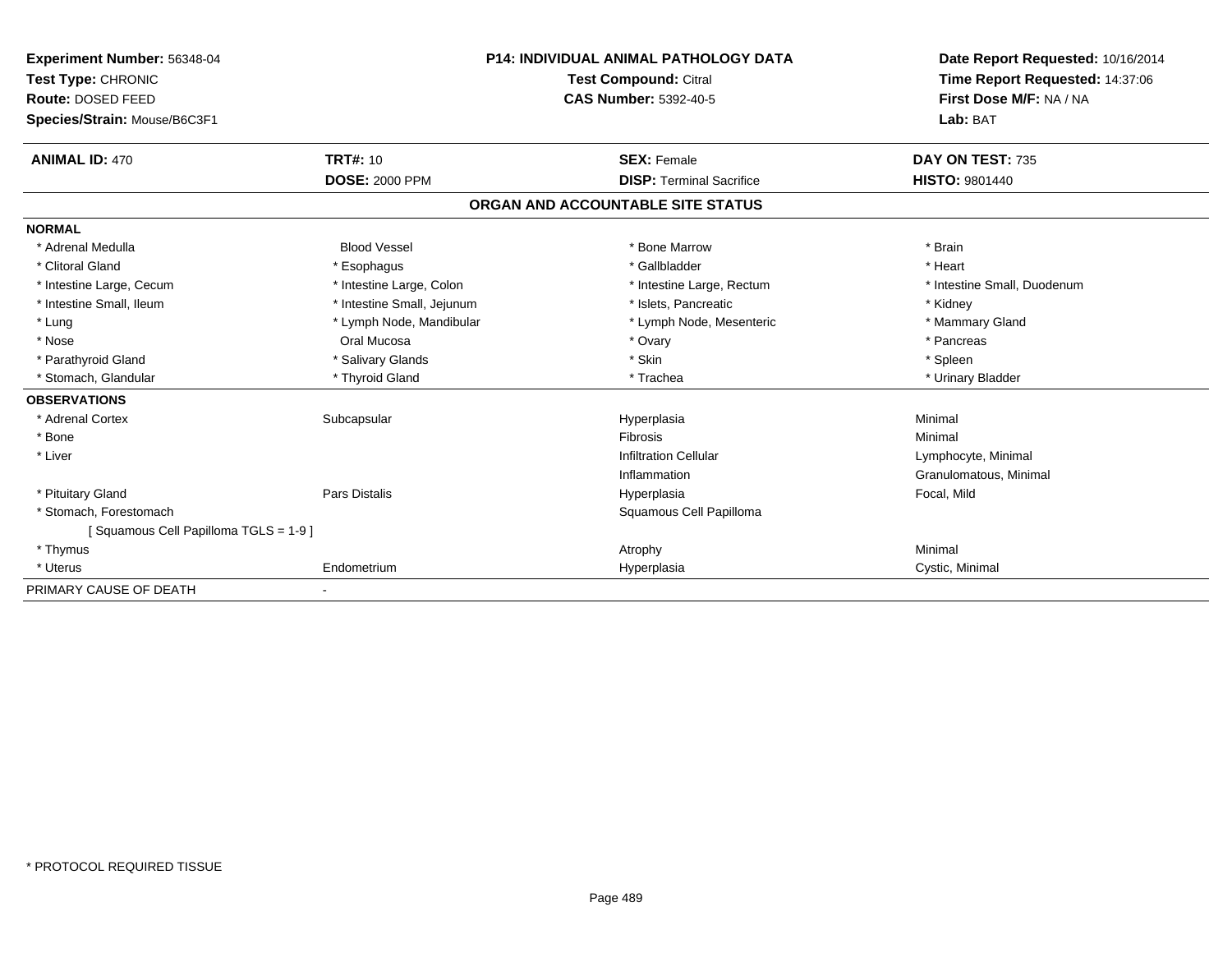| Experiment Number: 56348-04           | <b>P14: INDIVIDUAL ANIMAL PATHOLOGY DATA</b> |                                   | Date Report Requested: 10/16/2014 |
|---------------------------------------|----------------------------------------------|-----------------------------------|-----------------------------------|
| Test Type: CHRONIC                    |                                              | <b>Test Compound: Citral</b>      | Time Report Requested: 14:37:06   |
| Route: DOSED FEED                     |                                              | <b>CAS Number: 5392-40-5</b>      | First Dose M/F: NA / NA           |
| Species/Strain: Mouse/B6C3F1          |                                              |                                   | Lab: BAT                          |
| <b>ANIMAL ID: 471</b>                 | <b>TRT#: 10</b>                              | <b>SEX: Female</b>                | DAY ON TEST: 733                  |
|                                       | <b>DOSE: 2000 PPM</b>                        | <b>DISP: Terminal Sacrifice</b>   | HISTO: 9801441                    |
|                                       |                                              | ORGAN AND ACCOUNTABLE SITE STATUS |                                   |
| <b>NORMAL</b>                         |                                              |                                   |                                   |
| * Adrenal Medulla                     | <b>Blood Vessel</b>                          | * Bone                            | * Bone Marrow                     |
| * Brain                               | * Clitoral Gland                             | * Esophagus                       | * Gallbladder                     |
| * Heart                               | * Intestine Large, Cecum                     | * Intestine Large, Colon          | * Intestine Large, Rectum         |
| * Intestine Small, Duodenum           | * Intestine Small, Ileum                     | * Intestine Small, Jejunum        | * Islets, Pancreatic              |
| * Lung                                | * Lymph Node, Mandibular                     | * Lymph Node, Mesenteric          | * Mammary Gland                   |
| * Nose                                | * Ovary                                      | * Pancreas                        | * Pituitary Gland                 |
| * Salivary Glands                     | * Skin                                       | * Stomach, Forestomach            | * Stomach, Glandular              |
| * Thyroid Gland                       | * Trachea                                    | * Urinary Bladder                 |                                   |
| <b>MISSING</b>                        |                                              |                                   |                                   |
| * Parathyroid Gland                   |                                              |                                   |                                   |
| <b>OBSERVATIONS</b>                   |                                              |                                   |                                   |
| * Adrenal Cortex                      | Subcapsular                                  | Hyperplasia                       | Minimal                           |
| * Kidney                              |                                              | Nephropathy                       | Minimal                           |
| * Liver                               |                                              | Hepatocellular Adenoma            |                                   |
|                                       |                                              | <b>Infiltration Cellular</b>      | Lymphocyte, Minimal               |
|                                       |                                              | Inflammation                      | Granulomatous, Minimal            |
| [ Hepatocellular Adenoma TGLS = 2-9 ] |                                              |                                   |                                   |
| Oral Mucosa                           |                                              | Inflammation                      | Chronic Active, Mild              |
|                                       |                                              | Ulcer                             | Mild                              |
| * Spleen                              | Lymph Follic                                 | Hyperplasia                       | Minimal                           |
| * Thymus                              |                                              | Hyperplasia                       | Lymphoid, Mild                    |
| * Uterus                              | Endometrium                                  | Hyperplasia                       | Cystic, Minimal                   |
| [ Hyperplasia TGLS = 1-7 ]            |                                              |                                   |                                   |
| PRIMARY CAUSE OF DEATH                | $\blacksquare$                               |                                   |                                   |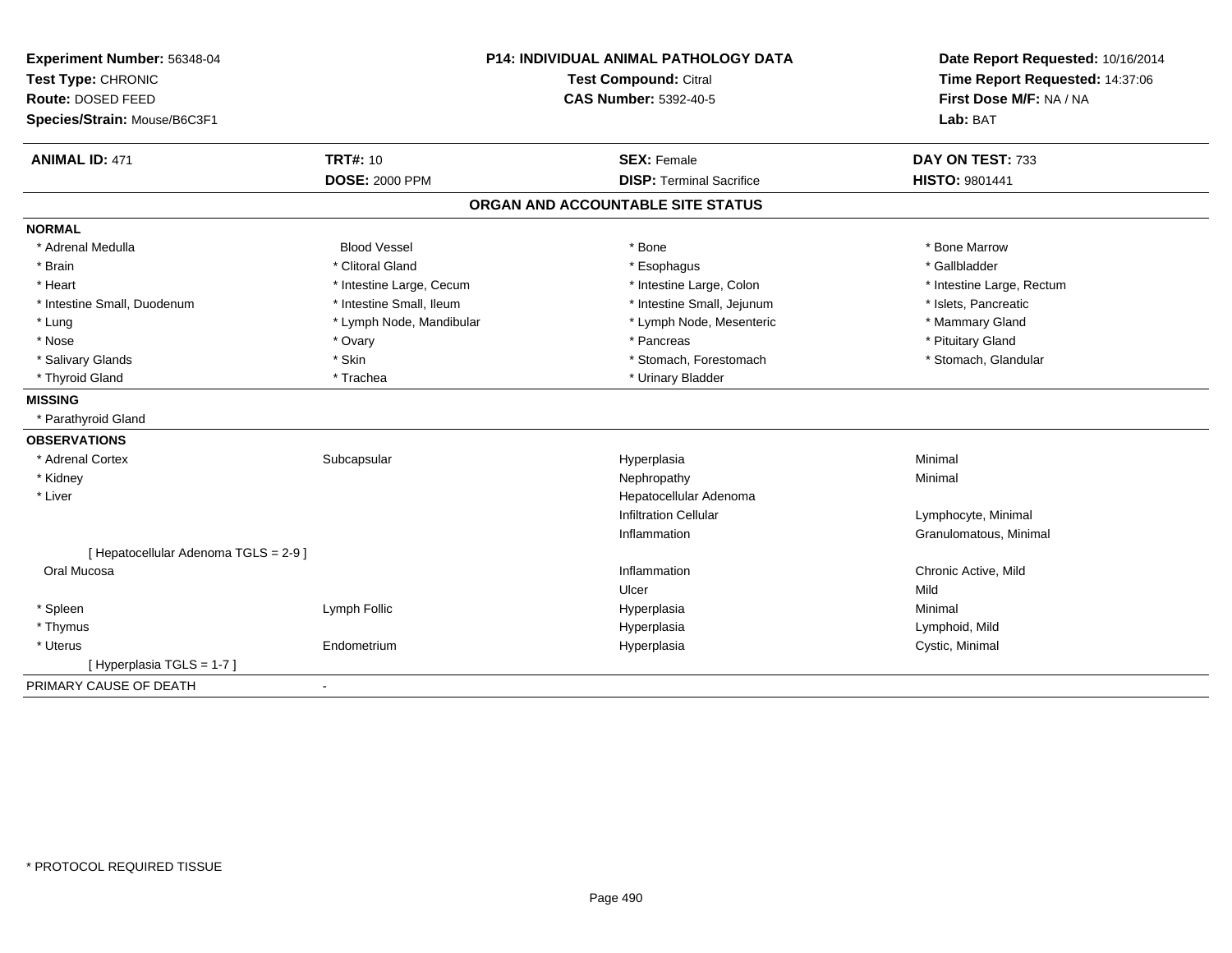| <b>Experiment Number: 56348-04</b><br>Test Type: CHRONIC<br>Route: DOSED FEED<br>Species/Strain: Mouse/B6C3F1 | <b>P14: INDIVIDUAL ANIMAL PATHOLOGY DATA</b><br><b>Test Compound: Citral</b><br><b>CAS Number: 5392-40-5</b> |                                   | Date Report Requested: 10/16/2014<br>Time Report Requested: 14:37:06<br>First Dose M/F: NA / NA<br>Lab: BAT |  |
|---------------------------------------------------------------------------------------------------------------|--------------------------------------------------------------------------------------------------------------|-----------------------------------|-------------------------------------------------------------------------------------------------------------|--|
| <b>ANIMAL ID: 472</b>                                                                                         | <b>TRT#: 10</b>                                                                                              | <b>SEX: Female</b>                | DAY ON TEST: 734                                                                                            |  |
|                                                                                                               | <b>DOSE: 2000 PPM</b>                                                                                        | <b>DISP: Terminal Sacrifice</b>   | <b>HISTO: 9801442</b>                                                                                       |  |
|                                                                                                               |                                                                                                              | ORGAN AND ACCOUNTABLE SITE STATUS |                                                                                                             |  |
| <b>NORMAL</b>                                                                                                 |                                                                                                              |                                   |                                                                                                             |  |
| * Adrenal Medulla                                                                                             | <b>Blood Vessel</b>                                                                                          | * Bone Marrow                     | * Brain                                                                                                     |  |
| * Clitoral Gland                                                                                              | * Esophagus                                                                                                  | * Gallbladder                     | * Heart                                                                                                     |  |
| * Intestine Large, Cecum                                                                                      | * Intestine Large, Colon                                                                                     | * Intestine Large, Rectum         | * Intestine Small, Duodenum                                                                                 |  |
| * Intestine Small, Ileum                                                                                      | * Intestine Small, Jejunum                                                                                   | * Islets, Pancreatic              | * Liver                                                                                                     |  |
| * Lung                                                                                                        | * Lymph Node, Mandibular                                                                                     | * Lymph Node, Mesenteric          | * Mammary Gland                                                                                             |  |
| * Nose                                                                                                        | * Ovary                                                                                                      | * Pancreas                        | * Parathyroid Gland                                                                                         |  |
| * Pituitary Gland                                                                                             | * Salivary Glands                                                                                            | * Skin                            | * Spleen                                                                                                    |  |
| * Stomach, Forestomach                                                                                        | * Stomach, Glandular                                                                                         | * Thymus                          | * Thyroid Gland                                                                                             |  |
| * Trachea                                                                                                     | * Urinary Bladder                                                                                            |                                   |                                                                                                             |  |
| <b>OBSERVATIONS</b>                                                                                           |                                                                                                              |                                   |                                                                                                             |  |
| * Adrenal Cortex                                                                                              | Subcapsular                                                                                                  | Hyperplasia                       | Minimal                                                                                                     |  |
| * Bone                                                                                                        |                                                                                                              | <b>Fibrosis</b>                   | Mild                                                                                                        |  |
| * Kidney                                                                                                      |                                                                                                              | Nephropathy                       | Minimal                                                                                                     |  |
| Oral Mucosa                                                                                                   |                                                                                                              | Inflammation                      | Chronic Active, Mild                                                                                        |  |
| * Uterus                                                                                                      | Endometrium                                                                                                  | Hyperplasia                       | Cystic, Minimal                                                                                             |  |
| [Hyperplasia TGLS = 1-7]                                                                                      |                                                                                                              |                                   |                                                                                                             |  |
| PRIMARY CAUSE OF DEATH                                                                                        |                                                                                                              |                                   |                                                                                                             |  |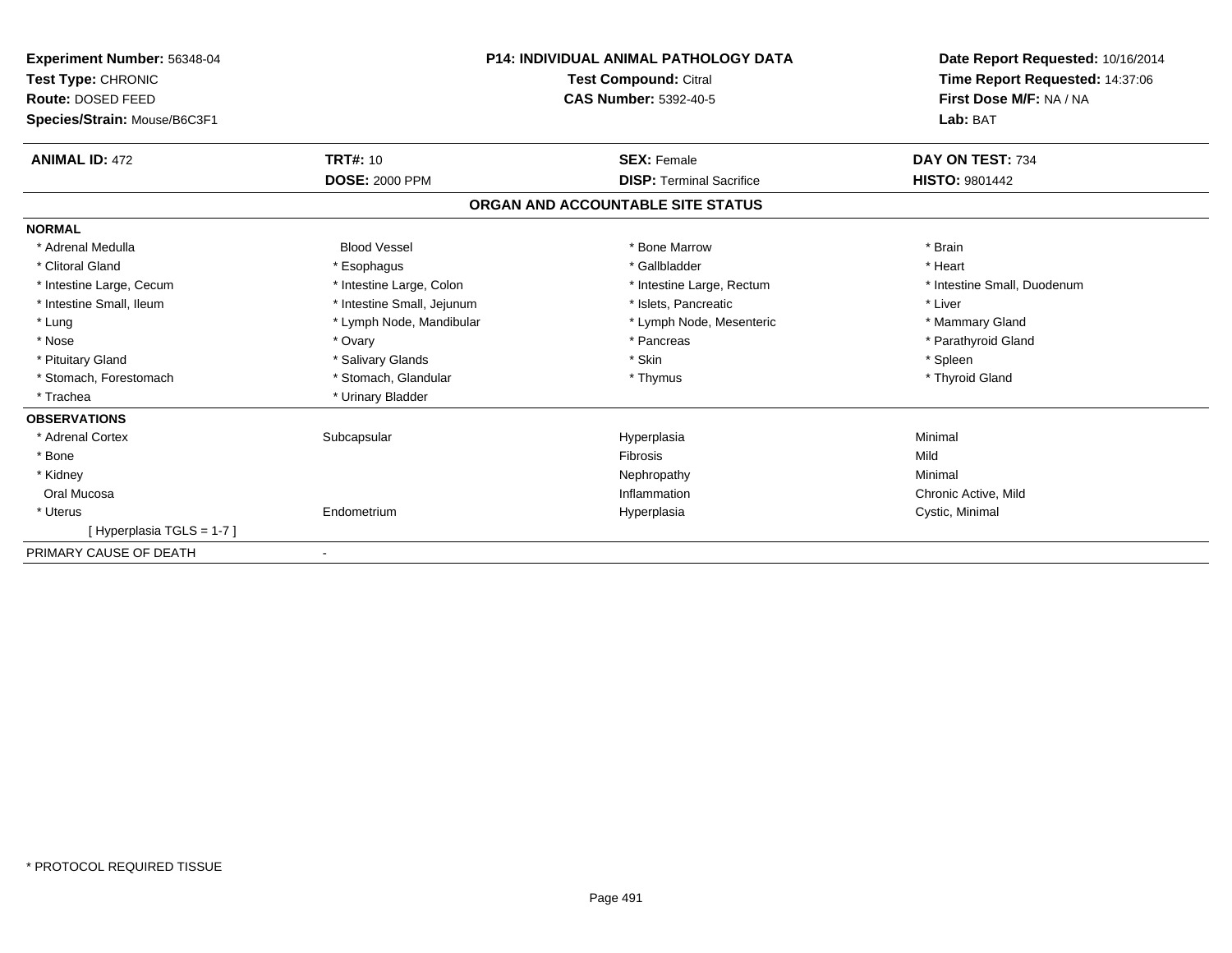| Experiment Number: 56348-04<br>Test Type: CHRONIC<br>Route: DOSED FEED<br>Species/Strain: Mouse/B6C3F1 | <b>P14: INDIVIDUAL ANIMAL PATHOLOGY DATA</b><br>Test Compound: Citral<br><b>CAS Number: 5392-40-5</b> |                                   | Date Report Requested: 10/16/2014<br>Time Report Requested: 14:37:06<br>First Dose M/F: NA / NA<br>Lab: BAT |  |
|--------------------------------------------------------------------------------------------------------|-------------------------------------------------------------------------------------------------------|-----------------------------------|-------------------------------------------------------------------------------------------------------------|--|
| <b>ANIMAL ID: 473</b>                                                                                  | <b>TRT#: 10</b>                                                                                       | <b>SEX: Female</b>                | DAY ON TEST: 734                                                                                            |  |
|                                                                                                        | <b>DOSE: 2000 PPM</b>                                                                                 | <b>DISP: Terminal Sacrifice</b>   | <b>HISTO: 9801443</b>                                                                                       |  |
|                                                                                                        |                                                                                                       | ORGAN AND ACCOUNTABLE SITE STATUS |                                                                                                             |  |
| <b>NORMAL</b>                                                                                          |                                                                                                       |                                   |                                                                                                             |  |
| * Adrenal Medulla                                                                                      | <b>Blood Vessel</b>                                                                                   | * Bone Marrow                     | * Brain                                                                                                     |  |
| * Clitoral Gland                                                                                       | * Esophagus                                                                                           | * Gallbladder                     | * Heart                                                                                                     |  |
| * Intestine Large, Cecum                                                                               | * Intestine Large, Colon                                                                              | * Intestine Large, Rectum         | * Intestine Small, Duodenum                                                                                 |  |
| * Intestine Small, Ileum                                                                               | * Intestine Small, Jejunum                                                                            | * Islets, Pancreatic              | * Kidney                                                                                                    |  |
| * Lung                                                                                                 | * Lymph Node, Mandibular                                                                              | * Lymph Node, Mesenteric          | * Mammary Gland                                                                                             |  |
| * Nose                                                                                                 | * Ovary                                                                                               | * Pancreas                        | * Pituitary Gland                                                                                           |  |
| * Salivary Glands                                                                                      | * Skin                                                                                                | * Stomach, Forestomach            | * Stomach, Glandular                                                                                        |  |
| * Thyroid Gland                                                                                        | * Trachea                                                                                             | * Urinary Bladder                 |                                                                                                             |  |
| <b>MISSING</b>                                                                                         |                                                                                                       |                                   |                                                                                                             |  |
| * Parathyroid Gland                                                                                    |                                                                                                       |                                   |                                                                                                             |  |
| <b>OBSERVATIONS</b>                                                                                    |                                                                                                       |                                   |                                                                                                             |  |
| * Adrenal Cortex                                                                                       | Subcapsular                                                                                           | Hyperplasia                       | Minimal                                                                                                     |  |
| * Bone                                                                                                 |                                                                                                       | Fibrosis                          | Mild                                                                                                        |  |
| * Liver                                                                                                |                                                                                                       | <b>Infiltration Cellular</b>      | Lymphocyte, Minimal                                                                                         |  |
| Oral Mucosa                                                                                            |                                                                                                       | Inflammation                      | Chronic Active, Minimal                                                                                     |  |
| * Spleen                                                                                               |                                                                                                       | Hematopoietic Cell Proliferation  | Minimal                                                                                                     |  |
| * Thymus                                                                                               |                                                                                                       | Lymphoma Malignant                |                                                                                                             |  |
| [ Lymphoma Malignant TGLS = 1-6 ]                                                                      |                                                                                                       |                                   |                                                                                                             |  |
| * Uterus                                                                                               | Endometrium                                                                                           | Hyperplasia                       | Cystic, Mild                                                                                                |  |
| PRIMARY CAUSE OF DEATH                                                                                 | $\blacksquare$                                                                                        |                                   |                                                                                                             |  |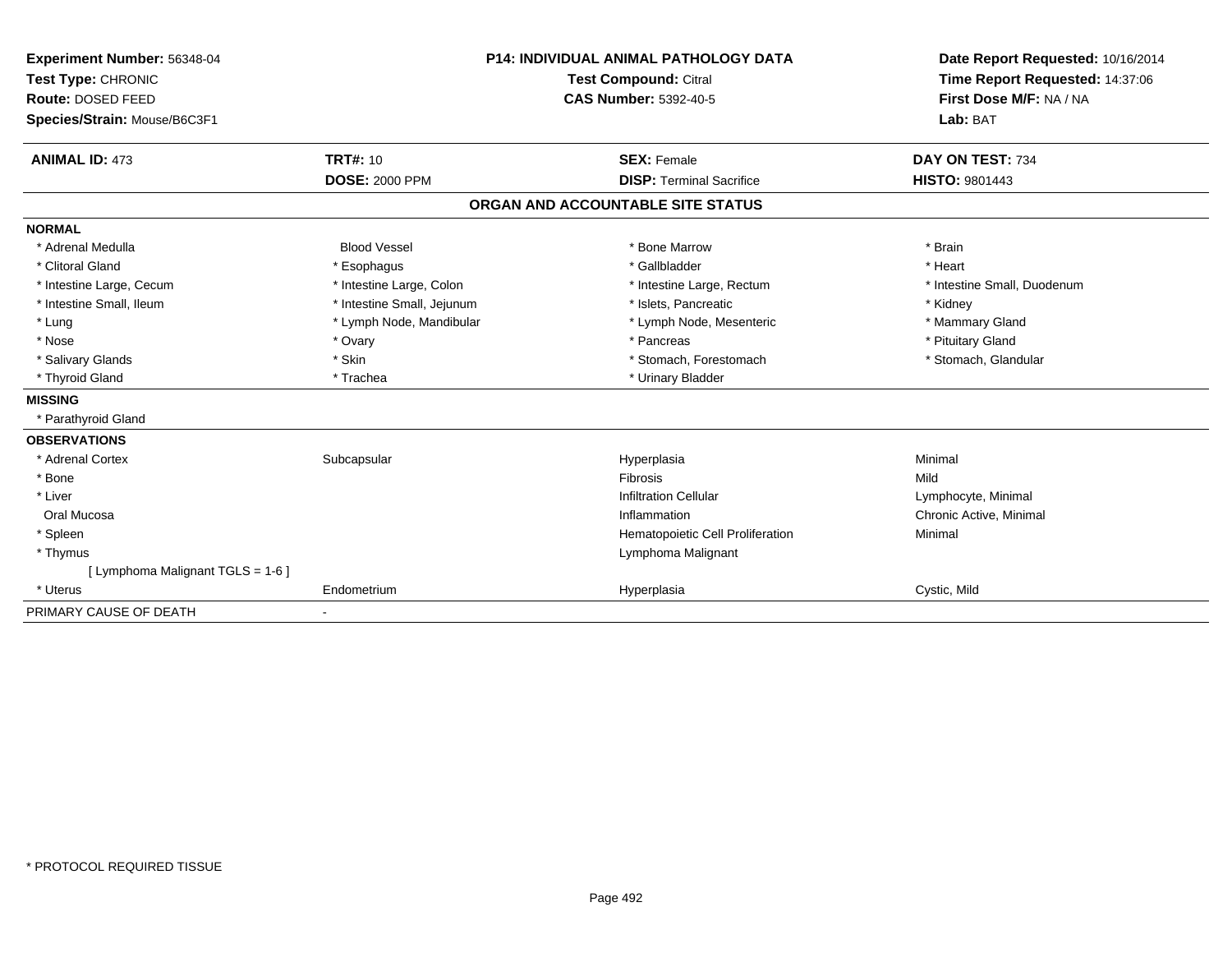| Experiment Number: 56348-04  | <b>P14: INDIVIDUAL ANIMAL PATHOLOGY DATA</b> |                                   | Date Report Requested: 10/16/2014                          |  |
|------------------------------|----------------------------------------------|-----------------------------------|------------------------------------------------------------|--|
| Test Type: CHRONIC           |                                              | <b>Test Compound: Citral</b>      | Time Report Requested: 14:37:06<br>First Dose M/F: NA / NA |  |
| Route: DOSED FEED            |                                              | <b>CAS Number: 5392-40-5</b>      |                                                            |  |
| Species/Strain: Mouse/B6C3F1 |                                              |                                   | Lab: BAT                                                   |  |
| <b>ANIMAL ID: 474</b>        | <b>TRT#: 10</b>                              | <b>SEX: Female</b>                | DAY ON TEST: 734                                           |  |
|                              | <b>DOSE: 2000 PPM</b>                        | <b>DISP: Terminal Sacrifice</b>   | <b>HISTO: 9801444</b>                                      |  |
|                              |                                              | ORGAN AND ACCOUNTABLE SITE STATUS |                                                            |  |
| <b>NORMAL</b>                |                                              |                                   |                                                            |  |
| * Adrenal Medulla            | <b>Blood Vessel</b>                          | * Bone Marrow                     | * Brain                                                    |  |
| * Clitoral Gland             | * Esophagus                                  | * Gallbladder                     | * Heart                                                    |  |
| * Intestine Large, Cecum     | * Intestine Large, Colon                     | * Intestine Large, Rectum         | * Intestine Small, Duodenum                                |  |
| * Intestine Small, Ileum     | * Intestine Small, Jejunum                   | * Islets, Pancreatic              | * Lung                                                     |  |
| * Lymph Node, Mesenteric     | * Mammary Gland                              | * Nose                            | * Ovary                                                    |  |
| * Pancreas                   | * Parathyroid Gland                          | * Pituitary Gland                 | * Salivary Glands                                          |  |
| * Skin                       | * Stomach, Forestomach                       | * Stomach, Glandular              | * Thyroid Gland                                            |  |
| * Trachea                    | * Urinary Bladder                            | * Uterus                          |                                                            |  |
| <b>MISSING</b>               |                                              |                                   |                                                            |  |
| * Lymph Node, Mandibular     |                                              |                                   |                                                            |  |
| <b>OBSERVATIONS</b>          |                                              |                                   |                                                            |  |
| * Adrenal Cortex             | Subcapsular                                  | Hyperplasia                       | Minimal                                                    |  |
| * Bone                       |                                              | Fibrosis                          | Mild                                                       |  |
| * Kidney                     |                                              | Nephropathy                       | Minimal                                                    |  |
| * Liver                      |                                              | <b>Infiltration Cellular</b>      | Lymphocyte, Minimal                                        |  |
|                              |                                              | Inflammation                      | Granulomatous, Minimal                                     |  |
|                              |                                              | <b>Mixed Cell Focus</b>           |                                                            |  |
| Oral Mucosa                  |                                              | Inflammation                      | Chronic Active, Mild                                       |  |
|                              |                                              | Ulcer                             | Minimal                                                    |  |
| * Spleen                     | Lymph Follic                                 | Hyperplasia                       | Minimal                                                    |  |
| * Thymus                     |                                              | Hyperplasia                       | Lymphoid, Minimal                                          |  |
| PRIMARY CAUSE OF DEATH       | $\blacksquare$                               |                                   |                                                            |  |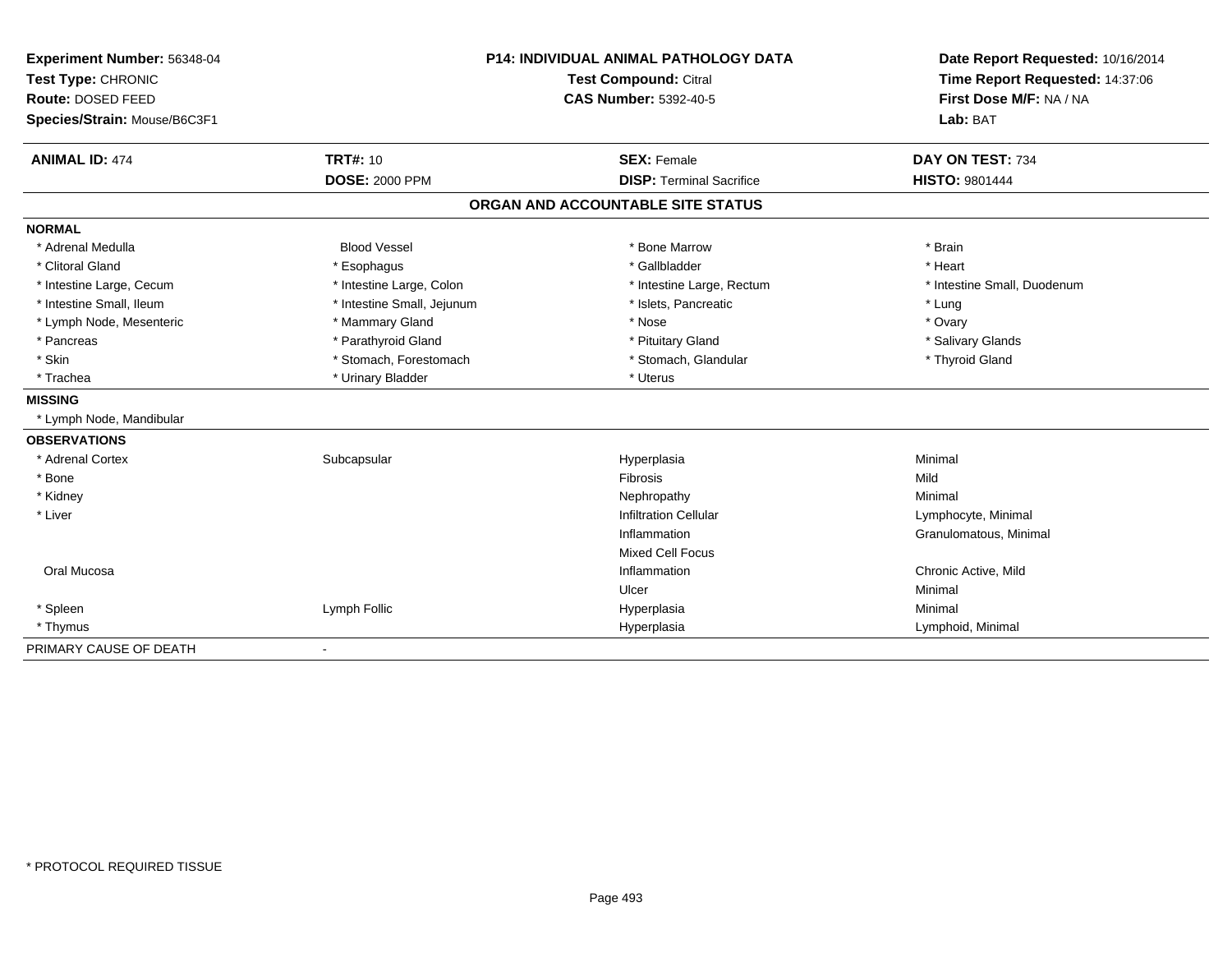| Experiment Number: 56348-04                        |                              | <b>P14: INDIVIDUAL ANIMAL PATHOLOGY DATA</b> | Date Report Requested: 10/16/2014 |  |
|----------------------------------------------------|------------------------------|----------------------------------------------|-----------------------------------|--|
| Test Type: CHRONIC<br><b>Test Compound: Citral</b> |                              |                                              | Time Report Requested: 14:37:06   |  |
| Route: DOSED FEED                                  | <b>CAS Number: 5392-40-5</b> |                                              | First Dose M/F: NA / NA           |  |
| Species/Strain: Mouse/B6C3F1                       |                              |                                              | Lab: BAT                          |  |
| <b>ANIMAL ID: 475</b>                              | <b>TRT#: 10</b>              | <b>SEX: Female</b>                           | DAY ON TEST: 557                  |  |
|                                                    | <b>DOSE: 2000 PPM</b>        | <b>DISP:</b> Moribund Sacrifice              | <b>HISTO: 9801445</b>             |  |
|                                                    |                              | ORGAN AND ACCOUNTABLE SITE STATUS            |                                   |  |
| <b>NORMAL</b>                                      |                              |                                              |                                   |  |
| * Adrenal Medulla                                  | <b>Blood Vessel</b>          | * Bone                                       | * Brain                           |  |
| * Clitoral Gland                                   | * Esophagus                  | * Gallbladder                                | * Heart                           |  |
| * Intestine Large, Cecum                           | * Intestine Large, Colon     | * Intestine Large, Rectum                    | * Intestine Small, Duodenum       |  |
| * Intestine Small, Ileum                           | * Intestine Small, Jejunum   | * Islets. Pancreatic                         | * Kidney                          |  |
| * Liver                                            | * Lung                       | * Lymph Node, Mandibular                     | * Lymph Node, Mesenteric          |  |
| * Nose                                             | * Pancreas                   | * Parathyroid Gland                          | * Pituitary Gland                 |  |
| * Salivary Glands                                  | <b>Skeletal Muscle</b>       | * Stomach, Forestomach                       | * Stomach, Glandular              |  |
| * Thyroid Gland                                    | * Trachea                    | * Urinary Bladder                            | * Uterus                          |  |
| <b>MISSING</b>                                     |                              |                                              |                                   |  |
| * Mammary Gland                                    |                              |                                              |                                   |  |
| <b>OBSERVATIONS</b>                                |                              |                                              |                                   |  |
| * Adrenal Cortex                                   | Subcapsular                  | Hyperplasia                                  | Minimal                           |  |
| * Bone Marrow                                      |                              | Hyperplasia                                  | Mild                              |  |
| Oral Mucosa                                        |                              | Inflammation                                 | Chronic Active, Minimal           |  |
| * Ovary                                            |                              | Cyst                                         | Minimal                           |  |
| * Skin                                             | <b>Subcut Tiss</b>           | Sarcoma                                      |                                   |  |
| Sarcoma TGLS = $1-9$ ]                             |                              |                                              |                                   |  |
| * Spleen                                           |                              | Hematopoietic Cell Proliferation             | Mild                              |  |
| * Thymus                                           |                              | Atrophy                                      | Moderate                          |  |
| PRIMARY CAUSE OF DEATH                             | $\blacksquare$               |                                              |                                   |  |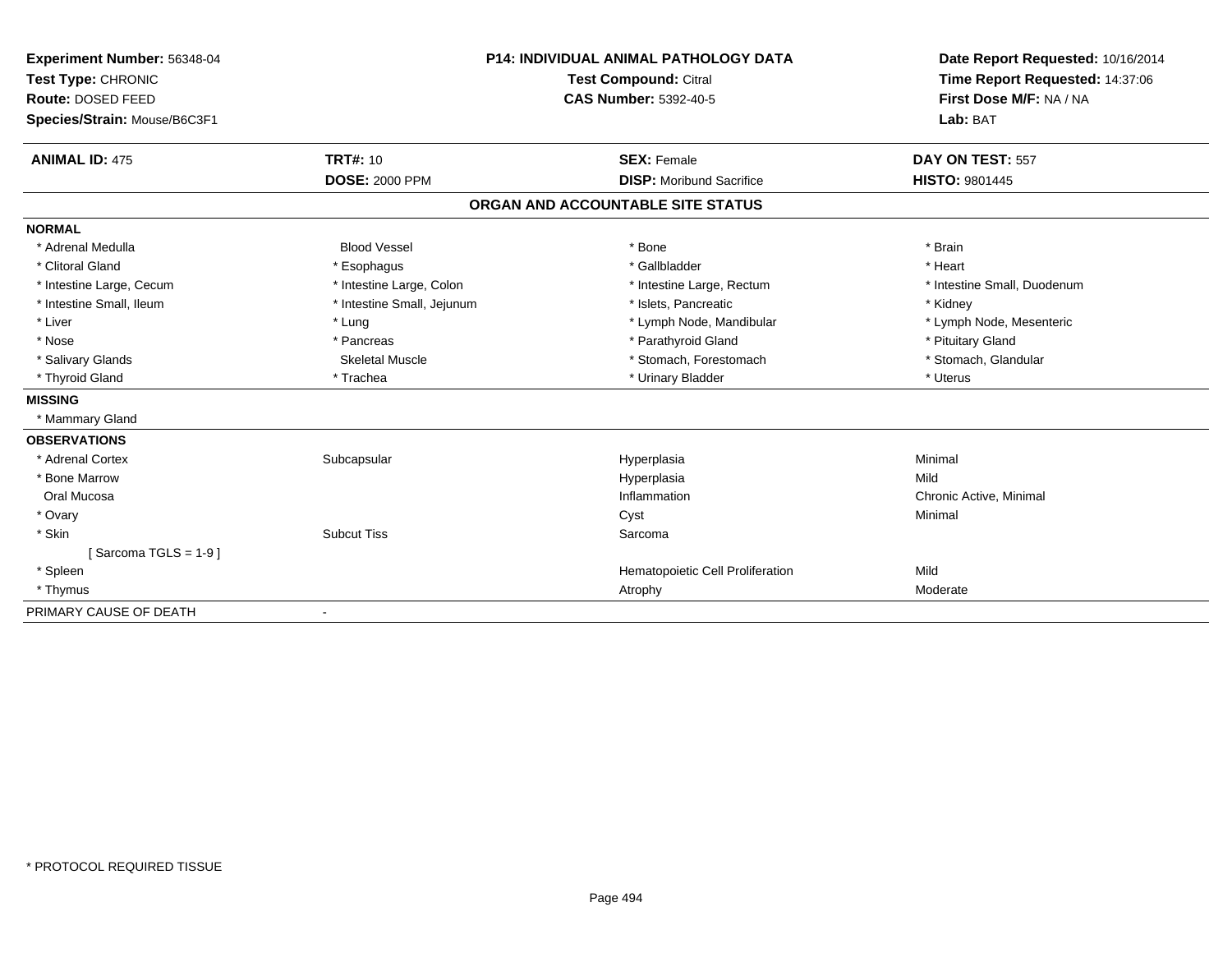| Experiment Number: 56348-04<br>Test Type: CHRONIC |                             | P14: INDIVIDUAL ANIMAL PATHOLOGY DATA<br>Test Compound: Citral | Date Report Requested: 10/16/2014<br>Time Report Requested: 14:37:06 |  |
|---------------------------------------------------|-----------------------------|----------------------------------------------------------------|----------------------------------------------------------------------|--|
| Route: DOSED FEED                                 |                             |                                                                |                                                                      |  |
|                                                   |                             | <b>CAS Number: 5392-40-5</b>                                   | First Dose M/F: NA / NA                                              |  |
| Species/Strain: Mouse/B6C3F1                      |                             |                                                                | Lab: BAT                                                             |  |
| <b>ANIMAL ID: 476</b>                             | <b>TRT#: 10</b>             | <b>SEX: Female</b>                                             | DAY ON TEST: 733                                                     |  |
|                                                   | <b>DOSE: 2000 PPM</b>       | <b>DISP: Terminal Sacrifice</b>                                | <b>HISTO: 9801446</b>                                                |  |
|                                                   |                             | ORGAN AND ACCOUNTABLE SITE STATUS                              |                                                                      |  |
| <b>NORMAL</b>                                     |                             |                                                                |                                                                      |  |
| * Adrenal Medulla                                 | <b>Blood Vessel</b>         | * Brain                                                        | * Clitoral Gland                                                     |  |
| * Esophagus                                       | * Gallbladder               | * Intestine Large, Cecum                                       | * Intestine Large, Colon                                             |  |
| * Intestine Large, Rectum                         | * Intestine Small, Duodenum | * Intestine Small, Ileum                                       | * Islets, Pancreatic                                                 |  |
| * Lung                                            | * Lymph Node, Mandibular    | * Mammary Gland                                                | * Nose                                                               |  |
| Oral Mucosa                                       | * Pancreas                  | * Parathyroid Gland                                            | * Salivary Glands                                                    |  |
| * Skin                                            | * Stomach, Forestomach      | * Stomach, Glandular                                           | * Thyroid Gland                                                      |  |
| * Trachea                                         | * Urinary Bladder           |                                                                |                                                                      |  |
| <b>OBSERVATIONS</b>                               |                             |                                                                |                                                                      |  |
| * Adrenal Cortex                                  | Subcapsular                 | Hyperplasia                                                    | Minimal                                                              |  |
| * Bone                                            |                             | Fibrosis                                                       | Mild                                                                 |  |
| * Bone Marrow                                     |                             | Hyperplasia                                                    | Moderate                                                             |  |
| * Heart                                           | Myocardium                  | Inflammation                                                   | Chronic, Minimal                                                     |  |
| * Intestine Small, Jejunum                        | <b>Muscularis</b>           | <b>Infiltration Cellular</b>                                   | Lymphocyte, Minimal                                                  |  |
| * Kidney                                          |                             | Nephropathy                                                    | Minimal                                                              |  |
| * Liver                                           |                             | <b>Infiltration Cellular</b>                                   | Lymphocyte, Minimal                                                  |  |
| * Lymph Node, Mesenteric                          |                             | <b>Infiltration Cellular</b>                                   | Plasma Cell, Minimal                                                 |  |
| * Ovary                                           |                             | Cyst                                                           | Moderate                                                             |  |
| [Cyst TGLS = $2-7$ ]                              |                             |                                                                |                                                                      |  |
| * Pituitary Gland                                 | Pars Distalis               | Hyperplasia                                                    | Focal, Minimal                                                       |  |
| * Spleen                                          |                             | Hematopoietic Cell Proliferation                               | Minimal                                                              |  |
|                                                   | Lymph Follic                | Hyperplasia                                                    | Minimal                                                              |  |
| * Thymus                                          |                             | Hyperplasia                                                    | Lymphoid, Minimal                                                    |  |
| * Uterus                                          | Endometrium                 | Hyperplasia                                                    | Cystic, Mild                                                         |  |
| [Hyperplasia TGLS = 1-7]                          |                             |                                                                |                                                                      |  |
| PRIMARY CAUSE OF DEATH                            | $\blacksquare$              |                                                                |                                                                      |  |
|                                                   |                             |                                                                |                                                                      |  |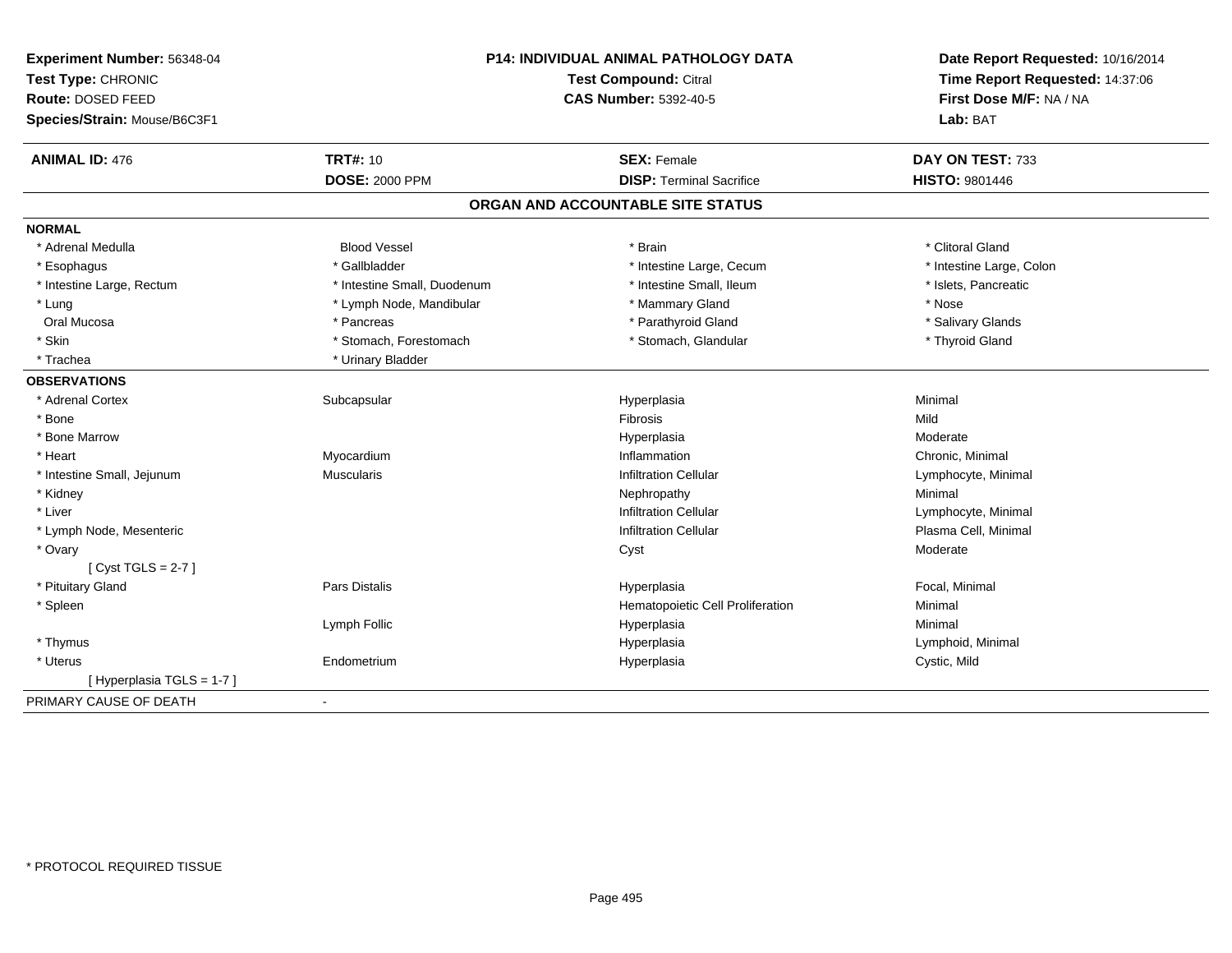| Experiment Number: 56348-04<br>Test Type: CHRONIC<br>Route: DOSED FEED<br>Species/Strain: Mouse/B6C3F1 |                          | <b>P14: INDIVIDUAL ANIMAL PATHOLOGY DATA</b><br>Test Compound: Citral<br><b>CAS Number: 5392-40-5</b> | Date Report Requested: 10/16/2014<br>Time Report Requested: 14:37:06<br>First Dose M/F: NA / NA<br>Lab: BAT |
|--------------------------------------------------------------------------------------------------------|--------------------------|-------------------------------------------------------------------------------------------------------|-------------------------------------------------------------------------------------------------------------|
| <b>ANIMAL ID: 477</b>                                                                                  | <b>TRT#: 10</b>          | <b>SEX: Female</b>                                                                                    | DAY ON TEST: 735                                                                                            |
|                                                                                                        | <b>DOSE: 2000 PPM</b>    | <b>DISP: Terminal Sacrifice</b>                                                                       | <b>HISTO: 9801447</b>                                                                                       |
|                                                                                                        |                          | ORGAN AND ACCOUNTABLE SITE STATUS                                                                     |                                                                                                             |
| <b>NORMAL</b>                                                                                          |                          |                                                                                                       |                                                                                                             |
| * Adrenal Medulla                                                                                      | <b>Blood Vessel</b>      | * Bone                                                                                                | * Bone Marrow                                                                                               |
| * Brain                                                                                                | * Clitoral Gland         | * Esophagus                                                                                           | * Gallbladder                                                                                               |
| * Heart                                                                                                | * Intestine Large, Cecum | * Intestine Large, Colon                                                                              | * Intestine Large, Rectum                                                                                   |
| * Intestine Small, Duodenum                                                                            | * Intestine Small, Ileum | * Intestine Small, Jejunum                                                                            | * Islets. Pancreatic                                                                                        |
| * Kidney                                                                                               | * Lung                   | * Lymph Node, Mandibular                                                                              | * Lymph Node, Mesenteric                                                                                    |
| * Mammary Gland                                                                                        | * Nose                   | * Ovary                                                                                               | * Pancreas                                                                                                  |
| * Parathyroid Gland                                                                                    | * Pituitary Gland        | * Salivary Glands                                                                                     | * Skin                                                                                                      |
| * Spleen                                                                                               | * Stomach, Forestomach   | * Stomach, Glandular                                                                                  | * Thyroid Gland                                                                                             |
| * Trachea                                                                                              | * Urinary Bladder        |                                                                                                       |                                                                                                             |
| <b>OBSERVATIONS</b>                                                                                    |                          |                                                                                                       |                                                                                                             |
| * Adrenal Cortex                                                                                       | Subcapsular              | Hyperplasia                                                                                           | Mild                                                                                                        |
| * Liver                                                                                                |                          | <b>Infiltration Cellular</b>                                                                          | Lymphocyte, Minimal                                                                                         |
| Oral Mucosa                                                                                            |                          | Inflammation                                                                                          | Chronic Active, Minimal                                                                                     |
| * Thymus                                                                                               |                          | Hyperplasia                                                                                           | Lymphoid, Minimal                                                                                           |
| * Uterus                                                                                               | Endometrium              | Hyperplasia                                                                                           | Cystic, Mild                                                                                                |
| [Hyperplasia TGLS = 1-7]                                                                               |                          |                                                                                                       |                                                                                                             |
| PRIMARY CAUSE OF DEATH                                                                                 |                          |                                                                                                       |                                                                                                             |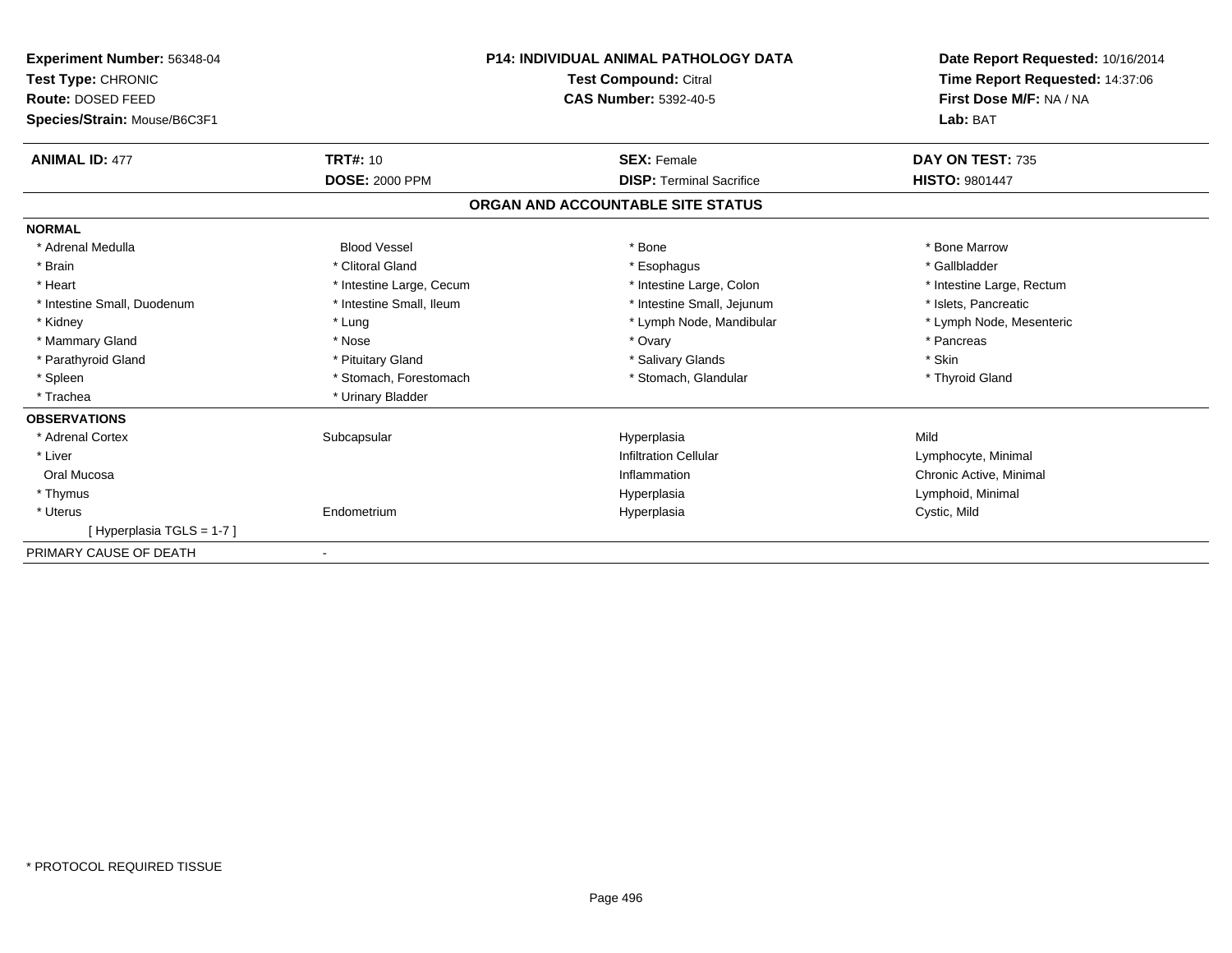| Experiment Number: 56348-04<br>Test Type: CHRONIC<br><b>Route: DOSED FEED</b><br>Species/Strain: Mouse/B6C3F1 |                          | <b>P14: INDIVIDUAL ANIMAL PATHOLOGY DATA</b><br><b>Test Compound: Citral</b><br><b>CAS Number: 5392-40-5</b> | Date Report Requested: 10/16/2014<br>Time Report Requested: 14:37:06<br>First Dose M/F: NA / NA<br>Lab: BAT |
|---------------------------------------------------------------------------------------------------------------|--------------------------|--------------------------------------------------------------------------------------------------------------|-------------------------------------------------------------------------------------------------------------|
| <b>ANIMAL ID: 478</b>                                                                                         | <b>TRT#: 10</b>          | <b>SEX: Female</b>                                                                                           | DAY ON TEST: 734                                                                                            |
|                                                                                                               | <b>DOSE: 2000 PPM</b>    | <b>DISP: Terminal Sacrifice</b>                                                                              | <b>HISTO: 9801448</b>                                                                                       |
|                                                                                                               |                          | ORGAN AND ACCOUNTABLE SITE STATUS                                                                            |                                                                                                             |
| <b>NORMAL</b>                                                                                                 |                          |                                                                                                              |                                                                                                             |
| * Adrenal Medulla                                                                                             | <b>Blood Vessel</b>      | * Bone                                                                                                       | * Bone Marrow                                                                                               |
| * Brain                                                                                                       | * Clitoral Gland         | * Esophagus                                                                                                  | * Gallbladder                                                                                               |
| * Heart                                                                                                       | * Intestine Large, Cecum | * Intestine Large, Colon                                                                                     | * Intestine Large, Rectum                                                                                   |
| * Intestine Small, Duodenum                                                                                   | * Intestine Small, Ileum | * Intestine Small, Jejunum                                                                                   | * Islets, Pancreatic                                                                                        |
| * Liver                                                                                                       | * Lung                   | * Lymph Node, Mandibular                                                                                     | * Lymph Node, Mesenteric                                                                                    |
| * Mammary Gland                                                                                               | * Nose                   | * Ovary                                                                                                      | * Pancreas                                                                                                  |
| * Parathyroid Gland                                                                                           | * Pituitary Gland        | * Salivary Glands                                                                                            | * Skin                                                                                                      |
| * Spleen                                                                                                      | * Stomach, Glandular     | * Thymus                                                                                                     | * Thyroid Gland                                                                                             |
| * Trachea                                                                                                     | * Urinary Bladder        |                                                                                                              |                                                                                                             |
| <b>OBSERVATIONS</b>                                                                                           |                          |                                                                                                              |                                                                                                             |
| * Adrenal Cortex                                                                                              | Subcapsular              | Hyperplasia                                                                                                  | Minimal                                                                                                     |
| * Kidney                                                                                                      |                          | Nephropathy                                                                                                  | Minimal                                                                                                     |
| Oral Mucosa                                                                                                   |                          | Inflammation                                                                                                 | Chronic Active, Minimal                                                                                     |
|                                                                                                               |                          | Ulcer                                                                                                        | Minimal                                                                                                     |
| * Stomach, Forestomach                                                                                        |                          | Squamous Cell Papilloma                                                                                      |                                                                                                             |
| Squamous Cell Papilloma TGLS = 1-9 ]                                                                          |                          |                                                                                                              |                                                                                                             |
| * Uterus                                                                                                      | Endometrium              | Hyperplasia                                                                                                  | Cystic, Mild                                                                                                |
| PRIMARY CAUSE OF DEATH                                                                                        |                          |                                                                                                              |                                                                                                             |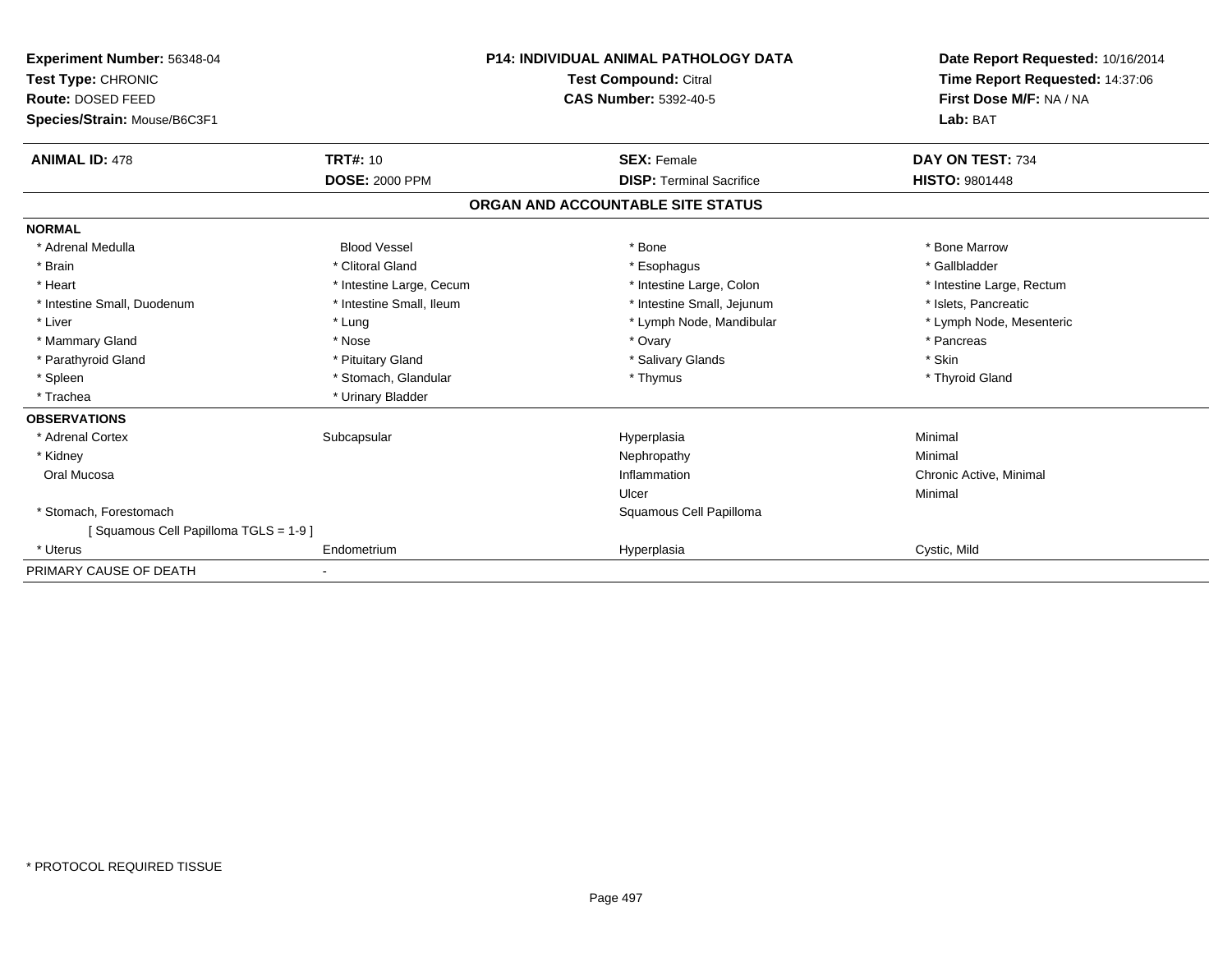| Experiment Number: 56348-04             |                          | <b>P14: INDIVIDUAL ANIMAL PATHOLOGY DATA</b> | Date Report Requested: 10/16/2014 |
|-----------------------------------------|--------------------------|----------------------------------------------|-----------------------------------|
| Test Type: CHRONIC<br>Route: DOSED FEED |                          | Test Compound: Citral                        | Time Report Requested: 14:37:06   |
|                                         |                          | <b>CAS Number: 5392-40-5</b>                 | First Dose M/F: NA / NA           |
| Species/Strain: Mouse/B6C3F1            |                          |                                              | Lab: BAT                          |
| <b>ANIMAL ID: 479</b>                   | <b>TRT#: 10</b>          | <b>SEX: Female</b>                           | DAY ON TEST: 735                  |
|                                         | <b>DOSE: 2000 PPM</b>    | <b>DISP: Terminal Sacrifice</b>              | <b>HISTO: 9801449</b>             |
|                                         |                          | ORGAN AND ACCOUNTABLE SITE STATUS            |                                   |
| <b>NORMAL</b>                           |                          |                                              |                                   |
| * Adrenal Medulla                       | <b>Blood Vessel</b>      | * Bone                                       | * Bone Marrow                     |
| * Brain                                 | * Clitoral Gland         | * Esophagus                                  | * Gallbladder                     |
| * Heart                                 | * Intestine Large, Cecum | * Intestine Large, Colon                     | * Intestine Large, Rectum         |
| * Intestine Small, Duodenum             | * Intestine Small, Ileum | * Intestine Small, Jejunum                   | * Islets, Pancreatic              |
| * Lung                                  | * Lymph Node, Mandibular | * Mammary Gland                              | * Nose                            |
| Oral Mucosa                             | * Ovary                  | * Parathyroid Gland                          | * Pituitary Gland                 |
| * Skin                                  | * Stomach, Forestomach   | * Stomach, Glandular                         | * Thyroid Gland                   |
| * Trachea                               | * Urinary Bladder        |                                              |                                   |
| <b>OBSERVATIONS</b>                     |                          |                                              |                                   |
| * Adrenal Cortex                        | Subcapsular              | Hyperplasia                                  | Minimal                           |
| * Kidney                                | <b>Renal Tubule</b>      | Mineralization                               | Minimal                           |
| * Liver                                 |                          | <b>Infiltration Cellular</b>                 | Lymphocyte, Minimal               |
| * Lymph Node, Mesenteric                |                          | Lymphoma Malignant                           |                                   |
| [ Lymphoma Malignant TGLS = 2-5 ]       |                          |                                              |                                   |
| * Pancreas                              |                          | Lymphoma Malignant                           |                                   |
| * Salivary Glands                       |                          | Lymphoma Malignant                           |                                   |
| * Spleen                                |                          | Lymphoma Malignant                           |                                   |
| * Thymus                                |                          | Lymphoma Malignant                           |                                   |
| * Uterus                                | Endometrium              | Hyperplasia                                  | Cystic, Minimal                   |
| [Hyperplasia TGLS = 1-7]                |                          |                                              |                                   |
| PRIMARY CAUSE OF DEATH                  |                          |                                              |                                   |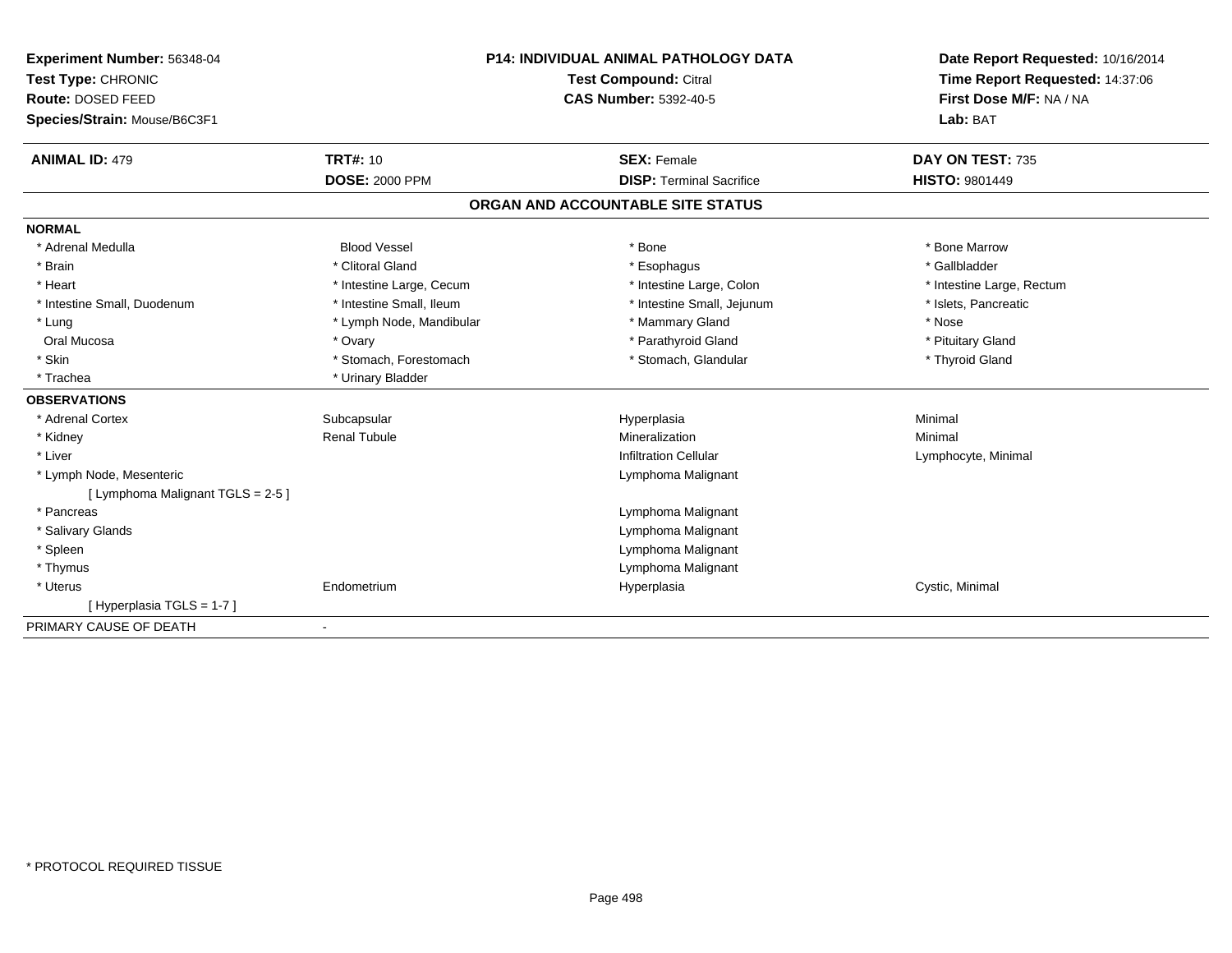| Experiment Number: 56348-04  |                                                              | <b>P14: INDIVIDUAL ANIMAL PATHOLOGY DATA</b> | Date Report Requested: 10/16/2014<br>Time Report Requested: 14:37:06<br>First Dose M/F: NA / NA |
|------------------------------|--------------------------------------------------------------|----------------------------------------------|-------------------------------------------------------------------------------------------------|
| Test Type: CHRONIC           | <b>Test Compound: Citral</b><br><b>CAS Number: 5392-40-5</b> |                                              |                                                                                                 |
| Route: DOSED FEED            |                                                              |                                              |                                                                                                 |
| Species/Strain: Mouse/B6C3F1 |                                                              |                                              | Lab: BAT                                                                                        |
| <b>ANIMAL ID: 480</b>        | <b>TRT#: 10</b>                                              | <b>SEX: Female</b>                           | DAY ON TEST: 735                                                                                |
|                              | <b>DOSE: 2000 PPM</b>                                        | <b>DISP: Terminal Sacrifice</b>              | <b>HISTO: 9801450</b>                                                                           |
|                              |                                                              | ORGAN AND ACCOUNTABLE SITE STATUS            |                                                                                                 |
| <b>NORMAL</b>                |                                                              |                                              |                                                                                                 |
| * Adrenal Medulla            | <b>Blood Vessel</b>                                          | * Bone                                       | * Bone Marrow                                                                                   |
| * Brain                      | * Clitoral Gland                                             | * Esophagus                                  | * Gallbladder                                                                                   |
| * Heart                      | * Intestine Large, Cecum                                     | * Intestine Large, Colon                     | * Intestine Large, Rectum                                                                       |
| * Intestine Small, Duodenum  | * Intestine Small, Ileum                                     | * Intestine Small, Jejunum                   | * Islets, Pancreatic                                                                            |
| * Kidney                     | * Lung                                                       | * Lymph Node, Mandibular                     | * Lymph Node, Mesenteric                                                                        |
| * Mammary Gland              | * Nose                                                       | Oral Mucosa                                  | * Pancreas                                                                                      |
| * Parathyroid Gland          | * Pituitary Gland                                            | * Salivary Glands                            | * Skin                                                                                          |
| * Spleen                     | * Stomach, Forestomach                                       | * Stomach, Glandular                         | * Thyroid Gland                                                                                 |
| * Trachea                    | * Urinary Bladder                                            |                                              |                                                                                                 |
| <b>OBSERVATIONS</b>          |                                                              |                                              |                                                                                                 |
| * Adrenal Cortex             | Subcapsular                                                  | Hyperplasia                                  | Minimal                                                                                         |
|                              |                                                              | Hyperplasia                                  | Focal, Minimal                                                                                  |
| * Liver                      |                                                              | <b>Infiltration Cellular</b>                 | Lymphocyte, Minimal                                                                             |
| * Ovary                      |                                                              | Cyst                                         | Minimal                                                                                         |
| * Thymus                     |                                                              | Hyperplasia                                  | Lymphoid, Mild                                                                                  |
| * Uterus                     | Endometrium                                                  | Hyperplasia                                  | Cystic, Minimal                                                                                 |
| [Hyperplasia TGLS = 1-7]     |                                                              |                                              |                                                                                                 |
| PRIMARY CAUSE OF DEATH       |                                                              |                                              |                                                                                                 |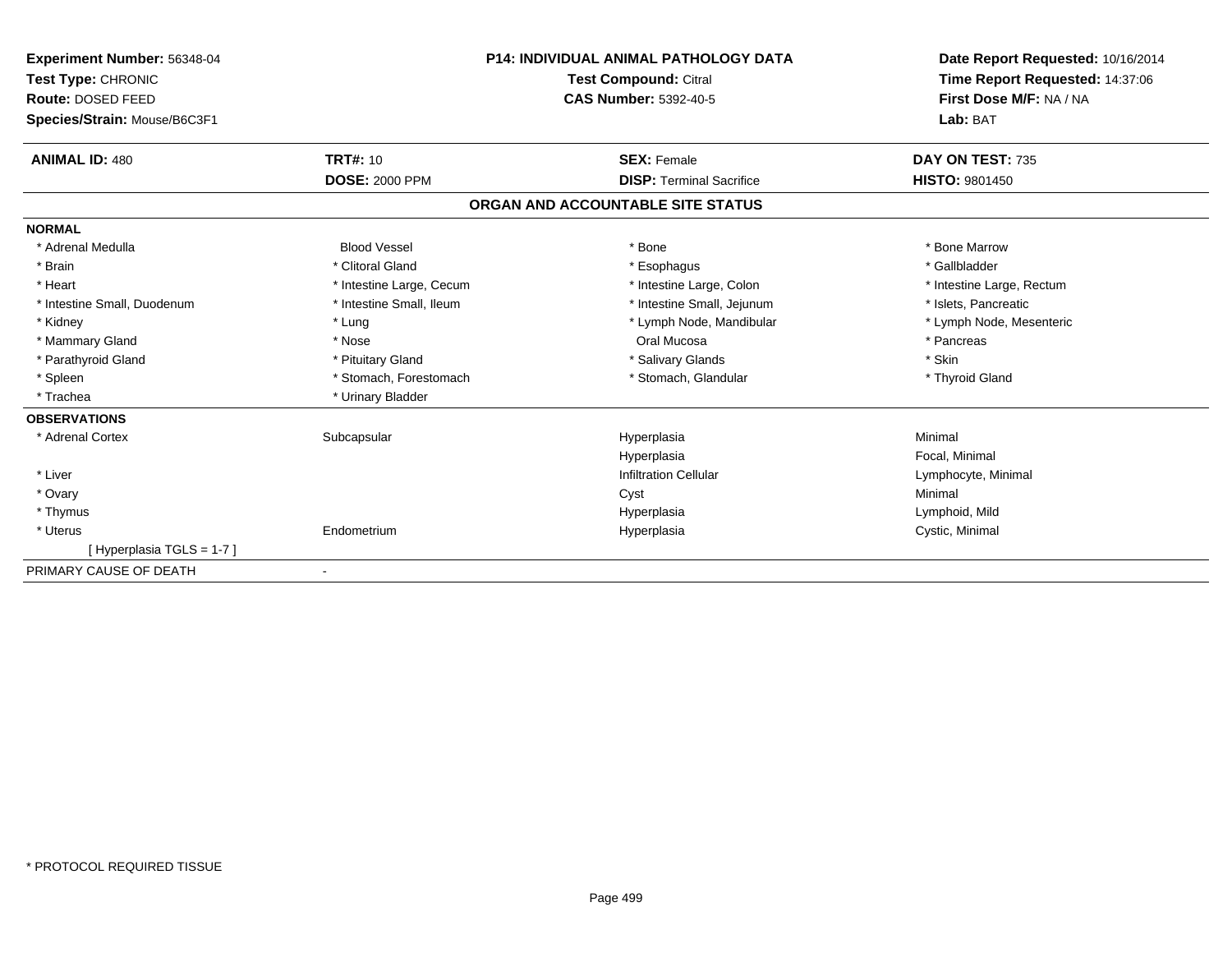| Experiment Number: 56348-04<br>Test Type: CHRONIC |                           | P14: INDIVIDUAL ANIMAL PATHOLOGY DATA | Date Report Requested: 10/16/2014 |
|---------------------------------------------------|---------------------------|---------------------------------------|-----------------------------------|
|                                                   |                           | Test Compound: Citral                 | Time Report Requested: 14:37:06   |
| Route: DOSED FEED                                 |                           | <b>CAS Number: 5392-40-5</b>          | First Dose M/F: NA / NA           |
| Species/Strain: Mouse/B6C3F1                      |                           |                                       | Lab: BAT                          |
| <b>ANIMAL ID: 481</b>                             | <b>TRT#: 10</b>           | <b>SEX: Female</b>                    | DAY ON TEST: 733                  |
|                                                   | <b>DOSE: 2000 PPM</b>     | <b>DISP: Terminal Sacrifice</b>       | HISTO: 9801451                    |
|                                                   |                           | ORGAN AND ACCOUNTABLE SITE STATUS     |                                   |
| <b>NORMAL</b>                                     |                           |                                       |                                   |
| * Adrenal Medulla                                 | <b>Blood Vessel</b>       | * Brain                               | * Clitoral Gland                  |
| * Esophagus                                       | * Gallbladder             | * Heart                               | * Intestine Large, Cecum          |
| * Intestine Large, Colon                          | * Intestine Large, Rectum | * Intestine Small, Duodenum           | * Intestine Small, Ileum          |
| * Intestine Small, Jejunum                        | * Islets, Pancreatic      | * Lung                                | * Lymph Node, Mandibular          |
| * Lymph Node, Mesenteric                          | * Mammary Gland           | * Nose                                | Oral Mucosa                       |
| * Ovary                                           | * Pancreas                | * Parathyroid Gland                   | * Salivary Glands                 |
| * Skin                                            | * Stomach, Forestomach    | * Stomach, Glandular                  | * Thyroid Gland                   |
| * Trachea                                         | * Urinary Bladder         | * Uterus                              |                                   |
| <b>OBSERVATIONS</b>                               |                           |                                       |                                   |
| * Adrenal Cortex                                  | Subcapsular               | Hyperplasia                           | Mild                              |
| * Bone                                            |                           | Fibrosis                              | Mild                              |
| * Bone Marrow                                     |                           | Hyperplasia                           | Mild                              |
| * Kidney                                          |                           | Nephropathy                           | Minimal                           |
| * Liver                                           |                           | Hepatocellular Adenoma                |                                   |
|                                                   |                           | <b>Infiltration Cellular</b>          | Lymphocyte, Minimal               |
|                                                   |                           | Inflammation                          | Granulomatous, Minimal            |
| [ Hepatocellular Adenoma TGLS = 1-9 ]             |                           |                                       |                                   |
| * Pituitary Gland                                 | <b>Pars Distalis</b>      | Adenoma                               |                                   |
| * Spleen                                          |                           | Hematopoietic Cell Proliferation      | Minimal                           |
|                                                   | Lymph Follic              | Hyperplasia                           | Minimal                           |
| * Thymus                                          |                           | Hyperplasia                           | Lymphoid, Minimal                 |
| PRIMARY CAUSE OF DEATH                            |                           |                                       |                                   |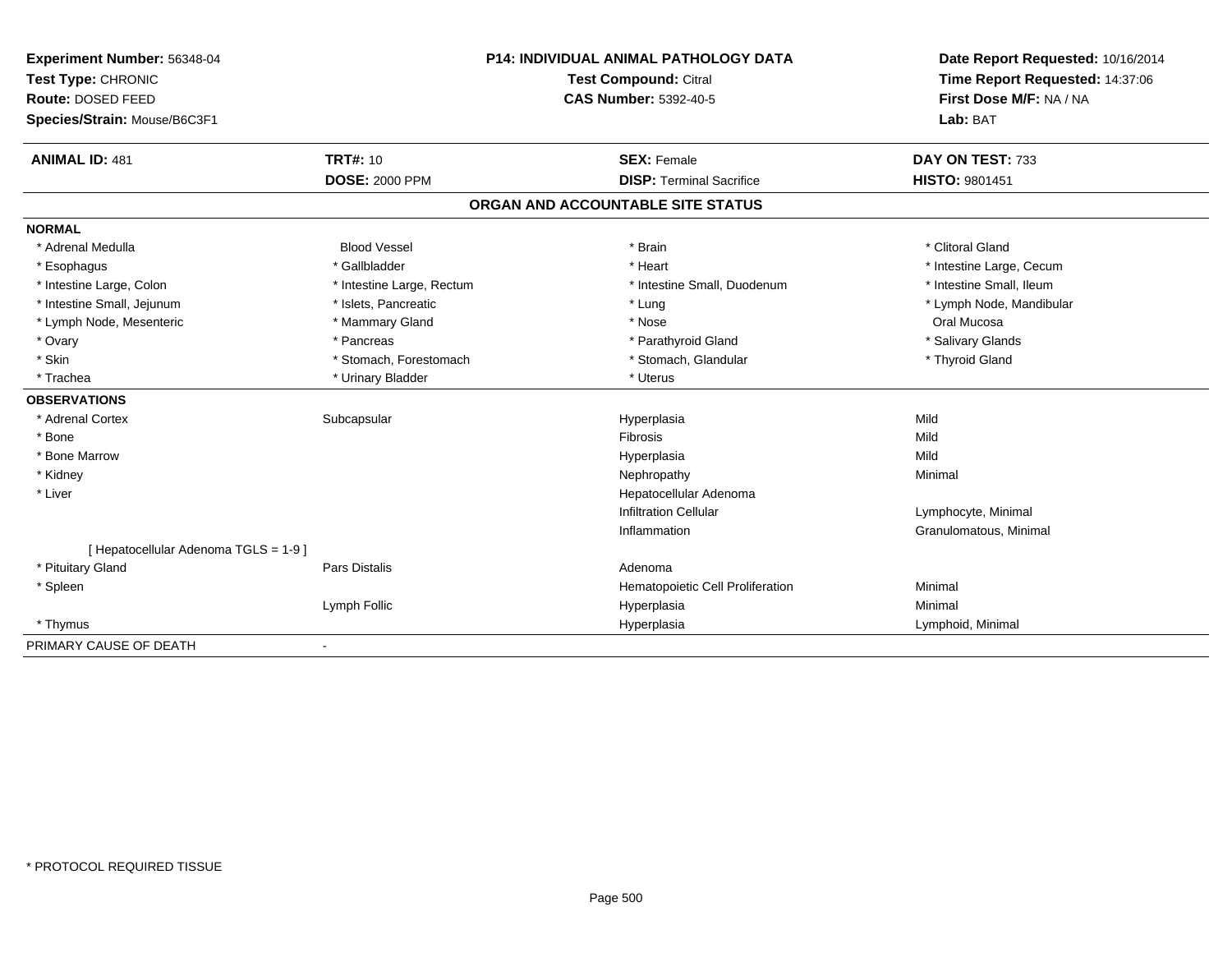| Experiment Number: 56348-04<br>Test Type: CHRONIC<br>Route: DOSED FEED<br>Species/Strain: Mouse/B6C3F1 | P14: INDIVIDUAL ANIMAL PATHOLOGY DATA<br><b>Test Compound: Citral</b><br><b>CAS Number: 5392-40-5</b> |                                   | Date Report Requested: 10/16/2014<br>Time Report Requested: 14:37:06<br>First Dose M/F: NA / NA<br>Lab: BAT |  |
|--------------------------------------------------------------------------------------------------------|-------------------------------------------------------------------------------------------------------|-----------------------------------|-------------------------------------------------------------------------------------------------------------|--|
| <b>ANIMAL ID: 482</b>                                                                                  | <b>TRT#: 10</b>                                                                                       | <b>SEX: Female</b>                | DAY ON TEST: 734                                                                                            |  |
|                                                                                                        | <b>DOSE: 2000 PPM</b>                                                                                 | <b>DISP: Terminal Sacrifice</b>   | HISTO: 9801452                                                                                              |  |
|                                                                                                        |                                                                                                       | ORGAN AND ACCOUNTABLE SITE STATUS |                                                                                                             |  |
| <b>NORMAL</b>                                                                                          |                                                                                                       |                                   |                                                                                                             |  |
| * Adrenal Medulla                                                                                      | <b>Blood Vessel</b>                                                                                   | * Bone                            | * Bone Marrow                                                                                               |  |
| * Brain                                                                                                | * Clitoral Gland                                                                                      | * Esophagus                       | * Gallbladder                                                                                               |  |
| * Heart                                                                                                | * Intestine Large, Cecum                                                                              | * Intestine Large, Colon          | * Intestine Large, Rectum                                                                                   |  |
| * Intestine Small, Duodenum                                                                            | * Intestine Small, Ileum                                                                              | * Intestine Small, Jejunum        | * Islets. Pancreatic                                                                                        |  |
| * Kidney                                                                                               | * Lung                                                                                                | * Lymph Node, Mesenteric          | * Mammary Gland                                                                                             |  |
| * Nose                                                                                                 | * Ovary                                                                                               | * Pancreas                        | * Salivary Glands                                                                                           |  |
| * Skin                                                                                                 | * Stomach, Forestomach                                                                                | * Stomach, Glandular              | * Thyroid Gland                                                                                             |  |
| * Trachea                                                                                              | * Urinary Bladder                                                                                     |                                   |                                                                                                             |  |
| <b>MISSING</b>                                                                                         |                                                                                                       |                                   |                                                                                                             |  |
| * Lymph Node, Mandibular                                                                               | * Parathyroid Gland                                                                                   |                                   |                                                                                                             |  |
| <b>OBSERVATIONS</b>                                                                                    |                                                                                                       |                                   |                                                                                                             |  |
| * Adrenal Cortex                                                                                       | Subcapsular                                                                                           | Hyperplasia                       | Minimal                                                                                                     |  |
| * Liver                                                                                                |                                                                                                       | Hepatocellular Adenoma            | Multiple                                                                                                    |  |
|                                                                                                        |                                                                                                       | <b>Infiltration Cellular</b>      | Lymphocyte, Minimal                                                                                         |  |
| [ Hepatocellular Adenoma TGLS = 2,3-10+9]                                                              |                                                                                                       |                                   |                                                                                                             |  |
| Oral Mucosa                                                                                            |                                                                                                       | Inflammation                      | Chronic Active, Minimal                                                                                     |  |
|                                                                                                        |                                                                                                       | Ulcer                             | Mild                                                                                                        |  |
| * Pituitary Gland                                                                                      | <b>Pars Distalis</b>                                                                                  | Hyperplasia                       | Focal, Minimal                                                                                              |  |
| * Spleen                                                                                               |                                                                                                       | Hematopoietic Cell Proliferation  | Minimal                                                                                                     |  |
|                                                                                                        | Lymph Follic                                                                                          | Hyperplasia                       | Minimal                                                                                                     |  |
| * Thymus                                                                                               |                                                                                                       | Atrophy                           | Minimal                                                                                                     |  |
| * Uterus                                                                                               | Endometrium                                                                                           | Hyperplasia                       | Cystic, Minimal                                                                                             |  |
| [Hyperplasia TGLS = 1-7]                                                                               |                                                                                                       |                                   |                                                                                                             |  |
| PRIMARY CAUSE OF DEATH                                                                                 | $\blacksquare$                                                                                        |                                   |                                                                                                             |  |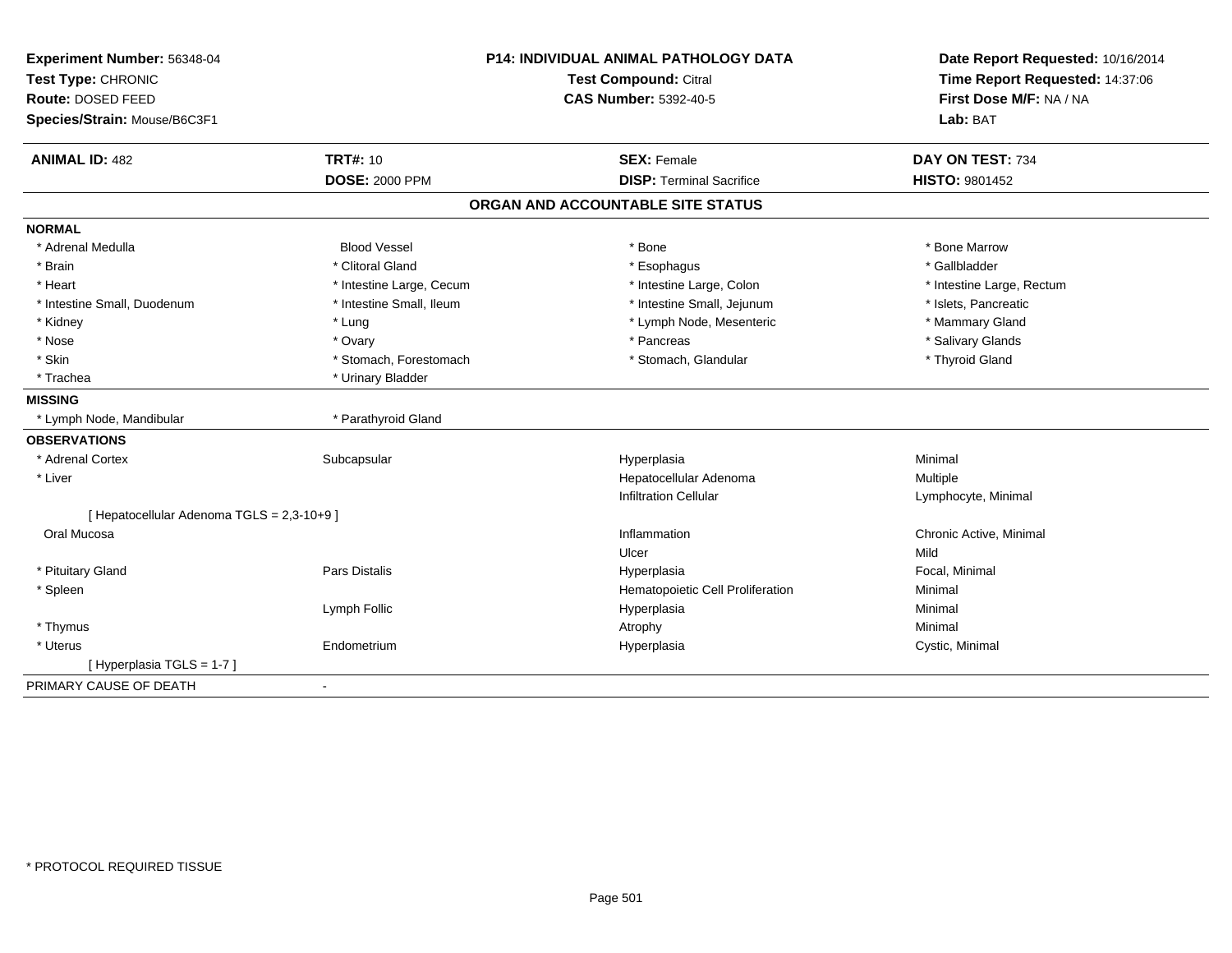| Experiment Number: 56348-04<br><b>Test Type: CHRONIC</b><br>Route: DOSED FEED |                          | <b>P14: INDIVIDUAL ANIMAL PATHOLOGY DATA</b><br>Test Compound: Citral<br><b>CAS Number: 5392-40-5</b> | Date Report Requested: 10/16/2014<br>Time Report Requested: 14:37:06<br>First Dose M/F: NA / NA |
|-------------------------------------------------------------------------------|--------------------------|-------------------------------------------------------------------------------------------------------|-------------------------------------------------------------------------------------------------|
| Species/Strain: Mouse/B6C3F1                                                  |                          |                                                                                                       | Lab: BAT                                                                                        |
| <b>ANIMAL ID: 483</b>                                                         | TRT#: 10                 | <b>SEX: Female</b>                                                                                    | DAY ON TEST: 735                                                                                |
|                                                                               | <b>DOSE: 2000 PPM</b>    | <b>DISP: Terminal Sacrifice</b>                                                                       | <b>HISTO: 9801453</b>                                                                           |
|                                                                               |                          | ORGAN AND ACCOUNTABLE SITE STATUS                                                                     |                                                                                                 |
| <b>NORMAL</b>                                                                 |                          |                                                                                                       |                                                                                                 |
| * Adrenal Medulla                                                             | <b>Blood Vessel</b>      | * Bone                                                                                                | * Bone Marrow                                                                                   |
| * Brain                                                                       | * Clitoral Gland         | * Esophagus                                                                                           | * Gallbladder                                                                                   |
| * Heart                                                                       | * Intestine Large, Cecum | * Intestine Large, Colon                                                                              | * Intestine Large, Rectum                                                                       |
| * Intestine Small, Duodenum                                                   | * Intestine Small, Ileum | * Intestine Small, Jejunum                                                                            | * Islets, Pancreatic                                                                            |
| * Kidney                                                                      | * Lung                   | * Lymph Node, Mandibular                                                                              | * Lymph Node, Mesenteric                                                                        |
| * Mammary Gland                                                               | * Nose                   | * Pancreas                                                                                            | * Parathyroid Gland                                                                             |
| * Pituitary Gland                                                             | * Salivary Glands        | * Skin                                                                                                | * Spleen                                                                                        |
| * Stomach, Forestomach                                                        | * Stomach, Glandular     | * Thymus                                                                                              | * Thyroid Gland                                                                                 |
| * Trachea                                                                     | * Urinary Bladder        |                                                                                                       |                                                                                                 |
| <b>OBSERVATIONS</b>                                                           |                          |                                                                                                       |                                                                                                 |
| * Adrenal Cortex                                                              | Subcapsular              | Hyperplasia                                                                                           | Minimal                                                                                         |
| * Liver                                                                       |                          | <b>Infiltration Cellular</b>                                                                          | Lymphocyte, Minimal                                                                             |
| Oral Mucosa                                                                   |                          | Inflammation                                                                                          | Chronic Active, Mild                                                                            |
| * Ovary                                                                       |                          | Cyst                                                                                                  | Minimal                                                                                         |
| * Uterus                                                                      | Endometrium              | Hyperplasia                                                                                           | Cystic, Minimal                                                                                 |
| PRIMARY CAUSE OF DEATH                                                        |                          |                                                                                                       |                                                                                                 |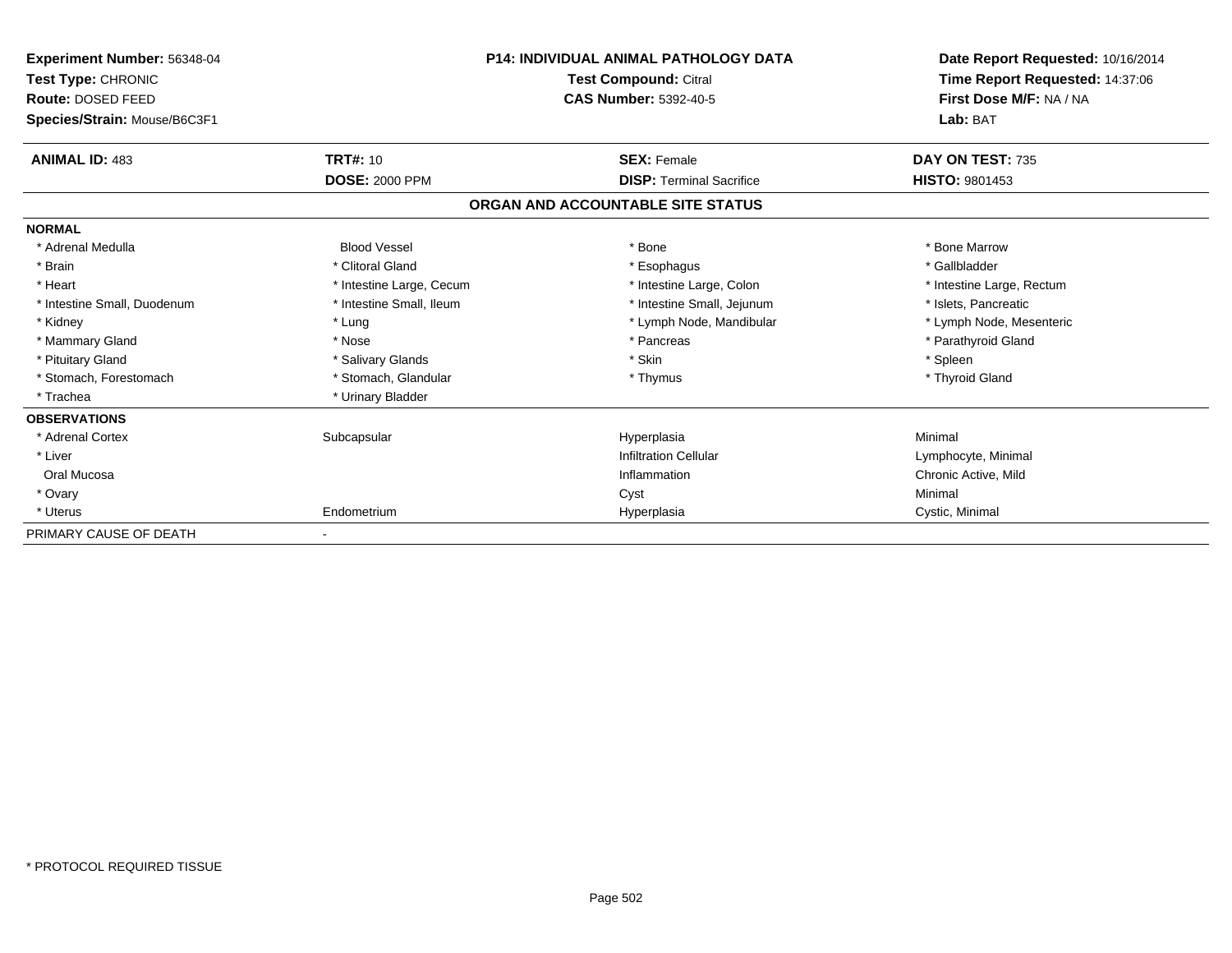| Experiment Number: 56348-04<br>Test Type: CHRONIC |                                             | <b>P14: INDIVIDUAL ANIMAL PATHOLOGY DATA</b><br><b>Test Compound: Citral</b> | Date Report Requested: 10/16/2014<br>Time Report Requested: 14:37:06 |
|---------------------------------------------------|---------------------------------------------|------------------------------------------------------------------------------|----------------------------------------------------------------------|
| Route: DOSED FEED                                 |                                             | <b>CAS Number: 5392-40-5</b>                                                 | First Dose M/F: NA / NA                                              |
| Species/Strain: Mouse/B6C3F1                      |                                             |                                                                              | Lab: BAT                                                             |
| <b>ANIMAL ID: 484</b>                             | <b>TRT#: 10</b>                             | <b>SEX: Female</b>                                                           | DAY ON TEST: 491                                                     |
|                                                   | <b>DOSE: 2000 PPM</b>                       | <b>DISP: Natural Death</b>                                                   | <b>HISTO: 9801454</b>                                                |
|                                                   |                                             | ORGAN AND ACCOUNTABLE SITE STATUS                                            |                                                                      |
| <b>NORMAL</b>                                     |                                             |                                                                              |                                                                      |
| * Adrenal Medulla                                 | <b>Blood Vessel</b>                         | * Bone                                                                       | * Brain                                                              |
| * Clitoral Gland                                  | * Esophagus                                 | * Gallbladder                                                                | * Heart                                                              |
| * Intestine Large, Cecum                          | * Intestine Large, Colon                    | * Intestine Large, Rectum                                                    | * Intestine Small, Duodenum                                          |
| * Intestine Small, Jejunum                        | * Islets, Pancreatic                        | * Kidney                                                                     | * Liver                                                              |
| * Lung                                            | * Lymph Node, Mandibular                    | * Mammary Gland                                                              | * Nose                                                               |
| Oral Mucosa                                       | * Ovary                                     | * Pancreas                                                                   | * Parathyroid Gland                                                  |
| * Pituitary Gland                                 | * Salivary Glands                           | * Skin                                                                       | * Stomach, Forestomach                                               |
| * Stomach, Glandular                              | * Thyroid Gland                             | * Trachea                                                                    | * Urinary Bladder                                                    |
| * Uterus                                          |                                             |                                                                              |                                                                      |
| <b>OBSERVATIONS</b>                               |                                             |                                                                              |                                                                      |
| * Adrenal Cortex                                  | Subcapsular                                 | Hyperplasia                                                                  | Minimal                                                              |
| * Bone Marrow                                     |                                             | Hyperplasia                                                                  | Moderate                                                             |
| * Intestine Small, Ileum                          |                                             | Lymphoma Malignant                                                           |                                                                      |
| [ Lymphoma Malignant TGLS = 1-9 ]                 |                                             |                                                                              |                                                                      |
| * Lymph Node, Mesenteric                          |                                             | Lymphoma Malignant                                                           |                                                                      |
| [ Lymphoma Malignant TGLS = 1-9 ]                 |                                             |                                                                              |                                                                      |
| * Spleen                                          | Lymph Follic                                | Atrophy                                                                      | Mild                                                                 |
|                                                   |                                             | Hematopoietic Cell Proliferation                                             | Mild                                                                 |
| [ Hematopoietic Cell Proliferation TGLS = 2-4 ]   |                                             |                                                                              |                                                                      |
| * Thymus                                          |                                             | Atrophy                                                                      | Minimal                                                              |
| PRIMARY CAUSE OF DEATH                            | - Lymph Node, Mesenteric Lymphoma Malignant |                                                                              |                                                                      |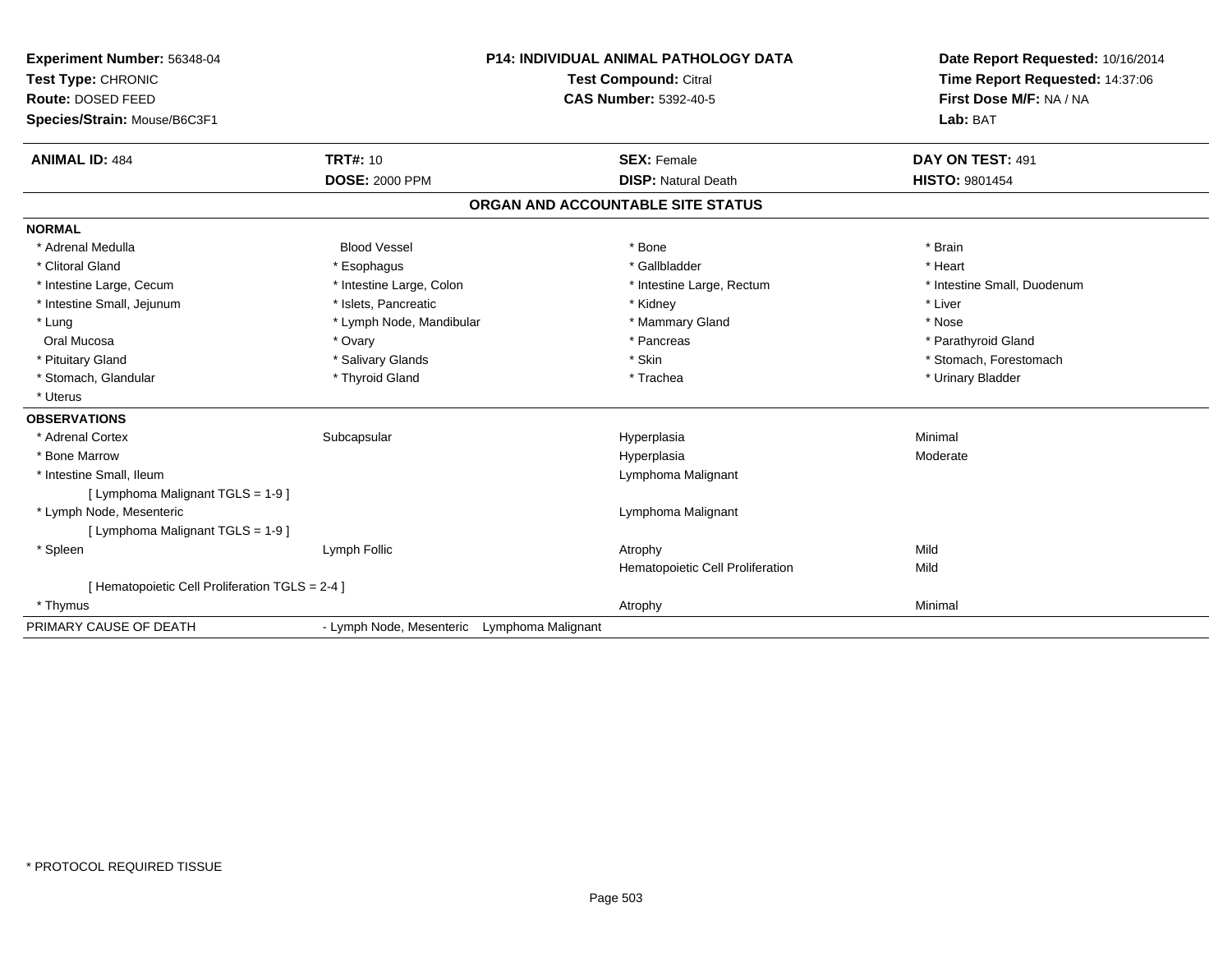| <b>Experiment Number: 56348-04</b><br>Test Type: CHRONIC<br>Route: DOSED FEED<br>Species/Strain: Mouse/B6C3F1 |                          | <b>P14: INDIVIDUAL ANIMAL PATHOLOGY DATA</b><br>Test Compound: Citral<br><b>CAS Number: 5392-40-5</b> | Date Report Requested: 10/16/2014<br>Time Report Requested: 14:37:06<br>First Dose M/F: NA / NA<br>Lab: BAT |
|---------------------------------------------------------------------------------------------------------------|--------------------------|-------------------------------------------------------------------------------------------------------|-------------------------------------------------------------------------------------------------------------|
| <b>ANIMAL ID: 485</b>                                                                                         | <b>TRT#: 10</b>          | <b>SEX: Female</b>                                                                                    | DAY ON TEST: 733                                                                                            |
|                                                                                                               | <b>DOSE: 2000 PPM</b>    | <b>DISP: Terminal Sacrifice</b>                                                                       | <b>HISTO: 9801455</b>                                                                                       |
|                                                                                                               |                          | ORGAN AND ACCOUNTABLE SITE STATUS                                                                     |                                                                                                             |
| <b>NORMAL</b>                                                                                                 |                          |                                                                                                       |                                                                                                             |
| * Adrenal Medulla                                                                                             | <b>Blood Vessel</b>      | * Bone                                                                                                | * Bone Marrow                                                                                               |
| * Brain                                                                                                       | * Clitoral Gland         | * Esophagus                                                                                           | * Gallbladder                                                                                               |
| * Heart                                                                                                       | * Intestine Large, Cecum | * Intestine Large, Colon                                                                              | * Intestine Large, Rectum                                                                                   |
| * Intestine Small, Duodenum                                                                                   | * Intestine Small, Ileum | * Intestine Small, Jejunum                                                                            | * Islets, Pancreatic                                                                                        |
| * Kidney                                                                                                      | * Lung                   | * Lymph Node, Mandibular                                                                              | * Lymph Node, Mesenteric                                                                                    |
| * Mammary Gland                                                                                               | * Nose                   | * Ovary                                                                                               | * Pancreas                                                                                                  |
| * Parathyroid Gland                                                                                           | * Pituitary Gland        | * Salivary Glands                                                                                     | * Skin                                                                                                      |
| * Spleen                                                                                                      | * Stomach, Forestomach   | * Stomach, Glandular                                                                                  | * Thyroid Gland                                                                                             |
| * Trachea                                                                                                     | * Urinary Bladder        |                                                                                                       |                                                                                                             |
| <b>OBSERVATIONS</b>                                                                                           |                          |                                                                                                       |                                                                                                             |
| * Adrenal Cortex                                                                                              | Subcapsular              | Hyperplasia                                                                                           | Minimal                                                                                                     |
| * Liver                                                                                                       |                          | <b>Infiltration Cellular</b>                                                                          | Lymphocyte, Minimal                                                                                         |
| Oral Mucosa                                                                                                   |                          | Inflammation                                                                                          | Chronic Active, Minimal                                                                                     |
| * Thymus                                                                                                      |                          | Atrophy                                                                                               | Mild                                                                                                        |
| * Uterus                                                                                                      | Endometrium              | Hyperplasia                                                                                           | Cystic, Minimal                                                                                             |
| PRIMARY CAUSE OF DEATH                                                                                        |                          |                                                                                                       |                                                                                                             |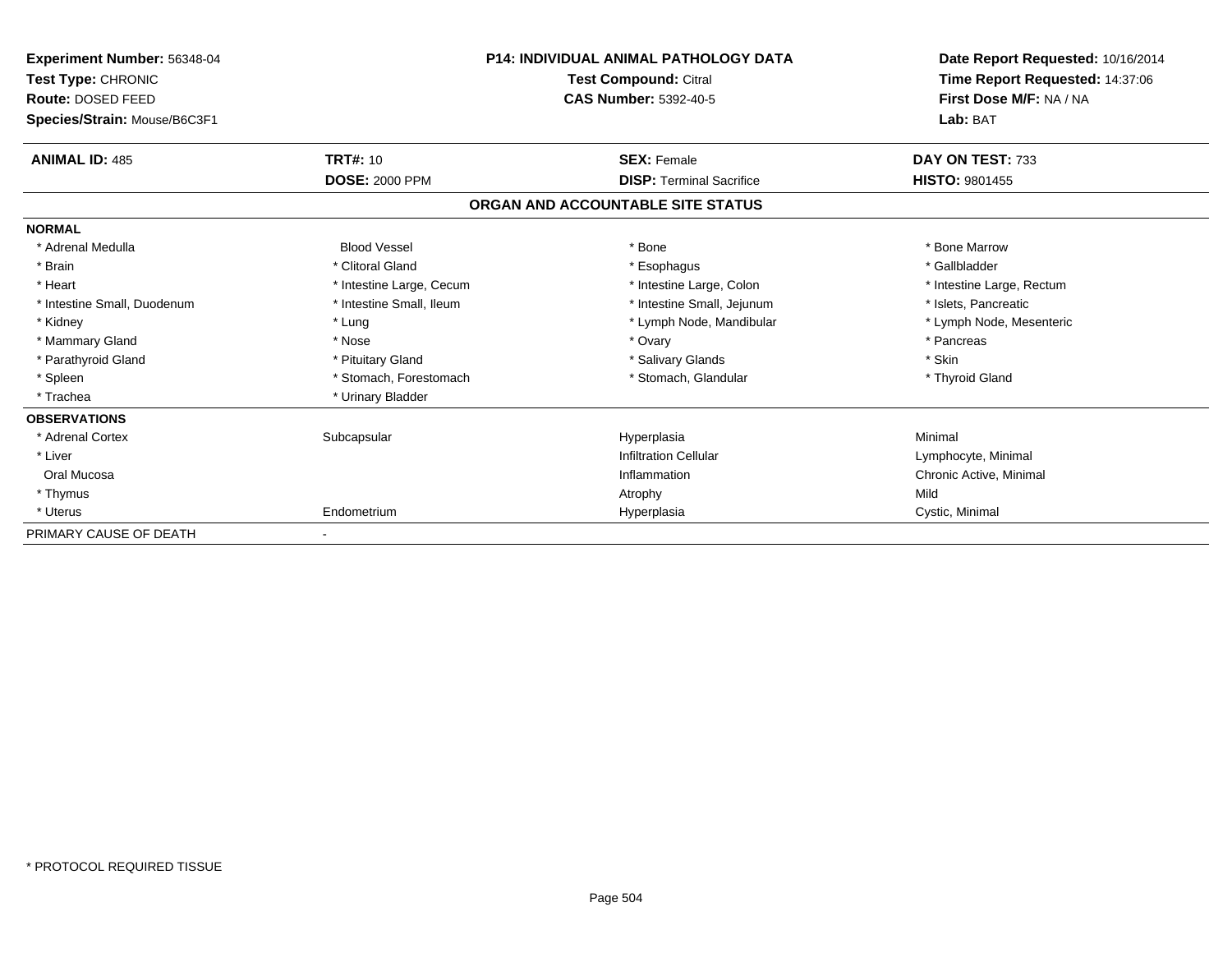| Experiment Number: 56348-04<br>Test Type: CHRONIC<br>Route: DOSED FEED<br>Species/Strain: Mouse/B6C3F1 |                          | <b>P14: INDIVIDUAL ANIMAL PATHOLOGY DATA</b><br><b>Test Compound: Citral</b><br><b>CAS Number: 5392-40-5</b> | Date Report Requested: 10/16/2014<br>Time Report Requested: 14:37:06<br>First Dose M/F: NA / NA<br>Lab: BAT |
|--------------------------------------------------------------------------------------------------------|--------------------------|--------------------------------------------------------------------------------------------------------------|-------------------------------------------------------------------------------------------------------------|
| <b>ANIMAL ID: 486</b>                                                                                  | <b>TRT#: 10</b>          | <b>SEX: Female</b>                                                                                           | DAY ON TEST: 735                                                                                            |
|                                                                                                        | <b>DOSE: 2000 PPM</b>    | <b>DISP: Terminal Sacrifice</b><br>ORGAN AND ACCOUNTABLE SITE STATUS                                         | HISTO: 9801456                                                                                              |
| <b>NORMAL</b>                                                                                          |                          |                                                                                                              |                                                                                                             |
| * Adrenal Medulla                                                                                      | <b>Blood Vessel</b>      | * Bone                                                                                                       | * Brain                                                                                                     |
| * Clitoral Gland                                                                                       | * Esophagus              | * Gallbladder                                                                                                | * Heart                                                                                                     |
| * Intestine Large, Cecum                                                                               | * Intestine Large, Colon | * Intestine Small, Duodenum                                                                                  | * Intestine Small, Ileum                                                                                    |
| * Intestine Small, Jejunum                                                                             | * Islets, Pancreatic     | * Mammary Gland                                                                                              | * Nose                                                                                                      |
| * Pancreas                                                                                             | * Parathyroid Gland      | * Pituitary Gland                                                                                            | * Salivary Glands                                                                                           |
| * Skin                                                                                                 | * Stomach, Forestomach   | * Stomach, Glandular                                                                                         | * Thyroid Gland                                                                                             |
| * Trachea                                                                                              | * Uterus                 |                                                                                                              |                                                                                                             |
| <b>OBSERVATIONS</b>                                                                                    |                          |                                                                                                              |                                                                                                             |
| * Adrenal Cortex                                                                                       | Subcapsular              | Hyperplasia                                                                                                  | Minimal                                                                                                     |
| * Bone Marrow                                                                                          |                          | Hyperplasia                                                                                                  | Moderate                                                                                                    |
| * Intestine Large, Rectum                                                                              |                          | Lymphoma Malignant                                                                                           |                                                                                                             |
| [ Lymphoma Malignant TGLS = 2-2 ]                                                                      |                          |                                                                                                              |                                                                                                             |
| * Kidney                                                                                               |                          | Lymphoma Malignant                                                                                           |                                                                                                             |
| [ Lymphoma Malignant TGLS = 7-10 ]                                                                     |                          |                                                                                                              |                                                                                                             |
| * Liver                                                                                                |                          | Lymphoma Malignant                                                                                           |                                                                                                             |
| [ Lymphoma Malignant TGLS = 10-4+5 ]                                                                   |                          |                                                                                                              |                                                                                                             |
| * Lung                                                                                                 |                          | Lymphoma Malignant                                                                                           |                                                                                                             |
| [ Lymphoma Malignant TGLS = 10-4+5 ]                                                                   |                          |                                                                                                              |                                                                                                             |
| Lymph Node                                                                                             | <b>Iliac</b>             | Lymphoma Malignant                                                                                           |                                                                                                             |
|                                                                                                        | Lumbar                   | Lymphoma Malignant                                                                                           |                                                                                                             |
|                                                                                                        | Mediastinal              | Lymphoma Malignant                                                                                           |                                                                                                             |
|                                                                                                        | Renal                    | Lymphoma Malignant                                                                                           |                                                                                                             |
| [ Lymphoma Malignant TGLS = 5-14 ]                                                                     |                          |                                                                                                              |                                                                                                             |
| [ Lymphoma Malignant TGLS = 1-13 ]                                                                     |                          |                                                                                                              |                                                                                                             |
| [ Lymphoma Malignant TGLS = 3-11 ]                                                                     |                          |                                                                                                              |                                                                                                             |
| [ Lymphoma Malignant TGLS = 8,11-9 ]<br>* Lymph Node, Mandibular                                       |                          | Lymphoma Malignant                                                                                           |                                                                                                             |
| [ Lymphoma Malignant TGLS = 2-2 ]                                                                      |                          |                                                                                                              |                                                                                                             |
| * Lymph Node, Mesenteric                                                                               |                          | Lymphoma Malignant                                                                                           |                                                                                                             |
| [ Lymphoma Malignant TGLS = 4-5 ]                                                                      |                          |                                                                                                              |                                                                                                             |
|                                                                                                        |                          |                                                                                                              |                                                                                                             |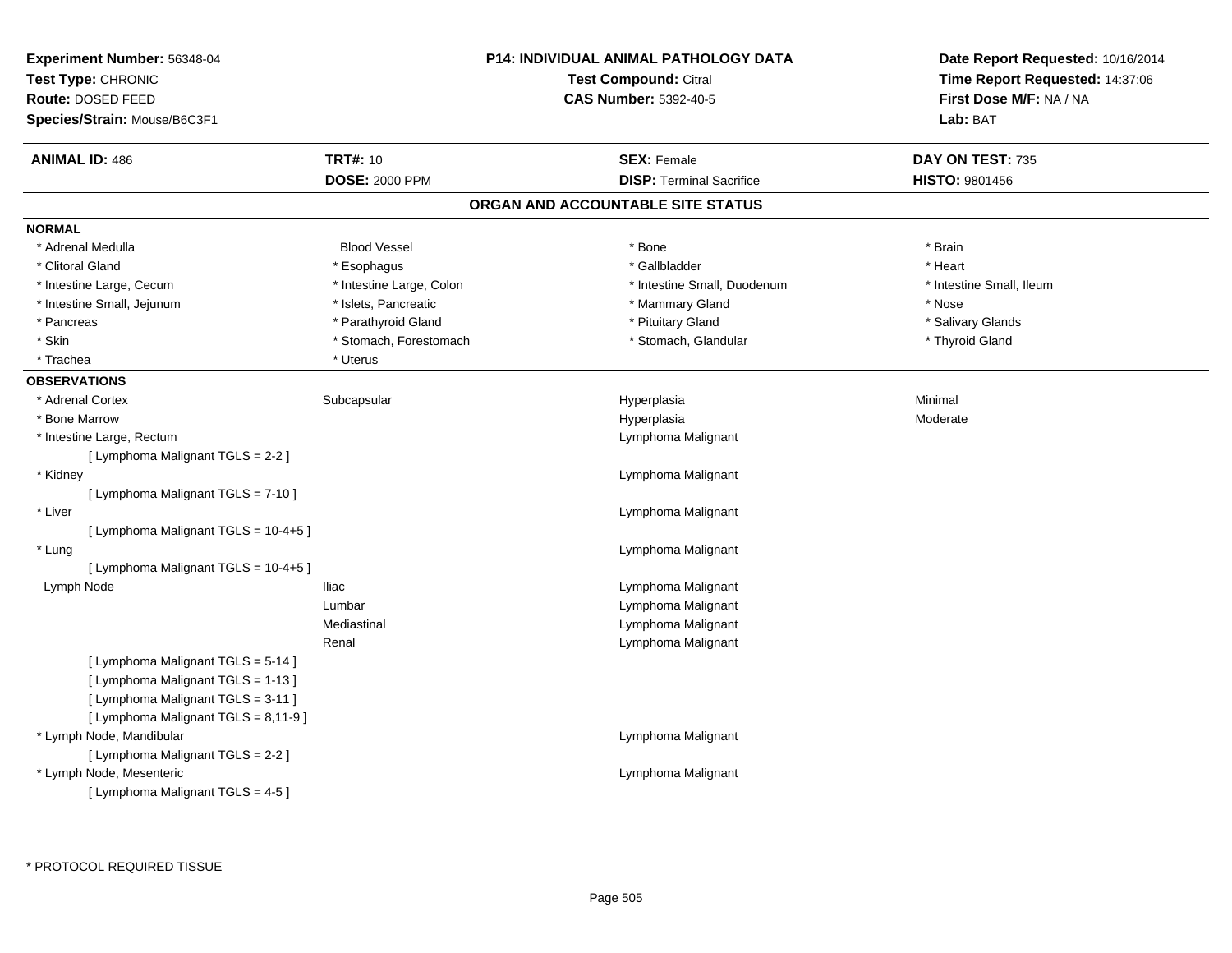| <b>Experiment Number: 56348-04</b><br><b>Test Type: CHRONIC</b><br>Route: DOSED FEED<br>Species/Strain: Mouse/B6C3F1 |                       | <b>P14: INDIVIDUAL ANIMAL PATHOLOGY DATA</b><br><b>Test Compound: Citral</b><br><b>CAS Number: 5392-40-5</b> | Date Report Requested: 10/16/2014<br>Time Report Requested: 14:37:06<br>First Dose M/F: NA / NA<br>Lab: BAT |
|----------------------------------------------------------------------------------------------------------------------|-----------------------|--------------------------------------------------------------------------------------------------------------|-------------------------------------------------------------------------------------------------------------|
| <b>ANIMAL ID: 486</b>                                                                                                | <b>TRT#: 10</b>       | <b>SEX: Female</b>                                                                                           | DAY ON TEST: 735                                                                                            |
|                                                                                                                      | <b>DOSE: 2000 PPM</b> | <b>DISP:</b> Terminal Sacrifice                                                                              | <b>HISTO: 9801456</b>                                                                                       |
|                                                                                                                      |                       | ORGAN AND ACCOUNTABLE SITE STATUS                                                                            |                                                                                                             |
| Oral Mucosa                                                                                                          |                       | Inflammation                                                                                                 | Chronic Active, Minimal                                                                                     |
| * Ovary                                                                                                              |                       | Lymphoma Malignant                                                                                           |                                                                                                             |
| [ Lymphoma Malignant TGLS = 8,11-9 ]                                                                                 |                       |                                                                                                              |                                                                                                             |
| * Spleen                                                                                                             |                       | Hematopoietic Cell Proliferation                                                                             | Mild                                                                                                        |
|                                                                                                                      |                       | Lymphoma Malignant                                                                                           |                                                                                                             |
| [Lymphoma Malignant TGLS = 9-4 ]                                                                                     |                       |                                                                                                              |                                                                                                             |
| * Thymus                                                                                                             |                       | Lymphoma Malignant                                                                                           |                                                                                                             |
| * Urinary Bladder                                                                                                    |                       | Lymphoma Malignant                                                                                           |                                                                                                             |
| [ Lymphoma Malignant TGLS = 6-12 ]                                                                                   |                       |                                                                                                              |                                                                                                             |
| PRIMARY CAUSE OF DEATH                                                                                               |                       |                                                                                                              |                                                                                                             |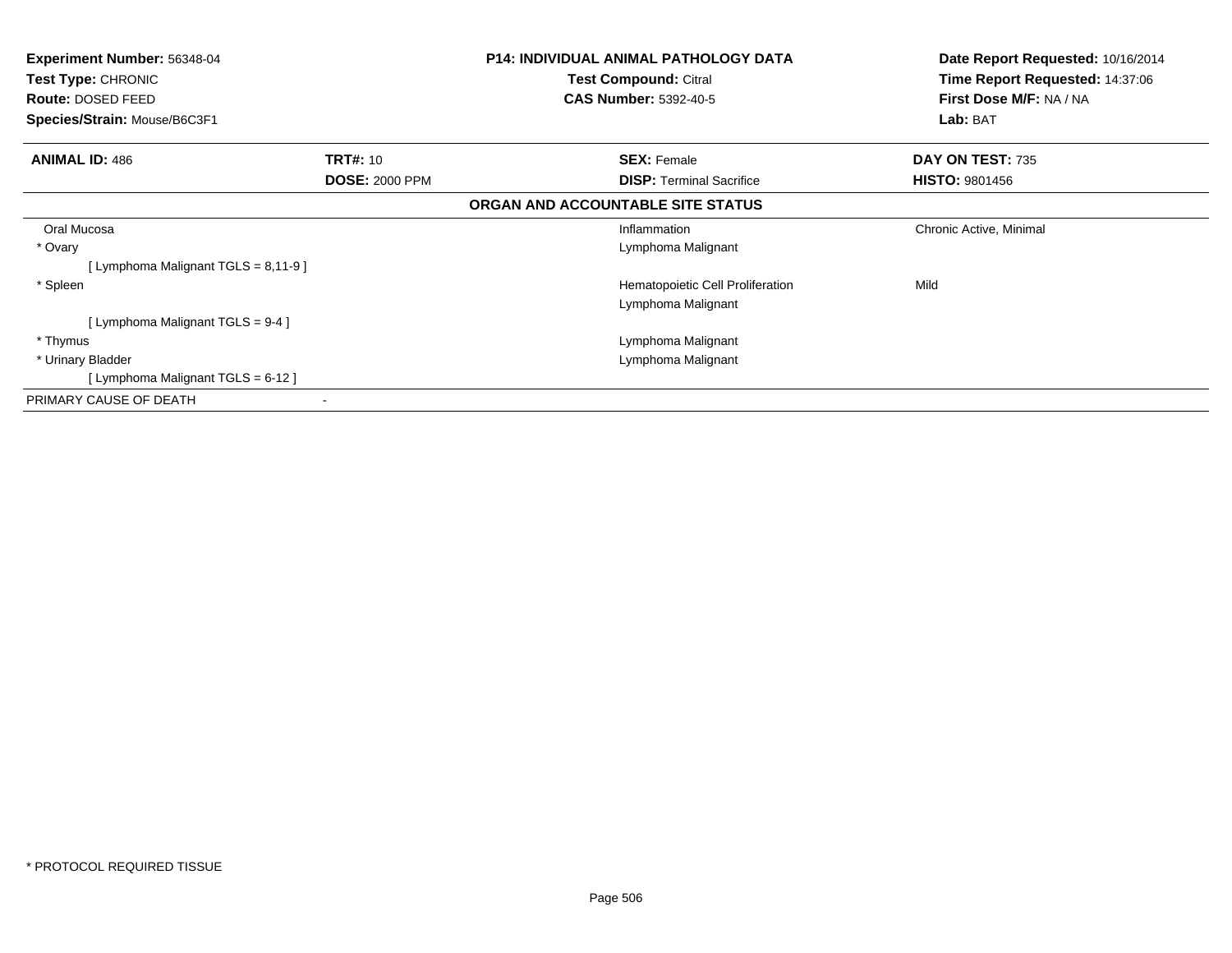| Experiment Number: 56348-04             | <b>P14: INDIVIDUAL ANIMAL PATHOLOGY DATA</b><br>Test Compound: Citral |                                   | Date Report Requested: 10/16/2014 |
|-----------------------------------------|-----------------------------------------------------------------------|-----------------------------------|-----------------------------------|
| Test Type: CHRONIC                      |                                                                       |                                   | Time Report Requested: 14:37:06   |
| Route: DOSED FEED                       |                                                                       | <b>CAS Number: 5392-40-5</b>      | First Dose M/F: NA / NA           |
| Species/Strain: Mouse/B6C3F1            |                                                                       |                                   | Lab: BAT                          |
| <b>ANIMAL ID: 487</b>                   | <b>TRT#: 10</b>                                                       | <b>SEX: Female</b>                | DAY ON TEST: 734                  |
|                                         | <b>DOSE: 2000 PPM</b>                                                 | <b>DISP: Terminal Sacrifice</b>   | <b>HISTO: 9801457</b>             |
|                                         |                                                                       | ORGAN AND ACCOUNTABLE SITE STATUS |                                   |
| <b>NORMAL</b>                           |                                                                       |                                   |                                   |
| * Adrenal Medulla                       | <b>Blood Vessel</b>                                                   | * Bone                            | * Bone Marrow                     |
| * Brain                                 | * Clitoral Gland                                                      | * Esophagus                       | * Gallbladder                     |
| * Heart                                 | * Intestine Large, Cecum                                              | * Intestine Large, Colon          | * Intestine Large, Rectum         |
| * Intestine Small, Duodenum             | * Intestine Small, Ileum                                              | * Intestine Small, Jejunum        | * Islets, Pancreatic              |
| * Lung                                  | * Lymph Node, Mandibular                                              | * Lymph Node, Mesenteric          | * Mammary Gland                   |
| * Nose                                  | * Ovary                                                               | * Pancreas                        | * Parathyroid Gland               |
| * Pituitary Gland                       | * Salivary Glands                                                     | * Skin                            | * Stomach, Forestomach            |
| * Stomach, Glandular                    | * Thyroid Gland                                                       | * Trachea                         | * Urinary Bladder                 |
| <b>OBSERVATIONS</b>                     |                                                                       |                                   |                                   |
| * Adrenal Cortex                        | Subcapsular                                                           | Hyperplasia                       | Focal, Minimal                    |
| * Kidney                                |                                                                       | Nephropathy                       | Minimal                           |
| * Liver                                 |                                                                       | Hepatocellular Carcinoma          |                                   |
|                                         |                                                                       | <b>Infiltration Cellular</b>      | Lymphocyte, Minimal               |
| [ Hepatocellular Carcinoma TGLS = 1-9 ] |                                                                       |                                   |                                   |
| Mesentery                               |                                                                       | Thrombosis                        | Moderate                          |
| [Thrombosis TGLS = $2-9$ ]              |                                                                       |                                   |                                   |
| Oral Mucosa                             |                                                                       | Inflammation                      | Chronic Active, Minimal           |
| * Spleen                                |                                                                       | Hematopoietic Cell Proliferation  | Minimal                           |
| * Thymus                                |                                                                       | Atrophy                           | Minimal                           |
| * Uterus                                | Endometrium                                                           | Hyperplasia                       | Cystic, Minimal                   |
| PRIMARY CAUSE OF DEATH                  |                                                                       |                                   |                                   |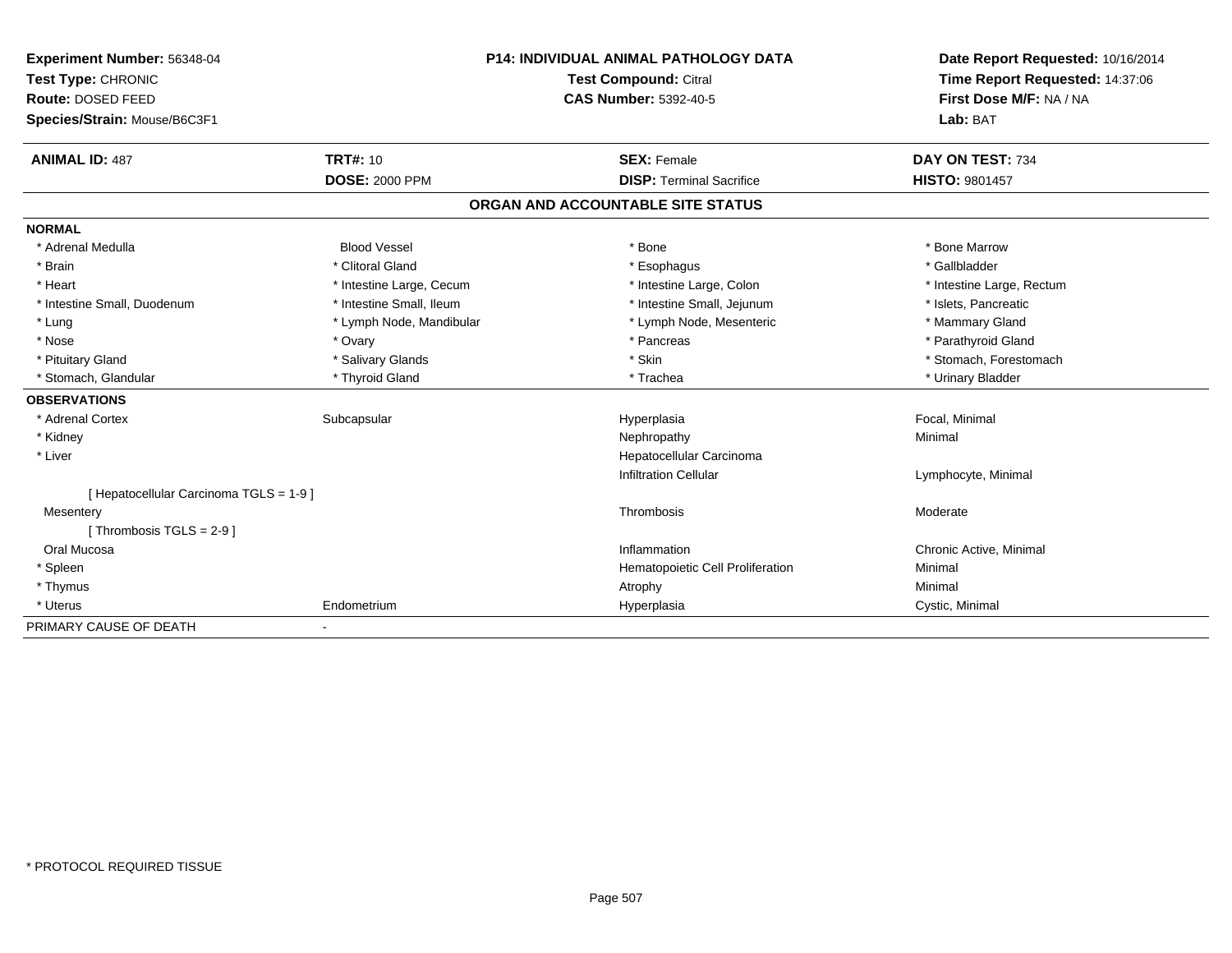| Experiment Number: 56348-04<br>Test Type: CHRONIC |                            | <b>P14: INDIVIDUAL ANIMAL PATHOLOGY DATA</b> | Date Report Requested: 10/16/2014<br>Time Report Requested: 14:37:06 |
|---------------------------------------------------|----------------------------|----------------------------------------------|----------------------------------------------------------------------|
|                                                   |                            | <b>Test Compound: Citral</b>                 |                                                                      |
| Route: DOSED FEED                                 |                            | <b>CAS Number: 5392-40-5</b>                 | First Dose M/F: NA / NA                                              |
| Species/Strain: Mouse/B6C3F1                      |                            |                                              | Lab: BAT                                                             |
| <b>ANIMAL ID: 488</b>                             | <b>TRT#: 10</b>            | <b>SEX: Female</b>                           | DAY ON TEST: 733                                                     |
|                                                   | <b>DOSE: 2000 PPM</b>      | <b>DISP: Terminal Sacrifice</b>              | <b>HISTO: 9801458</b>                                                |
|                                                   |                            | ORGAN AND ACCOUNTABLE SITE STATUS            |                                                                      |
| <b>NORMAL</b>                                     |                            |                                              |                                                                      |
| * Adrenal Medulla                                 | <b>Blood Vessel</b>        | * Bone Marrow                                | * Brain                                                              |
| * Clitoral Gland                                  | * Esophagus                | * Gallbladder                                | * Heart                                                              |
| * Intestine Large, Cecum                          | * Intestine Large, Colon   | * Intestine Large, Rectum                    | * Intestine Small, Duodenum                                          |
| * Intestine Small. Ileum                          | * Intestine Small, Jejunum | * Islets. Pancreatic                         | * Kidney                                                             |
| * Lung                                            | * Lymph Node, Mandibular   | * Lymph Node, Mesenteric                     | * Mammary Gland                                                      |
| * Nose                                            | Oral Mucosa                | * Ovary                                      | * Pancreas                                                           |
| * Parathyroid Gland                               | * Pituitary Gland          | * Salivary Glands                            | * Skin                                                               |
| * Spleen                                          | * Stomach, Forestomach     | * Stomach, Glandular                         | * Thyroid Gland                                                      |
| * Trachea                                         | * Urinary Bladder          | * Uterus                                     |                                                                      |
| <b>OBSERVATIONS</b>                               |                            |                                              |                                                                      |
| * Adrenal Cortex                                  | Subcapsular                | Hyperplasia                                  | Minimal                                                              |
| * Bone                                            |                            | <b>Fibrosis</b>                              | Minimal                                                              |
| * Liver                                           |                            | <b>Infiltration Cellular</b>                 | Lymphocyte, Minimal                                                  |
|                                                   |                            | Inflammation                                 | Granulomatous, Minimal                                               |
| * Thymus                                          |                            | Hyperplasia                                  | Lymphoid, Minimal                                                    |
| Tongue                                            |                            | Squamous Cell Carcinoma                      |                                                                      |
| [Squamous Cell Carcinoma TGLS = 1-9]              |                            |                                              |                                                                      |
| PRIMARY CAUSE OF DEATH                            |                            |                                              |                                                                      |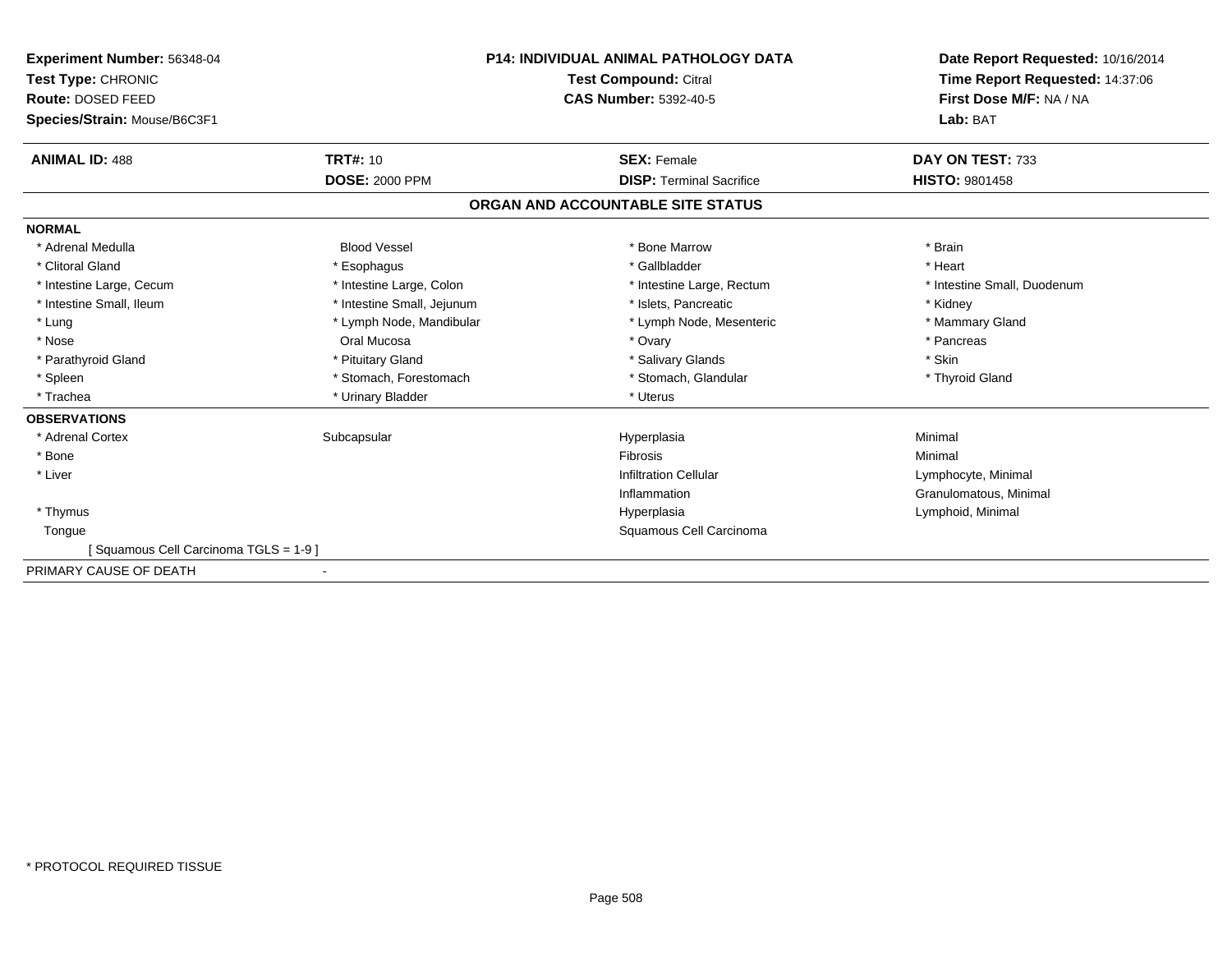| Experiment Number: 56348-04       | P14: INDIVIDUAL ANIMAL PATHOLOGY DATA<br>Test Compound: Citral |                                   | Date Report Requested: 10/16/2014<br>Time Report Requested: 14:37:06 |
|-----------------------------------|----------------------------------------------------------------|-----------------------------------|----------------------------------------------------------------------|
| Test Type: CHRONIC                |                                                                |                                   |                                                                      |
| Route: DOSED FEED                 |                                                                | <b>CAS Number: 5392-40-5</b>      | First Dose M/F: NA / NA                                              |
| Species/Strain: Mouse/B6C3F1      |                                                                |                                   | Lab: BAT                                                             |
| <b>ANIMAL ID: 489</b>             | <b>TRT#: 10</b>                                                | <b>SEX: Female</b>                | DAY ON TEST: 733                                                     |
|                                   | <b>DOSE: 2000 PPM</b>                                          | <b>DISP: Terminal Sacrifice</b>   | <b>HISTO: 9801459</b>                                                |
|                                   |                                                                | ORGAN AND ACCOUNTABLE SITE STATUS |                                                                      |
| <b>NORMAL</b>                     |                                                                |                                   |                                                                      |
| * Adrenal Medulla                 | <b>Blood Vessel</b>                                            | * Brain                           | * Clitoral Gland                                                     |
| * Esophagus                       | * Gallbladder                                                  | * Heart                           | * Intestine Large, Cecum                                             |
| * Intestine Large, Colon          | * Intestine Large, Rectum                                      | * Intestine Small, Duodenum       | * Intestine Small, Ileum                                             |
| * Intestine Small, Jejunum        | * Islets, Pancreatic                                           | * Lymph Node, Mandibular          | * Lymph Node, Mesenteric                                             |
| * Mammary Gland                   | Oral Mucosa                                                    | * Ovary                           | * Pancreas                                                           |
| * Parathyroid Gland               | * Pituitary Gland                                              | * Salivary Glands                 | * Skin                                                               |
| * Stomach, Forestomach            | * Stomach, Glandular                                           | * Thymus                          | * Thyroid Gland                                                      |
| * Trachea                         | * Urinary Bladder                                              |                                   |                                                                      |
| <b>OBSERVATIONS</b>               |                                                                |                                   |                                                                      |
| * Adrenal Cortex                  | Subcapsular                                                    | Hyperplasia                       | Minimal                                                              |
| * Bone                            |                                                                | Fibrosis                          | Minimal                                                              |
| * Bone Marrow                     |                                                                | Lymphoma Malignant                |                                                                      |
| * Kidney                          |                                                                | Nephropathy                       | Minimal                                                              |
| * Liver                           |                                                                | <b>Infiltration Cellular</b>      | Lymphocyte, Minimal                                                  |
|                                   |                                                                | Inflammation                      | Granulomatous, Minimal                                               |
| * Lung                            | Alveolar Epith                                                 | Hyperplasia                       | Focal, Minimal                                                       |
|                                   |                                                                | Lymphoma Malignant                |                                                                      |
| * Nose                            |                                                                | Lymphoma Malignant                |                                                                      |
| * Spleen                          |                                                                | Lymphoma Malignant                |                                                                      |
| [ Lymphoma Malignant TGLS = 1-4 ] |                                                                |                                   |                                                                      |
| * Uterus                          | Endometrium                                                    | Hyperplasia                       | Cystic, Minimal                                                      |
| PRIMARY CAUSE OF DEATH            |                                                                |                                   |                                                                      |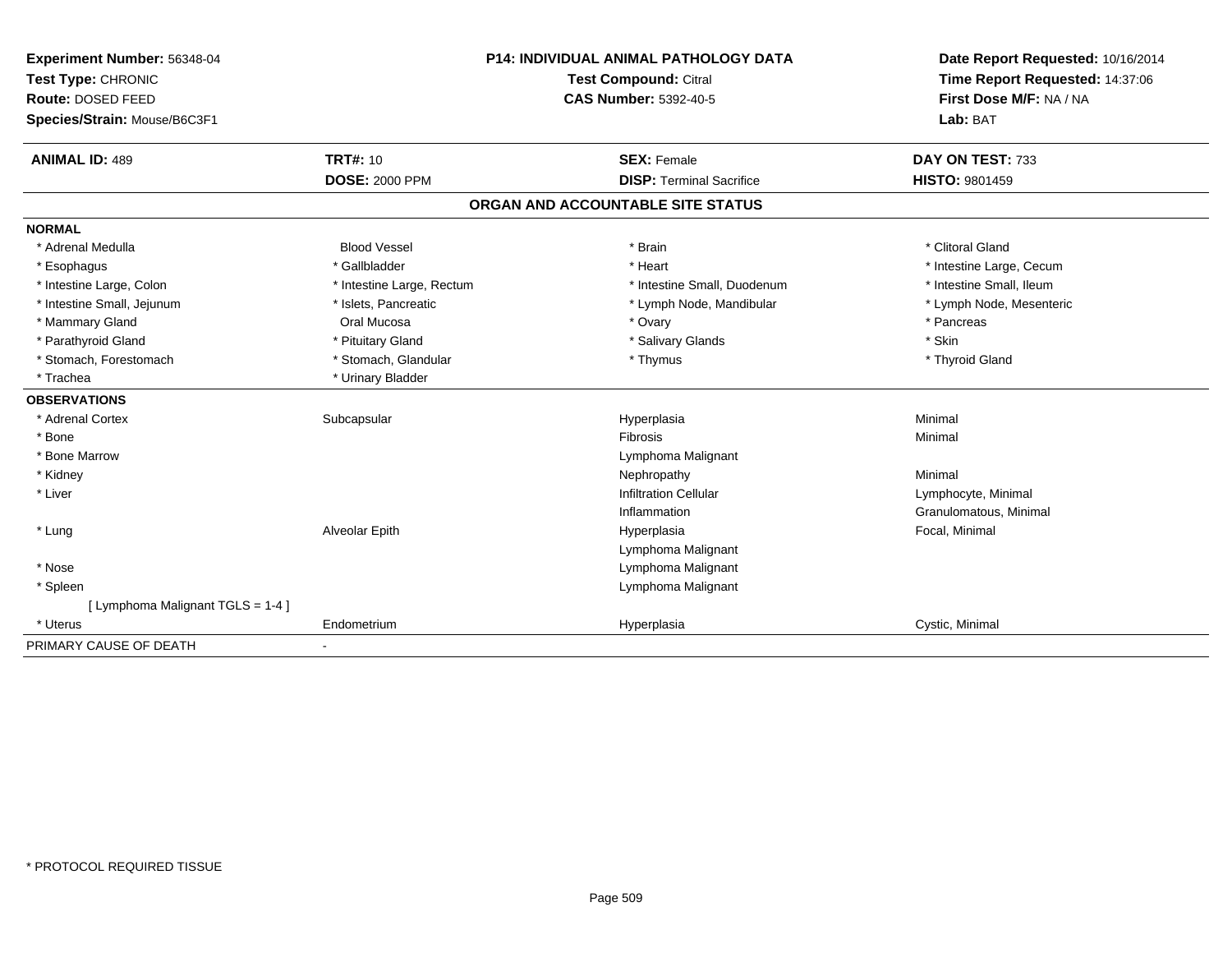| Experiment Number: 56348-04<br>Test Type: CHRONIC<br>Route: DOSED FEED |                           | P14: INDIVIDUAL ANIMAL PATHOLOGY DATA<br>Test Compound: Citral<br><b>CAS Number: 5392-40-5</b> | Date Report Requested: 10/16/2014<br>Time Report Requested: 14:37:06<br>First Dose M/F: NA / NA |
|------------------------------------------------------------------------|---------------------------|------------------------------------------------------------------------------------------------|-------------------------------------------------------------------------------------------------|
| Species/Strain: Mouse/B6C3F1                                           |                           |                                                                                                | Lab: BAT                                                                                        |
| <b>ANIMAL ID: 490</b>                                                  | <b>TRT#: 10</b>           | <b>SEX: Female</b>                                                                             | DAY ON TEST: 735                                                                                |
|                                                                        | <b>DOSE: 2000 PPM</b>     | <b>DISP: Terminal Sacrifice</b>                                                                | <b>HISTO: 9801460</b>                                                                           |
|                                                                        |                           | ORGAN AND ACCOUNTABLE SITE STATUS                                                              |                                                                                                 |
| <b>NORMAL</b>                                                          |                           |                                                                                                |                                                                                                 |
| * Adrenal Medulla                                                      | <b>Blood Vessel</b>       | * Brain                                                                                        | * Clitoral Gland                                                                                |
| * Esophagus                                                            | * Gallbladder             | * Heart                                                                                        | * Intestine Large, Cecum                                                                        |
| * Intestine Large, Colon                                               | * Intestine Large, Rectum | * Intestine Small, Ileum                                                                       | * Islets, Pancreatic                                                                            |
| * Lymph Node, Mesenteric                                               | * Mammary Gland           | * Nose                                                                                         | * Pancreas                                                                                      |
| * Pituitary Gland                                                      | * Salivary Glands         | * Skin                                                                                         | * Stomach, Forestomach                                                                          |
| * Thyroid Gland                                                        | * Trachea                 | * Urinary Bladder                                                                              |                                                                                                 |
| <b>MISSING</b>                                                         |                           |                                                                                                |                                                                                                 |
| * Intestine Small, Duodenum                                            | * Lymph Node, Mandibular  | * Parathyroid Gland                                                                            |                                                                                                 |
| <b>OBSERVATIONS</b>                                                    |                           |                                                                                                |                                                                                                 |
| * Adrenal Cortex                                                       | Subcapsular               | Hyperplasia                                                                                    | Minimal                                                                                         |
| * Bone                                                                 |                           | Fibrosis                                                                                       | Mild                                                                                            |
| * Bone Marrow                                                          |                           | Lymphoma Malignant                                                                             |                                                                                                 |
| * Intestine Small, Jejunum                                             |                           | Lymphoma Malignant                                                                             |                                                                                                 |
| * Kidney                                                               |                           | Lymphoma Malignant                                                                             |                                                                                                 |
| * Liver                                                                |                           | Lymphoma Malignant                                                                             |                                                                                                 |
| * Lung                                                                 |                           | Lymphoma Malignant                                                                             |                                                                                                 |
| Oral Mucosa                                                            |                           | Inflammation                                                                                   | Chronic Active, Minimal                                                                         |
| * Ovary                                                                |                           | Cyst                                                                                           | Minimal                                                                                         |
| * Spleen                                                               |                           | Lymphoma Malignant                                                                             |                                                                                                 |
| * Stomach, Glandular                                                   |                           | Lymphoma Malignant                                                                             |                                                                                                 |
| * Thymus                                                               |                           | Atrophy                                                                                        | Minimal                                                                                         |
| * Uterus                                                               | Endometrium               | Hyperplasia                                                                                    | Cystic, Moderate                                                                                |
|                                                                        |                           | Lymphoma Malignant                                                                             |                                                                                                 |
| [Hyperplasia TGLS = 1-7]                                               |                           |                                                                                                |                                                                                                 |
| [ Lymphoma Malignant TGLS = 1-7 ]                                      |                           |                                                                                                |                                                                                                 |
| PRIMARY CAUSE OF DEATH                                                 |                           |                                                                                                |                                                                                                 |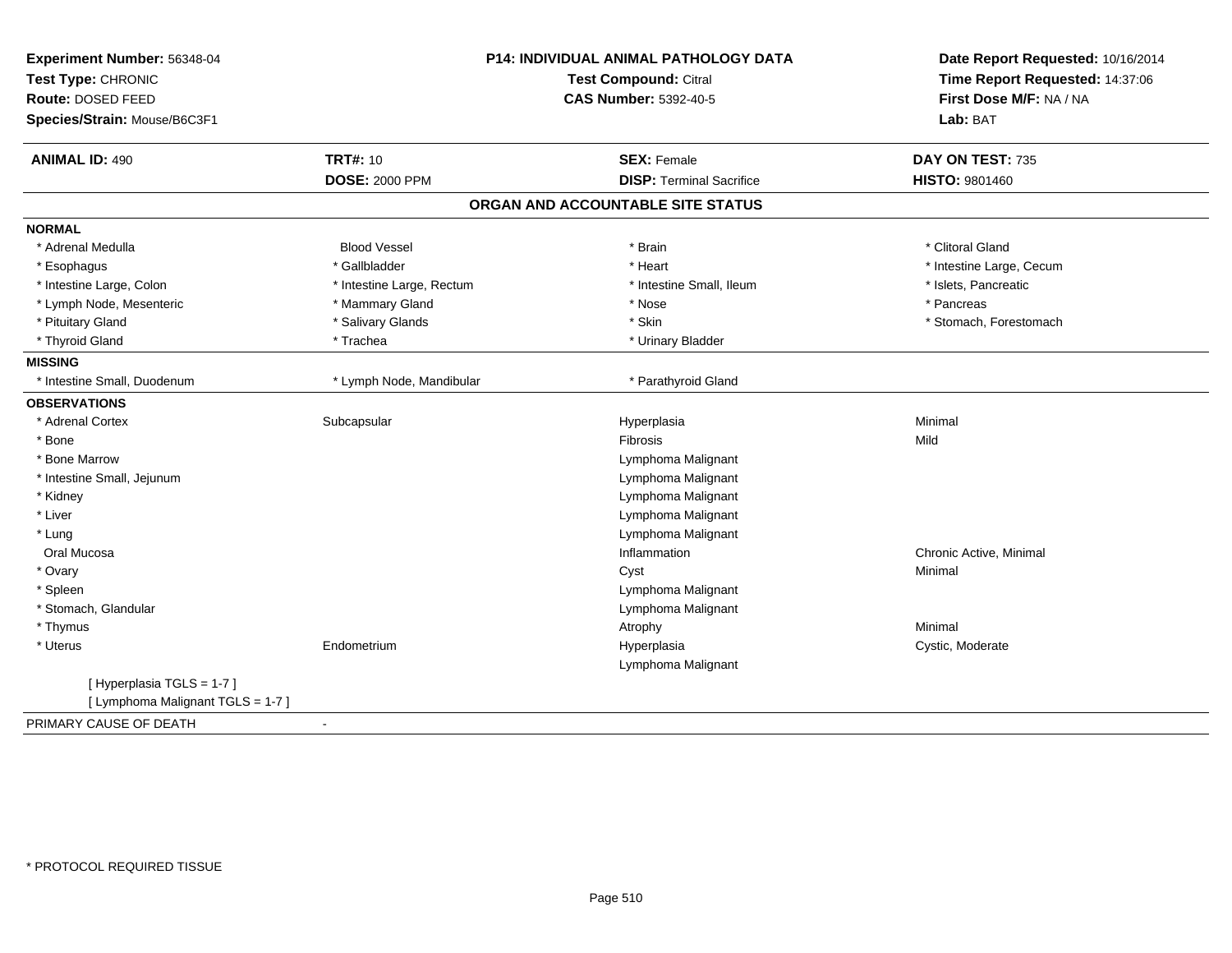| Experiment Number: 56348-04<br>Test Type: CHRONIC<br>Route: DOSED FEED<br>Species/Strain: Mouse/B6C3F1 |                             | <b>P14: INDIVIDUAL ANIMAL PATHOLOGY DATA</b><br><b>Test Compound: Citral</b><br><b>CAS Number: 5392-40-5</b> | Date Report Requested: 10/16/2014<br>Time Report Requested: 14:37:06<br>First Dose M/F: NA / NA<br>Lab: BAT |
|--------------------------------------------------------------------------------------------------------|-----------------------------|--------------------------------------------------------------------------------------------------------------|-------------------------------------------------------------------------------------------------------------|
| <b>ANIMAL ID: 491</b>                                                                                  | <b>TRT#: 10</b>             | <b>SEX: Female</b>                                                                                           | DAY ON TEST: 628                                                                                            |
|                                                                                                        | <b>DOSE: 2000 PPM</b>       | <b>DISP: Natural Death</b>                                                                                   | HISTO: 9801461                                                                                              |
|                                                                                                        |                             | ORGAN AND ACCOUNTABLE SITE STATUS                                                                            |                                                                                                             |
| <b>NORMAL</b>                                                                                          |                             |                                                                                                              |                                                                                                             |
| * Adrenal Medulla                                                                                      | <b>Blood Vessel</b>         | * Bone                                                                                                       | * Bone Marrow                                                                                               |
| * Brain                                                                                                | * Clitoral Gland            | * Esophagus                                                                                                  | * Gallbladder                                                                                               |
| * Intestine Large, Cecum                                                                               | * Intestine Large, Colon    | * Intestine Large, Rectum                                                                                    | * Intestine Small, Duodenum                                                                                 |
| * Intestine Small, Ileum                                                                               | * Intestine Small, Jejunum  | * Islets, Pancreatic                                                                                         | * Lung                                                                                                      |
| * Lymph Node, Mandibular                                                                               | * Lymph Node, Mesenteric    | * Mammary Gland                                                                                              | * Nose                                                                                                      |
| * Ovary                                                                                                | * Pancreas                  | * Parathyroid Gland                                                                                          | * Pituitary Gland                                                                                           |
| * Salivary Glands                                                                                      | * Skin                      | * Stomach, Forestomach                                                                                       | * Stomach, Glandular                                                                                        |
| * Thyroid Gland                                                                                        | * Trachea                   | * Urinary Bladder                                                                                            | * Uterus                                                                                                    |
| <b>OBSERVATIONS</b>                                                                                    |                             |                                                                                                              |                                                                                                             |
| * Adrenal Cortex                                                                                       | Subcapsular                 | Hyperplasia                                                                                                  | Minimal                                                                                                     |
| * Heart                                                                                                | Atrium                      | Inflammation                                                                                                 | Chronic, Mild                                                                                               |
| * Kidney                                                                                               |                             | Infarct                                                                                                      | Mild                                                                                                        |
| * Liver                                                                                                | Centrilobular               | Degeneration                                                                                                 | Minimal                                                                                                     |
| Oral Mucosa                                                                                            |                             | Inflammation                                                                                                 | Chronic Active, Mild                                                                                        |
|                                                                                                        |                             | Ulcer                                                                                                        | Moderate                                                                                                    |
| * Spleen                                                                                               | Lymph Follic                | Atrophy                                                                                                      | Moderate                                                                                                    |
|                                                                                                        |                             | Hematopoietic Cell Proliferation                                                                             | Moderate                                                                                                    |
| [ Hematopoietic Cell Proliferation TGLS = 2-4 ]                                                        |                             |                                                                                                              |                                                                                                             |
| * Thymus                                                                                               |                             | Atrophy                                                                                                      | Mild                                                                                                        |
| PRIMARY CAUSE OF DEATH                                                                                 | - Heart Atrium Inflammation |                                                                                                              |                                                                                                             |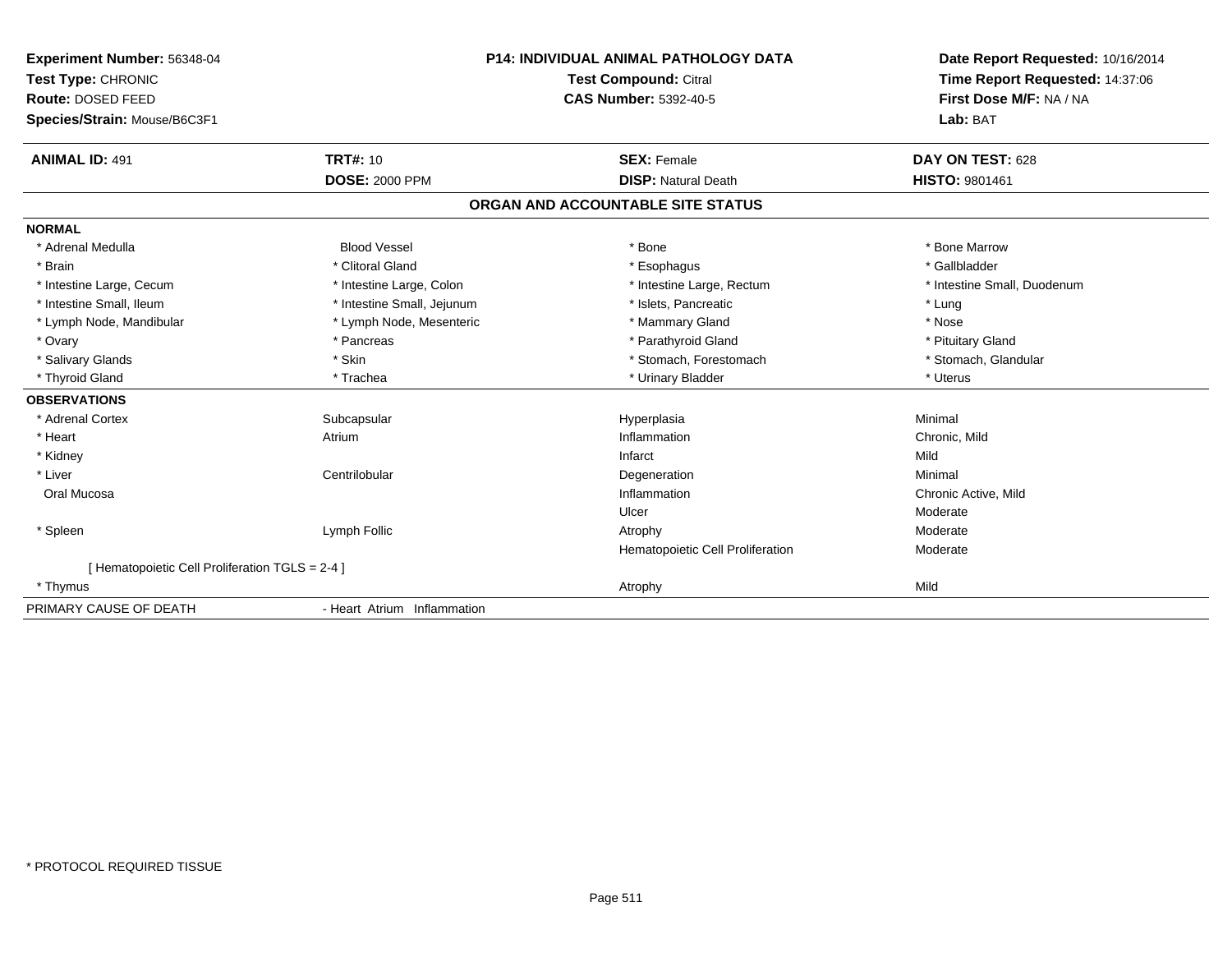| Experiment Number: 56348-04<br><b>Test Type: CHRONIC</b><br><b>Route: DOSED FEED</b><br>Species/Strain: Mouse/B6C3F1 |                          | <b>P14: INDIVIDUAL ANIMAL PATHOLOGY DATA</b><br><b>Test Compound: Citral</b><br><b>CAS Number: 5392-40-5</b> | Date Report Requested: 10/16/2014<br>Time Report Requested: 14:37:06<br>First Dose M/F: NA / NA<br>Lab: BAT |
|----------------------------------------------------------------------------------------------------------------------|--------------------------|--------------------------------------------------------------------------------------------------------------|-------------------------------------------------------------------------------------------------------------|
| <b>ANIMAL ID: 492</b>                                                                                                | <b>TRT#: 10</b>          | <b>SEX: Female</b>                                                                                           | DAY ON TEST: 735                                                                                            |
|                                                                                                                      | <b>DOSE: 2000 PPM</b>    | <b>DISP: Terminal Sacrifice</b>                                                                              | HISTO: 9801462                                                                                              |
|                                                                                                                      |                          | ORGAN AND ACCOUNTABLE SITE STATUS                                                                            |                                                                                                             |
| <b>NORMAL</b>                                                                                                        |                          |                                                                                                              |                                                                                                             |
| * Adrenal Medulla                                                                                                    | <b>Blood Vessel</b>      | * Bone                                                                                                       | * Bone Marrow                                                                                               |
| * Brain                                                                                                              | * Clitoral Gland         | * Esophagus                                                                                                  | * Gallbladder                                                                                               |
| * Heart                                                                                                              | * Intestine Large, Cecum | * Intestine Large, Colon                                                                                     | * Intestine Large, Rectum                                                                                   |
| * Intestine Small, Duodenum                                                                                          | * Intestine Small, Ileum | * Intestine Small, Jejunum                                                                                   | * Islets, Pancreatic                                                                                        |
| * Lung                                                                                                               | * Lymph Node, Mandibular | * Lymph Node, Mesenteric                                                                                     | * Mammary Gland                                                                                             |
| * Nose                                                                                                               | * Ovary                  | * Pancreas                                                                                                   | * Parathyroid Gland                                                                                         |
| * Salivary Glands                                                                                                    | * Skin                   | * Spleen                                                                                                     | * Stomach, Forestomach                                                                                      |
| * Stomach, Glandular                                                                                                 | * Thymus                 | * Thyroid Gland                                                                                              | * Trachea                                                                                                   |
| * Urinary Bladder                                                                                                    |                          |                                                                                                              |                                                                                                             |
| <b>OBSERVATIONS</b>                                                                                                  |                          |                                                                                                              |                                                                                                             |
| * Adrenal Cortex                                                                                                     | Subcapsular              | Hyperplasia                                                                                                  | Minimal                                                                                                     |
| * Kidney                                                                                                             | <b>Renal Tubule</b>      | Mineralization                                                                                               | Minimal                                                                                                     |
| * Liver                                                                                                              |                          | <b>Infiltration Cellular</b>                                                                                 | Lymphocyte, Minimal                                                                                         |
| Oral Mucosa                                                                                                          |                          | Inflammation                                                                                                 | Chronic Active, Mild                                                                                        |
| * Pituitary Gland                                                                                                    | Pars Distalis            | Hyperplasia                                                                                                  | Focal, Minimal                                                                                              |
| * Uterus                                                                                                             | Endometrium              | Hyperplasia                                                                                                  | Cystic, Mild                                                                                                |
| PRIMARY CAUSE OF DEATH                                                                                               |                          |                                                                                                              |                                                                                                             |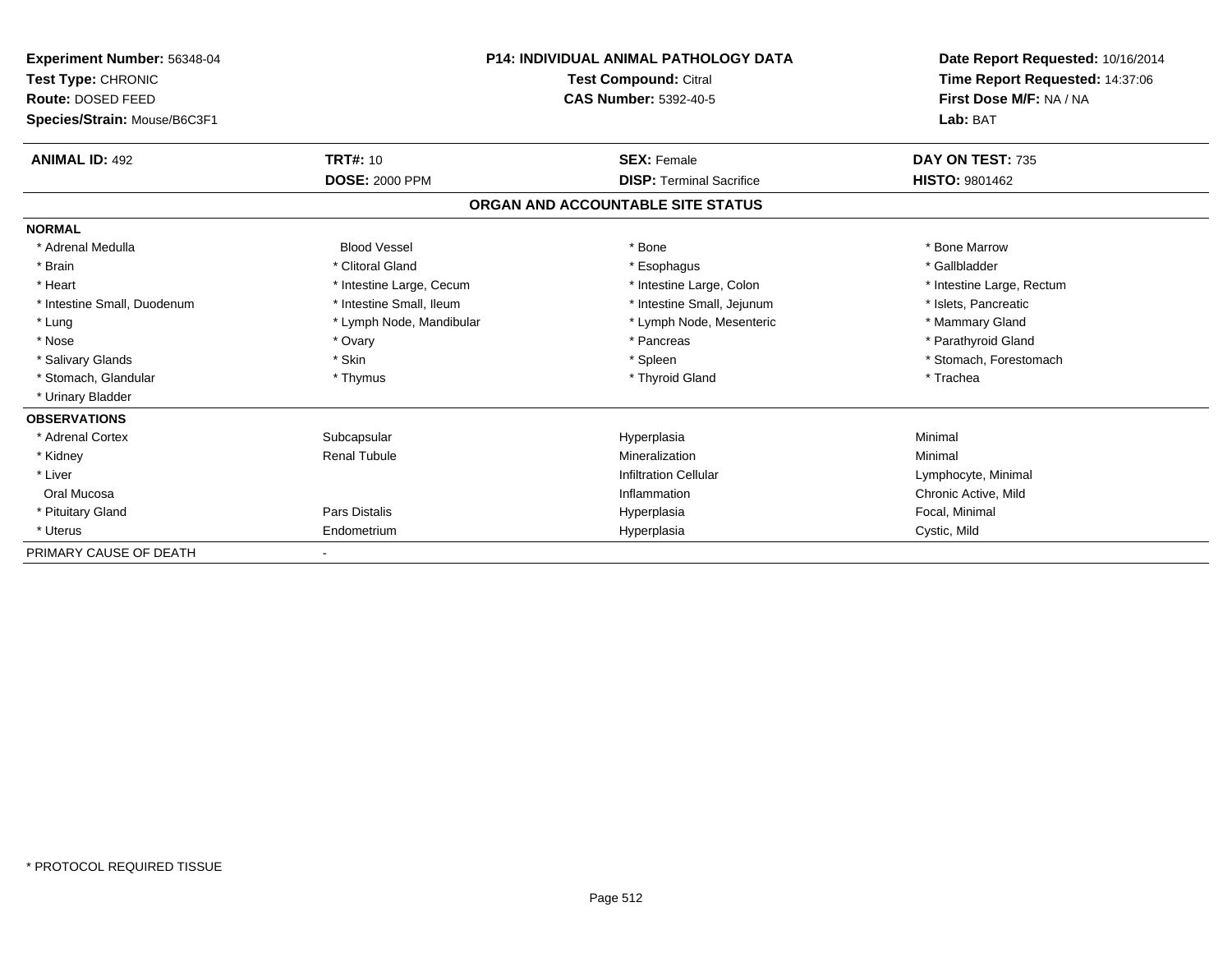| Experiment Number: 56348-04   |                           | P14: INDIVIDUAL ANIMAL PATHOLOGY DATA | Date Report Requested: 10/16/2014 |
|-------------------------------|---------------------------|---------------------------------------|-----------------------------------|
| Test Type: CHRONIC            | Test Compound: Citral     |                                       | Time Report Requested: 14:37:06   |
| Route: DOSED FEED             |                           | <b>CAS Number: 5392-40-5</b>          | First Dose M/F: NA / NA           |
| Species/Strain: Mouse/B6C3F1  |                           |                                       | Lab: BAT                          |
| <b>ANIMAL ID: 493</b>         | <b>TRT#: 10</b>           | <b>SEX: Female</b>                    | DAY ON TEST: 734                  |
|                               | <b>DOSE: 2000 PPM</b>     | <b>DISP: Terminal Sacrifice</b>       | <b>HISTO: 9801463</b>             |
|                               |                           | ORGAN AND ACCOUNTABLE SITE STATUS     |                                   |
| <b>NORMAL</b>                 |                           |                                       |                                   |
| * Adrenal Medulla             | <b>Blood Vessel</b>       | * Bone Marrow                         | * Brain                           |
| * Esophagus                   | * Gallbladder             | * Heart                               | * Intestine Large, Cecum          |
| * Intestine Large, Colon      | * Intestine Large, Rectum | * Intestine Small, Duodenum           | * Intestine Small, Ileum          |
| * Intestine Small, Jejunum    | * Lymph Node, Mandibular  | * Lymph Node, Mesenteric              | * Mammary Gland                   |
| * Nose                        | * Ovary                   | * Pancreas                            | * Parathyroid Gland               |
| * Salivary Glands             | * Skin                    | * Stomach, Forestomach                | * Stomach, Glandular              |
| * Thyroid Gland               | * Trachea                 | * Urinary Bladder                     |                                   |
| <b>OBSERVATIONS</b>           |                           |                                       |                                   |
| * Adrenal Cortex              | Subcapsular               | Hyperplasia                           | Minimal                           |
| * Bone                        |                           | <b>Fibrosis</b>                       | Minimal                           |
| * Clitoral Gland              |                           | Inflammation                          | Suppurative, Mild                 |
| [Inflammation TGLS = $2-8$ ]  |                           |                                       |                                   |
| * Islets, Pancreatic          |                           | Hyperplasia                           | Minimal                           |
| * Kidney                      |                           | Nephropathy                           | Minimal                           |
| * Liver                       |                           | <b>Infiltration Cellular</b>          | Lymphocyte, Minimal               |
|                               |                           | Inflammation                          | Granulomatous, Minimal            |
|                               |                           | <b>Mixed Cell Focus</b>               |                                   |
| [Mixed Cell Focus TGLS = 1-9] |                           |                                       |                                   |
| * Lung                        | Alveolar Epith            | Hyperplasia                           | Focal, Minimal                    |
| Oral Mucosa                   |                           | Inflammation                          | Chronic Active, Minimal           |
| * Pituitary Gland             | Pars Distalis             | Hyperplasia                           | Focal, Mild                       |
| * Spleen                      | Lymph Follic              | Hyperplasia                           | Moderate                          |
| * Thymus                      |                           | Hyperplasia                           | Lymphoid, Minimal                 |
| * Uterus                      | Endometrium               | Hyperplasia                           | Cystic, Minimal                   |
| PRIMARY CAUSE OF DEATH        |                           |                                       |                                   |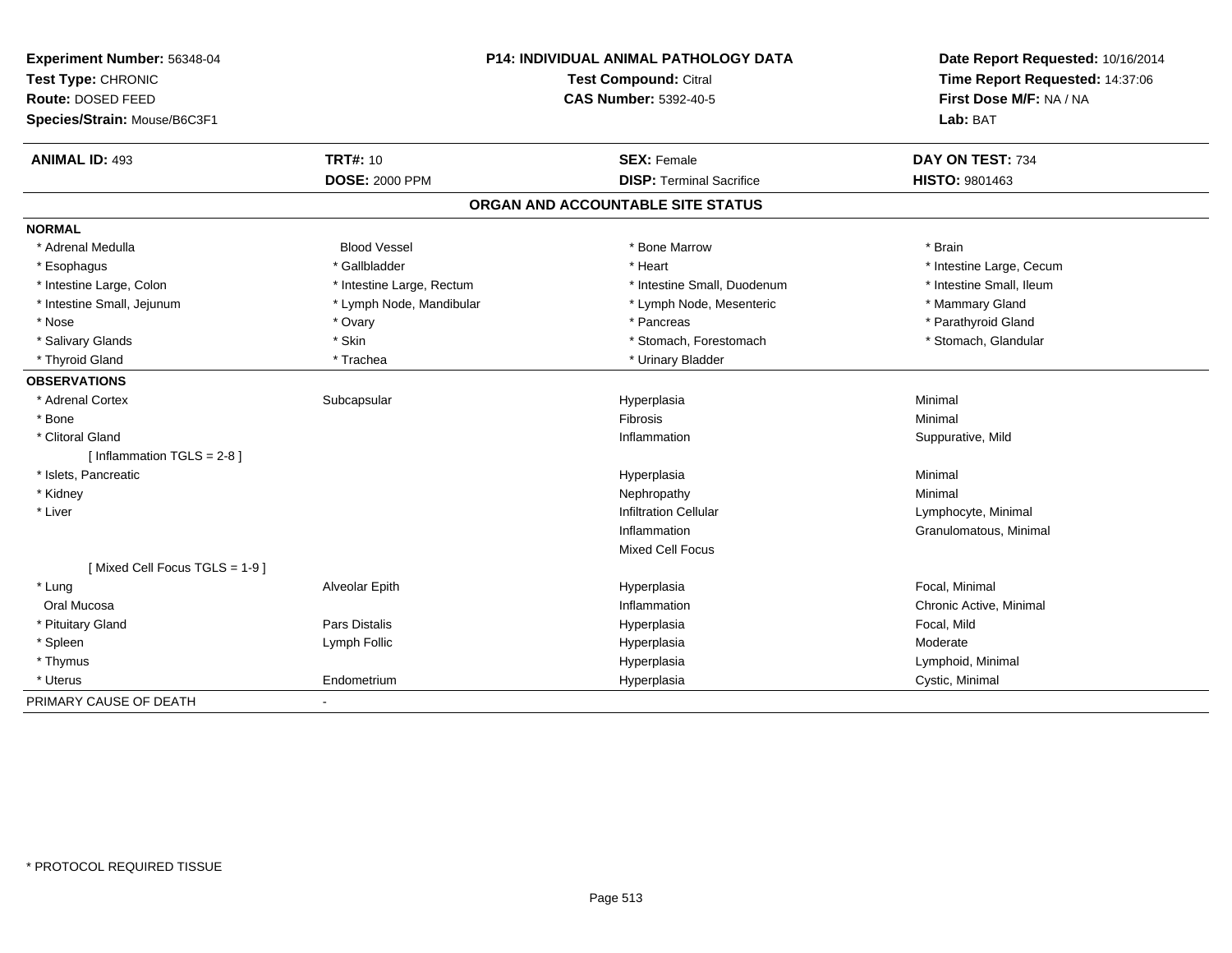| Experiment Number: 56348-04<br>Test Type: CHRONIC<br>Route: DOSED FEED<br>Species/Strain: Mouse/B6C3F1<br><b>ANIMAL ID: 494</b> | <b>TRT#: 10</b>          | <b>P14: INDIVIDUAL ANIMAL PATHOLOGY DATA</b><br><b>Test Compound: Citral</b><br><b>CAS Number: 5392-40-5</b><br><b>SEX: Female</b> | Date Report Requested: 10/16/2014<br>Time Report Requested: 14:37:06<br>First Dose M/F: NA / NA<br>Lab: BAT<br>DAY ON TEST: 656 |
|---------------------------------------------------------------------------------------------------------------------------------|--------------------------|------------------------------------------------------------------------------------------------------------------------------------|---------------------------------------------------------------------------------------------------------------------------------|
|                                                                                                                                 | <b>DOSE: 2000 PPM</b>    | <b>DISP: Natural Death</b>                                                                                                         | <b>HISTO: 9801464</b>                                                                                                           |
|                                                                                                                                 |                          | ORGAN AND ACCOUNTABLE SITE STATUS                                                                                                  |                                                                                                                                 |
| <b>NORMAL</b>                                                                                                                   |                          |                                                                                                                                    |                                                                                                                                 |
| * Adrenal Medulla                                                                                                               | <b>Blood Vessel</b>      | * Bone                                                                                                                             | * Bone Marrow                                                                                                                   |
| * Brain                                                                                                                         | * Clitoral Gland         | * Esophagus                                                                                                                        | * Gallbladder                                                                                                                   |
| * Heart                                                                                                                         | * Intestine Large, Cecum | * Intestine Large, Colon                                                                                                           | * Intestine Large, Rectum                                                                                                       |
| * Intestine Small, Duodenum                                                                                                     | * Intestine Small, Ileum | * Intestine Small, Jejunum                                                                                                         | * Islets, Pancreatic                                                                                                            |
| * Kidney                                                                                                                        | * Lymph Node, Mandibular | * Mammary Gland                                                                                                                    | * Nose                                                                                                                          |
| * Pancreas                                                                                                                      | * Parathyroid Gland      | * Pituitary Gland                                                                                                                  | * Salivary Glands                                                                                                               |
| * Skin                                                                                                                          | * Spleen                 | * Stomach, Forestomach                                                                                                             | * Stomach, Glandular                                                                                                            |
| * Thymus                                                                                                                        | * Trachea                | * Urinary Bladder                                                                                                                  | * Uterus                                                                                                                        |
| <b>MISSING</b>                                                                                                                  |                          |                                                                                                                                    |                                                                                                                                 |
| * Lymph Node, Mesenteric                                                                                                        |                          |                                                                                                                                    |                                                                                                                                 |
| <b>OBSERVATIONS</b>                                                                                                             |                          |                                                                                                                                    |                                                                                                                                 |
| * Adrenal Cortex                                                                                                                | Subcapsular              | Hyperplasia                                                                                                                        | Mild                                                                                                                            |
| * Liver                                                                                                                         |                          | Hepatocellular Adenoma                                                                                                             |                                                                                                                                 |
| [ Hepatocellular Adenoma TGLS = 1-9 ]                                                                                           |                          |                                                                                                                                    |                                                                                                                                 |
| * Lung                                                                                                                          |                          | Alveolar/Bronchiolar Adenoma                                                                                                       |                                                                                                                                 |
| [ Alveolar/Bronchiolar Adenoma TGLS = 3-9 ]                                                                                     |                          |                                                                                                                                    |                                                                                                                                 |
| Oral Mucosa                                                                                                                     |                          | Inflammation                                                                                                                       | Chronic Active, Mild                                                                                                            |
| * Ovary                                                                                                                         |                          | Cyst                                                                                                                               | Minimal                                                                                                                         |
| * Thyroid Gland                                                                                                                 | Follicle                 | Adenoma                                                                                                                            |                                                                                                                                 |
| PRIMARY CAUSE OF DEATH                                                                                                          | - UNCERTAIN              |                                                                                                                                    |                                                                                                                                 |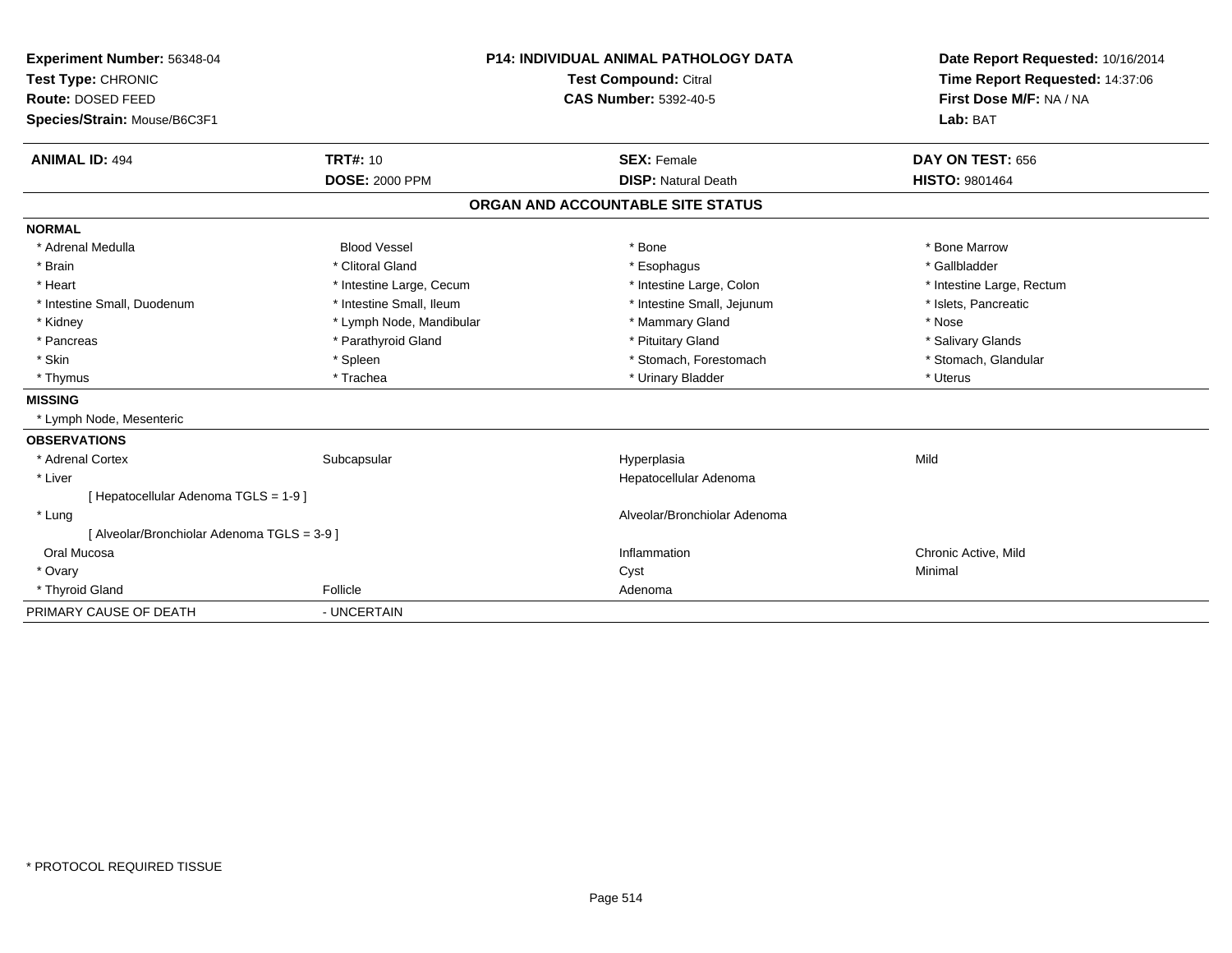| Experiment Number: 56348-04<br>Test Type: CHRONIC<br>Route: DOSED FEED<br>Species/Strain: Mouse/B6C3F1 |                           | P14: INDIVIDUAL ANIMAL PATHOLOGY DATA<br><b>Test Compound: Citral</b><br><b>CAS Number: 5392-40-5</b> | Date Report Requested: 10/16/2014<br>Time Report Requested: 14:37:06<br>First Dose M/F: NA / NA<br><b>Lab: BAT</b> |
|--------------------------------------------------------------------------------------------------------|---------------------------|-------------------------------------------------------------------------------------------------------|--------------------------------------------------------------------------------------------------------------------|
| <b>ANIMAL ID: 495</b>                                                                                  | <b>TRT#: 10</b>           | <b>SEX: Female</b>                                                                                    | DAY ON TEST: 700                                                                                                   |
|                                                                                                        | <b>DOSE: 2000 PPM</b>     | <b>DISP:</b> Moribund Sacrifice                                                                       | HISTO: 9801465                                                                                                     |
|                                                                                                        |                           | ORGAN AND ACCOUNTABLE SITE STATUS                                                                     |                                                                                                                    |
| <b>NORMAL</b>                                                                                          |                           |                                                                                                       |                                                                                                                    |
| * Adrenal Medulla                                                                                      | <b>Blood Vessel</b>       | * Bone                                                                                                | * Brain                                                                                                            |
| * Clitoral Gland                                                                                       | * Esophagus               | * Gallbladder                                                                                         | * Intestine Large, Cecum                                                                                           |
| * Intestine Large, Colon                                                                               | * Intestine Large, Rectum | * Intestine Small, Duodenum                                                                           | * Intestine Small, Ileum                                                                                           |
| * Islets, Pancreatic                                                                                   | * Mammary Gland           | Oral Mucosa                                                                                           | * Pancreas                                                                                                         |
| * Parathyroid Gland                                                                                    | * Pituitary Gland         | * Salivary Glands                                                                                     | * Skin                                                                                                             |
| * Thyroid Gland                                                                                        | * Trachea                 | * Urinary Bladder                                                                                     | * Uterus                                                                                                           |
| <b>OBSERVATIONS</b>                                                                                    |                           |                                                                                                       |                                                                                                                    |
| * Adrenal Cortex                                                                                       | Subcapsular               | Hyperplasia                                                                                           | Minimal                                                                                                            |
| * Bone Marrow                                                                                          |                           | Hyperplasia                                                                                           | Marked                                                                                                             |
| * Heart                                                                                                | Myocardium                | Degeneration                                                                                          | Mild                                                                                                               |
| * Intestine Small, Jejunum<br>[ Carcinoma TGLS = 11-9 ]                                                |                           | Carcinoma                                                                                             |                                                                                                                    |
| * Kidney                                                                                               | <b>Renal Tubule</b>       | <b>Cytoplasmic Alteration</b>                                                                         | Mild                                                                                                               |
|                                                                                                        |                           | Histiocytic Sarcoma                                                                                   |                                                                                                                    |
| * Liver                                                                                                |                           | Histiocytic Sarcoma                                                                                   |                                                                                                                    |
| [ Histiocytic Sarcoma TGLS = 4-4+5 ]                                                                   |                           |                                                                                                       |                                                                                                                    |
| * Lung                                                                                                 |                           | Histiocytic Sarcoma                                                                                   |                                                                                                                    |
| [ Histiocytic Sarcoma TGLS = 4-4+5 ]                                                                   |                           |                                                                                                       |                                                                                                                    |
| Lymph Node                                                                                             | Lumbar                    | Histiocytic Sarcoma                                                                                   |                                                                                                                    |
|                                                                                                        | Mediastinal               | Histiocytic Sarcoma                                                                                   |                                                                                                                    |
|                                                                                                        | Renal                     | Histiocytic Sarcoma                                                                                   |                                                                                                                    |
| [ Histiocytic Sarcoma TGLS = 9-10 ]                                                                    |                           |                                                                                                       |                                                                                                                    |
| [ Histiocytic Sarcoma TGLS = 7-9 ]                                                                     |                           |                                                                                                       |                                                                                                                    |
| [Histiocytic Sarcoma TGLS = 10-11]                                                                     |                           |                                                                                                       |                                                                                                                    |
| * Lymph Node, Mandibular                                                                               |                           | Histiocytic Sarcoma                                                                                   |                                                                                                                    |
| [Histiocytic Sarcoma TGLS = 8-2]                                                                       |                           |                                                                                                       |                                                                                                                    |
| * Lymph Node, Mesenteric                                                                               |                           | Histiocytic Sarcoma                                                                                   |                                                                                                                    |
| [ Histiocytic Sarcoma TGLS = 6-5 ]                                                                     |                           |                                                                                                       |                                                                                                                    |
| * Nose                                                                                                 |                           | Inflammation                                                                                          | Suppurative, Mild                                                                                                  |
| * Ovary                                                                                                |                           | Cyst                                                                                                  | Moderate                                                                                                           |
|                                                                                                        |                           |                                                                                                       |                                                                                                                    |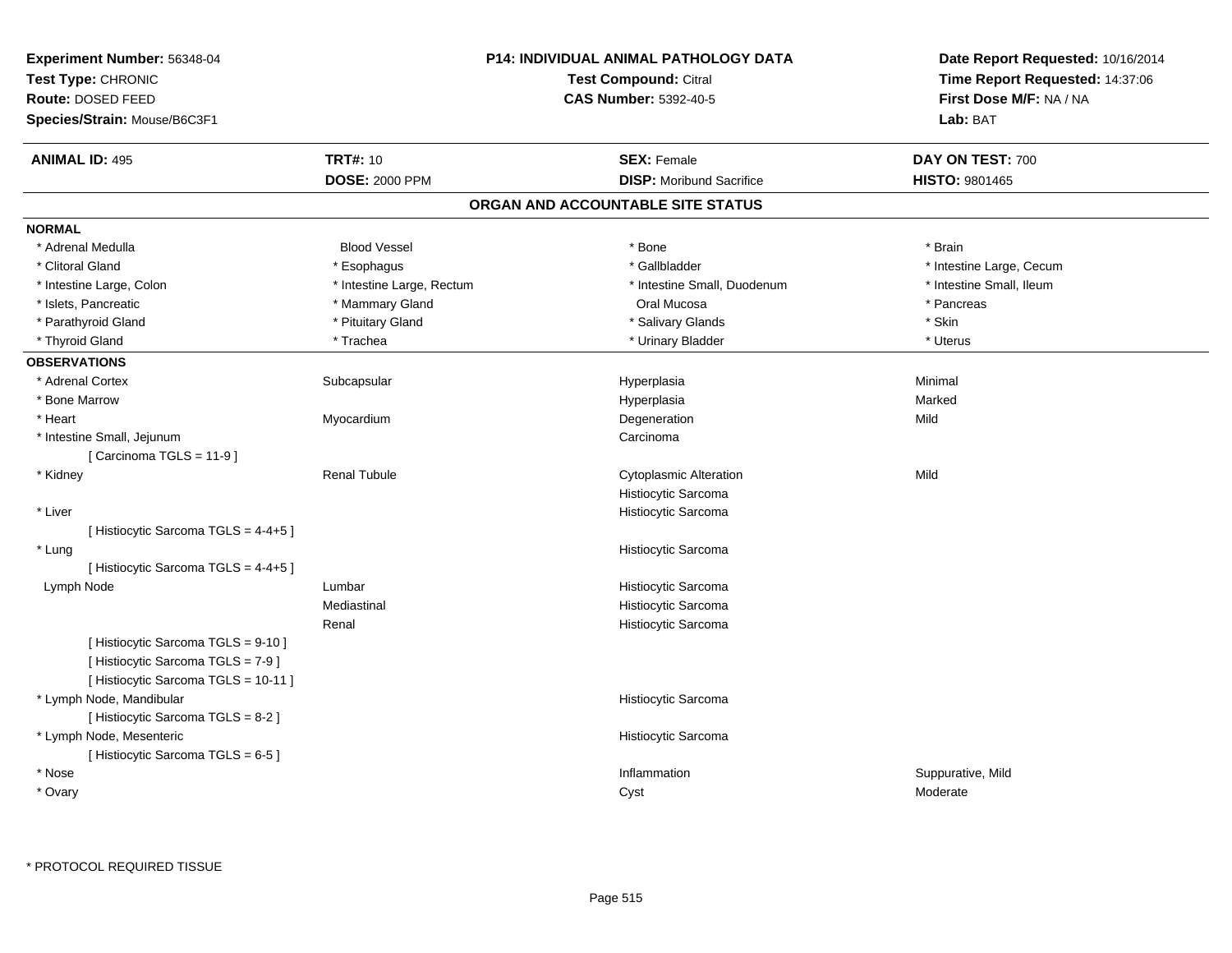| <b>Experiment Number: 56348-04</b><br>Test Type: CHRONIC |                                 | P14: INDIVIDUAL ANIMAL PATHOLOGY DATA<br>Test Compound: Citral | Date Report Requested: 10/16/2014<br>Time Report Requested: 14:37:06 |
|----------------------------------------------------------|---------------------------------|----------------------------------------------------------------|----------------------------------------------------------------------|
| Route: DOSED FEED                                        |                                 | <b>CAS Number: 5392-40-5</b>                                   | First Dose M/F: NA / NA                                              |
| Species/Strain: Mouse/B6C3F1                             |                                 |                                                                | Lab: BAT                                                             |
| <b>ANIMAL ID: 495</b>                                    | <b>TRT#: 10</b>                 | <b>SEX: Female</b>                                             | DAY ON TEST: 700                                                     |
|                                                          | <b>DOSE: 2000 PPM</b>           | <b>DISP:</b> Moribund Sacrifice                                | <b>HISTO: 9801465</b>                                                |
|                                                          |                                 | ORGAN AND ACCOUNTABLE SITE STATUS                              |                                                                      |
|                                                          |                                 | Histiocytic Sarcoma                                            |                                                                      |
| Histiocytic Sarcoma TGLS = 5-7 ]                         |                                 |                                                                |                                                                      |
| * Spleen                                                 |                                 | Hematopoietic Cell Proliferation                               | Mild                                                                 |
|                                                          |                                 | Histiocytic Sarcoma                                            |                                                                      |
| Histiocytic Sarcoma TGLS = 3-4 ]                         |                                 |                                                                |                                                                      |
| * Stomach, Forestomach                                   |                                 | Edema                                                          | Diffuse, Moderate                                                    |
| * Stomach, Glandular                                     |                                 | Edema                                                          | Diffuse, Moderate                                                    |
| * Thymus                                                 |                                 | Atrophy                                                        | Moderate                                                             |
| PRIMARY CAUSE OF DEATH                                   | Histiocytic Sarcoma<br>- Spleen |                                                                |                                                                      |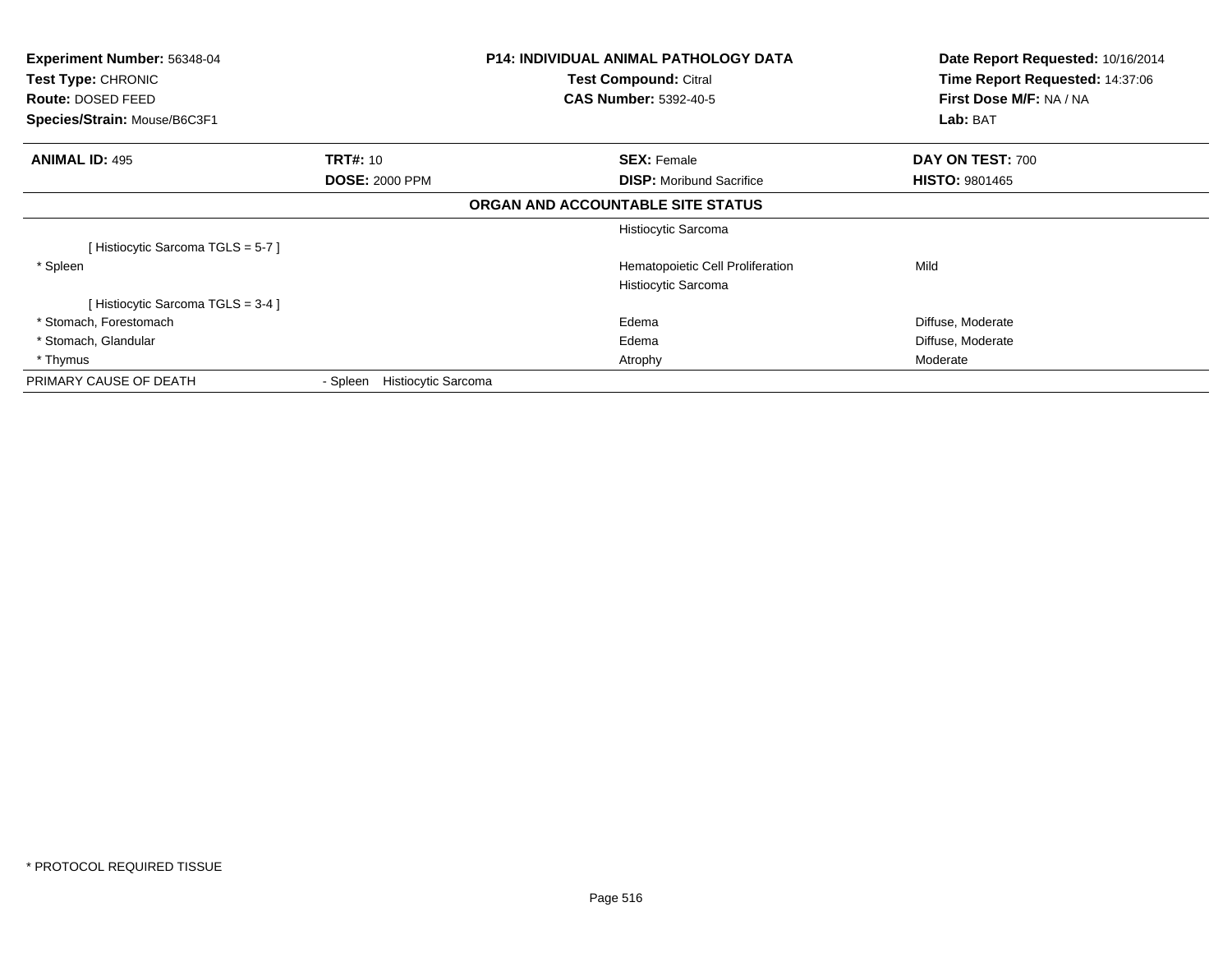| Experiment Number: 56348-04  | P14: INDIVIDUAL ANIMAL PATHOLOGY DATA |                                   | Date Report Requested: 10/16/2014 |
|------------------------------|---------------------------------------|-----------------------------------|-----------------------------------|
| Test Type: CHRONIC           |                                       | <b>Test Compound: Citral</b>      | Time Report Requested: 14:37:06   |
| Route: DOSED FEED            | <b>CAS Number: 5392-40-5</b>          |                                   | First Dose M/F: NA / NA           |
| Species/Strain: Mouse/B6C3F1 |                                       |                                   | Lab: BAT                          |
| <b>ANIMAL ID: 496</b>        | <b>TRT#: 10</b>                       | <b>SEX: Female</b>                | DAY ON TEST: 735                  |
|                              | <b>DOSE: 2000 PPM</b>                 | <b>DISP: Terminal Sacrifice</b>   | <b>HISTO: 9801466</b>             |
|                              |                                       | ORGAN AND ACCOUNTABLE SITE STATUS |                                   |
| <b>NORMAL</b>                |                                       |                                   |                                   |
| * Adrenal Medulla            | <b>Blood Vessel</b>                   | * Bone Marrow                     | * Brain                           |
| * Clitoral Gland             | * Esophagus                           | * Gallbladder                     | * Heart                           |
| * Intestine Large, Cecum     | * Intestine Large, Colon              | * Intestine Large, Rectum         | * Intestine Small, Duodenum       |
| * Intestine Small, Ileum     | * Intestine Small, Jejunum            | * Islets, Pancreatic              | * Lung                            |
| * Lymph Node, Mandibular     | * Lymph Node, Mesenteric              | * Mammary Gland                   | * Nose                            |
| * Pancreas                   | * Parathyroid Gland                   | * Salivary Glands                 | * Skin                            |
| * Spleen                     | * Stomach, Forestomach                | * Stomach, Glandular              | * Thyroid Gland                   |
| * Trachea                    | * Urinary Bladder                     |                                   |                                   |
| <b>OBSERVATIONS</b>          |                                       |                                   |                                   |
| * Adrenal Cortex             | Subcapsular                           | Hyperplasia                       | Minimal                           |
|                              |                                       | Hypertrophy                       | Focal, Minimal                    |
| * Bone                       |                                       | Fibrosis                          | Mild                              |
| * Kidney                     |                                       | Nephropathy                       | Minimal                           |
| * Liver                      |                                       | Inflammation                      | Granulomatous, Minimal            |
| Oral Mucosa                  |                                       | Inflammation                      | Chronic Active, Minimal           |
| * Ovary                      |                                       | Cyst                              | Mild                              |
| * Pituitary Gland            | <b>Pars Distalis</b>                  | Adenoma                           |                                   |
| * Thymus                     |                                       | Hyperplasia                       | Lymphoid, Minimal                 |
| * Uterus                     | Endometrium                           | Hyperplasia                       | Cystic, Minimal                   |
| [Hyperplasia TGLS = 1-7]     |                                       |                                   |                                   |
| PRIMARY CAUSE OF DEATH       |                                       |                                   |                                   |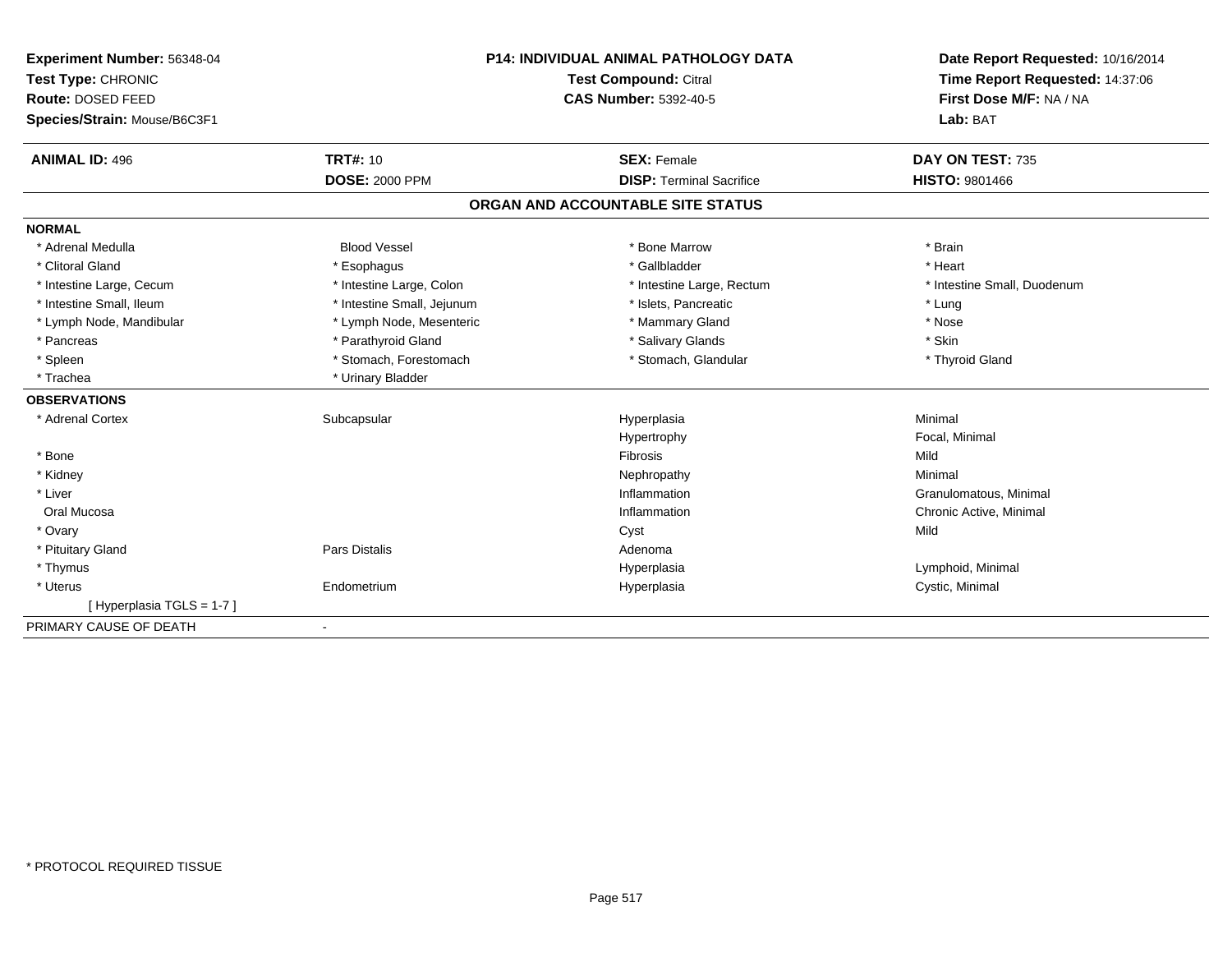| <b>Experiment Number: 56348-04</b> | <b>P14: INDIVIDUAL ANIMAL PATHOLOGY DATA</b><br><b>Test Compound: Citral</b> |                                   | Date Report Requested: 10/16/2014<br>Time Report Requested: 14:37:06 |
|------------------------------------|------------------------------------------------------------------------------|-----------------------------------|----------------------------------------------------------------------|
| Test Type: CHRONIC                 |                                                                              |                                   |                                                                      |
| Route: DOSED FEED                  |                                                                              | CAS Number: 5392-40-5             | First Dose M/F: NA / NA                                              |
| Species/Strain: Mouse/B6C3F1       |                                                                              |                                   | Lab: BAT                                                             |
| <b>ANIMAL ID: 497</b>              | <b>TRT#: 10</b>                                                              | <b>SEX: Female</b>                | DAY ON TEST: 733                                                     |
|                                    | <b>DOSE: 2000 PPM</b>                                                        | <b>DISP: Terminal Sacrifice</b>   | <b>HISTO: 9801467</b>                                                |
|                                    |                                                                              | ORGAN AND ACCOUNTABLE SITE STATUS |                                                                      |
| <b>NORMAL</b>                      |                                                                              |                                   |                                                                      |
| <b>Blood Vessel</b>                | * Bone                                                                       | * Bone Marrow                     | * Brain                                                              |
| * Clitoral Gland                   | * Esophagus                                                                  | * Gallbladder                     | * Heart                                                              |
| * Intestine Large, Cecum           | * Intestine Large, Colon                                                     | * Intestine Large, Rectum         | * Intestine Small, Duodenum                                          |
| * Intestine Small. Ileum           | * Intestine Small, Jejunum                                                   | * Islets. Pancreatic              | * Lung                                                               |
| * Lymph Node, Mandibular           | * Lymph Node, Mesenteric                                                     | * Mammary Gland                   | * Nose                                                               |
| * Ovary                            | * Pancreas                                                                   | * Parathyroid Gland               | * Salivary Glands                                                    |
| * Skin                             | * Stomach, Forestomach                                                       | * Stomach, Glandular              | * Thyroid Gland                                                      |
| * Trachea                          | * Urinary Bladder                                                            |                                   |                                                                      |
| <b>OBSERVATIONS</b>                |                                                                              |                                   |                                                                      |
| * Adrenal Cortex                   | Subcapsular                                                                  | Hyperplasia                       | Minimal                                                              |
|                                    |                                                                              | Hyperplasia                       | Focal, Minimal                                                       |
| * Adrenal Medulla                  |                                                                              | Hyperplasia                       | Focal, Minimal                                                       |
| * Kidney                           |                                                                              | Nephropathy                       | Minimal                                                              |
| * Liver                            |                                                                              | <b>Infiltration Cellular</b>      | Lymphocyte, Minimal                                                  |
| Oral Mucosa                        |                                                                              | Inflammation                      | Chronic Active, Mild                                                 |
| * Pituitary Gland                  | <b>Pars Distalis</b>                                                         | Hyperplasia                       | Focal, Minimal                                                       |
| * Spleen                           |                                                                              | Hematopoietic Cell Proliferation  | Minimal                                                              |
| * Thymus                           |                                                                              | Atrophy                           | Moderate                                                             |
| * Uterus                           | Endometrium                                                                  | Hyperplasia                       | Cystic, Mild                                                         |
| PRIMARY CAUSE OF DEATH             |                                                                              |                                   |                                                                      |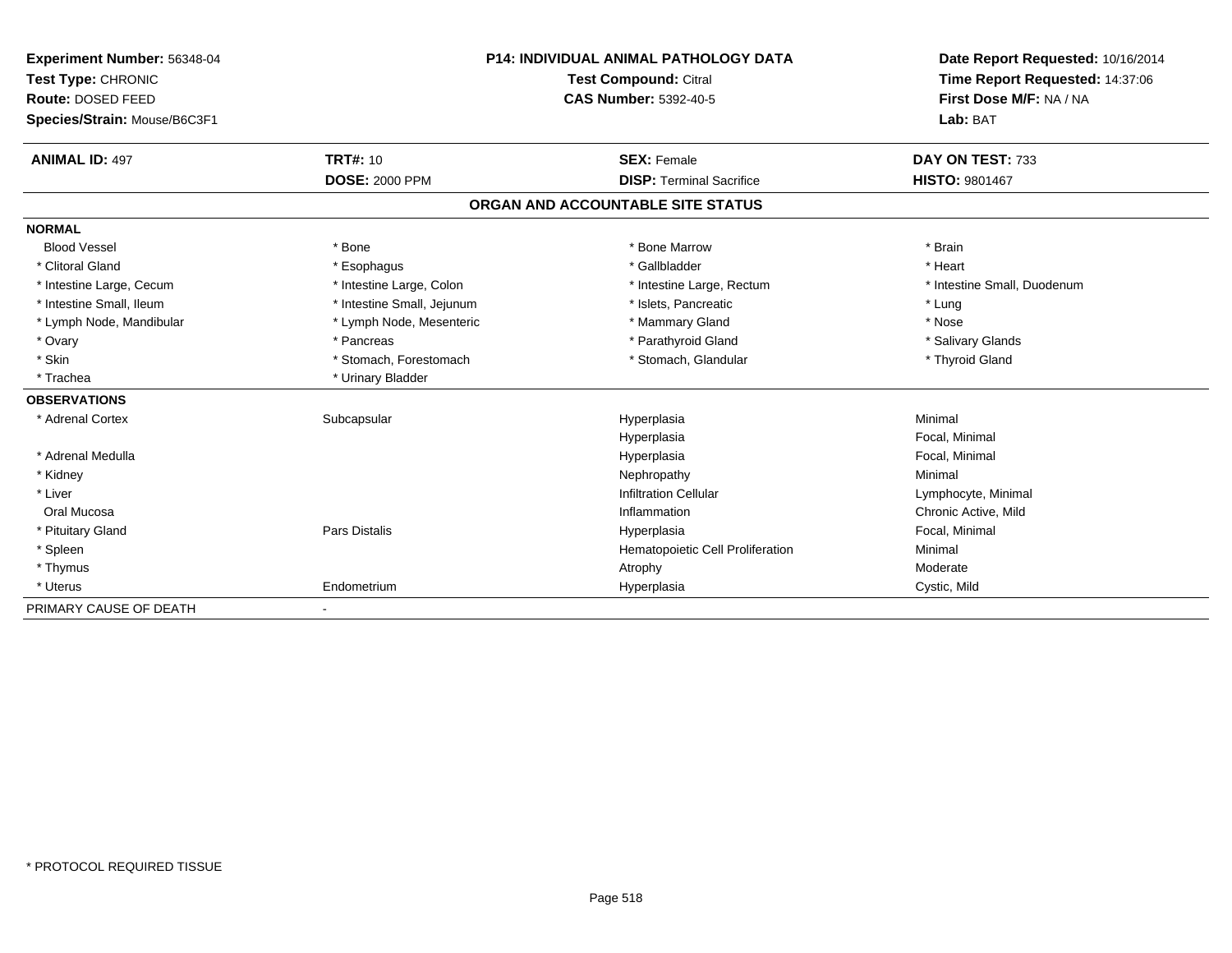| Experiment Number: 56348-04           | <b>P14: INDIVIDUAL ANIMAL PATHOLOGY DATA</b><br><b>Test Compound: Citral</b> |                                   | Date Report Requested: 10/16/2014<br>Time Report Requested: 14:37:06 |  |
|---------------------------------------|------------------------------------------------------------------------------|-----------------------------------|----------------------------------------------------------------------|--|
| Test Type: CHRONIC                    |                                                                              |                                   |                                                                      |  |
| Route: DOSED FEED                     |                                                                              | <b>CAS Number: 5392-40-5</b>      | First Dose M/F: NA / NA                                              |  |
| Species/Strain: Mouse/B6C3F1          |                                                                              |                                   | Lab: BAT                                                             |  |
| <b>ANIMAL ID: 498</b>                 | <b>TRT#: 10</b>                                                              | <b>SEX: Female</b>                | DAY ON TEST: 733                                                     |  |
|                                       | <b>DOSE: 2000 PPM</b>                                                        | <b>DISP: Terminal Sacrifice</b>   | <b>HISTO: 9801468</b>                                                |  |
|                                       |                                                                              | ORGAN AND ACCOUNTABLE SITE STATUS |                                                                      |  |
| <b>NORMAL</b>                         |                                                                              |                                   |                                                                      |  |
| <b>Blood Vessel</b>                   | * Bone                                                                       | * Bone Marrow                     | * Brain                                                              |  |
| * Clitoral Gland                      | * Esophagus                                                                  | * Gallbladder                     | * Heart                                                              |  |
| * Intestine Large, Cecum              | * Intestine Large, Colon                                                     | * Intestine Large, Rectum         | * Intestine Small, Duodenum                                          |  |
| * Intestine Small, Ileum              | * Intestine Small, Jejunum                                                   | * Islets, Pancreatic              | * Kidney                                                             |  |
| * Lung                                | * Lymph Node, Mandibular                                                     | * Lymph Node, Mesenteric          | * Mammary Gland                                                      |  |
| * Nose                                | * Pancreas                                                                   | * Pituitary Gland                 | * Salivary Glands                                                    |  |
| * Skin                                | * Stomach, Forestomach                                                       | * Stomach, Glandular              | * Thymus                                                             |  |
| * Thyroid Gland                       | * Trachea                                                                    | * Urinary Bladder                 |                                                                      |  |
| <b>MISSING</b>                        |                                                                              |                                   |                                                                      |  |
| * Parathyroid Gland                   |                                                                              |                                   |                                                                      |  |
| <b>OBSERVATIONS</b>                   |                                                                              |                                   |                                                                      |  |
| * Adrenal Cortex                      | Subcapsular                                                                  | Hyperplasia                       | Mild                                                                 |  |
| * Adrenal Medulla                     |                                                                              | Hyperplasia                       | Focal, Minimal                                                       |  |
| * Liver                               |                                                                              | Hepatocellular Adenoma            |                                                                      |  |
| [ Hepatocellular Adenoma TGLS = 2-5 ] |                                                                              |                                   |                                                                      |  |
| Oral Mucosa                           |                                                                              | Inflammation                      | Chronic Active, Minimal                                              |  |
|                                       |                                                                              | Ulcer                             | Mild                                                                 |  |
| * Ovary                               |                                                                              | Cyst                              | Minimal                                                              |  |
| * Spleen                              | Lymph Follic                                                                 | Hyperplasia                       | Mild                                                                 |  |
| * Uterus                              | Endometrium                                                                  | Hyperplasia                       | Cystic, Minimal                                                      |  |
| [Hyperplasia TGLS = 1-7]              |                                                                              |                                   |                                                                      |  |
| PRIMARY CAUSE OF DEATH                | $\blacksquare$                                                               |                                   |                                                                      |  |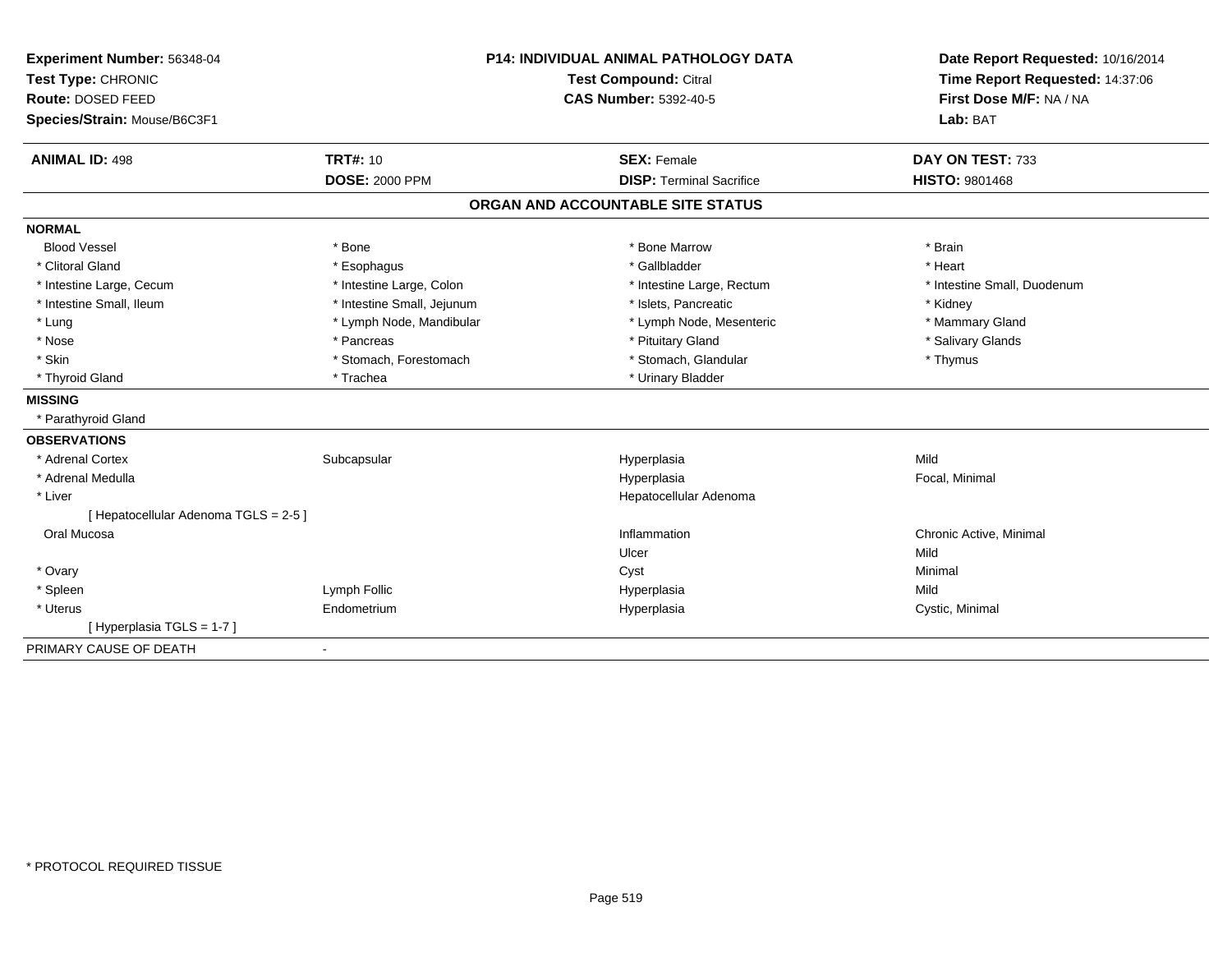| <b>Experiment Number: 56348-04</b> | <b>P14: INDIVIDUAL ANIMAL PATHOLOGY DATA</b><br>Test Compound: Citral<br><b>CAS Number: 5392-40-5</b> |                                   | Date Report Requested: 10/16/2014<br>Time Report Requested: 14:37:06<br>First Dose M/F: NA / NA |
|------------------------------------|-------------------------------------------------------------------------------------------------------|-----------------------------------|-------------------------------------------------------------------------------------------------|
| Test Type: CHRONIC                 |                                                                                                       |                                   |                                                                                                 |
| Route: DOSED FEED                  |                                                                                                       |                                   |                                                                                                 |
| Species/Strain: Mouse/B6C3F1       |                                                                                                       |                                   | Lab: BAT                                                                                        |
| <b>ANIMAL ID: 499</b>              | <b>TRT#: 10</b>                                                                                       | <b>SEX: Female</b>                | DAY ON TEST: 706                                                                                |
|                                    | <b>DOSE: 2000 PPM</b>                                                                                 | <b>DISP:</b> Moribund Sacrifice   | <b>HISTO: 9801469</b>                                                                           |
|                                    |                                                                                                       | ORGAN AND ACCOUNTABLE SITE STATUS |                                                                                                 |
| <b>NORMAL</b>                      |                                                                                                       |                                   |                                                                                                 |
| * Adrenal Medulla                  | <b>Blood Vessel</b>                                                                                   | * Bone Marrow                     | * Brain                                                                                         |
| * Clitoral Gland                   | * Esophagus                                                                                           | * Gallbladder                     | * Heart                                                                                         |
| * Intestine Large, Cecum           | * Intestine Large, Colon                                                                              | * Intestine Large, Rectum         | * Intestine Small, Duodenum                                                                     |
| * Intestine Small, Ileum           | * Intestine Small, Jejunum                                                                            | * Islets. Pancreatic              | * Lung                                                                                          |
| * Lymph Node, Mandibular           | * Lymph Node, Mesenteric                                                                              | * Mammary Gland                   | * Nose                                                                                          |
| Oral Mucosa                        | * Ovary                                                                                               | * Parathyroid Gland               | * Pituitary Gland                                                                               |
| * Salivary Glands                  | <b>Skeletal Muscle</b>                                                                                | * Stomach, Forestomach            | * Stomach, Glandular                                                                            |
| * Thyroid Gland                    | * Trachea                                                                                             | * Urinary Bladder                 | * Uterus                                                                                        |
| <b>OBSERVATIONS</b>                |                                                                                                       |                                   |                                                                                                 |
| * Adrenal Cortex                   | Subcapsular                                                                                           | Hyperplasia                       | Minimal                                                                                         |
| * Bone                             |                                                                                                       | Fibrosis                          | Minimal                                                                                         |
| * Kidney                           | <b>Renal Tubule</b>                                                                                   | Mineralization                    | Minimal                                                                                         |
| * Liver                            |                                                                                                       | Vacuolization Cytoplasmic         | Focal, Minimal                                                                                  |
| * Pancreas                         | Acinus                                                                                                | Atrophy                           | Marked                                                                                          |
| * Skin                             | <b>Subcut Tiss</b>                                                                                    | Sarcoma                           |                                                                                                 |
| [Sarcoma TGLS = 1,2-9+10]          |                                                                                                       |                                   |                                                                                                 |
| * Spleen                           | Lymph Follic                                                                                          | Atrophy                           | Minimal                                                                                         |
|                                    |                                                                                                       | Hematopoietic Cell Proliferation  | Moderate                                                                                        |
| * Thymus                           |                                                                                                       | Atrophy                           | Moderate                                                                                        |
| PRIMARY CAUSE OF DEATH             |                                                                                                       |                                   |                                                                                                 |